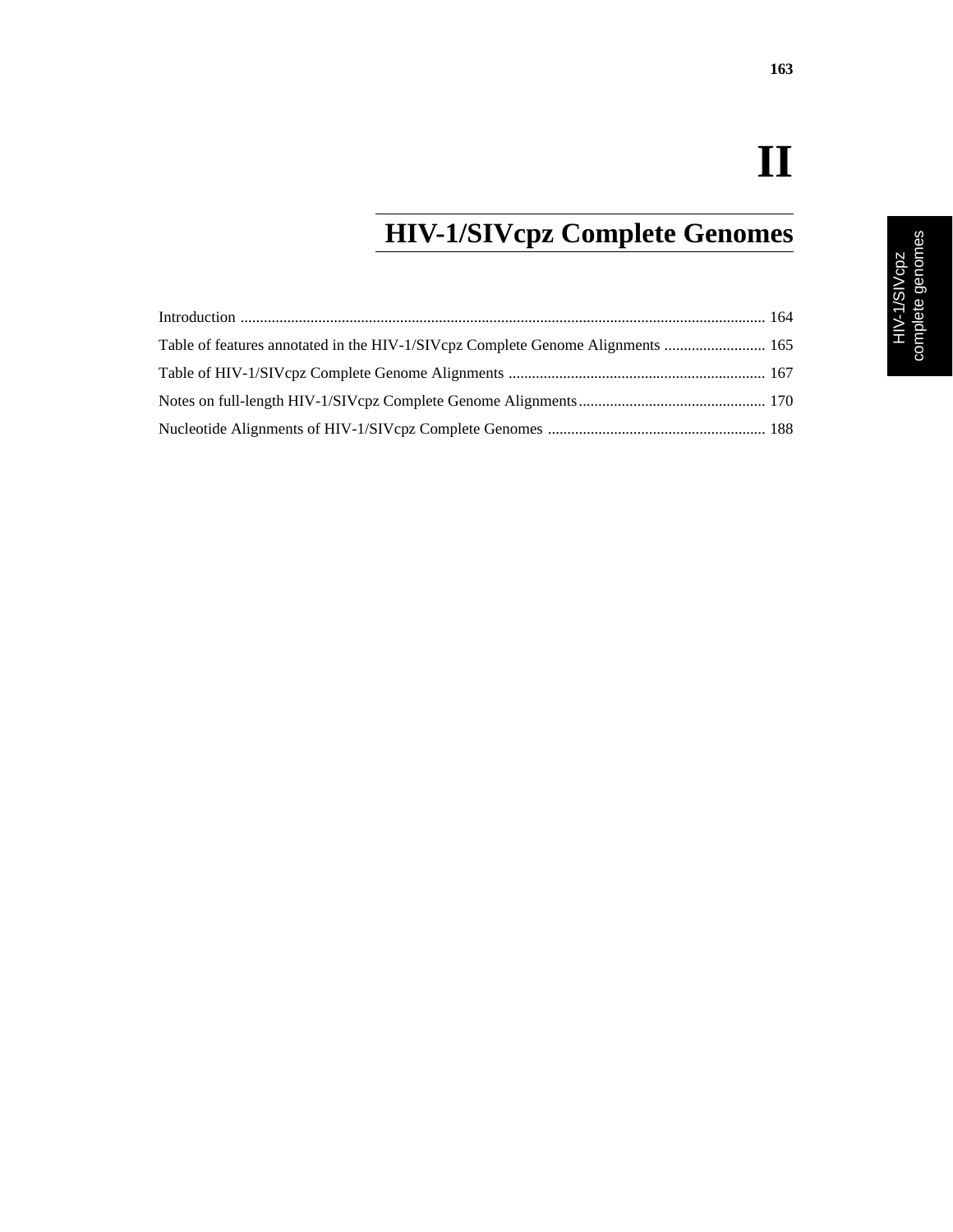# **Alignment of HIV-1/SIVcpz Genomes**

This year again many new full-length viral sequences have become available, originating from diverse geographic origins and representing the spectrum of known HIV variation. We have decided to publish only full length HIV-1/CPZ sequences in our printed nucleotide alignment section, as this set is now becoming an adequate representation of the overall diversity of the virus.

As of December 2000 there were 202 complete or nearly complete (defined as greater than 8,000 consecutive basepairs of sequence) HIV-1 genomes in the database. Of these, some were not included in the printed alignment, as they are very closely related to a sequence already included in the alignment, and our intent is to print a hardcopy alignment representative of global diversity. The complete alignment including all sequences is available at our web site.

### *http://hiv-web.lanl.gov/ALIGN\_CURRENT/ALIGN-INDEX.html*

One hundred and twenty two HIV-1 sequences plus viral strains isolated from chimpanzees comprise the printed alignment. In phylogenetic analyses, the CPZ sequences are the simian-derived viruses most similar to HIV-1; in fact HIV-1 M, N and O group sequences are roughly as distant from one another as they are from the CPZ sequences (see Figure 1 in Section III page 356 of this compendium).

The sequences in this section are identified by their common name preceded by the HIV subtype designations and country of origin. The primary sequence reference, country of origin, database accession number, and brief notes describing the isolate and sequence, with some additional relevant references, can be found in Table 2, page 170. The sequences that have been found to be recombinants with portions of the genetic sequences associated with different subtypes are indicated by listing all of the subtypes in the prefix to the name. For example, the prefix AG simply indicates that some regions of the sequence are subtype A-like, others G-like. The subtypes are organized alphabetically and not meant to reflect the proportion of either subtype in the mosaic genome.

This alignment was generated by using the HMMER Hidden Markov Model sequence alignment software developed by Sean Eddy.

# *http://genome.wustl.edu/eddy/hmmer.html*

An iterative process was used involving alignment of the genomes using HMMER, followed by handediting (using an in-house revised version of the MASE alignment editing program (Faulkner, D., and Jurka, J., *Trends in Biochem. Science* **13**:321–322 (1988)), and BioEdit.

### *http://www.mbio.ncsu.edu/RNaseP/info/programs/BIOEDIT/bio-edit.html*

The resulting final alignment is not suggested to be an "optimal alignment" with the absolute minimum number of gaps and mismatches. It is a compromise between optimal alignment, readability, and an attempt to keep insertions and deletions from altering the protein reading frame presentation. Most gaps have been introduced in multiples of 3 bases to maintain open reading frames when translated directly from the alignment. Frameshifting gaps were added at the gag-pol slip site, at the end of pol, and at the end of vif.

After the final alignment was generated, a HMMER model was built with the hmmb program, using this alignment as the input or training set. The final HMMER model based on the full length genomes has been tested here with partial genomes as well. Using the HMMER -R option for ragged ends (gaps inserted at the ends of sequences are given very low weight) the HMMER program did a reasonable job of aligning the complete and partial env genes to each other. The model was used again to align the complete genomes plus the env gene sequences, and in this case all sequences were reasonably aligned to each other.

## **The annotation**

The annotation for the precursor peptide cleavage sites in Gag and Gag-Pol is based on the information published in Tozser91, LeGrice89. The annotation of the Gag-Pol ribosomal slip site is based on information published in Reil93, Kollmus94, Le89. The annotation for the cis-acting transcriptional activation domains in the LTR section is based on information published in Zhang97, Estable96, Montano97, Gao96. There are a varying number of NF-κ B binding sites in C subtype sequences, with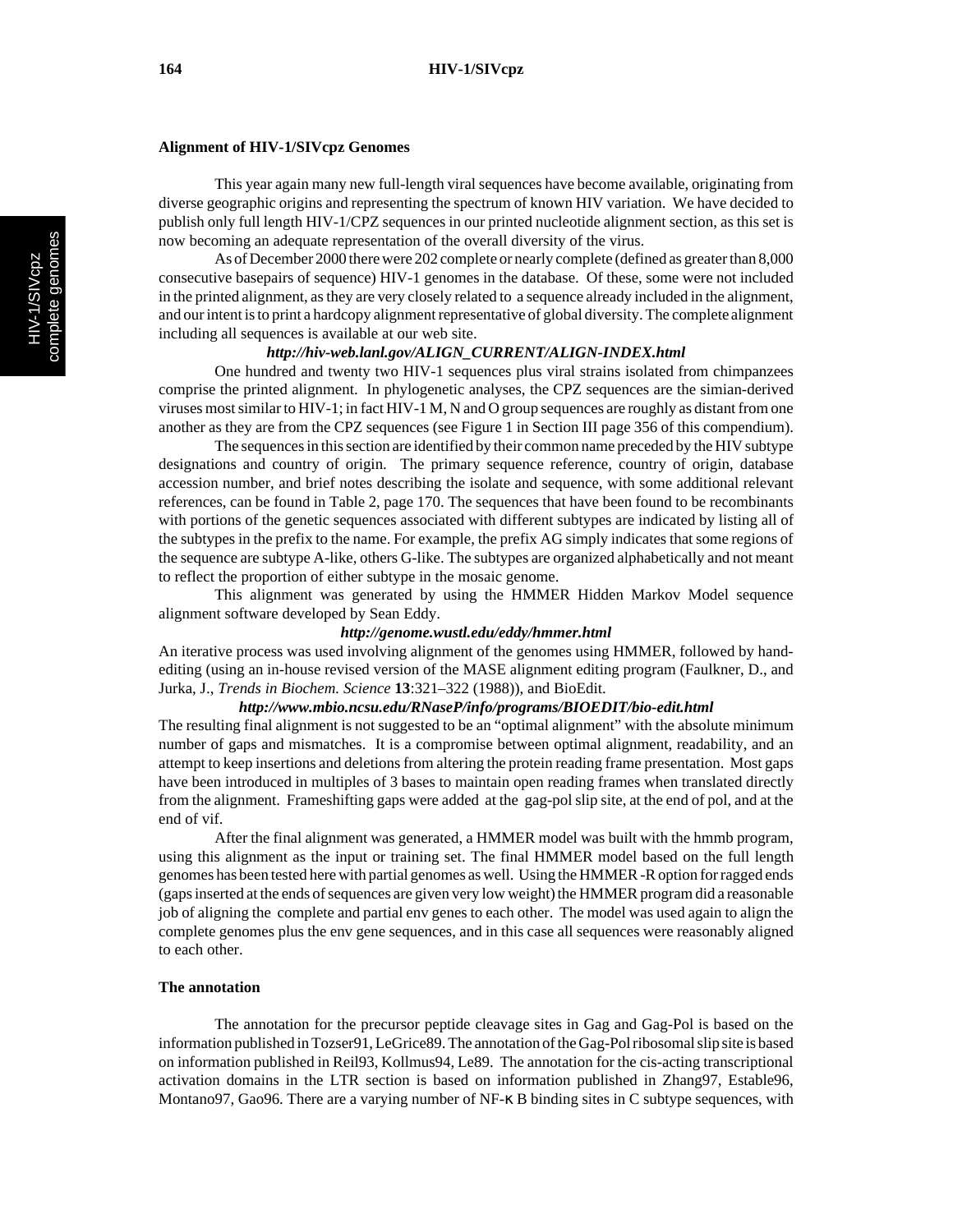HIV-1/SIVcpz complete genomes

HIV-1/SIVcpz<br>complete genomes

some sequences carrying an additional site (Gao96, Carr96, Montano97). The annotation for the Rev responsive element (the RRE) is based on Charpentier97.

The HXB2 nucleotide reference sequence is translated into all three reading frames at the top of the alignment using the single character amino acid designation. At the bottom of the alignment, protein sequences, based on the HXB2 sequence are indicated; the HIV genome has many overlapping coding regions, and all are shown. For more complete annotation of functional domains see the protein sequence alignments in Part IV.

|                                                 |            |                    | Protein       |                                          |
|-------------------------------------------------|------------|--------------------|---------------|------------------------------------------|
| <b>DNA</b>                                      | Page       | Frame 1            | Frame 2       | Frame 3                                  |
| 5'LTR U3 start                                  | 188        |                    |               |                                          |
| TCF-1 $\alpha$                                  | 192        |                    |               |                                          |
| $NF-\kappa B-I$ , II                            | 194        |                    |               |                                          |
| SpI, II, III                                    | 194        |                    |               |                                          |
| TATA Box                                        | 196        |                    |               |                                          |
| 5' LTR U3 end $\setminus$ /R repeat begins      | 196        |                    |               |                                          |
| mRNA start site                                 | 196        |                    |               |                                          |
| Poly-A signal                                   | 196        |                    |               |                                          |
| 5' LTR repeat end $\setminus$ / U5 start        | 198        |                    |               |                                          |
| 5' LTR U5 end                                   | 198        |                    |               |                                          |
| Lys tRNA primer binding site                    | 198        |                    |               |                                          |
| Gag binding loops                               | 200        |                    |               |                                          |
|                                                 | 202        | Gag-Pol start      |               |                                          |
|                                                 | 210        | $p17 \ \/p24$      |               |                                          |
|                                                 | 220        | $p24 \setminus p2$ |               |                                          |
|                                                 | 220        | $p2 \setminus p7$  |               |                                          |
|                                                 | 224        | $p7 \ \/p1 \ \/p6$ |               |                                          |
|                                                 | 228        | Gag end            |               | Pol protease start                       |
|                                                 | 232        |                    |               | $protease \ \/p51 RT$                    |
|                                                 | 254        |                    |               | $p51 RT \ \pmb{\setminus} / p15 RNAse H$ |
|                                                 | 258        |                    |               | $p15$ RNAseH $\\/p31$ integrase          |
|                                                 | 272        | Vif start          |               | Pol end                                  |
|                                                 | 280        | Vif end            |               | Vpr start                                |
|                                                 | 284        |                    | Tat ex1 start | Vpr end                                  |
|                                                 | 286        |                    |               | Rev ex1 start                            |
|                                                 | 288        |                    | Tat ex1 end   | Rev ex1 end                              |
|                                                 | 288        |                    | Vpu start     |                                          |
|                                                 | 292        |                    |               |                                          |
|                                                 | 294        |                    | Vpu end       | gp120 Env start                          |
| V3 loop start                                   | 308        |                    |               |                                          |
| Rev res. element start                          | 318        |                    |               |                                          |
| Stem I, IIA, IIIB<br>Stem IIB', IIC, IIC', IIA' | 320<br>322 |                    |               | $gp120 \setminus gp41$                   |
| Stem III-IV, III-IV', V, V', I'                 | 322        |                    |               |                                          |
| Stem I', Rev res. element end                   | 324        |                    |               |                                          |
|                                                 | 330        | Tat ex2 start      | Rev ex2 start |                                          |
|                                                 | 332        | Tat ex2 end        |               |                                          |
|                                                 | 334        |                    | Rev ex2 end   |                                          |
|                                                 | 336        | Nef start          |               | Env end                                  |
| TCF-1 $\alpha$ binding                          | 348        | Nef end            |               |                                          |
| $NF-\kappa-BII$                                 | 348        |                    |               |                                          |
| $NF-\kappa-BI$ , SPI-III, II, I                 | 350        |                    |               |                                          |
| TATA box                                        | 350        |                    |               |                                          |
| $3'$ LTR U3 end $\setminus$ /repeat start       | 352        |                    |               |                                          |
| 3' LTR repeat end ' LTR U5 start                | 352        |                    |               |                                          |
| 3' LTR U5 end                                   | 354        |                    |               |                                          |

# **Features of HIV-1 annotated in the alignment that follows**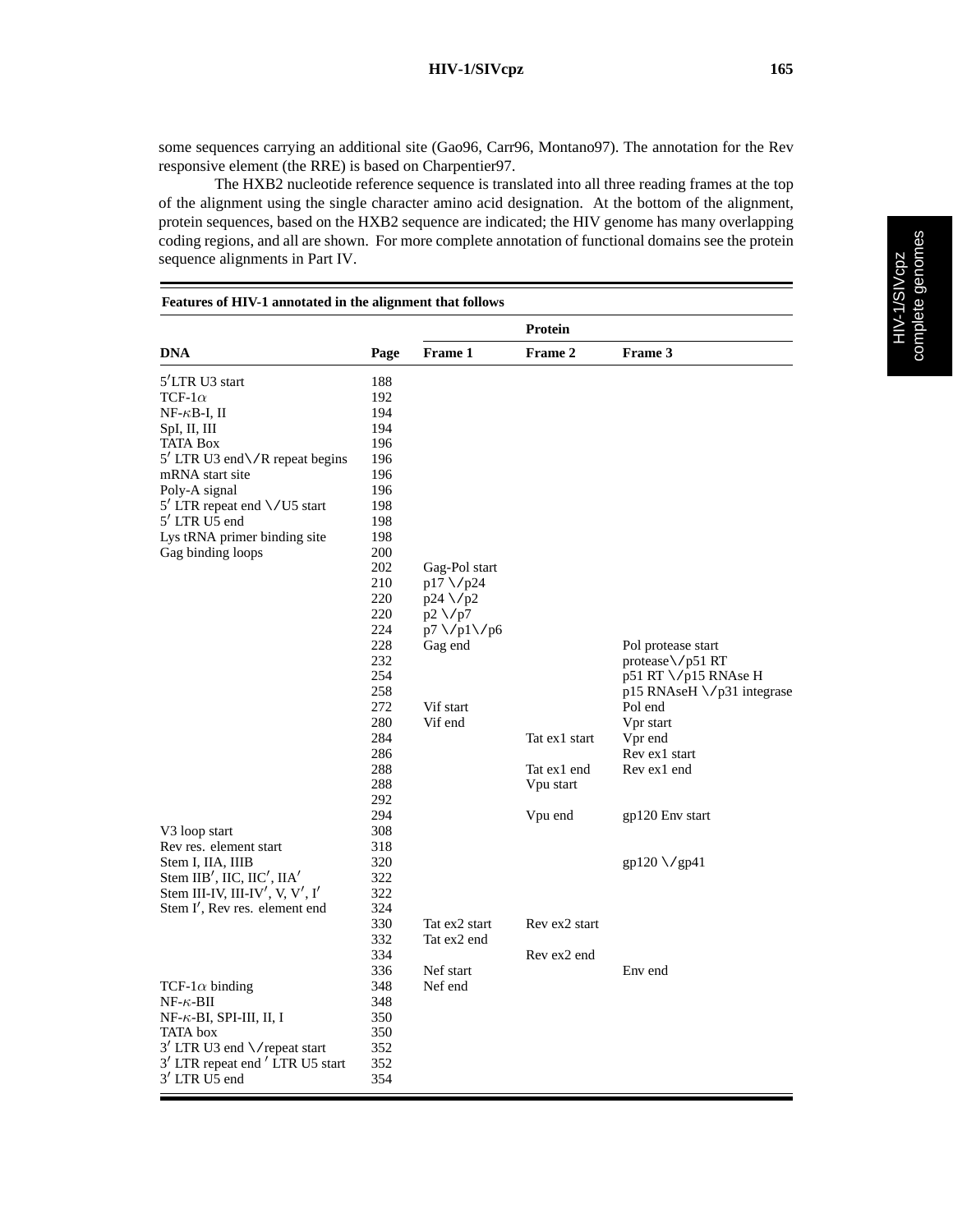- [Carr96] J.K. Carr, M.O. Salminen, C.Koch, D.Gotte, A.W. Artenstein, P.A. Hegerich, L.S. D., D.S. Burke, F.E. McCutchan. Full-length sequence and mosaic structure of a human immunodeficiency virus type 1 isolate from Thailand. J Virol 70:593543, 1996.
- [Charpentier97] B.Charpentier, F.Schultz, M.Rosbash. A dynamic in vivo view of the HIV-1 Rev-RRE interaction. J Mol Biol 266:950962, 1997.
- [Estable96] M.C. Estable, B.Bell, A.Merzouki, J.S. Montaner, M.V. O'Shaughnessy, I.J. Sadowski. Human immunodeficiency virus type 1 long terminal repeat variants from 42 patients representing all stages of infection display a wide range of sequence polymorphism and transcription activity. J Virol 70:405362, 1996.
- [Gao96] F.Gao, D.L. Robertson, S.G. Morrison, H.Hui, S.Craig, J.Decker, P.N. Fultz, M.Gerard, G.M. Shaw, B.H. Hahn, P.M. Sharp. The heterosexual human immunodeficiency virus type 1 epidemic in Thailand is caused by an intersubtype {(A/E)} recombinant of African origin. J Virol 70:701329, 1996.
- [Kollmus94] H.Kollmus, A.Honigman, A.Panet, H.Hauser. The sequences of and distance between two cis-acting signals determine the efficiency of ribosomal frameshifting in human immunodeficiency virus type 1 and human t-cell leukemia virus type ii in vivo J Virol 68:608791, 1994.
- [Le89] S.Y. Le, J.H. Chen, J.V. Maizel. Thermodynamic stability and statistical significance of potential stem-loop structures situated at the frameshift sites of retroviruses. Nucleic Acids Res 17:614352, 1989.
- [LeGrice89] S.F. Le Grice, R.Ette, J.Mills, J.Mous. Comparison of the human immuno-deficiency virus type 1 and 2 proteases by hybrid gene construction and trans-complementation. J Biol Chem 264}:149028, 1989.
- [Montano97] M.A. Montano, V.A. Novitsky, J.T. Blackard, N.L. Cho, D.A. Katzenstein, M.Essex. Divergent transcriptional regulation among expanding human immunodeficiency virus type 1 subtypes. J Virol 71:865765, 1997.
- [Reil93] H.Reil, H.Kollmus, U.H. Weidle, H.Hauser. A heptanucleotide sequence mediates ribosomal frameshifting in mammalian cells. J Virol 67:557984, 1993.
- [Tozser91] J.Tozser, I.Blaha, T.D. Copeland, E.M. Wondrak, S.Oroszlan Comparison of the HIV-1 and HIV-2 proteinases using oligopeptide substrates representing cleavage sites in gag and gag-pol polyproteins. FEBS Lett 281:7780, 1991.
- [Zhang97] L.Zhang, Y.Huang, H.Yuan, B.K. Chen, J.Ip, D.D. Ho. Genotypic and phenotypic characterization of long terminal repeat sequences from long-term survivors of human immunodeficiency virus type 1 infection. J Virol 71:560813, 1997.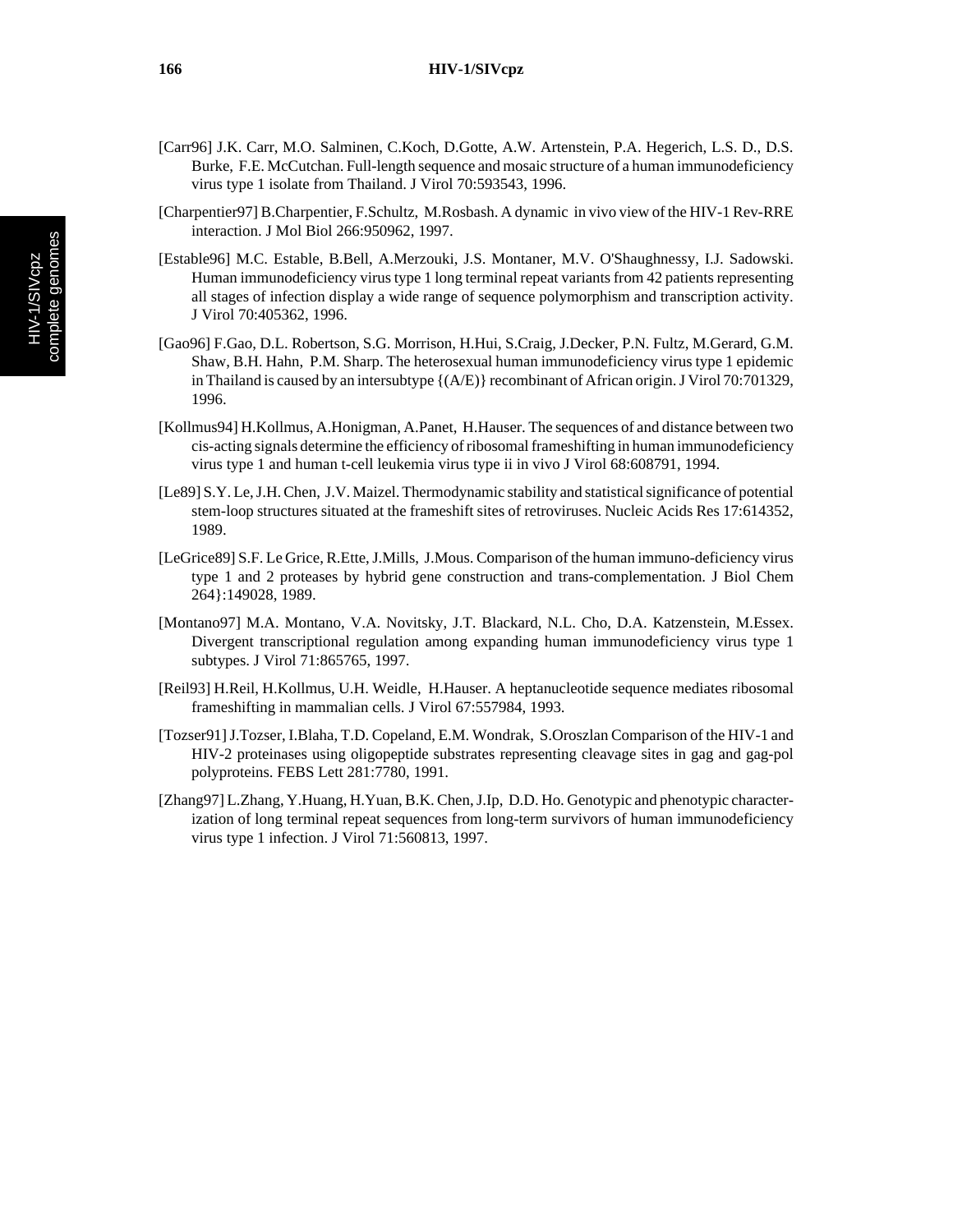**Table 1. Table of HIV-1/SIVcpz complete genome alignments. Only one of each related set of sequences is included in the alignment displayed here, but all are available at the HIV database web site:http:// hiv-web.lanl.gov**

| Name                      | Accession          | Country                  | Author       | Reference                                     |
|---------------------------|--------------------|--------------------------|--------------|-----------------------------------------------|
| A.BY.97BL006              | AF193275           | BYELORUSSIA Liitsola, K  |              | ARHR 16(11):1047-1053 (2000)                  |
| A.KE.Q23                  | AF004885           | <b>KENYA</b>             | Poss, M      | J Virol 73(7):5255-5264 (1999)                |
| A.SE.SE6594               | AF069672           | <b>SWEDEN</b>            | Carr, JK     | AIDS 13(14):1819-1826 (1999)                  |
| A.SE.SE7253               | AF069670           | <b>SWEDEN</b>            | Carr, JK     | AIDS 13(14):1819-1826 (1999)                  |
| A.SE.SE7535               | AF069671           | <b>SWEDEN</b>            | Carr, JK     | AIDS 13(14):1819-1826 (1999)                  |
| A.SE.SE8538               | AF069669           | <b>SWEDEN</b>            | Carr, JK     | AIDS 13(14):1819-1826 (1999)                  |
| A.SE.SE8891               | AF069673           | <b>SWEDEN</b>            | Carr, JK     | AIDS 13(14):1819-1826 (1999)                  |
| A.SE.UGSE8131             | AF107771           | <b>SWEDEN</b>            | Laukkanen, T |                                               |
| A.UG.92UG037              | U51190             | <b>UGANDA</b>            | Gao, F       | J Virol 70(3):1651-1657 (1996)                |
| A.UG.U455                 | M62320             | <b>UGANDA</b>            | Oram, JD     | ARHR 6(9):1073-1078 (1990)                    |
| A2.CD.97CDKTB48           | AF286238           | <b>CONGO</b>             | Feng, G      | Unpublished (2000)                            |
| A2.CY.94CY017-41          | AF286237           | <b>CYPRUS</b>            | Gao, F       | Unpublished (2000)                            |
| A2C.ZM.ZAM184             | U86780             | ZAMBIA                   |              | Salminen, MO Virology 213(1):80-86 (1995)     |
| A2D.-.97KR004             | AF286239           | $\overline{\phantom{a}}$ | Gao, F       | Unpublished (2000)                            |
| A2G.CD.97CDKP58           | AF316544           | <b>CONGO</b>             | Gao, F       | Unpublished (2000)                            |
| AC.IN.21301               | AF067156           | <b>INDIA</b>             | Lole, KS     | J Virol 73(1):152-160 (1999)                  |
| <b>AC.RW.92RW009</b>      | U88823             | <b>RWANDA</b>            | Gao, F       | J Virol 72(7):5680-5698 (1998)                |
| AC.SE.SE9488              | AF071474           | <b>SWEDEN</b>            | Carr, JK     | Unpublished                                   |
| ACD.SE.SE8603             | AF075702           | <b>SWEDEN</b>            | Carr, JK     | Unpublished                                   |
| ACG.BE.VI1035             | AJ276595           | <b>BELGIUM</b>           | Janssens, W  | ARHR 16(12):1183-1189 (2000)                  |
| AD.SE.SE6954              | AF075701           | <b>SWEDEN</b>            | Carr, JK     | Unpublished                                   |
| AD.SE.SE7108              | AF071473           | <b>SWEDEN</b>            | Carr, JK     | Unpublished                                   |
| ADHK.NO.97NOGIL3 AJ237565 |                    | <b>NORWAY</b>            | Jonassen, TO | ARHR 16(1):49-58 (2000)                       |
| ADK.CD.MAL                | X04415             | <b>CONGO</b>             | Alizon, M    | Cell $46(1):63-74(1986)$                      |
| AG.BE.VI1197              | AJ276596           | <b>BELGIUM</b>           | Janssens, W  | ARHR 16(12):1183-1189 (2000)                  |
| AG.NG.92NG003             | U88825             | <b>NIGERIA</b>           | Gao, F       | J Virol 72(7):5680-98 (1998)                  |
| AGHU.GA.VI354             | AF076474           | <b>GABON</b>             | Carr, JK     | Unpublished                                   |
| AGU.CD.Z321               | U76035             | <b>CONGO</b>             | Choi, DJ     | ARHR 13(4):357-361 (1997)                     |
| AJ.BW.BW2117              | AF192135           | <b>BOTSWANA</b>          |              | Novitsky, VA ARHR 16(10):1015-1020 (2000)     |
| B.AU.MBC200               | AF042100           | <b>AUSTRALIA</b>         | Oelrichs, RB | ARHR 14(9):811-814 (1998)                     |
| B.AU.MBC925               | AF042101           | <b>AUSTRALIA</b>         | Oelrichs, RB | ARHR 14(9):811-814 (1998)                     |
| B.CN.RL42                 | U71182             | <b>CHINA</b>             | Graf, M      | ARHR 14(3):285-288 (1998)                     |
| B.DE.D31                  | U43096             | <b>GERMANY</b>           | Kreutz, R    | ARHR $8(9):1619-1629(1992)$                   |
| <b>B.DE.HAN</b>           | U43141             | <b>GERMANY</b>           |              | Sauermann, U ARHR 6(6):813-823 (1990)         |
| <b>B.ES.89SP061</b>       | AJ006287           | <b>SPAIN</b>             | Olivares, I  | ARHR 14(18):1649-1651 (1998)                  |
| B.FR.HXB2                 | K03455             | <b>FRANCE</b>            |              | Wong-Staal, F Nature 313(6000):277-284 (1985) |
| <b>B.GA.OYI</b>           | M26727             | <b>GABON</b>             | Huet, T      | AIDS 3(11):707-715 (1989)                     |
| B.GB.CAM1                 | D <sub>10112</sub> | U.K.                     |              | McIntosh, AA Unpublished (1991)               |
| B.GB.MANC                 | U23487             | U.K.                     | Zhu, T       | Nature 374(6522):503-504 (1995)               |
| B.NL.3202A21              | U34604             | NETHERLANDS Guillon, C   |              | ARHR 11(12):1537-1541 (1995)                  |
| <b>B.TW.TWCYS</b>         | AF086817           | <b>TAIWAN</b>            | Huang, LM    | Unpublished                                   |
| B.US.AD8                  | AF004394           | U.S.                     | Theodore, TS | ARHR 12(3):191-194 (1996)                     |
| B.US.BC                   | L02317             | U.S.                     | Ghosh, SK    | Virology 194:858-864 (1993)                   |
| <b>B.US.DH123</b>         | AF069140           | U.S.                     | Shibata, R   | J Virol 69(7):4453-4462 (1995)                |
| <b>B.US.JRCSF</b>         | M38429             | U.S.                     | O'Brien, WA  | Nature 348:69-73 (1990)                       |
| <b>B.US.JRFL</b>          | U63632             | U.S.                     | O'Brien, WA  | Nature 348:69-73 (1990)                       |
| <b>B.US.MNCG</b>          | M17449             | U.S.                     | Gurgo, C     | Virology 164(2):531-536 (1988)                |
| B.US.NY5CG                | M38431             | U.S.                     | Willey, RL   | PNAS USA 83(14):5038-5042 (1986)              |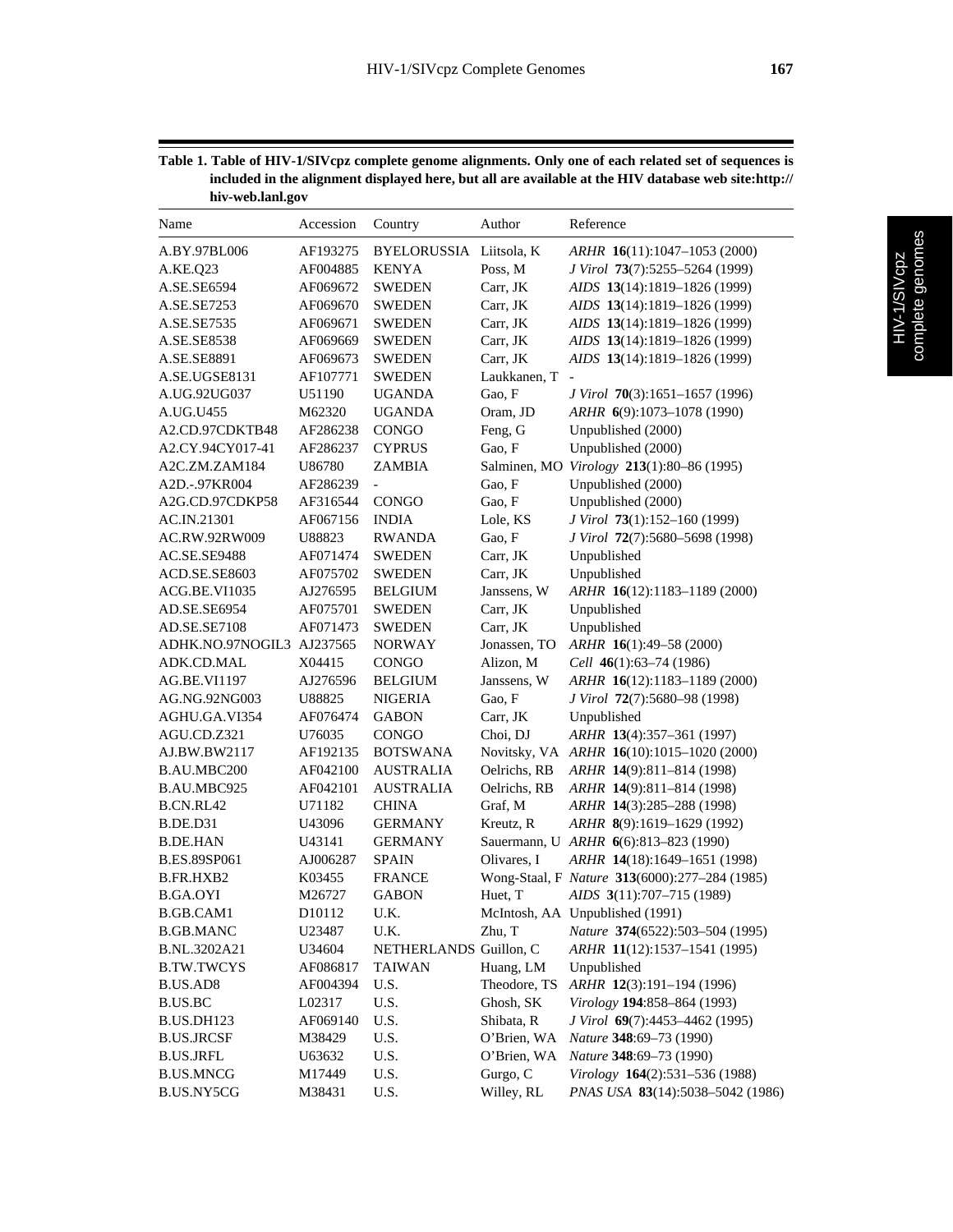| <b>B.US.P896</b>                     | U39362   | U.S.            | Kim, FM       | J Virol 69(3):1755-1761 (1995)                             |
|--------------------------------------|----------|-----------------|---------------|------------------------------------------------------------|
| <b>B.US.RF</b>                       | M17451   | U.S.            | Starcich, BR  | Cell 45(5):637-648 (1986)                                  |
| B.US.SF2                             | K02007   | U.S.            |               | van Beveren, CRNA Tumor Viruses, 2nd Edition               |
|                                      |          |                 |               | 2:1124-1141; Cold Spring                                   |
|                                      |          |                 |               | Harbor Laboratory, (1985)                                  |
| B.US.WCIPR9018                       | U69591   | U.S.            | Fang, G       | JAIDS 12(4):352-357 (1996)                                 |
| B.US.WEAU160                         | U21135   | U.S.            | Tozser, J     | FEBS Letters 281:77-80 (1991)                              |
| B.US.WR27                            | U26546   | U.S.            |               | Salminen, MO Virology 213(1):80-86 (1995)                  |
| B.US.YU2                             | M93258   | U.S.            | Li, Y         | J Virol 65:3973-3985 (1991)                                |
| BF1.BR.93BR029-4                     | AF005495 | <b>BRAZIL</b>   | Gao, F        | J Virol 72(7):5680-5698 (1998)                             |
| C.BR.92BR025                         | U52953   | <b>BRAZIL</b>   | Gao, F        | J Virol 70(3):1651-1667 (1996)                             |
| C.BW.96BW01B03                       | AF110959 | <b>BOTSWANA</b> |               | Novitsky, VA <i>J Virol</i> <b>73</b> (5):4427-4432 (1999) |
| C.BW.96BW0402                        | AF110962 | <b>BOTSWANA</b> |               | Novitsky, VA J Virol 73(5):4427-4432 (1999)                |
| C.BW.96BW0502                        | AF110967 | <b>BOTSWANA</b> |               | Novitsky, VA J Virol 73(5):4427-4432 (1999)                |
| C.BW.96BW1104                        | AF110969 | <b>BOTSWANA</b> |               | Novitsky, VA <i>J Virol</i> <b>73</b> (5):4427-4432 (1999) |
| C.BW.96BW1210                        | AF110972 | <b>BOTSWANA</b> |               | Novitsky, VA <i>J Virol</i> <b>73</b> (5):4427-4432 (1999) |
| C.BW.96BW15C02                       | AF110974 | <b>BOTSWANA</b> |               | Novitsky, VA J Virol 73(5):4427-4432 (1999)                |
| C.BW.96BW16B01                       | AF110976 | <b>BOTSWANA</b> |               | Novitsky, VA J Virol 73(5):4427-4432 (1999)                |
| C.BW.96BW17B03                       | AF110980 | <b>BOTSWANA</b> |               | Novitsky, VA J Virol 73(5):4427-4432 (1999)                |
| C.ET.ETH2220                         | U46016   | <b>ETHIOPIA</b> |               | Salminen, MO ARHR 12(14):1329-1339 (1996)                  |
| C.IN.93IN101                         | AB023804 | <b>INDIA</b>    |               | Mochizuki, N ARHR 15(14):1321-1324 (1999)                  |
| C.IN.93IN904                         | AF067157 | <b>INDIA</b>    | Lole, KS      | J Virol 73(1):152-160 (1999)                               |
| C.IN.93IN905                         | AF067158 | <b>INDIA</b>    | Lole, KS      | J Virol 73(1):152-160 (1999)                               |
| C.IN.93IN999                         | AF067154 | <b>INDIA</b>    | Lole, KS      | J Virol 73(1):152-160 (1999)                               |
| C.IN.94IN11246                       | AF067159 | <b>INDIA</b>    | Lole, KS      | J Virol 73(1):152-160 (1999)                               |
| C.IN.95IN21068                       | AF067155 | <b>INDIA</b>    | Lole, KS      | J Virol 73(1):152-160 (1999)                               |
| D.CD.84ZR085                         | U88822   | <b>CONGO</b>    | Gao, F        | J Virol 72(7):5680-98 (1998)                               |
| D.CD.ELI                             | K03454   | <b>CONGO</b>    | Alizon, M     | Cell $46(1):63-74(1986)$                                   |
| D.CD.NDK                             | M27323   | <b>CONGO</b>    | Spire, B      | Gene 81:275-284 (1989)                                     |
| D.CD.Z2Z6                            | M22639   | <b>CONGO</b>    | Srinivasan, A | Gene 52:71-82 (1987)                                       |
| D.KE.MB2059                          | AF133821 | <b>KENYA</b>    | Neilson, JR   | J Virol 73(5):4393-4403 (1999)                             |
| D.UG.94UG1141                        | U88824   | <b>UGANDA</b>   | Gao, F        | J Virol 72(7):5680-5698 (1998)                             |
| F1.BE.VI850                          | AF077336 | <b>BELGIUM</b>  | Carr, JK      | Virology $269(1):95-104(2000)$                             |
| F1.BR.93BR020-1                      | AF005494 | <b>BRAZIL</b>   | Gao, F        | J Virol 72(7):5680-5698 (1998)                             |
| F1.FI.FIN9363                        | AF075703 | <b>FINLAND</b>  | Laukkanen, T  | Unpublished                                                |
| F1.FR.MP411                          | AJ249238 | <b>FRANCE</b>   | Triques, K    | ARHR 16(2):139-151 (2000)                                  |
| F <sub>2</sub> .CM.MP <sub>255</sub> | AJ249236 | <b>CAMEROON</b> | Triques, K    | ARHR 16(2):139-151 (2000)                                  |
| F2.CM.MP257                          | AJ249237 | <b>CAMEROON</b> | Triques, K    | ARHR 16(2):139-151 (2000)                                  |
| F2KU.BE.VI1126                       | AF076475 | <b>BELGIUM</b>  | Carr, JK      | Unpublished                                                |
| G.BE.DRCBL                           | AF084936 | <b>BELGIUM</b>  | Debyser, Z    | ARHR 14(5):453-459 (1998)                                  |
| G.FI.HH8793-12-1                     | AF061641 | <b>FINLAND</b>  |               | Salminen, MO ARHR 8(9):1733-1742 (1992)                    |
| G.NG.92NG083                         | U88826   | <b>NIGERIA</b>  | Gao, F        | J Virol 72(7):5680-5698 (1998)                             |
| G.SE.SE6165                          | AF061642 | <b>SWEDEN</b>   | Carr, JK      | Virology $247(1):22-31(1998)$                              |
| <b>H.BE.VI991</b>                    | AF190127 | <b>BELGIUM</b>  | Janssens, W   | AIDS 14(11):1533-1543 (2000)                               |
| <b>H.BE.VI997</b>                    | AF190128 | <b>BELGIUM</b>  | Janssens, W   | AIDS 14(11):1533-1543 (2000)                               |
| H.CF.90CF056                         | AF005496 | C.A.R.          | Gao, F        | J Virol 72(7):5680-5698 (1998)                             |
| <b>J.SE.SE7022</b>                   | AF082395 | <b>SWEDEN</b>   | Laukkanen, T  | ARHR 15(3):293-297 (1999)                                  |
| <b>J.SE.SE7887</b>                   | AF082394 | <b>SWEDEN</b>   | Laukkanen, T  | ARHR 15(3):293-297 (1999)                                  |
| K.CD.EQTB11C                         | AJ249235 | <b>CONGO</b>    | Triques, K    | ARHR 16(2):139-151 (2000)                                  |
| K.CM.MP535                           | AJ249239 | <b>CAMEROON</b> | Triques, K    | ARHR 16(2):139-51 (2000)                                   |
| MO.CM.97-                            | AJ239083 | <b>CAMEROON</b> | Peeters, M    | J Virol 73(9):7368-7375 (1999)                             |
| CAMP645MO                            |          |                 |               |                                                            |
| N.CM.YBF106                          | AJ271370 | <b>CAMEROON</b> | Souquiere, S  | Unpublished                                                |
| N.CM.YBF30                           | AJ006022 | <b>CAMEROON</b> | Simon, F      | Nature Med 4(9):1032-1037 (1998)                           |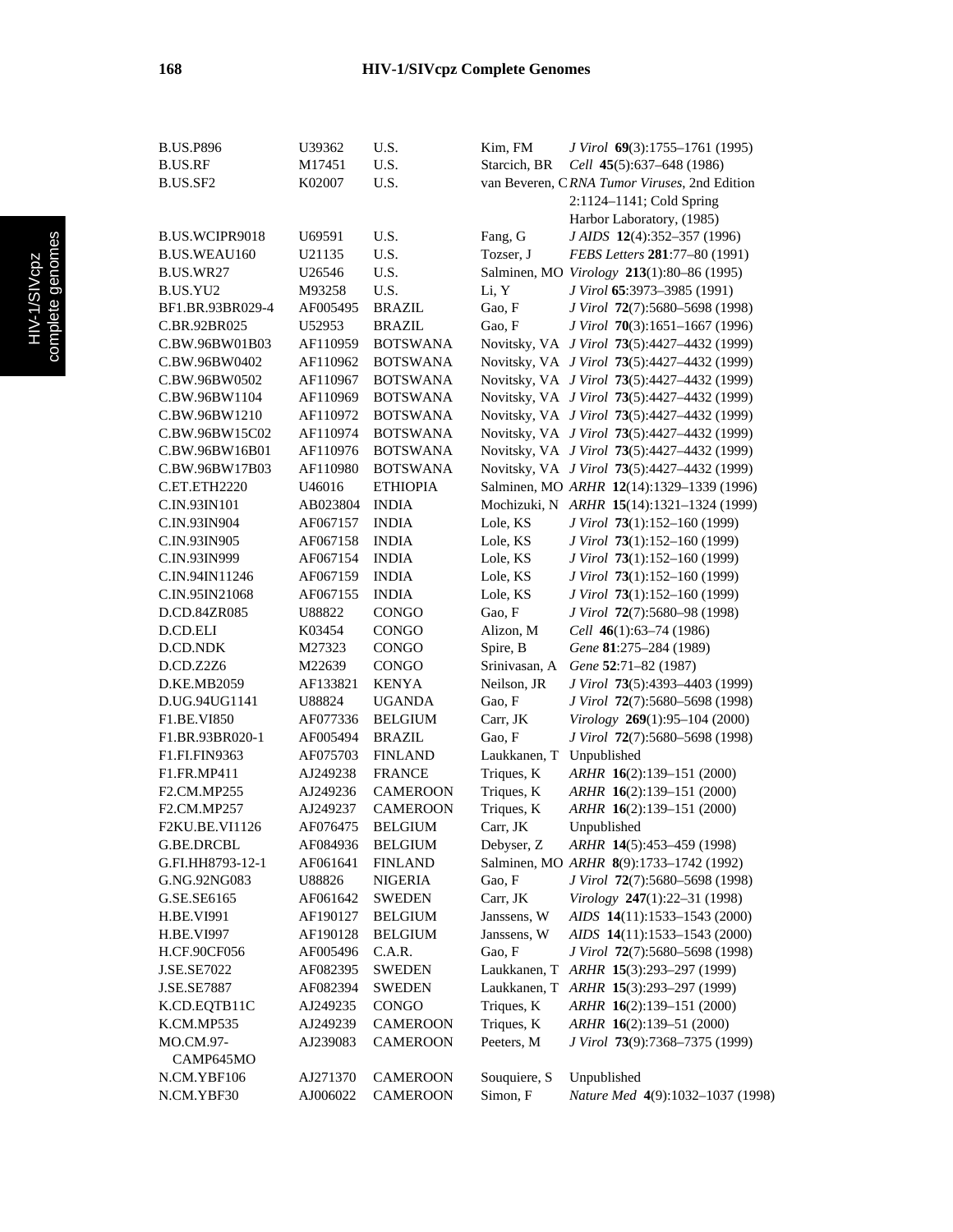| O.CM.ANT70                   | L <sub>2</sub> 0587 | <b>CAMEROON</b>  | Vanden-        | <i>J Virol</i> 68(3):1586–1596 (1994)   |
|------------------------------|---------------------|------------------|----------------|-----------------------------------------|
|                              |                     |                  | Haesevelde, M  |                                         |
| O.CM.MVP5180                 | L20571              | <b>CAMEROON</b>  | Gurtler, LG    | J Virol 68:1581-1585 (1994)             |
| 01_AE.CF.90CF11697           | AF197340            | C.A.R.           | Anderson, JP   | J Virol 74(22):10752-10765 (2000)       |
| 01_AE.CF.90CF402             | U51188              | C.A.R.           | Gao, F         | J Virol 70(10):7013-7029 (1996)         |
| 01_AE.CF.90CF4071            | AF197341            | C.A.R.           | Anderson, JP   | J Virol 74(22):10752-10765 (2000)       |
| 01 AE.TH.93TH057             | AF197338            | <b>THAILAND</b>  | Anderson, JP   | J Virol 74(22):10752-10765 (2000)       |
| 01_AE.TH.93TH065             | AF197339            | <b>THAILAND</b>  | Anderson, JP   | J Virol 74(22):10752-10765 (2000)       |
| 01_AE.TH.93TH253             | U51189              | <b>THAILAND</b>  | Gao, F         | J Virol 70(10):7013-7029 (1996)         |
| 01 AE.TH.95TNIH047 AB032741  |                     | <b>THAILAND</b>  | Auwanit, W     | ARHR 16(3):283-289 (2000)               |
| 01_AE.TH.CM240               | U54771              | <b>THAILAND</b>  | Carr, JK       | J Virol 70(9):5935-5943 (1996)          |
| 01_AE.TH.TH022               | AB032740            | <b>THAILAND</b>  | Auwanit, W     | ARHR 16(3):283-289 (2000)               |
| 02_AG.CM.MP807               | AJ286133            | <b>CAMEROON</b>  | Montavon, C    | J AIDS 23(5):363-74 (2000)              |
| 02_AG.FR.DJ263               | AF063223            | <b>FRANCE</b>    | Carr, JK       | Virology 247(1):22-31 (1998)            |
| 02_AG.FR.DJ264               | AF063224            | <b>FRANCE</b>    | Carr, JK       | Virology 247(1):22-31 (1998)            |
| 02 AG.GH.G829                | AF184155            | <b>GHANA</b>     | Candotti, D    | J Med Virol 62(1):1-8 (2000)            |
| 02_AG.NG.IBNG                | L39106              | <b>NIGERIA</b>   | Howard, TM     | ARHR 10(12):1755-1757 (1994)            |
| 02_AG.SE.SE7812              | AF107770            | <b>SWEDEN</b>    | Laukkanen, T   | Unpublished                             |
| 02_AG.SN.MP1211              | AJ251056            | <b>SENEGAL</b>   |                | Toure-Kane, C ARHR 16(6):603-609 (2000) |
| 02_AG.SN.MP1213              | AJ251057            | <b>SENEGAL</b>   |                | Toure-Kane, C ARHR 16(6):603-609 (2000) |
| 03_AB.RU.KAL153-2            | AF193276            | <b>RUSSIA</b>    | Liitsola, K    | ARHR 16(11):1047-53 (2000)              |
| 03_AB.RU.RU98001             | AF193277            | <b>RUSSIA</b>    | Liitsola, K    | ARHR 16(11):1047-53 (2000)              |
| 04_cpx.CY.94CY032-3 AF049337 |                     | <b>CYPRUS</b>    | Gao, F         | J Virol 72(12):10234-10241 (1998)       |
| 04_cpx.GR.97PVCH             | AF119820            | <b>GREECE</b>    | Nasioulas, G   | ARHR 15(8):745-758 (1999)               |
| 04_cpx.GR.97PVMY             | AF119819            | <b>GREECE</b>    | Nasioulas, G   | ARHR 15(8):745-758 (1999)               |
| 05_DF.BE.VI1310              | AF193253            | <b>BELGIUM</b>   | Laukkanen, T   | Virology $269(1):95-104(2000)$          |
| 05_DF.BE.VI961               | AF076998            | <b>BELGIUM</b>   | Laukkanen, T   | Virology 269(1):95-104 (2000)           |
| 06_cpx.AU.BFP90              | AF064699            | <b>AUSTRALIA</b> | Oelrichs, RB   | ARHR 14(16):1495-1500 (1998)            |
| 06_cpx.ML.95ML127            | AJ288982            | MALI             | Montavon, C    | ARHR 15(18):1707-1712 (1999)            |
| 06_cpx.ML.95ML84             | AJ245481            | MALI             | Montavon, C    | ARHR 15(18):1707-1712 (1999)            |
| 06_cpx.SN.97SE1078           | AJ288981            | <b>SENEGAL</b>   | Montavon, C    | ARHR 15(18):1707-1712 (1999)            |
| 10_CD.TZ.BFL061              | AF289548            | <b>TANZANIA</b>  | Koulinska, I   | ARHR 17(5):423-431 (2001)               |
| 10 CD.TZ.BFL071              | AF289549            | <b>TANZANIA</b>  | Koulinska, I   | ARHR 17(5):423-431 (2001)               |
| 10_CD.TZ.BFL110              | AF289550            | <b>TANZANIA</b>  | Koulinska, I   | ARHR 17(5):423-431 (2001)               |
| 11_cpx.CM.MP818              | AJ291718            | <b>CAMEROON</b>  | Peeters, M     | Unpublished (2000)                      |
| 11_cpx.FR.MP1298             | AJ291719            | <b>FRANCE</b>    | Peeters, M     | Unpublished (2000)                      |
| 11_cpx.FR.MP1307             | AJ291720            | <b>FRANCE</b>    | Peeters, M     | Unpublished (2000)                      |
| 11_cpx.GR.GR17               | AF179368            | <b>GREECE</b>    | Paraskevis, D  | ARHR 16(9):845-855 (2000)               |
| CPZ.CD.CPZANT                | U42720              | <b>CONGO</b>     | Vanden-        | Virology 221(2):346-350 (1996)          |
|                              |                     |                  | Haesevelde, MM |                                         |
| CPZ.CM.CAM3                  | AF115393            | <b>CAMEROON</b>  | Corbet, S      | J Virol 74:529-534 (2000)               |
| CPZ.CM.CAM5                  | AJ271369            | <b>CAMEROON</b>  | Muller-        | J Med Primatol 29(3-4):166-172 (2000)   |
|                              |                     |                  | Trutwin, M     |                                         |
| CPZ.GA.CPZGAB                | X52154              | <b>GABON</b>     | Huet, T        | Nature 345(6273):356-359 (1990)         |
| CPZ.US.CPZUS                 | AF103818            | U.S.             | Gao, F         | Nature 397(6718):436-441 (1999)         |
|                              |                     |                  |                |                                         |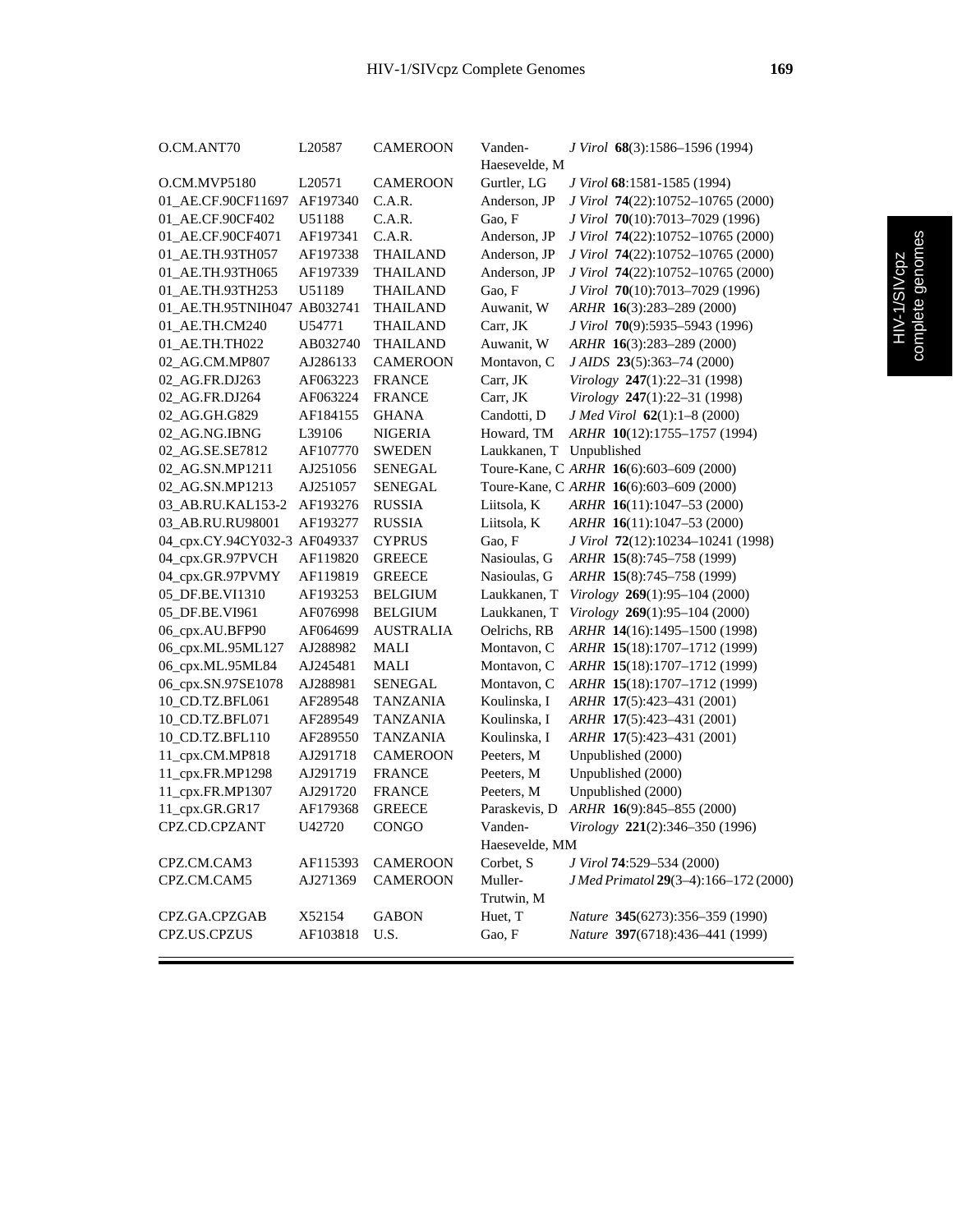| Name          |                                 | Accession       | Country                                                                                          | Author         | Reference                                                                                                                                                                                                                                                                                                                                                                                                                                                                                                                                                     |
|---------------|---------------------------------|-----------------|--------------------------------------------------------------------------------------------------|----------------|---------------------------------------------------------------------------------------------------------------------------------------------------------------------------------------------------------------------------------------------------------------------------------------------------------------------------------------------------------------------------------------------------------------------------------------------------------------------------------------------------------------------------------------------------------------|
| A.KE.Q23      | AF004893 and AF047979-AF048346. | AF004885        | <b>KENYA</b>                                                                                     | Poss, M        | J Virol 73(7):5255-5264 (1999)<br>This subtype A sequence was derived from a woman from Mombasa, Kenya, who had been recently<br>infected with HIV-1. The blood sample was drawn in June 13, 1994. An env gene fragment from a PCR<br>amplification from an earlier blood sample (July 1993) was published in Poss, M., et al. (ARHR 13(6):493-<br>499 (1997)). The full length sequence was kindly released prior to publication by M. Poss and colleagues,<br>U. Washington. Many env sequences from this same patient are available with accession numbers |
| A.SE.SE6594   |                                 | AF069672 SWEDEN | entry. Small sections of the 5' and 3' LTRs are not included in this sequence.                   | Carr, JK       | AIDS 13(14):1819-1826 (1999)<br>This sequence was from a 29 year old male sampled in Sweden in 1993, who is believed to have been<br>infected in Uganda via heterosexual contact, before moving to Sweden. The patient was CDC-B3 at the<br>time of sampling. This isolate has a syncytium-inducing phenotype and uses the CXCR4 coreceptor for                                                                                                                                                                                                               |
| A.SE.SE7253   | included in this sequence.      | AF069670        | <b>SWEDEN</b>                                                                                    | Carr, JK       | AIDS 13(14):1819-1826 (1999)<br>This subtype A sequence is from a 27 year old male living in Sweden, who is thought to have been infected<br>in Somalia via heterosexual contact. The patient was CDC stage C3 when sampled in 1994. The virus is<br>NSI and uses the CCR5 coreceptor. The patient's CD4 count was zero. Virus was cocultured with donor<br>PBMC before PCR amplification and direct sequencing. Small sections of the 5' and 3' LTRs are not                                                                                                 |
| A.SE.SE7535   |                                 | AF069671        | <b>SWEDEN</b><br>Small sections of the 5' and 3' LTRs are not included in this sequence.         | Carr, JK       | AIDS 13(14):1819-1826 (1999)<br>This sequence is from a 45 year old male sampled in Sweden in 1994, who is believed to have been infected<br>in Uganda via heterosexual contact, before moving to Sweden. The patient was CDC-A1 at the time of<br>sampling. This isolate has a syncytium-inducing phenotype and uses the CXCR4 coreceptor for entry.                                                                                                                                                                                                         |
| A.SE.SE8538   |                                 | AF069669        | <b>SWEDEN</b><br>of the 5' and 3' LTRs are not included in this sequence.                        | Carr, JK       | AIDS 13(14):1819-1826 (1999)<br>This sequence was generated in Sweden from a cultured blood sample from a 24-year old Tanzanian<br>woman. Probable country of infection is Tanzania. The virus is NSI, CCR5+ and CXCR4-. Small sections                                                                                                                                                                                                                                                                                                                       |
| A.SE.SE8891   |                                 | AF069673        | <b>SWEDEN</b><br>CXCR4-. Small sections of the 5' and 3' LTRs are not included in this sequence. | Carr, JK       | AIDS 13(14):1819-1826 (1999)<br>This sequence was generated in Sweden from a PBMC co-culture of a sample taken from a 26-year-old<br>Ugandan woman. Probable infection country is Uganda, risk factor heterosexual. The virus is CCR5+,                                                                                                                                                                                                                                                                                                                       |
| A.SE.UGSE8131 |                                 | AF107771        | <b>SWEDEN</b>                                                                                    | Laukkanen, T - |                                                                                                                                                                                                                                                                                                                                                                                                                                                                                                                                                               |
|               |                                 |                 |                                                                                                  |                | This subtype A sequence is from a 32 year old female living in Sweden, who is thought to have been infected<br>in Uganda via heterosexual contact. The patient was CDC stage C3 when sampled in 1995. The virus is<br>SI and can use both the CCR5 and CXCR4 coreceptor. Virus was cocultured with donor PBMC before PCR<br>amplification and direct sequencing. Small sections of the 5' and 3' LTRs are not included in this sequence.                                                                                                                      |
| A.UG.U455     |                                 | M62320          | <b>UGANDA</b><br>of the V5 region. This sequence clusters with subtype A HIV-1.                  | Oram, JD       | ARHR 6(9):1073-1078 (1990)<br>This sequence is from the 1985 Ugandan isolate U455. It was cloned in phage, and has defective env, vpr,<br>and vpu. The env ORF in this sequence is interrupted by an in-frame stop codon beyond the COOH end                                                                                                                                                                                                                                                                                                                  |

A.UG.92UG037 U51190 UGANDA Gao, F *J Virol* **70**(3):1651–1657 (1996) This sequence is from a complete genome PCR amplified from proviral DNA. The patient was a 31 year old asymptomatic female from Entebe, Uganda. See also U09124, U09127. 92UGO37 is one of a set of three complete genomes from a study linking the HIV-1 epidemic in the heterosexual population in Thailand to an A/E recombinant. It is obtained through the WHO Global Programme on AIDS (WHO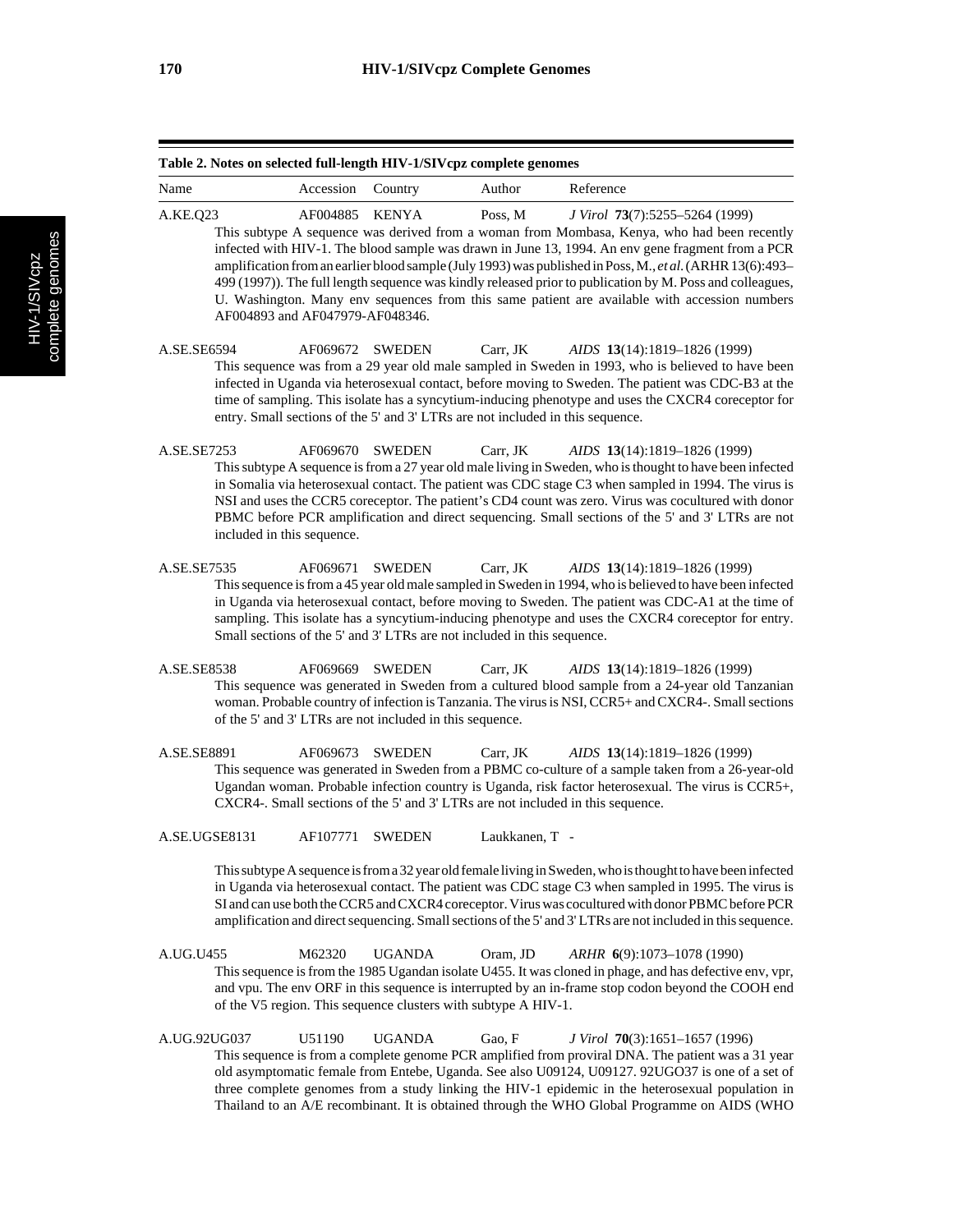Network, (ARHR 10(11) :1327–1343 (1994))) and comes from an asymptomatic 31-year old female from Entebe, Uganda; she had not taken any anti-retroviral therapy prior to sampling. The risk factor for infection was heterosexual contact. The isolate 92UGO37 was established and propagated by short term cocultivation with normal donor lymphocytes and then the near full length genome was PCR amplified and sequenced. 92UGO37 is subtype A. An LTR sequence is available under accession number U51287 and an additional env/nef sequence with accession number U09127. There is an inframe stop codon in pol at position 3144 in this clone. The isolate from which this sequence was derived is NSI and uses CCR5 or CCR8 (Bjorndal, A., *et al*., J Virol 71(10):7478–87 (1997) and Rucker, J., et. al., J Virol 71(12):8999–9007 (1997). See also Gao, F., *et al*., J Virol 70(10):7013–7029 (1996). This sequence was kindly made available prior to publication, and is now published (Gao F., *et al*., J Virol 72(7):5680–5698 (1997)). Biotypes were determined by MT-2 syncytium assay; however, both syncytium-inducing (SI) and non-syncytiuminducing (NSI) variants may be present in the viral "swarm" for each isolate. Recent studies indicate that NSI isolates contain predominantly CCR5-using variants while most SI isolates contain both CXCR4 (SI) and CCR5 (NSI) variants. Some SI isolates may contain dual-tropic variants that use both CXCR4 and CCR5 co-receptors. The isolate 93UG037 is available from the NIH AIDS Reagent program, and is NSI R5.

| A2.CD.97CDKTB48  | AF286238 CONGO  | Feng, G | Unpublished (2000) |
|------------------|-----------------|---------|--------------------|
| A2.CY.94CY017-41 | AF286237 CYPRUS | Gao. F  | Unpublished (2000) |

B.AU.MBC200 AF042100 AUSTRALIA Oelrichs, RB *ARHR* **14**(9):811–814 (1998) Isolate MBC200. Date of sample and source of isolation:18/3/1986, Melbourne, Australia. Biological source:Peripheral blood co-cultured with donor PBMC by the Victorian Infectious Diseases Reference Laboratory. The patient was a Caucasian homosexual male, diagnosed with AIDS in December 1985 at which time the T4:T8 ratio was 0.2. Virus isolation: Biological cloning by three rounds of limiting dilution in donor PBMC. Sequencing: Derived directly from the biologically cloned isolate. Hirt supernatant DNA was obtained from low-passage number donor PBMC culture and sequence derived from overlapping PCR products. All open reading frames are intact and the nucleic acid sequence clusters within subtype B in p17, pol, env and nef. Viral phenotype:Produces high levels of syncytia in PBMC and MT-2 cells. Grows well in Jurkat cells and primary macrophages (Kiernan,R. ARHR 6(6):743–752)

B.AU.MBC925 AF042101 AUSTRALIA Oelrichs, RB *ARHR* **14**(9):811–814 (1998)

Isolate MBC925. Date of isolation:15/5/1987, Melbourne, Australia. Biological source:Cerebrospinal fluid cultured with donor PBMC by the Victorian Infectious Diseases Reference Laboratory. The patient was a Caucasian homosexual male, diagnosed with AIDS in October 1986. Neurological symptoms were present. In December 1986 the T4:T8 ratio was 0.14. The patient died in May 1987. Virus isolation:Biological cloning by three rounds of limiting dilution in donor PBMC. Sequencing: Derived directly from the biologically cloned isolate. Hirt supernatant DNA was obtained from low-passage number donor PBMC culture and sequence derived from overlapping PCR products. All open reading frames are intact and the nucleic acid sequence clusters within subtype B in p17, pol, env and nef. Viral phenotype:Non-syncytium inducing in PBMC. The virus does not replicate in MT-2 cells or Jurkat cells. Good growth in primary macrophages.

- B.CN.RL42 U71182 CHINA Graf, M *ARHR* **14**(3):285–288 (1998) RL42 was isolated from an asymptomatic IVDU, infected by needle sharing, in Dehong prefecture of Yunnan province South of China. This is near the Laos and Thailand golden drug triangle. The isolate was generated by Prof. Dr. Shao Yiming from the Chinese Academy of Preventive Medicine, Beijing, China. This sequence is of the Thai B' subtype (a subset of subtype B), which is the most prevalent subtype of HIV-1 found in the Yunnan province of Southwest China.
- B.DE.D31 U43096 GERMANY Kreutz, R *ARHR* **8**(9):1619–1629 (1992) The patient from which this virus is derived, has never been well described. It is only shown as HIV1-D31 in figure 3 of the paper. The complete genome has been sequenced.
- B.DE.HAN U43141 GERMANY Sauermann, U *ARHR* **6**(6):813–823 (1990) Isolate HAN was isolated from a 39 year old homosexual German patient with AIDS related complex, in 1986. This patient died from complications of AIDS in 1987. HAN was highly cytopathic in MT-2 T cell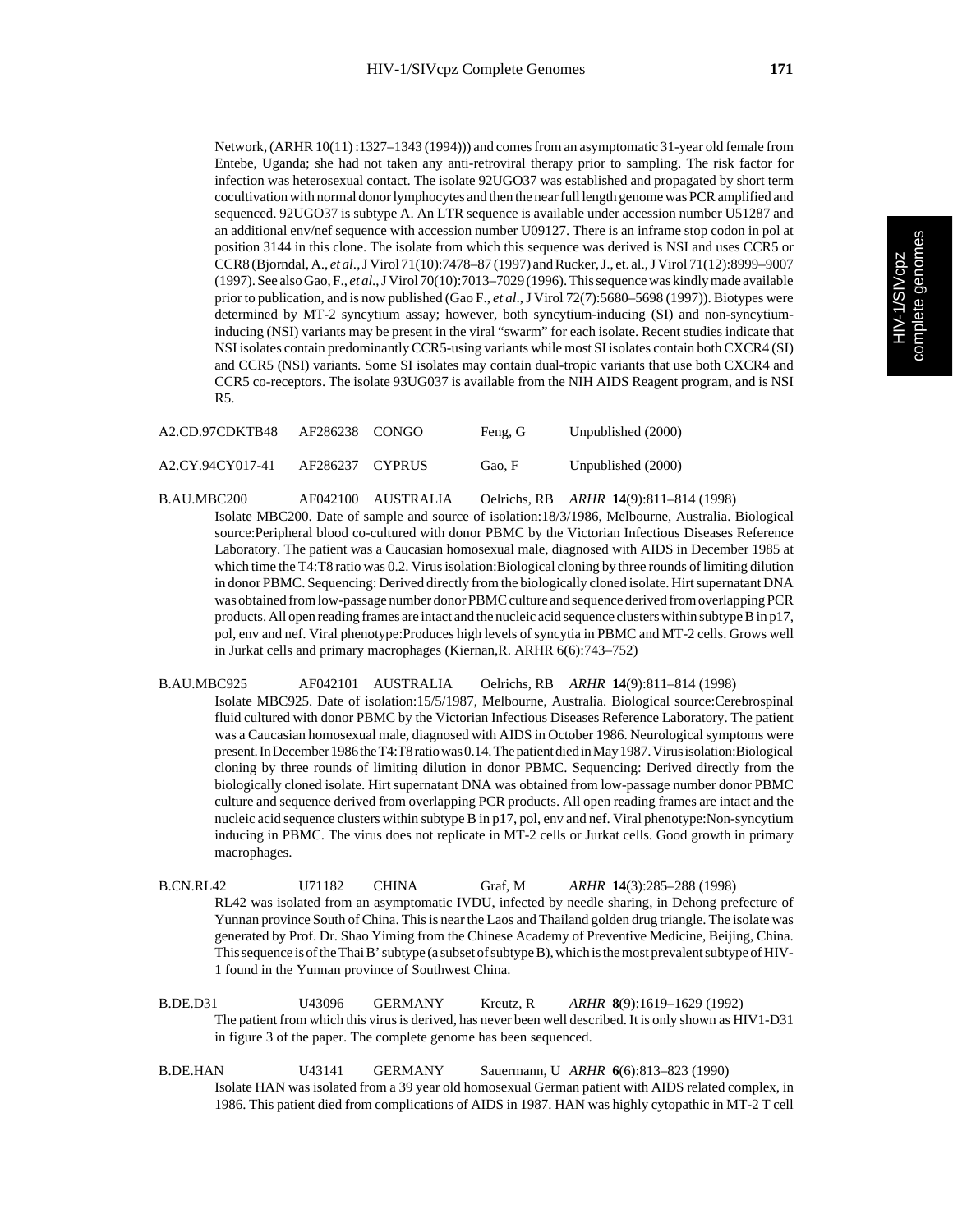line, it was able to productively infect MT-4, H9 or Jurkat cell lines. Genomic DNA from infected MT-2 cells was used to prepare a lambda phage genomic library. Two full-length clones, HAN2/2 and HAN2/ 3 were purified. HAN2/3 was used for DNA sequencing, and has a defective env gene.

B.ES.89SP061 AJ006287 SPAIN Olivares, I *ARHR* **14**(18):1649–1651 (1998) This sequence was generated from a molecular clone. This clone in turn was derived from a biological clone out of a co-cultured sample from a 4-year-old boy who was presumably infected via his mother, who was a Spanish intravenous drug user. The sample was taken in 1989; the infection date is unknown. The virus is subtype B, the clone has the SI phenotype but does not display the "SI-indicating" mutations in the V3 loop.

B.FR.HXB2 K03455 FRANCE Wong-Staal, F *Nature* **313**(6000):277–284 (1985) This sequence was from provirus cloned in lambda phage and is derived from the IIIB isolate related to LAI. This clone has been extensively studied. sites; tat mRNA and other transcript boundaries. Sequence for [25] kindly provided in computer-readable form by L.Ratner, 19-AUG-1986. The HXB2R sequence is being used as a reference genome for all the HIV entries because it has been derived from a demonstrably infectious clone. Hence not all of the "sites" references above were concerned with this isolate. Since the earliest appearance of this sequence in the HIV database and in GenBank (prior to the 1987 publication of [3]), the 5'LTR appears to have been derived from BH10 rather than HXB2. With this corrected version, the 3'LTR only is shown with annotation of differences from [1] so as to facilitate coordination with [3] and with the latest information on splice sites. Revisions were made by [5], [6], and [7] with approval of the principal author of [3]. These affect restriction site analyses, in particular upstream of the gag cds start and in the envelope cds; the latter affect the RRE sequence at 7266. Many of the revisions bring the HXB2 sequence closer to the BH10 sequence, yet these were the differences receiving the greatest attention in [3]. Possibly mutation has occurred in the sub-cloning and outgrowth, or possibly the more recent HXB2 subclones are BH10 contaminants. Be that as it may, HXB2 clones currently in use have a sequence most closely approximated by the sequence below. For a full comparison of the IIIb/LAV sibling sequences, see Part III. 2 additional changes to the sequence of HIVHXB2R were made per MarvinReitz (personal correspondence), 6/91:the "t" at site 8383 was changed to "c", and the "g" at site 8427 was changed to "a". The vpU cds not annotated below do not possess a start codon in the normal position (bases 5608 to 5610; "ACG"). Schwartz *et al*., J. Virol. 64: 2519–2529, state that HXB2 does not produce vpU protein (it remains an infectious clone). The minimal continuous RRE (CAR) of 204 nt is defined by [7] to start at coordinate 7327. Dr. Seth Pincus *et al*. [8] report a single base deletion after codon 686 of the envelope gene in an "E variant" set of clones, which results in premature termination of translation and the production of a truncated gp160, causing a marked decrease in the expression of envelope on the surface of the infected cell. This sequence is from the French isolate LAI (formerly BRU) which is also referred to as IIIB. (Wain-Hobson85). Also see:(Alizon86), (Lukashov95b) and (Wain-Hobson91). GenBank accession numbers K02013, L23090-L23103, X01762, L48380-L48399, M64178-M64223, M64406-M64415 and M64768- M64775, AF033819. Other sequences which are of this type include:PV22, K02083; MFA, M33943 (Stevenson90); un-named, Z11530; BH8, K02011; BH10, M15654; TH4, L31963; MCK1, D86068; PM213, D86069; F12CG, Z11530; and HXB, K03455, M38432, M64775 and M14100. The variation of the IIIB isolate in culture was studied by (Lockey96), GenBank accession numbers U54647, U54649, U54651, U54653, U54655, U54657, U54659, U54665, U54667, U54681, U54683, U54685 and U54689. The variation of IIIB/LAI in 9 years of infection in a chimpanzee has been studied by Fultz *et al*. unpublished, GenBank accession numbers U56866-U56883 and U56888-U56899. The IIIB/LAI isolate of HIV-1 has also been extensively studied in cases such as the infected lab worker. See for example (Reitz94), (Pincus94) U12030-U12055. The tropism of isolates from the lab worker for primary PBMCs and failure to grow in T-cell lines was localized to the V3-loop by Lishan Su *et al*.(Su97). Recombinant virus pNL4–3, with envelope from LAI(BRU) and gag-pol from NY5 has also been studied:(Adachi86) GenBank accession number M19921, (Duensing95) GenBank accession number L42371 and (Salminen95) GenBank accession number U26942. Other GenBank entries with IIIB-LAI sequences can be found in the patented sequences section and in the cloning vector section (for example U19867 and A00647)

B.GA.OYI M26727 GABON Huet, T *AIDS* **3**(11):707–715 (1989) This sequence is derived from the Gabonese isolate OYI, designated elsewhere as isolate 397, was obtained from a healthy HIV-1 infected individual presenting an atypical Western Blot. This sequence is from a lambda phage clone, the cloned provirus being functionally defective. The vpu gene does not have a start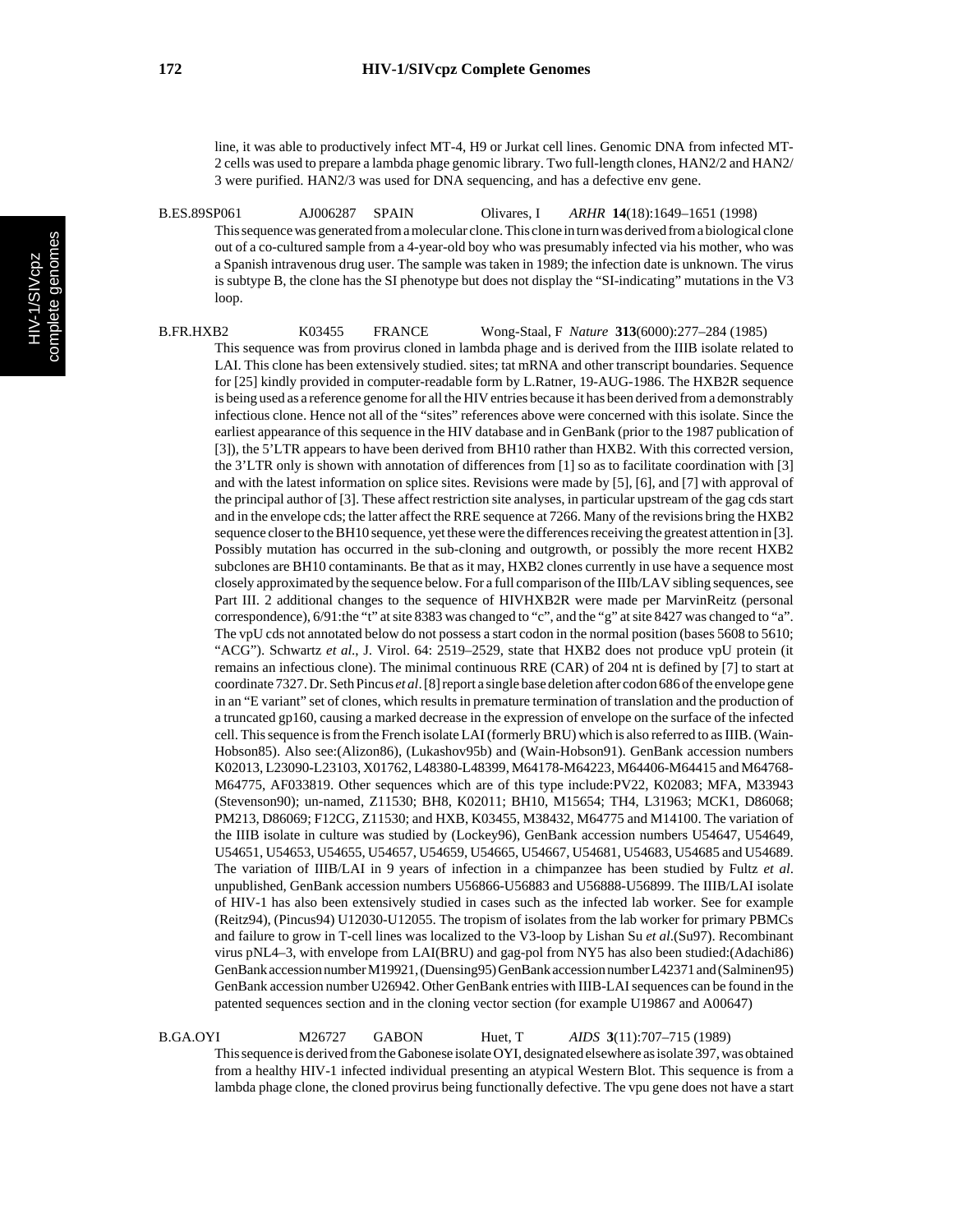codon. Phylogenetic analysis reveals that the sequence is closely related to the North American isolate SF2 and the European virus HAN (across the genome). This is the first report of a virus from Africa that clusters with North American rather than Zairean viruses:OYI and SF2 differ by approximately 7% in envelope. The single C -> S substitution at residue 22 of the OYI tat protein renders it inactive, but may not account for the avirulence of the virus. Sibling sequences for OYI(397) are available (see *Human Retroviruses and AIDS 1989* page I-A-181).

- B.GB.CAM1 D10112 U.K. McIntosh, AA Unpublished (1991) This sequence is from the British isolate CAM1. It has a defective vpu gene. McIntosh A, and Karpas A, Thesis (1991), Cambridge University, England. GenBank accession numbers D10112, D00917
- B.GB.MANC U23487 U.K. Zhu, T *Nature* **374**(6522):503–504 (1995) Kindly provided in electronic form by Dr. David Ho, Aaron Diamond AIDS Research Center, New York City, (212)-725–0018. This sequence ostensibly represents HIV-1 captured by PCR amplified from the 1959 sample "Manchester sailor" kidney tissue (see Corbitt. G., *et al*., Lancet 336:51 (1990)). The sequence of the complete genome is available, and it is indistinguishable from contemporary subtype B HIV-1 sequences in phylogenetic analysis. This information together with the observation that additional tissue samples were HIV PCR negative, suggests that the HIV clone that came from MANC kidney sample was very likely to be a contemporary clinical contaminant. The sequence was assembled from multiple PCR amplified fragments. All reading frames in this sequence are intact.
- B.NL.3202A21 U34604 NETHERLANDS Guillon, C *ARHR* **11**(12):1537–1541 (1995) This sequence is from a complete genome of a macrophage tropic, NSI clone, from an isolate taken from the PBMC of a patient who was in transition from NSI to SI phenotype bulk phenotype. An SI isolate from the same patient has also been completely sequenced, ACH320.2A.1.2 The patient, isolates and phenotype of the molecular clones are described in Groenink, M, J Virol 65:1968–1975 (1991).
- B.TW.TWCYS AF086817 TAIWAN Huang, LM Unpublished This as-yet unpublished sequence contains a frameshifting single-base insertion in the pol gene, at 3203– 3209 where a run of 7 "A"s should have only 6.
- B.US.DH123 AF069140 U.S. Shibata, R *J Virol* **69**(7):4453–4462 (1995) The DH12 isolate has been extensively characterized. It is dual-tropic, using CCR3, CCR5 and CXCR4 coreceptors. Chimeric molecular clones with the macrophage-tropic AD8 isolate have been made, showing that either V1-V2 or V3 regions of env from DH12 can confer the ability to use CXCR4 onto AD8. The DH12 isolate was passaged in human and chimpanzee PBMCs prior to cloning. A complete genome sequence is available. See also GenBank accession number AF069139.

B.US.JRCSF M38429 U.S. O'Brien, WA *Nature* **348**:69–73 (1990) JRCSF and JRFL (see U63632) were isolated from cerebral spinal fluid and brain tissue respectively of the patient JR, who died with Kaposi's sarcoma and severe AIDS encephalopathy (Science 236:819–822, 1987). JRCSF is from an infectious lambda phage clone of the 1986 isolate JRCSF. Both clones are infectious, but JRFL productively infects macrophages while JRCSF does not. (Peripheral blood was not available from the patient). Second receptor usage for this isolate was defined by Simmons *et al*., J Virol 70:8355 (1996) and Zhang *et al*, Nature 383:768 (1996). The JRCSF and JRFL env nucleotide sequences differ by at least 3%. Both manifest insertions in nef previously reported for HIVBRVA. Patient JR was a 29 year old homosexual male with a history of multiple sexual partners, including one who died of AIDS with AIDS related dementia. Patient JR died in June 1986 and had AIDS related dementia. Complete autopsy findings are reported in [3]. The entry with accession number U45960 is from a mutated clone of JR-CSF which shows a wider range of tropism for cultured cells and increased syncytium-inducing capability. The sequence was kindly provided in computer-readable form by Irvin Chen, UCLA School of Medicine, Los Angeles. On July 16, 1997, Christopher Buck wrote:... [there are] some variations between the published sequence of proviral clone JR-CSF and the actual sequence of plasmid pYK-JRCSF (AIDS Reagent Program catalog #2708). The substitutions are as follows:C7808->G G7809->C G8232- >A resulting in these amino acid substitutions in envelope reading frame:R525->A G666->D The isolate JR-CSF is available from the NIH AIDS Reagent program, and is NSI R5. References:Simmons *et al*, J Virol 70:8355 (1996) MEDLINE:97126031 Zhang *et al*, Nature 383:768 (1996) MEDLINE:97048157 Science 236:819–822 (1987) MEDLINE:87206194.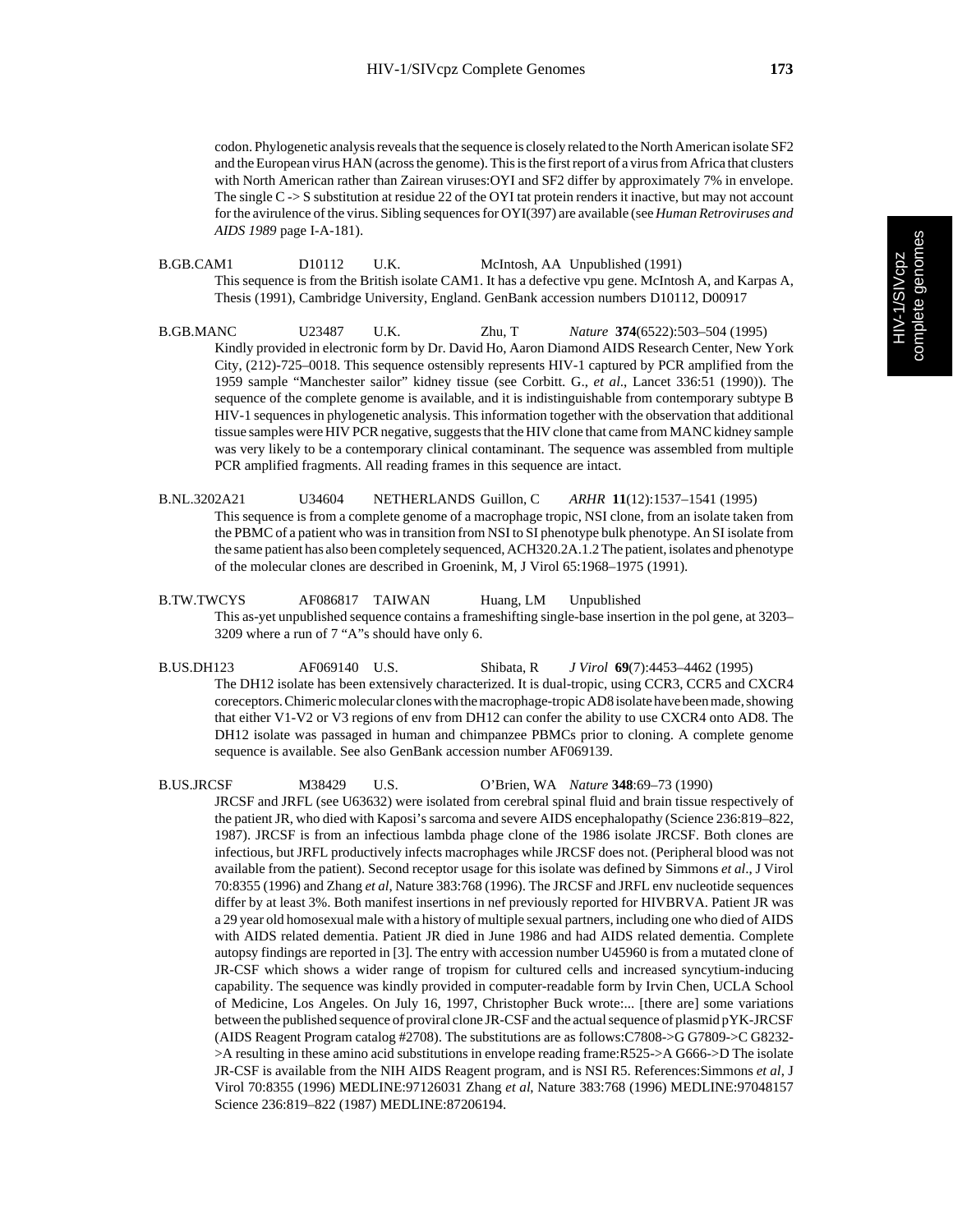B.US.JRFL U63632 U.S. O'Brien, WA *Nature* **348**:69–73 (1990)

Patient JR was a 29 year old homosexual male with a history of multiple sexual partners, including one who died of AIDS with AIDS related dementia. Patient JR died in June 1996 and had AIDS related dementia. Both clones are infectious, but JRFL productively infects macrophages while JRCSF does not (peripheral blood was not available from the patient). Both JRFL and JRCSF isolates manifest insertions in nef previously reported for HIVBRVA. The PCR clones sequenced were constructed from DNA either amplified directly from brain tissue (JRBR) or from in vitro cultured brain isolates (JRBRC). Based on a threshold of at least 95% similarity, the sequences from DNA directly amplified from brain tissue were grouped into two subtypes. The sequences derived from cultured brain isolates showed less than 5% divergence from one another and were grouped into one subtype. This sequence is from an infectious lambda phage clone of the 1986 isolate JRFL, derived from the brain of a patient who died from Kaposi's sarcoma and severe AIDS encephalopathy. The infectious clone JRCSF was isolated from the CSF of the same patient. Both are NSI. The other receptor defined for this isolate is: CCR3. Second receptor usage for this isolate was defined by Deng *et al*, Nature 388:296 (1997) and Farzan *et al*, J Exp Med 186:405 (1997). Kindly provided in computer-readable form by IS Chen, UCLA School of Medicine, Los Angeles CA 90024. JRFL and JRCSF (See M38429 and U45960) were isolated from frontal lobe and cerebral spinal fluid respectively, of patient JR, who died with Kaposi's sarcoma and severe AIDS encephalopathy (Science 236, 819–822, 1987). See also: Pang, J., *et al*., JAIDS, 4:1082–92 (1991) and Klasse, P. J., *et al*., ARHR 12:347–350 (1996). The isolate JR-FL is available from the NIH AIDS Reagent program, and is NSI R5. References: O'Brien, W. A., *et al*., Nature 348:69–73 (1990) MEDLINE 91043044 Pang,S., Koyanagi,Y., Miles,S., Wiley,C., Vinters,H.V. and Chen,I.S. High levels of unintegrated HIV-1 DNA in brain tissue of AIDS dementia patients. Nature 343, 85–89 (1990) MEDLINE 90114416 Clark,G.L. and Vinters,H.V. Dementia and ataxia in a patient with AIDS Western J. of Med. 146 (1), 68–72 (1987) MEDLINE 87151465 Simmons *et al*, J Virol 70:8355 (1996) MEDLINE 97126031 Zhang *et al*, Nature 383:768 (1996) MEDLINE 97048157

B.US.MNCG M17449 U.S. Gurgo, C *Virology* **164**(2):531–536 (1988) MN is from one of the earliest available isolates, and is a commonly used reference and vaccine strain. The MN isolate was taken from a 6 year old male pediatric AIDS patient from the area of Newark, New Jersey, USA in 1984. His mother was an IV drug user who died of pneumonia in 1982. His father was also HIV seropositive. Other sequences from this patient from the 1984 blood sample and from a 1987 sample taken shortly before death (U72495) are available. See also L48364-L48379. The MN sequence was cloned from the isolate in lambda phage. The coding sequences for pol, nef and vpu are prematurely truncated; pol shows an in-frame stop codon at 3783, nef and vpu are prematurely truncated at position 9357 and position 6142 respectively. A set of V3 sequences from this isolate are available (Accession #s L48364-L48379, Lukashov, V. and Goudsmit, J., AIDS 9:1307–1311 (1995). In Lori *et al* [2], the pol gene is not noted to be defective in the ST.1 clone of HIV-1 isolate MN. Another complete genome of the MN isolate is available with accession number AF075719 and it too has defective genes, although not pol nor vpu. This sequence was kindly provided in computer readable format by M. Reitz, N.C.I., Bethesda, MD. 20892 U.S.A. The isolate MN is available from the NIH AIDS Reagent program, and is X4.

B.US.NY5CG M38431 U.S. Willey, RL *PNAS USA* **83**(14):5038–5042 (1986) This sequence is from the 1984 New York T-cell tropic isolate NY5. It was cloned in lambda phage and is not replication competent. It has a defective vpu gene due to the loss of the start codon. Supernatant DNA extracted from A3.01 cells infected with the NY5 HIV isolate stock was digested with EcoRI and cloned into lambda WESB. The insert is an EcoRI permuted single LTR clone and was then transferred into pBR322. See also GenBank accession number K03346, for an env sequence of this isolate. A computer readable copy of this sequence was kindly provided by Chuck Buckler, 01-NOV-1988.

B.US.RF M17451 U.S. Starcich, BR *Cell* **45**(5):637–648 (1986) RF (also designated HAT because the virus was isolated from a patient of Haitian descent) is among the first isolates, and is among the commonly used reference and vaccine study strain. The sequence is from the full-length lambda phage clone HAT-3, from isolate RF, cultured in HUT-78 cells. RF is from a 28 year old symptomatic Haitian male, who moved to the U.S. at age 25, in 1980 and was sampled in 1983, shortly before his death in Dec. 1983. He had no history of IV drug use, homosexuality or blood transfusions. In October 1983, he had 20 lb weight loss, giardia with diarrhea, thrush, and diffuse lymphadenopathy. His CD4/CD8 ratio was 0.08. Primary culture from a November 1983 blood sample was co-cultured on HUT-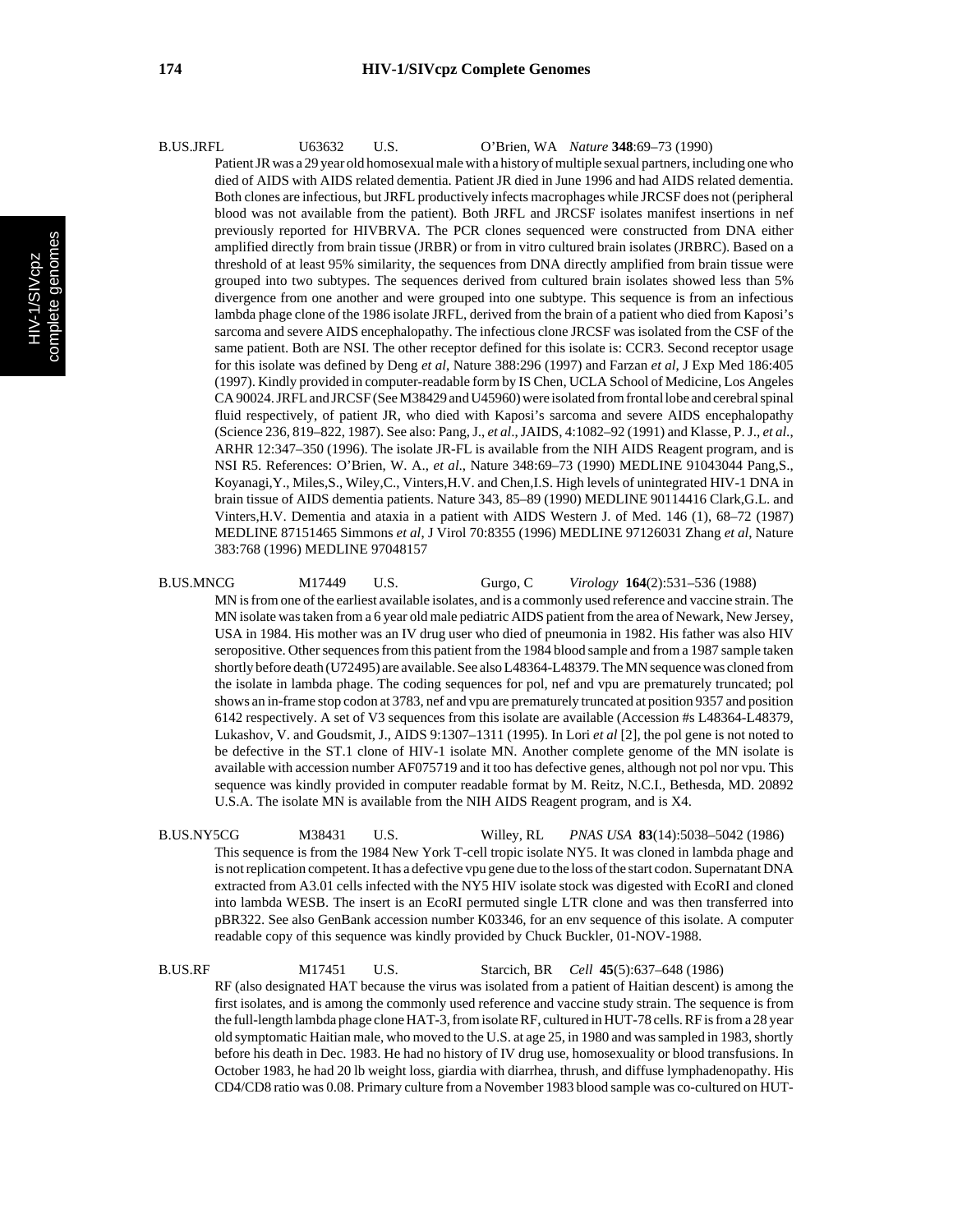78 cells. GenBank accession numbers are M17451 and M1250. RF has defective gag and vpu genes. Several env genes are available from this isolate. GenBank accession numbers are U30778-U30781. The sequenced clone did not have the base "a" at position 640 required for gag translation. Two differences in the restriction map arise in comparison to an earlier published map for lambda-HAT (Hahn,B.H. *et al*., PNAS USA 82:4813 (1985)):i) a Bgl-II site is found at position 193 of the sequence and ii) the HindIII site reported by Hahn *et al*. at position 2000 is not present in this sequence. See also Reitz M., *et al*., ARHR 8:1950 (1992)

| B.US.SF <sub>2</sub> | K02007 | U.S. |    | van Beveren, RNA Tumor Viruses, 2nd Edition                                                            |
|----------------------|--------|------|----|--------------------------------------------------------------------------------------------------------|
|                      |        |      | CP | $2:1124-1141$ ; Cold Spring                                                                            |
|                      |        |      |    | Harbor Laboratory, (1985)                                                                              |
|                      |        |      |    | This sequence is from an infectious phage clone from the US isolate ARV-2. ARV-2/SF2 was isolated from |
|                      |        |      |    | the PBMC of a patient with oral candidiasis after co-culture with mitogen stimulated PBMCs. (Levy, J., |

the PBMC of a patient with oral candidiasis after co-culture with mitogen stimulated PBMCs, (Levy, J., *et al*., Science 225:840–842, (1984)). It is a standard reference strain, and has been used for vaccine studies. The isolate SF2 is available from the NIH AIDS Reagent program, and is SI R5X4.

- B.US.WCIPR9018 U69591 U.S. Fang, G *J AIDS* **12**(4): 352–357 (1996) This subtype B sequence is from a sample taken in 1990. No information is available about the patient or properties of the virus.
- B.US.WEAU160 U21135 U.S. Tozser, J *FEBS Letters* **281**:77–80 (1991) Sequence kindly provided by Sajal K. Ghosh, UAB, Birmingham. A cytopathic HIV-1 virus was cloned from an acutely infected patient in 1990. The clone WEAU 1.60 is replication competent and upon transfection produces highly cytopathic T-cell tropic virus. The clone and the viral isolate from which it was derived are syncytium-inducing (SI). GenBank accession number U21135. The WEAU 1.60 clone was obtained from a coculture of the patient's PBMCs, first with normal donor PHA-stimulated lymphocytes for 14 days, then with the H9 T-cell line for another 14 days. The patients' blood specimen was obtained 15 days after the onset of clinical symptoms of acute (primary) infection, and 35 days after a single sexual encounter with a partner whose virus was proven phylogenetically to be responsible for the transmission event. The patient is identified as "Patient #1" in N. Engl. J. Med. 324:954–960 (1991) and as "WEAU 0575" in Science 259:1749–1754 (1993). The patient is also discussed in Borrow *et al*., Nat Med, 3:205–11 (1997). The WEAU 1.60 clone has been completely sequenced from a plasmid. It is subtype B. There is a deletion of a single T at position 9069, resulting in a frameshift mutation and premature termination of nef. The frameshifting deletion in nef was NOT present in the patients' uncultured PBMCs where instead there is a "T". The nef gene was not interrupted in 10 of 10 clones analyzed by PCR sequencing from the uncultured PBMCs. It has been sequenced in its entirety by two different labs (G. Shaw and L. Hood) with 100% concordance.
- B.US.WR27 U26546 U.S. Salminen, MO *Virology* **213**(1):80–86 (1995) The clinical isolate WR27 was from a USA patient with a first seropositive sample in 1987 and with clinical progression to Walter Reed stage 5 (Disease stages described in Redfield *et al*. New Engl. J. Med. 314:131– 32 (1986)). Blood was drawn for viral isolation in Sept. 1988. The virus was cultured on seronegative donor PBMCs prior to PCR amplification of nearly complete genome from PBMC proviral DNA. The viral sequence had a V3 loop predictive of an SI phenotype. All reading frames were intact except for rev, which had an inframe stop codon in both exons.
- B.US.YU2 M93258 U.S. Li, Y *J Virol* **65**:3973–3985 (1991) Other receptors defined for this isolate are:CCR3, GPR15. Second receptor usage for this isolate was defined by Choe *et al*, Cell 85:1135 (1996) and Farzan *et al*, J Exp Med 186:405 (1997). Observed phenotype may not correspond with this exact sequence, but to the same isolate. A complete genome from another isolate from this same patient (clone YU-10 accession number M93259) has also been sequenced. YU-2 is a lambda phage clone that is replication competent. It was from the uncultured brain tissue of a patient with AIDS dementia complex. YU2 and YU10 differ by 0.26% in the nucleotide sequence. YU2 was fully replication competent after reconstruction in both primary T lymphocytes and monocytemacrophages. YU-2 has a defective vpu gene due to the loss of the start codon. See also Li, Y., *et al*., J Virol 65:3973–3985 (1991). Kindly provided in computer-readable format by Beatrice Hahn.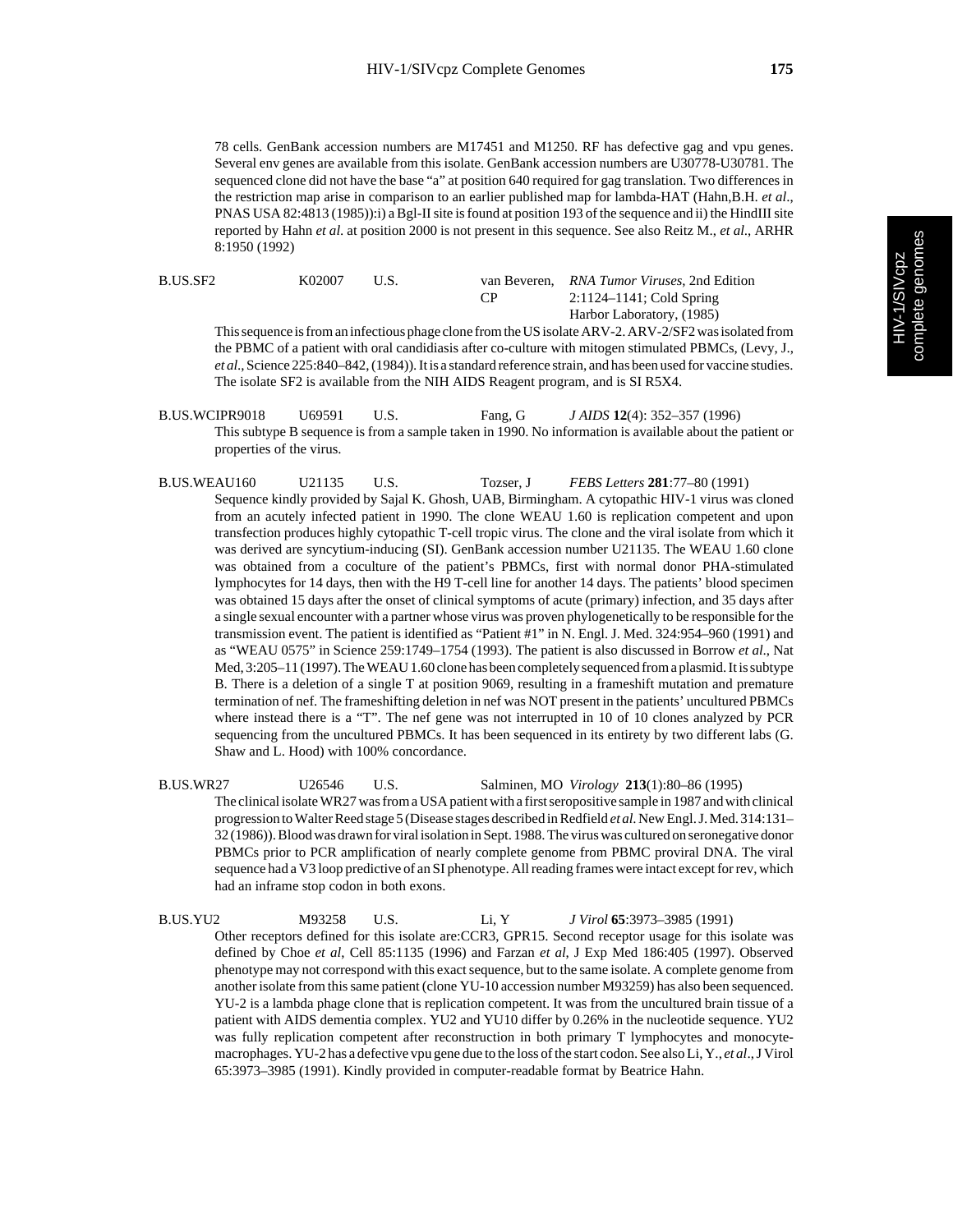- C.BR.92BR025 U52953 BRAZIL Gao, F *J Virol* **70**(3):1651–1667 (1996) This sequence is from a PCR clone from a primary isolate that is part of a set obtained through WHO Global Programme on AIDS (WHO Network, ARHR 10:1327–1344 (1994)). It is from a 23 year old male hemophilia patient from Porto Alegre, Brazil. He had seroconverted more than 1.2 months prior to the date this blood sample was collected in 1992. He was asymptomatic, and had not taken any anti-retroviral therapy prior to sampling. 92BR025 was established and propagated by short-term co-cultivation with normal donor lymphocytes, and then the near full length genome was PCR amplified and sequenced. The HIV isolate exhibited an NSI phenotype, when assayed by the WHO. See also entries with accession numbers U09126, U15121 and U52953. The full length genome is clone 8, 92BR025.8. This clone has two inframe stop codons in pol at positions 2141, and 3115, and a frame shift mutation at position 4131. This sequence was kindly made available prior to publication. Additional env, nef and ltr region sequences are available from this isolate:U09126, U09132, U51282, and U15121 Biotypes were determined by MT-2 syncytium assay; however, both syncytium-inducing (SI) and non-syncytium-inducing (NSI) variants may be present in the viral swarm" for each isolate. Recent studies indicate that NSI isolates contain predominantly CCR5-using variants while most SI isolates contain both CXCR4 (SI) and CCR5 (NSI) variants. Some SI isolates may contain dual-tropic variants that use both CXCR4 and CCR5 co-receptors. The isolate 92BR025 is available from the NIH AIDS Reagent program, and is NSI R5. A small region of Gag, beginning very near the junction of p1/p6 (position 2131 in the HXB2R K03455 genome; 1471 in this genome) and ending before the end of p6 (position 2237 in HXB2R; position 1579 in this genome) was discovered to be subtype B at the HIV Database. This region includes 3 in/dels that are highly indicative of either subtype B or C, that contribute to the B-like nature of this region in 92BR025, but which would be overlooked if gapstripping were used prior to bootscanning.
- C.BW.96BW01B03 AF110959 BOTSWANA Novitsky, VA *J Virol* **73**(5): 4427–4432 (1999) This sequence comes from a study of 23 full length C subtype sequences from Gaborone, Botswana, from eight individuals, sampled in 1996. Three full length sequences from this patient are available: AF110959 - AF110961.
- C.BW.96BW0402 AF110962 BOTSWANA Novitsky, VA *J Virol* **73**(5): 4427–4432 (1999) This sequence comes from a study of 23 full length C subtype sequences from Gaborone, Botswana, from eight individuals, sampled in 1996. Five full length sequences from this patient are available: AF110962 - AF110966.
- C.BW.96BW0502 AF110967 BOTSWANA Novitsky, VA *J Virol* **73**(5): 4427–4432 (1999) This subtype C sequence is from Botswana. It has 4 NF-Kappa B binding sites where most subtype C have 3, and most other subtypes have just 2. It was kindly provided as a reference strain prior to publication by Dr. Vlad Novitsky, and is part of a study of multiple 23 full length C subtype sequences from Gaborone, Botswana, from eight individuals, sampled in 1996. Two full length sequences from this patient are available: AF110967-AF110968
- C.BW.96BW1104 AF110969 BOTSWANA Novitsky, VA *J Virol* **73**(5): 4427–4432 (1999) This sequence comes from a study of 23 full length C subtype sequences from Gaborone, Botswana, from eight individuals, sampled in 1996. Three full length sequences from this patient are available: AF110969- AF110971.
- C.BW.96BW1210 AF110972 BOTSWANA Novitsky, VA *J Virol* **73**(5): 4427–4432 (1999) This sequence comes from a study of 23 full length C subtype sequences from Gaborone, Botswana, from eight individuals, sampled in 1996. There is only one full length sequence from this patient.
- C.BW.96BW15C02 AF110974 BOTSWANA Novitsky, VA *J Virol* **73**(5): 4427–4432 (1999) This sequence comes from a study of 23 full length C subtype sequences from Gaborone, Botswana, from eight individuals, sampled in 1996. Three full length sequences from this patient are available: AF110973- AF110975.
- C.BW.96BW16B01 AF110976 BOTSWANA Novitsky, VA *J Virol* **73**(5): 4427–4432 (1999) This sequence comes from a study of 23 full length C subtype sequences from Gaborone, Botswana, from eight individuals, sampled in 1996. Three full length sequences from this patient are available: AF110976- AF110978.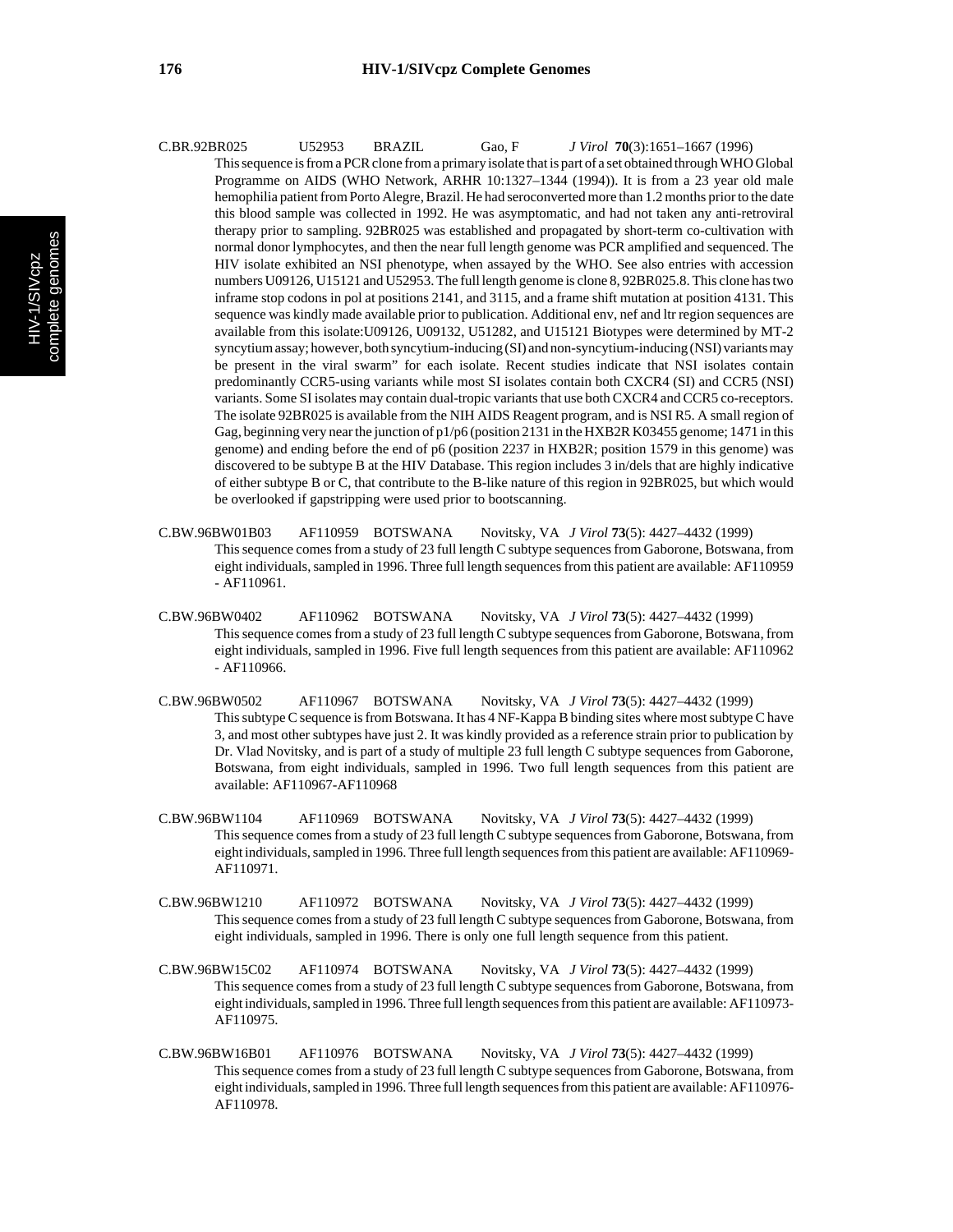C.ET.ETH2220 U46016 ETHIOPIA Salminen, MO *ARHR* **12**(14):1329–1339 (1996) ETH2220 is the first reported (almost full length) subtype C sequence from Ethiopia. The patient from which this clone was obtained was taken in 1986. In its genomic organization, this clone closely resembles subtype A, B, and D isolates except that the core promoter contains three potential binding sites for the transcription factor NF-kB instead of containing two. This is a feature that was preserved in other Ethiopian C subtype samples, as well as C viruses from Zambia. This sequence was cloned as a PCR amplified near full length genome, and has a defective tat gene.

C.IN.93IN101 AB023804 INDIA Mochizuki, N *ARHR* **15**(14):1321–1324 (1999) The isolate 93IN101 is available from the NIH AIDS Reagent Program, and is NSI R5. Expressed Env protein reacted efficiently with the sera of HIV-1-infected patients of India, but not with sera from HIV-1 + people in Japan.

C.IN.93IN904 AF067157 INDIA Lole, KS *J Virol* **73**(1):152–160 (1999) This subtype C sequence is one of several complete genomes from India. It is derived from a cocultured PBMC sample taken March 27, 1993 from a 28 year old woman from Pune in Maharashtra State, India who seroconverted in 1992 following a blood transfusion; NSI phenotype. A small section of the 5' LTR sequence present in the 301904 virus is not included in this sequence. This sample is available in plasmid form through the NIH AIDS Research and Reference Reagent Program and is named p93IN301904. The isolate 93IN904 is available from the NIH AIDS Reagent program, and is R5. Reference:Lole, K.S. *et al*., J Virol 73(1):152–60 (1999)

C.IN.93IN905 AF067158 INDIA Lole, KS *J Virol* **73**(1):152–160 (1999) This subtype C sequence is one of several complete genomes from India. It is derived from an primary culture PBMC sample taken March 27, 1993 from a woman from Pune in Maharashtra State, India who seroconverted in 1992 following a blood transfusion; NSI phenotype.A small section of the 5' LTR sequence present in the 301905 virus is not included in this sequence. This sample is available in plasmid form through the NIH AIDS Research and Reference Reagent Program and is named 93IN905, and is R5.

C.IN.93IN999 AF067154 INDIA Lole, KS *J Virol* **73**(1):152–160 (1999) This subtype C sequence is one of several complete genomes from India. This subtype C sequence is one of several complete genomes from India. It is derived from primary PBMC cocultures taken April 24, 1993 from a 52 year old man from Pune in Maharashtra State, India who seroconverted in 1992; risk factors included sex with men and commercial sex workers; NSI phenotype. This sample is available in plasmid form through the NIH AIDS Research and Reference Reagent Program and is named 93IN999, and is R5. A small section of the 5' LTR sequence present in the 301999 virus is not included in this sequence.

C.IN.94IN11246 AF067159 INDIA Lole, KS *J Virol* **73**(1):152–160 (1999) This subtype C sequence is one of several complete genomes from India. It is derived from primary PBMC cocultures taken Oct. 25, 1994 from a 26 year old man from Pune in Maharashtra State, India who seroconverted in 1994. His major risk factor for HIV infection was sexual contact with commercial sex workers. A small section of the 5' LTR sequence present in the 11246 virus is not included in this sequence. This sample is available in plasmid form through the NIH AIDS Research and Reference Reagent Program and is named p94IN11246.

C.IN.95IN21068 AF067155 INDIA Lole, KS *J Virol* **73**(1):152–160 (1999) A small section of the 5' LTR sequence present in the 21068 virus is not included in this sequence. It is derived from primary PBMC coculture taken Feb. 18, 1995 from a 21 year old man from Pune in Maharashtra State, India who seroconverted in 1994. His only identified risk factor for HIV infection was genital ulcer disease. This sample is available in plasmid form through the NIH AIDS Research and Reference Reagent Program and is named p95IN21068.

D.CD.84ZR085 U88822 CONGO Gao, F *J Virol* **72**(7):5680–98 (1998) Sample 84ZR085 was obtained from an AIDS patient from Zaire. The near full length genome was cloned in phage and sequenced. D-84ZR085 is subtype D. There was a frame shift mutation in gag/pol, position 1692. This isolate was obtained from Thomas Jefferson University, and isolate phenotyping information was not available. This sequence was kindly made available prior to publication. Phylogenetic analysis of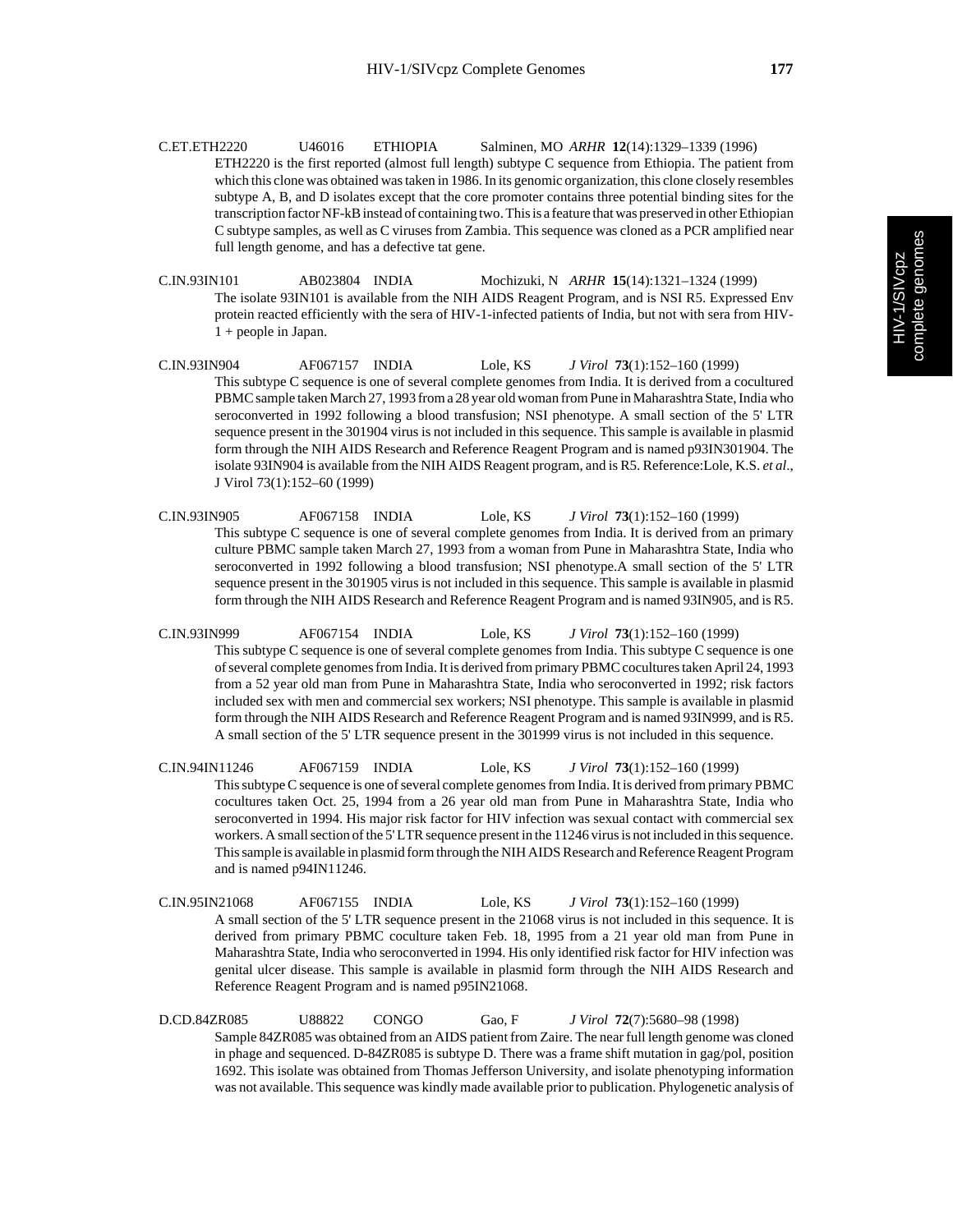D.CD.ELI K03454 CONGO Alizon, M *Cell* **46**(1):63–74 (1986) This sequence is of a phage clone derived from the Zairean isolate ELI. ELI was recovered in 1983 from a 24 year old womanwith AIDS. All reading frames in this sequence are intact. This sequence is from the Zairean isolate ELI. The complete genomic sequence and an infectious clone are available. In *Human Retroviruses and AIDS1995* pages III-45 and III-47, ELI was listed as an unlikely D/A mosaic, with only gp41 being weakly A-like. Entry with accession number M27949 is from this same isolate.

D.CD.NDK M27323 CONGO Spire, B *Gene* **81**:275–284 (1989)

Kindly provided prior to publication by J.-C. Chermann, Pasteur Institute, Marseille. This is an infectious molecular clone of an isolate estimated to be 10,000 times more cytopathic in vitro than a prototypical HIV-1 (IIIB/LAI). Only minor sequence differences appear to be responsible for the "acute biological effect". This sequences clusters with HIV-1 subtype D in phylogenetic analysis. It was cloned in phage and is replication competent. All reading frames in this sequence are intact. The NDK virus was isolated from a Zairean man residing in France. He had AIDS and infected his wife; she infected her lover. The cytopathicity of this virus was found not to be localized to env, and might be regulated by regions of gag, vpr and env.

D.CD.Z2Z6 M22639 CONGO Srinivasan, A *Gene* **52**:71–82 (1987)

An infectious molecular clone of this virus was reconstructed. It was cloned in phage and sequenced from the isolate Z2, also called CDC-Z34. All reading frames in this sequence are intact. Total cell DNA extracted from A3.01 cells, infected with the Z2 HIV isolate stock, was digested with XhoI and cloned into lambda J1. The insert is an XhoI permuted single LTR clone, which was then transferred into pIBI. In the sequence below, position one is the first base of the single LTR of the clone, while the last base (9081) is the one just before the LTR of the intact circle. HIVZ2Z6 is an infectious clone and is from the same isolate (CDC Z34; P.Feorino) as HIVZ6. The entry with accession numbers K03458 and M16322, is also from the same isolate. It is defective in Vpr, whereas this entry has an intact Vpr CDS.

D.KE.MB2059 AF133821 KENYA Neilson, JR *J Virol* **73**(5):4393–4403 (1999) The entry submitted to GenBank, with 10,035 bp of sequence, included non-HIV DNA at both the 5' and 3' ends. The HIV sequence begins at position 363 with ATCCTTGATCTTTGGGT which is not quite at the very 5' end of the normal HIV-1 5' LTR, about 52 bp are missing. Similarly, the 3' end of the genome is incomplete, ending at 9422 with CCAGAAAAGACAAGAGATC, which does not complete the 3'LTR of HIV-1. Another sequence (env gene only) from this patient is found with accession number AF004887.

- D.UG.94UG1141 U88824 UGANDA Gao, F *J Virol* **72**(7):5680–5698 (1998) Sample 94UG114 was obtained from an asymptomatic 31-year-old man from Butuku, Uganda as part of the WHO/UNAIDS study. He had not taken any anti- retroviral therapy prior to sampling. His risk factor for infection was heterosexual contact. The near full length genome was PCR amplified from a short term culture of a PBMC sample and sequences. The isolate from which this sequence was derived is NSI by an MT-2 assay. This sequence was kindly made available prior to publication by Feng Gao. Biotypes were determined by MT-2 syncytium assay; however, both syncytium-inducing (SI) and non-syncytiuminducing (NSI) variants may be present in the viral "swarm" for each isolate. Recent studies indicate that NSI isolates contain predominantly CCR5-using variants while most SI isolates contain both CXCR4 (SI) and CCR5 (NSI) variants. Some SI isolates may contain dual-tropic variants that use both CXCR4 and CCR5 co- receptors. The isolate 94UG114 is available from the NIH AIDS Reagent program, and is NSI R5.
- F1.BE.VI850 AF077336 BELGIUM Carr, JK *Virology* **269**(1):95–104 (2000) Small sections of the 5' and 3' LTRs are not included in this sequence. This sequence was isolated from a Belgian man in 1993 whose wife was infected in Zaire (now called the Dem Rep of the Congo). This sequence was kindly provided prior to publication by J. Carr *et al*. This sequence was originally classified as subtype F, but because F is readily subdivided into two distinct categories, it has been reclassified as subtype F1. See Triques *et al*, Virology. 259(1):99–109 (1999).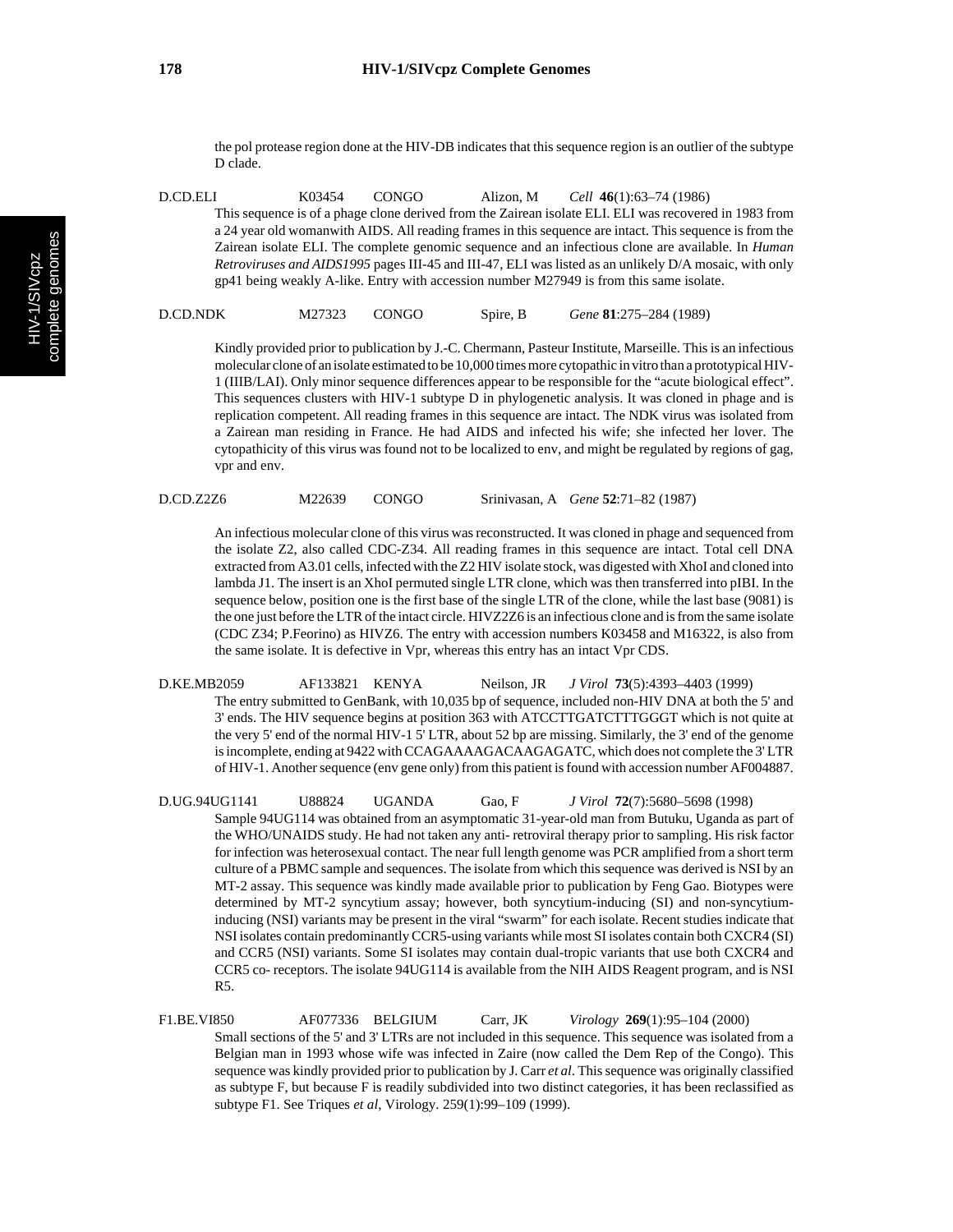- F1.BR.93BR020-1 AF005494 BRAZIL Gao, F *J Virol* **72**(7):5680–5698 (1998) This sequence was originally classified as subtype F, but because F is readily subdivided into two distinct categories, it has been reclassified as subtype F1. See Triques *et al*, Virology. 259(1):99–109 (1999). This sample is part of a set of sequences generated through the WHO Global Programme on AIDS (WHO Network, ARHR 10:1327–1344 (1994) and came from an asymptomatic HIV seropositive bisexual contact. The isolate 92BR020 was established and propagated by short term co-cultivation with normal donor lymphocytes, and then the near full length genome was PCR amplified and sequenced. The isolate 92BR020 was described as syncytium inducing (SI) using an MT-2 assay. An envelope gene sequence from this isolate is described in Gao, F., *et al*., J Virol 70:1651–1657 (1996). This sequence was kindly made available prior to publication, and was eventually published in Gao, F. *et al*., J Virol 72(7):5680–98 (1998). There were no defective genes. A summary of isolates with known co-receptor usage can be found in the HIV database reviews.
- F1.FI.FIN9363 AF075703 FINLAND Laukkanen, T Unpublished The virus was isolated in 1993 from a Finnish male who claims that he was most likely infected in Finland in 1985 by a Kenyan woman, however, he had multiple partners. This sequence was originally classified as subtype F, but because F is readily subdivided into two distinct categories, it has been reclassified as subtype F1.
- F1.FR.MP411 AJ249238 FRANCE Triques, K *ARHR* **16**(2):139–151 (2000) Prior to 1999, the F subtype was made up of 3 distinctive clusters and very diverse viruses. Triques and colleagues have defined a new subtype K, and broken F into two subclusters, F1 and F2. This sequence is a complete genome reference for F1. This isolate was from a French patient who believes he was infected when deployed in Chad or Yugoslavia.
- F2.CM.MP255 AJ249236 CAMEROON Triques, K *ARHR* **16**(2):139–151 (2000) Prior to 1999, the F subtype was made up of 3 distinctive clusters and very diverse viruses. Triques and colleagues have defined a new subtype K, and broken F into two subclusters, F1 and F2. This sequences is a complete genome reference for F2.
- F2.CM.MP257 AJ249237 CAMEROON Triques, K *ARHR* **16**(2):139–151 (2000) Prior to 1999, the F subtype was made up of 3 distinctive clusters and very diverse viruses. Triques and colleagues have defined a new subtype K, and broken F into two subclusters, F1 and F2. This sequences is a complete genome reference for F2.

G.BE.DRCBL AF084936 BELGIUM Debyser, Z *ARHR* **14**(5):453–459 (1998) Clinical details are discussed in ARHR 14(5):453–9 (1998) and the analysis of the complete genome is in Oelrichs *et al*., ARHR 15(6):585–9 (1999). A pregnant 26 year old women was sampled who had lived in Zaire (now called the Dem Rep of the Congo) until 1993, then moved to Belgium. She was diagnosed with AIDS and had a low CD4 when sampled in 1996. Her G subtype virus was not detected by Amplicor Monitor or Nasba RNA kits, although she was found to have a high viral load by branched DNA. The sequence was kindly provided prior to publication by R. Oelrichs *et al*. This complete genome sequence shows the same pattern of phylogenetic associations as 92NG083 (U88826), HH8793 (AF061640) and SE6165 (AF061642). These four (and other subtype G sequences) form their own clade (subtype G) when the complete gag, pol or env genes are included in the analysis. However, all G subtype genomes have some ambiguous A/G regions in the central part of the genome in a phylogenetically indistinct region in the the accessory gene region from the beginning of vif to the beginning of vpu. The coordinates of this region are 5055 to 6297 on HXB2, and there are several subtypes which become difficult to resolve unambiguously in this region:A, G, and the circulating recombinant forms which resemble the prototypes AE(CM240) and AG(IbNG) (per. comm., Jean Carr). Of particular note is that a region of gp41 from these viruses clusters with the AE and IbNG circulating recombinant forms. See J. Carr *et al* Virology 247:22–31 (1998) and F. Gao *et al* J Virol 72(7):5680–5698 (1998) for analyses of the other genomes with this pattern. At this time (Jan. 1999) it is not clear whether the AE(CM240) circulating recombinant form is AEG triple recombinant, or if the above four genomes are AEG triple recombinant, or if an evolutionary anomaly rather than recombination is the basis for this pattern.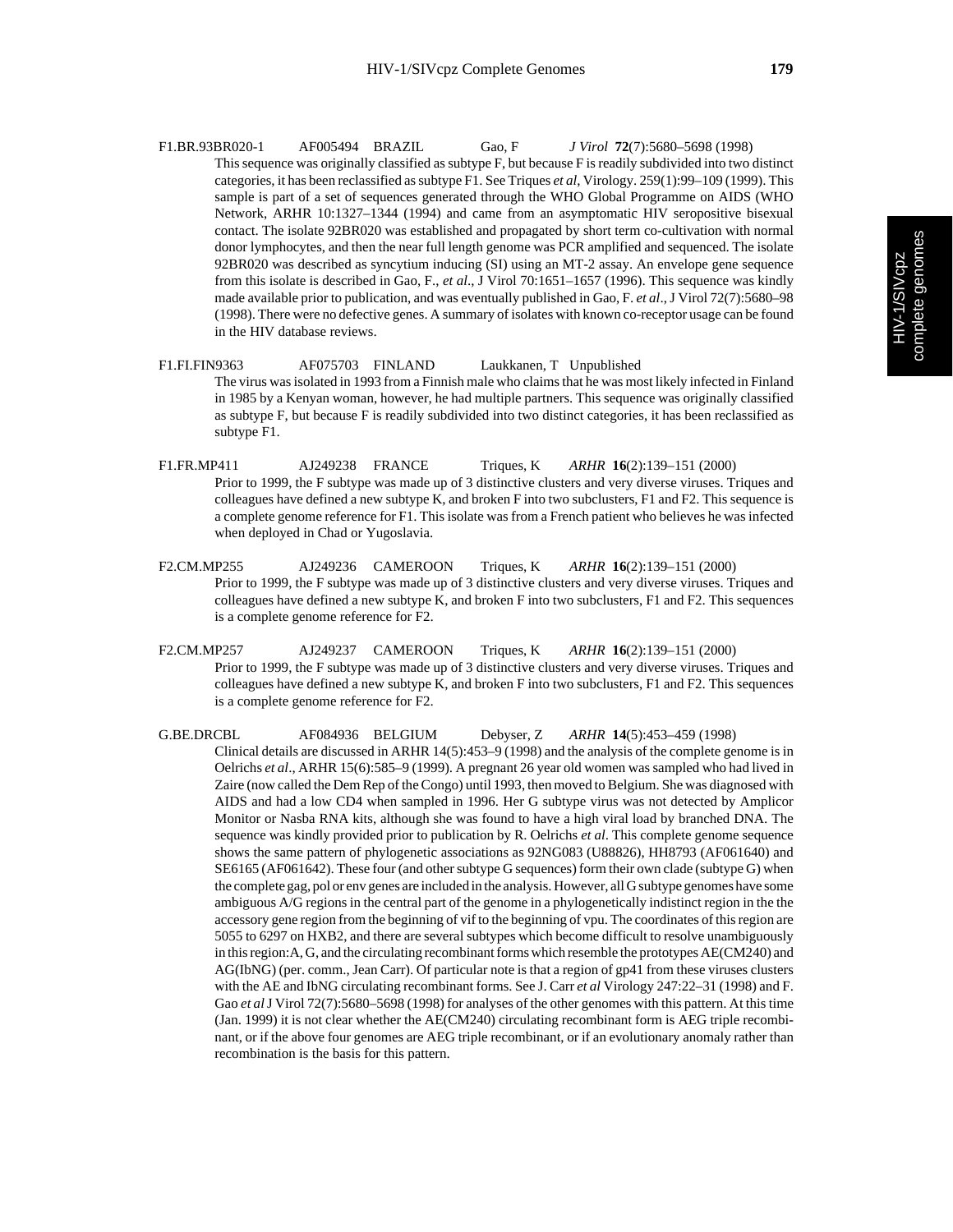- G.FI.HH8793-12-1 AF061641 FINLAND Salminen, MO *ARHR* **8**(9):1733–1742 (1992) Sections of the 5' and 3' LTRs are not included in this sequence. This sample was taken in June 1993 (Jean Carr, Pers. Communication)
- G.NG.92NG083 U88826 NIGERIA Gao, F *J Virol* **72**(7):5680–5698 (1998) This sequence is from a PCR clone from a primary culture from the NSI isolate 92NG083; the sample was taken in 1992 from an AIDS patient from Jos, Nigeria. The isolate was originally called JV1083, but was renamed 92NG083 to be consistent with WHO nomenclature. The full length clone has an altered initiation codon at position 157, an inframe stop codon at position 360 in gag, and a vpu frameshift mutation at position 5462.

G.SE.SE6165 AF061642 SWEDEN Carr, JK *Virology* **247**(1):22–31 (1998) Siblings sequences from the same blood sample:L40743, L40761, L40752 Set: Two female sex parters of this individual

Set\_IDs:L40744, L40745, L40753, L40754, L40762, L40763. Sections of the 5' and 3' LTRs are not included in this sequence. This patient (6165) was infected in Congo and moved to Sweden. He had tested HIV positive (ELISA and Western Blot) approximately 18 months prior to infecting patient 6167 via heterosexual intercourse and 19 months prior to infecting patient 6168, also via heterosexual intercourse. He had low (35 per ul) CD4 count and dermatological problems but no AIDS defining illness at the time of sampling in 1993.

| <b>H.BE.VI991</b> | AF190127 BELGIUM | Janssens. W | $AIDS$ 14(11):1533-1543 (2000) |
|-------------------|------------------|-------------|--------------------------------|
| <b>H.BE.VI997</b> | AF190128 BELGIUM | Janssens. W | $AIDS$ 14(11):1533-1543 (2000) |

H.CF.90CF056 AF005496 C.A.R. Gao, F *J Virol* **72**(7):5680–5698 (1998) This sequence clusters with available HIV-1 subtype H sequences in phylogenetic analysis, and is the first available full length H subtype sequence. The isolate comes from Bangui, in the Central African Republic, and was sampled in 1990, from an asymptomatic individual, who had no anti-retroviral therapy. The isolate had an NSI phenotype by an MT-2 assay, and the sample was obtained from the Pasteur Institute, Bangui. The isolate 90CF056 was established and propagated by short term cocultivation with normal donor lymphocytes, and then the near full length genome was PCR amplified, cloned and sequenced. The isolate was at one point designated 90CR056, but was changed to 90CF056 as CR stands for Costa Rica, and CF for Central African Republic. The first genetic characterization of this virus isolate (an env V3 sequence designated 4056, GB accession number L11497, Murphy *et al*., ARHR 9:997–1006 (1993)) left the subtype designation as unclassified, but a second study of this env region sequence classified it as subtype H (W. Janssens, ARHR 10:877–879 (1994)). This sequence was kindly made available prior to publication, and was the first subtype H full length genome available (Gao, F. *et al*., J Virol 72(7):5680–98 (1998)) The patient was heterosexual, asymptomatic, and the biological phenotype of the isolate was NSI. There were no defective genes in the sequence.

J.SE.SE7022 AF082395 SWEDEN Laukkanen, T *ARHR* **15**(3):293–297 (1999) This sequence is from a woman who was infected in Zaire (now called the Democratic Republic of the Congo) between 1981 and 1986. Blood for sequencing was drawn in 1993. She was asymptomatic with a CD4 count of 184. The sequence was kindly provided prior to publication by M. Salminen. This sequence is from the same individual as SE7022 described by T. Leitner *et al* ARHR 11(8):995–997 (1985), see accession numbers L41177 and L41179 for env and gag genes from this individual. Other examples of subtype J have been found in Gambia, see accession numbers U33099, U33100 and U33102.

J.SE.SE7887 AF082394 SWEDEN Laukkanen, T *ARHR* **15**(3):293–297 (1999) This sequence is from a male who was infected in Sweden between 1993 and 1994. Blood for sequencing was drawn in 1994. He was asymptomatic with a CD4 count of 567. The sequence was kindly provided prior to publication by M. Salminen. This sequence is from the same individual as SE7887 described by T. Leitner *et al* ARHR 11(8):995–997 (1985), see accession numbers L41176 and L41178 for env and gag genes from this individual.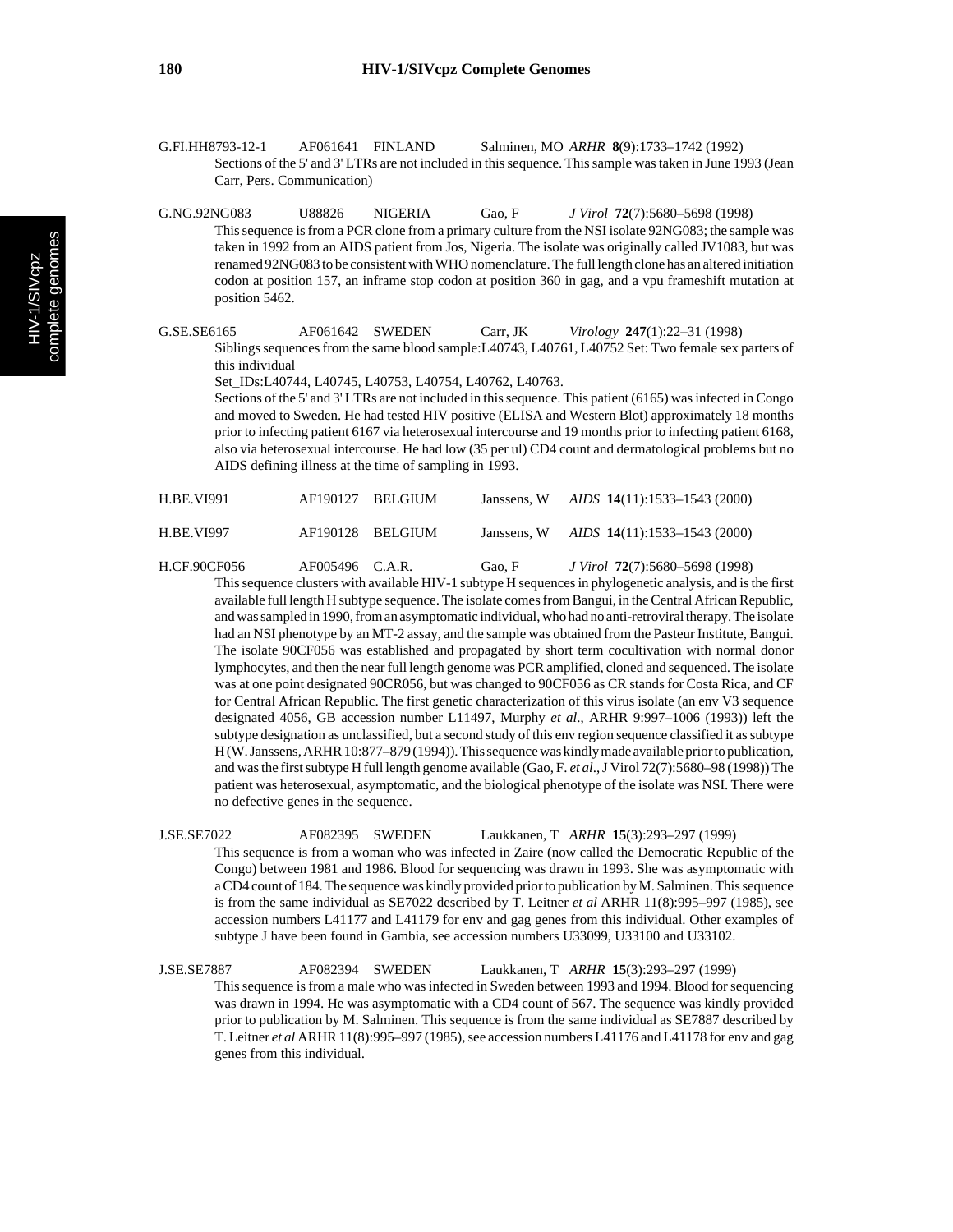- K.CD.EQTB11C AJ249235 CONGO Triques, K *ARHR* **16**(2):139–151 (2000) Prior to 1999, the F subtype was made up of 3 distinctive clusters and very diverse viruses. Triques and colleagues have defined a new subtype K, and broken F into two subclusters, F1 and F2. This sequences is a complete genome reference for subtype K.
- K.CM.MP535 AJ249239 CAMEROON Triques, K *ARHR* **16**(2):139–51 (2000) Prior to 1999, the F subtype was made up of 3 distinctive clusters and very diverse viruses. Triques and colleagues have defined a new subtype K, and broken F into two subclusters, F1 and F2. This sequences is a complete genome reference for subtype K.
- N.CM.YBF106 AJ271370 CAMEROON Souquiere, S Unpublished YBF106 is from a 51 year old male patient with AIDS, from the central part of Cameroon. He was found to be HIV-seropositive in October, 1997 and died of AIDS in December, 1998.
- N.CM.YBF30 AJ006022 CAMEROON Simon, F *Nature Med* **4**(9):1032–1037 (1998) YBF30 uses CCR5 as a co-receptor, and was also tested on cell lines expressing CCR2b and CCR3 and did not utilize these coreceptors. YBF30 grew on chimpanzee PBMCs, but did not replicate in T-cell lines (MT-2 and HUT78). YBF30 infection of cells was entirely blocked by RANTES alone or in combination with MIP-1alpha and MIP-1beta. YBF30 was isolated from a 40 year old woman who had never traveled outside Cameroon. She presented with Histoplama capulatum infection of the colon in May, 1995 and died of AIDS (cachexia, neurological involvement and suspected disseminated histoplasmosis) in December, 1995. YBF30 was isolated from a May, 1995 blood sample and YBF31 from a December 1995 blood sample. YBF30 and YBF31 are greater than 98% identical to each other and less than 85% identical to HIV-1 M group, HIV-1 O group and SIV-CPZ sequences. The authors propose labeling this and similar viruses as N (between M and O, and also non-O non-M) group HIV-1. The N group designation is based upon seroepidemilogical surveys in Cameroon, and another sequence (YBF105 not yet submitted to the databases) which indicate that more than one patient is infected with this clade of HIV-1. 700 stored sera collected between 1988 and 1997 were serologically tested, with a peptide-based EIA. 611 (87%) were reactive with M-group. 65 (9%) were reactive with O group. 8 were indeterminate. 16 (2%) were reactive with SIV-CPZ and not M or O group, 3 of these were strongly reactive with YBF30 peptides. A partial Pol gene was sequenced for one (YBF105).

O.CM.ANT70 L20587 CAMEROON Vanden- *J Virol* **68**(3):1586–1596 (1994) Haesevelde, M

ANT70 was isolated from the first O group infection discovered, and the very divergent LTR sequence was published in 1990 (de Leys, R., *et al*., J Virol 64:1207- 1216 (1990)). The isolate came from CDC stage II infected 19 year old female with unusual serological reactivity, who progressed to CDC stage III before publication of [1]. Both a man and his wife were infected with an O group HIV-1. The wife seroconverted in March, 1987. Both the husband and wife were originally from Cameroon, and living in Belgium. The husband was CDC stage III at the time virus was isolated from the wife for sequencing. The wife had a CD4:CD8 ratio of 0.25. Supernatant from the original coculture of wife PBMCs plus PHA-stimulated donor PBMCs, was used to infect MOLT4 clone 8 cells and MT-4 cells. Syncytia were formed in both these cell lines. After several weeks culture, chronically infected cell lines were obtained that shed virus, and supernatant from these stable lines were used for viral RNA isolation. HIV-1 O group viruses have the same genetic organization as HIV-1 M group viruses. For a review see Korber, B., *et al*., Human Retroviruses and AIDS Database, Part III, 41–56 1996.

O.CM.MVP5180 L20571 CAMEROON Gurtler, LG *J Virol* **68**:1581–1585 (1994) This isolate was derived from a Cameroonian woman, sampled in 1991, who died of AIDS in 1992. The viral isolate MVP-5180 was grown in several human T-cell lines and the monocytic U937 line. The isolate MVP5180 is available from the NIH AIDS Reagent program, and is SI R5X4. A summary of isolates with known co-receptor usage can be found in the HIV database reviews.

| O SN MP1299 | AJ302646 SENEGAL | Toure-Kane, C Unpublished (2001)     |
|-------------|------------------|--------------------------------------|
| O SN MP1300 | AJ302647 SENEGAL | Montavon, C Direct Submission (2001) |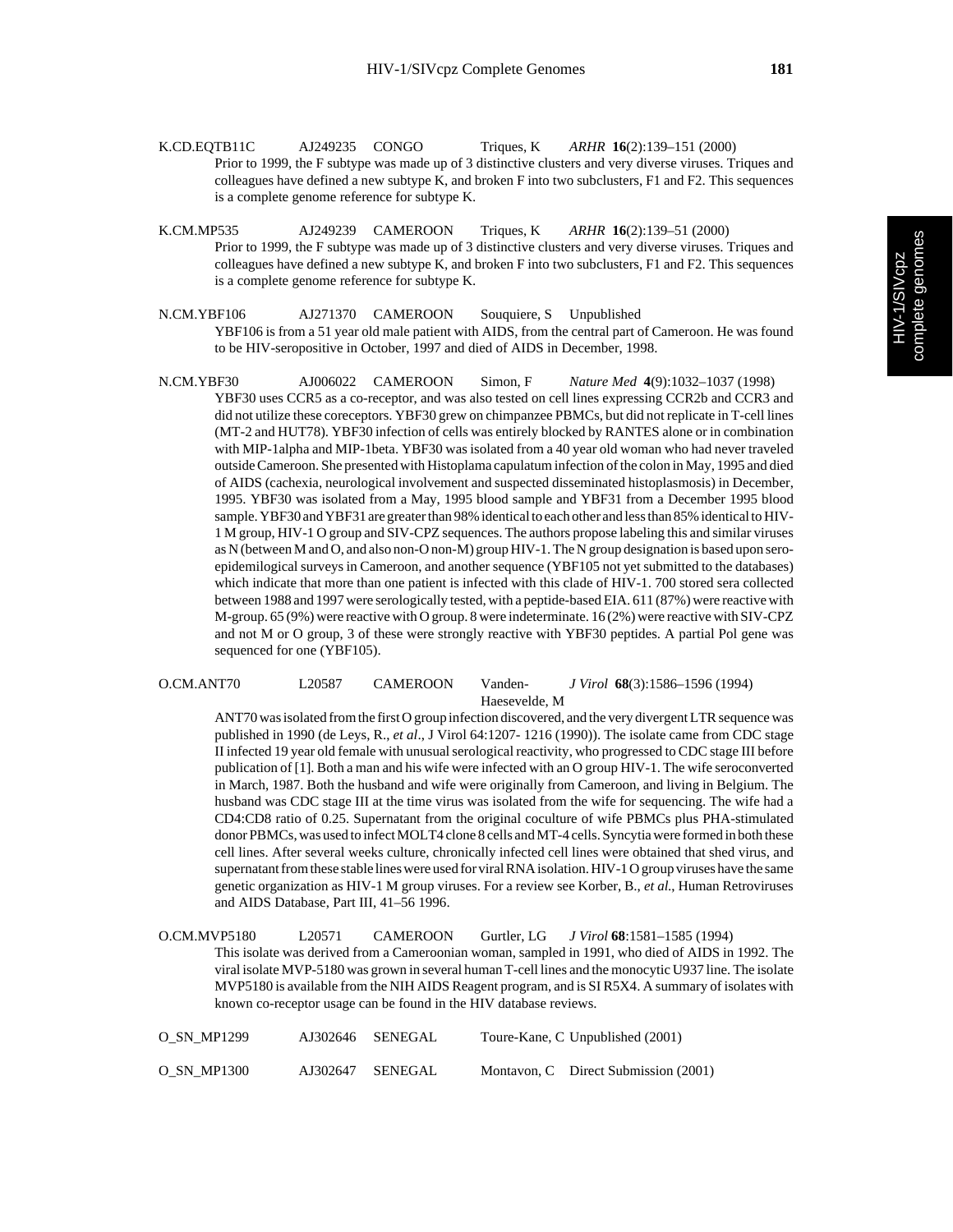- 01\_AE.CF.90CF11697 AF197340 C.A.R. Anderson, JP *J Virol* **74**(22):10752–10765 (2000) In a study of the origins of subtype E, or CRF01, four full length genomes were obtained, two from Thailand, two from the Central African Republic. While several previous studies discussed the recombinant nature of this clade of viruses, Anderson *et al*. questioned this conclusion, noting the regions designated A and E form distinct subclusters, but are monophyletic. The nature of the origins of CRF01 remains controversial. This sequence was derived from end point diluted proviral DNA, amplified using nested PCR, from a sample from an AIDS patient in Bangui, the Central African Republic taken in 1990. V3 sequences from the same isolate are also available: L11519 116977X (clone 7) and L11520 HIV116976X clone 6.8 and L11521 11697–1 clone 1
- 01\_AE.CF.90CF402 U51188 C.A.R. Gao, F *J Virol* **70**(10):7013–7029 (1996) One of a set of three complete genomes from a study linking the HIV-1 epidemic in the heterosexual population in Thailand to an A/E recombinant. 90CF402, previously named CAR-E 4002 or 90CR402, was obtained from a man from Bangui, Central African Republic, who had lymphadenopathy, diarrhea, severe weight loss and recurrent respiratory infections. He was infected through heterosexual contact, but the year of infection is unknown. 90CR402, GenBank accession number U51188, was first adapted to growth in chimpanzee cells, expanded in chimpanzee cells, and then re-expanded in human PBMCs before lambda cloning and sequencing. The sequence has a defective vpu due to the loss of a start codon, and a defective vif gene. The pattern of subtype A-E recombination of breakpoints is shared between A-E subtype sequences from Thailand and from the Central African Republic, suggesting a shared ancestral recombined virus that arose prior to the subsequent epidemics in the two areas.
- 01\_AE.CF.90CF4071 AF197341 C.A.R. Anderson, JP *J Virol* **74**(22):10752–10765 (2000) In a study of the origins of subtype E, or CRF01, four full length genomes were obtained, two from Thailand, two from the Central African Republic. While several previous studies discussed the recombinant nature of this clade of viruses, Anderson *et al*. questioned this conclusion, noting the regions designated A and E form distinct subclusters, but are monophyletic. The nature of the origins of CRF01 remains controversial. This sequence was derived from end point diluted proviral DNA, amplified using nested PCR, from a sample from an AIDS patient in Bangui, the Central African Republic taken in 1990.
- 01\_AE.TH.93TH057 AF197338 THAILAND Anderson, JP *J Virol* **74**(22):10752–10765 (2000) In a study of the origins of subtype E, or CRF01, four full length genomes were obtained, two from Thailand, two from the Central African Republic. While several previous studies discussed the recombinant nature of this clade of viruses, Anderson *et al*. questioned this conclusion, noting the regions designated A and E form distinct subclusters, but are monophyletic. The nature of the origins of CRF01 remains controversial. This sequence was derived from end point diluted proviral DNA, amplified using nested PCR, from a sample from an IVDU in Bangkok, Thailand taken in 1993. This sample was first characterized in Wasi *et al*., AIDS 1995 9(8):843–9 PMID: 7576317
- 01\_AE.TH.93TH065 AF197339 THAILAND Anderson, JP *J Virol* **74**(22):10752–10765 (2000) In a study of the origins of subtype E, or CRF01, four full length genomes were obtained, two from Thailand, two from the Central African Republic. While several previous studies discussed the recombinant nature of this clade of viruses, Anderson *et al*. questioned this conclusion, noting the regions designated A and E form distinct subclusters, but are monophyletic. The nature of the origins of CRF01 remains controversial. This sequence was derived from end point diluted proviral DNA, amplified using nested PCR, from a sample from an IVDU in Bangkok, Thailand taken in 1993. This sample was first characterized in Wasi *et al*., AIDS 1995 9(8):843–9 PMID: 7576317
- 01\_AE.TH.93TH253 U51189 THAILAND Gao, F *J Virol* **70**(10):7013–7029 (1996) This virus was isolated in 1993 from a 21 year old man from Chiang Mai, Thailand, who had end-stage AIDS. The isolate was previously designated CMU010, or 302053. The isolate was expanded in donor PBMCs, then in H9 cells, then a lambda phage clone was generated and sequenced. The sequence has a defective vpu due to the lack of a start codon and a defective env gene. Like other "E" subtype viruses from both Asia and Africa, large stretches of the genome are associated with the A subtype, and all share a common mosaic pattern of A/E breakpoints, suggesting that the currently identified A/E recombinants all share a common ancestor. The breakpoints are mapped in pages III-25–30, of *Human Retroviruses and AIDS 1997* (http://hiv-web.lanl.gov/COMPENDIUM/1997/ hahn.pdf).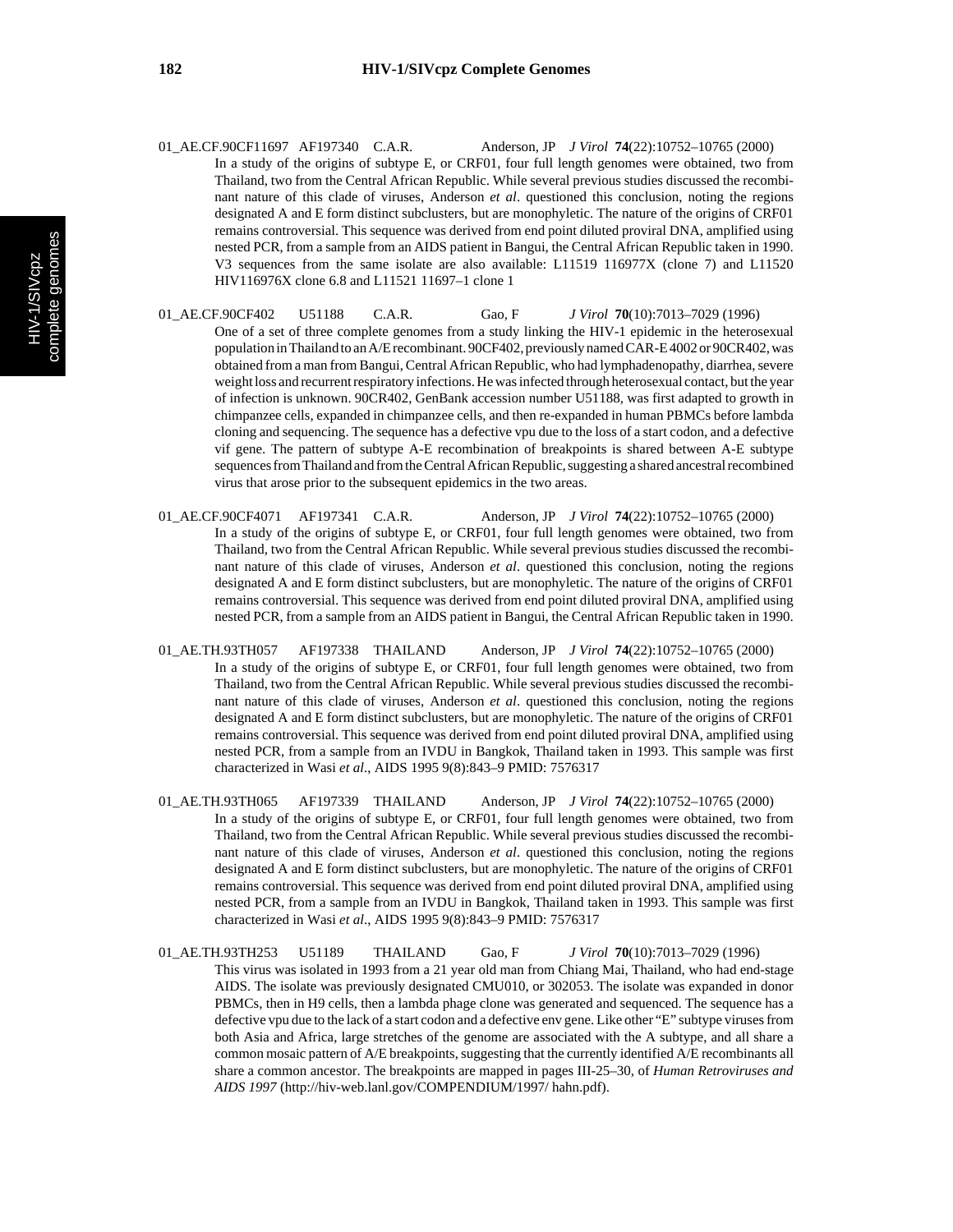- 
- 01\_AE.TH.95TNIH047 AB032741 THAILAND Auwanit, W *ARHR* **16**(3):283–289 (2000) Whole blood from an asymptomatic heterosexual 46-year-old Thai man in Ubonrathchathanee province was transported to the National Institute of Health in Nonthaburi, Thailand. PBMCs were separated and co-cultivated with PHA-stimulated donor PBMCs. DNA from p24 antigen-positive culture was used to amplify three fraction of proviral DNA. The complete genomic sequence of the provirus was determined by the compilation of three clones containing different parts of the viral genome.
- 01\_AE.TH.CM240 U54771 THAILAND Carr, JK *J Virol* **70**(9):5935–5943 (1996) Blood from an asymptomatic heterosexual 21-year-old Thai man was transported from Thailand to the USA where PBMCs were separated and co-cultivated with PHA-stimulated donor PBMCs. DNA from p24 antigen-positive culture was used to amplify the proviral DNA. The complete genomic sequence of the provirus was determined by the compilation of three clones containing different parts of the viral genome. CM240 is an example of a Thai subtype E virus, which is a mosaic of a clade A virus and clade E virus, with the gag gene (and other regions) of subtype E viral genome falling within clade A in phylogenetic analysis. This is the pattern of A-E sequences found throughout Asia and Africa, and no full length E subtype reference strain has been identified (as for 93TH253). Carr *et al*., provide detailed analysis of the breakpoints, and point out that the A/E mosaic genomes have a natural pseudotype structure where the external envelope protein spikes on the virion essentially are contributed by the E subtype, and the rest of the viral proteins have a subtype A origin. See also the env sequence from the same isolate (L14572), Mascola J., *et al*., (JID 169:48–54 (1993)).
- 01\_AE.TH.92TH022 AB032740 THAILAND Auwamt, W *ARHR* **16**(3):283–289 (2000) Whole blood from an asymptomatic heterosexual 25-year-old Thai man in Ubonrathchathanee province was transported to the National Institute of Health in Nonthaburi, Thailand. PBMCs were separated and co-cultivated with PHA-stimulated donor PBMCs. DNA from p24 antigen-positive culture was used to amplify three fractions of proviral DNA. The complete genomic sequence of the provirus was determined by the compilation of three clones containing different parts of the viral genome.
- 02\_AG.CM.MP807 AJ286133 CAMEROON Montavon, C *J AIDS* **23**(5):363–74 (2000) This sequence was obtained in a study documenting the high prevalence of CRF02\_AG (IbNG-like) viruses in West and West Central Africa, between 60–84% of viruses from this region were IbNG-like. 219 viruses were sequenced in env and gag, and most were associated with CRF02\_AG phylogenetically and shared a common breakpoint structure. This was one of three full length sequences obtained.
- 02\_AG.FR.DJ263 AF063223 FRANCE Carr, JK *Virology* **247**(1):22–31 (1998) Carr *et al*. states that this virus was from a French foreign legion soldier assigned to peace-keeping duties in Djbouti, referencing Louwagie *et al* (J Virol 69(1):263- 271 (1995)). The Louwagie paper does not mention the French soldiers and only states that the blood sample was from Djbouti. The sample was isolated in 1991. There are several sequences which share AG recombination breakpoints with IbNG, and are essentially the same recombinant recirculating form; IbNG is the prototype, sharing a similar structure with DJ264 and DJ263.
- 02\_AG.FR.DJ264 AF063224 FRANCE Carr, JK *Virology* **247**(1):22–31 (1998) A small section of LTR sequence present in the DJ263 virus is not included in this file. Carr *et al*. states that this virus was from a French foreign legion soldier assigned to peace-keeping duties in Djbouti, referencing Louwagie *et al* (J Virol 69(1):263–271 (1995)). However the Louwagie paper does not mention the French soldiers and only states that the blood sample was from Djbouti. The sample was isolated in 1991. There are several sequences which share AG recombination breakpoints with IbNG, and are essentially the same recombinant recirculating form; IbNG is the prototype, sharing a similar structure with DJ264 and DJ263.
- 02\_AG.GH.G829 AF184155 GHANA Candotti, D *J Med Virol* **62**(1):1–8 (2000) This sequence is an A/G recombinant of the CRF02\_AG form. This sequence was derived from a 29-yearold Ghanaian woman who developed AIDS but was HIV-antibody seronegative. The lack of detectable antibody response might be due to either a highly pathogenic HIV-1 that disabled development of the typical humoral immune response or to a host-related dysfunction of the immune system.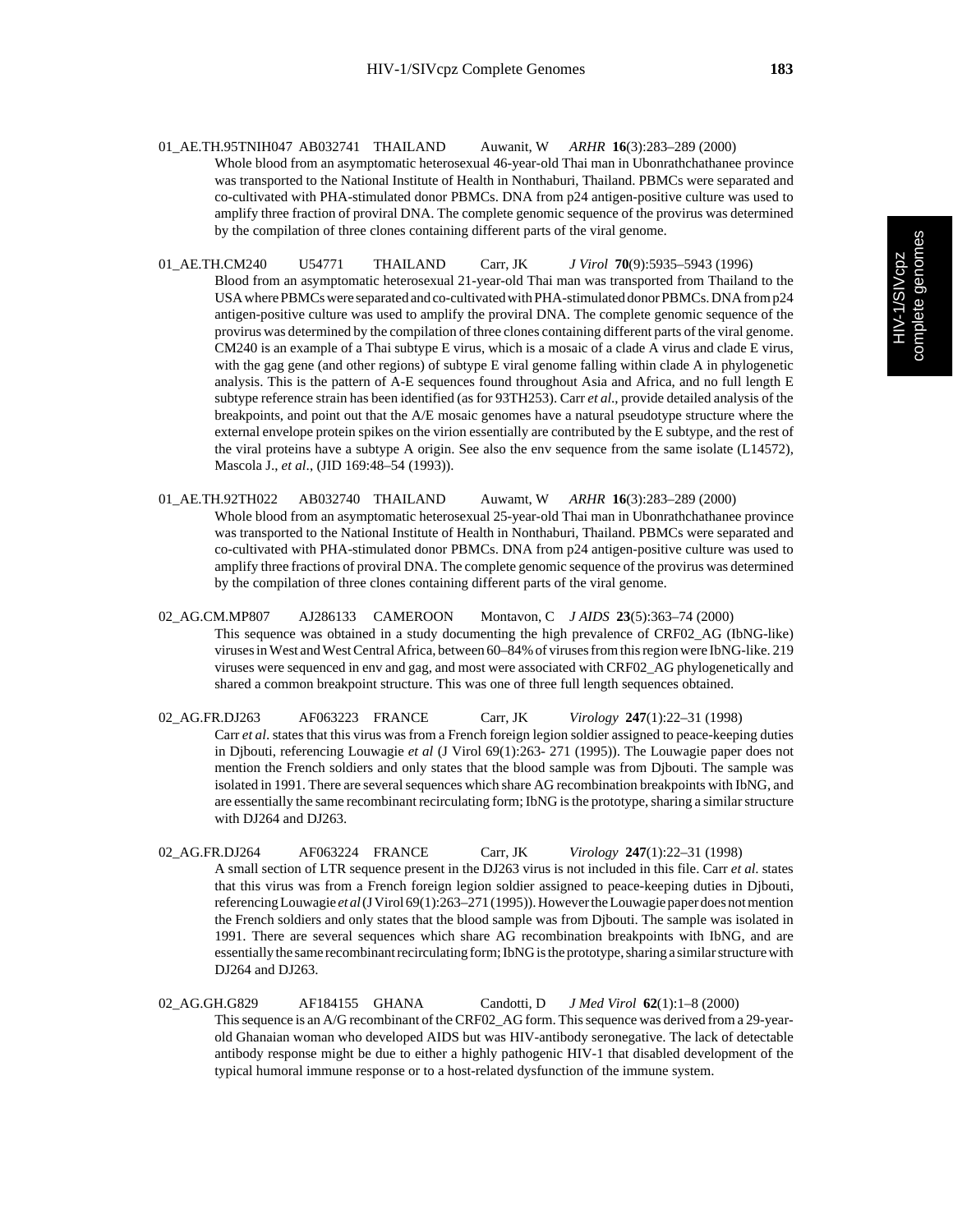02\_AG.NG.IBNG L39106 NIGERIA Howard, TM *ARHR* **10**(12):1755–1757 (1994) HIV-1 IbNg was isolated from the PBMCs of an apparently healthy 23 year old man from Nigeria. The patient's PBMCs were cocultured with PHA-stimulated donor PBMCs from an HIV sero-negative donor. After confirming HIV infection in the culture, a mixture of cells and culture supernatant were used to infect a second culture of donor PBMCs, with fresh PHA-stimulated PBMCs added on days 4 and 6. The cultured cells were harvested on day 8 and cytoplasmic RNA was harvested. RT-PCR was used to amplify the complete HIV-1 genome in 5 overlapping segments. The partial env gene sequence (U48628) was originally designated subtype A (Howard, T., *et al*., ARHR 10:1755–1757 (1994));as was the full length genome. The full length sequence was eventually shown to be an A-G recombinant with multiple crossover points (Gao F, *et al*., (J. Virol 70:7013 (1996)). The breakpoints are mapped in (Robertson, D., *et al*., part III pages 25–30, of the 1997 compendium). The IbNg sequence has a 16 bp insertion within the LystRNA primer binding site, just 3' of the 5' LTR. It also has a single nucleotide deletion in tat cds at position 5449. See also the entry with accession number U48628, which is from another isolate taken from this same individual. There are many sequences which share recombination breakpoints with IbNG, and are essentially the same recombinant circulating form; IbNG is the prototype for CRF02\_AG, and shares a similar structure with DJ264 and DJ263 (Carr *et al*., Virology 247:22–31 (1998)).

02 AG.SE.SE7812 AF107770 SWEDEN Laukkanen, T Unpublished

- 02\_AG.SN.MP1211 AJ251056 SENEGAL Toure-Kane, C *ARHR* **16**(6):603–609 (2000) This full length genome came from a study of subtype prevalence in Senegal, and CRF02\_AG IbNg like strains were found to be most common.
- 02\_AG.SN.MP1213 AJ251057 SENEGAL Toure-Kane, C *ARHR* **16**(6):603–609 (2000) This full length genome came from a study of subtype prevalence in Senegal, and CRF02\_AG IbNg like strains were found to be most common.
- 03\_AB.RU.KAL153-2 AF193276 RUSSIA Liitsola, K *ARHR* **16**(11):1047–53 (2000) This is the first complete genome sequence of the gag-A/env-B circulating recombinant form which is common among IV drug users in the Kaliningrad region of Russia, and so is considered the prototype of CRF03\_AB. The nonrecombinant subtype A and subtype B parents of this recombinant are common in southern Ukraine and in Russia. A gag gene sequence from this same patient is available with accession number AF082414. This sequence was kindly provided by Mika Salminen in 1998 as a CRF03 reference strain, prior to the published description.
- 03\_AB.RU.RU98001 AF193277 RUSSIA Liitsola, K *ARHR* **16**(11):1047–53 (2000) This sequence is subtype A/B recombinant of the CRF03\_AB form for which the Kaliningrad sequence KAL153 is a prototype (accession AF193276). The sample was taken in Kaliningrad from a male IDU in 1998.
- 04\_cpx.CY.94CY032-3 AF049337 CYPRUS Gao, F *J Virol* **72**(12):10234–10241 (1998) This sample, like others in this study (see also subtypes A, B, C, and F) were collected in February 1994 from the AIDS clinic in Nicosia, Cyprus. Patient HO31 was a 24 year old asymptomatic female known to have been HIV seropositive for at least 5 years. Patient HO32 was a 35 year old asymptomatic male, also seropositive for at least 5 years. Both were IVDUs who had lived in Greece and used IV drugs there, before moving to Cyprus. DNA was extracted from patient PBMCs and PCR amplified. Products were cloned and sequenced. Two env gene clones from HO32 and one from HO31 were sequenced (accession numbers U28672, U28673 and U28685). Complete genome is only available for HO32 (CY032). For patient information see Kostrikis,L.G. *et al*(J Virol 69:6122–6130 (1995)). This sequence has the same genetic recombination breakpoints as PVCH and PVMY, and 94CY032 is the prototype of the circulating recombinant form. The Gao *et al*. 1998 paper characterizes this subtype in greater detail, presenting the fist published account of this full length genome. The analysis of C2-V3 env gene sequences confirmed that 94CY032.3 was closely related to sequences previously classified as subtype I. However, the remainder of its genome various regions in which 94CY032.3 was significantly clustered with either subtype A or subtype G. Only regions in vpr, nef, and the middle portions of pol and env, formed independent lineages roughly equidistant from all other known subtypes. Since these latter regions most likely have a common origin, Gao *et al*. classified them all as subtype I, and report that 94CY032 represents a triple recombinant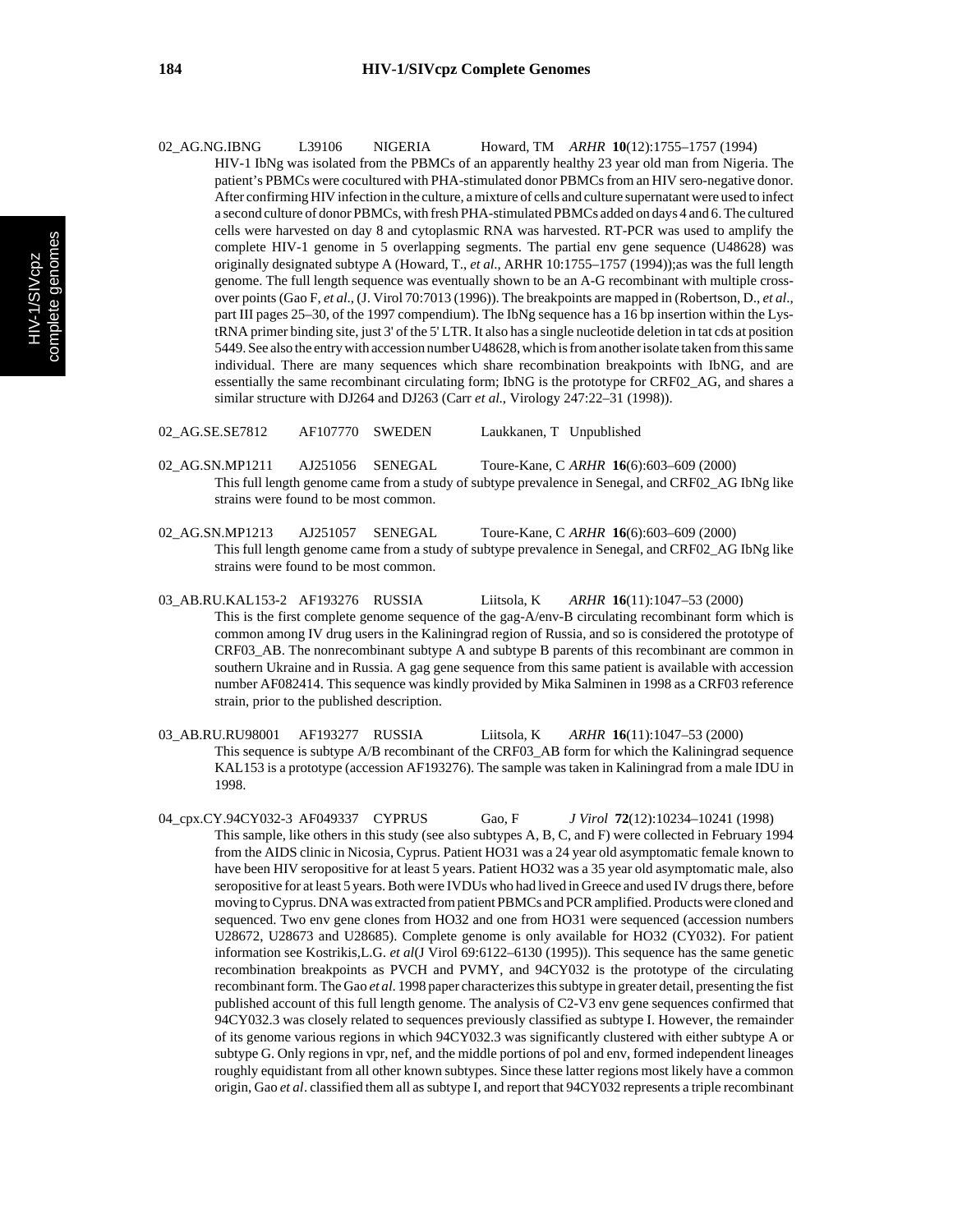(A/G/I) with at least 11 points of recombination crossover. Since subtype I is now obsolete and has been found to consist of segments of subtype K as well as unknown regions, the new designation for this CRF should be AGKU.

- 04\_cpx.GR.97PVCH AF119820 GREECE Nasioulas, G *ARHR* **15**(8):745–758 (1999) The sequence isolated from patient GR11 (accession AF049292) is from the same patient as 97PVCH AF049292. The patient was a 32 year old male IVDU with symptoms (CDC stage B3) in 1991, when sampled. He is no longer living. For patient information see information on patient GR11 in Nasioulas, G. *et al*. (ARHR 14(8):685–90 (1998)). This sequence has the same genetic recombination breakpoints as CY032 and PVMY, and is one of the circulating recombinant forms of which CY032 is the prototype.
- 04\_cpx.GR.97PVMY AF119819 GREECE Nasioulas, G *ARHR* **15**(8):745–758 (1999) The sequence was isolated from a 13 year old whose mother and father were IVDUs. The isolate is also called GR84. This sequence has the same genetic recombination breakpoints as CY032 and PVCH, and is one of the circulating recombinant forms of which CY032 is the prototype. See the previous entry for more information on the mosaic pattern.
- 05\_DF.BE.VI1310 AF193253 BELGIUM Laukkanen, T *Virology* **269**(1):95–104 (2000) This sequence is subtype D/F recombinant and is one of the CRF05\_DF circulating recombinant form. Another genome of this form is available with accession number AF076998. CRF05\_DF sequences have been found in individuals with links to the Democratic Republic of the Congo; VI1310 was isolated from a woman who was infected by a man who traveled frequently in the DRC.
- 05\_DF.BE.VI961 AF076998 BELGIUM Laukkanen, T *Virology* **269**(1):95–104 (2000) Small sections of the 5' and 3' LTRs are not included in this sequence. This sequence seems to be recombinant/mosaic between subtypes D and F. Another sequence of the env gene from this same patient is available with accession number X96530. CRF05 DF sequences have been found in individuals with links to the Democratic Republic of the Congo; VI961 was isolated from the partner of a seropositive man from the DRC.
- 06\_cpx.AU.BFP90 AF064699 AUSTRALIA Oelrichs, RB *ARHR* **14**(16):1495–1500 (1998) HIV-1 from Burkina Faso, identified in Australia. The patient is a 32 year old African male who acquired the infection heterosexually in 1991. The patient was diagnosed in August 1996 at which time he had a CD4 count of 125. This sequence was derived by PCR directly from patient PBMCs when therapy-naive. The genome of this virus is a mosaic between subtypes A, G and J. The LTR is subtype J, a segment of about 950 bp at the beginning of gag is subtype A, the remainder of gag and part of the protease sequence are subtype G. Most of the pol gene cannot be assigned to a subtype. The mid-genome accessory region is mostly subtype J. gp120 is subtype G. The 3' region of gp41, the third exons of tat and rev, and the nef gene are subtype J. The subtype G protease region clusters tightly in phylogenetic analysis, with three sequences from the Ivory Coast (accession numbers AF000482, AF000491 and AF000492), indicating that this is possibly a circulating recombinant form with 4 isolates from 2 different countries obtained to date (Aug 1999); BFP90 is now considered the prototype isolate of CRF06\_cpx.
- 06\_cpx.ML.95ML127 AJ288982 MALI Montavon, C *ARHR* **15**(18):1707–1712 (1999) This sequence was submitted with 95ML84, (AJ245481), and classified as the same CRF, however no details are provided about the source or phylogeny in the Montavon *et al*. paper.
- 06\_cpx.ML.95ML84 AJ245481 MALI Montavon, C *ARHR* **15**(18):1707–1712 (1999) This sequence is AGJK recombinant with an identical mosaic pattern to BFP90, the prototype for CRF06, with accession number AF064699. This sequence is from a sample collected as part of a survey of female commercial sex workers in Bamako, Mali in 1995. The sample was taken from a 35 year old woman with no signs of illness, whose blood was seropositive for both HIV-1 and HIV-2. Montavon *et al*. note that HIV-2 sequences of the HIV-2 subtype A form were sequenced from this patient, but no database entry has yet been created and also that sequences from 95ML84 were analyzed in Peeters *et al* ARHR 14(1):51–58 (1998) and classified as subtype G. But the closest sequence among those was labeled 95ML74 and is only 89% identical to this sequence, and there is no ML84 in that publication. The authors have been contacted for further clarification of this issue (04/14/00).This CRF is found in several West African nations, Senegal, Mali, and Burkina Faso.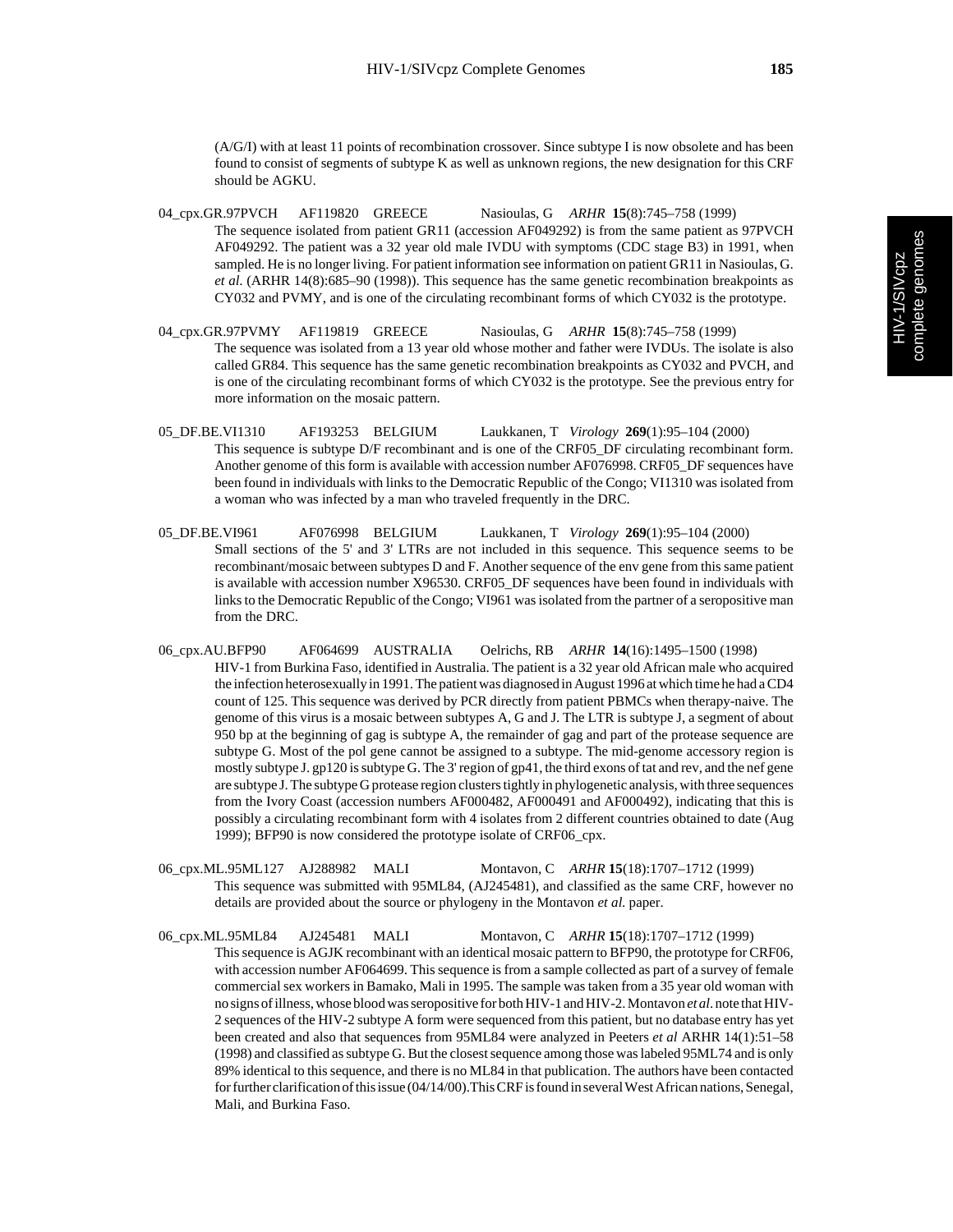- 06\_cpx.SN.97SE1078 AJ288981 SENEGAL Montavon, C *ARHR* **15**(18):1707–1712 (1999) This sequence is noted in Montavon *et al*. to be most closely associated with the CRF06\_cpx virus AJ245481 from Mali, ML84. CRF06 is found in several West African nations, Senegal, Mali, and Burkina Faso. They present in depth characterization of the sample from Mali, and note that SE1078 is similar.
- 10\_CD.TZ.BFL061 AF289548 TANZANIA Koulinska, I *ARHR* **17**(5):423–431 (2001) This sequence was isolated from a perinatally infected infant from Dar es Salaam, Tanzania in 1996, and was part of a set of full length HIV-1 genomes characterizing CRF10\_CD.
- 10\_CD.TZ.BFL071 AF289549 TANZANIA Koulinska, I *ARHR* **17**(5):423–431 (2001) This sequence was isolated from a perinatally infected infant from Dar es Salaam, Tanzania in 1996, and was part of a set of full length HIV-1 genomes characterizing CRF10\_CD.
- 10\_CD.TZ.BFL110 AF289550 TANZANIA Koulinska, I *ARHR* **17**(5):423–431 (2001) This sequence was isolated from a perinatally infected infant from Dar es Salaam, Tanzania in 1996, and was part of a set of full length HIV-1 genomes characterizing CRF10\_CD.

| $11$ <sub>cpx</sub> .CM.MP818 |                 | AJ291718 CAMEROON | Peeters, M | Unpublished (2000) |
|-------------------------------|-----------------|-------------------|------------|--------------------|
| 11_cpx.FR.MP1298              | AJ291719 FRANCE |                   | Peeters, M | Unpublished (2000) |
| $11$ cpx.FR.MP1307            | AJ291720        | FRANCE            | Peeters, M | Unpublished (2000) |

11\_cpx.GR.GR17 AF179368 GREECE Paraskevis, D *ARHR* **16**(9):845–855 (2000) This subject that this sequence was isolated from was born in 1971 in Zaire, probably infected heterosexually in the DRC in 1991, and moved to in Greece in 1992. The genome was thought ot be a mosaic of A/G/E/J.

CPZ.CD.SIVCPZANT U42720 CONGO Vanden- *Virology* **221**(2): 346–350 (1996) Haesevelde, MM

CPZANT is a simian immunodeficiency virus, phylogenetically linked to HIV-1. It was isolated from a captured wild chimpanzee from Zaire. This is the third SIV strain linked to HIV-1, after SIVCPZ-GAB (X52154) and SIVCPZ-GAB2 (U11495) were isolated from chimps in Gabon. Another chimpanzee virus was sequenced in 1998, and published in 1999 with accession number AF103818 (CPZ-US). The chimpanzee viral sequences are genetically more closely related to the HIV-1 sequences derived from infected humans than are HIV-2 strains or other SIVs. SIVCPZ-ANT is considered to be an outgroup of HIV-1 and is used to suggest the possibility of various introductions of HIV-1 into the human population.

CPZ.CM.SIV- AF115393 CAMEROON Corbet, S *J Virol* **74**:529–534 (2000) CPZCAM3

This complete genome is from a wild-caught infant chimpanzee of the Pan troglodytes troglodytes subspecies. Cam3 was captured at age approximately one year, in 1992 near a village on the southern border of Cameroon with Gabon. Cam3 died suddenly in 1998 with subacute pneumonia. Cam3 was housed for a time with Cam4, who apparently became infected by Cam3 while in captivity. Cam4 remains healthy in 1999, apart from episodes of diarrhea and fever. Cam4 is a Pan troglodytes vellerosus subspecies, and the infection of Cam4 by Cam3 in captivity is believed to have occurred through fighting. Cam3 and Cam4 were housed together from time of capture in 1992 through death of Cam3 in 1998.

| CPZ.CM.CAM5- |                        | AJ271369 CAMEROON | Muller-    | <i>J Med Primatol</i> 29(3–4):166–172(2000)                                                                |
|--------------|------------------------|-------------------|------------|------------------------------------------------------------------------------------------------------------|
| SIVCPZ       |                        |                   | Trutwin, M |                                                                                                            |
|              |                        |                   |            | This env gene fragment is from a wild-caught infant chimpanzee of the Pan troglodytes troglodytes          |
|              |                        |                   |            | subspecies. Cam5 was captured at age less than one year, in 1998 in the central province of Cameroon, and  |
|              |                        |                   |            | was housed for just a short while at the Yaounde Zoo because he died with diarrhea soon after arrival. He  |
|              |                        |                   |            | is believed to have been infected in the wild. His mother was killed by hunters. An env gene sequence form |
|              |                        |                   |            | the same isolate is available with accession number AF135498. CAM5 grows on human PBMC and uses            |
|              | CCR5 as a co-receptor. |                   |            |                                                                                                            |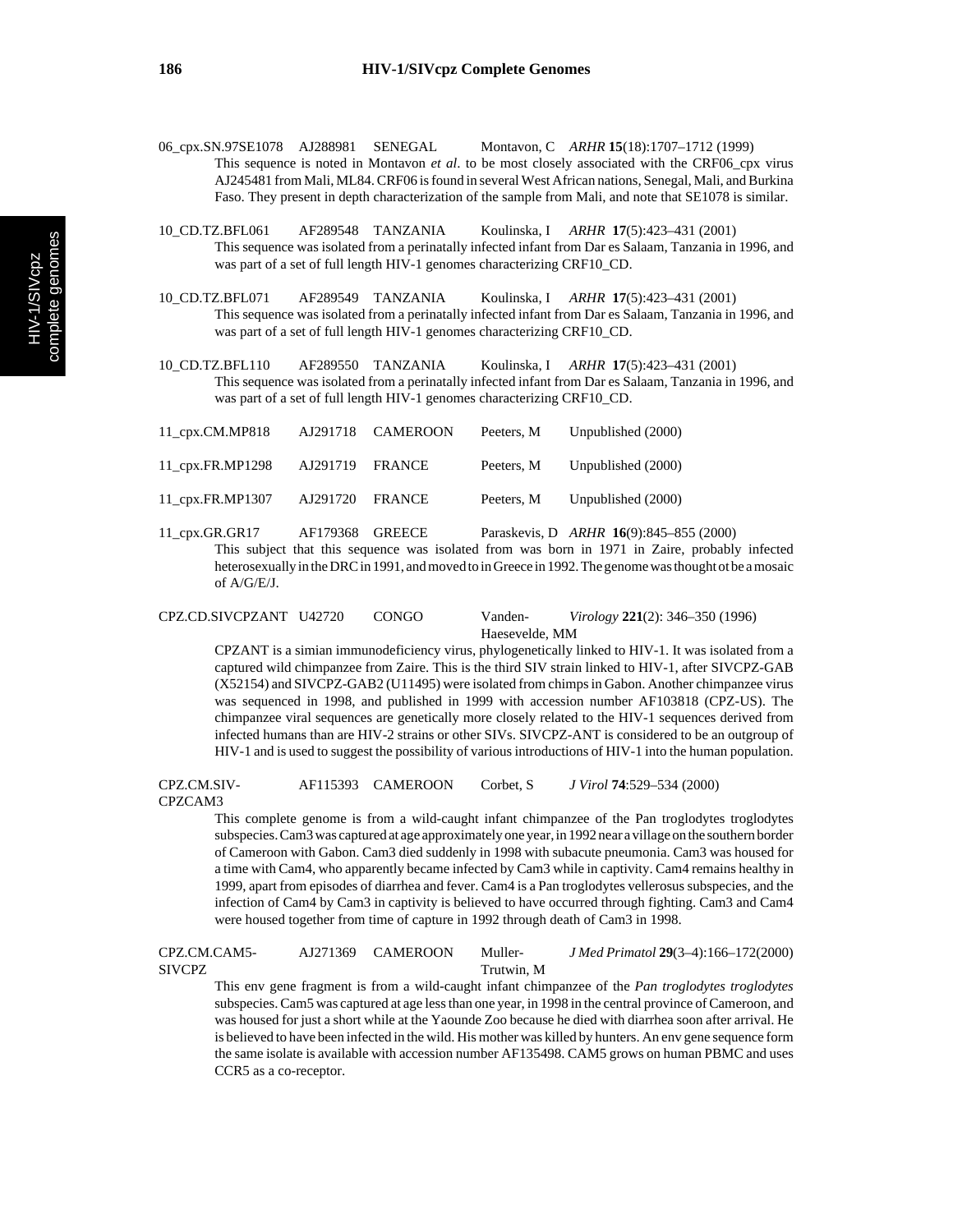- CPZ.GA.SIVCPZGAB X52154 GABON Huet, T *Nature* **345**(6273):356–359 (1990) The CPZ genome is more closely related to HIV-1s than to any other HIV or SIV viral sequences, but it is more divergent from prototypical HIV-1 than any other isolate, with possible exception of the partially characterized ANT70. CPZ is especially different with respect to the vpU gene product. Also see CPZGAB2, U11495 for a sequence fragment from an additional chimpanzee caught in Gabon
- CPZ.US.SIVCPZUS AF103818 U.S. Gao, F *Nature* **397**(6718):436–441 (1999) This full length molecular clone of a simian immunodeficiency virus, which infected an African wildcaught chimpanzee (Marilyn) who was the only chimpanzee identified as virus infected during a serosurvey of 98 chimpanzees in 1985. Marylin had never been used in AIDS research and had not received human blood products after 1969. She died in captivity in 1985 after giving birth to stillborn twins. The complete genome was sequenced from 4 overlapped PCR fragments, amplified in 1998 from spleen tissues frozen at autopsy in 1985. Recovery of infectious virus from the frozen tissue was attempted but unsuccessful.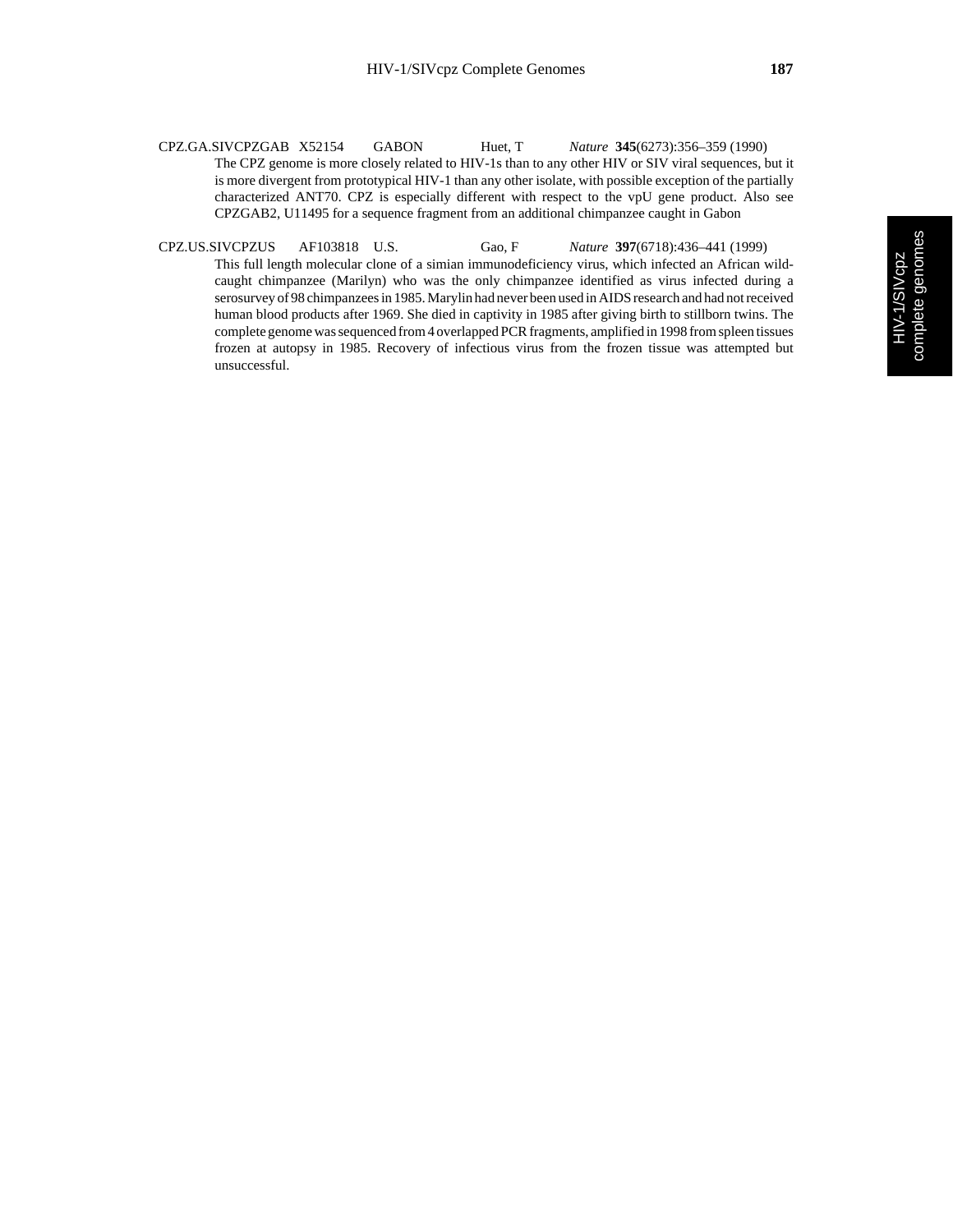| . AGATATCCACT<br>. CCAGGATC.                                                | ?gat??ccact<br>------------<br>J.<br>$\mathbf{I}$<br>I.<br>$\mathbf{I}$<br>п<br>т<br>п<br>$\blacksquare$<br>1<br>Ш.<br>$-99 -$<br>$\,$ I<br>j,<br>т<br>$\overline{\mathcal{L}}$<br>$\bullet$<br>$\bullet$<br>$\cdot$<br>$\mathsf{\sim}\cdot$<br>J.<br>T<br>c?agg??t<br>$-AG-$<br>л.<br>л.<br>J.<br>$\ddot{\cdot}$<br>$\cdot$<br>ו וס<br>$\mathbf{I}$<br>caggo<br>$\blacksquare$<br>$\blacksquare$<br>L.<br>т<br>Ü<br>-1<br>ī<br>$\blacksquare$<br>L. | J<br>$\mathbf{I}$<br>$\overline{C}$<br>Τ.<br>-1<br>$\mathbf{I}$<br>т<br>$\mathbf{I}$<br>п<br>$\mathbf{I}$<br>п<br>п<br>$\mathbf{I}$<br>$\mathbf{I}$<br>п<br>J.<br>-<br>л<br>$\mathbf{I}$<br>$\begin{array}{c}\n-5 \\ -5 \\ -5\n\end{array}$<br>$\mathbf{I}$<br>$\mathbf{I}$<br>J.<br>$\overline{\phantom{a}}$<br>↻<br>п<br>п.<br>J.<br>п<br>т<br>Ť<br>$\mathsf I$<br>$\mathbf{I}$<br>п<br>ひ<br>Ţ<br>$\blacksquare$<br>I.<br>$\bullet$<br>п<br>ţ<br>$\bullet$<br>$\blacksquare$ .<br>$\cdot$<br>$\cdot$<br><br>$\bullet$<br>$\bullet$<br>$-5 - 2 - 4$<br>$\mathbb T$<br>I.<br>J.<br>$\overline{\phantom{a}}$<br>5<br>$\dot{\vec{q}}$<br>$\overline{\phantom{a}}$<br>$\overline{A}$<br>1<br>$\mathbf{I}$<br>$\mathbf{I}$<br>$\frac{1}{1}$<br>п<br>п<br>$\blacksquare$<br>T<br>υ<br>$\mathbf{I}$<br>J.<br>$\overline{1}$<br>л<br>$\cdot$<br>т<br>п.<br>п<br>п<br>$\bullet$<br>$\mathbf{I}$<br>т.<br>-1<br>п<br>HH<br>$\bullet$<br>$\cdot$<br>$\blacksquare$<br><br>$\boldsymbol{\mathcal{A}}$<br>п<br>J.<br>$\mathbf{I}$<br>Τ.<br>$\mathbf{I}$<br>$\blacksquare$<br>л<br>п<br>ひ<br>$\mathbf{I}$<br>п | J.<br>$\mathbf{I}$<br>J.<br>$\mathbf{I}$<br>L.<br>ı<br>I<br>↻<br>$\blacksquare$<br>턱<br>л.<br>т<br>다<br>다<br>$-AG$<br>L.<br>$-4$<br>Ġ |
|-----------------------------------------------------------------------------|------------------------------------------------------------------------------------------------------------------------------------------------------------------------------------------------------------------------------------------------------------------------------------------------------------------------------------------------------------------------------------------------------------------------------------------------------|---------------------------------------------------------------------------------------------------------------------------------------------------------------------------------------------------------------------------------------------------------------------------------------------------------------------------------------------------------------------------------------------------------------------------------------------------------------------------------------------------------------------------------------------------------------------------------------------------------------------------------------------------------------------------------------------------------------------------------------------------------------------------------------------------------------------------------------------------------------------------------------------------------------------------------------------------------------------------------------------------------------------------------------------------------------------------------------------------|---------------------------------------------------------------------------------------------------------------------------------------|
|                                                                             | ggcagaactacaca?<br>G--------------<br>ಕ<br>じ じ<br>caaggctacttccctgatt<br>-------------------<br>Ť<br>$\blacksquare$<br>J.<br>$\blacksquare$<br>H.                                                                                                                                                                                                                                                                                                    | н<br>T<br>л<br>$\mathbf{I}$<br>$\mathbf{I}$<br>じ じ<br>じ じ<br>ひ<br>ひ<br>ひ<br>υυ<br>$\rm J$<br>т<br>J.<br>$\mathbf{I}$<br>$\mathbf{I}$<br>$\blacksquare$<br>J.<br>$\mathbf{I}$<br>п<br>$\mathbf{I}$<br>부<br>ь                                                                                                                                                                                                                                                                                                                                                                                                                                                                                                                                                                                                                                                                                                                                                                                                                                                                                       | ш<br>A<br>К<br>$\overline{\phantom{a}}$<br>л<br>ひ<br>Ü<br>ひ<br>-1<br>Н<br>е<br>$-AT$                                                  |
| 、JOOAOOAOACACACAOAOOOAHAAOHOOOHHOAHOOOAAOAOAOAHOHAODHOHOHUDHADHHOOAADAAOAOO | gaca?ga?atccttga?ctgtgg?t?taccacaca<br>ပ္ပံ<br>$\mathbf{I}$<br>÷<br>ပုံ                                                                                                                                                                                                                                                                                                                                                                              | K,<br>$\mathbf{I}$<br>J.<br>턱<br>л<br>ひ<br>ひ<br>ひ<br>ひ<br>U<br>J.                                                                                                                                                                                                                                                                                                                                                                                                                                                                                                                                                                                                                                                                                                                                                                                                                                                                                                                                                                                                                                 | A<br>е<br><b>I</b><br>ш<br>ひ<br>ひ<br>ひ<br>ī<br>Ť<br>$\blacksquare$<br>л<br>п<br>-1<br>н<br>е<br>ь                                     |
| -> 5' LTR U3 start<br>.TGGAAGGGCTAATTCACTCCCAACGAA                          | U<br>$-GA -$<br>$\dot{A}$<br>$-1$<br>$\frac{1}{1}$<br>$\frac{1}{2}$<br>텃                                                                                                                                                                                                                                                                                                                                                                             | ひ<br>U<br>T<br>-1<br>$-RAG-$<br>$-AA-$<br>$-GAA$ -<br>$- A -$<br>$-GAA-$<br>$-AA-$<br>$-A$<br>п<br>$\ddot{A}$<br>$\ddot{A}$<br>$-A$<br>ш<br>-591-<br>TGG.<br>F<br>н<br>H<br>$-5 - 7$<br>т<br>L.                                                                                                                                                                                                                                                                                                                                                                                                                                                                                                                                                                                                                                                                                                                                                                                                                                                                                                   | R<br><b>SLOTGL-LE</b><br>๓<br>A-TATGCT-TGTTGGATGCAAGGCATT<br>$-AGA - GAA$<br>$-4A - 4A - 5B$<br>п<br>ŕ                                |
|                                                                             | л<br>$\ddot{A}$<br>л<br>$\frac{1}{2}$<br>$\frac{1}{2}$<br>ن<br>:                                                                                                                                                                                                                                                                                                                                                                                     | L.<br>턱<br>L.<br>$\mathbb{H}$<br>п<br>J.<br>I<br>ŧ<br>J.<br>$\ddot{\cdot}$<br>$\vdots$<br>୍<br>Ó.<br>$\ddot{\phantom{0}}$                                                                                                                                                                                                                                                                                                                                                                                                                                                                                                                                                                                                                                                                                                                                                                                                                                                                                                                                                                         | п<br>ř<br>$\ddot{\cdot}$                                                                                                              |
|                                                                             |                                                                                                                                                                                                                                                                                                                                                                                                                                                      |                                                                                                                                                                                                                                                                                                                                                                                                                                                                                                                                                                                                                                                                                                                                                                                                                                                                                                                                                                                                                                                                                                   |                                                                                                                                       |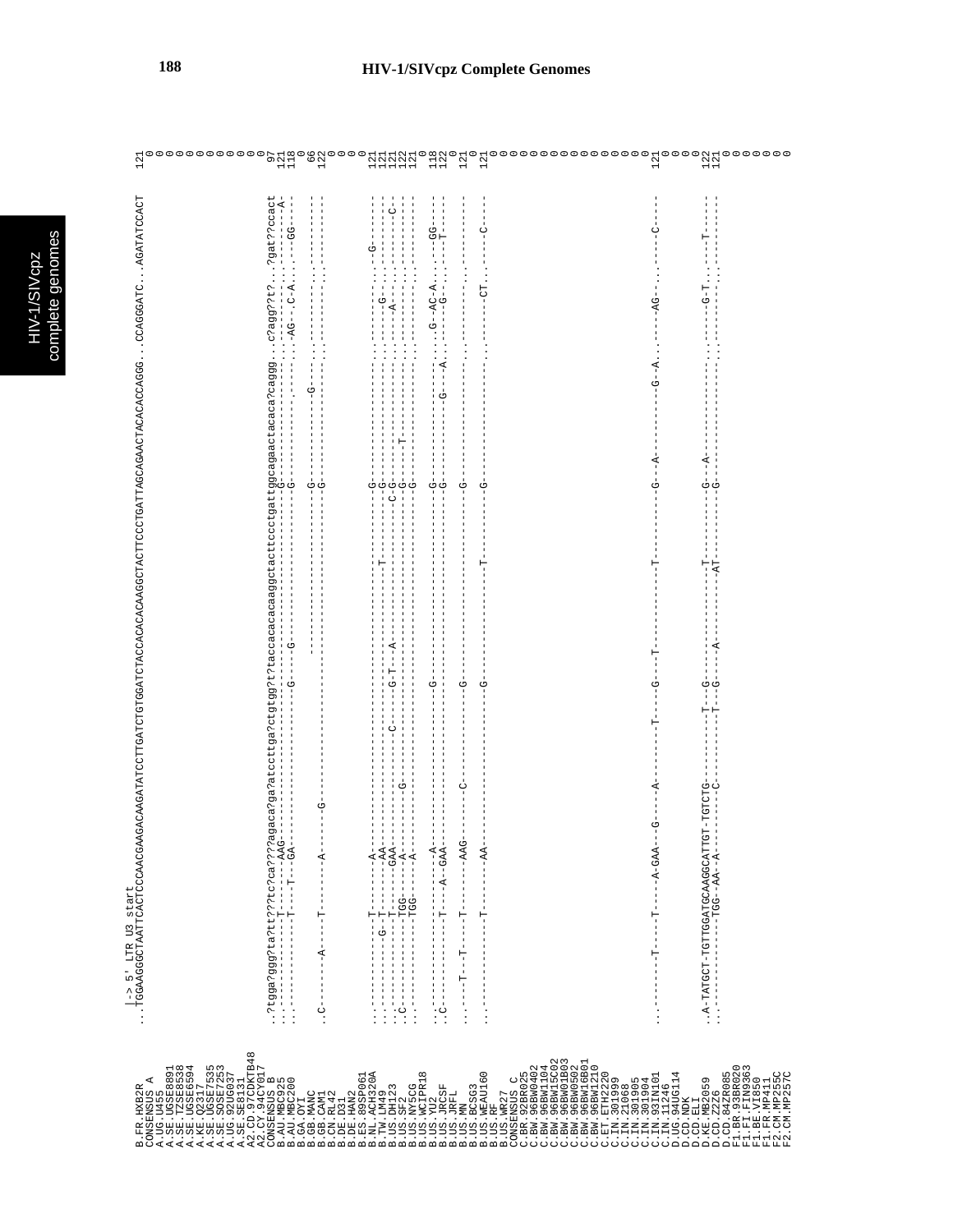| . AGATATCCACT<br>$-10$                                                                                                                                                                                                                                                                                                                                                                                                                 | - 11<br>$\mathbf{I}$<br>$1 \quad 1 \quad 1$<br>Ť.<br>ï.<br>$\mathbf{I}$<br>Т<br>$\mathbf{I}$<br>$\mathbf{I}$<br>$\blacksquare$<br>ליקי<br>הודו<br>ה<br>$\mathbf{I}$<br>ł.<br>т<br>$\mathbf{I}$                                                                                                                                                         | .agatacccact<br>-----------                                                 | $\blacksquare$<br>$\blacksquare$<br>п<br>Ħ<br>$\frac{1}{1}$<br>$\frac{1}{1}$<br>÷<br>ŧ<br>-1<br>j.<br>$\mathbf{I}$<br>$\pm$<br>$\mathbf I$<br>$\mathbf{I}$<br>$\blacksquare$<br>$\mathbf{I}$<br>ili<br>Ili<br>$\vdots$<br>Ì                                                                                                                                                                                                                                                                                                                                                                                                  | $\mathbf{1}$<br>л.<br>$\frac{1}{1}$<br>$\vert \vert$<br>$\blacksquare$<br>$\blacksquare$<br>טטט<br>חחק<br>!!!<br>$\blacksquare$<br>$\blacksquare$<br>п<br>$\mathbf{I}$<br>т.<br>$\sim$ $\sim$         | $1 - 1$<br>부부부<br>I.<br>$\mathbb{I}=\mathbb{I}$<br>$\begin{array}{c} 1 \\ 0 \\ 1 \end{array}$ $\begin{array}{c} 1 \\ 0 \\ 1 \end{array}$<br>$\mathbf{I}$<br>ш<br>- 1<br>п<br>-1<br>- 1    | $\blacksquare$<br>п<br>÷i.<br>$\mathbf{I}$<br>$\mathbf{I}$<br>÷<br>Ť<br>J.<br>Ť.<br>Ü<br>$\,$ I<br>Ī<br>$\begin{array}{c} \hline \end{array}$<br>$\overline{\phantom{a}}$<br>J.<br>-1<br>$\mathbf{I}$<br>J.<br>$-55$<br>ή ή ή<br>       <br>       <br>L.<br>J.<br>$\blacksquare$<br>$\blacksquare$<br>п<br>- 1<br>л<br>W<br>$\mathsf I$<br>т.<br>$\cdot$ |
|----------------------------------------------------------------------------------------------------------------------------------------------------------------------------------------------------------------------------------------------------------------------------------------------------------------------------------------------------------------------------------------------------------------------------------------|--------------------------------------------------------------------------------------------------------------------------------------------------------------------------------------------------------------------------------------------------------------------------------------------------------------------------------------------------------|-----------------------------------------------------------------------------|------------------------------------------------------------------------------------------------------------------------------------------------------------------------------------------------------------------------------------------------------------------------------------------------------------------------------------------------------------------------------------------------------------------------------------------------------------------------------------------------------------------------------------------------------------------------------------------------------------------------------|-------------------------------------------------------------------------------------------------------------------------------------------------------------------------------------------------------|-------------------------------------------------------------------------------------------------------------------------------------------------------------------------------------------|-----------------------------------------------------------------------------------------------------------------------------------------------------------------------------------------------------------------------------------------------------------------------------------------------------------------------------------------------------------|
| .CCAGGGATC<br>5                                                                                                                                                                                                                                                                                                                                                                                                                        | ï<br>L.<br>$\frac{1}{4}$                                                                                                                                                                                                                                                                                                                               | $U$  <br>-----------<br>------------<br>$U$  <br>$\cdot$                    | $\begin{array}{cccccc} . & . & . & . & . & . & . \\ . & . & . & . & . & . \\ . & . & . & . & . & . \\ . & . & . & . & . & . \\ . & . & . & . & . & . \\ . & . & . & . & . & . \\ . & . & . & . & . & . \\ . & . & . & . & . & . \\ . & . & . & . & . & . \\ . & . & . & . & . & . \\ . & . & . & . & . & . \\ . & . & . & . & . & . \\ . & . & . & . & . & . \\ . & . & . & . & . & . \\ . & . & . & . & . & . \\ . & . & . & . & . & . \\ . & . & . & . & . & . \\ . & . & . &$<br>$\blacksquare$<br>ပုံ<br>$\frac{1}{1}$<br>Τ.<br>$\frac{1}{1}$<br>$\overline{\phantom{a}}$<br>ł<br>ל<br>י<br>$\frac{1}{4}$<br>Î<br>Ħ<br>È | $\cdot$<br>$-1045$<br>$\mathsf I$<br>$\blacksquare$<br>$\blacksquare$<br>п<br>$\mathbf{I}$<br>$\cdot$                                                                                                 | - -<br> - - -<br> - - -<br>ġ<br>$\frac{6}{1}$<br>$\,$ I<br>$1 - 1 - 1$<br>т.<br>-1<br>$\blacksquare$<br>L<br>$\mathbb{L}$<br>$\blacksquare$<br>ŧ                                          | $\ddot{\phantom{0}}$<br>$-1 - -A - CA$ .<br>$-T - AG - A$ .<br>$-5$<br>$-5$<br>$+1$<br>$-9-$<br>φ<br>I<br>$\blacksquare$<br>- 1<br>$\mathbf{I}$<br>л.<br>- 1<br>-1<br>$\mathbf{I}$<br>$\mathbf{I}$<br>$\mathbf{I}$<br>$\cdot$<br>$\vdots$                                                                                                                 |
|                                                                                                                                                                                                                                                                                                                                                                                                                                        | ひ<br>Ť<br>Т<br>L.<br>$\blacksquare$<br>$\mathbf{L}$                                                                                                                                                                                                                                                                                                    | cagaactacacaccaggg<br>--T--------------                                     | $\vdots$<br>$\cdot$<br>$\mathsf I$<br>Ţ<br>$\overline{\phantom{a}}$<br>I<br>$\blacksquare$<br>$\mathbf I$<br>-1<br>$\mathbf{I}$                                                                                                                                                                                                                                                                                                                                                                                                                                                                                              | $: \mathbb{R}^2$<br>$\ddot{A}$ .<br>$\cdot$ 1<br>$\mathbf{I}$<br>٠i<br>$\mathbf{I}$<br>$\cdot$ 1                                                                                                      | iii<br>M<br>T<br>$\mathbf{I}$ $\mathbf{I}$<br>т<br>$\blacksquare$<br>т<br>$\mathbf{I}$<br>$\mathbf{1}$                                                                                    | $\cdot$ $\cdot$<br>$\ddot{A}$ .<br>Ą<br>$\mathsf I$<br>$\mathbf{I}$<br>$\blacksquare$<br>$\mathbf{I}$<br>Ť<br>I<br>$\blacksquare$<br>$\stackrel{+}{\mathbb{A}}{}$<br>$\frac{1}{2}$<br>- 1<br>-1                                                                                                                                                           |
| ひ                                                                                                                                                                                                                                                                                                                                                                                                                                      | ÷<br>ا<br>$-TGT$<br>$\mathbf{I}$<br>ġ<br>Ť<br>J.<br>$\blacksquare$<br>J.<br>$\mathbf{I}$<br>$\mathbf{I}$<br>ひひひひ<br>$\mathbf{I}$<br>Ħ<br>$\mathbf{I}$<br>т                                                                                                                                                                                             |                                                                             | $\mathbf{I}$<br>ŦŦ<br>T<br>$\mathbf{I}$<br>ーーー<br>こうこう<br>-1<br>т<br>$\,$ I<br>ひ<br>Шł<br>$\blacksquare$<br>$\blacksquare$<br>$\blacksquare$<br>$\blacksquare$<br>$\blacksquare$<br>$\mathbf{I}$<br>$\mathbf{I}$<br>$\mathbf{L}$<br>$\mathbf{I}$<br>T.<br>1                                                                                                                                                                                                                                                                                                                                                                  | $\cdot$ 1<br>$\cdot$ 1<br>- 1<br>$\ddot{\phantom{0}}$<br>$\mathbf{I}$<br>$\triangle$ $\triangle$<br>г<br>$\blacksquare$<br>H<br>せいじ<br>T<br>$\mathbf{I}$<br>$\blacksquare$<br>$\mathbf{I}$<br>-1<br>ш | $\mathbf{I}$<br>$-1$<br>$-1$<br>$-4$<br>$-4$<br>$-1$<br>$-1$<br>$-1$<br>$-1$<br>$-1$<br>$-1$<br>Ŧ<br>Ħ<br>Ť.<br>п<br>$\blacksquare$                                                       | К<br>부<br>$A + 1$<br>$A + 1$<br>$\overline{1}$<br>Ť<br>J,<br>Ţ<br>$\overline{1}$<br>-1<br>п<br>999<br>ပုံပုံ<br>$\overline{\phantom{a}}$<br>$\mathbf{I}$<br>J.<br>ပုံပုံ<br>$\mathbf{I}$<br>- 1<br>-1                                                                                                                                                     |
| $\overline{A}$<br>$-AA-T$                                                                                                                                                                                                                                                                                                                                                                                                              | $\mathbf{L}$<br>$\blacksquare$<br>L.<br>$\mathbf{I}$<br>L.<br>$\mathbf{I}$<br>п<br>$\begin{array}{l} \mathbb{I}^{--} - \mathbb{G}^{--} \mathbb{A}^-\mathbb{T}^- \\ \mathbb{I}^{--} - \mathbb{A}^-\mathbb{T}^+ \\ \mathbb{I}^{--} - \mathbb{G}^{--} \mathbb{A}^-\mathbb{T}^- \\ \mathbb{I}^{--} - \mathbb{G}^{--} \mathbb{A}^-\mathbb{T}^+ \end{array}$ |                                                                             | $\blacksquare$<br>$\mathbf{I}$<br>$\mathbf{I}$<br>-1<br>п<br>п<br>$\mathbf{I}$<br>- 1<br>-1<br>$\mathbf{I}$<br>$\mathbf{I}$<br>$\mathsf I$<br>Ť<br>$\blacksquare$<br>Ť<br>$\mathbf{I}$<br>-1<br>$\mathbf I$<br>-1<br>п.<br>$\overline{1}$<br>п<br>$\mathsf I$<br>1<br>÷<br>$\mathbf{I}$<br>- 1<br>$\frac{1}{1}$<br>$1 - 1$<br>1<br>$\blacksquare$                                                                                                                                                                                                                                                                            | U<br>-1<br>$\blacksquare$<br>ш<br>$\blacksquare$<br>U<br>-1<br>п<br>루<br>п<br>$\blacksquare$<br>J.<br>日日<br>-1<br>Ť<br>-11<br>-1                                                                      | $\overline{1}$ O $\overline{1}$<br>H<br>T.<br>$\mathbf{I}$<br>$\mathbf{1}$<br>$\mathbf{I}$<br>클루<br>٣<br>$\blacksquare$<br>HHH<br>$\pm$<br>ł.<br>$\mathbf{1}$<br>т.<br>$\mathbf{I}$       | J.<br>HH<br>J.<br>Н<br>$-AA$ -<br>Ť<br>J,<br>$\overline{A}$<br>п<br>л                                                                                                                                                                                                                                                                                     |
| $- - C A$<br>$-TA-T$<br>$\ddot{\circ}$                                                                                                                                                                                                                                                                                                                                                                                                 | éééé<br>TITT<br>$-TA-$<br>Ţ<br>$\mathbf{I}$<br>$\mathbf{I}$<br>$\mathbf{I}$<br>- 11<br>-1<br>$-3 - 5 - 7$<br>$-1 - 4 - 7 - 7$<br>$-3 - 7 - 7 - 7$<br>$-6 - 8 - 7 - 7 - 7 - 7$                                                                                                                                                                          |                                                                             | $\overline{1}$<br>-1<br>$\mathbf{I}$<br>$=-A-T$<br>$-TA-T$<br>$-TA-T$<br>Ó<br>$\mathbf I$<br>$\blacksquare$<br>$\begin{bmatrix} 1 & 1 & 1 \\ 0 & 0 & 0 \\ 1 & 1 & 1 \end{bmatrix}$                                                                                                                                                                                                                                                                                                                                                                                                                                           | $-TR-$<br>н<br>$\blacksquare$<br>$\blacksquare$<br>$\blacksquare$<br>- 1<br>ししし<br>$\blacksquare$                                                                                                     | $\mathbf{1}$<br>$\mathbf{1}$<br>л.<br>$\mathbf{I}$<br>$\blacksquare$<br>$\mathbf{I}$ $\mathbf{I}$<br>$\mathbf{I}$<br>т<br>- 1<br>부부부<br>$1 - 1$<br>T.<br>п<br>$\mathbf{1}$<br>ーーー<br>しし ! | 日日<br>н<br>H<br>Ť<br>$\frac{1}{1}$<br>÷,<br>T<br>L.<br>J.<br>ÉÉE<br>    U<br>탁<br>$\blacksquare$<br>$\blacksquare$<br>0.00                                                                                                                                                                                                                                |
| $\overline{A}$<br>ł<br>Ü<br>$\Delta$                                                                                                                                                                                                                                                                                                                                                                                                   | T<br>$\mathbf{I}$<br>いいに<br>$\mathbf{I}$<br>11<br>л.<br>$\mathbf{I}$<br>Ш.<br>ዋ ዋዋ ዋ<br>$\mathbf{I}$<br>.<br>$\mathbf{I}$<br>$\mathbf{I}$                                                                                                                                                                                                              | $0 - 1$<br>- G-LD-<br>Scccccc<br>ς.<br>$\frac{1}{2}$<br>ς.<br>$0 - 1$<br>ς. | $CT - A$                                                                                                                                                                                                                                                                                                                                                                                                                                                                                                                                                                                                                     | $\begin{array}{c} \hline \end{array}$<br>$\mathbf{I}$<br>- 1                                                                                                                                          | т<br>Ţ<br>$\perp$<br>т.<br>I.<br>$\mathbf{I}$<br>$\mathbf{I}$<br>L.<br>$\overline{1}$ O $\overline{1}$<br>$\mathbf{I}$<br>п<br>$\mathbf{1}$<br>$\mathbf{L}$                               | ÷<br>$\overline{\phantom{a}}$<br>$\mathbf{I}$<br>Ť<br>$\frac{1}{1}$<br>$\mathbf{I}$<br>$\blacksquare$<br>- 1<br>$\overline{\phantom{a}}$<br>- 1<br>-1<br>ш<br>υU<br>$\overline{\phantom{a}}$<br>$\mathbf{I}$<br>-11<br>ł<br>$\frac{1}{1}$<br>-1<br>п<br>ÜÜÜ<br>Ü<br>J.<br>$\blacksquare$<br><b>I</b><br>$\mathbf{A}^-$<br>Ţ<br>п<br>J.                    |
|                                                                                                                                                                                                                                                                                                                                                                                                                                        | 4466<br>-1<br>÷<br>÷<br>Ť.<br>ပွဲ ပွဲ ပွဲ ပွဲ<br>ဗု ဗု ဗု ဗု<br>$\blacksquare$<br>$\mathbf{I}$                                                                                                                                                                                                                                                         | $5 - 5 - -$<br>ن ن ن ن ن<br>ς.<br>$\sim$                                    | Ġ                                                                                                                                                                                                                                                                                                                                                                                                                                                                                                                                                                                                                            | ৰ ৩<br>п<br>п                                                                                                                                                                                         | しょう<br>$\frac{1}{\sigma}$<br>Ĥ<br>$\mathsf I$<br>÷<br>$\mathbf{I}$<br>п<br>$\mathbf{1}$<br>$\blacksquare$                                                                                 | もも<br>あああ<br>п<br>$\blacksquare$<br>J.<br>$- A -$                                                                                                                                                                                                                                                                                                         |
|                                                                                                                                                                                                                                                                                                                                                                                                                                        | $-TAA$<br>--TAAG<br>$-ATAA$<br>$-45DTG-A$<br>п<br>т<br>L.<br>$\blacksquare$                                                                                                                                                                                                                                                                            |                                                                             | $A-GA$                                                                                                                                                                                                                                                                                                                                                                                                                                                                                                                                                                                                                       | $A-GAA-$<br>$A-G-A$<br>$- A - G A A$<br>$\mathbf{I}$<br>$\mathbf{I}$<br>$\mathbf{I}$<br>п<br>$\overline{\phantom{a}}$                                                                                 | --A-GAA<br>--A4-GAA<br>--A4-GAA<br>--A4-GAA<br>т<br>$\frac{1}{1}$<br>$\blacksquare$<br>I.                                                                                                 | $-45A$<br>$-4-7-6A-$<br>$A-GAA$<br>$-AGGAA-$<br>$- -G - -\mathbf{T} - \mathbf{T} - -\mathbf{A}G - \mathbf{A}$<br>$\mathbf{I}$<br>J.<br>$\mathbf{I}$<br>J.<br>л<br>$\frac{1}{1}$<br>J.                                                                                                                                                                     |
| -> 5' LTR U3 start<br>TGGAAGGGCTAATTCACTCCCAACGA<br>' LTR U3<br>LN                                                                                                                                                                                                                                                                                                                                                                     | 부부부<br>ŧ<br>-<br>HH<br>÷<br>F<br>Ť<br>J.<br>$\mathbf{I}$                                                                                                                                                                                                                                                                                               |                                                                             | н                                                                                                                                                                                                                                                                                                                                                                                                                                                                                                                                                                                                                            | FF<br>ī.<br>ı<br>1<br>п<br>$\frac{1}{1}$<br>1<br>÷<br>$\blacksquare$<br>$\frac{1}{1}$<br>- 1<br>÷.                                                                                                    | eee<br>TTT<br>I.<br>т<br>п<br>п<br>$\blacksquare$<br>I.<br>Τ.<br>$\frac{1}{2}$<br>十十<br>т.<br>$\mathbb{L}$<br>Ť                                                                           | 턱<br>부부<br>부<br>$\overline{1}$<br>りー<br>п<br>-1<br>л<br>-1<br>Н<br>н<br>$\overline{\phantom{a}}$<br>п<br>J.<br>п<br>Η<br>부                                                                                                                                                                                                                                |
|                                                                                                                                                                                                                                                                                                                                                                                                                                        | 부부<br>T-T<br>$\mathsf I$<br>$\mathsf I$<br>$\mathbf{I}$<br>$\mathsf I$<br>$\ddot{\circ}$                                                                                                                                                                                                                                                               | $\ddot{\phantom{0}}$<br>$\cdot$                                             | Ţ<br>$\mathbf{I}$                                                                                                                                                                                                                                                                                                                                                                                                                                                                                                                                                                                                            | ł<br>÷<br>$\overline{\phantom{a}}$<br>I<br>$\mathbf{I}$<br>$\mathbf{I}$<br>$\frac{1}{4}$<br>$\mathbf I$<br>$\vdots$                                                                                   | Ħ<br>Ĺ<br>$\frac{1}{4}$<br>$\frac{1}{4}$<br>Ì                                                                                                                                             | $-1$<br>Ť<br>H<br>J,<br>ţ<br>$\cdot$<br>ţ<br>$\cdot$<br>$\vdots$<br>$\ddot{\phantom{0}}$                                                                                                                                                                                                                                                                  |
|                                                                                                                                                                                                                                                                                                                                                                                                                                        |                                                                                                                                                                                                                                                                                                                                                        |                                                                             | $\begin{array}{l} (11 \  \  \, 124 \  \  \, 124 \  \  \, 125 \  \  \, 125 \  \  \, 126 \  \  \, 247 \  \  \, 127 \  \  \, 128 \  \  \, 127 \  \  \, 128 \  \  \, 128 \  \  \, 128 \  \  \, 129 \  \  \, 128 \  \  \, 129 \  \  \, 129 \  \  \, 129 \  \  \, 129 \  \  \, 129 \  \  \, 129 \  \  \, 129$                                                                                                                                                                                                                                                                                                                      |                                                                                                                                                                                                       |                                                                                                                                                                                           | $(20,246\cdot38\cdot387912\cdot3839\cdot384\cdot387912\cdot3839\cdot384\cdot387912\cdot3839\cdot384\cdot387912\cdot3839\cdot384\cdot387912\cdot3839\cdot384\cdot387912\cdot383\cdot387912\cdot381\cdot1013263\cdot384\cdot381\cdot1013263\cdot384\cdot381\cdot1013263\cdot384\cdot381\cdot1013263\cdot384\cdot381\cdot1013263\cdot3$                      |
| $\begin{smallmatrix} \texttt{B} & \texttt{H} & \texttt{H} & \texttt{H} & \texttt{H} & \texttt{H} & \texttt{H} & \texttt{H} & \texttt{H} & \texttt{H} & \texttt{H} \\ \texttt{C} & \texttt{C} & \texttt{D} & \texttt{C} & \texttt{D} & \texttt{D} & \texttt{D} & \texttt{D} & \texttt{D} & \texttt{D} & \texttt{D} \\ \texttt{C} & \texttt{C} & \texttt{D} & \texttt{D} & \texttt{D} & \texttt{D} & \texttt{D} & \texttt{D} & \texttt{$ |                                                                                                                                                                                                                                                                                                                                                        |                                                                             |                                                                                                                                                                                                                                                                                                                                                                                                                                                                                                                                                                                                                              |                                                                                                                                                                                                       |                                                                                                                                                                                           |                                                                                                                                                                                                                                                                                                                                                           |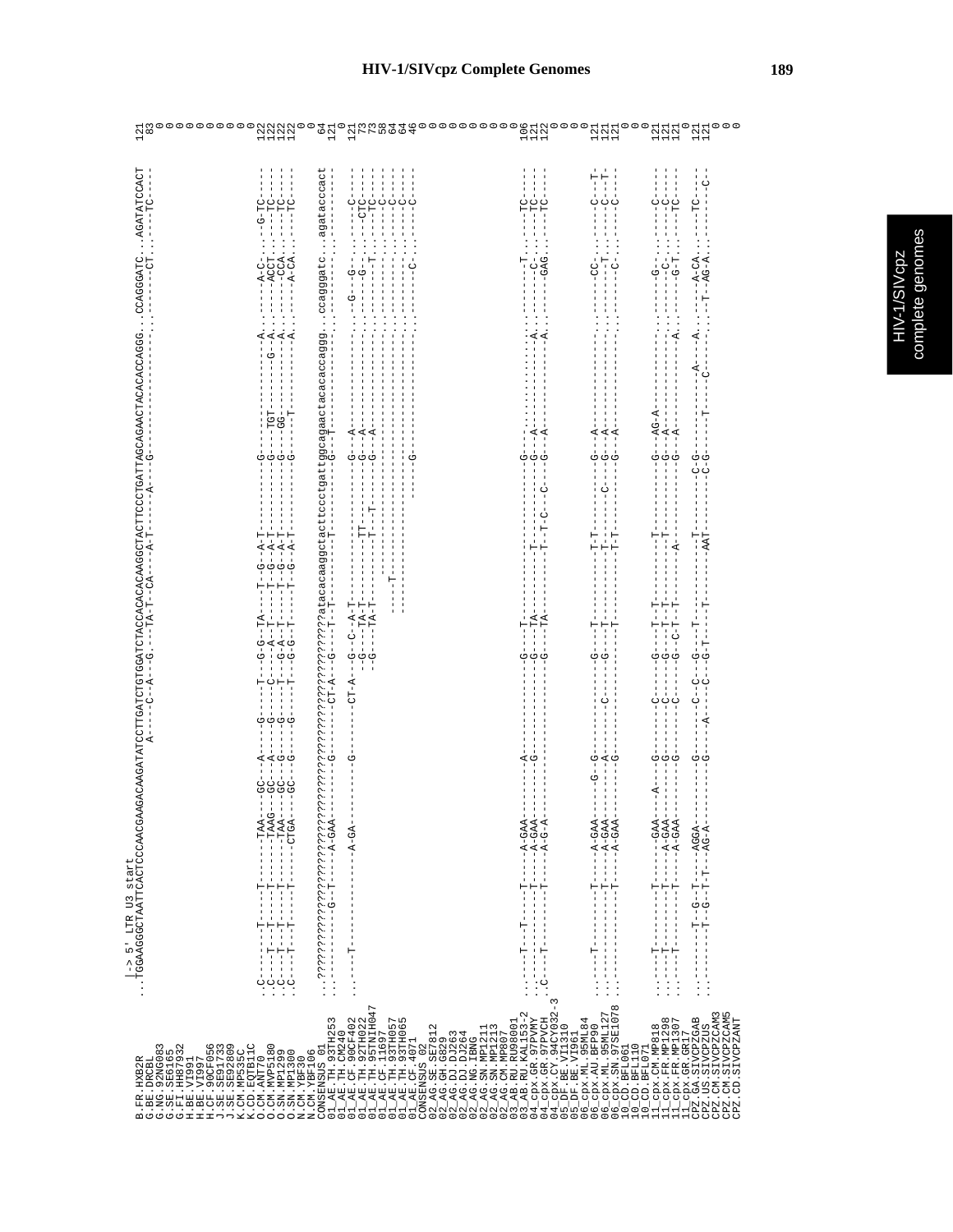| $\cdot$                                                                                                                                                                                                                                                             | $\cdot$<br>$\cdot$<br>$\ddot{\phantom{a}}$                                | $\bullet$ .<br><br>$\bullet$<br>$\cdot$<br>$\ddot{\phantom{0}}$<br>1<br>1<br>$\mathbf{I}$<br>$\mathbf{I}$<br>-1<br>$\triangle$ $\triangle$<br>$\mathbf{I}$<br>$\overline{\phantom{a}}$<br>L.<br>- 1<br>$\mathbf{I}$<br>т.<br>L.<br>л.<br>п.<br>υ υ<br>$\overline{\phantom{a}}$<br>$\mathbf{I}$<br>- 1 | $\ddot{\cdot}$<br>$\cdot$<br>$\cdot$<br>$\cdot$<br>$\mathsf I$<br>I.<br>$\mathsf I$<br>1<br>$\blacksquare$<br>$\mathbf{I}$<br>$\overline{\phantom{a}}$<br>$\blacksquare$<br>-1<br>$\mathbf{I}$<br>п<br>-1<br>$\mathbf{I}$<br>J.<br>-1<br>ပြု<br>$\blacksquare$<br>$\blacksquare$<br>$\mathbf{I}$<br>$\mathbf{1}$<br>п<br>-<br>ひーウウウ<br>$1 \quad 1 \quad 1$<br>л.<br>Ш.<br>$\mathsf I$<br>$\overline{\phantom{a}}$<br>$\mathbf{I}$<br>$\mathbf{1}$<br>$\blacksquare$<br>$\mathbf{I}$<br>$\mathbf{1}$<br>-1<br>ш<br><b>しい</b><br>∣ ७ ७<br>Τ.<br>$\blacksquare$<br>$\mathbf{I}$<br>- 1<br>-1<br>$\perp$<br>$\mathbf{I}$<br>п<br>- 1 | $\bullet$<br>$\ddot{\phantom{0}}$<br>$\mathbf I$<br>- 1<br>L.<br>- 1<br>A,<br>$\mathbf{I}$<br>↻                                                       | $\blacksquare$<br>п<br>п<br>H.<br>AT.<br>ひ                                                                | $\cdot$<br>TGAAC-C<br>Ů          | $\bullet$<br>$\sim$ $\sim$<br>$\cdot$<br>$\mathsf I$<br>A<br>$\mathbf{I}$<br>ひひ                                        |
|---------------------------------------------------------------------------------------------------------------------------------------------------------------------------------------------------------------------------------------------------------------------|---------------------------------------------------------------------------|-------------------------------------------------------------------------------------------------------------------------------------------------------------------------------------------------------------------------------------------------------------------------------------------------------|----------------------------------------------------------------------------------------------------------------------------------------------------------------------------------------------------------------------------------------------------------------------------------------------------------------------------------------------------------------------------------------------------------------------------------------------------------------------------------------------------------------------------------------------------------------------------------------------------------------------------------|-------------------------------------------------------------------------------------------------------------------------------------------------------|-----------------------------------------------------------------------------------------------------------|----------------------------------|------------------------------------------------------------------------------------------------------------------------|
|                                                                                                                                                                                                                                                                     |                                                                           | $\mathbf{I}$<br>L.<br>- 1<br>л.<br>$\overline{A}$<br>$\,$ I<br>$- A -$<br>ł<br>п<br>п                                                                                                                                                                                                                 | $\mathbf{1}$<br>$\mathbf{I}$<br>$\mathbf{I}$<br>L.<br>- 1<br>п<br>$\mathbf{I}$<br>- 1<br>ш<br>$-4$<br>$1 + \mathcal{A}$<br>$\mathbf{I}$<br>T<br>$\mathbf{I}$<br>$\mathbf{I}$<br>$\blacksquare$<br>$- - - \frac{A}{A} -$<br>$- - - \frac{A}{A} - A -$<br>$- - \frac{A}{A} - -$<br>$\frac{1}{1}$                                                                                                                                                                                                                                                                                                                                   | $\mathbf{I}$<br>- 1<br>$- A -$<br>$\mathbf{I}$<br>- 11<br>$\mathbf{1}$<br>$\mathbf{1}$<br>$\overline{A}$ $\overline{A}$ $\overline{A}$ $\overline{A}$ | $-\dot{A}$<br>L.<br>ш<br>H.<br>$\mathbf{I}$<br>$-{\bf A}$<br>A                                            | К<br>$\mathbf{I}$<br>н           | AA.<br>$\ddot{A}$<br>J.<br>-1<br>-1<br>FR <sub>4</sub>                                                                 |
|                                                                                                                                                                                                                                                                     |                                                                           | U<br>1<br>$\mathbf{I}$<br>$\mathbb I$<br>$-4$<br>$-4.1$<br>$\mathbf{I}$<br>$\mathbf{I}$<br>- 1<br>т.<br>$\mathsf I$<br>$\mathsf I$<br>$\mathbf{I}$<br>- 1<br>$\overline{1}$                                                                                                                           | ↻<br>$\overline{1}$<br>$\frac{1}{1}$<br>$\blacksquare$<br>$\mathbf{I}$<br>$A = 1$<br>$A = 1$<br>$A = 1$<br>$\frac{1}{1}$<br>÷<br>÷<br>$\mathbf{I}$<br>- 1<br>$\overline{1}$<br>л.<br>п<br>$\overline{1}$<br>п<br>$\blacksquare$<br>ш<br>ш                                                                                                                                                                                                                                                                                                                                                                                        | $\blacksquare$<br>$\begin{array}{l} \mathbf{A}-\mathbf{T} \\ \mathbf{A}-\mathbf{T} \end{array}$<br>J.<br>$\perp$                                      | $A-T$<br>A<br>л.                                                                                          | U<br>T<br>٣<br>$A-T$<br>AG.<br>т | $A-T$<br>$A-T$<br>J.<br>$\frac{1}{1}$<br>Ü                                                                             |
| H<br>ú,                                                                                                                                                                                                                                                             | $\vdots$<br>$\cdot$<br>$\cdots$<br>のひひ<br>T                               | Ť<br>H<br>한다.<br>무단<br>L.<br>$\blacksquare$<br>т.<br>- 1<br>$\mathsf I$<br>$\mathsf I$<br>$\vdots$<br><b>v</b><br>Ī<br>L.<br>$\blacksquare$<br>л.<br>$\mathbf{I}$                                                                                                                                     | H,<br>$\mathsf I$<br>È<br>Ħ<br>$\cdot$<br>$\bullet$<br>$\cdot$ $\cdot$<br>$\begin{array}{cccc} 0 & 0 & 0 & 0 & 0 \\ 1 & 0 & 0 & 1 & 1 \\ 1 & 1 & 1 & 1 & 1 \end{array}$<br>Ť.<br>$\overline{1}$                                                                                                                                                                                                                                                                                                                                                                                                                                  | $\perp$<br>$\mathbf I$<br>ひひ<br>T.<br>$\mathbf{I}$<br>$\perp$<br>л.<br>- 1<br>$\mathbf{I}$                                                            | $-\Gamma$<br>$\mathbf{I}$<br>Ė<br>$\mathbf{I}$<br>$\mathbf{I}$<br>п<br>н<br>I.<br>ш<br>ひ<br>ī.<br>п<br>л. | ಲ<br>ひ                           | e<br>Cup<br>Cup<br>J<br>$\mathbf{1}$<br>Ė.<br>$\cdot$<br>$\cdot$<br>$\sim$ $\sim$<br>$\ddot{\phantom{0}}$<br><b>いい</b> |
|                                                                                                                                                                                                                                                                     | g?tagaaga<br>-A-------<br>-A-------<br>$\mathbf{I}$<br>$\frac{1}{1}$<br>п | <b>ひ ウ</b><br>ĪΙ<br>$\mathbf{I}$<br>- 1<br>ΰŮ<br>T.<br>$\overline{\phantom{a}}$<br>L.<br>$\blacksquare$                                                                                                                                                                                               | ှုံ ဗုံ<br>$\mathbf{I}$<br>$\mathbf{I}$<br>- 1<br>$\mathbf{I}$<br>п<br>နှစ်စုံစုံစုံ<br>      <br>十十<br>ΪŮ<br>Ó<br>ΙÌ<br>$\check{5}$<br>$\mathbf{I}$<br>$\blacksquare$<br>$\blacksquare$<br>$\mathbf{1}$<br>$\blacksquare$<br>L.<br>- 1<br>$1 - 1$<br>Τ.<br>п<br>$\mathbb{C}$ $\top$<br>$\mathbf{I}$<br>$\begin{array}{c}\n-1 \\ -1 \\ -1\n\end{array}$<br>L.<br><b>I</b><br>$\mathbf{I}$<br>- 1<br>$\mathsf I$<br>$-4$<br>$\mathbf{I}$<br>$\mathbf{I}$                                                                                                                                                                          | L.<br>$\mathbf{I}$<br>R Q<br>$\mathbf{I}$<br>$1 - 1$<br>н<br>$\mathbf{I}$<br>- 1                                                                      | ひ<br>$-\overline{A}$<br>A<br>п<br>භ්                                                                      | $-AC - C - AC - C$<br>U          | ပုံ<br>じ じ<br>לט<br> -<br>  ט<br>ΚH                                                                                    |
| GAACCTTTGGATGGTGCTAAGCTAGTACCAGTTGAGCCAGAGAAGTTAGAAGAA                                                                                                                                                                                                              | ł<br>Η<br>п                                                               | Н<br>H<br>п                                                                                                                                                                                                                                                                                           | I<br>I<br>л<br>т<br>H<br>п<br>투<br>I<br>т<br>ш<br>ł<br>J.<br>J.<br>$\mathbf{I}$<br>Ĥ<br>H<br>н<br>٣<br>٣<br>т<br>L<br>ပုံ<br>л                                                                                                                                                                                                                                                                                                                                                                                                                                                                                                   | $\mathbf{I}$<br>Н<br>н<br>J.                                                                                                                          | н<br>н<br>ш                                                                                               | ပှံ<br>$\mathbf{I}$<br>٣<br>ပုံ  | .<br>FTG<br>$T - G$                                                                                                    |
| $\begin{smallmatrix}R. R. B2334\\R. R. 1935893\\R. 1935936\\R. 193517\\R. 193517\\R. 193517\\R. 193517\\R. 193517\\R. 193517\\R. 193517\\R. 193517\\R. 193517\\R. 193517\\R. 193517\\R. 193517\\R. 193517\\R. 193517\\R. 193517\\R. 193517\\R. 193517\\R. 193517\\$ | п<br>л                                                                    | п<br>К<br>$\overline{\phantom{a}}$<br>ı                                                                                                                                                                                                                                                               | ш<br>ш<br>Π<br>ш<br>ш<br>$\mathbf{I}$<br>I<br>п<br>п                                                                                                                                                                                                                                                                                                                                                                                                                                                                                                                                                                             |                                                                                                                                                       | ш<br>-TG                                                                                                  | H<br>٣<br>J,<br>п                |                                                                                                                        |
|                                                                                                                                                                                                                                                                     |                                                                           |                                                                                                                                                                                                                                                                                                       |                                                                                                                                                                                                                                                                                                                                                                                                                                                                                                                                                                                                                                  |                                                                                                                                                       |                                                                                                           |                                  |                                                                                                                        |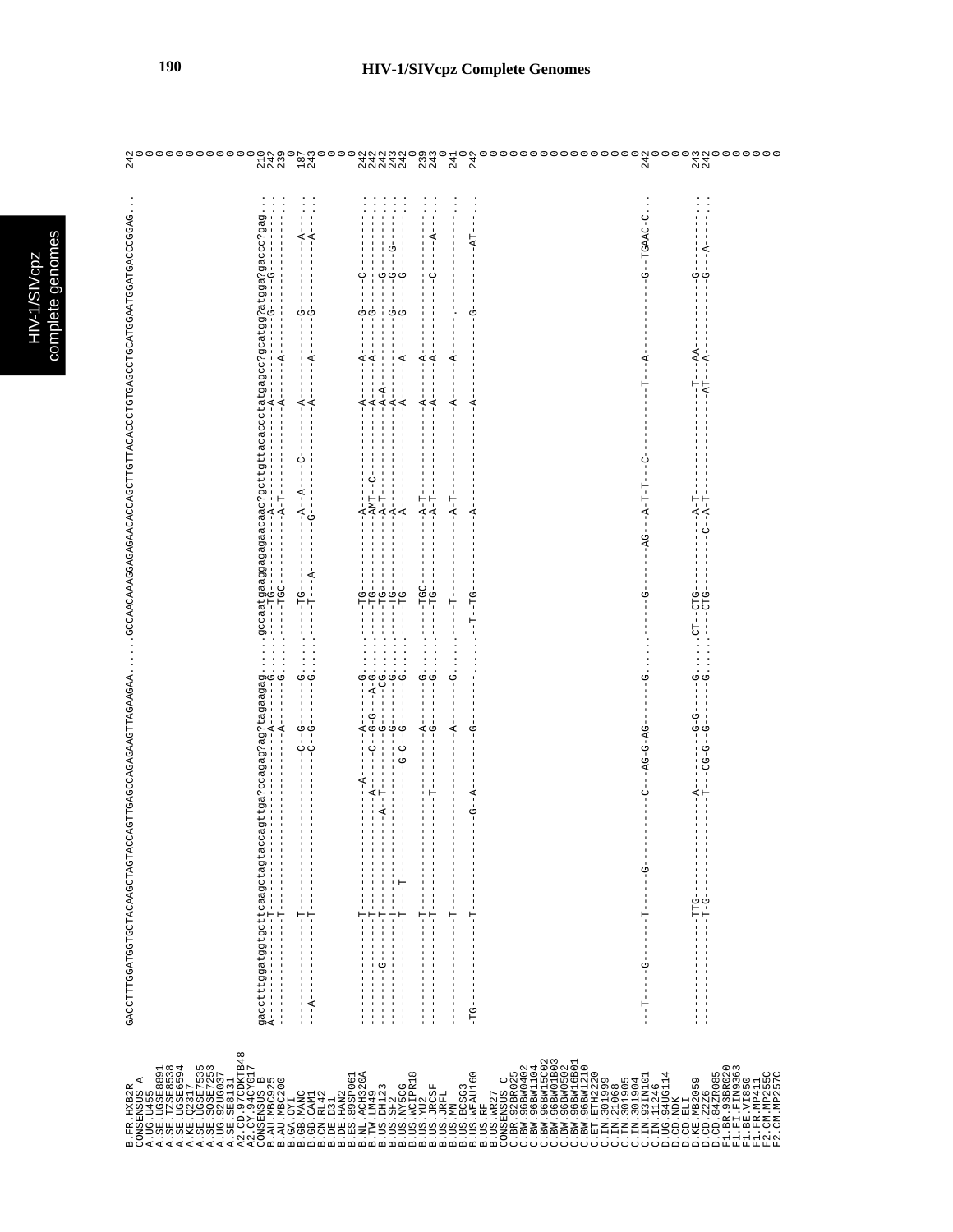| 242<br>204                   |                                                                                                                                                                                                                                                                                                                                                                                                                                                   |                                                                                   | $\circ$ $\circ$                                                          |                                                | GRAHHHHH                                                                                                                                                                                                                                                                                                                                                                                                                                                                                                                                                                                                                                                                                                                                                                                                                                                       |  | 2344<br>232                                                                                                                                                                                                     |               |                                                                                                        | $\cdots$                                                     |                                                                                                                                                                                                                                   | annonnooo<br>444 44<br>044 44                                                                                                               |
|------------------------------|---------------------------------------------------------------------------------------------------------------------------------------------------------------------------------------------------------------------------------------------------------------------------------------------------------------------------------------------------------------------------------------------------------------------------------------------------|-----------------------------------------------------------------------------------|--------------------------------------------------------------------------|------------------------------------------------|----------------------------------------------------------------------------------------------------------------------------------------------------------------------------------------------------------------------------------------------------------------------------------------------------------------------------------------------------------------------------------------------------------------------------------------------------------------------------------------------------------------------------------------------------------------------------------------------------------------------------------------------------------------------------------------------------------------------------------------------------------------------------------------------------------------------------------------------------------------|--|-----------------------------------------------------------------------------------------------------------------------------------------------------------------------------------------------------------------|---------------|--------------------------------------------------------------------------------------------------------|--------------------------------------------------------------|-----------------------------------------------------------------------------------------------------------------------------------------------------------------------------------------------------------------------------------|---------------------------------------------------------------------------------------------------------------------------------------------|
| $\bullet$<br>$\cdot$         | $\mathbb{C}$<br>$\begin{array}{l} \mathbb{P}{\rm I} - \mathbb{P}{\rm A} - \mathbb{T}{\rm A} - \mathbb{P}{\rm A} \, {\rm C} - \mathbb{T} \\ \mathbb{P}{\rm I} - \mathbb{G}{\rm I} - \mathbb{T}{\rm G} - \mathbb{P}{\rm A} \, {\rm C} - \mathbb{C} \\ \mathbb{P}{\rm I} - \mathbb{P}{\rm A} - \mathbb{P}{\rm A} \mathbb{P}{\rm A} \, {\rm C} \, {\rm C} - \mathbb{C} \\ \mathbb{P}{\rm I} - \mathbb{P}{\rm A} - \mathbb{T}{\rm I} - \mathbb{P}{\rm$ | gaa<br>-- A<br>AGBEC<br>-GRA-<br>ggaatagagga<br>------A--G--                      |                                                                          |                                                | $\begin{array}{ll} & -1 - 0 A R^1 - A \; . \cr \hline 1 & -1 - 0 A R^2 - A \; . \cr \hline 2 & -1 - 0 A R^2 - A \; . \cr \hline 3 & -1 - 0 A R^2 - A \; . \cr \hline 4 & -1 - 0 A R^2 - A \; . \cr \hline 5 & -1 - 0 A R^2 - A \; . \cr \hline 6 & -1 - 0 A R^2 - A \; . \cr \hline 7 & -1 - 0 A R^2 - A \; . \cr \hline \end{array}$<br>$\begin{aligned} &\cdot-\alpha_1-\alpha_2-\alpha_3-\alpha_4-\alpha_5-\alpha_6-\alpha_7+\alpha_8-\alpha_7+\alpha_8-\alpha_7+\alpha_8-\alpha_7+\alpha_8-\alpha_7+\alpha_8-\alpha_7+\alpha_8-\alpha_7+\alpha_8-\alpha_7+\alpha_8-\alpha_7+\alpha_8-\alpha_7+\alpha_8-\alpha_7+\alpha_8-\alpha_7+\alpha_8-\alpha_7+\alpha_8+\alpha_7+\alpha_7+\alpha_8+\alpha_7+\alpha_8+\alpha_7+\alpha_8+\alpha_7+\alpha_8+\alpha_7+\alpha_8+\alpha_7+\alpha_8+\alpha_7+\alpha_8+\alpha_7+\alpha_8+\alpha_7+\alpha_8+\alpha_7+\alpha_8$ |  | $\cdot$<br>$\leq$ 1<br>$\mathbf{I}$<br>т,<br>-1<br>$:-TGAA$<br>$:-TGAA$<br>TGA<br>じ じ<br>$\begin{matrix} 1 & 1 \\ 1 & 1 \end{matrix}$                                                                           |               | $\begin{array}{c}\n -A \\  -A\n \end{array}$                                                           | $\mathbf{a}=\mathbf{a}+\mathbf{a}$                           | $\cdot$<br>$\mathbf{I}$<br>$\mathbf{I}$<br>- 11<br>$\mathbf{I}$ $\mathbf{I}$                                                                                                                                                      | $- - A - T G A - - C$ $- - A - T G A A C - T$<br>$\frac{1}{\mathbf{C}}$                                                                     |
|                              | $\mathsf I$<br>Τ.<br>$\mathbf{I}$<br>$\blacksquare$<br>$\blacksquare$<br>-1                                                                                                                                                                                                                                                                                                                                                                       | ugcat<br>-----<br>igccas<br>----A                                                 | ÷i.                                                                      | Ť.<br>$\mathbb{L}$                             | Ĵ<br>$\frac{1}{1}$<br>$\begin{array}{ccccccccccccc} . & . & . & . & . & . & . & . & . & . \\ -1 & . & . & . & . & . & . & . & . & . \\ -2 & . & . & . & . & . & . & . & . & . \\ -1 & . & . & . & . & . & . & . & . & . \\ -1 & . & . & . & . & . & . & . & . & . \\ \end{array}$                                                                                                                                                                                                                                                                                                                                                                                                                                                                                                                                                                              |  | U<br>$\Box$<br>$- A +$<br>$- A -$<br>$- A -$<br>ŤТ                                                                                                                                                              |               | $1 - 1 - 1$<br>$1 - 1 - 1$<br>$1 - 1 - 1$                                                              |                                                              | $\mathbf{1}$<br>$\mathbf{I}$ $\mathbf{I}$<br>$\mathbf{I}$                                                                                                                                                                         | $\mathbf{I}$<br>$\begin{array}{l} \text{CA}-\text{AT}-\text{T}-\text{A}\\ \text{CA}--\text{T}-\text{A} \end{array}$<br>J                    |
|                              |                                                                                                                                                                                                                                                                                                                                                                                                                                                   | ggagaaacaactgcctgttacacccatga<br>----A----A-T--C-----------CA---                  | Ť<br>÷Î,<br>ŧ                                                            | Ł<br>H                                         | H<br>ł<br>Ť<br>$\frac{1}{1}$<br>$\frac{1}{1}$<br>ţ<br>j<br>Ħ                                                                                                                                                                                                                                                                                                                                                                                                                                                                                                                                                                                                                                                                                                                                                                                                   |  | - 11<br>$\mathbf{1}$<br>LΙ<br>十立<br>HH                                                                                                                                                                          | $\frac{1}{1}$ | $1 - 1 - 1$<br>$1 - 1 - 1$<br>$1 - 1 - 1$<br>$1 + 1 + 1$<br>$1 - 1 - 1$                                | $1 - 1$<br>$\mathbf{I}$                                      | <br>       <br>       <br>$\Box$                                                                                                                                                                                                  | $\frac{1}{1}$<br>п<br>$\frac{1}{1}$<br><b>I</b><br>ပ်ပုံ<br> -<br>   <br>$\,$ I<br>U<br>J.<br>Ţ<br>н                                        |
|                              |                                                                                                                                                                                                                                                                                                                                                                                                                                                   | ucaacaaas<br> ---------<br>$394 - 4$<br>$\mathbb{R}^3$                            | $\mathsf I$<br>$H$ $\vdash$                                              |                                                | $1 - 1$<br>Ť                                                                                                                                                                                                                                                                                                                                                                                                                                                                                                                                                                                                                                                                                                                                                                                                                                                   |  | $\blacksquare$<br>$\frac{1}{2}$                                                                                                                                                                                 |               | $1 + 1 + 1$<br>HJ<br>$-1 - 1 = 0$<br>$-1 - 2 = 0$<br>$-1 - 1 = 0$<br>$-1 = 0$<br>$-1 = 0$<br>$-1 = -1$ | i i<br>$1 - 1$<br>$\perp$<br>i i i                           | $\mathbf{I}$<br>$\pm$ $\pm$<br>$\mathbb{I}$<br>발물<br>$\cdot$ $\cdot$                                                                                                                                                              | 1<br>÷ë<br>¤                                                                                                                                |
|                              | -14                                                                                                                                                                                                                                                                                                                                                                                                                                               | $\epsilon$ .<br>のひ<br>ia<br>Gal<br>Gal<br>σī<br>cccaagagaagtag<br>C---AGAG-AG---- |                                                                          | and a series<br>$\cdot$                        | <b>ひひひひひひひ</b>                                                                                                                                                                                                                                                                                                                                                                                                                                                                                                                                                                                                                                                                                                                                                                                                                                                 |  | ט ויט<br>$\mathbf{I}$<br>Ŧ<br>$\mathbf{1}$<br>$\mathbb{I}$<br>$\mathbf{I}$                                                                                                                                      |               | $1$ $1$ $0$<br>$\mathbf{I}$<br>$1 + 1 + 1$<br>$1 - 1 - 1$<br>$1 \quad 1 \quad 1$                       | $1 - 1$                                                      | $\sim$ $\sim$ $\sim$<br>$\begin{array}{c} . & . & . \\ . & . & . \\ . & . & . \\ . & . & . \\ . & . & . \end{array}$<br>-1<br>$\Box$<br>$\mathbf{I}$                                                                              | $\mathbb{I}$<br>$-GCGG$<br>$\frac{1}{2}$<br>п<br>п<br>$-54 - - - - -$                                                                       |
|                              | -<br>-- CTCAGA<br>-- CTCAGA<br>-- CTCAGA                                                                                                                                                                                                                                                                                                                                                                                                          | accagttgac<br>---------<br>œ                                                      | $\begin{array}{c} 1 \\ -1 \\ 0 \end{array}$<br>$1 - 1$<br>் த<br>Ŧ<br>Ť. | $\blacksquare$<br>$\mathbf{I}$<br>$\mathbf{I}$ |                                                                                                                                                                                                                                                                                                                                                                                                                                                                                                                                                                                                                                                                                                                                                                                                                                                                |  | Ţ<br>$\mathbf{I}$<br>$\frac{1}{1}$<br>J<br>$\,$ I<br>1<br>$\mathbf{I}$                                                                                                                                          |               | ုံ ပုံ ပုံ<br>ц<br>$\frac{1}{1}$<br>$\overline{1}$<br>т<br>$-1 - 6$                                    | $\Gamma = \Gamma$<br>$\mathbf{I}$<br>ŧ<br>$-1 - T - G$       | $\blacksquare$<br>$\frac{1}{1}$<br>$\overline{\phantom{a}}$<br>$\,$ I<br>$\frac{1}{2}$<br>$\overline{\phantom{a}}$<br>$\frac{1}{4}$<br>п<br>- 1                                                                                   | -CC-GACAGAG-<br>TC-CACAGA--<br>ŧ<br>Ţ<br>$T---A-----$<br>J,<br>$\,$ I                                                                       |
|                              | ပ် ပုံ<br>   <br>л.<br>$\mathbf{I}$<br>$\mathbb{L}$<br>$\mathsf I$<br>ш<br>$-4$<br>К<br>$-4$<br>Ť                                                                                                                                                                                                                                                                                                                                                 | gtgttttggatggtgcttcaagctagt<br>-TGT-------------T---A----                         | Ħ                                                                        | $\frac{1}{4}$<br>$\frac{1}{1}$                 | $---T---$<br>$\frac{1}{1}$<br>F<br>F<br>F                                                                                                                                                                                                                                                                                                                                                                                                                                                                                                                                                                                                                                                                                                                                                                                                                      |  | $\mathsf I$<br>$\frac{1}{1}$<br>$-1 - 1 -$<br>$\blacksquare$<br>J.<br>$\mathsf I$<br>$\frac{1}{1}$<br>$-1 - 1 -$<br>ロー<br>$\mathbf{I}$<br>$\mathbf{I}$<br>-<br>Ť.<br>$\mathsf I$<br>$-4 -$<br> -<br> -<br>  T T |               | $\frac{1}{1}$<br>$\mathbf I$<br>$\mathbf{I}$<br>$\mathbb{I}$                                           | $-1 - T - -$<br>$1 - 1$<br>$1 - 1$<br>Ħ<br>$\Gamma = \Gamma$ | -i<br>п<br>п<br>п<br>Ť<br>$\,$ I<br>$\overline{1}$<br>$\overline{\phantom{a}}$<br>-1<br>-1<br>$\mathbf{1}$<br>$\overline{1}$<br>$\mathbf{I}$<br>$\mathbf{I}$<br>$\frac{1}{4}$<br>$\frac{1}{1}$<br>- 1<br>- - - -<br>명명<br>- - - - | - エー・エー・エー<br>Ì<br>п<br>- 1<br>$\mathbf{I}$<br>$\overline{\phantom{a}}$<br>$-3D - -4 - -4 - -$<br>J.<br>$\frac{1}{1}$<br>$\,$ I<br>$CTGT -$ |
| 3. FR. HXB2R<br>3. BE. DRCBL |                                                                                                                                                                                                                                                                                                                                                                                                                                                   |                                                                                   |                                                                          |                                                |                                                                                                                                                                                                                                                                                                                                                                                                                                                                                                                                                                                                                                                                                                                                                                                                                                                                |  | К                                                                                                                                                                                                               |               | J.                                                                                                     | $\mathbb{I}-\mathbb{I}$                                      |                                                                                                                                                                                                                                   | A,                                                                                                                                          |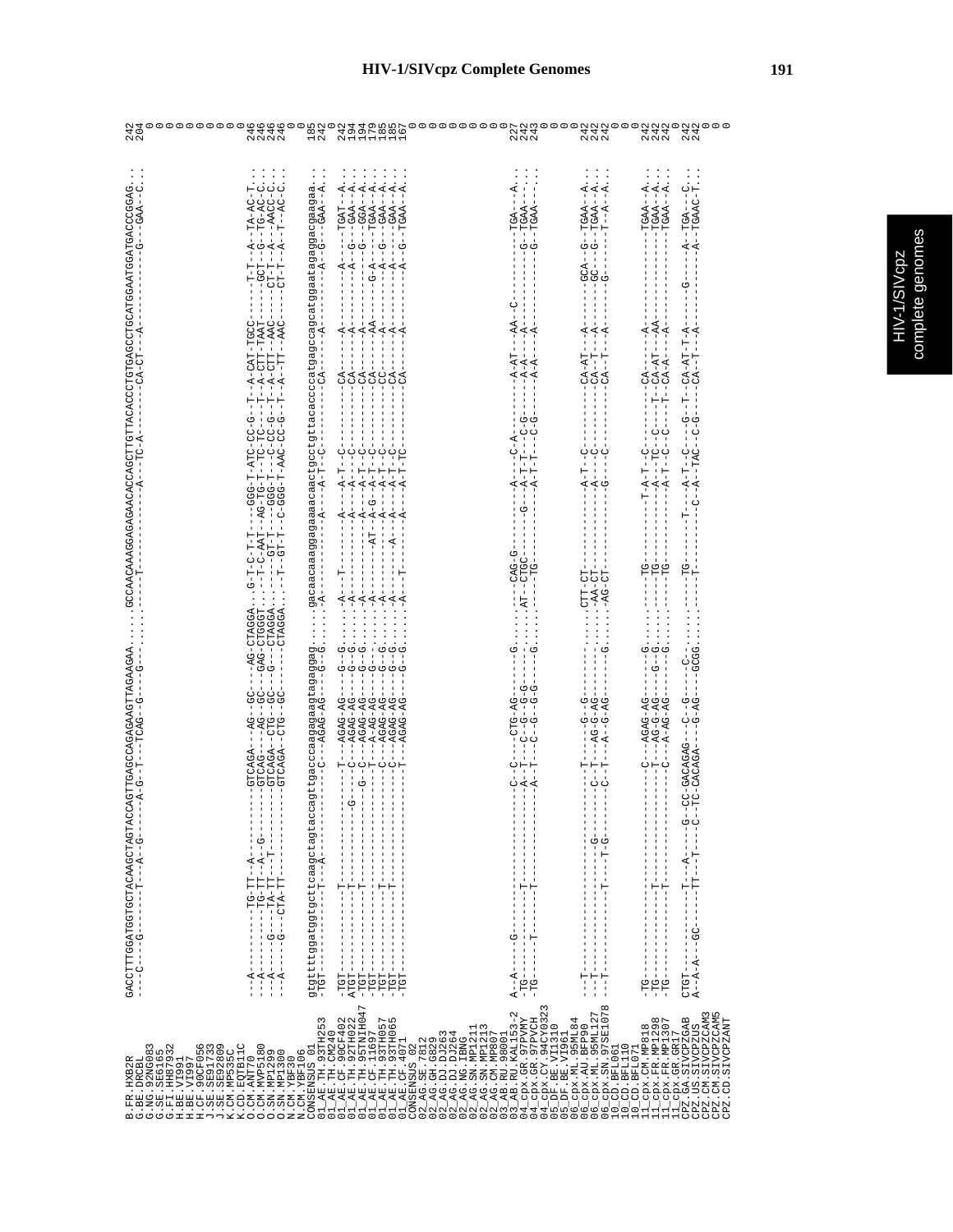| $\overline{33}$                                                               | 29.77                                                                                                                                                                                                                                                                                                                                                                        | 28.3                                                                                                                                                                                                                                                          | m m m m m<br>m m m m m                                                                                                                                                                                                                                                                                                                                                                                                                                                                                                                                                                                                                                                                                                                                                                                                                                                                                                                                                                                                                             | 32                                                                                                                                                                                                                                                                                                           | $\frac{3}{3}$<br>$\overline{33}$                                                         | $\overline{33}$                                              | 33                                                                                                                                                         |
|-------------------------------------------------------------------------------|------------------------------------------------------------------------------------------------------------------------------------------------------------------------------------------------------------------------------------------------------------------------------------------------------------------------------------------------------------------------------|---------------------------------------------------------------------------------------------------------------------------------------------------------------------------------------------------------------------------------------------------------------|----------------------------------------------------------------------------------------------------------------------------------------------------------------------------------------------------------------------------------------------------------------------------------------------------------------------------------------------------------------------------------------------------------------------------------------------------------------------------------------------------------------------------------------------------------------------------------------------------------------------------------------------------------------------------------------------------------------------------------------------------------------------------------------------------------------------------------------------------------------------------------------------------------------------------------------------------------------------------------------------------------------------------------------------------|--------------------------------------------------------------------------------------------------------------------------------------------------------------------------------------------------------------------------------------------------------------------------------------------------------------|------------------------------------------------------------------------------------------|--------------------------------------------------------------|------------------------------------------------------------------------------------------------------------------------------------------------------------|
| CATC                                                                          | O<br>$\mathbf{I}$<br>$\overline{\phantom{a}}$<br>$0.001$<br>$0.001$<br>$0.001$<br>$\ddotsc$<br>úQ<br>$\mathbf{L}$                                                                                                                                                                                                                                                            | $-100 - 1$<br>$\bullet$<br>$\ddot{\phantom{0}}$<br>- 11<br>-1                                                                                                                                                                                                 | $\mathbf{I}$<br>$\mathbf{I}$<br>$\mathbf{L}$<br>L.<br>ijgri<br>Fili<br>-1<br>$\mathbf{I}$<br>H<br>Ħ<br>È<br>$\vdots$<br>$\ddot{\cdot}$<br>$\cdot$<br>$\vdots$<br>$\vdots$<br>$\frac{1}{2}$<br>Ì<br>$\ddot{\cdot}$<br>$\ddot{\cdot}$<br>$\vdots$<br>$\vdots$<br>$\vdots$<br>$\cdot$<br>$\mathbf{L}$<br>$\blacksquare$<br>T.<br>$\blacksquare$<br>$\blacksquare$<br>$\mathbf{I}$<br>-1<br>$\mathbf{I}$                                                                                                                                                                                                                                                                                                                                                                                                                                                                                                                                                                                                                                               | $\mathbf{I}$<br>$\blacksquare$<br>$\begin{array}{c} 1 & 0 \\ 0 & 1 \\ 1 & 1 \end{array}$<br>$\bullet$<br>$\cdot$<br>$\cdot$<br>$\mathbf{I}$<br>л.                                                                                                                                                            | -1<br>п<br>$\mathsf I$<br>$\mathfrak l$<br>$\mathbf{I}$<br>$\mathbf{I}$<br>L.            | g<br>$\mathbf{I}$                                            | $\begin{bmatrix} 1 & 1 \\ 1 & 1 \end{bmatrix}$                                                                                                             |
| (=TCF-1alpha -  <br>CGCCTAGCATTTCATCACACGCCGAGAGCTGCATCCGAGTACTTCAAGAACTGCTGA | actgctga<br>--------<br>- 1<br>A<br>$\overline{\phantom{a}}$<br>đ<br>6.9<br>л<br><b>G</b><br>$\mathbf{I}$<br>ca<br>$\mathbf{I}$<br>$\blacksquare$<br>$\begin{array}{c}\nC \uparrow a \\ I - A\n\end{array}$<br>œ<br>- 11<br>άp<br>gcatccgga<br>ť<br>ה<br>aga<br> -<br>cccg<br>isfac<br>-1<br>п.<br>ட ம<br>O<br>п.<br>tcatca<br>- 1<br>- 1<br>- 1<br>. .<br>↵<br>ب<br>άÓ<br>ה | - 11<br>$\blacksquare$<br>п.<br>- 1<br>$\mathbf{I}$<br>$-40$<br>$\mathbf{I}$<br>$\blacksquare$<br>$\mathbf{I}$<br>$\overline{A}$<br>T<br>л.<br>$\blacksquare$<br>$\mathbf{H}$<br>$\mathbf{I}$<br>$\blacksquare$<br>J.<br>- 1<br>AA<br>п<br>-1<br>ひ<br>ī<br>L. | $\mathbf{I}$<br>$\mathbf{I}$<br>-1<br>$\mathbf{I}$<br>- 11<br>$\mathbf{I}$<br>H.<br>$\blacksquare$<br>$\mathbf{I}$<br>- 11<br>$\mathbf{1}$<br>$1 - 1 - 1$<br>Y<br>T<br>$\begin{array}{c} -1 & -1 \\ -1 & -1 \\ -1 & -1 \\ -1 & -1 \end{array}$<br>ပ္ပံ<br>$\mathbf{I}$<br>-1<br>$\mathbf{I}$<br>Ť.<br>$\mathbf{I}$<br>$\mathbf{I}$<br>$\begin{array}{c c c c} 1 & 1 & 1 & 1 \\ 1 & 1 & 1 & 1 \\ 1 & 1 & 1 & 1 \\ \end{array}$<br>Ţ<br>1<br>$\mathbf I$<br>$\mathbf{I}$<br>$\mathbf{I}$<br>- 11<br>- 11<br>$\mathbf{I}$<br>L.<br>л.<br>-11<br>-1<br>$\blacksquare$<br>L.<br>A<br>л.<br>H.<br>л.<br>$\blacksquare$<br>$\mathbf{I}$<br>$\blacksquare$<br>යි<br>$\mathbf{I}$<br>- 1<br>$\blacksquare$<br>$\mathbf{I}$<br>Τ.<br>- 11<br>- 1<br>T.<br>- 11<br>$\overline{\phantom{a}}$<br>- 11<br>$\blacksquare$<br>-11<br>п.<br>п.<br>- 1<br>- 1<br>්<br>$\mathbf{I}$<br>$\blacksquare$<br>т.<br>$\mathbf{1}$<br>- 1<br>÷<br>$\blacksquare$<br>т.<br>-1<br>∣ ⊄<br>$\blacksquare$<br>J.<br>$\mathbf{I}$<br>$\blacksquare$<br>л.<br>л.<br>-11<br>т<br>- 1 | $\mathbb{L}$<br>A,<br>Ţ<br>$\mathbf{I}$<br>$\mathbf{1}$<br>ט ו<br>$\mathbf{1}$<br>$\mathbf{I}$<br>$\blacksquare$<br>-1<br>$\overline{A}$<br>л.<br>л.<br>$\mathbf{I}$<br>т.<br>- 1<br>л.<br>Ţ<br>$\blacksquare$<br>- 1<br>じ じ<br>Ť<br>$\mathbf{I}$<br>$\mathbf{1}$<br>т.<br>$\mathbf{I}$<br>ひ<br>$\mathbf{I}$ | $-AG$<br>$\Delta$<br>$\mathbb{C}$ – $\mathbb{C}$<br><b>TTAT</b><br>ひ                     | $-AG$<br>$\overline{A}$<br>К<br>п<br>O<br>CGCAGA<br>п        | $- A$ G<br>$- A$ G<br>$\dot{A}$<br>AA-ATAA<br>$\mathbf{I}$<br>ΚK<br>л.<br>J.<br>$\begin{array}{c}\nA \\ C \\ D\n\end{array}$                               |
| AGAGAAGTGAAGAGAGGAGGTTGACACG                                                  | œ<br>ť<br>$\stackrel{\circ}{\scriptstyle\circ}$<br>U<br>a?agaagt?tta??gtgga?gtttgacag<br>-1<br>$\blacksquare$<br>л<br>п<br>$\mathbf{I}$<br>$\overline{c}_{1}^{+}$<br>$\mathbf{I}$<br>J.<br>п<br>-<br>п<br>$\overline{\phantom{a}}$<br>т                                                                                                                                      | л<br>л<br>J.<br>п<br>$-4 - A$<br>Ŗ<br>п<br>$\overline{1}$<br>턱<br>$- - AT$<br>J.<br>$\overline{1}$<br>U<br>$- - AC$<br>J.<br>$\,$ I<br>п<br>л<br>Ť.<br>ш<br>A,<br>$\mathbf{I}$<br>J.                                                                          | ひ<br>L.<br>-1<br>H.<br>-1<br><b>AAA</b><br>$\frac{1}{2}$<br>$\blacksquare$<br>부<br>-11<br>t<br>ī<br>Ī<br>I<br>п<br>ш<br>$- - A$<br>$-4$<br>Ŗ.<br>ı<br>J<br>т<br>J.<br>H<br>I<br>$-5-5$<br>$-1$<br><b>LOS-</b><br>Ţ<br>I<br>т<br>т<br>J.<br>$- - A$<br>ı<br>1<br>т<br>п<br>H<br>T<br>I<br>J<br>т<br>п<br>J<br>л<br>J.<br>$\begin{array}{c} \rule{0pt}{2.5ex} \rule{0pt}{2.5ex} \rule{0pt}{2.5ex} \rule{0pt}{2.5ex} \rule{0pt}{2.5ex} \rule{0pt}{2.5ex} \rule{0pt}{2.5ex} \rule{0pt}{2.5ex} \rule{0pt}{2.5ex} \rule{0pt}{2.5ex} \rule{0pt}{2.5ex} \rule{0pt}{2.5ex} \rule{0pt}{2.5ex} \rule{0pt}{2.5ex} \rule{0pt}{2.5ex} \rule{0pt}{2.5ex} \rule{0pt}{2.5ex} \rule{0pt}{2.5ex} \rule{0pt}{2.5ex} \rule{0$<br>$\mathbf{I}$<br>$- A -$<br>ı<br>$- A -$<br>$-4$<br>ά<br>ı                                                                                                                                                                                                                                                                              | H.<br>$-10$<br>$\mathbf{I}$<br>Ŗ<br>٣<br>I<br>$\mathbf{I}$<br>п<br>ပ္ပံ<br>п<br>$\mathbf{I}$<br>л<br>AG-<br>J.<br>T                                                                                                                                                                                          | AAA<br>$\vec{A}$<br>Ü<br>J.<br>$\dot{A}$<br>Ŗ<br>I<br>I<br>H<br>$-74$<br>$-4-$<br>u<br>К | <b>AG</b><br>F<br>ш<br>ш<br>$-4$<br>$-$ A $-$<br>п<br>ш<br>п | $\triangleleft$ $\triangleleft$<br>$\overrightarrow{A}$ –<br>부<br>J.<br>$\frac{1}{1}$<br>J<br>ï<br>$A - C A$<br>$-4$ - $-4$<br>ł<br>J.<br>$-AGA-$<br>$-4-$ |
|                                                                               |                                                                                                                                                                                                                                                                                                                                                                              |                                                                                                                                                                                                                                                               |                                                                                                                                                                                                                                                                                                                                                                                                                                                                                                                                                                                                                                                                                                                                                                                                                                                                                                                                                                                                                                                    |                                                                                                                                                                                                                                                                                                              |                                                                                          |                                                              |                                                                                                                                                            |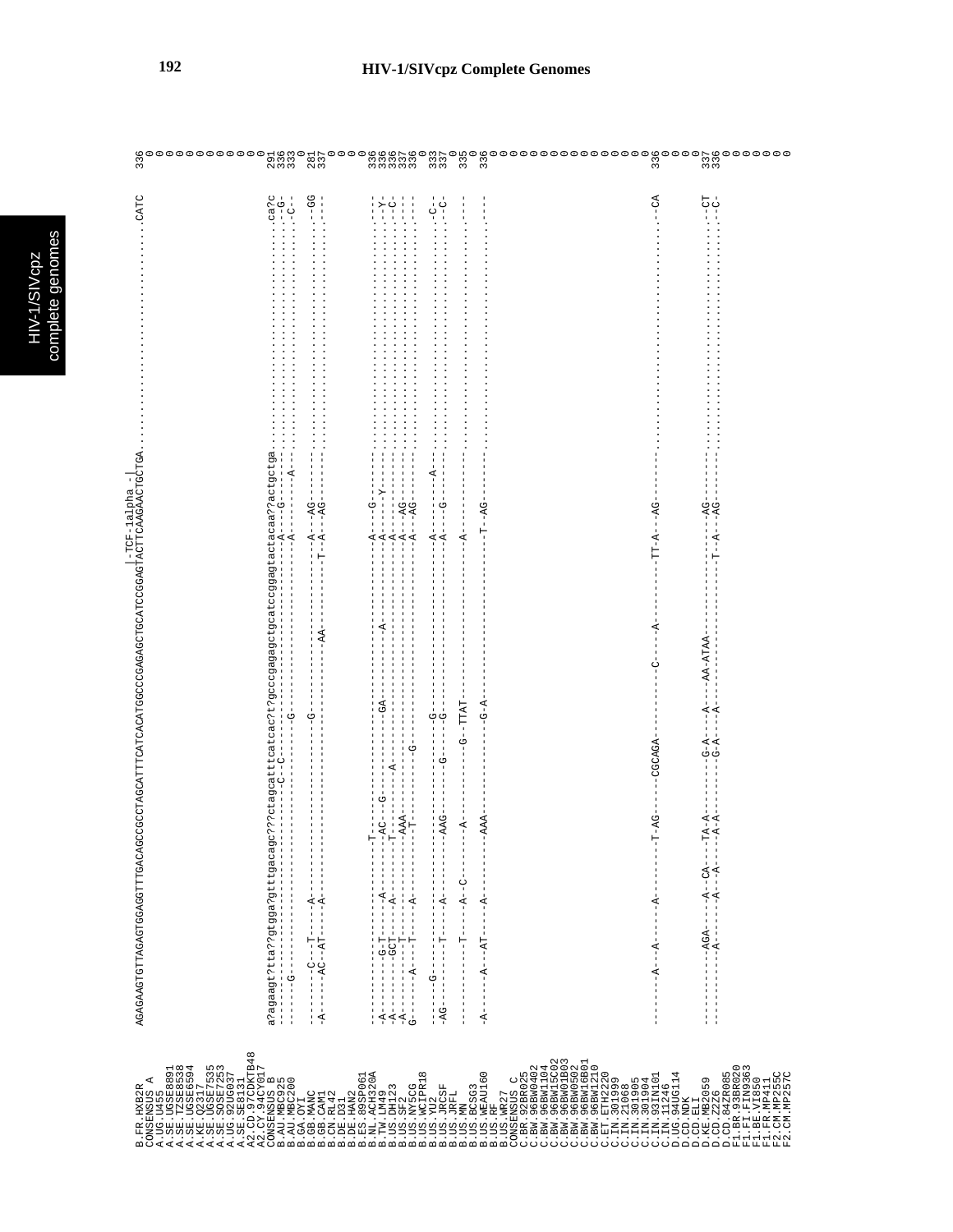| CATC<br>--CA                                                                                                                                                                                                            |                                                                                                                                                                                                                                                                                                                                                                                                                                                                                               | $A = -12$                                                   |                                                                                                                                                                                                                                                                                                                                                                                                                                                                                         |                                                                                                                                                                                                                                                                                                                                                                                                                       |                                                                                                   |                                                                                                                                                                                                                                                                                                                                                                                                                                                                                                                                                                                                                                                                          |
|-------------------------------------------------------------------------------------------------------------------------------------------------------------------------------------------------------------------------|-----------------------------------------------------------------------------------------------------------------------------------------------------------------------------------------------------------------------------------------------------------------------------------------------------------------------------------------------------------------------------------------------------------------------------------------------------------------------------------------------|-------------------------------------------------------------|-----------------------------------------------------------------------------------------------------------------------------------------------------------------------------------------------------------------------------------------------------------------------------------------------------------------------------------------------------------------------------------------------------------------------------------------------------------------------------------------|-----------------------------------------------------------------------------------------------------------------------------------------------------------------------------------------------------------------------------------------------------------------------------------------------------------------------------------------------------------------------------------------------------------------------|---------------------------------------------------------------------------------------------------|--------------------------------------------------------------------------------------------------------------------------------------------------------------------------------------------------------------------------------------------------------------------------------------------------------------------------------------------------------------------------------------------------------------------------------------------------------------------------------------------------------------------------------------------------------------------------------------------------------------------------------------------------------------------------|
|                                                                                                                                                                                                                         | $\begin{minipage}{0.9\textwidth} \begin{tabular}{@{}c@{}} \hline \multicolumn{1}{@{}}{\textbf{0}}{\textbf{1}} & \multicolumn{1}{@{}}{\textbf{0}}{\textbf{2}} & \multicolumn{1}{@{}}{\textbf{3}}{\textbf{3}} & \multicolumn{1}{@{}}{\textbf{5}}\\ \multicolumn{1}{c}{\textbf{1}} & \multicolumn{1}{c}{\textbf{2}} & \multicolumn{1}{c}{\textbf{3}} & \multicolumn{1}{c}{\textbf{4}} & \multicolumn{1}{c}{\textbf{5}} & \multicolumn{1}{c}{\textbf{6}} & \multicolumn{1}{c}{$<br>U-U-AULOUDIONA |                                                             |                                                                                                                                                                                                                                                                                                                                                                                                                                                                                         |                                                                                                                                                                                                                                                                                                                                                                                                                       |                                                                                                   | $c_1$<br>contraction $\cdots$ and $\cdots$ and $\cdots$ and $\cdots$ and<br>contraction $\cdots$ and $\cdots$ and $\cdots$<br>$\begin{minipage}{0.03\textwidth} \begin{tabular}{l} \multicolumn{2}{c} {\textbf{2.63\textwidth} \centering} \end{tabular} \end{minipage} \begin{minipage}{0.03\textwidth} \begin{tabular}{l} \multicolumn{2}{c} {\textbf{2.63\textwidth} \centering} \end{tabular} \end{minipage} \begin{minipage}{0.03\textwidth} \centering \begin{tabular}{l} \multicolumn{2}{c} {\textbf{2.63\textwidth} \centering} \end{tabular} \end{minipage} \end{minipage} \begin{minipage}{0.03\textwidth} \centering \begin{tabular}{l} \$<br>GCGCCTGCGC.AG-A |
|                                                                                                                                                                                                                         |                                                                                                                                                                                                                                                                                                                                                                                                                                                                                               |                                                             |                                                                                                                                                                                                                                                                                                                                                                                                                                                                                         |                                                                                                                                                                                                                                                                                                                                                                                                                       |                                                                                                   |                                                                                                                                                                                                                                                                                                                                                                                                                                                                                                                                                                                                                                                                          |
|                                                                                                                                                                                                                         |                                                                                                                                                                                                                                                                                                                                                                                                                                                                                               |                                                             |                                                                                                                                                                                                                                                                                                                                                                                                                                                                                         |                                                                                                                                                                                                                                                                                                                                                                                                                       |                                                                                                   |                                                                                                                                                                                                                                                                                                                                                                                                                                                                                                                                                                                                                                                                          |
|                                                                                                                                                                                                                         |                                                                                                                                                                                                                                                                                                                                                                                                                                                                                               |                                                             |                                                                                                                                                                                                                                                                                                                                                                                                                                                                                         |                                                                                                                                                                                                                                                                                                                                                                                                                       |                                                                                                   |                                                                                                                                                                                                                                                                                                                                                                                                                                                                                                                                                                                                                                                                          |
|                                                                                                                                                                                                                         |                                                                                                                                                                                                                                                                                                                                                                                                                                                                                               |                                                             |                                                                                                                                                                                                                                                                                                                                                                                                                                                                                         |                                                                                                                                                                                                                                                                                                                                                                                                                       |                                                                                                   |                                                                                                                                                                                                                                                                                                                                                                                                                                                                                                                                                                                                                                                                          |
|                                                                                                                                                                                                                         |                                                                                                                                                                                                                                                                                                                                                                                                                                                                                               |                                                             |                                                                                                                                                                                                                                                                                                                                                                                                                                                                                         |                                                                                                                                                                                                                                                                                                                                                                                                                       |                                                                                                   | $---ACTTTAG$                                                                                                                                                                                                                                                                                                                                                                                                                                                                                                                                                                                                                                                             |
|                                                                                                                                                                                                                         | $-4x - 0$ - $-1 - 0 - 0 - 03x - 0 - 0$<br>$-4x - 0$ - $-1 - 00 - 0 - 04x$ (Ta)<br>$-4x - 0$ - $-1 - 00 - 0 - 04x$ (Ta)<br>$-1 - 0$ - $-1 - 0$ - $-1 - 0$ - $-1 - 0$ - $-1 - 0$ - $-1 - 0$ - $-1 - 0$ - $-1 - 0$ - $-1 - 0$ - $-1 - 0$ - $-1 - 0$ - $-1 - 0$ -                                                                                                                                                                                                                                 |                                                             | $\mathsf I$                                                                                                                                                                                                                                                                                                                                                                                                                                                                             |                                                                                                                                                                                                                                                                                                                                                                                                                       | $\mathbf{I}=\mathbf{I}-\mathbf{I}$<br>$1 - 1 - 1$<br>$\mathbf{I}$<br>L.                           | $-A$<br>÷i<br>$-A.$<br>$---AA$ .<br>-1                                                                                                                                                                                                                                                                                                                                                                                                                                                                                                                                                                                                                                   |
| $-4G$                                                                                                                                                                                                                   |                                                                                                                                                                                                                                                                                                                                                                                                                                                                                               |                                                             | $\mathbf{I}$<br>Ť<br>Ť<br>$\begin{split} -T^{\text{}} &=-1-\ldots-\ldots-2-\Delta-2-\Delta-1-\Delta T-AG-2-\Delta T-AG-2-\Delta T-AG-2-\Delta T-AG-2-\Delta T-AG-2-\Delta T-AG-2-\Delta T-AG-2-\Delta T-AG-2-\Delta T-AG-2-\Delta T-AG-2-\Delta T-AG-2-\Delta T-AG-2-\Delta T-AG-2-\Delta T-AG-2-\Delta T-AG-2-\Delta T-AG-2-\Delta T-AG-2-\Delta T-AG-2-\Delta T-AG-2-\Delta T-AG-2-\Delta T-AG-2-\Delta T-AG-2-\Delta T-AG-2-\Delta T-AG-2-\Delta T-AG-2-\Delta T-AG-2-\Delta T-AG-2$ | $\frac{0}{4}$ $\frac{0}{4}$ $\frac{0}{4}$ $\frac{0}{4}$                                                                                                                                                                                                                                                                                                                                                               | Ţ<br>$\blacksquare$                                                                               | $A---AG$                                                                                                                                                                                                                                                                                                                                                                                                                                                                                                                                                                                                                                                                 |
| $-4$                                                                                                                                                                                                                    |                                                                                                                                                                                                                                                                                                                                                                                                                                                                                               |                                                             |                                                                                                                                                                                                                                                                                                                                                                                                                                                                                         |                                                                                                                                                                                                                                                                                                                                                                                                                       |                                                                                                   | J                                                                                                                                                                                                                                                                                                                                                                                                                                                                                                                                                                                                                                                                        |
|                                                                                                                                                                                                                         |                                                                                                                                                                                                                                                                                                                                                                                                                                                                                               |                                                             |                                                                                                                                                                                                                                                                                                                                                                                                                                                                                         | $\mathbf{I}$                                                                                                                                                                                                                                                                                                                                                                                                          | $\blacksquare$                                                                                    | $\ddot{A}$                                                                                                                                                                                                                                                                                                                                                                                                                                                                                                                                                                                                                                                               |
|                                                                                                                                                                                                                         |                                                                                                                                                                                                                                                                                                                                                                                                                                                                                               |                                                             |                                                                                                                                                                                                                                                                                                                                                                                                                                                                                         |                                                                                                                                                                                                                                                                                                                                                                                                                       | $\mathbf{I}$<br>$-1 - 2A +$<br>$-1 - 1 -$                                                         | $-4 - A - A$                                                                                                                                                                                                                                                                                                                                                                                                                                                                                                                                                                                                                                                             |
|                                                                                                                                                                                                                         |                                                                                                                                                                                                                                                                                                                                                                                                                                                                                               |                                                             |                                                                                                                                                                                                                                                                                                                                                                                                                                                                                         |                                                                                                                                                                                                                                                                                                                                                                                                                       | Т<br>$\mathbf{I}$<br>$\mathbf{I}$<br>$\blacksquare$<br>т                                          | t,<br>$\ddot{A}$                                                                                                                                                                                                                                                                                                                                                                                                                                                                                                                                                                                                                                                         |
| Accompandamente de la producción de la partición de la partición de la partición de la partición de l<br>Accompandamente de la partición de la partición de la partición de la partición de la partición de la partició | $\begin{array}{rl} -604A C A C C -T0 -T-12A T G A T A C T -C \\ -6C -6A C A -T-1-1-12C -4A A C -C \\ -6C -6A C A -T-1-1-12C -4A A C -C \\ -6C A G C A C C -T0 -T-1-1-12A T A C C -C \\ -6C A G C A C C -T0-1-1-1-12A T A C C -C \end{array}$                                                                                                                                                                                                                                                  |                                                             |                                                                                                                                                                                                                                                                                                                                                                                                                                                                                         | л.<br>$- -A -$<br>$-6A$<br>$\mathbb{I}$                                                                                                                                                                                                                                                                                                                                                                               | $-4$                                                                                              | $- - GA - TAA$<br>$- A - A -$<br>$- A -$                                                                                                                                                                                                                                                                                                                                                                                                                                                                                                                                                                                                                                 |
| CGGAGA                                                                                                                                                                                                                  |                                                                                                                                                                                                                                                                                                                                                                                                                                                                                               |                                                             | CGAA-AT-<br>CGAAGA                                                                                                                                                                                                                                                                                                                                                                                                                                                                      | $---CA - A -$<br>$C-AACA$<br>-ACAGA                                                                                                                                                                                                                                                                                                                                                                                   | - 1<br>т.                                                                                         | $-1 - \text{AAGA} - \text{T} - \text{T} -$                                                                                                                                                                                                                                                                                                                                                                                                                                                                                                                                                                                                                               |
|                                                                                                                                                                                                                         |                                                                                                                                                                                                                                                                                                                                                                                                                                                                                               |                                                             | $-1$<br>Ī                                                                                                                                                                                                                                                                                                                                                                                                                                                                               |                                                                                                                                                                                                                                                                                                                                                                                                                       |                                                                                                   | $-45AGBCGBCA$<br>ن<br>۱<br>$\blacksquare$                                                                                                                                                                                                                                                                                                                                                                                                                                                                                                                                                                                                                                |
|                                                                                                                                                                                                                         | $\mathbf{I}$<br>r--ATCAT<br>r--ATCA--<br>r--ATCA--<br>ĒA                                                                                                                                                                                                                                                                                                                                                                                                                                      | gttccctagca<br>-TGC-------                                  | $\frac{1}{1}$<br>ים<br>ידפבי<br>ידפבי<br><b>TTC</b>                                                                                                                                                                                                                                                                                                                                                                                                                                     | ひ<br>- 1번<br>- 1번<br>- 1번                                                                                                                                                                                                                                                                                                                                                                                             | نې<br>ا<br>т<br>- 11<br>L.<br>OÙÙ<br>HHH<br>!!!                                                   | Ť<br>$\frac{1}{2}$<br>$A - G$<br>$\mathbf{I}$<br>CTGAA<br>sign<br>Sign<br>Sign                                                                                                                                                                                                                                                                                                                                                                                                                                                                                                                                                                                           |
|                                                                                                                                                                                                                         | $\begin{array}{c} -1 \\ -1 \\ -1 \end{array}$<br>$\frac{1}{1}$                                                                                                                                                                                                                                                                                                                                                                                                                                |                                                             | $\frac{1}{1}$                                                                                                                                                                                                                                                                                                                                                                                                                                                                           | $-1$ $-1$ $-1$ $-1$                                                                                                                                                                                                                                                                                                                                                                                                   | $-1$ $-1$ $-1$ $-1$ $-1$<br>т<br>- 1                                                              | $\overline{\phantom{a}}$<br>L.<br>т                                                                                                                                                                                                                                                                                                                                                                                                                                                                                                                                                                                                                                      |
| AGAGAAGTGTTAGAGTGGAGGTTGACAO<br>$-AA$ -                                                                                                                                                                                 | $\frac{1}{1}$<br>$\frac{1}{1}$<br>п<br>$-(-1)$<br>$- -$ CA-<br>$-CT$                                                                                                                                                                                                                                                                                                                                                                                                                          | agagaagtgctgatgtggaagtttgaca<br>---------C-GATA----A------- | $- -A - - -$<br>$---A---$<br>$-1$<br>$-1$<br>$-1$<br>$-1$<br>$-1$<br>$-1$<br>$-1$<br>$-1$                                                                                                                                                                                                                                                                                                                                                                                               | $\frac{1}{1}$<br>Ť<br>$-4$<br>$-4$                                                                                                                                                                                                                                                                                                                                                                                    | Ť.<br>$\begin{array}{c}\n- -A & - \\ - -A & - \n\end{array}$<br>$---A---$                         | $- -A - -$<br>$\frac{1}{1}$<br>$-4$ <sup>-</sup><br>$-4$                                                                                                                                                                                                                                                                                                                                                                                                                                                                                                                                                                                                                 |
|                                                                                                                                                                                                                         |                                                                                                                                                                                                                                                                                                                                                                                                                                                                                               |                                                             | T<br>I.                                                                                                                                                                                                                                                                                                                                                                                                                                                                                 | J.<br>$\mathbf{I}$<br>$1 - -2 - -$<br>$---AT-$                                                                                                                                                                                                                                                                                                                                                                        | 1<br>$\mathbf{I}$<br>Ţ.                                                                           | $-1 - 0 - 1 - 0 - 0 - 0 - 0 - 0$<br>$---ATT---$<br>$---A---$<br>$---ATC$<br>$\mathbf{I}$<br>$- - A$ T                                                                                                                                                                                                                                                                                                                                                                                                                                                                                                                                                                    |
|                                                                                                                                                                                                                         | - A - - - - A - AC - GAT<br>G - G - - GA - AC - - A - A<br>G - GC - - A - AC - GA - A<br>$-AG - -G - -C - A - A - A$                                                                                                                                                                                                                                                                                                                                                                          |                                                             | $-1P - C - -P$<br>$-1450 - 0 - -$<br>I<br>I                                                                                                                                                                                                                                                                                                                                                                                                                                             | $- - A$<br>$\frac{1}{2}$                                                                                                                                                                                                                                                                                                                                                                                              | $-4$ - $-1$<br>J.                                                                                 | $\blacksquare$<br>т<br>$1 - 1$<br>ローウー<br>$-1$<br>$\,$ I<br>$\overline{\phantom{a}}$                                                                                                                                                                                                                                                                                                                                                                                                                                                                                                                                                                                     |
|                                                                                                                                                                                                                         |                                                                                                                                                                                                                                                                                                                                                                                                                                                                                               |                                                             | I.<br>í<br>$\frac{1}{4}$<br>$\frac{1}{1}$<br>Ţ<br>J<br>I.<br>$\overline{\phantom{a}}$<br>$1 - 1$<br>Τ.                                                                                                                                                                                                                                                                                                                                                                                  | J.<br>J.<br>Ť.<br>j.<br>п<br>$- A -$<br>Ţ<br>J<br>$\frac{1}{1}$<br>$\overline{\phantom{a}}$<br>-i                                                                                                                                                                                                                                                                                                                     | Ι.<br>$\blacksquare$<br>ï.<br>$\mathbf{I}$<br>$\frac{1}{\mathsf{G}}$<br>$\frac{1}{1}$<br>L.<br>I. | $\mathbf{I}$<br>л<br>J.<br>- 1<br>$\overline{\phantom{a}}$<br>п<br>$\mathsf I$<br>$-A-$<br>Ť<br>ł<br>U<br>U<br>ひひ                                                                                                                                                                                                                                                                                                                                                                                                                                                                                                                                                        |
|                                                                                                                                                                                                                         |                                                                                                                                                                                                                                                                                                                                                                                                                                                                                               |                                                             |                                                                                                                                                                                                                                                                                                                                                                                                                                                                                         |                                                                                                                                                                                                                                                                                                                                                                                                                       |                                                                                                   |                                                                                                                                                                                                                                                                                                                                                                                                                                                                                                                                                                                                                                                                          |
|                                                                                                                                                                                                                         |                                                                                                                                                                                                                                                                                                                                                                                                                                                                                               |                                                             |                                                                                                                                                                                                                                                                                                                                                                                                                                                                                         |                                                                                                                                                                                                                                                                                                                                                                                                                       |                                                                                                   |                                                                                                                                                                                                                                                                                                                                                                                                                                                                                                                                                                                                                                                                          |
|                                                                                                                                                                                                                         | $\begin{smallmatrix} \texttt{B}, \texttt{F.R. HXBBR} \\ \texttt{G}, \texttt{NG}, \texttt{9} \\ \texttt{G}, \texttt{1} \\ \texttt{1} \\ \texttt{1} \\ \texttt{1} \\ \texttt{1} \\ \texttt{1} \\ \texttt{2} \\ \texttt{2} \\ \texttt{3} \\ \texttt{5} \\ \texttt{6} \\ \texttt{7} \\ \texttt{8} \\ \texttt{9} \\ \texttt{1} \\ \texttt{1} \\ \texttt{2} \\ \texttt{1} \\ \texttt{2} \\ \texttt{3} \\ \texttt{5} \\ \texttt{6} \\ \texttt{7} \\ \texttt{8} \\ \text$                             |                                                             |                                                                                                                                                                                                                                                                                                                                                                                                                                                                                         | $\begin{array}{l} \text{M3 F}, \text{H2}, \text{CH} \text{1934423} \\ \text{M4 F}, \text{H3}, \text{CH} \text{193444} \\ \text{M5 F}, \text{H4}, \text{H5}, \text{H6}, \text{H7}, \text{H8}, \text{H8}, \text{H8}, \text{H8}, \text{H8}, \text{H8}, \text{H8}, \text{H8}, \text{H8}, \text{H8}, \text{H8}, \text{H8}, \text{H8}, \text{H8}, \text{H8}, \text{H8}, \text{H8}, \text{H8}, \text{H8}, \text{H8}, \text{$ |                                                                                                   | CPZ.CM.SIVCPZCAM3<br>CPZ.CM.SIVCPZCAM5<br>CPZ.CD.SIVCPZANT                                                                                                                                                                                                                                                                                                                                                                                                                                                                                                                                                                                                               |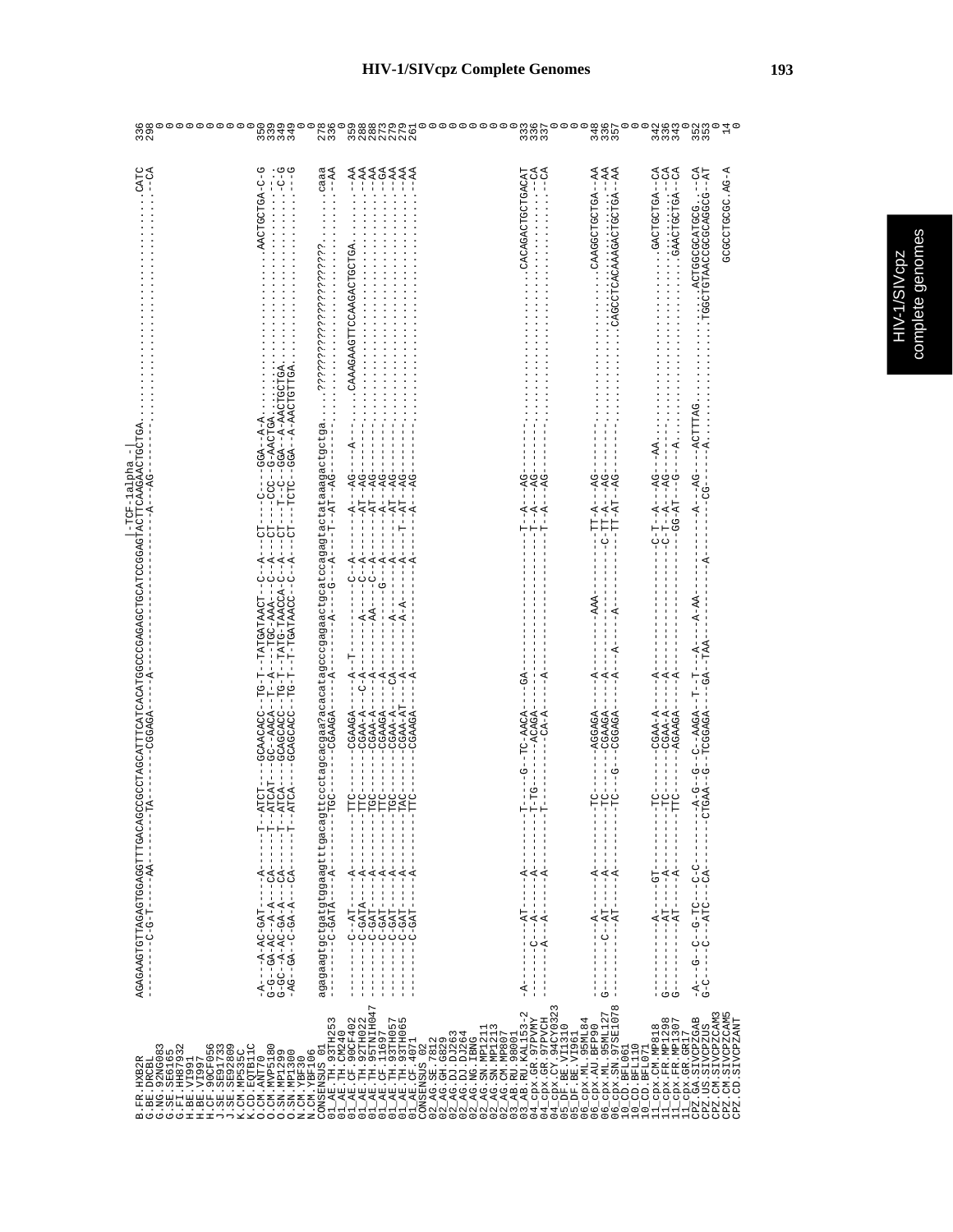| -     -sp1-1 -  <br>.стееездетеесассстед<br>$-5p1-7$                                                   | gccctca<br>$\mathbf{I}$<br>$\mathbf{I}$<br>1<br>$\vdots$<br>$\vdots$                                                                                                                                                                                                                                                                              | $\mathbf{1}$<br>$\mathbf{I}$<br>$\mathbb{L}$<br>$\,$ I<br>T<br>ţ<br>÷,<br>$\mathbf{I}$<br>$\mathbf{1}$<br>$\mathbf{1}$<br>$\mathbf{I}$<br>$\begin{array}{c} 1 \\ 1 \\ 1 \end{array}$<br>$\mathbf{I}$<br>п<br>$\vdots$ | $\mathbf{I}$<br>1<br>$\overline{\phantom{a}}$<br>$\blacksquare$<br>л.<br>т<br>п<br>$\mathbf I$<br>$\mathsf I$<br>$\mathbf{I}$<br>T<br>$\mathbf{I}$<br>т<br>$- R$<br>T<br>п<br>$\bigcirc_{l}^{l}$<br>十十<br>$\blacksquare$<br>$\overline{\phantom{a}}$                                                                                                                                                                                                                                                                                                                                | $\mathbf{I}$<br>$\mathbf{I}$<br>$\mathbf{I}$<br>- 11<br>т<br>$\mathbf I$<br>$\bullet$<br>$\ddot{\phantom{0}}$<br>$\mathbf{I}$<br>$\overline{\phantom{a}}$<br>л<br>п<br>$\blacksquare$<br>п.       | I<br>U<br>ī<br>$\cdot$                      | $\overline{\phantom{a}}$<br>п<br>$- A$                                           | Ą.<br>Ü                                                                | $\mathbf{L}$<br>1<br>Ţ<br>$\blacksquare$<br>$\mathbf{I}$<br>$\mathbb{L}$<br>л<br>$\ddot{A}$ .<br>$\ddot{A}$<br>$\frac{1}{2}$<br>텃                                                                                              |
|--------------------------------------------------------------------------------------------------------|---------------------------------------------------------------------------------------------------------------------------------------------------------------------------------------------------------------------------------------------------------------------------------------------------------------------------------------------------|-----------------------------------------------------------------------------------------------------------------------------------------------------------------------------------------------------------------------|-------------------------------------------------------------------------------------------------------------------------------------------------------------------------------------------------------------------------------------------------------------------------------------------------------------------------------------------------------------------------------------------------------------------------------------------------------------------------------------------------------------------------------------------------------------------------------------|---------------------------------------------------------------------------------------------------------------------------------------------------------------------------------------------------|---------------------------------------------|----------------------------------------------------------------------------------|------------------------------------------------------------------------|--------------------------------------------------------------------------------------------------------------------------------------------------------------------------------------------------------------------------------|
| $Sp1-II$<br>.GGCGGGA.                                                                                  | $\blacksquare$<br>$\mathbf{I}$<br>$\cdot$                                                                                                                                                                                                                                                                                                         | - 1<br>$\frac{1}{4}$<br>п.<br>$\mathbf{I}$<br>$\vdots$<br>$\cdot$                                                                                                                                                     | $\frac{1}{1}$<br>$\blacksquare$<br>$\mathbf{I}$<br>т<br>п<br>ï<br>$\frac{1}{1}$<br>ŧ<br>- 1<br>Ť.                                                                                                                                                                                                                                                                                                                                                                                                                                                                                   | $\blacksquare$                                                                                                                                                                                    |                                             |                                                                                  | - 45000000-HUH--HUHOOK-DK-UH                                           | $-45656664.$                                                                                                                                                                                                                   |
| .<br>TOCOCOCOCOCACO.<br>CACOCHIVACOCOCOC<br>$\mathbf{I}$<br>$5p1 - 111$<br>$\mathbf{I}$<br>$\mathbb T$ | $\frac{1}{2}$<br>$\cdot$                                                                                                                                                                                                                                                                                                                          | $\frac{1}{2}$<br>$\pm$ $\pm$<br>$\mathbf{I}$<br>Ť<br>$\mathbf{I}$<br>- 1<br>부부<br>$\mathbf{1}$<br>$\mathbf{1}$<br>$\mathbb{I}=\mathbb{I}$                                                                             | $\mathsf I$<br>$\mathbf{I}$<br>т<br>$\mathsf I$<br>$\frac{0}{1}$<br>Ħ<br>$\mathbf{I}$<br>$\mathsf I$<br>Т<br>- 1<br>$\mathbf{I}$<br>1<br>-1<br>持                                                                                                                                                                                                                                                                                                                                                                                                                                    | $\mathbf{I}$<br>$\mathbf{I}$<br>п<br>$\blacksquare$<br>$\mathbf{I}$<br><b>I</b><br>$-4$<br>$\mathbf{I}$<br>$\blacksquare$                                                                         | 투                                           | $-AT$<br>ш<br>п<br>п                                                             | t−ci                                                                   | AACA                                                                                                                                                                                                                           |
| NF-kappa-B-I<br> -                                                                                     | $\vdots$                                                                                                                                                                                                                                                                                                                                          | $\frac{1}{9}$ $\frac{1}{9}$<br>$\mathbf{I}$<br>$\blacksquare$<br>$\mathbf{1}$<br>$\blacksquare$<br>$\mathbf{1}$<br>$1 - 1$<br>-1<br>$\mathbf{I}$<br>$-4-7$<br>п                                                       | $\begin{array}{c} 1 \\ 0 \\ 1 \end{array}$<br>$-\frac{1}{9}$<br>è.<br>$\mathsf I$<br>$\,$ I<br>Т<br>$\mathbf{I}$<br>-1<br>т<br>п<br>$\mathfrak l$<br>$\mathsf I$<br>т<br>I<br>Ţ<br>$\mathbf{I}$<br>Ť                                                                                                                                                                                                                                                                                                                                                                                | $\mathbb{L}$<br>$\blacksquare$                                                                                                                                                                    |                                             | $\frac{1}{\sqrt{2}}$                                                             | U                                                                      | ひ                                                                                                                                                                                                                              |
| <b>TTTCCGC</b>                                                                                         | $\frac{1}{2}$ $\frac{1}{2}$ $\frac{1}{2}$ $\frac{1}{2}$ $\frac{1}{2}$ $\frac{1}{2}$ $\frac{1}{2}$ $\frac{1}{2}$ $\frac{1}{2}$ $\frac{1}{2}$ $\frac{1}{2}$ $\frac{1}{2}$ $\frac{1}{2}$ $\frac{1}{2}$ $\frac{1}{2}$ $\frac{1}{2}$ $\frac{1}{2}$ $\frac{1}{2}$ $\frac{1}{2}$ $\frac{1}{2}$ $\frac{1}{2}$ $\frac{1}{2}$<br>tttccgc.<br>$\blacksquare$ |                                                                                                                                                                                                                       | L<br>- 1<br>п<br>$\blacksquare$<br>I.                                                                                                                                                                                                                                                                                                                                                                                                                                                                                                                                               | $\mathbf{I}$<br>- 1<br>$\mathbf{I}$                                                                                                                                                               |                                             | $-4$                                                                             |                                                                        |                                                                                                                                                                                                                                |
| NF-kappa-B-II<br> -<br>CGGGAC<br>$\mathsf I$                                                           | - 1<br>O                                                                                                                                                                                                                                                                                                                                          | $\mathbf{I}$<br>J<br>$\blacksquare$<br>$\mathbf{I}$<br>-<br>п<br>$\vdots$<br>$\frac{1}{10}$                                                                                                                           | I.<br>I<br>I<br>п<br>$\frac{1}{4}$<br>$\frac{1}{1}$<br>п<br>$\overline{\phantom{a}}$<br>$\mathbf{I}$<br>$\mathbf{I}$<br>1<br>$\begin{bmatrix} 1 & 1 & 1 \\ 1 & 1 & 1 \\ 1 & 1 & 1 \\ 1 & 1 & 1 \\ 1 & 1 & 1 \\ 1 & 1 & 1 \\ 1 & 1 & 1 \\ 1 & 1 & 1 \\ 1 & 1 & 1 \\ 1 & 1 & 1 \\ 1 & 1 & 1 \\ 1 & 1 & 1 \\ 1 & 1 & 1 \\ 1 & 1 & 1 \\ 1 & 1 & 1 & 1 \\ 1 & 1 & 1 & 1 \\ 1 & 1 & 1 & 1 \\ 1 & 1 & 1 & 1 \\ 1 & 1 & 1 & 1 \\ 1 & 1 & 1 & 1 \\ 1 & 1 & 1 & 1 \\ 1 & $<br>$\begin{array}{c} \mathbf{1} \\ \mathbf{2} \\ \mathbf{3} \\ \mathbf{4} \\ \mathbf{5} \\ \mathbf{6} \end{array}$ | $\mathbf{I}$<br>T<br>$\overline{\phantom{a}}$<br>п<br>$\blacksquare$<br>$\mathbf{I}$<br>т<br>$\cdot$<br>$\cdot$<br>$\ddot{\phantom{0}}$<br>$\ddot{\phantom{0}}$<br>$\vdots$<br>$\cdot$<br>$\cdot$ | ш<br>п<br>$\bullet$<br>$\cdot$              | ш<br>ш                                                                           | Ą.<br>$\bullet$<br>$\bullet$                                           | $\mathbf{I}$<br>$\mathbf{I}$<br>1<br>п<br>$\ddot{A}$<br>Ť.<br>$\ddot{A}$<br>$\bullet$<br>$\bullet$<br>$\cdot$<br>$\cdot$<br>$\cdot$<br>$\bullet$<br>$\cdot$<br>$\bullet$<br>$\ddot{\cdot}$<br>$\bullet$<br>$\cdot$<br>$\vdots$ |
| GACCTTGCTACAA                                                                                          |                                                                                                                                                                                                                                                                                                                                                   | $\mathbf{L}$<br>- 1<br>$\,$ I<br>Ι.<br>$\blacksquare$<br>1<br>$-\frac{\text{TA}}{\text{A}} -$<br>$\mathbf{I}$<br>- 1<br>$\mathbf{I}$<br>$\blacksquare$<br>1<br>п<br>↻<br>п                                            | L<br>$\mathbf I$<br>$\overline{\phantom{a}}$<br>л.<br>п<br>-1<br>$\blacksquare$<br>$\mathbf I$<br>$\overline{1}$<br>H<br>I<br>Ť<br>$\overline{1}$<br>ł<br>$\begin{array}{c} \hline \end{array}$<br>$\blacksquare$<br>- 1<br>-1<br>$-1$<br>복<br>$- - A T$<br>부<br>부<br>$\blacksquare$<br>$\mathbf{I}$<br>- 1<br>п<br>H<br>-1<br>$\mathsf I$<br>$\mathfrak l$<br>$\overline{\phantom{a}}$<br>J.<br>I.<br>п                                                                                                                                                                            | $\vert - \vert$<br>-1<br>- 1<br>$\mathbf{I}$<br>т<br>$\mathbf{I}$<br>÷<br>-1<br>부부<br>$\mathbf{I}$<br>$\overline{\phantom{a}}$<br>т<br>п<br>$\mathbf{I}$<br>$\overline{\phantom{a}}$              | I.<br>-1<br>-1<br>-1<br>AT.<br>J.<br>п<br>т | $\mathbf{I}$<br>л.<br>п<br>$\blacksquare$<br>-1<br>Ý<br>$\blacksquare$<br>부<br>л | $\bullet$<br>$\bullet$<br>$\cdot$<br>$\ddot{\phantom{0}}$<br>$\bullet$ | $\cdot$<br>$\mathbf{I}$<br>$\mathbf{I}$<br>1<br>т<br>1<br>I<br>$\mathbf{I}$<br>$\mathbf{I}$<br>부부<br>$\blacksquare$<br>$\blacksquare$<br>부부<br>$\mathsf I$<br>$\overline{A}$<br>$\blacksquare$                                 |
|                                                                                                        |                                                                                                                                                                                                                                                                                                                                                   |                                                                                                                                                                                                                       |                                                                                                                                                                                                                                                                                                                                                                                                                                                                                                                                                                                     |                                                                                                                                                                                                   |                                             |                                                                                  |                                                                        |                                                                                                                                                                                                                                |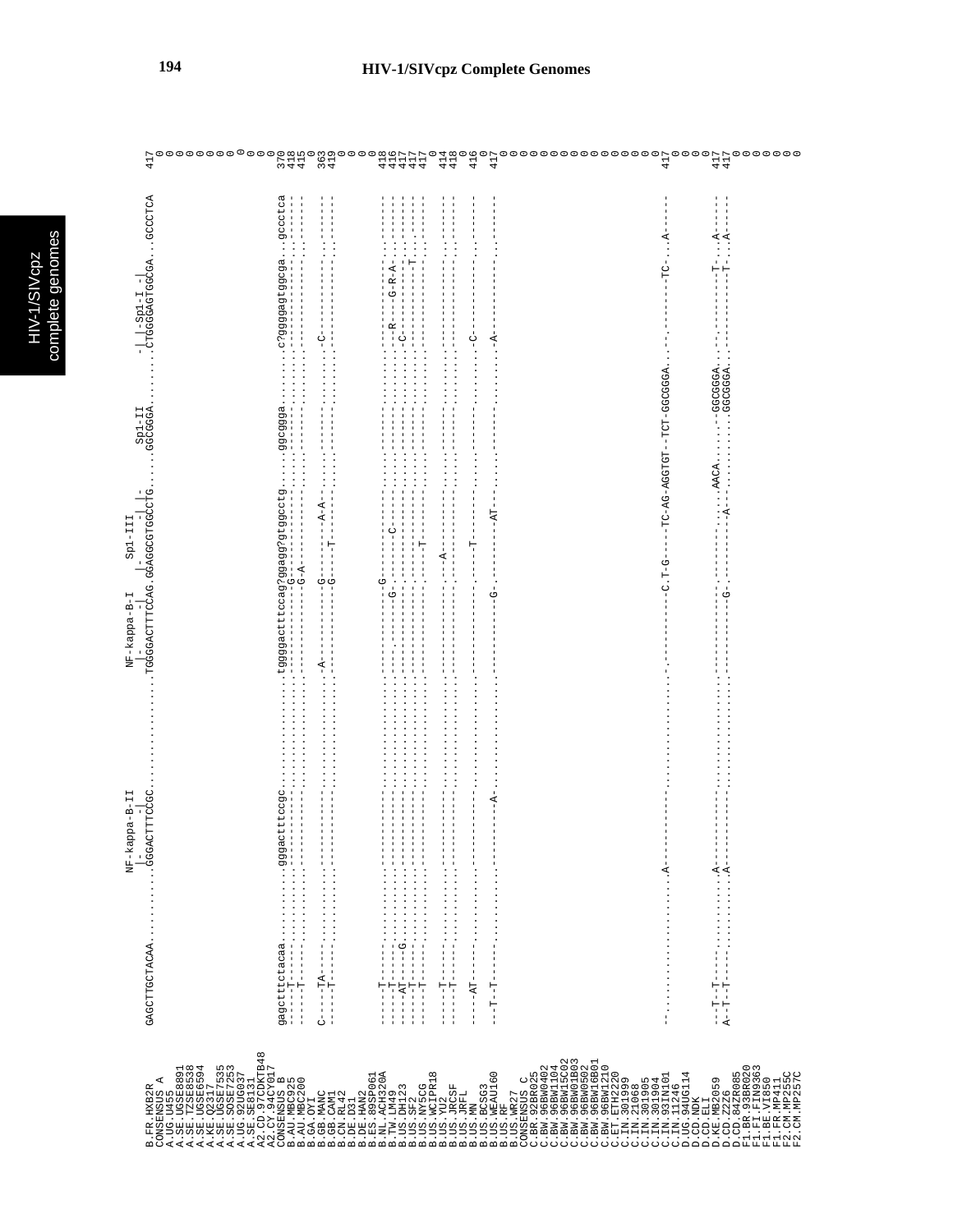| ∼<br>$\frac{1}{4}$ $\frac{8}{8}$                                                                                 | 4444                                                                                            | 359<br>417<br>$\circ$                                  | 4 wwwwww<br>4 ののせのの4<br>0 のの4 O O U                                                                                                                                                                                                                                                                                                                                                                                                                                  | 00000000000<br>4040000<br>404<br>444                                                                                                                                                                    | タマクの<br>ひこの<br>タイム                                                                                                                                                                                                                                                                                                                                                                         | 485084<br>485084<br>485084<br>$\circ \underset{\sigma}{\circ}$                                                                                                                                                                                                                                                                                                                                            |
|------------------------------------------------------------------------------------------------------------------|-------------------------------------------------------------------------------------------------|--------------------------------------------------------|----------------------------------------------------------------------------------------------------------------------------------------------------------------------------------------------------------------------------------------------------------------------------------------------------------------------------------------------------------------------------------------------------------------------------------------------------------------------|---------------------------------------------------------------------------------------------------------------------------------------------------------------------------------------------------------|--------------------------------------------------------------------------------------------------------------------------------------------------------------------------------------------------------------------------------------------------------------------------------------------------------------------------------------------------------------------------------------------|-----------------------------------------------------------------------------------------------------------------------------------------------------------------------------------------------------------------------------------------------------------------------------------------------------------------------------------------------------------------------------------------------------------|
| .GCCCTCA<br>$\ddot{A}$ .                                                                                         | л.<br>Ť.<br>$\mathsf I$<br>$\mathsf I$<br>$A = 1$<br>$A = 1$<br>$\vdots$ $A = 1$                | $\therefore$ accctca<br>$\therefore$ A----             | $\mathbf{I}$<br>т<br>л<br>т<br>ł<br>Ť.<br>ï.<br>$\mathsf I$<br>$\mathsf I$<br>Ţ<br>Ţ<br>$\mathbf{I}$                                                                                                                                                                                                                                                                                                                                                                 | 冒<br>T.<br>$\,$ I<br>$A$ ---<br>$A$ -----<br>$A$ ---                                                                                                                                                    | $-4 - 4 - 1$<br>п<br>$\mathsf I$<br>$-2$<br>$-3$<br>$-3$<br>$-3$<br>$-3$<br>$-3$<br>$-3$<br>$-3$                                                                                                                                                                                                                                                                                           | $\mathbf{I}$<br>$-4 -$<br>$\mathbf{I}$<br>п<br>л<br>Ť.<br>$\mathsf I$<br>$\mathsf I$<br>$\mathsf I$<br>$\overline{\phantom{a}}$<br>$\overline{\phantom{a}}$<br>Ţ<br>$\overline{\phantom{a}}$<br>$\mathbf{I}$<br>$\begin{array}{c}\n1 \\ \vdots \\ A \\ \vdots\n\end{array}$<br>J.<br>-1<br>Ļ.<br>TA:<br>Š.                                                                                                |
| . creeeca.creecea.<br>텃<br>$\mathbf I$<br>$-5p1-1$                                                               |                                                                                                 | icta<br>TT-<br>ו ת                                     | I.<br>п<br>т<br>1                                                                                                                                                                                                                                                                                                                                                                                                                                                    | $\begin{array}{cccccc} \mathbb{L} & \mathbb{L} & \mathbb{L} \\ \mathbb{L} & \mathbb{L} & \mathbb{L} \\ \mathbb{L} & \mathbb{L} & \mathbb{L} \\ \mathbb{L} & \mathbb{L} & \mathbb{L} \end{array}$<br>- 1 | $\begin{array}{c} \cdot \cdot \cdot \\ \cdot \cdot \cdot \\ \cdot \cdot \cdot \\ \cdot \cdot \cdot \\ \cdot \cdot \cdot \end{array}$<br>$\mathbf{I}$<br>п<br>L.<br>$\mathsf I$                                                                                                                                                                                                             | $+ + +$<br>FT-<br>$-{\tt TTT}$<br>$TTT-$<br>$\mathbf{I}$<br>$\mathbf{I}$<br>$\blacksquare$<br>-1<br>$\begin{array}{c} 1 \\ 1 \\ 1 \end{array}$<br>ĤŸ<br>п<br>Ī                                                                                                                                                                                                                                            |
|                                                                                                                  | Ť.<br><b>PHO</b><br>C C<br>EE<br>Ğ<br>Ĩ                                                         | $\frac{1}{2}$                                          | Ħ<br>-i<br>j.<br>$\frac{1}{4}$<br>888888<br>:::::::                                                                                                                                                                                                                                                                                                                                                                                                                  | $\mathbf{I}$<br>$\mathbf{I}$<br>155                                                                                                                                                                     | Ì,<br>$\ddot{\phantom{1}}$                                                                                                                                                                                                                                                                                                                                                                 | $.ACA-$<br>$\therefore$ T-CA-<br>$\mathbf{I}$<br>$\overline{\phantom{a}}$<br>J<br>$\,$ I<br>666<br>:::<br>$\bullet$<br>$\cdot$                                                                                                                                                                                                                                                                            |
| Sp1-II<br>GGCGGGA.<br>ပု<br>$- -A - -$                                                                           | ł<br>$\frac{1}{1}$<br>ひ<br>ひひひ<br>$\frac{1}{2}$                                                 | のひ<br>$-1 - 1 - 1 - 1$                                 | $\ddot{a}$<br>$\ddot{a}$<br>$\ddot{a}$<br>$\ddot{a}$<br>$\ddot{a}$<br>$\ddot{a}$<br>$\ddot{a}$<br>$\ddot{a}$<br>$\ddot{a}$<br>$\ddot{a}$<br>$\ddot{a}$<br>$\ddot{a}$<br><br><br><br><br><br><br><br><br><br><br><br><br><br><br><br><br><br><br><br><br><br><br>AG.<br>Ŧ<br>$\frac{1}{2}$                                                                                                                                                                            | $\begin{array}{c} . & . & . \\ . & . & . \\ . & . & . \\ . & . & . \\ . & . & . \end{array}$<br>$- -A - AC$<br>-- $A - C$                                                                               | 111<br>$\begin{bmatrix} 1 & 1 & 1 \\ 1 & 1 & 1 \\ 1 & 1 & 1 \\ 1 & 1 & 1 \\ 1 & 1 & 1 \\ 1 & 1 & 1 \\ 1 & 1 & 1 \\ 1 & 1 & 1 \\ 1 & 1 & 1 \\ 1 & 1 & 1 \\ 1 & 1 & 1 \\ 1 & 1 & 1 \\ 1 & 1 & 1 \\ 1 & 1 & 1 \\ 1 & 1 & 1 \\ 1 & 1 & 1 \\ 1 & 1 & 1 \\ 1 & 1 & 1 \\ 1 & 1 & 1 \\ 1 & 1 & 1 \\ 1 & 1 & 1 \\ 1 & 1 & 1 \\ 1 & 1 & 1 \\ 1 & 1 & $<br>$\overline{\phantom{a}}$<br>$\ddot{\cdot}$ | $\ddot{\phi}$<br>ひ<br>A.<br>-1<br>Ť<br>$\mathbf{I}$<br>ł<br>$\frac{1}{1}$<br>п<br>J.<br>$\overline{\phantom{a}}$<br>$\mathbf{I}$<br>$\blacksquare$<br>$\mathbf{I}$<br>$\mathbf{I}$<br>$\frac{1}{2}$<br>п<br>$\ddot{a}$<br>ڣ                                                                                                                                                                               |
| $2p1 - I1I$                                                                                                      |                                                                                                 | のひ                                                     | $\alpha$ , $\alpha$ , $\alpha$ , $\alpha$<br>$\begin{split} &\frac{1}{1-\theta^2}-\frac{1}{2\theta^2}-\frac{1}{2\theta^2}-\frac{1}{2\theta^2}-\frac{1}{2\theta^2}-\frac{1}{2\theta^2}-\frac{1}{2\theta^2}-\frac{1}{2\theta^2}-\frac{1}{2\theta^2}-\frac{1}{2\theta^2}-\frac{1}{2\theta^2}-\frac{1}{2\theta^2}-\frac{1}{2\theta^2}-\frac{1}{2\theta^2}-\frac{1}{2\theta^2}-\frac{1}{2\theta^2}-\frac{1}{2\theta^2}-\frac{1}{2\theta^2}-\frac{1}{2\theta^2}-\frac{1}{$ | Ħ<br>÷,<br>Ü<br>U<br>Ī<br>Ţ<br>T<br>п<br>I.<br>-1<br>л                                                                                                                                                  | ćΰ<br>$\blacksquare$<br>$\blacksquare$<br>$\overline{A}$<br>$\mathbf{I}$<br>$\mathbf{I}$<br>$\frac{1}{1}$<br>л.<br>L.<br>$\mathbf{I}$<br>$\begin{array}{cccc} -2 & -2 & -2 \\ -2 & -2 & -2 \\ -2 & -2 & -2 \\ \end{array}$                                                                                                                                                                 | -11<br>$\blacksquare$<br>$\blacksquare$<br>п<br>$\ddot{ }$<br>$-1$ - $-1$ - $-1$ - $-1$ - $-1$<br>$\mathbf{I}$<br>п<br>п<br>п<br>$\overline{1}$<br>$\mathbf{I}$<br>$\begin{array}{c} \begin{array}{c} \text{1} & \text{1} \\ \text{2} & \text{1} \\ \text{3} & \text{1} \\ \text{4} & \text{1} \\ \text{5} & \text{1} \\ \text{6} & \text{1} \\ \end{array} \end{array}$<br>$\overline{\phantom{a}}$<br>Ţ |
| $\mathbf{H}$<br>NF-kappa-B-<br> -                                                                                |                                                                                                 | tggggactttc<br>------------                            | ţ                                                                                                                                                                                                                                                                                                                                                                                                                                                                    | じ じ じ<br>Ţ<br>$\mathbf{I}$<br>$\mathbf{I}$<br>. ဗွ်ဗွ်<br>.                                                                                                                                             | $\blacksquare$<br>-1                                                                                                                                                                                                                                                                                                                                                                       | しゅゅ<br>Ä.<br>$\frac{1}{1}$                                                                                                                                                                                                                                                                                                                                                                                |
| $\blacksquare$                                                                                                   | AGACTGCTGACACTGACACC-<br>AGCAGAGACTGCTGACACGC-<br>AGCAGAGGCTGCTGACACGC-<br>AGCAAAGACTGCAACACTGC | O<br>$\mathbf{I}$<br>t.ccg<br>$\overline{\phantom{a}}$ |                                                                                                                                                                                                                                                                                                                                                                                                                                                                      |                                                                                                                                                                                                         |                                                                                                                                                                                                                                                                                                                                                                                            | - TAA GGGACTTTCCAA<br>- TAA GGGACTTTCCAA<br>$-AA$<br>TAA<br>$\mathbf{I}$                                                                                                                                                                                                                                                                                                                                  |
| CTTTCCGC<br>NF-kappa-B-II<br>$\cdots$<br>$\begin{array}{c} \begin{array}{c} \end{array} \end{array}$<br>$\vdots$ | $-1$<br>$\mathsf I$                                                                             | acti<br>$\mathbf{I}$<br>999<br><br>                    |                                                                                                                                                                                                                                                                                                                                                                                                                                                                      |                                                                                                                                                                                                         |                                                                                                                                                                                                                                                                                                                                                                                            | Q<br>Ť<br>Ť.<br>I.                                                                                                                                                                                                                                                                                                                                                                                        |
| $\ddot{\cdot}$                                                                                                   |                                                                                                 |                                                        |                                                                                                                                                                                                                                                                                                                                                                                                                                                                      |                                                                                                                                                                                                         |                                                                                                                                                                                                                                                                                                                                                                                            | .CAA                                                                                                                                                                                                                                                                                                                                                                                                      |
|                                                                                                                  | --GAC-JORD--                                                                                    |                                                        |                                                                                                                                                                                                                                                                                                                                                                                                                                                                      |                                                                                                                                                                                                         |                                                                                                                                                                                                                                                                                                                                                                                            | $A$ - $A$ - $\cdots$ $\cdots$ $\cdots$ $A$ -<br>$-3A. CTCTCU$<br>$--GA$                                                                                                                                                                                                                                                                                                                                   |
| GAGCTTGCTACAA<br>--AG------GAC-AG                                                                                | $- -A - - -$<br>Ţ<br>$- -A - -$<br>$C - A -$<br>$\triangle$ $\triangle$                         | gaagtttctaact<br>--AG--T---ACT                         |                                                                                                                                                                                                                                                                                                                                                                                                                                                                      |                                                                                                                                                                                                         |                                                                                                                                                                                                                                                                                                                                                                                            | Ť<br>$- -RAC - -$<br>AGAAC-<br>A-AAC-                                                                                                                                                                                                                                                                                                                                                                     |
|                                                                                                                  |                                                                                                 |                                                        |                                                                                                                                                                                                                                                                                                                                                                                                                                                                      |                                                                                                                                                                                                         |                                                                                                                                                                                                                                                                                                                                                                                            |                                                                                                                                                                                                                                                                                                                                                                                                           |
|                                                                                                                  |                                                                                                 |                                                        |                                                                                                                                                                                                                                                                                                                                                                                                                                                                      |                                                                                                                                                                                                         |                                                                                                                                                                                                                                                                                                                                                                                            | $\begin{array}{ll} \texttt{CPZ} \texttt{.} \texttt{CM} \texttt{.} \texttt{SIVCPZCAM3} \\ \texttt{CPZ} \texttt{.} \texttt{CM} \texttt{.} \texttt{SIVCPZCAM5} \\ \texttt{CPZ} \texttt{.} \texttt{CD} \texttt{.} \texttt{SIVCPZANT} \end{array}$                                                                                                                                                             |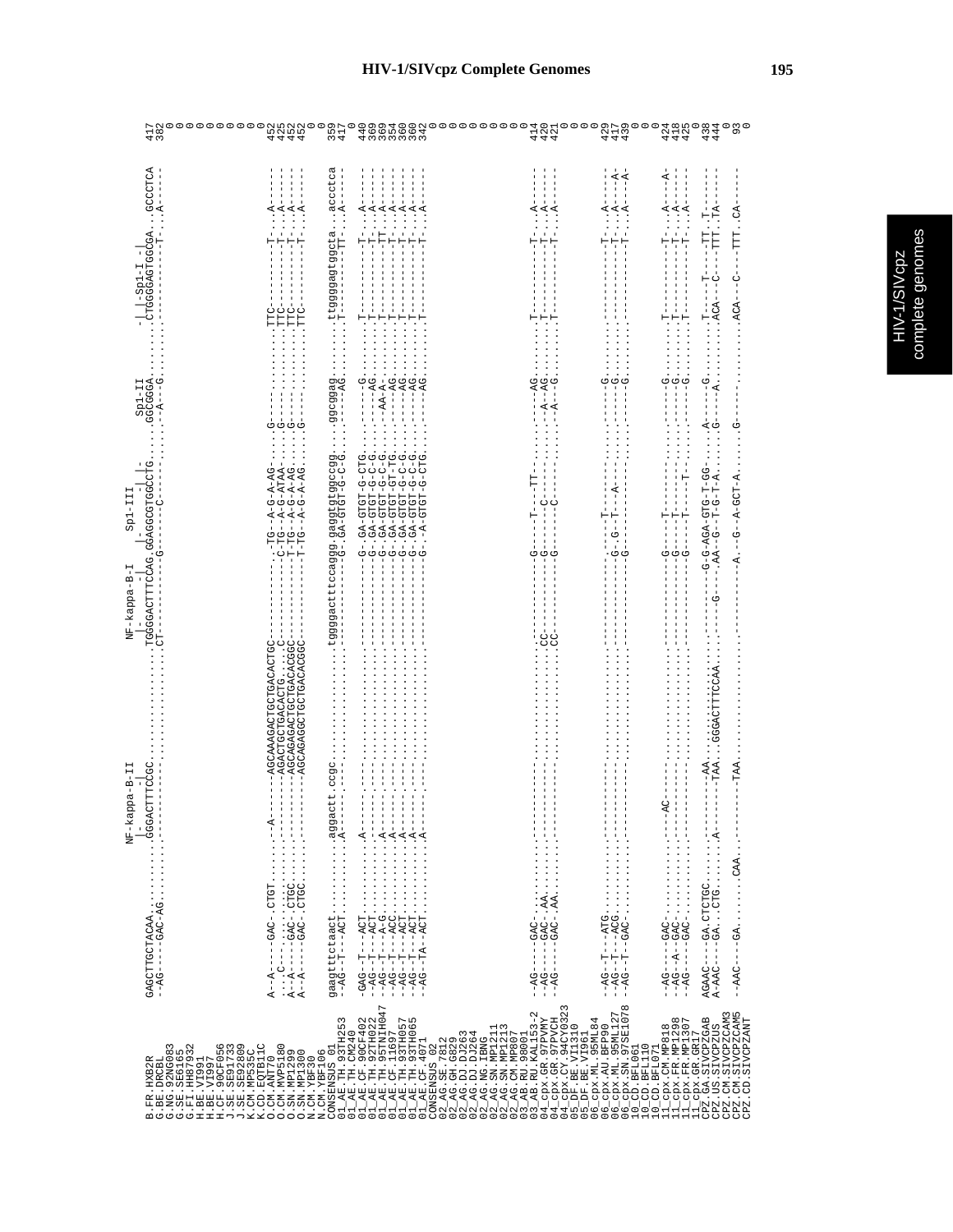HIV-1/SIVcpz<br>complete genomes

|                                                                                                                                                                                                                                                                                                                                                |                                                                                                                                                                                                                                                                                                                                                                                                                                                                                                                                                                                                                                                                                                                                                                                                                                                                                                                                                                                                                                                                                                                                                                                                                                                                                                                                                                                                                                                                                                                                                                                                                                                                                                                                                                                                                                                                                                                                                                                                                                                                                                                                                                                                                                                                                                                                                                                                                                                                                                                                                                                                                                                                                                                                                                                                                                                                                                                                                                                                                                                                                                                                                                                                                                                                                                                                                                                                             |                                                                                                                                                                                                                                                                                                                                                                                                                                                                                                                                                                                                                                                                                                                                                                                                                                                                                                                                                                                                                                                                                                                                                                                                                                                                                                                                                                                                                                                                                                                                                                                                                                                                                                                                                                                                                                                                                                                                                                                                                                                                                                                                                                                                                                                                                                                                                                                                                                                                                                                                                                                                                                                                                                                                                                                                                                                                                                                                                                                                                                                                                                                                                                                                                                                                                                                                                                                                                                                                                                                                                                                                                                                                                                                                                                                                                                                                                                                                                                                                                                                                                                                                                                                                                                                                                                                                                                                                                                                                                                                                                                                                                                                                                                                                                                                                                                                                                                                                                                                                                                                                                                                                                                                                                                                                                                                                                                                                                                                                                                                                                      |                                                                                                                                                                                                                                                                                                                                                                                                                                                                                                                                                                                                                                                                                                                                                                                                                                                                                                                                                                                                                                                                                                                                                                                                                                                                                                                                                                                                                                                                                                                                                                                                                                                                                                                                                                                                                                                                                                                                                                                                                                                                                                                                                                                                                                                                                                                                                                                                                                                                                                                                                                                                                                                                                                                         |                                                                                                                                                                                                                                                                                                                                                                                                                                                                                                                                                                                                                                                                                                                                                                                                                                        | ע שהוא קווי שהשמעה היה היה היה היה שהוא היה שהשמעה של המשחק היה שהיה לא היה שהיה לא היה שהיה לא היה לא היה לא<br>היה המשחק המשחק המשחק המשחק המשחק היה המשחק היה המשחק היה המשחק היה המשחק היה היה היה היה לא היה לא היה לא היה                                                                                                                                                                                                                                                                                                                                                                                                                                                                                                                                                                                                                                                                                                                                                                                                                                                                                                                                                                                                           |
|------------------------------------------------------------------------------------------------------------------------------------------------------------------------------------------------------------------------------------------------------------------------------------------------------------------------------------------------|-------------------------------------------------------------------------------------------------------------------------------------------------------------------------------------------------------------------------------------------------------------------------------------------------------------------------------------------------------------------------------------------------------------------------------------------------------------------------------------------------------------------------------------------------------------------------------------------------------------------------------------------------------------------------------------------------------------------------------------------------------------------------------------------------------------------------------------------------------------------------------------------------------------------------------------------------------------------------------------------------------------------------------------------------------------------------------------------------------------------------------------------------------------------------------------------------------------------------------------------------------------------------------------------------------------------------------------------------------------------------------------------------------------------------------------------------------------------------------------------------------------------------------------------------------------------------------------------------------------------------------------------------------------------------------------------------------------------------------------------------------------------------------------------------------------------------------------------------------------------------------------------------------------------------------------------------------------------------------------------------------------------------------------------------------------------------------------------------------------------------------------------------------------------------------------------------------------------------------------------------------------------------------------------------------------------------------------------------------------------------------------------------------------------------------------------------------------------------------------------------------------------------------------------------------------------------------------------------------------------------------------------------------------------------------------------------------------------------------------------------------------------------------------------------------------------------------------------------------------------------------------------------------------------------------------------------------------------------------------------------------------------------------------------------------------------------------------------------------------------------------------------------------------------------------------------------------------------------------------------------------------------------------------------------------------------------------------------------------------------------------------------------------------|------------------------------------------------------------------------------------------------------------------------------------------------------------------------------------------------------------------------------------------------------------------------------------------------------------------------------------------------------------------------------------------------------------------------------------------------------------------------------------------------------------------------------------------------------------------------------------------------------------------------------------------------------------------------------------------------------------------------------------------------------------------------------------------------------------------------------------------------------------------------------------------------------------------------------------------------------------------------------------------------------------------------------------------------------------------------------------------------------------------------------------------------------------------------------------------------------------------------------------------------------------------------------------------------------------------------------------------------------------------------------------------------------------------------------------------------------------------------------------------------------------------------------------------------------------------------------------------------------------------------------------------------------------------------------------------------------------------------------------------------------------------------------------------------------------------------------------------------------------------------------------------------------------------------------------------------------------------------------------------------------------------------------------------------------------------------------------------------------------------------------------------------------------------------------------------------------------------------------------------------------------------------------------------------------------------------------------------------------------------------------------------------------------------------------------------------------------------------------------------------------------------------------------------------------------------------------------------------------------------------------------------------------------------------------------------------------------------------------------------------------------------------------------------------------------------------------------------------------------------------------------------------------------------------------------------------------------------------------------------------------------------------------------------------------------------------------------------------------------------------------------------------------------------------------------------------------------------------------------------------------------------------------------------------------------------------------------------------------------------------------------------------------------------------------------------------------------------------------------------------------------------------------------------------------------------------------------------------------------------------------------------------------------------------------------------------------------------------------------------------------------------------------------------------------------------------------------------------------------------------------------------------------------------------------------------------------------------------------------------------------------------------------------------------------------------------------------------------------------------------------------------------------------------------------------------------------------------------------------------------------------------------------------------------------------------------------------------------------------------------------------------------------------------------------------------------------------------------------------------------------------------------------------------------------------------------------------------------------------------------------------------------------------------------------------------------------------------------------------------------------------------------------------------------------------------------------------------------------------------------------------------------------------------------------------------------------------------------------------------------------------------------------------------------------------------------------------------------------------------------------------------------------------------------------------------------------------------------------------------------------------------------------------------------------------------------------------------------------------------------------------------------------------------------------------------------------------------------------------------------------------------------------------------------------|-------------------------------------------------------------------------------------------------------------------------------------------------------------------------------------------------------------------------------------------------------------------------------------------------------------------------------------------------------------------------------------------------------------------------------------------------------------------------------------------------------------------------------------------------------------------------------------------------------------------------------------------------------------------------------------------------------------------------------------------------------------------------------------------------------------------------------------------------------------------------------------------------------------------------------------------------------------------------------------------------------------------------------------------------------------------------------------------------------------------------------------------------------------------------------------------------------------------------------------------------------------------------------------------------------------------------------------------------------------------------------------------------------------------------------------------------------------------------------------------------------------------------------------------------------------------------------------------------------------------------------------------------------------------------------------------------------------------------------------------------------------------------------------------------------------------------------------------------------------------------------------------------------------------------------------------------------------------------------------------------------------------------------------------------------------------------------------------------------------------------------------------------------------------------------------------------------------------------------------------------------------------------------------------------------------------------------------------------------------------------------------------------------------------------------------------------------------------------------------------------------------------------------------------------------------------------------------------------------------------------------------------------------------------------------------------------------------------------|----------------------------------------------------------------------------------------------------------------------------------------------------------------------------------------------------------------------------------------------------------------------------------------------------------------------------------------------------------------------------------------------------------------------------------------------------------------------------------------------------------------------------------------------------------------------------------------------------------------------------------------------------------------------------------------------------------------------------------------------------------------------------------------------------------------------------------------|-------------------------------------------------------------------------------------------------------------------------------------------------------------------------------------------------------------------------------------------------------------------------------------------------------------------------------------------------------------------------------------------------------------------------------------------------------------------------------------------------------------------------------------------------------------------------------------------------------------------------------------------------------------------------------------------------------------------------------------------------------------------------------------------------------------------------------------------------------------------------------------------------------------------------------------------------------------------------------------------------------------------------------------------------------------------------------------------------------------------------------------------------------------------------------------------------------------------------------------------|
| <b>ひ へ</b><br>idsidas.<br>Diliop <del>yy</del><br>п<br>$\frac{signal}{}$<br>п<br>- 1<br>U-> +1 mRNA start site<br>U3 end \/ 5' LTR R repeat begin<br>CTGTACTGGGTCTCTCGGTTAGACCAGATCTGAGCCTGGGAGCTCTCTGGCTAACTAGGGAACCCACTGCTTAAGCCTCAATA<br>$\begin{bmatrix} 1 & 1 \\ 1 & 1 \\ 2 & 1 \end{bmatrix}$ GA. TCCTGCATARAGCAGCTGCTTTTTGC<br>TATA BOX | তা<br>$\blacksquare$<br>J.<br>$\mathbf{I}$<br>$\mathbf{I}$<br>$\mathbf{I}$<br>.aagctt,<br>$\mathbf{I}$<br>J<br>$\frac{1}{1}$<br>$\mathbf{I}$<br>$\frac{1}{1}$<br>$\frac{1}{1}$<br>$\frac{1}{4}$<br>$\mathbf{I}$<br>ł<br>$\mathbf I$<br>$\overline{\phantom{a}}$<br>$\mathbf I$<br>$\blacksquare$<br>$\mathbf{I}$<br>$\frac{1}{2}$<br>$\mathbf{I}$<br>J.<br>$\bullet$<br>$\bullet$<br>$\cdot$<br>$\bullet$<br>$\ddot{\cdot}$<br>$\cdot$<br>$\bullet$<br>$\bullet$<br>$\cdot$<br>$\cdot$<br>$\cdot$<br>$\cdot$<br>$\cdot$<br>aagcctcaata.<br>$\frac{1}{1}$<br>$\pm$<br>$\mathbf{I}$<br>$\mathbf{I}$<br>$\mathbf{I}$<br>-<br>$\mathsf I$<br>$\overline{\phantom{a}}$<br>J.<br>$\mathbf{I}$<br>$\mathbf{I}$<br>$\blacksquare$<br>$\mathbf{I}$<br>$\mathbf{I}$<br>п<br>т<br>$\mathbf{I}$<br>Ť.<br>T<br>$\blacksquare$<br>$\mathbf{I}$<br>$\frac{1}{1}$<br>$\mathbf{I}$<br>-1<br>-1<br>$\mathsf I$<br>-1<br>п<br>т<br>Ħ<br>Œ.<br>ţ<br>$\cdot$<br>$\cdot$<br>$\cdot$<br>$\cdot$<br>$\begin{aligned} \vdots \ \texttt{ctagger}\ \texttt{gg} \ \texttt{gg} \ \texttt{gg} \ \texttt{gg} \ \texttt{g} \ \texttt{g} \ \texttt{g} \ \texttt{g} \ \texttt{g} \ \texttt{g} \ \texttt{g} \ \texttt{g} \ \texttt{g} \ \texttt{g} \ \texttt{h} \ \texttt{h} \ \texttt{h} \ \texttt{h} \ \texttt{h} \ \texttt{h} \ \texttt{h} \ \texttt{h} \ \texttt{h} \ \texttt{h} \ \texttt{h} \ \texttt{h} \ \texttt{h} \ \texttt{h} \ \texttt{h} \ \$<br>1<br>$\blacksquare$<br>$\mathbf{I}$<br>$\mathbf{I}$<br>$\mathbf{I}$<br>$\mathbf{I}$<br>п.<br>$\mathbf{I}$<br>п<br>$\frac{1}{\sqrt{2}}$<br>л.<br>$\cdot$<br>$\bullet$<br>$\cdot$<br>$\bullet$<br>$\cdot$<br>$\cdot$<br>$\cdot$<br>$\cdot$<br>$\cdot$<br>$\cdot$<br>$\mathbf{I}$<br>$\mathbf{L}$<br>$\mathbf{I}$<br>$\mathbf{I}$<br>$\mathbf{I}$<br>$\mathbf{I}$<br>$\mathsf I$<br>$\overline{A}$<br>$\mathbf I$<br>$\mathbf I$<br>$\mathbf{I}$<br>-1<br>$\mathbf{I}$<br>$\overline{\phantom{a}}$<br>$\mathbf{I}$<br>$\mathbf{I}$<br>Ţ<br>$\mathbf{I}$<br>$\overline{\phantom{a}}$<br>$\blacksquare$<br>$\mathbf{I}$<br>$\blacksquare$<br>$\blacksquare$<br>- 1<br>-11<br>-1<br>$\mathbb T$<br>л<br>$\mathbf{I}$<br>-1<br>$\mathbf{I}$<br>л<br>$\mathsf I$<br>J,<br>Τİ<br>-1<br>$\frac{1}{1}$<br>$\frac{1}{2}$<br>$\,$ I<br>$\mathbf{I}$<br>$\mathbf{I}$<br>$\overline{\phantom{a}}$<br>I<br>T<br>$\blacksquare$<br>$\mathbf{I}$<br>п<br>п<br>п<br>-1<br>-1<br>$\mathbf{I}$<br>$\blacksquare$<br>$\overline{1}$<br>$\blacksquare$<br>$\mathbf{I}$<br>$\mathbf{I}$<br>$\blacksquare$<br>$\blacksquare$<br>$\mathbf{I}$<br>$\mathbf{I}$<br>п<br>$\mathbf{I}$<br>$\mathbf{I}$<br>$\mathbf{I}$<br>- 1<br>- 11<br>$\mathbf{I}$<br>$\mathbf I$<br>$\mathbf I$<br>$\mathbf{I}$<br>T<br>ひ<br>$\mathbf{I}$<br>$\mathbf{I}$<br>$\mathbf{I}$<br>$\blacksquare$<br>J.<br>$\mathbf{I}$<br>$1 - 1$<br>$\mathbf{I}$<br>$A-C$<br>$\blacksquare$<br>$\mathbf{I}$<br>п.<br>- 1<br>т.<br>$\mathsf I$<br>$\mathbb T$<br>$\overline{\phantom{a}}$<br>$\mathbf{I}$<br>п<br>$\mathsf I$<br>$\overline{\phantom{a}}$<br>J.<br>$\frac{1}{1}$<br>$\blacksquare$<br>ŧ<br>$\blacksquare$<br>л<br>$\blacksquare$<br>п<br>п<br>$\mathbf{I}$<br>$\mathbf I$<br>$\blacksquare$<br>$\mathbf{I}$<br>$\mathbf{I}$<br>J.<br>$\mathbf{I}$<br>$\mathbf{I}$<br>-1<br>- 1<br>п<br>- 1<br>- 1<br>$\mathbf{I}$<br>$\mathbf{I}$<br>п<br>-1<br>п<br>п<br>1<br>$-5$<br>$\ddot{\circ}$ $\ddot{\circ}$<br>$\frac{\infty}{\infty}$ | $\frac{1}{1}$<br>I<br>$\overline{\phantom{a}}$<br>$\frac{1}{1}$<br>$\frac{1}{1}$<br>$\frac{1}{4}$<br>п<br>Ť<br>$\frac{1}{1}$<br>ł<br>п<br>I.<br>$\mathbf{I}$<br>J.<br>J.<br>$\mathbf{I}$<br>J.<br>п<br>÷<br>÷,<br>Ŧ,<br>$\bullet$<br>$\cdot$<br>$\cdot$<br>$\cdot$<br>$\cdot$<br>$\cdot$<br>$\cdot$ $\cdot$<br>$\cdot$ $\cdot$<br>$\cdot$<br>$\cdot$<br>$\cdot$<br>$\cdot$<br>$\frac{1}{4}$<br>$\blacksquare$<br>$\frac{1}{4}$<br>Ţ<br>$\blacksquare$<br>Ł<br>$\frac{1}{1}$<br>$\frac{1}{1}$<br>f,<br>п<br>$\mathsf I$<br>$\overline{\phantom{a}}$<br>$\mathsf I$<br>I<br>$\blacksquare$<br>$\blacksquare$<br>$\mathbf{I}$<br>$\mathbf{I}$<br>$\mathbf{I}$<br>I.<br>- 1<br>-1<br>$\blacksquare$<br>$\frac{1}{4}$<br>$\blacksquare$<br>-1<br>$\mathbf{I}$<br>л.<br>п<br>- 1<br>$\mathbf{I}$<br>- 11<br>Ť.<br>$\mathbf{I}$<br>$\mathbf{I}$<br>$\blacksquare$<br>1<br>$\blacksquare$<br>$\frac{1}{4}$<br>$\mathbf{I}$<br>Ť<br>Ţ<br>$\mathbf{I}$<br>$\blacksquare$<br>$\mathbf{I}$<br>$\mathbf{I}$<br>п<br>-1<br>$\mathbf{I}$<br>$\mathbf{I}$<br>- 1<br>$\mathbf{I}$<br>L<br>Ι.<br>$\mathbf{I}$<br>п<br>ш<br>000<br>÷<br>÷<br>$\ddot{\cdot}$<br>$\vdots$<br>$\cdot$<br>$\bullet$<br>$\cdot$<br>$\mathsf I$<br>$\,$ I<br>$\mathbb{R}^n$<br>$\,$ I<br>$\mathsf I$<br>$\mathbf{I}$<br>L<br>$\mathbf{I}$<br>$\mathbf{I}$<br>$\frac{1}{4}$<br>J.<br>Ť<br>Ţ<br>$\mathbf{I}$<br>$\blacksquare$<br>$\blacksquare$<br>$\mathbf{I}$<br>п<br>-1<br>-1<br>$\blacksquare$<br>Ť.<br>$\mathsf I$<br>Ι.<br>т<br>$\mathsf I$<br>I<br>$\mathbf{I}$<br>$\blacksquare$<br>$\mathbf{I}$<br>$\blacksquare$<br>$\mathbf{I}$<br>T.<br>п.<br>$\blacksquare$<br>$\blacksquare$<br>-1<br>$\blacksquare$<br>л.<br>-1<br>$\blacksquare$<br>$\mathbf{I}$<br>$\mathbf{I}$<br>$\mathbf{I}$<br>$\mathbf{I}$<br>$\blacksquare$<br>$\blacksquare$<br>$\mathbf{I}$<br>I.<br>п<br>$\mathbf{L}$<br>л.<br>$\blacksquare$<br>$\blacksquare$<br>-1<br>-1<br>л.<br>п<br>$\mathbf I$<br>$\mathbf{I}$<br>$\mathbf{I}$<br>$-4-$<br>-1<br>$\blacksquare$<br>$\blacksquare$<br>$\mathbf{I}$<br>$-1$<br>$-1$<br>$-1$<br>$-1$<br>$-1$<br>$-1$<br>$-1$<br>$-1$<br>-1<br>$\blacksquare$<br>$\mathbf{L}$<br>п.<br>-1<br>п<br>Ι.<br>$\mathbf{I}$<br>$\blacksquare$<br>п<br>1<br>$\overline{\phantom{a}}$<br>$\mathbf{I}$<br>-1<br>$\mathbf{L}$<br>- 1<br>÷<br>十十<br>$\overline{\phantom{a}}$<br>л.<br>- 1<br>$\blacksquare$<br><b>ひ ひ</b><br>$\mathbb{L}$<br>$\frac{1}{1}$<br>$\mathbf{I}$<br>$\blacksquare$<br>$\mathbf{I}$<br>л.<br>-<br>$\bullet$<br>$\sim$<br>$\cdot$<br>$\cdot$<br>$\blacksquare$ .<br>$\cdot$<br>$\mathbf{I}$<br>$\blacksquare$<br>$\blacksquare$<br>$\mathbf{I}$<br>$\blacksquare$<br>$\blacksquare$<br>$\mathbf{I}$<br>$\blacksquare$<br>$\blacksquare$<br>1<br>$\mathbf I$<br>$\mathbb{L}$<br>$\mathbf{I}$<br>I.<br>$\blacksquare$<br>п<br>$\blacksquare$<br>J.<br>$\mathbf{I}$<br>Ţ<br>T<br>п<br>- 11<br>$\blacksquare$<br>$\blacksquare$<br>л.<br>п<br>-1<br>$\mathbb{I}$<br>Ι.<br>т<br>$\blacksquare$<br>$\blacksquare$<br>$\overline{\phantom{a}}$<br>$\mathbf{I}$<br>I.<br>$\mathbf{I}$<br>$\mathbf{I}$<br>п.<br>п<br>ш<br>$\mathsf I$<br>T<br>$\overline{1}$<br>T<br>j.<br>÷.<br>т<br>$\blacksquare$<br>$\mathbf{I}$<br>$\blacksquare$<br>$\mathbf{I}$<br>T<br>п<br>$\blacksquare$<br>$\mathbf{L}$<br>л.<br>п<br>-1<br>т<br>$\perp$<br>$\mathbb T$<br>Ι.<br>т<br>$\mathbf{L}$<br>$\blacksquare$<br>$\blacksquare$<br>$\mathbf{I}$<br>T<br>-1<br>л.<br>п<br>- 1<br>-1<br>$\blacksquare$<br>п<br>$\mathbf{I}$<br>$\mathbf{I}$<br>$\mathbf{I}$<br>T<br>$\blacksquare$<br>$\overline{\phantom{a}}$<br>$\mathbf{I}$<br>T<br>п<br>л.<br>п<br>$\blacksquare$<br>п.<br>т<br>1<br>$\blacksquare$<br>п<br>т<br>1<br>$\overline{\phantom{a}}$<br>Ι.<br>$\blacksquare$<br>$\mathbf{I}$<br>T<br>- 1<br>т<br>ပုံ<br>п.<br>- 1<br>п<br>п.<br>т<br>Ť.<br>$\mathbb{I}$<br>$\mathfrak l$<br>п<br>$\overline{\phantom{a}}$<br>Ι.<br>Ţ<br>$\mathbf{I}$<br>T<br>п<br>$\mathbf{I}$<br>Ι.<br>$\blacksquare$<br>-1<br>п.<br>т<br>Ť.<br>$\mathsf I$<br>$\mathsf I$<br>1<br>$- -A -$<br>-<br>Н<br>A<br>$\mathbf I$<br>$\mathsf I$<br>$\mathsf I$<br>Ť<br>$\frac{1}{2}$<br>$\mathbf{I}$<br>Ţ<br>T<br>$\mathbf{I}$<br>$\blacksquare$<br>$\mathbf{I}$<br>л.<br>$\mathbb{I}$<br>T<br>-1<br>J.<br>$\mathbf{I}$<br>T<br>-11<br>л.<br>п<br>$\mathbf{I}$<br>-1<br>л.<br>Ť<br>1<br>Ť<br>$\mathbf{I}$<br>-1<br>ш<br>1<br>$\blacksquare$<br>$\overline{\phantom{a}}$<br>$\mathbf{I}$<br>$\mathbf{I}$<br>$\mathbf{I}$<br>Т<br>$\blacksquare$<br>- 11<br>$\blacksquare$<br>л.<br>п<br>-1<br>- 1<br>л.<br>$\blacksquare$<br>1<br>$\mathbf{I}$<br>$\mathbf{I}$<br>ш<br>$\mathbf{I}$<br>$\mathbf{L}$<br>п.<br>$\bullet$<br>$-1$<br>$\frac{1}{1}$<br>$\frac{1}{1}$<br>п<br>I<br>$\frac{1}{1}$<br>$\frac{1}{1}$<br>$-5 -$<br>$\overline{\phantom{a}}$<br>$\frac{1}{1}$<br>$\frac{1}{1}$<br>$\overline{\phantom{a}}$<br>$\mathbf{I}$<br>п<br>п<br>$\overline{\phantom{a}}$<br>ı<br>п<br>л.<br>J.<br>л.<br>J.<br>$\mathbf{I}$<br>$\mathbf{I}$<br>л<br>l<br>ш<br>$\mathsf I$<br>$\begin{array}{c} \rule{0pt}{2.5ex} \rule{0pt}{2.5ex} \rule{0pt}{2.5ex} \rule{0pt}{2.5ex} \rule{0pt}{2.5ex} \rule{0pt}{2.5ex} \rule{0pt}{2.5ex} \rule{0pt}{2.5ex} \rule{0pt}{2.5ex} \rule{0pt}{2.5ex} \rule{0pt}{2.5ex} \rule{0pt}{2.5ex} \rule{0pt}{2.5ex} \rule{0pt}{2.5ex} \rule{0pt}{2.5ex} \rule{0pt}{2.5ex} \rule{0pt}{2.5ex} \rule{0pt}{2.5ex} \rule{0pt}{2.5ex} \rule{0$<br>J,<br>$\ddot{\ddot{\theta}}$<br>ې<br>.<br>$\ddot{\circ}$ - $\ddot{\circ}$<br>9<br>-- - -<br>$-1$<br>$-1 - 9$<br>$\frac{1}{1}$<br>$\overline{\phantom{a}}$ | ς.<br>$\mathbf{I}$<br>-1<br>J.<br>п<br>cccc<br>$\mathbf{I}$<br>$\mathbf{I}$<br>$\mathbf{I}$<br>$\overline{\phantom{a}}$<br>J.<br>$\overline{1}$<br>ł<br>$\mathbf{I}$<br>п<br>J.<br>L.<br>$\mathbf I$<br>$\mathsf I$<br>I<br>J.<br>$\overline{1}$<br>$\frac{1}{2}$<br>ı<br>Í,<br>$\mathbf{I}$<br>J.<br>$\cdot$<br>$\,$ .<br>$\bullet$<br>$\cdot$<br>$\bullet$<br>$\cdot$<br>$\cdot$<br>$\cdot$<br>$\cdot$<br>$\cdot$<br>ς.<br>$\cdot$<br>1<br>$\mathbf{I}$<br>$\mathbf{I}$<br>J.<br>م.<br>م<br>$\mathbf{I}$<br>т<br>п<br>c c c<br>T<br>$\blacksquare$<br>J.<br>п<br>п<br>п<br>J.<br>ς.<br>I.<br>п<br>c c c<br>$\mathbf{I}$<br>п<br>т<br>-1<br>$\blacksquare$<br>L.<br>ς.<br>п<br>ς.<br>ı<br>Ì<br>$\bullet$<br>$\cdot$<br>$\blacksquare$<br>$\bullet$<br>$\cdot$<br>$\cdot$<br>$\cdot$<br>$\ddot{\phantom{0}}$<br>$\cdot$<br>$\begin{array}{c} \rule{0pt}{2.5ex} \rule{0pt}{2.5ex} \rule{0pt}{2.5ex} \rule{0pt}{2.5ex} \rule{0pt}{2.5ex} \rule{0pt}{2.5ex} \rule{0pt}{2.5ex} \rule{0pt}{2.5ex} \rule{0pt}{2.5ex} \rule{0pt}{2.5ex} \rule{0pt}{2.5ex} \rule{0pt}{2.5ex} \rule{0pt}{2.5ex} \rule{0pt}{2.5ex} \rule{0pt}{2.5ex} \rule{0pt}{2.5ex} \rule{0pt}{2.5ex} \rule{0pt}{2.5ex} \rule{0pt}{2.5ex} \rule{0$<br>ς.<br>$\mathbf{I}$<br>$\sum_{i=1}^{n}$<br>$\mathbf{I}$<br>$\mathbf{I}$<br>$\blacksquare$<br>$\mathbf{I}$<br>L.<br>т<br>-1<br>$\blacksquare$<br>п<br>L.<br>ς.<br>$\mathbf{I}$<br>т<br>$\mathbf{I}$<br>п<br>-1<br>c.c.c<br>$\mathbf{I}$<br>$\mathbf{I}$<br>$\blacksquare$<br>J.<br>J.<br>-1<br>$\mathbf{I}$<br>$\blacksquare$<br>п<br>$\mathbf{I}$<br>ς.<br>$\mathsf I$<br>J.<br>т<br>п<br><b>r</b><br>ς.<br>т<br>п<br>т<br>п<br>ن ځ<br>د<br>T<br>п<br>п<br>$\mathbf{I}$<br>$\blacksquare$<br>л<br>ς.<br>п.<br>т<br>$\blacksquare$<br>666666<br>I.<br>$\mathbf{I}$<br>$\mathbf{I}$<br>$\mathbf{I}$<br>$\blacksquare$<br>$\overline{\phantom{a}}$<br>$\blacksquare$<br>-1<br>じ じ<br>ひ<br>$\mathbf{I}$<br>$\frac{1}{1}$<br>Ī<br>$\mathbf{I}$<br>п<br>$\mathbf{I}$<br>-11<br>п<br>٠.<br>$\cdot$<br>$\cdot$<br>$\cdot$<br>$\cdot$<br>$\cdot$<br>$\cdot$<br>$\mathbf{L}$<br>$\blacksquare$<br>$\mathfrak{g}$ .<br>$\mathbf{I}$<br>п<br>ς.<br>$\mathbf I$<br>п<br>ن ن<br>د<br>-1<br>п<br>т<br>-1<br>ς.<br>666666<br>т<br>т<br>ш<br>$\mathbf{I}$<br>т<br>ш<br>ن ځ ځ<br>т<br>-1<br>п<br>$\sim$<br>ن ن<br>د<br>-1<br>п<br>$\sim$<br>ن ځ ځ<br>п<br>-1<br>п<br>$\sim$<br>ن ن<br>د<br>-1<br>п<br>$\sim$<br>ن ن<br>د<br>л<br>-1<br>-1<br>ς.<br>ن ن<br>د<br>-1<br>-1<br>ш<br>ن ځ<br>د<br>-1<br>ς.<br>ن ن<br>د<br>T<br>$\mathbf{I}$<br>т<br>$\mathbf{I}$<br>$\sim$<br>$\mathbf{I}$<br>ن ځ ځ<br>ς.<br>ი.<br>ن<br>پ<br>ω.<br>とと、 とこととこととこととこととこととこととこと<br>ပုံ<br>л<br>л<br>л<br>$-1$ .<br>ن<br>!<br>I<br>$\mathbf{I}$<br>J. | $\blacksquare$<br>$\mathbf{I}$<br>$\mathbf{I}$<br>- 1<br>$\mathbf{I}$<br>1<br>H<br>Ť.<br>$\mathbf{I}$<br>$\mathsf I$<br>$\mathbf{I}$<br>-1<br>ı<br>$\frac{1}{1}$<br>$\cdot$<br>$\cdot$<br>$\cdot$<br>$\cdot$<br>Ч<br>$\ddot{\phantom{a}}$<br>T<br>$\,$ I<br>п<br>$\mathbf{I}$<br>л.<br>$\mathbf{I}$<br>п<br>$\mathbf{I}$<br>-1<br>л.<br>$\mathbf{I}$<br>1<br>$\bullet$<br>$\vdots$<br>$\cdot$<br>$\ddot{\phantom{0}}$<br>$\cdot$<br>$\cdot$<br>$\cdot$<br>$\ddot{\phantom{0}}$<br>$\mathbb{L}$<br>$\mathbb T$<br>j.<br>$\mathbf{I}$<br>$\blacksquare$<br>H<br>л.<br>п.<br>$\blacksquare$<br>л<br>$\mathbf I$<br>$\mathbf{I}$<br>п<br>-1<br>$\overline{\phantom{a}}$<br>$\mathsf I$<br>L.<br>$\mathbf{I}$<br>$\overline{\phantom{a}}$<br>J.<br>$\mathbf{I}$<br>п.<br>$\blacksquare$<br>л<br>$\mathsf I$<br>$\mathbf{I}$<br>$\mathbf{I}$ | $\mathbb I$<br>-1<br>J.<br>$\overline{1}$<br>$\mathbf{I}$<br>J.<br>$\blacksquare$<br>$\frac{1}{1}$<br>-1<br>$\overline{\phantom{a}}$<br>$\frac{1}{4}$<br>I<br>٠.<br>٠<br>$\cdot$<br>$\cdot$<br>$\cdot$<br>J.<br>T<br>$\vdots$<br>$\vdots$<br>$\cdot$<br>$\ddot{\phantom{a}}$<br>л<br>$\mathbf{I}$<br>$\mathbf{I}$<br>$\mathbf{I}$<br>$\frac{1}{2}$<br>- 1<br>-1<br>-1<br>- 1<br>ပ် ပုံ<br>၂ ၂<br>ပ် ပွဲ<br>  ပွဲ<br>   <br>Н<br>J.<br>т<br>×,<br>$\cdot$<br>$\bullet$<br>$\cdot$<br>$\cdot$<br>$\cdot$<br>$\cdot$<br>$\mathbf{I}$<br>т<br>л<br>ш<br>J.<br>$\mathbf{I}$<br>$-A$ -<br>$-4$<br>$\overline{1}$<br><b>I</b><br>-1<br>-1<br>$\frac{1}{1}$<br>$\mathbf{I}$<br>J.<br>п<br>-1<br>п<br>н<br>부부<br>Е<br>-1<br>ひ<br>ш<br>$\bar{A}$<br>۴<br>$\blacksquare$<br>л<br>п<br>Н<br>ပုံ<br>p<br>т<br>п<br>т<br><b>0-0-1-1</b><br>$\begin{array}{c} \rule{0pt}{2.5ex} \rule{0pt}{2.5ex} \rule{0pt}{2.5ex} \rule{0pt}{2.5ex} \rule{0pt}{2.5ex} \rule{0pt}{2.5ex} \rule{0pt}{2.5ex} \rule{0pt}{2.5ex} \rule{0pt}{2.5ex} \rule{0pt}{2.5ex} \rule{0pt}{2.5ex} \rule{0pt}{2.5ex} \rule{0pt}{2.5ex} \rule{0pt}{2.5ex} \rule{0pt}{2.5ex} \rule{0pt}{2.5ex} \rule{0pt}{2.5ex} \rule{0pt}{2.5ex} \rule{0pt}{2.5ex} \rule{0$<br>$-5 - - -$<br>$\ddot{c}$ |

**HIV-1/SIVcpz Complete Genomes**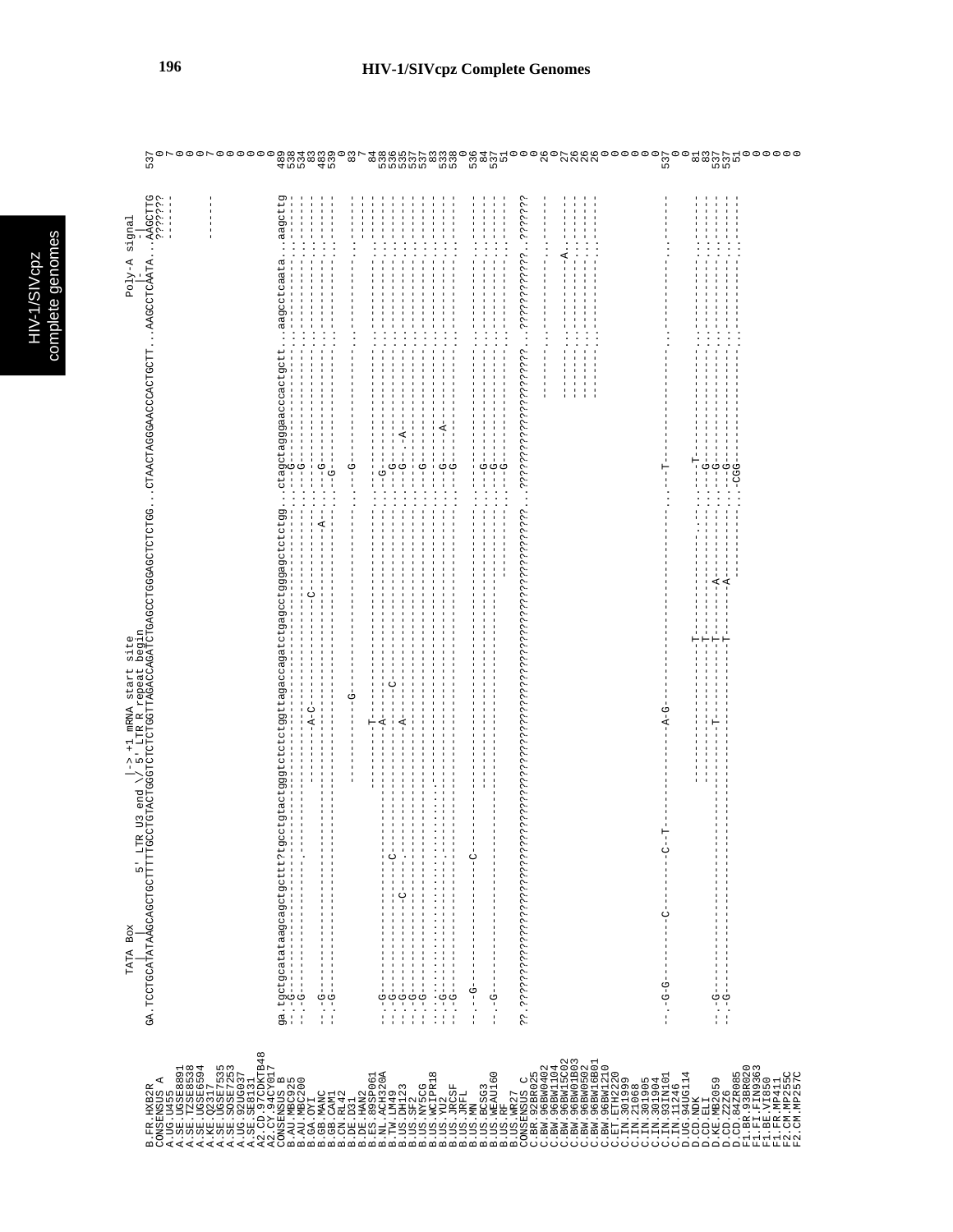|                                    | 0000000000<br>3<br>53.<br>50                                                                                                                                                                                                                                                                        |          |                                                                          |                                                               |                                   |                                                            |                                        |                                          |                                                                                                                                |                                                                                                                                                                                                                        |                         |                                                                          |                                                                                          | LUNUN 410 N444444<br>L4LLOVLUNG COOC<br>UNUNLLOVLA                                                                                             |  |       | $\overset{\circ}{\circ}$ |                  |                                                 |                                                             | M M W O O O O<br>M M M<br>L M L M |                                                                                                                                                                                                               |                                                                              | していこのの<br>ひとしているので<br>ひとりののの |                                                             | 548<br>588<br>588                                                                           | O                         | 55G                                                               | $\overline{21}$                                            |
|------------------------------------|-----------------------------------------------------------------------------------------------------------------------------------------------------------------------------------------------------------------------------------------------------------------------------------------------------|----------|--------------------------------------------------------------------------|---------------------------------------------------------------|-----------------------------------|------------------------------------------------------------|----------------------------------------|------------------------------------------|--------------------------------------------------------------------------------------------------------------------------------|------------------------------------------------------------------------------------------------------------------------------------------------------------------------------------------------------------------------|-------------------------|--------------------------------------------------------------------------|------------------------------------------------------------------------------------------|------------------------------------------------------------------------------------------------------------------------------------------------|--|-------|--------------------------|------------------|-------------------------------------------------|-------------------------------------------------------------|-----------------------------------|---------------------------------------------------------------------------------------------------------------------------------------------------------------------------------------------------------------|------------------------------------------------------------------------------|------------------------------|-------------------------------------------------------------|---------------------------------------------------------------------------------------------|---------------------------|-------------------------------------------------------------------|------------------------------------------------------------|
| signal                             | AAGCTTG                                                                                                                                                                                                                                                                                             |          | $\mathbf{I}$<br>л.<br>п                                                  | $\frac{1}{1}$                                                 |                                   | $\begin{array}{c} \hline \end{array}$<br>Ť<br>$\mathsf I$  | J.<br>Ţ                                | I<br>ł<br>$\vdots$                       | J.<br>л<br>Ť<br>ı<br>$\cdot$                                                                                                   | $\begin{array}{c} \hline \end{array}$<br>Ť<br>$\vdots$<br>$\vdots$                                                                                                                                                     | J.<br>I                 | Ť                                                                        |                                                                                          | ς.<br>5666<br>$\mathfrak{g}$ .                                                                                                                 |  |       |                          | ı<br>т           | J.<br>п                                         | Ì,                                                          |                                   | J.<br>$\begin{array}{c} \hline \end{array}$<br>-1<br>Ť.<br>J.<br>$\bullet$                                                                                                                                    | H<br>J.<br>J.                                                                |                              | - T-                                                        | T<br>ţ<br>$\blacksquare$<br>ï<br>ı                                                          |                           | $\mathbf{I}$                                                      |                                                            |
| $Poly-A$                           | AAGCCTCAATA                                                                                                                                                                                                                                                                                         |          | ליטי ליטי<br>לי                                                          |                                                               | $\cdot$<br>$\mathbf{I}$           | $\vdots$<br>$\cdot$                                        | $\cdot$<br>$\cdot$                     | ł                                        | $\cdot$                                                                                                                        | $\cdot$<br>$\frac{1}{1}$                                                                                                                                                                                               |                         |                                                                          |                                                                                          | Λ.<br>ς.<br>ᡣ.<br>$\frac{1}{2}$<br>$\sim$<br>$\mathsf{\alpha}\cdot$<br>$\sum_{i=1}^{n}$<br>ი.                                                  |  |       |                          |                  |                                                 | Ò<br>т                                                      |                                   | $\cdot$<br>$\mathbf{I}$                                                                                                                                                                                       |                                                                              |                              | P<br>F                                                      |                                                                                             |                           |                                                                   |                                                            |
|                                    |                                                                                                                                                                                                                                                                                                     |          | -1                                                                       | W                                                             |                                   | $\vdots$                                                   |                                        | $\frac{1}{1}$                            |                                                                                                                                | $a = 1$<br>$a = 1$<br>$\vdots$ $a = 1$<br>$\vdots$ $a = 1$<br>$\vdots$ $a = 1$<br>$\vdots$ $a = 1$<br>$\vdots$ $a = 1$<br>$\vdots$ $a = 1$<br>$\vdots$ $a = 1$<br>$\vdots$ $a = 1$<br>$\vdots$ $a = 1$<br>$\mathbf{I}$ |                         | $\ddot{A}$ .<br>T                                                        |                                                                                          | $\ddot{\cdot}$<br>ς.<br>$\frac{1}{2}$<br>ᡣ.<br>ი.<br>$\tilde{c}$                                                                               |  |       |                          |                  |                                                 | $\mathbf{r}$<br>부<br>٣                                      |                                   |                                                                                                                                                                                                               |                                                                              |                              | 턴                                                           | $\mathbf{I}$<br>п                                                                           |                           |                                                                   |                                                            |
|                                    | . CTAACTAGGGAACCCACTGCTT<br>-94-5-                                                                                                                                                                                                                                                                  | 텅        | စုံစုံစုံစုံ<br>т.<br>$\frac{1}{4}$<br><b>しいい</b>                        | $\blacksquare$<br>草                                           | ゥ<br>$\blacksquare$<br>-<br>CTAG- | $-25 - 75$<br>Ť.<br>Ť<br>$\frac{1}{2}$                     | Ĭ<br>È                                 |                                          |                                                                                                                                |                                                                                                                                                                                                                        |                         | $G - A$<br>$\frac{1}{2}$                                                 | $-4$                                                                                     | $\sim$<br>ი.<br>$\sum_{i=1}^{n}$<br>icce<br>$\frac{1}{2}$<br>$\ddot{A}$<br>$\ddot{C}$<br>$\mathsf{c}\cdot$<br>$\tilde{\mathcal{C}}$<br>$\cdot$ |  | $G-0$ |                          | К<br>ľ<br>ひ<br>Ť | -1<br>L.<br>$\mathsf I$<br>$\frac{1}{1}$ g      | $-TTA$<br>Ġ<br>$\mathsf I$<br>п                             |                                   | $\mathbf{I}$<br>3<br>34-45<br>34-55<br>$\mathbf{I}$<br>$\begin{smallmatrix} 1 & 1 \\ 1 & 1 \\ 1 & 1 \end{smallmatrix}$                                                                                        | ĪΙ<br>$\perp$                                                                |                              | 텅<br>-<br>U<br>-1<br>υ<br>Ŧ<br>יט ט<br>   <br>  ו<br>ee<br> | $- -G - A$<br>ひ<br>$\overline{\phantom{a}}$<br>$\frac{1}{\sqrt{2}}$<br>$\blacksquare$       | A.CCAG-G-AG               | $-CTAC-GTA$                                                       | <b>CO-DO-</b>                                              |
|                                    |                                                                                                                                                                                                                                                                                                     |          | 1<br>$\mathbf{I}$<br>$\mathbf{I}$<br>oppo<br>1                           | $\mathbf{I}$<br>$1 - 1$<br>$\blacksquare$                     |                                   | $\mathsf I$<br>$\mathsf I$                                 | $\mathbf{I}$                           | $\mathbf{I}$                             |                                                                                                                                |                                                                                                                                                                                                                        |                         |                                                                          |                                                                                          | Λ.<br>ς.<br>ი.<br>$\frac{1}{2}$<br>ς.<br>$\mathsf{\small \alpha}$<br>$\mathfrak{g}$ .<br>$\alpha$                                              |  |       |                          |                  |                                                 |                                                             |                                   | $\begin{array}{c}\nA \\ A \\ I\n\end{array}$<br>$\mathbf{I}$                                                                                                                                                  |                                                                              |                              | ひ                                                           | $-1 - 5$                                                                                    |                           |                                                                   |                                                            |
| begin                              | . \/ 5' LTR R repeat begin<br>GGGTCTCTGTTAGACCAGATCTGAGCCTGGGAGCTCTCTGG                                                                                                                                                                                                                             |          | ł<br>L.<br>л.<br>п<br>т.<br>$\mathbf{I}$<br>$\mathsf I$                  | UUU I<br>$\blacksquare$                                       | -1                                | ÷,<br>H<br>$\mathbf{I}$                                    | $\frac{1}{1}$<br>υU                    | $\frac{1}{1}$<br>U<br>Ť<br>$\mathfrak l$ | $\frac{1}{1}$<br>$\frac{1}{1}$<br>Ť<br>ł                                                                                       | ÷,<br>Ť<br>Ť.                                                                                                                                                                                                          |                         | ł                                                                        |                                                                                          | ი.<br>م.<br>م<br>ς.<br>ς.<br>$\mathsf{\alpha}\cdot$<br>ი.<br>ი<br>ς.                                                                           |  |       |                          | т                | $\vec{A}$                                       |                                                             |                                   | $\frac{1}{1}$<br>п<br>부부부                                                                                                                                                                                     | $\blacksquare$                                                               |                              | ن<br>!<br>U<br>텃                                            |                                                                                             | Н                         | I<br>$-AA$                                                        | $-TA$                                                      |
| site<br>start                      |                                                                                                                                                                                                                                                                                                     | ひ        | မှု မှု မှ<br>$\mathbf{I}$<br>-1<br>Ť.                                   |                                                               |                                   | $-\frac{1}{6}$<br>Ť                                        | $\frac{1}{1}$                          | 1<br>Ţ<br>$\frac{1}{1}$                  | Ţ<br>Ţ<br>÷<br>$\frac{1}{1}$                                                                                                   | $\mathbf{I}$<br>$\mathbf{I}$<br>$\frac{1}{1}$                                                                                                                                                                          | $-4$                    | Ť<br>$\mathsf I$<br>п<br>$\frac{1}{1}$                                   | $T-5$<br>ひ<br>÷<br>$\mathsf I$<br>$\mathbf{I}$<br>ပုံ ပုံ                                | c.cc<br>$\sim$<br>ς.                                                                                                                           |  |       |                          |                  | л                                               | ひ<br>$\frac{1}{1}$<br>ひ                                     |                                   | $\blacksquare$<br>$\mathbf{I}$<br>$\mathbf{I}$                                                                                                                                                                | $\blacksquare$                                                               |                              | $\overline{A}$<br>ひ<br>Ţ<br>J.                              | J.                                                                                          |                           |                                                                   | ひ                                                          |
| mRNA<br>' LTR R<br>$\frac{1}{1}$ m |                                                                                                                                                                                                                                                                                                     | GG-TAGAG | $\mathbf{I}$<br>$\blacksquare$                                           | - 1                                                           |                                   | н<br>н<br>ł<br>Ŧ<br>$\frac{1}{1}$<br>U                     | $\mathsf{H}$<br>$\frac{1}{1}$          | Ţ                                        | н<br>н<br>÷<br>ł<br>$\blacksquare$                                                                                             | ь<br>f,<br>f,<br>÷<br> <br>-1                                                                                                                                                                                          | Н<br>ł                  |                                                                          | H <sub>H</sub>                                                                           |                                                                                                                                                |  |       |                          |                  |                                                 |                                                             |                                   | UUU<br>UUU<br>т<br>п.                                                                                                                                                                                         | $\blacksquare$                                                               |                              | ۲<br>H                                                      | ÷,<br>A<br>A<br>Ť<br>$\mathbf{I}$<br>I.                                                     |                           |                                                                   | Н                                                          |
| end<br>ב<br>-<br>ה                 | IR U3 end<br>3CCTGTACT                                                                                                                                                                                                                                                                              | ု        | L.<br>L.                                                                 | $\mathbf{I}$<br>00001<br>      <br>- 1<br>부부부부부부<br>$---ACC-$ | J.<br>$\mathbf{I}$<br>$-10$       | ה<br>J.<br>ن<br>ٻ<br>$\mathsf I$<br>$\mathbf{I}$<br>$-90-$ | scttgtacts<br>--T-------<br>sgettttege |                                          | $\mathbf{I}$<br>$\mathbf{I}$                                                                                                   | Ť.<br>$\blacksquare$<br>eeeee<br>ָטְטְטָטָטָטָ<br>אין יין יין יין                                                                                                                                                      |                         | Т<br>$\blacksquare$                                                      | 부부                                                                                       |                                                                                                                                                |  |       |                          |                  | ပုံပုံပုံ<br>Î.                                 |                                                             |                                   | $\mathbf{I}$<br>부부부<br>ή γ.<br>ÜÜÜ                                                                                                                                                                            |                                                                              |                              |                                                             | л<br>부부부<br>$\frac{1}{2}$ $\frac{1}{2}$ $\frac{1}{2}$ $\frac{1}{2}$ $\frac{1}{2}$           | J.<br>$\overline{1}$<br>Ÿ | 부<br>$\blacksquare$<br>$\frac{0}{1}$                              | 5<br>Ĥ<br>U<br>п                                           |
| Box                                |                                                                                                                                                                                                                                                                                                     | U        | $-1 - 1 - 1$<br>$\frac{1}{2}$<br>$\mathbf{I}$<br>т.<br>т.                | п                                                             |                                   | $\mathbf{I}$                                               | 0.0<br>0.1<br>0.1                      |                                          | $\mathbf{I}$<br>$\mathbf{I}$<br>$\mathbf{I}$<br>$\mathbf{I}$<br>j.<br>$\mathbf{I}$<br>$\mathbf{I}$<br>$\mathbf{I}$<br>-1<br>-1 | ŧ<br>11111<br>п<br>$\mathbf{I}$                                                                                                                                                                                        | $\frac{1}{1}$<br>п      | I<br>÷<br>$\blacksquare$<br>ł<br>$\frac{1}{1}$<br>T<br>$\mathbf{I}$<br>п | $\mathbf{I}$<br>$\mathbf{I}$<br>п<br>υU<br>- I<br>$\mathbf{I}$<br>H<br>$\mathsf I$<br>J. |                                                                                                                                                |  |       |                          |                  | L.<br>L.<br>υU<br>$\mathbf{I}$<br>л<br>L.<br>J. | л<br>$\frac{1}{1}$<br>$\blacksquare$<br>л                   |                                   | Ť.<br>Ť,<br>$\blacksquare$<br>$\mathbf{I}$<br>$\mathbf{I}$<br>$\mathbf{I}$<br>ひひひ<br>÷<br>$\mathbf{I}$<br>п<br>-1<br>п.<br>$\mathbf{I}$<br>$\mathbf{I}$                                                       | $\mathbf{I}$<br>$\mathbf{I}$<br>- 1<br>$\frac{1}{1}$<br>$\blacksquare$<br>J. |                              | υU<br>J.<br>L.<br>U<br>$\frac{1}{1}$<br>$-4$                | H<br>$\mathbf{I}$<br>U U<br>Ŧ<br>÷<br>$\mathfrak l$<br>÷<br>$\frac{1}{4}$<br>$\blacksquare$ |                           | Ü<br>$\mathbf{I}$<br>п<br>л<br>U<br>ł<br>$\mathbf{I}$<br>-1<br>J. | ш<br>U                                                     |
| TATA                               | FIFIFIONDO 40044E454D0FODF ・ 400mm                                                                                                                                                                                                                                                                  |          | л.<br>л.<br>л.<br>$\mathbf{I}$<br>п<br>т.<br>$\mathsf I$<br>$\mathbf{I}$ | J.<br>ひ                                                       |                                   |                                                            | a.tgctgcataaagca<br>-.----------       |                                          | $\mathbf{I}$<br>$\mathbf{I}$<br>$\mathbf{I}$<br>п<br>$\mathbf{I}$<br>т                                                         | $\begin{array}{c}\n -A & - \\  -A & - \\  -A & - \\  -A & - \\  -A & - \\  -A & -\n\end{array}$<br>$\,$ I<br>$\frac{1}{1}$<br>$\mathbf{I}$                                                                             | ı<br>J.<br>$\mathbf{I}$ | I<br>ı<br>T<br>$\mathbf I$                                               | K,<br>K,<br>$\frac{1}{1}$<br>f.<br>$\overline{1}$<br>п<br>$\blacksquare$<br>$\mathbf{I}$ |                                                                                                                                                |  |       |                          | т                | $\mathbf{I}$<br>L.<br>L.<br>-1                  | A<br>$\frac{1}{1}$<br>$\blacksquare$<br>п<br>$\blacksquare$ |                                   | $\begin{array}{c}\n- A - \\ - A \\ - A \\ - \end{array}$<br>$\overline{\phantom{a}}$<br>$\blacksquare$<br>$\mathbf{I}$<br>- 11<br>$\mathbf{I}$<br>$\blacksquare$<br>$\frac{1}{6}$ $\frac{1}{6}$ $\frac{1}{6}$ | $\blacksquare$<br>- 1<br>$\pm$ $\pm$                                         |                              |                                                             |                                                                                             |                           | К<br>Ĭ<br>$\mathbf{I}$<br>п<br>п                                  |                                                            |
|                                    | .AG                                                                                                                                                                                                                                                                                                 | $-.AG.$  | ပုံပုံ<br> -<br>   <br>$\mathbf{I}$<br>п                                 | $\frac{1}{2}$<br>$\,$ I<br>$\blacksquare$                     |                                   |                                                            | ו רס                                   |                                          | $1 - 1$                                                                                                                        | י יוויון<br>קייריון<br>קייריון<br>$\mathbf{I}$                                                                                                                                                                         | $\blacksquare$          | -1<br>- 1                                                                |                                                                                          |                                                                                                                                                |  |       |                          | I.               | စုံစုံစုံ<br> -<br>!!!<br>$\mathbf{I}$          | $\blacksquare$                                              |                                   | $\mathsf I$<br>T                                                                                                                                                                                              | $AC -$                                                                       |                              |                                                             | $\ddot{A}$ = $\ddot{A}$ = $\ddot{A}$ = $\ddot{A}$                                           | $\mathsf I$               | GA-<br>A                                                          | $-.AG-$                                                    |
|                                    | $\begin{smallmatrix} (3,102,123)\\ (2,102,138)\\ (2,102,138)\\ (2,102,139)\\ (2,102,139)\\ (2,102,139)\\ (2,102,139)\\ (2,102,139)\\ (2,102,139)\\ (2,102,130)\\ (2,102,130)\\ (2,102,130)\\ (2,102,130)\\ (2,102,130)\\ (2,102,130)\\ (2,102,130)\\ (2,102,130)\\ (2,102,130$<br>.HXB2R<br>T.DRCBL |          |                                                                          |                                                               |                                   |                                                            |                                        |                                          |                                                                                                                                |                                                                                                                                                                                                                        |                         |                                                                          |                                                                                          |                                                                                                                                                |  |       |                          |                  |                                                 |                                                             |                                   |                                                                                                                                                                                                               |                                                                              |                              |                                                             |                                                                                             |                           |                                                                   | CPZ.CM.SIVCPZCAM3<br>CPZ.CM.SIVCPZCAM5<br>CPZ.CD.SIVCPZAMT |
|                                    | $F$ R.<br>四ひ                                                                                                                                                                                                                                                                                        |          |                                                                          |                                                               |                                   |                                                            |                                        |                                          |                                                                                                                                |                                                                                                                                                                                                                        |                         |                                                                          |                                                                                          |                                                                                                                                                |  |       |                          |                  |                                                 |                                                             |                                   |                                                                                                                                                                                                               |                                                                              |                              |                                                             |                                                                                             |                           |                                                                   |                                                            |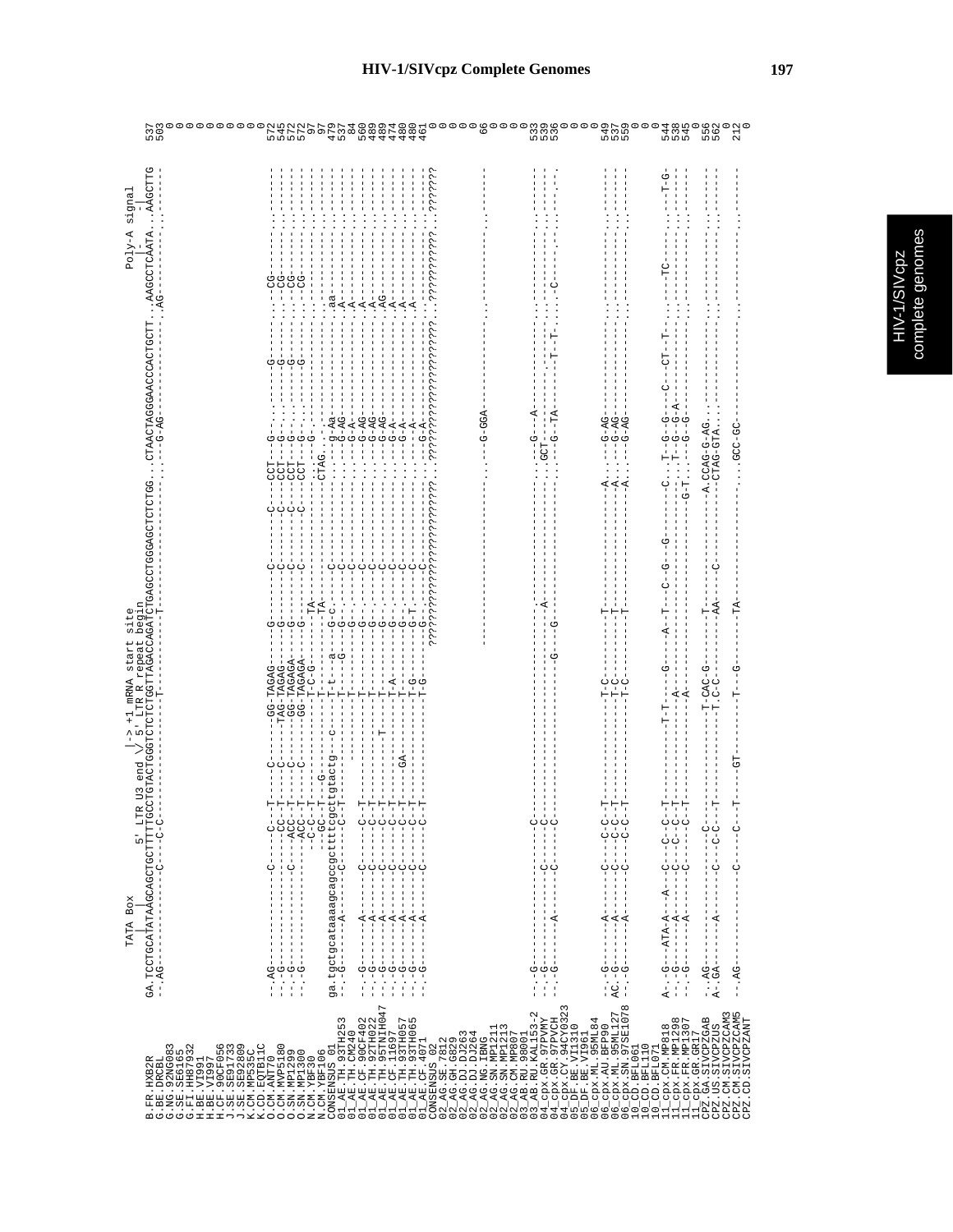complete genomes HIV-1/SIVcpz

|                                                                                                                                                                                                                                                                                                                                                                                        |                                                                                                                 |                                                                                                                          | R H H MORGHING HHHRARARDANG AHRH HHHH NA HHRARARDAH DONG HARARDAH ARANG ARANG ARANG ANG HARAH HARAH A HHRAH HA<br>M H H M DIA40 AMARARDAH ARANG ARANG AMARAH AMAH ARANG ARANG ARANG ARANG ARANG ANG AHRAH A HARAH A HARAH HARAH<br>D |                                                                                                                                                                                                                                                                                                                                                                                                                                                                                                                                                                                                                                                                                                                                                                                                                                                                                                                                                                                                  |                                                                                                                                                                                                                                                                                                                                                                                                                                                                                                                                                                                                                                                                                                                                                                                                                                            |                                                                                                                                                                                                                                                                                                                                                                                                                                                                                                                                                                                                                                                                                                                                                                                                                                                                                                                                                                                                                                                                                                                                                                                                                                                         |                                                                                                                                                                                                                                                                                                                                                                                                                                                                                                                                                                                                                                                      |                                                                                                                                                                                                                                                                                                                                                                                                                                                           |                                                                                                                                                                                                                                                                                                                                                                                                                                                                                                                                                                                                                                                                                                                                                                                                                                                                                                                                                                                                                                                                                                                                                                                                                                                                                                                                                                                                                                                       |                                                                                                                                                                                                                                                                                                                                                                                                                                                                                                                                                                                                                                                                                                                                                                                                                                                                                 |                                                                                                                                                                                                                                                                                                                                                                                            |                                                                                                                                                                                                                                                                                                                                                                                                                                                                                                                                                                                                                                                        |                                                                                                                                                                                                                                                                                                                                                                                                                                                                                                   |                                                                                                                                                                                                                                                                                                                                                                                                                                                                                                                                                                                                                                                                                                                                                                                                                                                                                                                                                                                                                                                                                                                                                                                                                                                                                                                                                                                                                                        |                                                                                                                                                                                                                                                                                                                                                                                                                                                                        |                                                                                                                                                                                                                                                                                                                                                                                                                                                                                                        |                                                                                                                                                                                                                                                                                                                                                                                                                                                                                                                                                                                                                                                                                                                                                                                                                                                                                                                                                                                                                                                                                                                                                                                                                                                                                                       |                                                                                                                                    |                                                                                                                                                                                                                                                                                                                                                                                                                                                                                                                                                                                                                                     |                                                                                                                                                                                                                                                                                                                                                                                                |                                                                                                                                                                                                                                                                                                                                                                                                                                                                                                                                                                                                                 |                                                                                                                                                                                                                                                                                                                                                                                                                                                                                                                                                                                                                                                                                                                                                                                                                                                                                                                                                                                                                                                                                                                                                                           |                                                                                                                                                                                                                                                                                                                                                                                                                                                                                                                                                                                                                                                                                                                                                                                                                                                                        |                                                                                                                                                                                                                                                                                                                                                                                                                                                                                                                                                  |                                                                         |                                                                                                                                                                       |                                                                                                                                                            |                                                                                                                                  |                                                                                                                                                                                                                                 |                                                                                                                                                                                                                                                                                                                                                                                                                                                                                                                                                                                                                                                                                                    |                                                                                                                                                                                                                                                                                                                                                                                                                                                                                                                            |                                                                                                                                                                                                       |   |  |
|----------------------------------------------------------------------------------------------------------------------------------------------------------------------------------------------------------------------------------------------------------------------------------------------------------------------------------------------------------------------------------------|-----------------------------------------------------------------------------------------------------------------|--------------------------------------------------------------------------------------------------------------------------|--------------------------------------------------------------------------------------------------------------------------------------------------------------------------------------------------------------------------------------|--------------------------------------------------------------------------------------------------------------------------------------------------------------------------------------------------------------------------------------------------------------------------------------------------------------------------------------------------------------------------------------------------------------------------------------------------------------------------------------------------------------------------------------------------------------------------------------------------------------------------------------------------------------------------------------------------------------------------------------------------------------------------------------------------------------------------------------------------------------------------------------------------------------------------------------------------------------------------------------------------|--------------------------------------------------------------------------------------------------------------------------------------------------------------------------------------------------------------------------------------------------------------------------------------------------------------------------------------------------------------------------------------------------------------------------------------------------------------------------------------------------------------------------------------------------------------------------------------------------------------------------------------------------------------------------------------------------------------------------------------------------------------------------------------------------------------------------------------------|---------------------------------------------------------------------------------------------------------------------------------------------------------------------------------------------------------------------------------------------------------------------------------------------------------------------------------------------------------------------------------------------------------------------------------------------------------------------------------------------------------------------------------------------------------------------------------------------------------------------------------------------------------------------------------------------------------------------------------------------------------------------------------------------------------------------------------------------------------------------------------------------------------------------------------------------------------------------------------------------------------------------------------------------------------------------------------------------------------------------------------------------------------------------------------------------------------------------------------------------------------|------------------------------------------------------------------------------------------------------------------------------------------------------------------------------------------------------------------------------------------------------------------------------------------------------------------------------------------------------------------------------------------------------------------------------------------------------------------------------------------------------------------------------------------------------------------------------------------------------------------------------------------------------|-----------------------------------------------------------------------------------------------------------------------------------------------------------------------------------------------------------------------------------------------------------------------------------------------------------------------------------------------------------------------------------------------------------------------------------------------------------|-------------------------------------------------------------------------------------------------------------------------------------------------------------------------------------------------------------------------------------------------------------------------------------------------------------------------------------------------------------------------------------------------------------------------------------------------------------------------------------------------------------------------------------------------------------------------------------------------------------------------------------------------------------------------------------------------------------------------------------------------------------------------------------------------------------------------------------------------------------------------------------------------------------------------------------------------------------------------------------------------------------------------------------------------------------------------------------------------------------------------------------------------------------------------------------------------------------------------------------------------------------------------------------------------------------------------------------------------------------------------------------------------------------------------------------------------------|---------------------------------------------------------------------------------------------------------------------------------------------------------------------------------------------------------------------------------------------------------------------------------------------------------------------------------------------------------------------------------------------------------------------------------------------------------------------------------------------------------------------------------------------------------------------------------------------------------------------------------------------------------------------------------------------------------------------------------------------------------------------------------------------------------------------------------------------------------------------------------|--------------------------------------------------------------------------------------------------------------------------------------------------------------------------------------------------------------------------------------------------------------------------------------------------------------------------------------------------------------------------------------------|--------------------------------------------------------------------------------------------------------------------------------------------------------------------------------------------------------------------------------------------------------------------------------------------------------------------------------------------------------------------------------------------------------------------------------------------------------------------------------------------------------------------------------------------------------------------------------------------------------------------------------------------------------|---------------------------------------------------------------------------------------------------------------------------------------------------------------------------------------------------------------------------------------------------------------------------------------------------------------------------------------------------------------------------------------------------------------------------------------------------------------------------------------------------|----------------------------------------------------------------------------------------------------------------------------------------------------------------------------------------------------------------------------------------------------------------------------------------------------------------------------------------------------------------------------------------------------------------------------------------------------------------------------------------------------------------------------------------------------------------------------------------------------------------------------------------------------------------------------------------------------------------------------------------------------------------------------------------------------------------------------------------------------------------------------------------------------------------------------------------------------------------------------------------------------------------------------------------------------------------------------------------------------------------------------------------------------------------------------------------------------------------------------------------------------------------------------------------------------------------------------------------------------------------------------------------------------------------------------------------|------------------------------------------------------------------------------------------------------------------------------------------------------------------------------------------------------------------------------------------------------------------------------------------------------------------------------------------------------------------------------------------------------------------------------------------------------------------------|--------------------------------------------------------------------------------------------------------------------------------------------------------------------------------------------------------------------------------------------------------------------------------------------------------------------------------------------------------------------------------------------------------------------------------------------------------------------------------------------------------|-------------------------------------------------------------------------------------------------------------------------------------------------------------------------------------------------------------------------------------------------------------------------------------------------------------------------------------------------------------------------------------------------------------------------------------------------------------------------------------------------------------------------------------------------------------------------------------------------------------------------------------------------------------------------------------------------------------------------------------------------------------------------------------------------------------------------------------------------------------------------------------------------------------------------------------------------------------------------------------------------------------------------------------------------------------------------------------------------------------------------------------------------------------------------------------------------------------------------------------------------------------------------------------------------------|------------------------------------------------------------------------------------------------------------------------------------|-------------------------------------------------------------------------------------------------------------------------------------------------------------------------------------------------------------------------------------------------------------------------------------------------------------------------------------------------------------------------------------------------------------------------------------------------------------------------------------------------------------------------------------------------------------------------------------------------------------------------------------|------------------------------------------------------------------------------------------------------------------------------------------------------------------------------------------------------------------------------------------------------------------------------------------------------------------------------------------------------------------------------------------------|-----------------------------------------------------------------------------------------------------------------------------------------------------------------------------------------------------------------------------------------------------------------------------------------------------------------------------------------------------------------------------------------------------------------------------------------------------------------------------------------------------------------------------------------------------------------------------------------------------------------|---------------------------------------------------------------------------------------------------------------------------------------------------------------------------------------------------------------------------------------------------------------------------------------------------------------------------------------------------------------------------------------------------------------------------------------------------------------------------------------------------------------------------------------------------------------------------------------------------------------------------------------------------------------------------------------------------------------------------------------------------------------------------------------------------------------------------------------------------------------------------------------------------------------------------------------------------------------------------------------------------------------------------------------------------------------------------------------------------------------------------------------------------------------------------|------------------------------------------------------------------------------------------------------------------------------------------------------------------------------------------------------------------------------------------------------------------------------------------------------------------------------------------------------------------------------------------------------------------------------------------------------------------------------------------------------------------------------------------------------------------------------------------------------------------------------------------------------------------------------------------------------------------------------------------------------------------------------------------------------------------------------------------------------------------------|--------------------------------------------------------------------------------------------------------------------------------------------------------------------------------------------------------------------------------------------------------------------------------------------------------------------------------------------------------------------------------------------------------------------------------------------------------------------------------------------------------------------------------------------------|-------------------------------------------------------------------------|-----------------------------------------------------------------------------------------------------------------------------------------------------------------------|------------------------------------------------------------------------------------------------------------------------------------------------------------|----------------------------------------------------------------------------------------------------------------------------------|---------------------------------------------------------------------------------------------------------------------------------------------------------------------------------------------------------------------------------|----------------------------------------------------------------------------------------------------------------------------------------------------------------------------------------------------------------------------------------------------------------------------------------------------------------------------------------------------------------------------------------------------------------------------------------------------------------------------------------------------------------------------------------------------------------------------------------------------------------------------------------------------------------------------------------------------|----------------------------------------------------------------------------------------------------------------------------------------------------------------------------------------------------------------------------------------------------------------------------------------------------------------------------------------------------------------------------------------------------------------------------------------------------------------------------------------------------------------------------|-------------------------------------------------------------------------------------------------------------------------------------------------------------------------------------------------------|---|--|
| $\overset{\circ}{\circ}$ $\overset{\circ}{\circ}$ $\cdot$ $\overset{\circ}{\circ}$<br>CAACACAC<br>Ū۵.<br>ت<br>تا م<br>ccg<br>??<br>ひ ი.<br>CAGTC<br>CAGTC<br>$\mathbf{I}$<br>imer binding site<br>5 LTR U5 end <-<br>AAAATCTCTAGC<br>????????????                                                                                                                                      |                                                                                                                 |                                                                                                                          |                                                                                                                                                                                                                                      | 9909009800899<br>-11<br>$\mathbf{I}$<br>$\mathbf{I}$<br>$\blacksquare$<br>$\mathbf{I}$<br>-1<br>$\mathbf{I}$<br>-11<br>-1<br>cagt<br>$\mathbf{I}$<br>-11<br>$\blacksquare$<br>đ<br>$\mathbb{I}$<br>aaaatctct<br>$\mathbb T$<br>$\overline{\phantom{a}}$<br>$\mathbf{I}$<br>$\mathbf{I}$<br>$\mathbf{I}$<br>$\blacksquare$<br>$\mathbf{I}$<br>$\mathbf{I}$<br>$\mathbf{I}$<br>ρ.<br>$\cdot$                                                                                                                                                                                                                                                                                                                                                                                                                                                                                                                                                                                                       | л<br>п<br>$\mathbf{I}$<br>$\mathbf{I}$<br>ш<br>J.<br>$\mathbf{I}$<br>п<br>$\mathbf{I}$<br>I<br>J.<br>п<br>J.<br>$\blacksquare$<br>$\overline{1}$<br>$\mathbf{I}$<br>п<br>$\mathbf{I}$<br>$\blacksquare$<br>$\blacksquare$<br>$\overline{1}$<br>п<br>$\mathbf{I}$<br>$\mathbf I$<br>$\overline{\phantom{a}}$<br>Â,<br>彗生                                                                                                                                                                                                                                                                                                                                                                                                                                                                                                                    | $\mathbf{I}$<br>$\mathbf{I}$<br>$\mathbf{I}$<br>п.<br>п<br>п.<br>$\blacksquare$<br>$\mathbf{I}$<br>$\mathbf{I}$<br>т<br>$\mathbf{I}$<br>Ť<br>-1<br>$\mathbf I$<br>$\mathsf I$<br>特式                                                                                                                                                                                                                                                                                                                                                                                                                                                                                                                                                                                                                                                                                                                                                                                                                                                                                                                                                                                                                                                                     | -1<br>-1<br>J.<br>$\mathbf{I}$<br>-1<br>J.<br>J<br>$\blacksquare$<br>÷<br>$\blacksquare$<br>$\mathbf I$<br>$\mathbf{I}$<br>$\mathbf{I}$<br>$\mathbf I$<br>$\,$ I<br>$\mathbf{I}$<br>$\frac{1}{1}$<br>J.<br>$\mathsf I$<br>$\frac{1}{4}$<br>п<br>J.<br>$\frac{1}{1}$<br>J.<br>$\blacksquare$<br>$\overline{\phantom{a}}$<br>$\,$ I                                                                                                                                                                                                                                                                                                                    | т<br>I<br>1<br>T<br>I<br>$\mathbf{I}$<br>$\mathbf{I}$<br>ţ.                                                                                                                                                                                                                                                                                                                                                                                               | п<br>-1<br>ш<br>j.<br>н<br>Ť<br>п<br>п<br>$\mathbf I$<br>$\mathbf{I}$<br>J.<br>$\mathbf{I}$<br>п<br>$\mathsf I$<br>$\mathbf I$<br>-1<br>$\begin{array}{c} \hline \end{array}$<br>-1<br>п<br>Ť.<br>$\mathbf{I}$<br>ina<br>1111<br>ŧ<br>$\overline{\phantom{a}}$<br>п<br>Ţ<br>Ţ<br>$\mathbf{I}$<br>$\overline{\phantom{a}}$<br>$\mathbf{I}$<br>J.<br>$\mathsf I$<br>$\mathbf{I}$<br>333                                                                                                                                                                                                                                                                                                                                                                                                                                                                                                                                                                                                                                                                                                                                                                                                                                                                                                                                                                                                                                                                 | $\overline{1}$<br>п<br>$\overline{\phantom{a}}$<br>$\mathsf I$<br>L.<br>J.<br>$\overline{1}$<br>$\mathbf{I}$<br>$\mathsf I$<br>Ţ<br>$\mathbf{I}$<br>J.<br>$\frac{1}{1}$<br>Ţ<br>$\mathbf{I}$<br>$\mathbf{I}$<br>$\mathsf I$                                                                                                                                                                                                                                                                                                                                                                                                                                                                                                                                                                                                                                                     | л<br>-1<br>п<br>т<br>$\vdots$<br>$\cdot$<br>1<br>п<br>$\mathfrak l$<br>$\blacksquare$<br>H                                                                                                                                                                                                                                                                                                 | л.<br>1<br>п.<br>п.<br>-1<br>$\mathsf I$<br>$\ddot{\cdot}$<br>$\cdot$<br>$\frac{1}{4}$<br>$\mathbf{I}$<br>Ţ<br>$\mathbf{I}$<br>Ť.<br>$\mathbf{I}$<br>$\cdot$                                                                                                                                                                                                                                                                                                                                                                                                                                                                                           | т<br>л<br>т<br>I.<br>T<br>п<br>T<br>п<br>т<br>T<br>т.<br>Ť.<br>$\bullet$<br>$\cdot$<br>т<br>L.<br>т<br>L.<br>L<br>T<br>$\bullet$                                                                                                                                                                                                                                                                                                                                                                  | п<br>$\cdot$<br>п<br>п<br>J.<br>$\cdot$                                                                                                                                                                                                                                                                                                                                                                                                                                                                                                                                                                                                                                                                                                                                                                                                                                                                                                                                                                                                                                                                                                                                                                                                                                                                                                                                                                                                | -1<br>ш<br>п<br>т<br>т<br>т<br>T<br>I<br>$\mathbf{I}$<br>I.<br>Ĵ,                                                                                                                                                                                                                                                                                                                                                                                                      | т<br>t<br>$\bullet$<br>$\cdot$<br>п<br>$\mathbf{I}$<br>$\mathbf{I}$<br>$\mathsf I$<br>$\frac{1}{4}$<br>$\bullet$                                                                                                                                                                                                                                                                                                                                                                                       | п<br>1<br>$\mathbf{I}$<br>J.<br>п<br>п<br>$\mathbf{I}$<br>п<br>л<br>п<br>п<br>п<br>п<br>п<br>$\mathbf{I}$<br>$\mathbf{I}$<br>п<br>п<br>$\mathbf{I}$<br>п<br>Ì<br>$\cdot$<br>I<br>$\mathbf{I}$<br>п<br>п<br>л.<br>$\mathbf{I}$<br>$\blacksquare$<br>п<br>- 1<br>п<br>$\mathbf{I}$<br>$\mathbf{I}$<br>$\overline{\phantom{a}}$<br>$\mathbf{I}$<br>$\bullet$<br>$\ddot{\phantom{0}}$                                                                                                                                                                                                                                                                                                                                                                                                                                                                                                                                                                                                                                                                                                                                                                                                                                                                                                                     | $\blacksquare$<br>$\mathbf{I}$<br>$\mathbf{I}$<br>$\cdot$<br>$\cdot$<br>$\cdot$<br>$\cdot$<br>-1<br>-1<br>$TCC-GG---$<br>aaaatctc. | cccgaacagg<br>aacac<br>cagt<br>ת<br>Ĭ,<br>đ<br>$\ddot{c}$                                                                                                                                                                                                                                                                                                                                                                                                                                                                                                                                                                           | L.<br>-1<br>L.<br>л<br>$\mathbf{I}$<br>л.<br>$\mathbf{I}$<br>-1<br>Τ.<br>$\mathbf{I}$<br>п.<br>Τ.<br>$\mathbf{I}$<br>H.<br>$\mathbf{I}$<br>$\blacksquare$<br>Τ.<br>$\mathbf{I}$<br>$\mathsf I$<br>-1<br>$\mathsf I$<br>$\blacksquare$<br>$\mathbf{I}$<br>- 11<br>Τ.<br>$\mathbf{I}$<br>$\mathbf{I}$<br>$\mathbf{I}$<br>Ţ<br>$\mathbf{I}$<br>$\perp$<br>$\mathbb{L}$<br>-1<br>$\mathsf I$<br>п. | п<br>п<br>п<br>J.<br>п<br>J.<br>$\mathbf{I}$<br>$\mathbf{I}$<br>п<br>$\mathbf{I}$<br>п.<br>п<br>$\mathbf{I}$<br>$\mathbf{I}$<br>$\mathbb{I}$<br>$\cdot$<br>$\mathbf I$<br>$\mathbf{I}$<br>л.<br>$\mathbf{I}$<br>$\mathbf{I}$                                                                                                                                                                                                                                                                                                                                                                                    | $\mathbf{I}$<br>$\mathbf{I}$<br>$\mathbf{I}$<br>$\blacksquare$<br>$\mathbf{I}$<br>$\blacksquare$<br>-1<br>$\blacksquare$<br>п.<br>$\mathbb T$<br>$\mathbf{I}$<br>$\mathbf{I}$<br>$\overline{\phantom{a}}$<br>$\mathbf{I}$<br>$\blacksquare$<br>$\mathbf I$<br>9999<br>$\mathsf I$<br>- 1<br>$\blacksquare$<br>- 1<br>$\mathbf{I}$<br>T<br>ĦĦ<br>$\mathbf{I}$<br>$\,$ I                                                                                                                                                                                                                                                                                                                                                                                                                                                                                                                                                                                                                                                                                                                                                                                                    | $\mathbf{I}$<br>$\blacksquare$<br>$\mathbf{I}$<br>$\mathbf{I}$<br>$\mathsf I$<br>Ţ<br>1<br>Ť.<br>333<br>$\mathbf{I}$<br>$\mathbf{I}$<br>$\mathbf{I}$<br>$\mathbb{I}$<br>111111                                                                                                                                                                                                                                                                                                                                                                                                                                                                                                                                                                                                                                                                                         | $\blacksquare$<br>л<br>$\mathbf{I}$<br>$\overline{\phantom{a}}$<br>$\mathbf{I}$<br>$\overline{\phantom{a}}$<br>J.<br>$\mathbf{I}$<br>$\blacksquare$<br>-1<br>$\mathsf I$<br>$\mathbf{I}$<br>$\blacksquare$<br>$\mathbf{I}$<br>$\mathbf{I}$<br>$\mathbb T$<br>$\,$ I<br>$\mathbf{I}$<br>J.<br>$\frac{1}{1}$<br>п<br>Ť.<br>$\mathbf I$<br>÷.<br>$\sim$<br>$\blacksquare$<br>$\mathbf{I}$<br>$\blacksquare$<br>$\mathbf{I}$<br>-1<br>J.<br>$\mathbf{I}$<br>$\ddot{r}$<br>$\mathsf I$<br>Ţ<br>$\mathbf{I}$<br>$\mathbf{I}$<br>$\,$ I<br>$\mathbf{I}$ | $\blacksquare$<br>ţ<br>$\vdots$<br>$\cdot$<br>$\cdot$<br>-1<br>J.<br>-1 | л<br>$\overline{1}$<br>T<br>п<br>л<br>T<br>$\ddot{\cdot}$<br>J.<br>$\mathbf{I}$<br>L.<br>п<br>I.<br>J<br>J.<br>$\mathbf{I}$<br>$\mathbf{I}$<br>Ť<br>$\mathsf I$<br>I. | ш<br>п<br>п<br>J.<br>л.<br>$\mathbf{I}$<br>$\cdot$<br>$\cdot$<br>п<br>т.<br>Ť.<br>$\mathbf{I}$<br>$\frac{1}{1}$<br>$\mathbf I$<br>$\overline{\phantom{a}}$ | ш<br>т<br>$\ddot{\phantom{0}}$<br>-1<br>$\mathbf{I}$<br>т<br>$\mathbf{I}$<br>л<br>- 1<br>-1<br>$\mathbf{I}$<br>т<br>$\mathbf{I}$ | л<br>J.<br>I.<br>$\bullet$<br>$\ddot{\phantom{a}}$                                                                                                                                                                              | л<br>п<br>$\mathsf I$<br>$\mathbf{I}$<br>$\cdot$                                                                                                                                                                                                                                                                                                                                                                                                                                                                                                                                                                                                                                                   | $\cdot$<br>$\cdot$                                                                                                                                                                                                                                                                                                                                                                                                                                                                                                         |                                                                                                                                                                                                       | л |  |
| itzq<br>$9^\circ \cdot 4$<br>tRNA<br>ăr F<br>$\mathbb{O}$<br>다 ^ 4<br>Š<br>- - - AC<br>- 2 2 2 2 2 2 3<br>- PC - DC<br>O <sub>0</sub><br>Ъ<br>egion.<br>$(1)$ $\circ$<br>GA<br>P<br>$\sum_{i=1}^{n}$<br>Я<br>$\mathbb{O} \mathbb{I}$<br>Ĕ<br>(93)<br>$\blacksquare$<br>asive<br>dizvi<br>PTGTC<br>--A-1<br>Extens<br>See Ri<br>See Ri<br>Brens<br>Seens<br>č.<br>Eč<br>ې<br>U م<br>Ū۴. | $\cdots$<br>$\,$ .<br>٠,<br>$\cdots$<br>$\ddot{\phantom{a}}$<br>-1<br>п<br>$\ddot{\phantom{a}}$<br>$\cdot$<br>Ш | ひ<br>$\overline{A}$<br>$\mathbf{I}$<br>ပုံ<br>$-AC$<br>п<br>ш<br>$\bullet$<br>Ţ<br>п<br>п<br>п<br>$\mathbf{I}$<br>п<br>п |                                                                                                                                                                                                                                      | ი.<br>9<br>$\blacksquare$<br>gtcagtgt<br>-11<br>-1<br>$\mathbf{I}$<br>$\blacksquare$<br>ccttttag<br>ŏiiii<br>::::::<br>:::::<br><b>r.</b><br>O<br>$\mathbf{I}$<br>tcagao<br>$\mathbf{I}$<br>$\mathbf{I}$<br>$\begin{array}{c} 2 \frac{1}{2} \\ 2 \frac{1}{2} \\ 2 \frac{1}{2} \end{array}$<br>CCC<br>$\mathbf I$<br>$\mathbf{I}$<br>$\blacksquare$<br>gagato<br>-1<br>$\mathbf{I}$<br>$\mathbf{I}$<br>ggtaacta<br>$\blacksquare$<br>$\blacksquare$<br>-1<br>$\overline{\phantom{a}}$<br>$\blacksquare$<br>-1<br>tgtgtgactct<br>$\blacksquare$<br>-1<br>$\mathbf{I}$<br>$\blacksquare$<br>-1<br>-1<br>$\overline{1}$<br>$\vdots$<br>$\cdot$<br>ס<br>cogtot<br>- 1<br>$\blacksquare$<br>$\blacksquare$<br>$\blacksquare$<br>cttcaagtagtgtgtgc<br>Ť.<br>$\mathsf I$<br>$\mathbf{I}$<br>$\mathbf{I}$<br>$\mathbf I$<br>$\,$ I<br>Ţ<br>$\blacksquare$<br>Ť<br>п.<br>$\frac{1}{1}$<br>$\frac{1}{1}$<br>ţ<br>ccttgagtg<br>$\mathbb{I}$<br>$\,$ I<br>Ţ<br>$\frac{1}{1}$<br>$\frac{1}{1}$<br>$\mathbf{I}$ | J.<br>$\blacksquare$<br>$\mathbf{I}$<br>L.<br>$\mathbf{I}$<br>$\overline{\phantom{a}}$<br>Ι.<br>$\blacksquare$<br>$\mathbf{I}$<br>т.<br>$\frac{1}{4}$<br>Ĩ,<br>$\cdot$<br>$\cdot$<br>$\mathbf{I}$<br>п<br>п<br>л<br>J.<br>$\mathbf{I}$<br>п<br>$\mathbf{I}$<br>$\mathbf{I}$<br>$\mathbf{I}$<br>$\mathbf{I}$<br>$\mathbf{I}$<br>$\cdot$<br>$\cdot$<br>- 1<br>$\blacksquare$<br>п<br>$\mathbf{I}$<br>п<br>$\blacksquare$<br>$\blacksquare$<br>I<br>I<br>J<br>$\mathbf{I}$<br>J<br>$\mathbf{I}$<br>ï<br>$\mathbf{I}$<br>J<br>$\mathbf{I}$<br>$\frac{1}{4}$<br>$\mathbf{I}$<br>Ι.<br>$\frac{1}{1}$<br>Ť.<br>$\mathbf{I}$<br>$\mathbf{I}$<br>$-1$ – $T$ – –<br>Ť.<br>÷<br>Ι.<br>Ť.<br>$\frac{1}{4}$<br>ţ<br>$\mathbb I$<br>$\mathsf I$<br>$\frac{1}{1}$<br>J.<br>Ţ<br>Ι.<br>Ť.<br>$\frac{1}{1}$<br>$\mathsf I$<br>$\frac{1}{1}$<br>$\mathbb{L}$ | î<br>$\mathbf{I}$<br>$\mathfrak l$<br>$\,$ I<br>$\mathbf{I}$<br>$\mathbf{I}$<br>$\mathbf{I}$<br>т<br>$\mathbf{I}$<br>$\blacksquare$<br>$\blacksquare$<br>$\mathbf{I}$<br>$\mathsf I$<br>T<br>$\blacksquare$<br>$\blacksquare$<br>I.<br>$\blacksquare$<br>I.<br>$\overline{\phantom{a}}$<br>$\overline{\phantom{a}}$<br>$\mathbf{I}$<br>T<br>$\mathbf{I}$<br>- 1<br>Ħ<br>Ţ<br>$\mathbf{I}$<br>$\blacksquare$<br>$\mathbf{I}$<br>$\mathbf I$<br>Ι.<br>$\mathsf I$<br>$\mathbf{I}$<br>$\blacksquare$<br>$\mathbf{I}$<br>-1<br>T<br>$\mathbf{I}$<br>$\mathbf{I}$<br>$\blacksquare$<br>$\mathbf{I}$<br>-1<br>$\overline{1}$<br>I.<br>Ì,<br>$\cdot$<br>$\cdot$<br>- 1<br>п<br>- 1<br>$\blacksquare$<br>$\mathbf I$<br>т<br>A<br>$\mathbf{I}$<br>- 1<br>Ţ<br>$\mathsf I$<br>$\mathsf I$<br>I<br>$\mathbf{I}$<br>$\mathbf{I}$<br>$\mathbf{I}$<br>$\mathbf{I}$<br>Ť.<br>$\mathfrak l$<br>$\mathsf I$<br>$\,$ I<br>ł<br>$\frac{1}{1}$<br>Ť.<br>$- - - - - - - - - - -$<br>$\blacksquare$<br>$\blacksquare$<br>$\overline{\phantom{a}}$<br>$\overline{\phantom{a}}$<br>$\frac{1}{1}$<br>J.<br>$\frac{1}{1}$<br>$\vdots$<br>$\overline{\phantom{a}}$<br>$\frac{1}{1}$<br>$\overline{\phantom{a}}$<br>$\frac{1}{1}$<br>ŧ<br>$\frac{1}{1}$<br>$1 - 1$<br>$\mathbf{I}$ | ł<br>$\mathsf I$<br>$\blacksquare$<br>л.<br>$\mathbf{L}$<br>$\mathbf{L}$<br>л.<br>$\mathbf{I}$<br>л.<br>$\mathbb{L}$<br>$\mathsf I$<br>Ι.<br>л.<br>$\mathbf{I}$<br>$\mathsf I$<br>$\blacksquare$<br>$\mathbf{I}$<br>$\mathsf I$<br>$\blacksquare$<br>$\mathbf{I}$<br>$\mathbf{L}$<br>л.<br>$\mathbf{I}$<br>$\blacksquare$<br>$\mathbf{I}$<br>$\blacksquare$<br>$\blacksquare$<br>$\mathbf{I}$<br>$\blacksquare$<br>$\blacksquare$<br>$\mathbf{I}$<br>1<br>$\mathbf{I}$<br>Ť.<br>$\mathbf I$<br>$\mathbf{I}$<br>л.<br>л<br>$\mathsf I$<br>$\,$ I<br>$\frac{1}{4}$<br>Ť.<br>$\mathsf I$<br>$\frac{1}{1}$<br>ţ<br>$\mathbf I$<br>J<br>Ť<br>$\mathbf{L}$ | $\bullet$<br>f,<br>I<br>J,<br>- 11<br>$\mathbf{I}$<br>-1<br>CAAA<br>$\blacksquare$<br>$\bullet$<br>$\bullet$<br>부<br>$\mathbf{I}$<br>ţ<br>$\cdot$<br>Ţ<br>т<br>-1<br>-1<br>ひ<br>Ť<br>-1<br>л<br>$\mathbf{I}$<br>л<br>т<br>п<br>п<br>I<br>I<br>J<br>т<br>$\mathfrak l$<br>$\mathsf I$<br>Ţ<br>$\mathbf{I}$<br>$\,$ I<br>$\mathbf{I}$<br>т<br>т<br>$\frac{1}{1}$<br>$\frac{1}{1}$<br>I<br>$\mathsf I$<br>$\frac{1}{1}$<br>Ţ<br>$\frac{1}{4}$<br>$\mathbb T$ | $\cdot$ $\cdot$<br>$-4$<br>$A -$<br>Ţ<br>$\mathbf{I}$<br>$\mathbf{L}$<br>$\mathbb T$<br>$\overline{\phantom{a}}$<br>$\mathsf I$<br>$\mathbf{I}$<br>$\blacksquare$<br>п.<br>$\blacksquare$<br>$\blacksquare$<br>$\mathbf{I}$<br>$\blacksquare$<br>$\mathbf{I}$<br>п<br>п<br>$\overline{\phantom{a}}$<br>Ĵ,<br>÷ĭ<br>$\mathbf{L}$<br>$\mathbf{I}$<br>$\mathsf I$<br>I<br>$\,$ I<br>I<br>Ţ<br>$\begin{array}{c} \hline \end{array}$<br>WW<br>$\mathbf I$<br>$\,$ I<br>$\blacksquare$<br>$\overline{\phantom{a}}$<br>$\mathbf{I}$<br>п<br>-1<br>$\blacksquare$<br>$\blacksquare$<br>п.<br>п<br>$\mathbf{I}$<br>$\blacksquare$<br>ŧ<br>$\blacksquare$<br>п<br>ひ<br>п<br>Ť<br>$\blacksquare$<br>$-\overline{A}$<br>п<br>$\mathsf I$<br>$\mathbf{I}$<br>п<br>$\mathbf{I}$<br>п<br>$\blacksquare$<br>$\blacksquare$<br>-1<br>1<br>$\mathbf{I}$<br>$\mathbf{I}$<br>п<br>Ť<br>J.<br>-1<br>1111<br>$\mathbf{I}$<br>$\mathbf{I}$<br>$\mathbf{I}$<br>п<br>$\mathbf{I}$<br>I<br>Ţ<br>$\begin{array}{c} \hline \end{array}$<br>1<br>$\frac{1}{1}$<br>Ť.<br>$\mathsf I$<br>$\mathbf{I}$<br>$\frac{1}{4}$<br>$\frac{1}{4}$<br>Ť.<br>$\mathsf I$<br>$\blacksquare$<br>$\blacksquare$<br>$\blacksquare$<br>п<br>$\mathsf I$<br>J.<br>$\mathbf{I}$<br>$-4 -$<br>ţ<br>$\mathsf I$<br>$\frac{1}{3}$<br>ţ<br>$\mathsf I$<br>ţ<br>$\frac{1}{2}$<br>$\frac{1}{4}$<br>$\frac{1}{1}$<br>$\,$ I<br>$\overline{\phantom{a}}$<br>Ť<br>ł<br>$\mathbf{I}$<br>$\overline{\phantom{a}}$ | $\cdots$<br>ł<br>J.<br>$\mathbf{I}$<br>J.<br>$\mathbf{I}$<br>-11<br>$\mathbf I$<br>$\blacksquare$<br>$\blacksquare$<br>$\mathbf{I}$<br>$A - A -$<br>$\cdot$<br>÷,<br>$\cdot$<br>$\mathbf{I}$<br>$\mathsf I$<br>$\frac{1}{1}$<br>$\mathbf I$<br>J<br>J.<br>$\blacksquare$<br>$\mathbf{I}$<br>$\mathbf{I}$<br>$\mathbf{I}$<br>$\mathbf{I}$<br>$\mathsf I$<br>$\mathbf{I}$<br>$\mathbf{I}$<br>$\mathsf I$<br>$\mathbf{I}$<br>L.<br>J.<br>Ţ<br>$\mathbf{I}$<br>$\mathbf{I}$<br>$\mathbf{I}$ $\mathbf{I}$<br>J.<br>$\mathbf{I}$<br>J.<br>$\overline{1}$<br>$\overline{\phantom{a}}$<br>$\frac{1}{1}$<br>$\begin{array}{c} \begin{array}{c} \begin{array}{c} \begin{array}{c} \end{array} \\ \begin{array}{c} \end{array} \\ \begin{array}{c} \end{array} \\ \begin{array}{c} \end{array} \end{array} \end{array} \end{array}$<br>Ť.<br>$\frac{1}{1}$<br>$\frac{1}{1}$<br>$\mathbf I$ | ∙ ⊄<br>$\frac{1}{1}$<br>$\mathsf I$<br>T<br>-1<br>-1<br>п.<br>п<br>$\ddot{\cdot}$<br>$\mathbf{I}$<br>I.<br>$\mathsf I$<br>$\mathfrak l$<br>I<br>п<br>$\mathbf{I}$<br>-1<br>т<br>$\mathbf{I}$<br>-1<br>$\mathbf{I}$<br>$\cdot$<br>I<br>$\frac{1}{1}$<br>$\frac{1}{1}$<br>I<br>I.<br>T.<br>$-\frac{1}{1}$<br>$\frac{1}{1}$<br>$\frac{1}{1}$<br>$\frac{1}{1}$<br>$\mathbf{I}$<br>$\mathbf{I}$ | $\cdot$<br>ť<br>Ť<br>$\mathsf I$<br>п<br>$\mathbf{I}$<br>$\mathbb{I}$<br>$\mathbf{I}$<br>п.<br>$\mathbf{I}$<br>п<br>$\mathsf I$<br>$\frac{1}{1}$<br>-1<br>٠.<br>$\ddot{\phantom{a}}$<br>$\cdot$<br>$\mathbf{I}$<br>$\mathsf I$<br>$\mathsf I$<br>п<br>$\bullet$<br>$\cdot$<br>$\mathsf I$<br>п<br>$\mathbf{I}$<br>п.<br>п<br>$\mathbf{I}$<br>п.<br>$\mathbb{I}$<br>$\mathbf{I}$<br>п.<br>п<br>т.<br>$\mathsf I$<br>$\ddot{\cdot}$<br>$\mathbf{I}$<br>$\mathbf I$<br>J.<br>J.<br>J.<br>J<br>J.<br>$\blacksquare$<br>п<br>$- A -$<br>$\frac{1}{1}$<br>È<br>$-1$ $-1$ $-1$ $-1$ $-1$ $-1$ $-1$<br>I<br>$\mathbf{I}$<br>J.<br>J.<br>I<br>I<br>$\mathbf{I}$ | $\bullet$<br>Ť<br>I<br>I<br>T.<br>T<br>$\mathfrak l$<br>T.<br>п<br>I.<br>T<br>т<br>т<br>I<br>I.<br>п<br>٠.<br>$\bullet$<br>L.<br>т<br>$\mathsf I$<br>T<br>л.<br>т<br>$\bullet$<br>$\bullet$<br>$\mathbf I$<br>T<br>т<br>т<br>T<br>п<br>т<br>I.<br>п<br>$\mathbf{I}$<br>T<br>т<br>I<br>I.<br>п<br>Ť.<br>$\cdot$<br>п<br>п<br>л<br>$\mathfrak l$<br>Ţ<br>$\frac{1}{1}$<br>$-1$ $-1$ $-1$ $-1$ $-1$ $-1$<br>Ť.<br>Ţ<br>$\frac{1}{1}$<br>ţ<br>$\mathbf I$<br>$\frac{1}{1}$<br>$\frac{1}{1}$<br>ŧ<br>- | ÷,<br>$\mathbf{I}$<br>$\blacksquare$<br>п<br>$\cdot$<br>$\cdot$<br>$\cdot$<br>$\blacksquare$<br>$\blacksquare$<br>$\mathbf{I}$<br>$\overline{1}$<br>$\mathbf{I}$<br>$\overline{\phantom{a}}$<br>п<br>п<br>ı<br>$\overline{1}$<br>$\overline{1}$<br>п<br>$\blacksquare$<br>$\blacksquare$<br>п<br>п<br>$\mathbf{I}$<br>$\overline{\phantom{a}}$<br>п<br>п<br>$\mathsf I$<br>$\overline{\phantom{a}}$<br>J<br>$\mathbf{I}$<br>$\overline{\phantom{a}}$<br>п<br>п<br>J<br>I<br>п<br>$\mathsf I$<br>I<br>J<br>$\frac{1}{2}$<br>I<br>п<br>ţ<br>$\vdots$<br>$\begin{array}{c} \rule{0pt}{2.5ex} \rule{0pt}{2.5ex} \rule{0pt}{2.5ex} \rule{0pt}{2.5ex} \rule{0pt}{2.5ex} \rule{0pt}{2.5ex} \rule{0pt}{2.5ex} \rule{0pt}{2.5ex} \rule{0pt}{2.5ex} \rule{0pt}{2.5ex} \rule{0pt}{2.5ex} \rule{0pt}{2.5ex} \rule{0pt}{2.5ex} \rule{0pt}{2.5ex} \rule{0pt}{2.5ex} \rule{0pt}{2.5ex} \rule{0pt}{2.5ex} \rule{0pt}{2.5ex} \rule{0pt}{2.5ex} \rule{0$<br>Ţ<br>I<br>I<br>J.<br>$\frac{1}{1}$<br>$\begin{array}{c} \rule{0pt}{2.5ex} \rule{0pt}{2.5ex} \rule{0pt}{2.5ex} \rule{0pt}{2.5ex} \rule{0pt}{2.5ex} \rule{0pt}{2.5ex} \rule{0pt}{2.5ex} \rule{0pt}{2.5ex} \rule{0pt}{2.5ex} \rule{0pt}{2.5ex} \rule{0pt}{2.5ex} \rule{0pt}{2.5ex} \rule{0pt}{2.5ex} \rule{0pt}{2.5ex} \rule{0pt}{2.5ex} \rule{0pt}{2.5ex} \rule{0pt}{2.5ex} \rule{0pt}{2.5ex} \rule{0pt}{2.5ex} \rule{0$<br>I<br>$\overline{\phantom{a}}$<br>Ť<br>$\frac{1}{4}$<br>$\,$ I<br>1 | ł<br>$\mathbf{I}$<br>-1<br>J.<br>ပုံ<br>т<br>т<br>п<br>$\mathbf I$<br>$\mathbf{I}$<br>$\mathbf{L}$<br>$\overline{\mathbb{F}}_{\mathbb{I}}$<br>$\mathbf{I}$<br>п<br>Τ.<br>T<br>т<br>л<br>т<br>T<br>$\mathbf{I}$<br>п<br>ひ<br>ī<br>$\blacksquare$<br>л.<br>т<br>-1<br>$\mathbf{I}$<br>$\dot{A}$<br>$\mathfrak l$<br>I<br>I<br>п<br>ï<br>I<br>J.<br>$\mathbf{I}$<br>j<br>I.<br>ï<br>I<br>I<br>ł<br>$\mathbf{I}$<br>I<br>I<br>$\frac{1}{1}$<br>I<br>I<br>$\mathbf{I}$<br>T | $\cdot$<br>$\cdot$<br>I.<br>$\mathbf{I}$<br>$\mathbf{I}$<br>1<br>1<br>$\mathbf{I}$<br>п<br>T<br>$\blacksquare$<br>-<br>¥<br>¥<br>$\cdot$<br>$\cdot$<br>$\cdot$<br>$\mathbf{I}$<br>$\mathbf{I}$<br>Н<br>Ť<br>٠.<br>п<br>$\mathbf{I}$<br>$\mathbf{I}$<br>$\mathbf{I}$<br>ひ<br>Ť<br>$\mathbf{I}$<br>-1<br>п<br>$\bullet$<br>$\cdot$<br>Ţ<br>1<br>$\mathfrak l$<br>I.<br>$\frac{1}{1}$<br>1<br>Ť.<br>$\mathsf I$<br>$\frac{1}{1}$<br>$\frac{1}{4}$<br>ţ<br>$\mathbb{I}$<br>I<br>Т<br>T<br>ï<br>1<br>Ť<br>1 | $\cdot$<br>$\mathbf{I}$<br>$\mathbf{I}$<br>1<br>$\overline{\phantom{a}}$<br>$\blacksquare$<br>J.<br>$\blacksquare$<br>п<br>$\blacksquare$<br>$\overline{\phantom{a}}$<br>$\mathbf{I}$<br>J.<br>- 1<br>п<br>$\mathsf I$<br>J.<br>$\overline{\phantom{a}}$<br>$\blacksquare$<br>п<br>$\blacksquare$<br>п<br>п<br>ı.<br>$-TC$<br>$\blacksquare$<br>$-$ A<br>$\epsilon$ , $\epsilon$<br>$\cdot$<br>$\blacksquare$<br>$\blacksquare$<br>$\mathsf I$<br>$\mathsf I$<br>$\mathbf{I}$<br>$\mathsf I$<br>$\mathbf{I}$<br>$\overline{\phantom{a}}$<br>$\mathbf{I}$<br>п<br>$\mathbf{I}$<br>$\frac{1}{4}$<br>$\cdot$<br>$\mathbf{I}$<br>$\blacksquare$<br>л<br>$\blacksquare$<br>п<br>п<br>$\blacksquare$<br>п<br>п<br>п<br>п<br>л<br>1<br>$\blacksquare$<br>п<br>л<br>п<br>л<br>$\blacksquare$<br>п<br>п<br>J.<br>п<br>п<br>$\cdot$<br>$\cdot$<br>$\blacksquare$<br>п<br>$\blacksquare$<br>п<br>$\mathbf{I}$<br>I<br>J<br>$\frac{1}{2}$<br>J.<br>$\frac{1}{1}$<br>п<br>I<br>$\,$ I<br>$\frac{1}{1}$<br>J.<br>п<br>J<br>J.<br>$\frac{1}{4}$<br>п<br>$\overline{\phantom{a}}$<br>$\frac{1}{1}$<br>п<br>п<br>$\overline{1}$<br>$\frac{1}{4}$<br>$\overline{1}$<br>I<br>$\frac{1}{2}$<br>J<br>$\mathbf{I}$<br>$\frac{1}{1}$<br>J.<br>j<br>$\overline{\phantom{a}}$<br>$\frac{1}{4}$<br>J.<br>п<br>$\mathbf{I}$<br>п | $\cdot$<br>j                                                                                                                       | 9<br>tgt.<br>ò.<br>3555.<br>čćć<br>ς.<br>ς.<br>ς.<br>ρ.<br>$\cdot$<br>$\cdot$<br>$\cdot$<br>ρ.<br><b>r.</b><br>ς.<br>ς.<br>ρ.<br>ς.<br>$\cdot$<br>$\cdot$<br>$\cdot$<br><b>r.</b><br>م.<br>م<br><b>r</b><br>ς.<br>ς.<br>$\sim$<br><b>r</b><br><b>r.</b><br>ᡣ.<br>$\sim$<br><b>r</b><br>ς.<br>ς.<br>$\sim$<br>ς.<br><b>r</b><br><u>ლ.</u><br><b>r</b><br>ς.<br>$\frac{1}{2}$<br>ς.<br>ᡣ.<br>ρ.<br><b>r.</b><br><b>r.</b><br>$\cdot$<br>$\cdot$<br>ი.<br>ρ.<br>ρ.<br><b>r</b><br><b>r.</b><br>ρ.<br>Λ.<br>ᡣ.<br>c.cc<br>ς.<br>c c c<br>ccc.<br>i cicci<br>ς.<br><b>r</b><br>$\ddot{\cdot}$<br>ς.<br>c c c<br>ς.<br>ن ځ ځ<br><b>C.</b> | $\mathbf{I}$<br>$\mathbf{I}$<br>$\mathbf{I}$<br>п.<br>л.<br>- 1<br>т.<br>$\mathbb{I}$<br>$\mathbf{I}$<br>Τ.<br>٠.<br>$\cdot$<br>$\mathbf{I}$<br>L.<br>L.<br>L.<br>J.<br>-1<br>L.<br>J.<br>$\mathbf{I}$<br>J.<br>J.<br>L.<br>L.<br>п<br>J.<br>$\overline{\phantom{a}}$<br>텅<br>$\frac{1}{4}$<br>$\mathsf I$<br>J.<br>L.<br>$\mathbb{I}$<br>J.<br>L.<br>-1                                       | $\mathbf{r}=\mathbf{r}+\mathbf{r}+\mathbf{r}$<br>$\mathbf{L}$<br>$\mathbf{I}$<br>ŧ<br>$\mathbf{I}$<br>J<br>J.<br>$\mathbf{L}$<br>п<br>$\mathbf{I}$<br>л.<br>т.<br>$\cdot$<br>$\cdot$<br>T<br>$\mathbf{I}$<br>л.<br>ш<br>$\mathbb{I}$<br>$\mathbf{I}$<br>$\mathbf{I}$<br>J.<br>п<br>H.<br>п<br>ш<br>п<br>$\mathbf{I}$<br>$\mathbf{I}$<br>$\cdot$<br>п<br>$\mathbf{I}$<br>I<br>п<br>$\frac{1}{1}$<br>$\mathbf{I}$<br>$\begin{bmatrix} 1 \\ 1 \\ 1 \\ 1 \end{bmatrix}$<br>L<br>t<br>$\mathsf I$<br>$\overline{\phantom{a}}$<br>п<br>$\frac{1}{1}$<br>$\overline{\phantom{a}}$<br>J<br>$\mathbf{I}$<br>$\mathbf{I}$ | $\mathbf{I}$<br>$\mathbf{I}$<br>$\mathbf{I}$<br>$\mathbf{I}$<br>н<br>٠.<br>$\pm$<br>$\mathbf{I}$<br>$\blacksquare$<br>$\mathbf{I}$<br>$\mathbf{I}$<br>$\blacksquare$<br>$\mathbf{I}$<br>$\mathbf{I}$<br>$\mathbf{I}$<br>$\mathbf{I}$<br>$\cdot$<br>$\mathbb{N}$<br>$\mathbf{r}_i$<br>$\mathbf{I}$<br>$\mathbf{I}$<br>$\mathbf{I}$<br>К<br>$\mathbf{I}$<br>$\mathbf{I}$<br>ı<br>$\cdot$<br>$\cdot$<br>$\cdot$<br>$\mathbf{I}$<br>$\mathbf{I}$<br>$\mathbf{I}$<br>$\mathbf{I}$<br>$\mathbf{I}$<br>п.<br>$\triangle$ $\triangle$<br>T<br>$\mathbf{I}$<br>$\mathbf{I}$<br>$\mathbf{I}$<br>-1<br>$\mathbf{I}$<br>п<br>$\mathbf{I}$<br>$\mathbf{I}$<br>$\blacksquare$<br>$\ddot{a}$<br>$\bullet$<br>$\cdot$<br>$\mathsf I$<br>$\mathbb I$<br>$\frac{1}{1}$<br>$\mathbf{I}$<br>J,<br>Ť.<br>$\mathsf I$<br>$\,$ I<br>$\begin{bmatrix} 1 \\ 1 \\ 1 \\ 1 \end{bmatrix}$<br>Ţ<br>$\frac{1}{1}$<br>$\overline{1}$<br>J,<br>-- - - -<br>탄탄<br>- - - -<br>$\frac{1}{4}$<br>$\mathbb{I}$<br>$\overline{1}$<br>$\mathbb I$<br>J<br>$\mathbf{I}$<br>Ţ<br>$\mathbf{I}$<br>$\frac{1}{1}$<br>Ť.<br>$\mathsf I$<br>$\,$ I<br>Ť<br>$\overline{\phantom{a}}$<br>$\blacksquare$<br>$\blacksquare$ | $\cdots$<br>$\mathbf{I}$<br>$\blacksquare$<br>ŀ.<br>$\cdot$<br>$\mathbf{1}$<br>トのののの<br>$\mathbf{I}$<br>-1<br>$\mathbf{I}$<br>٣<br>$\mathbf{I}$<br>٠.<br>$\bullet$<br>$\cdot$<br>$\cdot$<br>$\cdot$<br>л<br>п<br>$\ddot{\phantom{0}}$<br>$\cdot$<br>$\ddot{\phantom{0}}$<br>л<br>л<br>$\mathbf{I}$<br>$\blacksquare$<br>п<br>$\mathbf{I}$<br>$\mathbf{I}$<br>J.<br>$-T$<br>$\frac{1}{4}$<br>$\cdot$<br>$\begin{array}{c} \rule{0.2cm}{0.15mm} \rule{0.2cm}{0.15mm} \rule{0.2cm}{0.15mm} \rule{0.2cm}{0.15mm} \rule{0.2cm}{0.15mm} \rule{0.2cm}{0.15mm} \rule{0.2cm}{0.15mm} \rule{0.2cm}{0.15mm} \rule{0.2cm}{0.15mm} \rule{0.2cm}{0.15mm} \rule{0.2cm}{0.15mm} \rule{0.2cm}{0.15mm} \rule{0.2cm}{0.15mm} \rule{0.2cm}{0.15mm} \rule{0.2cm}{0.15mm} \rule{$<br>$\mathbf{I}$<br>J.<br>$\begin{array}{c} \end{array}$<br>$\frac{1}{4}$<br>$\mathbf{I}$<br>$\blacksquare$ | $\mathbf{I}$                                                                                                                                                                                                                                                                                                                                                                                                                                                                                                                                     |                                                                         |                                                                                                                                                                       |                                                                                                                                                            | 5<br>-1<br>$\blacksquare$<br>-1<br>$-CTG - C$<br>I.<br>$\cdot$<br>$\ddot{\phantom{0}}$<br>I                                      | $\overline{A}$<br>U<br>$\mathbf{I}$<br>Τ.<br>-1<br>Τ.<br>Н<br>Τ.<br>т<br>$\mathbf{L}$<br>Ţ<br>I<br>-1<br>Ţ<br>I<br>J<br>Τ.<br>т<br>J.<br>J.<br>J.<br>I<br>J.<br>$\frac{1}{1}$<br>i<br>I<br>$-1$<br>I<br>I<br>$\mathbf{I}$<br>Τ. | $\cdot$<br>$\mathbf{I}$<br>$1 - 1$<br>$\mathbf{I}$<br>$-4$<br>$-4$<br>$\mathbf{I}$<br>-1<br>п<br>$\mathbf{I}$<br>-1<br>п<br>-1<br>-1<br>$\mathbb{C}^{\pm}$<br>$\blacksquare$<br>$\mathbf{I}$<br><b>I</b><br>$\blacksquare$<br>$\cdot$<br>$\ddot{\phantom{0}}$<br>$\cdot$<br>$\ddot{\phantom{0}}$<br>- 1<br>п<br>$\mathbf{I}$<br>$\frac{1}{1}$<br>$\frac{1}{1}$<br>j.<br>$\begin{array}{c} \n\cdot & \cdot & \cdot \\ \n\cdot & \cdot & \cdot \\ \n\cdot & \cdot & \cdot \\ \n\cdot & \cdot & \cdot \end{array}$<br>ţ<br>j.<br>$\frac{1}{1}$<br>$\frac{1}{1}$<br>$\begin{array}{c} \begin{array}{c} \text{1} \\ \text{2} \\ \text{3} \\ \text{4} \end{array} \end{array}$<br>$\,$ I<br>$\mathbf{I}$ | $\vdots$<br>$\cdot$<br>$\blacksquare$<br>4<br>$\mathbf{I}$<br>J.<br>$\vec{r}$<br>$\mathbf{I}$<br>-1<br>ליטטט<br>הורי היא<br>ליי היא<br>$\ddot{\cdot}$<br>$\cdot$<br>$\cdot$<br>$\cdot$<br>$\ddot{\phantom{a}}$<br>I<br>$\cdot$<br>$\cdot$<br>К<br>$\mathfrak l$<br>J.<br>$\mathbf{I}$<br>$\mathbf{I}$<br>$\mathbf{I}$<br>$1 - 1$ $-1 - 1 - 1$ $-1$ $-1 - 1 - 1$<br>$\mathbf{I}$<br>ł<br>$\frac{1}{1}$<br>$\frac{1}{4}$<br>$\mathbf I$<br>1<br>1<br>$\mathbf{I}$<br>Ť.<br>$\mathsf I$<br>ŧ<br>$\frac{1}{4}$<br>$\mathbb{I}$ | U<br>J.<br>л<br>. .<br>부<br>п<br>п<br>J.<br>п<br>J.<br>J.<br>п<br>J.<br>$\frac{1}{1}$<br>J<br>$\ddot{\cdot}$<br>I<br>I<br>J.<br>I<br>J<br>$\frac{1}{2}$<br>$\blacksquare$<br>$\overline{\phantom{a}}$ |   |  |

 $\begin{smallmatrix} \texttt{R}, \texttt{IRBR} \\ \texttt{MSBRS} \\ \texttt{MSBRS} \\ \texttt{MSBRS} \\ \texttt{MSBRS} \\ \texttt{MSBRS} \\ \texttt{MSBRS} \\ \texttt{MSBRS} \\ \texttt{MSBRS} \\ \texttt{MSBRS} \\ \texttt{MSBRS} \\ \texttt{MSBRS} \\ \texttt{MSBRS} \\ \texttt{MSBRS} \\ \texttt{MSBRS} \\ \texttt{MSBRS} \\ \texttt{MSBRS} \\ \texttt{MSBRS} \\ \texttt{MSBRS} \\ \texttt{MSBRS} \\ \texttt{MSBRS} \\ \texttt{MSBRS} \\ \texttt{MSBRS} \\ \text$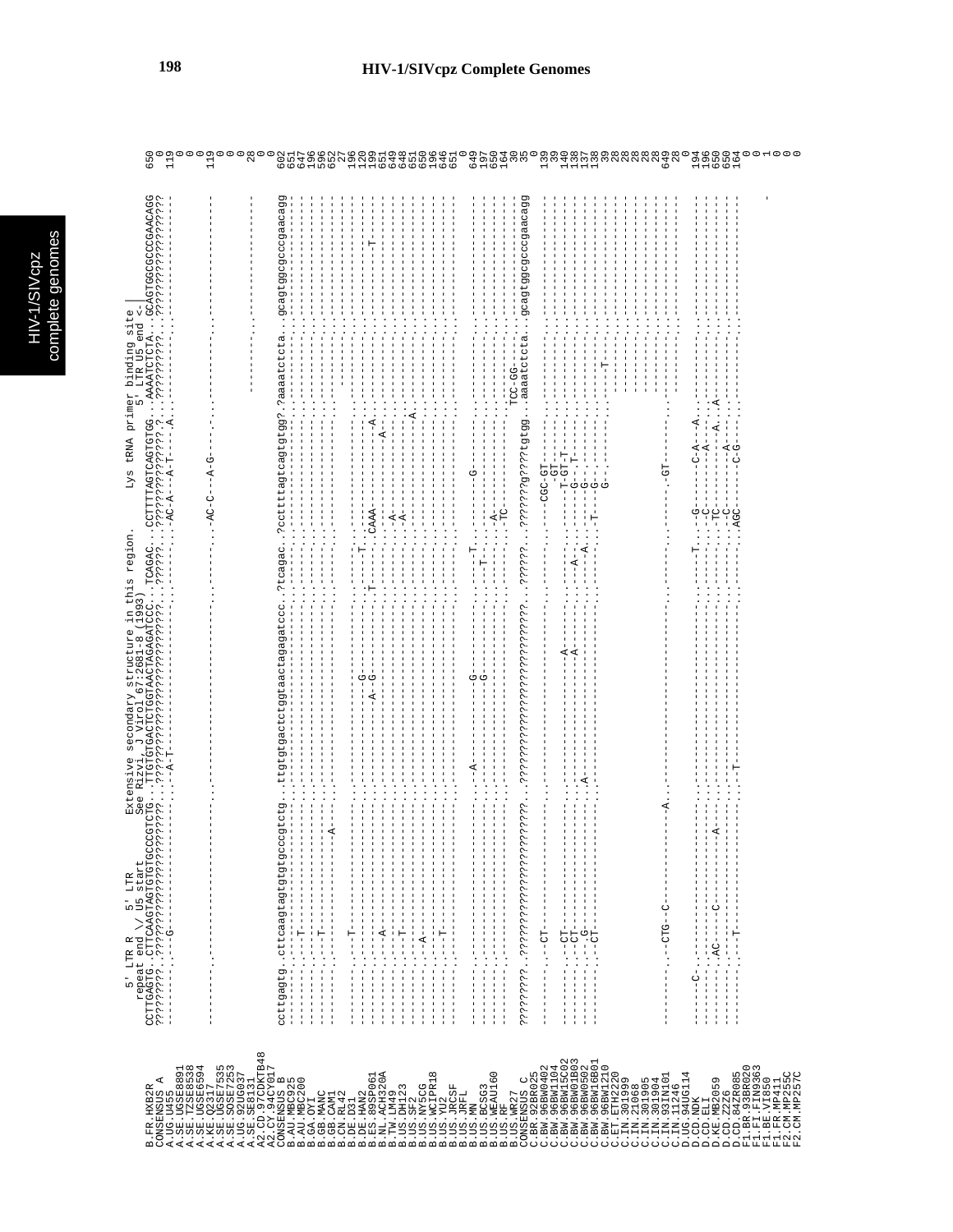| C<br>í |
|--------|
|        |
|        |
|        |
|        |
|        |
| è      |
|        |
|        |
|        |
|        |
|        |
|        |
| Ł      |
| ï      |
|        |
|        |

| OMHM30<br>nduwww                                                                                                                                                                                                                                                                                                                                                                                                                   |                                                                                                                                                                                           | $\mathbf{\sim}$                                                                                                                                                                                                                                                                                                                                                                                                                            | ഥഠയത<br>5457<br>5547<br>566<br>금급증                                                                                                                                                                                                                                                                                                                                                                                                                                                  | ᡡ<br>$\mathbf{\Omega}$<br>667<br>$\frac{1}{2}$                                                                                                                                                                                                                                                                                                                                                                                                                                                                    |
|------------------------------------------------------------------------------------------------------------------------------------------------------------------------------------------------------------------------------------------------------------------------------------------------------------------------------------------------------------------------------------------------------------------------------------|-------------------------------------------------------------------------------------------------------------------------------------------------------------------------------------------|--------------------------------------------------------------------------------------------------------------------------------------------------------------------------------------------------------------------------------------------------------------------------------------------------------------------------------------------------------------------------------------------------------------------------------------------|-------------------------------------------------------------------------------------------------------------------------------------------------------------------------------------------------------------------------------------------------------------------------------------------------------------------------------------------------------------------------------------------------------------------------------------------------------------------------------------|-------------------------------------------------------------------------------------------------------------------------------------------------------------------------------------------------------------------------------------------------------------------------------------------------------------------------------------------------------------------------------------------------------------------------------------------------------------------------------------------------------------------|
| AAAATCTCTAGCAGTGGCGCCCCAACAGG<br>י<br>י<br>AT-A-AGC-AAAGTT<br>$\frac{1}{\sqrt{2}}$<br>end                                                                                                                                                                                                                                                                                                                                          | $-5 -$<br>I<br>Ì,<br>க<br>$\vdots$                                                                                                                                                        | ところとことことことことことこと<br>$-4$<br>J.<br>$\mathsf I$<br>U<br>$\mathfrak{g}$ .<br>٠.<br>$\ddot{\cdot}$<br>$\bullet$<br>$\bullet$                                                                                                                                                                                                                                                                                                                   | J.<br>п<br>$\mathbf{I}$<br>י<br>י<br>י<br>י<br>U                                                                                                                                                                                                                                                                                                                                                                                                                                    | $\frac{1}{2}$<br>$\frac{1}{1}$<br>$\mathbf I$<br>r<br> <br>ပုံ<br>りー<br>--TACAG-AG<br>1<br>п<br>$\vdots$<br>$\bullet$<br>$\vdots$                                                                                                                                                                                                                                                                                                                                                                                 |
| tRNA primer binding site<br>U5<br>LTR<br>J.<br>Ė<br>Б<br>A.<br>$-6C$<br>$-6CT$                                                                                                                                                                                                                                                                                                                                                     | <u>დ</u>                                                                                                                                                                                  | CCCCCCCCC<br>$-4$                                                                                                                                                                                                                                                                                                                                                                                                                          | $\vec{A}$                                                                                                                                                                                                                                                                                                                                                                                                                                                                           | $-1 - 1 - 1 - 1 -$<br>т<br>A,<br>1<br>$\overline{\phantom{a}}$<br>f,<br>f,<br>f.<br>ÜÜ<br>Ü<br>$\mathbf{I}$<br>ÜΟ<br>Ü<br>÷.<br>A,<br>$-4$<br>$\mathbf{I}$                                                                                                                                                                                                                                                                                                                                                        |
| CCTTTTAGTCAGTGTGG<br>ł<br>$-AT$<br>$_{\rm LYS}$<br>$C-C$                                                                                                                                                                                                                                                                                                                                                                           | $\begin{array}{l} -A \ . \ -C---A-T-A--A \ . \\ \mathrm{TACCA}--A-T-A--A-A-A \ . \end{array}$<br>-ACG-AGACTGAG-CA-<br>-ACG-AGACTGAG-GA-<br>$-AC - AGACTCGAA - CA -$<br>- AU - AGHURUH - - | $-$ - AATTAA $-$ A.<br>$- - - - - - - - - - -$<br>ċ.<br>$-AC-CA - -A-T- A$<br>CCCCCCCC<br>$-AC-C$<br>c.c.c                                                                                                                                                                                                                                                                                                                                 | $- -A - A$<br>: :<br>$A-T$<br>$-4-1$<br>U<br>$\mathbf{I}$<br>T<br>$\mathbf{I}$<br>U<br>-AU<br>-<br>$-AC-C$                                                                                                                                                                                                                                                                                                                                                                          | --TAAGTA-GT<br>. TAAA---TAGTCAAG.<br>. . -TC--A-AAGTA . -GT<br>U-U-U-UUUK-------<br>$-1.5 - 1 - 1 - 1 - 1 - 1$<br>$-5AB-1$<br>$-TT - ATTA - G$<br>$\overline{A}$<br>$\frac{1}{1}$<br>T<br>$\blacksquare$<br>U<br>-AC-C<br>-<br>- AC<br>- AC<br>-<br>$-AA-$<br>TAAA-                                                                                                                                                                                                                                               |
| region<br>TCAGAC<br>in this<br>93)<br>CC<br>C<br>Ō<br>structure<br>$\alpha$<br>268                                                                                                                                                                                                                                                                                                                                                 | $-0.1$<br>言<br>$-1$<br>$-1 - 7$<br>$\mathsf I$<br>п                                                                                                                                       | $-1$ .<br>cccc<br>$\frac{1}{1}$<br>$\frac{1}{1}$<br>$\sim$                                                                                                                                                                                                                                                                                                                                                                                 |                                                                                                                                                                                                                                                                                                                                                                                                                                                                                     | $\vec{A}$<br>Ą<br>부<br>$\frac{1}{1}$<br>$A - A$<br>Æ<br>J.                                                                                                                                                                                                                                                                                                                                                                                                                                                        |
| LAUAUALUAALUULULUAULULULULU<br>ن<br>secondary<br>J Virol (<br>Extensive<br>See Rizvi                                                                                                                                                                                                                                                                                                                                               | Ğ.<br>5<br>부<br>ں<br>ا<br>부<br>$\blacksquare$<br>$\blacksquare$<br>л<br>ÜÜ<br>U<br>U<br>$-1$<br>$-6t - Ag - -$<br>÷<br>F                                                                  | م.<br>م<br>ن ن.<br>$-GT-AG-$<br>ن ځ<br>د<br>$-GT - AG -$<br>$-GA-AG$<br>$-GT - AG$<br>$-6A - AC$<br>cccc.<br>$\mathfrak{g}$ .                                                                                                                                                                                                                                                                                                              |                                                                                                                                                                                                                                                                                                                                                                                                                                                                                     | $A-C$<br>T<br>н<br>$CA-AC$<br>ひーウーウ<br>$\frac{1}{2}$<br>$-5$<br>$-CA$<br>T<br>ひ                                                                                                                                                                                                                                                                                                                                                                                                                                   |
| CGLCLC<br>CTTCAAGTAGTGTGCC<br>5 start<br>5' LTR                                                                                                                                                                                                                                                                                                                                                                                    | $-4 - CA$ .<br>$-7 - CA$ .<br>$\frac{1}{1}$<br>п<br>Ť,<br>п<br>$A = A + A$<br>$rac{1}{9}$ $rac{1}{4}$<br>부<br>۳<br>ا<br>부<br>1<br>- 1                                                     | ن ن ن ن ن<br>5555555<br>$\mathbf{I}$<br>$\,$ I<br>$\frac{1}{2}$<br>J,<br>ŧ<br>$\frac{1}{1}$                                                                                                                                                                                                                                                                                                                                                | $\vdots$<br>J<br>Ť<br>$\vdots$<br>$\overline{\phantom{a}}$                                                                                                                                                                                                                                                                                                                                                                                                                          | $-4$<br>$TA---CA$<br>$TA--C$<br>$- A -$<br>$TA-$<br>$\frac{1}{1}$<br>т<br>т<br>$\mathsf I$<br>T<br>$\frac{1}{1}$<br>$\overline{\phantom{a}}$<br>т<br>Ť.<br>L.                                                                                                                                                                                                                                                                                                                                                     |
| P<br>S' LTR R<br>repeat end<br>repeat end<br>cCTTGAGTGCTTC                                                                                                                                                                                                                                                                                                                                                                         | ن<br>ا                                                                                                                                                                                    | . c.c.c.c<br>ں<br>ا<br>$\ldots$ - - $  -$<br>.<br>Scccc<br>$- - A$<br>$\frac{1}{4}$<br>ŧ<br>$\vdots$<br>$\ddot{\cdot}$<br>$\begin{array}{c} 1 \\ 1 \\ 1 \end{array}$<br>666666<br>$\begin{bmatrix} 1 \\ 1 \\ 1 \end{bmatrix}$<br>ŧ<br>$\frac{1}{1}$<br>$\frac{1}{1}$<br>$\mathbf{I}$<br>$\mathbf{I}$<br>$\mathsf{\alpha}.$                                                                                                                 | $\mathsf I$<br>Ţ<br>Ť<br>$\vdots$<br>$\begin{bmatrix} 1 & 1 & 1 \\ 1 & 1 & 1 \\ 1 & 1 & 1 \\ 1 & 1 & 1 \\ 1 & 1 & 1 \\ 1 & 1 & 1 \\ 1 & 1 & 1 \\ 1 & 1 & 1 \\ 1 & 1 & 1 \\ 1 & 1 & 1 \\ 1 & 1 & 1 \\ 1 & 1 & 1 \\ 1 & 1 & 1 \\ 1 & 1 & 1 \\ 1 & 1 & 1 \\ 1 & 1 & 1 \\ 1 & 1 & 1 \\ 1 & 1 & 1 \\ 1 & 1 & 1 \\ 1 & 1 & 1 \\ 1 & 1 & 1 \\ 1 & 1 & 1 \\ 1 & 1 & 1 \\ 1 & 1 & $<br>$\frac{1}{2}$<br>$\frac{1}{2}$<br>$\ddot{\cdot}$<br>$\mathsf I$<br>$\frac{1}{4}$<br>-1<br>$\mathsf I$ | $\frac{1}{1}$<br>U--51-DH.<br>$\frac{1}{1}$<br>$- -7A$<br>$- -7A$<br>$- - -$<br>п<br>$C - A -$<br>부<br>$\frac{1}{2}$<br>т<br>$\frac{1}{4}$<br>$\overline{\phantom{a}}$<br>$\frac{1}{2}$<br>$\frac{1}{4}$<br>ţ<br>$\ddot{\cdot}$<br>$\mathsf I$<br>$\mathsf I$<br>$\mathsf I$<br>$\frac{1}{1}$<br>Ţ<br>$\frac{1}{1}$<br>$\frac{1}{1}$<br>$\mathbf{I}$<br>$\mathbf{L}$<br>п<br>л<br>Ť.<br>$\mathbf{I}$<br>1<br>$\mathsf I$<br>T<br>$\frac{1}{1}$<br>$\mathbf{I}$<br>ŧ<br>I<br>т<br>÷<br>ł<br>п<br>$\mathbf{I}$<br>т |
| $\begin{smallmatrix} \texttt{B.}, \texttt{ER, HXBBR} \\ \texttt{G.}, \texttt{B.}, \texttt{B.}, \texttt{B.}, \texttt{B.}, \texttt{B.}, \texttt{B.}, \texttt{B.}, \texttt{B.}, \texttt{B.}, \texttt{B.}, \texttt{B.}, \texttt{B.}, \texttt{B.}, \texttt{B.}, \texttt{B.}, \texttt{B.}, \texttt{B.}, \texttt{B.}, \texttt{B.}, \texttt{B.}, \texttt{B.}, \texttt{B.}, \texttt{B.}, \texttt{B.}, \texttt{B.}, \texttt{B.}, \texttt{B.$ |                                                                                                                                                                                           | $\mathfrak{g}$ .<br>47<br>$\begin{array}{l}0. \text{ } \text{O.} \text{CO} \text{A} \text{A} \text{A} \text{B} \text{B} \text{C} \text{O} \\ 0. \text{ } \text{O.} \text{CO} \text{N} \text{WPE} \text{S} \text{180} \\ 0. \text{ } \text{O.} \text{C} \text{N} \text{M} \text{WPE} \text{S} \text{180} \\ 0. \text{ } \text{O.} \text{N} \text{M} \text{B} \text{B} \text{S} \text{O} \text{I} \\ 0. \text{ } \text{O.} \text{N} \text{S$ | 0000000                                                                                                                                                                                                                                                                                                                                                                                                                                                                             | $\mathbb{I}-\mathbb{I}$<br>${}^{\circ}$<br>$\begin{array}{l} 04-292.1370070\\ 04-292.1370704\\ 04-292.131\\ 05-207.181,11131\\ 06-207.181,11131\\ 07-207.181,11131\\ 08-207.181,11131\\ 09-207.181,11131\\ 010-202.181,1981107\\ 06-202.181,1981107\\ 07-202.181,1011\\ 10-201.181011\\ 11-20$<br>CPZ.CM.SIVCPZCAM3<br>CPZ.CM.SIVCPZCAM3<br>CPZ.CD.SIVCPZAMT<br>CPZ.CD.SIVCPZAMT                                                                                                                                  |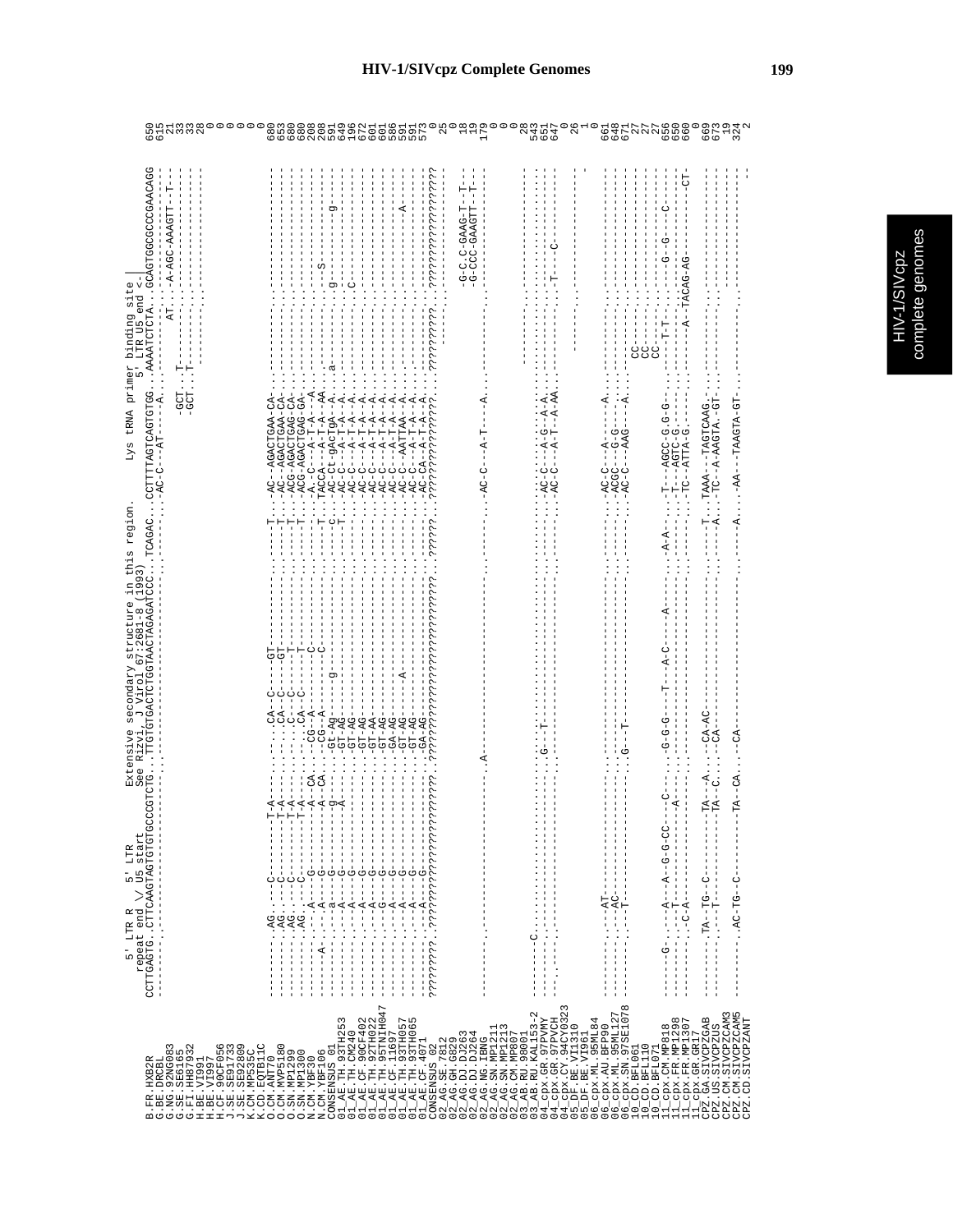complete genomes HIV-1/SIVcpz

ר מ הווה שפרדמשמים המרכז המדים המותחות מהמממלות החדוקות ממרדמ משלימ<br>לי ס הממספר להממשמשת המותחת הממשמשמעות ממממלות המותחת הממשמשת הממספר לי ס<br>כס המסספר המשפטלות המספר המותחת המותחת המותחת המותחת המותחת הממשמשת המותחת המ  $- - -1 - 1 - ...$ <br>  $-1 - 1 - 1 - ...$ <br>  $-1 - 1 - ...$ Ħ AGTGCAA- $\begin{split} \mathbf{1} & \mathbf{1} & \mathbf{1} & \mathbf{1} & \mathbf{1} & \mathbf{1} & \mathbf{1} & \mathbf{1} & \mathbf{1} & \mathbf{1} & \mathbf{1} & \mathbf{1} & \mathbf{1} & \mathbf{1} & \mathbf{1} & \mathbf{1} & \mathbf{1} & \mathbf{1} & \mathbf{1} & \mathbf{1} & \mathbf{1} & \mathbf{1} & \mathbf{1} & \mathbf{1} & \mathbf{1} & \mathbf{1} & \mathbf{1} & \mathbf{1} & \mathbf{1} & \mathbf{1} & \mathbf{1$  $\begin{array}{c} \n\vdots \\
\vdots \\
\vdots \\
\vdots\n\end{array}$  $\frac{1}{1}$  $\begin{array}{c}\n1 \\
1 \\
1 \\
1\n\end{array}$ ප්  $\frac{1}{3}$  $\begin{array}{c}\n\vdots \\
\vdots \\
\vdots\n\end{array}$  $-4-4-1$  $A - -1$ ÷  $-\cdot$  ,  $-\cdot$  – –  $-$  TT .  $\frac{1}{1}$  $-5T - A$ ÷

Gag p7 nucleocapsid binds these loops, see DeGuzman, Science 279:384-8<br>Packaging signal secondary structure, see Harrison, J Virol 72:586-96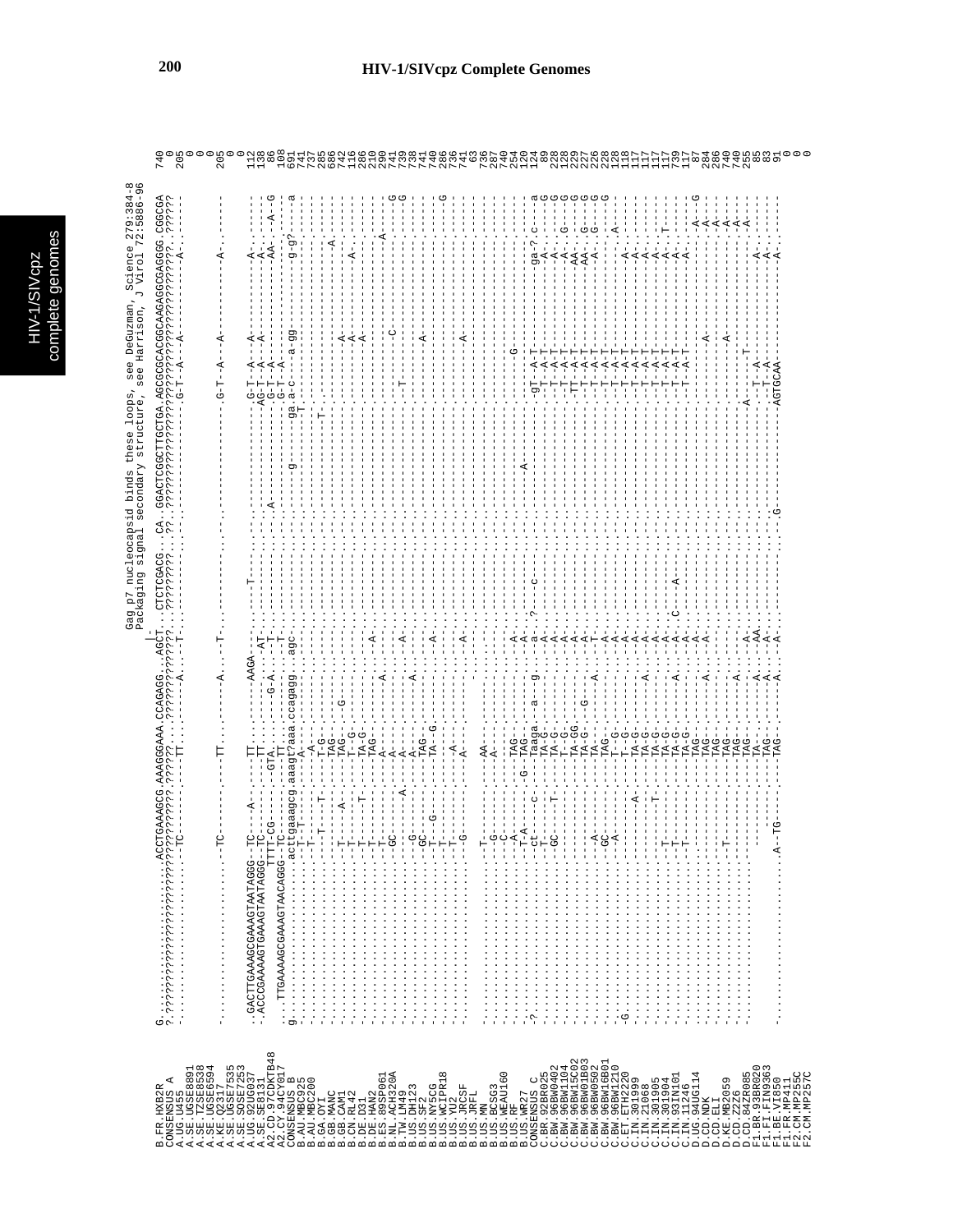| $G-T$                                                                                                                                                                                                                                                                                                                                                                                                                                                                                                                                                                                                                           |
|---------------------------------------------------------------------------------------------------------------------------------------------------------------------------------------------------------------------------------------------------------------------------------------------------------------------------------------------------------------------------------------------------------------------------------------------------------------------------------------------------------------------------------------------------------------------------------------------------------------------------------|
| )------------------------------<br><br>- . ACTTGAAAGCGAAAGTTAATAGGG--1<br>- - .ACTTGAAAGCGAAAGTTAATAGGG--1<br>- - .ACTTGAAAGTGAAAGTTAATAGGG--1<br>- ACTTGAAAGCGAAAGTTAATAGGG--T<br>- ACCTGAAAGCAAAAGTTAATAGGG-<br>- ACTAGAAAGCGAAAGTTAATAGGG--<br>T<br>- . ACCCGAAAGTGAAAGTTAATAGGG--7<br>-ACTTGAAAGTGAAAGTTAATAGGG--7<br>- TTGAAAGTGAAAGTTAATAGG . --7<br>- ACTTGAAAGCGAAAGTTAATAGGG--<br>にじしょう スイス・スイス スイス・スイス スイス・スイス スイス<br>ロート・・・・・・・・・・・・・・・・・・・・・・・・・<br>ロート・・・・・・・・・・・・・・・・・・・・・・<br>ロート・ファイン ファイン・ファイン ディー・ディー・アー<br>アー・ファイン スイン・スイン スイン・スイン スイン・スイン<br>-CACTCGAAAGCGAAAGTTAATAGG--<br>レイ・ファイン ファイン・ファイン ファイン・ファイン<br> |
|                                                                                                                                                                                                                                                                                                                                                                                                                                                                                                                                                                                                                                 |
|                                                                                                                                                                                                                                                                                                                                                                                                                                                                                                                                                                                                                                 |
|                                                                                                                                                                                                                                                                                                                                                                                                                                                                                                                                                                                                                                 |
|                                                                                                                                                                                                                                                                                                                                                                                                                                                                                                                                                                                                                                 |
|                                                                                                                                                                                                                                                                                                                                                                                                                                                                                                                                                                                                                                 |
|                                                                                                                                                                                                                                                                                                                                                                                                                                                                                                                                                                                                                                 |
|                                                                                                                                                                                                                                                                                                                                                                                                                                                                                                                                                                                                                                 |
|                                                                                                                                                                                                                                                                                                                                                                                                                                                                                                                                                                                                                                 |
|                                                                                                                                                                                                                                                                                                                                                                                                                                                                                                                                                                                                                                 |
|                                                                                                                                                                                                                                                                                                                                                                                                                                                                                                                                                                                                                                 |
|                                                                                                                                                                                                                                                                                                                                                                                                                                                                                                                                                                                                                                 |
|                                                                                                                                                                                                                                                                                                                                                                                                                                                                                                                                                                                                                                 |
|                                                                                                                                                                                                                                                                                                                                                                                                                                                                                                                                                                                                                                 |
|                                                                                                                                                                                                                                                                                                                                                                                                                                                                                                                                                                                                                                 |
|                                                                                                                                                                                                                                                                                                                                                                                                                                                                                                                                                                                                                                 |
|                                                                                                                                                                                                                                                                                                                                                                                                                                                                                                                                                                                                                                 |
|                                                                                                                                                                                                                                                                                                                                                                                                                                                                                                                                                                                                                                 |
|                                                                                                                                                                                                                                                                                                                                                                                                                                                                                                                                                                                                                                 |
|                                                                                                                                                                                                                                                                                                                                                                                                                                                                                                                                                                                                                                 |
|                                                                                                                                                                                                                                                                                                                                                                                                                                                                                                                                                                                                                                 |
|                                                                                                                                                                                                                                                                                                                                                                                                                                                                                                                                                                                                                                 |
|                                                                                                                                                                                                                                                                                                                                                                                                                                                                                                                                                                                                                                 |
|                                                                                                                                                                                                                                                                                                                                                                                                                                                                                                                                                                                                                                 |
|                                                                                                                                                                                                                                                                                                                                                                                                                                                                                                                                                                                                                                 |
|                                                                                                                                                                                                                                                                                                                                                                                                                                                                                                                                                                                                                                 |
|                                                                                                                                                                                                                                                                                                                                                                                                                                                                                                                                                                                                                                 |
|                                                                                                                                                                                                                                                                                                                                                                                                                                                                                                                                                                                                                                 |
|                                                                                                                                                                                                                                                                                                                                                                                                                                                                                                                                                                                                                                 |
|                                                                                                                                                                                                                                                                                                                                                                                                                                                                                                                                                                                                                                 |
|                                                                                                                                                                                                                                                                                                                                                                                                                                                                                                                                                                                                                                 |
|                                                                                                                                                                                                                                                                                                                                                                                                                                                                                                                                                                                                                                 |
|                                                                                                                                                                                                                                                                                                                                                                                                                                                                                                                                                                                                                                 |
|                                                                                                                                                                                                                                                                                                                                                                                                                                                                                                                                                                                                                                 |
|                                                                                                                                                                                                                                                                                                                                                                                                                                                                                                                                                                                                                                 |
|                                                                                                                                                                                                                                                                                                                                                                                                                                                                                                                                                                                                                                 |
|                                                                                                                                                                                                                                                                                                                                                                                                                                                                                                                                                                                                                                 |
|                                                                                                                                                                                                                                                                                                                                                                                                                                                                                                                                                                                                                                 |
|                                                                                                                                                                                                                                                                                                                                                                                                                                                                                                                                                                                                                                 |
|                                                                                                                                                                                                                                                                                                                                                                                                                                                                                                                                                                                                                                 |
|                                                                                                                                                                                                                                                                                                                                                                                                                                                                                                                                                                                                                                 |
|                                                                                                                                                                                                                                                                                                                                                                                                                                                                                                                                                                                                                                 |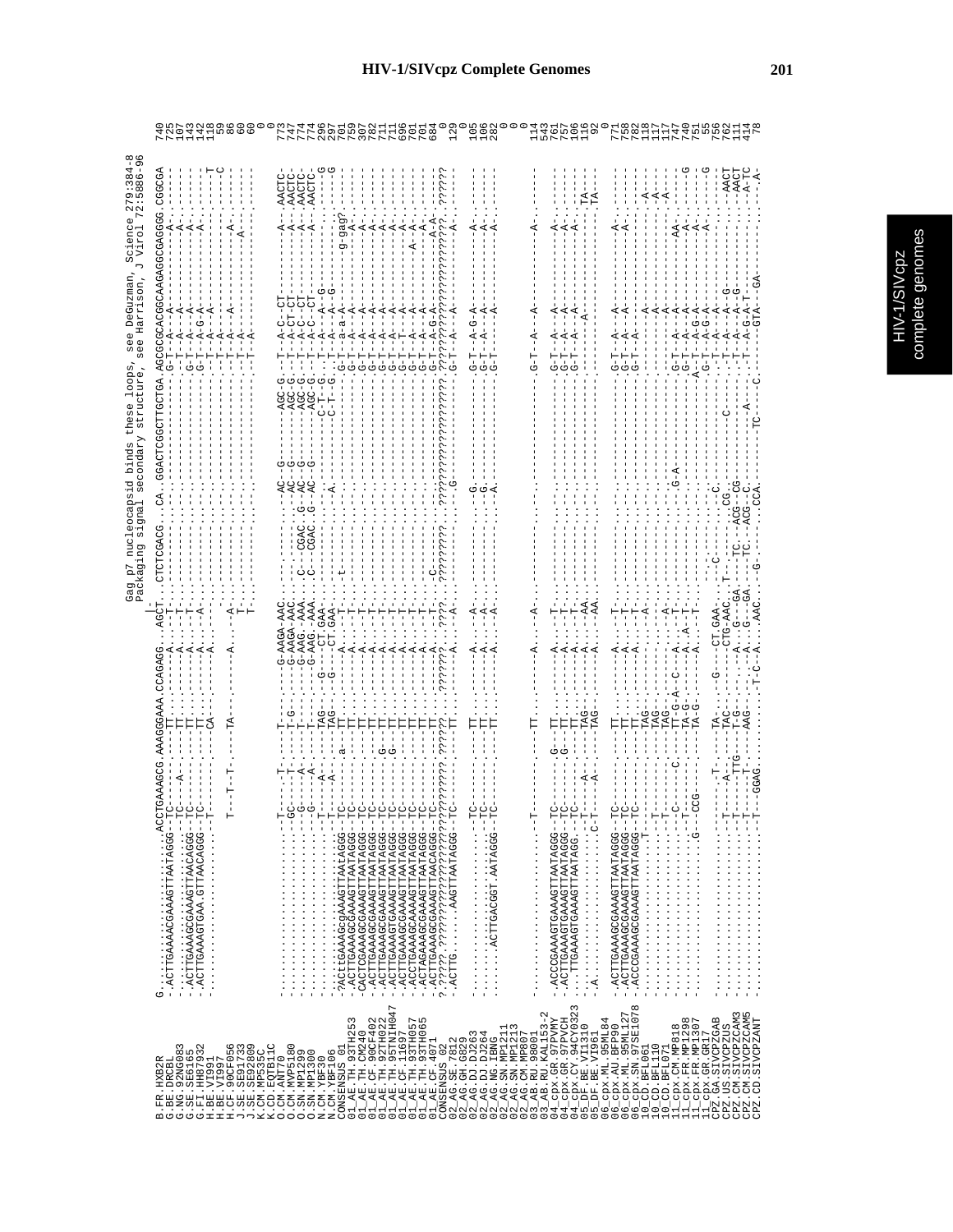| ש מ HOMPONDIDA ADDONADONADONADONADOR DA HOMPONDO A CONTRADO DE DA HOMPONDO A DIRENDO A MARCADO A MAGOR DA MAGOR<br>DA MAGOR DA MAGOR DA HOMPONDO A MAGOR DA HOMPONDO DA MAGOR DA MAGOR DA MAGOR DA MAGOR DA MAGOR DA MAGOR DA MA |                                  |                        |           |                                  |                    |    |                 |             |                         |                                     |                              |                                             |                                                                        |                                                                                                                                       |                   |                                |                                                    |                                                |                                                     |                                   |                               |                                                              |                                            |                       |                          |                                                                              |                                     |        |                        |                                   |                                                                                                                                                                                                                                                                                                                                                                                   | $\infty$ m                                     | o commmmmnt mmundom                      | $\infty$       |                                |               |               |               | $\infty$ $\sim$ $\sim$            |                                        |                                              |               |                              |                    |   |   |                         |      |               |               |                                  | $\infty$ $\sim$                                              |       |   | diarramantr<br>Higreadaigh |    |                    |                                            |                                                                                                                                                                                                                                                                                                                                                    | $\cdot$ $\sim$ $\infty$                         |   |  |  |
|----------------------------------------------------------------------------------------------------------------------------------------------------------------------------------------------------------------------------------|----------------------------------|------------------------|-----------|----------------------------------|--------------------|----|-----------------|-------------|-------------------------|-------------------------------------|------------------------------|---------------------------------------------|------------------------------------------------------------------------|---------------------------------------------------------------------------------------------------------------------------------------|-------------------|--------------------------------|----------------------------------------------------|------------------------------------------------|-----------------------------------------------------|-----------------------------------|-------------------------------|--------------------------------------------------------------|--------------------------------------------|-----------------------|--------------------------|------------------------------------------------------------------------------|-------------------------------------|--------|------------------------|-----------------------------------|-----------------------------------------------------------------------------------------------------------------------------------------------------------------------------------------------------------------------------------------------------------------------------------------------------------------------------------------------------------------------------------|------------------------------------------------|------------------------------------------|----------------|--------------------------------|---------------|---------------|---------------|-----------------------------------|----------------------------------------|----------------------------------------------|---------------|------------------------------|--------------------|---|---|-------------------------|------|---------------|---------------|----------------------------------|--------------------------------------------------------------|-------|---|----------------------------|----|--------------------|--------------------------------------------|----------------------------------------------------------------------------------------------------------------------------------------------------------------------------------------------------------------------------------------------------------------------------------------------------------------------------------------------------|-------------------------------------------------|---|--|--|
|                                                                                                                                                                                                                                  |                                  |                        | Y         | $\mathbf{I}$                     |                    |    |                 |             | ত্                      | 8                                   | $-$ taa                      |                                             |                                                                        |                                                                                                                                       |                   |                                |                                                    |                                                | ₫                                                   | Ŗ                                 |                               |                                                              | ĀĀ.                                        |                       |                          | Ą                                                                            | Ŕ                                   | 4      | Ą                      | $\frac{1}{\mathcal{A}}$<br>л      | -AA<br>$\mathbf{I}$                                                                                                                                                                                                                                                                                                                                                               |                                                | $-AA$                                    | $A$ ,          | - CAA                          | $-AA$         | -aa           | g             | 8                                 |                                        | $- - - AC$                                   |               | $-AA$                        | $-AA$              | ă | 8 | R                       |      |               |               |                                  |                                                              |       |   |                            |    |                    |                                            |                                                                                                                                                                                                                                                                                                                                                    |                                                 |   |  |  |
| $-99 - Aaatta$<br>$-AA-A------$                                                                                                                                                                                                  | $\frac{1}{1}$                    | $-1 - A - A - A - A -$ | $- A - G$ | ن<br>۱<br>Ť<br>Ą<br>п            | $\frac{1}{1}$<br>К | K, | A               | F           | Æ<br>$\mathbf{I}$<br>ပု | ш<br>Ŗ                              | $\frac{a}{1}$<br>-aga<br>-99 |                                             |                                                                        |                                                                                                                                       |                   |                                |                                                    |                                                |                                                     |                                   | ひ                             |                                                              | ပုံ<br>ပ္ပ                                 | $-1$<br>$\frac{1}{2}$ |                          |                                                                              |                                     |        | ပု<br>$-1 - C$         | ひ                                 | Ġ٢<br>$-4$                                                                                                                                                                                                                                                                                                                                                                        | J.                                             | ပ္ပံ<br>J.<br>$\mathbf{I}$               |                | $- -A$<br>ΥJ                   |               | đ             | $A - -9 - -4$ | $-4$<br>$\mathbf{I}$<br>$-A$ -    | $-4$<br>$\overline{1}$<br>$-A$ -       | $\frac{1}{2}$<br>J.<br>$- -A - A$<br>$-AA$ - | ł             | $-A$ – $A$ – $C$ – $A$ – $A$ |                    |   |   |                         | $-4$ |               | $-4 - A - P$  |                                  |                                                              | $-A-$ |   |                            | J. | $-9 - -$<br>п      | $\overset{1}{\circ}$<br>T<br>ŧ             | ш                                                                                                                                                                                                                                                                                                                                                  | J.<br>$\frac{1}{2}$                             |   |  |  |
|                                                                                                                                                                                                                                  | 턱<br>J.<br>$\mathbf{I}$<br>$-AA$ |                        |           |                                  |                    |    |                 |             | $\mathbf{I}$<br>ひ       | п<br>$-4$                           | $-aa-0$<br>ീ<br> <br>Φg      |                                             |                                                                        |                                                                                                                                       |                   |                                |                                                    |                                                |                                                     |                                   | S                             |                                                              | $- A -$                                    |                       |                          | ひ                                                                            | ひ                                   | U      | л                      |                                   |                                                                                                                                                                                                                                                                                                                                                                                   | 也                                              | Ġ٢                                       | ひ              |                                | $-A-G-$       | $-At$         | п<br>$-A-$    | $-A$ -                            | $-4$                                   | ł<br>$\blacksquare$<br>ÄG.                   | A<br>К        | п<br>A,                      | K,                 | A | К |                         |      | A A A         |               | K,                               | K,                                                           |       |   |                            |    |                    |                                            |                                                                                                                                                                                                                                                                                                                                                    |                                                 |   |  |  |
| packaging<br>End                                                                                                                                                                                                                 |                                  |                        |           |                                  |                    |    |                 |             |                         |                                     | ₫                            |                                             | AG.                                                                    |                                                                                                                                       |                   |                                |                                                    |                                                |                                                     |                                   |                               |                                                              |                                            |                       |                          |                                                                              |                                     |        |                        |                                   |                                                                                                                                                                                                                                                                                                                                                                                   |                                                |                                          |                |                                |               |               |               |                                   |                                        |                                              |               |                              |                    |   |   |                         |      |               |               |                                  |                                                              |       |   |                            |    |                    |                                            |                                                                                                                                                                                                                                                                                                                                                    |                                                 |   |  |  |
| GGCTAGAAG<br>ggctagaag                                                                                                                                                                                                           |                                  |                        |           |                                  |                    |    |                 |             |                         |                                     | <b>G</b>                     |                                             | $\begin{array}{c} 1 \\ 0 \\ 1 \end{array}$                             |                                                                                                                                       |                   |                                |                                                    |                                                |                                                     |                                   |                               |                                                              |                                            |                       | ဗု                       |                                                                              |                                     |        |                        |                                   |                                                                                                                                                                                                                                                                                                                                                                                   |                                                |                                          |                |                                |               | $-90$         |               |                                   |                                        |                                              | $-4$          |                              | $rac{1}{\sqrt{2}}$ |   |   |                         |      |               |               |                                  |                                                              |       |   |                            |    |                    |                                            |                                                                                                                                                                                                                                                                                                                                                    |                                                 |   |  |  |
| TTTTGACTAGOGGA<br>ATTTTGACTAGOGGA<br>$\mathfrak{g}$                                                                                                                                                                              |                                  |                        |           |                                  |                    |    |                 |             |                         | $-4$                                | ?tt                          |                                             |                                                                        |                                                                                                                                       |                   |                                |                                                    |                                                |                                                     |                                   |                               |                                                              |                                            |                       |                          |                                                                              |                                     |        |                        |                                   |                                                                                                                                                                                                                                                                                                                                                                                   | ں<br>!                                         |                                          |                |                                |               |               |               |                                   |                                        |                                              |               |                              |                    |   |   |                         |      |               |               |                                  | : $\tilde{E}$                                                |       |   |                            |    |                    |                                            | K,                                                                                                                                                                                                                                                                                                                                                 |                                                 |   |  |  |
|                                                                                                                                                                                                                                  |                                  |                        |           | $\cdot$<br>$\cdot$<br>$-14$<br>I |                    |    | $-$ TT $\ldots$ | J<br>H<br>Ħ | т<br>$\mathbf{I}$<br>т  | $\frac{1}{1}$<br>I<br>$\frac{1}{1}$ | --aaaaa?<br>ة<br>أ<br>ct     | 1<br>т<br>1<br>т<br>I<br>J<br>$\frac{1}{1}$ | $- - - - - - - -$<br>1<br>ï<br>I<br>$\mathbf{I}$<br>I<br>$\frac{1}{1}$ | $\begin{array}{c} \mathbf{1} \end{array}$<br>1<br>J.<br>$\mathbf{I}$<br>$\mathbf{I}$<br>$\frac{1}{1}$<br>I<br>I<br>I<br>$\frac{1}{2}$ | J.<br>Ţ<br>I<br>Ţ | $\frac{1}{1}$<br>$\frac{1}{1}$ | $-1 - 1 = 1 - 1 - 1 - 1 - 1$<br>T<br>$\frac{1}{1}$ | $\frac{1}{1}$<br>$\mathbf{I}$<br>$\frac{1}{4}$ | J.<br>п<br>$\mathbb{I}$<br>ı<br>I<br>J.<br>$\vdots$ | I<br>$\frac{1}{1}$<br>п<br>I<br>Í | $-1$ $-1$ $-1$<br>$\mathsf I$ | $\vdots$<br>I<br>$\frac{1}{1}$<br>$-1$<br>I<br>$\frac{1}{4}$ | $\cdots$ T $\cdots$<br>J.<br>$\frac{1}{1}$ | AC                    | $\cdot$<br>$\frac{1}{2}$ | $\begin{array}{c}\n\vdots \\ \vdots \\ \vdots\n\end{array}$<br>$\frac{1}{1}$ | $\frac{1}{1}$<br>I<br>$\frac{1}{1}$ | İ<br>Í | $- - - - - - A$ .<br>Ť | $-1 - 5 - 1 - 1$<br>$\frac{1}{1}$ | $\begin{array}{c} \begin{array}{c} \bullet \\ \bullet \\ \end{array} \\ \begin{array}{c} \bullet \\ \end{array} \\ \begin{array}{c} \bullet \\ \end{array} \\ \begin{array}{c} \bullet \\ \end{array} \\ \begin{array}{c} \bullet \\ \end{array} \\ \begin{array}{c} \bullet \\ \end{array} \\ \begin{array}{c} \bullet \\ \end{array} \\ \end{array}$<br>I<br>I<br>$\frac{1}{1}$ | $\frac{1}{1}$<br>$\mathbb{I}$<br>$\frac{1}{1}$ | l,<br>ï<br>$\cdot$<br>$\dot{\mathbf{r}}$ | $-1 - -6 - -1$ | $-1$ $-1$ $-1$ $-1$ $-1$<br>AC | $\frac{1}{1}$ | $\frac{1}{1}$ | ł             | $---TTTT$ .<br>Í<br>$\frac{1}{1}$ | $---TTTT$ .<br>I<br>I<br>$\frac{1}{1}$ | í<br>I<br>$\frac{1}{1}$                      | $\frac{1}{1}$ | $\frac{1}{1}$<br>$\vdots$    |                    | Ţ |   | ÷<br>F<br>$\frac{1}{1}$ | Í    | $\frac{1}{1}$ | $\frac{1}{1}$ | $-$ TTTTA<br>J.<br>$\frac{1}{1}$ | $    \Gamma$ $\Gamma$ $\Gamma$ $\ldots$ $-$<br>$\frac{1}{4}$ | AA    | ì |                            | J  | п<br>$\frac{1}{2}$ | $-1 - 1 - 1 - 1 - 1 - 1 - 1$<br>т<br>医心室 计 | $\frac{1}{2}$ $\frac{1}{2}$ $\frac{1}{2}$ $\frac{1}{2}$ $\frac{1}{2}$ $\frac{1}{2}$ $\frac{1}{2}$ $\frac{1}{2}$ $\frac{1}{2}$ $\frac{1}{2}$ $\frac{1}{2}$ $\frac{1}{2}$ $\frac{1}{2}$ $\frac{1}{2}$ $\frac{1}{2}$ $\frac{1}{2}$ $\frac{1}{2}$ $\frac{1}{2}$ $\frac{1}{2}$ $\frac{1}{2}$ $\frac{1}{2}$ $\frac{1}{2}$<br>I.<br>т<br>ı<br>ì<br>I<br>I | $\begin{array}{c} 1 \\ 1 \\ 1 \\ 1 \end{array}$ | Ť |  |  |

 $\begin{smallmatrix} \texttt{R}, \texttt{HZBAR} \\ \texttt{R}, \texttt{HZBRB} \\ \texttt{R}, \texttt{R}, \texttt{R}, \texttt{R}, \texttt{R}, \texttt{R}, \texttt{R}, \texttt{R}, \texttt{R}, \texttt{R}, \texttt{R}, \texttt{R}, \texttt{R}, \texttt{R}, \texttt{R}, \texttt{R}, \texttt{R}, \texttt{R}, \texttt{R}, \texttt{R}, \texttt{R}, \texttt{R}, \texttt{R}, \texttt{R}, \texttt{R}, \texttt{R}, \texttt{R}, \texttt{R}, \texttt{R}, \texttt{R}, \text$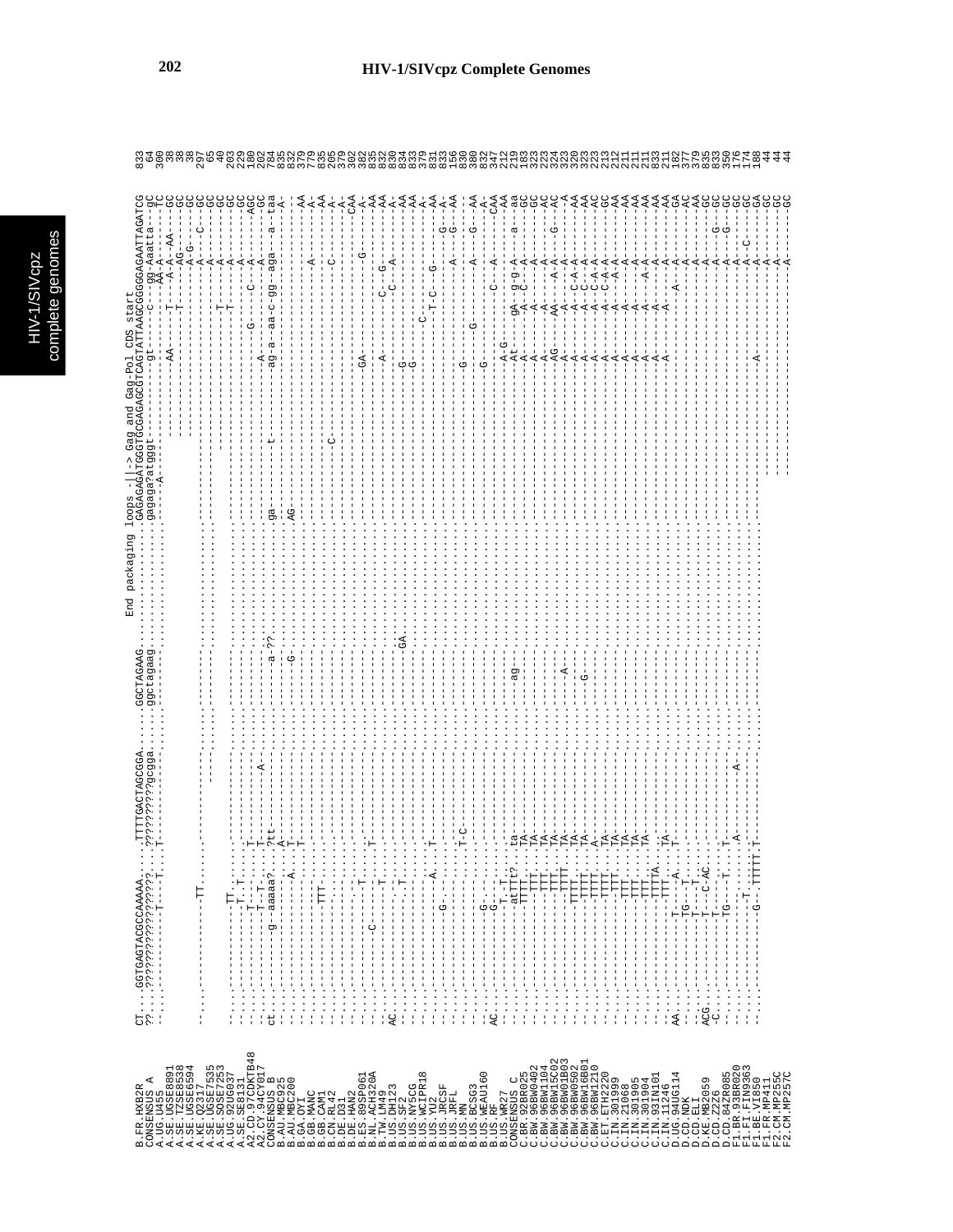| К<br>К | U | ⋖ |   |    | ひ<br>$AA-$             | ひ<br>$-A-TA$             | ひ<br>$A-CA$                                        | ė<br>$-4$                     |                        |                        | ס<br>י<br>ğ             |  |  |   | $\vec{A}$   |  | Ł.<br>99999aaaa                                           | 22 |  |  |  |                                                                                                                                                                                                                                                                                                                                                                                                  |  | ပု |  | Ú<br>Æ |  |  |    | C)         |        | К |             | U                                     | ひ                             | ひ<br>Ů                         |
|--------|---|---|---|----|------------------------|--------------------------|----------------------------------------------------|-------------------------------|------------------------|------------------------|-------------------------|--|--|---|-------------|--|-----------------------------------------------------------|----|--|--|--|--------------------------------------------------------------------------------------------------------------------------------------------------------------------------------------------------------------------------------------------------------------------------------------------------------------------------------------------------------------------------------------------------|--|----|--|--------|--|--|----|------------|--------|---|-------------|---------------------------------------|-------------------------------|--------------------------------|
| U.     |   | U | К | K, | F                      | τ.<br>C                  | $-CA$<br>ひ<br>ひ                                    | $-CTC$ A<br>ひ                 | Ś<br>ひ                 | J<br>也                 | т<br>ᡃᡉ<br>ת<br>ס<br>চা |  |  | К | р<br>ፋ<br>⋖ |  | ttaagt<br>cagta<br>gagagaatggttgcgagagcgt                 |    |  |  |  |                                                                                                                                                                                                                                                                                                                                                                                                  |  |    |  |        |  |  |    |            | K,     | Ü | F<br>P      | Ę<br>ローワート                            | S                             | $-4$ $-5$                      |
|        |   |   |   |    | UURIUIUIURRIUUUUURF-UU | CCTAGG<br>ひけのえばひひののはよーのの | <b>GAG</b><br>CTCTAGG<br>CGAAGT<br><b>GG-AAGGG</b> | UAG-<br>UURHUHUHURGUQTUURH-UU | GAGAGAG                | GAGAGAG                | ס<br>י                  |  |  |   |             |  | gctagaag                                                  |    |  |  |  |                                                                                                                                                                                                                                                                                                                                                                                                  |  |    |  |        |  |  |    | п<br>$-4T$ | d<br>I |   | AGT<br>A4-i | <b>CORPORACION</b><br><b>GG-AAGGG</b> | AGAG<br>UUALULULUAGUUUUUUA-UU | AGAG<br>UURIUIUIURRUUUUURRE-U- |
|        |   |   |   |    | g                      | g<br>C.                  | CCAGAC<br>.<br>95<br>ひ                             | CCAGA<br>.<br>1991<br>ひ       | <b>GGCCAGAAAG</b><br>ひ | TGGCCAGAAAG<br>J,<br>C | ת                       |  |  |   |             |  | agcgga<br>↵<br>Ω.<br>$\sim$<br>$\mathfrak{g}$<br>ς.<br>ć. |    |  |  |  |                                                                                                                                                                                                                                                                                                                                                                                                  |  |    |  |        |  |  | τŋ | ь          | К      |   |             | A.SOLOGO<br>$-4$                      | TGGCTG.GA                     | 5090                           |
|        |   |   |   |    |                        |                          |                                                    |                               |                        |                        |                         |  |  |   |             |  |                                                           |    |  |  |  | $\begin{tabular}{ c c } \hline \texttt{AAGAG} & \texttt{} & \texttt{} & \texttt{} & \texttt{} & \texttt{} & \texttt{} & \texttt{} & \texttt{} & \texttt{} & \texttt{} & \texttt{} & \texttt{} & \texttt{} & \texttt{} & \texttt{} & \texttt{} & \texttt{} & \texttt{} & \texttt{} & \texttt{} & \texttt{} & \texttt{} & \texttt{} & \texttt{} & \texttt{} & \texttt{} & \texttt{} & \texttt{} &$ |  |    |  |        |  |  |    |            |        |   |             |                                       |                               |                                |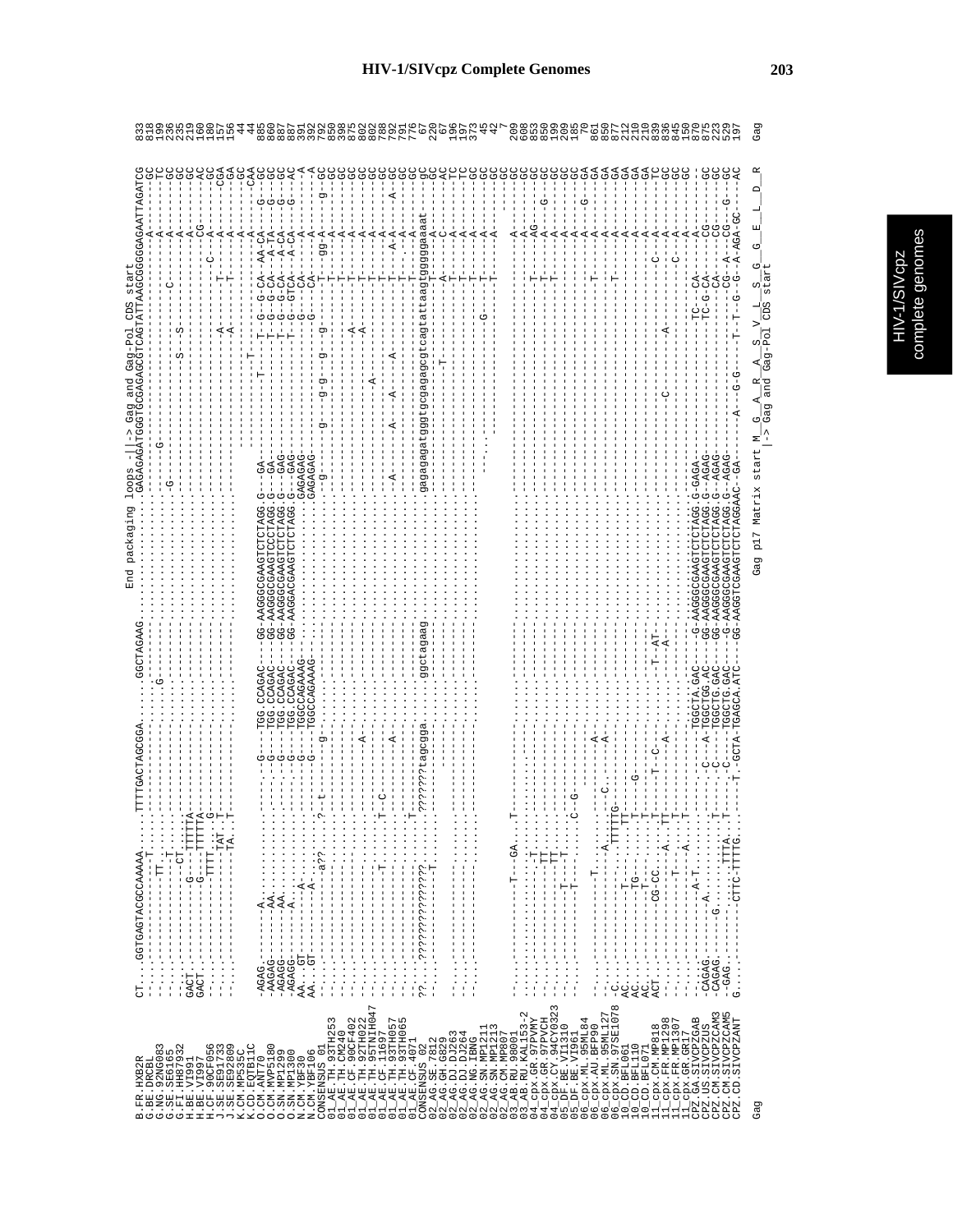|                                                                                                                                                                                                                                                                                                                                                                                                                                                            |                                                                 |                                                                      |                                         | o o o o o o o o o o                                                                                                                                                                                                                                                                                                              |                 | $\begin{array}{cccccccccc} \mathcal{L} & \mathcal{L} & \mathcal{L} & \mathcal{L} & \mathcal{L} & \mathcal{L} & \mathcal{L} & \mathcal{L} & \mathcal{L} & \mathcal{L} & \mathcal{L} & \mathcal{L} & \mathcal{L} & \mathcal{L} & \mathcal{L} & \mathcal{L} & \mathcal{L} & \mathcal{L} & \mathcal{L} & \mathcal{L} & \mathcal{L} & \mathcal{L} & \mathcal{L} & \mathcal{L} & \mathcal{L} & \mathcal{L} & \mathcal{L} & \mathcal{L} & \mathcal{L} & \mathcal{L} & \$ |                 |
|------------------------------------------------------------------------------------------------------------------------------------------------------------------------------------------------------------------------------------------------------------------------------------------------------------------------------------------------------------------------------------------------------------------------------------------------------------|-----------------------------------------------------------------|----------------------------------------------------------------------|-----------------------------------------|----------------------------------------------------------------------------------------------------------------------------------------------------------------------------------------------------------------------------------------------------------------------------------------------------------------------------------|-----------------|-------------------------------------------------------------------------------------------------------------------------------------------------------------------------------------------------------------------------------------------------------------------------------------------------------------------------------------------------------------------------------------------------------------------------------------------------------------------|-----------------|
|                                                                                                                                                                                                                                                                                                                                                                                                                                                            |                                                                 |                                                                      |                                         | <b>ひひひひひひ</b>                                                                                                                                                                                                                                                                                                                    |                 |                                                                                                                                                                                                                                                                                                                                                                                                                                                                   |                 |
|                                                                                                                                                                                                                                                                                                                                                                                                                                                            |                                                                 | יט וֹ טִטְטָ וֹ וֹ טָטָ<br>אֲלִטְאָלִי וְ טְטְטָ<br>שְׁטָּטְטָטָטָטָ |                                         |                                                                                                                                                                                                                                                                                                                                  |                 |                                                                                                                                                                                                                                                                                                                                                                                                                                                                   |                 |
|                                                                                                                                                                                                                                                                                                                                                                                                                                                            |                                                                 |                                                                      |                                         |                                                                                                                                                                                                                                                                                                                                  |                 |                                                                                                                                                                                                                                                                                                                                                                                                                                                                   |                 |
|                                                                                                                                                                                                                                                                                                                                                                                                                                                            |                                                                 |                                                                      |                                         |                                                                                                                                                                                                                                                                                                                                  |                 |                                                                                                                                                                                                                                                                                                                                                                                                                                                                   |                 |
|                                                                                                                                                                                                                                                                                                                                                                                                                                                            |                                                                 |                                                                      |                                         |                                                                                                                                                                                                                                                                                                                                  |                 |                                                                                                                                                                                                                                                                                                                                                                                                                                                                   |                 |
|                                                                                                                                                                                                                                                                                                                                                                                                                                                            |                                                                 |                                                                      |                                         |                                                                                                                                                                                                                                                                                                                                  |                 |                                                                                                                                                                                                                                                                                                                                                                                                                                                                   |                 |
|                                                                                                                                                                                                                                                                                                                                                                                                                                                            |                                                                 |                                                                      |                                         |                                                                                                                                                                                                                                                                                                                                  |                 |                                                                                                                                                                                                                                                                                                                                                                                                                                                                   |                 |
|                                                                                                                                                                                                                                                                                                                                                                                                                                                            |                                                                 |                                                                      |                                         |                                                                                                                                                                                                                                                                                                                                  |                 |                                                                                                                                                                                                                                                                                                                                                                                                                                                                   |                 |
|                                                                                                                                                                                                                                                                                                                                                                                                                                                            |                                                                 |                                                                      |                                         |                                                                                                                                                                                                                                                                                                                                  |                 |                                                                                                                                                                                                                                                                                                                                                                                                                                                                   |                 |
|                                                                                                                                                                                                                                                                                                                                                                                                                                                            |                                                                 |                                                                      |                                         |                                                                                                                                                                                                                                                                                                                                  |                 |                                                                                                                                                                                                                                                                                                                                                                                                                                                                   |                 |
|                                                                                                                                                                                                                                                                                                                                                                                                                                                            |                                                                 |                                                                      |                                         |                                                                                                                                                                                                                                                                                                                                  |                 |                                                                                                                                                                                                                                                                                                                                                                                                                                                                   |                 |
|                                                                                                                                                                                                                                                                                                                                                                                                                                                            |                                                                 |                                                                      |                                         |                                                                                                                                                                                                                                                                                                                                  |                 |                                                                                                                                                                                                                                                                                                                                                                                                                                                                   |                 |
| $\frac{9}{1} - \frac{9}{1} - \frac{1}{1}$                                                                                                                                                                                                                                                                                                                                                                                                                  |                                                                 |                                                                      |                                         |                                                                                                                                                                                                                                                                                                                                  |                 |                                                                                                                                                                                                                                                                                                                                                                                                                                                                   |                 |
|                                                                                                                                                                                                                                                                                                                                                                                                                                                            |                                                                 |                                                                      |                                         |                                                                                                                                                                                                                                                                                                                                  |                 |                                                                                                                                                                                                                                                                                                                                                                                                                                                                   |                 |
|                                                                                                                                                                                                                                                                                                                                                                                                                                                            |                                                                 |                                                                      |                                         |                                                                                                                                                                                                                                                                                                                                  |                 |                                                                                                                                                                                                                                                                                                                                                                                                                                                                   |                 |
|                                                                                                                                                                                                                                                                                                                                                                                                                                                            |                                                                 |                                                                      |                                         |                                                                                                                                                                                                                                                                                                                                  |                 | $\frac{1}{2}$ $\frac{1}{2}$ $\frac{1}{2}$<br>$\frac{1}{1}$ $\frac{1}{1}$                                                                                                                                                                                                                                                                                                                                                                                          |                 |
| I<br>j                                                                                                                                                                                                                                                                                                                                                                                                                                                     |                                                                 |                                                                      |                                         |                                                                                                                                                                                                                                                                                                                                  |                 |                                                                                                                                                                                                                                                                                                                                                                                                                                                                   |                 |
| J.                                                                                                                                                                                                                                                                                                                                                                                                                                                         |                                                                 |                                                                      |                                         |                                                                                                                                                                                                                                                                                                                                  |                 |                                                                                                                                                                                                                                                                                                                                                                                                                                                                   |                 |
|                                                                                                                                                                                                                                                                                                                                                                                                                                                            |                                                                 |                                                                      |                                         |                                                                                                                                                                                                                                                                                                                                  |                 |                                                                                                                                                                                                                                                                                                                                                                                                                                                                   |                 |
|                                                                                                                                                                                                                                                                                                                                                                                                                                                            |                                                                 |                                                                      |                                         |                                                                                                                                                                                                                                                                                                                                  |                 |                                                                                                                                                                                                                                                                                                                                                                                                                                                                   |                 |
|                                                                                                                                                                                                                                                                                                                                                                                                                                                            |                                                                 |                                                                      |                                         |                                                                                                                                                                                                                                                                                                                                  |                 |                                                                                                                                                                                                                                                                                                                                                                                                                                                                   |                 |
|                                                                                                                                                                                                                                                                                                                                                                                                                                                            |                                                                 |                                                                      |                                         |                                                                                                                                                                                                                                                                                                                                  |                 |                                                                                                                                                                                                                                                                                                                                                                                                                                                                   |                 |
|                                                                                                                                                                                                                                                                                                                                                                                                                                                            |                                                                 |                                                                      |                                         |                                                                                                                                                                                                                                                                                                                                  |                 |                                                                                                                                                                                                                                                                                                                                                                                                                                                                   |                 |
|                                                                                                                                                                                                                                                                                                                                                                                                                                                            |                                                                 |                                                                      |                                         |                                                                                                                                                                                                                                                                                                                                  |                 |                                                                                                                                                                                                                                                                                                                                                                                                                                                                   |                 |
|                                                                                                                                                                                                                                                                                                                                                                                                                                                            |                                                                 |                                                                      |                                         |                                                                                                                                                                                                                                                                                                                                  |                 |                                                                                                                                                                                                                                                                                                                                                                                                                                                                   |                 |
|                                                                                                                                                                                                                                                                                                                                                                                                                                                            |                                                                 |                                                                      |                                         |                                                                                                                                                                                                                                                                                                                                  |                 |                                                                                                                                                                                                                                                                                                                                                                                                                                                                   |                 |
|                                                                                                                                                                                                                                                                                                                                                                                                                                                            |                                                                 |                                                                      |                                         |                                                                                                                                                                                                                                                                                                                                  |                 |                                                                                                                                                                                                                                                                                                                                                                                                                                                                   |                 |
|                                                                                                                                                                                                                                                                                                                                                                                                                                                            |                                                                 |                                                                      |                                         |                                                                                                                                                                                                                                                                                                                                  |                 |                                                                                                                                                                                                                                                                                                                                                                                                                                                                   |                 |
|                                                                                                                                                                                                                                                                                                                                                                                                                                                            |                                                                 |                                                                      |                                         |                                                                                                                                                                                                                                                                                                                                  |                 |                                                                                                                                                                                                                                                                                                                                                                                                                                                                   |                 |
|                                                                                                                                                                                                                                                                                                                                                                                                                                                            |                                                                 |                                                                      |                                         |                                                                                                                                                                                                                                                                                                                                  |                 |                                                                                                                                                                                                                                                                                                                                                                                                                                                                   |                 |
|                                                                                                                                                                                                                                                                                                                                                                                                                                                            |                                                                 |                                                                      |                                         |                                                                                                                                                                                                                                                                                                                                  |                 |                                                                                                                                                                                                                                                                                                                                                                                                                                                                   |                 |
|                                                                                                                                                                                                                                                                                                                                                                                                                                                            |                                                                 |                                                                      |                                         |                                                                                                                                                                                                                                                                                                                                  |                 |                                                                                                                                                                                                                                                                                                                                                                                                                                                                   |                 |
|                                                                                                                                                                                                                                                                                                                                                                                                                                                            |                                                                 |                                                                      |                                         |                                                                                                                                                                                                                                                                                                                                  |                 |                                                                                                                                                                                                                                                                                                                                                                                                                                                                   |                 |
| J<br>$\frac{1}{1}$                                                                                                                                                                                                                                                                                                                                                                                                                                         |                                                                 |                                                                      |                                         |                                                                                                                                                                                                                                                                                                                                  |                 |                                                                                                                                                                                                                                                                                                                                                                                                                                                                   |                 |
|                                                                                                                                                                                                                                                                                                                                                                                                                                                            |                                                                 |                                                                      |                                         |                                                                                                                                                                                                                                                                                                                                  |                 |                                                                                                                                                                                                                                                                                                                                                                                                                                                                   |                 |
|                                                                                                                                                                                                                                                                                                                                                                                                                                                            |                                                                 |                                                                      |                                         |                                                                                                                                                                                                                                                                                                                                  |                 |                                                                                                                                                                                                                                                                                                                                                                                                                                                                   |                 |
| $-4$                                                                                                                                                                                                                                                                                                                                                                                                                                                       |                                                                 |                                                                      |                                         |                                                                                                                                                                                                                                                                                                                                  |                 |                                                                                                                                                                                                                                                                                                                                                                                                                                                                   |                 |
|                                                                                                                                                                                                                                                                                                                                                                                                                                                            |                                                                 |                                                                      |                                         |                                                                                                                                                                                                                                                                                                                                  |                 |                                                                                                                                                                                                                                                                                                                                                                                                                                                                   |                 |
|                                                                                                                                                                                                                                                                                                                                                                                                                                                            |                                                                 |                                                                      |                                         |                                                                                                                                                                                                                                                                                                                                  |                 |                                                                                                                                                                                                                                                                                                                                                                                                                                                                   |                 |
| I<br>$\frac{1}{1}$                                                                                                                                                                                                                                                                                                                                                                                                                                         |                                                                 |                                                                      |                                         |                                                                                                                                                                                                                                                                                                                                  |                 |                                                                                                                                                                                                                                                                                                                                                                                                                                                                   |                 |
|                                                                                                                                                                                                                                                                                                                                                                                                                                                            |                                                                 |                                                                      |                                         |                                                                                                                                                                                                                                                                                                                                  |                 |                                                                                                                                                                                                                                                                                                                                                                                                                                                                   |                 |
|                                                                                                                                                                                                                                                                                                                                                                                                                                                            |                                                                 |                                                                      |                                         |                                                                                                                                                                                                                                                                                                                                  |                 |                                                                                                                                                                                                                                                                                                                                                                                                                                                                   |                 |
| I.<br>п<br>I<br>ı<br>ł.                                                                                                                                                                                                                                                                                                                                                                                                                                    |                                                                 |                                                                      |                                         |                                                                                                                                                                                                                                                                                                                                  |                 |                                                                                                                                                                                                                                                                                                                                                                                                                                                                   |                 |
| $\frac{1}{1}$                                                                                                                                                                                                                                                                                                                                                                                                                                              |                                                                 |                                                                      |                                         |                                                                                                                                                                                                                                                                                                                                  |                 |                                                                                                                                                                                                                                                                                                                                                                                                                                                                   |                 |
| $-4-$                                                                                                                                                                                                                                                                                                                                                                                                                                                      |                                                                 |                                                                      |                                         |                                                                                                                                                                                                                                                                                                                                  |                 |                                                                                                                                                                                                                                                                                                                                                                                                                                                                   |                 |
| т<br>Ť<br>$\begin{array}{c} \hline \end{array}$<br>$\frac{1}{4}$                                                                                                                                                                                                                                                                                                                                                                                           |                                                                 |                                                                      |                                         |                                                                                                                                                                                                                                                                                                                                  |                 | Ġ<br>じ じ                                                                                                                                                                                                                                                                                                                                                                                                                                                          |                 |
|                                                                                                                                                                                                                                                                                                                                                                                                                                                            |                                                                 |                                                                      |                                         |                                                                                                                                                                                                                                                                                                                                  |                 |                                                                                                                                                                                                                                                                                                                                                                                                                                                                   |                 |
|                                                                                                                                                                                                                                                                                                                                                                                                                                                            |                                                                 |                                                                      |                                         |                                                                                                                                                                                                                                                                                                                                  |                 | $\frac{1}{4}$ $\frac{1}{1}$                                                                                                                                                                                                                                                                                                                                                                                                                                       |                 |
|                                                                                                                                                                                                                                                                                                                                                                                                                                                            |                                                                 |                                                                      |                                         |                                                                                                                                                                                                                                                                                                                                  |                 |                                                                                                                                                                                                                                                                                                                                                                                                                                                                   |                 |
|                                                                                                                                                                                                                                                                                                                                                                                                                                                            |                                                                 |                                                                      |                                         |                                                                                                                                                                                                                                                                                                                                  |                 |                                                                                                                                                                                                                                                                                                                                                                                                                                                                   |                 |
| т<br>I.                                                                                                                                                                                                                                                                                                                                                                                                                                                    |                                                                 |                                                                      |                                         |                                                                                                                                                                                                                                                                                                                                  |                 |                                                                                                                                                                                                                                                                                                                                                                                                                                                                   |                 |
| I.<br>J.                                                                                                                                                                                                                                                                                                                                                                                                                                                   |                                                                 |                                                                      |                                         |                                                                                                                                                                                                                                                                                                                                  |                 |                                                                                                                                                                                                                                                                                                                                                                                                                                                                   |                 |
|                                                                                                                                                                                                                                                                                                                                                                                                                                                            |                                                                 |                                                                      |                                         |                                                                                                                                                                                                                                                                                                                                  |                 |                                                                                                                                                                                                                                                                                                                                                                                                                                                                   |                 |
| J.<br>J.<br>J                                                                                                                                                                                                                                                                                                                                                                                                                                              |                                                                 |                                                                      |                                         |                                                                                                                                                                                                                                                                                                                                  |                 |                                                                                                                                                                                                                                                                                                                                                                                                                                                                   |                 |
| $\frac{1}{2}$<br>$\begin{array}{c} \end{array}$                                                                                                                                                                                                                                                                                                                                                                                                            |                                                                 |                                                                      |                                         |                                                                                                                                                                                                                                                                                                                                  |                 |                                                                                                                                                                                                                                                                                                                                                                                                                                                                   |                 |
|                                                                                                                                                                                                                                                                                                                                                                                                                                                            |                                                                 |                                                                      |                                         |                                                                                                                                                                                                                                                                                                                                  |                 |                                                                                                                                                                                                                                                                                                                                                                                                                                                                   |                 |
|                                                                                                                                                                                                                                                                                                                                                                                                                                                            | ပွဲမှုပွဲပွဲပုံပုံပွဲမှုပုံပုံပုံ<br>မှုပုံပုဂ္ဂိပုဂ္ဂိပုပုပုပု |                                                                      | ליז ליז ליז ליז ליז ליז ליז ליז ליז ליז | $\begin{array}{ccccccccccccc} 1 & 1 & 1 & 1 & 1 & 1 & 1 \\ 0 & 0 & 1 & 1 & 1 & 1 & 1 \\ 1 & 1 & 1 & 1 & 1 & 1 & 1 \\ 1 & 1 & 1 & 1 & 1 & 1 & 1 \\ 1 & 1 & 1 & 1 & 1 & 1 & 1 \\ 1 & 1 & 1 & 1 & 1 & 1 & 1 \\ 1 & 1 & 1 & 1 & 1 & 1 & 1 \\ 1 & 1 & 1 & 1 & 1 & 1 & 1 \\ 1 & 1 & 1 & 1 & 1 & 1 & 1 \\ 1 & 1 & 1 & 1 & 1 & 1 & 1 \\$ |                 |                                                                                                                                                                                                                                                                                                                                                                                                                                                                   |                 |
|                                                                                                                                                                                                                                                                                                                                                                                                                                                            |                                                                 |                                                                      |                                         |                                                                                                                                                                                                                                                                                                                                  |                 |                                                                                                                                                                                                                                                                                                                                                                                                                                                                   |                 |
|                                                                                                                                                                                                                                                                                                                                                                                                                                                            |                                                                 |                                                                      |                                         |                                                                                                                                                                                                                                                                                                                                  |                 |                                                                                                                                                                                                                                                                                                                                                                                                                                                                   |                 |
|                                                                                                                                                                                                                                                                                                                                                                                                                                                            |                                                                 |                                                                      |                                         |                                                                                                                                                                                                                                                                                                                                  |                 |                                                                                                                                                                                                                                                                                                                                                                                                                                                                   |                 |
|                                                                                                                                                                                                                                                                                                                                                                                                                                                            |                                                                 |                                                                      |                                         |                                                                                                                                                                                                                                                                                                                                  |                 |                                                                                                                                                                                                                                                                                                                                                                                                                                                                   |                 |
|                                                                                                                                                                                                                                                                                                                                                                                                                                                            |                                                                 |                                                                      |                                         | ್ರ ಸ್ತ                                                                                                                                                                                                                                                                                                                           | F 8 9 9 9 9 9 9 | ּיִי יִי יָ<br>יְיִי יִי יִי יִ                                                                                                                                                                                                                                                                                                                                                                                                                                   | $A \triangle A$ |
|                                                                                                                                                                                                                                                                                                                                                                                                                                                            |                                                                 |                                                                      |                                         |                                                                                                                                                                                                                                                                                                                                  |                 |                                                                                                                                                                                                                                                                                                                                                                                                                                                                   |                 |
|                                                                                                                                                                                                                                                                                                                                                                                                                                                            |                                                                 |                                                                      |                                         |                                                                                                                                                                                                                                                                                                                                  |                 |                                                                                                                                                                                                                                                                                                                                                                                                                                                                   |                 |
| $\begin{array}{c} 1 \\ 1 \\ 1 \end{array}$                                                                                                                                                                                                                                                                                                                                                                                                                 |                                                                 |                                                                      |                                         |                                                                                                                                                                                                                                                                                                                                  |                 |                                                                                                                                                                                                                                                                                                                                                                                                                                                                   | $A A A A A$     |
|                                                                                                                                                                                                                                                                                                                                                                                                                                                            |                                                                 |                                                                      |                                         |                                                                                                                                                                                                                                                                                                                                  |                 |                                                                                                                                                                                                                                                                                                                                                                                                                                                                   |                 |
| $\frac{1}{1}$                                                                                                                                                                                                                                                                                                                                                                                                                                              |                                                                 |                                                                      |                                         |                                                                                                                                                                                                                                                                                                                                  |                 |                                                                                                                                                                                                                                                                                                                                                                                                                                                                   |                 |
| $\begin{bmatrix} 1 \\ 1 \\ 1 \end{bmatrix}$                                                                                                                                                                                                                                                                                                                                                                                                                |                                                                 |                                                                      |                                         |                                                                                                                                                                                                                                                                                                                                  |                 | ਂ ਲ                                                                                                                                                                                                                                                                                                                                                                                                                                                               |                 |
|                                                                                                                                                                                                                                                                                                                                                                                                                                                            |                                                                 |                                                                      |                                         |                                                                                                                                                                                                                                                                                                                                  |                 |                                                                                                                                                                                                                                                                                                                                                                                                                                                                   |                 |
| I                                                                                                                                                                                                                                                                                                                                                                                                                                                          |                                                                 |                                                                      |                                         |                                                                                                                                                                                                                                                                                                                                  |                 |                                                                                                                                                                                                                                                                                                                                                                                                                                                                   |                 |
|                                                                                                                                                                                                                                                                                                                                                                                                                                                            |                                                                 |                                                                      |                                         |                                                                                                                                                                                                                                                                                                                                  |                 |                                                                                                                                                                                                                                                                                                                                                                                                                                                                   |                 |
|                                                                                                                                                                                                                                                                                                                                                                                                                                                            |                                                                 |                                                                      |                                         |                                                                                                                                                                                                                                                                                                                                  |                 |                                                                                                                                                                                                                                                                                                                                                                                                                                                                   |                 |
| J.<br>J<br>J<br>j<br>I<br>÷                                                                                                                                                                                                                                                                                                                                                                                                                                |                                                                 |                                                                      |                                         |                                                                                                                                                                                                                                                                                                                                  |                 |                                                                                                                                                                                                                                                                                                                                                                                                                                                                   |                 |
|                                                                                                                                                                                                                                                                                                                                                                                                                                                            |                                                                 |                                                                      |                                         |                                                                                                                                                                                                                                                                                                                                  |                 |                                                                                                                                                                                                                                                                                                                                                                                                                                                                   |                 |
|                                                                                                                                                                                                                                                                                                                                                                                                                                                            |                                                                 |                                                                      |                                         |                                                                                                                                                                                                                                                                                                                                  |                 |                                                                                                                                                                                                                                                                                                                                                                                                                                                                   |                 |
|                                                                                                                                                                                                                                                                                                                                                                                                                                                            |                                                                 |                                                                      |                                         |                                                                                                                                                                                                                                                                                                                                  |                 |                                                                                                                                                                                                                                                                                                                                                                                                                                                                   |                 |
|                                                                                                                                                                                                                                                                                                                                                                                                                                                            |                                                                 |                                                                      |                                         |                                                                                                                                                                                                                                                                                                                                  |                 |                                                                                                                                                                                                                                                                                                                                                                                                                                                                   |                 |
| J.<br>$\overline{\phantom{a}}$<br>$\frac{1}{1}$                                                                                                                                                                                                                                                                                                                                                                                                            |                                                                 |                                                                      |                                         |                                                                                                                                                                                                                                                                                                                                  |                 |                                                                                                                                                                                                                                                                                                                                                                                                                                                                   |                 |
| $-4$<br>$\frac{1}{1}$                                                                                                                                                                                                                                                                                                                                                                                                                                      |                                                                 |                                                                      |                                         |                                                                                                                                                                                                                                                                                                                                  |                 |                                                                                                                                                                                                                                                                                                                                                                                                                                                                   |                 |
|                                                                                                                                                                                                                                                                                                                                                                                                                                                            |                                                                 |                                                                      |                                         |                                                                                                                                                                                                                                                                                                                                  |                 |                                                                                                                                                                                                                                                                                                                                                                                                                                                                   |                 |
| п<br>J.<br>$\mathbf{I}$<br>l                                                                                                                                                                                                                                                                                                                                                                                                                               |                                                                 |                                                                      |                                         |                                                                                                                                                                                                                                                                                                                                  |                 |                                                                                                                                                                                                                                                                                                                                                                                                                                                                   |                 |
| $\mathbf{I}$<br>$\mathbf{I}$<br>- 11                                                                                                                                                                                                                                                                                                                                                                                                                       |                                                                 |                                                                      |                                         |                                                                                                                                                                                                                                                                                                                                  |                 |                                                                                                                                                                                                                                                                                                                                                                                                                                                                   |                 |
|                                                                                                                                                                                                                                                                                                                                                                                                                                                            |                                                                 |                                                                      |                                         |                                                                                                                                                                                                                                                                                                                                  |                 |                                                                                                                                                                                                                                                                                                                                                                                                                                                                   |                 |
| $\frac{1}{4}$<br>$\begin{aligned} T & = \begin{bmatrix} T & -1 & -1 \\ T & -1 & -1 \\ T & -1 & -1 \\ T & -1 & -1 \\ T & -1 & -1 \\ T & -1 & -1 \\ T & -1 & -1 \\ T & -1 & -1 \\ T & -1 & -1 \\ T & -1 & -1 \\ T & -1 & -1 \\ T & -1 & -1 \\ T & -1 & -1 \\ T & -1 & -1 \\ T & -1 & -1 \\ T & -1 & -1 \\ T & -1 & -1 \\ T & -1 & -1 \\ T & -1 & -1 \\ T & -1 & -1 \\ T & -1 & -1 \\ T & -1 & -1 \\ T & -1 & -1 \\ T & -1 & -1 \\ T & -1 & -1 \\ T & -1 & -$ |                                                                 |                                                                      |                                         |                                                                                                                                                                                                                                                                                                                                  |                 |                                                                                                                                                                                                                                                                                                                                                                                                                                                                   |                 |
|                                                                                                                                                                                                                                                                                                                                                                                                                                                            |                                                                 |                                                                      |                                         |                                                                                                                                                                                                                                                                                                                                  |                 |                                                                                                                                                                                                                                                                                                                                                                                                                                                                   |                 |
| $\frac{1}{1}$                                                                                                                                                                                                                                                                                                                                                                                                                                              |                                                                 |                                                                      |                                         |                                                                                                                                                                                                                                                                                                                                  |                 |                                                                                                                                                                                                                                                                                                                                                                                                                                                                   |                 |
| $\mathsf I$<br>$\frac{1}{1}$                                                                                                                                                                                                                                                                                                                                                                                                                               |                                                                 |                                                                      |                                         |                                                                                                                                                                                                                                                                                                                                  |                 |                                                                                                                                                                                                                                                                                                                                                                                                                                                                   |                 |
|                                                                                                                                                                                                                                                                                                                                                                                                                                                            |                                                                 |                                                                      |                                         |                                                                                                                                                                                                                                                                                                                                  |                 |                                                                                                                                                                                                                                                                                                                                                                                                                                                                   |                 |
| $\mathbf{I}$<br>$\frac{1}{1}$                                                                                                                                                                                                                                                                                                                                                                                                                              |                                                                 |                                                                      |                                         |                                                                                                                                                                                                                                                                                                                                  |                 |                                                                                                                                                                                                                                                                                                                                                                                                                                                                   |                 |
|                                                                                                                                                                                                                                                                                                                                                                                                                                                            |                                                                 |                                                                      |                                         |                                                                                                                                                                                                                                                                                                                                  |                 |                                                                                                                                                                                                                                                                                                                                                                                                                                                                   |                 |
|                                                                                                                                                                                                                                                                                                                                                                                                                                                            |                                                                 |                                                                      |                                         |                                                                                                                                                                                                                                                                                                                                  |                 |                                                                                                                                                                                                                                                                                                                                                                                                                                                                   |                 |
|                                                                                                                                                                                                                                                                                                                                                                                                                                                            |                                                                 |                                                                      |                                         |                                                                                                                                                                                                                                                                                                                                  |                 |                                                                                                                                                                                                                                                                                                                                                                                                                                                                   |                 |

 $\begin{smallmatrix}R. & R12234 & R\\ 023588893 & 0\\ 0340888533 & 0\\ 040888533 & 0\\ 050888533 & 0\\ 040888533 & 0\\ 05088553 & 0\\ 051775 & 0\\ 0521775 & 0\\ 05321775 & 0\\ 0540885520 & 0\\ 055088775 & 0\\ 056088775 & 0\\ 056088775 & 0\\ 056088775 & 0\\ 056088775 &$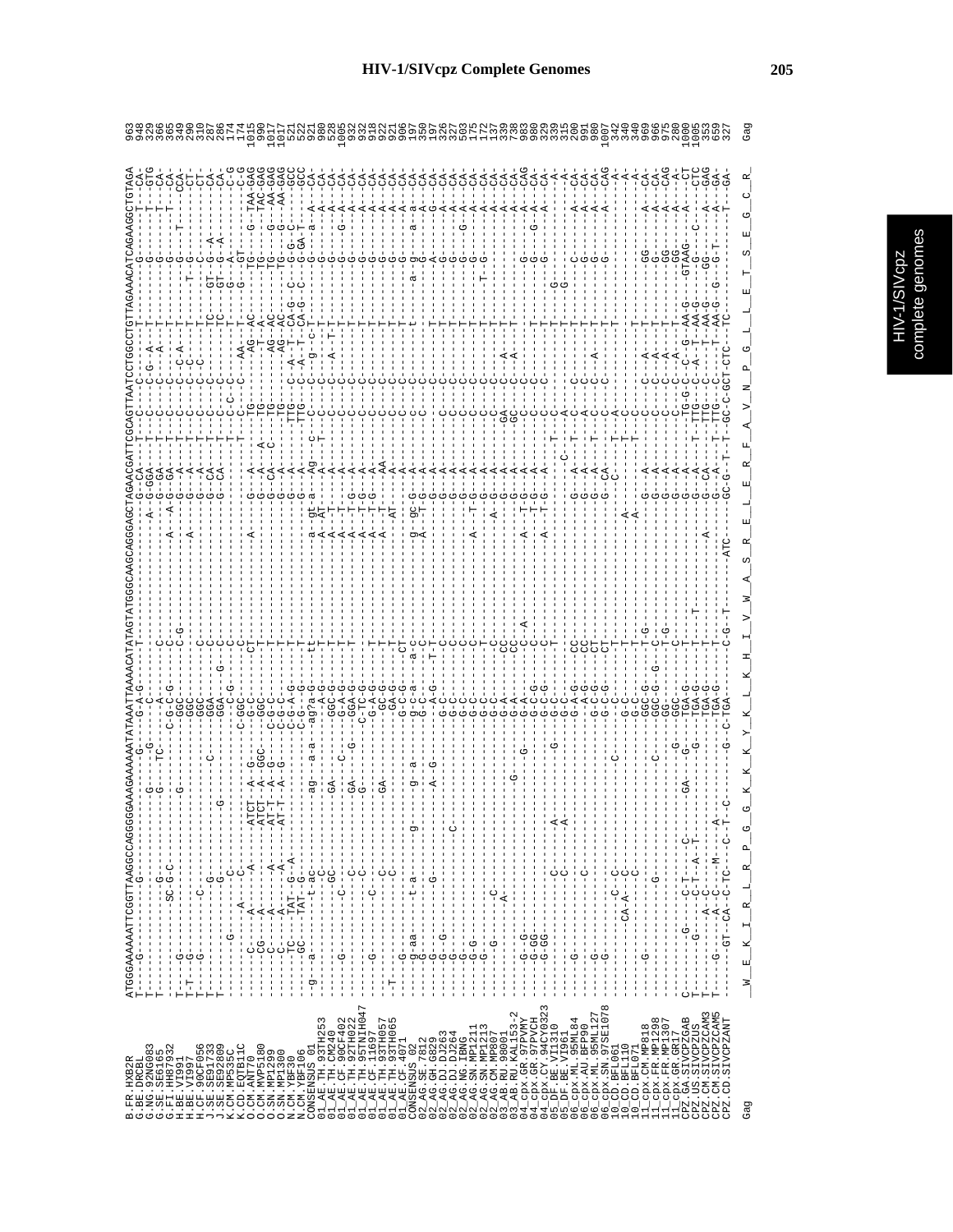|  |                                                                                                                                                                                                                                                                                                                                                                                                      |  |  |  |  |                     |                      |                                                                                                                                                                                                                                                                                                                                                                                                 |                                             |                                               |                                                                                  |                                                                    |                                              |                                               |                                    |                                      |                         |                      |                                                                                                |                                           |             |                                                        |                                                        |                                                                         |                                |                             |                                                       |                             |                                                                     |                                    |                                                                            |  |  |  |  |  | ှု<br>၂ မိမိ ၂ မိ ၂ မိမိမိမိမိ                                                                                                                                                                                                                                                                                                                                             |           |                           |                    |   |                |         |        |   |                |                                    |               |               |                              |                                                         |        |   |
|--|------------------------------------------------------------------------------------------------------------------------------------------------------------------------------------------------------------------------------------------------------------------------------------------------------------------------------------------------------------------------------------------------------|--|--|--|--|---------------------|----------------------|-------------------------------------------------------------------------------------------------------------------------------------------------------------------------------------------------------------------------------------------------------------------------------------------------------------------------------------------------------------------------------------------------|---------------------------------------------|-----------------------------------------------|----------------------------------------------------------------------------------|--------------------------------------------------------------------|----------------------------------------------|-----------------------------------------------|------------------------------------|--------------------------------------|-------------------------|----------------------|------------------------------------------------------------------------------------------------|-------------------------------------------|-------------|--------------------------------------------------------|--------------------------------------------------------|-------------------------------------------------------------------------|--------------------------------|-----------------------------|-------------------------------------------------------|-----------------------------|---------------------------------------------------------------------|------------------------------------|----------------------------------------------------------------------------|--|--|--|--|--|----------------------------------------------------------------------------------------------------------------------------------------------------------------------------------------------------------------------------------------------------------------------------------------------------------------------------------------------------------------------------|-----------|---------------------------|--------------------|---|----------------|---------|--------|---|----------------|------------------------------------|---------------|---------------|------------------------------|---------------------------------------------------------|--------|---|
|  |                                                                                                                                                                                                                                                                                                                                                                                                      |  |  |  |  |                     |                      |                                                                                                                                                                                                                                                                                                                                                                                                 |                                             |                                               |                                                                                  |                                                                    |                                              |                                               |                                    |                                      |                         |                      |                                                                                                |                                           |             |                                                        |                                                        |                                                                         |                                |                             |                                                       |                             |                                                                     |                                    |                                                                            |  |  |  |  |  |                                                                                                                                                                                                                                                                                                                                                                            |           |                           |                    |   |                |         |        |   |                |                                    |               |               |                              |                                                         |        |   |
|  |                                                                                                                                                                                                                                                                                                                                                                                                      |  |  |  |  |                     |                      |                                                                                                                                                                                                                                                                                                                                                                                                 |                                             |                                               |                                                                                  |                                                                    |                                              |                                               |                                    |                                      |                         |                      |                                                                                                |                                           |             |                                                        |                                                        |                                                                         |                                |                             |                                                       |                             |                                                                     |                                    |                                                                            |  |  |  |  |  |                                                                                                                                                                                                                                                                                                                                                                            |           |                           |                    |   |                |         |        |   |                |                                    |               |               |                              |                                                         |        |   |
|  |                                                                                                                                                                                                                                                                                                                                                                                                      |  |  |  |  |                     |                      |                                                                                                                                                                                                                                                                                                                                                                                                 |                                             |                                               |                                                                                  |                                                                    |                                              |                                               |                                    |                                      |                         |                      |                                                                                                |                                           |             |                                                        |                                                        |                                                                         |                                |                             |                                                       |                             |                                                                     |                                    |                                                                            |  |  |  |  |  |                                                                                                                                                                                                                                                                                                                                                                            |           |                           |                    |   |                |         |        |   |                |                                    |               |               |                              |                                                         |        |   |
|  |                                                                                                                                                                                                                                                                                                                                                                                                      |  |  |  |  |                     |                      |                                                                                                                                                                                                                                                                                                                                                                                                 |                                             |                                               |                                                                                  |                                                                    |                                              |                                               |                                    |                                      |                         |                      |                                                                                                |                                           |             |                                                        |                                                        |                                                                         |                                |                             |                                                       |                             |                                                                     |                                    |                                                                            |  |  |  |  |  |                                                                                                                                                                                                                                                                                                                                                                            |           |                           |                    |   |                |         |        |   |                |                                    |               |               |                              |                                                         |        |   |
|  |                                                                                                                                                                                                                                                                                                                                                                                                      |  |  |  |  | -<br>-aacc<br>-aac  |                      |                                                                                                                                                                                                                                                                                                                                                                                                 |                                             |                                               |                                                                                  |                                                                    |                                              |                                               |                                    |                                      |                         |                      |                                                                                                |                                           |             | $\overline{5}$                                         | 5p                                                     |                                                                         |                                |                             |                                                       |                             |                                                                     |                                    |                                                                            |  |  |  |  |  |                                                                                                                                                                                                                                                                                                                                                                            |           |                           |                    |   |                |         |        |   |                |                                    |               |               |                              |                                                         |        |   |
|  |                                                                                                                                                                                                                                                                                                                                                                                                      |  |  |  |  |                     |                      |                                                                                                                                                                                                                                                                                                                                                                                                 |                                             |                                               |                                                                                  |                                                                    |                                              |                                               |                                    |                                      |                         |                      |                                                                                                |                                           |             |                                                        |                                                        |                                                                         |                                |                             |                                                       |                             |                                                                     |                                    |                                                                            |  |  |  |  |  |                                                                                                                                                                                                                                                                                                                                                                            |           |                           |                    |   |                |         |        |   |                |                                    |               |               |                              |                                                         |        |   |
|  |                                                                                                                                                                                                                                                                                                                                                                                                      |  |  |  |  |                     |                      |                                                                                                                                                                                                                                                                                                                                                                                                 |                                             |                                               |                                                                                  |                                                                    |                                              |                                               |                                    |                                      |                         |                      |                                                                                                |                                           |             |                                                        |                                                        |                                                                         |                                |                             |                                                       |                             |                                                                     |                                    |                                                                            |  |  |  |  |  |                                                                                                                                                                                                                                                                                                                                                                            |           |                           |                    |   |                |         |        |   |                |                                    |               |               |                              |                                                         |        |   |
|  |                                                                                                                                                                                                                                                                                                                                                                                                      |  |  |  |  |                     |                      |                                                                                                                                                                                                                                                                                                                                                                                                 |                                             |                                               |                                                                                  |                                                                    |                                              |                                               |                                    |                                      |                         |                      |                                                                                                |                                           |             |                                                        |                                                        |                                                                         |                                |                             |                                                       |                             |                                                                     |                                    |                                                                            |  |  |  |  |  |                                                                                                                                                                                                                                                                                                                                                                            |           |                           |                    |   |                |         |        |   |                |                                    |               |               |                              |                                                         |        |   |
|  |                                                                                                                                                                                                                                                                                                                                                                                                      |  |  |  |  |                     |                      |                                                                                                                                                                                                                                                                                                                                                                                                 |                                             |                                               |                                                                                  |                                                                    |                                              |                                               |                                    |                                      |                         |                      |                                                                                                |                                           |             |                                                        |                                                        |                                                                         |                                |                             |                                                       |                             |                                                                     |                                    |                                                                            |  |  |  |  |  |                                                                                                                                                                                                                                                                                                                                                                            |           |                           |                    |   |                |         |        |   |                |                                    |               |               |                              |                                                         |        |   |
|  |                                                                                                                                                                                                                                                                                                                                                                                                      |  |  |  |  |                     |                      |                                                                                                                                                                                                                                                                                                                                                                                                 |                                             |                                               |                                                                                  |                                                                    |                                              |                                               |                                    |                                      |                         |                      |                                                                                                |                                           |             |                                                        |                                                        |                                                                         |                                |                             |                                                       |                             |                                                                     |                                    |                                                                            |  |  |  |  |  |                                                                                                                                                                                                                                                                                                                                                                            |           |                           |                    |   |                |         |        |   |                |                                    |               |               |                              |                                                         |        |   |
|  |                                                                                                                                                                                                                                                                                                                                                                                                      |  |  |  |  |                     |                      |                                                                                                                                                                                                                                                                                                                                                                                                 |                                             |                                               |                                                                                  |                                                                    |                                              |                                               |                                    |                                      |                         |                      |                                                                                                |                                           |             |                                                        |                                                        |                                                                         |                                |                             |                                                       |                             |                                                                     |                                    |                                                                            |  |  |  |  |  |                                                                                                                                                                                                                                                                                                                                                                            |           |                           |                    |   |                |         |        |   |                |                                    |               |               |                              |                                                         |        |   |
|  |                                                                                                                                                                                                                                                                                                                                                                                                      |  |  |  |  | $\blacksquare$<br>↵ | $\frac{1}{\sqrt{2}}$ | J.<br>$\frac{1}{4}$                                                                                                                                                                                                                                                                                                                                                                             | $\frac{1}{1}$                               | $\mathbf{I}$<br>$\mathbf{I}$<br>$\frac{1}{1}$ | υ<br>Ī                                                                           | $\overset{1}{\circ}$<br>$\,$ I<br>ł                                | $\mathbf{I}$<br>$\mathbf{I}$<br>$\mathbf{I}$ | $\begin{array}{c} -1 \\ -1 \\ -1 \end{array}$ |                                    | $\mathbf{I}$<br>ပုံ<br>$\frac{1}{1}$ | ひ<br>ŧ<br>$\frac{1}{1}$ | J,                   | $-1$                                                                                           | п<br>$\overline{1}$<br>$-1$ - $-1$ - $-1$ |             | Т<br>т<br>T                                            |                                                        | $-\frac{1}{2}$                                                          | $\frac{1}{1}$<br>$\frac{1}{1}$ |                             | п                                                     | ن<br>۱<br>J.                | ł<br>j                                                              | ပုံ<br>$\frac{1}{1}$               | п<br>J.                                                                    |  |  |  |  |  |                                                                                                                                                                                                                                                                                                                                                                            | $T - D -$ | 툿<br>ಲ್ಲ<br>$\frac{1}{1}$ | ب<br>$\frac{1}{1}$ | ġ | $L - D -$<br>ł | ပု<br>п | 투<br>I |   |                | 11111<br>101010<br>11111<br>I<br>I |               |               |                              | $\frac{1}{1}$                                           |        |   |
|  | $\begin{array}{l} \texttt{CAA} \texttt{ARD} \texttt{CG} \texttt{BG} \texttt{AG} \texttt{BG} \texttt{CG} \texttt{CG} \texttt{CG} \texttt{CG} \texttt{CG} \texttt{CG} \texttt{CG} \texttt{CG} \texttt{CG} \texttt{CG} \texttt{CG} \texttt{CG} \texttt{CG} \texttt{CG} \texttt{CG} \texttt{CG} \texttt{CG} \texttt{CG} \texttt{CG} \texttt{CG} \texttt{CG} \texttt{CG} \texttt{CG} \texttt{CG} \texttt$ |  |  |  |  |                     |                      | $\begin{array}{c} \rule{0pt}{2.5ex} \rule{0pt}{2.5ex} \rule{0pt}{2.5ex} \rule{0pt}{2.5ex} \rule{0pt}{2.5ex} \rule{0pt}{2.5ex} \rule{0pt}{2.5ex} \rule{0pt}{2.5ex} \rule{0pt}{2.5ex} \rule{0pt}{2.5ex} \rule{0pt}{2.5ex} \rule{0pt}{2.5ex} \rule{0pt}{2.5ex} \rule{0pt}{2.5ex} \rule{0pt}{2.5ex} \rule{0pt}{2.5ex} \rule{0pt}{2.5ex} \rule{0pt}{2.5ex} \rule{0pt}{2.5ex} \rule{0$                | Ť.                                          | 1<br>$\mathbf{I}$                             | L.<br>$\mathbb{I}$                                                               | Ţ                                                                  | $\mathbf{I}$<br>$\mathbf{I}$<br>$\mathbf{I}$ |                                               | т<br>I.<br>$\mathbf{I}$<br>т<br>I. | л<br>п<br>$-1$ - $-1$ - $-1$         | Т                       | $-1 - 1 - 1 - 1 - 1$ | $\frac{1}{1}$<br>$\mathbb I$<br>Ţ<br>п                                                         | $\frac{1}{1}$                             |             | $\mathbf{I}$<br>$\mathsf I$<br>$\mathbf I$<br>-1<br>Ť. | Ţ<br>п<br>J.                                           | I<br>J.<br>J.<br>J.                                                     |                                | ウーーー - II- - - - マーーーーーーーーー | J.<br>ï                                               |                             | $---ATT---$                                                         | I<br>т<br>1<br>Ţ.<br>т<br>Ť.       | п<br>$\overline{\phantom{a}}$<br>$\,$ I<br>$\mathsf I$<br>п<br>$\mathsf I$ |  |  |  |  |  | $\begin{array}{l} -a \!-\! 1 \!-\! a \!-\! 3 \!-\! 2 \! \mathrm{a} a \!-\! 3 \! \mathrm{c} \!- \! 3 \! \mathrm{c} \!- \! 3 \!- \! 2 \! \mathrm{c} \!- \! 3 \! \mathrm{c} \!- \! 3 \! \mathrm{c} \!- \! 3 \! \mathrm{c} \!- \! 3 \! \mathrm{c} \!- \! 3 \! \mathrm{c} \!- \! 3 \! \mathrm{c} \! \!- \! 3 \! \mathrm{c} \! \!- \! 3 \! \mathrm{c} \! \!- \! 3 \! \mathrm{c}$ |           |                           |                    |   |                |         |        | ŧ |                |                                    | יך<br>י<br>I. |               |                              | J<br>1<br>п                                             | T<br>т |   |
|  |                                                                                                                                                                                                                                                                                                                                                                                                      |  |  |  |  |                     |                      | Ħ<br>I<br>т<br>$\begin{array}{c} \rule{0pt}{2.5ex} \rule{0pt}{2.5ex} \rule{0pt}{2.5ex} \rule{0pt}{2.5ex} \rule{0pt}{2.5ex} \rule{0pt}{2.5ex} \rule{0pt}{2.5ex} \rule{0pt}{2.5ex} \rule{0pt}{2.5ex} \rule{0pt}{2.5ex} \rule{0pt}{2.5ex} \rule{0pt}{2.5ex} \rule{0pt}{2.5ex} \rule{0pt}{2.5ex} \rule{0pt}{2.5ex} \rule{0pt}{2.5ex} \rule{0pt}{2.5ex} \rule{0pt}{2.5ex} \rule{0pt}{2.5ex} \rule{0$ | $\mathsf I$<br>$\mathsf I$<br>$\frac{1}{1}$ | ---------                                     | $\mathsf I$<br>$\mathbf{I}$<br>$\mathbf I$<br>$\mathsf I$<br>J.<br>$\frac{1}{1}$ | $- - - - - - -$<br>$\begin{array}{c} \end{array}$<br>$\frac{1}{1}$ | п<br>л.<br>-1<br>J<br>۲<br>ا                 |                                               | J.<br>-1<br>$-6 - - -$             | I<br>I<br>$\frac{1}{1}$              | 1<br>п                  | $\,$ I               | $\begin{array}{c} \hline \end{array}$<br>л.<br>$\begin{array}{c} 1 \\ 1 \\ 1 \\ 1 \end{array}$ | $-1 - 1 - 1 - 1 - 1$                      | $\mathsf I$ | $\mathsf I$<br>$- - A -$<br>ţ                          | $\mathbb I$<br>I<br>$-1$ $-1$ $-1$ $-1$ $-1$ $-1$ $-1$ | $\begin{bmatrix} 1 \\ 1 \\ 1 \end{bmatrix}$<br>$\sf I$<br>$\frac{1}{1}$ |                                |                             | J<br>$\frac{1}{1}$<br>$\mathsf I$<br>$\mathsf I$<br>1 | ı<br>$\mathsf I$<br>I<br>J. | $\mathsf I$<br>$\frac{1}{1}$<br>÷i.<br>$\mathsf I$<br>$\frac{1}{1}$ | $\mathbf{I}$<br>-1<br>1<br>I<br>ł, | $- - A -$<br>$\overline{\phantom{a}}$<br>ł                                 |  |  |  |  |  |                                                                                                                                                                                                                                                                                                                                                                            |           |                           |                    |   |                |         |        |   | $- -A - A - -$ | $- -A - -A - A$                    |               |               |                              |                                                         |        |   |
|  |                                                                                                                                                                                                                                                                                                                                                                                                      |  |  |  |  |                     |                      | I                                                                                                                                                                                                                                                                                                                                                                                               | $\mathbf{I}$                                | J                                             |                                                                                  | I<br>J,                                                            |                                              |                                               |                                    |                                      |                         | I<br>I               |                                                                                                | $\frac{1}{1}$                             |             | ı                                                      | $\overline{\phantom{a}}$<br>I                          | I<br>I                                                                  | $\frac{1}{1}$                  |                             |                                                       |                             |                                                                     |                                    |                                                                            |  |  |  |  |  |                                                                                                                                                                                                                                                                                                                                                                            |           |                           |                    |   |                |         |        |   | $\overline{1}$ | I<br>J,<br>п                       | $\,$ I<br>ł   | $\frac{1}{1}$ | $\mathsf I$<br>$\frac{1}{1}$ | $\mathbf{I}$<br>$A \triangleleft A$ $A \triangleleft A$ | ţ      | Ħ |

 $\begin{smallmatrix} \texttt{R}, \texttt{HKB} \\ \texttt{R}, \texttt{R}, \texttt{R}, \texttt{R}, \texttt{R}, \texttt{R}, \texttt{R}, \texttt{R}, \texttt{R}, \texttt{R}, \texttt{R}, \texttt{R}, \texttt{R}, \texttt{R}, \texttt{R}, \texttt{R}, \texttt{R}, \texttt{R}, \texttt{R}, \texttt{R}, \texttt{R}, \texttt{R}, \texttt{R}, \texttt{R}, \texttt{R}, \texttt{R}, \texttt{R}, \texttt{R}, \texttt{R}, \texttt{R}, \texttt{R}, \texttt{R}, \texttt{R}, \text$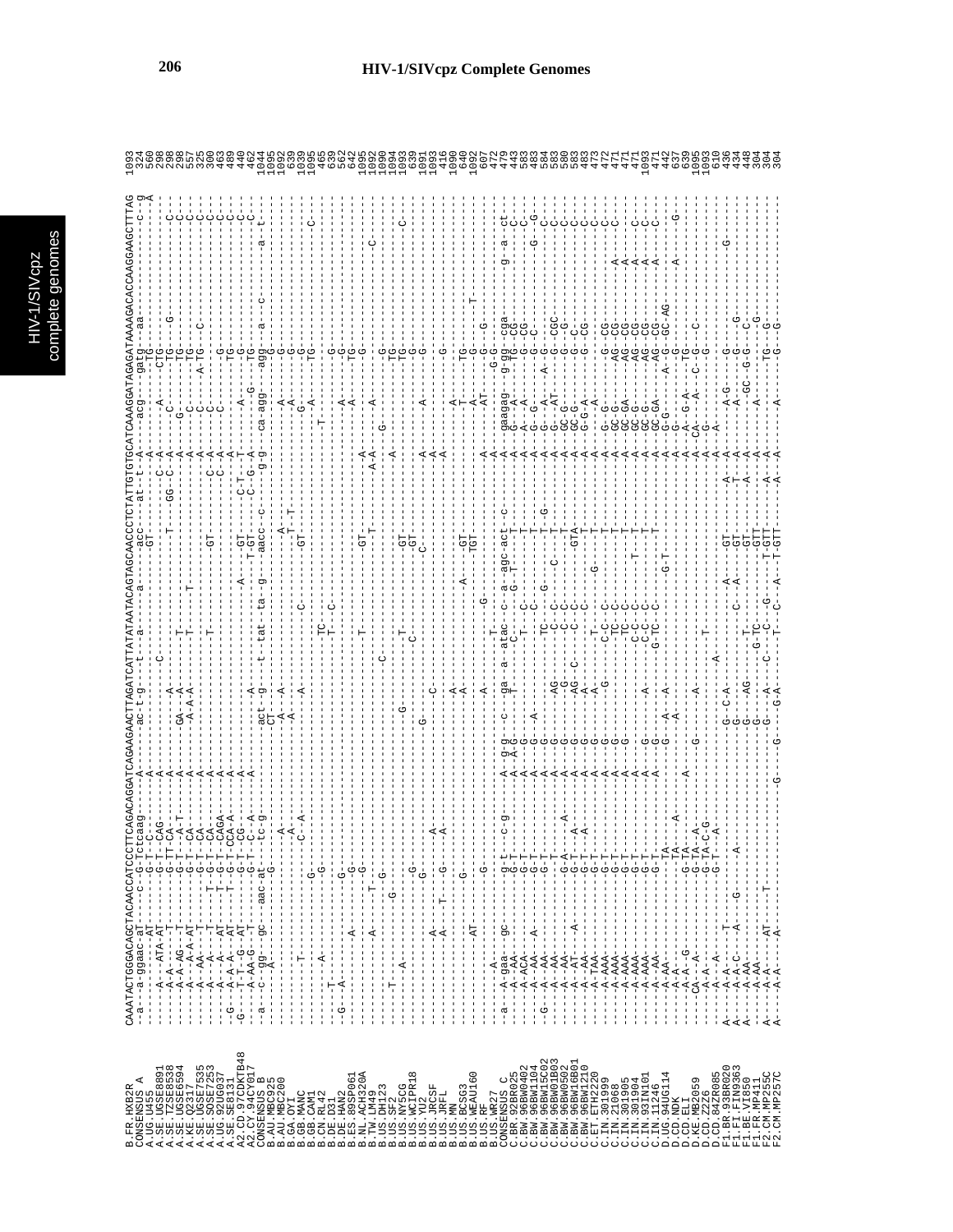| 510000003434463324811610000003434463324811                                                                                                                                                                                                                                                                                                                                                                                                                                                                                                                                                                                                                                                                                                                                                                                                                                                                                                                                                                                                                                                                                                                                                                                                                                                                                                                                                                                                                                                                                                                                                                                                                                                                                                                                                                                                                                                                                                                                                                                                                                                                                                                                                                                                                                                                                                                                                                                                                                                                                                                                                                                                                                                                                                                                                                                                                                                                                                                                                                                                                                                                                                                                                                                                                                                                                                                                                                                                                                                                                                                                                                                                                                                                                                                                                                                                                                                                                                                                                                                                                                                                                                                                                                                                           |
|------------------------------------------------------------------------------------------------------------------------------------------------------------------------------------------------------------------------------------------------------------------------------------------------------------------------------------------------------------------------------------------------------------------------------------------------------------------------------------------------------------------------------------------------------------------------------------------------------------------------------------------------------------------------------------------------------------------------------------------------------------------------------------------------------------------------------------------------------------------------------------------------------------------------------------------------------------------------------------------------------------------------------------------------------------------------------------------------------------------------------------------------------------------------------------------------------------------------------------------------------------------------------------------------------------------------------------------------------------------------------------------------------------------------------------------------------------------------------------------------------------------------------------------------------------------------------------------------------------------------------------------------------------------------------------------------------------------------------------------------------------------------------------------------------------------------------------------------------------------------------------------------------------------------------------------------------------------------------------------------------------------------------------------------------------------------------------------------------------------------------------------------------------------------------------------------------------------------------------------------------------------------------------------------------------------------------------------------------------------------------------------------------------------------------------------------------------------------------------------------------------------------------------------------------------------------------------------------------------------------------------------------------------------------------------------------------------------------------------------------------------------------------------------------------------------------------------------------------------------------------------------------------------------------------------------------------------------------------------------------------------------------------------------------------------------------------------------------------------------------------------------------------------------------------------------------------------------------------------------------------------------------------------------------------------------------------------------------------------------------------------------------------------------------------------------------------------------------------------------------------------------------------------------------------------------------------------------------------------------------------------------------------------------------------------------------------------------------------------------------------------------------------------------------------------------------------------------------------------------------------------------------------------------------------------------------------------------------------------------------------------------------------------------------------------------------------------------------------------------------------------------------------------------------------------------------------------------------------------------------------|
| ひ ひ ひ                                                                                                                                                                                                                                                                                                                                                                                                                                                                                                                                                                                                                                                                                                                                                                                                                                                                                                                                                                                                                                                                                                                                                                                                                                                                                                                                                                                                                                                                                                                                                                                                                                                                                                                                                                                                                                                                                                                                                                                                                                                                                                                                                                                                                                                                                                                                                                                                                                                                                                                                                                                                                                                                                                                                                                                                                                                                                                                                                                                                                                                                                                                                                                                                                                                                                                                                                                                                                                                                                                                                                                                                                                                                                                                                                                                                                                                                                                                                                                                                                                                                                                                                                                                                                                                |
| $G-G-A$                                                                                                                                                                                                                                                                                                                                                                                                                                                                                                                                                                                                                                                                                                                                                                                                                                                                                                                                                                                                                                                                                                                                                                                                                                                                                                                                                                                                                                                                                                                                                                                                                                                                                                                                                                                                                                                                                                                                                                                                                                                                                                                                                                                                                                                                                                                                                                                                                                                                                                                                                                                                                                                                                                                                                                                                                                                                                                                                                                                                                                                                                                                                                                                                                                                                                                                                                                                                                                                                                                                                                                                                                                                                                                                                                                                                                                                                                                                                                                                                                                                                                                                                                                                                                                              |
|                                                                                                                                                                                                                                                                                                                                                                                                                                                                                                                                                                                                                                                                                                                                                                                                                                                                                                                                                                                                                                                                                                                                                                                                                                                                                                                                                                                                                                                                                                                                                                                                                                                                                                                                                                                                                                                                                                                                                                                                                                                                                                                                                                                                                                                                                                                                                                                                                                                                                                                                                                                                                                                                                                                                                                                                                                                                                                                                                                                                                                                                                                                                                                                                                                                                                                                                                                                                                                                                                                                                                                                                                                                                                                                                                                                                                                                                                                                                                                                                                                                                                                                                                                                                                                                      |
|                                                                                                                                                                                                                                                                                                                                                                                                                                                                                                                                                                                                                                                                                                                                                                                                                                                                                                                                                                                                                                                                                                                                                                                                                                                                                                                                                                                                                                                                                                                                                                                                                                                                                                                                                                                                                                                                                                                                                                                                                                                                                                                                                                                                                                                                                                                                                                                                                                                                                                                                                                                                                                                                                                                                                                                                                                                                                                                                                                                                                                                                                                                                                                                                                                                                                                                                                                                                                                                                                                                                                                                                                                                                                                                                                                                                                                                                                                                                                                                                                                                                                                                                                                                                                                                      |
| $G-TPA-$<br>l.<br>$---T A -$<br>$G-TA-$<br>CAAATACTGGGACAGCTACAACCATCCT<br>$G-TA$<br>J.<br>$\mathbf{I}$<br>J.<br>$-4$<br>$-TA$<br>$\frac{1}{5}$<br>부<br>부<br>$-5$<br>부부<br>당명<br>$A-T$<br>부<br>턱<br>$\overline{G}-\overline{G}$<br>Η<br>Ο<br>무능<br>투<br>투<br>acT<br>턱<br>$A-T$<br>-----GT--AAT<br>----GT--A-T<br>$A-T$<br>부<br>부<br>부<br>부<br>부<br>٢<br>ij<br>$A-T$<br>부<br>부<br>부<br>토<br>부<br>부<br>부<br>부<br>부<br>투<br>$A-T$<br>$A-T$<br>부<br>부<br>Ţ<br>$A-T$<br>부<br>턱<br>부<br>ĀÄ.<br>T.<br>S<br>ひ<br>ひ<br>ひ<br>ひ<br>ひ<br>ひ<br>ひ<br>ひ<br>ひ<br>ひ<br>υ<br>υ<br>ပု<br>먹<br>$-159 - -$<br>$\begin{array}{c} 1 \\ 1 \\ 1 \end{array}$<br>A-UUCAU-A-UAUU-A-UUCU-A<br>Í<br>$\frac{1}{1}$<br>Ì<br>Ť<br>J,<br>J<br>J<br>$- - G T - -$<br>------------<br>$-150 - -$<br>$-1 - 1 - -$<br>$\frac{1}{4}$<br>ł<br>Ť<br>f,<br>ł<br>$-1 - 1 - -$<br>$-1 - 5 - -$<br>$\frac{1}{1}$<br>$\frac{1}{1}$<br>$\frac{1}{1}$<br>Ì<br>J<br>J<br>Ĵ<br>$\frac{1}{1}$<br>$\frac{1}{1}$<br>ł<br>$\frac{1}{1}$<br>$-1$<br>$\frac{1}{1}$<br>$\frac{1}{1}$<br>Ť<br>$\frac{1}{1}$<br>ŧ<br>÷<br>$\mathbf{a}$<br>T<br>$\frac{1}{1}$<br>J.<br>п<br>$\mathbf{I}$<br>п<br>п<br>H<br>1<br>$-5 - 1$<br>ï<br>$-9^{\circ}$<br>--gT-a--at<br>--AT------T<br>$-4$<br>$\frac{1}{2}$<br>j<br>$-9 - -$<br>턱<br>÷<br> <br>$\overline{\phantom{a}}$<br>I<br>I.<br>$-1$<br>უ<br> <br>$-\frac{c}{l}$<br>J<br>I<br>ţ<br>$\circ$<br>$\frac{1}{2}$<br>$-9$<br>$\frac{1}{1}$<br>ŧ<br>$\frac{1}{1}$<br>$\frac{1}{1}$<br>ł<br>ł<br>J.<br>$\frac{1}{1}$<br>$\frac{1}{1}$<br>$-GT - R - RARAC - RT - G$<br>$-1 - T - G$<br>$-1 - 1 - 1$<br>$-1 - T - G$<br>$\overline{\phantom{a}}$<br>$\frac{1}{2}$<br>U<br> <br>$---AA--$<br>$t - a$<br>$\frac{1}{4}$<br>$\frac{1}{1}$<br>$\frac{1}{4}$<br>$\frac{1}{4}$<br>$-1$<br>ł<br>$\frac{1}{4}$<br>$\frac{1}{1}$<br>Ť<br>$\frac{1}{1}$<br>$\frac{1}{1}$<br>$\frac{1}{4}$<br>$\blacksquare$<br>$\frac{1}{1}$<br>$---\mathbf{A}\mathbf{T}---$<br>ł<br>$\mathbf{I}$<br>$\mathbf{I}$<br>ᆸ<br>$\frac{1}{4}$<br>$\mathsf I$<br>$\blacksquare$<br>$-AT$ -<br>턱<br>÷<br>†<br>루<br>턱<br>$\begin{array}{rll} -a - g\,GA & - - g\,T - \\ -A & - - A & - - A\,T - \\ - - - A & - - - A\,T - \\ - - - A & - A & - - \\ -A & - A & - - - \\ -A & - - A & - - - \\ -A & - - A & - \end{array}$<br>Ĥ<br>$---AT-$<br>Н<br>투<br>$---AT$<br>텃<br>부<br>부<br>부<br>부<br>부<br>F,<br>י<br>י<br>L.<br>F-<br>텃<br>부<br>부<br>부<br>Ť<br>부<br>$-\mathbf{A}$<br>Ĩ<br>$- - A$<br>Ī.<br>$\mathbf{I}$<br>1<br>-1<br>-1<br>J.<br>$\overline{\phantom{a}}$<br>$---DA - A - AG - -$<br>O<br>$\blacksquare$<br>:--a-A-aa--<br>:--A-A-A----<br>$\frac{1}{1}$<br>$- - A A - -$<br>J.<br>$\mathbf{I}$<br>J.<br>$\frac{1}{1}$<br>$\frac{1}{1}$<br>ł<br>Ť<br>$\frac{1}{1}$<br>Ť<br>Ť<br>ŧ<br>Ť<br>$A = -R - -$<br>$-A = -$<br>$-A = -$<br>$-A = -$<br>$-A = -$<br>Ů<br>J.<br>$\frac{1}{1}$<br>ł<br>ප්<br>$A-GC - G - RCAG$<br>$-P A A T$<br>Ť.<br>J.<br>$\mathbf{I}$<br>$- A - A A - -$<br>$C - 1 - 1$<br>$- -A - AAC$<br>$- -A - A - A$<br>$A - A - A$<br>J.<br>$- -A - -A$<br>J.<br>ひ<br>$A - A - A$<br>$\begin{array}{c}\nA - A - A \\ A - A - A\n\end{array}$<br>1<br>$A - A A - C$<br>J.<br>$\mathbf{I}$<br>J.<br>-<br>$-4-7$<br>$A - A -$<br>I.<br>$\begin{array}{c} \end{array}$<br>$- -A - -$<br>j<br>$- -A - -$<br>H<br>$-4$<br>$\ddot{A}$<br>$-4$<br>$\begin{array}{c}\nA \\ -A \\ -A\n\end{array}$<br>$A - GT - -$<br>Ť<br>Ţ<br>$\frac{1}{1}$<br>$\frac{1}{1}$<br>$\frac{1}{1}$<br>Ŧ<br>$-50-$<br>Ŧ<br>Ŧ<br>Ţ<br>Ť<br>Ŧ<br>부<br>$-TC$ -<br>J<br>1<br>$\mathbf{I}$<br>J<br>I<br>$\mathbf{I}$<br>$-55$<br>÷g-<br>ပုံ<br>Ÿ<br>$\frac{1}{2}$<br>F<br>I<br>$\frac{1}{2}$<br>Ť<br>$\overset{-}{\circ}$<br>$\frac{1}{1}$<br>U<br>$\frac{1}{1}$<br>$\frac{1}{2}$<br>J.<br>J.<br>т<br>J.<br>п<br>ı<br>↵<br>◡<br>부<br>ד<br>-<br>L.<br>$\mathbf{I}$<br>부<br>$\mathbf{I}$<br>ł<br>I<br>٢<br>ï<br>Î,<br>ī<br>ė<br>Ġ٢<br>ひ<br>J.<br>Ī.<br>$\mathsf I$<br>$\mathsf I$<br>ひ<br>$\overline{\phantom{a}}$<br>$\mathsf I$<br>$\overline{\phantom{a}}$<br>J.<br>$\mathbf{I}$<br>1<br>1<br>т<br>J.<br>1<br>-1<br>$\blacksquare$<br>$\overline{A}$<br>$\mathbf I$<br>$\mathbf I$<br>Ť<br>$\mathbf{I}$<br>O.<br>К<br>$\overline{1}$<br>$\mathbf{I}$<br>J.<br>$\blacksquare$<br>К<br>$\overline{1}$<br>т<br>3<br>$^{\circ}$ |
| $\begin{smallmatrix} 0008288893 & 0 & 1\\ 01 & 01 & 01\\ 01 & 01 & 01\\ 01 & 01 & 01\\ 01 & 01 & 01\\ 01 & 01 & 01\\ 01 & 01 & 01\\ 01 & 01 & 01\\ 01 & 01 & 01\\ 01 & 01 & 01\\ 01 & 01 & 01\\ 01 & 01 & 01\\ 01 & 01 & 01\\ 01 & 01 & 01\\ 01 & 01 & 01\\ 01 & 01 & 01\\ 01 & 01 & 01\\ 01 &$<br>$\begin{array}{l} 04-{\tt cpx}, 081.974000'\\ 04-{\tt cpx}, 081.974000'\\ 04-{\tt cpx}, 081.9740023\\ 05-{\tt DFT}, 181.91130 \\ 05-{\tt DFT}, 181.91130 \\ 06-{\tt cpx}, 081.91130 \\ 07-{\tt cpx}, 081.91130 \\ 06-{\tt cpx}, 081.91130 \\ 07-{\tt cpx}, 081.91111 \\ 08-{\tt cpx}, 081.91110 \\ 09-{\tt c$<br>Z.US. SIVCPZUS<br>Z.CM. SIVCPZCAM3<br>Z.CM. SIVCPZCAM5<br>GA.SIVCPZGAB<br><b>SIVCPZANT</b><br>$\infty$<br>92NG083<br>SE6165<br>HH87932<br>.CM.YBF106<br>DNSENSUS 01<br>L_AE.TH.93T<br>B.FR.HXB2R<br>G.BE.DRCBL<br>$\ddot{\rm e}$<br>$\sigma$<br>G.NG.<br>$\mathbb N$<br>$\begin{array}{c}\nN & N & N \\ N & \Omega & \Omega\n\end{array}$<br>CPZ<br>Gag<br>$\mathbf{\Omega}$<br>C)<br>$\circ$<br>$\circ$<br>0000<br>$\circ$<br>$\circ$<br>U<br>U<br>U<br>U<br>o<br>$\circ$<br>$\circ$<br>$\circ$                                                                                                                                                                                                                                                                                                                                                                                                                                                                                                                                                                                                                                                                                                                                                                                                                                                                                                                                                                                                                                                                                                                                                                                                                                                                                                                                                                                                                                                                                                                                                                                                                                                                                                                                                                                                                                                                                                                                                                                                                                                                                                                                                                                                                                                                                                                                                                                                                                                                                                                                                                                                                                                                                                                                                                                                                                                                                                                                                                                                                                                                                                                                 |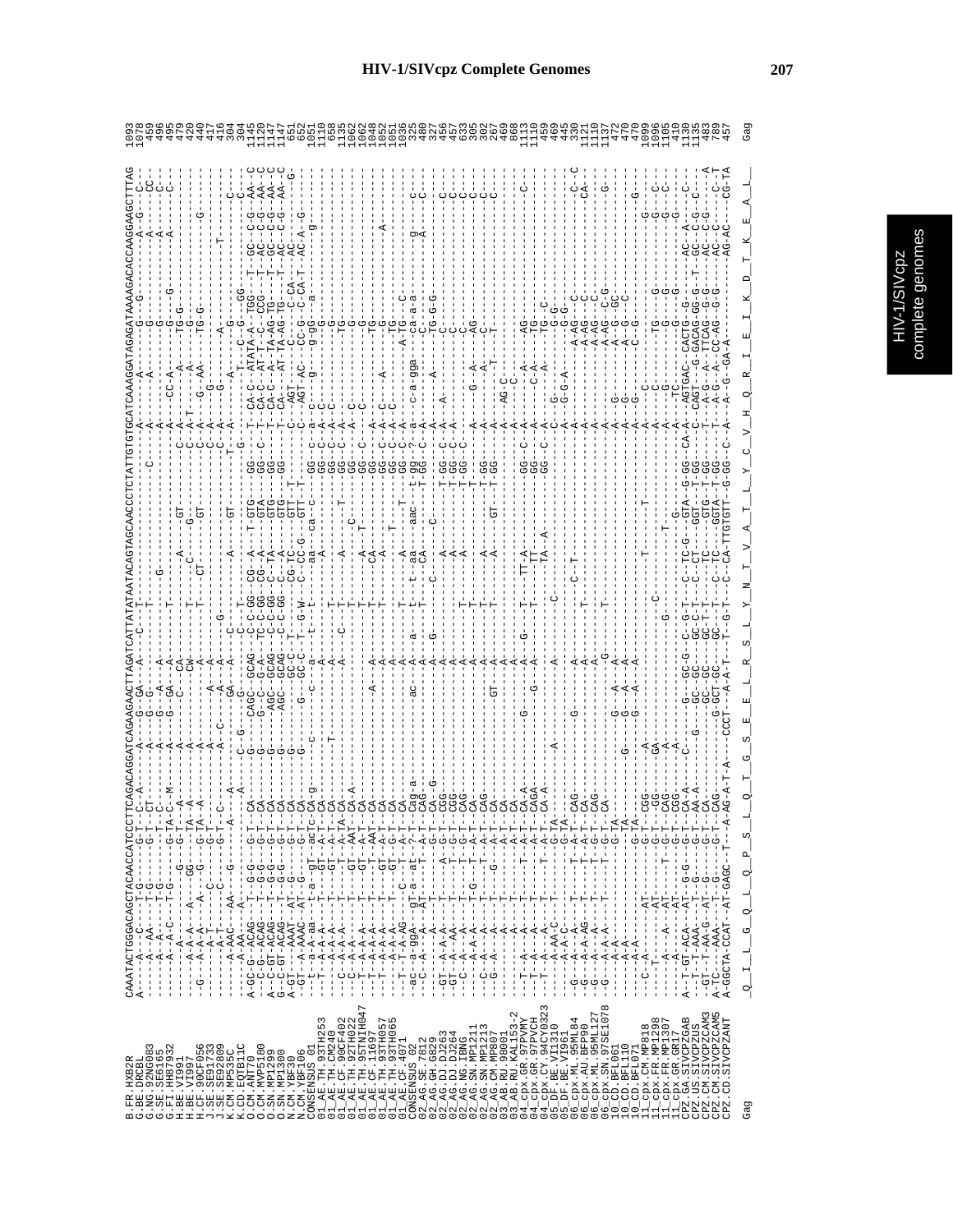|                                                                                                                                                                                                                                                                                                                                                                                                                | ACAAGATAGAGGAAGAGCAAAACAAAAG                                                                                                                                                                                                                                                                                                                                                                     |                                                                                                                                                                                                                                                                                                                                                                                                                             |  | CAGCAGO                                                                                                                                                                                                                                                                                                                                                                                                    | <b>EACACAGGZ</b> |                                                                                                                                                                                                                                                                                                                                                                                                                                                                                                                                                                                                                                                                                                        |  |
|----------------------------------------------------------------------------------------------------------------------------------------------------------------------------------------------------------------------------------------------------------------------------------------------------------------------------------------------------------------------------------------------------------------|--------------------------------------------------------------------------------------------------------------------------------------------------------------------------------------------------------------------------------------------------------------------------------------------------------------------------------------------------------------------------------------------------|-----------------------------------------------------------------------------------------------------------------------------------------------------------------------------------------------------------------------------------------------------------------------------------------------------------------------------------------------------------------------------------------------------------------------------|--|------------------------------------------------------------------------------------------------------------------------------------------------------------------------------------------------------------------------------------------------------------------------------------------------------------------------------------------------------------------------------------------------------------|------------------|--------------------------------------------------------------------------------------------------------------------------------------------------------------------------------------------------------------------------------------------------------------------------------------------------------------------------------------------------------------------------------------------------------------------------------------------------------------------------------------------------------------------------------------------------------------------------------------------------------------------------------------------------------------------------------------------------------|--|
| Ħ                                                                                                                                                                                                                                                                                                                                                                                                              |                                                                                                                                                                                                                                                                                                                                                                                                  | $\begin{array}{c} \dot{u} \\ \dot{v} \\ \dot{v} \end{array}$                                                                                                                                                                                                                                                                                                                                                                |  |                                                                                                                                                                                                                                                                                                                                                                                                            |                  |                                                                                                                                                                                                                                                                                                                                                                                                                                                                                                                                                                                                                                                                                                        |  |
|                                                                                                                                                                                                                                                                                                                                                                                                                | --aATac----<br>---AT------                                                                                                                                                                                                                                                                                                                                                                       | $\begin{array}{l} \mathsf{P} \mathsf{A} \mathsf{A} \mathsf{B} \mathsf{B} \mathsf{B} \mathsf{B} \mathsf{B} \mathsf{B} \mathsf{B} \mathsf{B} \mathsf{B} \mathsf{B} \mathsf{B} \mathsf{B} \mathsf{B} \mathsf{B} \mathsf{B} \mathsf{B} \mathsf{B} \mathsf{B} \mathsf{B} \mathsf{B} \mathsf{B} \mathsf{B} \mathsf{B} \mathsf{B} \mathsf{B} \mathsf{B} \mathsf{B} \mathsf{B} \mathsf{B} \mathsf{B} \mathsf{B} \mathsf{B} \mathsf$ |  |                                                                                                                                                                                                                                                                                                                                                                                                            |                  |                                                                                                                                                                                                                                                                                                                                                                                                                                                                                                                                                                                                                                                                                                        |  |
| п                                                                                                                                                                                                                                                                                                                                                                                                              | $\blacksquare$                                                                                                                                                                                                                                                                                                                                                                                   | לקמה המירה הן<br>הורך המירה הן<br>н<br>ŧ                                                                                                                                                                                                                                                                                                                                                                                    |  |                                                                                                                                                                                                                                                                                                                                                                                                            |                  | $\begin{array}{l} \mathcal{A}:\mathcal{A}\rightarrow\mathcal{A}\rightarrow\mathcal{B}\rightarrow\mathcal{B}\rightarrow\mathcal{B}\rightarrow\mathcal{B}\rightarrow\mathcal{B}\rightarrow\mathcal{B}\rightarrow\mathcal{B}\rightarrow\mathcal{B}\rightarrow\mathcal{B}\rightarrow\mathcal{B}\rightarrow\mathcal{B}\rightarrow\mathcal{B}\rightarrow\mathcal{B}\rightarrow\mathcal{B}\rightarrow\mathcal{B}\rightarrow\mathcal{B}\rightarrow\mathcal{B}\rightarrow\mathcal{B}\rightarrow\mathcal{B}\rightarrow\mathcal{B}\rightarrow\mathcal{B}\rightarrow\mathcal{B}\rightarrow\mathcal{B}\rightarrow\mathcal{B}\rightarrow\mathcal{B}\rightarrow\mathcal{B}\rightarrow\mathcal{B}\rightarrow\mathcal{$ |  |
| п<br>п                                                                                                                                                                                                                                                                                                                                                                                                         | J.                                                                                                                                                                                                                                                                                                                                                                                               | ひ<br>÷                                                                                                                                                                                                                                                                                                                                                                                                                      |  |                                                                                                                                                                                                                                                                                                                                                                                                            |                  |                                                                                                                                                                                                                                                                                                                                                                                                                                                                                                                                                                                                                                                                                                        |  |
| п<br>$\mathsf I$                                                                                                                                                                                                                                                                                                                                                                                               | $\mathbf{I}$                                                                                                                                                                                                                                                                                                                                                                                     | ÷                                                                                                                                                                                                                                                                                                                                                                                                                           |  |                                                                                                                                                                                                                                                                                                                                                                                                            |                  |                                                                                                                                                                                                                                                                                                                                                                                                                                                                                                                                                                                                                                                                                                        |  |
| J.<br>$\overline{1}$                                                                                                                                                                                                                                                                                                                                                                                           | J.                                                                                                                                                                                                                                                                                                                                                                                               | ひ H<br>$\frac{1}{1}$                                                                                                                                                                                                                                                                                                                                                                                                        |  |                                                                                                                                                                                                                                                                                                                                                                                                            |                  |                                                                                                                                                                                                                                                                                                                                                                                                                                                                                                                                                                                                                                                                                                        |  |
| т                                                                                                                                                                                                                                                                                                                                                                                                              | T                                                                                                                                                                                                                                                                                                                                                                                                | ŧ                                                                                                                                                                                                                                                                                                                                                                                                                           |  |                                                                                                                                                                                                                                                                                                                                                                                                            |                  |                                                                                                                                                                                                                                                                                                                                                                                                                                                                                                                                                                                                                                                                                                        |  |
| 투                                                                                                                                                                                                                                                                                                                                                                                                              |                                                                                                                                                                                                                                                                                                                                                                                                  | 日の<br>$\frac{1}{1}$                                                                                                                                                                                                                                                                                                                                                                                                         |  |                                                                                                                                                                                                                                                                                                                                                                                                            |                  |                                                                                                                                                                                                                                                                                                                                                                                                                                                                                                                                                                                                                                                                                                        |  |
| п<br>1<br>J<br>$\mathbf{I}$                                                                                                                                                                                                                                                                                                                                                                                    | J                                                                                                                                                                                                                                                                                                                                                                                                |                                                                                                                                                                                                                                                                                                                                                                                                                             |  |                                                                                                                                                                                                                                                                                                                                                                                                            |                  |                                                                                                                                                                                                                                                                                                                                                                                                                                                                                                                                                                                                                                                                                                        |  |
| $\mathbf{I}$<br>-1                                                                                                                                                                                                                                                                                                                                                                                             |                                                                                                                                                                                                                                                                                                                                                                                                  | ひ<br>$\overline{\phantom{a}}$<br>- 1                                                                                                                                                                                                                                                                                                                                                                                        |  |                                                                                                                                                                                                                                                                                                                                                                                                            |                  |                                                                                                                                                                                                                                                                                                                                                                                                                                                                                                                                                                                                                                                                                                        |  |
| $\mathbf{I}$<br>$\mathsf I$<br>T<br>т<br>$-1 = -2$<br>$-1 = -2$<br>$-1 = -2$                                                                                                                                                                                                                                                                                                                                   | T                                                                                                                                                                                                                                                                                                                                                                                                | т<br>$\begin{array}{c} \rule{0pt}{2.5ex} \rule{0pt}{2.5ex} \rule{0pt}{2.5ex} \rule{0pt}{2.5ex} \rule{0pt}{2.5ex} \rule{0pt}{2.5ex} \rule{0pt}{2.5ex} \rule{0pt}{2.5ex} \rule{0pt}{2.5ex} \rule{0pt}{2.5ex} \rule{0pt}{2.5ex} \rule{0pt}{2.5ex} \rule{0pt}{2.5ex} \rule{0pt}{2.5ex} \rule{0pt}{2.5ex} \rule{0pt}{2.5ex} \rule{0pt}{2.5ex} \rule{0pt}{2.5ex} \rule{0pt}{2.5ex} \rule{0$<br>н<br>$\frac{1}{1}$                 |  |                                                                                                                                                                                                                                                                                                                                                                                                            |                  |                                                                                                                                                                                                                                                                                                                                                                                                                                                                                                                                                                                                                                                                                                        |  |
| L.<br>L.<br>п                                                                                                                                                                                                                                                                                                                                                                                                  | J.                                                                                                                                                                                                                                                                                                                                                                                               | 턱<br>$\overline{1}$<br>I<br>т                                                                                                                                                                                                                                                                                                                                                                                               |  |                                                                                                                                                                                                                                                                                                                                                                                                            |                  |                                                                                                                                                                                                                                                                                                                                                                                                                                                                                                                                                                                                                                                                                                        |  |
|                                                                                                                                                                                                                                                                                                                                                                                                                |                                                                                                                                                                                                                                                                                                                                                                                                  |                                                                                                                                                                                                                                                                                                                                                                                                                             |  |                                                                                                                                                                                                                                                                                                                                                                                                            |                  |                                                                                                                                                                                                                                                                                                                                                                                                                                                                                                                                                                                                                                                                                                        |  |
| $\blacksquare$<br>Ť.<br>$\mathbf I$<br>$\mathbf{I}$<br>п<br>$-T=-A-$                                                                                                                                                                                                                                                                                                                                           | -1                                                                                                                                                                                                                                                                                                                                                                                               | $\frac{1}{1}$<br>$\frac{1}{1}$                                                                                                                                                                                                                                                                                                                                                                                              |  |                                                                                                                                                                                                                                                                                                                                                                                                            |                  |                                                                                                                                                                                                                                                                                                                                                                                                                                                                                                                                                                                                                                                                                                        |  |
| п<br>$\mathbf{I}$<br>$\overline{\phantom{a}}$                                                                                                                                                                                                                                                                                                                                                                  | $- = - - - - - -$<br>$\blacksquare$<br>п<br>$\overline{\phantom{a}}$<br>$\mathbf{I}$<br>$\overline{\phantom{a}}$                                                                                                                                                                                                                                                                                 | – –<br>                                                                                                                                                                                                                                                                                                                                                                                                                     |  |                                                                                                                                                                                                                                                                                                                                                                                                            |                  |                                                                                                                                                                                                                                                                                                                                                                                                                                                                                                                                                                                                                                                                                                        |  |
|                                                                                                                                                                                                                                                                                                                                                                                                                | $\mathbf{I}$<br>$\mathbb{I}$<br>J.                                                                                                                                                                                                                                                                                                                                                               | -1                                                                                                                                                                                                                                                                                                                                                                                                                          |  |                                                                                                                                                                                                                                                                                                                                                                                                            |                  |                                                                                                                                                                                                                                                                                                                                                                                                                                                                                                                                                                                                                                                                                                        |  |
| л                                                                                                                                                                                                                                                                                                                                                                                                              | $\mathbf{I}$<br>T<br>Ţ<br>л<br>Ţ<br>$\mathbf{I}$                                                                                                                                                                                                                                                                                                                                                 | п<br>т                                                                                                                                                                                                                                                                                                                                                                                                                      |  |                                                                                                                                                                                                                                                                                                                                                                                                            |                  |                                                                                                                                                                                                                                                                                                                                                                                                                                                                                                                                                                                                                                                                                                        |  |
| п<br>$\frac{1}{1}$                                                                                                                                                                                                                                                                                                                                                                                             |                                                                                                                                                                                                                                                                                                                                                                                                  | $\mathbf{I}$                                                                                                                                                                                                                                                                                                                                                                                                                |  |                                                                                                                                                                                                                                                                                                                                                                                                            |                  |                                                                                                                                                                                                                                                                                                                                                                                                                                                                                                                                                                                                                                                                                                        |  |
| 합부                                                                                                                                                                                                                                                                                                                                                                                                             |                                                                                                                                                                                                                                                                                                                                                                                                  |                                                                                                                                                                                                                                                                                                                                                                                                                             |  |                                                                                                                                                                                                                                                                                                                                                                                                            |                  |                                                                                                                                                                                                                                                                                                                                                                                                                                                                                                                                                                                                                                                                                                        |  |
| I<br>J.<br>$\frac{1}{4}$                                                                                                                                                                                                                                                                                                                                                                                       |                                                                                                                                                                                                                                                                                                                                                                                                  | п                                                                                                                                                                                                                                                                                                                                                                                                                           |  |                                                                                                                                                                                                                                                                                                                                                                                                            |                  |                                                                                                                                                                                                                                                                                                                                                                                                                                                                                                                                                                                                                                                                                                        |  |
| $-4 - -5 -$                                                                                                                                                                                                                                                                                                                                                                                                    |                                                                                                                                                                                                                                                                                                                                                                                                  |                                                                                                                                                                                                                                                                                                                                                                                                                             |  |                                                                                                                                                                                                                                                                                                                                                                                                            |                  |                                                                                                                                                                                                                                                                                                                                                                                                                                                                                                                                                                                                                                                                                                        |  |
| т<br>т<br>$-1$                                                                                                                                                                                                                                                                                                                                                                                                 |                                                                                                                                                                                                                                                                                                                                                                                                  | п<br>I.                                                                                                                                                                                                                                                                                                                                                                                                                     |  |                                                                                                                                                                                                                                                                                                                                                                                                            |                  |                                                                                                                                                                                                                                                                                                                                                                                                                                                                                                                                                                                                                                                                                                        |  |
| п<br>Ť.<br>$\frac{1}{1}$<br>부                                                                                                                                                                                                                                                                                                                                                                                  |                                                                                                                                                                                                                                                                                                                                                                                                  | $\frac{1}{1}$                                                                                                                                                                                                                                                                                                                                                                                                               |  |                                                                                                                                                                                                                                                                                                                                                                                                            |                  |                                                                                                                                                                                                                                                                                                                                                                                                                                                                                                                                                                                                                                                                                                        |  |
|                                                                                                                                                                                                                                                                                                                                                                                                                |                                                                                                                                                                                                                                                                                                                                                                                                  |                                                                                                                                                                                                                                                                                                                                                                                                                             |  |                                                                                                                                                                                                                                                                                                                                                                                                            |                  |                                                                                                                                                                                                                                                                                                                                                                                                                                                                                                                                                                                                                                                                                                        |  |
| $\overset{1}{\circ}$<br>J.<br>ŧ                                                                                                                                                                                                                                                                                                                                                                                |                                                                                                                                                                                                                                                                                                                                                                                                  | $\Gamma$                                                                                                                                                                                                                                                                                                                                                                                                                    |  |                                                                                                                                                                                                                                                                                                                                                                                                            |                  |                                                                                                                                                                                                                                                                                                                                                                                                                                                                                                                                                                                                                                                                                                        |  |
| л<br>I<br>$-1 - 1 -$                                                                                                                                                                                                                                                                                                                                                                                           |                                                                                                                                                                                                                                                                                                                                                                                                  | т<br>ï<br>I                                                                                                                                                                                                                                                                                                                                                                                                                 |  |                                                                                                                                                                                                                                                                                                                                                                                                            |                  |                                                                                                                                                                                                                                                                                                                                                                                                                                                                                                                                                                                                                                                                                                        |  |
| п<br>J.<br>$\frac{1}{4}$<br>투                                                                                                                                                                                                                                                                                                                                                                                  |                                                                                                                                                                                                                                                                                                                                                                                                  |                                                                                                                                                                                                                                                                                                                                                                                                                             |  |                                                                                                                                                                                                                                                                                                                                                                                                            |                  |                                                                                                                                                                                                                                                                                                                                                                                                                                                                                                                                                                                                                                                                                                        |  |
| I<br>I                                                                                                                                                                                                                                                                                                                                                                                                         |                                                                                                                                                                                                                                                                                                                                                                                                  | т                                                                                                                                                                                                                                                                                                                                                                                                                           |  |                                                                                                                                                                                                                                                                                                                                                                                                            |                  |                                                                                                                                                                                                                                                                                                                                                                                                                                                                                                                                                                                                                                                                                                        |  |
| $-4$                                                                                                                                                                                                                                                                                                                                                                                                           |                                                                                                                                                                                                                                                                                                                                                                                                  |                                                                                                                                                                                                                                                                                                                                                                                                                             |  |                                                                                                                                                                                                                                                                                                                                                                                                            |                  |                                                                                                                                                                                                                                                                                                                                                                                                                                                                                                                                                                                                                                                                                                        |  |
| ن<br>ا<br>$\mathbf{I}$<br>1                                                                                                                                                                                                                                                                                                                                                                                    |                                                                                                                                                                                                                                                                                                                                                                                                  | $\mathbf{I}$                                                                                                                                                                                                                                                                                                                                                                                                                |  |                                                                                                                                                                                                                                                                                                                                                                                                            |                  |                                                                                                                                                                                                                                                                                                                                                                                                                                                                                                                                                                                                                                                                                                        |  |
| I<br>H<br>J<br>$-5$                                                                                                                                                                                                                                                                                                                                                                                            |                                                                                                                                                                                                                                                                                                                                                                                                  | J.<br>$\overline{\phantom{a}}$<br>J<br>L.                                                                                                                                                                                                                                                                                                                                                                                   |  |                                                                                                                                                                                                                                                                                                                                                                                                            |                  |                                                                                                                                                                                                                                                                                                                                                                                                                                                                                                                                                                                                                                                                                                        |  |
| $\mathbf{I}$<br>투                                                                                                                                                                                                                                                                                                                                                                                              | J.                                                                                                                                                                                                                                                                                                                                                                                               | $\mathbf{I}$<br>п<br>-1                                                                                                                                                                                                                                                                                                                                                                                                     |  |                                                                                                                                                                                                                                                                                                                                                                                                            |                  |                                                                                                                                                                                                                                                                                                                                                                                                                                                                                                                                                                                                                                                                                                        |  |
|                                                                                                                                                                                                                                                                                                                                                                                                                |                                                                                                                                                                                                                                                                                                                                                                                                  |                                                                                                                                                                                                                                                                                                                                                                                                                             |  |                                                                                                                                                                                                                                                                                                                                                                                                            |                  |                                                                                                                                                                                                                                                                                                                                                                                                                                                                                                                                                                                                                                                                                                        |  |
| J<br>$-4 - - - - -$                                                                                                                                                                                                                                                                                                                                                                                            | $\begin{bmatrix} 1 \\ 1 \\ 1 \end{bmatrix}$<br>1                                                                                                                                                                                                                                                                                                                                                 | п<br>J.                                                                                                                                                                                                                                                                                                                                                                                                                     |  |                                                                                                                                                                                                                                                                                                                                                                                                            |                  |                                                                                                                                                                                                                                                                                                                                                                                                                                                                                                                                                                                                                                                                                                        |  |
| $\frac{1}{1}$<br>$-6 - -$                                                                                                                                                                                                                                                                                                                                                                                      | J.                                                                                                                                                                                                                                                                                                                                                                                               | J.<br>ı<br>J<br>L.                                                                                                                                                                                                                                                                                                                                                                                                          |  |                                                                                                                                                                                                                                                                                                                                                                                                            |                  |                                                                                                                                                                                                                                                                                                                                                                                                                                                                                                                                                                                                                                                                                                        |  |
| т<br>I<br>1<br>п                                                                                                                                                                                                                                                                                                                                                                                               | Ť.<br>T<br>л                                                                                                                                                                                                                                                                                                                                                                                     | п<br>$-1$ $-1$ $-1$ $-1$ $-1$                                                                                                                                                                                                                                                                                                                                                                                               |  |                                                                                                                                                                                                                                                                                                                                                                                                            |                  |                                                                                                                                                                                                                                                                                                                                                                                                                                                                                                                                                                                                                                                                                                        |  |
|                                                                                                                                                                                                                                                                                                                                                                                                                |                                                                                                                                                                                                                                                                                                                                                                                                  |                                                                                                                                                                                                                                                                                                                                                                                                                             |  |                                                                                                                                                                                                                                                                                                                                                                                                            |                  |                                                                                                                                                                                                                                                                                                                                                                                                                                                                                                                                                                                                                                                                                                        |  |
| л<br>т<br>$\mathbf{I}$<br>п                                                                                                                                                                                                                                                                                                                                                                                    | UU - - - -<br>л<br>л                                                                                                                                                                                                                                                                                                                                                                             | п<br>п<br>Ĵ                                                                                                                                                                                                                                                                                                                                                                                                                 |  |                                                                                                                                                                                                                                                                                                                                                                                                            |                  |                                                                                                                                                                                                                                                                                                                                                                                                                                                                                                                                                                                                                                                                                                        |  |
| п                                                                                                                                                                                                                                                                                                                                                                                                              | J.<br>п                                                                                                                                                                                                                                                                                                                                                                                          | п<br>I.                                                                                                                                                                                                                                                                                                                                                                                                                     |  |                                                                                                                                                                                                                                                                                                                                                                                                            |                  |                                                                                                                                                                                                                                                                                                                                                                                                                                                                                                                                                                                                                                                                                                        |  |
| $\overset{1}{\circ}$                                                                                                                                                                                                                                                                                                                                                                                           | J,<br>J.<br>J.                                                                                                                                                                                                                                                                                                                                                                                   | $\overline{\phantom{a}}$<br>$\frac{1}{1}$<br>J<br>п                                                                                                                                                                                                                                                                                                                                                                         |  |                                                                                                                                                                                                                                                                                                                                                                                                            |                  |                                                                                                                                                                                                                                                                                                                                                                                                                                                                                                                                                                                                                                                                                                        |  |
| $\frac{1}{1}$<br>T.<br>J<br>$\mathbf{I}$<br>부                                                                                                                                                                                                                                                                                                                                                                  | Ť<br>$\mathbf{I}$<br>$\mathsf I$<br>$\begin{array}{c} \end{array}$<br>$\mathbf{I}$<br>-1                                                                                                                                                                                                                                                                                                         | т<br>$\frac{1}{1}$                                                                                                                                                                                                                                                                                                                                                                                                          |  |                                                                                                                                                                                                                                                                                                                                                                                                            |                  |                                                                                                                                                                                                                                                                                                                                                                                                                                                                                                                                                                                                                                                                                                        |  |
| -1<br>т<br>I.<br>п<br>I<br>I<br>п                                                                                                                                                                                                                                                                                                                                                                              | T<br>-1<br>T<br>т<br>$\mathbf{I}$                                                                                                                                                                                                                                                                                                                                                                | т<br>J,<br>т                                                                                                                                                                                                                                                                                                                                                                                                                |  |                                                                                                                                                                                                                                                                                                                                                                                                            |                  |                                                                                                                                                                                                                                                                                                                                                                                                                                                                                                                                                                                                                                                                                                        |  |
|                                                                                                                                                                                                                                                                                                                                                                                                                |                                                                                                                                                                                                                                                                                                                                                                                                  |                                                                                                                                                                                                                                                                                                                                                                                                                             |  |                                                                                                                                                                                                                                                                                                                                                                                                            |                  |                                                                                                                                                                                                                                                                                                                                                                                                                                                                                                                                                                                                                                                                                                        |  |
| п<br>H.<br>$\mathbf{I}$<br>$\mathbf{I}$<br>ပှံ                                                                                                                                                                                                                                                                                                                                                                 | п<br>1<br>п<br>$\mathbf{I}$<br>п<br>$\mathbf{I}$                                                                                                                                                                                                                                                                                                                                                 | ı<br>ł<br>ı<br>п                                                                                                                                                                                                                                                                                                                                                                                                            |  |                                                                                                                                                                                                                                                                                                                                                                                                            |                  |                                                                                                                                                                                                                                                                                                                                                                                                                                                                                                                                                                                                                                                                                                        |  |
| $\frac{9}{1}$<br>U<br>л.                                                                                                                                                                                                                                                                                                                                                                                       | $-\frac{a}{a}$<br>$\mathbf{I}$<br>$\mathbf{I}$<br>$\mathsf I$                                                                                                                                                                                                                                                                                                                                    | oı<br>$- - - - - - -$                                                                                                                                                                                                                                                                                                                                                                                                       |  |                                                                                                                                                                                                                                                                                                                                                                                                            |                  |                                                                                                                                                                                                                                                                                                                                                                                                                                                                                                                                                                                                                                                                                                        |  |
| $\mathbf{I}$<br>$-5 - -4 - -8 - -1$<br>$\blacksquare$                                                                                                                                                                                                                                                                                                                                                          | ŧ<br>$\mathbf{I}$<br>-1<br>$\mathbb{I}$<br>$\blacksquare$                                                                                                                                                                                                                                                                                                                                        | J.<br>т                                                                                                                                                                                                                                                                                                                                                                                                                     |  |                                                                                                                                                                                                                                                                                                                                                                                                            |                  |                                                                                                                                                                                                                                                                                                                                                                                                                                                                                                                                                                                                                                                                                                        |  |
| $\blacksquare$<br>J.<br>т<br>т<br>I<br>T<br>т                                                                                                                                                                                                                                                                                                                                                                  | ပုံ<br>$\mathbf{I}$<br>J.                                                                                                                                                                                                                                                                                                                                                                        | н<br>I.<br>Ť                                                                                                                                                                                                                                                                                                                                                                                                                |  |                                                                                                                                                                                                                                                                                                                                                                                                            |                  |                                                                                                                                                                                                                                                                                                                                                                                                                                                                                                                                                                                                                                                                                                        |  |
| $\mathsf I$                                                                                                                                                                                                                                                                                                                                                                                                    | $\mathsf I$                                                                                                                                                                                                                                                                                                                                                                                      | Ť                                                                                                                                                                                                                                                                                                                                                                                                                           |  |                                                                                                                                                                                                                                                                                                                                                                                                            |                  |                                                                                                                                                                                                                                                                                                                                                                                                                                                                                                                                                                                                                                                                                                        |  |
| п<br>$\mathbf{I}$<br>I<br>$\mathbf{I}$<br>п<br>J.<br>$\mathbf{I}$<br>J<br>п                                                                                                                                                                                                                                                                                                                                    | $\mathbf{I}$<br>п<br>п<br>$\mathbf{I}$<br>$\mathbf{I}$                                                                                                                                                                                                                                                                                                                                           | п<br>п<br>п                                                                                                                                                                                                                                                                                                                                                                                                                 |  |                                                                                                                                                                                                                                                                                                                                                                                                            |                  |                                                                                                                                                                                                                                                                                                                                                                                                                                                                                                                                                                                                                                                                                                        |  |
| п<br>$\mathsf I$<br>$\overline{1}$<br>$\overline{\phantom{a}}$<br>I                                                                                                                                                                                                                                                                                                                                            | $\overline{1}$<br>-1<br>п                                                                                                                                                                                                                                                                                                                                                                        | L.<br>$\overline{1}$<br>п                                                                                                                                                                                                                                                                                                                                                                                                   |  |                                                                                                                                                                                                                                                                                                                                                                                                            |                  |                                                                                                                                                                                                                                                                                                                                                                                                                                                                                                                                                                                                                                                                                                        |  |
| т<br>$\begin{array}{c} \rule{0pt}{2.5ex} \rule{0pt}{2.5ex} \rule{0pt}{2.5ex} \rule{0pt}{2.5ex} \rule{0pt}{2.5ex} \rule{0pt}{2.5ex} \rule{0pt}{2.5ex} \rule{0pt}{2.5ex} \rule{0pt}{2.5ex} \rule{0pt}{2.5ex} \rule{0pt}{2.5ex} \rule{0pt}{2.5ex} \rule{0pt}{2.5ex} \rule{0pt}{2.5ex} \rule{0pt}{2.5ex} \rule{0pt}{2.5ex} \rule{0pt}{2.5ex} \rule{0pt}{2.5ex} \rule{0pt}{2.5ex} \rule{0$<br>I<br>п<br>u<br>J,     | I<br>T<br>л<br>I<br>I                                                                                                                                                                                                                                                                                                                                                                            | л<br>Ţ<br>J,<br>л                                                                                                                                                                                                                                                                                                                                                                                                           |  |                                                                                                                                                                                                                                                                                                                                                                                                            |                  |                                                                                                                                                                                                                                                                                                                                                                                                                                                                                                                                                                                                                                                                                                        |  |
|                                                                                                                                                                                                                                                                                                                                                                                                                |                                                                                                                                                                                                                                                                                                                                                                                                  |                                                                                                                                                                                                                                                                                                                                                                                                                             |  |                                                                                                                                                                                                                                                                                                                                                                                                            |                  |                                                                                                                                                                                                                                                                                                                                                                                                                                                                                                                                                                                                                                                                                                        |  |
| $\mathbf{I}$<br>$\mathsf I$<br>$\mathsf I$<br>$- - A - -$<br>п                                                                                                                                                                                                                                                                                                                                                 | $\frac{1}{1}$<br>$\mathbf{I}$<br>$\mathbf{I}$<br>$\mathbf{I}$                                                                                                                                                                                                                                                                                                                                    | п<br>J.<br>÷<br>$\mathbf{I}$                                                                                                                                                                                                                                                                                                                                                                                                |  |                                                                                                                                                                                                                                                                                                                                                                                                            |                  |                                                                                                                                                                                                                                                                                                                                                                                                                                                                                                                                                                                                                                                                                                        |  |
| $\frac{1}{1}$<br>$\overline{\phantom{a}}$<br>I<br>$\frac{1}{1}$<br>$\frac{1}{12}$<br>1                                                                                                                                                                                                                                                                                                                         | I<br>f,<br>п<br>$\mathbf{I}$<br>I                                                                                                                                                                                                                                                                                                                                                                | J.<br>$\frac{1}{1}$<br>J<br>$\overline{\phantom{a}}$                                                                                                                                                                                                                                                                                                                                                                        |  |                                                                                                                                                                                                                                                                                                                                                                                                            |                  |                                                                                                                                                                                                                                                                                                                                                                                                                                                                                                                                                                                                                                                                                                        |  |
| $\frac{1}{1}$<br>$\mathsf I$<br>$\mathbf{I}$<br>$\overline{\phantom{a}}$<br>$\frac{1}{1}$                                                                                                                                                                                                                                                                                                                      | $\mathbf{I}$<br>$\mathbf{I}$<br>$\mathbf{I}$                                                                                                                                                                                                                                                                                                                                                     | $-1$<br>$\mathsf I$<br>$\mathbf{I}$<br>$\mathbf{I}$                                                                                                                                                                                                                                                                                                                                                                         |  |                                                                                                                                                                                                                                                                                                                                                                                                            |                  |                                                                                                                                                                                                                                                                                                                                                                                                                                                                                                                                                                                                                                                                                                        |  |
| п<br>Ť.<br>I<br>$\mathbf{I}$<br>л<br>л<br>I                                                                                                                                                                                                                                                                                                                                                                    | Ť<br>-1<br>$\begin{array}{c} \rule{0pt}{2.5ex} \rule{0pt}{2.5ex} \rule{0pt}{2.5ex} \rule{0pt}{2.5ex} \rule{0pt}{2.5ex} \rule{0pt}{2.5ex} \rule{0pt}{2.5ex} \rule{0pt}{2.5ex} \rule{0pt}{2.5ex} \rule{0pt}{2.5ex} \rule{0pt}{2.5ex} \rule{0pt}{2.5ex} \rule{0pt}{2.5ex} \rule{0pt}{2.5ex} \rule{0pt}{2.5ex} \rule{0pt}{2.5ex} \rule{0pt}{2.5ex} \rule{0pt}{2.5ex} \rule{0pt}{2.5ex} \rule{0$<br>T | J<br>$-1$                                                                                                                                                                                                                                                                                                                                                                                                                   |  |                                                                                                                                                                                                                                                                                                                                                                                                            |                  |                                                                                                                                                                                                                                                                                                                                                                                                                                                                                                                                                                                                                                                                                                        |  |
| $\mathbf{I}$                                                                                                                                                                                                                                                                                                                                                                                                   | $\mathbf{I}$<br>$\frac{1}{1}$<br>$\mathbf{I}$                                                                                                                                                                                                                                                                                                                                                    | п                                                                                                                                                                                                                                                                                                                                                                                                                           |  |                                                                                                                                                                                                                                                                                                                                                                                                            |                  |                                                                                                                                                                                                                                                                                                                                                                                                                                                                                                                                                                                                                                                                                                        |  |
| $\begin{array}{c} \rule{0pt}{2.5ex} \rule{0pt}{2.5ex} \rule{0pt}{2.5ex} \rule{0pt}{2.5ex} \rule{0pt}{2.5ex} \rule{0pt}{2.5ex} \rule{0pt}{2.5ex} \rule{0pt}{2.5ex} \rule{0pt}{2.5ex} \rule{0pt}{2.5ex} \rule{0pt}{2.5ex} \rule{0pt}{2.5ex} \rule{0pt}{2.5ex} \rule{0pt}{2.5ex} \rule{0pt}{2.5ex} \rule{0pt}{2.5ex} \rule{0pt}{2.5ex} \rule{0pt}{2.5ex} \rule{0pt}{2.5ex} \rule{0$<br>I<br>п<br>п<br>I<br>I<br>I | т<br>$\begin{array}{c} \rule{0pt}{2.5ex} \rule{0pt}{2.5ex} \rule{0pt}{2.5ex} \rule{0pt}{2.5ex} \rule{0pt}{2.5ex} \rule{0pt}{2.5ex} \rule{0pt}{2.5ex} \rule{0pt}{2.5ex} \rule{0pt}{2.5ex} \rule{0pt}{2.5ex} \rule{0pt}{2.5ex} \rule{0pt}{2.5ex} \rule{0pt}{2.5ex} \rule{0pt}{2.5ex} \rule{0pt}{2.5ex} \rule{0pt}{2.5ex} \rule{0pt}{2.5ex} \rule{0pt}{2.5ex} \rule{0pt}{2.5ex} \rule{0$<br>I       | ł<br>I                                                                                                                                                                                                                                                                                                                                                                                                                      |  |                                                                                                                                                                                                                                                                                                                                                                                                            |                  |                                                                                                                                                                                                                                                                                                                                                                                                                                                                                                                                                                                                                                                                                                        |  |
| $-4 - 2$<br>$\overline{\phantom{a}}$<br>$\overline{\phantom{a}}$<br>п<br>$\overline{\phantom{a}}$<br>$\frac{1}{1}$                                                                                                                                                                                                                                                                                             | $\blacksquare$<br>$\blacksquare$<br>п<br>$\overline{\phantom{a}}$                                                                                                                                                                                                                                                                                                                                | T<br>$\blacksquare$<br>п<br>$\overline{1}$<br>$\overline{1}$<br>п                                                                                                                                                                                                                                                                                                                                                           |  |                                                                                                                                                                                                                                                                                                                                                                                                            |                  |                                                                                                                                                                                                                                                                                                                                                                                                                                                                                                                                                                                                                                                                                                        |  |
| ı                                                                                                                                                                                                                                                                                                                                                                                                              | п<br>п                                                                                                                                                                                                                                                                                                                                                                                           | J.                                                                                                                                                                                                                                                                                                                                                                                                                          |  |                                                                                                                                                                                                                                                                                                                                                                                                            |                  |                                                                                                                                                                                                                                                                                                                                                                                                                                                                                                                                                                                                                                                                                                        |  |
| J.<br>Ť.<br>$\overline{\phantom{a}}$                                                                                                                                                                                                                                                                                                                                                                           | $\overline{1}$<br>$\mathbf{I}$<br>J.                                                                                                                                                                                                                                                                                                                                                             | J<br>$\mathbf{I}$                                                                                                                                                                                                                                                                                                                                                                                                           |  |                                                                                                                                                                                                                                                                                                                                                                                                            |                  |                                                                                                                                                                                                                                                                                                                                                                                                                                                                                                                                                                                                                                                                                                        |  |
| л<br>J.<br>I<br>J,<br>л<br>I                                                                                                                                                                                                                                                                                                                                                                                   | J.<br>Í<br>п<br>п<br>J,                                                                                                                                                                                                                                                                                                                                                                          | п<br>I<br>$\mathbf{I}$                                                                                                                                                                                                                                                                                                                                                                                                      |  |                                                                                                                                                                                                                                                                                                                                                                                                            |                  |                                                                                                                                                                                                                                                                                                                                                                                                                                                                                                                                                                                                                                                                                                        |  |
|                                                                                                                                                                                                                                                                                                                                                                                                                |                                                                                                                                                                                                                                                                                                                                                                                                  |                                                                                                                                                                                                                                                                                                                                                                                                                             |  |                                                                                                                                                                                                                                                                                                                                                                                                            |                  |                                                                                                                                                                                                                                                                                                                                                                                                                                                                                                                                                                                                                                                                                                        |  |
| $\mathbf{I}$<br>$\mathbf{I}$<br>$\,$ I<br>$\overline{\phantom{a}}$<br>$\blacksquare$<br>$\overline{\phantom{a}}$<br>$\overline{\phantom{a}}$<br>J.                                                                                                                                                                                                                                                             | $\mathsf I$<br>$\mathbf{I}$<br>$\mathbf{I}$<br>$\triangle$ $\triangle$<br>T<br>$\mathbf{I}$<br>$\mathbf{I}$<br>$\mathbf{I}$<br>$\blacksquare$                                                                                                                                                                                                                                                    | $\mathbf{I}$<br>$\mathbf{I}$<br>J<br>J,<br>$\blacksquare$                                                                                                                                                                                                                                                                                                                                                                   |  |                                                                                                                                                                                                                                                                                                                                                                                                            |                  |                                                                                                                                                                                                                                                                                                                                                                                                                                                                                                                                                                                                                                                                                                        |  |
| J.                                                                                                                                                                                                                                                                                                                                                                                                             | $- - -$ GC<br>$\mathbf{I}$<br>$\blacksquare$<br>п<br>J.<br>л                                                                                                                                                                                                                                                                                                                                     | J.<br>Ţ<br>$\,$ I                                                                                                                                                                                                                                                                                                                                                                                                           |  |                                                                                                                                                                                                                                                                                                                                                                                                            |                  |                                                                                                                                                                                                                                                                                                                                                                                                                                                                                                                                                                                                                                                                                                        |  |
| -1<br>$\mathbf I$<br>ن<br>ا<br>1<br>$-A$ -                                                                                                                                                                                                                                                                                                                                                                     | п<br>$\mathbf{I}$<br>$\blacksquare$<br>$-\overline{A}$<br>$\mathbf{I}$<br>$\mathbf{I}$<br>$\blacksquare$<br>$\mathbf{I}$                                                                                                                                                                                                                                                                         | т<br>Т<br>$\mathbf{I}$                                                                                                                                                                                                                                                                                                                                                                                                      |  |                                                                                                                                                                                                                                                                                                                                                                                                            |                  |                                                                                                                                                                                                                                                                                                                                                                                                                                                                                                                                                                                                                                                                                                        |  |
| л.<br>$\frac{6}{1}$<br>$\mathbf I$<br>ŧ<br>$-4$                                                                                                                                                                                                                                                                                                                                                                | $\mathsf I$<br>п<br>т.<br>$\mathbf{I}$<br>$\mathbf{I}$<br>л.<br>$\mathbf{I}$<br>J.                                                                                                                                                                                                                                                                                                               | J.<br>п<br>J.<br>J<br>п                                                                                                                                                                                                                                                                                                                                                                                                     |  |                                                                                                                                                                                                                                                                                                                                                                                                            |                  |                                                                                                                                                                                                                                                                                                                                                                                                                                                                                                                                                                                                                                                                                                        |  |
| -1<br>$\mathbb{I}$<br>$\mathsf I$<br>J.<br>J.<br>J.<br>$\mathsf I$<br>п<br>J.                                                                                                                                                                                                                                                                                                                                  | $-1 - 1$<br>Ą<br>Ŧ<br>L.<br>т<br>J.                                                                                                                                                                                                                                                                                                                                                              | J<br>-1<br>Ť                                                                                                                                                                                                                                                                                                                                                                                                                |  |                                                                                                                                                                                                                                                                                                                                                                                                            |                  |                                                                                                                                                                                                                                                                                                                                                                                                                                                                                                                                                                                                                                                                                                        |  |
| ن<br>ٻ                                                                                                                                                                                                                                                                                                                                                                                                         | $\blacksquare$                                                                                                                                                                                                                                                                                                                                                                                   |                                                                                                                                                                                                                                                                                                                                                                                                                             |  |                                                                                                                                                                                                                                                                                                                                                                                                            |                  |                                                                                                                                                                                                                                                                                                                                                                                                                                                                                                                                                                                                                                                                                                        |  |
| -1<br>J.<br>J.<br>$-A$ --                                                                                                                                                                                                                                                                                                                                                                                      | I<br>I.<br>ፈ ⊄<br>T,<br>т<br>J.                                                                                                                                                                                                                                                                                                                                                                  | ı<br>ı<br>Ţ<br>т                                                                                                                                                                                                                                                                                                                                                                                                            |  |                                                                                                                                                                                                                                                                                                                                                                                                            |                  |                                                                                                                                                                                                                                                                                                                                                                                                                                                                                                                                                                                                                                                                                                        |  |
| т<br>I.<br>Ţ<br>п<br>л<br>т<br>I<br>I<br>т                                                                                                                                                                                                                                                                                                                                                                     | $\mathfrak l$<br>İ<br>Ţ<br>т<br>ï<br>I<br>п                                                                                                                                                                                                                                                                                                                                                      | л<br>$\mathsf I$<br>$\frac{1}{1}$<br>ţ<br>$\mathbf{I}$                                                                                                                                                                                                                                                                                                                                                                      |  |                                                                                                                                                                                                                                                                                                                                                                                                            |                  |                                                                                                                                                                                                                                                                                                                                                                                                                                                                                                                                                                                                                                                                                                        |  |
| -1<br>$\mathsf I$<br>$\frac{1}{1}$                                                                                                                                                                                                                                                                                                                                                                             | $\mathbf{I}$<br>$\blacksquare$<br>A<br>T<br>-1<br>$\mathbf{I}$                                                                                                                                                                                                                                                                                                                                   | $-1$<br>$\frac{1}{2}$<br>$\mathbf{I}$                                                                                                                                                                                                                                                                                                                                                                                       |  | $\begin{small} \vdots \\ -6 & -4 & -1 \\ -6 & -8 & -8 & -6 \\ -1 & -6 & -6 & -6 \\ -1 & -1 & -1 & -6 \\ -1 & -1 & -1 & -1 \\ -1 & -1 & -1 & -1 \\ -1 & -1 & -1 & -1 \\ -1 & -1 & -1 & -1 \\ -1 & -1 & -1 & -1 \\ -1 & -1 & -1 & -1 \\ -1 & -1 & -1 & -1 \\ -1 & -1 & -1 & -1 \\ -1 & -1 & -1 & -1 \\ -1 & -1 & -1 & -1 \\ -1 & -1 & -1 & -1 \\ -1 & -1 & -1 & -1 \\ -1 & -1 & -1 & -1 \\ -1 & -1 & -1 & -$ |                  |                                                                                                                                                                                                                                                                                                                                                                                                                                                                                                                                                                                                                                                                                                        |  |
| п<br>$\overline{\phantom{a}}$<br>$\frac{1}{4}$                                                                                                                                                                                                                                                                                                                                                                 | J<br>$\mathbf{I}$<br>К<br>Ĭ<br>$\mathbf{I}$<br>$\mathbf{I}$<br>$\overline{\phantom{a}}$<br>$\mathbf{I}$                                                                                                                                                                                                                                                                                          | ٠<br>ı<br>J<br>$\frac{1}{1}$<br>$\overline{\phantom{a}}$<br>$\mathbf{I}$<br>$\blacksquare$                                                                                                                                                                                                                                                                                                                                  |  |                                                                                                                                                                                                                                                                                                                                                                                                            |                  |                                                                                                                                                                                                                                                                                                                                                                                                                                                                                                                                                                                                                                                                                                        |  |
| L.<br>$\mathbf{I}$<br>T<br>$\mathbf{I}$                                                                                                                                                                                                                                                                                                                                                                        | J.<br>Ť<br>К<br>$\mathsf I$<br>J.                                                                                                                                                                                                                                                                                                                                                                | J.<br>-1<br>J.<br>$\mathbf{I}$                                                                                                                                                                                                                                                                                                                                                                                              |  |                                                                                                                                                                                                                                                                                                                                                                                                            |                  |                                                                                                                                                                                                                                                                                                                                                                                                                                                                                                                                                                                                                                                                                                        |  |
| $\blacksquare$                                                                                                                                                                                                                                                                                                                                                                                                 | ن<br>۱                                                                                                                                                                                                                                                                                                                                                                                           | $-1$<br>I<br>I                                                                                                                                                                                                                                                                                                                                                                                                              |  |                                                                                                                                                                                                                                                                                                                                                                                                            |                  |                                                                                                                                                                                                                                                                                                                                                                                                                                                                                                                                                                                                                                                                                                        |  |
| $\mathbb T$<br>$\frac{1}{1}$                                                                                                                                                                                                                                                                                                                                                                                   | $\mathbf I$<br>$\frac{1}{1}$<br>т                                                                                                                                                                                                                                                                                                                                                                | т                                                                                                                                                                                                                                                                                                                                                                                                                           |  |                                                                                                                                                                                                                                                                                                                                                                                                            |                  |                                                                                                                                                                                                                                                                                                                                                                                                                                                                                                                                                                                                                                                                                                        |  |
| ÷<br>$\frac{0}{1}$<br>$\frac{1}{2}$<br>$1 - 1$<br>- 11<br>부부                                                                                                                                                                                                                                                                                                                                                   | $\begin{array}{c}\nA \\ I \\ I \\ I\n\end{array}$<br>-1<br>Ť.<br>$\mathbb{I}$                                                                                                                                                                                                                                                                                                                    | $\mathbf I$                                                                                                                                                                                                                                                                                                                                                                                                                 |  |                                                                                                                                                                                                                                                                                                                                                                                                            |                  |                                                                                                                                                                                                                                                                                                                                                                                                                                                                                                                                                                                                                                                                                                        |  |
| $\blacksquare$<br>$\blacksquare$                                                                                                                                                                                                                                                                                                                                                                               | $\mathbf{I}$<br>$\mathsf I$<br>$\overline{\phantom{a}}$                                                                                                                                                                                                                                                                                                                                          | $---C$                                                                                                                                                                                                                                                                                                                                                                                                                      |  |                                                                                                                                                                                                                                                                                                                                                                                                            |                  |                                                                                                                                                                                                                                                                                                                                                                                                                                                                                                                                                                                                                                                                                                        |  |
|                                                                                                                                                                                                                                                                                                                                                                                                                |                                                                                                                                                                                                                                                                                                                                                                                                  |                                                                                                                                                                                                                                                                                                                                                                                                                             |  |                                                                                                                                                                                                                                                                                                                                                                                                            |                  |                                                                                                                                                                                                                                                                                                                                                                                                                                                                                                                                                                                                                                                                                                        |  |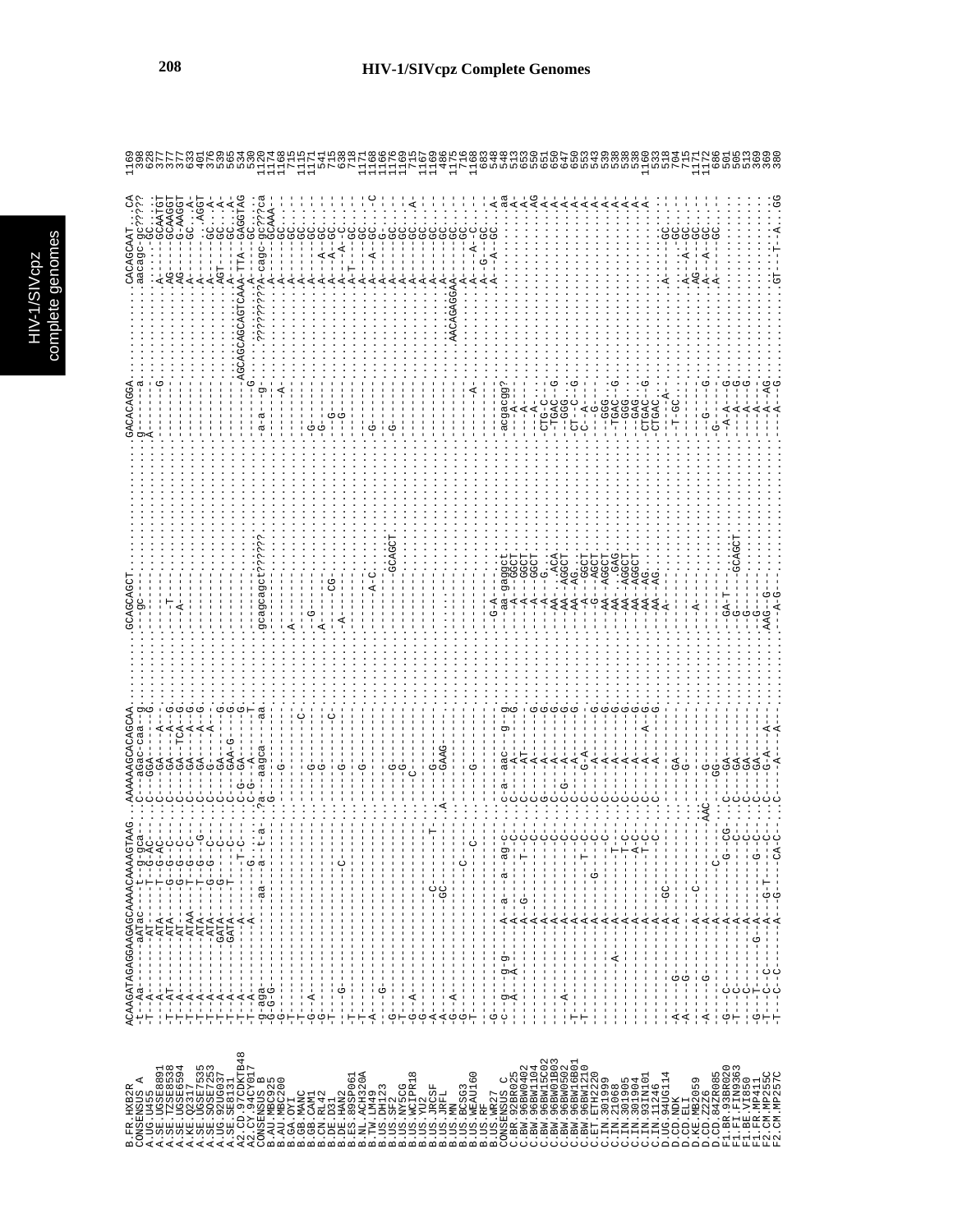|                              |             |                                                                                             |                                               | A-GGA-<br>AGAGA--<br>A-AGA--<br>3---A---<br>3---A---                                                                                                                                                                                                                                                                                                                                                                                                        |                                                 |                                                                                     |                                            |                              |                                            |               | : 2010-005<br>2010-005-08<br>2010-005-08<br>2010-005-005                                              |                        |                                    |                                   |   |                                 |   |                                   | $\frac{1}{3}$<br>$\frac{1}{3}$<br>$\frac{1}{3}$<br>$\frac{1}{3}$ |                                           |                             |     |                                                                |                                        |                                                                         |                       |                                 |                            |                          |                                        |                 |                                          |                                                                                                                                                                                                                                                                                                                                |                                   |             |                              |                                       |                                  |                                                     |                |   |                |   |                             |                 |                 |                                        |                                 |                     |                                      |                                                                                    |                                                |        |                                                                                                   |                                                    |                                                   |                   | TCTGCTG<br>90---T                              |                                                                                                |                                                                                                                                                                                                                                                                                                                                                                                                   |                        |  |
|------------------------------|-------------|---------------------------------------------------------------------------------------------|-----------------------------------------------|-------------------------------------------------------------------------------------------------------------------------------------------------------------------------------------------------------------------------------------------------------------------------------------------------------------------------------------------------------------------------------------------------------------------------------------------------------------|-------------------------------------------------|-------------------------------------------------------------------------------------|--------------------------------------------|------------------------------|--------------------------------------------|---------------|-------------------------------------------------------------------------------------------------------|------------------------|------------------------------------|-----------------------------------|---|---------------------------------|---|-----------------------------------|------------------------------------------------------------------|-------------------------------------------|-----------------------------|-----|----------------------------------------------------------------|----------------------------------------|-------------------------------------------------------------------------|-----------------------|---------------------------------|----------------------------|--------------------------|----------------------------------------|-----------------|------------------------------------------|--------------------------------------------------------------------------------------------------------------------------------------------------------------------------------------------------------------------------------------------------------------------------------------------------------------------------------|-----------------------------------|-------------|------------------------------|---------------------------------------|----------------------------------|-----------------------------------------------------|----------------|---|----------------|---|-----------------------------|-----------------|-----------------|----------------------------------------|---------------------------------|---------------------|--------------------------------------|------------------------------------------------------------------------------------|------------------------------------------------|--------|---------------------------------------------------------------------------------------------------|----------------------------------------------------|---------------------------------------------------|-------------------|------------------------------------------------|------------------------------------------------------------------------------------------------|---------------------------------------------------------------------------------------------------------------------------------------------------------------------------------------------------------------------------------------------------------------------------------------------------------------------------------------------------------------------------------------------------|------------------------|--|
|                              |             |                                                                                             |                                               | $\begin{array}{r} -1 - A - A \\ \hline 1 - A G - A \\ -1 - A G - A \\ -1 - A G - A \\ -1 - A G - A \\ -1 - A G - A \\ -1 - A G - A \\ -1 - A G - A \\ -1 - A G - A \\ -1 - A G - A \\ -1 - A G - A \\ -1 - A G - A \\ -1 - A G - A \\ -1 - A G - A \\ -1 - A G - A \\ -1 - A G - A \\ -1 - A G - A \\ -1 - A G - A \\ -1 - A G - A \\ -1 - A G - A \\ -1 - A G - A \\ -1 - A G - A \\ -1 - A G - A \\ -1 - A G - A \\ -1 - A G - A \\ -1 - A G - A \\ -1 -$ |                                                 |                                                                                     |                                            |                              |                                            |               |                                                                                                       |                        |                                    |                                   |   |                                 |   |                                   |                                                                  |                                           |                             |     |                                                                |                                        |                                                                         |                       |                                 |                            |                          |                                        |                 |                                          |                                                                                                                                                                                                                                                                                                                                |                                   |             |                              |                                       |                                  |                                                     |                |   |                |   |                             |                 |                 |                                        |                                 |                     |                                      |                                                                                    |                                                |        |                                                                                                   |                                                    |                                                   |                   |                                                |                                                                                                |                                                                                                                                                                                                                                                                                                                                                                                                   |                        |  |
|                              |             |                                                                                             |                                               |                                                                                                                                                                                                                                                                                                                                                                                                                                                             |                                                 |                                                                                     |                                            |                              |                                            |               |                                                                                                       |                        |                                    |                                   |   |                                 |   |                                   |                                                                  |                                           |                             |     |                                                                |                                        |                                                                         |                       |                                 |                            |                          |                                        |                 |                                          |                                                                                                                                                                                                                                                                                                                                |                                   |             |                              |                                       |                                  |                                                     |                |   |                |   |                             |                 |                 |                                        |                                 |                     |                                      |                                                                                    |                                                |        |                                                                                                   |                                                    |                                                   | $-4 - 24 - 2 - 1$ |                                                |                                                                                                |                                                                                                                                                                                                                                                                                                                                                                                                   |                        |  |
|                              |             |                                                                                             |                                               |                                                                                                                                                                                                                                                                                                                                                                                                                                                             |                                                 |                                                                                     |                                            |                              |                                            |               |                                                                                                       |                        |                                    |                                   |   |                                 |   |                                   |                                                                  |                                           |                             |     |                                                                |                                        |                                                                         |                       |                                 |                            |                          |                                        |                 |                                          |                                                                                                                                                                                                                                                                                                                                |                                   |             |                              |                                       |                                  | UU    <br>  T   T    <br>  T   T   U<br>  U   U   U |                |   |                |   |                             |                 |                 |                                        |                                 |                     |                                      |                                                                                    |                                                |        |                                                                                                   |                                                    |                                                   |                   |                                                |                                                                                                |                                                                                                                                                                                                                                                                                                                                                                                                   |                        |  |
| ACAAGATAGAGGAAGAGCAAAACAAAAG | $\mathsf I$ | ţ<br>п<br>$\frac{1}{2}$<br>$\frac{6}{1}$<br>$\mathbf{I}$<br>Ť<br>$\mathbf{I}$<br>$-AA-GATA$ | $-6 - A$<br>$\frac{1}{1}$<br>ף<br>י<br>$-ATA$ | $ ATA$                                                                                                                                                                                                                                                                                                                                                                                                                                                      | ł<br>$\mathbf{I}$<br>$\mathbf{I}$<br>$ ATA$     | $\blacksquare$                                                                      | $- - - - - 46$<br>$---ATT$                 | $\blacksquare$<br>$-ATT$     | $\mathbf{I}$<br>Ť<br>$-4$<br>$\frac{1}{1}$ | $\frac{0}{1}$ |                                                                                                       |                        | Τ.<br>-- TAATGGG-GC<br>$\mathsf I$ | UU-UUUUTAAT--<br>Ť.               |   |                                 |   | ŧ<br>$\frac{5}{1}$<br>$---ZD - -$ |                                                                  | י<br>ד<br>Ť,<br>$---TA$                   | $-1 - 5 - 5$<br>$---C_{A}-$ | ウーー | $-5 - 5 - 4$<br>$\ddot{\tau}$<br>$----11 - 10 - 10 = 0.000000$ | $G - A$<br>$\frac{1}{2}$<br>$---T A -$ | $\begin{bmatrix} 1 \\ -1 \\ 0 \end{bmatrix}$<br>÷<br>$-1$<br>$---T A -$ | Ţ<br>$---T A --$<br>Ť | $-4-5$<br>י<br>ו<br>$---ATA---$ | l<br>ひ<br>$- = aBTba - -a$ | I<br>ひ<br>ロー<br>$-G-TA-$ | Ţ<br><b>しり</b><br>ŧ<br>$- - A T A - -$ | Ţ<br>ŧ          | $\frac{6}{1}$<br>ひ<br>$\frac{1}{1}$<br>Ţ | Ĩ,                                                                                                                                                                                                                                                                                                                             | $-10$<br>-l<br>$-4TA-1$           | ÷<br>÷<br>투 | <b>しり</b><br>$- - A T A - -$ | - 1<br>Ť<br>$\frac{1}{1}$<br>$---ATA$ | ひ<br>Ħ<br>۲<br>ا<br>$---ATA - -$ | ĬĬĪ<br>ひ<br>Ĩ,<br>$-ATA-$                           | ひ<br>J<br>$-1$ |   | $-1 - 1$<br>IJ |   |                             |                 | $-5 - 7$<br>ウーー | t<br>$-\frac{c}{1}$<br>$-1$<br>$--ATA$ | $\frac{1}{2}$<br>J.<br>-------- | $\frac{1}{1}$<br>Ť, | ŧ<br>$-4$<br>$\frac{1}{4}$           | $\begin{array}{c} 1 \\ -1 \\ -1 \\ -1 \end{array}$<br>t,<br>$-4$<br>ł              | l.<br>$-1$ - $-1$ - $-1$ - $-1$<br>$------ATA$ | i<br>i | J.<br>$C - C$<br>ţ<br>$---ATC$                                                                    | ÷<br>$C - C$<br>۲<br>ا<br>$- - A T A A - -$        | - - ツ - - ト - - - - - ベ ロ ベ - -                   |                   | -AC--C--A-- cGGCA<br>TG--AC-GA-A--G-TAGTGC-GTT | CA - - AT - GA - A - - - - - CAGITI - CGGCCTIC<br>CA - - AC - GA - A - - - - ACAGTIGC - GCCCCA | U-U-UDH--HUR-RIDHRY-UQU-U                                                                                                                                                                                                                                                                                                                                                                         | C)<br>z<br>O<br>囸<br>囸 |  |
|                              |             | $-AG-AG-G-1G-2A-GATA$<br>$-GG - AG -$                                                       | п                                             | $-1 - 1$                                                                                                                                                                                                                                                                                                                                                                                                                                                    | $\frac{1}{1}$<br>$\frac{1}{1}$<br>$\frac{1}{2}$ | $\mathsf I$<br>Ţ<br>$\overline{\phantom{a}}$<br>$\blacksquare$<br>ï<br>$\mathbf{I}$ | $\,$ I<br>п<br>ł<br>$\,$ I<br>$\,$ I<br>J. | L.<br>$\frac{1}{\mathbf{C}}$ |                                            |               | -1<br>$\begin{array}{c}\n 1 & 1 \\  1 & 1 \\  1 & 1\n \end{array}$<br>$-1 - 2C$<br>$-1 - 2C$<br>$-2C$ | $-4 - -T$<br>$-G - AC$ | $\frac{1}{1}$                      | $\mathsf I$<br>Ť<br>$- - AC$<br>Ġ | İ | $\frac{1}{1}$<br>$\blacksquare$ | Ŧ | $\frac{1}{1}$<br>$-4$             | $\frac{1}{1}$<br>$-4$                                            | $\blacksquare$<br>$\frac{1}{1}$<br>К<br>Ŧ | $\frac{1}{1}$<br>ł<br>Ŧ     | A,  | A,<br>Ŧ                                                        |                                        | ł<br>$-4$                                                               | $-4$                  | Ţ<br>Ţ<br>۴                     | $- - Aa - a - g$<br>ť      | $T - P_0G -$             | J.<br>$\frac{1}{1}$<br>e               | $- A - - A - -$ | Ĥ                                        | りー<br>$-4$<br>Η                                                                                                                                                                                                                                                                                                                | $\frac{1}{1}$<br>$---ATT---$<br>부 | 탁           | ţ                            | $\frac{1}{1}$<br>$- - A - -$<br>투     | 부                                | $\frac{1}{1}$<br>Ĥ                                  | 턱              | 투 | 투              | т | $\blacksquare$<br>$- A - -$ | $- -A - -$<br>부 | ł<br>$-T$ --A   | $\frac{1}{1}$<br>$\frac{1}{1}$<br>$-4$ | İ<br>$---AG--$<br>$\infty$      |                     | ł<br>$\frac{1}{2}$<br>$\blacksquare$ | $-9 - 1$<br>J.<br>j.<br>J.<br>$\overline{\phantom{a}}$<br>$\overline{\phantom{a}}$ | $- -A - -$<br>투                                |        | $\mathsf I$<br>$\mathbf{I}$<br>л.<br>J.<br>$\overline{\phantom{a}}$<br>$\frac{1}{1}$<br>$-4$<br>투 | $\frac{1}{1}$<br>j.<br>$-T$ - $P$ G <sup>---</sup> | $\begin{array}{c} \end{array}$<br>J,<br>$-T$ --AG |                   |                                                |                                                                                                |                                                                                                                                                                                                                                                                                                                                                                                                   | 囸<br>ٰٰٰ               |  |
| 3. FR. HXB2R<br>3. BE. DRCBL | 四ひひ         |                                                                                             |                                               |                                                                                                                                                                                                                                                                                                                                                                                                                                                             |                                                 |                                                                                     |                                            |                              |                                            |               |                                                                                                       |                        |                                    |                                   |   |                                 |   | 3                                 |                                                                  |                                           |                             |     |                                                                |                                        |                                                                         |                       |                                 |                            |                          |                                        |                 |                                          | $\begin{array}{l} 11.148\cdot 141.1446\cdot 1446\cdot 1446\cdot 1446\cdot 1446\cdot 1446\cdot 1446\cdot 1446\cdot 1446\cdot 1446\cdot 1446\cdot 1446\cdot 1446\cdot 1446\cdot 1446\cdot 1446\cdot 1446\cdot 1446\cdot 1446\cdot 1446\cdot 1446\cdot 1446\cdot 1446\cdot 1446\cdot 1446\cdot 1446\cdot 1446\cdot 1446\cdot 144$ |                                   |             |                              |                                       |                                  |                                                     |                |   | 323            |   |                             |                 |                 |                                        |                                 |                     |                                      |                                                                                    |                                                |        |                                                                                                   |                                                    |                                                   |                   |                                                |                                                                                                | $\begin{array}{l} (44-{\tt cpx}, {\tt (Ri,3PWW)}\\ (44-{\tt cpx}, {\tt (Ri,3PWW)}\\ (54-{\tt cpx}, {\tt (Ri,3PWW)}\\ (65-{\tt cpx}, {\tt IR}, {\tt V1301}\\ (75-{\tt cpx}, {\tt Ri}, {\tt J1310} \\ (86-{\tt cpx}, {\tt Ri}, {\tt J1310} \\ (96-{\tt cpx}, {\tt Ri}, {\tt J2300} \\ (96-{\tt cpx}, {\tt Ri}, {\tt J3PWW})\\ (10-{\tt cD}, {\tt I3PWW} \\ (10-{\tt cD}, {\tt I3PWW} \\ (11-{\tt c$ | Gag                    |  |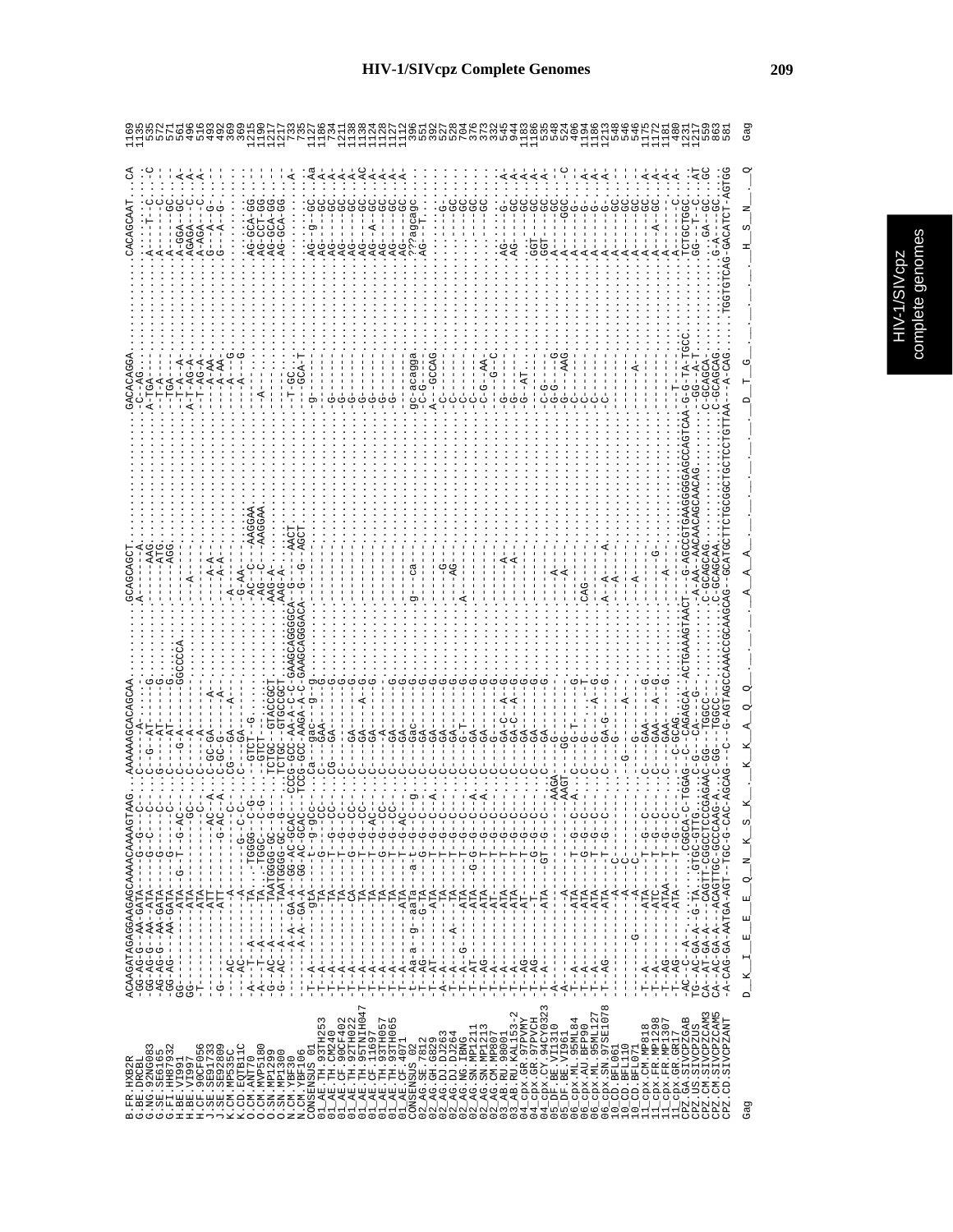|                                                                                                                           |                                                                                  |                                                                    |                      |                                                                  |                                                          |                               | w                       |                                               | O                                                            | $\circ$                   | O                                                                  |                       | cocococococo<br>nondanor          |   |                                                             |                                                                      | $\overline{ }$      |                                      | $\infty$                                                                                                  |      |   |                                                    |                                   |                              |               |                             |                                      | $\approx$ $\approx$ |   |                                      | თ თ<br>$\sim$ |   |                                                                                                      |                    | 0.040                       |                                                  | ${}^{\circ}$ | O      | 6                     |                                                     |                         |                               | $\infty$ $\infty$ $\infty$ $\infty$ $\Gamma$<br>O |                                                                                                                                                                                                                                                                                                                                                                                        |                                                                   |                                          |         |                           | $\infty$ $\infty$ r<br>$\circ$         | w                             |                                                                                  |                                      |                            |     |                                                         |                                |                    |         |                                               |   |                   |                        |                    |                                                          |                           |                     |                                       |                                |                                                                                                                                                                                                                      |                   |
|---------------------------------------------------------------------------------------------------------------------------|----------------------------------------------------------------------------------|--------------------------------------------------------------------|----------------------|------------------------------------------------------------------|----------------------------------------------------------|-------------------------------|-------------------------|-----------------------------------------------|--------------------------------------------------------------|---------------------------|--------------------------------------------------------------------|-----------------------|-----------------------------------|---|-------------------------------------------------------------|----------------------------------------------------------------------|---------------------|--------------------------------------|-----------------------------------------------------------------------------------------------------------|------|---|----------------------------------------------------|-----------------------------------|------------------------------|---------------|-----------------------------|--------------------------------------|---------------------|---|--------------------------------------|---------------|---|------------------------------------------------------------------------------------------------------|--------------------|-----------------------------|--------------------------------------------------|--------------|--------|-----------------------|-----------------------------------------------------|-------------------------|-------------------------------|---------------------------------------------------|----------------------------------------------------------------------------------------------------------------------------------------------------------------------------------------------------------------------------------------------------------------------------------------------------------------------------------------------------------------------------------------|-------------------------------------------------------------------|------------------------------------------|---------|---------------------------|----------------------------------------|-------------------------------|----------------------------------------------------------------------------------|--------------------------------------|----------------------------|-----|---------------------------------------------------------|--------------------------------|--------------------|---------|-----------------------------------------------|---|-------------------|------------------------|--------------------|----------------------------------------------------------|---------------------------|---------------------|---------------------------------------|--------------------------------|----------------------------------------------------------------------------------------------------------------------------------------------------------------------------------------------------------------------|-------------------|
| Œ                                                                                                                         |                                                                                  |                                                                    |                      |                                                                  |                                                          |                               |                         |                                               |                                                              |                           |                                                                    |                       |                                   |   |                                                             |                                                                      |                     |                                      |                                                                                                           |      |   |                                                    |                                   |                              |               |                             |                                      |                     |   |                                      |               |   |                                                                                                      |                    |                             |                                                  |              |        |                       |                                                     |                         |                               |                                                   |                                                                                                                                                                                                                                                                                                                                                                                        |                                                                   |                                          |         |                           |                                        |                               |                                                                                  |                                      |                            |     |                                                         |                                |                    |         |                                               |   |                   |                        |                    |                                                          |                           |                     |                                       |                                |                                                                                                                                                                                                                      |                   |
|                                                                                                                           |                                                                                  |                                                                    |                      |                                                                  |                                                          |                               |                         |                                               |                                                              |                           |                                                                    |                       | ൽ<br>œ                            |   | ζŋ                                                          |                                                                      |                     |                                      |                                                                                                           |      |   |                                                    |                                   |                              |               |                             |                                      |                     |   |                                      | U             | O |                                                                                                      |                    |                             |                                                  |              |        | ᠬ<br>gg<br>ď          |                                                     |                         |                               | rŋ                                                | ζŋ<br>Φ                                                                                                                                                                                                                                                                                                                                                                                | てり<br>ひ                                                           |                                          |         | てり                        | $GA-$                                  | ひ                             | てり                                                                               |                                      |                            | ひひひ |                                                         | てり                             | τŋ                 |         |                                               |   |                   |                        |                    |                                                          |                           |                     |                                       |                                |                                                                                                                                                                                                                      |                   |
| Į                                                                                                                         | ひ                                                                                | ひ                                                                  | ひ                    |                                                                  |                                                          |                               |                         |                                               |                                                              |                           |                                                                    |                       |                                   |   |                                                             |                                                                      |                     |                                      |                                                                                                           |      |   |                                                    |                                   |                              |               |                             |                                      |                     |   | ひ                                    |               |   |                                                                                                      |                    |                             |                                                  |              |        | C                     |                                                     |                         |                               |                                                   |                                                                                                                                                                                                                                                                                                                                                                                        |                                                                   |                                          |         |                           |                                        |                               |                                                                                  |                                      |                            |     |                                                         |                                |                    |         |                                               |   |                   |                        |                    |                                                          |                           |                     |                                       |                                |                                                                                                                                                                                                                      |                   |
| ن<br>ا<br>C)                                                                                                              |                                                                                  | ΚK                                                                 |                      | $\triangle$ $\triangle$                                          | Æ                                                        |                               |                         |                                               |                                                              |                           |                                                                    |                       | ᡃᡉ<br>তা<br>œ                     |   |                                                             |                                                                      |                     |                                      |                                                                                                           |      |   |                                                    |                                   |                              |               |                             |                                      |                     |   |                                      |               |   |                                                                                                      |                    |                             |                                                  |              |        | ᡃᡉ<br>ᡃ<br>ᡃᡉ         |                                                     | てり                      |                               | ひ                                                 |                                                                                                                                                                                                                                                                                                                                                                                        | К<br>ひ                                                            |                                          | υυ      |                           | ひ                                      | ひ                             | ひ                                                                                |                                      | $\mathbf{I}$<br><b>ひ ひ</b> |     | ひ                                                       | ひ                              | τŋ                 | ひ       | К                                             |   | K,                | ひ                      | A                  |                                                          |                           |                     |                                       |                                |                                                                                                                                                                                                                      |                   |
| რ-<br>ن<br>ا                                                                                                              |                                                                                  |                                                                    | F                    | Ŗ                                                                | Ŗ<br>ပ္ပ်                                                | F                             | ά                       | F                                             |                                                              |                           |                                                                    |                       | ø<br>তা                           |   |                                                             |                                                                      |                     |                                      |                                                                                                           |      |   |                                                    |                                   |                              |               |                             |                                      |                     |   | ひ                                    |               |   |                                                                                                      |                    |                             |                                                  |              | ひ      | đ                     | $\frac{1}{6}$ ෆ්                                    | Ġ                       |                               |                                                   | K,<br>Α                                                                                                                                                                                                                                                                                                                                                                                |                                                                   |                                          |         |                           |                                        |                               |                                                                                  |                                      |                            |     |                                                         |                                |                    |         |                                               |   |                   |                        |                    |                                                          |                           | ပ္ပ်                | ά                                     |                                |                                                                                                                                                                                                                      |                   |
| ת<br>てり                                                                                                                   |                                                                                  | じ じ                                                                | てり                   |                                                                  | ひ                                                        |                               |                         | υ υ                                           |                                                              | U                         | O                                                                  |                       | œ                                 |   |                                                             |                                                                      |                     |                                      |                                                                                                           |      |   |                                                    |                                   |                              |               |                             |                                      |                     |   |                                      |               |   |                                                                                                      |                    |                             |                                                  |              |        | ᠬᡦ                    |                                                     |                         |                               |                                                   |                                                                                                                                                                                                                                                                                                                                                                                        |                                                                   |                                          |         |                           |                                        |                               |                                                                                  |                                      |                            |     |                                                         |                                |                    |         |                                               |   |                   |                        |                    |                                                          |                           |                     |                                       |                                |                                                                                                                                                                                                                      |                   |
| তা<br>ひ<br>U                                                                                                              | U                                                                                |                                                                    |                      | ひ                                                                |                                                          | ひ                             | ひ                       |                                               | ひ                                                            | U                         | ひ<br>ひ                                                             |                       | ď<br>œ                            |   |                                                             |                                                                      |                     |                                      |                                                                                                           |      |   |                                                    |                                   |                              |               |                             |                                      |                     |   |                                      |               |   |                                                                                                      |                    |                             |                                                  |              |        | ᡃᡉ                    |                                                     |                         |                               |                                                   |                                                                                                                                                                                                                                                                                                                                                                                        |                                                                   |                                          |         |                           |                                        |                               |                                                                                  |                                      |                            |     |                                                         |                                |                    |         | O                                             |   | O                 | O                      |                    |                                                          |                           |                     |                                       |                                |                                                                                                                                                                                                                      |                   |
|                                                                                                                           |                                                                                  |                                                                    |                      | ひ                                                                | ひ                                                        |                               | ひ                       |                                               | 也                                                            |                           |                                                                    |                       |                                   |   |                                                             |                                                                      |                     |                                      |                                                                                                           |      |   |                                                    |                                   |                              |               |                             |                                      |                     |   |                                      |               |   |                                                                                                      |                    |                             |                                                  |              |        | Œ<br>ac-t             |                                                     |                         |                               |                                                   |                                                                                                                                                                                                                                                                                                                                                                                        |                                                                   |                                          |         |                           |                                        |                               |                                                                                  |                                      |                            |     |                                                         |                                |                    |         |                                               |   |                   |                        |                    |                                                          |                           |                     |                                       |                                |                                                                                                                                                                                                                      |                   |
| t c                                                                                                                       | $AT - 1$                                                                         | $-AAT$                                                             | $-AT$                | $D - T - T - G$<br>C)                                            | $-1 - 1 -$                                               | U<br>H<br>U)                  | ں<br>ا<br>O             |                                               | υ<br>U)                                                      | ひ<br>U                    |                                                                    |                       | $99 - ca$                         |   |                                                             | C)                                                                   |                     |                                      | U                                                                                                         |      |   |                                                    |                                   |                              | U             |                             |                                      |                     |   |                                      |               |   |                                                                                                      |                    |                             |                                                  |              |        | œ<br>್ಥ<br>gg         |                                                     |                         |                               |                                                   |                                                                                                                                                                                                                                                                                                                                                                                        | C<br>U                                                            |                                          |         |                           |                                        |                               |                                                                                  |                                      |                            |     |                                                         |                                |                    |         |                                               |   |                   |                        |                    |                                                          |                           |                     | ۲<br>با                               |                                |                                                                                                                                                                                                                      | àg.<br>Ag         |
| Œ                                                                                                                         |                                                                                  | $-4$                                                               | $\vec{A}$            | К                                                                |                                                          |                               | ပု                      | К                                             |                                                              |                           |                                                                    |                       |                                   |   |                                                             |                                                                      |                     |                                      |                                                                                                           |      |   |                                                    |                                   |                              |               |                             |                                      |                     |   |                                      |               |   |                                                                                                      |                    |                             |                                                  |              |        |                       |                                                     |                         |                               |                                                   |                                                                                                                                                                                                                                                                                                                                                                                        |                                                                   |                                          |         |                           |                                        |                               |                                                                                  |                                      |                            |     |                                                         |                                |                    |         |                                               |   |                   |                        |                    |                                                          |                           |                     |                                       |                                |                                                                                                                                                                                                                      |                   |
|                                                                                                                           |                                                                                  |                                                                    |                      |                                                                  |                                                          |                               |                         |                                               |                                                              |                           |                                                                    |                       |                                   |   |                                                             |                                                                      |                     |                                      |                                                                                                           |      |   |                                                    |                                   |                              |               |                             |                                      |                     |   |                                      | ט             |   |                                                                                                      |                    |                             |                                                  |              |        | ൯                     |                                                     | Æ                       |                               |                                                   |                                                                                                                                                                                                                                                                                                                                                                                        |                                                                   |                                          |         |                           |                                        |                               | Æ                                                                                | Æ                                    |                            |     |                                                         |                                |                    |         |                                               |   |                   |                        |                    |                                                          |                           |                     |                                       |                                |                                                                                                                                                                                                                      |                   |
| Ť<br>ŧ                                                                                                                    | ŧ                                                                                | $\frac{1}{1}$<br>$-4$                                              | ŧ                    | Ť<br>$-4$                                                        | ł                                                        | $\frac{1}{1}$<br>$-4$<br>$-4$ |                         | Ť<br>$-4$                                     | $\frac{1}{1}$<br>$-4$                                        | ŧ<br>A                    | ł<br>$-4$                                                          |                       | তা                                |   |                                                             |                                                                      |                     | л                                    | $\blacksquare$<br>$-4$                                                                                    | $-4$ | п | т<br>т<br>I                                        | ш                                 |                              |               | ΰ                           | $\zeta$                              |                     |   | ಕ                                    |               |   | п<br>$\mathsf I$<br>$\mathbf{I}$                                                                     |                    |                             | т                                                | ш            |        |                       | J<br>т<br>п                                         |                         |                               |                                                   | H.<br>$\begin{array}{c} \rule{0pt}{2.5ex} \rule{0pt}{2.5ex} \rule{0pt}{2.5ex} \rule{0pt}{2.5ex} \rule{0pt}{2.5ex} \rule{0pt}{2.5ex} \rule{0pt}{2.5ex} \rule{0pt}{2.5ex} \rule{0pt}{2.5ex} \rule{0pt}{2.5ex} \rule{0pt}{2.5ex} \rule{0pt}{2.5ex} \rule{0pt}{2.5ex} \rule{0pt}{2.5ex} \rule{0pt}{2.5ex} \rule{0pt}{2.5ex} \rule{0pt}{2.5ex} \rule{0pt}{2.5ex} \rule{0pt}{2.5ex} \rule{0$ | J<br>п<br>1                                                       |                                          |         |                           |                                        |                               | J,<br>п<br>п<br>$\overline{\phantom{a}}$                                         | п                                    | 1                          |     | л<br>т<br>л                                             | J,<br>$\mathbf{I}$<br>J.<br>Ţ  | п<br>ı             | $-4 -$  | л.<br>п                                       |   | п<br>-1           | $\blacksquare$<br>$-4$ | т<br>H.            | J.<br>$\mathbf{I}$<br>$\mathbf I$                        | J<br>$\overline{1}$<br>J. | $\frac{1}{1}$<br>J. | $\frac{1}{1}$<br>$\mathbf{I}$         |                                | Ī,<br>J.                                                                                                                                                                                                             | đ,                |
| $-4$<br>$-4$<br>т<br>ł<br>j.<br>ים<br>י<br>I.<br>$\begin{array}{c}\n-1 \\ \downarrow \\ 0\n\end{array}$<br>-ta<br>ï<br>j. | $\frac{1}{4}$<br>1<br>л<br>Ť.<br>$\mathbf{I}$<br>$\mathbf{I}$<br>п               | п<br>j<br>J.<br>п<br>$\frac{1}{2}$<br>$\,$ I                       | п<br>H               | ł<br>1<br>-1<br>$\mathbf{I}$<br>-1<br>т                          | í<br>I<br>п<br>J.<br>п<br>J                              | п<br>$\mathbf{I}$<br>п        | J.<br>$\mathbf{I}$      | 1<br>1<br>$\blacksquare$<br>$\mathbf{I}$<br>T | J.<br>$\frac{1}{1}$<br>$\vec{A}$<br>H<br>$\overline{1}$<br>п |                           | $\mathbf{I}$<br>1<br>ï<br>J<br>$\mathbf{I}$<br>f,<br>$\frac{1}{2}$ |                       | $\mathbf{I}$<br>ף<br>י<br>ப<br>L. |   | п<br>$\mathbf{I}$<br>$\mathbf{I}$<br>п                      | $-A$<br>$\overline{\phantom{a}}$<br>$\mathbf{I}$<br>п<br>I<br>п<br>ш |                     | п<br>л<br>л<br>I<br>п<br>I<br>т<br>u | $\frac{1}{1}$<br>J<br>$\blacksquare$<br>п<br>$\overline{1}$<br>$\blacksquare$<br>$\overline{\phantom{a}}$ | т    |   | I<br>т<br>$\mathfrak l$<br>I<br>I<br>$\frac{1}{C}$ | I<br>$\mathbf{I}$<br>$\mathbf{I}$ | $-4 - 7$<br>I<br>п<br>I<br>Ţ | т<br>L.<br>L. | п<br>п<br>Ï<br>J,<br>л<br>л |                                      |                     | H | -1<br>-1<br>-1<br>$\mathbf{I}$<br>-1 |               |   | $\mathbf{I}$<br>$\mathbf{I}$<br>$\overline{\phantom{a}}$<br>$\mathbf{I}$<br>п<br>$\blacksquare$<br>п | J.<br>J.<br>H<br>Ÿ |                             | J,<br>I<br>т<br>Ť.<br>I.<br>т<br>I.<br>п<br>т    | п<br>ш       | п<br>ш | L.<br>$-tg-$<br>$-1$  | I<br>T<br>$-4$<br>Ţ<br>J,<br>л<br>$\mathbf{I}$<br>ł | п<br>$\frac{6}{1}$      |                               | I<br>H<br>H<br>H                                  | л<br>-1<br>1<br>л<br>$\mathbf{I}$                                                                                                                                                                                                                                                                                                                                                      | J<br>÷<br>ပုံ<br>$\mathbf{I}$<br>п<br>L<br>$\mathbf{I}$<br>п<br>j | $- A -$<br>$\,$ I<br>$\overline{1}$<br>п |         | I<br>J.                   | $\mathbf{I}$<br>п<br>$\mathbf{I}$<br>п | т<br>т<br>т                   | $\overline{\phantom{a}}$<br>п<br>$\overline{\phantom{a}}$<br>$\blacksquare$<br>п | I<br>J.<br>-1<br>J.<br>ł             |                            | ш   | п<br>т<br>I.<br>п<br>л                                  | 1<br>-1<br>$\overline{1}$<br>ш | L.<br>I.<br>H      | п<br>T. | I<br>$\mathbf{I}$<br>$\frac{1}{1}$<br>J.<br>п |   | I<br>J.<br>п<br>т | H<br>J<br>I<br>H       | I.<br>л<br>J.<br>т | $- -A - -$<br>$\frac{1}{1}$<br>J,<br>$\blacksquare$<br>л | $-A$ -<br>J.              | $-4 -$              | $- -A - -$<br>$\frac{1}{1}$<br>I<br>т | $- -A - -A - -$<br>I<br>т<br>т | I<br>$\mathbf{I}$<br>п<br>J.<br>$\mathbf{I}$<br>п                                                                                                                                                                    | Ţ<br>I            |
| I.<br>т<br>I.<br>$-6-0-1$<br>I<br>$\blacksquare$<br>j.                                                                    | $\mathbf{I}$<br>$\mathbf{I}$<br>$\mathbf I$<br>Т<br>$\frac{1}{1}$<br>$-1$ - $-1$ | $\overline{1}$<br>$\blacksquare$<br>J.<br>$\blacksquare$<br>F<br>F | J.<br>$\overline{1}$ | T<br>т<br>I.<br>$\mathbf{I}$<br>п<br>$\mathbf{I}$<br>$\mathsf I$ | л<br>J.<br>$\overline{1}$<br>I<br>п<br>$\mathbf{I}$<br>J |                               | -1                      | $\blacksquare$<br>т<br>I.<br>T<br>I.<br>T     |                                                              | $\mathbf{I}$              | י<br>ד<br>$\mathbf{I}$<br>J<br>$\frac{1}{4}$<br>$\mathbf{I}$       |                       | -aa-                              |   | п<br>п<br>J.<br>$\frac{1}{1}$<br>Ť.<br>$\overline{1}$<br>J. | J.<br>п<br>п<br>ш                                                    | $\blacksquare$<br>Ÿ | I<br>п<br>I<br>п<br>т                | J.<br>п<br>$\overline{1}$<br>J<br>$\blacksquare$<br>Ť.<br>I<br>J.                                         | т    |   | Ţ<br>J,<br>л<br>Ţ<br>I<br>I<br>1<br>Ť.<br>Ţ        |                                   | п<br>п                       | J.            | л<br>п<br>J,                | J.<br>$\overline{\phantom{a}}$<br>J. |                     |   | -1<br>п                              | u             |   | $\blacksquare$<br>$\mathbf{I}$<br>Ť.<br>$\,$ I                                                       | J.                 | $\blacksquare$<br>$\dot{c}$ | п<br>т<br>п<br>$\frac{1}{1}$<br>$\mathsf I$<br>T | п<br>-1      | п<br>п | ь<br>$\frac{1}{2}$    | н<br>I<br>л<br>J.<br>Т<br>$\mathbf{I}$              | ۳<br>$\mathbf{I}$<br>-1 | ╘<br>$\overline{\phantom{a}}$ | J<br>H                                            | т<br>$\mathbf{I}$<br>$\mathbf I$<br>$\mathbf{I}$                                                                                                                                                                                                                                                                                                                                       | ⊢<br>1<br>п<br>I<br>I<br>л.<br>j.                                 | п<br>$\,$ I                              | H       | I<br>$\overset{1}{\circ}$ | T<br>т<br>п.<br>$\mathbf{I}$           | ь<br>т<br>1<br>$\overline{1}$ | ı<br>$\mathbf{I}$<br>п<br>Ť                                                      | ⊢<br>J.<br>I<br>-1<br>$\overline{1}$ | Ť.                         | J.  | ٣<br>т<br>п<br>$\mathbf{I}$<br>т<br>T<br>$\overline{1}$ | I.<br>п<br>п<br>-1             | ⊢<br>J.            |         | ш<br>п<br>п                                   | ۳ | $\overline{1}$    | ı                      |                    | ь<br>л<br>$\mathbf{I}$<br>л<br>п                         |                           |                     | ı<br>ï<br>I<br>т<br>$\frac{1}{1}$     | п<br>I<br>т<br>т               | $\mathbf{I}$<br>п<br>$\blacksquare$                                                                                                                                                                                  |                   |
| F<br>I<br><b>666</b><br>ţ<br>$\cdot$<br>$\circ$                                                                           | 1<br>$\vdots$                                                                    | $\overline{\phantom{a}}$<br>$\blacksquare$<br>Ţ<br>Ì               | H<br>$\vdots$        | 1<br>т<br>л<br>п<br>$\cdot$ UUUHU                                | J<br>J.<br>$\mathbf{I}$                                  | $\ddot{\cdot}$                | $\mathbf{I}$<br>л<br>Ш. | т<br>T                                        |                                                              | 투<br>$\mathbf{I}$<br>CAG- | Ţ                                                                  | Ì<br>$\cdot$ $\sigma$ | $\ddot{\tau}$                     | ı | п<br>J.<br>$\overline{\phantom{a}}$<br>п<br>$\mathbf{I}$    | п<br>п<br>п<br>п<br>п<br>I.                                          | п                   | ш<br>п<br>п                          | J.<br>J<br>U<br>$\mathbf{I}$<br>$\blacksquare$                                                            |      |   | J,<br>п<br>$\mathbf{I}$<br>J,<br>л<br>л            | п<br>ш                            | п                            | L.<br>A,      | J,<br>л<br>л<br>J           | J.<br>I                              |                     | H | -1                                   | ı             |   | $\overline{\phantom{a}}$<br>п<br>$\mathbf{I}$<br>J<br>$\overline{\phantom{a}}$<br>п                  | H<br>J.<br>п<br>A, |                             | т<br>$\mathbf{I}$<br>I<br>т<br>п                 | ш            | ш      | $\mathbf{I}$<br>ggtc- | $\frac{1}{2}$<br>$\mathbf{I}$<br>л                  | $\mathbf{I}$            | ш                             | 부<br>H                                            | Ţ<br>$A-T$ .<br>-1                                                                                                                                                                                                                                                                                                                                                                     | ۲<br>ا<br>J<br>$\mathbf{I}$<br>К<br>ш                             | п                                        | J.<br>I | J.                        | -<br>-1                                | י<br>י<br>$-A-$               | יך<br>י<br>ı<br>I.                                                               | י<br>ד<br>J<br>п                     |                            | 부   | 부<br>J,<br>т                                            | 부<br>J.                        | ד<br>ד<br>$\vdots$ |         | J.<br>1<br>J<br>п                             |   |                   | H<br>H                 | $\mathbf{I}$<br>-1 | п<br>$\mathbf{I}$<br>I<br>л                              | Ť<br>J.<br>п              | 부<br>I<br>L.        | י<br>י<br>I<br>I<br>т                 | י<br>י<br>I<br>п               | י<br>י<br>$\,$ I<br>$\begin{array}{c} \hline \end{array}$<br>$\mathbf{I}$                                                                                                                                            | יך<br>י<br>J<br>п |
|                                                                                                                           |                                                                                  |                                                                    |                      |                                                                  |                                                          |                               |                         |                                               |                                                              | ${}^{\circ}$              |                                                                    |                       |                                   |   |                                                             |                                                                      |                     |                                      |                                                                                                           |      |   |                                                    |                                   |                              |               |                             |                                      |                     |   |                                      |               |   |                                                                                                      |                    |                             |                                                  |              |        |                       |                                                     |                         |                               |                                                   |                                                                                                                                                                                                                                                                                                                                                                                        |                                                                   |                                          |         |                           |                                        |                               |                                                                                  |                                      |                            |     |                                                         |                                |                    |         |                                               |   |                   |                        |                    |                                                          |                           |                     |                                       |                                | $\begin{array}{l} \text{D. CD. 84 ZR085} \\ \text{F1. B2. 93 BR020} \\ \text{F1. F1. F1199363} \\ \text{F1. F1. F1199363} \\ \text{F2. T192. V1850} \\ \text{F3. C00. MP255C} \\ \text{F2. C00. MP255C} \end{array}$ |                   |
|                                                                                                                           |                                                                                  |                                                                    |                      |                                                                  |                                                          |                               |                         |                                               |                                                              |                           |                                                                    |                       |                                   |   |                                                             |                                                                      |                     |                                      |                                                                                                           |      |   |                                                    |                                   |                              |               |                             |                                      |                     |   |                                      |               |   |                                                                                                      |                    |                             |                                                  |              |        |                       |                                                     |                         |                               |                                                   |                                                                                                                                                                                                                                                                                                                                                                                        |                                                                   |                                          |         |                           |                                        |                               |                                                                                  |                                      |                            |     |                                                         |                                |                    |         |                                               |   |                   |                        |                    |                                                          |                           |                     |                                       |                                |                                                                                                                                                                                                                      |                   |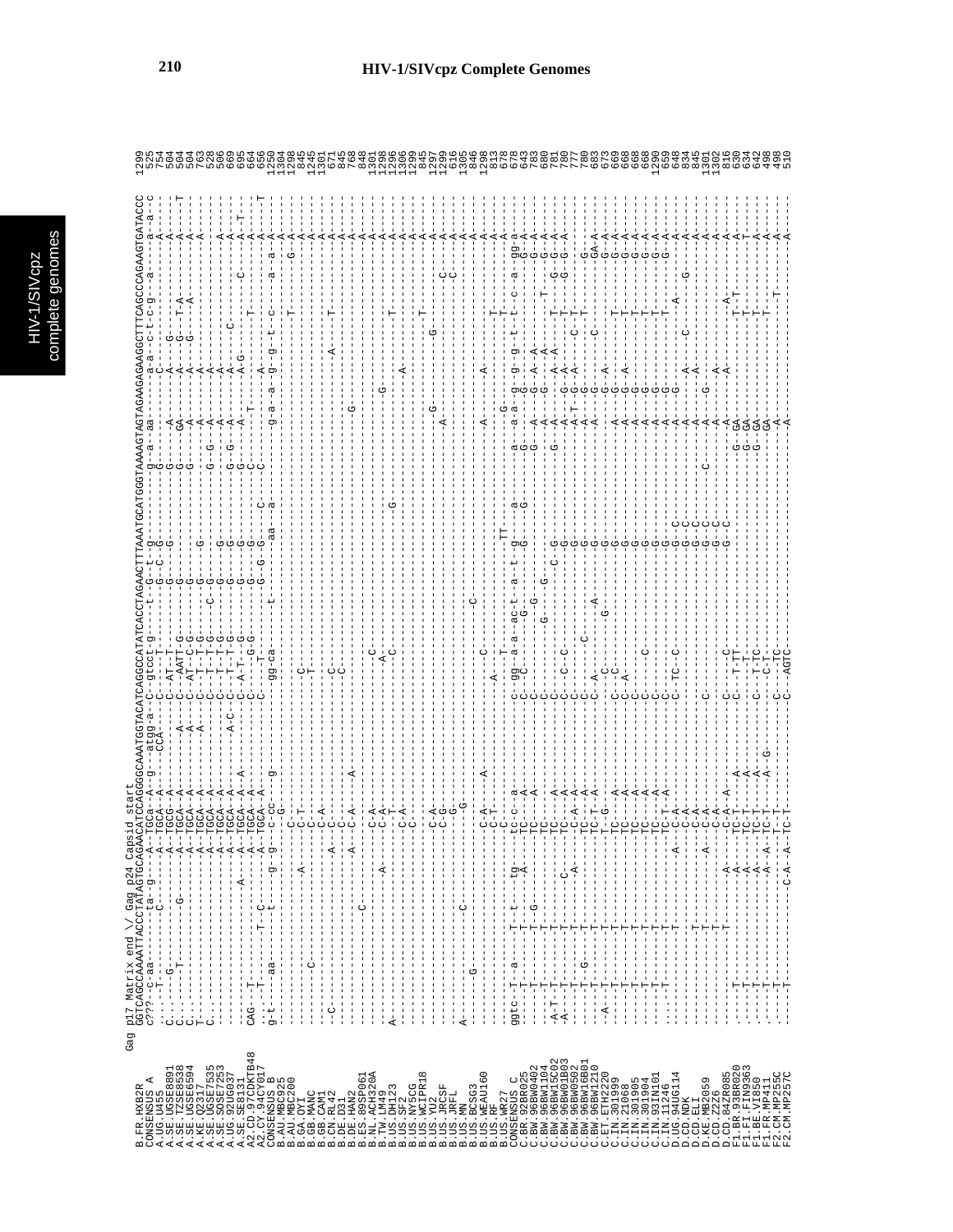| $\overline{A}$<br>Ŧ<br>$\frac{1}{2}$<br>Ţ<br>- 1<br>$\frac{1}{1}$<br>$    \Gamma$<br>$\frac{1}{1}$<br>$\frac{1}{1}$<br>$\mathbf{I}$<br>$\frac{1}{1}$<br>Ĵ<br>Ť<br>i i i i<br>• । । ।<br>• ব'ব'ব<br>IHH |                      |  |
|--------------------------------------------------------------------------------------------------------------------------------------------------------------------------------------------------------|----------------------|--|
|                                                                                                                                                                                                        |                      |  |
|                                                                                                                                                                                                        |                      |  |
|                                                                                                                                                                                                        |                      |  |
|                                                                                                                                                                                                        |                      |  |
|                                                                                                                                                                                                        |                      |  |
|                                                                                                                                                                                                        |                      |  |
|                                                                                                                                                                                                        |                      |  |
|                                                                                                                                                                                                        |                      |  |
|                                                                                                                                                                                                        |                      |  |
|                                                                                                                                                                                                        |                      |  |
|                                                                                                                                                                                                        |                      |  |
|                                                                                                                                                                                                        |                      |  |
|                                                                                                                                                                                                        |                      |  |
|                                                                                                                                                                                                        |                      |  |
|                                                                                                                                                                                                        |                      |  |
|                                                                                                                                                                                                        |                      |  |
|                                                                                                                                                                                                        |                      |  |
|                                                                                                                                                                                                        |                      |  |
|                                                                                                                                                                                                        |                      |  |
|                                                                                                                                                                                                        |                      |  |
|                                                                                                                                                                                                        | לז לז לז לז לז לז לז |  |
|                                                                                                                                                                                                        |                      |  |
|                                                                                                                                                                                                        |                      |  |
|                                                                                                                                                                                                        |                      |  |
|                                                                                                                                                                                                        |                      |  |
|                                                                                                                                                                                                        |                      |  |
|                                                                                                                                                                                                        |                      |  |
|                                                                                                                                                                                                        |                      |  |
|                                                                                                                                                                                                        |                      |  |
|                                                                                                                                                                                                        |                      |  |
|                                                                                                                                                                                                        |                      |  |
|                                                                                                                                                                                                        |                      |  |
|                                                                                                                                                                                                        |                      |  |
|                                                                                                                                                                                                        |                      |  |
|                                                                                                                                                                                                        |                      |  |
|                                                                                                                                                                                                        |                      |  |
|                                                                                                                                                                                                        |                      |  |
|                                                                                                                                                                                                        |                      |  |
|                                                                                                                                                                                                        |                      |  |
|                                                                                                                                                                                                        |                      |  |
|                                                                                                                                                                                                        |                      |  |
|                                                                                                                                                                                                        |                      |  |
|                                                                                                                                                                                                        |                      |  |
|                                                                                                                                                                                                        |                      |  |
|                                                                                                                                                                                                        |                      |  |
|                                                                                                                                                                                                        |                      |  |
|                                                                                                                                                                                                        |                      |  |
|                                                                                                                                                                                                        |                      |  |
|                                                                                                                                                                                                        |                      |  |
|                                                                                                                                                                                                        |                      |  |
|                                                                                                                                                                                                        |                      |  |
|                                                                                                                                                                                                        |                      |  |
|                                                                                                                                                                                                        |                      |  |
|                                                                                                                                                                                                        |                      |  |
| $\blacksquare$<br>---------<br>$\frac{1}{1}$<br>$\blacksquare$                                                                                                                                         |                      |  |
| $\frac{1}{4}$<br>÷j.<br>$\blacksquare$                                                                                                                                                                 |                      |  |
| T<br>ï<br>$\frac{1}{4}$<br>- 11<br>J<br>$\frac{1}{1}$<br>I.<br>$\mathsf I$<br>п                                                                                                                        |                      |  |
| $\begin{array}{c} 4 \\ 1 \\ 1 \end{array}$<br>$\frac{1}{1}$<br>$-550$                                                                                                                                  |                      |  |
|                                                                                                                                                                                                        |                      |  |
| $\mathbf{I}$<br>$\mathsf I$<br>п.                                                                                                                                                                      |                      |  |
| $-4$<br>H<br>$\mathbf{I}$<br>$\blacksquare$                                                                                                                                                            |                      |  |
| - 1                                                                                                                                                                                                    |                      |  |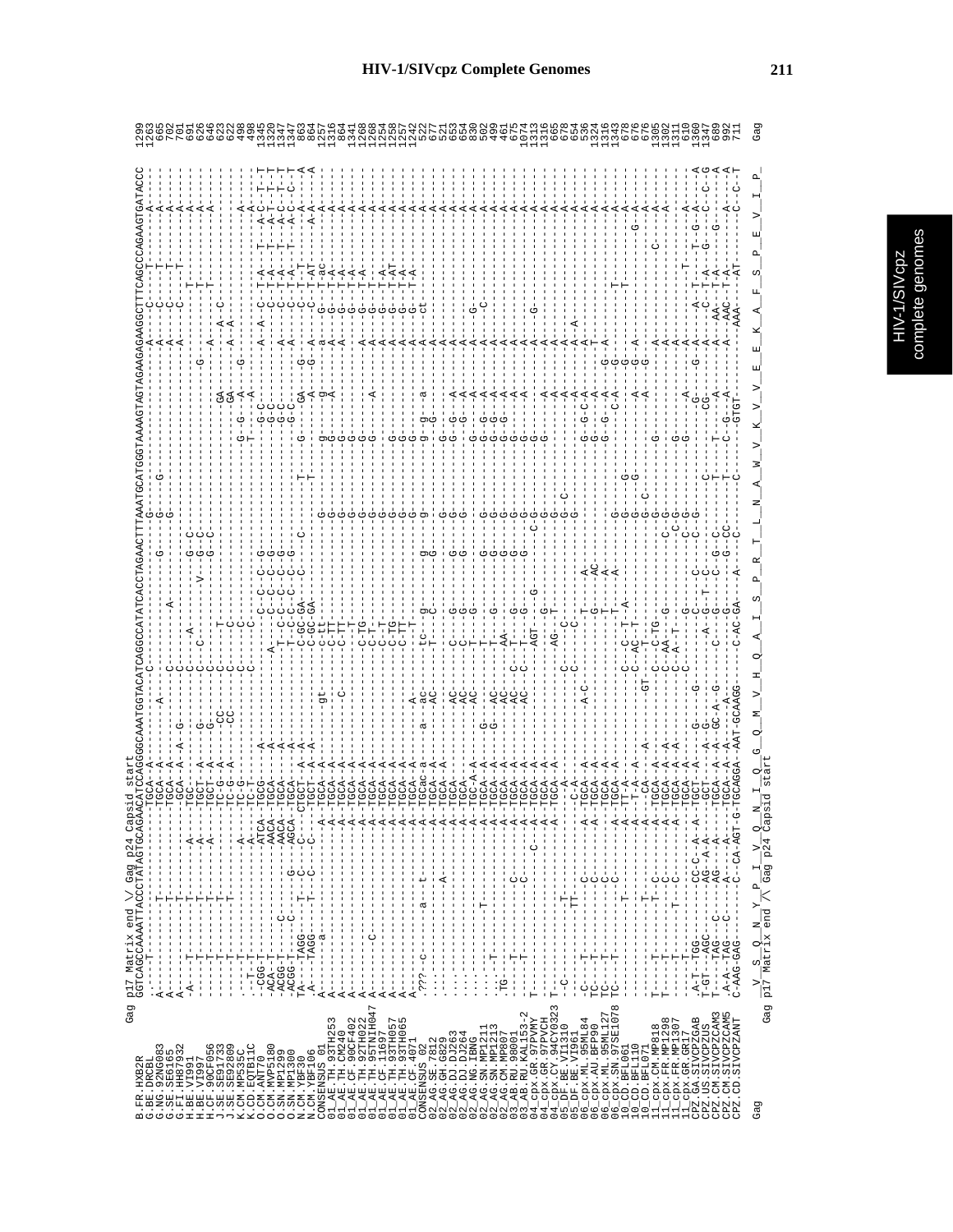| ももももももも<br>Ü<br>aa<br>ひ<br>也<br>******************<br>ס<br>ס<br>AAAAA<br>Ο<br>Ü<br>O<br>부<br>Ĥ<br>$\downarrow$<br>Ω⊢<br>U<br>$\sigma$<br>ひ<br>υU<br>ひ<br>თ<br><b>Q</b><br>U<br><b>6666666666</b><br><b>Q</b><br>ひひひひひひひひひ<br>ൽ<br><b>UUUUU</b><br>υU<br>- 11<br>⊥ບ<br>↻<br>$-\vec{A}$<br>$\ddot{A}$<br>A<br>88888888<br>66666666666<br>あめめめめめめめめ<br>66666<br>ׇ֦<br>ׇׇׇׇׇׇׇׇׇֺֺ֧֛֛֛֛֦֦֦֡֡֬֡֡֓֡֬֡֬֡֡֬֓֡֡֬֓֡֡֬֓֡֬֓׀ׇ֢֬׆ׇׇׇׇׇׇ֧֢֖֬֬֬֬֬׀֧֖֖֖֖֖֖֩֩׆֛<br>ׇׇׇׇׇׇׇׇׇ֧֧֧֧֧׀ׇ֧׆֛׀֖֛֖֖֖֖֖֖֖֡֡֬֬׀֧׆֛׀֛֛֖֖֖֖֖֖֖֖֖׀֛֛֖֩֩֩֩֩֩֩֩׀֧<br>ׇׇ֧֜׀ׇׇ֧֖֛֖֖֖֖֖֬׀֧֖֖֖֖֖֖֖֖֖֖׀֧֖׆׀֖֛֖֖֖׀֖֖֖֖֖֖֖֖֖֖׀<br>U<br>$\Gamma$<br>Ĥ<br>Ĥ<br>đ<br>$\frac{1}{\sigma}$<br>ບ ບ່<br>Ů<br>GGGI<br>J.<br>л.<br>-1<br>$\mathbf{I}$<br>$\mathbf{I}$<br>$\mathbf{I}$<br>$\pm$<br>甘<br>$-1$<br>$-1$<br>$-1$<br>$-1$<br>$-1$<br>$\begin{array}{c} 1 & 0 & 0 \\ 0 & 1 & 0 \\ 0 & 1 & 0 \\ 0 & 0 & 1 \\ 0 & 0 & 0 \\ 0 & 0 & 0 \\ 0 & 0 & 0 \\ 0 & 0 & 0 \\ 0 & 0 & 0 \\ 0 & 0 & 0 \\ 0 & 0 & 0 \\ 0 & 0 & 0 \\ 0 & 0 & 0 \\ 0 & 0 & 0 \\ 0 & 0 & 0 & 0 \\ 0 & 0 & 0 & 0 \\ 0 & 0 & 0 & 0 \\ 0 & 0 & 0 & 0 \\ 0 & 0 & 0 & 0 & 0 \\ 0 & 0 & 0 & 0 & 0 \\ 0 & 0 & 0 &$<br>$\begin{smallmatrix} 1 & 1 & 1 \\ 1 & 1 & 1 \\ 1 & 1 & 1 \end{smallmatrix}$<br>$\frac{1}{4}$<br>$\frac{1}{4}$<br>ï<br>T<br>I<br>I.<br>$\blacksquare$<br>T<br>1<br>п<br>Ť.<br>Ť.<br>I<br>I.<br>$\mathsf I$<br>1<br>$\mathsf I$<br>$\mathbf I$<br>т<br>$\blacksquare$<br>$\mathsf I$<br>I<br>T<br>$\blacksquare$<br>$\mathbf{I}$<br>- 1<br>$\mathbf{I}$ $\mathbf{I}$<br>$\mathbf{I}$<br>- 1<br>-1<br>т<br>п<br>-1<br>т<br><b>I</b><br>Ť.<br>ï.<br>Ť.<br>Ť.<br>$\mathbf I$<br>$\blacksquare$<br>1<br>T<br>$\Gamma = \Gamma$<br>$\mathsf I$<br>I<br>$\mathsf I$<br>т<br>Ħ<br>Ţ<br>$\frac{1}{4}$<br>T<br>1<br>J.<br>Ţ<br>1<br>$\blacksquare$<br>$\frac{1}{1}$<br>$\mathbf{I}$<br>- 1<br>$\mathbf{I}$<br><b>I</b><br>$\mathbf{I}$<br>ţ<br>$\mathbf{1}$<br>Ť.<br>1<br>$\mathsf I$<br>$- -A -$<br>$\overline{\phantom{a}}$<br>I<br>$-1 - C - 1$<br>$\mathsf I$<br>ŧ<br>I<br>I<br>Ţ<br>T<br>$\frac{1}{4}$<br>$\frac{1}{4}$<br>$\frac{1}{1}$<br>$\mathbf{I}$<br>-1<br>Ť.<br>Ť. |                                                             |  |  |  |  |  |
|------------------------------------------------------------------------------------------------------------------------------------------------------------------------------------------------------------------------------------------------------------------------------------------------------------------------------------------------------------------------------------------------------------------------------------------------------------------------------------------------------------------------------------------------------------------------------------------------------------------------------------------------------------------------------------------------------------------------------------------------------------------------------------------------------------------------------------------------------------------------------------------------------------------------------------------------------------------------------------------------------------------------------------------------------------------------------------------------------------------------------------------------------------------------------------------------------------------------------------------------------------------------------------------------------------------------------------------------------------------------------------------------------------------------------------------------------------------------------------------------------------------------------------------------------------------------------------------------------------------------------------------------------------------------------------------------------------------------------------------------------------------------------------------------------------------------------------------------------------------------------------------------------------------------------------------------------------------------------------------------------------------------------------------------------------------------------------------|-------------------------------------------------------------|--|--|--|--|--|
|                                                                                                                                                                                                                                                                                                                                                                                                                                                                                                                                                                                                                                                                                                                                                                                                                                                                                                                                                                                                                                                                                                                                                                                                                                                                                                                                                                                                                                                                                                                                                                                                                                                                                                                                                                                                                                                                                                                                                                                                                                                                                          |                                                             |  |  |  |  |  |
|                                                                                                                                                                                                                                                                                                                                                                                                                                                                                                                                                                                                                                                                                                                                                                                                                                                                                                                                                                                                                                                                                                                                                                                                                                                                                                                                                                                                                                                                                                                                                                                                                                                                                                                                                                                                                                                                                                                                                                                                                                                                                          |                                                             |  |  |  |  |  |
|                                                                                                                                                                                                                                                                                                                                                                                                                                                                                                                                                                                                                                                                                                                                                                                                                                                                                                                                                                                                                                                                                                                                                                                                                                                                                                                                                                                                                                                                                                                                                                                                                                                                                                                                                                                                                                                                                                                                                                                                                                                                                          |                                                             |  |  |  |  |  |
|                                                                                                                                                                                                                                                                                                                                                                                                                                                                                                                                                                                                                                                                                                                                                                                                                                                                                                                                                                                                                                                                                                                                                                                                                                                                                                                                                                                                                                                                                                                                                                                                                                                                                                                                                                                                                                                                                                                                                                                                                                                                                          |                                                             |  |  |  |  |  |
|                                                                                                                                                                                                                                                                                                                                                                                                                                                                                                                                                                                                                                                                                                                                                                                                                                                                                                                                                                                                                                                                                                                                                                                                                                                                                                                                                                                                                                                                                                                                                                                                                                                                                                                                                                                                                                                                                                                                                                                                                                                                                          |                                                             |  |  |  |  |  |
|                                                                                                                                                                                                                                                                                                                                                                                                                                                                                                                                                                                                                                                                                                                                                                                                                                                                                                                                                                                                                                                                                                                                                                                                                                                                                                                                                                                                                                                                                                                                                                                                                                                                                                                                                                                                                                                                                                                                                                                                                                                                                          |                                                             |  |  |  |  |  |
|                                                                                                                                                                                                                                                                                                                                                                                                                                                                                                                                                                                                                                                                                                                                                                                                                                                                                                                                                                                                                                                                                                                                                                                                                                                                                                                                                                                                                                                                                                                                                                                                                                                                                                                                                                                                                                                                                                                                                                                                                                                                                          |                                                             |  |  |  |  |  |
|                                                                                                                                                                                                                                                                                                                                                                                                                                                                                                                                                                                                                                                                                                                                                                                                                                                                                                                                                                                                                                                                                                                                                                                                                                                                                                                                                                                                                                                                                                                                                                                                                                                                                                                                                                                                                                                                                                                                                                                                                                                                                          |                                                             |  |  |  |  |  |
|                                                                                                                                                                                                                                                                                                                                                                                                                                                                                                                                                                                                                                                                                                                                                                                                                                                                                                                                                                                                                                                                                                                                                                                                                                                                                                                                                                                                                                                                                                                                                                                                                                                                                                                                                                                                                                                                                                                                                                                                                                                                                          |                                                             |  |  |  |  |  |
|                                                                                                                                                                                                                                                                                                                                                                                                                                                                                                                                                                                                                                                                                                                                                                                                                                                                                                                                                                                                                                                                                                                                                                                                                                                                                                                                                                                                                                                                                                                                                                                                                                                                                                                                                                                                                                                                                                                                                                                                                                                                                          |                                                             |  |  |  |  |  |
|                                                                                                                                                                                                                                                                                                                                                                                                                                                                                                                                                                                                                                                                                                                                                                                                                                                                                                                                                                                                                                                                                                                                                                                                                                                                                                                                                                                                                                                                                                                                                                                                                                                                                                                                                                                                                                                                                                                                                                                                                                                                                          |                                                             |  |  |  |  |  |
|                                                                                                                                                                                                                                                                                                                                                                                                                                                                                                                                                                                                                                                                                                                                                                                                                                                                                                                                                                                                                                                                                                                                                                                                                                                                                                                                                                                                                                                                                                                                                                                                                                                                                                                                                                                                                                                                                                                                                                                                                                                                                          |                                                             |  |  |  |  |  |
|                                                                                                                                                                                                                                                                                                                                                                                                                                                                                                                                                                                                                                                                                                                                                                                                                                                                                                                                                                                                                                                                                                                                                                                                                                                                                                                                                                                                                                                                                                                                                                                                                                                                                                                                                                                                                                                                                                                                                                                                                                                                                          |                                                             |  |  |  |  |  |
|                                                                                                                                                                                                                                                                                                                                                                                                                                                                                                                                                                                                                                                                                                                                                                                                                                                                                                                                                                                                                                                                                                                                                                                                                                                                                                                                                                                                                                                                                                                                                                                                                                                                                                                                                                                                                                                                                                                                                                                                                                                                                          |                                                             |  |  |  |  |  |
|                                                                                                                                                                                                                                                                                                                                                                                                                                                                                                                                                                                                                                                                                                                                                                                                                                                                                                                                                                                                                                                                                                                                                                                                                                                                                                                                                                                                                                                                                                                                                                                                                                                                                                                                                                                                                                                                                                                                                                                                                                                                                          |                                                             |  |  |  |  |  |
|                                                                                                                                                                                                                                                                                                                                                                                                                                                                                                                                                                                                                                                                                                                                                                                                                                                                                                                                                                                                                                                                                                                                                                                                                                                                                                                                                                                                                                                                                                                                                                                                                                                                                                                                                                                                                                                                                                                                                                                                                                                                                          |                                                             |  |  |  |  |  |
|                                                                                                                                                                                                                                                                                                                                                                                                                                                                                                                                                                                                                                                                                                                                                                                                                                                                                                                                                                                                                                                                                                                                                                                                                                                                                                                                                                                                                                                                                                                                                                                                                                                                                                                                                                                                                                                                                                                                                                                                                                                                                          |                                                             |  |  |  |  |  |
|                                                                                                                                                                                                                                                                                                                                                                                                                                                                                                                                                                                                                                                                                                                                                                                                                                                                                                                                                                                                                                                                                                                                                                                                                                                                                                                                                                                                                                                                                                                                                                                                                                                                                                                                                                                                                                                                                                                                                                                                                                                                                          |                                                             |  |  |  |  |  |
|                                                                                                                                                                                                                                                                                                                                                                                                                                                                                                                                                                                                                                                                                                                                                                                                                                                                                                                                                                                                                                                                                                                                                                                                                                                                                                                                                                                                                                                                                                                                                                                                                                                                                                                                                                                                                                                                                                                                                                                                                                                                                          |                                                             |  |  |  |  |  |
|                                                                                                                                                                                                                                                                                                                                                                                                                                                                                                                                                                                                                                                                                                                                                                                                                                                                                                                                                                                                                                                                                                                                                                                                                                                                                                                                                                                                                                                                                                                                                                                                                                                                                                                                                                                                                                                                                                                                                                                                                                                                                          |                                                             |  |  |  |  |  |
|                                                                                                                                                                                                                                                                                                                                                                                                                                                                                                                                                                                                                                                                                                                                                                                                                                                                                                                                                                                                                                                                                                                                                                                                                                                                                                                                                                                                                                                                                                                                                                                                                                                                                                                                                                                                                                                                                                                                                                                                                                                                                          |                                                             |  |  |  |  |  |
|                                                                                                                                                                                                                                                                                                                                                                                                                                                                                                                                                                                                                                                                                                                                                                                                                                                                                                                                                                                                                                                                                                                                                                                                                                                                                                                                                                                                                                                                                                                                                                                                                                                                                                                                                                                                                                                                                                                                                                                                                                                                                          |                                                             |  |  |  |  |  |
|                                                                                                                                                                                                                                                                                                                                                                                                                                                                                                                                                                                                                                                                                                                                                                                                                                                                                                                                                                                                                                                                                                                                                                                                                                                                                                                                                                                                                                                                                                                                                                                                                                                                                                                                                                                                                                                                                                                                                                                                                                                                                          |                                                             |  |  |  |  |  |
|                                                                                                                                                                                                                                                                                                                                                                                                                                                                                                                                                                                                                                                                                                                                                                                                                                                                                                                                                                                                                                                                                                                                                                                                                                                                                                                                                                                                                                                                                                                                                                                                                                                                                                                                                                                                                                                                                                                                                                                                                                                                                          |                                                             |  |  |  |  |  |
|                                                                                                                                                                                                                                                                                                                                                                                                                                                                                                                                                                                                                                                                                                                                                                                                                                                                                                                                                                                                                                                                                                                                                                                                                                                                                                                                                                                                                                                                                                                                                                                                                                                                                                                                                                                                                                                                                                                                                                                                                                                                                          |                                                             |  |  |  |  |  |
|                                                                                                                                                                                                                                                                                                                                                                                                                                                                                                                                                                                                                                                                                                                                                                                                                                                                                                                                                                                                                                                                                                                                                                                                                                                                                                                                                                                                                                                                                                                                                                                                                                                                                                                                                                                                                                                                                                                                                                                                                                                                                          |                                                             |  |  |  |  |  |
|                                                                                                                                                                                                                                                                                                                                                                                                                                                                                                                                                                                                                                                                                                                                                                                                                                                                                                                                                                                                                                                                                                                                                                                                                                                                                                                                                                                                                                                                                                                                                                                                                                                                                                                                                                                                                                                                                                                                                                                                                                                                                          |                                                             |  |  |  |  |  |
|                                                                                                                                                                                                                                                                                                                                                                                                                                                                                                                                                                                                                                                                                                                                                                                                                                                                                                                                                                                                                                                                                                                                                                                                                                                                                                                                                                                                                                                                                                                                                                                                                                                                                                                                                                                                                                                                                                                                                                                                                                                                                          |                                                             |  |  |  |  |  |
|                                                                                                                                                                                                                                                                                                                                                                                                                                                                                                                                                                                                                                                                                                                                                                                                                                                                                                                                                                                                                                                                                                                                                                                                                                                                                                                                                                                                                                                                                                                                                                                                                                                                                                                                                                                                                                                                                                                                                                                                                                                                                          |                                                             |  |  |  |  |  |
|                                                                                                                                                                                                                                                                                                                                                                                                                                                                                                                                                                                                                                                                                                                                                                                                                                                                                                                                                                                                                                                                                                                                                                                                                                                                                                                                                                                                                                                                                                                                                                                                                                                                                                                                                                                                                                                                                                                                                                                                                                                                                          |                                                             |  |  |  |  |  |
|                                                                                                                                                                                                                                                                                                                                                                                                                                                                                                                                                                                                                                                                                                                                                                                                                                                                                                                                                                                                                                                                                                                                                                                                                                                                                                                                                                                                                                                                                                                                                                                                                                                                                                                                                                                                                                                                                                                                                                                                                                                                                          |                                                             |  |  |  |  |  |
|                                                                                                                                                                                                                                                                                                                                                                                                                                                                                                                                                                                                                                                                                                                                                                                                                                                                                                                                                                                                                                                                                                                                                                                                                                                                                                                                                                                                                                                                                                                                                                                                                                                                                                                                                                                                                                                                                                                                                                                                                                                                                          |                                                             |  |  |  |  |  |
|                                                                                                                                                                                                                                                                                                                                                                                                                                                                                                                                                                                                                                                                                                                                                                                                                                                                                                                                                                                                                                                                                                                                                                                                                                                                                                                                                                                                                                                                                                                                                                                                                                                                                                                                                                                                                                                                                                                                                                                                                                                                                          |                                                             |  |  |  |  |  |
|                                                                                                                                                                                                                                                                                                                                                                                                                                                                                                                                                                                                                                                                                                                                                                                                                                                                                                                                                                                                                                                                                                                                                                                                                                                                                                                                                                                                                                                                                                                                                                                                                                                                                                                                                                                                                                                                                                                                                                                                                                                                                          |                                                             |  |  |  |  |  |
|                                                                                                                                                                                                                                                                                                                                                                                                                                                                                                                                                                                                                                                                                                                                                                                                                                                                                                                                                                                                                                                                                                                                                                                                                                                                                                                                                                                                                                                                                                                                                                                                                                                                                                                                                                                                                                                                                                                                                                                                                                                                                          |                                                             |  |  |  |  |  |
|                                                                                                                                                                                                                                                                                                                                                                                                                                                                                                                                                                                                                                                                                                                                                                                                                                                                                                                                                                                                                                                                                                                                                                                                                                                                                                                                                                                                                                                                                                                                                                                                                                                                                                                                                                                                                                                                                                                                                                                                                                                                                          |                                                             |  |  |  |  |  |
|                                                                                                                                                                                                                                                                                                                                                                                                                                                                                                                                                                                                                                                                                                                                                                                                                                                                                                                                                                                                                                                                                                                                                                                                                                                                                                                                                                                                                                                                                                                                                                                                                                                                                                                                                                                                                                                                                                                                                                                                                                                                                          |                                                             |  |  |  |  |  |
|                                                                                                                                                                                                                                                                                                                                                                                                                                                                                                                                                                                                                                                                                                                                                                                                                                                                                                                                                                                                                                                                                                                                                                                                                                                                                                                                                                                                                                                                                                                                                                                                                                                                                                                                                                                                                                                                                                                                                                                                                                                                                          |                                                             |  |  |  |  |  |
|                                                                                                                                                                                                                                                                                                                                                                                                                                                                                                                                                                                                                                                                                                                                                                                                                                                                                                                                                                                                                                                                                                                                                                                                                                                                                                                                                                                                                                                                                                                                                                                                                                                                                                                                                                                                                                                                                                                                                                                                                                                                                          |                                                             |  |  |  |  |  |
|                                                                                                                                                                                                                                                                                                                                                                                                                                                                                                                                                                                                                                                                                                                                                                                                                                                                                                                                                                                                                                                                                                                                                                                                                                                                                                                                                                                                                                                                                                                                                                                                                                                                                                                                                                                                                                                                                                                                                                                                                                                                                          |                                                             |  |  |  |  |  |
|                                                                                                                                                                                                                                                                                                                                                                                                                                                                                                                                                                                                                                                                                                                                                                                                                                                                                                                                                                                                                                                                                                                                                                                                                                                                                                                                                                                                                                                                                                                                                                                                                                                                                                                                                                                                                                                                                                                                                                                                                                                                                          |                                                             |  |  |  |  |  |
|                                                                                                                                                                                                                                                                                                                                                                                                                                                                                                                                                                                                                                                                                                                                                                                                                                                                                                                                                                                                                                                                                                                                                                                                                                                                                                                                                                                                                                                                                                                                                                                                                                                                                                                                                                                                                                                                                                                                                                                                                                                                                          |                                                             |  |  |  |  |  |
|                                                                                                                                                                                                                                                                                                                                                                                                                                                                                                                                                                                                                                                                                                                                                                                                                                                                                                                                                                                                                                                                                                                                                                                                                                                                                                                                                                                                                                                                                                                                                                                                                                                                                                                                                                                                                                                                                                                                                                                                                                                                                          |                                                             |  |  |  |  |  |
|                                                                                                                                                                                                                                                                                                                                                                                                                                                                                                                                                                                                                                                                                                                                                                                                                                                                                                                                                                                                                                                                                                                                                                                                                                                                                                                                                                                                                                                                                                                                                                                                                                                                                                                                                                                                                                                                                                                                                                                                                                                                                          |                                                             |  |  |  |  |  |
|                                                                                                                                                                                                                                                                                                                                                                                                                                                                                                                                                                                                                                                                                                                                                                                                                                                                                                                                                                                                                                                                                                                                                                                                                                                                                                                                                                                                                                                                                                                                                                                                                                                                                                                                                                                                                                                                                                                                                                                                                                                                                          |                                                             |  |  |  |  |  |
|                                                                                                                                                                                                                                                                                                                                                                                                                                                                                                                                                                                                                                                                                                                                                                                                                                                                                                                                                                                                                                                                                                                                                                                                                                                                                                                                                                                                                                                                                                                                                                                                                                                                                                                                                                                                                                                                                                                                                                                                                                                                                          |                                                             |  |  |  |  |  |
|                                                                                                                                                                                                                                                                                                                                                                                                                                                                                                                                                                                                                                                                                                                                                                                                                                                                                                                                                                                                                                                                                                                                                                                                                                                                                                                                                                                                                                                                                                                                                                                                                                                                                                                                                                                                                                                                                                                                                                                                                                                                                          |                                                             |  |  |  |  |  |
|                                                                                                                                                                                                                                                                                                                                                                                                                                                                                                                                                                                                                                                                                                                                                                                                                                                                                                                                                                                                                                                                                                                                                                                                                                                                                                                                                                                                                                                                                                                                                                                                                                                                                                                                                                                                                                                                                                                                                                                                                                                                                          |                                                             |  |  |  |  |  |
|                                                                                                                                                                                                                                                                                                                                                                                                                                                                                                                                                                                                                                                                                                                                                                                                                                                                                                                                                                                                                                                                                                                                                                                                                                                                                                                                                                                                                                                                                                                                                                                                                                                                                                                                                                                                                                                                                                                                                                                                                                                                                          |                                                             |  |  |  |  |  |
|                                                                                                                                                                                                                                                                                                                                                                                                                                                                                                                                                                                                                                                                                                                                                                                                                                                                                                                                                                                                                                                                                                                                                                                                                                                                                                                                                                                                                                                                                                                                                                                                                                                                                                                                                                                                                                                                                                                                                                                                                                                                                          |                                                             |  |  |  |  |  |
|                                                                                                                                                                                                                                                                                                                                                                                                                                                                                                                                                                                                                                                                                                                                                                                                                                                                                                                                                                                                                                                                                                                                                                                                                                                                                                                                                                                                                                                                                                                                                                                                                                                                                                                                                                                                                                                                                                                                                                                                                                                                                          |                                                             |  |  |  |  |  |
|                                                                                                                                                                                                                                                                                                                                                                                                                                                                                                                                                                                                                                                                                                                                                                                                                                                                                                                                                                                                                                                                                                                                                                                                                                                                                                                                                                                                                                                                                                                                                                                                                                                                                                                                                                                                                                                                                                                                                                                                                                                                                          |                                                             |  |  |  |  |  |
|                                                                                                                                                                                                                                                                                                                                                                                                                                                                                                                                                                                                                                                                                                                                                                                                                                                                                                                                                                                                                                                                                                                                                                                                                                                                                                                                                                                                                                                                                                                                                                                                                                                                                                                                                                                                                                                                                                                                                                                                                                                                                          |                                                             |  |  |  |  |  |
|                                                                                                                                                                                                                                                                                                                                                                                                                                                                                                                                                                                                                                                                                                                                                                                                                                                                                                                                                                                                                                                                                                                                                                                                                                                                                                                                                                                                                                                                                                                                                                                                                                                                                                                                                                                                                                                                                                                                                                                                                                                                                          |                                                             |  |  |  |  |  |
|                                                                                                                                                                                                                                                                                                                                                                                                                                                                                                                                                                                                                                                                                                                                                                                                                                                                                                                                                                                                                                                                                                                                                                                                                                                                                                                                                                                                                                                                                                                                                                                                                                                                                                                                                                                                                                                                                                                                                                                                                                                                                          |                                                             |  |  |  |  |  |
|                                                                                                                                                                                                                                                                                                                                                                                                                                                                                                                                                                                                                                                                                                                                                                                                                                                                                                                                                                                                                                                                                                                                                                                                                                                                                                                                                                                                                                                                                                                                                                                                                                                                                                                                                                                                                                                                                                                                                                                                                                                                                          |                                                             |  |  |  |  |  |
|                                                                                                                                                                                                                                                                                                                                                                                                                                                                                                                                                                                                                                                                                                                                                                                                                                                                                                                                                                                                                                                                                                                                                                                                                                                                                                                                                                                                                                                                                                                                                                                                                                                                                                                                                                                                                                                                                                                                                                                                                                                                                          |                                                             |  |  |  |  |  |
|                                                                                                                                                                                                                                                                                                                                                                                                                                                                                                                                                                                                                                                                                                                                                                                                                                                                                                                                                                                                                                                                                                                                                                                                                                                                                                                                                                                                                                                                                                                                                                                                                                                                                                                                                                                                                                                                                                                                                                                                                                                                                          |                                                             |  |  |  |  |  |
|                                                                                                                                                                                                                                                                                                                                                                                                                                                                                                                                                                                                                                                                                                                                                                                                                                                                                                                                                                                                                                                                                                                                                                                                                                                                                                                                                                                                                                                                                                                                                                                                                                                                                                                                                                                                                                                                                                                                                                                                                                                                                          |                                                             |  |  |  |  |  |
|                                                                                                                                                                                                                                                                                                                                                                                                                                                                                                                                                                                                                                                                                                                                                                                                                                                                                                                                                                                                                                                                                                                                                                                                                                                                                                                                                                                                                                                                                                                                                                                                                                                                                                                                                                                                                                                                                                                                                                                                                                                                                          |                                                             |  |  |  |  |  |
|                                                                                                                                                                                                                                                                                                                                                                                                                                                                                                                                                                                                                                                                                                                                                                                                                                                                                                                                                                                                                                                                                                                                                                                                                                                                                                                                                                                                                                                                                                                                                                                                                                                                                                                                                                                                                                                                                                                                                                                                                                                                                          |                                                             |  |  |  |  |  |
|                                                                                                                                                                                                                                                                                                                                                                                                                                                                                                                                                                                                                                                                                                                                                                                                                                                                                                                                                                                                                                                                                                                                                                                                                                                                                                                                                                                                                                                                                                                                                                                                                                                                                                                                                                                                                                                                                                                                                                                                                                                                                          |                                                             |  |  |  |  |  |
|                                                                                                                                                                                                                                                                                                                                                                                                                                                                                                                                                                                                                                                                                                                                                                                                                                                                                                                                                                                                                                                                                                                                                                                                                                                                                                                                                                                                                                                                                                                                                                                                                                                                                                                                                                                                                                                                                                                                                                                                                                                                                          |                                                             |  |  |  |  |  |
|                                                                                                                                                                                                                                                                                                                                                                                                                                                                                                                                                                                                                                                                                                                                                                                                                                                                                                                                                                                                                                                                                                                                                                                                                                                                                                                                                                                                                                                                                                                                                                                                                                                                                                                                                                                                                                                                                                                                                                                                                                                                                          |                                                             |  |  |  |  |  |
|                                                                                                                                                                                                                                                                                                                                                                                                                                                                                                                                                                                                                                                                                                                                                                                                                                                                                                                                                                                                                                                                                                                                                                                                                                                                                                                                                                                                                                                                                                                                                                                                                                                                                                                                                                                                                                                                                                                                                                                                                                                                                          |                                                             |  |  |  |  |  |
|                                                                                                                                                                                                                                                                                                                                                                                                                                                                                                                                                                                                                                                                                                                                                                                                                                                                                                                                                                                                                                                                                                                                                                                                                                                                                                                                                                                                                                                                                                                                                                                                                                                                                                                                                                                                                                                                                                                                                                                                                                                                                          |                                                             |  |  |  |  |  |
|                                                                                                                                                                                                                                                                                                                                                                                                                                                                                                                                                                                                                                                                                                                                                                                                                                                                                                                                                                                                                                                                                                                                                                                                                                                                                                                                                                                                                                                                                                                                                                                                                                                                                                                                                                                                                                                                                                                                                                                                                                                                                          |                                                             |  |  |  |  |  |
|                                                                                                                                                                                                                                                                                                                                                                                                                                                                                                                                                                                                                                                                                                                                                                                                                                                                                                                                                                                                                                                                                                                                                                                                                                                                                                                                                                                                                                                                                                                                                                                                                                                                                                                                                                                                                                                                                                                                                                                                                                                                                          |                                                             |  |  |  |  |  |
|                                                                                                                                                                                                                                                                                                                                                                                                                                                                                                                                                                                                                                                                                                                                                                                                                                                                                                                                                                                                                                                                                                                                                                                                                                                                                                                                                                                                                                                                                                                                                                                                                                                                                                                                                                                                                                                                                                                                                                                                                                                                                          |                                                             |  |  |  |  |  |
|                                                                                                                                                                                                                                                                                                                                                                                                                                                                                                                                                                                                                                                                                                                                                                                                                                                                                                                                                                                                                                                                                                                                                                                                                                                                                                                                                                                                                                                                                                                                                                                                                                                                                                                                                                                                                                                                                                                                                                                                                                                                                          |                                                             |  |  |  |  |  |
|                                                                                                                                                                                                                                                                                                                                                                                                                                                                                                                                                                                                                                                                                                                                                                                                                                                                                                                                                                                                                                                                                                                                                                                                                                                                                                                                                                                                                                                                                                                                                                                                                                                                                                                                                                                                                                                                                                                                                                                                                                                                                          |                                                             |  |  |  |  |  |
|                                                                                                                                                                                                                                                                                                                                                                                                                                                                                                                                                                                                                                                                                                                                                                                                                                                                                                                                                                                                                                                                                                                                                                                                                                                                                                                                                                                                                                                                                                                                                                                                                                                                                                                                                                                                                                                                                                                                                                                                                                                                                          |                                                             |  |  |  |  |  |
|                                                                                                                                                                                                                                                                                                                                                                                                                                                                                                                                                                                                                                                                                                                                                                                                                                                                                                                                                                                                                                                                                                                                                                                                                                                                                                                                                                                                                                                                                                                                                                                                                                                                                                                                                                                                                                                                                                                                                                                                                                                                                          |                                                             |  |  |  |  |  |
|                                                                                                                                                                                                                                                                                                                                                                                                                                                                                                                                                                                                                                                                                                                                                                                                                                                                                                                                                                                                                                                                                                                                                                                                                                                                                                                                                                                                                                                                                                                                                                                                                                                                                                                                                                                                                                                                                                                                                                                                                                                                                          |                                                             |  |  |  |  |  |
|                                                                                                                                                                                                                                                                                                                                                                                                                                                                                                                                                                                                                                                                                                                                                                                                                                                                                                                                                                                                                                                                                                                                                                                                                                                                                                                                                                                                                                                                                                                                                                                                                                                                                                                                                                                                                                                                                                                                                                                                                                                                                          |                                                             |  |  |  |  |  |
|                                                                                                                                                                                                                                                                                                                                                                                                                                                                                                                                                                                                                                                                                                                                                                                                                                                                                                                                                                                                                                                                                                                                                                                                                                                                                                                                                                                                                                                                                                                                                                                                                                                                                                                                                                                                                                                                                                                                                                                                                                                                                          |                                                             |  |  |  |  |  |
|                                                                                                                                                                                                                                                                                                                                                                                                                                                                                                                                                                                                                                                                                                                                                                                                                                                                                                                                                                                                                                                                                                                                                                                                                                                                                                                                                                                                                                                                                                                                                                                                                                                                                                                                                                                                                                                                                                                                                                                                                                                                                          |                                                             |  |  |  |  |  |
|                                                                                                                                                                                                                                                                                                                                                                                                                                                                                                                                                                                                                                                                                                                                                                                                                                                                                                                                                                                                                                                                                                                                                                                                                                                                                                                                                                                                                                                                                                                                                                                                                                                                                                                                                                                                                                                                                                                                                                                                                                                                                          |                                                             |  |  |  |  |  |
|                                                                                                                                                                                                                                                                                                                                                                                                                                                                                                                                                                                                                                                                                                                                                                                                                                                                                                                                                                                                                                                                                                                                                                                                                                                                                                                                                                                                                                                                                                                                                                                                                                                                                                                                                                                                                                                                                                                                                                                                                                                                                          |                                                             |  |  |  |  |  |
|                                                                                                                                                                                                                                                                                                                                                                                                                                                                                                                                                                                                                                                                                                                                                                                                                                                                                                                                                                                                                                                                                                                                                                                                                                                                                                                                                                                                                                                                                                                                                                                                                                                                                                                                                                                                                                                                                                                                                                                                                                                                                          |                                                             |  |  |  |  |  |
|                                                                                                                                                                                                                                                                                                                                                                                                                                                                                                                                                                                                                                                                                                                                                                                                                                                                                                                                                                                                                                                                                                                                                                                                                                                                                                                                                                                                                                                                                                                                                                                                                                                                                                                                                                                                                                                                                                                                                                                                                                                                                          |                                                             |  |  |  |  |  |
|                                                                                                                                                                                                                                                                                                                                                                                                                                                                                                                                                                                                                                                                                                                                                                                                                                                                                                                                                                                                                                                                                                                                                                                                                                                                                                                                                                                                                                                                                                                                                                                                                                                                                                                                                                                                                                                                                                                                                                                                                                                                                          |                                                             |  |  |  |  |  |
|                                                                                                                                                                                                                                                                                                                                                                                                                                                                                                                                                                                                                                                                                                                                                                                                                                                                                                                                                                                                                                                                                                                                                                                                                                                                                                                                                                                                                                                                                                                                                                                                                                                                                                                                                                                                                                                                                                                                                                                                                                                                                          |                                                             |  |  |  |  |  |
|                                                                                                                                                                                                                                                                                                                                                                                                                                                                                                                                                                                                                                                                                                                                                                                                                                                                                                                                                                                                                                                                                                                                                                                                                                                                                                                                                                                                                                                                                                                                                                                                                                                                                                                                                                                                                                                                                                                                                                                                                                                                                          |                                                             |  |  |  |  |  |
|                                                                                                                                                                                                                                                                                                                                                                                                                                                                                                                                                                                                                                                                                                                                                                                                                                                                                                                                                                                                                                                                                                                                                                                                                                                                                                                                                                                                                                                                                                                                                                                                                                                                                                                                                                                                                                                                                                                                                                                                                                                                                          |                                                             |  |  |  |  |  |
|                                                                                                                                                                                                                                                                                                                                                                                                                                                                                                                                                                                                                                                                                                                                                                                                                                                                                                                                                                                                                                                                                                                                                                                                                                                                                                                                                                                                                                                                                                                                                                                                                                                                                                                                                                                                                                                                                                                                                                                                                                                                                          |                                                             |  |  |  |  |  |
|                                                                                                                                                                                                                                                                                                                                                                                                                                                                                                                                                                                                                                                                                                                                                                                                                                                                                                                                                                                                                                                                                                                                                                                                                                                                                                                                                                                                                                                                                                                                                                                                                                                                                                                                                                                                                                                                                                                                                                                                                                                                                          | $\mathsf I$<br>$\mathsf I$<br>$\mathbf{I}$<br>$\frac{1}{1}$ |  |  |  |  |  |
|                                                                                                                                                                                                                                                                                                                                                                                                                                                                                                                                                                                                                                                                                                                                                                                                                                                                                                                                                                                                                                                                                                                                                                                                                                                                                                                                                                                                                                                                                                                                                                                                                                                                                                                                                                                                                                                                                                                                                                                                                                                                                          |                                                             |  |  |  |  |  |

 $\begin{smallmatrix} \texttt{R}, \texttt{HKB} \\ \texttt{R}, \texttt{R}, \texttt{R}, \texttt{R}, \texttt{R}, \texttt{R}, \texttt{R}, \texttt{R}, \texttt{R}, \texttt{R}, \texttt{R}, \texttt{R}, \texttt{R}, \texttt{R}, \texttt{R}, \texttt{R}, \texttt{R}, \texttt{R}, \texttt{R}, \texttt{R}, \texttt{R}, \texttt{R}, \texttt{R}, \texttt{R}, \texttt{R}, \texttt{R}, \texttt{R}, \texttt{R}, \texttt{R}, \texttt{R}, \texttt{R}, \texttt{R}, \texttt{R}, \text$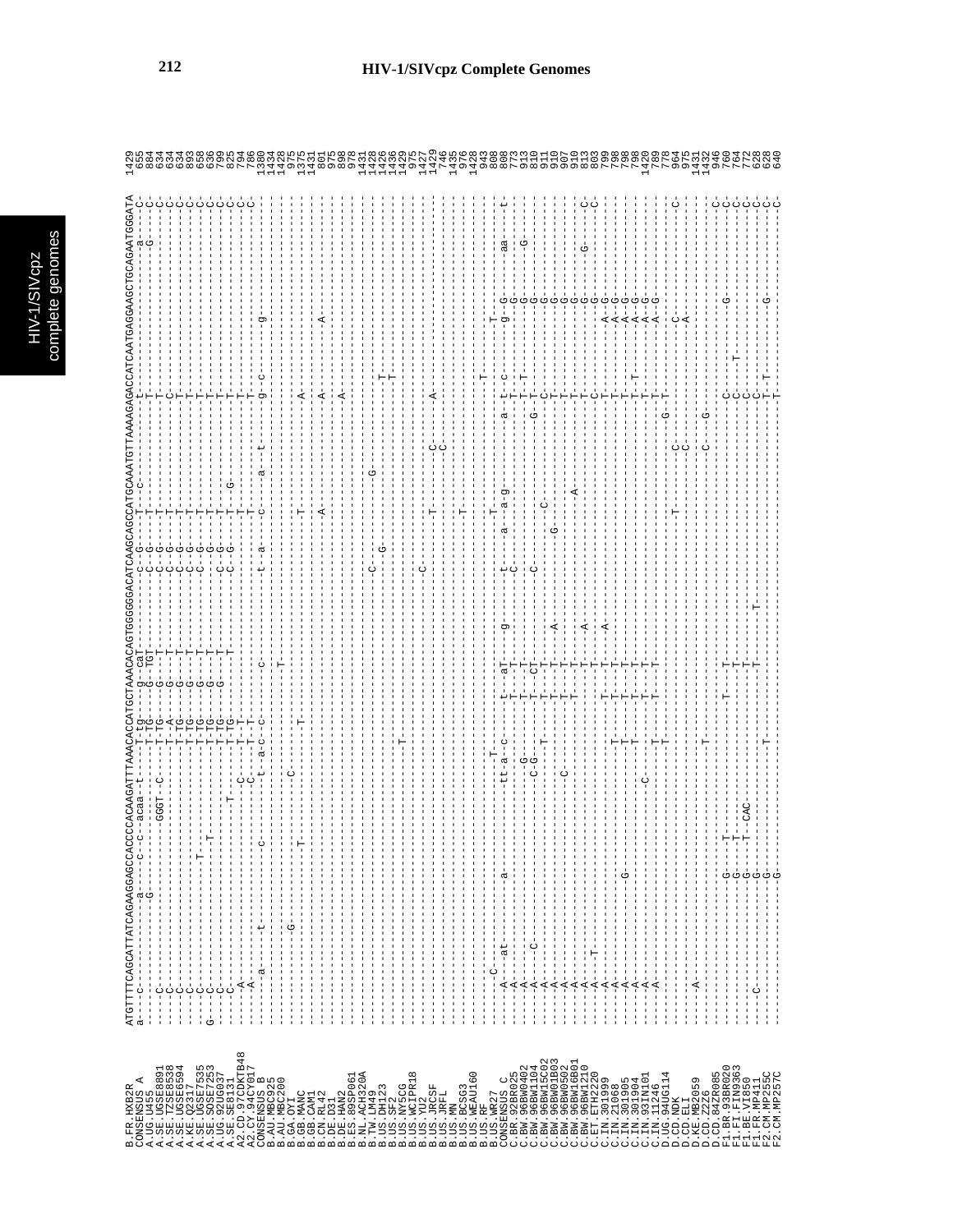$\triangleright$  $\mathbf{r}$  $\overline{A}$  $\mathbb{A}$ 피  $-4 - E$ <sub> $T$ </sub> $I$  $N$  $E$  $\begin{smallmatrix} 1 & 1 & 1 & 1 \\ 1 & 1 & 1 & 1 \\ 1 & 1 & 1 & 1 \end{smallmatrix}$  $-AGTA \mathbb{R}$  $\overline{a}$  $\overline{M}$  O  $\geq$  $A$  $\begin{bmatrix} 1 & 1 & 1 \\ 1 & 1 & 1 \\ 1 & 1 & 1 \\ 1 & 1 & 1 \\ 1 & 1 & 1 \\ 1 & 1 & 1 \\ 1 & 1 & 1 \\ 1 & 1 & 1 \\ 1 & 1 & 1 \\ 1 & 1 & 1 \\ 1 & 1 & 1 \\ 1 & 1 & 1 \\ 1 & 1 & 1 \\ 1 & 1 & 1 \\ 1 & 1 & 1 \\ 1 & 1 & 1 \\ 1 & 1 & 1 \\ 1 & 1 & 1 \\ 1 & 1 & 1 \\ 1 & 1 & 1 \\ 1 & 1 & 1 \\ 1 & 1 & 1 \\ 1 & 1 & 1 \\ 1 & 1 &$  $\overline{A}$ ė  $\sim$  $\mathbf{r}$ မှု မှ ູ<br>ບ  $-AC$ U  $\vert$  $\overline{a}$  $\frac{1}{2}$  $M_{L}$  $-1 - 1 -$ 니  $\mathbf{z}$  $\begin{array}{c} 1 & 1 & 1 & 1 \\ 1 & 1 & 1 & 1 \\ 1 & 1 & 1 & 1 \end{array}$  $-4$   $-4$  $\begin{array}{r} \vspace{2mm} \begin{array}{r} \vspace{2mm} \vspace{2mm} \vspace{2mm} \vspace{2mm} \vspace{2mm} \vspace{2mm} \vspace{2mm} \vspace{2mm} \vspace{2mm} \vspace{2mm} \vspace{2mm} \vspace{2mm} \vspace{2mm} \vspace{2mm} \vspace{2mm} \vspace{2mm} \vspace{2mm} \vspace{2mm} \vspace{2mm} \vspace{2mm} \vspace{2mm} \vspace{2mm} \vspace{2mm} \vspace{2mm} \vspace{2mm} \vspace{2mm} \vspace{2mm} \vspace{2mm} \vspace$  $\alpha$  $\overline{F}$  $G \rightarrow$  $-9 - -9 -$ 니  $\sim$ -0-5-5-<br>-0-5- $A_{\perp}$  $--TC$  $M - F - S$ 

 $\begin{smallmatrix} \texttt{R}, \texttt{RKBR} \\ \texttt{R}, \texttt{B}, \texttt{B}, \texttt{B}, \texttt{B}, \texttt{B}, \texttt{B}, \texttt{B}, \texttt{B}, \texttt{B}, \texttt{B}, \texttt{B}, \texttt{B}, \texttt{B}, \texttt{B}, \texttt{B}, \texttt{B}, \texttt{B}, \texttt{B}, \texttt{B}, \texttt{B}, \texttt{B}, \texttt{B}, \texttt{B}, \texttt{B}, \texttt{B}, \texttt{B}, \texttt{B}, \texttt{B}, \texttt{B}, \texttt{B}, \texttt{B}, \texttt{B}, \$ 

Gag

 $\mathsf{P}_1$ 

Gag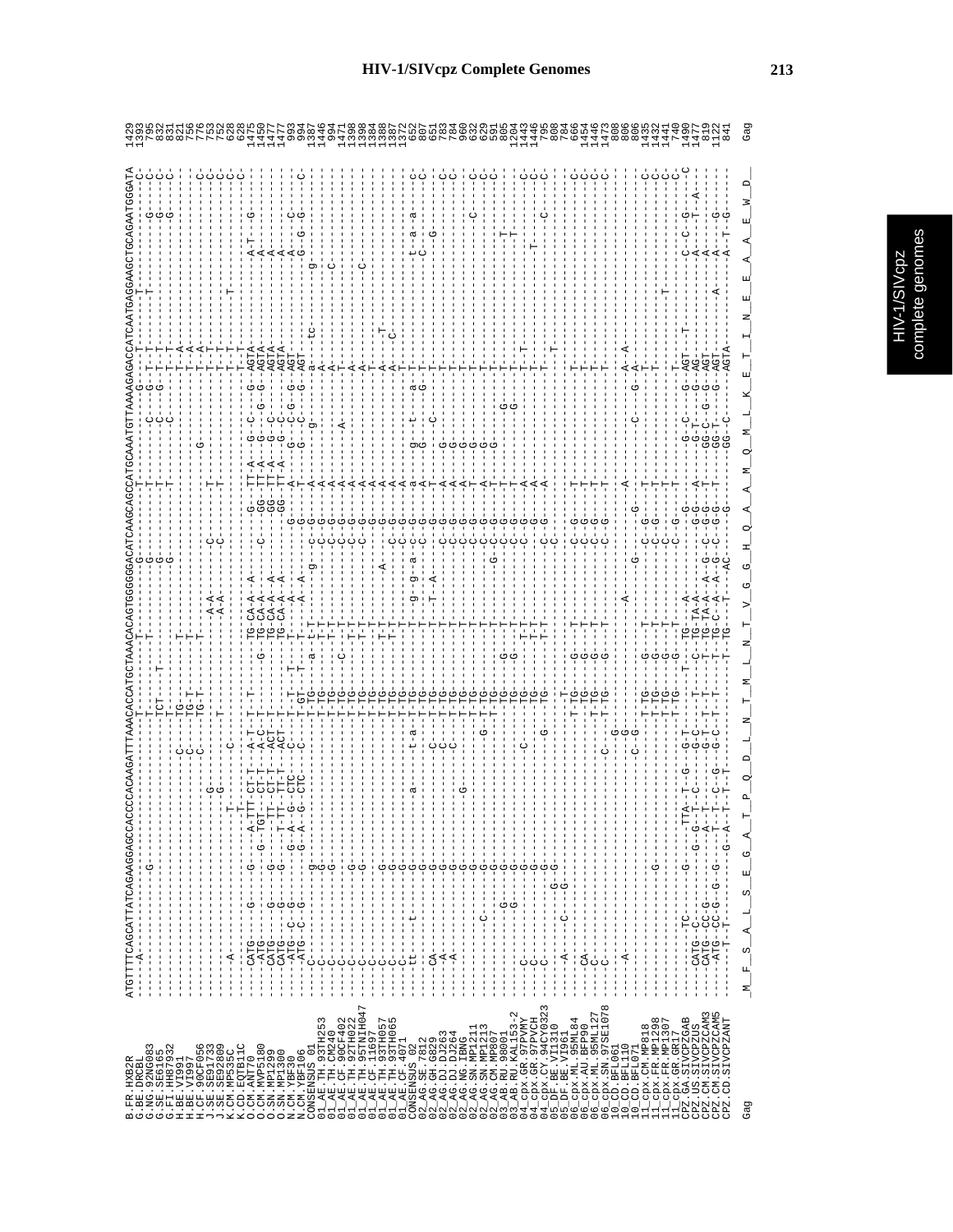|                                                                    |                                                                                                                                         |                                                                                                                                                                                                                                                                                                                                                                                        | GAGAGAACAAGGGGA | GACATAGCAGGAA |        |  |                                                                       |  |
|--------------------------------------------------------------------|-----------------------------------------------------------------------------------------------------------------------------------------|----------------------------------------------------------------------------------------------------------------------------------------------------------------------------------------------------------------------------------------------------------------------------------------------------------------------------------------------------------------------------------------|-----------------|---------------|--------|--|-----------------------------------------------------------------------|--|
|                                                                    |                                                                                                                                         |                                                                                                                                                                                                                                                                                                                                                                                        |                 |               |        |  |                                                                       |  |
|                                                                    |                                                                                                                                         |                                                                                                                                                                                                                                                                                                                                                                                        |                 |               |        |  |                                                                       |  |
|                                                                    |                                                                                                                                         |                                                                                                                                                                                                                                                                                                                                                                                        |                 |               |        |  |                                                                       |  |
|                                                                    |                                                                                                                                         |                                                                                                                                                                                                                                                                                                                                                                                        |                 |               |        |  |                                                                       |  |
|                                                                    |                                                                                                                                         |                                                                                                                                                                                                                                                                                                                                                                                        |                 |               |        |  |                                                                       |  |
|                                                                    |                                                                                                                                         |                                                                                                                                                                                                                                                                                                                                                                                        |                 |               |        |  |                                                                       |  |
|                                                                    |                                                                                                                                         |                                                                                                                                                                                                                                                                                                                                                                                        |                 |               |        |  |                                                                       |  |
|                                                                    |                                                                                                                                         |                                                                                                                                                                                                                                                                                                                                                                                        |                 |               |        |  |                                                                       |  |
|                                                                    |                                                                                                                                         |                                                                                                                                                                                                                                                                                                                                                                                        |                 |               |        |  |                                                                       |  |
|                                                                    |                                                                                                                                         |                                                                                                                                                                                                                                                                                                                                                                                        |                 |               |        |  |                                                                       |  |
|                                                                    |                                                                                                                                         |                                                                                                                                                                                                                                                                                                                                                                                        |                 |               |        |  |                                                                       |  |
|                                                                    |                                                                                                                                         |                                                                                                                                                                                                                                                                                                                                                                                        |                 |               |        |  |                                                                       |  |
|                                                                    |                                                                                                                                         |                                                                                                                                                                                                                                                                                                                                                                                        |                 |               |        |  | -909-                                                                 |  |
|                                                                    |                                                                                                                                         |                                                                                                                                                                                                                                                                                                                                                                                        |                 |               |        |  | $a-ta-$                                                               |  |
|                                                                    |                                                                                                                                         |                                                                                                                                                                                                                                                                                                                                                                                        |                 |               |        |  |                                                                       |  |
| $\,$ I                                                             |                                                                                                                                         | $\mathbf I$                                                                                                                                                                                                                                                                                                                                                                            |                 |               |        |  |                                                                       |  |
| $\mathsf I$                                                        |                                                                                                                                         |                                                                                                                                                                                                                                                                                                                                                                                        |                 |               |        |  |                                                                       |  |
| $\,$ I                                                             |                                                                                                                                         |                                                                                                                                                                                                                                                                                                                                                                                        |                 |               |        |  |                                                                       |  |
|                                                                    |                                                                                                                                         |                                                                                                                                                                                                                                                                                                                                                                                        |                 |               |        |  |                                                                       |  |
| ii<br>II                                                           |                                                                                                                                         |                                                                                                                                                                                                                                                                                                                                                                                        |                 |               | ひ      |  |                                                                       |  |
| $\mathsf I$                                                        | $\mathsf I$<br>$\frac{1}{1}$<br>j<br>$\mathbf{I}$<br>$\mathbf{I}$<br>$\blacksquare$<br>ï.<br>Т<br>÷                                     | $---AG-$                                                                                                                                                                                                                                                                                                                                                                               |                 |               |        |  |                                                                       |  |
| $\frac{1}{1}$<br>$\begin{array}{c} \n 1 \\  1 \\  1\n \end{array}$ | $\overline{\phantom{a}}$<br>$\overline{\phantom{a}}$<br>Ħ<br>$\,$ I<br>$\frac{1}{1}$<br>$\overline{\phantom{a}}$<br>Ţ                   | Ţ<br>÷<br>$\frac{1}{4}$<br>$\overline{\phantom{a}}$                                                                                                                                                                                                                                                                                                                                    |                 |               |        |  |                                                                       |  |
| $-1$<br>$-1$<br>$-1$<br>$-1$<br>$-1$                               | $\frac{1}{1}$<br>$\frac{1}{1}$                                                                                                          | J.<br>Ť.<br>$\overline{\phantom{a}}$                                                                                                                                                                                                                                                                                                                                                   |                 |               |        |  |                                                                       |  |
| $\frac{1}{4}$<br>I.<br>$\frac{1}{1}$<br>합                          | $\mathsf I$<br>$\frac{1}{4}$<br>Ţ                                                                                                       | $---CA$                                                                                                                                                                                                                                                                                                                                                                                |                 |               |        |  |                                                                       |  |
|                                                                    |                                                                                                                                         |                                                                                                                                                                                                                                                                                                                                                                                        |                 |               |        |  |                                                                       |  |
| ţ<br>$\begin{bmatrix} 1 \\ 1 \\ 1 \\ 1 \end{bmatrix}$              | $\mathsf I$<br>$\begin{array}{c} \begin{array}{c} \text{1} \\ \text{2} \\ \text{3} \\ \text{4} \end{array} \end{array}$<br>ł.<br>ï<br>I | $\begin{array}{c} \rule{0pt}{2.5ex} \rule{0pt}{2.5ex} \rule{0pt}{2.5ex} \rule{0pt}{2.5ex} \rule{0pt}{2.5ex} \rule{0pt}{2.5ex} \rule{0pt}{2.5ex} \rule{0pt}{2.5ex} \rule{0pt}{2.5ex} \rule{0pt}{2.5ex} \rule{0pt}{2.5ex} \rule{0pt}{2.5ex} \rule{0pt}{2.5ex} \rule{0pt}{2.5ex} \rule{0pt}{2.5ex} \rule{0pt}{2.5ex} \rule{0pt}{2.5ex} \rule{0pt}{2.5ex} \rule{0pt}{2.5ex} \rule{0$<br>Ť. |                 |               |        |  |                                                                       |  |
| $\frac{1}{1}$<br>т<br>I<br>ţ                                       | I.<br>$\begin{bmatrix} 1 \\ 1 \\ 1 \\ 1 \end{bmatrix}$<br>Ţ<br>1<br>1<br>Ţ                                                              | 1<br>I<br>$\frac{1}{1}$                                                                                                                                                                                                                                                                                                                                                                |                 |               |        |  |                                                                       |  |
| $\frac{1}{4}$<br>$\,$ I<br>J<br>j                                  | $\,$ I<br>$\frac{1}{2}$<br>$\frac{1}{4}$<br>$\frac{1}{2}$<br>$\frac{1}{4}$<br>$\overline{\phantom{a}}$                                  | $\frac{1}{1}$                                                                                                                                                                                                                                                                                                                                                                          |                 |               |        |  |                                                                       |  |
| T                                                                  | Ţ<br>$\mathbf{I}$                                                                                                                       |                                                                                                                                                                                                                                                                                                                                                                                        |                 |               |        |  |                                                                       |  |
|                                                                    |                                                                                                                                         |                                                                                                                                                                                                                                                                                                                                                                                        |                 |               |        |  |                                                                       |  |
| $\frac{1}{4}$                                                      | $\frac{1}{1}$<br>ł<br>$\mathsf I$<br>ł.<br>Ť.<br>$\mathbf{I}$                                                                           | ł                                                                                                                                                                                                                                                                                                                                                                                      |                 |               |        |  |                                                                       |  |
| Ť.<br>$\mathsf I$<br>Ţ<br>$\mathbf{I}$<br>Ĵ                        | $\mathsf I$<br>$\mathbf I$<br>$\frac{1}{1}$<br>$-1$<br>$-1$<br>$-1$<br>$-1$<br>$\,$ I<br>$\mathbf{I}$<br>$\mathbf{I}$                   | -1<br>$-1$                                                                                                                                                                                                                                                                                                                                                                             |                 |               |        |  |                                                                       |  |
| $\frac{1}{1}$                                                      | $\frac{1}{1}$<br>ŧ<br>$\frac{1}{1}$<br>Ï<br>$\mathsf I$<br>$\frac{1}{1}$                                                                | $\frac{1}{1}$                                                                                                                                                                                                                                                                                                                                                                          |                 |               |        |  |                                                                       |  |
|                                                                    |                                                                                                                                         |                                                                                                                                                                                                                                                                                                                                                                                        |                 |               |        |  |                                                                       |  |
|                                                                    |                                                                                                                                         | I<br>$\frac{1}{4}$                                                                                                                                                                                                                                                                                                                                                                     |                 |               |        |  |                                                                       |  |
|                                                                    | $\frac{1}{4}$<br>J.<br>ł<br>$\mathsf I$<br>$\frac{1}{1}$<br>Ť.                                                                          | $\mathbf{I}$<br>Ť.<br>$\begin{array}{c} \end{array}$                                                                                                                                                                                                                                                                                                                                   |                 |               |        |  |                                                                       |  |
| -1<br>ï<br>j                                                       | $\mathbf{I}$<br>J.<br>ï<br>J.<br>$\frac{1}{1}$<br>J.<br>$\mathbf{I}$<br>$\overline{\phantom{a}}$                                        | $\mathbf{I}$<br>J.<br>Ţ                                                                                                                                                                                                                                                                                                                                                                |                 |               |        |  |                                                                       |  |
| $-1 - T - -$                                                       | $---A---$                                                                                                                               | $-\frac{c}{l}$                                                                                                                                                                                                                                                                                                                                                                         |                 |               |        |  |                                                                       |  |
| $\mathsf I$<br>$\frac{1}{4}$                                       | $\mathsf I$<br>$\mathbf{I}$<br>$\mathbf{I}$<br>$\mathbf I$<br>Ť.<br>$\mathbf{I}$<br>$\mathbf{I}$                                        | Ť.                                                                                                                                                                                                                                                                                                                                                                                     |                 |               |        |  |                                                                       |  |
| ï.<br>т<br>$- -T - A - -$                                          | I.<br>$\mathbf{I}$<br>$\mathsf I$<br>J.<br>-1<br>$\mathbf I$<br>-1<br>$\mathbf{I}$<br>$\blacksquare$<br>-1<br>I<br>Т<br>$\mathbf{I}$    | $\mathbf{I}$<br>п<br>- 1<br>$\mathsf I$                                                                                                                                                                                                                                                                                                                                                |                 |               |        |  |                                                                       |  |
| Ť<br>I<br>ĵ                                                        | J,<br>п<br>$\mathbf{I}$<br>- 1<br>$\blacksquare$<br>$\blacksquare$<br>л<br>л<br>J.                                                      | л<br>J,<br>I                                                                                                                                                                                                                                                                                                                                                                           |                 |               |        |  |                                                                       |  |
| $\blacksquare$<br>j                                                |                                                                                                                                         | ţ                                                                                                                                                                                                                                                                                                                                                                                      |                 |               | ē<br>ē |  | $C - N -$                                                             |  |
|                                                                    |                                                                                                                                         |                                                                                                                                                                                                                                                                                                                                                                                        |                 |               |        |  |                                                                       |  |
| $\,$ I<br>$-$ att $A$ --                                           | $\begin{bmatrix} 1 \\ 1 \\ 1 \end{bmatrix}$                                                                                             | $-5 - 6 - 6$<br>j                                                                                                                                                                                                                                                                                                                                                                      |                 |               |        |  | $a$ gt-                                                               |  |
|                                                                    |                                                                                                                                         | $\mathsf I$                                                                                                                                                                                                                                                                                                                                                                            |                 |               |        |  |                                                                       |  |
|                                                                    |                                                                                                                                         | I.<br>л.<br>I<br>L.                                                                                                                                                                                                                                                                                                                                                                    |                 |               |        |  |                                                                       |  |
|                                                                    |                                                                                                                                         |                                                                                                                                                                                                                                                                                                                                                                                        |                 |               |        |  |                                                                       |  |
|                                                                    |                                                                                                                                         | $-1$<br>$\overline{\phantom{a}}$                                                                                                                                                                                                                                                                                                                                                       |                 |               |        |  |                                                                       |  |
|                                                                    |                                                                                                                                         | ŧ<br>Ť.                                                                                                                                                                                                                                                                                                                                                                                |                 |               |        |  |                                                                       |  |
|                                                                    |                                                                                                                                         |                                                                                                                                                                                                                                                                                                                                                                                        |                 |               |        |  |                                                                       |  |
|                                                                    |                                                                                                                                         |                                                                                                                                                                                                                                                                                                                                                                                        |                 |               |        |  |                                                                       |  |
| $\mathsf I$                                                        |                                                                                                                                         | ပုံ ပုံ<br> -<br>                                                                                                                                                                                                                                                                                                                                                                      |                 |               |        |  |                                                                       |  |
|                                                                    |                                                                                                                                         | $\mathbf{I}$<br>T<br>$\mathbf I$                                                                                                                                                                                                                                                                                                                                                       |                 |               |        |  |                                                                       |  |
| $\mathsf I$                                                        |                                                                                                                                         | $\frac{1}{1}$                                                                                                                                                                                                                                                                                                                                                                          |                 |               |        |  |                                                                       |  |
| $\mathsf I$                                                        |                                                                                                                                         | ပ်ပုံ<br>   <br>! !<br>I                                                                                                                                                                                                                                                                                                                                                               |                 |               |        |  |                                                                       |  |
| ţ                                                                  | $\mathsf I$<br>$\frac{1}{1}$<br>ł                                                                                                       |                                                                                                                                                                                                                                                                                                                                                                                        |                 |               |        |  |                                                                       |  |
| $\mathsf I$                                                        |                                                                                                                                         | $\frac{1}{4}$<br>I                                                                                                                                                                                                                                                                                                                                                                     |                 |               |        |  | .<br>ლ                                                                |  |
|                                                                    |                                                                                                                                         | 1<br>Ť.                                                                                                                                                                                                                                                                                                                                                                                |                 |               |        |  |                                                                       |  |
| $\mathbf I$                                                        | ii<br>Iil                                                                                                                               |                                                                                                                                                                                                                                                                                                                                                                                        |                 |               |        |  | ုံ ဗွဲ ဗွဲ<br>၂ ဗ ဗ                                                   |  |
|                                                                    | $\mathsf I$                                                                                                                             |                                                                                                                                                                                                                                                                                                                                                                                        |                 |               |        |  |                                                                       |  |
|                                                                    | $\mathsf I$                                                                                                                             |                                                                                                                                                                                                                                                                                                                                                                                        |                 |               |        |  |                                                                       |  |
|                                                                    |                                                                                                                                         |                                                                                                                                                                                                                                                                                                                                                                                        |                 |               |        |  |                                                                       |  |
|                                                                    | ÷                                                                                                                                       |                                                                                                                                                                                                                                                                                                                                                                                        |                 |               |        |  |                                                                       |  |
|                                                                    | $\overline{\phantom{a}}$<br>$\blacksquare$<br>ł<br>$\blacksquare$                                                                       | $\frac{1}{1}$<br>$\,$ I                                                                                                                                                                                                                                                                                                                                                                |                 |               |        |  |                                                                       |  |
|                                                                    | $\mathbf{I}$<br>$\mathbf{I}$<br>$\mathbf{I}$<br>$\mathbf{I}$<br>$\blacksquare$                                                          | $\blacksquare$                                                                                                                                                                                                                                                                                                                                                                         |                 |               |        |  |                                                                       |  |
| j.                                                                 | $\mathsf I$<br>$\mathsf I$<br>T<br>J.<br>-1<br>$\mathsf I$                                                                              |                                                                                                                                                                                                                                                                                                                                                                                        |                 |               |        |  |                                                                       |  |
|                                                                    | Ţ<br>$\mathbf{I}$<br>Ħ<br>$1 - 1$<br>$\mathbf{I}$<br>-1<br>L<br>I.<br>Ħ                                                                 | 1<br>စုံစုံ  <br>    <br>     <br>I                                                                                                                                                                                                                                                                                                                                                    |                 |               |        |  |                                                                       |  |
|                                                                    | $\,$ I<br>$\mathbf{I}$<br>- 1<br>$\frac{1}{1}$<br>$\,$ I                                                                                | $\,$ I                                                                                                                                                                                                                                                                                                                                                                                 |                 |               |        |  |                                                                       |  |
|                                                                    | $\mathbf{I}$                                                                                                                            | $\frac{1}{1}$                                                                                                                                                                                                                                                                                                                                                                          |                 |               |        |  |                                                                       |  |
|                                                                    | J.<br>L.<br>$\mathsf I$<br>$\frac{1}{1}$<br>j.<br>Ţ<br>j.<br>J.                                                                         | $-4$<br>$\overline{\phantom{a}}$                                                                                                                                                                                                                                                                                                                                                       |                 |               |        |  |                                                                       |  |
|                                                                    | J.<br>п<br>J.<br>$\mathbf{I}$<br>-1                                                                                                     | $\blacksquare$<br>I                                                                                                                                                                                                                                                                                                                                                                    |                 |               |        |  |                                                                       |  |
|                                                                    |                                                                                                                                         | $\ddot{\circ}$<br>$\ddot{\circ}$                                                                                                                                                                                                                                                                                                                                                       |                 |               |        |  |                                                                       |  |
|                                                                    |                                                                                                                                         |                                                                                                                                                                                                                                                                                                                                                                                        |                 |               |        |  |                                                                       |  |
|                                                                    |                                                                                                                                         |                                                                                                                                                                                                                                                                                                                                                                                        |                 |               |        |  | $\frac{1}{2}$ $\frac{1}{2}$ $\frac{1}{2}$ $\frac{1}{2}$ $\frac{1}{2}$ |  |
|                                                                    |                                                                                                                                         |                                                                                                                                                                                                                                                                                                                                                                                        |                 |               |        |  |                                                                       |  |
| $\frac{1}{4}$                                                      | $\frac{1}{1}$<br>ţ<br>$\mathbf{I}$<br>Ť.<br>$\mathsf I$<br>- i<br>İΙ<br>$\mathsf I$<br>Ţ                                                |                                                                                                                                                                                                                                                                                                                                                                                        |                 |               |        |  |                                                                       |  |
|                                                                    | $\mathbf{I}$<br>$\frac{1}{4}$<br>C                                                                                                      | ŧ                                                                                                                                                                                                                                                                                                                                                                                      |                 |               |        |  |                                                                       |  |
| $\mathsf I$                                                        |                                                                                                                                         | Ť.                                                                                                                                                                                                                                                                                                                                                                                     |                 |               |        |  |                                                                       |  |
|                                                                    |                                                                                                                                         |                                                                                                                                                                                                                                                                                                                                                                                        |                 |               |        |  |                                                                       |  |
|                                                                    |                                                                                                                                         |                                                                                                                                                                                                                                                                                                                                                                                        |                 |               |        |  |                                                                       |  |
|                                                                    | J<br>$\overline{1}$<br>$\overline{1}$<br>J                                                                                              | J.<br>$\,$ I                                                                                                                                                                                                                                                                                                                                                                           |                 |               |        |  |                                                                       |  |
|                                                                    |                                                                                                                                         |                                                                                                                                                                                                                                                                                                                                                                                        |                 |               |        |  |                                                                       |  |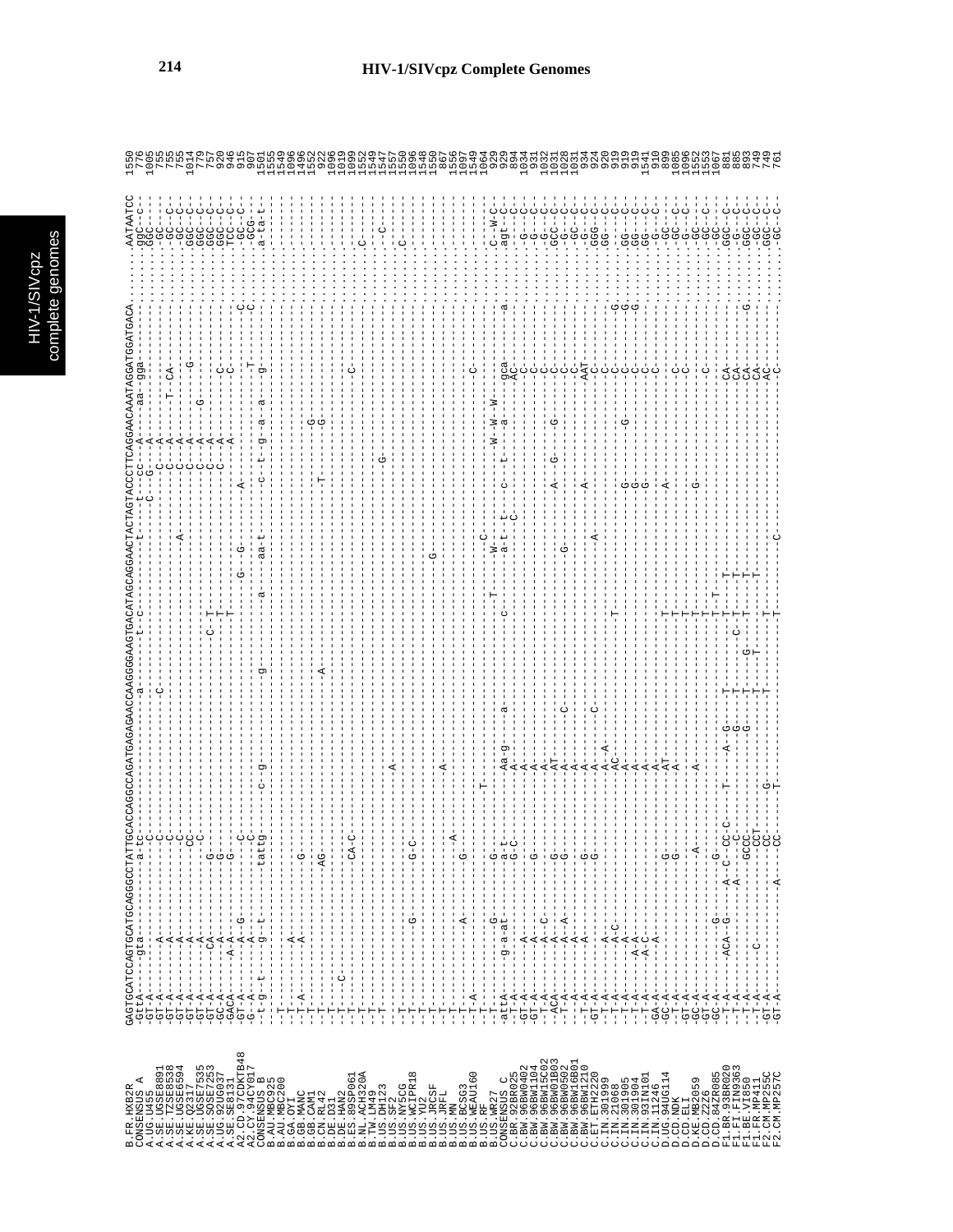| $\begin{array}{l} \bar{r} - 2G - A \\ \bar{r} - 2G - A \\ \bar{r} - 3G - A \\ \bar{r} - 2G - A \end{array}$ |                                                                  |  |
|-------------------------------------------------------------------------------------------------------------|------------------------------------------------------------------|--|
|                                                                                                             |                                                                  |  |
|                                                                                                             |                                                                  |  |
|                                                                                                             |                                                                  |  |
|                                                                                                             |                                                                  |  |
|                                                                                                             |                                                                  |  |
|                                                                                                             |                                                                  |  |
|                                                                                                             |                                                                  |  |
|                                                                                                             |                                                                  |  |
|                                                                                                             |                                                                  |  |
|                                                                                                             |                                                                  |  |
|                                                                                                             |                                                                  |  |
|                                                                                                             |                                                                  |  |
|                                                                                                             |                                                                  |  |
|                                                                                                             |                                                                  |  |
|                                                                                                             |                                                                  |  |
|                                                                                                             |                                                                  |  |
|                                                                                                             |                                                                  |  |
|                                                                                                             |                                                                  |  |
|                                                                                                             |                                                                  |  |
|                                                                                                             |                                                                  |  |
|                                                                                                             |                                                                  |  |
|                                                                                                             |                                                                  |  |
|                                                                                                             |                                                                  |  |
|                                                                                                             |                                                                  |  |
|                                                                                                             |                                                                  |  |
|                                                                                                             |                                                                  |  |
|                                                                                                             |                                                                  |  |
|                                                                                                             |                                                                  |  |
|                                                                                                             |                                                                  |  |
|                                                                                                             |                                                                  |  |
|                                                                                                             |                                                                  |  |
|                                                                                                             |                                                                  |  |
|                                                                                                             |                                                                  |  |
|                                                                                                             |                                                                  |  |
|                                                                                                             |                                                                  |  |
|                                                                                                             |                                                                  |  |
|                                                                                                             |                                                                  |  |
|                                                                                                             |                                                                  |  |
|                                                                                                             |                                                                  |  |
|                                                                                                             |                                                                  |  |
|                                                                                                             |                                                                  |  |
|                                                                                                             |                                                                  |  |
|                                                                                                             |                                                                  |  |
|                                                                                                             |                                                                  |  |
|                                                                                                             |                                                                  |  |
|                                                                                                             |                                                                  |  |
|                                                                                                             |                                                                  |  |
|                                                                                                             |                                                                  |  |
|                                                                                                             |                                                                  |  |
|                                                                                                             |                                                                  |  |
|                                                                                                             |                                                                  |  |
|                                                                                                             |                                                                  |  |
|                                                                                                             |                                                                  |  |
|                                                                                                             |                                                                  |  |
|                                                                                                             |                                                                  |  |
|                                                                                                             |                                                                  |  |
|                                                                                                             |                                                                  |  |
|                                                                                                             |                                                                  |  |
|                                                                                                             |                                                                  |  |
|                                                                                                             |                                                                  |  |
|                                                                                                             |                                                                  |  |
|                                                                                                             |                                                                  |  |
|                                                                                                             |                                                                  |  |
|                                                                                                             |                                                                  |  |
|                                                                                                             |                                                                  |  |
|                                                                                                             |                                                                  |  |
|                                                                                                             |                                                                  |  |
|                                                                                                             |                                                                  |  |
|                                                                                                             |                                                                  |  |
|                                                                                                             |                                                                  |  |
|                                                                                                             |                                                                  |  |
|                                                                                                             |                                                                  |  |
|                                                                                                             |                                                                  |  |
|                                                                                                             |                                                                  |  |
|                                                                                                             |                                                                  |  |
|                                                                                                             |                                                                  |  |
|                                                                                                             |                                                                  |  |
|                                                                                                             |                                                                  |  |
|                                                                                                             |                                                                  |  |
|                                                                                                             |                                                                  |  |
|                                                                                                             |                                                                  |  |
|                                                                                                             |                                                                  |  |
|                                                                                                             |                                                                  |  |
|                                                                                                             |                                                                  |  |
|                                                                                                             |                                                                  |  |
|                                                                                                             |                                                                  |  |
|                                                                                                             |                                                                  |  |
|                                                                                                             |                                                                  |  |
|                                                                                                             |                                                                  |  |
|                                                                                                             |                                                                  |  |
|                                                                                                             |                                                                  |  |
|                                                                                                             |                                                                  |  |
|                                                                                                             | $\Delta$<br>ゎ<br>К<br>피<br>$\triangleright$<br>$\mathbf{p}$<br>피 |  |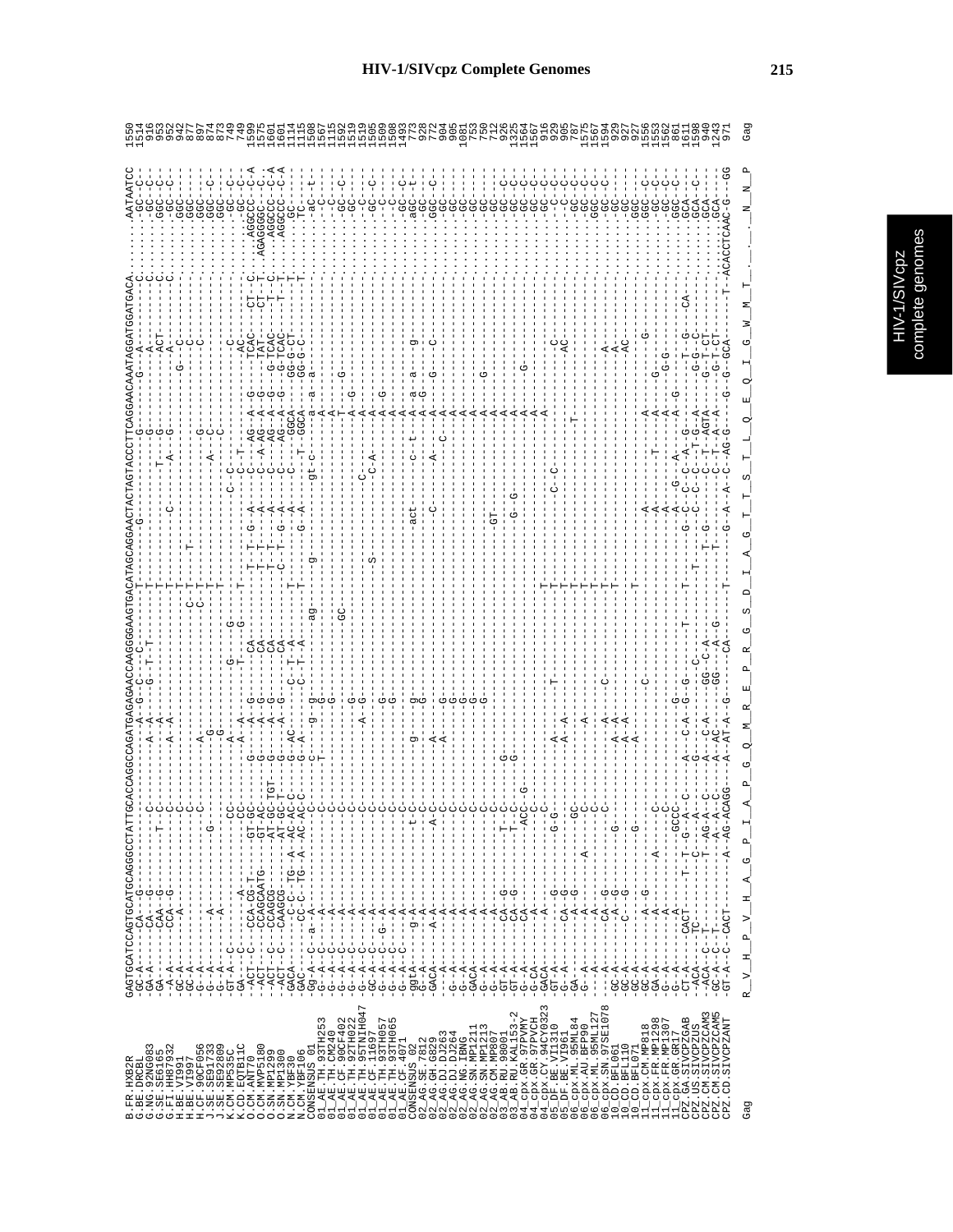|  |        |  |  |                           | ひ                    |   |  |
|--|--------|--|--|---------------------------|----------------------|---|--|
|  |        |  |  |                           |                      | ひ |  |
|  |        |  |  |                           |                      |   |  |
|  |        |  |  |                           |                      |   |  |
|  |        |  |  | ええええええ                    | RRRR<br><b>ひひひひひ</b> |   |  |
|  |        |  |  |                           |                      |   |  |
|  |        |  |  |                           |                      |   |  |
|  |        |  |  |                           |                      |   |  |
|  |        |  |  |                           |                      |   |  |
|  |        |  |  |                           | ひ                    |   |  |
|  |        |  |  |                           |                      |   |  |
|  |        |  |  |                           |                      |   |  |
|  |        |  |  |                           |                      |   |  |
|  |        |  |  |                           |                      |   |  |
|  |        |  |  |                           |                      |   |  |
|  |        |  |  |                           |                      |   |  |
|  |        |  |  |                           |                      |   |  |
|  |        |  |  |                           |                      |   |  |
|  |        |  |  |                           |                      |   |  |
|  |        |  |  |                           |                      |   |  |
|  |        |  |  |                           |                      |   |  |
|  |        |  |  |                           |                      |   |  |
|  |        |  |  |                           |                      |   |  |
|  |        |  |  |                           |                      |   |  |
|  |        |  |  |                           |                      |   |  |
|  |        |  |  |                           |                      |   |  |
|  |        |  |  |                           |                      |   |  |
|  |        |  |  |                           |                      |   |  |
|  |        |  |  |                           |                      |   |  |
|  |        |  |  |                           |                      |   |  |
|  |        |  |  |                           |                      |   |  |
|  |        |  |  |                           |                      |   |  |
|  | じ ひ    |  |  |                           |                      |   |  |
|  |        |  |  |                           |                      |   |  |
|  |        |  |  |                           |                      |   |  |
|  |        |  |  |                           |                      |   |  |
|  |        |  |  |                           |                      |   |  |
|  |        |  |  |                           |                      |   |  |
|  |        |  |  |                           |                      |   |  |
|  |        |  |  |                           |                      |   |  |
|  |        |  |  | $\dot{u} \not\in \dot{u}$ | ה<br>あひ              |   |  |
|  |        |  |  |                           |                      |   |  |
|  |        |  |  |                           |                      |   |  |
|  |        |  |  |                           |                      |   |  |
|  |        |  |  |                           |                      |   |  |
|  | .<br>. |  |  |                           |                      |   |  |
|  |        |  |  | Ą                         |                      |   |  |
|  |        |  |  |                           |                      |   |  |
|  |        |  |  |                           |                      |   |  |
|  |        |  |  |                           | ひひひひ                 |   |  |
|  |        |  |  |                           |                      |   |  |
|  |        |  |  |                           |                      |   |  |
|  | あああああ  |  |  | $A \land A$               |                      |   |  |
|  |        |  |  |                           |                      |   |  |
|  |        |  |  |                           | υυ                   |   |  |
|  |        |  |  | $\mathcal{A} \mathcal{A}$ |                      |   |  |
|  |        |  |  |                           |                      |   |  |
|  |        |  |  |                           |                      |   |  |
|  |        |  |  | A                         |                      |   |  |
|  |        |  |  |                           |                      |   |  |
|  |        |  |  |                           |                      |   |  |
|  |        |  |  | じ じ                       |                      |   |  |
|  |        |  |  |                           |                      |   |  |
|  |        |  |  |                           |                      |   |  |
|  |        |  |  | ひ                         |                      |   |  |
|  |        |  |  |                           |                      |   |  |
|  |        |  |  |                           |                      |   |  |
|  |        |  |  |                           |                      |   |  |
|  |        |  |  |                           |                      |   |  |
|  |        |  |  |                           |                      |   |  |
|  |        |  |  |                           |                      |   |  |
|  |        |  |  |                           |                      |   |  |
|  |        |  |  |                           |                      |   |  |
|  |        |  |  |                           |                      |   |  |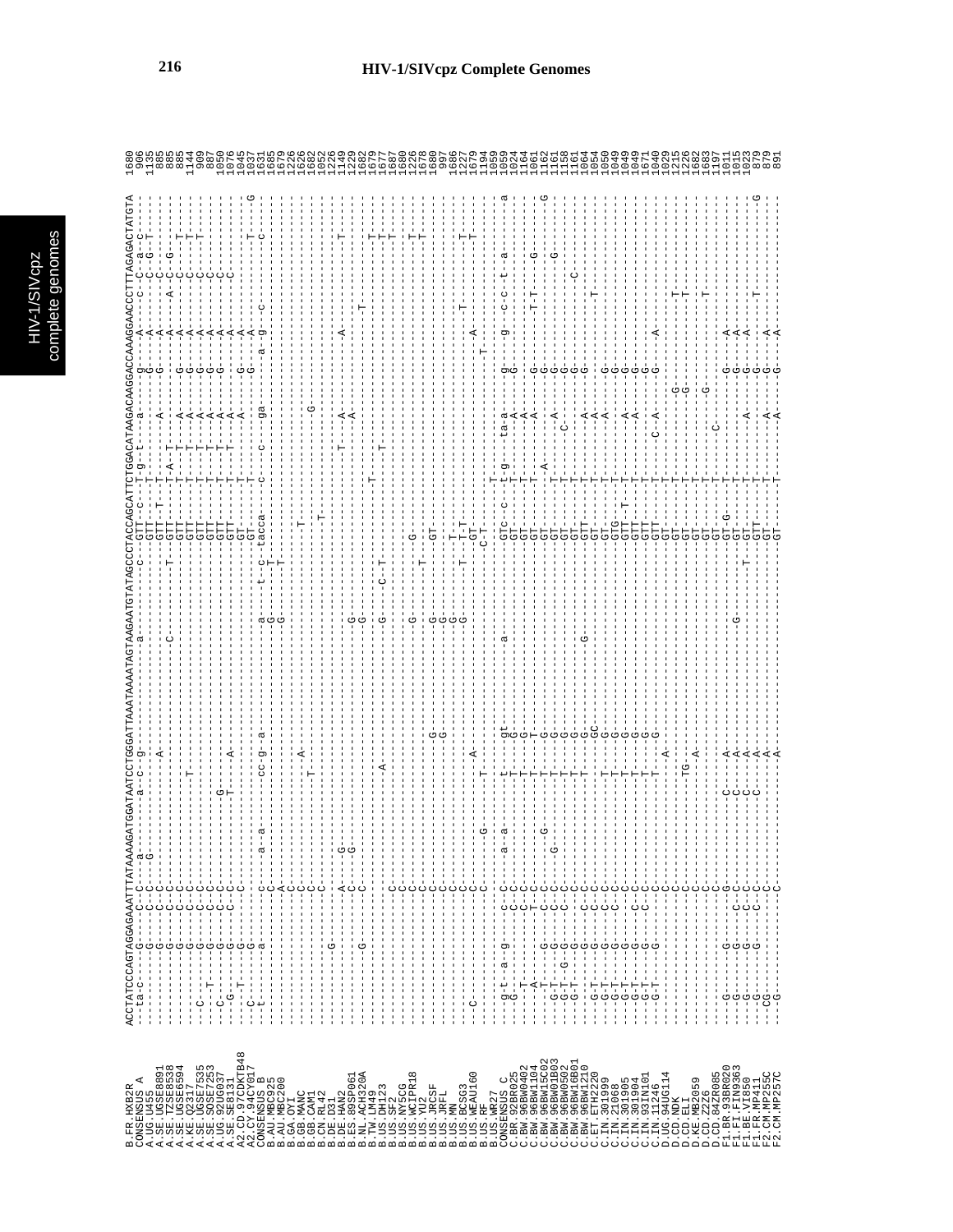|                                                                                                                                                                                                                                                                                                                                                                                                                                                                                                                                                                                                                                                                                                                                                                                                                                                                                                                                                                                                                                                                                                                                                                                                                                                                                                                                                                                                                                                                                                                                                                                                                                                                                                                                                                                                                                                                                                                                                                                                                                                                                                                                                                                                                                                                                                                                                                                                                                                                                                                                                                                                                                                                                                                                                                                                                                                                                                                                                                                                                                                                                                                                                                                                                                                                                                                                                                                                                                                                                                                                                                                                                                                                                                                                                                                                                                                                                                                                                                                                                                                                                                                                                                                                                                                                                                                                                                                                                                                                                                                                                                                                                                                                                                                                                                                                                                                                                                                                                                                                                                                                                                                                                                                                                                                                                                                                                                                                                                                                                                                                                                                                                                                                                                                                                                                                                                                                                                                                                                                                                                                                                                                                                                                                                                                                                                                                                                                                                                                                                                                                                                                                                                                                                                                                                                                                                                                                                                                                                                                                                                                                                                                                                                                                                                               | ່ທ່                                             |
|-----------------------------------------------------------------------------------------------------------------------------------------------------------------------------------------------------------------------------------------------------------------------------------------------------------------------------------------------------------------------------------------------------------------------------------------------------------------------------------------------------------------------------------------------------------------------------------------------------------------------------------------------------------------------------------------------------------------------------------------------------------------------------------------------------------------------------------------------------------------------------------------------------------------------------------------------------------------------------------------------------------------------------------------------------------------------------------------------------------------------------------------------------------------------------------------------------------------------------------------------------------------------------------------------------------------------------------------------------------------------------------------------------------------------------------------------------------------------------------------------------------------------------------------------------------------------------------------------------------------------------------------------------------------------------------------------------------------------------------------------------------------------------------------------------------------------------------------------------------------------------------------------------------------------------------------------------------------------------------------------------------------------------------------------------------------------------------------------------------------------------------------------------------------------------------------------------------------------------------------------------------------------------------------------------------------------------------------------------------------------------------------------------------------------------------------------------------------------------------------------------------------------------------------------------------------------------------------------------------------------------------------------------------------------------------------------------------------------------------------------------------------------------------------------------------------------------------------------------------------------------------------------------------------------------------------------------------------------------------------------------------------------------------------------------------------------------------------------------------------------------------------------------------------------------------------------------------------------------------------------------------------------------------------------------------------------------------------------------------------------------------------------------------------------------------------------------------------------------------------------------------------------------------------------------------------------------------------------------------------------------------------------------------------------------------------------------------------------------------------------------------------------------------------------------------------------------------------------------------------------------------------------------------------------------------------------------------------------------------------------------------------------------------------------------------------------------------------------------------------------------------------------------------------------------------------------------------------------------------------------------------------------------------------------------------------------------------------------------------------------------------------------------------------------------------------------------------------------------------------------------------------------------------------------------------------------------------------------------------------------------------------------------------------------------------------------------------------------------------------------------------------------------------------------------------------------------------------------------------------------------------------------------------------------------------------------------------------------------------------------------------------------------------------------------------------------------------------------------------------------------------------------------------------------------------------------------------------------------------------------------------------------------------------------------------------------------------------------------------------------------------------------------------------------------------------------------------------------------------------------------------------------------------------------------------------------------------------------------------------------------------------------------------------------------------------------------------------------------------------------------------------------------------------------------------------------------------------------------------------------------------------------------------------------------------------------------------------------------------------------------------------------------------------------------------------------------------------------------------------------------------------------------------------------------------------------------------------------------------------------------------------------------------------------------------------------------------------------------------------------------------------------------------------------------------------------------------------------------------------------------------------------------------------------------------------------------------------------------------------------------------------------------------------------------------------------------------------------------------------------------------------------------------------------------------------------------------------------------------------------------------------------------------------------------------------------------------------------------------------------------------------------------------------------------------------------------------------------------------------------------------------------------------------------------------------------------------------------------------------------|-------------------------------------------------|
| υυ<br>$H \ntriangleleft$<br>てり<br>てり                                                                                                                                                                                                                                                                                                                                                                                                                                                                                                                                                                                                                                                                                                                                                                                                                                                                                                                                                                                                                                                                                                                                                                                                                                                                                                                                                                                                                                                                                                                                                                                                                                                                                                                                                                                                                                                                                                                                                                                                                                                                                                                                                                                                                                                                                                                                                                                                                                                                                                                                                                                                                                                                                                                                                                                                                                                                                                                                                                                                                                                                                                                                                                                                                                                                                                                                                                                                                                                                                                                                                                                                                                                                                                                                                                                                                                                                                                                                                                                                                                                                                                                                                                                                                                                                                                                                                                                                                                                                                                                                                                                                                                                                                                                                                                                                                                                                                                                                                                                                                                                                                                                                                                                                                                                                                                                                                                                                                                                                                                                                                                                                                                                                                                                                                                                                                                                                                                                                                                                                                                                                                                                                                                                                                                                                                                                                                                                                                                                                                                                                                                                                                                                                                                                                                                                                                                                                                                                                                                                                                                                                                                                                                                                                          |                                                 |
| τŋ<br>HHHUÙ<br>(1)                                                                                                                                                                                                                                                                                                                                                                                                                                                                                                                                                                                                                                                                                                                                                                                                                                                                                                                                                                                                                                                                                                                                                                                                                                                                                                                                                                                                                                                                                                                                                                                                                                                                                                                                                                                                                                                                                                                                                                                                                                                                                                                                                                                                                                                                                                                                                                                                                                                                                                                                                                                                                                                                                                                                                                                                                                                                                                                                                                                                                                                                                                                                                                                                                                                                                                                                                                                                                                                                                                                                                                                                                                                                                                                                                                                                                                                                                                                                                                                                                                                                                                                                                                                                                                                                                                                                                                                                                                                                                                                                                                                                                                                                                                                                                                                                                                                                                                                                                                                                                                                                                                                                                                                                                                                                                                                                                                                                                                                                                                                                                                                                                                                                                                                                                                                                                                                                                                                                                                                                                                                                                                                                                                                                                                                                                                                                                                                                                                                                                                                                                                                                                                                                                                                                                                                                                                                                                                                                                                                                                                                                                                                                                                                                                            |                                                 |
| A A A                                                                                                                                                                                                                                                                                                                                                                                                                                                                                                                                                                                                                                                                                                                                                                                                                                                                                                                                                                                                                                                                                                                                                                                                                                                                                                                                                                                                                                                                                                                                                                                                                                                                                                                                                                                                                                                                                                                                                                                                                                                                                                                                                                                                                                                                                                                                                                                                                                                                                                                                                                                                                                                                                                                                                                                                                                                                                                                                                                                                                                                                                                                                                                                                                                                                                                                                                                                                                                                                                                                                                                                                                                                                                                                                                                                                                                                                                                                                                                                                                                                                                                                                                                                                                                                                                                                                                                                                                                                                                                                                                                                                                                                                                                                                                                                                                                                                                                                                                                                                                                                                                                                                                                                                                                                                                                                                                                                                                                                                                                                                                                                                                                                                                                                                                                                                                                                                                                                                                                                                                                                                                                                                                                                                                                                                                                                                                                                                                                                                                                                                                                                                                                                                                                                                                                                                                                                                                                                                                                                                                                                                                                                                                                                                                                         |                                                 |
| ひ<br>ひ<br>てりてり<br>ひひ<br>てり<br>ひ<br>ひひ                                                                                                                                                                                                                                                                                                                                                                                                                                                                                                                                                                                                                                                                                                                                                                                                                                                                                                                                                                                                                                                                                                                                                                                                                                                                                                                                                                                                                                                                                                                                                                                                                                                                                                                                                                                                                                                                                                                                                                                                                                                                                                                                                                                                                                                                                                                                                                                                                                                                                                                                                                                                                                                                                                                                                                                                                                                                                                                                                                                                                                                                                                                                                                                                                                                                                                                                                                                                                                                                                                                                                                                                                                                                                                                                                                                                                                                                                                                                                                                                                                                                                                                                                                                                                                                                                                                                                                                                                                                                                                                                                                                                                                                                                                                                                                                                                                                                                                                                                                                                                                                                                                                                                                                                                                                                                                                                                                                                                                                                                                                                                                                                                                                                                                                                                                                                                                                                                                                                                                                                                                                                                                                                                                                                                                                                                                                                                                                                                                                                                                                                                                                                                                                                                                                                                                                                                                                                                                                                                                                                                                                                                                                                                                                                         |                                                 |
| 병<br>545<br>ひひひひ<br>$\begin{array}{c} \hline \end{array}$<br>$\overline{\phantom{a}}$<br>I.<br>$\mathbf{I}$<br>$1 - 5 - 1 - 1 - 1$<br>$\mathbf{I}$<br>$\frac{0}{1}$<br>ひ<br>$\mathbf{I}$<br>$\mathbf{I}$<br>$\blacksquare$<br>$\mathbf{I}$<br>$\mathbf{I}$<br>J.<br>$\mathbf{I}$<br>$\blacksquare$<br>J.<br>$\mathbf{I}$<br>$\mathbf{I}$<br>$\blacksquare$<br>לָקָטְּקָ<br>ပုံ<br>לָקָטָּטָ<br>לוווין<br>$\mathbf{I}$<br>л.<br>-1<br>п<br>- 1<br>$\blacksquare$<br>-1<br>$\mathbf{I}$<br>$\overline{1}$<br>L.                                                                                                                                                                                                                                                                                                                                                                                                                                                                                                                                                                                                                                                                                                                                                                                                                                                                                                                                                                                                                                                                                                                                                                                                                                                                                                                                                                                                                                                                                                                                                                                                                                                                                                                                                                                                                                                                                                                                                                                                                                                                                                                                                                                                                                                                                                                                                                                                                                                                                                                                                                                                                                                                                                                                                                                                                                                                                                                                                                                                                                                                                                                                                                                                                                                                                                                                                                                                                                                                                                                                                                                                                                                                                                                                                                                                                                                                                                                                                                                                                                                                                                                                                                                                                                                                                                                                                                                                                                                                                                                                                                                                                                                                                                                                                                                                                                                                                                                                                                                                                                                                                                                                                                                                                                                                                                                                                                                                                                                                                                                                                                                                                                                                                                                                                                                                                                                                                                                                                                                                                                                                                                                                                                                                                                                                                                                                                                                                                                                                                                                                                                                                                                                                                                                                 |                                                 |
| $\mathsf I$<br>$\mathbb{L}$<br>$\,$ I<br>$\overline{\phantom{a}}$<br>J<br>$\mathbf{I}$<br>T<br>$\mathbf{I}$<br>Ť<br>I<br>Ť<br>ł<br>÷<br>÷<br>Ť<br>Ť<br>$\frac{1}{1}$<br>J.<br>I<br>ł<br>L.<br>ł<br>л<br>ŧ<br>$\frac{1}{1}$<br>п<br>Ť.<br>j.<br>$\mathbf{I}$<br><b>I</b><br>$\mathbf{I}$<br>$\mathbf{I}$<br>$\mathbf{I}$<br>$\mathbf{I}$<br>$\mathbf{I}$<br>J.<br>$\mathbf{I}$<br>-1<br>$\mathbf{I}$<br>$\blacksquare$<br>$\mathbf{I}$<br>п<br>$\blacksquare$<br>$\mathbf{I}$<br>п.<br>п<br>л<br>-1<br>л<br>п<br>л.<br>п<br>Ü<br>K,<br>U<br>$\frac{0}{1}$<br>U<br>$-4$<br>U<br>↻<br>↻<br>↻<br>↻<br>K,<br>↻<br>$\begin{array}{c}\n0 \\ 1\n\end{array}$<br>$C_1$<br>↻<br>$\begin{array}{c}\n0 \\ 1\n\end{array}$<br>↻<br>-<br>U<br>U<br>U<br>$\frac{1}{1}$<br>U<br>O<br>O<br>U<br>◡<br>◡<br>O<br>U<br>O<br>O<br>U<br>O<br>U<br>$-1$<br>U<br>U<br>U<br>U<br>U<br>Ő<br>Ő<br>O<br>Õ<br>J.<br>J.<br>÷<br>J.<br>J.<br>J.<br>$\frac{1}{1}$<br>ŧ<br>$\frac{1}{1}$<br>ŧ<br>J.<br>$\frac{1}{1}$<br>$\frac{1}{1}$<br>÷<br>Ť<br>ŧ<br>ł<br>Ť.<br>$\frac{1}{1}$<br>÷<br>J.<br>ŧ<br>Ŧ<br>÷<br>J,<br>÷<br>J<br>Ī<br>Ī<br>$\frac{1}{1}$<br>Ŧ<br>$\frac{1}{1}$<br>J<br>$\frac{1}{1}$<br>$\mathbf{I}$<br>J.<br>Ŧ<br>J.<br>J.<br>÷<br>$-GI - TG -$<br>$\blacksquare$<br>J.<br>$\mathbf{I}$<br>$\mathbf{I}$<br>$\blacksquare$<br>$\blacksquare$<br>$\frac{1}{1}$<br>$\frac{1}{1}$<br>්<br>$-$ -AGC-<br>$C - 1$<br>ひ<br>한터<br>   <br>! !<br>÷<br>F<br>gac.<br>$-\frac{1}{1}$<br>$\mathfrak{c}$<br>Ü<br>U<br>Ü<br>Ü<br>한 번  <br>       <br>       <br>$-1 - 6$<br>÷<br> <br>U<br>U<br>↻<br>↻<br>↻<br>$\frac{1}{2}$<br>U<br>U<br>п<br>U<br>U<br>$\begin{array}{c} \stackrel{.}{\circ} \stackrel{.}{\circ} \stackrel{.}{\circ} \stackrel{.}{\circ} \ \stackrel{.}{\circ} \stackrel{.}{\circ} \stackrel{.}{\circ} \ \stackrel{.}{\circ} \stackrel{.}{\circ} \stackrel{.}{\circ} \end{array}$<br>U<br>O<br>Ţ<br>$\frac{1}{1}$<br>Ť.<br>Ī<br>Ţ<br>Ī<br>$\frac{1}{1}$<br>Ţ<br>$\overline{\phantom{a}}$<br>Ť<br>$\begin{bmatrix} 1 & 1 \\ 1 & 1 \end{bmatrix}$<br>$\begin{array}{c} 1 & 1 & 1 \\ 1 & 1 & 1 \\ 1 & 1 & 1 \\ \end{array}$<br>J<br>Ī<br>$\,$ I<br>Ŧ<br>$-5 - -$<br>J.<br>$-9 - -$<br>J<br>$\mathbf{I}$<br>$\frac{1}{1}$<br>$\blacksquare$<br>$\frac{1}{4}$<br>$\mathsf I$<br>$\mathbf{I}$<br>J.<br>$\blacksquare$<br>T<br>$\mathbf{I}$<br>$\frac{1}{4}$<br>$\frac{1}{1}$<br>Ť<br>Ť<br>$\overline{\phantom{a}}$<br>$\sigma$<br>$\mathbf{I}$<br>I.<br>$\frac{1}{1}$<br>$\blacksquare$<br>$\mathbf{I}$<br>J.<br>T<br>$\mathbf{I}$<br>$\frac{1}{4}$<br>$\mathbf{I}$<br>Ŧ.<br>$\mathbf{I}$<br>$\blacksquare$<br>1<br>J.<br>$\mathbf{I}$<br>л.<br>$\mathbf{I}$<br>ł.<br>-1<br>п<br>-1<br>Ť.<br>$\mathbf{I}$<br>Ť.<br>$\mathbf{I}$<br>J.<br>$1 - 1$<br>Ť.<br>Ť.<br>$\blacksquare$<br>$\mathbf{I}$<br>$\mathbf{I}$<br>- 1<br>$\mathbf{I}$<br>$\overline{1}$<br>Ť.<br>Ť.<br>$\mathsf I$<br>$\mathsf I$<br>$\mathsf I$<br>$\mathbf{I}$<br>$\mathsf I$<br>$\mathbb{L}$<br>$\mathbf{I}$<br>Ţ<br>Ť<br>$\mathbf{I}$<br>I.<br>စ်စုံစုံစုံစုံ<br>$\mathsf I$<br>$\mathsf I$<br>$-1$<br>,,,,,,,,,,,,,,,,,,,,,,,,,,<br><b>ひひひひひ</b><br>ליט ליט ליט<br>החייה ה<br>$\blacksquare$<br>1<br>Ţ<br>$\blacksquare$<br>Т<br>$\blacksquare$<br>- 11<br>। ଓ<br>$\mathbf{1}$<br>$\mathbf{I}$<br>ひ<br>$\begin{array}{c} 1 & 0 \\ 0 & 1 \\ 1 & 1 \end{array}$<br>$\mathbf{I}$<br>$\mathbf{I}$<br>I<br>$\frac{1}{4}$<br>$\mathbf{I}$<br>-11<br>Ι.<br>$\frac{1}{1}$<br>÷<br>ŧ<br>$\mathbf{I}$<br>Ť<br>Ť<br>Ť<br>ŧ<br>Ť<br>$\frac{1}{1}$<br>Ħ<br>-1<br>$\mathbf{I}$<br>$\mathbf{I}$<br>п<br>$\mathbf{I}$<br>-1<br>$\mathbf{1}$<br>÷<br>Ħ<br>- 1<br>ŧ<br>-1<br>-<br>$\blacksquare$<br>$\mathbf{I}$<br>Ħ<br>п.<br>$\mathbf{I}$<br>$\mathbf{I}$<br>л.<br>J.<br>-1<br>Ť.<br>Ť.<br>Ť.<br>Ť.<br>Ť.<br>ï.<br>$\mathsf I$<br>$\mathbf{I}$<br>$\mathbf I$<br>$\mathsf I$<br>$\mathsf I$<br>$\,$ I<br>Ť,<br>$\blacksquare$<br>1<br>J.<br>$\mathbf{I}$<br>п<br>1<br>$\mathbf{I}$<br>$\,$ I<br>$\mathsf I$<br>$\,$ I<br>I<br>$\mathsf I$<br>$\,$ I<br>$\mathsf I$<br>L<br>$\,$ I<br>$\,$ I<br>I.<br>J<br>$\mathbb{I}$<br>$\begin{array}{c} \rule{0pt}{2.5ex} \rule{0pt}{2.5ex} \rule{0pt}{2.5ex} \rule{0pt}{2.5ex} \rule{0pt}{2.5ex} \rule{0pt}{2.5ex} \rule{0pt}{2.5ex} \rule{0pt}{2.5ex} \rule{0pt}{2.5ex} \rule{0pt}{2.5ex} \rule{0pt}{2.5ex} \rule{0pt}{2.5ex} \rule{0pt}{2.5ex} \rule{0pt}{2.5ex} \rule{0pt}{2.5ex} \rule{0pt}{2.5ex} \rule{0pt}{2.5ex} \rule{0pt}{2.5ex} \rule{0pt}{2.5ex} \rule{0$<br>I<br>ı<br>$\mathbf{I}$<br>I.<br>$\mathbf{I}$<br>$\mathbf{I}$<br>Å<br>$\mathbf{I}$<br>$\mathbf{I}$<br>$\blacksquare$<br>$\mathbf{I}$<br>$\overline{\phantom{a}}$<br>$\mathbf{I}$<br>I.<br>$\mathbf{I}$<br>J.<br>$\mathbf{I}$<br>T<br>1<br>f,<br>Ţ<br>$\mathbf{I}$<br>$\mathbf{I}$<br>$\frac{1}{1}$<br>1<br>L.<br>$\mathbf{I}$<br>$\mathbf{I}$<br>$\blacksquare$<br>$\blacksquare$<br>$\blacksquare$<br>$\blacksquare$<br>$\mathbf{I}$<br>$\mathbf{I}$<br>$\blacksquare$<br>$\blacksquare$<br>$\mathbf{I}$<br>$\mathbf{I}$<br>$\mathbf{I}$<br>- 11<br>$\blacksquare$<br>- 1<br>$\overline{\phantom{a}}$<br>$\blacksquare$<br>$\blacksquare$<br>$\blacksquare$<br>$\overline{1}$<br>$\mathbf{I}$<br>I.<br>T<br>$\overline{\phantom{a}}$<br>п<br>$\frac{1}{1}$<br>$\overline{\phantom{a}}$<br>J.<br>$\blacksquare$<br>$\mathbf{I}$<br>$\mathbf{L}$<br>$\blacksquare$<br>$\blacksquare$<br>$\frac{1}{4}$<br>$\frac{1}{1}$<br>$\mathbf{I}$<br>$\mathbf{I}$<br>$\mathbf{I}$<br>$\mathbf{I}$<br>L.<br>л<br>- 1<br>$\mathbf{I}$<br>п<br>$\mathbf{I}$<br>$\mathbf{I}$<br>$\frac{1}{1}$<br>$\mathbf{I}$<br>п<br>п<br>$\mathbf{I}$<br>п<br>$\mathbf{I}$<br>-1<br>п<br>$\mathbf{I}$<br>п<br>$\mathbf{I}$<br>$\mathbf{I}$<br>$\mathbf{I}$<br>$\mathbf{I}$<br>п.<br>-1<br>л.<br>п<br>-1<br>$\mathbf{I}$<br>п<br>п<br>L.<br>$\mathbf{I}$<br>п<br>-1<br>п<br>$\mathbf{I}$<br>$-1 - 9 - -1$<br>$-ta-c$<br>$T$ – – – – $T$<br>Ť.<br>Ť.<br>$\ddot{r}$<br>Ť.<br>j.<br>J.<br>T.<br>$\mathbb{I}$<br>$---A---T$<br>I<br>$\,$ I<br>$- - - - - -$<br>L<br>$\mathbf I$<br>$\mathsf I$<br>$\mathsf I$<br>$\mathsf I$<br>1<br>$\mathsf I$<br>Ţ<br>Ť<br>$\begin{array}{c} \rule{0pt}{2.5ex} \rule{0pt}{2.5ex} \rule{0pt}{2.5ex} \rule{0pt}{2.5ex} \rule{0pt}{2.5ex} \rule{0pt}{2.5ex} \rule{0pt}{2.5ex} \rule{0pt}{2.5ex} \rule{0pt}{2.5ex} \rule{0pt}{2.5ex} \rule{0pt}{2.5ex} \rule{0pt}{2.5ex} \rule{0pt}{2.5ex} \rule{0pt}{2.5ex} \rule{0pt}{2.5ex} \rule{0pt}{2.5ex} \rule{0pt}{2.5ex} \rule{0pt}{2.5ex} \rule{0pt}{2.5ex} \rule{0$<br>$-1$<br>T<br>1<br>1<br>$\overline{\phantom{a}}$<br>1<br>$-50$ -L<br>-1<br>I.<br>$-5$<br>$\,$ I<br>$\begin{bmatrix} 1 \\ 1 \\ 1 \end{bmatrix}$<br>$\begin{array}{c} \begin{array}{c} \cdot & \cdot \\ \cdot & \cdot \\ \cdot & \cdot \end{array} \\ \begin{array}{c} \cdot & \cdot \\ \cdot & \cdot \end{array} \end{array}$<br>$\mathsf I$<br>L<br>Ħ<br>$\frac{1}{2}$<br>$-t-t$ .<br>Ħ<br>$\frac{1}{6}$<br>$\,$ I<br>$\begin{array}{c}\n1 \\ 0 \\ 1\n\end{array}$<br>L<br>$\begin{array}{c}\n1 \\ 0 \\ 0 \\ 1\n\end{array}$<br>$\frac{1}{1}$<br>j.<br>ı<br>$\frac{1}{2}$<br>$\mathsf I$<br>$\overline{\phantom{a}}$<br>÷<br>$\mathsf I$<br>J.<br>$\frac{1}{4}$<br>т<br>J.<br>Ţ<br>I<br>$\frac{1}{4}$<br>$\blacksquare$<br>$\mathbf{I}$<br>$\overline{\phantom{a}}$<br>$\frac{1}{1}$ | 囯<br>ひ<br>$\triangleright$<br>$\mathbf{\Omega}$ |
| $AG - - -$<br>$-9 - -$<br>$\mathbf{T}----\mathbf{T}$<br>$-1$<br>GGAG-<br>$\frac{1}{5}$<br>ł<br>$\frac{1}{1}$<br>Ħ<br>$\frac{1}{1}$<br>$-15$<br>$\frac{1}{1}$<br>1<br>$\mathbf{I}$<br>$\overline{\phantom{a}}$<br>$\blacksquare$<br>$\mathbf{I}$<br>C<br>$\frac{1}{1}$<br>U<br> <br>L.<br>-<br>$\mathbf{I}$<br>-11<br>- 1<br>ŧ<br>Ť.<br>Ť.<br>Ť.<br>$\mathbf{I}$<br>$\mathbf{I}$<br>- 11<br>$-1$<br>$\mathbf{L}$<br>Ť.<br>Ť.<br>$\blacksquare$<br>$\mathbf{I}$<br>$\mathbf{I}$<br>$\mathbf{I}$<br>$\overline{\phantom{a}}$<br>$\begin{array}{c} \rule{0pt}{2.5ex} \rule{0pt}{2.5ex} \rule{0pt}{2.5ex} \rule{0pt}{2.5ex} \rule{0pt}{2.5ex} \rule{0pt}{2.5ex} \rule{0pt}{2.5ex} \rule{0pt}{2.5ex} \rule{0pt}{2.5ex} \rule{0pt}{2.5ex} \rule{0pt}{2.5ex} \rule{0pt}{2.5ex} \rule{0pt}{2.5ex} \rule{0pt}{2.5ex} \rule{0pt}{2.5ex} \rule{0pt}{2.5ex} \rule{0pt}{2.5ex} \rule{0pt}{2.5ex} \rule{0pt}{2.5ex} \rule{0$<br>$\mathsf I$<br>Ţ<br>$\overline{\phantom{a}}$<br>$\,$ I<br>$\mathbf I$<br>$\mathsf I$<br>$\mathsf I$<br>$\,$ I<br>$\,$ I<br>$\mathbf{I}$<br>1<br>$\mathsf I$<br>$\overline{\phantom{a}}$<br>$\mathsf I$<br>U<br>Æ<br>$\overline{\phantom{a}}$<br>$\blacksquare$<br>$\mathbf{I}$<br>T.<br>FF<br>$\blacksquare$<br>$\mathbf{I}$<br>$\blacksquare$<br>$\mathbf{I}$<br>$\blacksquare$<br>$\mathbf{I}$<br>- 11<br>$\blacksquare$<br>$\blacksquare$<br>$\mathbf{I}$<br>$\blacksquare$<br>$\mathbf{I}$<br>Н<br>I<br>$\mathbf{I}$<br>$\mathbf{I}$<br>т<br>п<br>-<br>т<br>$\sim$<br>${}^{\circ}$<br>$\begin{smallmatrix} \text{N} & \text{N} & \text{N} & \text{N} & \text{N} & \text{N} & \text{N} & \text{N} & \text{N} & \text{N} & \text{N} & \text{N} & \text{N} & \text{N} & \text{N} & \text{N} & \text{N} & \text{N} & \text{N} & \text{N} & \text{N} & \text{N} & \text{N} & \text{N} & \text{N} & \text{N} & \text{N} & \text{N} & \text{N} & \text{N} & \text{N} & \text{N} & \text{N} & \text{N} & \text{N} & \text{N$<br>$\infty$<br>$\sim$<br>$0 \, m \, m$<br>U<br>$\circ$<br>1. FR. HXB2R<br>F. BE. DRCBL<br>පි<br>ωö<br>$\circ$<br>↻<br>$\circ \circ \circ$<br>$\circ$<br>0000<br>00000000000HHHHH<br>U<br>U<br>↻<br>U                                                                                                                                                                                                                                                                                                                                                                                                                                                                                                                                                                                                                                                                                                                                                                                                                                                                                                                                                                                                                                                                                                                                                                                                                                                                                                                                                                                                                                                                                                                                                                                                                                                                                                                                                                                                                                                                                                                                                                                                                                                                                                                                                                                                                                                                                                                                                                                                                                                                                                                                                                                                                                                                                                                                                                                                                                                                                                                                                                                                                                                                                                                                                                                                                                                                                                                                                                                                                                                                                                                                                                                                                                                                                                                                                                                                                                                                                                                                                                                                                                                                                                                                                                                                                                                                                                                                                                                                                                                                                                                                                                                                                                                                                                                                                                                                                                                                                                                                                                                                                                                                                                | $\mathbf{a}$<br>Gag                             |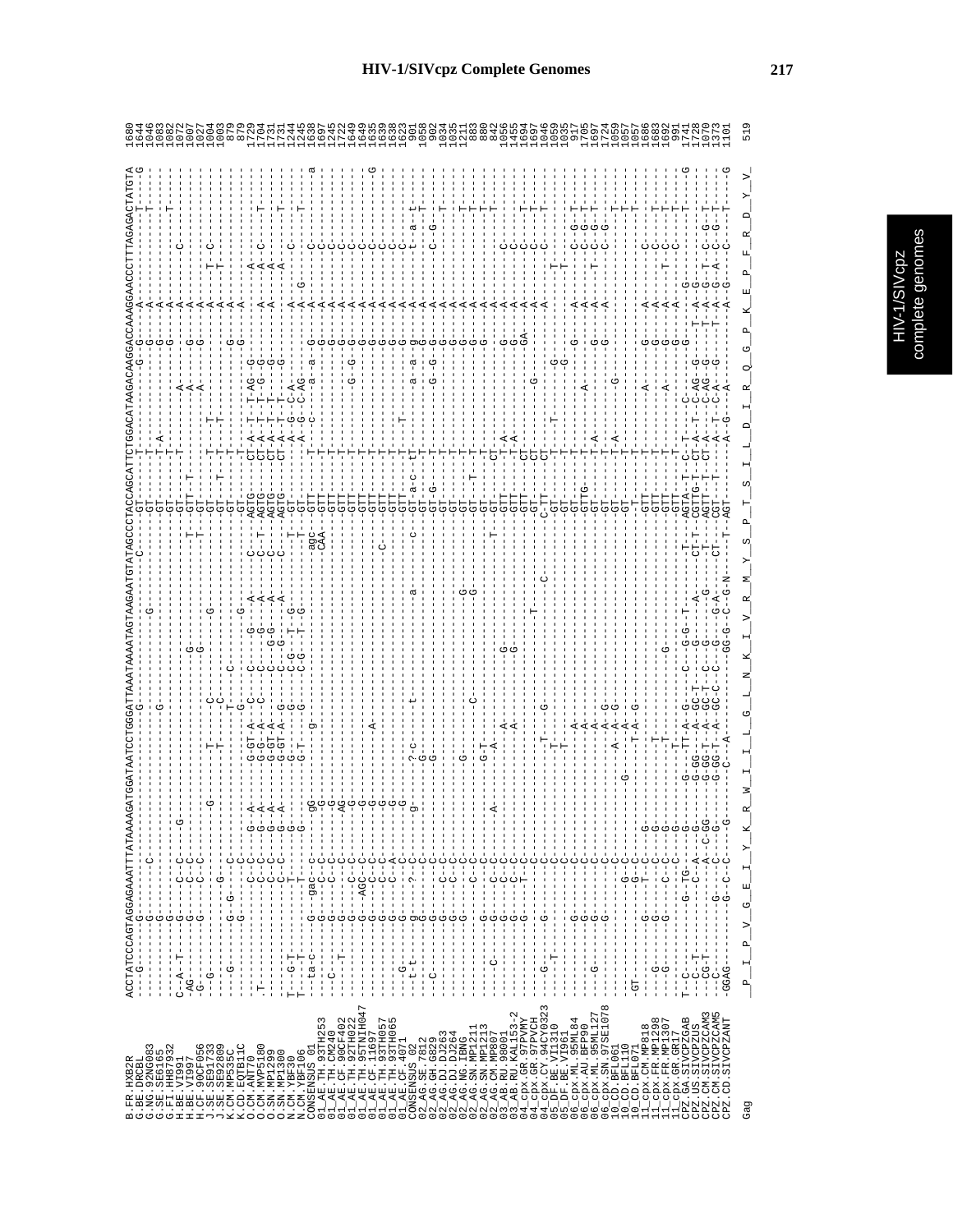complete genomes HIV-1/SIVopz

|                                                                                                                                                                                               | $\circ$ $\circ$ $\circ$                                                                                                                                                                                                                                                                                                                                                                                                                                                                                                                                                                                                                                                                                                                                                                                                                                                                                                                                                                        | $^\infty$                                                                                                                                                                                                                                                                                                                                                                                                                                                                                                                                                                                                                                                                                  | 0.00000000<br>∞ ഗ ത ത<br>12222111                                                                                                                                                                                                                                                                   | + 8 + + 0 0 0 0 0 0 + + + +                                                                                                                                                                                                                                                                                                                                                                                                                                                                                                                                                                                                                                                                                                                                                                                                                                                                                                                                                                                                                                                                                                                                                                                                                                                                                                                                                                                                                                                                                                                                                                                                                                                                                                          |
|-----------------------------------------------------------------------------------------------------------------------------------------------------------------------------------------------|------------------------------------------------------------------------------------------------------------------------------------------------------------------------------------------------------------------------------------------------------------------------------------------------------------------------------------------------------------------------------------------------------------------------------------------------------------------------------------------------------------------------------------------------------------------------------------------------------------------------------------------------------------------------------------------------------------------------------------------------------------------------------------------------------------------------------------------------------------------------------------------------------------------------------------------------------------------------------------------------|--------------------------------------------------------------------------------------------------------------------------------------------------------------------------------------------------------------------------------------------------------------------------------------------------------------------------------------------------------------------------------------------------------------------------------------------------------------------------------------------------------------------------------------------------------------------------------------------------------------------------------------------------------------------------------------------|-----------------------------------------------------------------------------------------------------------------------------------------------------------------------------------------------------------------------------------------------------------------------------------------------------|--------------------------------------------------------------------------------------------------------------------------------------------------------------------------------------------------------------------------------------------------------------------------------------------------------------------------------------------------------------------------------------------------------------------------------------------------------------------------------------------------------------------------------------------------------------------------------------------------------------------------------------------------------------------------------------------------------------------------------------------------------------------------------------------------------------------------------------------------------------------------------------------------------------------------------------------------------------------------------------------------------------------------------------------------------------------------------------------------------------------------------------------------------------------------------------------------------------------------------------------------------------------------------------------------------------------------------------------------------------------------------------------------------------------------------------------------------------------------------------------------------------------------------------------------------------------------------------------------------------------------------------------------------------------------------------------------------------------------------------|
| $\pi$ H<br>$H \triangleleft A$<br>∣ ひひひひ<br>ו רס<br>σO                                                                                                                                        |                                                                                                                                                                                                                                                                                                                                                                                                                                                                                                                                                                                                                                                                                                                                                                                                                                                                                                                                                                                                |                                                                                                                                                                                                                                                                                                                                                                                                                                                                                                                                                                                                                                                                                            | ര் i<br>т.<br><b>ಠ ೮</b><br>ひ                                                                                                                                                                                                                                                                       | 疏                                                                                                                                                                                                                                                                                                                                                                                                                                                                                                                                                                                                                                                                                                                                                                                                                                                                                                                                                                                                                                                                                                                                                                                                                                                                                                                                                                                                                                                                                                                                                                                                                                                                                                                                    |
| 4444444444                                                                                                                                                                                    |                                                                                                                                                                                                                                                                                                                                                                                                                                                                                                                                                                                                                                                                                                                                                                                                                                                                                                                                                                                                |                                                                                                                                                                                                                                                                                                                                                                                                                                                                                                                                                                                                                                                                                            | AAAAAAAAA                                                                                                                                                                                                                                                                                           | A A A A                                                                                                                                                                                                                                                                                                                                                                                                                                                                                                                                                                                                                                                                                                                                                                                                                                                                                                                                                                                                                                                                                                                                                                                                                                                                                                                                                                                                                                                                                                                                                                                                                                                                                                                              |
| あひ ひ<br>ひ ひ ひ ひ ひ ひ ひ ひ<br>11179999                                                                                                                                                           |                                                                                                                                                                                                                                                                                                                                                                                                                                                                                                                                                                                                                                                                                                                                                                                                                                                                                                                                                                                                |                                                                                                                                                                                                                                                                                                                                                                                                                                                                                                                                                                                                                                                                                            | ט ו<br>ω<br>あめほ<br><b>ひひひひひひひひひひひひ</b>                                                                                                                                                                                                                                                              |                                                                                                                                                                                                                                                                                                                                                                                                                                                                                                                                                                                                                                                                                                                                                                                                                                                                                                                                                                                                                                                                                                                                                                                                                                                                                                                                                                                                                                                                                                                                                                                                                                                                                                                                      |
| ּסְטְטְטְ<br>!!!!<br>UUU TUUUUU<br>ወ⊄                                                                                                                                                         |                                                                                                                                                                                                                                                                                                                                                                                                                                                                                                                                                                                                                                                                                                                                                                                                                                                                                                                                                                                                | O                                                                                                                                                                                                                                                                                                                                                                                                                                                                                                                                                                                                                                                                                          | ひひひひひ<br>ひひひひ<br>$-4$<br>$-4$<br>ĞВ<br>ပ္ပ်                                                                                                                                                                                                                                                         | ひひひひひと<br>$\vec{A}$<br>$\overline{A}$                                                                                                                                                                                                                                                                                                                                                                                                                                                                                                                                                                                                                                                                                                                                                                                                                                                                                                                                                                                                                                                                                                                                                                                                                                                                                                                                                                                                                                                                                                                                                                                                                                                                                                |
|                                                                                                                                                                                               |                                                                                                                                                                                                                                                                                                                                                                                                                                                                                                                                                                                                                                                                                                                                                                                                                                                                                                                                                                                                |                                                                                                                                                                                                                                                                                                                                                                                                                                                                                                                                                                                                                                                                                            |                                                                                                                                                                                                                                                                                                     | нн                                                                                                                                                                                                                                                                                                                                                                                                                                                                                                                                                                                                                                                                                                                                                                                                                                                                                                                                                                                                                                                                                                                                                                                                                                                                                                                                                                                                                                                                                                                                                                                                                                                                                                                                   |
| <b>ፈፈፈፈፈፈፈ</b><br>তা<br>ה                                                                                                                                                                     |                                                                                                                                                                                                                                                                                                                                                                                                                                                                                                                                                                                                                                                                                                                                                                                                                                                                                                                                                                                                |                                                                                                                                                                                                                                                                                                                                                                                                                                                                                                                                                                                                                                                                                            | RAH<br>m                                                                                                                                                                                                                                                                                            | Æ<br>Æ<br>Æ                                                                                                                                                                                                                                                                                                                                                                                                                                                                                                                                                                                                                                                                                                                                                                                                                                                                                                                                                                                                                                                                                                                                                                                                                                                                                                                                                                                                                                                                                                                                                                                                                                                                                                                          |
| A<br>Æ<br>uuuuu<br>5<br>m<br>তা<br>$\mathbf{I}$<br>$A + A A B + A$                                                                                                                            |                                                                                                                                                                                                                                                                                                                                                                                                                                                                                                                                                                                                                                                                                                                                                                                                                                                                                                                                                                                                |                                                                                                                                                                                                                                                                                                                                                                                                                                                                                                                                                                                                                                                                                            | তা                                                                                                                                                                                                                                                                                                  |                                                                                                                                                                                                                                                                                                                                                                                                                                                                                                                                                                                                                                                                                                                                                                                                                                                                                                                                                                                                                                                                                                                                                                                                                                                                                                                                                                                                                                                                                                                                                                                                                                                                                                                                      |
| O<br>υU                                                                                                                                                                                       |                                                                                                                                                                                                                                                                                                                                                                                                                                                                                                                                                                                                                                                                                                                                                                                                                                                                                                                                                                                                |                                                                                                                                                                                                                                                                                                                                                                                                                                                                                                                                                                                                                                                                                            |                                                                                                                                                                                                                                                                                                     |                                                                                                                                                                                                                                                                                                                                                                                                                                                                                                                                                                                                                                                                                                                                                                                                                                                                                                                                                                                                                                                                                                                                                                                                                                                                                                                                                                                                                                                                                                                                                                                                                                                                                                                                      |
| U<br>ந<br>333<br>8                                                                                                                                                                            |                                                                                                                                                                                                                                                                                                                                                                                                                                                                                                                                                                                                                                                                                                                                                                                                                                                                                                                                                                                                |                                                                                                                                                                                                                                                                                                                                                                                                                                                                                                                                                                                                                                                                                            |                                                                                                                                                                                                                                                                                                     | 999<br>8                                                                                                                                                                                                                                                                                                                                                                                                                                                                                                                                                                                                                                                                                                                                                                                                                                                                                                                                                                                                                                                                                                                                                                                                                                                                                                                                                                                                                                                                                                                                                                                                                                                                                                                             |
| ወF<br>চা                                                                                                                                                                                      | К<br>⊢                                                                                                                                                                                                                                                                                                                                                                                                                                                                                                                                                                                                                                                                                                                                                                                                                                                                                                                                                                                         |                                                                                                                                                                                                                                                                                                                                                                                                                                                                                                                                                                                                                                                                                            | <b>A A A A A A A A A A A A A A A A</b>                                                                                                                                                                                                                                                              |                                                                                                                                                                                                                                                                                                                                                                                                                                                                                                                                                                                                                                                                                                                                                                                                                                                                                                                                                                                                                                                                                                                                                                                                                                                                                                                                                                                                                                                                                                                                                                                                                                                                                                                                      |
| 44844<br>$A \land A$                                                                                                                                                                          |                                                                                                                                                                                                                                                                                                                                                                                                                                                                                                                                                                                                                                                                                                                                                                                                                                                                                                                                                                                                |                                                                                                                                                                                                                                                                                                                                                                                                                                                                                                                                                                                                                                                                                            | σU<br>ಗ ≮<br>A<br>$\begin{array}{c} 444444444444 \ 844444 \end{array}$                                                                                                                                                                                                                              |                                                                                                                                                                                                                                                                                                                                                                                                                                                                                                                                                                                                                                                                                                                                                                                                                                                                                                                                                                                                                                                                                                                                                                                                                                                                                                                                                                                                                                                                                                                                                                                                                                                                                                                                      |
| Ť<br>-1<br>-<br>÷<br>- 1<br>-1<br>J.<br>л<br>j.<br>j.<br>J.<br>j.<br>J.<br>$\mathbf{I}$<br>$\mathbf{I}$                                                                                       | п.<br>$\mathbf{I}$<br>$\blacksquare$<br>п                                                                                                                                                                                                                                                                                                                                                                                                                                                                                                                                                                                                                                                                                                                                                                                                                                                                                                                                                      | H.<br>$\overline{1}$                                                                                                                                                                                                                                                                                                                                                                                                                                                                                                                                                                                                                                                                       | ≮ ≮ ≮<br>∣⊄⊄⊄⊄<br>ŧ<br>ł<br>÷<br>л<br>-1<br>Ť<br>п.<br>ш<br>j.<br>I.<br>I.                                                                                                                                                                                                                          | ∣≮⊀<br>J.<br>-1<br>Ш.<br>H.<br>÷<br>÷<br>÷<br>Ï<br>$\mathbf{I}$<br>$\mathbf{I}$                                                                                                                                                                                                                                                                                                                                                                                                                                                                                                                                                                                                                                                                                                                                                                                                                                                                                                                                                                                                                                                                                                                                                                                                                                                                                                                                                                                                                                                                                                                                                                                                                                                      |
| $\frac{1}{2}$<br>н<br>법<br>$-5 - 6 -$<br>ь<br>부<br>부<br>$\frac{1}{2}$<br>Н<br>부<br>ľ<br>43<br>Ŧ<br>J.<br>J.<br>ı<br>J,<br>I<br>J.<br>- 11<br>J.<br>L.                                         | $\frac{1}{1}$<br>T<br>J<br>Т<br>Т<br>부<br>$\frac{1}{1}$<br>$\frac{1}{1}$<br>Ţ<br>$\frac{1}{1}$<br>$\frac{1}{4}$<br>$\frac{1}{1}$<br>J.<br>$\mathbf{I}$<br>J.<br>Ť.<br>Ť.<br>J.<br>$\mathsf I$<br>$\mathsf I$<br>$\mathsf I$<br>$\begin{array}{c} \rule{0pt}{2.5ex} \rule{0pt}{2.5ex} \rule{0pt}{2.5ex} \rule{0pt}{2.5ex} \rule{0pt}{2.5ex} \rule{0pt}{2.5ex} \rule{0pt}{2.5ex} \rule{0pt}{2.5ex} \rule{0pt}{2.5ex} \rule{0pt}{2.5ex} \rule{0pt}{2.5ex} \rule{0pt}{2.5ex} \rule{0pt}{2.5ex} \rule{0pt}{2.5ex} \rule{0pt}{2.5ex} \rule{0pt}{2.5ex} \rule{0pt}{2.5ex} \rule{0pt}{2.5ex} \rule{0pt}{2.5ex} \rule{0$<br>$\mathsf I$<br>ı<br>$\mathbb{I}$<br>$\,$ $\,$<br>$\,$ I<br>-į.<br>$\mathsf I$<br>$\mathbb I$<br>$\mathsf I$<br>ŧ<br>$\mathsf I$<br>$\overline{\phantom{a}}$<br>Ħ<br>$\mathbf{1}$<br>$\mathbf{I}$<br>$\mathbf{I}$<br>-1<br>$\mathbf{I}$<br>- 1<br>$\blacksquare$<br>$\blacksquare$<br>$\mathbf{1}$<br>$\blacksquare$<br>п.<br>-1<br>п.<br>$\mathbf{I}$<br>$\mathbf{I}$<br>-1 | $-1$<br>J.<br>$\overline{1}$<br>I<br>1<br>$\mathbf{I}$<br>$\mathbf{I}$<br>T<br>$\mathbf{I}$<br>$\blacksquare$<br>$\blacksquare$<br>-1<br>п<br>L.<br>л.<br>$\mathbf{I}$<br>$\mathbf{I}$<br>$\mathbf{I}$<br>$\mathsf I$<br>$\mathsf I$<br>$\mathbf I$<br>$\mathbf I$<br>J<br>1<br>$\mathbf{I}$<br>-1<br>т<br>-1<br>$\mathsf I$<br>$\,$ I<br>$\,$ I<br>$\mathsf I$<br>$\mathsf I$<br>$\overline{\phantom{a}}$<br>T<br>T<br>п<br>1<br>$\blacksquare$<br>$\mathbf{I}$<br>$\mathbf{I}$<br>$\mathbf{I}$<br>Ţ<br>$\mathbf{I}$<br>-1<br>$\mathbf{I}$<br>- 11<br>ပုံ<br>$\blacksquare$<br>$\blacksquare$<br>$\mathbf{I}$<br>$\mathbf{I}$<br>п.<br>$\mathbf{I}$<br>-1<br>$\mathbf{I}$<br>$\mathbf{I}$ | $-4$<br>부<br>٣<br>부<br>$-1$<br>$\mathbf{H}$<br>٣<br>Ţ<br>⊢<br>ł<br>Í<br>$\frac{1}{1}$<br>Ĥ,<br>ï<br>Ť.<br>I.<br>$\mathsf I$<br>Ţ<br>$\mathsf I$<br>г<br>Ι.<br>п<br>I<br>$\overline{\phantom{a}}$<br>Ţ<br>$\,$ I<br>$\,$ I<br>I<br>$\mathsf I$<br>$\mathbf{I}$<br>$\mathbf{I}$<br>Ţ.<br>$\mathbf{I}$ | יך<br>י<br>T-T<br>е<br>부부<br>臂<br>⊢<br>٣<br>۳<br>ا<br>⊢<br>부<br>⊢<br>Ţ<br>Ţ<br>Ť<br>f.<br>Ţ<br>п<br>J<br>J.<br>$\frac{1}{2}$<br>л<br>J.<br>$\blacksquare$<br>$\mathbf{I}$<br>т<br>-1<br>л.<br>Ť.<br>Ť.<br>J.<br>Ť.<br>$\begin{array}{c} \rule{0pt}{2.5ex} \rule{0pt}{2.5ex} \rule{0pt}{2.5ex} \rule{0pt}{2.5ex} \rule{0pt}{2.5ex} \rule{0pt}{2.5ex} \rule{0pt}{2.5ex} \rule{0pt}{2.5ex} \rule{0pt}{2.5ex} \rule{0pt}{2.5ex} \rule{0pt}{2.5ex} \rule{0pt}{2.5ex} \rule{0pt}{2.5ex} \rule{0pt}{2.5ex} \rule{0pt}{2.5ex} \rule{0pt}{2.5ex} \rule{0pt}{2.5ex} \rule{0pt}{2.5ex} \rule{0pt}{2.5ex} \rule{0$<br>$\mathsf I$<br>$\begin{array}{c} \rule{0pt}{2.5ex} \rule{0pt}{2.5ex} \rule{0pt}{2.5ex} \rule{0pt}{2.5ex} \rule{0pt}{2.5ex} \rule{0pt}{2.5ex} \rule{0pt}{2.5ex} \rule{0pt}{2.5ex} \rule{0pt}{2.5ex} \rule{0pt}{2.5ex} \rule{0pt}{2.5ex} \rule{0pt}{2.5ex} \rule{0pt}{2.5ex} \rule{0pt}{2.5ex} \rule{0pt}{2.5ex} \rule{0pt}{2.5ex} \rule{0pt}{2.5ex} \rule{0pt}{2.5ex} \rule{0pt}{2.5ex} \rule{0$<br>$\mathbb{I}$<br>I<br>$\mathbf{I}$<br>$\overline{\phantom{a}}$<br>I.<br>1<br>п<br>т<br>т<br>$\,$ I<br>$\mathsf I$<br>I<br>$\begin{array}{c} \end{array}$<br>I<br>$\mathsf I$<br>$\overline{\phantom{a}}$<br>$\overline{\phantom{a}}$<br>$\begin{array}{c} \end{array}$<br>$\,$ I<br>$\mathsf I$<br>$\mathbf{I}$<br>I.<br>$\overline{\phantom{a}}$<br>J.<br>J,<br>$\frac{1}{1}$<br>$\mathbf{I}$<br>Ţ<br>$\blacksquare$<br>$\mathbf{I}$<br>$\mathbf{I}$<br>$\mathbf{I}$<br>$\overline{\phantom{a}}$<br>$\blacksquare$<br>$\mathbf{I}$<br>$\mathbf{I}$<br>T<br>$\mathbf{I}$<br>Т<br>$\mathbf{I}$<br>$\blacksquare$<br>-1<br>$\mathbf{I}$<br>-1<br>$\mathbf{I}$<br>-1<br>$\mathbf{I}$<br>т<br>$\mathbf{I}$<br>-1<br><b>I</b> |
| GACCGGTTCTATAAACTCTAAGAGCCGA<br>$- -a - -c - a$<br>1<br>$\mathbf{I}$<br>т<br>$\mathbf{I}$<br>$\mathfrak l$<br>$\overline{\phantom{a}}$<br>$\mathsf I$<br>I<br>÷<br>J.<br>$\blacksquare$<br>-1 | $\mathbf{I}$<br>Ť<br>Ť.<br>ţ<br>Ť.<br>$\mathbf I$<br>$\mathbf{I}$<br>$\frac{1}{4}$<br>$\mathsf I$<br>$\mathsf I$<br>山<br>$\mathbf{I}$<br>п.<br>-1<br>$\blacksquare$<br>Ι.<br>$\mathbf{I}$<br>Т<br>T<br>п<br>$\frac{1}{2}$<br>十十<br>$-1 - 5 - -$<br>$\blacksquare$<br>п.<br>п<br>十十<br>-1<br>-1<br>п<br>п<br>$\overline{1}$<br>-1<br>$\mathbf I$<br>Ť.<br>$\mathbf{I}$<br>Ť.<br>Ť.<br>Ħ<br>$\,$ I<br>$\mathsf I$<br>$\mathsf I$<br>$\frac{1}{6}$<br>$\mathsf I$<br>$\mathsf I$<br>$\overline{\phantom{a}}$<br>1<br>Ţ<br>Ţ<br>-1<br>$\mathbf{I}$<br>$\mathbf{I}$<br>1<br>1<br>$\overline{\phantom{a}}$<br>$\blacksquare$<br>$\mathbf{I}$<br>Ι.<br>$\mathbf{I}$<br>$\blacksquare$<br>$\mathbf{I}$                                                                                                                                                                                                                                                                                                 | $-1$<br>Ť.<br>Ť.<br>Ť.<br>$\,$ I<br>$\mathsf I$<br>$\mathbf I$<br>-1<br>$\mathbf{I}$<br>$\blacksquare$<br>- 11<br>$\blacksquare$<br>$\overline{\phantom{a}}$<br>Т<br>Т<br>$\mathbf{I}$<br>ပုံ<br>$\mathbf{I}$<br>$\mathbf{I}$<br>$\blacksquare$<br>$\mathbf{I}$<br>$\mathbf{I}$<br>п<br>$\mathbf{I}$<br>$\mathbf{I}$<br>Ť.<br>Ť.<br>$\mathbf I$<br>$\mathsf I$<br>$\mathbf{I}$<br>-1<br>$\mathsf I$<br>$\,$ I<br>$\mathsf I$<br>$\overline{\phantom{a}}$<br>$\mathbf I$<br>$\mathsf I$<br>J.<br>$\overline{\phantom{a}}$<br>$\frac{1}{4}$<br>J.<br>$\mathsf I$<br>$\mathbf{I}$<br>$\mathbf{I}$<br>$\mathbf{I}$<br>$\mathbf{I}$<br>$\mathbf{I}$<br>L.<br>л.<br>л<br>-1                      | $-179 - 1$<br>J.<br>$-tt$<br>$\mathbf{I}$<br>$\mathbf{I}$<br>$\mathbf{I}$<br>$\mathsf I$<br>$\overline{\phantom{a}}$<br>$\,$ I<br>$\mathsf I$<br>$\,$ I<br>$\mathbf I$<br>I.<br>$\mathbf{I}$<br>I<br>-1                                                                                             | ŧ<br>$\,$ I<br>j.<br>$- - - - - - - - -$<br>ŧ<br>$\mathsf I$<br>$\mathbf{I}$<br>п<br>-1<br>u<br>$\frac{1}{1}$<br>Ţ<br>$\mathbf{I}$<br>ı<br>т<br>$\blacksquare$<br>$\mathsf I$<br>$\mathbf{I}$<br>- 11<br>$\mathbf{I}$<br>$\frac{1}{4}$<br>$\frac{1}{2}$<br>-1<br>$\mathbf{I}$<br>L.<br>т<br>-1<br>Ť<br>$\mathbf{I}$<br>$\mathbf I$<br>$\mathbf{I}$<br>$\mathsf I$<br>1<br>$\overline{\phantom{a}}$<br>$\begin{array}{cccccccccc} . & . & . & . & . & . \\ . & . & . & . & . & . \\ . & . & . & . & . & . \\ . & . & . & . & . & . \\ . & . & . & . & . & . \end{array}$<br>$\mathsf I$<br>Ţ<br>$\mathsf I$<br>$\,$ I<br>$\frac{1}{1}$<br>I.<br>$\begin{array}{c} \hline \end{array}$<br>T<br>$\overline{\phantom{a}}$<br>J<br>I<br>-1<br>L.<br>-1<br>$\mathbf{I}$<br>$\mathbf{I}$<br>-1<br>$\mathbf{I}$<br>-1                                                                                                                                                                                                                                                                                                                                                                                                                                                                                                                                                                                                                                                                                                                                                                                                                                                                                                                        |
| 1<br>$\mathsf I$<br>$\mathsf I$<br>$\mathsf I$<br>J<br>昌<br>$\frac{1}{2}$<br>$\mathbf{I}$<br>I                                                                                                | $\frac{1}{1}$<br>$\frac{1}{1}$<br>$\mathbf I$<br>Ť.<br>Ť.<br>$\mathsf I$<br>$\mathsf I$<br>$\mathsf I$<br>$\,$ I<br>$\,$ I<br>$\frac{1}{1}$<br>$\mathsf I$<br>$\mathsf I$<br>$\mathsf I$<br>$\mathbf I$<br>$\mathsf I$<br>$\mathsf I$<br>$\frac{1}{1}$<br>Ţ<br>$\frac{1}{1}$<br>Ţ<br>÷<br>$\frac{1}{1}$<br>Ţ<br>$\frac{1}{1}$<br>$\frac{1}{1}$<br>т<br>$\overline{\phantom{a}}$<br>$\frac{1}{1}$<br>Ι.<br>J.<br>п<br>п<br>Ť.<br>Ť.<br>J.<br>Ť.<br>$\mathbf{I}$<br>$\mathbf{I}$<br>$\mathsf I$<br>$\mathsf I$<br>$\overline{\phantom{a}}$<br>1<br>1<br>J,<br>T<br>J.<br>Ţ<br>I<br>$\mathbf I$<br>I<br>I                                                                                                                                                                                                                                                                                                                                                                                         | $\frac{1}{1}$<br>$\mathbf I$<br>$\mathbf I$<br>j.<br>Ť.<br>Ť.<br>$\mathsf I$<br>$\mathsf I$<br>-1<br>п.<br>$\mathsf I$<br>I.<br>$\mathsf I$<br>$\mathsf I$<br>$\mathbf I$<br>$\mathbf{I}$<br>J<br>$\frac{1}{1}$<br>$\frac{1}{1}$<br>$\overline{1}$<br>$\mathbf{I}$<br>Ţ<br>п<br>$\mathsf I$<br>1<br>$\mathbf{I}$<br>-1<br>$\mathbf{I}$<br>$\mathbf{I}$<br>$\frac{1}{1}$<br>п.<br>$\mathbf{I}$<br>$\mathbf{I}$<br>-1<br>$\mathbf{I}$<br>Ť.<br>ï<br>ï.<br>j.<br>Ť.<br>$\mathbf I$<br>$\mathsf I$<br>I<br>I<br>J<br>J<br>I<br>$\mathbf{I}$                                                                                                                                                    | $---\nabla C-----$<br>Ħ<br>j<br>j<br>-l<br>Ĵ<br>$\mathbf I$<br>÷<br>ا<br>$\frac{1}{2}$<br>۲<br>ا<br>$\frac{1}{2}$<br>۲<br>ا<br>법<br>$\mathsf I$<br>$\overline{\phantom{a}}$<br>$\mathsf I$<br>$\,$ I<br>$\mathbf I$<br>$\mathsf I$<br>J.<br>÷                                                       | j<br>$\frac{1}{1}$<br>j<br>$\frac{1}{1}$<br>$\frac{1}{4}$<br>$\frac{1}{4}$<br>$\mathbf{I}$<br>$\mathbf{I}$<br>J<br>$\mathsf I$<br>$\,$ I<br>$\overline{\phantom{a}}$<br>T<br>$\frac{1}{2}$<br>$\mathbf{I}$<br>$\mathsf I$<br>$\,$ I<br>$\,$ I<br>Ť<br>ł<br>$\frac{1}{2}$<br>$\frac{1}{2}$<br>$\frac{1}{2}$<br>부부<br>$\mathbf{I}$<br>I.<br>$\overline{\phantom{a}}$<br>$-1$<br>$-\frac{1}{2}$<br>투<br>۲<br>ا<br>F<br>I<br>۲<br>ا<br>$\mathbf{I}$<br>$\mathbf{I}$<br>-1<br>- 1<br>Ť.<br>$\mathsf I$<br>$\overline{\phantom{a}}$<br>$\mathsf I$<br>$\mathsf I$<br>$\mathsf I$<br>$\overline{\phantom{a}}$<br>$\mathsf I$<br>$\,$ I<br>$\,$ I<br>$\mathsf I$<br>$\,$ I<br>$\mathsf I$<br>ı<br>Ţ<br>J.<br>$\mathbf{I}$<br>I.<br>I.<br>1<br>$\blacksquare$                                                                                                                                                                                                                                                                                                                                                                                                                                                                                                                                                                                                                                                                                                                                                                                                                                                                                                                                                                                 |
| $\frac{1}{1}$<br>$\frac{1}{1}$<br>$-10$<br>T<br>$\mathbf{I}$                                                                                                                                  | $-1$ - $-$ - $-$ - $ -$<br>---------<br>$-1$ $-1$ $-1$ $-1$ $-1$<br>$\begin{bmatrix} 1 & 1 & 1 \\ 1 & 1 & 1 \\ 1 & 1 & 1 \\ 1 & 1 & 1 \end{bmatrix}$<br>$\overline{\phantom{a}}$<br>$- -A - -$<br>$\frac{1}{1}$<br>J.<br>$\frac{1}{1}$<br>$\mathbf{I}$<br>$\frac{1}{1}$<br>ï<br>Ť<br>Ţ<br>$\overline{\phantom{a}}$<br>$\frac{1}{1}$<br>I<br>$\frac{1}{1}$<br>$\frac{1}{4}$<br>ł<br>ł<br>J<br>$\mathbf{I}$<br>$\mathbf{I}$                                                                                                                                                                                                                                                                                                                                                                                                                                                                                                                                                                      | ţ<br>$\frac{1}{1}$<br>$\begin{bmatrix} 1 \\ 1 \\ 1 \\ 1 \end{bmatrix}$<br>í<br>т<br>-1<br>$-4-1$<br>ţ<br>$\begin{array}{c} \rule{0pt}{2.5ex} \rule{0pt}{2.5ex} \rule{0pt}{2.5ex} \rule{0pt}{2.5ex} \rule{0pt}{2.5ex} \rule{0pt}{2.5ex} \rule{0pt}{2.5ex} \rule{0pt}{2.5ex} \rule{0pt}{2.5ex} \rule{0pt}{2.5ex} \rule{0pt}{2.5ex} \rule{0pt}{2.5ex} \rule{0pt}{2.5ex} \rule{0pt}{2.5ex} \rule{0pt}{2.5ex} \rule{0pt}{2.5ex} \rule{0pt}{2.5ex} \rule{0pt}{2.5ex} \rule{0pt}{2.5ex} \rule{0$<br>-<br>Ţ<br>Ť<br>÷<br>J<br>$\frac{1}{4}$<br>Ţ<br>$\frac{1}{1}$<br>$-1$<br>J.<br>J.<br>$\mathbf{I}$<br>п                                                                                         | $\begin{bmatrix} 1 \\ 1 \\ 1 \\ 1 \end{bmatrix}$<br>$\begin{bmatrix} 1 \\ 1 \\ 1 \end{bmatrix}$<br>ţ<br>$-1 - 1 - 1 -$<br>$\frac{1}{1}$<br>$- - \mathbf{T} = - -$<br>Ι.<br>-1<br>J.<br>$\mathsf I$<br>Ţ<br>I<br>Ţ<br>$\frac{1}{2}$<br>$\frac{1}{1}$<br>$\frac{1}{1}$<br>$\frac{1}{1}$<br>J.         | $\begin{bmatrix} 1 \\ 1 \\ 1 \\ 1 \end{bmatrix}$<br>$---A - A - - -$<br>$- - - - - - - -$<br>$\frac{1}{1}$<br>$\frac{1}{1}$<br>$\frac{1}{1}$<br>ţ<br>$\blacksquare$<br>$\frac{1}{1}$<br>-1<br>т<br><b>I</b><br>п<br>$- -A - -$<br>Ť.<br>$\mathsf I$<br>I<br>$-1$ $-1$<br>$\overline{\phantom{a}}$<br>$\frac{1}{1}$<br>$\,$ I<br>$\overline{\phantom{a}}$<br>I<br>I<br>$\,$ I<br>$\frac{1}{1}$<br>$\frac{1}{1}$<br>$\frac{1}{1}$<br>$\frac{1}{1}$<br>$\frac{1}{1}$<br>$\frac{1}{4}$<br>부부<br>$\frac{1}{1}$<br>$\frac{1}{1}$                                                                                                                                                                                                                                                                                                                                                                                                                                                                                                                                                                                                                                                                                                                                                                                                                                                                                                                                                                                                                                                                                                                                                                                                           |

 $\begin{smallmatrix} \texttt{R1} & \texttt{R1} & \texttt{R2} & \texttt{R3} & \texttt{R4} & \texttt{R5} & \texttt{R6} & \texttt{R6} & \texttt{R7} & \texttt{R8} & \texttt{R8} & \texttt{R9} & \texttt{R0} & \texttt{R1} & \texttt{R2} & \texttt{R2} & \texttt{R3} & \texttt{R4} & \texttt{R5} & \texttt{R6} & \texttt{R7} & \texttt{R8} & \texttt{R9} & \texttt{R0} & \texttt{R1} & \texttt{R2} & \texttt{R2$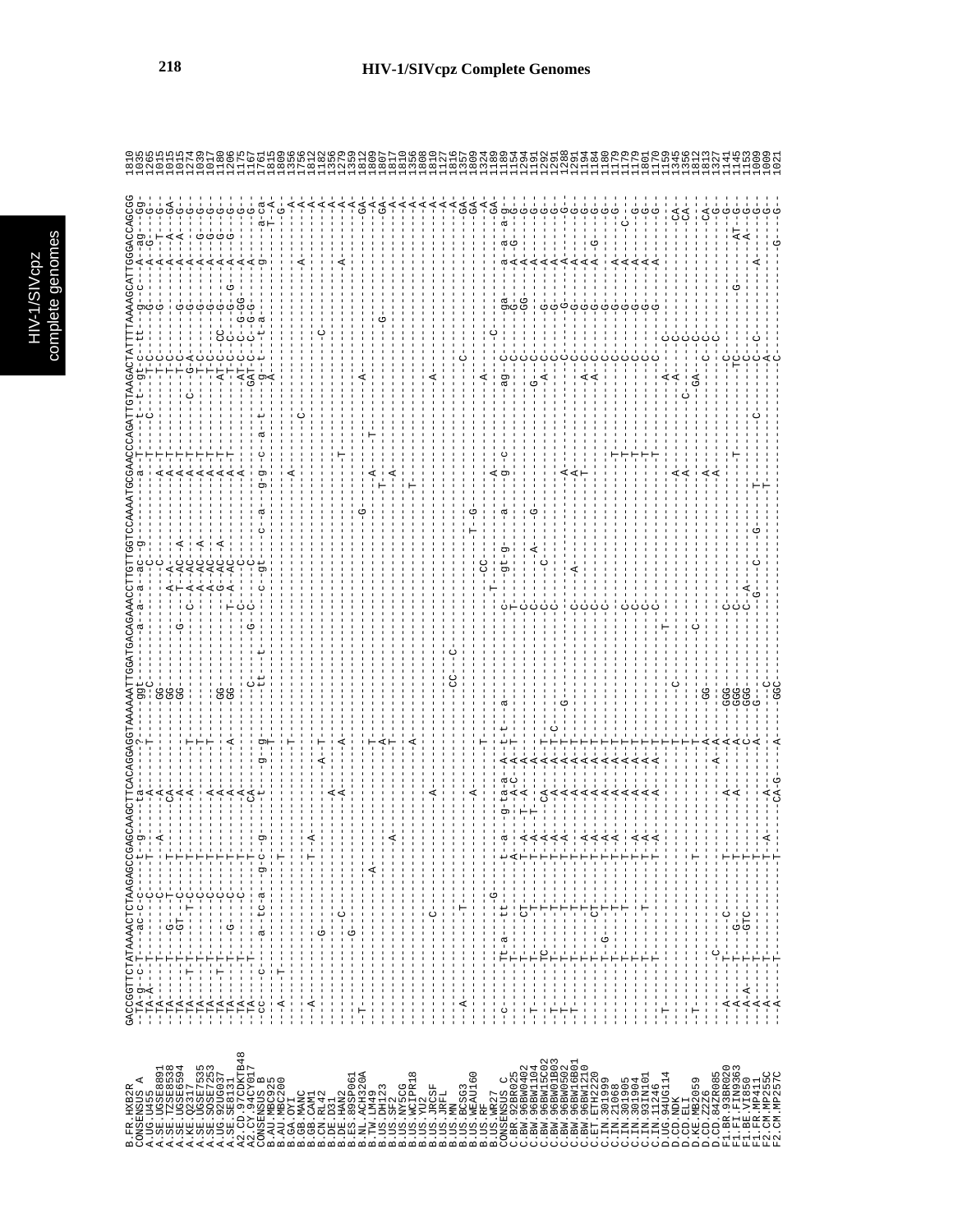| $333.333333333333$                                                                                                                                                                                                                                                                                                                                                                                                                                                                                                                                                                                                                                                                                                                                                                                                                                                                                                                                                                                                                                                                                                                                                                                                                                                                                                                                                                                                                                                                                                                                                                                                                                                                                                                                                                                            |                                                                                                                                                                                                                  |
|---------------------------------------------------------------------------------------------------------------------------------------------------------------------------------------------------------------------------------------------------------------------------------------------------------------------------------------------------------------------------------------------------------------------------------------------------------------------------------------------------------------------------------------------------------------------------------------------------------------------------------------------------------------------------------------------------------------------------------------------------------------------------------------------------------------------------------------------------------------------------------------------------------------------------------------------------------------------------------------------------------------------------------------------------------------------------------------------------------------------------------------------------------------------------------------------------------------------------------------------------------------------------------------------------------------------------------------------------------------------------------------------------------------------------------------------------------------------------------------------------------------------------------------------------------------------------------------------------------------------------------------------------------------------------------------------------------------------------------------------------------------------------------------------------------------|------------------------------------------------------------------------------------------------------------------------------------------------------------------------------------------------------------------|
|                                                                                                                                                                                                                                                                                                                                                                                                                                                                                                                                                                                                                                                                                                                                                                                                                                                                                                                                                                                                                                                                                                                                                                                                                                                                                                                                                                                                                                                                                                                                                                                                                                                                                                                                                                                                               |                                                                                                                                                                                                                  |
|                                                                                                                                                                                                                                                                                                                                                                                                                                                                                                                                                                                                                                                                                                                                                                                                                                                                                                                                                                                                                                                                                                                                                                                                                                                                                                                                                                                                                                                                                                                                                                                                                                                                                                                                                                                                               |                                                                                                                                                                                                                  |
|                                                                                                                                                                                                                                                                                                                                                                                                                                                                                                                                                                                                                                                                                                                                                                                                                                                                                                                                                                                                                                                                                                                                                                                                                                                                                                                                                                                                                                                                                                                                                                                                                                                                                                                                                                                                               |                                                                                                                                                                                                                  |
|                                                                                                                                                                                                                                                                                                                                                                                                                                                                                                                                                                                                                                                                                                                                                                                                                                                                                                                                                                                                                                                                                                                                                                                                                                                                                                                                                                                                                                                                                                                                                                                                                                                                                                                                                                                                               |                                                                                                                                                                                                                  |
|                                                                                                                                                                                                                                                                                                                                                                                                                                                                                                                                                                                                                                                                                                                                                                                                                                                                                                                                                                                                                                                                                                                                                                                                                                                                                                                                                                                                                                                                                                                                                                                                                                                                                                                                                                                                               |                                                                                                                                                                                                                  |
|                                                                                                                                                                                                                                                                                                                                                                                                                                                                                                                                                                                                                                                                                                                                                                                                                                                                                                                                                                                                                                                                                                                                                                                                                                                                                                                                                                                                                                                                                                                                                                                                                                                                                                                                                                                                               |                                                                                                                                                                                                                  |
|                                                                                                                                                                                                                                                                                                                                                                                                                                                                                                                                                                                                                                                                                                                                                                                                                                                                                                                                                                                                                                                                                                                                                                                                                                                                                                                                                                                                                                                                                                                                                                                                                                                                                                                                                                                                               |                                                                                                                                                                                                                  |
|                                                                                                                                                                                                                                                                                                                                                                                                                                                                                                                                                                                                                                                                                                                                                                                                                                                                                                                                                                                                                                                                                                                                                                                                                                                                                                                                                                                                                                                                                                                                                                                                                                                                                                                                                                                                               |                                                                                                                                                                                                                  |
| $\mathbf{I}$<br>$\blacksquare$<br>f,<br>$\mathbf{I}$<br>J<br>1<br>J.<br>$\mathbf{I}$<br>$\mathbf{I}$<br>п<br>л<br>$\frac{1}{1}$<br>п<br>J.<br>ひ<br><b>ひひひひ</b><br>ひ<br>ひ<br>ひ<br>н<br>$\mathbf{H}$<br>ひ<br>ひ<br>н<br>н<br>н<br>н<br>н<br>Н<br>н<br>н<br>н<br>н<br>н<br>I<br>$\frac{1}{1}$<br>Ŧ<br>÷<br>Ť<br>$- - 5 - -$<br>ł<br>ł<br>Ť<br>I<br>ł<br>ł<br>ł<br>Í<br>$\frac{1}{1}$<br>J,<br>I<br>ŧ<br>Ť.<br>$\blacksquare$<br>T.<br>-1<br>ï<br>ن<br>ا<br>j<br>$\mathfrak l$<br>I.<br>I.<br>т<br>$\frac{1}{1}$<br>$\mathsf I$<br>$\blacksquare$<br>-i<br>$\frac{1}{4}$<br>$\mathsf I$<br>$\blacksquare$<br>$\mathsf I$<br>ł<br>$\frac{1}{1}$<br>$\blacksquare$<br>$\frac{1}{4}$<br>$\frac{1}{4}$<br>-i<br>$\,$ I<br>ı<br>$\mathbf{I}$<br>т<br>I.<br>1<br>$\mathbf{I}$<br>$\overline{1}$<br>$\blacksquare$<br>$\mathbf{I}$<br>-1<br>I.<br>J                                                                                                                                                                                                                                                                                                                                                                                                                                                                                                                                                                                                                                                                                                                                                                                                                                                                                                                                                                       | E<br>-1<br>п<br>т<br>ŧ,<br>-1<br>T<br>$-1$<br>н<br>A<br>$\mathbf{H}$<br>н<br>$\frac{1}{1}$<br>ł<br>$\frac{1}{1}$<br>ł<br>1<br>л<br>凶<br>ł                                                                        |
| $- - - - - - - - - - - - -$<br>$- - P A T - - -$<br>$--1--1--$<br>$-1$ - $-1$ - $-1$ - $-1$<br>$-1 - T - G$<br>$-1 - T - G$<br>$\frac{1}{2}$<br>$-1$<br>$\overline{\phantom{a}}$<br>$\blacksquare$<br>$\frac{1}{1}$<br>$\frac{1}{1}$<br>$-155 - 1$<br>$\begin{picture}(120,140)(-0.000,0){\line(1,0){100}} \put(0,0){\line(1,0){100}} \put(0,0){\line(1,0){100}} \put(0,0){\line(1,0){100}} \put(0,0){\line(1,0){100}} \put(0,0){\line(1,0){100}} \put(0,0){\line(1,0){100}} \put(0,0){\line(1,0){100}} \put(0,0){\line(1,0){100}} \put(0,0){\line(1,0){100}} \put(0,0){\line(1,0){100}} \put(0,0){$<br>۲.<br>U<br>U<br>$-1$<br>J<br>J<br>J<br>$\frac{0}{1}$<br>U<br>п<br>$-1 -$<br>п<br>п<br>$-1$<br>ï<br>ł<br>$\frac{1}{1}$<br>ı<br>Ť<br>$\frac{1}{1}$<br>$\frac{1}{1}$<br>י<br>י<br>T<br>$- - 1 - 1 - - - - -$<br>$\mathbf{I}$<br>$\frac{1}{2}$<br>$\mathsf I$<br>$-1$<br>$-1$<br>$-1$<br>$\frac{1}{1}$<br>$\mathbf{I}$<br>$\frac{1}{1}$<br>J.<br>п<br>п<br>п<br>$ -$ ac<br>j.<br>ï<br>$\begin{bmatrix} 1 & 1 & 1 \\ 1 & 1 & 1 \\ 1 & 1 & 1 \\ 1 & 1 & 1 \\ 1 & 1 & 1 \\ 1 & 1 & 1 \\ 1 & 1 & 1 \\ 1 & 1 & 1 \\ 1 & 1 & 1 \\ 1 & 1 & 1 \\ 1 & 1 & 1 \\ 1 & 1 & 1 \\ 1 & 1 & 1 \\ 1 & 1 & 1 \\ 1 & 1 & 1 \\ 1 & 1 & 1 \\ 1 & 1 & 1 \\ 1 & 1 & 1 \\ 1 & 1 & 1 \\ 1 & 1 & 1 \\ 1 & 1 & 1 \\ 1 & 1 & 1 \\ 1 & 1 & 1 \\ 1 & 1 & $<br>J.<br>$\begin{array}{c} \end{array}$<br>$\mathfrak l$<br>I<br>$\frac{1}{6}$<br>$\frac{1}{2}$<br>$\overline{\phantom{a}}$<br>$\mathsf I$<br>Ħ<br>iii<br>j<br>$\frac{1}{1}$<br>$\overline{\phantom{a}}$<br>T<br>$\frac{1}{1}$<br>т<br>$\overline{\phantom{a}}$<br>$\frac{1}{1}$<br>$\mathbf{I}$<br>$\frac{1}{1}$<br>j<br>$\frac{1}{1}$<br>$\frac{1}{1}$<br>л<br>I<br>÷<br>$\frac{1}{1}$<br>п<br>j.<br>ï<br>ï<br>ï<br>Ť<br>$\overline{\phantom{a}}$<br>$\mathbb{I}$<br>$\,$ I | $- - - - - - - - - -$<br>$-1$ - $-1$ - $-1$ - $-1$<br>$- - P_{1}T - - -$<br>$-AA-T-$<br>$-1$<br>급<br>$\frac{1}{1}$<br>1<br>$\frac{1}{1}$<br>$\frac{1}{1}$<br>$\frac{1}{1}$<br>Ţ<br>$\frac{1}{1}$<br>I.<br>≃<br>I |
| GACCGGTTCTATAAACTCTAAGAGCCGA<br>$\begin{array}{l} --2,----T-T----------\\ --2,-2--------\\ \end{array}$<br>$-1$ $-1$<br>$-1$<br>$\frac{1}{2}$<br>$\frac{1}{1}$<br>$- - \mathbf{T} - \mathbf{T} -$<br>$-1$<br>$-5 - 0$<br>$- - \mathbf{T} - - - -$<br>$-1$<br>۲<br>ا<br>F<br>F<br>$-1 - T - T$<br>$-1$<br>$\frac{1}{2}$<br>$-1$<br>$\frac{1}{2}$<br>۲<br>ا<br>부부<br>$\frac{1}{2}$<br>$\overline{\phantom{a}}$<br>J.<br>$-1$<br>י<br>י<br>$\frac{1}{2}$<br>۲<br>ا<br>ï<br>ï<br>п<br>L.<br>ï<br>I.<br>$\overline{\phantom{a}}$<br>$---T A - A - -$<br>$\begin{array}{c} 1 \\ 1 \\ 1 \end{array}$<br>$\begin{array}{c} 1 \\ 1 \\ 1 \\ 1 \end{array}$<br>$\mathbf{I}$<br>$\mathsf I$<br>$\mathsf I$<br>$\mathsf I$<br>I<br>$\,$ I<br>I.<br>$\overline{\phantom{a}}$<br>ţ<br>$\mathbf{I}$<br>ŧ<br>$\frac{1}{1}$<br>L<br>ŧ<br>ŧ<br>ŧ<br>$-TA---$<br>$\mathbf{I}$<br>÷<br>п<br>$\blacksquare$<br>ŧ<br>ŧ<br>T<br>$\blacksquare$<br>I<br>$-T A - A -$<br>H<br>I<br>$\mathbf{I}$<br>$\overline{1}$<br>ŧ<br>ŧ<br>$\blacksquare$<br>$-TA--$<br>$\frac{1}{1}$<br>Ĵ,<br>$\mathbf{I}$<br>ŧ,<br>$\mathbf{I}$<br>÷,<br>Ť,<br>$\frac{1}{1}$<br>$\frac{1}{1}$<br>ţ<br>Ť,<br>$\frac{1}{1}$<br>$\frac{1}{1}$<br>$\mathbf{I}$<br>$\frac{1}{1}$<br>$\frac{1}{4}$<br>Ť,<br>л<br>J.<br>ŧ,<br>$\frac{1}{1}$<br>ŧ<br>ŧ<br>Ť.<br>Ť.<br>Ť.<br>Ť.<br>$\mathbf I$<br>$\frac{1}{1}$<br>$-17A$<br>$-17A$<br>$-TA$<br>$-TA$<br>$-TA$<br>$-4$<br>A<br>$-4$<br>$-4$<br>$-4$<br>$-4$<br>$-tA$<br>$-TA$<br>$-TA$<br>$--TA$<br>$--TA$<br>$-TH$<br>$-TH$<br>$-TA$<br>$-TA$<br>$-TA$<br>$-TA$<br>$-TA$ .<br>$-TA$<br>$-TA$<br>$- - T A$<br>$-4$<br>$---TA$<br>$---TA$<br>$-4$<br>부<br>투<br>Ţ<br>$\frac{1}{1}$<br>۲<br>ا<br>부<br>$\mathbf{I}$<br>Ť.<br>$1 - 1$<br>$\blacksquare$<br>$\mathbf{I}$                                                         | $-T-T$<br>$- -A - A - T - TC$<br>$\frac{1}{2}$<br>$\frac{0}{1}$<br>f,<br>Ť.<br>$-TA---T$<br>$-TA - A - -$<br>Ŀ,<br>$- -A - A - -$<br>T<br>$-TA - A$<br>$\frac{1}{1}$<br>ŧ,<br>叱<br>$-TA$<br>$-4$<br>$\Box$       |
| $\sim$<br>${}^{\circ}$<br>$\begin{smallmatrix} \texttt{R}, \texttt{HXB2R}\ \texttt{G}, \texttt{G}, \texttt{DXGG05}\ \texttt{G}, \texttt{G}, \texttt{DXGG05}\ \texttt{G}, \texttt{G}, \texttt{G}, \texttt{G}, \texttt{G}, \texttt{G}, \texttt{G}, \texttt{G}, \texttt{G}, \texttt{G}, \texttt{G}, \texttt{G}, \texttt{G}, \texttt{G}, \texttt{G}, \texttt{G}, \texttt{G}, \texttt{G}, \texttt{G}, \texttt{G}, \texttt{G}, \texttt{G}, \texttt{G}, \texttt{G}, \texttt{G}, \texttt{$<br><b>四 ひ ひ</b><br><b>UUIIIHHAKKOOOOZZ</b><br>ŏoo<br>Ū<br>$\circ$<br>$\circ$<br>$\circ$                                                                                                                                                                                                                                                                                                                                                                                                                                                                                                                                                                                                                                                                                                                                                                                                                                                                                                                                                                                                                                                                                                                                                                                                                                    | Gag                                                                                                                                                                                                              |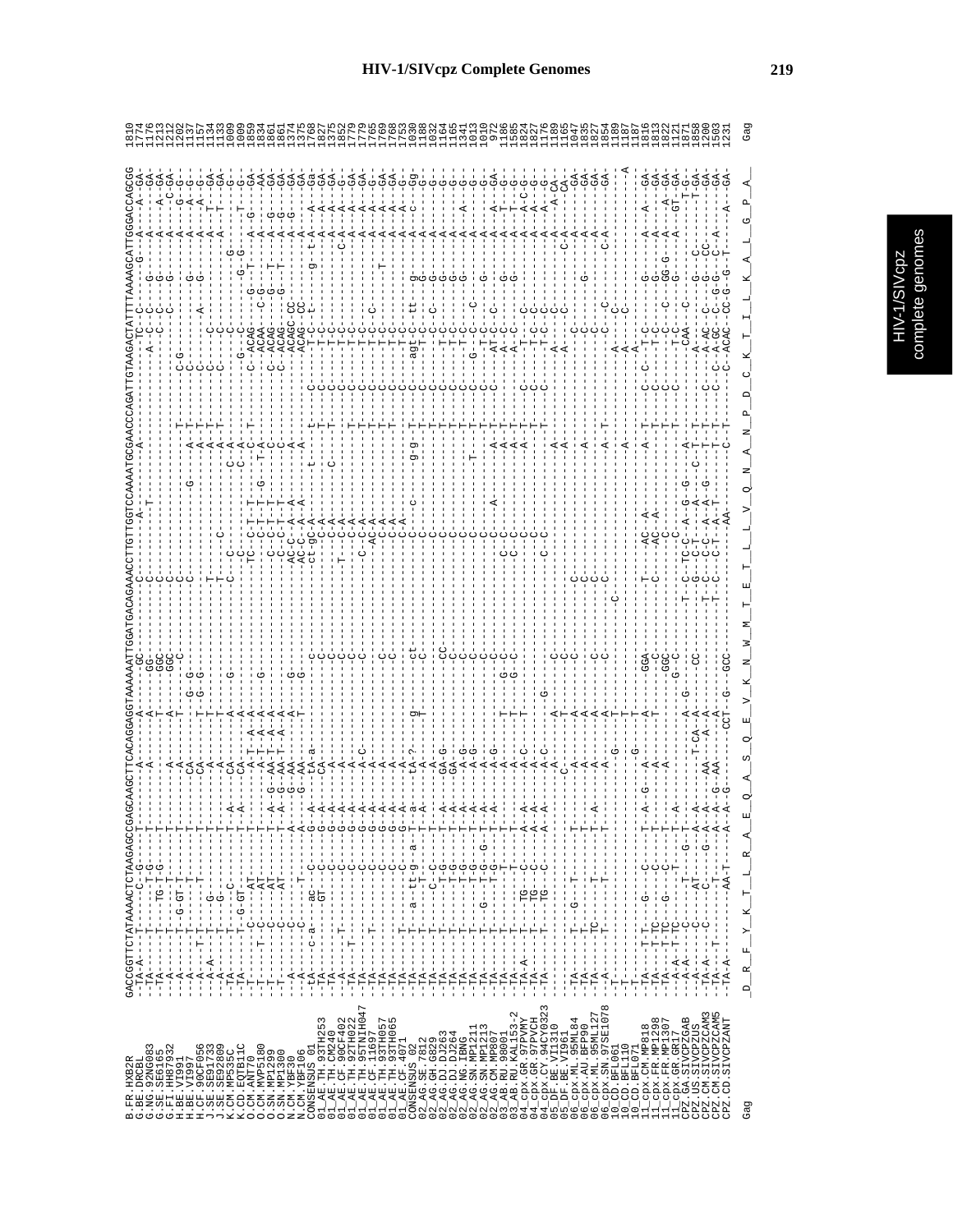| 910<br>279<br>$\overline{28}$<br>$\overline{9}$<br>$\frac{6}{8}$<br>24<br>$\frac{6}{2}$<br>40 <sub>1</sub><br>40<br>G<br>$^\infty$<br>28<br>Σ<br>39<br>0.47<br>$\overline{30}$<br>$\overline{30}$<br>$\frac{1}{4}$<br>0.000<br>92<br>20<br>40<br>30<br>$\frac{0}{4}$<br>$\frac{0}{4}$<br>⊳<br>г<br>$\infty$<br>$^{\circ}$<br>Ö<br>4<br>4<br>Ö<br>4<br>$\sim$<br>$\sim$<br>G<br>G<br>G<br>G<br>4<br>$\mathbf{\Omega}$<br>Gag p2 \/Nucl<br>CCTACCATAATGATGCA<br>e – g<br><del>ס</del><br>ပု<br>I.<br>œ<br>U<br>U<br>U<br>U<br>U<br>?gctacca-a<br>ပု<br>I<br>J.<br>J<br>J.<br>п<br>п<br>$\begin{bmatrix} 1 & 1 & 1 \\ 1 & -1 & -1 \\ 1 & -1 & -1 \\ 1 & -1 & -1 \end{bmatrix}$<br>$2c2 - aca$<br>$-TTG-$<br>aaca<br>$-ATG-$<br>$-4-4-4-6$<br>Ë<br>부부<br>$-4 -$<br>$-4-1$<br>$\begin{array}{c}\n- A - A \\ - A - A - A\n\end{array}$<br>$-4-$<br>$\mathbf{I}$<br>$-4$<br>$-4$<br>$-4$<br>$A-G-A$ .<br>co.<br>$A - C - C$<br>A<br>1<br>$A - A - A$<br>$\mathbf{I}$<br>$\vec{A}$<br>$\vec{A}$<br>ပု<br>$-4$<br>$\ddot{\phantom{0}}$<br>ပု<br>$-AA$ .<br>J.<br>$A - A$<br>Ϋ́<br>ပု<br>$\cdot$<br>$\vdots$<br>J.<br>$\overline{A}$ .<br>GCTATAACAAATTCA<br>ĉ.<br>$-9222$<br>-TTCA<br>$-AA$ -<br>$--AAC$<br>・・・・5-5-5<br>AU-5-5-4<br>--C-CA-C-ACAT<br>c-agc-aac-gtaca<br>U-U-U-U-U<br>л<br>--AC-0-24-<br>$-AC -C -DAC$<br>Ÿ<br>ပု<br>--T-----taCAaC-g??<br>--T--------CA-C-GA-<br>--AC-0-04-<br>$-A$ -<br>$- - A$<br>$\vec{A}$<br>$-CA$ - $G$ – $A$<br>aagt-acaaa-t<br>К<br>U<br>U<br>ひ<br>U<br>U<br>$-1$ CA<br><b>500-1</b><br>Ŗ<br>υ<br><b>U-U-U4-</b><br>$-4$<br>$-AA$<br>$\vec{A}$<br>A<br>ပုံ<br>ပု<br>ပု<br>$-AC - G-$<br>es<br>9<br>ن<br>م<br>$-404 - C$<br>$-CA-C$<br>$C - CA - C$<br>$-45 -$<br>$-$ CAGC<br>$-CA-C$<br>$-AC-$<br>$-AC-$<br>$\frac{1}{2}$<br>$-995 -$<br>$\frac{1}{1}$<br>AC<br>$-AC$<br>$CA-$<br>ï<br>C<br>$-AC-$<br>U<br>$-AC$<br>O<br>ט<br>ו<br>U<br>ひーひ<br>ひし<br>U<br>$-AC$<br>U<br>$-AC$<br>ុ<br>¦<br>п<br>U<br>U<br>$-GA$<br>$\mathbf{I}$<br>I.<br>п<br>J.<br>J,<br>п<br>п<br>투<br>ひ<br>К<br>J.<br>J.<br>н<br>$-6 - -5 -$<br>$\frac{1}{2}$<br>U<br>ᄳ<br>ወ<br>텃<br>I<br>ပု<br>ひ<br>ひ<br>ひ<br>ပု<br>ひ<br>U<br>C<br>C<br>ם ז<br>٢.<br>U<br>℧<br>U<br>С<br>С<br>ن<br>ひ<br>ひ<br>$\frac{1}{1}$<br>ט<br>⋖                                                                                                                                                                                                                                                                                                                                                                                                                                                                                                                                                                                                                                                                                                                                                                                                                                                                                                                                                                                                                                                                                                                                                                                                                                                                                                                                                                                                                                                                                                                                                                                                                                                                                                                                                                                                                                                                                                                                                                                                                                                                                                                                                                                                                                                                                                                                                                                                                                                                                                                                                                                                                                                                                                                                                                                                                                                                                                                                                                                            |                                                                                                                                                                                                                                                                                                                                                                                                                                                                                                                                                                                                                                                                                                             |
|--------------------------------------------------------------------------------------------------------------------------------------------------------------------------------------------------------------------------------------------------------------------------------------------------------------------------------------------------------------------------------------------------------------------------------------------------------------------------------------------------------------------------------------------------------------------------------------------------------------------------------------------------------------------------------------------------------------------------------------------------------------------------------------------------------------------------------------------------------------------------------------------------------------------------------------------------------------------------------------------------------------------------------------------------------------------------------------------------------------------------------------------------------------------------------------------------------------------------------------------------------------------------------------------------------------------------------------------------------------------------------------------------------------------------------------------------------------------------------------------------------------------------------------------------------------------------------------------------------------------------------------------------------------------------------------------------------------------------------------------------------------------------------------------------------------------------------------------------------------------------------------------------------------------------------------------------------------------------------------------------------------------------------------------------------------------------------------------------------------------------------------------------------------------------------------------------------------------------------------------------------------------------------------------------------------------------------------------------------------------------------------------------------------------------------------------------------------------------------------------------------------------------------------------------------------------------------------------------------------------------------------------------------------------------------------------------------------------------------------------------------------------------------------------------------------------------------------------------------------------------------------------------------------------------------------------------------------------------------------------------------------------------------------------------------------------------------------------------------------------------------------------------------------------------------------------------------------------------------------------------------------------------------------------------------------------------------------------------------------------------------------------------------------------------------------------------------------------------------------------------------------------------------------------------------------------------------------------------------------------------------------------------------------------------------------------------------------------------------------------------------------------------------------------------------------------------------------------------------------------------------------------------------------------------------------------------------------------------------------------------------------------------------------------------------------------------------------------------------------------------------------------------------------------------------------------------------------------------------------------------------------------------------------------------------------------------------------------------------------------------------------------------------------------------------------------------------------------------------------------------------------------------------------------------------------------------------------------------------------------------------------------------------------------------------------------------------------------------------------------------------------------------------------------------------------------------------------------------------------------------------------------------------------------------------------------------------------------------------------------------------------------------------------------------------------------------------------------------------------------------------------------------------------------------------------------------------------------|-------------------------------------------------------------------------------------------------------------------------------------------------------------------------------------------------------------------------------------------------------------------------------------------------------------------------------------------------------------------------------------------------------------------------------------------------------------------------------------------------------------------------------------------------------------------------------------------------------------------------------------------------------------------------------------------------------------|
|                                                                                                                                                                                                                                                                                                                                                                                                                                                                                                                                                                                                                                                                                                                                                                                                                                                                                                                                                                                                                                                                                                                                                                                                                                                                                                                                                                                                                                                                                                                                                                                                                                                                                                                                                                                                                                                                                                                                                                                                                                                                                                                                                                                                                                                                                                                                                                                                                                                                                                                                                                                                                                                                                                                                                                                                                                                                                                                                                                                                                                                                                                                                                                                                                                                                                                                                                                                                                                                                                                                                                                                                                                                                                                                                                                                                                                                                                                                                                                                                                                                                                                                                                                                                                                                                                                                                                                                                                                                                                                                                                                                                                                                                                                                                                                                                                                                                                                                                                                                                                                                                                                                                                                                                                    | . فه<br>93.<br>44<br>777<br>26<br>m<br>m<br>4<br>$\sim$<br>2                                                                                                                                                                                                                                                                                                                                                                                                                                                                                                                                                                                                                                                |
|                                                                                                                                                                                                                                                                                                                                                                                                                                                                                                                                                                                                                                                                                                                                                                                                                                                                                                                                                                                                                                                                                                                                                                                                                                                                                                                                                                                                                                                                                                                                                                                                                                                                                                                                                                                                                                                                                                                                                                                                                                                                                                                                                                                                                                                                                                                                                                                                                                                                                                                                                                                                                                                                                                                                                                                                                                                                                                                                                                                                                                                                                                                                                                                                                                                                                                                                                                                                                                                                                                                                                                                                                                                                                                                                                                                                                                                                                                                                                                                                                                                                                                                                                                                                                                                                                                                                                                                                                                                                                                                                                                                                                                                                                                                                                                                                                                                                                                                                                                                                                                                                                                                                                                                                                    | $-4GC$<br>$-AG$<br>$-CG - AG$<br>$- - P T$<br>부<br>투<br>$-A--G$<br>ひ<br>ひひひ<br>ひ<br>ひ<br>$-4 -$<br>$\mathbf{I}$<br>LAA.                                                                                                                                                                                                                                                                                                                                                                                                                                                                                                                                                                                     |
|                                                                                                                                                                                                                                                                                                                                                                                                                                                                                                                                                                                                                                                                                                                                                                                                                                                                                                                                                                                                                                                                                                                                                                                                                                                                                                                                                                                                                                                                                                                                                                                                                                                                                                                                                                                                                                                                                                                                                                                                                                                                                                                                                                                                                                                                                                                                                                                                                                                                                                                                                                                                                                                                                                                                                                                                                                                                                                                                                                                                                                                                                                                                                                                                                                                                                                                                                                                                                                                                                                                                                                                                                                                                                                                                                                                                                                                                                                                                                                                                                                                                                                                                                                                                                                                                                                                                                                                                                                                                                                                                                                                                                                                                                                                                                                                                                                                                                                                                                                                                                                                                                                                                                                                                                    | $-GCT$<br>-GCT<br><b>IID-</b><br>G-G-CLCL<br>$-AA$ -<br>$C-G-G-.$<br>ن<br> <br> <br>ひ<br>ב לי<br>לי לי<br>לי לי<br>₹<br>К<br>ஜ்<br>C                                                                                                                                                                                                                                                                                                                                                                                                                                                                                                                                                                        |
|                                                                                                                                                                                                                                                                                                                                                                                                                                                                                                                                                                                                                                                                                                                                                                                                                                                                                                                                                                                                                                                                                                                                                                                                                                                                                                                                                                                                                                                                                                                                                                                                                                                                                                                                                                                                                                                                                                                                                                                                                                                                                                                                                                                                                                                                                                                                                                                                                                                                                                                                                                                                                                                                                                                                                                                                                                                                                                                                                                                                                                                                                                                                                                                                                                                                                                                                                                                                                                                                                                                                                                                                                                                                                                                                                                                                                                                                                                                                                                                                                                                                                                                                                                                                                                                                                                                                                                                                                                                                                                                                                                                                                                                                                                                                                                                                                                                                                                                                                                                                                                                                                                                                                                                                                    | $-A$ -<br>A<br>٣<br>U                                                                                                                                                                                                                                                                                                                                                                                                                                                                                                                                                                                                                                                                                       |
| $-\frac{1}{9}$<br>$-A$ --<br>$-4$<br>$-4$<br>$-t$<br>-KK<br>I<br>မ္ပ<br>$\mathbf{I}$<br>ゥ<br>υ<br>ひ<br>უ<br>ひ<br>ひ<br>↻<br>ひ<br>ひ<br>υ<br>ט<br>J.                                                                                                                                                                                                                                                                                                                                                                                                                                                                                                                                                                                                                                                                                                                                                                                                                                                                                                                                                                                                                                                                                                                                                                                                                                                                                                                                                                                                                                                                                                                                                                                                                                                                                                                                                                                                                                                                                                                                                                                                                                                                                                                                                                                                                                                                                                                                                                                                                                                                                                                                                                                                                                                                                                                                                                                                                                                                                                                                                                                                                                                                                                                                                                                                                                                                                                                                                                                                                                                                                                                                                                                                                                                                                                                                                                                                                                                                                                                                                                                                                                                                                                                                                                                                                                                                                                                                                                                                                                                                                                                                                                                                                                                                                                                                                                                                                                                                                                                                                                                                                                                                  | ひ<br>U<br>C<br>۲<br>C                                                                                                                                                                                                                                                                                                                                                                                                                                                                                                                                                                                                                                                                                       |
| $-a - ga - g - g t$<br>ł<br>J,<br>ק<br>$\vec{A}$<br>F<br>$-6A$<br>ة في<br>أ<br>ひ<br>ひ<br>ひ<br>ひ<br>υ<br>ひ<br>ひ<br>ひ<br>ひ<br>ပု<br>٢<br>$-A$<br>1<br>п<br>ï<br>ن<br>ا<br>J                                                                                                                                                                                                                                                                                                                                                                                                                                                                                                                                                                                                                                                                                                                                                                                                                                                                                                                                                                                                                                                                                                                                                                                                                                                                                                                                                                                                                                                                                                                                                                                                                                                                                                                                                                                                                                                                                                                                                                                                                                                                                                                                                                                                                                                                                                                                                                                                                                                                                                                                                                                                                                                                                                                                                                                                                                                                                                                                                                                                                                                                                                                                                                                                                                                                                                                                                                                                                                                                                                                                                                                                                                                                                                                                                                                                                                                                                                                                                                                                                                                                                                                                                                                                                                                                                                                                                                                                                                                                                                                                                                                                                                                                                                                                                                                                                                                                                                                                                                                                                                          | $-\mathbf{A}$<br>$\overline{A}$<br>ပှံ<br>R                                                                                                                                                                                                                                                                                                                                                                                                                                                                                                                                                                                                                                                                 |
| $- -A - -$<br>-A<br>$-4$<br>F<br>1<br>$-4$<br>Ţ<br>F<br>F<br>$\overline{A}$<br>$\mathbf{I}$<br>п<br>п<br>J<br>1<br>J.<br>J.<br>т<br>ш<br>$\frac{1}{2}$<br>ပု<br>$\ddot{\tau}$<br>U<br>◡<br>U<br>O<br>U<br>U<br>ပု<br>U<br>U<br>U<br>C<br>U<br>U<br>U<br>$-60-$<br>턱<br>부<br>$- A - T$<br>ں<br>ا<br>I<br>$-{\rm TA}-$<br>$- A$<br>$\overline{\phantom{a}}$<br>л                                                                                                                                                                                                                                                                                                                                                                                                                                                                                                                                                                                                                                                                                                                                                                                                                                                                                                                                                                                                                                                                                                                                                                                                                                                                                                                                                                                                                                                                                                                                                                                                                                                                                                                                                                                                                                                                                                                                                                                                                                                                                                                                                                                                                                                                                                                                                                                                                                                                                                                                                                                                                                                                                                                                                                                                                                                                                                                                                                                                                                                                                                                                                                                                                                                                                                                                                                                                                                                                                                                                                                                                                                                                                                                                                                                                                                                                                                                                                                                                                                                                                                                                                                                                                                                                                                                                                                                                                                                                                                                                                                                                                                                                                                                                                                                                                                                     | К<br>부<br>$- A -$                                                                                                                                                                                                                                                                                                                                                                                                                                                                                                                                                                                                                                                                                           |
| $-Tag$<br>$-TA-$<br>$-5$<br>$-TA-$<br>$-TA-$<br>$-TA-$<br>$-TA-$<br>$-TA-$<br>$\dot{A}$<br>$-\dot{A}$<br>$\dot{A}$<br>TA.<br>$-4$<br>F<br>$-4$<br>탁<br>턱<br>$-4$<br>$\frac{1}{\Gamma}$<br>턱<br>부<br>Н<br>부<br>Н<br>$-\overline{a}$<br>Ů<br>Ö,<br>Ġ<br>Ů<br>ひ<br>ن<br>۱<br>Ţ<br>ひ<br>ひ<br>1<br>ᡃ<br>ט<br>てり<br>ט<br>פי<br>ט<br>ט<br>℧<br>ט<br>C<br>פ<br>τŋ                                                                                                                                                                                                                                                                                                                                                                                                                                                                                                                                                                                                                                                                                                                                                                                                                                                                                                                                                                                                                                                                                                                                                                                                                                                                                                                                                                                                                                                                                                                                                                                                                                                                                                                                                                                                                                                                                                                                                                                                                                                                                                                                                                                                                                                                                                                                                                                                                                                                                                                                                                                                                                                                                                                                                                                                                                                                                                                                                                                                                                                                                                                                                                                                                                                                                                                                                                                                                                                                                                                                                                                                                                                                                                                                                                                                                                                                                                                                                                                                                                                                                                                                                                                                                                                                                                                                                                                                                                                                                                                                                                                                                                                                                                                                                                                                                                                          | $-4$<br>$-4-$<br>$-TA-$<br>TA<br>$\vec{A}$<br>$\frac{1}{1}$<br>$F^4$<br>Ĥ<br>부<br>ь<br>؋<br>Ġ٢<br>رخ<br>۱<br>ပုံ<br>ひ<br>๓<br>てり<br>ט<br>ט                                                                                                                                                                                                                                                                                                                                                                                                                                                                                                                                                                  |
| CTACACTAGAAGAARGARGACATCHCAGGAGTAGGACCCGGCCATAGCAAGAGTTTTGGCTGAAGCAATGAGCAAGTAACAAATTCA<br>CTACACTAGAAGAATGARGACATCHCGGGAGTAGGACCCGCCATAGCAAGAGTTTTGGCTGAAGCAATGAGCAAGTAACAAATTCA<br>טי<br>   <br>   <br>ひ<br>ゥ<br>ひ<br>ひ<br>ひ<br>ᄳ<br>U<br>U<br>ט<br>СS<br>তা<br>てり<br>פי<br>U<br>$-1 - 1$<br>ł<br>$\frac{1}{1}$<br>$-1$ $-1$ $-1$ $-1$ $-1$ $-1$<br>$-5$<br>ł<br>J.<br>J.<br>ï<br>j<br>j<br>J.<br>$\overline{\phantom{a}}$<br>J,<br>$-1$ D $-1$ $-1$ $-1$<br>Ţ<br>$-1$<br>$-1$<br>$-1$<br>$-1$<br>I<br>$\begin{array}{c} \end{array}$<br>$\frac{1}{1}$<br>$\begin{array}{c} \n 1 \\  1 \\  1\n \end{array}$<br>$\frac{1}{1}$<br>$\overline{\phantom{a}}$<br>$-1$ $-1$ $-1$ $-1$ $-1$ $-1$<br>İ<br>$\begin{bmatrix} 1 \\ 1 \\ 1 \\ 1 \end{bmatrix}$<br>$-1$ $-1$ $-1$ $-1$ $-1$ $-1$<br>$\frac{1}{1}$<br>$\mathbf{I}$<br>J.<br>J.<br>I<br>J,<br>$\mathbf{I}$<br>$\frac{1}{1}$<br>$\mathbf{I}$<br>I<br>Т<br>I<br>$\frac{1}{1}$<br>J<br>$\overline{\phantom{a}}$<br>I<br>$\overline{\phantom{a}}$<br>$\blacksquare$<br>$\overline{1}$<br>$\blacksquare$<br>л.<br>J.<br>л<br>п<br>т<br>ł<br>ł<br>$\frac{1}{1}$<br>п<br>J.<br>ï<br>Ť<br>ï<br>j<br>-1<br>п<br>Т<br>п<br>J.<br>L<br>Ţ<br>$\frac{1}{1}$<br>$\overline{\phantom{a}}$<br>$\mathsf I$<br>Ţ<br>$\begin{array}{c} \end{array}$<br>I<br>$\blacksquare$<br>J.<br>$\mathbf{I}$<br>$\overline{\phantom{a}}$<br>$\mathbf{I}$<br>$\frac{1}{1}$<br>1<br>J<br>$\mathbf{I}$<br>Ţ<br>J.<br>J<br>$\overline{\phantom{a}}$<br>$\overline{\phantom{a}}$<br>ł.<br>$\frac{1}{1}$<br>$\frac{1}{1}$<br>$\frac{1}{1}$<br>$\frac{1}{1}$<br>J.<br>л<br>$-8 - -$<br>ł<br>ł<br>$-1$ - $-1$ - $-1$<br>т<br>$\frac{1}{1}$<br>J<br>H<br>$\mathbf{I}$<br>$\mathbf{I}$<br>$\begin{array}{c} \begin{array}{c} \text{1} \\ \text{2} \\ \text{3} \\ \text{4} \end{array} \end{array}$<br>$\frac{1}{4}$<br>$\mathsf I$<br>$\overline{\phantom{a}}$<br>J<br>I<br>$\begin{bmatrix} 1 \\ 1 \\ 1 \end{bmatrix}$<br>$\overline{\phantom{a}}$<br>$\begin{array}{c} \n 1 \\  1 \\  1\n \end{array}$<br>J<br>$\frac{1}{2}$<br>$\frac{1}{1}$<br>$\begin{array}{c} 1 \\ 1 \\ 1 \end{array}$<br>$\frac{1}{4}$<br>J<br>$\overline{1}$<br>$-1$<br>J<br>ł.<br>$\frac{1}{1}$<br>J<br>J<br>Ţ<br>I<br>$-1$ $-1$ $-1$ $-1$<br>I<br>J<br>$\overline{\phantom{a}}$<br>$\overline{1}$<br>I.<br>$\blacksquare$<br>-1<br>$\mathbf{I}$<br>- 1<br>л<br>п<br>т<br>л<br>л<br>т<br>H<br>H<br>Ť<br>$\mathbf{1}$<br>Í<br>ţ<br>ł<br>I<br>J.<br>$\mathbf{I}$<br>$\mathbb{I}$<br>$\overline{\phantom{a}}$<br>$\blacksquare$<br>$\blacksquare$<br>$\frac{1}{1}$<br>$\mathbf{I}$<br>$\mathbf{I}$<br>J.<br>J.<br>$\frac{1}{1}$<br>-1<br>п<br>п<br>л<br>т<br>ł<br>п<br>-1<br>H<br>J.<br>$\mathbf{1}$<br>Ť<br>Ť<br>$\mathbf{I}$<br>j<br>$\mathbf{I}$<br>Ť<br>J.<br>J.<br>$\mathsf I$<br>$\mathsf I$<br>$\mathbf I$<br>$\overline{\phantom{a}}$<br>$\mathbf{I}$<br>т<br>т<br>п<br>п<br>ı<br>J.<br>$\blacksquare$<br>$\,$ I<br>$\blacksquare$<br>J<br>$\mathsf I$<br>$\,$ I<br>$-1$<br>$- - - - - -$<br>$\overline{\phantom{a}}$<br>$\frac{1}{1}$<br>$\frac{1}{1}$<br>$-6 - 6 - -$<br>$\frac{1}{1}$<br>$\mathbf{I}$<br>I.<br>J<br>J<br>$\overline{\phantom{a}}$<br>т<br>$\overline{\phantom{a}}$<br>I<br>I<br>I<br>$\mathbf{I}$<br>I<br>$\frac{1}{1}$<br>I.<br>$\overline{\phantom{a}}$<br>$\mathbf{I}$<br>T<br>$\mathbf{I}$<br>$\mathbf{I}$<br>ל<br>י<br>ن<br>۱<br>ပုံပုံ<br>၂၂<br>Ġ<br>$\mathbf{I}$<br>$\blacksquare$<br>$\mathbf{I}$<br>ပု<br>п<br>J,<br>л<br>п<br>ŧ<br>т<br>ł<br>ł<br>ł<br>J,<br>п<br>$-1 - 9 - 1 - 1$<br>1<br>$\mathbf{I}$<br>1<br>п<br>л<br>п<br>$\mathbf{I}$<br>ï<br>j<br>J.<br>Ì<br>ï<br>$\mathfrak l$<br>I<br>$\begin{bmatrix} 1 \\ 1 \\ 1 \\ 1 \end{bmatrix}$<br>$\frac{1}{1}$<br>$\,$ I<br>$\begin{array}{c} 1 \\ 1 \\ 1 \end{array}$<br>$\overline{\phantom{a}}$<br>$\mathbf{I}$<br>$\frac{1}{1}$<br>$\overline{1}$<br>T<br>$\frac{1}{1}$<br>I<br>J<br>Ţ<br>I.<br>I<br>ł<br>I<br>$\mathbf{I}$<br>J.<br>J<br>$\mathbf{I}$<br>$\overline{\phantom{a}}$<br>J.<br>$\frac{1}{1}$<br>I<br>п<br>J.<br>J,<br>$\overline{\phantom{a}}$<br>$\frac{1}{1}$<br>I<br>$\overline{\phantom{a}}$<br>$\mathbf{I}$<br>$\blacksquare$<br>$\mathbf{I}$<br>п<br>$\overline{1}$<br>-1<br>п<br>L.<br>л<br>-1<br>л<br>т<br>т<br>т<br>п<br>л<br>-1<br>L.<br>п<br>-1<br>п<br>-1<br>п<br>J.<br>$\mathbf{I}$<br>$\mathbf{I}$<br>Ť.<br>J.<br>L<br>$\mathsf I$<br>I.<br>$\overline{\phantom{a}}$<br>$\mathbf I$<br>I.<br>$\overline{\phantom{a}}$<br>$\mathbf{I}$<br>I.<br>п<br>1<br>1<br>ı<br>J,<br>J.<br>$\frac{1}{4}$<br>Ţ<br>ł<br>$\frac{1}{1}$<br>$\overline{1}$<br>$\overline{\phantom{a}}$<br>$\overline{\phantom{a}}$<br>$\begin{array}{c} \end{array}$<br>$\blacksquare$<br>$-1 - -1 - -1 -$<br>$\overline{1}$<br>$- - \mathbf{T} - \mathbf{T} - \mathbf{A} -$<br>$\mathbf{I}$<br>$\overline{1}$<br>$\blacksquare$<br>$\blacksquare$<br>$\blacksquare$<br>ı<br>$\blacksquare$<br>J<br>J,<br>$\frac{1}{2}$<br>$\frac{1}{1}$<br>ı<br>$\blacksquare$<br>$\mathbf{I}$<br>I<br>÷.<br>$-1$<br>$-1 - 1$<br>$-1$<br>부<br>$\frac{1}{1}$<br>$\frac{1}{1}$<br>۳<br>ا<br>$-1 - 1 - 1$<br>부<br>모-<br>-<br>$1 - -1 -$<br>부<br>부<br>$T--T$<br>ł<br>п<br>í<br>$\frac{1}{1}$<br>l,<br>ł<br>п<br>$\frac{1}{1}$<br>$-1$<br>부<br>부<br>j<br>T,<br>п | てり<br>ひ<br>U<br>てり<br>п<br>ï<br>J.<br>Ţ<br>Ţ<br>$\mathbf{I}$<br>$\begin{array}{c} 1 \\ 0 \\ 1 \end{array}$<br>$\frac{1}{1}$<br>Ţ<br>$\frac{1}{1}$<br>$\begin{bmatrix} 1 \\ 1 \\ 1 \end{bmatrix}$<br>$-1$<br>$\frac{1}{1}$<br>Í<br>J.<br>I<br>J,<br>ı<br>I<br>Ţ<br>$\overline{\phantom{a}}$<br>$\mathsf I$<br>$\,$ I<br>$\mathbf{I}$<br>J,<br>J.<br>I<br>Ţ<br>$\frac{1}{4}$<br>-1<br>J.<br>п<br>J,<br>j<br>Ţ<br>I<br>I<br>I<br>I<br>I<br>J.<br>J.<br>J.<br>л<br>J,<br>п<br>$\mathsf I$<br>I<br>л<br>$-1$ - $-1$ - $-1$<br>ł<br>Ţ<br>J,<br>I<br>J<br>1<br>1<br>т<br>J.<br>л<br>1<br>т<br>$\overline{\phantom{a}}$<br>$\overline{1}$<br>J.<br>$\mathbf{I}$<br>$\frac{1}{2}$<br>$-1$<br>п<br>J.<br>п<br>п<br>J, |

 $\begin{smallmatrix} \texttt{R.HR 200} \\ \texttt{R.HR 200} \\ \texttt{R.HR 200} \\ \texttt{R.HR 200} \\ \texttt{R.HR 200} \\ \texttt{R.HR 200} \\ \texttt{R.HR 200} \\ \texttt{R.HR 200} \\ \texttt{R.HR 200} \\ \texttt{R.HR 200} \\ \texttt{R.HR 200} \\ \texttt{R.HR 200} \\ \texttt{R.HR 200} \\ \texttt{R.HR 200} \\ \texttt{R.HR 200} \\ \texttt{R.HR 200} \\ \texttt{R.$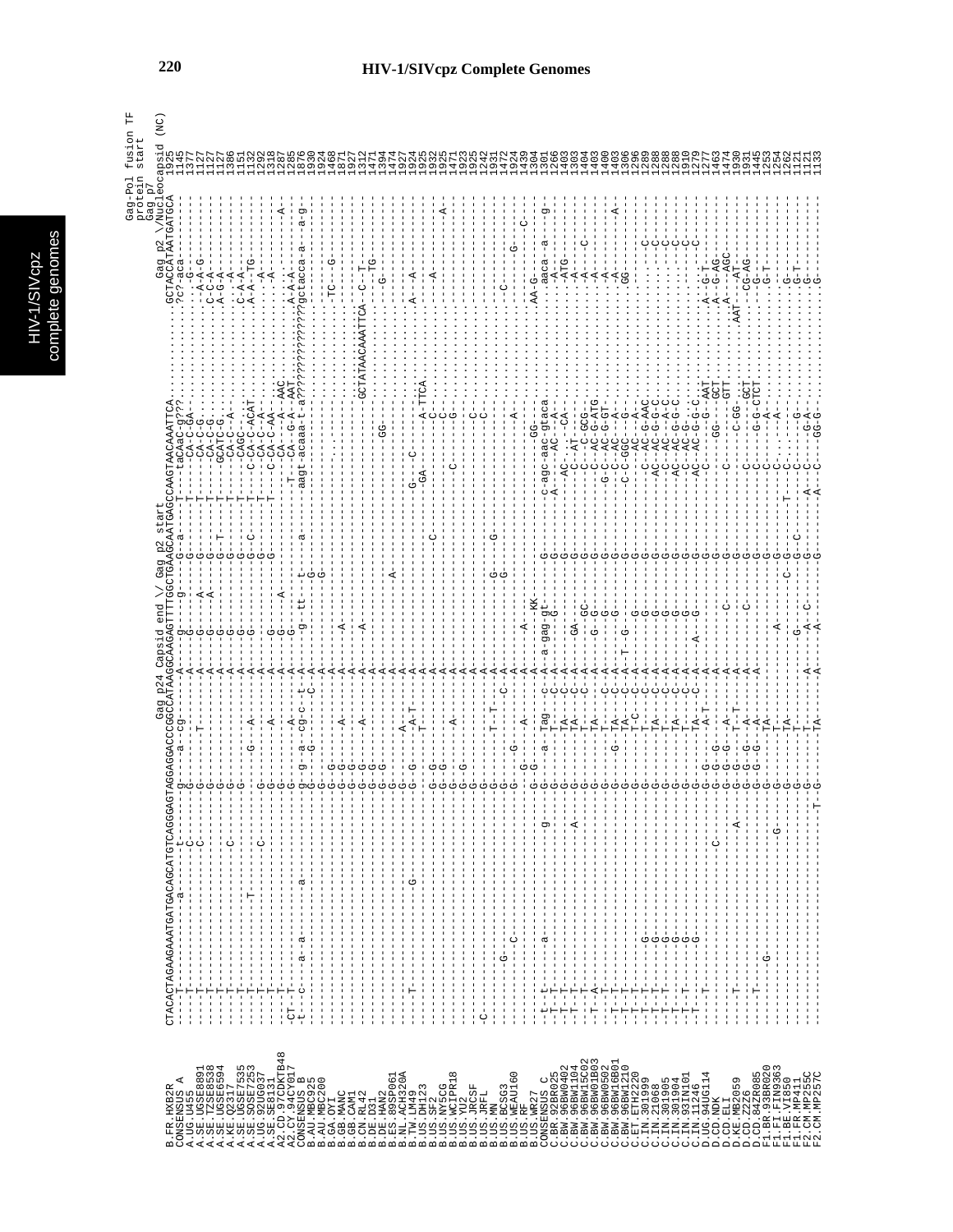| (NC)                                                                                                   |                                                                           |                                                                                                       |                                  |                                                                                        |                               |                                       |                            |                                                 |                                            |                                                                    |                                                                                       |                                              |                                                    |                                                                                                          |                                               |                                   |                                                                                                                    |                                             |                                                                       |                                          |                               |                                               |                                                                                                                                |                                                |                                                                                                      |                                                                                                             |                            |                                                              |                                           |                                                                 |                                                                    |                                                            |                                                         |                                                              | <b>HIV-1/SIVcpz Complete Genomes</b>                    |                                            |                                                                                           |                                                 |                                                                                                      |                                                                                                          |                                                     |                                             |                                           |                                            |                              |                             |                                                |                           |                                                                                      |                        | na4aasn4maww8a                               | 221                                |
|--------------------------------------------------------------------------------------------------------|---------------------------------------------------------------------------|-------------------------------------------------------------------------------------------------------|----------------------------------|----------------------------------------------------------------------------------------|-------------------------------|---------------------------------------|----------------------------|-------------------------------------------------|--------------------------------------------|--------------------------------------------------------------------|---------------------------------------------------------------------------------------|----------------------------------------------|----------------------------------------------------|----------------------------------------------------------------------------------------------------------|-----------------------------------------------|-----------------------------------|--------------------------------------------------------------------------------------------------------------------|---------------------------------------------|-----------------------------------------------------------------------|------------------------------------------|-------------------------------|-----------------------------------------------|--------------------------------------------------------------------------------------------------------------------------------|------------------------------------------------|------------------------------------------------------------------------------------------------------|-------------------------------------------------------------------------------------------------------------|----------------------------|--------------------------------------------------------------|-------------------------------------------|-----------------------------------------------------------------|--------------------------------------------------------------------|------------------------------------------------------------|---------------------------------------------------------|--------------------------------------------------------------|---------------------------------------------------------|--------------------------------------------|-------------------------------------------------------------------------------------------|-------------------------------------------------|------------------------------------------------------------------------------------------------------|----------------------------------------------------------------------------------------------------------|-----------------------------------------------------|---------------------------------------------|-------------------------------------------|--------------------------------------------|------------------------------|-----------------------------|------------------------------------------------|---------------------------|--------------------------------------------------------------------------------------|------------------------|----------------------------------------------|------------------------------------|
| GCTAC<br>$-AC$                                                                                         | $-AG$                                                                     | <b>0000</b><br>AAAA                                                                                   |                                  |                                                                                        | $A - AG$                      |                                       |                            | <b>CLLC</b>                                     |                                            |                                                                    |                                                                                       |                                              | ŧ,                                                 |                                                                                                          | $-$ aT $-$                                    | $\cdots$ - AT                     | ļ                                                                                                                  | $\ldots -AT$                                |                                                                       | $\cdots -AT$                             | 99                            |                                               |                                                                                                                                | f,                                             |                                                                                                      |                                                                                                             |                            | f,                                                           | Ť                                         | f,<br>$\cdot$                                                   | ţ                                                                  | .GGTG-                                                     | $\frac{1}{2}$                                           | $-AG$                                                        | $-AG$                                                   | $-AC$                                      |                                                                                           |                                                 | ଼ି କ                                                                                                 | ゥ<br>שפי<br>ראף<br>-                                                                                     |                                                     | 턱<br>$\mathbf{I}$<br>$\cdot$                | 분<br>ひ<br>$\ddot{\cdot}$                  | 등<br>$\ddot{\cdot}$                        | ن<br>:                       | ಿ.<br>$\ddot{\cdot}$        |                                                |                           | ں<br>ا<br>$-4$<br>AGATG<br>ℭ<br>$T - A - I$                                          | S<br>C<br>Ġ<br>A-AGGTG | 텃<br>÷<br>÷<br>$-A-ATG$                      | $-TC$<br>5<br>$A-CG-AG-$           |
| రే<br>Ū<br>ひ<br>ც<br>ს<br>GTAA<br>TGAGCCAA                                                             | GCAGCA<br>ಲ್ಲ<br>$-55-$<br>- - - -<br>- - - - - -<br>- - - - -<br>- - - - | GCA.<br>ī<br>-99<br>-99-1<br>-99-1                                                                    | GCA<br>AGT<br>AAT<br>$\,$ I<br>ひ | Ť<br>ひ<br>J.<br>ш                                                                      | $-AA$<br>$A + C$<br>$A + C$   | л.<br>$\mathbf{I}$<br>υU<br>-1<br>じ じ | $\frac{1}{1}$              | $\ddot{\phantom{0}}$<br>U)<br>ひ                 | -CCCAGC-AGATTGAAAGGAGGATACA<br>Ů<br>GCTAC- |                                                                    | GCTTCT-COCAGC-AGATTTAAAAGGAGATACA-AG-AG<br>DA-DA-ACCTGC--C-AGATCTGAAGGADADA-AAG-AG-AG | C-AGATCTGAAGGAGATACT-AG-AG<br>$C_1$<br>TCTGC | ACA<br><b>UU-UUCAUU-</b><br>$\frac{1}{2}$<br>TCA   | $\ddot{A}$<br>$\cdots$ $\cdots$ $\cdots$<br>$-CAG$<br>$-5$<br>$\frac{1}{2}$<br>ひ<br>$\frac{1}{1}$<br>GCA | ್ರ<br>$-19$<br>a-caCAaC<br>-<br>$\frac{0}{1}$ | てり<br>ပု<br>၂<br>$C_{\rm A}$<br>U | $\begin{smallmatrix} 1 & 1 & 1 \\ 1 & 1 & 1 \end{smallmatrix}$<br>ひ<br>$\frac{1}{4}$<br>Ÿ<br>$-CA$<br>Ó.<br>U<br>÷ | K,<br>Ŧ<br><b>CACC</b><br>$\mathbf{I}$<br>Е | <br>만족    <br>'      <br>$CA-C$<br>$\mathbf{I}$<br>UH<br>$\mathbf{I}$ | $-CA-C$<br>$\frac{1}{1}$<br>$\mathbf{I}$ | Ÿ<br>S<br>$\blacksquare$<br>ь | $\bullet$<br>Ÿ<br>-CTCA-<br>H<br>$\mathbf{I}$ | $\cdot$<br>ု<br>$\frac{1}{2}$<br>$-CA-C$<br>ပုံ<br>$\blacksquare$<br>$\mathbf{I}$                                              | $\cdot$<br>$\frac{6}{1}$<br>$\Gamma$<br>ි<br>е | $\cdot$<br>$\blacksquare$<br>$\downarrow$<br>$\frac{1}{2}$<br>-1<br>$\overline{ }$<br>$\blacksquare$ | $\pm$ $\pm$<br>$-CA - cagf - c - c$<br>- CA-C-GC-C<br>- CA--G-C--<br>п<br>j.<br>$\mathbf{I}$<br>л<br>н<br>⊢ | $CA-C-A$ -<br>$\mathbf{I}$ | $\cdot$<br>$\mathbf{I}$<br>$\mathbf{I}$<br>$\mathbf{I}$<br>۳ | $\blacksquare$<br>L.<br>п<br>ᡛ            | $\cdot$<br>ပု<br>ပုံ<br>$C - C - C$<br>$\overline{1}$<br>H<br>⊢ | $\bullet$<br>$-C$<br>$\Gamma$<br>$\mathfrak{S}$<br>-<br>$-4$<br>٣  | $\cdot$<br>95<br>ΥJ<br>ි<br>F                              | <b>ひひ</b><br>$\mathcal{E}$<br>τj                        | $\vdots$<br>GCA<br>ł<br>$-9-9-$<br>$\blacksquare$<br>п       | Ì<br>$\vdots$<br>$\cdot$<br>GCA<br>부<br>いいい<br>ひしし<br>п | $\ddot{\cdot}$<br>$-GCA$<br>ပုံ ပုံ<br>부   | U                                                                                         | $\cdot$<br>$\frac{1}{2}$<br>ලියි<br>↻           | GCA<br>$GG - A -$<br>1<br>$\blacksquare$<br>U<br>ှိ ဗုံ                                              | $\ddot{\cdot}$<br>SHIPS-TITA<br>GGCA--TITA<br><b>99-1</b><br>5<br>ł<br>÷<br>L.<br>$\mathbf{I}$<br>U<br>U | $\vdots$<br>ACA<br>$-99 - - -$<br>л                 | <b>AAT</b><br>-99-99<br>U<br>ひひひ            | $\bullet$<br><b>AAT</b><br>$G-G-G -$<br>↻ | $\alpha = \alpha = \alpha$<br>GGG-AAT<br>U | CA-C-GA--AAT<br>$\mathbf{I}$ | AAT.<br>Ŧ<br>$-CD-DA$<br>ひし | <b>AAT</b><br>Ŧ<br>$-CA-CAA$<br>Ü<br>$\bar{5}$ | Ť<br>ں<br>ا<br>$-CA$<br>U | $\overline{c}$<br>U<br>U<br>Ō.<br>$-TCA$<br>ι<br>Ρ<br>К<br>-TCAATG                   | U<br>ŏ<br>ే<br>U       | U<br>F<br>л                                  | ŪAG<br>Ġ<br>л<br>$T - T$<br>GCTTCT |
| Gag p24 Capsid end \/ Gag p2 s<br>GCCATAAGGCAAGAGTTTTGGCTGAAGCAA<br>てり<br>ł<br>K,<br>$\mathbf{I}$<br>К | <b>ひひひひひひ</b><br>ł<br>К<br>J.<br>L.<br>$\mathbf{I}$                       | л.<br>$\triangle$ $\triangle$<br>Ţ<br>ひ<br>$\mathbf{I}$<br>$\mathbf{I}$<br>Ť.<br>AAAA<br>$\mathbf{I}$ | $\blacksquare$                   | I.<br>т<br>т<br>$\mathbf{I}$<br>$\mathbf{I}$<br>К<br>1                                 | A<br>$\blacksquare$           | Ш.<br>К<br>$\blacksquare$             | ひ<br>$\blacksquare$<br>- 1 | ひ<br>ひ<br>п<br>$-4$<br>j.<br>ш<br>Æ<br>K,<br>J. | H.<br>К<br>ł<br>$G - A$<br>ပုံ<br>U<br>л.  | A<br>$\frac{1}{1}$<br>$\boldsymbol{\mathcal{A}}$<br>$A - A - AC -$ | -1<br>К<br>J,<br>$-6 - -A - -A$<br>п                                                  | ł<br>$AC - A$<br>υU                          | п<br>부<br>ひ<br>ŧ<br>K,<br>ł<br>$G - A$<br>п<br>л   | $\mathbf{I}$<br>Н<br>ひ<br>÷<br>$\frac{1}{1}$<br>$G - A$                                                  | ਨਾ<br>൯<br>1                                  | あひ<br>てり                          | J                                                                                                                  | ひ                                           | <b>ひひ</b><br>めめめめ<br>$A \land A$                                      |                                          | ひ                             | ひ<br>$\blacksquare$<br>てり                     | ひ<br>ł<br>$\overline{\phantom{a}}$<br>$\blacksquare$<br>п<br>てり<br>$\mathbf{I}$<br>$\mathbf{I}$                                | ひ<br>てり                                        | あひ<br>↵<br>$\mathbf{I}$<br>- 11<br>$\overline{v}$<br>ì.<br>のひ<br>$\blacksquare$                      | U<br>ł<br>л<br>J.<br>$\blacksquare$                                                                         | ひ<br>Ů<br>K,               | H.<br>K,<br>$\mathbf{I}$                                     | <b>ひ ひ ひ</b><br>てりてり<br>$\mathbf{I}$<br>Ţ | てり<br>п<br>$\overline{\phantom{a}}$                             | てり<br>л.<br>⋖<br>-1                                                | ๓<br>п<br>ပု<br>てり<br>$\blacksquare$<br>К<br>$\frac{1}{2}$ | <b>ひ ウ</b><br>J.<br>U<br>てりてり<br>- 1<br>-11<br>-1<br>J. | ひ<br>U<br>I<br>ł<br>К<br>$\overline{\phantom{a}}$<br>п<br>K, | ひ<br>ł<br>К<br>T<br>п<br>л.<br>К<br>$\mathbf{I}$        | ひ<br>Ą<br>$\mathbf{I}$<br>K,               | ひ<br>A<br>$\mathbf{I}$                                                                    | てり<br>$\mathbf{I}$                              | ひ<br>$\frac{1}{1}$<br>К<br>$\overline{\phantom{a}}$<br>п<br>ひ<br>п.<br>K,                            | てり<br>てり<br>$\frac{1}{1}$<br>$A \land A$<br>J.                                                           | てり<br>$\mathbf{I}$<br>$\triangle$ $\triangle$<br>J. | てり<br>$\blacksquare$<br>К<br>$\overline{1}$ | てり<br>ひ<br>J.                             | てり<br>л<br>ひ<br>п<br>K,<br>$\mathbf{I}$    | ひ<br>ပုံ<br>л.<br>K,         | ひ<br>$\vec{A}$<br>K,        | ひ<br>-1<br>$\frac{1}{2}$                       | C<br>ပုံ                  | C)<br>$-$ C $-$ A<br>$\vec{A}$<br>U<br>ひ<br>ζŋ<br>$\mathbf{I}$                       | Ω⊢<br>AC.<br>Н         | $\cup$ H<br>$\mathbf{I}$<br>ပု<br>Ш          | К<br>ひ                             |
| $\mathbf{I}$<br>GACCCG<br>K,<br>ひ                                                                      | п<br>Ť.<br>К<br>ひ                                                         | л.<br>A<br>めめめ                                                                                        | Ą                                | п<br>턴<br>$\mathbf{I}$<br>ひ                                                            | $\mathbf{TA}-\mathbf{T}$<br>ひ | $\mathbf{I}$<br>부<br>ひ                | 부<br>$\mathbf{I}$<br>ひ     | Ι.<br>TA.<br>$\frac{1}{1}$<br>ひ<br>ပု<br>ひ      | <b>AACT</b><br>1                           | U<br>AACT<br>ပှံ                                                   | AACT.                                                                                 | <b>AACT</b>                                  | $A-CA$<br>J.<br>ပု<br>ひ                            | ပု                                                                                                       | $\ddot{\tau}$<br>$A-CA$<br>Ta-c<br>TA--<br>ひ  | O<br>ひ                            | л<br>$TA-$<br>л<br>-1<br>л<br>ひ                                                                                    | $-4$<br>ひ                                   | $TA-$<br>ひひ                                                           | -1<br>$TA-$                              | н<br>ひ                        | $\overline{\phantom{a}}$<br>FA<br>п<br>ひ      | п<br>$\mathbf{I}$<br>$\mathbf{I}$<br>п<br>Ť.<br>·TA·<br>$\mathbf{I}$<br>$\mathbf{I}$<br>ひ                                      | ひ                                              | - 1<br>$\downarrow$<br>$\,$ I<br>$\blacksquare$<br>$\frac{0}{1}$<br>ס<br>₽Η<br>$\blacksquare$<br>あひ  | л<br>-11<br>부<br>$\blacksquare$<br>п<br>ひ                                                                   | ひ                          | $\blacksquare$<br>i<br>$\mathbf{I}$<br>-1<br>п<br>ひ          | $\mathbf{I}$<br>J.<br>FF<br>п<br>ひ        | п<br>Н<br>п                                                     | $\mathbf{I}$<br>$\blacksquare$<br>$\mathbf{I}$<br>1<br>Æ<br>п<br>ひ | $\blacksquare$<br>$\blacksquare$<br>п<br>$\mathbf{I}$<br>ひ | п<br>$\mathbf{I}$<br>п<br>$\blacksquare$<br>ひ<br>ひ      | $\frac{1}{1}$<br>U<br>J.<br>- 1<br>К<br>$\mathbf{I}$<br>ひ    | л.<br>$\mathbf{I}$<br>п.<br>Ü<br>J.<br>ひ                | $\blacksquare$<br>$\mathbf I$<br>$-4$<br>ひ | $\mathbf{I}$<br>п<br>$\mathbf{I}$<br>A<br>J.<br>$\mathbf{I}$<br>ပုံ<br>$\frac{6}{1}$<br>ひ | $\mathbf I$<br>К<br>J.<br>п<br>ひ<br>ن<br>ب<br>ひ | $\frac{1}{1}$<br>$\frac{1}{2}$<br>$\mathbf{I}$<br>$\mathbf{I}$<br>Ť.<br>$\mathbf{I}$<br>J.<br>1<br>ひ | 부<br>ひ<br>ひ                                                                                              | $\blacksquare$<br>ひ                                 | <b>I</b><br>북<br>К<br>J<br>п<br>ပု<br>ひ     | 북<br>К,<br>п<br>ن<br>ب<br>ひ               | 부<br>1<br>п<br>りー                          | -1<br>A<br>ひ                 | ひ                           | j.<br>$-4$<br>ひ                                | j.<br>Ą<br>J              | ATCT<br>5<br>ပု                                                                      | U<br>A,<br>п<br>ပု     | U<br>Æ<br>л<br>Ġ٢                            | U<br>$\overline{A}$<br>п<br>U      |
| CTACACTAGAAGAAATGAACACACACACCOGGAGAA                                                                   |                                                                           | i<br>л.<br>л.<br>$\mathbf{I}$<br>л.<br>$\mathbf{I}$                                                   |                                  | л<br>$\mathbf{I}$<br>J,<br>л<br>$\mathbf{I}$<br>л<br>$\mathbf{I}$<br>$\mathbf{I}$<br>л |                               |                                       |                            |                                                 | Y<br>$-10$                                 | $- A -$<br>$\Gamma$<br>ーロー                                         | 부<br>I<br>ا<br>ا                                                                      | 부<br>$\frac{1}{1}$                           | J<br>п<br>ט<br>ו<br>$\frac{1}{1}$<br>ပု<br>п<br>л. | U<br>ひ                                                                                                   | -1<br>U<br>$\mathbf{I}$                       | U                                 | л<br>U<br>I<br>$\mathbf{I}$                                                                                        | п<br>U                                      | L.<br>U                                                               | -1<br>U                                  | U                             | п<br>U                                        | J<br>-1<br>U<br>$\mathbf{I}$<br>J<br>л                                                                                         |                                                | ק<br>↵<br>$\overline{\phantom{a}}$<br>п<br>ة<br>أ<br>п                                               | $-4-$<br>л<br>$\mathbf I$<br>Í<br>л                                                                         |                            | $\mathbf{I}$<br>п<br>$\mathbf{I}$                            | $\blacksquare$                            | $\frac{1}{1}$<br>$\frac{1}{2}$                                  | $\mathbf{I}$                                                       | п<br>$\frac{C}{1}$<br>$\,$ I<br>$\frac{1}{1}$              | $\mathbf{I}$<br>- 1<br>U                                | п<br>п<br>п                                                  | п<br>п<br>л.<br>J.<br>п<br>т.<br>J.<br>п                |                                            | п                                                                                         | $-4-$                                           | п<br>ပု<br>Í<br>J.                                                                                   |                                                                                                          | $C_{\frac{1}{2}}$                                   |                                             |                                           |                                            | л.<br>ပု                     | $\mathbf{I}$<br>U           | п<br>U<br>$\overline{1}$                       | J<br>J.<br>Ÿ<br>п<br>투    | $-4$<br>$-4$<br>$\frac{1}{1}$<br>ひ<br>$\blacksquare$                                 | ↻                      | п<br>J,<br>л<br>$\frac{1}{2}$<br>Ÿ<br>J<br>л | $-4$<br>п<br>н<br>$F - A$          |
|                                                                                                        | J.<br>1<br>I                                                              | п<br>-1<br>턱                                                                                          | $-T$ – $-$ A                     | л<br>$-4$<br>부<br>T                                                                    | $-4$<br>부                     |                                       |                            | ひ<br>۲<br>-<br>탁                                | ပု<br>-CT                                  | -TT-                                                               | $-17$                                                                                 | $-CT$                                        | ن<br>ٻ<br>л.<br>$\mathbf{I}$<br>$\mathbf{I}$       | ひ<br>$-17 - 1$                                                                                           | J<br>투<br>$\mathbf{I}$                        | 투                                 | J<br>부                                                                                                             | п<br>부                                      | 부                                                                     | ii<br>II                                 |                               | J.<br>투<br>$\overline{1}$<br>п                | $\overline{\phantom{a}}$<br>J<br>$\mathbf{I}$<br>$\overline{\phantom{a}}$<br>J.<br>$\frac{1}{1}$<br>۲<br>ا<br>j<br>$\,$ I<br>1 | 부                                              | $\frac{1}{2}$<br>$-a-aT$                                                                             | Ġ<br> <br>Ţ<br>п<br>ך<br>-<br>턴<br>Ţ                                                                        | 텅<br>-                     | ۲<br>ا<br>투                                                  | ł<br>$-1$                                 | $\frac{1}{1}$<br>턱<br>J.                                        | ł<br>$\frac{1}{2}$                                                 | $\frac{1}{1}$<br>$\frac{1}{2}$<br>부                        | f.<br>۲<br>ا<br>$\mathbf{I}$                            | J<br>י<br>י<br>Ţ                                             | ن<br>۱<br>J.<br>ı<br>-1<br>$-1$<br>ï                    | 부                                          | п                                                                                         | ł<br>К<br>$\mathbf{I}$                          | J.<br>п<br>п<br>п<br>$\frac{1}{1}$                                                                   | J<br>$\mathsf I$<br>J,<br>$\mathbf{I}$                                                                   |                                                     | 턱                                           | 부<br>투                                    | Ġ<br> <br>$\mathbf{I}$<br>ï<br>I<br>T      | 부                            | Ġ<br>ŧ<br>i<br>F            | 턱<br>п                                         | l.                        | 먹<br>$\mathbf{I}$<br>$\frac{1}{1}$<br>U<br>÷<br>$\frac{1}{2}$<br>↻<br>$\blacksquare$ | Ę<br>$\blacksquare$    | п<br>ï<br>I<br>I<br>5<br>f.<br>J.            | 5<br>ビー                            |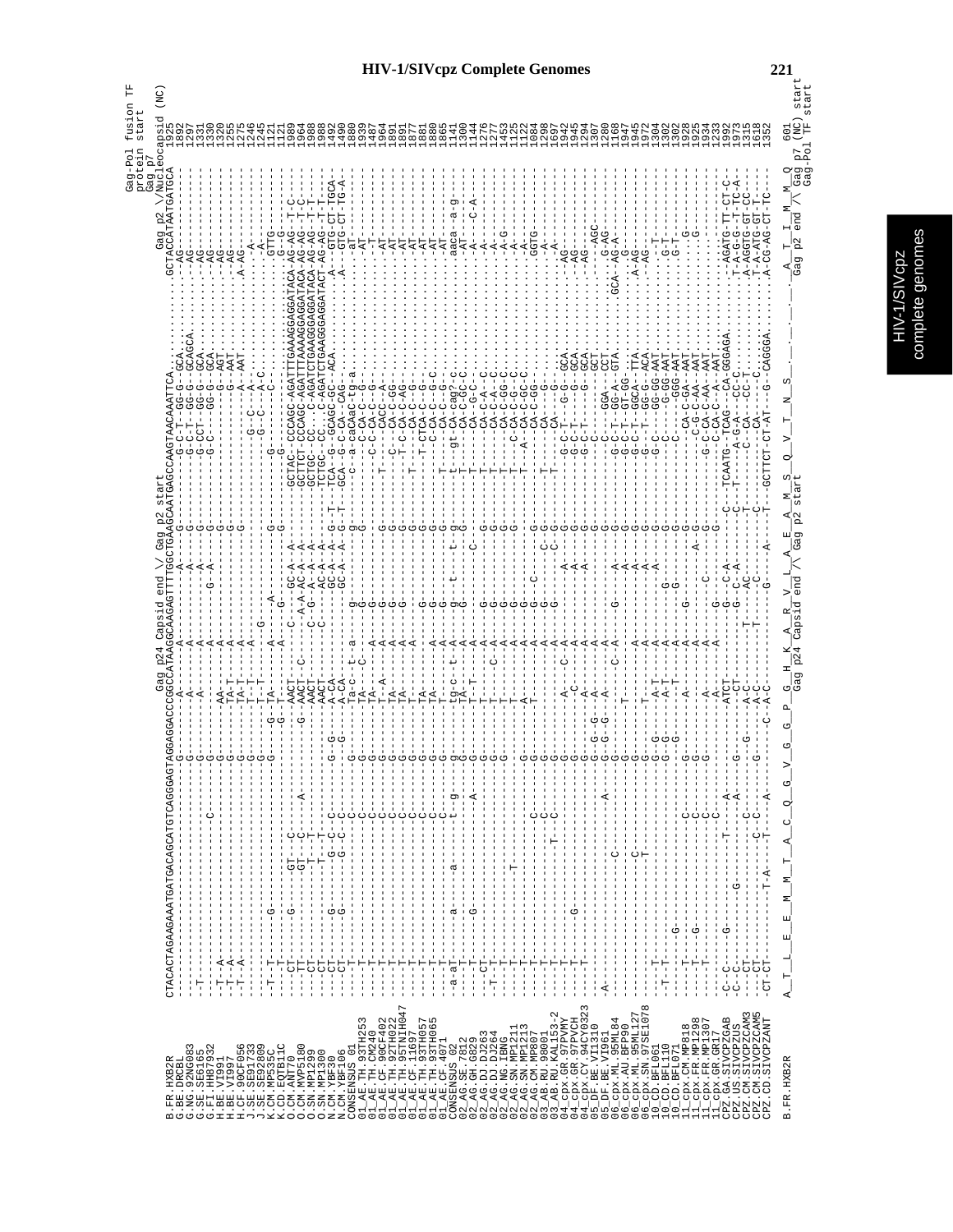| I.<br>ш<br>H<br>J.                                                                                                                             |                                                                                                                                                                                                                                                                                                                                                                               |  |  |  |             |
|------------------------------------------------------------------------------------------------------------------------------------------------|-------------------------------------------------------------------------------------------------------------------------------------------------------------------------------------------------------------------------------------------------------------------------------------------------------------------------------------------------------------------------------|--|--|--|-------------|
| $\mathsf I$<br>$\mathsf I$<br>$\mathbf{I}$<br>т<br>$\mathbf{I}$<br>п<br>л<br>$\mathbf{I}$                                                      |                                                                                                                                                                                                                                                                                                                                                                               |  |  |  |             |
| $-1$<br>п<br>ï<br>I<br>I<br>$\frac{1}{1}$                                                                                                      |                                                                                                                                                                                                                                                                                                                                                                               |  |  |  | פז פז פז פז |
| $\mathsf I$<br>$\overline{\phantom{a}}$<br>$\overline{1}$<br>$\frac{1}{2}$<br>$- - - - - - - -$                                                |                                                                                                                                                                                                                                                                                                                                                                               |  |  |  |             |
| J.<br>$\overline{\phantom{a}}$<br>$\mathbf{I}$<br>H<br>J<br>$\frac{1}{1}$                                                                      |                                                                                                                                                                                                                                                                                                                                                                               |  |  |  |             |
| I<br>$\mathsf I$<br>1<br>ł<br>J,                                                                                                               |                                                                                                                                                                                                                                                                                                                                                                               |  |  |  |             |
| $\mathbf I$<br>$\mathsf I$<br>$\mathbf{I}$<br>J.                                                                                               |                                                                                                                                                                                                                                                                                                                                                                               |  |  |  |             |
| $\mathbf{I}$<br>I<br>I<br>Î<br>I<br>I<br>$\frac{1}{1}$                                                                                         |                                                                                                                                                                                                                                                                                                                                                                               |  |  |  |             |
| 1<br>п<br>$\mathbf{I}$<br>-1                                                                                                                   |                                                                                                                                                                                                                                                                                                                                                                               |  |  |  |             |
| J.<br>$\overline{\phantom{a}}$<br>H                                                                                                            |                                                                                                                                                                                                                                                                                                                                                                               |  |  |  |             |
| I<br>$\mathsf I$<br>I<br>п<br>ï<br>I<br>т                                                                                                      |                                                                                                                                                                                                                                                                                                                                                                               |  |  |  |             |
| $-ag$ ---c--t-tt                                                                                                                               | T.<br>-ggaac-aa-g                                                                                                                                                                                                                                                                                                                                                             |  |  |  |             |
|                                                                                                                                                |                                                                                                                                                                                                                                                                                                                                                                               |  |  |  | aag         |
| $\ddot{\phantom{0}}$<br>ı<br>I<br>H<br>H<br>H                                                                                                  | ı<br>Ţ<br>J.<br>I<br>ı<br>ï<br>$\cdot$                                                                                                                                                                                                                                                                                                                                        |  |  |  |             |
| T<br>т<br>Т<br>т<br>T<br>Т<br>т<br>ţ                                                                                                           | $\mathbf{I}$<br>$\mathsf I$<br>$\mathsf I$<br>$\begin{bmatrix} 1 & 0 & 0 \\ 0 & 1 & 0 \\ 0 & 0 & 0 \\ 0 & 0 & 0 \\ 0 & 0 & 0 \\ 0 & 0 & 0 \\ 0 & 0 & 0 \\ 0 & 0 & 0 \\ 0 & 0 & 0 & 0 \\ 0 & 0 & 0 & 0 \\ 0 & 0 & 0 & 0 \\ 0 & 0 & 0 & 0 \\ 0 & 0 & 0 & 0 & 0 \\ 0 & 0 & 0 & 0 & 0 \\ 0 & 0 & 0 & 0 & 0 \\ 0 & 0 & 0 & 0 & 0 & 0 \\ 0 & 0 & 0 & 0 & 0 & 0 \\ 0 & 0 & 0 & 0 & $ |  |  |  |             |
| $\frac{1}{4}$<br>I<br>ł                                                                                                                        | $\frac{1}{1}$                                                                                                                                                                                                                                                                                                                                                                 |  |  |  |             |
| I.<br>$\overline{\phantom{a}}$<br>Ţ<br>ł<br>ţ                                                                                                  | -1<br>$\mathsf I$<br>$\overline{\phantom{a}}$<br>$\frac{1}{2}$<br>$\frac{1}{2}$                                                                                                                                                                                                                                                                                               |  |  |  |             |
| I<br>J<br>I<br>$\frac{1}{1}$                                                                                                                   | $\frac{1}{2}$                                                                                                                                                                                                                                                                                                                                                                 |  |  |  |             |
| $\begin{array}{c} 1 \\ 1 \\ 1 \end{array}$<br>ł<br>Ţ<br>I<br>$\frac{1}{1}$                                                                     | т<br>т<br>I<br>I<br>$\frac{1}{1}$<br>ţ                                                                                                                                                                                                                                                                                                                                        |  |  |  |             |
| ţ<br>$\frac{1}{1}$<br>J<br>ļ                                                                                                                   | $\mathbf I$<br>$-1$ $-1$ $-1$ $-1$ $-1$ $-1$ $-1$<br>$\vdots$                                                                                                                                                                                                                                                                                                                 |  |  |  |             |
| I<br>$\frac{1}{1}$<br>$\frac{1}{1}$<br>J<br>Î                                                                                                  | ı<br>ı<br>I<br>$\begin{array}{c} \n 1 \\  1 \\  1\n \end{array}$<br>$\ddot{\cdot}$                                                                                                                                                                                                                                                                                            |  |  |  |             |
| ţ<br>$\frac{1}{4}$<br>$\mathbf I$<br>1<br>л<br>$-4-$                                                                                           | п<br>$\,$ I<br>J.<br>$\frac{1}{1}$                                                                                                                                                                                                                                                                                                                                            |  |  |  |             |
| $\begin{bmatrix} 1 \\ 1 \\ 1 \\ 1 \end{bmatrix}$<br>J<br>п<br>$\frac{1}{1}$                                                                    | $\frac{1}{1}$<br>$\begin{array}{c} \end{array}$<br>$- -A - - -$                                                                                                                                                                                                                                                                                                               |  |  |  |             |
| $\begin{bmatrix} 1 \\ 1 \\ 1 \\ 1 \end{bmatrix}$                                                                                               | $\frac{1}{4}$<br>I<br>$\begin{bmatrix} 1 \\ 1 \\ 1 \end{bmatrix}$<br>ţ                                                                                                                                                                                                                                                                                                        |  |  |  |             |
| $----AC$<br>$\mathbf{I}$<br>$\mathbf{I}$<br>$-1$ - $-1$                                                                                        | $\overline{\phantom{a}}$<br>п<br>$\ddot{\cdot}$                                                                                                                                                                                                                                                                                                                               |  |  |  |             |
| 1                                                                                                                                              | $\frac{1}{1}$                                                                                                                                                                                                                                                                                                                                                                 |  |  |  |             |
| ı<br>I<br>J<br>H<br>I<br>J<br>ı                                                                                                                | J.<br>J                                                                                                                                                                                                                                                                                                                                                                       |  |  |  |             |
| T<br>ţ<br>п<br>J.<br>$\mathbf I$<br>$\frac{1}{1}$                                                                                              | $-9-7$<br>$- - - - - - - - -$                                                                                                                                                                                                                                                                                                                                                 |  |  |  |             |
| I<br>J<br>J<br>$\frac{1}{1}$<br>$\overline{\phantom{a}}$<br>J<br>$\frac{1}{1}$                                                                 | п<br>J.<br>$\mathbf I$<br>$\mathbf{I}$<br>$\frac{1}{1}$<br>$\frac{1}{1}$<br>$\vdots$                                                                                                                                                                                                                                                                                          |  |  |  |             |
| ı<br>J.<br>$\mathbb{I}$<br>ı<br>J.                                                                                                             | L.<br>-1<br>I<br>ı<br>-1<br>$\frac{1}{1}$<br>$\frac{1}{1}$<br>$\ddot{\cdot}$                                                                                                                                                                                                                                                                                                  |  |  |  |             |
| $\frac{1}{1}$                                                                                                                                  | I<br>T<br>Ť.<br>I<br>$\frac{1}{1}$<br>$\vdots$                                                                                                                                                                                                                                                                                                                                |  |  |  |             |
| ı<br>$\frac{1}{1}$                                                                                                                             | I.<br>$\frac{1}{1}$<br>Ţ<br>÷<br>$\begin{bmatrix} 1 \\ 1 \\ 1 \\ 1 \end{bmatrix}$<br>$\ddot{\cdot}$                                                                                                                                                                                                                                                                           |  |  |  |             |
| J.<br>п                                                                                                                                        | п<br>$\mathbf{I}$<br>$\overline{\phantom{a}}$<br>--------                                                                                                                                                                                                                                                                                                                     |  |  |  |             |
|                                                                                                                                                | J.<br>ı<br>$\ddot{\phantom{0}}$                                                                                                                                                                                                                                                                                                                                               |  |  |  |             |
| ţ<br>T<br>1<br>$\mathsf I$<br>I<br>$\mathbf{I}$                                                                                                | ÷<br>$-1 - 5 - 1 - 1$                                                                                                                                                                                                                                                                                                                                                         |  |  |  |             |
| $\mathsf I$<br>J.<br>T<br>ï<br>$-1 - 2 - 1 - 1$                                                                                                | п<br>T<br>$\ddot{\cdot}$                                                                                                                                                                                                                                                                                                                                                      |  |  |  |             |
| J.<br>ı<br>п                                                                                                                                   | J.<br>$- - A - -$                                                                                                                                                                                                                                                                                                                                                             |  |  |  |             |
|                                                                                                                                                | $\vdots$                                                                                                                                                                                                                                                                                                                                                                      |  |  |  |             |
|                                                                                                                                                |                                                                                                                                                                                                                                                                                                                                                                               |  |  |  | ወ⊄          |
|                                                                                                                                                |                                                                                                                                                                                                                                                                                                                                                                               |  |  |  |             |
|                                                                                                                                                |                                                                                                                                                                                                                                                                                                                                                                               |  |  |  |             |
|                                                                                                                                                |                                                                                                                                                                                                                                                                                                                                                                               |  |  |  |             |
|                                                                                                                                                |                                                                                                                                                                                                                                                                                                                                                                               |  |  |  |             |
|                                                                                                                                                |                                                                                                                                                                                                                                                                                                                                                                               |  |  |  |             |
|                                                                                                                                                |                                                                                                                                                                                                                                                                                                                                                                               |  |  |  |             |
|                                                                                                                                                |                                                                                                                                                                                                                                                                                                                                                                               |  |  |  |             |
|                                                                                                                                                |                                                                                                                                                                                                                                                                                                                                                                               |  |  |  |             |
| Ţ<br>$-1 - C - 1$<br>H                                                                                                                         |                                                                                                                                                                                                                                                                                                                                                                               |  |  |  |             |
| л<br>Ţ<br>$- -A - A -$                                                                                                                         |                                                                                                                                                                                                                                                                                                                                                                               |  |  |  |             |
| I<br>ł,<br>I<br>J,<br>T                                                                                                                        |                                                                                                                                                                                                                                                                                                                                                                               |  |  |  |             |
| Ţ<br>$\overline{\phantom{a}}$<br>$\begin{array}{c} \hline \end{array}$<br>ł<br>$\,$ I<br>J,<br>$\overline{\phantom{a}}$<br>$A = -A$<br>$A - A$ |                                                                                                                                                                                                                                                                                                                                                                               |  |  |  |             |
| $\frac{1}{1}$<br>ł<br>Ţ<br>Ť.                                                                                                                  |                                                                                                                                                                                                                                                                                                                                                                               |  |  |  |             |
|                                                                                                                                                |                                                                                                                                                                                                                                                                                                                                                                               |  |  |  |             |
| I<br>I<br>$\mathsf I$<br>$\frac{1}{1}$<br>ł                                                                                                    |                                                                                                                                                                                                                                                                                                                                                                               |  |  |  |             |
| $\begin{array}{c} 1 \\ 1 \\ 1 \end{array}$<br>ł<br>$-1$                                                                                        |                                                                                                                                                                                                                                                                                                                                                                               |  |  |  |             |
| $\mathbf{I}$<br>I<br>$\mathbf{I}$<br>ì<br>$-1$ $-1$                                                                                            |                                                                                                                                                                                                                                                                                                                                                                               |  |  |  |             |
|                                                                                                                                                |                                                                                                                                                                                                                                                                                                                                                                               |  |  |  |             |
| $\mathbf{I}$<br>ı<br>I                                                                                                                         |                                                                                                                                                                                                                                                                                                                                                                               |  |  |  |             |
| $\mathbf{I}$<br>$\mathsf I$<br>п<br>п<br>$\mathbf{I}$<br>$\mathbf{I}$                                                                          |                                                                                                                                                                                                                                                                                                                                                                               |  |  |  |             |
|                                                                                                                                                |                                                                                                                                                                                                                                                                                                                                                                               |  |  |  |             |
| I.<br>I<br>J.                                                                                                                                  |                                                                                                                                                                                                                                                                                                                                                                               |  |  |  |             |
| I<br>I<br>J.<br>$\mathbb{I}$<br>J.<br>J.                                                                                                       |                                                                                                                                                                                                                                                                                                                                                                               |  |  |  |             |
| $\mathbf{I}$<br>л<br>J.<br>$\mathbf{I}$<br>$\mathbf{I}$                                                                                        |                                                                                                                                                                                                                                                                                                                                                                               |  |  |  |             |
|                                                                                                                                                |                                                                                                                                                                                                                                                                                                                                                                               |  |  |  |             |
|                                                                                                                                                |                                                                                                                                                                                                                                                                                                                                                                               |  |  |  |             |
|                                                                                                                                                |                                                                                                                                                                                                                                                                                                                                                                               |  |  |  |             |
|                                                                                                                                                |                                                                                                                                                                                                                                                                                                                                                                               |  |  |  |             |
|                                                                                                                                                |                                                                                                                                                                                                                                                                                                                                                                               |  |  |  |             |
|                                                                                                                                                |                                                                                                                                                                                                                                                                                                                                                                               |  |  |  |             |
|                                                                                                                                                |                                                                                                                                                                                                                                                                                                                                                                               |  |  |  |             |
|                                                                                                                                                |                                                                                                                                                                                                                                                                                                                                                                               |  |  |  |             |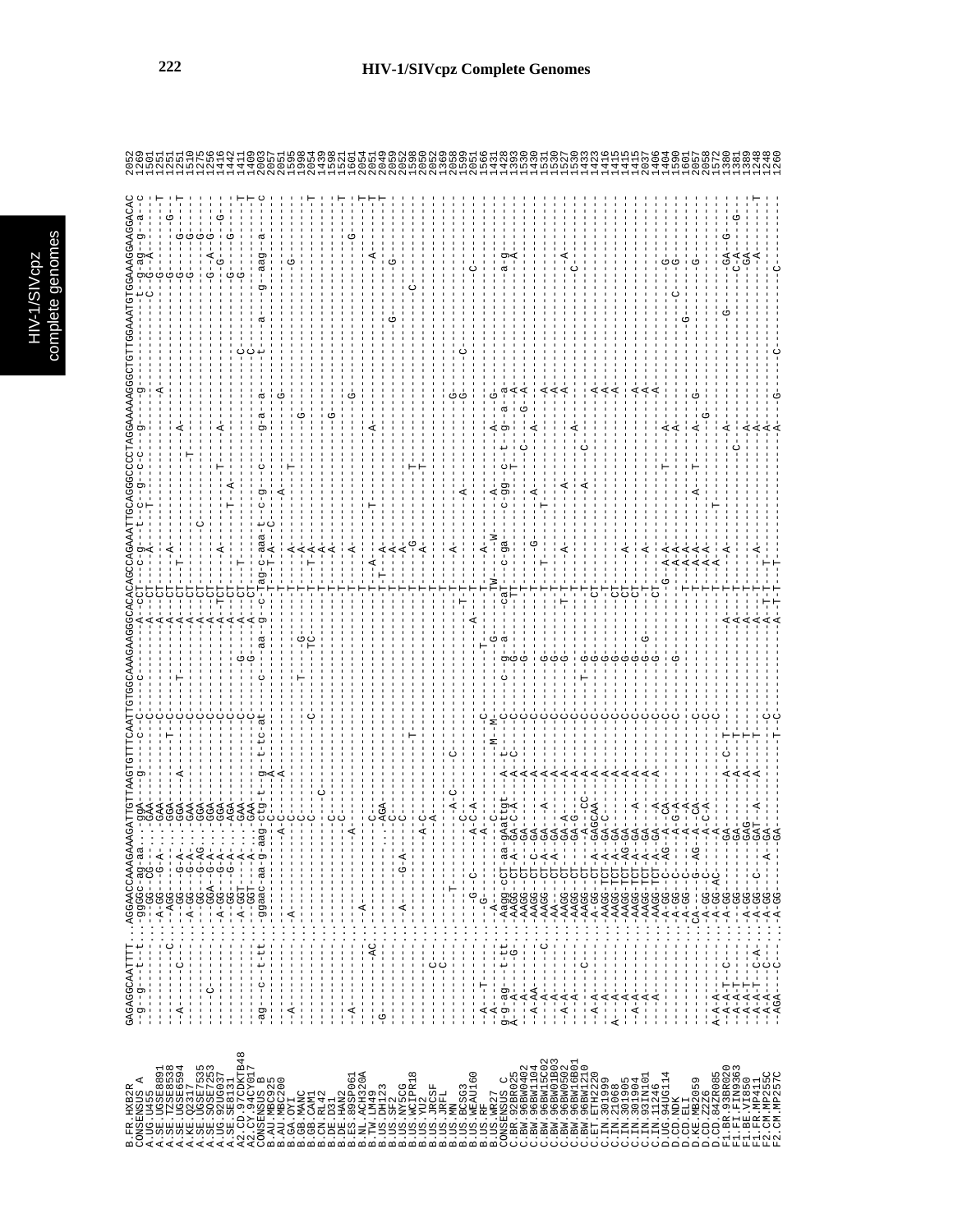| . AGGAACCAAAGAA.<br>$-1$ - $-1$ - $-1$ - $-1$ - $-1$ - $-1$ - $-1$ - $-1$                                   | $- -A - \underline{T} - \underline{T} - \underline{A} -$<br>$-AGT-$                                                                                                                   | CCA-GTAGG-A-GG<br>CCAGGTAGG-A-GG<br>CCA-TTAGG-A-G<br>$CCA - TAG - -A-G$ | ш<br>$-. -114-044-044-$                                                                                                                      | $- -  G - A -$<br>ŧ<br>Ġ<br>ŧ<br>$- A - GG$<br>$A-GG$                                                                                      | j.<br>ּט<br> <br> <br>-<br>- A - G<br>- A -<br>$- A - G G$<br>$- A - G G$ | $-4 - 5 - 4 - 1$<br>$\frac{1}{2}$<br>יט<br>ו<br>ו<br>$\ddot{c}$<br>$\ddot{c}$<br>$-9 - 6 -$<br>ن<br>- - -<br>$-4-9-9$<br>$-99 - - -$<br>$- A - GG$ | ł<br>---55----                                                                                                                        | $-399 - 4 - 399 - 59$                                                                                                                                      | $C - AG - C$<br>$\begin{split} \mathcal{L}^{(1)}_{\mathcal{A}} = \begin{bmatrix} \mathcal{L}^{(2)}_{\mathcal{A}} & \mathcal{L}^{(3)}_{\mathcal{A}} & \mathcal{L}^{(4)}_{\mathcal{A}} & \mathcal{L}^{(4)}_{\mathcal{A}} & \mathcal{L}^{(4)}_{\mathcal{A}} & \mathcal{L}^{(4)}_{\mathcal{A}} & \mathcal{L}^{(4)}_{\mathcal{A}} & \mathcal{L}^{(4)}_{\mathcal{A}} & \mathcal{L}^{(4)}_{\mathcal{A}} & \mathcal{L}^{(4)}_{\mathcal{A}} & \mathcal{L}^{(4)}_{$ | $-$ -AGGAGG- $-$ A<br>O<br>z<br>ĸ                                                                                                                                                                                                                                                                                                                                                                                                                                                                                                                                                                            |
|-------------------------------------------------------------------------------------------------------------|---------------------------------------------------------------------------------------------------------------------------------------------------------------------------------------|-------------------------------------------------------------------------|----------------------------------------------------------------------------------------------------------------------------------------------|--------------------------------------------------------------------------------------------------------------------------------------------|---------------------------------------------------------------------------|----------------------------------------------------------------------------------------------------------------------------------------------------|---------------------------------------------------------------------------------------------------------------------------------------|------------------------------------------------------------------------------------------------------------------------------------------------------------|-----------------------------------------------------------------------------------------------------------------------------------------------------------------------------------------------------------------------------------------------------------------------------------------------------------------------------------------------------------------------------------------------------------------------------------------------------------|--------------------------------------------------------------------------------------------------------------------------------------------------------------------------------------------------------------------------------------------------------------------------------------------------------------------------------------------------------------------------------------------------------------------------------------------------------------------------------------------------------------------------------------------------------------------------------------------------------------|
| GAGAGGCAATTTT<br>--A-A--------C<br>Ť<br>f,<br>ł<br>$\frac{c}{1}$<br>$\frac{1}{1}$<br>$-A-A-$<br>$-$ – – $A$ | Ť<br>ł<br>ł<br>$-1 - 1 - 1$<br>$-1 - 1 - 1$<br>r<br> <br> <br>ပု<br>j<br>$\frac{1}{1}$<br>I.<br>J.<br>$A - -$<br>$-\mathbf{A}$<br>$\mathbf{I}$<br>К<br>J.<br>$\overline{\phantom{a}}$ | $\mathsf I$<br>$\mathsf I$<br>$\mathsf I$<br>A<br>A                     | $\begin{array}{c} \begin{array}{c} \bullet \\ \bullet \\ \bullet \end{array} \end{array}$<br>$A - -G - -A - -C$<br>ţ<br>$\triangleleft$<br>R | $-1$ $-1$ $-1$ $-1$ $-1$<br>$\frac{1}{1}$<br>$\vdots$<br>$\ddot{\phantom{0}}$<br>$\cdot$<br>Ţ<br>$-5 - 5$<br>Ť<br>$-4$<br>$\mathsf I$<br>т | $\frac{1}{1}$<br>$\frac{1}{1}$<br>ţ<br>$\mathbf I$<br>K,                  | J.<br>$\frac{1}{1}$<br>$\frac{1}{1}$                                                                                                               | ٠.<br>$\bullet$<br>$-1$ - $-1$ - $-1$<br>$\frac{1}{1}$<br>$\frac{1}{1}$<br>$-{\bf A}-{\bf A}-{\bf T}=-$<br>I<br>$-4-$<br>J,<br>т<br>т | $\frac{1}{1}$<br>$- A - A - - - - A -$<br>J<br>I<br>$\frac{1}{1}$<br>J,<br>--A-A-T<br>---A-A----<br>---A-A----<br>J.<br>$\blacksquare$<br>$\mathbf I$<br>т | $- -A - \ldots$<br>$\frac{1}{1}$<br>$-A-A-$<br>$-A-A$<br>$-A - A$<br>$-AGA$<br>$\frac{1}{1}$<br>ı<br>J.<br>$\,$ I<br>J.                                                                                                                                                                                                                                                                                                                                   | -GGAAAT<br>$-AG - -AC - AGG$<br>E.<br>Z<br>U<br>$-4-$<br>I<br>$-4 - 2$<br>$-AG-$<br>Ţ                                                                                                                                                                                                                                                                                                                                                                                                                                                                                                                        |
| 3. FR. HXB2R<br>3. BE. DRCBL<br>四ひ                                                                          |                                                                                                                                                                                       |                                                                         |                                                                                                                                              |                                                                                                                                            |                                                                           |                                                                                                                                                    |                                                                                                                                       |                                                                                                                                                            | $^{\circ}$                                                                                                                                                                                                                                                                                                                                                                                                                                                | $\begin{smallmatrix} \textcolor{red}{0} & \textcolor{red}{0} & \textcolor{red}{0} & \textcolor{red}{0} & \textcolor{red}{0} & \textcolor{red}{0} & \textcolor{red}{0} & \textcolor{red}{0} & \textcolor{red}{0} & \textcolor{red}{0} & \textcolor{red}{0} & \textcolor{red}{0} & \textcolor{red}{0} & \textcolor{red}{0} & \textcolor{red}{0} & \textcolor{red}{0} & \textcolor{red}{0} & \textcolor{red}{0} & \textcolor{red}{0} & \textcolor{red}{0} & \textcolor{red}{0} & \textcolor{red}{0} & \textcolor{red}{0} & \textcolor{red}{0$<br>CPZ.CM.SIVCPZCAM5<br>.CD.SIVCPZANT<br>$\mathbb N$<br>Gag<br>e, |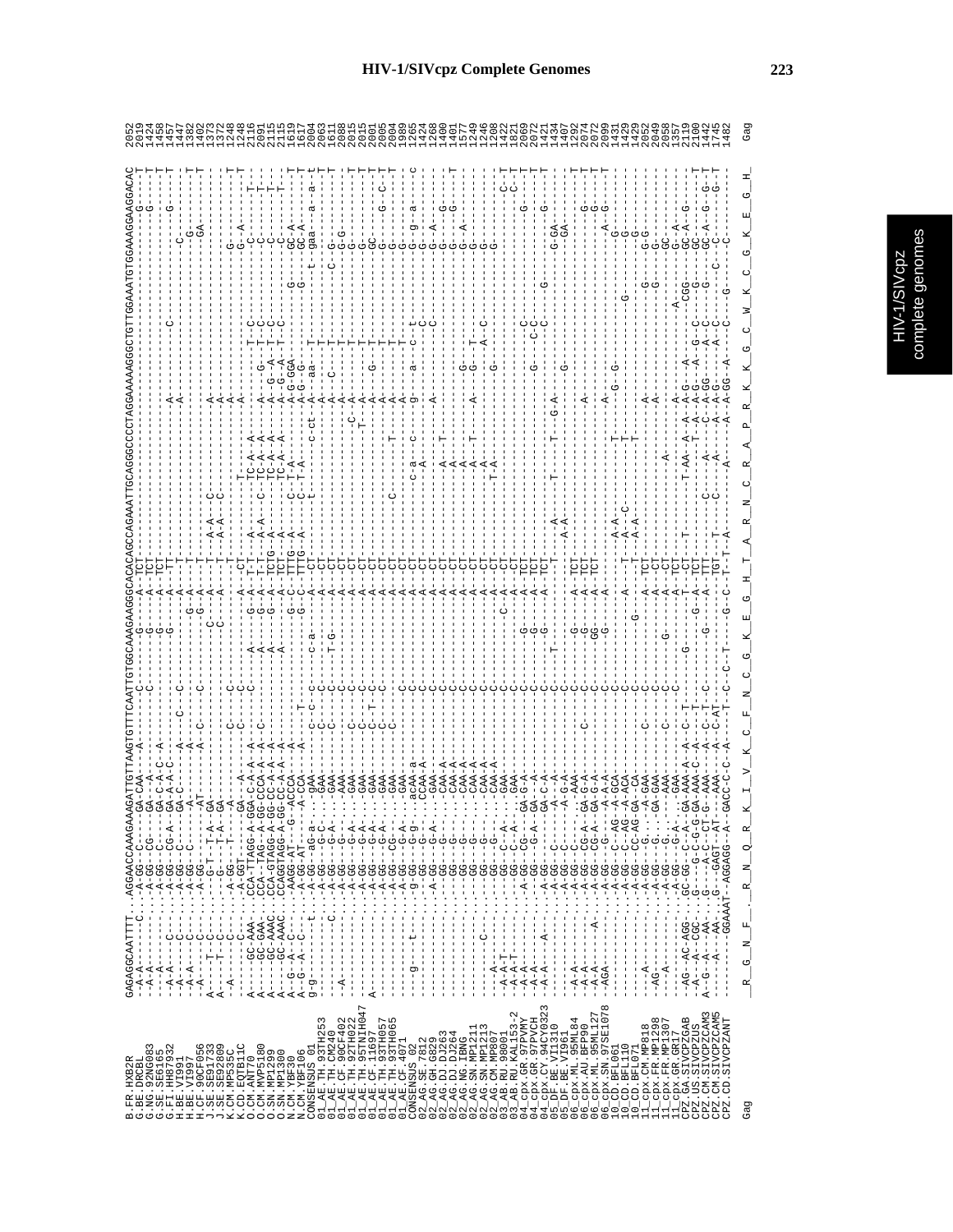|                                                                                                                       | SONTADO DE DE DO DO                                                                                                                                                                                                                                                                                                                                                                                                                                                                                                                                                                                                                                                                                                                                                                                                                 |                                                                                            |                                                   |                          |                    |                    |                                                                          |                                           |                               |                                 |                                                        |                              | ○                                                    |          |                                                   | σ<br>O                                                            | o                                                                       |                                                                                                            | ഗ                                                                 | w                     | G                                      | စ္ပ                               | LC.                                                |                                             |                      |                                             |                                                                     |         | ৩                                |                                                        |                                             | 46                    |                                                                               | ৩                                     |                                                                                                                                    | ৩<br>ဖ                                        | ഥ ഥ                                             | 4                                                                 | ৩                                                                      | 5                                                                                                                                                                                                                                                                                                                                                                                                                                                       | w                       | w                                                             | ဖ                  | ৩                                               | ഗ                                            | ഥ                                                    | ഗ                              |                           | ഗ                                                    | ٣                  |                                                           | ഗ                                           | ഥ                                                         | $^{\circ}$<br>G         | O                                        |                                   | ৩                  |                                           |                    |                                              |                                                    |                                                   |
|-----------------------------------------------------------------------------------------------------------------------|-------------------------------------------------------------------------------------------------------------------------------------------------------------------------------------------------------------------------------------------------------------------------------------------------------------------------------------------------------------------------------------------------------------------------------------------------------------------------------------------------------------------------------------------------------------------------------------------------------------------------------------------------------------------------------------------------------------------------------------------------------------------------------------------------------------------------------------|--------------------------------------------------------------------------------------------|---------------------------------------------------|--------------------------|--------------------|--------------------|--------------------------------------------------------------------------|-------------------------------------------|-------------------------------|---------------------------------|--------------------------------------------------------|------------------------------|------------------------------------------------------|----------|---------------------------------------------------|-------------------------------------------------------------------|-------------------------------------------------------------------------|------------------------------------------------------------------------------------------------------------|-------------------------------------------------------------------|-----------------------|----------------------------------------|-----------------------------------|----------------------------------------------------|---------------------------------------------|----------------------|---------------------------------------------|---------------------------------------------------------------------|---------|----------------------------------|--------------------------------------------------------|---------------------------------------------|-----------------------|-------------------------------------------------------------------------------|---------------------------------------|------------------------------------------------------------------------------------------------------------------------------------|-----------------------------------------------|-------------------------------------------------|-------------------------------------------------------------------|------------------------------------------------------------------------|---------------------------------------------------------------------------------------------------------------------------------------------------------------------------------------------------------------------------------------------------------------------------------------------------------------------------------------------------------------------------------------------------------------------------------------------------------|-------------------------|---------------------------------------------------------------|--------------------|-------------------------------------------------|----------------------------------------------|------------------------------------------------------|--------------------------------|---------------------------|------------------------------------------------------|--------------------|-----------------------------------------------------------|---------------------------------------------|-----------------------------------------------------------|-------------------------|------------------------------------------|-----------------------------------|--------------------|-------------------------------------------|--------------------|----------------------------------------------|----------------------------------------------------|---------------------------------------------------|
|                                                                                                                       |                                                                                                                                                                                                                                                                                                                                                                                                                                                                                                                                                                                                                                                                                                                                                                                                                                     |                                                                                            |                                                   |                          |                    |                    |                                                                          |                                           |                               |                                 |                                                        |                              |                                                      |          |                                                   |                                                                   |                                                                         |                                                                                                            |                                                                   |                       |                                        |                                   |                                                    |                                             |                      |                                             |                                                                     |         |                                  |                                                        |                                             |                       |                                                                               |                                       |                                                                                                                                    |                                               |                                                 |                                                                   |                                                                        |                                                                                                                                                                                                                                                                                                                                                                                                                                                         |                         |                                                               |                    |                                                 |                                              |                                                      |                                |                           |                                                      |                    |                                                           |                                             | AGC                                                       |                         |                                          |                                   |                    |                                           |                    |                                              |                                                    |                                                   |
|                                                                                                                       |                                                                                                                                                                                                                                                                                                                                                                                                                                                                                                                                                                                                                                                                                                                                                                                                                                     |                                                                                            |                                                   |                          |                    |                    |                                                                          |                                           |                               |                                 |                                                        |                              |                                                      |          |                                                   |                                                                   |                                                                         |                                                                                                            |                                                                   |                       |                                        |                                   |                                                    |                                             |                      |                                             |                                                                     |         |                                  |                                                        |                                             |                       |                                                                               |                                       |                                                                                                                                    |                                               |                                                 |                                                                   |                                                                        |                                                                                                                                                                                                                                                                                                                                                                                                                                                         |                         |                                                               |                    |                                                 |                                              |                                                      |                                |                           |                                                      |                    |                                                           |                                             |                                                           |                         |                                          |                                   |                    |                                           |                    |                                              |                                                    |                                                   |
| start                                                                                                                 | $\frac{1}{2}$<br>ة<br>أ                                                                                                                                                                                                                                                                                                                                                                                                                                                                                                                                                                                                                                                                                                                                                                                                             |                                                                                            |                                                   |                          |                    | 텃<br>$\vec{A}$     | 부                                                                        |                                           |                               |                                 | $-GA$ -                                                | $-4$                         | $-CC$<br>$\mathbf{I}$<br>л<br>$\mathfrak l$<br>$-ag$ |          |                                                   | $\vec{A}$                                                         |                                                                         |                                                                                                            |                                                                   | ب                     |                                        | ۳                                 | $\tilde{A}$                                        |                                             |                      |                                             |                                                                     |         |                                  |                                                        |                                             |                       | $-4$                                                                          | ۳                                     | Ţ                                                                                                                                  |                                               | $\overline{A}$                                  | $-50$<br>$-A$<br>ó<br>п<br>ወ⊄                                     |                                                                        |                                                                                                                                                                                                                                                                                                                                                                                                                                                         | $-A$ -<br>$-A$ -        | 뒥<br>í<br>$-$ A                                               | 부<br>$-\vec{A}$    |                                                 |                                              |                                                      | K,                             |                           |                                                      |                    |                                                           |                                             |                                                           |                         | $-A$ -                                   |                                   |                    | ن<br>!<br>$\frac{1}{1}$<br>$\overline{A}$ | Ė                  |                                              | $-5 - 1$<br>$-4$                                   | К                                                 |
| Gag pl end \/ Gag p6 star<br>CCAGGGAATTTTCTTCAGAGAGACC                                                                | U<br>Ò                                                                                                                                                                                                                                                                                                                                                                                                                                                                                                                                                                                                                                                                                                                                                                                                                              | O                                                                                          | $- A -$                                           |                          | $-4$               | C.                 | U                                                                        | F                                         | O<br>$-1$                     | C J                             | U                                                      | ų.                           | $\ddot{\phantom{0}}$<br>$-1$<br>$-cag-ga-t$          |          |                                                   |                                                                   |                                                                         |                                                                                                            | ပု                                                                |                       | I                                      | ပု<br>$-4$                        |                                                    |                                             | $-4$                 |                                             |                                                                     |         |                                  | $\tilde{A}$                                            | ↻                                           |                       |                                                                               | 000                                   |                                                                                                                                    | $\blacksquare$<br>ပုံ                         | ï<br>$- -$ ttc<br>U<br> <br>$- -R -$            | <b>I</b><br>$-9 - - - 1$<br>$-2 - - - -$                          |                                                                        |                                                                                                                                                                                                                                                                                                                                                                                                                                                         |                         | U                                                             | $\frac{1}{2}$<br>U | g                                               | U                                            |                                                      |                                | ↻                         | U                                                    | U                  | U                                                         | ◡                                           |                                                           |                         | ပ္ပ<br>U<br>J                            | U<br>U                            | U                  | $-1$<br>U<br>$C - A -$                    | U                  | $-1 - 1$                                     | $- - A$                                            | $\vec{A}$                                         |
|                                                                                                                       | $- = -a - -a$                                                                                                                                                                                                                                                                                                                                                                                                                                                                                                                                                                                                                                                                                                                                                                                                                       |                                                                                            |                                                   |                          |                    |                    | $-5 - -1 - -1$                                                           |                                           |                               | $A - B -$                       |                                                        |                              |                                                      |          | $-6 - -A -$                                       |                                                                   |                                                                         |                                                                                                            |                                                                   |                       | J                                      |                                   |                                                    |                                             |                      |                                             |                                                                     |         |                                  |                                                        |                                             |                       |                                                                               |                                       |                                                                                                                                    |                                               |                                                 |                                                                   |                                                                        |                                                                                                                                                                                                                                                                                                                                                                                                                                                         |                         |                                                               |                    |                                                 |                                              |                                                      |                                |                           |                                                      |                    |                                                           |                                             |                                                           | じじ                      |                                          |                                   | ひ<br>ひ             |                                           | U                  | $\circ$                                      | U                                                  |                                                   |
| <b>DAADDD.</b>                                                                                                        | ウー<br>$-1$<br>তা                                                                                                                                                                                                                                                                                                                                                                                                                                                                                                                                                                                                                                                                                                                                                                                                                    | $\frac{1}{1}$                                                                              | <b>७ ७</b>                                        | ひ<br>К                   | К                  | ひ                  | ひ                                                                        | υ                                         | ひ<br>-1<br>Ą                  | ġ                               | $\frac{6}{1}$<br>$\triangle$ $\triangle$               | $-\frac{6}{1}$               | $-9a-$<br>ס                                          |          |                                                   |                                                                   |                                                                         | לי<br>י                                                                                                    |                                                                   | п                     | $\frac{1}{6}$                          |                                   |                                                    |                                             | $-A$ -               | $- A -$                                     |                                                                     |         |                                  |                                                        |                                             |                       |                                                                               |                                       |                                                                                                                                    |                                               | п                                               | п                                                                 | のひひ                                                                    | Ġ<br>1                                                                                                                                                                                                                                                                                                                                                                                                                                                  |                         |                                                               |                    | υ υ                                             | ひ                                            |                                                      |                                | <b>ひ ひ</b>                | ひ                                                    | υ                  | ひ                                                         | ひ                                           |                                                           |                         |                                          |                                   |                    |                                           | ひひひひ               |                                              |                                                    | ひ                                                 |
| CTACAA                                                                                                                | -agc-a.<br>ŧ                                                                                                                                                                                                                                                                                                                                                                                                                                                                                                                                                                                                                                                                                                                                                                                                                        | $A - -G$                                                                                   | $-AG--$                                           |                          | $-5A$              | AGA-               | $-5A$                                                                    | $-5A$                                     | $-46 -$                       | I                               | $\frac{1}{1}$                                          |                              | $caC - a$ .                                          |          |                                                   |                                                                   |                                                                         |                                                                                                            |                                                                   |                       |                                        |                                   | りー                                                 |                                             |                      |                                             |                                                                     |         |                                  |                                                        |                                             |                       | Ψ                                                                             | I                                     | $- A -$                                                                                                                            |                                               | $\frac{1}{2}$                                   | $\frac{1}{2}$<br>$- - - G$                                        |                                                                        |                                                                                                                                                                                                                                                                                                                                                                                                                                                         |                         |                                                               |                    |                                                 |                                              |                                                      |                                |                           |                                                      |                    |                                                           |                                             |                                                           |                         |                                          |                                   |                    |                                           |                    |                                              |                                                    | 먹                                                 |
|                                                                                                                       | $\blacksquare$<br>ţ                                                                                                                                                                                                                                                                                                                                                                                                                                                                                                                                                                                                                                                                                                                                                                                                                 | Ė                                                                                          | Ĥ                                                 |                          |                    | Ę                  |                                                                          |                                           |                               | $-A--T--$                       | $\overline{1}$<br>T-T                                  |                              | т<br>$\mathsf I$<br>$-5 - 5$<br>$\frac{1}{1}$        |          |                                                   |                                                                   | ΰ                                                                       |                                                                                                            |                                                                   |                       |                                        |                                   |                                                    |                                             |                      |                                             |                                                                     |         |                                  |                                                        |                                             |                       |                                                                               |                                       |                                                                                                                                    |                                               | $-5$                                            | T-T                                                               |                                                                        |                                                                                                                                                                                                                                                                                                                                                                                                                                                         |                         |                                                               |                    |                                                 |                                              |                                                      |                                |                           |                                                      |                    |                                                           |                                             |                                                           |                         | ٣                                        |                                   |                    |                                           |                    |                                              |                                                    |                                                   |
| Gag-Pol -1 ribosomal slip site<br>Gag p7 nucleocapsid end \/ Gag p1 start<br>TGAGAGACAGGCTAATTT.TTTAGGGAAGATCTGGCCTTC | $-aA - t -$<br>$-4$                                                                                                                                                                                                                                                                                                                                                                                                                                                                                                                                                                                                                                                                                                                                                                                                                 | $- -$                                                                                      |                                                   | К                        | $-4 - 7$           | $-A-$              | $-GA - T$                                                                | $A - G$                                   | $\overline{A}$                |                                 | К                                                      | K,                           | $\frac{1}{9}$<br>$t - a$                             |          |                                                   |                                                                   |                                                                         | К                                                                                                          |                                                                   |                       |                                        |                                   | ⋖                                                  |                                             | $-4$                 | К                                           |                                                                     |         |                                  |                                                        |                                             |                       |                                                                               |                                       |                                                                                                                                    |                                               | $-a$ aa $-T$ -<br>$-NI$ -                       | К<br>൯                                                            | $\frac{1}{1}$<br>К                                                     | $\frac{1}{1}$<br>К                                                                                                                                                                                                                                                                                                                                                                                                                                      |                         | К                                                             | K,                 | $-4-$<br>ひ                                      | $-A$ -                                       | GAC-T                                                | $-1$                           | K,                        | $-A$ -                                               | $-A$ -             | $-4 -$                                                    | К                                           | $-4 -$                                                    |                         | $G-A$ -                                  | $\vec{A}$<br>$\mathbf{I}$         | $\overline{A}$     | ì<br>К                                    | $A -$              | $-A$ -                                       | ì<br>К                                             |                                                   |
|                                                                                                                       | $-\alpha$<br>п<br>$\mathsf I$                                                                                                                                                                                                                                                                                                                                                                                                                                                                                                                                                                                                                                                                                                                                                                                                       | $\bullet$                                                                                  |                                                   |                          |                    |                    | $-4 - 1$                                                                 |                                           | L.<br>$\mathbf{I}$            | $\mathbf{I}$<br>$- - A$         | J.                                                     |                              | $22 - a$ ga-                                         |          | $-4$                                              |                                                                   | п<br>$\,$ I                                                             | $\mathbf I$<br>$\mathbb I$                                                                                 | ı                                                                 | т                     |                                        | $-1$                              |                                                    |                                             | $-1$                 |                                             |                                                                     |         |                                  |                                                        |                                             |                       |                                                                               |                                       | $\mathbb I$                                                                                                                        |                                               |                                                 |                                                                   |                                                                        | $\begin{array}{cccccccccccccc} . & . & . & . & . & . & . & . & . \\ \hline 1 & . & . & . & . & . & . & . & . \\ \hline 2 & . & . & . & . & . & . & . & . \\ \hline 3 & . & . & . & . & . & . & . & . \\ \hline 4 & . & . & . & . & . & . & . & . \\ \hline 5 & . & . & . & . & . & . & . & . \\ \hline 6 & . & . & . & . & . & . & . & . \\ \hline 7 & . & . & . & . & . & . & . & . \\ \hline 8 & . & . & . & . & . & . & . & . \\ \hline \end{array}$ |                         |                                                               |                    | $-4 - 1$                                        | $- -AG -$                                    | $\mathbf{I}$                                         |                                | $-4$<br>$\cdot$           | $\blacksquare$<br><u> တုံတုံတုံတုံ</u> တုံ           | I<br>$\cdot$       | H<br>$\overline{\phantom{a}}$<br>$\mathsf I$              | I                                           | п<br>$- - A$                                              | $-4$                    | J.<br>$\cdot$                            | $-4$                              | $\ddotsc$<br>$-4-$ | ı                                         | $-4 -$             | $-4-$                                        | $-4 - 7$<br>$\bullet$                              | $-4$                                              |
|                                                                                                                       | $\vdots$                                                                                                                                                                                                                                                                                                                                                                                                                                                                                                                                                                                                                                                                                                                                                                                                                            |                                                                                            |                                                   |                          |                    |                    | ÷                                                                        | ţ                                         | $\ddot{\cdot}$                | $\ddot{\cdot}$                  | $\vdots$                                               |                              | $\mathsf{\alpha}.$                                   | $\vdots$ | $\vdots$<br>$\ddot{\phantom{0}}$<br>$\cdot$       | $\bullet$<br>$\cdot$                                              |                                                                         | Ħ                                                                                                          |                                                                   | $\vdots$              | $\vdots$                               | $\vdots$                          | $\vdots$                                           | $\vdots$                                    | $\vdots$<br>$\vdots$ | $\ddot{\cdot}$                              | $\vdots$<br>$\ddot{\phantom{0}}$<br>$\cdot$                         | $\cdot$ |                                  |                                                        |                                             | $\ddot{\cdot}$        |                                                                               | $\vdots$                              |                                                                                                                                    |                                               | $\frac{1}{2}$                                   | $\cdot$                                                           |                                                                        |                                                                                                                                                                                                                                                                                                                                                                                                                                                         |                         |                                                               |                    |                                                 |                                              |                                                      |                                |                           |                                                      |                    | $\ddot{\cdot}$                                            | ţ                                           | Ì                                                         | $\vdots$                |                                          | ţ                                 |                    | ţ<br>$\vdots$                             | :                  | $\vdots$                                     |                                                    |                                                   |
|                                                                                                                       | Ι.<br>$\mathbf{I}$<br>-1<br>$\mathbf{I}$<br>ぃぃぃぃ<br><u>iiiii</u>                                                                                                                                                                                                                                                                                                                                                                                                                                                                                                                                                                                                                                                                                                                                                                    | $\frac{1}{1}$                                                                              | $\blacksquare$                                    | U                        | $\frac{1}{1}$<br>п | ↻<br>$\frac{1}{1}$ | п                                                                        | ı<br>$\blacksquare$<br>↻<br>$\frac{1}{1}$ | Ť<br>U                        | I<br>л<br>т<br>$\frac{1}{1}$    | $\frac{1}{1}$<br>$\frac{1}{2}$                         | -1<br>-1<br>◡<br>$\mathsf I$ |                                                      | ш        | $\mathbf{I}$<br>1<br>Ţ                            | $\ddot{\cdot}$<br>$\overline{\phantom{a}}$<br>$\blacksquare$<br>j | $\vdots$<br>$\,$ $\,$<br>$\mathbf{I}$<br>$\frac{1}{1}$<br>$\,$ I        | $\vdots$<br>$-4 -$                                                                                         | J.<br>$\frac{1}{4}$                                               | Т<br>л<br>л           | $\ddot{\cdot}$<br>$-4$                 | $\ddot{\cdot}$<br>I               | т<br>I.<br>-1<br>$\mathbf{I}$<br>т<br>$\mathbf{I}$ | T<br>$\frac{1}{1}$                          | I<br>I               | J.<br>$\mathbf{I}$<br>$\mathsf I$<br>$\,$ I | $\frac{1}{1}$<br>$\frac{1}{2}$                                      |         | I.<br>ł                          | I<br>$\frac{1}{1}$<br>I                                | $\frac{1}{1}$<br>$\mathsf I$                | J<br>H                | Т<br>Ť<br>I.                                                                  | $- - - A$<br>I.                       | Ţ<br>п<br>$\overline{\phantom{a}}$<br>T                                                                                            |                                               | $-1 + XY - 1$                                   | $\ddot{\cdot}$<br>$- -a - t$<br>$\mathbf{I}$<br>$\mathbf{I}$      | $\overline{\phantom{a}}$<br>$\blacksquare$<br>$\overline{\phantom{a}}$ | J<br>л<br>J.<br>$\frac{1}{4}$                                                                                                                                                                                                                                                                                                                                                                                                                           | п<br>ï<br>$\frac{1}{4}$ | J<br>ł<br>$\frac{1}{4}$                                       | L.<br>÷            | $\frac{1}{1}$<br>$\begin{array}{c} \end{array}$ | $\frac{1}{2}$<br>$\frac{1}{4}$               | $-1$<br>$\frac{1}{1}$                                | $\frac{1}{1}$                  |                           | т<br>$\frac{1}{1}$                                   | п                  | $\frac{1}{1}$                                             | п                                           | ÷<br>$\frac{1}{2}$                                        | $\mathbf{I}$<br>U<br>J. | $\frac{1}{\mathbf{C}}$<br>J.             | ÷<br>$\frac{1}{1}$<br>Ü<br>U<br>ŧ | ł<br>U<br>п        | f.<br>U<br>Ŧ                              | ÷<br>O<br>÷        | $\mathbf{I}$<br>U<br>Ŧ                       | $\mathbf{I}$<br>O<br>Ť                             | $\blacksquare$<br>U                               |
| CAAATGAAAGATTGTACT                                                                                                    | $\begin{array}{c} 0.75 \\ -0.75 \\ -0.75 \\ -0.75 \\ -0.75 \\ -0.75 \\ -0.75 \\ -0.75 \\ -0.75 \\ -0.75 \\ -0.75 \\ -0.75 \\ -0.75 \\ -0.75 \\ -0.75 \\ -0.75 \\ -0.75 \\ -0.75 \\ -0.75 \\ -0.75 \\ -0.75 \\ -0.75 \\ -0.75 \\ -0.75 \\ -0.75 \\ -0.75 \\ -0.75 \\ -0.75 \\ -0.75 \\ -0.75 \\ -0.75 \\ -0.75 \\ -0.75 \\ -0.75 \\ -0.75 \\ -0.$<br>$\frac{1}{1}$<br>I<br>$\overline{\phantom{a}}$<br>J.<br>Ť.<br>J.<br>$\begin{array}{c} \rule{0pt}{2.5ex} \rule{0pt}{2.5ex} \rule{0pt}{2.5ex} \rule{0pt}{2.5ex} \rule{0pt}{2.5ex} \rule{0pt}{2.5ex} \rule{0pt}{2.5ex} \rule{0pt}{2.5ex} \rule{0pt}{2.5ex} \rule{0pt}{2.5ex} \rule{0pt}{2.5ex} \rule{0pt}{2.5ex} \rule{0pt}{2.5ex} \rule{0pt}{2.5ex} \rule{0pt}{2.5ex} \rule{0pt}{2.5ex} \rule{0pt}{2.5ex} \rule{0pt}{2.5ex} \rule{0pt}{2.5ex} \rule{0$<br>Ţ<br>$\mathbf{I}$<br>J. | Ţ<br>$\mathbf{I}$<br>Ť.<br>$\overline{\phantom{a}}$<br>$\frac{1}{1}$<br>Ť.<br>$\mathbf{I}$ | $\begin{array}{c}\n0 \\ 1\n\end{array}$<br>п<br>H | U<br>п<br>$\blacksquare$ | -1<br>I.           | ш<br>ш<br>п<br>п   | ÷<br>↻<br>÷<br>$\overline{1}$<br>п<br>$\overline{\phantom{a}}$<br>J<br>H | $-5 - 5 - 5$<br>I<br>т                    | $\overline{\phantom{a}}$<br>п | U<br>ī<br>п<br>т<br>I<br>I<br>т | $\frac{1}{2}$<br>$\mathbf{I}$<br>ł<br>I<br>J<br>1<br>п |                              | $-aa - t - t - act$ ??<br>I<br>$\frac{1}{4}$<br>4Q   |          | J.<br>п<br>$\mathbf{I}$<br>Ţ<br>J.<br>1<br>п<br>I | $\overline{1}$<br>-1<br>$\,$ I<br>$\overline{1}$<br>H             | 1<br>$\frac{1}{4}$<br>$\,$ I<br>J.<br>п<br>$\mathbf{I}$<br>I<br>т<br>J. | $\frac{1}{1}$<br>$\overline{\phantom{a}}$<br>$\overline{\phantom{a}}$<br>$\mathbf{I}$<br>ï<br>I<br>J.<br>ш | $\mathbf{I}$<br>$\blacksquare$<br>J.<br>$\overline{1}$<br>п<br>J. | п<br>т<br>ш<br>I<br>т | U – – – – – – – –<br>I<br>J<br>л<br>J. | $\mathbf{I}$<br>т<br>I.<br>т<br>л | $\mathbf{I}$<br>п<br>T<br>ш                        | J<br>п<br>J.<br>л.<br>J<br>I<br>H<br>J<br>H | ı                    | $\mathbf{I}$<br>п<br>$\mathbf I$<br>п       | $\frac{1}{1}$<br>$\overline{\phantom{a}}$<br>$\mathbf{I}$<br>п<br>п |         | T<br>п<br>т<br>I<br>I.<br>т<br>ı | J,<br>т<br>1<br>$\mathbf{I}$<br>I<br>п<br>J,<br>J<br>л | $\overset{1}{\circ}$<br>$\frac{1}{1}$<br>j. | I<br>H<br>ı<br>ı<br>H | Т<br>$\mathbf{I}$<br>1<br>$\mathsf I$<br>$\blacksquare$<br>$\mathbf{I}$<br>I. | I<br>т<br>т<br>I<br>I.<br>т<br>1<br>I | $\mathbf{I}$<br>п<br>$\mathbf{I}$<br>$\mathsf I$<br>T<br>$\mathbf{I}$<br>$\overline{\phantom{a}}$<br>$\overline{\phantom{a}}$<br>ш | J.<br>ï<br>I<br>$\overline{1}$<br>ı<br>I<br>п | ن<br>ا<br>$\mathbf{I}$<br>$-5M - -$<br>J.<br>J. | ÷<br>$\frac{1}{1}$<br>$\frac{1}{1}$<br>I<br>ł<br>$-9 - -$<br>$-1$ | -11<br>ုပ္<br>J.                                                       | $\frac{1}{1}$<br>Т<br>$\mathbf{I}$<br>$\begin{array}{c} \rule{0pt}{2.5ex} \rule{0pt}{2.5ex} \rule{0pt}{2.5ex} \rule{0pt}{2.5ex} \rule{0pt}{2.5ex} \rule{0pt}{2.5ex} \rule{0pt}{2.5ex} \rule{0pt}{2.5ex} \rule{0pt}{2.5ex} \rule{0pt}{2.5ex} \rule{0pt}{2.5ex} \rule{0pt}{2.5ex} \rule{0pt}{2.5ex} \rule{0pt}{2.5ex} \rule{0pt}{2.5ex} \rule{0pt}{2.5ex} \rule{0pt}{2.5ex} \rule{0pt}{2.5ex} \rule{0pt}{2.5ex} \rule{0$<br>I<br>$\frac{1}{4}$            | U<br> <br>T<br>л.<br>п  | $\frac{1}{1}$<br>$\mathbf{I}$<br>$\mathbf{I}$<br>I<br>J<br>J. | ု                  | $\mathbf{I}$<br>$\frac{1}{1}$<br>I<br>J,<br>л   | $\Gamma$<br>$\mathsf I$<br>1<br>$\mathbf{I}$ | $-1 - 1$<br>$\overline{\phantom{a}}$<br>j<br>J<br>J. | $\frac{1}{2}$<br>$\frac{1}{1}$ | ◡<br>J,<br>$\overline{1}$ | $\frac{1}{2}$<br>$\mathbf{I}$<br>$\blacksquare$<br>л | f,<br>ပု<br>ı<br>п | $\frac{1}{1}$<br>$\frac{1}{2}$<br>$\frac{1}{1}$<br>J<br>ł | $\frac{1}{1}$<br>Ÿ<br>I<br>т<br>I<br>I<br>т | л.<br>J.<br>J.<br>п<br>J.<br>$\mathbf{I}$<br>J<br>J.<br>ш |                         | I<br>J.<br>п<br>$\mathbf{I}$<br>$-C - A$ | л<br>Ť<br>л<br>$-1$               | Ŧ<br>$\frac{1}{6}$ | $-1 - 5 - 1$<br>J<br>J.                   | $\frac{1}{1}$<br>л | $\frac{1}{2}$<br>$\mathbf{I}$<br>л<br>I<br>п | $\frac{1}{2}$<br>I<br>п<br>ï<br>$\frac{1}{2}$<br>1 | ÷<br>υu<br>ī<br>л<br>п<br>п<br>J.<br>$\mathbf{I}$ |

 $\begin{smallmatrix}R11112124\\181515333\\1815154\\181515533\\1815155317\\1815155317\\18151555317\\18151555317\\1815155554\\1815155554\\1815155554\\18151555554\\18151555554\\18151555554\\181515555554\\1815155555554\\18151555555551\\18151555555551\\1815$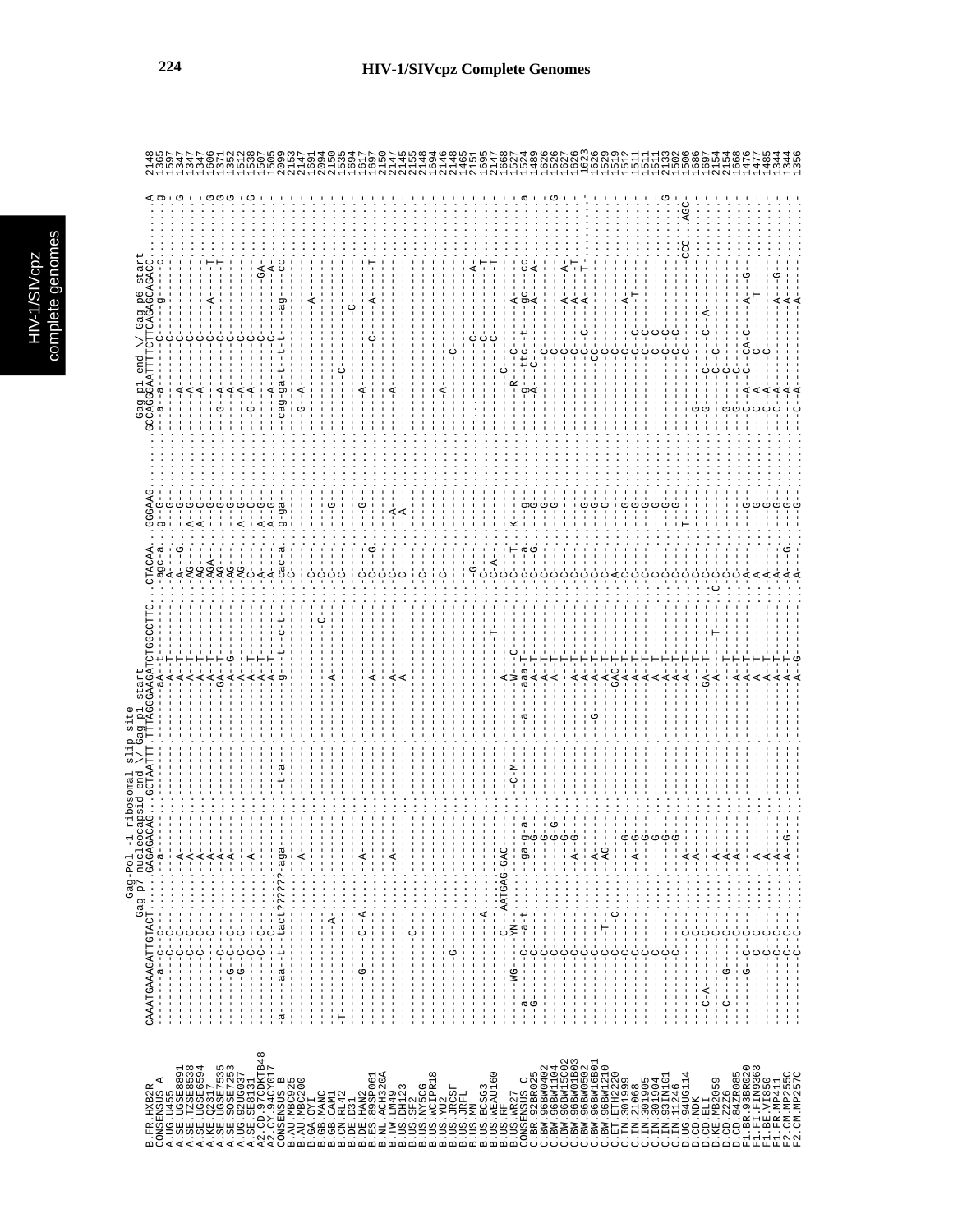|  | omes<br>5<br>00<br>н<br>ere |
|--|-----------------------------|

| $Gag-PK$<br>2148<br>Gag<br><u> ಈ വ സ ന ന ന ന പ</u><br>ഥ ന<br>ow∞o∞nonn∞n<br>m <sub>1</sub><br>4<br>⊥25547<br>000<br>419112200001190<br>$0 \vee 0 \vee 0 \vee 0$<br>nummud<br>Tummud<br>400.<br>4<br>HH W W H W O W N<br>$\circ$<br>4<br>4<br>$\circ$<br>$\sigma$<br><u>– ពេលល</u><br>ru ru ru 4<br>4<br>4<br>4332<br>$M$ $\Omega$ $\Omega$<br>m m m<br>4<br>4<br>6 m m m<br>Б<br>25<br>25<br>25<br>$N$ $N$ $N$<br>HΝ<br>C<br>てり<br>てり<br>K,<br>Q<br>GAG<br>ĞAA<br>GAA<br>-AGGAGGAAG<br>$-{\rm CA} - {\rm C} - {\rm A} - {\rm A} - {\rm A} i$<br>GGA-AAC<br>$- - - GAA$<br>GCCAGGGAATTTTCTTCAGAGCAGACC<br>COAGGGAATTTTCTTCAGAGCAGACC<br>$G - -G - G A A$<br>등<br>よび<br>Ü<br>$-ACA-C$<br>ט<br>י<br>F<br>E<br>ひ<br>ひ<br>ひ<br>てり<br>でり<br>てり<br>てり<br>C٦<br>てり<br>てり<br>てり<br>てり<br>てり<br>AACA-<br>τŋ<br>$-ACA$<br>$-ACC-$<br>তা<br>oj<br>$-AG-$<br>$- A -$<br>Ą<br>F<br>1<br>$-4$<br>К<br>Æ<br>F<br>Æ<br>ন্<br>ų.<br>Ó<br>囸<br>К<br>Gag<br>$\circ$<br>ωj<br>п<br>ن<br>ا<br>g<br>ひ<br>U<br>↻<br>↻<br>U<br>U<br>$-1 - 4 - 6$<br>U<br>O<br>U<br>O<br>t<br>ပု<br>Ğ<br>!<br>Ā<br>$\frac{1}{1}$<br>Ğ<br>U<br>U<br>U<br>CΩ<br>$-4 - 0$<br>ひ<br>$A - G$<br>ن<br>ا<br>O<br>U<br>U<br>O<br>O<br>U<br>O<br>C)<br>ပု<br>U<br>U<br>-1<br>$\overline{\phantom{a}}$<br>т<br>$\mathsf I$<br>Ŀ,<br>ပုံပုံ<br>$\frac{1}{2}$<br>U<br>Щ<br>U<br>U<br>U<br>U<br>↻<br>↻<br>U<br>U<br>O<br>O<br>C<br>C<br>C)<br>z<br>J.<br>п<br>1<br>$\frac{1}{1}$<br>л<br>囸<br>$\overline{A}$<br><b>Q</b><br>$\overline{A}$<br>$-1$<br>ত<br>K,<br>↻<br>$\overline{P}$<br>ゼ<br>Ť<br>J<br>R<br>T<br>$\overset{1}{\circ}$<br>Φ<br>Φ<br>ひ<br>ひ<br>$\frac{1}{2}$<br>ひ<br>י<br>י<br>⋖<br>ATCAAAAAG<br>-GG-ATCAAA<br>$GT-CA$<br>$-99 -$<br>Ţ<br><b>DAADDO</b><br>P<br>ひ<br>ပု<br>ひ<br>也<br>ᄞ<br>ᄄ<br>也<br>ひ<br>ひ<br>U<br>ט<br>℧<br>↻<br>U<br>U<br>$A - A$<br>ą<br>Ř<br>Ō<br>A<br>Ō,<br>ひ<br>ひ<br>K.<br>Æ<br>K.<br>U<br>◡<br>ਨਾ<br><b>ADDIDO-1</b><br>CTACAA<br>99999<br><b>GGGGG</b><br>じー<br>PGGLS-<br>×<br>GGGG<br><b>GGGG</b><br>$\circ$<br>$AG-$<br>ひ<br>ᆞ<br>.GCTAATTT.TTTAGGAAGATCTGGCCTTC<br>- A N F - L G K I W P S<br>UHUUUUHUHAGAAUUUAHHH .FI<br>Ŀ,<br>U<br>O<br>↻<br>↻<br>↻<br>U<br>s<br>S<br>$\frac{C}{1}$<br>O<br>$-1$<br>К<br>۴<br>Е<br>부<br>ACCGACC<br>ᆞ<br><b>GAT</b><br>-AGGT<br>⊢<br>ACAT<br>AGG'<br>ł<br>ATA<br>$-ATTA$<br>ᄞ<br>99 -<br>aAa-<br>$AT-$<br>Ť<br>GAG<br>ł<br>ł<br>ATA<br>ł<br>ŧ,<br>ł<br>ł<br>ł<br>ł<br>ł<br>$\frac{1}{1}$<br>ł<br>ł<br>ł<br>ł<br>í<br>ł<br>$AG-$<br>i.<br>$\Box$<br>start<br>К<br>К<br>K,<br>$\overline{A}$<br>Æ<br>යි<br>3<br>囸<br>$\overline{A}$<br>R<br>Ŀ,<br>Ë<br>$Gag-Po1$<br>$-4$<br>К<br>К<br>К<br>Gag p7 nucleocapsid<br>ÁÀ<br>CAAATGAAAGATTGTACTGAGAGACAG<br>C-AGCAACAA-T-C-G<br>-AAAATGAG-GA--M-<br>ל<br>י<br>$-4-4-6$<br>ł<br>ŧ<br>$-4-49-1$<br>'-AAAAT -GA---<br>'-AA AAT-GA---<br>'-GA AAT-GA-A-<br>f,<br>Œ,<br>1<br>J.<br>J,<br>$-GA$ -<br>ł<br>ł<br>п<br>I<br>$\frac{1}{1}$<br>$- -A - -$<br>$\frac{1}{1}$<br>$\frac{1}{1}$<br>$\frac{1}{1}$<br>п<br>$-1 - 4 - 1$<br>п<br>I<br>ł<br>ł<br>$-AAATGAA-GA-$<br>$-9a-$<br>j<br>Ġ<br> <br> <br>$\frac{1}{1}$<br>ن<br>۱<br>$\overline{\phantom{a}}$<br>$\begin{array}{c} \rule{0pt}{2.5ex} \rule{0pt}{2.5ex} \rule{0pt}{2.5ex} \rule{0pt}{2.5ex} \rule{0pt}{2.5ex} \rule{0pt}{2.5ex} \rule{0pt}{2.5ex} \rule{0pt}{2.5ex} \rule{0pt}{2.5ex} \rule{0pt}{2.5ex} \rule{0pt}{2.5ex} \rule{0pt}{2.5ex} \rule{0pt}{2.5ex} \rule{0pt}{2.5ex} \rule{0pt}{2.5ex} \rule{0pt}{2.5ex} \rule{0pt}{2.5ex} \rule{0pt}{2.5ex} \rule{0pt}{2.5ex} \rule{0$<br>$\mathbf{I}$<br>$\mathbf{I}$<br>I.<br>п<br>$-4 -$<br>т<br>п<br>Л<br>J.<br>J.<br>$\cdots$ - $-$ A-<br>Ţ<br>I<br>$\begin{array}{c} \end{array}$<br>$\frac{1}{1}$<br>$-6A$<br>$-1 - CC - AGCTGGA - A$<br>--AACTGGA-GC<br>ף<br>י<br>$-AGCAGGAAA-C$<br>回<br>$\,$ I<br>$\begin{array}{c} \end{array}$<br>$\mathbf{I}$<br>I<br>I<br>т<br>J<br>I<br>I<br>$\mathbf{I}$<br>J,<br>J<br>$\mathbf{I}$<br>T<br>$\blacksquare$<br>$\mathbf{I}$<br>$\mathbf{I}$<br>$\mathbf{I}$<br>Ħ<br>$\frac{1}{2}$<br>$\mathbf{I}$<br>п<br>л<br>$\frac{1}{2}$<br>$\frac{1}{2}$<br>$\frac{1}{2}$<br>$\frac{1}{2}$<br>$\frac{1}{2}$<br>п<br>п<br>H.<br>Ì<br>Ì<br>Ì<br>$\vdots$<br>Ì<br>Ì<br>$\vdots$<br>Ì<br>$\vdots$<br>Ì<br>È<br>Ì<br>Ì<br>$\vdots$<br>$\frac{1}{2}$<br>Ì<br>$\vdots$<br>Ì<br>Ì<br>Ì<br>$\vdots$<br>$\vdots$<br>$\vdots$<br>$\frac{1}{1}$<br>$\ddot{\cdot}$<br>$\vdots$<br>$\vdots$<br>$\vdots$<br>$\vdots$<br>$\vdots$<br>$-1 - -$<br>$\vdots$<br>$\cdot$<br>$\vdots$<br>$\ddot{\cdot}$<br>$- -A \ldots$<br>$\overline{1}$<br>$-4$<br>$- - A$<br>$-4$<br>$\mathbf I$<br>$- A -$<br>$\frac{1}{2}$<br>$-4$<br>$\begin{array}{c} 4000744 \\ + + + + + + \\ + + + + + \end{array}$<br>L.<br>↻<br>$\begin{array}{c} \nabla \cdot \nabla \cdot \nabla \cdot \nabla \cdot \nabla \cdot \nabla \cdot \nabla \cdot \nabla \cdot \nabla \cdot \nabla \cdot \nabla \cdot \nabla \cdot \nabla \cdot \nabla \cdot \nabla \cdot \nabla \cdot \nabla \cdot \nabla \cdot \nabla \cdot \nabla \cdot \nabla \cdot \nabla \cdot \nabla \cdot \nabla \cdot \nabla \cdot \nabla \cdot \nabla \cdot \nabla \cdot \nabla \cdot \nabla \cdot \nabla \cdot \nabla \cdot \nabla \cdot \nabla \cdot \nabla \cdot \nab$<br>CAAATGAAAGATTGTACT<br>ł<br>Ĵ<br>ė,<br>н<br>Ŧ<br>$\frac{1}{1}$<br>$\frac{1}{1}$<br>é<br>$\frac{1}{1}$<br>$\frac{1}{4}$<br>$\overline{\phantom{a}}$<br>$\mathsf I$<br>$\mathsf I$<br>$\frac{1}{1}$<br>$\frac{1}{4}$<br>$\mathbf{I}$<br>ŧ<br>Ť<br>Ť<br>$\mathbf{I}$<br>$\frac{1}{1}$<br>Ť<br>÷<br>$\frac{1}{1}$<br>÷<br>÷<br>$\begin{array}{c} \rule{0pt}{2.5ex} \rule{0pt}{2.5ex} \rule{0pt}{2.5ex} \rule{0pt}{2.5ex} \rule{0pt}{2.5ex} \rule{0pt}{2.5ex} \rule{0pt}{2.5ex} \rule{0pt}{2.5ex} \rule{0pt}{2.5ex} \rule{0pt}{2.5ex} \rule{0pt}{2.5ex} \rule{0pt}{2.5ex} \rule{0pt}{2.5ex} \rule{0pt}{2.5ex} \rule{0pt}{2.5ex} \rule{0pt}{2.5ex} \rule{0pt}{2.5ex} \rule{0pt}{2.5ex} \rule{0pt}{2.5ex} \rule{0$<br>$\mathbf{I}$<br>$\mathbf{I}$<br>$\overline{\phantom{a}}$<br>$\mathbf{I}$<br>i<br>-<br>U<br>I<br>U<br>U<br>U<br>$\frac{1}{1}$<br>ļ<br>U<br>U<br>U<br>U<br>U<br> <br>ט<br>ו<br>$\frac{1}{1}$<br>U<br>$\frac{1}{1}$<br>U<br>U<br>U<br>U<br>$\frac{1}{1}$<br>$\frac{1}{2}$<br>O<br>U<br>U<br>U<br>U<br>U<br>U<br>U<br>U<br>Ô<br>O<br>O<br>U<br>$\frac{1}{1}$<br>C<br>◡<br>U<br>U<br>◡<br>$\circ$<br>Ť<br>ŧ<br>÷<br>T<br>Ť<br>÷<br>÷<br>$\frac{1}{1}$<br>ŧ<br>ŧ<br>$\frac{1}{1}$<br>$\frac{1}{1}$<br>÷<br>Ť<br>÷<br>Ť<br>Ŧ<br>÷<br>$\frac{1}{1}$<br>Ť<br>$\blacksquare$<br>$\frac{1}{1}$<br>ł<br>÷<br>÷<br>÷<br>÷<br>÷<br>Ť<br>÷<br>-1<br>ŧ<br>-1<br>$\blacksquare$<br>$\mathbf{I}$<br>ŧ<br>-1<br>ŧ<br>÷<br>÷<br>$\frac{1}{1}$<br>п<br>j.<br>$\overline{\phantom{a}}$<br>Ÿ<br>$-4-$<br>U<br>K,<br>$-1$<br>ט<br>ו<br>↻<br>りーウー<br>ט<br>ו<br>i<br>$\frac{1}{1}$<br>$\frac{C}{1}$<br>ט<br>ו<br>$O - 1 - 1 - 1 - 1 - 1$<br>$-1$<br>$\begin{array}{c}\nC \\ 1\n\end{array}$<br>U<br>--<br>U<br>U<br>U<br>↻<br>$-1 - 5 - 1$<br>ں<br>ا<br>$0 - 1 - 1 - 1 - 1$<br>$\frac{1}{2}$<br>$-\frac{1}{2}$<br>U<br> <br>U<br>りー<br>U<br>ပု<br>К<br>י<br>ד<br>$\begin{array}{c}\n0 \\ 1\n\end{array}$<br>ט<br>ו<br>$\begin{array}{c}\n0 \\ 1\n\end{array}$<br>י<br>י<br>U<br>U<br>$\frac{1}{2}$<br>י<br>ו<br>$\frac{1}{2}$<br>$\square$<br>Ţ<br>Ī<br>Ţ<br>$\frac{1}{1}$<br>$\frac{1}{1}$<br>Ţ<br>Ī<br>÷<br>Ţ<br>$\mathbf{I}$<br>J<br>$\begin{array}{c} 1 \\ 1 \\ 1 \end{array}$<br>$\overline{\phantom{a}}$<br>ŧ<br>J.<br>Ţ<br>$\frac{1}{4}$<br>J<br>$\frac{1}{2}$<br>$-4 - 7$<br>J<br>J.<br>$\overline{\phantom{a}}$<br>$\mathbf{I}$<br>$\mathbf{I}$<br>$\overline{1}$<br>$\mathbf{I}$<br>J.<br>-1<br>$B$ - - - - - $B$<br>Ť.<br>Ï<br>$\begin{array}{c} 1 \\ 1 \\ 1 \end{array}$<br>$\overline{\phantom{a}}$<br>ı<br>I<br>$\begin{bmatrix} 1 \\ 1 \\ 1 \end{bmatrix}$<br>Ţ<br>$\frac{1}{1}$<br>$\frac{1}{1}$<br>$\frac{1}{1}$<br>×<br>$\mathbf{I}$<br>$\begin{array}{c} \end{array}$<br>I<br>Ţ<br>$\mathbf{I}$<br>$\mathbf{I}$<br>$\frac{1}{1}$<br>J.<br>I<br>I<br>$\mathbf{I}$<br>J.<br>п<br>$\mathbf{I}$<br>J<br>-<br>P<br>P<br>P<br>P<br>P<br>P<br>P<br>P<br>P<br>P<br>i<br>p<br>t<br>P<br>$\frac{1}{1}$<br>$\frac{1}{1}$<br>J.<br>1<br>$\frac{1}{1}$<br>л<br>ł<br>п<br>1<br>п<br>ı<br>ł<br>п<br>l,<br>$\frac{1}{1}$<br>п<br>$\frac{1}{1}$<br>л<br>-1<br>Ť<br>$\frac{1}{1}$<br>Σ<br>ï<br>J.<br>ï<br>$-1$<br>ï<br>$\mathbf{I}$<br>$\frac{1}{2}$<br>ţ<br>$\frac{1}{1}$<br>$\overline{\phantom{a}}$<br>J<br>J<br>۱Ä<br>ပု<br>ပု<br>ပု<br>ပု<br>ပု<br>I<br>I<br>J<br>$\mathbf{I}$<br>J<br>J,<br>ပု<br>J<br>$\mathbf{I}$<br>I<br>J<br>$A-C$<br>$\circ$<br>L.<br>$\mathbf{I}$<br>$\blacksquare$<br>п<br>-1<br>$\mathbf{I}$<br>п<br>-1<br>п<br>-1<br>L.<br>л<br>$\mathbf{I}$<br>$\mathbf{I}$<br>$\overline{1}$<br>$\mathbf{I}$<br>-<br>- 1<br>$\begin{array}{l} 04-{\rm cycx.} (37.97{\rm FWW})\\ 04-{\rm cycx.} (37.97{\rm FWW})\\ 04-{\rm cycx.} (37.97{\rm VWH})\\ 05-{\rm DF} : {\rm B^2}. {\rm W1310} \\ 06-{\rm cycx.} (37.961)\\ 07-{\rm cycx.} (37.961)\\ 06-{\rm cycx.} (37.961)\\ 07-{\rm cycx.} (37.961)\\ 08-{\rm cycx.} (37.95{\rm EDM})\\ 09-{\rm cycx.} (37.95{\rm EDM})\\ 09$<br>$\begin{smallmatrix} \texttt{B.} & \texttt{IR.117B2R}\\ \texttt{G.18E.15ECGB3}\\ \texttt{G.18E.15ECGB3}\\ \texttt{G.18E.15ECGB3}\\ \texttt{G.18E.15E733}\\ \texttt{G.18E.15E733}\\ \texttt{G.18E.15E733}\\ \texttt{G.18E.15E733}\\ \texttt{G.18E.15E733}\\ \texttt{G.18E.15E733}\\ \texttt{G.18E.15E733}\\ \texttt{G.18E.15E730}\\ \texttt{G.$<br>CPZ.CM.SIVCPZCAM3<br>CPZ.CM.SIVCPZCAM5<br>CPZ.CD.SIVCPZANT<br>$\begin{array}{l} 11\!\!-\!\! \begin{array}{l} \texttt{CPX}.\texttt{ON}.\texttt{WFB18}\\ 11\!\!-\!\! \begin{array}{l} \texttt{CPX}.\texttt{FN}.\texttt{WFB139}\\ 11\!\!-\!\! \begin{array}{l} \texttt{CPX}.\texttt{FN}.\texttt{WFB1307}\\ 11\!\!-\!\! \begin{array}{l} \texttt{CPX}.\texttt{BN}.\texttt{WFB1307}\\ 11\!\!-\!\! \begin{array}{l} \texttt{CPX}.\texttt{SN}.\texttt{CPZAB}\\ 11\!\!-\!\! \begin{array}{l} \texttt$<br>B.FR.HXB2R<br>B.FR.HXB2R |  | ᄞ<br>ဥ<br>g-Pol -1 z<br>7 nucleoca<br>GAGAGAC<br>Gag-Pol<br>Gag p7 nuc. | Ф<br>$\vec{p}$<br>31 <sub>0</sub><br>Gag<br>٩Ē<br>ω<br>GCTAAT<br>end<br>soma<br>bris | star | CACAAA | GGGAAG |     |     | Gag pl end \/ Gag p6 star<br>CCAGGGAATTTTCTTCAGAGACAGACC |  |
|---------------------------------------------------------------------------------------------------------------------------------------------------------------------------------------------------------------------------------------------------------------------------------------------------------------------------------------------------------------------------------------------------------------------------------------------------------------------------------------------------------------------------------------------------------------------------------------------------------------------------------------------------------------------------------------------------------------------------------------------------------------------------------------------------------------------------------------------------------------------------------------------------------------------------------------------------------------------------------------------------------------------------------------------------------------------------------------------------------------------------------------------------------------------------------------------------------------------------------------------------------------------------------------------------------------------------------------------------------------------------------------------------------------------------------------------------------------------------------------------------------------------------------------------------------------------------------------------------------------------------------------------------------------------------------------------------------------------------------------------------------------------------------------------------------------------------------------------------------------------------------------------------------------------------------------------------------------------------------------------------------------------------------------------------------------------------------------------------------------------------------------------------------------------------------------------------------------------------------------------------------------------------------------------------------------------------------------------------------------------------------------------------------------------------------------------------------------------------------------------------------------------------------------------------------------------------------------------------------------------------------------------------------------------------------------------------------------------------------------------------------------------------------------------------------------------------------------------------------------------------------------------------------------------------------------------------------------------------------------------------------------------------------------------------------------------------------------------------------------------------------------------------------------------------------------------------------------------------------------------------------------------------------------------------------------------------------------------------------------------------------------------------------------------------------------------------------------------------------------------------------------------------------------------------------------------------------------------------------------------------------------------------------------------------------------------------------------------------------------------------------------------------------------------------------------------------------------------------------------------------------------------------------------------------------------------------------------------------------------------------------------------------------------------------------------------------------------------------------------------------------------------------------------------------------------------------------------------------------------------------------------------------------------------------------------------------------------------------------------------------------------------------------------------------------------------------------------------------------------------------------------------------------------------------------------------------------------------------------------------------------------------------------------------------------------------------------------------------------------------------------------------------------------------------------------------------------------------------------------------------------------------------------------------------------------------------------------------------------------------------------------------------------------------------------------------------------------------------------------------------------------------------------------------------------------------------------------------------------------------------------------------------------------------------------------------------------------------------------------------------------------------------------------------------------------------------------------------------------------------------------------------------------------------------------------------------------------------------------------------------------------------------------------------------------------------------------------------------------------------------------------------------------------------------------------------------------------------------------------------------------------------------------------------------------------------------------------------------------------------------------------------------------------------------------------------------------------------------------------------------------------------------------------------------------------------------------------------------------------------------------------------------------------------------------------------------------------------------------------------------------------------------------------------------------------------------------------------------------------------------------------------------------------------------------------------------------------------------------------------------------------------------------------------------------------------------------------------------------------------------------------------------------------------------------------------------------------------------------------------------------------------------------------------------------------------------------------------------------------------------------------------------------------------------------------------------------------------------------------------------------------------------------------------------------------------------------------------------------------------------------------------------------------------------------------------------------------------------------------------------------------------------------------------------------------------------------------------------------------------------------------------------------------------------------------------------------------------------------------------------------------------------------------------------------------------------------------------------------------------------------------------------------------------------------------------------------------------------------------------------------------------------------------------------------------------------------------------------------------------------------------------------------------------------------------------------------------------------------------------------------------------------------------------------------------------------------------------------------------------------------------------------------------------------------------------------------------------------------------------------------------------------------------------------------------------------------------------------------------------------------------------------------------------------------------------------------------------------------------------------------------------------------------------------------------------------------------------------------------------------------------------------------------------------------------------------------------------------------------------------------------------------------------------------------------------------------------------------------------------------------------------------------------------------------------------------------------------------------------------------------------------------------------------------------------------------------------------------------------------------------------------------------------------------------------------------------------------------------------------------------------------------------------------------------------------------------------------------------------------------------------------------------------------------------------------------------------------------------------------------------------------------------------------------------------------------------------------------------------------------------------------------------------------------------------------------------------------------------------------------------------------------------------------------------------------------------|--|-------------------------------------------------------------------------|--------------------------------------------------------------------------------------|------|--------|--------|-----|-----|----------------------------------------------------------|--|
|                                                                                                                                                                                                                                                                                                                                                                                                                                                                                                                                                                                                                                                                                                                                                                                                                                                                                                                                                                                                                                                                                                                                                                                                                                                                                                                                                                                                                                                                                                                                                                                                                                                                                                                                                                                                                                                                                                                                                                                                                                                                                                                                                                                                                                                                                                                                                                                                                                                                                                                                                                                                                                                                                                                                                                                                                                                                                                                                                                                                                                                                                                                                                                                                                                                                                                                                                                                                                                                                                                                                                                                                                                                                                                                                                                                                                                                                                                                                                                                                                                                                                                                                                                                                                                                                                                                                                                                                                                                                                                                                                                                                                                                                                                                                                                                                                                                                                                                                                                                                                                                                                                                                                                                                                                                                                                                                                                                                                                                                                                                                                                                                                                                                                                                                                                                                                                                                                                                                                                                                                                                                                                                                                                                                                                                                                                                                                                                                                                                                                                                                                                                                                                                                                                                                                                                                                                                                                                                                                                                                                                                                                                                                                                                                                                                                                                                                                                                                                                                                                                                                                                                                                                                                                                                                                                                                                                                                                                                                                                                                                                                                                                                                                                                                                                                                                                                                                                                                                                                                                                                                                                                                                                                                                                                                                                                                                                                                                                                                                                                                                                                                                                                                                                                                                                                                                                                                                                                                                                                                                                                                                                                                                                                                                                                                                                                                                                                                                                                                                         |  |                                                                         |                                                                                      |      |        |        |     |     |                                                          |  |
|                                                                                                                                                                                                                                                                                                                                                                                                                                                                                                                                                                                                                                                                                                                                                                                                                                                                                                                                                                                                                                                                                                                                                                                                                                                                                                                                                                                                                                                                                                                                                                                                                                                                                                                                                                                                                                                                                                                                                                                                                                                                                                                                                                                                                                                                                                                                                                                                                                                                                                                                                                                                                                                                                                                                                                                                                                                                                                                                                                                                                                                                                                                                                                                                                                                                                                                                                                                                                                                                                                                                                                                                                                                                                                                                                                                                                                                                                                                                                                                                                                                                                                                                                                                                                                                                                                                                                                                                                                                                                                                                                                                                                                                                                                                                                                                                                                                                                                                                                                                                                                                                                                                                                                                                                                                                                                                                                                                                                                                                                                                                                                                                                                                                                                                                                                                                                                                                                                                                                                                                                                                                                                                                                                                                                                                                                                                                                                                                                                                                                                                                                                                                                                                                                                                                                                                                                                                                                                                                                                                                                                                                                                                                                                                                                                                                                                                                                                                                                                                                                                                                                                                                                                                                                                                                                                                                                                                                                                                                                                                                                                                                                                                                                                                                                                                                                                                                                                                                                                                                                                                                                                                                                                                                                                                                                                                                                                                                                                                                                                                                                                                                                                                                                                                                                                                                                                                                                                                                                                                                                                                                                                                                                                                                                                                                                                                                                                                                                                                                                         |  |                                                                         |                                                                                      |      |        |        |     |     |                                                          |  |
|                                                                                                                                                                                                                                                                                                                                                                                                                                                                                                                                                                                                                                                                                                                                                                                                                                                                                                                                                                                                                                                                                                                                                                                                                                                                                                                                                                                                                                                                                                                                                                                                                                                                                                                                                                                                                                                                                                                                                                                                                                                                                                                                                                                                                                                                                                                                                                                                                                                                                                                                                                                                                                                                                                                                                                                                                                                                                                                                                                                                                                                                                                                                                                                                                                                                                                                                                                                                                                                                                                                                                                                                                                                                                                                                                                                                                                                                                                                                                                                                                                                                                                                                                                                                                                                                                                                                                                                                                                                                                                                                                                                                                                                                                                                                                                                                                                                                                                                                                                                                                                                                                                                                                                                                                                                                                                                                                                                                                                                                                                                                                                                                                                                                                                                                                                                                                                                                                                                                                                                                                                                                                                                                                                                                                                                                                                                                                                                                                                                                                                                                                                                                                                                                                                                                                                                                                                                                                                                                                                                                                                                                                                                                                                                                                                                                                                                                                                                                                                                                                                                                                                                                                                                                                                                                                                                                                                                                                                                                                                                                                                                                                                                                                                                                                                                                                                                                                                                                                                                                                                                                                                                                                                                                                                                                                                                                                                                                                                                                                                                                                                                                                                                                                                                                                                                                                                                                                                                                                                                                                                                                                                                                                                                                                                                                                                                                                                                                                                                                                         |  |                                                                         |                                                                                      |      |        |        |     |     |                                                          |  |
|                                                                                                                                                                                                                                                                                                                                                                                                                                                                                                                                                                                                                                                                                                                                                                                                                                                                                                                                                                                                                                                                                                                                                                                                                                                                                                                                                                                                                                                                                                                                                                                                                                                                                                                                                                                                                                                                                                                                                                                                                                                                                                                                                                                                                                                                                                                                                                                                                                                                                                                                                                                                                                                                                                                                                                                                                                                                                                                                                                                                                                                                                                                                                                                                                                                                                                                                                                                                                                                                                                                                                                                                                                                                                                                                                                                                                                                                                                                                                                                                                                                                                                                                                                                                                                                                                                                                                                                                                                                                                                                                                                                                                                                                                                                                                                                                                                                                                                                                                                                                                                                                                                                                                                                                                                                                                                                                                                                                                                                                                                                                                                                                                                                                                                                                                                                                                                                                                                                                                                                                                                                                                                                                                                                                                                                                                                                                                                                                                                                                                                                                                                                                                                                                                                                                                                                                                                                                                                                                                                                                                                                                                                                                                                                                                                                                                                                                                                                                                                                                                                                                                                                                                                                                                                                                                                                                                                                                                                                                                                                                                                                                                                                                                                                                                                                                                                                                                                                                                                                                                                                                                                                                                                                                                                                                                                                                                                                                                                                                                                                                                                                                                                                                                                                                                                                                                                                                                                                                                                                                                                                                                                                                                                                                                                                                                                                                                                                                                                                                                         |  |                                                                         |                                                                                      |      |        |        |     |     |                                                          |  |
|                                                                                                                                                                                                                                                                                                                                                                                                                                                                                                                                                                                                                                                                                                                                                                                                                                                                                                                                                                                                                                                                                                                                                                                                                                                                                                                                                                                                                                                                                                                                                                                                                                                                                                                                                                                                                                                                                                                                                                                                                                                                                                                                                                                                                                                                                                                                                                                                                                                                                                                                                                                                                                                                                                                                                                                                                                                                                                                                                                                                                                                                                                                                                                                                                                                                                                                                                                                                                                                                                                                                                                                                                                                                                                                                                                                                                                                                                                                                                                                                                                                                                                                                                                                                                                                                                                                                                                                                                                                                                                                                                                                                                                                                                                                                                                                                                                                                                                                                                                                                                                                                                                                                                                                                                                                                                                                                                                                                                                                                                                                                                                                                                                                                                                                                                                                                                                                                                                                                                                                                                                                                                                                                                                                                                                                                                                                                                                                                                                                                                                                                                                                                                                                                                                                                                                                                                                                                                                                                                                                                                                                                                                                                                                                                                                                                                                                                                                                                                                                                                                                                                                                                                                                                                                                                                                                                                                                                                                                                                                                                                                                                                                                                                                                                                                                                                                                                                                                                                                                                                                                                                                                                                                                                                                                                                                                                                                                                                                                                                                                                                                                                                                                                                                                                                                                                                                                                                                                                                                                                                                                                                                                                                                                                                                                                                                                                                                                                                                                                                         |  |                                                                         |                                                                                      |      |        |        |     |     |                                                          |  |
|                                                                                                                                                                                                                                                                                                                                                                                                                                                                                                                                                                                                                                                                                                                                                                                                                                                                                                                                                                                                                                                                                                                                                                                                                                                                                                                                                                                                                                                                                                                                                                                                                                                                                                                                                                                                                                                                                                                                                                                                                                                                                                                                                                                                                                                                                                                                                                                                                                                                                                                                                                                                                                                                                                                                                                                                                                                                                                                                                                                                                                                                                                                                                                                                                                                                                                                                                                                                                                                                                                                                                                                                                                                                                                                                                                                                                                                                                                                                                                                                                                                                                                                                                                                                                                                                                                                                                                                                                                                                                                                                                                                                                                                                                                                                                                                                                                                                                                                                                                                                                                                                                                                                                                                                                                                                                                                                                                                                                                                                                                                                                                                                                                                                                                                                                                                                                                                                                                                                                                                                                                                                                                                                                                                                                                                                                                                                                                                                                                                                                                                                                                                                                                                                                                                                                                                                                                                                                                                                                                                                                                                                                                                                                                                                                                                                                                                                                                                                                                                                                                                                                                                                                                                                                                                                                                                                                                                                                                                                                                                                                                                                                                                                                                                                                                                                                                                                                                                                                                                                                                                                                                                                                                                                                                                                                                                                                                                                                                                                                                                                                                                                                                                                                                                                                                                                                                                                                                                                                                                                                                                                                                                                                                                                                                                                                                                                                                                                                                                                                         |  |                                                                         |                                                                                      |      |        |        |     |     |                                                          |  |
|                                                                                                                                                                                                                                                                                                                                                                                                                                                                                                                                                                                                                                                                                                                                                                                                                                                                                                                                                                                                                                                                                                                                                                                                                                                                                                                                                                                                                                                                                                                                                                                                                                                                                                                                                                                                                                                                                                                                                                                                                                                                                                                                                                                                                                                                                                                                                                                                                                                                                                                                                                                                                                                                                                                                                                                                                                                                                                                                                                                                                                                                                                                                                                                                                                                                                                                                                                                                                                                                                                                                                                                                                                                                                                                                                                                                                                                                                                                                                                                                                                                                                                                                                                                                                                                                                                                                                                                                                                                                                                                                                                                                                                                                                                                                                                                                                                                                                                                                                                                                                                                                                                                                                                                                                                                                                                                                                                                                                                                                                                                                                                                                                                                                                                                                                                                                                                                                                                                                                                                                                                                                                                                                                                                                                                                                                                                                                                                                                                                                                                                                                                                                                                                                                                                                                                                                                                                                                                                                                                                                                                                                                                                                                                                                                                                                                                                                                                                                                                                                                                                                                                                                                                                                                                                                                                                                                                                                                                                                                                                                                                                                                                                                                                                                                                                                                                                                                                                                                                                                                                                                                                                                                                                                                                                                                                                                                                                                                                                                                                                                                                                                                                                                                                                                                                                                                                                                                                                                                                                                                                                                                                                                                                                                                                                                                                                                                                                                                                                                                         |  |                                                                         |                                                                                      |      |        |        |     |     |                                                          |  |
|                                                                                                                                                                                                                                                                                                                                                                                                                                                                                                                                                                                                                                                                                                                                                                                                                                                                                                                                                                                                                                                                                                                                                                                                                                                                                                                                                                                                                                                                                                                                                                                                                                                                                                                                                                                                                                                                                                                                                                                                                                                                                                                                                                                                                                                                                                                                                                                                                                                                                                                                                                                                                                                                                                                                                                                                                                                                                                                                                                                                                                                                                                                                                                                                                                                                                                                                                                                                                                                                                                                                                                                                                                                                                                                                                                                                                                                                                                                                                                                                                                                                                                                                                                                                                                                                                                                                                                                                                                                                                                                                                                                                                                                                                                                                                                                                                                                                                                                                                                                                                                                                                                                                                                                                                                                                                                                                                                                                                                                                                                                                                                                                                                                                                                                                                                                                                                                                                                                                                                                                                                                                                                                                                                                                                                                                                                                                                                                                                                                                                                                                                                                                                                                                                                                                                                                                                                                                                                                                                                                                                                                                                                                                                                                                                                                                                                                                                                                                                                                                                                                                                                                                                                                                                                                                                                                                                                                                                                                                                                                                                                                                                                                                                                                                                                                                                                                                                                                                                                                                                                                                                                                                                                                                                                                                                                                                                                                                                                                                                                                                                                                                                                                                                                                                                                                                                                                                                                                                                                                                                                                                                                                                                                                                                                                                                                                                                                                                                                                                                         |  |                                                                         |                                                                                      |      |        |        |     |     |                                                          |  |
|                                                                                                                                                                                                                                                                                                                                                                                                                                                                                                                                                                                                                                                                                                                                                                                                                                                                                                                                                                                                                                                                                                                                                                                                                                                                                                                                                                                                                                                                                                                                                                                                                                                                                                                                                                                                                                                                                                                                                                                                                                                                                                                                                                                                                                                                                                                                                                                                                                                                                                                                                                                                                                                                                                                                                                                                                                                                                                                                                                                                                                                                                                                                                                                                                                                                                                                                                                                                                                                                                                                                                                                                                                                                                                                                                                                                                                                                                                                                                                                                                                                                                                                                                                                                                                                                                                                                                                                                                                                                                                                                                                                                                                                                                                                                                                                                                                                                                                                                                                                                                                                                                                                                                                                                                                                                                                                                                                                                                                                                                                                                                                                                                                                                                                                                                                                                                                                                                                                                                                                                                                                                                                                                                                                                                                                                                                                                                                                                                                                                                                                                                                                                                                                                                                                                                                                                                                                                                                                                                                                                                                                                                                                                                                                                                                                                                                                                                                                                                                                                                                                                                                                                                                                                                                                                                                                                                                                                                                                                                                                                                                                                                                                                                                                                                                                                                                                                                                                                                                                                                                                                                                                                                                                                                                                                                                                                                                                                                                                                                                                                                                                                                                                                                                                                                                                                                                                                                                                                                                                                                                                                                                                                                                                                                                                                                                                                                                                                                                                                                         |  |                                                                         |                                                                                      |      |        |        |     |     |                                                          |  |
|                                                                                                                                                                                                                                                                                                                                                                                                                                                                                                                                                                                                                                                                                                                                                                                                                                                                                                                                                                                                                                                                                                                                                                                                                                                                                                                                                                                                                                                                                                                                                                                                                                                                                                                                                                                                                                                                                                                                                                                                                                                                                                                                                                                                                                                                                                                                                                                                                                                                                                                                                                                                                                                                                                                                                                                                                                                                                                                                                                                                                                                                                                                                                                                                                                                                                                                                                                                                                                                                                                                                                                                                                                                                                                                                                                                                                                                                                                                                                                                                                                                                                                                                                                                                                                                                                                                                                                                                                                                                                                                                                                                                                                                                                                                                                                                                                                                                                                                                                                                                                                                                                                                                                                                                                                                                                                                                                                                                                                                                                                                                                                                                                                                                                                                                                                                                                                                                                                                                                                                                                                                                                                                                                                                                                                                                                                                                                                                                                                                                                                                                                                                                                                                                                                                                                                                                                                                                                                                                                                                                                                                                                                                                                                                                                                                                                                                                                                                                                                                                                                                                                                                                                                                                                                                                                                                                                                                                                                                                                                                                                                                                                                                                                                                                                                                                                                                                                                                                                                                                                                                                                                                                                                                                                                                                                                                                                                                                                                                                                                                                                                                                                                                                                                                                                                                                                                                                                                                                                                                                                                                                                                                                                                                                                                                                                                                                                                                                                                                                                         |  |                                                                         |                                                                                      |      |        |        |     |     |                                                          |  |
|                                                                                                                                                                                                                                                                                                                                                                                                                                                                                                                                                                                                                                                                                                                                                                                                                                                                                                                                                                                                                                                                                                                                                                                                                                                                                                                                                                                                                                                                                                                                                                                                                                                                                                                                                                                                                                                                                                                                                                                                                                                                                                                                                                                                                                                                                                                                                                                                                                                                                                                                                                                                                                                                                                                                                                                                                                                                                                                                                                                                                                                                                                                                                                                                                                                                                                                                                                                                                                                                                                                                                                                                                                                                                                                                                                                                                                                                                                                                                                                                                                                                                                                                                                                                                                                                                                                                                                                                                                                                                                                                                                                                                                                                                                                                                                                                                                                                                                                                                                                                                                                                                                                                                                                                                                                                                                                                                                                                                                                                                                                                                                                                                                                                                                                                                                                                                                                                                                                                                                                                                                                                                                                                                                                                                                                                                                                                                                                                                                                                                                                                                                                                                                                                                                                                                                                                                                                                                                                                                                                                                                                                                                                                                                                                                                                                                                                                                                                                                                                                                                                                                                                                                                                                                                                                                                                                                                                                                                                                                                                                                                                                                                                                                                                                                                                                                                                                                                                                                                                                                                                                                                                                                                                                                                                                                                                                                                                                                                                                                                                                                                                                                                                                                                                                                                                                                                                                                                                                                                                                                                                                                                                                                                                                                                                                                                                                                                                                                                                                                         |  |                                                                         |                                                                                      |      |        |        |     |     |                                                          |  |
|                                                                                                                                                                                                                                                                                                                                                                                                                                                                                                                                                                                                                                                                                                                                                                                                                                                                                                                                                                                                                                                                                                                                                                                                                                                                                                                                                                                                                                                                                                                                                                                                                                                                                                                                                                                                                                                                                                                                                                                                                                                                                                                                                                                                                                                                                                                                                                                                                                                                                                                                                                                                                                                                                                                                                                                                                                                                                                                                                                                                                                                                                                                                                                                                                                                                                                                                                                                                                                                                                                                                                                                                                                                                                                                                                                                                                                                                                                                                                                                                                                                                                                                                                                                                                                                                                                                                                                                                                                                                                                                                                                                                                                                                                                                                                                                                                                                                                                                                                                                                                                                                                                                                                                                                                                                                                                                                                                                                                                                                                                                                                                                                                                                                                                                                                                                                                                                                                                                                                                                                                                                                                                                                                                                                                                                                                                                                                                                                                                                                                                                                                                                                                                                                                                                                                                                                                                                                                                                                                                                                                                                                                                                                                                                                                                                                                                                                                                                                                                                                                                                                                                                                                                                                                                                                                                                                                                                                                                                                                                                                                                                                                                                                                                                                                                                                                                                                                                                                                                                                                                                                                                                                                                                                                                                                                                                                                                                                                                                                                                                                                                                                                                                                                                                                                                                                                                                                                                                                                                                                                                                                                                                                                                                                                                                                                                                                                                                                                                                                                         |  |                                                                         |                                                                                      |      |        |        |     |     |                                                          |  |
|                                                                                                                                                                                                                                                                                                                                                                                                                                                                                                                                                                                                                                                                                                                                                                                                                                                                                                                                                                                                                                                                                                                                                                                                                                                                                                                                                                                                                                                                                                                                                                                                                                                                                                                                                                                                                                                                                                                                                                                                                                                                                                                                                                                                                                                                                                                                                                                                                                                                                                                                                                                                                                                                                                                                                                                                                                                                                                                                                                                                                                                                                                                                                                                                                                                                                                                                                                                                                                                                                                                                                                                                                                                                                                                                                                                                                                                                                                                                                                                                                                                                                                                                                                                                                                                                                                                                                                                                                                                                                                                                                                                                                                                                                                                                                                                                                                                                                                                                                                                                                                                                                                                                                                                                                                                                                                                                                                                                                                                                                                                                                                                                                                                                                                                                                                                                                                                                                                                                                                                                                                                                                                                                                                                                                                                                                                                                                                                                                                                                                                                                                                                                                                                                                                                                                                                                                                                                                                                                                                                                                                                                                                                                                                                                                                                                                                                                                                                                                                                                                                                                                                                                                                                                                                                                                                                                                                                                                                                                                                                                                                                                                                                                                                                                                                                                                                                                                                                                                                                                                                                                                                                                                                                                                                                                                                                                                                                                                                                                                                                                                                                                                                                                                                                                                                                                                                                                                                                                                                                                                                                                                                                                                                                                                                                                                                                                                                                                                                                                                         |  |                                                                         |                                                                                      |      |        |        |     |     |                                                          |  |
|                                                                                                                                                                                                                                                                                                                                                                                                                                                                                                                                                                                                                                                                                                                                                                                                                                                                                                                                                                                                                                                                                                                                                                                                                                                                                                                                                                                                                                                                                                                                                                                                                                                                                                                                                                                                                                                                                                                                                                                                                                                                                                                                                                                                                                                                                                                                                                                                                                                                                                                                                                                                                                                                                                                                                                                                                                                                                                                                                                                                                                                                                                                                                                                                                                                                                                                                                                                                                                                                                                                                                                                                                                                                                                                                                                                                                                                                                                                                                                                                                                                                                                                                                                                                                                                                                                                                                                                                                                                                                                                                                                                                                                                                                                                                                                                                                                                                                                                                                                                                                                                                                                                                                                                                                                                                                                                                                                                                                                                                                                                                                                                                                                                                                                                                                                                                                                                                                                                                                                                                                                                                                                                                                                                                                                                                                                                                                                                                                                                                                                                                                                                                                                                                                                                                                                                                                                                                                                                                                                                                                                                                                                                                                                                                                                                                                                                                                                                                                                                                                                                                                                                                                                                                                                                                                                                                                                                                                                                                                                                                                                                                                                                                                                                                                                                                                                                                                                                                                                                                                                                                                                                                                                                                                                                                                                                                                                                                                                                                                                                                                                                                                                                                                                                                                                                                                                                                                                                                                                                                                                                                                                                                                                                                                                                                                                                                                                                                                                                                                         |  |                                                                         |                                                                                      |      |        |        |     |     |                                                          |  |
|                                                                                                                                                                                                                                                                                                                                                                                                                                                                                                                                                                                                                                                                                                                                                                                                                                                                                                                                                                                                                                                                                                                                                                                                                                                                                                                                                                                                                                                                                                                                                                                                                                                                                                                                                                                                                                                                                                                                                                                                                                                                                                                                                                                                                                                                                                                                                                                                                                                                                                                                                                                                                                                                                                                                                                                                                                                                                                                                                                                                                                                                                                                                                                                                                                                                                                                                                                                                                                                                                                                                                                                                                                                                                                                                                                                                                                                                                                                                                                                                                                                                                                                                                                                                                                                                                                                                                                                                                                                                                                                                                                                                                                                                                                                                                                                                                                                                                                                                                                                                                                                                                                                                                                                                                                                                                                                                                                                                                                                                                                                                                                                                                                                                                                                                                                                                                                                                                                                                                                                                                                                                                                                                                                                                                                                                                                                                                                                                                                                                                                                                                                                                                                                                                                                                                                                                                                                                                                                                                                                                                                                                                                                                                                                                                                                                                                                                                                                                                                                                                                                                                                                                                                                                                                                                                                                                                                                                                                                                                                                                                                                                                                                                                                                                                                                                                                                                                                                                                                                                                                                                                                                                                                                                                                                                                                                                                                                                                                                                                                                                                                                                                                                                                                                                                                                                                                                                                                                                                                                                                                                                                                                                                                                                                                                                                                                                                                                                                                                                                         |  |                                                                         |                                                                                      |      |        |        |     |     |                                                          |  |
|                                                                                                                                                                                                                                                                                                                                                                                                                                                                                                                                                                                                                                                                                                                                                                                                                                                                                                                                                                                                                                                                                                                                                                                                                                                                                                                                                                                                                                                                                                                                                                                                                                                                                                                                                                                                                                                                                                                                                                                                                                                                                                                                                                                                                                                                                                                                                                                                                                                                                                                                                                                                                                                                                                                                                                                                                                                                                                                                                                                                                                                                                                                                                                                                                                                                                                                                                                                                                                                                                                                                                                                                                                                                                                                                                                                                                                                                                                                                                                                                                                                                                                                                                                                                                                                                                                                                                                                                                                                                                                                                                                                                                                                                                                                                                                                                                                                                                                                                                                                                                                                                                                                                                                                                                                                                                                                                                                                                                                                                                                                                                                                                                                                                                                                                                                                                                                                                                                                                                                                                                                                                                                                                                                                                                                                                                                                                                                                                                                                                                                                                                                                                                                                                                                                                                                                                                                                                                                                                                                                                                                                                                                                                                                                                                                                                                                                                                                                                                                                                                                                                                                                                                                                                                                                                                                                                                                                                                                                                                                                                                                                                                                                                                                                                                                                                                                                                                                                                                                                                                                                                                                                                                                                                                                                                                                                                                                                                                                                                                                                                                                                                                                                                                                                                                                                                                                                                                                                                                                                                                                                                                                                                                                                                                                                                                                                                                                                                                                                                                         |  |                                                                         |                                                                                      |      |        |        |     |     |                                                          |  |
|                                                                                                                                                                                                                                                                                                                                                                                                                                                                                                                                                                                                                                                                                                                                                                                                                                                                                                                                                                                                                                                                                                                                                                                                                                                                                                                                                                                                                                                                                                                                                                                                                                                                                                                                                                                                                                                                                                                                                                                                                                                                                                                                                                                                                                                                                                                                                                                                                                                                                                                                                                                                                                                                                                                                                                                                                                                                                                                                                                                                                                                                                                                                                                                                                                                                                                                                                                                                                                                                                                                                                                                                                                                                                                                                                                                                                                                                                                                                                                                                                                                                                                                                                                                                                                                                                                                                                                                                                                                                                                                                                                                                                                                                                                                                                                                                                                                                                                                                                                                                                                                                                                                                                                                                                                                                                                                                                                                                                                                                                                                                                                                                                                                                                                                                                                                                                                                                                                                                                                                                                                                                                                                                                                                                                                                                                                                                                                                                                                                                                                                                                                                                                                                                                                                                                                                                                                                                                                                                                                                                                                                                                                                                                                                                                                                                                                                                                                                                                                                                                                                                                                                                                                                                                                                                                                                                                                                                                                                                                                                                                                                                                                                                                                                                                                                                                                                                                                                                                                                                                                                                                                                                                                                                                                                                                                                                                                                                                                                                                                                                                                                                                                                                                                                                                                                                                                                                                                                                                                                                                                                                                                                                                                                                                                                                                                                                                                                                                                                                                         |  |                                                                         |                                                                                      |      |        |        |     |     |                                                          |  |
|                                                                                                                                                                                                                                                                                                                                                                                                                                                                                                                                                                                                                                                                                                                                                                                                                                                                                                                                                                                                                                                                                                                                                                                                                                                                                                                                                                                                                                                                                                                                                                                                                                                                                                                                                                                                                                                                                                                                                                                                                                                                                                                                                                                                                                                                                                                                                                                                                                                                                                                                                                                                                                                                                                                                                                                                                                                                                                                                                                                                                                                                                                                                                                                                                                                                                                                                                                                                                                                                                                                                                                                                                                                                                                                                                                                                                                                                                                                                                                                                                                                                                                                                                                                                                                                                                                                                                                                                                                                                                                                                                                                                                                                                                                                                                                                                                                                                                                                                                                                                                                                                                                                                                                                                                                                                                                                                                                                                                                                                                                                                                                                                                                                                                                                                                                                                                                                                                                                                                                                                                                                                                                                                                                                                                                                                                                                                                                                                                                                                                                                                                                                                                                                                                                                                                                                                                                                                                                                                                                                                                                                                                                                                                                                                                                                                                                                                                                                                                                                                                                                                                                                                                                                                                                                                                                                                                                                                                                                                                                                                                                                                                                                                                                                                                                                                                                                                                                                                                                                                                                                                                                                                                                                                                                                                                                                                                                                                                                                                                                                                                                                                                                                                                                                                                                                                                                                                                                                                                                                                                                                                                                                                                                                                                                                                                                                                                                                                                                                                                         |  |                                                                         |                                                                                      |      |        |        |     |     |                                                          |  |
|                                                                                                                                                                                                                                                                                                                                                                                                                                                                                                                                                                                                                                                                                                                                                                                                                                                                                                                                                                                                                                                                                                                                                                                                                                                                                                                                                                                                                                                                                                                                                                                                                                                                                                                                                                                                                                                                                                                                                                                                                                                                                                                                                                                                                                                                                                                                                                                                                                                                                                                                                                                                                                                                                                                                                                                                                                                                                                                                                                                                                                                                                                                                                                                                                                                                                                                                                                                                                                                                                                                                                                                                                                                                                                                                                                                                                                                                                                                                                                                                                                                                                                                                                                                                                                                                                                                                                                                                                                                                                                                                                                                                                                                                                                                                                                                                                                                                                                                                                                                                                                                                                                                                                                                                                                                                                                                                                                                                                                                                                                                                                                                                                                                                                                                                                                                                                                                                                                                                                                                                                                                                                                                                                                                                                                                                                                                                                                                                                                                                                                                                                                                                                                                                                                                                                                                                                                                                                                                                                                                                                                                                                                                                                                                                                                                                                                                                                                                                                                                                                                                                                                                                                                                                                                                                                                                                                                                                                                                                                                                                                                                                                                                                                                                                                                                                                                                                                                                                                                                                                                                                                                                                                                                                                                                                                                                                                                                                                                                                                                                                                                                                                                                                                                                                                                                                                                                                                                                                                                                                                                                                                                                                                                                                                                                                                                                                                                                                                                                                                         |  |                                                                         |                                                                                      |      |        |        |     |     |                                                          |  |
|                                                                                                                                                                                                                                                                                                                                                                                                                                                                                                                                                                                                                                                                                                                                                                                                                                                                                                                                                                                                                                                                                                                                                                                                                                                                                                                                                                                                                                                                                                                                                                                                                                                                                                                                                                                                                                                                                                                                                                                                                                                                                                                                                                                                                                                                                                                                                                                                                                                                                                                                                                                                                                                                                                                                                                                                                                                                                                                                                                                                                                                                                                                                                                                                                                                                                                                                                                                                                                                                                                                                                                                                                                                                                                                                                                                                                                                                                                                                                                                                                                                                                                                                                                                                                                                                                                                                                                                                                                                                                                                                                                                                                                                                                                                                                                                                                                                                                                                                                                                                                                                                                                                                                                                                                                                                                                                                                                                                                                                                                                                                                                                                                                                                                                                                                                                                                                                                                                                                                                                                                                                                                                                                                                                                                                                                                                                                                                                                                                                                                                                                                                                                                                                                                                                                                                                                                                                                                                                                                                                                                                                                                                                                                                                                                                                                                                                                                                                                                                                                                                                                                                                                                                                                                                                                                                                                                                                                                                                                                                                                                                                                                                                                                                                                                                                                                                                                                                                                                                                                                                                                                                                                                                                                                                                                                                                                                                                                                                                                                                                                                                                                                                                                                                                                                                                                                                                                                                                                                                                                                                                                                                                                                                                                                                                                                                                                                                                                                                                                                         |  |                                                                         |                                                                                      |      |        |        |     |     |                                                          |  |
|                                                                                                                                                                                                                                                                                                                                                                                                                                                                                                                                                                                                                                                                                                                                                                                                                                                                                                                                                                                                                                                                                                                                                                                                                                                                                                                                                                                                                                                                                                                                                                                                                                                                                                                                                                                                                                                                                                                                                                                                                                                                                                                                                                                                                                                                                                                                                                                                                                                                                                                                                                                                                                                                                                                                                                                                                                                                                                                                                                                                                                                                                                                                                                                                                                                                                                                                                                                                                                                                                                                                                                                                                                                                                                                                                                                                                                                                                                                                                                                                                                                                                                                                                                                                                                                                                                                                                                                                                                                                                                                                                                                                                                                                                                                                                                                                                                                                                                                                                                                                                                                                                                                                                                                                                                                                                                                                                                                                                                                                                                                                                                                                                                                                                                                                                                                                                                                                                                                                                                                                                                                                                                                                                                                                                                                                                                                                                                                                                                                                                                                                                                                                                                                                                                                                                                                                                                                                                                                                                                                                                                                                                                                                                                                                                                                                                                                                                                                                                                                                                                                                                                                                                                                                                                                                                                                                                                                                                                                                                                                                                                                                                                                                                                                                                                                                                                                                                                                                                                                                                                                                                                                                                                                                                                                                                                                                                                                                                                                                                                                                                                                                                                                                                                                                                                                                                                                                                                                                                                                                                                                                                                                                                                                                                                                                                                                                                                                                                                                                                         |  |                                                                         |                                                                                      |      |        |        |     |     |                                                          |  |
|                                                                                                                                                                                                                                                                                                                                                                                                                                                                                                                                                                                                                                                                                                                                                                                                                                                                                                                                                                                                                                                                                                                                                                                                                                                                                                                                                                                                                                                                                                                                                                                                                                                                                                                                                                                                                                                                                                                                                                                                                                                                                                                                                                                                                                                                                                                                                                                                                                                                                                                                                                                                                                                                                                                                                                                                                                                                                                                                                                                                                                                                                                                                                                                                                                                                                                                                                                                                                                                                                                                                                                                                                                                                                                                                                                                                                                                                                                                                                                                                                                                                                                                                                                                                                                                                                                                                                                                                                                                                                                                                                                                                                                                                                                                                                                                                                                                                                                                                                                                                                                                                                                                                                                                                                                                                                                                                                                                                                                                                                                                                                                                                                                                                                                                                                                                                                                                                                                                                                                                                                                                                                                                                                                                                                                                                                                                                                                                                                                                                                                                                                                                                                                                                                                                                                                                                                                                                                                                                                                                                                                                                                                                                                                                                                                                                                                                                                                                                                                                                                                                                                                                                                                                                                                                                                                                                                                                                                                                                                                                                                                                                                                                                                                                                                                                                                                                                                                                                                                                                                                                                                                                                                                                                                                                                                                                                                                                                                                                                                                                                                                                                                                                                                                                                                                                                                                                                                                                                                                                                                                                                                                                                                                                                                                                                                                                                                                                                                                                                                         |  |                                                                         |                                                                                      |      |        |        |     |     |                                                          |  |
|                                                                                                                                                                                                                                                                                                                                                                                                                                                                                                                                                                                                                                                                                                                                                                                                                                                                                                                                                                                                                                                                                                                                                                                                                                                                                                                                                                                                                                                                                                                                                                                                                                                                                                                                                                                                                                                                                                                                                                                                                                                                                                                                                                                                                                                                                                                                                                                                                                                                                                                                                                                                                                                                                                                                                                                                                                                                                                                                                                                                                                                                                                                                                                                                                                                                                                                                                                                                                                                                                                                                                                                                                                                                                                                                                                                                                                                                                                                                                                                                                                                                                                                                                                                                                                                                                                                                                                                                                                                                                                                                                                                                                                                                                                                                                                                                                                                                                                                                                                                                                                                                                                                                                                                                                                                                                                                                                                                                                                                                                                                                                                                                                                                                                                                                                                                                                                                                                                                                                                                                                                                                                                                                                                                                                                                                                                                                                                                                                                                                                                                                                                                                                                                                                                                                                                                                                                                                                                                                                                                                                                                                                                                                                                                                                                                                                                                                                                                                                                                                                                                                                                                                                                                                                                                                                                                                                                                                                                                                                                                                                                                                                                                                                                                                                                                                                                                                                                                                                                                                                                                                                                                                                                                                                                                                                                                                                                                                                                                                                                                                                                                                                                                                                                                                                                                                                                                                                                                                                                                                                                                                                                                                                                                                                                                                                                                                                                                                                                                                                         |  |                                                                         |                                                                                      |      |        |        |     |     |                                                          |  |
|                                                                                                                                                                                                                                                                                                                                                                                                                                                                                                                                                                                                                                                                                                                                                                                                                                                                                                                                                                                                                                                                                                                                                                                                                                                                                                                                                                                                                                                                                                                                                                                                                                                                                                                                                                                                                                                                                                                                                                                                                                                                                                                                                                                                                                                                                                                                                                                                                                                                                                                                                                                                                                                                                                                                                                                                                                                                                                                                                                                                                                                                                                                                                                                                                                                                                                                                                                                                                                                                                                                                                                                                                                                                                                                                                                                                                                                                                                                                                                                                                                                                                                                                                                                                                                                                                                                                                                                                                                                                                                                                                                                                                                                                                                                                                                                                                                                                                                                                                                                                                                                                                                                                                                                                                                                                                                                                                                                                                                                                                                                                                                                                                                                                                                                                                                                                                                                                                                                                                                                                                                                                                                                                                                                                                                                                                                                                                                                                                                                                                                                                                                                                                                                                                                                                                                                                                                                                                                                                                                                                                                                                                                                                                                                                                                                                                                                                                                                                                                                                                                                                                                                                                                                                                                                                                                                                                                                                                                                                                                                                                                                                                                                                                                                                                                                                                                                                                                                                                                                                                                                                                                                                                                                                                                                                                                                                                                                                                                                                                                                                                                                                                                                                                                                                                                                                                                                                                                                                                                                                                                                                                                                                                                                                                                                                                                                                                                                                                                                                                         |  |                                                                         |                                                                                      |      |        |        |     |     |                                                          |  |
|                                                                                                                                                                                                                                                                                                                                                                                                                                                                                                                                                                                                                                                                                                                                                                                                                                                                                                                                                                                                                                                                                                                                                                                                                                                                                                                                                                                                                                                                                                                                                                                                                                                                                                                                                                                                                                                                                                                                                                                                                                                                                                                                                                                                                                                                                                                                                                                                                                                                                                                                                                                                                                                                                                                                                                                                                                                                                                                                                                                                                                                                                                                                                                                                                                                                                                                                                                                                                                                                                                                                                                                                                                                                                                                                                                                                                                                                                                                                                                                                                                                                                                                                                                                                                                                                                                                                                                                                                                                                                                                                                                                                                                                                                                                                                                                                                                                                                                                                                                                                                                                                                                                                                                                                                                                                                                                                                                                                                                                                                                                                                                                                                                                                                                                                                                                                                                                                                                                                                                                                                                                                                                                                                                                                                                                                                                                                                                                                                                                                                                                                                                                                                                                                                                                                                                                                                                                                                                                                                                                                                                                                                                                                                                                                                                                                                                                                                                                                                                                                                                                                                                                                                                                                                                                                                                                                                                                                                                                                                                                                                                                                                                                                                                                                                                                                                                                                                                                                                                                                                                                                                                                                                                                                                                                                                                                                                                                                                                                                                                                                                                                                                                                                                                                                                                                                                                                                                                                                                                                                                                                                                                                                                                                                                                                                                                                                                                                                                                                                                         |  |                                                                         |                                                                                      |      |        |        |     |     |                                                          |  |
|                                                                                                                                                                                                                                                                                                                                                                                                                                                                                                                                                                                                                                                                                                                                                                                                                                                                                                                                                                                                                                                                                                                                                                                                                                                                                                                                                                                                                                                                                                                                                                                                                                                                                                                                                                                                                                                                                                                                                                                                                                                                                                                                                                                                                                                                                                                                                                                                                                                                                                                                                                                                                                                                                                                                                                                                                                                                                                                                                                                                                                                                                                                                                                                                                                                                                                                                                                                                                                                                                                                                                                                                                                                                                                                                                                                                                                                                                                                                                                                                                                                                                                                                                                                                                                                                                                                                                                                                                                                                                                                                                                                                                                                                                                                                                                                                                                                                                                                                                                                                                                                                                                                                                                                                                                                                                                                                                                                                                                                                                                                                                                                                                                                                                                                                                                                                                                                                                                                                                                                                                                                                                                                                                                                                                                                                                                                                                                                                                                                                                                                                                                                                                                                                                                                                                                                                                                                                                                                                                                                                                                                                                                                                                                                                                                                                                                                                                                                                                                                                                                                                                                                                                                                                                                                                                                                                                                                                                                                                                                                                                                                                                                                                                                                                                                                                                                                                                                                                                                                                                                                                                                                                                                                                                                                                                                                                                                                                                                                                                                                                                                                                                                                                                                                                                                                                                                                                                                                                                                                                                                                                                                                                                                                                                                                                                                                                                                                                                                                                                         |  |                                                                         |                                                                                      |      |        |        |     |     |                                                          |  |
|                                                                                                                                                                                                                                                                                                                                                                                                                                                                                                                                                                                                                                                                                                                                                                                                                                                                                                                                                                                                                                                                                                                                                                                                                                                                                                                                                                                                                                                                                                                                                                                                                                                                                                                                                                                                                                                                                                                                                                                                                                                                                                                                                                                                                                                                                                                                                                                                                                                                                                                                                                                                                                                                                                                                                                                                                                                                                                                                                                                                                                                                                                                                                                                                                                                                                                                                                                                                                                                                                                                                                                                                                                                                                                                                                                                                                                                                                                                                                                                                                                                                                                                                                                                                                                                                                                                                                                                                                                                                                                                                                                                                                                                                                                                                                                                                                                                                                                                                                                                                                                                                                                                                                                                                                                                                                                                                                                                                                                                                                                                                                                                                                                                                                                                                                                                                                                                                                                                                                                                                                                                                                                                                                                                                                                                                                                                                                                                                                                                                                                                                                                                                                                                                                                                                                                                                                                                                                                                                                                                                                                                                                                                                                                                                                                                                                                                                                                                                                                                                                                                                                                                                                                                                                                                                                                                                                                                                                                                                                                                                                                                                                                                                                                                                                                                                                                                                                                                                                                                                                                                                                                                                                                                                                                                                                                                                                                                                                                                                                                                                                                                                                                                                                                                                                                                                                                                                                                                                                                                                                                                                                                                                                                                                                                                                                                                                                                                                                                                                                         |  |                                                                         |                                                                                      |      |        |        |     |     |                                                          |  |
|                                                                                                                                                                                                                                                                                                                                                                                                                                                                                                                                                                                                                                                                                                                                                                                                                                                                                                                                                                                                                                                                                                                                                                                                                                                                                                                                                                                                                                                                                                                                                                                                                                                                                                                                                                                                                                                                                                                                                                                                                                                                                                                                                                                                                                                                                                                                                                                                                                                                                                                                                                                                                                                                                                                                                                                                                                                                                                                                                                                                                                                                                                                                                                                                                                                                                                                                                                                                                                                                                                                                                                                                                                                                                                                                                                                                                                                                                                                                                                                                                                                                                                                                                                                                                                                                                                                                                                                                                                                                                                                                                                                                                                                                                                                                                                                                                                                                                                                                                                                                                                                                                                                                                                                                                                                                                                                                                                                                                                                                                                                                                                                                                                                                                                                                                                                                                                                                                                                                                                                                                                                                                                                                                                                                                                                                                                                                                                                                                                                                                                                                                                                                                                                                                                                                                                                                                                                                                                                                                                                                                                                                                                                                                                                                                                                                                                                                                                                                                                                                                                                                                                                                                                                                                                                                                                                                                                                                                                                                                                                                                                                                                                                                                                                                                                                                                                                                                                                                                                                                                                                                                                                                                                                                                                                                                                                                                                                                                                                                                                                                                                                                                                                                                                                                                                                                                                                                                                                                                                                                                                                                                                                                                                                                                                                                                                                                                                                                                                                                                         |  |                                                                         |                                                                                      |      |        |        |     |     |                                                          |  |
|                                                                                                                                                                                                                                                                                                                                                                                                                                                                                                                                                                                                                                                                                                                                                                                                                                                                                                                                                                                                                                                                                                                                                                                                                                                                                                                                                                                                                                                                                                                                                                                                                                                                                                                                                                                                                                                                                                                                                                                                                                                                                                                                                                                                                                                                                                                                                                                                                                                                                                                                                                                                                                                                                                                                                                                                                                                                                                                                                                                                                                                                                                                                                                                                                                                                                                                                                                                                                                                                                                                                                                                                                                                                                                                                                                                                                                                                                                                                                                                                                                                                                                                                                                                                                                                                                                                                                                                                                                                                                                                                                                                                                                                                                                                                                                                                                                                                                                                                                                                                                                                                                                                                                                                                                                                                                                                                                                                                                                                                                                                                                                                                                                                                                                                                                                                                                                                                                                                                                                                                                                                                                                                                                                                                                                                                                                                                                                                                                                                                                                                                                                                                                                                                                                                                                                                                                                                                                                                                                                                                                                                                                                                                                                                                                                                                                                                                                                                                                                                                                                                                                                                                                                                                                                                                                                                                                                                                                                                                                                                                                                                                                                                                                                                                                                                                                                                                                                                                                                                                                                                                                                                                                                                                                                                                                                                                                                                                                                                                                                                                                                                                                                                                                                                                                                                                                                                                                                                                                                                                                                                                                                                                                                                                                                                                                                                                                                                                                                                                                         |  |                                                                         |                                                                                      |      |        |        |     |     |                                                          |  |
|                                                                                                                                                                                                                                                                                                                                                                                                                                                                                                                                                                                                                                                                                                                                                                                                                                                                                                                                                                                                                                                                                                                                                                                                                                                                                                                                                                                                                                                                                                                                                                                                                                                                                                                                                                                                                                                                                                                                                                                                                                                                                                                                                                                                                                                                                                                                                                                                                                                                                                                                                                                                                                                                                                                                                                                                                                                                                                                                                                                                                                                                                                                                                                                                                                                                                                                                                                                                                                                                                                                                                                                                                                                                                                                                                                                                                                                                                                                                                                                                                                                                                                                                                                                                                                                                                                                                                                                                                                                                                                                                                                                                                                                                                                                                                                                                                                                                                                                                                                                                                                                                                                                                                                                                                                                                                                                                                                                                                                                                                                                                                                                                                                                                                                                                                                                                                                                                                                                                                                                                                                                                                                                                                                                                                                                                                                                                                                                                                                                                                                                                                                                                                                                                                                                                                                                                                                                                                                                                                                                                                                                                                                                                                                                                                                                                                                                                                                                                                                                                                                                                                                                                                                                                                                                                                                                                                                                                                                                                                                                                                                                                                                                                                                                                                                                                                                                                                                                                                                                                                                                                                                                                                                                                                                                                                                                                                                                                                                                                                                                                                                                                                                                                                                                                                                                                                                                                                                                                                                                                                                                                                                                                                                                                                                                                                                                                                                                                                                                                                         |  |                                                                         |                                                                                      |      |        |        |     |     |                                                          |  |
|                                                                                                                                                                                                                                                                                                                                                                                                                                                                                                                                                                                                                                                                                                                                                                                                                                                                                                                                                                                                                                                                                                                                                                                                                                                                                                                                                                                                                                                                                                                                                                                                                                                                                                                                                                                                                                                                                                                                                                                                                                                                                                                                                                                                                                                                                                                                                                                                                                                                                                                                                                                                                                                                                                                                                                                                                                                                                                                                                                                                                                                                                                                                                                                                                                                                                                                                                                                                                                                                                                                                                                                                                                                                                                                                                                                                                                                                                                                                                                                                                                                                                                                                                                                                                                                                                                                                                                                                                                                                                                                                                                                                                                                                                                                                                                                                                                                                                                                                                                                                                                                                                                                                                                                                                                                                                                                                                                                                                                                                                                                                                                                                                                                                                                                                                                                                                                                                                                                                                                                                                                                                                                                                                                                                                                                                                                                                                                                                                                                                                                                                                                                                                                                                                                                                                                                                                                                                                                                                                                                                                                                                                                                                                                                                                                                                                                                                                                                                                                                                                                                                                                                                                                                                                                                                                                                                                                                                                                                                                                                                                                                                                                                                                                                                                                                                                                                                                                                                                                                                                                                                                                                                                                                                                                                                                                                                                                                                                                                                                                                                                                                                                                                                                                                                                                                                                                                                                                                                                                                                                                                                                                                                                                                                                                                                                                                                                                                                                                                                                         |  |                                                                         |                                                                                      |      |        |        |     |     |                                                          |  |
|                                                                                                                                                                                                                                                                                                                                                                                                                                                                                                                                                                                                                                                                                                                                                                                                                                                                                                                                                                                                                                                                                                                                                                                                                                                                                                                                                                                                                                                                                                                                                                                                                                                                                                                                                                                                                                                                                                                                                                                                                                                                                                                                                                                                                                                                                                                                                                                                                                                                                                                                                                                                                                                                                                                                                                                                                                                                                                                                                                                                                                                                                                                                                                                                                                                                                                                                                                                                                                                                                                                                                                                                                                                                                                                                                                                                                                                                                                                                                                                                                                                                                                                                                                                                                                                                                                                                                                                                                                                                                                                                                                                                                                                                                                                                                                                                                                                                                                                                                                                                                                                                                                                                                                                                                                                                                                                                                                                                                                                                                                                                                                                                                                                                                                                                                                                                                                                                                                                                                                                                                                                                                                                                                                                                                                                                                                                                                                                                                                                                                                                                                                                                                                                                                                                                                                                                                                                                                                                                                                                                                                                                                                                                                                                                                                                                                                                                                                                                                                                                                                                                                                                                                                                                                                                                                                                                                                                                                                                                                                                                                                                                                                                                                                                                                                                                                                                                                                                                                                                                                                                                                                                                                                                                                                                                                                                                                                                                                                                                                                                                                                                                                                                                                                                                                                                                                                                                                                                                                                                                                                                                                                                                                                                                                                                                                                                                                                                                                                                                                         |  |                                                                         |                                                                                      |      |        |        |     |     |                                                          |  |
|                                                                                                                                                                                                                                                                                                                                                                                                                                                                                                                                                                                                                                                                                                                                                                                                                                                                                                                                                                                                                                                                                                                                                                                                                                                                                                                                                                                                                                                                                                                                                                                                                                                                                                                                                                                                                                                                                                                                                                                                                                                                                                                                                                                                                                                                                                                                                                                                                                                                                                                                                                                                                                                                                                                                                                                                                                                                                                                                                                                                                                                                                                                                                                                                                                                                                                                                                                                                                                                                                                                                                                                                                                                                                                                                                                                                                                                                                                                                                                                                                                                                                                                                                                                                                                                                                                                                                                                                                                                                                                                                                                                                                                                                                                                                                                                                                                                                                                                                                                                                                                                                                                                                                                                                                                                                                                                                                                                                                                                                                                                                                                                                                                                                                                                                                                                                                                                                                                                                                                                                                                                                                                                                                                                                                                                                                                                                                                                                                                                                                                                                                                                                                                                                                                                                                                                                                                                                                                                                                                                                                                                                                                                                                                                                                                                                                                                                                                                                                                                                                                                                                                                                                                                                                                                                                                                                                                                                                                                                                                                                                                                                                                                                                                                                                                                                                                                                                                                                                                                                                                                                                                                                                                                                                                                                                                                                                                                                                                                                                                                                                                                                                                                                                                                                                                                                                                                                                                                                                                                                                                                                                                                                                                                                                                                                                                                                                                                                                                                                                         |  |                                                                         |                                                                                      |      |        |        |     |     |                                                          |  |
|                                                                                                                                                                                                                                                                                                                                                                                                                                                                                                                                                                                                                                                                                                                                                                                                                                                                                                                                                                                                                                                                                                                                                                                                                                                                                                                                                                                                                                                                                                                                                                                                                                                                                                                                                                                                                                                                                                                                                                                                                                                                                                                                                                                                                                                                                                                                                                                                                                                                                                                                                                                                                                                                                                                                                                                                                                                                                                                                                                                                                                                                                                                                                                                                                                                                                                                                                                                                                                                                                                                                                                                                                                                                                                                                                                                                                                                                                                                                                                                                                                                                                                                                                                                                                                                                                                                                                                                                                                                                                                                                                                                                                                                                                                                                                                                                                                                                                                                                                                                                                                                                                                                                                                                                                                                                                                                                                                                                                                                                                                                                                                                                                                                                                                                                                                                                                                                                                                                                                                                                                                                                                                                                                                                                                                                                                                                                                                                                                                                                                                                                                                                                                                                                                                                                                                                                                                                                                                                                                                                                                                                                                                                                                                                                                                                                                                                                                                                                                                                                                                                                                                                                                                                                                                                                                                                                                                                                                                                                                                                                                                                                                                                                                                                                                                                                                                                                                                                                                                                                                                                                                                                                                                                                                                                                                                                                                                                                                                                                                                                                                                                                                                                                                                                                                                                                                                                                                                                                                                                                                                                                                                                                                                                                                                                                                                                                                                                                                                                                                         |  |                                                                         |                                                                                      |      |        |        |     |     |                                                          |  |
|                                                                                                                                                                                                                                                                                                                                                                                                                                                                                                                                                                                                                                                                                                                                                                                                                                                                                                                                                                                                                                                                                                                                                                                                                                                                                                                                                                                                                                                                                                                                                                                                                                                                                                                                                                                                                                                                                                                                                                                                                                                                                                                                                                                                                                                                                                                                                                                                                                                                                                                                                                                                                                                                                                                                                                                                                                                                                                                                                                                                                                                                                                                                                                                                                                                                                                                                                                                                                                                                                                                                                                                                                                                                                                                                                                                                                                                                                                                                                                                                                                                                                                                                                                                                                                                                                                                                                                                                                                                                                                                                                                                                                                                                                                                                                                                                                                                                                                                                                                                                                                                                                                                                                                                                                                                                                                                                                                                                                                                                                                                                                                                                                                                                                                                                                                                                                                                                                                                                                                                                                                                                                                                                                                                                                                                                                                                                                                                                                                                                                                                                                                                                                                                                                                                                                                                                                                                                                                                                                                                                                                                                                                                                                                                                                                                                                                                                                                                                                                                                                                                                                                                                                                                                                                                                                                                                                                                                                                                                                                                                                                                                                                                                                                                                                                                                                                                                                                                                                                                                                                                                                                                                                                                                                                                                                                                                                                                                                                                                                                                                                                                                                                                                                                                                                                                                                                                                                                                                                                                                                                                                                                                                                                                                                                                                                                                                                                                                                                                                                         |  |                                                                         |                                                                                      |      |        |        |     |     |                                                          |  |
|                                                                                                                                                                                                                                                                                                                                                                                                                                                                                                                                                                                                                                                                                                                                                                                                                                                                                                                                                                                                                                                                                                                                                                                                                                                                                                                                                                                                                                                                                                                                                                                                                                                                                                                                                                                                                                                                                                                                                                                                                                                                                                                                                                                                                                                                                                                                                                                                                                                                                                                                                                                                                                                                                                                                                                                                                                                                                                                                                                                                                                                                                                                                                                                                                                                                                                                                                                                                                                                                                                                                                                                                                                                                                                                                                                                                                                                                                                                                                                                                                                                                                                                                                                                                                                                                                                                                                                                                                                                                                                                                                                                                                                                                                                                                                                                                                                                                                                                                                                                                                                                                                                                                                                                                                                                                                                                                                                                                                                                                                                                                                                                                                                                                                                                                                                                                                                                                                                                                                                                                                                                                                                                                                                                                                                                                                                                                                                                                                                                                                                                                                                                                                                                                                                                                                                                                                                                                                                                                                                                                                                                                                                                                                                                                                                                                                                                                                                                                                                                                                                                                                                                                                                                                                                                                                                                                                                                                                                                                                                                                                                                                                                                                                                                                                                                                                                                                                                                                                                                                                                                                                                                                                                                                                                                                                                                                                                                                                                                                                                                                                                                                                                                                                                                                                                                                                                                                                                                                                                                                                                                                                                                                                                                                                                                                                                                                                                                                                                                                                         |  |                                                                         |                                                                                      |      |        |        |     |     |                                                          |  |
|                                                                                                                                                                                                                                                                                                                                                                                                                                                                                                                                                                                                                                                                                                                                                                                                                                                                                                                                                                                                                                                                                                                                                                                                                                                                                                                                                                                                                                                                                                                                                                                                                                                                                                                                                                                                                                                                                                                                                                                                                                                                                                                                                                                                                                                                                                                                                                                                                                                                                                                                                                                                                                                                                                                                                                                                                                                                                                                                                                                                                                                                                                                                                                                                                                                                                                                                                                                                                                                                                                                                                                                                                                                                                                                                                                                                                                                                                                                                                                                                                                                                                                                                                                                                                                                                                                                                                                                                                                                                                                                                                                                                                                                                                                                                                                                                                                                                                                                                                                                                                                                                                                                                                                                                                                                                                                                                                                                                                                                                                                                                                                                                                                                                                                                                                                                                                                                                                                                                                                                                                                                                                                                                                                                                                                                                                                                                                                                                                                                                                                                                                                                                                                                                                                                                                                                                                                                                                                                                                                                                                                                                                                                                                                                                                                                                                                                                                                                                                                                                                                                                                                                                                                                                                                                                                                                                                                                                                                                                                                                                                                                                                                                                                                                                                                                                                                                                                                                                                                                                                                                                                                                                                                                                                                                                                                                                                                                                                                                                                                                                                                                                                                                                                                                                                                                                                                                                                                                                                                                                                                                                                                                                                                                                                                                                                                                                                                                                                                                                                         |  |                                                                         |                                                                                      |      |        |        |     |     |                                                          |  |
|                                                                                                                                                                                                                                                                                                                                                                                                                                                                                                                                                                                                                                                                                                                                                                                                                                                                                                                                                                                                                                                                                                                                                                                                                                                                                                                                                                                                                                                                                                                                                                                                                                                                                                                                                                                                                                                                                                                                                                                                                                                                                                                                                                                                                                                                                                                                                                                                                                                                                                                                                                                                                                                                                                                                                                                                                                                                                                                                                                                                                                                                                                                                                                                                                                                                                                                                                                                                                                                                                                                                                                                                                                                                                                                                                                                                                                                                                                                                                                                                                                                                                                                                                                                                                                                                                                                                                                                                                                                                                                                                                                                                                                                                                                                                                                                                                                                                                                                                                                                                                                                                                                                                                                                                                                                                                                                                                                                                                                                                                                                                                                                                                                                                                                                                                                                                                                                                                                                                                                                                                                                                                                                                                                                                                                                                                                                                                                                                                                                                                                                                                                                                                                                                                                                                                                                                                                                                                                                                                                                                                                                                                                                                                                                                                                                                                                                                                                                                                                                                                                                                                                                                                                                                                                                                                                                                                                                                                                                                                                                                                                                                                                                                                                                                                                                                                                                                                                                                                                                                                                                                                                                                                                                                                                                                                                                                                                                                                                                                                                                                                                                                                                                                                                                                                                                                                                                                                                                                                                                                                                                                                                                                                                                                                                                                                                                                                                                                                                                                                         |  |                                                                         |                                                                                      |      |        |        |     |     |                                                          |  |
|                                                                                                                                                                                                                                                                                                                                                                                                                                                                                                                                                                                                                                                                                                                                                                                                                                                                                                                                                                                                                                                                                                                                                                                                                                                                                                                                                                                                                                                                                                                                                                                                                                                                                                                                                                                                                                                                                                                                                                                                                                                                                                                                                                                                                                                                                                                                                                                                                                                                                                                                                                                                                                                                                                                                                                                                                                                                                                                                                                                                                                                                                                                                                                                                                                                                                                                                                                                                                                                                                                                                                                                                                                                                                                                                                                                                                                                                                                                                                                                                                                                                                                                                                                                                                                                                                                                                                                                                                                                                                                                                                                                                                                                                                                                                                                                                                                                                                                                                                                                                                                                                                                                                                                                                                                                                                                                                                                                                                                                                                                                                                                                                                                                                                                                                                                                                                                                                                                                                                                                                                                                                                                                                                                                                                                                                                                                                                                                                                                                                                                                                                                                                                                                                                                                                                                                                                                                                                                                                                                                                                                                                                                                                                                                                                                                                                                                                                                                                                                                                                                                                                                                                                                                                                                                                                                                                                                                                                                                                                                                                                                                                                                                                                                                                                                                                                                                                                                                                                                                                                                                                                                                                                                                                                                                                                                                                                                                                                                                                                                                                                                                                                                                                                                                                                                                                                                                                                                                                                                                                                                                                                                                                                                                                                                                                                                                                                                                                                                                                                         |  |                                                                         |                                                                                      |      |        |        |     |     |                                                          |  |
|                                                                                                                                                                                                                                                                                                                                                                                                                                                                                                                                                                                                                                                                                                                                                                                                                                                                                                                                                                                                                                                                                                                                                                                                                                                                                                                                                                                                                                                                                                                                                                                                                                                                                                                                                                                                                                                                                                                                                                                                                                                                                                                                                                                                                                                                                                                                                                                                                                                                                                                                                                                                                                                                                                                                                                                                                                                                                                                                                                                                                                                                                                                                                                                                                                                                                                                                                                                                                                                                                                                                                                                                                                                                                                                                                                                                                                                                                                                                                                                                                                                                                                                                                                                                                                                                                                                                                                                                                                                                                                                                                                                                                                                                                                                                                                                                                                                                                                                                                                                                                                                                                                                                                                                                                                                                                                                                                                                                                                                                                                                                                                                                                                                                                                                                                                                                                                                                                                                                                                                                                                                                                                                                                                                                                                                                                                                                                                                                                                                                                                                                                                                                                                                                                                                                                                                                                                                                                                                                                                                                                                                                                                                                                                                                                                                                                                                                                                                                                                                                                                                                                                                                                                                                                                                                                                                                                                                                                                                                                                                                                                                                                                                                                                                                                                                                                                                                                                                                                                                                                                                                                                                                                                                                                                                                                                                                                                                                                                                                                                                                                                                                                                                                                                                                                                                                                                                                                                                                                                                                                                                                                                                                                                                                                                                                                                                                                                                                                                                                                         |  |                                                                         |                                                                                      |      |        |        |     |     |                                                          |  |
|                                                                                                                                                                                                                                                                                                                                                                                                                                                                                                                                                                                                                                                                                                                                                                                                                                                                                                                                                                                                                                                                                                                                                                                                                                                                                                                                                                                                                                                                                                                                                                                                                                                                                                                                                                                                                                                                                                                                                                                                                                                                                                                                                                                                                                                                                                                                                                                                                                                                                                                                                                                                                                                                                                                                                                                                                                                                                                                                                                                                                                                                                                                                                                                                                                                                                                                                                                                                                                                                                                                                                                                                                                                                                                                                                                                                                                                                                                                                                                                                                                                                                                                                                                                                                                                                                                                                                                                                                                                                                                                                                                                                                                                                                                                                                                                                                                                                                                                                                                                                                                                                                                                                                                                                                                                                                                                                                                                                                                                                                                                                                                                                                                                                                                                                                                                                                                                                                                                                                                                                                                                                                                                                                                                                                                                                                                                                                                                                                                                                                                                                                                                                                                                                                                                                                                                                                                                                                                                                                                                                                                                                                                                                                                                                                                                                                                                                                                                                                                                                                                                                                                                                                                                                                                                                                                                                                                                                                                                                                                                                                                                                                                                                                                                                                                                                                                                                                                                                                                                                                                                                                                                                                                                                                                                                                                                                                                                                                                                                                                                                                                                                                                                                                                                                                                                                                                                                                                                                                                                                                                                                                                                                                                                                                                                                                                                                                                                                                                                                                         |  |                                                                         |                                                                                      |      |        |        |     |     |                                                          |  |
|                                                                                                                                                                                                                                                                                                                                                                                                                                                                                                                                                                                                                                                                                                                                                                                                                                                                                                                                                                                                                                                                                                                                                                                                                                                                                                                                                                                                                                                                                                                                                                                                                                                                                                                                                                                                                                                                                                                                                                                                                                                                                                                                                                                                                                                                                                                                                                                                                                                                                                                                                                                                                                                                                                                                                                                                                                                                                                                                                                                                                                                                                                                                                                                                                                                                                                                                                                                                                                                                                                                                                                                                                                                                                                                                                                                                                                                                                                                                                                                                                                                                                                                                                                                                                                                                                                                                                                                                                                                                                                                                                                                                                                                                                                                                                                                                                                                                                                                                                                                                                                                                                                                                                                                                                                                                                                                                                                                                                                                                                                                                                                                                                                                                                                                                                                                                                                                                                                                                                                                                                                                                                                                                                                                                                                                                                                                                                                                                                                                                                                                                                                                                                                                                                                                                                                                                                                                                                                                                                                                                                                                                                                                                                                                                                                                                                                                                                                                                                                                                                                                                                                                                                                                                                                                                                                                                                                                                                                                                                                                                                                                                                                                                                                                                                                                                                                                                                                                                                                                                                                                                                                                                                                                                                                                                                                                                                                                                                                                                                                                                                                                                                                                                                                                                                                                                                                                                                                                                                                                                                                                                                                                                                                                                                                                                                                                                                                                                                                                                                         |  |                                                                         |                                                                                      |      |        |        |     |     |                                                          |  |
|                                                                                                                                                                                                                                                                                                                                                                                                                                                                                                                                                                                                                                                                                                                                                                                                                                                                                                                                                                                                                                                                                                                                                                                                                                                                                                                                                                                                                                                                                                                                                                                                                                                                                                                                                                                                                                                                                                                                                                                                                                                                                                                                                                                                                                                                                                                                                                                                                                                                                                                                                                                                                                                                                                                                                                                                                                                                                                                                                                                                                                                                                                                                                                                                                                                                                                                                                                                                                                                                                                                                                                                                                                                                                                                                                                                                                                                                                                                                                                                                                                                                                                                                                                                                                                                                                                                                                                                                                                                                                                                                                                                                                                                                                                                                                                                                                                                                                                                                                                                                                                                                                                                                                                                                                                                                                                                                                                                                                                                                                                                                                                                                                                                                                                                                                                                                                                                                                                                                                                                                                                                                                                                                                                                                                                                                                                                                                                                                                                                                                                                                                                                                                                                                                                                                                                                                                                                                                                                                                                                                                                                                                                                                                                                                                                                                                                                                                                                                                                                                                                                                                                                                                                                                                                                                                                                                                                                                                                                                                                                                                                                                                                                                                                                                                                                                                                                                                                                                                                                                                                                                                                                                                                                                                                                                                                                                                                                                                                                                                                                                                                                                                                                                                                                                                                                                                                                                                                                                                                                                                                                                                                                                                                                                                                                                                                                                                                                                                                                                                         |  |                                                                         |                                                                                      |      |        |        |     |     |                                                          |  |
|                                                                                                                                                                                                                                                                                                                                                                                                                                                                                                                                                                                                                                                                                                                                                                                                                                                                                                                                                                                                                                                                                                                                                                                                                                                                                                                                                                                                                                                                                                                                                                                                                                                                                                                                                                                                                                                                                                                                                                                                                                                                                                                                                                                                                                                                                                                                                                                                                                                                                                                                                                                                                                                                                                                                                                                                                                                                                                                                                                                                                                                                                                                                                                                                                                                                                                                                                                                                                                                                                                                                                                                                                                                                                                                                                                                                                                                                                                                                                                                                                                                                                                                                                                                                                                                                                                                                                                                                                                                                                                                                                                                                                                                                                                                                                                                                                                                                                                                                                                                                                                                                                                                                                                                                                                                                                                                                                                                                                                                                                                                                                                                                                                                                                                                                                                                                                                                                                                                                                                                                                                                                                                                                                                                                                                                                                                                                                                                                                                                                                                                                                                                                                                                                                                                                                                                                                                                                                                                                                                                                                                                                                                                                                                                                                                                                                                                                                                                                                                                                                                                                                                                                                                                                                                                                                                                                                                                                                                                                                                                                                                                                                                                                                                                                                                                                                                                                                                                                                                                                                                                                                                                                                                                                                                                                                                                                                                                                                                                                                                                                                                                                                                                                                                                                                                                                                                                                                                                                                                                                                                                                                                                                                                                                                                                                                                                                                                                                                                                                                         |  |                                                                         |                                                                                      |      |        |        |     |     |                                                          |  |
|                                                                                                                                                                                                                                                                                                                                                                                                                                                                                                                                                                                                                                                                                                                                                                                                                                                                                                                                                                                                                                                                                                                                                                                                                                                                                                                                                                                                                                                                                                                                                                                                                                                                                                                                                                                                                                                                                                                                                                                                                                                                                                                                                                                                                                                                                                                                                                                                                                                                                                                                                                                                                                                                                                                                                                                                                                                                                                                                                                                                                                                                                                                                                                                                                                                                                                                                                                                                                                                                                                                                                                                                                                                                                                                                                                                                                                                                                                                                                                                                                                                                                                                                                                                                                                                                                                                                                                                                                                                                                                                                                                                                                                                                                                                                                                                                                                                                                                                                                                                                                                                                                                                                                                                                                                                                                                                                                                                                                                                                                                                                                                                                                                                                                                                                                                                                                                                                                                                                                                                                                                                                                                                                                                                                                                                                                                                                                                                                                                                                                                                                                                                                                                                                                                                                                                                                                                                                                                                                                                                                                                                                                                                                                                                                                                                                                                                                                                                                                                                                                                                                                                                                                                                                                                                                                                                                                                                                                                                                                                                                                                                                                                                                                                                                                                                                                                                                                                                                                                                                                                                                                                                                                                                                                                                                                                                                                                                                                                                                                                                                                                                                                                                                                                                                                                                                                                                                                                                                                                                                                                                                                                                                                                                                                                                                                                                                                                                                                                                                                         |  |                                                                         |                                                                                      |      |        |        |     |     |                                                          |  |
|                                                                                                                                                                                                                                                                                                                                                                                                                                                                                                                                                                                                                                                                                                                                                                                                                                                                                                                                                                                                                                                                                                                                                                                                                                                                                                                                                                                                                                                                                                                                                                                                                                                                                                                                                                                                                                                                                                                                                                                                                                                                                                                                                                                                                                                                                                                                                                                                                                                                                                                                                                                                                                                                                                                                                                                                                                                                                                                                                                                                                                                                                                                                                                                                                                                                                                                                                                                                                                                                                                                                                                                                                                                                                                                                                                                                                                                                                                                                                                                                                                                                                                                                                                                                                                                                                                                                                                                                                                                                                                                                                                                                                                                                                                                                                                                                                                                                                                                                                                                                                                                                                                                                                                                                                                                                                                                                                                                                                                                                                                                                                                                                                                                                                                                                                                                                                                                                                                                                                                                                                                                                                                                                                                                                                                                                                                                                                                                                                                                                                                                                                                                                                                                                                                                                                                                                                                                                                                                                                                                                                                                                                                                                                                                                                                                                                                                                                                                                                                                                                                                                                                                                                                                                                                                                                                                                                                                                                                                                                                                                                                                                                                                                                                                                                                                                                                                                                                                                                                                                                                                                                                                                                                                                                                                                                                                                                                                                                                                                                                                                                                                                                                                                                                                                                                                                                                                                                                                                                                                                                                                                                                                                                                                                                                                                                                                                                                                                                                                                                         |  |                                                                         |                                                                                      |      |        |        |     |     |                                                          |  |
|                                                                                                                                                                                                                                                                                                                                                                                                                                                                                                                                                                                                                                                                                                                                                                                                                                                                                                                                                                                                                                                                                                                                                                                                                                                                                                                                                                                                                                                                                                                                                                                                                                                                                                                                                                                                                                                                                                                                                                                                                                                                                                                                                                                                                                                                                                                                                                                                                                                                                                                                                                                                                                                                                                                                                                                                                                                                                                                                                                                                                                                                                                                                                                                                                                                                                                                                                                                                                                                                                                                                                                                                                                                                                                                                                                                                                                                                                                                                                                                                                                                                                                                                                                                                                                                                                                                                                                                                                                                                                                                                                                                                                                                                                                                                                                                                                                                                                                                                                                                                                                                                                                                                                                                                                                                                                                                                                                                                                                                                                                                                                                                                                                                                                                                                                                                                                                                                                                                                                                                                                                                                                                                                                                                                                                                                                                                                                                                                                                                                                                                                                                                                                                                                                                                                                                                                                                                                                                                                                                                                                                                                                                                                                                                                                                                                                                                                                                                                                                                                                                                                                                                                                                                                                                                                                                                                                                                                                                                                                                                                                                                                                                                                                                                                                                                                                                                                                                                                                                                                                                                                                                                                                                                                                                                                                                                                                                                                                                                                                                                                                                                                                                                                                                                                                                                                                                                                                                                                                                                                                                                                                                                                                                                                                                                                                                                                                                                                                                                                                         |  |                                                                         |                                                                                      |      |        |        |     |     |                                                          |  |
|                                                                                                                                                                                                                                                                                                                                                                                                                                                                                                                                                                                                                                                                                                                                                                                                                                                                                                                                                                                                                                                                                                                                                                                                                                                                                                                                                                                                                                                                                                                                                                                                                                                                                                                                                                                                                                                                                                                                                                                                                                                                                                                                                                                                                                                                                                                                                                                                                                                                                                                                                                                                                                                                                                                                                                                                                                                                                                                                                                                                                                                                                                                                                                                                                                                                                                                                                                                                                                                                                                                                                                                                                                                                                                                                                                                                                                                                                                                                                                                                                                                                                                                                                                                                                                                                                                                                                                                                                                                                                                                                                                                                                                                                                                                                                                                                                                                                                                                                                                                                                                                                                                                                                                                                                                                                                                                                                                                                                                                                                                                                                                                                                                                                                                                                                                                                                                                                                                                                                                                                                                                                                                                                                                                                                                                                                                                                                                                                                                                                                                                                                                                                                                                                                                                                                                                                                                                                                                                                                                                                                                                                                                                                                                                                                                                                                                                                                                                                                                                                                                                                                                                                                                                                                                                                                                                                                                                                                                                                                                                                                                                                                                                                                                                                                                                                                                                                                                                                                                                                                                                                                                                                                                                                                                                                                                                                                                                                                                                                                                                                                                                                                                                                                                                                                                                                                                                                                                                                                                                                                                                                                                                                                                                                                                                                                                                                                                                                                                                                                         |  |                                                                         |                                                                                      |      |        |        |     |     |                                                          |  |
|                                                                                                                                                                                                                                                                                                                                                                                                                                                                                                                                                                                                                                                                                                                                                                                                                                                                                                                                                                                                                                                                                                                                                                                                                                                                                                                                                                                                                                                                                                                                                                                                                                                                                                                                                                                                                                                                                                                                                                                                                                                                                                                                                                                                                                                                                                                                                                                                                                                                                                                                                                                                                                                                                                                                                                                                                                                                                                                                                                                                                                                                                                                                                                                                                                                                                                                                                                                                                                                                                                                                                                                                                                                                                                                                                                                                                                                                                                                                                                                                                                                                                                                                                                                                                                                                                                                                                                                                                                                                                                                                                                                                                                                                                                                                                                                                                                                                                                                                                                                                                                                                                                                                                                                                                                                                                                                                                                                                                                                                                                                                                                                                                                                                                                                                                                                                                                                                                                                                                                                                                                                                                                                                                                                                                                                                                                                                                                                                                                                                                                                                                                                                                                                                                                                                                                                                                                                                                                                                                                                                                                                                                                                                                                                                                                                                                                                                                                                                                                                                                                                                                                                                                                                                                                                                                                                                                                                                                                                                                                                                                                                                                                                                                                                                                                                                                                                                                                                                                                                                                                                                                                                                                                                                                                                                                                                                                                                                                                                                                                                                                                                                                                                                                                                                                                                                                                                                                                                                                                                                                                                                                                                                                                                                                                                                                                                                                                                                                                                                                         |  |                                                                         |                                                                                      |      |        |        |     |     |                                                          |  |
|                                                                                                                                                                                                                                                                                                                                                                                                                                                                                                                                                                                                                                                                                                                                                                                                                                                                                                                                                                                                                                                                                                                                                                                                                                                                                                                                                                                                                                                                                                                                                                                                                                                                                                                                                                                                                                                                                                                                                                                                                                                                                                                                                                                                                                                                                                                                                                                                                                                                                                                                                                                                                                                                                                                                                                                                                                                                                                                                                                                                                                                                                                                                                                                                                                                                                                                                                                                                                                                                                                                                                                                                                                                                                                                                                                                                                                                                                                                                                                                                                                                                                                                                                                                                                                                                                                                                                                                                                                                                                                                                                                                                                                                                                                                                                                                                                                                                                                                                                                                                                                                                                                                                                                                                                                                                                                                                                                                                                                                                                                                                                                                                                                                                                                                                                                                                                                                                                                                                                                                                                                                                                                                                                                                                                                                                                                                                                                                                                                                                                                                                                                                                                                                                                                                                                                                                                                                                                                                                                                                                                                                                                                                                                                                                                                                                                                                                                                                                                                                                                                                                                                                                                                                                                                                                                                                                                                                                                                                                                                                                                                                                                                                                                                                                                                                                                                                                                                                                                                                                                                                                                                                                                                                                                                                                                                                                                                                                                                                                                                                                                                                                                                                                                                                                                                                                                                                                                                                                                                                                                                                                                                                                                                                                                                                                                                                                                                                                                                                                                         |  |                                                                         |                                                                                      |      |        |        |     |     |                                                          |  |
|                                                                                                                                                                                                                                                                                                                                                                                                                                                                                                                                                                                                                                                                                                                                                                                                                                                                                                                                                                                                                                                                                                                                                                                                                                                                                                                                                                                                                                                                                                                                                                                                                                                                                                                                                                                                                                                                                                                                                                                                                                                                                                                                                                                                                                                                                                                                                                                                                                                                                                                                                                                                                                                                                                                                                                                                                                                                                                                                                                                                                                                                                                                                                                                                                                                                                                                                                                                                                                                                                                                                                                                                                                                                                                                                                                                                                                                                                                                                                                                                                                                                                                                                                                                                                                                                                                                                                                                                                                                                                                                                                                                                                                                                                                                                                                                                                                                                                                                                                                                                                                                                                                                                                                                                                                                                                                                                                                                                                                                                                                                                                                                                                                                                                                                                                                                                                                                                                                                                                                                                                                                                                                                                                                                                                                                                                                                                                                                                                                                                                                                                                                                                                                                                                                                                                                                                                                                                                                                                                                                                                                                                                                                                                                                                                                                                                                                                                                                                                                                                                                                                                                                                                                                                                                                                                                                                                                                                                                                                                                                                                                                                                                                                                                                                                                                                                                                                                                                                                                                                                                                                                                                                                                                                                                                                                                                                                                                                                                                                                                                                                                                                                                                                                                                                                                                                                                                                                                                                                                                                                                                                                                                                                                                                                                                                                                                                                                                                                                                                                         |  |                                                                         |                                                                                      |      |        |        |     |     |                                                          |  |
|                                                                                                                                                                                                                                                                                                                                                                                                                                                                                                                                                                                                                                                                                                                                                                                                                                                                                                                                                                                                                                                                                                                                                                                                                                                                                                                                                                                                                                                                                                                                                                                                                                                                                                                                                                                                                                                                                                                                                                                                                                                                                                                                                                                                                                                                                                                                                                                                                                                                                                                                                                                                                                                                                                                                                                                                                                                                                                                                                                                                                                                                                                                                                                                                                                                                                                                                                                                                                                                                                                                                                                                                                                                                                                                                                                                                                                                                                                                                                                                                                                                                                                                                                                                                                                                                                                                                                                                                                                                                                                                                                                                                                                                                                                                                                                                                                                                                                                                                                                                                                                                                                                                                                                                                                                                                                                                                                                                                                                                                                                                                                                                                                                                                                                                                                                                                                                                                                                                                                                                                                                                                                                                                                                                                                                                                                                                                                                                                                                                                                                                                                                                                                                                                                                                                                                                                                                                                                                                                                                                                                                                                                                                                                                                                                                                                                                                                                                                                                                                                                                                                                                                                                                                                                                                                                                                                                                                                                                                                                                                                                                                                                                                                                                                                                                                                                                                                                                                                                                                                                                                                                                                                                                                                                                                                                                                                                                                                                                                                                                                                                                                                                                                                                                                                                                                                                                                                                                                                                                                                                                                                                                                                                                                                                                                                                                                                                                                                                                                                                         |  |                                                                         |                                                                                      |      |        |        |     |     |                                                          |  |
|                                                                                                                                                                                                                                                                                                                                                                                                                                                                                                                                                                                                                                                                                                                                                                                                                                                                                                                                                                                                                                                                                                                                                                                                                                                                                                                                                                                                                                                                                                                                                                                                                                                                                                                                                                                                                                                                                                                                                                                                                                                                                                                                                                                                                                                                                                                                                                                                                                                                                                                                                                                                                                                                                                                                                                                                                                                                                                                                                                                                                                                                                                                                                                                                                                                                                                                                                                                                                                                                                                                                                                                                                                                                                                                                                                                                                                                                                                                                                                                                                                                                                                                                                                                                                                                                                                                                                                                                                                                                                                                                                                                                                                                                                                                                                                                                                                                                                                                                                                                                                                                                                                                                                                                                                                                                                                                                                                                                                                                                                                                                                                                                                                                                                                                                                                                                                                                                                                                                                                                                                                                                                                                                                                                                                                                                                                                                                                                                                                                                                                                                                                                                                                                                                                                                                                                                                                                                                                                                                                                                                                                                                                                                                                                                                                                                                                                                                                                                                                                                                                                                                                                                                                                                                                                                                                                                                                                                                                                                                                                                                                                                                                                                                                                                                                                                                                                                                                                                                                                                                                                                                                                                                                                                                                                                                                                                                                                                                                                                                                                                                                                                                                                                                                                                                                                                                                                                                                                                                                                                                                                                                                                                                                                                                                                                                                                                                                                                                                                                                         |  |                                                                         |                                                                                      |      |        |        |     |     |                                                          |  |
|                                                                                                                                                                                                                                                                                                                                                                                                                                                                                                                                                                                                                                                                                                                                                                                                                                                                                                                                                                                                                                                                                                                                                                                                                                                                                                                                                                                                                                                                                                                                                                                                                                                                                                                                                                                                                                                                                                                                                                                                                                                                                                                                                                                                                                                                                                                                                                                                                                                                                                                                                                                                                                                                                                                                                                                                                                                                                                                                                                                                                                                                                                                                                                                                                                                                                                                                                                                                                                                                                                                                                                                                                                                                                                                                                                                                                                                                                                                                                                                                                                                                                                                                                                                                                                                                                                                                                                                                                                                                                                                                                                                                                                                                                                                                                                                                                                                                                                                                                                                                                                                                                                                                                                                                                                                                                                                                                                                                                                                                                                                                                                                                                                                                                                                                                                                                                                                                                                                                                                                                                                                                                                                                                                                                                                                                                                                                                                                                                                                                                                                                                                                                                                                                                                                                                                                                                                                                                                                                                                                                                                                                                                                                                                                                                                                                                                                                                                                                                                                                                                                                                                                                                                                                                                                                                                                                                                                                                                                                                                                                                                                                                                                                                                                                                                                                                                                                                                                                                                                                                                                                                                                                                                                                                                                                                                                                                                                                                                                                                                                                                                                                                                                                                                                                                                                                                                                                                                                                                                                                                                                                                                                                                                                                                                                                                                                                                                                                                                                                                         |  |                                                                         |                                                                                      |      |        |        |     |     |                                                          |  |
|                                                                                                                                                                                                                                                                                                                                                                                                                                                                                                                                                                                                                                                                                                                                                                                                                                                                                                                                                                                                                                                                                                                                                                                                                                                                                                                                                                                                                                                                                                                                                                                                                                                                                                                                                                                                                                                                                                                                                                                                                                                                                                                                                                                                                                                                                                                                                                                                                                                                                                                                                                                                                                                                                                                                                                                                                                                                                                                                                                                                                                                                                                                                                                                                                                                                                                                                                                                                                                                                                                                                                                                                                                                                                                                                                                                                                                                                                                                                                                                                                                                                                                                                                                                                                                                                                                                                                                                                                                                                                                                                                                                                                                                                                                                                                                                                                                                                                                                                                                                                                                                                                                                                                                                                                                                                                                                                                                                                                                                                                                                                                                                                                                                                                                                                                                                                                                                                                                                                                                                                                                                                                                                                                                                                                                                                                                                                                                                                                                                                                                                                                                                                                                                                                                                                                                                                                                                                                                                                                                                                                                                                                                                                                                                                                                                                                                                                                                                                                                                                                                                                                                                                                                                                                                                                                                                                                                                                                                                                                                                                                                                                                                                                                                                                                                                                                                                                                                                                                                                                                                                                                                                                                                                                                                                                                                                                                                                                                                                                                                                                                                                                                                                                                                                                                                                                                                                                                                                                                                                                                                                                                                                                                                                                                                                                                                                                                                                                                                                                                         |  |                                                                         |                                                                                      |      |        |        |     |     |                                                          |  |
|                                                                                                                                                                                                                                                                                                                                                                                                                                                                                                                                                                                                                                                                                                                                                                                                                                                                                                                                                                                                                                                                                                                                                                                                                                                                                                                                                                                                                                                                                                                                                                                                                                                                                                                                                                                                                                                                                                                                                                                                                                                                                                                                                                                                                                                                                                                                                                                                                                                                                                                                                                                                                                                                                                                                                                                                                                                                                                                                                                                                                                                                                                                                                                                                                                                                                                                                                                                                                                                                                                                                                                                                                                                                                                                                                                                                                                                                                                                                                                                                                                                                                                                                                                                                                                                                                                                                                                                                                                                                                                                                                                                                                                                                                                                                                                                                                                                                                                                                                                                                                                                                                                                                                                                                                                                                                                                                                                                                                                                                                                                                                                                                                                                                                                                                                                                                                                                                                                                                                                                                                                                                                                                                                                                                                                                                                                                                                                                                                                                                                                                                                                                                                                                                                                                                                                                                                                                                                                                                                                                                                                                                                                                                                                                                                                                                                                                                                                                                                                                                                                                                                                                                                                                                                                                                                                                                                                                                                                                                                                                                                                                                                                                                                                                                                                                                                                                                                                                                                                                                                                                                                                                                                                                                                                                                                                                                                                                                                                                                                                                                                                                                                                                                                                                                                                                                                                                                                                                                                                                                                                                                                                                                                                                                                                                                                                                                                                                                                                                                                         |  |                                                                         |                                                                                      |      |        |        |     |     |                                                          |  |
|                                                                                                                                                                                                                                                                                                                                                                                                                                                                                                                                                                                                                                                                                                                                                                                                                                                                                                                                                                                                                                                                                                                                                                                                                                                                                                                                                                                                                                                                                                                                                                                                                                                                                                                                                                                                                                                                                                                                                                                                                                                                                                                                                                                                                                                                                                                                                                                                                                                                                                                                                                                                                                                                                                                                                                                                                                                                                                                                                                                                                                                                                                                                                                                                                                                                                                                                                                                                                                                                                                                                                                                                                                                                                                                                                                                                                                                                                                                                                                                                                                                                                                                                                                                                                                                                                                                                                                                                                                                                                                                                                                                                                                                                                                                                                                                                                                                                                                                                                                                                                                                                                                                                                                                                                                                                                                                                                                                                                                                                                                                                                                                                                                                                                                                                                                                                                                                                                                                                                                                                                                                                                                                                                                                                                                                                                                                                                                                                                                                                                                                                                                                                                                                                                                                                                                                                                                                                                                                                                                                                                                                                                                                                                                                                                                                                                                                                                                                                                                                                                                                                                                                                                                                                                                                                                                                                                                                                                                                                                                                                                                                                                                                                                                                                                                                                                                                                                                                                                                                                                                                                                                                                                                                                                                                                                                                                                                                                                                                                                                                                                                                                                                                                                                                                                                                                                                                                                                                                                                                                                                                                                                                                                                                                                                                                                                                                                                                                                                                                                         |  |                                                                         |                                                                                      |      |        |        |     |     |                                                          |  |
|                                                                                                                                                                                                                                                                                                                                                                                                                                                                                                                                                                                                                                                                                                                                                                                                                                                                                                                                                                                                                                                                                                                                                                                                                                                                                                                                                                                                                                                                                                                                                                                                                                                                                                                                                                                                                                                                                                                                                                                                                                                                                                                                                                                                                                                                                                                                                                                                                                                                                                                                                                                                                                                                                                                                                                                                                                                                                                                                                                                                                                                                                                                                                                                                                                                                                                                                                                                                                                                                                                                                                                                                                                                                                                                                                                                                                                                                                                                                                                                                                                                                                                                                                                                                                                                                                                                                                                                                                                                                                                                                                                                                                                                                                                                                                                                                                                                                                                                                                                                                                                                                                                                                                                                                                                                                                                                                                                                                                                                                                                                                                                                                                                                                                                                                                                                                                                                                                                                                                                                                                                                                                                                                                                                                                                                                                                                                                                                                                                                                                                                                                                                                                                                                                                                                                                                                                                                                                                                                                                                                                                                                                                                                                                                                                                                                                                                                                                                                                                                                                                                                                                                                                                                                                                                                                                                                                                                                                                                                                                                                                                                                                                                                                                                                                                                                                                                                                                                                                                                                                                                                                                                                                                                                                                                                                                                                                                                                                                                                                                                                                                                                                                                                                                                                                                                                                                                                                                                                                                                                                                                                                                                                                                                                                                                                                                                                                                                                                                                                                         |  |                                                                         |                                                                                      |      |        |        |     |     |                                                          |  |
|                                                                                                                                                                                                                                                                                                                                                                                                                                                                                                                                                                                                                                                                                                                                                                                                                                                                                                                                                                                                                                                                                                                                                                                                                                                                                                                                                                                                                                                                                                                                                                                                                                                                                                                                                                                                                                                                                                                                                                                                                                                                                                                                                                                                                                                                                                                                                                                                                                                                                                                                                                                                                                                                                                                                                                                                                                                                                                                                                                                                                                                                                                                                                                                                                                                                                                                                                                                                                                                                                                                                                                                                                                                                                                                                                                                                                                                                                                                                                                                                                                                                                                                                                                                                                                                                                                                                                                                                                                                                                                                                                                                                                                                                                                                                                                                                                                                                                                                                                                                                                                                                                                                                                                                                                                                                                                                                                                                                                                                                                                                                                                                                                                                                                                                                                                                                                                                                                                                                                                                                                                                                                                                                                                                                                                                                                                                                                                                                                                                                                                                                                                                                                                                                                                                                                                                                                                                                                                                                                                                                                                                                                                                                                                                                                                                                                                                                                                                                                                                                                                                                                                                                                                                                                                                                                                                                                                                                                                                                                                                                                                                                                                                                                                                                                                                                                                                                                                                                                                                                                                                                                                                                                                                                                                                                                                                                                                                                                                                                                                                                                                                                                                                                                                                                                                                                                                                                                                                                                                                                                                                                                                                                                                                                                                                                                                                                                                                                                                                                                         |  |                                                                         |                                                                                      |      |        |        |     |     |                                                          |  |
|                                                                                                                                                                                                                                                                                                                                                                                                                                                                                                                                                                                                                                                                                                                                                                                                                                                                                                                                                                                                                                                                                                                                                                                                                                                                                                                                                                                                                                                                                                                                                                                                                                                                                                                                                                                                                                                                                                                                                                                                                                                                                                                                                                                                                                                                                                                                                                                                                                                                                                                                                                                                                                                                                                                                                                                                                                                                                                                                                                                                                                                                                                                                                                                                                                                                                                                                                                                                                                                                                                                                                                                                                                                                                                                                                                                                                                                                                                                                                                                                                                                                                                                                                                                                                                                                                                                                                                                                                                                                                                                                                                                                                                                                                                                                                                                                                                                                                                                                                                                                                                                                                                                                                                                                                                                                                                                                                                                                                                                                                                                                                                                                                                                                                                                                                                                                                                                                                                                                                                                                                                                                                                                                                                                                                                                                                                                                                                                                                                                                                                                                                                                                                                                                                                                                                                                                                                                                                                                                                                                                                                                                                                                                                                                                                                                                                                                                                                                                                                                                                                                                                                                                                                                                                                                                                                                                                                                                                                                                                                                                                                                                                                                                                                                                                                                                                                                                                                                                                                                                                                                                                                                                                                                                                                                                                                                                                                                                                                                                                                                                                                                                                                                                                                                                                                                                                                                                                                                                                                                                                                                                                                                                                                                                                                                                                                                                                                                                                                                                                         |  |                                                                         |                                                                                      |      |        |        |     |     |                                                          |  |
|                                                                                                                                                                                                                                                                                                                                                                                                                                                                                                                                                                                                                                                                                                                                                                                                                                                                                                                                                                                                                                                                                                                                                                                                                                                                                                                                                                                                                                                                                                                                                                                                                                                                                                                                                                                                                                                                                                                                                                                                                                                                                                                                                                                                                                                                                                                                                                                                                                                                                                                                                                                                                                                                                                                                                                                                                                                                                                                                                                                                                                                                                                                                                                                                                                                                                                                                                                                                                                                                                                                                                                                                                                                                                                                                                                                                                                                                                                                                                                                                                                                                                                                                                                                                                                                                                                                                                                                                                                                                                                                                                                                                                                                                                                                                                                                                                                                                                                                                                                                                                                                                                                                                                                                                                                                                                                                                                                                                                                                                                                                                                                                                                                                                                                                                                                                                                                                                                                                                                                                                                                                                                                                                                                                                                                                                                                                                                                                                                                                                                                                                                                                                                                                                                                                                                                                                                                                                                                                                                                                                                                                                                                                                                                                                                                                                                                                                                                                                                                                                                                                                                                                                                                                                                                                                                                                                                                                                                                                                                                                                                                                                                                                                                                                                                                                                                                                                                                                                                                                                                                                                                                                                                                                                                                                                                                                                                                                                                                                                                                                                                                                                                                                                                                                                                                                                                                                                                                                                                                                                                                                                                                                                                                                                                                                                                                                                                                                                                                                                                         |  |                                                                         |                                                                                      |      |        |        |     |     |                                                          |  |
|                                                                                                                                                                                                                                                                                                                                                                                                                                                                                                                                                                                                                                                                                                                                                                                                                                                                                                                                                                                                                                                                                                                                                                                                                                                                                                                                                                                                                                                                                                                                                                                                                                                                                                                                                                                                                                                                                                                                                                                                                                                                                                                                                                                                                                                                                                                                                                                                                                                                                                                                                                                                                                                                                                                                                                                                                                                                                                                                                                                                                                                                                                                                                                                                                                                                                                                                                                                                                                                                                                                                                                                                                                                                                                                                                                                                                                                                                                                                                                                                                                                                                                                                                                                                                                                                                                                                                                                                                                                                                                                                                                                                                                                                                                                                                                                                                                                                                                                                                                                                                                                                                                                                                                                                                                                                                                                                                                                                                                                                                                                                                                                                                                                                                                                                                                                                                                                                                                                                                                                                                                                                                                                                                                                                                                                                                                                                                                                                                                                                                                                                                                                                                                                                                                                                                                                                                                                                                                                                                                                                                                                                                                                                                                                                                                                                                                                                                                                                                                                                                                                                                                                                                                                                                                                                                                                                                                                                                                                                                                                                                                                                                                                                                                                                                                                                                                                                                                                                                                                                                                                                                                                                                                                                                                                                                                                                                                                                                                                                                                                                                                                                                                                                                                                                                                                                                                                                                                                                                                                                                                                                                                                                                                                                                                                                                                                                                                                                                                                                                         |  |                                                                         |                                                                                      |      |        |        |     |     |                                                          |  |
|                                                                                                                                                                                                                                                                                                                                                                                                                                                                                                                                                                                                                                                                                                                                                                                                                                                                                                                                                                                                                                                                                                                                                                                                                                                                                                                                                                                                                                                                                                                                                                                                                                                                                                                                                                                                                                                                                                                                                                                                                                                                                                                                                                                                                                                                                                                                                                                                                                                                                                                                                                                                                                                                                                                                                                                                                                                                                                                                                                                                                                                                                                                                                                                                                                                                                                                                                                                                                                                                                                                                                                                                                                                                                                                                                                                                                                                                                                                                                                                                                                                                                                                                                                                                                                                                                                                                                                                                                                                                                                                                                                                                                                                                                                                                                                                                                                                                                                                                                                                                                                                                                                                                                                                                                                                                                                                                                                                                                                                                                                                                                                                                                                                                                                                                                                                                                                                                                                                                                                                                                                                                                                                                                                                                                                                                                                                                                                                                                                                                                                                                                                                                                                                                                                                                                                                                                                                                                                                                                                                                                                                                                                                                                                                                                                                                                                                                                                                                                                                                                                                                                                                                                                                                                                                                                                                                                                                                                                                                                                                                                                                                                                                                                                                                                                                                                                                                                                                                                                                                                                                                                                                                                                                                                                                                                                                                                                                                                                                                                                                                                                                                                                                                                                                                                                                                                                                                                                                                                                                                                                                                                                                                                                                                                                                                                                                                                                                                                                                                                         |  |                                                                         |                                                                                      |      |        |        |     |     |                                                          |  |
|                                                                                                                                                                                                                                                                                                                                                                                                                                                                                                                                                                                                                                                                                                                                                                                                                                                                                                                                                                                                                                                                                                                                                                                                                                                                                                                                                                                                                                                                                                                                                                                                                                                                                                                                                                                                                                                                                                                                                                                                                                                                                                                                                                                                                                                                                                                                                                                                                                                                                                                                                                                                                                                                                                                                                                                                                                                                                                                                                                                                                                                                                                                                                                                                                                                                                                                                                                                                                                                                                                                                                                                                                                                                                                                                                                                                                                                                                                                                                                                                                                                                                                                                                                                                                                                                                                                                                                                                                                                                                                                                                                                                                                                                                                                                                                                                                                                                                                                                                                                                                                                                                                                                                                                                                                                                                                                                                                                                                                                                                                                                                                                                                                                                                                                                                                                                                                                                                                                                                                                                                                                                                                                                                                                                                                                                                                                                                                                                                                                                                                                                                                                                                                                                                                                                                                                                                                                                                                                                                                                                                                                                                                                                                                                                                                                                                                                                                                                                                                                                                                                                                                                                                                                                                                                                                                                                                                                                                                                                                                                                                                                                                                                                                                                                                                                                                                                                                                                                                                                                                                                                                                                                                                                                                                                                                                                                                                                                                                                                                                                                                                                                                                                                                                                                                                                                                                                                                                                                                                                                                                                                                                                                                                                                                                                                                                                                                                                                                                                                                         |  |                                                                         |                                                                                      |      |        |        |     |     |                                                          |  |
|                                                                                                                                                                                                                                                                                                                                                                                                                                                                                                                                                                                                                                                                                                                                                                                                                                                                                                                                                                                                                                                                                                                                                                                                                                                                                                                                                                                                                                                                                                                                                                                                                                                                                                                                                                                                                                                                                                                                                                                                                                                                                                                                                                                                                                                                                                                                                                                                                                                                                                                                                                                                                                                                                                                                                                                                                                                                                                                                                                                                                                                                                                                                                                                                                                                                                                                                                                                                                                                                                                                                                                                                                                                                                                                                                                                                                                                                                                                                                                                                                                                                                                                                                                                                                                                                                                                                                                                                                                                                                                                                                                                                                                                                                                                                                                                                                                                                                                                                                                                                                                                                                                                                                                                                                                                                                                                                                                                                                                                                                                                                                                                                                                                                                                                                                                                                                                                                                                                                                                                                                                                                                                                                                                                                                                                                                                                                                                                                                                                                                                                                                                                                                                                                                                                                                                                                                                                                                                                                                                                                                                                                                                                                                                                                                                                                                                                                                                                                                                                                                                                                                                                                                                                                                                                                                                                                                                                                                                                                                                                                                                                                                                                                                                                                                                                                                                                                                                                                                                                                                                                                                                                                                                                                                                                                                                                                                                                                                                                                                                                                                                                                                                                                                                                                                                                                                                                                                                                                                                                                                                                                                                                                                                                                                                                                                                                                                                                                                                                                                         |  |                                                                         |                                                                                      |      |        |        |     |     |                                                          |  |
|                                                                                                                                                                                                                                                                                                                                                                                                                                                                                                                                                                                                                                                                                                                                                                                                                                                                                                                                                                                                                                                                                                                                                                                                                                                                                                                                                                                                                                                                                                                                                                                                                                                                                                                                                                                                                                                                                                                                                                                                                                                                                                                                                                                                                                                                                                                                                                                                                                                                                                                                                                                                                                                                                                                                                                                                                                                                                                                                                                                                                                                                                                                                                                                                                                                                                                                                                                                                                                                                                                                                                                                                                                                                                                                                                                                                                                                                                                                                                                                                                                                                                                                                                                                                                                                                                                                                                                                                                                                                                                                                                                                                                                                                                                                                                                                                                                                                                                                                                                                                                                                                                                                                                                                                                                                                                                                                                                                                                                                                                                                                                                                                                                                                                                                                                                                                                                                                                                                                                                                                                                                                                                                                                                                                                                                                                                                                                                                                                                                                                                                                                                                                                                                                                                                                                                                                                                                                                                                                                                                                                                                                                                                                                                                                                                                                                                                                                                                                                                                                                                                                                                                                                                                                                                                                                                                                                                                                                                                                                                                                                                                                                                                                                                                                                                                                                                                                                                                                                                                                                                                                                                                                                                                                                                                                                                                                                                                                                                                                                                                                                                                                                                                                                                                                                                                                                                                                                                                                                                                                                                                                                                                                                                                                                                                                                                                                                                                                                                                                                         |  |                                                                         |                                                                                      |      |        |        |     |     |                                                          |  |
|                                                                                                                                                                                                                                                                                                                                                                                                                                                                                                                                                                                                                                                                                                                                                                                                                                                                                                                                                                                                                                                                                                                                                                                                                                                                                                                                                                                                                                                                                                                                                                                                                                                                                                                                                                                                                                                                                                                                                                                                                                                                                                                                                                                                                                                                                                                                                                                                                                                                                                                                                                                                                                                                                                                                                                                                                                                                                                                                                                                                                                                                                                                                                                                                                                                                                                                                                                                                                                                                                                                                                                                                                                                                                                                                                                                                                                                                                                                                                                                                                                                                                                                                                                                                                                                                                                                                                                                                                                                                                                                                                                                                                                                                                                                                                                                                                                                                                                                                                                                                                                                                                                                                                                                                                                                                                                                                                                                                                                                                                                                                                                                                                                                                                                                                                                                                                                                                                                                                                                                                                                                                                                                                                                                                                                                                                                                                                                                                                                                                                                                                                                                                                                                                                                                                                                                                                                                                                                                                                                                                                                                                                                                                                                                                                                                                                                                                                                                                                                                                                                                                                                                                                                                                                                                                                                                                                                                                                                                                                                                                                                                                                                                                                                                                                                                                                                                                                                                                                                                                                                                                                                                                                                                                                                                                                                                                                                                                                                                                                                                                                                                                                                                                                                                                                                                                                                                                                                                                                                                                                                                                                                                                                                                                                                                                                                                                                                                                                                                                                         |  |                                                                         |                                                                                      |      |        |        |     |     |                                                          |  |
|                                                                                                                                                                                                                                                                                                                                                                                                                                                                                                                                                                                                                                                                                                                                                                                                                                                                                                                                                                                                                                                                                                                                                                                                                                                                                                                                                                                                                                                                                                                                                                                                                                                                                                                                                                                                                                                                                                                                                                                                                                                                                                                                                                                                                                                                                                                                                                                                                                                                                                                                                                                                                                                                                                                                                                                                                                                                                                                                                                                                                                                                                                                                                                                                                                                                                                                                                                                                                                                                                                                                                                                                                                                                                                                                                                                                                                                                                                                                                                                                                                                                                                                                                                                                                                                                                                                                                                                                                                                                                                                                                                                                                                                                                                                                                                                                                                                                                                                                                                                                                                                                                                                                                                                                                                                                                                                                                                                                                                                                                                                                                                                                                                                                                                                                                                                                                                                                                                                                                                                                                                                                                                                                                                                                                                                                                                                                                                                                                                                                                                                                                                                                                                                                                                                                                                                                                                                                                                                                                                                                                                                                                                                                                                                                                                                                                                                                                                                                                                                                                                                                                                                                                                                                                                                                                                                                                                                                                                                                                                                                                                                                                                                                                                                                                                                                                                                                                                                                                                                                                                                                                                                                                                                                                                                                                                                                                                                                                                                                                                                                                                                                                                                                                                                                                                                                                                                                                                                                                                                                                                                                                                                                                                                                                                                                                                                                                                                                                                                                                         |  |                                                                         |                                                                                      |      |        |        |     |     |                                                          |  |
|                                                                                                                                                                                                                                                                                                                                                                                                                                                                                                                                                                                                                                                                                                                                                                                                                                                                                                                                                                                                                                                                                                                                                                                                                                                                                                                                                                                                                                                                                                                                                                                                                                                                                                                                                                                                                                                                                                                                                                                                                                                                                                                                                                                                                                                                                                                                                                                                                                                                                                                                                                                                                                                                                                                                                                                                                                                                                                                                                                                                                                                                                                                                                                                                                                                                                                                                                                                                                                                                                                                                                                                                                                                                                                                                                                                                                                                                                                                                                                                                                                                                                                                                                                                                                                                                                                                                                                                                                                                                                                                                                                                                                                                                                                                                                                                                                                                                                                                                                                                                                                                                                                                                                                                                                                                                                                                                                                                                                                                                                                                                                                                                                                                                                                                                                                                                                                                                                                                                                                                                                                                                                                                                                                                                                                                                                                                                                                                                                                                                                                                                                                                                                                                                                                                                                                                                                                                                                                                                                                                                                                                                                                                                                                                                                                                                                                                                                                                                                                                                                                                                                                                                                                                                                                                                                                                                                                                                                                                                                                                                                                                                                                                                                                                                                                                                                                                                                                                                                                                                                                                                                                                                                                                                                                                                                                                                                                                                                                                                                                                                                                                                                                                                                                                                                                                                                                                                                                                                                                                                                                                                                                                                                                                                                                                                                                                                                                                                                                                                                         |  |                                                                         |                                                                                      |      |        |        |     |     |                                                          |  |
|                                                                                                                                                                                                                                                                                                                                                                                                                                                                                                                                                                                                                                                                                                                                                                                                                                                                                                                                                                                                                                                                                                                                                                                                                                                                                                                                                                                                                                                                                                                                                                                                                                                                                                                                                                                                                                                                                                                                                                                                                                                                                                                                                                                                                                                                                                                                                                                                                                                                                                                                                                                                                                                                                                                                                                                                                                                                                                                                                                                                                                                                                                                                                                                                                                                                                                                                                                                                                                                                                                                                                                                                                                                                                                                                                                                                                                                                                                                                                                                                                                                                                                                                                                                                                                                                                                                                                                                                                                                                                                                                                                                                                                                                                                                                                                                                                                                                                                                                                                                                                                                                                                                                                                                                                                                                                                                                                                                                                                                                                                                                                                                                                                                                                                                                                                                                                                                                                                                                                                                                                                                                                                                                                                                                                                                                                                                                                                                                                                                                                                                                                                                                                                                                                                                                                                                                                                                                                                                                                                                                                                                                                                                                                                                                                                                                                                                                                                                                                                                                                                                                                                                                                                                                                                                                                                                                                                                                                                                                                                                                                                                                                                                                                                                                                                                                                                                                                                                                                                                                                                                                                                                                                                                                                                                                                                                                                                                                                                                                                                                                                                                                                                                                                                                                                                                                                                                                                                                                                                                                                                                                                                                                                                                                                                                                                                                                                                                                                                                                                         |  |                                                                         |                                                                                      |      |        |        |     |     |                                                          |  |
|                                                                                                                                                                                                                                                                                                                                                                                                                                                                                                                                                                                                                                                                                                                                                                                                                                                                                                                                                                                                                                                                                                                                                                                                                                                                                                                                                                                                                                                                                                                                                                                                                                                                                                                                                                                                                                                                                                                                                                                                                                                                                                                                                                                                                                                                                                                                                                                                                                                                                                                                                                                                                                                                                                                                                                                                                                                                                                                                                                                                                                                                                                                                                                                                                                                                                                                                                                                                                                                                                                                                                                                                                                                                                                                                                                                                                                                                                                                                                                                                                                                                                                                                                                                                                                                                                                                                                                                                                                                                                                                                                                                                                                                                                                                                                                                                                                                                                                                                                                                                                                                                                                                                                                                                                                                                                                                                                                                                                                                                                                                                                                                                                                                                                                                                                                                                                                                                                                                                                                                                                                                                                                                                                                                                                                                                                                                                                                                                                                                                                                                                                                                                                                                                                                                                                                                                                                                                                                                                                                                                                                                                                                                                                                                                                                                                                                                                                                                                                                                                                                                                                                                                                                                                                                                                                                                                                                                                                                                                                                                                                                                                                                                                                                                                                                                                                                                                                                                                                                                                                                                                                                                                                                                                                                                                                                                                                                                                                                                                                                                                                                                                                                                                                                                                                                                                                                                                                                                                                                                                                                                                                                                                                                                                                                                                                                                                                                                                                                                                                         |  |                                                                         |                                                                                      |      |        |        |     |     |                                                          |  |
|                                                                                                                                                                                                                                                                                                                                                                                                                                                                                                                                                                                                                                                                                                                                                                                                                                                                                                                                                                                                                                                                                                                                                                                                                                                                                                                                                                                                                                                                                                                                                                                                                                                                                                                                                                                                                                                                                                                                                                                                                                                                                                                                                                                                                                                                                                                                                                                                                                                                                                                                                                                                                                                                                                                                                                                                                                                                                                                                                                                                                                                                                                                                                                                                                                                                                                                                                                                                                                                                                                                                                                                                                                                                                                                                                                                                                                                                                                                                                                                                                                                                                                                                                                                                                                                                                                                                                                                                                                                                                                                                                                                                                                                                                                                                                                                                                                                                                                                                                                                                                                                                                                                                                                                                                                                                                                                                                                                                                                                                                                                                                                                                                                                                                                                                                                                                                                                                                                                                                                                                                                                                                                                                                                                                                                                                                                                                                                                                                                                                                                                                                                                                                                                                                                                                                                                                                                                                                                                                                                                                                                                                                                                                                                                                                                                                                                                                                                                                                                                                                                                                                                                                                                                                                                                                                                                                                                                                                                                                                                                                                                                                                                                                                                                                                                                                                                                                                                                                                                                                                                                                                                                                                                                                                                                                                                                                                                                                                                                                                                                                                                                                                                                                                                                                                                                                                                                                                                                                                                                                                                                                                                                                                                                                                                                                                                                                                                                                                                                                                         |  |                                                                         |                                                                                      |      |        |        |     |     |                                                          |  |
|                                                                                                                                                                                                                                                                                                                                                                                                                                                                                                                                                                                                                                                                                                                                                                                                                                                                                                                                                                                                                                                                                                                                                                                                                                                                                                                                                                                                                                                                                                                                                                                                                                                                                                                                                                                                                                                                                                                                                                                                                                                                                                                                                                                                                                                                                                                                                                                                                                                                                                                                                                                                                                                                                                                                                                                                                                                                                                                                                                                                                                                                                                                                                                                                                                                                                                                                                                                                                                                                                                                                                                                                                                                                                                                                                                                                                                                                                                                                                                                                                                                                                                                                                                                                                                                                                                                                                                                                                                                                                                                                                                                                                                                                                                                                                                                                                                                                                                                                                                                                                                                                                                                                                                                                                                                                                                                                                                                                                                                                                                                                                                                                                                                                                                                                                                                                                                                                                                                                                                                                                                                                                                                                                                                                                                                                                                                                                                                                                                                                                                                                                                                                                                                                                                                                                                                                                                                                                                                                                                                                                                                                                                                                                                                                                                                                                                                                                                                                                                                                                                                                                                                                                                                                                                                                                                                                                                                                                                                                                                                                                                                                                                                                                                                                                                                                                                                                                                                                                                                                                                                                                                                                                                                                                                                                                                                                                                                                                                                                                                                                                                                                                                                                                                                                                                                                                                                                                                                                                                                                                                                                                                                                                                                                                                                                                                                                                                                                                                                                                         |  |                                                                         |                                                                                      |      |        |        |     |     |                                                          |  |
|                                                                                                                                                                                                                                                                                                                                                                                                                                                                                                                                                                                                                                                                                                                                                                                                                                                                                                                                                                                                                                                                                                                                                                                                                                                                                                                                                                                                                                                                                                                                                                                                                                                                                                                                                                                                                                                                                                                                                                                                                                                                                                                                                                                                                                                                                                                                                                                                                                                                                                                                                                                                                                                                                                                                                                                                                                                                                                                                                                                                                                                                                                                                                                                                                                                                                                                                                                                                                                                                                                                                                                                                                                                                                                                                                                                                                                                                                                                                                                                                                                                                                                                                                                                                                                                                                                                                                                                                                                                                                                                                                                                                                                                                                                                                                                                                                                                                                                                                                                                                                                                                                                                                                                                                                                                                                                                                                                                                                                                                                                                                                                                                                                                                                                                                                                                                                                                                                                                                                                                                                                                                                                                                                                                                                                                                                                                                                                                                                                                                                                                                                                                                                                                                                                                                                                                                                                                                                                                                                                                                                                                                                                                                                                                                                                                                                                                                                                                                                                                                                                                                                                                                                                                                                                                                                                                                                                                                                                                                                                                                                                                                                                                                                                                                                                                                                                                                                                                                                                                                                                                                                                                                                                                                                                                                                                                                                                                                                                                                                                                                                                                                                                                                                                                                                                                                                                                                                                                                                                                                                                                                                                                                                                                                                                                                                                                                                                                                                                                                                         |  |                                                                         |                                                                                      |      |        |        |     |     |                                                          |  |
|                                                                                                                                                                                                                                                                                                                                                                                                                                                                                                                                                                                                                                                                                                                                                                                                                                                                                                                                                                                                                                                                                                                                                                                                                                                                                                                                                                                                                                                                                                                                                                                                                                                                                                                                                                                                                                                                                                                                                                                                                                                                                                                                                                                                                                                                                                                                                                                                                                                                                                                                                                                                                                                                                                                                                                                                                                                                                                                                                                                                                                                                                                                                                                                                                                                                                                                                                                                                                                                                                                                                                                                                                                                                                                                                                                                                                                                                                                                                                                                                                                                                                                                                                                                                                                                                                                                                                                                                                                                                                                                                                                                                                                                                                                                                                                                                                                                                                                                                                                                                                                                                                                                                                                                                                                                                                                                                                                                                                                                                                                                                                                                                                                                                                                                                                                                                                                                                                                                                                                                                                                                                                                                                                                                                                                                                                                                                                                                                                                                                                                                                                                                                                                                                                                                                                                                                                                                                                                                                                                                                                                                                                                                                                                                                                                                                                                                                                                                                                                                                                                                                                                                                                                                                                                                                                                                                                                                                                                                                                                                                                                                                                                                                                                                                                                                                                                                                                                                                                                                                                                                                                                                                                                                                                                                                                                                                                                                                                                                                                                                                                                                                                                                                                                                                                                                                                                                                                                                                                                                                                                                                                                                                                                                                                                                                                                                                                                                                                                                                                         |  |                                                                         | $\rm{p}1$<br>TGag<br>end                                                             |      |        |        | Gag | end | start<br>Ъq                                              |  |
|                                                                                                                                                                                                                                                                                                                                                                                                                                                                                                                                                                                                                                                                                                                                                                                                                                                                                                                                                                                                                                                                                                                                                                                                                                                                                                                                                                                                                                                                                                                                                                                                                                                                                                                                                                                                                                                                                                                                                                                                                                                                                                                                                                                                                                                                                                                                                                                                                                                                                                                                                                                                                                                                                                                                                                                                                                                                                                                                                                                                                                                                                                                                                                                                                                                                                                                                                                                                                                                                                                                                                                                                                                                                                                                                                                                                                                                                                                                                                                                                                                                                                                                                                                                                                                                                                                                                                                                                                                                                                                                                                                                                                                                                                                                                                                                                                                                                                                                                                                                                                                                                                                                                                                                                                                                                                                                                                                                                                                                                                                                                                                                                                                                                                                                                                                                                                                                                                                                                                                                                                                                                                                                                                                                                                                                                                                                                                                                                                                                                                                                                                                                                                                                                                                                                                                                                                                                                                                                                                                                                                                                                                                                                                                                                                                                                                                                                                                                                                                                                                                                                                                                                                                                                                                                                                                                                                                                                                                                                                                                                                                                                                                                                                                                                                                                                                                                                                                                                                                                                                                                                                                                                                                                                                                                                                                                                                                                                                                                                                                                                                                                                                                                                                                                                                                                                                                                                                                                                                                                                                                                                                                                                                                                                                                                                                                                                                                                                                                                                                         |  |                                                                         |                                                                                      |      |        |        |     |     |                                                          |  |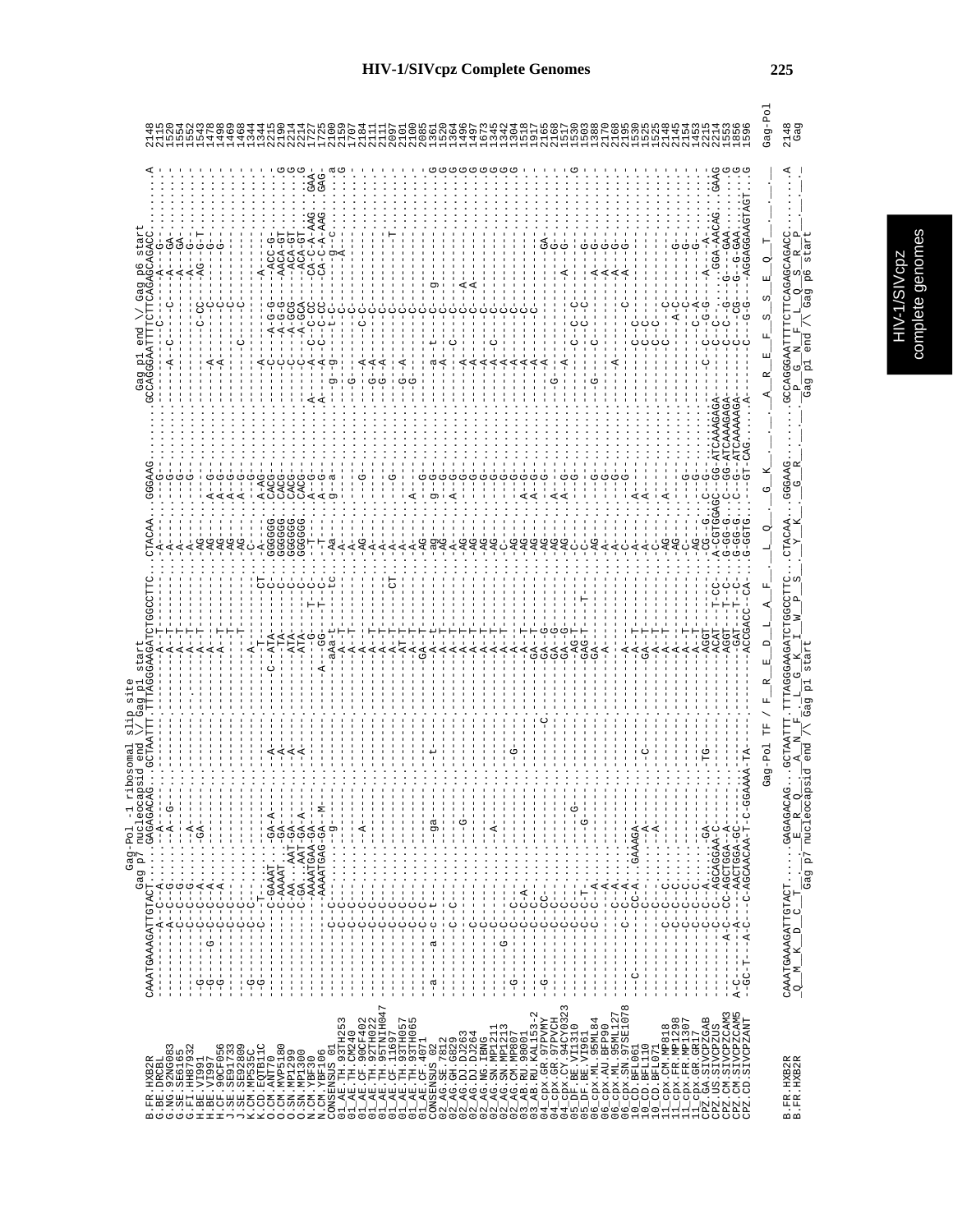| ZU ARU AU AU AU ALUUUUU LUUU AU LLUUU AU AU AU AU<br>--gatcttts<br>--A-T----TC<br>$\frac{1}{2}$ $\frac{1}{2}$ $\frac{1}{2}$ $\frac{1}{2}$ $\frac{1}{2}$ $\frac{1}{2}$ $\frac{1}{2}$ $\frac{1}{2}$ $\frac{1}{2}$ $\frac{1}{2}$ $\frac{1}{2}$ $\frac{1}{2}$ $\frac{1}{2}$ $\frac{1}{2}$ $\frac{1}{2}$ $\frac{1}{2}$ $\frac{1}{2}$ $\frac{1}{2}$ $\frac{1}{2}$ $\frac{1}{2}$ $\frac{1}{2}$ $\frac{1}{2}$<br>$\frac{1}{2}$ = $\frac{1}{2}$ = $\frac{1}{2}$ = $\frac{1}{2}$ = $\frac{1}{2}$ = $\frac{1}{2}$ = $\frac{1}{2}$<br>GAGCCAACAGCCCACC.<br>-1<br>$\frac{1}{1}$<br>Ť.<br>$-1 - 0 - 1$<br>J<br>п<br>I<br>$- -$ = $-$ = $-$ = $-$<br>ı<br>J                                                                                                                                                                          | $A-ga-A-A--$                                                               | <b>FCCCCCTCAGAAGCAGGA</b><br>-ag<br>Ť          | <b>RADOCC</b><br>$-585$                      |  |
|-----------------------------------------------------------------------------------------------------------------------------------------------------------------------------------------------------------------------------------------------------------------------------------------------------------------------------------------------------------------------------------------------------------------------------------------------------------------------------------------------------------------------------------------------------------------------------------------------------------------------------------------------------------------------------------------------------------------------------------------------------------------------------------------------------------------------|----------------------------------------------------------------------------|------------------------------------------------|----------------------------------------------|--|
| $\frac{1}{\mathbf{C}}$<br>-T-----------<br>$\frac{1}{2}$ $\frac{1}{2}$ $\frac{1}{2}$ $\frac{1}{2}$ $\frac{1}{2}$ $\frac{1}{2}$ $\frac{1}{2}$ $\frac{1}{2}$ $\frac{1}{2}$ $\frac{1}{2}$ $\frac{1}{2}$ $\frac{1}{2}$ $\frac{1}{2}$ $\frac{1}{2}$ $\frac{1}{2}$ $\frac{1}{2}$ $\frac{1}{2}$ $\frac{1}{2}$ $\frac{1}{2}$ $\frac{1}{2}$ $\frac{1}{2}$ $\frac{1}{2}$<br>ŧ<br>ï<br>I.<br>$\frac{1}{1}$<br>I<br>т<br>$\mathfrak l$<br>$\mathfrak l$<br>$\mathsf I$<br>T<br>Ţ<br>$\frac{1}{4}$<br>т<br>$\frac{1}{1}$<br>I<br>ţ<br>$\mathbf{I}$<br>1                                                                                                                                                                                                                                                                            | т<br>$-1 - 1 - -1 - -$                                                     | ŧ<br>$\mathbf{I}$                              | $-AA$ -<br>Ť<br>$\overline{A}$               |  |
| --T---TG--ATG----A<br>--T-T-C-TG--ATA--A-A<br>--C-GTG--ATG-------<br>$\frac{1}{2}$ , $\frac{1}{2}$ , $\frac{1}{2}$ , $\frac{1}{2}$ , $\frac{1}{2}$ , $\frac{1}{2}$ , $\frac{1}{2}$ , $\frac{1}{2}$ , $\frac{1}{2}$ , $\frac{1}{2}$<br>$\begin{array}{c} \mathbf{1} \\ \mathbf{1} \\ \mathbf{1} \\ \mathbf{1} \\ \mathbf{1} \end{array}$<br>$\begin{bmatrix} 1 \\ 1 \\ 1 \\ 1 \end{bmatrix}$<br>$\blacksquare$                                                                                                                                                                                                                                                                                                                                                                                                         | $-1 - 5 - 1$<br>$-1 - 5 - 1$<br>$-1 - 5 - 1$                               | $  GA$                                         | Ť<br>$-4$                                    |  |
| $-ATG-TTG-ATGA-$<br>$\frac{1}{2}$                                                                                                                                                                                                                                                                                                                                                                                                                                                                                                                                                                                                                                                                                                                                                                                     |                                                                            | ÷                                              | ŧ<br>ť<br>$-4$                               |  |
| $\begin{bmatrix} 1 \\ 1 \\ 1 \\ 1 \end{bmatrix}$                                                                                                                                                                                                                                                                                                                                                                                                                                                                                                                                                                                                                                                                                                                                                                      | $\frac{\mathbf{T}-\mathbf{G}-\mathbf{F}}{\mathbf{T}-\mathbf{G}\mathbf{T}}$ |                                                | $- -A - -1$                                  |  |
| $-5T-1T-1$<br>$\begin{array}{c} \rule{0pt}{2.5ex} \rule{0pt}{2.5ex} \rule{0pt}{2.5ex} \rule{0pt}{2.5ex} \rule{0pt}{2.5ex} \rule{0pt}{2.5ex} \rule{0pt}{2.5ex} \rule{0pt}{2.5ex} \rule{0pt}{2.5ex} \rule{0pt}{2.5ex} \rule{0pt}{2.5ex} \rule{0pt}{2.5ex} \rule{0pt}{2.5ex} \rule{0pt}{2.5ex} \rule{0pt}{2.5ex} \rule{0pt}{2.5ex} \rule{0pt}{2.5ex} \rule{0pt}{2.5ex} \rule{0pt}{2.5ex} \rule{0$<br>$-1 - 1 - 1$<br>J.<br>Ť<br>$-A$ -<br>I.                                                                                                                                                                                                                                                                                                                                                                             | $T-G-$                                                                     |                                                | $-AA - A$                                    |  |
| $\frac{1}{2}$ $\frac{1}{2}$ $\frac{1}{2}$ $\frac{1}{2}$ $\frac{1}{2}$ $\frac{1}{2}$ $\frac{1}{2}$ $\frac{1}{2}$ $\frac{1}{2}$ $\frac{1}{2}$ $\frac{1}{2}$ $\frac{1}{2}$ $\frac{1}{2}$ $\frac{1}{2}$ $\frac{1}{2}$ $\frac{1}{2}$ $\frac{1}{2}$ $\frac{1}{2}$ $\frac{1}{2}$ $\frac{1}{2}$ $\frac{1}{2}$ $\frac{1}{2}$<br>$\frac{1}{1}$<br>H<br>ı<br>J<br>H<br>I<br>J<br>ı<br>J.                                                                                                                                                                                                                                                                                                                                                                                                                                         |                                                                            | T-9-TC                                         | $- - A$                                      |  |
| $-1$<br>$\frac{1}{1}$<br>I<br>I<br>$\frac{1}{1}$<br>İ<br>ţ                                                                                                                                                                                                                                                                                                                                                                                                                                                                                                                                                                                                                                                                                                                                                            | 5<br>P<br>Ţ<br>-1                                                          | י<br>ו                                         | $A-T-GA$ .                                   |  |
| $-\frac{1}{\alpha}$<br>$-1 -$<br>$-aaa-$                                                                                                                                                                                                                                                                                                                                                                                                                                                                                                                                                                                                                                                                                                                                                                              | Ttg-g-aagage-c-a-aac                                                       | $-ctc-$                                        | gccgat??"                                    |  |
| $\frac{1}{1}$<br>Ü<br>Î                                                                                                                                                                                                                                                                                                                                                                                                                                                                                                                                                                                                                                                                                                                                                                                               |                                                                            | 턴<br>$\frac{1}{1}$                             |                                              |  |
| も!<br>$\begin{aligned} \mathcal{L}_{\mathcal{A}}^{\mathcal{A}} & = \mathcal{L}_{\mathcal{A}}^{\mathcal{A}} + \mathcal{L}_{\mathcal{A}}^{\mathcal{A}} + \mathcal{L}_{\mathcal{A}}^{\mathcal{A}} + \mathcal{L}_{\mathcal{A}}^{\mathcal{A}} + \mathcal{L}_{\mathcal{A}}^{\mathcal{A}} + \mathcal{L}_{\mathcal{A}}^{\mathcal{A}} + \mathcal{L}_{\mathcal{A}}^{\mathcal{A}} + \mathcal{L}_{\mathcal{A}}^{\mathcal{A}} + \mathcal{L}_{\mathcal{A}}^{\mathcal{A}} + \mathcal{L}_{\mathcal{A}}^{\$<br>$\begin{array}{c} 1 \\ 1 \\ 1 \end{array}$<br>I                                                                                                                                                                                                                                                                         |                                                                            |                                                |                                              |  |
| Ġ٢<br>$\frac{1}{1}$                                                                                                                                                                                                                                                                                                                                                                                                                                                                                                                                                                                                                                                                                                                                                                                                   |                                                                            | $-10$                                          |                                              |  |
| $\frac{1}{2}$ $\frac{1}{2}$ $\frac{1}{2}$ $\frac{1}{2}$ $\frac{1}{2}$ $\frac{1}{2}$ $\frac{1}{2}$ $\frac{1}{2}$ $\frac{1}{2}$ $\frac{1}{2}$ $\frac{1}{2}$ $\frac{1}{2}$ $\frac{1}{2}$ $\frac{1}{2}$ $\frac{1}{2}$ $\frac{1}{2}$ $\frac{1}{2}$ $\frac{1}{2}$ $\frac{1}{2}$ $\frac{1}{2}$ $\frac{1}{2}$ $\frac{1}{2}$<br>j<br>$\begin{bmatrix} 1 \\ 1 \\ 1 \\ 1 \end{bmatrix}$<br>$\frac{1}{1}$<br>$\frac{1}{1}$<br>ı                                                                                                                                                                                                                                                                                                                                                                                                   |                                                                            |                                                |                                              |  |
| $\frac{1}{1}$                                                                                                                                                                                                                                                                                                                                                                                                                                                                                                                                                                                                                                                                                                                                                                                                         |                                                                            |                                                |                                              |  |
| $\frac{1}{1}$<br>I<br>$\frac{1}{1}$<br>$\frac{1}{1}$<br>$\frac{1}{1}$<br>I<br>I<br>J.<br>J.                                                                                                                                                                                                                                                                                                                                                                                                                                                                                                                                                                                                                                                                                                                           | りー<br>$A - C A -$                                                          |                                                |                                              |  |
| $\frac{1}{1}$<br>ш                                                                                                                                                                                                                                                                                                                                                                                                                                                                                                                                                                                                                                                                                                                                                                                                    |                                                                            |                                                | $-1$                                         |  |
| $\frac{1}{1}$<br>Ţ<br>I<br>í<br>I<br>Í<br>u                                                                                                                                                                                                                                                                                                                                                                                                                                                                                                                                                                                                                                                                                                                                                                           |                                                                            |                                                |                                              |  |
| ţ<br>$\frac{1}{1}$<br>$\frac{1}{1}$                                                                                                                                                                                                                                                                                                                                                                                                                                                                                                                                                                                                                                                                                                                                                                                   | $-4-$                                                                      |                                                |                                              |  |
| $\begin{bmatrix} 1 \\ 1 \\ 1 \end{bmatrix}$<br>$\frac{1}{1}$<br>$\frac{1}{1}$                                                                                                                                                                                                                                                                                                                                                                                                                                                                                                                                                                                                                                                                                                                                         | りー<br>$- -AG - -$<br>$AG - -$                                              |                                                | $- - - A$                                    |  |
|                                                                                                                                                                                                                                                                                                                                                                                                                                                                                                                                                                                                                                                                                                                                                                                                                       |                                                                            |                                                |                                              |  |
|                                                                                                                                                                                                                                                                                                                                                                                                                                                                                                                                                                                                                                                                                                                                                                                                                       | $-1$                                                                       |                                                |                                              |  |
| $\begin{array}{c} \n 1 \\  1 \\  1\n \end{array}$                                                                                                                                                                                                                                                                                                                                                                                                                                                                                                                                                                                                                                                                                                                                                                     | $-4 - -4$                                                                  |                                                |                                              |  |
| $\frac{1}{1}$<br>ţ<br>J,                                                                                                                                                                                                                                                                                                                                                                                                                                                                                                                                                                                                                                                                                                                                                                                              | ひ<br>$\frac{1}{1}$                                                         |                                                | $-4 - A - BGCAG$                             |  |
| $\frac{1}{1}$<br>$\frac{1}{1}$<br>т                                                                                                                                                                                                                                                                                                                                                                                                                                                                                                                                                                                                                                                                                                                                                                                   | $-4$                                                                       |                                                |                                              |  |
| $\frac{1}{2}$ $\frac{1}{2}$ $\frac{1}{2}$ $\frac{1}{2}$ $\frac{1}{2}$ $\frac{1}{2}$ $\frac{1}{2}$ $\frac{1}{2}$ $\frac{1}{2}$ $\frac{1}{2}$<br>$\frac{1}{1}$<br>$\overline{\phantom{a}}$<br>$\mathbf{I}$<br>$\frac{1}{1}$<br>I<br>I<br>$\frac{1}{1}$<br>ı<br>L                                                                                                                                                                                                                                                                                                                                                                                                                                                                                                                                                        |                                                                            |                                                | $-AA$ - $-AGCAG$                             |  |
| d<br>B<br>$\begin{aligned} \frac{1}{2} \left( \frac{1}{2} \left( \frac{1}{2} \right) + \frac{1}{2} \left( \frac{1}{2} \right) + \frac{1}{2} \left( \frac{1}{2} \right) + \frac{1}{2} \left( \frac{1}{2} \right) + \frac{1}{2} \left( \frac{1}{2} \right) + \frac{1}{2} \left( \frac{1}{2} \right) + \frac{1}{2} \left( \frac{1}{2} \right) + \frac{1}{2} \left( \frac{1}{2} \right) + \frac{1}{2} \left( \frac{1}{2} \right) + \frac{1}{2} \left( \frac{1}{2$<br>I<br>$-1$ - $-1$ - $-1$                                                                                                                                                                                                                                                                                                                              | $-4$                                                                       |                                                | $-5-9$<br>$-4-$                              |  |
| $\frac{1}{1}$<br>$\frac{1}{1}$<br>$\frac{1}{1}$<br>т                                                                                                                                                                                                                                                                                                                                                                                                                                                                                                                                                                                                                                                                                                                                                                  | $-1$                                                                       |                                                | $-AA$ -                                      |  |
| $\begin{array}{c} 1 \\ 1 \\ 1 \\ 1 \end{array}$<br>$\overline{\phantom{a}}$<br>$\frac{1}{1}$<br>$-1 - 2 - 1 - 1 -$                                                                                                                                                                                                                                                                                                                                                                                                                                                                                                                                                                                                                                                                                                    | $\frac{1}{1}$                                                              |                                                | ŧ                                            |  |
| caggttc-a???<br>ņ                                                                                                                                                                                                                                                                                                                                                                                                                                                                                                                                                                                                                                                                                                                                                                                                     | $-\frac{1}{6}$<br>$-9a$<br>ה                                               | თ<br>ᡃ<br>5a<br>$-1000-1$                      | $-$ ccg-a                                    |  |
| $C - A$ .<br>$\frac{1}{2}$ $\frac{1}{2}$ $\frac{1}{2}$ $\frac{1}{2}$ $\frac{1}{2}$ $\frac{1}{2}$ $\frac{1}{2}$ $\frac{1}{2}$ $\frac{1}{2}$ $\frac{1}{2}$ $\frac{1}{2}$ $\frac{1}{2}$ $\frac{1}{2}$ $\frac{1}{2}$ $\frac{1}{2}$ $\frac{1}{2}$ $\frac{1}{2}$ $\frac{1}{2}$ $\frac{1}{2}$ $\frac{1}{2}$ $\frac{1}{2}$ $\frac{1}{2}$<br>J.<br>J.<br>J.<br>$\frac{1}{1}$<br>ı                                                                                                                                                                                                                                                                                                                                                                                                                                              | م<br>ا                                                                     | $-1$<br>$\frac{1}{1}$<br>Ü<br>$-1 - 1 - 1 - 1$ | $\frac{1}{1}$<br>$-4-$                       |  |
| $\mathbf{1}$                                                                                                                                                                                                                                                                                                                                                                                                                                                                                                                                                                                                                                                                                                                                                                                                          |                                                                            | $-10$                                          | $-1 - 4 - 1$                                 |  |
| ה<br>לא לא ל<br>האירה<br>$\ddot{A}$                                                                                                                                                                                                                                                                                                                                                                                                                                                                                                                                                                                                                                                                                                                                                                                   |                                                                            | ひ                                              |                                              |  |
|                                                                                                                                                                                                                                                                                                                                                                                                                                                                                                                                                                                                                                                                                                                                                                                                                       |                                                                            | ひ                                              |                                              |  |
| $\overline{\phantom{a}}$                                                                                                                                                                                                                                                                                                                                                                                                                                                                                                                                                                                                                                                                                                                                                                                              |                                                                            | ひ                                              | $\mathsf I$                                  |  |
| $-144$<br>ひ<br>$\frac{1}{2}$<br>$\mathsf I$<br>$\frac{1}{1}$<br>$\mathsf I$<br>п<br>п<br>I<br>J.<br>$-1 - 2 - 1 - 1 -$<br>п<br>$\mathsf I$<br>$\mathbf{I}$                                                                                                                                                                                                                                                                                                                                                                                                                                                                                                                                                                                                                                                            |                                                                            | Ť<br>ġ<br>$-10$                                | $-4-$                                        |  |
| $\begin{bmatrix} 1 & 1 & 1 \\ 1 & 1 & 1 \\ 1 & 1 & 1 \\ 1 & 1 & 1 \\ 1 & 1 & 1 \\ 1 & 1 & 1 \\ 1 & 1 & 1 \\ 1 & 1 & 1 \\ 1 & 1 & 1 \\ 1 & 1 & 1 \\ 1 & 1 & 1 \\ 1 & 1 & 1 \\ 1 & 1 & 1 \\ 1 & 1 & 1 \\ 1 & 1 & 1 \\ 1 & 1 & 1 \\ 1 & 1 & 1 \\ 1 & 1 & 1 \\ 1 & 1 & 1 \\ 1 & 1 & 1 \\ 1 & 1 & 1 \\ 1 & 1 & 1 \\ 1 & 1 & 1 \\ 1 & 1 & $<br>I<br>I<br>$\frac{1}{1}$<br>$\frac{1}{1}$<br>т                                                                                                                                                                                                                                                                                                                                                                                                                                | $- - AC$                                                                   | $-1$                                           | ł<br>ن<br>ا                                  |  |
|                                                                                                                                                                                                                                                                                                                                                                                                                                                                                                                                                                                                                                                                                                                                                                                                                       |                                                                            | $-1$                                           | $- -A -$                                     |  |
|                                                                                                                                                                                                                                                                                                                                                                                                                                                                                                                                                                                                                                                                                                                                                                                                                       |                                                                            | $- - AC$                                       | $\begin{bmatrix} 1 \\ 1 \\ 1 \end{bmatrix}$  |  |
|                                                                                                                                                                                                                                                                                                                                                                                                                                                                                                                                                                                                                                                                                                                                                                                                                       |                                                                            | $CA-$<br>$- - AG$                              |                                              |  |
|                                                                                                                                                                                                                                                                                                                                                                                                                                                                                                                                                                                                                                                                                                                                                                                                                       | i<br>-                                                                     |                                                | İ                                            |  |
| $\frac{1}{1}$<br>-1<br>п.<br>$\mathbf{I}$<br>п<br>$\begin{array}{c} 1 \\ 1 \\ 1 \end{array}$<br>т<br>I<br>п<br>1                                                                                                                                                                                                                                                                                                                                                                                                                                                                                                                                                                                                                                                                                                      | $\frac{C}{1}$                                                              |                                                | Ť<br>ŧ<br>$\mathsf I$                        |  |
| $A -$<br>$G - A -$<br>$\begin{bmatrix} 1 \\ 1 \\ 1 \end{bmatrix}$<br>$\begin{bmatrix} 1 \\ 1 \\ 1 \end{bmatrix}$<br>$\frac{1}{1}$<br>I<br>J.                                                                                                                                                                                                                                                                                                                                                                                                                                                                                                                                                                                                                                                                          | 부부                                                                         | $-4$                                           | ÷,<br>$-4$                                   |  |
| $\frac{1}{2}$ $\frac{1}{2}$ $\frac{1}{2}$ $\frac{1}{2}$ $\frac{1}{2}$ $\frac{1}{2}$ $\frac{1}{2}$ $\frac{1}{2}$ $\frac{1}{2}$ $\frac{1}{2}$ $\frac{1}{2}$ $\frac{1}{2}$ $\frac{1}{2}$ $\frac{1}{2}$ $\frac{1}{2}$ $\frac{1}{2}$ $\frac{1}{2}$ $\frac{1}{2}$ $\frac{1}{2}$ $\frac{1}{2}$ $\frac{1}{2}$ $\frac{1}{2}$<br>$\frac{1}{2}$ $\frac{1}{2}$ $\frac{1}{2}$ $\frac{1}{2}$ $\frac{1}{2}$ $\frac{1}{2}$ $\frac{1}{2}$ $\frac{1}{2}$ $\frac{1}{2}$ $\frac{1}{2}$ $\frac{1}{2}$ $\frac{1}{2}$ $\frac{1}{2}$ $\frac{1}{2}$ $\frac{1}{2}$ $\frac{1}{2}$ $\frac{1}{2}$ $\frac{1}{2}$ $\frac{1}{2}$ $\frac{1}{2}$ $\frac{1}{2}$ $\frac{1}{2}$<br>$\frac{1}{1}$<br>$\,$ I<br>$\begin{array}{c} \end{array}$<br>J,<br>$\begin{bmatrix} 1 \\ 1 \\ 1 \\ 1 \end{bmatrix}$<br>$\begin{array}{c} 1 \\ 1 \\ 1 \end{array}$<br>J. | $-1$<br>្ងុ<br>T                                                           | $\ddot{r}$                                     |                                              |  |
| ひ<br>1<br>I<br>$\mathbf{I}$<br>$\mathbf{I}$<br>1<br>j<br>J<br>п                                                                                                                                                                                                                                                                                                                                                                                                                                                                                                                                                                                                                                                                                                                                                       | $- - A$                                                                    | $\ddot{A}$ - $-\ddot{A}$ - $-\ddot{A}$<br>Ō    |                                              |  |
| υυ<br>$\begin{bmatrix} 1 & 1 & 1 & 1 \\ 1 & 1 & 1 & 1 \\ 1 & 1 & 1 & 1 \\ 1 & 1 & 1 & 1 \\ 1 & 1 & 1 & 1 \\ 1 & 1 & 1 & 1 \\ 1 & 1 & 1 & 1 \\ 1 & 1 & 1 & 1 \\ 1 & 1 & 1 & 1 \\ 1 & 1 & 1 & 1 \\ 1 & 1 & 1 & 1 \\ 1 & 1 & 1 & 1 & 1 \\ 1 & 1 & 1 & 1 & 1 \\ 1 & 1 & 1 & 1 & 1 \\ 1 & 1 & 1 & 1 & 1 \\ 1 & 1 & 1 & 1 & 1 \\ 1 & 1 & $<br>$-1$ – $-1$ – $-1$<br>I<br>I.<br>J.                                                                                                                                                                                                                                                                                                                                                                                                                                           | $-7AC-$                                                                    | $\vec{A}$<br>E O                               |                                              |  |
| H                                                                                                                                                                                                                                                                                                                                                                                                                                                                                                                                                                                                                                                                                                                                                                                                                     |                                                                            |                                                |                                              |  |
| ļ                                                                                                                                                                                                                                                                                                                                                                                                                                                                                                                                                                                                                                                                                                                                                                                                                     |                                                                            | $\overline{C}$<br>$\frac{1}{2}$<br>U           | $A - A - -I$<br>$A - A - -I$<br>$A - A - -I$ |  |
| $- - ATCA - A - I$<br>ر<br>ن<br>$\vdots$<br>$-5 - 7$<br>$- - - - - - - -$<br>T<br>ï.<br>$-1 - 12 - 1$<br>J<br>$\begin{array}{c} 1 \\ 1 \end{array}$<br>$\frac{1}{1}$<br>п                                                                                                                                                                                                                                                                                                                                                                                                                                                                                                                                                                                                                                             |                                                                            | Ţ<br>j<br>$-4T$<br>ļ                           |                                              |  |
| $\mathsf I$<br>$\overline{1}$<br>$\overline{1}$<br>$\overline{1}$<br>$\begin{bmatrix} 1 & 1 & 1 \\ 1 & 1 & 1 \\ 1 & 1 & 1 \\ 1 & 1 & 1 \end{bmatrix}$<br>J.                                                                                                                                                                                                                                                                                                                                                                                                                                                                                                                                                                                                                                                           | $CA - A -$                                                                 | יך<br>י                                        | $- -A - i$                                   |  |
| ひ<br>$G - -$<br>Ţ<br>ł<br>J.<br>$\begin{bmatrix} 1 \\ 1 \\ 1 \\ 1 \end{bmatrix}$                                                                                                                                                                                                                                                                                                                                                                                                                                                                                                                                                                                                                                                                                                                                      | CAAA-                                                                      |                                                | ÷<br>$-4$                                    |  |
| $-1 - 0$<br>1<br>Ť.<br>$\frac{1}{1}$<br>ţ                                                                                                                                                                                                                                                                                                                                                                                                                                                                                                                                                                                                                                                                                                                                                                             | $C - A -$                                                                  | ပုံ                                            | $-4$                                         |  |
| J.<br>I<br>J<br>$\frac{1}{1}$                                                                                                                                                                                                                                                                                                                                                                                                                                                                                                                                                                                                                                                                                                                                                                                         |                                                                            |                                                |                                              |  |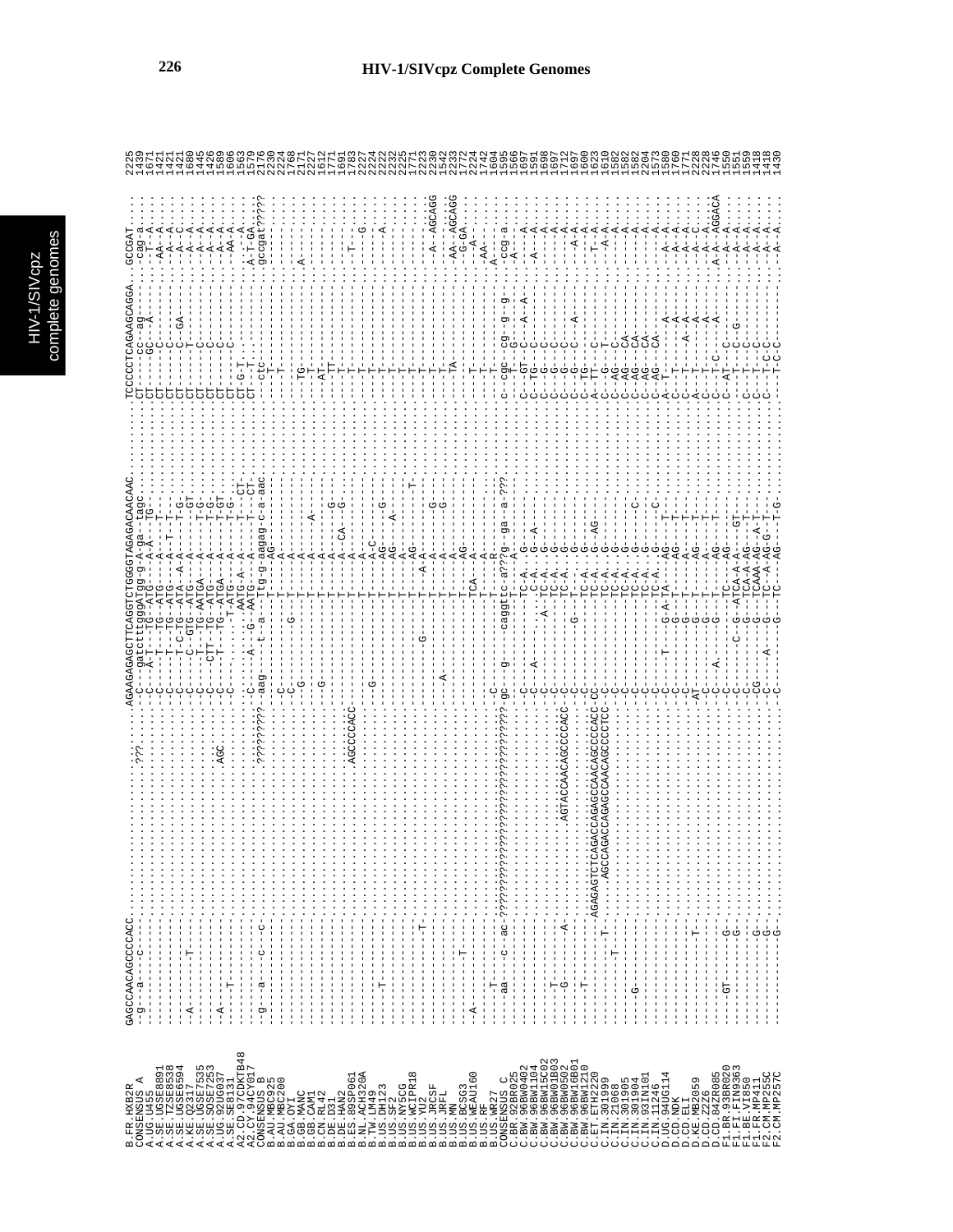|                                    | GAGCCAACAGCCCCACC<br>ł,<br>ı<br>I<br>I.<br>ï.<br>T.<br>I<br>Ţ<br>I<br>$\mathbf{I}$<br>ı<br>$\frac{1}{4}$<br>$\frac{1}{1}$<br>Ţ<br>$\frac{1}{4}$<br>$-\mathbf{A}$<br>I.<br>$\overline{1}$                                                                                                                                                                                                                   |                                                        |                                           |          | ĭ<br>ļ                                                                                          |                                                                                                                   |                        |
|------------------------------------|------------------------------------------------------------------------------------------------------------------------------------------------------------------------------------------------------------------------------------------------------------------------------------------------------------------------------------------------------------------------------------------------------------|--------------------------------------------------------|-------------------------------------------|----------|-------------------------------------------------------------------------------------------------|-------------------------------------------------------------------------------------------------------------------|------------------------|
|                                    | п<br>л.<br>т<br>J.                                                                                                                                                                                                                                                                                                                                                                                         |                                                        | Ţ<br>$A - A$<br>$A - A$<br>Ť              |          | ں<br>ا<br>- 1<br>Ţ<br>т<br>$\mathbf{I}$                                                         |                                                                                                                   |                        |
|                                    | Ţ<br>J<br>п<br>J.                                                                                                                                                                                                                                                                                                                                                                                          |                                                        |                                           |          | ن<br>ا<br>Ĭ.                                                                                    | ÷<br>부                                                                                                            |                        |
|                                    | $\frac{1}{1}$<br>$\ddot{A}$                                                                                                                                                                                                                                                                                                                                                                                |                                                        | $- A - A$                                 |          | - 11<br>Ţ                                                                                       | ÷<br>부                                                                                                            |                        |
|                                    | $\frac{1}{1}$<br>J.<br>ï<br>I<br>т<br>J.                                                                                                                                                                                                                                                                                                                                                                   | 5<br>-<br>-                                            | $- -A - A$<br>$- A - A$                   |          | $\frac{1}{1}$<br>÷<br>$\begin{array}{c} 0 & 0 \\ 0 & 0 \\ 0 & 1 \\ 0 & 1 \end{array}$<br>ļ<br>ŧ |                                                                                                                   |                        |
|                                    | ţ<br>ţ                                                                                                                                                                                                                                                                                                                                                                                                     |                                                        | ĩ                                         |          | $-5 - 64$<br>$\frac{1}{2}$<br>Ţ                                                                 | $A-C-A$                                                                                                           |                        |
|                                    | L.                                                                                                                                                                                                                                                                                                                                                                                                         |                                                        |                                           |          |                                                                                                 | AAT--                                                                                                             |                        |
|                                    | $---\mathbf{T}----$<br>---------<br>$\frac{1}{2}$                                                                                                                                                                                                                                                                                                                                                          | -GAGGAA                                                | $--AC$                                    |          |                                                                                                 | AGG-GG                                                                                                            |                        |
|                                    | ł<br>$\frac{1}{4}$<br>$-1 - 1 - 1$<br>ġ                                                                                                                                                                                                                                                                                                                                                                    | GAC-GAGGA                                              |                                           |          |                                                                                                 | $G - GA$                                                                                                          |                        |
|                                    | п<br>Ţ<br>$\blacksquare$<br>$\mathsf I$<br>$-1 - 1 - 1 - 1$<br>TCC.<br>TCC                                                                                                                                                                                                                                                                                                                                 | BATGAC-GAGGA                                           | $-4 - A - A$<br>$-4C$                     |          |                                                                                                 |                                                                                                                   |                        |
|                                    | $-1$ - $-1$ - $-1$<br>J.<br>$-1 - 1$                                                                                                                                                                                                                                                                                                                                                                       | A<br>-                                                 | Ť<br>$-4$                                 |          |                                                                                                 | -H                                                                                                                |                        |
|                                    | ł<br>ပ္ပံ<br>$\mathbf{I}$<br>$-\frac{1}{2}$<br>$\mathbf{I}$                                                                                                                                                                                                                                                                                                                                                | $-1 - T - A$                                           | J,                                        |          | $G - AG$                                                                                        |                                                                                                                   |                        |
|                                    | $-1$<br>$-1$<br>$-1$<br>$-1$<br>$-1$<br>$\frac{1}{1}$<br>ŧ<br>$\frac{1}{2}$                                                                                                                                                                                                                                                                                                                                | Ĭ,<br>$ca - 2aa$                                       | agagataac                                 |          |                                                                                                 | ÷                                                                                                                 |                        |
|                                    | ۲<br>ا<br>$\mathbf{I}$<br>Ĵ<br>ŧ<br>л.                                                                                                                                                                                                                                                                                                                                                                     | $\tilde{A}$<br>$- -A - A$<br>$-4$                      |                                           |          |                                                                                                 | H                                                                                                                 |                        |
|                                    | 1<br>$\mathbf{I}$<br>$\mathbf{I}$<br>$\frac{1}{1}$<br>I<br>$\frac{1}{1}$<br>$\frac{1}{1}$<br>J.<br>$\overline{\phantom{a}}$                                                                                                                                                                                                                                                                                |                                                        |                                           |          |                                                                                                 |                                                                                                                   |                        |
|                                    | $\frac{1}{1}$<br>$\frac{1}{1}$<br>$\dot{A}$                                                                                                                                                                                                                                                                                                                                                                | $A - A$                                                |                                           |          | Ţ                                                                                               | $- A - i$<br>$- A - i$<br>$- A - i$<br>$- A - i$<br>$- A - i$<br>$- A - i$<br>$- A - i$<br>$- A - i$<br>$- A - i$ |                        |
|                                    | $\frac{1}{1}$<br>$\frac{1}{1}$<br>J.<br>$\blacksquare$<br>$\mathsf I$                                                                                                                                                                                                                                                                                                                                      | $-1$<br>H                                              |                                           |          | $-5 - 1 - -$                                                                                    |                                                                                                                   |                        |
|                                    | $\frac{1}{1}$<br>J.<br>I.<br>ï<br>J.<br>$\mathbf{I}$<br>т                                                                                                                                                                                                                                                                                                                                                  |                                                        |                                           |          | $-TTC-$                                                                                         |                                                                                                                   |                        |
|                                    | $-1 - 9 - 1 - 1$<br>$\frac{1}{1}$<br>$\frac{1}{1}$<br>Ť.                                                                                                                                                                                                                                                                                                                                                   | $- -A - A$                                             |                                           |          | $  TT2$                                                                                         |                                                                                                                   |                        |
|                                    | $\frac{1}{1}$<br>I<br>$\overline{\phantom{a}}$<br>$\frac{1}{1}$                                                                                                                                                                                                                                                                                                                                            | $-4.4 - 9$                                             |                                           |          | Ŧ                                                                                               |                                                                                                                   |                        |
|                                    | ł<br>$\frac{1}{2}$<br>$\mathbf{I}$<br>ï<br>ł<br>$\overline{\phantom{a}}$<br>$\mathbf{I}$<br>$\mathsf I$                                                                                                                                                                                                                                                                                                    |                                                        |                                           |          |                                                                                                 |                                                                                                                   |                        |
|                                    | $-1 - 5 - 3 - 1$<br>$- - -a - -$<br>J.<br>$\frac{a}{1}$                                                                                                                                                                                                                                                                                                                                                    | ---90t-tu<br>------C-Tu                                | ה                                         | ೆ        | $2 - t - cga -$<br>부분                                                                           | ת                                                                                                                 |                        |
|                                    | I<br>$\begin{array}{c} 1 \\ 1 \\ 1 \\ 1 \end{array}$<br>$-1 - 1 - 1$<br>$\ddot{A}$<br>$\mathbf{I}$                                                                                                                                                                                                                                                                                                         |                                                        | $- -A - T$                                |          | $\begin{array}{c} 1 & 0 \\ 0 & 1 \end{array}$<br>f,                                             |                                                                                                                   |                        |
|                                    | $\frac{1}{1}$<br>$-1$ $-1$ $-1$ $-1$ $-1$ $-1$ $-1$<br>ł<br>ţ<br>$-\overline{A}$                                                                                                                                                                                                                                                                                                                           |                                                        |                                           |          | п.                                                                                              | $\frac{1}{\mathcal{C}}$                                                                                           |                        |
|                                    | $\frac{1}{1}$<br>$\dot{A}$                                                                                                                                                                                                                                                                                                                                                                                 |                                                        |                                           |          |                                                                                                 | t,                                                                                                                |                        |
|                                    | $-1$ - $-1$ - $-1$ - $-1$<br>-1                                                                                                                                                                                                                                                                                                                                                                            |                                                        |                                           | ں<br>ا   | CAC                                                                                             | $-1 - 1 - 1$<br>$-1 - 1 - 1 - 1$                                                                                  |                        |
|                                    | $\frac{1}{2}$<br>$\frac{1}{1}$                                                                                                                                                                                                                                                                                                                                                                             | Ť                                                      |                                           |          | $\overline{C}$<br>$CT - T$                                                                      |                                                                                                                   |                        |
|                                    | Ť<br>$-1$ $-1$ $-1$ $-1$ $-1$ $-1$ $-1$                                                                                                                                                                                                                                                                                                                                                                    | $-9T - -1$                                             |                                           | ပု       | J<br>H-LK                                                                                       | 99-<br>ŧ                                                                                                          |                        |
|                                    | $\frac{1}{1}$<br>$\frac{1}{1}$<br>$\mathbf{I}$                                                                                                                                                                                                                                                                                                                                                             |                                                        |                                           |          | $- - - A$<br>$\frac{1}{\sqrt{2}}$<br>ł                                                          | ÷                                                                                                                 |                        |
|                                    | $-1$ – $T$ – $-1$                                                                                                                                                                                                                                                                                                                                                                                          | $-1 - -A - A$<br>$-1 - A - A - A$                      |                                           |          | $-5 - 7$                                                                                        | $\begin{array}{c}\nA & A \\ A & A\n\end{array}$                                                                   |                        |
|                                    | $-1$<br>ţ<br>$\frac{1}{1}$<br>1                                                                                                                                                                                                                                                                                                                                                                            |                                                        |                                           |          |                                                                                                 |                                                                                                                   |                        |
|                                    | $\mathbf{I}$<br>$\mathbf I$<br>T<br>J<br>$\frac{1}{1}$<br>п<br>$\frac{1}{1}$<br>Ť.                                                                                                                                                                                                                                                                                                                         |                                                        |                                           |          | IJ                                                                                              | 制                                                                                                                 |                        |
|                                    | $-9 - -$<br>$\frac{1}{1}$<br>$\overline{\phantom{a}}$<br>-1<br>$\overline{\phantom{a}}$<br>$\blacksquare$                                                                                                                                                                                                                                                                                                  | GA-AG<br>f.<br>$CG--A'$                                | GAAA-                                     |          |                                                                                                 |                                                                                                                   |                        |
|                                    | $-9 - -$                                                                                                                                                                                                                                                                                                                                                                                                   |                                                        |                                           |          |                                                                                                 | $-4$                                                                                                              |                        |
|                                    | $\frac{1}{1}$<br>$\frac{1}{1}$<br>$\mathsf I$<br>$\begin{array}{c} 1 \\ 1 \\ 1 \end{array}$<br>$\frac{1}{1}$<br>I<br>$-1$ - $-1$ - $    -$<br>Ţ<br>$\frac{1}{1}$<br>$\frac{1}{1}$<br>$\mathsf I$                                                                                                                                                                                                           |                                                        | $-4 - A - P$<br>$-4 - 2$                  |          | $\blacksquare$<br>ーリー<br>$\frac{1}{2}$                                                          | HH<br>$\ddot{A}$<br>$\frac{1}{1}$                                                                                 |                        |
|                                    | $\mathbf{I}$<br>j.<br>п                                                                                                                                                                                                                                                                                                                                                                                    |                                                        | $-4 - A$                                  | v<br>Ĥ   |                                                                                                 |                                                                                                                   |                        |
|                                    | I.                                                                                                                                                                                                                                                                                                                                                                                                         |                                                        | –<br>A<br>Ť                               | ひ        | $-1 - 7 - 7 - 7 - 8 - 1$                                                                        |                                                                                                                   |                        |
|                                    | $- A - A G - A C A G - - G A$<br>$\mathbf{I}$                                                                                                                                                                                                                                                                                                                                                              |                                                        | $-1 - A - T - G$<br>$-1$<br>$\frac{1}{t}$ |          | $\frac{1}{2}$<br>$\frac{1}{2}$                                                                  | Ħ                                                                                                                 |                        |
|                                    | $\begin{array}{c} \bullet \\ \bullet \\ \bullet \\ \bullet \end{array}$<br>$\frac{1}{1}$<br>J.                                                                                                                                                                                                                                                                                                             |                                                        | $-1$                                      |          |                                                                                                 | $-4$                                                                                                              |                        |
|                                    | $\frac{1}{1}$<br>$\overline{\phantom{a}}$<br>$\frac{1}{1}$                                                                                                                                                                                                                                                                                                                                                 | 11111                                                  | $---A - A$                                |          | H                                                                                               | $\frac{-A}{A-B-j}$                                                                                                |                        |
|                                    | $\overline{\phantom{a}}$<br>-1                                                                                                                                                                                                                                                                                                                                                                             |                                                        |                                           |          | Ĵ,                                                                                              |                                                                                                                   |                        |
|                                    | $\frac{1}{1}$<br>$-1$<br>Ţ.<br>ł.<br>$\frac{1}{1}$                                                                                                                                                                                                                                                                                                                                                         |                                                        |                                           | ט        | Î                                                                                               | $-----AGG$                                                                                                        |                        |
|                                    | $\frac{1}{1}$<br>ţ<br>$\mathbf{I}$<br>-1<br>$\mathsf I$<br>Ţ<br>$\frac{1}{4}$<br>$\frac{1}{1}$<br>Ť<br>1                                                                                                                                                                                                                                                                                                   | W                                                      | $GA-C$                                    |          | $\frac{1}{1}$                                                                                   | Ť                                                                                                                 |                        |
|                                    | J,<br>т<br>$\begin{array}{c} \rule{0pt}{2.5ex} \rule{0pt}{2.5ex} \rule{0pt}{2.5ex} \rule{0pt}{2.5ex} \rule{0pt}{2.5ex} \rule{0pt}{2.5ex} \rule{0pt}{2.5ex} \rule{0pt}{2.5ex} \rule{0pt}{2.5ex} \rule{0pt}{2.5ex} \rule{0pt}{2.5ex} \rule{0pt}{2.5ex} \rule{0pt}{2.5ex} \rule{0pt}{2.5ex} \rule{0pt}{2.5ex} \rule{0pt}{2.5ex} \rule{0pt}{2.5ex} \rule{0pt}{2.5ex} \rule{0pt}{2.5ex} \rule{0$<br>т<br>I<br>л |                                                        | $-1$                                      |          | Ã.                                                                                              | $-5 - 7 -$                                                                                                        |                        |
|                                    | J.<br>ţ<br>ט<br>ו<br>$-4 -$                                                                                                                                                                                                                                                                                                                                                                                | -AT                                                    | $G - -A G A$<br>$CCA--A$                  |          | で!                                                                                              | $-AA$ - $-AA$ G                                                                                                   |                        |
|                                    | ι<br>Ο                                                                                                                                                                                                                                                                                                                                                                                                     | $-GAT$                                                 | $-AA-A$                                   |          |                                                                                                 |                                                                                                                   |                        |
|                                    | $-5 -$<br>$- A - C$                                                                                                                                                                                                                                                                                                                                                                                        | $-4$                                                   | $-CA$                                     | で<br>- 1 | $\frac{1}{2}$                                                                                   | $-AA-C$                                                                                                           |                        |
|                                    | Ĵ<br>י<br>ד<br>$-A$ -C-                                                                                                                                                                                                                                                                                                                                                                                    | $TA-T$                                                 |                                           |          | $\overline{A}$                                                                                  | $-TC-$                                                                                                            |                        |
|                                    |                                                                                                                                                                                                                                                                                                                                                                                                            |                                                        |                                           |          | CAAGAGGACTC                                                                                     |                                                                                                                   |                        |
| Gag-Pol TF<br>B.FR.HXB2R<br>Gag p6 |                                                                                                                                                                                                                                                                                                                                                                                                            | O<br>囯<br>$\alpha$                                     | ≏<br>œ<br>び<br>z                          |          | ひ<br>K.<br>囯<br>ω<br>$\mathbf{a}$<br><b>CO</b>                                                  | ≏<br>К                                                                                                            |                        |
|                                    | $R_A = A \frac{N_S}{2} \frac{S}{P} = \frac{P}{T} \frac{1}{P} \cdots$<br>$R_B = P \frac{P}{T} = \frac{P}{P} \frac{P}{P} = \frac{P}{T} \cdots$                                                                                                                                                                                                                                                               | GAAGAGAGCTTCAGGTCTGGGGTAGAGACAA<br>E E S F R S G V E T |                                           | ć        | PPD OK<br>PPD OK<br>PPD OK OE                                                                   | ICGA<br>P<br>ÿ                                                                                                    | Gag-Poi<br>2225<br>Gag |
|                                    |                                                                                                                                                                                                                                                                                                                                                                                                            |                                                        |                                           |          |                                                                                                 |                                                                                                                   |                        |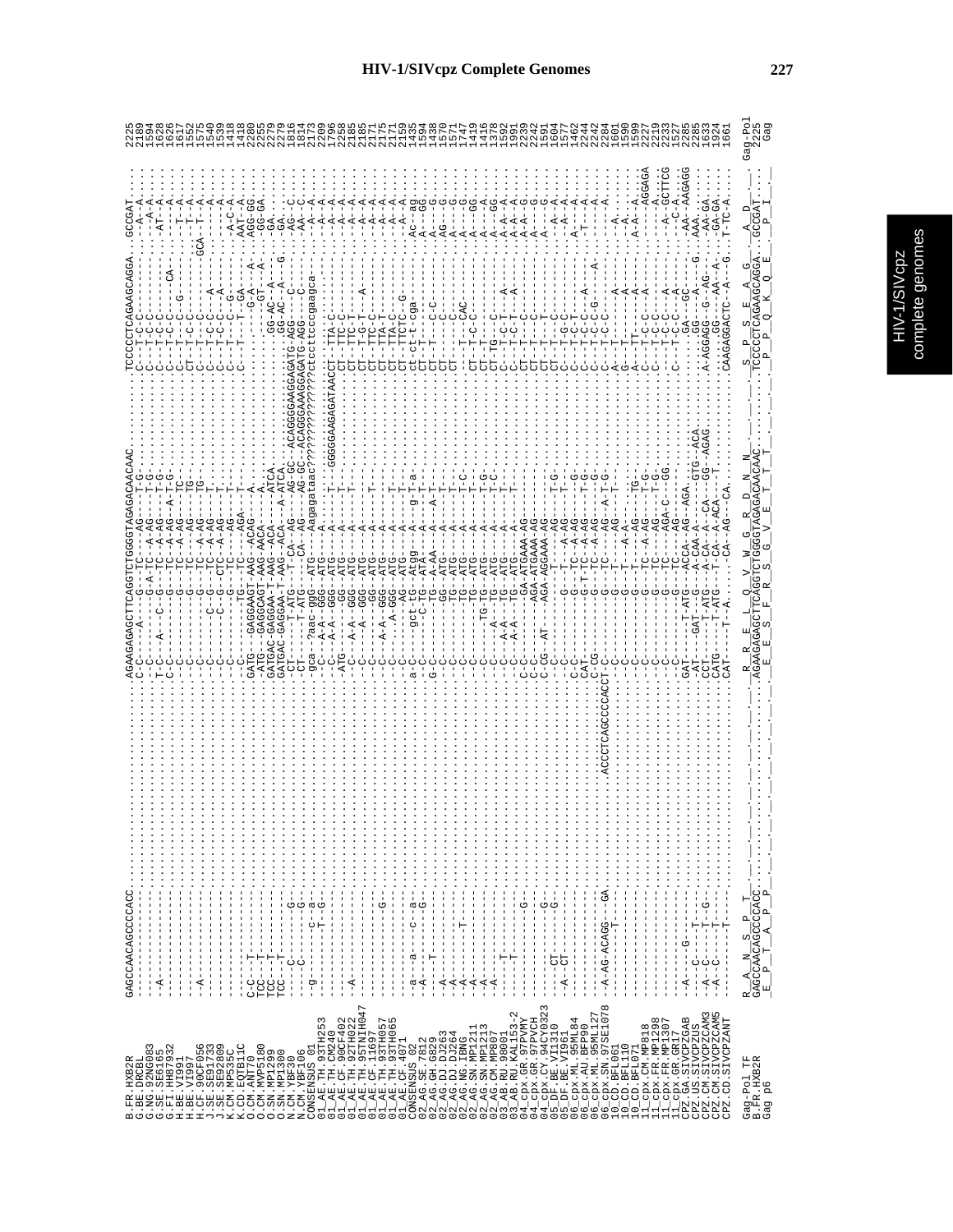|               |                                                                                                                                                                                                                                                                                                                                                                                                                                                                                                                                                                                                                                                                                                                                                                                                                                                                    |                        |                                               |     | CGACC                             | AAAGGGGGGGCAA              |                                     |  |
|---------------|--------------------------------------------------------------------------------------------------------------------------------------------------------------------------------------------------------------------------------------------------------------------------------------------------------------------------------------------------------------------------------------------------------------------------------------------------------------------------------------------------------------------------------------------------------------------------------------------------------------------------------------------------------------------------------------------------------------------------------------------------------------------------------------------------------------------------------------------------------------------|------------------------|-----------------------------------------------|-----|-----------------------------------|----------------------------|-------------------------------------|--|
|               | $\frac{1}{2}$ $\frac{1}{2}$ $\frac{1}{2}$ $\frac{1}{2}$ $\frac{1}{2}$ $\frac{1}{2}$ $\frac{1}{2}$ $\frac{1}{2}$ $\frac{1}{2}$ $\frac{1}{2}$ $\frac{1}{2}$ $\frac{1}{2}$ $\frac{1}{2}$ $\frac{1}{2}$ $\frac{1}{2}$ $\frac{1}{2}$ $\frac{1}{2}$ $\frac{1}{2}$ $\frac{1}{2}$ $\frac{1}{2}$ $\frac{1}{2}$ $\frac{1}{2}$                                                                                                                                                                                                                                                                                                                                                                                                                                                                                                                                                | gacagggaaca            | ī-                                            |     |                                   | aaa                        | ta-a<br>acaG                        |  |
|               | $\frac{1}{2}$ : $\frac{1}{2}$ : $\frac{1}{2}$ : $\frac{1}{2}$ : $\frac{1}{2}$ : $\frac{1}{2}$ : $\frac{1}{2}$ : $\frac{1}{2}$ : $\frac{1}{2}$ : $\frac{1}{2}$ : $\frac{1}{2}$ : $\frac{1}{2}$ : $\frac{1}{2}$ : $\frac{1}{2}$ : $\frac{1}{2}$ : $\frac{1}{2}$ : $\frac{1}{2}$ : $\frac{1}{2}$ : $\frac{1$<br>$\vdots$<br>$\vdots$<br>$\begin{array}{cccc}\n\vdots & \vdots & \vdots & \vdots & \vdots \\ \vdots & \vdots & \vdots & \vdots & \vdots \\ \vdots & \vdots & \vdots & \vdots & \vdots \\ \vdots & \vdots & \vdots & \vdots & \vdots \\ \vdots & \vdots & \vdots & \vdots & \vdots \\ \vdots & \vdots & \vdots & \vdots & \vdots \\ \vdots & \vdots & \vdots & \vdots & \vdots \\ \vdots & \vdots & \vdots & \vdots & \vdots \\ \vdots & \vdots & \vdots & \vdots & \vdots \\ \vdots & \vdots & \vdots & \vdots & \vdots \\ \vdots & \vdots & \vdots &$ |                        |                                               |     | めめめめめめめ                           |                            | 5<br>- 5                            |  |
|               |                                                                                                                                                                                                                                                                                                                                                                                                                                                                                                                                                                                                                                                                                                                                                                                                                                                                    |                        | $-1$ - $-1$<br>ACC.                           |     |                                   |                            | $\tilde{\mathcal{A}}$<br><b>AAT</b> |  |
|               |                                                                                                                                                                                                                                                                                                                                                                                                                                                                                                                                                                                                                                                                                                                                                                                                                                                                    | UHD-4-1                | ή                                             |     |                                   |                            | Ť,                                  |  |
|               |                                                                                                                                                                                                                                                                                                                                                                                                                                                                                                                                                                                                                                                                                                                                                                                                                                                                    |                        | 5<br>5<br>$-1$<br>$-1 - C - 1$                |     | н                                 | $-6A$                      | $-GA$                               |  |
|               | .                                                                                                                                                                                                                                                                                                                                                                                                                                                                                                                                                                                                                                                                                                                                                                                                                                                                  | $-PAAG-CC$             |                                               |     | ۳                                 |                            | Ħ                                   |  |
|               | .                                                                                                                                                                                                                                                                                                                                                                                                                                                                                                                                                                                                                                                                                                                                                                                                                                                                  | $\overline{1}$         | 5<br>$\frac{1}{2}$                            |     | ╘                                 | $-4$                       |                                     |  |
|               |                                                                                                                                                                                                                                                                                                                                                                                                                                                                                                                                                                                                                                                                                                                                                                                                                                                                    | $C - A - A - C$        | $\begin{array}{c} 1 & 1 \\ 1 & 1 \end{array}$ |     | ひ<br>н                            |                            | ひ<br>$\pm$<br>Æ                     |  |
|               | $\vdots$<br>$\vdots$<br>$\frac{1}{2}$ $\frac{1}{2}$ $\frac{1}{2}$ $\frac{1}{2}$ $\frac{1}{2}$ $\frac{1}{2}$ $\frac{1}{2}$ $\frac{1}{2}$ $\frac{1}{2}$ $\frac{1}{2}$ $\frac{1}{2}$ $\frac{1}{2}$ $\frac{1}{2}$ $\frac{1}{2}$ $\frac{1}{2}$ $\frac{1}{2}$ $\frac{1}{2}$ $\frac{1}{2}$ $\frac{1}{2}$ $\frac{1}{2}$ $\frac{1}{2}$ $\frac{1}{2}$                                                                                                                                                                                                                                                                                                                                                                                                                                                                                                                        |                        |                                               |     | ↻<br>$T-A-T$                      | $-6A$                      | ひ                                   |  |
| $\frac{8}{3}$ | $\vdots$<br>$\frac{1}{2}$                                                                                                                                                                                                                                                                                                                                                                                                                                                                                                                                                                                                                                                                                                                                                                                                                                          | U<br>פ                 |                                               |     | ひ                                 | $-5 - 2$                   | ÷                                   |  |
|               |                                                                                                                                                                                                                                                                                                                                                                                                                                                                                                                                                                                                                                                                                                                                                                                                                                                                    | Í                      |                                               |     | ပု<br>Ĥ                           |                            |                                     |  |
|               |                                                                                                                                                                                                                                                                                                                                                                                                                                                                                                                                                                                                                                                                                                                                                                                                                                                                    | -aac-<br>ಡ             |                                               | agA | -cacaa<br>U<br>$\frac{1}{C}$<br>ø | ם<br>פָּס<br>-aga-         | $C - \overline{C}$                  |  |
|               | $\vdots$<br>$\vdots$<br>$\vdots$                                                                                                                                                                                                                                                                                                                                                                                                                                                                                                                                                                                                                                                                                                                                                                                                                                   |                        |                                               |     |                                   |                            |                                     |  |
|               |                                                                                                                                                                                                                                                                                                                                                                                                                                                                                                                                                                                                                                                                                                                                                                                                                                                                    |                        |                                               |     |                                   |                            |                                     |  |
|               |                                                                                                                                                                                                                                                                                                                                                                                                                                                                                                                                                                                                                                                                                                                                                                                                                                                                    |                        |                                               |     |                                   |                            |                                     |  |
|               |                                                                                                                                                                                                                                                                                                                                                                                                                                                                                                                                                                                                                                                                                                                                                                                                                                                                    |                        | έ,                                            |     |                                   |                            |                                     |  |
|               | $\vdots$<br>$\vdots$<br>$\vdots$<br>$\frac{1}{2}$ $\frac{1}{2}$ $\frac{1}{2}$ $\frac{1}{2}$ $\frac{1}{2}$ $\frac{1}{2}$ $\frac{1}{2}$ $\frac{1}{2}$ $\frac{1}{2}$ $\frac{1}{2}$ $\frac{1}{2}$ $\frac{1}{2}$ $\frac{1}{2}$ $\frac{1}{2}$ $\frac{1}{2}$ $\frac{1}{2}$ $\frac{1}{2}$ $\frac{1}{2}$ $\frac{1}{2}$ $\frac{1}{2}$ $\frac{1}{2}$ $\frac{1}{2}$                                                                                                                                                                                                                                                                                                                                                                                                                                                                                                            |                        |                                               |     |                                   |                            |                                     |  |
|               | $\frac{1}{2}$ $\frac{1}{2}$ $\frac{1}{2}$ $\frac{1}{2}$ $\frac{1}{2}$ $\frac{1}{2}$ $\frac{1}{2}$ $\frac{1}{2}$ $\frac{1}{2}$ $\frac{1}{2}$ $\frac{1}{2}$ $\frac{1}{2}$ $\frac{1}{2}$ $\frac{1}{2}$ $\frac{1}{2}$ $\frac{1}{2}$ $\frac{1}{2}$ $\frac{1}{2}$ $\frac{1}{2}$ $\frac{1}{2}$ $\frac{1}{2}$ $\frac{1}{2}$                                                                                                                                                                                                                                                                                                                                                                                                                                                                                                                                                |                        |                                               |     |                                   |                            |                                     |  |
|               |                                                                                                                                                                                                                                                                                                                                                                                                                                                                                                                                                                                                                                                                                                                                                                                                                                                                    |                        | Ó.<br>Ų                                       |     |                                   |                            |                                     |  |
|               | $\vdots$<br>$\vdots$                                                                                                                                                                                                                                                                                                                                                                                                                                                                                                                                                                                                                                                                                                                                                                                                                                               |                        |                                               |     |                                   |                            |                                     |  |
|               | .<br>$\frac{1}{2}$ $\frac{1}{2}$ $\frac{1}{2}$ $\frac{1}{2}$ $\frac{1}{2}$ $\frac{1}{2}$ $\frac{1}{2}$ $\frac{1}{2}$ $\frac{1}{2}$ $\frac{1}{2}$ $\frac{1}{2}$ $\frac{1}{2}$ $\frac{1}{2}$ $\frac{1}{2}$ $\frac{1}{2}$ $\frac{1}{2}$ $\frac{1}{2}$ $\frac{1}{2}$ $\frac{1}{2}$ $\frac{1}{2}$ $\frac{1}{2}$ $\frac{1}{2}$<br>$\begin{bmatrix} 1 & 1 & 1 & 1 \\ 1 & 1 & 1 & 1 \\ 1 & 1 & 1 & 1 \\ 1 & 1 & 1 & 1 \\ 1 & 1 & 1 & 1 \\ 1 & 1 & 1 & 1 \\ 1 & 1 & 1 & 1 \\ 1 & 1 & 1 & 1 \\ 1 & 1 & 1 & 1 \\ 1 & 1 & 1 & 1 \\ 1 & 1 & 1 & 1 \\ 1 & 1 & 1 & 1 & 1 \\ 1 & 1 & 1 & 1 & 1 \\ 1 & 1 & 1 & 1 & 1 \\ 1 & 1 & 1 & 1 & 1 \\ 1 & 1 & 1 & 1 & 1 \\ 1 & 1 & $                                                                                                                                                                                                         |                        | ပ္ပံ                                          |     |                                   |                            |                                     |  |
|               |                                                                                                                                                                                                                                                                                                                                                                                                                                                                                                                                                                                                                                                                                                                                                                                                                                                                    |                        | п                                             |     |                                   | てり                         |                                     |  |
|               | $\frac{1}{2}$ : $\frac{1}{2}$ : $\frac{1}{2}$ : $\frac{1}{2}$ : $\frac{1}{2}$ : $\frac{1}{2}$<br>$\ddot{\cdot}$<br>$\begin{array}{cccc}\n1 & 1 & 1 & 1 & 1 \\ 1 & 1 & 1 & 1 & 1 \\ 1 & 1 & 1 & 1 & 1\n\end{array}$                                                                                                                                                                                                                                                                                                                                                                                                                                                                                                                                                                                                                                                 |                        | ن<br>پ<br>é                                   |     |                                   |                            |                                     |  |
|               | $\vdots$<br>$\frac{1}{2}$ $\frac{1}{2}$ $\frac{1}{2}$ $\frac{1}{2}$ $\frac{1}{2}$ $\frac{1}{2}$ $\frac{1}{2}$ $\frac{1}{2}$ $\frac{1}{2}$ $\frac{1}{2}$ $\frac{1}{2}$ $\frac{1}{2}$ $\frac{1}{2}$ $\frac{1}{2}$ $\frac{1}{2}$ $\frac{1}{2}$ $\frac{1}{2}$ $\frac{1}{2}$ $\frac{1}{2}$ $\frac{1}{2}$ $\frac{1}{2}$ $\frac{1}{2}$                                                                                                                                                                                                                                                                                                                                                                                                                                                                                                                                    |                        |                                               |     |                                   |                            |                                     |  |
|               | $\vdots$ : : : : : :<br>$\vdots$<br>$\cdot$<br>$\vdots$<br>$\cdot$                                                                                                                                                                                                                                                                                                                                                                                                                                                                                                                                                                                                                                                                                                                                                                                                 |                        |                                               |     |                                   |                            |                                     |  |
|               |                                                                                                                                                                                                                                                                                                                                                                                                                                                                                                                                                                                                                                                                                                                                                                                                                                                                    |                        | U<br>                                         |     |                                   |                            |                                     |  |
|               | $\vdots$<br>AGCCGAT                                                                                                                                                                                                                                                                                                                                                                                                                                                                                                                                                                                                                                                                                                                                                                                                                                                |                        |                                               |     |                                   |                            |                                     |  |
|               | $\vdots$                                                                                                                                                                                                                                                                                                                                                                                                                                                                                                                                                                                                                                                                                                                                                                                                                                                           |                        |                                               |     |                                   |                            |                                     |  |
|               |                                                                                                                                                                                                                                                                                                                                                                                                                                                                                                                                                                                                                                                                                                                                                                                                                                                                    |                        | ひ                                             |     |                                   |                            |                                     |  |
|               |                                                                                                                                                                                                                                                                                                                                                                                                                                                                                                                                                                                                                                                                                                                                                                                                                                                                    |                        | ひ<br>ŧ<br>Ų                                   |     |                                   |                            |                                     |  |
|               | $\vdots$<br>$\begin{array}{c} \vdots \\ \vdots \\ \vdots \\ \vdots \end{array}$                                                                                                                                                                                                                                                                                                                                                                                                                                                                                                                                                                                                                                                                                                                                                                                    |                        |                                               |     |                                   |                            |                                     |  |
|               | $\frac{1}{2}$ : $\frac{1}{2}$ : $\frac{1}{2}$ : $\frac{1}{2}$ : $\frac{1}{2}$ : $\frac{1}{2}$<br>.<br>.                                                                                                                                                                                                                                                                                                                                                                                                                                                                                                                                                                                                                                                                                                                                                            |                        | ひ                                             |     |                                   |                            |                                     |  |
|               |                                                                                                                                                                                                                                                                                                                                                                                                                                                                                                                                                                                                                                                                                                                                                                                                                                                                    |                        | ひ                                             |     | ෆ                                 |                            |                                     |  |
|               | $\vdots$<br>$\vdots$<br>$\vdots$<br>$\frac{1}{2}$ $\frac{1}{2}$ $\frac{1}{2}$ $\frac{1}{2}$ $\frac{1}{2}$ $\frac{1}{2}$ $\frac{1}{2}$ $\frac{1}{2}$ $\frac{1}{2}$ $\frac{1}{2}$ $\frac{1}{2}$ $\frac{1}{2}$ $\frac{1}{2}$ $\frac{1}{2}$ $\frac{1}{2}$ $\frac{1}{2}$ $\frac{1}{2}$ $\frac{1}{2}$ $\frac{1}{2}$ $\frac{1}{2}$ $\frac{1}{2}$ $\frac{1}{2}$                                                                                                                                                                                                                                                                                                                                                                                                                                                                                                            | UU                     | ??ctt-actt                                    |     | tca.                              | aAg                        | gat                                 |  |
|               | $\frac{1}{2}$                                                                                                                                                                                                                                                                                                                                                                                                                                                                                                                                                                                                                                                                                                                                                                                                                                                      |                        |                                               |     |                                   |                            |                                     |  |
|               | $\vdots$<br>.                                                                                                                                                                                                                                                                                                                                                                                                                                                                                                                                                                                                                                                                                                                                                                                                                                                      |                        |                                               |     |                                   | ŖG                         | $\overline{G}A$                     |  |
|               | $\vdots$                                                                                                                                                                                                                                                                                                                                                                                                                                                                                                                                                                                                                                                                                                                                                                                                                                                           |                        | 투                                             |     | あひ ひ ひ ひ                          |                            | $-GA -$                             |  |
| $\sim$ $\sim$ | $\ddot{\cdot}$<br>$\ddot{\cdot}$<br>$\begin{array}{c} \vdots \\ \vdots \\ \vdots \end{array}$                                                                                                                                                                                                                                                                                                                                                                                                                                                                                                                                                                                                                                                                                                                                                                      |                        | 투<br>υU                                       |     |                                   | טטטטטט<br>תתתתתת<br>ייטייי | $-4$                                |  |
|               | $\vdots$                                                                                                                                                                                                                                                                                                                                                                                                                                                                                                                                                                                                                                                                                                                                                                                                                                                           | $-5 - 1$<br><u>ບ ບ</u> | $-1$                                          |     | <b>ひひ</b>                         |                            |                                     |  |
|               | $\vdots$<br>$\vdots$ $\vdots$                                                                                                                                                                                                                                                                                                                                                                                                                                                                                                                                                                                                                                                                                                                                                                                                                                      | Y                      |                                               |     | ပ္ပ်                              |                            |                                     |  |
|               | $\vdots$                                                                                                                                                                                                                                                                                                                                                                                                                                                                                                                                                                                                                                                                                                                                                                                                                                                           | ט                      |                                               |     |                                   |                            | 334                                 |  |
|               | $\vdots$                                                                                                                                                                                                                                                                                                                                                                                                                                                                                                                                                                                                                                                                                                                                                                                                                                                           | Ο<br>ט                 | υ                                             |     |                                   |                            |                                     |  |
|               | $\ddot{\cdot}$                                                                                                                                                                                                                                                                                                                                                                                                                                                                                                                                                                                                                                                                                                                                                                                                                                                     | U                      |                                               |     |                                   | $-40 - 10$                 | $\overline{d}$                      |  |
|               | $\vdots$<br>$\vdots$<br>$\frac{1}{2}$<br>$\frac{1}{2}$                                                                                                                                                                                                                                                                                                                                                                                                                                                                                                                                                                                                                                                                                                                                                                                                             |                        |                                               |     |                                   | GAG.                       |                                     |  |
|               | $\vdots$<br>$\vdots$<br>$\vdots$<br>$\frac{1}{2}$                                                                                                                                                                                                                                                                                                                                                                                                                                                                                                                                                                                                                                                                                                                                                                                                                  |                        |                                               |     | ひ ひ ひ                             | GAG                        |                                     |  |
|               | $\ddot{\cdot}$                                                                                                                                                                                                                                                                                                                                                                                                                                                                                                                                                                                                                                                                                                                                                                                                                                                     |                        |                                               |     | <b>ひひ</b>                         |                            |                                     |  |
|               | $\vdots$<br>$\frac{1}{2}$                                                                                                                                                                                                                                                                                                                                                                                                                                                                                                                                                                                                                                                                                                                                                                                                                                          |                        |                                               |     | 턱                                 | GAG                        |                                     |  |
|               | $\vdots$                                                                                                                                                                                                                                                                                                                                                                                                                                                                                                                                                                                                                                                                                                                                                                                                                                                           |                        |                                               |     |                                   |                            | ₿<br>P<br>GAC-                      |  |
|               | $\frac{1}{2}$                                                                                                                                                                                                                                                                                                                                                                                                                                                                                                                                                                                                                                                                                                                                                                                                                                                      |                        | Ÿ                                             |     | ပု<br><b>1-9-</b>                 |                            |                                     |  |
|               | $\vdots$                                                                                                                                                                                                                                                                                                                                                                                                                                                                                                                                                                                                                                                                                                                                                                                                                                                           |                        |                                               |     |                                   |                            |                                     |  |
|               | $\frac{1}{2}$                                                                                                                                                                                                                                                                                                                                                                                                                                                                                                                                                                                                                                                                                                                                                                                                                                                      |                        | ن<br>پ                                        |     | Ġ٢                                |                            |                                     |  |
|               | $\frac{1}{2}$<br>$\frac{1}{2}$                                                                                                                                                                                                                                                                                                                                                                                                                                                                                                                                                                                                                                                                                                                                                                                                                                     |                        |                                               |     | י<br>י                            |                            |                                     |  |
|               | $A \cdot \cdot \cdot$                                                                                                                                                                                                                                                                                                                                                                                                                                                                                                                                                                                                                                                                                                                                                                                                                                              |                        | ひ                                             |     | ן<br>י                            |                            |                                     |  |
|               | $\vdots$                                                                                                                                                                                                                                                                                                                                                                                                                                                                                                                                                                                                                                                                                                                                                                                                                                                           |                        | ๓                                             |     |                                   |                            |                                     |  |
|               | $\vdots$                                                                                                                                                                                                                                                                                                                                                                                                                                                                                                                                                                                                                                                                                                                                                                                                                                                           |                        | ひ                                             |     | ť                                 |                            |                                     |  |
|               |                                                                                                                                                                                                                                                                                                                                                                                                                                                                                                                                                                                                                                                                                                                                                                                                                                                                    |                        |                                               |     |                                   |                            |                                     |  |
|               |                                                                                                                                                                                                                                                                                                                                                                                                                                                                                                                                                                                                                                                                                                                                                                                                                                                                    |                        |                                               |     |                                   |                            |                                     |  |
|               |                                                                                                                                                                                                                                                                                                                                                                                                                                                                                                                                                                                                                                                                                                                                                                                                                                                                    |                        |                                               |     |                                   |                            |                                     |  |
|               |                                                                                                                                                                                                                                                                                                                                                                                                                                                                                                                                                                                                                                                                                                                                                                                                                                                                    |                        |                                               |     |                                   |                            |                                     |  |

**HIV-1/SIVcpz Complete Genomes** 

COMPRETO DO COMPROMO COMPRETO DO COMPROMO COMPROMENTO COMPROMENTO COMPROMO COMPROMO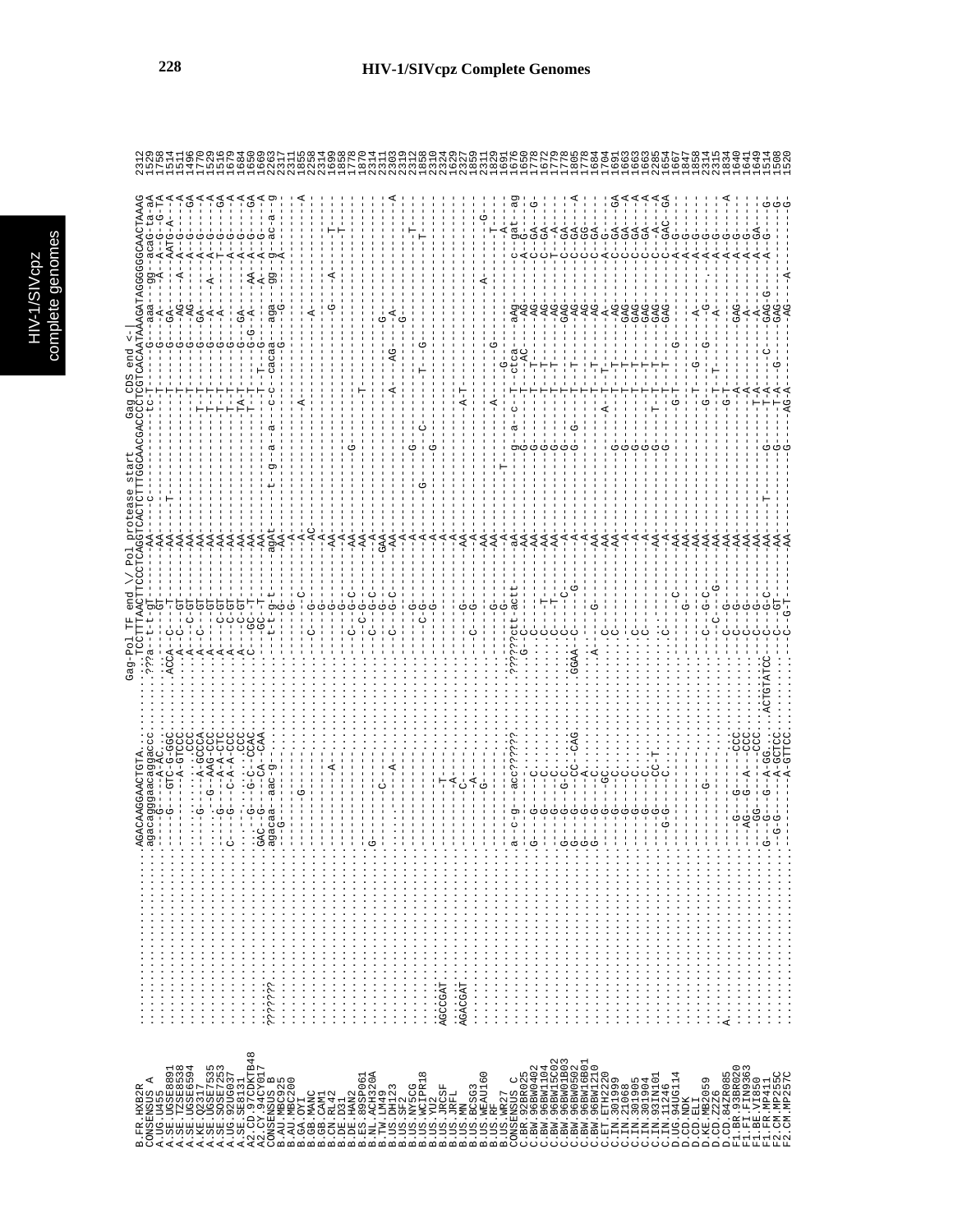| HXB <sub>2R</sub><br>.DRCBL<br>囸<br>ER<br>$\mathbf m$ |                                                           |  |        |              |          |                  |       |                                                                                                                                                              |                                  |         |
|-------------------------------------------------------|-----------------------------------------------------------|--|--------|--------------|----------|------------------|-------|--------------------------------------------------------------------------------------------------------------------------------------------------------------|----------------------------------|---------|
|                                                       |                                                           |  |        |              |          |                  |       |                                                                                                                                                              |                                  |         |
|                                                       |                                                           |  |        | G-TA-ATC     |          |                  |       |                                                                                                                                                              |                                  |         |
|                                                       |                                                           |  |        |              |          |                  |       |                                                                                                                                                              |                                  |         |
|                                                       |                                                           |  |        | $5 - 70$     |          |                  |       |                                                                                                                                                              | 5                                |         |
|                                                       |                                                           |  |        | Ó.           |          |                  |       |                                                                                                                                                              |                                  |         |
|                                                       |                                                           |  |        |              |          |                  |       |                                                                                                                                                              |                                  |         |
|                                                       |                                                           |  |        |              |          |                  |       |                                                                                                                                                              |                                  |         |
|                                                       |                                                           |  |        |              |          |                  |       |                                                                                                                                                              |                                  |         |
|                                                       |                                                           |  |        |              | งข<br>งง |                  |       |                                                                                                                                                              |                                  |         |
|                                                       |                                                           |  |        |              |          |                  |       |                                                                                                                                                              |                                  |         |
|                                                       |                                                           |  |        | ŦŦ<br>てり     |          | iči<br>III<br>II |       |                                                                                                                                                              |                                  |         |
|                                                       |                                                           |  |        | てり<br>÷      |          |                  | 9-9-1 |                                                                                                                                                              |                                  |         |
|                                                       |                                                           |  |        |              |          |                  |       |                                                                                                                                                              |                                  |         |
|                                                       |                                                           |  |        |              |          |                  |       |                                                                                                                                                              |                                  |         |
|                                                       |                                                           |  |        | ּיָה קֿ<br>י |          |                  |       |                                                                                                                                                              | თ<br>ს  <br><u>ს</u>             |         |
|                                                       |                                                           |  |        |              |          |                  |       |                                                                                                                                                              | $-9 - 7$                         |         |
|                                                       |                                                           |  |        | 동<br>-       |          |                  |       | $-1 - A - A$<br>$-1 - A - A$<br>$-1 - A - A$<br>$-1 - A - A$<br>$-1 - A - A$<br>$-1 - A - A$<br>$-1 - A - A$<br>$-1 - A - A$<br>$-1 - A - A$<br>$-1 - A - A$ |                                  |         |
|                                                       |                                                           |  |        | 당-9·         |          |                  |       |                                                                                                                                                              | ה ה ה ה ה ה<br>י י י י י י י י י |         |
|                                                       |                                                           |  |        |              |          |                  |       |                                                                                                                                                              |                                  |         |
|                                                       |                                                           |  |        | 븅            |          |                  |       |                                                                                                                                                              |                                  |         |
|                                                       |                                                           |  |        | ত            |          |                  |       |                                                                                                                                                              |                                  |         |
|                                                       |                                                           |  |        |              |          |                  |       |                                                                                                                                                              | $-9-$                            |         |
|                                                       |                                                           |  |        |              |          |                  |       | $\frac{1}{2}$                                                                                                                                                |                                  |         |
|                                                       |                                                           |  |        |              |          |                  |       |                                                                                                                                                              |                                  |         |
|                                                       |                                                           |  | Ħ      |              |          | 打开<br>机机         |       |                                                                                                                                                              |                                  |         |
|                                                       |                                                           |  |        |              |          |                  |       |                                                                                                                                                              |                                  |         |
|                                                       |                                                           |  | ।<br>ए | $-5 - -1$    |          | ÷                |       |                                                                                                                                                              |                                  |         |
|                                                       |                                                           |  | Ť      |              |          |                  |       |                                                                                                                                                              |                                  |         |
|                                                       |                                                           |  |        |              |          |                  |       | $- - A$                                                                                                                                                      |                                  |         |
|                                                       |                                                           |  |        |              |          |                  |       |                                                                                                                                                              |                                  |         |
|                                                       |                                                           |  |        |              |          |                  |       |                                                                                                                                                              |                                  |         |
|                                                       |                                                           |  |        |              |          |                  |       |                                                                                                                                                              |                                  |         |
|                                                       |                                                           |  |        |              |          |                  |       |                                                                                                                                                              |                                  |         |
|                                                       |                                                           |  |        |              |          |                  |       |                                                                                                                                                              |                                  |         |
|                                                       |                                                           |  |        |              |          |                  |       |                                                                                                                                                              |                                  |         |
|                                                       |                                                           |  |        | てり           |          |                  |       |                                                                                                                                                              |                                  |         |
|                                                       |                                                           |  |        |              |          |                  |       |                                                                                                                                                              |                                  |         |
|                                                       |                                                           |  |        |              |          |                  |       |                                                                                                                                                              |                                  |         |
|                                                       |                                                           |  |        |              |          |                  |       |                                                                                                                                                              |                                  |         |
|                                                       |                                                           |  |        | פ            |          |                  |       |                                                                                                                                                              |                                  |         |
|                                                       |                                                           |  |        | UΟ           |          |                  |       |                                                                                                                                                              |                                  |         |
|                                                       |                                                           |  |        |              |          |                  |       |                                                                                                                                                              |                                  |         |
|                                                       |                                                           |  |        |              |          |                  |       |                                                                                                                                                              |                                  |         |
|                                                       |                                                           |  |        |              |          |                  |       |                                                                                                                                                              |                                  |         |
|                                                       |                                                           |  |        |              |          |                  |       |                                                                                                                                                              |                                  |         |
|                                                       |                                                           |  |        |              |          |                  |       |                                                                                                                                                              |                                  |         |
|                                                       |                                                           |  |        |              |          |                  |       |                                                                                                                                                              |                                  |         |
|                                                       |                                                           |  |        |              |          |                  |       |                                                                                                                                                              |                                  |         |
|                                                       | $\begin{array}{c} \vdots \\ \vdots \\ \vdots \end{array}$ |  |        |              |          |                  |       |                                                                                                                                                              |                                  |         |
|                                                       | $\ddot{\cdot}$                                            |  |        |              |          |                  |       |                                                                                                                                                              |                                  |         |
|                                                       |                                                           |  |        |              |          |                  |       |                                                                                                                                                              |                                  |         |
| Ë<br>Gag-Pol                                          |                                                           |  |        |              |          |                  |       |                                                                                                                                                              |                                  | $\circ$ |
|                                                       |                                                           |  |        | end          |          |                  |       |                                                                                                                                                              |                                  |         |
| 9q<br>Gag                                             |                                                           |  |        |              |          |                  |       | end<br>CDS                                                                                                                                                   |                                  |         |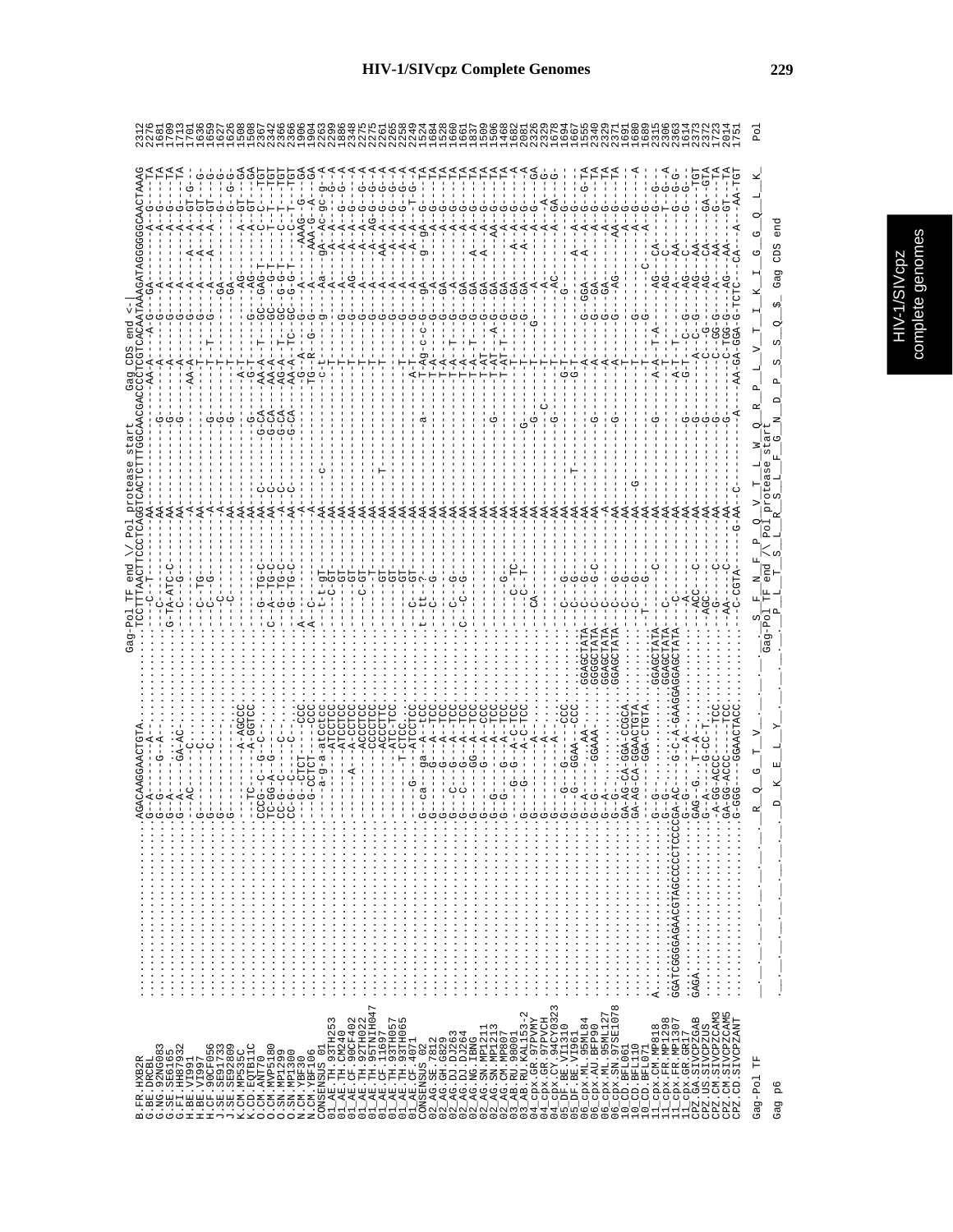| しつのしのすつのMP<br>$-1100$                                                                                                                                                                                                                                                                                                                                                                                                                                                                                                                                                                                                                                                                                                                                                                                                                                                                                                                                |                                                                                                                                                                                                                                                                                                                                                                                                                                                                                                                                                                                                                                                                                                                                                                                                                                                                                                                                                                                                                                                                                                                                                                | ოოო ო<br>യ ധ യ യ യ സ യ<br>4                                                                                                                                                                                                                                                                                                                                                                                                                                                                                                                                                                                                                                                                                                                                                                                                                                                                                                                                                                                                                                                                                                                                                                                       |
|------------------------------------------------------------------------------------------------------------------------------------------------------------------------------------------------------------------------------------------------------------------------------------------------------------------------------------------------------------------------------------------------------------------------------------------------------------------------------------------------------------------------------------------------------------------------------------------------------------------------------------------------------------------------------------------------------------------------------------------------------------------------------------------------------------------------------------------------------------------------------------------------------------------------------------------------------|----------------------------------------------------------------------------------------------------------------------------------------------------------------------------------------------------------------------------------------------------------------------------------------------------------------------------------------------------------------------------------------------------------------------------------------------------------------------------------------------------------------------------------------------------------------------------------------------------------------------------------------------------------------------------------------------------------------------------------------------------------------------------------------------------------------------------------------------------------------------------------------------------------------------------------------------------------------------------------------------------------------------------------------------------------------------------------------------------------------------------------------------------------------|-------------------------------------------------------------------------------------------------------------------------------------------------------------------------------------------------------------------------------------------------------------------------------------------------------------------------------------------------------------------------------------------------------------------------------------------------------------------------------------------------------------------------------------------------------------------------------------------------------------------------------------------------------------------------------------------------------------------------------------------------------------------------------------------------------------------------------------------------------------------------------------------------------------------------------------------------------------------------------------------------------------------------------------------------------------------------------------------------------------------------------------------------------------------------------------------------------------------|
| $\frac{1}{1}$                                                                                                                                                                                                                                                                                                                                                                                                                                                                                                                                                                                                                                                                                                                                                                                                                                                                                                                                        |                                                                                                                                                                                                                                                                                                                                                                                                                                                                                                                                                                                                                                                                                                                                                                                                                                                                                                                                                                                                                                                                                                                                                                |                                                                                                                                                                                                                                                                                                                                                                                                                                                                                                                                                                                                                                                                                                                                                                                                                                                                                                                                                                                                                                                                                                                                                                                                                   |
| ひ<br>ú,<br>ה                                                                                                                                                                                                                                                                                                                                                                                                                                                                                                                                                                                                                                                                                                                                                                                                                                                                                                                                         | ひ<br>ပု<br>$\frac{1}{\mathbf{U}}$                                                                                                                                                                                                                                                                                                                                                                                                                                                                                                                                                                                                                                                                                                                                                                                                                                                                                                                                                                                                                                                                                                                              | ₫<br>Ą                                                                                                                                                                                                                                                                                                                                                                                                                                                                                                                                                                                                                                                                                                                                                                                                                                                                                                                                                                                                                                                                                                                                                                                                            |
| ת<br>К<br>ี ⊲ ຫ                                                                                                                                                                                                                                                                                                                                                                                                                                                                                                                                                                                                                                                                                                                                                                                                                                                                                                                                      | তা                                                                                                                                                                                                                                                                                                                                                                                                                                                                                                                                                                                                                                                                                                                                                                                                                                                                                                                                                                                                                                                                                                                                                             | $\overline{A}$<br>A A A A A                                                                                                                                                                                                                                                                                                                                                                                                                                                                                                                                                                                                                                                                                                                                                                                                                                                                                                                                                                                                                                                                                                                                                                                       |
| ā<br>O i i i i i O<br>A A A A A A                                                                                                                                                                                                                                                                                                                                                                                                                                                                                                                                                                                                                                                                                                                                                                                                                                                                                                                    |                                                                                                                                                                                                                                                                                                                                                                                                                                                                                                                                                                                                                                                                                                                                                                                                                                                                                                                                                                                                                                                                                                                                                                | てり<br>$A \land A$                                                                                                                                                                                                                                                                                                                                                                                                                                                                                                                                                                                                                                                                                                                                                                                                                                                                                                                                                                                                                                                                                                                                                                                                 |
| <b>ひひひひひひ</b>                                                                                                                                                                                                                                                                                                                                                                                                                                                                                                                                                                                                                                                                                                                                                                                                                                                                                                                                        |                                                                                                                                                                                                                                                                                                                                                                                                                                                                                                                                                                                                                                                                                                                                                                                                                                                                                                                                                                                                                                                                                                                                                                |                                                                                                                                                                                                                                                                                                                                                                                                                                                                                                                                                                                                                                                                                                                                                                                                                                                                                                                                                                                                                                                                                                                                                                                                                   |
| ひひひひひひ<br>ひ                                                                                                                                                                                                                                                                                                                                                                                                                                                                                                                                                                                                                                                                                                                                                                                                                                                                                                                                          |                                                                                                                                                                                                                                                                                                                                                                                                                                                                                                                                                                                                                                                                                                                                                                                                                                                                                                                                                                                                                                                                                                                                                                | σΟ                                                                                                                                                                                                                                                                                                                                                                                                                                                                                                                                                                                                                                                                                                                                                                                                                                                                                                                                                                                                                                                                                                                                                                                                                |
|                                                                                                                                                                                                                                                                                                                                                                                                                                                                                                                                                                                                                                                                                                                                                                                                                                                                                                                                                      |                                                                                                                                                                                                                                                                                                                                                                                                                                                                                                                                                                                                                                                                                                                                                                                                                                                                                                                                                                                                                                                                                                                                                                |                                                                                                                                                                                                                                                                                                                                                                                                                                                                                                                                                                                                                                                                                                                                                                                                                                                                                                                                                                                                                                                                                                                                                                                                                   |
|                                                                                                                                                                                                                                                                                                                                                                                                                                                                                                                                                                                                                                                                                                                                                                                                                                                                                                                                                      |                                                                                                                                                                                                                                                                                                                                                                                                                                                                                                                                                                                                                                                                                                                                                                                                                                                                                                                                                                                                                                                                                                                                                                | $A \land A$<br>Æ<br>ΚK<br>K,<br>K,<br>⋖⋖<br>Æ<br>Æ                                                                                                                                                                                                                                                                                                                                                                                                                                                                                                                                                                                                                                                                                                                                                                                                                                                                                                                                                                                                                                                                                                                                                                |
| ወ⊄                                                                                                                                                                                                                                                                                                                                                                                                                                                                                                                                                                                                                                                                                                                                                                                                                                                                                                                                                   |                                                                                                                                                                                                                                                                                                                                                                                                                                                                                                                                                                                                                                                                                                                                                                                                                                                                                                                                                                                                                                                                                                                                                                |                                                                                                                                                                                                                                                                                                                                                                                                                                                                                                                                                                                                                                                                                                                                                                                                                                                                                                                                                                                                                                                                                                                                                                                                                   |
| てり<br>œ                                                                                                                                                                                                                                                                                                                                                                                                                                                                                                                                                                                                                                                                                                                                                                                                                                                                                                                                              | ൯                                                                                                                                                                                                                                                                                                                                                                                                                                                                                                                                                                                                                                                                                                                                                                                                                                                                                                                                                                                                                                                                                                                                                              | てり                                                                                                                                                                                                                                                                                                                                                                                                                                                                                                                                                                                                                                                                                                                                                                                                                                                                                                                                                                                                                                                                                                                                                                                                                |
| $A \land A$<br>তা<br>ပ္ပ်<br><b>G</b>                                                                                                                                                                                                                                                                                                                                                                                                                                                                                                                                                                                                                                                                                                                                                                                                                                                                                                                | ΚK<br>්<br>Ġ                                                                                                                                                                                                                                                                                                                                                                                                                                                                                                                                                                                                                                                                                                                                                                                                                                                                                                                                                                                                                                                                                                                                                   | σE                                                                                                                                                                                                                                                                                                                                                                                                                                                                                                                                                                                                                                                                                                                                                                                                                                                                                                                                                                                                                                                                                                                                                                                                                |
|                                                                                                                                                                                                                                                                                                                                                                                                                                                                                                                                                                                                                                                                                                                                                                                                                                                                                                                                                      |                                                                                                                                                                                                                                                                                                                                                                                                                                                                                                                                                                                                                                                                                                                                                                                                                                                                                                                                                                                                                                                                                                                                                                |                                                                                                                                                                                                                                                                                                                                                                                                                                                                                                                                                                                                                                                                                                                                                                                                                                                                                                                                                                                                                                                                                                                                                                                                                   |
| みみみみ<br>$\mathbf{I}$<br>$\mathbf{I}$<br>J.<br>л.<br>- 11                                                                                                                                                                                                                                                                                                                                                                                                                                                                                                                                                                                                                                                                                                                                                                                                                                                                                             | $\ddot{\mathcal{E}}$<br>$A \land A$<br>$\overline{A}$<br>ŧ<br>$\overline{A}$<br>-11                                                                                                                                                                                                                                                                                                                                                                                                                                                                                                                                                                                                                                                                                                                                                                                                                                                                                                                                                                                                                                                                            | aa-a-at<br>---A-A2<br>---A-A<br>---A-A<br>みみみみみみみみ<br>$\mathbf{I}$                                                                                                                                                                                                                                                                                                                                                                                                                                                                                                                                                                                                                                                                                                                                                                                                                                                                                                                                                                                                                                                                                                                                                |
| <b>UUUUUU</b>                                                                                                                                                                                                                                                                                                                                                                                                                                                                                                                                                                                                                                                                                                                                                                                                                                                                                                                                        | U<br>ō<br>O<br>↻                                                                                                                                                                                                                                                                                                                                                                                                                                                                                                                                                                                                                                                                                                                                                                                                                                                                                                                                                                                                                                                                                                                                               | O !<br>Ó                                                                                                                                                                                                                                                                                                                                                                                                                                                                                                                                                                                                                                                                                                                                                                                                                                                                                                                                                                                                                                                                                                                                                                                                          |
| ן מה<br>ה<br>ט<br>日の                                                                                                                                                                                                                                                                                                                                                                                                                                                                                                                                                                                                                                                                                                                                                                                                                                                                                                                                 |                                                                                                                                                                                                                                                                                                                                                                                                                                                                                                                                                                                                                                                                                                                                                                                                                                                                                                                                                                                                                                                                                                                                                                |                                                                                                                                                                                                                                                                                                                                                                                                                                                                                                                                                                                                                                                                                                                                                                                                                                                                                                                                                                                                                                                                                                                                                                                                                   |
| $\mathbf{I}$<br>$\mathbf{I}$<br>- 11<br>$\begin{array}{c} \hline \end{array}$<br>$\overline{\phantom{a}}$                                                                                                                                                                                                                                                                                                                                                                                                                                                                                                                                                                                                                                                                                                                                                                                                                                            | H.<br>ш<br>-1<br>$\frac{1}{2}$<br>Ť.<br>$\mathbf I$<br>$\mathbf{I}$<br>$\frac{1}{1}$<br>$\mathsf I$<br>-1<br>-1<br>$\blacksquare$<br>$\overline{\phantom{a}}$<br>$\overline{\phantom{a}}$<br>$\mathbf{I}$                                                                                                                                                                                                                                                                                                                                                                                                                                                                                                                                                                                                                                                                                                                                                                                                                                                                                                                                                      | - 1<br>$\mathbf{I}$                                                                                                                                                                                                                                                                                                                                                                                                                                                                                                                                                                                                                                                                                                                                                                                                                                                                                                                                                                                                                                                                                                                                                                                               |
| $\frac{1}{2}$<br>Ţ<br>$\blacksquare$<br>$\blacksquare$<br>$\mathbf{I}$<br>$\blacksquare$<br>$\blacksquare$<br>п<br>- 1<br>п<br>$\blacksquare$<br>-1<br>$\blacksquare$<br>-1<br>п<br>п<br>$\mathsf I$<br>$\mathsf I$<br>$\overline{\phantom{a}}$<br>$\mathsf I$<br>1<br>$\mathbf{I}$<br>$\blacksquare$<br>$\mathbf{I}$<br>т<br>$\mathbf{I}$<br>$\,$ I<br>$\,$ I<br>$\,$ I<br>$\mathsf I$<br>ţ<br>$\frac{1}{1}$<br>Т<br>$\mathbf{I}$<br>$\mathbf{I}$<br>$\mathbf{I}$<br>1<br>$\overline{\phantom{a}}$<br>$\frac{1}{1}$<br>$\frac{1}{4}$<br>- 1<br>.<br>- 1<br>$\overline{\phantom{a}}$<br>$\mathbf{I}$<br>$\mathbf{I}$<br>$\overline{\phantom{a}}$<br>Ţ<br>$\mathbf{I}$<br>$1 - 1 = 1$<br>$\blacksquare$<br>$\mathbf{I}$<br>1<br>$\mathbf{I}$<br>- 1<br>$\blacksquare$<br>- 1<br>-1<br>-1<br>$\mathbf{I}$<br>$-1$<br>$\mathbf{1}$<br>Ť<br>Ť.<br>$\mathbf{I}$<br>Ĵ<br>$\mathbf I$<br>$1 - 1$<br>$\,$ I<br>$\mathbf{I}$<br>$\mathbf{I}$<br>-1            | $\frac{1}{2}$<br>Ţ<br>$\frac{1}{1}$<br>Ţ<br>$\frac{1}{4}$<br>Ţ<br>Ţ<br>Ť<br>Ţ<br>$\frac{1}{1}$<br>$\mathbf{I}$<br>$\mathbf{I}$<br>$\blacksquare$<br>п.<br>$\mathbf{I}$<br>$\mathbf{I}$<br>Ι.<br>$\mathbf{I}$<br>$\mathbf{I}$<br>$\mathbf{I}$<br>$\mathbf{I}$<br>$\blacksquare$<br>$\mathbf{I}$<br>-1<br>Ť.<br>J.<br>J.<br>J.<br>Ť.<br>Ť.<br>$\mathsf I$<br>$\mathsf I$<br>$\mathsf I$<br>$\mathbf I$<br>$\mathsf I$<br>J.<br>т<br>$\mathbf{I}$<br>$\mathsf I$<br>$\,$ I<br>$\mathsf I$<br>$\frac{1}{1}$<br>$\frac{1}{2}$<br>$\frac{1}{1}$<br>$\,$ I<br>$\frac{1}{1}$<br>$\frac{1}{1}$<br>$\frac{1}{2}$<br>$\begin{array}{c} \begin{array}{c} \begin{array}{c} \begin{array}{c} \begin{array}{c} \end{array} \\ \end{array} \\ \begin{array}{c} \end{array} \\ \begin{array}{c} \end{array} \\ \end{array} \end{array} \end{array}$<br>$\mathbf{I}$<br>$\frac{1}{1}$<br>$\frac{1}{1}$<br>$\overline{1}$<br>$\mathbf I$<br>$\mathbf{I}$<br>$\blacksquare$<br>$\mathbf{I}$<br>- 1<br>$\mathbf{I}$<br>$\frac{1}{1}$<br>$\mathbf{I}$<br>$\frac{1}{1}$<br>$\mathbf{I}$<br>-1<br>$\mathbf{I}$<br>- 11<br>-1<br>T.<br>$\mathbf I$<br>$\mathbf I$<br>-1<br>$\mathbf{I}$ | $\frac{1}{1}$<br>Ť<br>ŧ<br>$\frac{1}{4}$<br>$\mathbf{I}$<br>$\frac{1}{4}$<br>Ţ<br>$\frac{1}{1}$<br>$\frac{1}{1}$<br>Ţ<br>$\frac{1}{4}$<br>$\frac{1}{1}$<br>Ţ<br>$\frac{1}{1}$<br>$\frac{1}{4}$<br>Ţ<br>J.<br>$\frac{1}{1}$<br>$\overline{\phantom{a}}$<br>- 11<br>$\mathbf{I}$<br>$\mathbf{I}$<br>$\blacksquare$<br>$\mathbf{I}$<br>$\mathbf{I}$<br>$\blacksquare$<br>п<br>- 1<br>$\begin{array}{c cccc} 1 & 1 & 1 & 1 & 1 \\ 1 & 0 & 1 & 1 & 1 & 1 \\ 1 & 1 & 1 & 1 & 1 & 1 \\ 1 & 1 & 1 & 1 & 1 & 1 \\ 1 & 1 & 1 & 1 & 1 & 1 \\ 1 & 1 & 1 & 1 & 1 & 1 \\ 1 & 1 & 1 & 1 & 1 & 1 \\ 1 & 1 & 1 & 1 & 1 & 1 \\ 1 & 1 & 1 & 1 & 1 & 1 \\ 1 & 1 & 1 & 1 & 1 & 1 \\ 1 & 1 & 1 & 1 & 1 & 1 \\ 1 & 1 & 1 & 1 & 1 & $<br>Ť.<br>Ť.<br>Ť.<br>J.<br>Ť.<br>$\mathsf I$<br>$\,$ I<br>$\mathbf{I}$<br>$\begin{array}{c} \frac{1}{2} \\ \frac{1}{2} \end{array}$<br>$\begin{array}{c} \begin{array}{c} \begin{array}{c} \begin{array}{c} \begin{array}{c} \end{array} \\ \begin{array}{c} \end{array} \\ \begin{array}{c} \end{array} \\ \begin{array}{c} \end{array} \end{array} \end{array} \end{array}$<br>Ţ<br>$\begin{array}{c} \begin{array}{c} 1 \\ 1 \\ 1 \end{array} \end{array}$<br>$-5 - 5 - 1$<br>$\mathbf{I}$<br>т. |
| $1 - 1 - 1$<br>$-1$<br>$\blacksquare$<br>$\mathbf{I}$<br>Ţ<br>$\overline{\phantom{a}}$<br>$\mathbf{I}$<br>$\mathbf{I}$<br>$\frac{1}{4}$<br>1111<br>- 1<br>$\mathbf{I}$<br>$\blacksquare$<br>- 1<br>-1<br>-1<br>-1<br>п<br>-1<br>$\mathbf{I}$<br>.<br>$\mathbf{I}$<br>j.<br>÷i.<br>$\mathbf{I}$<br>Ť.<br>$\mathbf{I}$<br>$\mathbf{I}$<br>$\mathbf{I}$<br>$\mathbf I$<br>$\mathbf I$<br>$1 - 1 - 1$<br>$\mathsf I$<br>$\,$ I<br>$\,$ I<br>$\,$ I<br>1<br>$\mathbf{I}$<br>$\mathbf{I}$<br>$\mathbf{I}$<br>$\mathbf{I}$<br>- 11<br>Ţ<br>$\overline{\phantom{a}}$<br>甘<br>$\mathbf{I}$<br>$\frac{1}{4}$<br>$\overline{\phantom{a}}$<br>÷<br>J.<br>$\frac{1}{1}$<br>$\overline{\phantom{a}}$<br>$\blacksquare$<br>$\blacksquare$<br>$\mathbf{I}$<br>$\blacksquare$<br>$\mathbf{I}$<br>$\Box$<br>- 1<br>- 1<br>$\mathbf{I}$<br>- 1<br>-1<br><b>TERMINE</b><br>$\mathbf{I}$<br>$\mathbf{1}$<br>$\overline{1}$<br>Ť.<br>$\mathbf{I}$<br>$\,$ I<br>$\mathbf I$ | $\mathbf{I}$<br>T<br>$\mathsf I$<br>- 11<br>1<br>$\blacksquare$<br>$\frac{1}{1}$<br>$\frac{1}{4}$<br>$\frac{1}{4}$<br>$\frac{1}{4}$<br>$\mathbf{I}$<br>$\blacksquare$<br>$\mathbf{I}$<br>Ť<br>Ť<br>-1<br>-1<br>- 11<br>- 1<br>j.<br>Ť.<br>$\mathbf I$<br>j.<br>- 11<br>$\mathsf I$<br>$\mathbf{I}$<br>$\mathbf{I}$<br>$\mathsf I$<br>$\mathsf I$<br>$\mathbb T$<br>$\mathsf I$<br>$\mathsf I$<br>$\blacksquare$<br>$\mathsf I$<br>$\mathbb T$<br>$\mathbb I$<br>排<br>$\mathbf{I}$<br>1<br>$\frac{1}{4}$<br>$\overline{\phantom{a}}$<br>÷<br>Ħ<br>$\frac{1}{1}$<br>$\frac{1}{1}$<br>$\frac{1}{4}$<br>$\overline{\phantom{a}}$<br>$\mathsf I$<br>÷<br>$\mathbf{I}$<br>$\frac{1}{4}$<br>$\blacksquare$<br>$\mathbf{I}$<br>$\mathbf{I}$<br>$\mathbf{I}$<br>-11<br>- 1<br>$\mathbf{I}$<br>$\pm$<br>-1<br>Ť.<br>$\mathbf{I}$<br>$\mathbf I$<br>$1 - 1$<br>$\mathbf I$<br>$\mathbf I$                                                                                                                                                                                                                                                                                 | $\mathbf{I}$<br>$\mathbf{I}$<br>$\frac{1}{4}$<br>$\mathbf{I}$<br>-1<br>$\mathbf{I}$<br>-1<br>Ť.<br>Ť.<br>$\mathbb{I}$<br>$\mathbb{I}$<br>$\mathbf I$<br>$\mathbf I$<br>$\mathbf{I}$<br>$\blacksquare$<br>$\mathbf{I}$<br>÷<br>$\mathbf{I}$<br>ŧ<br>Ţ<br>-1<br>Т<br>J.<br>Ţ<br>- 1<br>$\mathbf{I}$<br>$\frac{1}{1}$<br>л.<br>$\mathbf{L}$<br>$\mathbf{L}$<br>$\mathbf{I}$<br>$\mathbb{I}$<br>$\mathbb T$                                                                                                                                                                                                                                                                                                                                                                                                                                                                                                                                                                                                                                                                                                                                                                                                           |
| $\mathbf{I}=\mathbf{I}$<br>$\mathbf{I}$<br>$\mathbf{I}$<br>$\,$ I<br>$\,$ I<br>$\mathsf I$<br>$\,$ I<br>$\mathsf I$<br>$\,$ I<br>$\,$ I<br>$\,$ I<br>$\overline{\phantom{a}}$<br>j.<br>Ħ<br>$\frac{1}{1}$<br>$1 - 1 - 1$<br>-14<br>$\frac{1}{1}$<br>$\overline{1}$<br>$\mathbf{I}$<br>$\overline{\phantom{a}}$<br>$\frac{1}{1}$<br>$\frac{1}{1}$<br>$\mathbf{I}$<br>$\blacksquare$<br>$\pm$ $\pm$<br>$\frac{1}{4}$<br>$\frac{1}{4}$<br>- 1<br>-1<br>$\pm$ $\pm$<br>$\mathbf{I}$<br>$\blacksquare$<br>$-1$<br>$\blacksquare$<br>$\perp$<br>$\blacksquare$<br>$\begin{array}{c} \begin{array}{c} \text{1} \\ \text{2} \\ \text{3} \\ \text{4} \end{array} \end{array}$<br>$-1 - - - - - - - -$<br>$-1$ $-1$ $-1$ $-1$ $-1$ $-1$ $-1$<br>$-1$<br>$\blacksquare$<br>$\blacksquare$<br>$\overline{\phantom{a}}$<br>$\mathbf{I}$<br>Ţ<br>Ţ<br>$\frac{1}{1}$<br>$\frac{1}{4}$<br>$A - - - - - -$<br>$\overline{\phantom{a}}$                                | $\mathsf I$<br>$\,$ I<br>$\,$ I<br>$\mathsf I$<br>$\mathbb T$<br>$\mathbf{I}$<br>$\mathsf I$<br>$\frac{1}{1}$<br>$\,$ I<br>$\mathsf I$<br>$\mathbf{I}$<br>$\mathbf{I}$<br>$\mathbf{I}$<br>$\mathbf I$<br>$\mathbf{I}$<br>$\blacksquare$<br>$\frac{1}{1}$<br>Ħ<br>$\mathbf{I}$<br>$\frac{1}{1}$<br>$\mathbf{I}$<br>$\frac{1}{1}$<br>甘<br>HH<br>$\blacksquare$<br>-1<br>$\mathbf{I}$<br>Ť<br>$\mathbf{I}$<br>Ť.<br>$\mathbf{I}$<br>$\blacksquare$<br>$\begin{array}{c} 1 & 1 \\ 1 & 0 \\ 1 & 1 \\ 1 & 1 \\ 1 & 1 \\ 1 & 1 \\ 1 & 1 \\ 1 & 1 \\ 1 & 1 \\ 1 & 1 \\ 1 & 1 \\ 1 & 1 \\ 1 & 1 \\ 1 & 1 \\ 1 & 1 \\ 1 & 1 \\ 1 & 1 \\ 1 & 1 \\ 1 & 1 \\ 1 & 1 \\ 1 & 1 \\ 1 & 1 \\ 1 & 1 \\ 1 & 1 \\ 1 & 1 \\ 1 & 1 \\ 1 & 1 \\ 1 & 1 \\ 1 & 1 \\ 1 & 1 \\ 1 & 1 \\ 1 & 1 \\ 1 & 1 \\ 1 & 1 \\ 1 & 1 \\ 1 &$<br>$\mathbf{I}$<br>$\frac{1}{2}$<br>$\frac{1}{2}$<br>$\mathbf{I}$                                                                                                                                                                                                                                                                                         | $\mathbf{I}$<br>$\blacksquare$<br>$\mathsf I$<br>$\mathsf I$<br>$\frac{1}{1}$<br>$\frac{1}{4}$<br>$\frac{1}{1}$<br>$\frac{1}{1}$<br>Ţ<br>$\frac{1}{1}$<br>$\mathbf{I}$<br>T<br>Ţ<br>$\frac{1}{4}$<br>$\frac{1}{4}$<br>$\frac{1}{4}$<br>$\mathbf{I}$<br>т.<br>Ť.<br>$\mathbf{I}$<br>$\blacksquare$<br>$\mathsf I$<br>$\mathsf I$<br>п<br>J.                                                                                                                                                                                                                                                                                                                                                                                                                                                                                                                                                                                                                                                                                                                                                                                                                                                                        |
| $\blacksquare$<br>$\mathbf{I}$<br>$\mathbf{I}$                                                                                                                                                                                                                                                                                                                                                                                                                                                                                                                                                                                                                                                                                                                                                                                                                                                                                                       | ţ<br>$\begin{array}{c} \begin{array}{c} \begin{array}{c} \begin{array}{c} \end{array} \\ \begin{array}{c} \end{array} \\ \begin{array}{c} \end{array} \\ \begin{array}{c} \end{array} \\ \begin{array}{c} \end{array} \end{array} \end{array}$<br>$\begin{array}{c} \begin{array}{c} \text{1} \\ \text{2} \\ \text{3} \\ \text{4} \end{array} \end{array}$<br>$\frac{1}{1}$<br>$\begin{array}{c} \begin{array}{c} \text{1} \\ \text{1} \\ \text{1} \end{array} \\ \text{1} \end{array}$<br>$\frac{1}{1}$<br>$\frac{1}{1}$<br>$\mathbf{I}$<br>$\frac{1}{4}$<br>$\frac{1}{4}$                                                                                                                                                                                                                                                                                                                                                                                                                                                                                                                                                                                    | $\frac{1}{1}$<br>$\frac{1}{2}$<br>$\mathbf{I}$<br>$\frac{1}{1}$<br>$\frac{1}{1}$<br>$\frac{1}{2}$<br>ł<br>$\frac{1}{1}$<br>$-1 - 0 - 1$<br>$\frac{1}{1}$                                                                                                                                                                                                                                                                                                                                                                                                                                                                                                                                                                                                                                                                                                                                                                                                                                                                                                                                                                                                                                                          |

 $\begin{smallmatrix} \texttt{R1} & \texttt{R1} & \texttt{R2} & \texttt{R3} & \texttt{R4} & \texttt{R5} & \texttt{R6} & \texttt{R6} & \texttt{R7} & \texttt{R8} & \texttt{R8} & \texttt{R9} & \texttt{R0} & \texttt{R1} & \texttt{R2} & \texttt{R2} & \texttt{R3} & \texttt{R4} & \texttt{R5} & \texttt{R6} & \texttt{R7} & \texttt{R8} & \texttt{R9} & \texttt{R0} & \texttt{R1} & \texttt{R2} & \texttt{R2$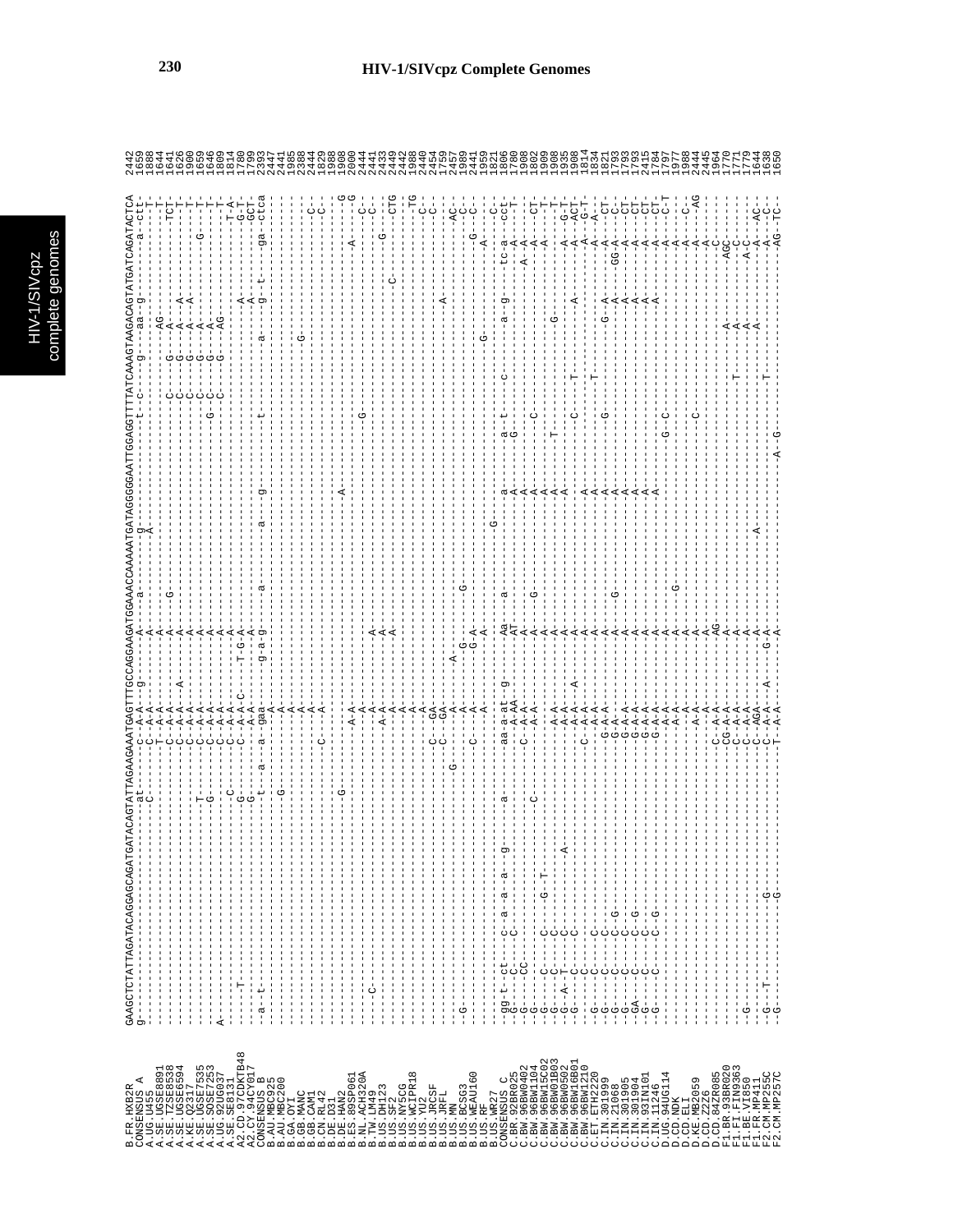| RRRRRRRRRRRR<br>$A \land A$<br>$\mathbf{I}$<br>-11<br>$1 \quad 1 \quad 1$<br>9999<br>$\pm$<br>하다<br>이 - 주<br>- - -<br><b>७ ७</b><br>$\overline{A}$ $\overline{A}$ $\overline{A}$ $\overline{A}$<br>ט ט ו<br>÷<br>じ じ<br>せせせせせせ<br>あひひ<br>ひ<br>ひ<br>$A \land A$<br>нн<br>てり<br>↻<br>O<br><b>AAAAAAAAAAA</b><br>₫⊄<br>$\frac{1}{6}$ $\frac{1}{6}$<br>みみみみみみみみ<br>A - A<br>A - A<br>A A A<br>A<br>A<br>$A -$<br>$A$ $A$<br>A A A A A<br>$\overline{A}$ –<br>$\overline{A}$<br>$A - D$<br>Ţ<br>υņ<br>ပ္ပ<br>U<br>ര<br>$\frac{1}{4}$<br>$\frac{1}{4}$<br>$TA-T$<br>り<br>ざ<br>U)<br>⋖⋖<br>$\mathbf{I}$<br>U-------<br>$-1$ - $-1$ - $-1$<br>J<br>I<br>$\frac{1}{1}$<br>ţ<br>$\frac{1}{1}$<br>$\frac{1}{1}$<br>$\frac{1}{\sigma}$<br>$\overline{\phantom{a}}$<br>$\begin{bmatrix} 1 \\ 1 \\ 1 \end{bmatrix}$<br>$\frac{1}{1}$<br>$-1$<br>т<br>$\frac{1}{1}$<br>$\frac{1}{1}$<br>$\frac{1}{1}$<br>$\frac{1}{1}$<br>$\frac{1}{1}$<br>$\frac{1}{1}$<br>$\blacksquare$<br>п<br>í<br>ł<br>$\frac{1}{1}$<br>Ť<br>ł<br>ł<br>$-1$ $-1$ $-1$ $-1$ $-1$ $-1$ $-1$<br>ł<br>п<br>Ť.<br>ï<br>$\mathbb{I}$<br>F<br>-<br>۲<br>-<br>۲<br>ا<br>$\frac{1}{1}$<br>$\overline{\phantom{a}}$<br>$\,$ I<br>$\mathsf I$<br>$-1$<br>ţ<br>Í<br>$\frac{1}{1}$<br>$\begin{array}{c} \hline \end{array}$<br>J.<br>J<br>J.<br>ţ<br>Ţ<br>J<br>т<br>I<br>$-5 - 7$<br>$\frac{1}{1}$<br>J.<br>ì<br>$\overline{\phantom{a}}$<br>$\mathbf{I}$<br>$\overline{1}$<br>I<br>í<br>$\frac{1}{1}$<br>ì<br>$\frac{1}{2}$<br>$\frac{1}{1}$<br>л.<br>J<br>Ť.<br>j<br>п<br>$\frac{1}{1}$<br>$\frac{1}{1}$<br>Ĵ<br>Ť<br>$1 - 1$<br>$\frac{1}{1}$<br>Ĵ<br>Ť.<br>$\frac{1}{1}$<br>Í<br>$\frac{1}{1}$<br>$\mathsf I$<br>$\frac{1}{1}$<br>$\overline{\phantom{a}}$<br>$-1$ - $-1$<br>$\frac{1}{4}$<br>1<br>-1<br>J<br>$\overline{1}$<br>$\,$ I<br>$\mathbf{I}$<br>$\frac{1}{2}$<br>$\frac{1}{1}$<br>$\frac{1}{1}$<br>$\frac{1}{2}$<br>$\begin{array}{c}\n0 \\ 1\n\end{array}$<br>U<br> <br>T<br>$\frac{1}{1}$<br>I<br>$\frac{1}{1}$<br>Ţ<br>$\frac{1}{2}$<br>$-1$ - $-1$ - $-1$<br>$-1$<br>$\overline{\phantom{a}}$<br>$\frac{C}{1}$<br>$\frac{1}{2}$<br>$\frac{C}{1}$<br>$O - \overline{\rho}$<br>- 0<br>- 0<br>- 0<br>$\frac{1}{1}$<br>ှ<br>၂<br>י<br>י<br>$\frac{C}{1}$<br>U<br> <br>$\frac{1}{1}$<br>$\mathbf{I}$<br>J.<br>$\frac{1}{1}$<br>ŧ<br>п.<br>т<br>т.<br>$\frac{1}{1}$<br>$\mathbf{I}$<br>í<br>$\blacksquare$<br>$-{\mathbf T} - {\mathbf T} - {\mathbf G} - {\mathbf G}$<br>ŧ<br>$\begin{array}{c} 1 \\ 1 \\ 1 \end{array}$<br>Ĩ<br>$\begin{bmatrix} 1 \\ 1 \\ 1 \end{bmatrix}$<br>$\begin{bmatrix} 1 \\ 1 \\ 1 \end{bmatrix}$<br>$\frac{1}{1}$<br>$\frac{1}{1}$<br>$\begin{array}{c} \mathbf{1} \\ \mathbf{1} \\ \mathbf{1} \\ \mathbf{1} \\ \mathbf{1} \\ \mathbf{1} \\ \mathbf{1} \end{array}$<br>$-1$<br>$-1$<br>$-1$<br>$- - 59 - -$<br>$\frac{1}{1}$<br>$\frac{1}{1}$<br>$\mathsf I$<br>I<br>$\frac{1}{1}$<br>$\frac{1}{1}$<br>$\overline{\phantom{a}}$<br>I.<br>I<br>Í<br>$\frac{1}{1}$<br>÷<br>T<br>$\mathbf{I}$<br>$\frac{1}{1}$<br>$\frac{1}{1}$<br>$\frac{1}{4}$<br>f,<br>$\frac{1}{4}$<br>$\mathbf{I}$<br>$\frac{1}{1}$<br>J.<br>$\frac{1}{1}$<br>$\frac{1}{1}$<br>$\frac{1}{1}$<br>J.<br>$\blacksquare$<br>$-10-1-1$<br>$\mathbf{I}$<br>T<br>$\mathbf{I}$<br>$\blacksquare$<br>J.<br>ı<br>$\mathbf{I}$<br>$\mathbf{I}$<br>$\mathbf{I}$<br>$\mathbf{I}$<br>Ť<br>ę<br>$-\frac{a}{1}$<br>$\mathbf{I}$<br>$- - - - C$<br>ï<br>T.<br>i<br>İ<br>$\,$ I<br>J.<br>J.<br>$\mathbf{I}$<br>턴<br>$\frac{1}{1}$<br>$\frac{1}{1}$<br>$\frac{1}{4}$<br>$\mathsf I$<br>$\,$ I<br>$\,$ I<br>$\mathsf I$<br>J<br>$\mathbf{I}$<br>$\mathbf{I}$<br>$\frac{1}{1}$<br>$\mathbf{I}$<br>۲<br>ا<br>$\overline{\phantom{a}}$<br>$\overline{\phantom{a}}$<br>$\mathbf{I}$<br>J<br>I<br>-1<br>$\mathbf{I}$<br>- 1<br>$\blacksquare$<br>$\blacksquare$<br>$\overline{\phantom{a}}$<br>$\mathbf{I}$<br>$\mathbf{I}$<br>$\frac{1}{1}$<br>$\frac{1}{1}$<br>$\frac{1}{1}$<br>$\frac{1}{4}$<br>ŧ<br>í<br>J.<br>J.<br>п<br>$\frac{1}{1}$<br>$\Gamma$<br>$C + 1$<br>$+ 1$<br>$+ 1$<br>ł<br>-1<br>í<br>$\frac{1}{1}$<br>$\frac{1}{1}$<br>ł<br>$\frac{1}{1}$<br>ï<br>$\overline{\phantom{a}}$<br>$\overline{\phantom{a}}$<br>I<br>$\mathbb{I}$<br>1<br>J,<br>J<br>I<br>$-\frac{9}{1}$<br>J<br>Ġ<br>J<br>J.<br>J.<br>$\overline{\phantom{a}}$<br>I<br>$\overline{\phantom{a}}$<br>1<br>$\frac{1}{1}$<br>J.<br>J<br>I.<br>$\blacksquare$<br>п<br>п<br>т<br>L.<br>L.<br>$\blacksquare$ |                       |     |
|----------------------------------------------------------------------------------------------------------------------------------------------------------------------------------------------------------------------------------------------------------------------------------------------------------------------------------------------------------------------------------------------------------------------------------------------------------------------------------------------------------------------------------------------------------------------------------------------------------------------------------------------------------------------------------------------------------------------------------------------------------------------------------------------------------------------------------------------------------------------------------------------------------------------------------------------------------------------------------------------------------------------------------------------------------------------------------------------------------------------------------------------------------------------------------------------------------------------------------------------------------------------------------------------------------------------------------------------------------------------------------------------------------------------------------------------------------------------------------------------------------------------------------------------------------------------------------------------------------------------------------------------------------------------------------------------------------------------------------------------------------------------------------------------------------------------------------------------------------------------------------------------------------------------------------------------------------------------------------------------------------------------------------------------------------------------------------------------------------------------------------------------------------------------------------------------------------------------------------------------------------------------------------------------------------------------------------------------------------------------------------------------------------------------------------------------------------------------------------------------------------------------------------------------------------------------------------------------------------------------------------------------------------------------------------------------------------------------------------------------------------------------------------------------------------------------------------------------------------------------------------------------------------------------------------------------------------------------------------------------------------------------------------------------------------------------------------------------------------------------------------------------------------------------------------------------------------------------------------------------------------------------------------------------------------------------------------------------------------------------------------------------------------------------------------------------------------------------------------------------------------------------------------------------------------------------------------------------------------------------------------------------------------------------------------------------------------------------------------------------------------------------------------------------------------------------------------------------------------------------------------------------------------------------------------------------------------------------------------------------------------------------------------------------------------------------------------------------------------------------------------------------------------------------------------------------------------------------------------------------------------------------------------------------------------------------------------------------------------------------------------------------------------------|-----------------------|-----|
|                                                                                                                                                                                                                                                                                                                                                                                                                                                                                                                                                                                                                                                                                                                                                                                                                                                                                                                                                                                                                                                                                                                                                                                                                                                                                                                                                                                                                                                                                                                                                                                                                                                                                                                                                                                                                                                                                                                                                                                                                                                                                                                                                                                                                                                                                                                                                                                                                                                                                                                                                                                                                                                                                                                                                                                                                                                                                                                                                                                                                                                                                                                                                                                                                                                                                                                                                                                                                                                                                                                                                                                                                                                                                                                                                                                                                                                                                                                                                                                                                                                                                                                                                                                                                                                                                                                                                                                                                |                       |     |
| $\begin{array}{c}\nC - C \\ C - 1 \\ 1\n\end{array}$<br>$-1$<br>$-\frac{c}{l}$<br>$C - C$<br>$\frac{1}{1}$<br>$\mathbb{L}$<br>$\mathbf I$<br>$\prec$<br>ה<br>$\begin{array}{l} (44-{\tt cpx.} (37.9709W)\\ (44-{\tt cpx.} (37.9709W)\\ (45-{\tt cpx.} (37.97093)\\ (5-{\tt p} {\tt r.} (38.97093)\\ (65-{\tt p} {\tt r.} (38.9709)\\ (66-{\tt cpx.} (37.97961)\\ (66-{\tt cpx.} (37.97961)\\ (67-{\tt cpx.} (37.978107)\\ (68-{\tt cpx.} (37.978107)\\ (69-{\tt cpx.} (37.9781$                                                                                                                                                                                                                                                                                                                                                                                                                                                                                                                                                                                                                                                                                                                                                                                                                                                                                                                                                                                                                                                                                                                                                                                                                                                                                                                                                                                                                                                                                                                                                                                                                                                                                                                                                                                                                                                                                                                                                                                                                                                                                                                                                                                                                                                                                                                                                                                                                                                                                                                                                                                                                                                                                                                                                                                                                                                                                                                                                                                                                                                                                                                                                                                                                                                                                                                                                                                                                                                                                                                                                                                                                                                                                                                                                                                                                                                                                                                                |                       | ৬   |
|                                                                                                                                                                                                                                                                                                                                                                                                                                                                                                                                                                                                                                                                                                                                                                                                                                                                                                                                                                                                                                                                                                                                                                                                                                                                                                                                                                                                                                                                                                                                                                                                                                                                                                                                                                                                                                                                                                                                                                                                                                                                                                                                                                                                                                                                                                                                                                                                                                                                                                                                                                                                                                                                                                                                                                                                                                                                                                                                                                                                                                                                                                                                                                                                                                                                                                                                                                                                                                                                                                                                                                                                                                                                                                                                                                                                                                                                                                                                                                                                                                                                                                                                                                                                                                                                                                                                                                                                                |                       |     |
|                                                                                                                                                                                                                                                                                                                                                                                                                                                                                                                                                                                                                                                                                                                                                                                                                                                                                                                                                                                                                                                                                                                                                                                                                                                                                                                                                                                                                                                                                                                                                                                                                                                                                                                                                                                                                                                                                                                                                                                                                                                                                                                                                                                                                                                                                                                                                                                                                                                                                                                                                                                                                                                                                                                                                                                                                                                                                                                                                                                                                                                                                                                                                                                                                                                                                                                                                                                                                                                                                                                                                                                                                                                                                                                                                                                                                                                                                                                                                                                                                                                                                                                                                                                                                                                                                                                                                                                                                |                       |     |
|                                                                                                                                                                                                                                                                                                                                                                                                                                                                                                                                                                                                                                                                                                                                                                                                                                                                                                                                                                                                                                                                                                                                                                                                                                                                                                                                                                                                                                                                                                                                                                                                                                                                                                                                                                                                                                                                                                                                                                                                                                                                                                                                                                                                                                                                                                                                                                                                                                                                                                                                                                                                                                                                                                                                                                                                                                                                                                                                                                                                                                                                                                                                                                                                                                                                                                                                                                                                                                                                                                                                                                                                                                                                                                                                                                                                                                                                                                                                                                                                                                                                                                                                                                                                                                                                                                                                                                                                                | ပုံ                   |     |
|                                                                                                                                                                                                                                                                                                                                                                                                                                                                                                                                                                                                                                                                                                                                                                                                                                                                                                                                                                                                                                                                                                                                                                                                                                                                                                                                                                                                                                                                                                                                                                                                                                                                                                                                                                                                                                                                                                                                                                                                                                                                                                                                                                                                                                                                                                                                                                                                                                                                                                                                                                                                                                                                                                                                                                                                                                                                                                                                                                                                                                                                                                                                                                                                                                                                                                                                                                                                                                                                                                                                                                                                                                                                                                                                                                                                                                                                                                                                                                                                                                                                                                                                                                                                                                                                                                                                                                                                                |                       |     |
|                                                                                                                                                                                                                                                                                                                                                                                                                                                                                                                                                                                                                                                                                                                                                                                                                                                                                                                                                                                                                                                                                                                                                                                                                                                                                                                                                                                                                                                                                                                                                                                                                                                                                                                                                                                                                                                                                                                                                                                                                                                                                                                                                                                                                                                                                                                                                                                                                                                                                                                                                                                                                                                                                                                                                                                                                                                                                                                                                                                                                                                                                                                                                                                                                                                                                                                                                                                                                                                                                                                                                                                                                                                                                                                                                                                                                                                                                                                                                                                                                                                                                                                                                                                                                                                                                                                                                                                                                | $A-CG-$               | も ど |
|                                                                                                                                                                                                                                                                                                                                                                                                                                                                                                                                                                                                                                                                                                                                                                                                                                                                                                                                                                                                                                                                                                                                                                                                                                                                                                                                                                                                                                                                                                                                                                                                                                                                                                                                                                                                                                                                                                                                                                                                                                                                                                                                                                                                                                                                                                                                                                                                                                                                                                                                                                                                                                                                                                                                                                                                                                                                                                                                                                                                                                                                                                                                                                                                                                                                                                                                                                                                                                                                                                                                                                                                                                                                                                                                                                                                                                                                                                                                                                                                                                                                                                                                                                                                                                                                                                                                                                                                                |                       |     |
|                                                                                                                                                                                                                                                                                                                                                                                                                                                                                                                                                                                                                                                                                                                                                                                                                                                                                                                                                                                                                                                                                                                                                                                                                                                                                                                                                                                                                                                                                                                                                                                                                                                                                                                                                                                                                                                                                                                                                                                                                                                                                                                                                                                                                                                                                                                                                                                                                                                                                                                                                                                                                                                                                                                                                                                                                                                                                                                                                                                                                                                                                                                                                                                                                                                                                                                                                                                                                                                                                                                                                                                                                                                                                                                                                                                                                                                                                                                                                                                                                                                                                                                                                                                                                                                                                                                                                                                                                |                       |     |
|                                                                                                                                                                                                                                                                                                                                                                                                                                                                                                                                                                                                                                                                                                                                                                                                                                                                                                                                                                                                                                                                                                                                                                                                                                                                                                                                                                                                                                                                                                                                                                                                                                                                                                                                                                                                                                                                                                                                                                                                                                                                                                                                                                                                                                                                                                                                                                                                                                                                                                                                                                                                                                                                                                                                                                                                                                                                                                                                                                                                                                                                                                                                                                                                                                                                                                                                                                                                                                                                                                                                                                                                                                                                                                                                                                                                                                                                                                                                                                                                                                                                                                                                                                                                                                                                                                                                                                                                                |                       |     |
|                                                                                                                                                                                                                                                                                                                                                                                                                                                                                                                                                                                                                                                                                                                                                                                                                                                                                                                                                                                                                                                                                                                                                                                                                                                                                                                                                                                                                                                                                                                                                                                                                                                                                                                                                                                                                                                                                                                                                                                                                                                                                                                                                                                                                                                                                                                                                                                                                                                                                                                                                                                                                                                                                                                                                                                                                                                                                                                                                                                                                                                                                                                                                                                                                                                                                                                                                                                                                                                                                                                                                                                                                                                                                                                                                                                                                                                                                                                                                                                                                                                                                                                                                                                                                                                                                                                                                                                                                |                       |     |
|                                                                                                                                                                                                                                                                                                                                                                                                                                                                                                                                                                                                                                                                                                                                                                                                                                                                                                                                                                                                                                                                                                                                                                                                                                                                                                                                                                                                                                                                                                                                                                                                                                                                                                                                                                                                                                                                                                                                                                                                                                                                                                                                                                                                                                                                                                                                                                                                                                                                                                                                                                                                                                                                                                                                                                                                                                                                                                                                                                                                                                                                                                                                                                                                                                                                                                                                                                                                                                                                                                                                                                                                                                                                                                                                                                                                                                                                                                                                                                                                                                                                                                                                                                                                                                                                                                                                                                                                                |                       |     |
|                                                                                                                                                                                                                                                                                                                                                                                                                                                                                                                                                                                                                                                                                                                                                                                                                                                                                                                                                                                                                                                                                                                                                                                                                                                                                                                                                                                                                                                                                                                                                                                                                                                                                                                                                                                                                                                                                                                                                                                                                                                                                                                                                                                                                                                                                                                                                                                                                                                                                                                                                                                                                                                                                                                                                                                                                                                                                                                                                                                                                                                                                                                                                                                                                                                                                                                                                                                                                                                                                                                                                                                                                                                                                                                                                                                                                                                                                                                                                                                                                                                                                                                                                                                                                                                                                                                                                                                                                |                       |     |
|                                                                                                                                                                                                                                                                                                                                                                                                                                                                                                                                                                                                                                                                                                                                                                                                                                                                                                                                                                                                                                                                                                                                                                                                                                                                                                                                                                                                                                                                                                                                                                                                                                                                                                                                                                                                                                                                                                                                                                                                                                                                                                                                                                                                                                                                                                                                                                                                                                                                                                                                                                                                                                                                                                                                                                                                                                                                                                                                                                                                                                                                                                                                                                                                                                                                                                                                                                                                                                                                                                                                                                                                                                                                                                                                                                                                                                                                                                                                                                                                                                                                                                                                                                                                                                                                                                                                                                                                                |                       |     |
|                                                                                                                                                                                                                                                                                                                                                                                                                                                                                                                                                                                                                                                                                                                                                                                                                                                                                                                                                                                                                                                                                                                                                                                                                                                                                                                                                                                                                                                                                                                                                                                                                                                                                                                                                                                                                                                                                                                                                                                                                                                                                                                                                                                                                                                                                                                                                                                                                                                                                                                                                                                                                                                                                                                                                                                                                                                                                                                                                                                                                                                                                                                                                                                                                                                                                                                                                                                                                                                                                                                                                                                                                                                                                                                                                                                                                                                                                                                                                                                                                                                                                                                                                                                                                                                                                                                                                                                                                | ⊢                     |     |
|                                                                                                                                                                                                                                                                                                                                                                                                                                                                                                                                                                                                                                                                                                                                                                                                                                                                                                                                                                                                                                                                                                                                                                                                                                                                                                                                                                                                                                                                                                                                                                                                                                                                                                                                                                                                                                                                                                                                                                                                                                                                                                                                                                                                                                                                                                                                                                                                                                                                                                                                                                                                                                                                                                                                                                                                                                                                                                                                                                                                                                                                                                                                                                                                                                                                                                                                                                                                                                                                                                                                                                                                                                                                                                                                                                                                                                                                                                                                                                                                                                                                                                                                                                                                                                                                                                                                                                                                                |                       |     |
|                                                                                                                                                                                                                                                                                                                                                                                                                                                                                                                                                                                                                                                                                                                                                                                                                                                                                                                                                                                                                                                                                                                                                                                                                                                                                                                                                                                                                                                                                                                                                                                                                                                                                                                                                                                                                                                                                                                                                                                                                                                                                                                                                                                                                                                                                                                                                                                                                                                                                                                                                                                                                                                                                                                                                                                                                                                                                                                                                                                                                                                                                                                                                                                                                                                                                                                                                                                                                                                                                                                                                                                                                                                                                                                                                                                                                                                                                                                                                                                                                                                                                                                                                                                                                                                                                                                                                                                                                |                       |     |
|                                                                                                                                                                                                                                                                                                                                                                                                                                                                                                                                                                                                                                                                                                                                                                                                                                                                                                                                                                                                                                                                                                                                                                                                                                                                                                                                                                                                                                                                                                                                                                                                                                                                                                                                                                                                                                                                                                                                                                                                                                                                                                                                                                                                                                                                                                                                                                                                                                                                                                                                                                                                                                                                                                                                                                                                                                                                                                                                                                                                                                                                                                                                                                                                                                                                                                                                                                                                                                                                                                                                                                                                                                                                                                                                                                                                                                                                                                                                                                                                                                                                                                                                                                                                                                                                                                                                                                                                                |                       |     |
|                                                                                                                                                                                                                                                                                                                                                                                                                                                                                                                                                                                                                                                                                                                                                                                                                                                                                                                                                                                                                                                                                                                                                                                                                                                                                                                                                                                                                                                                                                                                                                                                                                                                                                                                                                                                                                                                                                                                                                                                                                                                                                                                                                                                                                                                                                                                                                                                                                                                                                                                                                                                                                                                                                                                                                                                                                                                                                                                                                                                                                                                                                                                                                                                                                                                                                                                                                                                                                                                                                                                                                                                                                                                                                                                                                                                                                                                                                                                                                                                                                                                                                                                                                                                                                                                                                                                                                                                                |                       |     |
|                                                                                                                                                                                                                                                                                                                                                                                                                                                                                                                                                                                                                                                                                                                                                                                                                                                                                                                                                                                                                                                                                                                                                                                                                                                                                                                                                                                                                                                                                                                                                                                                                                                                                                                                                                                                                                                                                                                                                                                                                                                                                                                                                                                                                                                                                                                                                                                                                                                                                                                                                                                                                                                                                                                                                                                                                                                                                                                                                                                                                                                                                                                                                                                                                                                                                                                                                                                                                                                                                                                                                                                                                                                                                                                                                                                                                                                                                                                                                                                                                                                                                                                                                                                                                                                                                                                                                                                                                |                       |     |
|                                                                                                                                                                                                                                                                                                                                                                                                                                                                                                                                                                                                                                                                                                                                                                                                                                                                                                                                                                                                                                                                                                                                                                                                                                                                                                                                                                                                                                                                                                                                                                                                                                                                                                                                                                                                                                                                                                                                                                                                                                                                                                                                                                                                                                                                                                                                                                                                                                                                                                                                                                                                                                                                                                                                                                                                                                                                                                                                                                                                                                                                                                                                                                                                                                                                                                                                                                                                                                                                                                                                                                                                                                                                                                                                                                                                                                                                                                                                                                                                                                                                                                                                                                                                                                                                                                                                                                                                                |                       |     |
|                                                                                                                                                                                                                                                                                                                                                                                                                                                                                                                                                                                                                                                                                                                                                                                                                                                                                                                                                                                                                                                                                                                                                                                                                                                                                                                                                                                                                                                                                                                                                                                                                                                                                                                                                                                                                                                                                                                                                                                                                                                                                                                                                                                                                                                                                                                                                                                                                                                                                                                                                                                                                                                                                                                                                                                                                                                                                                                                                                                                                                                                                                                                                                                                                                                                                                                                                                                                                                                                                                                                                                                                                                                                                                                                                                                                                                                                                                                                                                                                                                                                                                                                                                                                                                                                                                                                                                                                                |                       |     |
|                                                                                                                                                                                                                                                                                                                                                                                                                                                                                                                                                                                                                                                                                                                                                                                                                                                                                                                                                                                                                                                                                                                                                                                                                                                                                                                                                                                                                                                                                                                                                                                                                                                                                                                                                                                                                                                                                                                                                                                                                                                                                                                                                                                                                                                                                                                                                                                                                                                                                                                                                                                                                                                                                                                                                                                                                                                                                                                                                                                                                                                                                                                                                                                                                                                                                                                                                                                                                                                                                                                                                                                                                                                                                                                                                                                                                                                                                                                                                                                                                                                                                                                                                                                                                                                                                                                                                                                                                |                       |     |
|                                                                                                                                                                                                                                                                                                                                                                                                                                                                                                                                                                                                                                                                                                                                                                                                                                                                                                                                                                                                                                                                                                                                                                                                                                                                                                                                                                                                                                                                                                                                                                                                                                                                                                                                                                                                                                                                                                                                                                                                                                                                                                                                                                                                                                                                                                                                                                                                                                                                                                                                                                                                                                                                                                                                                                                                                                                                                                                                                                                                                                                                                                                                                                                                                                                                                                                                                                                                                                                                                                                                                                                                                                                                                                                                                                                                                                                                                                                                                                                                                                                                                                                                                                                                                                                                                                                                                                                                                |                       |     |
|                                                                                                                                                                                                                                                                                                                                                                                                                                                                                                                                                                                                                                                                                                                                                                                                                                                                                                                                                                                                                                                                                                                                                                                                                                                                                                                                                                                                                                                                                                                                                                                                                                                                                                                                                                                                                                                                                                                                                                                                                                                                                                                                                                                                                                                                                                                                                                                                                                                                                                                                                                                                                                                                                                                                                                                                                                                                                                                                                                                                                                                                                                                                                                                                                                                                                                                                                                                                                                                                                                                                                                                                                                                                                                                                                                                                                                                                                                                                                                                                                                                                                                                                                                                                                                                                                                                                                                                                                |                       |     |
|                                                                                                                                                                                                                                                                                                                                                                                                                                                                                                                                                                                                                                                                                                                                                                                                                                                                                                                                                                                                                                                                                                                                                                                                                                                                                                                                                                                                                                                                                                                                                                                                                                                                                                                                                                                                                                                                                                                                                                                                                                                                                                                                                                                                                                                                                                                                                                                                                                                                                                                                                                                                                                                                                                                                                                                                                                                                                                                                                                                                                                                                                                                                                                                                                                                                                                                                                                                                                                                                                                                                                                                                                                                                                                                                                                                                                                                                                                                                                                                                                                                                                                                                                                                                                                                                                                                                                                                                                |                       |     |
|                                                                                                                                                                                                                                                                                                                                                                                                                                                                                                                                                                                                                                                                                                                                                                                                                                                                                                                                                                                                                                                                                                                                                                                                                                                                                                                                                                                                                                                                                                                                                                                                                                                                                                                                                                                                                                                                                                                                                                                                                                                                                                                                                                                                                                                                                                                                                                                                                                                                                                                                                                                                                                                                                                                                                                                                                                                                                                                                                                                                                                                                                                                                                                                                                                                                                                                                                                                                                                                                                                                                                                                                                                                                                                                                                                                                                                                                                                                                                                                                                                                                                                                                                                                                                                                                                                                                                                                                                |                       |     |
|                                                                                                                                                                                                                                                                                                                                                                                                                                                                                                                                                                                                                                                                                                                                                                                                                                                                                                                                                                                                                                                                                                                                                                                                                                                                                                                                                                                                                                                                                                                                                                                                                                                                                                                                                                                                                                                                                                                                                                                                                                                                                                                                                                                                                                                                                                                                                                                                                                                                                                                                                                                                                                                                                                                                                                                                                                                                                                                                                                                                                                                                                                                                                                                                                                                                                                                                                                                                                                                                                                                                                                                                                                                                                                                                                                                                                                                                                                                                                                                                                                                                                                                                                                                                                                                                                                                                                                                                                |                       |     |
|                                                                                                                                                                                                                                                                                                                                                                                                                                                                                                                                                                                                                                                                                                                                                                                                                                                                                                                                                                                                                                                                                                                                                                                                                                                                                                                                                                                                                                                                                                                                                                                                                                                                                                                                                                                                                                                                                                                                                                                                                                                                                                                                                                                                                                                                                                                                                                                                                                                                                                                                                                                                                                                                                                                                                                                                                                                                                                                                                                                                                                                                                                                                                                                                                                                                                                                                                                                                                                                                                                                                                                                                                                                                                                                                                                                                                                                                                                                                                                                                                                                                                                                                                                                                                                                                                                                                                                                                                |                       |     |
|                                                                                                                                                                                                                                                                                                                                                                                                                                                                                                                                                                                                                                                                                                                                                                                                                                                                                                                                                                                                                                                                                                                                                                                                                                                                                                                                                                                                                                                                                                                                                                                                                                                                                                                                                                                                                                                                                                                                                                                                                                                                                                                                                                                                                                                                                                                                                                                                                                                                                                                                                                                                                                                                                                                                                                                                                                                                                                                                                                                                                                                                                                                                                                                                                                                                                                                                                                                                                                                                                                                                                                                                                                                                                                                                                                                                                                                                                                                                                                                                                                                                                                                                                                                                                                                                                                                                                                                                                |                       |     |
|                                                                                                                                                                                                                                                                                                                                                                                                                                                                                                                                                                                                                                                                                                                                                                                                                                                                                                                                                                                                                                                                                                                                                                                                                                                                                                                                                                                                                                                                                                                                                                                                                                                                                                                                                                                                                                                                                                                                                                                                                                                                                                                                                                                                                                                                                                                                                                                                                                                                                                                                                                                                                                                                                                                                                                                                                                                                                                                                                                                                                                                                                                                                                                                                                                                                                                                                                                                                                                                                                                                                                                                                                                                                                                                                                                                                                                                                                                                                                                                                                                                                                                                                                                                                                                                                                                                                                                                                                |                       |     |
|                                                                                                                                                                                                                                                                                                                                                                                                                                                                                                                                                                                                                                                                                                                                                                                                                                                                                                                                                                                                                                                                                                                                                                                                                                                                                                                                                                                                                                                                                                                                                                                                                                                                                                                                                                                                                                                                                                                                                                                                                                                                                                                                                                                                                                                                                                                                                                                                                                                                                                                                                                                                                                                                                                                                                                                                                                                                                                                                                                                                                                                                                                                                                                                                                                                                                                                                                                                                                                                                                                                                                                                                                                                                                                                                                                                                                                                                                                                                                                                                                                                                                                                                                                                                                                                                                                                                                                                                                |                       |     |
|                                                                                                                                                                                                                                                                                                                                                                                                                                                                                                                                                                                                                                                                                                                                                                                                                                                                                                                                                                                                                                                                                                                                                                                                                                                                                                                                                                                                                                                                                                                                                                                                                                                                                                                                                                                                                                                                                                                                                                                                                                                                                                                                                                                                                                                                                                                                                                                                                                                                                                                                                                                                                                                                                                                                                                                                                                                                                                                                                                                                                                                                                                                                                                                                                                                                                                                                                                                                                                                                                                                                                                                                                                                                                                                                                                                                                                                                                                                                                                                                                                                                                                                                                                                                                                                                                                                                                                                                                |                       |     |
|                                                                                                                                                                                                                                                                                                                                                                                                                                                                                                                                                                                                                                                                                                                                                                                                                                                                                                                                                                                                                                                                                                                                                                                                                                                                                                                                                                                                                                                                                                                                                                                                                                                                                                                                                                                                                                                                                                                                                                                                                                                                                                                                                                                                                                                                                                                                                                                                                                                                                                                                                                                                                                                                                                                                                                                                                                                                                                                                                                                                                                                                                                                                                                                                                                                                                                                                                                                                                                                                                                                                                                                                                                                                                                                                                                                                                                                                                                                                                                                                                                                                                                                                                                                                                                                                                                                                                                                                                |                       |     |
|                                                                                                                                                                                                                                                                                                                                                                                                                                                                                                                                                                                                                                                                                                                                                                                                                                                                                                                                                                                                                                                                                                                                                                                                                                                                                                                                                                                                                                                                                                                                                                                                                                                                                                                                                                                                                                                                                                                                                                                                                                                                                                                                                                                                                                                                                                                                                                                                                                                                                                                                                                                                                                                                                                                                                                                                                                                                                                                                                                                                                                                                                                                                                                                                                                                                                                                                                                                                                                                                                                                                                                                                                                                                                                                                                                                                                                                                                                                                                                                                                                                                                                                                                                                                                                                                                                                                                                                                                |                       |     |
|                                                                                                                                                                                                                                                                                                                                                                                                                                                                                                                                                                                                                                                                                                                                                                                                                                                                                                                                                                                                                                                                                                                                                                                                                                                                                                                                                                                                                                                                                                                                                                                                                                                                                                                                                                                                                                                                                                                                                                                                                                                                                                                                                                                                                                                                                                                                                                                                                                                                                                                                                                                                                                                                                                                                                                                                                                                                                                                                                                                                                                                                                                                                                                                                                                                                                                                                                                                                                                                                                                                                                                                                                                                                                                                                                                                                                                                                                                                                                                                                                                                                                                                                                                                                                                                                                                                                                                                                                |                       |     |
|                                                                                                                                                                                                                                                                                                                                                                                                                                                                                                                                                                                                                                                                                                                                                                                                                                                                                                                                                                                                                                                                                                                                                                                                                                                                                                                                                                                                                                                                                                                                                                                                                                                                                                                                                                                                                                                                                                                                                                                                                                                                                                                                                                                                                                                                                                                                                                                                                                                                                                                                                                                                                                                                                                                                                                                                                                                                                                                                                                                                                                                                                                                                                                                                                                                                                                                                                                                                                                                                                                                                                                                                                                                                                                                                                                                                                                                                                                                                                                                                                                                                                                                                                                                                                                                                                                                                                                                                                |                       |     |
|                                                                                                                                                                                                                                                                                                                                                                                                                                                                                                                                                                                                                                                                                                                                                                                                                                                                                                                                                                                                                                                                                                                                                                                                                                                                                                                                                                                                                                                                                                                                                                                                                                                                                                                                                                                                                                                                                                                                                                                                                                                                                                                                                                                                                                                                                                                                                                                                                                                                                                                                                                                                                                                                                                                                                                                                                                                                                                                                                                                                                                                                                                                                                                                                                                                                                                                                                                                                                                                                                                                                                                                                                                                                                                                                                                                                                                                                                                                                                                                                                                                                                                                                                                                                                                                                                                                                                                                                                |                       |     |
|                                                                                                                                                                                                                                                                                                                                                                                                                                                                                                                                                                                                                                                                                                                                                                                                                                                                                                                                                                                                                                                                                                                                                                                                                                                                                                                                                                                                                                                                                                                                                                                                                                                                                                                                                                                                                                                                                                                                                                                                                                                                                                                                                                                                                                                                                                                                                                                                                                                                                                                                                                                                                                                                                                                                                                                                                                                                                                                                                                                                                                                                                                                                                                                                                                                                                                                                                                                                                                                                                                                                                                                                                                                                                                                                                                                                                                                                                                                                                                                                                                                                                                                                                                                                                                                                                                                                                                                                                |                       |     |
|                                                                                                                                                                                                                                                                                                                                                                                                                                                                                                                                                                                                                                                                                                                                                                                                                                                                                                                                                                                                                                                                                                                                                                                                                                                                                                                                                                                                                                                                                                                                                                                                                                                                                                                                                                                                                                                                                                                                                                                                                                                                                                                                                                                                                                                                                                                                                                                                                                                                                                                                                                                                                                                                                                                                                                                                                                                                                                                                                                                                                                                                                                                                                                                                                                                                                                                                                                                                                                                                                                                                                                                                                                                                                                                                                                                                                                                                                                                                                                                                                                                                                                                                                                                                                                                                                                                                                                                                                |                       |     |
|                                                                                                                                                                                                                                                                                                                                                                                                                                                                                                                                                                                                                                                                                                                                                                                                                                                                                                                                                                                                                                                                                                                                                                                                                                                                                                                                                                                                                                                                                                                                                                                                                                                                                                                                                                                                                                                                                                                                                                                                                                                                                                                                                                                                                                                                                                                                                                                                                                                                                                                                                                                                                                                                                                                                                                                                                                                                                                                                                                                                                                                                                                                                                                                                                                                                                                                                                                                                                                                                                                                                                                                                                                                                                                                                                                                                                                                                                                                                                                                                                                                                                                                                                                                                                                                                                                                                                                                                                |                       |     |
|                                                                                                                                                                                                                                                                                                                                                                                                                                                                                                                                                                                                                                                                                                                                                                                                                                                                                                                                                                                                                                                                                                                                                                                                                                                                                                                                                                                                                                                                                                                                                                                                                                                                                                                                                                                                                                                                                                                                                                                                                                                                                                                                                                                                                                                                                                                                                                                                                                                                                                                                                                                                                                                                                                                                                                                                                                                                                                                                                                                                                                                                                                                                                                                                                                                                                                                                                                                                                                                                                                                                                                                                                                                                                                                                                                                                                                                                                                                                                                                                                                                                                                                                                                                                                                                                                                                                                                                                                |                       |     |
|                                                                                                                                                                                                                                                                                                                                                                                                                                                                                                                                                                                                                                                                                                                                                                                                                                                                                                                                                                                                                                                                                                                                                                                                                                                                                                                                                                                                                                                                                                                                                                                                                                                                                                                                                                                                                                                                                                                                                                                                                                                                                                                                                                                                                                                                                                                                                                                                                                                                                                                                                                                                                                                                                                                                                                                                                                                                                                                                                                                                                                                                                                                                                                                                                                                                                                                                                                                                                                                                                                                                                                                                                                                                                                                                                                                                                                                                                                                                                                                                                                                                                                                                                                                                                                                                                                                                                                                                                |                       |     |
|                                                                                                                                                                                                                                                                                                                                                                                                                                                                                                                                                                                                                                                                                                                                                                                                                                                                                                                                                                                                                                                                                                                                                                                                                                                                                                                                                                                                                                                                                                                                                                                                                                                                                                                                                                                                                                                                                                                                                                                                                                                                                                                                                                                                                                                                                                                                                                                                                                                                                                                                                                                                                                                                                                                                                                                                                                                                                                                                                                                                                                                                                                                                                                                                                                                                                                                                                                                                                                                                                                                                                                                                                                                                                                                                                                                                                                                                                                                                                                                                                                                                                                                                                                                                                                                                                                                                                                                                                |                       |     |
|                                                                                                                                                                                                                                                                                                                                                                                                                                                                                                                                                                                                                                                                                                                                                                                                                                                                                                                                                                                                                                                                                                                                                                                                                                                                                                                                                                                                                                                                                                                                                                                                                                                                                                                                                                                                                                                                                                                                                                                                                                                                                                                                                                                                                                                                                                                                                                                                                                                                                                                                                                                                                                                                                                                                                                                                                                                                                                                                                                                                                                                                                                                                                                                                                                                                                                                                                                                                                                                                                                                                                                                                                                                                                                                                                                                                                                                                                                                                                                                                                                                                                                                                                                                                                                                                                                                                                                                                                |                       |     |
|                                                                                                                                                                                                                                                                                                                                                                                                                                                                                                                                                                                                                                                                                                                                                                                                                                                                                                                                                                                                                                                                                                                                                                                                                                                                                                                                                                                                                                                                                                                                                                                                                                                                                                                                                                                                                                                                                                                                                                                                                                                                                                                                                                                                                                                                                                                                                                                                                                                                                                                                                                                                                                                                                                                                                                                                                                                                                                                                                                                                                                                                                                                                                                                                                                                                                                                                                                                                                                                                                                                                                                                                                                                                                                                                                                                                                                                                                                                                                                                                                                                                                                                                                                                                                                                                                                                                                                                                                |                       |     |
|                                                                                                                                                                                                                                                                                                                                                                                                                                                                                                                                                                                                                                                                                                                                                                                                                                                                                                                                                                                                                                                                                                                                                                                                                                                                                                                                                                                                                                                                                                                                                                                                                                                                                                                                                                                                                                                                                                                                                                                                                                                                                                                                                                                                                                                                                                                                                                                                                                                                                                                                                                                                                                                                                                                                                                                                                                                                                                                                                                                                                                                                                                                                                                                                                                                                                                                                                                                                                                                                                                                                                                                                                                                                                                                                                                                                                                                                                                                                                                                                                                                                                                                                                                                                                                                                                                                                                                                                                |                       |     |
|                                                                                                                                                                                                                                                                                                                                                                                                                                                                                                                                                                                                                                                                                                                                                                                                                                                                                                                                                                                                                                                                                                                                                                                                                                                                                                                                                                                                                                                                                                                                                                                                                                                                                                                                                                                                                                                                                                                                                                                                                                                                                                                                                                                                                                                                                                                                                                                                                                                                                                                                                                                                                                                                                                                                                                                                                                                                                                                                                                                                                                                                                                                                                                                                                                                                                                                                                                                                                                                                                                                                                                                                                                                                                                                                                                                                                                                                                                                                                                                                                                                                                                                                                                                                                                                                                                                                                                                                                |                       |     |
|                                                                                                                                                                                                                                                                                                                                                                                                                                                                                                                                                                                                                                                                                                                                                                                                                                                                                                                                                                                                                                                                                                                                                                                                                                                                                                                                                                                                                                                                                                                                                                                                                                                                                                                                                                                                                                                                                                                                                                                                                                                                                                                                                                                                                                                                                                                                                                                                                                                                                                                                                                                                                                                                                                                                                                                                                                                                                                                                                                                                                                                                                                                                                                                                                                                                                                                                                                                                                                                                                                                                                                                                                                                                                                                                                                                                                                                                                                                                                                                                                                                                                                                                                                                                                                                                                                                                                                                                                |                       |     |
|                                                                                                                                                                                                                                                                                                                                                                                                                                                                                                                                                                                                                                                                                                                                                                                                                                                                                                                                                                                                                                                                                                                                                                                                                                                                                                                                                                                                                                                                                                                                                                                                                                                                                                                                                                                                                                                                                                                                                                                                                                                                                                                                                                                                                                                                                                                                                                                                                                                                                                                                                                                                                                                                                                                                                                                                                                                                                                                                                                                                                                                                                                                                                                                                                                                                                                                                                                                                                                                                                                                                                                                                                                                                                                                                                                                                                                                                                                                                                                                                                                                                                                                                                                                                                                                                                                                                                                                                                |                       |     |
|                                                                                                                                                                                                                                                                                                                                                                                                                                                                                                                                                                                                                                                                                                                                                                                                                                                                                                                                                                                                                                                                                                                                                                                                                                                                                                                                                                                                                                                                                                                                                                                                                                                                                                                                                                                                                                                                                                                                                                                                                                                                                                                                                                                                                                                                                                                                                                                                                                                                                                                                                                                                                                                                                                                                                                                                                                                                                                                                                                                                                                                                                                                                                                                                                                                                                                                                                                                                                                                                                                                                                                                                                                                                                                                                                                                                                                                                                                                                                                                                                                                                                                                                                                                                                                                                                                                                                                                                                |                       |     |
|                                                                                                                                                                                                                                                                                                                                                                                                                                                                                                                                                                                                                                                                                                                                                                                                                                                                                                                                                                                                                                                                                                                                                                                                                                                                                                                                                                                                                                                                                                                                                                                                                                                                                                                                                                                                                                                                                                                                                                                                                                                                                                                                                                                                                                                                                                                                                                                                                                                                                                                                                                                                                                                                                                                                                                                                                                                                                                                                                                                                                                                                                                                                                                                                                                                                                                                                                                                                                                                                                                                                                                                                                                                                                                                                                                                                                                                                                                                                                                                                                                                                                                                                                                                                                                                                                                                                                                                                                |                       |     |
|                                                                                                                                                                                                                                                                                                                                                                                                                                                                                                                                                                                                                                                                                                                                                                                                                                                                                                                                                                                                                                                                                                                                                                                                                                                                                                                                                                                                                                                                                                                                                                                                                                                                                                                                                                                                                                                                                                                                                                                                                                                                                                                                                                                                                                                                                                                                                                                                                                                                                                                                                                                                                                                                                                                                                                                                                                                                                                                                                                                                                                                                                                                                                                                                                                                                                                                                                                                                                                                                                                                                                                                                                                                                                                                                                                                                                                                                                                                                                                                                                                                                                                                                                                                                                                                                                                                                                                                                                |                       |     |
|                                                                                                                                                                                                                                                                                                                                                                                                                                                                                                                                                                                                                                                                                                                                                                                                                                                                                                                                                                                                                                                                                                                                                                                                                                                                                                                                                                                                                                                                                                                                                                                                                                                                                                                                                                                                                                                                                                                                                                                                                                                                                                                                                                                                                                                                                                                                                                                                                                                                                                                                                                                                                                                                                                                                                                                                                                                                                                                                                                                                                                                                                                                                                                                                                                                                                                                                                                                                                                                                                                                                                                                                                                                                                                                                                                                                                                                                                                                                                                                                                                                                                                                                                                                                                                                                                                                                                                                                                |                       |     |
|                                                                                                                                                                                                                                                                                                                                                                                                                                                                                                                                                                                                                                                                                                                                                                                                                                                                                                                                                                                                                                                                                                                                                                                                                                                                                                                                                                                                                                                                                                                                                                                                                                                                                                                                                                                                                                                                                                                                                                                                                                                                                                                                                                                                                                                                                                                                                                                                                                                                                                                                                                                                                                                                                                                                                                                                                                                                                                                                                                                                                                                                                                                                                                                                                                                                                                                                                                                                                                                                                                                                                                                                                                                                                                                                                                                                                                                                                                                                                                                                                                                                                                                                                                                                                                                                                                                                                                                                                |                       |     |
|                                                                                                                                                                                                                                                                                                                                                                                                                                                                                                                                                                                                                                                                                                                                                                                                                                                                                                                                                                                                                                                                                                                                                                                                                                                                                                                                                                                                                                                                                                                                                                                                                                                                                                                                                                                                                                                                                                                                                                                                                                                                                                                                                                                                                                                                                                                                                                                                                                                                                                                                                                                                                                                                                                                                                                                                                                                                                                                                                                                                                                                                                                                                                                                                                                                                                                                                                                                                                                                                                                                                                                                                                                                                                                                                                                                                                                                                                                                                                                                                                                                                                                                                                                                                                                                                                                                                                                                                                |                       |     |
|                                                                                                                                                                                                                                                                                                                                                                                                                                                                                                                                                                                                                                                                                                                                                                                                                                                                                                                                                                                                                                                                                                                                                                                                                                                                                                                                                                                                                                                                                                                                                                                                                                                                                                                                                                                                                                                                                                                                                                                                                                                                                                                                                                                                                                                                                                                                                                                                                                                                                                                                                                                                                                                                                                                                                                                                                                                                                                                                                                                                                                                                                                                                                                                                                                                                                                                                                                                                                                                                                                                                                                                                                                                                                                                                                                                                                                                                                                                                                                                                                                                                                                                                                                                                                                                                                                                                                                                                                |                       |     |
|                                                                                                                                                                                                                                                                                                                                                                                                                                                                                                                                                                                                                                                                                                                                                                                                                                                                                                                                                                                                                                                                                                                                                                                                                                                                                                                                                                                                                                                                                                                                                                                                                                                                                                                                                                                                                                                                                                                                                                                                                                                                                                                                                                                                                                                                                                                                                                                                                                                                                                                                                                                                                                                                                                                                                                                                                                                                                                                                                                                                                                                                                                                                                                                                                                                                                                                                                                                                                                                                                                                                                                                                                                                                                                                                                                                                                                                                                                                                                                                                                                                                                                                                                                                                                                                                                                                                                                                                                | ) 번 번<br>1 명<br>1 명 명 |     |
|                                                                                                                                                                                                                                                                                                                                                                                                                                                                                                                                                                                                                                                                                                                                                                                                                                                                                                                                                                                                                                                                                                                                                                                                                                                                                                                                                                                                                                                                                                                                                                                                                                                                                                                                                                                                                                                                                                                                                                                                                                                                                                                                                                                                                                                                                                                                                                                                                                                                                                                                                                                                                                                                                                                                                                                                                                                                                                                                                                                                                                                                                                                                                                                                                                                                                                                                                                                                                                                                                                                                                                                                                                                                                                                                                                                                                                                                                                                                                                                                                                                                                                                                                                                                                                                                                                                                                                                                                |                       |     |
|                                                                                                                                                                                                                                                                                                                                                                                                                                                                                                                                                                                                                                                                                                                                                                                                                                                                                                                                                                                                                                                                                                                                                                                                                                                                                                                                                                                                                                                                                                                                                                                                                                                                                                                                                                                                                                                                                                                                                                                                                                                                                                                                                                                                                                                                                                                                                                                                                                                                                                                                                                                                                                                                                                                                                                                                                                                                                                                                                                                                                                                                                                                                                                                                                                                                                                                                                                                                                                                                                                                                                                                                                                                                                                                                                                                                                                                                                                                                                                                                                                                                                                                                                                                                                                                                                                                                                                                                                |                       |     |
|                                                                                                                                                                                                                                                                                                                                                                                                                                                                                                                                                                                                                                                                                                                                                                                                                                                                                                                                                                                                                                                                                                                                                                                                                                                                                                                                                                                                                                                                                                                                                                                                                                                                                                                                                                                                                                                                                                                                                                                                                                                                                                                                                                                                                                                                                                                                                                                                                                                                                                                                                                                                                                                                                                                                                                                                                                                                                                                                                                                                                                                                                                                                                                                                                                                                                                                                                                                                                                                                                                                                                                                                                                                                                                                                                                                                                                                                                                                                                                                                                                                                                                                                                                                                                                                                                                                                                                                                                |                       |     |
|                                                                                                                                                                                                                                                                                                                                                                                                                                                                                                                                                                                                                                                                                                                                                                                                                                                                                                                                                                                                                                                                                                                                                                                                                                                                                                                                                                                                                                                                                                                                                                                                                                                                                                                                                                                                                                                                                                                                                                                                                                                                                                                                                                                                                                                                                                                                                                                                                                                                                                                                                                                                                                                                                                                                                                                                                                                                                                                                                                                                                                                                                                                                                                                                                                                                                                                                                                                                                                                                                                                                                                                                                                                                                                                                                                                                                                                                                                                                                                                                                                                                                                                                                                                                                                                                                                                                                                                                                |                       |     |
| 부<br>J<br>$-1 - 5 - -1 -$<br>$\begin{array}{c} \end{array}$<br>Ţ<br>$-1 - 0 - 1$<br>J<br>1<br>п<br>Ш.                                                                                                                                                                                                                                                                                                                                                                                                                                                                                                                                                                                                                                                                                                                                                                                                                                                                                                                                                                                                                                                                                                                                                                                                                                                                                                                                                                                                                                                                                                                                                                                                                                                                                                                                                                                                                                                                                                                                                                                                                                                                                                                                                                                                                                                                                                                                                                                                                                                                                                                                                                                                                                                                                                                                                                                                                                                                                                                                                                                                                                                                                                                                                                                                                                                                                                                                                                                                                                                                                                                                                                                                                                                                                                                                                                                                                                                                                                                                                                                                                                                                                                                                                                                                                                                                                                          |                       |     |
| ь<br>ပု<br>Ü                                                                                                                                                                                                                                                                                                                                                                                                                                                                                                                                                                                                                                                                                                                                                                                                                                                                                                                                                                                                                                                                                                                                                                                                                                                                                                                                                                                                                                                                                                                                                                                                                                                                                                                                                                                                                                                                                                                                                                                                                                                                                                                                                                                                                                                                                                                                                                                                                                                                                                                                                                                                                                                                                                                                                                                                                                                                                                                                                                                                                                                                                                                                                                                                                                                                                                                                                                                                                                                                                                                                                                                                                                                                                                                                                                                                                                                                                                                                                                                                                                                                                                                                                                                                                                                                                                                                                                                                   |                       |     |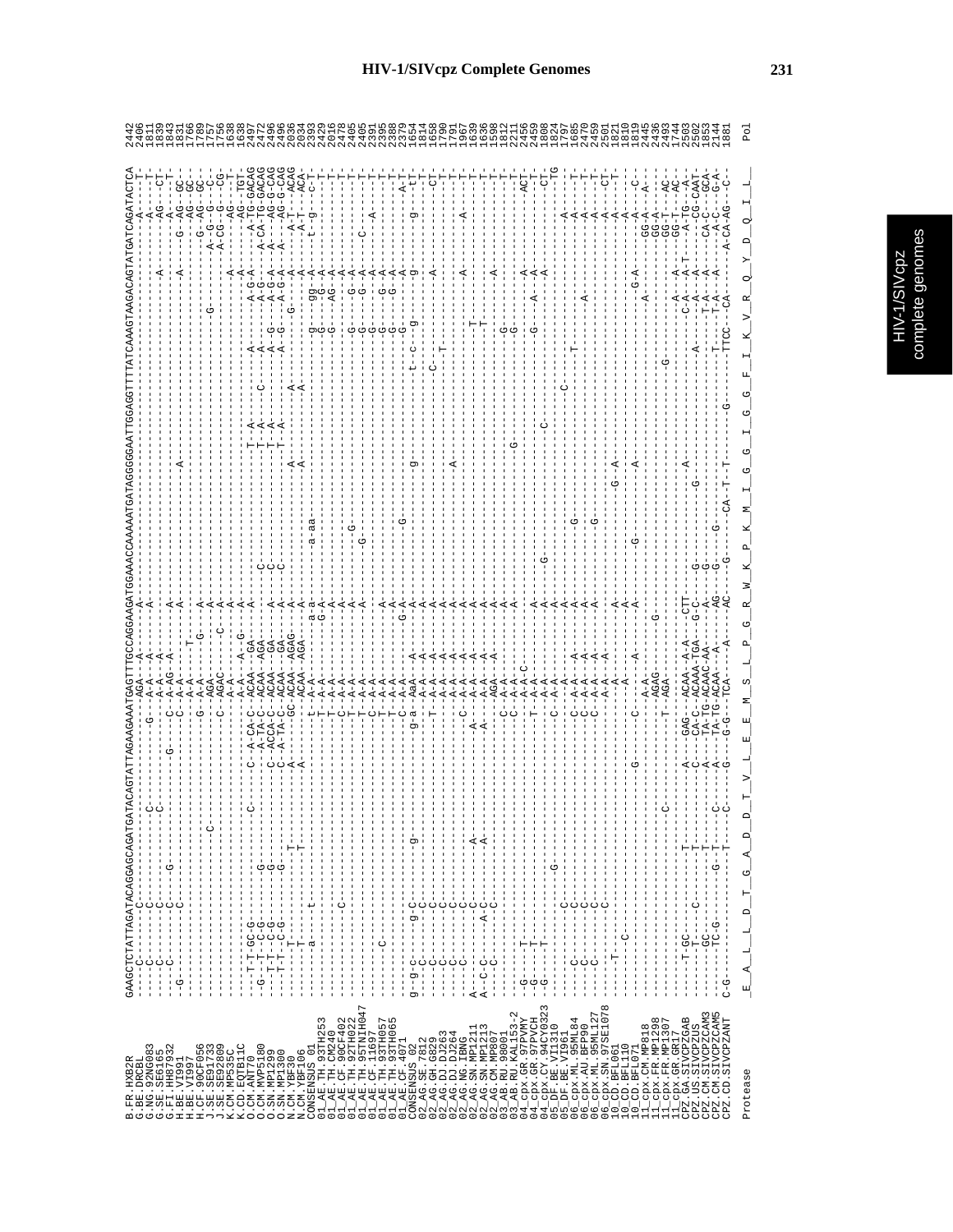complete genomes HIV-1/SIVCPZ

| k,<br>k,<br>$-A - A -$<br>₫<br>₫<br>k,<br>₫<br>₫<br>$\overline{A}$<br>Ā<br>K,<br>K,<br>Ā<br>Ā,<br>K,<br>Ā,<br>Ā,<br>K,<br>ল<br>ত -<br>K,<br>K,<br>$A - A$<br>K,<br>K,<br>Ā,<br>К<br>К<br>œ<br>К<br>К<br>К<br>н<br>К<br>₫<br>К<br>К<br>К<br>К<br>К<br>К<br>К<br>К<br>К<br>К<br>К<br>A,<br>К<br>К<br>K,<br>AGT<br>Æ<br>Æ<br>Ψ<br>I<br>Ů<br>めひひひひ<br>Ü<br>Ü<br>Ü<br>Ü<br>$\mathbf C$<br>U)<br>U<br>U<br>U<br>C<br>$\overline{1}$<br>ひ<br>К<br>К<br>みみみみみ<br>К<br>A<br>К<br>K,<br>K,<br>К<br>O<br>K,<br>K,<br>ď<br>К<br>К<br>₫<br>K,<br>K,<br>K,<br>K,<br>₫,<br>K,<br>J.<br>$\mathbf{I}$<br>J.<br>I.<br>п<br>ш<br>O<br><b>UUUUU</b><br>τ.<br>U<br><b>COOCOOCO</b><br>TRAFFICA<br>AC.<br>COOCO<br>AAAAA<br>Ő<br>$\overline{A}$<br>C)<br>↵<br>ă<br>C<br>К<br>E<br>$A + I$<br>At<br>A A A A<br>A A A A A<br>Ü<br>ÜÜ<br>Ü<br>U<br>U<br>ひ<br>U<br>U<br>U<br>ġ<br>U<br>U<br>O<br>υU<br>U<br>U<br>U<br>U<br>Q<br>U<br>υU<br>υU<br>U<br>U<br>U<br>ת<br>К<br>К<br>ь<br>Ü<br>U<br>R<br>U<br>U<br>U<br>U<br>U<br>↻<br>U<br>$\mathbf{I}$<br>5<br>5<br>I<br>م<br>ا<br>4<br>K,<br>К<br>F<br>К<br>К<br>К<br>₫<br>రే<br>К<br>К<br>К<br>ď<br>Æ<br>K,<br>Æ<br>Æ<br>К<br>F<br>K,<br>↵<br>Φ<br>ひ<br>œ<br>ひ<br>C<br>൯<br>ਨਾ<br>๓<br>m<br>פי<br>てり<br>τŋ<br>ひひひひ<br>(3C)<br>œ<br>άã<br>К<br>ひ<br>Φ<br>Ü<br>ひ<br>↵<br>U<br>ø<br>ひひ<br>てり<br>$\mathbf{I}$<br>$\mathbf{I}$<br>$\mathbf{I}$<br>$\blacksquare$<br>÷<br>$\blacksquare$<br>$\mathbf{I}$<br>л.<br>- 1<br>$\blacksquare$<br>п<br>- 1<br>л.<br>т.<br>т<br>$\blacksquare$<br>- 1<br>$\mathbf{I}$<br>-11<br>п<br>$\frac{1}{2}$<br>$-\frac{c}{l}$<br>1<br>$\mathbf{I}$<br>$\mathbb{I}$<br>Ι.<br>$\mathbf{I}$<br>$\mathbf{I}$<br>$\mathbf{I}$<br>-1<br>$\mathbf{I}$<br>-11<br>-<br>$\mathbf{I}$<br>п<br>$\mathbf{I}$<br>т<br>H.<br>$\,$ I<br>$-1 - 0$<br>$\mathbf I$<br>$\mathsf I$<br>$\frac{1}{2}$<br>$ \frac{a}{2}$<br>$\mathbf{I}$<br>$\mathbf{I}$<br>1<br>$\mathbf{I}$<br>т<br>$\overline{\phantom{a}}$<br>$\blacksquare$<br>$\blacksquare$<br>$\mathbf{I}$<br>$\blacksquare$<br>$\blacksquare$<br>$\blacksquare$<br>$\mathbf{I}$<br>$\blacksquare$<br>-11<br>$\mathbf{1}$<br>- 1<br>$\overline{\phantom{a}}$<br>$\blacksquare$<br>п<br>л<br>- 1<br>-1<br>л<br>$\frac{1}{1}$<br>11111111<br>$\mathbf{1}$<br>$\mathbf{I}$<br>- 1<br>$\mathbf{I}$<br>$\blacksquare$<br>п<br>л.<br>$\blacksquare$<br>$\blacksquare$<br>$\mathbf{I}$<br>$\blacksquare$<br>- 1<br>- 1<br>п.<br>$\mathbf{I}$<br>-1<br>п<br>п.<br>п<br>$\blacksquare$<br>$\mathbf{I}$<br>-11<br>п<br>$\mathbf{I}$<br>- 1<br>п<br>т<br>т.<br>Ť.<br>Ĵ.<br>Ť<br>$\mathsf I$<br>$\mathbb T$<br>$\mathbf I$<br>$\mathbf I$<br>$1 - 1 - 1$<br>L<br>$\mathbb T$<br>$\mathbf{L}$<br>$\blacksquare$<br>$\mathbf{I}$<br>- 1<br>$\mathbf{I}$<br>л.<br><b>I</b><br>$\begin{array}{l} p_{1} = 1, p_{2} = 1, p_{3} = 1, p_{4} = 1, p_{5} = 1, p_{6} = 1, p_{7} = 1, p_{8} = 1, p_{9} = 1, p_{1} = 1, p_{1} = 1, p_{1} = 1, p_{1} = 1, p_{1} = 1, p_{1} = 1, p_{1} = 1, p_{1} = 1, p_{1} = 1, p_{1} = 1, p_{1} = 1, p_{1} = 1, p_{1} = 1, p_{1} = 1, p_{1} = 1, p_{1} = 1, p_{1} = 1, p_{1} =$<br>$\frac{1}{\sqrt{2}}$<br>Т<br>i 한 한 번<br>! ! ! ! !<br>$\frac{1}{1}$<br>ł<br>п<br>$\begin{array}{c} 1.76 \pm 0.76 \pm 0.76 \pm 0.76 \pm 0.76 \pm 0.76 \pm 0.76 \pm 0.76 \pm 0.76 \pm 0.76 \pm 0.76 \pm 0.76 \pm 0.76 \pm 0.76 \pm 0.76 \pm 0.76 \pm 0.76 \pm 0.76 \pm 0.76 \pm 0.76 \pm 0.76 \pm 0.76 \pm 0.76 \pm 0.76 \pm 0.76 \pm 0.76 \pm 0.76 \pm 0.76 \pm 0.76 \pm 0.76 \pm 0.$<br>Ť.<br>- 1<br>$\,$ I<br>т<br>$\begin{array}{c} 0 & 1 \\ + & 0 \\ + & 1 \end{array}$<br>וְטָטָׁ<br>וווווו<br>וווווו<br>十十十<br>$\frac{1}{2}$<br>ŧ<br>$\mathbf{I}$<br>п<br>$\mathbf{I}$<br>- 11<br>$\mathbf{I}$<br>п<br>$\mathbf{I}$<br>$1 - 1 - 1$<br>$\mathsf I$<br>$\mathbf{I}$<br>$\stackrel{\shortparallel }{\circ }$<br>ш<br>$\frac{1}{2}$ | ó<br>$\mathbf{I}$<br>Ţ | ø | $A$ --t $A$ |  |  | pep- |
|--------------------------------------------------------------------------------------------------------------------------------------------------------------------------------------------------------------------------------------------------------------------------------------------------------------------------------------------------------------------------------------------------------------------------------------------------------------------------------------------------------------------------------------------------------------------------------------------------------------------------------------------------------------------------------------------------------------------------------------------------------------------------------------------------------------------------------------------------------------------------------------------------------------------------------------------------------------------------------------------------------------------------------------------------------------------------------------------------------------------------------------------------------------------------------------------------------------------------------------------------------------------------------------------------------------------------------------------------------------------------------------------------------------------------------------------------------------------------------------------------------------------------------------------------------------------------------------------------------------------------------------------------------------------------------------------------------------------------------------------------------------------------------------------------------------------------------------------------------------------------------------------------------------------------------------------------------------------------------------------------------------------------------------------------------------------------------------------------------------------------------------------------------------------------------------------------------------------------------------------------------------------------------------------------------------------------------------------------------------------------------------------------------------------------------------------------------------------------------------------------------------------------------------------------------------------------------------------------------------------------------------------------------------------------------------------------------------------------------------------------------------------------------------------------------------------------------------------------------------------------------------------------------------------------------------------------------------------------------------------------------------------------------------------------------------------------------------------------------------------------------------------------------------------------------------------------------------------------------------------------------------------------------------------------------------------------------------------------------------------------------------------------------------------------------------------------------------------------------------------------------------------------------------------------------------------------------------------------------------------------------------------------------------------------------------------------------------------------------------------------------------------------------------------------------------|------------------------|---|-------------|--|--|------|
|                                                                                                                                                                                                                                                                                                                                                                                                                                                                                                                                                                                                                                                                                                                                                                                                                                                                                                                                                                                                                                                                                                                                                                                                                                                                                                                                                                                                                                                                                                                                                                                                                                                                                                                                                                                                                                                                                                                                                                                                                                                                                                                                                                                                                                                                                                                                                                                                                                                                                                                                                                                                                                                                                                                                                                                                                                                                                                                                                                                                                                                                                                                                                                                                                                                                                                                                                                                                                                                                                                                                                                                                                                                                                                                                                                                                              |                        |   |             |  |  |      |
|                                                                                                                                                                                                                                                                                                                                                                                                                                                                                                                                                                                                                                                                                                                                                                                                                                                                                                                                                                                                                                                                                                                                                                                                                                                                                                                                                                                                                                                                                                                                                                                                                                                                                                                                                                                                                                                                                                                                                                                                                                                                                                                                                                                                                                                                                                                                                                                                                                                                                                                                                                                                                                                                                                                                                                                                                                                                                                                                                                                                                                                                                                                                                                                                                                                                                                                                                                                                                                                                                                                                                                                                                                                                                                                                                                                                              |                        |   |             |  |  |      |
|                                                                                                                                                                                                                                                                                                                                                                                                                                                                                                                                                                                                                                                                                                                                                                                                                                                                                                                                                                                                                                                                                                                                                                                                                                                                                                                                                                                                                                                                                                                                                                                                                                                                                                                                                                                                                                                                                                                                                                                                                                                                                                                                                                                                                                                                                                                                                                                                                                                                                                                                                                                                                                                                                                                                                                                                                                                                                                                                                                                                                                                                                                                                                                                                                                                                                                                                                                                                                                                                                                                                                                                                                                                                                                                                                                                                              |                        |   |             |  |  |      |
|                                                                                                                                                                                                                                                                                                                                                                                                                                                                                                                                                                                                                                                                                                                                                                                                                                                                                                                                                                                                                                                                                                                                                                                                                                                                                                                                                                                                                                                                                                                                                                                                                                                                                                                                                                                                                                                                                                                                                                                                                                                                                                                                                                                                                                                                                                                                                                                                                                                                                                                                                                                                                                                                                                                                                                                                                                                                                                                                                                                                                                                                                                                                                                                                                                                                                                                                                                                                                                                                                                                                                                                                                                                                                                                                                                                                              |                        |   |             |  |  |      |
|                                                                                                                                                                                                                                                                                                                                                                                                                                                                                                                                                                                                                                                                                                                                                                                                                                                                                                                                                                                                                                                                                                                                                                                                                                                                                                                                                                                                                                                                                                                                                                                                                                                                                                                                                                                                                                                                                                                                                                                                                                                                                                                                                                                                                                                                                                                                                                                                                                                                                                                                                                                                                                                                                                                                                                                                                                                                                                                                                                                                                                                                                                                                                                                                                                                                                                                                                                                                                                                                                                                                                                                                                                                                                                                                                                                                              |                        |   |             |  |  |      |
|                                                                                                                                                                                                                                                                                                                                                                                                                                                                                                                                                                                                                                                                                                                                                                                                                                                                                                                                                                                                                                                                                                                                                                                                                                                                                                                                                                                                                                                                                                                                                                                                                                                                                                                                                                                                                                                                                                                                                                                                                                                                                                                                                                                                                                                                                                                                                                                                                                                                                                                                                                                                                                                                                                                                                                                                                                                                                                                                                                                                                                                                                                                                                                                                                                                                                                                                                                                                                                                                                                                                                                                                                                                                                                                                                                                                              |                        |   |             |  |  |      |
|                                                                                                                                                                                                                                                                                                                                                                                                                                                                                                                                                                                                                                                                                                                                                                                                                                                                                                                                                                                                                                                                                                                                                                                                                                                                                                                                                                                                                                                                                                                                                                                                                                                                                                                                                                                                                                                                                                                                                                                                                                                                                                                                                                                                                                                                                                                                                                                                                                                                                                                                                                                                                                                                                                                                                                                                                                                                                                                                                                                                                                                                                                                                                                                                                                                                                                                                                                                                                                                                                                                                                                                                                                                                                                                                                                                                              |                        |   |             |  |  |      |
|                                                                                                                                                                                                                                                                                                                                                                                                                                                                                                                                                                                                                                                                                                                                                                                                                                                                                                                                                                                                                                                                                                                                                                                                                                                                                                                                                                                                                                                                                                                                                                                                                                                                                                                                                                                                                                                                                                                                                                                                                                                                                                                                                                                                                                                                                                                                                                                                                                                                                                                                                                                                                                                                                                                                                                                                                                                                                                                                                                                                                                                                                                                                                                                                                                                                                                                                                                                                                                                                                                                                                                                                                                                                                                                                                                                                              |                        |   |             |  |  |      |
|                                                                                                                                                                                                                                                                                                                                                                                                                                                                                                                                                                                                                                                                                                                                                                                                                                                                                                                                                                                                                                                                                                                                                                                                                                                                                                                                                                                                                                                                                                                                                                                                                                                                                                                                                                                                                                                                                                                                                                                                                                                                                                                                                                                                                                                                                                                                                                                                                                                                                                                                                                                                                                                                                                                                                                                                                                                                                                                                                                                                                                                                                                                                                                                                                                                                                                                                                                                                                                                                                                                                                                                                                                                                                                                                                                                                              |                        |   |             |  |  |      |
|                                                                                                                                                                                                                                                                                                                                                                                                                                                                                                                                                                                                                                                                                                                                                                                                                                                                                                                                                                                                                                                                                                                                                                                                                                                                                                                                                                                                                                                                                                                                                                                                                                                                                                                                                                                                                                                                                                                                                                                                                                                                                                                                                                                                                                                                                                                                                                                                                                                                                                                                                                                                                                                                                                                                                                                                                                                                                                                                                                                                                                                                                                                                                                                                                                                                                                                                                                                                                                                                                                                                                                                                                                                                                                                                                                                                              |                        |   |             |  |  |      |
|                                                                                                                                                                                                                                                                                                                                                                                                                                                                                                                                                                                                                                                                                                                                                                                                                                                                                                                                                                                                                                                                                                                                                                                                                                                                                                                                                                                                                                                                                                                                                                                                                                                                                                                                                                                                                                                                                                                                                                                                                                                                                                                                                                                                                                                                                                                                                                                                                                                                                                                                                                                                                                                                                                                                                                                                                                                                                                                                                                                                                                                                                                                                                                                                                                                                                                                                                                                                                                                                                                                                                                                                                                                                                                                                                                                                              |                        |   |             |  |  |      |
|                                                                                                                                                                                                                                                                                                                                                                                                                                                                                                                                                                                                                                                                                                                                                                                                                                                                                                                                                                                                                                                                                                                                                                                                                                                                                                                                                                                                                                                                                                                                                                                                                                                                                                                                                                                                                                                                                                                                                                                                                                                                                                                                                                                                                                                                                                                                                                                                                                                                                                                                                                                                                                                                                                                                                                                                                                                                                                                                                                                                                                                                                                                                                                                                                                                                                                                                                                                                                                                                                                                                                                                                                                                                                                                                                                                                              |                        |   |             |  |  |      |
|                                                                                                                                                                                                                                                                                                                                                                                                                                                                                                                                                                                                                                                                                                                                                                                                                                                                                                                                                                                                                                                                                                                                                                                                                                                                                                                                                                                                                                                                                                                                                                                                                                                                                                                                                                                                                                                                                                                                                                                                                                                                                                                                                                                                                                                                                                                                                                                                                                                                                                                                                                                                                                                                                                                                                                                                                                                                                                                                                                                                                                                                                                                                                                                                                                                                                                                                                                                                                                                                                                                                                                                                                                                                                                                                                                                                              |                        |   |             |  |  |      |
|                                                                                                                                                                                                                                                                                                                                                                                                                                                                                                                                                                                                                                                                                                                                                                                                                                                                                                                                                                                                                                                                                                                                                                                                                                                                                                                                                                                                                                                                                                                                                                                                                                                                                                                                                                                                                                                                                                                                                                                                                                                                                                                                                                                                                                                                                                                                                                                                                                                                                                                                                                                                                                                                                                                                                                                                                                                                                                                                                                                                                                                                                                                                                                                                                                                                                                                                                                                                                                                                                                                                                                                                                                                                                                                                                                                                              |                        |   |             |  |  |      |
|                                                                                                                                                                                                                                                                                                                                                                                                                                                                                                                                                                                                                                                                                                                                                                                                                                                                                                                                                                                                                                                                                                                                                                                                                                                                                                                                                                                                                                                                                                                                                                                                                                                                                                                                                                                                                                                                                                                                                                                                                                                                                                                                                                                                                                                                                                                                                                                                                                                                                                                                                                                                                                                                                                                                                                                                                                                                                                                                                                                                                                                                                                                                                                                                                                                                                                                                                                                                                                                                                                                                                                                                                                                                                                                                                                                                              |                        |   |             |  |  |      |
|                                                                                                                                                                                                                                                                                                                                                                                                                                                                                                                                                                                                                                                                                                                                                                                                                                                                                                                                                                                                                                                                                                                                                                                                                                                                                                                                                                                                                                                                                                                                                                                                                                                                                                                                                                                                                                                                                                                                                                                                                                                                                                                                                                                                                                                                                                                                                                                                                                                                                                                                                                                                                                                                                                                                                                                                                                                                                                                                                                                                                                                                                                                                                                                                                                                                                                                                                                                                                                                                                                                                                                                                                                                                                                                                                                                                              |                        |   |             |  |  |      |
|                                                                                                                                                                                                                                                                                                                                                                                                                                                                                                                                                                                                                                                                                                                                                                                                                                                                                                                                                                                                                                                                                                                                                                                                                                                                                                                                                                                                                                                                                                                                                                                                                                                                                                                                                                                                                                                                                                                                                                                                                                                                                                                                                                                                                                                                                                                                                                                                                                                                                                                                                                                                                                                                                                                                                                                                                                                                                                                                                                                                                                                                                                                                                                                                                                                                                                                                                                                                                                                                                                                                                                                                                                                                                                                                                                                                              |                        |   |             |  |  |      |
|                                                                                                                                                                                                                                                                                                                                                                                                                                                                                                                                                                                                                                                                                                                                                                                                                                                                                                                                                                                                                                                                                                                                                                                                                                                                                                                                                                                                                                                                                                                                                                                                                                                                                                                                                                                                                                                                                                                                                                                                                                                                                                                                                                                                                                                                                                                                                                                                                                                                                                                                                                                                                                                                                                                                                                                                                                                                                                                                                                                                                                                                                                                                                                                                                                                                                                                                                                                                                                                                                                                                                                                                                                                                                                                                                                                                              |                        |   |             |  |  |      |
|                                                                                                                                                                                                                                                                                                                                                                                                                                                                                                                                                                                                                                                                                                                                                                                                                                                                                                                                                                                                                                                                                                                                                                                                                                                                                                                                                                                                                                                                                                                                                                                                                                                                                                                                                                                                                                                                                                                                                                                                                                                                                                                                                                                                                                                                                                                                                                                                                                                                                                                                                                                                                                                                                                                                                                                                                                                                                                                                                                                                                                                                                                                                                                                                                                                                                                                                                                                                                                                                                                                                                                                                                                                                                                                                                                                                              |                        |   |             |  |  |      |
|                                                                                                                                                                                                                                                                                                                                                                                                                                                                                                                                                                                                                                                                                                                                                                                                                                                                                                                                                                                                                                                                                                                                                                                                                                                                                                                                                                                                                                                                                                                                                                                                                                                                                                                                                                                                                                                                                                                                                                                                                                                                                                                                                                                                                                                                                                                                                                                                                                                                                                                                                                                                                                                                                                                                                                                                                                                                                                                                                                                                                                                                                                                                                                                                                                                                                                                                                                                                                                                                                                                                                                                                                                                                                                                                                                                                              |                        |   |             |  |  |      |
|                                                                                                                                                                                                                                                                                                                                                                                                                                                                                                                                                                                                                                                                                                                                                                                                                                                                                                                                                                                                                                                                                                                                                                                                                                                                                                                                                                                                                                                                                                                                                                                                                                                                                                                                                                                                                                                                                                                                                                                                                                                                                                                                                                                                                                                                                                                                                                                                                                                                                                                                                                                                                                                                                                                                                                                                                                                                                                                                                                                                                                                                                                                                                                                                                                                                                                                                                                                                                                                                                                                                                                                                                                                                                                                                                                                                              |                        |   |             |  |  |      |
|                                                                                                                                                                                                                                                                                                                                                                                                                                                                                                                                                                                                                                                                                                                                                                                                                                                                                                                                                                                                                                                                                                                                                                                                                                                                                                                                                                                                                                                                                                                                                                                                                                                                                                                                                                                                                                                                                                                                                                                                                                                                                                                                                                                                                                                                                                                                                                                                                                                                                                                                                                                                                                                                                                                                                                                                                                                                                                                                                                                                                                                                                                                                                                                                                                                                                                                                                                                                                                                                                                                                                                                                                                                                                                                                                                                                              |                        |   |             |  |  |      |
|                                                                                                                                                                                                                                                                                                                                                                                                                                                                                                                                                                                                                                                                                                                                                                                                                                                                                                                                                                                                                                                                                                                                                                                                                                                                                                                                                                                                                                                                                                                                                                                                                                                                                                                                                                                                                                                                                                                                                                                                                                                                                                                                                                                                                                                                                                                                                                                                                                                                                                                                                                                                                                                                                                                                                                                                                                                                                                                                                                                                                                                                                                                                                                                                                                                                                                                                                                                                                                                                                                                                                                                                                                                                                                                                                                                                              |                        |   |             |  |  |      |
|                                                                                                                                                                                                                                                                                                                                                                                                                                                                                                                                                                                                                                                                                                                                                                                                                                                                                                                                                                                                                                                                                                                                                                                                                                                                                                                                                                                                                                                                                                                                                                                                                                                                                                                                                                                                                                                                                                                                                                                                                                                                                                                                                                                                                                                                                                                                                                                                                                                                                                                                                                                                                                                                                                                                                                                                                                                                                                                                                                                                                                                                                                                                                                                                                                                                                                                                                                                                                                                                                                                                                                                                                                                                                                                                                                                                              |                        |   |             |  |  |      |
|                                                                                                                                                                                                                                                                                                                                                                                                                                                                                                                                                                                                                                                                                                                                                                                                                                                                                                                                                                                                                                                                                                                                                                                                                                                                                                                                                                                                                                                                                                                                                                                                                                                                                                                                                                                                                                                                                                                                                                                                                                                                                                                                                                                                                                                                                                                                                                                                                                                                                                                                                                                                                                                                                                                                                                                                                                                                                                                                                                                                                                                                                                                                                                                                                                                                                                                                                                                                                                                                                                                                                                                                                                                                                                                                                                                                              |                        |   |             |  |  |      |
|                                                                                                                                                                                                                                                                                                                                                                                                                                                                                                                                                                                                                                                                                                                                                                                                                                                                                                                                                                                                                                                                                                                                                                                                                                                                                                                                                                                                                                                                                                                                                                                                                                                                                                                                                                                                                                                                                                                                                                                                                                                                                                                                                                                                                                                                                                                                                                                                                                                                                                                                                                                                                                                                                                                                                                                                                                                                                                                                                                                                                                                                                                                                                                                                                                                                                                                                                                                                                                                                                                                                                                                                                                                                                                                                                                                                              |                        |   |             |  |  |      |
|                                                                                                                                                                                                                                                                                                                                                                                                                                                                                                                                                                                                                                                                                                                                                                                                                                                                                                                                                                                                                                                                                                                                                                                                                                                                                                                                                                                                                                                                                                                                                                                                                                                                                                                                                                                                                                                                                                                                                                                                                                                                                                                                                                                                                                                                                                                                                                                                                                                                                                                                                                                                                                                                                                                                                                                                                                                                                                                                                                                                                                                                                                                                                                                                                                                                                                                                                                                                                                                                                                                                                                                                                                                                                                                                                                                                              |                        |   |             |  |  |      |
|                                                                                                                                                                                                                                                                                                                                                                                                                                                                                                                                                                                                                                                                                                                                                                                                                                                                                                                                                                                                                                                                                                                                                                                                                                                                                                                                                                                                                                                                                                                                                                                                                                                                                                                                                                                                                                                                                                                                                                                                                                                                                                                                                                                                                                                                                                                                                                                                                                                                                                                                                                                                                                                                                                                                                                                                                                                                                                                                                                                                                                                                                                                                                                                                                                                                                                                                                                                                                                                                                                                                                                                                                                                                                                                                                                                                              |                        |   |             |  |  |      |
|                                                                                                                                                                                                                                                                                                                                                                                                                                                                                                                                                                                                                                                                                                                                                                                                                                                                                                                                                                                                                                                                                                                                                                                                                                                                                                                                                                                                                                                                                                                                                                                                                                                                                                                                                                                                                                                                                                                                                                                                                                                                                                                                                                                                                                                                                                                                                                                                                                                                                                                                                                                                                                                                                                                                                                                                                                                                                                                                                                                                                                                                                                                                                                                                                                                                                                                                                                                                                                                                                                                                                                                                                                                                                                                                                                                                              |                        |   |             |  |  |      |
|                                                                                                                                                                                                                                                                                                                                                                                                                                                                                                                                                                                                                                                                                                                                                                                                                                                                                                                                                                                                                                                                                                                                                                                                                                                                                                                                                                                                                                                                                                                                                                                                                                                                                                                                                                                                                                                                                                                                                                                                                                                                                                                                                                                                                                                                                                                                                                                                                                                                                                                                                                                                                                                                                                                                                                                                                                                                                                                                                                                                                                                                                                                                                                                                                                                                                                                                                                                                                                                                                                                                                                                                                                                                                                                                                                                                              |                        |   |             |  |  |      |
|                                                                                                                                                                                                                                                                                                                                                                                                                                                                                                                                                                                                                                                                                                                                                                                                                                                                                                                                                                                                                                                                                                                                                                                                                                                                                                                                                                                                                                                                                                                                                                                                                                                                                                                                                                                                                                                                                                                                                                                                                                                                                                                                                                                                                                                                                                                                                                                                                                                                                                                                                                                                                                                                                                                                                                                                                                                                                                                                                                                                                                                                                                                                                                                                                                                                                                                                                                                                                                                                                                                                                                                                                                                                                                                                                                                                              |                        |   |             |  |  |      |
|                                                                                                                                                                                                                                                                                                                                                                                                                                                                                                                                                                                                                                                                                                                                                                                                                                                                                                                                                                                                                                                                                                                                                                                                                                                                                                                                                                                                                                                                                                                                                                                                                                                                                                                                                                                                                                                                                                                                                                                                                                                                                                                                                                                                                                                                                                                                                                                                                                                                                                                                                                                                                                                                                                                                                                                                                                                                                                                                                                                                                                                                                                                                                                                                                                                                                                                                                                                                                                                                                                                                                                                                                                                                                                                                                                                                              |                        |   |             |  |  |      |
|                                                                                                                                                                                                                                                                                                                                                                                                                                                                                                                                                                                                                                                                                                                                                                                                                                                                                                                                                                                                                                                                                                                                                                                                                                                                                                                                                                                                                                                                                                                                                                                                                                                                                                                                                                                                                                                                                                                                                                                                                                                                                                                                                                                                                                                                                                                                                                                                                                                                                                                                                                                                                                                                                                                                                                                                                                                                                                                                                                                                                                                                                                                                                                                                                                                                                                                                                                                                                                                                                                                                                                                                                                                                                                                                                                                                              |                        |   |             |  |  |      |
|                                                                                                                                                                                                                                                                                                                                                                                                                                                                                                                                                                                                                                                                                                                                                                                                                                                                                                                                                                                                                                                                                                                                                                                                                                                                                                                                                                                                                                                                                                                                                                                                                                                                                                                                                                                                                                                                                                                                                                                                                                                                                                                                                                                                                                                                                                                                                                                                                                                                                                                                                                                                                                                                                                                                                                                                                                                                                                                                                                                                                                                                                                                                                                                                                                                                                                                                                                                                                                                                                                                                                                                                                                                                                                                                                                                                              |                        |   |             |  |  |      |
|                                                                                                                                                                                                                                                                                                                                                                                                                                                                                                                                                                                                                                                                                                                                                                                                                                                                                                                                                                                                                                                                                                                                                                                                                                                                                                                                                                                                                                                                                                                                                                                                                                                                                                                                                                                                                                                                                                                                                                                                                                                                                                                                                                                                                                                                                                                                                                                                                                                                                                                                                                                                                                                                                                                                                                                                                                                                                                                                                                                                                                                                                                                                                                                                                                                                                                                                                                                                                                                                                                                                                                                                                                                                                                                                                                                                              |                        |   |             |  |  |      |
|                                                                                                                                                                                                                                                                                                                                                                                                                                                                                                                                                                                                                                                                                                                                                                                                                                                                                                                                                                                                                                                                                                                                                                                                                                                                                                                                                                                                                                                                                                                                                                                                                                                                                                                                                                                                                                                                                                                                                                                                                                                                                                                                                                                                                                                                                                                                                                                                                                                                                                                                                                                                                                                                                                                                                                                                                                                                                                                                                                                                                                                                                                                                                                                                                                                                                                                                                                                                                                                                                                                                                                                                                                                                                                                                                                                                              |                        |   |             |  |  |      |
|                                                                                                                                                                                                                                                                                                                                                                                                                                                                                                                                                                                                                                                                                                                                                                                                                                                                                                                                                                                                                                                                                                                                                                                                                                                                                                                                                                                                                                                                                                                                                                                                                                                                                                                                                                                                                                                                                                                                                                                                                                                                                                                                                                                                                                                                                                                                                                                                                                                                                                                                                                                                                                                                                                                                                                                                                                                                                                                                                                                                                                                                                                                                                                                                                                                                                                                                                                                                                                                                                                                                                                                                                                                                                                                                                                                                              |                        |   |             |  |  |      |
|                                                                                                                                                                                                                                                                                                                                                                                                                                                                                                                                                                                                                                                                                                                                                                                                                                                                                                                                                                                                                                                                                                                                                                                                                                                                                                                                                                                                                                                                                                                                                                                                                                                                                                                                                                                                                                                                                                                                                                                                                                                                                                                                                                                                                                                                                                                                                                                                                                                                                                                                                                                                                                                                                                                                                                                                                                                                                                                                                                                                                                                                                                                                                                                                                                                                                                                                                                                                                                                                                                                                                                                                                                                                                                                                                                                                              |                        |   |             |  |  |      |
|                                                                                                                                                                                                                                                                                                                                                                                                                                                                                                                                                                                                                                                                                                                                                                                                                                                                                                                                                                                                                                                                                                                                                                                                                                                                                                                                                                                                                                                                                                                                                                                                                                                                                                                                                                                                                                                                                                                                                                                                                                                                                                                                                                                                                                                                                                                                                                                                                                                                                                                                                                                                                                                                                                                                                                                                                                                                                                                                                                                                                                                                                                                                                                                                                                                                                                                                                                                                                                                                                                                                                                                                                                                                                                                                                                                                              |                        |   |             |  |  |      |
|                                                                                                                                                                                                                                                                                                                                                                                                                                                                                                                                                                                                                                                                                                                                                                                                                                                                                                                                                                                                                                                                                                                                                                                                                                                                                                                                                                                                                                                                                                                                                                                                                                                                                                                                                                                                                                                                                                                                                                                                                                                                                                                                                                                                                                                                                                                                                                                                                                                                                                                                                                                                                                                                                                                                                                                                                                                                                                                                                                                                                                                                                                                                                                                                                                                                                                                                                                                                                                                                                                                                                                                                                                                                                                                                                                                                              |                        |   |             |  |  |      |
|                                                                                                                                                                                                                                                                                                                                                                                                                                                                                                                                                                                                                                                                                                                                                                                                                                                                                                                                                                                                                                                                                                                                                                                                                                                                                                                                                                                                                                                                                                                                                                                                                                                                                                                                                                                                                                                                                                                                                                                                                                                                                                                                                                                                                                                                                                                                                                                                                                                                                                                                                                                                                                                                                                                                                                                                                                                                                                                                                                                                                                                                                                                                                                                                                                                                                                                                                                                                                                                                                                                                                                                                                                                                                                                                                                                                              |                        |   |             |  |  |      |
|                                                                                                                                                                                                                                                                                                                                                                                                                                                                                                                                                                                                                                                                                                                                                                                                                                                                                                                                                                                                                                                                                                                                                                                                                                                                                                                                                                                                                                                                                                                                                                                                                                                                                                                                                                                                                                                                                                                                                                                                                                                                                                                                                                                                                                                                                                                                                                                                                                                                                                                                                                                                                                                                                                                                                                                                                                                                                                                                                                                                                                                                                                                                                                                                                                                                                                                                                                                                                                                                                                                                                                                                                                                                                                                                                                                                              |                        |   |             |  |  |      |
|                                                                                                                                                                                                                                                                                                                                                                                                                                                                                                                                                                                                                                                                                                                                                                                                                                                                                                                                                                                                                                                                                                                                                                                                                                                                                                                                                                                                                                                                                                                                                                                                                                                                                                                                                                                                                                                                                                                                                                                                                                                                                                                                                                                                                                                                                                                                                                                                                                                                                                                                                                                                                                                                                                                                                                                                                                                                                                                                                                                                                                                                                                                                                                                                                                                                                                                                                                                                                                                                                                                                                                                                                                                                                                                                                                                                              |                        |   |             |  |  |      |
|                                                                                                                                                                                                                                                                                                                                                                                                                                                                                                                                                                                                                                                                                                                                                                                                                                                                                                                                                                                                                                                                                                                                                                                                                                                                                                                                                                                                                                                                                                                                                                                                                                                                                                                                                                                                                                                                                                                                                                                                                                                                                                                                                                                                                                                                                                                                                                                                                                                                                                                                                                                                                                                                                                                                                                                                                                                                                                                                                                                                                                                                                                                                                                                                                                                                                                                                                                                                                                                                                                                                                                                                                                                                                                                                                                                                              |                        |   |             |  |  |      |
|                                                                                                                                                                                                                                                                                                                                                                                                                                                                                                                                                                                                                                                                                                                                                                                                                                                                                                                                                                                                                                                                                                                                                                                                                                                                                                                                                                                                                                                                                                                                                                                                                                                                                                                                                                                                                                                                                                                                                                                                                                                                                                                                                                                                                                                                                                                                                                                                                                                                                                                                                                                                                                                                                                                                                                                                                                                                                                                                                                                                                                                                                                                                                                                                                                                                                                                                                                                                                                                                                                                                                                                                                                                                                                                                                                                                              |                        |   |             |  |  |      |
|                                                                                                                                                                                                                                                                                                                                                                                                                                                                                                                                                                                                                                                                                                                                                                                                                                                                                                                                                                                                                                                                                                                                                                                                                                                                                                                                                                                                                                                                                                                                                                                                                                                                                                                                                                                                                                                                                                                                                                                                                                                                                                                                                                                                                                                                                                                                                                                                                                                                                                                                                                                                                                                                                                                                                                                                                                                                                                                                                                                                                                                                                                                                                                                                                                                                                                                                                                                                                                                                                                                                                                                                                                                                                                                                                                                                              |                        |   |             |  |  |      |
|                                                                                                                                                                                                                                                                                                                                                                                                                                                                                                                                                                                                                                                                                                                                                                                                                                                                                                                                                                                                                                                                                                                                                                                                                                                                                                                                                                                                                                                                                                                                                                                                                                                                                                                                                                                                                                                                                                                                                                                                                                                                                                                                                                                                                                                                                                                                                                                                                                                                                                                                                                                                                                                                                                                                                                                                                                                                                                                                                                                                                                                                                                                                                                                                                                                                                                                                                                                                                                                                                                                                                                                                                                                                                                                                                                                                              |                        |   |             |  |  |      |
|                                                                                                                                                                                                                                                                                                                                                                                                                                                                                                                                                                                                                                                                                                                                                                                                                                                                                                                                                                                                                                                                                                                                                                                                                                                                                                                                                                                                                                                                                                                                                                                                                                                                                                                                                                                                                                                                                                                                                                                                                                                                                                                                                                                                                                                                                                                                                                                                                                                                                                                                                                                                                                                                                                                                                                                                                                                                                                                                                                                                                                                                                                                                                                                                                                                                                                                                                                                                                                                                                                                                                                                                                                                                                                                                                                                                              |                        |   |             |  |  |      |
|                                                                                                                                                                                                                                                                                                                                                                                                                                                                                                                                                                                                                                                                                                                                                                                                                                                                                                                                                                                                                                                                                                                                                                                                                                                                                                                                                                                                                                                                                                                                                                                                                                                                                                                                                                                                                                                                                                                                                                                                                                                                                                                                                                                                                                                                                                                                                                                                                                                                                                                                                                                                                                                                                                                                                                                                                                                                                                                                                                                                                                                                                                                                                                                                                                                                                                                                                                                                                                                                                                                                                                                                                                                                                                                                                                                                              |                        |   |             |  |  |      |
|                                                                                                                                                                                                                                                                                                                                                                                                                                                                                                                                                                                                                                                                                                                                                                                                                                                                                                                                                                                                                                                                                                                                                                                                                                                                                                                                                                                                                                                                                                                                                                                                                                                                                                                                                                                                                                                                                                                                                                                                                                                                                                                                                                                                                                                                                                                                                                                                                                                                                                                                                                                                                                                                                                                                                                                                                                                                                                                                                                                                                                                                                                                                                                                                                                                                                                                                                                                                                                                                                                                                                                                                                                                                                                                                                                                                              |                        |   |             |  |  |      |
|                                                                                                                                                                                                                                                                                                                                                                                                                                                                                                                                                                                                                                                                                                                                                                                                                                                                                                                                                                                                                                                                                                                                                                                                                                                                                                                                                                                                                                                                                                                                                                                                                                                                                                                                                                                                                                                                                                                                                                                                                                                                                                                                                                                                                                                                                                                                                                                                                                                                                                                                                                                                                                                                                                                                                                                                                                                                                                                                                                                                                                                                                                                                                                                                                                                                                                                                                                                                                                                                                                                                                                                                                                                                                                                                                                                                              |                        |   |             |  |  |      |
|                                                                                                                                                                                                                                                                                                                                                                                                                                                                                                                                                                                                                                                                                                                                                                                                                                                                                                                                                                                                                                                                                                                                                                                                                                                                                                                                                                                                                                                                                                                                                                                                                                                                                                                                                                                                                                                                                                                                                                                                                                                                                                                                                                                                                                                                                                                                                                                                                                                                                                                                                                                                                                                                                                                                                                                                                                                                                                                                                                                                                                                                                                                                                                                                                                                                                                                                                                                                                                                                                                                                                                                                                                                                                                                                                                                                              |                        |   |             |  |  |      |
|                                                                                                                                                                                                                                                                                                                                                                                                                                                                                                                                                                                                                                                                                                                                                                                                                                                                                                                                                                                                                                                                                                                                                                                                                                                                                                                                                                                                                                                                                                                                                                                                                                                                                                                                                                                                                                                                                                                                                                                                                                                                                                                                                                                                                                                                                                                                                                                                                                                                                                                                                                                                                                                                                                                                                                                                                                                                                                                                                                                                                                                                                                                                                                                                                                                                                                                                                                                                                                                                                                                                                                                                                                                                                                                                                                                                              |                        |   |             |  |  |      |
|                                                                                                                                                                                                                                                                                                                                                                                                                                                                                                                                                                                                                                                                                                                                                                                                                                                                                                                                                                                                                                                                                                                                                                                                                                                                                                                                                                                                                                                                                                                                                                                                                                                                                                                                                                                                                                                                                                                                                                                                                                                                                                                                                                                                                                                                                                                                                                                                                                                                                                                                                                                                                                                                                                                                                                                                                                                                                                                                                                                                                                                                                                                                                                                                                                                                                                                                                                                                                                                                                                                                                                                                                                                                                                                                                                                                              |                        |   |             |  |  |      |
|                                                                                                                                                                                                                                                                                                                                                                                                                                                                                                                                                                                                                                                                                                                                                                                                                                                                                                                                                                                                                                                                                                                                                                                                                                                                                                                                                                                                                                                                                                                                                                                                                                                                                                                                                                                                                                                                                                                                                                                                                                                                                                                                                                                                                                                                                                                                                                                                                                                                                                                                                                                                                                                                                                                                                                                                                                                                                                                                                                                                                                                                                                                                                                                                                                                                                                                                                                                                                                                                                                                                                                                                                                                                                                                                                                                                              |                        |   |             |  |  |      |
|                                                                                                                                                                                                                                                                                                                                                                                                                                                                                                                                                                                                                                                                                                                                                                                                                                                                                                                                                                                                                                                                                                                                                                                                                                                                                                                                                                                                                                                                                                                                                                                                                                                                                                                                                                                                                                                                                                                                                                                                                                                                                                                                                                                                                                                                                                                                                                                                                                                                                                                                                                                                                                                                                                                                                                                                                                                                                                                                                                                                                                                                                                                                                                                                                                                                                                                                                                                                                                                                                                                                                                                                                                                                                                                                                                                                              |                        |   |             |  |  |      |
|                                                                                                                                                                                                                                                                                                                                                                                                                                                                                                                                                                                                                                                                                                                                                                                                                                                                                                                                                                                                                                                                                                                                                                                                                                                                                                                                                                                                                                                                                                                                                                                                                                                                                                                                                                                                                                                                                                                                                                                                                                                                                                                                                                                                                                                                                                                                                                                                                                                                                                                                                                                                                                                                                                                                                                                                                                                                                                                                                                                                                                                                                                                                                                                                                                                                                                                                                                                                                                                                                                                                                                                                                                                                                                                                                                                                              |                        |   |             |  |  |      |
|                                                                                                                                                                                                                                                                                                                                                                                                                                                                                                                                                                                                                                                                                                                                                                                                                                                                                                                                                                                                                                                                                                                                                                                                                                                                                                                                                                                                                                                                                                                                                                                                                                                                                                                                                                                                                                                                                                                                                                                                                                                                                                                                                                                                                                                                                                                                                                                                                                                                                                                                                                                                                                                                                                                                                                                                                                                                                                                                                                                                                                                                                                                                                                                                                                                                                                                                                                                                                                                                                                                                                                                                                                                                                                                                                                                                              |                        |   |             |  |  |      |
|                                                                                                                                                                                                                                                                                                                                                                                                                                                                                                                                                                                                                                                                                                                                                                                                                                                                                                                                                                                                                                                                                                                                                                                                                                                                                                                                                                                                                                                                                                                                                                                                                                                                                                                                                                                                                                                                                                                                                                                                                                                                                                                                                                                                                                                                                                                                                                                                                                                                                                                                                                                                                                                                                                                                                                                                                                                                                                                                                                                                                                                                                                                                                                                                                                                                                                                                                                                                                                                                                                                                                                                                                                                                                                                                                                                                              |                        |   |             |  |  |      |
|                                                                                                                                                                                                                                                                                                                                                                                                                                                                                                                                                                                                                                                                                                                                                                                                                                                                                                                                                                                                                                                                                                                                                                                                                                                                                                                                                                                                                                                                                                                                                                                                                                                                                                                                                                                                                                                                                                                                                                                                                                                                                                                                                                                                                                                                                                                                                                                                                                                                                                                                                                                                                                                                                                                                                                                                                                                                                                                                                                                                                                                                                                                                                                                                                                                                                                                                                                                                                                                                                                                                                                                                                                                                                                                                                                                                              |                        |   |             |  |  |      |
|                                                                                                                                                                                                                                                                                                                                                                                                                                                                                                                                                                                                                                                                                                                                                                                                                                                                                                                                                                                                                                                                                                                                                                                                                                                                                                                                                                                                                                                                                                                                                                                                                                                                                                                                                                                                                                                                                                                                                                                                                                                                                                                                                                                                                                                                                                                                                                                                                                                                                                                                                                                                                                                                                                                                                                                                                                                                                                                                                                                                                                                                                                                                                                                                                                                                                                                                                                                                                                                                                                                                                                                                                                                                                                                                                                                                              | ÷<br>ا                 |   |             |  |  |      |
|                                                                                                                                                                                                                                                                                                                                                                                                                                                                                                                                                                                                                                                                                                                                                                                                                                                                                                                                                                                                                                                                                                                                                                                                                                                                                                                                                                                                                                                                                                                                                                                                                                                                                                                                                                                                                                                                                                                                                                                                                                                                                                                                                                                                                                                                                                                                                                                                                                                                                                                                                                                                                                                                                                                                                                                                                                                                                                                                                                                                                                                                                                                                                                                                                                                                                                                                                                                                                                                                                                                                                                                                                                                                                                                                                                                                              |                        |   |             |  |  |      |
|                                                                                                                                                                                                                                                                                                                                                                                                                                                                                                                                                                                                                                                                                                                                                                                                                                                                                                                                                                                                                                                                                                                                                                                                                                                                                                                                                                                                                                                                                                                                                                                                                                                                                                                                                                                                                                                                                                                                                                                                                                                                                                                                                                                                                                                                                                                                                                                                                                                                                                                                                                                                                                                                                                                                                                                                                                                                                                                                                                                                                                                                                                                                                                                                                                                                                                                                                                                                                                                                                                                                                                                                                                                                                                                                                                                                              |                        |   |             |  |  |      |
|                                                                                                                                                                                                                                                                                                                                                                                                                                                                                                                                                                                                                                                                                                                                                                                                                                                                                                                                                                                                                                                                                                                                                                                                                                                                                                                                                                                                                                                                                                                                                                                                                                                                                                                                                                                                                                                                                                                                                                                                                                                                                                                                                                                                                                                                                                                                                                                                                                                                                                                                                                                                                                                                                                                                                                                                                                                                                                                                                                                                                                                                                                                                                                                                                                                                                                                                                                                                                                                                                                                                                                                                                                                                                                                                                                                                              |                        |   |             |  |  |      |
|                                                                                                                                                                                                                                                                                                                                                                                                                                                                                                                                                                                                                                                                                                                                                                                                                                                                                                                                                                                                                                                                                                                                                                                                                                                                                                                                                                                                                                                                                                                                                                                                                                                                                                                                                                                                                                                                                                                                                                                                                                                                                                                                                                                                                                                                                                                                                                                                                                                                                                                                                                                                                                                                                                                                                                                                                                                                                                                                                                                                                                                                                                                                                                                                                                                                                                                                                                                                                                                                                                                                                                                                                                                                                                                                                                                                              |                        |   |             |  |  |      |
|                                                                                                                                                                                                                                                                                                                                                                                                                                                                                                                                                                                                                                                                                                                                                                                                                                                                                                                                                                                                                                                                                                                                                                                                                                                                                                                                                                                                                                                                                                                                                                                                                                                                                                                                                                                                                                                                                                                                                                                                                                                                                                                                                                                                                                                                                                                                                                                                                                                                                                                                                                                                                                                                                                                                                                                                                                                                                                                                                                                                                                                                                                                                                                                                                                                                                                                                                                                                                                                                                                                                                                                                                                                                                                                                                                                                              |                        |   |             |  |  |      |
|                                                                                                                                                                                                                                                                                                                                                                                                                                                                                                                                                                                                                                                                                                                                                                                                                                                                                                                                                                                                                                                                                                                                                                                                                                                                                                                                                                                                                                                                                                                                                                                                                                                                                                                                                                                                                                                                                                                                                                                                                                                                                                                                                                                                                                                                                                                                                                                                                                                                                                                                                                                                                                                                                                                                                                                                                                                                                                                                                                                                                                                                                                                                                                                                                                                                                                                                                                                                                                                                                                                                                                                                                                                                                                                                                                                                              |                        |   |             |  |  |      |
|                                                                                                                                                                                                                                                                                                                                                                                                                                                                                                                                                                                                                                                                                                                                                                                                                                                                                                                                                                                                                                                                                                                                                                                                                                                                                                                                                                                                                                                                                                                                                                                                                                                                                                                                                                                                                                                                                                                                                                                                                                                                                                                                                                                                                                                                                                                                                                                                                                                                                                                                                                                                                                                                                                                                                                                                                                                                                                                                                                                                                                                                                                                                                                                                                                                                                                                                                                                                                                                                                                                                                                                                                                                                                                                                                                                                              |                        |   |             |  |  |      |
|                                                                                                                                                                                                                                                                                                                                                                                                                                                                                                                                                                                                                                                                                                                                                                                                                                                                                                                                                                                                                                                                                                                                                                                                                                                                                                                                                                                                                                                                                                                                                                                                                                                                                                                                                                                                                                                                                                                                                                                                                                                                                                                                                                                                                                                                                                                                                                                                                                                                                                                                                                                                                                                                                                                                                                                                                                                                                                                                                                                                                                                                                                                                                                                                                                                                                                                                                                                                                                                                                                                                                                                                                                                                                                                                                                                                              |                        |   |             |  |  |      |
|                                                                                                                                                                                                                                                                                                                                                                                                                                                                                                                                                                                                                                                                                                                                                                                                                                                                                                                                                                                                                                                                                                                                                                                                                                                                                                                                                                                                                                                                                                                                                                                                                                                                                                                                                                                                                                                                                                                                                                                                                                                                                                                                                                                                                                                                                                                                                                                                                                                                                                                                                                                                                                                                                                                                                                                                                                                                                                                                                                                                                                                                                                                                                                                                                                                                                                                                                                                                                                                                                                                                                                                                                                                                                                                                                                                                              |                        |   |             |  |  |      |
|                                                                                                                                                                                                                                                                                                                                                                                                                                                                                                                                                                                                                                                                                                                                                                                                                                                                                                                                                                                                                                                                                                                                                                                                                                                                                                                                                                                                                                                                                                                                                                                                                                                                                                                                                                                                                                                                                                                                                                                                                                                                                                                                                                                                                                                                                                                                                                                                                                                                                                                                                                                                                                                                                                                                                                                                                                                                                                                                                                                                                                                                                                                                                                                                                                                                                                                                                                                                                                                                                                                                                                                                                                                                                                                                                                                                              |                        |   |             |  |  |      |
|                                                                                                                                                                                                                                                                                                                                                                                                                                                                                                                                                                                                                                                                                                                                                                                                                                                                                                                                                                                                                                                                                                                                                                                                                                                                                                                                                                                                                                                                                                                                                                                                                                                                                                                                                                                                                                                                                                                                                                                                                                                                                                                                                                                                                                                                                                                                                                                                                                                                                                                                                                                                                                                                                                                                                                                                                                                                                                                                                                                                                                                                                                                                                                                                                                                                                                                                                                                                                                                                                                                                                                                                                                                                                                                                                                                                              |                        |   |             |  |  |      |
|                                                                                                                                                                                                                                                                                                                                                                                                                                                                                                                                                                                                                                                                                                                                                                                                                                                                                                                                                                                                                                                                                                                                                                                                                                                                                                                                                                                                                                                                                                                                                                                                                                                                                                                                                                                                                                                                                                                                                                                                                                                                                                                                                                                                                                                                                                                                                                                                                                                                                                                                                                                                                                                                                                                                                                                                                                                                                                                                                                                                                                                                                                                                                                                                                                                                                                                                                                                                                                                                                                                                                                                                                                                                                                                                                                                                              |                        |   |             |  |  |      |
|                                                                                                                                                                                                                                                                                                                                                                                                                                                                                                                                                                                                                                                                                                                                                                                                                                                                                                                                                                                                                                                                                                                                                                                                                                                                                                                                                                                                                                                                                                                                                                                                                                                                                                                                                                                                                                                                                                                                                                                                                                                                                                                                                                                                                                                                                                                                                                                                                                                                                                                                                                                                                                                                                                                                                                                                                                                                                                                                                                                                                                                                                                                                                                                                                                                                                                                                                                                                                                                                                                                                                                                                                                                                                                                                                                                                              |                        |   |             |  |  |      |

 $\begin{smallmatrix} \texttt{R.HR} & \texttt{R.HR} \\ \texttt{A} & \texttt{A} \\ \texttt{A} & \texttt{B} \\ \texttt{A} & \texttt{B} \\ \texttt{B} & \texttt{B} \\ \texttt{B} & \texttt{B} \\ \texttt{A} & \texttt{A} \\ \texttt{A} & \texttt{A} \\ \texttt{A} & \texttt{A} \\ \texttt{A} & \texttt{A} \\ \texttt{A} & \texttt{A} \\ \texttt{A} & \texttt{A} \\ \texttt{A} & \texttt{A} \\ \texttt{A} & \texttt{A} \\ \texttt{A} & \texttt{A} \\$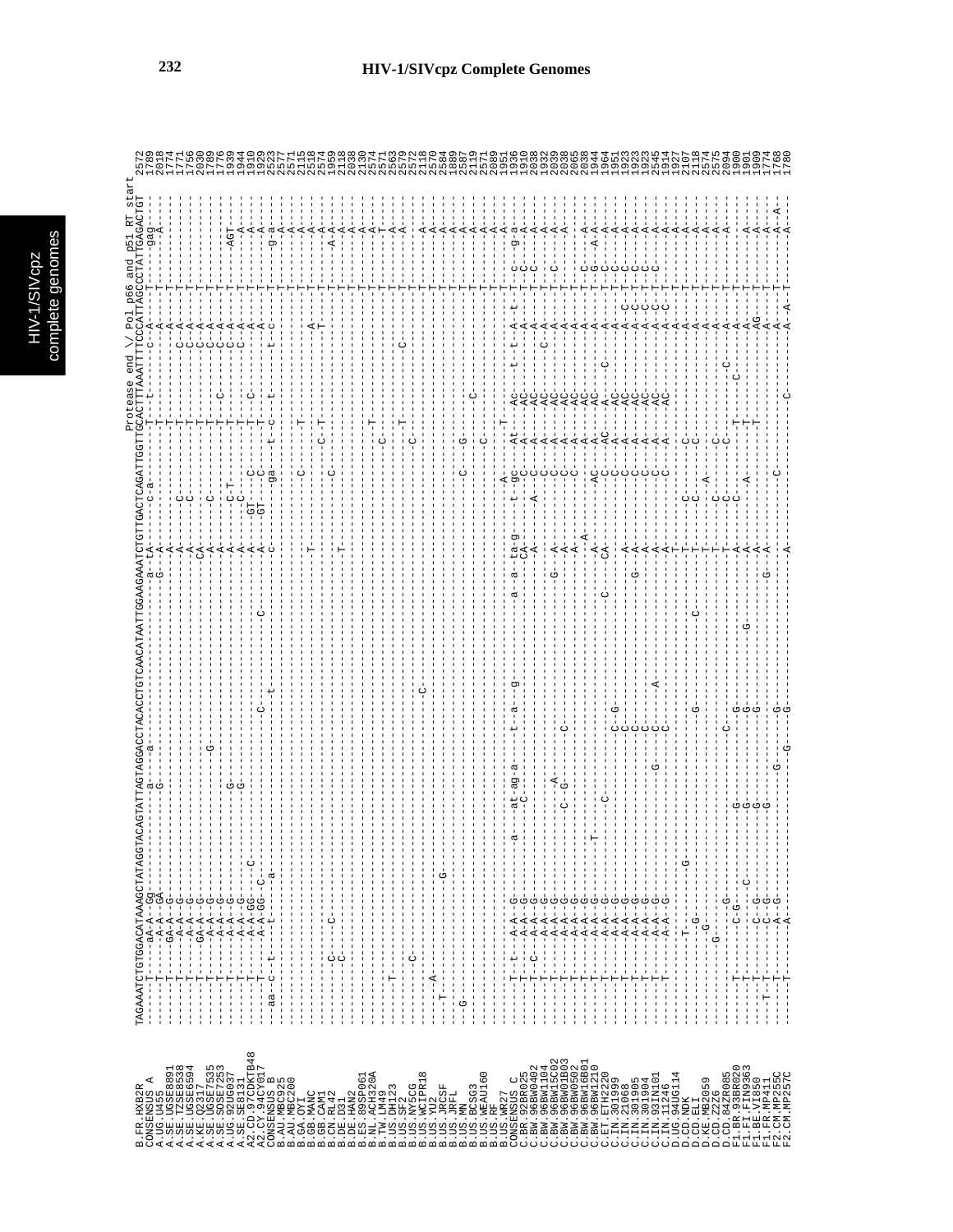|                                                                                                                                                                                                                                                                                                                                                                                                                                                                                                                                                                                                                                                                                                                                                                    | .<br>משלמשמחמת הממשמחמם הממשמעים<br>ממשמחמת האני או כממשמעלים הממשמעים<br>ממח שטש אני או כממשמעלים ומות                                                                                                                                                                                                                                                                                                                                                                                                                                                                                                 |
|--------------------------------------------------------------------------------------------------------------------------------------------------------------------------------------------------------------------------------------------------------------------------------------------------------------------------------------------------------------------------------------------------------------------------------------------------------------------------------------------------------------------------------------------------------------------------------------------------------------------------------------------------------------------------------------------------------------------------------------------------------------------|---------------------------------------------------------------------------------------------------------------------------------------------------------------------------------------------------------------------------------------------------------------------------------------------------------------------------------------------------------------------------------------------------------------------------------------------------------------------------------------------------------------------------------------------------------------------------------------------------------|
|                                                                                                                                                                                                                                                                                                                                                                                                                                                                                                                                                                                                                                                                                                                                                                    |                                                                                                                                                                                                                                                                                                                                                                                                                                                                                                                                                                                                         |
| ŮŮŮŮ                                                                                                                                                                                                                                                                                                                                                                                                                                                                                                                                                                                                                                                                                                                                                               |                                                                                                                                                                                                                                                                                                                                                                                                                                                                                                                                                                                                         |
| п                                                                                                                                                                                                                                                                                                                                                                                                                                                                                                                                                                                                                                                                                                                                                                  |                                                                                                                                                                                                                                                                                                                                                                                                                                                                                                                                                                                                         |
|                                                                                                                                                                                                                                                                                                                                                                                                                                                                                                                                                                                                                                                                                                                                                                    |                                                                                                                                                                                                                                                                                                                                                                                                                                                                                                                                                                                                         |
| AC<br>AC                                                                                                                                                                                                                                                                                                                                                                                                                                                                                                                                                                                                                                                                                                                                                           |                                                                                                                                                                                                                                                                                                                                                                                                                                                                                                                                                                                                         |
| U                                                                                                                                                                                                                                                                                                                                                                                                                                                                                                                                                                                                                                                                                                                                                                  | Ū<br>O                                                                                                                                                                                                                                                                                                                                                                                                                                                                                                                                                                                                  |
| GGAT-A                                                                                                                                                                                                                                                                                                                                                                                                                                                                                                                                                                                                                                                                                                                                                             |                                                                                                                                                                                                                                                                                                                                                                                                                                                                                                                                                                                                         |
|                                                                                                                                                                                                                                                                                                                                                                                                                                                                                                                                                                                                                                                                                                                                                                    | ≮ ⊄<br>Æ                                                                                                                                                                                                                                                                                                                                                                                                                                                                                                                                                                                                |
| Ů<br>ပုံ<br>ಹ ಲ<br>ひ<br>Ф<br>υU                                                                                                                                                                                                                                                                                                                                                                                                                                                                                                                                                                                                                                                                                                                                    | ひ<br>C٦                                                                                                                                                                                                                                                                                                                                                                                                                                                                                                                                                                                                 |
|                                                                                                                                                                                                                                                                                                                                                                                                                                                                                                                                                                                                                                                                                                                                                                    |                                                                                                                                                                                                                                                                                                                                                                                                                                                                                                                                                                                                         |
|                                                                                                                                                                                                                                                                                                                                                                                                                                                                                                                                                                                                                                                                                                                                                                    |                                                                                                                                                                                                                                                                                                                                                                                                                                                                                                                                                                                                         |
| めめめめ                                                                                                                                                                                                                                                                                                                                                                                                                                                                                                                                                                                                                                                                                                                                                               | $\triangle$ $\triangle$<br>K,                                                                                                                                                                                                                                                                                                                                                                                                                                                                                                                                                                           |
| ⋖<br>Æ<br>めめめめ                                                                                                                                                                                                                                                                                                                                                                                                                                                                                                                                                                                                                                                                                                                                                     |                                                                                                                                                                                                                                                                                                                                                                                                                                                                                                                                                                                                         |
| I<br>÷<br>$\frac{1}{1}$<br>ł                                                                                                                                                                                                                                                                                                                                                                                                                                                                                                                                                                                                                                                                                                                                       | ひ<br>ပုံ                                                                                                                                                                                                                                                                                                                                                                                                                                                                                                                                                                                                |
| --TACAG<br>やーー<br>UAUCH-U-UUCH-<br>– - ದ<br>$\frac{1}{1}$<br>$\frac{1}{1}$<br>T.<br>$\frac{1}{1}$<br>ţ<br>$\mathsf I$<br>ł,<br>$\frac{1}{2}$<br>$\mathsf I$<br>$\blacksquare$<br>$\overline{1}$<br>$\mathbf{I}$<br>$-1$<br>$\frac{1}{1}$<br>$\frac{0}{1}$<br>U<br>$\frac{1}{1}$<br>$\frac{0}{1}$<br>U<br>J.<br>т,<br>Ť<br>$\blacksquare$<br>$\blacksquare$<br>п<br>п<br>-1<br>უ<br>!<br>უ<br> <br> <br>$\frac{6}{1}$<br>ף<br>י<br>ပုံ<br>ひ                                                                                                                                                                                                                                                                                                                         | $\frac{6}{1}$<br>$\frac{1}{1}$<br>ΰ<br>$\begin{array}{c} 1 & 1 & 1 \\ 1 & -1 & -1 \\ 1 & -1 & -1 \\ 1 & -1 & -1 \\ 1 & -1 & -1 \\ 1 & -1 & -1 \\ 1 & -1 & -1 \\ 1 & -1 & -1 \\ 1 & -1 & -1 \\ 1 & -1 & -1 \\ 1 & -1 & -1 \\ 1 & -1 & -1 \\ 1 & -1 & -1 \\ 1 & -1 & -1 \\ 1 & -1 & -1 \\ 1 & -1 & -1 \\ 1 & -1 & -1 \\ 1 & -1 & -1 \\ 1 & -1 & -1 \\ 1 & -1 & -1 \\ 1 & -1 & -1 \\ 1 & -1 & -1 \\ 1 & -1 & -1 \\ 1 & -1 &$<br>ł<br>$- - TAG - -$<br>$\frac{6}{1}$<br>$\frac{1}{1}$<br>K,<br>$\frac{1}{1}$<br>Ť<br>$\frac{1}{1}$<br>ţ<br>ï<br>ن<br>ب<br>ף<br>י<br>$-\frac{5}{1}$<br>×                     |
| $- A - B - GC$<br>$-4-4-4-6$<br>Ţ<br>$\frac{1}{2}$<br>Ŧ,<br>Ť<br>$A - A$<br>$A - A$<br>$A - A$<br>$-4$<br>$-4$<br>$A - A$<br>$A - A$<br>$A - A$<br>$A - A$<br>$A - A$<br>Ġ                                                                                                                                                                                                                                                                                                                                                                                                                                                                                                                                                                                         | $-1 - A - A - C$<br>J,<br>$\frac{1}{1}$<br>$A - A$<br>$A - A$<br>$A - A$<br>Ħ,<br>$\mathbf{I}$<br>$-1$<br>5p<br>ල්                                                                                                                                                                                                                                                                                                                                                                                                                                                                                      |
| U-UAGAG----UAGA----<br>ひひー イーー ー イインベーリーー<br>$-$ -TGAG $-$<br>$---T A ---$<br>J<br>J.<br>$-5A3T - -$<br>$-AGAA-$<br>ŧ,<br>т<br>$\mathbf{L} = \mathbf{L} = -1$<br>T.<br>$-1$ – $T$ – –<br>Ĵ<br>$\frac{1}{1}$<br>$\mathsf I$<br>$\,$ I<br>1<br>J.<br>$\mathbf{I}$<br>$-TA$<br>$-TTG-$<br>$---TA$<br>$\mathbf{I}$<br>$\mathbf{I}$<br>투<br>$-1$<br>$-1$<br>부<br>$-1$<br>$-1$<br>יך<br>י<br>۲<br>ا<br>۲<br>ا<br>$-1$<br>י<br>י<br>י<br>י<br>Ŧ<br>Ĩ,<br>T<br>Ť<br>Ť<br>Ť<br>Ţ<br>ł<br>Ι.<br>п<br>-1<br>$\overline{1}$<br>$\overline{\phantom{a}}$<br>I<br>I<br>$\frac{1}{2}$<br>$\frac{C}{1}$<br>J,<br>I<br>I<br>$\overline{1}$<br>$\mathbf{I}$<br>I<br>J<br>J.<br>I<br>$\overline{\phantom{a}}$<br>J,<br>J<br>J.<br>J<br>$\overline{\phantom{a}}$<br>$\mathbf{I}$<br>J. | - - -ひ - ぱ - ぱ - - -ぱのぱ - - - ひぱひH - -<br>--TG-A-ACAGG-C-TAC<br>$- -A - A - A - B - C$<br>U--4-4-44UH--U-<br>- - AGAA - - AAGA-<br>$-$ -CAA<br>--GA<br>--A<br>$\frac{1}{1}$<br>I<br>$\overline{1}$<br>$--TGAG$<br>I.<br>ï<br>℧<br>$-1$<br>$-1$<br>۲<br>با<br>۲<br>ا<br>י<br>ד<br>י<br>ד<br>$\frac{1}{2}$<br>н<br>$\frac{1}{1}$<br>$\frac{1}{1}$<br>ŧ<br>$\frac{1}{\sqrt{2}}$<br>$\overline{\phantom{a}}$<br>ပု<br>ပု<br>Ţ<br>$\begin{array}{c} \end{array}$<br>$\mathsf I$<br>国<br>$\mathbf{I}$<br>$\overline{1}$<br>$\mathbf{I}$<br>J,<br>I<br>J<br>J<br>$\blacksquare$                                |
| ł<br>$\blacksquare$<br>$\frac{1}{1}$<br>$\overline{\phantom{a}}$<br>$\mathbf{I}$<br>л<br>п<br>п<br>1<br>J.<br>J.<br>л<br>п<br>п<br>п<br>H<br>1<br>-1<br>п<br><b>I</b><br>ပုံ<br>$\mathbf{I}$<br>ပုံ<br><b>G</b><br>$\mathsf I$<br>п                                                                                                                                                                                                                                                                                                                                                                                                                                                                                                                                | T<br>$\frac{1}{2}$<br>-1<br>п<br>1<br>п<br>H<br>л<br>п<br>$\frac{1}{1}$<br>$\mathbf{I}$<br>$\mathbf{I}$<br>3<br>$\infty$<br>r                                                                                                                                                                                                                                                                                                                                                                                                                                                                           |
|                                                                                                                                                                                                                                                                                                                                                                                                                                                                                                                                                                                                                                                                                                                                                                    |                                                                                                                                                                                                                                                                                                                                                                                                                                                                                                                                                                                                         |
| $\begin{smallmatrix} (3.186, 380580\\ (3.186, 3805805)\\ (3.186, 380593\\ (3.186, 380593)\\ (3.186, 380593\\ (3.187, 19991\\ (3.187, 19991\\ (3.187, 19991\\ (3.187, 19991\\ (3.187, 19991\\ (3.187, 19991\\ (3.187, 19991\\ (3.187, 19991\\ (3.187, 19991\\ (3.187, 19$                                                                                                                                                                                                                                                                                                                                                                                                                                                                                           | $\frac{4}{4}$ cpx.GR. 97 PWMY<br>$\frac{4}{4}$ cpx.GR. 97 PWCH<br>$\frac{4}{5}$ cpx.CY. 94 CY0323<br>5 DF.BE.VI1310<br>5 DF.BE.VI961<br>$\begin{array}{l} 06 \!\! \begin{array}{l} \!\! 06 \!\! \begin{array}{l} \!\! \text{C-px.}\!\! \text{in} \!\! \text{in} \!\! \text{in} \!\! \text{is} \!\! \text{with} \!\! \text{as} \!\! \text{with} \!\! \text{is} \!\! \text{with} \!\! \text{is} \!\! \text{with} \!\! \text{is} \!\! \text{with} \!\! \text{is} \!\! \text{with} \!\! \text{is} \!\! \text{with} \!\! \text{is} \!\! \text{with} \!\! \text{is} \!\! \text{with} \!\! \text{$<br>Protease |
|                                                                                                                                                                                                                                                                                                                                                                                                                                                                                                                                                                                                                                                                                                                                                                    | ம்ம<br>4                                                                                                                                                                                                                                                                                                                                                                                                                                                                                                                                                                                                |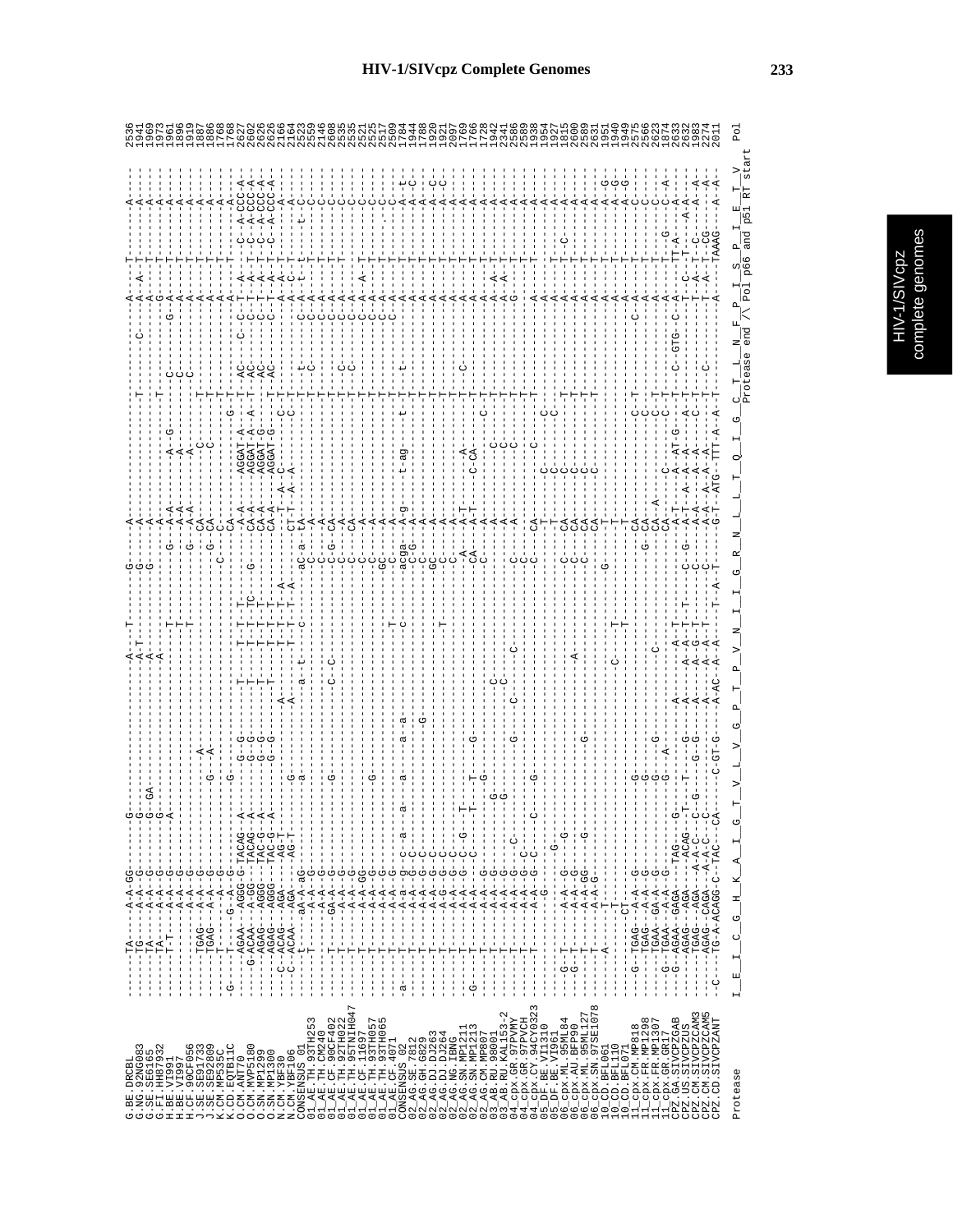| ACCAGTAAAATTAAAGCCAGGAATGGATO                                                                                                                                                                                                                                                                                                                                  | 59<br>9<br>AAACAAT                | CATTGACAGAAGAAAAAATAAAAAG |                                                                                              |                   | GAAAAGGAA                       |                               | `ە ق                                                                                                                                                                                                                                                                                                                                                                                                                                                                                                                                 |
|----------------------------------------------------------------------------------------------------------------------------------------------------------------------------------------------------------------------------------------------------------------------------------------------------------------------------------------------------------------|-----------------------------------|---------------------------|----------------------------------------------------------------------------------------------|-------------------|---------------------------------|-------------------------------|--------------------------------------------------------------------------------------------------------------------------------------------------------------------------------------------------------------------------------------------------------------------------------------------------------------------------------------------------------------------------------------------------------------------------------------------------------------------------------------------------------------------------------------|
|                                                                                                                                                                                                                                                                                                                                                                |                                   |                           |                                                                                              |                   |                                 |                               |                                                                                                                                                                                                                                                                                                                                                                                                                                                                                                                                      |
|                                                                                                                                                                                                                                                                                                                                                                |                                   |                           |                                                                                              |                   |                                 |                               |                                                                                                                                                                                                                                                                                                                                                                                                                                                                                                                                      |
|                                                                                                                                                                                                                                                                                                                                                                |                                   |                           |                                                                                              |                   |                                 |                               |                                                                                                                                                                                                                                                                                                                                                                                                                                                                                                                                      |
| J<br>$\frac{1}{1}$<br>J.<br>J.<br>п<br>I                                                                                                                                                                                                                                                                                                                       |                                   |                           |                                                                                              |                   |                                 | K.                            |                                                                                                                                                                                                                                                                                                                                                                                                                                                                                                                                      |
| $\overline{\phantom{a}}$<br>$\frac{1}{1}$<br>$\frac{1}{1}$<br>I<br>J<br>$\frac{1}{1}$                                                                                                                                                                                                                                                                          |                                   |                           |                                                                                              |                   |                                 |                               |                                                                                                                                                                                                                                                                                                                                                                                                                                                                                                                                      |
|                                                                                                                                                                                                                                                                                                                                                                |                                   |                           |                                                                                              |                   |                                 | Æ                             |                                                                                                                                                                                                                                                                                                                                                                                                                                                                                                                                      |
| л<br>T.<br>$\mathsf I$                                                                                                                                                                                                                                                                                                                                         |                                   |                           |                                                                                              |                   |                                 |                               |                                                                                                                                                                                                                                                                                                                                                                                                                                                                                                                                      |
| J<br>$\frac{1}{1}$<br>$\,$ I<br>$\begin{array}{c} \begin{array}{c} \begin{array}{c} \begin{array}{c} \begin{array}{c} \end{array} \\ \begin{array}{c} \end{array} \\ \begin{array}{c} \end{array} \\ \begin{array}{c} \end{array} \\ \begin{array}{c} \end{array} \\ \begin{array}{c} \end{array} \\ \end{array} \end{array} \end{array}$<br>$\overline{1}$    |                                   |                           |                                                                                              |                   |                                 | К                             |                                                                                                                                                                                                                                                                                                                                                                                                                                                                                                                                      |
| п<br>$\mathsf I$<br>$\mathsf I$                                                                                                                                                                                                                                                                                                                                |                                   |                           |                                                                                              |                   |                                 | ပု<br>K,                      | $MOM-MOM$                                                                                                                                                                                                                                                                                                                                                                                                                                                                                                                            |
| I<br>Ť                                                                                                                                                                                                                                                                                                                                                         | <u>မွ</u> ှဲမှ မှ မှ မွှဲမှ မှ မှ |                           |                                                                                              |                   |                                 | Æ                             | H 8888H 990000000000                                                                                                                                                                                                                                                                                                                                                                                                                                                                                                                 |
| $\overline{\phantom{a}}$<br>$\frac{1}{1}$<br>- 1<br>- 1<br>$-1$<br>$-1$<br>$-1$<br>$\mathbf{I}$<br>ł<br>$\overline{\phantom{a}}$<br>J.                                                                                                                                                                                                                         |                                   |                           |                                                                                              |                   |                                 |                               |                                                                                                                                                                                                                                                                                                                                                                                                                                                                                                                                      |
| $\frac{1}{1}$<br>$\frac{1}{1}$<br>T<br>$\mathfrak l$<br>т<br>т<br>$\mathfrak l$<br>$\begin{bmatrix} 1 \\ 1 \\ 1 \end{bmatrix}$                                                                                                                                                                                                                                 |                                   |                           | U                                                                                            | К                 |                                 | Ā.                            | $\sim$                                                                                                                                                                                                                                                                                                                                                                                                                                                                                                                               |
| I<br>Í<br>J                                                                                                                                                                                                                                                                                                                                                    |                                   | ൯                         | gд                                                                                           | U                 |                                 | $-eg$ .                       |                                                                                                                                                                                                                                                                                                                                                                                                                                                                                                                                      |
| -1<br>J.<br>J.<br>$\blacksquare$<br>- 1<br>T<br>J.<br>J.                                                                                                                                                                                                                                                                                                       |                                   | ga<br>A                   |                                                                                              |                   |                                 | $\overline{O}$ $\overline{A}$ |                                                                                                                                                                                                                                                                                                                                                                                                                                                                                                                                      |
| т<br>ï.<br>I.<br>I.<br>ł                                                                                                                                                                                                                                                                                                                                       |                                   |                           |                                                                                              |                   |                                 | Ġ                             |                                                                                                                                                                                                                                                                                                                                                                                                                                                                                                                                      |
| I<br>$\frac{1}{1}$<br>$\overline{\phantom{a}}$<br>$\,$ I<br>$\begin{array}{c} \begin{array}{c} \uparrow \\ \downarrow \\ \downarrow \\ \downarrow \end{array} \end{array}$<br>J<br>J.                                                                                                                                                                          |                                   | H<br>Ġ                    |                                                                                              |                   |                                 |                               |                                                                                                                                                                                                                                                                                                                                                                                                                                                                                                                                      |
| J<br>Í<br>$-1$<br>Í                                                                                                                                                                                                                                                                                                                                            |                                   |                           |                                                                                              |                   |                                 |                               | $\circ$ $\circ$                                                                                                                                                                                                                                                                                                                                                                                                                                                                                                                      |
| J<br>ı<br>Ť<br>H<br>$\overline{\phantom{a}}$<br>$\overline{\phantom{a}}$<br>$\overline{\phantom{a}}$<br>-1<br>$\mathbf{I}$<br>$\blacksquare$<br>$\begin{array}{c} -1 \\ -1 \end{array}$<br>J<br>$\overline{1}$                                                                                                                                                 |                                   |                           |                                                                                              |                   |                                 | K.                            | $\circ$                                                                                                                                                                                                                                                                                                                                                                                                                                                                                                                              |
|                                                                                                                                                                                                                                                                                                                                                                |                                   |                           |                                                                                              |                   |                                 |                               |                                                                                                                                                                                                                                                                                                                                                                                                                                                                                                                                      |
| ł<br>-----------<br>$\frac{1}{1}$<br>I                                                                                                                                                                                                                                                                                                                         |                                   |                           |                                                                                              |                   |                                 |                               | $\circ$                                                                                                                                                                                                                                                                                                                                                                                                                                                                                                                              |
| I<br>$\frac{1}{1}$<br>$-1$ $-1$ $-1$ $-1$ $-1$ $-1$ $-1$<br>í                                                                                                                                                                                                                                                                                                  |                                   |                           |                                                                                              |                   |                                 |                               |                                                                                                                                                                                                                                                                                                                                                                                                                                                                                                                                      |
| $\mathbf{I}$<br>$\mathsf I$<br>-1<br>$\mathbf{I}$<br>$\overline{\phantom{a}}$<br>-1<br>$\mathbf{I}$<br>$\overline{\phantom{a}}$<br>$\mathbf{I}$<br>$\mathsf I$<br>J.<br>$\overline{\phantom{a}}$<br>$\overline{\phantom{a}}$                                                                                                                                   |                                   |                           |                                                                                              |                   |                                 |                               |                                                                                                                                                                                                                                                                                                                                                                                                                                                                                                                                      |
| I<br>ţ<br>ł                                                                                                                                                                                                                                                                                                                                                    |                                   |                           |                                                                                              |                   |                                 |                               | $\sim$                                                                                                                                                                                                                                                                                                                                                                                                                                                                                                                               |
| í<br>I<br>$\begin{array}{c} \begin{array}{c} \text{1} \\ \text{2} \\ \text{3} \\ \text{4} \end{array} \\ \end{array}$<br>ł<br>I                                                                                                                                                                                                                                |                                   |                           |                                                                                              |                   |                                 |                               | <b>LO</b>                                                                                                                                                                                                                                                                                                                                                                                                                                                                                                                            |
| $\begin{bmatrix} 1 \\ 1 \\ 1 \\ 1 \end{bmatrix}$<br>Ť.<br>$\mathsf I$<br>$\frac{1}{1}$<br>$\frac{1}{1}$<br>$-1$ $-1$ $-1$ $-1$ $-1$ $-1$ $-1$ $-1$                                                                                                                                                                                                             |                                   |                           |                                                                                              |                   |                                 |                               |                                                                                                                                                                                                                                                                                                                                                                                                                                                                                                                                      |
|                                                                                                                                                                                                                                                                                                                                                                |                                   |                           |                                                                                              |                   |                                 |                               | $\omega$                                                                                                                                                                                                                                                                                                                                                                                                                                                                                                                             |
| I<br>Î<br>$\overline{\phantom{a}}$<br>$\begin{array}{c} \n\cdot & \cdot & \cdot \\ \n\cdot & \cdot & \cdot \\ \n\cdot & \cdot & \cdot \\ \n\end{array}$<br>$\mathbf{I}$<br>$\frac{1}{1}$<br>$\frac{1}{2}$<br>$\begin{array}{c} 1 \\ 1 \\ 1 \\ 1 \end{array}$<br>$\frac{1}{1}$                                                                                  |                                   | てり                        |                                                                                              |                   |                                 |                               | 0.00400000000                                                                                                                                                                                                                                                                                                                                                                                                                                                                                                                        |
| I<br>Ţ<br>$\mathbf{I}$<br>$\mathsf I$<br>J.<br>L.<br>J.<br>$\overline{\phantom{a}}$<br>T<br>-1<br>Ť.<br>T<br>$\frac{1}{1}$<br>J<br>$\frac{1}{1}$<br>J                                                                                                                                                                                                          |                                   |                           |                                                                                              |                   |                                 |                               |                                                                                                                                                                                                                                                                                                                                                                                                                                                                                                                                      |
| ı<br>ł,<br>I.<br>$\frac{1}{1}$<br>$\frac{1}{1}$<br>ţ<br>т                                                                                                                                                                                                                                                                                                      |                                   |                           |                                                                                              |                   |                                 |                               | <b>LO</b>                                                                                                                                                                                                                                                                                                                                                                                                                                                                                                                            |
| J<br>$\frac{1}{1}$<br>$\overline{\phantom{a}}$<br>$\begin{bmatrix} 1 \\ 1 \\ 1 \\ 1 \\ 1 \end{bmatrix}$<br>$\overline{\phantom{a}}$<br>$\frac{1}{2}$<br>$\frac{1}{4}$<br>$\,$ I<br>$\frac{1}{1}$<br>J<br>$\begin{array}{c} \hline \end{array}$<br>ł<br>$\,$ I<br>J<br>J.                                                                                       |                                   |                           |                                                                                              |                   |                                 |                               | $\sim$                                                                                                                                                                                                                                                                                                                                                                                                                                                                                                                               |
|                                                                                                                                                                                                                                                                                                                                                                |                                   |                           |                                                                                              |                   |                                 |                               | w                                                                                                                                                                                                                                                                                                                                                                                                                                                                                                                                    |
| т<br>Ť.<br>$\frac{1}{1}$                                                                                                                                                                                                                                                                                                                                       |                                   |                           |                                                                                              |                   |                                 |                               |                                                                                                                                                                                                                                                                                                                                                                                                                                                                                                                                      |
| I<br>ł<br>$\begin{bmatrix} 1 & 0 & 0 \\ 0 & 1 & 0 \\ 0 & 1 & 0 \\ 0 & 0 & 0 \\ 0 & 0 & 0 \\ 0 & 0 & 0 \\ 0 & 0 & 0 \\ 0 & 0 & 0 & 0 \\ 0 & 0 & 0 & 0 \\ 0 & 0 & 0 & 0 \\ 0 & 0 & 0 & 0 & 0 \\ 0 & 0 & 0 & 0 & 0 \\ 0 & 0 & 0 & 0 & 0 \\ 0 & 0 & 0 & 0 & 0 & 0 \\ 0 & 0 & 0 & 0 & 0 & 0 \\ 0 & 0 & 0 & 0 & 0 & 0 \\ 0 & 0 & 0 & 0 & 0 & $<br>$\frac{1}{1}$<br>í | ÜÜ                                |                           |                                                                                              |                   |                                 | ひ<br>$\overline{A}$           |                                                                                                                                                                                                                                                                                                                                                                                                                                                                                                                                      |
| т<br>T.<br>$\mathsf I$<br>$\begin{array}{c} \begin{array}{c} \text{1} \\ \text{2} \\ \text{3} \\ \text{4} \end{array} \end{array}$<br>$\mathsf I$<br>$\frac{1}{1}$<br>$\mathsf I$<br>$\frac{1}{1}$<br>$\mathsf I$<br>Ţ<br>ţ<br>ł                                                                                                                               |                                   |                           |                                                                                              |                   |                                 |                               | $\circ$                                                                                                                                                                                                                                                                                                                                                                                                                                                                                                                              |
| I<br>$\frac{1}{1}$<br>$\frac{1}{1}$<br>$\frac{1}{1}$<br>$\overline{\phantom{a}}$<br>$\begin{array}{c} 1 \\ 1 \\ 1 \end{array}$<br>$\frac{1}{1}$                                                                                                                                                                                                                |                                   |                           |                                                                                              |                   |                                 |                               |                                                                                                                                                                                                                                                                                                                                                                                                                                                                                                                                      |
| J.<br>J.<br>ı<br>$\frac{1}{1}$<br>J.<br>L.<br>J.<br>I<br>T<br>-1<br>Ť.<br>ı<br>$\frac{1}{4}$<br>Ť.<br>I<br>ł<br>ı<br>I<br>L.                                                                                                                                                                                                                                   |                                   |                           |                                                                                              |                   |                                 | Ġ                             |                                                                                                                                                                                                                                                                                                                                                                                                                                                                                                                                      |
| т<br>ł,<br>$\begin{bmatrix} 1 \\ 1 \\ 1 \\ 1 \end{bmatrix}$<br>$\frac{1}{1}$                                                                                                                                                                                                                                                                                   |                                   |                           |                                                                                              |                   |                                 |                               | ᡡ<br>īΟ                                                                                                                                                                                                                                                                                                                                                                                                                                                                                                                              |
|                                                                                                                                                                                                                                                                                                                                                                |                                   |                           |                                                                                              |                   |                                 |                               |                                                                                                                                                                                                                                                                                                                                                                                                                                                                                                                                      |
| I<br>$\frac{1}{1}$<br>$\mathsf I$<br>$\begin{array}{c} \n 1 \\  1 \\  1\n \end{array}$<br>$\mathsf I$<br>$\frac{1}{1}$<br>$\frac{1}{1}$<br>I<br>$-1$ $-1$ $-1$ $-1$ $-1$ $-1$ $-1$                                                                                                                                                                             |                                   | ά                         |                                                                                              |                   |                                 | Ā,                            |                                                                                                                                                                                                                                                                                                                                                                                                                                                                                                                                      |
| 1<br>п<br>$\mathsf I$<br>$\mathsf I$<br>Ţ<br>$\frac{1}{1}$<br>т<br>$\mathbf{I}$<br>Ť.<br>$\mathsf I$<br>т<br>п<br>Ţ<br>$\mathbf{I}$<br>$\mathsf I$<br>$\overline{\phantom{a}}$<br>т<br>ł<br>$\frac{1}{2}$<br>$\mathbf{I}$                                                                                                                                      |                                   |                           |                                                                                              |                   |                                 | E<br>ē                        | 56                                                                                                                                                                                                                                                                                                                                                                                                                                                                                                                                   |
| a--a---------g------------                                                                                                                                                                                                                                                                                                                                     | t,                                | ൯<br>ה<br>চা<br>೮         |                                                                                              |                   | Gaag<br>G-G-9                   | $\frac{1}{\sigma}$<br>k.      |                                                                                                                                                                                                                                                                                                                                                                                                                                                                                                                                      |
| $\overline{1}$<br>п<br>ı<br>-1<br>J.<br>$\mathbf{I}$<br>ı<br>ï<br>$\mathsf I$<br>ı<br>$\mathbf{I}$                                                                                                                                                                                                                                                             |                                   | あひ                        | Ő                                                                                            |                   |                                 | Æ                             |                                                                                                                                                                                                                                                                                                                                                                                                                                                                                                                                      |
| I<br>$\frac{1}{1}$<br>ţ<br>ţ<br>$\frac{1}{1}$                                                                                                                                                                                                                                                                                                                  | あひひひひひひ                           | Ů                         | Ő                                                                                            | ooooooooooooooooo | ひ                               | Æ                             | w m w ln w w w w w w                                                                                                                                                                                                                                                                                                                                                                                                                                                                                                                 |
| $\frac{1}{2}$<br>Î<br>I<br>$\frac{1}{1}$<br>I<br>$\frac{1}{1}$<br>I<br>I<br>$\frac{1}{1}$<br>$\frac{1}{1}$                                                                                                                                                                                                                                                     |                                   |                           |                                                                                              |                   | J.                              | K,                            |                                                                                                                                                                                                                                                                                                                                                                                                                                                                                                                                      |
| $-1$<br>$-1$<br>$-1$<br>$-1$                                                                                                                                                                                                                                                                                                                                   |                                   |                           |                                                                                              |                   |                                 |                               |                                                                                                                                                                                                                                                                                                                                                                                                                                                                                                                                      |
| Ť<br>$\begin{array}{cccccccccccccc} 1 & 1 & 1 & 1 & 1 & 1 & 1 & 1 & 1 & 1 & 1 & 1 \\ & & 1 & 1 & 1 & 1 & 1 & 1 & 1 & 1 & 1 & 1 \\ \end{array}$<br>$\begin{array}{c} 1 \\ 1 \\ 1 \end{array}$                                                                                                                                                                   |                                   | ひひひ                       | ひひひひ<br>υU                                                                                   |                   | $- - A$<br>ዋዋዋዋዋዋ               | $\mathbb{R}$ $\mathbb{R}$     |                                                                                                                                                                                                                                                                                                                                                                                                                                                                                                                                      |
| I<br>$\frac{1}{1}$<br>$\mathsf I$<br>$\frac{1}{1}$<br>Ţ<br>$-1$ $-1$ $-1$ $-1$ $-1$ $-1$ $-1$                                                                                                                                                                                                                                                                  |                                   |                           |                                                                                              |                   |                                 |                               |                                                                                                                                                                                                                                                                                                                                                                                                                                                                                                                                      |
| п<br>I.<br>$\mathsf I$<br>$\frac{1}{1}$<br>$\frac{1}{1}$<br>$\mathsf I$<br>Ţ<br>$\frac{1}{1}$<br>$\mathsf I$<br>$\frac{1}{1}$<br>$\overline{\phantom{a}}$<br>т<br>$\frac{1}{1}$<br>$\mathsf I$<br>$\frac{1}{1}$                                                                                                                                                |                                   |                           | -1                                                                                           |                   |                                 |                               |                                                                                                                                                                                                                                                                                                                                                                                                                                                                                                                                      |
| I<br>$\frac{1}{1}$<br>I<br>ţ<br>I<br>I<br>$\frac{1}{1}$<br>$\frac{1}{1}$<br>п                                                                                                                                                                                                                                                                                  |                                   | <b>vv</b>                 |                                                                                              |                   | т                               |                               |                                                                                                                                                                                                                                                                                                                                                                                                                                                                                                                                      |
| I<br>$\mathsf I$<br>$\frac{1}{1}$<br>$---A---$<br>$\begin{array}{c} 1 \\ 1 \\ 1 \end{array}$<br>ı<br>$\frac{1}{1}$<br>$\mathsf I$<br>J<br>$\blacksquare$<br>-1                                                                                                                                                                                                 |                                   |                           | $\begin{array}{c} \n\bullet & \circ \\ \n\bullet & \circ \\ \n\bullet & \bullet \end{array}$ |                   |                                 | $\overset{1}{\circ}$          |                                                                                                                                                                                                                                                                                                                                                                                                                                                                                                                                      |
| ł<br>$\frac{1}{1}$                                                                                                                                                                                                                                                                                                                                             |                                   |                           |                                                                                              |                   | しひ                              | -1<br>$\overline{A}$          |                                                                                                                                                                                                                                                                                                                                                                                                                                                                                                                                      |
| $\frac{1}{1}$<br>ţ                                                                                                                                                                                                                                                                                                                                             |                                   |                           |                                                                                              |                   |                                 |                               |                                                                                                                                                                                                                                                                                                                                                                                                                                                                                                                                      |
| í<br>$\mathsf I$<br>$-1$ + $-1$ + $-1$ + $-1$ + $-1$<br>Ţ<br>ţ<br>Ţ<br>I<br>$\begin{array}{c} \n 1 \\  1 \\  1\n \end{array}$                                                                                                                                                                                                                                  | てり                                | C                         | ひひひひ                                                                                         |                   | စ်စုံစုံစုံစုံ<br>စုံ ! ! ! ! ! |                               |                                                                                                                                                                                                                                                                                                                                                                                                                                                                                                                                      |
| $\mathbf{I}$<br>$\mathbf{I}$<br>$\mathsf I$<br>T<br>$\begin{array}{c} \n\cdot & \cdot \\ \n\cdot & \cdot \\ \n\cdot & \cdot \n\end{array}$<br>Ť.<br>$\mathsf I$<br>Ţ<br>$\frac{1}{1}$<br>T<br>$\frac{1}{4}$<br>Ť.<br>T<br>Ť<br>$\mathsf I$<br>$\frac{1}{1}$<br>-1                                                                                              |                                   |                           |                                                                                              |                   |                                 |                               | $\circ$                                                                                                                                                                                                                                                                                                                                                                                                                                                                                                                              |
| J.<br>-1<br>Ť.<br>$\frac{1}{1}$<br>I<br>J.<br>$\frac{1}{1}$                                                                                                                                                                                                                                                                                                    |                                   |                           |                                                                                              |                   |                                 |                               | $\circ$                                                                                                                                                                                                                                                                                                                                                                                                                                                                                                                              |
| I<br>ł<br>$\begin{array}{c} 1 \\ 1 \\ 1 \end{array}$<br>$\begin{bmatrix} 1 & 1 & 1 \\ 1 & 1 & 1 \\ 1 & 1 & 1 \\ 1 & 1 & 1 \end{bmatrix}$                                                                                                                                                                                                                       |                                   | じ じ                       |                                                                                              |                   |                                 | K.                            |                                                                                                                                                                                                                                                                                                                                                                                                                                                                                                                                      |
| ł                                                                                                                                                                                                                                                                                                                                                              | לז לז לז לז לז                    | ひ                         | U U<br>(1)                                                                                   |                   |                                 |                               | $\circ$                                                                                                                                                                                                                                                                                                                                                                                                                                                                                                                              |
| J<br>1<br>ï<br>$\overline{\phantom{a}}$<br>Ţ<br>ł<br>1<br>$\mathbf{I}$<br>$\mathbf{I}$<br>J.<br>$\frac{1}{1}$<br>$\frac{1}{1}$<br>$\,$ I<br>Ţ<br>$-1$<br>п                                                                                                                                                                                                     |                                   | てり<br>К                   | $AC - I$                                                                                     |                   | K.                              |                               |                                                                                                                                                                                                                                                                                                                                                                                                                                                                                                                                      |
|                                                                                                                                                                                                                                                                                                                                                                |                                   |                           |                                                                                              |                   |                                 |                               |                                                                                                                                                                                                                                                                                                                                                                                                                                                                                                                                      |
| L.<br>$-1 - 1 - 1$<br>J.<br>-1<br>J.                                                                                                                                                                                                                                                                                                                           |                                   |                           |                                                                                              |                   | $A$ C-A<br>A---                 |                               | ഄ൚ഩ                                                                                                                                                                                                                                                                                                                                                                                                                                                                                                                                  |
| J,<br>ł<br>$\mathsf I$<br>J.<br>$\frac{1}{1}$<br>J.<br>J.<br>$\overline{\phantom{a}}$<br>I<br>$\frac{1}{1}$<br>$\mathsf I$<br>$\frac{1}{1}$<br>Ţ<br>$\begin{bmatrix} 1 \\ 1 \\ 1 \\ 1 \\ 1 \end{bmatrix}$                                                                                                                                                      |                                   |                           |                                                                                              |                   |                                 |                               |                                                                                                                                                                                                                                                                                                                                                                                                                                                                                                                                      |
| 1<br>-1<br>Ť.<br>$\begin{array}{c} \hline \end{array}$<br>$\mathbf{I}$<br>$\mathbf{I}$<br>-1<br>$\mathbf{I}$<br>л.<br>$\mathsf I$<br>$\mathsf I$<br>Ţ<br>$\frac{1}{1}$<br>T<br>$\frac{1}{1}$<br>$\mathsf I$<br>T<br>Ť<br>T<br>J.<br>$\mathbf{I}$                                                                                                               |                                   |                           |                                                                                              |                   |                                 |                               |                                                                                                                                                                                                                                                                                                                                                                                                                                                                                                                                      |
| J.<br>$\frac{1}{1}$<br>$\begin{bmatrix} 1 \\ 1 \\ 1 \end{bmatrix}$<br>Ť                                                                                                                                                                                                                                                                                        |                                   |                           |                                                                                              |                   |                                 |                               | īΟ                                                                                                                                                                                                                                                                                                                                                                                                                                                                                                                                   |
| I<br>$\frac{1}{1}$<br>$\begin{bmatrix} 1 \\ 1 \\ 1 \\ 1 \end{bmatrix}$<br>$\blacksquare$<br>$\mathsf I$<br>$\mathsf I$<br>$\frac{1}{1}$<br>$\begin{bmatrix} 1 \\ 1 \\ 1 \\ 1 \end{bmatrix}$<br>$\frac{1}{1}$<br>$\sf I$<br>Ť                                                                                                                                   |                                   |                           |                                                                                              |                   | RΚ                              |                               |                                                                                                                                                                                                                                                                                                                                                                                                                                                                                                                                      |
| 1<br>Ť.<br>$\overline{\phantom{a}}$<br>$\frac{1}{1}$<br>$\frac{1}{1}$<br>J.<br>$\frac{1}{1}$                                                                                                                                                                                                                                                                   |                                   |                           |                                                                                              |                   |                                 |                               | <b>VO N</b>                                                                                                                                                                                                                                                                                                                                                                                                                                                                                                                          |
|                                                                                                                                                                                                                                                                                                                                                                |                                   |                           |                                                                                              |                   |                                 |                               |                                                                                                                                                                                                                                                                                                                                                                                                                                                                                                                                      |
| $\frac{1}{1}$<br>$-1$ $-1$ $-1$ $-1$ $-1$ $-1$ $-1$<br>$\mathsf I$<br>I<br>$\frac{1}{1}$<br>Ť                                                                                                                                                                                                                                                                  | でり                                |                           |                                                                                              |                   |                                 |                               |                                                                                                                                                                                                                                                                                                                                                                                                                                                                                                                                      |
| ı<br>ł                                                                                                                                                                                                                                                                                                                                                         | <b>ひ ひ</b>                        |                           |                                                                                              |                   |                                 |                               | $\circ$                                                                                                                                                                                                                                                                                                                                                                                                                                                                                                                              |
| J.<br>ŧ                                                                                                                                                                                                                                                                                                                                                        |                                   |                           |                                                                                              |                   |                                 |                               |                                                                                                                                                                                                                                                                                                                                                                                                                                                                                                                                      |
| Ţ<br>$\frac{1}{1}$<br><b>I</b>                                                                                                                                                                                                                                                                                                                                 |                                   |                           |                                                                                              |                   |                                 |                               |                                                                                                                                                                                                                                                                                                                                                                                                                                                                                                                                      |
| J<br>л<br>J<br>$\mathbf{I}$<br>$\mathbf{I}$<br>Ţ<br>1<br>$\frac{1}{1}$<br>$\mathsf I$<br>ŧ                                                                                                                                                                                                                                                                     |                                   |                           |                                                                                              |                   |                                 |                               | $\overset{\circ}{\phantom{0}}\overset{\circ}{\phantom{0}}\overset{\circ}{\phantom{0}}\overset{\circ}{\phantom{0}}\overset{\circ}{\phantom{0}}\overset{\circ}{\phantom{0}}\overset{\circ}{\phantom{0}}\overset{\circ}{\phantom{0}}\overset{\circ}{\phantom{0}}\overset{\circ}{\phantom{0}}\overset{\circ}{\phantom{0}}\overset{\circ}{\phantom{0}}\overset{\circ}{\phantom{0}}\overset{\circ}{\phantom{0}}\overset{\circ}{\phantom{0}}\overset{\circ}{\phantom{0}}\overset{\circ}{\phantom{0}}\overset{\circ}{\phantom{0}}\overset{\$ |
|                                                                                                                                                                                                                                                                                                                                                                |                                   |                           |                                                                                              |                   |                                 |                               |                                                                                                                                                                                                                                                                                                                                                                                                                                                                                                                                      |
|                                                                                                                                                                                                                                                                                                                                                                |                                   |                           |                                                                                              |                   |                                 |                               |                                                                                                                                                                                                                                                                                                                                                                                                                                                                                                                                      |

 $\begin{smallmatrix} \texttt{R.HR} \\ \texttt{R.HR} \\ \texttt{R.HR} \\ \texttt{R.HR} \\ \texttt{R.HR} \\ \texttt{R.HR} \\ \texttt{R.HR} \\ \texttt{R.HR} \\ \texttt{R.HR} \\ \texttt{R.HR} \\ \texttt{R.HR} \\ \texttt{R.HR} \\ \texttt{R.HR} \\ \texttt{R.HR} \\ \texttt{R.HR} \\ \texttt{R.HR} \\ \texttt{R.HR} \\ \texttt{R.HR} \\ \texttt{R.HR} \\ \texttt{R.HR} \\ \texttt{R.HR} \\ \texttt{R.HR} \\ \texttt{R.HR} \\ \texttt{R.HR$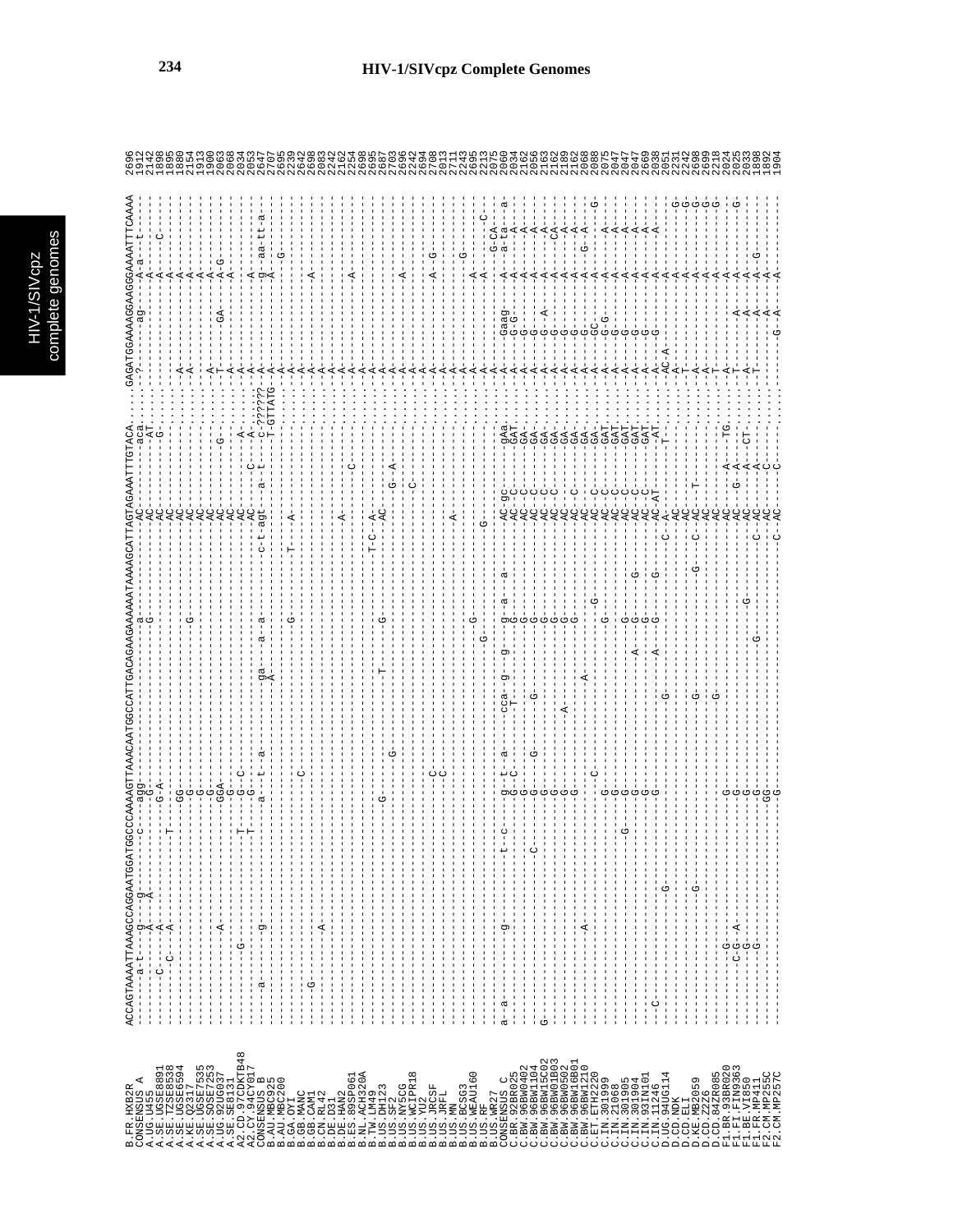| OOOOOOOOOOF<br>⇔ന<br>の9000x88804L<br>HODDONNHD                                                                                                                                                                                                                                                                                                                                                                                                                                                                                                                                                                                                     | 000001                                                                                                                                                                                         |
|----------------------------------------------------------------------------------------------------------------------------------------------------------------------------------------------------------------------------------------------------------------------------------------------------------------------------------------------------------------------------------------------------------------------------------------------------------------------------------------------------------------------------------------------------------------------------------------------------------------------------------------------------|------------------------------------------------------------------------------------------------------------------------------------------------------------------------------------------------|
| <b>UUUUUUKUUU</b>                                                                                                                                                                                                                                                                                                                                                                                                                                                                                                                                                                                                                                  |                                                                                                                                                                                                |
|                                                                                                                                                                                                                                                                                                                                                                                                                                                                                                                                                                                                                                                    |                                                                                                                                                                                                |
| đ<br><u>THILLI</u>                                                                                                                                                                                                                                                                                                                                                                                                                                                                                                                                                                                                                                 |                                                                                                                                                                                                |
|                                                                                                                                                                                                                                                                                                                                                                                                                                                                                                                                                                                                                                                    |                                                                                                                                                                                                |
| ወ⊄                                                                                                                                                                                                                                                                                                                                                                                                                                                                                                                                                                                                                                                 |                                                                                                                                                                                                |
| $A + 1 + 1$<br>$-1 + 1$<br>$-1 + 1$<br>$-1$<br>$-1$<br>$-1$<br>$-1$<br>$-1$                                                                                                                                                                                                                                                                                                                                                                                                                                                                                                                                                                        |                                                                                                                                                                                                |
| HHT.<br>UUU I                                                                                                                                                                                                                                                                                                                                                                                                                                                                                                                                                                                                                                      |                                                                                                                                                                                                |
|                                                                                                                                                                                                                                                                                                                                                                                                                                                                                                                                                                                                                                                    |                                                                                                                                                                                                |
| ー」ーー<br>リリリリ<br>ひ‐ひし<br>$\begin{array}{c} 1 & 1 \\ 0 & H \end{array}$<br>÷<br>$\frac{1}{2}$ $\frac{1}{2}$ $\frac{1}{2}$ $\frac{1}{2}$ $\frac{1}{2}$ $\frac{1}{2}$ $\frac{1}{2}$<br>Ů<br>ひひひひひひ ぺ                                                                                                                                                                                                                                                                                                                                                                                                                                                   | $\frac{1}{2}$ $\frac{1}{2}$ $\frac{1}{2}$ $\frac{1}{2}$ $\frac{1}{2}$                                                                                                                          |
|                                                                                                                                                                                                                                                                                                                                                                                                                                                                                                                                                                                                                                                    |                                                                                                                                                                                                |
|                                                                                                                                                                                                                                                                                                                                                                                                                                                                                                                                                                                                                                                    |                                                                                                                                                                                                |
|                                                                                                                                                                                                                                                                                                                                                                                                                                                                                                                                                                                                                                                    | $-4$<br>нь                                                                                                                                                                                     |
|                                                                                                                                                                                                                                                                                                                                                                                                                                                                                                                                                                                                                                                    |                                                                                                                                                                                                |
|                                                                                                                                                                                                                                                                                                                                                                                                                                                                                                                                                                                                                                                    |                                                                                                                                                                                                |
| ြ  <br>ဗဗ္ဗီ <del>စပ်</del> ဗဗ်<br>  ဗု                                                                                                                                                                                                                                                                                                                                                                                                                                                                                                                                                                                                            | ひ                                                                                                                                                                                              |
| <b>A A A A A A A A</b>                                                                                                                                                                                                                                                                                                                                                                                                                                                                                                                                                                                                                             | $\Box$                                                                                                                                                                                         |
| $\frac{1}{1}$<br>$\frac{1}{1}$<br>$\frac{1}{1}$<br>$-5 - 7$<br>$-6 - -$<br>$\frac{1}{1}$<br>$\frac{1}{4}$<br>$\frac{1}{4}$<br>ł<br>ı<br>Ť<br>$\frac{1}{1}$<br>$\frac{1}{1}$<br>$\begin{array}{c} 1 \\ 0 \\ 1 \end{array}$<br>ï<br>j<br>$\frac{1}{2}$<br>$\frac{1}{1}$                                                                                                                                                                                                                                                                                                                                                                              | Σ<br>$\overline{c}_{\overline{1}}^{\dagger}$<br>$\dot{q}$<br>$\mathsf I$<br>℧                                                                                                                  |
| $- -A - -$<br>$- -A - -$<br>$-4$<br>J,<br>Ť<br>$-4 -$<br>$- -A -$<br>$\frac{1}{1}$<br>$-4$<br>$-4$<br>$\mathbf{I}$<br>I<br>$\frac{1}{4}$<br>$\frac{1}{1}$<br>j.<br>$\mathbf{I}$<br>п<br>J<br>$\mathbf{I}$<br>$\blacksquare$<br>п<br>п<br>п                                                                                                                                                                                                                                                                                                                                                                                                         | $\mathbf{\Omega}$<br>-AGA<br>ပု<br>$\frac{1}{1}$<br>$-4-$<br>I<br>$-G - -A -$<br>$-4 -$<br>Ţ<br>т<br>п<br>j<br>ï<br>т<br>$\mathsf I$<br>J.<br>$\mathbf{I}$<br>I<br>I<br>$\mathbf{I}$<br>ı<br>ı |
| ACCAGTAAAATTAAAGCCAGGAATGGATC<br>G---------------<br>$-1$<br>$-1$<br>$\frac{1}{1}$<br>$\frac{1}{1}$<br>$\frac{1}{1}$<br>$\frac{1}{1}$<br>ł<br>ŧ<br>ł<br>$-95 -$<br>Ü<br>$\mathbf{I}$<br>Ť.<br>j<br>Ť.<br>$-1$<br>U<br>$\mathsf I$<br>$-c-t$ .<br>$\begin{bmatrix} 1 \\ 1 \end{bmatrix}$<br>$\frac{1}{1}$<br>$\frac{1}{1}$<br>י<br>י<br>J.<br>т<br>$\overline{\phantom{a}}$<br>$\mathbf{I}$<br>$\frac{1}{1}$<br>$\frac{1}{1}$<br>$\overline{1}$<br>$- \mathbf{G} - \mathbf{T} - \mathbf{D} -$<br>U<br> <br>J.<br>$\begin{bmatrix} 1 \\ 1 \\ 1 \end{bmatrix}$<br>T<br>L.<br>$\mathbf{I}$<br>$\frac{1}{1}$<br>$\frac{1}{4}$<br>п<br>п<br>п<br>-1<br>I | ł<br>ł<br>$\begin{array}{c} 1 \\ 1 \\ 1 \end{array}$<br>$\frac{1}{2}$<br>ပု<br>I<br>J.<br>÷<br>×<br>$\frac{1}{1}$<br>$\frac{1}{4}$<br>п<br>i<br>투<br>п<br>$\mathsf I$<br>⋗                     |
| --ag-a<br>$\frac{1}{1}$<br>$\frac{1}{1}$<br>п<br>I<br>$\frac{1}{1}$<br>J<br>I<br>J.<br>J.<br>$\frac{1}{1}$<br>1<br>-1<br>п<br>$\frac{1}{1}$<br>ï<br>J.<br>Ť<br>$\mathbf I$<br>$\overline{\phantom{a}}$<br>т<br>1<br>$\mathsf I$<br>ひ<br>ひ<br>ה<br>$\overline{1}$<br>J,<br>$\mathbf{I}$<br>$\mathbf{I}$<br>-1<br>$\mathbf{I}$<br>$\blacksquare$<br>T                                                                                                                                                                                                                                                                                                | I<br>$\mathbf{I}$<br>ပု<br>J.<br>ł<br>H<br>Ť<br>$\overline{1}$<br>$\mathbf{a}$<br>J.<br>ひ<br>ひ<br>U<br>ひ ひ<br>J.<br>$\mathbf{I}$<br>$\mathbf{I}$                                               |
|                                                                                                                                                                                                                                                                                                                                                                                                                                                                                                                                                                                                                                                    |                                                                                                                                                                                                |
| .FR.HXB2R<br>.BE.DRCBL                                                                                                                                                                                                                                                                                                                                                                                                                                                                                                                                                                                                                             | 뒪<br>p51                                                                                                                                                                                       |
| 四 ひ                                                                                                                                                                                                                                                                                                                                                                                                                                                                                                                                                                                                                                                | Po <sub>1</sub>                                                                                                                                                                                |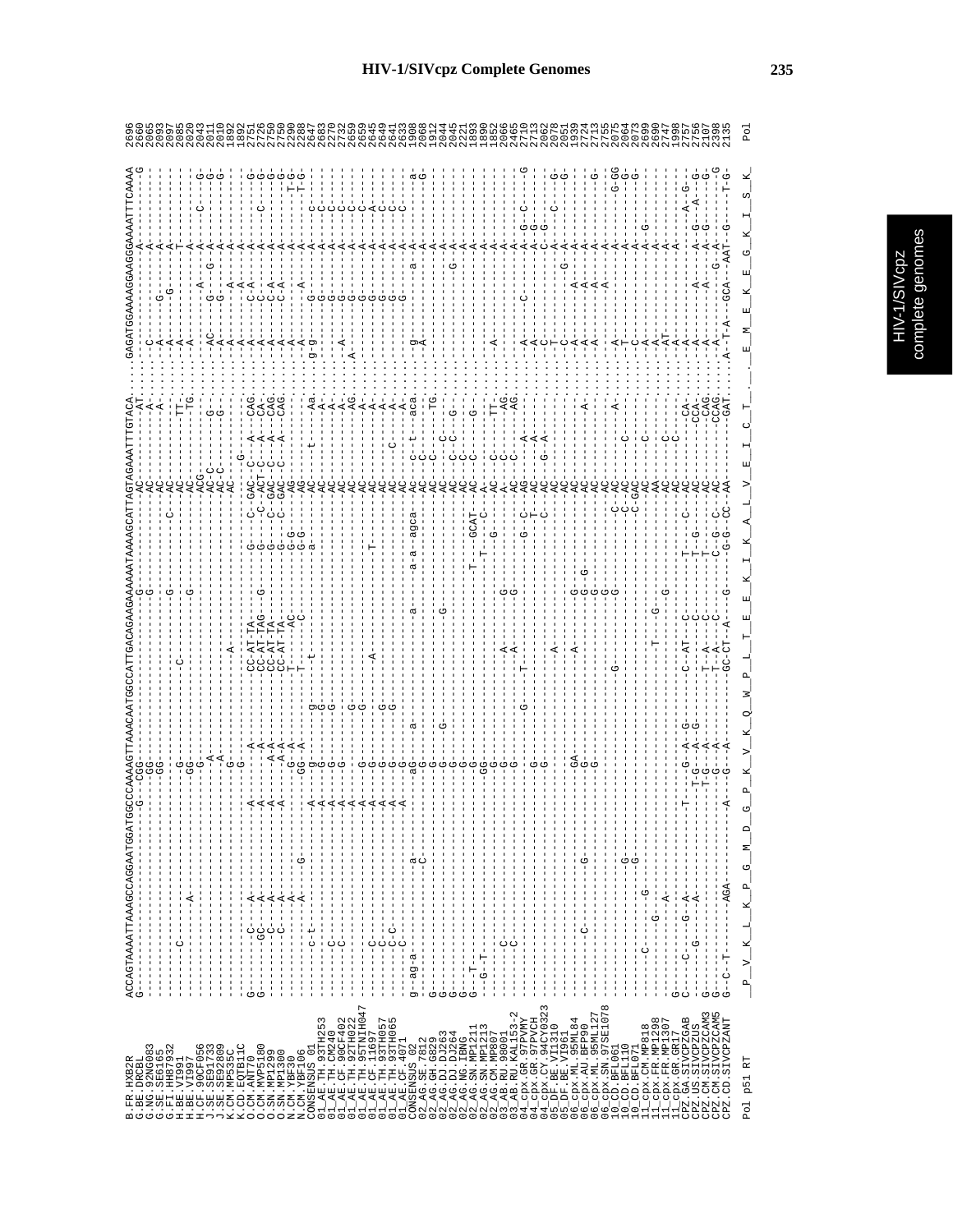| NNNNNNNNNNN                                                                                                                                                                                                                                                                                                                                                                                                                  |        |                                                                                                                                                                                                                                                                                                                                                                                                                                                                                                                                           |                                                                                                                                                                                                                                                                                                                                                                                                                                                                                                                                                                                                                                           | NNNNNN                                                                                                                                                                                                                                                                                                                                                                                                                                                                                                                                                                                                                                                                                                                                                                                                   |
|------------------------------------------------------------------------------------------------------------------------------------------------------------------------------------------------------------------------------------------------------------------------------------------------------------------------------------------------------------------------------------------------------------------------------|--------|-------------------------------------------------------------------------------------------------------------------------------------------------------------------------------------------------------------------------------------------------------------------------------------------------------------------------------------------------------------------------------------------------------------------------------------------------------------------------------------------------------------------------------------------|-------------------------------------------------------------------------------------------------------------------------------------------------------------------------------------------------------------------------------------------------------------------------------------------------------------------------------------------------------------------------------------------------------------------------------------------------------------------------------------------------------------------------------------------------------------------------------------------------------------------------------------------|----------------------------------------------------------------------------------------------------------------------------------------------------------------------------------------------------------------------------------------------------------------------------------------------------------------------------------------------------------------------------------------------------------------------------------------------------------------------------------------------------------------------------------------------------------------------------------------------------------------------------------------------------------------------------------------------------------------------------------------------------------------------------------------------------------|
| CTGGGAAGTTCAATTAG<br>tcaatta<br>ひ<br>ひ<br>đ<br>也<br>்                                                                                                                                                                                                                                                                                                                                                                        | C<br>U | ↵<br>ᡃ                                                                                                                                                                                                                                                                                                                                                                                                                                                                                                                                    | U<br>O                                                                                                                                                                                                                                                                                                                                                                                                                                                                                                                                                                                                                                    |                                                                                                                                                                                                                                                                                                                                                                                                                                                                                                                                                                                                                                                                                                                                                                                                          |
|                                                                                                                                                                                                                                                                                                                                                                                                                              |        |                                                                                                                                                                                                                                                                                                                                                                                                                                                                                                                                           |                                                                                                                                                                                                                                                                                                                                                                                                                                                                                                                                                                                                                                           |                                                                                                                                                                                                                                                                                                                                                                                                                                                                                                                                                                                                                                                                                                                                                                                                          |
| FF<br>нн<br>н<br>TAATAAGAGAACTCAAGACTI<br>Ü<br><b>Q</b><br>൯                                                                                                                                                                                                                                                                                                                                                                 | てり     |                                                                                                                                                                                                                                                                                                                                                                                                                                                                                                                                           | н<br><b>HHHHH</b><br>ь                                                                                                                                                                                                                                                                                                                                                                                                                                                                                                                                                                                                                    | Н                                                                                                                                                                                                                                                                                                                                                                                                                                                                                                                                                                                                                                                                                                                                                                                                        |
| К<br>K,<br>A                                                                                                                                                                                                                                                                                                                                                                                                                 |        |                                                                                                                                                                                                                                                                                                                                                                                                                                                                                                                                           |                                                                                                                                                                                                                                                                                                                                                                                                                                                                                                                                                                                                                                           |                                                                                                                                                                                                                                                                                                                                                                                                                                                                                                                                                                                                                                                                                                                                                                                                          |
| তা<br>みみみみみみみみ<br>তা                                                                                                                                                                                                                                                                                                                                                                                                         | Æ<br>Æ | K,<br>R                                                                                                                                                                                                                                                                                                                                                                                                                                                                                                                                   | <b>AAAAAAAAAAAAA</b>                                                                                                                                                                                                                                                                                                                                                                                                                                                                                                                                                                                                                      | RRRA                                                                                                                                                                                                                                                                                                                                                                                                                                                                                                                                                                                                                                                                                                                                                                                                     |
|                                                                                                                                                                                                                                                                                                                                                                                                                              |        | U<br>U                                                                                                                                                                                                                                                                                                                                                                                                                                                                                                                                    | л.                                                                                                                                                                                                                                                                                                                                                                                                                                                                                                                                                                                                                                        | U                                                                                                                                                                                                                                                                                                                                                                                                                                                                                                                                                                                                                                                                                                                                                                                                        |
| <b>TCAGAGAACT</b><br>ひひひひ<br>তা<br><b>ひひひ</b>                                                                                                                                                                                                                                                                                                                                                                                |        | œ<br>তা                                                                                                                                                                                                                                                                                                                                                                                                                                                                                                                                   | ひ<br><b>ツツ</b><br>ひ ひ ひ ひ ひ ひ ひ ひ ひ ひ<br>υυ                                                                                                                                                                                                                                                                                                                                                                                                                                                                                                                                                                                               | ひ<br>ひ                                                                                                                                                                                                                                                                                                                                                                                                                                                                                                                                                                                                                                                                                                                                                                                                   |
| U                                                                                                                                                                                                                                                                                                                                                                                                                            |        |                                                                                                                                                                                                                                                                                                                                                                                                                                                                                                                                           | $\mathbf{I}$<br>н                                                                                                                                                                                                                                                                                                                                                                                                                                                                                                                                                                                                                         |                                                                                                                                                                                                                                                                                                                                                                                                                                                                                                                                                                                                                                                                                                                                                                                                          |
| TAAAGAAAAAAGACAGTACTAAATGGAGAAAATTAGTAGATT<br>O                                                                                                                                                                                                                                                                                                                                                                              |        |                                                                                                                                                                                                                                                                                                                                                                                                                                                                                                                                           |                                                                                                                                                                                                                                                                                                                                                                                                                                                                                                                                                                                                                                           |                                                                                                                                                                                                                                                                                                                                                                                                                                                                                                                                                                                                                                                                                                                                                                                                          |
| σΟ<br><b>ひ ひ</b>                                                                                                                                                                                                                                                                                                                                                                                                             |        |                                                                                                                                                                                                                                                                                                                                                                                                                                                                                                                                           |                                                                                                                                                                                                                                                                                                                                                                                                                                                                                                                                                                                                                                           | り ひ                                                                                                                                                                                                                                                                                                                                                                                                                                                                                                                                                                                                                                                                                                                                                                                                      |
| aa<br>ひ<br>ひ<br>ひ<br>てり<br>൯<br>1                                                                                                                                                                                                                                                                                                                                                                                            | C.     |                                                                                                                                                                                                                                                                                                                                                                                                                                                                                                                                           |                                                                                                                                                                                                                                                                                                                                                                                                                                                                                                                                                                                                                                           |                                                                                                                                                                                                                                                                                                                                                                                                                                                                                                                                                                                                                                                                                                                                                                                                          |
| $-A$<br>cac<br>$\tilde{E}$<br>÷,<br>CGA<br>J.<br>Ü<br>ひひひ<br>υU<br>ದ ಲ                                                                                                                                                                                                                                                                                                                                                       |        |                                                                                                                                                                                                                                                                                                                                                                                                                                                                                                                                           |                                                                                                                                                                                                                                                                                                                                                                                                                                                                                                                                                                                                                                           | U<br>U<br>U                                                                                                                                                                                                                                                                                                                                                                                                                                                                                                                                                                                                                                                                                                                                                                                              |
| O<br>ag-<br>$\mathfrak{F}$<br>তা<br>ひ<br>œ                                                                                                                                                                                                                                                                                                                                                                                   | යි     |                                                                                                                                                                                                                                                                                                                                                                                                                                                                                                                                           | 555555555                                                                                                                                                                                                                                                                                                                                                                                                                                                                                                                                                                                                                                 | <b>ひひひひひ</b>                                                                                                                                                                                                                                                                                                                                                                                                                                                                                                                                                                                                                                                                                                                                                                                             |
| ๓<br>K,                                                                                                                                                                                                                                                                                                                                                                                                                      |        |                                                                                                                                                                                                                                                                                                                                                                                                                                                                                                                                           | <b>UUUUUUUUUUUUUU</b><br>$\frac{1}{1}$<br>л<br>$\mathbf{I}$<br>$\blacksquare$<br>- 11<br>-1<br>л.<br>- 1<br>AAAAAAAAAAAAAA                                                                                                                                                                                                                                                                                                                                                                                                                                                                                                                | ひ                                                                                                                                                                                                                                                                                                                                                                                                                                                                                                                                                                                                                                                                                                                                                                                                        |
| е<br>н<br>O                                                                                                                                                                                                                                                                                                                                                                                                                  |        |                                                                                                                                                                                                                                                                                                                                                                                                                                                                                                                                           |                                                                                                                                                                                                                                                                                                                                                                                                                                                                                                                                                                                                                                           |                                                                                                                                                                                                                                                                                                                                                                                                                                                                                                                                                                                                                                                                                                                                                                                                          |
| <b>ひ ひ</b>                                                                                                                                                                                                                                                                                                                                                                                                                   |        |                                                                                                                                                                                                                                                                                                                                                                                                                                                                                                                                           |                                                                                                                                                                                                                                                                                                                                                                                                                                                                                                                                                                                                                                           |                                                                                                                                                                                                                                                                                                                                                                                                                                                                                                                                                                                                                                                                                                                                                                                                          |
| RGTAT<br>AAAAAA<br>তা                                                                                                                                                                                                                                                                                                                                                                                                        |        | ന<br>п.                                                                                                                                                                                                                                                                                                                                                                                                                                                                                                                                   | J.<br>п<br>л.<br>$\mathbf{I}$<br>L.<br>п<br>л.                                                                                                                                                                                                                                                                                                                                                                                                                                                                                                                                                                                            | $\mathbf{I}$<br>- 11<br>п.<br>т.                                                                                                                                                                                                                                                                                                                                                                                                                                                                                                                                                                                                                                                                                                                                                                         |
|                                                                                                                                                                                                                                                                                                                                                                                                                              |        | 1<br>$\mathbb T$<br>$\mathbf{I}$<br>Τ.<br>$\mathsf I$<br>ŧ                                                                                                                                                                                                                                                                                                                                                                                                                                                                                | Ħ<br><b>TELESCOPE</b><br>$\mathsf I$<br>$\mathbf{I}$<br>- 11<br>$\blacksquare$                                                                                                                                                                                                                                                                                                                                                                                                                                                                                                                                                            | $\mathbf{I}$<br>$\mathbf{I}$<br>- 11<br>$\mathbf{I}$<br>T.<br>$\mathbf{I}$<br>$\mathbf{I}$<br>$\blacksquare$<br>$\mathbf{I}$<br>1<br>т.<br>-1<br>$\blacksquare$<br>-1<br>п.<br>$\blacksquare$<br>$\mathbf{I}$<br>$\mathbf{I}$<br>$\mathbf{I}$                                                                                                                                                                                                                                                                                                                                                                                                                                                                                                                                                            |
|                                                                                                                                                                                                                                                                                                                                                                                                                              |        | iititi<br>IIIII<br>н<br>ŧ<br>$\sim 1-1-1-1$<br>$\pm$ $\pm$<br>-1<br>$\mathbf{I}$<br>ŧ<br>$\blacksquare$<br>- 11                                                                                                                                                                                                                                                                                                                                                                                                                           | FF<br>HH I<br>н<br>н<br><b>HHHHH</b><br>٣<br>Ħ<br>1111<br>333333<br>$\,$ I<br>$\mathsf I$<br>$\mathsf I$<br>$1 - 1 - 1$<br>$\mathbf{I}$<br>$\,$ I<br>$\mathsf I$<br>$\mathbb{I}$<br>$\mathbf I$<br>1111<br>$\frac{1}{1}$<br>Ħ<br>$\frac{1}{1}$<br>$\frac{1}{1}$<br>÷<br>÷                                                                                                                                                                                                                                                                                                                                                                 | + F+<br>н<br>-1<br>Ħ<br>34<br>÷<br>$\frac{1}{1}$<br>$\mathsf I$<br>$\mathbf I$<br>$\sim 1$<br>$\mathbf{I}$<br>$\mathbf{I}$<br>$\mathbf{I}$<br>-i i<br>÷<br>$\begin{array}{c} 1 & 1 & 1 \\ 0 & 1 & 1 \end{array}$<br>$\pm$<br>$\blacksquare$<br>$\mathbf{I}$<br>$\blacksquare$<br>$\Box$<br>$\mathbf{1}$ $\mathbf{1}$ $\mathbf{1}$                                                                                                                                                                                                                                                                                                                                                                                                                                                                        |
|                                                                                                                                                                                                                                                                                                                                                                                                                              |        | $\perp$<br>$\mathbf{I}$<br>$\begin{bmatrix} 1 & 1 & 1 & 1 & 1 \\ 1 & 1 & 1 & 1 & 1 & 1 \\ 1 & 1 & 1 & 1 & 1 & 1 \\ 1 & 1 & 1 & 1 & 1 & 1 \\ 1 & 1 & 1 & 1 & 1 & 1 \\ 1 & 1 & 1 & 1 & 1 & 1 \\ 1 & 1 & 1 & 1 & 1 & 1 \\ 1 & 1 & 1 & 1 & 1 & 1 \\ 1 & 1 & 1 & 1 & 1 & 1 \\ 1 & 1 & 1 & 1 & 1 & 1 \\ 1 & 1 & 1 & 1 & 1 & 1 \\ 1 & 1 & 1 & 1 & 1 & 1 \\ $<br>$\mathbb{I}$<br>$\perp$<br>$\mathbf{I}$                                                                                                                                          | $\mathbf{I}$<br>$1 - 1$<br>Ü<br>$\mathbf{1}$<br>$\mathsf I$<br>$\mathsf I$<br>$\mathbf{I}$<br>$\mathbb T$<br>$\mathsf I$<br>-1<br>$\mathsf I$<br>$\blacksquare$<br>$1 - 1 - 1$<br>THHH<br>$\blacksquare$<br>- 1<br>1111111<br>$\mathbf{I}$<br>.<br>$\mathbb T$                                                                                                                                                                                                                                                                                                                                                                            | τ.<br>$\mathbf I$<br>$\mathbf I$<br>$\mathbf{I}$<br>$\perp$<br>$\mathbf{I}$<br>$1 - 1$<br><u>THHHH</u><br>$\mathbf{I}$<br>$\blacksquare$<br>$\mathbf{I}$<br>$\blacksquare$<br>- 1<br>$\mathbf{1}$ $\mathbf{1}$ $\mathbf{1}$<br>- 1<br>л.<br>$\frac{1}{2}$<br>.<br>$\mathbf{I}$                                                                                                                                                                                                                                                                                                                                                                                                                                                                                                                           |
|                                                                                                                                                                                                                                                                                                                                                                                                                              |        | $\mathsf I$<br>$\mathbf{I}$<br>$\mathbf{I}$<br>$\mathbf{I}$<br>$\blacksquare$<br>$\mathbf{I}$<br>$\mathbf{I}$<br>$\blacksquare$<br>$\mathbf{I}$<br>$\blacksquare$<br>$\mathbf{I}$<br>- 1<br>п.<br>- 1<br>$\blacksquare$<br>Τ.<br>-1<br>$\mathbf{I}$<br>л.<br>- 11<br>$\blacksquare$<br>$\mathbb T$<br>$\mathbb T$<br>$\mathbf I$<br>-1<br>-1<br>1<br>$\mathbf{I}$<br>$\mathbf{I}$<br>-1<br>т<br>$\mathsf I$<br>$\mathbb I$<br>I<br>I<br>$\mathbf{I}$<br>$\mathbf{I}$<br>I<br>1<br>J.<br>J.<br>1<br>1<br>Ţ<br>$\mathbf{I}$<br>$\mathbf{I}$ | <b>.</b><br>$\begin{array}{cccccccccccccc} 1 & 1 & 1 & 1 & 1 & 1 & 1 & 1 \end{array}$<br>$1 - 1$<br>$\pm$<br>÷<br>- 11<br>Ι.<br>J.<br>$\mathbf{I}$<br>$\mathbf{I}$<br>$\mathbf{I}$<br>$\blacksquare$<br>$\mathbf{I}$<br>$\mathbf{I}$<br>$\mathbf{I}$<br>$\mathbf{I}$<br>$\mathbf{L}$<br>- 1<br>$\mathbf{I}$<br>-1<br>- 11<br>$1 - 1$<br>$\mathbb T$<br>$\mathbb T$<br>$\mathbb{L}$<br>$\mathbf I$<br>$\mathbf{I}$<br>-<br>-1<br>$\mathsf I$<br>$\mathsf I$<br>$\mathsf I$<br>$\mathbb I$<br>$\,$ I<br>$\mathsf I$<br>$\mathsf I$<br>$\mathsf I$<br>1<br>Ţ<br>J.<br>-1<br>Ţ<br>$\mathbf{I}$<br>$\mathsf I$<br>Ţ<br>-1<br>Ţ<br>$\mathbf{I}$ | $\mathbf{I}$<br>.<br>$-1$ $-1$ $-1$<br>$\blacksquare$<br>J.<br>$\mathbf{I}$<br>$\mathbf{I}$<br>$\mathbf{I}$<br>$\mathbf{I}$<br>$\mathbf{I}$<br>$\mathbf{I}$<br>$\mathbf{I}$<br>$\blacksquare$<br>$\mathbf{I}$<br>-11<br>$\blacksquare$<br>$\mathbf{I}$<br>$\blacksquare$<br>-11<br>$\blacksquare$<br>-1<br>-1<br>- 1<br>$\blacksquare$<br>- 1<br>$\mathbf{I}$<br>$\blacksquare$<br>- 1<br>$\mathbf{I}$<br>$\mathbf I$<br>$\mathbb{L}$<br>$\mathbf I$<br>$\mathbb T$<br>$\mathbf{I}$<br>$\blacksquare$<br>$\mathbf{I}$<br>$\blacksquare$<br>Τ.<br>$\blacksquare$<br>-1<br>$\mathbf{I}$<br>$\,$ I<br>$\mathsf I$<br>$\mathsf I$<br>$\mathsf I$<br>$\mathsf I$<br>-1<br>Ţ<br>$\mathbf{I}$<br>T<br>$\mathbf{I}$<br>$\mathbf I$<br>-1<br>$\mathbf{I}$<br>÷<br>$\mathbf{I}$<br>-1<br>-1<br>$\blacksquare$<br>1 |
| $\begin{array}{l} \mathbf{A} \mathbf{T1} \mathbf{3} \mathbf{6} \mathbf{8} \mathbf{1} \mathbf{0} \mathbf{1} \mathbf{1} \mathbf{1} \mathbf{1} \mathbf{1} \mathbf{1} \mathbf{1} \mathbf{1} \mathbf{1} \mathbf{1} \mathbf{1} \mathbf{1} \mathbf{1} \mathbf{1} \mathbf{1} \mathbf{1} \mathbf{1} \mathbf{1} \mathbf{1} \mathbf{1} \mathbf{1} \mathbf{1} \mathbf{1} \mathbf{1} \mathbf{1} \mathbf{1} \mathbf{1} \mathbf{1} \mathbf$ |        | $\frac{1}{1}$<br>$\mathbf{I}$<br>Ť<br>т<br>п<br>1<br>п<br>-<br>$\mathbf{I}$<br>-1<br>$\mathbf I$<br>Ť.<br>J.<br>Ť.<br>$\mathbf{I}$<br>Ť.<br>т,<br>$\blacksquare$<br>п<br>$\mathbf I$                                                                                                                                                                                                                                                                                                                                                      | $\frac{1}{4}$<br>$\mathbf{I}$<br>ŧ<br>п<br>$\mathbf{I}$<br>$\mathbf{I}$<br>$\mathbf{I}$<br>-1<br>ŧ<br>-1<br>÷<br>Ť.<br>$\mathbf{I}$<br>т.<br>$\perp$<br>$\mathbf I$<br>$\mathbf I$<br>$\blacksquare$<br>$\,$ I<br>$\mathbf{I}$<br>$\mathsf I$<br>$\,$ I<br>$\mathbb{L}=\mathbb{L}$<br>$\mathsf I$<br>$\mathbf{I}$<br>$\mathbf{I}$<br>$\mathbf{I}$<br>$\mathbf{I}$<br>$\blacksquare$<br>$\mathbf{I}$<br>$\mathbf{I}$<br>$\blacksquare$<br>$\mathbf{I}$                                                                                                                                                                                     | $\frac{1}{4}$<br>$\mathbf{I}$<br>$\mathbf{I}$<br>$\mathbf{I}$<br>÷<br>-1<br>-1<br>$\mathbf{I}$<br>-1<br><b>I</b><br>$\mathbf{I}$<br>п.<br>-1<br>Ť.<br>-1<br>$\mathbf{I}$<br>$\mathbf{I}$<br>$\begin{array}{c} 1 \\ 0 \\ 1 \end{array}$<br>$\mathbf{I}$<br>$-1$<br>$\mathbb T$<br>$\mathbf{I}$<br>$\blacksquare$<br>$\mathbf{I}$<br>$\mathbb I$<br>$\mathbf{I}$<br>$\mathbf{I}$<br>$\mathsf I$<br>$\mathbb{I}$<br>$\mathbb{I}$<br>$\mathbf{I}$ $\mathbf{I}$<br>Ι.<br>$\mathbf{I}$<br>$\mathbf{I}$<br>$\mathbf{I}$<br>$\mathbf{I}$<br>$\mathbf{I}$<br>$\mathbf{I}$<br>-11<br>$\blacksquare$<br>$\mathbf{L}$<br>$\pm$                                                                                                                                                                                       |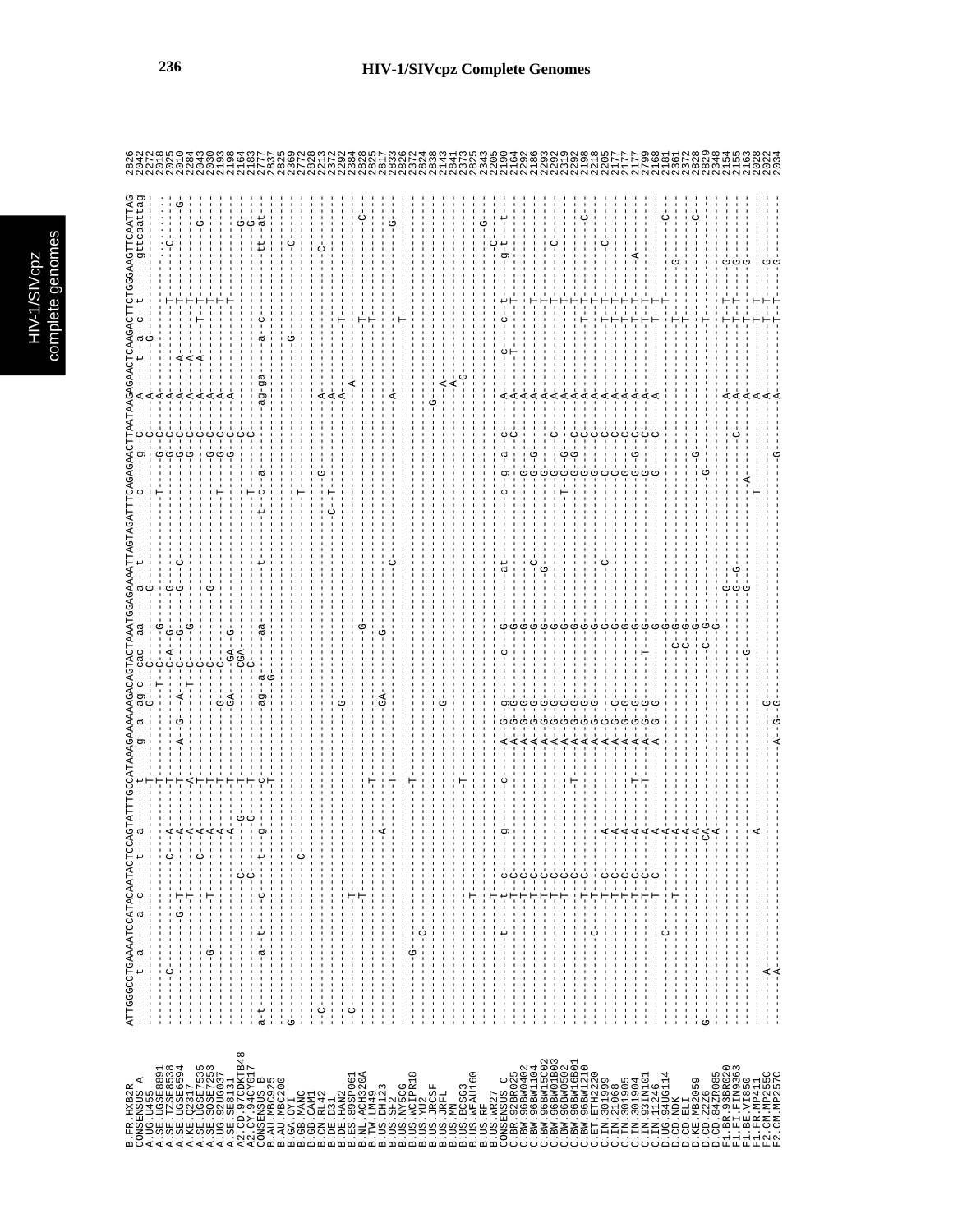| 999<br>්<br>y<br>Ġ<br>לז לז לז לז לז<br>ō<br><b>ひ ひ ひ</b><br>ひひひ<br>d th d d th<br>92991<br>めめめめ<br>ひひひひ<br>$\mathsf{r}$                                                                                                                                                                                                                                                                                                                                                                                                                                                                                                                                                                                                                                                                                                                                                                                                                                                                                                                                                                                                                                                                                                                                                  |                                  |
|---------------------------------------------------------------------------------------------------------------------------------------------------------------------------------------------------------------------------------------------------------------------------------------------------------------------------------------------------------------------------------------------------------------------------------------------------------------------------------------------------------------------------------------------------------------------------------------------------------------------------------------------------------------------------------------------------------------------------------------------------------------------------------------------------------------------------------------------------------------------------------------------------------------------------------------------------------------------------------------------------------------------------------------------------------------------------------------------------------------------------------------------------------------------------------------------------------------------------------------------------------------------------|----------------------------------|
| ひトトトトイ<br><b>ひひひひひひひひひひ</b><br>ええええいひ                                                                                                                                                                                                                                                                                                                                                                                                                                                                                                                                                                                                                                                                                                                                                                                                                                                                                                                                                                                                                                                                                                                                                                                                                                     |                                  |
| 11 31 1 1 1 1 3 3 4 5 4 5<br>RRR<br>ひひひひば                                                                                                                                                                                                                                                                                                                                                                                                                                                                                                                                                                                                                                                                                                                                                                                                                                                                                                                                                                                                                                                                                                                                                                                                                                 |                                  |
| ひひひ<br>てり てり てり                                                                                                                                                                                                                                                                                                                                                                                                                                                                                                                                                                                                                                                                                                                                                                                                                                                                                                                                                                                                                                                                                                                                                                                                                                                           |                                  |
| <b>ひひひ</b><br>iji<br>v<br>めめめめめめ<br>ひひひ<br>ו ו ש ש<br>ಹ ೮                                                                                                                                                                                                                                                                                                                                                                                                                                                                                                                                                                                                                                                                                                                                                                                                                                                                                                                                                                                                                                                                                                                                                                                                                 |                                  |
| 1 00 1 000<br>ぃぃぃ<br>88888<br>ううごうし<br>ひ<br>ひ<br>てり                                                                                                                                                                                                                                                                                                                                                                                                                                                                                                                                                                                                                                                                                                                                                                                                                                                                                                                                                                                                                                                                                                                                                                                                                       |                                  |
|                                                                                                                                                                                                                                                                                                                                                                                                                                                                                                                                                                                                                                                                                                                                                                                                                                                                                                                                                                                                                                                                                                                                                                                                                                                                           |                                  |
| $-1 - A - 1$<br>$-1 - A - 1$<br>$\blacksquare$<br>$\begin{array}{c} 1 \\ 1 \\ 1 \end{array}$<br>-1<br>К<br>п<br>$\mathbf{I}$<br>Ť.<br>Ť.<br>Ť.<br>Ţ<br>$\frac{1}{2}$<br>$-1 - 1 - 1$<br>$-1 - 1 - 1$<br>$C - C$<br>$C - C - C$<br>$C - C - C$<br>$C - C$<br>$C - C$<br>$C - C$<br>$C - C$<br>$C - C$<br>$C - C$<br>$C - C$<br>$C - C$<br>$C - C$<br>$C - C$<br>$C - C$<br>$C - C$<br>$C - C$<br>$C - C$<br>$C - C$<br>$C - C$<br>$C - C$<br>$C - C$<br>$C - C$<br>$C - C$<br>$C - C$<br>$C - C$<br>$C - C$<br>$C - C$<br>$C - C$<br>$C - C$<br>$C - C$<br>$C - C$<br><br>号<br>$\mathbf{I}$<br>-1<br>$\frac{1}{1}$<br>$\frac{1}{4}$<br>-1<br>п<br>÷<br>ا                                                                                                                                                                                                                                                                                                                                                                                                                                                                                                                                                                                                                   | Е<br>z                           |
| ATTGGGCCTGAAATCCATACAATACTCC<br>$\begin{array}{l} \begin{array}{l} \mathbf{1} & \mathbf{1} & \mathbf{1} & \mathbf{1} & \mathbf{1} & \mathbf{1} & \mathbf{1} & \mathbf{1} & \mathbf{1} & \mathbf{1} & \mathbf{1} & \mathbf{1} & \mathbf{1} & \mathbf{1} & \mathbf{1} & \mathbf{1} & \mathbf{1} & \mathbf{1} & \mathbf{1} & \mathbf{1} & \mathbf{1} & \mathbf{1} & \mathbf{1} & \mathbf{1} & \mathbf{1} & \mathbf{1} & \mathbf{1} & \mathbf{1} & \mathbf{1} & \mathbf$<br>$-1 - 2 - 3 - 3 - 4$<br>$-1$<br>$-1$<br>$-1$<br>$-1$<br>$\frac{1}{1}$<br>$\frac{1}{1}$<br>$\frac{1}{1}$<br>$\frac{1}{1}$<br>J<br>U<br>$\begin{bmatrix} 1 \\ 1 \\ 1 \\ 1 \end{bmatrix}$<br>$- - p - - p - -$<br>$\frac{1}{1}$<br>$\frac{1}{4}$<br>$\,$ I<br>$\blacksquare$<br>U<br> <br>$\begin{array}{c} \hline \end{array}$<br>$\mathbf{I}$<br>$\frac{1}{1}$<br>1<br>$\overline{\phantom{a}}$<br>$\frac{1}{4}$<br>$- A - - A - -$<br>-1<br>п<br>J.<br>j.<br>T.<br>$\mathsf I$<br>$\frac{1}{1}$<br>$\frac{1}{2}$<br>$\begin{array}{c} \end{array}$<br>$\frac{1}{1}$<br>$\mathsf I$<br>$\frac{1}{4}$<br>$\begin{array}{c} 1 & 1 \\ 1 & 1 \\ 1 & 1 \end{array}$<br>I<br>$\frac{1}{1}$<br>I<br>$\frac{1}{1}$<br>1<br>$\mathbf{I}$<br>$\blacksquare$<br>ŧ<br>J.<br>$\mathbf{I}$<br>Ť.<br>$\mathbf{I}$ | д<br>z<br>囯<br>$\mathbf{a}$<br>ひ |
| $G - A$<br>$-4$<br>$-\vec{A}$<br>$\mathsf I$<br>$\overline{\phantom{a}}$<br>$^{\circ}$<br>3. FR. HXB2R<br>3. BE. DRCBL<br>四ひ                                                                                                                                                                                                                                                                                                                                                                                                                                                                                                                                                                                                                                                                                                                                                                                                                                                                                                                                                                                                                                                                                                                                              | 员<br>p51<br>Po <sub>1</sub>      |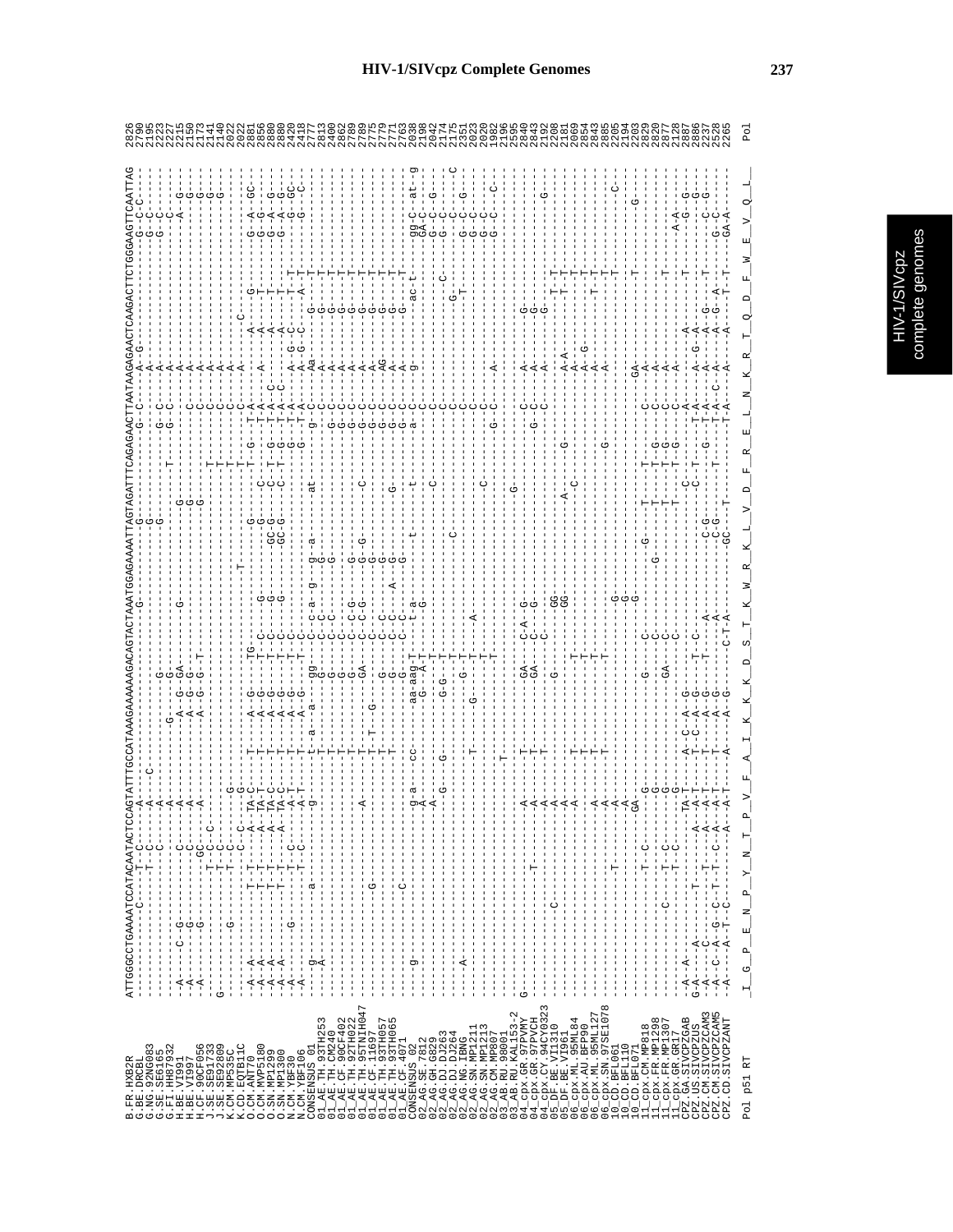| n o o                                                                                                                                                                                                                                                                                                                                                                                  | 1111411120201202014800244009999949909999499049<br>$\overline{M}$ $\overline{M}$ $\overline{M}$ $\overline{M}$ $\overline{M}$ $\overline{M}$ $\overline{M}$ $\overline{M}$ $\overline{M}$ $\overline{M}$ $\overline{M}$ $\overline{M}$ $\overline{M}$ $\overline{M}$ $\overline{M}$ $\overline{M}$ $\overline{M}$ $\overline{M}$ $\overline{M}$ $\overline{M}$ $\overline{M}$ $\overline{M}$ $\overline{M}$ $\overline{M}$ $\overline{$ |           |                  |   |                         |              |    |    |        |                                      |                               |                                   |                                                                                          |                                                                                                       |                                                                              |                                              |                                                                                        |                                                 |                                                             |                                                                            |                                                              |                                                    |                                                               |                                                                                              |                                                                                    |                                                                      |                                                                  |                                                   |                                                                                         |                                             |                                                                                                                                                                                                                                                                                                                                                                                                                                |                                                                                                                   |                                                                        |                                        |                                                     |                                                                    |                             |                   |                   |                                                           |                             |                                                      |      |                               |                                         |               |                   |                                                     |                                    |    |                                     |                                                                           |                                                                  |                          |                                                      | A WOOONGO GOODING GOOG<br>A WOOONGO GOOGING A GOOG |                              |                                                                              |                                    |                             |  |
|----------------------------------------------------------------------------------------------------------------------------------------------------------------------------------------------------------------------------------------------------------------------------------------------------------------------------------------------------------------------------------------|----------------------------------------------------------------------------------------------------------------------------------------------------------------------------------------------------------------------------------------------------------------------------------------------------------------------------------------------------------------------------------------------------------------------------------------|-----------|------------------|---|-------------------------|--------------|----|----|--------|--------------------------------------|-------------------------------|-----------------------------------|------------------------------------------------------------------------------------------|-------------------------------------------------------------------------------------------------------|------------------------------------------------------------------------------|----------------------------------------------|----------------------------------------------------------------------------------------|-------------------------------------------------|-------------------------------------------------------------|----------------------------------------------------------------------------|--------------------------------------------------------------|----------------------------------------------------|---------------------------------------------------------------|----------------------------------------------------------------------------------------------|------------------------------------------------------------------------------------|----------------------------------------------------------------------|------------------------------------------------------------------|---------------------------------------------------|-----------------------------------------------------------------------------------------|---------------------------------------------|--------------------------------------------------------------------------------------------------------------------------------------------------------------------------------------------------------------------------------------------------------------------------------------------------------------------------------------------------------------------------------------------------------------------------------|-------------------------------------------------------------------------------------------------------------------|------------------------------------------------------------------------|----------------------------------------|-----------------------------------------------------|--------------------------------------------------------------------|-----------------------------|-------------------|-------------------|-----------------------------------------------------------|-----------------------------|------------------------------------------------------|------|-------------------------------|-----------------------------------------|---------------|-------------------|-----------------------------------------------------|------------------------------------|----|-------------------------------------|---------------------------------------------------------------------------|------------------------------------------------------------------|--------------------------|------------------------------------------------------|----------------------------------------------------|------------------------------|------------------------------------------------------------------------------|------------------------------------|-----------------------------|--|
|                                                                                                                                                                                                                                                                                                                                                                                        |                                                                                                                                                                                                                                                                                                                                                                                                                                        | U         |                  |   |                         |              |    |    |        |                                      |                               |                                   |                                                                                          |                                                                                                       |                                                                              |                                              |                                                                                        |                                                 |                                                             |                                                                            |                                                              |                                                    |                                                               |                                                                                              |                                                                                    |                                                                      |                                                                  |                                                   |                                                                                         |                                             |                                                                                                                                                                                                                                                                                                                                                                                                                                |                                                                                                                   |                                                                        |                                        |                                                     |                                                                    |                             |                   |                   |                                                           |                             |                                                      |      |                               |                                         |               |                   |                                                     |                                    |    |                                     |                                                                           |                                                                  |                          |                                                      |                                                    |                              |                                                                              |                                    |                             |  |
| œ<br>てり                                                                                                                                                                                                                                                                                                                                                                                | ひひ                                                                                                                                                                                                                                                                                                                                                                                                                                     |           |                  | ひ |                         |              |    |    |        |                                      |                               |                                   |                                                                                          |                                                                                                       |                                                                              |                                              |                                                                                        |                                                 |                                                             |                                                                            |                                                              |                                                    |                                                               |                                                                                              |                                                                                    |                                                                      |                                                                  |                                                   |                                                                                         |                                             |                                                                                                                                                                                                                                                                                                                                                                                                                                |                                                                                                                   |                                                                        |                                        |                                                     |                                                                    |                             |                   | 우                 |                                                           |                             |                                                      |      | O<br>우                        |                                         |               |                   |                                                     |                                    |    | ひひひひ                                |                                                                           |                                                                  |                          |                                                      |                                                    |                              |                                                                              |                                    |                             |  |
| CAGGAAG<br>ה<br>α ⊄                                                                                                                                                                                                                                                                                                                                                                    | ⋖                                                                                                                                                                                                                                                                                                                                                                                                                                      | Æ<br>К    | ⊢                | ⊢ | $\triangle$ $\triangle$ |              |    |    | Æ<br>A | তা<br>ת                              |                               |                                   |                                                                                          |                                                                                                       |                                                                              |                                              |                                                                                        |                                                 |                                                             |                                                                            |                                                              |                                                    |                                                               |                                                                                              |                                                                                    |                                                                      |                                                                  |                                                   |                                                                                         |                                             |                                                                                                                                                                                                                                                                                                                                                                                                                                |                                                                                                                   |                                                                        | תז                                     | ರ ≮                                                 |                                                                    |                             |                   |                   |                                                           |                             |                                                      | Æ    |                               |                                         |               |                   |                                                     |                                    | K, |                                     |                                                                           | ⊢                                                                |                          |                                                      |                                                    |                              |                                                                              |                                    |                             |  |
| аg                                                                                                                                                                                                                                                                                                                                                                                     | К                                                                                                                                                                                                                                                                                                                                                                                                                                      | 부<br>GAG- | p<br>!<br>ひひひ    |   |                         | י<br>לאלי לא |    |    |        | U<br>ത<br>$\frac{1}{\sigma}$<br>∪ ຫ⊩ |                               |                                   |                                                                                          |                                                                                                       |                                                                              |                                              |                                                                                        |                                                 |                                                             |                                                                            |                                                              |                                                    |                                                               |                                                                                              |                                                                                    |                                                                      |                                                                  |                                                   |                                                                                         |                                             |                                                                                                                                                                                                                                                                                                                                                                                                                                |                                                                                                                   |                                                                        |                                        | agge<br>--0<br>--0                                  |                                                                    | $-745 - 745$                |                   |                   | うううう                                                      |                             |                                                      | භ    |                               |                                         |               |                   | ٣                                                   |                                    |    |                                     |                                                                           |                                                                  |                          |                                                      |                                                    |                              | $\frac{1}{\mathsf{A}}$                                                       | ₫                                  |                             |  |
|                                                                                                                                                                                                                                                                                                                                                                                        | ↻<br>HHHHH                                                                                                                                                                                                                                                                                                                                                                                                                             |           |                  |   |                         |              |    | U  | C)     | Ó                                    |                               |                                   |                                                                                          |                                                                                                       |                                                                              |                                              |                                                                                        |                                                 |                                                             |                                                                            |                                                              |                                                    |                                                               |                                                                                              |                                                                                    |                                                                      |                                                                  |                                                   |                                                                                         |                                             |                                                                                                                                                                                                                                                                                                                                                                                                                                |                                                                                                                   |                                                                        | $\frac{1}{1}$                          | нн<br>$\overline{A}$                                |                                                                    |                             |                   | Ü                 |                                                           |                             |                                                      |      |                               |                                         |               |                   |                                                     |                                    |    |                                     |                                                                           |                                                                  |                          |                                                      |                                                    |                              |                                                                              |                                    |                             |  |
|                                                                                                                                                                                                                                                                                                                                                                                        |                                                                                                                                                                                                                                                                                                                                                                                                                                        |           |                  |   |                         |              |    |    |        |                                      |                               |                                   |                                                                                          |                                                                                                       |                                                                              |                                              |                                                                                        |                                                 |                                                             |                                                                            |                                                              |                                                    |                                                               |                                                                                              |                                                                                    |                                                                      |                                                                  |                                                   |                                                                                         |                                             |                                                                                                                                                                                                                                                                                                                                                                                                                                |                                                                                                                   |                                                                        |                                        |                                                     |                                                                    |                             |                   |                   |                                                           |                             |                                                      |      |                               |                                         |               |                   |                                                     |                                    |    |                                     |                                                                           |                                                                  |                          |                                                      |                                                    |                              |                                                                              |                                    |                             |  |
| ה                                                                                                                                                                                                                                                                                                                                                                                      | てりてり<br>К                                                                                                                                                                                                                                                                                                                                                                                                                              |           | .<br>UUU<br>ひひひひ |   |                         | てり           | てり | てり |        |                                      |                               |                                   |                                                                                          |                                                                                                       |                                                                              |                                              |                                                                                        |                                                 |                                                             |                                                                            |                                                              |                                                    |                                                               |                                                                                              |                                                                                    |                                                                      |                                                                  |                                                   |                                                                                         |                                             |                                                                                                                                                                                                                                                                                                                                                                                                                                |                                                                                                                   |                                                                        | তা<br>↵                                | ጠ⊄                                                  |                                                                    |                             |                   |                   |                                                           |                             |                                                      |      | ひひひひひひひひひひ                    |                                         | てり            |                   |                                                     |                                    |    |                                     |                                                                           |                                                                  |                          |                                                      |                                                    |                              |                                                                              |                                    |                             |  |
| 4                                                                                                                                                                                                                                                                                                                                                                                      |                                                                                                                                                                                                                                                                                                                                                                                                                                        |           |                  |   | ප්                      | A A          |    | K, |        | তা<br>tac                            |                               |                                   |                                                                                          |                                                                                                       |                                                                              |                                              |                                                                                        |                                                 |                                                             |                                                                            |                                                              |                                                    |                                                               |                                                                                              |                                                                                    |                                                                      |                                                                  |                                                   |                                                                                         |                                             |                                                                                                                                                                                                                                                                                                                                                                                                                                |                                                                                                                   | ά                                                                      | $-9 - 5$                               |                                                     |                                                                    |                             |                   |                   |                                                           |                             | $-4$<br>ပ္ပ်                                         | A,   | K,                            |                                         |               |                   |                                                     |                                    |    |                                     |                                                                           |                                                                  |                          |                                                      |                                                    |                              |                                                                              |                                    |                             |  |
| AAGAAAAAATCAGT                                                                                                                                                                                                                                                                                                                                                                         |                                                                                                                                                                                                                                                                                                                                                                                                                                        |           |                  |   |                         |              |    |    |        |                                      |                               |                                   |                                                                                          |                                                                                                       |                                                                              |                                              |                                                                                        |                                                 |                                                             |                                                                            |                                                              |                                                    |                                                               |                                                                                              |                                                                                    |                                                                      |                                                                  |                                                   |                                                                                         |                                             |                                                                                                                                                                                                                                                                                                                                                                                                                                |                                                                                                                   |                                                                        |                                        |                                                     |                                                                    |                             |                   |                   |                                                           |                             |                                                      |      | ひ ひ ひ ひ ひ ひ ひ ひ ひ ひ ひ ひ ひ ひ ひ |                                         |               |                   |                                                     |                                    |    |                                     |                                                                           |                                                                  |                          |                                                      |                                                    |                              |                                                                              |                                    |                             |  |
|                                                                                                                                                                                                                                                                                                                                                                                        |                                                                                                                                                                                                                                                                                                                                                                                                                                        |           |                  |   |                         |              |    |    |        | $\mathbf{I}$<br>$\,$ I               |                               |                                   | J,                                                                                       | $\begin{array}{c} \hline \end{array}$<br>$\overline{\phantom{a}}$                                     | л                                                                            | $\blacksquare$                               | ш<br>$\mathbf{I}$                                                                      | J.                                              | 1                                                           | 1                                                                          | -1                                                           | J                                                  |                                                               | $\mathbf{I}$                                                                                 | I                                                                                  |                                                                      | J,                                                               |                                                   | J                                                                                       |                                             | $\mathbf{I}$                                                                                                                                                                                                                                                                                                                                                                                                                   | I                                                                                                                 | $\mathbf{I}$                                                           | J                                      |                                                     |                                                                    |                             |                   |                   |                                                           |                             |                                                      |      |                               | $\mathbf{I}$                            | J.            | ш<br>J.<br>I<br>Ţ | п<br>$\mathbf I$<br>$\frac{1}{1}$                   | п<br>п                             |    | 1<br>п                              | $\blacksquare$                                                            |                                                                  |                          | $\mathbf{I}$<br>$\mathsf I$<br>$\mathbf{I}$          | $\mathbf{I}$                                       | J.<br>J.                     | 1                                                                            |                                    |                             |  |
| $\begin{picture}(180,180) \put(0,0){\vector(1,0){180}} \put(1,0){\vector(1,0){180}} \put(1,0){\vector(1,0){180}} \put(1,0){\vector(1,0){180}} \put(1,0){\vector(1,0){180}} \put(1,0){\vector(1,0){180}} \put(1,0){\vector(1,0){180}} \put(1,0){\vector(1,0){180}} \put(1,0){\vector(1,0){180}} \put(1,0){\vector(1,0){180}} \put(1,0){\vector(1,0){180}} \put(1,0){\vector$<br>$\cdot$ |                                                                                                                                                                                                                                                                                                                                                                                                                                        | $\cdot$   |                  |   |                         |              |    |    |        | $-a - -$ gt<br>$\frac{1}{2}$         | ٠                             | T<br>$\frac{1}{4}$                | $\overline{\phantom{a}}$<br>$\mathbf{I}$<br>$\frac{1}{1}$<br>$\mathsf I$<br>ţ<br>$\cdot$ | $\mathbf{I}$<br>J.<br>$\frac{1}{1}$<br>т<br>$\vdots$                                                  | п<br>J.<br>$\frac{1}{1}$<br>I<br>$\vdots$                                    | $\mathbf{I}$<br>т<br>$\mathbf{I}$<br>$\cdot$ | $\mathsf I$<br>$\vdots$                                                                | J.<br>ı<br>$\overline{\phantom{a}}$<br>$\vdots$ | $\mathbf{I}$<br>I.<br>I.<br>$\blacksquare$<br>$\frac{1}{4}$ | $\frac{1}{2}$<br>ţ<br>ŧ                                                    | $\blacksquare$<br>$\vdots$                                   | 1<br>J.<br>$\overline{\phantom{a}}$<br>ł<br>п<br>ţ | J.<br>ł<br>$\mathsf I$<br>$\vdots$                            | -1<br>Ť.<br>$\begin{array}{c} \end{array}$<br>$\frac{1}{1}$<br>$\mathsf I$<br>$\ddot{\cdot}$ | п<br>$-5 - 1$                                                                      | L.<br>$\mathbf{I}$<br>$\frac{1}{1}$<br>$\mathsf I$<br>$\ddot{\cdot}$ | $\frac{1}{1}$<br>L<br>ţ                                          | л.<br>$\,$ I<br>$\frac{1}{1}$<br>$\mathsf I$<br>ţ | п<br>$\mathbf{I}$<br>J<br>Ť<br>$\frac{1}{4}$                                            | $- -\mathbf{T} - \mathbf{T} - \mathbf{A} -$ | п<br>ţ<br>J<br>Ħ                                                                                                                                                                                                                                                                                                                                                                                                               | ł<br>$\mathsf I$<br>ł<br>$\frac{1}{4}$                                                                            | л.<br>1<br>$\mathbb I$<br>ł<br>$\bullet$                               | 1<br>$\mathsf I$<br>$\frac{1}{1}$<br>: | $\overline{\phantom{a}}$                            | I.                                                                 | п<br>п<br>$\mathbf{I}$<br>J | $\mathsf I$       | т<br>ï<br>Ţ<br>J, | т<br>т                                                    | 1<br>İ<br>$\mathbf{I}$<br>1 |                                                      |      | л<br>т<br>Ţ<br>$\mathbf{I}$   | -1<br>1<br>$\mathbf{I}$<br>$\mathbf{I}$ | $\frac{1}{1}$ | $\mathbf{I}$<br>ï | J.<br>ï<br>$\overline{\phantom{a}}$<br>$\mathbf{I}$ | п                                  |    | İ<br>$\vdots$                       | $\mathsf I$<br>Ţ<br>$\vdots$                                              | $\frac{1}{4}$<br>$\ddot{\cdot}$                                  | I<br>J.<br>$\frac{1}{1}$ | $-$ – – – $A$<br>$\vdots$                            | т<br>Ť.<br>Ţ<br>$\mathbf{I}$                       | п<br>п<br>$\mathbf{I}$<br>I. | J.<br>п<br>Ť<br>-1<br>$\mathsf I$<br>$\,$ I<br>$\frac{1}{4}$<br>$\mathbf{I}$ |                                    |                             |  |
|                                                                                                                                                                                                                                                                                                                                                                                        |                                                                                                                                                                                                                                                                                                                                                                                                                                        |           |                  |   |                         |              |    |    |        |                                      | I<br>I<br>п<br>$\blacksquare$ | Т<br>I.<br>T<br>I.<br>T<br>I<br>T | $-----A$<br>$\frac{1}{1}$<br>I<br>J<br>п                                                 | $\mathsf I$<br>$\frac{1}{4}$<br>J.<br>$\,$ I<br>J.<br>$\blacksquare$<br>$\mathbf{I}$<br>$\frac{1}{1}$ | $\mathbb{T}^{--\top}$<br>$\overline{\phantom{a}}$<br>J<br>J.<br>I<br>I<br>J. | I.<br>т<br>H.<br>т<br>т                      | $\mathbf{I}$<br>J<br>п<br>$\mathbf I$<br>J<br>J<br>$\frac{1}{1}$<br>$\frac{1}{1}$<br>п | п<br>-1<br>$\overline{\phantom{a}}$<br>Ť        | $\mathbf I$<br>J.<br>$\frac{1}{1}$<br>İ                     | L<br>т<br>T<br>$\mathsf I$<br>$\mathsf I$<br>$\frac{1}{1}$<br>I.<br>I<br>п | 1<br>T<br>$\mathbf{I}$<br>-<br>$\mathbf{I}$<br>$\frac{1}{1}$ | т<br>$\frac{1}{1}$<br>$-1$<br>$-1$<br>$-1$<br>$-1$ | $\mathsf I$<br>$\frac{1}{4}$<br>$\frac{1}{2}$<br>ŧ<br>I<br>J. | יך<br>י<br>÷<br>$\begin{array}{c} 1 \\ 1 \\ 1 \end{array}$<br>$\frac{1}{1}$                  | I.<br>$\frac{1}{1}$<br>$\mathbf{I}$<br>$\mathbf{I}$<br>п<br>I<br>I<br>$\mathbf{I}$ | T<br>$\mathsf I$<br>Ι.<br>$\mathbf{I}$                               | L<br>J.<br>Ι.<br>$\mathbf I$<br>J,<br>I<br>т<br>ï<br>I<br>I<br>п | $\mathsf I$<br>-1<br>$\mathbf{I}$<br>-            | $\frac{1}{2} - \frac{1}{2}$<br>$\overline{\phantom{a}}$<br>$\mathbf{I}$<br>1<br>I<br>J. | $\mathsf I$<br>J.<br>J.<br>J.               | $\begin{array}{c} \end{array}$<br>$\begin{array}{c} \rule{0.2cm}{0.15mm} \rule{0.2cm}{0.15mm} \rule{0.2cm}{0.15mm} \rule{0.2cm}{0.15mm} \rule{0.2cm}{0.15mm} \rule{0.2cm}{0.15mm} \rule{0.2cm}{0.15mm} \rule{0.2cm}{0.15mm} \rule{0.2cm}{0.15mm} \rule{0.2cm}{0.15mm} \rule{0.2cm}{0.15mm} \rule{0.2cm}{0.15mm} \rule{0.2cm}{0.15mm} \rule{0.2cm}{0.15mm} \rule{0.2cm}{0.15mm} \rule{$<br>$\frac{1}{1}$<br>$\frac{1}{1}$<br>J. | $\begin{array}{c} \mathbf{F} \\ \mathbf{F} \\ \mathbf{F} \\ \mathbf{F} \end{array}$<br>I<br>п<br>п<br>I<br>I<br>т | $\mathsf I$<br>п<br>$\mathbf{I}$<br>л.<br>п<br>ł<br>$\mathbf{I}$<br>л. | $- - - - - - - - -$                    | $\frac{1}{1}$<br>ŧ<br>$\overline{\phantom{a}}$<br>ŧ | $\frac{1}{1}$<br>$\frac{1}{4}$<br>$\mathsf I$<br>$\mathbf{I}$<br>ŧ | I<br>п                      | J<br>$\mathbf{I}$ | ţ                 | ילילילי<br>            <br>             <br>$\frac{1}{2}$ | $\frac{1}{1}$               | $\frac{C}{1}$<br>J.<br>$\mathbf{I}$<br>$\frac{1}{1}$ |      | ł                             |                                         | J.            | J<br>ı            | $\frac{1}{1}$<br>J.                                 | $\mathbf{I}$<br>$\mathbf{I}$<br>J. |    | $\mathfrak l$<br>$-5 - 7$<br>I<br>п | Ť.<br>$\mathsf I$<br>$\blacksquare$<br>ပုံ<br>$\mathsf I$<br>$\mathbf{I}$ | $\frac{1}{2} - \frac{1}{2}$<br>Ť.<br>$\mathsf I$<br>J.<br>ŧ<br>J | I<br>т                   | $\frac{1}{2}$<br>ţ<br>$\frac{1}{1}$<br>J<br>J.<br>J, | $\,$ I<br>I<br>т<br>Ť.                             | J                            | $\frac{1}{1}$<br>J.                                                          | 1<br>ï<br>I<br>Ţ<br>$\blacksquare$ | ne<br>11<br>υ υ΄<br>!!<br>п |  |
|                                                                                                                                                                                                                                                                                                                                                                                        |                                                                                                                                                                                                                                                                                                                                                                                                                                        |           |                  |   |                         |              |    |    |        |                                      |                               |                                   | L                                                                                        |                                                                                                       |                                                                              |                                              |                                                                                        |                                                 |                                                             |                                                                            |                                                              |                                                    |                                                               | J.                                                                                           | L                                                                                  |                                                                      | J.                                                               |                                                   |                                                                                         |                                             | п                                                                                                                                                                                                                                                                                                                                                                                                                              | т                                                                                                                 | п                                                                      |                                        | a qi                                                | Ġ٢                                                                 | 1<br>I<br>п                 | -1                | $\mathfrak l$     | -1<br>$\mathbf{I}$                                        | $\mathbf{I}$                |                                                      | $-1$ |                               | ш                                       |               | J.                | $\mathbf I$                                         |                                    |    |                                     |                                                                           |                                                                  | $\mathbb{I}$             | ပု                                                   | T                                                  |                              | п                                                                            |                                    |                             |  |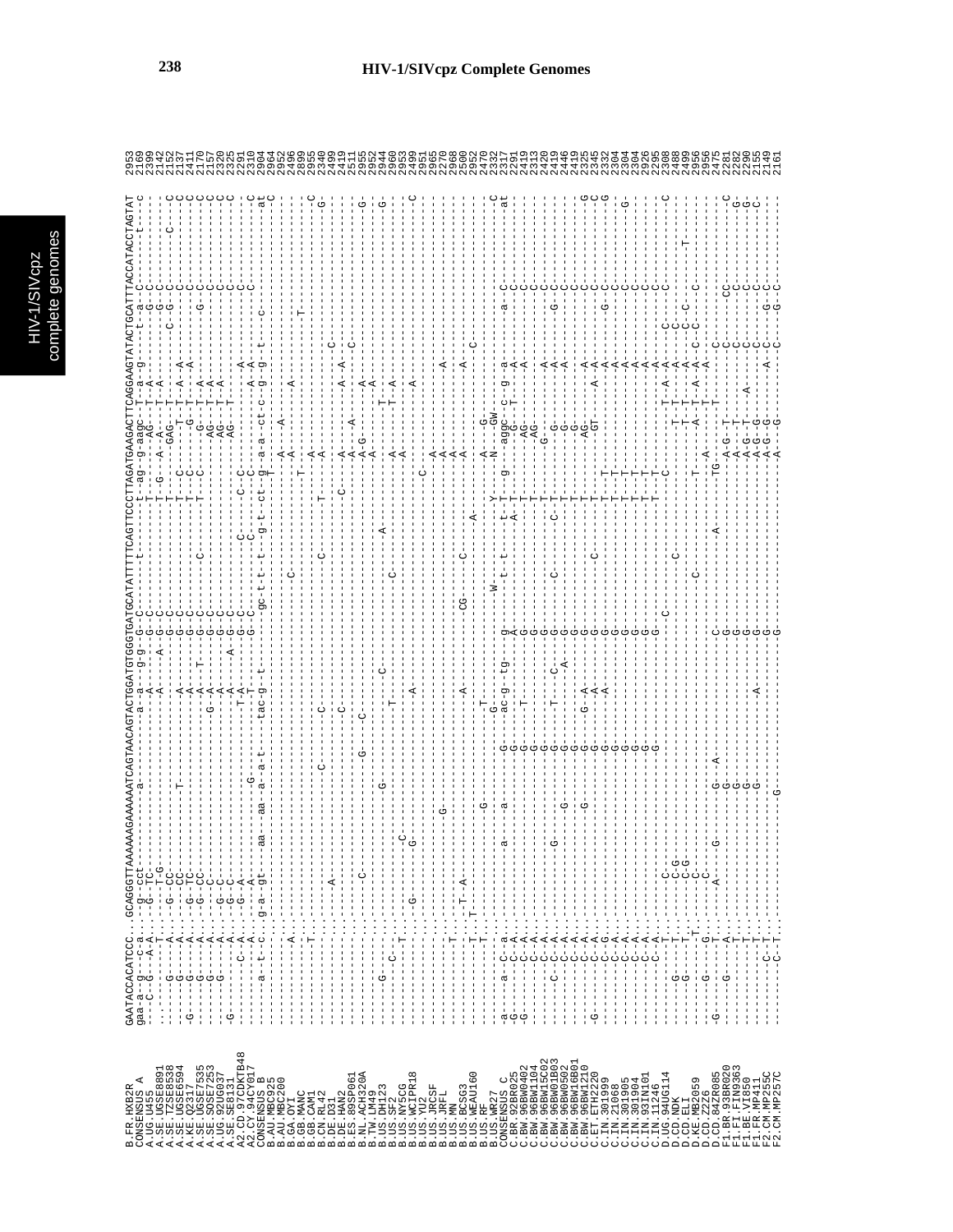|                                                                                                                                                                                                                                                                                                                                                                                                                                                   |         |                    |        |        |                                                                         |                |          |        |         |                             |                    |                                                                                                         |               |                    |                                           |           |             |    |              |   |    |    |   |              |   |               |    |  |         |                    |  |                                                                                                                                                                                                                                                                                                                                                                                                                                                                                                  |                             |                              |               |                     | mwwdwgoowwwgaou<br>Hwowgr-Hwuwwaou |               |                                               |                         |                |                                  |                                         |                          |                                |                         |                    |                |        |                                |                              |                       |                                          |                                |
|---------------------------------------------------------------------------------------------------------------------------------------------------------------------------------------------------------------------------------------------------------------------------------------------------------------------------------------------------------------------------------------------------------------------------------------------------|---------|--------------------|--------|--------|-------------------------------------------------------------------------|----------------|----------|--------|---------|-----------------------------|--------------------|---------------------------------------------------------------------------------------------------------|---------------|--------------------|-------------------------------------------|-----------|-------------|----|--------------|---|----|----|---|--------------|---|---------------|----|--|---------|--------------------|--|--------------------------------------------------------------------------------------------------------------------------------------------------------------------------------------------------------------------------------------------------------------------------------------------------------------------------------------------------------------------------------------------------------------------------------------------------------------------------------------------------|-----------------------------|------------------------------|---------------|---------------------|------------------------------------|---------------|-----------------------------------------------|-------------------------|----------------|----------------------------------|-----------------------------------------|--------------------------|--------------------------------|-------------------------|--------------------|----------------|--------|--------------------------------|------------------------------|-----------------------|------------------------------------------|--------------------------------|
|                                                                                                                                                                                                                                                                                                                                                                                                                                                   |         |                    |        |        |                                                                         |                |          |        |         |                             |                    |                                                                                                         |               |                    |                                           |           |             |    |              |   |    |    |   |              |   |               |    |  |         |                    |  |                                                                                                                                                                                                                                                                                                                                                                                                                                                                                                  |                             |                              |               |                     |                                    |               |                                               |                         |                |                                  |                                         |                          |                                |                         |                    |                |        |                                |                              |                       |                                          |                                |
|                                                                                                                                                                                                                                                                                                                                                                                                                                                   |         |                    |        |        |                                                                         |                |          |        |         |                             |                    |                                                                                                         |               |                    |                                           |           |             |    |              |   |    |    |   |              |   |               |    |  |         |                    |  |                                                                                                                                                                                                                                                                                                                                                                                                                                                                                                  |                             |                              |               |                     |                                    |               |                                               |                         |                |                                  |                                         |                          |                                |                         |                    |                |        |                                |                              |                       |                                          |                                |
|                                                                                                                                                                                                                                                                                                                                                                                                                                                   |         |                    |        |        |                                                                         |                |          |        |         |                             |                    |                                                                                                         |               |                    |                                           |           |             |    |              |   |    |    |   |              |   |               |    |  |         |                    |  |                                                                                                                                                                                                                                                                                                                                                                                                                                                                                                  |                             |                              |               |                     |                                    |               |                                               |                         |                |                                  |                                         |                          |                                | ひひひ                     |                    |                |        |                                |                              |                       |                                          |                                |
|                                                                                                                                                                                                                                                                                                                                                                                                                                                   |         |                    |        |        |                                                                         |                |          |        |         |                             |                    | AAAA                                                                                                    |               |                    |                                           |           |             |    |              |   |    |    |   |              |   |               |    |  |         |                    |  |                                                                                                                                                                                                                                                                                                                                                                                                                                                                                                  |                             |                              |               |                     |                                    |               |                                               |                         |                |                                  |                                         |                          |                                |                         |                    |                |        |                                |                              |                       |                                          |                                |
|                                                                                                                                                                                                                                                                                                                                                                                                                                                   |         |                    |        |        |                                                                         |                |          |        |         |                             |                    | aaaaaaaaaaaaaaaaaaaaaaaaaa                                                                              |               |                    |                                           |           |             |    |              |   |    |    |   |              |   |               |    |  |         |                    |  |                                                                                                                                                                                                                                                                                                                                                                                                                                                                                                  |                             |                              |               |                     |                                    |               |                                               |                         |                |                                  |                                         |                          |                                |                         |                    |                |        |                                |                              |                       |                                          |                                |
|                                                                                                                                                                                                                                                                                                                                                                                                                                                   |         |                    |        |        |                                                                         |                |          |        |         |                             |                    |                                                                                                         |               |                    |                                           | ה         |             |    |              |   |    |    |   |              |   | $\circ$       |    |  | I ARARA |                    |  |                                                                                                                                                                                                                                                                                                                                                                                                                                                                                                  |                             |                              |               |                     |                                    |               |                                               |                         |                |                                  |                                         |                          |                                |                         |                    |                |        |                                | ₫                            |                       |                                          |                                |
|                                                                                                                                                                                                                                                                                                                                                                                                                                                   |         |                    |        |        |                                                                         |                |          |        |         |                             |                    |                                                                                                         |               |                    |                                           |           |             |    |              |   |    |    |   |              |   |               |    |  |         |                    |  |                                                                                                                                                                                                                                                                                                                                                                                                                                                                                                  |                             |                              |               |                     |                                    |               |                                               |                         |                |                                  |                                         |                          |                                |                         |                    |                |        |                                |                              |                       |                                          |                                |
|                                                                                                                                                                                                                                                                                                                                                                                                                                                   |         |                    |        |        |                                                                         |                |          |        |         |                             |                    | ひひひひ                                                                                                    |               |                    |                                           |           |             |    |              |   |    |    |   |              |   |               |    |  |         |                    |  |                                                                                                                                                                                                                                                                                                                                                                                                                                                                                                  |                             |                              |               |                     |                                    |               |                                               |                         |                |                                  |                                         |                          |                                |                         |                    |                |        |                                |                              |                       |                                          |                                |
|                                                                                                                                                                                                                                                                                                                                                                                                                                                   |         |                    |        |        |                                                                         |                |          |        |         |                             |                    |                                                                                                         |               |                    |                                           |           |             |    |              |   |    |    |   |              |   |               |    |  |         |                    |  |                                                                                                                                                                                                                                                                                                                                                                                                                                                                                                  |                             |                              |               |                     |                                    |               |                                               |                         |                |                                  |                                         |                          |                                |                         |                    |                |        |                                |                              |                       |                                          |                                |
|                                                                                                                                                                                                                                                                                                                                                                                                                                                   |         |                    |        |        |                                                                         |                |          |        |         |                             |                    | みみみみみみ                                                                                                  |               |                    |                                           |           |             |    |              |   |    |    |   |              |   |               | ወ⊄ |  |         |                    |  |                                                                                                                                                                                                                                                                                                                                                                                                                                                                                                  |                             |                              |               |                     | ෭ෟ ๔ ෭ෟ                            |               |                                               |                         |                |                                  |                                         |                          |                                |                         | てり                 |                |        |                                | √ C T √<br>Æ                 |                       |                                          |                                |
|                                                                                                                                                                                                                                                                                                                                                                                                                                                   |         |                    |        |        |                                                                         |                |          |        |         |                             |                    |                                                                                                         |               |                    |                                           |           |             |    |              |   |    |    |   |              |   |               |    |  |         |                    |  |                                                                                                                                                                                                                                                                                                                                                                                                                                                                                                  |                             |                              |               |                     |                                    |               |                                               |                         |                |                                  |                                         |                          |                                |                         |                    |                |        |                                |                              |                       |                                          |                                |
|                                                                                                                                                                                                                                                                                                                                                                                                                                                   |         |                    |        |        |                                                                         |                |          |        |         |                             |                    | היונדברי<br>היונדברי                                                                                    |               |                    |                                           |           |             |    |              |   |    |    |   |              |   |               |    |  |         |                    |  |                                                                                                                                                                                                                                                                                                                                                                                                                                                                                                  |                             |                              |               |                     |                                    |               |                                               |                         |                |                                  |                                         |                          |                                |                         |                    |                |        |                                |                              |                       |                                          |                                |
|                                                                                                                                                                                                                                                                                                                                                                                                                                                   |         |                    |        |        |                                                                         |                |          |        |         |                             |                    | 自白白白也                                                                                                   |               |                    |                                           |           |             |    |              |   |    |    |   |              |   |               |    |  |         |                    |  |                                                                                                                                                                                                                                                                                                                                                                                                                                                                                                  |                             |                              |               |                     |                                    |               |                                               |                         |                |                                  |                                         |                          |                                |                         |                    |                |        |                                |                              |                       |                                          |                                |
|                                                                                                                                                                                                                                                                                                                                                                                                                                                   |         |                    |        |        |                                                                         |                |          |        |         |                             |                    |                                                                                                         |               |                    |                                           |           |             |    |              |   |    |    |   |              |   |               |    |  |         |                    |  |                                                                                                                                                                                                                                                                                                                                                                                                                                                                                                  |                             |                              |               |                     | υυ                                 |               |                                               |                         |                |                                  |                                         |                          |                                |                         |                    |                |        |                                |                              |                       |                                          |                                |
|                                                                                                                                                                                                                                                                                                                                                                                                                                                   |         |                    |        |        |                                                                         |                |          |        | Ť       | j.                          |                    | $A \land A$<br>ひひひひ<br>ł                                                                                | $\frac{1}{1}$ |                    |                                           |           |             |    |              |   |    |    |   |              |   |               |    |  |         |                    |  |                                                                                                                                                                                                                                                                                                                                                                                                                                                                                                  |                             |                              | $\frac{1}{1}$ |                     |                                    |               | $\frac{1}{1}$                                 | ÷                       |                | Ť                                |                                         |                          |                                |                         |                    |                |        |                                |                              |                       |                                          |                                |
|                                                                                                                                                                                                                                                                                                                                                                                                                                                   | ပု      |                    |        |        |                                                                         |                | $-4 - -$ |        | Ġ<br>   | $\frac{1}{1}$               |                    |                                                                                                         |               |                    | $\frac{1}{1}$<br>$- - A$<br>$\frac{1}{1}$ | $-1$      | 부           |    | י<br>ד       | 부 | ī, | Ĭ, | Ţ | $\mathbf{I}$ | 부 |               |    |  |         |                    |  |                                                                                                                                                                                                                                                                                                                                                                                                                                                                                                  | $- - A - -$<br>$\mathbf{I}$ | $- - A - -$<br>$\frac{1}{1}$ | -1            | $\frac{1}{1}$<br>Ť. | п<br>ï                             | ı<br>Ť        | $\frac{6}{1}$<br>Ĵ<br>부                       | $\frac{6}{1}$<br>ŧ<br>투 | <b>9-7-1-1</b> | -1<br>$\mathsf I$<br>Ţ<br>j<br>٢ | $\mathbf{I}$<br>$\,$ I<br>$\frac{1}{2}$ | $--T--$<br>$\frac{1}{1}$ |                                | т                       | п                  |                | $-4 -$ |                                | $- -A - - -$                 | ł<br>부                | ł                                        | $\mathbf{I}$<br>$- - A$<br>ပို |
|                                                                                                                                                                                                                                                                                                                                                                                                                                                   |         | К                  | $-4$ . | $-4$ . | К                                                                       | $\mathbf{r}_i$ | $\prec$  |        |         |                             |                    | $\begin{array}{ccccccccc}\n\mathbf{A} & \mathbf{C} & \mathbf{A} & \mathbf{C} & \mathbf{C}\n\end{array}$ |               | $\overline{A}$ .   | Ā.                                        |           |             |    |              |   |    |    |   |              |   |               |    |  |         |                    |  |                                                                                                                                                                                                                                                                                                                                                                                                                                                                                                  |                             |                              |               |                     |                                    |               |                                               |                         | ך<br>ד         |                                  |                                         |                          |                                |                         |                    |                |        |                                |                              |                       |                                          |                                |
|                                                                                                                                                                                                                                                                                                                                                                                                                                                   | 부       | $\frac{1}{1}$<br>Ť |        | ن<br>ا | $\begin{bmatrix} 1 \\ 1 \\ 1 \end{bmatrix}$<br>$\overline{\phantom{a}}$ | ł<br>I.        |          |        | Ť<br>Ť. | $\frac{1}{1}$               | $\frac{1}{1}$      | Ť                                                                                                       |               | Ţ<br>$\frac{1}{1}$ | Ť<br>Ť.<br>$\overline{1}$                 |           |             |    |              |   |    |    |   |              |   |               |    |  |         | ÷.                 |  |                                                                                                                                                                                                                                                                                                                                                                                                                                                                                                  |                             |                              |               |                     |                                    | $\frac{1}{1}$ | $\begin{array}{c} 0 & 1 \\ 1 & 1 \end{array}$ | ŧ                       | Ĵ.<br>J.       | Ţ<br>Ť.                          | $\frac{1}{1}$                           | Ţ                        | $\frac{1}{1}$<br>$\frac{1}{2}$ | $-4$ .<br>$\frac{1}{1}$ | Ţ<br>$\frac{1}{1}$ | $-1$<br>i<br>C | T<br>Ť | $-4$<br>$-1 - 1 - 1$           | $-404$<br>U<br>$\frac{1}{2}$ | U<br>Ţ                | Ü<br>Ţ                                   |                                |
| GAATACCACATCCC<br>$\frac{1}{1}$<br>Ţ<br>-1                                                                                                                                                                                                                                                                                                                                                                                                        | I<br>I. | 1                  |        | п      |                                                                         | п              | -        | ÷<br>υ | -       | - 1<br>$\overline{1}$<br>부부 | -1<br>$\mathbf{I}$ | -1<br>$\mathbf{I}$<br>인턴인인턴<br>그 그 그 그<br>부부                                                            |               | j.                 | Ĵ<br>$\frac{1}{2}$<br>$\,$ I              | $-\alpha$ | $\mathsf I$ | Ť. | $\mathbf{I}$ | - |    | Ġ  |   |              | 1 | $\frac{1}{1}$ |    |  |         | $\mathbf{I}$<br>J. |  | $\begin{small} \begin{smallmatrix} . & . & . & . & . & . \\ . & . & . & . & . \\ . & . & . & . & . \\ . & . & . & . & . \\ . & . & . & . & . \\ . & . & . & . & . \\ . & . & . & . & . \\ . & . & . & . & . \\ . & . & . & . & . \\ . & . & . & . & . \\ . & . & . & . & . \\ . & . & . & . & . \\ . & . & . & . & . \\ . & . & . & . & . \\ . & . & . & . & . \\ . & . & . & . & . \\ . & . & . & . & . \\ . & . & . & . & . \\ . & . & . & . & . \\ . & . & . & . & . \\ . & . & . & .$<br>ပုံ |                             |                              |               |                     |                                    |               |                                               |                         |                | п<br>Ť.                          | $\mathbf{I}$                            | $\frac{1}{1}$<br>Ġ       | Ť<br>ひ                         |                         |                    |                |        | $\frac{1}{1}$<br>$\frac{1}{2}$ | ţ<br>Ť                       | I<br>I<br>Ť<br>ပုံပုံ | $\frac{1}{1}$<br>1<br>$\frac{1}{1}$<br>U | 부<br>٣<br>$\mathbf{I}$         |
|                                                                                                                                                                                                                                                                                                                                                                                                                                                   |         |                    |        |        |                                                                         |                |          |        |         |                             |                    |                                                                                                         |               |                    |                                           |           |             |    |              |   |    |    |   |              |   |               |    |  |         |                    |  |                                                                                                                                                                                                                                                                                                                                                                                                                                                                                                  |                             |                              |               | 3                   |                                    |               |                                               |                         |                | ${}^{\circ}$                     |                                         |                          |                                |                         |                    |                |        |                                |                              |                       |                                          |                                |
|                                                                                                                                                                                                                                                                                                                                                                                                                                                   |         |                    |        |        |                                                                         |                |          |        |         |                             |                    |                                                                                                         |               |                    |                                           |           |             |    |              |   |    |    |   |              |   |               |    |  |         |                    |  |                                                                                                                                                                                                                                                                                                                                                                                                                                                                                                  |                             |                              |               |                     |                                    |               |                                               |                         |                |                                  |                                         |                          |                                |                         |                    |                |        |                                |                              |                       |                                          |                                |
| $\begin{smallmatrix} \texttt{R}, \texttt{H} \texttt{R}, \texttt{H} \texttt{R}, \texttt{H} \texttt{R}, \texttt{H} \texttt{R}, \texttt{H} \texttt{R}, \texttt{H} \texttt{R}, \texttt{H} \texttt{R}, \texttt{H} \texttt{R}, \texttt{H} \texttt{R}, \texttt{H} \texttt{R}, \texttt{H} \texttt{R}, \texttt{H} \texttt{R}, \texttt{H} \texttt{R}, \texttt{H} \texttt{R}, \texttt{H} \texttt{R}, \texttt{H} \texttt{R}, \texttt{H} \texttt{R}, \texttt{$ |         |                    |        |        |                                                                         |                |          |        |         |                             |                    |                                                                                                         |               |                    |                                           |           |             |    |              |   |    |    |   |              |   |               |    |  |         |                    |  |                                                                                                                                                                                                                                                                                                                                                                                                                                                                                                  |                             |                              |               |                     |                                    |               |                                               |                         |                |                                  |                                         |                          |                                |                         |                    |                |        |                                |                              |                       |                                          |                                |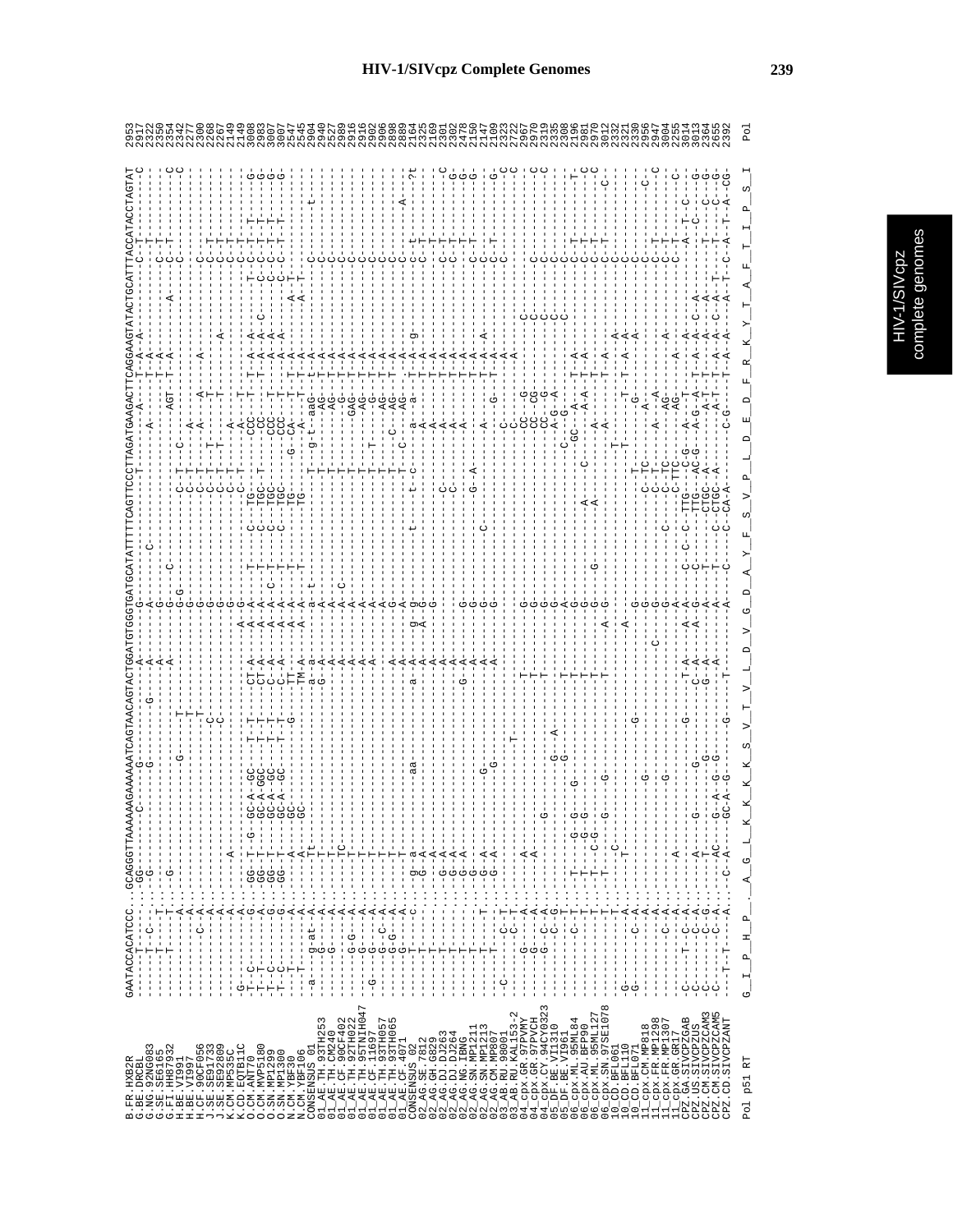|                                                                                                                                                                                                                                                                                                                                                                                                                                                                                                           |                                                                                                                                                                                                                                                                                                                                                           | CCACOCOCACORAAGOREOOOCACOCACO |                     | GACAAAAATC:   | CAAAA                |                             |
|-----------------------------------------------------------------------------------------------------------------------------------------------------------------------------------------------------------------------------------------------------------------------------------------------------------------------------------------------------------------------------------------------------------------------------------------------------------------------------------------------------------|-----------------------------------------------------------------------------------------------------------------------------------------------------------------------------------------------------------------------------------------------------------------------------------------------------------------------------------------------------------|-------------------------------|---------------------|---------------|----------------------|-----------------------------|
|                                                                                                                                                                                                                                                                                                                                                                                                                                                                                                           |                                                                                                                                                                                                                                                                                                                                                           |                               |                     |               |                      |                             |
|                                                                                                                                                                                                                                                                                                                                                                                                                                                                                                           |                                                                                                                                                                                                                                                                                                                                                           |                               |                     |               |                      |                             |
|                                                                                                                                                                                                                                                                                                                                                                                                                                                                                                           |                                                                                                                                                                                                                                                                                                                                                           |                               | 무<br>$\frac{1}{6}$  |               |                      |                             |
|                                                                                                                                                                                                                                                                                                                                                                                                                                                                                                           |                                                                                                                                                                                                                                                                                                                                                           |                               | τŋ                  |               | $TC - A$<br>$TC - A$ |                             |
|                                                                                                                                                                                                                                                                                                                                                                                                                                                                                                           |                                                                                                                                                                                                                                                                                                                                                           |                               |                     |               |                      |                             |
|                                                                                                                                                                                                                                                                                                                                                                                                                                                                                                           |                                                                                                                                                                                                                                                                                                                                                           |                               |                     |               |                      |                             |
|                                                                                                                                                                                                                                                                                                                                                                                                                                                                                                           |                                                                                                                                                                                                                                                                                                                                                           |                               |                     |               | Ü                    |                             |
|                                                                                                                                                                                                                                                                                                                                                                                                                                                                                                           |                                                                                                                                                                                                                                                                                                                                                           |                               | ს<br>ს<br>ひひひひ      |               |                      |                             |
|                                                                                                                                                                                                                                                                                                                                                                                                                                                                                                           |                                                                                                                                                                                                                                                                                                                                                           |                               |                     |               |                      |                             |
|                                                                                                                                                                                                                                                                                                                                                                                                                                                                                                           |                                                                                                                                                                                                                                                                                                                                                           |                               |                     |               | U)                   |                             |
|                                                                                                                                                                                                                                                                                                                                                                                                                                                                                                           |                                                                                                                                                                                                                                                                                                                                                           |                               |                     | ပု            | ひ<br>$TC - A -$      |                             |
|                                                                                                                                                                                                                                                                                                                                                                                                                                                                                                           |                                                                                                                                                                                                                                                                                                                                                           |                               | $a-t$<br>T-         | ൯<br>U<br>aaa |                      |                             |
|                                                                                                                                                                                                                                                                                                                                                                                                                                                                                                           |                                                                                                                                                                                                                                                                                                                                                           |                               |                     |               |                      |                             |
| Ţ<br>1<br>$\mathbf I$<br>$\mathsf I$<br>$\frac{1}{1}$<br>ï<br>ï                                                                                                                                                                                                                                                                                                                                                                                                                                           |                                                                                                                                                                                                                                                                                                                                                           |                               |                     |               |                      |                             |
| $\pm$ $\pm$<br>$\frac{1}{4}$<br>$\,$ I<br>$\overline{\phantom{a}}$<br>п<br>ï<br>$\frac{1}{1}$                                                                                                                                                                                                                                                                                                                                                                                                             |                                                                                                                                                                                                                                                                                                                                                           |                               | ب                   |               |                      |                             |
| J,                                                                                                                                                                                                                                                                                                                                                                                                                                                                                                        |                                                                                                                                                                                                                                                                                                                                                           |                               |                     |               |                      |                             |
| J.<br>$\blacksquare$<br>т.<br>$\mathsf I$<br>$\mathbf{I}$<br>$\mathbf{I}$<br>Ť<br>$\frac{1}{1}$                                                                                                                                                                                                                                                                                                                                                                                                           |                                                                                                                                                                                                                                                                                                                                                           |                               |                     |               |                      |                             |
| $\vert - \vert$                                                                                                                                                                                                                                                                                                                                                                                                                                                                                           |                                                                                                                                                                                                                                                                                                                                                           |                               |                     |               |                      |                             |
|                                                                                                                                                                                                                                                                                                                                                                                                                                                                                                           |                                                                                                                                                                                                                                                                                                                                                           |                               |                     |               |                      |                             |
|                                                                                                                                                                                                                                                                                                                                                                                                                                                                                                           |                                                                                                                                                                                                                                                                                                                                                           |                               |                     |               |                      |                             |
| $R_{\text{2}}$                                                                                                                                                                                                                                                                                                                                                                                                                                                                                            |                                                                                                                                                                                                                                                                                                                                                           |                               | U                   |               |                      |                             |
|                                                                                                                                                                                                                                                                                                                                                                                                                                                                                                           |                                                                                                                                                                                                                                                                                                                                                           |                               |                     |               |                      |                             |
|                                                                                                                                                                                                                                                                                                                                                                                                                                                                                                           |                                                                                                                                                                                                                                                                                                                                                           |                               |                     |               |                      |                             |
|                                                                                                                                                                                                                                                                                                                                                                                                                                                                                                           |                                                                                                                                                                                                                                                                                                                                                           |                               |                     |               |                      |                             |
| I<br>$\frac{1}{1}$<br>J.                                                                                                                                                                                                                                                                                                                                                                                                                                                                                  |                                                                                                                                                                                                                                                                                                                                                           | てり                            |                     |               |                      |                             |
| Т<br>$\frac{1}{1}$                                                                                                                                                                                                                                                                                                                                                                                                                                                                                        |                                                                                                                                                                                                                                                                                                                                                           |                               |                     |               |                      |                             |
| $\frac{1}{1}$                                                                                                                                                                                                                                                                                                                                                                                                                                                                                             |                                                                                                                                                                                                                                                                                                                                                           |                               |                     | めひ            |                      |                             |
| $\frac{1}{1}$                                                                                                                                                                                                                                                                                                                                                                                                                                                                                             |                                                                                                                                                                                                                                                                                                                                                           |                               |                     |               |                      |                             |
| $\frac{1}{1}$                                                                                                                                                                                                                                                                                                                                                                                                                                                                                             |                                                                                                                                                                                                                                                                                                                                                           |                               |                     |               |                      |                             |
| 十十<br>$\frac{1}{1}$                                                                                                                                                                                                                                                                                                                                                                                                                                                                                       |                                                                                                                                                                                                                                                                                                                                                           |                               |                     |               |                      |                             |
| $\begin{array}{cccccccccc} . & . & . & . & . & . & . & . \\ . & . & . & . & . & . & . & . \\ . & . & . & . & . & . & . & . \\ . & . & . & . & . & . & . & . \\ . & . & . & . & . & . & . & . \\ . & . & . & . & . & . & . & . \\ . & . & . & . & . & . & . & . \\ . & . & . & . & . & . & . & . \\ . & . & . & . & . & . & . & . \\ . & . & . & . & . & . & . & . \\ . & . & . & . & . & . & . & . \\ . & . & . & . & . & . & . & . \\ . & . & . & . & . & . & . & . \\ . & .$<br>$\,$ I<br>$\frac{1}{1}$ | J.<br>$\mathsf I$<br>$\frac{1}{1}$<br>Ť.<br>$\mathsf I$<br>$\frac{1}{1}$<br>$\mathsf I$<br>$\frac{1}{1}$                                                                                                                                                                                                                                                  |                               |                     |               |                      |                             |
|                                                                                                                                                                                                                                                                                                                                                                                                                                                                                                           | $\mathbf{I}$<br>$\overline{\phantom{a}}$<br>÷<br>$\mathbf{I}$<br>$\mathsf I$<br>$\begin{array}{c} \begin{array}{c} \begin{array}{c} \begin{array}{c} \end{array} \\ \begin{array}{c} \end{array} \\ \begin{array}{c} \end{array} \\ \begin{array}{c} \end{array} \\ \begin{array}{c} \end{array} \\ \begin{array}{c} \end{array} \end{array} \end{array}$ |                               |                     |               |                      |                             |
|                                                                                                                                                                                                                                                                                                                                                                                                                                                                                                           | $\mathbf{I}$<br>$\mathsf I$<br>÷<br>$\mathbf{I}$<br>$\mathbb{L}$                                                                                                                                                                                                                                                                                          |                               |                     |               |                      |                             |
|                                                                                                                                                                                                                                                                                                                                                                                                                                                                                                           | $\frac{1}{1}$<br>Ť.<br>$\mathsf I$                                                                                                                                                                                                                                                                                                                        |                               |                     |               |                      |                             |
| п<br>$\mathbf{I}$<br>$MC - -$                                                                                                                                                                                                                                                                                                                                                                                                                                                                             | $\mathsf I$<br>$\,$ I<br>$\frac{1}{4}$<br>J.<br>J<br>$\frac{1}{1}$<br>$\frac{1}{1}$                                                                                                                                                                                                                                                                       | O                             |                     | g             |                      |                             |
| $\mathbf{1}$                                                                                                                                                                                                                                                                                                                                                                                                                                                                                              | AAAA<br>$\mathbb{L}$<br>$\begin{array}{c}\n\mathbf{a} \\ \mathbf{b} \\ \mathbf{c} \\ \mathbf{c}\n\end{array}$<br>Ť.<br>$\frac{1}{2}$                                                                                                                                                                                                                      | ന<br>↵<br>তা                  | σg<br>めひ<br>ர⊢<br>൯ | Ο<br>t-acaaa  | ggcacaa              | 4                           |
|                                                                                                                                                                                                                                                                                                                                                                                                                                                                                                           | I<br>$\mathbf{I}$                                                                                                                                                                                                                                                                                                                                         |                               |                     |               | $-1 - 1 - 1$         |                             |
| I.<br>T.                                                                                                                                                                                                                                                                                                                                                                                                                                                                                                  | т                                                                                                                                                                                                                                                                                                                                                         |                               |                     |               | ΰ                    |                             |
| $\mathbf{I}$<br>ï                                                                                                                                                                                                                                                                                                                                                                                                                                                                                         | $-1$ $-1$ $-1$ $-1$ $-1$ $-1$ $-1$                                                                                                                                                                                                                                                                                                                        |                               | υυ                  |               |                      | 4555544                     |
|                                                                                                                                                                                                                                                                                                                                                                                                                                                                                                           |                                                                                                                                                                                                                                                                                                                                                           |                               |                     |               |                      |                             |
| 1                                                                                                                                                                                                                                                                                                                                                                                                                                                                                                         | Ť.<br>$\mathsf I$<br>$\mathsf I$                                                                                                                                                                                                                                                                                                                          |                               |                     |               |                      |                             |
| Ť.                                                                                                                                                                                                                                                                                                                                                                                                                                                                                                        | ł.<br>$\frac{1}{1}$                                                                                                                                                                                                                                                                                                                                       |                               |                     |               | 5                    |                             |
| $\mathbf{I}$                                                                                                                                                                                                                                                                                                                                                                                                                                                                                              | -1<br>$\mathbf I$<br>Ţ                                                                                                                                                                                                                                                                                                                                    |                               |                     |               | Ū                    |                             |
|                                                                                                                                                                                                                                                                                                                                                                                                                                                                                                           | ŧ<br>$\begin{bmatrix} 1 \\ 1 \\ 1 \\ 1 \end{bmatrix}$                                                                                                                                                                                                                                                                                                     |                               |                     |               | Ū                    |                             |
|                                                                                                                                                                                                                                                                                                                                                                                                                                                                                                           | - 11<br>$\frac{1}{1}$<br>$\begin{array}{c} \begin{array}{c} \text{1} \\ \text{2} \\ \text{3} \\ \text{4} \end{array} \end{array}$                                                                                                                                                                                                                         | O                             |                     | C<br>C<br>I   | GGCC-                | 457                         |
| $\mathbf{I}$                                                                                                                                                                                                                                                                                                                                                                                                                                                                                              | $\blacksquare$<br>$\mathbf{I}$<br>$\mathbf{I}$<br>1<br>$\frac{1}{1}$<br>$\mathsf I$<br>- 1                                                                                                                                                                                                                                                                |                               | <u>ე</u><br>ს       |               | <b>GGC</b>           |                             |
|                                                                                                                                                                                                                                                                                                                                                                                                                                                                                                           | $\Box$<br>HHH                                                                                                                                                                                                                                                                                                                                             |                               | $G - A$             |               | 59<br>59             |                             |
|                                                                                                                                                                                                                                                                                                                                                                                                                                                                                                           |                                                                                                                                                                                                                                                                                                                                                           |                               | Ġ                   |               | <b>GGC</b>           |                             |
|                                                                                                                                                                                                                                                                                                                                                                                                                                                                                                           | $\blacksquare$                                                                                                                                                                                                                                                                                                                                            |                               |                     |               |                      |                             |
|                                                                                                                                                                                                                                                                                                                                                                                                                                                                                                           | <i>AAAAAAAAAA</i><br>$\begin{array}{c} 0 & 0 & 0 \\ 0 & 0 & 0 \\ 0 & 0 & 0 \\ 0 & 0 & 0 \\ 0 & 0 & 0 \\ 0 & 0 & 0 \\ 0 & 0 & 0 \\ 0 & 0 & 0 \\ 0 & 0 & 0 \\ 0 & 0 & 0 \\ 0 & 0 & 0 \\ 0 & 0 & 0 \\ 0 & 0 & 0 \\ 0 & 0 & 0 \\ 0 & 0 & 0 & 0 \\ 0 & 0 & 0 & 0 \\ 0 & 0 & 0 & 0 \\ 0 & 0 & 0 & 0 \\ 0 & 0 & 0 & 0 & 0 \\ 0 & 0 & 0 & 0 & 0 \\ 0 & 0 & 0 &$   |                               |                     | めめめめ          | 99<br>99             |                             |
|                                                                                                                                                                                                                                                                                                                                                                                                                                                                                                           | $\pm$                                                                                                                                                                                                                                                                                                                                                     |                               |                     |               | 먹<br>999             |                             |
| $\mathbf{I}$<br>l,                                                                                                                                                                                                                                                                                                                                                                                                                                                                                        | - 11                                                                                                                                                                                                                                                                                                                                                      |                               |                     |               |                      |                             |
| $\mathbf{I}$<br>$\mathbf{I}$<br>- 1<br>Ť.<br>$\overline{1}$<br>$\frac{1}{4}$<br>$\frac{1}{1}$<br>$\,$ I<br>$\frac{1}{4}$                                                                                                                                                                                                                                                                                                                                                                                  | - 11<br>$\mathbb{L}$<br>$\mathbf{I}$                                                                                                                                                                                                                                                                                                                      |                               |                     |               |                      |                             |
| ÷<br>J                                                                                                                                                                                                                                                                                                                                                                                                                                                                                                    | <b>TELEVISION</b><br>$\blacksquare$<br>$\mathbf{I}$                                                                                                                                                                                                                                                                                                       |                               | ひひひむ                |               |                      |                             |
| $\frac{1}{1}$                                                                                                                                                                                                                                                                                                                                                                                                                                                                                             |                                                                                                                                                                                                                                                                                                                                                           |                               |                     |               |                      |                             |
| $\frac{1}{1}$                                                                                                                                                                                                                                                                                                                                                                                                                                                                                             | $\overline{\phantom{a}}$                                                                                                                                                                                                                                                                                                                                  | Æ                             | ひ                   |               |                      |                             |
| $-1 - 1 -$<br>т                                                                                                                                                                                                                                                                                                                                                                                                                                                                                           | ŧ<br>$\mathbf{I}$<br>$\frac{1}{4}$                                                                                                                                                                                                                                                                                                                        |                               |                     |               |                      | 53334406000<br>544404466006 |
| ł<br>$\mathsf I$<br>$\frac{1}{1}$                                                                                                                                                                                                                                                                                                                                                                                                                                                                         |                                                                                                                                                                                                                                                                                                                                                           |                               |                     |               |                      |                             |
| $\frac{1}{2}$<br>$\begin{array}{c} \begin{array}{c} \begin{array}{c} \begin{array}{c} \end{array} \\ \begin{array}{c} \end{array} \\ \begin{array}{c} \end{array} \\ \begin{array}{c} \end{array} \\ \begin{array}{c} \end{array} \\ \begin{array}{c} \end{array} \end{array} \end{array}$                                                                                                                                                                                                                |                                                                                                                                                                                                                                                                                                                                                           |                               |                     |               |                      |                             |
| $\frac{1}{1}$<br>İ                                                                                                                                                                                                                                                                                                                                                                                                                                                                                        |                                                                                                                                                                                                                                                                                                                                                           |                               |                     |               |                      |                             |
| Ţ<br>п.<br>$\mathbf{I}$<br>Ţ<br>$\frac{1}{1}$<br>Т<br>J.                                                                                                                                                                                                                                                                                                                                                                                                                                                  |                                                                                                                                                                                                                                                                                                                                                           |                               |                     |               |                      |                             |
| 1<br>$\mathbf{L}$<br>損害<br><b>UUUUUU</b>                                                                                                                                                                                                                                                                                                                                                                                                                                                                  |                                                                                                                                                                                                                                                                                                                                                           |                               |                     |               |                      |                             |
| - 1                                                                                                                                                                                                                                                                                                                                                                                                                                                                                                       |                                                                                                                                                                                                                                                                                                                                                           |                               |                     |               |                      |                             |
|                                                                                                                                                                                                                                                                                                                                                                                                                                                                                                           |                                                                                                                                                                                                                                                                                                                                                           |                               |                     |               |                      |                             |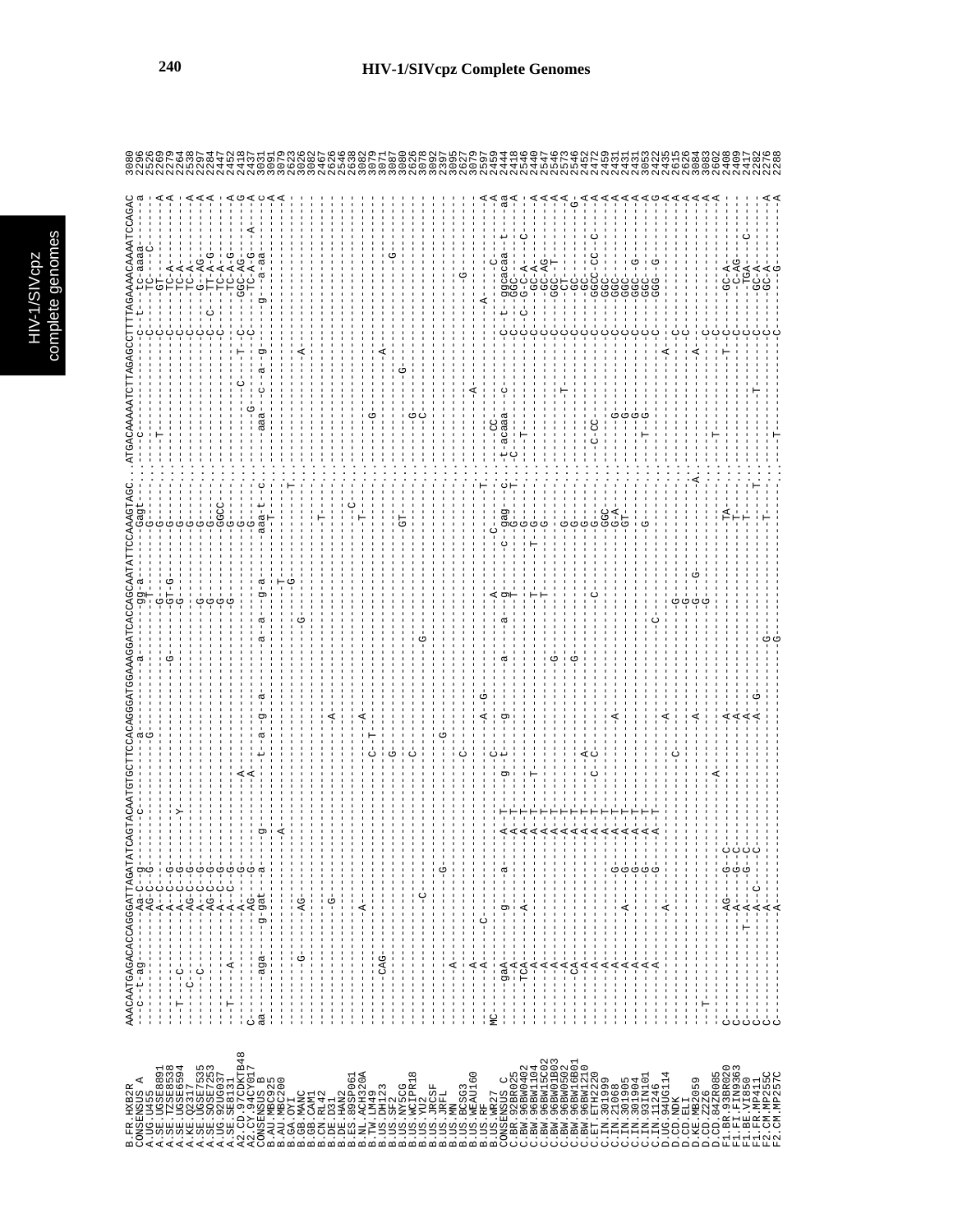| υU<br>ひひひひ<br>ひひひひ<br>$-50 -$<br>$-5$<br>$\overline{5}$<br>$\frac{1}{5}$<br>じ じ<br>$\overline{6}$<br>ീ<br>-<br>ーしし<br>J<br>666<br>$\triangle$ $\triangle$<br>ひひ<br><b>GCA</b><br>ŭŬ<br>ຫບ<br>לז לזרח<br>てり<br>τŋ<br>てりてり<br>υυ<br>日のの<br>ひひひひ<br>൯<br>ひひひひ | л.<br>÷<br>÷<br>Ť<br>- 1<br>$\overline{\phantom{a}}$<br>$\mathbf{I}$<br>$\overline{1}$<br>$\frac{1}{1}$<br>$-1$<br>$-1$<br>$\frac{C}{1}$<br>$\frac{1}{1}$<br>$\frac{1}{1}$<br>H<br>$\frac{1}{1}$<br>Ť.<br>j.<br>$\mathsf I$<br>$-\frac{a}{1}$<br>$-1$<br>$\frac{1}{1}$<br>$\frac{1}{1}$<br>$\frac{1}{4}$<br>ı<br>1<br>ł<br>Ť<br>$\frac{1}{1}$<br>$\frac{1}{2}$<br>$\frac{1}{1}$<br>f,<br>ŧ<br>Ť<br>$\frac{1}{1}$<br>$\frac{1}{1}$<br>$\frac{1}{1}$<br>J.<br>$\blacksquare$<br>$\blacksquare$<br>$\mathbf{I}$<br>$-1$<br>$\frac{1}{1}$<br>$- - - - - - -$<br>$----Aa-C$<br>$\frac{1}{6}$<br>$\begin{array}{c} 1 \\ 0 \\ 1 \end{array}$<br>T<br>J.<br>$\frac{1}{1}$<br>$\overline{\phantom{a}}$<br>---------<br>$\begin{array}{c c c c} \hline \textbf{1} & \textbf{1} & \textbf{1} & \textbf{1} & \textbf{1} \\ \hline \textbf{1} & \textbf{1} & \textbf{1} & \textbf{1} & \textbf{1} & \textbf{1} \\ \hline \textbf{1} & \textbf{1} & \textbf{1} & \textbf{1} & \textbf{1} & \textbf{1} & \textbf{1} \\ \hline \textbf{1} & \textbf{1} & \textbf{1} & \textbf{1} & \textbf{1} & \textbf{1} & \textbf{1} & \textbf{1} \\ \hline \textbf{1} & \textbf$<br>п<br>- 1<br>j<br>T.<br>$-1$ $-1$ $-1$ $-1$ $-1$ $-1$ $-1$ $-1$<br>$-1$ - $-1$ - $-1$ - $-1$ - $-1$<br>J.<br>J<br>I<br>$\overline{1}$<br>I<br>$\frac{1}{1}$<br>ı<br>$\mathbf{I}$<br>$- -A - -$<br>$-1 - 9 - 1$<br>$\mathbf{I}$<br>-1<br>ï<br>$\frac{1}{2}$<br>Ĵ<br>$\mathbf{I}$<br>-1 |
|------------------------------------------------------------------------------------------------------------------------------------------------------------------------------------------------------------------------------------------------------------|----------------------------------------------------------------------------------------------------------------------------------------------------------------------------------------------------------------------------------------------------------------------------------------------------------------------------------------------------------------------------------------------------------------------------------------------------------------------------------------------------------------------------------------------------------------------------------------------------------------------------------------------------------------------------------------------------------------------------------------------------------------------------------------------------------------------------------------------------------------------------------------------------------------------------------------------------------------------------------------------------------------------------------------------------------------------------------------------------------------------------------------------------------------------------------------------------------------------------------------------------------------------------------------------------------------------------------------------------------------------------------------------------------------------------------------------|
|                                                                                                                                                                                                                                                            |                                                                                                                                                                                                                                                                                                                                                                                                                                                                                                                                                                                                                                                                                                                                                                                                                                                                                                                                                                                                                                                                                                                                                                                                                                                                                                                                                                                                                                              |
| <b>HHHHH</b>                                                                                                                                                                                                                                               | $\frac{1}{2}$                                                                                                                                                                                                                                                                                                                                                                                                                                                                                                                                                                                                                                                                                                                                                                                                                                                                                                                                                                                                                                                                                                                                                                                                                                                                                                                                                                                                                                |
|                                                                                                                                                                                                                                                            |                                                                                                                                                                                                                                                                                                                                                                                                                                                                                                                                                                                                                                                                                                                                                                                                                                                                                                                                                                                                                                                                                                                                                                                                                                                                                                                                                                                                                                              |
|                                                                                                                                                                                                                                                            | $\frac{1}{1}$<br>$\begin{array}{c} \rule{0pt}{2ex} \rule{0pt}{2ex} \rule{0pt}{2ex} \rule{0pt}{2ex} \rule{0pt}{2ex} \rule{0pt}{2ex} \rule{0pt}{2ex} \rule{0pt}{2ex} \rule{0pt}{2ex} \rule{0pt}{2ex} \rule{0pt}{2ex} \rule{0pt}{2ex} \rule{0pt}{2ex} \rule{0pt}{2ex} \rule{0pt}{2ex} \rule{0pt}{2ex} \rule{0pt}{2ex} \rule{0pt}{2ex} \rule{0pt}{2ex} \rule{0pt}{2ex} \rule{0pt}{2ex} \rule{0pt}{2ex} \rule{0pt}{2ex} \rule{0pt}{$                                                                                                                                                                                                                                                                                                                                                                                                                                                                                                                                                                                                                                                                                                                                                                                                                                                                                                                                                                                                              |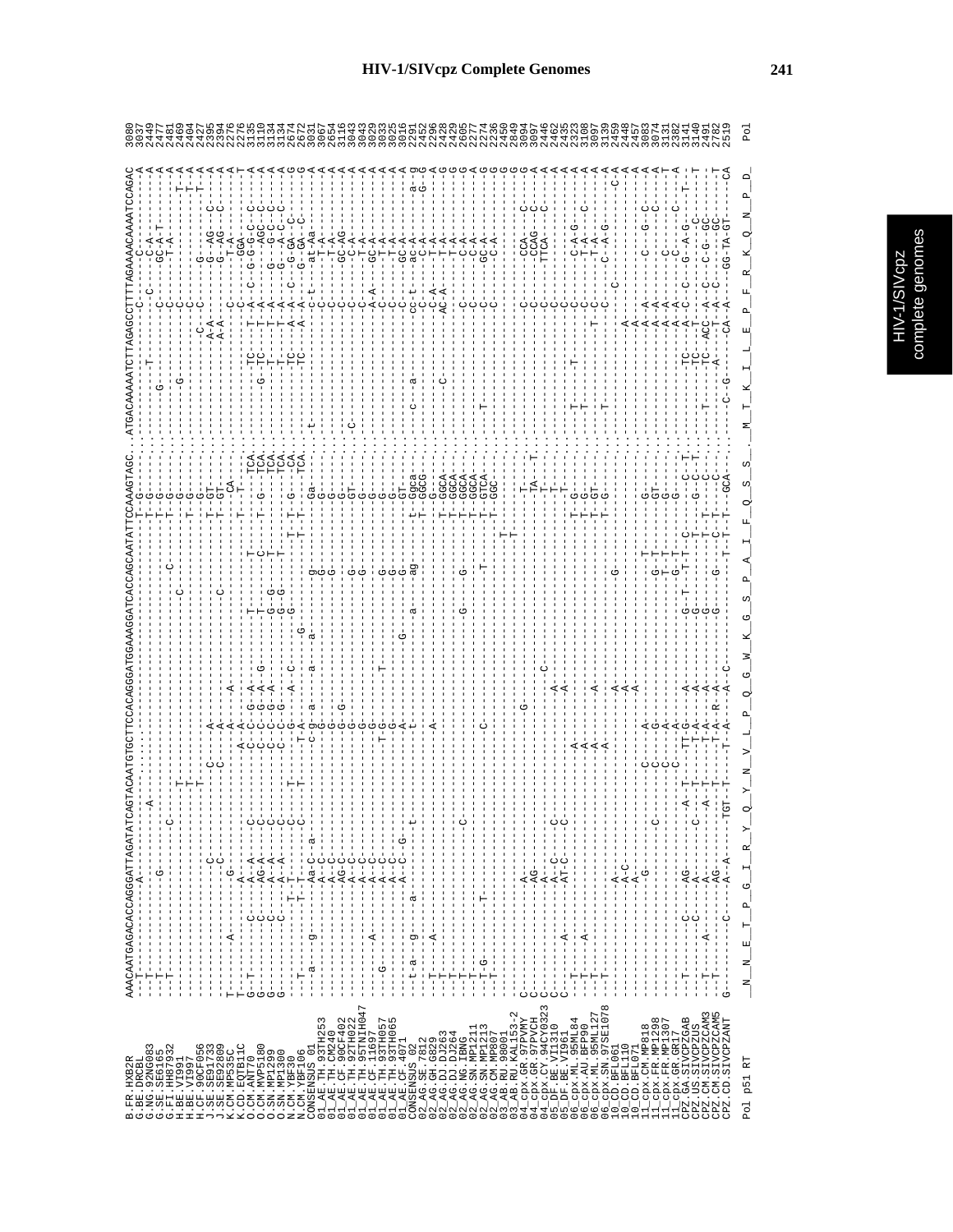|                                                                                                                                                                                   |                                                                                                                                                                                                                                                                                                                                                                                                                |  | AGAAATAGGCAGCATAGAACAAAAA |                                                                                                        |                                                                                                                                                                                                                                                                                                                                                                                                                                                |                                                                                                                                                                                                                                                                                                                                                   | GAGGTGGGGA         |          | CAGACAAAA        |         |
|-----------------------------------------------------------------------------------------------------------------------------------------------------------------------------------|----------------------------------------------------------------------------------------------------------------------------------------------------------------------------------------------------------------------------------------------------------------------------------------------------------------------------------------------------------------------------------------------------------------|--|---------------------------|--------------------------------------------------------------------------------------------------------|------------------------------------------------------------------------------------------------------------------------------------------------------------------------------------------------------------------------------------------------------------------------------------------------------------------------------------------------------------------------------------------------------------------------------------------------|---------------------------------------------------------------------------------------------------------------------------------------------------------------------------------------------------------------------------------------------------------------------------------------------------------------------------------------------------|--------------------|----------|------------------|---------|
|                                                                                                                                                                                   | $\begin{array}{c c c c} 1 & 1 & 1 & 1 & 1 \\ \hline 1 & 1 & 1 & 1 & 1 & 1 \\ \hline 0 & 0 & 0 & 0 & 0 & 0 \\ 1 & 1 & 1 & 1 & 1 & 1 & 1 \\ 1 & 1 & 1 & 1 & 1 & 1 & 1 \\ \hline 1 & 1 & 1 & 1 & 1 & 1 & 1 \\ \end{array}$<br>ĦĦ                                                                                                                                                                                  |  |                           |                                                                                                        |                                                                                                                                                                                                                                                                                                                                                                                                                                                | $A^A - 3A^A - 2A^A - 3A^A - 3A^A - 3A^A - 3A^A - 3A^A - 3A^A - 3A^A - 3A^A - 3A^A - 3A^A - 3A^A - 3A^A - 3A^A - 3A^A - 3A^A - 3A^A - 3A^A - 3A^A - 3A^A - 3A^A - 3A^A - 3A^A - 3A^A - 3A^A - 3A^A - 3A^A - 3A^A - 3A^A - 3A^A - 3A^A - 3A^A - 3A^A - 3A^A - 3A^A -$                                                                               |                    | <b>G</b> |                  |         |
| $1 - 1 - 1$<br>$\mathbf{I}$<br>$\mathbf{I}$<br><b>I</b>                                                                                                                           | 十十十                                                                                                                                                                                                                                                                                                                                                                                                            |  |                           | ו ט                                                                                                    |                                                                                                                                                                                                                                                                                                                                                                                                                                                |                                                                                                                                                                                                                                                                                                                                                   |                    |          |                  |         |
| $\blacksquare$<br>л.<br>1<br>$- - A - - -$<br>--- A ----                                                                                                                          |                                                                                                                                                                                                                                                                                                                                                                                                                |  |                           |                                                                                                        | $\frac{1}{2}$<br>$\begin{array}{c} 1 & 1 & 1 & 1 \\ 1 & - & - & - \\ 1 & - & - & - \\ 1 & - & - & - \\ 1 & - & - & - \\ 1 & - & - & - \\ 1 & - & - & - \\ 1 & - & - & - \\ 1 & - & - & - \\ 1 & - & - & - \\ 1 & - & - & - \\ 1 & - & - & - \\ 1 & - & - & - \\ 1 & - & - & - \\ 1 & - & - & - \\ 1 & - & - & - \\ 1 & - & - & - \\ 1 & - & - & - \\ 1 & - & - & - \\ 1 & - & - & - \\ 1 & - & - & - \\ 1 & - & - & - \\ 1 & - & - & - \\ 1 &$ |                                                                                                                                                                                                                                                                                                                                                   |                    |          |                  | 4 w r 4 |
| $\frac{1}{1}$<br>$\,$ I<br>$\overline{\phantom{a}}$<br>п<br>$\mathbf{I}$                                                                                                          | J.<br>$\overline{\phantom{a}}$<br>$\,$ I                                                                                                                                                                                                                                                                                                                                                                       |  |                           | <b>ひ ひ</b>                                                                                             |                                                                                                                                                                                                                                                                                                                                                                                                                                                |                                                                                                                                                                                                                                                                                                                                                   |                    |          | U                |         |
| $\blacksquare$<br>- 1<br>$\blacksquare$<br>$\overline{\phantom{a}}$<br>$\mathbf{I}$<br>$\frac{1}{1}$<br>$\frac{1}{1}$                                                             | -1<br>$\overline{\phantom{a}}$<br>$\overline{1}$<br>$\overline{1}$<br>-j<br>$\blacksquare$<br>- 1                                                                                                                                                                                                                                                                                                              |  |                           |                                                                                                        |                                                                                                                                                                                                                                                                                                                                                                                                                                                |                                                                                                                                                                                                                                                                                                                                                   |                    |          |                  |         |
| $\frac{1}{4}$<br>$\mathsf I$<br>T<br>$\mathfrak l$<br>$G = -A = -1$                                                                                                               | $\blacksquare$<br>$\mathbf{I}$<br>т                                                                                                                                                                                                                                                                                                                                                                            |  |                           |                                                                                                        |                                                                                                                                                                                                                                                                                                                                                                                                                                                |                                                                                                                                                                                                                                                                                                                                                   |                    |          |                  |         |
| $\mathbf{I}$<br>-11<br>$\mathbf{I}$<br>-1<br>$\,$ I<br>I<br>п<br>т<br>$\mathsf I$<br>$\frac{1}{1}$                                                                                | $\blacksquare$<br>T<br>I<br>$\mathbf{I}$<br>т<br>J.<br>J.<br>J.                                                                                                                                                                                                                                                                                                                                                |  |                           |                                                                                                        | - 10<br>- 10<br>- 1                                                                                                                                                                                                                                                                                                                                                                                                                            |                                                                                                                                                                                                                                                                                                                                                   |                    | ᄇ        |                  |         |
| $\mathbf{I}$                                                                                                                                                                      | $\blacksquare$<br>ָטַטְטְטָ<br>                 <br>ţ<br>ł<br>1<br>т<br>T.                                                                                                                                                                                                                                                                                                                                     |  | ĀĀ.                       |                                                                                                        |                                                                                                                                                                                                                                                                                                                                                                                                                                                |                                                                                                                                                                                                                                                                                                                                                   |                    | $LLL -$  | O                |         |
| $\frac{1}{1}$                                                                                                                                                                     | $\blacksquare$                                                                                                                                                                                                                                                                                                                                                                                                 |  | RΙ                        |                                                                                                        |                                                                                                                                                                                                                                                                                                                                                                                                                                                |                                                                                                                                                                                                                                                                                                                                                   |                    |          |                  |         |
| $\frac{1}{1}$                                                                                                                                                                     | $\blacksquare$<br>I<br>I<br>I<br>I<br>I<br>л<br>Ţ                                                                                                                                                                                                                                                                                                                                                              |  | $A-C$                     |                                                                                                        |                                                                                                                                                                                                                                                                                                                                                                                                                                                |                                                                                                                                                                                                                                                                                                                                                   |                    | $-TTAT$  |                  |         |
| Ť.<br>$\mathsf I$<br>$\mathbf{I}$<br>$\frac{1}{1}$<br>$-1 - 2 - 2 - 1$<br>$T - 3 - 2 - 1$<br>$= -8 - 3 - 1$                                                                       | ш<br>$\mathbf{I}$<br>$\frac{1}{1}$                                                                                                                                                                                                                                                                                                                                                                             |  | bb-                       | しも る                                                                                                   | $\begin{array}{ll} \lambda_{11}^* & \cdot & \cdot \\ -T & -1 & -1 & -1 \\ -T & -2 & -1 & -1 \\ -2T & -2 & -1 & -1 \\ -2T & -2 & -1 & -1 \\ -2T & -2 & -1 & -2 \\ \end{array}$                                                                                                                                                                                                                                                                  |                                                                                                                                                                                                                                                                                                                                                   | ה<br>$\frac{1}{5}$ | $-acc$   | $a - a$          |         |
| - 1<br>J.<br>J.<br>I<br>1<br>$\mathbf{I}$<br>J.                                                                                                                                   | I<br>J.<br>J<br>I                                                                                                                                                                                                                                                                                                                                                                                              |  |                           |                                                                                                        |                                                                                                                                                                                                                                                                                                                                                                                                                                                |                                                                                                                                                                                                                                                                                                                                                   |                    |          |                  |         |
| T<br>I.<br>т<br>т                                                                                                                                                                 | I<br>т<br>I<br>ı<br>I<br>ı<br>I<br>J.<br>I.<br>ï<br>I<br>I                                                                                                                                                                                                                                                                                                                                                     |  |                           |                                                                                                        |                                                                                                                                                                                                                                                                                                                                                                                                                                                |                                                                                                                                                                                                                                                                                                                                                   |                    |          |                  |         |
| $\frac{1}{1}$<br>$\frac{1}{1}$<br>$\mathsf I$<br>$\mathbf{I}$<br>$\overline{\phantom{a}}$<br>$\mathbf{I}$<br>- 1                                                                  | J<br>J.<br>Ť.<br>$\overline{\phantom{a}}$<br>ł<br>J<br>ţ<br>$\mathbf{I}$<br>$\overline{\phantom{a}}$<br>Ť.<br>$\mathsf I$                                                                                                                                                                                                                                                                                      |  |                           |                                                                                                        |                                                                                                                                                                                                                                                                                                                                                                                                                                                |                                                                                                                                                                                                                                                                                                                                                   |                    |          |                  |         |
| J.                                                                                                                                                                                | 1<br>J.<br>$\,$ I<br>Ť.<br>$\begin{array}{c} \hline \end{array}$                                                                                                                                                                                                                                                                                                                                               |  |                           |                                                                                                        | 5                                                                                                                                                                                                                                                                                                                                                                                                                                              |                                                                                                                                                                                                                                                                                                                                                   |                    |          |                  |         |
| I                                                                                                                                                                                 | I<br>I<br>ï<br>I<br>I                                                                                                                                                                                                                                                                                                                                                                                          |  |                           |                                                                                                        |                                                                                                                                                                                                                                                                                                                                                                                                                                                |                                                                                                                                                                                                                                                                                                                                                   |                    |          |                  |         |
| $\mathbf{I}$<br>$\mathbf{I}$<br>п                                                                                                                                                 | $\overline{\phantom{a}}$                                                                                                                                                                                                                                                                                                                                                                                       |  |                           |                                                                                                        |                                                                                                                                                                                                                                                                                                                                                                                                                                                |                                                                                                                                                                                                                                                                                                                                                   |                    |          |                  |         |
| -1<br>т<br>J.<br>I<br>Ţ<br>1                                                                                                                                                      | ı<br>1                                                                                                                                                                                                                                                                                                                                                                                                         |  |                           |                                                                                                        |                                                                                                                                                                                                                                                                                                                                                                                                                                                |                                                                                                                                                                                                                                                                                                                                                   |                    |          |                  |         |
| $\frac{1}{1}$<br>J.<br>$\frac{1}{1}$<br>$\frac{1}{1}$                                                                                                                             | $-1$<br>I                                                                                                                                                                                                                                                                                                                                                                                                      |  |                           |                                                                                                        |                                                                                                                                                                                                                                                                                                                                                                                                                                                |                                                                                                                                                                                                                                                                                                                                                   |                    |          |                  |         |
| Ţ<br>1<br>$\frac{1}{1}$                                                                                                                                                           | I<br>ï.<br>$\frac{1}{2} + \frac{1}{2} + \frac{1}{2} + \frac{1}{2} + \frac{1}{2} + \frac{1}{2} + \frac{1}{2} + \frac{1}{2} + \frac{1}{2} + \frac{1}{2} + \frac{1}{2} + \frac{1}{2} + \frac{1}{2} + \frac{1}{2} + \frac{1}{2} + \frac{1}{2} + \frac{1}{2} + \frac{1}{2} + \frac{1}{2} + \frac{1}{2} + \frac{1}{2} + \frac{1}{2} + \frac{1}{2} + \frac{1}{2} + \frac{1}{2} + \frac{1}{2} + \frac{1}{2} + \frac{1$ |  |                           |                                                                                                        |                                                                                                                                                                                                                                                                                                                                                                                                                                                |                                                                                                                                                                                                                                                                                                                                                   |                    |          |                  |         |
| т<br>ı<br>I<br>т<br>ï<br>$\mathsf I$<br>$\frac{1}{1}$                                                                                                                             | ì<br>I<br>I<br>I<br>п<br>ï<br>$\mathsf I$<br>I                                                                                                                                                                                                                                                                                                                                                                 |  |                           |                                                                                                        |                                                                                                                                                                                                                                                                                                                                                                                                                                                |                                                                                                                                                                                                                                                                                                                                                   |                    |          |                  |         |
| л.<br>п<br>$\mathbf{I}$<br>п                                                                                                                                                      | $\mathbf{I}$<br>т<br>л.<br>J.<br>т<br>J.                                                                                                                                                                                                                                                                                                                                                                       |  |                           |                                                                                                        |                                                                                                                                                                                                                                                                                                                                                                                                                                                |                                                                                                                                                                                                                                                                                                                                                   |                    |          |                  |         |
| т<br>т<br>L<br>Ţ<br>ı<br>T<br>I<br>Ţ.<br>т                                                                                                                                        | ı<br>-1<br>ï<br>ı<br>ı                                                                                                                                                                                                                                                                                                                                                                                         |  |                           |                                                                                                        |                                                                                                                                                                                                                                                                                                                                                                                                                                                |                                                                                                                                                                                                                                                                                                                                                   |                    |          |                  |         |
| т<br>ı<br>I<br>$-1$<br>$-1$<br>$-1$<br>$-1$                                                                                                                                       | I<br>п<br>$\mathbf{I}$<br>I.                                                                                                                                                                                                                                                                                                                                                                                   |  |                           |                                                                                                        |                                                                                                                                                                                                                                                                                                                                                                                                                                                |                                                                                                                                                                                                                                                                                                                                                   |                    |          |                  |         |
| Ť.<br>ł<br>$\begin{bmatrix} 1 \\ 1 \\ 1 \\ 1 \end{bmatrix}$                                                                                                                       | I<br>Ť                                                                                                                                                                                                                                                                                                                                                                                                         |  |                           |                                                                                                        |                                                                                                                                                                                                                                                                                                                                                                                                                                                |                                                                                                                                                                                                                                                                                                                                                   |                    |          |                  |         |
| Ţ<br>ı<br>Ţ<br>J<br>$\begin{array}{c} 1 \\ 1 \\ 1 \end{array}$<br>U                                                                                                               |                                                                                                                                                                                                                                                                                                                                                                                                                |  |                           |                                                                                                        |                                                                                                                                                                                                                                                                                                                                                                                                                                                |                                                                                                                                                                                                                                                                                                                                                   |                    |          |                  |         |
| $\blacksquare$<br>$\mathsf I$<br>Т                                                                                                                                                | ÷<br>I.<br>т<br>1                                                                                                                                                                                                                                                                                                                                                                                              |  |                           |                                                                                                        |                                                                                                                                                                                                                                                                                                                                                                                                                                                |                                                                                                                                                                                                                                                                                                                                                   |                    |          |                  |         |
| $\mathbf{I}$<br>$\mathsf I$<br>$\mathfrak l$<br>I.<br>т<br>$- -A - -$                                                                                                             | т<br>ï<br>т<br>1                                                                                                                                                                                                                                                                                                                                                                                               |  |                           |                                                                                                        |                                                                                                                                                                                                                                                                                                                                                                                                                                                |                                                                                                                                                                                                                                                                                                                                                   |                    |          |                  |         |
| л.<br>п<br>ı<br>I<br>п<br>п                                                                                                                                                       | J.<br>п<br>п<br>т<br>$\mathbf{I}$                                                                                                                                                                                                                                                                                                                                                                              |  |                           |                                                                                                        |                                                                                                                                                                                                                                                                                                                                                                                                                                                |                                                                                                                                                                                                                                                                                                                                                   |                    |          |                  |         |
| Ť.<br>I.<br>T<br>L<br>$\frac{1}{1}$                                                                                                                                               | I<br>$\mathbf{I}$<br>$-1$                                                                                                                                                                                                                                                                                                                                                                                      |  |                           |                                                                                                        |                                                                                                                                                                                                                                                                                                                                                                                                                                                |                                                                                                                                                                                                                                                                                                                                                   |                    |          |                  |         |
| $\mathsf I$<br>T<br>т<br>$\frac{1}{1}$                                                                                                                                            | $\begin{array}{c} 1 \\ 1 \\ 1 \end{array}$<br>÷<br>I.<br>ï<br>$\frac{1}{1}$                                                                                                                                                                                                                                                                                                                                    |  |                           |                                                                                                        |                                                                                                                                                                                                                                                                                                                                                                                                                                                |                                                                                                                                                                                                                                                                                                                                                   |                    |          |                  |         |
| л.<br>1<br>$\overline{\phantom{a}}$<br>J<br>Ť                                                                                                                                     | п<br>ł<br>п                                                                                                                                                                                                                                                                                                                                                                                                    |  |                           |                                                                                                        |                                                                                                                                                                                                                                                                                                                                                                                                                                                |                                                                                                                                                                                                                                                                                                                                                   |                    |          |                  |         |
| $\mathbf{I}$<br>п<br>$\mathbf{I}$<br>T<br>$\mathbf{I}$<br>-1<br>Ť.<br>$\frac{1}{1}$                                                                                               | $\mathbf{I}$<br>-1<br>J<br>Ť                                                                                                                                                                                                                                                                                                                                                                                   |  | ೆ                         | ൯<br>-aa                                                                                               |                                                                                                                                                                                                                                                                                                                                                                                                                                                |                                                                                                                                                                                                                                                                                                                                                   |                    | ιQ       | তা<br>-ag        |         |
| $a - -gtc -$<br>------                                                                                                                                                            | J<br>ד<br>ד                                                                                                                                                                                                                                                                                                                                                                                                    |  |                           | $\frac{9}{1}$                                                                                          |                                                                                                                                                                                                                                                                                                                                                                                                                                                |                                                                                                                                                                                                                                                                                                                                                   |                    |          |                  |         |
| т<br>J.<br>п<br>$\mathbf I$                                                                                                                                                       | I<br>I<br>ı<br>$-1 - 1 - 1 -$                                                                                                                                                                                                                                                                                                                                                                                  |  |                           |                                                                                                        |                                                                                                                                                                                                                                                                                                                                                                                                                                                |                                                                                                                                                                                                                                                                                                                                                   |                    |          | н                |         |
| $\frac{1}{1}$<br>$\begin{array}{c} 1 & 0 \\ 1 & 1 \\ 0 & 1 \\ 1 & 1 \\ 0 & 0 \end{array}$                                                                                         | $\overline{\phantom{a}}$<br>$-1 - 2 - 1 -$                                                                                                                                                                                                                                                                                                                                                                     |  |                           | ひ ひ ひ                                                                                                  |                                                                                                                                                                                                                                                                                                                                                                                                                                                | - tc-g--a-ag<br>- - - - - A - - - - - A -<br>- - T-A - - - - - AA<br>- - T-- - - - - A - - - -                                                                                                                                                                                                                                                    |                    |          |                  |         |
| $\frac{1}{4}$                                                                                                                                                                     | I<br>$-1 - 1 - 1$                                                                                                                                                                                                                                                                                                                                                                                              |  |                           |                                                                                                        |                                                                                                                                                                                                                                                                                                                                                                                                                                                |                                                                                                                                                                                                                                                                                                                                                   |                    |          | ပ္ပ              |         |
| $\frac{1}{1}$                                                                                                                                                                     | I.<br>$\begin{bmatrix} 1 & 1 & 1 \\ 1 & 1 & 1 \\ 1 & 1 & 1 \\ 1 & 1 & 1 \\ 1 & 1 & 1 \\ 1 & 1 & 1 \\ 1 & 1 & 1 \\ 1 & 1 & 1 \\ 1 & 1 & 1 \\ 1 & 1 & 1 \\ 1 & 1 & 1 \\ 1 & 1 & 1 \\ 1 & 1 & 1 \\ 1 & 1 & 1 \\ 1 & 1 & 1 \\ 1 & 1 & 1 \\ 1 & 1 & 1 \\ 1 & 1 & 1 \\ 1 & 1 & 1 \\ 1 & 1 & 1 \\ 1 & 1 & 1 & 1 \\ 1 & 1 & 1 & 1 \\ 1 & 1 & 1 & $                                                                     |  |                           | ė                                                                                                      |                                                                                                                                                                                                                                                                                                                                                                                                                                                |                                                                                                                                                                                                                                                                                                                                                   |                    |          | Ġ                |         |
| 1<br>$\begin{array}{c} 1 \\ 1 \\ 1 \end{array}$                                                                                                                                   | $\mathbf{I}$<br>1<br>J.<br>$\overline{\phantom{a}}$                                                                                                                                                                                                                                                                                                                                                            |  | $-50-$                    | ł.                                                                                                     |                                                                                                                                                                                                                                                                                                                                                                                                                                                |                                                                                                                                                                                                                                                                                                                                                   |                    |          |                  |         |
| -1<br>Ţ<br>$\frac{1}{1}$                                                                                                                                                          | $\mathbf{I}$<br>п<br>-1<br>J<br>Ť<br>Ť.<br>$\mathsf I$                                                                                                                                                                                                                                                                                                                                                         |  |                           |                                                                                                        |                                                                                                                                                                                                                                                                                                                                                                                                                                                |                                                                                                                                                                                                                                                                                                                                                   |                    |          | ひ                |         |
| $\frac{1}{1}$                                                                                                                                                                     | I<br>J.<br>1<br>J<br>ד<br>ד<br>Ť.                                                                                                                                                                                                                                                                                                                                                                              |  |                           |                                                                                                        |                                                                                                                                                                                                                                                                                                                                                                                                                                                |                                                                                                                                                                                                                                                                                                                                                   |                    |          |                  |         |
| $\frac{1}{1}$<br>$\frac{1}{4}$<br>וֹטְטְטְטְטְ<br>          <br>                                                                                                                  | $\begin{array}{c} 1 \\ 1 \\ 1 \end{array}$<br>$-1 - 1 - 1 - 1 - 1 - 1$                                                                                                                                                                                                                                                                                                                                         |  | みみみみみみ                    | יַ יָּהַיְ יִי יָּהָ יִי יִי יִי יִי יִ<br>  יִי יִי יִי אֲ יִי יִי יִי יִי יִי יִ<br>  שִׁלְּי יִי יָ |                                                                                                                                                                                                                                                                                                                                                                                                                                                | $\begin{array}{c} 1 \  \  \, -1 \  \  \, -1 \  \  \, -2 \  \  \, -2 \  \  \, -2 \  \  \, -2 \  \  \, -2 \  \  \, -2 \  \  \, -2 \  \  \, -2 \  \  \, -2 \  \  \, -2 \  \  \, -2 \  \  \, -2 \  \  \, -2 \  \  \, -2 \  \  \, -2 \  \  \, -2 \  \  \, -2 \  \  \, -2 \  \  \, -2 \  \  \, -2 \  \  \, -2 \  \  \, -2 \  \  \, -2 \  \  \, -2 \  \$ |                    |          | Ġ                |         |
| $\frac{1}{1}$                                                                                                                                                                     | $\mathbf{I}$<br>п<br>п<br>$-1$<br>Ť.<br>$\mathsf I$                                                                                                                                                                                                                                                                                                                                                            |  |                           |                                                                                                        |                                                                                                                                                                                                                                                                                                                                                                                                                                                |                                                                                                                                                                                                                                                                                                                                                   |                    |          |                  |         |
| $\begin{array}{c} \n\cdot & \cdot & \cdot \\ \n\cdot & \cdot & \cdot \\ \n\cdot & \cdot & \cdot \end{array}$                                                                      | $\frac{1}{1}$<br>Ĵ                                                                                                                                                                                                                                                                                                                                                                                             |  |                           |                                                                                                        |                                                                                                                                                                                                                                                                                                                                                                                                                                                |                                                                                                                                                                                                                                                                                                                                                   |                    |          | <u>ი ი ი ი ი</u> |         |
| $\begin{bmatrix} 1 \\ 1 \\ 1 \\ 1 \end{bmatrix}$                                                                                                                                  | $\frac{1}{1}$<br>I.<br>J<br>$\ddot{r}$                                                                                                                                                                                                                                                                                                                                                                         |  |                           |                                                                                                        |                                                                                                                                                                                                                                                                                                                                                                                                                                                |                                                                                                                                                                                                                                                                                                                                                   |                    |          |                  |         |
| Ť.<br>$\frac{1}{4}$                                                                                                                                                               | J.<br>-1<br>J                                                                                                                                                                                                                                                                                                                                                                                                  |  |                           |                                                                                                        |                                                                                                                                                                                                                                                                                                                                                                                                                                                |                                                                                                                                                                                                                                                                                                                                                   |                    |          |                  |         |
| $\frac{1}{1}$<br>ł<br>$\mathbf{I}$                                                                                                                                                | J.<br>$\frac{1}{1}$<br>$-1 - 1 - -$<br>$\,$ I<br>$\begin{array}{c} \rule{0.2cm}{0.15mm} \rule{0.2cm}{0.15mm} \rule{0.2cm}{0.15mm} \rule{0.2cm}{0.15mm} \rule{0.2cm}{0.15mm} \rule{0.2cm}{0.15mm} \rule{0.2cm}{0.15mm} \rule{0.2cm}{0.15mm} \rule{0.2cm}{0.15mm} \rule{0.2cm}{0.15mm} \rule{0.2cm}{0.15mm} \rule{0.2cm}{0.15mm} \rule{0.2cm}{0.15mm} \rule{0.2cm}{0.15mm} \rule{0.2cm}{0.15mm} \rule{$          |  |                           |                                                                                                        |                                                                                                                                                                                                                                                                                                                                                                                                                                                |                                                                                                                                                                                                                                                                                                                                                   |                    |          |                  |         |
| $\frac{1}{1}$                                                                                                                                                                     | $\frac{1}{1}$<br>$-1 - T - -$<br>$\mathbf I$<br>$\frac{1}{1}$                                                                                                                                                                                                                                                                                                                                                  |  |                           |                                                                                                        |                                                                                                                                                                                                                                                                                                                                                                                                                                                |                                                                                                                                                                                                                                                                                                                                                   | $\overline{A}$     |          | ひ                |         |
| $\overline{1}$<br>$-6A-$                                                                                                                                                          | J.<br>п<br>$\overline{\phantom{a}}$<br>J                                                                                                                                                                                                                                                                                                                                                                       |  |                           |                                                                                                        |                                                                                                                                                                                                                                                                                                                                                                                                                                                |                                                                                                                                                                                                                                                                                                                                                   |                    |          |                  |         |
| $\mathbf I$                                                                                                                                                                       | $\mathbf{I}$<br>-1<br>$\mathbf{I}$<br>$\mathbf I$<br>Ť                                                                                                                                                                                                                                                                                                                                                         |  |                           |                                                                                                        |                                                                                                                                                                                                                                                                                                                                                                                                                                                | $\overline{C}$                                                                                                                                                                                                                                                                                                                                    |                    |          |                  |         |
| $\mathbf{I}$<br>Ť.<br>Ť.<br>$\begin{array}{c} 1 & 1 & 1 & 1 \\ 1 & 1 & 1 & 1 \\ 1 & 1 & 1 & 1 \\ 1 & 0 & 0 & 1 \\ 1 & 1 & 1 & 1 \\ 1 & 1 & 1 & 1 \end{array}$                     | п<br>$\frac{1}{1}$<br>$\frac{1}{1}$<br>п<br>$\mathbf I$<br>Ţ                                                                                                                                                                                                                                                                                                                                                   |  |                           |                                                                                                        | $\begin{small} \frac{1}{3} & - & \frac{1}{3} & - & \frac{1}{3} & - & \frac{1}{3} & - & \frac{1}{3} & - & \frac{1}{3} & - & \frac{1}{3} & - & \frac{1}{3} & - & \frac{1}{3} & - & \frac{1}{3} & - & \frac{1}{3} & - & \frac{1}{3} & - & \frac{1}{3} & - & \frac{1}{3} & - & \frac{1}{3} & - & \frac{1}{3} & - & \frac{1}{3} & - & \frac{1}{3} & - & \frac{1}{3} & - & \frac{1}{3} & - & \frac{1}{3} & - & \frac{1}{$                            |                                                                                                                                                                                                                                                                                                                                                   |                    |          |                  |         |
| J.<br>$\mathsf I$<br>J.<br>$\mathbb{I}$                                                                                                                                           | $\frac{1}{4}$                                                                                                                                                                                                                                                                                                                                                                                                  |  |                           |                                                                                                        |                                                                                                                                                                                                                                                                                                                                                                                                                                                |                                                                                                                                                                                                                                                                                                                                                   |                    |          |                  |         |
| $\overline{1}$<br>$\mathbf I$                                                                                                                                                     | $\overline{\phantom{a}}$                                                                                                                                                                                                                                                                                                                                                                                       |  |                           |                                                                                                        |                                                                                                                                                                                                                                                                                                                                                                                                                                                |                                                                                                                                                                                                                                                                                                                                                   |                    |          |                  |         |
| T<br>$G - - - -$                                                                                                                                                                  | -1                                                                                                                                                                                                                                                                                                                                                                                                             |  |                           |                                                                                                        |                                                                                                                                                                                                                                                                                                                                                                                                                                                |                                                                                                                                                                                                                                                                                                                                                   |                    |          |                  |         |
| I<br>$\frac{1}{4}$<br>I<br>п.                                                                                                                                                     | $\frac{1}{1}$                                                                                                                                                                                                                                                                                                                                                                                                  |  |                           |                                                                                                        |                                                                                                                                                                                                                                                                                                                                                                                                                                                |                                                                                                                                                                                                                                                                                                                                                   |                    |          |                  |         |
| $\frac{1}{1}$ $\frac{1}{1}$ $\frac{1}{1}$ $\frac{1}{1}$ $\frac{1}{1}$ $\frac{1}{1}$ $\frac{1}{1}$ $\frac{1}{1}$ $\frac{1}{1}$ $\frac{1}{1}$<br>$\mathbf{I}$<br>$\frac{1}{1}$<br>п | J.<br>ŧ                                                                                                                                                                                                                                                                                                                                                                                                        |  |                           |                                                                                                        |                                                                                                                                                                                                                                                                                                                                                                                                                                                | $\begin{array}{c}\n 1 \\  1 \\  2 \\  3 \\  4 \\  5\n \end{array}$                                                                                                                                                                                                                                                                                |                    |          |                  |         |
| ł<br>C                                                                                                                                                                            | $\frac{1}{1}$                                                                                                                                                                                                                                                                                                                                                                                                  |  |                           |                                                                                                        |                                                                                                                                                                                                                                                                                                                                                                                                                                                |                                                                                                                                                                                                                                                                                                                                                   |                    |          |                  |         |
| $\frac{1}{1}$<br>$\frac{1}{1}$<br>I.<br>ţ                                                                                                                                         | -<br>Ť.<br>т<br>Ť.<br>Ť                                                                                                                                                                                                                                                                                                                                                                                        |  |                           |                                                                                                        |                                                                                                                                                                                                                                                                                                                                                                                                                                                | ă                                                                                                                                                                                                                                                                                                                                                 |                    |          |                  |         |
| $\frac{C}{1}$<br>Ţ<br>$\frac{1}{1}$<br>$\frac{1}{1}$                                                                                                                              | п<br>ł<br>I<br>$\frac{1}{1}$<br>$\begin{array}{c} 1 \\ 1 \\ 1 \end{array}$<br>Ť                                                                                                                                                                                                                                                                                                                                |  |                           |                                                                                                        |                                                                                                                                                                                                                                                                                                                                                                                                                                                |                                                                                                                                                                                                                                                                                                                                                   |                    |          |                  |         |
| Ó<br>- 1<br>$\,$ I<br>- 1<br>- 1<br>$\overline{1}$<br>$\overline{\phantom{a}}$                                                                                                    | $-1$ - $-1$<br>$-1 - 1 - 1 -$<br>J,                                                                                                                                                                                                                                                                                                                                                                            |  |                           |                                                                                                        |                                                                                                                                                                                                                                                                                                                                                                                                                                                |                                                                                                                                                                                                                                                                                                                                                   |                    |          |                  |         |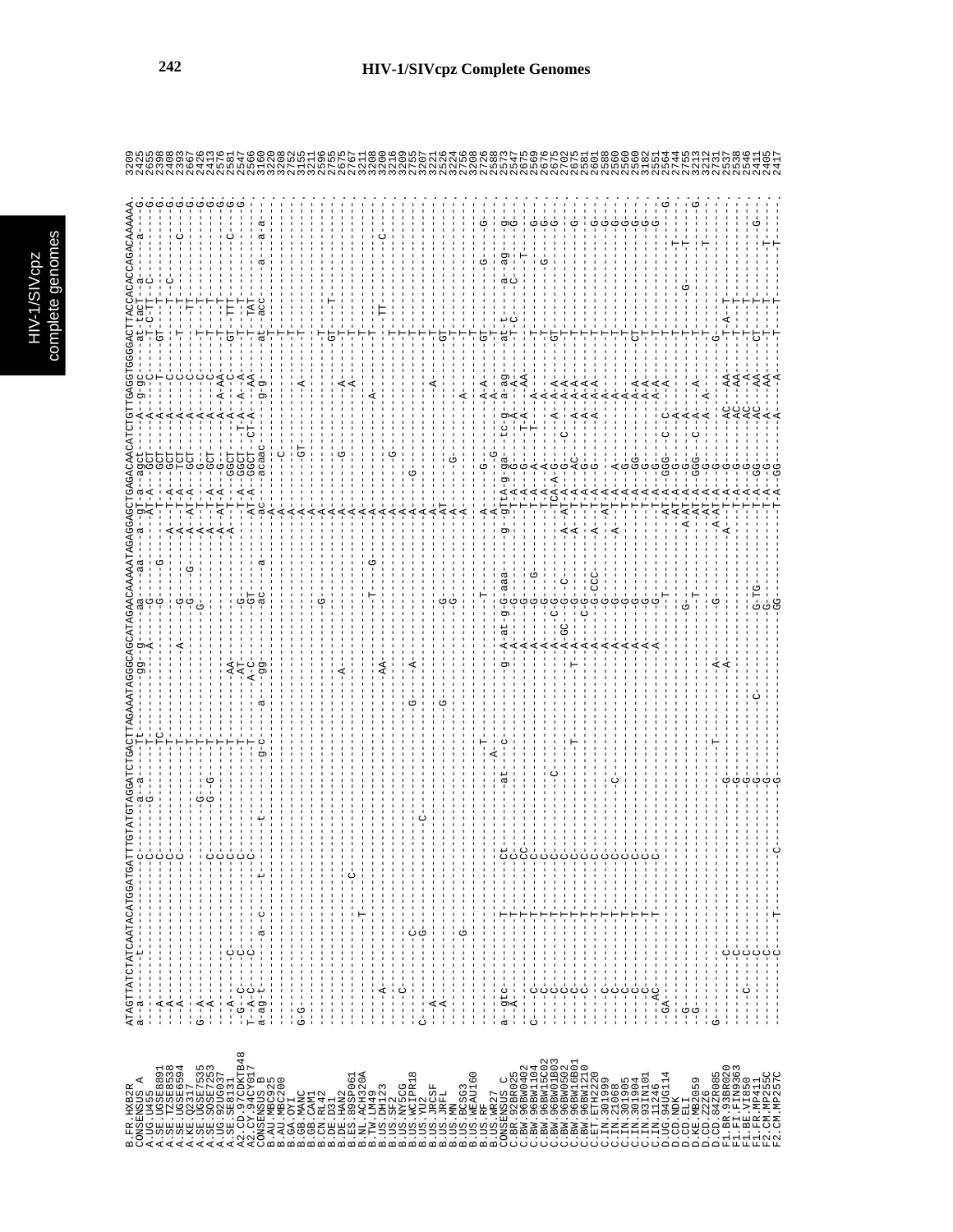|                                                                                  |                      |                                | $\mathbf{I}$ | Ť<br>$\frac{1}{2}$                              | ÷,<br>$\frac{1}{1}$                          |   |    | $\begin{bmatrix} 1 & 1 & 1 \\ 0 & 1 & 1 \\ 0 & 1 & 1 \\ 1 & 1 & 1 \end{bmatrix}$ |  | יו<br>יטסט<br>יוויו |  | Ť<br>U<br>$\frac{1}{1}$ | ÷ | ÷ | i i | ÷<br>$\begin{smallmatrix} 1 & 1 & 1 \\ 0 & 0 & 0 & 1 \\ 0 & 1 & 1 & 1 \\ 0 & 1 & 1 & 1 \\ 0 & 0 & 1 & 1 \\ 0 & 0 & 0 & 1 \\ 0 & 0 & 0 & 1 \\ 0 & 0 & 0 & 1 \\ 0 & 0 & 0 & 1 \\ 0 & 0 & 0 & 1 \\ 0 & 0 & 0 & 1 \\ 0 & 0 & 0 & 1 \\ 0 & 0 & 0 & 1 \\ 0 & 0 & 0 & 1 \\ 0 & 0 & 0 & 1 \\ 0 & 0 & 0 & 1 \\ 0 & 0 & 0 & 1 \\ 0 & 0 & 0 & 1 \\ $ | ÷ | ÷             | ÷.                | ÷             |   | $\mathsf I$ |  |                                                                                                                                                                                                                                                                                                                                                                                                                                  |               |   |               |        |  |     |  |  |  |   |  |               |    |          | ÷             | Ť<br>$\begin{array}{c}\n0 \\ 0 \\ 1\n\end{array}$ | j.<br>$\frac{0}{1}$                   | ÷<br>$\frac{1}{1}$               |                      |            |                                                 |                       | U<br>-1      |
|----------------------------------------------------------------------------------|----------------------|--------------------------------|--------------|-------------------------------------------------|----------------------------------------------|---|----|----------------------------------------------------------------------------------|--|---------------------|--|-------------------------|---|---|-----|-------------------------------------------------------------------------------------------------------------------------------------------------------------------------------------------------------------------------------------------------------------------------------------------------------------------------------------------|---|---------------|-------------------|---------------|---|-------------|--|----------------------------------------------------------------------------------------------------------------------------------------------------------------------------------------------------------------------------------------------------------------------------------------------------------------------------------------------------------------------------------------------------------------------------------|---------------|---|---------------|--------|--|-----|--|--|--|---|--|---------------|----|----------|---------------|---------------------------------------------------|---------------------------------------|----------------------------------|----------------------|------------|-------------------------------------------------|-----------------------|--------------|
|                                                                                  |                      |                                |              |                                                 |                                              |   |    |                                                                                  |  |                     |  |                         |   |   |     |                                                                                                                                                                                                                                                                                                                                           |   |               |                   |               | Ĵ |             |  |                                                                                                                                                                                                                                                                                                                                                                                                                                  |               |   |               |        |  |     |  |  |  |   |  |               |    |          |               |                                                   |                                       |                                  |                      |            |                                                 | ï                     | <b>I</b>     |
| $\frac{1}{1}$<br>$\mathbf{I}$<br>$\frac{1}{1}$<br>Î.                             | $\ddot{r}$           | $\frac{1}{2}$<br>$\frac{1}{1}$ |              | Ť<br>Ĵ                                          | Ť                                            |   | п. |                                                                                  |  |                     |  |                         |   |   |     |                                                                                                                                                                                                                                                                                                                                           |   |               |                   | $\frac{1}{1}$ |   | ÷           |  | Ĵ.                                                                                                                                                                                                                                                                                                                                                                                                                               | $\frac{1}{2}$ | 부 | $\frac{1}{2}$ | ۲<br>ا |  |     |  |  |  |   |  | $\frac{1}{1}$ |    |          | $\frac{1}{2}$ | $\frac{1}{1}$                                     | J,                                    |                                  | f,                   | יך<br>י    | ד<br>ד                                          | $-1$                  |              |
| $\mathsf I$<br>$\mathbb T$<br>$\mathbf{I}$<br>L.<br>$\mathbf{I}$<br>$\mathbf{I}$ | $\mathbf{I}$<br>- 11 | ÷<br>$\blacksquare$            |              | $\frac{1}{1}$                                   | ּוֹיִםְ לִי<br>         <br>טְטְטְטְ<br>!!!! |   |    |                                                                                  |  |                     |  |                         |   |   |     |                                                                                                                                                                                                                                                                                                                                           |   |               |                   |               |   |             |  |                                                                                                                                                                                                                                                                                                                                                                                                                                  |               |   |               |        |  | -11 |  |  |  | ÷ |  |               |    |          |               | $\frac{1}{4}$                                     |                                       | $\mathsf I$                      | $\frac{6}{1}$        |            | $-\frac{6}{1}$                                  |                       |              |
|                                                                                  | י<br>י               |                                |              | $\frac{1}{1}$<br>$\frac{1}{1}$<br>$\frac{1}{2}$ | т<br>ı                                       | ı |    |                                                                                  |  |                     |  |                         |   |   |     | 414                                                                                                                                                                                                                                                                                                                                       |   |               |                   |               |   |             |  | $\begin{array}{l} \mathbf{a} = \mathbf{a} + \mathbf{b} + \mathbf{c} + \mathbf{c} + \mathbf{c} + \mathbf{c} + \mathbf{c} + \mathbf{c} + \mathbf{c} + \mathbf{c} + \mathbf{c} + \mathbf{c} + \mathbf{c} + \mathbf{c} + \mathbf{c} + \mathbf{c} + \mathbf{c} + \mathbf{c} + \mathbf{c} + \mathbf{c} + \mathbf{c} + \mathbf{c} + \mathbf{c} + \mathbf{c} + \mathbf{c} + \mathbf{c} + \mathbf{c} + \mathbf{c} + \mathbf{c} + \mathbf$ |               |   |               |        |  |     |  |  |  |   |  |               | Ť. | Ħ        |               | Ť<br>$\overline{\phantom{a}}$                     | $-4 - -1$                             | $\mathbf{I}$<br>-                | $-1 - 1 - 1 - 1 - 1$ |            | : - TA - A - - - - - C<br>: - - A - A - - T - C | $- - - - - - - - - -$ | ÷<br>        |
| မှုမှုမှု<br>မှုမှုမှု<br>ن<br>ا<br>$\frac{1}{2}$<br>Ť                           | Ġ<br>- 11            | $- - A - -$<br>$G-GA-$         |              | $\frac{1}{1}$<br>؋                              | т<br>-1                                      |   |    |                                                                                  |  |                     |  |                         |   |   |     | ن<br>-                                                                                                                                                                                                                                                                                                                                    |   | $\frac{1}{6}$ | J,<br>ပုံ ပုံ<br> |               |   |             |  |                                                                                                                                                                                                                                                                                                                                                                                                                                  |               |   |               |        |  |     |  |  |  |   |  |               |    | $-1 - 1$ |               | п<br>$\mathsf I$<br>$\mathbb I$<br>- 1            | -1<br>$\,$ I<br>$\blacksquare$<br>- 1 | $\stackrel{1}{\circlearrowleft}$ |                      | $G-TA-A--$ |                                                 | ↻                     | $---AA$<br>ひ |
|                                                                                  |                      |                                |              |                                                 |                                              |   |    |                                                                                  |  |                     |  |                         |   |   |     |                                                                                                                                                                                                                                                                                                                                           |   |               |                   |               |   |             |  |                                                                                                                                                                                                                                                                                                                                                                                                                                  |               |   |               |        |  |     |  |  |  |   |  |               |    |          |               |                                                   |                                       |                                  |                      |            |                                                 |                       |              |
|                                                                                  |                      |                                |              |                                                 |                                              |   |    |                                                                                  |  |                     |  |                         |   |   |     |                                                                                                                                                                                                                                                                                                                                           |   |               |                   |               |   |             |  |                                                                                                                                                                                                                                                                                                                                                                                                                                  |               |   |               |        |  |     |  |  |  |   |  |               |    |          |               |                                                   |                                       |                                  |                      |            |                                                 |                       |              |
| .FR.HXB2R<br>.BE.DRCBL                                                           |                      |                                |              |                                                 |                                              |   |    |                                                                                  |  |                     |  |                         |   |   |     |                                                                                                                                                                                                                                                                                                                                           |   |               |                   |               |   |             |  |                                                                                                                                                                                                                                                                                                                                                                                                                                  |               |   |               |        |  |     |  |  |  |   |  |               |    |          |               |                                                   |                                       |                                  |                      |            |                                                 |                       |              |
| 四ひ                                                                               |                      |                                |              |                                                 |                                              |   |    |                                                                                  |  |                     |  |                         |   |   |     |                                                                                                                                                                                                                                                                                                                                           |   |               |                   |               |   |             |  |                                                                                                                                                                                                                                                                                                                                                                                                                                  |               |   |               |        |  |     |  |  |  |   |  |               |    |          |               |                                                   |                                       |                                  |                      |            |                                                 |                       |              |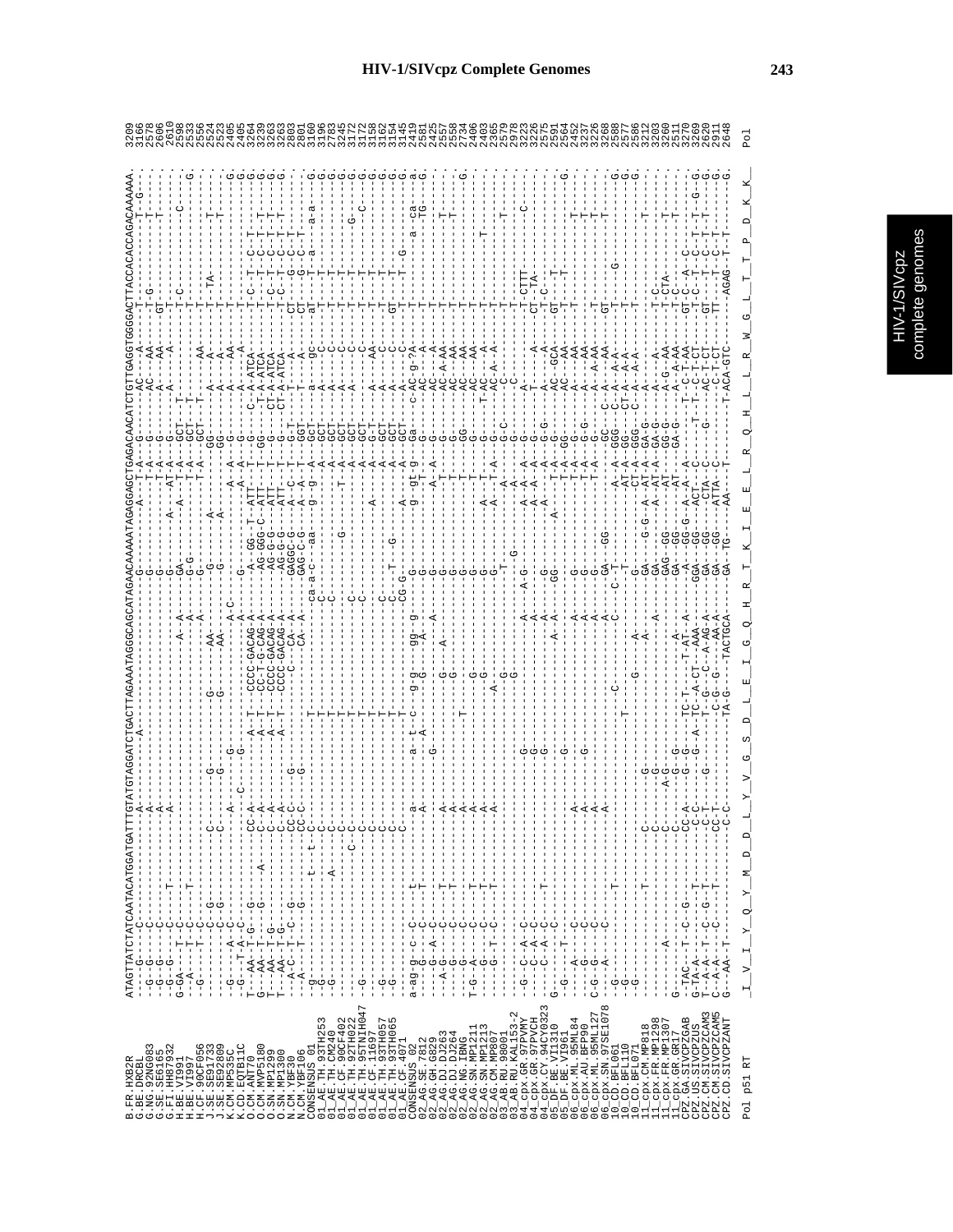complete genomes HIV-1/SIVopz

| K,<br>К<br>ס<br>К<br>ፈ ⊄<br>ひ<br>đ<br>A A A A<br>চ<br>$\dot{A}$ $\dot{A}$<br>Ü<br>ה<br>ਨਾ<br>תז<br>δ,<br>U<br>€<br>HHKKU<br>$A \land A$<br>HHKK<br>$\triangle$ $\Box$<br>ন' ত<br>ΚΗ<br>нн<br>н<br>н<br>Ġ<br>せせせせ<br>じ じ<br>じ じ<br>てりてり<br>てり<br>てり<br>$\tau$<br>τ٠<br>לז הל<br>てり<br>O<br>cAg<br>CA-<br>gtg<br>ACA<br>K,<br>ひ<br>ס<br>めひめ<br>U)<br>m<br>υυ<br><b>ひ ひ</b><br>ひ<br>ひ<br>U<br>99<br>ひ<br>ひ<br>υυ<br>đ<br>ტ ტ ტ ტ ტ ტ<br>********************<br>⊄⊄⊄⊄⊄<br>⋖⋖<br>$\mathbf{I}$<br>J.<br>I<br>$\frac{1}{1}$<br>J<br>-1<br>$\frac{1}{1}$<br>$\mathbf{I}$<br>$\mathbf{I}$<br>- 1<br>- 1<br>Ť.<br>$\mathbf I$<br>$\mathbf I$<br>$\mathsf I$<br>$\,$ I<br>I<br>$\frac{1}{1}$<br>Ħ<br>$\begin{matrix} 1 \\ 1 \\ 1 \end{matrix}$<br>т<br>ŧ<br>$\mathbf{I}$<br>Ť.<br>T<br>t<br>È.<br>$\ddot{\cdot}$<br>$\ddot{\cdot}$<br>:<br>$\bullet$ |  |  |
|-------------------------------------------------------------------------------------------------------------------------------------------------------------------------------------------------------------------------------------------------------------------------------------------------------------------------------------------------------------------------------------------------------------------------------------------------------------------------------------------------------------------------------------------------------------------------------------------------------------------------------------------------------------------------------------------------------------------------------------------------------------------------------------------------------------------------------------------|--|--|
|                                                                                                                                                                                                                                                                                                                                                                                                                                                                                                                                                                                                                                                                                                                                                                                                                                           |  |  |
|                                                                                                                                                                                                                                                                                                                                                                                                                                                                                                                                                                                                                                                                                                                                                                                                                                           |  |  |
|                                                                                                                                                                                                                                                                                                                                                                                                                                                                                                                                                                                                                                                                                                                                                                                                                                           |  |  |
|                                                                                                                                                                                                                                                                                                                                                                                                                                                                                                                                                                                                                                                                                                                                                                                                                                           |  |  |
|                                                                                                                                                                                                                                                                                                                                                                                                                                                                                                                                                                                                                                                                                                                                                                                                                                           |  |  |
|                                                                                                                                                                                                                                                                                                                                                                                                                                                                                                                                                                                                                                                                                                                                                                                                                                           |  |  |
|                                                                                                                                                                                                                                                                                                                                                                                                                                                                                                                                                                                                                                                                                                                                                                                                                                           |  |  |
|                                                                                                                                                                                                                                                                                                                                                                                                                                                                                                                                                                                                                                                                                                                                                                                                                                           |  |  |
|                                                                                                                                                                                                                                                                                                                                                                                                                                                                                                                                                                                                                                                                                                                                                                                                                                           |  |  |
|                                                                                                                                                                                                                                                                                                                                                                                                                                                                                                                                                                                                                                                                                                                                                                                                                                           |  |  |
|                                                                                                                                                                                                                                                                                                                                                                                                                                                                                                                                                                                                                                                                                                                                                                                                                                           |  |  |
|                                                                                                                                                                                                                                                                                                                                                                                                                                                                                                                                                                                                                                                                                                                                                                                                                                           |  |  |
|                                                                                                                                                                                                                                                                                                                                                                                                                                                                                                                                                                                                                                                                                                                                                                                                                                           |  |  |
|                                                                                                                                                                                                                                                                                                                                                                                                                                                                                                                                                                                                                                                                                                                                                                                                                                           |  |  |
|                                                                                                                                                                                                                                                                                                                                                                                                                                                                                                                                                                                                                                                                                                                                                                                                                                           |  |  |
|                                                                                                                                                                                                                                                                                                                                                                                                                                                                                                                                                                                                                                                                                                                                                                                                                                           |  |  |
|                                                                                                                                                                                                                                                                                                                                                                                                                                                                                                                                                                                                                                                                                                                                                                                                                                           |  |  |
|                                                                                                                                                                                                                                                                                                                                                                                                                                                                                                                                                                                                                                                                                                                                                                                                                                           |  |  |
|                                                                                                                                                                                                                                                                                                                                                                                                                                                                                                                                                                                                                                                                                                                                                                                                                                           |  |  |
|                                                                                                                                                                                                                                                                                                                                                                                                                                                                                                                                                                                                                                                                                                                                                                                                                                           |  |  |
|                                                                                                                                                                                                                                                                                                                                                                                                                                                                                                                                                                                                                                                                                                                                                                                                                                           |  |  |
|                                                                                                                                                                                                                                                                                                                                                                                                                                                                                                                                                                                                                                                                                                                                                                                                                                           |  |  |
|                                                                                                                                                                                                                                                                                                                                                                                                                                                                                                                                                                                                                                                                                                                                                                                                                                           |  |  |
|                                                                                                                                                                                                                                                                                                                                                                                                                                                                                                                                                                                                                                                                                                                                                                                                                                           |  |  |
|                                                                                                                                                                                                                                                                                                                                                                                                                                                                                                                                                                                                                                                                                                                                                                                                                                           |  |  |
|                                                                                                                                                                                                                                                                                                                                                                                                                                                                                                                                                                                                                                                                                                                                                                                                                                           |  |  |
|                                                                                                                                                                                                                                                                                                                                                                                                                                                                                                                                                                                                                                                                                                                                                                                                                                           |  |  |
|                                                                                                                                                                                                                                                                                                                                                                                                                                                                                                                                                                                                                                                                                                                                                                                                                                           |  |  |
|                                                                                                                                                                                                                                                                                                                                                                                                                                                                                                                                                                                                                                                                                                                                                                                                                                           |  |  |
|                                                                                                                                                                                                                                                                                                                                                                                                                                                                                                                                                                                                                                                                                                                                                                                                                                           |  |  |
|                                                                                                                                                                                                                                                                                                                                                                                                                                                                                                                                                                                                                                                                                                                                                                                                                                           |  |  |
|                                                                                                                                                                                                                                                                                                                                                                                                                                                                                                                                                                                                                                                                                                                                                                                                                                           |  |  |
|                                                                                                                                                                                                                                                                                                                                                                                                                                                                                                                                                                                                                                                                                                                                                                                                                                           |  |  |
|                                                                                                                                                                                                                                                                                                                                                                                                                                                                                                                                                                                                                                                                                                                                                                                                                                           |  |  |
|                                                                                                                                                                                                                                                                                                                                                                                                                                                                                                                                                                                                                                                                                                                                                                                                                                           |  |  |
|                                                                                                                                                                                                                                                                                                                                                                                                                                                                                                                                                                                                                                                                                                                                                                                                                                           |  |  |
|                                                                                                                                                                                                                                                                                                                                                                                                                                                                                                                                                                                                                                                                                                                                                                                                                                           |  |  |
|                                                                                                                                                                                                                                                                                                                                                                                                                                                                                                                                                                                                                                                                                                                                                                                                                                           |  |  |
|                                                                                                                                                                                                                                                                                                                                                                                                                                                                                                                                                                                                                                                                                                                                                                                                                                           |  |  |
|                                                                                                                                                                                                                                                                                                                                                                                                                                                                                                                                                                                                                                                                                                                                                                                                                                           |  |  |
|                                                                                                                                                                                                                                                                                                                                                                                                                                                                                                                                                                                                                                                                                                                                                                                                                                           |  |  |
|                                                                                                                                                                                                                                                                                                                                                                                                                                                                                                                                                                                                                                                                                                                                                                                                                                           |  |  |
|                                                                                                                                                                                                                                                                                                                                                                                                                                                                                                                                                                                                                                                                                                                                                                                                                                           |  |  |
|                                                                                                                                                                                                                                                                                                                                                                                                                                                                                                                                                                                                                                                                                                                                                                                                                                           |  |  |
|                                                                                                                                                                                                                                                                                                                                                                                                                                                                                                                                                                                                                                                                                                                                                                                                                                           |  |  |
|                                                                                                                                                                                                                                                                                                                                                                                                                                                                                                                                                                                                                                                                                                                                                                                                                                           |  |  |
|                                                                                                                                                                                                                                                                                                                                                                                                                                                                                                                                                                                                                                                                                                                                                                                                                                           |  |  |
|                                                                                                                                                                                                                                                                                                                                                                                                                                                                                                                                                                                                                                                                                                                                                                                                                                           |  |  |
|                                                                                                                                                                                                                                                                                                                                                                                                                                                                                                                                                                                                                                                                                                                                                                                                                                           |  |  |
|                                                                                                                                                                                                                                                                                                                                                                                                                                                                                                                                                                                                                                                                                                                                                                                                                                           |  |  |
|                                                                                                                                                                                                                                                                                                                                                                                                                                                                                                                                                                                                                                                                                                                                                                                                                                           |  |  |
|                                                                                                                                                                                                                                                                                                                                                                                                                                                                                                                                                                                                                                                                                                                                                                                                                                           |  |  |
|                                                                                                                                                                                                                                                                                                                                                                                                                                                                                                                                                                                                                                                                                                                                                                                                                                           |  |  |
|                                                                                                                                                                                                                                                                                                                                                                                                                                                                                                                                                                                                                                                                                                                                                                                                                                           |  |  |
|                                                                                                                                                                                                                                                                                                                                                                                                                                                                                                                                                                                                                                                                                                                                                                                                                                           |  |  |
|                                                                                                                                                                                                                                                                                                                                                                                                                                                                                                                                                                                                                                                                                                                                                                                                                                           |  |  |
|                                                                                                                                                                                                                                                                                                                                                                                                                                                                                                                                                                                                                                                                                                                                                                                                                                           |  |  |
|                                                                                                                                                                                                                                                                                                                                                                                                                                                                                                                                                                                                                                                                                                                                                                                                                                           |  |  |
|                                                                                                                                                                                                                                                                                                                                                                                                                                                                                                                                                                                                                                                                                                                                                                                                                                           |  |  |
|                                                                                                                                                                                                                                                                                                                                                                                                                                                                                                                                                                                                                                                                                                                                                                                                                                           |  |  |
|                                                                                                                                                                                                                                                                                                                                                                                                                                                                                                                                                                                                                                                                                                                                                                                                                                           |  |  |
|                                                                                                                                                                                                                                                                                                                                                                                                                                                                                                                                                                                                                                                                                                                                                                                                                                           |  |  |
|                                                                                                                                                                                                                                                                                                                                                                                                                                                                                                                                                                                                                                                                                                                                                                                                                                           |  |  |
|                                                                                                                                                                                                                                                                                                                                                                                                                                                                                                                                                                                                                                                                                                                                                                                                                                           |  |  |
|                                                                                                                                                                                                                                                                                                                                                                                                                                                                                                                                                                                                                                                                                                                                                                                                                                           |  |  |
|                                                                                                                                                                                                                                                                                                                                                                                                                                                                                                                                                                                                                                                                                                                                                                                                                                           |  |  |
|                                                                                                                                                                                                                                                                                                                                                                                                                                                                                                                                                                                                                                                                                                                                                                                                                                           |  |  |
|                                                                                                                                                                                                                                                                                                                                                                                                                                                                                                                                                                                                                                                                                                                                                                                                                                           |  |  |
|                                                                                                                                                                                                                                                                                                                                                                                                                                                                                                                                                                                                                                                                                                                                                                                                                                           |  |  |
|                                                                                                                                                                                                                                                                                                                                                                                                                                                                                                                                                                                                                                                                                                                                                                                                                                           |  |  |
|                                                                                                                                                                                                                                                                                                                                                                                                                                                                                                                                                                                                                                                                                                                                                                                                                                           |  |  |
|                                                                                                                                                                                                                                                                                                                                                                                                                                                                                                                                                                                                                                                                                                                                                                                                                                           |  |  |
|                                                                                                                                                                                                                                                                                                                                                                                                                                                                                                                                                                                                                                                                                                                                                                                                                                           |  |  |
|                                                                                                                                                                                                                                                                                                                                                                                                                                                                                                                                                                                                                                                                                                                                                                                                                                           |  |  |
|                                                                                                                                                                                                                                                                                                                                                                                                                                                                                                                                                                                                                                                                                                                                                                                                                                           |  |  |
|                                                                                                                                                                                                                                                                                                                                                                                                                                                                                                                                                                                                                                                                                                                                                                                                                                           |  |  |
| J.<br>$\overline{\phantom{a}}$<br>$\mathbf{I}$<br>$\,$ $\,$                                                                                                                                                                                                                                                                                                                                                                                                                                                                                                                                                                                                                                                                                                                                                                               |  |  |
| $\blacksquare$<br>J,                                                                                                                                                                                                                                                                                                                                                                                                                                                                                                                                                                                                                                                                                                                                                                                                                      |  |  |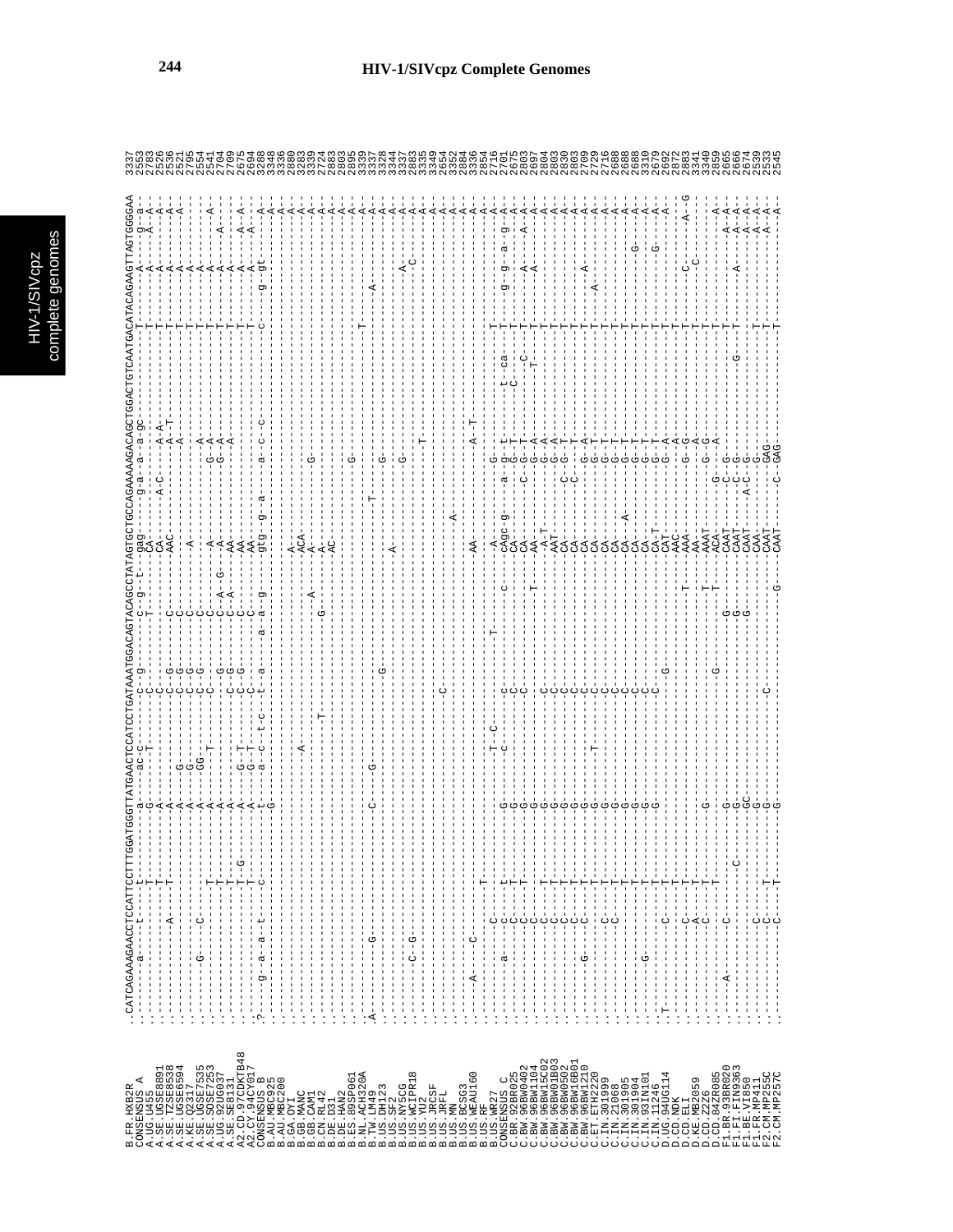| TGTG<br>AGTG<br>유민이 일어 있다<br>めめ<br>ÒÒ<br>ひ<br>てり<br>$A = 1$<br>j<br>j.<br>÷.<br>$\begin{bmatrix} 1 & 1 & 1 & 1 \\ 0 & 0 & 0 & 0 \\ 1 & 1 & 0 & 0 \\ 0 & 0 & 0 & 1 \\ 0 & 0 & 0 & 1 \\ 0 & 0 & 0 & 1 \\ 0 & 0 & 0 & 1 \\ 0 & 0 & 0 & 1 \\ 0 & 0 & 0 & 1 \\ 0 & 0 & 0 & 1 \\ 0 & 0 & 0 & 1 \\ 0 & 0 & 0 & 1 \\ 0 & 0 & 0 & 1 \\ 0 & 0 & 0 & 1 \\ 0 & 0 & 0 & 1 \\ 0 & 0 & 0 & 1 \\ 0 & 0 & 0 & 1 \\ 0 & 0 & 0 & $<br>f.<br>i<br>i<br>$\mathbf{I}$<br>$-1T$ $T - A$<br>Ü<br>$-1 - T - A$<br>$- -R - -T - -T - -G -$<br>$-1$ $T$ $T$ $-$ G<br>ŧ<br>$\frac{1}{1}$<br>$\frac{1}{1}$<br>÷<br>÷<br>J,<br>ŧ<br>÷<br>÷<br>÷<br>÷<br>÷<br>÷<br>$\overline{1}$<br>$\mathbf{I}$<br>$\mathbf{I}$<br>$\mathbf{I}$<br>$\blacksquare$<br>$\mathbf{I}$<br>$\blacksquare$<br>$\mathbf{I}$<br>$\blacksquare$<br>부<br>н<br>$-1$<br>$\frac{1}{2}$<br>부<br>부부<br>$\begin{array}{c} \begin{array}{c} 1 & 0 \\ 1 & 1 \\ 1 & 1 \\ 1 & 1 \\ 1 & 1 \\ 1 & 1 \\ 1 & 1 \\ 1 & 1 \\ 1 & 1 \\ 1 & 1 \\ 1 & 1 \\ 1 & 1 \\ 1 & 1 \\ 1 & 1 \\ 1 & 1 \\ 1 & 1 \\ 1 & 1 \\ 1 & 1 \\ 1 & 1 \\ 1 & 1 \\ 1 & 1 \\ 1 & 1 \\ 1 & 1 \\ 1 & 1 \\ 1 & 1 \\ 1 & 1 \\ 1 & 1 \\ 1 & 1 \\ 1 & 1 \\ 1 & 1 \\ 1 & 1 \\ 1 & 1 \\ 1 & 1 \\ 1 & 1 \\ 1$<br>$\frac{1}{2}$<br>י<br>י<br>$-1$<br>부<br>부<br>۲<br>ا<br>٢-<br>부<br>Ĩ.<br>$\frac{1}{1}$<br>J.<br>ļ<br>1<br>-1<br>ŧ<br>-<br>J.<br>п<br>-<br>т<br>$\,$ I<br>לי<br> -<br> -<br> -<br>$\frac{1}{2}$<br>ł<br>$\mathbf{I}$<br>$\mathbf{I}$<br>Ť<br>$\frac{1}{1}$<br>$\frac{1}{1}$<br>$\frac{1}{1}$<br>-i<br>-i.<br>÷<br>t<br>Ť.<br>$\mathbf{I}$<br>$\overline{\phantom{a}}$<br>$\frac{1}{1}$<br>$\overline{1}$<br>$\,$ I<br>$\frac{1}{2}$<br>$-4$<br>$-4$<br>$\begin{array}{c} \nabla + \mathbf{1} & \mathbf{1} & \mathbf{1} \\ \nabla + \mathbf{1} & \mathbf{1} & \mathbf{1} \\ \nabla + \mathbf{1} & \mathbf{1} & \mathbf{1} \end{array}$<br>י ט<br>ו<br>$\overline{1}$<br>J.<br>$-$ - $-$ - $ -$<br>Ţ<br>$\frac{1}{1}$<br>$\frac{1}{1}$<br>$\frac{1}{1}$<br>$- - - \Gamma - - -$<br>$\begin{bmatrix} 1 \\ 1 \\ 1 \\ 1 \end{bmatrix}$<br>U<br>$\begin{array}{c}\n0 \\ 1\n\end{array}$<br>$\frac{0}{1}$<br>$\frac{1}{2}$<br>T<br>$-4$<br>O<br>O<br>$\frac{1}{1}$<br>T<br>J.<br>$\mathbf{I}$<br>$\frac{1}{4}$<br>Ť<br>ŧ<br>$\frac{1}{4}$<br><b>I</b><br>т<br>ł<br>п<br>п<br>-<br>$\frac{1}{1}$<br>1<br>Ť<br>Ť.<br>J.<br>$-1 - 0$<br>$-\frac{c}{1}$<br>甘<br>Ħ<br>$-1$<br>ט<br>ו<br>$\frac{6}{1}$<br>$\frac{1}{1}$<br>$- -A - -$<br>÷<br>÷<br>j.<br>$\frac{1}{1}$<br>ţ<br>$\mathbf{I}$<br>$\blacksquare$<br>$\frac{1}{1}$<br>÷<br>÷<br>J.<br>÷<br>$\frac{1}{1}$<br>$-1$<br>$-1$<br>$-1$<br>ţ<br>$\frac{1}{1}$<br>$\frac{1}{1}$<br>Ţ<br>Ţ<br>J<br>ł<br>$\mathbf{I}$<br>$\mathbf{I}$<br>$\blacksquare$<br>$\overline{1}$<br>-1<br>- 1<br>$\begin{array}{c} 1 & 0 & 0 \\ 0 & 1 & 1 \\ 0 & 1 & 1 \\ 0 & 1 & 1 \\ 0 & 0 & 1 \\ 0 & 0 & 1 \\ 0 & 0 & 0 \\ 0 & 0 & 0 \\ 0 & 0 & 0 \\ 0 & 0 & 0 \\ 0 & 0 & 0 \\ 0 & 0 & 0 \\ 0 & 0 & 0 \\ 0 & 0 & 0 \\ 0 & 0 & 0 \\ 0 & 0 & 0 & 0 \\ 0 & 0 & 0 & 0 \\ 0 & 0 & 0 & 0 \\ 0 & 0 & 0 & 0 \\ 0 & 0 & 0 & 0 \\ 0 & 0 & 0 & 0 & 0 \\ 0 &$<br>$- - - -$<br>$-\frac{a}{1}$<br>Ť.<br>$- - - - G$<br>$-1 - -1 - -1 -$<br>ن<br>ا<br>$-1 - 1$<br>I<br>$-4 - 8 - 9$<br>$-5 - 9 - 1$<br>ひ<br>Ť<br>Ħ<br>$\frac{1}{2}$<br>$\frac{1}{2}$<br>$\frac{1}{2}$<br>$\mathbf I$<br>$- - A$<br>$\frac{1}{1}$<br>$\frac{1}{1}$<br>$\frac{1}{1}$<br>ł<br>I<br>ţ<br>$\begin{array}{c} \hline \end{array}$<br>I<br>I.<br>т |  |  |  |  |  |  |
|---------------------------------------------------------------------------------------------------------------------------------------------------------------------------------------------------------------------------------------------------------------------------------------------------------------------------------------------------------------------------------------------------------------------------------------------------------------------------------------------------------------------------------------------------------------------------------------------------------------------------------------------------------------------------------------------------------------------------------------------------------------------------------------------------------------------------------------------------------------------------------------------------------------------------------------------------------------------------------------------------------------------------------------------------------------------------------------------------------------------------------------------------------------------------------------------------------------------------------------------------------------------------------------------------------------------------------------------------------------------------------------------------------------------------------------------------------------------------------------------------------------------------------------------------------------------------------------------------------------------------------------------------------------------------------------------------------------------------------------------------------------------------------------------------------------------------------------------------------------------------------------------------------------------------------------------------------------------------------------------------------------------------------------------------------------------------------------------------------------------------------------------------------------------------------------------------------------------------------------------------------------------------------------------------------------------------------------------------------------------------------------------------------------------------------------------------------------------------------------------------------------------------------------------------------------------------------------------------------------------------------------------------------------------------------------------------------------------------------------------------------------------------------------------------------------------------------------------------------------------------------------------------------------------------------------------------------------------------------------------------------------------------------------------------------------------------------------------------------------------------------------------------------------------------------------------------------------------------------------------------------------------------------------------------------------------------------------------------------------------------------------------------------------------------------|--|--|--|--|--|--|
|                                                                                                                                                                                                                                                                                                                                                                                                                                                                                                                                                                                                                                                                                                                                                                                                                                                                                                                                                                                                                                                                                                                                                                                                                                                                                                                                                                                                                                                                                                                                                                                                                                                                                                                                                                                                                                                                                                                                                                                                                                                                                                                                                                                                                                                                                                                                                                                                                                                                                                                                                                                                                                                                                                                                                                                                                                                                                                                                                                                                                                                                                                                                                                                                                                                                                                                                                                                                                                 |  |  |  |  |  |  |
|                                                                                                                                                                                                                                                                                                                                                                                                                                                                                                                                                                                                                                                                                                                                                                                                                                                                                                                                                                                                                                                                                                                                                                                                                                                                                                                                                                                                                                                                                                                                                                                                                                                                                                                                                                                                                                                                                                                                                                                                                                                                                                                                                                                                                                                                                                                                                                                                                                                                                                                                                                                                                                                                                                                                                                                                                                                                                                                                                                                                                                                                                                                                                                                                                                                                                                                                                                                                                                 |  |  |  |  |  |  |
| $\begin{smallmatrix} \textcolor{red}{0} & \textcolor{red}{0} & \textcolor{red}{0} & \textcolor{red}{0} & \textcolor{red}{0} & \textcolor{red}{0} & \textcolor{red}{0} & \textcolor{red}{0} & \textcolor{red}{0} & \textcolor{red}{0} & \textcolor{red}{0} & \textcolor{red}{0} & \textcolor{red}{0} & \textcolor{red}{0} & \textcolor{red}{0} & \textcolor{red}{0} & \textcolor{red}{0} & \textcolor{red}{0} & \textcolor{red}{0} & \textcolor{red}{0} & \textcolor{red}{0} & \textcolor{red}{0} & \textcolor{red}{0} & \textcolor{red}{0$                                                                                                                                                                                                                                                                                                                                                                                                                                                                                                                                                                                                                                                                                                                                                                                                                                                                                                                                                                                                                                                                                                                                                                                                                                                                                                                                                                                                                                                                                                                                                                                                                                                                                                                                                                                                                                                                                                                                                                                                                                                                                                                                                                                                                                                                                                                                                                                                                                                                                                                                                                                                                                                                                                                                                                                                                                                                                      |  |  |  |  |  |  |
|                                                                                                                                                                                                                                                                                                                                                                                                                                                                                                                                                                                                                                                                                                                                                                                                                                                                                                                                                                                                                                                                                                                                                                                                                                                                                                                                                                                                                                                                                                                                                                                                                                                                                                                                                                                                                                                                                                                                                                                                                                                                                                                                                                                                                                                                                                                                                                                                                                                                                                                                                                                                                                                                                                                                                                                                                                                                                                                                                                                                                                                                                                                                                                                                                                                                                                                                                                                                                                 |  |  |  |  |  |  |
|                                                                                                                                                                                                                                                                                                                                                                                                                                                                                                                                                                                                                                                                                                                                                                                                                                                                                                                                                                                                                                                                                                                                                                                                                                                                                                                                                                                                                                                                                                                                                                                                                                                                                                                                                                                                                                                                                                                                                                                                                                                                                                                                                                                                                                                                                                                                                                                                                                                                                                                                                                                                                                                                                                                                                                                                                                                                                                                                                                                                                                                                                                                                                                                                                                                                                                                                                                                                                                 |  |  |  |  |  |  |
|                                                                                                                                                                                                                                                                                                                                                                                                                                                                                                                                                                                                                                                                                                                                                                                                                                                                                                                                                                                                                                                                                                                                                                                                                                                                                                                                                                                                                                                                                                                                                                                                                                                                                                                                                                                                                                                                                                                                                                                                                                                                                                                                                                                                                                                                                                                                                                                                                                                                                                                                                                                                                                                                                                                                                                                                                                                                                                                                                                                                                                                                                                                                                                                                                                                                                                                                                                                                                                 |  |  |  |  |  |  |
|                                                                                                                                                                                                                                                                                                                                                                                                                                                                                                                                                                                                                                                                                                                                                                                                                                                                                                                                                                                                                                                                                                                                                                                                                                                                                                                                                                                                                                                                                                                                                                                                                                                                                                                                                                                                                                                                                                                                                                                                                                                                                                                                                                                                                                                                                                                                                                                                                                                                                                                                                                                                                                                                                                                                                                                                                                                                                                                                                                                                                                                                                                                                                                                                                                                                                                                                                                                                                                 |  |  |  |  |  |  |
|                                                                                                                                                                                                                                                                                                                                                                                                                                                                                                                                                                                                                                                                                                                                                                                                                                                                                                                                                                                                                                                                                                                                                                                                                                                                                                                                                                                                                                                                                                                                                                                                                                                                                                                                                                                                                                                                                                                                                                                                                                                                                                                                                                                                                                                                                                                                                                                                                                                                                                                                                                                                                                                                                                                                                                                                                                                                                                                                                                                                                                                                                                                                                                                                                                                                                                                                                                                                                                 |  |  |  |  |  |  |
|                                                                                                                                                                                                                                                                                                                                                                                                                                                                                                                                                                                                                                                                                                                                                                                                                                                                                                                                                                                                                                                                                                                                                                                                                                                                                                                                                                                                                                                                                                                                                                                                                                                                                                                                                                                                                                                                                                                                                                                                                                                                                                                                                                                                                                                                                                                                                                                                                                                                                                                                                                                                                                                                                                                                                                                                                                                                                                                                                                                                                                                                                                                                                                                                                                                                                                                                                                                                                                 |  |  |  |  |  |  |
|                                                                                                                                                                                                                                                                                                                                                                                                                                                                                                                                                                                                                                                                                                                                                                                                                                                                                                                                                                                                                                                                                                                                                                                                                                                                                                                                                                                                                                                                                                                                                                                                                                                                                                                                                                                                                                                                                                                                                                                                                                                                                                                                                                                                                                                                                                                                                                                                                                                                                                                                                                                                                                                                                                                                                                                                                                                                                                                                                                                                                                                                                                                                                                                                                                                                                                                                                                                                                                 |  |  |  |  |  |  |
|                                                                                                                                                                                                                                                                                                                                                                                                                                                                                                                                                                                                                                                                                                                                                                                                                                                                                                                                                                                                                                                                                                                                                                                                                                                                                                                                                                                                                                                                                                                                                                                                                                                                                                                                                                                                                                                                                                                                                                                                                                                                                                                                                                                                                                                                                                                                                                                                                                                                                                                                                                                                                                                                                                                                                                                                                                                                                                                                                                                                                                                                                                                                                                                                                                                                                                                                                                                                                                 |  |  |  |  |  |  |
|                                                                                                                                                                                                                                                                                                                                                                                                                                                                                                                                                                                                                                                                                                                                                                                                                                                                                                                                                                                                                                                                                                                                                                                                                                                                                                                                                                                                                                                                                                                                                                                                                                                                                                                                                                                                                                                                                                                                                                                                                                                                                                                                                                                                                                                                                                                                                                                                                                                                                                                                                                                                                                                                                                                                                                                                                                                                                                                                                                                                                                                                                                                                                                                                                                                                                                                                                                                                                                 |  |  |  |  |  |  |
|                                                                                                                                                                                                                                                                                                                                                                                                                                                                                                                                                                                                                                                                                                                                                                                                                                                                                                                                                                                                                                                                                                                                                                                                                                                                                                                                                                                                                                                                                                                                                                                                                                                                                                                                                                                                                                                                                                                                                                                                                                                                                                                                                                                                                                                                                                                                                                                                                                                                                                                                                                                                                                                                                                                                                                                                                                                                                                                                                                                                                                                                                                                                                                                                                                                                                                                                                                                                                                 |  |  |  |  |  |  |
|                                                                                                                                                                                                                                                                                                                                                                                                                                                                                                                                                                                                                                                                                                                                                                                                                                                                                                                                                                                                                                                                                                                                                                                                                                                                                                                                                                                                                                                                                                                                                                                                                                                                                                                                                                                                                                                                                                                                                                                                                                                                                                                                                                                                                                                                                                                                                                                                                                                                                                                                                                                                                                                                                                                                                                                                                                                                                                                                                                                                                                                                                                                                                                                                                                                                                                                                                                                                                                 |  |  |  |  |  |  |
|                                                                                                                                                                                                                                                                                                                                                                                                                                                                                                                                                                                                                                                                                                                                                                                                                                                                                                                                                                                                                                                                                                                                                                                                                                                                                                                                                                                                                                                                                                                                                                                                                                                                                                                                                                                                                                                                                                                                                                                                                                                                                                                                                                                                                                                                                                                                                                                                                                                                                                                                                                                                                                                                                                                                                                                                                                                                                                                                                                                                                                                                                                                                                                                                                                                                                                                                                                                                                                 |  |  |  |  |  |  |
|                                                                                                                                                                                                                                                                                                                                                                                                                                                                                                                                                                                                                                                                                                                                                                                                                                                                                                                                                                                                                                                                                                                                                                                                                                                                                                                                                                                                                                                                                                                                                                                                                                                                                                                                                                                                                                                                                                                                                                                                                                                                                                                                                                                                                                                                                                                                                                                                                                                                                                                                                                                                                                                                                                                                                                                                                                                                                                                                                                                                                                                                                                                                                                                                                                                                                                                                                                                                                                 |  |  |  |  |  |  |
|                                                                                                                                                                                                                                                                                                                                                                                                                                                                                                                                                                                                                                                                                                                                                                                                                                                                                                                                                                                                                                                                                                                                                                                                                                                                                                                                                                                                                                                                                                                                                                                                                                                                                                                                                                                                                                                                                                                                                                                                                                                                                                                                                                                                                                                                                                                                                                                                                                                                                                                                                                                                                                                                                                                                                                                                                                                                                                                                                                                                                                                                                                                                                                                                                                                                                                                                                                                                                                 |  |  |  |  |  |  |
|                                                                                                                                                                                                                                                                                                                                                                                                                                                                                                                                                                                                                                                                                                                                                                                                                                                                                                                                                                                                                                                                                                                                                                                                                                                                                                                                                                                                                                                                                                                                                                                                                                                                                                                                                                                                                                                                                                                                                                                                                                                                                                                                                                                                                                                                                                                                                                                                                                                                                                                                                                                                                                                                                                                                                                                                                                                                                                                                                                                                                                                                                                                                                                                                                                                                                                                                                                                                                                 |  |  |  |  |  |  |
|                                                                                                                                                                                                                                                                                                                                                                                                                                                                                                                                                                                                                                                                                                                                                                                                                                                                                                                                                                                                                                                                                                                                                                                                                                                                                                                                                                                                                                                                                                                                                                                                                                                                                                                                                                                                                                                                                                                                                                                                                                                                                                                                                                                                                                                                                                                                                                                                                                                                                                                                                                                                                                                                                                                                                                                                                                                                                                                                                                                                                                                                                                                                                                                                                                                                                                                                                                                                                                 |  |  |  |  |  |  |
|                                                                                                                                                                                                                                                                                                                                                                                                                                                                                                                                                                                                                                                                                                                                                                                                                                                                                                                                                                                                                                                                                                                                                                                                                                                                                                                                                                                                                                                                                                                                                                                                                                                                                                                                                                                                                                                                                                                                                                                                                                                                                                                                                                                                                                                                                                                                                                                                                                                                                                                                                                                                                                                                                                                                                                                                                                                                                                                                                                                                                                                                                                                                                                                                                                                                                                                                                                                                                                 |  |  |  |  |  |  |
|                                                                                                                                                                                                                                                                                                                                                                                                                                                                                                                                                                                                                                                                                                                                                                                                                                                                                                                                                                                                                                                                                                                                                                                                                                                                                                                                                                                                                                                                                                                                                                                                                                                                                                                                                                                                                                                                                                                                                                                                                                                                                                                                                                                                                                                                                                                                                                                                                                                                                                                                                                                                                                                                                                                                                                                                                                                                                                                                                                                                                                                                                                                                                                                                                                                                                                                                                                                                                                 |  |  |  |  |  |  |
|                                                                                                                                                                                                                                                                                                                                                                                                                                                                                                                                                                                                                                                                                                                                                                                                                                                                                                                                                                                                                                                                                                                                                                                                                                                                                                                                                                                                                                                                                                                                                                                                                                                                                                                                                                                                                                                                                                                                                                                                                                                                                                                                                                                                                                                                                                                                                                                                                                                                                                                                                                                                                                                                                                                                                                                                                                                                                                                                                                                                                                                                                                                                                                                                                                                                                                                                                                                                                                 |  |  |  |  |  |  |
|                                                                                                                                                                                                                                                                                                                                                                                                                                                                                                                                                                                                                                                                                                                                                                                                                                                                                                                                                                                                                                                                                                                                                                                                                                                                                                                                                                                                                                                                                                                                                                                                                                                                                                                                                                                                                                                                                                                                                                                                                                                                                                                                                                                                                                                                                                                                                                                                                                                                                                                                                                                                                                                                                                                                                                                                                                                                                                                                                                                                                                                                                                                                                                                                                                                                                                                                                                                                                                 |  |  |  |  |  |  |
|                                                                                                                                                                                                                                                                                                                                                                                                                                                                                                                                                                                                                                                                                                                                                                                                                                                                                                                                                                                                                                                                                                                                                                                                                                                                                                                                                                                                                                                                                                                                                                                                                                                                                                                                                                                                                                                                                                                                                                                                                                                                                                                                                                                                                                                                                                                                                                                                                                                                                                                                                                                                                                                                                                                                                                                                                                                                                                                                                                                                                                                                                                                                                                                                                                                                                                                                                                                                                                 |  |  |  |  |  |  |
|                                                                                                                                                                                                                                                                                                                                                                                                                                                                                                                                                                                                                                                                                                                                                                                                                                                                                                                                                                                                                                                                                                                                                                                                                                                                                                                                                                                                                                                                                                                                                                                                                                                                                                                                                                                                                                                                                                                                                                                                                                                                                                                                                                                                                                                                                                                                                                                                                                                                                                                                                                                                                                                                                                                                                                                                                                                                                                                                                                                                                                                                                                                                                                                                                                                                                                                                                                                                                                 |  |  |  |  |  |  |
|                                                                                                                                                                                                                                                                                                                                                                                                                                                                                                                                                                                                                                                                                                                                                                                                                                                                                                                                                                                                                                                                                                                                                                                                                                                                                                                                                                                                                                                                                                                                                                                                                                                                                                                                                                                                                                                                                                                                                                                                                                                                                                                                                                                                                                                                                                                                                                                                                                                                                                                                                                                                                                                                                                                                                                                                                                                                                                                                                                                                                                                                                                                                                                                                                                                                                                                                                                                                                                 |  |  |  |  |  |  |
|                                                                                                                                                                                                                                                                                                                                                                                                                                                                                                                                                                                                                                                                                                                                                                                                                                                                                                                                                                                                                                                                                                                                                                                                                                                                                                                                                                                                                                                                                                                                                                                                                                                                                                                                                                                                                                                                                                                                                                                                                                                                                                                                                                                                                                                                                                                                                                                                                                                                                                                                                                                                                                                                                                                                                                                                                                                                                                                                                                                                                                                                                                                                                                                                                                                                                                                                                                                                                                 |  |  |  |  |  |  |
|                                                                                                                                                                                                                                                                                                                                                                                                                                                                                                                                                                                                                                                                                                                                                                                                                                                                                                                                                                                                                                                                                                                                                                                                                                                                                                                                                                                                                                                                                                                                                                                                                                                                                                                                                                                                                                                                                                                                                                                                                                                                                                                                                                                                                                                                                                                                                                                                                                                                                                                                                                                                                                                                                                                                                                                                                                                                                                                                                                                                                                                                                                                                                                                                                                                                                                                                                                                                                                 |  |  |  |  |  |  |
|                                                                                                                                                                                                                                                                                                                                                                                                                                                                                                                                                                                                                                                                                                                                                                                                                                                                                                                                                                                                                                                                                                                                                                                                                                                                                                                                                                                                                                                                                                                                                                                                                                                                                                                                                                                                                                                                                                                                                                                                                                                                                                                                                                                                                                                                                                                                                                                                                                                                                                                                                                                                                                                                                                                                                                                                                                                                                                                                                                                                                                                                                                                                                                                                                                                                                                                                                                                                                                 |  |  |  |  |  |  |
|                                                                                                                                                                                                                                                                                                                                                                                                                                                                                                                                                                                                                                                                                                                                                                                                                                                                                                                                                                                                                                                                                                                                                                                                                                                                                                                                                                                                                                                                                                                                                                                                                                                                                                                                                                                                                                                                                                                                                                                                                                                                                                                                                                                                                                                                                                                                                                                                                                                                                                                                                                                                                                                                                                                                                                                                                                                                                                                                                                                                                                                                                                                                                                                                                                                                                                                                                                                                                                 |  |  |  |  |  |  |
|                                                                                                                                                                                                                                                                                                                                                                                                                                                                                                                                                                                                                                                                                                                                                                                                                                                                                                                                                                                                                                                                                                                                                                                                                                                                                                                                                                                                                                                                                                                                                                                                                                                                                                                                                                                                                                                                                                                                                                                                                                                                                                                                                                                                                                                                                                                                                                                                                                                                                                                                                                                                                                                                                                                                                                                                                                                                                                                                                                                                                                                                                                                                                                                                                                                                                                                                                                                                                                 |  |  |  |  |  |  |
|                                                                                                                                                                                                                                                                                                                                                                                                                                                                                                                                                                                                                                                                                                                                                                                                                                                                                                                                                                                                                                                                                                                                                                                                                                                                                                                                                                                                                                                                                                                                                                                                                                                                                                                                                                                                                                                                                                                                                                                                                                                                                                                                                                                                                                                                                                                                                                                                                                                                                                                                                                                                                                                                                                                                                                                                                                                                                                                                                                                                                                                                                                                                                                                                                                                                                                                                                                                                                                 |  |  |  |  |  |  |
|                                                                                                                                                                                                                                                                                                                                                                                                                                                                                                                                                                                                                                                                                                                                                                                                                                                                                                                                                                                                                                                                                                                                                                                                                                                                                                                                                                                                                                                                                                                                                                                                                                                                                                                                                                                                                                                                                                                                                                                                                                                                                                                                                                                                                                                                                                                                                                                                                                                                                                                                                                                                                                                                                                                                                                                                                                                                                                                                                                                                                                                                                                                                                                                                                                                                                                                                                                                                                                 |  |  |  |  |  |  |
|                                                                                                                                                                                                                                                                                                                                                                                                                                                                                                                                                                                                                                                                                                                                                                                                                                                                                                                                                                                                                                                                                                                                                                                                                                                                                                                                                                                                                                                                                                                                                                                                                                                                                                                                                                                                                                                                                                                                                                                                                                                                                                                                                                                                                                                                                                                                                                                                                                                                                                                                                                                                                                                                                                                                                                                                                                                                                                                                                                                                                                                                                                                                                                                                                                                                                                                                                                                                                                 |  |  |  |  |  |  |
|                                                                                                                                                                                                                                                                                                                                                                                                                                                                                                                                                                                                                                                                                                                                                                                                                                                                                                                                                                                                                                                                                                                                                                                                                                                                                                                                                                                                                                                                                                                                                                                                                                                                                                                                                                                                                                                                                                                                                                                                                                                                                                                                                                                                                                                                                                                                                                                                                                                                                                                                                                                                                                                                                                                                                                                                                                                                                                                                                                                                                                                                                                                                                                                                                                                                                                                                                                                                                                 |  |  |  |  |  |  |
|                                                                                                                                                                                                                                                                                                                                                                                                                                                                                                                                                                                                                                                                                                                                                                                                                                                                                                                                                                                                                                                                                                                                                                                                                                                                                                                                                                                                                                                                                                                                                                                                                                                                                                                                                                                                                                                                                                                                                                                                                                                                                                                                                                                                                                                                                                                                                                                                                                                                                                                                                                                                                                                                                                                                                                                                                                                                                                                                                                                                                                                                                                                                                                                                                                                                                                                                                                                                                                 |  |  |  |  |  |  |
|                                                                                                                                                                                                                                                                                                                                                                                                                                                                                                                                                                                                                                                                                                                                                                                                                                                                                                                                                                                                                                                                                                                                                                                                                                                                                                                                                                                                                                                                                                                                                                                                                                                                                                                                                                                                                                                                                                                                                                                                                                                                                                                                                                                                                                                                                                                                                                                                                                                                                                                                                                                                                                                                                                                                                                                                                                                                                                                                                                                                                                                                                                                                                                                                                                                                                                                                                                                                                                 |  |  |  |  |  |  |
|                                                                                                                                                                                                                                                                                                                                                                                                                                                                                                                                                                                                                                                                                                                                                                                                                                                                                                                                                                                                                                                                                                                                                                                                                                                                                                                                                                                                                                                                                                                                                                                                                                                                                                                                                                                                                                                                                                                                                                                                                                                                                                                                                                                                                                                                                                                                                                                                                                                                                                                                                                                                                                                                                                                                                                                                                                                                                                                                                                                                                                                                                                                                                                                                                                                                                                                                                                                                                                 |  |  |  |  |  |  |
|                                                                                                                                                                                                                                                                                                                                                                                                                                                                                                                                                                                                                                                                                                                                                                                                                                                                                                                                                                                                                                                                                                                                                                                                                                                                                                                                                                                                                                                                                                                                                                                                                                                                                                                                                                                                                                                                                                                                                                                                                                                                                                                                                                                                                                                                                                                                                                                                                                                                                                                                                                                                                                                                                                                                                                                                                                                                                                                                                                                                                                                                                                                                                                                                                                                                                                                                                                                                                                 |  |  |  |  |  |  |
|                                                                                                                                                                                                                                                                                                                                                                                                                                                                                                                                                                                                                                                                                                                                                                                                                                                                                                                                                                                                                                                                                                                                                                                                                                                                                                                                                                                                                                                                                                                                                                                                                                                                                                                                                                                                                                                                                                                                                                                                                                                                                                                                                                                                                                                                                                                                                                                                                                                                                                                                                                                                                                                                                                                                                                                                                                                                                                                                                                                                                                                                                                                                                                                                                                                                                                                                                                                                                                 |  |  |  |  |  |  |
|                                                                                                                                                                                                                                                                                                                                                                                                                                                                                                                                                                                                                                                                                                                                                                                                                                                                                                                                                                                                                                                                                                                                                                                                                                                                                                                                                                                                                                                                                                                                                                                                                                                                                                                                                                                                                                                                                                                                                                                                                                                                                                                                                                                                                                                                                                                                                                                                                                                                                                                                                                                                                                                                                                                                                                                                                                                                                                                                                                                                                                                                                                                                                                                                                                                                                                                                                                                                                                 |  |  |  |  |  |  |
|                                                                                                                                                                                                                                                                                                                                                                                                                                                                                                                                                                                                                                                                                                                                                                                                                                                                                                                                                                                                                                                                                                                                                                                                                                                                                                                                                                                                                                                                                                                                                                                                                                                                                                                                                                                                                                                                                                                                                                                                                                                                                                                                                                                                                                                                                                                                                                                                                                                                                                                                                                                                                                                                                                                                                                                                                                                                                                                                                                                                                                                                                                                                                                                                                                                                                                                                                                                                                                 |  |  |  |  |  |  |
|                                                                                                                                                                                                                                                                                                                                                                                                                                                                                                                                                                                                                                                                                                                                                                                                                                                                                                                                                                                                                                                                                                                                                                                                                                                                                                                                                                                                                                                                                                                                                                                                                                                                                                                                                                                                                                                                                                                                                                                                                                                                                                                                                                                                                                                                                                                                                                                                                                                                                                                                                                                                                                                                                                                                                                                                                                                                                                                                                                                                                                                                                                                                                                                                                                                                                                                                                                                                                                 |  |  |  |  |  |  |
|                                                                                                                                                                                                                                                                                                                                                                                                                                                                                                                                                                                                                                                                                                                                                                                                                                                                                                                                                                                                                                                                                                                                                                                                                                                                                                                                                                                                                                                                                                                                                                                                                                                                                                                                                                                                                                                                                                                                                                                                                                                                                                                                                                                                                                                                                                                                                                                                                                                                                                                                                                                                                                                                                                                                                                                                                                                                                                                                                                                                                                                                                                                                                                                                                                                                                                                                                                                                                                 |  |  |  |  |  |  |
|                                                                                                                                                                                                                                                                                                                                                                                                                                                                                                                                                                                                                                                                                                                                                                                                                                                                                                                                                                                                                                                                                                                                                                                                                                                                                                                                                                                                                                                                                                                                                                                                                                                                                                                                                                                                                                                                                                                                                                                                                                                                                                                                                                                                                                                                                                                                                                                                                                                                                                                                                                                                                                                                                                                                                                                                                                                                                                                                                                                                                                                                                                                                                                                                                                                                                                                                                                                                                                 |  |  |  |  |  |  |
|                                                                                                                                                                                                                                                                                                                                                                                                                                                                                                                                                                                                                                                                                                                                                                                                                                                                                                                                                                                                                                                                                                                                                                                                                                                                                                                                                                                                                                                                                                                                                                                                                                                                                                                                                                                                                                                                                                                                                                                                                                                                                                                                                                                                                                                                                                                                                                                                                                                                                                                                                                                                                                                                                                                                                                                                                                                                                                                                                                                                                                                                                                                                                                                                                                                                                                                                                                                                                                 |  |  |  |  |  |  |
|                                                                                                                                                                                                                                                                                                                                                                                                                                                                                                                                                                                                                                                                                                                                                                                                                                                                                                                                                                                                                                                                                                                                                                                                                                                                                                                                                                                                                                                                                                                                                                                                                                                                                                                                                                                                                                                                                                                                                                                                                                                                                                                                                                                                                                                                                                                                                                                                                                                                                                                                                                                                                                                                                                                                                                                                                                                                                                                                                                                                                                                                                                                                                                                                                                                                                                                                                                                                                                 |  |  |  |  |  |  |
|                                                                                                                                                                                                                                                                                                                                                                                                                                                                                                                                                                                                                                                                                                                                                                                                                                                                                                                                                                                                                                                                                                                                                                                                                                                                                                                                                                                                                                                                                                                                                                                                                                                                                                                                                                                                                                                                                                                                                                                                                                                                                                                                                                                                                                                                                                                                                                                                                                                                                                                                                                                                                                                                                                                                                                                                                                                                                                                                                                                                                                                                                                                                                                                                                                                                                                                                                                                                                                 |  |  |  |  |  |  |
|                                                                                                                                                                                                                                                                                                                                                                                                                                                                                                                                                                                                                                                                                                                                                                                                                                                                                                                                                                                                                                                                                                                                                                                                                                                                                                                                                                                                                                                                                                                                                                                                                                                                                                                                                                                                                                                                                                                                                                                                                                                                                                                                                                                                                                                                                                                                                                                                                                                                                                                                                                                                                                                                                                                                                                                                                                                                                                                                                                                                                                                                                                                                                                                                                                                                                                                                                                                                                                 |  |  |  |  |  |  |
|                                                                                                                                                                                                                                                                                                                                                                                                                                                                                                                                                                                                                                                                                                                                                                                                                                                                                                                                                                                                                                                                                                                                                                                                                                                                                                                                                                                                                                                                                                                                                                                                                                                                                                                                                                                                                                                                                                                                                                                                                                                                                                                                                                                                                                                                                                                                                                                                                                                                                                                                                                                                                                                                                                                                                                                                                                                                                                                                                                                                                                                                                                                                                                                                                                                                                                                                                                                                                                 |  |  |  |  |  |  |
|                                                                                                                                                                                                                                                                                                                                                                                                                                                                                                                                                                                                                                                                                                                                                                                                                                                                                                                                                                                                                                                                                                                                                                                                                                                                                                                                                                                                                                                                                                                                                                                                                                                                                                                                                                                                                                                                                                                                                                                                                                                                                                                                                                                                                                                                                                                                                                                                                                                                                                                                                                                                                                                                                                                                                                                                                                                                                                                                                                                                                                                                                                                                                                                                                                                                                                                                                                                                                                 |  |  |  |  |  |  |
|                                                                                                                                                                                                                                                                                                                                                                                                                                                                                                                                                                                                                                                                                                                                                                                                                                                                                                                                                                                                                                                                                                                                                                                                                                                                                                                                                                                                                                                                                                                                                                                                                                                                                                                                                                                                                                                                                                                                                                                                                                                                                                                                                                                                                                                                                                                                                                                                                                                                                                                                                                                                                                                                                                                                                                                                                                                                                                                                                                                                                                                                                                                                                                                                                                                                                                                                                                                                                                 |  |  |  |  |  |  |
|                                                                                                                                                                                                                                                                                                                                                                                                                                                                                                                                                                                                                                                                                                                                                                                                                                                                                                                                                                                                                                                                                                                                                                                                                                                                                                                                                                                                                                                                                                                                                                                                                                                                                                                                                                                                                                                                                                                                                                                                                                                                                                                                                                                                                                                                                                                                                                                                                                                                                                                                                                                                                                                                                                                                                                                                                                                                                                                                                                                                                                                                                                                                                                                                                                                                                                                                                                                                                                 |  |  |  |  |  |  |
|                                                                                                                                                                                                                                                                                                                                                                                                                                                                                                                                                                                                                                                                                                                                                                                                                                                                                                                                                                                                                                                                                                                                                                                                                                                                                                                                                                                                                                                                                                                                                                                                                                                                                                                                                                                                                                                                                                                                                                                                                                                                                                                                                                                                                                                                                                                                                                                                                                                                                                                                                                                                                                                                                                                                                                                                                                                                                                                                                                                                                                                                                                                                                                                                                                                                                                                                                                                                                                 |  |  |  |  |  |  |
|                                                                                                                                                                                                                                                                                                                                                                                                                                                                                                                                                                                                                                                                                                                                                                                                                                                                                                                                                                                                                                                                                                                                                                                                                                                                                                                                                                                                                                                                                                                                                                                                                                                                                                                                                                                                                                                                                                                                                                                                                                                                                                                                                                                                                                                                                                                                                                                                                                                                                                                                                                                                                                                                                                                                                                                                                                                                                                                                                                                                                                                                                                                                                                                                                                                                                                                                                                                                                                 |  |  |  |  |  |  |
|                                                                                                                                                                                                                                                                                                                                                                                                                                                                                                                                                                                                                                                                                                                                                                                                                                                                                                                                                                                                                                                                                                                                                                                                                                                                                                                                                                                                                                                                                                                                                                                                                                                                                                                                                                                                                                                                                                                                                                                                                                                                                                                                                                                                                                                                                                                                                                                                                                                                                                                                                                                                                                                                                                                                                                                                                                                                                                                                                                                                                                                                                                                                                                                                                                                                                                                                                                                                                                 |  |  |  |  |  |  |
|                                                                                                                                                                                                                                                                                                                                                                                                                                                                                                                                                                                                                                                                                                                                                                                                                                                                                                                                                                                                                                                                                                                                                                                                                                                                                                                                                                                                                                                                                                                                                                                                                                                                                                                                                                                                                                                                                                                                                                                                                                                                                                                                                                                                                                                                                                                                                                                                                                                                                                                                                                                                                                                                                                                                                                                                                                                                                                                                                                                                                                                                                                                                                                                                                                                                                                                                                                                                                                 |  |  |  |  |  |  |
|                                                                                                                                                                                                                                                                                                                                                                                                                                                                                                                                                                                                                                                                                                                                                                                                                                                                                                                                                                                                                                                                                                                                                                                                                                                                                                                                                                                                                                                                                                                                                                                                                                                                                                                                                                                                                                                                                                                                                                                                                                                                                                                                                                                                                                                                                                                                                                                                                                                                                                                                                                                                                                                                                                                                                                                                                                                                                                                                                                                                                                                                                                                                                                                                                                                                                                                                                                                                                                 |  |  |  |  |  |  |
|                                                                                                                                                                                                                                                                                                                                                                                                                                                                                                                                                                                                                                                                                                                                                                                                                                                                                                                                                                                                                                                                                                                                                                                                                                                                                                                                                                                                                                                                                                                                                                                                                                                                                                                                                                                                                                                                                                                                                                                                                                                                                                                                                                                                                                                                                                                                                                                                                                                                                                                                                                                                                                                                                                                                                                                                                                                                                                                                                                                                                                                                                                                                                                                                                                                                                                                                                                                                                                 |  |  |  |  |  |  |
| $A - T$                                                                                                                                                                                                                                                                                                                                                                                                                                                                                                                                                                                                                                                                                                                                                                                                                                                                                                                                                                                                                                                                                                                                                                                                                                                                                                                                                                                                                                                                                                                                                                                                                                                                                                                                                                                                                                                                                                                                                                                                                                                                                                                                                                                                                                                                                                                                                                                                                                                                                                                                                                                                                                                                                                                                                                                                                                                                                                                                                                                                                                                                                                                                                                                                                                                                                                                                                                                                                         |  |  |  |  |  |  |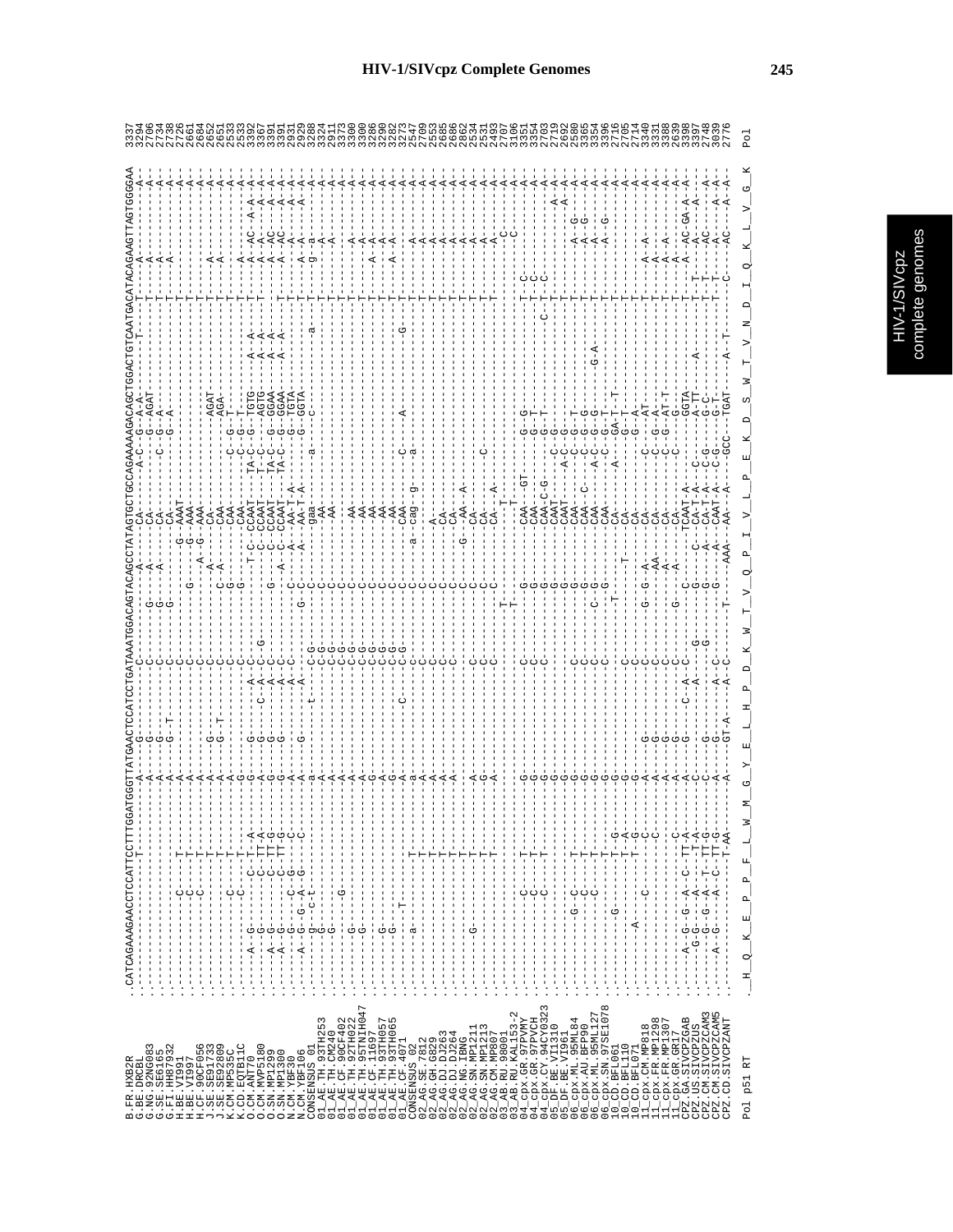| 9999999<br><u></u> ? ? ? ? ? ? ? ? ? ? ? ?<br>יט<br>דו<br>ד<br>ひ<br>œ<br>$ac-9$<br>ה<br>888888<br>AT.<br>ATH<br>AARA<br>RT.<br>gc<br>ወ⊄<br>HHH<br>မှ မှ<br>၂ မှ<br>ပုံ<br>ひ ひ ひ ひ ひ<br><b>ひひひひひひひひひひ</b><br>ひ<br>ゅのひ<br><b>しひひ</b><br>あめめめのめ しめめめめのめめ<br><b>000000000000</b><br>ひひひど<br>ಗ <b>ಲ</b><br>てり<br>0000606000000000<br>てり てり てり てり てり<br>등<br>ŭ<br>부<br>ά<br><u>-</u><br><b>ひひひひひ</b><br>めひ ひ ひ ひ ひ ひ ひ<br><b>G</b><br>ひひ<br>ひ<br>ひ<br>むめめめめめ<br>ひ ひ ひ ひ ひ ひ ひ ひ<br>000000<br>C<br>C<br>ひ<br>ひ<br>U<br>あひひひひ<br><b>しいい</b><br>595595555<br><b>し し</b><br>J<br>Ţ<br>ပုံ ပုံ<br>$-56-$<br><b>ひひひひひひひ</b><br>$a-c-a$<br>$-1 - 1 - 1$<br>$-1 - 1 - 1 - 1$<br>$-1 - 1 - 1 - 1 - 1$<br>ஜ<br>A A A<br><b>¤ ¤ ¤ ¤ ¤</b><br>⋖⋖<br>ှု<br>.<br>$\mathbf{I}$<br>$-1$ , $1$ , $1$ , $1$ , $1$<br>$\perp$<br>$\blacksquare$<br>-1<br>$\blacksquare$<br>-1<br>$\mathbf{I}$<br>$\blacksquare$<br>п<br>п<br>$\mathbf{I}$<br>-1<br>$\mathbf{I}$<br>$\blacksquare$<br>L.<br>ŧ<br>ŧ<br>- 1<br>-1<br>$\mathbf{I}$<br>÷<br>п.<br>ּוֹ פָׁוֹפְפָפְוֹ פְּפָפָוֹם<br>וְקִנְיִן וְוְוֹדָן וְקָנְיִן וְוֹדָן וְ<br>וְיִין וְוְוֹדְן וְוֹדְן וְ<br>U<br>Ť.<br>Ť.<br>j.<br>ಲ<br>$\mathbf I$<br>$\blacksquare$<br>$-7 - 7$<br>èĕe<br>¦¦¦<br>Н<br>н<br>НF<br>H<br>н<br>666<br>$\blacksquare$<br>1<br>÷<br>Ţ<br>$\blacksquare$<br>$\mathbf{I}$<br>$\frac{1}{1}$<br>Ţ<br>÷,<br>Ĥ.<br>11<br>÷<br>Τ.<br>- 1<br>$\mathbf{I}$<br>$\mathbf{I}$<br>$\Box$<br>- 1<br>-1<br>$\mathbf{I}$<br>л.<br>- 1<br>$\blacksquare$<br>-1<br>Ü<br>Ť.<br>$1 - 1$<br>J.<br>$1 - 1$<br>Ť.<br>Ť.<br>$\mathbb T$<br>$\mathbf I$<br>$\mathsf I$<br>$\mathbb{L}$<br>$\mathbf{I}$<br>$\mathsf I$<br>$\mathbf I$<br>$\mathbb{I}$<br>$\mathbb T$<br>1<br>$\mathbf{I}$<br>$\mathsf I$<br>$\mathsf I$<br>$1 - 1$<br>$\,$ I<br>1<br>$\mathbf I$<br>$\mathbb T$<br>T<br>$\mathbf{I}$<br>$\blacksquare$<br>1<br>I.<br>J.<br>1<br>$\mathbf{I}$<br>ı<br>1<br>Ī<br>$\mathsf I$<br>$\mathsf I$<br>$\mathsf I$<br>I.<br>$\mathbf{I}$<br>$\begin{array}{cccc}\n- & - & - & - & - \\ - & - & - & - \\ - & - & - & - \\ - & - & - & - \\ - & - & - & - \\ - & - & - & - \\ - & - & - & - \\ - & - & - & - \\ - & - & - & - \\ - & - & - & - \\ - & - & - & - \\ - & - & - & - \\ - & - & - & - \\ - & - & - & - \\ - & - & - & - \\ - & - & - & - \\ - & - & - & - \\ - & - & - & - \\ - & - & - & - \\ - & - & - & - \\ - & - & - & - \\ - & - & - & - \\ - & - & - & - \\ - & - & - & - \\ - & - & - & - \\ - & - & - & - \\ - &$<br>1<br>$\mathbb I$<br>$\frac{1}{1}$<br>$\mathsf I$<br>$\begin{array}{c}\n-1 \\ -1 \\ -1\n\end{array}$<br>$\mathsf I$<br>$\,$ I<br>$\mathsf I$<br>$\,$ I<br>$\mathbb T$<br>$\mathbf{I}$<br>L<br>п.<br>$\blacksquare$<br>-1<br>J.<br>$-1 - N -$<br>ł<br>$\mathbf{I}$<br>÷,<br>Ţ<br>ł<br>$\frac{1}{1}$<br>$\mathbf{I}$<br>T.<br>J,<br>$\frac{1}{1}$<br>$\frac{1}{1}$<br>Ŧ<br>$\mathbf{I}$<br>J.<br>$\mathbf{I}$<br>ł<br>$\begin{array}{c} 1 & 1 \\ 1 & 0 \\ 1 & 1 \\ 1 & 1 \end{array}$<br>$\frac{1}{1}$<br>ŧ<br>Ť<br>$\frac{1}{1}$<br>ł.<br>J,<br>$\frac{1}{1}$<br>$\frac{1}{1}$<br>$---A$ -<br>T<br>Ŀ<br>ł<br>J.<br>ł<br>$\mathbf{I}$<br>$\mathbf{I}$<br>J,<br>$\mathbf{I}$<br>$\blacksquare$<br>Ť.<br>j.<br>Ť.<br>1<br>$\mathbf{I}$<br>т<br>-11<br>$\mathbf{I}$<br>-<br>$\mathbf{I}$<br>圭圭<br>$\mathsf I$<br>$\mathbf{I}=\mathbf{I}$<br>$\mathbb{I}-\mathbb{I}$<br>$\mathbb{R}^n$<br>$\,$ I<br>$\,$ I<br>$\mathbf{I}=\mathbf{I}=\mathbf{I}$<br>$\mathbb{I}$<br>$\mathbb T$<br>$\mathbf{I}$<br>$\mathsf I$<br>$\overline{\phantom{a}}$<br>$\mathbf{I}$<br>$\mathbf{I}$ $\mathbf{I}$<br>$\sim 1$<br>$\mathbf{I}$<br>$\mathbb{I}$<br>$\,$ I<br>$\mathbf{I}$<br>$\mathbf{I}$<br>$\mathbf{I}$<br>$\begin{array}{cccccccccc} 1 & 1 & 1 & 1 & 1 \end{array}$<br>$\blacksquare$<br>$\mathbf{I}$<br>$\mathbf{I}$<br>- 11<br>$\mathbf{I}$<br>$\mathbf{I}$ $\mathbf{I}$<br>$\mathbf{I}$<br>$\blacksquare$<br>$\mathbf{I}$<br>$\mathbf{I}$ $\mathbf{I}$<br>$\blacksquare$<br>$1 - 1$<br>$\blacksquare$<br>$\mathbf{I}$<br>L.<br>- 1<br>J.<br>$\blacksquare$<br>$\mathbf{L}$<br>$\mathbf{I}$<br>$\mathbf{I}$<br>$\mathbf{I}$<br>$\mathbf{I}$<br>- 11<br>-1<br>- 1<br>후후후후후후<br>$\perp$<br>$\frac{1}{1}$<br>$\mathbf{I}$<br>л.<br>$\blacksquare$<br>- 1<br>$\mathbf{I}$<br>$\mathbf{I}$<br>- 1<br>$\blacksquare$<br>п.<br>$\mathbf{I}$<br>- 1<br>л.<br>$\mathbf{I}$<br>п.<br>л.<br>п.<br>$\mathbf{I}$<br>$\mathbf{I}$<br>$\mathbf{I}$<br>$\mathbf I$<br>Ť<br>$\mathbb{L}$<br>$\mathsf I$<br>$\mathbf{L}$<br>$\mathbb{L}$<br>$\mathbf{I}$<br>1<br>$\mathbf{I}$<br>$\mathbf I$<br>$\blacksquare$<br>$\blacksquare$<br>$\mathbf{I}$<br>J.<br>$\blacksquare$<br>п<br>$\mathbf{I}$<br>$\mathbf{I}$<br>-1<br>L.<br>$\blacksquare$<br>$\mathbb{I}$<br>$\mathsf I$<br>$\mathsf I$<br>$1 - 1$<br>$-1$ $-1$ $-1$<br>$\mathbf{I}$<br>$\frac{1}{\alpha}$<br>$-1 - 1$<br>Τ.<br>$\blacksquare$<br>Τ.<br>÷.<br>$+ + + +$<br>$\blacksquare$<br>$\frac{1}{4}$<br>$\blacksquare$<br>$\mathbf{I}$<br>$\overline{\phantom{a}}$<br>Т<br>f,<br>$\mathbf{I}$<br>$\mathbf{I}$<br>$\mathbf{I}$<br>T<br>$\blacksquare$<br>L.<br>$\mathbf{I}$<br>$\mathbf{I}$<br>$\mathbf{I}$<br>$\mathbf{I}$<br>$\mathbf{I}$<br>$\mathbf{I}$<br>-1<br>J.<br>$\mathbf{I}$<br>$\blacksquare$<br>$\mathbf{I}$<br>$\mathbf{I}$<br>- 1<br>- 1<br>- 1<br>п.<br>-1<br>- 1<br>$\mathbf{I}$<br>л.<br>п<br>л.<br>п<br>п<br>L.<br>L.<br>$\mathbf{I}$<br>п<br>$\mathbf{I}$<br>$\mathbf{I}$<br>-1<br>$\mathbf{I}$<br>$1 - 1 - 1$<br>$\mathbf I$<br>CO <sub>1</sub><br>$\mathsf I$<br>$\mathbf{I}$<br>$\mathsf I$<br>$\mathbb{L}$<br>$\mathbb T$<br>$\mathsf I$<br>1<br>1<br>$\mathsf I$<br>$\mathsf I$<br>$\mathbf{I}$<br>$\mathbf{I}$<br>$\mathbf{I}$<br>$\mathbf{I}$<br>T<br>$\blacksquare$<br>L.<br>$\mathbf{I}$<br>$\mathbf{I}$<br>$\mathbf{I}$<br>л.<br>$\mathbb{I}$<br>$\mathbb{R}^n$<br>$\blacksquare$<br>Ţ<br>ŧ<br>$\overline{\phantom{a}}$<br>J<br>$\mathbf{I}$<br>$\overline{\phantom{a}}$<br>$\overline{\phantom{a}}$<br>1<br>$\mathbf{I}$<br>- 11<br>$\mathbf{I}$<br>1<br>$\mathbf{I}$<br>$\mathbf{I}$<br>- 11<br>$\mathbf{I}$<br>$\mathbf{I}$<br>$\blacksquare$<br>$\mathbf{I}$<br>$\blacksquare$<br>$\mathbf{I}$<br>$\frac{1}{1}$<br>-1<br>$\mathbf{I}$<br>$\blacksquare$<br>ŧ<br>Ť<br>$\frac{1}{1}$<br>I<br>$\mathbf{I}$<br>$\mathbf{I}$<br>T<br>$\blacksquare$<br>- 1<br>$\blacksquare$<br>$\blacksquare$<br>п<br>$\mathbf{I}$<br>H.<br>т<br>$\mathbf{I}$<br>$\mathbf{I}$<br>-1<br>п<br>п<br>-1<br>п.<br>$\mathbf{I}$<br>$\mathbf{I}$<br>$\mathbf{I}$<br>л.<br>п<br>$\mathbf{I}$<br>-1<br>$\mathbf{I}$<br>-1<br>Ü<br>1<br>$\begin{array}{c} \rule{0pt}{2.5ex} \rule{0pt}{2.5ex} \rule{0pt}{2.5ex} \rule{0pt}{2.5ex} \rule{0pt}{2.5ex} \rule{0pt}{2.5ex} \rule{0pt}{2.5ex} \rule{0pt}{2.5ex} \rule{0pt}{2.5ex} \rule{0pt}{2.5ex} \rule{0pt}{2.5ex} \rule{0pt}{2.5ex} \rule{0pt}{2.5ex} \rule{0pt}{2.5ex} \rule{0pt}{2.5ex} \rule{0pt}{2.5ex} \rule{0pt}{2.5ex} \rule{0pt}{2.5ex} \rule{0pt}{2.5ex} \rule{0$<br>$\mathbf{I}$<br>$\mathsf I$<br>$\mathbf I$<br>U<br>$\mathbf I$<br>J.<br>J.<br>T<br>J.<br>$\blacksquare$<br>$\mathbf{I}$<br>-1 |  |  | AGAGGAACCAAA<br>のひ |  | ל זוה |
|---------------------------------------------------------------------------------------------------------------------------------------------------------------------------------------------------------------------------------------------------------------------------------------------------------------------------------------------------------------------------------------------------------------------------------------------------------------------------------------------------------------------------------------------------------------------------------------------------------------------------------------------------------------------------------------------------------------------------------------------------------------------------------------------------------------------------------------------------------------------------------------------------------------------------------------------------------------------------------------------------------------------------------------------------------------------------------------------------------------------------------------------------------------------------------------------------------------------------------------------------------------------------------------------------------------------------------------------------------------------------------------------------------------------------------------------------------------------------------------------------------------------------------------------------------------------------------------------------------------------------------------------------------------------------------------------------------------------------------------------------------------------------------------------------------------------------------------------------------------------------------------------------------------------------------------------------------------------------------------------------------------------------------------------------------------------------------------------------------------------------------------------------------------------------------------------------------------------------------------------------------------------------------------------------------------------------------------------------------------------------------------------------------------------------------------------------------------------------------------------------------------------------------------------------------------------------------------------------------------------------------------------------------------------------------------------------------------------------------------------------------------------------------------------------------------------------------------------------------------------------------------------------------------------------------------------------------------------------------------------------------------------------------------------------------------------------------------------------------------------------------------------------------------------------------------------------------------------------------------------------------------------------------------------------------------------------------------------------------------------------------------------------------------------------------------------------------------------------------------------------------------------------------------------------------------------------------------------------------------------------------------------------------------------------------------------------------------------------------------------------------------------------------------------------------------------------------------------------------------------------------------------------------------------------------------------------------------------------------------------------------------------------------------------------------------------------------------------------------------------------------------------------------------------------------------------------------------------------------------------------------------------------------------------------------------------------------------------------------------------------------------------------------------------------------------------------------------------------------------------------------------------------------------------------------------------------------------------------------------------------------------------------------------------------------------------------------------------------------------------------------------------------------------------------------------------------------------------------------------------------------------------------------------------------------------------------------------------------------------------------------------------------------------------------------------------------------------------------------------------------------------------------------------------------------------------------------------------------------------------------------------------------------------------------------------------------------------------------------------------------------------------------------------------------------------------------------------------------------------------------------------------------------------------------------------------------------------------------------------------------------------------------------------------------------------------------------------------------------------------------------------------------------------------------------------------------------------------------------------------------------------------------------------------------------------------------------------------------------------------------------------------------------------------------------------------------------------------------------------------------------------------------------------------------------------------------------------------------------------------------------------------------------------------------------------------------------------------------------------------------------------------------------------------------------------------------------------------------------------------------------------------------------------------------------------------------------------------------------------------------------------------------------------------------------------------------------------------------------------------------------------------------------------------------------------------------------------------------------------------------------------------------------------------------------------------------------------------------------------------------------------------------------------------------------|--|--|--------------------|--|-------|
|                                                                                                                                                                                                                                                                                                                                                                                                                                                                                                                                                                                                                                                                                                                                                                                                                                                                                                                                                                                                                                                                                                                                                                                                                                                                                                                                                                                                                                                                                                                                                                                                                                                                                                                                                                                                                                                                                                                                                                                                                                                                                                                                                                                                                                                                                                                                                                                                                                                                                                                                                                                                                                                                                                                                                                                                                                                                                                                                                                                                                                                                                                                                                                                                                                                                                                                                                                                                                                                                                                                                                                                                                                                                                                                                                                                                                                                                                                                                                                                                                                                                                                                                                                                                                                                                                                                                                                                                                                                                                                                                                                                                                                                                                                                                                                                                                                                                                                                                                                                                                                                                                                                                                                                                                                                                                                                                                                                                                                                                                                                                                                                                                                                                                                                                                                                                                                                                                                                                                                                                                                                                                                                                                                                                                                                                                                                                                                                                                                                                                                                                                                                                                                                                                                                                                                                                                                                                                                                                                                                                                                                         |  |  |                    |  |       |
|                                                                                                                                                                                                                                                                                                                                                                                                                                                                                                                                                                                                                                                                                                                                                                                                                                                                                                                                                                                                                                                                                                                                                                                                                                                                                                                                                                                                                                                                                                                                                                                                                                                                                                                                                                                                                                                                                                                                                                                                                                                                                                                                                                                                                                                                                                                                                                                                                                                                                                                                                                                                                                                                                                                                                                                                                                                                                                                                                                                                                                                                                                                                                                                                                                                                                                                                                                                                                                                                                                                                                                                                                                                                                                                                                                                                                                                                                                                                                                                                                                                                                                                                                                                                                                                                                                                                                                                                                                                                                                                                                                                                                                                                                                                                                                                                                                                                                                                                                                                                                                                                                                                                                                                                                                                                                                                                                                                                                                                                                                                                                                                                                                                                                                                                                                                                                                                                                                                                                                                                                                                                                                                                                                                                                                                                                                                                                                                                                                                                                                                                                                                                                                                                                                                                                                                                                                                                                                                                                                                                                                                         |  |  |                    |  |       |
|                                                                                                                                                                                                                                                                                                                                                                                                                                                                                                                                                                                                                                                                                                                                                                                                                                                                                                                                                                                                                                                                                                                                                                                                                                                                                                                                                                                                                                                                                                                                                                                                                                                                                                                                                                                                                                                                                                                                                                                                                                                                                                                                                                                                                                                                                                                                                                                                                                                                                                                                                                                                                                                                                                                                                                                                                                                                                                                                                                                                                                                                                                                                                                                                                                                                                                                                                                                                                                                                                                                                                                                                                                                                                                                                                                                                                                                                                                                                                                                                                                                                                                                                                                                                                                                                                                                                                                                                                                                                                                                                                                                                                                                                                                                                                                                                                                                                                                                                                                                                                                                                                                                                                                                                                                                                                                                                                                                                                                                                                                                                                                                                                                                                                                                                                                                                                                                                                                                                                                                                                                                                                                                                                                                                                                                                                                                                                                                                                                                                                                                                                                                                                                                                                                                                                                                                                                                                                                                                                                                                                                                         |  |  |                    |  |       |
|                                                                                                                                                                                                                                                                                                                                                                                                                                                                                                                                                                                                                                                                                                                                                                                                                                                                                                                                                                                                                                                                                                                                                                                                                                                                                                                                                                                                                                                                                                                                                                                                                                                                                                                                                                                                                                                                                                                                                                                                                                                                                                                                                                                                                                                                                                                                                                                                                                                                                                                                                                                                                                                                                                                                                                                                                                                                                                                                                                                                                                                                                                                                                                                                                                                                                                                                                                                                                                                                                                                                                                                                                                                                                                                                                                                                                                                                                                                                                                                                                                                                                                                                                                                                                                                                                                                                                                                                                                                                                                                                                                                                                                                                                                                                                                                                                                                                                                                                                                                                                                                                                                                                                                                                                                                                                                                                                                                                                                                                                                                                                                                                                                                                                                                                                                                                                                                                                                                                                                                                                                                                                                                                                                                                                                                                                                                                                                                                                                                                                                                                                                                                                                                                                                                                                                                                                                                                                                                                                                                                                                                         |  |  |                    |  |       |
|                                                                                                                                                                                                                                                                                                                                                                                                                                                                                                                                                                                                                                                                                                                                                                                                                                                                                                                                                                                                                                                                                                                                                                                                                                                                                                                                                                                                                                                                                                                                                                                                                                                                                                                                                                                                                                                                                                                                                                                                                                                                                                                                                                                                                                                                                                                                                                                                                                                                                                                                                                                                                                                                                                                                                                                                                                                                                                                                                                                                                                                                                                                                                                                                                                                                                                                                                                                                                                                                                                                                                                                                                                                                                                                                                                                                                                                                                                                                                                                                                                                                                                                                                                                                                                                                                                                                                                                                                                                                                                                                                                                                                                                                                                                                                                                                                                                                                                                                                                                                                                                                                                                                                                                                                                                                                                                                                                                                                                                                                                                                                                                                                                                                                                                                                                                                                                                                                                                                                                                                                                                                                                                                                                                                                                                                                                                                                                                                                                                                                                                                                                                                                                                                                                                                                                                                                                                                                                                                                                                                                                                         |  |  |                    |  |       |
|                                                                                                                                                                                                                                                                                                                                                                                                                                                                                                                                                                                                                                                                                                                                                                                                                                                                                                                                                                                                                                                                                                                                                                                                                                                                                                                                                                                                                                                                                                                                                                                                                                                                                                                                                                                                                                                                                                                                                                                                                                                                                                                                                                                                                                                                                                                                                                                                                                                                                                                                                                                                                                                                                                                                                                                                                                                                                                                                                                                                                                                                                                                                                                                                                                                                                                                                                                                                                                                                                                                                                                                                                                                                                                                                                                                                                                                                                                                                                                                                                                                                                                                                                                                                                                                                                                                                                                                                                                                                                                                                                                                                                                                                                                                                                                                                                                                                                                                                                                                                                                                                                                                                                                                                                                                                                                                                                                                                                                                                                                                                                                                                                                                                                                                                                                                                                                                                                                                                                                                                                                                                                                                                                                                                                                                                                                                                                                                                                                                                                                                                                                                                                                                                                                                                                                                                                                                                                                                                                                                                                                                         |  |  |                    |  |       |
|                                                                                                                                                                                                                                                                                                                                                                                                                                                                                                                                                                                                                                                                                                                                                                                                                                                                                                                                                                                                                                                                                                                                                                                                                                                                                                                                                                                                                                                                                                                                                                                                                                                                                                                                                                                                                                                                                                                                                                                                                                                                                                                                                                                                                                                                                                                                                                                                                                                                                                                                                                                                                                                                                                                                                                                                                                                                                                                                                                                                                                                                                                                                                                                                                                                                                                                                                                                                                                                                                                                                                                                                                                                                                                                                                                                                                                                                                                                                                                                                                                                                                                                                                                                                                                                                                                                                                                                                                                                                                                                                                                                                                                                                                                                                                                                                                                                                                                                                                                                                                                                                                                                                                                                                                                                                                                                                                                                                                                                                                                                                                                                                                                                                                                                                                                                                                                                                                                                                                                                                                                                                                                                                                                                                                                                                                                                                                                                                                                                                                                                                                                                                                                                                                                                                                                                                                                                                                                                                                                                                                                                         |  |  |                    |  |       |
|                                                                                                                                                                                                                                                                                                                                                                                                                                                                                                                                                                                                                                                                                                                                                                                                                                                                                                                                                                                                                                                                                                                                                                                                                                                                                                                                                                                                                                                                                                                                                                                                                                                                                                                                                                                                                                                                                                                                                                                                                                                                                                                                                                                                                                                                                                                                                                                                                                                                                                                                                                                                                                                                                                                                                                                                                                                                                                                                                                                                                                                                                                                                                                                                                                                                                                                                                                                                                                                                                                                                                                                                                                                                                                                                                                                                                                                                                                                                                                                                                                                                                                                                                                                                                                                                                                                                                                                                                                                                                                                                                                                                                                                                                                                                                                                                                                                                                                                                                                                                                                                                                                                                                                                                                                                                                                                                                                                                                                                                                                                                                                                                                                                                                                                                                                                                                                                                                                                                                                                                                                                                                                                                                                                                                                                                                                                                                                                                                                                                                                                                                                                                                                                                                                                                                                                                                                                                                                                                                                                                                                                         |  |  |                    |  |       |
|                                                                                                                                                                                                                                                                                                                                                                                                                                                                                                                                                                                                                                                                                                                                                                                                                                                                                                                                                                                                                                                                                                                                                                                                                                                                                                                                                                                                                                                                                                                                                                                                                                                                                                                                                                                                                                                                                                                                                                                                                                                                                                                                                                                                                                                                                                                                                                                                                                                                                                                                                                                                                                                                                                                                                                                                                                                                                                                                                                                                                                                                                                                                                                                                                                                                                                                                                                                                                                                                                                                                                                                                                                                                                                                                                                                                                                                                                                                                                                                                                                                                                                                                                                                                                                                                                                                                                                                                                                                                                                                                                                                                                                                                                                                                                                                                                                                                                                                                                                                                                                                                                                                                                                                                                                                                                                                                                                                                                                                                                                                                                                                                                                                                                                                                                                                                                                                                                                                                                                                                                                                                                                                                                                                                                                                                                                                                                                                                                                                                                                                                                                                                                                                                                                                                                                                                                                                                                                                                                                                                                                                         |  |  |                    |  |       |
|                                                                                                                                                                                                                                                                                                                                                                                                                                                                                                                                                                                                                                                                                                                                                                                                                                                                                                                                                                                                                                                                                                                                                                                                                                                                                                                                                                                                                                                                                                                                                                                                                                                                                                                                                                                                                                                                                                                                                                                                                                                                                                                                                                                                                                                                                                                                                                                                                                                                                                                                                                                                                                                                                                                                                                                                                                                                                                                                                                                                                                                                                                                                                                                                                                                                                                                                                                                                                                                                                                                                                                                                                                                                                                                                                                                                                                                                                                                                                                                                                                                                                                                                                                                                                                                                                                                                                                                                                                                                                                                                                                                                                                                                                                                                                                                                                                                                                                                                                                                                                                                                                                                                                                                                                                                                                                                                                                                                                                                                                                                                                                                                                                                                                                                                                                                                                                                                                                                                                                                                                                                                                                                                                                                                                                                                                                                                                                                                                                                                                                                                                                                                                                                                                                                                                                                                                                                                                                                                                                                                                                                         |  |  |                    |  |       |
|                                                                                                                                                                                                                                                                                                                                                                                                                                                                                                                                                                                                                                                                                                                                                                                                                                                                                                                                                                                                                                                                                                                                                                                                                                                                                                                                                                                                                                                                                                                                                                                                                                                                                                                                                                                                                                                                                                                                                                                                                                                                                                                                                                                                                                                                                                                                                                                                                                                                                                                                                                                                                                                                                                                                                                                                                                                                                                                                                                                                                                                                                                                                                                                                                                                                                                                                                                                                                                                                                                                                                                                                                                                                                                                                                                                                                                                                                                                                                                                                                                                                                                                                                                                                                                                                                                                                                                                                                                                                                                                                                                                                                                                                                                                                                                                                                                                                                                                                                                                                                                                                                                                                                                                                                                                                                                                                                                                                                                                                                                                                                                                                                                                                                                                                                                                                                                                                                                                                                                                                                                                                                                                                                                                                                                                                                                                                                                                                                                                                                                                                                                                                                                                                                                                                                                                                                                                                                                                                                                                                                                                         |  |  |                    |  |       |
|                                                                                                                                                                                                                                                                                                                                                                                                                                                                                                                                                                                                                                                                                                                                                                                                                                                                                                                                                                                                                                                                                                                                                                                                                                                                                                                                                                                                                                                                                                                                                                                                                                                                                                                                                                                                                                                                                                                                                                                                                                                                                                                                                                                                                                                                                                                                                                                                                                                                                                                                                                                                                                                                                                                                                                                                                                                                                                                                                                                                                                                                                                                                                                                                                                                                                                                                                                                                                                                                                                                                                                                                                                                                                                                                                                                                                                                                                                                                                                                                                                                                                                                                                                                                                                                                                                                                                                                                                                                                                                                                                                                                                                                                                                                                                                                                                                                                                                                                                                                                                                                                                                                                                                                                                                                                                                                                                                                                                                                                                                                                                                                                                                                                                                                                                                                                                                                                                                                                                                                                                                                                                                                                                                                                                                                                                                                                                                                                                                                                                                                                                                                                                                                                                                                                                                                                                                                                                                                                                                                                                                                         |  |  |                    |  |       |
|                                                                                                                                                                                                                                                                                                                                                                                                                                                                                                                                                                                                                                                                                                                                                                                                                                                                                                                                                                                                                                                                                                                                                                                                                                                                                                                                                                                                                                                                                                                                                                                                                                                                                                                                                                                                                                                                                                                                                                                                                                                                                                                                                                                                                                                                                                                                                                                                                                                                                                                                                                                                                                                                                                                                                                                                                                                                                                                                                                                                                                                                                                                                                                                                                                                                                                                                                                                                                                                                                                                                                                                                                                                                                                                                                                                                                                                                                                                                                                                                                                                                                                                                                                                                                                                                                                                                                                                                                                                                                                                                                                                                                                                                                                                                                                                                                                                                                                                                                                                                                                                                                                                                                                                                                                                                                                                                                                                                                                                                                                                                                                                                                                                                                                                                                                                                                                                                                                                                                                                                                                                                                                                                                                                                                                                                                                                                                                                                                                                                                                                                                                                                                                                                                                                                                                                                                                                                                                                                                                                                                                                         |  |  |                    |  |       |
|                                                                                                                                                                                                                                                                                                                                                                                                                                                                                                                                                                                                                                                                                                                                                                                                                                                                                                                                                                                                                                                                                                                                                                                                                                                                                                                                                                                                                                                                                                                                                                                                                                                                                                                                                                                                                                                                                                                                                                                                                                                                                                                                                                                                                                                                                                                                                                                                                                                                                                                                                                                                                                                                                                                                                                                                                                                                                                                                                                                                                                                                                                                                                                                                                                                                                                                                                                                                                                                                                                                                                                                                                                                                                                                                                                                                                                                                                                                                                                                                                                                                                                                                                                                                                                                                                                                                                                                                                                                                                                                                                                                                                                                                                                                                                                                                                                                                                                                                                                                                                                                                                                                                                                                                                                                                                                                                                                                                                                                                                                                                                                                                                                                                                                                                                                                                                                                                                                                                                                                                                                                                                                                                                                                                                                                                                                                                                                                                                                                                                                                                                                                                                                                                                                                                                                                                                                                                                                                                                                                                                                                         |  |  |                    |  |       |
|                                                                                                                                                                                                                                                                                                                                                                                                                                                                                                                                                                                                                                                                                                                                                                                                                                                                                                                                                                                                                                                                                                                                                                                                                                                                                                                                                                                                                                                                                                                                                                                                                                                                                                                                                                                                                                                                                                                                                                                                                                                                                                                                                                                                                                                                                                                                                                                                                                                                                                                                                                                                                                                                                                                                                                                                                                                                                                                                                                                                                                                                                                                                                                                                                                                                                                                                                                                                                                                                                                                                                                                                                                                                                                                                                                                                                                                                                                                                                                                                                                                                                                                                                                                                                                                                                                                                                                                                                                                                                                                                                                                                                                                                                                                                                                                                                                                                                                                                                                                                                                                                                                                                                                                                                                                                                                                                                                                                                                                                                                                                                                                                                                                                                                                                                                                                                                                                                                                                                                                                                                                                                                                                                                                                                                                                                                                                                                                                                                                                                                                                                                                                                                                                                                                                                                                                                                                                                                                                                                                                                                                         |  |  |                    |  |       |
|                                                                                                                                                                                                                                                                                                                                                                                                                                                                                                                                                                                                                                                                                                                                                                                                                                                                                                                                                                                                                                                                                                                                                                                                                                                                                                                                                                                                                                                                                                                                                                                                                                                                                                                                                                                                                                                                                                                                                                                                                                                                                                                                                                                                                                                                                                                                                                                                                                                                                                                                                                                                                                                                                                                                                                                                                                                                                                                                                                                                                                                                                                                                                                                                                                                                                                                                                                                                                                                                                                                                                                                                                                                                                                                                                                                                                                                                                                                                                                                                                                                                                                                                                                                                                                                                                                                                                                                                                                                                                                                                                                                                                                                                                                                                                                                                                                                                                                                                                                                                                                                                                                                                                                                                                                                                                                                                                                                                                                                                                                                                                                                                                                                                                                                                                                                                                                                                                                                                                                                                                                                                                                                                                                                                                                                                                                                                                                                                                                                                                                                                                                                                                                                                                                                                                                                                                                                                                                                                                                                                                                                         |  |  |                    |  |       |
| 1                                                                                                                                                                                                                                                                                                                                                                                                                                                                                                                                                                                                                                                                                                                                                                                                                                                                                                                                                                                                                                                                                                                                                                                                                                                                                                                                                                                                                                                                                                                                                                                                                                                                                                                                                                                                                                                                                                                                                                                                                                                                                                                                                                                                                                                                                                                                                                                                                                                                                                                                                                                                                                                                                                                                                                                                                                                                                                                                                                                                                                                                                                                                                                                                                                                                                                                                                                                                                                                                                                                                                                                                                                                                                                                                                                                                                                                                                                                                                                                                                                                                                                                                                                                                                                                                                                                                                                                                                                                                                                                                                                                                                                                                                                                                                                                                                                                                                                                                                                                                                                                                                                                                                                                                                                                                                                                                                                                                                                                                                                                                                                                                                                                                                                                                                                                                                                                                                                                                                                                                                                                                                                                                                                                                                                                                                                                                                                                                                                                                                                                                                                                                                                                                                                                                                                                                                                                                                                                                                                                                                                                       |  |  |                    |  |       |
| $a - A - C - C - A - C$<br>$- -A - -$<br>$-1 - A - - -$<br>$G - -A - -$<br>$-1 - 2 - 1 - 1$<br>I<br>J<br>$\mathsf I$<br>$- -A - -$                                                                                                                                                                                                                                                                                                                                                                                                                                                                                                                                                                                                                                                                                                                                                                                                                                                                                                                                                                                                                                                                                                                                                                                                                                                                                                                                                                                                                                                                                                                                                                                                                                                                                                                                                                                                                                                                                                                                                                                                                                                                                                                                                                                                                                                                                                                                                                                                                                                                                                                                                                                                                                                                                                                                                                                                                                                                                                                                                                                                                                                                                                                                                                                                                                                                                                                                                                                                                                                                                                                                                                                                                                                                                                                                                                                                                                                                                                                                                                                                                                                                                                                                                                                                                                                                                                                                                                                                                                                                                                                                                                                                                                                                                                                                                                                                                                                                                                                                                                                                                                                                                                                                                                                                                                                                                                                                                                                                                                                                                                                                                                                                                                                                                                                                                                                                                                                                                                                                                                                                                                                                                                                                                                                                                                                                                                                                                                                                                                                                                                                                                                                                                                                                                                                                                                                                                                                                                                                      |  |  |                    |  |       |
|                                                                                                                                                                                                                                                                                                                                                                                                                                                                                                                                                                                                                                                                                                                                                                                                                                                                                                                                                                                                                                                                                                                                                                                                                                                                                                                                                                                                                                                                                                                                                                                                                                                                                                                                                                                                                                                                                                                                                                                                                                                                                                                                                                                                                                                                                                                                                                                                                                                                                                                                                                                                                                                                                                                                                                                                                                                                                                                                                                                                                                                                                                                                                                                                                                                                                                                                                                                                                                                                                                                                                                                                                                                                                                                                                                                                                                                                                                                                                                                                                                                                                                                                                                                                                                                                                                                                                                                                                                                                                                                                                                                                                                                                                                                                                                                                                                                                                                                                                                                                                                                                                                                                                                                                                                                                                                                                                                                                                                                                                                                                                                                                                                                                                                                                                                                                                                                                                                                                                                                                                                                                                                                                                                                                                                                                                                                                                                                                                                                                                                                                                                                                                                                                                                                                                                                                                                                                                                                                                                                                                                                         |  |  |                    |  |       |
|                                                                                                                                                                                                                                                                                                                                                                                                                                                                                                                                                                                                                                                                                                                                                                                                                                                                                                                                                                                                                                                                                                                                                                                                                                                                                                                                                                                                                                                                                                                                                                                                                                                                                                                                                                                                                                                                                                                                                                                                                                                                                                                                                                                                                                                                                                                                                                                                                                                                                                                                                                                                                                                                                                                                                                                                                                                                                                                                                                                                                                                                                                                                                                                                                                                                                                                                                                                                                                                                                                                                                                                                                                                                                                                                                                                                                                                                                                                                                                                                                                                                                                                                                                                                                                                                                                                                                                                                                                                                                                                                                                                                                                                                                                                                                                                                                                                                                                                                                                                                                                                                                                                                                                                                                                                                                                                                                                                                                                                                                                                                                                                                                                                                                                                                                                                                                                                                                                                                                                                                                                                                                                                                                                                                                                                                                                                                                                                                                                                                                                                                                                                                                                                                                                                                                                                                                                                                                                                                                                                                                                                         |  |  |                    |  |       |
|                                                                                                                                                                                                                                                                                                                                                                                                                                                                                                                                                                                                                                                                                                                                                                                                                                                                                                                                                                                                                                                                                                                                                                                                                                                                                                                                                                                                                                                                                                                                                                                                                                                                                                                                                                                                                                                                                                                                                                                                                                                                                                                                                                                                                                                                                                                                                                                                                                                                                                                                                                                                                                                                                                                                                                                                                                                                                                                                                                                                                                                                                                                                                                                                                                                                                                                                                                                                                                                                                                                                                                                                                                                                                                                                                                                                                                                                                                                                                                                                                                                                                                                                                                                                                                                                                                                                                                                                                                                                                                                                                                                                                                                                                                                                                                                                                                                                                                                                                                                                                                                                                                                                                                                                                                                                                                                                                                                                                                                                                                                                                                                                                                                                                                                                                                                                                                                                                                                                                                                                                                                                                                                                                                                                                                                                                                                                                                                                                                                                                                                                                                                                                                                                                                                                                                                                                                                                                                                                                                                                                                                         |  |  |                    |  |       |
|                                                                                                                                                                                                                                                                                                                                                                                                                                                                                                                                                                                                                                                                                                                                                                                                                                                                                                                                                                                                                                                                                                                                                                                                                                                                                                                                                                                                                                                                                                                                                                                                                                                                                                                                                                                                                                                                                                                                                                                                                                                                                                                                                                                                                                                                                                                                                                                                                                                                                                                                                                                                                                                                                                                                                                                                                                                                                                                                                                                                                                                                                                                                                                                                                                                                                                                                                                                                                                                                                                                                                                                                                                                                                                                                                                                                                                                                                                                                                                                                                                                                                                                                                                                                                                                                                                                                                                                                                                                                                                                                                                                                                                                                                                                                                                                                                                                                                                                                                                                                                                                                                                                                                                                                                                                                                                                                                                                                                                                                                                                                                                                                                                                                                                                                                                                                                                                                                                                                                                                                                                                                                                                                                                                                                                                                                                                                                                                                                                                                                                                                                                                                                                                                                                                                                                                                                                                                                                                                                                                                                                                         |  |  |                    |  |       |
|                                                                                                                                                                                                                                                                                                                                                                                                                                                                                                                                                                                                                                                                                                                                                                                                                                                                                                                                                                                                                                                                                                                                                                                                                                                                                                                                                                                                                                                                                                                                                                                                                                                                                                                                                                                                                                                                                                                                                                                                                                                                                                                                                                                                                                                                                                                                                                                                                                                                                                                                                                                                                                                                                                                                                                                                                                                                                                                                                                                                                                                                                                                                                                                                                                                                                                                                                                                                                                                                                                                                                                                                                                                                                                                                                                                                                                                                                                                                                                                                                                                                                                                                                                                                                                                                                                                                                                                                                                                                                                                                                                                                                                                                                                                                                                                                                                                                                                                                                                                                                                                                                                                                                                                                                                                                                                                                                                                                                                                                                                                                                                                                                                                                                                                                                                                                                                                                                                                                                                                                                                                                                                                                                                                                                                                                                                                                                                                                                                                                                                                                                                                                                                                                                                                                                                                                                                                                                                                                                                                                                                                         |  |  |                    |  |       |
|                                                                                                                                                                                                                                                                                                                                                                                                                                                                                                                                                                                                                                                                                                                                                                                                                                                                                                                                                                                                                                                                                                                                                                                                                                                                                                                                                                                                                                                                                                                                                                                                                                                                                                                                                                                                                                                                                                                                                                                                                                                                                                                                                                                                                                                                                                                                                                                                                                                                                                                                                                                                                                                                                                                                                                                                                                                                                                                                                                                                                                                                                                                                                                                                                                                                                                                                                                                                                                                                                                                                                                                                                                                                                                                                                                                                                                                                                                                                                                                                                                                                                                                                                                                                                                                                                                                                                                                                                                                                                                                                                                                                                                                                                                                                                                                                                                                                                                                                                                                                                                                                                                                                                                                                                                                                                                                                                                                                                                                                                                                                                                                                                                                                                                                                                                                                                                                                                                                                                                                                                                                                                                                                                                                                                                                                                                                                                                                                                                                                                                                                                                                                                                                                                                                                                                                                                                                                                                                                                                                                                                                         |  |  |                    |  |       |
|                                                                                                                                                                                                                                                                                                                                                                                                                                                                                                                                                                                                                                                                                                                                                                                                                                                                                                                                                                                                                                                                                                                                                                                                                                                                                                                                                                                                                                                                                                                                                                                                                                                                                                                                                                                                                                                                                                                                                                                                                                                                                                                                                                                                                                                                                                                                                                                                                                                                                                                                                                                                                                                                                                                                                                                                                                                                                                                                                                                                                                                                                                                                                                                                                                                                                                                                                                                                                                                                                                                                                                                                                                                                                                                                                                                                                                                                                                                                                                                                                                                                                                                                                                                                                                                                                                                                                                                                                                                                                                                                                                                                                                                                                                                                                                                                                                                                                                                                                                                                                                                                                                                                                                                                                                                                                                                                                                                                                                                                                                                                                                                                                                                                                                                                                                                                                                                                                                                                                                                                                                                                                                                                                                                                                                                                                                                                                                                                                                                                                                                                                                                                                                                                                                                                                                                                                                                                                                                                                                                                                                                         |  |  |                    |  |       |
|                                                                                                                                                                                                                                                                                                                                                                                                                                                                                                                                                                                                                                                                                                                                                                                                                                                                                                                                                                                                                                                                                                                                                                                                                                                                                                                                                                                                                                                                                                                                                                                                                                                                                                                                                                                                                                                                                                                                                                                                                                                                                                                                                                                                                                                                                                                                                                                                                                                                                                                                                                                                                                                                                                                                                                                                                                                                                                                                                                                                                                                                                                                                                                                                                                                                                                                                                                                                                                                                                                                                                                                                                                                                                                                                                                                                                                                                                                                                                                                                                                                                                                                                                                                                                                                                                                                                                                                                                                                                                                                                                                                                                                                                                                                                                                                                                                                                                                                                                                                                                                                                                                                                                                                                                                                                                                                                                                                                                                                                                                                                                                                                                                                                                                                                                                                                                                                                                                                                                                                                                                                                                                                                                                                                                                                                                                                                                                                                                                                                                                                                                                                                                                                                                                                                                                                                                                                                                                                                                                                                                                                         |  |  |                    |  |       |
|                                                                                                                                                                                                                                                                                                                                                                                                                                                                                                                                                                                                                                                                                                                                                                                                                                                                                                                                                                                                                                                                                                                                                                                                                                                                                                                                                                                                                                                                                                                                                                                                                                                                                                                                                                                                                                                                                                                                                                                                                                                                                                                                                                                                                                                                                                                                                                                                                                                                                                                                                                                                                                                                                                                                                                                                                                                                                                                                                                                                                                                                                                                                                                                                                                                                                                                                                                                                                                                                                                                                                                                                                                                                                                                                                                                                                                                                                                                                                                                                                                                                                                                                                                                                                                                                                                                                                                                                                                                                                                                                                                                                                                                                                                                                                                                                                                                                                                                                                                                                                                                                                                                                                                                                                                                                                                                                                                                                                                                                                                                                                                                                                                                                                                                                                                                                                                                                                                                                                                                                                                                                                                                                                                                                                                                                                                                                                                                                                                                                                                                                                                                                                                                                                                                                                                                                                                                                                                                                                                                                                                                         |  |  |                    |  |       |
|                                                                                                                                                                                                                                                                                                                                                                                                                                                                                                                                                                                                                                                                                                                                                                                                                                                                                                                                                                                                                                                                                                                                                                                                                                                                                                                                                                                                                                                                                                                                                                                                                                                                                                                                                                                                                                                                                                                                                                                                                                                                                                                                                                                                                                                                                                                                                                                                                                                                                                                                                                                                                                                                                                                                                                                                                                                                                                                                                                                                                                                                                                                                                                                                                                                                                                                                                                                                                                                                                                                                                                                                                                                                                                                                                                                                                                                                                                                                                                                                                                                                                                                                                                                                                                                                                                                                                                                                                                                                                                                                                                                                                                                                                                                                                                                                                                                                                                                                                                                                                                                                                                                                                                                                                                                                                                                                                                                                                                                                                                                                                                                                                                                                                                                                                                                                                                                                                                                                                                                                                                                                                                                                                                                                                                                                                                                                                                                                                                                                                                                                                                                                                                                                                                                                                                                                                                                                                                                                                                                                                                                         |  |  |                    |  |       |
|                                                                                                                                                                                                                                                                                                                                                                                                                                                                                                                                                                                                                                                                                                                                                                                                                                                                                                                                                                                                                                                                                                                                                                                                                                                                                                                                                                                                                                                                                                                                                                                                                                                                                                                                                                                                                                                                                                                                                                                                                                                                                                                                                                                                                                                                                                                                                                                                                                                                                                                                                                                                                                                                                                                                                                                                                                                                                                                                                                                                                                                                                                                                                                                                                                                                                                                                                                                                                                                                                                                                                                                                                                                                                                                                                                                                                                                                                                                                                                                                                                                                                                                                                                                                                                                                                                                                                                                                                                                                                                                                                                                                                                                                                                                                                                                                                                                                                                                                                                                                                                                                                                                                                                                                                                                                                                                                                                                                                                                                                                                                                                                                                                                                                                                                                                                                                                                                                                                                                                                                                                                                                                                                                                                                                                                                                                                                                                                                                                                                                                                                                                                                                                                                                                                                                                                                                                                                                                                                                                                                                                                         |  |  |                    |  |       |
|                                                                                                                                                                                                                                                                                                                                                                                                                                                                                                                                                                                                                                                                                                                                                                                                                                                                                                                                                                                                                                                                                                                                                                                                                                                                                                                                                                                                                                                                                                                                                                                                                                                                                                                                                                                                                                                                                                                                                                                                                                                                                                                                                                                                                                                                                                                                                                                                                                                                                                                                                                                                                                                                                                                                                                                                                                                                                                                                                                                                                                                                                                                                                                                                                                                                                                                                                                                                                                                                                                                                                                                                                                                                                                                                                                                                                                                                                                                                                                                                                                                                                                                                                                                                                                                                                                                                                                                                                                                                                                                                                                                                                                                                                                                                                                                                                                                                                                                                                                                                                                                                                                                                                                                                                                                                                                                                                                                                                                                                                                                                                                                                                                                                                                                                                                                                                                                                                                                                                                                                                                                                                                                                                                                                                                                                                                                                                                                                                                                                                                                                                                                                                                                                                                                                                                                                                                                                                                                                                                                                                                                         |  |  |                    |  |       |
|                                                                                                                                                                                                                                                                                                                                                                                                                                                                                                                                                                                                                                                                                                                                                                                                                                                                                                                                                                                                                                                                                                                                                                                                                                                                                                                                                                                                                                                                                                                                                                                                                                                                                                                                                                                                                                                                                                                                                                                                                                                                                                                                                                                                                                                                                                                                                                                                                                                                                                                                                                                                                                                                                                                                                                                                                                                                                                                                                                                                                                                                                                                                                                                                                                                                                                                                                                                                                                                                                                                                                                                                                                                                                                                                                                                                                                                                                                                                                                                                                                                                                                                                                                                                                                                                                                                                                                                                                                                                                                                                                                                                                                                                                                                                                                                                                                                                                                                                                                                                                                                                                                                                                                                                                                                                                                                                                                                                                                                                                                                                                                                                                                                                                                                                                                                                                                                                                                                                                                                                                                                                                                                                                                                                                                                                                                                                                                                                                                                                                                                                                                                                                                                                                                                                                                                                                                                                                                                                                                                                                                                         |  |  |                    |  |       |
|                                                                                                                                                                                                                                                                                                                                                                                                                                                                                                                                                                                                                                                                                                                                                                                                                                                                                                                                                                                                                                                                                                                                                                                                                                                                                                                                                                                                                                                                                                                                                                                                                                                                                                                                                                                                                                                                                                                                                                                                                                                                                                                                                                                                                                                                                                                                                                                                                                                                                                                                                                                                                                                                                                                                                                                                                                                                                                                                                                                                                                                                                                                                                                                                                                                                                                                                                                                                                                                                                                                                                                                                                                                                                                                                                                                                                                                                                                                                                                                                                                                                                                                                                                                                                                                                                                                                                                                                                                                                                                                                                                                                                                                                                                                                                                                                                                                                                                                                                                                                                                                                                                                                                                                                                                                                                                                                                                                                                                                                                                                                                                                                                                                                                                                                                                                                                                                                                                                                                                                                                                                                                                                                                                                                                                                                                                                                                                                                                                                                                                                                                                                                                                                                                                                                                                                                                                                                                                                                                                                                                                                         |  |  |                    |  |       |
|                                                                                                                                                                                                                                                                                                                                                                                                                                                                                                                                                                                                                                                                                                                                                                                                                                                                                                                                                                                                                                                                                                                                                                                                                                                                                                                                                                                                                                                                                                                                                                                                                                                                                                                                                                                                                                                                                                                                                                                                                                                                                                                                                                                                                                                                                                                                                                                                                                                                                                                                                                                                                                                                                                                                                                                                                                                                                                                                                                                                                                                                                                                                                                                                                                                                                                                                                                                                                                                                                                                                                                                                                                                                                                                                                                                                                                                                                                                                                                                                                                                                                                                                                                                                                                                                                                                                                                                                                                                                                                                                                                                                                                                                                                                                                                                                                                                                                                                                                                                                                                                                                                                                                                                                                                                                                                                                                                                                                                                                                                                                                                                                                                                                                                                                                                                                                                                                                                                                                                                                                                                                                                                                                                                                                                                                                                                                                                                                                                                                                                                                                                                                                                                                                                                                                                                                                                                                                                                                                                                                                                                         |  |  |                    |  |       |
|                                                                                                                                                                                                                                                                                                                                                                                                                                                                                                                                                                                                                                                                                                                                                                                                                                                                                                                                                                                                                                                                                                                                                                                                                                                                                                                                                                                                                                                                                                                                                                                                                                                                                                                                                                                                                                                                                                                                                                                                                                                                                                                                                                                                                                                                                                                                                                                                                                                                                                                                                                                                                                                                                                                                                                                                                                                                                                                                                                                                                                                                                                                                                                                                                                                                                                                                                                                                                                                                                                                                                                                                                                                                                                                                                                                                                                                                                                                                                                                                                                                                                                                                                                                                                                                                                                                                                                                                                                                                                                                                                                                                                                                                                                                                                                                                                                                                                                                                                                                                                                                                                                                                                                                                                                                                                                                                                                                                                                                                                                                                                                                                                                                                                                                                                                                                                                                                                                                                                                                                                                                                                                                                                                                                                                                                                                                                                                                                                                                                                                                                                                                                                                                                                                                                                                                                                                                                                                                                                                                                                                                         |  |  |                    |  |       |
|                                                                                                                                                                                                                                                                                                                                                                                                                                                                                                                                                                                                                                                                                                                                                                                                                                                                                                                                                                                                                                                                                                                                                                                                                                                                                                                                                                                                                                                                                                                                                                                                                                                                                                                                                                                                                                                                                                                                                                                                                                                                                                                                                                                                                                                                                                                                                                                                                                                                                                                                                                                                                                                                                                                                                                                                                                                                                                                                                                                                                                                                                                                                                                                                                                                                                                                                                                                                                                                                                                                                                                                                                                                                                                                                                                                                                                                                                                                                                                                                                                                                                                                                                                                                                                                                                                                                                                                                                                                                                                                                                                                                                                                                                                                                                                                                                                                                                                                                                                                                                                                                                                                                                                                                                                                                                                                                                                                                                                                                                                                                                                                                                                                                                                                                                                                                                                                                                                                                                                                                                                                                                                                                                                                                                                                                                                                                                                                                                                                                                                                                                                                                                                                                                                                                                                                                                                                                                                                                                                                                                                                         |  |  |                    |  |       |
|                                                                                                                                                                                                                                                                                                                                                                                                                                                                                                                                                                                                                                                                                                                                                                                                                                                                                                                                                                                                                                                                                                                                                                                                                                                                                                                                                                                                                                                                                                                                                                                                                                                                                                                                                                                                                                                                                                                                                                                                                                                                                                                                                                                                                                                                                                                                                                                                                                                                                                                                                                                                                                                                                                                                                                                                                                                                                                                                                                                                                                                                                                                                                                                                                                                                                                                                                                                                                                                                                                                                                                                                                                                                                                                                                                                                                                                                                                                                                                                                                                                                                                                                                                                                                                                                                                                                                                                                                                                                                                                                                                                                                                                                                                                                                                                                                                                                                                                                                                                                                                                                                                                                                                                                                                                                                                                                                                                                                                                                                                                                                                                                                                                                                                                                                                                                                                                                                                                                                                                                                                                                                                                                                                                                                                                                                                                                                                                                                                                                                                                                                                                                                                                                                                                                                                                                                                                                                                                                                                                                                                                         |  |  |                    |  |       |
|                                                                                                                                                                                                                                                                                                                                                                                                                                                                                                                                                                                                                                                                                                                                                                                                                                                                                                                                                                                                                                                                                                                                                                                                                                                                                                                                                                                                                                                                                                                                                                                                                                                                                                                                                                                                                                                                                                                                                                                                                                                                                                                                                                                                                                                                                                                                                                                                                                                                                                                                                                                                                                                                                                                                                                                                                                                                                                                                                                                                                                                                                                                                                                                                                                                                                                                                                                                                                                                                                                                                                                                                                                                                                                                                                                                                                                                                                                                                                                                                                                                                                                                                                                                                                                                                                                                                                                                                                                                                                                                                                                                                                                                                                                                                                                                                                                                                                                                                                                                                                                                                                                                                                                                                                                                                                                                                                                                                                                                                                                                                                                                                                                                                                                                                                                                                                                                                                                                                                                                                                                                                                                                                                                                                                                                                                                                                                                                                                                                                                                                                                                                                                                                                                                                                                                                                                                                                                                                                                                                                                                                         |  |  |                    |  |       |
|                                                                                                                                                                                                                                                                                                                                                                                                                                                                                                                                                                                                                                                                                                                                                                                                                                                                                                                                                                                                                                                                                                                                                                                                                                                                                                                                                                                                                                                                                                                                                                                                                                                                                                                                                                                                                                                                                                                                                                                                                                                                                                                                                                                                                                                                                                                                                                                                                                                                                                                                                                                                                                                                                                                                                                                                                                                                                                                                                                                                                                                                                                                                                                                                                                                                                                                                                                                                                                                                                                                                                                                                                                                                                                                                                                                                                                                                                                                                                                                                                                                                                                                                                                                                                                                                                                                                                                                                                                                                                                                                                                                                                                                                                                                                                                                                                                                                                                                                                                                                                                                                                                                                                                                                                                                                                                                                                                                                                                                                                                                                                                                                                                                                                                                                                                                                                                                                                                                                                                                                                                                                                                                                                                                                                                                                                                                                                                                                                                                                                                                                                                                                                                                                                                                                                                                                                                                                                                                                                                                                                                                         |  |  |                    |  |       |
|                                                                                                                                                                                                                                                                                                                                                                                                                                                                                                                                                                                                                                                                                                                                                                                                                                                                                                                                                                                                                                                                                                                                                                                                                                                                                                                                                                                                                                                                                                                                                                                                                                                                                                                                                                                                                                                                                                                                                                                                                                                                                                                                                                                                                                                                                                                                                                                                                                                                                                                                                                                                                                                                                                                                                                                                                                                                                                                                                                                                                                                                                                                                                                                                                                                                                                                                                                                                                                                                                                                                                                                                                                                                                                                                                                                                                                                                                                                                                                                                                                                                                                                                                                                                                                                                                                                                                                                                                                                                                                                                                                                                                                                                                                                                                                                                                                                                                                                                                                                                                                                                                                                                                                                                                                                                                                                                                                                                                                                                                                                                                                                                                                                                                                                                                                                                                                                                                                                                                                                                                                                                                                                                                                                                                                                                                                                                                                                                                                                                                                                                                                                                                                                                                                                                                                                                                                                                                                                                                                                                                                                         |  |  |                    |  |       |
|                                                                                                                                                                                                                                                                                                                                                                                                                                                                                                                                                                                                                                                                                                                                                                                                                                                                                                                                                                                                                                                                                                                                                                                                                                                                                                                                                                                                                                                                                                                                                                                                                                                                                                                                                                                                                                                                                                                                                                                                                                                                                                                                                                                                                                                                                                                                                                                                                                                                                                                                                                                                                                                                                                                                                                                                                                                                                                                                                                                                                                                                                                                                                                                                                                                                                                                                                                                                                                                                                                                                                                                                                                                                                                                                                                                                                                                                                                                                                                                                                                                                                                                                                                                                                                                                                                                                                                                                                                                                                                                                                                                                                                                                                                                                                                                                                                                                                                                                                                                                                                                                                                                                                                                                                                                                                                                                                                                                                                                                                                                                                                                                                                                                                                                                                                                                                                                                                                                                                                                                                                                                                                                                                                                                                                                                                                                                                                                                                                                                                                                                                                                                                                                                                                                                                                                                                                                                                                                                                                                                                                                         |  |  |                    |  |       |
|                                                                                                                                                                                                                                                                                                                                                                                                                                                                                                                                                                                                                                                                                                                                                                                                                                                                                                                                                                                                                                                                                                                                                                                                                                                                                                                                                                                                                                                                                                                                                                                                                                                                                                                                                                                                                                                                                                                                                                                                                                                                                                                                                                                                                                                                                                                                                                                                                                                                                                                                                                                                                                                                                                                                                                                                                                                                                                                                                                                                                                                                                                                                                                                                                                                                                                                                                                                                                                                                                                                                                                                                                                                                                                                                                                                                                                                                                                                                                                                                                                                                                                                                                                                                                                                                                                                                                                                                                                                                                                                                                                                                                                                                                                                                                                                                                                                                                                                                                                                                                                                                                                                                                                                                                                                                                                                                                                                                                                                                                                                                                                                                                                                                                                                                                                                                                                                                                                                                                                                                                                                                                                                                                                                                                                                                                                                                                                                                                                                                                                                                                                                                                                                                                                                                                                                                                                                                                                                                                                                                                                                         |  |  |                    |  |       |
|                                                                                                                                                                                                                                                                                                                                                                                                                                                                                                                                                                                                                                                                                                                                                                                                                                                                                                                                                                                                                                                                                                                                                                                                                                                                                                                                                                                                                                                                                                                                                                                                                                                                                                                                                                                                                                                                                                                                                                                                                                                                                                                                                                                                                                                                                                                                                                                                                                                                                                                                                                                                                                                                                                                                                                                                                                                                                                                                                                                                                                                                                                                                                                                                                                                                                                                                                                                                                                                                                                                                                                                                                                                                                                                                                                                                                                                                                                                                                                                                                                                                                                                                                                                                                                                                                                                                                                                                                                                                                                                                                                                                                                                                                                                                                                                                                                                                                                                                                                                                                                                                                                                                                                                                                                                                                                                                                                                                                                                                                                                                                                                                                                                                                                                                                                                                                                                                                                                                                                                                                                                                                                                                                                                                                                                                                                                                                                                                                                                                                                                                                                                                                                                                                                                                                                                                                                                                                                                                                                                                                                                         |  |  |                    |  |       |
|                                                                                                                                                                                                                                                                                                                                                                                                                                                                                                                                                                                                                                                                                                                                                                                                                                                                                                                                                                                                                                                                                                                                                                                                                                                                                                                                                                                                                                                                                                                                                                                                                                                                                                                                                                                                                                                                                                                                                                                                                                                                                                                                                                                                                                                                                                                                                                                                                                                                                                                                                                                                                                                                                                                                                                                                                                                                                                                                                                                                                                                                                                                                                                                                                                                                                                                                                                                                                                                                                                                                                                                                                                                                                                                                                                                                                                                                                                                                                                                                                                                                                                                                                                                                                                                                                                                                                                                                                                                                                                                                                                                                                                                                                                                                                                                                                                                                                                                                                                                                                                                                                                                                                                                                                                                                                                                                                                                                                                                                                                                                                                                                                                                                                                                                                                                                                                                                                                                                                                                                                                                                                                                                                                                                                                                                                                                                                                                                                                                                                                                                                                                                                                                                                                                                                                                                                                                                                                                                                                                                                                                         |  |  |                    |  |       |
|                                                                                                                                                                                                                                                                                                                                                                                                                                                                                                                                                                                                                                                                                                                                                                                                                                                                                                                                                                                                                                                                                                                                                                                                                                                                                                                                                                                                                                                                                                                                                                                                                                                                                                                                                                                                                                                                                                                                                                                                                                                                                                                                                                                                                                                                                                                                                                                                                                                                                                                                                                                                                                                                                                                                                                                                                                                                                                                                                                                                                                                                                                                                                                                                                                                                                                                                                                                                                                                                                                                                                                                                                                                                                                                                                                                                                                                                                                                                                                                                                                                                                                                                                                                                                                                                                                                                                                                                                                                                                                                                                                                                                                                                                                                                                                                                                                                                                                                                                                                                                                                                                                                                                                                                                                                                                                                                                                                                                                                                                                                                                                                                                                                                                                                                                                                                                                                                                                                                                                                                                                                                                                                                                                                                                                                                                                                                                                                                                                                                                                                                                                                                                                                                                                                                                                                                                                                                                                                                                                                                                                                         |  |  |                    |  |       |
|                                                                                                                                                                                                                                                                                                                                                                                                                                                                                                                                                                                                                                                                                                                                                                                                                                                                                                                                                                                                                                                                                                                                                                                                                                                                                                                                                                                                                                                                                                                                                                                                                                                                                                                                                                                                                                                                                                                                                                                                                                                                                                                                                                                                                                                                                                                                                                                                                                                                                                                                                                                                                                                                                                                                                                                                                                                                                                                                                                                                                                                                                                                                                                                                                                                                                                                                                                                                                                                                                                                                                                                                                                                                                                                                                                                                                                                                                                                                                                                                                                                                                                                                                                                                                                                                                                                                                                                                                                                                                                                                                                                                                                                                                                                                                                                                                                                                                                                                                                                                                                                                                                                                                                                                                                                                                                                                                                                                                                                                                                                                                                                                                                                                                                                                                                                                                                                                                                                                                                                                                                                                                                                                                                                                                                                                                                                                                                                                                                                                                                                                                                                                                                                                                                                                                                                                                                                                                                                                                                                                                                                         |  |  |                    |  |       |
|                                                                                                                                                                                                                                                                                                                                                                                                                                                                                                                                                                                                                                                                                                                                                                                                                                                                                                                                                                                                                                                                                                                                                                                                                                                                                                                                                                                                                                                                                                                                                                                                                                                                                                                                                                                                                                                                                                                                                                                                                                                                                                                                                                                                                                                                                                                                                                                                                                                                                                                                                                                                                                                                                                                                                                                                                                                                                                                                                                                                                                                                                                                                                                                                                                                                                                                                                                                                                                                                                                                                                                                                                                                                                                                                                                                                                                                                                                                                                                                                                                                                                                                                                                                                                                                                                                                                                                                                                                                                                                                                                                                                                                                                                                                                                                                                                                                                                                                                                                                                                                                                                                                                                                                                                                                                                                                                                                                                                                                                                                                                                                                                                                                                                                                                                                                                                                                                                                                                                                                                                                                                                                                                                                                                                                                                                                                                                                                                                                                                                                                                                                                                                                                                                                                                                                                                                                                                                                                                                                                                                                                         |  |  |                    |  |       |
|                                                                                                                                                                                                                                                                                                                                                                                                                                                                                                                                                                                                                                                                                                                                                                                                                                                                                                                                                                                                                                                                                                                                                                                                                                                                                                                                                                                                                                                                                                                                                                                                                                                                                                                                                                                                                                                                                                                                                                                                                                                                                                                                                                                                                                                                                                                                                                                                                                                                                                                                                                                                                                                                                                                                                                                                                                                                                                                                                                                                                                                                                                                                                                                                                                                                                                                                                                                                                                                                                                                                                                                                                                                                                                                                                                                                                                                                                                                                                                                                                                                                                                                                                                                                                                                                                                                                                                                                                                                                                                                                                                                                                                                                                                                                                                                                                                                                                                                                                                                                                                                                                                                                                                                                                                                                                                                                                                                                                                                                                                                                                                                                                                                                                                                                                                                                                                                                                                                                                                                                                                                                                                                                                                                                                                                                                                                                                                                                                                                                                                                                                                                                                                                                                                                                                                                                                                                                                                                                                                                                                                                         |  |  |                    |  |       |
|                                                                                                                                                                                                                                                                                                                                                                                                                                                                                                                                                                                                                                                                                                                                                                                                                                                                                                                                                                                                                                                                                                                                                                                                                                                                                                                                                                                                                                                                                                                                                                                                                                                                                                                                                                                                                                                                                                                                                                                                                                                                                                                                                                                                                                                                                                                                                                                                                                                                                                                                                                                                                                                                                                                                                                                                                                                                                                                                                                                                                                                                                                                                                                                                                                                                                                                                                                                                                                                                                                                                                                                                                                                                                                                                                                                                                                                                                                                                                                                                                                                                                                                                                                                                                                                                                                                                                                                                                                                                                                                                                                                                                                                                                                                                                                                                                                                                                                                                                                                                                                                                                                                                                                                                                                                                                                                                                                                                                                                                                                                                                                                                                                                                                                                                                                                                                                                                                                                                                                                                                                                                                                                                                                                                                                                                                                                                                                                                                                                                                                                                                                                                                                                                                                                                                                                                                                                                                                                                                                                                                                                         |  |  |                    |  |       |
|                                                                                                                                                                                                                                                                                                                                                                                                                                                                                                                                                                                                                                                                                                                                                                                                                                                                                                                                                                                                                                                                                                                                                                                                                                                                                                                                                                                                                                                                                                                                                                                                                                                                                                                                                                                                                                                                                                                                                                                                                                                                                                                                                                                                                                                                                                                                                                                                                                                                                                                                                                                                                                                                                                                                                                                                                                                                                                                                                                                                                                                                                                                                                                                                                                                                                                                                                                                                                                                                                                                                                                                                                                                                                                                                                                                                                                                                                                                                                                                                                                                                                                                                                                                                                                                                                                                                                                                                                                                                                                                                                                                                                                                                                                                                                                                                                                                                                                                                                                                                                                                                                                                                                                                                                                                                                                                                                                                                                                                                                                                                                                                                                                                                                                                                                                                                                                                                                                                                                                                                                                                                                                                                                                                                                                                                                                                                                                                                                                                                                                                                                                                                                                                                                                                                                                                                                                                                                                                                                                                                                                                         |  |  |                    |  |       |
|                                                                                                                                                                                                                                                                                                                                                                                                                                                                                                                                                                                                                                                                                                                                                                                                                                                                                                                                                                                                                                                                                                                                                                                                                                                                                                                                                                                                                                                                                                                                                                                                                                                                                                                                                                                                                                                                                                                                                                                                                                                                                                                                                                                                                                                                                                                                                                                                                                                                                                                                                                                                                                                                                                                                                                                                                                                                                                                                                                                                                                                                                                                                                                                                                                                                                                                                                                                                                                                                                                                                                                                                                                                                                                                                                                                                                                                                                                                                                                                                                                                                                                                                                                                                                                                                                                                                                                                                                                                                                                                                                                                                                                                                                                                                                                                                                                                                                                                                                                                                                                                                                                                                                                                                                                                                                                                                                                                                                                                                                                                                                                                                                                                                                                                                                                                                                                                                                                                                                                                                                                                                                                                                                                                                                                                                                                                                                                                                                                                                                                                                                                                                                                                                                                                                                                                                                                                                                                                                                                                                                                                         |  |  |                    |  |       |
|                                                                                                                                                                                                                                                                                                                                                                                                                                                                                                                                                                                                                                                                                                                                                                                                                                                                                                                                                                                                                                                                                                                                                                                                                                                                                                                                                                                                                                                                                                                                                                                                                                                                                                                                                                                                                                                                                                                                                                                                                                                                                                                                                                                                                                                                                                                                                                                                                                                                                                                                                                                                                                                                                                                                                                                                                                                                                                                                                                                                                                                                                                                                                                                                                                                                                                                                                                                                                                                                                                                                                                                                                                                                                                                                                                                                                                                                                                                                                                                                                                                                                                                                                                                                                                                                                                                                                                                                                                                                                                                                                                                                                                                                                                                                                                                                                                                                                                                                                                                                                                                                                                                                                                                                                                                                                                                                                                                                                                                                                                                                                                                                                                                                                                                                                                                                                                                                                                                                                                                                                                                                                                                                                                                                                                                                                                                                                                                                                                                                                                                                                                                                                                                                                                                                                                                                                                                                                                                                                                                                                                                         |  |  |                    |  |       |
|                                                                                                                                                                                                                                                                                                                                                                                                                                                                                                                                                                                                                                                                                                                                                                                                                                                                                                                                                                                                                                                                                                                                                                                                                                                                                                                                                                                                                                                                                                                                                                                                                                                                                                                                                                                                                                                                                                                                                                                                                                                                                                                                                                                                                                                                                                                                                                                                                                                                                                                                                                                                                                                                                                                                                                                                                                                                                                                                                                                                                                                                                                                                                                                                                                                                                                                                                                                                                                                                                                                                                                                                                                                                                                                                                                                                                                                                                                                                                                                                                                                                                                                                                                                                                                                                                                                                                                                                                                                                                                                                                                                                                                                                                                                                                                                                                                                                                                                                                                                                                                                                                                                                                                                                                                                                                                                                                                                                                                                                                                                                                                                                                                                                                                                                                                                                                                                                                                                                                                                                                                                                                                                                                                                                                                                                                                                                                                                                                                                                                                                                                                                                                                                                                                                                                                                                                                                                                                                                                                                                                                                         |  |  |                    |  |       |
| $-C-A$<br>-- $C$ - $A$ - - $C$ -<br>$- -A - -$                                                                                                                                                                                                                                                                                                                                                                                                                                                                                                                                                                                                                                                                                                                                                                                                                                                                                                                                                                                                                                                                                                                                                                                                                                                                                                                                                                                                                                                                                                                                                                                                                                                                                                                                                                                                                                                                                                                                                                                                                                                                                                                                                                                                                                                                                                                                                                                                                                                                                                                                                                                                                                                                                                                                                                                                                                                                                                                                                                                                                                                                                                                                                                                                                                                                                                                                                                                                                                                                                                                                                                                                                                                                                                                                                                                                                                                                                                                                                                                                                                                                                                                                                                                                                                                                                                                                                                                                                                                                                                                                                                                                                                                                                                                                                                                                                                                                                                                                                                                                                                                                                                                                                                                                                                                                                                                                                                                                                                                                                                                                                                                                                                                                                                                                                                                                                                                                                                                                                                                                                                                                                                                                                                                                                                                                                                                                                                                                                                                                                                                                                                                                                                                                                                                                                                                                                                                                                                                                                                                                          |  |  |                    |  |       |
|                                                                                                                                                                                                                                                                                                                                                                                                                                                                                                                                                                                                                                                                                                                                                                                                                                                                                                                                                                                                                                                                                                                                                                                                                                                                                                                                                                                                                                                                                                                                                                                                                                                                                                                                                                                                                                                                                                                                                                                                                                                                                                                                                                                                                                                                                                                                                                                                                                                                                                                                                                                                                                                                                                                                                                                                                                                                                                                                                                                                                                                                                                                                                                                                                                                                                                                                                                                                                                                                                                                                                                                                                                                                                                                                                                                                                                                                                                                                                                                                                                                                                                                                                                                                                                                                                                                                                                                                                                                                                                                                                                                                                                                                                                                                                                                                                                                                                                                                                                                                                                                                                                                                                                                                                                                                                                                                                                                                                                                                                                                                                                                                                                                                                                                                                                                                                                                                                                                                                                                                                                                                                                                                                                                                                                                                                                                                                                                                                                                                                                                                                                                                                                                                                                                                                                                                                                                                                                                                                                                                                                                         |  |  |                    |  |       |
|                                                                                                                                                                                                                                                                                                                                                                                                                                                                                                                                                                                                                                                                                                                                                                                                                                                                                                                                                                                                                                                                                                                                                                                                                                                                                                                                                                                                                                                                                                                                                                                                                                                                                                                                                                                                                                                                                                                                                                                                                                                                                                                                                                                                                                                                                                                                                                                                                                                                                                                                                                                                                                                                                                                                                                                                                                                                                                                                                                                                                                                                                                                                                                                                                                                                                                                                                                                                                                                                                                                                                                                                                                                                                                                                                                                                                                                                                                                                                                                                                                                                                                                                                                                                                                                                                                                                                                                                                                                                                                                                                                                                                                                                                                                                                                                                                                                                                                                                                                                                                                                                                                                                                                                                                                                                                                                                                                                                                                                                                                                                                                                                                                                                                                                                                                                                                                                                                                                                                                                                                                                                                                                                                                                                                                                                                                                                                                                                                                                                                                                                                                                                                                                                                                                                                                                                                                                                                                                                                                                                                                                         |  |  |                    |  |       |
|                                                                                                                                                                                                                                                                                                                                                                                                                                                                                                                                                                                                                                                                                                                                                                                                                                                                                                                                                                                                                                                                                                                                                                                                                                                                                                                                                                                                                                                                                                                                                                                                                                                                                                                                                                                                                                                                                                                                                                                                                                                                                                                                                                                                                                                                                                                                                                                                                                                                                                                                                                                                                                                                                                                                                                                                                                                                                                                                                                                                                                                                                                                                                                                                                                                                                                                                                                                                                                                                                                                                                                                                                                                                                                                                                                                                                                                                                                                                                                                                                                                                                                                                                                                                                                                                                                                                                                                                                                                                                                                                                                                                                                                                                                                                                                                                                                                                                                                                                                                                                                                                                                                                                                                                                                                                                                                                                                                                                                                                                                                                                                                                                                                                                                                                                                                                                                                                                                                                                                                                                                                                                                                                                                                                                                                                                                                                                                                                                                                                                                                                                                                                                                                                                                                                                                                                                                                                                                                                                                                                                                                         |  |  |                    |  |       |
|                                                                                                                                                                                                                                                                                                                                                                                                                                                                                                                                                                                                                                                                                                                                                                                                                                                                                                                                                                                                                                                                                                                                                                                                                                                                                                                                                                                                                                                                                                                                                                                                                                                                                                                                                                                                                                                                                                                                                                                                                                                                                                                                                                                                                                                                                                                                                                                                                                                                                                                                                                                                                                                                                                                                                                                                                                                                                                                                                                                                                                                                                                                                                                                                                                                                                                                                                                                                                                                                                                                                                                                                                                                                                                                                                                                                                                                                                                                                                                                                                                                                                                                                                                                                                                                                                                                                                                                                                                                                                                                                                                                                                                                                                                                                                                                                                                                                                                                                                                                                                                                                                                                                                                                                                                                                                                                                                                                                                                                                                                                                                                                                                                                                                                                                                                                                                                                                                                                                                                                                                                                                                                                                                                                                                                                                                                                                                                                                                                                                                                                                                                                                                                                                                                                                                                                                                                                                                                                                                                                                                                                         |  |  |                    |  |       |
|                                                                                                                                                                                                                                                                                                                                                                                                                                                                                                                                                                                                                                                                                                                                                                                                                                                                                                                                                                                                                                                                                                                                                                                                                                                                                                                                                                                                                                                                                                                                                                                                                                                                                                                                                                                                                                                                                                                                                                                                                                                                                                                                                                                                                                                                                                                                                                                                                                                                                                                                                                                                                                                                                                                                                                                                                                                                                                                                                                                                                                                                                                                                                                                                                                                                                                                                                                                                                                                                                                                                                                                                                                                                                                                                                                                                                                                                                                                                                                                                                                                                                                                                                                                                                                                                                                                                                                                                                                                                                                                                                                                                                                                                                                                                                                                                                                                                                                                                                                                                                                                                                                                                                                                                                                                                                                                                                                                                                                                                                                                                                                                                                                                                                                                                                                                                                                                                                                                                                                                                                                                                                                                                                                                                                                                                                                                                                                                                                                                                                                                                                                                                                                                                                                                                                                                                                                                                                                                                                                                                                                                         |  |  |                    |  |       |
|                                                                                                                                                                                                                                                                                                                                                                                                                                                                                                                                                                                                                                                                                                                                                                                                                                                                                                                                                                                                                                                                                                                                                                                                                                                                                                                                                                                                                                                                                                                                                                                                                                                                                                                                                                                                                                                                                                                                                                                                                                                                                                                                                                                                                                                                                                                                                                                                                                                                                                                                                                                                                                                                                                                                                                                                                                                                                                                                                                                                                                                                                                                                                                                                                                                                                                                                                                                                                                                                                                                                                                                                                                                                                                                                                                                                                                                                                                                                                                                                                                                                                                                                                                                                                                                                                                                                                                                                                                                                                                                                                                                                                                                                                                                                                                                                                                                                                                                                                                                                                                                                                                                                                                                                                                                                                                                                                                                                                                                                                                                                                                                                                                                                                                                                                                                                                                                                                                                                                                                                                                                                                                                                                                                                                                                                                                                                                                                                                                                                                                                                                                                                                                                                                                                                                                                                                                                                                                                                                                                                                                                         |  |  |                    |  |       |
|                                                                                                                                                                                                                                                                                                                                                                                                                                                                                                                                                                                                                                                                                                                                                                                                                                                                                                                                                                                                                                                                                                                                                                                                                                                                                                                                                                                                                                                                                                                                                                                                                                                                                                                                                                                                                                                                                                                                                                                                                                                                                                                                                                                                                                                                                                                                                                                                                                                                                                                                                                                                                                                                                                                                                                                                                                                                                                                                                                                                                                                                                                                                                                                                                                                                                                                                                                                                                                                                                                                                                                                                                                                                                                                                                                                                                                                                                                                                                                                                                                                                                                                                                                                                                                                                                                                                                                                                                                                                                                                                                                                                                                                                                                                                                                                                                                                                                                                                                                                                                                                                                                                                                                                                                                                                                                                                                                                                                                                                                                                                                                                                                                                                                                                                                                                                                                                                                                                                                                                                                                                                                                                                                                                                                                                                                                                                                                                                                                                                                                                                                                                                                                                                                                                                                                                                                                                                                                                                                                                                                                                         |  |  |                    |  |       |
|                                                                                                                                                                                                                                                                                                                                                                                                                                                                                                                                                                                                                                                                                                                                                                                                                                                                                                                                                                                                                                                                                                                                                                                                                                                                                                                                                                                                                                                                                                                                                                                                                                                                                                                                                                                                                                                                                                                                                                                                                                                                                                                                                                                                                                                                                                                                                                                                                                                                                                                                                                                                                                                                                                                                                                                                                                                                                                                                                                                                                                                                                                                                                                                                                                                                                                                                                                                                                                                                                                                                                                                                                                                                                                                                                                                                                                                                                                                                                                                                                                                                                                                                                                                                                                                                                                                                                                                                                                                                                                                                                                                                                                                                                                                                                                                                                                                                                                                                                                                                                                                                                                                                                                                                                                                                                                                                                                                                                                                                                                                                                                                                                                                                                                                                                                                                                                                                                                                                                                                                                                                                                                                                                                                                                                                                                                                                                                                                                                                                                                                                                                                                                                                                                                                                                                                                                                                                                                                                                                                                                                                         |  |  |                    |  |       |
|                                                                                                                                                                                                                                                                                                                                                                                                                                                                                                                                                                                                                                                                                                                                                                                                                                                                                                                                                                                                                                                                                                                                                                                                                                                                                                                                                                                                                                                                                                                                                                                                                                                                                                                                                                                                                                                                                                                                                                                                                                                                                                                                                                                                                                                                                                                                                                                                                                                                                                                                                                                                                                                                                                                                                                                                                                                                                                                                                                                                                                                                                                                                                                                                                                                                                                                                                                                                                                                                                                                                                                                                                                                                                                                                                                                                                                                                                                                                                                                                                                                                                                                                                                                                                                                                                                                                                                                                                                                                                                                                                                                                                                                                                                                                                                                                                                                                                                                                                                                                                                                                                                                                                                                                                                                                                                                                                                                                                                                                                                                                                                                                                                                                                                                                                                                                                                                                                                                                                                                                                                                                                                                                                                                                                                                                                                                                                                                                                                                                                                                                                                                                                                                                                                                                                                                                                                                                                                                                                                                                                                                         |  |  |                    |  |       |
|                                                                                                                                                                                                                                                                                                                                                                                                                                                                                                                                                                                                                                                                                                                                                                                                                                                                                                                                                                                                                                                                                                                                                                                                                                                                                                                                                                                                                                                                                                                                                                                                                                                                                                                                                                                                                                                                                                                                                                                                                                                                                                                                                                                                                                                                                                                                                                                                                                                                                                                                                                                                                                                                                                                                                                                                                                                                                                                                                                                                                                                                                                                                                                                                                                                                                                                                                                                                                                                                                                                                                                                                                                                                                                                                                                                                                                                                                                                                                                                                                                                                                                                                                                                                                                                                                                                                                                                                                                                                                                                                                                                                                                                                                                                                                                                                                                                                                                                                                                                                                                                                                                                                                                                                                                                                                                                                                                                                                                                                                                                                                                                                                                                                                                                                                                                                                                                                                                                                                                                                                                                                                                                                                                                                                                                                                                                                                                                                                                                                                                                                                                                                                                                                                                                                                                                                                                                                                                                                                                                                                                                         |  |  |                    |  |       |
|                                                                                                                                                                                                                                                                                                                                                                                                                                                                                                                                                                                                                                                                                                                                                                                                                                                                                                                                                                                                                                                                                                                                                                                                                                                                                                                                                                                                                                                                                                                                                                                                                                                                                                                                                                                                                                                                                                                                                                                                                                                                                                                                                                                                                                                                                                                                                                                                                                                                                                                                                                                                                                                                                                                                                                                                                                                                                                                                                                                                                                                                                                                                                                                                                                                                                                                                                                                                                                                                                                                                                                                                                                                                                                                                                                                                                                                                                                                                                                                                                                                                                                                                                                                                                                                                                                                                                                                                                                                                                                                                                                                                                                                                                                                                                                                                                                                                                                                                                                                                                                                                                                                                                                                                                                                                                                                                                                                                                                                                                                                                                                                                                                                                                                                                                                                                                                                                                                                                                                                                                                                                                                                                                                                                                                                                                                                                                                                                                                                                                                                                                                                                                                                                                                                                                                                                                                                                                                                                                                                                                                                         |  |  |                    |  |       |
|                                                                                                                                                                                                                                                                                                                                                                                                                                                                                                                                                                                                                                                                                                                                                                                                                                                                                                                                                                                                                                                                                                                                                                                                                                                                                                                                                                                                                                                                                                                                                                                                                                                                                                                                                                                                                                                                                                                                                                                                                                                                                                                                                                                                                                                                                                                                                                                                                                                                                                                                                                                                                                                                                                                                                                                                                                                                                                                                                                                                                                                                                                                                                                                                                                                                                                                                                                                                                                                                                                                                                                                                                                                                                                                                                                                                                                                                                                                                                                                                                                                                                                                                                                                                                                                                                                                                                                                                                                                                                                                                                                                                                                                                                                                                                                                                                                                                                                                                                                                                                                                                                                                                                                                                                                                                                                                                                                                                                                                                                                                                                                                                                                                                                                                                                                                                                                                                                                                                                                                                                                                                                                                                                                                                                                                                                                                                                                                                                                                                                                                                                                                                                                                                                                                                                                                                                                                                                                                                                                                                                                                         |  |  |                    |  |       |
|                                                                                                                                                                                                                                                                                                                                                                                                                                                                                                                                                                                                                                                                                                                                                                                                                                                                                                                                                                                                                                                                                                                                                                                                                                                                                                                                                                                                                                                                                                                                                                                                                                                                                                                                                                                                                                                                                                                                                                                                                                                                                                                                                                                                                                                                                                                                                                                                                                                                                                                                                                                                                                                                                                                                                                                                                                                                                                                                                                                                                                                                                                                                                                                                                                                                                                                                                                                                                                                                                                                                                                                                                                                                                                                                                                                                                                                                                                                                                                                                                                                                                                                                                                                                                                                                                                                                                                                                                                                                                                                                                                                                                                                                                                                                                                                                                                                                                                                                                                                                                                                                                                                                                                                                                                                                                                                                                                                                                                                                                                                                                                                                                                                                                                                                                                                                                                                                                                                                                                                                                                                                                                                                                                                                                                                                                                                                                                                                                                                                                                                                                                                                                                                                                                                                                                                                                                                                                                                                                                                                                                                         |  |  |                    |  |       |
|                                                                                                                                                                                                                                                                                                                                                                                                                                                                                                                                                                                                                                                                                                                                                                                                                                                                                                                                                                                                                                                                                                                                                                                                                                                                                                                                                                                                                                                                                                                                                                                                                                                                                                                                                                                                                                                                                                                                                                                                                                                                                                                                                                                                                                                                                                                                                                                                                                                                                                                                                                                                                                                                                                                                                                                                                                                                                                                                                                                                                                                                                                                                                                                                                                                                                                                                                                                                                                                                                                                                                                                                                                                                                                                                                                                                                                                                                                                                                                                                                                                                                                                                                                                                                                                                                                                                                                                                                                                                                                                                                                                                                                                                                                                                                                                                                                                                                                                                                                                                                                                                                                                                                                                                                                                                                                                                                                                                                                                                                                                                                                                                                                                                                                                                                                                                                                                                                                                                                                                                                                                                                                                                                                                                                                                                                                                                                                                                                                                                                                                                                                                                                                                                                                                                                                                                                                                                                                                                                                                                                                                         |  |  |                    |  |       |
|                                                                                                                                                                                                                                                                                                                                                                                                                                                                                                                                                                                                                                                                                                                                                                                                                                                                                                                                                                                                                                                                                                                                                                                                                                                                                                                                                                                                                                                                                                                                                                                                                                                                                                                                                                                                                                                                                                                                                                                                                                                                                                                                                                                                                                                                                                                                                                                                                                                                                                                                                                                                                                                                                                                                                                                                                                                                                                                                                                                                                                                                                                                                                                                                                                                                                                                                                                                                                                                                                                                                                                                                                                                                                                                                                                                                                                                                                                                                                                                                                                                                                                                                                                                                                                                                                                                                                                                                                                                                                                                                                                                                                                                                                                                                                                                                                                                                                                                                                                                                                                                                                                                                                                                                                                                                                                                                                                                                                                                                                                                                                                                                                                                                                                                                                                                                                                                                                                                                                                                                                                                                                                                                                                                                                                                                                                                                                                                                                                                                                                                                                                                                                                                                                                                                                                                                                                                                                                                                                                                                                                                         |  |  |                    |  |       |
|                                                                                                                                                                                                                                                                                                                                                                                                                                                                                                                                                                                                                                                                                                                                                                                                                                                                                                                                                                                                                                                                                                                                                                                                                                                                                                                                                                                                                                                                                                                                                                                                                                                                                                                                                                                                                                                                                                                                                                                                                                                                                                                                                                                                                                                                                                                                                                                                                                                                                                                                                                                                                                                                                                                                                                                                                                                                                                                                                                                                                                                                                                                                                                                                                                                                                                                                                                                                                                                                                                                                                                                                                                                                                                                                                                                                                                                                                                                                                                                                                                                                                                                                                                                                                                                                                                                                                                                                                                                                                                                                                                                                                                                                                                                                                                                                                                                                                                                                                                                                                                                                                                                                                                                                                                                                                                                                                                                                                                                                                                                                                                                                                                                                                                                                                                                                                                                                                                                                                                                                                                                                                                                                                                                                                                                                                                                                                                                                                                                                                                                                                                                                                                                                                                                                                                                                                                                                                                                                                                                                                                                         |  |  |                    |  |       |
|                                                                                                                                                                                                                                                                                                                                                                                                                                                                                                                                                                                                                                                                                                                                                                                                                                                                                                                                                                                                                                                                                                                                                                                                                                                                                                                                                                                                                                                                                                                                                                                                                                                                                                                                                                                                                                                                                                                                                                                                                                                                                                                                                                                                                                                                                                                                                                                                                                                                                                                                                                                                                                                                                                                                                                                                                                                                                                                                                                                                                                                                                                                                                                                                                                                                                                                                                                                                                                                                                                                                                                                                                                                                                                                                                                                                                                                                                                                                                                                                                                                                                                                                                                                                                                                                                                                                                                                                                                                                                                                                                                                                                                                                                                                                                                                                                                                                                                                                                                                                                                                                                                                                                                                                                                                                                                                                                                                                                                                                                                                                                                                                                                                                                                                                                                                                                                                                                                                                                                                                                                                                                                                                                                                                                                                                                                                                                                                                                                                                                                                                                                                                                                                                                                                                                                                                                                                                                                                                                                                                                                                         |  |  |                    |  |       |
|                                                                                                                                                                                                                                                                                                                                                                                                                                                                                                                                                                                                                                                                                                                                                                                                                                                                                                                                                                                                                                                                                                                                                                                                                                                                                                                                                                                                                                                                                                                                                                                                                                                                                                                                                                                                                                                                                                                                                                                                                                                                                                                                                                                                                                                                                                                                                                                                                                                                                                                                                                                                                                                                                                                                                                                                                                                                                                                                                                                                                                                                                                                                                                                                                                                                                                                                                                                                                                                                                                                                                                                                                                                                                                                                                                                                                                                                                                                                                                                                                                                                                                                                                                                                                                                                                                                                                                                                                                                                                                                                                                                                                                                                                                                                                                                                                                                                                                                                                                                                                                                                                                                                                                                                                                                                                                                                                                                                                                                                                                                                                                                                                                                                                                                                                                                                                                                                                                                                                                                                                                                                                                                                                                                                                                                                                                                                                                                                                                                                                                                                                                                                                                                                                                                                                                                                                                                                                                                                                                                                                                                         |  |  |                    |  |       |
|                                                                                                                                                                                                                                                                                                                                                                                                                                                                                                                                                                                                                                                                                                                                                                                                                                                                                                                                                                                                                                                                                                                                                                                                                                                                                                                                                                                                                                                                                                                                                                                                                                                                                                                                                                                                                                                                                                                                                                                                                                                                                                                                                                                                                                                                                                                                                                                                                                                                                                                                                                                                                                                                                                                                                                                                                                                                                                                                                                                                                                                                                                                                                                                                                                                                                                                                                                                                                                                                                                                                                                                                                                                                                                                                                                                                                                                                                                                                                                                                                                                                                                                                                                                                                                                                                                                                                                                                                                                                                                                                                                                                                                                                                                                                                                                                                                                                                                                                                                                                                                                                                                                                                                                                                                                                                                                                                                                                                                                                                                                                                                                                                                                                                                                                                                                                                                                                                                                                                                                                                                                                                                                                                                                                                                                                                                                                                                                                                                                                                                                                                                                                                                                                                                                                                                                                                                                                                                                                                                                                                                                         |  |  |                    |  |       |
|                                                                                                                                                                                                                                                                                                                                                                                                                                                                                                                                                                                                                                                                                                                                                                                                                                                                                                                                                                                                                                                                                                                                                                                                                                                                                                                                                                                                                                                                                                                                                                                                                                                                                                                                                                                                                                                                                                                                                                                                                                                                                                                                                                                                                                                                                                                                                                                                                                                                                                                                                                                                                                                                                                                                                                                                                                                                                                                                                                                                                                                                                                                                                                                                                                                                                                                                                                                                                                                                                                                                                                                                                                                                                                                                                                                                                                                                                                                                                                                                                                                                                                                                                                                                                                                                                                                                                                                                                                                                                                                                                                                                                                                                                                                                                                                                                                                                                                                                                                                                                                                                                                                                                                                                                                                                                                                                                                                                                                                                                                                                                                                                                                                                                                                                                                                                                                                                                                                                                                                                                                                                                                                                                                                                                                                                                                                                                                                                                                                                                                                                                                                                                                                                                                                                                                                                                                                                                                                                                                                                                                                         |  |  |                    |  |       |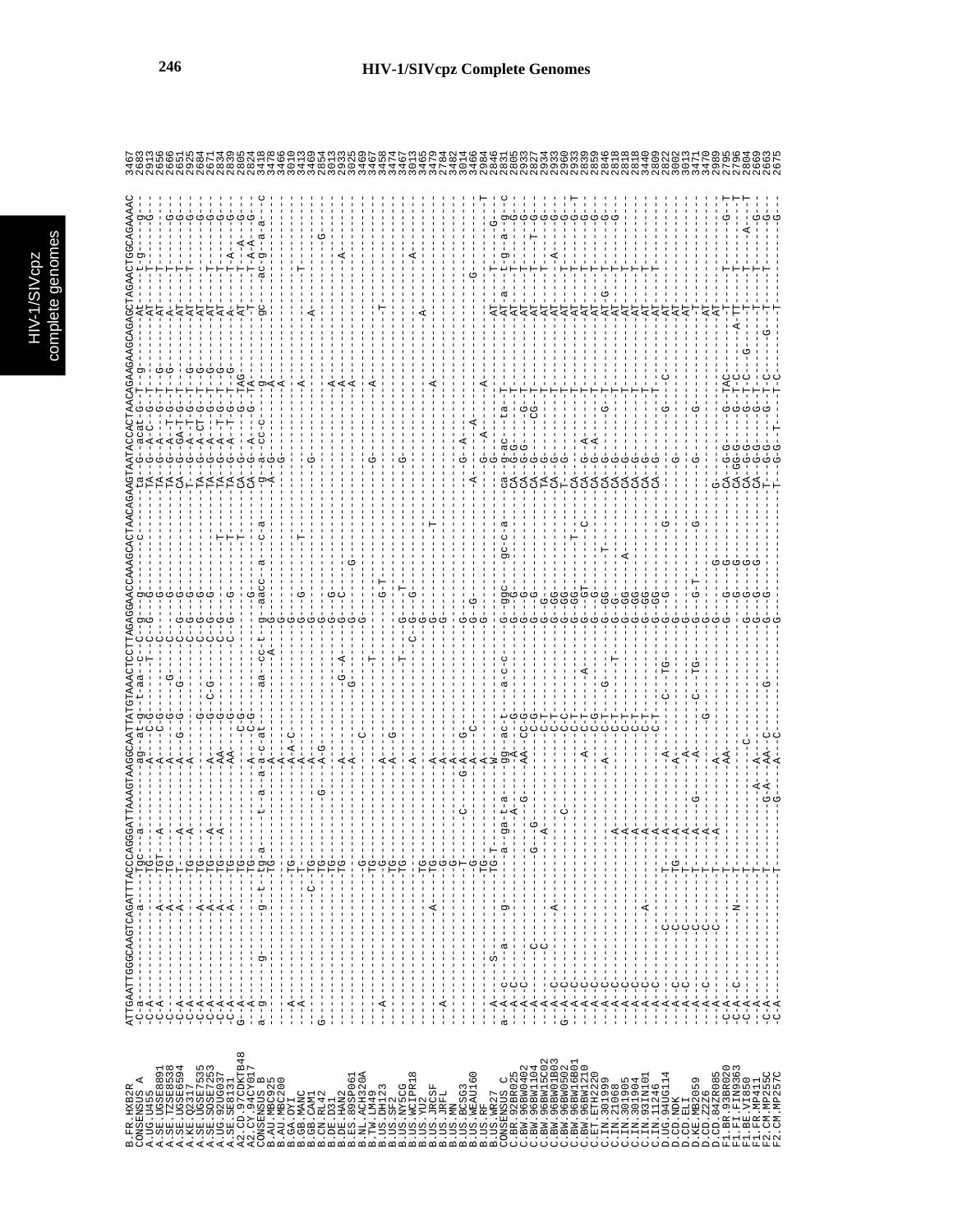| $\begin{smallmatrix} \texttt{R}, \texttt{HRL} \texttt{MRL} \texttt{R}, \texttt{HRL} \texttt{MRL} \texttt{R}, \texttt{HRL} \texttt{MRL} \texttt{R}, \texttt{HRL} \texttt{R}, \texttt{HRL} \texttt{R}, \texttt{HRL} \texttt{R}, \texttt{HRL} \texttt{R}, \texttt{HRL} \texttt{R}, \texttt{HRL} \texttt{R}, \texttt{HRL} \texttt{R}, \texttt{HRL} \texttt{R}, \texttt{HRL} \texttt{R}, \texttt{HRL} \texttt{R}, \texttt{HRL} \texttt{R}, \texttt{H$ | ATTGAATTGGGCAAGTCAGATTTACCCA<br>п<br>$\mathbf{I}$                                                                                                                                                                                                                                                                                                | J.<br>I                        |      |                 |      |                      |           |          |       |                 |                         |  |
|--------------------------------------------------------------------------------------------------------------------------------------------------------------------------------------------------------------------------------------------------------------------------------------------------------------------------------------------------------------------------------------------------------------------------------------------------|--------------------------------------------------------------------------------------------------------------------------------------------------------------------------------------------------------------------------------------------------------------------------------------------------------------------------------------------------|--------------------------------|------|-----------------|------|----------------------|-----------|----------|-------|-----------------|-------------------------|--|
|                                                                                                                                                                                                                                                                                                                                                                                                                                                  | ł<br>$-1$<br>$-1$<br>$-1$<br>$-1$                                                                                                                                                                                                                                                                                                                | $\blacksquare$<br>J.           |      |                 |      |                      |           |          |       |                 |                         |  |
|                                                                                                                                                                                                                                                                                                                                                                                                                                                  | -<br>$-C - A$                                                                                                                                                                                                                                                                                                                                    | $\blacksquare$<br>н<br>т.      |      |                 |      |                      |           |          |       |                 |                         |  |
|                                                                                                                                                                                                                                                                                                                                                                                                                                                  | т<br>ł<br>$\tilde{A}$<br>ပု                                                                                                                                                                                                                                                                                                                      | ÷<br>T.                        |      |                 | ひひひひ |                      |           |          |       |                 |                         |  |
|                                                                                                                                                                                                                                                                                                                                                                                                                                                  | J,<br>$-1$                                                                                                                                                                                                                                                                                                                                       |                                |      |                 |      |                      |           |          |       |                 |                         |  |
|                                                                                                                                                                                                                                                                                                                                                                                                                                                  | U<br>I<br>$-4$<br>↻                                                                                                                                                                                                                                                                                                                              |                                |      |                 |      |                      |           |          |       |                 |                         |  |
|                                                                                                                                                                                                                                                                                                                                                                                                                                                  | т<br>$-C - A$                                                                                                                                                                                                                                                                                                                                    |                                |      |                 |      |                      |           |          |       | ひ ひ ひ ひ ひ ひ ひ ひ |                         |  |
|                                                                                                                                                                                                                                                                                                                                                                                                                                                  | п<br>К<br>-1<br>$\mathbf{I}$<br>$\mathbf{I}$<br>$-C - A$                                                                                                                                                                                                                                                                                         | $\mathbf{I}$                   |      |                 |      |                      |           |          |       |                 |                         |  |
|                                                                                                                                                                                                                                                                                                                                                                                                                                                  | п<br>H<br>$-C - A$                                                                                                                                                                                                                                                                                                                               | $\mathbf{I}$                   |      |                 |      |                      |           |          |       |                 |                         |  |
|                                                                                                                                                                                                                                                                                                                                                                                                                                                  | $\mathsf I$<br>$\mathbf{I}$<br>1<br>$\mathbf{I}$<br>п<br>A<br>Ţ                                                                                                                                                                                                                                                                                  |                                |      |                 |      |                      |           |          |       |                 |                         |  |
|                                                                                                                                                                                                                                                                                                                                                                                                                                                  | $\begin{array}{l}A_1^1 + A_2^2 + A_3^3 + A_4^4 + A_5^5 + A_6^6 + A_7^7 + A_7^8 + A_7^9 + A_7^9 + A_7^9 + A_7^9 + A_7^9 + A_7^9 + A_7^9 + A_7^9 + A_7^9 + A_7^9 + A_7^9 + A_7^9 + A_7^9 + A_7^9 + A_7^9 + A_7^9 + A_7^9 + A_7^9 + A_7^9 + A_7^9 + A_7^9 + A_7^9 + A_7^9 + A_7^9 + A_7^9 + A_7^9 + A_7^9 + A_7$<br>$\blacksquare$<br>L.<br>A,<br>Ť | 탵                              |      |                 |      |                      |           |          |       |                 |                         |  |
|                                                                                                                                                                                                                                                                                                                                                                                                                                                  | $G - A$                                                                                                                                                                                                                                                                                                                                          |                                |      |                 |      |                      |           |          | i i i |                 |                         |  |
|                                                                                                                                                                                                                                                                                                                                                                                                                                                  | п<br>$-4$<br>$\blacksquare$                                                                                                                                                                                                                                                                                                                      | Ħ                              |      |                 |      |                      |           |          |       |                 |                         |  |
|                                                                                                                                                                                                                                                                                                                                                                                                                                                  | К<br>Ŧ<br>ひ                                                                                                                                                                                                                                                                                                                                      |                                |      |                 |      |                      |           |          |       |                 |                         |  |
|                                                                                                                                                                                                                                                                                                                                                                                                                                                  | I.<br>Ť.<br>I.<br>ł<br>К<br>Ŧ                                                                                                                                                                                                                                                                                                                    |                                |      |                 |      |                      |           |          |       |                 |                         |  |
|                                                                                                                                                                                                                                                                                                                                                                                                                                                  |                                                                                                                                                                                                                                                                                                                                                  | ÷                              |      |                 |      |                      |           |          |       |                 |                         |  |
|                                                                                                                                                                                                                                                                                                                                                                                                                                                  | $- - A$<br>ט ט                                                                                                                                                                                                                                                                                                                                   | - 11<br>HHHH<br>IIII           |      |                 |      |                      |           |          |       |                 |                         |  |
|                                                                                                                                                                                                                                                                                                                                                                                                                                                  | $-C-a$                                                                                                                                                                                                                                                                                                                                           |                                |      |                 |      |                      |           |          |       |                 |                         |  |
|                                                                                                                                                                                                                                                                                                                                                                                                                                                  | $\frac{1}{2}$                                                                                                                                                                                                                                                                                                                                    | 부부                             |      |                 |      |                      |           |          |       |                 |                         |  |
|                                                                                                                                                                                                                                                                                                                                                                                                                                                  | л.                                                                                                                                                                                                                                                                                                                                               |                                |      |                 |      |                      |           |          |       |                 |                         |  |
|                                                                                                                                                                                                                                                                                                                                                                                                                                                  |                                                                                                                                                                                                                                                                                                                                                  |                                |      |                 |      |                      |           |          |       |                 |                         |  |
|                                                                                                                                                                                                                                                                                                                                                                                                                                                  |                                                                                                                                                                                                                                                                                                                                                  | $\frac{1}{1}$                  |      |                 |      |                      |           |          |       |                 |                         |  |
|                                                                                                                                                                                                                                                                                                                                                                                                                                                  | ļ                                                                                                                                                                                                                                                                                                                                                |                                | でりてり |                 |      |                      |           |          |       |                 |                         |  |
|                                                                                                                                                                                                                                                                                                                                                                                                                                                  |                                                                                                                                                                                                                                                                                                                                                  |                                |      |                 |      |                      |           |          |       |                 |                         |  |
|                                                                                                                                                                                                                                                                                                                                                                                                                                                  | т                                                                                                                                                                                                                                                                                                                                                | $\frac{1}{2}$                  |      |                 |      |                      |           |          |       |                 |                         |  |
|                                                                                                                                                                                                                                                                                                                                                                                                                                                  | $\mathbf{I}$                                                                                                                                                                                                                                                                                                                                     |                                | てりてり |                 |      |                      |           |          |       |                 |                         |  |
|                                                                                                                                                                                                                                                                                                                                                                                                                                                  | ł<br>$\mathbf{I}$                                                                                                                                                                                                                                                                                                                                | 한다.<br>그 부                     |      |                 |      |                      |           |          |       |                 |                         |  |
|                                                                                                                                                                                                                                                                                                                                                                                                                                                  | -                                                                                                                                                                                                                                                                                                                                                | $-TG-$                         |      |                 |      |                      |           |          |       |                 |                         |  |
|                                                                                                                                                                                                                                                                                                                                                                                                                                                  | $\,$ I<br>$\mathbf{I}$<br>$\frac{1}{1}$                                                                                                                                                                                                                                                                                                          |                                |      | ぴ ぴ ぴ ぴ め ぴ ぴ ぴ |      | לז לז לז לז הז לז לז |           |          |       |                 |                         |  |
|                                                                                                                                                                                                                                                                                                                                                                                                                                                  | ---940159-25---<br>---CA-GTCAG--<br>$\blacksquare$<br>$\mathbf{I}$<br>$\blacksquare$                                                                                                                                                                                                                                                             | 1----аТ9<br>------т6<br>------ |      |                 |      |                      |           |          |       |                 |                         |  |
|                                                                                                                                                                                                                                                                                                                                                                                                                                                  |                                                                                                                                                                                                                                                                                                                                                  |                                |      |                 |      |                      |           |          |       |                 |                         |  |
|                                                                                                                                                                                                                                                                                                                                                                                                                                                  | ł<br>$\mathbf{I}$<br>Ť.<br>$\mathsf I$<br>$\frac{1}{1}$                                                                                                                                                                                                                                                                                          |                                |      |                 |      |                      |           |          |       |                 |                         |  |
|                                                                                                                                                                                                                                                                                                                                                                                                                                                  | ł<br>$\frac{1}{1}$<br>$\mathbf I$<br>$\mathsf I$<br>$\mathbf{I}$<br>$\frac{1}{1}$                                                                                                                                                                                                                                                                |                                |      |                 |      |                      |           |          |       |                 |                         |  |
|                                                                                                                                                                                                                                                                                                                                                                                                                                                  | $\mathbf{I}$<br>$\mathbf{I}$<br>$\frac{1}{1}$                                                                                                                                                                                                                                                                                                    |                                |      |                 |      |                      |           |          |       |                 |                         |  |
|                                                                                                                                                                                                                                                                                                                                                                                                                                                  |                                                                                                                                                                                                                                                                                                                                                  |                                |      |                 |      |                      |           |          |       |                 |                         |  |
|                                                                                                                                                                                                                                                                                                                                                                                                                                                  | $\blacksquare$<br>ׇׇׇׇ֡֓֡֡֡֡֡֡֡֡֡֡֡֡֡֡֝׀<br>֧֢׀֛֢׆֧֢֡֡֡֡׀֧֢׆֛֢׀֛֢׆֛׀֛֢׆׀֛֢׆֛׀֛֖֚׆֛׀<br>׆֛׀׀׀׀׀׀׀׀׀׀׀׀׀׀                                                                                                                                                                                                                                          | 1                              |      |                 |      |                      |           |          |       |                 | <b>ひひひひひひひひひひひひひひひひ</b> |  |
|                                                                                                                                                                                                                                                                                                                                                                                                                                                  | ŧ                                                                                                                                                                                                                                                                                                                                                | T                              |      |                 |      |                      |           |          |       |                 |                         |  |
|                                                                                                                                                                                                                                                                                                                                                                                                                                                  | п.                                                                                                                                                                                                                                                                                                                                               |                                |      |                 |      |                      |           |          |       |                 |                         |  |
|                                                                                                                                                                                                                                                                                                                                                                                                                                                  | ÷j.                                                                                                                                                                                                                                                                                                                                              |                                |      |                 |      |                      |           |          |       |                 |                         |  |
|                                                                                                                                                                                                                                                                                                                                                                                                                                                  | $\mathbf{I}$<br>$\blacksquare$                                                                                                                                                                                                                                                                                                                   |                                |      |                 |      |                      |           |          |       |                 |                         |  |
|                                                                                                                                                                                                                                                                                                                                                                                                                                                  | $\mathbf{I}$                                                                                                                                                                                                                                                                                                                                     |                                |      |                 |      |                      |           |          |       |                 |                         |  |
|                                                                                                                                                                                                                                                                                                                                                                                                                                                  | $\blacksquare$                                                                                                                                                                                                                                                                                                                                   |                                |      |                 |      |                      |           |          |       |                 |                         |  |
|                                                                                                                                                                                                                                                                                                                                                                                                                                                  |                                                                                                                                                                                                                                                                                                                                                  |                                |      |                 |      |                      |           |          |       |                 |                         |  |
|                                                                                                                                                                                                                                                                                                                                                                                                                                                  | $\mathbf{I}$                                                                                                                                                                                                                                                                                                                                     |                                |      |                 |      |                      |           |          |       |                 |                         |  |
|                                                                                                                                                                                                                                                                                                                                                                                                                                                  | וֹ תִּתְתֹּתְתֹּתְתֹּתְתְֹתֹּתְתִּ<br>- יוֹיִם שְׁיִיִם שִׁיְחָיִם שִׁיְחָיִם<br>- יוֹט שְׁיִים שִׁיְחָיוֹ שִׁט שָׁי                                                                                                                                                                                                                             |                                |      |                 |      |                      |           |          |       |                 |                         |  |
|                                                                                                                                                                                                                                                                                                                                                                                                                                                  | ł<br>$\frac{1}{1}$                                                                                                                                                                                                                                                                                                                               |                                |      |                 |      |                      |           |          |       |                 |                         |  |
|                                                                                                                                                                                                                                                                                                                                                                                                                                                  | J,<br>f,                                                                                                                                                                                                                                                                                                                                         |                                |      |                 |      | てりてり                 | 555555555 |          |       |                 |                         |  |
|                                                                                                                                                                                                                                                                                                                                                                                                                                                  | $\mathbf{L}$<br>Ť<br>1<br>1<br>ï.                                                                                                                                                                                                                                                                                                                | Ī.                             |      |                 |      |                      |           |          |       |                 |                         |  |
|                                                                                                                                                                                                                                                                                                                                                                                                                                                  | Ť,                                                                                                                                                                                                                                                                                                                                               |                                |      |                 |      |                      |           |          |       |                 |                         |  |
|                                                                                                                                                                                                                                                                                                                                                                                                                                                  | Ħ<br>$\begin{array}{c}\nC \\ 1\n\end{array}$                                                                                                                                                                                                                                                                                                     |                                |      |                 |      |                      |           | てりてりてりてり |       |                 |                         |  |
|                                                                                                                                                                                                                                                                                                                                                                                                                                                  | $\blacksquare$<br>$\blacksquare$<br>U<br>I                                                                                                                                                                                                                                                                                                       |                                |      |                 |      |                      |           |          |       |                 |                         |  |
|                                                                                                                                                                                                                                                                                                                                                                                                                                                  | $\frac{0}{1}$                                                                                                                                                                                                                                                                                                                                    |                                |      |                 |      |                      |           |          |       |                 |                         |  |
|                                                                                                                                                                                                                                                                                                                                                                                                                                                  |                                                                                                                                                                                                                                                                                                                                                  |                                |      |                 |      |                      |           |          |       |                 |                         |  |
|                                                                                                                                                                                                                                                                                                                                                                                                                                                  | $- -A - -$<br>ŧ,                                                                                                                                                                                                                                                                                                                                 |                                |      |                 |      |                      |           |          |       | めめめめ            |                         |  |
|                                                                                                                                                                                                                                                                                                                                                                                                                                                  | $\mathbf{I}$<br>п<br>J<br>ł<br>$-1$<br>$-1$<br>$-1$<br>$-1$<br>$-1$                                                                                                                                                                                                                                                                              | Ī.<br>$\mathbf{I}$             |      |                 |      |                      |           |          |       |                 |                         |  |
|                                                                                                                                                                                                                                                                                                                                                                                                                                                  | H                                                                                                                                                                                                                                                                                                                                                | T.                             |      |                 |      |                      |           |          |       |                 |                         |  |
|                                                                                                                                                                                                                                                                                                                                                                                                                                                  | 1<br>$\mathbf{I}$<br>п<br>$-5 - 1$                                                                                                                                                                                                                                                                                                               | 텃                              |      |                 |      |                      |           |          |       |                 |                         |  |
| CPZ.GA.SIVCPZGAB                                                                                                                                                                                                                                                                                                                                                                                                                                 | л.<br>К<br>门。                                                                                                                                                                                                                                                                                                                                    | J.                             |      |                 |      |                      |           |          |       |                 |                         |  |
| CPZ.GA.SIVCPZUS<br>CPZ.US.SIVCPZUS<br>CPZ.CM.SIVCPZCAM3<br>-- ^- civCPZCAM5                                                                                                                                                                                                                                                                                                                                                                      | $-1$<br>O<br>$\mathbf{I}$<br>$\mathbf{I}$                                                                                                                                                                                                                                                                                                        | Ĩ.                             |      |                 |      |                      |           |          |       |                 |                         |  |
|                                                                                                                                                                                                                                                                                                                                                                                                                                                  | $-4 - 2 - 4 - 1$<br>J<br>J<br>j<br>$-5$                                                                                                                                                                                                                                                                                                          |                                |      |                 |      |                      |           |          |       |                 |                         |  |
| 1.SIVCPZCAM5<br>0.SIVCPZANT<br>CPZ.CM.<br>CPZ.CD.                                                                                                                                                                                                                                                                                                                                                                                                | 1<br>$-4-$<br>$\begin{array}{c} \end{array}$<br>÷<br>$\mathbf{I}$<br>1<br>Ť,<br>К<br>Ţ<br>п                                                                                                                                                                                                                                                      | 텃<br>$\mathbf{I}$              |      |                 |      |                      |           |          |       |                 |                         |  |
|                                                                                                                                                                                                                                                                                                                                                                                                                                                  | U<br>п<br>A<br>J<br>$\blacksquare$                                                                                                                                                                                                                                                                                                               |                                |      |                 |      |                      |           |          |       |                 |                         |  |
|                                                                                                                                                                                                                                                                                                                                                                                                                                                  |                                                                                                                                                                                                                                                                                                                                                  |                                |      |                 |      |                      |           |          |       |                 |                         |  |
| 뒪<br>p51<br>Po <sub>1</sub>                                                                                                                                                                                                                                                                                                                                                                                                                      | ◠<br>C<br>з<br>z                                                                                                                                                                                                                                                                                                                                 |                                |      |                 |      |                      |           |          |       |                 |                         |  |
|                                                                                                                                                                                                                                                                                                                                                                                                                                                  |                                                                                                                                                                                                                                                                                                                                                  |                                |      |                 |      |                      |           |          |       |                 |                         |  |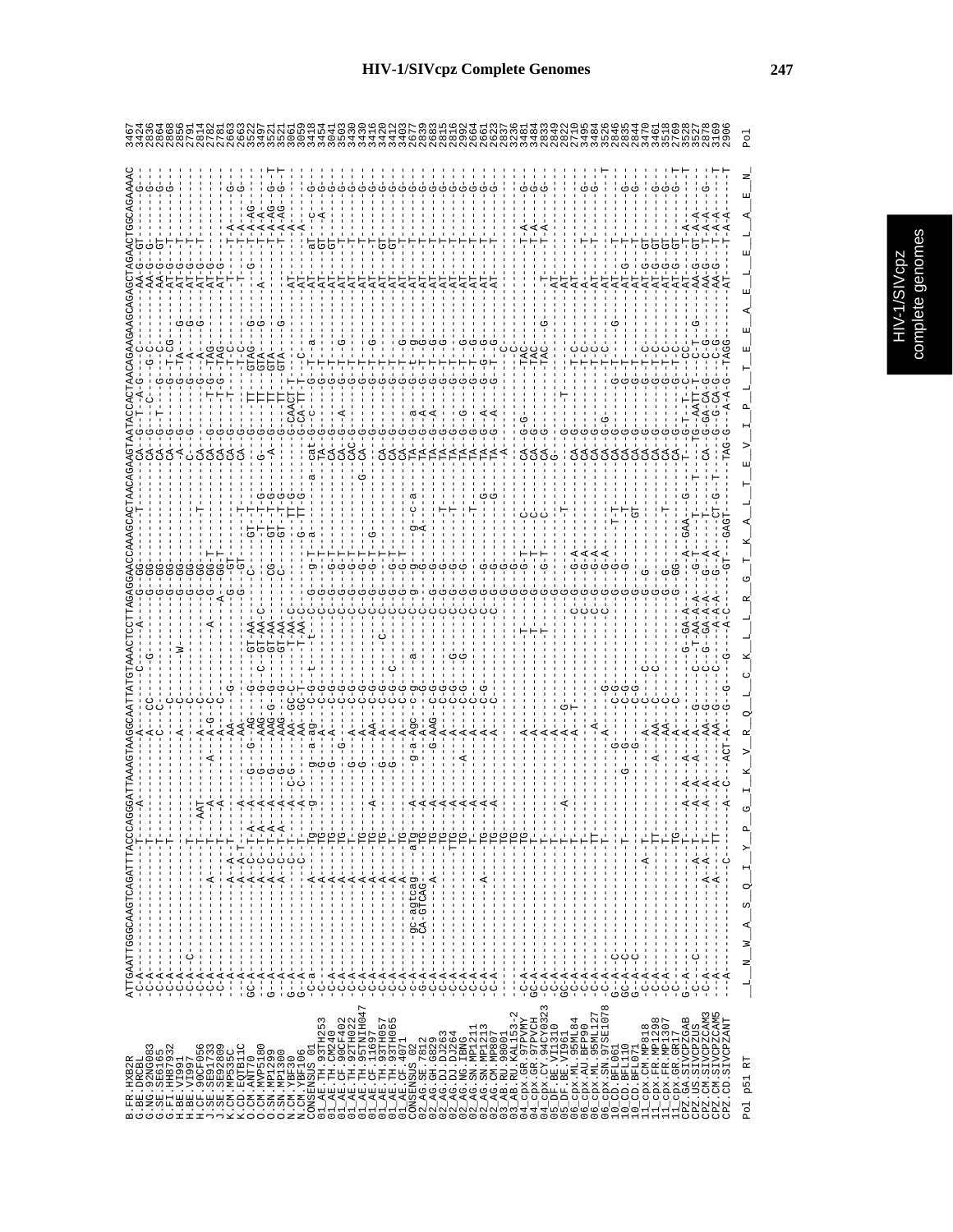| laaa<br>$A - A$<br>てり<br>൯<br>œ<br>н<br>부부유유우우우우<br>$\overline{0}$<br>gcaa<br>ወ⊄<br>1 1 1 1 1 1 1<br>A A A A A A A<br>σÜ<br>$\begin{array}{l} \mathcal{A}\oplus\mathcal{A}\oplus\mathcal{A}\oplus\mathcal{A}\oplus\mathcal{A}\oplus\mathcal{A}\oplus\mathcal{A}\oplus\mathcal{A}\oplus\mathcal{A}\oplus\mathcal{A}\oplus\mathcal{A}\oplus\mathcal{A}\oplus\mathcal{A}\oplus\mathcal{A}\oplus\mathcal{A}\oplus\mathcal{A}\oplus\mathcal{A}\oplus\mathcal{A}\oplus\mathcal{A}\oplus\mathcal{A}\oplus\mathcal{A}\oplus\mathcal{A}\oplus\mathcal{A}\oplus\mathcal{A}\oplus\mathcal{A}\oplus\mathcal{A}\oplus\mathcal{A$<br>$\begin{array}{c} 0 & 1 \\ 1 & 1 \end{array}$<br>$\mathbf{1}$<br>$\blacksquare$<br>$\blacksquare$<br>$\blacksquare$<br>- 11<br>$\mathbf{L}$<br>- 1<br>- 1<br>$\mathbf{I}$<br>$\blacksquare$<br>- 1<br>$\blacksquare$<br>$\mathbf{I}$<br>- 11<br>$\perp$<br>1 1 1 1<br>$\blacksquare$<br>- 11<br>$\mathbf{I}$<br>$\mathbf{1}$<br>$\blacksquare$<br>$\blacksquare$<br>- 1<br>$\mathbf{I}$<br>$\mathbf{I}$<br>- 11<br>- 1<br>- 1<br>- 1<br>$\blacksquare$<br>$\blacksquare$<br>л.<br>.<br>$1 - 1$<br>$1 - 1 - 1 - 1$<br>$1 - 1$<br>$1 - 1 - 1 - 1 - 1 - 1$<br>$-1$<br>$1 - 1 - 1$<br>$\mathbf{I}$<br>Ť.<br>$\mathbf{I}$<br>$\mathbf{I}$<br>Τ.<br>1<br>- 11<br>$\mathbf{1}$<br>ひ<br>$1 - 1 - 1$<br>$\perp$<br>$\mathbf{I}$<br>$\mathbb{I}-\mathbb{I}$<br>$\,$ I<br>$\mathsf I$<br>$\mathsf I$<br>$\mathbf{I}$<br>$\,$ I<br>$\blacksquare$<br>$\,$ I<br>$\blacksquare$<br>$\mathbb{L}$<br>$\mathsf I$<br>J.<br>$\blacksquare$<br>$\mathbf{I}$<br>$\mathbf{I}$<br>$\overline{\phantom{a}}$<br>$-1$<br>$-1$<br>$-1$<br>$-1$<br>$-1$<br>$-1$<br>$-1$<br>$-1$<br>$\begin{array}{c}\n-1 \\ -1 \\ \vdots \\ -1 \\ \vdots \\ -1 \\ \vdots \\ -1 \\ \vdots \\ -1 \\ \vdots \\ -1 \\ \vdots \\ -1 \\ \vdots \\ -1 \\ \vdots \\ -1 \\ \vdots \\ -1 \\ \vdots \\ -1 \\ \vdots \\ -1 \\ \vdots \\ -1 \\ \vdots \\ -1 \\ \vdots \\ -1 \\ \vdots \\ -1 \\ \vdots \\ -1 \\ \vdots \\ -1 \\ \vdots \\ -1 \\ \vdots \\ -1 \\ \vdots \\ -1 \\ \vdots \\ -1 \\ \vdots \\ -1 \\ \vdots \\ -1 \\ \vdots \\ -1 \\ \vdots \\ -1 \\ \vdots \\ -1 \\ \vdots \\ -1 \\ \vdots \\ -1 \\ \vdots \\ -1 \\ \vdots$<br>WHIT<br>甘甘<br>$\mathbf{I}$<br>$\begin{array}{cccc} 1 & 1 & 1 & 1 & 1 & 1 & 1 \\ 1 & 0 & 1 & 1 & 1 & 1 & 1 \\ 1 & 1 & 1 & 1 & 1 & 1 & 1 \\ 1 & 1 & 1 & 1 & 1 & 0 & 1 \\ \end{array}$<br>J<br>Ť.<br>J.<br>Ţ<br>HHI<br>-11<br>$\begin{array}{c} \n 1 \\  -1 \\  -1 \\  -1 \\  -1\n \end{array}$<br>- 11<br>- 11<br>$\frac{1}{4}$<br>土土<br>$\frac{1}{4}$<br>- 1<br>- 11<br>$\frac{1}{1}$<br>$\frac{1}{1}$<br>$\frac{1}{1}$<br>Ħ<br>$\frac{1}{1}$<br>$\mathsf I$<br>Ħ<br>Ħ<br>- 1<br>Ħ |
|--------------------------------------------------------------------------------------------------------------------------------------------------------------------------------------------------------------------------------------------------------------------------------------------------------------------------------------------------------------------------------------------------------------------------------------------------------------------------------------------------------------------------------------------------------------------------------------------------------------------------------------------------------------------------------------------------------------------------------------------------------------------------------------------------------------------------------------------------------------------------------------------------------------------------------------------------------------------------------------------------------------------------------------------------------------------------------------------------------------------------------------------------------------------------------------------------------------------------------------------------------------------------------------------------------------------------------------------------------------------------------------------------------------------------------------------------------------------------------------------------------------------------------------------------------------------------------------------------------------------------------------------------------------------------------------------------------------------------------------------------------------------------------------------------------------------------------------------------------------------------------------------------------------------------------------------------------------------------------------------------------------------------------------------------------------------------------------------------------------------------------------------------------------------------------------------------------------------------------------------------------------------------------------------------------------------------------------------------------------------------------------------------------------------------------------------------------------------------------------------------------------------------------------------------------------------------------------------------------------------------------------------------------------------------------------------|
|                                                                                                                                                                                                                                                                                                                                                                                                                                                                                                                                                                                                                                                                                                                                                                                                                                                                                                                                                                                                                                                                                                                                                                                                                                                                                                                                                                                                                                                                                                                                                                                                                                                                                                                                                                                                                                                                                                                                                                                                                                                                                                                                                                                                                                                                                                                                                                                                                                                                                                                                                                                                                                                                                            |
|                                                                                                                                                                                                                                                                                                                                                                                                                                                                                                                                                                                                                                                                                                                                                                                                                                                                                                                                                                                                                                                                                                                                                                                                                                                                                                                                                                                                                                                                                                                                                                                                                                                                                                                                                                                                                                                                                                                                                                                                                                                                                                                                                                                                                                                                                                                                                                                                                                                                                                                                                                                                                                                                                            |
|                                                                                                                                                                                                                                                                                                                                                                                                                                                                                                                                                                                                                                                                                                                                                                                                                                                                                                                                                                                                                                                                                                                                                                                                                                                                                                                                                                                                                                                                                                                                                                                                                                                                                                                                                                                                                                                                                                                                                                                                                                                                                                                                                                                                                                                                                                                                                                                                                                                                                                                                                                                                                                                                                            |
|                                                                                                                                                                                                                                                                                                                                                                                                                                                                                                                                                                                                                                                                                                                                                                                                                                                                                                                                                                                                                                                                                                                                                                                                                                                                                                                                                                                                                                                                                                                                                                                                                                                                                                                                                                                                                                                                                                                                                                                                                                                                                                                                                                                                                                                                                                                                                                                                                                                                                                                                                                                                                                                                                            |
|                                                                                                                                                                                                                                                                                                                                                                                                                                                                                                                                                                                                                                                                                                                                                                                                                                                                                                                                                                                                                                                                                                                                                                                                                                                                                                                                                                                                                                                                                                                                                                                                                                                                                                                                                                                                                                                                                                                                                                                                                                                                                                                                                                                                                                                                                                                                                                                                                                                                                                                                                                                                                                                                                            |
|                                                                                                                                                                                                                                                                                                                                                                                                                                                                                                                                                                                                                                                                                                                                                                                                                                                                                                                                                                                                                                                                                                                                                                                                                                                                                                                                                                                                                                                                                                                                                                                                                                                                                                                                                                                                                                                                                                                                                                                                                                                                                                                                                                                                                                                                                                                                                                                                                                                                                                                                                                                                                                                                                            |
|                                                                                                                                                                                                                                                                                                                                                                                                                                                                                                                                                                                                                                                                                                                                                                                                                                                                                                                                                                                                                                                                                                                                                                                                                                                                                                                                                                                                                                                                                                                                                                                                                                                                                                                                                                                                                                                                                                                                                                                                                                                                                                                                                                                                                                                                                                                                                                                                                                                                                                                                                                                                                                                                                            |
|                                                                                                                                                                                                                                                                                                                                                                                                                                                                                                                                                                                                                                                                                                                                                                                                                                                                                                                                                                                                                                                                                                                                                                                                                                                                                                                                                                                                                                                                                                                                                                                                                                                                                                                                                                                                                                                                                                                                                                                                                                                                                                                                                                                                                                                                                                                                                                                                                                                                                                                                                                                                                                                                                            |
|                                                                                                                                                                                                                                                                                                                                                                                                                                                                                                                                                                                                                                                                                                                                                                                                                                                                                                                                                                                                                                                                                                                                                                                                                                                                                                                                                                                                                                                                                                                                                                                                                                                                                                                                                                                                                                                                                                                                                                                                                                                                                                                                                                                                                                                                                                                                                                                                                                                                                                                                                                                                                                                                                            |
|                                                                                                                                                                                                                                                                                                                                                                                                                                                                                                                                                                                                                                                                                                                                                                                                                                                                                                                                                                                                                                                                                                                                                                                                                                                                                                                                                                                                                                                                                                                                                                                                                                                                                                                                                                                                                                                                                                                                                                                                                                                                                                                                                                                                                                                                                                                                                                                                                                                                                                                                                                                                                                                                                            |
|                                                                                                                                                                                                                                                                                                                                                                                                                                                                                                                                                                                                                                                                                                                                                                                                                                                                                                                                                                                                                                                                                                                                                                                                                                                                                                                                                                                                                                                                                                                                                                                                                                                                                                                                                                                                                                                                                                                                                                                                                                                                                                                                                                                                                                                                                                                                                                                                                                                                                                                                                                                                                                                                                            |
|                                                                                                                                                                                                                                                                                                                                                                                                                                                                                                                                                                                                                                                                                                                                                                                                                                                                                                                                                                                                                                                                                                                                                                                                                                                                                                                                                                                                                                                                                                                                                                                                                                                                                                                                                                                                                                                                                                                                                                                                                                                                                                                                                                                                                                                                                                                                                                                                                                                                                                                                                                                                                                                                                            |
|                                                                                                                                                                                                                                                                                                                                                                                                                                                                                                                                                                                                                                                                                                                                                                                                                                                                                                                                                                                                                                                                                                                                                                                                                                                                                                                                                                                                                                                                                                                                                                                                                                                                                                                                                                                                                                                                                                                                                                                                                                                                                                                                                                                                                                                                                                                                                                                                                                                                                                                                                                                                                                                                                            |
|                                                                                                                                                                                                                                                                                                                                                                                                                                                                                                                                                                                                                                                                                                                                                                                                                                                                                                                                                                                                                                                                                                                                                                                                                                                                                                                                                                                                                                                                                                                                                                                                                                                                                                                                                                                                                                                                                                                                                                                                                                                                                                                                                                                                                                                                                                                                                                                                                                                                                                                                                                                                                                                                                            |
|                                                                                                                                                                                                                                                                                                                                                                                                                                                                                                                                                                                                                                                                                                                                                                                                                                                                                                                                                                                                                                                                                                                                                                                                                                                                                                                                                                                                                                                                                                                                                                                                                                                                                                                                                                                                                                                                                                                                                                                                                                                                                                                                                                                                                                                                                                                                                                                                                                                                                                                                                                                                                                                                                            |
|                                                                                                                                                                                                                                                                                                                                                                                                                                                                                                                                                                                                                                                                                                                                                                                                                                                                                                                                                                                                                                                                                                                                                                                                                                                                                                                                                                                                                                                                                                                                                                                                                                                                                                                                                                                                                                                                                                                                                                                                                                                                                                                                                                                                                                                                                                                                                                                                                                                                                                                                                                                                                                                                                            |
|                                                                                                                                                                                                                                                                                                                                                                                                                                                                                                                                                                                                                                                                                                                                                                                                                                                                                                                                                                                                                                                                                                                                                                                                                                                                                                                                                                                                                                                                                                                                                                                                                                                                                                                                                                                                                                                                                                                                                                                                                                                                                                                                                                                                                                                                                                                                                                                                                                                                                                                                                                                                                                                                                            |
|                                                                                                                                                                                                                                                                                                                                                                                                                                                                                                                                                                                                                                                                                                                                                                                                                                                                                                                                                                                                                                                                                                                                                                                                                                                                                                                                                                                                                                                                                                                                                                                                                                                                                                                                                                                                                                                                                                                                                                                                                                                                                                                                                                                                                                                                                                                                                                                                                                                                                                                                                                                                                                                                                            |
|                                                                                                                                                                                                                                                                                                                                                                                                                                                                                                                                                                                                                                                                                                                                                                                                                                                                                                                                                                                                                                                                                                                                                                                                                                                                                                                                                                                                                                                                                                                                                                                                                                                                                                                                                                                                                                                                                                                                                                                                                                                                                                                                                                                                                                                                                                                                                                                                                                                                                                                                                                                                                                                                                            |
|                                                                                                                                                                                                                                                                                                                                                                                                                                                                                                                                                                                                                                                                                                                                                                                                                                                                                                                                                                                                                                                                                                                                                                                                                                                                                                                                                                                                                                                                                                                                                                                                                                                                                                                                                                                                                                                                                                                                                                                                                                                                                                                                                                                                                                                                                                                                                                                                                                                                                                                                                                                                                                                                                            |
|                                                                                                                                                                                                                                                                                                                                                                                                                                                                                                                                                                                                                                                                                                                                                                                                                                                                                                                                                                                                                                                                                                                                                                                                                                                                                                                                                                                                                                                                                                                                                                                                                                                                                                                                                                                                                                                                                                                                                                                                                                                                                                                                                                                                                                                                                                                                                                                                                                                                                                                                                                                                                                                                                            |
|                                                                                                                                                                                                                                                                                                                                                                                                                                                                                                                                                                                                                                                                                                                                                                                                                                                                                                                                                                                                                                                                                                                                                                                                                                                                                                                                                                                                                                                                                                                                                                                                                                                                                                                                                                                                                                                                                                                                                                                                                                                                                                                                                                                                                                                                                                                                                                                                                                                                                                                                                                                                                                                                                            |
|                                                                                                                                                                                                                                                                                                                                                                                                                                                                                                                                                                                                                                                                                                                                                                                                                                                                                                                                                                                                                                                                                                                                                                                                                                                                                                                                                                                                                                                                                                                                                                                                                                                                                                                                                                                                                                                                                                                                                                                                                                                                                                                                                                                                                                                                                                                                                                                                                                                                                                                                                                                                                                                                                            |
|                                                                                                                                                                                                                                                                                                                                                                                                                                                                                                                                                                                                                                                                                                                                                                                                                                                                                                                                                                                                                                                                                                                                                                                                                                                                                                                                                                                                                                                                                                                                                                                                                                                                                                                                                                                                                                                                                                                                                                                                                                                                                                                                                                                                                                                                                                                                                                                                                                                                                                                                                                                                                                                                                            |
|                                                                                                                                                                                                                                                                                                                                                                                                                                                                                                                                                                                                                                                                                                                                                                                                                                                                                                                                                                                                                                                                                                                                                                                                                                                                                                                                                                                                                                                                                                                                                                                                                                                                                                                                                                                                                                                                                                                                                                                                                                                                                                                                                                                                                                                                                                                                                                                                                                                                                                                                                                                                                                                                                            |
|                                                                                                                                                                                                                                                                                                                                                                                                                                                                                                                                                                                                                                                                                                                                                                                                                                                                                                                                                                                                                                                                                                                                                                                                                                                                                                                                                                                                                                                                                                                                                                                                                                                                                                                                                                                                                                                                                                                                                                                                                                                                                                                                                                                                                                                                                                                                                                                                                                                                                                                                                                                                                                                                                            |
|                                                                                                                                                                                                                                                                                                                                                                                                                                                                                                                                                                                                                                                                                                                                                                                                                                                                                                                                                                                                                                                                                                                                                                                                                                                                                                                                                                                                                                                                                                                                                                                                                                                                                                                                                                                                                                                                                                                                                                                                                                                                                                                                                                                                                                                                                                                                                                                                                                                                                                                                                                                                                                                                                            |
|                                                                                                                                                                                                                                                                                                                                                                                                                                                                                                                                                                                                                                                                                                                                                                                                                                                                                                                                                                                                                                                                                                                                                                                                                                                                                                                                                                                                                                                                                                                                                                                                                                                                                                                                                                                                                                                                                                                                                                                                                                                                                                                                                                                                                                                                                                                                                                                                                                                                                                                                                                                                                                                                                            |
|                                                                                                                                                                                                                                                                                                                                                                                                                                                                                                                                                                                                                                                                                                                                                                                                                                                                                                                                                                                                                                                                                                                                                                                                                                                                                                                                                                                                                                                                                                                                                                                                                                                                                                                                                                                                                                                                                                                                                                                                                                                                                                                                                                                                                                                                                                                                                                                                                                                                                                                                                                                                                                                                                            |
|                                                                                                                                                                                                                                                                                                                                                                                                                                                                                                                                                                                                                                                                                                                                                                                                                                                                                                                                                                                                                                                                                                                                                                                                                                                                                                                                                                                                                                                                                                                                                                                                                                                                                                                                                                                                                                                                                                                                                                                                                                                                                                                                                                                                                                                                                                                                                                                                                                                                                                                                                                                                                                                                                            |
|                                                                                                                                                                                                                                                                                                                                                                                                                                                                                                                                                                                                                                                                                                                                                                                                                                                                                                                                                                                                                                                                                                                                                                                                                                                                                                                                                                                                                                                                                                                                                                                                                                                                                                                                                                                                                                                                                                                                                                                                                                                                                                                                                                                                                                                                                                                                                                                                                                                                                                                                                                                                                                                                                            |
|                                                                                                                                                                                                                                                                                                                                                                                                                                                                                                                                                                                                                                                                                                                                                                                                                                                                                                                                                                                                                                                                                                                                                                                                                                                                                                                                                                                                                                                                                                                                                                                                                                                                                                                                                                                                                                                                                                                                                                                                                                                                                                                                                                                                                                                                                                                                                                                                                                                                                                                                                                                                                                                                                            |
|                                                                                                                                                                                                                                                                                                                                                                                                                                                                                                                                                                                                                                                                                                                                                                                                                                                                                                                                                                                                                                                                                                                                                                                                                                                                                                                                                                                                                                                                                                                                                                                                                                                                                                                                                                                                                                                                                                                                                                                                                                                                                                                                                                                                                                                                                                                                                                                                                                                                                                                                                                                                                                                                                            |
|                                                                                                                                                                                                                                                                                                                                                                                                                                                                                                                                                                                                                                                                                                                                                                                                                                                                                                                                                                                                                                                                                                                                                                                                                                                                                                                                                                                                                                                                                                                                                                                                                                                                                                                                                                                                                                                                                                                                                                                                                                                                                                                                                                                                                                                                                                                                                                                                                                                                                                                                                                                                                                                                                            |
|                                                                                                                                                                                                                                                                                                                                                                                                                                                                                                                                                                                                                                                                                                                                                                                                                                                                                                                                                                                                                                                                                                                                                                                                                                                                                                                                                                                                                                                                                                                                                                                                                                                                                                                                                                                                                                                                                                                                                                                                                                                                                                                                                                                                                                                                                                                                                                                                                                                                                                                                                                                                                                                                                            |
|                                                                                                                                                                                                                                                                                                                                                                                                                                                                                                                                                                                                                                                                                                                                                                                                                                                                                                                                                                                                                                                                                                                                                                                                                                                                                                                                                                                                                                                                                                                                                                                                                                                                                                                                                                                                                                                                                                                                                                                                                                                                                                                                                                                                                                                                                                                                                                                                                                                                                                                                                                                                                                                                                            |
|                                                                                                                                                                                                                                                                                                                                                                                                                                                                                                                                                                                                                                                                                                                                                                                                                                                                                                                                                                                                                                                                                                                                                                                                                                                                                                                                                                                                                                                                                                                                                                                                                                                                                                                                                                                                                                                                                                                                                                                                                                                                                                                                                                                                                                                                                                                                                                                                                                                                                                                                                                                                                                                                                            |
|                                                                                                                                                                                                                                                                                                                                                                                                                                                                                                                                                                                                                                                                                                                                                                                                                                                                                                                                                                                                                                                                                                                                                                                                                                                                                                                                                                                                                                                                                                                                                                                                                                                                                                                                                                                                                                                                                                                                                                                                                                                                                                                                                                                                                                                                                                                                                                                                                                                                                                                                                                                                                                                                                            |
|                                                                                                                                                                                                                                                                                                                                                                                                                                                                                                                                                                                                                                                                                                                                                                                                                                                                                                                                                                                                                                                                                                                                                                                                                                                                                                                                                                                                                                                                                                                                                                                                                                                                                                                                                                                                                                                                                                                                                                                                                                                                                                                                                                                                                                                                                                                                                                                                                                                                                                                                                                                                                                                                                            |
|                                                                                                                                                                                                                                                                                                                                                                                                                                                                                                                                                                                                                                                                                                                                                                                                                                                                                                                                                                                                                                                                                                                                                                                                                                                                                                                                                                                                                                                                                                                                                                                                                                                                                                                                                                                                                                                                                                                                                                                                                                                                                                                                                                                                                                                                                                                                                                                                                                                                                                                                                                                                                                                                                            |
|                                                                                                                                                                                                                                                                                                                                                                                                                                                                                                                                                                                                                                                                                                                                                                                                                                                                                                                                                                                                                                                                                                                                                                                                                                                                                                                                                                                                                                                                                                                                                                                                                                                                                                                                                                                                                                                                                                                                                                                                                                                                                                                                                                                                                                                                                                                                                                                                                                                                                                                                                                                                                                                                                            |
|                                                                                                                                                                                                                                                                                                                                                                                                                                                                                                                                                                                                                                                                                                                                                                                                                                                                                                                                                                                                                                                                                                                                                                                                                                                                                                                                                                                                                                                                                                                                                                                                                                                                                                                                                                                                                                                                                                                                                                                                                                                                                                                                                                                                                                                                                                                                                                                                                                                                                                                                                                                                                                                                                            |
|                                                                                                                                                                                                                                                                                                                                                                                                                                                                                                                                                                                                                                                                                                                                                                                                                                                                                                                                                                                                                                                                                                                                                                                                                                                                                                                                                                                                                                                                                                                                                                                                                                                                                                                                                                                                                                                                                                                                                                                                                                                                                                                                                                                                                                                                                                                                                                                                                                                                                                                                                                                                                                                                                            |
|                                                                                                                                                                                                                                                                                                                                                                                                                                                                                                                                                                                                                                                                                                                                                                                                                                                                                                                                                                                                                                                                                                                                                                                                                                                                                                                                                                                                                                                                                                                                                                                                                                                                                                                                                                                                                                                                                                                                                                                                                                                                                                                                                                                                                                                                                                                                                                                                                                                                                                                                                                                                                                                                                            |
|                                                                                                                                                                                                                                                                                                                                                                                                                                                                                                                                                                                                                                                                                                                                                                                                                                                                                                                                                                                                                                                                                                                                                                                                                                                                                                                                                                                                                                                                                                                                                                                                                                                                                                                                                                                                                                                                                                                                                                                                                                                                                                                                                                                                                                                                                                                                                                                                                                                                                                                                                                                                                                                                                            |
|                                                                                                                                                                                                                                                                                                                                                                                                                                                                                                                                                                                                                                                                                                                                                                                                                                                                                                                                                                                                                                                                                                                                                                                                                                                                                                                                                                                                                                                                                                                                                                                                                                                                                                                                                                                                                                                                                                                                                                                                                                                                                                                                                                                                                                                                                                                                                                                                                                                                                                                                                                                                                                                                                            |
|                                                                                                                                                                                                                                                                                                                                                                                                                                                                                                                                                                                                                                                                                                                                                                                                                                                                                                                                                                                                                                                                                                                                                                                                                                                                                                                                                                                                                                                                                                                                                                                                                                                                                                                                                                                                                                                                                                                                                                                                                                                                                                                                                                                                                                                                                                                                                                                                                                                                                                                                                                                                                                                                                            |
|                                                                                                                                                                                                                                                                                                                                                                                                                                                                                                                                                                                                                                                                                                                                                                                                                                                                                                                                                                                                                                                                                                                                                                                                                                                                                                                                                                                                                                                                                                                                                                                                                                                                                                                                                                                                                                                                                                                                                                                                                                                                                                                                                                                                                                                                                                                                                                                                                                                                                                                                                                                                                                                                                            |
|                                                                                                                                                                                                                                                                                                                                                                                                                                                                                                                                                                                                                                                                                                                                                                                                                                                                                                                                                                                                                                                                                                                                                                                                                                                                                                                                                                                                                                                                                                                                                                                                                                                                                                                                                                                                                                                                                                                                                                                                                                                                                                                                                                                                                                                                                                                                                                                                                                                                                                                                                                                                                                                                                            |
|                                                                                                                                                                                                                                                                                                                                                                                                                                                                                                                                                                                                                                                                                                                                                                                                                                                                                                                                                                                                                                                                                                                                                                                                                                                                                                                                                                                                                                                                                                                                                                                                                                                                                                                                                                                                                                                                                                                                                                                                                                                                                                                                                                                                                                                                                                                                                                                                                                                                                                                                                                                                                                                                                            |
|                                                                                                                                                                                                                                                                                                                                                                                                                                                                                                                                                                                                                                                                                                                                                                                                                                                                                                                                                                                                                                                                                                                                                                                                                                                                                                                                                                                                                                                                                                                                                                                                                                                                                                                                                                                                                                                                                                                                                                                                                                                                                                                                                                                                                                                                                                                                                                                                                                                                                                                                                                                                                                                                                            |
|                                                                                                                                                                                                                                                                                                                                                                                                                                                                                                                                                                                                                                                                                                                                                                                                                                                                                                                                                                                                                                                                                                                                                                                                                                                                                                                                                                                                                                                                                                                                                                                                                                                                                                                                                                                                                                                                                                                                                                                                                                                                                                                                                                                                                                                                                                                                                                                                                                                                                                                                                                                                                                                                                            |
|                                                                                                                                                                                                                                                                                                                                                                                                                                                                                                                                                                                                                                                                                                                                                                                                                                                                                                                                                                                                                                                                                                                                                                                                                                                                                                                                                                                                                                                                                                                                                                                                                                                                                                                                                                                                                                                                                                                                                                                                                                                                                                                                                                                                                                                                                                                                                                                                                                                                                                                                                                                                                                                                                            |
|                                                                                                                                                                                                                                                                                                                                                                                                                                                                                                                                                                                                                                                                                                                                                                                                                                                                                                                                                                                                                                                                                                                                                                                                                                                                                                                                                                                                                                                                                                                                                                                                                                                                                                                                                                                                                                                                                                                                                                                                                                                                                                                                                                                                                                                                                                                                                                                                                                                                                                                                                                                                                                                                                            |
|                                                                                                                                                                                                                                                                                                                                                                                                                                                                                                                                                                                                                                                                                                                                                                                                                                                                                                                                                                                                                                                                                                                                                                                                                                                                                                                                                                                                                                                                                                                                                                                                                                                                                                                                                                                                                                                                                                                                                                                                                                                                                                                                                                                                                                                                                                                                                                                                                                                                                                                                                                                                                                                                                            |
|                                                                                                                                                                                                                                                                                                                                                                                                                                                                                                                                                                                                                                                                                                                                                                                                                                                                                                                                                                                                                                                                                                                                                                                                                                                                                                                                                                                                                                                                                                                                                                                                                                                                                                                                                                                                                                                                                                                                                                                                                                                                                                                                                                                                                                                                                                                                                                                                                                                                                                                                                                                                                                                                                            |
|                                                                                                                                                                                                                                                                                                                                                                                                                                                                                                                                                                                                                                                                                                                                                                                                                                                                                                                                                                                                                                                                                                                                                                                                                                                                                                                                                                                                                                                                                                                                                                                                                                                                                                                                                                                                                                                                                                                                                                                                                                                                                                                                                                                                                                                                                                                                                                                                                                                                                                                                                                                                                                                                                            |
|                                                                                                                                                                                                                                                                                                                                                                                                                                                                                                                                                                                                                                                                                                                                                                                                                                                                                                                                                                                                                                                                                                                                                                                                                                                                                                                                                                                                                                                                                                                                                                                                                                                                                                                                                                                                                                                                                                                                                                                                                                                                                                                                                                                                                                                                                                                                                                                                                                                                                                                                                                                                                                                                                            |
|                                                                                                                                                                                                                                                                                                                                                                                                                                                                                                                                                                                                                                                                                                                                                                                                                                                                                                                                                                                                                                                                                                                                                                                                                                                                                                                                                                                                                                                                                                                                                                                                                                                                                                                                                                                                                                                                                                                                                                                                                                                                                                                                                                                                                                                                                                                                                                                                                                                                                                                                                                                                                                                                                            |
|                                                                                                                                                                                                                                                                                                                                                                                                                                                                                                                                                                                                                                                                                                                                                                                                                                                                                                                                                                                                                                                                                                                                                                                                                                                                                                                                                                                                                                                                                                                                                                                                                                                                                                                                                                                                                                                                                                                                                                                                                                                                                                                                                                                                                                                                                                                                                                                                                                                                                                                                                                                                                                                                                            |
|                                                                                                                                                                                                                                                                                                                                                                                                                                                                                                                                                                                                                                                                                                                                                                                                                                                                                                                                                                                                                                                                                                                                                                                                                                                                                                                                                                                                                                                                                                                                                                                                                                                                                                                                                                                                                                                                                                                                                                                                                                                                                                                                                                                                                                                                                                                                                                                                                                                                                                                                                                                                                                                                                            |
|                                                                                                                                                                                                                                                                                                                                                                                                                                                                                                                                                                                                                                                                                                                                                                                                                                                                                                                                                                                                                                                                                                                                                                                                                                                                                                                                                                                                                                                                                                                                                                                                                                                                                                                                                                                                                                                                                                                                                                                                                                                                                                                                                                                                                                                                                                                                                                                                                                                                                                                                                                                                                                                                                            |
|                                                                                                                                                                                                                                                                                                                                                                                                                                                                                                                                                                                                                                                                                                                                                                                                                                                                                                                                                                                                                                                                                                                                                                                                                                                                                                                                                                                                                                                                                                                                                                                                                                                                                                                                                                                                                                                                                                                                                                                                                                                                                                                                                                                                                                                                                                                                                                                                                                                                                                                                                                                                                                                                                            |
|                                                                                                                                                                                                                                                                                                                                                                                                                                                                                                                                                                                                                                                                                                                                                                                                                                                                                                                                                                                                                                                                                                                                                                                                                                                                                                                                                                                                                                                                                                                                                                                                                                                                                                                                                                                                                                                                                                                                                                                                                                                                                                                                                                                                                                                                                                                                                                                                                                                                                                                                                                                                                                                                                            |
|                                                                                                                                                                                                                                                                                                                                                                                                                                                                                                                                                                                                                                                                                                                                                                                                                                                                                                                                                                                                                                                                                                                                                                                                                                                                                                                                                                                                                                                                                                                                                                                                                                                                                                                                                                                                                                                                                                                                                                                                                                                                                                                                                                                                                                                                                                                                                                                                                                                                                                                                                                                                                                                                                            |
|                                                                                                                                                                                                                                                                                                                                                                                                                                                                                                                                                                                                                                                                                                                                                                                                                                                                                                                                                                                                                                                                                                                                                                                                                                                                                                                                                                                                                                                                                                                                                                                                                                                                                                                                                                                                                                                                                                                                                                                                                                                                                                                                                                                                                                                                                                                                                                                                                                                                                                                                                                                                                                                                                            |
|                                                                                                                                                                                                                                                                                                                                                                                                                                                                                                                                                                                                                                                                                                                                                                                                                                                                                                                                                                                                                                                                                                                                                                                                                                                                                                                                                                                                                                                                                                                                                                                                                                                                                                                                                                                                                                                                                                                                                                                                                                                                                                                                                                                                                                                                                                                                                                                                                                                                                                                                                                                                                                                                                            |
|                                                                                                                                                                                                                                                                                                                                                                                                                                                                                                                                                                                                                                                                                                                                                                                                                                                                                                                                                                                                                                                                                                                                                                                                                                                                                                                                                                                                                                                                                                                                                                                                                                                                                                                                                                                                                                                                                                                                                                                                                                                                                                                                                                                                                                                                                                                                                                                                                                                                                                                                                                                                                                                                                            |
|                                                                                                                                                                                                                                                                                                                                                                                                                                                                                                                                                                                                                                                                                                                                                                                                                                                                                                                                                                                                                                                                                                                                                                                                                                                                                                                                                                                                                                                                                                                                                                                                                                                                                                                                                                                                                                                                                                                                                                                                                                                                                                                                                                                                                                                                                                                                                                                                                                                                                                                                                                                                                                                                                            |
|                                                                                                                                                                                                                                                                                                                                                                                                                                                                                                                                                                                                                                                                                                                                                                                                                                                                                                                                                                                                                                                                                                                                                                                                                                                                                                                                                                                                                                                                                                                                                                                                                                                                                                                                                                                                                                                                                                                                                                                                                                                                                                                                                                                                                                                                                                                                                                                                                                                                                                                                                                                                                                                                                            |
|                                                                                                                                                                                                                                                                                                                                                                                                                                                                                                                                                                                                                                                                                                                                                                                                                                                                                                                                                                                                                                                                                                                                                                                                                                                                                                                                                                                                                                                                                                                                                                                                                                                                                                                                                                                                                                                                                                                                                                                                                                                                                                                                                                                                                                                                                                                                                                                                                                                                                                                                                                                                                                                                                            |
|                                                                                                                                                                                                                                                                                                                                                                                                                                                                                                                                                                                                                                                                                                                                                                                                                                                                                                                                                                                                                                                                                                                                                                                                                                                                                                                                                                                                                                                                                                                                                                                                                                                                                                                                                                                                                                                                                                                                                                                                                                                                                                                                                                                                                                                                                                                                                                                                                                                                                                                                                                                                                                                                                            |
|                                                                                                                                                                                                                                                                                                                                                                                                                                                                                                                                                                                                                                                                                                                                                                                                                                                                                                                                                                                                                                                                                                                                                                                                                                                                                                                                                                                                                                                                                                                                                                                                                                                                                                                                                                                                                                                                                                                                                                                                                                                                                                                                                                                                                                                                                                                                                                                                                                                                                                                                                                                                                                                                                            |
|                                                                                                                                                                                                                                                                                                                                                                                                                                                                                                                                                                                                                                                                                                                                                                                                                                                                                                                                                                                                                                                                                                                                                                                                                                                                                                                                                                                                                                                                                                                                                                                                                                                                                                                                                                                                                                                                                                                                                                                                                                                                                                                                                                                                                                                                                                                                                                                                                                                                                                                                                                                                                                                                                            |

 $\begin{smallmatrix} \texttt{R}, \texttt{HKB} \\ \texttt{R}, \texttt{R}, \texttt{R}, \texttt{R}, \texttt{R}, \texttt{R}, \texttt{R}, \texttt{R}, \texttt{R}, \texttt{R}, \texttt{R}, \texttt{R}, \texttt{R}, \texttt{R}, \texttt{R}, \texttt{R}, \texttt{R}, \texttt{R}, \texttt{R}, \texttt{R}, \texttt{R}, \texttt{R}, \texttt{R}, \texttt{R}, \texttt{R}, \texttt{R}, \texttt{R}, \texttt{R}, \texttt{R}, \texttt{R}, \texttt{R}, \texttt{R}, \texttt{R}, \text$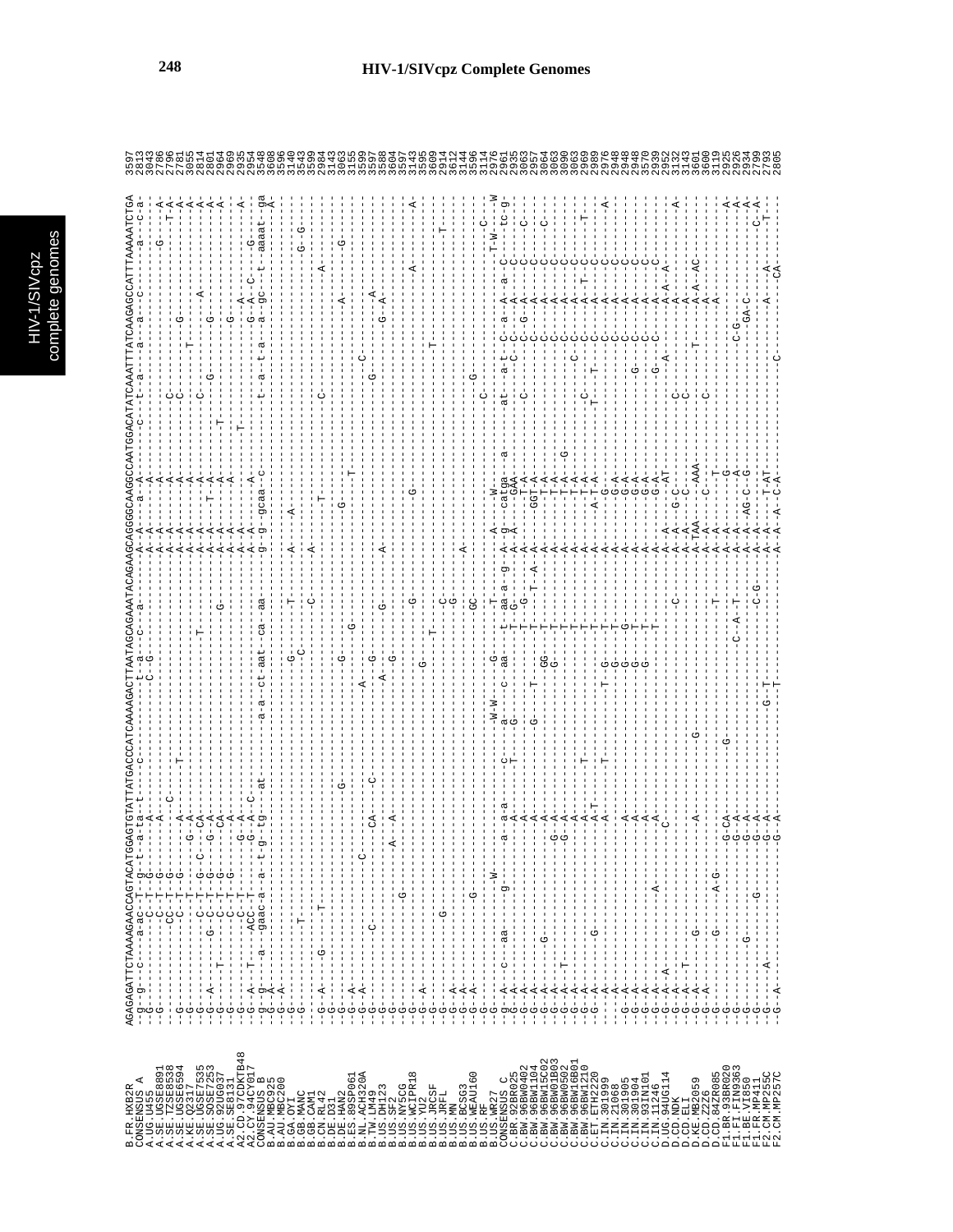|                                                                                                              |                                                                                 |                                                                                             |                            |                                                                                                     |                                     |                                                                       |                   | 0.0000000000                                   |                                 |                                                                                                                  |                                          |                         |                                   |                            |                   |           |      |                                                                                                                                                                                                                                                                                                                                                                                                                                                                                                                 |        |        |                  |                        |                  |      |                             | www.annumeran.com |                                                                                                                                                                                                                                                                                                                                                                                                                             |                               |                                                        |               |               |                                |                                                  |               |               |                                                                                                                   |            |                                                           |                                         |                                                                                                                                                                                                                                                                                                                                                                                                                     |                                                 |                                                                   |                                                                                                      |                         | $\omega\omega\omega\omega\sigma\sigma\sigma\omega\omega\omega\omega\omega\omega$ |                    |           |                                                                                                                                                                                                                                                                                                                                                                                                                  |                               |
|--------------------------------------------------------------------------------------------------------------|---------------------------------------------------------------------------------|---------------------------------------------------------------------------------------------|----------------------------|-----------------------------------------------------------------------------------------------------|-------------------------------------|-----------------------------------------------------------------------|-------------------|------------------------------------------------|---------------------------------|------------------------------------------------------------------------------------------------------------------|------------------------------------------|-------------------------|-----------------------------------|----------------------------|-------------------|-----------|------|-----------------------------------------------------------------------------------------------------------------------------------------------------------------------------------------------------------------------------------------------------------------------------------------------------------------------------------------------------------------------------------------------------------------------------------------------------------------------------------------------------------------|--------|--------|------------------|------------------------|------------------|------|-----------------------------|-------------------|-----------------------------------------------------------------------------------------------------------------------------------------------------------------------------------------------------------------------------------------------------------------------------------------------------------------------------------------------------------------------------------------------------------------------------|-------------------------------|--------------------------------------------------------|---------------|---------------|--------------------------------|--------------------------------------------------|---------------|---------------|-------------------------------------------------------------------------------------------------------------------|------------|-----------------------------------------------------------|-----------------------------------------|---------------------------------------------------------------------------------------------------------------------------------------------------------------------------------------------------------------------------------------------------------------------------------------------------------------------------------------------------------------------------------------------------------------------|-------------------------------------------------|-------------------------------------------------------------------|------------------------------------------------------------------------------------------------------|-------------------------|----------------------------------------------------------------------------------|--------------------|-----------|------------------------------------------------------------------------------------------------------------------------------------------------------------------------------------------------------------------------------------------------------------------------------------------------------------------------------------------------------------------------------------------------------------------|-------------------------------|
|                                                                                                              |                                                                                 |                                                                                             |                            |                                                                                                     |                                     |                                                                       |                   |                                                |                                 |                                                                                                                  |                                          |                         |                                   |                            |                   |           |      |                                                                                                                                                                                                                                                                                                                                                                                                                                                                                                                 |        |        |                  |                        |                  |      |                             |                   |                                                                                                                                                                                                                                                                                                                                                                                                                             |                               |                                                        |               |               |                                |                                                  |               |               |                                                                                                                   |            |                                                           |                                         |                                                                                                                                                                                                                                                                                                                                                                                                                     |                                                 |                                                                   |                                                                                                      |                         |                                                                                  |                    |           |                                                                                                                                                                                                                                                                                                                                                                                                                  |                               |
|                                                                                                              |                                                                                 |                                                                                             |                            |                                                                                                     |                                     |                                                                       |                   |                                                |                                 | $\begin{array}{l} \mathtt{TGA-} \\ \mathtt{TGA-} \\ \mathtt{TGA-} \\ \mathtt{TTA-} \\ \mathtt{TTA-} \end{array}$ |                                          |                         |                                   |                            |                   |           |      |                                                                                                                                                                                                                                                                                                                                                                                                                                                                                                                 |        |        |                  |                        |                  |      |                             |                   |                                                                                                                                                                                                                                                                                                                                                                                                                             |                               |                                                        |               |               |                                |                                                  |               |               |                                                                                                                   |            |                                                           |                                         |                                                                                                                                                                                                                                                                                                                                                                                                                     |                                                 |                                                                   |                                                                                                      |                         |                                                                                  |                    |           |                                                                                                                                                                                                                                                                                                                                                                                                                  |                               |
|                                                                                                              |                                                                                 |                                                                                             |                            |                                                                                                     |                                     |                                                                       |                   | <b>ひ ひ ひ ひ ひ ひ</b>                             |                                 |                                                                                                                  |                                          |                         |                                   |                            |                   |           |      |                                                                                                                                                                                                                                                                                                                                                                                                                                                                                                                 |        |        |                  |                        |                  |      |                             |                   |                                                                                                                                                                                                                                                                                                                                                                                                                             |                               |                                                        |               |               |                                |                                                  |               |               |                                                                                                                   |            | てりてりてり                                                    |                                         |                                                                                                                                                                                                                                                                                                                                                                                                                     |                                                 |                                                                   |                                                                                                      |                         |                                                                                  |                    |           |                                                                                                                                                                                                                                                                                                                                                                                                                  |                               |
|                                                                                                              |                                                                                 |                                                                                             |                            |                                                                                                     |                                     |                                                                       |                   | A A A A<br>9899997                             |                                 |                                                                                                                  |                                          |                         |                                   |                            |                   |           |      |                                                                                                                                                                                                                                                                                                                                                                                                                                                                                                                 |        |        |                  |                        |                  |      |                             |                   |                                                                                                                                                                                                                                                                                                                                                                                                                             |                               |                                                        |               |               |                                |                                                  |               |               |                                                                                                                   |            |                                                           |                                         |                                                                                                                                                                                                                                                                                                                                                                                                                     |                                                 |                                                                   |                                                                                                      |                         |                                                                                  |                    |           |                                                                                                                                                                                                                                                                                                                                                                                                                  |                               |
|                                                                                                              |                                                                                 |                                                                                             |                            |                                                                                                     |                                     |                                                                       |                   |                                                |                                 |                                                                                                                  |                                          |                         |                                   |                            |                   |           |      |                                                                                                                                                                                                                                                                                                                                                                                                                                                                                                                 |        |        |                  |                        |                  |      |                             |                   |                                                                                                                                                                                                                                                                                                                                                                                                                             |                               |                                                        |               |               |                                |                                                  |               |               |                                                                                                                   |            |                                                           |                                         |                                                                                                                                                                                                                                                                                                                                                                                                                     |                                                 |                                                                   |                                                                                                      |                         |                                                                                  |                    |           |                                                                                                                                                                                                                                                                                                                                                                                                                  |                               |
|                                                                                                              |                                                                                 |                                                                                             |                            |                                                                                                     |                                     |                                                                       |                   |                                                |                                 |                                                                                                                  |                                          |                         |                                   |                            |                   |           |      |                                                                                                                                                                                                                                                                                                                                                                                                                                                                                                                 |        |        |                  |                        |                  |      |                             |                   | ָטׁוֹוֹוֹוֹוֹוֹוֹפְטֹוֹוֹוֹוֹוֹוֹוֹוֹפְ<br>מתקלת הקלה הקלה הקלה הקלה הקלה<br>היוויון וויכוליוויון<br>טוֹווֹוֹוֹוֹוֹ                                                                                                                                                                                                                                                                                                         |                               |                                                        |               |               |                                |                                                  |               |               |                                                                                                                   |            |                                                           |                                         |                                                                                                                                                                                                                                                                                                                                                                                                                     |                                                 |                                                                   |                                                                                                      |                         | ひ ひ ひ ひ ひ ひ                                                                      |                    |           |                                                                                                                                                                                                                                                                                                                                                                                                                  |                               |
|                                                                                                              |                                                                                 |                                                                                             |                            |                                                                                                     |                                     |                                                                       |                   |                                                |                                 |                                                                                                                  |                                          |                         |                                   |                            |                   |           |      |                                                                                                                                                                                                                                                                                                                                                                                                                                                                                                                 |        |        |                  |                        |                  |      |                             |                   |                                                                                                                                                                                                                                                                                                                                                                                                                             |                               |                                                        |               |               |                                |                                                  |               |               |                                                                                                                   |            |                                                           |                                         |                                                                                                                                                                                                                                                                                                                                                                                                                     |                                                 |                                                                   |                                                                                                      |                         |                                                                                  |                    |           |                                                                                                                                                                                                                                                                                                                                                                                                                  |                               |
|                                                                                                              |                                                                                 |                                                                                             |                            |                                                                                                     |                                     |                                                                       |                   |                                                |                                 |                                                                                                                  |                                          |                         |                                   |                            |                   |           |      |                                                                                                                                                                                                                                                                                                                                                                                                                                                                                                                 |        |        |                  |                        |                  |      |                             |                   | <i>R R R R R R R R R R R R R R R R R</i>                                                                                                                                                                                                                                                                                                                                                                                    |                               |                                                        |               |               |                                |                                                  |               |               |                                                                                                                   |            |                                                           |                                         |                                                                                                                                                                                                                                                                                                                                                                                                                     |                                                 |                                                                   |                                                                                                      |                         |                                                                                  |                    |           |                                                                                                                                                                                                                                                                                                                                                                                                                  |                               |
|                                                                                                              | てりてり                                                                            |                                                                                             |                            |                                                                                                     |                                     |                                                                       |                   |                                                |                                 |                                                                                                                  |                                          |                         |                                   |                            |                   |           |      | υ υ                                                                                                                                                                                                                                                                                                                                                                                                                                                                                                             |        |        |                  |                        |                  |      |                             |                   |                                                                                                                                                                                                                                                                                                                                                                                                                             |                               |                                                        |               |               |                                |                                                  |               |               |                                                                                                                   |            |                                                           |                                         |                                                                                                                                                                                                                                                                                                                                                                                                                     |                                                 |                                                                   |                                                                                                      |                         |                                                                                  |                    |           |                                                                                                                                                                                                                                                                                                                                                                                                                  |                               |
|                                                                                                              |                                                                                 |                                                                                             |                            |                                                                                                     |                                     |                                                                       |                   |                                                |                                 |                                                                                                                  |                                          |                         |                                   |                            |                   |           |      |                                                                                                                                                                                                                                                                                                                                                                                                                                                                                                                 |        |        |                  |                        |                  |      |                             |                   |                                                                                                                                                                                                                                                                                                                                                                                                                             |                               |                                                        |               |               |                                |                                                  |               |               |                                                                                                                   |            |                                                           |                                         |                                                                                                                                                                                                                                                                                                                                                                                                                     |                                                 |                                                                   |                                                                                                      |                         |                                                                                  |                    |           |                                                                                                                                                                                                                                                                                                                                                                                                                  |                               |
|                                                                                                              |                                                                                 |                                                                                             |                            |                                                                                                     |                                     |                                                                       |                   |                                                |                                 |                                                                                                                  |                                          |                         |                                   |                            |                   |           |      |                                                                                                                                                                                                                                                                                                                                                                                                                                                                                                                 |        |        |                  |                        |                  |      |                             |                   |                                                                                                                                                                                                                                                                                                                                                                                                                             |                               |                                                        |               |               |                                |                                                  |               |               |                                                                                                                   | てりてり       |                                                           |                                         |                                                                                                                                                                                                                                                                                                                                                                                                                     |                                                 |                                                                   |                                                                                                      |                         |                                                                                  |                    |           |                                                                                                                                                                                                                                                                                                                                                                                                                  |                               |
|                                                                                                              |                                                                                 |                                                                                             |                            |                                                                                                     |                                     |                                                                       |                   |                                                |                                 |                                                                                                                  |                                          |                         |                                   |                            |                   |           |      |                                                                                                                                                                                                                                                                                                                                                                                                                                                                                                                 |        |        |                  |                        |                  |      |                             |                   |                                                                                                                                                                                                                                                                                                                                                                                                                             |                               |                                                        |               |               |                                |                                                  |               |               |                                                                                                                   |            |                                                           |                                         |                                                                                                                                                                                                                                                                                                                                                                                                                     |                                                 |                                                                   |                                                                                                      |                         |                                                                                  |                    |           |                                                                                                                                                                                                                                                                                                                                                                                                                  |                               |
|                                                                                                              |                                                                                 |                                                                                             |                            |                                                                                                     |                                     |                                                                       |                   | ひひひひひ !                                        |                                 |                                                                                                                  |                                          |                         |                                   |                            |                   |           |      |                                                                                                                                                                                                                                                                                                                                                                                                                                                                                                                 |        |        |                  |                        |                  |      |                             |                   | てり                                                                                                                                                                                                                                                                                                                                                                                                                          |                               |                                                        |               |               |                                |                                                  |               |               | 9999999999                                                                                                        |            |                                                           |                                         |                                                                                                                                                                                                                                                                                                                                                                                                                     |                                                 |                                                                   |                                                                                                      |                         |                                                                                  |                    |           |                                                                                                                                                                                                                                                                                                                                                                                                                  |                               |
| $\frac{1}{1}$<br>$\frac{1}{2}$<br>J.                                                                         | $\frac{1}{4}$<br>$\overline{\phantom{a}}$                                       | $\mathsf I$<br>$\mathbf{I}$                                                                 |                            | $\overline{1}$<br>J<br>$\overline{\phantom{a}}$                                                     |                                     | ひ<br>$\frac{1}{1}$                                                    | ひ<br>$\mathbf{I}$ | ひ<br>Ť                                         | $\blacksquare$                  | ひ<br>$\blacksquare$                                                                                              | ひ<br>1<br>$\mathbf{I}$                   |                         |                                   |                            |                   |           |      |                                                                                                                                                                                                                                                                                                                                                                                                                                                                                                                 |        |        |                  |                        |                  |      |                             |                   | WW                                                                                                                                                                                                                                                                                                                                                                                                                          | $\frac{1}{1}$                 | $\begin{array}{c} 1 \\ 1 \end{array}$<br>$\frac{1}{1}$ | $\frac{1}{4}$ |               |                                | $\frac{1}{1}$                                    |               | ł<br>J.       |                                                                                                                   |            | л                                                         |                                         | Î<br>$\begin{array}{c} \rule{0pt}{2ex} \rule{0pt}{2ex} \rule{0pt}{2ex} \rule{0pt}{2ex} \rule{0pt}{2ex} \rule{0pt}{2ex} \rule{0pt}{2ex} \rule{0pt}{2ex} \rule{0pt}{2ex} \rule{0pt}{2ex} \rule{0pt}{2ex} \rule{0pt}{2ex} \rule{0pt}{2ex} \rule{0pt}{2ex} \rule{0pt}{2ex} \rule{0pt}{2ex} \rule{0pt}{2ex} \rule{0pt}{2ex} \rule{0pt}{2ex} \rule{0pt}{2ex} \rule{0pt}{2ex} \rule{0pt}{2ex} \rule{0pt}{2ex} \rule{0pt}{$ |                                                 | J                                                                 | $\begin{bmatrix} 1 \\ 1 \\ 1 \end{bmatrix}$<br>Ť                                                     |                         |                                                                                  |                    |           | $\begin{array}{c} \rule{0pt}{2.5ex} \rule{0pt}{2.5ex} \rule{0pt}{2.5ex} \rule{0pt}{2.5ex} \rule{0pt}{2.5ex} \rule{0pt}{2.5ex} \rule{0pt}{2.5ex} \rule{0pt}{2.5ex} \rule{0pt}{2.5ex} \rule{0pt}{2.5ex} \rule{0pt}{2.5ex} \rule{0pt}{2.5ex} \rule{0pt}{2.5ex} \rule{0pt}{2.5ex} \rule{0pt}{2.5ex} \rule{0pt}{2.5ex} \rule{0pt}{2.5ex} \rule{0pt}{2.5ex} \rule{0pt}{2.5ex} \rule{0$<br>$\frac{1}{4}$<br>Ť<br>ن<br>۱ |                               |
| י<br>ד<br>부<br>$\mathbf{I}$<br>п<br>L.<br>Ţ<br>$\mathbb{I}$<br>1<br>$\mathsf I$<br>$\frac{1}{1}$<br>J.<br>L. | 臂<br>$\blacksquare$<br>Ť.<br>$\mathsf I$<br>$\,$ I<br>Т<br>$\blacksquare$<br>Ι. | $\mathbf{I}$<br>1<br>ï<br>$\mathbf{I}$<br>п<br>$\mathsf I$<br>$\mathbf{I}$<br>$\frac{1}{1}$ | $-4-$<br>$\mathbf{I}$<br>ŧ | $\frac{1}{1}$<br>$\frac{1}{1}$<br>$\mathbf{I}$<br>$\overline{\phantom{a}}$<br>$\overline{1}$<br>- 1 |                                     | $\mathbf{I}$<br>$\begin{array}{c}\n-1 \\ -1 \\ -1 \\ -1\n\end{array}$ |                   | $\mathbf{I}$<br>$\frac{1}{4}$<br>$\frac{1}{2}$ | T.<br>т<br>$\frac{1}{2}$<br>-14 | 1<br>j.                                                                                                          | - 11<br>$\mathbf I$<br>$\mathsf I$<br>十十 | $\mathsf I$             | $\mathbf{I}$<br>$\mathbf{I}$      |                            |                   |           |      |                                                                                                                                                                                                                                                                                                                                                                                                                                                                                                                 |        |        |                  |                        |                  |      |                             |                   |                                                                                                                                                                                                                                                                                                                                                                                                                             |                               |                                                        |               |               | $\mathsf I$                    |                                                  |               | ł             | $\mathbf{I}$<br>J.                                                                                                |            | $\frac{1}{4}$<br>Ť.<br>T<br>$\mathbf{I}$<br>1<br>I.<br>I. | $-1$ - $-1$ - $-1$ - $-1$ - $-1$ - $-1$ | $\frac{1}{1}$<br>Ť                                                                                                                                                                                                                                                                                                                                                                                                  | Ġ٢<br>$\mathbf{I}$                              | $\overline{1}$<br>T<br>$\mathbf{I}$                               | $\frac{1}{1}$<br>$\frac{1}{4}$<br>$\frac{1}{\sqrt{2}}$<br>$\mathbf I$<br>$\mathsf I$<br>T<br>J.<br>п |                         |                                                                                  | $\frac{1}{1}$<br>Ť | $-9 - 1$  |                                                                                                                                                                                                                                                                                                                                                                                                                  | $C - G - G A A - A - G - G -$ |
| نې<br>۱<br>Ť.<br>Ţ<br>т<br>L.<br>Ť.<br>$\mathbb{I}$                                                          | Ť.<br>$\mathsf I$<br>j.<br>ł                                                    | ł                                                                                           |                            | $\frac{1}{1}$<br>ï                                                                                  | $\frac{1}{4}$<br>J.<br>$\mathbf{I}$ | 十十<br>T.<br>$\mathsf I$<br>$\mathbf{I}$                               |                   |                                                | L                               |                                                                                                                  | $\mathsf I$                              | $--- PAT---$            | $---AT - -$                       |                            |                   |           |      | $\begin{small} \begin{smallmatrix} . & . & . & . & . & . \\ . & . & . & . & . \\ . & . & . & . & . \\ . & . & . & . & . & . \\ . & . & . & . & . & . \\ . & . & . & . & . & . \\ . & . & . & . & . & . \\ . & . & . & . & . & . \\ . & . & . & . & . & . \\ . & . & . & . & . & . \\ . & . & . & . & . & . \\ . & . & . & . & . & . \\ . & . & . & . & . & . \\ . & . & . & . & . & . \\ . & . & . & . & . & . \\ . & . & . & . & . & . \\ . & . & . & . & . & . \\ . & . & . & . & .$<br>$- - - - - - - - - -$ |        |        |                  |                        |                  |      |                             |                   | $\begin{array}{c} \mathbf{A}=\mathbf{I}+\mathbf{I}+\mathbf{I}+\mathbf{I}+\mathbf{I}+\mathbf{I}+\mathbf{I}+\mathbf{I}+\mathbf{I}+\mathbf{I}+\mathbf{I}+\mathbf{I}+\mathbf{I}+\mathbf{I}+\mathbf{I}+\mathbf{I}+\mathbf{I}+\mathbf{I}+\mathbf{I}+\mathbf{I}+\mathbf{I}+\mathbf{I}+\mathbf{I}+\mathbf{I}+\mathbf{I}+\mathbf{I}+\mathbf{I}+\mathbf{I}+\mathbf{I}+\mathbf{I}+\mathbf{I}+\mathbf{I}+\mathbf{I}+\mathbf{I}+\mathbf$ | $\frac{1}{1}$<br>$\mathbf{I}$ |                                                        |               | $\frac{1}{1}$ | $\frac{1}{1}$<br>$\frac{1}{1}$ | $\begin{bmatrix} 1 \\ 1 \\ 1 \\ 1 \end{bmatrix}$ | $\frac{1}{1}$ | $\frac{1}{1}$ | Ť.<br>$\begin{array}{c} \begin{array}{c} \text{1} \\ \text{1} \\ \text{1} \\ \text{1} \end{array} \\ \end{array}$ | $-1 - 1 -$ | J.<br>ł.                                                  | ï<br>$\frac{1}{4}$<br>$\mathbf{I}$      | $\frac{1}{1}$                                                                                                                                                                                                                                                                                                                                                                                                       | $\blacksquare$<br>$\blacksquare$<br>$\mathbf I$ | J.<br>$\frac{1}{1}$<br>- 1<br>$\mathbf{I}$                        | ï<br>$\begin{array}{c} \hline \end{array}$<br>$\mathbf{I}$<br>$\mathbf{I}$                           | 부                       | $\mathbf{I}$                                                                     | $-4G-1-GCAC$       | ı         | ひ‐‐H‐‐H‐‐ひ‐‐‐‐H‐‐‐‐<br>J.                                                                                                                                                                                                                                                                                                                                                                                        | Ţ<br>$\mathbf{I}$<br>ï<br>T   |
| $- - A - -$<br>$- -A - -$<br>п<br>ï<br>$\frac{6}{1}$<br>$-\frac{c}{1}$<br>ပု                                 | ا:<br>ا<br>ပု<br>$-1$                                                           | J.<br>$\frac{6}{1}$                                                                         | $C - C$                    | $\frac{1}{1}$<br>$-AG-$                                                                             | $\overline{1}$<br>$\vec{A}$         |                                                                       | $\vec{A}$         | $\mathbf{I}$                                   | I<br>п                          |                                                                                                                  | -1                                       | $\mathbf{I}$<br>İ<br>ပု | $\mathbf{I}$<br>$\mathbf I$<br>ပု | $-\frac{9}{1}$<br>あひ<br>J. | п<br>$\mathbf{I}$ | טף<br>יוו | $-1$ | $-1$                                                                                                                                                                                                                                                                                                                                                                                                                                                                                                            | ↻<br>- | ひ<br>Ť | $\,$ I<br>ن<br>ا | $\mathsf I$<br>-1<br>1 | יט<br>יוו<br>יוו | $-4$ | $\mathbb T$<br>$\mathbf{I}$ | $-1$              | ליט ליט<br>דור                                                                                                                                                                                                                                                                                                                                                                                                              |                               |                                                        | $\mathsf I$   | $\pm$         |                                | $\blacksquare$                                   |               |               |                                                                                                                   |            |                                                           | $-1$                                    | ن<br>ا                                                                                                                                                                                                                                                                                                                                                                                                              | -1<br>$\mathbf{I}$                              | $- - A$<br>$\begin{array}{c} 1 & 0 \\ 0 & 1 \\ 1 & 1 \end{array}$ | К<br>Ţ<br>$C - C$                                                                                    | Æ<br>$\mathbf{I}$<br>ပု | $-4$<br>$-1$                                                                     | I.<br>Ţ<br>りー      | $-4$<br>÷ | $- - - - - - -$<br>L.<br>$-R$                                                                                                                                                                                                                                                                                                                                                                                    | $- A - C - A$                 |
|                                                                                                              |                                                                                 |                                                                                             |                            |                                                                                                     |                                     |                                                                       |                   |                                                |                                 |                                                                                                                  |                                          |                         |                                   |                            |                   |           |      |                                                                                                                                                                                                                                                                                                                                                                                                                                                                                                                 |        |        |                  |                        |                  |      |                             |                   |                                                                                                                                                                                                                                                                                                                                                                                                                             |                               |                                                        |               |               |                                |                                                  |               |               |                                                                                                                   |            |                                                           |                                         |                                                                                                                                                                                                                                                                                                                                                                                                                     |                                                 |                                                                   |                                                                                                      |                         |                                                                                  |                    |           | $\begin{array}{l} 111\, \text{c} \text{p} \text{x}, \text{ in } 1307\\ 112\, \text{c} \text{p} \text{x}, \text{ St.} \text{ on } 1307\\ \text{c} \text{h} \text{z}, \text{ in } 1307\\ \text{c} \text{p} \text{z}, \text{ in } 317\, \text{CPEZ0AB}\\ \text{c} \text{p} \text{z}, \text{ in } 317\, \text{CPEZCAM1}\\ \text{c} \text{p} \text{z}, \text{ in } 317\, \text{CPEZAM1}\\ \text{c} \text{p} \text{$   |                               |
|                                                                                                              |                                                                                 |                                                                                             |                            |                                                                                                     |                                     |                                                                       |                   |                                                |                                 |                                                                                                                  |                                          |                         |                                   |                            |                   |           |      |                                                                                                                                                                                                                                                                                                                                                                                                                                                                                                                 |        |        |                  |                        |                  |      |                             |                   |                                                                                                                                                                                                                                                                                                                                                                                                                             |                               |                                                        |               |               |                                |                                                  |               |               |                                                                                                                   |            |                                                           |                                         |                                                                                                                                                                                                                                                                                                                                                                                                                     |                                                 |                                                                   |                                                                                                      |                         |                                                                                  |                    |           |                                                                                                                                                                                                                                                                                                                                                                                                                  |                               |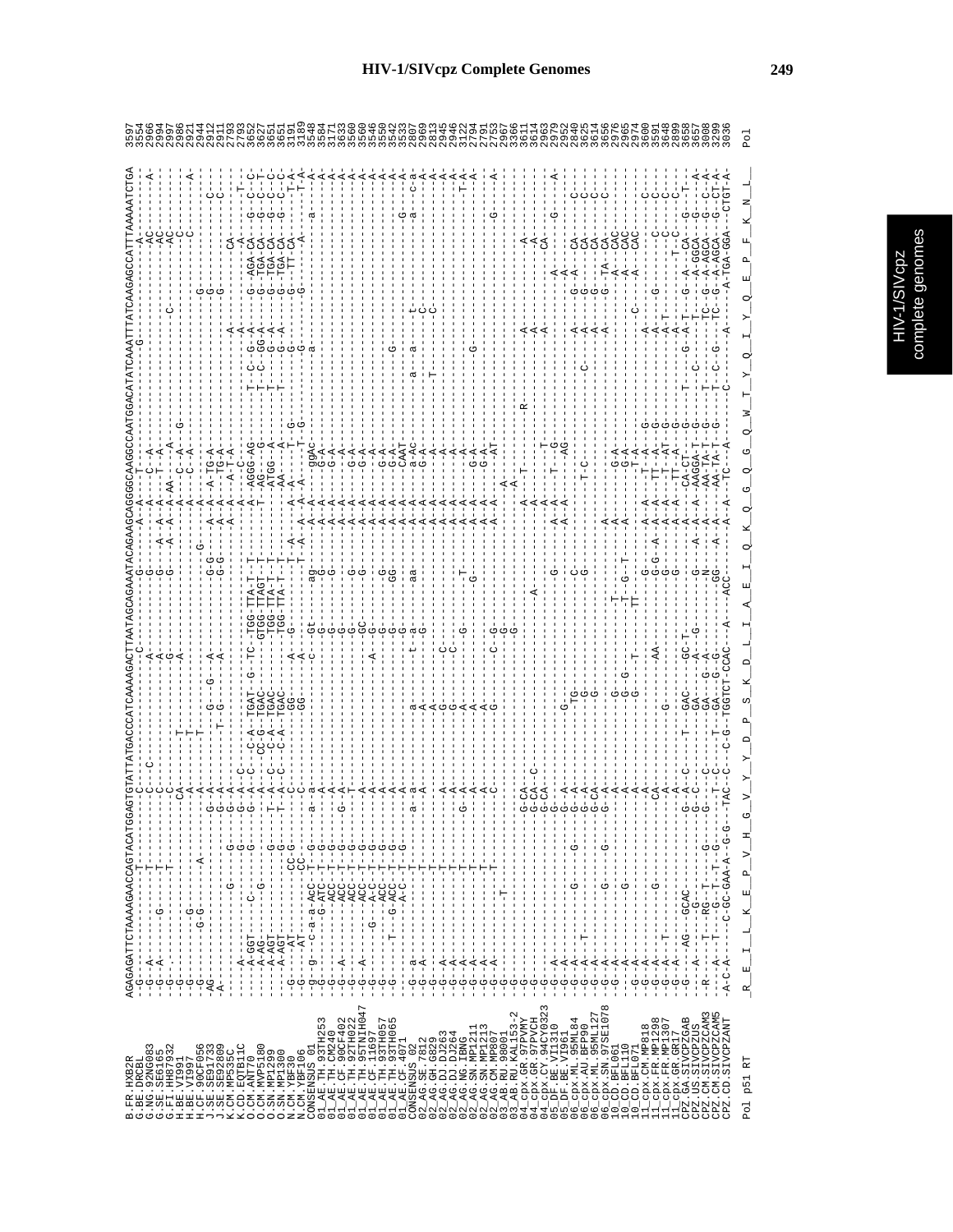| 1 20842996873267<br>のんてきて<br>$\infty$ or $\infty$<br>ののHOP<br>ᡡ<br>∼<br>1 のううえつう0 0 0 0 0 0 0 1 0 0 0<br>M M M<br>oowoonnrrnoo<br>$\rightarrow \infty$ .<br>NNNMNNMMM                                                                                                                                                                                                                                                                                                                                                                                                                                                                                                                                                                                                                                                                                                                                                                                                                                                                                                                                                                                                                                                                                                                                                                                                                                                                                                                                                                                                                                                                                                                                                                                                                                                                                                                                                                                                                                                                                                                                                                                                                                                                                                                                                                                                                                                                                                                                                                                                                                                                                                                                                                                                                                                                                                                                                                                                                                                                                                                                                                                                                                                                                                                                                                                                                                                                                                                                                                                                                                                                                                                                                                                                                                                                                                                                                                                                                                                                                                      |                                                                                                                                                                                                                                                                                                                                                                  |
|----------------------------------------------------------------------------------------------------------------------------------------------------------------------------------------------------------------------------------------------------------------------------------------------------------------------------------------------------------------------------------------------------------------------------------------------------------------------------------------------------------------------------------------------------------------------------------------------------------------------------------------------------------------------------------------------------------------------------------------------------------------------------------------------------------------------------------------------------------------------------------------------------------------------------------------------------------------------------------------------------------------------------------------------------------------------------------------------------------------------------------------------------------------------------------------------------------------------------------------------------------------------------------------------------------------------------------------------------------------------------------------------------------------------------------------------------------------------------------------------------------------------------------------------------------------------------------------------------------------------------------------------------------------------------------------------------------------------------------------------------------------------------------------------------------------------------------------------------------------------------------------------------------------------------------------------------------------------------------------------------------------------------------------------------------------------------------------------------------------------------------------------------------------------------------------------------------------------------------------------------------------------------------------------------------------------------------------------------------------------------------------------------------------------------------------------------------------------------------------------------------------------------------------------------------------------------------------------------------------------------------------------------------------------------------------------------------------------------------------------------------------------------------------------------------------------------------------------------------------------------------------------------------------------------------------------------------------------------------------------------------------------------------------------------------------------------------------------------------------------------------------------------------------------------------------------------------------------------------------------------------------------------------------------------------------------------------------------------------------------------------------------------------------------------------------------------------------------------------------------------------------------------------------------------------------------------------------------------------------------------------------------------------------------------------------------------------------------------------------------------------------------------------------------------------------------------------------------------------------------------------------------------------------------------------------------------------------------------------------------------------------------------------------------------------------------------|------------------------------------------------------------------------------------------------------------------------------------------------------------------------------------------------------------------------------------------------------------------------------------------------------------------------------------------------------------------|
| К<br>К<br>$A$ -<br>Æ<br>$F - A$<br>ത<br>ਸ਼੍ਰ<br>ά<br>ę.<br>Ļ.<br>é<br>$\frac{1}{2}$<br>U<br>$\blacksquare$<br>↵<br>턴<br>$\overline{1}$<br>$\mathbf{I}$<br>$\mathbf{I}$<br>п<br>п<br>л<br>п<br>т<br>-1<br>Q<br>Ů<br><b>Q</b><br>ひ<br>ひ<br>ひ<br>ひ<br>ひ<br>ひ<br>τŋ<br>ひ<br>τŋ<br>てり<br>τ٠<br>でり<br>τŋ<br>てり<br>てり<br>ひ<br>ひ<br>ひ<br>てり<br>E<br>てり<br>てり<br>C)<br>てり<br>U                                                                                                                                                                                                                                                                                                                                                                                                                                                                                                                                                                                                                                                                                                                                                                                                                                                                                                                                                                                                                                                                                                                                                                                                                                                                                                                                                                                                                                                                                                                                                                                                                                                                                                                                                                                                                                                                                                                                                                                                                                                                                                                                                                                                                                                                                                                                                                                                                                                                                                                                                                                                                                                                                                                                                                                                                                                                                                                                                                                                                                                                                                                                                                                                                                                                                                                                                                                                                                                                                                                                                                                                                                                                                                      | უ<br>ს<br>めめゆ<br>τŋ                                                                                                                                                                                                                                                                                                                                              |
| O<br>ᡃᡡ<br>൯                                                                                                                                                                                                                                                                                                                                                                                                                                                                                                                                                                                                                                                                                                                                                                                                                                                                                                                                                                                                                                                                                                                                                                                                                                                                                                                                                                                                                                                                                                                                                                                                                                                                                                                                                                                                                                                                                                                                                                                                                                                                                                                                                                                                                                                                                                                                                                                                                                                                                                                                                                                                                                                                                                                                                                                                                                                                                                                                                                                                                                                                                                                                                                                                                                                                                                                                                                                                                                                                                                                                                                                                                                                                                                                                                                                                                                                                                                                                                                                                                                                               |                                                                                                                                                                                                                                                                                                                                                                  |
| CAGAAAGCATAGTAATATGGGAAAAG<br><b>ひ ひ ひ ひ ひ</b><br>ത്<br>ወ⊄<br>ᡃᡡ<br>൯<br>з<br>CAG-<br>CTC<br>τŋ<br>FG<br>nd p<br>PHD<br>PHD<br>ひ<br>פ<br>입<br>입<br>ር<br>ኮ<br>FG<br>FG<br>FG<br>ೆ<br>AT<br>RТ<br>욉<br>Ō<br>Ś<br>4<br>U<br>Н<br>п<br>L.<br>のひ<br>てり<br>ひ<br>τŋ<br>てり<br>ひ<br>ひ<br>ひひ<br>๓<br>てり<br>তা<br>ь<br>Сŋ                                                                                                                                                                                                                                                                                                                                                                                                                                                                                                                                                                                                                                                                                                                                                                                                                                                                                                                                                                                                                                                                                                                                                                                                                                                                                                                                                                                                                                                                                                                                                                                                                                                                                                                                                                                                                                                                                                                                                                                                                                                                                                                                                                                                                                                                                                                                                                                                                                                                                                                                                                                                                                                                                                                                                                                                                                                                                                                                                                                                                                                                                                                                                                                                                                                                                                                                                                                                                                                                                                                                                                                                                                                                                                                                                             |                                                                                                                                                                                                                                                                                                                                                                  |
| .<br>თ<br>ひ<br>ひ<br>ひ<br>てり<br>ひ<br>з<br>ひ<br>ಡ<br>פי<br>п<br>ひ<br><b>Q</b><br>ひ<br>ひ<br>ひ<br>ひ ひ ひ ひ ひ ひ<br>αÜ<br>൯<br>K,<br>তা<br>⋖<br>-TG<br>תז<br><b>ひ ひ</b><br><b>UPPB</b><br>てり<br>ೆ<br>ĔĔ<br>$A-T$<br>AAT<br>٣<br>ᡛ<br>딞<br>т<br>$A \triangle A$<br>К<br>К<br>A<br>К<br>К<br>$-aq$<br>C J                                                                                                                                                                                                                                                                                                                                                                                                                                                                                                                                                                                                                                                                                                                                                                                                                                                                                                                                                                                                                                                                                                                                                                                                                                                                                                                                                                                                                                                                                                                                                                                                                                                                                                                                                                                                                                                                                                                                                                                                                                                                                                                                                                                                                                                                                                                                                                                                                                                                                                                                                                                                                                                                                                                                                                                                                                                                                                                                                                                                                                                                                                                                                                                                                                                                                                                                                                                                                                                                                                                                                                                                                                                                                                                                                                           | 99<br>じ じ じ                                                                                                                                                                                                                                                                                                                                                      |
| CACACTAATGATGTAAACAATTAACAGAGCACAGTGCAAAAAAAT<br>Ф<br>ひ<br>agc<br><u>ဥ</u> ႁ ႁ ႁ ႁ ႁ ႁ<br>ひ<br>ひ<br>з<br>œ<br>ひ<br>ひ<br>ιQ<br>てり<br>でりてりてりてりてり<br>ひひひひひひひひひ<br>ひ<br>σ<br>ひ<br>ひ<br>てり<br>œ<br>≊<br>œ<br>τŋ<br>൯<br>ת<br>¢                                                                                                                                                                                                                                                                                                                                                                                                                                                                                                                                                                                                                                                                                                                                                                                                                                                                                                                                                                                                                                                                                                                                                                                                                                                                                                                                                                                                                                                                                                                                                                                                                                                                                                                                                                                                                                                                                                                                                                                                                                                                                                                                                                                                                                                                                                                                                                                                                                                                                                                                                                                                                                                                                                                                                                                                                                                                                                                                                                                                                                                                                                                                                                                                                                                                                                                                                                                                                                                                                                                                                                                                                                                                                                                                                                                                                                                  |                                                                                                                                                                                                                                                                                                                                                                  |
| ਨਾ<br>J.<br>Ш.<br>J.<br>Ш.<br>H.<br>ш<br>п.<br>H.<br>-<br>ш<br>J.<br>-<br>J.<br>$\mathsf I$<br>$\mathbf{I}$<br>$\mathbf{I}$<br>$\blacksquare$<br>$\blacksquare$<br>T<br>J.<br>$- - A -$<br>$\mathbf{I}$<br>$\overline{1}$<br>$\blacksquare$<br>$\mathbf{I}$<br>$\mathbf{I}$<br>$\blacksquare$<br>$\mathbf{I}$<br>J.<br>$\overline{\phantom{a}}$<br>$\mathbf{I}$<br>I<br>-1<br>L.<br>п<br>$\mathbf{I}$<br>1111<br>$\mathbf{I}$<br>$\mathbf{I}$<br>$\blacksquare$<br>-1<br>п.<br>$\blacksquare$<br>$\mathbf{I}$<br>- 1<br>$\mathbf{I}$<br>-1<br>$\mathbf{I}$<br>$\mathbf{I}$<br>л.<br>п<br>$\mathbf{I}$<br>л<br>-1<br>$\mathbf{I}$<br>т<br>$\mathbf{I}$<br>$\mathbf{I}$<br>Ť.<br>$\mathbb{I}$<br>$\mathbb T$<br>1<br>$\mathbf{I}$<br>$\mathbf I$<br>$\mathsf I$<br>$\mathsf I$<br>$\mathbf{I}$<br>Ι.<br>$\mathbf{I}$<br>$\overline{\phantom{a}}$<br>$\blacksquare$<br>I.<br>$\mathbf{I}$                                                                                                                                                                                                                                                                                                                                                                                                                                                                                                                                                                                                                                                                                                                                                                                                                                                                                                                                                                                                                                                                                                                                                                                                                                                                                                                                                                                                                                                                                                                                                                                                                                                                                                                                                                                                                                                                                                                                                                                                                                                                                                                                                                                                                                                                                                                                                                                                                                                                                                                                                                                                                                                                                                                                                                                                                                                                                                                                                                                                                                                                                                                                                                                     |                                                                                                                                                                                                                                                                                                                                                                  |
| $      +$<br>I<br>п<br>$\,$ I<br>$\mathsf I$<br>$\mathbf{I}$<br>$\mathsf I$<br>$\overline{\phantom{a}}$<br>$\mathbf I$<br>$\,$ I<br>$\mathbf I$<br>$\begin{bmatrix} 1 & 1 \\ 1 & 1 \\ 1 & 1 \\ 1 & 1 \\ 1 & 1 \end{bmatrix}$<br>$\overline{\phantom{a}}$<br>$\mathsf I$<br>$\,$ I<br>$\,$ I<br>Т<br>$\blacksquare$<br>ပုံပုံပုံ<br>         <br>$\frac{1}{2}$<br>$\mathbf{I}$<br>$- -A - - - -$<br>$\mathbf{I}$<br>$\mathbf{I}$<br>$\mathbf{I}$<br>$\mathbf{I}$<br>$-9 - 0 -$<br>$-1$<br>$\frac{1}{1}$<br>$\frac{1}{2}$<br>Ţ<br>Ţ<br>$-1$ - $-1$ - $-1$ - $-1$ - $-1$ - $-1$ - $-1$<br>1<br>$\mathbf{I}$<br>$\blacksquare$<br>Ţ<br>$\mathbf{I}$<br>$\blacksquare$<br>$\mathbf{I}$<br>$\mathbf{I}$<br>$\mathbf{I}$<br>$\mathbf{I}$<br>$\mathbf{I}$<br>-1<br>п.<br>$\blacksquare$<br>$\mathbf{I}$<br>- 11<br>-1<br>Ť.<br>ပုံ<br>Ť.<br>Ť.<br>$\overline{\phantom{a}}$<br>$\mathsf I$<br>$\mathsf I$<br>$\mathbf I$<br>$\blacksquare$<br>T<br>J.<br>$\frac{1}{1}$<br>$\mathbf{I}$<br>$\mathbf{I}$<br>1<br>$\mathbf{I}$<br>$\mathbf{I}$<br>$\mathbf{I}$<br>$\mathbf{I}$<br>J.<br>$\blacksquare$<br>$\mathbf{I}$<br>- 11<br>-1<br>$\mathbf{I}$<br>$\blacksquare$<br>$\blacksquare$<br>п<br>$\mathbf{I}$<br>- 1<br>Τ.<br><b>I</b><br>$\mathbf{I}$<br><b>I</b><br>- 11<br>$\mathbf{I}$<br>L.<br>п<br>-1<br>- 11<br>Ť.<br>Ť.<br>$\mathbf I$<br>т.<br>Ť.<br>Ť.<br>J.<br>J.<br>Ť.<br>$\mathbf{I}$<br>$\mathsf I$<br>$\mathbf{I}$<br>$\mathbf{I}$<br>$\mathsf I$<br>$\mathbf{I}$<br>$\blacksquare$<br>$\mathbf{I}$<br>т<br>$\,$ I<br>$\,$ I<br>$\mathsf I$<br>$\mathbf I$<br>$\mathsf I$<br>$\frac{1}{1}$<br>л.<br>$\mathbb{I}-\mathbb{I}$<br>$\,$ I<br>$\mathsf I$<br>$\mathsf I$<br>$\mathsf I$<br>$\mathsf I$<br>$\,$ I<br>$\mathsf I$<br>$\,$ I<br>$\mathbf{I} = \mathbf{I}$<br>$\mathbf{I}$<br>$\frac{1}{2}$<br>$\mathsf I$<br>1<br>$\mathbf{I}$<br>$\overline{\phantom{a}}$<br>$\mathbf{I}$<br>$\mathbf{I}$<br>$\blacksquare$<br>J.<br>$\mathbf{I}$<br>$\blacksquare$<br>Т<br>$\mathbf{I}$<br>Ι.<br>$\blacksquare$<br>L.<br>$\mathbf{I}$<br>J.<br>$\mathbf{I}$<br>$\mathbf{I}$<br>$\blacksquare$<br>-1<br>$\blacksquare$<br>L.<br>$\mathbf{I}$<br>J.<br>L.<br>I<br>$\mathbf{I}$<br>L.<br>Ţ<br>$\mathbf{I}$<br>J.<br>$\mathbf{I}$<br>л<br>-1<br>- 1<br>- 11<br>$\mathbf{I}$<br>$\mathbf{I}$<br>$\mathbf{I}$<br>$\mathbf{I}$<br>T<br>$\mathbf{I}$<br>$\mathbf{I}$<br>$\mathbf{I}$<br>$\mathbf{I}$<br>$\blacksquare$<br>$\mathbf{I}$<br>п.<br>$\blacksquare$<br>$\mathbf{I}$<br>-1<br>$\mathbf{I}$<br>$\mathbf{I}$<br>$\mathbf{I}$<br>-1<br>п.<br>$\mathbf{I}$<br>п<br>п<br>п<br>п<br>л<br>л<br>л<br>$\mathbf{I}$<br>L.<br>п<br>J.<br>л.<br>$\mathbf{I}$<br>-1<br><b>G</b><br>$\mathbf{I}$<br>$\mathbb T$<br>$\mathbf I$<br>$\mathbf{I}$<br>$\mathbf{I}$<br>$\mathbf{I}$<br>$\blacksquare$<br>$\mathbb{I}$<br>$\mathbf{I}$<br>$\mathsf I$<br>$\mathbf{I}$<br>$\mathbf{I}$<br>$\mathbf{I}$<br>Ι.<br>$\mathbf{I}$<br>$\mathbf{I}$<br>$\blacksquare$<br>$\overline{1}$<br>$\mathbf{I}$<br>$\mathbf{I}$<br>$\mathbf{I}$<br>п.<br>$\mathbf{I}$<br>$\mathbf{I}$<br>$\mathbf{I}$<br>$\mathbf{I}$<br>$\blacksquare$<br>п.<br>-<br>$\mathbf{I}$<br>- 1<br><b>I</b><br>п<br>$\blacksquare$<br>-1<br>п<br>-<br>$\overline{\phantom{a}}$<br>J<br>j.<br><u>ရုံရုံရုံရုံရုံ</u><br>ပ္ပံ<br>ו טט ה<br><b>ひ ひ ひ</b><br>ה<br>ל<br>חווני<br>לי<br>ひ<br>ひひひひ<br><b>じ じ</b><br>ひひひひ<br>п.<br>$\mathbf{I}$<br>-1<br>1<br>$\overline{\phantom{a}}$<br><b>ツツ</b><br>ひ<br>↻<br>ひ<br>U<br>- 11<br>- 1<br>НŦ<br><u>TITTI</u><br>Ŧ<br>Ħ<br>Ť<br>Ţ<br>Ħ<br>$\frac{1}{2}$<br>Ť<br>Ť<br>$\mathbf{I}$<br>$\frac{1}{1}$<br>-1<br>- 11<br>$\mathbf{I}$<br>÷<br>-1<br>÷<br>-1<br>Ť<br>Ť.<br>÷<br>÷<br>÷<br>÷<br>÷<br>÷<br>Ť<br>÷<br>÷<br>Ť<br>j.<br>$\mathbb{I}$<br>$\blacksquare$<br>$\mathbf{I}$<br>$\mathsf I$<br>$\mathbf{I}$<br>$\,$ I<br>$\,$ I<br>$\mathsf I$<br>$\mathbf{I}$<br>$\perp$<br>$\mathbf I$<br>$\blacksquare$<br>$\mathbb I$<br>$\mathsf I$<br>$\,$ I<br>$\mathsf I$<br>$\mathsf I$<br>$\,$ I<br>ひひ<br>ひ<br><b>ひ ひ</b><br>ひ<br>ひ<br>$\mathfrak l$<br>1<br>$\overline{\phantom{a}}$<br>Т<br>T<br>J, | - - - A - - CA - - - TC<br>- - - - A - - CA - - - TC<br>- - - - - - - - - A - TC<br>$\mathsf I$<br>$\,$ I<br>$\mathsf I$<br>$\overline{\phantom{a}}$<br>$\mathsf I$<br>1<br>J.<br>$\blacksquare$<br>Ţ.<br>$\mathbf{I}$<br>п<br>$\mathbf{I}$<br>$\mathbf{I}$<br>-1<br>$\mathbf{I}$<br>-<br><b>しいい</b><br>$\mathbf{L}$<br>ひ<br>HHH<br>$\mathbf{I}$<br>$\mathbb{I}$ |
| $-1 - 1 - 1 - 1$<br>$\frac{1}{2}$<br>$\sf I$<br>$\mathsf I$<br>Ţ<br>Ī<br>J.<br>$\mathbf{I}$<br>Ţ<br>$\frac{1}{1}$<br>1<br>$\blacksquare$<br>$\mathbf{I}$<br>$\mathbf{I}$<br>$\blacksquare$<br>$\frac{1}{1}$<br>п<br>Ţ<br>$\frac{1}{1}$<br>$\frac{1}{1}$<br>$\mathbf{I}$<br>Т<br>$\frac{1}{2}$<br>T<br>J.<br>$\mathbf{I}$<br>$\mathbf{I}$<br>Ť<br>Ţ<br>$\frac{1}{1}$<br>Ţ<br>1<br>$\mathbf{I}$<br>J<br>I<br>T<br>-1<br>п<br>$\mathbf{I}$<br>I.<br>$\mathbf{I}$<br>J.<br>J.<br>$\frac{1}{4}$<br>Ι.<br>J,<br>$\mathbf{I}$<br>$\blacksquare$<br>$\blacksquare$<br>J.<br>$\blacksquare$<br>J.<br>I.<br>п<br>$\mathbf{I}$<br>п<br>$\mathbf{I}$<br>$\mathbf{I}$<br>п<br>л<br>$\mathbf{I}$<br>L.<br>п<br>л.<br>т<br>Ť.<br>ï<br>Ť.<br>J.<br>Ť<br>Ť.<br>j.<br>ï.<br>ï<br>$\mathbf{I}$<br>ï<br>T.<br>Ť.<br>Ť.<br>Ť.<br>J.<br>$\mathbf I$<br>$\mathsf I$<br>Ţ<br>Ţ<br>1<br>J.<br>I.<br>J<br>I<br>J.<br>J<br>I<br>-1<br>I<br>ш<br>I<br>$\,$ I<br>$\,$ I<br>$\,$ I<br>$\,$ I<br>$\mathsf I$<br>$\,$ I<br>I<br>$\overline{\phantom{a}}$<br>$\,$ I<br>$\mathsf I$<br>$\mathsf I$<br>$\mathsf I$<br>$\begin{array}{c} \end{array}$<br>$\mathsf I$<br>J<br>$\,$ I<br>Ţ<br>I<br>I<br>$\mathsf I$<br>I<br>$\frac{1}{1}$<br>I<br>$\mathbf{I}$<br>$\begin{array}{c} \end{array}$<br>$\frac{1}{1}$<br>I<br>I<br>I<br>$\frac{1}{\alpha}$<br>Ţ<br>÷<br>$\overline{1}$<br>$\mathsf I$<br>ŧ<br>$\blacksquare$<br>$\frac{1}{1}$<br>Ţ<br>$\mathbf I$<br>$\mathbf I$<br>T<br>÷<br>$\overline{1}$<br>$\frac{1}{1}$<br>J.<br>$\mathbf{I}$<br>1<br>$\frac{1}{2}$<br>$\frac{1}{4}$<br>Ţ<br>$\frac{1}{4}$<br>$\mathbf{I}$<br>J<br>J,<br>$\mathbf{I}$<br>$\frac{1}{4}$<br>÷<br>$\overline{\phantom{a}}$<br>I.<br>Ţ<br>Ť<br>$\overline{\phantom{a}}$<br>÷<br>T<br>$\mathsf I$<br>ł<br>Ť<br>$\overline{\phantom{a}}$<br>÷<br>$\mathbf{I}$<br>Ţ<br>$\frac{1}{1}$<br>ပုံ<br>$\mathbf{I}$<br>$\blacksquare$<br>$\mathbf{I}$<br>- 11<br>$\mathbf{I}$<br>- 11<br>$\blacksquare$<br>$\blacksquare$<br>$\mathbf{I}$<br>$\mathbf{I}$<br>$\blacksquare$<br>$\blacksquare$<br>$\mathbf{I}$<br>$\blacksquare$<br>$\mathbf{I}$<br>$\mathbf{I}$<br>$\mathbf{I}$<br>- 11<br>п.<br>$\mathbf{I}$<br>- 11<br>$\mathbf{I}$<br>$\mathbf{I}$<br>- 11<br>L.<br>$\mathbf{I}$<br>$\mathbf{I}$                                                                                                                                                                                                                                                                                                                                                                                                                                                                                                                                                                                                                                                                                                                                                                                                                                                                                                                                                                                                                                                                                                                                                                                                                                                                                                                                                                                                                                                                                                                                                                                                                                                                                                                                                                                                                                           | $\mathbf I$<br>J.<br>$\mathbf{L}$<br>- 1<br>$\mathbf{I}$<br>L.<br>$\mathbf{I}$<br>$\overline{\phantom{a}}$<br>$\mathsf I$<br>$\mathbf{I}$<br>$\mathsf I$<br>J.<br>-1<br>$\mathbf{I}$<br>$\mathbf{I}$<br>$\mathbf{I}$<br>$\blacksquare$<br>$\mathbf{I}$<br>$\mathbf{I}$                                                                                           |

 $\begin{smallmatrix} \texttt{R1} & \texttt{R1} & \texttt{R2} & \texttt{R3} & \texttt{R4} & \texttt{R5} & \texttt{R6} & \texttt{R6} & \texttt{R7} & \texttt{R8} & \texttt{R8} & \texttt{R9} & \texttt{R0} & \texttt{R1} & \texttt{R2} & \texttt{R2} & \texttt{R3} & \texttt{R4} & \texttt{R5} & \texttt{R6} & \texttt{R7} & \texttt{R8} & \texttt{R9} & \texttt{R0} & \texttt{R1} & \texttt{R2} & \texttt{R2$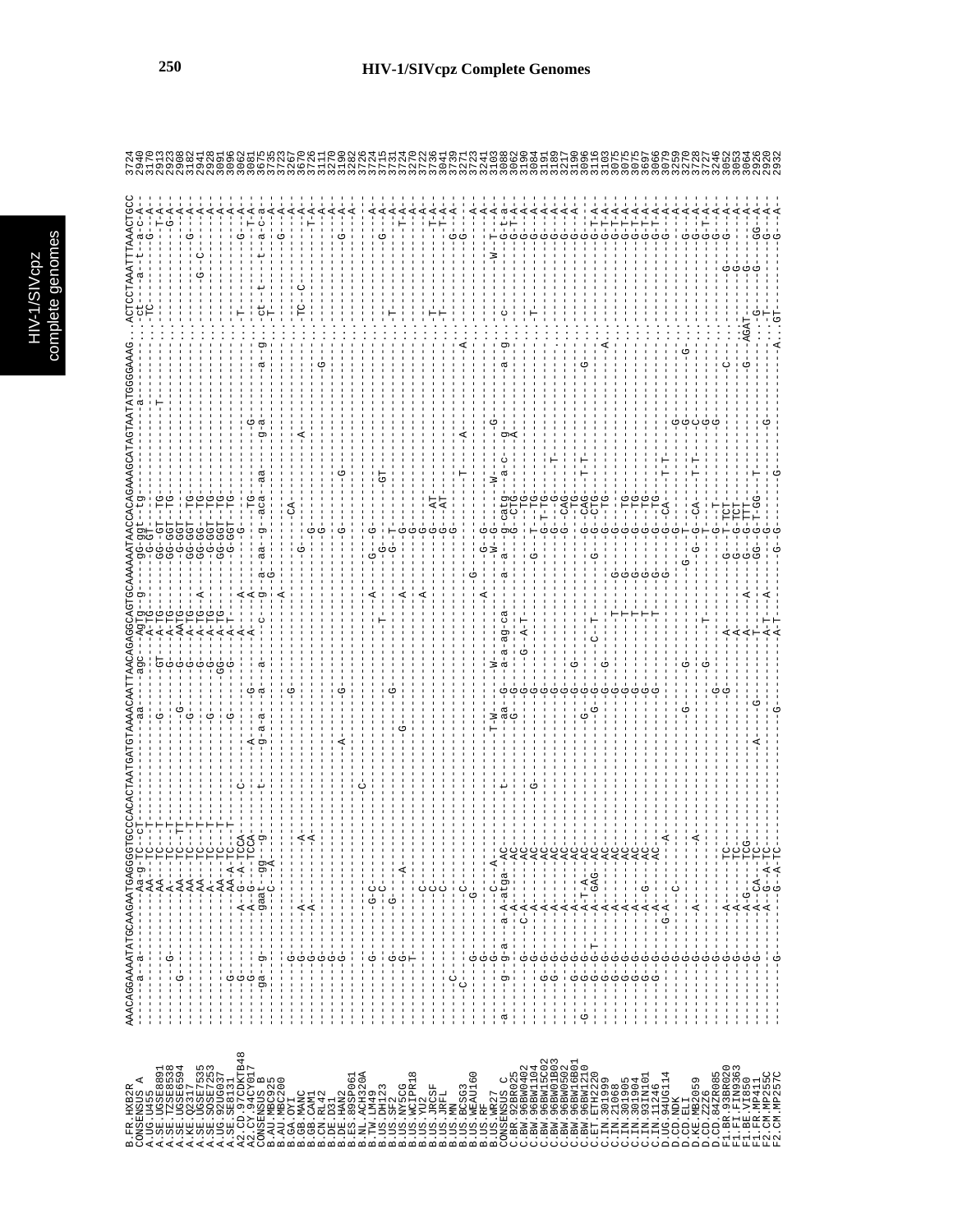| نغ<br>ت<br>υυ<br><u> မုံမုံမုံမှ မှ မှ</u><br>לז לז לז<br>てりてりてりてり<br>わひ ひ ひ<br>てりてりてり<br>τŋ<br>てい<br>$-AAA$<br>$---AAC$<br>$- - - - - - -$<br>$- - - - - - - -$<br>$---CAA---TC$<br>$---AAC$<br>--GCAA--ATC<br>UH4---400---<br>رح<br>$---ATC$<br>$- A - - - - - - ATC$<br>-- A - - - - - - - - A TC<br>a---aaaa---TCt<br>------AA----TC<br>-----GAG---TC<br>$\begin{split} \mathbf{1}_{\{1,2,3\}}=\mathbf{1}_{\{1,3\}}=\mathbf{1}_{\{1,3\}}=\mathbf{1}_{\{1,3\}}=\mathbf{1}_{\{1,3\}}=\mathbf{1}_{\{1,3\}}=\mathbf{1}_{\{1,3\}}=\mathbf{1}_{\{1,3\}}=\mathbf{1}_{\{1,3\}}=\mathbf{1}_{\{1,3\}}=\mathbf{1}_{\{1,3\}}=\mathbf{1}_{\{1,3\}}=\mathbf{1}_{\{1,3\}}=\mathbf{1}_{\{1,3\}}=\mathbf{1}_{\{1,3\}}=\mathbf{1}_{\{1,3\}}=\mathbf{1$<br>$-10$<br>$---AAC$<br>$- - - -$<br>$-----AC$<br>$- - - - -$<br>$---CAA---ATC$<br>$-10$<br>ں<br>ا<br>บ<br> <br> <br>r<br>I<br>י<br>ו<br>$-1 - -A - -A - B - TC$<br>---CA-AATC<br>$- - - - - - - - - - - - - - -$<br>U – – – – –<br>י<br>ד<br>$-1 - -1 - -1 - -1 - 1$<br>$- - A - -$<br>$-1 - A - T - GCAA - A$<br>$-$ -GCAA $-$ A<br>$-4 - 4 - 4 - 4 - 4$<br>$-1 - A - T - AGCAA - A$<br>ġ<br>ن<br>آ<br>İ<br>J<br>$\frac{1}{1}$<br>$\blacksquare$<br>$-1$<br>Ť.<br>$-4-6$<br>$\mathsf I$<br>$\mathsf I$<br>$- -A - -$<br>L.<br>$\mathsf I$<br>$\frac{1}{1}$<br>$\frac{1}{2}$<br>$\frac{1}{2}$<br>$\frac{1}{2}$<br>$\frac{1}{2}$<br>۲<br>ا<br>$\frac{1}{1}$<br>$a_1 - a_2 - a_3 - a_4$<br>$\frac{1}{2}$<br>$\frac{1}{2}$<br>$\frac{1}{1}$<br>Ţ<br>$\frac{1}{1}$<br>$\frac{1}{1}$<br>$\mathbf{I}$<br>$\mathbf{I}$<br>$\mathbf{I}$<br>I<br>$\frac{1}{1}$<br>י<br>י<br>$\mathbf{I}$<br>$\mathbf{I}$<br>п<br>Ť<br>$\mathbf{I}$<br>ì<br>ï<br>ï<br>$\frac{1}{1}$<br>ŧ<br>$\frac{1}{1}$<br>$\begin{array}{c} 1 \\ 1 \\ 1 \end{array}$<br>$\frac{1}{1}$<br>$\frac{1}{1}$<br>$\frac{1}{1}$<br>$\frac{1}{1}$<br>$\mathsf I$<br>$\mathsf I$<br>$\overline{\phantom{a}}$<br>÷<br>J,<br>Ť<br>$\mathbf{I}$<br>$\frac{1}{1}$<br>÷<br>H<br>$\mathbf{I}$<br>$\overline{\phantom{a}}$<br>÷<br>$\frac{1}{1}$<br>I<br>$\mathbf{I}$<br>$\blacksquare$<br>$\mathbf{I}$<br>п<br>$\blacksquare$<br>1<br>$-\frac{6}{1}$<br>نې<br>۱<br>ن<br>ا<br>Ť.<br>$\mathbf{I}$<br>$-1 - 5 - 7$<br>$-1 - 1$<br>ن<br>با<br>$- -a - a$<br>ï.<br>ტ<br>- ს<br>-<br>$\mathsf I$<br>$\mathsf I$<br>$\mathsf I$<br>$-\frac{c}{1}$<br>$-\frac{5}{1}$<br>ּטִיטְ<br>   <br>   <br>ひ<br>ġ<br>ウーー<br>ひ<br>ひ<br>ל<br>י<br>ပြ<br>1<br>1<br>-1<br>J.<br>-1<br>-1<br>J.<br>$\frac{1}{1}$<br>$\,$ I<br>T<br>Ť<br>Ť<br>$\,$ I<br>$\mathsf I$<br>$\mathsf I$<br>$\frac{1}{1}$<br>$\mathsf I$<br>I.<br>$\begin{array}{c} \hline \end{array}$<br>J.<br>$\blacksquare$<br>$\mathbf{I}$<br>$\mathbf{I}$<br>$\frac{1}{2}$<br>$\mathbf{I}$<br>ပုံ<br>Ġ٢<br>Ġ<br>$\dot{c}$<br>$\dot{\vec{\theta}}$<br>ပုံ<br>ဗံ့<br>ひ<br>Ġ<br>Ġ<br>$\frac{1}{\sqrt{2}}$<br>$\frac{1}{\sqrt{2}}$<br>ပု<br>ပု<br>$\frac{1}{1}$<br>Í<br>ပု<br>무<br>ပု<br>ပု<br>ပု<br>ို<br>也<br>ပု<br>U<br>т<br>л<br>1<br>п<br>$\frac{1}{1}$<br>п<br>ī<br>т<br>J.<br>$\mathsf I$<br>I<br>$\mathsf I$<br>J<br>$\begin{array}{c} \rule{0.2cm}{0.15mm} \rule{0.2cm}{0.15mm} \rule{0.2cm}{0.15mm} \rule{0.2cm}{0.15mm} \rule{0.2cm}{0.15mm} \rule{0.2cm}{0.15mm} \rule{0.2cm}{0.15mm} \rule{0.2cm}{0.15mm} \rule{0.2cm}{0.15mm} \rule{0.2cm}{0.15mm} \rule{0.2cm}{0.15mm} \rule{0.2cm}{0.15mm} \rule{0.2cm}{0.15mm} \rule{0.2cm}{0.15mm} \rule{0.2cm}{0.15mm} \rule{$<br>$\frac{1}{1}$<br>I<br>I<br>I<br>$\mathbf{I}$<br>I<br>J<br>I<br>J<br>I<br>J<br>J<br>I<br>J.<br>J<br>$\mathbf{I}$<br>J<br>ţ<br>J<br>I<br>J.<br>л<br>J<br>$\mathbf{I}$<br>$\overline{1}$<br>$\mathbf{I}$<br>$\blacksquare$<br>I<br>J.<br>$\overline{1}$<br>$\frac{1}{2}$<br>$\mathbf{I}$<br>т<br>л<br>J<br>л<br>л<br>1<br>л<br>п<br>п<br>п<br>J.<br>п<br>т<br>J.<br>ひ<br>U<br>ひ<br>ပု<br>ひ<br>$\blacksquare$<br>$\mathbf{I}$<br>I.<br>$\mathbf{I}$ | $-40 - 1000 -$<br>$\frac{1}{1}$<br>ပု |  |  |
|------------------------------------------------------------------------------------------------------------------------------------------------------------------------------------------------------------------------------------------------------------------------------------------------------------------------------------------------------------------------------------------------------------------------------------------------------------------------------------------------------------------------------------------------------------------------------------------------------------------------------------------------------------------------------------------------------------------------------------------------------------------------------------------------------------------------------------------------------------------------------------------------------------------------------------------------------------------------------------------------------------------------------------------------------------------------------------------------------------------------------------------------------------------------------------------------------------------------------------------------------------------------------------------------------------------------------------------------------------------------------------------------------------------------------------------------------------------------------------------------------------------------------------------------------------------------------------------------------------------------------------------------------------------------------------------------------------------------------------------------------------------------------------------------------------------------------------------------------------------------------------------------------------------------------------------------------------------------------------------------------------------------------------------------------------------------------------------------------------------------------------------------------------------------------------------------------------------------------------------------------------------------------------------------------------------------------------------------------------------------------------------------------------------------------------------------------------------------------------------------------------------------------------------------------------------------------------------------------------------------------------------------------------------------------------------------------------------------------------------------------------------------------------------------------------------------------------------------------------------------------------------------------------------------------------------------------------------------------------------------------------------------------------------------------------------------------------------------------------------------------------------------------------------------------------------------------------------------------------------------------------------------------------------------------------------------------------------------------------------------------------------------------------------------------------------------------------------------------------------------------------------------------------------------------------------------------------------------------------------------------------------------------------------------------------------------------------------------------------------------------------------------------------------------------------------------------------------------------------|---------------------------------------|--|--|
|                                                                                                                                                                                                                                                                                                                                                                                                                                                                                                                                                                                                                                                                                                                                                                                                                                                                                                                                                                                                                                                                                                                                                                                                                                                                                                                                                                                                                                                                                                                                                                                                                                                                                                                                                                                                                                                                                                                                                                                                                                                                                                                                                                                                                                                                                                                                                                                                                                                                                                                                                                                                                                                                                                                                                                                                                                                                                                                                                                                                                                                                                                                                                                                                                                                                                                                                                                                                                                                                                                                                                                                                                                                                                                                                                                                                                                                            |                                       |  |  |
|                                                                                                                                                                                                                                                                                                                                                                                                                                                                                                                                                                                                                                                                                                                                                                                                                                                                                                                                                                                                                                                                                                                                                                                                                                                                                                                                                                                                                                                                                                                                                                                                                                                                                                                                                                                                                                                                                                                                                                                                                                                                                                                                                                                                                                                                                                                                                                                                                                                                                                                                                                                                                                                                                                                                                                                                                                                                                                                                                                                                                                                                                                                                                                                                                                                                                                                                                                                                                                                                                                                                                                                                                                                                                                                                                                                                                                                            |                                       |  |  |
|                                                                                                                                                                                                                                                                                                                                                                                                                                                                                                                                                                                                                                                                                                                                                                                                                                                                                                                                                                                                                                                                                                                                                                                                                                                                                                                                                                                                                                                                                                                                                                                                                                                                                                                                                                                                                                                                                                                                                                                                                                                                                                                                                                                                                                                                                                                                                                                                                                                                                                                                                                                                                                                                                                                                                                                                                                                                                                                                                                                                                                                                                                                                                                                                                                                                                                                                                                                                                                                                                                                                                                                                                                                                                                                                                                                                                                                            |                                       |  |  |
|                                                                                                                                                                                                                                                                                                                                                                                                                                                                                                                                                                                                                                                                                                                                                                                                                                                                                                                                                                                                                                                                                                                                                                                                                                                                                                                                                                                                                                                                                                                                                                                                                                                                                                                                                                                                                                                                                                                                                                                                                                                                                                                                                                                                                                                                                                                                                                                                                                                                                                                                                                                                                                                                                                                                                                                                                                                                                                                                                                                                                                                                                                                                                                                                                                                                                                                                                                                                                                                                                                                                                                                                                                                                                                                                                                                                                                                            |                                       |  |  |
|                                                                                                                                                                                                                                                                                                                                                                                                                                                                                                                                                                                                                                                                                                                                                                                                                                                                                                                                                                                                                                                                                                                                                                                                                                                                                                                                                                                                                                                                                                                                                                                                                                                                                                                                                                                                                                                                                                                                                                                                                                                                                                                                                                                                                                                                                                                                                                                                                                                                                                                                                                                                                                                                                                                                                                                                                                                                                                                                                                                                                                                                                                                                                                                                                                                                                                                                                                                                                                                                                                                                                                                                                                                                                                                                                                                                                                                            |                                       |  |  |
| .CM.YBF106<br>ONSENSUS 01<br>1_AE.TH.93TH253<br>1_AE.TH.CM240                                                                                                                                                                                                                                                                                                                                                                                                                                                                                                                                                                                                                                                                                                                                                                                                                                                                                                                                                                                                                                                                                                                                                                                                                                                                                                                                                                                                                                                                                                                                                                                                                                                                                                                                                                                                                                                                                                                                                                                                                                                                                                                                                                                                                                                                                                                                                                                                                                                                                                                                                                                                                                                                                                                                                                                                                                                                                                                                                                                                                                                                                                                                                                                                                                                                                                                                                                                                                                                                                                                                                                                                                                                                                                                                                                                              |                                       |  |  |
|                                                                                                                                                                                                                                                                                                                                                                                                                                                                                                                                                                                                                                                                                                                                                                                                                                                                                                                                                                                                                                                                                                                                                                                                                                                                                                                                                                                                                                                                                                                                                                                                                                                                                                                                                                                                                                                                                                                                                                                                                                                                                                                                                                                                                                                                                                                                                                                                                                                                                                                                                                                                                                                                                                                                                                                                                                                                                                                                                                                                                                                                                                                                                                                                                                                                                                                                                                                                                                                                                                                                                                                                                                                                                                                                                                                                                                                            |                                       |  |  |
|                                                                                                                                                                                                                                                                                                                                                                                                                                                                                                                                                                                                                                                                                                                                                                                                                                                                                                                                                                                                                                                                                                                                                                                                                                                                                                                                                                                                                                                                                                                                                                                                                                                                                                                                                                                                                                                                                                                                                                                                                                                                                                                                                                                                                                                                                                                                                                                                                                                                                                                                                                                                                                                                                                                                                                                                                                                                                                                                                                                                                                                                                                                                                                                                                                                                                                                                                                                                                                                                                                                                                                                                                                                                                                                                                                                                                                                            |                                       |  |  |
|                                                                                                                                                                                                                                                                                                                                                                                                                                                                                                                                                                                                                                                                                                                                                                                                                                                                                                                                                                                                                                                                                                                                                                                                                                                                                                                                                                                                                                                                                                                                                                                                                                                                                                                                                                                                                                                                                                                                                                                                                                                                                                                                                                                                                                                                                                                                                                                                                                                                                                                                                                                                                                                                                                                                                                                                                                                                                                                                                                                                                                                                                                                                                                                                                                                                                                                                                                                                                                                                                                                                                                                                                                                                                                                                                                                                                                                            |                                       |  |  |
|                                                                                                                                                                                                                                                                                                                                                                                                                                                                                                                                                                                                                                                                                                                                                                                                                                                                                                                                                                                                                                                                                                                                                                                                                                                                                                                                                                                                                                                                                                                                                                                                                                                                                                                                                                                                                                                                                                                                                                                                                                                                                                                                                                                                                                                                                                                                                                                                                                                                                                                                                                                                                                                                                                                                                                                                                                                                                                                                                                                                                                                                                                                                                                                                                                                                                                                                                                                                                                                                                                                                                                                                                                                                                                                                                                                                                                                            |                                       |  |  |
|                                                                                                                                                                                                                                                                                                                                                                                                                                                                                                                                                                                                                                                                                                                                                                                                                                                                                                                                                                                                                                                                                                                                                                                                                                                                                                                                                                                                                                                                                                                                                                                                                                                                                                                                                                                                                                                                                                                                                                                                                                                                                                                                                                                                                                                                                                                                                                                                                                                                                                                                                                                                                                                                                                                                                                                                                                                                                                                                                                                                                                                                                                                                                                                                                                                                                                                                                                                                                                                                                                                                                                                                                                                                                                                                                                                                                                                            |                                       |  |  |
|                                                                                                                                                                                                                                                                                                                                                                                                                                                                                                                                                                                                                                                                                                                                                                                                                                                                                                                                                                                                                                                                                                                                                                                                                                                                                                                                                                                                                                                                                                                                                                                                                                                                                                                                                                                                                                                                                                                                                                                                                                                                                                                                                                                                                                                                                                                                                                                                                                                                                                                                                                                                                                                                                                                                                                                                                                                                                                                                                                                                                                                                                                                                                                                                                                                                                                                                                                                                                                                                                                                                                                                                                                                                                                                                                                                                                                                            |                                       |  |  |
|                                                                                                                                                                                                                                                                                                                                                                                                                                                                                                                                                                                                                                                                                                                                                                                                                                                                                                                                                                                                                                                                                                                                                                                                                                                                                                                                                                                                                                                                                                                                                                                                                                                                                                                                                                                                                                                                                                                                                                                                                                                                                                                                                                                                                                                                                                                                                                                                                                                                                                                                                                                                                                                                                                                                                                                                                                                                                                                                                                                                                                                                                                                                                                                                                                                                                                                                                                                                                                                                                                                                                                                                                                                                                                                                                                                                                                                            |                                       |  |  |
|                                                                                                                                                                                                                                                                                                                                                                                                                                                                                                                                                                                                                                                                                                                                                                                                                                                                                                                                                                                                                                                                                                                                                                                                                                                                                                                                                                                                                                                                                                                                                                                                                                                                                                                                                                                                                                                                                                                                                                                                                                                                                                                                                                                                                                                                                                                                                                                                                                                                                                                                                                                                                                                                                                                                                                                                                                                                                                                                                                                                                                                                                                                                                                                                                                                                                                                                                                                                                                                                                                                                                                                                                                                                                                                                                                                                                                                            |                                       |  |  |
|                                                                                                                                                                                                                                                                                                                                                                                                                                                                                                                                                                                                                                                                                                                                                                                                                                                                                                                                                                                                                                                                                                                                                                                                                                                                                                                                                                                                                                                                                                                                                                                                                                                                                                                                                                                                                                                                                                                                                                                                                                                                                                                                                                                                                                                                                                                                                                                                                                                                                                                                                                                                                                                                                                                                                                                                                                                                                                                                                                                                                                                                                                                                                                                                                                                                                                                                                                                                                                                                                                                                                                                                                                                                                                                                                                                                                                                            |                                       |  |  |
|                                                                                                                                                                                                                                                                                                                                                                                                                                                                                                                                                                                                                                                                                                                                                                                                                                                                                                                                                                                                                                                                                                                                                                                                                                                                                                                                                                                                                                                                                                                                                                                                                                                                                                                                                                                                                                                                                                                                                                                                                                                                                                                                                                                                                                                                                                                                                                                                                                                                                                                                                                                                                                                                                                                                                                                                                                                                                                                                                                                                                                                                                                                                                                                                                                                                                                                                                                                                                                                                                                                                                                                                                                                                                                                                                                                                                                                            |                                       |  |  |
|                                                                                                                                                                                                                                                                                                                                                                                                                                                                                                                                                                                                                                                                                                                                                                                                                                                                                                                                                                                                                                                                                                                                                                                                                                                                                                                                                                                                                                                                                                                                                                                                                                                                                                                                                                                                                                                                                                                                                                                                                                                                                                                                                                                                                                                                                                                                                                                                                                                                                                                                                                                                                                                                                                                                                                                                                                                                                                                                                                                                                                                                                                                                                                                                                                                                                                                                                                                                                                                                                                                                                                                                                                                                                                                                                                                                                                                            |                                       |  |  |
|                                                                                                                                                                                                                                                                                                                                                                                                                                                                                                                                                                                                                                                                                                                                                                                                                                                                                                                                                                                                                                                                                                                                                                                                                                                                                                                                                                                                                                                                                                                                                                                                                                                                                                                                                                                                                                                                                                                                                                                                                                                                                                                                                                                                                                                                                                                                                                                                                                                                                                                                                                                                                                                                                                                                                                                                                                                                                                                                                                                                                                                                                                                                                                                                                                                                                                                                                                                                                                                                                                                                                                                                                                                                                                                                                                                                                                                            |                                       |  |  |
|                                                                                                                                                                                                                                                                                                                                                                                                                                                                                                                                                                                                                                                                                                                                                                                                                                                                                                                                                                                                                                                                                                                                                                                                                                                                                                                                                                                                                                                                                                                                                                                                                                                                                                                                                                                                                                                                                                                                                                                                                                                                                                                                                                                                                                                                                                                                                                                                                                                                                                                                                                                                                                                                                                                                                                                                                                                                                                                                                                                                                                                                                                                                                                                                                                                                                                                                                                                                                                                                                                                                                                                                                                                                                                                                                                                                                                                            |                                       |  |  |
|                                                                                                                                                                                                                                                                                                                                                                                                                                                                                                                                                                                                                                                                                                                                                                                                                                                                                                                                                                                                                                                                                                                                                                                                                                                                                                                                                                                                                                                                                                                                                                                                                                                                                                                                                                                                                                                                                                                                                                                                                                                                                                                                                                                                                                                                                                                                                                                                                                                                                                                                                                                                                                                                                                                                                                                                                                                                                                                                                                                                                                                                                                                                                                                                                                                                                                                                                                                                                                                                                                                                                                                                                                                                                                                                                                                                                                                            |                                       |  |  |
|                                                                                                                                                                                                                                                                                                                                                                                                                                                                                                                                                                                                                                                                                                                                                                                                                                                                                                                                                                                                                                                                                                                                                                                                                                                                                                                                                                                                                                                                                                                                                                                                                                                                                                                                                                                                                                                                                                                                                                                                                                                                                                                                                                                                                                                                                                                                                                                                                                                                                                                                                                                                                                                                                                                                                                                                                                                                                                                                                                                                                                                                                                                                                                                                                                                                                                                                                                                                                                                                                                                                                                                                                                                                                                                                                                                                                                                            |                                       |  |  |
| Z.US. SIVCPZUS<br>Z.CM. SIVCPZCAM3<br>Z.CM. SIVCPZCAM5                                                                                                                                                                                                                                                                                                                                                                                                                                                                                                                                                                                                                                                                                                                                                                                                                                                                                                                                                                                                                                                                                                                                                                                                                                                                                                                                                                                                                                                                                                                                                                                                                                                                                                                                                                                                                                                                                                                                                                                                                                                                                                                                                                                                                                                                                                                                                                                                                                                                                                                                                                                                                                                                                                                                                                                                                                                                                                                                                                                                                                                                                                                                                                                                                                                                                                                                                                                                                                                                                                                                                                                                                                                                                                                                                                                                     | .CD.SIVCPZANT                         |  |  |
|                                                                                                                                                                                                                                                                                                                                                                                                                                                                                                                                                                                                                                                                                                                                                                                                                                                                                                                                                                                                                                                                                                                                                                                                                                                                                                                                                                                                                                                                                                                                                                                                                                                                                                                                                                                                                                                                                                                                                                                                                                                                                                                                                                                                                                                                                                                                                                                                                                                                                                                                                                                                                                                                                                                                                                                                                                                                                                                                                                                                                                                                                                                                                                                                                                                                                                                                                                                                                                                                                                                                                                                                                                                                                                                                                                                                                                                            |                                       |  |  |
|                                                                                                                                                                                                                                                                                                                                                                                                                                                                                                                                                                                                                                                                                                                                                                                                                                                                                                                                                                                                                                                                                                                                                                                                                                                                                                                                                                                                                                                                                                                                                                                                                                                                                                                                                                                                                                                                                                                                                                                                                                                                                                                                                                                                                                                                                                                                                                                                                                                                                                                                                                                                                                                                                                                                                                                                                                                                                                                                                                                                                                                                                                                                                                                                                                                                                                                                                                                                                                                                                                                                                                                                                                                                                                                                                                                                                                                            |                                       |  |  |
|                                                                                                                                                                                                                                                                                                                                                                                                                                                                                                                                                                                                                                                                                                                                                                                                                                                                                                                                                                                                                                                                                                                                                                                                                                                                                                                                                                                                                                                                                                                                                                                                                                                                                                                                                                                                                                                                                                                                                                                                                                                                                                                                                                                                                                                                                                                                                                                                                                                                                                                                                                                                                                                                                                                                                                                                                                                                                                                                                                                                                                                                                                                                                                                                                                                                                                                                                                                                                                                                                                                                                                                                                                                                                                                                                                                                                                                            |                                       |  |  |
|                                                                                                                                                                                                                                                                                                                                                                                                                                                                                                                                                                                                                                                                                                                                                                                                                                                                                                                                                                                                                                                                                                                                                                                                                                                                                                                                                                                                                                                                                                                                                                                                                                                                                                                                                                                                                                                                                                                                                                                                                                                                                                                                                                                                                                                                                                                                                                                                                                                                                                                                                                                                                                                                                                                                                                                                                                                                                                                                                                                                                                                                                                                                                                                                                                                                                                                                                                                                                                                                                                                                                                                                                                                                                                                                                                                                                                                            |                                       |  |  |
|                                                                                                                                                                                                                                                                                                                                                                                                                                                                                                                                                                                                                                                                                                                                                                                                                                                                                                                                                                                                                                                                                                                                                                                                                                                                                                                                                                                                                                                                                                                                                                                                                                                                                                                                                                                                                                                                                                                                                                                                                                                                                                                                                                                                                                                                                                                                                                                                                                                                                                                                                                                                                                                                                                                                                                                                                                                                                                                                                                                                                                                                                                                                                                                                                                                                                                                                                                                                                                                                                                                                                                                                                                                                                                                                                                                                                                                            |                                       |  |  |
|                                                                                                                                                                                                                                                                                                                                                                                                                                                                                                                                                                                                                                                                                                                                                                                                                                                                                                                                                                                                                                                                                                                                                                                                                                                                                                                                                                                                                                                                                                                                                                                                                                                                                                                                                                                                                                                                                                                                                                                                                                                                                                                                                                                                                                                                                                                                                                                                                                                                                                                                                                                                                                                                                                                                                                                                                                                                                                                                                                                                                                                                                                                                                                                                                                                                                                                                                                                                                                                                                                                                                                                                                                                                                                                                                                                                                                                            |                                       |  |  |
|                                                                                                                                                                                                                                                                                                                                                                                                                                                                                                                                                                                                                                                                                                                                                                                                                                                                                                                                                                                                                                                                                                                                                                                                                                                                                                                                                                                                                                                                                                                                                                                                                                                                                                                                                                                                                                                                                                                                                                                                                                                                                                                                                                                                                                                                                                                                                                                                                                                                                                                                                                                                                                                                                                                                                                                                                                                                                                                                                                                                                                                                                                                                                                                                                                                                                                                                                                                                                                                                                                                                                                                                                                                                                                                                                                                                                                                            |                                       |  |  |
|                                                                                                                                                                                                                                                                                                                                                                                                                                                                                                                                                                                                                                                                                                                                                                                                                                                                                                                                                                                                                                                                                                                                                                                                                                                                                                                                                                                                                                                                                                                                                                                                                                                                                                                                                                                                                                                                                                                                                                                                                                                                                                                                                                                                                                                                                                                                                                                                                                                                                                                                                                                                                                                                                                                                                                                                                                                                                                                                                                                                                                                                                                                                                                                                                                                                                                                                                                                                                                                                                                                                                                                                                                                                                                                                                                                                                                                            |                                       |  |  |
|                                                                                                                                                                                                                                                                                                                                                                                                                                                                                                                                                                                                                                                                                                                                                                                                                                                                                                                                                                                                                                                                                                                                                                                                                                                                                                                                                                                                                                                                                                                                                                                                                                                                                                                                                                                                                                                                                                                                                                                                                                                                                                                                                                                                                                                                                                                                                                                                                                                                                                                                                                                                                                                                                                                                                                                                                                                                                                                                                                                                                                                                                                                                                                                                                                                                                                                                                                                                                                                                                                                                                                                                                                                                                                                                                                                                                                                            |                                       |  |  |
|                                                                                                                                                                                                                                                                                                                                                                                                                                                                                                                                                                                                                                                                                                                                                                                                                                                                                                                                                                                                                                                                                                                                                                                                                                                                                                                                                                                                                                                                                                                                                                                                                                                                                                                                                                                                                                                                                                                                                                                                                                                                                                                                                                                                                                                                                                                                                                                                                                                                                                                                                                                                                                                                                                                                                                                                                                                                                                                                                                                                                                                                                                                                                                                                                                                                                                                                                                                                                                                                                                                                                                                                                                                                                                                                                                                                                                                            |                                       |  |  |
|                                                                                                                                                                                                                                                                                                                                                                                                                                                                                                                                                                                                                                                                                                                                                                                                                                                                                                                                                                                                                                                                                                                                                                                                                                                                                                                                                                                                                                                                                                                                                                                                                                                                                                                                                                                                                                                                                                                                                                                                                                                                                                                                                                                                                                                                                                                                                                                                                                                                                                                                                                                                                                                                                                                                                                                                                                                                                                                                                                                                                                                                                                                                                                                                                                                                                                                                                                                                                                                                                                                                                                                                                                                                                                                                                                                                                                                            |                                       |  |  |
|                                                                                                                                                                                                                                                                                                                                                                                                                                                                                                                                                                                                                                                                                                                                                                                                                                                                                                                                                                                                                                                                                                                                                                                                                                                                                                                                                                                                                                                                                                                                                                                                                                                                                                                                                                                                                                                                                                                                                                                                                                                                                                                                                                                                                                                                                                                                                                                                                                                                                                                                                                                                                                                                                                                                                                                                                                                                                                                                                                                                                                                                                                                                                                                                                                                                                                                                                                                                                                                                                                                                                                                                                                                                                                                                                                                                                                                            |                                       |  |  |
|                                                                                                                                                                                                                                                                                                                                                                                                                                                                                                                                                                                                                                                                                                                                                                                                                                                                                                                                                                                                                                                                                                                                                                                                                                                                                                                                                                                                                                                                                                                                                                                                                                                                                                                                                                                                                                                                                                                                                                                                                                                                                                                                                                                                                                                                                                                                                                                                                                                                                                                                                                                                                                                                                                                                                                                                                                                                                                                                                                                                                                                                                                                                                                                                                                                                                                                                                                                                                                                                                                                                                                                                                                                                                                                                                                                                                                                            |                                       |  |  |
|                                                                                                                                                                                                                                                                                                                                                                                                                                                                                                                                                                                                                                                                                                                                                                                                                                                                                                                                                                                                                                                                                                                                                                                                                                                                                                                                                                                                                                                                                                                                                                                                                                                                                                                                                                                                                                                                                                                                                                                                                                                                                                                                                                                                                                                                                                                                                                                                                                                                                                                                                                                                                                                                                                                                                                                                                                                                                                                                                                                                                                                                                                                                                                                                                                                                                                                                                                                                                                                                                                                                                                                                                                                                                                                                                                                                                                                            |                                       |  |  |
|                                                                                                                                                                                                                                                                                                                                                                                                                                                                                                                                                                                                                                                                                                                                                                                                                                                                                                                                                                                                                                                                                                                                                                                                                                                                                                                                                                                                                                                                                                                                                                                                                                                                                                                                                                                                                                                                                                                                                                                                                                                                                                                                                                                                                                                                                                                                                                                                                                                                                                                                                                                                                                                                                                                                                                                                                                                                                                                                                                                                                                                                                                                                                                                                                                                                                                                                                                                                                                                                                                                                                                                                                                                                                                                                                                                                                                                            |                                       |  |  |
|                                                                                                                                                                                                                                                                                                                                                                                                                                                                                                                                                                                                                                                                                                                                                                                                                                                                                                                                                                                                                                                                                                                                                                                                                                                                                                                                                                                                                                                                                                                                                                                                                                                                                                                                                                                                                                                                                                                                                                                                                                                                                                                                                                                                                                                                                                                                                                                                                                                                                                                                                                                                                                                                                                                                                                                                                                                                                                                                                                                                                                                                                                                                                                                                                                                                                                                                                                                                                                                                                                                                                                                                                                                                                                                                                                                                                                                            |                                       |  |  |
|                                                                                                                                                                                                                                                                                                                                                                                                                                                                                                                                                                                                                                                                                                                                                                                                                                                                                                                                                                                                                                                                                                                                                                                                                                                                                                                                                                                                                                                                                                                                                                                                                                                                                                                                                                                                                                                                                                                                                                                                                                                                                                                                                                                                                                                                                                                                                                                                                                                                                                                                                                                                                                                                                                                                                                                                                                                                                                                                                                                                                                                                                                                                                                                                                                                                                                                                                                                                                                                                                                                                                                                                                                                                                                                                                                                                                                                            |                                       |  |  |
|                                                                                                                                                                                                                                                                                                                                                                                                                                                                                                                                                                                                                                                                                                                                                                                                                                                                                                                                                                                                                                                                                                                                                                                                                                                                                                                                                                                                                                                                                                                                                                                                                                                                                                                                                                                                                                                                                                                                                                                                                                                                                                                                                                                                                                                                                                                                                                                                                                                                                                                                                                                                                                                                                                                                                                                                                                                                                                                                                                                                                                                                                                                                                                                                                                                                                                                                                                                                                                                                                                                                                                                                                                                                                                                                                                                                                                                            |                                       |  |  |
|                                                                                                                                                                                                                                                                                                                                                                                                                                                                                                                                                                                                                                                                                                                                                                                                                                                                                                                                                                                                                                                                                                                                                                                                                                                                                                                                                                                                                                                                                                                                                                                                                                                                                                                                                                                                                                                                                                                                                                                                                                                                                                                                                                                                                                                                                                                                                                                                                                                                                                                                                                                                                                                                                                                                                                                                                                                                                                                                                                                                                                                                                                                                                                                                                                                                                                                                                                                                                                                                                                                                                                                                                                                                                                                                                                                                                                                            |                                       |  |  |
|                                                                                                                                                                                                                                                                                                                                                                                                                                                                                                                                                                                                                                                                                                                                                                                                                                                                                                                                                                                                                                                                                                                                                                                                                                                                                                                                                                                                                                                                                                                                                                                                                                                                                                                                                                                                                                                                                                                                                                                                                                                                                                                                                                                                                                                                                                                                                                                                                                                                                                                                                                                                                                                                                                                                                                                                                                                                                                                                                                                                                                                                                                                                                                                                                                                                                                                                                                                                                                                                                                                                                                                                                                                                                                                                                                                                                                                            |                                       |  |  |
|                                                                                                                                                                                                                                                                                                                                                                                                                                                                                                                                                                                                                                                                                                                                                                                                                                                                                                                                                                                                                                                                                                                                                                                                                                                                                                                                                                                                                                                                                                                                                                                                                                                                                                                                                                                                                                                                                                                                                                                                                                                                                                                                                                                                                                                                                                                                                                                                                                                                                                                                                                                                                                                                                                                                                                                                                                                                                                                                                                                                                                                                                                                                                                                                                                                                                                                                                                                                                                                                                                                                                                                                                                                                                                                                                                                                                                                            |                                       |  |  |
|                                                                                                                                                                                                                                                                                                                                                                                                                                                                                                                                                                                                                                                                                                                                                                                                                                                                                                                                                                                                                                                                                                                                                                                                                                                                                                                                                                                                                                                                                                                                                                                                                                                                                                                                                                                                                                                                                                                                                                                                                                                                                                                                                                                                                                                                                                                                                                                                                                                                                                                                                                                                                                                                                                                                                                                                                                                                                                                                                                                                                                                                                                                                                                                                                                                                                                                                                                                                                                                                                                                                                                                                                                                                                                                                                                                                                                                            |                                       |  |  |
|                                                                                                                                                                                                                                                                                                                                                                                                                                                                                                                                                                                                                                                                                                                                                                                                                                                                                                                                                                                                                                                                                                                                                                                                                                                                                                                                                                                                                                                                                                                                                                                                                                                                                                                                                                                                                                                                                                                                                                                                                                                                                                                                                                                                                                                                                                                                                                                                                                                                                                                                                                                                                                                                                                                                                                                                                                                                                                                                                                                                                                                                                                                                                                                                                                                                                                                                                                                                                                                                                                                                                                                                                                                                                                                                                                                                                                                            |                                       |  |  |
|                                                                                                                                                                                                                                                                                                                                                                                                                                                                                                                                                                                                                                                                                                                                                                                                                                                                                                                                                                                                                                                                                                                                                                                                                                                                                                                                                                                                                                                                                                                                                                                                                                                                                                                                                                                                                                                                                                                                                                                                                                                                                                                                                                                                                                                                                                                                                                                                                                                                                                                                                                                                                                                                                                                                                                                                                                                                                                                                                                                                                                                                                                                                                                                                                                                                                                                                                                                                                                                                                                                                                                                                                                                                                                                                                                                                                                                            |                                       |  |  |
|                                                                                                                                                                                                                                                                                                                                                                                                                                                                                                                                                                                                                                                                                                                                                                                                                                                                                                                                                                                                                                                                                                                                                                                                                                                                                                                                                                                                                                                                                                                                                                                                                                                                                                                                                                                                                                                                                                                                                                                                                                                                                                                                                                                                                                                                                                                                                                                                                                                                                                                                                                                                                                                                                                                                                                                                                                                                                                                                                                                                                                                                                                                                                                                                                                                                                                                                                                                                                                                                                                                                                                                                                                                                                                                                                                                                                                                            |                                       |  |  |
|                                                                                                                                                                                                                                                                                                                                                                                                                                                                                                                                                                                                                                                                                                                                                                                                                                                                                                                                                                                                                                                                                                                                                                                                                                                                                                                                                                                                                                                                                                                                                                                                                                                                                                                                                                                                                                                                                                                                                                                                                                                                                                                                                                                                                                                                                                                                                                                                                                                                                                                                                                                                                                                                                                                                                                                                                                                                                                                                                                                                                                                                                                                                                                                                                                                                                                                                                                                                                                                                                                                                                                                                                                                                                                                                                                                                                                                            |                                       |  |  |
|                                                                                                                                                                                                                                                                                                                                                                                                                                                                                                                                                                                                                                                                                                                                                                                                                                                                                                                                                                                                                                                                                                                                                                                                                                                                                                                                                                                                                                                                                                                                                                                                                                                                                                                                                                                                                                                                                                                                                                                                                                                                                                                                                                                                                                                                                                                                                                                                                                                                                                                                                                                                                                                                                                                                                                                                                                                                                                                                                                                                                                                                                                                                                                                                                                                                                                                                                                                                                                                                                                                                                                                                                                                                                                                                                                                                                                                            |                                       |  |  |
|                                                                                                                                                                                                                                                                                                                                                                                                                                                                                                                                                                                                                                                                                                                                                                                                                                                                                                                                                                                                                                                                                                                                                                                                                                                                                                                                                                                                                                                                                                                                                                                                                                                                                                                                                                                                                                                                                                                                                                                                                                                                                                                                                                                                                                                                                                                                                                                                                                                                                                                                                                                                                                                                                                                                                                                                                                                                                                                                                                                                                                                                                                                                                                                                                                                                                                                                                                                                                                                                                                                                                                                                                                                                                                                                                                                                                                                            |                                       |  |  |
|                                                                                                                                                                                                                                                                                                                                                                                                                                                                                                                                                                                                                                                                                                                                                                                                                                                                                                                                                                                                                                                                                                                                                                                                                                                                                                                                                                                                                                                                                                                                                                                                                                                                                                                                                                                                                                                                                                                                                                                                                                                                                                                                                                                                                                                                                                                                                                                                                                                                                                                                                                                                                                                                                                                                                                                                                                                                                                                                                                                                                                                                                                                                                                                                                                                                                                                                                                                                                                                                                                                                                                                                                                                                                                                                                                                                                                                            |                                       |  |  |
|                                                                                                                                                                                                                                                                                                                                                                                                                                                                                                                                                                                                                                                                                                                                                                                                                                                                                                                                                                                                                                                                                                                                                                                                                                                                                                                                                                                                                                                                                                                                                                                                                                                                                                                                                                                                                                                                                                                                                                                                                                                                                                                                                                                                                                                                                                                                                                                                                                                                                                                                                                                                                                                                                                                                                                                                                                                                                                                                                                                                                                                                                                                                                                                                                                                                                                                                                                                                                                                                                                                                                                                                                                                                                                                                                                                                                                                            |                                       |  |  |
|                                                                                                                                                                                                                                                                                                                                                                                                                                                                                                                                                                                                                                                                                                                                                                                                                                                                                                                                                                                                                                                                                                                                                                                                                                                                                                                                                                                                                                                                                                                                                                                                                                                                                                                                                                                                                                                                                                                                                                                                                                                                                                                                                                                                                                                                                                                                                                                                                                                                                                                                                                                                                                                                                                                                                                                                                                                                                                                                                                                                                                                                                                                                                                                                                                                                                                                                                                                                                                                                                                                                                                                                                                                                                                                                                                                                                                                            |                                       |  |  |
|                                                                                                                                                                                                                                                                                                                                                                                                                                                                                                                                                                                                                                                                                                                                                                                                                                                                                                                                                                                                                                                                                                                                                                                                                                                                                                                                                                                                                                                                                                                                                                                                                                                                                                                                                                                                                                                                                                                                                                                                                                                                                                                                                                                                                                                                                                                                                                                                                                                                                                                                                                                                                                                                                                                                                                                                                                                                                                                                                                                                                                                                                                                                                                                                                                                                                                                                                                                                                                                                                                                                                                                                                                                                                                                                                                                                                                                            |                                       |  |  |
|                                                                                                                                                                                                                                                                                                                                                                                                                                                                                                                                                                                                                                                                                                                                                                                                                                                                                                                                                                                                                                                                                                                                                                                                                                                                                                                                                                                                                                                                                                                                                                                                                                                                                                                                                                                                                                                                                                                                                                                                                                                                                                                                                                                                                                                                                                                                                                                                                                                                                                                                                                                                                                                                                                                                                                                                                                                                                                                                                                                                                                                                                                                                                                                                                                                                                                                                                                                                                                                                                                                                                                                                                                                                                                                                                                                                                                                            |                                       |  |  |
|                                                                                                                                                                                                                                                                                                                                                                                                                                                                                                                                                                                                                                                                                                                                                                                                                                                                                                                                                                                                                                                                                                                                                                                                                                                                                                                                                                                                                                                                                                                                                                                                                                                                                                                                                                                                                                                                                                                                                                                                                                                                                                                                                                                                                                                                                                                                                                                                                                                                                                                                                                                                                                                                                                                                                                                                                                                                                                                                                                                                                                                                                                                                                                                                                                                                                                                                                                                                                                                                                                                                                                                                                                                                                                                                                                                                                                                            |                                       |  |  |
|                                                                                                                                                                                                                                                                                                                                                                                                                                                                                                                                                                                                                                                                                                                                                                                                                                                                                                                                                                                                                                                                                                                                                                                                                                                                                                                                                                                                                                                                                                                                                                                                                                                                                                                                                                                                                                                                                                                                                                                                                                                                                                                                                                                                                                                                                                                                                                                                                                                                                                                                                                                                                                                                                                                                                                                                                                                                                                                                                                                                                                                                                                                                                                                                                                                                                                                                                                                                                                                                                                                                                                                                                                                                                                                                                                                                                                                            |                                       |  |  |
|                                                                                                                                                                                                                                                                                                                                                                                                                                                                                                                                                                                                                                                                                                                                                                                                                                                                                                                                                                                                                                                                                                                                                                                                                                                                                                                                                                                                                                                                                                                                                                                                                                                                                                                                                                                                                                                                                                                                                                                                                                                                                                                                                                                                                                                                                                                                                                                                                                                                                                                                                                                                                                                                                                                                                                                                                                                                                                                                                                                                                                                                                                                                                                                                                                                                                                                                                                                                                                                                                                                                                                                                                                                                                                                                                                                                                                                            |                                       |  |  |
|                                                                                                                                                                                                                                                                                                                                                                                                                                                                                                                                                                                                                                                                                                                                                                                                                                                                                                                                                                                                                                                                                                                                                                                                                                                                                                                                                                                                                                                                                                                                                                                                                                                                                                                                                                                                                                                                                                                                                                                                                                                                                                                                                                                                                                                                                                                                                                                                                                                                                                                                                                                                                                                                                                                                                                                                                                                                                                                                                                                                                                                                                                                                                                                                                                                                                                                                                                                                                                                                                                                                                                                                                                                                                                                                                                                                                                                            |                                       |  |  |
|                                                                                                                                                                                                                                                                                                                                                                                                                                                                                                                                                                                                                                                                                                                                                                                                                                                                                                                                                                                                                                                                                                                                                                                                                                                                                                                                                                                                                                                                                                                                                                                                                                                                                                                                                                                                                                                                                                                                                                                                                                                                                                                                                                                                                                                                                                                                                                                                                                                                                                                                                                                                                                                                                                                                                                                                                                                                                                                                                                                                                                                                                                                                                                                                                                                                                                                                                                                                                                                                                                                                                                                                                                                                                                                                                                                                                                                            |                                       |  |  |
|                                                                                                                                                                                                                                                                                                                                                                                                                                                                                                                                                                                                                                                                                                                                                                                                                                                                                                                                                                                                                                                                                                                                                                                                                                                                                                                                                                                                                                                                                                                                                                                                                                                                                                                                                                                                                                                                                                                                                                                                                                                                                                                                                                                                                                                                                                                                                                                                                                                                                                                                                                                                                                                                                                                                                                                                                                                                                                                                                                                                                                                                                                                                                                                                                                                                                                                                                                                                                                                                                                                                                                                                                                                                                                                                                                                                                                                            |                                       |  |  |
|                                                                                                                                                                                                                                                                                                                                                                                                                                                                                                                                                                                                                                                                                                                                                                                                                                                                                                                                                                                                                                                                                                                                                                                                                                                                                                                                                                                                                                                                                                                                                                                                                                                                                                                                                                                                                                                                                                                                                                                                                                                                                                                                                                                                                                                                                                                                                                                                                                                                                                                                                                                                                                                                                                                                                                                                                                                                                                                                                                                                                                                                                                                                                                                                                                                                                                                                                                                                                                                                                                                                                                                                                                                                                                                                                                                                                                                            |                                       |  |  |
|                                                                                                                                                                                                                                                                                                                                                                                                                                                                                                                                                                                                                                                                                                                                                                                                                                                                                                                                                                                                                                                                                                                                                                                                                                                                                                                                                                                                                                                                                                                                                                                                                                                                                                                                                                                                                                                                                                                                                                                                                                                                                                                                                                                                                                                                                                                                                                                                                                                                                                                                                                                                                                                                                                                                                                                                                                                                                                                                                                                                                                                                                                                                                                                                                                                                                                                                                                                                                                                                                                                                                                                                                                                                                                                                                                                                                                                            |                                       |  |  |
|                                                                                                                                                                                                                                                                                                                                                                                                                                                                                                                                                                                                                                                                                                                                                                                                                                                                                                                                                                                                                                                                                                                                                                                                                                                                                                                                                                                                                                                                                                                                                                                                                                                                                                                                                                                                                                                                                                                                                                                                                                                                                                                                                                                                                                                                                                                                                                                                                                                                                                                                                                                                                                                                                                                                                                                                                                                                                                                                                                                                                                                                                                                                                                                                                                                                                                                                                                                                                                                                                                                                                                                                                                                                                                                                                                                                                                                            |                                       |  |  |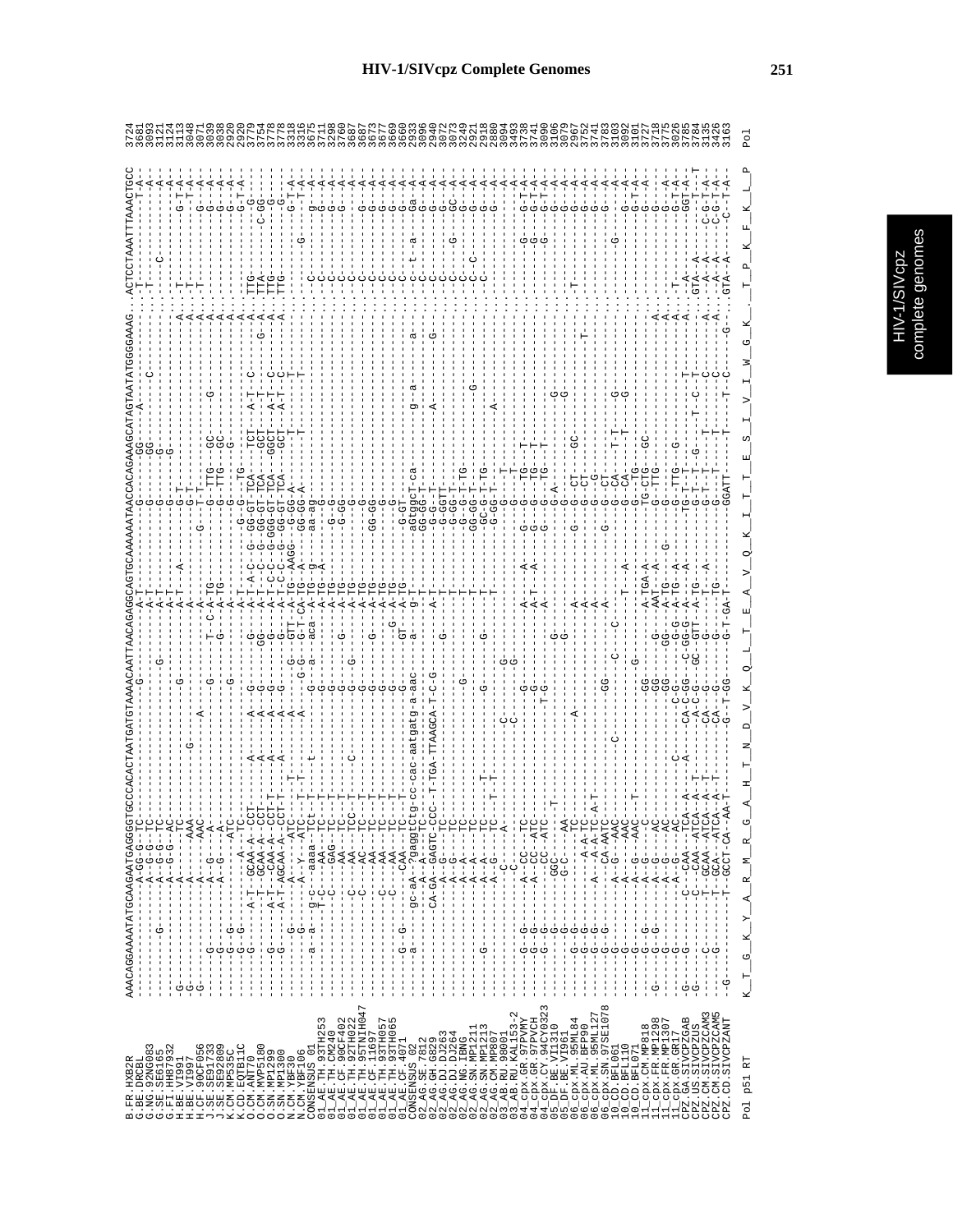| ひ<br>൯<br>U<br>U<br>ස්<br>ת<br>ന<br><b>ツウ</b><br>ひひひ<br>めめめめの<br>あひ<br>ひひひ<br>ひひひひ<br>U<br>Ο<br>U<br>υU<br>τŋ<br><b>LQ</b><br>তা<br>ひひひひひひ<br>R R<br>$\triangle$ $\triangle$<br>K,<br>ወ⊄<br>66666<br>せせせせせせせ<br>൯<br>CATACAAAAGGAAACATGGGAAACAT<br>------a--a--a---------aa-----<br>$\mathbf{I}$<br>$1 - 1 - 1 - 1$<br>$1 - 1 - 1 - 1$<br>$\mathsf I$<br>$\mathbb T$<br>$\blacksquare$<br>$\mathbf I$<br>$\mathbb T$<br>$\,$ I<br>$\mathbf{I}$<br>- 11<br>$\mathbf{I}$<br>$\mathsf I$<br>$\begin{array}{c} 1 \ 1 \ 1 \ 1 \end{array}$<br>$\blacksquare$<br>ġ<br>Ħ<br>$\mathsf I$<br>$\mathbb{I}$<br>$\mathsf I$<br>$\mathsf I$<br>$\frac{1}{1}$<br>-1<br>$\blacksquare$<br>- 11<br>$1 - 1$<br>$\mathbb T$<br>$\mathbf{I}$<br>- 1<br>$\mathbf{I}$<br>-1<br>$\blacksquare$<br>$\mathbf{I}$<br>$\mathbf{I}$<br>111111<br>T.<br>$-1$<br>$-1$<br>$-1$<br>$-1$<br>$-1$<br>$-1$<br>$-1$<br>$-1$<br>I<br>$\frac{1}{4}$<br>Ħ<br>十十<br>十十<br>十十十<br>ŧ<br>п<br>j.<br>$-1$<br>Ť.<br>- 11<br>Ť.<br>$\mathbf{I}$<br>$\mathbf{I}$ |           |  |  |  |                              |
|--------------------------------------------------------------------------------------------------------------------------------------------------------------------------------------------------------------------------------------------------------------------------------------------------------------------------------------------------------------------------------------------------------------------------------------------------------------------------------------------------------------------------------------------------------------------------------------------------------------------------------------------------------------------------------------------------------------------------------------------------------------------------------------------------------------------------------------------------------------------------------------------------------------------------------------------------------------------------------------------------------------------|-----------|--|--|--|------------------------------|
|                                                                                                                                                                                                                                                                                                                                                                                                                                                                                                                                                                                                                                                                                                                                                                                                                                                                                                                                                                                                                    |           |  |  |  | $\mathbf{L}$                 |
|                                                                                                                                                                                                                                                                                                                                                                                                                                                                                                                                                                                                                                                                                                                                                                                                                                                                                                                                                                                                                    |           |  |  |  |                              |
|                                                                                                                                                                                                                                                                                                                                                                                                                                                                                                                                                                                                                                                                                                                                                                                                                                                                                                                                                                                                                    |           |  |  |  | $\blacksquare$               |
|                                                                                                                                                                                                                                                                                                                                                                                                                                                                                                                                                                                                                                                                                                                                                                                                                                                                                                                                                                                                                    |           |  |  |  | $\overline{\phantom{a}}$     |
|                                                                                                                                                                                                                                                                                                                                                                                                                                                                                                                                                                                                                                                                                                                                                                                                                                                                                                                                                                                                                    |           |  |  |  | Н                            |
|                                                                                                                                                                                                                                                                                                                                                                                                                                                                                                                                                                                                                                                                                                                                                                                                                                                                                                                                                                                                                    |           |  |  |  | $\blacksquare$               |
|                                                                                                                                                                                                                                                                                                                                                                                                                                                                                                                                                                                                                                                                                                                                                                                                                                                                                                                                                                                                                    |           |  |  |  | $\mathbf{I}$<br>$\mathbf{I}$ |
|                                                                                                                                                                                                                                                                                                                                                                                                                                                                                                                                                                                                                                                                                                                                                                                                                                                                                                                                                                                                                    |           |  |  |  | $\blacksquare$               |
|                                                                                                                                                                                                                                                                                                                                                                                                                                                                                                                                                                                                                                                                                                                                                                                                                                                                                                                                                                                                                    |           |  |  |  |                              |
|                                                                                                                                                                                                                                                                                                                                                                                                                                                                                                                                                                                                                                                                                                                                                                                                                                                                                                                                                                                                                    |           |  |  |  | - 1 E+                       |
|                                                                                                                                                                                                                                                                                                                                                                                                                                                                                                                                                                                                                                                                                                                                                                                                                                                                                                                                                                                                                    |           |  |  |  | -1                           |
|                                                                                                                                                                                                                                                                                                                                                                                                                                                                                                                                                                                                                                                                                                                                                                                                                                                                                                                                                                                                                    |           |  |  |  |                              |
|                                                                                                                                                                                                                                                                                                                                                                                                                                                                                                                                                                                                                                                                                                                                                                                                                                                                                                                                                                                                                    |           |  |  |  |                              |
|                                                                                                                                                                                                                                                                                                                                                                                                                                                                                                                                                                                                                                                                                                                                                                                                                                                                                                                                                                                                                    |           |  |  |  |                              |
|                                                                                                                                                                                                                                                                                                                                                                                                                                                                                                                                                                                                                                                                                                                                                                                                                                                                                                                                                                                                                    |           |  |  |  |                              |
|                                                                                                                                                                                                                                                                                                                                                                                                                                                                                                                                                                                                                                                                                                                                                                                                                                                                                                                                                                                                                    |           |  |  |  |                              |
|                                                                                                                                                                                                                                                                                                                                                                                                                                                                                                                                                                                                                                                                                                                                                                                                                                                                                                                                                                                                                    |           |  |  |  |                              |
|                                                                                                                                                                                                                                                                                                                                                                                                                                                                                                                                                                                                                                                                                                                                                                                                                                                                                                                                                                                                                    |           |  |  |  |                              |
|                                                                                                                                                                                                                                                                                                                                                                                                                                                                                                                                                                                                                                                                                                                                                                                                                                                                                                                                                                                                                    |           |  |  |  |                              |
|                                                                                                                                                                                                                                                                                                                                                                                                                                                                                                                                                                                                                                                                                                                                                                                                                                                                                                                                                                                                                    |           |  |  |  |                              |
|                                                                                                                                                                                                                                                                                                                                                                                                                                                                                                                                                                                                                                                                                                                                                                                                                                                                                                                                                                                                                    |           |  |  |  |                              |
|                                                                                                                                                                                                                                                                                                                                                                                                                                                                                                                                                                                                                                                                                                                                                                                                                                                                                                                                                                                                                    |           |  |  |  |                              |
|                                                                                                                                                                                                                                                                                                                                                                                                                                                                                                                                                                                                                                                                                                                                                                                                                                                                                                                                                                                                                    |           |  |  |  |                              |
|                                                                                                                                                                                                                                                                                                                                                                                                                                                                                                                                                                                                                                                                                                                                                                                                                                                                                                                                                                                                                    |           |  |  |  |                              |
|                                                                                                                                                                                                                                                                                                                                                                                                                                                                                                                                                                                                                                                                                                                                                                                                                                                                                                                                                                                                                    |           |  |  |  |                              |
|                                                                                                                                                                                                                                                                                                                                                                                                                                                                                                                                                                                                                                                                                                                                                                                                                                                                                                                                                                                                                    |           |  |  |  |                              |
|                                                                                                                                                                                                                                                                                                                                                                                                                                                                                                                                                                                                                                                                                                                                                                                                                                                                                                                                                                                                                    |           |  |  |  | O                            |
|                                                                                                                                                                                                                                                                                                                                                                                                                                                                                                                                                                                                                                                                                                                                                                                                                                                                                                                                                                                                                    |           |  |  |  |                              |
|                                                                                                                                                                                                                                                                                                                                                                                                                                                                                                                                                                                                                                                                                                                                                                                                                                                                                                                                                                                                                    |           |  |  |  |                              |
|                                                                                                                                                                                                                                                                                                                                                                                                                                                                                                                                                                                                                                                                                                                                                                                                                                                                                                                                                                                                                    |           |  |  |  |                              |
|                                                                                                                                                                                                                                                                                                                                                                                                                                                                                                                                                                                                                                                                                                                                                                                                                                                                                                                                                                                                                    |           |  |  |  |                              |
|                                                                                                                                                                                                                                                                                                                                                                                                                                                                                                                                                                                                                                                                                                                                                                                                                                                                                                                                                                                                                    |           |  |  |  |                              |
|                                                                                                                                                                                                                                                                                                                                                                                                                                                                                                                                                                                                                                                                                                                                                                                                                                                                                                                                                                                                                    |           |  |  |  |                              |
|                                                                                                                                                                                                                                                                                                                                                                                                                                                                                                                                                                                                                                                                                                                                                                                                                                                                                                                                                                                                                    |           |  |  |  |                              |
|                                                                                                                                                                                                                                                                                                                                                                                                                                                                                                                                                                                                                                                                                                                                                                                                                                                                                                                                                                                                                    |           |  |  |  |                              |
|                                                                                                                                                                                                                                                                                                                                                                                                                                                                                                                                                                                                                                                                                                                                                                                                                                                                                                                                                                                                                    |           |  |  |  |                              |
|                                                                                                                                                                                                                                                                                                                                                                                                                                                                                                                                                                                                                                                                                                                                                                                                                                                                                                                                                                                                                    |           |  |  |  |                              |
|                                                                                                                                                                                                                                                                                                                                                                                                                                                                                                                                                                                                                                                                                                                                                                                                                                                                                                                                                                                                                    |           |  |  |  | $\mathbf{I}$                 |
|                                                                                                                                                                                                                                                                                                                                                                                                                                                                                                                                                                                                                                                                                                                                                                                                                                                                                                                                                                                                                    |           |  |  |  | Ť                            |
|                                                                                                                                                                                                                                                                                                                                                                                                                                                                                                                                                                                                                                                                                                                                                                                                                                                                                                                                                                                                                    |           |  |  |  | $\mathbf{1}$                 |
|                                                                                                                                                                                                                                                                                                                                                                                                                                                                                                                                                                                                                                                                                                                                                                                                                                                                                                                                                                                                                    |           |  |  |  |                              |
|                                                                                                                                                                                                                                                                                                                                                                                                                                                                                                                                                                                                                                                                                                                                                                                                                                                                                                                                                                                                                    |           |  |  |  | $\mathbf I$                  |
|                                                                                                                                                                                                                                                                                                                                                                                                                                                                                                                                                                                                                                                                                                                                                                                                                                                                                                                                                                                                                    |           |  |  |  | $\mathsf I$                  |
|                                                                                                                                                                                                                                                                                                                                                                                                                                                                                                                                                                                                                                                                                                                                                                                                                                                                                                                                                                                                                    |           |  |  |  |                              |
|                                                                                                                                                                                                                                                                                                                                                                                                                                                                                                                                                                                                                                                                                                                                                                                                                                                                                                                                                                                                                    |           |  |  |  |                              |
|                                                                                                                                                                                                                                                                                                                                                                                                                                                                                                                                                                                                                                                                                                                                                                                                                                                                                                                                                                                                                    |           |  |  |  |                              |
|                                                                                                                                                                                                                                                                                                                                                                                                                                                                                                                                                                                                                                                                                                                                                                                                                                                                                                                                                                                                                    |           |  |  |  |                              |
|                                                                                                                                                                                                                                                                                                                                                                                                                                                                                                                                                                                                                                                                                                                                                                                                                                                                                                                                                                                                                    |           |  |  |  |                              |
|                                                                                                                                                                                                                                                                                                                                                                                                                                                                                                                                                                                                                                                                                                                                                                                                                                                                                                                                                                                                                    |           |  |  |  |                              |
|                                                                                                                                                                                                                                                                                                                                                                                                                                                                                                                                                                                                                                                                                                                                                                                                                                                                                                                                                                                                                    |           |  |  |  |                              |
|                                                                                                                                                                                                                                                                                                                                                                                                                                                                                                                                                                                                                                                                                                                                                                                                                                                                                                                                                                                                                    |           |  |  |  |                              |
|                                                                                                                                                                                                                                                                                                                                                                                                                                                                                                                                                                                                                                                                                                                                                                                                                                                                                                                                                                                                                    |           |  |  |  | $\mathbf I$                  |
|                                                                                                                                                                                                                                                                                                                                                                                                                                                                                                                                                                                                                                                                                                                                                                                                                                                                                                                                                                                                                    |           |  |  |  | $\frac{1}{1}$                |
|                                                                                                                                                                                                                                                                                                                                                                                                                                                                                                                                                                                                                                                                                                                                                                                                                                                                                                                                                                                                                    |           |  |  |  | $\mathbf I$                  |
|                                                                                                                                                                                                                                                                                                                                                                                                                                                                                                                                                                                                                                                                                                                                                                                                                                                                                                                                                                                                                    |           |  |  |  | ÷                            |
|                                                                                                                                                                                                                                                                                                                                                                                                                                                                                                                                                                                                                                                                                                                                                                                                                                                                                                                                                                                                                    |           |  |  |  |                              |
|                                                                                                                                                                                                                                                                                                                                                                                                                                                                                                                                                                                                                                                                                                                                                                                                                                                                                                                                                                                                                    |           |  |  |  |                              |
|                                                                                                                                                                                                                                                                                                                                                                                                                                                                                                                                                                                                                                                                                                                                                                                                                                                                                                                                                                                                                    |           |  |  |  |                              |
|                                                                                                                                                                                                                                                                                                                                                                                                                                                                                                                                                                                                                                                                                                                                                                                                                                                                                                                                                                                                                    |           |  |  |  |                              |
|                                                                                                                                                                                                                                                                                                                                                                                                                                                                                                                                                                                                                                                                                                                                                                                                                                                                                                                                                                                                                    |           |  |  |  |                              |
|                                                                                                                                                                                                                                                                                                                                                                                                                                                                                                                                                                                                                                                                                                                                                                                                                                                                                                                                                                                                                    |           |  |  |  |                              |
|                                                                                                                                                                                                                                                                                                                                                                                                                                                                                                                                                                                                                                                                                                                                                                                                                                                                                                                                                                                                                    |           |  |  |  | $\mathbf{I}$                 |
|                                                                                                                                                                                                                                                                                                                                                                                                                                                                                                                                                                                                                                                                                                                                                                                                                                                                                                                                                                                                                    |           |  |  |  | $\mathbf{I}$                 |
|                                                                                                                                                                                                                                                                                                                                                                                                                                                                                                                                                                                                                                                                                                                                                                                                                                                                                                                                                                                                                    |           |  |  |  | 1                            |
|                                                                                                                                                                                                                                                                                                                                                                                                                                                                                                                                                                                                                                                                                                                                                                                                                                                                                                                                                                                                                    |           |  |  |  |                              |
|                                                                                                                                                                                                                                                                                                                                                                                                                                                                                                                                                                                                                                                                                                                                                                                                                                                                                                                                                                                                                    |           |  |  |  | $\mathbb{I}$                 |
|                                                                                                                                                                                                                                                                                                                                                                                                                                                                                                                                                                                                                                                                                                                                                                                                                                                                                                                                                                                                                    | AGAGAAAGZ |  |  |  |                              |

400 mm 8 N H 8 H 8 H 8 M H 4 M M L O B H 0 H 8 H 4 H 4 D N 8 H 8 H 8 H 4 H 4 M H 8 M D 4 H 9 L 9 D 8 M W M D D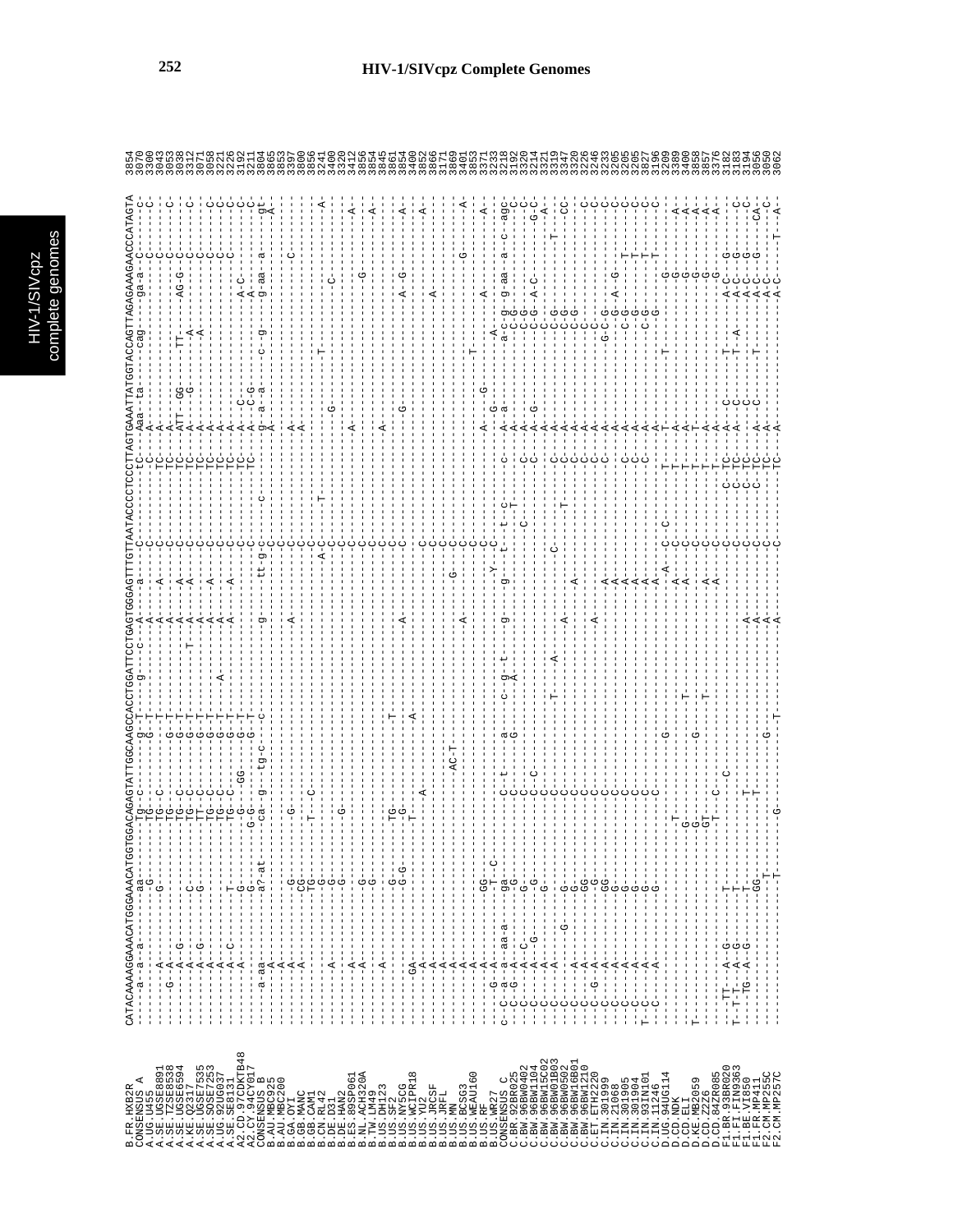|                                                                |                                                                                                                                                                                                                                                                            |                     |                 |                           |            |                      |           |                |                           |                        |                              |                         |                                                                                                        |                   |             |               |           |                      |                    |       |          |            |              |           |                                                                                 |           |                     |         |                     |                |                     |             |               |                                    |                    |                      |                  |   |          |                   | $\circ$ $\circ$ $\circ$ $\circ$ $\circ$ $\circ$ |          |         |                          |                 |                                      |        |                                                                      |                                |                    |                                |                                       |
|----------------------------------------------------------------|----------------------------------------------------------------------------------------------------------------------------------------------------------------------------------------------------------------------------------------------------------------------------|---------------------|-----------------|---------------------------|------------|----------------------|-----------|----------------|---------------------------|------------------------|------------------------------|-------------------------|--------------------------------------------------------------------------------------------------------|-------------------|-------------|---------------|-----------|----------------------|--------------------|-------|----------|------------|--------------|-----------|---------------------------------------------------------------------------------|-----------|---------------------|---------|---------------------|----------------|---------------------|-------------|---------------|------------------------------------|--------------------|----------------------|------------------|---|----------|-------------------|-------------------------------------------------|----------|---------|--------------------------|-----------------|--------------------------------------|--------|----------------------------------------------------------------------|--------------------------------|--------------------|--------------------------------|---------------------------------------|
|                                                                |                                                                                                                                                                                                                                                                            |                     |                 |                           |            |                      |           |                |                           |                        |                              |                         |                                                                                                        |                   |             |               |           |                      |                    |       |          |            |              |           | ्<br>१८८८ - १८८८ - १८८८ - १८८८ - १८८८ - १८८८<br>२८८ - २८८८ - १८८८ - १८८८ - १८८८ |           |                     |         |                     |                |                     |             |               |                                    |                    |                      |                  |   |          |                   |                                                 |          |         |                          |                 |                                      |        | $\begin{array}{c} 1 & 1 \\ \hline 1 & 1 \\ \hline 1 & 1 \end{array}$ |                                |                    |                                |                                       |
|                                                                |                                                                                                                                                                                                                                                                            |                     |                 |                           |            |                      |           |                |                           |                        |                              |                         |                                                                                                        |                   |             |               |           |                      |                    |       |          |            |              |           |                                                                                 |           |                     |         |                     |                |                     |             |               |                                    |                    |                      |                  |   |          |                   |                                                 |          |         | ÛÛ                       |                 |                                      |        |                                                                      |                                |                    |                                |                                       |
|                                                                |                                                                                                                                                                                                                                                                            |                     |                 |                           |            |                      |           |                |                           |                        |                              |                         |                                                                                                        |                   |             |               |           |                      |                    |       |          |            |              |           |                                                                                 |           |                     |         |                     |                |                     |             |               |                                    |                    |                      |                  |   |          |                   |                                                 |          |         |                          |                 |                                      |        |                                                                      |                                |                    |                                |                                       |
|                                                                |                                                                                                                                                                                                                                                                            |                     |                 |                           |            |                      |           |                |                           |                        |                              |                         |                                                                                                        |                   |             |               |           |                      |                    |       |          |            |              |           |                                                                                 |           |                     |         |                     |                |                     |             |               |                                    |                    |                      |                  |   |          |                   |                                                 |          |         |                          |                 |                                      |        |                                                                      |                                |                    |                                |                                       |
|                                                                |                                                                                                                                                                                                                                                                            |                     |                 |                           |            |                      |           |                |                           |                        |                              |                         |                                                                                                        |                   |             |               |           |                      |                    |       |          |            |              |           |                                                                                 |           |                     |         |                     |                |                     |             |               |                                    |                    |                      |                  |   | RARARARA |                   |                                                 |          |         |                          |                 |                                      |        |                                                                      |                                |                    |                                |                                       |
|                                                                |                                                                                                                                                                                                                                                                            |                     |                 |                           |            |                      |           |                |                           |                        |                              |                         |                                                                                                        |                   |             |               |           |                      |                    |       |          |            |              |           |                                                                                 |           |                     |         |                     |                |                     |             |               |                                    |                    |                      |                  |   |          |                   |                                                 |          |         |                          |                 |                                      |        |                                                                      |                                |                    |                                |                                       |
|                                                                |                                                                                                                                                                                                                                                                            |                     |                 |                           |            |                      |           |                |                           |                        |                              |                         |                                                                                                        |                   |             |               |           |                      |                    |       |          |            |              |           |                                                                                 |           |                     |         |                     |                | ******************* |             |               |                                    |                    |                      |                  |   |          |                   |                                                 |          |         |                          |                 |                                      |        |                                                                      |                                |                    |                                |                                       |
|                                                                |                                                                                                                                                                                                                                                                            |                     |                 |                           |            |                      |           |                |                           |                        |                              |                         |                                                                                                        |                   |             |               |           |                      |                    |       |          |            |              |           |                                                                                 |           |                     |         |                     |                |                     |             |               |                                    |                    |                      |                  |   |          |                   |                                                 |          |         |                          |                 |                                      |        |                                                                      |                                |                    |                                |                                       |
|                                                                |                                                                                                                                                                                                                                                                            |                     |                 |                           |            |                      |           |                |                           |                        |                              |                         |                                                                                                        |                   |             |               |           |                      |                    |       |          |            |              |           |                                                                                 |           |                     |         |                     |                |                     |             |               |                                    |                    |                      |                  |   |          |                   |                                                 |          |         |                          |                 |                                      |        |                                                                      |                                |                    |                                |                                       |
|                                                                | J.                                                                                                                                                                                                                                                                         | $-1$ $-1$ $-1$ $-1$ | $- - 129 - - -$ | l<br>$\frac{1}{\sqrt{2}}$ |            | -- ט<br>-- ט<br>-- י | ï<br>$-1$ | ပု             | ţ<br>$\frac{1}{\sqrt{2}}$ | $- - - - - - - -$<br>H | I<br>I<br>I<br>т             | 턱<br>$\frac{1}{1}$<br>í |                                                                                                        | j<br>$\mathbf{I}$ | $-55 - - -$ | $-5 - 7$<br>I | $ \alpha$ |                      | Ţ<br>$\frac{1}{1}$ | $-5$  |          |            |              |           |                                                                                 |           | l.<br>თ<br>ပု       | ł<br>りー | ţ<br>$-\frac{c}{1}$ | Ţ<br>ひ         |                     | ł<br>ט<br>י | ł             | ŧ<br>$\ddot{\phi}$<br>$\mathbf{I}$ |                    | $-1$<br>$-1$<br>$-1$ | i<br>I<br>C<br>I | U | ÷<br>    | $\frac{1}{1}$     | $-1 - 5 - 1$<br>Ġ                               |          | j<br>ပု | -- 1                     |                 |                                      | $-1$   | í<br>$\frac{1}{2}$<br>Í                                              | C                              | ł<br>$\frac{1}{2}$ | $-9 -$                         | i<br>i                                |
| CATACAAAAGGAAACATGGGAAACATGG<br>T---A----A-------------GTG---- | ł                                                                                                                                                                                                                                                                          | $-4 - 2$            | ţ               | $- - A - -$               | $- -A - -$ | $-4-$                |           | $-6A$          | $-4$                      | $- -A - -$             | サート                          | $-1$                    | $\frac{1}{1}$                                                                                          | ÷<br>+            | $-1010 - 1$ | $-CTG-$       | л         | $- - gA - -$<br>--GA |                    | $-6A$ | $- -A -$ | $- -A - -$ | $-5A$        |           | $-6A -$<br>$-45$                                                                | $-gA - a$ | $-6A$ -             | ï       | ı<br>$- -$ GA $-$   | $-6A-$         | $-GA - G$           | $-45$       | $-450 -$      | $-4-1$                             | $- -A - -$<br>$-1$ | т                    | 1                | п |          | $\mathbf{I}$<br>п | I<br>$- - A - -$                                | $-4 - 7$ | $-4-7$  | $\frac{1}{1}$<br>J.<br>п | $-1$<br>J.<br>I |                                      | ن<br>ا | J<br>J.<br>T,                                                        | $\overline{1}$                 | ¦<br>I<br>ı<br>I.  | $-150 -$<br>$-1$ - $-1$ - $-1$ | UHUU----<br><b>CHO-</b>               |
|                                                                | $\vdash$<br>3. 19203138<br>0. 19203138<br>0. 19203138<br>1. 19203138<br>1. 19203138<br>1. 19203138<br>1. 19203138<br>1. 19203138<br>1. 19203138<br>1. 193138<br>1. 1931313<br>1. 19203138<br>1. 19203138<br>1. 19203138<br>1. 19203138<br>1. 19203138<br>1. 19203138<br>1. | י<br>י<br>I         |                 | f,                        | ł          | ì                    |           | $\overline{1}$ |                           | H                      | AG-CACT-GA--<br>AG-TACT-GA-- |                         | A - - CACT-GA - - -<br>A - - CACT-GA - - - -<br>AG - - - - - - - - - - - -<br>AG - - - - - - - - - - - |                   |             |               |           | $\mathbf{I}$<br>I    | $-1$ $-1$          |       |          |            | $\mathbf{I}$ | $-1$ $-1$ | I.<br>I                                                                         |           | $\overline{1}$<br>J |         | $\frac{1}{1}$       | $\overline{1}$ | $\overline{1}$      | í           | $\frac{1}{1}$ | ı<br>I                             |                    |                      |                  |   |          |                   | j.<br>I                                         | J.       | י<br>ד  | J<br>1<br>j              |                 | $-4$<br>$-1$<br>$-1$<br>$-1$<br>$-1$ |        | J<br>J<br>í<br>J<br>J                                                | $\frac{6}{1}$<br>$\frac{1}{1}$ | ı<br>ı             | $AG-$                          | $\frac{1}{2}$<br><b>O-DA</b><br>TO-DA |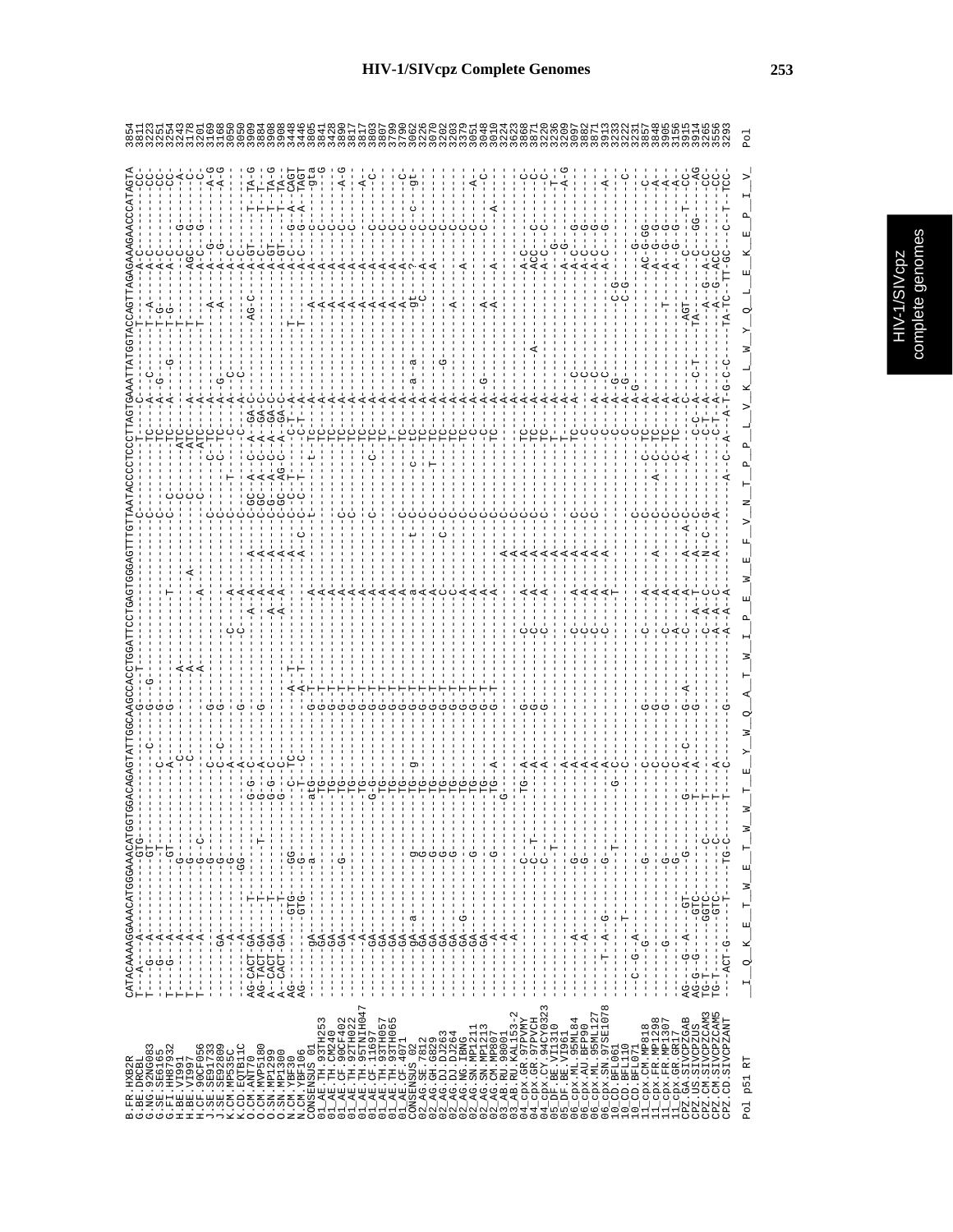|                                                                                                                                                                                                                                                                                                                                                                                                                                           |                                      |                                                                                                 |                               |                                   |                                   |                                          |                                     |                                   |                   |   | $m \, m \, \sigma \, \sigma$  |                                    |                          |                                   |                     |      | 0 10 0 0          |                         |             | m <sub>10</sub>                    |    |                  |   |                               |                                    | $\sigma$                  |                                                                                |             |   |   |                         |                  |                                                                               | $\sigma$                                                     |                       |                                       |                             |    |              |                                           |                                                                                      |                |                                                      |                                              |                   |      |                         |              |                         |                                                                                       |            |         |                     |    |                               |                    |            |                       |                  |             |                    | $\sigma$       |   |                                        |    |                      |                              |         |                             |                           |  |
|-------------------------------------------------------------------------------------------------------------------------------------------------------------------------------------------------------------------------------------------------------------------------------------------------------------------------------------------------------------------------------------------------------------------------------------------|--------------------------------------|-------------------------------------------------------------------------------------------------|-------------------------------|-----------------------------------|-----------------------------------|------------------------------------------|-------------------------------------|-----------------------------------|-------------------|---|-------------------------------|------------------------------------|--------------------------|-----------------------------------|---------------------|------|-------------------|-------------------------|-------------|------------------------------------|----|------------------|---|-------------------------------|------------------------------------|---------------------------|--------------------------------------------------------------------------------|-------------|---|---|-------------------------|------------------|-------------------------------------------------------------------------------|--------------------------------------------------------------|-----------------------|---------------------------------------|-----------------------------|----|--------------|-------------------------------------------|--------------------------------------------------------------------------------------|----------------|------------------------------------------------------|----------------------------------------------|-------------------|------|-------------------------|--------------|-------------------------|---------------------------------------------------------------------------------------|------------|---------|---------------------|----|-------------------------------|--------------------|------------|-----------------------|------------------|-------------|--------------------|----------------|---|----------------------------------------|----|----------------------|------------------------------|---------|-----------------------------|---------------------------|--|
|                                                                                                                                                                                                                                                                                                                                                                                                                                           |                                      |                                                                                                 |                               |                                   |                                   |                                          |                                     |                                   |                   |   |                               |                                    |                          |                                   |                     |      |                   |                         |             |                                    |    |                  |   |                               |                                    |                           |                                                                                |             |   |   |                         |                  |                                                                               |                                                              |                       |                                       |                             |    |              |                                           |                                                                                      | ◡              |                                                      |                                              |                   |      |                         |              |                         |                                                                                       |            |         |                     |    |                               |                    |            |                       |                  |             |                    |                |   |                                        |    |                      |                              |         |                             |                           |  |
| CUTAACTOACAACAACAACHOACAACHOA                                                                                                                                                                                                                                                                                                                                                                                                             |                                      | Æ                                                                                               | ₫                             | 5                                 |                                   |                                          | みみみみみ                               |                                   |                   |   |                               |                                    |                          |                                   |                     |      |                   |                         |             |                                    |    |                  |   |                               |                                    |                           |                                                                                |             |   |   |                         |                  |                                                                               |                                                              |                       |                                       |                             |    |              | aga-                                      |                                                                                      | ပ္ပံ<br>ひ      | U                                                    |                                              |                   |      |                         | Ů            |                         |                                                                                       |            |         |                     |    |                               |                    |            |                       |                  |             |                    |                |   |                                        | てり | めめ                   |                              |         |                             |                           |  |
|                                                                                                                                                                                                                                                                                                                                                                                                                                           |                                      |                                                                                                 |                               |                                   |                                   |                                          |                                     |                                   |                   |   |                               |                                    |                          |                                   |                     |      |                   |                         |             |                                    |    |                  |   |                               |                                    |                           |                                                                                |             |   |   |                         |                  |                                                                               |                                                              |                       |                                       |                             |    |              |                                           |                                                                                      |                |                                                      |                                              |                   |      |                         |              |                         |                                                                                       |            |         |                     |    |                               |                    |            |                       |                  |             |                    |                |   |                                        |    |                      |                              |         |                             |                           |  |
|                                                                                                                                                                                                                                                                                                                                                                                                                                           |                                      | てり                                                                                              | ひ                             | ひ<br>K,                           | τŋ                                |                                          | ひひひ                                 |                                   | てり                |   | ひ                             | ひ                                  |                          |                                   |                     |      |                   |                         |             |                                    |    |                  |   |                               |                                    |                           |                                                                                |             |   |   |                         |                  |                                                                               |                                                              |                       |                                       |                             |    |              |                                           |                                                                                      |                | К                                                    | К                                            | К                 |      | $\Delta$                |              | $\triangle$ $\triangle$ | A                                                                                     |            | τJ<br>К | К                   | υU | ↻                             |                    |            |                       | ひ                | てり          |                    |                |   |                                        |    | U                    | ↻                            |         |                             |                           |  |
|                                                                                                                                                                                                                                                                                                                                                                                                                                           |                                      |                                                                                                 |                               | E                                 |                                   |                                          |                                     |                                   |                   |   | ひ                             | Ů                                  |                          |                                   |                     |      |                   |                         |             |                                    |    |                  |   |                               | $\overline{A}$                     |                           | К                                                                              |             |   |   |                         |                  |                                                                               |                                                              |                       |                                       |                             |    |              |                                           |                                                                                      |                |                                                      |                                              |                   |      |                         |              |                         |                                                                                       |            |         |                     |    |                               |                    |            |                       |                  |             |                    |                |   |                                        |    |                      |                              |         |                             |                           |  |
| <b>USCAC</b>                                                                                                                                                                                                                                                                                                                                                                                                                              |                                      |                                                                                                 |                               |                                   |                                   |                                          |                                     |                                   |                   |   |                               |                                    | Ġ                        |                                   |                     |      |                   |                         |             |                                    |    |                  |   |                               |                                    |                           |                                                                                |             |   |   |                         |                  |                                                                               |                                                              |                       |                                       |                             |    |              |                                           |                                                                                      |                |                                                      |                                              |                   |      |                         |              |                         |                                                                                       |            |         |                     |    |                               |                    |            |                       |                  |             |                    |                |   |                                        |    |                      |                              |         |                             |                           |  |
|                                                                                                                                                                                                                                                                                                                                                                                                                                           |                                      |                                                                                                 |                               | <b>0H0D-</b>                      |                                   |                                          | ひ                                   | ט                                 |                   |   |                               |                                    | ൯<br>œ                   |                                   |                     |      |                   |                         |             |                                    |    |                  |   |                               |                                    |                           |                                                                                |             | 也 |   | ℧                       |                  |                                                                               |                                                              |                       |                                       |                             |    |              | ൯<br>œ                                    | τŋ                                                                                   | K.             | 99                                                   | Æ<br>Ġ                                       | Æ                 |      | Æ                       | Æ<br>めめめ     | Æ<br>てり                 | Æ<br>ひ                                                                                | Æ<br>てり    | К       | Æ<br>てり             |    |                               | てり                 |            | てり                    |                  |             |                    | <b>ひ ひ ひ ひ</b> |   |                                        |    |                      |                              |         |                             |                           |  |
| GTTACTAATAGAGGAGCAAAAAAAGTT                                                                                                                                                                                                                                                                                                                                                                                                               |                                      |                                                                                                 |                               |                                   |                                   |                                          |                                     |                                   |                   |   |                               |                                    |                          |                                   |                     |      |                   |                         |             |                                    |    |                  |   |                               |                                    |                           |                                                                                |             |   |   |                         |                  |                                                                               |                                                              |                       |                                       |                             |    |              |                                           | てり                                                                                   |                | <b>ひひ</b>                                            |                                              | めめめめ              |      |                         |              |                         | ひ                                                                                     |            | ö       |                     |    | あああ                           |                    | 也          |                       |                  |             |                    |                |   |                                        |    |                      |                              |         |                             |                           |  |
|                                                                                                                                                                                                                                                                                                                                                                                                                                           |                                      |                                                                                                 |                               | - - - - -<br>- - - -<br>- - -     | ひ                                 |                                          | O<br>ひ                              | C<br>ά                            | τŋ                |   | τŋ                            | ひ                                  | ಡ                        |                                   |                     |      |                   | ਨ                       |             |                                    |    |                  |   | ਨ                             | ပ္ပ                                |                           |                                                                                | しし          |   |   | Ü                       |                  |                                                                               |                                                              |                       |                                       |                             |    |              | ğ                                         |                                                                                      | $\overline{A}$ |                                                      |                                              |                   |      |                         |              |                         |                                                                                       |            |         |                     |    |                               |                    |            |                       |                  |             |                    |                |   |                                        |    |                      |                              |         |                             |                           |  |
|                                                                                                                                                                                                                                                                                                                                                                                                                                           | đ<br>œ                               |                                                                                                 |                               | g<br>$-TC$                        |                                   |                                          |                                     |                                   |                   |   |                               |                                    |                          |                                   |                     |      |                   |                         |             |                                    |    |                  |   |                               |                                    |                           |                                                                                |             |   |   |                         |                  |                                                                               |                                                              |                       |                                       |                             |    |              |                                           |                                                                                      |                |                                                      |                                              |                   |      |                         |              |                         |                                                                                       |            |         |                     |    |                               |                    |            |                       |                  |             |                    |                |   |                                        |    |                      |                              |         |                             |                           |  |
|                                                                                                                                                                                                                                                                                                                                                                                                                                           | ᡃᡉ<br>তা                             |                                                                                                 | てり                            | ひ<br>$G-T-C$                      |                                   | てり                                       |                                     | υυ                                | ひ                 | ひ |                               | ひ                                  |                          |                                   |                     |      |                   |                         |             |                                    |    |                  |   |                               |                                    |                           |                                                                                |             |   |   |                         |                  |                                                                               |                                                              |                       |                                       |                             |    |              | あひ                                        |                                                                                      | ひ              | ひ                                                    | U                                            |                   |      |                         |              |                         |                                                                                       | פי         | ℧       | ט                   |    | ひ                             |                    |            |                       |                  |             |                    |                |   |                                        |    |                      |                              |         |                             |                           |  |
|                                                                                                                                                                                                                                                                                                                                                                                                                                           |                                      |                                                                                                 |                               |                                   |                                   |                                          |                                     |                                   |                   |   | ט                             | ひ                                  | ď                        |                                   |                     |      |                   |                         |             |                                    |    |                  |   |                               |                                    |                           |                                                                                |             |   |   |                         |                  |                                                                               |                                                              |                       |                                       |                             |    |              |                                           |                                                                                      |                |                                                      |                                              |                   |      |                         |              |                         |                                                                                       |            |         |                     |    |                               |                    |            |                       |                  |             |                    |                |   |                                        |    |                      |                              |         |                             |                           |  |
|                                                                                                                                                                                                                                                                                                                                                                                                                                           |                                      |                                                                                                 | Ū                             | $CT-CK$                           | 9<br>G                            | g                                        | g                                   | g                                 |                   |   |                               |                                    | ൯                        |                                   |                     |      |                   |                         |             |                                    |    |                  |   |                               |                                    |                           |                                                                                |             |   |   |                         |                  |                                                                               |                                                              |                       |                                       |                             |    |              | đ                                         |                                                                                      |                |                                                      |                                              |                   |      | O                       |              | $A - G$                 | A                                                                                     | К          | К       | K,                  |    |                               |                    |            |                       |                  |             |                    |                |   |                                        | C) | ももも                  | Ą                            |         |                             |                           |  |
|                                                                                                                                                                                                                                                                                                                                                                                                                                           |                                      |                                                                                                 |                               |                                   |                                   |                                          |                                     |                                   |                   |   |                               |                                    | ত<br>ত                   |                                   |                     |      |                   |                         |             |                                    |    |                  |   |                               |                                    |                           |                                                                                |             |   |   |                         |                  |                                                                               |                                                              |                       |                                       |                             |    |              | তা                                        |                                                                                      |                |                                                      |                                              |                   |      |                         |              |                         |                                                                                       |            |         |                     |    |                               |                    |            | ⋖                     |                  |             | $\vec{A}$          |                | К |                                        |    |                      |                              |         |                             |                           |  |
|                                                                                                                                                                                                                                                                                                                                                                                                                                           |                                      |                                                                                                 | U                             | GÃ<br>Ū<br>U                      | п                                 | U                                        | U                                   | ↻                                 | τ.                |   |                               |                                    | তা                       |                                   |                     |      |                   |                         |             |                                    |    |                  |   |                               |                                    |                           |                                                                                |             |   |   |                         |                  |                                                                               |                                                              |                       |                                       |                             |    |              |                                           |                                                                                      |                |                                                      |                                              |                   |      |                         |              |                         |                                                                                       |            |         |                     |    |                               |                    |            |                       |                  |             |                    |                |   |                                        |    |                      |                              |         |                             |                           |  |
|                                                                                                                                                                                                                                                                                                                                                                                                                                           |                                      |                                                                                                 |                               | $\overline{1}$                    |                                   |                                          |                                     |                                   |                   |   |                               |                                    | יס<br>י                  | J,                                |                     |      |                   |                         |             |                                    |    |                  |   | J.                            | J                                  | J.                        | ļ                                                                              | $-4$        |   |   | I<br>I<br>I             | I.               | $\overline{\phantom{a}}$                                                      |                                                              | $-4$                  | $\mathbf{I}$                          |                             |    |              | $-4$                                      | $-4$                                                                                 | $-4 -$         | $-4 -$                                               | $-4$                                         |                   | $-4$ | $- - P -$               | $-A-$        | $-A-$                   |                                                                                       | $-4 - 1$   | $-A-$   | $-$ A $-$<br>J.     |    | $-4$                          | $- A$              | $\ddot{A}$ |                       |                  |             |                    |                |   |                                        |    |                      |                              |         |                             |                           |  |
|                                                                                                                                                                                                                                                                                                                                                                                                                                           | ↵<br>$-1$                            | л<br>$\mathbf{I}$<br>$\mathbf{I}$                                                               |                               | $-1 - 1 - 1 - 1 - 1 - 1 - 1$      |                                   |                                          |                                     | л<br>I<br>I<br>т<br>J,<br>I       |                   |   | п                             |                                    | J.                       | í<br>п<br>п                       |                     |      | п<br>j<br>J.<br>I | Î                       | J           |                                    |    |                  |   | ł<br>J,<br>í                  | J.<br>ï                            | J.<br>$\mathbf{I}$        | $\frac{1}{1}$<br>$\mathbf{I}$<br>I<br>л                                        | J           |   |   | т<br>$\mathfrak l$<br>I | п<br>п           | п                                                                             |                                                              | I<br>I<br>I           | л                                     | J.<br>J.<br>J.              |    |              | $-1$<br>ı                                 | $\frac{1}{1}$<br>J.<br>j                                                             |                |                                                      | $\mathfrak l$<br>I<br>I<br>I<br>I            | I                 |      | ı                       |              | п<br>п                  | $\mathbf I$<br>$\begin{array}{c} \end{array}$<br>$\blacksquare$<br>л<br>$\mathfrak l$ | J.         |         | I<br>J.             |    | J,<br>I<br>л<br>$\frac{1}{1}$ |                    | H          | I<br>I<br>т           | J                |             |                    |                |   |                                        |    | ーリー                  |                              | J       |                             |                           |  |
| 6 RT continue \/ Pol p15 RNA;<br>GGAGCAGAAACCTTCTATGTAGATGGGG                                                                                                                                                                                                                                                                                                                                                                             | $\overline{1}$<br>$\frac{1}{2}$<br>ł | п<br>л<br>I.<br>$\mathbf{I}$<br>J.<br>Ť<br><b>I</b><br>Ï                                        | п                             | Ť                                 | J.<br>$\frac{1}{1}$               | <b>I</b>                                 | ı<br>$\overline{1}$<br>$\mathbf{I}$ | л<br>т<br>Ţ<br>I<br>$\frac{1}{1}$ | J.                |   | f.                            | J.                                 | $1 - t$<br>$\frac{0}{1}$ | $\mathbf{I}$<br>$\mathbf{I}$<br>Ť | J,<br>$\frac{1}{2}$ |      | I<br>ł            | $\frac{1}{2}$<br>I<br>J | т<br>I      | п                                  | J. | ł                | ł | I<br>J,<br>J<br>$\frac{1}{1}$ | J.                                 | ı                         | $\mathbf{I}$<br>$\mathbf{I}$<br>I<br>ł                                         |             | H |   | J,<br>ł                 | I                | $\mathbf I$<br>ł                                                              | $\frac{1}{1}$                                                | ı<br>I<br>ł           | $\mathbf I$<br>$\mathbf{I}$<br>ł<br>۳ | I<br>ł                      | J. |              | $\overline{\phantom{a}}$<br>$\frac{0}{1}$ | $\mathbf{I}$<br>ł<br>ᡛ                                                               |                | $\overline{\phantom{a}}$<br>۲<br>ا<br>Н              | $\mathfrak l$<br>I<br>İ                      | J<br>Í<br>۳       |      | ł                       | J.           | I                       | Í                                                                                     | J.         |         | J.<br>$\frac{1}{1}$ |    | J.<br>п<br>ł                  |                    | H          | I                     | J.               |             |                    |                |   | ᡛ                                      |    |                      |                              | п       |                             |                           |  |
|                                                                                                                                                                                                                                                                                                                                                                                                                                           |                                      | $-1$<br>$\mathsf I$<br>$\mathbf I$<br>$\mathbf{I}$<br>п                                         | ⊢<br>Ĩ,<br>ひ<br>ī<br>J.<br>J. | 。<br>5<br>J.<br>$\mathbf{I}$<br>Î | ד<br>-<br>Ġ<br>!<br>$\frac{1}{1}$ | י<br>י<br>ひ<br>Ť<br>$\blacksquare$<br>J. | Ť<br>Ġ<br>J.<br>J.                  | יך<br>י<br>ပု<br>I.               | H<br>Ţ<br>a       |   | 텃<br>п<br>п                   | ⊢<br>Ī.                            | 텃<br>J.<br>J.            | יי<br>י<br>$\frac{1}{2}$          | ٢<br>J.<br>J        | $-1$ | $\frac{1}{1}$     | 두<br>I<br>I<br>Î        | I<br>I<br>í | ÷<br>$\overline{\phantom{a}}$<br>1 | J. | ŗ<br>I<br>I<br>I | 텃 | ין<br>ו<br>I<br>J.<br>í       | $\frac{1}{1}$<br>$\mathbf{I}$<br>ı | 7<br>J.<br>ı              | ᡄ<br>ŀ<br>ï<br>$\mathbf{I}$<br>$\begin{array}{c} \end{array}$<br>$\frac{1}{1}$ | ÷<br>п<br>п | ⊢ | ı | י<br>י<br>I<br>Î<br>ł   | ᡛ<br>I<br>I<br>I | ŗ<br>$\mathbf{I}$<br>$\overline{\phantom{a}}$<br>$\mathsf I$<br>$\frac{1}{1}$ | J.<br>I.<br>$\begin{bmatrix} 1 \\ 1 \\ 1 \\ 1 \end{bmatrix}$ | ⊢<br>I<br>ı<br>I<br>í | J.<br>п                               | ۳<br>J,<br>п<br>I<br>I<br>I |    | $\mathbf{I}$ | ٢<br>т<br>J.                              | ł<br>$\mathbf{I}$<br>$\mathbf{I}$<br>$\begin{array}{c} \end{array}$<br>$\frac{1}{1}$ |                | Ť<br>I                                               | $\frac{1}{2}$<br>I.<br>Ţ<br>$\mathsf I$<br>ł | J.<br>I<br>I<br>п | J    | $\frac{1}{1}$<br>ı<br>J | J.<br>I<br>H | I                       | 부<br>J,<br>Ĵ                                                                          | 텃<br>I     | 5       | 두<br>ı              |    | ۲<br>ا<br>$\mathfrak l$<br>J  | י<br>י<br><b>I</b> | J.         | י<br>ד<br>I<br>I<br>л | י<br>ו<br>I<br>I | י<br>ד<br>ı | ⊢<br>J.<br>п<br>J. | ۳              | I | Ť<br>$\mathbf{I}$<br>$\mathbf{I}$<br>п |    | $\ddot{\mathcal{A}}$ | $\frac{1}{1}$<br>ن<br>ا<br>í | J.<br>H | 투<br>п<br>$\mathbf{I}$<br>п | J.<br>$\overline{1}$<br>H |  |
| p66 RT continue                                                                                                                                                                                                                                                                                                                                                                                                                           | $\overline{C}$<br>I                  | $\mathbf I$<br>$\frac{1}{1}$<br>$\,$ I<br>J.<br>$\blacksquare$<br>$\mathsf I$<br>$\blacksquare$ | j<br>J.<br>п<br>п             | I<br>$\overline{1}$               | $\,$ I<br>J<br>п                  |                                          | ï<br>I<br>I<br>п                    | $\frac{1}{1}$<br>I<br>п           | $-1 - T - -$<br>п |   | I<br>п<br>л<br>$\blacksquare$ | J<br>$\overline{\phantom{a}}$<br>п | $\frac{1}{9}$            | $\blacksquare$                    | J.<br>п             |      | J<br>J<br>п       | I<br>I<br>L.            | I<br>I<br>т | $-A-$                              |    | I<br>I           |   | J<br>I<br>л                   | j                                  | ı<br>$\overset{-}{\circ}$ | $\mathbf{I}$                                                                   |             |   |   | I                       | I                | $\mathbf{I}$                                                                  | 턱                                                            | ပု                    | ï                                     | Ţ                           | j  |              | $-1$<br>$-1$                              | $\frac{1}{1}$                                                                        |                | $\overline{\phantom{a}}$<br>$\overline{\phantom{a}}$ | $\,$ I<br>$\mathbf{I}$                       | I<br>J<br>I       |      | $\frac{1}{1}$           |              | $-1$                    | ÷<br>F                                                                                | $-1 - 1 -$ |         | $-1$                |    | ÷                             | i<br>i             |            | I<br>I                | I<br>J           |             |                    |                |   |                                        |    |                      |                              | п<br>I  |                             |                           |  |
| end                                                                                                                                                                                                                                                                                                                                                                                                                                       |                                      |                                                                                                 |                               |                                   |                                   |                                          |                                     |                                   |                   |   |                               |                                    |                          |                                   |                     |      |                   |                         |             |                                    |    |                  |   |                               |                                    |                           |                                                                                |             |   |   |                         |                  |                                                                               |                                                              |                       |                                       |                             |    |              |                                           |                                                                                      |                |                                                      |                                              |                   |      |                         |              |                         |                                                                                       |            |         |                     |    |                               |                    |            |                       |                  |             |                    |                |   |                                        |    |                      |                              |         |                             |                           |  |
| $\begin{smallmatrix} \texttt{DR} & \texttt{R} & \texttt{R} & \texttt{R} & \texttt{R} & \texttt{R} & \texttt{R} & \texttt{R} \\ \texttt{R} & \texttt{R} & \texttt{R} & \texttt{R} & \texttt{R} & \texttt{R} \\ \texttt{R} & \texttt{R} & \texttt{R} & \texttt{R} & \texttt{R} & \texttt{R} \\ \texttt{R} & \texttt{R} & \texttt{R} & \texttt{R} & \texttt{R} & \texttt{R} \\ \texttt{R} & \texttt{R} & \texttt{R} & \texttt{R} & \texttt{$ |                                      |                                                                                                 |                               |                                   |                                   |                                          |                                     |                                   |                   |   |                               |                                    |                          |                                   |                     |      |                   |                         |             |                                    |    |                  |   |                               |                                    |                           |                                                                                |             |   |   |                         |                  |                                                                               |                                                              |                       |                                       |                             |    |              |                                           |                                                                                      |                |                                                      |                                              |                   |      |                         |              |                         |                                                                                       |            |         |                     |    |                               |                    |            |                       |                  |             |                    |                |   |                                        |    |                      |                              |         |                             |                           |  |
|                                                                                                                                                                                                                                                                                                                                                                                                                                           |                                      |                                                                                                 |                               |                                   |                                   |                                          |                                     |                                   |                   |   |                               |                                    |                          |                                   |                     |      |                   |                         |             |                                    |    |                  |   |                               |                                    |                           |                                                                                |             |   |   |                         |                  |                                                                               |                                                              |                       |                                       |                             |    |              |                                           |                                                                                      |                |                                                      |                                              |                   |      |                         |              |                         |                                                                                       |            |         |                     |    |                               |                    |            |                       |                  |             |                    |                |   |                                        |    |                      |                              |         |                             |                           |  |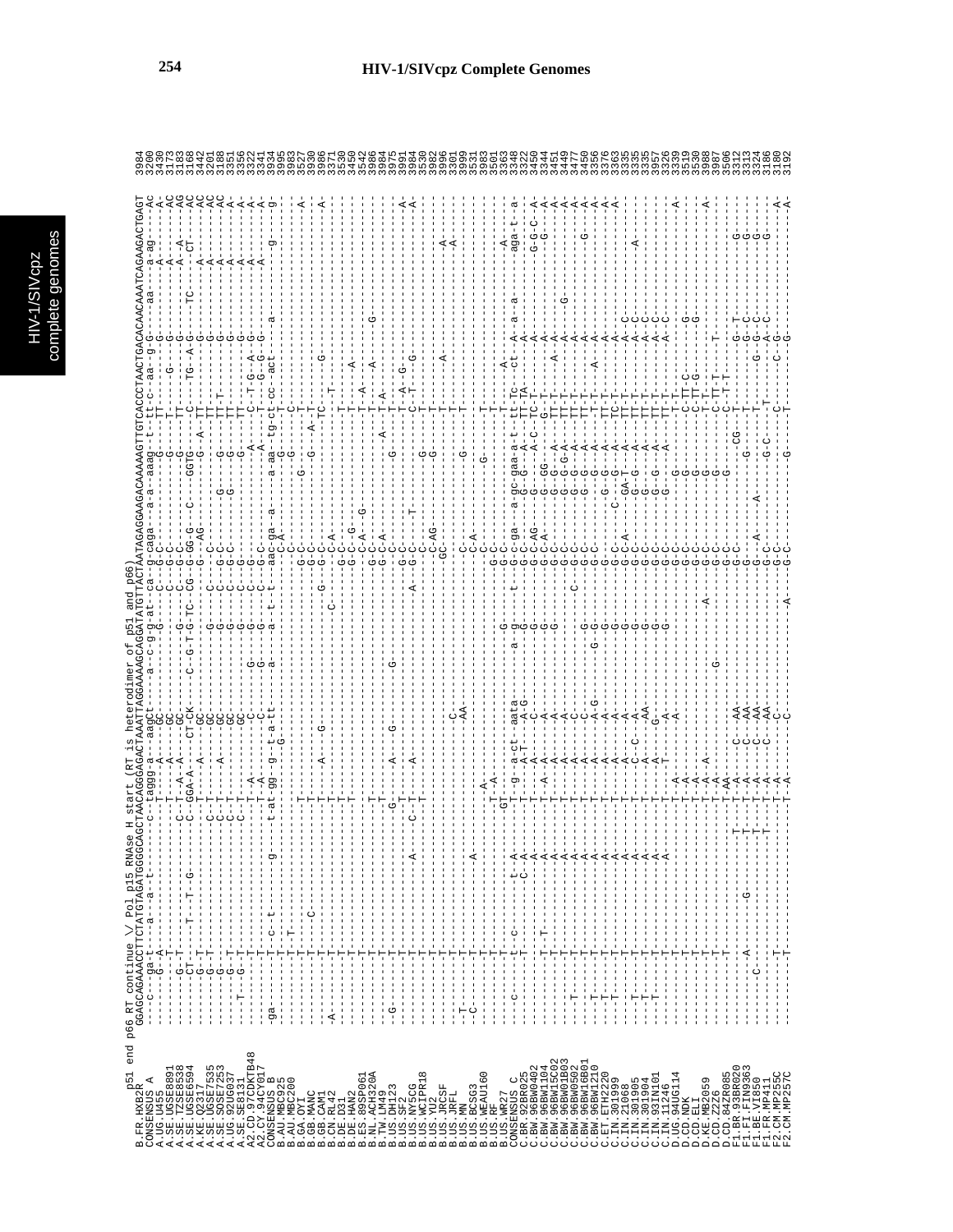| $\frac{1}{1}$<br>J<br>ပုံ<br>후후후후<br>$\frac{1}{\sqrt{2}}$<br>$\mathbf{I}$<br>л<br>п<br>-1<br>т<br>J.<br>п<br>Ť.<br>Ť.<br>J.<br>$\begin{smallmatrix} \texttt{B. R, HZBZR}\\ \texttt{G. B} & \texttt{B. B} & \texttt{B. B} \\ \texttt{G. B} & \texttt{B. B} & \texttt{B. C} \\ \texttt{G. B} & \texttt{G. B} & \texttt{G. B} \\ \texttt{G. B} & \texttt{G. B} & \texttt{G. B} \\ \texttt{G. B} & \texttt{G. B} & \texttt{G. B} \\ \texttt{G. B} & \texttt{G. B} & \texttt{G. B} \\ \texttt{G. B} & \texttt{G. B} & \texttt{G. B} \\ \texttt{G. B} & \text$ | J,<br>T<br>п<br>ė<br>J,<br>т<br>I                                                                                                                                                                                                                                                                                                                                                                                                                                                              |                                                                                |  |              |      |  |
|----------------------------------------------------------------------------------------------------------------------------------------------------------------------------------------------------------------------------------------------------------------------------------------------------------------------------------------------------------------------------------------------------------------------------------------------------------------------------------------------------------------------------------------------------------|------------------------------------------------------------------------------------------------------------------------------------------------------------------------------------------------------------------------------------------------------------------------------------------------------------------------------------------------------------------------------------------------------------------------------------------------------------------------------------------------|--------------------------------------------------------------------------------|--|--------------|------|--|
|                                                                                                                                                                                                                                                                                                                                                                                                                                                                                                                                                          |                                                                                                                                                                                                                                                                                                                                                                                                                                                                                                |                                                                                |  |              |      |  |
|                                                                                                                                                                                                                                                                                                                                                                                                                                                                                                                                                          |                                                                                                                                                                                                                                                                                                                                                                                                                                                                                                |                                                                                |  |              |      |  |
|                                                                                                                                                                                                                                                                                                                                                                                                                                                                                                                                                          | $\mathsf I$<br>J<br>$\mathbf{I}$<br>$\mathsf I$<br>$\mathsf I$                                                                                                                                                                                                                                                                                                                                                                                                                                 | $\mathbf{I}$<br>- 11<br>$\mathbb T$<br>$\frac{1}{1}$<br>$\frac{1}{1}$          |  |              |      |  |
|                                                                                                                                                                                                                                                                                                                                                                                                                                                                                                                                                          | $\overline{\phantom{a}}$<br>J<br>$\overline{\phantom{a}}$<br>$\overline{\phantom{a}}$                                                                                                                                                                                                                                                                                                                                                                                                          | Ť<br><b>I</b>                                                                  |  |              |      |  |
|                                                                                                                                                                                                                                                                                                                                                                                                                                                                                                                                                          | I.<br>$- -T - A$<br>I.<br>т<br>I.                                                                                                                                                                                                                                                                                                                                                                                                                                                              | п<br>$\mathsf I$                                                               |  |              |      |  |
|                                                                                                                                                                                                                                                                                                                                                                                                                                                                                                                                                          | I<br>$\mathbf{I}$<br>$\overline{\phantom{a}}$                                                                                                                                                                                                                                                                                                                                                                                                                                                  |                                                                                |  |              |      |  |
|                                                                                                                                                                                                                                                                                                                                                                                                                                                                                                                                                          | $\overline{1}$<br>F<br>-<br>$\mathsf I$<br>$\mathsf I$                                                                                                                                                                                                                                                                                                                                                                                                                                         |                                                                                |  |              |      |  |
|                                                                                                                                                                                                                                                                                                                                                                                                                                                                                                                                                          | J.<br>J<br>$\overline{\phantom{a}}$<br>J.<br>$\,$ I                                                                                                                                                                                                                                                                                                                                                                                                                                            |                                                                                |  |              |      |  |
|                                                                                                                                                                                                                                                                                                                                                                                                                                                                                                                                                          | $\frac{1}{1}$<br>Ţ<br>1<br>$\mathsf I$<br>$\mathsf I$<br>$\mathbf{I}$                                                                                                                                                                                                                                                                                                                                                                                                                          | -<br>1<br>-<br>Ť.                                                              |  |              |      |  |
|                                                                                                                                                                                                                                                                                                                                                                                                                                                                                                                                                          | ł<br>j.<br>ł                                                                                                                                                                                                                                                                                                                                                                                                                                                                                   | $\,$ I<br>$\overline{\phantom{a}}$<br>$\overline{\phantom{a}}$<br>j.           |  |              |      |  |
|                                                                                                                                                                                                                                                                                                                                                                                                                                                                                                                                                          | $\frac{1}{1}$<br>I<br>J,<br>$\mathbf{I}$<br>$\frac{1}{2}$<br>F<br>I<br>İ<br>ï.<br>I                                                                                                                                                                                                                                                                                                                                                                                                            | л                                                                              |  |              |      |  |
|                                                                                                                                                                                                                                                                                                                                                                                                                                                                                                                                                          | Ť.<br>$---PAT---$<br>$\mathsf I$<br>Ţ<br>$\mathbf{I}$<br>T,<br>$\frac{1}{4}$                                                                                                                                                                                                                                                                                                                                                                                                                   | $-4$<br>1<br>-1<br>$\mathsf I$<br>$\mathbf{I}$                                 |  |              |      |  |
|                                                                                                                                                                                                                                                                                                                                                                                                                                                                                                                                                          | J<br>부부<br>$\overline{1}$<br>Ť.<br>$\overline{\phantom{a}}$<br>$\begin{bmatrix} 1 \\ 1 \\ 1 \\ 1 \end{bmatrix}$                                                                                                                                                                                                                                                                                                                                                                                | $\frac{1}{1}$<br>$\frac{1}{1}$                                                 |  |              |      |  |
|                                                                                                                                                                                                                                                                                                                                                                                                                                                                                                                                                          | $\frac{1}{2}$                                                                                                                                                                                                                                                                                                                                                                                                                                                                                  | $-4 - 7 - 7$<br>$\frac{1}{1}$                                                  |  |              |      |  |
|                                                                                                                                                                                                                                                                                                                                                                                                                                                                                                                                                          | ţ<br>---AT----<br>---AT----<br>$\frac{1}{1}$<br>I.                                                                                                                                                                                                                                                                                                                                                                                                                                             |                                                                                |  |              |      |  |
|                                                                                                                                                                                                                                                                                                                                                                                                                                                                                                                                                          | $\frac{1}{1}$<br>$\,$ I<br>$\begin{bmatrix} 1 \\ 1 \\ 1 \\ 1 \end{bmatrix}$                                                                                                                                                                                                                                                                                                                                                                                                                    | $-4$<br>ţ<br>$\frac{1}{1}$                                                     |  |              | ひひひひ |  |
|                                                                                                                                                                                                                                                                                                                                                                                                                                                                                                                                                          | $\frac{1}{1}$<br>$\mathbf{I}$<br>Ĵ<br>$\ddot{ }$<br>$\overline{\phantom{a}}$<br>$\frac{1}{2}$                                                                                                                                                                                                                                                                                                                                                                                                  | $-4$<br>$\frac{1}{1}$<br>$\frac{1}{1}$                                         |  |              |      |  |
| ပ္ပ္                                                                                                                                                                                                                                                                                                                                                                                                                                                                                                                                                     | $- -A - A - -$<br>$\begin{bmatrix} 1 \\ 1 \\ 1 \end{bmatrix}$                                                                                                                                                                                                                                                                                                                                                                                                                                  | $-4$<br>J<br>$\frac{1}{4}$                                                     |  |              |      |  |
| -1                                                                                                                                                                                                                                                                                                                                                                                                                                                                                                                                                       | $\mathsf I$<br>$\mathbf{I}$<br>п<br>Ť<br>$-1$ T $-1$<br>$\frac{5}{1}$<br>T.<br>$\mathsf I$<br>$\mathbf{I}$                                                                                                                                                                                                                                                                                                                                                                                     | -1<br>I.<br>т<br>$rac{1}{6}$                                                   |  |              |      |  |
| $\frac{1}{1}$                                                                                                                                                                                                                                                                                                                                                                                                                                                                                                                                            | $\frac{1}{1}$<br>$\frac{1}{1}$<br>۲<br>ا                                                                                                                                                                                                                                                                                                                                                                                                                                                       | $\mathsf I$<br>п<br>$\frac{1}{1}$                                              |  |              |      |  |
|                                                                                                                                                                                                                                                                                                                                                                                                                                                                                                                                                          |                                                                                                                                                                                                                                                                                                                                                                                                                                                                                                |                                                                                |  |              |      |  |
| Ť                                                                                                                                                                                                                                                                                                                                                                                                                                                                                                                                                        | j                                                                                                                                                                                                                                                                                                                                                                                                                                                                                              | J<br>$\frac{1}{1}$<br>ţ                                                        |  |              |      |  |
| <b>I</b><br>T.                                                                                                                                                                                                                                                                                                                                                                                                                                                                                                                                           | I<br>j<br>ééé<br>TTT<br>$-\frac{c}{1}$<br>п<br>$\begin{array}{c} \end{array}$<br>J,                                                                                                                                                                                                                                                                                                                                                                                                            | 1<br>Ť                                                                         |  |              |      |  |
| 1                                                                                                                                                                                                                                                                                                                                                                                                                                                                                                                                                        | $\frac{5}{1}$<br>I.                                                                                                                                                                                                                                                                                                                                                                                                                                                                            | $\frac{1}{4}$                                                                  |  |              |      |  |
| ÷<br>$\mathbf{I}$<br>$\overline{ }$                                                                                                                                                                                                                                                                                                                                                                                                                                                                                                                      | U<br> -<br> -                                                                                                                                                                                                                                                                                                                                                                                                                                                                                  | $\frac{1}{4}$<br>$\mathsf I$<br>$-1 - 1 - 1 -$                                 |  |              |      |  |
| ł                                                                                                                                                                                                                                                                                                                                                                                                                                                                                                                                                        | U<br>------                                                                                                                                                                                                                                                                                                                                                                                                                                                                                    | $\mathbf{I}$<br>$\frac{1}{1}$                                                  |  |              |      |  |
|                                                                                                                                                                                                                                                                                                                                                                                                                                                                                                                                                          |                                                                                                                                                                                                                                                                                                                                                                                                                                                                                                |                                                                                |  |              |      |  |
|                                                                                                                                                                                                                                                                                                                                                                                                                                                                                                                                                          | $\frac{1}{\sqrt{2}}$<br>$\frac{1}{1}$                                                                                                                                                                                                                                                                                                                                                                                                                                                          |                                                                                |  |              |      |  |
| $\frac{1}{1}$                                                                                                                                                                                                                                                                                                                                                                                                                                                                                                                                            | ウーー                                                                                                                                                                                                                                                                                                                                                                                                                                                                                            | $\frac{1}{4}$<br>$\frac{1}{1}$<br>$\frac{1}{1}$                                |  |              |      |  |
| ł                                                                                                                                                                                                                                                                                                                                                                                                                                                                                                                                                        | $\begin{bmatrix} 1 \\ 1 \\ 1 \end{bmatrix}$<br>۲<br>ا<br>ひ<br>$\begin{bmatrix} 1 \\ 1 \\ 1 \\ 1 \end{bmatrix}$                                                                                                                                                                                                                                                                                                                                                                                 | $\mathbf{I}$<br>$\begin{array}{c} 1 \\ 1 \end{array}$<br>$\frac{1}{1}$         |  |              |      |  |
|                                                                                                                                                                                                                                                                                                                                                                                                                                                                                                                                                          |                                                                                                                                                                                                                                                                                                                                                                                                                                                                                                | $\frac{1}{9}$                                                                  |  |              |      |  |
|                                                                                                                                                                                                                                                                                                                                                                                                                                                                                                                                                          | $\frac{1}{1}$<br>$\frac{1}{1}$<br><b>Q</b><br>ŧ<br>$   \alpha$                                                                                                                                                                                                                                                                                                                                                                                                                                 |                                                                                |  |              |      |  |
| 1                                                                                                                                                                                                                                                                                                                                                                                                                                                                                                                                                        | j<br>$\frac{1}{2}$<br>$\frac{1}{1}$<br>I<br>I                                                                                                                                                                                                                                                                                                                                                                                                                                                  | Å<br>Å                                                                         |  |              |      |  |
| ł                                                                                                                                                                                                                                                                                                                                                                                                                                                                                                                                                        | $\begin{bmatrix} 1 \\ 1 \\ 1 \\ 1 \end{bmatrix}$<br>$\begin{bmatrix} 1 & 1 & 1 \\ 1 & 1 & 1 \\ 1 & 1 & 1 \\ 1 & 1 & 1 \\ 1 & 1 & 1 \\ 1 & 1 & 1 \\ 1 & 1 & 1 \\ 1 & 1 & 1 \\ 1 & 1 & 1 \\ 1 & 1 & 1 \\ 1 & 1 & 1 \\ 1 & 1 & 1 \\ 1 & 1 & 1 \\ 1 & 1 & 1 \\ 1 & 1 & 1 & 1 \\ 1 & 1 & 1 & 1 \\ 1 & 1 & 1 & 1 \\ 1 & 1 & 1 & 1 \\ 1 & 1 & 1 & 1 \\ 1 & 1 & 1 & 1 \\ 1 & 1 & 1 & 1 \\ 1 & $                                                                                                        | $\frac{1}{1}$<br>I<br>ł                                                        |  |              |      |  |
|                                                                                                                                                                                                                                                                                                                                                                                                                                                                                                                                                          | $\mathsf I$<br>부는<br>$\,$ I<br>$-1$ $-1$ $-1$ $-1$ $-1$ $-1$                                                                                                                                                                                                                                                                                                                                                                                                                                   |                                                                                |  |              |      |  |
|                                                                                                                                                                                                                                                                                                                                                                                                                                                                                                                                                          | - 1<br>- 1<br>- 1                                                                                                                                                                                                                                                                                                                                                                                                                                                                              |                                                                                |  |              |      |  |
| -1                                                                                                                                                                                                                                                                                                                                                                                                                                                                                                                                                       | J<br>$\frac{1}{1}$<br>$\,$ I<br>$\overline{1}$                                                                                                                                                                                                                                                                                                                                                                                                                                                 |                                                                                |  |              |      |  |
| $\frac{1}{1}$                                                                                                                                                                                                                                                                                                                                                                                                                                                                                                                                            | $\frac{1}{1}$<br>I                                                                                                                                                                                                                                                                                                                                                                                                                                                                             |                                                                                |  |              |      |  |
| -1                                                                                                                                                                                                                                                                                                                                                                                                                                                                                                                                                       | $-1 - 6$<br>Ţ                                                                                                                                                                                                                                                                                                                                                                                                                                                                                  | <b>I</b><br>$\mathsf I$<br>J.<br>$\frac{1}{1}$                                 |  |              |      |  |
|                                                                                                                                                                                                                                                                                                                                                                                                                                                                                                                                                          | $\frac{1}{1}$<br>$-1 - 7$                                                                                                                                                                                                                                                                                                                                                                                                                                                                      | $\mathbf{I}$                                                                   |  |              |      |  |
|                                                                                                                                                                                                                                                                                                                                                                                                                                                                                                                                                          |                                                                                                                                                                                                                                                                                                                                                                                                                                                                                                |                                                                                |  |              |      |  |
|                                                                                                                                                                                                                                                                                                                                                                                                                                                                                                                                                          | $-1$ $-1$ $-1$ $-1$ $-1$ $-1$                                                                                                                                                                                                                                                                                                                                                                                                                                                                  | $\frac{1}{1}$<br>$\frac{1}{1}$                                                 |  | $-4 - 5 - 5$ |      |  |
| $\blacksquare$                                                                                                                                                                                                                                                                                                                                                                                                                                                                                                                                           | $\frac{1}{1}$                                                                                                                                                                                                                                                                                                                                                                                                                                                                                  | $-4$<br>$\frac{1}{1}$                                                          |  |              |      |  |
| ł                                                                                                                                                                                                                                                                                                                                                                                                                                                                                                                                                        | j<br>$\frac{1}{2}$<br>ţ<br>ţ                                                                                                                                                                                                                                                                                                                                                                                                                                                                   | $-4$                                                                           |  |              |      |  |
|                                                                                                                                                                                                                                                                                                                                                                                                                                                                                                                                                          |                                                                                                                                                                                                                                                                                                                                                                                                                                                                                                | $\frac{1}{1}$<br>$-1$                                                          |  |              |      |  |
|                                                                                                                                                                                                                                                                                                                                                                                                                                                                                                                                                          |                                                                                                                                                                                                                                                                                                                                                                                                                                                                                                |                                                                                |  |              |      |  |
|                                                                                                                                                                                                                                                                                                                                                                                                                                                                                                                                                          | j<br>부                                                                                                                                                                                                                                                                                                                                                                                                                                                                                         |                                                                                |  |              |      |  |
| ł<br>3                                                                                                                                                                                                                                                                                                                                                                                                                                                                                                                                                   | $\begin{array}{c} \frac{1}{2} \\ \frac{1}{2} \end{array}$<br>F<br>F<br>$\frac{1}{1}$                                                                                                                                                                                                                                                                                                                                                                                                           | $\frac{1}{1}$<br>ţ                                                             |  |              |      |  |
| ł                                                                                                                                                                                                                                                                                                                                                                                                                                                                                                                                                        | Ť                                                                                                                                                                                                                                                                                                                                                                                                                                                                                              | $\frac{1}{1}$<br>$\,$ I                                                        |  |              |      |  |
|                                                                                                                                                                                                                                                                                                                                                                                                                                                                                                                                                          | $\begin{array}{c} \frac{1}{2} \\ \frac{1}{2} \end{array}$                                                                                                                                                                                                                                                                                                                                                                                                                                      |                                                                                |  |              |      |  |
| $\overline{\phantom{a}}$                                                                                                                                                                                                                                                                                                                                                                                                                                                                                                                                 | $-1$<br>$\begin{bmatrix} 1 \\ 1 \\ 1 \\ 1 \end{bmatrix}$<br>$\begin{array}{c} \hline \end{array}$                                                                                                                                                                                                                                                                                                                                                                                              |                                                                                |  |              |      |  |
| -1                                                                                                                                                                                                                                                                                                                                                                                                                                                                                                                                                       | $\begin{array}{c} \n\frac{1}{2} \\ \frac{1}{2} \\ \frac{1}{2} \\ \frac{1}{2} \\ \frac{1}{2} \\ \frac{1}{2} \\ \frac{1}{2} \\ \frac{1}{2} \\ \frac{1}{2} \\ \frac{1}{2} \\ \frac{1}{2} \\ \frac{1}{2} \\ \frac{1}{2} \\ \frac{1}{2} \\ \frac{1}{2} \\ \frac{1}{2} \\ \frac{1}{2} \\ \frac{1}{2} \\ \frac{1}{2} \\ \frac{1}{2} \\ \frac{1}{2} \\ \frac{1}{2} \\ \frac{1}{2} \\ \frac{1}{2} \\ \frac{1}{2} \\ \frac{1}{2} \\ \frac{$<br>ד<br>ד<br>$\begin{array}{c} 1 \\ 1 \\ 1 \\ 1 \end{array}$ |                                                                                |  |              |      |  |
| l,                                                                                                                                                                                                                                                                                                                                                                                                                                                                                                                                                       | -----------<br>$\begin{array}{c} 1 \\ 1 \\ 1 \end{array}$<br>J                                                                                                                                                                                                                                                                                                                                                                                                                                 |                                                                                |  |              |      |  |
| ł                                                                                                                                                                                                                                                                                                                                                                                                                                                                                                                                                        | $-1 - 1$<br>$-1$                                                                                                                                                                                                                                                                                                                                                                                                                                                                               | $\frac{1}{1}$                                                                  |  |              |      |  |
|                                                                                                                                                                                                                                                                                                                                                                                                                                                                                                                                                          | $-1$ $-1$ $-1$ $-1$ $-1$ $-1$                                                                                                                                                                                                                                                                                                                                                                                                                                                                  |                                                                                |  |              |      |  |
| $\mathbf{I}$<br>${}^{\circ}$                                                                                                                                                                                                                                                                                                                                                                                                                                                                                                                             | $\frac{1}{1}$<br>י<br>ד<br>$\mathsf I$<br>$\begin{array}{c} 1 \\ 1 \\ 1 \end{array}$<br>T                                                                                                                                                                                                                                                                                                                                                                                                      |                                                                                |  |              |      |  |
| J.                                                                                                                                                                                                                                                                                                                                                                                                                                                                                                                                                       | J<br>$\frac{1}{4}$<br>ı<br>ï<br>J<br>$\frac{1}{1}$<br>I<br>I                                                                                                                                                                                                                                                                                                                                                                                                                                   |                                                                                |  |              |      |  |
| -1                                                                                                                                                                                                                                                                                                                                                                                                                                                                                                                                                       | $\frac{1}{1}$<br>$\frac{1}{2}$<br>I<br>I<br>$\frac{1}{4}$<br>J                                                                                                                                                                                                                                                                                                                                                                                                                                 |                                                                                |  |              |      |  |
|                                                                                                                                                                                                                                                                                                                                                                                                                                                                                                                                                          | $\begin{array}{c} -1 \\ -1 \\ -1 \\ -1 \end{array}$                                                                                                                                                                                                                                                                                                                                                                                                                                            |                                                                                |  |              |      |  |
| Ť.                                                                                                                                                                                                                                                                                                                                                                                                                                                                                                                                                       | $\frac{1}{1}$<br>יך<br>י                                                                                                                                                                                                                                                                                                                                                                                                                                                                       |                                                                                |  |              |      |  |
| j                                                                                                                                                                                                                                                                                                                                                                                                                                                                                                                                                        | $\begin{bmatrix} 1 \\ 1 \\ 1 \end{bmatrix}$<br>$\begin{array}{c} 1 \\ 1 \\ 1 \end{array}$<br>$\frac{1}{1}$                                                                                                                                                                                                                                                                                                                                                                                     | J.<br>j                                                                        |  |              |      |  |
|                                                                                                                                                                                                                                                                                                                                                                                                                                                                                                                                                          | $\frac{1}{1}$<br>법<br>$\mathsf I$<br>$-1 - -1 - -1$                                                                                                                                                                                                                                                                                                                                                                                                                                            | J<br>$-1$                                                                      |  |              |      |  |
| п                                                                                                                                                                                                                                                                                                                                                                                                                                                                                                                                                        | $\mathsf I$<br>יך<br>י<br>I<br>J,<br>Ť<br>$\frac{1}{1}$                                                                                                                                                                                                                                                                                                                                                                                                                                        | T                                                                              |  |              |      |  |
|                                                                                                                                                                                                                                                                                                                                                                                                                                                                                                                                                          |                                                                                                                                                                                                                                                                                                                                                                                                                                                                                                |                                                                                |  |              |      |  |
| $\mathbb{I}$                                                                                                                                                                                                                                                                                                                                                                                                                                                                                                                                             | I<br>$\mathbf{I}$<br>I                                                                                                                                                                                                                                                                                                                                                                                                                                                                         | $\mathbf{I}$<br>п<br>п<br>$\mathbf{I}$                                         |  |              |      |  |
|                                                                                                                                                                                                                                                                                                                                                                                                                                                                                                                                                          | $\overline{1}$<br>PAT<br>י<br>ד<br>ACCA----T                                                                                                                                                                                                                                                                                                                                                                                                                                                   | $-4$<br>$\mathsf I$                                                            |  |              |      |  |
| $-\frac{1}{9}$                                                                                                                                                                                                                                                                                                                                                                                                                                                                                                                                           | ł<br>۳<br>--T<br>$-4$<br>J<br>$\overline{\phantom{a}}$<br>Ť                                                                                                                                                                                                                                                                                                                                                                                                                                    | $-4$<br>$\overline{\phantom{a}}$<br>Ť                                          |  |              |      |  |
| п<br>ï                                                                                                                                                                                                                                                                                                                                                                                                                                                                                                                                                   | I<br>п<br>$-9 - -$<br>I<br>п<br>ı<br>I<br>$\mathbf{I}$                                                                                                                                                                                                                                                                                                                                                                                                                                         | т<br>I<br>I<br>$\mathbf{I}$<br>ပ်ပုံ<br>   <br>                                |  |              |      |  |
| $\mathsf I$                                                                                                                                                                                                                                                                                                                                                                                                                                                                                                                                              | J.<br>$\mathbf{I}$<br><b>I</b><br>$- -A - -$<br>ŧ<br>$-5 - 6$                                                                                                                                                                                                                                                                                                                                                                                                                                  | <b>I</b><br>$\frac{1}{1}$<br>$\mathsf I$<br>I.<br>л<br>$\mathsf I$<br><b>I</b> |  |              |      |  |
| AG-                                                                                                                                                                                                                                                                                                                                                                                                                                                                                                                                                      | $\frac{1}{1}$<br>$\overline{\phantom{a}}$<br>$\overline{1}$<br>J<br>$\mathbf{I}$<br>$\frac{1}{2}$                                                                                                                                                                                                                                                                                                                                                                                              | $\overline{1}$<br>$\frac{1}{2}$                                                |  |              |      |  |
| $\mathbf{I}$                                                                                                                                                                                                                                                                                                                                                                                                                                                                                                                                             | п                                                                                                                                                                                                                                                                                                                                                                                                                                                                                              |                                                                                |  |              |      |  |
|                                                                                                                                                                                                                                                                                                                                                                                                                                                                                                                                                          |                                                                                                                                                                                                                                                                                                                                                                                                                                                                                                |                                                                                |  |              |      |  |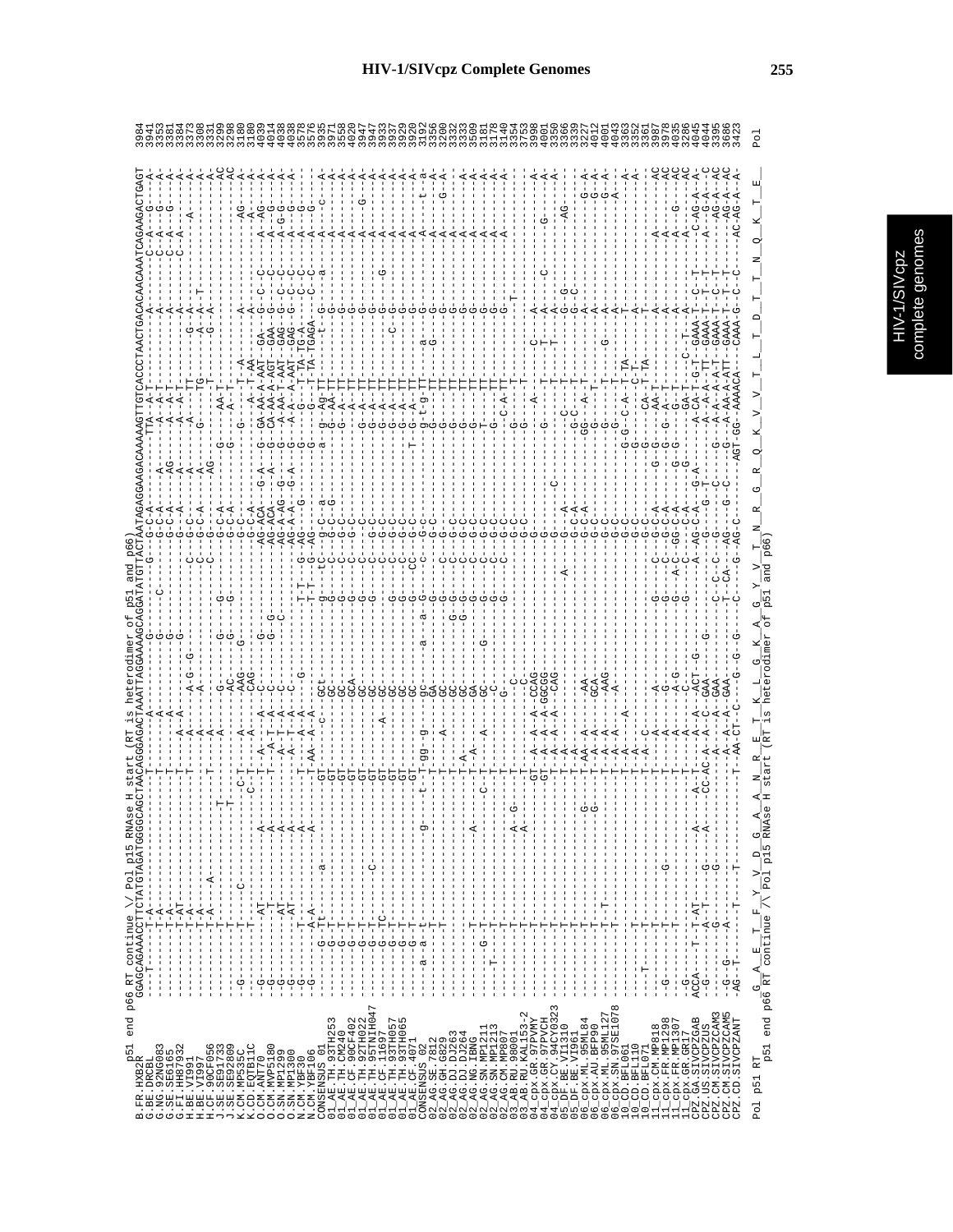|                                                                                                                                                                                                                                                                                                                                                                                                                                                                                                                                                                                                                                                              | っ                                                                                                                                                                                                                                                                                                                                                                                                                                                                                                                                                                                                                                                                                                                                                                                                                     |                                                                                                                                                                                                                                                                                                                                                                                                                                                                                                                                                                                                                 |                                                                                                                                                                                                                                                                                                                                                                                                                                                                                                                                                                                                                                                                                                                                                                                                                                                                                                                                                                                                                                                                                                                                       |                                                                                                                                                                                                                                                                                                                                                                                                                                         | თ თ<br>$\circ$<br>৩                                                                                                                                                                                                                                                                                                                                                                                                                                                                                                                                                                                                                                                                                                                                                                                                                                                                         |
|--------------------------------------------------------------------------------------------------------------------------------------------------------------------------------------------------------------------------------------------------------------------------------------------------------------------------------------------------------------------------------------------------------------------------------------------------------------------------------------------------------------------------------------------------------------------------------------------------------------------------------------------------------------|-----------------------------------------------------------------------------------------------------------------------------------------------------------------------------------------------------------------------------------------------------------------------------------------------------------------------------------------------------------------------------------------------------------------------------------------------------------------------------------------------------------------------------------------------------------------------------------------------------------------------------------------------------------------------------------------------------------------------------------------------------------------------------------------------------------------------|-----------------------------------------------------------------------------------------------------------------------------------------------------------------------------------------------------------------------------------------------------------------------------------------------------------------------------------------------------------------------------------------------------------------------------------------------------------------------------------------------------------------------------------------------------------------------------------------------------------------|---------------------------------------------------------------------------------------------------------------------------------------------------------------------------------------------------------------------------------------------------------------------------------------------------------------------------------------------------------------------------------------------------------------------------------------------------------------------------------------------------------------------------------------------------------------------------------------------------------------------------------------------------------------------------------------------------------------------------------------------------------------------------------------------------------------------------------------------------------------------------------------------------------------------------------------------------------------------------------------------------------------------------------------------------------------------------------------------------------------------------------------|-----------------------------------------------------------------------------------------------------------------------------------------------------------------------------------------------------------------------------------------------------------------------------------------------------------------------------------------------------------------------------------------------------------------------------------------|---------------------------------------------------------------------------------------------------------------------------------------------------------------------------------------------------------------------------------------------------------------------------------------------------------------------------------------------------------------------------------------------------------------------------------------------------------------------------------------------------------------------------------------------------------------------------------------------------------------------------------------------------------------------------------------------------------------------------------------------------------------------------------------------------------------------------------------------------------------------------------------------|
|                                                                                                                                                                                                                                                                                                                                                                                                                                                                                                                                                                                                                                                              | ひ ひ<br>כי ז<br>τŋ<br>てり<br>τŋ<br>てり                                                                                                                                                                                                                                                                                                                                                                                                                                                                                                                                                                                                                                                                                                                                                                                   | פי                                                                                                                                                                                                                                                                                                                                                                                                                                                                                                                                                                                                              | てり<br>œ<br>O<br>פי<br>ത                                                                                                                                                                                                                                                                                                                                                                                                                                                                                                                                                                                                                                                                                                                                                                                                                                                                                                                                                                                                                                                                                                               | ひ<br>てり<br>U                                                                                                                                                                                                                                                                                                                                                                                                                            | U<br>υ υ<br>てり<br>U                                                                                                                                                                                                                                                                                                                                                                                                                                                                                                                                                                                                                                                                                                                                                                                                                                                                         |
| К                                                                                                                                                                                                                                                                                                                                                                                                                                                                                                                                                                                                                                                            |                                                                                                                                                                                                                                                                                                                                                                                                                                                                                                                                                                                                                                                                                                                                                                                                                       |                                                                                                                                                                                                                                                                                                                                                                                                                                                                                                                                                                                                                 | তা                                                                                                                                                                                                                                                                                                                                                                                                                                                                                                                                                                                                                                                                                                                                                                                                                                                                                                                                                                                                                                                                                                                                    | K,<br>К                                                                                                                                                                                                                                                                                                                                                                                                                                 | ⊢⊢                                                                                                                                                                                                                                                                                                                                                                                                                                                                                                                                                                                                                                                                                                                                                                                                                                                                                          |
| TCAAAGTGAATCAGAGTTAGTCAATCAAATAA                                                                                                                                                                                                                                                                                                                                                                                                                                                                                                                                                                                                                             |                                                                                                                                                                                                                                                                                                                                                                                                                                                                                                                                                                                                                                                                                                                                                                                                                       |                                                                                                                                                                                                                                                                                                                                                                                                                                                                                                                                                                                                                 |                                                                                                                                                                                                                                                                                                                                                                                                                                                                                                                                                                                                                                                                                                                                                                                                                                                                                                                                                                                                                                                                                                                                       |                                                                                                                                                                                                                                                                                                                                                                                                                                         |                                                                                                                                                                                                                                                                                                                                                                                                                                                                                                                                                                                                                                                                                                                                                                                                                                                                                             |
| Ā                                                                                                                                                                                                                                                                                                                                                                                                                                                                                                                                                                                                                                                            | <b>ひ ひ ひ</b><br>てり                                                                                                                                                                                                                                                                                                                                                                                                                                                                                                                                                                                                                                                                                                                                                                                                    | υυ<br>ひ                                                                                                                                                                                                                                                                                                                                                                                                                                                                                                                                                                                                         | ひ<br>তা                                                                                                                                                                                                                                                                                                                                                                                                                                                                                                                                                                                                                                                                                                                                                                                                                                                                                                                                                                                                                                                                                                                               | てり<br>ر ہ                                                                                                                                                                                                                                                                                                                                                                                                                               | ひ<br>υυ<br>てり<br>ひ<br>てり<br>ひ<br>ひ<br>ひ<br>⊲. ⊲.                                                                                                                                                                                                                                                                                                                                                                                                                                                                                                                                                                                                                                                                                                                                                                                                                                            |
| TTCAAGCACAACCAGA<br>ひ<br>υυ<br>ひ<br>ひ<br>ひ<br>あひ<br>AGGAATCA                                                                                                                                                                                                                                                                                                                                                                                                                                                                                                                                                                                                 |                                                                                                                                                                                                                                                                                                                                                                                                                                                                                                                                                                                                                                                                                                                                                                                                                       |                                                                                                                                                                                                                                                                                                                                                                                                                                                                                                                                                                                                                 | ס<br>m<br>ᠬ<br>൯<br>U<br>൯                                                                                                                                                                                                                                                                                                                                                                                                                                                                                                                                                                                                                                                                                                                                                                                                                                                                                                                                                                                                                                                                                                            | 也                                                                                                                                                                                                                                                                                                                                                                                                                                       | ひ<br>めめめめ                                                                                                                                                                                                                                                                                                                                                                                                                                                                                                                                                                                                                                                                                                                                                                                                                                                                                   |
| 9<br>U<br>൯                                                                                                                                                                                                                                                                                                                                                                                                                                                                                                                                                                                                                                                  |                                                                                                                                                                                                                                                                                                                                                                                                                                                                                                                                                                                                                                                                                                                                                                                                                       |                                                                                                                                                                                                                                                                                                                                                                                                                                                                                                                                                                                                                 |                                                                                                                                                                                                                                                                                                                                                                                                                                                                                                                                                                                                                                                                                                                                                                                                                                                                                                                                                                                                                                                                                                                                       |                                                                                                                                                                                                                                                                                                                                                                                                                                         |                                                                                                                                                                                                                                                                                                                                                                                                                                                                                                                                                                                                                                                                                                                                                                                                                                                                                             |
| あひ<br>てり<br>てり<br>てり<br>てり<br>てり<br>てり<br>てり<br>τŋ<br>C.                                                                                                                                                                                                                                                                                                                                                                                                                                                                                                                                                                                                     |                                                                                                                                                                                                                                                                                                                                                                                                                                                                                                                                                                                                                                                                                                                                                                                                                       |                                                                                                                                                                                                                                                                                                                                                                                                                                                                                                                                                                                                                 |                                                                                                                                                                                                                                                                                                                                                                                                                                                                                                                                                                                                                                                                                                                                                                                                                                                                                                                                                                                                                                                                                                                                       | פי                                                                                                                                                                                                                                                                                                                                                                                                                                      | ٣                                                                                                                                                                                                                                                                                                                                                                                                                                                                                                                                                                                                                                                                                                                                                                                                                                                                                           |
| AGAAGTAAACATAACAGACTCACAATAT<br>てり<br>τŋ                                                                                                                                                                                                                                                                                                                                                                                                                                                                                                                                                                                                                     | ത<br>൯                                                                                                                                                                                                                                                                                                                                                                                                                                                                                                                                                                                                                                                                                                                                                                                                                |                                                                                                                                                                                                                                                                                                                                                                                                                                                                                                                                                                                                                 |                                                                                                                                                                                                                                                                                                                                                                                                                                                                                                                                                                                                                                                                                                                                                                                                                                                                                                                                                                                                                                                                                                                                       | C.                                                                                                                                                                                                                                                                                                                                                                                                                                      | rŋ                                                                                                                                                                                                                                                                                                                                                                                                                                                                                                                                                                                                                                                                                                                                                                                                                                                                                          |
| て)て)<br>.<br>UUU<br>O<br>O<br>ひ<br>ひ                                                                                                                                                                                                                                                                                                                                                                                                                                                                                                                                                                                                                         | ひ                                                                                                                                                                                                                                                                                                                                                                                                                                                                                                                                                                                                                                                                                                                                                                                                                     |                                                                                                                                                                                                                                                                                                                                                                                                                                                                                                                                                                                                                 |                                                                                                                                                                                                                                                                                                                                                                                                                                                                                                                                                                                                                                                                                                                                                                                                                                                                                                                                                                                                                                                                                                                                       | ပ္ ပ္<br>C)<br>U<br>O<br>U<br>ğ                                                                                                                                                                                                                                                                                                                                                                                                         | O<br>O                                                                                                                                                                                                                                                                                                                                                                                                                                                                                                                                                                                                                                                                                                                                                                                                                                                                                      |
| RRRA                                                                                                                                                                                                                                                                                                                                                                                                                                                                                                                                                                                                                                                         |                                                                                                                                                                                                                                                                                                                                                                                                                                                                                                                                                                                                                                                                                                                                                                                                                       |                                                                                                                                                                                                                                                                                                                                                                                                                                                                                                                                                                                                                 |                                                                                                                                                                                                                                                                                                                                                                                                                                                                                                                                                                                                                                                                                                                                                                                                                                                                                                                                                                                                                                                                                                                                       |                                                                                                                                                                                                                                                                                                                                                                                                                                         |                                                                                                                                                                                                                                                                                                                                                                                                                                                                                                                                                                                                                                                                                                                                                                                                                                                                                             |
| $\begin{array}{l} \texttt{TACAAGCAATTTATCTAGCTTTCGAGGAT} \\ \texttt{-a=at--aa-coa-ctag-ct-----} \\ \texttt{-a=--t--cc----c=--} \\ \texttt{-----t--} \\ \texttt{-----t--} \\ \texttt{---t--} \\ \texttt{---t--} \\ \texttt{---t--} \\ \texttt{---t--} \\ \texttt{---t--} \\ \texttt{---t--} \\ \texttt{---t--} \\ \texttt{---t--} \\ \texttt{---t--} \\ \texttt{---t--} \\ \texttt{---t--} \\ \texttt{---t--} \\ \texttt{---t--} \\ \texttt{---t--} \\ \texttt{---t$<br>$\mathbf{I}$<br>л<br>$\blacksquare$<br>-11<br>$\mathbf{I}$<br>л.<br>-1<br>L.<br>÷,<br>$\mathsf I$<br>$-4-7$<br>T<br>$\mathbf{I}$<br>$\mathbf{I}$<br>$-4$<br>$\mathbf I$<br>キキし<br>计上下 | $\mathbf{I}$<br>$\frac{9}{-1}$<br>T<br>J.<br>$\blacksquare$<br>л<br>п<br>п<br><b>I</b><br>- 1<br>-1<br>Ť.<br>Ť.<br>Ť.<br>$\mathbf{I}$<br>$-2 - 1 - -$<br>$\frac{1}{1}$<br>$\frac{1}{1}$<br>Τ.<br>$\overline{\phantom{a}}$<br>$\overline{\phantom{a}}$<br>-1<br>$\overline{\phantom{a}}$<br>$\mathbf{I}$<br>$\begin{bmatrix} 1 & 0 & 0 \\ 1 & 1 & 1 \\ 1 & 1 & 1 \end{bmatrix}$<br>т<br>$\frac{1}{4}$<br>-1                                                                                                                                                                                                                                                                                                                                                                                                            | $\mathbf{I}$<br>п<br>Т<br>-1<br>п<br>$\mathbf{I}$<br>$\mathbf{I}$<br>л.<br>$\mathbf{I}$<br>$\frac{1}{1}$<br>$\mathsf I$<br>$\mathbf{I}$<br>J.<br>-1<br>-1<br>$\,$ I<br>$\mathsf I$<br>$\mathsf I$<br>Ţ<br>ŧ<br>$\mathbf{I}$<br>J.<br>$\mathbf{I}$<br>1<br>J.<br>$\blacksquare$<br>$\mathbf{I}$<br>$\blacksquare$<br>$\mathbf{I}$<br>л.<br>L.<br>Ť.<br>$\mathbf{I}$<br>Ť.<br>Ť.<br>п<br>ı<br>$\mathbf{I}$<br>$\overline{1}$<br>$\mathbf{I}$<br>J.<br>J.<br>1<br>-1<br>л.<br>$\mathbf{I}$<br>- 11<br>п.<br>L.<br>п                                                                                                | $\mathbf{I}$<br>$\mathsf I$<br>$- -A -$<br>$\frac{1}{1}$<br>$\begin{matrix} 1 \\ -1 \end{matrix}$<br>п<br>L.<br>п<br>J.<br>$\mathbf{I}$<br>$\mathbf{I}$<br>п<br>$\mathbb T$<br>т<br>$\overline{\phantom{a}}$<br>ı<br>I<br>ŧ<br>$\,$ I<br>$\mathbb{I}$<br>$\mathsf I$<br>$-94$<br>$\overline{\phantom{a}}$<br>ţ<br>$\mathbf{I}$<br>十十<br>$\mathbf{I}$<br>$\blacksquare$<br>п<br>י<br>י<br>Ť.<br>$\begin{array}{c} \n\cdot & \cdot \\ \n\cdot & \cdot \\ \n\cdot & \cdot \end{array}$<br>Ţ<br>$\mathsf I$<br>1<br>J.<br>1<br>T<br>J.<br>п<br>т<br>$\mathbf{I}$<br>т                                                                                                                                                                                                                                                                                                                                                                                                                                                                                                                                                                     | Ш.<br>ш<br>$1 - 1$<br>$\mathbf{I}$<br>$\mathbf I$<br>Ι.<br>ш<br>$\mathsf I$<br>$\mathsf I$<br>Ħ<br>$\,$ I<br>$\mathbf{I}$<br>$\frac{1}{1}$<br>$\frac{1}{4}$<br>j.<br>Ť.<br>Ť.<br>$\frac{1}{\sqrt{2}}$<br>$\mathbf I$<br>$\overline{\phantom{a}}$<br>Ţ<br>$\mathbf{I}$<br>T<br>$\mathbf{I}$<br>T<br>Т<br>$\blacksquare$<br>$\mathbf{I}$<br>п<br>$\mathbf{I}$<br>п<br>л.<br>$\mathbf{I}$<br>$\mathbf{I}$                                  | J.<br>ט<br>י<br>L<br>$\mathbf{I}$<br>$\mathbf{I}$<br>-1<br>I<br>$\overline{\phantom{a}}$<br>$\begin{array}{ccccccc}\nA & A & A & A & A & A \\ 1 & 1 & 1 & 1 & 1 & 1\n\end{array}$<br>$\blacksquare$<br>J.<br>Т<br>ţ<br>$\blacksquare$<br>$- - A - -$<br>т<br>т<br>÷,<br>$\frac{1}{1}$<br>$-4$<br>$\begin{array}{c}\n1 \\ 1 \\ 1 \\ 1 \\ 1\n\end{array}$<br>п<br>HHH<br>$-4$<br>$\mathsf I$<br>$\begin{array}{c} 1 & 1 & 1 \\ 1 & 1 & 1 \\ 1 & 1 & 1 \\ 1 & 1 & 1 \\ 1 & 1 & 1 \end{array}$<br>$\mathbf{I}$<br>$\mathbf{I}$<br>$\mathbf{I}$<br>Ţ<br>$\mathbf{I}$<br>$\mathbf{I}$<br>$\mathbf{I}$<br>$\blacksquare$<br>$\overline{1}$<br>$\mathbf{I}$<br>$\frac{1}{2}$<br>J.<br>$\mathsf I$<br>$\mathbb{I}$<br>$\overline{\phantom{a}}$<br>$\mathbf{I}$<br>- 1<br>$\mathbf{I}$<br>$\mathsf I$<br>$\mathbf{I}$<br>$\mathbf{I}$<br>$\mathbf{I}$<br>L.<br>п<br>- 1<br>L.<br>L.<br>-1<br>J.<br>-1 |
| יטְסְׁסְ<br>יולי                                                                                                                                                                                                                                                                                                                                                                                                                                                                                                                                                                                                                                             | $1 - 1$<br>$\begin{array}{c} 1 & 1 & 1 \\ 1 & 1 & 1 \\ 1 & 1 & 1 \\ 1 & 1 & 1 \\ 1 & 1 & 1 \\ 1 & 1 & 1 \\ 1 & 1 & 1 \\ 1 & 1 & 1 \\ 1 & 1 & 1 \\ 1 & 1 & 1 \\ 1 & 1 & 1 \\ 1 & 1 & 1 \\ 1 & 1 & 1 \\ 1 & 1 & 1 \\ 1 & 1 & 1 & 1 \\ 1 & 1 & 1 & 1 \\ 1 & 1 & 1 & 1 \\ 1 & 1 & 1 & 1 \\ 1 & 1 & 1 & 1 \\ 1 & 1 & 1 & 1 \\ 1 & 1 & 1 & 1 \\ 1 &$<br>1<br>$\mathbb{I}-\mathbb{I}$<br>蒀<br>$\mathsf I$<br>-1<br>$\mathbf{1}$<br>$\mathbf{I}$<br>$\mathsf I$<br>υU<br>Ħ<br>Ŧ<br>т<br>L.<br>$\mathbf{I}$<br>I.<br>1<br>$\mathsf I$<br>$\mathbb T$<br>I.<br>$\blacksquare$<br>e<br>-<br>I<br>$\mathsf I$<br>$\overline{\phantom{a}}$<br>$\overline{\phantom{a}}$<br>$\overline{\phantom{a}}$<br>$\mathbf{I}$<br>J,<br>$\overline{\phantom{a}}$<br>J.<br>J.<br>$\mathbf{I}$<br>$\overline{\phantom{a}}$<br>J.<br>-1<br>п<br>п | $\mathsf I$<br>$\mathbf{I}$<br>$\mathsf I$<br>$\mathbf{I}$<br>$\mathbf{I}$<br>$\mathsf I$<br>$-100 - 100 - 1$<br>ŧ<br>$\mathbf{I}$<br>$\mathbf{I}$<br>$\overline{\phantom{a}}$<br>$\mathbf{I}$<br>$\overline{1}$<br>$C - C$<br>л.<br>f,<br>$\mathbf{I}$<br>$\frac{1}{4}$<br>十十<br>$\blacksquare$<br>I.<br>A<br>U<br>ひひひ<br>Ť<br>÷<br>$\frac{1}{1}$<br>$\frac{1}{1}$<br>J.<br>Ť<br>$\mathbf{I}$<br>п.<br>-1<br>Ť.<br>J.<br>Ť<br>Ť.<br>Ť.<br>$\mathsf I$<br>$\mathbf I$<br>$\blacksquare$<br>$\mathbf{I}$<br>т<br>1<br>-1<br>Т<br>1<br>$\mathbf{I}$<br>1<br>I<br>$\mathbf{I}$<br>п<br>I<br>$\mathbf{I}$<br>I<br>- | $\begin{array}{c} \rule{0pt}{2.5ex} \rule{0pt}{2.5ex} \rule{0pt}{2.5ex} \rule{0pt}{2.5ex} \rule{0pt}{2.5ex} \rule{0pt}{2.5ex} \rule{0pt}{2.5ex} \rule{0pt}{2.5ex} \rule{0pt}{2.5ex} \rule{0pt}{2.5ex} \rule{0pt}{2.5ex} \rule{0pt}{2.5ex} \rule{0pt}{2.5ex} \rule{0pt}{2.5ex} \rule{0pt}{2.5ex} \rule{0pt}{2.5ex} \rule{0pt}{2.5ex} \rule{0pt}{2.5ex} \rule{0pt}{2.5ex} \rule{0$<br>$\overline{\phantom{a}}$<br>÷<br>$a - t$ cag--<br>----------<br>十十<br>÷<br>ŧ<br>÷<br>ł<br>U<br>ひひひひ<br>U<br>$\frac{1}{1}$<br>Ť<br>$\frac{1}{1}$<br>$\frac{1}{1}$<br>Ť<br>$\frac{1}{2}$<br>$\mathbf{I}$<br>j.<br>I.<br>1<br>I<br>I.<br>$-1$<br>$\,$ I<br>I<br>I.<br>$\begin{array}{c} \rule{0pt}{2ex} \rule{0pt}{2ex} \rule{0pt}{2ex} \rule{0pt}{2ex} \rule{0pt}{2ex} \rule{0pt}{2ex} \rule{0pt}{2ex} \rule{0pt}{2ex} \rule{0pt}{2ex} \rule{0pt}{2ex} \rule{0pt}{2ex} \rule{0pt}{2ex} \rule{0pt}{2ex} \rule{0pt}{2ex} \rule{0pt}{2ex} \rule{0pt}{2ex} \rule{0pt}{2ex} \rule{0pt}{2ex} \rule{0pt}{2ex} \rule{0pt}{2ex} \rule{0pt}{2ex} \rule{0pt}{2ex} \rule{0pt}{2ex} \rule{0pt}{$<br>÷<br>т<br>J<br>J.<br>$\mathbf{I}$<br>T<br>$\mathbf{I}$<br>J. | $\mathbf{I}$<br>I.<br>$\mathbf{I}$<br>ָהַקְּקָ <sup>ׂ</sup><br>לַאָלְּטְלָּטְלָ<br>J,<br>-1<br>$\mathbb T$<br>$\mathsf I$<br>$0 - 9 - 1 - 1 - 1 - 1$<br>Ť<br>Ħ<br>T<br>÷<br>÷<br>÷<br>л<br>-<br>T.<br>Ť.<br>J.<br>Ť.<br>j.<br>ï<br>$\mathbf{I}$<br>$\mathbb I$<br>$\mathsf I$<br>т<br>п<br>J,<br>$\overline{1}$<br>ł<br>$\frac{1}{1}$<br>$\frac{1}{1}$<br>$\frac{1}{1}$<br>Ţ<br>$\frac{1}{1}$<br>$\mathsf I$<br>$\mathbf{I}$<br>-1<br>л | $\mathbf{I}$<br>Ť.<br>$\mathsf I$<br>$\overline{\phantom{a}}$<br>$-1.50 - 0.1 - 0.0$<br>十十<br>ŧ<br>J.<br>$\blacksquare$<br>J.<br>J<br>甘<br>$A - T$<br>ŧ<br>臂<br>לה<br>המפו<br>ל<br>j.<br>- 11<br>$\blacksquare$<br>I,<br>မှ ဗုံမှ<br>       <br>       <br>ひ<br>j.<br>-1<br>Ť<br>Ą<br>К<br>$- - - A$<br>$- - A$<br>U<br>т<br>ł<br>Ŧ<br>Ŧ<br>$\mathbf{I}$<br>Ť<br>Ť<br>Ť<br>$\frac{1}{1}$<br>f.<br>-<br>ï.<br>j.<br>ï<br>Ť.<br>ï<br>Ť.<br>Ť.<br>$\frac{1}{1}$<br>$\,$ I<br>$-1$<br>$\mathsf I$<br>$\mathsf I$<br>$\mathbf{I}$<br>I<br>I<br>T<br>$\mathbf{I}$<br>Ţ<br>Ţ<br>I<br>$\overline{\phantom{a}}$<br>I<br>÷<br>J.<br>I<br>J.<br>-1<br>Т<br>п<br>$\mathbf{I}$<br>$\mathbf{I}$<br>$\mathbf{I}$<br>$\mathbf{I}$<br>т<br>п<br>ı<br>т<br>-1<br>$\mathbf{I}$                                                                                                                                 |
|                                                                                                                                                                                                                                                                                                                                                                                                                                                                                                                                                                                                                                                              | ţ<br>Ť<br>ŧ<br>$\frac{1}{1}$<br>Ť.<br>$\frac{1}{1}$<br>J,<br>ı<br>-1<br>$\frac{1}{2}$<br>$\mathsf I$<br>$\,$ I<br>Ţ<br>$\overline{\phantom{a}}$<br>ı<br>$\mathsf I$<br>$\,$ I<br>L<br>$\overline{\phantom{a}}$<br>J.<br>J.<br>$\overline{\phantom{a}}$<br>$\mathbf{I}$<br>$\blacksquare$<br>$\blacksquare$<br>т<br>п<br>п                                                                                                                                                                                                                                                                                                                                                                                                                                                                                             | $\frac{1}{1}$<br>$\frac{1}{1}$<br>$\frac{1}{1}$<br>$\frac{1}{1}$<br>Ť<br>ţ<br>Ť<br>$\mathsf I$<br>1<br>$\mathsf I$<br>$\blacksquare$<br>$\overline{\phantom{a}}$<br>J<br>$\mathsf I$<br>T<br>$\mathbf{I}$<br>1<br>J<br>-1<br>Ţ<br>Ţ<br>Ť<br>$\blacksquare$<br>$\mathbf{I}$<br>п<br>J.<br>$\mathbf{I}$<br>L.                                                                                                                                                                                                                                                                                                     | $B = - - - B$<br>$\frac{1}{1}$<br>T.<br>ï<br>$\mathbf{I}$<br>$\overline{\mathbf{e}}_{\mathbf{y}}^{\mathbf{i}}$<br>I<br>I<br>Ţ<br>Ţ<br>Ţ<br>J.<br>Ţ<br>$\mathbf{I}$<br>$\mathbf{I}$<br>$\blacksquare$<br>T<br>$\overline{\phantom{a}}$                                                                                                                                                                                                                                                                                                                                                                                                                                                                                                                                                                                                                                                                                                                                                                                                                                                                                                 | $\frac{1}{1}$<br>ï<br>j.<br>J.<br>I.<br>1<br>J,<br>$\mathsf I$<br>$\frac{1}{1}$<br>$\frac{1}{1}$<br>$\mathsf I$<br>$-5$<br>$\mathsf I$<br>$\mathsf I$<br>$-1$<br>$\blacksquare$<br>Ť<br>$\mathbf{I}$<br>$\frac{1}{4}$<br>J.<br>$\mathbf{I}$<br>-1<br>$\mathbf{I}$                                                                                                                                                                       | $\mathsf I$<br>$\mathsf I$<br>ı<br>п<br>$\frac{1}{1}$<br>$\mathbf{I}$<br>$\mathbf{I}$<br>$\mathbf{I}$<br>$\blacksquare$<br>$\mathbf{I}$<br>I<br>$\begin{array}{c} \hline \end{array}$<br>Ť<br>I<br>-1<br>$\mathbf I$<br>л<br>J.<br>゙゙ゖ゙゙゙゙゙゙゙ゖゖ <mark>゙</mark><br>$\blacksquare$<br>L.<br>л<br>L.<br>L.<br>$\mathbf{I}$<br>-1<br>л.<br>п<br>$\mathbf{I}$<br>$\mathbf{I}$                                                                                                                                                                                                                                                                                                                                                                                                                                                                                                                    |

 $\begin{smallmatrix} \texttt{R1} & \texttt{R1} & \texttt{R2} & \texttt{R3} & \texttt{R4} & \texttt{R5} & \texttt{R6} & \texttt{R6} & \texttt{R7} & \texttt{R8} & \texttt{R8} & \texttt{R9} & \texttt{R0} & \texttt{R1} & \texttt{R2} & \texttt{R2} & \texttt{R3} & \texttt{R4} & \texttt{R5} & \texttt{R6} & \texttt{R7} & \texttt{R8} & \texttt{R9} & \texttt{R0} & \texttt{R1} & \texttt{R2} & \texttt{R2$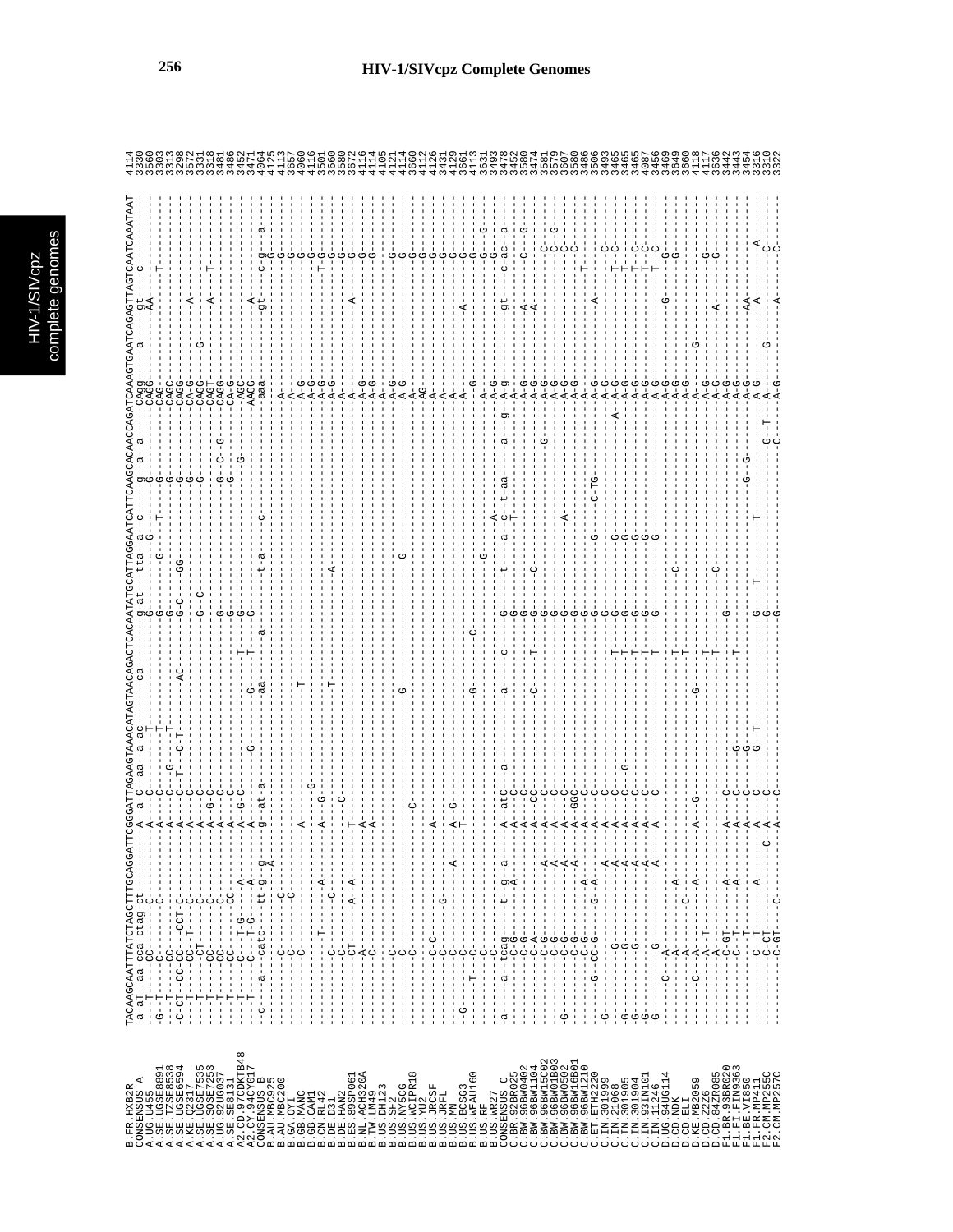| $- - A - -$<br>Ť<br>J.<br>$- - - -$<br>$-4$<br>$---A-$<br>$-1 - CT - 1 - 2 - 24 - 2$<br>$-5 - A - C -$<br>$\begin{array}{cccccccccc} 1 & 1 & 1 & 1 & 1 & 1 & 1 \\ \hline 1 & 1 & 1 & 1 & 1 & 1 & 1 \\ \end{array}$<br>$\frac{1}{4}$<br>÷<br>Ť<br>$\frac{1}{1}$<br>$\overline{\phantom{a}}$<br>Ţ<br>J,<br>÷<br>÷Î,<br>÷Î,<br>$-1 - 4 - 1 - 1 - 1 - 1 - 1 - 4 - 1$<br>$\overline{\phantom{a}}$<br>$\frac{1}{1}$<br>$\frac{1}{1}$<br>$\mathbf{I}$<br>$\mathbf{I}$<br>$\mathbf{I}$<br>$\frac{1}{1}$<br>J,<br>т<br>ł<br>Ť<br>J.<br>ï<br>A,<br>Ť.<br>К<br>$-4$<br>$- - A$<br>$\,$ I<br>$\,$ I<br>Ţ<br>Ŧ<br>4444<br>$\frac{1}{1}$<br>$\frac{1}{1}$<br>$\frac{1}{1}$<br>$\mathsf I$<br>$\mathsf I$<br>ţ<br>-14<br>$\frac{1}{4}$<br>$\frac{1}{4}$<br>$\mathbf{I}$<br>$\frac{1}{1}$<br>$-5 - 1$<br>J.<br>$\mathbf{I}$<br>$\mathbf{I}$<br>$\blacksquare$<br>$-1$<br>$\frac{0}{1}$<br>ပုံပုံ<br>     <br>     <br>ּיִםְיֹםְיֹםְיָ<br>             <br>             <br>J.<br>п<br>ţ<br>ŧ<br>L.<br>т<br>$-1$<br>۲<br>ا<br>O<br>O<br>U<br>C)<br>$-1$ $-1$ $-1$<br>$-1 - 2 - 4 - 6$<br>$-1 - 1 - 1 - 1$<br>Ť<br>Ť<br>ł<br>$\frac{1}{2}$<br>Ţ<br>j<br>$\frac{1}{1}$<br>J.<br>L<br>$-1$ - $-1$ - $-1$ - $-1$ - $-1$ - $-1$ - $-1$ - $-1$ - $-1$ - $-1$ - $-1$<br>$\frac{1}{1}$<br>$-1$ $-1$ $-1$ $-1$<br>J.<br>Ť<br>ţ<br>J<br>$\blacksquare$<br>J<br>$1 - 1$<br>ï.<br>$\mathbf{I}$<br>Ţ<br>$-ATG--TG-A-TAA$<br>$-ATG---G-A-TAT$<br>$-TAT$<br>$Ca - T$ .<br>$+ - 20 - - 1$<br>$\,$ I<br>$  \frac{1}{2}$<br>$T - -T$<br>$20 - 7$<br>$C - T$<br>Ţ<br>1-100-10<br>1-100-11<br>1-100-11<br>Ù<br>C<br>$- -G - -A - T A$<br>$-1$ - $-1$ - $-1$<br>$C - A$<br>C-C<br>$\mathbf{I}$<br>$-1 - 1$<br>U<br> <br> <br>$-\frac{1}{2}$<br>--A-G--TT-GC<br>-CAC---GG-A<br>-GAC---TG----<br>Ţ<br>$\frac{1}{1}$<br>ŧ<br>ט<br> -<br>$-ATG---G-R$<br>$-1 - 1 - C$<br>ּטְ<br>י<br>$\frac{5}{1}$<br>$\frac{1}{1}$<br>$\frac{1}{1}$<br>$\frac{1}{1}$<br>$\frac{1}{1}$<br>Ţ<br>$\frac{1}{1}$<br>$\frac{1}{1}$<br>÷<br>$-1 = -1 -$<br>$\mathbf{I}$<br>I<br>$\mathbf{I}$<br>$\frac{1}{1}$<br>$-1 - 1$<br>j.<br>T.<br>$\begin{array}{c} \rule{0pt}{2.5ex} \rule{0pt}{2.5ex} \rule{0pt}{2.5ex} \rule{0pt}{2.5ex} \rule{0pt}{2.5ex} \rule{0pt}{2.5ex} \rule{0pt}{2.5ex} \rule{0pt}{2.5ex} \rule{0pt}{2.5ex} \rule{0pt}{2.5ex} \rule{0pt}{2.5ex} \rule{0pt}{2.5ex} \rule{0pt}{2.5ex} \rule{0pt}{2.5ex} \rule{0pt}{2.5ex} \rule{0pt}{2.5ex} \rule{0pt}{2.5ex} \rule{0pt}{2.5ex} \rule{0pt}{2.5ex} \rule{0$<br>$-1 - 1$<br>U<br> <br>$-1$<br>$\frac{1}{4}$<br>$\frac{1}{4}$<br>$\frac{1}{4}$<br>$\frac{1}{1}$<br>$\frac{1}{1}$<br>ţ<br>$\mathsf I$<br>$\blacksquare$<br>$\blacksquare$<br>$\frac{1}{2}$<br>$\frac{1}{1}$<br>$\frac{1}{2}$<br>J.<br>$-ATG-$<br>$-\frac{c}{l}$<br>ပုံ<br>ن<br>ا<br>$\frac{1}{1}$<br>$\frac{1}{1}$<br>부<br>부부<br>ÊÊEEE<br>Ϋ́<br>$\frac{1}{1}$<br>$\frac{1}{2}$<br>п<br>п<br>$\frac{1}{1}$<br>부<br>י יו יו יו יו יו<br>יו יו יו יו יו<br>ŧ<br>Ī.<br>T.<br>$\mathsf I$<br>I.<br>$\mathbf{I}$<br>ġ<br>すずり<br>Ġ<br>$\begin{array}{ll} \texttt{CPZ} & \dots \cup \cup \texttt{VCEAB} \\ \texttt{CPZ} & \texttt{US} & \texttt{SIVCPZUB} \\ \texttt{CPZ} & \texttt{CM} & \texttt{SIVCPZCAM3} \\ \texttt{CPZ} & \texttt{CM} & \texttt{SIVCPZCAM5} \\ \texttt{CPZ} & \texttt{CM} & \texttt{SIVCPZCAM5} \\ \texttt{CPZ} & \texttt{CPZ} & \texttt{CPL} & \texttt{CPL} \\ \end{array}$ |  |
|-------------------------------------------------------------------------------------------------------------------------------------------------------------------------------------------------------------------------------------------------------------------------------------------------------------------------------------------------------------------------------------------------------------------------------------------------------------------------------------------------------------------------------------------------------------------------------------------------------------------------------------------------------------------------------------------------------------------------------------------------------------------------------------------------------------------------------------------------------------------------------------------------------------------------------------------------------------------------------------------------------------------------------------------------------------------------------------------------------------------------------------------------------------------------------------------------------------------------------------------------------------------------------------------------------------------------------------------------------------------------------------------------------------------------------------------------------------------------------------------------------------------------------------------------------------------------------------------------------------------------------------------------------------------------------------------------------------------------------------------------------------------------------------------------------------------------------------------------------------------------------------------------------------------------------------------------------------------------------------------------------------------------------------------------------------------------------------------------------------------------------------------------------------------------------------------------------------------------------------------------------------------------------------------------------------------------------------------------------------------------------------------------------------------------------------------------------------------------------------------------------------------------------------------------------------------------------------------------------------------------------------------------------------------------------------------------------------------------------------------------------------------------------------------------------------------------------------------------------------------------------------------------------------------------------------------------------------------------------------------------------------------------------------------------------------------------------------------------------------------------------------------------------------------------------------------------------------------------------------------------------------------------------------------------------------------------------------------------------|--|
|                                                                                                                                                                                                                                                                                                                                                                                                                                                                                                                                                                                                                                                                                                                                                                                                                                                                                                                                                                                                                                                                                                                                                                                                                                                                                                                                                                                                                                                                                                                                                                                                                                                                                                                                                                                                                                                                                                                                                                                                                                                                                                                                                                                                                                                                                                                                                                                                                                                                                                                                                                                                                                                                                                                                                                                                                                                                                                                                                                                                                                                                                                                                                                                                                                                                                                                                                       |  |
|                                                                                                                                                                                                                                                                                                                                                                                                                                                                                                                                                                                                                                                                                                                                                                                                                                                                                                                                                                                                                                                                                                                                                                                                                                                                                                                                                                                                                                                                                                                                                                                                                                                                                                                                                                                                                                                                                                                                                                                                                                                                                                                                                                                                                                                                                                                                                                                                                                                                                                                                                                                                                                                                                                                                                                                                                                                                                                                                                                                                                                                                                                                                                                                                                                                                                                                                                       |  |
|                                                                                                                                                                                                                                                                                                                                                                                                                                                                                                                                                                                                                                                                                                                                                                                                                                                                                                                                                                                                                                                                                                                                                                                                                                                                                                                                                                                                                                                                                                                                                                                                                                                                                                                                                                                                                                                                                                                                                                                                                                                                                                                                                                                                                                                                                                                                                                                                                                                                                                                                                                                                                                                                                                                                                                                                                                                                                                                                                                                                                                                                                                                                                                                                                                                                                                                                                       |  |
|                                                                                                                                                                                                                                                                                                                                                                                                                                                                                                                                                                                                                                                                                                                                                                                                                                                                                                                                                                                                                                                                                                                                                                                                                                                                                                                                                                                                                                                                                                                                                                                                                                                                                                                                                                                                                                                                                                                                                                                                                                                                                                                                                                                                                                                                                                                                                                                                                                                                                                                                                                                                                                                                                                                                                                                                                                                                                                                                                                                                                                                                                                                                                                                                                                                                                                                                                       |  |
|                                                                                                                                                                                                                                                                                                                                                                                                                                                                                                                                                                                                                                                                                                                                                                                                                                                                                                                                                                                                                                                                                                                                                                                                                                                                                                                                                                                                                                                                                                                                                                                                                                                                                                                                                                                                                                                                                                                                                                                                                                                                                                                                                                                                                                                                                                                                                                                                                                                                                                                                                                                                                                                                                                                                                                                                                                                                                                                                                                                                                                                                                                                                                                                                                                                                                                                                                       |  |
|                                                                                                                                                                                                                                                                                                                                                                                                                                                                                                                                                                                                                                                                                                                                                                                                                                                                                                                                                                                                                                                                                                                                                                                                                                                                                                                                                                                                                                                                                                                                                                                                                                                                                                                                                                                                                                                                                                                                                                                                                                                                                                                                                                                                                                                                                                                                                                                                                                                                                                                                                                                                                                                                                                                                                                                                                                                                                                                                                                                                                                                                                                                                                                                                                                                                                                                                                       |  |
|                                                                                                                                                                                                                                                                                                                                                                                                                                                                                                                                                                                                                                                                                                                                                                                                                                                                                                                                                                                                                                                                                                                                                                                                                                                                                                                                                                                                                                                                                                                                                                                                                                                                                                                                                                                                                                                                                                                                                                                                                                                                                                                                                                                                                                                                                                                                                                                                                                                                                                                                                                                                                                                                                                                                                                                                                                                                                                                                                                                                                                                                                                                                                                                                                                                                                                                                                       |  |
|                                                                                                                                                                                                                                                                                                                                                                                                                                                                                                                                                                                                                                                                                                                                                                                                                                                                                                                                                                                                                                                                                                                                                                                                                                                                                                                                                                                                                                                                                                                                                                                                                                                                                                                                                                                                                                                                                                                                                                                                                                                                                                                                                                                                                                                                                                                                                                                                                                                                                                                                                                                                                                                                                                                                                                                                                                                                                                                                                                                                                                                                                                                                                                                                                                                                                                                                                       |  |
|                                                                                                                                                                                                                                                                                                                                                                                                                                                                                                                                                                                                                                                                                                                                                                                                                                                                                                                                                                                                                                                                                                                                                                                                                                                                                                                                                                                                                                                                                                                                                                                                                                                                                                                                                                                                                                                                                                                                                                                                                                                                                                                                                                                                                                                                                                                                                                                                                                                                                                                                                                                                                                                                                                                                                                                                                                                                                                                                                                                                                                                                                                                                                                                                                                                                                                                                                       |  |
|                                                                                                                                                                                                                                                                                                                                                                                                                                                                                                                                                                                                                                                                                                                                                                                                                                                                                                                                                                                                                                                                                                                                                                                                                                                                                                                                                                                                                                                                                                                                                                                                                                                                                                                                                                                                                                                                                                                                                                                                                                                                                                                                                                                                                                                                                                                                                                                                                                                                                                                                                                                                                                                                                                                                                                                                                                                                                                                                                                                                                                                                                                                                                                                                                                                                                                                                                       |  |
|                                                                                                                                                                                                                                                                                                                                                                                                                                                                                                                                                                                                                                                                                                                                                                                                                                                                                                                                                                                                                                                                                                                                                                                                                                                                                                                                                                                                                                                                                                                                                                                                                                                                                                                                                                                                                                                                                                                                                                                                                                                                                                                                                                                                                                                                                                                                                                                                                                                                                                                                                                                                                                                                                                                                                                                                                                                                                                                                                                                                                                                                                                                                                                                                                                                                                                                                                       |  |
|                                                                                                                                                                                                                                                                                                                                                                                                                                                                                                                                                                                                                                                                                                                                                                                                                                                                                                                                                                                                                                                                                                                                                                                                                                                                                                                                                                                                                                                                                                                                                                                                                                                                                                                                                                                                                                                                                                                                                                                                                                                                                                                                                                                                                                                                                                                                                                                                                                                                                                                                                                                                                                                                                                                                                                                                                                                                                                                                                                                                                                                                                                                                                                                                                                                                                                                                                       |  |
|                                                                                                                                                                                                                                                                                                                                                                                                                                                                                                                                                                                                                                                                                                                                                                                                                                                                                                                                                                                                                                                                                                                                                                                                                                                                                                                                                                                                                                                                                                                                                                                                                                                                                                                                                                                                                                                                                                                                                                                                                                                                                                                                                                                                                                                                                                                                                                                                                                                                                                                                                                                                                                                                                                                                                                                                                                                                                                                                                                                                                                                                                                                                                                                                                                                                                                                                                       |  |
|                                                                                                                                                                                                                                                                                                                                                                                                                                                                                                                                                                                                                                                                                                                                                                                                                                                                                                                                                                                                                                                                                                                                                                                                                                                                                                                                                                                                                                                                                                                                                                                                                                                                                                                                                                                                                                                                                                                                                                                                                                                                                                                                                                                                                                                                                                                                                                                                                                                                                                                                                                                                                                                                                                                                                                                                                                                                                                                                                                                                                                                                                                                                                                                                                                                                                                                                                       |  |
|                                                                                                                                                                                                                                                                                                                                                                                                                                                                                                                                                                                                                                                                                                                                                                                                                                                                                                                                                                                                                                                                                                                                                                                                                                                                                                                                                                                                                                                                                                                                                                                                                                                                                                                                                                                                                                                                                                                                                                                                                                                                                                                                                                                                                                                                                                                                                                                                                                                                                                                                                                                                                                                                                                                                                                                                                                                                                                                                                                                                                                                                                                                                                                                                                                                                                                                                                       |  |
|                                                                                                                                                                                                                                                                                                                                                                                                                                                                                                                                                                                                                                                                                                                                                                                                                                                                                                                                                                                                                                                                                                                                                                                                                                                                                                                                                                                                                                                                                                                                                                                                                                                                                                                                                                                                                                                                                                                                                                                                                                                                                                                                                                                                                                                                                                                                                                                                                                                                                                                                                                                                                                                                                                                                                                                                                                                                                                                                                                                                                                                                                                                                                                                                                                                                                                                                                       |  |
|                                                                                                                                                                                                                                                                                                                                                                                                                                                                                                                                                                                                                                                                                                                                                                                                                                                                                                                                                                                                                                                                                                                                                                                                                                                                                                                                                                                                                                                                                                                                                                                                                                                                                                                                                                                                                                                                                                                                                                                                                                                                                                                                                                                                                                                                                                                                                                                                                                                                                                                                                                                                                                                                                                                                                                                                                                                                                                                                                                                                                                                                                                                                                                                                                                                                                                                                                       |  |
|                                                                                                                                                                                                                                                                                                                                                                                                                                                                                                                                                                                                                                                                                                                                                                                                                                                                                                                                                                                                                                                                                                                                                                                                                                                                                                                                                                                                                                                                                                                                                                                                                                                                                                                                                                                                                                                                                                                                                                                                                                                                                                                                                                                                                                                                                                                                                                                                                                                                                                                                                                                                                                                                                                                                                                                                                                                                                                                                                                                                                                                                                                                                                                                                                                                                                                                                                       |  |
|                                                                                                                                                                                                                                                                                                                                                                                                                                                                                                                                                                                                                                                                                                                                                                                                                                                                                                                                                                                                                                                                                                                                                                                                                                                                                                                                                                                                                                                                                                                                                                                                                                                                                                                                                                                                                                                                                                                                                                                                                                                                                                                                                                                                                                                                                                                                                                                                                                                                                                                                                                                                                                                                                                                                                                                                                                                                                                                                                                                                                                                                                                                                                                                                                                                                                                                                                       |  |
|                                                                                                                                                                                                                                                                                                                                                                                                                                                                                                                                                                                                                                                                                                                                                                                                                                                                                                                                                                                                                                                                                                                                                                                                                                                                                                                                                                                                                                                                                                                                                                                                                                                                                                                                                                                                                                                                                                                                                                                                                                                                                                                                                                                                                                                                                                                                                                                                                                                                                                                                                                                                                                                                                                                                                                                                                                                                                                                                                                                                                                                                                                                                                                                                                                                                                                                                                       |  |
|                                                                                                                                                                                                                                                                                                                                                                                                                                                                                                                                                                                                                                                                                                                                                                                                                                                                                                                                                                                                                                                                                                                                                                                                                                                                                                                                                                                                                                                                                                                                                                                                                                                                                                                                                                                                                                                                                                                                                                                                                                                                                                                                                                                                                                                                                                                                                                                                                                                                                                                                                                                                                                                                                                                                                                                                                                                                                                                                                                                                                                                                                                                                                                                                                                                                                                                                                       |  |
|                                                                                                                                                                                                                                                                                                                                                                                                                                                                                                                                                                                                                                                                                                                                                                                                                                                                                                                                                                                                                                                                                                                                                                                                                                                                                                                                                                                                                                                                                                                                                                                                                                                                                                                                                                                                                                                                                                                                                                                                                                                                                                                                                                                                                                                                                                                                                                                                                                                                                                                                                                                                                                                                                                                                                                                                                                                                                                                                                                                                                                                                                                                                                                                                                                                                                                                                                       |  |
|                                                                                                                                                                                                                                                                                                                                                                                                                                                                                                                                                                                                                                                                                                                                                                                                                                                                                                                                                                                                                                                                                                                                                                                                                                                                                                                                                                                                                                                                                                                                                                                                                                                                                                                                                                                                                                                                                                                                                                                                                                                                                                                                                                                                                                                                                                                                                                                                                                                                                                                                                                                                                                                                                                                                                                                                                                                                                                                                                                                                                                                                                                                                                                                                                                                                                                                                                       |  |
|                                                                                                                                                                                                                                                                                                                                                                                                                                                                                                                                                                                                                                                                                                                                                                                                                                                                                                                                                                                                                                                                                                                                                                                                                                                                                                                                                                                                                                                                                                                                                                                                                                                                                                                                                                                                                                                                                                                                                                                                                                                                                                                                                                                                                                                                                                                                                                                                                                                                                                                                                                                                                                                                                                                                                                                                                                                                                                                                                                                                                                                                                                                                                                                                                                                                                                                                                       |  |
|                                                                                                                                                                                                                                                                                                                                                                                                                                                                                                                                                                                                                                                                                                                                                                                                                                                                                                                                                                                                                                                                                                                                                                                                                                                                                                                                                                                                                                                                                                                                                                                                                                                                                                                                                                                                                                                                                                                                                                                                                                                                                                                                                                                                                                                                                                                                                                                                                                                                                                                                                                                                                                                                                                                                                                                                                                                                                                                                                                                                                                                                                                                                                                                                                                                                                                                                                       |  |
|                                                                                                                                                                                                                                                                                                                                                                                                                                                                                                                                                                                                                                                                                                                                                                                                                                                                                                                                                                                                                                                                                                                                                                                                                                                                                                                                                                                                                                                                                                                                                                                                                                                                                                                                                                                                                                                                                                                                                                                                                                                                                                                                                                                                                                                                                                                                                                                                                                                                                                                                                                                                                                                                                                                                                                                                                                                                                                                                                                                                                                                                                                                                                                                                                                                                                                                                                       |  |
|                                                                                                                                                                                                                                                                                                                                                                                                                                                                                                                                                                                                                                                                                                                                                                                                                                                                                                                                                                                                                                                                                                                                                                                                                                                                                                                                                                                                                                                                                                                                                                                                                                                                                                                                                                                                                                                                                                                                                                                                                                                                                                                                                                                                                                                                                                                                                                                                                                                                                                                                                                                                                                                                                                                                                                                                                                                                                                                                                                                                                                                                                                                                                                                                                                                                                                                                                       |  |
|                                                                                                                                                                                                                                                                                                                                                                                                                                                                                                                                                                                                                                                                                                                                                                                                                                                                                                                                                                                                                                                                                                                                                                                                                                                                                                                                                                                                                                                                                                                                                                                                                                                                                                                                                                                                                                                                                                                                                                                                                                                                                                                                                                                                                                                                                                                                                                                                                                                                                                                                                                                                                                                                                                                                                                                                                                                                                                                                                                                                                                                                                                                                                                                                                                                                                                                                                       |  |
|                                                                                                                                                                                                                                                                                                                                                                                                                                                                                                                                                                                                                                                                                                                                                                                                                                                                                                                                                                                                                                                                                                                                                                                                                                                                                                                                                                                                                                                                                                                                                                                                                                                                                                                                                                                                                                                                                                                                                                                                                                                                                                                                                                                                                                                                                                                                                                                                                                                                                                                                                                                                                                                                                                                                                                                                                                                                                                                                                                                                                                                                                                                                                                                                                                                                                                                                                       |  |
|                                                                                                                                                                                                                                                                                                                                                                                                                                                                                                                                                                                                                                                                                                                                                                                                                                                                                                                                                                                                                                                                                                                                                                                                                                                                                                                                                                                                                                                                                                                                                                                                                                                                                                                                                                                                                                                                                                                                                                                                                                                                                                                                                                                                                                                                                                                                                                                                                                                                                                                                                                                                                                                                                                                                                                                                                                                                                                                                                                                                                                                                                                                                                                                                                                                                                                                                                       |  |
|                                                                                                                                                                                                                                                                                                                                                                                                                                                                                                                                                                                                                                                                                                                                                                                                                                                                                                                                                                                                                                                                                                                                                                                                                                                                                                                                                                                                                                                                                                                                                                                                                                                                                                                                                                                                                                                                                                                                                                                                                                                                                                                                                                                                                                                                                                                                                                                                                                                                                                                                                                                                                                                                                                                                                                                                                                                                                                                                                                                                                                                                                                                                                                                                                                                                                                                                                       |  |
|                                                                                                                                                                                                                                                                                                                                                                                                                                                                                                                                                                                                                                                                                                                                                                                                                                                                                                                                                                                                                                                                                                                                                                                                                                                                                                                                                                                                                                                                                                                                                                                                                                                                                                                                                                                                                                                                                                                                                                                                                                                                                                                                                                                                                                                                                                                                                                                                                                                                                                                                                                                                                                                                                                                                                                                                                                                                                                                                                                                                                                                                                                                                                                                                                                                                                                                                                       |  |
|                                                                                                                                                                                                                                                                                                                                                                                                                                                                                                                                                                                                                                                                                                                                                                                                                                                                                                                                                                                                                                                                                                                                                                                                                                                                                                                                                                                                                                                                                                                                                                                                                                                                                                                                                                                                                                                                                                                                                                                                                                                                                                                                                                                                                                                                                                                                                                                                                                                                                                                                                                                                                                                                                                                                                                                                                                                                                                                                                                                                                                                                                                                                                                                                                                                                                                                                                       |  |
|                                                                                                                                                                                                                                                                                                                                                                                                                                                                                                                                                                                                                                                                                                                                                                                                                                                                                                                                                                                                                                                                                                                                                                                                                                                                                                                                                                                                                                                                                                                                                                                                                                                                                                                                                                                                                                                                                                                                                                                                                                                                                                                                                                                                                                                                                                                                                                                                                                                                                                                                                                                                                                                                                                                                                                                                                                                                                                                                                                                                                                                                                                                                                                                                                                                                                                                                                       |  |
|                                                                                                                                                                                                                                                                                                                                                                                                                                                                                                                                                                                                                                                                                                                                                                                                                                                                                                                                                                                                                                                                                                                                                                                                                                                                                                                                                                                                                                                                                                                                                                                                                                                                                                                                                                                                                                                                                                                                                                                                                                                                                                                                                                                                                                                                                                                                                                                                                                                                                                                                                                                                                                                                                                                                                                                                                                                                                                                                                                                                                                                                                                                                                                                                                                                                                                                                                       |  |
|                                                                                                                                                                                                                                                                                                                                                                                                                                                                                                                                                                                                                                                                                                                                                                                                                                                                                                                                                                                                                                                                                                                                                                                                                                                                                                                                                                                                                                                                                                                                                                                                                                                                                                                                                                                                                                                                                                                                                                                                                                                                                                                                                                                                                                                                                                                                                                                                                                                                                                                                                                                                                                                                                                                                                                                                                                                                                                                                                                                                                                                                                                                                                                                                                                                                                                                                                       |  |
|                                                                                                                                                                                                                                                                                                                                                                                                                                                                                                                                                                                                                                                                                                                                                                                                                                                                                                                                                                                                                                                                                                                                                                                                                                                                                                                                                                                                                                                                                                                                                                                                                                                                                                                                                                                                                                                                                                                                                                                                                                                                                                                                                                                                                                                                                                                                                                                                                                                                                                                                                                                                                                                                                                                                                                                                                                                                                                                                                                                                                                                                                                                                                                                                                                                                                                                                                       |  |
|                                                                                                                                                                                                                                                                                                                                                                                                                                                                                                                                                                                                                                                                                                                                                                                                                                                                                                                                                                                                                                                                                                                                                                                                                                                                                                                                                                                                                                                                                                                                                                                                                                                                                                                                                                                                                                                                                                                                                                                                                                                                                                                                                                                                                                                                                                                                                                                                                                                                                                                                                                                                                                                                                                                                                                                                                                                                                                                                                                                                                                                                                                                                                                                                                                                                                                                                                       |  |
|                                                                                                                                                                                                                                                                                                                                                                                                                                                                                                                                                                                                                                                                                                                                                                                                                                                                                                                                                                                                                                                                                                                                                                                                                                                                                                                                                                                                                                                                                                                                                                                                                                                                                                                                                                                                                                                                                                                                                                                                                                                                                                                                                                                                                                                                                                                                                                                                                                                                                                                                                                                                                                                                                                                                                                                                                                                                                                                                                                                                                                                                                                                                                                                                                                                                                                                                                       |  |
|                                                                                                                                                                                                                                                                                                                                                                                                                                                                                                                                                                                                                                                                                                                                                                                                                                                                                                                                                                                                                                                                                                                                                                                                                                                                                                                                                                                                                                                                                                                                                                                                                                                                                                                                                                                                                                                                                                                                                                                                                                                                                                                                                                                                                                                                                                                                                                                                                                                                                                                                                                                                                                                                                                                                                                                                                                                                                                                                                                                                                                                                                                                                                                                                                                                                                                                                                       |  |
|                                                                                                                                                                                                                                                                                                                                                                                                                                                                                                                                                                                                                                                                                                                                                                                                                                                                                                                                                                                                                                                                                                                                                                                                                                                                                                                                                                                                                                                                                                                                                                                                                                                                                                                                                                                                                                                                                                                                                                                                                                                                                                                                                                                                                                                                                                                                                                                                                                                                                                                                                                                                                                                                                                                                                                                                                                                                                                                                                                                                                                                                                                                                                                                                                                                                                                                                                       |  |
|                                                                                                                                                                                                                                                                                                                                                                                                                                                                                                                                                                                                                                                                                                                                                                                                                                                                                                                                                                                                                                                                                                                                                                                                                                                                                                                                                                                                                                                                                                                                                                                                                                                                                                                                                                                                                                                                                                                                                                                                                                                                                                                                                                                                                                                                                                                                                                                                                                                                                                                                                                                                                                                                                                                                                                                                                                                                                                                                                                                                                                                                                                                                                                                                                                                                                                                                                       |  |
|                                                                                                                                                                                                                                                                                                                                                                                                                                                                                                                                                                                                                                                                                                                                                                                                                                                                                                                                                                                                                                                                                                                                                                                                                                                                                                                                                                                                                                                                                                                                                                                                                                                                                                                                                                                                                                                                                                                                                                                                                                                                                                                                                                                                                                                                                                                                                                                                                                                                                                                                                                                                                                                                                                                                                                                                                                                                                                                                                                                                                                                                                                                                                                                                                                                                                                                                                       |  |
|                                                                                                                                                                                                                                                                                                                                                                                                                                                                                                                                                                                                                                                                                                                                                                                                                                                                                                                                                                                                                                                                                                                                                                                                                                                                                                                                                                                                                                                                                                                                                                                                                                                                                                                                                                                                                                                                                                                                                                                                                                                                                                                                                                                                                                                                                                                                                                                                                                                                                                                                                                                                                                                                                                                                                                                                                                                                                                                                                                                                                                                                                                                                                                                                                                                                                                                                                       |  |
|                                                                                                                                                                                                                                                                                                                                                                                                                                                                                                                                                                                                                                                                                                                                                                                                                                                                                                                                                                                                                                                                                                                                                                                                                                                                                                                                                                                                                                                                                                                                                                                                                                                                                                                                                                                                                                                                                                                                                                                                                                                                                                                                                                                                                                                                                                                                                                                                                                                                                                                                                                                                                                                                                                                                                                                                                                                                                                                                                                                                                                                                                                                                                                                                                                                                                                                                                       |  |
|                                                                                                                                                                                                                                                                                                                                                                                                                                                                                                                                                                                                                                                                                                                                                                                                                                                                                                                                                                                                                                                                                                                                                                                                                                                                                                                                                                                                                                                                                                                                                                                                                                                                                                                                                                                                                                                                                                                                                                                                                                                                                                                                                                                                                                                                                                                                                                                                                                                                                                                                                                                                                                                                                                                                                                                                                                                                                                                                                                                                                                                                                                                                                                                                                                                                                                                                                       |  |
|                                                                                                                                                                                                                                                                                                                                                                                                                                                                                                                                                                                                                                                                                                                                                                                                                                                                                                                                                                                                                                                                                                                                                                                                                                                                                                                                                                                                                                                                                                                                                                                                                                                                                                                                                                                                                                                                                                                                                                                                                                                                                                                                                                                                                                                                                                                                                                                                                                                                                                                                                                                                                                                                                                                                                                                                                                                                                                                                                                                                                                                                                                                                                                                                                                                                                                                                                       |  |
|                                                                                                                                                                                                                                                                                                                                                                                                                                                                                                                                                                                                                                                                                                                                                                                                                                                                                                                                                                                                                                                                                                                                                                                                                                                                                                                                                                                                                                                                                                                                                                                                                                                                                                                                                                                                                                                                                                                                                                                                                                                                                                                                                                                                                                                                                                                                                                                                                                                                                                                                                                                                                                                                                                                                                                                                                                                                                                                                                                                                                                                                                                                                                                                                                                                                                                                                                       |  |
|                                                                                                                                                                                                                                                                                                                                                                                                                                                                                                                                                                                                                                                                                                                                                                                                                                                                                                                                                                                                                                                                                                                                                                                                                                                                                                                                                                                                                                                                                                                                                                                                                                                                                                                                                                                                                                                                                                                                                                                                                                                                                                                                                                                                                                                                                                                                                                                                                                                                                                                                                                                                                                                                                                                                                                                                                                                                                                                                                                                                                                                                                                                                                                                                                                                                                                                                                       |  |
|                                                                                                                                                                                                                                                                                                                                                                                                                                                                                                                                                                                                                                                                                                                                                                                                                                                                                                                                                                                                                                                                                                                                                                                                                                                                                                                                                                                                                                                                                                                                                                                                                                                                                                                                                                                                                                                                                                                                                                                                                                                                                                                                                                                                                                                                                                                                                                                                                                                                                                                                                                                                                                                                                                                                                                                                                                                                                                                                                                                                                                                                                                                                                                                                                                                                                                                                                       |  |
|                                                                                                                                                                                                                                                                                                                                                                                                                                                                                                                                                                                                                                                                                                                                                                                                                                                                                                                                                                                                                                                                                                                                                                                                                                                                                                                                                                                                                                                                                                                                                                                                                                                                                                                                                                                                                                                                                                                                                                                                                                                                                                                                                                                                                                                                                                                                                                                                                                                                                                                                                                                                                                                                                                                                                                                                                                                                                                                                                                                                                                                                                                                                                                                                                                                                                                                                                       |  |
|                                                                                                                                                                                                                                                                                                                                                                                                                                                                                                                                                                                                                                                                                                                                                                                                                                                                                                                                                                                                                                                                                                                                                                                                                                                                                                                                                                                                                                                                                                                                                                                                                                                                                                                                                                                                                                                                                                                                                                                                                                                                                                                                                                                                                                                                                                                                                                                                                                                                                                                                                                                                                                                                                                                                                                                                                                                                                                                                                                                                                                                                                                                                                                                                                                                                                                                                                       |  |
|                                                                                                                                                                                                                                                                                                                                                                                                                                                                                                                                                                                                                                                                                                                                                                                                                                                                                                                                                                                                                                                                                                                                                                                                                                                                                                                                                                                                                                                                                                                                                                                                                                                                                                                                                                                                                                                                                                                                                                                                                                                                                                                                                                                                                                                                                                                                                                                                                                                                                                                                                                                                                                                                                                                                                                                                                                                                                                                                                                                                                                                                                                                                                                                                                                                                                                                                                       |  |
|                                                                                                                                                                                                                                                                                                                                                                                                                                                                                                                                                                                                                                                                                                                                                                                                                                                                                                                                                                                                                                                                                                                                                                                                                                                                                                                                                                                                                                                                                                                                                                                                                                                                                                                                                                                                                                                                                                                                                                                                                                                                                                                                                                                                                                                                                                                                                                                                                                                                                                                                                                                                                                                                                                                                                                                                                                                                                                                                                                                                                                                                                                                                                                                                                                                                                                                                                       |  |
|                                                                                                                                                                                                                                                                                                                                                                                                                                                                                                                                                                                                                                                                                                                                                                                                                                                                                                                                                                                                                                                                                                                                                                                                                                                                                                                                                                                                                                                                                                                                                                                                                                                                                                                                                                                                                                                                                                                                                                                                                                                                                                                                                                                                                                                                                                                                                                                                                                                                                                                                                                                                                                                                                                                                                                                                                                                                                                                                                                                                                                                                                                                                                                                                                                                                                                                                                       |  |
|                                                                                                                                                                                                                                                                                                                                                                                                                                                                                                                                                                                                                                                                                                                                                                                                                                                                                                                                                                                                                                                                                                                                                                                                                                                                                                                                                                                                                                                                                                                                                                                                                                                                                                                                                                                                                                                                                                                                                                                                                                                                                                                                                                                                                                                                                                                                                                                                                                                                                                                                                                                                                                                                                                                                                                                                                                                                                                                                                                                                                                                                                                                                                                                                                                                                                                                                                       |  |
|                                                                                                                                                                                                                                                                                                                                                                                                                                                                                                                                                                                                                                                                                                                                                                                                                                                                                                                                                                                                                                                                                                                                                                                                                                                                                                                                                                                                                                                                                                                                                                                                                                                                                                                                                                                                                                                                                                                                                                                                                                                                                                                                                                                                                                                                                                                                                                                                                                                                                                                                                                                                                                                                                                                                                                                                                                                                                                                                                                                                                                                                                                                                                                                                                                                                                                                                                       |  |
|                                                                                                                                                                                                                                                                                                                                                                                                                                                                                                                                                                                                                                                                                                                                                                                                                                                                                                                                                                                                                                                                                                                                                                                                                                                                                                                                                                                                                                                                                                                                                                                                                                                                                                                                                                                                                                                                                                                                                                                                                                                                                                                                                                                                                                                                                                                                                                                                                                                                                                                                                                                                                                                                                                                                                                                                                                                                                                                                                                                                                                                                                                                                                                                                                                                                                                                                                       |  |
|                                                                                                                                                                                                                                                                                                                                                                                                                                                                                                                                                                                                                                                                                                                                                                                                                                                                                                                                                                                                                                                                                                                                                                                                                                                                                                                                                                                                                                                                                                                                                                                                                                                                                                                                                                                                                                                                                                                                                                                                                                                                                                                                                                                                                                                                                                                                                                                                                                                                                                                                                                                                                                                                                                                                                                                                                                                                                                                                                                                                                                                                                                                                                                                                                                                                                                                                                       |  |
|                                                                                                                                                                                                                                                                                                                                                                                                                                                                                                                                                                                                                                                                                                                                                                                                                                                                                                                                                                                                                                                                                                                                                                                                                                                                                                                                                                                                                                                                                                                                                                                                                                                                                                                                                                                                                                                                                                                                                                                                                                                                                                                                                                                                                                                                                                                                                                                                                                                                                                                                                                                                                                                                                                                                                                                                                                                                                                                                                                                                                                                                                                                                                                                                                                                                                                                                                       |  |
|                                                                                                                                                                                                                                                                                                                                                                                                                                                                                                                                                                                                                                                                                                                                                                                                                                                                                                                                                                                                                                                                                                                                                                                                                                                                                                                                                                                                                                                                                                                                                                                                                                                                                                                                                                                                                                                                                                                                                                                                                                                                                                                                                                                                                                                                                                                                                                                                                                                                                                                                                                                                                                                                                                                                                                                                                                                                                                                                                                                                                                                                                                                                                                                                                                                                                                                                                       |  |
|                                                                                                                                                                                                                                                                                                                                                                                                                                                                                                                                                                                                                                                                                                                                                                                                                                                                                                                                                                                                                                                                                                                                                                                                                                                                                                                                                                                                                                                                                                                                                                                                                                                                                                                                                                                                                                                                                                                                                                                                                                                                                                                                                                                                                                                                                                                                                                                                                                                                                                                                                                                                                                                                                                                                                                                                                                                                                                                                                                                                                                                                                                                                                                                                                                                                                                                                                       |  |
|                                                                                                                                                                                                                                                                                                                                                                                                                                                                                                                                                                                                                                                                                                                                                                                                                                                                                                                                                                                                                                                                                                                                                                                                                                                                                                                                                                                                                                                                                                                                                                                                                                                                                                                                                                                                                                                                                                                                                                                                                                                                                                                                                                                                                                                                                                                                                                                                                                                                                                                                                                                                                                                                                                                                                                                                                                                                                                                                                                                                                                                                                                                                                                                                                                                                                                                                                       |  |
|                                                                                                                                                                                                                                                                                                                                                                                                                                                                                                                                                                                                                                                                                                                                                                                                                                                                                                                                                                                                                                                                                                                                                                                                                                                                                                                                                                                                                                                                                                                                                                                                                                                                                                                                                                                                                                                                                                                                                                                                                                                                                                                                                                                                                                                                                                                                                                                                                                                                                                                                                                                                                                                                                                                                                                                                                                                                                                                                                                                                                                                                                                                                                                                                                                                                                                                                                       |  |
|                                                                                                                                                                                                                                                                                                                                                                                                                                                                                                                                                                                                                                                                                                                                                                                                                                                                                                                                                                                                                                                                                                                                                                                                                                                                                                                                                                                                                                                                                                                                                                                                                                                                                                                                                                                                                                                                                                                                                                                                                                                                                                                                                                                                                                                                                                                                                                                                                                                                                                                                                                                                                                                                                                                                                                                                                                                                                                                                                                                                                                                                                                                                                                                                                                                                                                                                                       |  |
|                                                                                                                                                                                                                                                                                                                                                                                                                                                                                                                                                                                                                                                                                                                                                                                                                                                                                                                                                                                                                                                                                                                                                                                                                                                                                                                                                                                                                                                                                                                                                                                                                                                                                                                                                                                                                                                                                                                                                                                                                                                                                                                                                                                                                                                                                                                                                                                                                                                                                                                                                                                                                                                                                                                                                                                                                                                                                                                                                                                                                                                                                                                                                                                                                                                                                                                                                       |  |
|                                                                                                                                                                                                                                                                                                                                                                                                                                                                                                                                                                                                                                                                                                                                                                                                                                                                                                                                                                                                                                                                                                                                                                                                                                                                                                                                                                                                                                                                                                                                                                                                                                                                                                                                                                                                                                                                                                                                                                                                                                                                                                                                                                                                                                                                                                                                                                                                                                                                                                                                                                                                                                                                                                                                                                                                                                                                                                                                                                                                                                                                                                                                                                                                                                                                                                                                                       |  |
| Ť.                                                                                                                                                                                                                                                                                                                                                                                                                                                                                                                                                                                                                                                                                                                                                                                                                                                                                                                                                                                                                                                                                                                                                                                                                                                                                                                                                                                                                                                                                                                                                                                                                                                                                                                                                                                                                                                                                                                                                                                                                                                                                                                                                                                                                                                                                                                                                                                                                                                                                                                                                                                                                                                                                                                                                                                                                                                                                                                                                                                                                                                                                                                                                                                                                                                                                                                                                    |  |
| $- - - - - - - - - - - - - - - - - - - -$<br>Ť.<br>$-AC---TCG--$                                                                                                                                                                                                                                                                                                                                                                                                                                                                                                                                                                                                                                                                                                                                                                                                                                                                                                                                                                                                                                                                                                                                                                                                                                                                                                                                                                                                                                                                                                                                                                                                                                                                                                                                                                                                                                                                                                                                                                                                                                                                                                                                                                                                                                                                                                                                                                                                                                                                                                                                                                                                                                                                                                                                                                                                                                                                                                                                                                                                                                                                                                                                                                                                                                                                                      |  |
|                                                                                                                                                                                                                                                                                                                                                                                                                                                                                                                                                                                                                                                                                                                                                                                                                                                                                                                                                                                                                                                                                                                                                                                                                                                                                                                                                                                                                                                                                                                                                                                                                                                                                                                                                                                                                                                                                                                                                                                                                                                                                                                                                                                                                                                                                                                                                                                                                                                                                                                                                                                                                                                                                                                                                                                                                                                                                                                                                                                                                                                                                                                                                                                                                                                                                                                                                       |  |
|                                                                                                                                                                                                                                                                                                                                                                                                                                                                                                                                                                                                                                                                                                                                                                                                                                                                                                                                                                                                                                                                                                                                                                                                                                                                                                                                                                                                                                                                                                                                                                                                                                                                                                                                                                                                                                                                                                                                                                                                                                                                                                                                                                                                                                                                                                                                                                                                                                                                                                                                                                                                                                                                                                                                                                                                                                                                                                                                                                                                                                                                                                                                                                                                                                                                                                                                                       |  |
|                                                                                                                                                                                                                                                                                                                                                                                                                                                                                                                                                                                                                                                                                                                                                                                                                                                                                                                                                                                                                                                                                                                                                                                                                                                                                                                                                                                                                                                                                                                                                                                                                                                                                                                                                                                                                                                                                                                                                                                                                                                                                                                                                                                                                                                                                                                                                                                                                                                                                                                                                                                                                                                                                                                                                                                                                                                                                                                                                                                                                                                                                                                                                                                                                                                                                                                                                       |  |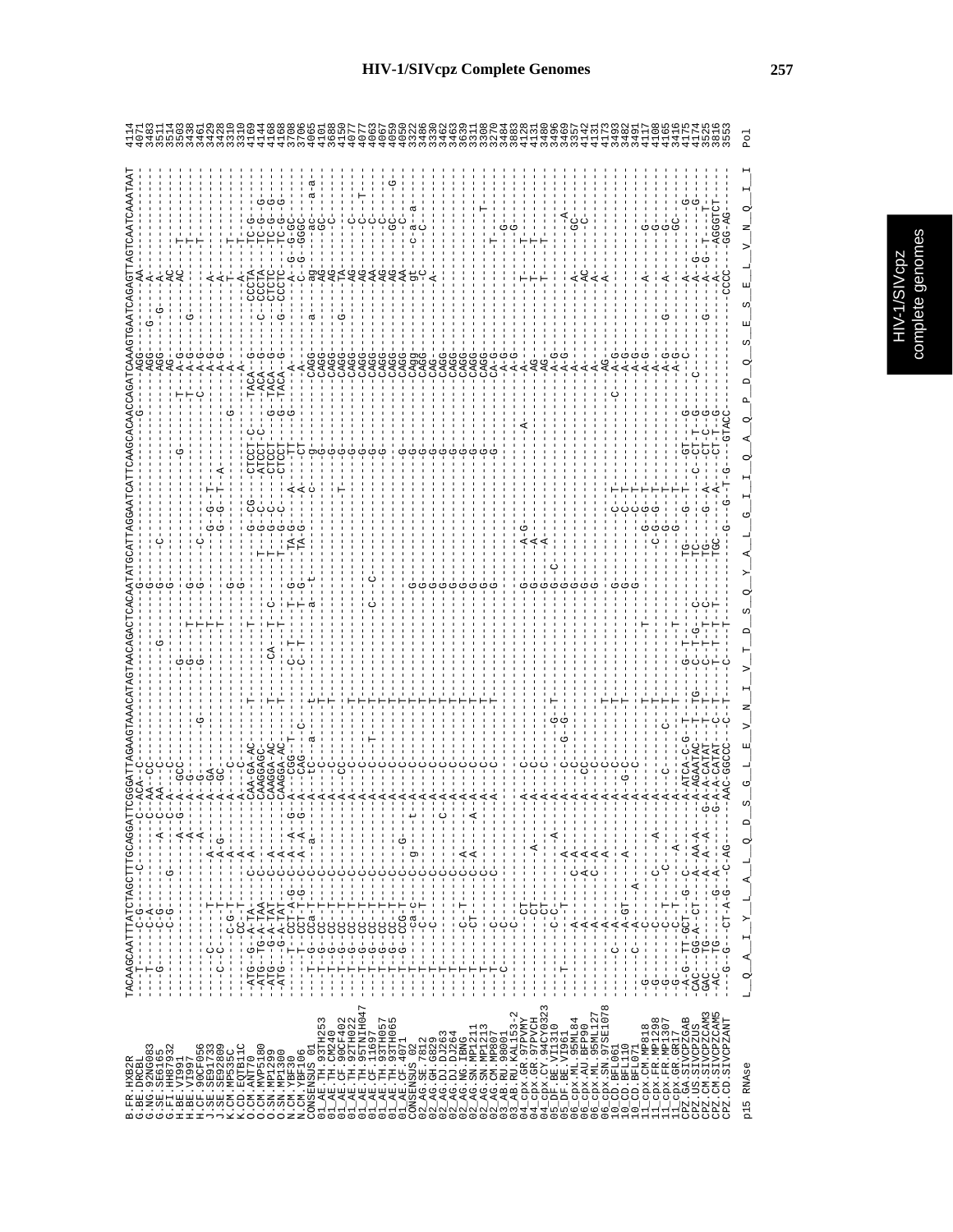| $-GA$<br>ひ<br>ᄞ<br>のひ<br>ひ<br><b>ひ ひ</b><br><b>ひ ひ</b><br>てり<br>てり<br>ζŋ<br>פ<br>פ<br>↻<br>မှမှမှ<br>φä<br>ひ<br>υ<br>ひひひひ<br>ത<br>פי<br>τŋ<br>ற்ற<br>פ<br><b>v</b> v<br>ט<br>てり<br>τŋ<br>gaaag<br>$-GA$<br>К<br>GGA<br>Æ<br><b>いいいいいい</b><br>U<br>Ó<br><b>J</b><br>C٦<br>ပု<br>К<br>ᡡ<br>К<br>ပု<br>U<br>$-T - A$<br>$-9 - t$<br>-agt<br>-AG-<br>۲P<br>T<br>ひ<br>ි<br>AG<br>ă<br>C<br>∡<br>멓<br>i C<br>Ğ.<br>부부<br>Ĥ<br>Ĥ<br>5<br>$\begin{array}{c}\n 1 \\  1 \\  -4 \\  1\n \end{array}$<br>$-4$<br>Ŗ<br>c<br>-ag-a<br>তা<br>$- A - G$<br>てり<br>൯<br>ひ<br>ひ<br>U<br>ひ<br>てり<br>ひ<br>℧<br>ത<br>C<br>ひ<br>7.<br>$\begin{small} \texttt{AGACGAGT} \texttt{MAMAAGAGT} \texttt{CTRA} \texttt{MAMAAGGAT} \texttt{CTRA} \ \texttt{A} \texttt{A} \texttt{CFT} \texttt{A} \texttt{A} \texttt{CFT} \ \texttt{A} \texttt{I} \texttt{CFT} \ \texttt{A} \texttt{I} \texttt{CFT} \ \texttt{A} \texttt{I} \texttt{CFT} \ \texttt{A} \texttt{I} \texttt{CFT} \ \texttt{A} \texttt{I} \texttt{CFT} \ \texttt{A} \texttt{I} \texttt{CFT} \ \texttt{A} \$<br>부<br>ī<br>⊢<br>Ī.<br>$\blacksquare$<br>I.<br>$- -A - -$<br>$\frac{1}{1}$<br>$\mathbf{I}$<br>$\mathbf{I}$<br>- 11<br>- 11<br>$\mathbf{I}$<br>$- A -$<br>$\mathbf{I}$<br>$\mathbf{I}$<br>$\mathbf{I}$<br>$\begin{array}{c} 1 \\ 0 \\ 0 \\ 1 \end{array}$<br>$\mathbf{I}$<br>$- -A$<br>$\mathbf{I}$<br>$\mathbf{I}$<br>л.<br>$\blacksquare$<br>п<br>$\mathbf{I}$<br>$\mathbf{I}$<br>ת<br>$-4$<br>Ť.<br>$\mathbf{L}$<br>$\mathsf I$<br>$\mathsf I$<br>1<br>$\pm$ $\pm$<br>$\mathsf I$<br>Ι.<br>$\overline{\phantom{a}}$<br>$\blacksquare$<br>$\mathbf{I}$<br>т<br>$\mathbf{I}$<br>$\frac{1}{\sqrt{2}}$<br>$-a$ ---g-aaaa<br>$\mathsf I$<br>$\,$ I<br>$\mathsf I$<br>$\overline{\phantom{a}}$<br>$\mathbf{I}$<br>I.<br>I<br>1<br>十十<br>$\mathbf{I}$<br>$\mathbf{I}$<br>$\blacksquare$<br>$\mathbf{I}$<br>÷<br>I.<br>$\mathbf{I}$<br>J.<br>$\blacksquare$<br>$\mathbf{I}$<br>т<br>J.<br>$\blacksquare$<br>$\mathbf{I}$<br>I<br>- 1<br>$\mathbf{1}$<br>$\frac{1}{4}$<br>-1<br>-1<br>$\mathbf{I}$<br>$\mathbf{I}$<br>- 1<br>-1<br>$\mathbf{I}$<br>п<br>- 1<br>$\mathbf{I}$<br>$\mathbf{I}$<br>$\mathbf{I}$<br>-1<br>$\mathbf{I}$<br>л.<br>- 1<br>п<br>п<br>$\mathbf{I}$<br>÷.<br>$\mathbf{1}$<br>$1 - 1$<br>$\mathbf I$<br>Ť.<br>$\mathbf{I}$<br>$\mathbf{I}$<br>$\mathsf I$<br>$\mathfrak l$<br>$\mathbf{I}$<br>T<br>J.<br>$\mathbf{I}$<br>1<br>т.<br>$\frac{1}{1}$<br>$\frac{1}{1}$<br>Ţ<br>ł<br>I<br>$\frac{1}{4}$<br>$\frac{1}{4}$<br>$\frac{1}{1}$<br>$-4 -$<br>$\frac{1}{1}$<br>$\mathbf{I}$<br>$\mathbf{I}$<br>$\blacksquare$<br>п.<br>л<br>п<br>п<br>т<br>п<br>т.<br>Ť.<br>$\mathsf I$<br>$\mathbb{L}$<br>$\mathsf I$<br>$\,$ I<br>1<br>$\mathbf I$<br>$\mathbf I$<br>$\mathbf{I}$<br>$\mathbf{I}$<br>-1<br>$\blacksquare$<br>$\mathbf{I}$<br>J,<br>п<br>п<br>п<br>л.<br>1<br>1<br>$\mathbf I$<br>$\begin{array}{cccccc} - & - & - & - \\ - & - & - & - \\ - & - & - & - \\ - & - & - & - \\ - & - & - & - \\ - & - & - & - \\ - & - & - & - \end{array}$<br>$\mathsf I$<br>$\frac{1}{2}$<br>$\overline{\phantom{a}}$<br>$- -N - -$<br>$\begin{array}{c} \hline \end{array}$<br>$\frac{1}{1}$<br>$\frac{1}{1}$<br>$\blacksquare$<br>$\mathbf{I}$<br>$\mathbf{I}$<br>$\mathbf{I}$<br>$\mathbf{I}$<br>I.<br>-1<br>$\mathbf{I}$<br>$\overline{1}$<br>T<br>ţ<br>$\frac{1}{1}$<br>j.<br>÷<br>Å<br>$\mathbf I$<br>Ţ<br>Ţ<br>$\mathbf{I}$<br>T<br>$\overline{\phantom{a}}$<br>$\overline{\phantom{a}}$<br>I<br>Ť<br>f,<br>$\mathbf{I}$<br>$\mathbf{I}$<br>-1<br>т.<br>$\mathbf{I}$<br>т<br>п<br>п<br>п<br>п<br>$\mathbf{I}$<br>-1<br>1<br>$\mathbf{I}$<br>$\mathbf{I}$<br>п<br>-1<br>ひ<br>Ü<br>Ť.<br>UUUUU<br>$\mathbf{I}$<br>$\mathbf{I}$<br>I.<br>$\mathbf{I}$<br>1<br>$\mathbf{I}$<br>$\mathbf{I}$<br>Ť<br>$\mathsf I$<br>Ŧ<br>J<br>Ť<br>J<br>1<br>$\frac{1}{1}$<br>$\mathbf{I}$<br>ŧ<br>-1<br>$\blacksquare$<br>$\begin{array}{c} \hline \end{array}$<br>J<br>J.<br>ŧ<br>$\overline{\phantom{a}}$<br>$\frac{1}{4}$<br>$\mathbf{I}$<br>$\blacksquare$<br>$\mathbf{I}$<br>$\blacksquare$<br>$\blacksquare$<br>$\blacksquare$<br>$\mathbf{I}$<br>$\mathbf{I}$<br>L.<br>J.<br>$\blacksquare$<br>1<br>1<br>$\mathbf{I}$<br>л.<br>л.<br>-11<br>- 1<br>п<br>п.<br>-1<br>J,<br>$\mathbf{I}$<br>J.<br>п<br>л.<br>т<br>$\mathbf{I}$<br>п.<br>п<br>п<br>J.<br>л.<br>- 11<br>$\blacksquare$<br>-1<br>л<br>п<br>п<br>$1 - 1 - 1$<br>Ť.<br>Ť.<br>j.<br>$\frac{1}{2}$<br>Ť.<br><b>LQ</b><br>$\mathbb{L}$<br>$\mathbf{I}$<br>$\mathsf I$<br>$\mathbf{I}$<br>$\mathbf{I}$<br>$\mathbf I$<br>1<br>$\blacksquare$<br>$\mathbf{I}$<br>$\mathbf{I}$<br>T<br>T<br>$\mathbf{I}$<br>$\mathbf{L}$<br>$\overline{\phantom{a}}$<br>J.<br>п<br>-<br>п<br>J.<br>$\mathsf I$<br>$\mathbb{I}$<br>$----1$<br>$\blacksquare$<br>$\overline{\phantom{a}}$<br>$\,$ I<br>$\mathsf I$<br>$\frac{1}{1}$<br>$\mathsf I$<br>$\begin{smallmatrix} \begin{matrix} 1 & 0 & 0 & 0 & 0 \\ 0 & 1 & 0 & 0 & 0 \\ 0 & 0 & 0 & 0 & 0 \\ 0 & 0 & 0 & 0 & 0 \\ 0 & 0 & 0 & 0 & 0 \\ 0 & 0 & 0 & 0 & 0 \\ 0 & 0 & 0 & 0 & 0 \\ 0 & 0 & 0 & 0 & 0 \\ 0 & 0 & 0 & 0 & 0 \\ 0 & 0 & 0 & 0 & 0 \\ 0 & 0 & 0 & 0 & 0 \\ 0 & 0 & 0 & 0 & 0 \\ 0 & 0 & 0 & 0 & 0 \\ 0 & 0 & 0 & 0 & 0$<br>$\mathsf I$<br>$\overline{1}$<br>$- - A - -$<br>I.<br>Т<br>$- - - - - - - -$<br>$\frac{1}{2}$<br>$\blacksquare$<br>I<br>I.<br>T<br>$\begin{array}{c} \hline \end{array}$<br>$\mathbf{I}$<br>$\mathbf{I}$<br>I<br>т<br>J,<br>1<br>Ţ<br>$\mathbf{I}$<br>$\blacksquare$<br>J.<br>1<br>1<br>$\blacksquare$<br>п<br>п |  |  |   |  | $\mathbf{1}$<br>Ħ | $\mathbf{I}$<br>-1<br>$\blacksquare$<br>п.<br>$\mathbf{I}$<br>- 1<br>п. |                     |
|-----------------------------------------------------------------------------------------------------------------------------------------------------------------------------------------------------------------------------------------------------------------------------------------------------------------------------------------------------------------------------------------------------------------------------------------------------------------------------------------------------------------------------------------------------------------------------------------------------------------------------------------------------------------------------------------------------------------------------------------------------------------------------------------------------------------------------------------------------------------------------------------------------------------------------------------------------------------------------------------------------------------------------------------------------------------------------------------------------------------------------------------------------------------------------------------------------------------------------------------------------------------------------------------------------------------------------------------------------------------------------------------------------------------------------------------------------------------------------------------------------------------------------------------------------------------------------------------------------------------------------------------------------------------------------------------------------------------------------------------------------------------------------------------------------------------------------------------------------------------------------------------------------------------------------------------------------------------------------------------------------------------------------------------------------------------------------------------------------------------------------------------------------------------------------------------------------------------------------------------------------------------------------------------------------------------------------------------------------------------------------------------------------------------------------------------------------------------------------------------------------------------------------------------------------------------------------------------------------------------------------------------------------------------------------------------------------------------------------------------------------------------------------------------------------------------------------------------------------------------------------------------------------------------------------------------------------------------------------------------------------------------------------------------------------------------------------------------------------------------------------------------------------------------------------------------------------------------------------------------------------------------------------------------------------------------------------------------------------------------------------------------------------------------------------------------------------------------------------------------------------------------------------------------------------------------------------------------------------------------------------------------------------------------------------------------------------------------------------------------------------------------------------------------------------------------------------------------------------------------------------------------------------------------------------------------------------------------------------------------------------------------------------------------------------------------------------------------------------------------------------------------------------------------------------------------------------------------------------------------------------------------------------------------------------------------------------------------------------------------------------------------------------------------------------------------------------------------------------------------------------------------------------------------------------------------------------------------------------------------------------------------------------------------------------------------------------------------------------------------------------------------------------------------------------------------------------------------------------------------------------------------------------------------------------------------------------------------------------------------------------------------------------------------------------------------------------------------------------------------------------------------------------------------------------------------------------------------------------------------------------------------------------------------------------------------------------------------------------------------------------------------------------------------------------------------------------------------------------------------|--|--|---|--|-------------------|-------------------------------------------------------------------------|---------------------|
|                                                                                                                                                                                                                                                                                                                                                                                                                                                                                                                                                                                                                                                                                                                                                                                                                                                                                                                                                                                                                                                                                                                                                                                                                                                                                                                                                                                                                                                                                                                                                                                                                                                                                                                                                                                                                                                                                                                                                                                                                                                                                                                                                                                                                                                                                                                                                                                                                                                                                                                                                                                                                                                                                                                                                                                                                                                                                                                                                                                                                                                                                                                                                                                                                                                                                                                                                                                                                                                                                                                                                                                                                                                                                                                                                                                                                                                                                                                                                                                                                                                                                                                                                                                                                                                                                                                                                                                                                                                                                                                                                                                                                                                                                                                                                                                                                                                                                                                                                                                                                                                                                                                                                                                                                                                                                                                                                                                                                                                                                         |  |  |   |  |                   |                                                                         |                     |
|                                                                                                                                                                                                                                                                                                                                                                                                                                                                                                                                                                                                                                                                                                                                                                                                                                                                                                                                                                                                                                                                                                                                                                                                                                                                                                                                                                                                                                                                                                                                                                                                                                                                                                                                                                                                                                                                                                                                                                                                                                                                                                                                                                                                                                                                                                                                                                                                                                                                                                                                                                                                                                                                                                                                                                                                                                                                                                                                                                                                                                                                                                                                                                                                                                                                                                                                                                                                                                                                                                                                                                                                                                                                                                                                                                                                                                                                                                                                                                                                                                                                                                                                                                                                                                                                                                                                                                                                                                                                                                                                                                                                                                                                                                                                                                                                                                                                                                                                                                                                                                                                                                                                                                                                                                                                                                                                                                                                                                                                                         |  |  |   |  |                   |                                                                         |                     |
|                                                                                                                                                                                                                                                                                                                                                                                                                                                                                                                                                                                                                                                                                                                                                                                                                                                                                                                                                                                                                                                                                                                                                                                                                                                                                                                                                                                                                                                                                                                                                                                                                                                                                                                                                                                                                                                                                                                                                                                                                                                                                                                                                                                                                                                                                                                                                                                                                                                                                                                                                                                                                                                                                                                                                                                                                                                                                                                                                                                                                                                                                                                                                                                                                                                                                                                                                                                                                                                                                                                                                                                                                                                                                                                                                                                                                                                                                                                                                                                                                                                                                                                                                                                                                                                                                                                                                                                                                                                                                                                                                                                                                                                                                                                                                                                                                                                                                                                                                                                                                                                                                                                                                                                                                                                                                                                                                                                                                                                                                         |  |  |   |  |                   |                                                                         |                     |
|                                                                                                                                                                                                                                                                                                                                                                                                                                                                                                                                                                                                                                                                                                                                                                                                                                                                                                                                                                                                                                                                                                                                                                                                                                                                                                                                                                                                                                                                                                                                                                                                                                                                                                                                                                                                                                                                                                                                                                                                                                                                                                                                                                                                                                                                                                                                                                                                                                                                                                                                                                                                                                                                                                                                                                                                                                                                                                                                                                                                                                                                                                                                                                                                                                                                                                                                                                                                                                                                                                                                                                                                                                                                                                                                                                                                                                                                                                                                                                                                                                                                                                                                                                                                                                                                                                                                                                                                                                                                                                                                                                                                                                                                                                                                                                                                                                                                                                                                                                                                                                                                                                                                                                                                                                                                                                                                                                                                                                                                                         |  |  |   |  |                   |                                                                         |                     |
|                                                                                                                                                                                                                                                                                                                                                                                                                                                                                                                                                                                                                                                                                                                                                                                                                                                                                                                                                                                                                                                                                                                                                                                                                                                                                                                                                                                                                                                                                                                                                                                                                                                                                                                                                                                                                                                                                                                                                                                                                                                                                                                                                                                                                                                                                                                                                                                                                                                                                                                                                                                                                                                                                                                                                                                                                                                                                                                                                                                                                                                                                                                                                                                                                                                                                                                                                                                                                                                                                                                                                                                                                                                                                                                                                                                                                                                                                                                                                                                                                                                                                                                                                                                                                                                                                                                                                                                                                                                                                                                                                                                                                                                                                                                                                                                                                                                                                                                                                                                                                                                                                                                                                                                                                                                                                                                                                                                                                                                                                         |  |  |   |  |                   |                                                                         |                     |
|                                                                                                                                                                                                                                                                                                                                                                                                                                                                                                                                                                                                                                                                                                                                                                                                                                                                                                                                                                                                                                                                                                                                                                                                                                                                                                                                                                                                                                                                                                                                                                                                                                                                                                                                                                                                                                                                                                                                                                                                                                                                                                                                                                                                                                                                                                                                                                                                                                                                                                                                                                                                                                                                                                                                                                                                                                                                                                                                                                                                                                                                                                                                                                                                                                                                                                                                                                                                                                                                                                                                                                                                                                                                                                                                                                                                                                                                                                                                                                                                                                                                                                                                                                                                                                                                                                                                                                                                                                                                                                                                                                                                                                                                                                                                                                                                                                                                                                                                                                                                                                                                                                                                                                                                                                                                                                                                                                                                                                                                                         |  |  |   |  |                   |                                                                         |                     |
|                                                                                                                                                                                                                                                                                                                                                                                                                                                                                                                                                                                                                                                                                                                                                                                                                                                                                                                                                                                                                                                                                                                                                                                                                                                                                                                                                                                                                                                                                                                                                                                                                                                                                                                                                                                                                                                                                                                                                                                                                                                                                                                                                                                                                                                                                                                                                                                                                                                                                                                                                                                                                                                                                                                                                                                                                                                                                                                                                                                                                                                                                                                                                                                                                                                                                                                                                                                                                                                                                                                                                                                                                                                                                                                                                                                                                                                                                                                                                                                                                                                                                                                                                                                                                                                                                                                                                                                                                                                                                                                                                                                                                                                                                                                                                                                                                                                                                                                                                                                                                                                                                                                                                                                                                                                                                                                                                                                                                                                                                         |  |  |   |  |                   |                                                                         |                     |
|                                                                                                                                                                                                                                                                                                                                                                                                                                                                                                                                                                                                                                                                                                                                                                                                                                                                                                                                                                                                                                                                                                                                                                                                                                                                                                                                                                                                                                                                                                                                                                                                                                                                                                                                                                                                                                                                                                                                                                                                                                                                                                                                                                                                                                                                                                                                                                                                                                                                                                                                                                                                                                                                                                                                                                                                                                                                                                                                                                                                                                                                                                                                                                                                                                                                                                                                                                                                                                                                                                                                                                                                                                                                                                                                                                                                                                                                                                                                                                                                                                                                                                                                                                                                                                                                                                                                                                                                                                                                                                                                                                                                                                                                                                                                                                                                                                                                                                                                                                                                                                                                                                                                                                                                                                                                                                                                                                                                                                                                                         |  |  |   |  |                   |                                                                         |                     |
|                                                                                                                                                                                                                                                                                                                                                                                                                                                                                                                                                                                                                                                                                                                                                                                                                                                                                                                                                                                                                                                                                                                                                                                                                                                                                                                                                                                                                                                                                                                                                                                                                                                                                                                                                                                                                                                                                                                                                                                                                                                                                                                                                                                                                                                                                                                                                                                                                                                                                                                                                                                                                                                                                                                                                                                                                                                                                                                                                                                                                                                                                                                                                                                                                                                                                                                                                                                                                                                                                                                                                                                                                                                                                                                                                                                                                                                                                                                                                                                                                                                                                                                                                                                                                                                                                                                                                                                                                                                                                                                                                                                                                                                                                                                                                                                                                                                                                                                                                                                                                                                                                                                                                                                                                                                                                                                                                                                                                                                                                         |  |  |   |  |                   |                                                                         |                     |
|                                                                                                                                                                                                                                                                                                                                                                                                                                                                                                                                                                                                                                                                                                                                                                                                                                                                                                                                                                                                                                                                                                                                                                                                                                                                                                                                                                                                                                                                                                                                                                                                                                                                                                                                                                                                                                                                                                                                                                                                                                                                                                                                                                                                                                                                                                                                                                                                                                                                                                                                                                                                                                                                                                                                                                                                                                                                                                                                                                                                                                                                                                                                                                                                                                                                                                                                                                                                                                                                                                                                                                                                                                                                                                                                                                                                                                                                                                                                                                                                                                                                                                                                                                                                                                                                                                                                                                                                                                                                                                                                                                                                                                                                                                                                                                                                                                                                                                                                                                                                                                                                                                                                                                                                                                                                                                                                                                                                                                                                                         |  |  |   |  |                   |                                                                         |                     |
|                                                                                                                                                                                                                                                                                                                                                                                                                                                                                                                                                                                                                                                                                                                                                                                                                                                                                                                                                                                                                                                                                                                                                                                                                                                                                                                                                                                                                                                                                                                                                                                                                                                                                                                                                                                                                                                                                                                                                                                                                                                                                                                                                                                                                                                                                                                                                                                                                                                                                                                                                                                                                                                                                                                                                                                                                                                                                                                                                                                                                                                                                                                                                                                                                                                                                                                                                                                                                                                                                                                                                                                                                                                                                                                                                                                                                                                                                                                                                                                                                                                                                                                                                                                                                                                                                                                                                                                                                                                                                                                                                                                                                                                                                                                                                                                                                                                                                                                                                                                                                                                                                                                                                                                                                                                                                                                                                                                                                                                                                         |  |  |   |  |                   |                                                                         |                     |
|                                                                                                                                                                                                                                                                                                                                                                                                                                                                                                                                                                                                                                                                                                                                                                                                                                                                                                                                                                                                                                                                                                                                                                                                                                                                                                                                                                                                                                                                                                                                                                                                                                                                                                                                                                                                                                                                                                                                                                                                                                                                                                                                                                                                                                                                                                                                                                                                                                                                                                                                                                                                                                                                                                                                                                                                                                                                                                                                                                                                                                                                                                                                                                                                                                                                                                                                                                                                                                                                                                                                                                                                                                                                                                                                                                                                                                                                                                                                                                                                                                                                                                                                                                                                                                                                                                                                                                                                                                                                                                                                                                                                                                                                                                                                                                                                                                                                                                                                                                                                                                                                                                                                                                                                                                                                                                                                                                                                                                                                                         |  |  |   |  |                   |                                                                         |                     |
|                                                                                                                                                                                                                                                                                                                                                                                                                                                                                                                                                                                                                                                                                                                                                                                                                                                                                                                                                                                                                                                                                                                                                                                                                                                                                                                                                                                                                                                                                                                                                                                                                                                                                                                                                                                                                                                                                                                                                                                                                                                                                                                                                                                                                                                                                                                                                                                                                                                                                                                                                                                                                                                                                                                                                                                                                                                                                                                                                                                                                                                                                                                                                                                                                                                                                                                                                                                                                                                                                                                                                                                                                                                                                                                                                                                                                                                                                                                                                                                                                                                                                                                                                                                                                                                                                                                                                                                                                                                                                                                                                                                                                                                                                                                                                                                                                                                                                                                                                                                                                                                                                                                                                                                                                                                                                                                                                                                                                                                                                         |  |  |   |  |                   |                                                                         |                     |
|                                                                                                                                                                                                                                                                                                                                                                                                                                                                                                                                                                                                                                                                                                                                                                                                                                                                                                                                                                                                                                                                                                                                                                                                                                                                                                                                                                                                                                                                                                                                                                                                                                                                                                                                                                                                                                                                                                                                                                                                                                                                                                                                                                                                                                                                                                                                                                                                                                                                                                                                                                                                                                                                                                                                                                                                                                                                                                                                                                                                                                                                                                                                                                                                                                                                                                                                                                                                                                                                                                                                                                                                                                                                                                                                                                                                                                                                                                                                                                                                                                                                                                                                                                                                                                                                                                                                                                                                                                                                                                                                                                                                                                                                                                                                                                                                                                                                                                                                                                                                                                                                                                                                                                                                                                                                                                                                                                                                                                                                                         |  |  |   |  |                   |                                                                         |                     |
|                                                                                                                                                                                                                                                                                                                                                                                                                                                                                                                                                                                                                                                                                                                                                                                                                                                                                                                                                                                                                                                                                                                                                                                                                                                                                                                                                                                                                                                                                                                                                                                                                                                                                                                                                                                                                                                                                                                                                                                                                                                                                                                                                                                                                                                                                                                                                                                                                                                                                                                                                                                                                                                                                                                                                                                                                                                                                                                                                                                                                                                                                                                                                                                                                                                                                                                                                                                                                                                                                                                                                                                                                                                                                                                                                                                                                                                                                                                                                                                                                                                                                                                                                                                                                                                                                                                                                                                                                                                                                                                                                                                                                                                                                                                                                                                                                                                                                                                                                                                                                                                                                                                                                                                                                                                                                                                                                                                                                                                                                         |  |  |   |  |                   |                                                                         |                     |
|                                                                                                                                                                                                                                                                                                                                                                                                                                                                                                                                                                                                                                                                                                                                                                                                                                                                                                                                                                                                                                                                                                                                                                                                                                                                                                                                                                                                                                                                                                                                                                                                                                                                                                                                                                                                                                                                                                                                                                                                                                                                                                                                                                                                                                                                                                                                                                                                                                                                                                                                                                                                                                                                                                                                                                                                                                                                                                                                                                                                                                                                                                                                                                                                                                                                                                                                                                                                                                                                                                                                                                                                                                                                                                                                                                                                                                                                                                                                                                                                                                                                                                                                                                                                                                                                                                                                                                                                                                                                                                                                                                                                                                                                                                                                                                                                                                                                                                                                                                                                                                                                                                                                                                                                                                                                                                                                                                                                                                                                                         |  |  |   |  |                   |                                                                         |                     |
|                                                                                                                                                                                                                                                                                                                                                                                                                                                                                                                                                                                                                                                                                                                                                                                                                                                                                                                                                                                                                                                                                                                                                                                                                                                                                                                                                                                                                                                                                                                                                                                                                                                                                                                                                                                                                                                                                                                                                                                                                                                                                                                                                                                                                                                                                                                                                                                                                                                                                                                                                                                                                                                                                                                                                                                                                                                                                                                                                                                                                                                                                                                                                                                                                                                                                                                                                                                                                                                                                                                                                                                                                                                                                                                                                                                                                                                                                                                                                                                                                                                                                                                                                                                                                                                                                                                                                                                                                                                                                                                                                                                                                                                                                                                                                                                                                                                                                                                                                                                                                                                                                                                                                                                                                                                                                                                                                                                                                                                                                         |  |  |   |  |                   |                                                                         |                     |
|                                                                                                                                                                                                                                                                                                                                                                                                                                                                                                                                                                                                                                                                                                                                                                                                                                                                                                                                                                                                                                                                                                                                                                                                                                                                                                                                                                                                                                                                                                                                                                                                                                                                                                                                                                                                                                                                                                                                                                                                                                                                                                                                                                                                                                                                                                                                                                                                                                                                                                                                                                                                                                                                                                                                                                                                                                                                                                                                                                                                                                                                                                                                                                                                                                                                                                                                                                                                                                                                                                                                                                                                                                                                                                                                                                                                                                                                                                                                                                                                                                                                                                                                                                                                                                                                                                                                                                                                                                                                                                                                                                                                                                                                                                                                                                                                                                                                                                                                                                                                                                                                                                                                                                                                                                                                                                                                                                                                                                                                                         |  |  |   |  |                   |                                                                         |                     |
|                                                                                                                                                                                                                                                                                                                                                                                                                                                                                                                                                                                                                                                                                                                                                                                                                                                                                                                                                                                                                                                                                                                                                                                                                                                                                                                                                                                                                                                                                                                                                                                                                                                                                                                                                                                                                                                                                                                                                                                                                                                                                                                                                                                                                                                                                                                                                                                                                                                                                                                                                                                                                                                                                                                                                                                                                                                                                                                                                                                                                                                                                                                                                                                                                                                                                                                                                                                                                                                                                                                                                                                                                                                                                                                                                                                                                                                                                                                                                                                                                                                                                                                                                                                                                                                                                                                                                                                                                                                                                                                                                                                                                                                                                                                                                                                                                                                                                                                                                                                                                                                                                                                                                                                                                                                                                                                                                                                                                                                                                         |  |  |   |  |                   |                                                                         |                     |
|                                                                                                                                                                                                                                                                                                                                                                                                                                                                                                                                                                                                                                                                                                                                                                                                                                                                                                                                                                                                                                                                                                                                                                                                                                                                                                                                                                                                                                                                                                                                                                                                                                                                                                                                                                                                                                                                                                                                                                                                                                                                                                                                                                                                                                                                                                                                                                                                                                                                                                                                                                                                                                                                                                                                                                                                                                                                                                                                                                                                                                                                                                                                                                                                                                                                                                                                                                                                                                                                                                                                                                                                                                                                                                                                                                                                                                                                                                                                                                                                                                                                                                                                                                                                                                                                                                                                                                                                                                                                                                                                                                                                                                                                                                                                                                                                                                                                                                                                                                                                                                                                                                                                                                                                                                                                                                                                                                                                                                                                                         |  |  |   |  |                   |                                                                         |                     |
|                                                                                                                                                                                                                                                                                                                                                                                                                                                                                                                                                                                                                                                                                                                                                                                                                                                                                                                                                                                                                                                                                                                                                                                                                                                                                                                                                                                                                                                                                                                                                                                                                                                                                                                                                                                                                                                                                                                                                                                                                                                                                                                                                                                                                                                                                                                                                                                                                                                                                                                                                                                                                                                                                                                                                                                                                                                                                                                                                                                                                                                                                                                                                                                                                                                                                                                                                                                                                                                                                                                                                                                                                                                                                                                                                                                                                                                                                                                                                                                                                                                                                                                                                                                                                                                                                                                                                                                                                                                                                                                                                                                                                                                                                                                                                                                                                                                                                                                                                                                                                                                                                                                                                                                                                                                                                                                                                                                                                                                                                         |  |  |   |  |                   |                                                                         |                     |
|                                                                                                                                                                                                                                                                                                                                                                                                                                                                                                                                                                                                                                                                                                                                                                                                                                                                                                                                                                                                                                                                                                                                                                                                                                                                                                                                                                                                                                                                                                                                                                                                                                                                                                                                                                                                                                                                                                                                                                                                                                                                                                                                                                                                                                                                                                                                                                                                                                                                                                                                                                                                                                                                                                                                                                                                                                                                                                                                                                                                                                                                                                                                                                                                                                                                                                                                                                                                                                                                                                                                                                                                                                                                                                                                                                                                                                                                                                                                                                                                                                                                                                                                                                                                                                                                                                                                                                                                                                                                                                                                                                                                                                                                                                                                                                                                                                                                                                                                                                                                                                                                                                                                                                                                                                                                                                                                                                                                                                                                                         |  |  |   |  |                   |                                                                         |                     |
|                                                                                                                                                                                                                                                                                                                                                                                                                                                                                                                                                                                                                                                                                                                                                                                                                                                                                                                                                                                                                                                                                                                                                                                                                                                                                                                                                                                                                                                                                                                                                                                                                                                                                                                                                                                                                                                                                                                                                                                                                                                                                                                                                                                                                                                                                                                                                                                                                                                                                                                                                                                                                                                                                                                                                                                                                                                                                                                                                                                                                                                                                                                                                                                                                                                                                                                                                                                                                                                                                                                                                                                                                                                                                                                                                                                                                                                                                                                                                                                                                                                                                                                                                                                                                                                                                                                                                                                                                                                                                                                                                                                                                                                                                                                                                                                                                                                                                                                                                                                                                                                                                                                                                                                                                                                                                                                                                                                                                                                                                         |  |  |   |  |                   |                                                                         |                     |
|                                                                                                                                                                                                                                                                                                                                                                                                                                                                                                                                                                                                                                                                                                                                                                                                                                                                                                                                                                                                                                                                                                                                                                                                                                                                                                                                                                                                                                                                                                                                                                                                                                                                                                                                                                                                                                                                                                                                                                                                                                                                                                                                                                                                                                                                                                                                                                                                                                                                                                                                                                                                                                                                                                                                                                                                                                                                                                                                                                                                                                                                                                                                                                                                                                                                                                                                                                                                                                                                                                                                                                                                                                                                                                                                                                                                                                                                                                                                                                                                                                                                                                                                                                                                                                                                                                                                                                                                                                                                                                                                                                                                                                                                                                                                                                                                                                                                                                                                                                                                                                                                                                                                                                                                                                                                                                                                                                                                                                                                                         |  |  |   |  |                   |                                                                         | $\frac{a}{1}$       |
|                                                                                                                                                                                                                                                                                                                                                                                                                                                                                                                                                                                                                                                                                                                                                                                                                                                                                                                                                                                                                                                                                                                                                                                                                                                                                                                                                                                                                                                                                                                                                                                                                                                                                                                                                                                                                                                                                                                                                                                                                                                                                                                                                                                                                                                                                                                                                                                                                                                                                                                                                                                                                                                                                                                                                                                                                                                                                                                                                                                                                                                                                                                                                                                                                                                                                                                                                                                                                                                                                                                                                                                                                                                                                                                                                                                                                                                                                                                                                                                                                                                                                                                                                                                                                                                                                                                                                                                                                                                                                                                                                                                                                                                                                                                                                                                                                                                                                                                                                                                                                                                                                                                                                                                                                                                                                                                                                                                                                                                                                         |  |  |   |  |                   |                                                                         |                     |
|                                                                                                                                                                                                                                                                                                                                                                                                                                                                                                                                                                                                                                                                                                                                                                                                                                                                                                                                                                                                                                                                                                                                                                                                                                                                                                                                                                                                                                                                                                                                                                                                                                                                                                                                                                                                                                                                                                                                                                                                                                                                                                                                                                                                                                                                                                                                                                                                                                                                                                                                                                                                                                                                                                                                                                                                                                                                                                                                                                                                                                                                                                                                                                                                                                                                                                                                                                                                                                                                                                                                                                                                                                                                                                                                                                                                                                                                                                                                                                                                                                                                                                                                                                                                                                                                                                                                                                                                                                                                                                                                                                                                                                                                                                                                                                                                                                                                                                                                                                                                                                                                                                                                                                                                                                                                                                                                                                                                                                                                                         |  |  |   |  |                   |                                                                         |                     |
|                                                                                                                                                                                                                                                                                                                                                                                                                                                                                                                                                                                                                                                                                                                                                                                                                                                                                                                                                                                                                                                                                                                                                                                                                                                                                                                                                                                                                                                                                                                                                                                                                                                                                                                                                                                                                                                                                                                                                                                                                                                                                                                                                                                                                                                                                                                                                                                                                                                                                                                                                                                                                                                                                                                                                                                                                                                                                                                                                                                                                                                                                                                                                                                                                                                                                                                                                                                                                                                                                                                                                                                                                                                                                                                                                                                                                                                                                                                                                                                                                                                                                                                                                                                                                                                                                                                                                                                                                                                                                                                                                                                                                                                                                                                                                                                                                                                                                                                                                                                                                                                                                                                                                                                                                                                                                                                                                                                                                                                                                         |  |  |   |  |                   |                                                                         |                     |
|                                                                                                                                                                                                                                                                                                                                                                                                                                                                                                                                                                                                                                                                                                                                                                                                                                                                                                                                                                                                                                                                                                                                                                                                                                                                                                                                                                                                                                                                                                                                                                                                                                                                                                                                                                                                                                                                                                                                                                                                                                                                                                                                                                                                                                                                                                                                                                                                                                                                                                                                                                                                                                                                                                                                                                                                                                                                                                                                                                                                                                                                                                                                                                                                                                                                                                                                                                                                                                                                                                                                                                                                                                                                                                                                                                                                                                                                                                                                                                                                                                                                                                                                                                                                                                                                                                                                                                                                                                                                                                                                                                                                                                                                                                                                                                                                                                                                                                                                                                                                                                                                                                                                                                                                                                                                                                                                                                                                                                                                                         |  |  |   |  |                   |                                                                         |                     |
|                                                                                                                                                                                                                                                                                                                                                                                                                                                                                                                                                                                                                                                                                                                                                                                                                                                                                                                                                                                                                                                                                                                                                                                                                                                                                                                                                                                                                                                                                                                                                                                                                                                                                                                                                                                                                                                                                                                                                                                                                                                                                                                                                                                                                                                                                                                                                                                                                                                                                                                                                                                                                                                                                                                                                                                                                                                                                                                                                                                                                                                                                                                                                                                                                                                                                                                                                                                                                                                                                                                                                                                                                                                                                                                                                                                                                                                                                                                                                                                                                                                                                                                                                                                                                                                                                                                                                                                                                                                                                                                                                                                                                                                                                                                                                                                                                                                                                                                                                                                                                                                                                                                                                                                                                                                                                                                                                                                                                                                                                         |  |  |   |  |                   |                                                                         |                     |
|                                                                                                                                                                                                                                                                                                                                                                                                                                                                                                                                                                                                                                                                                                                                                                                                                                                                                                                                                                                                                                                                                                                                                                                                                                                                                                                                                                                                                                                                                                                                                                                                                                                                                                                                                                                                                                                                                                                                                                                                                                                                                                                                                                                                                                                                                                                                                                                                                                                                                                                                                                                                                                                                                                                                                                                                                                                                                                                                                                                                                                                                                                                                                                                                                                                                                                                                                                                                                                                                                                                                                                                                                                                                                                                                                                                                                                                                                                                                                                                                                                                                                                                                                                                                                                                                                                                                                                                                                                                                                                                                                                                                                                                                                                                                                                                                                                                                                                                                                                                                                                                                                                                                                                                                                                                                                                                                                                                                                                                                                         |  |  |   |  |                   |                                                                         |                     |
|                                                                                                                                                                                                                                                                                                                                                                                                                                                                                                                                                                                                                                                                                                                                                                                                                                                                                                                                                                                                                                                                                                                                                                                                                                                                                                                                                                                                                                                                                                                                                                                                                                                                                                                                                                                                                                                                                                                                                                                                                                                                                                                                                                                                                                                                                                                                                                                                                                                                                                                                                                                                                                                                                                                                                                                                                                                                                                                                                                                                                                                                                                                                                                                                                                                                                                                                                                                                                                                                                                                                                                                                                                                                                                                                                                                                                                                                                                                                                                                                                                                                                                                                                                                                                                                                                                                                                                                                                                                                                                                                                                                                                                                                                                                                                                                                                                                                                                                                                                                                                                                                                                                                                                                                                                                                                                                                                                                                                                                                                         |  |  |   |  |                   |                                                                         |                     |
|                                                                                                                                                                                                                                                                                                                                                                                                                                                                                                                                                                                                                                                                                                                                                                                                                                                                                                                                                                                                                                                                                                                                                                                                                                                                                                                                                                                                                                                                                                                                                                                                                                                                                                                                                                                                                                                                                                                                                                                                                                                                                                                                                                                                                                                                                                                                                                                                                                                                                                                                                                                                                                                                                                                                                                                                                                                                                                                                                                                                                                                                                                                                                                                                                                                                                                                                                                                                                                                                                                                                                                                                                                                                                                                                                                                                                                                                                                                                                                                                                                                                                                                                                                                                                                                                                                                                                                                                                                                                                                                                                                                                                                                                                                                                                                                                                                                                                                                                                                                                                                                                                                                                                                                                                                                                                                                                                                                                                                                                                         |  |  |   |  |                   |                                                                         |                     |
|                                                                                                                                                                                                                                                                                                                                                                                                                                                                                                                                                                                                                                                                                                                                                                                                                                                                                                                                                                                                                                                                                                                                                                                                                                                                                                                                                                                                                                                                                                                                                                                                                                                                                                                                                                                                                                                                                                                                                                                                                                                                                                                                                                                                                                                                                                                                                                                                                                                                                                                                                                                                                                                                                                                                                                                                                                                                                                                                                                                                                                                                                                                                                                                                                                                                                                                                                                                                                                                                                                                                                                                                                                                                                                                                                                                                                                                                                                                                                                                                                                                                                                                                                                                                                                                                                                                                                                                                                                                                                                                                                                                                                                                                                                                                                                                                                                                                                                                                                                                                                                                                                                                                                                                                                                                                                                                                                                                                                                                                                         |  |  |   |  |                   |                                                                         |                     |
|                                                                                                                                                                                                                                                                                                                                                                                                                                                                                                                                                                                                                                                                                                                                                                                                                                                                                                                                                                                                                                                                                                                                                                                                                                                                                                                                                                                                                                                                                                                                                                                                                                                                                                                                                                                                                                                                                                                                                                                                                                                                                                                                                                                                                                                                                                                                                                                                                                                                                                                                                                                                                                                                                                                                                                                                                                                                                                                                                                                                                                                                                                                                                                                                                                                                                                                                                                                                                                                                                                                                                                                                                                                                                                                                                                                                                                                                                                                                                                                                                                                                                                                                                                                                                                                                                                                                                                                                                                                                                                                                                                                                                                                                                                                                                                                                                                                                                                                                                                                                                                                                                                                                                                                                                                                                                                                                                                                                                                                                                         |  |  |   |  |                   |                                                                         |                     |
|                                                                                                                                                                                                                                                                                                                                                                                                                                                                                                                                                                                                                                                                                                                                                                                                                                                                                                                                                                                                                                                                                                                                                                                                                                                                                                                                                                                                                                                                                                                                                                                                                                                                                                                                                                                                                                                                                                                                                                                                                                                                                                                                                                                                                                                                                                                                                                                                                                                                                                                                                                                                                                                                                                                                                                                                                                                                                                                                                                                                                                                                                                                                                                                                                                                                                                                                                                                                                                                                                                                                                                                                                                                                                                                                                                                                                                                                                                                                                                                                                                                                                                                                                                                                                                                                                                                                                                                                                                                                                                                                                                                                                                                                                                                                                                                                                                                                                                                                                                                                                                                                                                                                                                                                                                                                                                                                                                                                                                                                                         |  |  |   |  |                   |                                                                         |                     |
|                                                                                                                                                                                                                                                                                                                                                                                                                                                                                                                                                                                                                                                                                                                                                                                                                                                                                                                                                                                                                                                                                                                                                                                                                                                                                                                                                                                                                                                                                                                                                                                                                                                                                                                                                                                                                                                                                                                                                                                                                                                                                                                                                                                                                                                                                                                                                                                                                                                                                                                                                                                                                                                                                                                                                                                                                                                                                                                                                                                                                                                                                                                                                                                                                                                                                                                                                                                                                                                                                                                                                                                                                                                                                                                                                                                                                                                                                                                                                                                                                                                                                                                                                                                                                                                                                                                                                                                                                                                                                                                                                                                                                                                                                                                                                                                                                                                                                                                                                                                                                                                                                                                                                                                                                                                                                                                                                                                                                                                                                         |  |  |   |  |                   |                                                                         | $-5 - 7$            |
|                                                                                                                                                                                                                                                                                                                                                                                                                                                                                                                                                                                                                                                                                                                                                                                                                                                                                                                                                                                                                                                                                                                                                                                                                                                                                                                                                                                                                                                                                                                                                                                                                                                                                                                                                                                                                                                                                                                                                                                                                                                                                                                                                                                                                                                                                                                                                                                                                                                                                                                                                                                                                                                                                                                                                                                                                                                                                                                                                                                                                                                                                                                                                                                                                                                                                                                                                                                                                                                                                                                                                                                                                                                                                                                                                                                                                                                                                                                                                                                                                                                                                                                                                                                                                                                                                                                                                                                                                                                                                                                                                                                                                                                                                                                                                                                                                                                                                                                                                                                                                                                                                                                                                                                                                                                                                                                                                                                                                                                                                         |  |  |   |  |                   |                                                                         | п<br>1              |
|                                                                                                                                                                                                                                                                                                                                                                                                                                                                                                                                                                                                                                                                                                                                                                                                                                                                                                                                                                                                                                                                                                                                                                                                                                                                                                                                                                                                                                                                                                                                                                                                                                                                                                                                                                                                                                                                                                                                                                                                                                                                                                                                                                                                                                                                                                                                                                                                                                                                                                                                                                                                                                                                                                                                                                                                                                                                                                                                                                                                                                                                                                                                                                                                                                                                                                                                                                                                                                                                                                                                                                                                                                                                                                                                                                                                                                                                                                                                                                                                                                                                                                                                                                                                                                                                                                                                                                                                                                                                                                                                                                                                                                                                                                                                                                                                                                                                                                                                                                                                                                                                                                                                                                                                                                                                                                                                                                                                                                                                                         |  |  |   |  |                   |                                                                         |                     |
|                                                                                                                                                                                                                                                                                                                                                                                                                                                                                                                                                                                                                                                                                                                                                                                                                                                                                                                                                                                                                                                                                                                                                                                                                                                                                                                                                                                                                                                                                                                                                                                                                                                                                                                                                                                                                                                                                                                                                                                                                                                                                                                                                                                                                                                                                                                                                                                                                                                                                                                                                                                                                                                                                                                                                                                                                                                                                                                                                                                                                                                                                                                                                                                                                                                                                                                                                                                                                                                                                                                                                                                                                                                                                                                                                                                                                                                                                                                                                                                                                                                                                                                                                                                                                                                                                                                                                                                                                                                                                                                                                                                                                                                                                                                                                                                                                                                                                                                                                                                                                                                                                                                                                                                                                                                                                                                                                                                                                                                                                         |  |  |   |  |                   |                                                                         |                     |
|                                                                                                                                                                                                                                                                                                                                                                                                                                                                                                                                                                                                                                                                                                                                                                                                                                                                                                                                                                                                                                                                                                                                                                                                                                                                                                                                                                                                                                                                                                                                                                                                                                                                                                                                                                                                                                                                                                                                                                                                                                                                                                                                                                                                                                                                                                                                                                                                                                                                                                                                                                                                                                                                                                                                                                                                                                                                                                                                                                                                                                                                                                                                                                                                                                                                                                                                                                                                                                                                                                                                                                                                                                                                                                                                                                                                                                                                                                                                                                                                                                                                                                                                                                                                                                                                                                                                                                                                                                                                                                                                                                                                                                                                                                                                                                                                                                                                                                                                                                                                                                                                                                                                                                                                                                                                                                                                                                                                                                                                                         |  |  |   |  |                   |                                                                         |                     |
|                                                                                                                                                                                                                                                                                                                                                                                                                                                                                                                                                                                                                                                                                                                                                                                                                                                                                                                                                                                                                                                                                                                                                                                                                                                                                                                                                                                                                                                                                                                                                                                                                                                                                                                                                                                                                                                                                                                                                                                                                                                                                                                                                                                                                                                                                                                                                                                                                                                                                                                                                                                                                                                                                                                                                                                                                                                                                                                                                                                                                                                                                                                                                                                                                                                                                                                                                                                                                                                                                                                                                                                                                                                                                                                                                                                                                                                                                                                                                                                                                                                                                                                                                                                                                                                                                                                                                                                                                                                                                                                                                                                                                                                                                                                                                                                                                                                                                                                                                                                                                                                                                                                                                                                                                                                                                                                                                                                                                                                                                         |  |  |   |  |                   |                                                                         |                     |
|                                                                                                                                                                                                                                                                                                                                                                                                                                                                                                                                                                                                                                                                                                                                                                                                                                                                                                                                                                                                                                                                                                                                                                                                                                                                                                                                                                                                                                                                                                                                                                                                                                                                                                                                                                                                                                                                                                                                                                                                                                                                                                                                                                                                                                                                                                                                                                                                                                                                                                                                                                                                                                                                                                                                                                                                                                                                                                                                                                                                                                                                                                                                                                                                                                                                                                                                                                                                                                                                                                                                                                                                                                                                                                                                                                                                                                                                                                                                                                                                                                                                                                                                                                                                                                                                                                                                                                                                                                                                                                                                                                                                                                                                                                                                                                                                                                                                                                                                                                                                                                                                                                                                                                                                                                                                                                                                                                                                                                                                                         |  |  |   |  |                   |                                                                         |                     |
|                                                                                                                                                                                                                                                                                                                                                                                                                                                                                                                                                                                                                                                                                                                                                                                                                                                                                                                                                                                                                                                                                                                                                                                                                                                                                                                                                                                                                                                                                                                                                                                                                                                                                                                                                                                                                                                                                                                                                                                                                                                                                                                                                                                                                                                                                                                                                                                                                                                                                                                                                                                                                                                                                                                                                                                                                                                                                                                                                                                                                                                                                                                                                                                                                                                                                                                                                                                                                                                                                                                                                                                                                                                                                                                                                                                                                                                                                                                                                                                                                                                                                                                                                                                                                                                                                                                                                                                                                                                                                                                                                                                                                                                                                                                                                                                                                                                                                                                                                                                                                                                                                                                                                                                                                                                                                                                                                                                                                                                                                         |  |  |   |  |                   |                                                                         |                     |
|                                                                                                                                                                                                                                                                                                                                                                                                                                                                                                                                                                                                                                                                                                                                                                                                                                                                                                                                                                                                                                                                                                                                                                                                                                                                                                                                                                                                                                                                                                                                                                                                                                                                                                                                                                                                                                                                                                                                                                                                                                                                                                                                                                                                                                                                                                                                                                                                                                                                                                                                                                                                                                                                                                                                                                                                                                                                                                                                                                                                                                                                                                                                                                                                                                                                                                                                                                                                                                                                                                                                                                                                                                                                                                                                                                                                                                                                                                                                                                                                                                                                                                                                                                                                                                                                                                                                                                                                                                                                                                                                                                                                                                                                                                                                                                                                                                                                                                                                                                                                                                                                                                                                                                                                                                                                                                                                                                                                                                                                                         |  |  |   |  |                   |                                                                         | ÷<br>$\blacksquare$ |
|                                                                                                                                                                                                                                                                                                                                                                                                                                                                                                                                                                                                                                                                                                                                                                                                                                                                                                                                                                                                                                                                                                                                                                                                                                                                                                                                                                                                                                                                                                                                                                                                                                                                                                                                                                                                                                                                                                                                                                                                                                                                                                                                                                                                                                                                                                                                                                                                                                                                                                                                                                                                                                                                                                                                                                                                                                                                                                                                                                                                                                                                                                                                                                                                                                                                                                                                                                                                                                                                                                                                                                                                                                                                                                                                                                                                                                                                                                                                                                                                                                                                                                                                                                                                                                                                                                                                                                                                                                                                                                                                                                                                                                                                                                                                                                                                                                                                                                                                                                                                                                                                                                                                                                                                                                                                                                                                                                                                                                                                                         |  |  |   |  |                   |                                                                         | $\frac{1}{2}$       |
|                                                                                                                                                                                                                                                                                                                                                                                                                                                                                                                                                                                                                                                                                                                                                                                                                                                                                                                                                                                                                                                                                                                                                                                                                                                                                                                                                                                                                                                                                                                                                                                                                                                                                                                                                                                                                                                                                                                                                                                                                                                                                                                                                                                                                                                                                                                                                                                                                                                                                                                                                                                                                                                                                                                                                                                                                                                                                                                                                                                                                                                                                                                                                                                                                                                                                                                                                                                                                                                                                                                                                                                                                                                                                                                                                                                                                                                                                                                                                                                                                                                                                                                                                                                                                                                                                                                                                                                                                                                                                                                                                                                                                                                                                                                                                                                                                                                                                                                                                                                                                                                                                                                                                                                                                                                                                                                                                                                                                                                                                         |  |  |   |  |                   |                                                                         |                     |
|                                                                                                                                                                                                                                                                                                                                                                                                                                                                                                                                                                                                                                                                                                                                                                                                                                                                                                                                                                                                                                                                                                                                                                                                                                                                                                                                                                                                                                                                                                                                                                                                                                                                                                                                                                                                                                                                                                                                                                                                                                                                                                                                                                                                                                                                                                                                                                                                                                                                                                                                                                                                                                                                                                                                                                                                                                                                                                                                                                                                                                                                                                                                                                                                                                                                                                                                                                                                                                                                                                                                                                                                                                                                                                                                                                                                                                                                                                                                                                                                                                                                                                                                                                                                                                                                                                                                                                                                                                                                                                                                                                                                                                                                                                                                                                                                                                                                                                                                                                                                                                                                                                                                                                                                                                                                                                                                                                                                                                                                                         |  |  |   |  |                   |                                                                         |                     |
|                                                                                                                                                                                                                                                                                                                                                                                                                                                                                                                                                                                                                                                                                                                                                                                                                                                                                                                                                                                                                                                                                                                                                                                                                                                                                                                                                                                                                                                                                                                                                                                                                                                                                                                                                                                                                                                                                                                                                                                                                                                                                                                                                                                                                                                                                                                                                                                                                                                                                                                                                                                                                                                                                                                                                                                                                                                                                                                                                                                                                                                                                                                                                                                                                                                                                                                                                                                                                                                                                                                                                                                                                                                                                                                                                                                                                                                                                                                                                                                                                                                                                                                                                                                                                                                                                                                                                                                                                                                                                                                                                                                                                                                                                                                                                                                                                                                                                                                                                                                                                                                                                                                                                                                                                                                                                                                                                                                                                                                                                         |  |  |   |  |                   |                                                                         |                     |
|                                                                                                                                                                                                                                                                                                                                                                                                                                                                                                                                                                                                                                                                                                                                                                                                                                                                                                                                                                                                                                                                                                                                                                                                                                                                                                                                                                                                                                                                                                                                                                                                                                                                                                                                                                                                                                                                                                                                                                                                                                                                                                                                                                                                                                                                                                                                                                                                                                                                                                                                                                                                                                                                                                                                                                                                                                                                                                                                                                                                                                                                                                                                                                                                                                                                                                                                                                                                                                                                                                                                                                                                                                                                                                                                                                                                                                                                                                                                                                                                                                                                                                                                                                                                                                                                                                                                                                                                                                                                                                                                                                                                                                                                                                                                                                                                                                                                                                                                                                                                                                                                                                                                                                                                                                                                                                                                                                                                                                                                                         |  |  |   |  |                   |                                                                         |                     |
|                                                                                                                                                                                                                                                                                                                                                                                                                                                                                                                                                                                                                                                                                                                                                                                                                                                                                                                                                                                                                                                                                                                                                                                                                                                                                                                                                                                                                                                                                                                                                                                                                                                                                                                                                                                                                                                                                                                                                                                                                                                                                                                                                                                                                                                                                                                                                                                                                                                                                                                                                                                                                                                                                                                                                                                                                                                                                                                                                                                                                                                                                                                                                                                                                                                                                                                                                                                                                                                                                                                                                                                                                                                                                                                                                                                                                                                                                                                                                                                                                                                                                                                                                                                                                                                                                                                                                                                                                                                                                                                                                                                                                                                                                                                                                                                                                                                                                                                                                                                                                                                                                                                                                                                                                                                                                                                                                                                                                                                                                         |  |  |   |  |                   |                                                                         |                     |
|                                                                                                                                                                                                                                                                                                                                                                                                                                                                                                                                                                                                                                                                                                                                                                                                                                                                                                                                                                                                                                                                                                                                                                                                                                                                                                                                                                                                                                                                                                                                                                                                                                                                                                                                                                                                                                                                                                                                                                                                                                                                                                                                                                                                                                                                                                                                                                                                                                                                                                                                                                                                                                                                                                                                                                                                                                                                                                                                                                                                                                                                                                                                                                                                                                                                                                                                                                                                                                                                                                                                                                                                                                                                                                                                                                                                                                                                                                                                                                                                                                                                                                                                                                                                                                                                                                                                                                                                                                                                                                                                                                                                                                                                                                                                                                                                                                                                                                                                                                                                                                                                                                                                                                                                                                                                                                                                                                                                                                                                                         |  |  |   |  |                   |                                                                         |                     |
|                                                                                                                                                                                                                                                                                                                                                                                                                                                                                                                                                                                                                                                                                                                                                                                                                                                                                                                                                                                                                                                                                                                                                                                                                                                                                                                                                                                                                                                                                                                                                                                                                                                                                                                                                                                                                                                                                                                                                                                                                                                                                                                                                                                                                                                                                                                                                                                                                                                                                                                                                                                                                                                                                                                                                                                                                                                                                                                                                                                                                                                                                                                                                                                                                                                                                                                                                                                                                                                                                                                                                                                                                                                                                                                                                                                                                                                                                                                                                                                                                                                                                                                                                                                                                                                                                                                                                                                                                                                                                                                                                                                                                                                                                                                                                                                                                                                                                                                                                                                                                                                                                                                                                                                                                                                                                                                                                                                                                                                                                         |  |  |   |  |                   |                                                                         |                     |
|                                                                                                                                                                                                                                                                                                                                                                                                                                                                                                                                                                                                                                                                                                                                                                                                                                                                                                                                                                                                                                                                                                                                                                                                                                                                                                                                                                                                                                                                                                                                                                                                                                                                                                                                                                                                                                                                                                                                                                                                                                                                                                                                                                                                                                                                                                                                                                                                                                                                                                                                                                                                                                                                                                                                                                                                                                                                                                                                                                                                                                                                                                                                                                                                                                                                                                                                                                                                                                                                                                                                                                                                                                                                                                                                                                                                                                                                                                                                                                                                                                                                                                                                                                                                                                                                                                                                                                                                                                                                                                                                                                                                                                                                                                                                                                                                                                                                                                                                                                                                                                                                                                                                                                                                                                                                                                                                                                                                                                                                                         |  |  |   |  |                   |                                                                         |                     |
|                                                                                                                                                                                                                                                                                                                                                                                                                                                                                                                                                                                                                                                                                                                                                                                                                                                                                                                                                                                                                                                                                                                                                                                                                                                                                                                                                                                                                                                                                                                                                                                                                                                                                                                                                                                                                                                                                                                                                                                                                                                                                                                                                                                                                                                                                                                                                                                                                                                                                                                                                                                                                                                                                                                                                                                                                                                                                                                                                                                                                                                                                                                                                                                                                                                                                                                                                                                                                                                                                                                                                                                                                                                                                                                                                                                                                                                                                                                                                                                                                                                                                                                                                                                                                                                                                                                                                                                                                                                                                                                                                                                                                                                                                                                                                                                                                                                                                                                                                                                                                                                                                                                                                                                                                                                                                                                                                                                                                                                                                         |  |  |   |  |                   |                                                                         |                     |
|                                                                                                                                                                                                                                                                                                                                                                                                                                                                                                                                                                                                                                                                                                                                                                                                                                                                                                                                                                                                                                                                                                                                                                                                                                                                                                                                                                                                                                                                                                                                                                                                                                                                                                                                                                                                                                                                                                                                                                                                                                                                                                                                                                                                                                                                                                                                                                                                                                                                                                                                                                                                                                                                                                                                                                                                                                                                                                                                                                                                                                                                                                                                                                                                                                                                                                                                                                                                                                                                                                                                                                                                                                                                                                                                                                                                                                                                                                                                                                                                                                                                                                                                                                                                                                                                                                                                                                                                                                                                                                                                                                                                                                                                                                                                                                                                                                                                                                                                                                                                                                                                                                                                                                                                                                                                                                                                                                                                                                                                                         |  |  |   |  |                   |                                                                         |                     |
|                                                                                                                                                                                                                                                                                                                                                                                                                                                                                                                                                                                                                                                                                                                                                                                                                                                                                                                                                                                                                                                                                                                                                                                                                                                                                                                                                                                                                                                                                                                                                                                                                                                                                                                                                                                                                                                                                                                                                                                                                                                                                                                                                                                                                                                                                                                                                                                                                                                                                                                                                                                                                                                                                                                                                                                                                                                                                                                                                                                                                                                                                                                                                                                                                                                                                                                                                                                                                                                                                                                                                                                                                                                                                                                                                                                                                                                                                                                                                                                                                                                                                                                                                                                                                                                                                                                                                                                                                                                                                                                                                                                                                                                                                                                                                                                                                                                                                                                                                                                                                                                                                                                                                                                                                                                                                                                                                                                                                                                                                         |  |  |   |  |                   |                                                                         |                     |
|                                                                                                                                                                                                                                                                                                                                                                                                                                                                                                                                                                                                                                                                                                                                                                                                                                                                                                                                                                                                                                                                                                                                                                                                                                                                                                                                                                                                                                                                                                                                                                                                                                                                                                                                                                                                                                                                                                                                                                                                                                                                                                                                                                                                                                                                                                                                                                                                                                                                                                                                                                                                                                                                                                                                                                                                                                                                                                                                                                                                                                                                                                                                                                                                                                                                                                                                                                                                                                                                                                                                                                                                                                                                                                                                                                                                                                                                                                                                                                                                                                                                                                                                                                                                                                                                                                                                                                                                                                                                                                                                                                                                                                                                                                                                                                                                                                                                                                                                                                                                                                                                                                                                                                                                                                                                                                                                                                                                                                                                                         |  |  |   |  |                   |                                                                         |                     |
|                                                                                                                                                                                                                                                                                                                                                                                                                                                                                                                                                                                                                                                                                                                                                                                                                                                                                                                                                                                                                                                                                                                                                                                                                                                                                                                                                                                                                                                                                                                                                                                                                                                                                                                                                                                                                                                                                                                                                                                                                                                                                                                                                                                                                                                                                                                                                                                                                                                                                                                                                                                                                                                                                                                                                                                                                                                                                                                                                                                                                                                                                                                                                                                                                                                                                                                                                                                                                                                                                                                                                                                                                                                                                                                                                                                                                                                                                                                                                                                                                                                                                                                                                                                                                                                                                                                                                                                                                                                                                                                                                                                                                                                                                                                                                                                                                                                                                                                                                                                                                                                                                                                                                                                                                                                                                                                                                                                                                                                                                         |  |  |   |  |                   |                                                                         |                     |
|                                                                                                                                                                                                                                                                                                                                                                                                                                                                                                                                                                                                                                                                                                                                                                                                                                                                                                                                                                                                                                                                                                                                                                                                                                                                                                                                                                                                                                                                                                                                                                                                                                                                                                                                                                                                                                                                                                                                                                                                                                                                                                                                                                                                                                                                                                                                                                                                                                                                                                                                                                                                                                                                                                                                                                                                                                                                                                                                                                                                                                                                                                                                                                                                                                                                                                                                                                                                                                                                                                                                                                                                                                                                                                                                                                                                                                                                                                                                                                                                                                                                                                                                                                                                                                                                                                                                                                                                                                                                                                                                                                                                                                                                                                                                                                                                                                                                                                                                                                                                                                                                                                                                                                                                                                                                                                                                                                                                                                                                                         |  |  |   |  |                   |                                                                         |                     |
|                                                                                                                                                                                                                                                                                                                                                                                                                                                                                                                                                                                                                                                                                                                                                                                                                                                                                                                                                                                                                                                                                                                                                                                                                                                                                                                                                                                                                                                                                                                                                                                                                                                                                                                                                                                                                                                                                                                                                                                                                                                                                                                                                                                                                                                                                                                                                                                                                                                                                                                                                                                                                                                                                                                                                                                                                                                                                                                                                                                                                                                                                                                                                                                                                                                                                                                                                                                                                                                                                                                                                                                                                                                                                                                                                                                                                                                                                                                                                                                                                                                                                                                                                                                                                                                                                                                                                                                                                                                                                                                                                                                                                                                                                                                                                                                                                                                                                                                                                                                                                                                                                                                                                                                                                                                                                                                                                                                                                                                                                         |  |  |   |  |                   |                                                                         |                     |
|                                                                                                                                                                                                                                                                                                                                                                                                                                                                                                                                                                                                                                                                                                                                                                                                                                                                                                                                                                                                                                                                                                                                                                                                                                                                                                                                                                                                                                                                                                                                                                                                                                                                                                                                                                                                                                                                                                                                                                                                                                                                                                                                                                                                                                                                                                                                                                                                                                                                                                                                                                                                                                                                                                                                                                                                                                                                                                                                                                                                                                                                                                                                                                                                                                                                                                                                                                                                                                                                                                                                                                                                                                                                                                                                                                                                                                                                                                                                                                                                                                                                                                                                                                                                                                                                                                                                                                                                                                                                                                                                                                                                                                                                                                                                                                                                                                                                                                                                                                                                                                                                                                                                                                                                                                                                                                                                                                                                                                                                                         |  |  | œ |  |                   |                                                                         |                     |
|                                                                                                                                                                                                                                                                                                                                                                                                                                                                                                                                                                                                                                                                                                                                                                                                                                                                                                                                                                                                                                                                                                                                                                                                                                                                                                                                                                                                                                                                                                                                                                                                                                                                                                                                                                                                                                                                                                                                                                                                                                                                                                                                                                                                                                                                                                                                                                                                                                                                                                                                                                                                                                                                                                                                                                                                                                                                                                                                                                                                                                                                                                                                                                                                                                                                                                                                                                                                                                                                                                                                                                                                                                                                                                                                                                                                                                                                                                                                                                                                                                                                                                                                                                                                                                                                                                                                                                                                                                                                                                                                                                                                                                                                                                                                                                                                                                                                                                                                                                                                                                                                                                                                                                                                                                                                                                                                                                                                                                                                                         |  |  |   |  |                   |                                                                         |                     |
| GGAGGAAATGAACHAGTAAATAAATTA<br>ACCACCACACAAAGGAATT                                                                                                                                                                                                                                                                                                                                                                                                                                                                                                                                                                                                                                                                                                                                                                                                                                                                                                                                                                                                                                                                                                                                                                                                                                                                                                                                                                                                                                                                                                                                                                                                                                                                                                                                                                                                                                                                                                                                                                                                                                                                                                                                                                                                                                                                                                                                                                                                                                                                                                                                                                                                                                                                                                                                                                                                                                                                                                                                                                                                                                                                                                                                                                                                                                                                                                                                                                                                                                                                                                                                                                                                                                                                                                                                                                                                                                                                                                                                                                                                                                                                                                                                                                                                                                                                                                                                                                                                                                                                                                                                                                                                                                                                                                                                                                                                                                                                                                                                                                                                                                                                                                                                                                                                                                                                                                                                                                                                                                      |  |  |   |  |                   |                                                                         |                     |

 $\begin{smallmatrix} \texttt{R}, \texttt{IRBR} \\ \texttt{MSBRS} \\ \texttt{MSBRS} \\ \texttt{MSBRS} \\ \texttt{MSBRS} \\ \texttt{MSBRS} \\ \texttt{MSBRS} \\ \texttt{MSBRS} \\ \texttt{MSBRS} \\ \texttt{MSBRS} \\ \texttt{MSBRS} \\ \texttt{MSBRS} \\ \texttt{MSBRS} \\ \texttt{MSBRS} \\ \texttt{MSBRS} \\ \texttt{MSBRS} \\ \texttt{MSBRS} \\ \texttt{MSBRS} \\ \texttt{MSBRS} \\ \texttt{MSBRS} \\ \texttt{MSBRS} \\ \texttt{MSBRS} \\ \texttt{MSBRS} \\ \text$ 

Pol p31 Integrase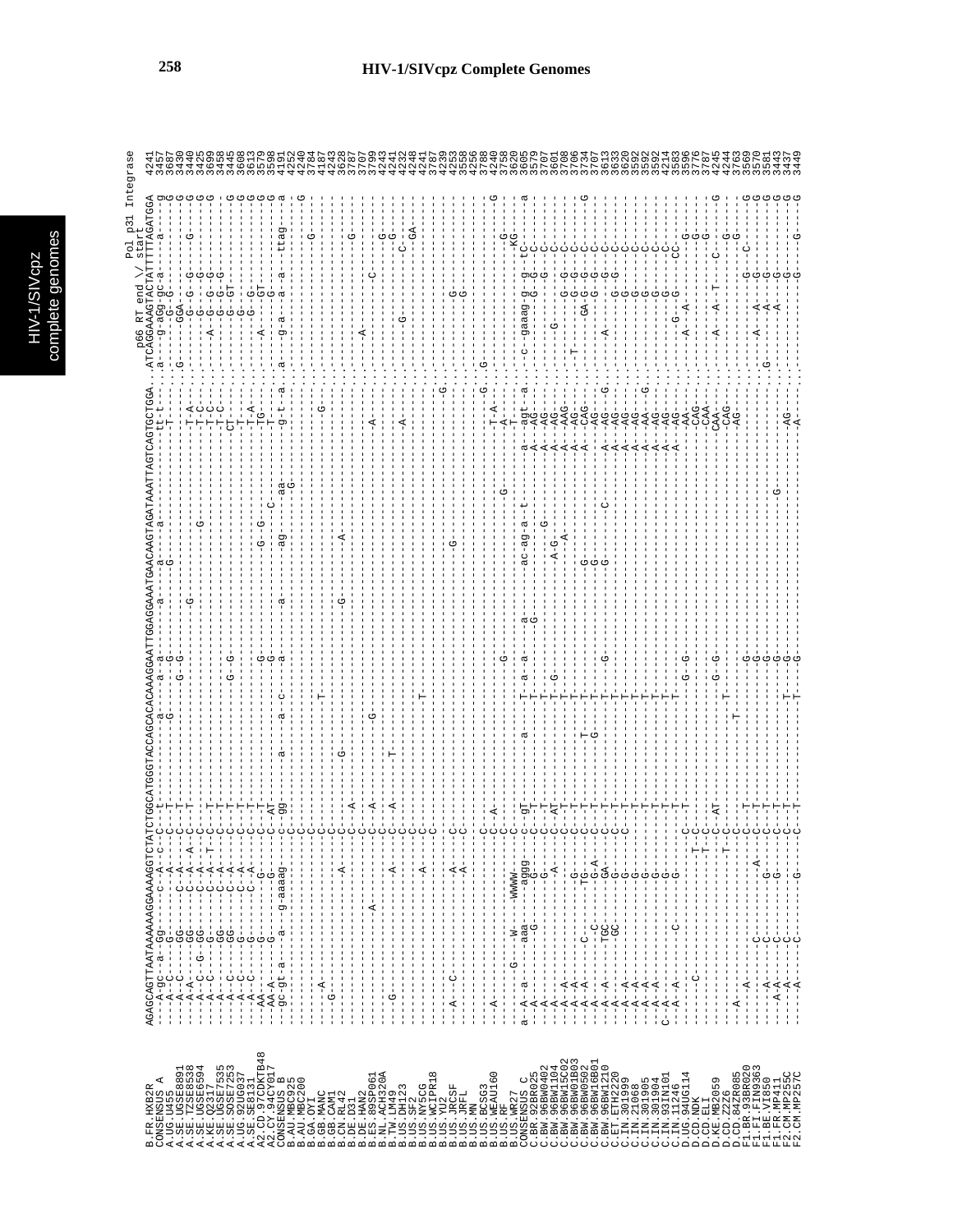| TATTTTTAGATGGA                                                                                                                             |                             |                      |                    |                                                                               |                                                                                 |                   |                                            | ပု                                                                                              |                                                                                              |                                                                                                                     |                                   |                                                                      |                                            |                                                                                                                                                                                                                                                                                                     |                                                                              |                                                                      |                                                                                                   |                                                     |                                                   |                                                                                                                             |                                              |                                                               |                                                                    |                                                 |                                                      |                                                                           |                                                            |                                                                                                                                         |                                                       |                                    |                                                                   |                                                           |                                                                                     | てり                                           | てり                            |                                        |                                                                                                    |                                 |                                                       |                                       |        |    |                                                                                                             |           |                                                                       |                                                                                                                                                                                                                                                                                                                                                                                                                                          |                                         |
|--------------------------------------------------------------------------------------------------------------------------------------------|-----------------------------|----------------------|--------------------|-------------------------------------------------------------------------------|---------------------------------------------------------------------------------|-------------------|--------------------------------------------|-------------------------------------------------------------------------------------------------|----------------------------------------------------------------------------------------------|---------------------------------------------------------------------------------------------------------------------|-----------------------------------|----------------------------------------------------------------------|--------------------------------------------|-----------------------------------------------------------------------------------------------------------------------------------------------------------------------------------------------------------------------------------------------------------------------------------------------------|------------------------------------------------------------------------------|----------------------------------------------------------------------|---------------------------------------------------------------------------------------------------|-----------------------------------------------------|---------------------------------------------------|-----------------------------------------------------------------------------------------------------------------------------|----------------------------------------------|---------------------------------------------------------------|--------------------------------------------------------------------|-------------------------------------------------|------------------------------------------------------|---------------------------------------------------------------------------|------------------------------------------------------------|-----------------------------------------------------------------------------------------------------------------------------------------|-------------------------------------------------------|------------------------------------|-------------------------------------------------------------------|-----------------------------------------------------------|-------------------------------------------------------------------------------------|----------------------------------------------|-------------------------------|----------------------------------------|----------------------------------------------------------------------------------------------------|---------------------------------|-------------------------------------------------------|---------------------------------------|--------|----|-------------------------------------------------------------------------------------------------------------|-----------|-----------------------------------------------------------------------|------------------------------------------------------------------------------------------------------------------------------------------------------------------------------------------------------------------------------------------------------------------------------------------------------------------------------------------------------------------------------------------------------------------------------------------|-----------------------------------------|
| ATCAGGAAAGTAC                                                                                                                              | F<br>1                      | $\overline{A}$       | $-4$               | ひ                                                                             | ひ                                                                               |                   |                                            | ပုံ ပုံ                                                                                         | $-4 - 0$                                                                                     | $-4-0$                                                                                                              | $-4 -$                            | $---A-R$                                                             | ひ<br>ந்                                    |                                                                                                                                                                                                                                                                                                     | ひ                                                                            |                                                                      |                                                                                                   |                                                     |                                                   | ᄲ                                                                                                                           |                                              | gg<br>ס                                                       | З<br>$\overline{A}$                                                |                                                 |                                                      |                                                                           |                                                            |                                                                                                                                         |                                                       |                                    |                                                                   |                                                           | $\vec{A}$                                                                           |                                              |                               | ひ                                      | ひ                                                                                                  | ひ                               | ひ                                                     |                                       | υ      | C٦ |                                                                                                             |           |                                                                       | Æ                                                                                                                                                                                                                                                                                                                                                                                                                                        | $-4$                                    |
|                                                                                                                                            |                             |                      |                    |                                                                               |                                                                                 |                   | $CAAG - A$                                 | CAAA-A                                                                                          | CAAG-A'<br>ŧ                                                                                 | CAAG-AT<br>Ī                                                                                                        | $CT-A$                            | $\tilde{A}$                                                          | $\overline{a}$                             |                                                                                                                                                                                                                                                                                                     |                                                                              | $\tilde{\mathcal{A}}$                                                |                                                                                                   |                                                     | F                                                 |                                                                                                                             |                                              | ō                                                             |                                                                    |                                                 |                                                      |                                                                           |                                                            |                                                                                                                                         |                                                       |                                    |                                                                   |                                                           | CAA                                                                                 |                                              | $-54$                         |                                        |                                                                                                    |                                 | ġ                                                     | Æ                                     |        |    |                                                                                                             |           | $\vec{A}$                                                             |                                                                                                                                                                                                                                                                                                                                                                                                                                          |                                         |
|                                                                                                                                            |                             |                      |                    |                                                                               |                                                                                 |                   | $-4$                                       | $-A$ – $A$ – $A$                                                                                | $-A$ – $A$ – $A$                                                                             | К<br>$-A$ - $-A$                                                                                                    | 무                                 |                                                                      |                                            |                                                                                                                                                                                                                                                                                                     |                                                                              |                                                                      |                                                                                                   |                                                     |                                                   |                                                                                                                             |                                              | ൯                                                             |                                                                    |                                                 |                                                      |                                                                           |                                                            |                                                                                                                                         |                                                       |                                    |                                                                   |                                                           |                                                                                     |                                              |                               |                                        |                                                                                                    |                                 |                                                       | K,                                    |        |    |                                                                                                             |           |                                                                       |                                                                                                                                                                                                                                                                                                                                                                                                                                          |                                         |
| てり<br>ひ                                                                                                                                    | ひ                           |                      |                    |                                                                               |                                                                                 |                   |                                            |                                                                                                 | $- - A$                                                                                      |                                                                                                                     |                                   |                                                                      | てり                                         | τŋ<br>τŋ                                                                                                                                                                                                                                                                                            | ひ                                                                            | ひ                                                                    | ᄞ                                                                                                 | てり                                                  | てり                                                | ひ                                                                                                                           |                                              |                                                               |                                                                    |                                                 |                                                      |                                                                           |                                                            |                                                                                                                                         |                                                       |                                    |                                                                   |                                                           | てり                                                                                  | てり                                           | てり<br>C                       | C                                      |                                                                                                    |                                 |                                                       |                                       |        |    |                                                                                                             |           |                                                                       |                                                                                                                                                                                                                                                                                                                                                                                                                                          |                                         |
| ↻<br>O                                                                                                                                     |                             |                      |                    | 우<br>U                                                                        | ↻                                                                               |                   |                                            |                                                                                                 |                                                                                              |                                                                                                                     |                                   |                                                                      |                                            |                                                                                                                                                                                                                                                                                                     |                                                                              |                                                                      |                                                                                                   |                                                     |                                                   |                                                                                                                             |                                              |                                                               |                                                                    |                                                 |                                                      |                                                                           |                                                            |                                                                                                                                         |                                                       |                                    |                                                                   |                                                           |                                                                                     |                                              |                               |                                        |                                                                                                    |                                 |                                                       |                                       |        |    |                                                                                                             |           |                                                                       |                                                                                                                                                                                                                                                                                                                                                                                                                                          |                                         |
| I<br>-1<br>I.<br>$\blacksquare$<br>$\mathbf{I}$<br>-1<br>л<br>$\mathbf{I}$<br>п.<br>л<br>л<br>$\mathbf{I}$<br>п<br>л<br>п.<br>Ť.<br>л<br>л | н<br>п<br>л                 | ပု<br>$\blacksquare$ | $\mathbf{I}$<br>ပု | $\mathbf{I}$<br>п<br>$\mathbf I$<br>$\mathbf{I}$<br>$\frac{1}{1}$<br>ပုံ<br>T | $\mathsf I$<br>$-G - A$<br>$\mathbf{I}$<br>т<br>$\frac{1}{2}$<br>т<br>л         | $-C-C$<br>п<br>л. | ပု<br>Ţ<br>$-1$<br>J.<br>I<br>$\mathbf{I}$ | $\mathbf{I}$<br>$- - CGA - G$<br>$\frac{1}{4}$<br>$\mathbf{I}$<br>п<br>п<br>1<br>$\blacksquare$ | $-5 - 0$<br>Ť<br>U<br>$\begin{bmatrix} 1 \\ 1 \\ 1 \\ 1 \end{bmatrix}$<br>$\frac{1}{1}$<br>Ť | $T - D - -$<br>$\frac{1}{1}$<br>ウーー<br>$\mathbf{I}$<br>$\mathbf{I}$<br>$\mathbf{I}$<br>$\mathsf I$<br>$\frac{1}{2}$ | ÷,<br>Ė<br>$-GA$<br>J<br>L.<br>L. | T<br>$-GA-$<br>$\mathsf I$<br>I<br>I.<br>$\mathbf{I}$<br>т<br>1<br>I | $-aa - a - b -$<br>J.<br>Ť.<br>$=-a-a$     | ⋖<br>$- - A$<br>ł<br>$C - 1$<br>J.                                                                                                                                                                                                                                                                  | ŧ<br>л<br>T.<br>$\begin{array}{c} 1 \\ 0 \\ 1 \end{array}$<br>$\blacksquare$ | T<br>$-1$<br>-1<br>I.<br>I.<br>1<br>$\mathsf I$<br>т<br>$\mathbf{I}$ | л.<br>п<br>п<br>п<br>$\mathbf{I}$<br>п<br>$\mathbf{I}$<br>$\mathbf{I}$<br>Ť.<br>$\mathbf{I}$<br>п | $-GA -$<br>п<br>-1<br>$\mathbf{I}$<br>$\frac{1}{6}$ | ı<br>T<br>ï.<br>$\mathbf{I}$<br>т<br>1<br>T<br>п  | $\overline{1}$<br>$- -A - A$<br>J<br>$\overline{\phantom{a}}$<br>J.<br>$\begin{array}{c} \hline \end{array}$<br>п<br>п<br>п | $\frac{1}{1}$<br>$-9 - 0 - 1$                | $-aa$<br>$-9 - 9 - -9 - -$                                    | $-GA$<br>$-1$<br>$-4 - -1 - -1 - -1$<br>Ţ<br>1<br>ł<br>$\,$ I<br>Т | $-4$<br>ပု                                      | $- - A$<br>U<br> <br> <br>I<br>л<br>J.<br>ပ် ပုံ<br> | $-4$<br>$\frac{1}{1}$<br>$\mathbf{I}$<br>T<br>т<br>т<br>$\mathbf{I}$<br>п | т<br>$-4$<br>$\frac{C}{1}$<br>ł<br>$\mathbb{I}$<br>$C - C$ | -1<br>$-4$<br>$-1$<br>$\frac{1}{1}$<br>⊢<br>$\frac{1}{1}$<br>$\mathbf{I}$<br>$\frac{1}{1}$<br>-1<br>$\mathbf{I}$<br>-- 00<br>--<br>$-1$ | İ<br>I<br>$\mathbf{I}$<br>$\mathbf{I}$<br>п<br>ï<br>I | J.<br>J<br>$\mathbf{I}$<br>J       | U<br> <br>-1<br>$\frac{1}{2}$<br>U                                | ŧ<br>$\frac{1}{2}$<br>ł<br>$\frac{6}{1}$<br>$\frac{1}{2}$ | ł<br>$C - 1$<br>$\frac{1}{1}$<br>$-559 -$                                           | J,<br>$\frac{1}{1}$                          | ပုံ<br>I.<br>т                | $-AA$ -<br>J,<br>п<br>т<br>T<br>т<br>т | ı<br>п<br>$\blacksquare$<br>$\blacksquare$<br>$\blacksquare$<br>$\,$ I<br>$\overline{\phantom{a}}$ | J.<br>-1<br>$\frac{1}{1}$<br>J. | п<br>$-1 - 0 - 1$<br>$-4 -$<br>J.<br>$-1 - 1 -$<br>J. | J.<br>t,<br>$-4$<br>U<br>J.<br>I<br>п | F<br>- |    | $\overline{\phantom{a}}$<br>$\overline{A}$<br>$\frac{1}{1}$<br>$\,$ I<br>$\blacksquare$<br>п<br>f,<br>$-10$ | $-AA$ -   | $\blacksquare$<br>--AAGT<br>J.<br>I<br>$-4-$<br>$-4-$<br>Ġ<br>J,<br>л | $-AA-$<br>$\mathbf{I}$<br>ł<br>Ġ<br>I.<br>л                                                                                                                                                                                                                                                                                                                                                                                              | --AAGT<br>$-2 - 7 - -1$<br>$-GA$ -<br>ı |
| ÷<br>÷<br>$\frac{1}{1}$<br>Ϋ́<br>$-24 - -12$<br>$-24 - -12$<br>$-24 - -12$<br>$- - A - -$                                                  | J<br>$\mathbf{I}$<br>$-9-7$ | $-AG - A$<br>J.      | $-5-5$             | п<br>$\mathbf{I}$<br>ပု                                                       | $\mathbf{I}$<br>л<br>$\mathsf I$<br>$-1$<br>$\frac{1}{\sqrt{2}}$<br>T<br>п<br>1 | $-4$              | $-1$                                       | $\begin{array}{c}\n\dot{\mathbf{C}} \\ \downarrow \\ \downarrow\n\end{array}$                   | ΰΰ<br>   <br>   <br>$\mathbf{I}$                                                             | J.                                                                                                                  | $\frac{1}{2}$<br>U--54-           | ł<br>ပု<br>$- - A G - AC$                                            | J.<br>$\mathbf{I}$<br>υU<br>$-99 - 96 - 1$ | $-5 - 5 -$<br>$\begin{tabular}{l} $R_{1,1}^{(1)}(N), 123416 \\ \hline 0.0082081931 \\ 0.11.4817 \\ 0.12.4827 \\ 0.12.4837 \\ 0.13.4847 \\ 0.14.485 \\ 0.15.487 \\ 0.16.487 \\ 0.17.487 \\ 0.18.487 \\ 0.17.487 \\ 0.18.487 \\ 0.19.487 \\ 0.10.487 \\ 0.11.487 \\ 0.12.487 \\ 0.13.487 \\ 0.14.487$ | ÷<br>$\blacksquare$<br>$- -A - AC$<br>$\mathbf{I}$                           | U<br>ŧ<br>ġ<br>$\mathbf I$                                           | Ť.<br>L.<br>ု<br>၂<br>ပု<br>$\mathbf{I}$                                                          | -1<br>$\circ$<br>Ţ<br>$-AA$                         | 1<br>$\mathbf{I}$<br>O<br>$\frac{1}{1}$<br>י<br>י | $\mathsf I$<br>J.<br>$\blacksquare$<br>O<br>J,<br>$-\frac{c}{1}$                                                            | $\mathsf I$<br>$\frac{1}{1}$<br>$-4 - 4 - C$ | $\,$ I<br>ł<br>$-9a - 9C -$<br>$-10c - 6c -$<br>$-10c - 8c -$ | ŧ<br>$\,$ I<br>$\mathbf{I}$<br>Ť<br>Ť                              | $\overline{1}$<br>$\mathbf{I}$<br>U<br>$-4 - 1$ | ł<br>$- -A - C$<br>I                                 | $\mathbf{I}$<br>$\mathbf{I}$<br>O<br>Ī<br>$-4$                            | Ť<br>ں<br>ا<br>$- - A$<br>J.                               | $\frac{1}{1}$<br>÷.<br>$\frac{C}{L}$<br>U<br> <br>$-AA$<br>$- - A$<br>$\mathbf{I}$<br>$\mathbf{I}$                                      | $-1 - 0 - 1$<br>ï<br>п<br>п<br>$\mathfrak l$<br>Ţ     | $-1$<br>ï<br>J<br>J<br>п<br>I<br>л | J,<br>$\overline{1}$<br>j.<br>Ą<br>$\mathbf{I}$<br>$\overline{1}$ | 1<br>Ť.<br>Ť                                              | I<br>$\overline{\phantom{a}}$<br>$\mathbf{I}$<br>$\,$ I<br>$\frac{1}{1}$<br>ï<br>J. | ŧ<br>$---A$<br>$\mathsf I$<br>$\blacksquare$ | <b>ローースー</b><br>Ť<br>$-A$ --C | Ť                                      | ł<br>$\frac{1}{1}$<br>$- - A - - C - - A - - A C - - A C -$                                        | Ť<br>L.<br>$-1 - 4 - 1$         | $\,$ I<br>$\mathbf{I}$<br>$\,$ I<br>ı<br>I<br>Ţ       | -<br>Ť,<br>$-4$                       |        |    | $\mathbf{I}$<br>$- -A - -$                                                                                  | 턱<br>$-4$ | Ţ<br>$-4G - A$<br>$- - A$ G                                           | $\mathbf{I}$<br>$\begin{array}{ll} & \mathcal{A}\texttt{f1071} \\ -\texttt{cpx} & \mathcal{A}\texttt{f1071} \\ 11-\texttt{cpx} & \texttt{FR} & \texttt{WPI298} \\ 111-\texttt{cpx} & \texttt{FR} & \texttt{WPI307} \\ \texttt{CEZ} & \texttt{GR} & \texttt{WPI307} \\ \texttt{CEZ} & \texttt{GR} & \texttt{SITCPEZAB} \\ \texttt{CEZ} & \texttt{GR} & \texttt{SITCPEZAB} \\ \texttt{CEZ} & \texttt{CR} & \texttt{SITCPEZC*} \\ \texttt{$ | $CC--A-A$<br>Í<br>$---AG$               |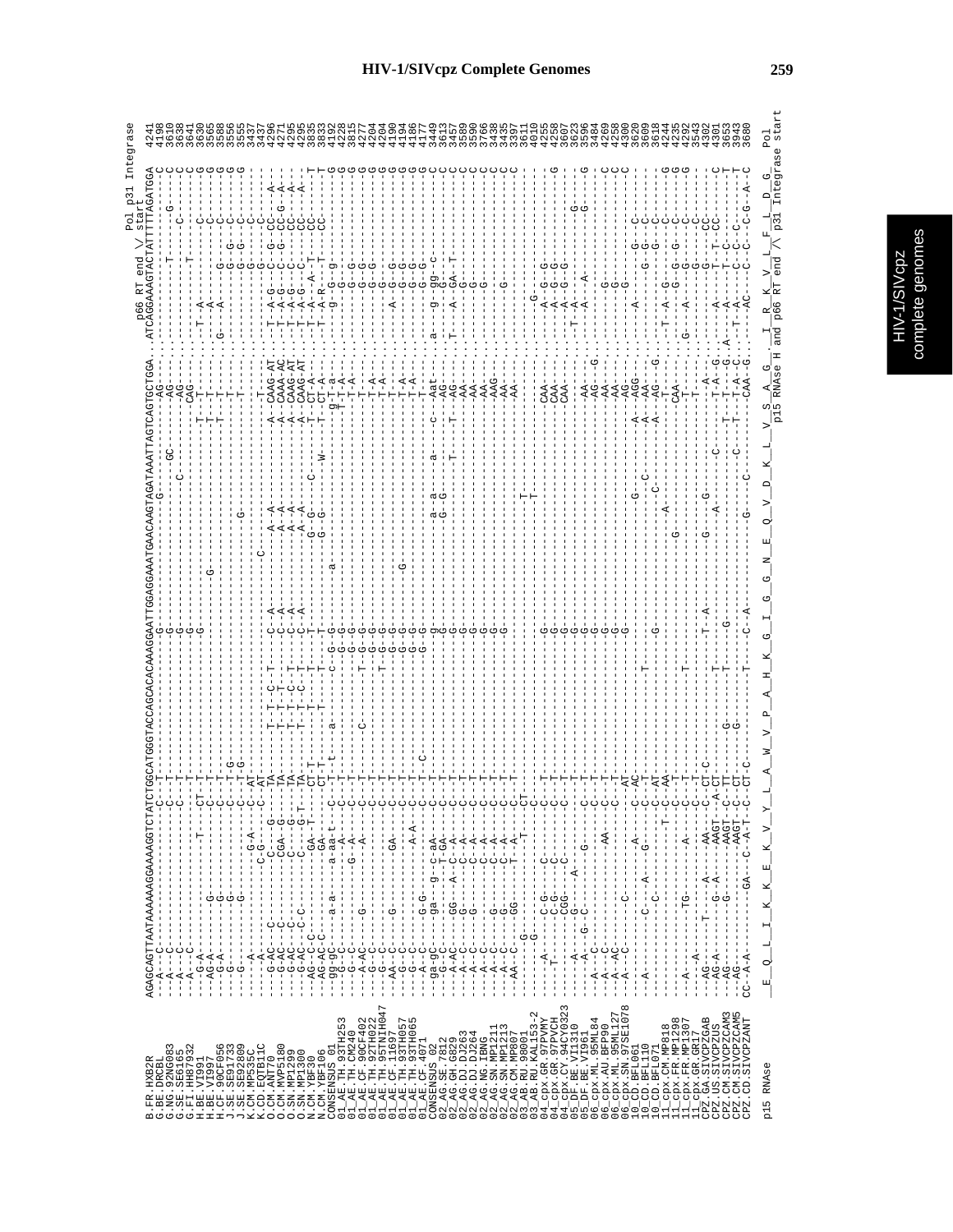| மா<br>$mno$ $mno$ $mno$ $mno$ $n \rightarrow \infty$         |                                | n m m m m m m m    | 4 ru     |              | $\overline{a}$                                                                                                          |   |        |   |                       |     |     | しこうしょうけいりつしゅつ<br>フラうろうろうしつ<br>4 |                      | 4         |    |   | ₩                                                      | 4  |                                                                                                                                                                                                                   |   |            |    | 4 | <i>NH</i> www.wor<br><b>commmmmmmmmumm</b><br>4 | 4                  | 4                              | ₩             |                                           | ↤             | 4 |  |   |                   |              |                            | $\infty$ |              | ოით                    | O   |                                                                  |              |    |           | $\infty \rhd \infty$ $\infty$ $\infty$ $\infty$ $\rhd$ |                       |                |                       | <b>៧៣៧</b> ៣៣                           |                             |                         |              |    |                                    |     |                                   |   | თო          |                |              | 000000<br>$\infty$ |                     | O |              |                             | <b>6555</b>  |                                                              |  |
|--------------------------------------------------------------|--------------------------------|--------------------|----------|--------------|-------------------------------------------------------------------------------------------------------------------------|---|--------|---|-----------------------|-----|-----|---------------------------------|----------------------|-----------|----|---|--------------------------------------------------------|----|-------------------------------------------------------------------------------------------------------------------------------------------------------------------------------------------------------------------|---|------------|----|---|-------------------------------------------------|--------------------|--------------------------------|---------------|-------------------------------------------|---------------|---|--|---|-------------------|--------------|----------------------------|----------|--------------|------------------------|-----|------------------------------------------------------------------|--------------|----|-----------|--------------------------------------------------------|-----------------------|----------------|-----------------------|-----------------------------------------|-----------------------------|-------------------------|--------------|----|------------------------------------|-----|-----------------------------------|---|-------------|----------------|--------------|--------------------|---------------------|---|--------------|-----------------------------|--------------|--------------------------------------------------------------|--|
|                                                              |                                |                    |          |              |                                                                                                                         |   |        |   |                       |     |     |                                 |                      |           |    |   |                                                        |    |                                                                                                                                                                                                                   |   |            |    |   |                                                 |                    |                                |               |                                           |               |   |  |   |                   |              |                            |          |              |                        |     |                                                                  |              |    |           |                                                        |                       |                |                       |                                         |                             |                         |              |    |                                    |     |                                   |   |             |                |              |                    |                     |   |              |                             |              |                                                              |  |
|                                                              |                                |                    |          |              |                                                                                                                         |   |        |   |                       | č٦  |     | ൯                               |                      |           |    |   |                                                        |    |                                                                                                                                                                                                                   |   |            |    |   |                                                 | てり                 |                                |               |                                           |               |   |  |   |                   |              |                            |          |              | œ<br>൯                 |     |                                                                  |              |    |           |                                                        |                       |                |                       |                                         |                             | O                       | U            |    |                                    | O   |                                   |   |             |                |              |                    |                     |   |              |                             |              |                                                              |  |
|                                                              | Ġ<br>Æ                         |                    | Æ        |              |                                                                                                                         |   |        |   |                       |     |     |                                 |                      |           |    |   |                                                        |    |                                                                                                                                                                                                                   |   |            |    |   |                                                 |                    |                                |               |                                           |               |   |  |   |                   |              |                            |          |              | ಕ                      |     |                                                                  |              |    |           |                                                        |                       | C              |                       |                                         | U<br>てり                     |                         |              |    | υU                                 |     |                                   |   |             |                |              |                    |                     |   |              |                             |              |                                                              |  |
| GAAATAGTAGCCAGCTGEGATAAATG                                   |                                |                    |          |              |                                                                                                                         |   |        |   |                       |     |     | υ                               | σF                   |           |    |   |                                                        |    |                                                                                                                                                                                                                   |   |            |    |   |                                                 |                    |                                |               |                                           |               |   |  |   |                   |              |                            |          |              | œ<br>↵                 |     |                                                                  |              |    |           |                                                        |                       |                |                       |                                         |                             |                         |              |    |                                    |     |                                   |   |             |                | н            | ь                  |                     |   |              |                             |              |                                                              |  |
|                                                              |                                |                    |          |              |                                                                                                                         |   |        |   |                       |     |     |                                 |                      |           |    |   |                                                        |    |                                                                                                                                                                                                                   |   |            |    |   |                                                 |                    |                                |               |                                           |               |   |  |   |                   |              |                            |          |              |                        |     |                                                                  |              |    |           |                                                        |                       |                |                       |                                         |                             |                         |              |    |                                    |     |                                   |   |             |                |              |                    |                     |   |              |                             |              |                                                              |  |
|                                                              |                                |                    |          |              |                                                                                                                         |   |        |   |                       |     |     |                                 |                      |           |    |   |                                                        |    |                                                                                                                                                                                                                   |   |            | ひ  |   |                                                 | ひ                  |                                |               |                                           |               |   |  |   |                   |              |                            |          |              |                        |     |                                                                  |              |    |           |                                                        |                       |                |                       |                                         |                             |                         |              |    |                                    |     |                                   |   |             |                |              |                    |                     |   |              |                             |              |                                                              |  |
|                                                              | তা<br>đ<br>U                   | ひ                  | 也        |              |                                                                                                                         |   |        |   |                       | U   |     |                                 |                      |           |    |   |                                                        |    |                                                                                                                                                                                                                   |   |            |    |   |                                                 |                    |                                |               |                                           |               |   |  |   |                   |              |                            |          |              | ൯                      |     |                                                                  |              |    |           |                                                        |                       |                |                       | U                                       |                             |                         |              |    |                                    |     |                                   |   |             |                |              |                    |                     |   |              |                             |              |                                                              |  |
|                                                              | -ta-ag<br>U                    |                    | A        | ⋖            |                                                                                                                         |   |        |   |                       |     |     | ത<br>൯                          |                      |           |    |   |                                                        |    |                                                                                                                                                                                                                   |   |            | ζŋ |   |                                                 |                    |                                |               |                                           |               |   |  |   |                   |              |                            |          | з<br>ひ       | თ                      |     |                                                                  |              |    |           |                                                        |                       |                |                       | U                                       |                             |                         |              |    |                                    |     |                                   |   | じ じ じ       |                | てり           | C.                 |                     |   |              |                             |              |                                                              |  |
|                                                              | đ                              | U                  |          |              | К                                                                                                                       | ే |        | A | К                     |     |     | ה<br>υ                          |                      |           |    |   |                                                        |    |                                                                                                                                                                                                                   |   |            |    |   |                                                 |                    |                                |               |                                           |               |   |  |   |                   |              |                            |          |              | <b>්</b> ජී            |     | నే                                                               |              | రే |           | ే                                                      | ేచ్                   |                |                       | C)                                      | ే                           | U)                      | U            | C) | O                                  |     |                                   |   | U           |                |              |                    | ひ                   |   |              |                             |              |                                                              |  |
|                                                              |                                |                    |          |              |                                                                                                                         |   |        |   |                       |     | К   |                                 | $C = 9$<br>$- A - A$ |           |    | E |                                                        |    | К                                                                                                                                                                                                                 |   |            |    |   |                                                 |                    |                                |               |                                           |               |   |  | ₫ | К<br>$\mathbb{H}$ |              |                            |          |              | ה<br>O                 |     |                                                                  |              |    | $-4$      | К                                                      |                       |                |                       | U<br>ď                                  |                             |                         |              |    | К<br>$\,$ I<br>$\blacksquare$<br>н |     |                                   | К | A           |                | К            |                    | $\overline{A}$<br>К |   |              |                             |              |                                                              |  |
|                                                              |                                |                    |          |              |                                                                                                                         |   |        |   |                       | τ)  | ↻   | ŧ.                              |                      |           |    |   |                                                        |    |                                                                                                                                                                                                                   |   |            |    |   |                                                 |                    |                                |               |                                           |               |   |  |   |                   |              |                            |          |              | υ                      |     |                                                                  |              |    |           |                                                        |                       |                |                       |                                         |                             |                         |              |    |                                    | r)  |                                   |   |             |                |              |                    |                     |   |              |                             |              |                                                              |  |
|                                                              |                                |                    |          |              |                                                                                                                         |   |        |   |                       | రే  | ĊĀ- | ā                               |                      |           |    |   |                                                        |    |                                                                                                                                                                                                                   |   |            |    |   |                                                 |                    |                                |               | ζŋ                                        |               |   |  |   |                   |              |                            |          | Ġ            | tag                    |     |                                                                  |              |    |           |                                                        | з                     |                |                       | ⋖                                       |                             |                         |              |    |                                    |     |                                   |   |             |                |              |                    |                     |   |              |                             |              |                                                              |  |
| AAAAAOOTIPOFUOUVOUOUOUOUAAFFIFITAGFOOUOUOAOOAOOFFFFAAUGOKUOO |                                |                    |          |              |                                                                                                                         |   |        |   |                       |     |     | ത                               |                      |           |    |   |                                                        |    |                                                                                                                                                                                                                   |   |            |    |   |                                                 |                    |                                |               |                                           |               |   |  |   |                   |              |                            |          |              | ൯                      |     |                                                                  |              |    |           |                                                        |                       | ᄄ              |                       |                                         |                             |                         |              |    |                                    |     |                                   |   |             |                |              |                    |                     |   |              |                             |              |                                                              |  |
|                                                              | œ                              | $\overline{A}$     |          |              | $\mathop{\mathbf{A}}\limits^{\mathbf{A}}\mathop{\mathbf{A}}\limits^{\mathbf{I}}\mathop{\mathbf{A}}\limits^{\mathbf{I}}$ |   |        |   | $\tilde{\mathcal{A}}$ |     |     | ø<br>তা                         |                      |           |    |   |                                                        |    |                                                                                                                                                                                                                   |   |            | C٦ |   |                                                 |                    |                                |               |                                           |               |   |  |   |                   |              |                            |          |              |                        |     |                                                                  |              |    |           |                                                        |                       |                |                       |                                         |                             |                         |              |    |                                    |     |                                   |   |             |                |              |                    |                     |   |              |                             |              |                                                              |  |
|                                                              |                                |                    | ◡        |              | C                                                                                                                       |   | O<br>U | U | U                     |     | ب   | ↵                               |                      |           | C) |   |                                                        |    | ↻                                                                                                                                                                                                                 |   |            |    |   |                                                 |                    |                                |               |                                           |               |   |  |   |                   |              |                            |          |              | agc                    | U   | U<br>H                                                           |              |    |           |                                                        |                       |                |                       |                                         |                             |                         |              |    |                                    |     |                                   |   |             |                |              |                    |                     |   |              |                             |              |                                                              |  |
|                                                              | - 0 - 0<br>- 0 - 0<br>- 1 -    |                    |          |              | H                                                                                                                       |   |        |   |                       |     |     |                                 | $-2ag-$              |           |    |   | ۴                                                      |    | е                                                                                                                                                                                                                 |   |            |    |   |                                                 |                    |                                |               |                                           |               |   |  |   |                   |              |                            |          |              |                        |     |                                                                  |              |    |           |                                                        |                       |                |                       |                                         |                             |                         |              |    |                                    |     |                                   |   |             |                |              |                    |                     |   |              |                             |              |                                                              |  |
|                                                              | ה                              |                    | ひひひひひひひひ |              |                                                                                                                         |   |        |   |                       |     | ひ   |                                 |                      |           |    |   |                                                        |    |                                                                                                                                                                                                                   |   |            |    |   |                                                 |                    |                                |               |                                           |               |   |  |   |                   |              |                            |          |              | চা<br>$\tilde{\sigma}$ |     | ပု                                                               |              |    |           | Ġ٢                                                     |                       | ပု             |                       |                                         |                             | <u>ဗုံဗွဲ</u> ဗုံဗုံဗုံ |              |    |                                    |     |                                   |   |             |                |              |                    |                     |   |              |                             |              |                                                              |  |
| <b>TAAAT</b>                                                 | $\mathbb{L}$<br>$\blacksquare$ |                    |          |              | $\perp$                                                                                                                 |   |        |   |                       |     |     |                                 |                      |           |    |   |                                                        |    |                                                                                                                                                                                                                   |   |            |    |   |                                                 |                    |                                |               | $\blacksquare$                            |               |   |  |   | L.                |              |                            |          | $\mathbf{I}$ | $\mathbf{I}$           |     |                                                                  |              |    |           |                                                        | I.                    | I.             |                       |                                         |                             |                         |              |    | $\blacksquare$                     |     |                                   |   |             |                |              |                    |                     |   |              | $A \land A$<br>$\mathbf{I}$ | К            |                                                              |  |
| <b>GAACATG</b>                                               | 十十                             | $\mathbf{I}$<br>л. | - 1      | $\mathbf{I}$ | $\blacksquare$                                                                                                          | п | - 1    | п | $\mathbf{I}$          | - 1 | п   | Ť                               | - 1<br>$\mathbf{I}$  | Т<br>- 11 | п  |   | $\begin{array}{c} \hline \end{array}$<br>$\frac{1}{1}$ | -1 | $\begin{array}{c} \begin{array}{c} \uparrow \\ \uparrow \\ \downarrow \\ \downarrow \\ \downarrow \\ \downarrow \\ \downarrow \\ \downarrow \\ \downarrow \\ \downarrow \\ \downarrow \\ \end{array} \end{array}$ | Ť | - 1<br>- 1 | п  | т | -<br>999                                        | -1<br>$\mathbf{1}$ | $\mathbf{I}$<br>$\blacksquare$ | т.<br>-<br>ï. | $\blacksquare$<br>$\mathbf{I}$<br>$\cdot$ | J.            |   |  |   | L.                | $\mathbf{I}$ | $1 \quad 1 \quad 1$<br>- 1 |          | - 1          | $\mathbf{I}$<br>т.     | - 1 | 1<br>п                                                           | $\mathbf{I}$ |    | - 1<br>L. | -11<br>п<br>the contract of the con-                   | $\pm$<br>$\mathbf{I}$ | $\blacksquare$ | $\blacksquare$<br>- 1 | п<br><u>                           </u> | $1 - 1 - 1$<br>$\mathbf{I}$ | -1                      | $\mathbf{I}$ |    | 十十                                 | - 1 |                                   |   | $1 - 1 - 1$ | $\blacksquare$ | $\mathbf{I}$ |                    |                     |   | $\mathbf{I}$ | -1<br>$\mathbf I$           | $\mathbf{L}$ | $\begin{matrix} 1 & 1 \\ 1 & 0 \\ 1 & 1 \end{matrix}$<br>- 1 |  |
|                                                              |                                |                    |          |              |                                                                                                                         |   |        |   |                       |     |     |                                 |                      |           |    |   |                                                        |    |                                                                                                                                                                                                                   |   |            |    |   |                                                 |                    |                                |               |                                           | $\sim$ $\sim$ |   |  |   |                   |              |                            |          |              |                        |     | $\mathbf{a} = \mathbf{a} + \mathbf{a} + \mathbf{a} + \mathbf{a}$ |              |    |           |                                                        |                       |                |                       | $\sim$ $\sim$                           |                             |                         |              |    |                                    |     | the company's company's company's |   |             |                |              |                    |                     |   |              |                             |              |                                                              |  |
|                                                              |                                |                    |          |              |                                                                                                                         |   |        |   |                       |     |     |                                 |                      |           |    |   |                                                        |    |                                                                                                                                                                                                                   |   |            |    |   |                                                 |                    |                                |               |                                           |               |   |  |   |                   |              |                            |          |              |                        |     |                                                                  |              |    |           |                                                        |                       |                |                       |                                         |                             |                         |              |    |                                    |     |                                   |   |             |                |              |                    |                     |   |              |                             |              |                                                              |  |
|                                                              |                                |                    |          |              |                                                                                                                         |   |        |   |                       |     |     |                                 |                      |           |    |   |                                                        |    |                                                                                                                                                                                                                   |   |            |    |   |                                                 |                    |                                |               |                                           |               |   |  |   |                   |              |                            |          |              |                        |     |                                                                  |              |    |           |                                                        |                       |                |                       |                                         |                             |                         |              |    |                                    |     |                                   |   |             |                |              |                    |                     |   |              |                             |              |                                                              |  |
|                                                              |                                |                    |          |              |                                                                                                                         |   |        |   |                       |     |     |                                 |                      |           |    |   |                                                        |    |                                                                                                                                                                                                                   |   |            |    |   |                                                 |                    |                                |               |                                           |               |   |  |   |                   |              |                            |          |              |                        |     |                                                                  |              |    |           |                                                        |                       |                |                       |                                         |                             |                         |              |    |                                    |     |                                   |   |             |                |              |                    |                     |   |              |                             |              |                                                              |  |

 $\begin{smallmatrix}R. & R132234 \\ R203333334 \\ R3343317 \\ R4343317 \\ R543317 \\ R653338 \\ R75317 \\ R853102317 \\ R95102317 \\ R152102317 \\ R2632317 \\ R363317 \\ R434317 \\ R54317 \\ R55102022 \\ R56102022 \\ R57102022 \\ R5810202 \\ R5910202 \\ R51110202 \\ R5121102 \\ R5212102 \\ R53220 \\ R543$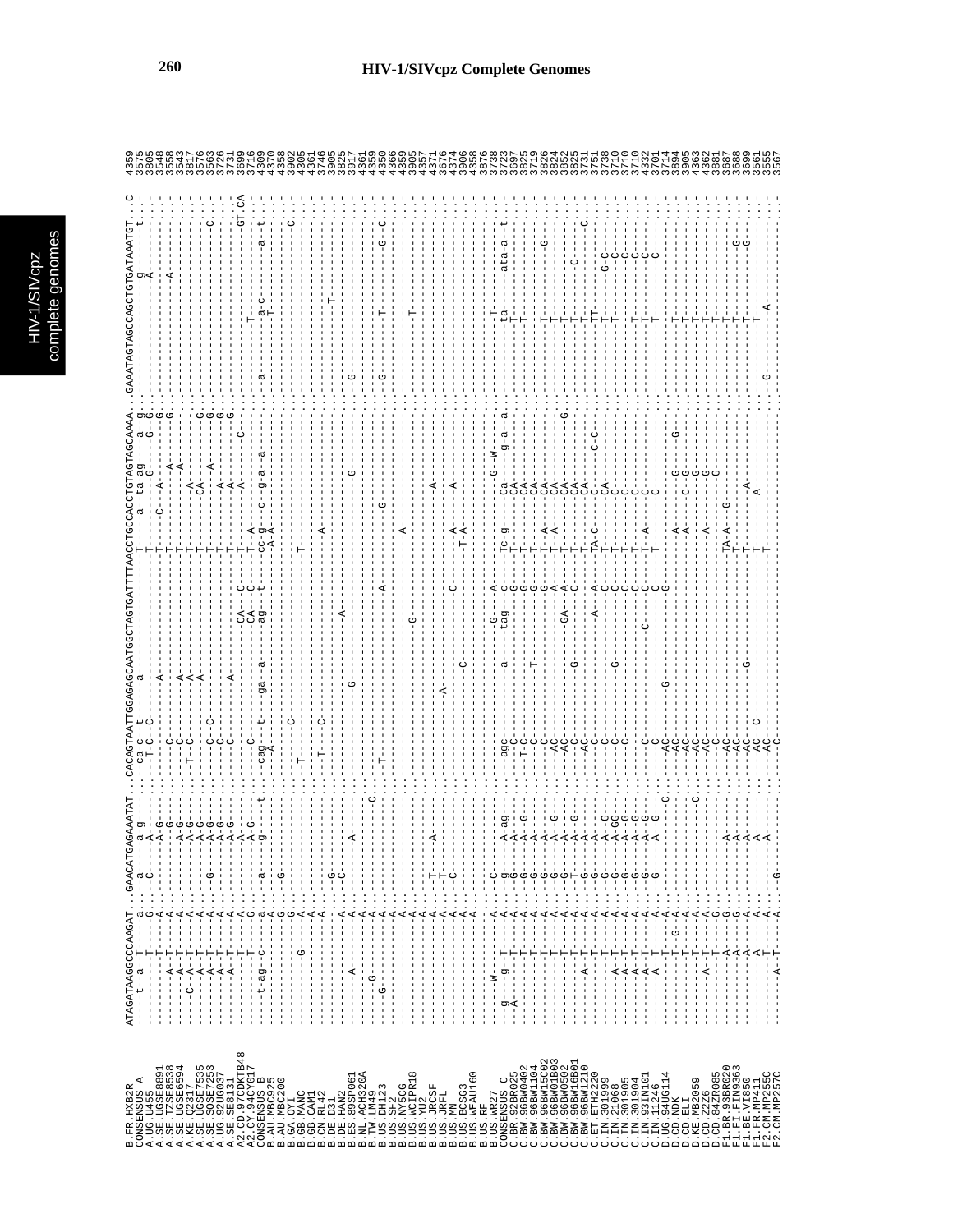|  | $T - A$<br>$C - A$<br>T-A |
|--|---------------------------|
|--|---------------------------|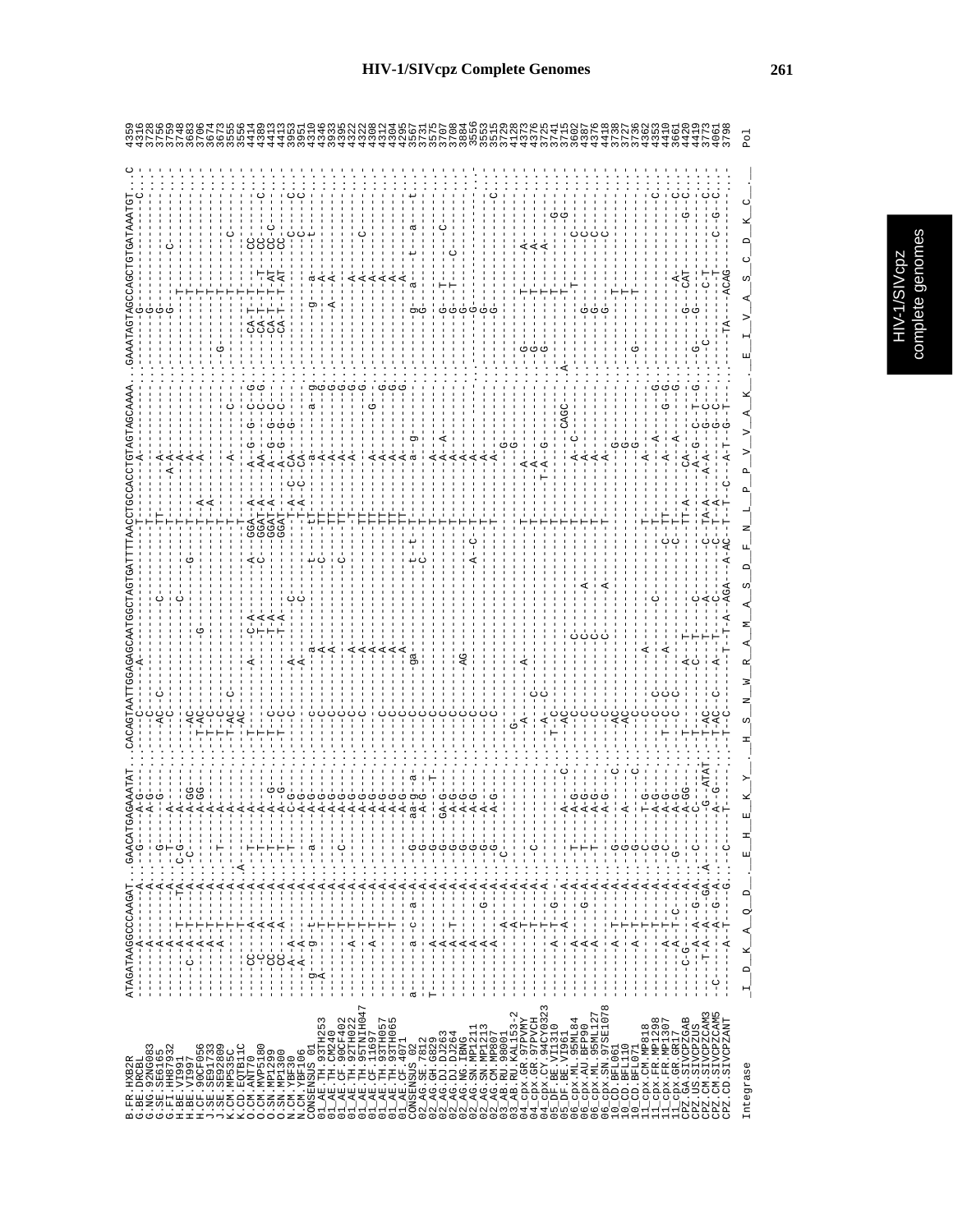|                                                                                                                                                                                                                                                                                                                                                                                                                                       | CCAGGAATATGCAACTA<br>œ | GTACACATTTAGAAGGAAAAG<br>O<br>œ | CCTGCAGCAGTTCAT<br>έ                       | GTAGCCAGT | GGATATATAGAAGCAG<br>ta | 4 ב טיס פסט ב הסטמט ממע 4 ה של הסטט מגל של המים הווסח המוכונות המוכונות הווסח המוכונות המוכונות המוכונות הסטמט<br>מסטט ב מסטמט ה מוכח הווסח הווסח היה הווסח המוכונים הווסח המוכח הווסח המוכונות היה הווסח המוכח המוכח היה הווסח<br> |
|---------------------------------------------------------------------------------------------------------------------------------------------------------------------------------------------------------------------------------------------------------------------------------------------------------------------------------------------------------------------------------------------------------------------------------------|------------------------|---------------------------------|--------------------------------------------|-----------|------------------------|-------------------------------------------------------------------------------------------------------------------------------------------------------------------------------------------------------------------------------------|
|                                                                                                                                                                                                                                                                                                                                                                                                                                       | あひひひひ                  | て)て)                            | ה                                          | て)て)      |                        |                                                                                                                                                                                                                                     |
|                                                                                                                                                                                                                                                                                                                                                                                                                                       | ひひ                     |                                 | н<br>ΚK                                    |           |                        | mmmmmmmmmmm <del>u</del>                                                                                                                                                                                                            |
|                                                                                                                                                                                                                                                                                                                                                                                                                                       |                        | C)                              | н                                          | τJ        |                        |                                                                                                                                                                                                                                     |
|                                                                                                                                                                                                                                                                                                                                                                                                                                       |                        |                                 | н<br>ł                                     | C.        |                        |                                                                                                                                                                                                                                     |
|                                                                                                                                                                                                                                                                                                                                                                                                                                       | נ זנ                   | 也                               |                                            |           |                        |                                                                                                                                                                                                                                     |
|                                                                                                                                                                                                                                                                                                                                                                                                                                       | じ じ                    | υU<br>ပုံ<br>U                  |                                            |           |                        |                                                                                                                                                                                                                                     |
|                                                                                                                                                                                                                                                                                                                                                                                                                                       | ひ<br>C)                | O                               |                                            | てり<br>也   | y                      |                                                                                                                                                                                                                                     |
|                                                                                                                                                                                                                                                                                                                                                                                                                                       | ÜÜ<br>◡                | υU<br>↻                         | AAAAA<br>Titutti<br>AAAAA                  | ひひひひ      | U<br>↻                 |                                                                                                                                                                                                                                     |
|                                                                                                                                                                                                                                                                                                                                                                                                                                       |                        | C)<br>O                         |                                            | U)        |                        |                                                                                                                                                                                                                                     |
|                                                                                                                                                                                                                                                                                                                                                                                                                                       |                        | 부<br>U)<br>U                    | Φ                                          | ひ<br>C)   |                        |                                                                                                                                                                                                                                     |
| $-\frac{1}{6}$<br>$\begin{array}{c} \begin{array}{c} \begin{array}{c} \begin{array}{c} \begin{array}{c} \end{array} \\ \begin{array}{c} \end{array} \\ \begin{array}{c} \end{array} \\ \begin{array}{c} \end{array} \end{array} \end{array} \end{array}$<br>$\mathbf{I} = \mathbf{I}$<br>Ħ<br>$\overline{\phantom{a}}$<br>J.<br>÷,                                                                                                    |                        | ಗ<br>ப                          | ൯<br>൯<br>তা<br>O<br>൯                     | υ<br>൯    |                        |                                                                                                                                                                                                                                     |
| - 1<br>$\blacksquare$<br>-11<br>- 1<br>Ţ<br>$\blacksquare$                                                                                                                                                                                                                                                                                                                                                                            |                        |                                 |                                            |           |                        | $\mathbf{H}$                                                                                                                                                                                                                        |
| T<br>-<br>L<br>L<br>$1 - 1$<br>Ι.<br>Ť.<br>L<br>-<br>Ť.<br>Ħ<br>Ţ.<br>十十<br>L<br>ł<br>I.<br>$\frac{1}{1}$                                                                                                                                                                                                                                                                                                                             |                        |                                 |                                            |           |                        | 4                                                                                                                                                                                                                                   |
| $\begin{array}{c} \hline \end{array}$<br>$\blacksquare$<br>$\mathbf{I}$<br>$\,$ I<br>$\frac{1}{1}$<br>Ť<br>$\,$ I<br>$\,$ I<br>j.<br>$\mathbf{I}$<br>$\,$ I<br>$\frac{1}{1}$<br>$\frac{1}{1}$                                                                                                                                                                                                                                         |                        |                                 |                                            |           |                        | 4                                                                                                                                                                                                                                   |
| J<br>$\overline{\phantom{a}}$<br>$\begin{array}{cccccccccc} \cdot & \cdot & \cdot & \cdot & \cdot & \cdot & \cdot \\ \cdot & \cdot & \cdot & \cdot & \cdot & \cdot & \cdot & \cdot \\ \cdot & \cdot & \cdot & \cdot & \cdot & \cdot & \cdot & \cdot \\ \cdot & \cdot & \cdot & \cdot & \cdot & \cdot & \cdot & \cdot \end{array}$<br>$\,$ I<br>$\frac{1}{1}$<br>$\,$ I<br>$\overline{1}$<br>$\overline{\phantom{a}}$<br>$\frac{1}{1}$ |                        |                                 |                                            |           |                        | 4                                                                                                                                                                                                                                   |
| 1<br>J.<br>J.<br>$\begin{bmatrix} 1 & 1 \\ 1 & 1 \\ 1 & 1 \end{bmatrix}$<br>$\overline{\phantom{a}}$<br>J.<br>$\blacksquare$<br>$\,$ I<br>$\blacksquare$<br>$\blacksquare$<br>$\,$ I<br>j.<br>Ţ<br>$\overline{\phantom{a}}$<br>$\,$ I<br>I.                                                                                                                                                                                           |                        |                                 |                                            |           |                        | $4 \omega$                                                                                                                                                                                                                          |
| ţ<br>$\mathsf I$<br>$\frac{1}{4}$<br>I.<br>$\mathbf{I}$<br>$\frac{1}{4}$<br>ŧ<br>$\begin{array}{c} 1 \\ 1 \\ 1 \\ 1 \end{array}$<br>İ<br>$\frac{1}{1}$<br>$-1$ $-1$ $-1$ $-1$ $-1$ $-1$<br>Ť                                                                                                                                                                                                                                          |                        |                                 |                                            |           |                        |                                                                                                                                                                                                                                     |
| $\blacksquare$<br>-1<br>-1<br>$\mathbf{I}$<br>- 1<br>$\blacksquare$<br>$\overline{\phantom{a}}$<br>- 1<br>$\blacksquare$<br>$\mathbf{I}$<br>$\mathbf{I}$<br>- 1<br>$\mathbf{I}$<br>$\blacksquare$<br>$\frac{1}{4}$<br>$\mathbf{I}$<br>$\mathsf I$<br>$\mathbf{I}$<br>$\mathbf{I}$<br>Ť                                                                                                                                                |                        |                                 |                                            |           |                        |                                                                                                                                                                                                                                     |
| ł<br>L<br>$\frac{1}{1}$<br>$\frac{1}{1}$                                                                                                                                                                                                                                                                                                                                                                                              |                        |                                 |                                            |           |                        |                                                                                                                                                                                                                                     |
| $\frac{1}{4}$<br>$\mathsf I$<br>$\begin{array}{c} \begin{array}{c} \begin{array}{c} \begin{array}{c} \begin{array}{c} \end{array} \\ \begin{array}{c} \end{array} \\ \begin{array}{c} \end{array} \\ \begin{array}{c} \end{array} \\ \begin{array}{c} \end{array} \end{array} \end{array} \end{array}$<br>$\mathsf I$<br>甘<br>Ħ<br>$\mathsf I$<br>$\frac{1}{1}$<br>Ţ<br>$\frac{1}{4}$                                                 |                        |                                 |                                            |           |                        | 444                                                                                                                                                                                                                                 |
| $\blacksquare$<br>$\mathsf I$<br>$\mathsf I$<br>÷<br>T.<br>$\mathbf{I}$<br>-1<br>T.<br>$\mathbf{I}$<br>$\mathbf{I}$<br>Ť.<br>$\mathsf I$<br>$\frac{1}{1}$<br>$\frac{1}{4}$<br>$\frac{1}{1}$                                                                                                                                                                                                                                           |                        |                                 |                                            |           |                        | 4                                                                                                                                                                                                                                   |
| Ţ<br>$\frac{1}{1}$<br>$\mathbf{I}$<br>$\frac{1}{2}$<br>$\mathbf{I}$<br>Ť.<br>$\mathbf{I}$<br>-1<br>$\mathbf I$<br>$\mathbb I$<br>ŧ<br>$\,$ I<br>$\frac{1}{1}$<br>$\frac{1}{6}$                                                                                                                                                                                                                                                        |                        |                                 |                                            |           |                        | 4                                                                                                                                                                                                                                   |
| $\mathbf{I}$<br>$\mathbf{I}$<br>$\mathsf I$<br>$\mathsf I$<br>$\mathbf{I}$<br>$\mathbf{I}$<br>$\mathbf{I}$<br>$\mathbf{I}$<br>$\mathbf{I}$<br>$\mathsf I$<br>J.<br>$\mathbf{I}$<br>$\mathbf{I}$<br>$\mathsf I$<br>$\frac{1}{1}$<br>$\mathsf I$<br>T<br>L.<br>J.<br>L.                                                                                                                                                                 |                        |                                 |                                            |           |                        | 4                                                                                                                                                                                                                                   |
| Ţ<br>T<br>$\mathsf I$<br>$\mathsf I$<br>$\mathcal{A}$<br>$\frac{1}{4}$<br>L<br>$\frac{1}{1}$<br>Ţ<br>$\mathbf{I}$<br>1<br>$\mathsf I$<br>ŧ<br>$\begin{bmatrix} 1 \\ 1 \\ 1 \\ 1 \end{bmatrix}$<br>$\frac{1}{1}$                                                                                                                                                                                                                       |                        |                                 |                                            |           |                        | 4                                                                                                                                                                                                                                   |
| $\blacksquare$<br>$\blacksquare$<br>$\mathsf I$<br>$\,$ I<br>$\mathbf{I}$<br>$\frac{1}{1}$<br>$\frac{1}{1}$<br>$\overline{\phantom{a}}$<br>$\blacksquare$<br>$\mathbf{I}$<br>$\,$ I<br>$\frac{1}{1}$<br>$\,$ I<br>$\frac{1}{1}$<br>$\frac{1}{1}$                                                                                                                                                                                      |                        |                                 |                                            |           |                        |                                                                                                                                                                                                                                     |
| $\frac{1}{9}$<br>$\frac{1}{1}$<br>$\frac{1}{4}$<br>$\mathsf I$<br>$\frac{1}{4}$<br>Ť.<br>$\frac{1}{1}$                                                                                                                                                                                                                                                                                                                                |                        |                                 |                                            |           |                        | 4                                                                                                                                                                                                                                   |
| Ţ<br>T<br>$\mathfrak l$<br>$\,$ I<br>÷<br>$\mathbf{I}$<br>Ť<br>$\frac{1}{4}$<br>$\mathbb{I}$<br>ł                                                                                                                                                                                                                                                                                                                                     |                        |                                 |                                            |           |                        | 4                                                                                                                                                                                                                                   |
| $\mathbf{I}$<br>$\blacksquare$<br>掛                                                                                                                                                                                                                                                                                                                                                                                                   |                        |                                 |                                            |           |                        |                                                                                                                                                                                                                                     |
| т<br>$\mathbf{I}$                                                                                                                                                                                                                                                                                                                                                                                                                     |                        |                                 |                                            |           |                        |                                                                                                                                                                                                                                     |
| $\mathbf{I}$<br>$\mathbf{I}$                                                                                                                                                                                                                                                                                                                                                                                                          |                        | C)                              |                                            |           |                        |                                                                                                                                                                                                                                     |
| Τ.<br>Ι.                                                                                                                                                                                                                                                                                                                                                                                                                              |                        |                                 |                                            |           |                        |                                                                                                                                                                                                                                     |
| ÷                                                                                                                                                                                                                                                                                                                                                                                                                                     |                        | C)                              | Æ                                          |           |                        |                                                                                                                                                                                                                                     |
| T<br>$\mathbf{I}$<br>$\mathbf{I}$<br>$\blacksquare$                                                                                                                                                                                                                                                                                                                                                                                   | C)<br>↵<br>đ           |                                 |                                            | ൯         | ൯<br>C)                |                                                                                                                                                                                                                                     |
| $\blacksquare$<br>- 1                                                                                                                                                                                                                                                                                                                                                                                                                 | ת<br>ת                 | ൯<br>σ                          | ত¦ ¤                                       |           | ൯                      |                                                                                                                                                                                                                                     |
| $\frac{1}{1}$                                                                                                                                                                                                                                                                                                                                                                                                                         | U<br>ひ                 | F                               |                                            |           |                        |                                                                                                                                                                                                                                     |
| $\frac{1}{1}$                                                                                                                                                                                                                                                                                                                                                                                                                         |                        |                                 |                                            |           |                        |                                                                                                                                                                                                                                     |
| Ť                                                                                                                                                                                                                                                                                                                                                                                                                                     |                        |                                 | Æ                                          |           |                        |                                                                                                                                                                                                                                     |
| $\frac{1}{1}$                                                                                                                                                                                                                                                                                                                                                                                                                         | ひ                      | U                               |                                            |           | Ü<br>τ,                |                                                                                                                                                                                                                                     |
| 1<br>$\mathbf{I}$                                                                                                                                                                                                                                                                                                                                                                                                                     |                        | C.                              |                                            |           | ひ<br>U<br>U            |                                                                                                                                                                                                                                     |
| T<br>$\mathbf{I}$                                                                                                                                                                                                                                                                                                                                                                                                                     | ๓                      |                                 |                                            |           | U)                     |                                                                                                                                                                                                                                     |
| $\mathbf{I}$                                                                                                                                                                                                                                                                                                                                                                                                                          |                        | ひ                               |                                            | υ         | ↻<br>υU                |                                                                                                                                                                                                                                     |
| $\blacksquare$                                                                                                                                                                                                                                                                                                                                                                                                                        | ひ                      | ひ                               |                                            |           | C<br>C)                |                                                                                                                                                                                                                                     |
| $\mathbf{I}$<br>$\mathbf{I}$                                                                                                                                                                                                                                                                                                                                                                                                          | ひ                      | U                               |                                            |           | ↻                      |                                                                                                                                                                                                                                     |
| $\mathbf{I}$<br>-1                                                                                                                                                                                                                                                                                                                                                                                                                    | ひ                      |                                 | ד ד ד ד ד ד ד ד ד ד<br>ת ת ת ת ת ת ת ת ת ת |           | ひ<br>υU                |                                                                                                                                                                                                                                     |
| $\mathbf{I}$                                                                                                                                                                                                                                                                                                                                                                                                                          | ひ                      |                                 |                                            |           |                        |                                                                                                                                                                                                                                     |
| $\mathbf{I}$                                                                                                                                                                                                                                                                                                                                                                                                                          |                        |                                 | Ő                                          |           | C)                     |                                                                                                                                                                                                                                     |
| Ţ<br>1                                                                                                                                                                                                                                                                                                                                                                                                                                | ひ                      |                                 |                                            |           |                        |                                                                                                                                                                                                                                     |
| $\begin{array}{c} \hline \end{array}$<br>$\overline{\phantom{a}}$                                                                                                                                                                                                                                                                                                                                                                     |                        |                                 |                                            |           | ひ<br>٢١                |                                                                                                                                                                                                                                     |
|                                                                                                                                                                                                                                                                                                                                                                                                                                       |                        |                                 |                                            |           |                        |                                                                                                                                                                                                                                     |
| 1<br>$\mathbf{I}$                                                                                                                                                                                                                                                                                                                                                                                                                     |                        | 也<br>U                          |                                            |           |                        | 4                                                                                                                                                                                                                                   |
| $\mathbf{I}$<br>$\mathbf{I}$                                                                                                                                                                                                                                                                                                                                                                                                          |                        |                                 |                                            |           |                        |                                                                                                                                                                                                                                     |
|                                                                                                                                                                                                                                                                                                                                                                                                                                       |                        |                                 |                                            |           |                        | 4                                                                                                                                                                                                                                   |
|                                                                                                                                                                                                                                                                                                                                                                                                                                       |                        |                                 |                                            |           |                        | $\overline{ }$                                                                                                                                                                                                                      |
|                                                                                                                                                                                                                                                                                                                                                                                                                                       |                        |                                 |                                            |           |                        | 4                                                                                                                                                                                                                                   |
|                                                                                                                                                                                                                                                                                                                                                                                                                                       |                        |                                 |                                            |           | g<br>てり                |                                                                                                                                                                                                                                     |
|                                                                                                                                                                                                                                                                                                                                                                                                                                       |                        |                                 |                                            |           | : זכז                  |                                                                                                                                                                                                                                     |
|                                                                                                                                                                                                                                                                                                                                                                                                                                       |                        |                                 |                                            |           |                        |                                                                                                                                                                                                                                     |
|                                                                                                                                                                                                                                                                                                                                                                                                                                       |                        |                                 |                                            |           |                        |                                                                                                                                                                                                                                     |
|                                                                                                                                                                                                                                                                                                                                                                                                                                       |                        |                                 |                                            |           |                        |                                                                                                                                                                                                                                     |
|                                                                                                                                                                                                                                                                                                                                                                                                                                       |                        |                                 |                                            |           |                        |                                                                                                                                                                                                                                     |

 $\begin{smallmatrix} \texttt{R.HR} \\ \texttt{R.IRER} \\ \texttt{R.IRER} \\ \texttt{R.IRER} \\ \texttt{R.IRER} \\ \texttt{R.IRER} \\ \texttt{R.IRER} \\ \texttt{R.IRER} \\ \texttt{R.IRER} \\ \texttt{R.IRER} \\ \texttt{R.IRER} \\ \texttt{R.IRER} \\ \texttt{R.IRER} \\ \texttt{R.IRER} \\ \texttt{R.IRER} \\ \texttt{R.IRER} \\ \texttt{R.IRER} \\ \texttt{R.IRER} \\ \texttt{R.IRER} \\ \texttt{R.IRER} \\ \texttt{R.IRER} \\ \texttt{R$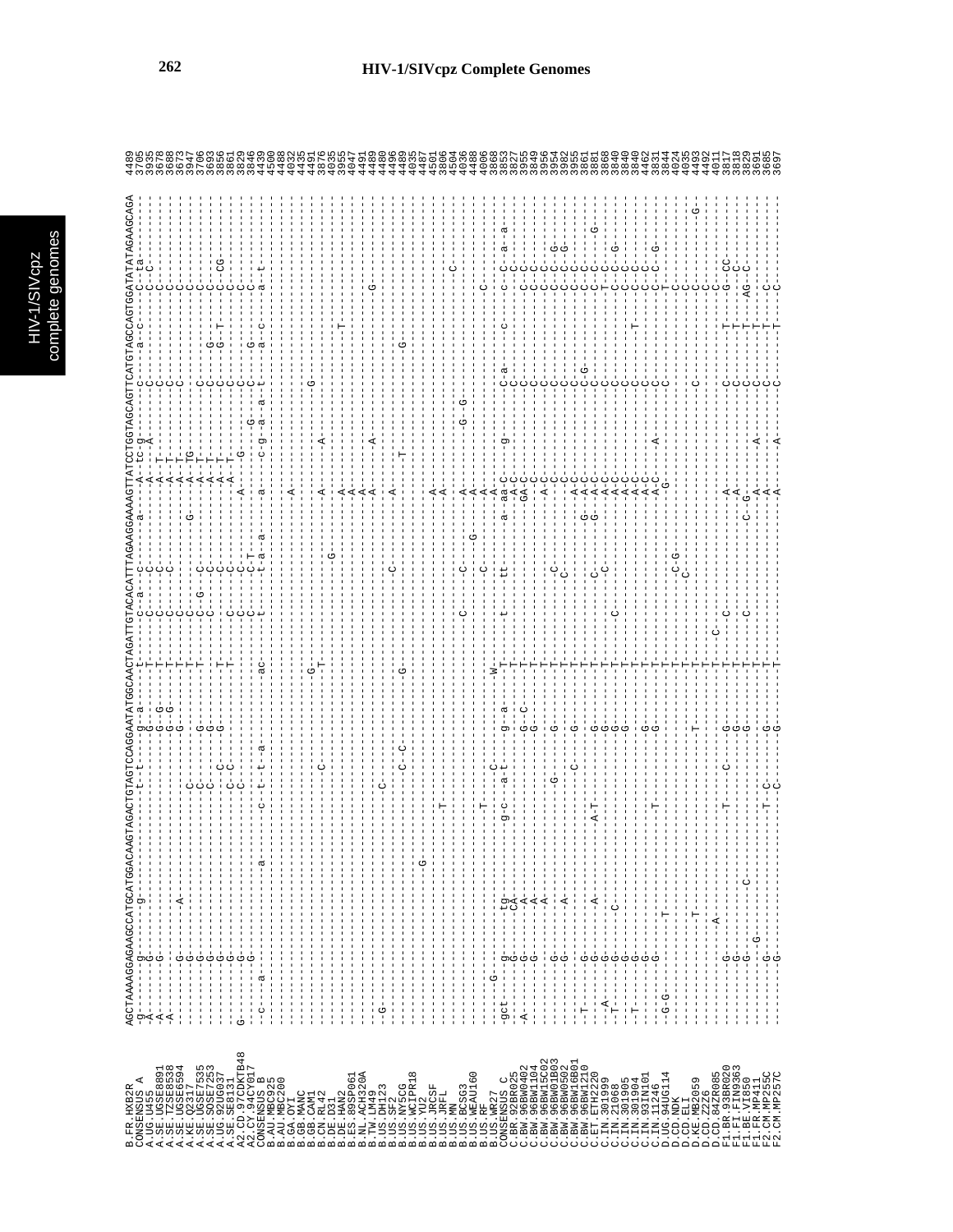| 8 תיום 2000 מסמס 2000 000 תוקש 2000 תוכן 4 000 משפח מקומ 2000 המסמכ 2000 המסמכ 2000 המסמכ 2000 000 000 000 000<br>שלום 2000 000 000 000 000 000 תוקש 2000 תוכן 4 000 000 000 המסמכ 2000 המסמכ 2000 המסמכ 2000 000 000 000 000                                                                                                                                                                                                                                                                                                                                                                                                                                                                                                                                                                                                                                                                                                                                                                                                                                                                                                                                                                                                                                                                                                                                                                                                                                                                                                                                                                                                                                                                                                                                                                                                                                                 | 433344                                                                                                                                                                                                                                                                                                                                                                                                                                                                                                                                                                                                                                                                                                                              |
|-------------------------------------------------------------------------------------------------------------------------------------------------------------------------------------------------------------------------------------------------------------------------------------------------------------------------------------------------------------------------------------------------------------------------------------------------------------------------------------------------------------------------------------------------------------------------------------------------------------------------------------------------------------------------------------------------------------------------------------------------------------------------------------------------------------------------------------------------------------------------------------------------------------------------------------------------------------------------------------------------------------------------------------------------------------------------------------------------------------------------------------------------------------------------------------------------------------------------------------------------------------------------------------------------------------------------------------------------------------------------------------------------------------------------------------------------------------------------------------------------------------------------------------------------------------------------------------------------------------------------------------------------------------------------------------------------------------------------------------------------------------------------------------------------------------------------------------------------------------------------------|-------------------------------------------------------------------------------------------------------------------------------------------------------------------------------------------------------------------------------------------------------------------------------------------------------------------------------------------------------------------------------------------------------------------------------------------------------------------------------------------------------------------------------------------------------------------------------------------------------------------------------------------------------------------------------------------------------------------------------------|
| ! 수수요요<br>(1)<br>HUUU                                                                                                                                                                                                                                                                                                                                                                                                                                                                                                                                                                                                                                                                                                                                                                                                                                                                                                                                                                                                                                                                                                                                                                                                                                                                                                                                                                                                                                                                                                                                                                                                                                                                                                                                                                                                                                                         | υ υ<br>ひひひ                                                                                                                                                                                                                                                                                                                                                                                                                                                                                                                                                                                                                                                                                                                          |
| ↻<br>$A \land A$<br><b>ひひひひひひひひひひひひひひ</b><br>$1 - 1 - 1 - 1 - 1$<br>$\blacksquare$<br>. ° ° ° ° ° ° ° ° ° ° ° ° ° ° °                                                                                                                                                                                                                                                                                                                                                                                                                                                                                                                                                                                                                                                                                                                                                                                                                                                                                                                                                                                                                                                                                                                                                                                                                                                                                                                                                                                                                                                                                                                                                                                                                                                                                                                                                         |                                                                                                                                                                                                                                                                                                                                                                                                                                                                                                                                                                                                                                                                                                                                     |
| ロート<br>머니터먼<br>AAAAH<br>ፈ ⊄<br>$\triangle$ $\triangle$<br>2222                                                                                                                                                                                                                                                                                                                                                                                                                                                                                                                                                                                                                                                                                                                                                                                                                                                                                                                                                                                                                                                                                                                                                                                                                                                                                                                                                                                                                                                                                                                                                                                                                                                                                                                                                                                                                | C) C) C) C) C)<br>ひ ひ ひ                                                                                                                                                                                                                                                                                                                                                                                                                                                                                                                                                                                                                                                                                                             |
| <u> ひ ひ ひ ひ ひ ひ</u><br>AAAAA<br>AAAA<br>A A A<br>ರ⊂ <⊂ <<br>ひひひひ                                                                                                                                                                                                                                                                                                                                                                                                                                                                                                                                                                                                                                                                                                                                                                                                                                                                                                                                                                                                                                                                                                                                                                                                                                                                                                                                                                                                                                                                                                                                                                                                                                                                                                                                                                                                              | よよよよしし<br>КК<br>$\begin{array}{c} 1 & 1 \\ 1 & 1 \end{array}$<br>$\overline{A}$<br>⊄⊄⊄⊄<br>てつてり<br>エーてりてり                                                                                                                                                                                                                                                                                                                                                                                                                                                                                                                                                                                                                           |
| <b>.</b><br>UU I<br>ひ<br>ひひひひ<br>ひひひひ                                                                                                                                                                                                                                                                                                                                                                                                                                                                                                                                                                                                                                                                                                                                                                                                                                                                                                                                                                                                                                                                                                                                                                                                                                                                                                                                                                                                                                                                                                                                                                                                                                                                                                                                                                                                                                         | ひひひひ<br>.<br>ひひひひ                                                                                                                                                                                                                                                                                                                                                                                                                                                                                                                                                                                                                                                                                                                   |
|                                                                                                                                                                                                                                                                                                                                                                                                                                                                                                                                                                                                                                                                                                                                                                                                                                                                                                                                                                                                                                                                                                                                                                                                                                                                                                                                                                                                                                                                                                                                                                                                                                                                                                                                                                                                                                                                               | O                                                                                                                                                                                                                                                                                                                                                                                                                                                                                                                                                                                                                                                                                                                                   |
| てりてり<br>! ७ ७ ७ ७<br>$A-G$<br>AG-<br><b>ひひひひひひひひひ</b><br>ひ ひ コ<br>ひひひ                                                                                                                                                                                                                                                                                                                                                                                                                                                                                                                                                                                                                                                                                                                                                                                                                                                                                                                                                                                                                                                                                                                                                                                                                                                                                                                                                                                                                                                                                                                                                                                                                                                                                                                                                                                                         | ひ<br>てりてりてり<br>ΗU                                                                                                                                                                                                                                                                                                                                                                                                                                                                                                                                                                                                                                                                                                                   |
| $-GB-$<br>$-\frac{6}{1}$<br>J                                                                                                                                                                                                                                                                                                                                                                                                                                                                                                                                                                                                                                                                                                                                                                                                                                                                                                                                                                                                                                                                                                                                                                                                                                                                                                                                                                                                                                                                                                                                                                                                                                                                                                                                                                                                                                                 | $\frac{1}{\sqrt{2}}$<br>ن<br>ا<br>ا<br>C<br>ŧ<br>ひ                                                                                                                                                                                                                                                                                                                                                                                                                                                                                                                                                                                                                                                                                  |
| AGCTAAAAGGAGAAGCCATGCATGGACAAG<br>--T--------G----------------------<br>$-1$<br>$-1$<br>$-1$<br>$-1$<br>$-1$<br>$-1$<br>$-1$<br>$-1$<br>$-1$<br>$-1$<br>$-1$<br>$-1$<br>$\begin{bmatrix} 1 & 1 & 1 \\ 1 & 1 & 1 \\ 1 & 1 & 1 \\ 1 & 1 & 1 \\ 1 & 1 & 1 \\ 1 & 1 & 1 \\ 1 & 1 & 1 \\ 1 & 1 & 1 \\ 1 & 1 & 1 \\ 1 & 1 & 1 \\ 1 & 1 & 1 \\ 1 & 1 & 1 \\ 1 & 1 & 1 \\ 1 & 1 & 1 \\ 1 & 1 & 1 & 1 \\ 1 & 1 & 1 & 1 \\ 1 & 1 & 1 & 1 \\ 1 & 1 & 1 & 1 \\ 1 & 1 & 1 & 1 \\ 1 & 1 & 1 & 1 & 1 \\ 1 & 1 & 1 & 1 & $<br>$\frac{1}{2}$<br>$O - 1$<br>ţ<br>$\frac{1}{1}$<br>li<br>1<br>L<br>$\overline{\phantom{a}}$<br>$\frac{1}{2}$<br>$\frac{1}{1}$<br>Ţ<br>$\blacksquare$<br>$\frac{1}{1}$<br>$\mathbf{I}$<br>ł<br>л.<br>j.<br>$\frac{1}{1}$<br>$\frac{1}{1}$<br>j<br>$\frac{1}{1}$<br>$\frac{1}{1}$<br>$-4$<br>$-4$<br>ł<br>Ŧ<br>$-4 - 4 - T$<br>ł<br>$\mathbf{I}$<br>$\begin{array}{c} \begin{array}{c} \begin{array}{c} \begin{array}{c} \begin{array}{c} \end{array} \\ \end{array} \\ \begin{array}{c} \end{array} \\ \begin{array}{c} \end{array} \end{array} \end{array} \end{array}$<br>$\begin{bmatrix} 1 \\ 1 \\ 1 \\ 1 \end{bmatrix}$<br>$\begin{bmatrix} 1 \\ 1 \\ 1 \\ 1 \end{bmatrix}$<br>턱<br>Ĥ<br>$\begin{array}{c} 1 \\ 1 \\ 1 \end{array}$<br>$\overline{\phantom{a}}$<br>$\blacksquare$<br>÷ee<br>¦¦¦<br>۲<br>ا<br>$\frac{1}{2}$<br>$\frac{1}{1}$<br>부<br>$\overline{1}$<br>п<br>п<br>T.<br>$\mathsf I$<br>$\mathbf I$<br>$\frac{1}{G} - - \frac{1}{G}$<br>J.<br>寸土<br>$\mathsf I$<br>$\mathsf I$<br>$\,$ I<br>$\mathsf I$<br>$\,$ I<br>$\mathsf I$<br>$\mathsf I$<br>$\,$ I<br>$\mathsf I$<br>$\mathbf{I} = \mathbf{I}$<br>÷į.<br>$\frac{1}{1}$<br>44<br>$\mathbb{R}^n$<br>T<br>Ţ<br>$\overline{\phantom{a}}$<br>$-1$ $-1$ $-1$<br>$\blacksquare$<br>$\blacksquare$<br>$\mathbf{I}$<br>$\mathbf{I}$<br>-1<br>$\blacksquare$<br>$\mathbf{L}$<br>$\frac{1}{1}$<br>Ţ | $-1 - 1$<br>ပ် ပုံ<br>   <br>   <br>U<br>$\blacksquare$<br>т<br>$-1$ $-1$ $-1$<br>Ť.<br>ï<br>Ξ<br>$\frac{1}{1}$<br>$-4 -$<br>$\mathsf I$<br>$\frac{1}{1}$<br>J<br>$\frac{1}{1}$<br>ł<br>ပှ<br>Σ<br>$\begin{array}{c}\n1 \\ 1 \\ 1 \\ 1\n\end{array}$<br>$\frac{1}{1}$<br>$-1$ – $-1$<br>$-1 - 4$<br>$\begin{array}{c} 1 \\ 1 \\ 1 \\ 1 \end{array}$<br>$\frac{1}{1}$<br>$\begin{array}{c} \frac{1}{2} \\ \frac{1}{2} \end{array}$<br>ţ<br>$\frac{1}{1}$<br>$\frac{1}{11}$<br>К<br>$\frac{1}{2}$<br>ပ် ပုံ<br>   <br>Ħ<br>$\frac{1}{1}$<br>j.<br>囯<br>Ι.<br>$\mathbf{I}$<br>$\frac{1}{4}$                                                                                                                                            |
| $-1$<br>111<br>L.<br>ひ<br>ひ<br>ひ<br>ひ<br><b>ひひひひひ</b><br>க்க்க<br>ひ<br>ひひひひひ<br>ひ<br>ひ<br>ひ<br>ひ<br>ひ<br>ひ<br>ひ<br>$\frac{1}{1}$<br>Ť<br>$\frac{1}{1}$<br>ĬΙ<br>$\frac{1}{1}$<br>$\begin{bmatrix} 1 & 1 & 1 & 1 & 1 \\ 1 & 1 & 1 & 1 & 1 \\ 1 & 1 & 1 & 1 & 1 \\ 1 & 1 & 1 & 1 & 1 \\ 1 & 1 & 1 & 1 & 1 \\ 1 & 1 & 1 & 1 & 1 \\ 1 & 1 & 1 & 1 & 1 \\ 1 & 1 & 1 & 1 & 1 \\ 1 & 1 & 1 & 1 & 1 \\ 1 & 1 & 1 & 1 & 1 \\ 1 & 1 & 1 & 1 & 1 \\ 1 & 1 & 1 & 1 & 1 \\ 1 & 1 & 1 & 1 & 1 \\ 1 & 1 & 1 & 1 & 1 \\ 1 & $<br>ŧ<br>÷<br>Ť<br>H<br>$\mathbf{I}$<br>$\blacksquare$<br>$-1 - 9$<br>ن<br>۱<br>п<br>п<br>$\frac{1}{1}$<br>ı<br>- 1<br>Î<br>ï.<br>L<br>$\overline{\phantom{a}}$<br>J.<br>$\frac{1}{1}$<br>$\,$ I<br>$\overline{\phantom{a}}$<br>$\overline{\phantom{a}}$<br>$\mathsf I$<br>Ţ<br>I.<br>$-1$<br>J.<br>1<br>I<br>$\overline{\phantom{a}}$<br>1<br>$-TA$ --<br>$-TA$ --<br>$-TA$ -<br>$\begin{array}{c} \hline \end{array}$<br>J,<br>Ţ<br>Ţ<br>$-AT - -$<br>$-A$ -<br>$\frac{1}{1}$<br>÷,<br>т<br>H<br>л<br>J.<br>$-TA-$<br>Ť<br>ï.<br>J,<br>$\,$ I<br>$\pm 1$<br>$\alpha \leq \alpha$<br>$\mathsf I$                                                                                                                                                                                                                                                                                                                                                                                                                                                                                                                                                                                                                                                                                                                                                                | $-1 - 0 - 1$<br>п<br>ひ<br>ひ<br><b>9</b> - - - - - - - -<br>$- - - - - -$<br>j.<br>ひ<br>ひ<br>U<br>Ť<br>I<br>Ă.<br>$-1$<br>$-1$<br>$-1$<br>$-1$<br>$-1$<br>$-1$<br>$-1$<br>$\begin{array}{c} \rule{0pt}{2.5ex} \rule{0pt}{2.5ex} \rule{0pt}{2.5ex} \rule{0pt}{2.5ex} \rule{0pt}{2.5ex} \rule{0pt}{2.5ex} \rule{0pt}{2.5ex} \rule{0pt}{2.5ex} \rule{0pt}{2.5ex} \rule{0pt}{2.5ex} \rule{0pt}{2.5ex} \rule{0pt}{2.5ex} \rule{0pt}{2.5ex} \rule{0pt}{2.5ex} \rule{0pt}{2.5ex} \rule{0pt}{2.5ex} \rule{0pt}{2.5ex} \rule{0pt}{2.5ex} \rule{0pt}{2.5ex} \rule{0$<br>$\mathbf{I}$<br>Ť<br>J<br>ن<br>۱<br>$\frac{1}{1}$<br>$A - - - - -$<br>ï<br>≃<br>$- - - - - - -$<br>$- -C - -$<br>$\frac{1}{1}$<br>J<br>ł<br>$-CG$<br>j.<br>ن<br>ا<br>O |
| $\begin{smallmatrix} \text{0} & \text{0} & \text{0} & \text{0} & \text{0} & \text{0} & \text{0} & \text{0} & \text{0} & \text{0} & \text{0} & \text{0} & \text{0} & \text{0} & \text{0} & \text{0} & \text{0} & \text{0} & \text{0} & \text{0} & \text{0} & \text{0} & \text{0} & \text{0} & \text{0} & \text{0} & \text{0} & \text{0} & \text{0} & \text{0} & \text{0} & \text{0} & \text{0} & \text{0} & \text{0} & \text{0$<br>. FR. HXB2R<br>. BE. DRCBL<br>四ひ                                                                                                                                                                                                                                                                                                                                                                                                                                                                                                                                                                                                                                                                                                                                                                                                                                                                                                                                                                                                                                                                                                                                                                                                                                                                                                                                                                                                            | CPZ.CD.SIVCPZANT<br>Integrase                                                                                                                                                                                                                                                                                                                                                                                                                                                                                                                                                                                                                                                                                                       |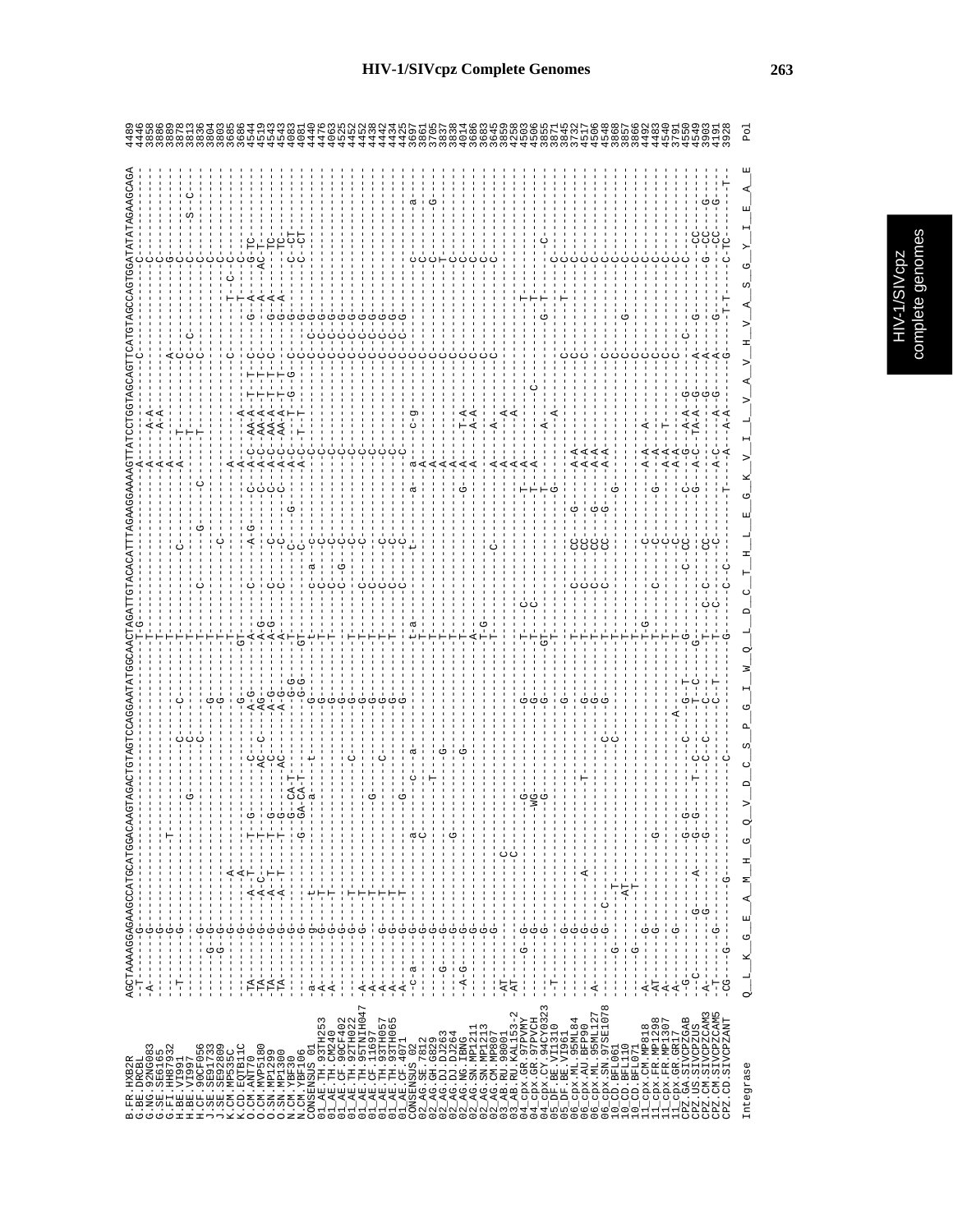| $\begin{small} \texttt{AGT} \texttt{M} \texttt{M} \texttt{M} \texttt{M} \texttt{M} \texttt{M} \texttt{M} \texttt{M} \texttt{M} \texttt{M} \texttt{M} \texttt{M} \texttt{M} \texttt{M} \texttt{M} \texttt{M} \texttt{M} \texttt{M} \texttt{M} \texttt{M} \texttt{M} \texttt{M} \texttt{M} \texttt{M} \texttt{M} \texttt{M} \texttt{M} \texttt{M} \texttt{M} \texttt{M} \texttt{M} \texttt{M} \texttt{M} \texttt{M} \texttt{$ |                                                                                                                                                                                                       |  |                      |                                                                                                                                       |  |
|-----------------------------------------------------------------------------------------------------------------------------------------------------------------------------------------------------------------------------------------------------------------------------------------------------------------------------------------------------------------------------------------------------------------------------|-------------------------------------------------------------------------------------------------------------------------------------------------------------------------------------------------------|--|----------------------|---------------------------------------------------------------------------------------------------------------------------------------|--|
|                                                                                                                                                                                                                                                                                                                                                                                                                             |                                                                                                                                                                                                       |  |                      |                                                                                                                                       |  |
|                                                                                                                                                                                                                                                                                                                                                                                                                             |                                                                                                                                                                                                       |  |                      |                                                                                                                                       |  |
|                                                                                                                                                                                                                                                                                                                                                                                                                             |                                                                                                                                                                                                       |  | あんでん                 |                                                                                                                                       |  |
|                                                                                                                                                                                                                                                                                                                                                                                                                             |                                                                                                                                                                                                       |  |                      |                                                                                                                                       |  |
|                                                                                                                                                                                                                                                                                                                                                                                                                             |                                                                                                                                                                                                       |  |                      |                                                                                                                                       |  |
|                                                                                                                                                                                                                                                                                                                                                                                                                             |                                                                                                                                                                                                       |  |                      |                                                                                                                                       |  |
|                                                                                                                                                                                                                                                                                                                                                                                                                             |                                                                                                                                                                                                       |  |                      |                                                                                                                                       |  |
|                                                                                                                                                                                                                                                                                                                                                                                                                             |                                                                                                                                                                                                       |  |                      |                                                                                                                                       |  |
|                                                                                                                                                                                                                                                                                                                                                                                                                             |                                                                                                                                                                                                       |  | မှ မှ မှ             | みみみみみみみみみみ                                                                                                                            |  |
|                                                                                                                                                                                                                                                                                                                                                                                                                             |                                                                                                                                                                                                       |  |                      |                                                                                                                                       |  |
|                                                                                                                                                                                                                                                                                                                                                                                                                             |                                                                                                                                                                                                       |  |                      |                                                                                                                                       |  |
|                                                                                                                                                                                                                                                                                                                                                                                                                             |                                                                                                                                                                                                       |  |                      |                                                                                                                                       |  |
|                                                                                                                                                                                                                                                                                                                                                                                                                             |                                                                                                                                                                                                       |  |                      |                                                                                                                                       |  |
|                                                                                                                                                                                                                                                                                                                                                                                                                             |                                                                                                                                                                                                       |  |                      | ובבודובובובונו<br>לא אישי לא אין אישי לא אישי<br>לא אישי לא אין אישי לא אישי<br>לא אישי לא אישי לא אישי<br>לא היו לא וא וא וא לא אישי |  |
|                                                                                                                                                                                                                                                                                                                                                                                                                             |                                                                                                                                                                                                       |  |                      |                                                                                                                                       |  |
|                                                                                                                                                                                                                                                                                                                                                                                                                             |                                                                                                                                                                                                       |  |                      |                                                                                                                                       |  |
|                                                                                                                                                                                                                                                                                                                                                                                                                             |                                                                                                                                                                                                       |  |                      |                                                                                                                                       |  |
|                                                                                                                                                                                                                                                                                                                                                                                                                             | .                                                                                                                                                                                                     |  |                      |                                                                                                                                       |  |
|                                                                                                                                                                                                                                                                                                                                                                                                                             |                                                                                                                                                                                                       |  |                      |                                                                                                                                       |  |
|                                                                                                                                                                                                                                                                                                                                                                                                                             |                                                                                                                                                                                                       |  |                      |                                                                                                                                       |  |
|                                                                                                                                                                                                                                                                                                                                                                                                                             |                                                                                                                                                                                                       |  |                      |                                                                                                                                       |  |
|                                                                                                                                                                                                                                                                                                                                                                                                                             |                                                                                                                                                                                                       |  |                      |                                                                                                                                       |  |
|                                                                                                                                                                                                                                                                                                                                                                                                                             |                                                                                                                                                                                                       |  |                      |                                                                                                                                       |  |
|                                                                                                                                                                                                                                                                                                                                                                                                                             |                                                                                                                                                                                                       |  |                      |                                                                                                                                       |  |
|                                                                                                                                                                                                                                                                                                                                                                                                                             |                                                                                                                                                                                                       |  |                      |                                                                                                                                       |  |
| .<br><u>  999999     999   9   1</u><br><u>                     </u><br>111111                                                                                                                                                                                                                                                                                                                                              |                                                                                                                                                                                                       |  |                      |                                                                                                                                       |  |
|                                                                                                                                                                                                                                                                                                                                                                                                                             |                                                                                                                                                                                                       |  |                      |                                                                                                                                       |  |
| $\overline{\phantom{a}}$                                                                                                                                                                                                                                                                                                                                                                                                    | $\mathsf I$<br>I<br>$\overline{\phantom{a}}$<br>$\blacksquare$<br>$\overline{\phantom{a}}$<br>I<br>$\blacksquare$<br>J.                                                                               |  |                      |                                                                                                                                       |  |
| $\blacksquare$<br>$\mathbf{I}$                                                                                                                                                                                                                                                                                                                                                                                              | $\mathbf{I}$<br>$\mathbf{I}$                                                                                                                                                                          |  |                      |                                                                                                                                       |  |
| $1 - 1 - 1 - 1$<br>- 11                                                                                                                                                                                                                                                                                                                                                                                                     | $\mathbf{1}$ $\mathbf{1}$ $\mathbf{1}$<br>$1 - 1 - 1 - 1$<br>$\mathcal{A}$    <br>$\mathbf{L}$<br>$\mathbb{R}^n$<br>计卡卡                                                                               |  |                      |                                                                                                                                       |  |
| $\Box$                                                                                                                                                                                                                                                                                                                                                                                                                      |                                                                                                                                                                                                       |  |                      |                                                                                                                                       |  |
| $\perp$<br>$\mathsf I$<br>$\mathsf I$<br>$\mathbf{I}$<br>-1                                                                                                                                                                                                                                                                                                                                                                 | $\blacksquare$<br>$\blacksquare$                                                                                                                                                                      |  |                      |                                                                                                                                       |  |
| Ι.<br>$1 - 1 - 1 - 1 - 1$<br>$1 - 1 - 1$<br>Ţ<br>$\mathbf{I}$<br>$\mathbf{I}$<br>п                                                                                                                                                                                                                                                                                                                                          | $\mathbf{I} = \mathbf{I}$<br>$1 - 1 - 1 - 1$<br>$\begin{array}{cccccccccc} 1 & 1 & 1 & 1 & 1 \end{array}$<br>Ħ                                                                                        |  |                      |                                                                                                                                       |  |
| $\mathbf{I}$<br>- 1<br>$\mathbf{I}$<br>-1                                                                                                                                                                                                                                                                                                                                                                                   |                                                                                                                                                                                                       |  |                      |                                                                                                                                       |  |
| $\mathbf{I}$<br>т<br>-1<br>$\mathbf I$                                                                                                                                                                                                                                                                                                                                                                                      | ו טו<br>$\pm 1$<br>T                                                                                                                                                                                  |  |                      |                                                                                                                                       |  |
| $\mathbf{1}$                                                                                                                                                                                                                                                                                                                                                                                                                | $\mathbf{I}$                                                                                                                                                                                          |  |                      |                                                                                                                                       |  |
| ---------------<br>.<br>.<br>1 1 1 1 1 1 1 0 0 0 0 0 0 0 0 0<br>$1 - 1 - 1$<br>$\mathbf{I}$                                                                                                                                                                                                                                                                                                                                 | $\blacksquare$<br>.<br>$\pm 1$<br>A                                                                                                                                                                   |  |                      |                                                                                                                                       |  |
| $\mathbb{I}$<br>$\blacksquare$                                                                                                                                                                                                                                                                                                                                                                                              | 1<br>-1                                                                                                                                                                                               |  |                      |                                                                                                                                       |  |
|                                                                                                                                                                                                                                                                                                                                                                                                                             | $\mathbf{1}$ $\mathbf{1}$ $\mathbf{1}$<br>$\mathbf{I}$                                                                                                                                                |  |                      |                                                                                                                                       |  |
| $\pm$                                                                                                                                                                                                                                                                                                                                                                                                                       |                                                                                                                                                                                                       |  |                      |                                                                                                                                       |  |
| $\mathbf{I}$                                                                                                                                                                                                                                                                                                                                                                                                                | $\mathbf{I}$                                                                                                                                                                                          |  |                      |                                                                                                                                       |  |
| $\mathbf{L}$<br>$\pm$ $\pm$                                                                                                                                                                                                                                                                                                                                                                                                 | $\blacksquare$<br>$\mathbf{I}$<br>みみみみ                                                                                                                                                                |  |                      |                                                                                                                                       |  |
| $\mathbb T$<br>- 11<br>$\mathbf{I}$<br>$1 - 1$                                                                                                                                                                                                                                                                                                                                                                              | -1                                                                                                                                                                                                    |  |                      |                                                                                                                                       |  |
| $\blacksquare$<br>$\blacksquare$                                                                                                                                                                                                                                                                                                                                                                                            | $\mathbf{I}$                                                                                                                                                                                          |  |                      |                                                                                                                                       |  |
| $\blacksquare$<br>- 1<br>$\blacksquare$<br>- 1<br>$\overline{\phantom{a}}$<br>$\blacksquare$                                                                                                                                                                                                                                                                                                                                | $1 - 1 - 1$<br>$\blacksquare$                                                                                                                                                                         |  |                      |                                                                                                                                       |  |
| $\blacksquare$<br>$\mathbb T$<br>$\mathbf{I}$<br>п.<br>$\mathbb T$                                                                                                                                                                                                                                                                                                                                                          | $\blacksquare$<br>$\mathbf{I}$                                                                                                                                                                        |  |                      |                                                                                                                                       |  |
| $\blacksquare$                                                                                                                                                                                                                                                                                                                                                                                                              | <b>TIIII</b><br>$\blacksquare$                                                                                                                                                                        |  |                      |                                                                                                                                       |  |
| $\blacksquare$<br>$\mathbf{I} = \mathbf{I}$<br>$\mathbf{1}$<br>$\mathbf{1}$<br>$\mathbf{1}$                                                                                                                                                                                                                                                                                                                                 | $\mathbf{I}$                                                                                                                                                                                          |  |                      |                                                                                                                                       |  |
| $\blacksquare$<br>$1 - 1 - 1$                                                                                                                                                                                                                                                                                                                                                                                               | $1 \cdot 1 \cdot 1$                                                                                                                                                                                   |  |                      |                                                                                                                                       |  |
| $\blacksquare$<br>$\blacksquare$<br>$\blacksquare$<br>$\blacksquare$                                                                                                                                                                                                                                                                                                                                                        | $\Box$<br>$\blacksquare$                                                                                                                                                                              |  |                      |                                                                                                                                       |  |
| - 1<br>п.<br>п.                                                                                                                                                                                                                                                                                                                                                                                                             | -1                                                                                                                                                                                                    |  |                      |                                                                                                                                       |  |
| - 1<br>$\mathbf I$<br>$1 - 1 - 1$                                                                                                                                                                                                                                                                                                                                                                                           | $\mathbf{I}$<br>$\mathbf{I}$                                                                                                                                                                          |  |                      |                                                                                                                                       |  |
| .<br><b>TELEVISION</b><br>$\Box$<br>$-1$<br>$1 - 1 - 1 - 1$<br>$\blacksquare$<br>$U U U U U + U$<br>$\frac{1}{2}$                                                                                                                                                                                                                                                                                                           | т.<br>RARARARA<br>11 21 31 22 24 24 24 24 25 26 26 27 28 24 25 26 27<br>ו קיקוריקיה קיקוריקיה וקיקוריה ויקובו<br>בין הרובה הרובה הרובה ויקובות הרובה הרובה<br>בין הרובה הרובה הרובה הרובה הרובה הרובה |  | <b>UUUUUUUUUUUUU</b> | AAAAAAAAAAAAAAA                                                                                                                       |  |
| $\mathbf{I}$                                                                                                                                                                                                                                                                                                                                                                                                                | $\mathbf{I}$                                                                                                                                                                                          |  |                      |                                                                                                                                       |  |
| $\blacksquare$<br>$\mathbf{I}$<br>$\blacksquare$<br>$\blacksquare$<br>$\blacksquare$                                                                                                                                                                                                                                                                                                                                        | $\mathbf{I}$                                                                                                                                                                                          |  |                      |                                                                                                                                       |  |
|                                                                                                                                                                                                                                                                                                                                                                                                                             |                                                                                                                                                                                                       |  |                      |                                                                                                                                       |  |
| $\Box$<br>$1 - 1$<br>$\Box$<br>$\Box$<br>$\mathbf{1}$<br>$\mathbf{I} = \mathbf{I}$                                                                                                                                                                                                                                                                                                                                          | $1 - 1$                                                                                                                                                                                               |  |                      |                                                                                                                                       |  |
|                                                                                                                                                                                                                                                                                                                                                                                                                             |                                                                                                                                                                                                       |  |                      |                                                                                                                                       |  |
| $\overline{\phantom{a}}$<br>$\blacksquare$<br>$\perp$<br>$\mathbf{1}$<br>$\mathbf{I}$<br>J.<br>J.<br>$\mathbf{I}$<br>$\blacksquare$                                                                                                                                                                                                                                                                                         |                                                                                                                                                                                                       |  |                      |                                                                                                                                       |  |
| $1 + 1 + 1$<br>$1 - 1 - 1$<br>$\blacksquare$<br>$\blacksquare$<br>$\blacksquare$<br>-1<br>$\mathbf{I}$<br>$\mathbb T$<br>$\mathbf{I}$                                                                                                                                                                                                                                                                                       |                                                                                                                                                                                                       |  |                      |                                                                                                                                       |  |
| $1 - 1$<br>$\blacksquare$<br>- 1<br>$1 - 1 - 1$<br>$\mathbf{I}$<br>$\blacksquare$<br>$\mathbf{I}$<br>$\blacksquare$<br>- 1<br>$\mathbb{R}^n$<br>- 1                                                                                                                                                                                                                                                                         | $\overline{A}$                                                                                                                                                                                        |  |                      |                                                                                                                                       |  |
| $\perp$<br>$1 - 1 - 1 - 1 - 1$<br>$\mathbf{I}$<br>$\mathbf{I}$<br>$\blacksquare$<br>Ι.<br>$\blacksquare$<br>$1 + 1 + 1 + 1$<br>- 1<br>$\mathbf{I}$<br>$\mathbf{I}$<br>-1<br>J.                                                                                                                                                                                                                                              | .<br>.<br>111111<br>$\mathbf{I}$<br>.<br>$  1 +   1  $                                                                                                                                                |  |                      |                                                                                                                                       |  |
| $\blacksquare$<br>$\blacksquare$<br>$1 - 1$<br>$\blacksquare$<br>$\blacksquare$<br>$\mathbf{I}$<br>-11<br>Ι.<br>$\mathbf{I}$<br>H.<br>Ш.                                                                                                                                                                                                                                                                                    |                                                                                                                                                                                                       |  |                      |                                                                                                                                       |  |
| $\mathbf{I}$<br>$\blacksquare$<br>-1<br>$\blacksquare$<br>$\mathbf{I}$<br>$-1$<br>-1                                                                                                                                                                                                                                                                                                                                        | $\blacksquare$<br>-1<br>$\blacksquare$                                                                                                                                                                |  |                      |                                                                                                                                       |  |
| -1<br>$\mathbf{I}$<br>т<br>$\mathbf{I}$                                                                                                                                                                                                                                                                                                                                                                                     |                                                                                                                                                                                                       |  |                      |                                                                                                                                       |  |
| $\mathsf I$<br>$\blacksquare$<br>$\mathbf{I}$<br>$1 - 1$<br>1<br>-1<br>$\mathbf{I}$<br>υU<br>1<br>1<br>$\mathbf{I}$<br>-                                                                                                                                                                                                                                                                                                    | A                                                                                                                                                                                                     |  |                      |                                                                                                                                       |  |
| $\mathbb{I}$<br>$\mathbf{I}$<br>$\mathbf{I}$<br>$\mathbf{I}$<br>$\mathbf{I}$<br>л.<br>$\mathbf{I}$<br>- 1<br>$\mathbf{I}$<br>Ŧ<br>$\mathbf{I}$<br>$\mathbf{I}$                                                                                                                                                                                                                                                              | ひひ<br>IJH<br>$\blacksquare$                                                                                                                                                                           |  |                      |                                                                                                                                       |  |
| $\mathbf I$<br>$\blacksquare$<br>-1<br>$\mathbf{I}$<br>$\mathbf{I}$<br>-1<br>$\mathbf{I}$<br>$\blacksquare$<br>-1                                                                                                                                                                                                                                                                                                           | $\mathbf{I}$<br>$\mathbf{I}$                                                                                                                                                                          |  |                      |                                                                                                                                       |  |
| $\perp$<br>$\blacksquare$<br>л.<br>$\blacksquare$<br>$\mathsf I$<br>$\mathbf{I}$<br>$\mathbf{I}$<br>$\mathop{\cup}\limits_{l}^{\mathop{\textstyle\bigcup}}$<br>$\mathbf{I}$                                                                                                                                                                                                                                                 | $\mathbf{I}$<br>$\mathbf{I}$<br>-1                                                                                                                                                                    |  |                      |                                                                                                                                       |  |
| $\mathbf{I}$<br>$\mathbf{I}$<br>$\mathbf{1}$<br>$1 - 1 - 1$<br>$-1$<br>$\overline{C}$<br>$\mathbf I$<br>$\mathbf{I}$                                                                                                                                                                                                                                                                                                        | $\blacksquare$<br>THHI<br>RARRA<br>i i i i i i i                                                                                                                                                      |  |                      |                                                                                                                                       |  |
| $1 - 1$<br>$\Box$<br>$\blacksquare$<br>Ħ                                                                                                                                                                                                                                                                                                                                                                                    | $\mathbf{1}$<br>$\pm$ $\pm$<br>$\Box$                                                                                                                                                                 |  |                      |                                                                                                                                       |  |
|                                                                                                                                                                                                                                                                                                                                                                                                                             |                                                                                                                                                                                                       |  |                      |                                                                                                                                       |  |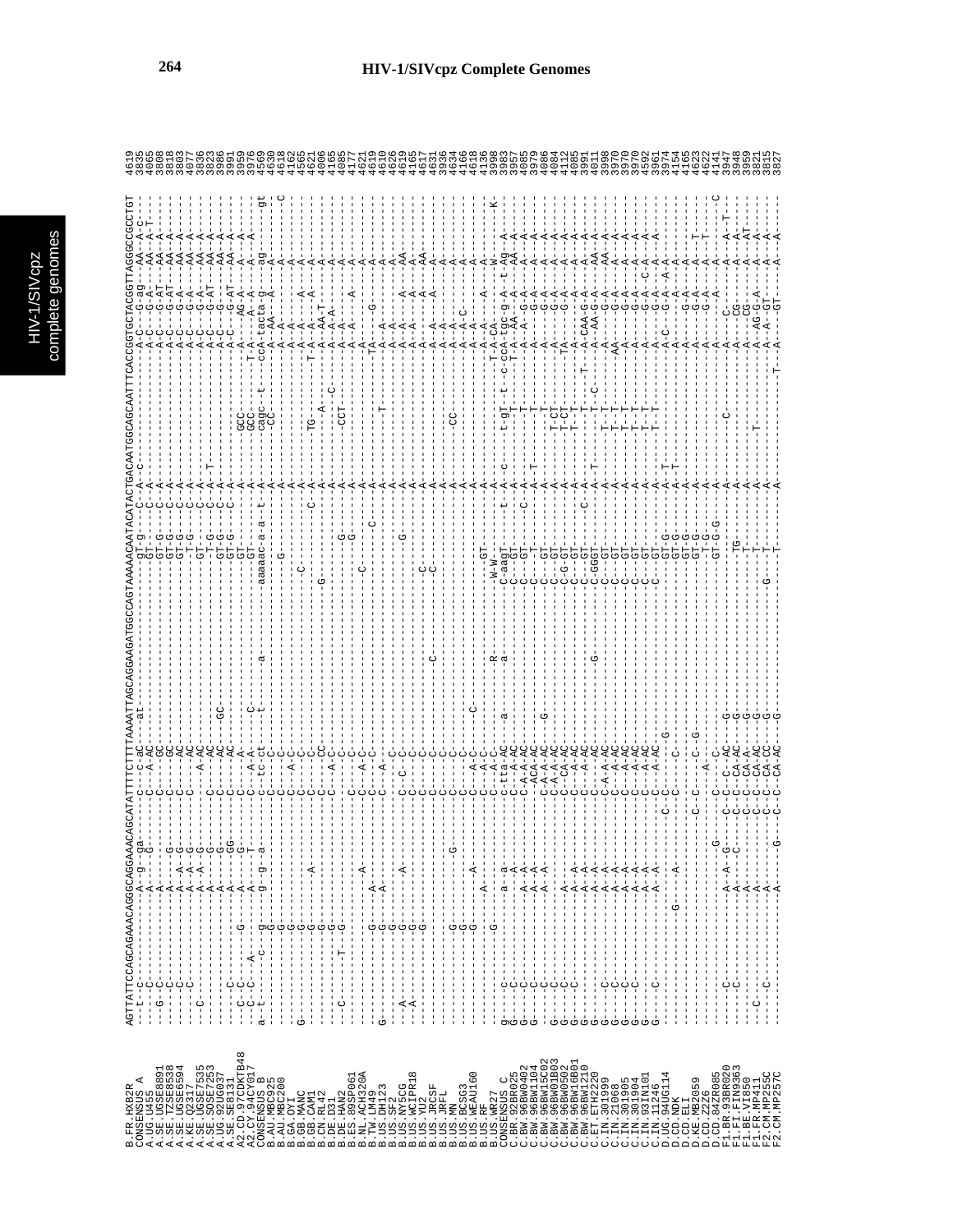| $\begin{small} \begin{smallmatrix} . & . & . & . & . & . \\ . & . & . & . & . \\ . & . & . & . & . \\ . & . & . & . & . \\ . & . & . & . & . \\ . & . & . & . & . \\ . & . & . & . & . \\ . & . & . & . & . \\ . & . & . & . & . \\ . & . & . & . & . \\ . & . & . & . & . \\ . & . & . & . & . \\ . & . & . & . & . \\ . & . & . & . & . \\ . & . & . & . & . \\ . & . & . & . & . \\ . & . & . & . & . \\ . & . & . & . & . \\ . & . & . & . & . \\ . & . & . & . & . \\ . & . & . & .$<br>ţ.<br>÷<br>Ť<br>Ť<br>Ť<br>$-4 -$<br>$- - - -$<br>ŧ<br>ŧ<br>Ť<br>$---AA$ -<br>Ť<br>$\frac{1}{1}$<br>ł<br>$   \overline{A}$<br>$-4$<br>$-4$<br>$-4$<br>$-4$<br>$-4$<br>$\begin{array}{c} -1 \\ -1 \\ 1 \end{array}$<br><b>C</b><br>-----<br>ή<br>υ<br>$\mathbb{I}$<br>$\mathsf I$<br>$\overline{\phantom{a}}$<br>$\frac{1}{1}$<br>Ţ<br>$\frac{1}{1}$<br>$\blacksquare$<br>$\frac{1}{2} - \frac{1}{2} - \frac{1}{2} - \frac{1}{2} - \frac{1}{2} - \frac{1}{2} - \frac{1}{2} - \frac{1}{2} - \frac{1}{2} - \frac{1}{2} - \frac{1}{2} - \frac{1}{2} - \frac{1}{2} - \frac{1}{2} - \frac{1}{2} - \frac{1}{2} - \frac{1}{2} - \frac{1}{2} - \frac{1}{2} - \frac{1}{2} - \frac{1}{2} - \frac{1}{2} - \frac{1}{2} - \frac{1}{2} - \frac{1}{2} - \frac{1}{2} - \frac{1}{2} - \frac{1$<br>$\begin{array}{c} 1 & 1 & 1 \\ 1 & 1 & 1 \\ 1 & 1 & 1 \\ 1 & 1 & 1 \\ 1 & 1 & 1 \\ 1 & 1 & 1 \\ 1 & 1 & 1 \\ 1 & 1 & 1 \\ 1 & 1 & 1 \\ 1 & 1 & 1 \\ 1 & 1 & 1 \\ 1 & 1 & 1 \\ 1 & 1 & 1 \\ 1 & 1 & 1 \\ 1 & 1 & 1 \\ 1 & 1 & 1 \\ 1 & 1 & 1 \\ 1 & 1 & 1 \\ 1 & 1 & 1 \\ 1 & 1 & 1 & 1 \\ 1 & 1 & 1 & 1 \\ 1 & 1 & 1 & 1 \\ 1 & 1 &$<br>$\begin{array}{c} \begin{array}{c} \begin{array}{c} \begin{array}{c} \end{array} \\ \begin{array}{c} \end{array} \\ \begin{array}{c} \end{array} \\ \begin{array}{c} \end{array} \\ \begin{array}{c} \end{array} \end{array} \end{array}$<br>$-1$<br>$-1$<br>$-1$ $-1$ $-1$<br>$\frac{1}{1}$<br>$\frac{1}{1}$<br>$\frac{1}{1}$<br>$\frac{1}{1}$<br>$\frac{1}{1}$<br>$\frac{1}{1}$<br>÷<br>Ť<br>Ť<br>$\frac{1}{1}$<br>$\frac{1}{1}$<br>Ť<br>Ť<br>Ť,<br>$A - -$<br>$- -A - -A - -$<br>$\frac{1}{1}$<br>J,<br>$\frac{1}{1}$<br>Ť<br>Ť<br>f,<br>ł<br>f,<br>п<br>$-5 - -1$<br>Ü<br>U<br>U<br>↻<br>↻<br>U<br>Ţ<br>Ţ<br>$-1 - C - C$<br>Ī<br>$-5 - -$<br>$- -A - i$<br>$\begin{bmatrix} 1 \\ 1 \\ 1 \\ 1 \end{bmatrix}$<br>$-1 - t -$<br>$\frac{1}{1}$<br>$\frac{1}{1}$<br>$\frac{1}{1}$<br>$- -A - -$<br>Ť<br>$\frac{1}{1}$<br>ţ<br>Ť<br>$\frac{1}{1}$<br>$\frac{1}{1}$<br>$\frac{1}{1}$<br>$\frac{1}{1}$<br>$\frac{1}{1}$<br>ţ<br>$\begin{bmatrix} 1 \\ 1 \\ 1 \\ 1 \end{bmatrix}$<br>$\frac{1}{2}$<br>$\frac{1}{1}$<br>$\frac{1}{1}$<br>ļ<br>$\frac{1}{1}$<br>$\frac{1}{2}$<br>$\frac{1}{1}$<br>Ť<br>I<br>U<br> <br>I.<br>J.<br>ł.<br>$\frac{1}{1}$<br>$\frac{1}{1}$<br>Í<br>ł,<br>Í<br>ï<br>ï<br>Ť.<br>$\mathbf I$<br>$\sf I$<br>п<br>Т<br>ひ<br>ı<br>$\begin{smallmatrix} \texttt{R, HXB2R}\\ \texttt{G, BZ} & \texttt{GQ} & \texttt{GQ} & \texttt{GQ} & \texttt{GQ} & \texttt{GQ} & \texttt{GQ} & \texttt{GQ} & \texttt{GQ} & \texttt{GQ} & \texttt{GQ} & \texttt{GQ} & \texttt{GQ} & \texttt{GQ} & \texttt{GQ} & \texttt{GQ} & \texttt{GQ} & \texttt{GQ} & \texttt{GQ} & \texttt{GQ} & \texttt{GQ} & \texttt{GQ} & \texttt{GQ} & \texttt{GQ} & \texttt{GQ} &$ |    |  |  |  |
|----------------------------------------------------------------------------------------------------------------------------------------------------------------------------------------------------------------------------------------------------------------------------------------------------------------------------------------------------------------------------------------------------------------------------------------------------------------------------------------------------------------------------------------------------------------------------------------------------------------------------------------------------------------------------------------------------------------------------------------------------------------------------------------------------------------------------------------------------------------------------------------------------------------------------------------------------------------------------------------------------------------------------------------------------------------------------------------------------------------------------------------------------------------------------------------------------------------------------------------------------------------------------------------------------------------------------------------------------------------------------------------------------------------------------------------------------------------------------------------------------------------------------------------------------------------------------------------------------------------------------------------------------------------------------------------------------------------------------------------------------------------------------------------------------------------------------------------------------------------------------------------------------------------------------------------------------------------------------------------------------------------------------------------------------------------------------------------------------------------------------------------------------------------------------------------------------------------------------------------------------------------------------------------------------------------------------------------------------------------------------------------------------------------------------------------------------------------------------------------------------------------------------------------------------------------------------------------------------------------------------------------------------------------------------------------------------------------------------------------------------------------------------------------------------------------------------------------------------------------------------------------------------------------------------------------------------------------------------------------------------------------------------------------------------------------------------------------------------------------------------------------------------------------------------------------------------------------------------------------------------------------------------------|----|--|--|--|
|                                                                                                                                                                                                                                                                                                                                                                                                                                                                                                                                                                                                                                                                                                                                                                                                                                                                                                                                                                                                                                                                                                                                                                                                                                                                                                                                                                                                                                                                                                                                                                                                                                                                                                                                                                                                                                                                                                                                                                                                                                                                                                                                                                                                                                                                                                                                                                                                                                                                                                                                                                                                                                                                                                                                                                                                                                                                                                                                                                                                                                                                                                                                                                                                                                                                                  |    |  |  |  |
|                                                                                                                                                                                                                                                                                                                                                                                                                                                                                                                                                                                                                                                                                                                                                                                                                                                                                                                                                                                                                                                                                                                                                                                                                                                                                                                                                                                                                                                                                                                                                                                                                                                                                                                                                                                                                                                                                                                                                                                                                                                                                                                                                                                                                                                                                                                                                                                                                                                                                                                                                                                                                                                                                                                                                                                                                                                                                                                                                                                                                                                                                                                                                                                                                                                                                  |    |  |  |  |
|                                                                                                                                                                                                                                                                                                                                                                                                                                                                                                                                                                                                                                                                                                                                                                                                                                                                                                                                                                                                                                                                                                                                                                                                                                                                                                                                                                                                                                                                                                                                                                                                                                                                                                                                                                                                                                                                                                                                                                                                                                                                                                                                                                                                                                                                                                                                                                                                                                                                                                                                                                                                                                                                                                                                                                                                                                                                                                                                                                                                                                                                                                                                                                                                                                                                                  |    |  |  |  |
|                                                                                                                                                                                                                                                                                                                                                                                                                                                                                                                                                                                                                                                                                                                                                                                                                                                                                                                                                                                                                                                                                                                                                                                                                                                                                                                                                                                                                                                                                                                                                                                                                                                                                                                                                                                                                                                                                                                                                                                                                                                                                                                                                                                                                                                                                                                                                                                                                                                                                                                                                                                                                                                                                                                                                                                                                                                                                                                                                                                                                                                                                                                                                                                                                                                                                  |    |  |  |  |
|                                                                                                                                                                                                                                                                                                                                                                                                                                                                                                                                                                                                                                                                                                                                                                                                                                                                                                                                                                                                                                                                                                                                                                                                                                                                                                                                                                                                                                                                                                                                                                                                                                                                                                                                                                                                                                                                                                                                                                                                                                                                                                                                                                                                                                                                                                                                                                                                                                                                                                                                                                                                                                                                                                                                                                                                                                                                                                                                                                                                                                                                                                                                                                                                                                                                                  |    |  |  |  |
|                                                                                                                                                                                                                                                                                                                                                                                                                                                                                                                                                                                                                                                                                                                                                                                                                                                                                                                                                                                                                                                                                                                                                                                                                                                                                                                                                                                                                                                                                                                                                                                                                                                                                                                                                                                                                                                                                                                                                                                                                                                                                                                                                                                                                                                                                                                                                                                                                                                                                                                                                                                                                                                                                                                                                                                                                                                                                                                                                                                                                                                                                                                                                                                                                                                                                  |    |  |  |  |
|                                                                                                                                                                                                                                                                                                                                                                                                                                                                                                                                                                                                                                                                                                                                                                                                                                                                                                                                                                                                                                                                                                                                                                                                                                                                                                                                                                                                                                                                                                                                                                                                                                                                                                                                                                                                                                                                                                                                                                                                                                                                                                                                                                                                                                                                                                                                                                                                                                                                                                                                                                                                                                                                                                                                                                                                                                                                                                                                                                                                                                                                                                                                                                                                                                                                                  |    |  |  |  |
|                                                                                                                                                                                                                                                                                                                                                                                                                                                                                                                                                                                                                                                                                                                                                                                                                                                                                                                                                                                                                                                                                                                                                                                                                                                                                                                                                                                                                                                                                                                                                                                                                                                                                                                                                                                                                                                                                                                                                                                                                                                                                                                                                                                                                                                                                                                                                                                                                                                                                                                                                                                                                                                                                                                                                                                                                                                                                                                                                                                                                                                                                                                                                                                                                                                                                  |    |  |  |  |
|                                                                                                                                                                                                                                                                                                                                                                                                                                                                                                                                                                                                                                                                                                                                                                                                                                                                                                                                                                                                                                                                                                                                                                                                                                                                                                                                                                                                                                                                                                                                                                                                                                                                                                                                                                                                                                                                                                                                                                                                                                                                                                                                                                                                                                                                                                                                                                                                                                                                                                                                                                                                                                                                                                                                                                                                                                                                                                                                                                                                                                                                                                                                                                                                                                                                                  |    |  |  |  |
|                                                                                                                                                                                                                                                                                                                                                                                                                                                                                                                                                                                                                                                                                                                                                                                                                                                                                                                                                                                                                                                                                                                                                                                                                                                                                                                                                                                                                                                                                                                                                                                                                                                                                                                                                                                                                                                                                                                                                                                                                                                                                                                                                                                                                                                                                                                                                                                                                                                                                                                                                                                                                                                                                                                                                                                                                                                                                                                                                                                                                                                                                                                                                                                                                                                                                  |    |  |  |  |
|                                                                                                                                                                                                                                                                                                                                                                                                                                                                                                                                                                                                                                                                                                                                                                                                                                                                                                                                                                                                                                                                                                                                                                                                                                                                                                                                                                                                                                                                                                                                                                                                                                                                                                                                                                                                                                                                                                                                                                                                                                                                                                                                                                                                                                                                                                                                                                                                                                                                                                                                                                                                                                                                                                                                                                                                                                                                                                                                                                                                                                                                                                                                                                                                                                                                                  |    |  |  |  |
|                                                                                                                                                                                                                                                                                                                                                                                                                                                                                                                                                                                                                                                                                                                                                                                                                                                                                                                                                                                                                                                                                                                                                                                                                                                                                                                                                                                                                                                                                                                                                                                                                                                                                                                                                                                                                                                                                                                                                                                                                                                                                                                                                                                                                                                                                                                                                                                                                                                                                                                                                                                                                                                                                                                                                                                                                                                                                                                                                                                                                                                                                                                                                                                                                                                                                  |    |  |  |  |
|                                                                                                                                                                                                                                                                                                                                                                                                                                                                                                                                                                                                                                                                                                                                                                                                                                                                                                                                                                                                                                                                                                                                                                                                                                                                                                                                                                                                                                                                                                                                                                                                                                                                                                                                                                                                                                                                                                                                                                                                                                                                                                                                                                                                                                                                                                                                                                                                                                                                                                                                                                                                                                                                                                                                                                                                                                                                                                                                                                                                                                                                                                                                                                                                                                                                                  |    |  |  |  |
|                                                                                                                                                                                                                                                                                                                                                                                                                                                                                                                                                                                                                                                                                                                                                                                                                                                                                                                                                                                                                                                                                                                                                                                                                                                                                                                                                                                                                                                                                                                                                                                                                                                                                                                                                                                                                                                                                                                                                                                                                                                                                                                                                                                                                                                                                                                                                                                                                                                                                                                                                                                                                                                                                                                                                                                                                                                                                                                                                                                                                                                                                                                                                                                                                                                                                  |    |  |  |  |
|                                                                                                                                                                                                                                                                                                                                                                                                                                                                                                                                                                                                                                                                                                                                                                                                                                                                                                                                                                                                                                                                                                                                                                                                                                                                                                                                                                                                                                                                                                                                                                                                                                                                                                                                                                                                                                                                                                                                                                                                                                                                                                                                                                                                                                                                                                                                                                                                                                                                                                                                                                                                                                                                                                                                                                                                                                                                                                                                                                                                                                                                                                                                                                                                                                                                                  |    |  |  |  |
|                                                                                                                                                                                                                                                                                                                                                                                                                                                                                                                                                                                                                                                                                                                                                                                                                                                                                                                                                                                                                                                                                                                                                                                                                                                                                                                                                                                                                                                                                                                                                                                                                                                                                                                                                                                                                                                                                                                                                                                                                                                                                                                                                                                                                                                                                                                                                                                                                                                                                                                                                                                                                                                                                                                                                                                                                                                                                                                                                                                                                                                                                                                                                                                                                                                                                  |    |  |  |  |
|                                                                                                                                                                                                                                                                                                                                                                                                                                                                                                                                                                                                                                                                                                                                                                                                                                                                                                                                                                                                                                                                                                                                                                                                                                                                                                                                                                                                                                                                                                                                                                                                                                                                                                                                                                                                                                                                                                                                                                                                                                                                                                                                                                                                                                                                                                                                                                                                                                                                                                                                                                                                                                                                                                                                                                                                                                                                                                                                                                                                                                                                                                                                                                                                                                                                                  |    |  |  |  |
|                                                                                                                                                                                                                                                                                                                                                                                                                                                                                                                                                                                                                                                                                                                                                                                                                                                                                                                                                                                                                                                                                                                                                                                                                                                                                                                                                                                                                                                                                                                                                                                                                                                                                                                                                                                                                                                                                                                                                                                                                                                                                                                                                                                                                                                                                                                                                                                                                                                                                                                                                                                                                                                                                                                                                                                                                                                                                                                                                                                                                                                                                                                                                                                                                                                                                  |    |  |  |  |
|                                                                                                                                                                                                                                                                                                                                                                                                                                                                                                                                                                                                                                                                                                                                                                                                                                                                                                                                                                                                                                                                                                                                                                                                                                                                                                                                                                                                                                                                                                                                                                                                                                                                                                                                                                                                                                                                                                                                                                                                                                                                                                                                                                                                                                                                                                                                                                                                                                                                                                                                                                                                                                                                                                                                                                                                                                                                                                                                                                                                                                                                                                                                                                                                                                                                                  |    |  |  |  |
|                                                                                                                                                                                                                                                                                                                                                                                                                                                                                                                                                                                                                                                                                                                                                                                                                                                                                                                                                                                                                                                                                                                                                                                                                                                                                                                                                                                                                                                                                                                                                                                                                                                                                                                                                                                                                                                                                                                                                                                                                                                                                                                                                                                                                                                                                                                                                                                                                                                                                                                                                                                                                                                                                                                                                                                                                                                                                                                                                                                                                                                                                                                                                                                                                                                                                  |    |  |  |  |
|                                                                                                                                                                                                                                                                                                                                                                                                                                                                                                                                                                                                                                                                                                                                                                                                                                                                                                                                                                                                                                                                                                                                                                                                                                                                                                                                                                                                                                                                                                                                                                                                                                                                                                                                                                                                                                                                                                                                                                                                                                                                                                                                                                                                                                                                                                                                                                                                                                                                                                                                                                                                                                                                                                                                                                                                                                                                                                                                                                                                                                                                                                                                                                                                                                                                                  |    |  |  |  |
|                                                                                                                                                                                                                                                                                                                                                                                                                                                                                                                                                                                                                                                                                                                                                                                                                                                                                                                                                                                                                                                                                                                                                                                                                                                                                                                                                                                                                                                                                                                                                                                                                                                                                                                                                                                                                                                                                                                                                                                                                                                                                                                                                                                                                                                                                                                                                                                                                                                                                                                                                                                                                                                                                                                                                                                                                                                                                                                                                                                                                                                                                                                                                                                                                                                                                  |    |  |  |  |
|                                                                                                                                                                                                                                                                                                                                                                                                                                                                                                                                                                                                                                                                                                                                                                                                                                                                                                                                                                                                                                                                                                                                                                                                                                                                                                                                                                                                                                                                                                                                                                                                                                                                                                                                                                                                                                                                                                                                                                                                                                                                                                                                                                                                                                                                                                                                                                                                                                                                                                                                                                                                                                                                                                                                                                                                                                                                                                                                                                                                                                                                                                                                                                                                                                                                                  |    |  |  |  |
|                                                                                                                                                                                                                                                                                                                                                                                                                                                                                                                                                                                                                                                                                                                                                                                                                                                                                                                                                                                                                                                                                                                                                                                                                                                                                                                                                                                                                                                                                                                                                                                                                                                                                                                                                                                                                                                                                                                                                                                                                                                                                                                                                                                                                                                                                                                                                                                                                                                                                                                                                                                                                                                                                                                                                                                                                                                                                                                                                                                                                                                                                                                                                                                                                                                                                  |    |  |  |  |
|                                                                                                                                                                                                                                                                                                                                                                                                                                                                                                                                                                                                                                                                                                                                                                                                                                                                                                                                                                                                                                                                                                                                                                                                                                                                                                                                                                                                                                                                                                                                                                                                                                                                                                                                                                                                                                                                                                                                                                                                                                                                                                                                                                                                                                                                                                                                                                                                                                                                                                                                                                                                                                                                                                                                                                                                                                                                                                                                                                                                                                                                                                                                                                                                                                                                                  |    |  |  |  |
|                                                                                                                                                                                                                                                                                                                                                                                                                                                                                                                                                                                                                                                                                                                                                                                                                                                                                                                                                                                                                                                                                                                                                                                                                                                                                                                                                                                                                                                                                                                                                                                                                                                                                                                                                                                                                                                                                                                                                                                                                                                                                                                                                                                                                                                                                                                                                                                                                                                                                                                                                                                                                                                                                                                                                                                                                                                                                                                                                                                                                                                                                                                                                                                                                                                                                  |    |  |  |  |
|                                                                                                                                                                                                                                                                                                                                                                                                                                                                                                                                                                                                                                                                                                                                                                                                                                                                                                                                                                                                                                                                                                                                                                                                                                                                                                                                                                                                                                                                                                                                                                                                                                                                                                                                                                                                                                                                                                                                                                                                                                                                                                                                                                                                                                                                                                                                                                                                                                                                                                                                                                                                                                                                                                                                                                                                                                                                                                                                                                                                                                                                                                                                                                                                                                                                                  |    |  |  |  |
|                                                                                                                                                                                                                                                                                                                                                                                                                                                                                                                                                                                                                                                                                                                                                                                                                                                                                                                                                                                                                                                                                                                                                                                                                                                                                                                                                                                                                                                                                                                                                                                                                                                                                                                                                                                                                                                                                                                                                                                                                                                                                                                                                                                                                                                                                                                                                                                                                                                                                                                                                                                                                                                                                                                                                                                                                                                                                                                                                                                                                                                                                                                                                                                                                                                                                  |    |  |  |  |
|                                                                                                                                                                                                                                                                                                                                                                                                                                                                                                                                                                                                                                                                                                                                                                                                                                                                                                                                                                                                                                                                                                                                                                                                                                                                                                                                                                                                                                                                                                                                                                                                                                                                                                                                                                                                                                                                                                                                                                                                                                                                                                                                                                                                                                                                                                                                                                                                                                                                                                                                                                                                                                                                                                                                                                                                                                                                                                                                                                                                                                                                                                                                                                                                                                                                                  |    |  |  |  |
|                                                                                                                                                                                                                                                                                                                                                                                                                                                                                                                                                                                                                                                                                                                                                                                                                                                                                                                                                                                                                                                                                                                                                                                                                                                                                                                                                                                                                                                                                                                                                                                                                                                                                                                                                                                                                                                                                                                                                                                                                                                                                                                                                                                                                                                                                                                                                                                                                                                                                                                                                                                                                                                                                                                                                                                                                                                                                                                                                                                                                                                                                                                                                                                                                                                                                  |    |  |  |  |
|                                                                                                                                                                                                                                                                                                                                                                                                                                                                                                                                                                                                                                                                                                                                                                                                                                                                                                                                                                                                                                                                                                                                                                                                                                                                                                                                                                                                                                                                                                                                                                                                                                                                                                                                                                                                                                                                                                                                                                                                                                                                                                                                                                                                                                                                                                                                                                                                                                                                                                                                                                                                                                                                                                                                                                                                                                                                                                                                                                                                                                                                                                                                                                                                                                                                                  |    |  |  |  |
|                                                                                                                                                                                                                                                                                                                                                                                                                                                                                                                                                                                                                                                                                                                                                                                                                                                                                                                                                                                                                                                                                                                                                                                                                                                                                                                                                                                                                                                                                                                                                                                                                                                                                                                                                                                                                                                                                                                                                                                                                                                                                                                                                                                                                                                                                                                                                                                                                                                                                                                                                                                                                                                                                                                                                                                                                                                                                                                                                                                                                                                                                                                                                                                                                                                                                  |    |  |  |  |
|                                                                                                                                                                                                                                                                                                                                                                                                                                                                                                                                                                                                                                                                                                                                                                                                                                                                                                                                                                                                                                                                                                                                                                                                                                                                                                                                                                                                                                                                                                                                                                                                                                                                                                                                                                                                                                                                                                                                                                                                                                                                                                                                                                                                                                                                                                                                                                                                                                                                                                                                                                                                                                                                                                                                                                                                                                                                                                                                                                                                                                                                                                                                                                                                                                                                                  |    |  |  |  |
|                                                                                                                                                                                                                                                                                                                                                                                                                                                                                                                                                                                                                                                                                                                                                                                                                                                                                                                                                                                                                                                                                                                                                                                                                                                                                                                                                                                                                                                                                                                                                                                                                                                                                                                                                                                                                                                                                                                                                                                                                                                                                                                                                                                                                                                                                                                                                                                                                                                                                                                                                                                                                                                                                                                                                                                                                                                                                                                                                                                                                                                                                                                                                                                                                                                                                  |    |  |  |  |
|                                                                                                                                                                                                                                                                                                                                                                                                                                                                                                                                                                                                                                                                                                                                                                                                                                                                                                                                                                                                                                                                                                                                                                                                                                                                                                                                                                                                                                                                                                                                                                                                                                                                                                                                                                                                                                                                                                                                                                                                                                                                                                                                                                                                                                                                                                                                                                                                                                                                                                                                                                                                                                                                                                                                                                                                                                                                                                                                                                                                                                                                                                                                                                                                                                                                                  |    |  |  |  |
|                                                                                                                                                                                                                                                                                                                                                                                                                                                                                                                                                                                                                                                                                                                                                                                                                                                                                                                                                                                                                                                                                                                                                                                                                                                                                                                                                                                                                                                                                                                                                                                                                                                                                                                                                                                                                                                                                                                                                                                                                                                                                                                                                                                                                                                                                                                                                                                                                                                                                                                                                                                                                                                                                                                                                                                                                                                                                                                                                                                                                                                                                                                                                                                                                                                                                  |    |  |  |  |
|                                                                                                                                                                                                                                                                                                                                                                                                                                                                                                                                                                                                                                                                                                                                                                                                                                                                                                                                                                                                                                                                                                                                                                                                                                                                                                                                                                                                                                                                                                                                                                                                                                                                                                                                                                                                                                                                                                                                                                                                                                                                                                                                                                                                                                                                                                                                                                                                                                                                                                                                                                                                                                                                                                                                                                                                                                                                                                                                                                                                                                                                                                                                                                                                                                                                                  |    |  |  |  |
|                                                                                                                                                                                                                                                                                                                                                                                                                                                                                                                                                                                                                                                                                                                                                                                                                                                                                                                                                                                                                                                                                                                                                                                                                                                                                                                                                                                                                                                                                                                                                                                                                                                                                                                                                                                                                                                                                                                                                                                                                                                                                                                                                                                                                                                                                                                                                                                                                                                                                                                                                                                                                                                                                                                                                                                                                                                                                                                                                                                                                                                                                                                                                                                                                                                                                  |    |  |  |  |
|                                                                                                                                                                                                                                                                                                                                                                                                                                                                                                                                                                                                                                                                                                                                                                                                                                                                                                                                                                                                                                                                                                                                                                                                                                                                                                                                                                                                                                                                                                                                                                                                                                                                                                                                                                                                                                                                                                                                                                                                                                                                                                                                                                                                                                                                                                                                                                                                                                                                                                                                                                                                                                                                                                                                                                                                                                                                                                                                                                                                                                                                                                                                                                                                                                                                                  |    |  |  |  |
|                                                                                                                                                                                                                                                                                                                                                                                                                                                                                                                                                                                                                                                                                                                                                                                                                                                                                                                                                                                                                                                                                                                                                                                                                                                                                                                                                                                                                                                                                                                                                                                                                                                                                                                                                                                                                                                                                                                                                                                                                                                                                                                                                                                                                                                                                                                                                                                                                                                                                                                                                                                                                                                                                                                                                                                                                                                                                                                                                                                                                                                                                                                                                                                                                                                                                  |    |  |  |  |
|                                                                                                                                                                                                                                                                                                                                                                                                                                                                                                                                                                                                                                                                                                                                                                                                                                                                                                                                                                                                                                                                                                                                                                                                                                                                                                                                                                                                                                                                                                                                                                                                                                                                                                                                                                                                                                                                                                                                                                                                                                                                                                                                                                                                                                                                                                                                                                                                                                                                                                                                                                                                                                                                                                                                                                                                                                                                                                                                                                                                                                                                                                                                                                                                                                                                                  |    |  |  |  |
|                                                                                                                                                                                                                                                                                                                                                                                                                                                                                                                                                                                                                                                                                                                                                                                                                                                                                                                                                                                                                                                                                                                                                                                                                                                                                                                                                                                                                                                                                                                                                                                                                                                                                                                                                                                                                                                                                                                                                                                                                                                                                                                                                                                                                                                                                                                                                                                                                                                                                                                                                                                                                                                                                                                                                                                                                                                                                                                                                                                                                                                                                                                                                                                                                                                                                  |    |  |  |  |
|                                                                                                                                                                                                                                                                                                                                                                                                                                                                                                                                                                                                                                                                                                                                                                                                                                                                                                                                                                                                                                                                                                                                                                                                                                                                                                                                                                                                                                                                                                                                                                                                                                                                                                                                                                                                                                                                                                                                                                                                                                                                                                                                                                                                                                                                                                                                                                                                                                                                                                                                                                                                                                                                                                                                                                                                                                                                                                                                                                                                                                                                                                                                                                                                                                                                                  |    |  |  |  |
|                                                                                                                                                                                                                                                                                                                                                                                                                                                                                                                                                                                                                                                                                                                                                                                                                                                                                                                                                                                                                                                                                                                                                                                                                                                                                                                                                                                                                                                                                                                                                                                                                                                                                                                                                                                                                                                                                                                                                                                                                                                                                                                                                                                                                                                                                                                                                                                                                                                                                                                                                                                                                                                                                                                                                                                                                                                                                                                                                                                                                                                                                                                                                                                                                                                                                  |    |  |  |  |
| $\frac{1}{1}$<br>Ť<br>$\frac{1}{2}$<br>1<br>Ť.                                                                                                                                                                                                                                                                                                                                                                                                                                                                                                                                                                                                                                                                                                                                                                                                                                                                                                                                                                                                                                                                                                                                                                                                                                                                                                                                                                                                                                                                                                                                                                                                                                                                                                                                                                                                                                                                                                                                                                                                                                                                                                                                                                                                                                                                                                                                                                                                                                                                                                                                                                                                                                                                                                                                                                                                                                                                                                                                                                                                                                                                                                                                                                                                                                   |    |  |  |  |
|                                                                                                                                                                                                                                                                                                                                                                                                                                                                                                                                                                                                                                                                                                                                                                                                                                                                                                                                                                                                                                                                                                                                                                                                                                                                                                                                                                                                                                                                                                                                                                                                                                                                                                                                                                                                                                                                                                                                                                                                                                                                                                                                                                                                                                                                                                                                                                                                                                                                                                                                                                                                                                                                                                                                                                                                                                                                                                                                                                                                                                                                                                                                                                                                                                                                                  |    |  |  |  |
| ł<br>$- - - - - A$<br>$\frac{1}{2}$<br>Ι.<br>$\frac{1}{1}$                                                                                                                                                                                                                                                                                                                                                                                                                                                                                                                                                                                                                                                                                                                                                                                                                                                                                                                                                                                                                                                                                                                                                                                                                                                                                                                                                                                                                                                                                                                                                                                                                                                                                                                                                                                                                                                                                                                                                                                                                                                                                                                                                                                                                                                                                                                                                                                                                                                                                                                                                                                                                                                                                                                                                                                                                                                                                                                                                                                                                                                                                                                                                                                                                       |    |  |  |  |
| ł<br>$----A$<br>I.<br>$\frac{1}{1}$<br>Ü<br>$\frac{1}{1}$                                                                                                                                                                                                                                                                                                                                                                                                                                                                                                                                                                                                                                                                                                                                                                                                                                                                                                                                                                                                                                                                                                                                                                                                                                                                                                                                                                                                                                                                                                                                                                                                                                                                                                                                                                                                                                                                                                                                                                                                                                                                                                                                                                                                                                                                                                                                                                                                                                                                                                                                                                                                                                                                                                                                                                                                                                                                                                                                                                                                                                                                                                                                                                                                                        |    |  |  |  |
|                                                                                                                                                                                                                                                                                                                                                                                                                                                                                                                                                                                                                                                                                                                                                                                                                                                                                                                                                                                                                                                                                                                                                                                                                                                                                                                                                                                                                                                                                                                                                                                                                                                                                                                                                                                                                                                                                                                                                                                                                                                                                                                                                                                                                                                                                                                                                                                                                                                                                                                                                                                                                                                                                                                                                                                                                                                                                                                                                                                                                                                                                                                                                                                                                                                                                  |    |  |  |  |
| Ť<br>$-1$<br>U<br>$\frac{1}{1}$                                                                                                                                                                                                                                                                                                                                                                                                                                                                                                                                                                                                                                                                                                                                                                                                                                                                                                                                                                                                                                                                                                                                                                                                                                                                                                                                                                                                                                                                                                                                                                                                                                                                                                                                                                                                                                                                                                                                                                                                                                                                                                                                                                                                                                                                                                                                                                                                                                                                                                                                                                                                                                                                                                                                                                                                                                                                                                                                                                                                                                                                                                                                                                                                                                                  |    |  |  |  |
| Ť<br>J.<br>1<br>$\mathsf I$<br>I.<br>$\frac{1}{1}$<br>U<br>Ţ<br>п<br>-1                                                                                                                                                                                                                                                                                                                                                                                                                                                                                                                                                                                                                                                                                                                                                                                                                                                                                                                                                                                                                                                                                                                                                                                                                                                                                                                                                                                                                                                                                                                                                                                                                                                                                                                                                                                                                                                                                                                                                                                                                                                                                                                                                                                                                                                                                                                                                                                                                                                                                                                                                                                                                                                                                                                                                                                                                                                                                                                                                                                                                                                                                                                                                                                                          |    |  |  |  |
| $\frac{1}{1}$                                                                                                                                                                                                                                                                                                                                                                                                                                                                                                                                                                                                                                                                                                                                                                                                                                                                                                                                                                                                                                                                                                                                                                                                                                                                                                                                                                                                                                                                                                                                                                                                                                                                                                                                                                                                                                                                                                                                                                                                                                                                                                                                                                                                                                                                                                                                                                                                                                                                                                                                                                                                                                                                                                                                                                                                                                                                                                                                                                                                                                                                                                                                                                                                                                                                    |    |  |  |  |
| $-1$ - $-1$<br>$\frac{1}{1}$<br>$\frac{1}{1}$<br>$\mathsf I$                                                                                                                                                                                                                                                                                                                                                                                                                                                                                                                                                                                                                                                                                                                                                                                                                                                                                                                                                                                                                                                                                                                                                                                                                                                                                                                                                                                                                                                                                                                                                                                                                                                                                                                                                                                                                                                                                                                                                                                                                                                                                                                                                                                                                                                                                                                                                                                                                                                                                                                                                                                                                                                                                                                                                                                                                                                                                                                                                                                                                                                                                                                                                                                                                     |    |  |  |  |
| $\frac{1}{1}$<br>U<br>$-1 - 1 - 1$                                                                                                                                                                                                                                                                                                                                                                                                                                                                                                                                                                                                                                                                                                                                                                                                                                                                                                                                                                                                                                                                                                                                                                                                                                                                                                                                                                                                                                                                                                                                                                                                                                                                                                                                                                                                                                                                                                                                                                                                                                                                                                                                                                                                                                                                                                                                                                                                                                                                                                                                                                                                                                                                                                                                                                                                                                                                                                                                                                                                                                                                                                                                                                                                                                               |    |  |  |  |
| $\frac{1}{1}$<br>$-$ - $-$ - $ -$<br>$\frac{1}{1}$<br>$\frac{1}{1}$<br>↻<br>Ţ<br>J<br>$\overline{\phantom{a}}$<br>$\overline{\phantom{a}}$                                                                                                                                                                                                                                                                                                                                                                                                                                                                                                                                                                                                                                                                                                                                                                                                                                                                                                                                                                                                                                                                                                                                                                                                                                                                                                                                                                                                                                                                                                                                                                                                                                                                                                                                                                                                                                                                                                                                                                                                                                                                                                                                                                                                                                                                                                                                                                                                                                                                                                                                                                                                                                                                                                                                                                                                                                                                                                                                                                                                                                                                                                                                       |    |  |  |  |
|                                                                                                                                                                                                                                                                                                                                                                                                                                                                                                                                                                                                                                                                                                                                                                                                                                                                                                                                                                                                                                                                                                                                                                                                                                                                                                                                                                                                                                                                                                                                                                                                                                                                                                                                                                                                                                                                                                                                                                                                                                                                                                                                                                                                                                                                                                                                                                                                                                                                                                                                                                                                                                                                                                                                                                                                                                                                                                                                                                                                                                                                                                                                                                                                                                                                                  |    |  |  |  |
| $\frac{1}{1}$<br>$-1$ - $-1$<br>$\begin{bmatrix} 1 \\ 1 \\ 1 \end{bmatrix}$<br>$\frac{1}{1}$<br>O<br>$\frac{1}{1}$<br>$\overline{\phantom{a}}$<br>j.                                                                                                                                                                                                                                                                                                                                                                                                                                                                                                                                                                                                                                                                                                                                                                                                                                                                                                                                                                                                                                                                                                                                                                                                                                                                                                                                                                                                                                                                                                                                                                                                                                                                                                                                                                                                                                                                                                                                                                                                                                                                                                                                                                                                                                                                                                                                                                                                                                                                                                                                                                                                                                                                                                                                                                                                                                                                                                                                                                                                                                                                                                                             |    |  |  |  |
| Ť<br>$\frac{1}{1}$<br>$\frac{1}{4}$<br>U<br>$-4 - 4 - 6$                                                                                                                                                                                                                                                                                                                                                                                                                                                                                                                                                                                                                                                                                                                                                                                                                                                                                                                                                                                                                                                                                                                                                                                                                                                                                                                                                                                                                                                                                                                                                                                                                                                                                                                                                                                                                                                                                                                                                                                                                                                                                                                                                                                                                                                                                                                                                                                                                                                                                                                                                                                                                                                                                                                                                                                                                                                                                                                                                                                                                                                                                                                                                                                                                         |    |  |  |  |
|                                                                                                                                                                                                                                                                                                                                                                                                                                                                                                                                                                                                                                                                                                                                                                                                                                                                                                                                                                                                                                                                                                                                                                                                                                                                                                                                                                                                                                                                                                                                                                                                                                                                                                                                                                                                                                                                                                                                                                                                                                                                                                                                                                                                                                                                                                                                                                                                                                                                                                                                                                                                                                                                                                                                                                                                                                                                                                                                                                                                                                                                                                                                                                                                                                                                                  |    |  |  |  |
| Ť<br>$\frac{1}{1}$<br>$\frac{1}{1}$<br>$-1$<br>$^{\circ}$                                                                                                                                                                                                                                                                                                                                                                                                                                                                                                                                                                                                                                                                                                                                                                                                                                                                                                                                                                                                                                                                                                                                                                                                                                                                                                                                                                                                                                                                                                                                                                                                                                                                                                                                                                                                                                                                                                                                                                                                                                                                                                                                                                                                                                                                                                                                                                                                                                                                                                                                                                                                                                                                                                                                                                                                                                                                                                                                                                                                                                                                                                                                                                                                                        |    |  |  |  |
| $\frac{1}{1}$<br>$\mathsf I$                                                                                                                                                                                                                                                                                                                                                                                                                                                                                                                                                                                                                                                                                                                                                                                                                                                                                                                                                                                                                                                                                                                                                                                                                                                                                                                                                                                                                                                                                                                                                                                                                                                                                                                                                                                                                                                                                                                                                                                                                                                                                                                                                                                                                                                                                                                                                                                                                                                                                                                                                                                                                                                                                                                                                                                                                                                                                                                                                                                                                                                                                                                                                                                                                                                     |    |  |  |  |
|                                                                                                                                                                                                                                                                                                                                                                                                                                                                                                                                                                                                                                                                                                                                                                                                                                                                                                                                                                                                                                                                                                                                                                                                                                                                                                                                                                                                                                                                                                                                                                                                                                                                                                                                                                                                                                                                                                                                                                                                                                                                                                                                                                                                                                                                                                                                                                                                                                                                                                                                                                                                                                                                                                                                                                                                                                                                                                                                                                                                                                                                                                                                                                                                                                                                                  |    |  |  |  |
| $   A$<br>$\mathsf I$<br>ı<br>$\mathsf I$                                                                                                                                                                                                                                                                                                                                                                                                                                                                                                                                                                                                                                                                                                                                                                                                                                                                                                                                                                                                                                                                                                                                                                                                                                                                                                                                                                                                                                                                                                                                                                                                                                                                                                                                                                                                                                                                                                                                                                                                                                                                                                                                                                                                                                                                                                                                                                                                                                                                                                                                                                                                                                                                                                                                                                                                                                                                                                                                                                                                                                                                                                                                                                                                                                        |    |  |  |  |
| $- - A - -$                                                                                                                                                                                                                                                                                                                                                                                                                                                                                                                                                                                                                                                                                                                                                                                                                                                                                                                                                                                                                                                                                                                                                                                                                                                                                                                                                                                                                                                                                                                                                                                                                                                                                                                                                                                                                                                                                                                                                                                                                                                                                                                                                                                                                                                                                                                                                                                                                                                                                                                                                                                                                                                                                                                                                                                                                                                                                                                                                                                                                                                                                                                                                                                                                                                                      |    |  |  |  |
| ï.<br>$\frac{1}{1}$<br>$- - - A$<br>$\mathsf I$<br>I.<br>ł<br>$   A$<br>U<br>Ŧ<br>т<br>$\mathsf I$                                                                                                                                                                                                                                                                                                                                                                                                                                                                                                                                                                                                                                                                                                                                                                                                                                                                                                                                                                                                                                                                                                                                                                                                                                                                                                                                                                                                                                                                                                                                                                                                                                                                                                                                                                                                                                                                                                                                                                                                                                                                                                                                                                                                                                                                                                                                                                                                                                                                                                                                                                                                                                                                                                                                                                                                                                                                                                                                                                                                                                                                                                                                                                               | î. |  |  |  |
|                                                                                                                                                                                                                                                                                                                                                                                                                                                                                                                                                                                                                                                                                                                                                                                                                                                                                                                                                                                                                                                                                                                                                                                                                                                                                                                                                                                                                                                                                                                                                                                                                                                                                                                                                                                                                                                                                                                                                                                                                                                                                                                                                                                                                                                                                                                                                                                                                                                                                                                                                                                                                                                                                                                                                                                                                                                                                                                                                                                                                                                                                                                                                                                                                                                                                  |    |  |  |  |
| $\frac{1}{1}$<br>$- - - A$<br>÷<br>↻<br>$\frac{1}{1}$<br>$\frac{1}{1}$<br>ひ                                                                                                                                                                                                                                                                                                                                                                                                                                                                                                                                                                                                                                                                                                                                                                                                                                                                                                                                                                                                                                                                                                                                                                                                                                                                                                                                                                                                                                                                                                                                                                                                                                                                                                                                                                                                                                                                                                                                                                                                                                                                                                                                                                                                                                                                                                                                                                                                                                                                                                                                                                                                                                                                                                                                                                                                                                                                                                                                                                                                                                                                                                                                                                                                      |    |  |  |  |
| $\frac{1}{1}$<br>$-4$<br>$\frac{1}{1}$<br>C<br>Ţ<br>$\overline{1}$<br>J.<br>$\overline{1}$                                                                                                                                                                                                                                                                                                                                                                                                                                                                                                                                                                                                                                                                                                                                                                                                                                                                                                                                                                                                                                                                                                                                                                                                                                                                                                                                                                                                                                                                                                                                                                                                                                                                                                                                                                                                                                                                                                                                                                                                                                                                                                                                                                                                                                                                                                                                                                                                                                                                                                                                                                                                                                                                                                                                                                                                                                                                                                                                                                                                                                                                                                                                                                                       |    |  |  |  |
|                                                                                                                                                                                                                                                                                                                                                                                                                                                                                                                                                                                                                                                                                                                                                                                                                                                                                                                                                                                                                                                                                                                                                                                                                                                                                                                                                                                                                                                                                                                                                                                                                                                                                                                                                                                                                                                                                                                                                                                                                                                                                                                                                                                                                                                                                                                                                                                                                                                                                                                                                                                                                                                                                                                                                                                                                                                                                                                                                                                                                                                                                                                                                                                                                                                                                  |    |  |  |  |
| ł<br>$  A$<br>Ţ<br>J,<br>U<br>Ī<br>Ť<br>$\mathbf{I}$                                                                                                                                                                                                                                                                                                                                                                                                                                                                                                                                                                                                                                                                                                                                                                                                                                                                                                                                                                                                                                                                                                                                                                                                                                                                                                                                                                                                                                                                                                                                                                                                                                                                                                                                                                                                                                                                                                                                                                                                                                                                                                                                                                                                                                                                                                                                                                                                                                                                                                                                                                                                                                                                                                                                                                                                                                                                                                                                                                                                                                                                                                                                                                                                                             |    |  |  |  |
| п<br>$\frac{1}{1}$                                                                                                                                                                                                                                                                                                                                                                                                                                                                                                                                                                                                                                                                                                                                                                                                                                                                                                                                                                                                                                                                                                                                                                                                                                                                                                                                                                                                                                                                                                                                                                                                                                                                                                                                                                                                                                                                                                                                                                                                                                                                                                                                                                                                                                                                                                                                                                                                                                                                                                                                                                                                                                                                                                                                                                                                                                                                                                                                                                                                                                                                                                                                                                                                                                                               |    |  |  |  |
| $\frac{1}{1}$<br>$-1 - 1$<br>j,                                                                                                                                                                                                                                                                                                                                                                                                                                                                                                                                                                                                                                                                                                                                                                                                                                                                                                                                                                                                                                                                                                                                                                                                                                                                                                                                                                                                                                                                                                                                                                                                                                                                                                                                                                                                                                                                                                                                                                                                                                                                                                                                                                                                                                                                                                                                                                                                                                                                                                                                                                                                                                                                                                                                                                                                                                                                                                                                                                                                                                                                                                                                                                                                                                                  |    |  |  |  |
| $- -A - -A - -$<br>$\begin{array}{c}\n0 \\ 1 \\ 1\n\end{array}$                                                                                                                                                                                                                                                                                                                                                                                                                                                                                                                                                                                                                                                                                                                                                                                                                                                                                                                                                                                                                                                                                                                                                                                                                                                                                                                                                                                                                                                                                                                                                                                                                                                                                                                                                                                                                                                                                                                                                                                                                                                                                                                                                                                                                                                                                                                                                                                                                                                                                                                                                                                                                                                                                                                                                                                                                                                                                                                                                                                                                                                                                                                                                                                                                  |    |  |  |  |
| $\frac{1}{1}$<br><b>しい</b>                                                                                                                                                                                                                                                                                                                                                                                                                                                                                                                                                                                                                                                                                                                                                                                                                                                                                                                                                                                                                                                                                                                                                                                                                                                                                                                                                                                                                                                                                                                                                                                                                                                                                                                                                                                                                                                                                                                                                                                                                                                                                                                                                                                                                                                                                                                                                                                                                                                                                                                                                                                                                                                                                                                                                                                                                                                                                                                                                                                                                                                                                                                                                                                                                                                       |    |  |  |  |
| $C - C$                                                                                                                                                                                                                                                                                                                                                                                                                                                                                                                                                                                                                                                                                                                                                                                                                                                                                                                                                                                                                                                                                                                                                                                                                                                                                                                                                                                                                                                                                                                                                                                                                                                                                                                                                                                                                                                                                                                                                                                                                                                                                                                                                                                                                                                                                                                                                                                                                                                                                                                                                                                                                                                                                                                                                                                                                                                                                                                                                                                                                                                                                                                                                                                                                                                                          |    |  |  |  |
|                                                                                                                                                                                                                                                                                                                                                                                                                                                                                                                                                                                                                                                                                                                                                                                                                                                                                                                                                                                                                                                                                                                                                                                                                                                                                                                                                                                                                                                                                                                                                                                                                                                                                                                                                                                                                                                                                                                                                                                                                                                                                                                                                                                                                                                                                                                                                                                                                                                                                                                                                                                                                                                                                                                                                                                                                                                                                                                                                                                                                                                                                                                                                                                                                                                                                  |    |  |  |  |
| $- A - A A G'$<br>$-5 - 1$<br>$--AT$<br>$-55 - 4 - -$                                                                                                                                                                                                                                                                                                                                                                                                                                                                                                                                                                                                                                                                                                                                                                                                                                                                                                                                                                                                                                                                                                                                                                                                                                                                                                                                                                                                                                                                                                                                                                                                                                                                                                                                                                                                                                                                                                                                                                                                                                                                                                                                                                                                                                                                                                                                                                                                                                                                                                                                                                                                                                                                                                                                                                                                                                                                                                                                                                                                                                                                                                                                                                                                                            |    |  |  |  |
|                                                                                                                                                                                                                                                                                                                                                                                                                                                                                                                                                                                                                                                                                                                                                                                                                                                                                                                                                                                                                                                                                                                                                                                                                                                                                                                                                                                                                                                                                                                                                                                                                                                                                                                                                                                                                                                                                                                                                                                                                                                                                                                                                                                                                                                                                                                                                                                                                                                                                                                                                                                                                                                                                                                                                                                                                                                                                                                                                                                                                                                                                                                                                                                                                                                                                  |    |  |  |  |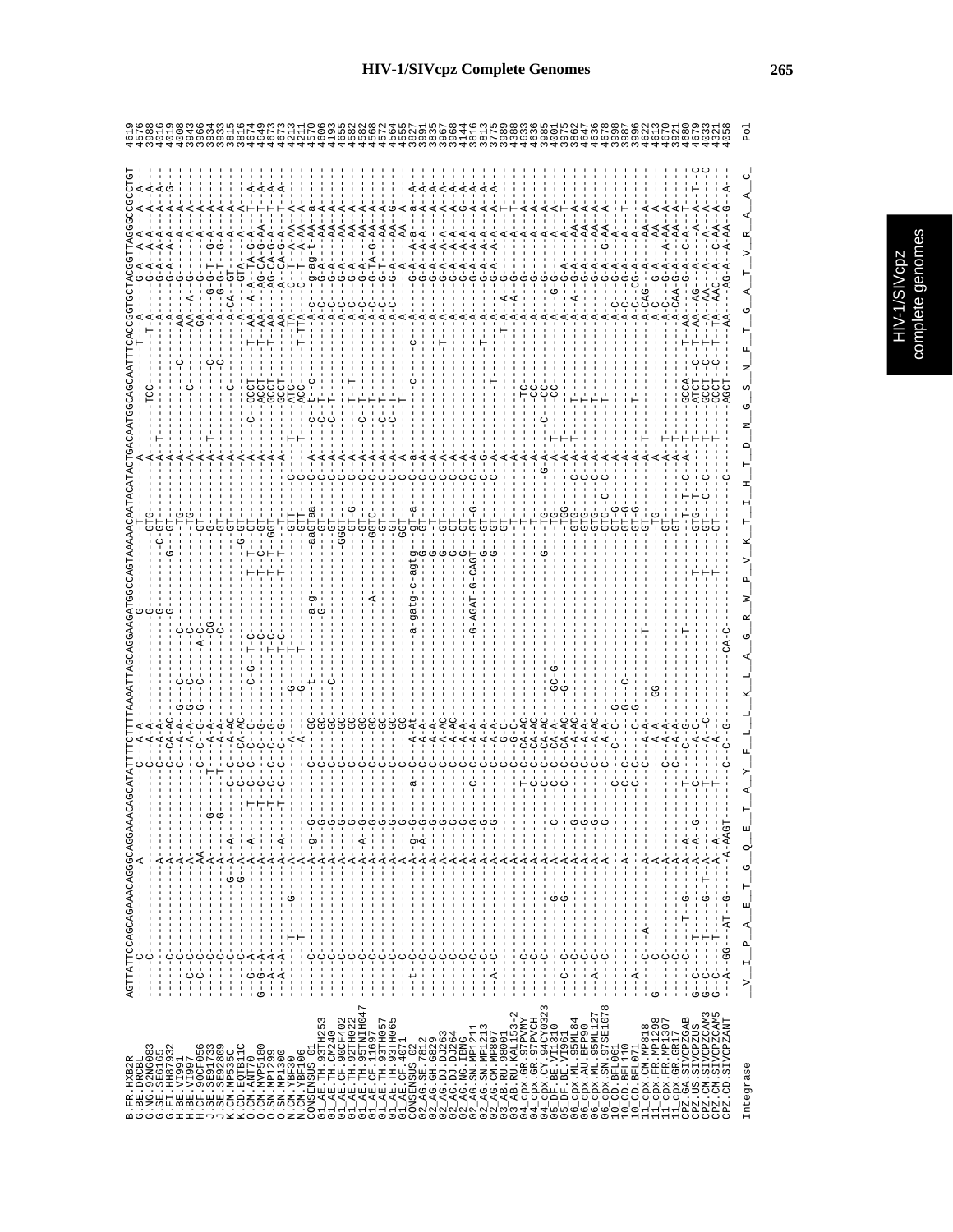| ひ<br>$-4$<br>J,<br>Ţ<br>ŧ<br>J,                                                                                                                                                                                                                                                                                                                                                                                       | $\mathfrak{r}$ : | めめめめめめ         | あひひひひひひひひ   |               | あひ ひ               | みみみみみみみみ         | UUUUU                                     |
|-----------------------------------------------------------------------------------------------------------------------------------------------------------------------------------------------------------------------------------------------------------------------------------------------------------------------------------------------------------------------------------------------------------------------|------------------|----------------|-------------|---------------|--------------------|------------------|-------------------------------------------|
| $\overline{\phantom{a}}$<br>п<br>J.<br>$\,$ I<br>貫<br>$\frac{1}{1}$                                                                                                                                                                                                                                                                                                                                                   |                  | ひ              |             |               |                    |                  |                                           |
| J.<br>Ţ<br>J                                                                                                                                                                                                                                                                                                                                                                                                          |                  |                |             |               | K,<br>ひ            |                  |                                           |
| т<br>$\mathbf{I}$<br>$\mathsf I$<br><b>TITI</b><br>1                                                                                                                                                                                                                                                                                                                                                                  |                  |                |             |               | K.                 |                  |                                           |
| $\mathbf{I}$<br>Ť<br>$\,$ I<br>I                                                                                                                                                                                                                                                                                                                                                                                      |                  |                |             |               | ひひひひ               |                  |                                           |
| п<br>$\overline{1}$<br>$\overline{\phantom{a}}$<br>$\mathsf I$                                                                                                                                                                                                                                                                                                                                                        |                  |                |             |               |                    |                  |                                           |
| 1<br>п<br>Ť.<br>$\mathbb{I}$<br>$-4$<br>Ţ<br>đ,<br>$\mathbf{I}$                                                                                                                                                                                                                                                                                                                                                       |                  | てりてり           |             |               |                    | K,               | U                                         |
| $\mathbf{I}$<br>$\mathbf{I}$<br>$\mathbf{I}$<br>$\mathbf I$                                                                                                                                                                                                                                                                                                                                                           |                  |                |             |               | ひ                  | Æ                |                                           |
| 1<br>J.                                                                                                                                                                                                                                                                                                                                                                                                               |                  | аg             | ൯<br>൯<br>ה | aa            | рg<br>Г<br>đ<br>ᡃᡡ | তা               |                                           |
| -1<br>J.                                                                                                                                                                                                                                                                                                                                                                                                              |                  |                |             |               |                    |                  |                                           |
| 1<br>$\frac{1}{1}$<br>$\frac{1}{1}$<br>$\mathbf{I}$<br>$\frac{1}{1}$<br>じ じ<br>Ť                                                                                                                                                                                                                                                                                                                                      |                  |                |             |               |                    |                  |                                           |
| Ť<br>İ<br>$\overline{\phantom{a}}$<br>п<br>$\mathbf I$<br>$\,$ I<br>f,<br>J.                                                                                                                                                                                                                                                                                                                                          |                  |                |             |               |                    |                  |                                           |
| Ť<br>$\frac{1}{1}$<br>$\mathbf{I}$<br>$\mathbf{I}$<br>$\mathsf I$<br>$\frac{1}{1}$<br>υ υ                                                                                                                                                                                                                                                                                                                             |                  |                |             |               |                    |                  |                                           |
| ŧ<br>$\mathsf I$<br>$\mathbf{I}$<br>$\mathbf{I}$<br>J.<br>$\overline{\phantom{a}}$<br>$\frac{1}{1}$<br>H                                                                                                                                                                                                                                                                                                              |                  |                |             |               |                    | Æ                |                                           |
| $\frac{1}{1}$<br>ł<br>$\mathsf I$<br>T<br>$\frac{1}{1}$<br>Ţ<br>$\frac{1}{1}$<br>J<br>J.<br>$\mathbf{I}$<br>п<br>Ţ<br>ひ<br>Ť<br>$\mathbf{I}$<br>$\mathbf I$<br>$\mathbf I$<br>$\frac{1}{1}$<br>$\mathbf{I}$                                                                                                                                                                                                           |                  |                |             |               |                    |                  |                                           |
| ш<br>I<br>L.<br>I                                                                                                                                                                                                                                                                                                                                                                                                     |                  |                |             |               |                    |                  |                                           |
| I<br>I<br>т<br>т<br>I                                                                                                                                                                                                                                                                                                                                                                                                 |                  |                |             |               |                    |                  |                                           |
| п<br>I<br>I<br>I<br>т<br>т<br>I                                                                                                                                                                                                                                                                                                                                                                                       |                  |                |             |               |                    |                  |                                           |
| $\mathsf I$<br>т                                                                                                                                                                                                                                                                                                                                                                                                      |                  |                |             |               |                    |                  |                                           |
| I<br>Ţ<br>I<br>I<br>п<br>I<br>I<br>п<br>ı<br>I                                                                                                                                                                                                                                                                                                                                                                        |                  |                |             |               | ⋖<br>К             |                  |                                           |
| -1<br>J.                                                                                                                                                                                                                                                                                                                                                                                                              |                  |                |             |               |                    |                  |                                           |
| п<br>I<br>п<br>Ţ.<br>ひ<br>Ī<br>т<br>г<br>I<br>I                                                                                                                                                                                                                                                                                                                                                                       |                  |                |             |               |                    |                  |                                           |
| 1<br>I<br>J<br>п<br>$\overline{\phantom{a}}$<br>ひ<br>T<br>$\blacksquare$<br>п<br>J,<br>I<br>I                                                                                                                                                                                                                                                                                                                         |                  |                |             |               |                    |                  |                                           |
| J.<br>j<br>$\overline{\phantom{a}}$<br>$\overline{\phantom{a}}$<br>J.<br>J.<br>$\overline{\phantom{a}}$<br>ひ<br>$-1 - 7 - 7 - 7$<br>$\overline{\phantom{a}}$                                                                                                                                                                                                                                                          |                  |                |             |               |                    |                  |                                           |
| J<br>л<br>$\mathbf{I}$<br>ひ<br>÷<br> <br>I                                                                                                                                                                                                                                                                                                                                                                            |                  |                |             |               |                    |                  |                                           |
| $\frac{1}{1}$<br>$\begin{bmatrix} 1 \\ 1 \\ 1 \end{bmatrix}$<br>$\mathbf{I}$<br>п<br>п<br>$\mathbf{I}$<br>$\overline{\phantom{a}}$<br>п<br>ひ<br>$\blacksquare$<br>Ţ<br>$\mathbf{I}$<br>J.<br>$\mathbf{I}$                                                                                                                                                                                                             |                  |                |             |               |                    |                  |                                           |
| $\mathsf I$<br>$\frac{1}{1}$<br>$\mathbf{I}$<br>-1<br>$\mathbf{I}$<br>$\mathbf{I}$<br>-1<br>$-4 - 4 - 6$                                                                                                                                                                                                                                                                                                              |                  |                |             |               |                    |                  |                                           |
| т<br>Ť.<br>т<br>$\frac{1}{4}$<br>$\blacksquare$<br>п<br>T<br>$\mathbf{I}$<br>T<br>ひ<br>$\frac{1}{1}$<br>Ť.<br>I                                                                                                                                                                                                                                                                                                       |                  | 3              |             |               |                    |                  |                                           |
| I.<br>J.<br>-1<br>$\blacksquare$<br>л<br>п<br>J.<br>$\mathbf{I}$<br>Ġ<br>$-4 - - -$                                                                                                                                                                                                                                                                                                                                   |                  |                |             |               |                    |                  |                                           |
| $\mathsf I$<br>$\mathsf I$<br>$\mathbf{I}$<br>$\blacksquare$<br>J.<br>$\blacksquare$<br>$N$ – – – – –<br>ひ<br>Ī<br>$\,$ $\,$                                                                                                                                                                                                                                                                                          |                  |                |             | てり            |                    |                  |                                           |
| J.<br>$\overline{\phantom{a}}$<br>$\overline{\phantom{a}}$<br>$C - A$<br>$- - Ag - t - tc$                                                                                                                                                                                                                                                                                                                            |                  |                | Ü           | ↵<br><b>Q</b> | তা<br>তা           | ⋖⋖               |                                           |
| Ţ<br>$\frac{1}{1}$                                                                                                                                                                                                                                                                                                                                                                                                    |                  |                |             |               |                    |                  |                                           |
| ï<br>I<br>ŧ                                                                                                                                                                                                                                                                                                                                                                                                           |                  | てり             | <b>AUU</b>  | ひひひ           |                    | $A \land A$<br>Ą |                                           |
| п<br>$\mathbf{I}$<br>$\overline{\phantom{a}}$                                                                                                                                                                                                                                                                                                                                                                         |                  | てり             |             |               | $\tau$             |                  |                                           |
| Ţ<br>Ŧ                                                                                                                                                                                                                                                                                                                                                                                                                |                  |                | Ü           | U             |                    |                  |                                           |
| ł<br>Ţ<br>$\frac{1}{1}$                                                                                                                                                                                                                                                                                                                                                                                               |                  |                |             | Ġ             |                    | R R<br>υ         |                                           |
|                                                                                                                                                                                                                                                                                                                                                                                                                       |                  |                |             |               |                    |                  |                                           |
| $\mathbf{I}$<br>$\overline{\phantom{a}}$<br>Ť                                                                                                                                                                                                                                                                                                                                                                         |                  | てりてり           | ÜΟ          |               |                    | ⋖⋖               |                                           |
| п<br>ł                                                                                                                                                                                                                                                                                                                                                                                                                |                  |                |             |               |                    |                  |                                           |
| J.<br>-1                                                                                                                                                                                                                                                                                                                                                                                                              |                  | てり             |             | U             | K,                 | K.               |                                           |
| п<br>ï<br>÷<br>ŧ,<br>$\begin{split} &\frac{1}{2} \frac{1}{2} \frac{1}{2} \frac{1}{4} \frac{1}{4} \frac{1}{4} \frac{1}{4} \frac{1}{4} \frac{1}{4} \frac{1}{4} \frac{1}{4} \frac{1}{4} \frac{1}{4} \frac{1}{4} \frac{1}{4} \frac{1}{4} \frac{1}{4} \frac{1}{4} \frac{1}{4} \frac{1}{4} \frac{1}{4} \frac{1}{4} \frac{1}{4} \frac{1}{4} \frac{1}{4} \frac{1}{4} \frac{1}{4} \frac{1}{4} \frac{1}{4} \frac{1}{4} \frac{1$ |                  |                |             | U             | ももももももももももも        | ⋖<br>К           | <b>UUUUUUUUUUUU</b><br>****************** |
| ł<br>1<br>ł,                                                                                                                                                                                                                                                                                                                                                                                                          |                  |                |             |               |                    |                  |                                           |
| п<br>1<br>ł,                                                                                                                                                                                                                                                                                                                                                                                                          |                  |                | ÜΟ          |               | ∱                  |                  |                                           |
| J.                                                                                                                                                                                                                                                                                                                                                                                                                    |                  | <b>ひ ひ ひ ひ</b> |             |               | k.                 |                  |                                           |
| $\overline{1}$                                                                                                                                                                                                                                                                                                                                                                                                        |                  |                |             |               |                    |                  |                                           |
| I<br>т                                                                                                                                                                                                                                                                                                                                                                                                                |                  |                |             |               |                    |                  |                                           |
| J.<br>$\mathbf{I}$                                                                                                                                                                                                                                                                                                                                                                                                    |                  | ๓              |             |               | てりてり               | $A \land A$      |                                           |
| I.<br>т<br>Ι.<br>H.<br>п<br>J.<br>$---A---T$                                                                                                                                                                                                                                                                                                                                                                          |                  |                |             |               | U                  | K,               |                                           |
| $\mathbf{I}$<br>$\mathbf{I}$<br>$\begin{array}{c}\n 1 \\  1 \\  1 \\  1\n \end{array}$<br>$\frac{1}{3}$<br>$- -A - G$                                                                                                                                                                                                                                                                                                 |                  |                |             |               |                    |                  |                                           |
| $\mathbf{I}$<br>Ť<br>J.<br>$---A---T$<br>J                                                                                                                                                                                                                                                                                                                                                                            |                  |                |             |               |                    |                  |                                           |
| $\overline{1}$                                                                                                                                                                                                                                                                                                                                                                                                        |                  |                |             | τŋ            |                    | Æ<br>U           |                                           |
| п<br>$\overline{\phantom{a}}$<br>$\overline{1}$<br>۲<br>ا                                                                                                                                                                                                                                                                                                                                                             |                  |                |             |               |                    |                  |                                           |
| т<br>J.<br>$\mathsf I$                                                                                                                                                                                                                                                                                                                                                                                                |                  |                |             |               |                    |                  |                                           |
| f,<br>$- - - - - - - - - -$                                                                                                                                                                                                                                                                                                                                                                                           |                  |                |             |               |                    |                  |                                           |
| ÷<br>$-1 - 2 - 1 - 1 - 1 - 1$                                                                                                                                                                                                                                                                                                                                                                                         |                  |                |             | てり            |                    |                  |                                           |
| $-4$<br>$- -R -T - -C$                                                                                                                                                                                                                                                                                                                                                                                                |                  |                |             |               |                    |                  |                                           |
| Ť                                                                                                                                                                                                                                                                                                                                                                                                                     |                  |                |             |               |                    |                  |                                           |
| ŧ<br>ပ္ပံပုံပုံ<br>၂၂၂<br>၂၂၂<br>$\mathbf{I}$                                                                                                                                                                                                                                                                                                                                                                         |                  |                |             |               |                    |                  |                                           |
| $\mathbf{I}$<br>$\blacksquare$                                                                                                                                                                                                                                                                                                                                                                                        |                  |                |             |               |                    |                  |                                           |
|                                                                                                                                                                                                                                                                                                                                                                                                                       |                  |                |             |               |                    |                  |                                           |

 $\begin{smallmatrix} \texttt{R}, \texttt{HKB} \\ \texttt{R}, \texttt{R}, \texttt{R}, \texttt{R}, \texttt{R}, \texttt{R}, \texttt{R}, \texttt{R}, \texttt{R}, \texttt{R}, \texttt{R}, \texttt{R}, \texttt{R}, \texttt{R}, \texttt{R}, \texttt{R}, \texttt{R}, \texttt{R}, \texttt{R}, \texttt{R}, \texttt{R}, \texttt{R}, \texttt{R}, \texttt{R}, \texttt{R}, \texttt{R}, \texttt{R}, \texttt{R}, \texttt{R}, \texttt{R}, \texttt{R}, \texttt{R}, \texttt{R}, \text$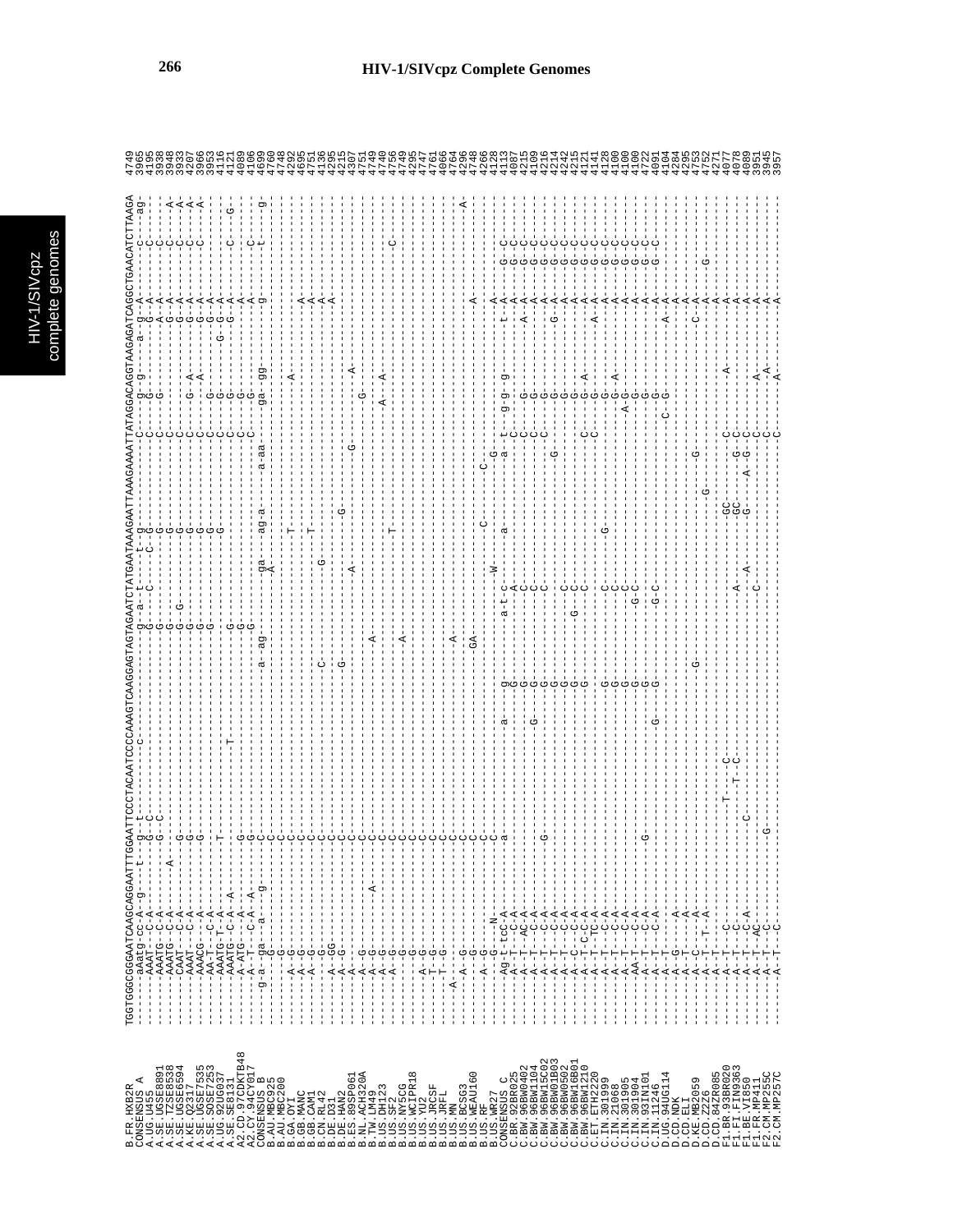| O<br>ひひひひ<br>ひ<br>ანბა<br>てり<br>てり<br>$\mathbf{I}$<br>,,,,,,,<br>- 58999<br>ひ<br>てりてり |
|---------------------------------------------------------------------------------------|
|                                                                                       |
|                                                                                       |
|                                                                                       |
|                                                                                       |
|                                                                                       |
|                                                                                       |
|                                                                                       |
|                                                                                       |
|                                                                                       |
|                                                                                       |
|                                                                                       |
|                                                                                       |
|                                                                                       |
|                                                                                       |
|                                                                                       |
|                                                                                       |
|                                                                                       |
|                                                                                       |
|                                                                                       |
|                                                                                       |
|                                                                                       |
|                                                                                       |
|                                                                                       |
|                                                                                       |
|                                                                                       |
|                                                                                       |
|                                                                                       |
|                                                                                       |
|                                                                                       |
|                                                                                       |
|                                                                                       |
|                                                                                       |
|                                                                                       |
|                                                                                       |
|                                                                                       |
|                                                                                       |
|                                                                                       |
|                                                                                       |
|                                                                                       |
|                                                                                       |
|                                                                                       |
|                                                                                       |
|                                                                                       |
|                                                                                       |
|                                                                                       |
|                                                                                       |
| てりてりてり                                                                                |
|                                                                                       |
| ひひひひ<br>ひ ひ ひ ひ ひ ひ ひ                                                                 |
|                                                                                       |
|                                                                                       |
|                                                                                       |
|                                                                                       |
|                                                                                       |
|                                                                                       |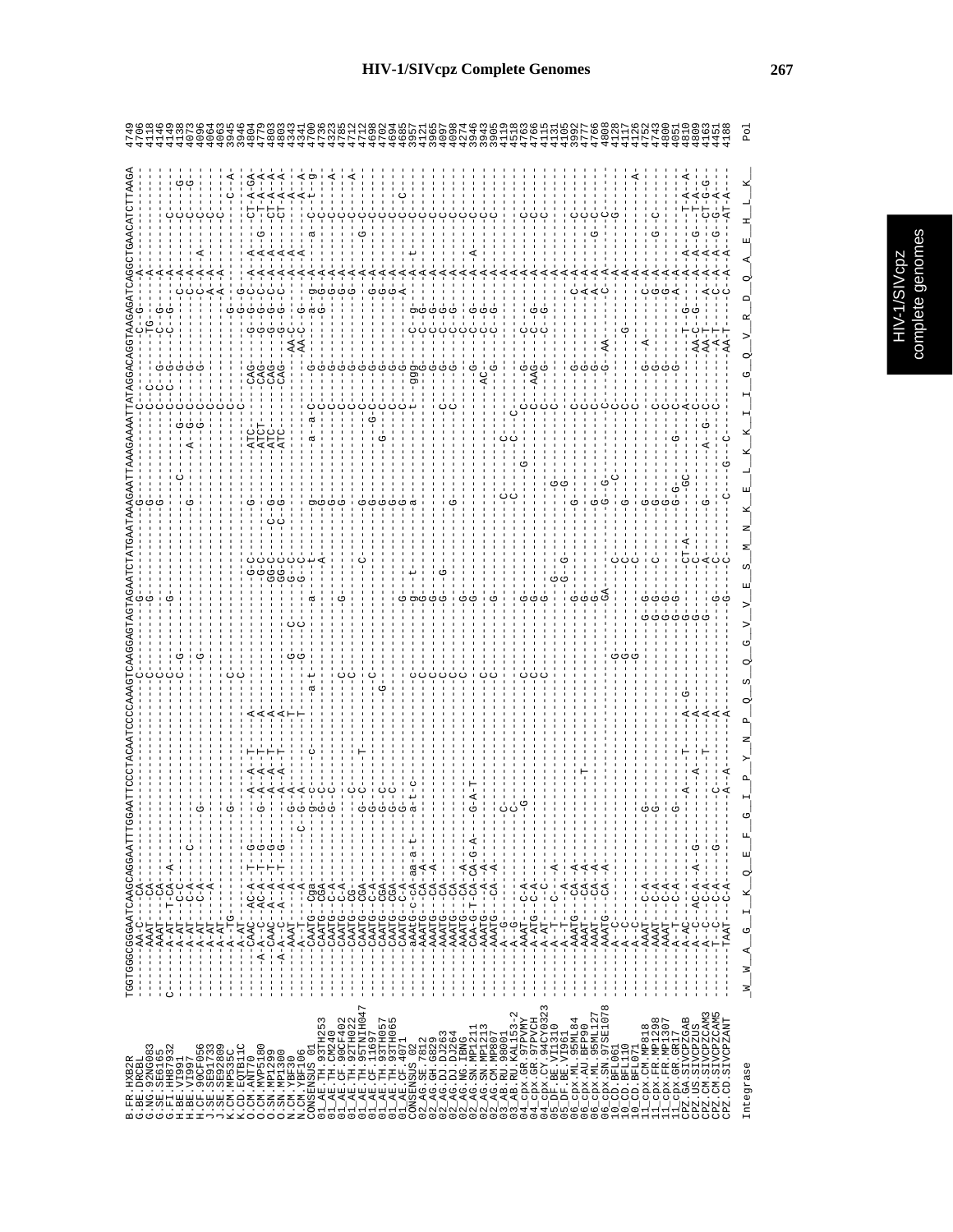|                                                                                                                                                                                                                                                                                                                                                                                                                                                                                                                                                                                                                                                                                                                             | CAATTTTAAAAGAAAAGGGGG                                           |                         | ATTGGGGGGGGACAGGGGAAAGAATAGTAGACATAGCAACAGACATAGACATAAAGTAAAGFAAATTACAAAACA | $\infty$ $\circ$ |
|-----------------------------------------------------------------------------------------------------------------------------------------------------------------------------------------------------------------------------------------------------------------------------------------------------------------------------------------------------------------------------------------------------------------------------------------------------------------------------------------------------------------------------------------------------------------------------------------------------------------------------------------------------------------------------------------------------------------------------|-----------------------------------------------------------------|-------------------------|-----------------------------------------------------------------------------|------------------|
|                                                                                                                                                                                                                                                                                                                                                                                                                                                                                                                                                                                                                                                                                                                             | ø                                                               | $-\alpha$<br>ក្នុង      | $-t-a-$<br>$\frac{1}{2}$<br>$-\alpha$<br>$-4$                               | $\frac{1}{1}$    |
| -1                                                                                                                                                                                                                                                                                                                                                                                                                                                                                                                                                                                                                                                                                                                          | j.                                                              |                         | Æ                                                                           |                  |
| $\,$ I<br>$\mathbf{I}$<br>$\mathbf{I}$<br>$\mathbf I$<br>$\mathsf I$<br>ŧ<br>$\frac{1}{1}$<br>$\frac{1}{1}$<br>п.                                                                                                                                                                                                                                                                                                                                                                                                                                                                                                                                                                                                           | J.<br>부                                                         |                         | ΑA                                                                          | U                |
| $\,$ I<br>$\mathbf{I}$<br>Ť<br>$\mathbf{I}$<br>ŧ<br>$\,$ I<br>Ţ<br>$\frac{1}{4}$<br>$\,$ I<br>$\frac{1}{4}$<br>$\mathbf{I}$                                                                                                                                                                                                                                                                                                                                                                                                                                                                                                                                                                                                 | J.<br>י<br>י                                                    | Ġ                       |                                                                             | 4                |
| Ť<br>$\mathbb I$<br>Ť<br>Ť<br>Ť.<br>$\mathsf I$<br>$\mathbf{I}$<br>$\mathbf{I}$<br>Ť.<br>$\mathsf I$<br>$\frac{1}{1}$<br>$\frac{1}{1}$<br>$\frac{1}{1}$                                                                                                                                                                                                                                                                                                                                                                                                                                                                                                                                                                     | ÷,                                                              |                         | ひ<br>Ů<br>К                                                                 | 4                |
| $\mathsf I$<br>$\frac{1}{1}$<br>$\mathbf{I}$<br>$\mathsf I$<br>J<br>$\frac{1}{1}$<br>$\frac{1}{1}$<br>$\overline{1}$                                                                                                                                                                                                                                                                                                                                                                                                                                                                                                                                                                                                        | $-1$<br>J.                                                      |                         | K,                                                                          | 4                |
| $\mathbf I$<br>Ţ<br>т.<br>$\mathsf I$<br>-1<br>Ť<br>ţ<br>-1                                                                                                                                                                                                                                                                                                                                                                                                                                                                                                                                                                                                                                                                 | ÷                                                               |                         | K.<br>К                                                                     | 4<br>4           |
| $\mathsf I$<br>$\mathsf I$                                                                                                                                                                                                                                                                                                                                                                                                                                                                                                                                                                                                                                                                                                  | j.                                                              |                         | K,                                                                          | 4                |
|                                                                                                                                                                                                                                                                                                                                                                                                                                                                                                                                                                                                                                                                                                                             | j.                                                              |                         | K.                                                                          |                  |
| $\frac{1}{4}$<br>$\perp$<br>Ţ                                                                                                                                                                                                                                                                                                                                                                                                                                                                                                                                                                                                                                                                                               |                                                                 | K,                      | Æ                                                                           | 4                |
| $\begin{array}{c} \begin{array}{c} \text{1} \\ \text{1} \\ \text{1} \\ \text{1} \end{array} \end{array}$<br>Ť.<br>$\mathsf I$<br>Ţ<br>$\frac{1}{1}$<br>$\mathsf I$<br>$\frac{1}{1}$<br>J.<br>$\frac{1}{1}$<br>п                                                                                                                                                                                                                                                                                                                                                                                                                                                                                                             | л.<br>$-1$                                                      | K,                      | Æ                                                                           | 4<br>ပု<br>ပု    |
| $0 - 1 - 1 - 1$<br>$\mathsf I$<br>$\mathbf{I}$<br>$\frac{1}{1}$<br>$- = - - - - - -$<br>$\frac{1}{1}$<br>U                                                                                                                                                                                                                                                                                                                                                                                                                                                                                                                                                                                                                  | ш<br>$-1$                                                       | ි.<br>gg                | aactaa-g<br>U<br>aa<br>U<br>œ<br>đ<br>ወ⊄                                    | aa-<br>$-at$     |
| Ť<br>$\begin{array}{c} \n 1 \\  1 \\  1 \\  1\n \end{array}$<br>$\mathsf I$<br>$\mathbf{I}$<br>Ť<br>$\mathsf I$<br>Ţ<br>$\frac{1}{1}$<br>$\mathsf I$<br>$\mathsf I$<br>ŧ<br>$\frac{1}{1}$                                                                                                                                                                                                                                                                                                                                                                                                                                                                                                                                   |                                                                 |                         |                                                                             |                  |
| $\frac{1}{1}$<br>Т<br>$\frac{1}{1}$<br>$\mathsf I$<br>Ţ.<br>ł.                                                                                                                                                                                                                                                                                                                                                                                                                                                                                                                                                                                                                                                              | Ţ                                                               | н<br>Ţ<br>$AT -$        |                                                                             | v                |
|                                                                                                                                                                                                                                                                                                                                                                                                                                                                                                                                                                                                                                                                                                                             |                                                                 |                         | ۴<br>ь                                                                      | 4<br>U           |
|                                                                                                                                                                                                                                                                                                                                                                                                                                                                                                                                                                                                                                                                                                                             | ひ                                                               | უ                       |                                                                             |                  |
| $\frac{1}{1}$<br>$\frac{1}{1}$<br>J.<br>Ţ<br>$\mathbf{I}$<br>J.<br>Ť<br>I<br>J<br>ı<br>Ť<br>Î<br>J<br>J                                                                                                                                                                                                                                                                                                                                                                                                                                                                                                                                                                                                                     |                                                                 |                         |                                                                             |                  |
| ł,<br>$\frac{1}{1}$<br>I.<br>1<br>$\mathsf I$<br>Ţ<br>$\frac{1}{4}$<br>$\begin{array}{c} 1 \\ 1 \\ 1 \\ 1 \\ 1 \end{array}$<br>I<br>ł<br>I                                                                                                                                                                                                                                                                                                                                                                                                                                                                                                                                                                                  |                                                                 |                         | ひ                                                                           |                  |
| $\frac{1}{1}$<br>$\,$ I<br>$\frac{1}{1}$<br>$\begin{array}{c} \n 1 \\  1 \\  1 \\  1\n \end{array}$<br>$\frac{1}{1}$<br>Í<br>п                                                                                                                                                                                                                                                                                                                                                                                                                                                                                                                                                                                              | Ţ                                                               |                         |                                                                             |                  |
| j.<br>$\frac{1}{1}$<br>- 1<br>-1<br>$\overline{\phantom{a}}$<br>-1<br>$\mathbf{I}$<br>$\mathbf{I}$<br>$\overline{\phantom{a}}$<br>$\overline{\phantom{a}}$<br>j.<br>J.                                                                                                                                                                                                                                                                                                                                                                                                                                                                                                                                                      | $\mathbf{I}$<br>$\mathbf{I}$                                    |                         |                                                                             |                  |
| $\frac{1}{1}$<br>I.<br>Ţ<br>ł.<br>I.<br>$\begin{bmatrix} 1 \\ 1 \\ 1 \\ 1 \end{bmatrix}$<br>ţ<br>I<br>I                                                                                                                                                                                                                                                                                                                                                                                                                                                                                                                                                                                                                     | Ţ                                                               |                         |                                                                             |                  |
| $\frac{1}{4}$<br>$\begin{bmatrix} 1 \\ 1 \\ 1 \\ 1 \end{bmatrix}$<br>$\frac{1}{1}$<br>Ţ<br>J<br>Ť<br>Ţ<br>$\begin{bmatrix} 1 \\ 1 \\ 1 \\ 1 \end{bmatrix}$<br>í<br>I<br>I                                                                                                                                                                                                                                                                                                                                                                                                                                                                                                                                                   | ш<br>I                                                          | $\triangle$ $\triangle$ | ひ                                                                           | ひひひ              |
| $\mathsf I$<br>$\frac{1}{1}$<br>$\begin{array}{c} \n 1 \\  1 \\  1 \\  1\n \end{array}$<br>$\begin{bmatrix} 1 \\ 1 \\ 1 \\ 1 \end{bmatrix}$                                                                                                                                                                                                                                                                                                                                                                                                                                                                                                                                                                                 | $\frac{1}{1}$                                                   |                         |                                                                             |                  |
| ----------<br>$\frac{1}{1}$<br>J<br>í<br>J<br>J<br>$\frac{1}{1}$<br>J<br>J<br>í<br>Í                                                                                                                                                                                                                                                                                                                                                                                                                                                                                                                                                                                                                                        | J.                                                              |                         |                                                                             |                  |
| $\frac{1}{1}$<br>п<br>J<br>J<br>Ť<br>$\overline{\phantom{a}}$<br>$\frac{1}{1}$<br>J                                                                                                                                                                                                                                                                                                                                                                                                                                                                                                                                                                                                                                         | J.                                                              | K,                      |                                                                             |                  |
| $\frac{1}{4}$<br>$\begin{array}{c} \begin{array}{c} \text{1} \\ \text{1} \\ \text{1} \\ \text{1} \end{array} \end{array}$<br>ï.<br>$\mathsf I$<br>I<br>ł,<br>I<br>ţ<br>I<br>I<br>ł<br>$\frac{1}{2}$<br>т                                                                                                                                                                                                                                                                                                                                                                                                                                                                                                                    | I                                                               |                         |                                                                             |                  |
| $\frac{1}{4}$<br>$\,$ I<br>$\frac{1}{1}$<br>$\frac{1}{4}$<br>$\,$ I<br>$\overline{\phantom{a}}$<br>ł<br>$\,$ I<br>$\frac{1}{1}$<br>J.<br>ł<br>$\frac{1}{1}$<br>п                                                                                                                                                                                                                                                                                                                                                                                                                                                                                                                                                            | J.                                                              |                         |                                                                             |                  |
| $\frac{1}{1}$<br>$\begin{bmatrix} 1 \\ 1 \\ 1 \\ 1 \end{bmatrix}$<br>J.<br>ŧ<br>$\frac{1}{1}$<br>$\overline{1}$                                                                                                                                                                                                                                                                                                                                                                                                                                                                                                                                                                                                             |                                                                 |                         |                                                                             | ပု               |
| ł<br>$\frac{1}{1}$<br>$\mathsf I$<br>J.<br>ł<br>I<br>$\begin{bmatrix} 1 & 1 & 1 \\ 1 & 1 & 1 \\ 1 & 1 & 1 \\ 1 & 1 & 1 \\ 1 & 1 & 1 \\ 1 & 1 & 1 \\ 1 & 1 & 1 \\ 1 & 1 & 1 \\ 1 & 1 & 1 \\ 1 & 1 & 1 \\ 1 & 1 & 1 \\ 1 & 1 & 1 \\ 1 & 1 & 1 \\ 1 & 1 & 1 \\ 1 & 1 & 1 & 1 \\ 1 & 1 & 1 & 1 \\ 1 & 1 & 1 & 1 \\ 1 & 1 & 1 & 1 \\ 1 & 1 & 1 & 1 \\ 1 & 1 & 1 & 1 \\ 1 & 1 & 1 & 1 \\ 1 & $<br>$\frac{1}{1}$<br>$\frac{1}{1}$<br>$\mathbf{I}$                                                                                                                                                                                                                                                                                  | I.                                                              |                         |                                                                             |                  |
| $\mathbf{I}$                                                                                                                                                                                                                                                                                                                                                                                                                                                                                                                                                                                                                                                                                                                | ţ                                                               |                         |                                                                             |                  |
| $\,$ I<br>$\begin{array}{c} \n\cdot & \cdot & \cdot \\ \n\cdot & \cdot & \cdot \\ \n\cdot & \cdot & \cdot \n\end{array}$<br>J<br>$\frac{1}{1}$<br>$\overline{\phantom{a}}$<br>ひ                                                                                                                                                                                                                                                                                                                                                                                                                                                                                                                                             | $\frac{1}{1}$                                                   |                         | ひ                                                                           | O                |
| $\frac{1}{1}$<br>$\mathsf I$<br>$\frac{1}{1}$                                                                                                                                                                                                                                                                                                                                                                                                                                                                                                                                                                                                                                                                               |                                                                 |                         |                                                                             | ↻                |
| $\frac{1}{4}$<br>$\mathsf I$<br>$\frac{1}{1}$<br>-                                                                                                                                                                                                                                                                                                                                                                                                                                                                                                                                                                                                                                                                          | I                                                               |                         | Ÿ<br>ပုံ<br>$\overset{1}{\circ}$                                            |                  |
| Ť<br>$\begin{array}{c} \begin{array}{c} \begin{array}{c} \begin{array}{c} \end{array}\\ \begin{array}{c} \end{array}\\ \begin{array}{c} \end{array}\\ \begin{array}{c} \end{array}\\ \begin{array}{c} \end{array}\\ \begin{array}{c} \end{array}\\ \begin{array}{c} \end{array}\\ \begin{array}{c} \end{array}\\ \begin{array}{c} \end{array}\\ \begin{array}{c} \end{array}\\ \begin{array}{c} \end{array}\\ \begin{array}{c} \end{array}\\ \begin{array}{c} \end{array}\\ \begin{array}{c} \end{array}\\ \begin{array}{c} \end{array}\\ \begin{array}{c} \end{array}\\ \begin{array}{c}$<br>Ţ<br>J<br>ł<br>$\,$ I<br>$\begin{bmatrix} 1 \\ 1 \\ 1 \\ 1 \end{bmatrix}$<br>$\begin{bmatrix} 1 \\ 1 \\ 1 \\ 1 \end{bmatrix}$ | J,                                                              |                         |                                                                             | ↻                |
| Ť<br>$\begin{array}{c} \begin{array}{c} \text{1} \\ \text{1} \\ \text{1} \\ \text{1} \end{array} \end{array}$<br>ł<br>$\mathbb I$<br>$-1$ $-1$ $-1$ $-1$ $-1$ $-1$<br>$\frac{1}{1}$                                                                                                                                                                                                                                                                                                                                                                                                                                                                                                                                         |                                                                 |                         | п<br>$-N-C$                                                                 | z<br>z           |
|                                                                                                                                                                                                                                                                                                                                                                                                                                                                                                                                                                                                                                                                                                                             | j                                                               |                         |                                                                             | п                |
|                                                                                                                                                                                                                                                                                                                                                                                                                                                                                                                                                                                                                                                                                                                             |                                                                 | ה<br>Ů                  | œ<br>$\frac{1}{\sigma}$<br>œ<br>তা<br>œ<br>υH                               | œ<br>$\ddot{}$   |
| $\begin{array}{c} \begin{array}{c} \text{1} \\ \text{2} \\ \text{3} \\ \text{4} \end{array} \end{array}$<br>$\mathbf{I}$<br>$\mathsf I$<br>$\frac{1}{1}$<br>$\begin{bmatrix} 1 & 1 & 1 \\ 1 & 1 & 1 \\ 1 & 1 & 1 \\ 1 & 1 & 1 \\ 1 & 1 & 1 \\ 1 & 1 & 1 \\ 1 & 1 & 1 \\ 1 & 1 & 1 \\ 1 & 1 & 1 \\ 1 & 1 & 1 \\ 1 & 1 & 1 \\ 1 & 1 & 1 \\ 1 & 1 & 1 \\ 1 & 1 & 1 \\ 1 & 1 & 1 \\ 1 & 1 & 1 \\ 1 & 1 & 1 \\ 1 & 1 & 1 \\ 1 & 1 & 1 \\ 1 & 1 & 1 \\ 1 & 1 & 1 \\ 1 & 1 & 1 \\ 1 & 1 & 1 \\ 1 & 1 & $                                                                                                                                                                                                                           | Ť<br>법                                                          |                         |                                                                             |                  |
|                                                                                                                                                                                                                                                                                                                                                                                                                                                                                                                                                                                                                                                                                                                             | Ĵ.                                                              |                         |                                                                             |                  |
| п<br>-1<br>1<br>Ţ<br>$\frac{1}{1}$<br>$\mathsf I$<br>Ţ<br>$\frac{1}{1}$<br>$\mathsf I$<br>Ţ<br>$\frac{1}{1}$<br>$\mathsf I$<br>Ţ<br>Ť<br>$\frac{1}{1}$<br>п                                                                                                                                                                                                                                                                                                                                                                                                                                                                                                                                                                 | ÷<br>۳<br>-                                                     |                         | უ                                                                           |                  |
| $\mathsf I$<br>$\frac{1}{1}$<br>$\mathsf I$<br>Ţ<br>$\frac{1}{1}$<br>ţ<br>L.                                                                                                                                                                                                                                                                                                                                                                                                                                                                                                                                                                                                                                                | ÷,                                                              | H                       |                                                                             |                  |
| $\mathbf{I}$                                                                                                                                                                                                                                                                                                                                                                                                                                                                                                                                                                                                                                                                                                                | てり<br>÷                                                         |                         |                                                                             |                  |
| $\frac{1}{1}$                                                                                                                                                                                                                                                                                                                                                                                                                                                                                                                                                                                                                                                                                                               |                                                                 |                         |                                                                             |                  |
| $\,$ I<br>$-1$ $-1$ $-1$ $-1$ $-1$ $-1$ $-1$                                                                                                                                                                                                                                                                                                                                                                                                                                                                                                                                                                                                                                                                                |                                                                 | Ü                       |                                                                             |                  |
| $\,$ I<br>ŧ<br>$\overline{\phantom{a}}$<br>$\frac{1}{4}$<br>$\frac{1}{1}$                                                                                                                                                                                                                                                                                                                                                                                                                                                                                                                                                                                                                                                   | 333                                                             |                         | U)<br>ь                                                                     | Y                |
| $\,$ I<br>I                                                                                                                                                                                                                                                                                                                                                                                                                                                                                                                                                                                                                                                                                                                 | ひ<br>÷                                                          |                         | ひ<br>ᡛ                                                                      | ပု<br>Ü          |
| $\,$ I<br>$\mathsf I$<br>$-1$<br>$\mathbf{I}$                                                                                                                                                                                                                                                                                                                                                                                                                                                                                                                                                                                                                                                                               | C<br>÷<br>부                                                     |                         |                                                                             |                  |
| $\begin{bmatrix} 1 \\ 1 \\ 1 \\ 1 \end{bmatrix}$<br>$\mathbf{I}$<br>Ť.<br>J<br>$\frac{1}{1}$<br>$\mathsf I$<br>J.                                                                                                                                                                                                                                                                                                                                                                                                                                                                                                                                                                                                           | ÷<br>۲<br>ا                                                     |                         |                                                                             |                  |
| ------------<br>$\,$ I<br>$\overline{1}$<br>Ť<br>$\blacksquare$<br>J<br>$\frac{1}{1}$<br>$\overline{\phantom{a}}$<br>$\frac{1}{1}$                                                                                                                                                                                                                                                                                                                                                                                                                                                                                                                                                                                          | ÷,                                                              |                         |                                                                             |                  |
|                                                                                                                                                                                                                                                                                                                                                                                                                                                                                                                                                                                                                                                                                                                             | ÷<br>F<br>-                                                     |                         |                                                                             |                  |
| $\mathsf I$<br>$\frac{1}{1}$                                                                                                                                                                                                                                                                                                                                                                                                                                                                                                                                                                                                                                                                                                |                                                                 |                         |                                                                             |                  |
| ţ<br>$\frac{1}{4}$<br>$\begin{array}{c} \end{array}$<br>$\begin{bmatrix} 1 \\ 1 \\ 1 \\ 1 \end{bmatrix}$<br>$\frac{1}{1}$<br>ļ                                                                                                                                                                                                                                                                                                                                                                                                                                                                                                                                                                                              | J.                                                              |                         | Е                                                                           |                  |
| $\frac{1}{1}$<br>$\,$ I                                                                                                                                                                                                                                                                                                                                                                                                                                                                                                                                                                                                                                                                                                     | J.                                                              |                         | ひ                                                                           |                  |
| $\frac{1}{1}$<br>$\blacksquare$<br>$\frac{1}{4}$<br>J.<br>-1<br>J.<br>$\overline{\phantom{a}}$<br>Ť<br>$\,$ I<br>J.<br>$\frac{1}{1}$<br>ţ<br>$\begin{array}{c} \n\cdot & \cdot \\ \n\cdot & \cdot \\ \n\cdot & \cdot \n\end{array}$<br>J.                                                                                                                                                                                                                                                                                                                                                                                                                                                                                   |                                                                 |                         | O<br>⊢                                                                      |                  |
| $-1 - 1 - 1$<br>-1<br>$\mathsf I$<br>I.<br>1<br>-<br>T.<br>$\mathsf I$<br>÷<br>$\frac{1}{1}$<br>$\mathsf I$<br>÷<br>Ť<br>$\frac{1}{1}$<br>$\mathbf{I}$                                                                                                                                                                                                                                                                                                                                                                                                                                                                                                                                                                      | т                                                               | К                       | ひ                                                                           |                  |
| $\,$ I<br>$\mathsf I$<br>$\frac{1}{1}$<br>$\frac{1}{1}$<br>$-1$ $-1$ $-1$ $-1$ $-1$ $-1$                                                                                                                                                                                                                                                                                                                                                                                                                                                                                                                                                                                                                                    | $G - A$<br>л.<br>$\,$ I<br>$\frac{1}{1}$                        | Ą                       |                                                                             |                  |
| Ť<br>$\overline{\phantom{a}}$<br>J.<br>$\overline{\phantom{a}}$<br>-1<br>$\mathbf{I}$<br>$\overline{\phantom{a}}$<br>Ť<br>$\mathsf I$<br>Ţ<br>$\frac{1}{4}$<br>$\mathsf I$<br>$\mathsf I$<br>Ť<br>J                                                                                                                                                                                                                                                                                                                                                                                                                                                                                                                         |                                                                 |                         |                                                                             |                  |
| ŧ<br>$\frac{1}{1}$<br>$\frac{1}{1}$<br>$\mathsf I$<br>Ţ<br>$\frac{1}{4}$<br>$\mathsf I$<br>$\frac{1}{1}$<br>$-$                                                                                                                                                                                                                                                                                                                                                                                                                                                                                                                                                                                                             |                                                                 | К                       |                                                                             |                  |
|                                                                                                                                                                                                                                                                                                                                                                                                                                                                                                                                                                                                                                                                                                                             |                                                                 |                         | ひ                                                                           |                  |
| $\frac{1}{1}$<br>Ť.<br>Т<br>-1<br>$\mathsf I$<br>$\mathsf I$<br>-1<br>Ť<br>$\mathsf I$<br>Ť<br>$-1 - 1 - 1$<br>$\mathbf{I}$                                                                                                                                                                                                                                                                                                                                                                                                                                                                                                                                                                                                 | j.<br>$\frac{1}{2}$                                             | U                       | ひ                                                                           | 4                |
| $\overline{\phantom{a}}$<br>п<br>$\frac{1}{1}$<br>п<br>$\frac{1}{1}$<br>$\overline{\phantom{a}}$<br>J<br>$\frac{1}{1}$<br>$\mathbb I$<br>л.                                                                                                                                                                                                                                                                                                                                                                                                                                                                                                                                                                                 | л.<br>$\mathsf I$<br>$\begin{array}{c} 1 \\ 1 \\ 1 \end{array}$ |                         |                                                                             |                  |
| Ť<br>I<br>т<br>ì<br>J.<br>J.<br>I<br>ı<br>$-1$ $-1$ $-1$ $-1$ $-1$ $-1$ $-1$ $-1$<br>$\frac{1}{1}$<br>п                                                                                                                                                                                                                                                                                                                                                                                                                                                                                                                                                                                                                     | л.<br>$\overline{\phantom{a}}$                                  |                         | ひ                                                                           | 4                |
|                                                                                                                                                                                                                                                                                                                                                                                                                                                                                                                                                                                                                                                                                                                             |                                                                 |                         |                                                                             |                  |
|                                                                                                                                                                                                                                                                                                                                                                                                                                                                                                                                                                                                                                                                                                                             |                                                                 |                         |                                                                             |                  |
|                                                                                                                                                                                                                                                                                                                                                                                                                                                                                                                                                                                                                                                                                                                             |                                                                 |                         |                                                                             |                  |

 $\begin{smallmatrix}R. HX B3034\\ 0.08338893\\ 0.083375\\ 0.083400\\ 0.083503\\ 0.083503\\ 0.083503\\ 0.083503\\ 0.083503\\ 0.083503\\ 0.083503\\ 0.083503\\ 0.083503\\ 0.083503\\ 0.083503\\ 0.083503\\ 0.083503\\ 0.083503\\ 0.083503\\ 0.083503\\ 0.083503\\ 0$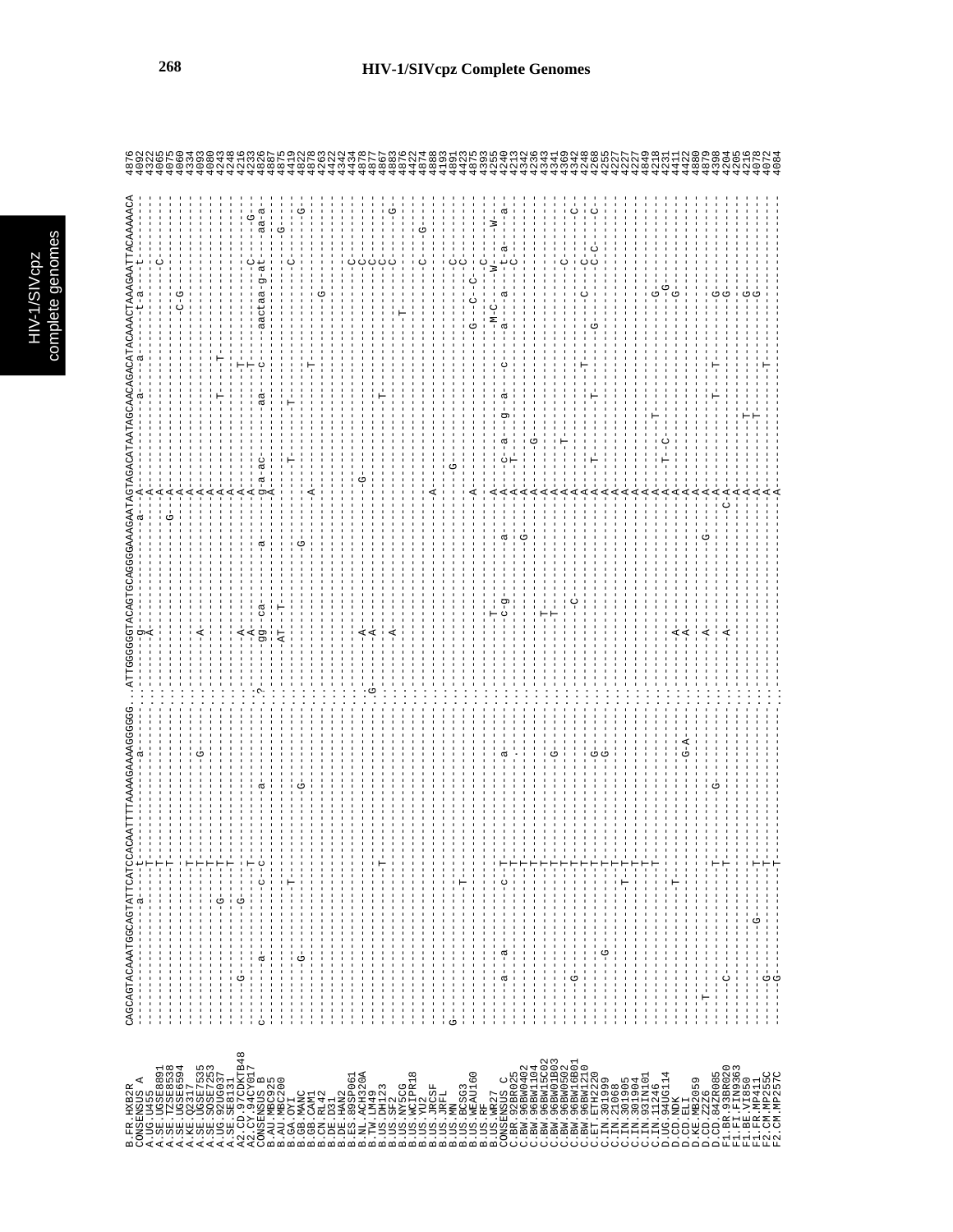| ל המתעמש המתחשב המתעמש המתחשב המתחשב המתעמש המתחשב המתחשב המתחשב המתחשב המתחשב המתחשב המתחשב המתחשב המתחשב.<br>מסט המתחשב המתחשב המתחשב המתחשב המתחשב המתחשב המתחשב המתחשב המתחשב המתחשב המתחשב המתחשב המתחשב המתחשב המתחשב ה<br>המ                                                                                                                                                                                                                                                                                                                                                                                                                                                                                                                                                                                                                                                                                                                                                                                                                                                                                                                                                                                                                                                                                                                                                                                                                                                                                                                                                                                                                                                                                                                         | ρo                                                                                                                                                                                                                                                                                                                                                                                                                                        |
|-------------------------------------------------------------------------------------------------------------------------------------------------------------------------------------------------------------------------------------------------------------------------------------------------------------------------------------------------------------------------------------------------------------------------------------------------------------------------------------------------------------------------------------------------------------------------------------------------------------------------------------------------------------------------------------------------------------------------------------------------------------------------------------------------------------------------------------------------------------------------------------------------------------------------------------------------------------------------------------------------------------------------------------------------------------------------------------------------------------------------------------------------------------------------------------------------------------------------------------------------------------------------------------------------------------------------------------------------------------------------------------------------------------------------------------------------------------------------------------------------------------------------------------------------------------------------------------------------------------------------------------------------------------------------------------------------------------------------------------------------------------|-------------------------------------------------------------------------------------------------------------------------------------------------------------------------------------------------------------------------------------------------------------------------------------------------------------------------------------------------------------------------------------------------------------------------------------------|
| ひ<br>↻<br>ひひひ<br>υU<br>U<br>ï<br>$- A - T$<br>œ<br>Ŗ.<br>ひ<br>൯<br>ÜÜ<br>ひひひ<br>U<br>$\overline{A}$<br>$\overline{A}$ $\overline{A}$ $\overline{A}$ $\overline{A}$ $\overline{A}$<br>К<br>๓                                                                                                                                                                                                                                                                                                                                                                                                                                                                                                                                                                                                                                                                                                                                                                                                                                                                                                                                                                                                                                                                                                                                                                                                                                                                                                                                                                                                                                                                                                                                                                 | U)<br>A-CTA-TC<br>$A-CTA-$<br>AG-CT<br>$A-CTC$                                                                                                                                                                                                                                                                                                                                                                                            |
| $A^{\text{A}}$ $A^{\text{A}}$<br>н<br>н<br>н<br>⊢<br>Ü<br>U<br>U<br>Н<br>е<br>Е<br>⊢<br>ᠬ<br>⊢<br>터 이 터                                                                                                                                                                                                                                                                                                                                                                                                                                                                                                                                                                                                                                                                                                                                                                                                                                                                                                                                                                                                                                                                                                                                                                                                                                                                                                                                                                                                                                                                                                                                                                                                                                                     | ь<br>Н<br>부<br>۴<br>К<br>н<br>υU                                                                                                                                                                                                                                                                                                                                                                                                          |
| U<br>К<br>⋖<br>r<br> <br> <br>$\overset{1}{\circ}$<br>ひ<br>ひ<br>ひ<br>ひ<br>ひ<br>τ.<br>œ<br>⋖<br>К<br>K,<br>ወ⊄<br>К<br>ᢐ<br>$M-CG$<br>C)<br>υU<br>↻<br>K,<br>Æ<br>তা<br>Ōï<br>К                                                                                                                                                                                                                                                                                                                                                                                                                                                                                                                                                                                                                                                                                                                                                                                                                                                                                                                                                                                                                                                                                                                                                                                                                                                                                                                                                                                                                                                                                                                                                                               | S<br>FA<br>⋖⋖<br>Æ<br>K,<br>Æ<br>ひ<br>てり<br>К<br>K,<br>К<br>۴<br>Ü<br>↻<br>↻<br>τ)<br>U                                                                                                                                                                                                                                                                                                                                                   |
| PAAAAGAAAAGGGG<br>m<br>$\frac{1}{1}$<br>$\frac{1}{1}$<br>ŧ<br>$\frac{1}{1}$<br>$\frac{1}{1}$<br>ŧ<br>$\frac{1}{1}$<br>J,<br>Ť<br>j.<br>-i<br>$----A$<br>$-4$<br>$-1$<br>부<br>۴<br>ا<br>부<br>F-<br>יך<br>י<br>부<br>부<br>יך<br>י<br>$\frac{1}{2}$<br>יך<br>י<br>ד<br>טי<br>$\frac{1}{2}$<br>$\begin{array}{cccccccccc} \dot{p} & \dot{p} & \dot{p} & \dot{p} & \dot{p} & \dot{p} & \dot{p} & \dot{p} & \dot{p} & \dot{p} & \dot{p} & \dot{p} & \dot{p} & \dot{p} & \dot{p} & \dot{p} & \dot{p} & \dot{p} & \dot{p} & \dot{p} & \dot{p} & \dot{p} & \dot{p} & \dot{p} & \dot{p} & \dot{p} & \dot{p} & \dot{p} & \dot{p} & \dot{p} & \dot{p} & \dot{p} & \dot{p} & \dot{p} & \dot{p} & \$<br>י<br>ד<br>Ì<br>$\frac{1}{1}$<br>$\frac{1}{4}$<br>÷<br>$\frac{1}{4}$<br>$\frac{1}{4}$<br>$\frac{1}{1}$<br>$\frac{1}{1}$<br>$\frac{1}{4}$<br>$\frac{1}{1}$<br>$\frac{1}{1}$<br>ŧ.<br>$\frac{1}{1}$<br>$\frac{1}{1}$<br>$\,$ I<br>$-155 - 1 - 1$<br>Ť<br>$\frac{1}{1}$                                                                                                                                                                                                                                                                                                                                                                                                                                                                                                                                                                                                                                                                                                                                                                                                | Ξ<br>$\frac{1}{1}$<br>ŧ<br>$\frac{1}{1}$<br>ł<br>÷<br>$\blacksquare$<br>ŔŔ<br>¦¦¦¦<br>$\frac{1}{2}$<br>부<br>$---A---T$<br>۴,<br>$-1$<br>$1 - -1 -$<br>$-1$<br><b>L--------</b><br>무<br>-<br>יך<br>י<br>$L = - - - -$<br>۳<br>ا<br>$\frac{1}{1}$<br>$\mathbf I$<br>$\frac{1}{1}$<br>$\mathbf{I}$<br>$\frac{1}{1}$<br>$\frac{1}{4}$<br>$-1 - 5 - -$<br>$-GCA$<br>-1<br>ł<br>Ť<br>ł<br>j.<br>Ť.<br>匞<br>Ť<br>$-\frac{5}{1}$<br>$\frac{1}{1}$ |
| CAGCAGTACAAATGGCAGTATTCATCCAC<br>$\frac{1}{1}$<br>$\frac{1}{1}$<br>Î.<br>$\mathsf I$<br>$\frac{1}{1}$<br>甘<br>ł<br>$\frac{1}{5}$<br>J.<br>$-1 - 9 - 1$<br>$\overline{\phantom{a}}$<br>$\begin{bmatrix} 1 & 1 & 1 \\ 1 & 1 & 1 \\ 1 & 1 & 1 \\ 1 & 1 & 1 \\ 1 & 1 & 1 \\ 1 & 1 & 1 \\ 1 & 1 & 1 \\ 1 & 1 & 1 \\ 1 & 1 & 1 \\ 1 & 1 & 1 \\ 1 & 1 & 1 \\ 1 & 1 & 1 \\ 1 & 1 & 1 \\ 1 & 1 & 1 \\ 1 & 1 & 1 \\ 1 & 1 & 1 \\ 1 & 1 & 1 \\ 1 & 1 & 1 \\ 1 & 1 & 1 \\ 1 & 1 & 1 \\ 1 & 1 & 1 \\ 1 & 1 & 1 \\ 1 & 1 & 1 \\ 1 & 1 & $<br>J,<br>ł<br>Ť<br>$\mathbf{I}$<br>J.<br>$\frac{1}{4}$<br>计寸<br>$\mathbf{I}$<br>п<br>Ť<br>п<br>п<br>-1<br>ï<br>$\mathbf I$<br>$\mathbf{I}$<br>ひ<br>ひ<br>ひ<br>ひ<br>ပုံ ပုံ<br>     <br>     <br>Ī<br>$-9 - 9 - 2 -$<br>$\frac{1}{4}$<br>$\begin{array}{c} \begin{array}{c} \uparrow \\ \uparrow \\ \downarrow \\ \downarrow \end{array} & \begin{array}{c} \downarrow \\ \downarrow \\ \downarrow \end{array} & \begin{array}{c} \downarrow \\ \downarrow \\ \downarrow \end{array} & \begin{array}{c} \downarrow \\ \downarrow \\ \downarrow \end{array} & \begin{array}{c} \downarrow \\ \downarrow \\ \downarrow \end{array} & \begin{array}{c} \downarrow \\ \downarrow \\ \downarrow \end{array} & \begin{array}{c} \downarrow \\ \downarrow \\ \downarrow \end{array} \end{array}$<br>$-1$<br>$\begin{bmatrix} 0 & 0 & 0 \\ 0 & 1 & 1 & 1 \\ 0 & 0 & 1 & 1 \\ 0 & 0 & 0 & 1 \end{bmatrix}$<br>$\frac{1}{1}$<br>$\frac{1}{1}$<br>$\mathbf{I}$<br>$\mathbf{I}$<br>Ţ<br>$\frac{1}{4}$<br>$\frac{1}{1}$<br>$\frac{1}{1}$<br>$\mathbf{I}$<br>Ţ<br>п.<br>T<br>$\frac{1}{1}$<br>т<br>Ť.<br>1<br>п<br>$\mathsf I$<br>J<br>J<br>J<br>J.<br>J.<br>J<br>J.<br>$\overline{\phantom{a}}$<br>ı<br>J.<br>п<br>-1<br>п<br>п<br>ł<br>ï<br>т | $\frac{1}{1}$<br>$-1$ $-1$ $-1$<br>$\begin{array}{c} \n 1 \\  1 \\  1\n \end{array}$<br>$\frac{1}{1}$<br>К<br>Σ<br>$\frac{1}{1}$<br>$-1 - 3 - -1 - -1 - -1$<br>Ť<br>ن<br>۱<br>$-150 -$<br>O<br>$\frac{1}{1}$<br>$\begin{bmatrix} 1 \\ 1 \\ 1 \\ 1 \end{bmatrix}$<br>Ť<br>ţ<br>$\frac{1}{2}$<br>$\frac{1}{2}$                                                                                                                              |
| $\begin{smallmatrix} \texttt{R1}, \texttt{R2}, \texttt{R3}, \texttt{R4}, \texttt{R5}, \texttt{R6}, \texttt{R6}, \texttt{R6}, \texttt{R7}, \texttt{R8}, \texttt{R8}, \texttt{R8}, \texttt{R9}, \texttt{R1}, \texttt{R2}, \texttt{R3}, \texttt{R4}, \texttt{R5}, \texttt{R6}, \texttt{R6}, \texttt{R7}, \texttt{R8}, \texttt{R8}, \texttt{R9}, \texttt{R1}, \texttt{R2}, \texttt{R3}, \texttt{R4}, \texttt{R5}, \texttt{R6}, \texttt{$                                                                                                                                                                                                                                                                                                                                                                                                                                                                                                                                                                                                                                                                                                                                                                                                                                                                                                                                                                                                                                                                                                                                                                                                                                                                                                                        | Integrase                                                                                                                                                                                                                                                                                                                                                                                                                                 |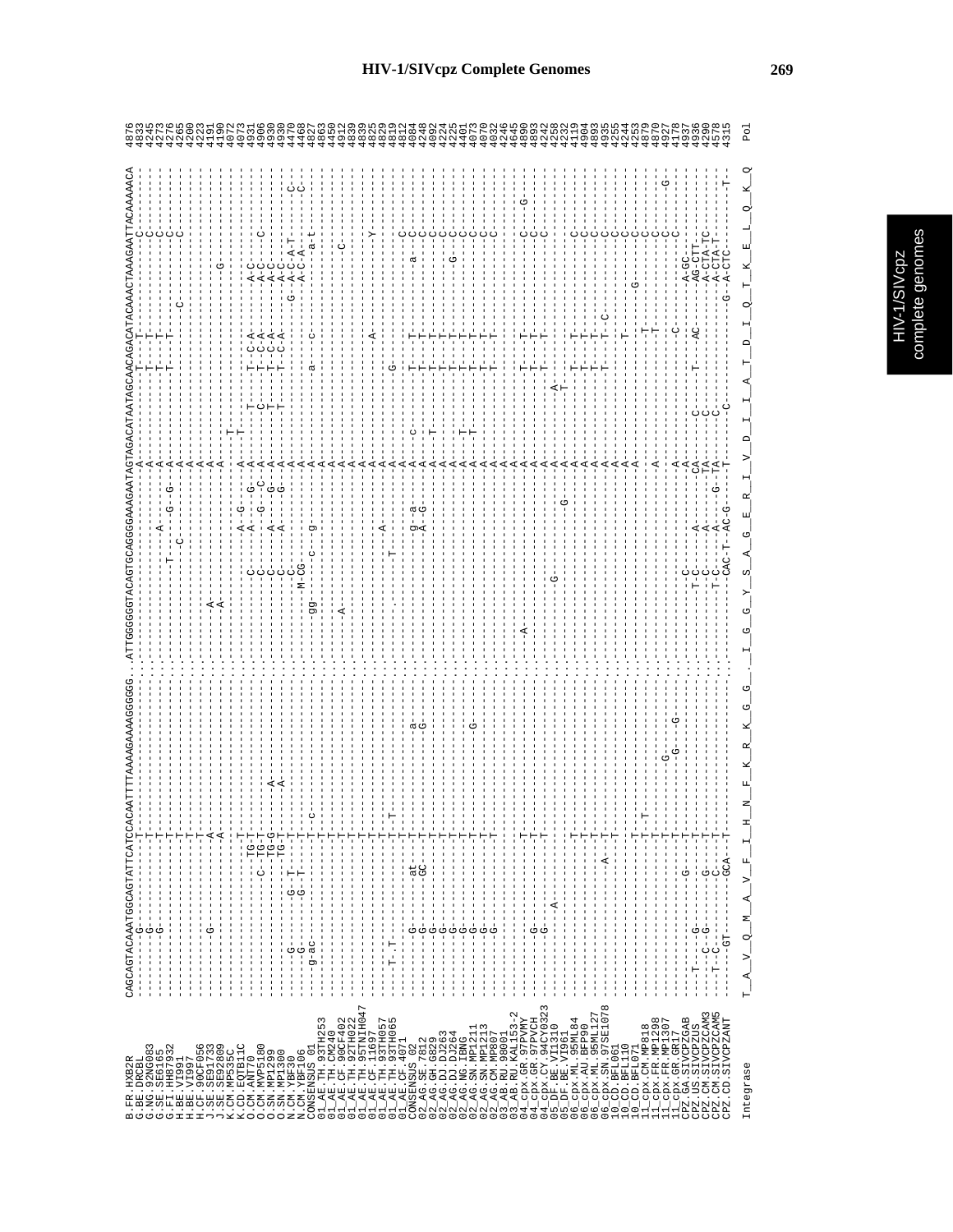| O<br>てり<br>てり<br>てり<br>τŋ<br>Æ,<br>m<br>$\overline{1}$<br>ቶ | AAAA<br>$A \land A$<br>ΚK<br>K,<br>-aa<br>-CA<br>78777<br>ひ<br>Æ<br>К<br>A<br>υ<br>ō<br>Ü | $-C - A$<br>তা<br>ن<br>$-4$<br>đ<br>Ö i<br>U U<br>U<br>U)<br>U)<br>$\zeta$ )<br>τJ<br>ひひひ<br>U<br>ひひひひむ<br><b>しい</b><br>তা<br>āg<br><b>ひ ひ ひ</b><br>н<br>ä<br>ĀТ.<br>Ā,<br>Ā.<br>τŋ<br>ΚK<br>K,<br>Æ | Æ<br>⊢                                                     |
|-------------------------------------------------------------|-------------------------------------------------------------------------------------------|------------------------------------------------------------------------------------------------------------------------------------------------------------------------------------------------------|------------------------------------------------------------|
|                                                             |                                                                                           |                                                                                                                                                                                                      |                                                            |
|                                                             |                                                                                           |                                                                                                                                                                                                      |                                                            |
|                                                             |                                                                                           |                                                                                                                                                                                                      |                                                            |
|                                                             |                                                                                           |                                                                                                                                                                                                      |                                                            |
|                                                             |                                                                                           |                                                                                                                                                                                                      |                                                            |
|                                                             |                                                                                           |                                                                                                                                                                                                      |                                                            |
|                                                             |                                                                                           |                                                                                                                                                                                                      |                                                            |
|                                                             |                                                                                           |                                                                                                                                                                                                      |                                                            |
|                                                             |                                                                                           |                                                                                                                                                                                                      |                                                            |
|                                                             |                                                                                           |                                                                                                                                                                                                      |                                                            |
|                                                             |                                                                                           |                                                                                                                                                                                                      |                                                            |
|                                                             |                                                                                           |                                                                                                                                                                                                      |                                                            |
|                                                             |                                                                                           |                                                                                                                                                                                                      |                                                            |
|                                                             |                                                                                           |                                                                                                                                                                                                      |                                                            |
|                                                             |                                                                                           |                                                                                                                                                                                                      |                                                            |
|                                                             |                                                                                           |                                                                                                                                                                                                      |                                                            |
|                                                             |                                                                                           |                                                                                                                                                                                                      |                                                            |
|                                                             |                                                                                           |                                                                                                                                                                                                      |                                                            |
|                                                             |                                                                                           |                                                                                                                                                                                                      |                                                            |
|                                                             |                                                                                           |                                                                                                                                                                                                      |                                                            |
|                                                             |                                                                                           |                                                                                                                                                                                                      |                                                            |
|                                                             |                                                                                           |                                                                                                                                                                                                      |                                                            |
|                                                             |                                                                                           |                                                                                                                                                                                                      |                                                            |
|                                                             |                                                                                           |                                                                                                                                                                                                      |                                                            |
|                                                             |                                                                                           |                                                                                                                                                                                                      |                                                            |
|                                                             |                                                                                           |                                                                                                                                                                                                      |                                                            |
|                                                             |                                                                                           |                                                                                                                                                                                                      |                                                            |
|                                                             |                                                                                           |                                                                                                                                                                                                      |                                                            |
|                                                             |                                                                                           |                                                                                                                                                                                                      |                                                            |
|                                                             |                                                                                           |                                                                                                                                                                                                      |                                                            |
|                                                             |                                                                                           |                                                                                                                                                                                                      |                                                            |
|                                                             |                                                                                           |                                                                                                                                                                                                      |                                                            |
|                                                             |                                                                                           |                                                                                                                                                                                                      |                                                            |
|                                                             |                                                                                           |                                                                                                                                                                                                      |                                                            |
|                                                             |                                                                                           |                                                                                                                                                                                                      |                                                            |
| Q                                                           |                                                                                           | <b>LQ</b><br>൯<br>ഗ                                                                                                                                                                                  |                                                            |
|                                                             |                                                                                           |                                                                                                                                                                                                      |                                                            |
|                                                             |                                                                                           |                                                                                                                                                                                                      |                                                            |
|                                                             | п<br>↻                                                                                    |                                                                                                                                                                                                      |                                                            |
|                                                             |                                                                                           |                                                                                                                                                                                                      |                                                            |
|                                                             |                                                                                           |                                                                                                                                                                                                      |                                                            |
|                                                             |                                                                                           |                                                                                                                                                                                                      |                                                            |
|                                                             |                                                                                           |                                                                                                                                                                                                      |                                                            |
|                                                             |                                                                                           |                                                                                                                                                                                                      |                                                            |
|                                                             |                                                                                           |                                                                                                                                                                                                      |                                                            |
|                                                             |                                                                                           |                                                                                                                                                                                                      |                                                            |
|                                                             |                                                                                           |                                                                                                                                                                                                      |                                                            |
|                                                             |                                                                                           |                                                                                                                                                                                                      |                                                            |
|                                                             |                                                                                           |                                                                                                                                                                                                      |                                                            |
|                                                             |                                                                                           |                                                                                                                                                                                                      |                                                            |
|                                                             |                                                                                           |                                                                                                                                                                                                      |                                                            |
|                                                             |                                                                                           |                                                                                                                                                                                                      |                                                            |
|                                                             |                                                                                           |                                                                                                                                                                                                      |                                                            |
|                                                             |                                                                                           |                                                                                                                                                                                                      |                                                            |
|                                                             |                                                                                           |                                                                                                                                                                                                      |                                                            |
|                                                             |                                                                                           |                                                                                                                                                                                                      |                                                            |
|                                                             |                                                                                           |                                                                                                                                                                                                      |                                                            |
|                                                             |                                                                                           |                                                                                                                                                                                                      |                                                            |
|                                                             |                                                                                           |                                                                                                                                                                                                      |                                                            |
|                                                             |                                                                                           |                                                                                                                                                                                                      |                                                            |
|                                                             |                                                                                           |                                                                                                                                                                                                      |                                                            |
|                                                             |                                                                                           |                                                                                                                                                                                                      |                                                            |
|                                                             |                                                                                           |                                                                                                                                                                                                      |                                                            |
|                                                             |                                                                                           |                                                                                                                                                                                                      |                                                            |
|                                                             | ひひひ<br>C)<br>ひひ<br>てりてり<br><b>ひひひひひひひひひひ</b><br>てりてり<br>Æ<br>Ü                            | <b>A A A A A A A A A A</b><br>α ⊄<br>A<br>Æ,<br>К<br>K,<br>U<br>U<br>υU<br>υU<br>U<br>τJ<br>↻<br>υU<br><b>DRAKAAAAAAAAAAA</b> AAA<br>$t\overline{a}$<br>ñ<br>Æ<br>K R<br>てりてり                        | ๓<br>↵<br>U)<br>O<br>U)<br>Æ<br>Æ<br>Æ<br>Æ<br>Æ<br>Æ<br>Æ |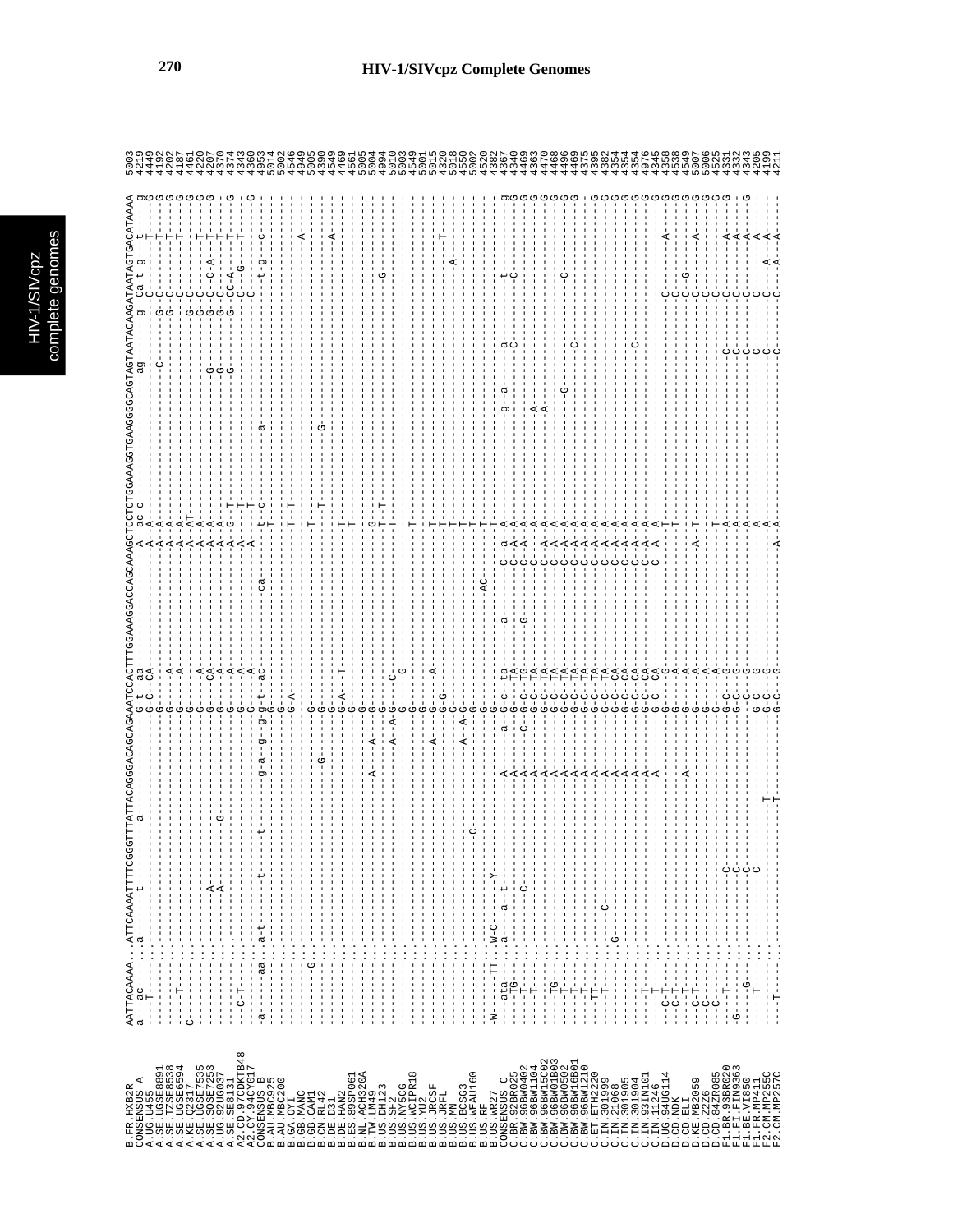| ひひひひ<br>めめめめめめ<br>ひくべ<br>$A \land A$<br>みみさみみみみみみみ<br>ത⊄<br>I A A A A A A A A A A<br>RRRR<br>RRRA<br>÷<br>TH F<br>ひひひひ<br><b>ひひ ff</b><br>$\blacksquare$<br>$\blacksquare$<br>ひひひひ<br>ひひひ<br>くひひくくく<br>UUUUUUUUUUUUUU    <br>ひひひひえばひひ<br>$1$ 1 1 0 0 0<br>RRRR<br>ひひひと<br>т<br>$-1$<br>$-1$<br>ĸ<br>$-1$<br>Ţ<br>J<br>$\mathbf{I}$<br>$\mathbf{I}$<br>I<br>I<br>$\mathbf{I}$<br>I<br>$\frac{1}{1}$<br>п<br>л<br>$\frac{1}{1}$<br>п<br>ı<br>J,<br>т<br>$-4-1$<br>$-4 -$<br>$\begin{array}{c} \end{array}$<br>$-4$<br>$-4-$<br>$-9 - -1$<br>i<br>i<br>I.<br>$-4$<br>I<br>$-$ – $-$ A<br>$-4$<br>I<br>ť<br>I<br>I<br>$\overline{\phantom{a}}$<br>J<br>п<br>J.<br>J.<br>I<br>I<br>ļ<br>I<br>I<br>I<br>$C-A$ <sup>-</sup> $C-A$ <sup>-</sup><br>I<br>ပု<br>$\frac{1}{1}$<br>í<br>ı<br>ł<br>i<br>I<br>I<br>$\mathbf{I}$<br>ı<br>I<br>$-1 - N$<br>l<br>I<br>ì<br>I<br>$\frac{1}{2}$<br>J<br>I<br>I<br>J.<br>J,<br>Ċ.<br>Ì,<br>I<br>ı<br>$\frac{1}{2}$<br>f,<br>т<br>٠.<br>$\vdots$<br>$\vdots$<br>$\vdots$<br>$\vdots$<br>$\ddot{\cdot}$<br>$\vdots$<br>$\vdots$<br>$\ddot{ }$ .<br>$\vdots$<br>$\vdots$<br>$\vdots$<br>$\ddot{\cdot}$<br>$\cdot$<br>$\vdots$<br>$\cdot$<br>$\ddot{\cdot}$<br>$\vdots$<br>$\cdot$<br>$\vdots$<br>$\vdots$<br>$\cdot$<br>부부<br>----------<br>I.<br>ି<br>କ<br>I<br>I<br>J.<br>I.<br>ł<br>ု<br>J.<br>J.<br>ï<br>$\overline{\phantom{a}}$<br>T<br>I<br>Ţ<br>I<br>ı<br>$-T - C$<br>$-7M$<br>$\mathsf I$<br>$-1 - T - -$<br>$-1$<br>J<br>J<br>$-1$<br>$-TTT$ -<br>$\mathsf I$<br>I<br>J<br>J<br>J<br>-TT-<br>$-TTT$<br>$\mathbf{I}$<br>$\frac{1}{C}$<br>I<br>$\frac{1}{1}$<br>$-1$<br>$-1$ - $C$ - $T$<br>FT-<br>T<br>부<br>Ĥ<br>투<br>i<br>F<br>$\frac{1}{1}$<br>Ë<br>I<br>H<br>т<br>т<br>I<br>п<br>$\frac{1}{1}$<br>í<br>ł<br>т<br>т<br>Ĥ<br>부<br>т<br>Ť<br>ŗ<br>I<br>п<br>Î<br>т<br>ن<br>۱<br>J<br>J,<br>$\mathbf{I}$<br>J.<br>I<br>ı<br>I<br>I<br>I<br>l.<br>J<br>$\blacksquare$<br>$\mathbf{I}$<br>$\mathbf{I}$<br>I<br>I<br>I<br>J<br>$\mathbf{I}$<br>п<br>л<br>п<br>п<br>п<br>I<br>п<br>ひ<br><b>G</b><br>ひ<br>ひ<br>ひ<br>あぴ<br>J.<br>$\frac{11}{11}$ = cpx. FR. MP1298<br>$\frac{11}{11}$ = cpx. FR. MP1307<br>$\frac{11}{11}$ = cpx. GR. GR17<br>B.FR.HXB2R<br>G.BE.DRCBL<br>$\frac{1}{2}$ | 부부부부<br>T<br>לקלקס<br>לקלקס<br>לאלאס<br>ひひひひ                   |
|--------------------------------------------------------------------------------------------------------------------------------------------------------------------------------------------------------------------------------------------------------------------------------------------------------------------------------------------------------------------------------------------------------------------------------------------------------------------------------------------------------------------------------------------------------------------------------------------------------------------------------------------------------------------------------------------------------------------------------------------------------------------------------------------------------------------------------------------------------------------------------------------------------------------------------------------------------------------------------------------------------------------------------------------------------------------------------------------------------------------------------------------------------------------------------------------------------------------------------------------------------------------------------------------------------------------------------------------------------------------------------------------------------------------------------------------------------------------------------------------------------------------------------------------------------------------------------------------------------------------------------------------------------------------------------------------------------------------------------------------------------------------------------------------------------------------------------------------------------------------------------------------------------------------------------------------------------------------------------------------------------------------------------------------------------------------------------------------------------------------------------------------------------------------------------------------------------------------|----------------------------------------------------------------|
|                                                                                                                                                                                                                                                                                                                                                                                                                                                                                                                                                                                                                                                                                                                                                                                                                                                                                                                                                                                                                                                                                                                                                                                                                                                                                                                                                                                                                                                                                                                                                                                                                                                                                                                                                                                                                                                                                                                                                                                                                                                                                                                                                                                                                    |                                                                |
|                                                                                                                                                                                                                                                                                                                                                                                                                                                                                                                                                                                                                                                                                                                                                                                                                                                                                                                                                                                                                                                                                                                                                                                                                                                                                                                                                                                                                                                                                                                                                                                                                                                                                                                                                                                                                                                                                                                                                                                                                                                                                                                                                                                                                    |                                                                |
|                                                                                                                                                                                                                                                                                                                                                                                                                                                                                                                                                                                                                                                                                                                                                                                                                                                                                                                                                                                                                                                                                                                                                                                                                                                                                                                                                                                                                                                                                                                                                                                                                                                                                                                                                                                                                                                                                                                                                                                                                                                                                                                                                                                                                    |                                                                |
|                                                                                                                                                                                                                                                                                                                                                                                                                                                                                                                                                                                                                                                                                                                                                                                                                                                                                                                                                                                                                                                                                                                                                                                                                                                                                                                                                                                                                                                                                                                                                                                                                                                                                                                                                                                                                                                                                                                                                                                                                                                                                                                                                                                                                    |                                                                |
|                                                                                                                                                                                                                                                                                                                                                                                                                                                                                                                                                                                                                                                                                                                                                                                                                                                                                                                                                                                                                                                                                                                                                                                                                                                                                                                                                                                                                                                                                                                                                                                                                                                                                                                                                                                                                                                                                                                                                                                                                                                                                                                                                                                                                    |                                                                |
|                                                                                                                                                                                                                                                                                                                                                                                                                                                                                                                                                                                                                                                                                                                                                                                                                                                                                                                                                                                                                                                                                                                                                                                                                                                                                                                                                                                                                                                                                                                                                                                                                                                                                                                                                                                                                                                                                                                                                                                                                                                                                                                                                                                                                    |                                                                |
|                                                                                                                                                                                                                                                                                                                                                                                                                                                                                                                                                                                                                                                                                                                                                                                                                                                                                                                                                                                                                                                                                                                                                                                                                                                                                                                                                                                                                                                                                                                                                                                                                                                                                                                                                                                                                                                                                                                                                                                                                                                                                                                                                                                                                    |                                                                |
|                                                                                                                                                                                                                                                                                                                                                                                                                                                                                                                                                                                                                                                                                                                                                                                                                                                                                                                                                                                                                                                                                                                                                                                                                                                                                                                                                                                                                                                                                                                                                                                                                                                                                                                                                                                                                                                                                                                                                                                                                                                                                                                                                                                                                    |                                                                |
|                                                                                                                                                                                                                                                                                                                                                                                                                                                                                                                                                                                                                                                                                                                                                                                                                                                                                                                                                                                                                                                                                                                                                                                                                                                                                                                                                                                                                                                                                                                                                                                                                                                                                                                                                                                                                                                                                                                                                                                                                                                                                                                                                                                                                    |                                                                |
|                                                                                                                                                                                                                                                                                                                                                                                                                                                                                                                                                                                                                                                                                                                                                                                                                                                                                                                                                                                                                                                                                                                                                                                                                                                                                                                                                                                                                                                                                                                                                                                                                                                                                                                                                                                                                                                                                                                                                                                                                                                                                                                                                                                                                    |                                                                |
|                                                                                                                                                                                                                                                                                                                                                                                                                                                                                                                                                                                                                                                                                                                                                                                                                                                                                                                                                                                                                                                                                                                                                                                                                                                                                                                                                                                                                                                                                                                                                                                                                                                                                                                                                                                                                                                                                                                                                                                                                                                                                                                                                                                                                    |                                                                |
|                                                                                                                                                                                                                                                                                                                                                                                                                                                                                                                                                                                                                                                                                                                                                                                                                                                                                                                                                                                                                                                                                                                                                                                                                                                                                                                                                                                                                                                                                                                                                                                                                                                                                                                                                                                                                                                                                                                                                                                                                                                                                                                                                                                                                    |                                                                |
|                                                                                                                                                                                                                                                                                                                                                                                                                                                                                                                                                                                                                                                                                                                                                                                                                                                                                                                                                                                                                                                                                                                                                                                                                                                                                                                                                                                                                                                                                                                                                                                                                                                                                                                                                                                                                                                                                                                                                                                                                                                                                                                                                                                                                    |                                                                |
|                                                                                                                                                                                                                                                                                                                                                                                                                                                                                                                                                                                                                                                                                                                                                                                                                                                                                                                                                                                                                                                                                                                                                                                                                                                                                                                                                                                                                                                                                                                                                                                                                                                                                                                                                                                                                                                                                                                                                                                                                                                                                                                                                                                                                    |                                                                |
|                                                                                                                                                                                                                                                                                                                                                                                                                                                                                                                                                                                                                                                                                                                                                                                                                                                                                                                                                                                                                                                                                                                                                                                                                                                                                                                                                                                                                                                                                                                                                                                                                                                                                                                                                                                                                                                                                                                                                                                                                                                                                                                                                                                                                    |                                                                |
|                                                                                                                                                                                                                                                                                                                                                                                                                                                                                                                                                                                                                                                                                                                                                                                                                                                                                                                                                                                                                                                                                                                                                                                                                                                                                                                                                                                                                                                                                                                                                                                                                                                                                                                                                                                                                                                                                                                                                                                                                                                                                                                                                                                                                    | てりてり                                                           |
|                                                                                                                                                                                                                                                                                                                                                                                                                                                                                                                                                                                                                                                                                                                                                                                                                                                                                                                                                                                                                                                                                                                                                                                                                                                                                                                                                                                                                                                                                                                                                                                                                                                                                                                                                                                                                                                                                                                                                                                                                                                                                                                                                                                                                    |                                                                |
|                                                                                                                                                                                                                                                                                                                                                                                                                                                                                                                                                                                                                                                                                                                                                                                                                                                                                                                                                                                                                                                                                                                                                                                                                                                                                                                                                                                                                                                                                                                                                                                                                                                                                                                                                                                                                                                                                                                                                                                                                                                                                                                                                                                                                    |                                                                |
|                                                                                                                                                                                                                                                                                                                                                                                                                                                                                                                                                                                                                                                                                                                                                                                                                                                                                                                                                                                                                                                                                                                                                                                                                                                                                                                                                                                                                                                                                                                                                                                                                                                                                                                                                                                                                                                                                                                                                                                                                                                                                                                                                                                                                    |                                                                |
|                                                                                                                                                                                                                                                                                                                                                                                                                                                                                                                                                                                                                                                                                                                                                                                                                                                                                                                                                                                                                                                                                                                                                                                                                                                                                                                                                                                                                                                                                                                                                                                                                                                                                                                                                                                                                                                                                                                                                                                                                                                                                                                                                                                                                    |                                                                |
|                                                                                                                                                                                                                                                                                                                                                                                                                                                                                                                                                                                                                                                                                                                                                                                                                                                                                                                                                                                                                                                                                                                                                                                                                                                                                                                                                                                                                                                                                                                                                                                                                                                                                                                                                                                                                                                                                                                                                                                                                                                                                                                                                                                                                    |                                                                |
|                                                                                                                                                                                                                                                                                                                                                                                                                                                                                                                                                                                                                                                                                                                                                                                                                                                                                                                                                                                                                                                                                                                                                                                                                                                                                                                                                                                                                                                                                                                                                                                                                                                                                                                                                                                                                                                                                                                                                                                                                                                                                                                                                                                                                    |                                                                |
|                                                                                                                                                                                                                                                                                                                                                                                                                                                                                                                                                                                                                                                                                                                                                                                                                                                                                                                                                                                                                                                                                                                                                                                                                                                                                                                                                                                                                                                                                                                                                                                                                                                                                                                                                                                                                                                                                                                                                                                                                                                                                                                                                                                                                    |                                                                |
|                                                                                                                                                                                                                                                                                                                                                                                                                                                                                                                                                                                                                                                                                                                                                                                                                                                                                                                                                                                                                                                                                                                                                                                                                                                                                                                                                                                                                                                                                                                                                                                                                                                                                                                                                                                                                                                                                                                                                                                                                                                                                                                                                                                                                    |                                                                |
|                                                                                                                                                                                                                                                                                                                                                                                                                                                                                                                                                                                                                                                                                                                                                                                                                                                                                                                                                                                                                                                                                                                                                                                                                                                                                                                                                                                                                                                                                                                                                                                                                                                                                                                                                                                                                                                                                                                                                                                                                                                                                                                                                                                                                    |                                                                |
|                                                                                                                                                                                                                                                                                                                                                                                                                                                                                                                                                                                                                                                                                                                                                                                                                                                                                                                                                                                                                                                                                                                                                                                                                                                                                                                                                                                                                                                                                                                                                                                                                                                                                                                                                                                                                                                                                                                                                                                                                                                                                                                                                                                                                    |                                                                |
|                                                                                                                                                                                                                                                                                                                                                                                                                                                                                                                                                                                                                                                                                                                                                                                                                                                                                                                                                                                                                                                                                                                                                                                                                                                                                                                                                                                                                                                                                                                                                                                                                                                                                                                                                                                                                                                                                                                                                                                                                                                                                                                                                                                                                    |                                                                |
|                                                                                                                                                                                                                                                                                                                                                                                                                                                                                                                                                                                                                                                                                                                                                                                                                                                                                                                                                                                                                                                                                                                                                                                                                                                                                                                                                                                                                                                                                                                                                                                                                                                                                                                                                                                                                                                                                                                                                                                                                                                                                                                                                                                                                    |                                                                |
|                                                                                                                                                                                                                                                                                                                                                                                                                                                                                                                                                                                                                                                                                                                                                                                                                                                                                                                                                                                                                                                                                                                                                                                                                                                                                                                                                                                                                                                                                                                                                                                                                                                                                                                                                                                                                                                                                                                                                                                                                                                                                                                                                                                                                    |                                                                |
|                                                                                                                                                                                                                                                                                                                                                                                                                                                                                                                                                                                                                                                                                                                                                                                                                                                                                                                                                                                                                                                                                                                                                                                                                                                                                                                                                                                                                                                                                                                                                                                                                                                                                                                                                                                                                                                                                                                                                                                                                                                                                                                                                                                                                    |                                                                |
|                                                                                                                                                                                                                                                                                                                                                                                                                                                                                                                                                                                                                                                                                                                                                                                                                                                                                                                                                                                                                                                                                                                                                                                                                                                                                                                                                                                                                                                                                                                                                                                                                                                                                                                                                                                                                                                                                                                                                                                                                                                                                                                                                                                                                    |                                                                |
|                                                                                                                                                                                                                                                                                                                                                                                                                                                                                                                                                                                                                                                                                                                                                                                                                                                                                                                                                                                                                                                                                                                                                                                                                                                                                                                                                                                                                                                                                                                                                                                                                                                                                                                                                                                                                                                                                                                                                                                                                                                                                                                                                                                                                    |                                                                |
|                                                                                                                                                                                                                                                                                                                                                                                                                                                                                                                                                                                                                                                                                                                                                                                                                                                                                                                                                                                                                                                                                                                                                                                                                                                                                                                                                                                                                                                                                                                                                                                                                                                                                                                                                                                                                                                                                                                                                                                                                                                                                                                                                                                                                    |                                                                |
|                                                                                                                                                                                                                                                                                                                                                                                                                                                                                                                                                                                                                                                                                                                                                                                                                                                                                                                                                                                                                                                                                                                                                                                                                                                                                                                                                                                                                                                                                                                                                                                                                                                                                                                                                                                                                                                                                                                                                                                                                                                                                                                                                                                                                    | י פ                                                            |
|                                                                                                                                                                                                                                                                                                                                                                                                                                                                                                                                                                                                                                                                                                                                                                                                                                                                                                                                                                                                                                                                                                                                                                                                                                                                                                                                                                                                                                                                                                                                                                                                                                                                                                                                                                                                                                                                                                                                                                                                                                                                                                                                                                                                                    |                                                                |
|                                                                                                                                                                                                                                                                                                                                                                                                                                                                                                                                                                                                                                                                                                                                                                                                                                                                                                                                                                                                                                                                                                                                                                                                                                                                                                                                                                                                                                                                                                                                                                                                                                                                                                                                                                                                                                                                                                                                                                                                                                                                                                                                                                                                                    | あひひひひひ                                                         |
|                                                                                                                                                                                                                                                                                                                                                                                                                                                                                                                                                                                                                                                                                                                                                                                                                                                                                                                                                                                                                                                                                                                                                                                                                                                                                                                                                                                                                                                                                                                                                                                                                                                                                                                                                                                                                                                                                                                                                                                                                                                                                                                                                                                                                    |                                                                |
|                                                                                                                                                                                                                                                                                                                                                                                                                                                                                                                                                                                                                                                                                                                                                                                                                                                                                                                                                                                                                                                                                                                                                                                                                                                                                                                                                                                                                                                                                                                                                                                                                                                                                                                                                                                                                                                                                                                                                                                                                                                                                                                                                                                                                    |                                                                |
|                                                                                                                                                                                                                                                                                                                                                                                                                                                                                                                                                                                                                                                                                                                                                                                                                                                                                                                                                                                                                                                                                                                                                                                                                                                                                                                                                                                                                                                                                                                                                                                                                                                                                                                                                                                                                                                                                                                                                                                                                                                                                                                                                                                                                    |                                                                |
|                                                                                                                                                                                                                                                                                                                                                                                                                                                                                                                                                                                                                                                                                                                                                                                                                                                                                                                                                                                                                                                                                                                                                                                                                                                                                                                                                                                                                                                                                                                                                                                                                                                                                                                                                                                                                                                                                                                                                                                                                                                                                                                                                                                                                    |                                                                |
|                                                                                                                                                                                                                                                                                                                                                                                                                                                                                                                                                                                                                                                                                                                                                                                                                                                                                                                                                                                                                                                                                                                                                                                                                                                                                                                                                                                                                                                                                                                                                                                                                                                                                                                                                                                                                                                                                                                                                                                                                                                                                                                                                                                                                    | てりてり                                                           |
|                                                                                                                                                                                                                                                                                                                                                                                                                                                                                                                                                                                                                                                                                                                                                                                                                                                                                                                                                                                                                                                                                                                                                                                                                                                                                                                                                                                                                                                                                                                                                                                                                                                                                                                                                                                                                                                                                                                                                                                                                                                                                                                                                                                                                    |                                                                |
|                                                                                                                                                                                                                                                                                                                                                                                                                                                                                                                                                                                                                                                                                                                                                                                                                                                                                                                                                                                                                                                                                                                                                                                                                                                                                                                                                                                                                                                                                                                                                                                                                                                                                                                                                                                                                                                                                                                                                                                                                                                                                                                                                                                                                    |                                                                |
|                                                                                                                                                                                                                                                                                                                                                                                                                                                                                                                                                                                                                                                                                                                                                                                                                                                                                                                                                                                                                                                                                                                                                                                                                                                                                                                                                                                                                                                                                                                                                                                                                                                                                                                                                                                                                                                                                                                                                                                                                                                                                                                                                                                                                    |                                                                |
|                                                                                                                                                                                                                                                                                                                                                                                                                                                                                                                                                                                                                                                                                                                                                                                                                                                                                                                                                                                                                                                                                                                                                                                                                                                                                                                                                                                                                                                                                                                                                                                                                                                                                                                                                                                                                                                                                                                                                                                                                                                                                                                                                                                                                    |                                                                |
|                                                                                                                                                                                                                                                                                                                                                                                                                                                                                                                                                                                                                                                                                                                                                                                                                                                                                                                                                                                                                                                                                                                                                                                                                                                                                                                                                                                                                                                                                                                                                                                                                                                                                                                                                                                                                                                                                                                                                                                                                                                                                                                                                                                                                    |                                                                |
|                                                                                                                                                                                                                                                                                                                                                                                                                                                                                                                                                                                                                                                                                                                                                                                                                                                                                                                                                                                                                                                                                                                                                                                                                                                                                                                                                                                                                                                                                                                                                                                                                                                                                                                                                                                                                                                                                                                                                                                                                                                                                                                                                                                                                    |                                                                |
|                                                                                                                                                                                                                                                                                                                                                                                                                                                                                                                                                                                                                                                                                                                                                                                                                                                                                                                                                                                                                                                                                                                                                                                                                                                                                                                                                                                                                                                                                                                                                                                                                                                                                                                                                                                                                                                                                                                                                                                                                                                                                                                                                                                                                    |                                                                |
|                                                                                                                                                                                                                                                                                                                                                                                                                                                                                                                                                                                                                                                                                                                                                                                                                                                                                                                                                                                                                                                                                                                                                                                                                                                                                                                                                                                                                                                                                                                                                                                                                                                                                                                                                                                                                                                                                                                                                                                                                                                                                                                                                                                                                    |                                                                |
|                                                                                                                                                                                                                                                                                                                                                                                                                                                                                                                                                                                                                                                                                                                                                                                                                                                                                                                                                                                                                                                                                                                                                                                                                                                                                                                                                                                                                                                                                                                                                                                                                                                                                                                                                                                                                                                                                                                                                                                                                                                                                                                                                                                                                    |                                                                |
|                                                                                                                                                                                                                                                                                                                                                                                                                                                                                                                                                                                                                                                                                                                                                                                                                                                                                                                                                                                                                                                                                                                                                                                                                                                                                                                                                                                                                                                                                                                                                                                                                                                                                                                                                                                                                                                                                                                                                                                                                                                                                                                                                                                                                    |                                                                |
|                                                                                                                                                                                                                                                                                                                                                                                                                                                                                                                                                                                                                                                                                                                                                                                                                                                                                                                                                                                                                                                                                                                                                                                                                                                                                                                                                                                                                                                                                                                                                                                                                                                                                                                                                                                                                                                                                                                                                                                                                                                                                                                                                                                                                    |                                                                |
|                                                                                                                                                                                                                                                                                                                                                                                                                                                                                                                                                                                                                                                                                                                                                                                                                                                                                                                                                                                                                                                                                                                                                                                                                                                                                                                                                                                                                                                                                                                                                                                                                                                                                                                                                                                                                                                                                                                                                                                                                                                                                                                                                                                                                    |                                                                |
|                                                                                                                                                                                                                                                                                                                                                                                                                                                                                                                                                                                                                                                                                                                                                                                                                                                                                                                                                                                                                                                                                                                                                                                                                                                                                                                                                                                                                                                                                                                                                                                                                                                                                                                                                                                                                                                                                                                                                                                                                                                                                                                                                                                                                    |                                                                |
|                                                                                                                                                                                                                                                                                                                                                                                                                                                                                                                                                                                                                                                                                                                                                                                                                                                                                                                                                                                                                                                                                                                                                                                                                                                                                                                                                                                                                                                                                                                                                                                                                                                                                                                                                                                                                                                                                                                                                                                                                                                                                                                                                                                                                    | $\begin{smallmatrix} 1 & 0 & 0 \\ 1 & 1 & 1 \end{smallmatrix}$ |
|                                                                                                                                                                                                                                                                                                                                                                                                                                                                                                                                                                                                                                                                                                                                                                                                                                                                                                                                                                                                                                                                                                                                                                                                                                                                                                                                                                                                                                                                                                                                                                                                                                                                                                                                                                                                                                                                                                                                                                                                                                                                                                                                                                                                                    |                                                                |
|                                                                                                                                                                                                                                                                                                                                                                                                                                                                                                                                                                                                                                                                                                                                                                                                                                                                                                                                                                                                                                                                                                                                                                                                                                                                                                                                                                                                                                                                                                                                                                                                                                                                                                                                                                                                                                                                                                                                                                                                                                                                                                                                                                                                                    |                                                                |
|                                                                                                                                                                                                                                                                                                                                                                                                                                                                                                                                                                                                                                                                                                                                                                                                                                                                                                                                                                                                                                                                                                                                                                                                                                                                                                                                                                                                                                                                                                                                                                                                                                                                                                                                                                                                                                                                                                                                                                                                                                                                                                                                                                                                                    |                                                                |
|                                                                                                                                                                                                                                                                                                                                                                                                                                                                                                                                                                                                                                                                                                                                                                                                                                                                                                                                                                                                                                                                                                                                                                                                                                                                                                                                                                                                                                                                                                                                                                                                                                                                                                                                                                                                                                                                                                                                                                                                                                                                                                                                                                                                                    | ひひひひ                                                           |
|                                                                                                                                                                                                                                                                                                                                                                                                                                                                                                                                                                                                                                                                                                                                                                                                                                                                                                                                                                                                                                                                                                                                                                                                                                                                                                                                                                                                                                                                                                                                                                                                                                                                                                                                                                                                                                                                                                                                                                                                                                                                                                                                                                                                                    |                                                                |
|                                                                                                                                                                                                                                                                                                                                                                                                                                                                                                                                                                                                                                                                                                                                                                                                                                                                                                                                                                                                                                                                                                                                                                                                                                                                                                                                                                                                                                                                                                                                                                                                                                                                                                                                                                                                                                                                                                                                                                                                                                                                                                                                                                                                                    |                                                                |
| $-1$                                                                                                                                                                                                                                                                                                                                                                                                                                                                                                                                                                                                                                                                                                                                                                                                                                                                                                                                                                                                                                                                                                                                                                                                                                                                                                                                                                                                                                                                                                                                                                                                                                                                                                                                                                                                                                                                                                                                                                                                                                                                                                                                                                                                               |                                                                |
| $- - A$<br>п<br>I<br>ڣ<br>$\mathbf{I}$<br>È<br>T<br>п                                                                                                                                                                                                                                                                                                                                                                                                                                                                                                                                                                                                                                                                                                                                                                                                                                                                                                                                                                                                                                                                                                                                                                                                                                                                                                                                                                                                                                                                                                                                                                                                                                                                                                                                                                                                                                                                                                                                                                                                                                                                                                                                                              |                                                                |
| U<br>$\vdots$<br>LL-<br>$\begin{array}{l} \begin{array}{l} \mathcal{L}=\mathcal{L}^{\mu}\mathcal{N}\star\cdot\mathcal{S}\mathcal{R}\star\cdot\mathcal{S}\mathcal{R}\star\cdot\mathcal{S}\star\cdot\mathcal{S}\star\cdot\mathcal{S}\star\cdot\mathcal{S}\star\cdot\mathcal{S}\star\cdot\mathcal{S}\star\cdot\mathcal{S}\star\cdot\mathcal{S}\star\cdot\mathcal{S}\star\cdot\mathcal{S}\star\mathcal{S}\star\mathcal{S}\star\mathcal{S}\star\mathcal{S}\star\mathcal{S}\star\mathcal{S}\star\mathcal{S}\star\mathcal{S}\star\mathcal{S}\star\mathcal$                                                                                                                                                                                                                                                                                                                                                                                                                                                                                                                                                                                                                                                                                                                                                                                                                                                                                                                                                                                                                                                                                                                                                                                                                                                                                                                                                                                                                                                                                                                                                                                                                                                                |                                                                |
| ن<br>:                                                                                                                                                                                                                                                                                                                                                                                                                                                                                                                                                                                                                                                                                                                                                                                                                                                                                                                                                                                                                                                                                                                                                                                                                                                                                                                                                                                                                                                                                                                                                                                                                                                                                                                                                                                                                                                                                                                                                                                                                                                                                                                                                                                                             |                                                                |
| υU<br>$\mathbf{I}$<br>ל<br>.<br>$\ddot{\phantom{0}}$<br>Ę                                                                                                                                                                                                                                                                                                                                                                                                                                                                                                                                                                                                                                                                                                                                                                                                                                                                                                                                                                                                                                                                                                                                                                                                                                                                                                                                                                                                                                                                                                                                                                                                                                                                                                                                                                                                                                                                                                                                                                                                                                                                                                                                                          | нн                                                             |
| - 1<br>$\mathbf{I}$<br>т<br>ï<br>ં<br>$\cdot$<br>$\mathbf I$<br>$\mathfrak l$<br>$\frac{1}{1}$<br>FT-<br>л                                                                                                                                                                                                                                                                                                                                                                                                                                                                                                                                                                                                                                                                                                                                                                                                                                                                                                                                                                                                                                                                                                                                                                                                                                                                                                                                                                                                                                                                                                                                                                                                                                                                                                                                                                                                                                                                                                                                                                                                                                                                                                         | ひ                                                              |
| $-9 - - -$<br>п<br>$\mathbf{I}$<br>Ë<br>I                                                                                                                                                                                                                                                                                                                                                                                                                                                                                                                                                                                                                                                                                                                                                                                                                                                                                                                                                                                                                                                                                                                                                                                                                                                                                                                                                                                                                                                                                                                                                                                                                                                                                                                                                                                                                                                                                                                                                                                                                                                                                                                                                                          |                                                                |
|                                                                                                                                                                                                                                                                                                                                                                                                                                                                                                                                                                                                                                                                                                                                                                                                                                                                                                                                                                                                                                                                                                                                                                                                                                                                                                                                                                                                                                                                                                                                                                                                                                                                                                                                                                                                                                                                                                                                                                                                                                                                                                                                                                                                                    |                                                                |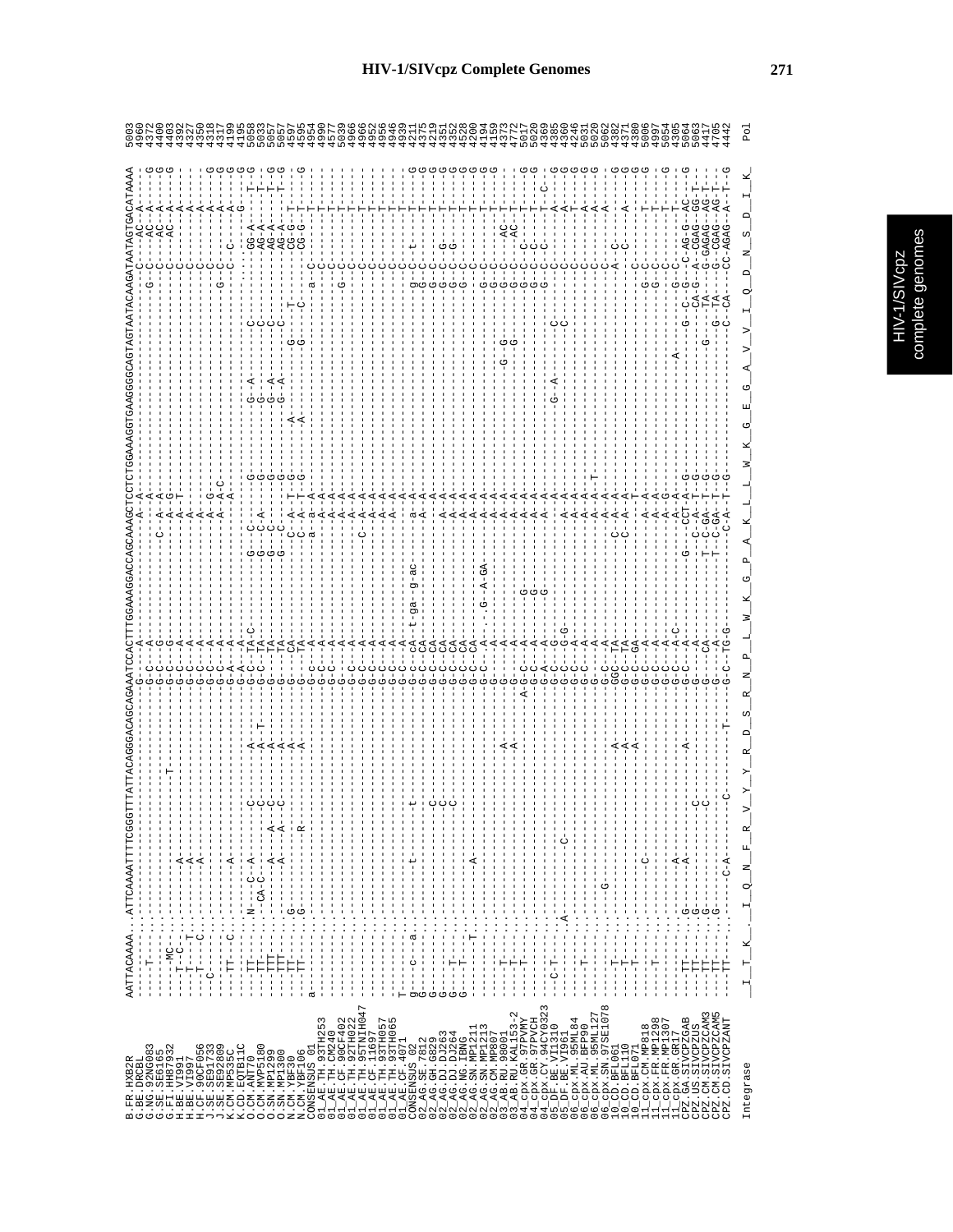| à,<br>$-10C$<br>$\ddot{\phantom{0}}$<br>$-A$ -<br>U<br>↻<br>텃<br>٣<br>r<br>F<br>⊢<br>ひ<br>ひ<br>ひ<br>ひ<br>ひ<br>あひ<br>ひ<br>ൽ<br>К<br>U<br>ပု<br>Ÿ<br>$-t$<br>U<br>U<br>U<br>$\frac{0}{1}$<br>$\frac{1}{2}$<br>U<br>Ŗ<br>ひ<br>œ<br>U<br>dt<br>۴<br>⊢<br>$\circ$<br>S<br>ל<br>י<br>Ġ٢<br>ひ<br><b>Q</b><br>$-AC$<br>ā<br>$-AC$<br>-AC<br>-AC<br>-AC<br>AC<br>Ŗ<br>ত়া<br>$AA -$<br>AA-<br>Φ<br>ክፈ<br>A,<br>AAAAAA<br>A<br>ပုံ ပုံ<br>൯<br>ひ ひ ひ<br>てり<br>U<br>ひ<br>てり<br>てり<br>ひ<br><b>ひ ひ</b><br>ひ<br>ひ<br>ひ<br>てり<br>てり<br>תי<br>פיז<br>К<br>ወ⊄<br>てり<br>υU<br>υU<br>U<br>↻<br>∪<br>U)<br>Ó<br>Ü<br>GCA<br>ā<br>Ο<br>U<br>তা<br>A A A A<br>K,<br>К<br>К<br>A<br>O<br>л<br>抖<br>İŤ<br>÷.<br>$\mathbf{I}$<br>$\frac{1}{2}$<br>Ť<br>- 1<br>$\blacksquare$<br>$\blacksquare$<br>- 11<br>$\blacksquare$<br>- 11<br>- 11<br>$\blacksquare$<br>$\frac{0}{1}$<br>$\mathbf{I}$<br>$\mathbf{I}$<br>$\mathbf{I}$<br>$\mathbf{I}$<br>$\mathbf{I}$<br>$\mathbf{L}$<br>$\blacksquare$<br>$\blacksquare$<br>$\Box$<br>$\blacksquare$<br>$\blacksquare$<br>$\mathbf{I}$<br>- 11<br>$\mathbf{I}$<br>- 11<br>$\mathbf{L}$<br>$\blacksquare$<br>$\mathbf{I}$<br>$\blacksquare$<br>- 11<br>$\blacksquare$<br>$\blacksquare$<br>$\blacksquare$<br>$\Box$<br>- 1<br>$\blacksquare$<br>1111111<br>$\blacksquare$<br>- 1<br>- 1<br>$\blacksquare$<br>$\blacksquare$<br>$\blacksquare$<br>$\blacksquare$<br>п<br>$\mathbf{L}$<br>- 1<br>- 1<br>- 1<br>$\mathbf{I}$<br>$\mathbf{I}$<br>- 1<br>$\mathbf{I}$<br>$\blacksquare$<br>$\blacksquare$<br>л.<br>- 11<br>$\blacksquare$<br>- 1<br>$\mathbf{I}$<br>$\blacksquare$<br>- 11<br>$\blacksquare$<br>- 1<br>п<br><b>Q</b><br>$-1 - 1 - 1$<br>$-1 - A - 1$<br>ט ו<br>Ť.<br>Ť.<br>$\mathbf{L}$<br>$\mathbb{L}$<br>$\mathbf{L}$<br>$\mathbb T$<br>$\mathbb T$<br>$1 - 1$<br>$\mathbb T$<br>1<br>$\mathbb T$<br>$\begin{array}{cccccccccc} 1 & 1 & 1 & 1 & 1 \end{array}$<br>I.<br>- 1<br>1<br>$\mathbf{I}$<br>1<br>J.<br>$\mathbf{I}$<br>$\mathbf{I}$<br>$\mathbf{I}$<br>$\mathbb{R}$ $\mathbb{R}$ $\top$<br>$\boldsymbol{\mathcal{A}}$<br>$\,$ I<br>$\mathbf{I}$<br>ה<br>$\mathsf I$<br>$\mathbf{I}$<br>$\mathbb T$<br>$\mathsf I$<br>$\mathsf I$<br>A<br>$\mathbf{I}$<br>$\mathbf{I}$<br>$1 - 1 - 1$<br><b>A A A A A A A A A A A A A A A A</b><br>$\mathfrak l$<br>$\mathbf{I}$<br>$\blacksquare$<br>т,<br>$\mathbf{I}$<br>$\mathbf{I}$<br>$\mathbf{I}$<br>T<br>$\mathbf{I}$<br>Ţ<br>-FF 1<br>J<br>$\mathbf{I}$<br>$\mathbf{I}$ $\mathbf{I}$<br>$\blacksquare$<br>4 F<br>$\mathbf{I}$<br>IJ<br>$\mathbf{I}$<br>$\blacksquare$<br>- 1<br>- 11<br>$\mathbf{I}$<br>J<br>$\mathbf{I}$<br>T<br>$\mathbf{I}$<br>- 1<br>$\Box$<br>וניו במהירה המהירה המהירה.<br>נוננו ברווח ברווח בו נוננו בנו<br>$\mathbf{I}$<br>J.<br>п<br>$\blacksquare$<br>- 11<br>п<br>$1 \quad 1 \quad 1$<br>$\perp$<br>$\overline{\phantom{a}}$<br>J<br>$\Box$<br>$\mathbf{I}$<br>$\mathbf{I}$<br>л.<br>-11<br>- 1<br>п.<br>$\blacksquare$<br>- 1<br>- 1<br>$\mathbf{I}$<br>L.<br>- 1<br>- 11<br>$\blacksquare$<br>л.<br>т.<br>т.<br>$\mathbf{I}$<br>$\mathbf{I}$<br><b>TERMINE</b><br>J.<br>$\Gamma$<br>Ħ<br>Ť.<br>$\mathbf I$<br>$1 - 1 - 1$<br>$\mathbf{I}$<br>$\mathbb T$<br>$1 - 1 - 1 - 1$<br>Τ.<br>$1$ $1$ $1$ $1$<br>$\mathbf{I}$<br>T<br>1<br>$\mathbf{I}$<br>-1<br>.<br>- 5<br>iiiii<br>HHIM<br>부분<br>$\frac{1}{2}$<br>措<br>$\frac{1}{1}$<br>Ħ<br>$\blacksquare$<br>$\frac{1}{4}$<br>부부<br>ĦĦ<br>ittet<br>III.<br>Ħ<br>$\frac{1}{1}$<br>ł<br>ł.<br>÷<br>÷<br>$\mathbf{I}$<br>÷<br>$\blacksquare$<br>$\blacksquare$<br>$\mathbf{I}$<br>п<br>п.<br>$1 - 1$<br><b>Q</b><br>$\mathbf{I}$<br>÷.<br>$\mathbf{I}$<br>$\mathbf{L}$<br>$\mathbf{I}$<br>$\mathbf{L}$<br>$\mathbf{I}$<br>$\mathbb{I}$<br>$\perp$<br>$\mathbb T$<br>$\mathbb{L}$<br>$1 - 1 - 1$<br>$\mathbb{L}$<br>$\blacksquare$<br>$\mathbf{I}$<br>- 11<br>$\mathbf{I}$<br>т<br>$\mathbf{I}$<br>$\blacksquare$<br>$\mathbb{I}-\mathbb{I}$<br>$\mathbf{I} = \mathbf{I}$<br>$\,$ I<br>Ťİ<br>$\mathbf{I}$<br>$\mathbb I$<br>$\frac{1}{1}$<br>$1 - 1 - 1 - 1$<br>т,<br>$\mathbf{L}$<br>$\mathbf{I}$<br>$\blacksquare$<br>$\blacksquare$<br>ŧ<br>1<br>$\mathbf{I}$<br>$\overline{\phantom{a}}$<br>-1<br>1<br>$\mathbf{I}$<br>т<br>J.<br>$\mathbf{I}$<br>$\mathbf{I}$<br>$\mathbb I$<br>1 1 1 1 1<br>$\blacksquare$<br>$\mathbf{I}$<br>$\blacksquare$<br>$\mathbf{I}$ $\mathbf{I}$<br>$\blacksquare$<br>$\blacksquare$<br>$\mathbf{I}$<br>$\mathbf{I}$<br>$\overset{1}{\circ}$<br>$\mathbf{I}$<br>-1<br>$\overline{\phantom{0}}$<br>$\mathbf{I}$<br>计打击<br>$\blacksquare$<br>-1<br>$\mathbf{I}$<br>$\mathbf{I}$<br>т<br>$\mathbf{I}$<br>$\mathbf{I}$<br>$\blacksquare$<br>$1 - 1 - 1$<br>$\mathbf{I}$<br>$\mathbf{I}$<br>$\mathbf{I}$<br>$\overline{1}$<br>- 11<br>$\mathbf{1}$<br>л.<br>- 1<br>$\ddot{\phi}$<br>$-9 - 5$<br>- 11<br>$\blacksquare$<br>$\blacksquare$<br>$\blacksquare$<br>$\blacksquare$<br>$\mathbf{I}$<br>$\mathbf{I}$<br>- 11<br>$\perp$<br>$\blacksquare$<br>$1 + 1 + 1$<br>- 11<br>$\blacksquare$<br>- 11<br>$\mathbf{I}$<br>-1<br>$\mathbf{I}$<br>- 1<br>-11<br>$\mathbf{I}$<br>п.<br>- 1<br>- 1<br>- 1<br>$1 - 1$<br>$\mathbf I$<br>$1 - 1 - 1$<br>$\begin{array}{cccccccccccccc} 1 & 1 & 1 & 1 & 1 & 1 & 1 \end{array}$<br>$\blacksquare$<br>$\mathbf{I}$<br>$1 - 1$<br>$\mathbf{I}$<br>$\mathbb T$<br>$\mathsf I$<br>$\mathbb{I}$<br>$1 - 1$<br>$\mathbb T$<br>$\perp$<br>$\mathbb T$<br>$\mathbf{I}$<br>L<br>11111<br>$\mathbf{I}$<br>Ι.<br>J.<br>1<br>л.<br>$\mathbf{I}$<br>$\mathbf I$<br>$\mathbf I$<br>$\mathsf I$<br>$\mathbf I$<br>$\blacksquare$<br>$\,$ I<br>$\mathbf{I}$<br>$\mathbf{I}$<br>$\mathbb T$<br>$\mathbf{I}$<br>$\mathsf I$<br>$\mathbf I$<br>$\mathbf I$<br>$-1$<br>$1 - 1 - 1 - 1$<br>$\blacksquare$<br>Ι.<br>$\mathbf{I}$<br>$\mathbf{I}$<br>$\mathbf{I}$<br>1<br>1<br>$\overline{\phantom{a}}$<br>$\blacksquare$<br>J.<br>T<br>$\mathbf{I}$<br>- 1<br><b><i>BB</i> BB</b><br>$\blacksquare$<br>$\Box$<br>$\blacksquare$<br>$\blacksquare$<br>Τ.<br>$\mathbf{I}$<br>L.<br>$\blacksquare$<br>$\blacksquare$<br>$1 - 1 - 1$<br>$1 - 1 - 1 - 1$<br>$\overline{\phantom{a}}$<br>-1<br>$\mathbf{I}$<br>$\mathbf{I}$<br>$1 - 1 - 1$<br>$\blacksquare$<br>$\Box$<br>- 1<br>- 1<br><b>TELESTIC</b><br>$\perp$<br>$\mathbf{1}$<br>$\perp$<br>$\pm$ $\pm$<br>$\blacksquare$<br>$\blacksquare$<br>$\mathbf{1}$<br>- 1<br>$\blacksquare$<br>-11<br>-1<br>т.<br>$\blacksquare$<br>-1<br>$\mathbf{I}$<br>$\mathbf{I}$<br>$\mathbf{I}$<br>л.<br>$\mathbf{I}$<br>- 1<br>$\blacksquare$<br>ŧ<br>$\mathbf{L}$<br>$\mathbf{I}$<br>$1 - 1$<br>$1 - 1 - 1$<br>- 1<br>$1 - 1$<br>$1 - 1 - 1$<br>$1 - 1 - 1$<br>1<br>$\pm$ $\pm$<br>$\mathbf{I}$<br>$\mathbf I$<br>$1 - 1$<br>$\mathbf{L}$<br>$\mathbb T$<br>$\mathsf I$<br>$\mathsf I$<br>$\mathsf I$<br>$\mathbf{I}$<br>$\perp$<br>$\mathbb T$<br>$\mathbf{I}$<br>1<br>$\mathsf I$<br>$\mathbf i$<br>-1<br>$\overline{C}$<br>$\mathbf I$<br>$\mathbf{I}$<br>$\mathbf{L}$<br>$\mathbf{I}$<br>$\pm$ $\pm$<br>$1 - 1 - 1$<br>$\mathsf I$<br>$\mathsf I$<br>$\mathbb I$<br>$\mathsf I$<br>$\mathbf I$<br>$\mathbf{L}$<br>$-1-1$<br>$\mathbf{I} = \mathbf{I}$<br>$-1$<br>$\blacksquare$<br>$\mathbf{I}$<br>п<br>$\blacksquare$<br>$\blacksquare$<br>п<br>J.<br>T<br>$\overline{\phantom{0}}$<br>Т<br>÷.<br>十十<br>÷<br>$\blacksquare$<br>$\mathbf{I}$<br>$\mathbf{I}$<br>L.<br>$\mathbf{I}$<br>$\blacksquare$<br>$\mathbf{I}$<br>$\mathbf{I}$<br>$\mathbf{I}$<br>$\mathbf{I}$<br>$\blacksquare$<br>J.<br>T<br>J.<br>1<br>1<br>J.<br>T.<br>$\mathbf{I}$<br>$\mathbf{I}$<br>$\blacksquare$<br>$\mathbf{I}$<br>$\mathbf{I}$<br>L.<br>- 1<br>-1<br>$\mathbf{I}$<br>л.<br>п<br>$\mathbf{I}$<br>л. |  |  |  |  | ŧ<br>÷<br>$1 - 1 - 1$<br>$1 - 1 - 1 - 1$<br>$1 - 1 - 1 - 1$ |
|-----------------------------------------------------------------------------------------------------------------------------------------------------------------------------------------------------------------------------------------------------------------------------------------------------------------------------------------------------------------------------------------------------------------------------------------------------------------------------------------------------------------------------------------------------------------------------------------------------------------------------------------------------------------------------------------------------------------------------------------------------------------------------------------------------------------------------------------------------------------------------------------------------------------------------------------------------------------------------------------------------------------------------------------------------------------------------------------------------------------------------------------------------------------------------------------------------------------------------------------------------------------------------------------------------------------------------------------------------------------------------------------------------------------------------------------------------------------------------------------------------------------------------------------------------------------------------------------------------------------------------------------------------------------------------------------------------------------------------------------------------------------------------------------------------------------------------------------------------------------------------------------------------------------------------------------------------------------------------------------------------------------------------------------------------------------------------------------------------------------------------------------------------------------------------------------------------------------------------------------------------------------------------------------------------------------------------------------------------------------------------------------------------------------------------------------------------------------------------------------------------------------------------------------------------------------------------------------------------------------------------------------------------------------------------------------------------------------------------------------------------------------------------------------------------------------------------------------------------------------------------------------------------------------------------------------------------------------------------------------------------------------------------------------------------------------------------------------------------------------------------------------------------------------------------------------------------------------------------------------------------------------------------------------------------------------------------------------------------------------------------------------------------------------------------------------------------------------------------------------------------------------------------------------------------------------------------------------------------------------------------------------------------------------------------------------------------------------------------------------------------------------------------------------------------------------------------------------------------------------------------------------------------------------------------------------------------------------------------------------------------------------------------------------------------------------------------------------------------------------------------------------------------------------------------------------------------------------------------------------------------------------------------------------------------------------------------------------------------------------------------------------------------------------------------------------------------------------------------------------------------------------------------------------------------------------------------------------------------------------------------------------------------------------------------------------------------------------------------------------------------------------------------------------------------------------------------------------------------------------------------------------------------------------------------------------------------------------------------------------------------------------------------------------------------------------------------------------------------------------------------------------------------------------------------------------------------------------------------------------------------------------------------------------------------------------------------------------------------------------------------------------------------------------------------------------------------------------------------------------------------------------------------------------------------------------------------------------------------------------------------------------------------------------------------------------------------------------------------------------------------------------------------------------------------------------------------------------------------------------------------------------------------------------------------------------------------------------------------------------------------------------------------------------------------------------------------------------------------------------------------------------------------------------------------------------------------------------------------------------------------------------------------------------------------------------------------------------------------------------------------------------------------------------------------------------------------------------------------------------------------------------------------------------------------------------------------------------------------------------------------------------------------------------------------------------------------------------------------------------------------------------------------------------------------------------------------------------------------------------------------------------------------------------------------------------------------------------------------------------------------------------------------------------------------------------------------------------------------------------------------------------------------------------------------------------------------------------------------------------------------------------------------------------------------------------------------------------------------------------------------------------------------------------------------------------------------------------------------------------------------------------------------------------------------------------------------------------------------------------|--|--|--|--|-------------------------------------------------------------|
|                                                                                                                                                                                                                                                                                                                                                                                                                                                                                                                                                                                                                                                                                                                                                                                                                                                                                                                                                                                                                                                                                                                                                                                                                                                                                                                                                                                                                                                                                                                                                                                                                                                                                                                                                                                                                                                                                                                                                                                                                                                                                                                                                                                                                                                                                                                                                                                                                                                                                                                                                                                                                                                                                                                                                                                                                                                                                                                                                                                                                                                                                                                                                                                                                                                                                                                                                                                                                                                                                                                                                                                                                                                                                                                                                                                                                                                                                                                                                                                                                                                                                                                                                                                                                                                                                                                                                                                                                                                                                                                                                                                                                                                                                                                                                                                                                                                                                                                                                                                                                                                                                                                                                                                                                                                                                                                                                                                                                                                                                                                                                                                                                                                                                                                                                                                                                                                                                                                                                                                                                                                                                                                                                                                                                                                                                                                                                                                                                                                                                                                                                                                                                                                                                                                                                                                                                                                                                                                                                                                                                                                                                                                                                                                                                                                                                                                                                                                                                                                                                                                                                                                                                 |  |  |  |  |                                                             |
|                                                                                                                                                                                                                                                                                                                                                                                                                                                                                                                                                                                                                                                                                                                                                                                                                                                                                                                                                                                                                                                                                                                                                                                                                                                                                                                                                                                                                                                                                                                                                                                                                                                                                                                                                                                                                                                                                                                                                                                                                                                                                                                                                                                                                                                                                                                                                                                                                                                                                                                                                                                                                                                                                                                                                                                                                                                                                                                                                                                                                                                                                                                                                                                                                                                                                                                                                                                                                                                                                                                                                                                                                                                                                                                                                                                                                                                                                                                                                                                                                                                                                                                                                                                                                                                                                                                                                                                                                                                                                                                                                                                                                                                                                                                                                                                                                                                                                                                                                                                                                                                                                                                                                                                                                                                                                                                                                                                                                                                                                                                                                                                                                                                                                                                                                                                                                                                                                                                                                                                                                                                                                                                                                                                                                                                                                                                                                                                                                                                                                                                                                                                                                                                                                                                                                                                                                                                                                                                                                                                                                                                                                                                                                                                                                                                                                                                                                                                                                                                                                                                                                                                                                 |  |  |  |  |                                                             |
|                                                                                                                                                                                                                                                                                                                                                                                                                                                                                                                                                                                                                                                                                                                                                                                                                                                                                                                                                                                                                                                                                                                                                                                                                                                                                                                                                                                                                                                                                                                                                                                                                                                                                                                                                                                                                                                                                                                                                                                                                                                                                                                                                                                                                                                                                                                                                                                                                                                                                                                                                                                                                                                                                                                                                                                                                                                                                                                                                                                                                                                                                                                                                                                                                                                                                                                                                                                                                                                                                                                                                                                                                                                                                                                                                                                                                                                                                                                                                                                                                                                                                                                                                                                                                                                                                                                                                                                                                                                                                                                                                                                                                                                                                                                                                                                                                                                                                                                                                                                                                                                                                                                                                                                                                                                                                                                                                                                                                                                                                                                                                                                                                                                                                                                                                                                                                                                                                                                                                                                                                                                                                                                                                                                                                                                                                                                                                                                                                                                                                                                                                                                                                                                                                                                                                                                                                                                                                                                                                                                                                                                                                                                                                                                                                                                                                                                                                                                                                                                                                                                                                                                                                 |  |  |  |  |                                                             |
|                                                                                                                                                                                                                                                                                                                                                                                                                                                                                                                                                                                                                                                                                                                                                                                                                                                                                                                                                                                                                                                                                                                                                                                                                                                                                                                                                                                                                                                                                                                                                                                                                                                                                                                                                                                                                                                                                                                                                                                                                                                                                                                                                                                                                                                                                                                                                                                                                                                                                                                                                                                                                                                                                                                                                                                                                                                                                                                                                                                                                                                                                                                                                                                                                                                                                                                                                                                                                                                                                                                                                                                                                                                                                                                                                                                                                                                                                                                                                                                                                                                                                                                                                                                                                                                                                                                                                                                                                                                                                                                                                                                                                                                                                                                                                                                                                                                                                                                                                                                                                                                                                                                                                                                                                                                                                                                                                                                                                                                                                                                                                                                                                                                                                                                                                                                                                                                                                                                                                                                                                                                                                                                                                                                                                                                                                                                                                                                                                                                                                                                                                                                                                                                                                                                                                                                                                                                                                                                                                                                                                                                                                                                                                                                                                                                                                                                                                                                                                                                                                                                                                                                                                 |  |  |  |  |                                                             |
|                                                                                                                                                                                                                                                                                                                                                                                                                                                                                                                                                                                                                                                                                                                                                                                                                                                                                                                                                                                                                                                                                                                                                                                                                                                                                                                                                                                                                                                                                                                                                                                                                                                                                                                                                                                                                                                                                                                                                                                                                                                                                                                                                                                                                                                                                                                                                                                                                                                                                                                                                                                                                                                                                                                                                                                                                                                                                                                                                                                                                                                                                                                                                                                                                                                                                                                                                                                                                                                                                                                                                                                                                                                                                                                                                                                                                                                                                                                                                                                                                                                                                                                                                                                                                                                                                                                                                                                                                                                                                                                                                                                                                                                                                                                                                                                                                                                                                                                                                                                                                                                                                                                                                                                                                                                                                                                                                                                                                                                                                                                                                                                                                                                                                                                                                                                                                                                                                                                                                                                                                                                                                                                                                                                                                                                                                                                                                                                                                                                                                                                                                                                                                                                                                                                                                                                                                                                                                                                                                                                                                                                                                                                                                                                                                                                                                                                                                                                                                                                                                                                                                                                                                 |  |  |  |  |                                                             |
|                                                                                                                                                                                                                                                                                                                                                                                                                                                                                                                                                                                                                                                                                                                                                                                                                                                                                                                                                                                                                                                                                                                                                                                                                                                                                                                                                                                                                                                                                                                                                                                                                                                                                                                                                                                                                                                                                                                                                                                                                                                                                                                                                                                                                                                                                                                                                                                                                                                                                                                                                                                                                                                                                                                                                                                                                                                                                                                                                                                                                                                                                                                                                                                                                                                                                                                                                                                                                                                                                                                                                                                                                                                                                                                                                                                                                                                                                                                                                                                                                                                                                                                                                                                                                                                                                                                                                                                                                                                                                                                                                                                                                                                                                                                                                                                                                                                                                                                                                                                                                                                                                                                                                                                                                                                                                                                                                                                                                                                                                                                                                                                                                                                                                                                                                                                                                                                                                                                                                                                                                                                                                                                                                                                                                                                                                                                                                                                                                                                                                                                                                                                                                                                                                                                                                                                                                                                                                                                                                                                                                                                                                                                                                                                                                                                                                                                                                                                                                                                                                                                                                                                                                 |  |  |  |  |                                                             |
|                                                                                                                                                                                                                                                                                                                                                                                                                                                                                                                                                                                                                                                                                                                                                                                                                                                                                                                                                                                                                                                                                                                                                                                                                                                                                                                                                                                                                                                                                                                                                                                                                                                                                                                                                                                                                                                                                                                                                                                                                                                                                                                                                                                                                                                                                                                                                                                                                                                                                                                                                                                                                                                                                                                                                                                                                                                                                                                                                                                                                                                                                                                                                                                                                                                                                                                                                                                                                                                                                                                                                                                                                                                                                                                                                                                                                                                                                                                                                                                                                                                                                                                                                                                                                                                                                                                                                                                                                                                                                                                                                                                                                                                                                                                                                                                                                                                                                                                                                                                                                                                                                                                                                                                                                                                                                                                                                                                                                                                                                                                                                                                                                                                                                                                                                                                                                                                                                                                                                                                                                                                                                                                                                                                                                                                                                                                                                                                                                                                                                                                                                                                                                                                                                                                                                                                                                                                                                                                                                                                                                                                                                                                                                                                                                                                                                                                                                                                                                                                                                                                                                                                                                 |  |  |  |  |                                                             |
|                                                                                                                                                                                                                                                                                                                                                                                                                                                                                                                                                                                                                                                                                                                                                                                                                                                                                                                                                                                                                                                                                                                                                                                                                                                                                                                                                                                                                                                                                                                                                                                                                                                                                                                                                                                                                                                                                                                                                                                                                                                                                                                                                                                                                                                                                                                                                                                                                                                                                                                                                                                                                                                                                                                                                                                                                                                                                                                                                                                                                                                                                                                                                                                                                                                                                                                                                                                                                                                                                                                                                                                                                                                                                                                                                                                                                                                                                                                                                                                                                                                                                                                                                                                                                                                                                                                                                                                                                                                                                                                                                                                                                                                                                                                                                                                                                                                                                                                                                                                                                                                                                                                                                                                                                                                                                                                                                                                                                                                                                                                                                                                                                                                                                                                                                                                                                                                                                                                                                                                                                                                                                                                                                                                                                                                                                                                                                                                                                                                                                                                                                                                                                                                                                                                                                                                                                                                                                                                                                                                                                                                                                                                                                                                                                                                                                                                                                                                                                                                                                                                                                                                                                 |  |  |  |  |                                                             |
|                                                                                                                                                                                                                                                                                                                                                                                                                                                                                                                                                                                                                                                                                                                                                                                                                                                                                                                                                                                                                                                                                                                                                                                                                                                                                                                                                                                                                                                                                                                                                                                                                                                                                                                                                                                                                                                                                                                                                                                                                                                                                                                                                                                                                                                                                                                                                                                                                                                                                                                                                                                                                                                                                                                                                                                                                                                                                                                                                                                                                                                                                                                                                                                                                                                                                                                                                                                                                                                                                                                                                                                                                                                                                                                                                                                                                                                                                                                                                                                                                                                                                                                                                                                                                                                                                                                                                                                                                                                                                                                                                                                                                                                                                                                                                                                                                                                                                                                                                                                                                                                                                                                                                                                                                                                                                                                                                                                                                                                                                                                                                                                                                                                                                                                                                                                                                                                                                                                                                                                                                                                                                                                                                                                                                                                                                                                                                                                                                                                                                                                                                                                                                                                                                                                                                                                                                                                                                                                                                                                                                                                                                                                                                                                                                                                                                                                                                                                                                                                                                                                                                                                                                 |  |  |  |  |                                                             |
|                                                                                                                                                                                                                                                                                                                                                                                                                                                                                                                                                                                                                                                                                                                                                                                                                                                                                                                                                                                                                                                                                                                                                                                                                                                                                                                                                                                                                                                                                                                                                                                                                                                                                                                                                                                                                                                                                                                                                                                                                                                                                                                                                                                                                                                                                                                                                                                                                                                                                                                                                                                                                                                                                                                                                                                                                                                                                                                                                                                                                                                                                                                                                                                                                                                                                                                                                                                                                                                                                                                                                                                                                                                                                                                                                                                                                                                                                                                                                                                                                                                                                                                                                                                                                                                                                                                                                                                                                                                                                                                                                                                                                                                                                                                                                                                                                                                                                                                                                                                                                                                                                                                                                                                                                                                                                                                                                                                                                                                                                                                                                                                                                                                                                                                                                                                                                                                                                                                                                                                                                                                                                                                                                                                                                                                                                                                                                                                                                                                                                                                                                                                                                                                                                                                                                                                                                                                                                                                                                                                                                                                                                                                                                                                                                                                                                                                                                                                                                                                                                                                                                                                                                 |  |  |  |  |                                                             |
|                                                                                                                                                                                                                                                                                                                                                                                                                                                                                                                                                                                                                                                                                                                                                                                                                                                                                                                                                                                                                                                                                                                                                                                                                                                                                                                                                                                                                                                                                                                                                                                                                                                                                                                                                                                                                                                                                                                                                                                                                                                                                                                                                                                                                                                                                                                                                                                                                                                                                                                                                                                                                                                                                                                                                                                                                                                                                                                                                                                                                                                                                                                                                                                                                                                                                                                                                                                                                                                                                                                                                                                                                                                                                                                                                                                                                                                                                                                                                                                                                                                                                                                                                                                                                                                                                                                                                                                                                                                                                                                                                                                                                                                                                                                                                                                                                                                                                                                                                                                                                                                                                                                                                                                                                                                                                                                                                                                                                                                                                                                                                                                                                                                                                                                                                                                                                                                                                                                                                                                                                                                                                                                                                                                                                                                                                                                                                                                                                                                                                                                                                                                                                                                                                                                                                                                                                                                                                                                                                                                                                                                                                                                                                                                                                                                                                                                                                                                                                                                                                                                                                                                                                 |  |  |  |  |                                                             |
|                                                                                                                                                                                                                                                                                                                                                                                                                                                                                                                                                                                                                                                                                                                                                                                                                                                                                                                                                                                                                                                                                                                                                                                                                                                                                                                                                                                                                                                                                                                                                                                                                                                                                                                                                                                                                                                                                                                                                                                                                                                                                                                                                                                                                                                                                                                                                                                                                                                                                                                                                                                                                                                                                                                                                                                                                                                                                                                                                                                                                                                                                                                                                                                                                                                                                                                                                                                                                                                                                                                                                                                                                                                                                                                                                                                                                                                                                                                                                                                                                                                                                                                                                                                                                                                                                                                                                                                                                                                                                                                                                                                                                                                                                                                                                                                                                                                                                                                                                                                                                                                                                                                                                                                                                                                                                                                                                                                                                                                                                                                                                                                                                                                                                                                                                                                                                                                                                                                                                                                                                                                                                                                                                                                                                                                                                                                                                                                                                                                                                                                                                                                                                                                                                                                                                                                                                                                                                                                                                                                                                                                                                                                                                                                                                                                                                                                                                                                                                                                                                                                                                                                                                 |  |  |  |  |                                                             |
|                                                                                                                                                                                                                                                                                                                                                                                                                                                                                                                                                                                                                                                                                                                                                                                                                                                                                                                                                                                                                                                                                                                                                                                                                                                                                                                                                                                                                                                                                                                                                                                                                                                                                                                                                                                                                                                                                                                                                                                                                                                                                                                                                                                                                                                                                                                                                                                                                                                                                                                                                                                                                                                                                                                                                                                                                                                                                                                                                                                                                                                                                                                                                                                                                                                                                                                                                                                                                                                                                                                                                                                                                                                                                                                                                                                                                                                                                                                                                                                                                                                                                                                                                                                                                                                                                                                                                                                                                                                                                                                                                                                                                                                                                                                                                                                                                                                                                                                                                                                                                                                                                                                                                                                                                                                                                                                                                                                                                                                                                                                                                                                                                                                                                                                                                                                                                                                                                                                                                                                                                                                                                                                                                                                                                                                                                                                                                                                                                                                                                                                                                                                                                                                                                                                                                                                                                                                                                                                                                                                                                                                                                                                                                                                                                                                                                                                                                                                                                                                                                                                                                                                                                 |  |  |  |  |                                                             |
|                                                                                                                                                                                                                                                                                                                                                                                                                                                                                                                                                                                                                                                                                                                                                                                                                                                                                                                                                                                                                                                                                                                                                                                                                                                                                                                                                                                                                                                                                                                                                                                                                                                                                                                                                                                                                                                                                                                                                                                                                                                                                                                                                                                                                                                                                                                                                                                                                                                                                                                                                                                                                                                                                                                                                                                                                                                                                                                                                                                                                                                                                                                                                                                                                                                                                                                                                                                                                                                                                                                                                                                                                                                                                                                                                                                                                                                                                                                                                                                                                                                                                                                                                                                                                                                                                                                                                                                                                                                                                                                                                                                                                                                                                                                                                                                                                                                                                                                                                                                                                                                                                                                                                                                                                                                                                                                                                                                                                                                                                                                                                                                                                                                                                                                                                                                                                                                                                                                                                                                                                                                                                                                                                                                                                                                                                                                                                                                                                                                                                                                                                                                                                                                                                                                                                                                                                                                                                                                                                                                                                                                                                                                                                                                                                                                                                                                                                                                                                                                                                                                                                                                                                 |  |  |  |  |                                                             |
|                                                                                                                                                                                                                                                                                                                                                                                                                                                                                                                                                                                                                                                                                                                                                                                                                                                                                                                                                                                                                                                                                                                                                                                                                                                                                                                                                                                                                                                                                                                                                                                                                                                                                                                                                                                                                                                                                                                                                                                                                                                                                                                                                                                                                                                                                                                                                                                                                                                                                                                                                                                                                                                                                                                                                                                                                                                                                                                                                                                                                                                                                                                                                                                                                                                                                                                                                                                                                                                                                                                                                                                                                                                                                                                                                                                                                                                                                                                                                                                                                                                                                                                                                                                                                                                                                                                                                                                                                                                                                                                                                                                                                                                                                                                                                                                                                                                                                                                                                                                                                                                                                                                                                                                                                                                                                                                                                                                                                                                                                                                                                                                                                                                                                                                                                                                                                                                                                                                                                                                                                                                                                                                                                                                                                                                                                                                                                                                                                                                                                                                                                                                                                                                                                                                                                                                                                                                                                                                                                                                                                                                                                                                                                                                                                                                                                                                                                                                                                                                                                                                                                                                                                 |  |  |  |  |                                                             |
|                                                                                                                                                                                                                                                                                                                                                                                                                                                                                                                                                                                                                                                                                                                                                                                                                                                                                                                                                                                                                                                                                                                                                                                                                                                                                                                                                                                                                                                                                                                                                                                                                                                                                                                                                                                                                                                                                                                                                                                                                                                                                                                                                                                                                                                                                                                                                                                                                                                                                                                                                                                                                                                                                                                                                                                                                                                                                                                                                                                                                                                                                                                                                                                                                                                                                                                                                                                                                                                                                                                                                                                                                                                                                                                                                                                                                                                                                                                                                                                                                                                                                                                                                                                                                                                                                                                                                                                                                                                                                                                                                                                                                                                                                                                                                                                                                                                                                                                                                                                                                                                                                                                                                                                                                                                                                                                                                                                                                                                                                                                                                                                                                                                                                                                                                                                                                                                                                                                                                                                                                                                                                                                                                                                                                                                                                                                                                                                                                                                                                                                                                                                                                                                                                                                                                                                                                                                                                                                                                                                                                                                                                                                                                                                                                                                                                                                                                                                                                                                                                                                                                                                                                 |  |  |  |  |                                                             |
|                                                                                                                                                                                                                                                                                                                                                                                                                                                                                                                                                                                                                                                                                                                                                                                                                                                                                                                                                                                                                                                                                                                                                                                                                                                                                                                                                                                                                                                                                                                                                                                                                                                                                                                                                                                                                                                                                                                                                                                                                                                                                                                                                                                                                                                                                                                                                                                                                                                                                                                                                                                                                                                                                                                                                                                                                                                                                                                                                                                                                                                                                                                                                                                                                                                                                                                                                                                                                                                                                                                                                                                                                                                                                                                                                                                                                                                                                                                                                                                                                                                                                                                                                                                                                                                                                                                                                                                                                                                                                                                                                                                                                                                                                                                                                                                                                                                                                                                                                                                                                                                                                                                                                                                                                                                                                                                                                                                                                                                                                                                                                                                                                                                                                                                                                                                                                                                                                                                                                                                                                                                                                                                                                                                                                                                                                                                                                                                                                                                                                                                                                                                                                                                                                                                                                                                                                                                                                                                                                                                                                                                                                                                                                                                                                                                                                                                                                                                                                                                                                                                                                                                                                 |  |  |  |  |                                                             |
|                                                                                                                                                                                                                                                                                                                                                                                                                                                                                                                                                                                                                                                                                                                                                                                                                                                                                                                                                                                                                                                                                                                                                                                                                                                                                                                                                                                                                                                                                                                                                                                                                                                                                                                                                                                                                                                                                                                                                                                                                                                                                                                                                                                                                                                                                                                                                                                                                                                                                                                                                                                                                                                                                                                                                                                                                                                                                                                                                                                                                                                                                                                                                                                                                                                                                                                                                                                                                                                                                                                                                                                                                                                                                                                                                                                                                                                                                                                                                                                                                                                                                                                                                                                                                                                                                                                                                                                                                                                                                                                                                                                                                                                                                                                                                                                                                                                                                                                                                                                                                                                                                                                                                                                                                                                                                                                                                                                                                                                                                                                                                                                                                                                                                                                                                                                                                                                                                                                                                                                                                                                                                                                                                                                                                                                                                                                                                                                                                                                                                                                                                                                                                                                                                                                                                                                                                                                                                                                                                                                                                                                                                                                                                                                                                                                                                                                                                                                                                                                                                                                                                                                                                 |  |  |  |  |                                                             |
|                                                                                                                                                                                                                                                                                                                                                                                                                                                                                                                                                                                                                                                                                                                                                                                                                                                                                                                                                                                                                                                                                                                                                                                                                                                                                                                                                                                                                                                                                                                                                                                                                                                                                                                                                                                                                                                                                                                                                                                                                                                                                                                                                                                                                                                                                                                                                                                                                                                                                                                                                                                                                                                                                                                                                                                                                                                                                                                                                                                                                                                                                                                                                                                                                                                                                                                                                                                                                                                                                                                                                                                                                                                                                                                                                                                                                                                                                                                                                                                                                                                                                                                                                                                                                                                                                                                                                                                                                                                                                                                                                                                                                                                                                                                                                                                                                                                                                                                                                                                                                                                                                                                                                                                                                                                                                                                                                                                                                                                                                                                                                                                                                                                                                                                                                                                                                                                                                                                                                                                                                                                                                                                                                                                                                                                                                                                                                                                                                                                                                                                                                                                                                                                                                                                                                                                                                                                                                                                                                                                                                                                                                                                                                                                                                                                                                                                                                                                                                                                                                                                                                                                                                 |  |  |  |  |                                                             |
|                                                                                                                                                                                                                                                                                                                                                                                                                                                                                                                                                                                                                                                                                                                                                                                                                                                                                                                                                                                                                                                                                                                                                                                                                                                                                                                                                                                                                                                                                                                                                                                                                                                                                                                                                                                                                                                                                                                                                                                                                                                                                                                                                                                                                                                                                                                                                                                                                                                                                                                                                                                                                                                                                                                                                                                                                                                                                                                                                                                                                                                                                                                                                                                                                                                                                                                                                                                                                                                                                                                                                                                                                                                                                                                                                                                                                                                                                                                                                                                                                                                                                                                                                                                                                                                                                                                                                                                                                                                                                                                                                                                                                                                                                                                                                                                                                                                                                                                                                                                                                                                                                                                                                                                                                                                                                                                                                                                                                                                                                                                                                                                                                                                                                                                                                                                                                                                                                                                                                                                                                                                                                                                                                                                                                                                                                                                                                                                                                                                                                                                                                                                                                                                                                                                                                                                                                                                                                                                                                                                                                                                                                                                                                                                                                                                                                                                                                                                                                                                                                                                                                                                                                 |  |  |  |  |                                                             |
|                                                                                                                                                                                                                                                                                                                                                                                                                                                                                                                                                                                                                                                                                                                                                                                                                                                                                                                                                                                                                                                                                                                                                                                                                                                                                                                                                                                                                                                                                                                                                                                                                                                                                                                                                                                                                                                                                                                                                                                                                                                                                                                                                                                                                                                                                                                                                                                                                                                                                                                                                                                                                                                                                                                                                                                                                                                                                                                                                                                                                                                                                                                                                                                                                                                                                                                                                                                                                                                                                                                                                                                                                                                                                                                                                                                                                                                                                                                                                                                                                                                                                                                                                                                                                                                                                                                                                                                                                                                                                                                                                                                                                                                                                                                                                                                                                                                                                                                                                                                                                                                                                                                                                                                                                                                                                                                                                                                                                                                                                                                                                                                                                                                                                                                                                                                                                                                                                                                                                                                                                                                                                                                                                                                                                                                                                                                                                                                                                                                                                                                                                                                                                                                                                                                                                                                                                                                                                                                                                                                                                                                                                                                                                                                                                                                                                                                                                                                                                                                                                                                                                                                                                 |  |  |  |  |                                                             |
|                                                                                                                                                                                                                                                                                                                                                                                                                                                                                                                                                                                                                                                                                                                                                                                                                                                                                                                                                                                                                                                                                                                                                                                                                                                                                                                                                                                                                                                                                                                                                                                                                                                                                                                                                                                                                                                                                                                                                                                                                                                                                                                                                                                                                                                                                                                                                                                                                                                                                                                                                                                                                                                                                                                                                                                                                                                                                                                                                                                                                                                                                                                                                                                                                                                                                                                                                                                                                                                                                                                                                                                                                                                                                                                                                                                                                                                                                                                                                                                                                                                                                                                                                                                                                                                                                                                                                                                                                                                                                                                                                                                                                                                                                                                                                                                                                                                                                                                                                                                                                                                                                                                                                                                                                                                                                                                                                                                                                                                                                                                                                                                                                                                                                                                                                                                                                                                                                                                                                                                                                                                                                                                                                                                                                                                                                                                                                                                                                                                                                                                                                                                                                                                                                                                                                                                                                                                                                                                                                                                                                                                                                                                                                                                                                                                                                                                                                                                                                                                                                                                                                                                                                 |  |  |  |  |                                                             |
|                                                                                                                                                                                                                                                                                                                                                                                                                                                                                                                                                                                                                                                                                                                                                                                                                                                                                                                                                                                                                                                                                                                                                                                                                                                                                                                                                                                                                                                                                                                                                                                                                                                                                                                                                                                                                                                                                                                                                                                                                                                                                                                                                                                                                                                                                                                                                                                                                                                                                                                                                                                                                                                                                                                                                                                                                                                                                                                                                                                                                                                                                                                                                                                                                                                                                                                                                                                                                                                                                                                                                                                                                                                                                                                                                                                                                                                                                                                                                                                                                                                                                                                                                                                                                                                                                                                                                                                                                                                                                                                                                                                                                                                                                                                                                                                                                                                                                                                                                                                                                                                                                                                                                                                                                                                                                                                                                                                                                                                                                                                                                                                                                                                                                                                                                                                                                                                                                                                                                                                                                                                                                                                                                                                                                                                                                                                                                                                                                                                                                                                                                                                                                                                                                                                                                                                                                                                                                                                                                                                                                                                                                                                                                                                                                                                                                                                                                                                                                                                                                                                                                                                                                 |  |  |  |  |                                                             |
|                                                                                                                                                                                                                                                                                                                                                                                                                                                                                                                                                                                                                                                                                                                                                                                                                                                                                                                                                                                                                                                                                                                                                                                                                                                                                                                                                                                                                                                                                                                                                                                                                                                                                                                                                                                                                                                                                                                                                                                                                                                                                                                                                                                                                                                                                                                                                                                                                                                                                                                                                                                                                                                                                                                                                                                                                                                                                                                                                                                                                                                                                                                                                                                                                                                                                                                                                                                                                                                                                                                                                                                                                                                                                                                                                                                                                                                                                                                                                                                                                                                                                                                                                                                                                                                                                                                                                                                                                                                                                                                                                                                                                                                                                                                                                                                                                                                                                                                                                                                                                                                                                                                                                                                                                                                                                                                                                                                                                                                                                                                                                                                                                                                                                                                                                                                                                                                                                                                                                                                                                                                                                                                                                                                                                                                                                                                                                                                                                                                                                                                                                                                                                                                                                                                                                                                                                                                                                                                                                                                                                                                                                                                                                                                                                                                                                                                                                                                                                                                                                                                                                                                                                 |  |  |  |  |                                                             |
|                                                                                                                                                                                                                                                                                                                                                                                                                                                                                                                                                                                                                                                                                                                                                                                                                                                                                                                                                                                                                                                                                                                                                                                                                                                                                                                                                                                                                                                                                                                                                                                                                                                                                                                                                                                                                                                                                                                                                                                                                                                                                                                                                                                                                                                                                                                                                                                                                                                                                                                                                                                                                                                                                                                                                                                                                                                                                                                                                                                                                                                                                                                                                                                                                                                                                                                                                                                                                                                                                                                                                                                                                                                                                                                                                                                                                                                                                                                                                                                                                                                                                                                                                                                                                                                                                                                                                                                                                                                                                                                                                                                                                                                                                                                                                                                                                                                                                                                                                                                                                                                                                                                                                                                                                                                                                                                                                                                                                                                                                                                                                                                                                                                                                                                                                                                                                                                                                                                                                                                                                                                                                                                                                                                                                                                                                                                                                                                                                                                                                                                                                                                                                                                                                                                                                                                                                                                                                                                                                                                                                                                                                                                                                                                                                                                                                                                                                                                                                                                                                                                                                                                                                 |  |  |  |  |                                                             |
|                                                                                                                                                                                                                                                                                                                                                                                                                                                                                                                                                                                                                                                                                                                                                                                                                                                                                                                                                                                                                                                                                                                                                                                                                                                                                                                                                                                                                                                                                                                                                                                                                                                                                                                                                                                                                                                                                                                                                                                                                                                                                                                                                                                                                                                                                                                                                                                                                                                                                                                                                                                                                                                                                                                                                                                                                                                                                                                                                                                                                                                                                                                                                                                                                                                                                                                                                                                                                                                                                                                                                                                                                                                                                                                                                                                                                                                                                                                                                                                                                                                                                                                                                                                                                                                                                                                                                                                                                                                                                                                                                                                                                                                                                                                                                                                                                                                                                                                                                                                                                                                                                                                                                                                                                                                                                                                                                                                                                                                                                                                                                                                                                                                                                                                                                                                                                                                                                                                                                                                                                                                                                                                                                                                                                                                                                                                                                                                                                                                                                                                                                                                                                                                                                                                                                                                                                                                                                                                                                                                                                                                                                                                                                                                                                                                                                                                                                                                                                                                                                                                                                                                                                 |  |  |  |  |                                                             |
|                                                                                                                                                                                                                                                                                                                                                                                                                                                                                                                                                                                                                                                                                                                                                                                                                                                                                                                                                                                                                                                                                                                                                                                                                                                                                                                                                                                                                                                                                                                                                                                                                                                                                                                                                                                                                                                                                                                                                                                                                                                                                                                                                                                                                                                                                                                                                                                                                                                                                                                                                                                                                                                                                                                                                                                                                                                                                                                                                                                                                                                                                                                                                                                                                                                                                                                                                                                                                                                                                                                                                                                                                                                                                                                                                                                                                                                                                                                                                                                                                                                                                                                                                                                                                                                                                                                                                                                                                                                                                                                                                                                                                                                                                                                                                                                                                                                                                                                                                                                                                                                                                                                                                                                                                                                                                                                                                                                                                                                                                                                                                                                                                                                                                                                                                                                                                                                                                                                                                                                                                                                                                                                                                                                                                                                                                                                                                                                                                                                                                                                                                                                                                                                                                                                                                                                                                                                                                                                                                                                                                                                                                                                                                                                                                                                                                                                                                                                                                                                                                                                                                                                                                 |  |  |  |  |                                                             |
|                                                                                                                                                                                                                                                                                                                                                                                                                                                                                                                                                                                                                                                                                                                                                                                                                                                                                                                                                                                                                                                                                                                                                                                                                                                                                                                                                                                                                                                                                                                                                                                                                                                                                                                                                                                                                                                                                                                                                                                                                                                                                                                                                                                                                                                                                                                                                                                                                                                                                                                                                                                                                                                                                                                                                                                                                                                                                                                                                                                                                                                                                                                                                                                                                                                                                                                                                                                                                                                                                                                                                                                                                                                                                                                                                                                                                                                                                                                                                                                                                                                                                                                                                                                                                                                                                                                                                                                                                                                                                                                                                                                                                                                                                                                                                                                                                                                                                                                                                                                                                                                                                                                                                                                                                                                                                                                                                                                                                                                                                                                                                                                                                                                                                                                                                                                                                                                                                                                                                                                                                                                                                                                                                                                                                                                                                                                                                                                                                                                                                                                                                                                                                                                                                                                                                                                                                                                                                                                                                                                                                                                                                                                                                                                                                                                                                                                                                                                                                                                                                                                                                                                                                 |  |  |  |  |                                                             |
|                                                                                                                                                                                                                                                                                                                                                                                                                                                                                                                                                                                                                                                                                                                                                                                                                                                                                                                                                                                                                                                                                                                                                                                                                                                                                                                                                                                                                                                                                                                                                                                                                                                                                                                                                                                                                                                                                                                                                                                                                                                                                                                                                                                                                                                                                                                                                                                                                                                                                                                                                                                                                                                                                                                                                                                                                                                                                                                                                                                                                                                                                                                                                                                                                                                                                                                                                                                                                                                                                                                                                                                                                                                                                                                                                                                                                                                                                                                                                                                                                                                                                                                                                                                                                                                                                                                                                                                                                                                                                                                                                                                                                                                                                                                                                                                                                                                                                                                                                                                                                                                                                                                                                                                                                                                                                                                                                                                                                                                                                                                                                                                                                                                                                                                                                                                                                                                                                                                                                                                                                                                                                                                                                                                                                                                                                                                                                                                                                                                                                                                                                                                                                                                                                                                                                                                                                                                                                                                                                                                                                                                                                                                                                                                                                                                                                                                                                                                                                                                                                                                                                                                                                 |  |  |  |  | $\blacksquare$                                              |
|                                                                                                                                                                                                                                                                                                                                                                                                                                                                                                                                                                                                                                                                                                                                                                                                                                                                                                                                                                                                                                                                                                                                                                                                                                                                                                                                                                                                                                                                                                                                                                                                                                                                                                                                                                                                                                                                                                                                                                                                                                                                                                                                                                                                                                                                                                                                                                                                                                                                                                                                                                                                                                                                                                                                                                                                                                                                                                                                                                                                                                                                                                                                                                                                                                                                                                                                                                                                                                                                                                                                                                                                                                                                                                                                                                                                                                                                                                                                                                                                                                                                                                                                                                                                                                                                                                                                                                                                                                                                                                                                                                                                                                                                                                                                                                                                                                                                                                                                                                                                                                                                                                                                                                                                                                                                                                                                                                                                                                                                                                                                                                                                                                                                                                                                                                                                                                                                                                                                                                                                                                                                                                                                                                                                                                                                                                                                                                                                                                                                                                                                                                                                                                                                                                                                                                                                                                                                                                                                                                                                                                                                                                                                                                                                                                                                                                                                                                                                                                                                                                                                                                                                                 |  |  |  |  | $\mathbf{I}$<br>$\mathbb T$                                 |
|                                                                                                                                                                                                                                                                                                                                                                                                                                                                                                                                                                                                                                                                                                                                                                                                                                                                                                                                                                                                                                                                                                                                                                                                                                                                                                                                                                                                                                                                                                                                                                                                                                                                                                                                                                                                                                                                                                                                                                                                                                                                                                                                                                                                                                                                                                                                                                                                                                                                                                                                                                                                                                                                                                                                                                                                                                                                                                                                                                                                                                                                                                                                                                                                                                                                                                                                                                                                                                                                                                                                                                                                                                                                                                                                                                                                                                                                                                                                                                                                                                                                                                                                                                                                                                                                                                                                                                                                                                                                                                                                                                                                                                                                                                                                                                                                                                                                                                                                                                                                                                                                                                                                                                                                                                                                                                                                                                                                                                                                                                                                                                                                                                                                                                                                                                                                                                                                                                                                                                                                                                                                                                                                                                                                                                                                                                                                                                                                                                                                                                                                                                                                                                                                                                                                                                                                                                                                                                                                                                                                                                                                                                                                                                                                                                                                                                                                                                                                                                                                                                                                                                                                                 |  |  |  |  | 1                                                           |
|                                                                                                                                                                                                                                                                                                                                                                                                                                                                                                                                                                                                                                                                                                                                                                                                                                                                                                                                                                                                                                                                                                                                                                                                                                                                                                                                                                                                                                                                                                                                                                                                                                                                                                                                                                                                                                                                                                                                                                                                                                                                                                                                                                                                                                                                                                                                                                                                                                                                                                                                                                                                                                                                                                                                                                                                                                                                                                                                                                                                                                                                                                                                                                                                                                                                                                                                                                                                                                                                                                                                                                                                                                                                                                                                                                                                                                                                                                                                                                                                                                                                                                                                                                                                                                                                                                                                                                                                                                                                                                                                                                                                                                                                                                                                                                                                                                                                                                                                                                                                                                                                                                                                                                                                                                                                                                                                                                                                                                                                                                                                                                                                                                                                                                                                                                                                                                                                                                                                                                                                                                                                                                                                                                                                                                                                                                                                                                                                                                                                                                                                                                                                                                                                                                                                                                                                                                                                                                                                                                                                                                                                                                                                                                                                                                                                                                                                                                                                                                                                                                                                                                                                                 |  |  |  |  | -1<br>-1                                                    |
|                                                                                                                                                                                                                                                                                                                                                                                                                                                                                                                                                                                                                                                                                                                                                                                                                                                                                                                                                                                                                                                                                                                                                                                                                                                                                                                                                                                                                                                                                                                                                                                                                                                                                                                                                                                                                                                                                                                                                                                                                                                                                                                                                                                                                                                                                                                                                                                                                                                                                                                                                                                                                                                                                                                                                                                                                                                                                                                                                                                                                                                                                                                                                                                                                                                                                                                                                                                                                                                                                                                                                                                                                                                                                                                                                                                                                                                                                                                                                                                                                                                                                                                                                                                                                                                                                                                                                                                                                                                                                                                                                                                                                                                                                                                                                                                                                                                                                                                                                                                                                                                                                                                                                                                                                                                                                                                                                                                                                                                                                                                                                                                                                                                                                                                                                                                                                                                                                                                                                                                                                                                                                                                                                                                                                                                                                                                                                                                                                                                                                                                                                                                                                                                                                                                                                                                                                                                                                                                                                                                                                                                                                                                                                                                                                                                                                                                                                                                                                                                                                                                                                                                                                 |  |  |  |  | $\blacksquare$<br>$\mathbb T$                               |
|                                                                                                                                                                                                                                                                                                                                                                                                                                                                                                                                                                                                                                                                                                                                                                                                                                                                                                                                                                                                                                                                                                                                                                                                                                                                                                                                                                                                                                                                                                                                                                                                                                                                                                                                                                                                                                                                                                                                                                                                                                                                                                                                                                                                                                                                                                                                                                                                                                                                                                                                                                                                                                                                                                                                                                                                                                                                                                                                                                                                                                                                                                                                                                                                                                                                                                                                                                                                                                                                                                                                                                                                                                                                                                                                                                                                                                                                                                                                                                                                                                                                                                                                                                                                                                                                                                                                                                                                                                                                                                                                                                                                                                                                                                                                                                                                                                                                                                                                                                                                                                                                                                                                                                                                                                                                                                                                                                                                                                                                                                                                                                                                                                                                                                                                                                                                                                                                                                                                                                                                                                                                                                                                                                                                                                                                                                                                                                                                                                                                                                                                                                                                                                                                                                                                                                                                                                                                                                                                                                                                                                                                                                                                                                                                                                                                                                                                                                                                                                                                                                                                                                                                                 |  |  |  |  | -1<br>т                                                     |
|                                                                                                                                                                                                                                                                                                                                                                                                                                                                                                                                                                                                                                                                                                                                                                                                                                                                                                                                                                                                                                                                                                                                                                                                                                                                                                                                                                                                                                                                                                                                                                                                                                                                                                                                                                                                                                                                                                                                                                                                                                                                                                                                                                                                                                                                                                                                                                                                                                                                                                                                                                                                                                                                                                                                                                                                                                                                                                                                                                                                                                                                                                                                                                                                                                                                                                                                                                                                                                                                                                                                                                                                                                                                                                                                                                                                                                                                                                                                                                                                                                                                                                                                                                                                                                                                                                                                                                                                                                                                                                                                                                                                                                                                                                                                                                                                                                                                                                                                                                                                                                                                                                                                                                                                                                                                                                                                                                                                                                                                                                                                                                                                                                                                                                                                                                                                                                                                                                                                                                                                                                                                                                                                                                                                                                                                                                                                                                                                                                                                                                                                                                                                                                                                                                                                                                                                                                                                                                                                                                                                                                                                                                                                                                                                                                                                                                                                                                                                                                                                                                                                                                                                                 |  |  |  |  | п<br>т                                                      |
|                                                                                                                                                                                                                                                                                                                                                                                                                                                                                                                                                                                                                                                                                                                                                                                                                                                                                                                                                                                                                                                                                                                                                                                                                                                                                                                                                                                                                                                                                                                                                                                                                                                                                                                                                                                                                                                                                                                                                                                                                                                                                                                                                                                                                                                                                                                                                                                                                                                                                                                                                                                                                                                                                                                                                                                                                                                                                                                                                                                                                                                                                                                                                                                                                                                                                                                                                                                                                                                                                                                                                                                                                                                                                                                                                                                                                                                                                                                                                                                                                                                                                                                                                                                                                                                                                                                                                                                                                                                                                                                                                                                                                                                                                                                                                                                                                                                                                                                                                                                                                                                                                                                                                                                                                                                                                                                                                                                                                                                                                                                                                                                                                                                                                                                                                                                                                                                                                                                                                                                                                                                                                                                                                                                                                                                                                                                                                                                                                                                                                                                                                                                                                                                                                                                                                                                                                                                                                                                                                                                                                                                                                                                                                                                                                                                                                                                                                                                                                                                                                                                                                                                                                 |  |  |  |  | L.<br>J.                                                    |
|                                                                                                                                                                                                                                                                                                                                                                                                                                                                                                                                                                                                                                                                                                                                                                                                                                                                                                                                                                                                                                                                                                                                                                                                                                                                                                                                                                                                                                                                                                                                                                                                                                                                                                                                                                                                                                                                                                                                                                                                                                                                                                                                                                                                                                                                                                                                                                                                                                                                                                                                                                                                                                                                                                                                                                                                                                                                                                                                                                                                                                                                                                                                                                                                                                                                                                                                                                                                                                                                                                                                                                                                                                                                                                                                                                                                                                                                                                                                                                                                                                                                                                                                                                                                                                                                                                                                                                                                                                                                                                                                                                                                                                                                                                                                                                                                                                                                                                                                                                                                                                                                                                                                                                                                                                                                                                                                                                                                                                                                                                                                                                                                                                                                                                                                                                                                                                                                                                                                                                                                                                                                                                                                                                                                                                                                                                                                                                                                                                                                                                                                                                                                                                                                                                                                                                                                                                                                                                                                                                                                                                                                                                                                                                                                                                                                                                                                                                                                                                                                                                                                                                                                                 |  |  |  |  | п                                                           |
|                                                                                                                                                                                                                                                                                                                                                                                                                                                                                                                                                                                                                                                                                                                                                                                                                                                                                                                                                                                                                                                                                                                                                                                                                                                                                                                                                                                                                                                                                                                                                                                                                                                                                                                                                                                                                                                                                                                                                                                                                                                                                                                                                                                                                                                                                                                                                                                                                                                                                                                                                                                                                                                                                                                                                                                                                                                                                                                                                                                                                                                                                                                                                                                                                                                                                                                                                                                                                                                                                                                                                                                                                                                                                                                                                                                                                                                                                                                                                                                                                                                                                                                                                                                                                                                                                                                                                                                                                                                                                                                                                                                                                                                                                                                                                                                                                                                                                                                                                                                                                                                                                                                                                                                                                                                                                                                                                                                                                                                                                                                                                                                                                                                                                                                                                                                                                                                                                                                                                                                                                                                                                                                                                                                                                                                                                                                                                                                                                                                                                                                                                                                                                                                                                                                                                                                                                                                                                                                                                                                                                                                                                                                                                                                                                                                                                                                                                                                                                                                                                                                                                                                                                 |  |  |  |  |                                                             |
|                                                                                                                                                                                                                                                                                                                                                                                                                                                                                                                                                                                                                                                                                                                                                                                                                                                                                                                                                                                                                                                                                                                                                                                                                                                                                                                                                                                                                                                                                                                                                                                                                                                                                                                                                                                                                                                                                                                                                                                                                                                                                                                                                                                                                                                                                                                                                                                                                                                                                                                                                                                                                                                                                                                                                                                                                                                                                                                                                                                                                                                                                                                                                                                                                                                                                                                                                                                                                                                                                                                                                                                                                                                                                                                                                                                                                                                                                                                                                                                                                                                                                                                                                                                                                                                                                                                                                                                                                                                                                                                                                                                                                                                                                                                                                                                                                                                                                                                                                                                                                                                                                                                                                                                                                                                                                                                                                                                                                                                                                                                                                                                                                                                                                                                                                                                                                                                                                                                                                                                                                                                                                                                                                                                                                                                                                                                                                                                                                                                                                                                                                                                                                                                                                                                                                                                                                                                                                                                                                                                                                                                                                                                                                                                                                                                                                                                                                                                                                                                                                                                                                                                                                 |  |  |  |  | $\mathbf{I}$<br>-                                           |
|                                                                                                                                                                                                                                                                                                                                                                                                                                                                                                                                                                                                                                                                                                                                                                                                                                                                                                                                                                                                                                                                                                                                                                                                                                                                                                                                                                                                                                                                                                                                                                                                                                                                                                                                                                                                                                                                                                                                                                                                                                                                                                                                                                                                                                                                                                                                                                                                                                                                                                                                                                                                                                                                                                                                                                                                                                                                                                                                                                                                                                                                                                                                                                                                                                                                                                                                                                                                                                                                                                                                                                                                                                                                                                                                                                                                                                                                                                                                                                                                                                                                                                                                                                                                                                                                                                                                                                                                                                                                                                                                                                                                                                                                                                                                                                                                                                                                                                                                                                                                                                                                                                                                                                                                                                                                                                                                                                                                                                                                                                                                                                                                                                                                                                                                                                                                                                                                                                                                                                                                                                                                                                                                                                                                                                                                                                                                                                                                                                                                                                                                                                                                                                                                                                                                                                                                                                                                                                                                                                                                                                                                                                                                                                                                                                                                                                                                                                                                                                                                                                                                                                                                                 |  |  |  |  | п<br>ı                                                      |
|                                                                                                                                                                                                                                                                                                                                                                                                                                                                                                                                                                                                                                                                                                                                                                                                                                                                                                                                                                                                                                                                                                                                                                                                                                                                                                                                                                                                                                                                                                                                                                                                                                                                                                                                                                                                                                                                                                                                                                                                                                                                                                                                                                                                                                                                                                                                                                                                                                                                                                                                                                                                                                                                                                                                                                                                                                                                                                                                                                                                                                                                                                                                                                                                                                                                                                                                                                                                                                                                                                                                                                                                                                                                                                                                                                                                                                                                                                                                                                                                                                                                                                                                                                                                                                                                                                                                                                                                                                                                                                                                                                                                                                                                                                                                                                                                                                                                                                                                                                                                                                                                                                                                                                                                                                                                                                                                                                                                                                                                                                                                                                                                                                                                                                                                                                                                                                                                                                                                                                                                                                                                                                                                                                                                                                                                                                                                                                                                                                                                                                                                                                                                                                                                                                                                                                                                                                                                                                                                                                                                                                                                                                                                                                                                                                                                                                                                                                                                                                                                                                                                                                                                                 |  |  |  |  | $\mathsf I$                                                 |
|                                                                                                                                                                                                                                                                                                                                                                                                                                                                                                                                                                                                                                                                                                                                                                                                                                                                                                                                                                                                                                                                                                                                                                                                                                                                                                                                                                                                                                                                                                                                                                                                                                                                                                                                                                                                                                                                                                                                                                                                                                                                                                                                                                                                                                                                                                                                                                                                                                                                                                                                                                                                                                                                                                                                                                                                                                                                                                                                                                                                                                                                                                                                                                                                                                                                                                                                                                                                                                                                                                                                                                                                                                                                                                                                                                                                                                                                                                                                                                                                                                                                                                                                                                                                                                                                                                                                                                                                                                                                                                                                                                                                                                                                                                                                                                                                                                                                                                                                                                                                                                                                                                                                                                                                                                                                                                                                                                                                                                                                                                                                                                                                                                                                                                                                                                                                                                                                                                                                                                                                                                                                                                                                                                                                                                                                                                                                                                                                                                                                                                                                                                                                                                                                                                                                                                                                                                                                                                                                                                                                                                                                                                                                                                                                                                                                                                                                                                                                                                                                                                                                                                                                                 |  |  |  |  |                                                             |
|                                                                                                                                                                                                                                                                                                                                                                                                                                                                                                                                                                                                                                                                                                                                                                                                                                                                                                                                                                                                                                                                                                                                                                                                                                                                                                                                                                                                                                                                                                                                                                                                                                                                                                                                                                                                                                                                                                                                                                                                                                                                                                                                                                                                                                                                                                                                                                                                                                                                                                                                                                                                                                                                                                                                                                                                                                                                                                                                                                                                                                                                                                                                                                                                                                                                                                                                                                                                                                                                                                                                                                                                                                                                                                                                                                                                                                                                                                                                                                                                                                                                                                                                                                                                                                                                                                                                                                                                                                                                                                                                                                                                                                                                                                                                                                                                                                                                                                                                                                                                                                                                                                                                                                                                                                                                                                                                                                                                                                                                                                                                                                                                                                                                                                                                                                                                                                                                                                                                                                                                                                                                                                                                                                                                                                                                                                                                                                                                                                                                                                                                                                                                                                                                                                                                                                                                                                                                                                                                                                                                                                                                                                                                                                                                                                                                                                                                                                                                                                                                                                                                                                                                                 |  |  |  |  | т                                                           |
|                                                                                                                                                                                                                                                                                                                                                                                                                                                                                                                                                                                                                                                                                                                                                                                                                                                                                                                                                                                                                                                                                                                                                                                                                                                                                                                                                                                                                                                                                                                                                                                                                                                                                                                                                                                                                                                                                                                                                                                                                                                                                                                                                                                                                                                                                                                                                                                                                                                                                                                                                                                                                                                                                                                                                                                                                                                                                                                                                                                                                                                                                                                                                                                                                                                                                                                                                                                                                                                                                                                                                                                                                                                                                                                                                                                                                                                                                                                                                                                                                                                                                                                                                                                                                                                                                                                                                                                                                                                                                                                                                                                                                                                                                                                                                                                                                                                                                                                                                                                                                                                                                                                                                                                                                                                                                                                                                                                                                                                                                                                                                                                                                                                                                                                                                                                                                                                                                                                                                                                                                                                                                                                                                                                                                                                                                                                                                                                                                                                                                                                                                                                                                                                                                                                                                                                                                                                                                                                                                                                                                                                                                                                                                                                                                                                                                                                                                                                                                                                                                                                                                                                                                 |  |  |  |  |                                                             |
|                                                                                                                                                                                                                                                                                                                                                                                                                                                                                                                                                                                                                                                                                                                                                                                                                                                                                                                                                                                                                                                                                                                                                                                                                                                                                                                                                                                                                                                                                                                                                                                                                                                                                                                                                                                                                                                                                                                                                                                                                                                                                                                                                                                                                                                                                                                                                                                                                                                                                                                                                                                                                                                                                                                                                                                                                                                                                                                                                                                                                                                                                                                                                                                                                                                                                                                                                                                                                                                                                                                                                                                                                                                                                                                                                                                                                                                                                                                                                                                                                                                                                                                                                                                                                                                                                                                                                                                                                                                                                                                                                                                                                                                                                                                                                                                                                                                                                                                                                                                                                                                                                                                                                                                                                                                                                                                                                                                                                                                                                                                                                                                                                                                                                                                                                                                                                                                                                                                                                                                                                                                                                                                                                                                                                                                                                                                                                                                                                                                                                                                                                                                                                                                                                                                                                                                                                                                                                                                                                                                                                                                                                                                                                                                                                                                                                                                                                                                                                                                                                                                                                                                                                 |  |  |  |  | $\mathbf{I}$<br>л.                                          |
|                                                                                                                                                                                                                                                                                                                                                                                                                                                                                                                                                                                                                                                                                                                                                                                                                                                                                                                                                                                                                                                                                                                                                                                                                                                                                                                                                                                                                                                                                                                                                                                                                                                                                                                                                                                                                                                                                                                                                                                                                                                                                                                                                                                                                                                                                                                                                                                                                                                                                                                                                                                                                                                                                                                                                                                                                                                                                                                                                                                                                                                                                                                                                                                                                                                                                                                                                                                                                                                                                                                                                                                                                                                                                                                                                                                                                                                                                                                                                                                                                                                                                                                                                                                                                                                                                                                                                                                                                                                                                                                                                                                                                                                                                                                                                                                                                                                                                                                                                                                                                                                                                                                                                                                                                                                                                                                                                                                                                                                                                                                                                                                                                                                                                                                                                                                                                                                                                                                                                                                                                                                                                                                                                                                                                                                                                                                                                                                                                                                                                                                                                                                                                                                                                                                                                                                                                                                                                                                                                                                                                                                                                                                                                                                                                                                                                                                                                                                                                                                                                                                                                                                                                 |  |  |  |  |                                                             |
|                                                                                                                                                                                                                                                                                                                                                                                                                                                                                                                                                                                                                                                                                                                                                                                                                                                                                                                                                                                                                                                                                                                                                                                                                                                                                                                                                                                                                                                                                                                                                                                                                                                                                                                                                                                                                                                                                                                                                                                                                                                                                                                                                                                                                                                                                                                                                                                                                                                                                                                                                                                                                                                                                                                                                                                                                                                                                                                                                                                                                                                                                                                                                                                                                                                                                                                                                                                                                                                                                                                                                                                                                                                                                                                                                                                                                                                                                                                                                                                                                                                                                                                                                                                                                                                                                                                                                                                                                                                                                                                                                                                                                                                                                                                                                                                                                                                                                                                                                                                                                                                                                                                                                                                                                                                                                                                                                                                                                                                                                                                                                                                                                                                                                                                                                                                                                                                                                                                                                                                                                                                                                                                                                                                                                                                                                                                                                                                                                                                                                                                                                                                                                                                                                                                                                                                                                                                                                                                                                                                                                                                                                                                                                                                                                                                                                                                                                                                                                                                                                                                                                                                                                 |  |  |  |  | $\blacksquare$<br>J.                                        |
|                                                                                                                                                                                                                                                                                                                                                                                                                                                                                                                                                                                                                                                                                                                                                                                                                                                                                                                                                                                                                                                                                                                                                                                                                                                                                                                                                                                                                                                                                                                                                                                                                                                                                                                                                                                                                                                                                                                                                                                                                                                                                                                                                                                                                                                                                                                                                                                                                                                                                                                                                                                                                                                                                                                                                                                                                                                                                                                                                                                                                                                                                                                                                                                                                                                                                                                                                                                                                                                                                                                                                                                                                                                                                                                                                                                                                                                                                                                                                                                                                                                                                                                                                                                                                                                                                                                                                                                                                                                                                                                                                                                                                                                                                                                                                                                                                                                                                                                                                                                                                                                                                                                                                                                                                                                                                                                                                                                                                                                                                                                                                                                                                                                                                                                                                                                                                                                                                                                                                                                                                                                                                                                                                                                                                                                                                                                                                                                                                                                                                                                                                                                                                                                                                                                                                                                                                                                                                                                                                                                                                                                                                                                                                                                                                                                                                                                                                                                                                                                                                                                                                                                                                 |  |  |  |  | $\mathbf{I}$<br>$\mathbf{I}$                                |
|                                                                                                                                                                                                                                                                                                                                                                                                                                                                                                                                                                                                                                                                                                                                                                                                                                                                                                                                                                                                                                                                                                                                                                                                                                                                                                                                                                                                                                                                                                                                                                                                                                                                                                                                                                                                                                                                                                                                                                                                                                                                                                                                                                                                                                                                                                                                                                                                                                                                                                                                                                                                                                                                                                                                                                                                                                                                                                                                                                                                                                                                                                                                                                                                                                                                                                                                                                                                                                                                                                                                                                                                                                                                                                                                                                                                                                                                                                                                                                                                                                                                                                                                                                                                                                                                                                                                                                                                                                                                                                                                                                                                                                                                                                                                                                                                                                                                                                                                                                                                                                                                                                                                                                                                                                                                                                                                                                                                                                                                                                                                                                                                                                                                                                                                                                                                                                                                                                                                                                                                                                                                                                                                                                                                                                                                                                                                                                                                                                                                                                                                                                                                                                                                                                                                                                                                                                                                                                                                                                                                                                                                                                                                                                                                                                                                                                                                                                                                                                                                                                                                                                                                                 |  |  |  |  | -1<br>$\mathbf{I}$                                          |
|                                                                                                                                                                                                                                                                                                                                                                                                                                                                                                                                                                                                                                                                                                                                                                                                                                                                                                                                                                                                                                                                                                                                                                                                                                                                                                                                                                                                                                                                                                                                                                                                                                                                                                                                                                                                                                                                                                                                                                                                                                                                                                                                                                                                                                                                                                                                                                                                                                                                                                                                                                                                                                                                                                                                                                                                                                                                                                                                                                                                                                                                                                                                                                                                                                                                                                                                                                                                                                                                                                                                                                                                                                                                                                                                                                                                                                                                                                                                                                                                                                                                                                                                                                                                                                                                                                                                                                                                                                                                                                                                                                                                                                                                                                                                                                                                                                                                                                                                                                                                                                                                                                                                                                                                                                                                                                                                                                                                                                                                                                                                                                                                                                                                                                                                                                                                                                                                                                                                                                                                                                                                                                                                                                                                                                                                                                                                                                                                                                                                                                                                                                                                                                                                                                                                                                                                                                                                                                                                                                                                                                                                                                                                                                                                                                                                                                                                                                                                                                                                                                                                                                                                                 |  |  |  |  |                                                             |
|                                                                                                                                                                                                                                                                                                                                                                                                                                                                                                                                                                                                                                                                                                                                                                                                                                                                                                                                                                                                                                                                                                                                                                                                                                                                                                                                                                                                                                                                                                                                                                                                                                                                                                                                                                                                                                                                                                                                                                                                                                                                                                                                                                                                                                                                                                                                                                                                                                                                                                                                                                                                                                                                                                                                                                                                                                                                                                                                                                                                                                                                                                                                                                                                                                                                                                                                                                                                                                                                                                                                                                                                                                                                                                                                                                                                                                                                                                                                                                                                                                                                                                                                                                                                                                                                                                                                                                                                                                                                                                                                                                                                                                                                                                                                                                                                                                                                                                                                                                                                                                                                                                                                                                                                                                                                                                                                                                                                                                                                                                                                                                                                                                                                                                                                                                                                                                                                                                                                                                                                                                                                                                                                                                                                                                                                                                                                                                                                                                                                                                                                                                                                                                                                                                                                                                                                                                                                                                                                                                                                                                                                                                                                                                                                                                                                                                                                                                                                                                                                                                                                                                                                                 |  |  |  |  | $\mathbf{I}$<br>$\mathbf{I}$                                |
|                                                                                                                                                                                                                                                                                                                                                                                                                                                                                                                                                                                                                                                                                                                                                                                                                                                                                                                                                                                                                                                                                                                                                                                                                                                                                                                                                                                                                                                                                                                                                                                                                                                                                                                                                                                                                                                                                                                                                                                                                                                                                                                                                                                                                                                                                                                                                                                                                                                                                                                                                                                                                                                                                                                                                                                                                                                                                                                                                                                                                                                                                                                                                                                                                                                                                                                                                                                                                                                                                                                                                                                                                                                                                                                                                                                                                                                                                                                                                                                                                                                                                                                                                                                                                                                                                                                                                                                                                                                                                                                                                                                                                                                                                                                                                                                                                                                                                                                                                                                                                                                                                                                                                                                                                                                                                                                                                                                                                                                                                                                                                                                                                                                                                                                                                                                                                                                                                                                                                                                                                                                                                                                                                                                                                                                                                                                                                                                                                                                                                                                                                                                                                                                                                                                                                                                                                                                                                                                                                                                                                                                                                                                                                                                                                                                                                                                                                                                                                                                                                                                                                                                                                 |  |  |  |  | п<br>$\mathbf{I}$                                           |
|                                                                                                                                                                                                                                                                                                                                                                                                                                                                                                                                                                                                                                                                                                                                                                                                                                                                                                                                                                                                                                                                                                                                                                                                                                                                                                                                                                                                                                                                                                                                                                                                                                                                                                                                                                                                                                                                                                                                                                                                                                                                                                                                                                                                                                                                                                                                                                                                                                                                                                                                                                                                                                                                                                                                                                                                                                                                                                                                                                                                                                                                                                                                                                                                                                                                                                                                                                                                                                                                                                                                                                                                                                                                                                                                                                                                                                                                                                                                                                                                                                                                                                                                                                                                                                                                                                                                                                                                                                                                                                                                                                                                                                                                                                                                                                                                                                                                                                                                                                                                                                                                                                                                                                                                                                                                                                                                                                                                                                                                                                                                                                                                                                                                                                                                                                                                                                                                                                                                                                                                                                                                                                                                                                                                                                                                                                                                                                                                                                                                                                                                                                                                                                                                                                                                                                                                                                                                                                                                                                                                                                                                                                                                                                                                                                                                                                                                                                                                                                                                                                                                                                                                                 |  |  |  |  |                                                             |
|                                                                                                                                                                                                                                                                                                                                                                                                                                                                                                                                                                                                                                                                                                                                                                                                                                                                                                                                                                                                                                                                                                                                                                                                                                                                                                                                                                                                                                                                                                                                                                                                                                                                                                                                                                                                                                                                                                                                                                                                                                                                                                                                                                                                                                                                                                                                                                                                                                                                                                                                                                                                                                                                                                                                                                                                                                                                                                                                                                                                                                                                                                                                                                                                                                                                                                                                                                                                                                                                                                                                                                                                                                                                                                                                                                                                                                                                                                                                                                                                                                                                                                                                                                                                                                                                                                                                                                                                                                                                                                                                                                                                                                                                                                                                                                                                                                                                                                                                                                                                                                                                                                                                                                                                                                                                                                                                                                                                                                                                                                                                                                                                                                                                                                                                                                                                                                                                                                                                                                                                                                                                                                                                                                                                                                                                                                                                                                                                                                                                                                                                                                                                                                                                                                                                                                                                                                                                                                                                                                                                                                                                                                                                                                                                                                                                                                                                                                                                                                                                                                                                                                                                                 |  |  |  |  | $\mathsf I$                                                 |
|                                                                                                                                                                                                                                                                                                                                                                                                                                                                                                                                                                                                                                                                                                                                                                                                                                                                                                                                                                                                                                                                                                                                                                                                                                                                                                                                                                                                                                                                                                                                                                                                                                                                                                                                                                                                                                                                                                                                                                                                                                                                                                                                                                                                                                                                                                                                                                                                                                                                                                                                                                                                                                                                                                                                                                                                                                                                                                                                                                                                                                                                                                                                                                                                                                                                                                                                                                                                                                                                                                                                                                                                                                                                                                                                                                                                                                                                                                                                                                                                                                                                                                                                                                                                                                                                                                                                                                                                                                                                                                                                                                                                                                                                                                                                                                                                                                                                                                                                                                                                                                                                                                                                                                                                                                                                                                                                                                                                                                                                                                                                                                                                                                                                                                                                                                                                                                                                                                                                                                                                                                                                                                                                                                                                                                                                                                                                                                                                                                                                                                                                                                                                                                                                                                                                                                                                                                                                                                                                                                                                                                                                                                                                                                                                                                                                                                                                                                                                                                                                                                                                                                                                                 |  |  |  |  | -1<br>$\mathbf{I}$                                          |
|                                                                                                                                                                                                                                                                                                                                                                                                                                                                                                                                                                                                                                                                                                                                                                                                                                                                                                                                                                                                                                                                                                                                                                                                                                                                                                                                                                                                                                                                                                                                                                                                                                                                                                                                                                                                                                                                                                                                                                                                                                                                                                                                                                                                                                                                                                                                                                                                                                                                                                                                                                                                                                                                                                                                                                                                                                                                                                                                                                                                                                                                                                                                                                                                                                                                                                                                                                                                                                                                                                                                                                                                                                                                                                                                                                                                                                                                                                                                                                                                                                                                                                                                                                                                                                                                                                                                                                                                                                                                                                                                                                                                                                                                                                                                                                                                                                                                                                                                                                                                                                                                                                                                                                                                                                                                                                                                                                                                                                                                                                                                                                                                                                                                                                                                                                                                                                                                                                                                                                                                                                                                                                                                                                                                                                                                                                                                                                                                                                                                                                                                                                                                                                                                                                                                                                                                                                                                                                                                                                                                                                                                                                                                                                                                                                                                                                                                                                                                                                                                                                                                                                                                                 |  |  |  |  | л.                                                          |
|                                                                                                                                                                                                                                                                                                                                                                                                                                                                                                                                                                                                                                                                                                                                                                                                                                                                                                                                                                                                                                                                                                                                                                                                                                                                                                                                                                                                                                                                                                                                                                                                                                                                                                                                                                                                                                                                                                                                                                                                                                                                                                                                                                                                                                                                                                                                                                                                                                                                                                                                                                                                                                                                                                                                                                                                                                                                                                                                                                                                                                                                                                                                                                                                                                                                                                                                                                                                                                                                                                                                                                                                                                                                                                                                                                                                                                                                                                                                                                                                                                                                                                                                                                                                                                                                                                                                                                                                                                                                                                                                                                                                                                                                                                                                                                                                                                                                                                                                                                                                                                                                                                                                                                                                                                                                                                                                                                                                                                                                                                                                                                                                                                                                                                                                                                                                                                                                                                                                                                                                                                                                                                                                                                                                                                                                                                                                                                                                                                                                                                                                                                                                                                                                                                                                                                                                                                                                                                                                                                                                                                                                                                                                                                                                                                                                                                                                                                                                                                                                                                                                                                                                                 |  |  |  |  |                                                             |
|                                                                                                                                                                                                                                                                                                                                                                                                                                                                                                                                                                                                                                                                                                                                                                                                                                                                                                                                                                                                                                                                                                                                                                                                                                                                                                                                                                                                                                                                                                                                                                                                                                                                                                                                                                                                                                                                                                                                                                                                                                                                                                                                                                                                                                                                                                                                                                                                                                                                                                                                                                                                                                                                                                                                                                                                                                                                                                                                                                                                                                                                                                                                                                                                                                                                                                                                                                                                                                                                                                                                                                                                                                                                                                                                                                                                                                                                                                                                                                                                                                                                                                                                                                                                                                                                                                                                                                                                                                                                                                                                                                                                                                                                                                                                                                                                                                                                                                                                                                                                                                                                                                                                                                                                                                                                                                                                                                                                                                                                                                                                                                                                                                                                                                                                                                                                                                                                                                                                                                                                                                                                                                                                                                                                                                                                                                                                                                                                                                                                                                                                                                                                                                                                                                                                                                                                                                                                                                                                                                                                                                                                                                                                                                                                                                                                                                                                                                                                                                                                                                                                                                                                                 |  |  |  |  | $\mathbf{I}$                                                |
|                                                                                                                                                                                                                                                                                                                                                                                                                                                                                                                                                                                                                                                                                                                                                                                                                                                                                                                                                                                                                                                                                                                                                                                                                                                                                                                                                                                                                                                                                                                                                                                                                                                                                                                                                                                                                                                                                                                                                                                                                                                                                                                                                                                                                                                                                                                                                                                                                                                                                                                                                                                                                                                                                                                                                                                                                                                                                                                                                                                                                                                                                                                                                                                                                                                                                                                                                                                                                                                                                                                                                                                                                                                                                                                                                                                                                                                                                                                                                                                                                                                                                                                                                                                                                                                                                                                                                                                                                                                                                                                                                                                                                                                                                                                                                                                                                                                                                                                                                                                                                                                                                                                                                                                                                                                                                                                                                                                                                                                                                                                                                                                                                                                                                                                                                                                                                                                                                                                                                                                                                                                                                                                                                                                                                                                                                                                                                                                                                                                                                                                                                                                                                                                                                                                                                                                                                                                                                                                                                                                                                                                                                                                                                                                                                                                                                                                                                                                                                                                                                                                                                                                                                 |  |  |  |  |                                                             |
|                                                                                                                                                                                                                                                                                                                                                                                                                                                                                                                                                                                                                                                                                                                                                                                                                                                                                                                                                                                                                                                                                                                                                                                                                                                                                                                                                                                                                                                                                                                                                                                                                                                                                                                                                                                                                                                                                                                                                                                                                                                                                                                                                                                                                                                                                                                                                                                                                                                                                                                                                                                                                                                                                                                                                                                                                                                                                                                                                                                                                                                                                                                                                                                                                                                                                                                                                                                                                                                                                                                                                                                                                                                                                                                                                                                                                                                                                                                                                                                                                                                                                                                                                                                                                                                                                                                                                                                                                                                                                                                                                                                                                                                                                                                                                                                                                                                                                                                                                                                                                                                                                                                                                                                                                                                                                                                                                                                                                                                                                                                                                                                                                                                                                                                                                                                                                                                                                                                                                                                                                                                                                                                                                                                                                                                                                                                                                                                                                                                                                                                                                                                                                                                                                                                                                                                                                                                                                                                                                                                                                                                                                                                                                                                                                                                                                                                                                                                                                                                                                                                                                                                                                 |  |  |  |  |                                                             |
|                                                                                                                                                                                                                                                                                                                                                                                                                                                                                                                                                                                                                                                                                                                                                                                                                                                                                                                                                                                                                                                                                                                                                                                                                                                                                                                                                                                                                                                                                                                                                                                                                                                                                                                                                                                                                                                                                                                                                                                                                                                                                                                                                                                                                                                                                                                                                                                                                                                                                                                                                                                                                                                                                                                                                                                                                                                                                                                                                                                                                                                                                                                                                                                                                                                                                                                                                                                                                                                                                                                                                                                                                                                                                                                                                                                                                                                                                                                                                                                                                                                                                                                                                                                                                                                                                                                                                                                                                                                                                                                                                                                                                                                                                                                                                                                                                                                                                                                                                                                                                                                                                                                                                                                                                                                                                                                                                                                                                                                                                                                                                                                                                                                                                                                                                                                                                                                                                                                                                                                                                                                                                                                                                                                                                                                                                                                                                                                                                                                                                                                                                                                                                                                                                                                                                                                                                                                                                                                                                                                                                                                                                                                                                                                                                                                                                                                                                                                                                                                                                                                                                                                                                 |  |  |  |  |                                                             |
|                                                                                                                                                                                                                                                                                                                                                                                                                                                                                                                                                                                                                                                                                                                                                                                                                                                                                                                                                                                                                                                                                                                                                                                                                                                                                                                                                                                                                                                                                                                                                                                                                                                                                                                                                                                                                                                                                                                                                                                                                                                                                                                                                                                                                                                                                                                                                                                                                                                                                                                                                                                                                                                                                                                                                                                                                                                                                                                                                                                                                                                                                                                                                                                                                                                                                                                                                                                                                                                                                                                                                                                                                                                                                                                                                                                                                                                                                                                                                                                                                                                                                                                                                                                                                                                                                                                                                                                                                                                                                                                                                                                                                                                                                                                                                                                                                                                                                                                                                                                                                                                                                                                                                                                                                                                                                                                                                                                                                                                                                                                                                                                                                                                                                                                                                                                                                                                                                                                                                                                                                                                                                                                                                                                                                                                                                                                                                                                                                                                                                                                                                                                                                                                                                                                                                                                                                                                                                                                                                                                                                                                                                                                                                                                                                                                                                                                                                                                                                                                                                                                                                                                                                 |  |  |  |  |                                                             |
|                                                                                                                                                                                                                                                                                                                                                                                                                                                                                                                                                                                                                                                                                                                                                                                                                                                                                                                                                                                                                                                                                                                                                                                                                                                                                                                                                                                                                                                                                                                                                                                                                                                                                                                                                                                                                                                                                                                                                                                                                                                                                                                                                                                                                                                                                                                                                                                                                                                                                                                                                                                                                                                                                                                                                                                                                                                                                                                                                                                                                                                                                                                                                                                                                                                                                                                                                                                                                                                                                                                                                                                                                                                                                                                                                                                                                                                                                                                                                                                                                                                                                                                                                                                                                                                                                                                                                                                                                                                                                                                                                                                                                                                                                                                                                                                                                                                                                                                                                                                                                                                                                                                                                                                                                                                                                                                                                                                                                                                                                                                                                                                                                                                                                                                                                                                                                                                                                                                                                                                                                                                                                                                                                                                                                                                                                                                                                                                                                                                                                                                                                                                                                                                                                                                                                                                                                                                                                                                                                                                                                                                                                                                                                                                                                                                                                                                                                                                                                                                                                                                                                                                                                 |  |  |  |  |                                                             |
|                                                                                                                                                                                                                                                                                                                                                                                                                                                                                                                                                                                                                                                                                                                                                                                                                                                                                                                                                                                                                                                                                                                                                                                                                                                                                                                                                                                                                                                                                                                                                                                                                                                                                                                                                                                                                                                                                                                                                                                                                                                                                                                                                                                                                                                                                                                                                                                                                                                                                                                                                                                                                                                                                                                                                                                                                                                                                                                                                                                                                                                                                                                                                                                                                                                                                                                                                                                                                                                                                                                                                                                                                                                                                                                                                                                                                                                                                                                                                                                                                                                                                                                                                                                                                                                                                                                                                                                                                                                                                                                                                                                                                                                                                                                                                                                                                                                                                                                                                                                                                                                                                                                                                                                                                                                                                                                                                                                                                                                                                                                                                                                                                                                                                                                                                                                                                                                                                                                                                                                                                                                                                                                                                                                                                                                                                                                                                                                                                                                                                                                                                                                                                                                                                                                                                                                                                                                                                                                                                                                                                                                                                                                                                                                                                                                                                                                                                                                                                                                                                                                                                                                                                 |  |  |  |  |                                                             |
|                                                                                                                                                                                                                                                                                                                                                                                                                                                                                                                                                                                                                                                                                                                                                                                                                                                                                                                                                                                                                                                                                                                                                                                                                                                                                                                                                                                                                                                                                                                                                                                                                                                                                                                                                                                                                                                                                                                                                                                                                                                                                                                                                                                                                                                                                                                                                                                                                                                                                                                                                                                                                                                                                                                                                                                                                                                                                                                                                                                                                                                                                                                                                                                                                                                                                                                                                                                                                                                                                                                                                                                                                                                                                                                                                                                                                                                                                                                                                                                                                                                                                                                                                                                                                                                                                                                                                                                                                                                                                                                                                                                                                                                                                                                                                                                                                                                                                                                                                                                                                                                                                                                                                                                                                                                                                                                                                                                                                                                                                                                                                                                                                                                                                                                                                                                                                                                                                                                                                                                                                                                                                                                                                                                                                                                                                                                                                                                                                                                                                                                                                                                                                                                                                                                                                                                                                                                                                                                                                                                                                                                                                                                                                                                                                                                                                                                                                                                                                                                                                                                                                                                                                 |  |  |  |  |                                                             |
|                                                                                                                                                                                                                                                                                                                                                                                                                                                                                                                                                                                                                                                                                                                                                                                                                                                                                                                                                                                                                                                                                                                                                                                                                                                                                                                                                                                                                                                                                                                                                                                                                                                                                                                                                                                                                                                                                                                                                                                                                                                                                                                                                                                                                                                                                                                                                                                                                                                                                                                                                                                                                                                                                                                                                                                                                                                                                                                                                                                                                                                                                                                                                                                                                                                                                                                                                                                                                                                                                                                                                                                                                                                                                                                                                                                                                                                                                                                                                                                                                                                                                                                                                                                                                                                                                                                                                                                                                                                                                                                                                                                                                                                                                                                                                                                                                                                                                                                                                                                                                                                                                                                                                                                                                                                                                                                                                                                                                                                                                                                                                                                                                                                                                                                                                                                                                                                                                                                                                                                                                                                                                                                                                                                                                                                                                                                                                                                                                                                                                                                                                                                                                                                                                                                                                                                                                                                                                                                                                                                                                                                                                                                                                                                                                                                                                                                                                                                                                                                                                                                                                                                                                 |  |  |  |  | $\frac{1}{1}$                                               |
|                                                                                                                                                                                                                                                                                                                                                                                                                                                                                                                                                                                                                                                                                                                                                                                                                                                                                                                                                                                                                                                                                                                                                                                                                                                                                                                                                                                                                                                                                                                                                                                                                                                                                                                                                                                                                                                                                                                                                                                                                                                                                                                                                                                                                                                                                                                                                                                                                                                                                                                                                                                                                                                                                                                                                                                                                                                                                                                                                                                                                                                                                                                                                                                                                                                                                                                                                                                                                                                                                                                                                                                                                                                                                                                                                                                                                                                                                                                                                                                                                                                                                                                                                                                                                                                                                                                                                                                                                                                                                                                                                                                                                                                                                                                                                                                                                                                                                                                                                                                                                                                                                                                                                                                                                                                                                                                                                                                                                                                                                                                                                                                                                                                                                                                                                                                                                                                                                                                                                                                                                                                                                                                                                                                                                                                                                                                                                                                                                                                                                                                                                                                                                                                                                                                                                                                                                                                                                                                                                                                                                                                                                                                                                                                                                                                                                                                                                                                                                                                                                                                                                                                                                 |  |  |  |  |                                                             |
|                                                                                                                                                                                                                                                                                                                                                                                                                                                                                                                                                                                                                                                                                                                                                                                                                                                                                                                                                                                                                                                                                                                                                                                                                                                                                                                                                                                                                                                                                                                                                                                                                                                                                                                                                                                                                                                                                                                                                                                                                                                                                                                                                                                                                                                                                                                                                                                                                                                                                                                                                                                                                                                                                                                                                                                                                                                                                                                                                                                                                                                                                                                                                                                                                                                                                                                                                                                                                                                                                                                                                                                                                                                                                                                                                                                                                                                                                                                                                                                                                                                                                                                                                                                                                                                                                                                                                                                                                                                                                                                                                                                                                                                                                                                                                                                                                                                                                                                                                                                                                                                                                                                                                                                                                                                                                                                                                                                                                                                                                                                                                                                                                                                                                                                                                                                                                                                                                                                                                                                                                                                                                                                                                                                                                                                                                                                                                                                                                                                                                                                                                                                                                                                                                                                                                                                                                                                                                                                                                                                                                                                                                                                                                                                                                                                                                                                                                                                                                                                                                                                                                                                                                 |  |  |  |  |                                                             |
|                                                                                                                                                                                                                                                                                                                                                                                                                                                                                                                                                                                                                                                                                                                                                                                                                                                                                                                                                                                                                                                                                                                                                                                                                                                                                                                                                                                                                                                                                                                                                                                                                                                                                                                                                                                                                                                                                                                                                                                                                                                                                                                                                                                                                                                                                                                                                                                                                                                                                                                                                                                                                                                                                                                                                                                                                                                                                                                                                                                                                                                                                                                                                                                                                                                                                                                                                                                                                                                                                                                                                                                                                                                                                                                                                                                                                                                                                                                                                                                                                                                                                                                                                                                                                                                                                                                                                                                                                                                                                                                                                                                                                                                                                                                                                                                                                                                                                                                                                                                                                                                                                                                                                                                                                                                                                                                                                                                                                                                                                                                                                                                                                                                                                                                                                                                                                                                                                                                                                                                                                                                                                                                                                                                                                                                                                                                                                                                                                                                                                                                                                                                                                                                                                                                                                                                                                                                                                                                                                                                                                                                                                                                                                                                                                                                                                                                                                                                                                                                                                                                                                                                                                 |  |  |  |  |                                                             |
|                                                                                                                                                                                                                                                                                                                                                                                                                                                                                                                                                                                                                                                                                                                                                                                                                                                                                                                                                                                                                                                                                                                                                                                                                                                                                                                                                                                                                                                                                                                                                                                                                                                                                                                                                                                                                                                                                                                                                                                                                                                                                                                                                                                                                                                                                                                                                                                                                                                                                                                                                                                                                                                                                                                                                                                                                                                                                                                                                                                                                                                                                                                                                                                                                                                                                                                                                                                                                                                                                                                                                                                                                                                                                                                                                                                                                                                                                                                                                                                                                                                                                                                                                                                                                                                                                                                                                                                                                                                                                                                                                                                                                                                                                                                                                                                                                                                                                                                                                                                                                                                                                                                                                                                                                                                                                                                                                                                                                                                                                                                                                                                                                                                                                                                                                                                                                                                                                                                                                                                                                                                                                                                                                                                                                                                                                                                                                                                                                                                                                                                                                                                                                                                                                                                                                                                                                                                                                                                                                                                                                                                                                                                                                                                                                                                                                                                                                                                                                                                                                                                                                                                                                 |  |  |  |  |                                                             |
|                                                                                                                                                                                                                                                                                                                                                                                                                                                                                                                                                                                                                                                                                                                                                                                                                                                                                                                                                                                                                                                                                                                                                                                                                                                                                                                                                                                                                                                                                                                                                                                                                                                                                                                                                                                                                                                                                                                                                                                                                                                                                                                                                                                                                                                                                                                                                                                                                                                                                                                                                                                                                                                                                                                                                                                                                                                                                                                                                                                                                                                                                                                                                                                                                                                                                                                                                                                                                                                                                                                                                                                                                                                                                                                                                                                                                                                                                                                                                                                                                                                                                                                                                                                                                                                                                                                                                                                                                                                                                                                                                                                                                                                                                                                                                                                                                                                                                                                                                                                                                                                                                                                                                                                                                                                                                                                                                                                                                                                                                                                                                                                                                                                                                                                                                                                                                                                                                                                                                                                                                                                                                                                                                                                                                                                                                                                                                                                                                                                                                                                                                                                                                                                                                                                                                                                                                                                                                                                                                                                                                                                                                                                                                                                                                                                                                                                                                                                                                                                                                                                                                                                                                 |  |  |  |  |                                                             |
|                                                                                                                                                                                                                                                                                                                                                                                                                                                                                                                                                                                                                                                                                                                                                                                                                                                                                                                                                                                                                                                                                                                                                                                                                                                                                                                                                                                                                                                                                                                                                                                                                                                                                                                                                                                                                                                                                                                                                                                                                                                                                                                                                                                                                                                                                                                                                                                                                                                                                                                                                                                                                                                                                                                                                                                                                                                                                                                                                                                                                                                                                                                                                                                                                                                                                                                                                                                                                                                                                                                                                                                                                                                                                                                                                                                                                                                                                                                                                                                                                                                                                                                                                                                                                                                                                                                                                                                                                                                                                                                                                                                                                                                                                                                                                                                                                                                                                                                                                                                                                                                                                                                                                                                                                                                                                                                                                                                                                                                                                                                                                                                                                                                                                                                                                                                                                                                                                                                                                                                                                                                                                                                                                                                                                                                                                                                                                                                                                                                                                                                                                                                                                                                                                                                                                                                                                                                                                                                                                                                                                                                                                                                                                                                                                                                                                                                                                                                                                                                                                                                                                                                                                 |  |  |  |  |                                                             |
|                                                                                                                                                                                                                                                                                                                                                                                                                                                                                                                                                                                                                                                                                                                                                                                                                                                                                                                                                                                                                                                                                                                                                                                                                                                                                                                                                                                                                                                                                                                                                                                                                                                                                                                                                                                                                                                                                                                                                                                                                                                                                                                                                                                                                                                                                                                                                                                                                                                                                                                                                                                                                                                                                                                                                                                                                                                                                                                                                                                                                                                                                                                                                                                                                                                                                                                                                                                                                                                                                                                                                                                                                                                                                                                                                                                                                                                                                                                                                                                                                                                                                                                                                                                                                                                                                                                                                                                                                                                                                                                                                                                                                                                                                                                                                                                                                                                                                                                                                                                                                                                                                                                                                                                                                                                                                                                                                                                                                                                                                                                                                                                                                                                                                                                                                                                                                                                                                                                                                                                                                                                                                                                                                                                                                                                                                                                                                                                                                                                                                                                                                                                                                                                                                                                                                                                                                                                                                                                                                                                                                                                                                                                                                                                                                                                                                                                                                                                                                                                                                                                                                                                                                 |  |  |  |  |                                                             |
| ס<br>ה<br>$-\frac{a}{2}$                                                                                                                                                                                                                                                                                                                                                                                                                                                                                                                                                                                                                                                                                                                                                                                                                                                                                                                                                                                                                                                                                                                                                                                                                                                                                                                                                                                                                                                                                                                                                                                                                                                                                                                                                                                                                                                                                                                                                                                                                                                                                                                                                                                                                                                                                                                                                                                                                                                                                                                                                                                                                                                                                                                                                                                                                                                                                                                                                                                                                                                                                                                                                                                                                                                                                                                                                                                                                                                                                                                                                                                                                                                                                                                                                                                                                                                                                                                                                                                                                                                                                                                                                                                                                                                                                                                                                                                                                                                                                                                                                                                                                                                                                                                                                                                                                                                                                                                                                                                                                                                                                                                                                                                                                                                                                                                                                                                                                                                                                                                                                                                                                                                                                                                                                                                                                                                                                                                                                                                                                                                                                                                                                                                                                                                                                                                                                                                                                                                                                                                                                                                                                                                                                                                                                                                                                                                                                                                                                                                                                                                                                                                                                                                                                                                                                                                                                                                                                                                                                                                                                                                        |  |  |  |  | THH                                                         |

 $\begin{smallmatrix} \texttt{R}, \texttt{HZBAR} \\ \texttt{R}, \texttt{HZBRB} \\ \texttt{R}, \texttt{R}, \texttt{R}, \texttt{R}, \texttt{R}, \texttt{R}, \texttt{R}, \texttt{R}, \texttt{R}, \texttt{R}, \texttt{R}, \texttt{R}, \texttt{R}, \texttt{R}, \texttt{R}, \texttt{R}, \texttt{R}, \texttt{R}, \texttt{R}, \texttt{R}, \texttt{R}, \texttt{R}, \texttt{R}, \texttt{R}, \texttt{R}, \texttt{R}, \texttt{R}, \texttt{R}, \texttt{R}, \texttt{R}, \text$ 

**HIV-1/SIVcpz Complete Genomes**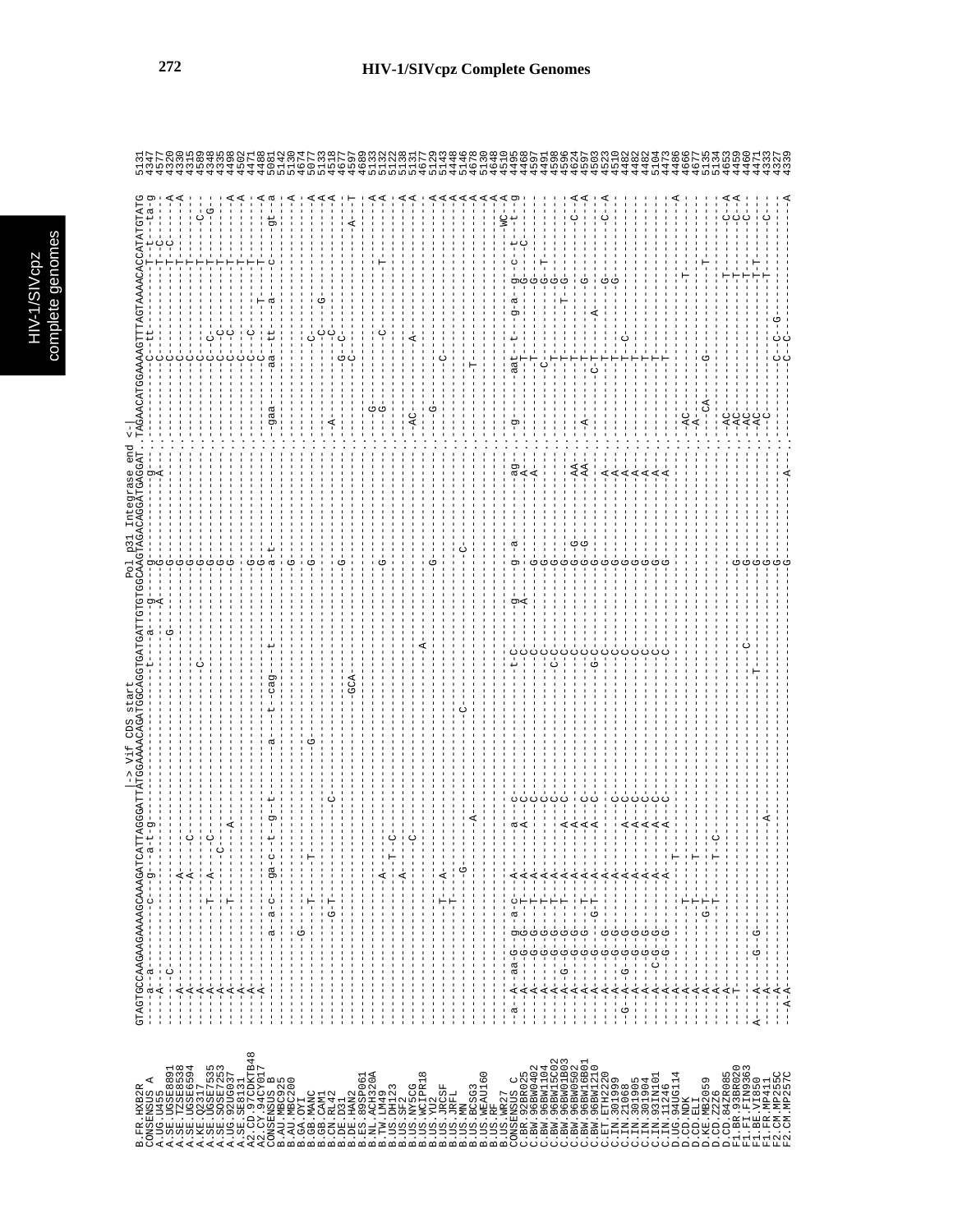| Ã<br>AA<br>Ã<br>てり<br>τŋ<br>EQ<br>-<br>t,<br>đ<br>$G - A - G -$<br>$-9 - 7$<br>ี<br>g-a<br>$-AGG$<br>$-4$<br>-AT<br>œ<br>$-4$<br>F<br>てり<br>ひ<br>ひ<br>ת<br>Æ<br>তা<br>ひひひ<br>てり<br>U<br>τŋ<br>ひ<br>τŋ<br>ざ<br>ひ<br>C)<br>j<br>i.<br>$\frac{1}{2}$<br>$-1$ - $-1$ - $-1$ - $-1$<br>$-1 - A - T -$<br>$\begin{array}{c} \n\bullet \quad \vdots \\ \n\bullet \quad \vdots \\ \n\bullet \quad \vdots \\ \n\bullet \quad \vdots \end{array}$<br>$\mathbf I$<br>œ<br>စုပုံ၊<br>၂၂၂<br>$\frac{1}{2}$<br>$\frac{1}{2}$<br>$-1$<br>부<br>۲۲<br>الل<br>Т<br>$C = -A$<br>$T = -A$<br>$- -A$<br>$- -A$<br>$- -A$<br>$- A$<br>÷<br>$\mathbf{I}$<br>$\frac{1}{1}$<br>J.<br>$\frac{1}{1}$<br>$\mathbf{I}$<br>ŧ<br>$-1$ + $-1$ + $-1$ + $-1$ + $-1$ + $-1$ + $-1$ + $-1$ + $-1$ + $-1$ + $-1$ + $-1$ + $-1$ + $-1$ + $-1$ + $-1$ + $-1$ + $-1$ + $-1$ + $-1$ + $-1$ + $-1$ + $-1$ + $-1$ + $-1$ + $-1$ + $-1$ + $-1$ + $-1$ + $-1$ + $-1$ + $-1$<br>-1<br>$\frac{1}{1}$<br>-1<br>$\overline{\phantom{a}}$<br>$\mathbf{I}$<br>$\mathbf{I}$<br>$1 - 1$<br>j.<br>ï<br>$-4$<br>ï.<br>К<br>К<br>$   \mathbf{A}$ .<br>$-4$<br>$\mathbf{I}$<br>$\begin{array}{c} \begin{array}{c} \begin{array}{c} \begin{array}{c} \begin{array}{c} \end{array} \\ \begin{array}{c} \end{array} \\ \begin{array}{c} \end{array} \end{array} \end{array} \end{array} \end{array}$<br>Ŧ<br>Ţ<br>Ĩ<br>$- - \underline{T} - - \underline{D} - -$<br>$\begin{array}{c} \begin{array}{c} \begin{array}{c} \begin{array}{c} \begin{array}{c} \end{array} \\ \end{array} \\ \begin{array}{c} \end{array} \\ \begin{array}{c} \end{array} \end{array} \end{array} \end{array}$<br>$\frac{1}{1}$<br>$\mathbf{I}$<br>Ţ<br>- 1<br>$\blacksquare$<br>$\mathbf{I}$<br>-1<br>п<br>-11<br>$\mathbf{I}$<br>$\overline{\phantom{a}}$<br>÷ĭ.<br>$\frac{1}{1}$<br>$\mathsf I$<br>$\mathbf{I}$<br>$\mathbf{1}$<br>$\frac{1}{4}$<br>$\mathbf{I}$<br>$\frac{1}{4}$<br>$- - - - - - - -$<br>$\mathbf{I}$<br>$\mathbf{I}$<br>т.<br>$\mathbf{I}$<br>$\overline{\phantom{a}}$<br>H<br>$\frac{1}{1}$<br>Ť.<br>$\frac{1}{1}$<br>1111<br>    <br>     <br>$\frac{1}{1}$<br>$\mathsf I$<br>Ţ<br>$\mathbf{I}$<br>ł<br>$\mathbf{I}$<br>$\mathbf{I}$<br>$\mathbf{I}$<br>$\blacksquare$<br>$\overline{\phantom{a}}$<br>÷<br>J.<br>$\mathbf{I}$<br>$\blacksquare$<br>$\blacksquare$<br>п<br>$1 - 1 - 1$<br>Ť.<br>$\mathbf I$<br>j.<br>$\mathbf{I}$<br>Ť<br>$\mathbf{I}$<br>$-9 - -$<br>$\mathsf I$<br>$\mathsf I$<br>$\mathsf I$<br>$\blacksquare$<br>L<br>$\mathsf I$<br>$\,$ I<br>$\mathsf I$<br>Ť<br>$\frac{1}{1}$<br>$\mathbf{I}$<br>ł<br>Ť<br>$\frac{6}{1}$<br>$1 - 1 - 1$<br>$\blacksquare$<br>I.<br>$\mathbf{I}$<br>$\blacksquare$<br>1<br>$\mathbf{I}$<br>$\mathbf{I}$<br>$\begin{array}{c} 1 \\ 1 \\ 1 \end{array}$<br>- 1<br>- 1<br>$\mathbf{1}$<br>- 1<br>$\overline{\phantom{a}}$<br>$\mathbf{I}$<br>L.<br>$\mathbf{I}$<br>J.<br>-1<br>$\blacksquare$<br>$\frac{1}{4}$<br>$\mathbf{I}$<br>$\mathbf{I}$<br>п<br>л<br>$-1$<br>Ť.<br>Ť.<br>Ţ<br>$\mathbb{I}-\mathbb{I}$<br>$\mathsf I$<br>$\,$ I<br>$\mathbb I$<br>$\frac{1}{1}$<br>יט<br>ו<br>$-1$<br>$\frac{1}{1}$<br>- 1<br>- 1<br>- 1 - 1<br>- 1 - 1<br>ပု<br>÷,<br>I<br>$\frac{1}{1}$<br>$\frac{1}{1}$<br>十十<br>$\mathbf{I}$<br>ŧ<br>$\frac{1}{2}$<br>$\frac{1}{1}$<br>$\blacksquare$<br>$\mathbf{I}$<br>$\blacksquare$<br>$\mathbf{I}$<br>I<br>ł<br>$\frac{1}{1}$<br>I.<br>1<br>$\frac{1}{1}$<br>I<br>$\blacksquare$<br>$\mathbf{I}$<br>$\frac{1}{1}$<br>$\frac{1}{1}$<br>J.<br>Ţ<br>ł<br>÷<br>$\mathbf{I}$<br>$\blacksquare$<br>$\mathbf{I}$<br>$\blacksquare$<br>$\mathbf{I}$<br>$\mathbf{I}$<br>-1<br>$\overline{\phantom{0}}$<br>$\blacksquare$<br>$\blacksquare$<br>$\blacksquare$<br>$\mathbf{I}$<br>- 1<br>$\blacksquare$<br>- 1<br>$\mathbf{I}$<br>- 1<br>т<br>$\mathbf{I}$<br>- 1<br>J.<br>Ť.<br>$\mathbf I$<br>Ť.<br>$\mathbf{I}$<br>j.<br>Ť.<br>$\,$ I<br>$\mathbf I$<br>$\mathbb T$<br>$\mathbb T$<br>$\mathbb{I}$<br>$\mathsf I$<br>$\mathbf{I}$<br>T<br>$\frac{1}{1}$<br>$-1 - A - A - C - C - A - C - C$<br>т.<br>$\mathbf{I}$<br>п<br>$\frac{1}{4}$<br>$\,$ I<br>$\,$ I<br>$\frac{1}{4}$<br>$\frac{1}{1}$<br>$\frac{1}{1}$<br>$\,$ I<br>$\mathsf I$<br>$\,$ I<br>$\frac{1}{4}$<br>$\mathsf I$<br>$\mathbf{I}$<br>$\blacksquare$<br>$\blacksquare$<br>$\mathbf{I}$<br>$\mathbf{I}$<br>$\blacksquare$<br>$\blacksquare$<br>$\mathbf{I}$<br>$\overline{1}$<br>J.<br>$\blacksquare$<br>J.<br>$\blacksquare$<br>$\mathbf{I}$<br>$\blacksquare$<br>$\blacksquare$<br>$\mathbf{I}$<br>$\blacksquare$<br>L.<br>- 11<br>$\mathbf{I}$<br>К<br>К<br>$---A$<br>$-4$<br>K.<br>⋖<br>К<br>Æ<br>↻<br>- 1<br>K,<br>Æ<br>K,<br>K,<br>Æ<br>K,<br>K.<br>⋖<br>K.<br>⋖<br>$- - - - A$<br>$-4$<br>Æ<br>$-4$<br>Æ<br>$-1$<br>Æ<br>Æ<br>Æ<br>Æ<br>Æ<br>O<br>К<br>Æ<br>U<br>К<br>Æ<br>Æ<br>Æ<br>RΚ<br>Æ<br>Æ<br>Æ<br>К<br>$-1$<br>Æ<br>Ţ<br>Ţ<br>Ŧ<br>Ĭ<br>Ĭ<br>T<br>Ţ<br>ť<br>Ţ<br>Ţ<br>T<br>Ţ<br>Ţ<br>Ţ<br>Ĭ<br>f<br>Ţ<br>$\mathbf{I}$<br>$\overline{\phantom{a}}$<br>f<br>Ţ<br>j.<br>Ï<br>T<br>Ï<br>Ţ<br>Ť<br>Ţ<br>Ť<br>Ţ<br>J.<br>T<br>T<br>Ť<br>$\frac{1}{1}$<br>T<br>Ţ<br>J<br>-1<br>$\frac{1}{1}$<br>I<br>$\mathsf I$<br>$\mathsf I$<br>$\frac{1}{\sqrt{2}}$<br>$\frac{1}{4}$<br>$\frac{1}{1}$<br>ţ<br>I<br>I<br>$\overline{\phantom{a}}$<br>$\overline{1}$<br>I<br>I<br>п<br>J<br>I<br>$\mathbf{I}$<br>$\mathbf{I}$<br>T<br>$\mathbf{I}$<br>I<br>J<br>т<br>J.<br>$\frac{1}{1}$<br>J<br>$\blacksquare$<br>J.<br>$\blacksquare$<br>T<br>$\frac{1}{4}$<br>$\overline{\phantom{a}}$<br>п.<br>Ť<br>J<br>$\overline{\phantom{a}}$<br>$\mathbf{I}$<br>J.<br>$\mathbf{I}$<br>$\overline{1}$<br>$\mathbf{I}$<br>$\blacksquare$<br>$\mathbf{I}$<br>J.<br>$\mathbf{I}$<br>$\blacksquare$<br>т<br>п<br>L.<br>-1<br>т<br>п<br>-1<br>п<br>п<br>п<br>-1<br>$\mathbf{I}$<br>$\blacksquare$<br>$\mathbf{I}$<br>$\blacksquare$<br>$\mathsf I$ |                                      |                |                      |  |  |  |
|---------------------------------------------------------------------------------------------------------------------------------------------------------------------------------------------------------------------------------------------------------------------------------------------------------------------------------------------------------------------------------------------------------------------------------------------------------------------------------------------------------------------------------------------------------------------------------------------------------------------------------------------------------------------------------------------------------------------------------------------------------------------------------------------------------------------------------------------------------------------------------------------------------------------------------------------------------------------------------------------------------------------------------------------------------------------------------------------------------------------------------------------------------------------------------------------------------------------------------------------------------------------------------------------------------------------------------------------------------------------------------------------------------------------------------------------------------------------------------------------------------------------------------------------------------------------------------------------------------------------------------------------------------------------------------------------------------------------------------------------------------------------------------------------------------------------------------------------------------------------------------------------------------------------------------------------------------------------------------------------------------------------------------------------------------------------------------------------------------------------------------------------------------------------------------------------------------------------------------------------------------------------------------------------------------------------------------------------------------------------------------------------------------------------------------------------------------------------------------------------------------------------------------------------------------------------------------------------------------------------------------------------------------------------------------------------------------------------------------------------------------------------------------------------------------------------------------------------------------------------------------------------------------------------------------------------------------------------------------------------------------------------------------------------------------------------------------------------------------------------------------------------------------------------------------------------------------------------------------------------------------------------------------------------------------------------------------------------------------------------------------------------------------------------------------------------------------------------------------------------------------------------------------------------------------------------------------------------------------------------------------------------------------------------------------------------------------------------------------------------------------------------------------------------------------------------------------------------------------------------------------------------------------------------------------------------------------------------------------------------------------------------------------------------------------------------------------------------------------------------------------------------------------------------------------------------------------------------------------------------------------------------------------------------------------------------------------------------------------------------------------------------------------------------------------------------------------------------------------------------------------------------------------------------------------------------------------------------------------------------------------------------------------------------------------------------------------------------------------------------------------------------------------------------------------------------------------------------------------------------------------------------------------------------------------------------------------------------------------------------------------------------------------------------------------------------------------------------------------------------------------------------------------------------------------------------------------------------------------------------------------------------------------------------------------------------------------------------------------------------------------------------------------------------------------------------------------------------------------------------------------------------------------------------------------------------------------------------------------------------------------------------------------------------------------------------------------------------------------------------------------------------------------------------------------------|--------------------------------------|----------------|----------------------|--|--|--|
|                                                                                                                                                                                                                                                                                                                                                                                                                                                                                                                                                                                                                                                                                                                                                                                                                                                                                                                                                                                                                                                                                                                                                                                                                                                                                                                                                                                                                                                                                                                                                                                                                                                                                                                                                                                                                                                                                                                                                                                                                                                                                                                                                                                                                                                                                                                                                                                                                                                                                                                                                                                                                                                                                                                                                                                                                                                                                                                                                                                                                                                                                                                                                                                                                                                                                                                                                                                                                                                                                                                                                                                                                                                                                                                                                                                                                                                                                                                                                                                                                                                                                                                                                                                                                                                                                                                                                                                                                                                                                                                                                                                                                                                                                                                                                                                                                                                                                                                                                                                                                                                                                                                                                                                                                                                                                                                                                                                                                                                                                                                                                                                                                                                                                                                                                                                                               |                                      |                |                      |  |  |  |
| $\begin{smallmatrix} 1.818 & 1.81828\\ 0.182 & 0.818208\\ 0.183 & 0.818208\\ 0.185 & 0.818208\\ 0.186 & 0.818 & 0.818 & 0.818\\ 0.187 & 0.818 & 0.818 & 0.818\\ 0.188 & 0.818 & 0.818 & 0.818\\ 0.189 & 0.818 & 0.818 & 0.818\\ 0.181 & 0.818 & 0.818 & 0.818\\ 0.182 &$                                                                                                                                                                                                                                                                                                                                                                                                                                                                                                                                                                                                                                                                                                                                                                                                                                                                                                                                                                                                                                                                                                                                                                                                                                                                                                                                                                                                                                                                                                                                                                                                                                                                                                                                                                                                                                                                                                                                                                                                                                                                                                                                                                                                                                                                                                                                                                                                                                                                                                                                                                                                                                                                                                                                                                                                                                                                                                                                                                                                                                                                                                                                                                                                                                                                                                                                                                                                                                                                                                                                                                                                                                                                                                                                                                                                                                                                                                                                                                                                                                                                                                                                                                                                                                                                                                                                                                                                                                                                                                                                                                                                                                                                                                                                                                                                                                                                                                                                                                                                                                                                                                                                                                                                                                                                                                                                                                                                                                                                                                                                      |                                      |                |                      |  |  |  |
|                                                                                                                                                                                                                                                                                                                                                                                                                                                                                                                                                                                                                                                                                                                                                                                                                                                                                                                                                                                                                                                                                                                                                                                                                                                                                                                                                                                                                                                                                                                                                                                                                                                                                                                                                                                                                                                                                                                                                                                                                                                                                                                                                                                                                                                                                                                                                                                                                                                                                                                                                                                                                                                                                                                                                                                                                                                                                                                                                                                                                                                                                                                                                                                                                                                                                                                                                                                                                                                                                                                                                                                                                                                                                                                                                                                                                                                                                                                                                                                                                                                                                                                                                                                                                                                                                                                                                                                                                                                                                                                                                                                                                                                                                                                                                                                                                                                                                                                                                                                                                                                                                                                                                                                                                                                                                                                                                                                                                                                                                                                                                                                                                                                                                                                                                                                                               |                                      |                |                      |  |  |  |
|                                                                                                                                                                                                                                                                                                                                                                                                                                                                                                                                                                                                                                                                                                                                                                                                                                                                                                                                                                                                                                                                                                                                                                                                                                                                                                                                                                                                                                                                                                                                                                                                                                                                                                                                                                                                                                                                                                                                                                                                                                                                                                                                                                                                                                                                                                                                                                                                                                                                                                                                                                                                                                                                                                                                                                                                                                                                                                                                                                                                                                                                                                                                                                                                                                                                                                                                                                                                                                                                                                                                                                                                                                                                                                                                                                                                                                                                                                                                                                                                                                                                                                                                                                                                                                                                                                                                                                                                                                                                                                                                                                                                                                                                                                                                                                                                                                                                                                                                                                                                                                                                                                                                                                                                                                                                                                                                                                                                                                                                                                                                                                                                                                                                                                                                                                                                               |                                      |                |                      |  |  |  |
|                                                                                                                                                                                                                                                                                                                                                                                                                                                                                                                                                                                                                                                                                                                                                                                                                                                                                                                                                                                                                                                                                                                                                                                                                                                                                                                                                                                                                                                                                                                                                                                                                                                                                                                                                                                                                                                                                                                                                                                                                                                                                                                                                                                                                                                                                                                                                                                                                                                                                                                                                                                                                                                                                                                                                                                                                                                                                                                                                                                                                                                                                                                                                                                                                                                                                                                                                                                                                                                                                                                                                                                                                                                                                                                                                                                                                                                                                                                                                                                                                                                                                                                                                                                                                                                                                                                                                                                                                                                                                                                                                                                                                                                                                                                                                                                                                                                                                                                                                                                                                                                                                                                                                                                                                                                                                                                                                                                                                                                                                                                                                                                                                                                                                                                                                                                                               |                                      |                |                      |  |  |  |
|                                                                                                                                                                                                                                                                                                                                                                                                                                                                                                                                                                                                                                                                                                                                                                                                                                                                                                                                                                                                                                                                                                                                                                                                                                                                                                                                                                                                                                                                                                                                                                                                                                                                                                                                                                                                                                                                                                                                                                                                                                                                                                                                                                                                                                                                                                                                                                                                                                                                                                                                                                                                                                                                                                                                                                                                                                                                                                                                                                                                                                                                                                                                                                                                                                                                                                                                                                                                                                                                                                                                                                                                                                                                                                                                                                                                                                                                                                                                                                                                                                                                                                                                                                                                                                                                                                                                                                                                                                                                                                                                                                                                                                                                                                                                                                                                                                                                                                                                                                                                                                                                                                                                                                                                                                                                                                                                                                                                                                                                                                                                                                                                                                                                                                                                                                                                               |                                      |                |                      |  |  |  |
|                                                                                                                                                                                                                                                                                                                                                                                                                                                                                                                                                                                                                                                                                                                                                                                                                                                                                                                                                                                                                                                                                                                                                                                                                                                                                                                                                                                                                                                                                                                                                                                                                                                                                                                                                                                                                                                                                                                                                                                                                                                                                                                                                                                                                                                                                                                                                                                                                                                                                                                                                                                                                                                                                                                                                                                                                                                                                                                                                                                                                                                                                                                                                                                                                                                                                                                                                                                                                                                                                                                                                                                                                                                                                                                                                                                                                                                                                                                                                                                                                                                                                                                                                                                                                                                                                                                                                                                                                                                                                                                                                                                                                                                                                                                                                                                                                                                                                                                                                                                                                                                                                                                                                                                                                                                                                                                                                                                                                                                                                                                                                                                                                                                                                                                                                                                                               |                                      |                |                      |  |  |  |
|                                                                                                                                                                                                                                                                                                                                                                                                                                                                                                                                                                                                                                                                                                                                                                                                                                                                                                                                                                                                                                                                                                                                                                                                                                                                                                                                                                                                                                                                                                                                                                                                                                                                                                                                                                                                                                                                                                                                                                                                                                                                                                                                                                                                                                                                                                                                                                                                                                                                                                                                                                                                                                                                                                                                                                                                                                                                                                                                                                                                                                                                                                                                                                                                                                                                                                                                                                                                                                                                                                                                                                                                                                                                                                                                                                                                                                                                                                                                                                                                                                                                                                                                                                                                                                                                                                                                                                                                                                                                                                                                                                                                                                                                                                                                                                                                                                                                                                                                                                                                                                                                                                                                                                                                                                                                                                                                                                                                                                                                                                                                                                                                                                                                                                                                                                                                               |                                      |                |                      |  |  |  |
|                                                                                                                                                                                                                                                                                                                                                                                                                                                                                                                                                                                                                                                                                                                                                                                                                                                                                                                                                                                                                                                                                                                                                                                                                                                                                                                                                                                                                                                                                                                                                                                                                                                                                                                                                                                                                                                                                                                                                                                                                                                                                                                                                                                                                                                                                                                                                                                                                                                                                                                                                                                                                                                                                                                                                                                                                                                                                                                                                                                                                                                                                                                                                                                                                                                                                                                                                                                                                                                                                                                                                                                                                                                                                                                                                                                                                                                                                                                                                                                                                                                                                                                                                                                                                                                                                                                                                                                                                                                                                                                                                                                                                                                                                                                                                                                                                                                                                                                                                                                                                                                                                                                                                                                                                                                                                                                                                                                                                                                                                                                                                                                                                                                                                                                                                                                                               |                                      |                |                      |  |  |  |
|                                                                                                                                                                                                                                                                                                                                                                                                                                                                                                                                                                                                                                                                                                                                                                                                                                                                                                                                                                                                                                                                                                                                                                                                                                                                                                                                                                                                                                                                                                                                                                                                                                                                                                                                                                                                                                                                                                                                                                                                                                                                                                                                                                                                                                                                                                                                                                                                                                                                                                                                                                                                                                                                                                                                                                                                                                                                                                                                                                                                                                                                                                                                                                                                                                                                                                                                                                                                                                                                                                                                                                                                                                                                                                                                                                                                                                                                                                                                                                                                                                                                                                                                                                                                                                                                                                                                                                                                                                                                                                                                                                                                                                                                                                                                                                                                                                                                                                                                                                                                                                                                                                                                                                                                                                                                                                                                                                                                                                                                                                                                                                                                                                                                                                                                                                                                               |                                      |                |                      |  |  |  |
|                                                                                                                                                                                                                                                                                                                                                                                                                                                                                                                                                                                                                                                                                                                                                                                                                                                                                                                                                                                                                                                                                                                                                                                                                                                                                                                                                                                                                                                                                                                                                                                                                                                                                                                                                                                                                                                                                                                                                                                                                                                                                                                                                                                                                                                                                                                                                                                                                                                                                                                                                                                                                                                                                                                                                                                                                                                                                                                                                                                                                                                                                                                                                                                                                                                                                                                                                                                                                                                                                                                                                                                                                                                                                                                                                                                                                                                                                                                                                                                                                                                                                                                                                                                                                                                                                                                                                                                                                                                                                                                                                                                                                                                                                                                                                                                                                                                                                                                                                                                                                                                                                                                                                                                                                                                                                                                                                                                                                                                                                                                                                                                                                                                                                                                                                                                                               |                                      |                |                      |  |  |  |
|                                                                                                                                                                                                                                                                                                                                                                                                                                                                                                                                                                                                                                                                                                                                                                                                                                                                                                                                                                                                                                                                                                                                                                                                                                                                                                                                                                                                                                                                                                                                                                                                                                                                                                                                                                                                                                                                                                                                                                                                                                                                                                                                                                                                                                                                                                                                                                                                                                                                                                                                                                                                                                                                                                                                                                                                                                                                                                                                                                                                                                                                                                                                                                                                                                                                                                                                                                                                                                                                                                                                                                                                                                                                                                                                                                                                                                                                                                                                                                                                                                                                                                                                                                                                                                                                                                                                                                                                                                                                                                                                                                                                                                                                                                                                                                                                                                                                                                                                                                                                                                                                                                                                                                                                                                                                                                                                                                                                                                                                                                                                                                                                                                                                                                                                                                                                               |                                      |                |                      |  |  |  |
|                                                                                                                                                                                                                                                                                                                                                                                                                                                                                                                                                                                                                                                                                                                                                                                                                                                                                                                                                                                                                                                                                                                                                                                                                                                                                                                                                                                                                                                                                                                                                                                                                                                                                                                                                                                                                                                                                                                                                                                                                                                                                                                                                                                                                                                                                                                                                                                                                                                                                                                                                                                                                                                                                                                                                                                                                                                                                                                                                                                                                                                                                                                                                                                                                                                                                                                                                                                                                                                                                                                                                                                                                                                                                                                                                                                                                                                                                                                                                                                                                                                                                                                                                                                                                                                                                                                                                                                                                                                                                                                                                                                                                                                                                                                                                                                                                                                                                                                                                                                                                                                                                                                                                                                                                                                                                                                                                                                                                                                                                                                                                                                                                                                                                                                                                                                                               |                                      |                |                      |  |  |  |
|                                                                                                                                                                                                                                                                                                                                                                                                                                                                                                                                                                                                                                                                                                                                                                                                                                                                                                                                                                                                                                                                                                                                                                                                                                                                                                                                                                                                                                                                                                                                                                                                                                                                                                                                                                                                                                                                                                                                                                                                                                                                                                                                                                                                                                                                                                                                                                                                                                                                                                                                                                                                                                                                                                                                                                                                                                                                                                                                                                                                                                                                                                                                                                                                                                                                                                                                                                                                                                                                                                                                                                                                                                                                                                                                                                                                                                                                                                                                                                                                                                                                                                                                                                                                                                                                                                                                                                                                                                                                                                                                                                                                                                                                                                                                                                                                                                                                                                                                                                                                                                                                                                                                                                                                                                                                                                                                                                                                                                                                                                                                                                                                                                                                                                                                                                                                               |                                      |                |                      |  |  |  |
|                                                                                                                                                                                                                                                                                                                                                                                                                                                                                                                                                                                                                                                                                                                                                                                                                                                                                                                                                                                                                                                                                                                                                                                                                                                                                                                                                                                                                                                                                                                                                                                                                                                                                                                                                                                                                                                                                                                                                                                                                                                                                                                                                                                                                                                                                                                                                                                                                                                                                                                                                                                                                                                                                                                                                                                                                                                                                                                                                                                                                                                                                                                                                                                                                                                                                                                                                                                                                                                                                                                                                                                                                                                                                                                                                                                                                                                                                                                                                                                                                                                                                                                                                                                                                                                                                                                                                                                                                                                                                                                                                                                                                                                                                                                                                                                                                                                                                                                                                                                                                                                                                                                                                                                                                                                                                                                                                                                                                                                                                                                                                                                                                                                                                                                                                                                                               |                                      |                |                      |  |  |  |
|                                                                                                                                                                                                                                                                                                                                                                                                                                                                                                                                                                                                                                                                                                                                                                                                                                                                                                                                                                                                                                                                                                                                                                                                                                                                                                                                                                                                                                                                                                                                                                                                                                                                                                                                                                                                                                                                                                                                                                                                                                                                                                                                                                                                                                                                                                                                                                                                                                                                                                                                                                                                                                                                                                                                                                                                                                                                                                                                                                                                                                                                                                                                                                                                                                                                                                                                                                                                                                                                                                                                                                                                                                                                                                                                                                                                                                                                                                                                                                                                                                                                                                                                                                                                                                                                                                                                                                                                                                                                                                                                                                                                                                                                                                                                                                                                                                                                                                                                                                                                                                                                                                                                                                                                                                                                                                                                                                                                                                                                                                                                                                                                                                                                                                                                                                                                               |                                      |                |                      |  |  |  |
|                                                                                                                                                                                                                                                                                                                                                                                                                                                                                                                                                                                                                                                                                                                                                                                                                                                                                                                                                                                                                                                                                                                                                                                                                                                                                                                                                                                                                                                                                                                                                                                                                                                                                                                                                                                                                                                                                                                                                                                                                                                                                                                                                                                                                                                                                                                                                                                                                                                                                                                                                                                                                                                                                                                                                                                                                                                                                                                                                                                                                                                                                                                                                                                                                                                                                                                                                                                                                                                                                                                                                                                                                                                                                                                                                                                                                                                                                                                                                                                                                                                                                                                                                                                                                                                                                                                                                                                                                                                                                                                                                                                                                                                                                                                                                                                                                                                                                                                                                                                                                                                                                                                                                                                                                                                                                                                                                                                                                                                                                                                                                                                                                                                                                                                                                                                                               |                                      |                |                      |  |  |  |
|                                                                                                                                                                                                                                                                                                                                                                                                                                                                                                                                                                                                                                                                                                                                                                                                                                                                                                                                                                                                                                                                                                                                                                                                                                                                                                                                                                                                                                                                                                                                                                                                                                                                                                                                                                                                                                                                                                                                                                                                                                                                                                                                                                                                                                                                                                                                                                                                                                                                                                                                                                                                                                                                                                                                                                                                                                                                                                                                                                                                                                                                                                                                                                                                                                                                                                                                                                                                                                                                                                                                                                                                                                                                                                                                                                                                                                                                                                                                                                                                                                                                                                                                                                                                                                                                                                                                                                                                                                                                                                                                                                                                                                                                                                                                                                                                                                                                                                                                                                                                                                                                                                                                                                                                                                                                                                                                                                                                                                                                                                                                                                                                                                                                                                                                                                                                               |                                      |                |                      |  |  |  |
|                                                                                                                                                                                                                                                                                                                                                                                                                                                                                                                                                                                                                                                                                                                                                                                                                                                                                                                                                                                                                                                                                                                                                                                                                                                                                                                                                                                                                                                                                                                                                                                                                                                                                                                                                                                                                                                                                                                                                                                                                                                                                                                                                                                                                                                                                                                                                                                                                                                                                                                                                                                                                                                                                                                                                                                                                                                                                                                                                                                                                                                                                                                                                                                                                                                                                                                                                                                                                                                                                                                                                                                                                                                                                                                                                                                                                                                                                                                                                                                                                                                                                                                                                                                                                                                                                                                                                                                                                                                                                                                                                                                                                                                                                                                                                                                                                                                                                                                                                                                                                                                                                                                                                                                                                                                                                                                                                                                                                                                                                                                                                                                                                                                                                                                                                                                                               |                                      |                |                      |  |  |  |
|                                                                                                                                                                                                                                                                                                                                                                                                                                                                                                                                                                                                                                                                                                                                                                                                                                                                                                                                                                                                                                                                                                                                                                                                                                                                                                                                                                                                                                                                                                                                                                                                                                                                                                                                                                                                                                                                                                                                                                                                                                                                                                                                                                                                                                                                                                                                                                                                                                                                                                                                                                                                                                                                                                                                                                                                                                                                                                                                                                                                                                                                                                                                                                                                                                                                                                                                                                                                                                                                                                                                                                                                                                                                                                                                                                                                                                                                                                                                                                                                                                                                                                                                                                                                                                                                                                                                                                                                                                                                                                                                                                                                                                                                                                                                                                                                                                                                                                                                                                                                                                                                                                                                                                                                                                                                                                                                                                                                                                                                                                                                                                                                                                                                                                                                                                                                               |                                      |                |                      |  |  |  |
|                                                                                                                                                                                                                                                                                                                                                                                                                                                                                                                                                                                                                                                                                                                                                                                                                                                                                                                                                                                                                                                                                                                                                                                                                                                                                                                                                                                                                                                                                                                                                                                                                                                                                                                                                                                                                                                                                                                                                                                                                                                                                                                                                                                                                                                                                                                                                                                                                                                                                                                                                                                                                                                                                                                                                                                                                                                                                                                                                                                                                                                                                                                                                                                                                                                                                                                                                                                                                                                                                                                                                                                                                                                                                                                                                                                                                                                                                                                                                                                                                                                                                                                                                                                                                                                                                                                                                                                                                                                                                                                                                                                                                                                                                                                                                                                                                                                                                                                                                                                                                                                                                                                                                                                                                                                                                                                                                                                                                                                                                                                                                                                                                                                                                                                                                                                                               |                                      |                |                      |  |  |  |
|                                                                                                                                                                                                                                                                                                                                                                                                                                                                                                                                                                                                                                                                                                                                                                                                                                                                                                                                                                                                                                                                                                                                                                                                                                                                                                                                                                                                                                                                                                                                                                                                                                                                                                                                                                                                                                                                                                                                                                                                                                                                                                                                                                                                                                                                                                                                                                                                                                                                                                                                                                                                                                                                                                                                                                                                                                                                                                                                                                                                                                                                                                                                                                                                                                                                                                                                                                                                                                                                                                                                                                                                                                                                                                                                                                                                                                                                                                                                                                                                                                                                                                                                                                                                                                                                                                                                                                                                                                                                                                                                                                                                                                                                                                                                                                                                                                                                                                                                                                                                                                                                                                                                                                                                                                                                                                                                                                                                                                                                                                                                                                                                                                                                                                                                                                                                               |                                      |                |                      |  |  |  |
|                                                                                                                                                                                                                                                                                                                                                                                                                                                                                                                                                                                                                                                                                                                                                                                                                                                                                                                                                                                                                                                                                                                                                                                                                                                                                                                                                                                                                                                                                                                                                                                                                                                                                                                                                                                                                                                                                                                                                                                                                                                                                                                                                                                                                                                                                                                                                                                                                                                                                                                                                                                                                                                                                                                                                                                                                                                                                                                                                                                                                                                                                                                                                                                                                                                                                                                                                                                                                                                                                                                                                                                                                                                                                                                                                                                                                                                                                                                                                                                                                                                                                                                                                                                                                                                                                                                                                                                                                                                                                                                                                                                                                                                                                                                                                                                                                                                                                                                                                                                                                                                                                                                                                                                                                                                                                                                                                                                                                                                                                                                                                                                                                                                                                                                                                                                                               |                                      |                |                      |  |  |  |
|                                                                                                                                                                                                                                                                                                                                                                                                                                                                                                                                                                                                                                                                                                                                                                                                                                                                                                                                                                                                                                                                                                                                                                                                                                                                                                                                                                                                                                                                                                                                                                                                                                                                                                                                                                                                                                                                                                                                                                                                                                                                                                                                                                                                                                                                                                                                                                                                                                                                                                                                                                                                                                                                                                                                                                                                                                                                                                                                                                                                                                                                                                                                                                                                                                                                                                                                                                                                                                                                                                                                                                                                                                                                                                                                                                                                                                                                                                                                                                                                                                                                                                                                                                                                                                                                                                                                                                                                                                                                                                                                                                                                                                                                                                                                                                                                                                                                                                                                                                                                                                                                                                                                                                                                                                                                                                                                                                                                                                                                                                                                                                                                                                                                                                                                                                                                               |                                      |                |                      |  |  |  |
|                                                                                                                                                                                                                                                                                                                                                                                                                                                                                                                                                                                                                                                                                                                                                                                                                                                                                                                                                                                                                                                                                                                                                                                                                                                                                                                                                                                                                                                                                                                                                                                                                                                                                                                                                                                                                                                                                                                                                                                                                                                                                                                                                                                                                                                                                                                                                                                                                                                                                                                                                                                                                                                                                                                                                                                                                                                                                                                                                                                                                                                                                                                                                                                                                                                                                                                                                                                                                                                                                                                                                                                                                                                                                                                                                                                                                                                                                                                                                                                                                                                                                                                                                                                                                                                                                                                                                                                                                                                                                                                                                                                                                                                                                                                                                                                                                                                                                                                                                                                                                                                                                                                                                                                                                                                                                                                                                                                                                                                                                                                                                                                                                                                                                                                                                                                                               |                                      |                |                      |  |  |  |
|                                                                                                                                                                                                                                                                                                                                                                                                                                                                                                                                                                                                                                                                                                                                                                                                                                                                                                                                                                                                                                                                                                                                                                                                                                                                                                                                                                                                                                                                                                                                                                                                                                                                                                                                                                                                                                                                                                                                                                                                                                                                                                                                                                                                                                                                                                                                                                                                                                                                                                                                                                                                                                                                                                                                                                                                                                                                                                                                                                                                                                                                                                                                                                                                                                                                                                                                                                                                                                                                                                                                                                                                                                                                                                                                                                                                                                                                                                                                                                                                                                                                                                                                                                                                                                                                                                                                                                                                                                                                                                                                                                                                                                                                                                                                                                                                                                                                                                                                                                                                                                                                                                                                                                                                                                                                                                                                                                                                                                                                                                                                                                                                                                                                                                                                                                                                               |                                      |                |                      |  |  |  |
|                                                                                                                                                                                                                                                                                                                                                                                                                                                                                                                                                                                                                                                                                                                                                                                                                                                                                                                                                                                                                                                                                                                                                                                                                                                                                                                                                                                                                                                                                                                                                                                                                                                                                                                                                                                                                                                                                                                                                                                                                                                                                                                                                                                                                                                                                                                                                                                                                                                                                                                                                                                                                                                                                                                                                                                                                                                                                                                                                                                                                                                                                                                                                                                                                                                                                                                                                                                                                                                                                                                                                                                                                                                                                                                                                                                                                                                                                                                                                                                                                                                                                                                                                                                                                                                                                                                                                                                                                                                                                                                                                                                                                                                                                                                                                                                                                                                                                                                                                                                                                                                                                                                                                                                                                                                                                                                                                                                                                                                                                                                                                                                                                                                                                                                                                                                                               |                                      |                |                      |  |  |  |
|                                                                                                                                                                                                                                                                                                                                                                                                                                                                                                                                                                                                                                                                                                                                                                                                                                                                                                                                                                                                                                                                                                                                                                                                                                                                                                                                                                                                                                                                                                                                                                                                                                                                                                                                                                                                                                                                                                                                                                                                                                                                                                                                                                                                                                                                                                                                                                                                                                                                                                                                                                                                                                                                                                                                                                                                                                                                                                                                                                                                                                                                                                                                                                                                                                                                                                                                                                                                                                                                                                                                                                                                                                                                                                                                                                                                                                                                                                                                                                                                                                                                                                                                                                                                                                                                                                                                                                                                                                                                                                                                                                                                                                                                                                                                                                                                                                                                                                                                                                                                                                                                                                                                                                                                                                                                                                                                                                                                                                                                                                                                                                                                                                                                                                                                                                                                               |                                      |                |                      |  |  |  |
|                                                                                                                                                                                                                                                                                                                                                                                                                                                                                                                                                                                                                                                                                                                                                                                                                                                                                                                                                                                                                                                                                                                                                                                                                                                                                                                                                                                                                                                                                                                                                                                                                                                                                                                                                                                                                                                                                                                                                                                                                                                                                                                                                                                                                                                                                                                                                                                                                                                                                                                                                                                                                                                                                                                                                                                                                                                                                                                                                                                                                                                                                                                                                                                                                                                                                                                                                                                                                                                                                                                                                                                                                                                                                                                                                                                                                                                                                                                                                                                                                                                                                                                                                                                                                                                                                                                                                                                                                                                                                                                                                                                                                                                                                                                                                                                                                                                                                                                                                                                                                                                                                                                                                                                                                                                                                                                                                                                                                                                                                                                                                                                                                                                                                                                                                                                                               |                                      |                |                      |  |  |  |
|                                                                                                                                                                                                                                                                                                                                                                                                                                                                                                                                                                                                                                                                                                                                                                                                                                                                                                                                                                                                                                                                                                                                                                                                                                                                                                                                                                                                                                                                                                                                                                                                                                                                                                                                                                                                                                                                                                                                                                                                                                                                                                                                                                                                                                                                                                                                                                                                                                                                                                                                                                                                                                                                                                                                                                                                                                                                                                                                                                                                                                                                                                                                                                                                                                                                                                                                                                                                                                                                                                                                                                                                                                                                                                                                                                                                                                                                                                                                                                                                                                                                                                                                                                                                                                                                                                                                                                                                                                                                                                                                                                                                                                                                                                                                                                                                                                                                                                                                                                                                                                                                                                                                                                                                                                                                                                                                                                                                                                                                                                                                                                                                                                                                                                                                                                                                               |                                      |                |                      |  |  |  |
|                                                                                                                                                                                                                                                                                                                                                                                                                                                                                                                                                                                                                                                                                                                                                                                                                                                                                                                                                                                                                                                                                                                                                                                                                                                                                                                                                                                                                                                                                                                                                                                                                                                                                                                                                                                                                                                                                                                                                                                                                                                                                                                                                                                                                                                                                                                                                                                                                                                                                                                                                                                                                                                                                                                                                                                                                                                                                                                                                                                                                                                                                                                                                                                                                                                                                                                                                                                                                                                                                                                                                                                                                                                                                                                                                                                                                                                                                                                                                                                                                                                                                                                                                                                                                                                                                                                                                                                                                                                                                                                                                                                                                                                                                                                                                                                                                                                                                                                                                                                                                                                                                                                                                                                                                                                                                                                                                                                                                                                                                                                                                                                                                                                                                                                                                                                                               |                                      |                |                      |  |  |  |
|                                                                                                                                                                                                                                                                                                                                                                                                                                                                                                                                                                                                                                                                                                                                                                                                                                                                                                                                                                                                                                                                                                                                                                                                                                                                                                                                                                                                                                                                                                                                                                                                                                                                                                                                                                                                                                                                                                                                                                                                                                                                                                                                                                                                                                                                                                                                                                                                                                                                                                                                                                                                                                                                                                                                                                                                                                                                                                                                                                                                                                                                                                                                                                                                                                                                                                                                                                                                                                                                                                                                                                                                                                                                                                                                                                                                                                                                                                                                                                                                                                                                                                                                                                                                                                                                                                                                                                                                                                                                                                                                                                                                                                                                                                                                                                                                                                                                                                                                                                                                                                                                                                                                                                                                                                                                                                                                                                                                                                                                                                                                                                                                                                                                                                                                                                                                               |                                      |                |                      |  |  |  |
|                                                                                                                                                                                                                                                                                                                                                                                                                                                                                                                                                                                                                                                                                                                                                                                                                                                                                                                                                                                                                                                                                                                                                                                                                                                                                                                                                                                                                                                                                                                                                                                                                                                                                                                                                                                                                                                                                                                                                                                                                                                                                                                                                                                                                                                                                                                                                                                                                                                                                                                                                                                                                                                                                                                                                                                                                                                                                                                                                                                                                                                                                                                                                                                                                                                                                                                                                                                                                                                                                                                                                                                                                                                                                                                                                                                                                                                                                                                                                                                                                                                                                                                                                                                                                                                                                                                                                                                                                                                                                                                                                                                                                                                                                                                                                                                                                                                                                                                                                                                                                                                                                                                                                                                                                                                                                                                                                                                                                                                                                                                                                                                                                                                                                                                                                                                                               |                                      |                |                      |  |  |  |
|                                                                                                                                                                                                                                                                                                                                                                                                                                                                                                                                                                                                                                                                                                                                                                                                                                                                                                                                                                                                                                                                                                                                                                                                                                                                                                                                                                                                                                                                                                                                                                                                                                                                                                                                                                                                                                                                                                                                                                                                                                                                                                                                                                                                                                                                                                                                                                                                                                                                                                                                                                                                                                                                                                                                                                                                                                                                                                                                                                                                                                                                                                                                                                                                                                                                                                                                                                                                                                                                                                                                                                                                                                                                                                                                                                                                                                                                                                                                                                                                                                                                                                                                                                                                                                                                                                                                                                                                                                                                                                                                                                                                                                                                                                                                                                                                                                                                                                                                                                                                                                                                                                                                                                                                                                                                                                                                                                                                                                                                                                                                                                                                                                                                                                                                                                                                               |                                      |                |                      |  |  |  |
|                                                                                                                                                                                                                                                                                                                                                                                                                                                                                                                                                                                                                                                                                                                                                                                                                                                                                                                                                                                                                                                                                                                                                                                                                                                                                                                                                                                                                                                                                                                                                                                                                                                                                                                                                                                                                                                                                                                                                                                                                                                                                                                                                                                                                                                                                                                                                                                                                                                                                                                                                                                                                                                                                                                                                                                                                                                                                                                                                                                                                                                                                                                                                                                                                                                                                                                                                                                                                                                                                                                                                                                                                                                                                                                                                                                                                                                                                                                                                                                                                                                                                                                                                                                                                                                                                                                                                                                                                                                                                                                                                                                                                                                                                                                                                                                                                                                                                                                                                                                                                                                                                                                                                                                                                                                                                                                                                                                                                                                                                                                                                                                                                                                                                                                                                                                                               |                                      |                |                      |  |  |  |
|                                                                                                                                                                                                                                                                                                                                                                                                                                                                                                                                                                                                                                                                                                                                                                                                                                                                                                                                                                                                                                                                                                                                                                                                                                                                                                                                                                                                                                                                                                                                                                                                                                                                                                                                                                                                                                                                                                                                                                                                                                                                                                                                                                                                                                                                                                                                                                                                                                                                                                                                                                                                                                                                                                                                                                                                                                                                                                                                                                                                                                                                                                                                                                                                                                                                                                                                                                                                                                                                                                                                                                                                                                                                                                                                                                                                                                                                                                                                                                                                                                                                                                                                                                                                                                                                                                                                                                                                                                                                                                                                                                                                                                                                                                                                                                                                                                                                                                                                                                                                                                                                                                                                                                                                                                                                                                                                                                                                                                                                                                                                                                                                                                                                                                                                                                                                               |                                      |                |                      |  |  |  |
|                                                                                                                                                                                                                                                                                                                                                                                                                                                                                                                                                                                                                                                                                                                                                                                                                                                                                                                                                                                                                                                                                                                                                                                                                                                                                                                                                                                                                                                                                                                                                                                                                                                                                                                                                                                                                                                                                                                                                                                                                                                                                                                                                                                                                                                                                                                                                                                                                                                                                                                                                                                                                                                                                                                                                                                                                                                                                                                                                                                                                                                                                                                                                                                                                                                                                                                                                                                                                                                                                                                                                                                                                                                                                                                                                                                                                                                                                                                                                                                                                                                                                                                                                                                                                                                                                                                                                                                                                                                                                                                                                                                                                                                                                                                                                                                                                                                                                                                                                                                                                                                                                                                                                                                                                                                                                                                                                                                                                                                                                                                                                                                                                                                                                                                                                                                                               |                                      |                |                      |  |  |  |
|                                                                                                                                                                                                                                                                                                                                                                                                                                                                                                                                                                                                                                                                                                                                                                                                                                                                                                                                                                                                                                                                                                                                                                                                                                                                                                                                                                                                                                                                                                                                                                                                                                                                                                                                                                                                                                                                                                                                                                                                                                                                                                                                                                                                                                                                                                                                                                                                                                                                                                                                                                                                                                                                                                                                                                                                                                                                                                                                                                                                                                                                                                                                                                                                                                                                                                                                                                                                                                                                                                                                                                                                                                                                                                                                                                                                                                                                                                                                                                                                                                                                                                                                                                                                                                                                                                                                                                                                                                                                                                                                                                                                                                                                                                                                                                                                                                                                                                                                                                                                                                                                                                                                                                                                                                                                                                                                                                                                                                                                                                                                                                                                                                                                                                                                                                                                               |                                      |                |                      |  |  |  |
|                                                                                                                                                                                                                                                                                                                                                                                                                                                                                                                                                                                                                                                                                                                                                                                                                                                                                                                                                                                                                                                                                                                                                                                                                                                                                                                                                                                                                                                                                                                                                                                                                                                                                                                                                                                                                                                                                                                                                                                                                                                                                                                                                                                                                                                                                                                                                                                                                                                                                                                                                                                                                                                                                                                                                                                                                                                                                                                                                                                                                                                                                                                                                                                                                                                                                                                                                                                                                                                                                                                                                                                                                                                                                                                                                                                                                                                                                                                                                                                                                                                                                                                                                                                                                                                                                                                                                                                                                                                                                                                                                                                                                                                                                                                                                                                                                                                                                                                                                                                                                                                                                                                                                                                                                                                                                                                                                                                                                                                                                                                                                                                                                                                                                                                                                                                                               |                                      |                |                      |  |  |  |
|                                                                                                                                                                                                                                                                                                                                                                                                                                                                                                                                                                                                                                                                                                                                                                                                                                                                                                                                                                                                                                                                                                                                                                                                                                                                                                                                                                                                                                                                                                                                                                                                                                                                                                                                                                                                                                                                                                                                                                                                                                                                                                                                                                                                                                                                                                                                                                                                                                                                                                                                                                                                                                                                                                                                                                                                                                                                                                                                                                                                                                                                                                                                                                                                                                                                                                                                                                                                                                                                                                                                                                                                                                                                                                                                                                                                                                                                                                                                                                                                                                                                                                                                                                                                                                                                                                                                                                                                                                                                                                                                                                                                                                                                                                                                                                                                                                                                                                                                                                                                                                                                                                                                                                                                                                                                                                                                                                                                                                                                                                                                                                                                                                                                                                                                                                                                               |                                      |                |                      |  |  |  |
|                                                                                                                                                                                                                                                                                                                                                                                                                                                                                                                                                                                                                                                                                                                                                                                                                                                                                                                                                                                                                                                                                                                                                                                                                                                                                                                                                                                                                                                                                                                                                                                                                                                                                                                                                                                                                                                                                                                                                                                                                                                                                                                                                                                                                                                                                                                                                                                                                                                                                                                                                                                                                                                                                                                                                                                                                                                                                                                                                                                                                                                                                                                                                                                                                                                                                                                                                                                                                                                                                                                                                                                                                                                                                                                                                                                                                                                                                                                                                                                                                                                                                                                                                                                                                                                                                                                                                                                                                                                                                                                                                                                                                                                                                                                                                                                                                                                                                                                                                                                                                                                                                                                                                                                                                                                                                                                                                                                                                                                                                                                                                                                                                                                                                                                                                                                                               |                                      |                |                      |  |  |  |
|                                                                                                                                                                                                                                                                                                                                                                                                                                                                                                                                                                                                                                                                                                                                                                                                                                                                                                                                                                                                                                                                                                                                                                                                                                                                                                                                                                                                                                                                                                                                                                                                                                                                                                                                                                                                                                                                                                                                                                                                                                                                                                                                                                                                                                                                                                                                                                                                                                                                                                                                                                                                                                                                                                                                                                                                                                                                                                                                                                                                                                                                                                                                                                                                                                                                                                                                                                                                                                                                                                                                                                                                                                                                                                                                                                                                                                                                                                                                                                                                                                                                                                                                                                                                                                                                                                                                                                                                                                                                                                                                                                                                                                                                                                                                                                                                                                                                                                                                                                                                                                                                                                                                                                                                                                                                                                                                                                                                                                                                                                                                                                                                                                                                                                                                                                                                               |                                      |                |                      |  |  |  |
|                                                                                                                                                                                                                                                                                                                                                                                                                                                                                                                                                                                                                                                                                                                                                                                                                                                                                                                                                                                                                                                                                                                                                                                                                                                                                                                                                                                                                                                                                                                                                                                                                                                                                                                                                                                                                                                                                                                                                                                                                                                                                                                                                                                                                                                                                                                                                                                                                                                                                                                                                                                                                                                                                                                                                                                                                                                                                                                                                                                                                                                                                                                                                                                                                                                                                                                                                                                                                                                                                                                                                                                                                                                                                                                                                                                                                                                                                                                                                                                                                                                                                                                                                                                                                                                                                                                                                                                                                                                                                                                                                                                                                                                                                                                                                                                                                                                                                                                                                                                                                                                                                                                                                                                                                                                                                                                                                                                                                                                                                                                                                                                                                                                                                                                                                                                                               |                                      |                |                      |  |  |  |
|                                                                                                                                                                                                                                                                                                                                                                                                                                                                                                                                                                                                                                                                                                                                                                                                                                                                                                                                                                                                                                                                                                                                                                                                                                                                                                                                                                                                                                                                                                                                                                                                                                                                                                                                                                                                                                                                                                                                                                                                                                                                                                                                                                                                                                                                                                                                                                                                                                                                                                                                                                                                                                                                                                                                                                                                                                                                                                                                                                                                                                                                                                                                                                                                                                                                                                                                                                                                                                                                                                                                                                                                                                                                                                                                                                                                                                                                                                                                                                                                                                                                                                                                                                                                                                                                                                                                                                                                                                                                                                                                                                                                                                                                                                                                                                                                                                                                                                                                                                                                                                                                                                                                                                                                                                                                                                                                                                                                                                                                                                                                                                                                                                                                                                                                                                                                               |                                      |                |                      |  |  |  |
|                                                                                                                                                                                                                                                                                                                                                                                                                                                                                                                                                                                                                                                                                                                                                                                                                                                                                                                                                                                                                                                                                                                                                                                                                                                                                                                                                                                                                                                                                                                                                                                                                                                                                                                                                                                                                                                                                                                                                                                                                                                                                                                                                                                                                                                                                                                                                                                                                                                                                                                                                                                                                                                                                                                                                                                                                                                                                                                                                                                                                                                                                                                                                                                                                                                                                                                                                                                                                                                                                                                                                                                                                                                                                                                                                                                                                                                                                                                                                                                                                                                                                                                                                                                                                                                                                                                                                                                                                                                                                                                                                                                                                                                                                                                                                                                                                                                                                                                                                                                                                                                                                                                                                                                                                                                                                                                                                                                                                                                                                                                                                                                                                                                                                                                                                                                                               |                                      |                |                      |  |  |  |
|                                                                                                                                                                                                                                                                                                                                                                                                                                                                                                                                                                                                                                                                                                                                                                                                                                                                                                                                                                                                                                                                                                                                                                                                                                                                                                                                                                                                                                                                                                                                                                                                                                                                                                                                                                                                                                                                                                                                                                                                                                                                                                                                                                                                                                                                                                                                                                                                                                                                                                                                                                                                                                                                                                                                                                                                                                                                                                                                                                                                                                                                                                                                                                                                                                                                                                                                                                                                                                                                                                                                                                                                                                                                                                                                                                                                                                                                                                                                                                                                                                                                                                                                                                                                                                                                                                                                                                                                                                                                                                                                                                                                                                                                                                                                                                                                                                                                                                                                                                                                                                                                                                                                                                                                                                                                                                                                                                                                                                                                                                                                                                                                                                                                                                                                                                                                               |                                      |                |                      |  |  |  |
|                                                                                                                                                                                                                                                                                                                                                                                                                                                                                                                                                                                                                                                                                                                                                                                                                                                                                                                                                                                                                                                                                                                                                                                                                                                                                                                                                                                                                                                                                                                                                                                                                                                                                                                                                                                                                                                                                                                                                                                                                                                                                                                                                                                                                                                                                                                                                                                                                                                                                                                                                                                                                                                                                                                                                                                                                                                                                                                                                                                                                                                                                                                                                                                                                                                                                                                                                                                                                                                                                                                                                                                                                                                                                                                                                                                                                                                                                                                                                                                                                                                                                                                                                                                                                                                                                                                                                                                                                                                                                                                                                                                                                                                                                                                                                                                                                                                                                                                                                                                                                                                                                                                                                                                                                                                                                                                                                                                                                                                                                                                                                                                                                                                                                                                                                                                                               |                                      |                |                      |  |  |  |
|                                                                                                                                                                                                                                                                                                                                                                                                                                                                                                                                                                                                                                                                                                                                                                                                                                                                                                                                                                                                                                                                                                                                                                                                                                                                                                                                                                                                                                                                                                                                                                                                                                                                                                                                                                                                                                                                                                                                                                                                                                                                                                                                                                                                                                                                                                                                                                                                                                                                                                                                                                                                                                                                                                                                                                                                                                                                                                                                                                                                                                                                                                                                                                                                                                                                                                                                                                                                                                                                                                                                                                                                                                                                                                                                                                                                                                                                                                                                                                                                                                                                                                                                                                                                                                                                                                                                                                                                                                                                                                                                                                                                                                                                                                                                                                                                                                                                                                                                                                                                                                                                                                                                                                                                                                                                                                                                                                                                                                                                                                                                                                                                                                                                                                                                                                                                               |                                      |                |                      |  |  |  |
|                                                                                                                                                                                                                                                                                                                                                                                                                                                                                                                                                                                                                                                                                                                                                                                                                                                                                                                                                                                                                                                                                                                                                                                                                                                                                                                                                                                                                                                                                                                                                                                                                                                                                                                                                                                                                                                                                                                                                                                                                                                                                                                                                                                                                                                                                                                                                                                                                                                                                                                                                                                                                                                                                                                                                                                                                                                                                                                                                                                                                                                                                                                                                                                                                                                                                                                                                                                                                                                                                                                                                                                                                                                                                                                                                                                                                                                                                                                                                                                                                                                                                                                                                                                                                                                                                                                                                                                                                                                                                                                                                                                                                                                                                                                                                                                                                                                                                                                                                                                                                                                                                                                                                                                                                                                                                                                                                                                                                                                                                                                                                                                                                                                                                                                                                                                                               |                                      |                |                      |  |  |  |
|                                                                                                                                                                                                                                                                                                                                                                                                                                                                                                                                                                                                                                                                                                                                                                                                                                                                                                                                                                                                                                                                                                                                                                                                                                                                                                                                                                                                                                                                                                                                                                                                                                                                                                                                                                                                                                                                                                                                                                                                                                                                                                                                                                                                                                                                                                                                                                                                                                                                                                                                                                                                                                                                                                                                                                                                                                                                                                                                                                                                                                                                                                                                                                                                                                                                                                                                                                                                                                                                                                                                                                                                                                                                                                                                                                                                                                                                                                                                                                                                                                                                                                                                                                                                                                                                                                                                                                                                                                                                                                                                                                                                                                                                                                                                                                                                                                                                                                                                                                                                                                                                                                                                                                                                                                                                                                                                                                                                                                                                                                                                                                                                                                                                                                                                                                                                               |                                      |                |                      |  |  |  |
|                                                                                                                                                                                                                                                                                                                                                                                                                                                                                                                                                                                                                                                                                                                                                                                                                                                                                                                                                                                                                                                                                                                                                                                                                                                                                                                                                                                                                                                                                                                                                                                                                                                                                                                                                                                                                                                                                                                                                                                                                                                                                                                                                                                                                                                                                                                                                                                                                                                                                                                                                                                                                                                                                                                                                                                                                                                                                                                                                                                                                                                                                                                                                                                                                                                                                                                                                                                                                                                                                                                                                                                                                                                                                                                                                                                                                                                                                                                                                                                                                                                                                                                                                                                                                                                                                                                                                                                                                                                                                                                                                                                                                                                                                                                                                                                                                                                                                                                                                                                                                                                                                                                                                                                                                                                                                                                                                                                                                                                                                                                                                                                                                                                                                                                                                                                                               |                                      |                |                      |  |  |  |
|                                                                                                                                                                                                                                                                                                                                                                                                                                                                                                                                                                                                                                                                                                                                                                                                                                                                                                                                                                                                                                                                                                                                                                                                                                                                                                                                                                                                                                                                                                                                                                                                                                                                                                                                                                                                                                                                                                                                                                                                                                                                                                                                                                                                                                                                                                                                                                                                                                                                                                                                                                                                                                                                                                                                                                                                                                                                                                                                                                                                                                                                                                                                                                                                                                                                                                                                                                                                                                                                                                                                                                                                                                                                                                                                                                                                                                                                                                                                                                                                                                                                                                                                                                                                                                                                                                                                                                                                                                                                                                                                                                                                                                                                                                                                                                                                                                                                                                                                                                                                                                                                                                                                                                                                                                                                                                                                                                                                                                                                                                                                                                                                                                                                                                                                                                                                               |                                      |                |                      |  |  |  |
|                                                                                                                                                                                                                                                                                                                                                                                                                                                                                                                                                                                                                                                                                                                                                                                                                                                                                                                                                                                                                                                                                                                                                                                                                                                                                                                                                                                                                                                                                                                                                                                                                                                                                                                                                                                                                                                                                                                                                                                                                                                                                                                                                                                                                                                                                                                                                                                                                                                                                                                                                                                                                                                                                                                                                                                                                                                                                                                                                                                                                                                                                                                                                                                                                                                                                                                                                                                                                                                                                                                                                                                                                                                                                                                                                                                                                                                                                                                                                                                                                                                                                                                                                                                                                                                                                                                                                                                                                                                                                                                                                                                                                                                                                                                                                                                                                                                                                                                                                                                                                                                                                                                                                                                                                                                                                                                                                                                                                                                                                                                                                                                                                                                                                                                                                                                                               | $\frac{1}{2}$<br>$\blacksquare$<br>п | $\blacksquare$ | GA<br>$\overline{A}$ |  |  |  |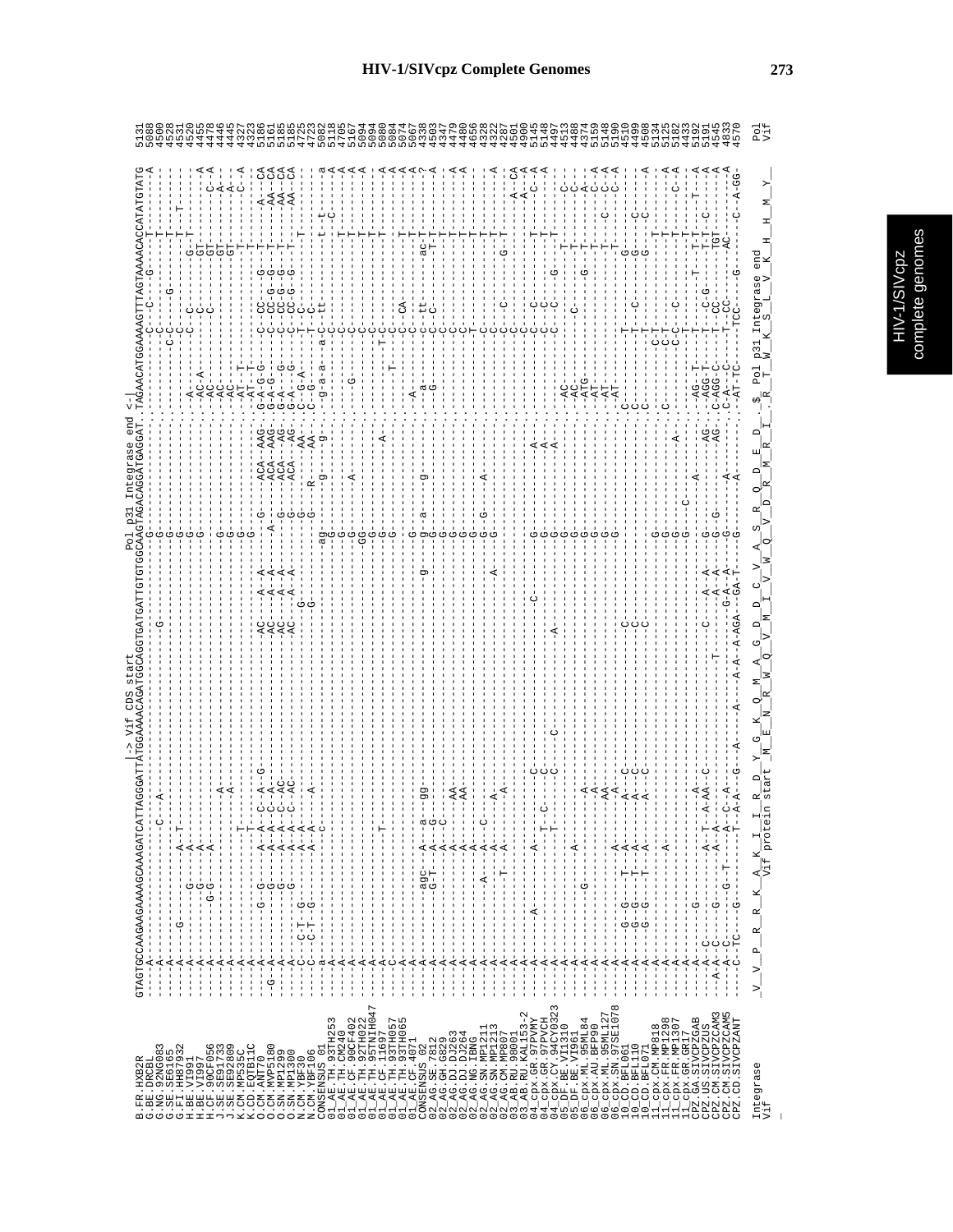|                                          | 44474466562                           |                 |                                 |                             |                             |                                  |                  |                                             |                         |                              |                               |               |               |                                               |   |                         |                          |                     |                                           |                                         |         |                    |                                                                                                                         |              |                                                              |                   |                     |               | LLCCCCCC                             |            |           |               |                                          |                                                                                                                                                                                                                                                                                                                                                                                                  |                            |                                                                                                                                                                                                                                                                                                                                                                                                                                                                                        |        | N 0 H 0 O 10 10 H 0 0 0 0<br>N 10 H 0 O 10 10 H 0 10 10 |                             |               |                    |
|------------------------------------------|---------------------------------------|-----------------|---------------------------------|-----------------------------|-----------------------------|----------------------------------|------------------|---------------------------------------------|-------------------------|------------------------------|-------------------------------|---------------|---------------|-----------------------------------------------|---|-------------------------|--------------------------|---------------------|-------------------------------------------|-----------------------------------------|---------|--------------------|-------------------------------------------------------------------------------------------------------------------------|--------------|--------------------------------------------------------------|-------------------|---------------------|---------------|--------------------------------------|------------|-----------|---------------|------------------------------------------|--------------------------------------------------------------------------------------------------------------------------------------------------------------------------------------------------------------------------------------------------------------------------------------------------------------------------------------------------------------------------------------------------|----------------------------|----------------------------------------------------------------------------------------------------------------------------------------------------------------------------------------------------------------------------------------------------------------------------------------------------------------------------------------------------------------------------------------------------------------------------------------------------------------------------------------|--------|---------------------------------------------------------|-----------------------------|---------------|--------------------|
|                                          |                                       |                 |                                 |                             |                             |                                  |                  |                                             |                         |                              |                               |               |               |                                               |   |                         |                          |                     |                                           |                                         |         |                    |                                                                                                                         |              |                                                              |                   |                     |               |                                      |            |           |               |                                          |                                                                                                                                                                                                                                                                                                                                                                                                  |                            |                                                                                                                                                                                                                                                                                                                                                                                                                                                                                        |        |                                                         |                             |               |                    |
|                                          |                                       |                 |                                 |                             |                             |                                  |                  |                                             |                         |                              |                               |               |               |                                               |   |                         |                          |                     |                                           |                                         |         |                    |                                                                                                                         |              |                                                              |                   |                     |               |                                      |            |           |               |                                          |                                                                                                                                                                                                                                                                                                                                                                                                  |                            |                                                                                                                                                                                                                                                                                                                                                                                                                                                                                        |        |                                                         |                             |               |                    |
|                                          | 한 후 후 후 후 후 후 후 후 후 휴 등<br>ひひひひひひひひひひ |                 |                                 |                             |                             |                                  |                  |                                             |                         |                              |                               |               |               |                                               |   |                         |                          |                     |                                           |                                         |         |                    |                                                                                                                         |              |                                                              |                   |                     |               |                                      |            |           |               | $\overline{A}$ $A$ $A$ $A$ $A$ $I$<br>めめ |                                                                                                                                                                                                                                                                                                                                                                                                  | $A \land A$                | ட் க்க்க                                                                                                                                                                                                                                                                                                                                                                                                                                                                               |        |                                                         |                             |               |                    |
|                                          |                                       |                 |                                 |                             |                             |                                  |                  |                                             |                         |                              |                               |               |               |                                               |   |                         |                          | $A - G - - A -$     | $-AA-0$<br>ΡT-                            | $\frac{1}{9}$ $\frac{1}{1}$<br>十十十      |         |                    |                                                                                                                         |              |                                                              |                   |                     |               |                                      |            |           |               |                                          |                                                                                                                                                                                                                                                                                                                                                                                                  |                            | $\begin{small} \begin{smallmatrix} . & . & . & . & . & . & . \\ . & . & . & . & . & . \\ . & . & . & . & . & . \\ . & . & . & . & . & . \\ . & . & . & . & . & . \\ . & . & . & . & . & . \\ . & . & . & . & . & . \\ . & . & . & . & . & . \\ . & . & . & . & . & . \\ . & . & . & . & . & . \\ . & . & . & . & . & . \\ . & . & . & . & . & . \\ . & . & . & . & . & . \\ . & . & . & . & . & . \\ . & . & . & . & . & . \\ . & . & . & . & . & . \\ . & . & . & . & . & . \\ . & .$ |        |                                                         |                             |               |                    |
|                                          |                                       |                 |                                 |                             |                             |                                  |                  |                                             |                         |                              |                               |               |               |                                               |   |                         |                          |                     |                                           | めひ                                      |         |                    | $\rho \phi \phi \phi$ .                                                                                                 |              |                                                              |                   |                     |               |                                      |            |           |               |                                          |                                                                                                                                                                                                                                                                                                                                                                                                  |                            |                                                                                                                                                                                                                                                                                                                                                                                                                                                                                        |        |                                                         |                             |               |                    |
|                                          |                                       |                 | $G---AP$<br>ひ                   | $act-g-$                    | $-5 - 7$                    |                                  |                  |                                             |                         |                              |                               |               |               |                                               |   |                         |                          |                     |                                           |                                         |         |                    |                                                                                                                         |              |                                                              |                   |                     |               | 封封封                                  |            |           |               |                                          |                                                                                                                                                                                                                                                                                                                                                                                                  |                            |                                                                                                                                                                                                                                                                                                                                                                                                                                                                                        |        |                                                         |                             |               |                    |
|                                          |                                       |                 |                                 |                             |                             |                                  |                  |                                             |                         |                              |                               |               |               |                                               |   |                         |                          |                     |                                           |                                         |         |                    |                                                                                                                         |              |                                                              |                   |                     |               |                                      |            |           |               |                                          |                                                                                                                                                                                                                                                                                                                                                                                                  |                            |                                                                                                                                                                                                                                                                                                                                                                                                                                                                                        |        |                                                         |                             |               |                    |
|                                          |                                       |                 |                                 |                             |                             |                                  |                  |                                             |                         |                              |                               |               |               |                                               |   |                         |                          |                     |                                           |                                         |         |                    |                                                                                                                         |              |                                                              |                   |                     |               |                                      |            |           |               |                                          |                                                                                                                                                                                                                                                                                                                                                                                                  |                            |                                                                                                                                                                                                                                                                                                                                                                                                                                                                                        |        |                                                         |                             |               |                    |
| CCAAGAATAAGTTCAGAAGTACATCCCCACTAGG<br>υυ |                                       |                 |                                 |                             |                             |                                  |                  |                                             |                         |                              |                               |               |               |                                               |   |                         |                          |                     |                                           |                                         |         |                    |                                                                                                                         |              |                                                              |                   |                     |               |                                      |            |           |               |                                          |                                                                                                                                                                                                                                                                                                                                                                                                  |                            | ּ<br>טטטטטטטטט וטטטטט ווודר<br>ואאאאאאאאאי ווודר                                                                                                                                                                                                                                                                                                                                                                                                                                       |        |                                                         |                             |               |                    |
|                                          |                                       |                 |                                 |                             |                             |                                  |                  |                                             |                         |                              |                               |               |               |                                               |   |                         |                          |                     |                                           |                                         |         |                    |                                                                                                                         |              |                                                              |                   |                     |               |                                      |            |           |               |                                          |                                                                                                                                                                                                                                                                                                                                                                                                  |                            |                                                                                                                                                                                                                                                                                                                                                                                                                                                                                        |        |                                                         |                             |               |                    |
|                                          |                                       |                 |                                 | a-gcac-                     |                             |                                  |                  |                                             |                         |                              |                               |               |               |                                               |   |                         |                          |                     |                                           | ιQ                                      |         |                    |                                                                                                                         |              |                                                              |                   | ó                   |               | $\stackrel{\shortparallel }{\circ }$ |            |           |               |                                          |                                                                                                                                                                                                                                                                                                                                                                                                  |                            |                                                                                                                                                                                                                                                                                                                                                                                                                                                                                        |        |                                                         |                             |               |                    |
|                                          |                                       |                 |                                 |                             |                             |                                  |                  |                                             |                         |                              |                               |               |               |                                               |   |                         |                          |                     |                                           | œ                                       |         |                    |                                                                                                                         |              |                                                              |                   |                     |               |                                      |            |           |               |                                          |                                                                                                                                                                                                                                                                                                                                                                                                  |                            |                                                                                                                                                                                                                                                                                                                                                                                                                                                                                        |        |                                                         |                             |               |                    |
|                                          |                                       | $C - C$         | U<br>!                          |                             | မှု မှု<br>  မှု<br>        | $\frac{1}{2}$                    | $\frac{1}{2}$    |                                             |                         |                              |                               |               |               |                                               |   |                         |                          |                     |                                           | $- -t + -$                              | $---A-$ | $-1$ - $-1$ - $-1$ |                                                                                                                         |              | $-1$                                                         |                   |                     |               |                                      |            |           | $\frac{1}{1}$ | やーー                                      |                                                                                                                                                                                                                                                                                                                                                                                                  | <b>C-C-C-</b>              |                                                                                                                                                                                                                                                                                                                                                                                                                                                                                        |        |                                                         | すり                          |               |                    |
|                                          |                                       |                 |                                 | -taagggat--tt<br>$- -A - -$ | $\frac{1}{1}$<br>$- -A - -$ | $---A - A - - - -$<br>$- -A - -$ | $- -A - A - - -$ | $-4B - A$                                   | $-1 - 1 - 244 - 240$    | $-4-GB-7$<br>$- -A - -$      | i<br>i<br>$- - - P_1 + - - -$ |               |               | $-1 - 24 - 40$<br>$- - - - - - - - - - - - -$ |   | $-5$<br>$-AA$ -         |                          | $-1$ $-1$<br>$-4-1$ | $-1 - N -$<br>$\frac{1}{1}$<br>$- -A - -$ |                                         | ۲<br>ا  |                    |                                                                                                                         |              |                                                              |                   | -<br>- טי<br>$-7AT$ | $-10$         | $---AT-$<br>$- PAT -$                | $---AT---$ | $---AA$ - |               | $-AA-$                                   | $-ACA-$<br>$---ACA$                                                                                                                                                                                                                                                                                                                                                                              |                            | $-1$                                                                                                                                                                                                                                                                                                                                                                                                                                                                                   |        |                                                         |                             | $---C-AAAAAT$ |                    |
|                                          | $---A-AA-GA-0$<br>$---A--AART$        |                 | I<br>$\frac{1}{1}$              |                             |                             |                                  |                  | $- - - - - - -$<br>$\overline{\phantom{a}}$ |                         | I.<br>$\mathbf{I}$           |                               |               | $-1 - 1 - 1$  | İ                                             | т | I<br>J,                 | $-4 - A - A -$<br>$\,$ I | I<br>ì              | $-4 -$<br>ï                               | -t----Agg-gag--aat<br>----------------- |         |                    |                                                                                                                         |              | $- A - - - G - - - - A T -$<br>$-1 - 4 - 1 - 0 - 44 - 1 - 1$ | $-AA$ --G----GAT- | $-1$ - $-1$ - $-1$  | $\frac{1}{1}$ |                                      | ပု         |           | ------AT      |                                          | $\begin{array}{c} \rule{0pt}{2.5ex} \rule{0pt}{2.5ex} \rule{0pt}{2.5ex} \rule{0pt}{2.5ex} \rule{0pt}{2.5ex} \rule{0pt}{2.5ex} \rule{0pt}{2.5ex} \rule{0pt}{2.5ex} \rule{0pt}{2.5ex} \rule{0pt}{2.5ex} \rule{0pt}{2.5ex} \rule{0pt}{2.5ex} \rule{0pt}{2.5ex} \rule{0pt}{2.5ex} \rule{0pt}{2.5ex} \rule{0pt}{2.5ex} \rule{0pt}{2.5ex} \rule{0pt}{2.5ex} \rule{0pt}{2.5ex} \rule{0$<br>$\mathbf{I}$ | $-440 - - - - - - - - - -$ |                                                                                                                                                                                                                                                                                                                                                                                                                                                                                        |        | $-4A-0$                                                 | $---C-AA$<br>$-44-0-44$     |               | $-4A -$<br>$-6C -$ |
|                                          | $-AA--$<br>$--CAR$<br>ပု<br>ပု        | ပု<br>ပုံ<br>ပု | $-6 - -44 - - -$<br>$-1$ – $-1$ | $t_{t---ag}$                |                             | $-A-A$                           |                  | $-4 - 2$<br>$\frac{1}{1}$                   | $\,$ I<br>U-----<br>ひ-- | п.<br>$-4$<br>$AG---AA$<br>I | $-1 - 44$                     | $- - A A - -$ | $- - A A - -$ | $---A -$                                      | ł | $-4A-$<br>$\frac{1}{1}$ | 1<br>$-4-$               | $---AA---$          |                                           |                                         |         |                    | - C - - - A - - - - - - - - - - AT -<br>- - - - - - A - - - G - - - - - - AT - -<br>- - - - - - AA - - G - A - - - AT - | $-1 - 4 - 1$ |                                                              |                   |                     | $A - -G$      | $A - -G$<br>$A - -G$                 |            | $A - -G$  | $-4-10$       | $-AA$ -                                  | $-AA$ -                                                                                                                                                                                                                                                                                                                                                                                          | $-AA$ -                    | $-AA$ -                                                                                                                                                                                                                                                                                                                                                                                                                                                                                | --AA-- | $-AA$ --                                                | $---AA---$<br>$- - A A - -$ | $-AA - - -$   |                    |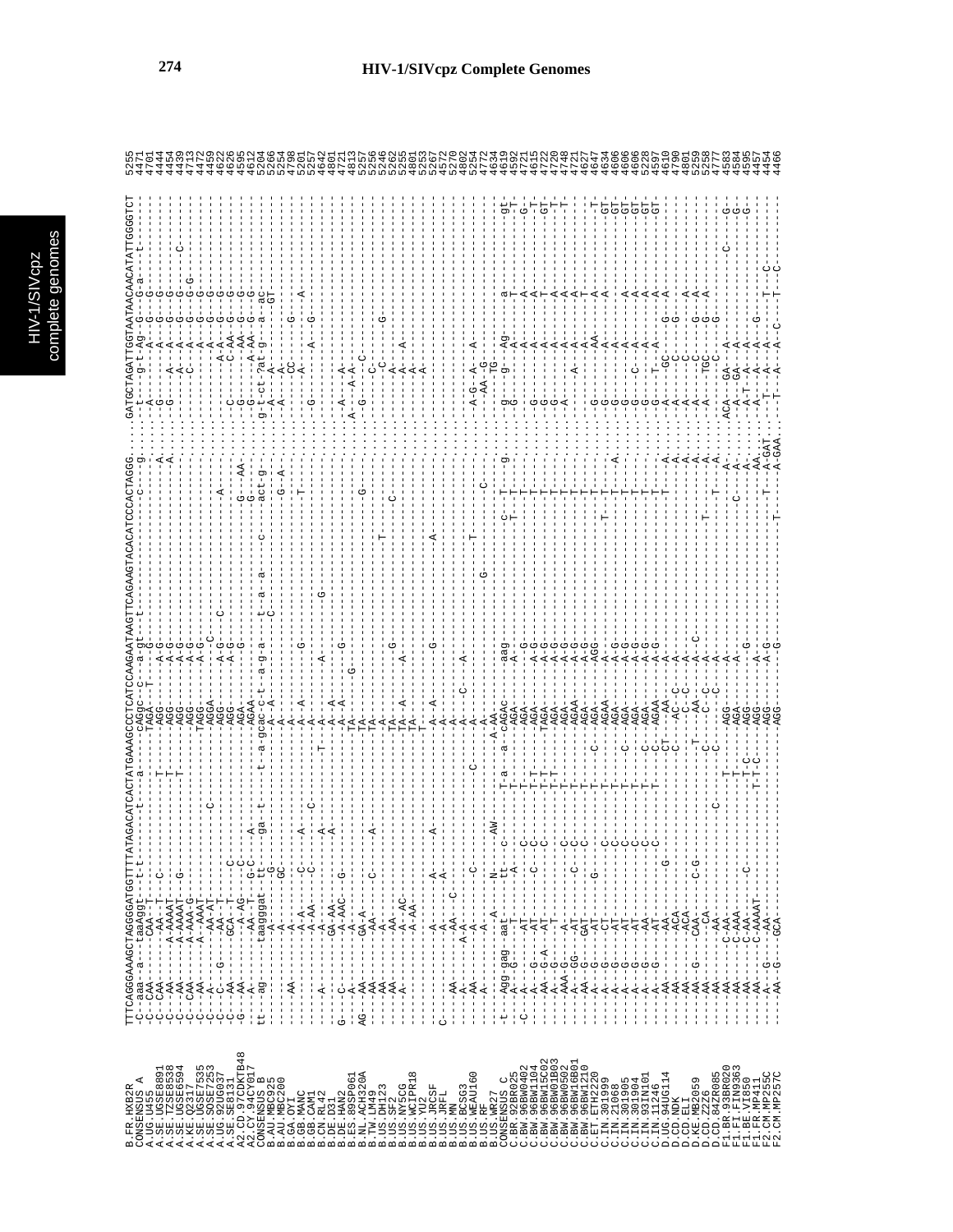| ပုံ<br>-DIAUU--DI<br>-gat-<br>$\frac{1}{2}$                                                                                                                                                                                                                                                                                                                                                                                                                                                                                                                                                                                                                                                                                                                                                                                                                                                                                                                                                                                                                                                                              |                                                                               |
|--------------------------------------------------------------------------------------------------------------------------------------------------------------------------------------------------------------------------------------------------------------------------------------------------------------------------------------------------------------------------------------------------------------------------------------------------------------------------------------------------------------------------------------------------------------------------------------------------------------------------------------------------------------------------------------------------------------------------------------------------------------------------------------------------------------------------------------------------------------------------------------------------------------------------------------------------------------------------------------------------------------------------------------------------------------------------------------------------------------------------|-------------------------------------------------------------------------------|
|                                                                                                                                                                                                                                                                                                                                                                                                                                                                                                                                                                                                                                                                                                                                                                                                                                                                                                                                                                                                                                                                                                                          |                                                                               |
| ।<br>ल                                                                                                                                                                                                                                                                                                                                                                                                                                                                                                                                                                                                                                                                                                                                                                                                                                                                                                                                                                                                                                                                                                                   |                                                                               |
|                                                                                                                                                                                                                                                                                                                                                                                                                                                                                                                                                                                                                                                                                                                                                                                                                                                                                                                                                                                                                                                                                                                          |                                                                               |
|                                                                                                                                                                                                                                                                                                                                                                                                                                                                                                                                                                                                                                                                                                                                                                                                                                                                                                                                                                                                                                                                                                                          |                                                                               |
|                                                                                                                                                                                                                                                                                                                                                                                                                                                                                                                                                                                                                                                                                                                                                                                                                                                                                                                                                                                                                                                                                                                          |                                                                               |
|                                                                                                                                                                                                                                                                                                                                                                                                                                                                                                                                                                                                                                                                                                                                                                                                                                                                                                                                                                                                                                                                                                                          |                                                                               |
|                                                                                                                                                                                                                                                                                                                                                                                                                                                                                                                                                                                                                                                                                                                                                                                                                                                                                                                                                                                                                                                                                                                          |                                                                               |
| $-1$ - $-1$ - $-1$<br>$\begin{array}{c} 1 \\ 1 \\ 1 \end{array}$<br>$-1$ $-1$ $-1$ $-1$ $-1$<br>$- - - - - - -$<br>ں<br>ا                                                                                                                                                                                                                                                                                                                                                                                                                                                                                                                                                                                                                                                                                                                                                                                                                                                                                                                                                                                                | $-1 - 1 - 1$                                                                  |
| - 5 - 5 - - - - 40 4 - - - -<br>$C - C - C$<br>$\frac{1}{1}$<br>$-1 - 2$<br>$\frac{1}{1}$<br>$-5 - 0$<br>$-5$<br>$-0 - - - - 444$<br>$-AA$<br>$---AC$<br>$-9$<br>$\overset{-}{\circ}$<br>りー<br>$---ACA---$<br>$----AA---$<br>$----17A$<br>$---AABA-$<br>$---AAA--$<br>$\frac{1}{1}$<br>$\frac{1}{1}$<br>ł.                                                                                                                                                                                                                                                                                                                                                                                                                                                                                                                                                                                                                                                                                                                                                                                                               | $-AAG-$                                                                       |
| $-1 - 24 - 1 - 4 - 1 - 4 - 1$<br>$---A-AAT$<br>--aAggat<br>$---AAA---$<br>$-4A-1C$<br>-----AAAAG<br>$---A-AAT$<br>$-4A-1$<br>$-4A-1$<br>$---AAAAC$<br>----AAAAG<br>$- - - - - - - - -$<br>$- - - - - - - - - -$<br>$- - - - - - - - - - -$<br>$-00AC-1$<br>$---AAAAN$<br>$------AA-$<br>$-1$ $-1$<br>$---A---$<br>I<br>J.<br>I<br>$\mathsf I$<br>$\begin{array}{c} 1 \\ 1 \\ 1 \end{array}$<br>ţ<br>$-9 - -$<br>I                                                                                                                                                                                                                                                                                                                                                                                                                                                                                                                                                                                                                                                                                                        |                                                                               |
| $\begin{array}{l} \mathbf{0} = \mathbf{0} + \mathbf{0} + \mathbf{0} + \mathbf{0} + \mathbf{0} + \mathbf{0} + \mathbf{0} + \mathbf{0} + \mathbf{0} + \mathbf{0} + \mathbf{0} + \mathbf{0} + \mathbf{0} + \mathbf{0} + \mathbf{0} + \mathbf{0} + \mathbf{0} + \mathbf{0} + \mathbf{0} + \mathbf{0} + \mathbf{0} + \mathbf{0} + \mathbf{0} + \mathbf{0} + \mathbf{0} + \mathbf{0} + \mathbf{0} + \mathbf{0} + \mathbf{0} + \mathbf$<br>$- - - - - - - - - - -$<br>$---AA---$<br>$-AA--$<br>$---AA---$<br>$- - A A - -$<br>$- - 4A - - -$<br>$- - A A - -$<br>$-AA--$<br>-----<br>$-1 - 44 - - -$<br>$-1 - 44 - 1$<br>$-4A-1$<br>$-4A-$<br>$-AA$ -<br>$-AA$ -<br>$-AA$ -<br>$-AA$ -<br>$- -A - -$<br>$-44 - -10 -$<br>$---AA$ -<br>$-AA-$<br>$-AA$ -<br>$- - - A$<br>$-1$<br>J<br>$\frac{1}{1}$<br>$\frac{1}{1}$<br>Ţ<br>Ť<br>I<br>Ť<br>I<br>$\frac{1}{2}$<br>ပု<br>ု<br>$\frac{1}{2}$<br>$\frac{1}{2}$<br>ပု<br>ပု                                                                                                                                                                                                          | GAA--AA---G--A-AAAAAG--<br>AGA-TAAAGT-CT--AACC-                               |
| $\begin{array}{l} 04-\text{cpx}; \text{(3)}\text{7}\text{PWW} \\ 04-\text{cpx}; \text{(3)},\text{9}\text{7}\text{PWW} \\ 05-\text{p},\text{18},\text{V11,310} \\ 05-\text{p},\text{18},\text{V11,310} \\ 06-\text{p},\text{RL},\text{19}\text{5}\text{m},\text{8} \\ 06-\text{cpx}; \text{RL},\text{19}\text{5}\text{m},\text{8} \\ 06-\text{cpx}; \text{RL},\text{9}\text{5}\text{m},\text{9} \\ 06-\text{c$<br>$\begin{smallmatrix} \texttt{B. IRLIRB} \\ \texttt{0.83}, \texttt{B.93}, \texttt{0.94}, \texttt{0.95}, \texttt{0.96}, \texttt{0.97}, \texttt{0.97}, \texttt{0.97}, \texttt{0.97}, \texttt{0.97}, \texttt{0.97}, \texttt{0.97}, \texttt{0.97}, \texttt{0.97}, \texttt{0.97}, \texttt{0.97}, \texttt{0.97}, \texttt{0.97}, \texttt{0.97}, \texttt{0.97}, \texttt{0.97}, \texttt{0.97}, \texttt{$<br>$\begin{array}{l} 11 \overline{1} \text{cpx} \text{.CM} \text{ MPB18} \\ 11 \text{cpx} \text{.FR} \text{.MP1298} \\ 11 \text{cpx} \text{.FR} \text{.MP1307} \\ 11 \text{cpx} \text{.GR} \text{.GR17} \\ 11 \text{cpx} \text{.GR} \text{.GR17} \\ \text{CPZ} \text{.GA} \text{.STVCPZGBB} \end{array}$ | CPZ.US.SIVCPZUS<br>CPZ.CM.SIVCPZCAM3<br>CPZ.CM.SIVCPZCAM3<br>CPZ.CD.SIVCPZAMT |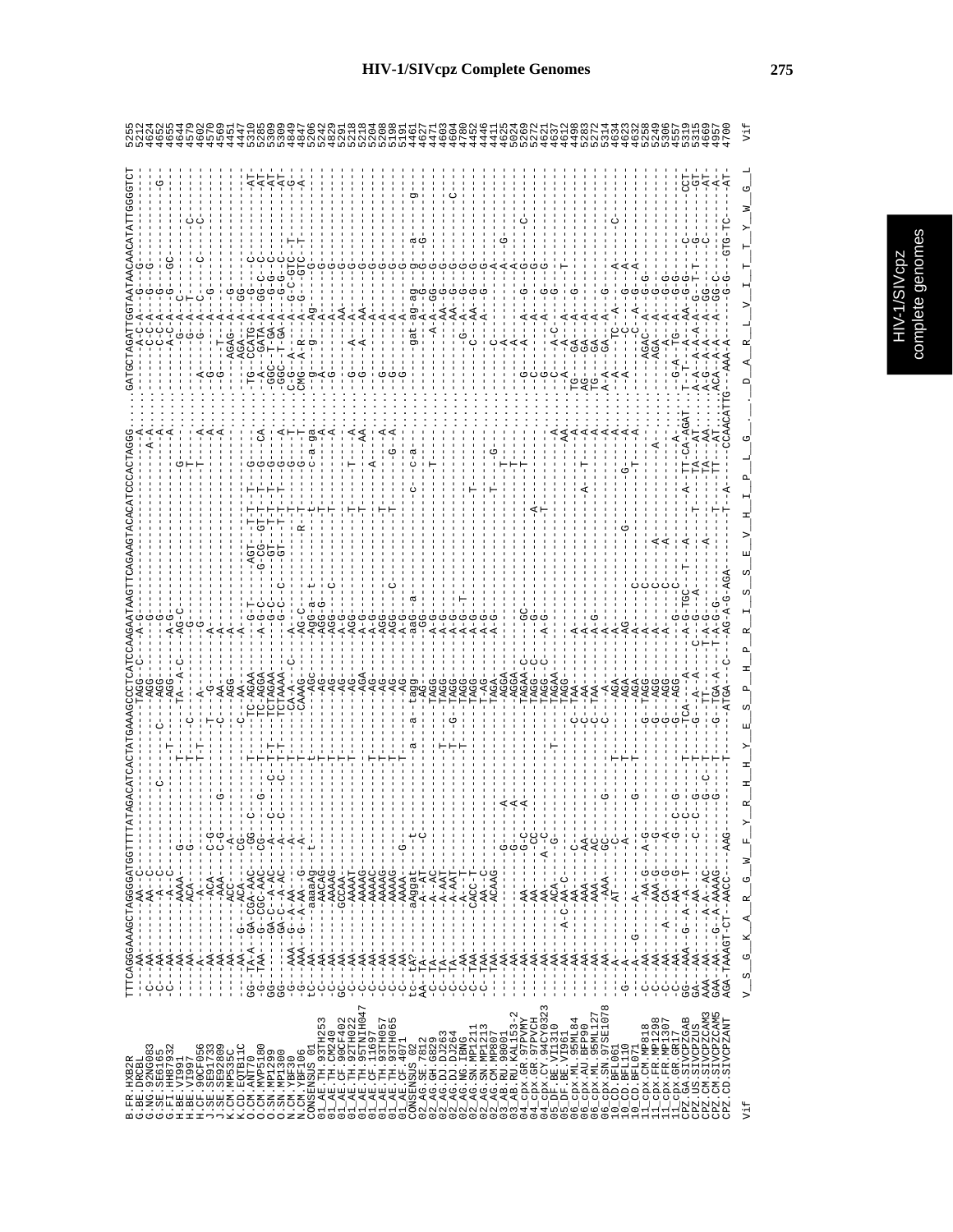|  |   |   |       |    |                        |  |  |  | $\frac{1}{1}$<br>-1<br>$\mathbf{I}$<br>$\mathbf{I}$                                                                                                                                                                                                                                                                                                                                          | $\mathsf I$                                                                                                           | $\mathsf I$<br>-1<br>$\mathbf{I}$<br>- 11<br>$\mathbf{I}$<br>$\mathsf I$                                                                                                                                     | 1<br>1<br>Ħ<br>$\begin{array}{c} \n 1 \\  \phantom{0} \\  \phantom{0} \\  \phantom{0} \\  \phantom{0} \\  \phantom{0} \\  \phantom{0} \\  \phantom{0} \\  \phantom{0} \\  \phantom{0} \\  \phantom{0} \\  \phantom{0} \\  \phantom{0} \\  \phantom{0} \\  \phantom{0} \\  \phantom{0} \\  \phantom{0} \\  \phantom{0} \\  \phantom{0} \\  \phantom{0} \\  \phantom{0} \\  \phantom{0} \\  \phantom{0} \\  \phantom{0} \\  \phantom{0} \\  \phantom{0} \\  \phantom{0} \\  \phantom{0} \\  \phantom{0} \\  \phantom{0} \\  \phantom{0$ |
|--|---|---|-------|----|------------------------|--|--|--|----------------------------------------------------------------------------------------------------------------------------------------------------------------------------------------------------------------------------------------------------------------------------------------------------------------------------------------------------------------------------------------------|-----------------------------------------------------------------------------------------------------------------------|--------------------------------------------------------------------------------------------------------------------------------------------------------------------------------------------------------------|---------------------------------------------------------------------------------------------------------------------------------------------------------------------------------------------------------------------------------------------------------------------------------------------------------------------------------------------------------------------------------------------------------------------------------------------------------------------------------------------------------------------------------------|
|  |   |   |       |    |                        |  |  |  | $\frac{1}{1}$<br>$\mathsf I$                                                                                                                                                                                                                                                                                                                                                                 | $\perp$                                                                                                               | $\mathbf I$<br>$\blacksquare$<br>-1                                                                                                                                                                          |                                                                                                                                                                                                                                                                                                                                                                                                                                                                                                                                       |
|  |   |   |       |    |                        |  |  |  | <u>UUUUUUUU</u><br>Ŧ<br>1                                                                                                                                                                                                                                                                                                                                                                    | $\mathbb{I}$                                                                                                          | $\mathbb{I}$<br>$\mathbf{I}$<br>л.<br>$\mathbf{L}$<br>$\mathbf{I}$<br>л.<br>$\mathbf{I}$                                                                                                                     | T                                                                                                                                                                                                                                                                                                                                                                                                                                                                                                                                     |
|  |   |   |       |    |                        |  |  |  | $\mathbf{I}$<br>$\mathbf{I}$<br>1                                                                                                                                                                                                                                                                                                                                                            | $\mathbb{I}$                                                                                                          | $\mathbf I$<br>$\mathbf{I}$<br>$\mathbf{I}$<br>$\blacksquare$<br>$\mathbf{I}$<br>п.<br>$\mathbf{I}$                                                                                                          | Т                                                                                                                                                                                                                                                                                                                                                                                                                                                                                                                                     |
|  |   |   |       |    |                        |  |  |  | J,<br>$\mathsf I$                                                                                                                                                                                                                                                                                                                                                                            | $\mathbf I$                                                                                                           | $\,$ I<br>$\mathbf{I}$<br>-1<br>$\mathsf I$<br>$\blacksquare$<br>-1<br>-1                                                                                                                                    | $\mathbf{I}$<br>ŧ<br>$\mathbf{I}$<br>$\,$ I<br>п                                                                                                                                                                                                                                                                                                                                                                                                                                                                                      |
|  |   |   |       |    |                        |  |  |  | ÷<br>$\mathbf{I}$                                                                                                                                                                                                                                                                                                                                                                            | $\mathsf I$                                                                                                           | $\overline{\phantom{a}}$<br>Ι.<br>$\mathbf{I}$<br>$\mathsf I$<br>$\mathbf{I}$<br>$\blacksquare$<br>$1 - 1$                                                                                                   | $\mathbf{I}$<br>$\mathbf{I}$<br>$\frac{1}{1}$<br>ŧ<br>$\mathbf{I}$                                                                                                                                                                                                                                                                                                                                                                                                                                                                    |
|  |   |   |       |    |                        |  |  |  | Ť<br>Ť.<br>J.                                                                                                                                                                                                                                                                                                                                                                                | $\mathsf I$<br>$\mathsf I$                                                                                            | L<br>$\mathsf I$<br>Ţ.<br>$\mathbf{I}$<br>$\mathbf{I}$<br>$\blacksquare$<br>$\perp$<br>$\mathsf I$<br>$\mathbf{I}$<br>-11                                                                                    | $\mathsf I$<br>-1<br>$\mathbf{I}$<br>$\mathbf{I}$<br>$\mathbf{I}$<br>$\frac{1}{1}$<br>$\mathbf{1}$<br>$\mathbf{I}$<br>$\blacksquare$<br>-1                                                                                                                                                                                                                                                                                                                                                                                            |
|  |   |   |       |    |                        |  |  |  | ŧ<br>Ŧ<br>$\mathbf I$                                                                                                                                                                                                                                                                                                                                                                        | $\mathbf{I}$                                                                                                          | $- -A -$<br>$\mathbb T$<br>$\mathbf{I}$<br>$-1$<br>$\mathbf{I}$<br>$\mathbf{I}$<br>$\mathbf{1}$<br>$1 - 1$                                                                                                   | -1<br>$\mathbf{I}$<br>$\mathbf{I}$<br>$\mathbf I$<br>$\Gamma = \Gamma = \Gamma$<br>$\mathbf{I}$<br>$\mathbf{I}$                                                                                                                                                                                                                                                                                                                                                                                                                       |
|  |   |   |       |    |                        |  |  |  | $\blacksquare$<br>$\mathsf I$                                                                                                                                                                                                                                                                                                                                                                | J.                                                                                                                    | I<br>$\overline{\phantom{a}}$<br>п<br>$\mathbb{I}$<br>$\mathbb{I}$<br>$\mathbf{I}$<br>L.<br>$\mathsf I$                                                                                                      | J.<br>J.<br>J.<br>j.<br>-1<br>п                                                                                                                                                                                                                                                                                                                                                                                                                                                                                                       |
|  |   |   |       |    |                        |  |  |  | $\mathbf{I}$<br>$\mathsf I$                                                                                                                                                                                                                                                                                                                                                                  |                                                                                                                       | $\mathsf I$<br>$\mathbf{I}$<br>п.<br>$\mathbb{I}$<br>$\mathbf{I}$<br>$\mathbf{I}$<br>$\mathbf{I}$<br>$\mathbb T$                                                                                             | $\mathbb{I}$                                                                                                                                                                                                                                                                                                                                                                                                                                                                                                                          |
|  |   |   |       | ⋖⋖ |                        |  |  |  | -1<br>$\blacksquare$<br>-1<br>$\mathsf I$                                                                                                                                                                                                                                                                                                                                                    | $\mathbf{I}$                                                                                                          | $\,$ I<br>$\mathbf{I}$<br>$\mathbf{I}$<br>$\mathbf I$<br>$\blacksquare$<br>$\mathbf{I}$<br>$\mathbf{I}$<br>$\mathbf{L}$                                                                                      | $\blacksquare$                                                                                                                                                                                                                                                                                                                                                                                                                                                                                                                        |
|  |   |   |       |    |                        |  |  |  | $\mathbf{I}$<br>$\mathsf I$                                                                                                                                                                                                                                                                                                                                                                  |                                                                                                                       | $\perp$<br>$\mathbf{1}$<br>$\mathbf{L}$<br>$\mathbf{I}$<br>$\mathsf I$<br>Τ.<br>$\mathbf{I}$<br>$\mathbb T$                                                                                                  | $\mathsf I$                                                                                                                                                                                                                                                                                                                                                                                                                                                                                                                           |
|  |   |   |       | Æ  |                        |  |  |  | л.<br>L.<br>1<br>J.                                                                                                                                                                                                                                                                                                                                                                          |                                                                                                                       | $\mathbb{I}$<br>$\mathsf I$<br>$\mathbf{I}$<br>$\mathbf{I}$<br>-1<br>$\mathbf{I}$<br>$\perp$<br>$\mathsf I$<br>$\mathbf{I}$<br>$\mathbf{I}$<br>$\mathbf{I}$<br>$\mathbf{I}$<br>$\blacksquare$<br>$\mathbf I$ | $\mathsf I$<br>$\mathsf I$                                                                                                                                                                                                                                                                                                                                                                                                                                                                                                            |
|  |   |   |       |    |                        |  |  |  | $\mathbf{I}$<br>$\mathbf{I}$                                                                                                                                                                                                                                                                                                                                                                 |                                                                                                                       | $\mathbf I$<br>$\mathbf{I}$<br>$\mathbf{I}$<br>$\mathbf I$<br>$\mathbf{I}$<br>$\mathbf{I}$<br>$\mathbf{I}$<br>$1 - 1$                                                                                        | $\mathsf I$                                                                                                                                                                                                                                                                                                                                                                                                                                                                                                                           |
|  |   |   |       |    |                        |  |  |  | т<br>I.                                                                                                                                                                                                                                                                                                                                                                                      |                                                                                                                       | $\,$ I<br>$\mathbf I$<br>-1<br>$\mathbf I$<br>$\mathsf I$<br>Ţ<br>п.<br>$\mathbf{I}$                                                                                                                         | $\,$ I                                                                                                                                                                                                                                                                                                                                                                                                                                                                                                                                |
|  |   |   |       |    |                        |  |  |  |                                                                                                                                                                                                                                                                                                                                                                                              |                                                                                                                       | $\blacksquare$<br>$\blacksquare$<br>$\mathbf{I}$<br>$\mathbf{I}$<br>$\mathbf{I}$<br>$\mathbf{I}$<br>$\mathsf I$                                                                                              | $\mathsf I$                                                                                                                                                                                                                                                                                                                                                                                                                                                                                                                           |
|  |   |   |       |    |                        |  |  |  | п<br>п                                                                                                                                                                                                                                                                                                                                                                                       |                                                                                                                       | $\mathbf{I}$<br>- 11<br>- 11<br>$\mathbf{I}$<br>$\mathbf{I}$<br>- 1<br>$\mathbf{I}$                                                                                                                          | $\,$ I                                                                                                                                                                                                                                                                                                                                                                                                                                                                                                                                |
|  |   |   |       |    |                        |  |  |  | л.<br>J.                                                                                                                                                                                                                                                                                                                                                                                     |                                                                                                                       | $\perp$<br>$\mathbf{I}$<br>$\mathbf{I}$<br>$\mathbf{L}$<br>$\mathbf{I}$ $\mathbf{I}$<br>$\mathbf{I}$<br>$\mathbf{I}$<br>$\mathbb{L}$                                                                         | $\mathsf I$                                                                                                                                                                                                                                                                                                                                                                                                                                                                                                                           |
|  |   |   |       |    |                        |  |  |  | $\mathbf{I}$                                                                                                                                                                                                                                                                                                                                                                                 |                                                                                                                       | $\mathsf I$<br>$\mathbf{I}$<br>$\mathbf{I}$<br>$\mathbb T$<br>$\mathbb{I}$<br>-1<br>$\mathbf{I}$<br>$\mathbb T$                                                                                              | $\mathsf I$                                                                                                                                                                                                                                                                                                                                                                                                                                                                                                                           |
|  |   |   |       |    |                        |  |  |  | I                                                                                                                                                                                                                                                                                                                                                                                            |                                                                                                                       | $\mathbf{I}$<br>- 11<br>$\mathbf{I}$<br>$\mathbf I$<br>$\mathbf{I}$<br>$\mathbf{I}$<br>$\mathbf{I}$                                                                                                          | $\mathsf I$                                                                                                                                                                                                                                                                                                                                                                                                                                                                                                                           |
|  |   |   |       |    |                        |  |  |  | т<br>$\mathbf{I}$<br>$\mathsf I$                                                                                                                                                                                                                                                                                                                                                             | $\overline{\phantom{a}}$                                                                                              | $\blacksquare$<br>$\mathbf{I}$<br>$\mathbf{I}$<br>Ť.<br>$\mathsf I$<br>$\mathsf I$<br>T<br>T<br>Ţ<br>$\mathbf{I}$<br>$\mathbf{I}$<br>Ť.<br>$\mathsf I$                                                       | $\mathsf I$<br>$\mathsf I$<br>Ţ<br>$\mathbf{I}$<br>$\mathbf{I}$                                                                                                                                                                                                                                                                                                                                                                                                                                                                       |
|  |   |   |       |    |                        |  |  |  | $\mathbf I$                                                                                                                                                                                                                                                                                                                                                                                  |                                                                                                                       | $\mathsf I$<br>$\,$ I<br>$\mathbf{I}$<br>-1<br>$\mathbf{I}$<br>-1<br>$\mathbf{I}$<br>$\mathbf{I}$<br>$\mathbf{I}$                                                                                            | $\mathsf I$<br>$\mathbf{I}$<br>п                                                                                                                                                                                                                                                                                                                                                                                                                                                                                                      |
|  | U |   |       |    |                        |  |  |  |                                                                                                                                                                                                                                                                                                                                                                                              |                                                                                                                       | $\mathbf{I}$<br>- 11<br>$\blacksquare$<br>$\mathbf{I}$<br>$\mathbf{I}$<br>-1<br>-1                                                                                                                           | $\mathbf{I}$<br>$\mathbf{I}$<br>$\mathbf{I}$<br>চা                                                                                                                                                                                                                                                                                                                                                                                                                                                                                    |
|  |   |   |       |    |                        |  |  |  | $\mathbf{I}$                                                                                                                                                                                                                                                                                                                                                                                 |                                                                                                                       | $\mathbb{I}$<br>$\mathbf{I}$<br>$\mathbf{I}$<br>1<br>п<br>т.                                                                                                                                                 | 1<br>п<br>п<br>-1                                                                                                                                                                                                                                                                                                                                                                                                                                                                                                                     |
|  |   |   |       |    |                        |  |  |  |                                                                                                                                                                                                                                                                                                                                                                                              | $\mathbf{L}$                                                                                                          | $\mathsf I$<br>$\blacksquare$<br>$\mathbf{I}$<br>$\blacksquare$                                                                                                                                              | -1<br>Т                                                                                                                                                                                                                                                                                                                                                                                                                                                                                                                               |
|  |   |   |       |    |                        |  |  |  | $\mathbf{I}$<br>п<br>$\mathsf I$<br>$\mathsf I$                                                                                                                                                                                                                                                                                                                                              | $-1$<br>Ţ<br>ţ<br>$\perp$<br>$\mathbf{I}$                                                                             | $\mathsf I$<br>$\,$ I<br>$\blacksquare$<br>$\mathbf{I}$<br>л.<br>-1<br>$\mathsf I$<br>$\mathsf I$<br>J.<br>$\mathbf{I}$<br>L.<br>-1                                                                          | J.<br>$\mathbf{I}$<br>т<br>ш<br>$\mathsf I$<br>л.<br>$\,$ I<br>$\mathbf{I}$<br>I                                                                                                                                                                                                                                                                                                                                                                                                                                                      |
|  |   |   |       |    |                        |  |  |  | п<br>л.                                                                                                                                                                                                                                                                                                                                                                                      | I.<br>$\mathbf{I}$<br>- 1<br>$\mathbf{I}$<br>$\mathbf{I}$<br>п.<br>п                                                  | 1<br>$\mathbf{I}$<br>$\mathbf{I}$<br>л.<br>$\mathbf{I}$<br>л.<br>ш                                                                                                                                           | п<br>л.<br>T                                                                                                                                                                                                                                                                                                                                                                                                                                                                                                                          |
|  |   |   |       |    |                        |  |  |  | I.                                                                                                                                                                                                                                                                                                                                                                                           | $\mathbf{I}$<br>$\frac{1}{4}$<br>$\mathbf{I}$<br>- 1<br>$\mathbf{I}$                                                  | -1<br>- 1<br>$\mathbf{I}$<br>$\mathbf{I}$<br>$\mathbf{I}$<br>т                                                                                                                                               | $\mathbf{I}$<br>л<br>1<br>$\mathbb T$<br>$\mathbf{I}$                                                                                                                                                                                                                                                                                                                                                                                                                                                                                 |
|  |   |   |       |    |                        |  |  |  | $\mathbf{I}$<br>1<br>J.                                                                                                                                                                                                                                                                                                                                                                      | Т<br>T<br>-1<br>$\frac{1}{4}$<br>ŧ<br>$\mathsf I$<br>$\mathbf{I}$<br>$\mathbf{I}$<br>$\mathbf{I}$<br>$\mathbb T$<br>T | I<br>$\mathbb{I}$<br>$1 + 1 + 1$<br>$\mathbf{I}$<br>$\mathbf{I}$<br>Ť.<br>$\mathbf{I}$<br>$\mathsf I$<br>J.<br>п.<br>J.<br>$\mathbf{I}$<br>$\mathsf I$<br>1                                                  | $\frac{1}{2}$<br>ŧ<br>$\mathsf I$<br>$\mathbf{I}$                                                                                                                                                                                                                                                                                                                                                                                                                                                                                     |
|  |   |   |       |    |                        |  |  |  | л.<br>$\mathbf{I}$                                                                                                                                                                                                                                                                                                                                                                           | T<br>$\frac{1}{1}$<br>Ţ<br>$\blacksquare$<br>$\mathsf I$                                                              | $\mathsf I$<br>-1<br>L.<br>Ť.<br>1<br>$\mathbf{I}$<br>л.<br>$\mathsf I$                                                                                                                                      | $\mathsf I$<br>$\mathbf{I}$<br>Ť<br>$\mathsf I$<br>J.                                                                                                                                                                                                                                                                                                                                                                                                                                                                                 |
|  |   |   |       |    |                        |  |  |  | -1<br>-1<br>$\begin{array}{c} \rule{0pt}{2.5ex} \rule{0pt}{2.5ex} \rule{0pt}{2.5ex} \rule{0pt}{2.5ex} \rule{0pt}{2.5ex} \rule{0pt}{2.5ex} \rule{0pt}{2.5ex} \rule{0pt}{2.5ex} \rule{0pt}{2.5ex} \rule{0pt}{2.5ex} \rule{0pt}{2.5ex} \rule{0pt}{2.5ex} \rule{0pt}{2.5ex} \rule{0pt}{2.5ex} \rule{0pt}{2.5ex} \rule{0pt}{2.5ex} \rule{0pt}{2.5ex} \rule{0pt}{2.5ex} \rule{0pt}{2.5ex} \rule{0$ | J.<br>ŧ<br>Т<br>-1<br>$\mathbf I$                                                                                     | $\mathsf I$<br>$\blacksquare$<br>-1<br>$\mathsf I$<br>I.<br>$\mathbf{I}$<br>-1<br>$\mathbf{I}$                                                                                                               | I<br>Ť<br>$\mathsf I$<br>$\mathbf{I}$                                                                                                                                                                                                                                                                                                                                                                                                                                                                                                 |
|  |   |   |       |    |                        |  |  |  | H.<br>$\mathbf{I}$<br>$\mathsf I$                                                                                                                                                                                                                                                                                                                                                            | ı<br>$- -A - -$<br>$\mathsf I$                                                                                        | $\mathsf I$<br>$\mathbf{I}$<br>Ι.<br>Ť.<br>T<br>$\mathbf{I}$<br>Τ.<br>1                                                                                                                                      | J.<br>1<br>$\mathsf I$<br>$A - -$                                                                                                                                                                                                                                                                                                                                                                                                                                                                                                     |
|  |   |   |       |    |                        |  |  |  | л.<br>л.<br>л.                                                                                                                                                                                                                                                                                                                                                                               | $\mathbf{I}$<br>$\mathbf{I}$<br>T<br>$\mathbf{I}$<br>л.<br>т                                                          | I.<br>$\mathbf{I}$<br>$\mathbf{I}$<br>л.<br>1<br>$\mathbf{I}$<br>$\mathbf{I}$<br>п                                                                                                                           | $\mathbf{I}$<br>л.<br>-1                                                                                                                                                                                                                                                                                                                                                                                                                                                                                                              |
|  |   |   |       |    |                        |  |  |  | $\mathbf{I}$<br>-1<br>$\mathbf{I}$<br>-1<br>I.<br>T                                                                                                                                                                                                                                                                                                                                          | Т<br>$\mathbf{I}$<br>ŧ<br>- 1<br>-1<br>-1<br>$\mathbf{I}$<br>$\mathbf{I}$<br>- 11<br>$\mathbb T$<br>$\mathbf{I}$      | $\mathsf I$<br>I<br>$\frac{1}{\zeta}$<br>Ť.<br>$\mathsf I$<br>1<br>1<br>$\mathbf I$<br>- 11<br>п.<br>1<br>Ι.                                                                                                 | п<br>т<br>т<br>1<br>I.<br>$\mathsf I$<br>Т<br>I<br>-<br>$\mathbf{I}$                                                                                                                                                                                                                                                                                                                                                                                                                                                                  |
|  |   |   |       |    |                        |  |  |  | T<br>$\mathbf{I}$<br>T                                                                                                                                                                                                                                                                                                                                                                       | ı<br>Ţ<br>Ł<br>-1<br>$\mathbf{L}$<br>$\mathbf{I}$                                                                     | $\mathsf I$<br>14<br>$\mathbf{I}$<br>$\mathbb{L}$<br>-1<br>$\mathbf{I}$<br>$\mathsf I$                                                                                                                       | I<br>ı<br>Ť<br>$A -$                                                                                                                                                                                                                                                                                                                                                                                                                                                                                                                  |
|  |   |   |       |    |                        |  |  |  |                                                                                                                                                                                                                                                                                                                                                                                              | $\mathbf{I}$                                                                                                          | $\blacksquare$<br>$\blacksquare$<br>$\blacksquare$<br>T                                                                                                                                                      | т<br>1<br>T<br>ı<br>L.                                                                                                                                                                                                                                                                                                                                                                                                                                                                                                                |
|  |   |   |       |    |                        |  |  |  | $\begin{array}{c}\n1 \\ 1 \\ 1\n\end{array}$                                                                                                                                                                                                                                                                                                                                                 | $\mathbf{I}$<br>$\mathbf{I}$<br>土土土<br>$1 + 1 + 1$<br>$1 \cdot 1 \cdot 1$<br>$1 - 1 - 1$                              | $1 - 1$<br>事件<br>$1 - 1 - 1$<br>$1 - 1 - 1$<br>$\mathbf{1}$<br>- 1                                                                                                                                           | п<br>п<br>$\mathbf{I}$<br>T                                                                                                                                                                                                                                                                                                                                                                                                                                                                                                           |
|  |   |   |       |    |                        |  |  |  |                                                                                                                                                                                                                                                                                                                                                                                              | ı<br>÷.                                                                                                               | $\pm$ $\pm$<br>$\mathbf{I}$                                                                                                                                                                                  | I.<br>J,<br>п<br>$\mathsf I$<br>I<br>I                                                                                                                                                                                                                                                                                                                                                                                                                                                                                                |
|  |   |   |       |    |                        |  |  |  | L.<br>$\mathbf{I}$                                                                                                                                                                                                                                                                                                                                                                           | Ι.<br>Ħ<br>$\mathbf{I}$<br>$\blacksquare$<br>$\mathsf I$                                                              | $\mathbf{I}$<br>Τ.<br>$\mathbf{I}$<br>$\mathbf{I}$<br>Ι.                                                                                                                                                     | J.<br>J.<br>L.<br>$\mathsf I$                                                                                                                                                                                                                                                                                                                                                                                                                                                                                                         |
|  |   |   |       |    |                        |  |  |  | - 11<br>$\blacksquare$<br>- 11<br>- 1<br>$\blacksquare$                                                                                                                                                                                                                                                                                                                                      | $\overline{\phantom{a}}$<br>$\mathbf{I}$<br>- 1<br>$1 - 1$                                                            | $\mathbf{I}$<br>$\overline{\phantom{a}}$<br>$\overline{\phantom{a}}$<br>- 1<br>$\blacksquare$<br>$1 - 1 - 1$<br>ĦĦ<br>$1 - 1 - 1 - 1$                                                                        | $\mathbf{I}$<br>$\mathbf{I}$<br>$\blacksquare$<br>$\mathbf{I}$<br>$\mathbf{I}$<br>$\overline{\phantom{a}}$<br>J.<br>$\mathbf{I}$<br>$\blacksquare$                                                                                                                                                                                                                                                                                                                                                                                    |
|  |   |   |       |    |                        |  |  |  | $\mathbf{I}$<br>J.<br>$\mathbf{I}$<br>$1 - 1$                                                                                                                                                                                                                                                                                                                                                | $\mathbb{I}-\mathbb{I}$<br>$\begin{array}{c}\n1 \\ 1 \\ 1 \\ 1\n\end{array}$<br>1                                     | ı<br>Ħ                                                                                                                                                                                                       | $\mathbb{I}-\mathbb{I}$<br>Ħ<br>$\Gamma = \Gamma$<br>T<br>т                                                                                                                                                                                                                                                                                                                                                                                                                                                                           |
|  |   |   |       |    |                        |  |  |  |                                                                                                                                                                                                                                                                                                                                                                                              |                                                                                                                       |                                                                                                                                                                                                              |                                                                                                                                                                                                                                                                                                                                                                                                                                                                                                                                       |
|  |   |   |       |    |                        |  |  |  |                                                                                                                                                                                                                                                                                                                                                                                              |                                                                                                                       |                                                                                                                                                                                                              |                                                                                                                                                                                                                                                                                                                                                                                                                                                                                                                                       |
|  |   | н |       |    |                        |  |  |  |                                                                                                                                                                                                                                                                                                                                                                                              |                                                                                                                       |                                                                                                                                                                                                              | $\begin{small} \texttt{CCATA} & \texttt{CACA} & \texttt{CACA} & \texttt{CACA} & \texttt{CACA} & \texttt{CACA} & \texttt{CACA} & \texttt{CACA} & \texttt{CACA} & \texttt{CACA} & \texttt{CACA} & \texttt{CACA} & \texttt{CACA} & \texttt{CACA} & \texttt{CACA} & \texttt{CACA} & \texttt{CACA} & \texttt{CACA} & \texttt{CACA} & \texttt{CACA} & \texttt{CACA} & \texttt{CACA} & \texttt{CACA} & \texttt{CACA}$                                                                                                                        |
|  |   |   |       |    |                        |  |  |  |                                                                                                                                                                                                                                                                                                                                                                                              |                                                                                                                       |                                                                                                                                                                                                              |                                                                                                                                                                                                                                                                                                                                                                                                                                                                                                                                       |
|  |   |   |       |    |                        |  |  |  |                                                                                                                                                                                                                                                                                                                                                                                              |                                                                                                                       |                                                                                                                                                                                                              |                                                                                                                                                                                                                                                                                                                                                                                                                                                                                                                                       |
|  |   |   | ひひひひ  |    |                        |  |  |  |                                                                                                                                                                                                                                                                                                                                                                                              |                                                                                                                       |                                                                                                                                                                                                              |                                                                                                                                                                                                                                                                                                                                                                                                                                                                                                                                       |
|  |   |   |       |    |                        |  |  |  |                                                                                                                                                                                                                                                                                                                                                                                              |                                                                                                                       |                                                                                                                                                                                                              |                                                                                                                                                                                                                                                                                                                                                                                                                                                                                                                                       |
|  |   |   |       |    |                        |  |  |  |                                                                                                                                                                                                                                                                                                                                                                                              |                                                                                                                       |                                                                                                                                                                                                              |                                                                                                                                                                                                                                                                                                                                                                                                                                                                                                                                       |
|  |   |   |       |    |                        |  |  |  |                                                                                                                                                                                                                                                                                                                                                                                              |                                                                                                                       |                                                                                                                                                                                                              |                                                                                                                                                                                                                                                                                                                                                                                                                                                                                                                                       |
|  |   |   | い ひ ひ |    | ----------<br>44444444 |  |  |  |                                                                                                                                                                                                                                                                                                                                                                                              |                                                                                                                       |                                                                                                                                                                                                              |                                                                                                                                                                                                                                                                                                                                                                                                                                                                                                                                       |
|  |   |   |       |    |                        |  |  |  |                                                                                                                                                                                                                                                                                                                                                                                              |                                                                                                                       |                                                                                                                                                                                                              |                                                                                                                                                                                                                                                                                                                                                                                                                                                                                                                                       |
|  |   |   |       |    |                        |  |  |  |                                                                                                                                                                                                                                                                                                                                                                                              |                                                                                                                       |                                                                                                                                                                                                              |                                                                                                                                                                                                                                                                                                                                                                                                                                                                                                                                       |
|  |   |   |       |    |                        |  |  |  |                                                                                                                                                                                                                                                                                                                                                                                              |                                                                                                                       |                                                                                                                                                                                                              |                                                                                                                                                                                                                                                                                                                                                                                                                                                                                                                                       |
|  |   |   |       |    |                        |  |  |  |                                                                                                                                                                                                                                                                                                                                                                                              |                                                                                                                       |                                                                                                                                                                                                              |                                                                                                                                                                                                                                                                                                                                                                                                                                                                                                                                       |

MHH449WW90M0WA4040HLNHHWL00MMHWLNON4W400HMNO0HLL40000LOOH00LW4ML40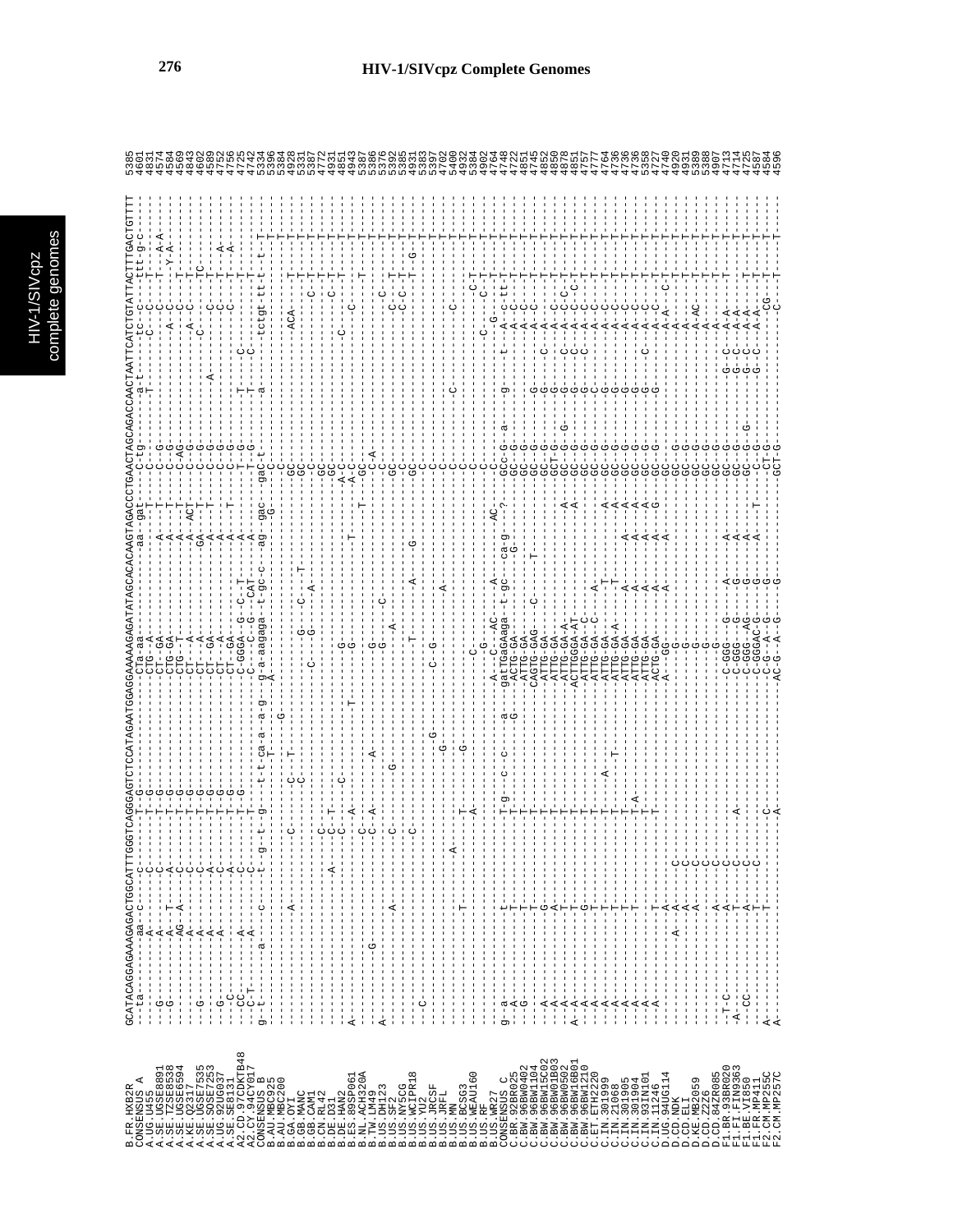| $\mathsf I$                                    |                                                                 |                        |                  |                               |                                  |    |                                                                                                                                                                                                                                                                                                                                                                                                                                                                 |  |  |  |                                                                                                                                                                                                                                                                                                                                                              |  |  |  |  |  |  | $\frac{1}{4}$ | $\mathsf I$   |   |                                                                                                                                                                                                                                                                        | T | Ħ | ÷, | $\,$ I<br>1 | $A + 1$<br>$C + 1$<br>$C + 1$<br>$C + 1$ | Å |  |                                     |   |                                                                          |                     |                                |    |                   | $-4 - 1$          |                      |                                      |                    |
|------------------------------------------------|-----------------------------------------------------------------|------------------------|------------------|-------------------------------|----------------------------------|----|-----------------------------------------------------------------------------------------------------------------------------------------------------------------------------------------------------------------------------------------------------------------------------------------------------------------------------------------------------------------------------------------------------------------------------------------------------------------|--|--|--|--------------------------------------------------------------------------------------------------------------------------------------------------------------------------------------------------------------------------------------------------------------------------------------------------------------------------------------------------------------|--|--|--|--|--|--|---------------|---------------|---|------------------------------------------------------------------------------------------------------------------------------------------------------------------------------------------------------------------------------------------------------------------------|---|---|----|-------------|------------------------------------------|---|--|-------------------------------------|---|--------------------------------------------------------------------------|---------------------|--------------------------------|----|-------------------|-------------------|----------------------|--------------------------------------|--------------------|
| $- - A - -$<br>$- -A -$                        |                                                                 |                        |                  |                               |                                  |    |                                                                                                                                                                                                                                                                                                                                                                                                                                                                 |  |  |  | $\begin{array}{c} 1 & 1 & 1 \\ -1 & 1 & 1 \\ -1 & 1 & 1 \\ -1 & 1 & 1 \\ -1 & 1 & 1 \\ -1 & 1 & 1 \\ -1 & 1 & 1 \\ -1 & 1 & 1 \\ -1 & 1 & 1 \\ -1 & 1 & 1 \\ -1 & 1 & 1 \\ -1 & 1 & 1 \\ -1 & 1 & 1 \\ -1 & 1 & 1 \\ -1 & 1 & 1 \\ -1 & 1 & 1 \\ -1 & 1 & 1 \\ -1 & 1 & 1 \\ -1 & 1 & 1 \\ -1 & 1 & 1 \\ -1 & 1 & 1 \\ -1 & 1 & 1 \\ -1 & 1 & 1 \\ -1 & 1 &$ |  |  |  |  |  |  |               | $\frac{1}{4}$ | Ł | $-1 - 0 - 0$                                                                                                                                                                                                                                                           |   |   |    | -1          |                                          |   |  |                                     |   |                                                                          | j                   |                                | t  | п<br>I,           | Ť                 | $-1 - 1 - 1 - 1 - 1$ | $-1$<br>$-1$<br>$-1$<br>$-1$<br>$-1$ | $T = -1$           |
| I.<br>$\mathsf I$                              |                                                                 |                        |                  |                               |                                  |    | $\begin{array}{l} \mathcal{A} \mathcal{A} \mathcal{A} \mathcal{B} \mathcal{B} \mathcal{C} \mathcal{A} \mathcal{A} \mathcal{A} \mathcal{A} \mathcal{A} \mathcal{A} \mathcal{A} \mathcal{A} \mathcal{A} \mathcal{A} \mathcal{A} \mathcal{A} \mathcal{A} \mathcal{A} \mathcal{A} \mathcal{A} \mathcal{A} \mathcal{A} \mathcal{A} \mathcal{A} \mathcal{A} \mathcal{A} \mathcal{A} \mathcal{A} \mathcal{A} \mathcal{A} \mathcal{A} \mathcal{A} \mathcal{A} \mathcal$ |  |  |  |                                                                                                                                                                                                                                                                                                                                                              |  |  |  |  |  |  |               | $\mathbf{I}$  |   |                                                                                                                                                                                                                                                                        | Ĵ |   |    |             |                                          |   |  | $- - - - - - - - - - - - - - - - -$ |   | $\begin{array}{c} \frac{1}{2} \\ \frac{1}{2} \\ \frac{1}{2} \end{array}$ |                     |                                |    | $-4$              | U - U - - - - - - |                      |                                      | <b>ひーロスワーーしウーー</b> |
| $\frac{1}{1}$<br>$\blacksquare$<br>1<br>$\,$ I | $\mathbf{I}$ $\mathbf{I}$<br>$\blacksquare$<br>$\,$ I<br>$\,$ I | $\mathbf I$<br>Ť.<br>Ţ | Ħ                | $\mathbf{I}$<br>$\mathbf I$   | $\mathbf{L}$                     |    |                                                                                                                                                                                                                                                                                                                                                                                                                                                                 |  |  |  |                                                                                                                                                                                                                                                                                                                                                              |  |  |  |  |  |  |               | ÷             |   |                                                                                                                                                                                                                                                                        |   |   |    |             |                                          |   |  | $\frac{1}{4}$                       |   |                                                                          | $\frac{1}{1}$       |                                |    | $\mathbf{I}$      |                   |                      |                                      |                    |
| $\frac{1}{2}$<br>$- - - - -$                   | $-1 - 1 - 1$                                                    | $\frac{1}{2}$          | $-1 - - - - - -$ | $- - - - - - - -$<br>$-5 - -$ | $-1 - \frac{1}{2} - \frac{1}{2}$ | J. |                                                                                                                                                                                                                                                                                                                                                                                                                                                                 |  |  |  |                                                                                                                                                                                                                                                                                                                                                              |  |  |  |  |  |  |               | $-1$          |   | $\begin{array}{c} \begin{array}{c} \begin{array}{c} \begin{array}{c} \begin{array}{c} \end{array} \\ \begin{array}{c} \end{array} \\ \begin{array}{c} \end{array} \\ \begin{array}{c} \end{array} \\ \begin{array}{c} \end{array} \end{array} \end{array} \end{array}$ | ÷ |   |    |             |                                          |   |  | $---CC$                             | Ť |                                                                          | I.<br>$\frac{1}{4}$ | $\frac{1}{1}$<br>$\frac{1}{1}$ | ロー | Ţ<br>$\mathbf{I}$ | <b>AAGCC</b>      | $-A - A - -$         | AATGC--                              | $-ACA---$          |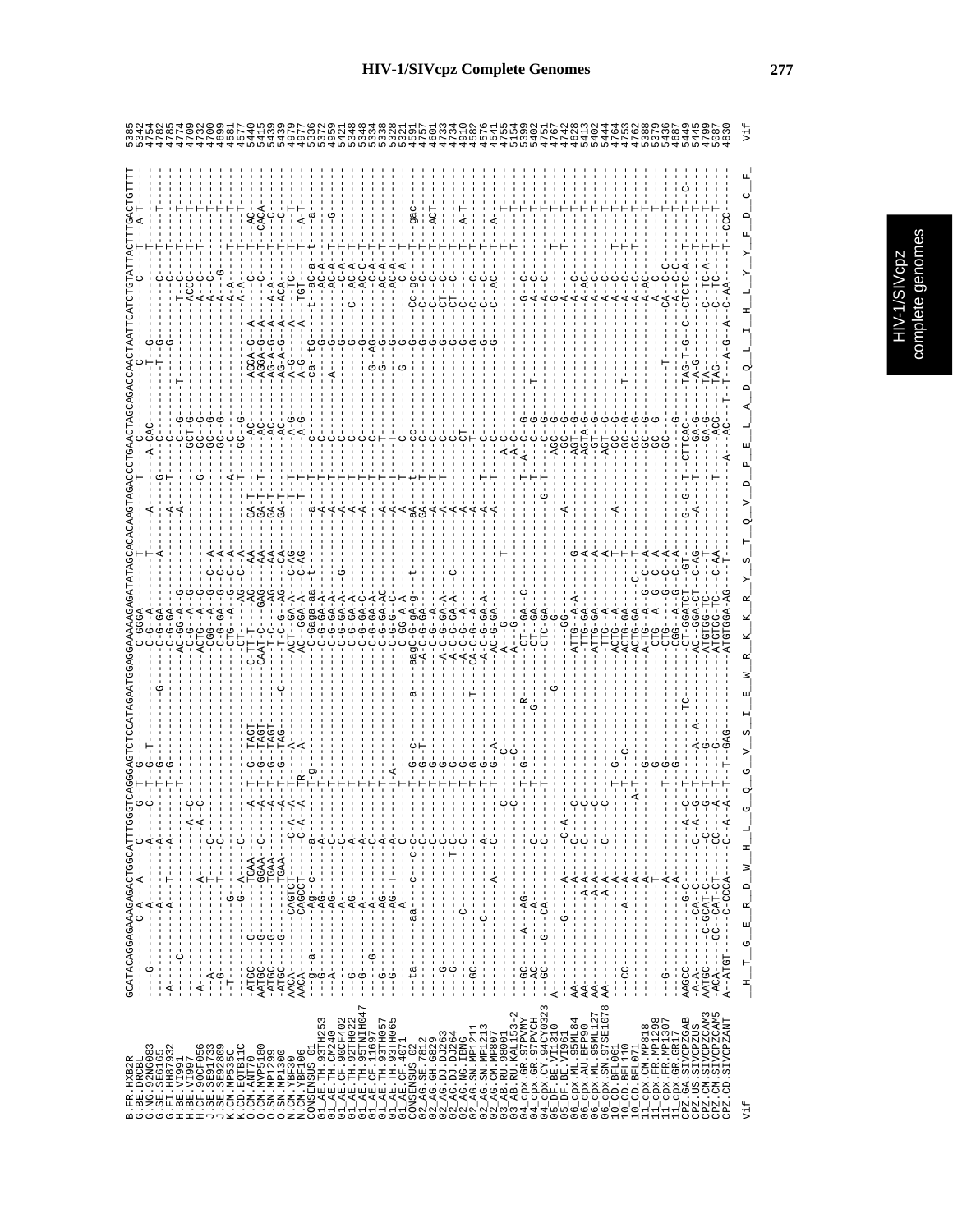| $-t-g-$<br><b>HHHHHHH</b><br>66<br>めめ<br>υυ<br>のひ<br>ပုံ ပုံ<br>탕<br>↵<br>ひ ひ は ひ<br><b>UCAACACACATAACATAACAA</b><br>$\frac{1}{\sigma}$<br>œ<br>-cacat<br>$-5 - 5$<br>$-9 - 1$<br>$\begin{array}{l} \texttt{TOAGACTGCTATAA} \texttt{AA} \texttt{AAGCTTATAA} \texttt{AAGCTTATTA} \texttt{AAGCTTATTA} \texttt{AA} \texttt{AA} \texttt{AA} \texttt{AA} \texttt{AA} \texttt{AA} \texttt{AA} \texttt{AA} \texttt{AA} \texttt{AA} \texttt{AA} \texttt{AA} \texttt{AA} \texttt{AA} \texttt{AA} \texttt{AA} \texttt{AA} \texttt{AA} \texttt{AA} \texttt{AA} \texttt{AA} \texttt{AA} \texttt{AA} \texttt{AA} \texttt{AA} \texttt{AA} \texttt{AA$<br>$A - A - G$<br>$\blacksquare$<br>$\blacksquare$<br>J.<br>$\mathbf{I}$<br>÷<br>-14<br>$\frac{1}{1}$<br>$\frac{1}{1}$<br>J.<br>÷<br>-<br>ŧ<br>$\blacksquare$<br>-1<br>÷<br>ŧ<br>п<br>ŧ<br>$\frac{1}{1}$<br>÷<br>RARAA<br>$\triangle$ $\triangle$<br>$\triangleleft$ $\triangleleft$<br>ΑA<br>$\triangleleft$ $\triangleleft$<br>$\triangle$ $\triangle$<br>A,<br>К<br>$\boldsymbol{\mathcal{A}}$<br>$A = -2$<br>$1 = -2$<br>Ť<br>Ť<br>Ť<br>HH<br>Ţ<br>÷<br>$\mathbf{I}$<br>п.<br>$\frac{1}{1}$<br>Τ.<br>$\mathbf{I}$<br>d, |
|---------------------------------------------------------------------------------------------------------------------------------------------------------------------------------------------------------------------------------------------------------------------------------------------------------------------------------------------------------------------------------------------------------------------------------------------------------------------------------------------------------------------------------------------------------------------------------------------------------------------------------------------------------------------------------------------------------------------------------------------------------------------------------------------------------------------------------------------------------------------------------------------------------------------------------------------------------------------------------------------------------------------------------------------------------------------------------------------------------------------------------------------------------------------|
| 十十<br>$\triangle$ $\triangle$<br>$\frac{1}{2}$                                                                                                                                                                                                                                                                                                                                                                                                                                                                                                                                                                                                                                                                                                                                                                                                                                                                                                                                                                                                                                                                                                                      |
|                                                                                                                                                                                                                                                                                                                                                                                                                                                                                                                                                                                                                                                                                                                                                                                                                                                                                                                                                                                                                                                                                                                                                                     |
|                                                                                                                                                                                                                                                                                                                                                                                                                                                                                                                                                                                                                                                                                                                                                                                                                                                                                                                                                                                                                                                                                                                                                                     |
|                                                                                                                                                                                                                                                                                                                                                                                                                                                                                                                                                                                                                                                                                                                                                                                                                                                                                                                                                                                                                                                                                                                                                                     |

 $\begin{smallmatrix} \texttt{R.HR} \\ \texttt{R.IRER} \\ \texttt{R.IRER} \\ \texttt{R.IRER} \\ \texttt{R.IRER} \\ \texttt{R.IRER} \\ \texttt{R.IRER} \\ \texttt{R.IRER} \\ \texttt{R.IRER} \\ \texttt{R.IRER} \\ \texttt{R.IRER} \\ \texttt{R.IRER} \\ \texttt{R.IRER} \\ \texttt{R.IRER} \\ \texttt{R.IRER} \\ \texttt{R.IRER} \\ \texttt{R.IRER} \\ \texttt{R.IRER} \\ \texttt{R.IRER} \\ \texttt{R.IRER} \\ \texttt{R.IRER} \\ \texttt{R$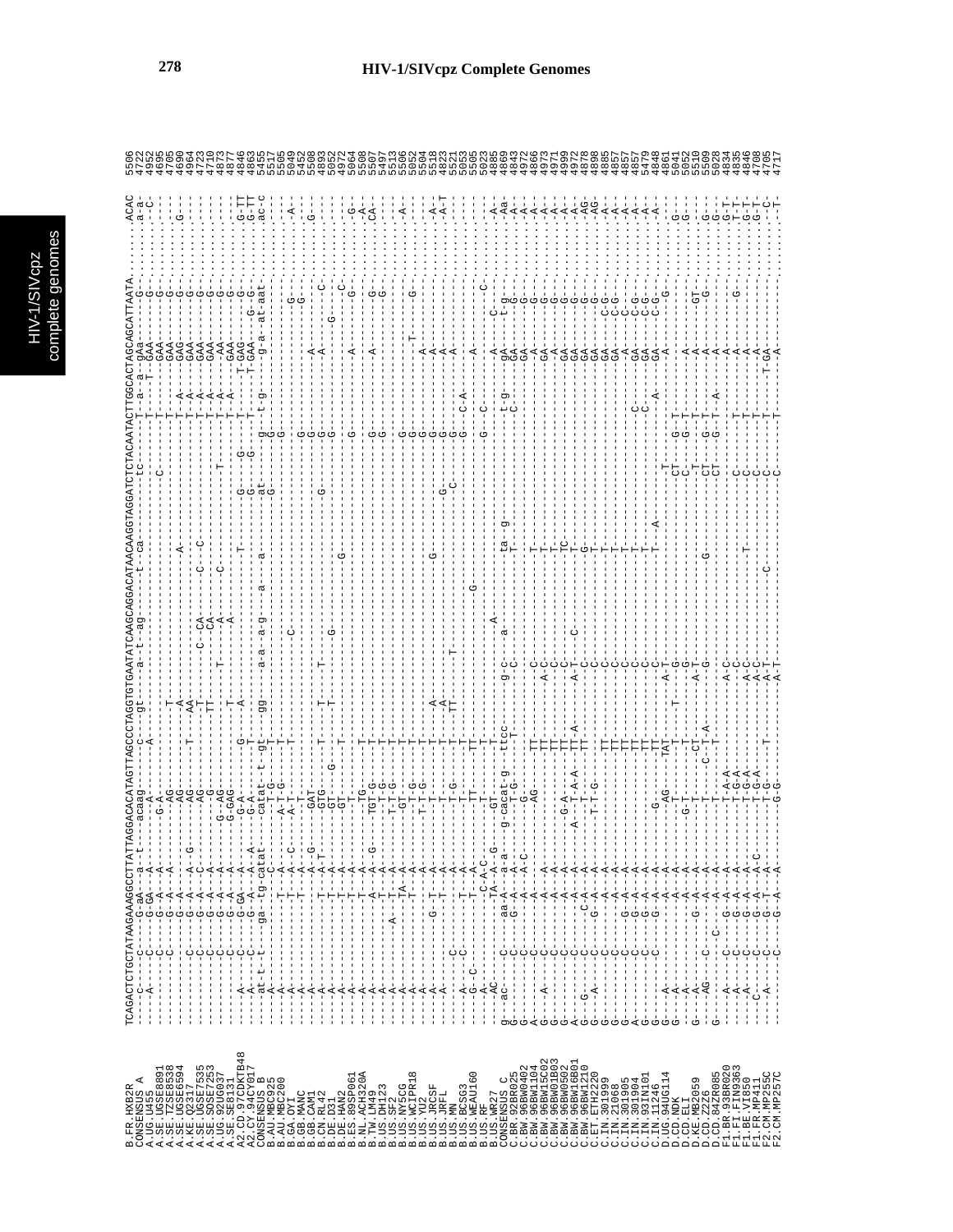|                                                                                                                                                                                                                                                                                                     |                                                                                                                                              | $\begin{bmatrix} \mathbf{A} & \mathbf{I} & \mathbf{I} & \mathbf{I} & \mathbf{I} \\ \mathbf{A} & \mathbf{I} & \mathbf{I} & \mathbf{I} & \mathbf{I} \end{bmatrix}$<br>$\begin{array}{c} 1 & 0 & 1 & 1 \\ 1 & 0 & 1 & 1 \\ 1 & 0 & 1 & 1 \end{array}$ | 0    <br>  U                                                                                                                                              | $\begin{bmatrix} 1 & 0 & 0 & 0 & 1 & 1 & 1 & 1 & 1 \\ 1 & 1 & 1 & 1 & 1 & 1 & 1 & 1 \\ 1 & 1 & 1 & 1 & 1 & 1 & 1 & 1 \\ 1 & 1 & 1 & 1 & 1 & 1 & 1 & 1 \end{bmatrix}$                         |                                                                                                                                       |
|-----------------------------------------------------------------------------------------------------------------------------------------------------------------------------------------------------------------------------------------------------------------------------------------------------|----------------------------------------------------------------------------------------------------------------------------------------------|----------------------------------------------------------------------------------------------------------------------------------------------------------------------------------------------------------------------------------------------------|-----------------------------------------------------------------------------------------------------------------------------------------------------------|----------------------------------------------------------------------------------------------------------------------------------------------------------------------------------------------|---------------------------------------------------------------------------------------------------------------------------------------|
|                                                                                                                                                                                                                                                                                                     |                                                                                                                                              |                                                                                                                                                                                                                                                    |                                                                                                                                                           |                                                                                                                                                                                              |                                                                                                                                       |
|                                                                                                                                                                                                                                                                                                     |                                                                                                                                              |                                                                                                                                                                                                                                                    |                                                                                                                                                           |                                                                                                                                                                                              |                                                                                                                                       |
|                                                                                                                                                                                                                                                                                                     |                                                                                                                                              |                                                                                                                                                                                                                                                    |                                                                                                                                                           |                                                                                                                                                                                              |                                                                                                                                       |
|                                                                                                                                                                                                                                                                                                     |                                                                                                                                              |                                                                                                                                                                                                                                                    |                                                                                                                                                           |                                                                                                                                                                                              |                                                                                                                                       |
|                                                                                                                                                                                                                                                                                                     |                                                                                                                                              |                                                                                                                                                                                                                                                    |                                                                                                                                                           |                                                                                                                                                                                              |                                                                                                                                       |
|                                                                                                                                                                                                                                                                                                     |                                                                                                                                              |                                                                                                                                                                                                                                                    |                                                                                                                                                           |                                                                                                                                                                                              |                                                                                                                                       |
|                                                                                                                                                                                                                                                                                                     |                                                                                                                                              |                                                                                                                                                                                                                                                    |                                                                                                                                                           |                                                                                                                                                                                              |                                                                                                                                       |
|                                                                                                                                                                                                                                                                                                     | 33332                                                                                                                                        |                                                                                                                                                                                                                                                    |                                                                                                                                                           |                                                                                                                                                                                              |                                                                                                                                       |
|                                                                                                                                                                                                                                                                                                     | 0 0 0<br>5 5<br>5 5                                                                                                                          |                                                                                                                                                                                                                                                    |                                                                                                                                                           |                                                                                                                                                                                              |                                                                                                                                       |
|                                                                                                                                                                                                                                                                                                     |                                                                                                                                              |                                                                                                                                                                                                                                                    |                                                                                                                                                           |                                                                                                                                                                                              |                                                                                                                                       |
|                                                                                                                                                                                                                                                                                                     |                                                                                                                                              |                                                                                                                                                                                                                                                    |                                                                                                                                                           |                                                                                                                                                                                              |                                                                                                                                       |
|                                                                                                                                                                                                                                                                                                     |                                                                                                                                              |                                                                                                                                                                                                                                                    |                                                                                                                                                           |                                                                                                                                                                                              |                                                                                                                                       |
|                                                                                                                                                                                                                                                                                                     |                                                                                                                                              |                                                                                                                                                                                                                                                    |                                                                                                                                                           |                                                                                                                                                                                              |                                                                                                                                       |
|                                                                                                                                                                                                                                                                                                     |                                                                                                                                              |                                                                                                                                                                                                                                                    |                                                                                                                                                           |                                                                                                                                                                                              |                                                                                                                                       |
|                                                                                                                                                                                                                                                                                                     |                                                                                                                                              |                                                                                                                                                                                                                                                    |                                                                                                                                                           |                                                                                                                                                                                              |                                                                                                                                       |
|                                                                                                                                                                                                                                                                                                     |                                                                                                                                              |                                                                                                                                                                                                                                                    |                                                                                                                                                           |                                                                                                                                                                                              |                                                                                                                                       |
|                                                                                                                                                                                                                                                                                                     |                                                                                                                                              |                                                                                                                                                                                                                                                    |                                                                                                                                                           |                                                                                                                                                                                              |                                                                                                                                       |
|                                                                                                                                                                                                                                                                                                     | $-a-a-$<br>J,                                                                                                                                | ā-ā<br>$A - G$<br>J<br>$A -$<br>$\overline{A}$                                                                                                                                                                                                     | $\,$ I<br>$\mathbf{I}$<br>$A -$<br>$A-C$<br>$A - C$<br>$\overline{A}$                                                                                     | やーー<br>$\overline{A}$                                                                                                                                                                        | $\,$ I<br>$\overline{1}$<br>$\mathsf I$<br>$AA-C$                                                                                     |
| $- - - A$<br>$- - T A$<br>Æ<br>$-1 - 2 - 4 - 5 - 5$<br>$-4$<br>$- - A$<br>$\vec{A}$<br>$\frac{1}{1}$<br>$\mathbf{I}$<br>$-1 - \frac{1}{n}$<br>$G - A$<br>$-4$<br>$- - A$<br>т                                                                                                                       | Æ<br>C)<br>-1<br>п<br>$G - A - -$<br>$G-GA -$<br>$-4$<br>$-4$<br>$-4$<br>$-4$                                                                | К<br>$\overline{A}$<br>K,<br>Æ<br>Æ<br>п<br>-<br>ш<br>ш<br>$G-GA-$<br>$G---A---$<br>$G-GA-$<br>$\mathbf{I}$<br>$G--A--$<br>$G - A$<br>K,<br>A                                                                                                      | Æ<br>К<br>Æ<br>Æ<br>ı<br>ш<br>J.<br>$\frac{1}{1}$<br>$\mathbf I$<br>$-4-7$<br>I.<br>К<br>К<br>Æ<br>$-C - A$<br>Н<br>Æ<br>K,<br>н<br>Ŧ<br>Ţ<br>Ť<br>т<br>ш | K,<br>K,<br>Æ<br>Æ<br>Æ<br>T<br>$\overline{\phantom{a}}$<br>т<br>л.<br>I<br>Æ<br>٣<br>K,<br>К<br>K,<br>$-4$<br>Æ<br>$\frac{1}{1}$                                                            | $-2-7C-7$<br>$-2-2-1$<br>$T - D T - -1$<br>$---T A -$<br>Æ<br>A<br>1<br>F<br>1<br>T<br>J,<br>$-6 - A - -$<br>$-4$<br>$-45 -$          |
| GGGA-<br>Ġ<br>Ġ<br>ひ<br>ひひ<br>ပု<br>п<br>J<br>1<br>J.                                                                                                                                                                                                                                               | $G - A$<br>$-GC - A$<br>$\frac{c}{1}$<br>$\frac{6}{1}$<br>ひ<br>ひ<br>$\frac{6}{1}$<br>Ī                                                       | $G - A$<br>÷<br>÷<br>Ů<br>ひ<br>J<br>J                                                                                                                                                                                                              | Ŧ<br>Ť<br>J.<br>ပုံ<br>ひ<br>ひ<br>Ġ٢<br>ひ<br>т<br>$\frac{1}{1}$<br>I<br>J.<br>$\mathbf{I}$<br>J.                                                           | $-5 - 7$ .<br>$-5 - 7$<br>$-5 - 7$<br>$-5 - 7$<br>$-55 -$<br>$-5 - -$<br>ł<br>$\frac{1}{5}$<br>÷<br>ن<br>ا<br>$-1 - 1 - -1$<br>т<br>ţ<br>I.<br>J<br>J<br>J.<br>I.<br>I<br>J.<br>$\mathbf{I}$ | - 40-9-1-0-1<br>$-66 - A$<br>$-9 - -1$<br>$ C - A$<br>ပုံ<br>$-1 - 1 - 1$<br>$-1$<br>J.<br>$\mathbf{I}$                               |
| $-1$ $-1$ $-1$ $-1$<br>$\frac{1}{1}$<br>$\frac{1}{1}$<br>1<br>$\frac{1}{1}$<br>Ť<br>л.<br>J.<br>п<br>$---AG$<br>$\,$ I<br>$\frac{1}{2}$<br>U<br>U<br>U<br>U<br>U<br>U                                                                                                                               | $-1 - G - A - A - C$<br>$-1 - G - A - A - C$<br>$\mathbf{I}$<br>$\frac{1}{2}$<br>U<br>U<br>Ť<br>ï<br>J.                                      | Ť<br>$\mathbf{I}$<br>т                                                                                                                                                                                                                             | $\frac{1}{1}$<br>$\frac{1}{1}$<br>ł<br>H<br>л.                                                                                                            | $\frac{1}{1}$<br>ţ<br>T<br>Ť<br>Ť<br>ł<br>T<br>п<br>$\blacksquare$<br>j.<br>U<br>U<br>ひひひ<br>U<br>U<br>÷<br>$\blacksquare$<br>п<br>п<br>т                                                    | ှု<br>၂<br>$AG-C$<br>$\frac{1}{1}$<br>Ť<br>ł<br>$\frac{1}{1}$<br>U<br>U<br>U<br>U<br>I<br>I<br>J.<br>J.<br>ı<br>ı                     |
| TCAGACTCCTATAAGAAAGCCTTAT<br>$- - A - -$<br>J.<br>$- -A -$<br>$\mathbf{I}$<br>$\blacksquare$<br>$-1$<br>$-4$<br>$-4$<br>K,<br>I.<br>T<br>J.                                                                                                                                                         | --CA--A--AG-C<br>---A--A--A--C<br>---G--A--A--C-<br>$\frac{1}{1}$<br>$- - \Gamma \Gamma - - -$<br>$\overline{1}$<br>$\frac{1}{2}$<br>Æ<br>J. | J.<br>$-1$<br>ᡣ.<br>Ţ<br>J.                                                                                                                                                                                                                        | $-1$<br>$-4$<br>$-1$<br>F<br>$-4$<br>1<br>т<br>п<br>$\mathsf I$                                                                                           | J.<br>$-4$<br>てり<br>$-4$<br>$-4$<br>К<br>Æ<br>К<br>Æ<br>$\overline{A}$<br>T<br>Ŧ<br>Ţ<br>$\mathbf{I}$<br>т<br>$\overline{\phantom{a}}$<br>-1                                                 | $-TCAA$<br>S<br>$-AA-$<br>$\blacksquare$<br>$-CT -$<br>К<br>5<br>$\vec{A}$<br>$\tilde{A}$<br>$\mathbf{I}$<br>$\frac{0}{1}$<br>т<br>J. |
| $\mathbf{I}$<br>$\overline{1}$<br>п                                                                                                                                                                                                                                                                 | $A = 12.78$ $A = 12.78$ $A = 12.78$ $A = 12.78$ $A = 12.78$ $A = 12.78$<br>J.<br>$\mathbf{I}$<br>J.<br>T<br>L.                               | J<br>$\blacksquare$                                                                                                                                                                                                                                | T<br>$\blacksquare$<br>$\overset{1}{\mathbb{C}}$<br>т<br>J.                                                                                               | T<br>J.<br>T<br>くいいひ                                                                                                                                                                         | $\blacksquare$<br>I.<br>T<br>$\blacksquare$<br>J.<br>T<br>J.<br>C)<br>т<br>п<br>⊄せせせ⊄せ<br>ひ<br>$\mathbb{I}$                           |
|                                                                                                                                                                                                                                                                                                     |                                                                                                                                              |                                                                                                                                                                                                                                                    |                                                                                                                                                           |                                                                                                                                                                                              |                                                                                                                                       |
| .HXB2R<br>DRCBL                                                                                                                                                                                                                                                                                     |                                                                                                                                              |                                                                                                                                                                                                                                                    |                                                                                                                                                           |                                                                                                                                                                                              |                                                                                                                                       |
| $\begin{array}{ll} \texttt{G.NGC} & \texttt{92NGO} \texttt{83} \\ \texttt{G. SIE. SIEG165} \\ \texttt{G. FIL. HIB7932} \\ \texttt{H. BIE. V1991} \\ \texttt{H. BE. V1991} \\ \texttt{H. CIF. 90CFD56} \\ \texttt{H. CIF. 90CFD56} \\ \texttt{H. CIF. 90CFD56} \end{array}$<br>.<br>ផល<br>ច្ច<br>ច្រ |                                                                                                                                              |                                                                                                                                                                                                                                                    |                                                                                                                                                           |                                                                                                                                                                                              | Ë                                                                                                                                     |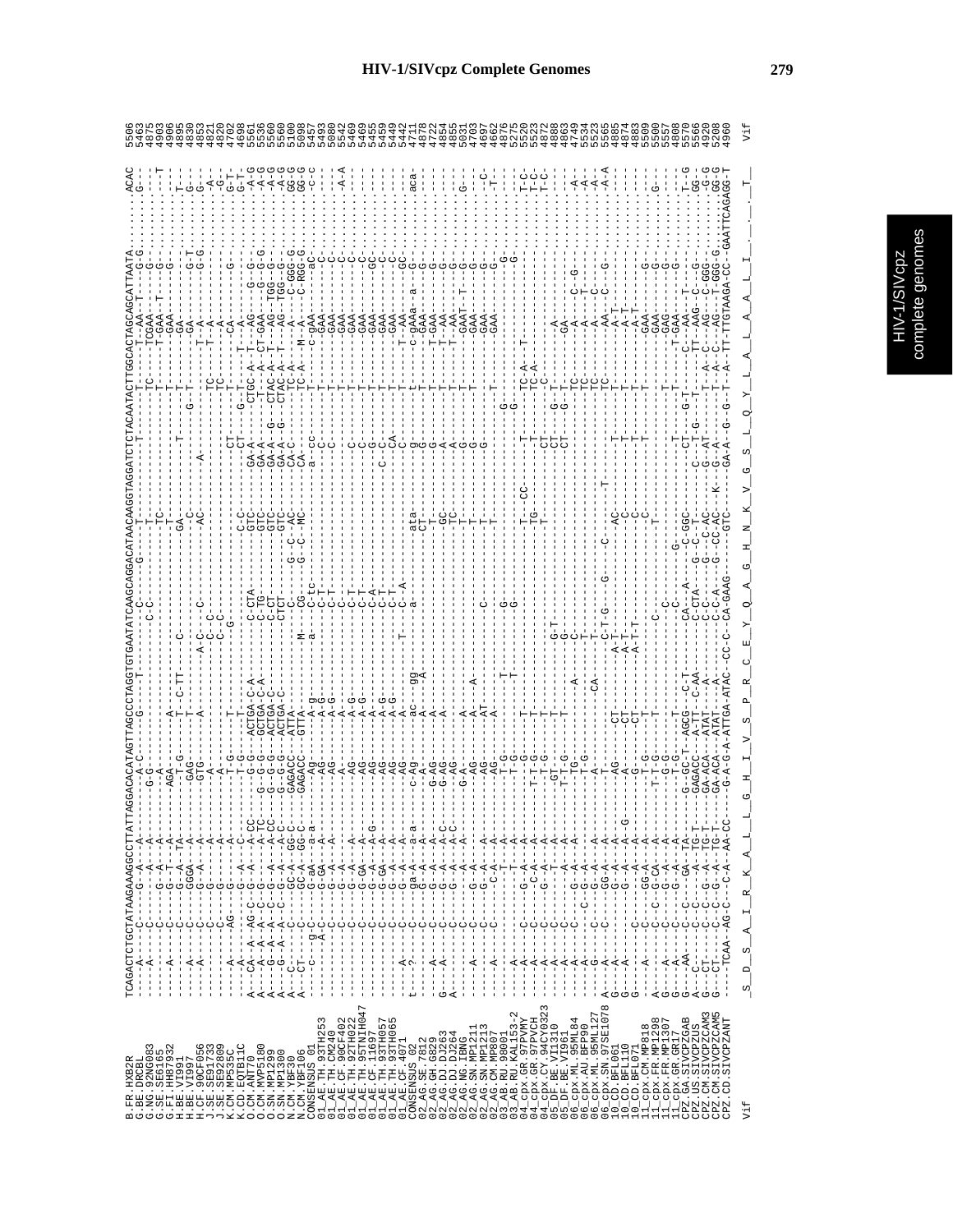complete genomes HIV-1/SIVcpz

| CAAAAAAGATAAAGCCACCTTTGC                                                                                                                                                                                                                                      |              | $BA-T-BG$              | ত        | ർ<br>έ<br>$\sigma$             | œ<br>ত    | $-aa$                         | الہ            |          |           |                            |
|---------------------------------------------------------------------------------------------------------------------------------------------------------------------------------------------------------------------------------------------------------------|--------------|------------------------|----------|--------------------------------|-----------|-------------------------------|----------------|----------|-----------|----------------------------|
|                                                                                                                                                                                                                                                               |              |                        |          |                                | Ծ         | U<br>5<br>ō<br>ס<br>ה         | $9 - atq$<br>ひ | ぴ        |           |                            |
| $\mathbf{I}$<br>T<br>$\frac{1}{2}$                                                                                                                                                                                                                            | ひ            | Á<br>シー                | U        |                                |           |                               |                | AC-GGTA  |           |                            |
|                                                                                                                                                                                                                                                               |              |                        |          |                                |           |                               |                |          |           | $\infty$ $\infty$ $\infty$ |
| $-1$ D $-1$<br>$\begin{array}{c} \begin{array}{c} \text{1} \\ \text{2} \\ \text{3} \\ \text{4} \end{array} \end{array}$<br>$\vdots$<br>J.<br>I<br>$\frac{1}{1}$<br>J<br>Ţ                                                                                     |              | É<br>ł                 |          |                                |           |                               | 부              | ڣ        | ά<br>Ř    |                            |
| $\frac{1}{1}$                                                                                                                                                                                                                                                 | ひ            | م<br>ا<br>$T-T$        |          |                                | U<br>也    |                               | TGT            | りしり      | $-TAG-$   |                            |
| $\frac{1}{1}$<br>I<br>í<br>$\frac{1}{1}$                                                                                                                                                                                                                      | U            | $\mathbf{I}$<br>H<br>H |          |                                | ט         |                               | 5P             | ပုံ      | ৬         | ◯                          |
| $\begin{array}{c}\n1 \\ 1 \\ 2 \\ 3\n\end{array}$                                                                                                                                                                                                             |              |                        |          |                                | U         |                               |                |          |           |                            |
| 1<br>$\frac{1}{1}$<br>$\frac{1}{2}$<br>-1                                                                                                                                                                                                                     |              | Ţ                      |          |                                |           |                               |                | ပု       | TAG-      | $\infty$                   |
| J<br>J<br>$\frac{1}{2}$                                                                                                                                                                                                                                       |              |                        |          |                                |           |                               | 5              | ပု       | $-TAG-$   | $\infty$                   |
| I<br>ì<br>I                                                                                                                                                                                                                                                   |              | ŗ                      |          |                                | C         |                               |                |          | $-G-TAG-$ | $\sigma$                   |
| $\frac{1}{1}$                                                                                                                                                                                                                                                 |              |                        |          |                                |           |                               |                |          | GC-G-TAG- |                            |
| Ţ                                                                                                                                                                                                                                                             |              | $T - \lambda$          |          |                                |           |                               | 5              |          | $-G-TAG$  | $\sigma$                   |
|                                                                                                                                                                                                                                                               |              |                        | LAC<br>- |                                |           |                               | $-TTGT$        | AC-G-TAG |           |                            |
|                                                                                                                                                                                                                                                               |              |                        |          |                                |           |                               |                |          |           | നഥ                         |
|                                                                                                                                                                                                                                                               |              |                        |          | Ο<br>তা<br><b>Q</b><br>ᡃᡉ<br>œ | ਨਾ        | তা<br>δï                      |                |          | ά         |                            |
| $\vdots$                                                                                                                                                                                                                                                      |              |                        |          |                                |           |                               |                |          |           | <b>LO</b>                  |
| $\vdots$<br>I<br>ï<br>$\begin{array}{c} 1 \\ 1 \\ 1 \end{array}$<br>J<br>I<br>I                                                                                                                                                                               |              |                        |          |                                |           |                               |                |          |           | ıο                         |
| $\frac{1}{1}$                                                                                                                                                                                                                                                 |              |                        |          |                                |           |                               |                |          | Ŕ         |                            |
| $-1 - 1 - 1 - 1$<br>I<br>I                                                                                                                                                                                                                                    |              |                        |          |                                |           |                               |                |          |           |                            |
| $\ddot{\cdot}$                                                                                                                                                                                                                                                |              |                        |          |                                |           |                               |                |          |           |                            |
| Т<br>$\frac{1}{1}$<br>$\mathbf{I}$<br>$\frac{1}{2}$                                                                                                                                                                                                           |              |                        |          |                                |           |                               |                |          |           |                            |
| $\frac{1}{1}$ $\frac{1}{1}$ $\frac{1}{1}$ $\frac{1}{1}$ $\frac{1}{1}$ $\frac{1}{1}$ $\frac{1}{1}$ $\frac{1}{1}$ $\frac{1}{1}$ $\frac{1}{1}$<br>J.                                                                                                             |              |                        |          |                                |           |                               |                |          |           |                            |
|                                                                                                                                                                                                                                                               |              |                        |          |                                |           |                               |                |          |           |                            |
| т<br>I<br>I<br>ı<br>u<br>J<br>J                                                                                                                                                                                                                               |              |                        |          |                                |           |                               |                |          |           |                            |
| I.                                                                                                                                                                                                                                                            |              |                        |          |                                |           |                               |                |          |           |                            |
| $- -G - - -A - AGATA -$                                                                                                                                                                                                                                       |              |                        |          |                                |           |                               |                |          |           |                            |
| $\frac{1}{1}$<br>ţ                                                                                                                                                                                                                                            |              |                        |          |                                |           |                               |                |          | $-54$     |                            |
| I<br>I<br>$\vdots$                                                                                                                                                                                                                                            |              |                        |          |                                |           |                               |                |          | ひ         |                            |
|                                                                                                                                                                                                                                                               |              |                        |          |                                |           |                               |                |          |           |                            |
| $\frac{1}{1}$                                                                                                                                                                                                                                                 |              |                        |          |                                |           |                               |                |          |           | 5U                         |
|                                                                                                                                                                                                                                                               |              |                        |          |                                |           |                               |                |          | Ů         | LΟ                         |
| $-1$ $-1$ $-1$ $-1$ $-1$                                                                                                                                                                                                                                      |              |                        |          |                                |           |                               |                |          | TAG-      |                            |
| $\frac{1}{1}$<br>Í<br>ı<br>J.<br>I<br>J                                                                                                                                                                                                                       |              |                        |          |                                |           |                               |                |          |           |                            |
| $-1 - 1 - 1 - 1$<br>J.                                                                                                                                                                                                                                        |              |                        |          |                                |           |                               |                |          |           |                            |
|                                                                                                                                                                                                                                                               |              |                        |          |                                |           |                               |                |          |           |                            |
| п                                                                                                                                                                                                                                                             |              |                        |          |                                |           |                               |                |          |           |                            |
| $\frac{1}{1}$<br>ш                                                                                                                                                                                                                                            |              |                        |          |                                |           |                               |                |          |           |                            |
| I<br>J<br>J,<br>J<br>H                                                                                                                                                                                                                                        |              |                        |          |                                |           |                               |                |          |           |                            |
| I<br>$-1$ - $-1$ - $-1$                                                                                                                                                                                                                                       |              |                        |          |                                |           |                               |                |          |           |                            |
|                                                                                                                                                                                                                                                               |              |                        |          |                                |           |                               |                |          | Ġ<br>R    |                            |
|                                                                                                                                                                                                                                                               |              |                        |          |                                |           |                               |                |          |           |                            |
| I<br>J                                                                                                                                                                                                                                                        |              |                        |          |                                |           |                               |                |          | TAG-      |                            |
| $\begin{bmatrix} 1 \\ 1 \\ 1 \end{bmatrix}$<br>$- - -R - - - - - - -$                                                                                                                                                                                         |              |                        |          |                                |           |                               |                |          | TAG-      |                            |
| U<br>$-3 = -8 -$<br>$\frac{1}{1}$                                                                                                                                                                                                                             |              |                        | Č٥       |                                | てり<br>তা  | ൯<br>U<br>൯<br>φ              |                |          | Ů<br>CTA  |                            |
| л<br>I<br>$\frac{1}{1}$                                                                                                                                                                                                                                       |              |                        | ä.       |                                | ₫         | 4                             |                |          | TAG-      |                            |
| $\begin{array}{c} 1 \\ 0 \\ 1 \end{array}$<br>J<br>$-5$<br>I                                                                                                                                                                                                  |              |                        | AGT      |                                |           | 4                             |                |          |           |                            |
| J,<br>U<br>J.<br>$\frac{1}{1}$<br>J                                                                                                                                                                                                                           |              |                        |          |                                |           | K,                            |                |          |           |                            |
|                                                                                                                                                                                                                                                               |              |                        |          |                                |           |                               |                |          |           |                            |
| Ţ<br>J<br>п<br>I<br>$-1$                                                                                                                                                                                                                                      |              |                        | ق        |                                |           | 5<br>I.<br>k,                 | ひ              |          |           |                            |
| $-10 - 1 - 1 - 1$<br>Ţ<br>п                                                                                                                                                                                                                                   |              |                        |          |                                |           |                               |                |          |           |                            |
| I<br>í<br>J<br>J.                                                                                                                                                                                                                                             |              |                        |          |                                |           | 4                             |                |          |           |                            |
| J.<br>J.                                                                                                                                                                                                                                                      |              |                        |          |                                |           | K,                            |                |          |           |                            |
| ł<br>$\frac{1}{2}$<br>Í<br>ì<br>$\begin{array}{c} -1 \\ -1 \\ -1 \end{array}$<br>ţ<br>J                                                                                                                                                                       |              |                        |          |                                | К<br>てり   |                               |                |          |           |                            |
|                                                                                                                                                                                                                                                               |              |                        |          |                                |           | $\overline{A}$                |                |          |           |                            |
| ì<br>I<br>$-90-1$<br>I<br>I<br>Ţ                                                                                                                                                                                                                              |              | $\blacksquare$         | ĀG       |                                | てり        |                               |                |          |           |                            |
| $\frac{1}{1}$<br>$\mathbf{I}$<br>$\begin{array}{c} 1 \\ 1 \\ 1 \end{array}$                                                                                                                                                                                   |              |                        |          |                                |           |                               |                |          |           |                            |
| Î<br>J<br>I<br>H<br>ı<br>$\mathbf{I}$<br>I<br>H                                                                                                                                                                                                               |              |                        | $-AGT$   |                                | Ķ<br>てりてり | $\overline{A}$ $\overline{A}$ | н<br>ひ         |          |           |                            |
|                                                                                                                                                                                                                                                               |              |                        | $-AGT$   |                                | てり        | Ŕ,                            |                |          | Ř         |                            |
| í<br>ļ<br>J<br>J<br>J<br>I                                                                                                                                                                                                                                    |              |                        |          | C)                             | てり        | k,                            |                |          |           |                            |
| $\begin{array}{cccc} &   &   &   \\   &   &   &   \\   &   &   &   \end{array}$<br>$\frac{1}{1}$<br>J<br>$\begin{array}{c} 1 \\ 1 \\ 1 \end{array}$                                                                                                           |              |                        |          |                                |           |                               |                |          |           |                            |
|                                                                                                                                                                                                                                                               |              |                        |          |                                |           |                               |                |          |           |                            |
| $-1$ - $-1$ - $-1$ - $-1$ - $-1$ - $-1$ - $-1$ - $-1$ - $-1$ - $-1$ - $-1$ - $-1$ - $-1$ - $-1$ - $-1$ - $-1$ - $-1$ - $-1$ - $-1$ - $-1$ - $-1$ - $-1$ - $-1$ - $-1$ - $-1$ - $-1$ - $-1$ - $-1$ - $-1$ - $-1$ - $-1$ - $-1$<br>J<br>I<br>Í,<br>I<br>J,<br>J |              |                        |          |                                |           |                               |                |          |           |                            |
| I.<br>$\cdots$ - $-4$<br>$\frac{1}{2}$                                                                                                                                                                                                                        |              | U                      | Æ        | $-GA$                          |           |                               |                |          |           |                            |
| ì<br>$\frac{1}{1}$<br>$\frac{1}{2}$<br>п<br>$-1$ $-1$ $-1$ $-1$ $-1$ $-1$ $-1$ $-1$<br>п                                                                                                                                                                      |              | ひ                      | K,       |                                |           |                               | н              |          |           |                            |
| ł<br>$\frac{1}{1}$<br>$\frac{1}{2}$<br>$\cdot$<br>J<br>$\frac{1}{1}$                                                                                                                                                                                          |              | ひ                      |          |                                |           |                               | ь<br>でり        |          |           |                            |
| т<br>$-4$<br>I<br>í<br>ı<br>J                                                                                                                                                                                                                                 |              | ひ                      |          | ひ                              |           |                               | н<br>Ů         |          |           |                            |
| I<br>-<br>-ט-<br>$\frac{1}{1}$<br>J<br>I<br>I<br>I                                                                                                                                                                                                            |              | $A-TD$                 |          |                                |           |                               |                |          |           |                            |
|                                                                                                                                                                                                                                                               |              |                        |          |                                |           |                               |                |          |           |                            |
| л<br>í<br>$\frac{1}{1}$                                                                                                                                                                                                                                       |              | ひ                      |          |                                |           |                               |                |          |           |                            |
|                                                                                                                                                                                                                                                               |              |                        | O        |                                |           |                               |                |          |           |                            |
|                                                                                                                                                                                                                                                               |              |                        | U<br>ă   | Е<br>ひ                         |           |                               | C٦             |          |           |                            |
| $-1$<br>$-1$<br>$-1$<br>$-1$<br>$-1$<br>Í<br>I,                                                                                                                                                                                                               | $\mathbf{I}$ |                        |          | τŋ                             |           |                               | c              |          |           |                            |
|                                                                                                                                                                                                                                                               |              |                        |          |                                |           |                               |                |          |           |                            |
| I<br>I<br>J<br>í                                                                                                                                                                                                                                              |              |                        |          |                                |           |                               |                |          |           |                            |
|                                                                                                                                                                                                                                                               |              |                        |          |                                |           |                               |                |          |           |                            |
|                                                                                                                                                                                                                                                               |              |                        |          |                                |           |                               |                |          |           |                            |

 $\begin{smallmatrix} \texttt{R}, \texttt{HKB} \\ \texttt{R}, \texttt{G}, \texttt{G}, \texttt{G}, \texttt{G}, \texttt{G}, \texttt{G}, \texttt{G}, \texttt{G}, \texttt{G}, \texttt{G}, \texttt{G}, \texttt{G}, \texttt{G}, \texttt{G}, \texttt{G}, \texttt{G}, \texttt{G}, \texttt{G}, \texttt{G}, \texttt{G}, \texttt{G}, \texttt{G}, \texttt{G}, \texttt{G}, \texttt{G}, \texttt{G}, \texttt{G}, \texttt{G}, \texttt{G}, \texttt{G}, \texttt{G}, \texttt{G}, \text$ 

**HIV-1/SIVcpz Complete Genomes**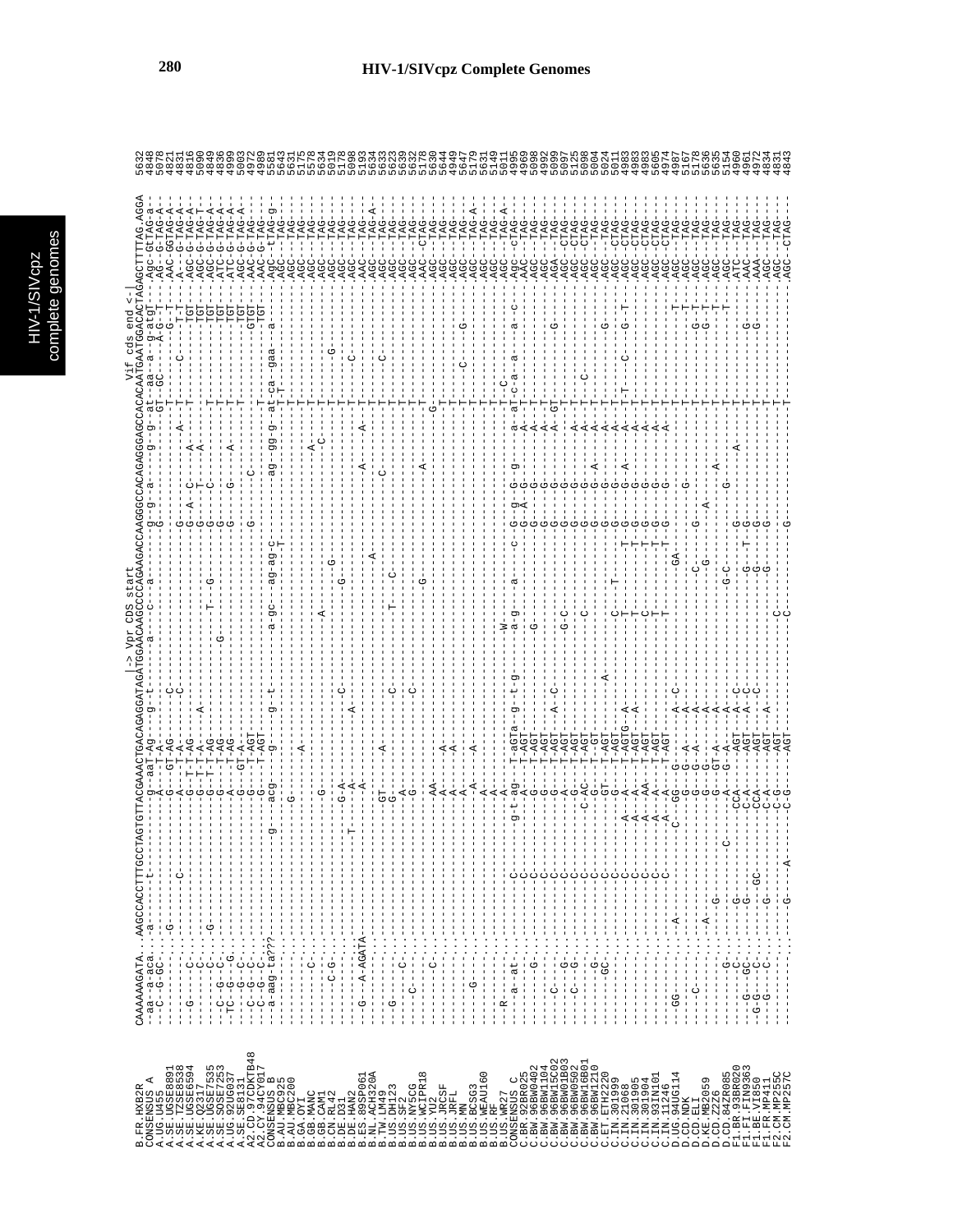| $-1 - 2 - 3 - 4 - 1$<br>т<br>п<br>$-1 - 1 - 1 - 1 - 1$<br>$-4$<br>$-4$<br>I<br>$-1$<br>$\frac{1}{2}$<br>က်<br>မိုက်<br>မို<br>$\frac{1}{1}$<br>$\frac{1}{2}$ , $\frac{1}{2}$ , $\frac{1}{2}$ , $\frac{1}{2}$ , $\frac{1}{2}$ , $\frac{1}{2}$ , $\frac{1}{2}$<br>ုံ ပုံ<br>$\frac{1}{2}$<br>$\frac{1}{2}$<br>$\begin{array}{c}\n0 \\ 1\n\end{array}$<br>$\frac{C}{1}$<br>$\overline{\phantom{a}}$<br>$\blacksquare$<br>I<br>J<br>I<br>J<br>I<br>Ϋ́<br>U<br> <br>ပု<br>$\frac{C}{1}$<br>Í<br>ı<br>$\mathbf{I}$<br>$\mathbf{I}$<br>1<br>H<br>п<br>J.<br>$\mathbf I$<br>$\mathbf{I}$<br>$\frac{1}{1}$<br>ı<br>u<br>I<br>t<br>$-4-$<br>п<br>1<br>J.<br>u<br>I<br>$\frac{1}{1}$<br>$\frac{1}{9}$<br>I<br>$\mathbf{I}$<br>$\frac{1}{1}$<br>J<br>I<br>$\mathbf{I}$<br>I<br>ပ္ပံ<br>$\frac{1}{\sigma}$<br>I<br>$- - A$<br>$- - A$<br>$-1$<br>$-GA$<br>$\overline{\phantom{a}}$<br>$-GA$<br>$\ddot{B}$<br>$-GA$<br>$-4$<br>I<br>п<br>ပုံ<br>نې<br>.<br>יָט<br>י<br>י"<br>י<br>ġ<br>ပု<br>$\frac{1}{\sqrt{2}}$<br>ပု<br>J.<br>ţ<br>ပု<br>п<br>п<br>л<br>п<br>$\frac{1}{1}$<br>Ţ<br>п<br>п<br>т<br>J.<br>$\vdots$<br>ţ<br>$\ddot{\cdot}$<br>$\vdots$<br>Ì<br>$\vdots$<br>$-9 - 1$<br>----GA-AT.<br>---GA-AT.<br>$\frac{1}{6}$<br>$-1 - 5 - -1 -$<br>$-4 -$<br>$-1 - 5 - 1 - 5 - 1$<br>-GACAT<br>$\mathsf I$<br>$\sum_{i=1}^{n}$<br>ರ<br>---ದ<br>$-4 - 5 - -4 -$<br>$\sum_{i=1}^{n}$<br>$\mathsf I$<br>$\mathsf I$<br>$\mathbf{I}$<br>1<br>もーー<br>$\begin{array}{c} 1 \\ 0 \\ 1 \end{array}$<br>$-9 - -9 -$<br>$\begin{array}{c} 1 \\ 1 \\ 1 \end{array}$<br>$-1$<br>-5-5-5-5-<br>$-5-5-5-$<br>$-9 - -9 - -9 -$<br>ن<br>ا<br>$\frac{1}{2}$<br>Ü<br>ひ<br>U--U-U--<br>$\frac{1}{2}$<br>U<br> <br>$\frac{1}{1}$<br>$\frac{1}{1}$<br>$\frac{1}{2}$<br>U<br>U<br>ひ<br>U<br>UU-U-<br>$-1 - 5 - 1$<br>U – – – – –<br>$AG-GC - A - G$<br>$---A$<br>I<br>$-1$<br>↻<br>U<br>$-1 - 1 - 1 - 1 - 1 - 1$<br>$\frac{1}{1}$<br>$\frac{1}{1}$<br>$-5 -$<br>$\frac{1}{6}$<br>I<br>ł<br>Ť<br>$\frac{1}{1}$<br>Ť<br>Ť<br>J<br>$\frac{1}{1}$<br>I<br>$\overline{\phantom{a}}$<br>ن<br>۱<br>Φ<br>Ů<br>ひ<br>ï<br>$-9 - -$<br>Ü<br>ひ<br>$-5 - -2 - - -$<br>-- 111-1<br>1<br>п<br>J.<br>ī<br>$\frac{1}{6}$<br>T<br>Ĭ<br>Ţ<br>$-5 - 5 -$<br>$T-GG--$<br>J<br>I<br>$\frac{1}{1}$<br>$\overline{\phantom{a}}$<br>ţ<br>J.<br>--<br>UUC--<br>$-GT - -$<br>$\mathbb{I}$<br>$-1$<br>I<br>I<br>I<br>$\mathbf{I}$<br>J,<br>$AG-G-$<br>$\frac{1}{2}$<br>1<br>$\mathbf{I}$<br>J.<br>$\Gamma$<br>$\frac{1}{2}$<br>$\overline{\phantom{a}}$<br>ပု<br>$-1$<br>p<br>т<br>L.<br>İ<br>1<br>$\frac{1}{1}$<br>п<br>т<br>п<br>1<br>J.<br>$\frac{1}{1}$<br>п<br>ï<br>Ť.<br>Ť<br>$\mathbf{I}$<br>ပုံ<br>Ĵ<br>I.<br>ı<br>1<br>$\overline{\phantom{a}}$<br>п<br>J.<br>I<br>J.<br>J.<br>$\,$ I<br>$\mathbf{I}$<br>Ţ<br>Н<br>К<br>К<br>Н<br>$\mathbf{I}$<br>п<br>$^{\circ}$<br>CHE CRACK SECTION<br>CP2 . US. SIVCPZUS<br>CP2 . CM . SIVCPZUS<br>CP2 . CM . SIVCPZCAM3<br>CP2 . CD. SIVCPZCAMT |  |  |  |       |
|--------------------------------------------------------------------------------------------------------------------------------------------------------------------------------------------------------------------------------------------------------------------------------------------------------------------------------------------------------------------------------------------------------------------------------------------------------------------------------------------------------------------------------------------------------------------------------------------------------------------------------------------------------------------------------------------------------------------------------------------------------------------------------------------------------------------------------------------------------------------------------------------------------------------------------------------------------------------------------------------------------------------------------------------------------------------------------------------------------------------------------------------------------------------------------------------------------------------------------------------------------------------------------------------------------------------------------------------------------------------------------------------------------------------------------------------------------------------------------------------------------------------------------------------------------------------------------------------------------------------------------------------------------------------------------------------------------------------------------------------------------------------------------------------------------------------------------------------------------------------------------------------------------------------------------------------------------------------------------------------------------------------------------------------------------------------------------------------------------------------------------------------------------------------------------------------------------------------------------------------------------------------------------------------------------------------------------------------------------------------------------------------------------------------------------------------------------------------------------------------------------------------------------------------------------------------------------------------------------------------------------------------------------------------------------------------------------------------------------------------------------------------------------------------------------------------------------------------------------------------------------------------------------------------------------|--|--|--|-------|
|                                                                                                                                                                                                                                                                                                                                                                                                                                                                                                                                                                                                                                                                                                                                                                                                                                                                                                                                                                                                                                                                                                                                                                                                                                                                                                                                                                                                                                                                                                                                                                                                                                                                                                                                                                                                                                                                                                                                                                                                                                                                                                                                                                                                                                                                                                                                                                                                                                                                                                                                                                                                                                                                                                                                                                                                                                                                                                                                |  |  |  |       |
|                                                                                                                                                                                                                                                                                                                                                                                                                                                                                                                                                                                                                                                                                                                                                                                                                                                                                                                                                                                                                                                                                                                                                                                                                                                                                                                                                                                                                                                                                                                                                                                                                                                                                                                                                                                                                                                                                                                                                                                                                                                                                                                                                                                                                                                                                                                                                                                                                                                                                                                                                                                                                                                                                                                                                                                                                                                                                                                                |  |  |  |       |
|                                                                                                                                                                                                                                                                                                                                                                                                                                                                                                                                                                                                                                                                                                                                                                                                                                                                                                                                                                                                                                                                                                                                                                                                                                                                                                                                                                                                                                                                                                                                                                                                                                                                                                                                                                                                                                                                                                                                                                                                                                                                                                                                                                                                                                                                                                                                                                                                                                                                                                                                                                                                                                                                                                                                                                                                                                                                                                                                |  |  |  |       |
|                                                                                                                                                                                                                                                                                                                                                                                                                                                                                                                                                                                                                                                                                                                                                                                                                                                                                                                                                                                                                                                                                                                                                                                                                                                                                                                                                                                                                                                                                                                                                                                                                                                                                                                                                                                                                                                                                                                                                                                                                                                                                                                                                                                                                                                                                                                                                                                                                                                                                                                                                                                                                                                                                                                                                                                                                                                                                                                                |  |  |  |       |
|                                                                                                                                                                                                                                                                                                                                                                                                                                                                                                                                                                                                                                                                                                                                                                                                                                                                                                                                                                                                                                                                                                                                                                                                                                                                                                                                                                                                                                                                                                                                                                                                                                                                                                                                                                                                                                                                                                                                                                                                                                                                                                                                                                                                                                                                                                                                                                                                                                                                                                                                                                                                                                                                                                                                                                                                                                                                                                                                |  |  |  |       |
|                                                                                                                                                                                                                                                                                                                                                                                                                                                                                                                                                                                                                                                                                                                                                                                                                                                                                                                                                                                                                                                                                                                                                                                                                                                                                                                                                                                                                                                                                                                                                                                                                                                                                                                                                                                                                                                                                                                                                                                                                                                                                                                                                                                                                                                                                                                                                                                                                                                                                                                                                                                                                                                                                                                                                                                                                                                                                                                                |  |  |  |       |
|                                                                                                                                                                                                                                                                                                                                                                                                                                                                                                                                                                                                                                                                                                                                                                                                                                                                                                                                                                                                                                                                                                                                                                                                                                                                                                                                                                                                                                                                                                                                                                                                                                                                                                                                                                                                                                                                                                                                                                                                                                                                                                                                                                                                                                                                                                                                                                                                                                                                                                                                                                                                                                                                                                                                                                                                                                                                                                                                |  |  |  |       |
|                                                                                                                                                                                                                                                                                                                                                                                                                                                                                                                                                                                                                                                                                                                                                                                                                                                                                                                                                                                                                                                                                                                                                                                                                                                                                                                                                                                                                                                                                                                                                                                                                                                                                                                                                                                                                                                                                                                                                                                                                                                                                                                                                                                                                                                                                                                                                                                                                                                                                                                                                                                                                                                                                                                                                                                                                                                                                                                                |  |  |  |       |
|                                                                                                                                                                                                                                                                                                                                                                                                                                                                                                                                                                                                                                                                                                                                                                                                                                                                                                                                                                                                                                                                                                                                                                                                                                                                                                                                                                                                                                                                                                                                                                                                                                                                                                                                                                                                                                                                                                                                                                                                                                                                                                                                                                                                                                                                                                                                                                                                                                                                                                                                                                                                                                                                                                                                                                                                                                                                                                                                |  |  |  |       |
|                                                                                                                                                                                                                                                                                                                                                                                                                                                                                                                                                                                                                                                                                                                                                                                                                                                                                                                                                                                                                                                                                                                                                                                                                                                                                                                                                                                                                                                                                                                                                                                                                                                                                                                                                                                                                                                                                                                                                                                                                                                                                                                                                                                                                                                                                                                                                                                                                                                                                                                                                                                                                                                                                                                                                                                                                                                                                                                                |  |  |  |       |
|                                                                                                                                                                                                                                                                                                                                                                                                                                                                                                                                                                                                                                                                                                                                                                                                                                                                                                                                                                                                                                                                                                                                                                                                                                                                                                                                                                                                                                                                                                                                                                                                                                                                                                                                                                                                                                                                                                                                                                                                                                                                                                                                                                                                                                                                                                                                                                                                                                                                                                                                                                                                                                                                                                                                                                                                                                                                                                                                |  |  |  |       |
|                                                                                                                                                                                                                                                                                                                                                                                                                                                                                                                                                                                                                                                                                                                                                                                                                                                                                                                                                                                                                                                                                                                                                                                                                                                                                                                                                                                                                                                                                                                                                                                                                                                                                                                                                                                                                                                                                                                                                                                                                                                                                                                                                                                                                                                                                                                                                                                                                                                                                                                                                                                                                                                                                                                                                                                                                                                                                                                                |  |  |  |       |
|                                                                                                                                                                                                                                                                                                                                                                                                                                                                                                                                                                                                                                                                                                                                                                                                                                                                                                                                                                                                                                                                                                                                                                                                                                                                                                                                                                                                                                                                                                                                                                                                                                                                                                                                                                                                                                                                                                                                                                                                                                                                                                                                                                                                                                                                                                                                                                                                                                                                                                                                                                                                                                                                                                                                                                                                                                                                                                                                |  |  |  |       |
|                                                                                                                                                                                                                                                                                                                                                                                                                                                                                                                                                                                                                                                                                                                                                                                                                                                                                                                                                                                                                                                                                                                                                                                                                                                                                                                                                                                                                                                                                                                                                                                                                                                                                                                                                                                                                                                                                                                                                                                                                                                                                                                                                                                                                                                                                                                                                                                                                                                                                                                                                                                                                                                                                                                                                                                                                                                                                                                                |  |  |  |       |
|                                                                                                                                                                                                                                                                                                                                                                                                                                                                                                                                                                                                                                                                                                                                                                                                                                                                                                                                                                                                                                                                                                                                                                                                                                                                                                                                                                                                                                                                                                                                                                                                                                                                                                                                                                                                                                                                                                                                                                                                                                                                                                                                                                                                                                                                                                                                                                                                                                                                                                                                                                                                                                                                                                                                                                                                                                                                                                                                |  |  |  |       |
|                                                                                                                                                                                                                                                                                                                                                                                                                                                                                                                                                                                                                                                                                                                                                                                                                                                                                                                                                                                                                                                                                                                                                                                                                                                                                                                                                                                                                                                                                                                                                                                                                                                                                                                                                                                                                                                                                                                                                                                                                                                                                                                                                                                                                                                                                                                                                                                                                                                                                                                                                                                                                                                                                                                                                                                                                                                                                                                                |  |  |  |       |
|                                                                                                                                                                                                                                                                                                                                                                                                                                                                                                                                                                                                                                                                                                                                                                                                                                                                                                                                                                                                                                                                                                                                                                                                                                                                                                                                                                                                                                                                                                                                                                                                                                                                                                                                                                                                                                                                                                                                                                                                                                                                                                                                                                                                                                                                                                                                                                                                                                                                                                                                                                                                                                                                                                                                                                                                                                                                                                                                |  |  |  |       |
|                                                                                                                                                                                                                                                                                                                                                                                                                                                                                                                                                                                                                                                                                                                                                                                                                                                                                                                                                                                                                                                                                                                                                                                                                                                                                                                                                                                                                                                                                                                                                                                                                                                                                                                                                                                                                                                                                                                                                                                                                                                                                                                                                                                                                                                                                                                                                                                                                                                                                                                                                                                                                                                                                                                                                                                                                                                                                                                                |  |  |  |       |
|                                                                                                                                                                                                                                                                                                                                                                                                                                                                                                                                                                                                                                                                                                                                                                                                                                                                                                                                                                                                                                                                                                                                                                                                                                                                                                                                                                                                                                                                                                                                                                                                                                                                                                                                                                                                                                                                                                                                                                                                                                                                                                                                                                                                                                                                                                                                                                                                                                                                                                                                                                                                                                                                                                                                                                                                                                                                                                                                |  |  |  |       |
|                                                                                                                                                                                                                                                                                                                                                                                                                                                                                                                                                                                                                                                                                                                                                                                                                                                                                                                                                                                                                                                                                                                                                                                                                                                                                                                                                                                                                                                                                                                                                                                                                                                                                                                                                                                                                                                                                                                                                                                                                                                                                                                                                                                                                                                                                                                                                                                                                                                                                                                                                                                                                                                                                                                                                                                                                                                                                                                                |  |  |  |       |
|                                                                                                                                                                                                                                                                                                                                                                                                                                                                                                                                                                                                                                                                                                                                                                                                                                                                                                                                                                                                                                                                                                                                                                                                                                                                                                                                                                                                                                                                                                                                                                                                                                                                                                                                                                                                                                                                                                                                                                                                                                                                                                                                                                                                                                                                                                                                                                                                                                                                                                                                                                                                                                                                                                                                                                                                                                                                                                                                |  |  |  |       |
|                                                                                                                                                                                                                                                                                                                                                                                                                                                                                                                                                                                                                                                                                                                                                                                                                                                                                                                                                                                                                                                                                                                                                                                                                                                                                                                                                                                                                                                                                                                                                                                                                                                                                                                                                                                                                                                                                                                                                                                                                                                                                                                                                                                                                                                                                                                                                                                                                                                                                                                                                                                                                                                                                                                                                                                                                                                                                                                                |  |  |  |       |
|                                                                                                                                                                                                                                                                                                                                                                                                                                                                                                                                                                                                                                                                                                                                                                                                                                                                                                                                                                                                                                                                                                                                                                                                                                                                                                                                                                                                                                                                                                                                                                                                                                                                                                                                                                                                                                                                                                                                                                                                                                                                                                                                                                                                                                                                                                                                                                                                                                                                                                                                                                                                                                                                                                                                                                                                                                                                                                                                |  |  |  |       |
|                                                                                                                                                                                                                                                                                                                                                                                                                                                                                                                                                                                                                                                                                                                                                                                                                                                                                                                                                                                                                                                                                                                                                                                                                                                                                                                                                                                                                                                                                                                                                                                                                                                                                                                                                                                                                                                                                                                                                                                                                                                                                                                                                                                                                                                                                                                                                                                                                                                                                                                                                                                                                                                                                                                                                                                                                                                                                                                                |  |  |  |       |
|                                                                                                                                                                                                                                                                                                                                                                                                                                                                                                                                                                                                                                                                                                                                                                                                                                                                                                                                                                                                                                                                                                                                                                                                                                                                                                                                                                                                                                                                                                                                                                                                                                                                                                                                                                                                                                                                                                                                                                                                                                                                                                                                                                                                                                                                                                                                                                                                                                                                                                                                                                                                                                                                                                                                                                                                                                                                                                                                |  |  |  |       |
|                                                                                                                                                                                                                                                                                                                                                                                                                                                                                                                                                                                                                                                                                                                                                                                                                                                                                                                                                                                                                                                                                                                                                                                                                                                                                                                                                                                                                                                                                                                                                                                                                                                                                                                                                                                                                                                                                                                                                                                                                                                                                                                                                                                                                                                                                                                                                                                                                                                                                                                                                                                                                                                                                                                                                                                                                                                                                                                                |  |  |  |       |
|                                                                                                                                                                                                                                                                                                                                                                                                                                                                                                                                                                                                                                                                                                                                                                                                                                                                                                                                                                                                                                                                                                                                                                                                                                                                                                                                                                                                                                                                                                                                                                                                                                                                                                                                                                                                                                                                                                                                                                                                                                                                                                                                                                                                                                                                                                                                                                                                                                                                                                                                                                                                                                                                                                                                                                                                                                                                                                                                |  |  |  |       |
|                                                                                                                                                                                                                                                                                                                                                                                                                                                                                                                                                                                                                                                                                                                                                                                                                                                                                                                                                                                                                                                                                                                                                                                                                                                                                                                                                                                                                                                                                                                                                                                                                                                                                                                                                                                                                                                                                                                                                                                                                                                                                                                                                                                                                                                                                                                                                                                                                                                                                                                                                                                                                                                                                                                                                                                                                                                                                                                                |  |  |  |       |
|                                                                                                                                                                                                                                                                                                                                                                                                                                                                                                                                                                                                                                                                                                                                                                                                                                                                                                                                                                                                                                                                                                                                                                                                                                                                                                                                                                                                                                                                                                                                                                                                                                                                                                                                                                                                                                                                                                                                                                                                                                                                                                                                                                                                                                                                                                                                                                                                                                                                                                                                                                                                                                                                                                                                                                                                                                                                                                                                |  |  |  |       |
|                                                                                                                                                                                                                                                                                                                                                                                                                                                                                                                                                                                                                                                                                                                                                                                                                                                                                                                                                                                                                                                                                                                                                                                                                                                                                                                                                                                                                                                                                                                                                                                                                                                                                                                                                                                                                                                                                                                                                                                                                                                                                                                                                                                                                                                                                                                                                                                                                                                                                                                                                                                                                                                                                                                                                                                                                                                                                                                                |  |  |  |       |
|                                                                                                                                                                                                                                                                                                                                                                                                                                                                                                                                                                                                                                                                                                                                                                                                                                                                                                                                                                                                                                                                                                                                                                                                                                                                                                                                                                                                                                                                                                                                                                                                                                                                                                                                                                                                                                                                                                                                                                                                                                                                                                                                                                                                                                                                                                                                                                                                                                                                                                                                                                                                                                                                                                                                                                                                                                                                                                                                |  |  |  |       |
|                                                                                                                                                                                                                                                                                                                                                                                                                                                                                                                                                                                                                                                                                                                                                                                                                                                                                                                                                                                                                                                                                                                                                                                                                                                                                                                                                                                                                                                                                                                                                                                                                                                                                                                                                                                                                                                                                                                                                                                                                                                                                                                                                                                                                                                                                                                                                                                                                                                                                                                                                                                                                                                                                                                                                                                                                                                                                                                                |  |  |  |       |
|                                                                                                                                                                                                                                                                                                                                                                                                                                                                                                                                                                                                                                                                                                                                                                                                                                                                                                                                                                                                                                                                                                                                                                                                                                                                                                                                                                                                                                                                                                                                                                                                                                                                                                                                                                                                                                                                                                                                                                                                                                                                                                                                                                                                                                                                                                                                                                                                                                                                                                                                                                                                                                                                                                                                                                                                                                                                                                                                |  |  |  |       |
|                                                                                                                                                                                                                                                                                                                                                                                                                                                                                                                                                                                                                                                                                                                                                                                                                                                                                                                                                                                                                                                                                                                                                                                                                                                                                                                                                                                                                                                                                                                                                                                                                                                                                                                                                                                                                                                                                                                                                                                                                                                                                                                                                                                                                                                                                                                                                                                                                                                                                                                                                                                                                                                                                                                                                                                                                                                                                                                                |  |  |  |       |
|                                                                                                                                                                                                                                                                                                                                                                                                                                                                                                                                                                                                                                                                                                                                                                                                                                                                                                                                                                                                                                                                                                                                                                                                                                                                                                                                                                                                                                                                                                                                                                                                                                                                                                                                                                                                                                                                                                                                                                                                                                                                                                                                                                                                                                                                                                                                                                                                                                                                                                                                                                                                                                                                                                                                                                                                                                                                                                                                |  |  |  |       |
|                                                                                                                                                                                                                                                                                                                                                                                                                                                                                                                                                                                                                                                                                                                                                                                                                                                                                                                                                                                                                                                                                                                                                                                                                                                                                                                                                                                                                                                                                                                                                                                                                                                                                                                                                                                                                                                                                                                                                                                                                                                                                                                                                                                                                                                                                                                                                                                                                                                                                                                                                                                                                                                                                                                                                                                                                                                                                                                                |  |  |  |       |
|                                                                                                                                                                                                                                                                                                                                                                                                                                                                                                                                                                                                                                                                                                                                                                                                                                                                                                                                                                                                                                                                                                                                                                                                                                                                                                                                                                                                                                                                                                                                                                                                                                                                                                                                                                                                                                                                                                                                                                                                                                                                                                                                                                                                                                                                                                                                                                                                                                                                                                                                                                                                                                                                                                                                                                                                                                                                                                                                |  |  |  |       |
|                                                                                                                                                                                                                                                                                                                                                                                                                                                                                                                                                                                                                                                                                                                                                                                                                                                                                                                                                                                                                                                                                                                                                                                                                                                                                                                                                                                                                                                                                                                                                                                                                                                                                                                                                                                                                                                                                                                                                                                                                                                                                                                                                                                                                                                                                                                                                                                                                                                                                                                                                                                                                                                                                                                                                                                                                                                                                                                                |  |  |  |       |
|                                                                                                                                                                                                                                                                                                                                                                                                                                                                                                                                                                                                                                                                                                                                                                                                                                                                                                                                                                                                                                                                                                                                                                                                                                                                                                                                                                                                                                                                                                                                                                                                                                                                                                                                                                                                                                                                                                                                                                                                                                                                                                                                                                                                                                                                                                                                                                                                                                                                                                                                                                                                                                                                                                                                                                                                                                                                                                                                |  |  |  |       |
|                                                                                                                                                                                                                                                                                                                                                                                                                                                                                                                                                                                                                                                                                                                                                                                                                                                                                                                                                                                                                                                                                                                                                                                                                                                                                                                                                                                                                                                                                                                                                                                                                                                                                                                                                                                                                                                                                                                                                                                                                                                                                                                                                                                                                                                                                                                                                                                                                                                                                                                                                                                                                                                                                                                                                                                                                                                                                                                                |  |  |  |       |
|                                                                                                                                                                                                                                                                                                                                                                                                                                                                                                                                                                                                                                                                                                                                                                                                                                                                                                                                                                                                                                                                                                                                                                                                                                                                                                                                                                                                                                                                                                                                                                                                                                                                                                                                                                                                                                                                                                                                                                                                                                                                                                                                                                                                                                                                                                                                                                                                                                                                                                                                                                                                                                                                                                                                                                                                                                                                                                                                |  |  |  |       |
|                                                                                                                                                                                                                                                                                                                                                                                                                                                                                                                                                                                                                                                                                                                                                                                                                                                                                                                                                                                                                                                                                                                                                                                                                                                                                                                                                                                                                                                                                                                                                                                                                                                                                                                                                                                                                                                                                                                                                                                                                                                                                                                                                                                                                                                                                                                                                                                                                                                                                                                                                                                                                                                                                                                                                                                                                                                                                                                                |  |  |  |       |
|                                                                                                                                                                                                                                                                                                                                                                                                                                                                                                                                                                                                                                                                                                                                                                                                                                                                                                                                                                                                                                                                                                                                                                                                                                                                                                                                                                                                                                                                                                                                                                                                                                                                                                                                                                                                                                                                                                                                                                                                                                                                                                                                                                                                                                                                                                                                                                                                                                                                                                                                                                                                                                                                                                                                                                                                                                                                                                                                |  |  |  |       |
|                                                                                                                                                                                                                                                                                                                                                                                                                                                                                                                                                                                                                                                                                                                                                                                                                                                                                                                                                                                                                                                                                                                                                                                                                                                                                                                                                                                                                                                                                                                                                                                                                                                                                                                                                                                                                                                                                                                                                                                                                                                                                                                                                                                                                                                                                                                                                                                                                                                                                                                                                                                                                                                                                                                                                                                                                                                                                                                                |  |  |  | $-10$ |
|                                                                                                                                                                                                                                                                                                                                                                                                                                                                                                                                                                                                                                                                                                                                                                                                                                                                                                                                                                                                                                                                                                                                                                                                                                                                                                                                                                                                                                                                                                                                                                                                                                                                                                                                                                                                                                                                                                                                                                                                                                                                                                                                                                                                                                                                                                                                                                                                                                                                                                                                                                                                                                                                                                                                                                                                                                                                                                                                |  |  |  |       |
|                                                                                                                                                                                                                                                                                                                                                                                                                                                                                                                                                                                                                                                                                                                                                                                                                                                                                                                                                                                                                                                                                                                                                                                                                                                                                                                                                                                                                                                                                                                                                                                                                                                                                                                                                                                                                                                                                                                                                                                                                                                                                                                                                                                                                                                                                                                                                                                                                                                                                                                                                                                                                                                                                                                                                                                                                                                                                                                                |  |  |  |       |
|                                                                                                                                                                                                                                                                                                                                                                                                                                                                                                                                                                                                                                                                                                                                                                                                                                                                                                                                                                                                                                                                                                                                                                                                                                                                                                                                                                                                                                                                                                                                                                                                                                                                                                                                                                                                                                                                                                                                                                                                                                                                                                                                                                                                                                                                                                                                                                                                                                                                                                                                                                                                                                                                                                                                                                                                                                                                                                                                |  |  |  |       |
|                                                                                                                                                                                                                                                                                                                                                                                                                                                                                                                                                                                                                                                                                                                                                                                                                                                                                                                                                                                                                                                                                                                                                                                                                                                                                                                                                                                                                                                                                                                                                                                                                                                                                                                                                                                                                                                                                                                                                                                                                                                                                                                                                                                                                                                                                                                                                                                                                                                                                                                                                                                                                                                                                                                                                                                                                                                                                                                                |  |  |  |       |
|                                                                                                                                                                                                                                                                                                                                                                                                                                                                                                                                                                                                                                                                                                                                                                                                                                                                                                                                                                                                                                                                                                                                                                                                                                                                                                                                                                                                                                                                                                                                                                                                                                                                                                                                                                                                                                                                                                                                                                                                                                                                                                                                                                                                                                                                                                                                                                                                                                                                                                                                                                                                                                                                                                                                                                                                                                                                                                                                |  |  |  |       |
|                                                                                                                                                                                                                                                                                                                                                                                                                                                                                                                                                                                                                                                                                                                                                                                                                                                                                                                                                                                                                                                                                                                                                                                                                                                                                                                                                                                                                                                                                                                                                                                                                                                                                                                                                                                                                                                                                                                                                                                                                                                                                                                                                                                                                                                                                                                                                                                                                                                                                                                                                                                                                                                                                                                                                                                                                                                                                                                                |  |  |  |       |
|                                                                                                                                                                                                                                                                                                                                                                                                                                                                                                                                                                                                                                                                                                                                                                                                                                                                                                                                                                                                                                                                                                                                                                                                                                                                                                                                                                                                                                                                                                                                                                                                                                                                                                                                                                                                                                                                                                                                                                                                                                                                                                                                                                                                                                                                                                                                                                                                                                                                                                                                                                                                                                                                                                                                                                                                                                                                                                                                |  |  |  |       |
|                                                                                                                                                                                                                                                                                                                                                                                                                                                                                                                                                                                                                                                                                                                                                                                                                                                                                                                                                                                                                                                                                                                                                                                                                                                                                                                                                                                                                                                                                                                                                                                                                                                                                                                                                                                                                                                                                                                                                                                                                                                                                                                                                                                                                                                                                                                                                                                                                                                                                                                                                                                                                                                                                                                                                                                                                                                                                                                                |  |  |  |       |
|                                                                                                                                                                                                                                                                                                                                                                                                                                                                                                                                                                                                                                                                                                                                                                                                                                                                                                                                                                                                                                                                                                                                                                                                                                                                                                                                                                                                                                                                                                                                                                                                                                                                                                                                                                                                                                                                                                                                                                                                                                                                                                                                                                                                                                                                                                                                                                                                                                                                                                                                                                                                                                                                                                                                                                                                                                                                                                                                |  |  |  |       |
|                                                                                                                                                                                                                                                                                                                                                                                                                                                                                                                                                                                                                                                                                                                                                                                                                                                                                                                                                                                                                                                                                                                                                                                                                                                                                                                                                                                                                                                                                                                                                                                                                                                                                                                                                                                                                                                                                                                                                                                                                                                                                                                                                                                                                                                                                                                                                                                                                                                                                                                                                                                                                                                                                                                                                                                                                                                                                                                                |  |  |  |       |
|                                                                                                                                                                                                                                                                                                                                                                                                                                                                                                                                                                                                                                                                                                                                                                                                                                                                                                                                                                                                                                                                                                                                                                                                                                                                                                                                                                                                                                                                                                                                                                                                                                                                                                                                                                                                                                                                                                                                                                                                                                                                                                                                                                                                                                                                                                                                                                                                                                                                                                                                                                                                                                                                                                                                                                                                                                                                                                                                |  |  |  |       |
|                                                                                                                                                                                                                                                                                                                                                                                                                                                                                                                                                                                                                                                                                                                                                                                                                                                                                                                                                                                                                                                                                                                                                                                                                                                                                                                                                                                                                                                                                                                                                                                                                                                                                                                                                                                                                                                                                                                                                                                                                                                                                                                                                                                                                                                                                                                                                                                                                                                                                                                                                                                                                                                                                                                                                                                                                                                                                                                                |  |  |  |       |
|                                                                                                                                                                                                                                                                                                                                                                                                                                                                                                                                                                                                                                                                                                                                                                                                                                                                                                                                                                                                                                                                                                                                                                                                                                                                                                                                                                                                                                                                                                                                                                                                                                                                                                                                                                                                                                                                                                                                                                                                                                                                                                                                                                                                                                                                                                                                                                                                                                                                                                                                                                                                                                                                                                                                                                                                                                                                                                                                |  |  |  |       |
|                                                                                                                                                                                                                                                                                                                                                                                                                                                                                                                                                                                                                                                                                                                                                                                                                                                                                                                                                                                                                                                                                                                                                                                                                                                                                                                                                                                                                                                                                                                                                                                                                                                                                                                                                                                                                                                                                                                                                                                                                                                                                                                                                                                                                                                                                                                                                                                                                                                                                                                                                                                                                                                                                                                                                                                                                                                                                                                                |  |  |  |       |
|                                                                                                                                                                                                                                                                                                                                                                                                                                                                                                                                                                                                                                                                                                                                                                                                                                                                                                                                                                                                                                                                                                                                                                                                                                                                                                                                                                                                                                                                                                                                                                                                                                                                                                                                                                                                                                                                                                                                                                                                                                                                                                                                                                                                                                                                                                                                                                                                                                                                                                                                                                                                                                                                                                                                                                                                                                                                                                                                |  |  |  |       |
|                                                                                                                                                                                                                                                                                                                                                                                                                                                                                                                                                                                                                                                                                                                                                                                                                                                                                                                                                                                                                                                                                                                                                                                                                                                                                                                                                                                                                                                                                                                                                                                                                                                                                                                                                                                                                                                                                                                                                                                                                                                                                                                                                                                                                                                                                                                                                                                                                                                                                                                                                                                                                                                                                                                                                                                                                                                                                                                                |  |  |  |       |
|                                                                                                                                                                                                                                                                                                                                                                                                                                                                                                                                                                                                                                                                                                                                                                                                                                                                                                                                                                                                                                                                                                                                                                                                                                                                                                                                                                                                                                                                                                                                                                                                                                                                                                                                                                                                                                                                                                                                                                                                                                                                                                                                                                                                                                                                                                                                                                                                                                                                                                                                                                                                                                                                                                                                                                                                                                                                                                                                |  |  |  |       |
| $\blacksquare$                                                                                                                                                                                                                                                                                                                                                                                                                                                                                                                                                                                                                                                                                                                                                                                                                                                                                                                                                                                                                                                                                                                                                                                                                                                                                                                                                                                                                                                                                                                                                                                                                                                                                                                                                                                                                                                                                                                                                                                                                                                                                                                                                                                                                                                                                                                                                                                                                                                                                                                                                                                                                                                                                                                                                                                                                                                                                                                 |  |  |  |       |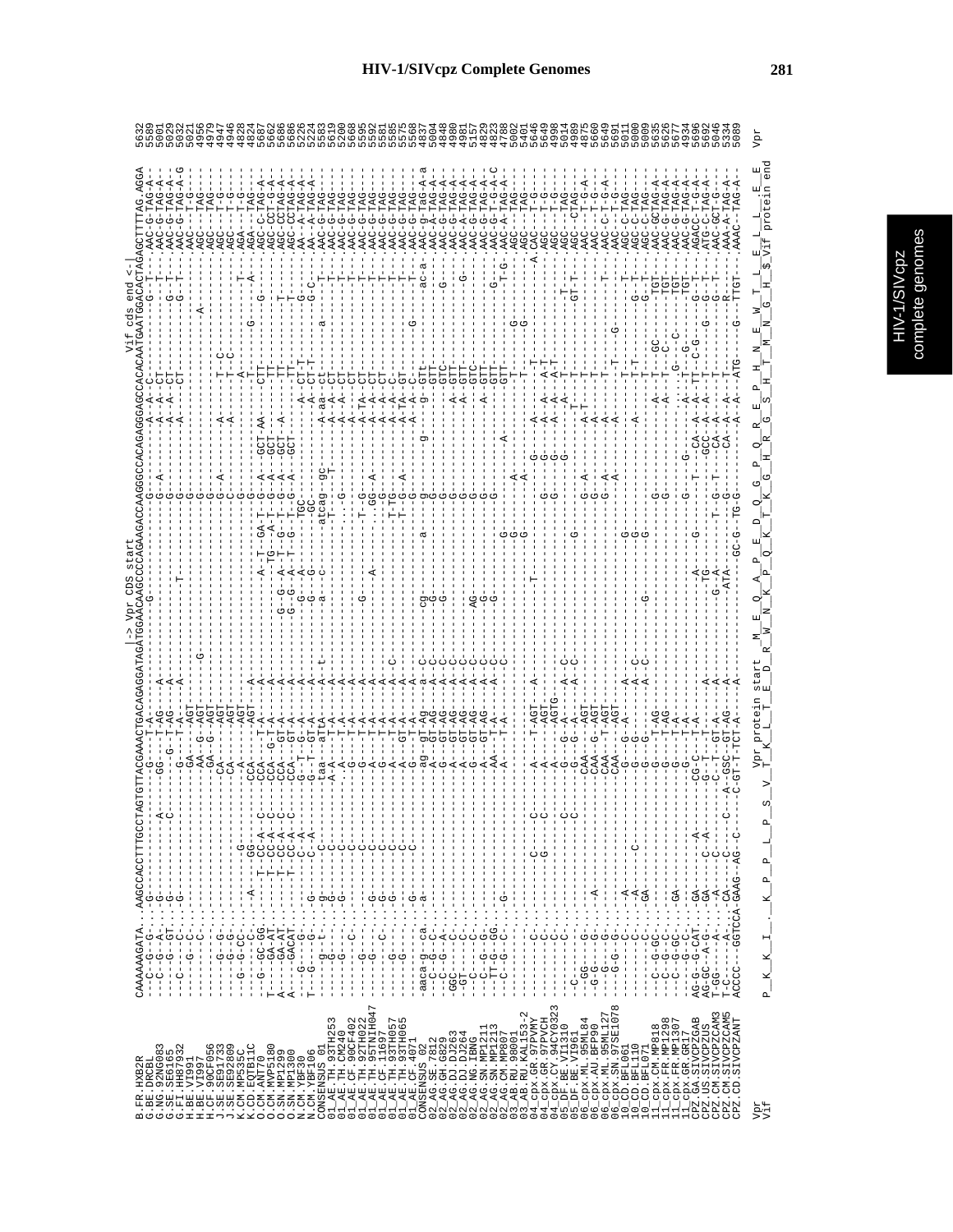| りょうせうせんこうこうこうしょうしろうろうしょうしょうしょう<br>$-4$<br>$\frac{1}{2}$                                                                                                                                                                                                                                                                                                                                                                                                                                                                                                                                                                            |
|------------------------------------------------------------------------------------------------------------------------------------------------------------------------------------------------------------------------------------------------------------------------------------------------------------------------------------------------------------------------------------------------------------------------------------------------------------------------------------------------------------------------------------------------------------------------------------------------------------------------------------|
| งงง่<br>రే<br>$\zeta$<br>ひ                                                                                                                                                                                                                                                                                                                                                                                                                                                                                                                                                                                                         |
| 1111111<br>AAAAAA                                                                                                                                                                                                                                                                                                                                                                                                                                                                                                                                                                                                                  |
|                                                                                                                                                                                                                                                                                                                                                                                                                                                                                                                                                                                                                                    |
| 40000000<br><b>VHUVUVUV</b><br>A,                                                                                                                                                                                                                                                                                                                                                                                                                                                                                                                                                                                                  |
| ፈ ፈ ፈ ፈ                                                                                                                                                                                                                                                                                                                                                                                                                                                                                                                                                                                                                            |
|                                                                                                                                                                                                                                                                                                                                                                                                                                                                                                                                                                                                                                    |
| $\mathbf{I}$<br>$\mathbf{I}$                                                                                                                                                                                                                                                                                                                                                                                                                                                                                                                                                                                                       |
| $\begin{small} @{\small\texttt{CTT}1}\texttt{AA} @{\small\texttt{AA}} \texttt{TC}0{\small\texttt{AA}} @{\small\texttt{CTT}1}\texttt{TA} @{\small\texttt{ATT}1}\texttt{TC}1 \small{\small\texttt{CC}}\\ @{\small\texttt{C-T}1} @{\small\texttt{C-T}2} @{\small\texttt{C-T}2} @{\small\texttt{C-T}1} @{\small\texttt{C-T}2} @{\small\texttt{C-T}2} @{\small\texttt{C-T}2} @{\small\texttt{C-T}2} @{\small\texttt{C-T}2} @{\small\texttt{C-T}2} @{\small\texttt{C$<br>п<br>п<br>-1<br>$\mathbf{I}$<br>- 11<br>$\blacksquare$<br>$\mathbf{I}$<br>ပုံ<br>- 1<br>- 1<br>$\mathbf{I}$<br>$\blacksquare$<br>$\mathbf{I}=\mathbf{I}$<br>- 1 |
| $\blacksquare$<br>$\mathbf{1}$<br>-1<br>$\mathbf I$<br>ddd.<br>$1 \quad \text{FHHHHHH} \quad \text{FHHHHH} \quad \text{FHHHH} \quad \text{FHHHH} \quad \text{FHHHH} \quad \text{FHHHH} \quad \text{FHHHH} \quad \text{FHHHH} \quad \text{FHHHH} \quad \text{FHHHH} \quad \text{FHHHH} \quad \text{FHHHH} \quad \text{FHHHH} \quad \text{FHHHH} \quad \text{FHHHH} \quad \text{FHHHH} \quad \text{FHHHH} \quad \text{FHHHH} \quad \text{FHHHH} \quad \text{FHHHH} \quad \text{FHHHH} \quad \text{FHHHH} \quad \text{FHHHH} \quad \text{FHHHH} \$                                                                                    |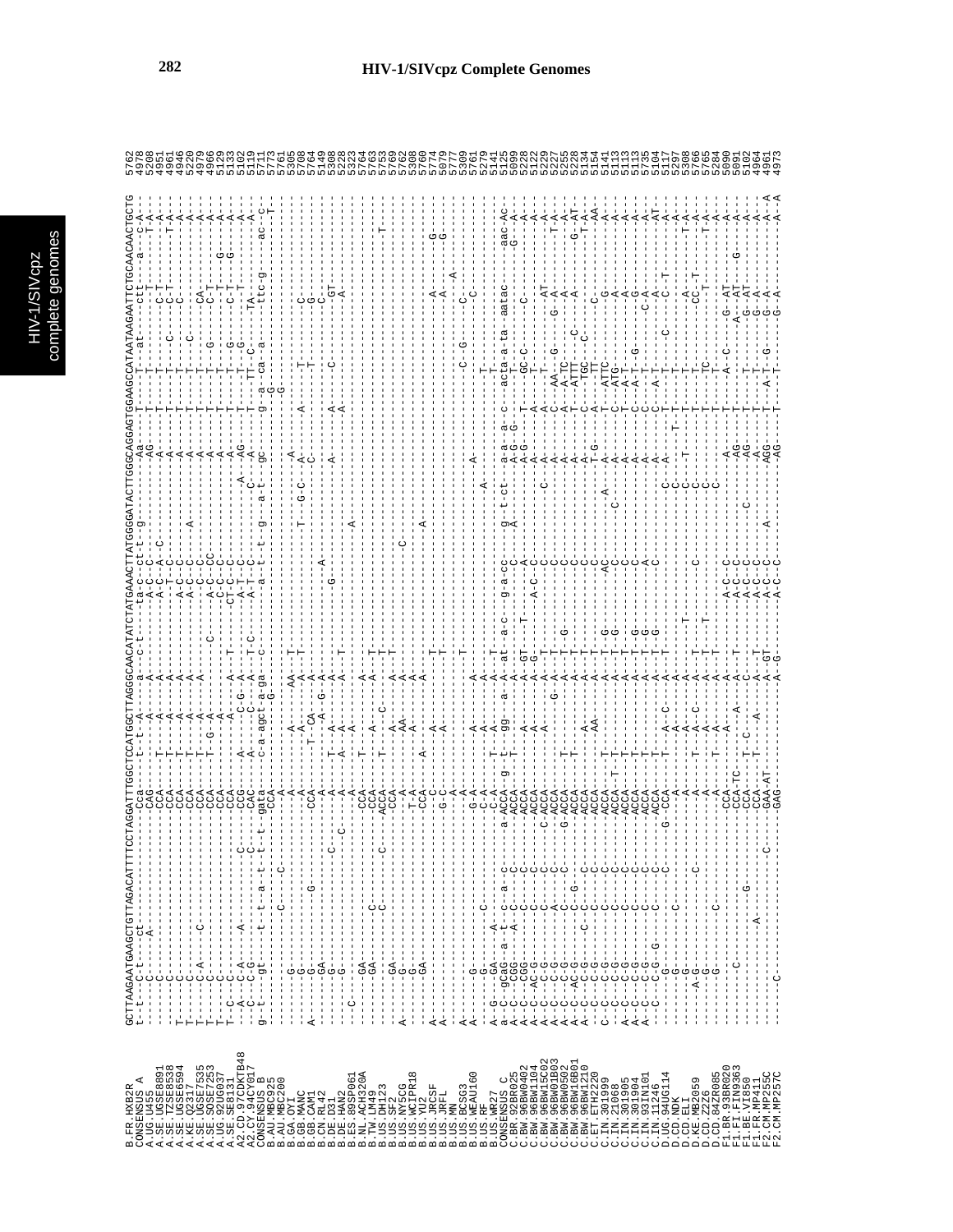|                                                                                                                                                                                                                                                                                                                                                                                                                                                                                                                                                                                                                                                                                                                          | O A LA CAURA COLLA CAURA COLLA                                                                                                                                                                                                                                                                                                                                                                                                                                                                               |
|--------------------------------------------------------------------------------------------------------------------------------------------------------------------------------------------------------------------------------------------------------------------------------------------------------------------------------------------------------------------------------------------------------------------------------------------------------------------------------------------------------------------------------------------------------------------------------------------------------------------------------------------------------------------------------------------------------------------------|--------------------------------------------------------------------------------------------------------------------------------------------------------------------------------------------------------------------------------------------------------------------------------------------------------------------------------------------------------------------------------------------------------------------------------------------------------------------------------------------------------------|
|                                                                                                                                                                                                                                                                                                                                                                                                                                                                                                                                                                                                                                                                                                                          |                                                                                                                                                                                                                                                                                                                                                                                                                                                                                                              |
| ┆┆┆┆┆┊┆┆┆┆┆┆┆┆<br>╟╷╎╎╎╏╷╏╎╎╎╎╷╿┥╏<br>┡┡┡┡┡┞┞┞┞┞┞┞┞┞┞<br>$-135 - 7$                                                                                                                                                                                                                                                                                                                                                                                                                                                                                                                                                                                                                                                      |                                                                                                                                                                                                                                                                                                                                                                                                                                                                                                              |
|                                                                                                                                                                                                                                                                                                                                                                                                                                                                                                                                                                                                                                                                                                                          |                                                                                                                                                                                                                                                                                                                                                                                                                                                                                                              |
|                                                                                                                                                                                                                                                                                                                                                                                                                                                                                                                                                                                                                                                                                                                          |                                                                                                                                                                                                                                                                                                                                                                                                                                                                                                              |
|                                                                                                                                                                                                                                                                                                                                                                                                                                                                                                                                                                                                                                                                                                                          |                                                                                                                                                                                                                                                                                                                                                                                                                                                                                                              |
| AN ANT                                                                                                                                                                                                                                                                                                                                                                                                                                                                                                                                                                                                                                                                                                                   |                                                                                                                                                                                                                                                                                                                                                                                                                                                                                                              |
|                                                                                                                                                                                                                                                                                                                                                                                                                                                                                                                                                                                                                                                                                                                          |                                                                                                                                                                                                                                                                                                                                                                                                                                                                                                              |
|                                                                                                                                                                                                                                                                                                                                                                                                                                                                                                                                                                                                                                                                                                                          |                                                                                                                                                                                                                                                                                                                                                                                                                                                                                                              |
|                                                                                                                                                                                                                                                                                                                                                                                                                                                                                                                                                                                                                                                                                                                          | $- A - T C$<br>$- A - T C$<br>$- A - T C$                                                                                                                                                                                                                                                                                                                                                                                                                                                                    |
|                                                                                                                                                                                                                                                                                                                                                                                                                                                                                                                                                                                                                                                                                                                          |                                                                                                                                                                                                                                                                                                                                                                                                                                                                                                              |
| GCTTAAGAATGAAGCTGTTAGACATTTCC<br>$\frac{1}{1}$<br>$\frac{1}{1}$<br>ł<br>ŧ<br>$\frac{1}{1}$<br>$-4 -$<br>$\begin{array}{c} 1 \\ 1 \\ 0 \\ 1 \\ 1 \end{array}$<br>J<br>$\mathbf{I}$<br>$-1 - 1 - 1$<br>$\frac{1}{1}$<br>$\frac{1}{1}$<br>п<br>$\frac{1}{1}$<br>$\frac{1}{1}$<br>Ť<br>$\frac{1}{1}$<br>$\blacksquare$<br>T.<br>$C - C$<br>I<br>Τ.<br>$\frac{1}{1}$<br>ŧ<br>÷                                                                                                                                                                                                                                                                                                                                                | $\frac{1}{1}$<br>$-1 - 1$<br>$\mathsf I$<br>$-1$<br>$-4 - 5 - 5 - 1$<br>Ť<br>$\frac{1}{2}$<br>Ŀ<br>ł<br>$\frac{1}{1}$<br>$\overline{1}$<br>I<br>$-1$ - $-1$<br>$-1 - 1 - 1$<br>$\begin{array}{c} 1 & 0 & 0 & 0 \\ 1 & 1 & 1 & 1 \\ 1 & 1 & 1 & 1 \end{array}$<br>$\frac{1}{1}$<br>$\frac{1}{1}$<br>ł<br>Ť<br>$\mathsf I$<br>Ξ<br>$-1$<br>$\mathsf I$<br>$\frac{1}{1}$<br>$\frac{1}{1}$<br>$\begin{bmatrix} 1 \\ 1 \\ 1 \\ 1 \end{bmatrix}$<br>$\frac{1}{1}$<br>R<br>$\overline{\phantom{a}}$                 |
| $\begin{array}{l} \begin{array}{l} \mbox{\scriptsize\begin{array}{l} \color{blue}\begin{array}{l} \color{blue}\begin{array}{l} \color{blue}\begin{array}{l} \color{blue}\begin{array}{l} \color{blue}\begin{array}{l} \color{blue}\begin{array}{l} \color{blue}\begin{array}{l} \color{blue}\begin{array}{l} \color{blue}\begin{array}{l} \color{blue}\begin{array}{l} \color{blue}\begin{array}{l} \color{blue}\begin{array}{l} \color{blue}\begin{array}{l} \color{blue}\end{array} \end{array} \end{array} \end{array} \end{array} \end{array}}}} \end{array} & \begin{array}{l} \begin$<br>1<br>L.<br>т<br>$---t$<br>$\frac{1}{1}$<br>L<br>I.<br>Τ.<br>$\mathbf{I}$<br>$-GA-$<br>J<br>J.<br>$\frac{1}{1}$<br>п<br>L. | $-1$ - $-1$ - $-1$ - $-1$<br>AT-A--A--------A----<br>A--A--AG-A--G---T-GC-C<br>A--A----------------AC-C<br>$-1$<br>$-1$<br>$-1$<br>$-1$<br>$-1$<br>$-4 - -4 - -8 - -8 -$<br>Ţ<br>$\blacksquare$<br>$\frac{1}{1}$<br>$\frac{1}{1}$<br>İ<br>$   \overline{A}$<br>$- - - A$<br>Α<br>$\frac{1}{1}$<br>$\frac{1}{1}$<br>$\frac{1}{1}$<br>$\frac{1}{1}$<br>$\frac{1}{1}$<br>I<br>囯<br>$\frac{1}{1}$<br>$\frac{1}{1}$<br>$\frac{1}{1}$<br>f,<br>$\frac{1}{1}$<br>$\frac{1}{1}$<br>÷<br>$\mathbf{I}$<br>$\mathbf{I}$ |
| $--A--AGCA--$<br>A - - A - - A GCA - - -<br>A - - A - - A GCA - - - -<br>A T - A - - A - - - - - - - -<br>A T - A - - A - - - - - -<br>$g$ --t--AC-t--<br>-----AC-----<br>$---GA -$<br>$- - - - - - - - -$<br>$- -A - a - -$<br>$- - - - - - -$<br>ŧ<br>---A<br>---<br>$- -A - -$<br>j,<br>j.<br>j,<br>$- -A - -$<br>-<br>-1<br>I.<br>$-4 -$<br>$-4$<br>$- -A - -A$<br>$-4$<br>$- - - - - - -$<br>ł,<br>$\frac{1}{1}$<br>$\mathsf I$<br>$\frac{1}{1}$<br>$\frac{1}{1}$<br>$-A$ -<br>I<br>Ţ<br>$-1$<br>$\mathsf I$<br>ł<br>$\frac{1}{2}$<br>$\mathsf I$<br>$\frac{1}{1}$<br>$\frac{1}{1}$<br>I<br>J<br>J<br>$\frac{1}{1}$<br>J.<br>$\mathbf{I}$<br>$\blacksquare$<br>J.<br>L.<br>К<br>L.                                  | $---2AC---$<br>$- -A - - -$<br>$rac{6}{1}$<br>$AA - A - -A - -$<br>$-4-6$<br>$0 - 4 - 0 - 1$<br>$-1 - A - G - G - A - G$<br>$\frac{5}{1}$<br>$- - - - -$<br>Z<br>-1<br>$\mathsf I$<br>$-1 - 1$<br>$-1 - 1$<br>$-1 - 1$<br>$\frac{1}{1}$<br>$\begin{array}{c} 1 \\ 1 \end{array}$<br>$\frac{1}{1}$<br>ł<br>$\,$ I<br>$\frac{1}{1}$<br>$\frac{1}{1}$<br>Ť<br>Ť<br>$\frac{1}{2}$<br>$\frac{1}{1}$<br>$\mathbf{I}$<br>J<br>Ţ<br>$A -$<br>÷<br>$\blacksquare$<br>L.<br>T<br>т<br>$\mathbf{I}$                     |
| $\begin{smallmatrix} \texttt{0} & \texttt{0} & \texttt{0} & \texttt{0} & \texttt{0} & \texttt{0} & \texttt{0} & \texttt{0} & \texttt{0} & \texttt{0} & \texttt{0} & \texttt{0} & \texttt{0} & \texttt{0} & \texttt{0} & \texttt{0} & \texttt{0} & \texttt{0} & \texttt{0} & \texttt{0} & \texttt{0} & \texttt{0} & \texttt{0} & \texttt{0} & \texttt{0} & \texttt{0} & \texttt{0} & \texttt{0} & \texttt{0} & \texttt{0} & \texttt{$                                                                                                                                                                                                                                                                                     |                                                                                                                                                                                                                                                                                                                                                                                                                                                                                                              |
|                                                                                                                                                                                                                                                                                                                                                                                                                                                                                                                                                                                                                                                                                                                          | Vpr                                                                                                                                                                                                                                                                                                                                                                                                                                                                                                          |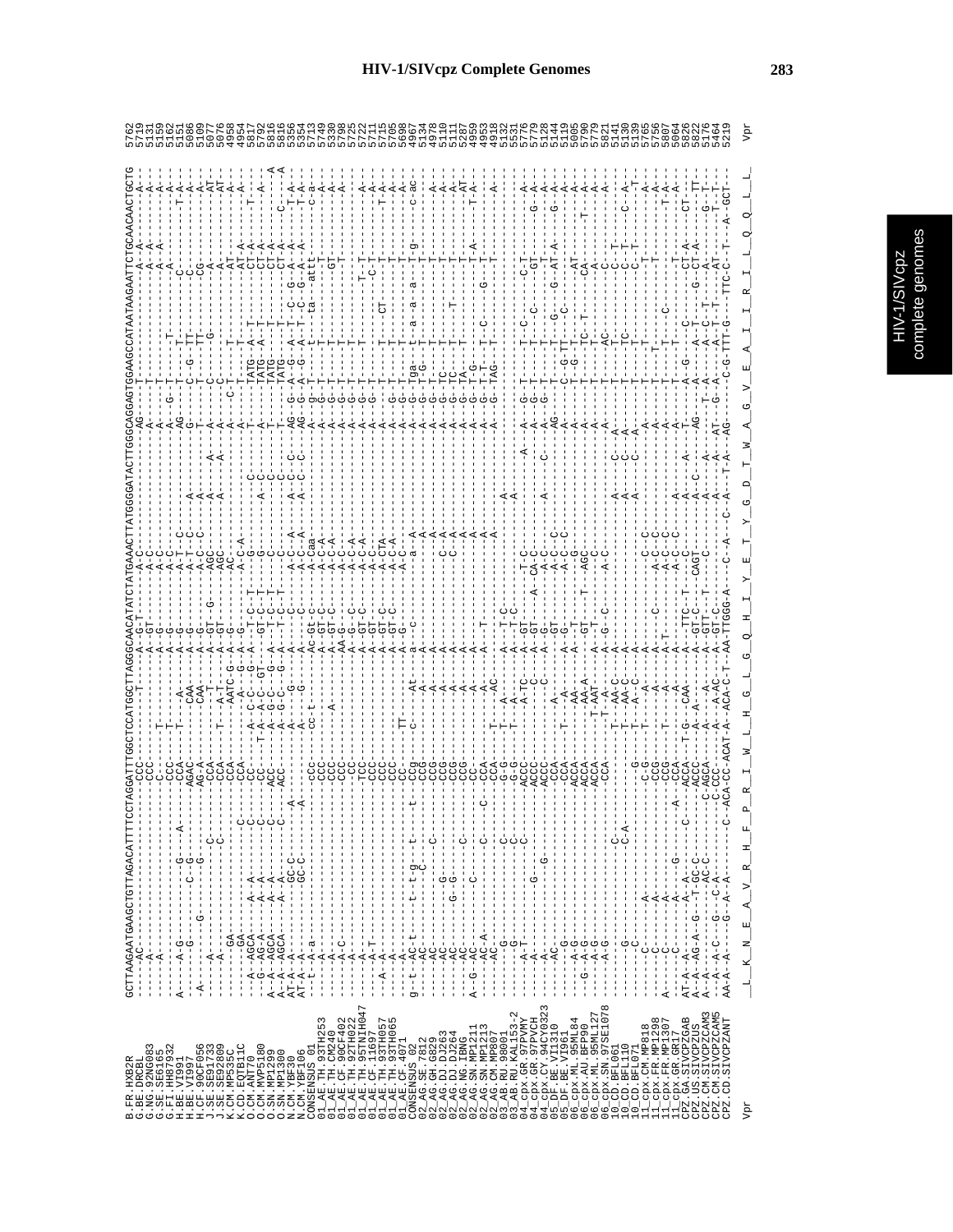|          |                                                                                                                                                                                                                                                                                                                                                                                                                                          |                                                                                                                                                                                                                                                                                                                                                                                                                                                                      |                     |                |                                                                      | cds<br>Tat               | cds                                        | end            |                            |
|----------|------------------------------------------------------------------------------------------------------------------------------------------------------------------------------------------------------------------------------------------------------------------------------------------------------------------------------------------------------------------------------------------------------------------------------------------|----------------------------------------------------------------------------------------------------------------------------------------------------------------------------------------------------------------------------------------------------------------------------------------------------------------------------------------------------------------------------------------------------------------------------------------------------------------------|---------------------|----------------|----------------------------------------------------------------------|--------------------------|--------------------------------------------|----------------|----------------------------|
|          |                                                                                                                                                                                                                                                                                                                                                                                                                                          |                                                                                                                                                                                                                                                                                                                                                                                                                                                                      |                     |                | CAG                                                                  | AGGAGAGCAAGA             | . AATGGAGCCAGTAGATCCTAGACT<br>$_{\rm Vpr}$ |                |                            |
|          |                                                                                                                                                                                                                                                                                                                                                                                                                                          |                                                                                                                                                                                                                                                                                                                                                                                                                                                                      | CGACATAGCAGAATAGCCG |                |                                                                      |                          |                                            |                |                            |
|          |                                                                                                                                                                                                                                                                                                                                                                                                                                          |                                                                                                                                                                                                                                                                                                                                                                                                                                                                      | caacatagcagaatagcA  |                |                                                                      | ף<br>$A + A$             | ס<br>י<br>$\frac{1}{\sigma}$               | -aCc-          |                            |
|          |                                                                                                                                                                                                                                                                                                                                                                                                                                          | J,<br>п<br>I<br>л<br>I<br>I<br>J,                                                                                                                                                                                                                                                                                                                                                                                                                                    |                     |                |                                                                      | ပ္ပ                      |                                            | $-AC$          |                            |
|          |                                                                                                                                                                                                                                                                                                                                                                                                                                          | 1<br>1<br>$\blacksquare$<br>$\frac{1}{1}$<br>$\mathsf I$<br>$\,$ I<br>$\frac{1}{4}$                                                                                                                                                                                                                                                                                                                                                                                  |                     |                |                                                                      | ひ                        | <b>v</b>                                   | $-AC$          |                            |
|          |                                                                                                                                                                                                                                                                                                                                                                                                                                          | $\mathbf{I}$<br>$\overline{\phantom{a}}$<br>$\overline{\phantom{a}}$<br>$\blacksquare$<br>$\frac{1}{1}$<br>$\mathbf{I}$<br>$\overline{\phantom{a}}$<br>$\overline{\phantom{a}}$                                                                                                                                                                                                                                                                                      | $C - AC$            |                |                                                                      | υ<br>ں<br>ד              |                                            | $-ACA-$        |                            |
|          | т,                                                                                                                                                                                                                                                                                                                                                                                                                                       | J.<br>$\mathbf{I}$<br>ł<br>L.<br>J.<br>-1<br>$\mathsf I$                                                                                                                                                                                                                                                                                                                                                                                                             | $-4$                |                |                                                                      | ں<br>ד<br>Æ              |                                            | $-AC$          |                            |
|          | I<br>п                                                                                                                                                                                                                                                                                                                                                                                                                                   | I<br>I<br>I<br>л<br>I<br>Ï<br>п<br>I<br>I<br>I<br>ł.<br>$\cdot$                                                                                                                                                                                                                                                                                                                                                                                                      |                     | ပုံ            |                                                                      | ひ<br>ο<br>Ρ              | ပု<br>Ő                                    | ή<br>$\bar{A}$ |                            |
|          | 1<br>$\begin{bmatrix} -1 & -1 & -1 \\ -1 & -1 & -1 \\ -1 & -1 & -1 \\ -1 & -1 & -1 \\ -1 & -1 & -1 \end{bmatrix}$<br>$\blacksquare$                                                                                                                                                                                                                                                                                                      | $\overline{\phantom{a}}$<br>$\overline{\phantom{a}}$<br>$\begin{array}{c} \hline \end{array}$<br>$\blacksquare$<br>$\frac{1}{1}$<br>$\blacksquare$<br>$\overline{1}$<br>$\overline{\phantom{a}}$<br>÷<br>$\overline{\phantom{a}}$<br>Ť.<br>$\cdot$                                                                                                                                                                                                                   |                     |                | မ္က အို အို အို အို အို အို အို<br>- အို အို အို အို အို အို အို အို |                          | ひ<br>C                                     | Ü              |                            |
|          | J.<br>$\frac{1}{1}$                                                                                                                                                                                                                                                                                                                                                                                                                      | ı<br>J<br>J.<br>п<br>I<br>п<br>J.<br>I<br>J<br>-1<br>Ť.                                                                                                                                                                                                                                                                                                                                                                                                              |                     | $-55-$         |                                                                      | <b>ひ ひ</b><br>Æ          | υ<br>ひ                                     | $-ACT$         |                            |
|          | $\mathsf I$<br>$\mathsf I$<br>I<br>$\frac{1}{1}$<br>ל<br>י                                                                                                                                                                                                                                                                                                                                                                               | т<br>$\mathsf I$<br>$-1$<br>-<br>Ť.<br>$\,$ I<br>Т<br>1<br>Ť.                                                                                                                                                                                                                                                                                                                                                                                                        | Ą                   |                |                                                                      | ひ<br>$-4$                | ひ<br>-1                                    | $\overline{C}$ |                            |
|          |                                                                                                                                                                                                                                                                                                                                                                                                                                          |                                                                                                                                                                                                                                                                                                                                                                                                                                                                      |                     |                |                                                                      |                          | 부부<br><b>しいい</b>                           |                |                            |
|          | $\mathsf I$                                                                                                                                                                                                                                                                                                                                                                                                                              | $\vdots$<br>$\mathsf I$<br>$-1 - 1 -$<br>J.<br>$\mathbf{I}$<br>I<br>Ţ<br>т,<br>$\mathsf I$<br>$\bullet$                                                                                                                                                                                                                                                                                                                                                              |                     |                |                                                                      | ↻<br>$-4$                |                                            |                |                            |
| $\infty$ | $\frac{1}{4}$                                                                                                                                                                                                                                                                                                                                                                                                                            | $\frac{1}{1}$<br>I.<br>п<br>I<br>I.<br>п<br>I<br>$\cdot$                                                                                                                                                                                                                                                                                                                                                                                                             |                     | $\frac{1}{1}$  | AGA.                                                                 |                          | U                                          | 5<br>Ē         |                            |
|          | $\mathsf I$<br>$\overline{\phantom{a}}$<br>J<br>$-5 -$<br>$\overline{1}$                                                                                                                                                                                                                                                                                                                                                                 | I<br>п<br>I<br>п<br>I<br>I<br>J<br>J.<br>$\mathbf{I}$                                                                                                                                                                                                                                                                                                                                                                                                                |                     | ł              | AGA                                                                  | ひ<br>누<br>$\overline{A}$ | O<br>ℭ                                     | $\overline{A}$ |                            |
|          | $---ETT-a-$<br>$\overline{v}$                                                                                                                                                                                                                                                                                                                                                                                                            | $\frac{1}{1}$<br>J.<br>ı<br>т<br>ı<br>I<br>$\mathsf I$<br>Ť                                                                                                                                                                                                                                                                                                                                                                                                          | $\overline{B}-B$    | -ga<br>ب       | $-aa$                                                                | œ<br>Ġ                   | $\frac{1}{2}$<br>ب<br>σ                    | $-9aC$         |                            |
|          | $\blacksquare$<br>$\blacksquare$                                                                                                                                                                                                                                                                                                                                                                                                         | -1<br>j.<br>I<br>$\frac{1}{1}$                                                                                                                                                                                                                                                                                                                                                                                                                                       |                     | т              |                                                                      | ግዳ                       | U                                          |                |                            |
|          |                                                                                                                                                                                                                                                                                                                                                                                                                                          | $\cdot$                                                                                                                                                                                                                                                                                                                                                                                                                                                              |                     |                |                                                                      |                          |                                            |                |                            |
|          | п<br>$\overline{\phantom{a}}$                                                                                                                                                                                                                                                                                                                                                                                                            | $\overline{1}$<br>J.<br>J.<br>I<br>J.<br>J,<br>$\overline{\phantom{a}}$<br>1<br>$\mathbf{I}$                                                                                                                                                                                                                                                                                                                                                                         |                     | $-A$ -T        |                                                                      |                          |                                            |                |                            |
|          | $\blacksquare$<br>$\overline{1}$                                                                                                                                                                                                                                                                                                                                                                                                         | ш<br>$\overline{1}$<br>J.<br>J.<br>I<br>J<br>п<br>J<br>I<br>J<br>J.<br>I                                                                                                                                                                                                                                                                                                                                                                                             |                     |                |                                                                      | Ŗ.                       |                                            |                |                            |
|          | $\mathbb{I}$<br>$\frac{1}{T}$<br>Ţ<br>$\mathbf{I}$<br>L.                                                                                                                                                                                                                                                                                                                                                                                 | $\overline{1}$<br>J.<br>J.<br>т<br>J.<br>т                                                                                                                                                                                                                                                                                                                                                                                                                           |                     |                |                                                                      | ķ                        |                                            |                |                            |
|          | $\frac{1}{4}$<br>$\frac{1}{2}$<br>$\mathbf{I}$                                                                                                                                                                                                                                                                                                                                                                                           | $\mathbf{I}$<br>$\begin{array}{c} 1 \\ 1 \\ 1 \\ 1 \\ 1 \end{array}$                                                                                                                                                                                                                                                                                                                                                                                                 |                     | $T = -A$       |                                                                      | ں<br>-<br>÷              |                                            |                |                            |
|          |                                                                                                                                                                                                                                                                                                                                                                                                                                          |                                                                                                                                                                                                                                                                                                                                                                                                                                                                      |                     |                |                                                                      |                          |                                            |                |                            |
|          | $-1-\mathbf{T}=-$<br>$\,$ I<br>$\blacksquare$<br>$\blacksquare$                                                                                                                                                                                                                                                                                                                                                                          | Ţ<br>ı<br>I<br>п<br>J,<br>I<br>п<br>ш<br>J<br>1<br>ï                                                                                                                                                                                                                                                                                                                                                                                                                 | К                   | $T - -A$       |                                                                      |                          |                                            |                |                            |
|          | $\mathsf I$<br>Ť<br>ن<br>ا<br>J.<br>L.                                                                                                                                                                                                                                                                                                                                                                                                   | J.                                                                                                                                                                                                                                                                                                                                                                                                                                                                   |                     | ט<br>ו         |                                                                      |                          |                                            |                | 4                          |
|          | $-1 - 1 - -$<br>I<br>$\mathbf{I}$                                                                                                                                                                                                                                                                                                                                                                                                        | ı<br>I<br>ı<br>I<br>I                                                                                                                                                                                                                                                                                                                                                                                                                                                |                     | Ϋ́             |                                                                      |                          |                                            |                |                            |
|          | $\mathbf{I}$                                                                                                                                                                                                                                                                                                                                                                                                                             | 1<br>-1<br>п<br>$\mathbf{I}$                                                                                                                                                                                                                                                                                                                                                                                                                                         | $-A - A$            |                | GA.                                                                  |                          |                                            |                | 4                          |
|          | $\cdot$<br>$\mathbb T$                                                                                                                                                                                                                                                                                                                                                                                                                   | л<br>$\begin{array}{c} \rule{0pt}{2.5ex} \rule{0pt}{2.5ex} \rule{0pt}{2.5ex} \rule{0pt}{2.5ex} \rule{0pt}{2.5ex} \rule{0pt}{2.5ex} \rule{0pt}{2.5ex} \rule{0pt}{2.5ex} \rule{0pt}{2.5ex} \rule{0pt}{2.5ex} \rule{0pt}{2.5ex} \rule{0pt}{2.5ex} \rule{0pt}{2.5ex} \rule{0pt}{2.5ex} \rule{0pt}{2.5ex} \rule{0pt}{2.5ex} \rule{0pt}{2.5ex} \rule{0pt}{2.5ex} \rule{0pt}{2.5ex} \rule{0$<br>I<br>$\begin{bmatrix} 1 \\ 1 \\ 1 \end{bmatrix}$<br>ł<br>Ţ<br>$\frac{1}{1}$ |                     | $-4 -$         |                                                                      |                          |                                            |                | $\infty$                   |
|          |                                                                                                                                                                                                                                                                                                                                                                                                                                          | $\bullet$<br>$\cdot$                                                                                                                                                                                                                                                                                                                                                                                                                                                 |                     |                |                                                                      |                          |                                            |                |                            |
|          | $\frac{1}{1}$<br>부부<br>$\mathsf I$<br>T<br>$\blacksquare$<br>-1                                                                                                                                                                                                                                                                                                                                                                          | $\mathbf{I}$<br>$\mathbf{I}$<br>ш<br>ш                                                                                                                                                                                                                                                                                                                                                                                                                               |                     |                |                                                                      |                          |                                            |                |                            |
|          | $\frac{1}{1}$<br>I<br>÷<br>Ü                                                                                                                                                                                                                                                                                                                                                                                                             | ı<br>I<br>I<br>J.<br>J.<br>J<br>H<br>ı<br>I<br>J.                                                                                                                                                                                                                                                                                                                                                                                                                    | Æ                   |                |                                                                      | À,                       |                                            |                | $\infty$ $\infty$ $\infty$ |
|          | ٠<br>$\frac{1}{4}$<br>투<br>Ţ<br>J.<br>$\blacksquare$<br>$\mathbf{I}$                                                                                                                                                                                                                                                                                                                                                                     | $\mathbf{I}$<br>л                                                                                                                                                                                                                                                                                                                                                                                                                                                    |                     | $-4 -$         |                                                                      |                          |                                            | -AT            |                            |
|          | $\mathsf I$                                                                                                                                                                                                                                                                                                                                                                                                                              | $-4$<br>1<br>п<br>I<br>$\mathbf{I}$<br>п<br>Î.                                                                                                                                                                                                                                                                                                                                                                                                                       |                     |                |                                                                      | ပုံ                      |                                            |                | $\infty$                   |
|          | $\cdot$                                                                                                                                                                                                                                                                                                                                                                                                                                  |                                                                                                                                                                                                                                                                                                                                                                                                                                                                      |                     |                |                                                                      |                          |                                            |                |                            |
|          |                                                                                                                                                                                                                                                                                                                                                                                                                                          | ł<br>I<br>$\sf I$<br>L.<br>$\frac{1}{1}$<br>т<br>J.<br>ı<br>ı<br>-1<br>ï                                                                                                                                                                                                                                                                                                                                                                                             |                     |                |                                                                      |                          |                                            |                |                            |
|          | $\mathbf{I}$                                                                                                                                                                                                                                                                                                                                                                                                                             | п<br>Ť.<br>$\,$ I<br>$\begin{array}{c} \rule{0.2cm}{0.15mm} \rule{0.2cm}{0.15mm} \rule{0.2cm}{0.15mm} \rule{0.2cm}{0.15mm} \rule{0.2cm}{0.15mm} \rule{0.2cm}{0.15mm} \rule{0.2cm}{0.15mm} \rule{0.2cm}{0.15mm} \rule{0.2cm}{0.15mm} \rule{0.2cm}{0.15mm} \rule{0.2cm}{0.15mm} \rule{0.2cm}{0.15mm} \rule{0.2cm}{0.15mm} \rule{0.2cm}{0.15mm} \rule{0.2cm}{0.15mm} \rule{$<br>1<br>ŧ<br>1<br>$\mathbf{I}$<br>$\,$ I<br>Ţ<br>$\frac{1}{1}$                             |                     | $T = -A$       |                                                                      |                          |                                            |                | $\infty$ $\infty$          |
|          |                                                                                                                                                                                                                                                                                                                                                                                                                                          | ш<br>п<br>I.<br>т<br>J.<br>J,<br>т<br>I<br>I<br>т<br>ı                                                                                                                                                                                                                                                                                                                                                                                                               |                     |                |                                                                      |                          |                                            |                |                            |
|          | $\mathbf{I}$                                                                                                                                                                                                                                                                                                                                                                                                                             | п<br>ï<br>I<br>J<br>I<br>1<br>j.                                                                                                                                                                                                                                                                                                                                                                                                                                     | Æ                   |                |                                                                      |                          |                                            |                |                            |
|          | $- - - 1 - - - - - -$                                                                                                                                                                                                                                                                                                                                                                                                                    | J.<br>$\mathbf{I}$<br>Ţ<br>J.<br>Í<br>J.<br>ı<br>J.<br>1                                                                                                                                                                                                                                                                                                                                                                                                             |                     |                |                                                                      |                          |                                            |                | $\infty$                   |
|          |                                                                                                                                                                                                                                                                                                                                                                                                                                          |                                                                                                                                                                                                                                                                                                                                                                                                                                                                      |                     |                |                                                                      |                          |                                            |                |                            |
|          | $\cdot$<br>$-1 - 1 - 1 - 1 - 1 - 1$<br>Ť.                                                                                                                                                                                                                                                                                                                                                                                                | -1<br>Ť                                                                                                                                                                                                                                                                                                                                                                                                                                                              |                     | $-4$           | $-6A$                                                                |                          |                                            |                | 4                          |
|          | I.                                                                                                                                                                                                                                                                                                                                                                                                                                       | п<br>ï<br>I<br>I<br>$\mathbf{I}$<br>I<br>I<br>п<br>I<br>I<br>п<br>I<br>٠                                                                                                                                                                                                                                                                                                                                                                                             |                     | ပု             |                                                                      |                          |                                            |                | S<br>∞ ന                   |
|          | $\mathbf{I}$                                                                                                                                                                                                                                                                                                                                                                                                                             | $\mathbf{I}$<br>п<br>п                                                                                                                                                                                                                                                                                                                                                                                                                                               |                     |                | $\overline{A}$ .                                                     |                          |                                            |                |                            |
|          | $\mathbf{I}$                                                                                                                                                                                                                                                                                                                                                                                                                             | $\frac{1}{1}$<br>$\overline{\phantom{a}}$<br>I<br>п<br>I<br>п<br>п<br>I<br>$\mathbf{I}$<br>$\frac{1}{1}$                                                                                                                                                                                                                                                                                                                                                             |                     | $-T$ - $A$ -   |                                                                      |                          |                                            |                |                            |
|          | $--att---$<br>$\overline{v}$                                                                                                                                                                                                                                                                                                                                                                                                             | $\mathbf{I}$<br>$\frac{1}{1}$<br>$\mathbb{I}$<br>$\mathsf I$<br>Ţ<br>Ι.<br>$\mathsf I$                                                                                                                                                                                                                                                                                                                                                                               |                     | ttgcga         |                                                                      | Æ                        |                                            |                |                            |
|          |                                                                                                                                                                                                                                                                                                                                                                                                                                          | $-5-9$<br>$\bullet$                                                                                                                                                                                                                                                                                                                                                                                                                                                  | œ                   |                | pp.                                                                  | ပ္ပက                     | $-a$<br>Ģ                                  |                |                            |
|          | $\frac{1}{2}$<br>$-5 -$<br>$\mathbf{I}$                                                                                                                                                                                                                                                                                                                                                                                                  | u<br>I<br>I<br>J,<br>$\frac{1}{1}$<br>Í<br>Ţ<br>$\frac{1}{1}$<br>$\cdot$                                                                                                                                                                                                                                                                                                                                                                                             | U                   | <b>CTAA-</b>   |                                                                      |                          |                                            |                | Ō                          |
|          | 1<br>$\mathsf I$<br>$\blacksquare$                                                                                                                                                                                                                                                                                                                                                                                                       | $\mathbf{I}$<br>п<br>п                                                                                                                                                                                                                                                                                                                                                                                                                                               |                     | $-5T$          |                                                                      | ŕ                        | $\ddot{A}$<br>$- A$                        |                |                            |
|          | T<br>I<br>$\overline{\phantom{a}}$                                                                                                                                                                                                                                                                                                                                                                                                       | п<br>ı<br>ï<br>I<br>I<br>ı<br>Í<br>ı<br>ı<br>$\mathbf{I}$<br>I<br>J.<br>ı                                                                                                                                                                                                                                                                                                                                                                                            |                     | $-TA$ -        |                                                                      |                          | ٢<br>$-4 -$                                |                |                            |
|          | 1<br>$\mathsf I$<br>$\mathbf{I}$                                                                                                                                                                                                                                                                                                                                                                                                         | 1<br>$\mathbf{I}$<br>J.<br>$\mathbf{I}$<br>п<br>J.<br>п<br>$\mathbf{I}$<br>т                                                                                                                                                                                                                                                                                                                                                                                         |                     | $-TG--G.$      | $\overline{A}$                                                       |                          |                                            |                |                            |
|          | $\mathbf{1}$                                                                                                                                                                                                                                                                                                                                                                                                                             | ш<br>$\mathbf{I}$<br>$\mathbf{I}$<br>$\frac{1}{1}$<br>Ţ<br>$\frac{1}{1}$<br>I<br>J<br>J.<br>j.                                                                                                                                                                                                                                                                                                                                                                       |                     | $TTG - A -$    |                                                                      |                          |                                            |                |                            |
|          | $\mathsf I$<br>$\frac{1}{1}$                                                                                                                                                                                                                                                                                                                                                                                                             |                                                                                                                                                                                                                                                                                                                                                                                                                                                                      |                     |                |                                                                      |                          |                                            |                |                            |
|          | J.<br>$\mathsf I$<br>$\mathbf{I}$<br>п<br>-1                                                                                                                                                                                                                                                                                                                                                                                             | п<br>п<br>ш                                                                                                                                                                                                                                                                                                                                                                                                                                                          |                     | $T = -2T$      |                                                                      | $\frac{1}{4}$            |                                            |                |                            |
|          | т<br>$\mathbf{I}$<br>I<br>Ţ<br>$\mathbf{I}$<br>$\circ$                                                                                                                                                                                                                                                                                                                                                                                   | $- - A$<br>J<br>J<br>H<br>J,<br>J<br>H<br>J<br>J<br>ı                                                                                                                                                                                                                                                                                                                                                                                                                |                     |                |                                                                      |                          | U                                          |                |                            |
|          | $\mathsf I$<br>$\,$ I<br>- 11<br>부부부<br>$\mathsf I$<br>-1<br>$\mathbf{I}$<br>$\mathbf{I}$                                                                                                                                                                                                                                                                                                                                                | п<br>-1<br>-1<br>J.<br>$\mathbf{I}$<br>п<br>$\mathbf{I}$<br>т                                                                                                                                                                                                                                                                                                                                                                                                        |                     | $--$ DT        |                                                                      | $-4$                     |                                            |                |                            |
|          | 1<br>$\mathsf I$<br>$\blacksquare$<br>1<br>j<br>ţ<br>$\blacksquare$<br>$\blacksquare$                                                                                                                                                                                                                                                                                                                                                    | $-4$<br>$\frac{1}{1}$<br>т<br>п<br>Ţ<br>1<br>1<br>Ť.<br>٠                                                                                                                                                                                                                                                                                                                                                                                                            |                     | $ITA--$        |                                                                      |                          |                                            |                |                            |
|          | $\mathsf I$<br>$--CT---$<br>п<br>п                                                                                                                                                                                                                                                                                                                                                                                                       | $\frac{1}{1}$<br>I<br>$\mathbf{I}$<br>п<br>ł<br>п<br>L<br>$\mathbf{I}$<br>1<br>Ţ                                                                                                                                                                                                                                                                                                                                                                                     |                     | $-555$         |                                                                      |                          |                                            |                |                            |
|          | т,<br>$\frac{1}{4}$<br>I                                                                                                                                                                                                                                                                                                                                                                                                                 | $\overline{1}$<br>I<br>п<br>$\bullet$<br>٠                                                                                                                                                                                                                                                                                                                                                                                                                           |                     |                |                                                                      |                          |                                            |                |                            |
|          | -1<br>부부                                                                                                                                                                                                                                                                                                                                                                                                                                 |                                                                                                                                                                                                                                                                                                                                                                                                                                                                      |                     |                |                                                                      |                          |                                            |                |                            |
|          | $\overline{\phantom{a}}$<br>$\overline{\phantom{a}}$<br>H<br>H                                                                                                                                                                                                                                                                                                                                                                           |                                                                                                                                                                                                                                                                                                                                                                                                                                                                      |                     |                |                                                                      |                          |                                            |                |                            |
|          | $\mathsf I$<br>$\frac{1}{4}$<br>F<br>I<br>T<br>-1                                                                                                                                                                                                                                                                                                                                                                                        | J.<br>т<br>٠                                                                                                                                                                                                                                                                                                                                                                                                                                                         | ⋖                   | rrg-c<br>Frg-- |                                                                      |                          |                                            |                | $\sim \infty$              |
|          | $---T-----$<br>J<br>$\mathbf{I}$                                                                                                                                                                                                                                                                                                                                                                                                         | I<br>п<br>L<br>I<br>п<br>I<br>I<br>$\frac{1}{1}$<br>$\bullet$<br>$\ddot{\phantom{0}}$                                                                                                                                                                                                                                                                                                                                                                                | ָט                  |                |                                                                      |                          |                                            |                |                            |
|          | т,<br>$\frac{1}{1}$<br>탁<br>$\overline{1}$<br>$\blacksquare$                                                                                                                                                                                                                                                                                                                                                                             | L.                                                                                                                                                                                                                                                                                                                                                                                                                                                                   |                     | $C-C$          | ပ္ပ                                                                  |                          |                                            |                |                            |
|          | $\frac{1}{1}$<br>I<br>п<br>J<br>I<br>I<br>п                                                                                                                                                                                                                                                                                                                                                                                              | ı<br>I<br>I                                                                                                                                                                                                                                                                                                                                                                                                                                                          |                     | $-A$ -         |                                                                      | $-AT -$                  | $-5 - 7$                                   |                |                            |
|          | $--T--$                                                                                                                                                                                                                                                                                                                                                                                                                                  | $\ddot{\phantom{0}}$<br>٠                                                                                                                                                                                                                                                                                                                                                                                                                                            |                     |                |                                                                      |                          |                                            |                |                            |
|          | $\mathsf I$<br>÷<br>$\blacksquare$                                                                                                                                                                                                                                                                                                                                                                                                       | п<br>п<br>$\cdot$                                                                                                                                                                                                                                                                                                                                                                                                                                                    | $A-TA$<br>К         |                |                                                                      |                          |                                            | $\overline{A}$ |                            |
|          | $\mathsf I$<br>$-1$<br>$\mathbf{I}$<br>I<br>п                                                                                                                                                                                                                                                                                                                                                                                            | I<br>ı<br>$\bullet$                                                                                                                                                                                                                                                                                                                                                                                                                                                  |                     | ÷              |                                                                      |                          |                                            |                | ី<br>។                     |
|          | $\mathsf I$<br>J.<br>$\mathbf{I}$                                                                                                                                                                                                                                                                                                                                                                                                        | L.                                                                                                                                                                                                                                                                                                                                                                                                                                                                   |                     |                |                                                                      | $A - G$                  |                                            |                | $\infty$ $\infty$          |
|          | $\begin{array}{c} \rule{0pt}{2.5ex} \rule{0pt}{2.5ex} \rule{0pt}{2.5ex} \rule{0pt}{2.5ex} \rule{0pt}{2.5ex} \rule{0pt}{2.5ex} \rule{0pt}{2.5ex} \rule{0pt}{2.5ex} \rule{0pt}{2.5ex} \rule{0pt}{2.5ex} \rule{0pt}{2.5ex} \rule{0pt}{2.5ex} \rule{0pt}{2.5ex} \rule{0pt}{2.5ex} \rule{0pt}{2.5ex} \rule{0pt}{2.5ex} \rule{0pt}{2.5ex} \rule{0pt}{2.5ex} \rule{0pt}{2.5ex} \rule{0$<br>$\begin{array}{c}\n-1 \\ -1 \\ -1\n\end{array}$<br>ł | ı<br>I<br>п<br>I<br>٠                                                                                                                                                                                                                                                                                                                                                                                                                                                |                     |                |                                                                      |                          |                                            |                |                            |
|          | I<br>$\mathbf{I}$<br>투<br>J,<br>-1                                                                                                                                                                                                                                                                                                                                                                                                       | п                                                                                                                                                                                                                                                                                                                                                                                                                                                                    |                     | $\frac{1}{2}$  |                                                                      |                          |                                            |                |                            |
|          | п<br>I<br>I<br>J<br>п                                                                                                                                                                                                                                                                                                                                                                                                                    | J<br>I<br>J.                                                                                                                                                                                                                                                                                                                                                                                                                                                         |                     | 1              |                                                                      |                          |                                            |                |                            |
|          | т<br>I<br>J.<br>$\mathbf{I}$                                                                                                                                                                                                                                                                                                                                                                                                             | J.                                                                                                                                                                                                                                                                                                                                                                                                                                                                   |                     |                |                                                                      |                          |                                            |                |                            |
|          | I.<br>I<br>I<br>т<br>т<br>$\mathbf{I}$                                                                                                                                                                                                                                                                                                                                                                                                   | I<br>I.                                                                                                                                                                                                                                                                                                                                                                                                                                                              |                     | ပုံ            |                                                                      |                          |                                            |                |                            |
|          | $\frac{1}{1}$                                                                                                                                                                                                                                                                                                                                                                                                                            | т                                                                                                                                                                                                                                                                                                                                                                                                                                                                    |                     |                |                                                                      |                          |                                            |                |                            |
|          | I<br>I<br>I<br>ï<br>I<br>I<br>$\mathbf{I}$                                                                                                                                                                                                                                                                                                                                                                                               | I<br>ı<br>т                                                                                                                                                                                                                                                                                                                                                                                                                                                          |                     |                |                                                                      |                          |                                            |                |                            |
|          | п<br>I<br>J<br>$\blacksquare$                                                                                                                                                                                                                                                                                                                                                                                                            |                                                                                                                                                                                                                                                                                                                                                                                                                                                                      |                     |                |                                                                      |                          |                                            |                |                            |
|          |                                                                                                                                                                                                                                                                                                                                                                                                                                          |                                                                                                                                                                                                                                                                                                                                                                                                                                                                      |                     |                |                                                                      |                          |                                            |                |                            |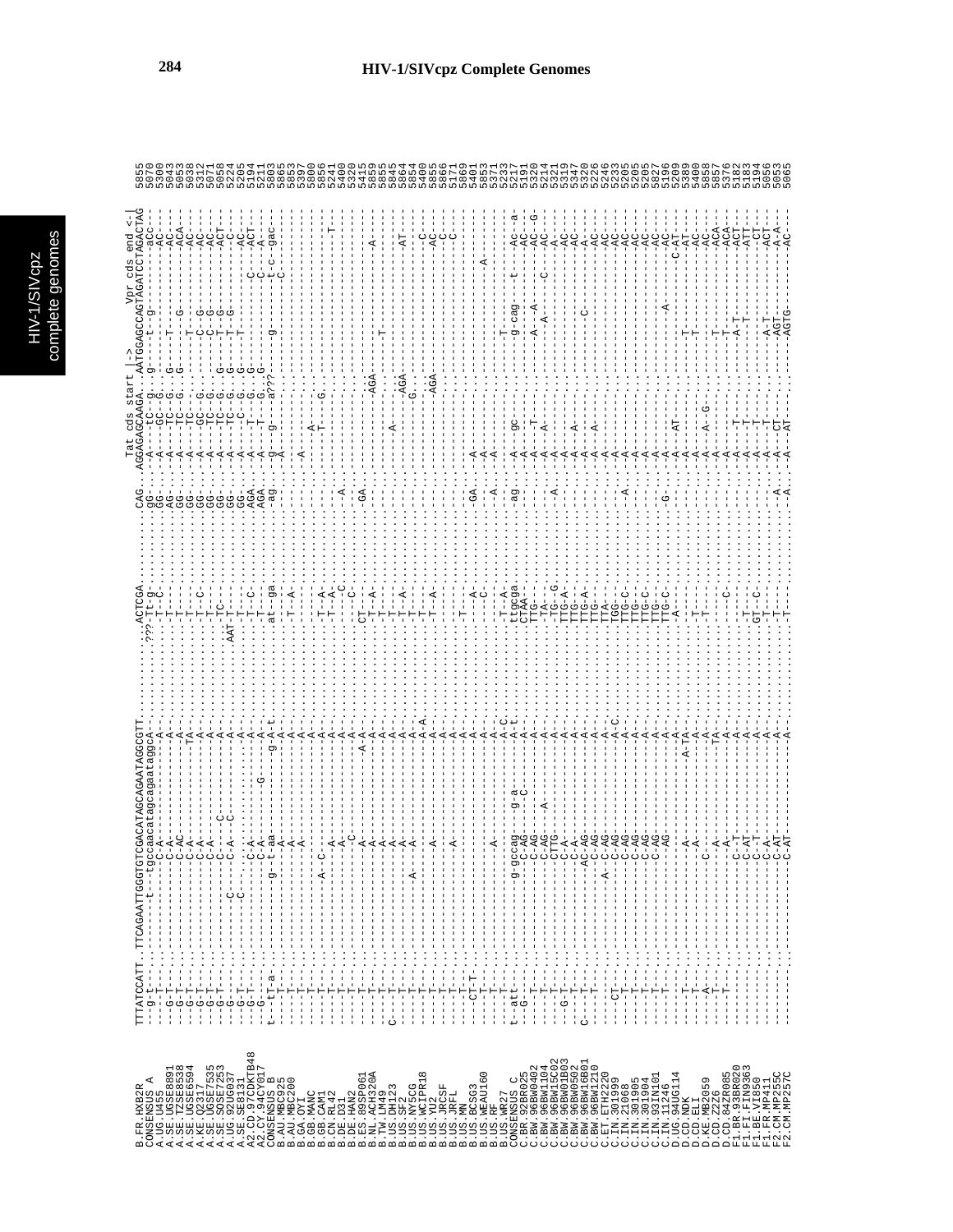| ഗ ഗ                                                                                                                                                                                                                                                                                                                                                                                                                                                                                                                                                                                                                                                                                                                                                                                                                                                                                                                                                                                                                                                                                                                                                                                                                                                                                                                                                                                                                                                                                                                                                                                                                                                                                                                                                                                                                                                                                                                                                                                                                                                                                                                                                                                                                                                                                                                                                                                                                                                                                                                                                                                                                                                                                                                | Ë<br>protei                                          |
|--------------------------------------------------------------------------------------------------------------------------------------------------------------------------------------------------------------------------------------------------------------------------------------------------------------------------------------------------------------------------------------------------------------------------------------------------------------------------------------------------------------------------------------------------------------------------------------------------------------------------------------------------------------------------------------------------------------------------------------------------------------------------------------------------------------------------------------------------------------------------------------------------------------------------------------------------------------------------------------------------------------------------------------------------------------------------------------------------------------------------------------------------------------------------------------------------------------------------------------------------------------------------------------------------------------------------------------------------------------------------------------------------------------------------------------------------------------------------------------------------------------------------------------------------------------------------------------------------------------------------------------------------------------------------------------------------------------------------------------------------------------------------------------------------------------------------------------------------------------------------------------------------------------------------------------------------------------------------------------------------------------------------------------------------------------------------------------------------------------------------------------------------------------------------------------------------------------------------------------------------------------------------------------------------------------------------------------------------------------------------------------------------------------------------------------------------------------------------------------------------------------------------------------------------------------------------------------------------------------------------------------------------------------------------------------------------------------------|------------------------------------------------------|
| U-54-45--50<br>-<br>JAGG-<br>GAGA-<br>GAGA<br>GAG.<br>$-AT -$                                                                                                                                                                                                                                                                                                                                                                                                                                                                                                                                                                                                                                                                                                                                                                                                                                                                                                                                                                                                                                                                                                                                                                                                                                                                                                                                                                                                                                                                                                                                                                                                                                                                                                                                                                                                                                                                                                                                                                                                                                                                                                                                                                                                                                                                                                                                                                                                                                                                                                                                                                                                                                                      | Vpr<br>ω.<br>ທ່                                      |
| ပု<br>ひ<br>ပု<br>C<br>-G-A--TFI<br>U<br>К                                                                                                                                                                                                                                                                                                                                                                                                                                                                                                                                                                                                                                                                                                                                                                                                                                                                                                                                                                                                                                                                                                                                                                                                                                                                                                                                                                                                                                                                                                                                                                                                                                                                                                                                                                                                                                                                                                                                                                                                                                                                                                                                                                                                                                                                                                                                                                                                                                                                                                                                                                                                                                                                          | ≃<br>C)<br>д<br>囸<br>ひ                               |
| ္ပ္ပံ<br>ひ<br>ひ<br>ğ                                                                                                                                                                                                                                                                                                                                                                                                                                                                                                                                                                                                                                                                                                                                                                                                                                                                                                                                                                                                                                                                                                                                                                                                                                                                                                                                                                                                                                                                                                                                                                                                                                                                                                                                                                                                                                                                                                                                                                                                                                                                                                                                                                                                                                                                                                                                                                                                                                                                                                                                                                                                                                                                                               | ≍∣<br>start                                          |
| GCAG-G-ATG-<br>$-70-7$<br>GCAG-G-ATG-<br>しし<br>99<br>$\frac{1}{1}$<br>8<br>뎠-<br>A<br>P<br>$\frac{1}{1}$                                                                                                                                                                                                                                                                                                                                                                                                                                                                                                                                                                                                                                                                                                                                                                                                                                                                                                                                                                                                                                                                                                                                                                                                                                                                                                                                                                                                                                                                                                                                                                                                                                                                                                                                                                                                                                                                                                                                                                                                                                                                                                                                                                                                                                                                                                                                                                                                                                                                                                                                                                                                           |                                                      |
| aga-gag<br>$-AGA$<br>$A - D A$<br>GCAGAG<br>್ರೆ<br>$-1$<br>$-1$<br>F                                                                                                                                                                                                                                                                                                                                                                                                                                                                                                                                                                                                                                                                                                                                                                                                                                                                                                                                                                                                                                                                                                                                                                                                                                                                                                                                                                                                                                                                                                                                                                                                                                                                                                                                                                                                                                                                                                                                                                                                                                                                                                                                                                                                                                                                                                                                                                                                                                                                                                                                                                                                                                               | Tat protein                                          |
| GGA<br>GGA<br>GGA<br>ს<br>სე<br>යි<br>්<br>ෆ්<br>ස්<br>ġ                                                                                                                                                                                                                                                                                                                                                                                                                                                                                                                                                                                                                                                                                                                                                                                                                                                                                                                                                                                                                                                                                                                                                                                                                                                                                                                                                                                                                                                                                                                                                                                                                                                                                                                                                                                                                                                                                                                                                                                                                                                                                                                                                                                                                                                                                                                                                                                                                                                                                                                                                                                                                                                           |                                                      |
| --CTCAAAGAG<br>--TTCAAAG<br>.aTa-ca<br>C<br>TG-0<br>シー<br>$-4$<br>C<br>TG-C<br>A-C<br>U<br>A<br>$TC-C$<br>$TA-C$<br>TA-C<br>$TA-T$<br>ģ<br>$AC - A$<br>CATCTAAC                                                                                                                                                                                                                                                                                                                                                                                                                                                                                                                                                                                                                                                                                                                                                                                                                                                                                                                                                                                                                                                                                                                                                                                                                                                                                                                                                                                                                                                                                                                                                                                                                                                                                                                                                                                                                                                                                                                                                                                                                                                                                                                                                                                                                                                                                                                                                                                                                                                                                                                                                    |                                                      |
|                                                                                                                                                                                                                                                                                                                                                                                                                                                                                                                                                                                                                                                                                                                                                                                                                                                                                                                                                                                                                                                                                                                                                                                                                                                                                                                                                                                                                                                                                                                                                                                                                                                                                                                                                                                                                                                                                                                                                                                                                                                                                                                                                                                                                                                                                                                                                                                                                                                                                                                                                                                                                                                                                                                    |                                                      |
| 3                                                                                                                                                                                                                                                                                                                                                                                                                                                                                                                                                                                                                                                                                                                                                                                                                                                                                                                                                                                                                                                                                                                                                                                                                                                                                                                                                                                                                                                                                                                                                                                                                                                                                                                                                                                                                                                                                                                                                                                                                                                                                                                                                                                                                                                                                                                                                                                                                                                                                                                                                                                                                                                                                                                  |                                                      |
| υ<br>ひ<br>ပု                                                                                                                                                                                                                                                                                                                                                                                                                                                                                                                                                                                                                                                                                                                                                                                                                                                                                                                                                                                                                                                                                                                                                                                                                                                                                                                                                                                                                                                                                                                                                                                                                                                                                                                                                                                                                                                                                                                                                                                                                                                                                                                                                                                                                                                                                                                                                                                                                                                                                                                                                                                                                                                                                                       |                                                      |
| Ť.<br>Ī<br>$- -A - -$<br>Ţ<br>$\mathsf I$<br>$\frac{1}{1}$<br>t<br>Î<br>$-1$ + $-1$ + $-1$ + $-1$ + $-1$ + $-1$ + $-1$ + $-1$ + $-1$ + $-1$ + $-1$ + $-1$ + $-1$ + $-1$ + $-1$ + $-1$ + $-1$ + $-1$ + $-1$ + $-1$ + $-1$ + $-1$ + $-1$ + $-1$ + $-1$ + $-1$ + $-1$ + $-1$ + $-1$ + $-1$ + $-1$ + $-1$<br>$\begin{bmatrix} 1 \\ 1 \\ 1 \\ 1 \end{bmatrix}$<br>ţ<br>J.<br>J.<br>$\mathbf{I}$<br>$\frac{1}{1}$<br>t<br>л<br>$\frac{1}{1}$<br>ŧ<br>п<br>$-4 - -$<br>$\begin{array}{c} 1 \\ 1 \\ 1 \\ 1 \end{array}$<br>$\overline{\phantom{a}}$<br>$\mathsf I$<br>$\begin{array}{c} \rule{0pt}{2.5ex} \rule{0pt}{2.5ex} \rule{0pt}{2.5ex} \rule{0pt}{2.5ex} \rule{0pt}{2.5ex} \rule{0pt}{2.5ex} \rule{0pt}{2.5ex} \rule{0pt}{2.5ex} \rule{0pt}{2.5ex} \rule{0pt}{2.5ex} \rule{0pt}{2.5ex} \rule{0pt}{2.5ex} \rule{0pt}{2.5ex} \rule{0pt}{2.5ex} \rule{0pt}{2.5ex} \rule{0pt}{2.5ex} \rule{0pt}{2.5ex} \rule{0pt}{2.5ex} \rule{0pt}{2.5ex} \rule{0$<br>ł<br>$-4$<br>$-4$<br>$\overline{\phantom{a}}$<br>I<br>$\mathbf{I}$<br>$\frac{1}{1}$<br>$\frac{1}{1}$<br>J.<br>$-1$<br>$\frac{1}{1}$<br>$\frac{0}{1}$<br>Ţ<br>$\frac{1}{1}$<br>-1<br>I.<br>U – – – – – U<br>U – – – – U<br>$\mathbf{I}$<br>$-1$<br>$\frac{1}{1}$<br>$\frac{1}{4}$<br>$\frac{1}{1}$<br>$\frac{1}{1}$<br>H<br>$\mathbf{I}$<br>ł<br>$\frac{1}{1}$<br>ı<br>L.<br>$\mathbf I$<br>$\mathbf I$<br>$\frac{1}{2}$<br>$\,$ I<br>$\frac{1}{1}$<br>$-1$<br>$\begin{bmatrix} 1 & 1 & 1 \\ 1 & 1 & 1 \\ 1 & 1 & 1 \\ 1 & 1 & 1 \\ 1 & 1 & 1 \\ 1 & 1 & 1 \\ 1 & 1 & 1 \\ 1 & 1 & 1 \\ 1 & 1 & 1 \\ 1 & 1 & 1 \\ 1 & 1 & 1 \\ 1 & 1 & 1 \\ 1 & 1 & 1 \\ 1 & 1 & 1 \\ 1 & 1 & 1 & 1 \\ 1 & 1 & 1 & 1 \\ 1 & 1 & 1 & 1 \\ 1 & 1 & 1 & 1 \\ 1 & 1 & 1 & 1 \\ 1 & 1 & 1 & 1 & 1 \\ 1 & 1 & 1 & 1 & $<br>$\frac{1}{1}$<br>$\mathsf I$<br>$\,$ I<br>$\,$ I<br>$\frac{1}{1}$<br>$\frac{1}{1}$<br>$\frac{1}{1}$<br>$\frac{1}{1}$<br>$\frac{1}{1}$<br>п<br>$\Gamma$<br>$-1$<br>$-1$<br>$\frac{1}{2}$<br>$\frac{1}{1}$<br>ł<br>÷<br>$\frac{1}{1}$<br>$\begin{array}{c} \begin{array}{c} \text{1} \\ \text{1} \\ \text{1} \\ \text{1} \end{array} \end{array}$<br>I<br>ŧ<br>$\frac{1}{1}$<br>ł<br>ł<br>$\frac{1}{1}$<br>$\frac{1}{1}$<br>$\frac{1}{1}$<br>$-90 - 1$<br>J.<br>Ġ<br>$-1 - 6$<br>$\frac{6}{1}$<br>I<br>$-9 - -$<br>$\frac{1}{1}$<br>$\overline{\phantom{a}}$<br>$\begin{bmatrix} 1 \\ 1 \\ 1 \\ 1 \end{bmatrix}$<br>$\begin{bmatrix} 1 \\ 1 \\ 1 \\ 1 \end{bmatrix}$<br>$\mathsf I$<br>$-1 - 1$<br>$-1 - 1$<br>$-1$<br>$- - 5 - -$<br>$\mathbb I$<br>$\frac{1}{1}$<br>I<br>J<br>ı<br>$\frac{1}{1}$<br>T<br>$\mathbf{I}$<br>п<br>L.<br>J.                                                                                                                       | $\frac{d}{d\theta}$<br>$\frac{F}{\text{frameshift}}$ |
| $-2AT - -$<br>$\cdots$ - $\mathbb{R}$ $\mathbb{T}$ - $\mathbb{C}$<br>$-1 - 24 - 1$<br>$-1.1 - AT - -$<br>$\frac{1}{1}$<br>$\frac{1}{1}$<br>$\frac{1}{1}$<br>$-1.1 - A - -$<br>$\frac{1}{1}$<br>$\begin{array}{c} 1 \\ 1 \end{array}$<br>ţ<br>$\frac{1}{1}$<br>$-1$ + $t$ $-1$ + $-1$<br>$\frac{1}{1}$<br>J,<br>$\frac{1}{1}$<br>$\frac{1}{2}$<br>$\cdots -AT$<br>ţ<br>Ť.<br>$\ddot{r}$<br>Ĥ<br>∴<br>自由于<br>I.<br>۲<br>ا<br>I.<br>Í<br>$\frac{1}{1}$<br>$\mathsf I$<br>I.<br>J.<br>$\overline{\phantom{a}}$<br>Ţ<br>$\overline{\phantom{a}}$<br>Ţ<br>I<br>$\frac{1}{4}$<br>Ì,<br>$\frac{1}{2}$<br>ŧ<br>ţ<br>ţ<br>ţ.<br>ţ<br>$\frac{1}{2}$<br>ţ.<br>$\frac{1}{2}$<br>$\frac{1}{4}$<br>$\frac{1}{2}$<br>$\frac{1}{2}$<br>$\frac{1}{2}$<br>ţ.<br>$\frac{1}{2}$ , $\frac{1}{2}$ , $\frac{1}{2}$ , $\frac{1}{2}$ , $\frac{1}{2}$<br>$\frac{1}{4}$<br>٠.<br>È,<br>ţ<br>Ì<br>ţ<br>$\bullet$<br>$\cdot$<br>$\vdots$<br>$\cdot$<br>$\frac{1}{1}$<br>$\ddot{\cdot}$<br>$\bullet$<br>$\frac{1}{1}$<br>$\cdot$<br>$\ddot{\cdot}$<br>$\begin{array}{c} \vdots \\ \vdots \\ \vdots \\ \vdots \end{array}$<br>ţ<br>$\cdot$<br>$\vdots$<br>$\bullet$<br>$\cdot$<br>$\vdots$<br>$\vdots$<br>$\vdots$<br>$\vdots$<br>$\frac{1}{1}$<br>$\vdots$<br>$\cdot$<br>$\cdot$<br>$\cdot$<br>$\vdots$<br>$\frac{1}{1}$<br>$\vdots$<br>$\cdot$<br>İ<br>$\cdot$<br>$\cdot$<br>j.<br>$\cdot$<br>$-1 - 2 - 1 - -1 -$<br>$\overline{1}$<br>$\frac{1}{1}$<br>I<br>$\frac{1}{1}$<br>$\mathbf I$<br>$\frac{1}{1}$<br>ţ<br>$\frac{1}{2}$<br>$- \mathbf{G} - \mathbf{T} - \mathbf{I}$<br>$\mathbf I$<br>$\frac{1}{1}$<br>$\mathbf{I}$<br>$\frac{1}{1}$<br>Ť<br>J<br>$\overline{\phantom{a}}$<br>$\perp$<br>$\mathbf{I}$<br>$\mathbf{I}$<br>J<br>$\frac{1}{1}$<br>J<br>$\frac{1}{1}$<br>--エーエー-<br>$\frac{1}{1}$<br>j.<br>$\frac{1}{1}$<br>J<br>J<br>$-1 - 1$<br>ł<br>-1<br>т<br>ï<br>$-1$ - $-1$<br>Ť<br>j.<br>$\mathsf I$<br>$\mathbf{I}$<br>$-4$ <sup>-</sup> CA <sup>-</sup><br>Ţ<br>-CGCT<br>$-5 - 5 -$<br>$-1$ - $-6$<br>$-9 - -$<br>$-1$<br>I<br>Í<br>÷<br> <br>$-9 - -$<br>턱<br>$-9-$<br>투<br>--9--<br>F-<br>다.<br>- 마나<br>- - - - -<br>- - - -<br>$-9 - -$<br>ך<br>-<br>$-9 - -$<br>T<br> <br> <br>$-5 - -$<br>ד<br>ד<br>$-1$<br>יך<br>י<br>ד<br>י<br>יך<br>י<br>۲<br>ا<br>CO-<br>I<br>Ţ<br>I<br>O<br>ပ္ပ<br>$\mathbf{I}$<br>$\frac{1}{1}$<br>п<br>J.<br>ı<br>$\overset{1}{\circ}$<br>ပုံ<br>Ġ<br>$\frac{0}{1}$<br>$\frac{1}{1}$<br>I<br>$\frac{1}{1}$<br>ł<br>$\mathbf{I}$<br>п<br>ŧ<br>ŧ<br>т<br>L.<br>ı<br>Ť<br>ï<br>Ť.<br>Ť.<br>Ü<br>J.<br>J.<br>ï<br>$\overline{\phantom{a}}$<br>$\mathbf I$<br>$\mathsf I$<br>$\mathbf{I}$<br>$\overline{\phantom{a}}$<br>J.<br>$\mathbf{I}$<br>$\mathbf{I}$<br>$\blacksquare$<br>$\blacksquare$<br>J.<br>H | $\pm$<br>¤,<br>щ<br>国                                |
| .FR.HXB2R<br>.BE.DRCBL<br>OOOOOOOOOOOOAAAAA<br><b>四 ひ</b>                                                                                                                                                                                                                                                                                                                                                                                                                                                                                                                                                                                                                                                                                                                                                                                                                                                                                                                                                                                                                                                                                                                                                                                                                                                                                                                                                                                                                                                                                                                                                                                                                                                                                                                                                                                                                                                                                                                                                                                                                                                                                                                                                                                                                                                                                                                                                                                                                                                                                                                                                                                                                                                          | Vpr<br>Tat                                           |

complete genomes HIV-1/SIVcpz

end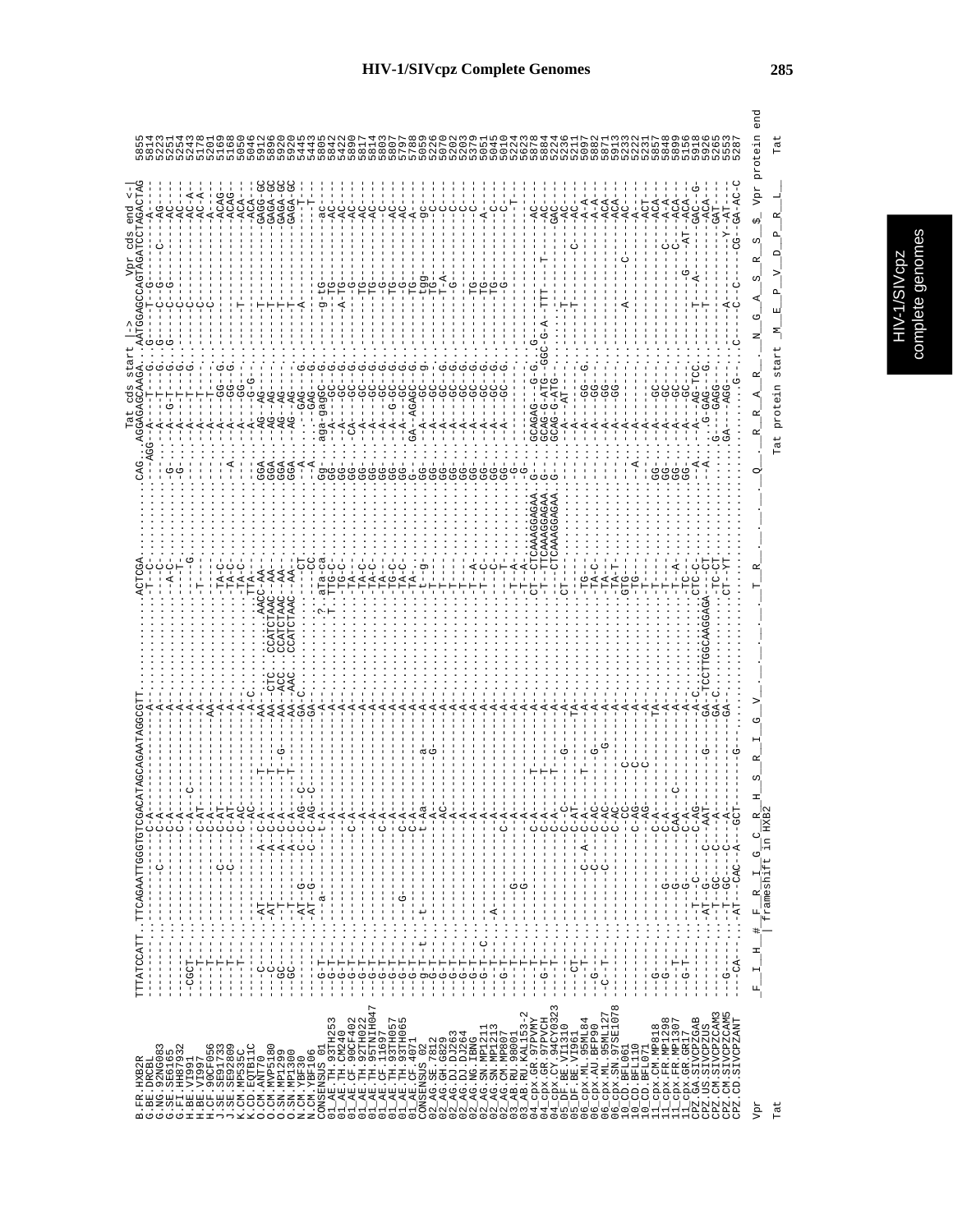| AGCCCTGGAAGCATCCAGGAAGTCAGCC                                                                                                                                                                                                                                                                                                                                                    |         | <b>GTACCAATT</b> | AAAAAGTG |                                                                                                     | HORACDO         |         |              |    |                |                                                                               |
|---------------------------------------------------------------------------------------------------------------------------------------------------------------------------------------------------------------------------------------------------------------------------------------------------------------------------------------------------------------------------------|---------|------------------|----------|-----------------------------------------------------------------------------------------------------|-----------------|---------|--------------|----|----------------|-------------------------------------------------------------------------------|
| J.<br>$\mathbf{I}$<br>$\frac{1}{0}$<br>I<br>J<br>I                                                                                                                                                                                                                                                                                                                              | O       |                  | aaq      | 3                                                                                                   | $cca - qt$      |         |              |    |                |                                                                               |
| $\mathbf{I}$<br>$\mathbf{I}$<br>$\frac{1}{1}$                                                                                                                                                                                                                                                                                                                                   | ひ       | 909-<br>Ġ        |          | $\overline{A}$                                                                                      |                 |         |              |    |                |                                                                               |
| $\frac{1}{1}$<br>÷.<br>$\mathbf{I}$<br>Ť<br>п<br>п<br>ï<br>I<br>$\frac{1}{1}$<br>$C - 1$<br>$\frac{1}{1}$                                                                                                                                                                                                                                                                       | ひひひひ    |                  |          | К                                                                                                   | $\frac{1}{2}$   |         | Ū            |    |                | $\infty$                                                                      |
| $\frac{1}{1}$<br>$-1 - 1 - 1$                                                                                                                                                                                                                                                                                                                                                   |         | K,               | U        |                                                                                                     | U               | τı      | ひ<br>ī<br>TT |    |                |                                                                               |
| $\begin{bmatrix} 1 \\ 1 \\ 1 \\ 1 \end{bmatrix}$<br>Ţ<br>$\frac{1}{1}$                                                                                                                                                                                                                                                                                                          |         | $C - A$          | U        | $\begin{array}{cccc}\n 4 & 4 & 4 & 4 & 4 \\  1 & 1 & 1 & 1 & 1 \\  1 & 1 & 1 & 1 & 1\n \end{array}$ | Ĥ               | -<br>U) | $-TT-G$      |    |                |                                                                               |
| $\frac{1}{1}$<br>不打击<br>$\frac{1}{1}$                                                                                                                                                                                                                                                                                                                                           |         |                  |          |                                                                                                     |                 | U)      | TT-G-        |    |                | 4 S S R<br>4 S S R                                                            |
| J<br>Ť<br>$\mathsf I$<br>C<br>J                                                                                                                                                                                                                                                                                                                                                 |         | ⊲ເບ              | U        |                                                                                                     | ГA-             | U)      | <b>TCAG</b>  |    |                |                                                                               |
| т<br>$\mathsf I$<br>I<br>$\frac{1}{1}$<br>$\mathsf I$<br>$\frac{1}{1}$<br>$\begin{array}{c}\n\bullet \\ \bullet \\ \bullet \\ \bullet \\ \bullet \\ \bullet \\ \bullet\n\end{array}$<br>I                                                                                                                                                                                       | τ,      | $\mathring{A}$   |          |                                                                                                     | <b>POL</b>      | ↻       | $TC-G$       |    |                |                                                                               |
| J.<br>J.<br>Ì<br>$\overline{\phantom{a}}$<br>J.<br>$-1$<br>$\ddot{c}$<br>$\ddot{c}$<br>$\ddot{c}$<br>$\ddot{c}$<br>$\ddot{c}$<br>$\ddot{c}$<br>$\ddot{c}$<br>$\ddot{c}$<br>$\ddot{c}$<br>$\ddot{c}$<br>$\ddot{c}$<br>$\ddot{c}$<br>$\ddot{c}$<br>$\ddot{c}$<br>$\ddot{c}$<br>$\ddot{c}$<br>$\ddot{c}$<br>$\ddot{c}$<br>$\ddot{c}$<br>$\ddot{c}$<br>$\ddot{c}$<br>$\ddot{c}$<br> | τ.      | K,               |          | Æ                                                                                                   | Ë               |         |              |    |                |                                                                               |
| л<br>$\frac{1}{1}$<br>$- - - - C$<br>$\begin{bmatrix} 1 \\ 1 \\ 1 \\ 1 \end{bmatrix}$                                                                                                                                                                                                                                                                                           |         |                  |          |                                                                                                     |                 |         |              |    |                |                                                                               |
| $\mathsf I$<br>$-1$<br>$-1$<br>$-1$<br>$-1$<br>$-1$<br>$-1$<br>$\frac{1}{1}$<br>$\frac{1}{1}$                                                                                                                                                                                                                                                                                   |         | Æ                |          |                                                                                                     | AGG             |         |              |    |                | n m ca 4 m o 6 c 4 m o 6 c + m m 4 m o 6<br>m m m m m o 6 c m o 6 m m 4 m o 6 |
| $\mathsf I$<br>$\frac{1}{1}$<br>ţ<br>$\frac{1}{1}$<br>$\frac{1}{2}$<br>ł<br>$- - - -$<br>$\frac{1}{1}$                                                                                                                                                                                                                                                                          |         |                  | UU<br>U  |                                                                                                     | $G_T-G$         |         |              |    |                |                                                                               |
| I<br>J<br>$-5 - 5 - - - -$                                                                                                                                                                                                                                                                                                                                                      | ᡃᡉ<br>I | -aat<br>Ο        | aag      |                                                                                                     | $a-t$<br>U<br>U |         | cata         |    |                |                                                                               |
|                                                                                                                                                                                                                                                                                                                                                                                 |         |                  |          |                                                                                                     |                 |         |              |    |                |                                                                               |
| J<br>J<br>$\frac{1}{1}$<br>$\frac{1}{1}$<br>í                                                                                                                                                                                                                                                                                                                                   |         |                  |          |                                                                                                     |                 |         |              |    |                |                                                                               |
| $\frac{1}{2}$<br>$\begin{bmatrix} 1 \\ 1 \\ 1 \\ 1 \end{bmatrix}$<br>$\mathsf I$<br>$\frac{1}{1}$<br>Ť.<br>$-1$ $-1$ $-1$ $-1$ $-1$ $-1$ $-1$<br>$\frac{1}{1}$                                                                                                                                                                                                                  |         | Ŗ                | Ü        |                                                                                                     |                 |         |              |    |                |                                                                               |
| Ţ<br>I<br>J<br>J.<br>$\overline{\phantom{a}}$<br>$\frac{1}{1}$<br>I<br>J<br>J,                                                                                                                                                                                                                                                                                                  |         |                  |          |                                                                                                     |                 |         |              |    |                |                                                                               |
| $\mathsf I$<br>$\frac{1}{2}$<br>п.<br>Ť.<br>$\mathbf{I}$<br>-1<br>1<br>$\mathsf I$<br>$\frac{1}{1}$<br>$\frac{1}{1}$                                                                                                                                                                                                                                                            |         |                  |          |                                                                                                     |                 |         |              |    |                |                                                                               |
| 1<br>$\overline{\phantom{a}}$<br>$\frac{1}{1}$<br>$\begin{bmatrix} 1 \\ 1 \\ 1 \\ 1 \end{bmatrix}$<br>$-1$ $-1$ $-1$ $-1$ $-1$                                                                                                                                                                                                                                                  |         |                  |          |                                                                                                     |                 |         |              |    |                |                                                                               |
| I<br>J<br>-1<br>ı<br>I<br>J.<br>T<br>1<br>Ť.<br>$\mathsf I$<br>$\mathbf{I}$<br>-1<br>$\frac{1}{6}$                                                                                                                                                                                                                                                                              |         |                  | ų.       |                                                                                                     |                 |         | U            |    |                |                                                                               |
| $\frac{1}{1}$                                                                                                                                                                                                                                                                                                                                                                   |         |                  |          |                                                                                                     |                 |         |              |    |                |                                                                               |
| ţ<br>ţ<br>T.<br>L<br>$\mathsf I$<br>J.<br>I.<br>I                                                                                                                                                                                                                                                                                                                               |         |                  |          |                                                                                                     |                 |         |              |    |                |                                                                               |
| $\begin{bmatrix} 1 \\ 1 \\ 1 \end{bmatrix}$<br>ţ<br>Í<br>I<br>J,<br>J.<br>$\begin{array}{c} \end{array}$<br>$\mathbf{I}$<br>п                                                                                                                                                                                                                                                   |         |                  |          |                                                                                                     |                 |         |              |    |                |                                                                               |
| $\frac{1}{1}$<br>$\mathbf{I}$<br>$\mathsf I$<br>$\frac{1}{1}$<br>$\begin{bmatrix} 1 \\ 1 \\ 1 \end{bmatrix}$<br>$\frac{1}{1}$<br>ţ<br>$\mathbf{I}$<br>ł<br>$\frac{1}{1}$                                                                                                                                                                                                        |         |                  |          |                                                                                                     |                 |         | $-4$         |    |                |                                                                               |
| ł<br>$\begin{array}{c} 1 \\ 1 \\ 1 \end{array}$                                                                                                                                                                                                                                                                                                                                 |         |                  |          |                                                                                                     |                 |         | ᄞ            |    |                |                                                                               |
| $\frac{1}{1}$<br>$\frac{1}{1}$<br>$\frac{1}{1}$<br>$\begin{bmatrix} 1 \\ 1 \\ 1 \end{bmatrix}$<br>$\frac{1}{1}$<br>$\mathbf I$<br>$\mathsf I$<br>$\mathsf I$<br>$\frac{1}{1}$<br>$\frac{1}{1}$                                                                                                                                                                                  |         |                  |          |                                                                                                     |                 |         |              |    |                |                                                                               |
| $\begin{bmatrix} 1 \\ 1 \\ 1 \\ 1 \end{bmatrix}$<br>I<br>Í<br>Ţ<br>ļ                                                                                                                                                                                                                                                                                                            |         |                  |          |                                                                                                     | じしし             |         | ن<br>ٻ       |    |                | ത                                                                             |
|                                                                                                                                                                                                                                                                                                                                                                                 |         |                  |          |                                                                                                     |                 |         |              |    |                | $\infty$<br>_<br>_<br>ൈ _                                                     |
| $\begin{array}{c} \n 1 \\  1 \\  1 \\  1\n \end{array}$<br>Ţ<br>$\frac{1}{1}$                                                                                                                                                                                                                                                                                                   |         |                  |          |                                                                                                     |                 |         |              |    |                |                                                                               |
| $\frac{1}{1}$<br>$\begin{array}{c} 1 \\ 1 \\ 1 \\ 1 \end{array}$                                                                                                                                                                                                                                                                                                                |         |                  |          |                                                                                                     |                 |         | ט            |    |                |                                                                               |
| $\begin{array}{c} \n 1 \\  1 \\  1 \\  1\n \end{array}$<br>$\frac{1}{1}$                                                                                                                                                                                                                                                                                                        |         |                  |          |                                                                                                     |                 |         |              |    |                |                                                                               |
| $\begin{bmatrix} 1 \\ 1 \\ 1 \end{bmatrix}$<br>$\frac{1}{1}$<br>I                                                                                                                                                                                                                                                                                                               |         |                  |          | C)                                                                                                  |                 |         |              |    |                |                                                                               |
| I<br>$\mathbf{I}$<br>$\frac{1}{1}$                                                                                                                                                                                                                                                                                                                                              |         |                  |          |                                                                                                     |                 |         |              |    |                |                                                                               |
| $\overline{\phantom{a}}$<br>ŧ                                                                                                                                                                                                                                                                                                                                                   |         |                  |          |                                                                                                     |                 |         |              |    |                |                                                                               |
| I<br>т<br>I<br>т<br>ï<br>I<br>I<br>I<br>I                                                                                                                                                                                                                                                                                                                                       |         |                  |          |                                                                                                     |                 |         |              |    |                | ო თ                                                                           |
| I<br>I.                                                                                                                                                                                                                                                                                                                                                                         |         |                  |          |                                                                                                     |                 |         |              |    |                | ოთოთო                                                                         |
| $\frac{1}{2}$ = $\frac{1}{2}$ = $\frac{1}{2}$ = $\frac{1}{2}$ = $\frac{1}{2}$<br>1                                                                                                                                                                                                                                                                                              |         |                  |          |                                                                                                     |                 |         |              |    |                |                                                                               |
| I<br>I<br>I<br>J.<br>j<br>I<br>J<br>$\overline{\phantom{a}}$<br>j<br>I<br>ì                                                                                                                                                                                                                                                                                                     |         |                  |          |                                                                                                     |                 |         |              |    |                |                                                                               |
| Ť.<br>$-1$ $-1$ $-1$ $-1$ $-1$ $-1$ $-1$<br>Ť.<br>$\frac{1}{1}$<br>Ť.                                                                                                                                                                                                                                                                                                           |         |                  |          |                                                                                                     |                 |         |              |    |                |                                                                               |
| $-1 - 1 - 1 - 1 - 1 - 1$<br>$\overline{\phantom{a}}$<br>J.<br>$- = - - - - - -$                                                                                                                                                                                                                                                                                                 |         | ataa:            | ದ<br>ದ   | t a                                                                                                 |                 |         | ී            | תו | C <sub>C</sub> |                                                                               |
| 1<br>1<br>Ť.<br>$\mathsf I$<br>÷<br>ł                                                                                                                                                                                                                                                                                                                                           |         |                  |          |                                                                                                     |                 |         |              |    |                |                                                                               |
| Ť<br>$\begin{array}{c} \n 1 \\  1 \\  1\n \end{array}$<br>$\mathbf{I}$<br>п<br>$\frac{1}{1}$<br>J<br>$\frac{1}{1}$<br>한터<br>   <br>   <br>ì                                                                                                                                                                                                                                     | п       |                  | ပု       |                                                                                                     | U               |         |              | К  |                |                                                                               |
| J<br>J.<br>$\frac{1}{9}$<br>$-1$                                                                                                                                                                                                                                                                                                                                                |         |                  |          |                                                                                                     |                 |         |              |    |                |                                                                               |
| $\frac{1}{1}$                                                                                                                                                                                                                                                                                                                                                                   |         |                  |          |                                                                                                     |                 |         |              |    |                |                                                                               |
| $-4$<br>I<br>I<br>ŧ<br>U<br>!<br>ł                                                                                                                                                                                                                                                                                                                                              |         |                  | F        |                                                                                                     |                 |         |              |    |                |                                                                               |
| $-1$<br>$\mathbf{I}$<br>ï<br>$\frac{1}{1}$<br>C<br>$\frac{1}{1}$                                                                                                                                                                                                                                                                                                                |         |                  | ပု       |                                                                                                     |                 |         |              |    | $T - A$        |                                                                               |
| $\frac{1}{1}$<br>$\frac{1}{1}$<br>$   A$<br>$\begin{bmatrix} 1 \\ 1 \\ 1 \\ 1 \end{bmatrix}$                                                                                                                                                                                                                                                                                    | J       |                  |          |                                                                                                     |                 |         |              |    |                |                                                                               |
| $A$ ---------<br>$\frac{1}{1}$<br>$\begin{array}{c}\nC \\ 1\n\end{array}$<br>$\frac{1}{1}$                                                                                                                                                                                                                                                                                      |         |                  |          | U                                                                                                   |                 |         |              |    |                |                                                                               |
|                                                                                                                                                                                                                                                                                                                                                                                 |         |                  |          |                                                                                                     |                 |         |              |    |                |                                                                               |
| ł<br>$\frac{1}{1}$<br>ţ<br>יך<br>י<br>$\frac{1}{1}$                                                                                                                                                                                                                                                                                                                             |         |                  | 5        |                                                                                                     |                 |         |              |    |                |                                                                               |
| $-1$ $-1$ $-1$ $-1$ $-1$<br>í<br>$\frac{1}{1}$<br>ن<br>ا<br>í<br>$-A$ - - -                                                                                                                                                                                                                                                                                                     |         |                  |          | K,                                                                                                  |                 |         |              |    |                |                                                                               |
| $\begin{array}{c} \n 1 \\  1 \\  1 \\  1\n \end{array}$<br>$\frac{1}{1}$<br>$\Gamma$<br>$\mathbf{I}$                                                                                                                                                                                                                                                                            |         |                  |          |                                                                                                     |                 |         |              |    |                |                                                                               |
| $\frac{1}{1}$<br>$\frac{1}{1}$<br>Ÿ<br>I<br>í                                                                                                                                                                                                                                                                                                                                   |         |                  |          | Æ                                                                                                   |                 |         | CAG<br>CAG   |    |                |                                                                               |
|                                                                                                                                                                                                                                                                                                                                                                                 |         |                  |          |                                                                                                     |                 |         |              |    |                |                                                                               |
| Ť<br>$\frac{0}{1}$<br>$\frac{1}{1}$                                                                                                                                                                                                                                                                                                                                             |         |                  |          | A,                                                                                                  |                 |         | <b>CAG</b>   |    |                |                                                                               |
| $-1$ $-1$ $-1$ $-1$ $-1$<br>í<br>$\frac{1}{4}$<br>$\frac{1}{1}$<br>Í<br>$\frac{1}{1}$                                                                                                                                                                                                                                                                                           |         | $-AT -$          |          | К                                                                                                   | Ţ               |         | TCAG-A       |    |                |                                                                               |
| $\frac{1}{1}$<br>$\frac{1}{1}$<br>$\frac{1}{2}$<br>ł                                                                                                                                                                                                                                                                                                                            |         | $-ATC-P$         |          | $\overline{A}$ $\overline{C}$ $\overline{A}$<br>$\prec$                                             |                 |         | TCAG-A-      |    |                | ന                                                                             |
| $\frac{1}{1}$<br>$\frac{1}{1}$<br>U<br> <br>$\frac{1}{1}$                                                                                                                                                                                                                                                                                                                       |         | $-AT-$           |          | Ą                                                                                                   |                 |         | $CAG-G$      |    |                |                                                                               |
| $\frac{1}{1}$                                                                                                                                                                                                                                                                                                                                                                   |         |                  |          |                                                                                                     | ひ               |         |              |    |                |                                                                               |
| $\frac{1}{1}$<br>I<br>I<br>$\frac{1}{1}$<br>$\frac{1}{1}$<br>I<br>I                                                                                                                                                                                                                                                                                                             |         |                  |          |                                                                                                     |                 |         |              |    |                |                                                                               |
| í<br>$\frac{1}{1}$<br>U<br>!<br>Í<br>$-1 - 1 - 1$                                                                                                                                                                                                                                                                                                                               |         | P                |          | K.                                                                                                  |                 |         |              |    |                | ՠՠՠՠՠ                                                                         |
| J.<br>$\,$ I<br>$\overline{\phantom{a}}$<br>÷<br>$\blacksquare$<br>U<br>$\mathbf{I}$<br>$\overline{1}$                                                                                                                                                                                                                                                                          |         |                  |          | ⋖                                                                                                   |                 |         |              |    |                |                                                                               |
| $\mathbb{I}$<br>$\frac{1}{1}$<br>$\frac{1}{1}$<br>$\frac{1}{1}$<br>$\frac{1}{1}$                                                                                                                                                                                                                                                                                                |         |                  |          | Æ                                                                                                   | ひ               |         |              |    |                |                                                                               |
| I.<br>$\frac{1}{1}$<br>$\frac{1}{1}$<br>I<br>Í<br>$\frac{1}{1}$<br>$\frac{1}{4}$<br>$-1 - 1$<br>$\begin{bmatrix} 1 \\ 1 \\ 1 \\ 1 \end{bmatrix}$                                                                                                                                                                                                                                |         |                  |          |                                                                                                     |                 |         |              |    |                |                                                                               |
| $\mathbf{I}$<br>$\mathsf I$<br>$\blacksquare$<br>÷<br>$-1 - 1$                                                                                                                                                                                                                                                                                                                  |         |                  |          |                                                                                                     |                 |         |              |    |                |                                                                               |
| 1<br>$\frac{1}{1}$<br>J<br>$\frac{1}{1}$<br>ŧ<br>$-1$<br>J<br>$-1$<br>J                                                                                                                                                                                                                                                                                                         |         |                  |          |                                                                                                     | <b>UDU-11</b>   |         |              |    |                |                                                                               |
| Ť<br>↻<br>$\mathbf{I}$                                                                                                                                                                                                                                                                                                                                                          |         |                  |          |                                                                                                     | $T - CTC$       |         |              |    |                |                                                                               |
| J.<br>$\frac{1}{1}$<br>J.                                                                                                                                                                                                                                                                                                                                                       |         |                  |          |                                                                                                     |                 |         |              |    |                |                                                                               |
| L<br>Ħ<br>I.<br>$\mathbf{I} = \mathbf{I}$<br>ł,<br>$\frac{1}{1}$<br>쁩<br>т                                                                                                                                                                                                                                                                                                      |         |                  |          |                                                                                                     |                 |         |              |    |                |                                                                               |
| -1<br>$\,$ I<br>$- - A - -$<br>-1<br>j.                                                                                                                                                                                                                                                                                                                                         |         |                  |          |                                                                                                     |                 |         |              |    |                |                                                                               |
| $\mathbf I$<br>ţ<br>$\frac{1}{1}$<br>$\overline{\phantom{a}}$<br>п<br>$\frac{1}{1}$<br>ŧ<br>U<br>$-1$                                                                                                                                                                                                                                                                           |         |                  |          |                                                                                                     |                 |         |              |    |                |                                                                               |
| $\overline{\phantom{a}}$<br>J.<br>$-9 - - - -$<br>$\frac{1}{4}$<br>$\frac{1}{1}$<br>$\Delta$<br>Ţ<br>J,                                                                                                                                                                                                                                                                         |         |                  |          |                                                                                                     |                 |         |              |    |                |                                                                               |
|                                                                                                                                                                                                                                                                                                                                                                                 |         |                  |          |                                                                                                     |                 |         |              |    |                |                                                                               |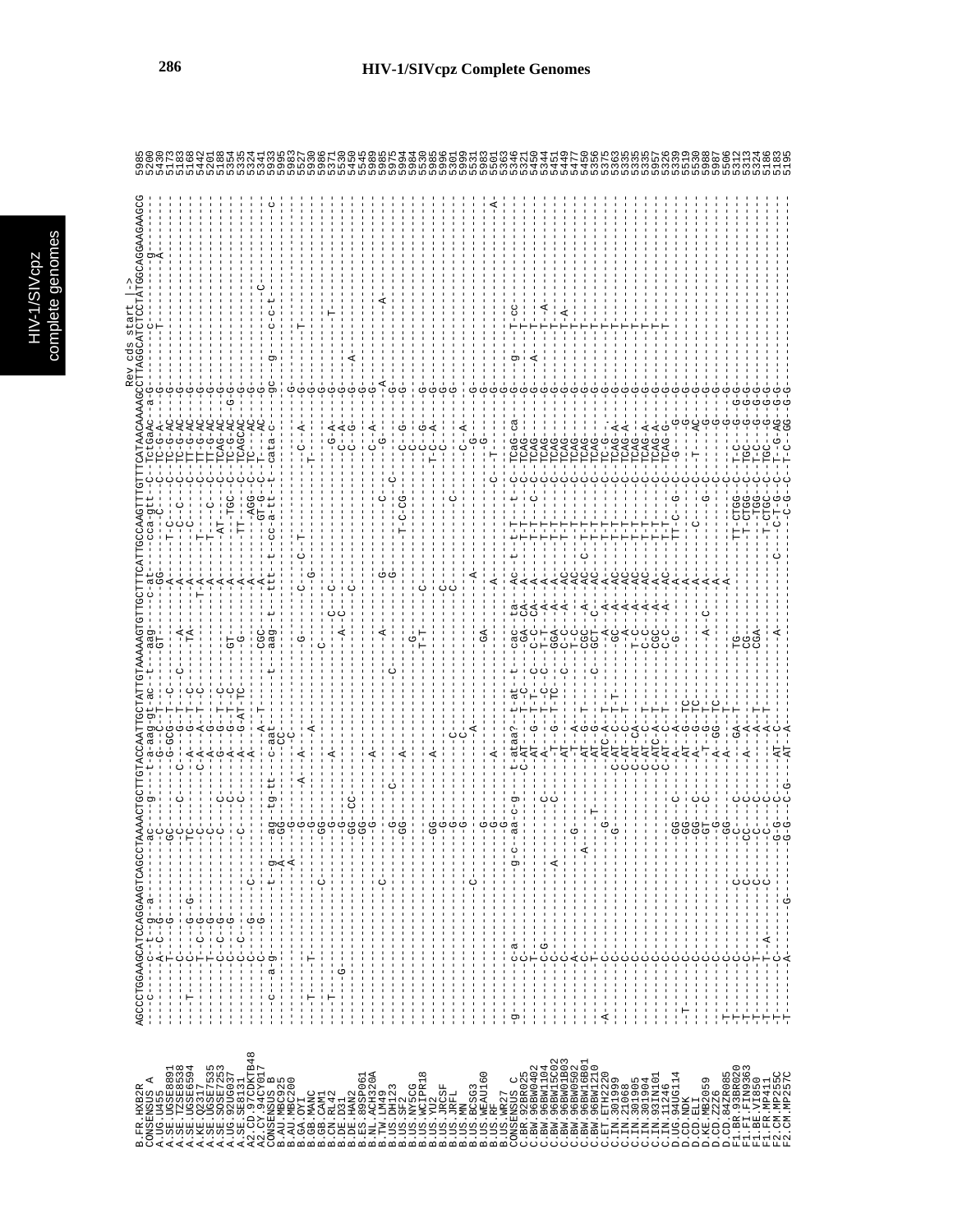|                                                                                                 |        |                                 |                                                   |                                                          |                | 10101       |              |             | LO                                              | LO LO                             |                         |                                       |                          |                                  |                                               |                         |                       | on La                                  |                                 |                                                                | ന                                           |                               |                                                                                                                                      |   |   |                              |                |                     |                   |                                      |                     |     |                                                                                                                                                                                                                                                                                                                                                                                                                                                                                                                                                              |                             |                                         |                                                                                                     |                     |                          |                                           |                    |                                       |                                             |                    |   |                        | င္ပ                                                                             |                    |     |                                |                      |                                | mm 0<br>50                     |                   |                    |                                          |                              |                        |                |                |                              |
|-------------------------------------------------------------------------------------------------|--------|---------------------------------|---------------------------------------------------|----------------------------------------------------------|----------------|-------------|--------------|-------------|-------------------------------------------------|-----------------------------------|-------------------------|---------------------------------------|--------------------------|----------------------------------|-----------------------------------------------|-------------------------|-----------------------|----------------------------------------|---------------------------------|----------------------------------------------------------------|---------------------------------------------|-------------------------------|--------------------------------------------------------------------------------------------------------------------------------------|---|---|------------------------------|----------------|---------------------|-------------------|--------------------------------------|---------------------|-----|--------------------------------------------------------------------------------------------------------------------------------------------------------------------------------------------------------------------------------------------------------------------------------------------------------------------------------------------------------------------------------------------------------------------------------------------------------------------------------------------------------------------------------------------------------------|-----------------------------|-----------------------------------------|-----------------------------------------------------------------------------------------------------|---------------------|--------------------------|-------------------------------------------|--------------------|---------------------------------------|---------------------------------------------|--------------------|---|------------------------|---------------------------------------------------------------------------------|--------------------|-----|--------------------------------|----------------------|--------------------------------|--------------------------------|-------------------|--------------------|------------------------------------------|------------------------------|------------------------|----------------|----------------|------------------------------|
|                                                                                                 |        |                                 |                                                   |                                                          |                |             |              |             |                                                 |                                   |                         |                                       |                          |                                  |                                               |                         |                       |                                        |                                 |                                                                |                                             |                               |                                                                                                                                      |   |   |                              |                |                     |                   |                                      |                     |     |                                                                                                                                                                                                                                                                                                                                                                                                                                                                                                                                                              |                             |                                         |                                                                                                     |                     |                          |                                           |                    |                                       |                                             |                    |   |                        |                                                                                 |                    |     |                                |                      |                                |                                |                   |                    |                                          |                              |                        |                |                | FAA                          |
|                                                                                                 |        |                                 |                                                   |                                                          |                |             |              |             |                                                 |                                   |                         |                                       |                          |                                  |                                               |                         |                       |                                        |                                 |                                                                |                                             |                               |                                                                                                                                      |   |   |                              |                |                     |                   |                                      |                     |     |                                                                                                                                                                                                                                                                                                                                                                                                                                                                                                                                                              |                             |                                         |                                                                                                     |                     |                          |                                           |                    |                                       |                                             |                    |   |                        |                                                                                 |                    |     |                                |                      |                                |                                |                   |                    |                                          |                              |                        |                |                |                              |
|                                                                                                 |        |                                 |                                                   |                                                          |                |             |              |             |                                                 |                                   | Æ<br>てり                 | К<br>てり                               |                          |                                  |                                               |                         |                       |                                        |                                 |                                                                |                                             |                               |                                                                                                                                      |   |   |                              |                |                     |                   |                                      |                     |     |                                                                                                                                                                                                                                                                                                                                                                                                                                                                                                                                                              |                             |                                         |                                                                                                     |                     |                          |                                           |                    |                                       |                                             |                    |   |                        |                                                                                 |                    |     |                                |                      |                                |                                |                   |                    |                                          |                              |                        |                |                |                              |
|                                                                                                 |        |                                 |                                                   |                                                          |                |             |              | Ġ           | てり                                              | Ġ                                 | ひ                       | Ġ                                     | ပ်                       |                                  |                                               |                         |                       |                                        |                                 |                                                                |                                             |                               |                                                                                                                                      |   |   |                              |                |                     |                   |                                      |                     |     |                                                                                                                                                                                                                                                                                                                                                                                                                                                                                                                                                              |                             |                                         |                                                                                                     |                     |                          |                                           |                    |                                       |                                             |                    |   | Ġ                      | Ġ                                                                               | ά                  | Ġ   |                                |                      |                                |                                |                   |                    |                                          |                              |                        |                |                |                              |
|                                                                                                 |        |                                 |                                                   |                                                          |                |             |              |             | ყ<br>ს                                          |                                   |                         |                                       |                          |                                  |                                               |                         |                       |                                        |                                 |                                                                |                                             |                               |                                                                                                                                      |   |   |                              |                |                     |                   |                                      |                     |     |                                                                                                                                                                                                                                                                                                                                                                                                                                                                                                                                                              |                             |                                         |                                                                                                     |                     |                          |                                           |                    |                                       |                                             |                    |   |                        |                                                                                 |                    |     |                                |                      | CAS<br>C                       | Ė                              |                   |                    |                                          |                              |                        |                |                |                              |
|                                                                                                 |        |                                 |                                                   | פ                                                        |                |             |              |             |                                                 |                                   |                         |                                       |                          |                                  |                                               |                         |                       |                                        |                                 |                                                                |                                             |                               |                                                                                                                                      | Æ | Æ |                              | К              | তা                  |                   | O                                    | ט                   | O   |                                                                                                                                                                                                                                                                                                                                                                                                                                                                                                                                                              |                             |                                         |                                                                                                     |                     |                          |                                           |                    |                                       |                                             |                    |   | ひひひ                    |                                                                                 |                    |     |                                |                      |                                | C-CAC                          |                   |                    |                                          |                              |                        |                |                |                              |
|                                                                                                 |        |                                 |                                                   |                                                          |                |             |              |             |                                                 |                                   |                         |                                       |                          |                                  |                                               |                         |                       |                                        |                                 |                                                                |                                             |                               |                                                                                                                                      |   |   |                              |                |                     |                   |                                      |                     |     |                                                                                                                                                                                                                                                                                                                                                                                                                                                                                                                                                              |                             |                                         |                                                                                                     |                     |                          |                                           |                    |                                       |                                             |                    |   |                        |                                                                                 |                    |     |                                |                      |                                |                                |                   |                    |                                          |                              |                        |                |                |                              |
|                                                                                                 |        |                                 |                                                   |                                                          |                |             |              |             |                                                 |                                   |                         |                                       |                          |                                  |                                               |                         |                       |                                        |                                 |                                                                |                                             |                               |                                                                                                                                      |   |   |                              |                |                     |                   |                                      |                     |     |                                                                                                                                                                                                                                                                                                                                                                                                                                                                                                                                                              |                             |                                         |                                                                                                     |                     |                          |                                           |                    |                                       |                                             |                    |   |                        |                                                                                 |                    |     |                                |                      |                                |                                |                   |                    |                                          |                              |                        |                |                |                              |
|                                                                                                 |        |                                 |                                                   |                                                          |                |             |              |             |                                                 |                                   |                         | ひひひ                                   |                          |                                  |                                               |                         |                       |                                        |                                 |                                                                |                                             |                               |                                                                                                                                      |   |   |                              |                |                     |                   |                                      |                     |     |                                                                                                                                                                                                                                                                                                                                                                                                                                                                                                                                                              |                             |                                         |                                                                                                     |                     |                          |                                           |                    |                                       |                                             |                    |   |                        |                                                                                 |                    |     |                                |                      | g                              |                                |                   |                    |                                          |                              |                        |                |                |                              |
|                                                                                                 |        |                                 |                                                   |                                                          |                |             |              |             |                                                 |                                   |                         |                                       |                          |                                  |                                               |                         |                       |                                        |                                 |                                                                |                                             |                               |                                                                                                                                      |   |   |                              |                |                     | τ)                |                                      |                     |     |                                                                                                                                                                                                                                                                                                                                                                                                                                                                                                                                                              |                             |                                         |                                                                                                     |                     |                          |                                           |                    |                                       |                                             |                    |   |                        |                                                                                 |                    |     |                                |                      | 투                              |                                |                   |                    |                                          |                              |                        |                |                |                              |
|                                                                                                 |        |                                 |                                                   |                                                          |                |             |              |             |                                                 |                                   |                         |                                       |                          |                                  |                                               |                         |                       |                                        |                                 |                                                                |                                             |                               |                                                                                                                                      |   |   |                              |                |                     |                   |                                      |                     |     |                                                                                                                                                                                                                                                                                                                                                                                                                                                                                                                                                              |                             |                                         |                                                                                                     |                     |                          |                                           |                    |                                       |                                             |                    |   |                        |                                                                                 |                    |     |                                |                      |                                |                                |                   |                    |                                          |                              |                        |                |                |                              |
|                                                                                                 |        |                                 |                                                   |                                                          |                |             |              |             |                                                 |                                   |                         |                                       |                          |                                  |                                               |                         |                       |                                        |                                 |                                                                |                                             |                               |                                                                                                                                      |   |   |                              |                |                     |                   |                                      |                     |     |                                                                                                                                                                                                                                                                                                                                                                                                                                                                                                                                                              |                             |                                         |                                                                                                     |                     |                          |                                           |                    |                                       |                                             |                    |   |                        |                                                                                 |                    |     |                                |                      |                                |                                |                   |                    |                                          |                              |                        |                |                |                              |
| $\frac{1}{2}$                                                                                   |        | Ÿ<br>ł                          | $-4-$                                             | ÷                                                        | $\blacksquare$ |             | $\mathbf{I}$ |             | $-4-$<br>$\mathsf I$<br>$\mathbf{I}$            | 1<br>I<br>$\mathbf{I}$            |                         | T<br>Ť                                | п<br>J.<br>п             | $-4$                             | ł<br>$- - A$<br>$-1$                          | I<br>I<br>$\frac{1}{1}$ |                       |                                        |                                 | $\frac{1}{1}$<br>$\mathbf{I}$                                  | Л                                           |                               |                                                                                                                                      |   |   | $\mathbf{I}$<br>1<br>п.      | $\blacksquare$ | J.<br>$\frac{1}{1}$ | т<br>$\mathbf{I}$ | $\mathbf{I}$<br>п.                   | п<br>÷              | - 1 | j.                                                                                                                                                                                                                                                                                                                                                                                                                                                                                                                                                           | п<br>J.<br>$\mathsf I$<br>Т | f,<br>$- - - - A$                       | $\frac{1}{1}$                                                                                       | J,<br>$\frac{1}{2}$ | Ť<br>$\frac{1}{2}$       | $\mathbf{I}$                              | $\mathsf I$        | $\blacksquare$                        | п<br>п<br>$\mathbf{I}$                      | J.<br>J<br>J.      |   |                        | 1<br>$\begin{array}{c} \updownarrow \\ \updownarrow \\ \downarrow \end{array},$ | ပုံ                | ပုံ | $\frac{1}{1}$<br>$\frac{1}{1}$ | Ť<br>r<br>           | $\frac{1}{1}$<br>$\frac{C}{1}$ | ပြီ<br>U<br>J,                 |                   |                    | $\overline{\phantom{a}}$                 | Ţ<br>Ť                       | J,<br>$\frac{C}{1}$    | Ÿ              |                |                              |
| $\blacksquare$<br>ပုံ<br>יָט<br>י<br>ו<br>ウー<br>$\frac{6}{1}$<br>Ġ<br>$\blacksquare$<br>L.<br>л | Ġ      | J.<br>$-1$<br>ပု<br>J.          | $\blacksquare$<br>$\mathsf I$                     | Ť<br>п                                                   |                |             |              | Æ           | $\mathbf{I}$<br>τŋ                              | 부<br>O                            | $-9 - -1$<br>U          | $\frac{1}{1}$<br>부부부<br>       <br>C. | л.<br>J.<br>Ť<br>C)      | $- - -$<br>л.                    | j                                             | ひ<br>$\mathbf{I}$       | $-\overline{a}$       | л.<br>ひ<br>$\mathbf{I}$<br>п           | L.<br>ひ<br>Ī                    | $\mathbf{I}$<br>ひ<br>$\frac{1}{1}$<br>$\mathbf{I}$             | л<br>י<br>ד<br>ひ<br>$\mathbf{I}$<br>п       | ひ<br>T<br>п                   | ひ<br>$\overline{1}$<br>п                                                                                                             | ひ | ひ | $\mathbf{I}$<br>$\mathbf{I}$ | てり             |                     | т<br>のひ<br>J,     | $\mathbf{I}$<br>てり                   | л.<br>ひ<br>÷        | ひ   | ÷                                                                                                                                                                                                                                                                                                                                                                                                                                                                                                                                                            | $\mathbf{I}$                | ひ<br>÷                                  | ひ<br>÷                                                                                              |                     | ï<br>ï<br>$\blacksquare$ | п                                         |                    | п<br>ひ<br>Ţ<br>$\mathbf{I}$           | п<br>ひ<br>T<br>$\mathbf{I}$<br>$\mathbf{I}$ | I<br>п             |   |                        | п<br>$\mathbf I$                                                                | てり                 | К   | U)                             | U)                   | O                              | Ġ                              |                   |                    | п<br>ロー                                  | ن<br>ا<br>$\frac{1}{1}$<br>U | ひ                      | $\mathbf{I}$   |                |                              |
| $\mathsf I$<br>$\blacksquare$<br>۳<br>ا<br>$\frac{1}{1}$<br>J.                                  | ۲<br>ا | 1<br>ט<br>ו<br>U<br>ŧ<br>I<br>п | $\mathsf I$<br>$\mathbf{I}$<br>÷<br>$\frac{1}{1}$ | $\,$ I<br>$\overline{1}$<br>O<br>$\frac{1}{1}$<br>J<br>п | ↻<br>-1        | т<br>ł<br>T |              | Ŧ<br>U<br>Ť | $\frac{1}{1}$<br>$\mathbf{I}$<br>$\blacksquare$ | $\pm$<br>ပု<br>U<br>$\frac{1}{1}$ | 부<br>U<br>$\frac{1}{1}$ | ÷<br>부<br>Ü<br>Ì                      | $\frac{1}{1}$<br>けし<br>ŧ | -1<br>י<br>י<br>п                | J.<br>$\overline{a}$                          | $-1$                    | $\mathsf I$<br>Ť<br>U | -1<br>י<br>י<br>T<br>$\mathbf{I}$<br>п | -1<br>$\frac{1}{2}$<br>J.<br>J. | $\mathbf I$<br>$\frac{1}{1}$<br>$\mathbf{I}$<br>$\blacksquare$ | $\mathbf{I}$<br>1<br>I<br>$\mathbf{I}$<br>부 | T<br>$\frac{1}{2}$<br>I.<br>п | $\mathbf{I}$<br>$\overline{1}$<br>Ŧ<br>$\begin{array}{c} \hline \end{array}$<br>$\overline{\phantom{a}}$<br>$\overline{\phantom{a}}$ |   |   | 1<br>부<br>T<br>п<br>T        | ÷<br>J.        | ÷                   | Ť<br>T<br>I.      | $\blacksquare$<br>$\mathbf{I}$<br>-1 | $\frac{1}{1}$<br>J. |     | U<br>$\begin{smallmatrix} \textcolor{blue}{\textbf{1}} & \textcolor{blue}{\textbf{1}} & \textcolor{blue}{\textbf{1}} & \textcolor{blue}{\textbf{1}} & \textcolor{blue}{\textbf{1}} & \textcolor{blue}{\textbf{1}} & \textcolor{blue}{\textbf{1}} & \textcolor{blue}{\textbf{1}} & \textcolor{blue}{\textbf{1}} & \textcolor{blue}{\textbf{1}} & \textcolor{blue}{\textbf{1}} & \textcolor{blue}{\textbf{1}} & \textcolor{blue}{\textbf{1}} & \textcolor{blue}{\textbf{1}} & \textcolor{blue}{\textbf{1}} & \textcolor{blue}{\textbf{1}} & \textcolor{blue}{$ | $\frac{1}{1}$<br>J.         | $\frac{1}{1}$<br>$\mathbf{I}$           | 000000000<br>           <br>υU<br>Ħ<br>$\blacksquare$<br>$\begin{array}{c} 1 \\ 1 \\ 1 \end{array}$ | Ť                   | T<br>I.<br>ï             | $\mathbf{I}$<br>$\frac{1}{2}$<br>$\Gamma$ | $\frac{1}{1}$<br>ţ | $\mathbf{I}$<br>$\mathbf I$<br>O<br>÷ | Ť<br>ŧ<br>T                                 | $\frac{1}{1}$<br>Ţ | Ť | ליט<br>   <br>  י<br>Ť | $-1$<br>T                                                                       | $\frac{1}{1}$<br>Ť | Ť   | ŧ                              | TH.<br>$\frac{1}{1}$ | Ť                              | $\frac{9}{1}$<br>$\frac{1}{1}$ | U<br>$\mathbf{I}$ | H.<br>I.<br>U<br>ŧ | $\frac{6}{1}$<br>י<br>י<br>$\frac{1}{1}$ | ŧ<br>$- - A$<br>$\mathbf{I}$ | $\mathbf{I}$<br>I<br>H | $--CTA--$<br>п | CTA<br>ŧ<br>I. | - - 404-09H00H--0- - 4HH-- - |
| $\begin{array}{c} \end{array}$<br>$\mathbf{I}$<br>л                                             |        |                                 |                                                   |                                                          |                |             |              |             |                                                 | $-1$<br>U                         | ġ                       | ééé<br>TTT<br>ÙÙ<br>UU                |                          | $\mathsf I$<br>$\mathbf{I}$<br>п | $\overline{\phantom{a}}$<br>$\mathbf{I}$<br>H | $\mathbf{I}$            | $\mathsf I$           | $\mathbf{I}$                           | J.<br>$\mathsf I$               | $\mathbf{I}$<br>$\blacksquare$                                 | $\mathbf{I}$                                |                               | $\overline{1}$                                                                                                                       |   |   | I.<br>т                      |                |                     | 1<br>п            | -1                                   | Ţ<br>$\mathbf{I}$   |     |                                                                                                                                                                                                                                                                                                                                                                                                                                                                                                                                                              | Ţ<br>$\blacksquare$         | $\,$ I<br>$\frac{1}{2}$<br>$\mathbf{I}$ | $\frac{1}{4}$                                                                                       | J                   | I                        |                                           | $\frac{1}{1}$      |                                       |                                             |                    |   |                        | Ţ<br>$\mathbf{I}$                                                               |                    |     |                                |                      | Ť                              | п                              |                   | I<br>T             | $-1$                                     | $\mathbf{I}$<br>$\mathbf{I}$ | J<br>J.                | I<br>п         |                | $-4$<br>Ė                    |
|                                                                                                 |        |                                 |                                                   |                                                          |                |             |              |             |                                                 |                                   |                         |                                       |                          |                                  |                                               |                         |                       |                                        |                                 |                                                                |                                             |                               |                                                                                                                                      |   |   |                              |                |                     |                   |                                      |                     |     |                                                                                                                                                                                                                                                                                                                                                                                                                                                                                                                                                              |                             |                                         |                                                                                                     |                     |                          |                                           |                    |                                       |                                             |                    |   |                        |                                                                                 |                    |     |                                |                      |                                |                                |                   |                    |                                          |                              |                        |                |                |                              |
| E.DRCB<br>Щ                                                                                     |        |                                 |                                                   |                                                          |                |             |              |             |                                                 |                                   |                         |                                       |                          |                                  |                                               |                         |                       |                                        |                                 |                                                                |                                             |                               |                                                                                                                                      |   |   |                              |                |                     |                   |                                      |                     |     |                                                                                                                                                                                                                                                                                                                                                                                                                                                                                                                                                              |                             |                                         |                                                                                                     |                     |                          |                                           |                    |                                       |                                             |                    |   |                        |                                                                                 |                    |     |                                |                      |                                |                                |                   |                    |                                          |                              |                        |                |                |                              |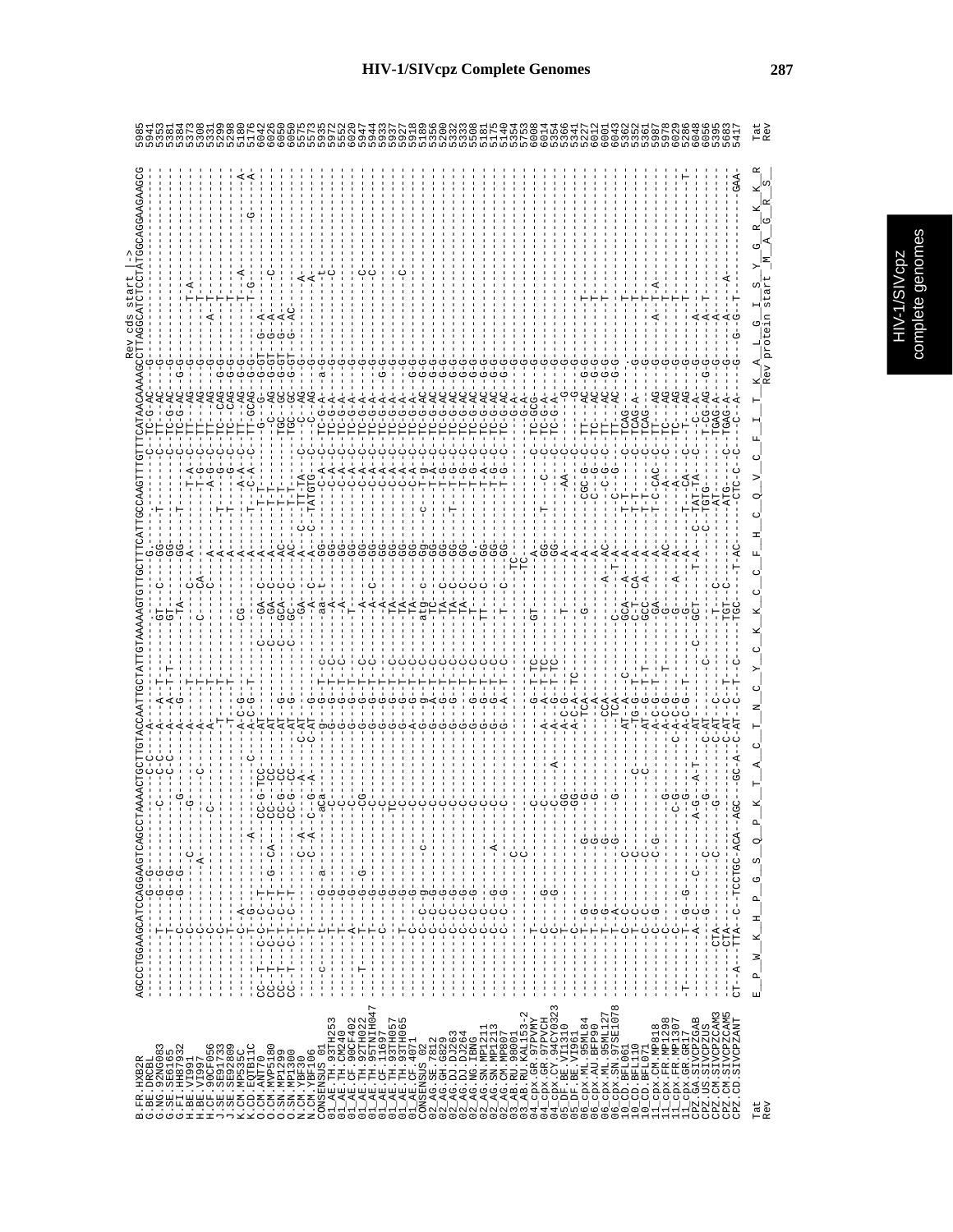complete genomes HIV-1/SIVcpz

Vpu cds start (ACG start codon in HXB2) |->

|                   |                                                                                                                  |                                                                                                                                                                                                                                                                                                                                                                                                                                                                                                                                                                                                                                                                                  |                                                                                                             |                                  |               |                              | TACATGTA<br>đ |               |                      |  |
|-------------------|------------------------------------------------------------------------------------------------------------------|----------------------------------------------------------------------------------------------------------------------------------------------------------------------------------------------------------------------------------------------------------------------------------------------------------------------------------------------------------------------------------------------------------------------------------------------------------------------------------------------------------------------------------------------------------------------------------------------------------------------------------------------------------------------------------|-------------------------------------------------------------------------------------------------------------|----------------------------------|---------------|------------------------------|---------------|---------------|----------------------|--|
|                   | GAGA<br>--?a<br>--A--                                                                                            |                                                                                                                                                                                                                                                                                                                                                                                                                                                                                                                                                                                                                                                                                  | $A_{G_2}$<br>$-9aG$<br>$-1-4G$<br>$-1-1$<br>$-1-1$                                                          |                                  |               |                              |               |               |                      |  |
|                   | Ť                                                                                                                |                                                                                                                                                                                                                                                                                                                                                                                                                                                                                                                                                                                                                                                                                  |                                                                                                             |                                  | $AA-C$        |                              |               |               |                      |  |
|                   | $-4-1$<br>$\begin{array}{c} 1 \\ -1 \end{array}$                                                                 |                                                                                                                                                                                                                                                                                                                                                                                                                                                                                                                                                                                                                                                                                  |                                                                                                             | S<br>$A - A$                     |               | <b>GTATTAGTAGTGA</b>         |               | -TCTC         |                      |  |
|                   |                                                                                                                  |                                                                                                                                                                                                                                                                                                                                                                                                                                                                                                                                                                                                                                                                                  |                                                                                                             | S<br>$A - A$                     | AA-C          |                              |               |               |                      |  |
|                   | $\cdot$<br>$\mathbf I$<br>$\frac{1}{1}$                                                                          |                                                                                                                                                                                                                                                                                                                                                                                                                                                                                                                                                                                                                                                                                  |                                                                                                             | $-GA$<br>$-1$                    | $CD - 1$      | <b>GTATTAGTAATAZ</b>         |               | --<br>--<br>- |                      |  |
|                   | $-4 - 1$                                                                                                         | $\begin{array}{c} \circ \circ \circ \circ \circ \circ \circ \circ \circ \\ \circ \circ \circ \circ \circ \circ \circ \circ \\ \circ \circ \circ \circ \circ \circ \circ \circ \\ \circ \circ \circ \circ \circ \circ \circ \circ \circ \\ \circ \circ \circ \circ \circ \circ \circ \circ \circ \circ \circ \\ \circ \circ \circ \circ \circ \circ \circ \circ \circ \circ \circ \\ \circ \circ \circ \circ \circ \circ \circ \circ \circ \circ \circ \\ \circ \circ \circ \circ \circ \circ \circ \circ \circ \circ \circ \\ \circ \circ \circ \circ \circ \circ \circ \circ \circ \circ \circ \\ \circ \circ \circ \circ \circ \circ \circ \circ \circ \circ \circ \\ \circ \$ |                                                                                                             | $-6A$<br>$A - A$                 | $-4$<br>$A-A$ | GTATCAGTAATTA                |               |               |                      |  |
|                   | I.<br>$\frac{1}{1}$                                                                                              |                                                                                                                                                                                                                                                                                                                                                                                                                                                                                                                                                                                                                                                                                  |                                                                                                             | $-6A$<br>$-4$                    | - AA          | GTGTTAATAATTA                |               |               |                      |  |
|                   | $-4 -$                                                                                                           |                                                                                                                                                                                                                                                                                                                                                                                                                                                                                                                                                                                                                                                                                  |                                                                                                             | $-6A$<br>$A - A$                 | $AA-C$        | <b>GTATCAGTAATTI</b>         |               | - 다<br>다      |                      |  |
|                   | т<br>п                                                                                                           | ひひひ                                                                                                                                                                                                                                                                                                                                                                                                                                                                                                                                                                                                                                                                              |                                                                                                             | $--GAC$<br>$- A - AC - G A$<br>Ţ |               |                              |               | $-AC$         |                      |  |
| B48               | п<br>$\mathbf{I}$<br>$\mathsf I$<br>$\,$ I<br>$\frac{1}{2}$<br>$AC -$<br>$\frac{1}{1}$                           | Ţ<br>$\mathbf{I}$                                                                                                                                                                                                                                                                                                                                                                                                                                                                                                                                                                                                                                                                | $ CA$<br>п<br>$\frac{1}{2}$                                                                                 | $-A - A - GAC$                   |               | GTAGTAGTAATTA<br>AGTAGTAATCA | $-9$          | -TT-<br>-TC   |                      |  |
|                   | $\blacksquare$<br>1<br>$\,$ I<br>Τ.<br>$\frac{1}{4}$<br>U                                                        | Ť                                                                                                                                                                                                                                                                                                                                                                                                                                                                                                                                                                                                                                                                                | caa                                                                                                         |                                  |               |                              | $- -$         | gcaatc        |                      |  |
|                   | - 1<br>-1<br>$\mathbf{I}$<br>÷.<br>$\cdot$<br>$\frac{1}{5}$<br>п                                                 | -1                                                                                                                                                                                                                                                                                                                                                                                                                                                                                                                                                                                                                                                                               | $---A$                                                                                                      | $-0.00 - 1$                      | ö             |                              |               |               |                      |  |
|                   | п<br>J.<br>п<br>Ť.<br>$\frac{1}{4}$                                                                              | $\mathbf{I}$<br>J.<br>Ť<br>ï<br>J.                                                                                                                                                                                                                                                                                                                                                                                                                                                                                                                                                                                                                                               | <b>UUUUU</b><br>Ť.                                                                                          | ひ                                |               |                              |               |               |                      |  |
|                   | п<br>T                                                                                                           | п                                                                                                                                                                                                                                                                                                                                                                                                                                                                                                                                                                                                                                                                                | -1                                                                                                          |                                  |               |                              |               | TD-TR         |                      |  |
|                   | п<br>I<br>Ť<br>т<br>$\vdots$                                                                                     | L.<br>T<br>л.<br>$\mathbf{I}$<br>I.                                                                                                                                                                                                                                                                                                                                                                                                                                                                                                                                                                                                                                              | л.                                                                                                          |                                  |               |                              |               | CGT-T         |                      |  |
|                   | -1<br>$\overline{\phantom{a}}$<br>$\overline{\phantom{a}}$<br>Ť<br>$\,$ I<br>$\ddot{\cdot}$                      | $---A---$<br>$\,$ I<br>$\overline{\phantom{a}}$                                                                                                                                                                                                                                                                                                                                                                                                                                                                                                                                                                                                                                  | - 1                                                                                                         |                                  |               |                              |               | Ę             |                      |  |
|                   | J.<br>J.<br>-1<br>ï<br>$\ddot{\cdot}$                                                                            | L.<br>т<br>$\mathbf{I}$<br>J.<br>J.                                                                                                                                                                                                                                                                                                                                                                                                                                                                                                                                                                                                                                              | υU<br>Ť.                                                                                                    |                                  |               |                              |               |               |                      |  |
|                   | -1<br>т<br>1<br>ł<br>I                                                                                           | Ī<br>ł<br>$\frac{1}{4}$<br>I<br>1                                                                                                                                                                                                                                                                                                                                                                                                                                                                                                                                                                                                                                                |                                                                                                             |                                  |               |                              |               |               | TACA                 |  |
|                   | -1<br>$\mathbf{I}$<br>-<br>J.<br>т                                                                               | $\mathbf{I}$<br>-1<br>Ť.<br>$\mathbf{I}$<br>-1<br>Ť.<br>$\mathbf{I}$                                                                                                                                                                                                                                                                                                                                                                                                                                                                                                                                                                                                             | J.                                                                                                          |                                  |               |                              |               |               |                      |  |
|                   | $\frac{1}{1}$<br>п<br>I<br>$\ddot{\cdot}$                                                                        | T<br>$\mathbf{I}$<br>$\frac{1}{2}$<br>л<br>Ţ<br>I<br>I.<br>ï<br>$\mathbf{I}$<br>$\mathbf{I}$<br>J.                                                                                                                                                                                                                                                                                                                                                                                                                                                                                                                                                                               | ひひひひひ<br>Ť,<br>J.                                                                                           |                                  |               |                              |               |               | IACA<br><b>TAGT</b>  |  |
|                   | I<br>ı                                                                                                           | Ţ<br>т<br>I<br>J.                                                                                                                                                                                                                                                                                                                                                                                                                                                                                                                                                                                                                                                                | J<br>$\mathbf{I}$<br>L.                                                                                     |                                  | Ĝ             |                              |               |               |                      |  |
|                   | -1<br>п<br>$\mathbf{I}$<br>$\ddot{A}$ $\ddot{A}$ $\ddot{A}$ $\ddot{B}$                                           | $\begin{array}{c}\n-1 \\ -1 \\ -1\n\end{array}$<br>$\mathsf I$<br>J.<br>$\mathbf{I}$                                                                                                                                                                                                                                                                                                                                                                                                                                                                                                                                                                                             | $-4$<br>$\blacksquare$<br>Ť.<br>$\mathbf{I}$                                                                |                                  |               |                              |               |               |                      |  |
|                   | $\mathbf{I}$<br>Ť                                                                                                | $\mathbf{I}$<br>$\frac{1}{1}$<br>J<br>$\frac{1}{1}$<br>$\overline{\phantom{a}}$<br>$\frac{1}{1}$                                                                                                                                                                                                                                                                                                                                                                                                                                                                                                                                                                                 | T<br>$\mathbf{I}$<br>$\mathbf{I}$<br>U<br>Ť.                                                                |                                  |               |                              |               |               | <b>LACA</b>          |  |
|                   | J.<br>I<br>ŧ<br>$\frac{1}{2}$<br>I                                                                               | $\mathbf{I}$<br>-1<br>ļ<br>$\frac{1}{4}$<br>J.                                                                                                                                                                                                                                                                                                                                                                                                                                                                                                                                                                                                                                   | $-4$<br>$\mathbf{I}$<br>U<br>J.                                                                             |                                  |               |                              |               |               |                      |  |
|                   | Ť.<br>$\,$ I<br>$\frac{1}{1}$<br>$\frac{1}{2}$<br>$\vdots$                                                       | Ť<br>$\mathbf{I}$<br>$- -A - -$<br>$\frac{1}{1}$                                                                                                                                                                                                                                                                                                                                                                                                                                                                                                                                                                                                                                 | $- - -$ AC                                                                                                  |                                  |               |                              |               |               |                      |  |
|                   | -1<br>T<br>ţ<br>$\frac{1}{1}$                                                                                    | $\frac{1}{1}$<br>$\frac{1}{2}$<br>I<br>$\mathbf{I}$                                                                                                                                                                                                                                                                                                                                                                                                                                                                                                                                                                                                                              | ī<br>$\frac{1}{1}$<br>υU                                                                                    |                                  |               |                              |               |               |                      |  |
|                   | п<br>$\mathbf{I}$<br>$\frac{1}{1}$<br>т<br>$\vdots$                                                              | က်ပုံပုံ<br>၂၂၂၂<br>$\frac{1}{2}$<br>ï<br>$\overline{\phantom{a}}$<br>$\mathbf{I}$                                                                                                                                                                                                                                                                                                                                                                                                                                                                                                                                                                                               | $- - - A$                                                                                                   |                                  |               |                              |               |               |                      |  |
|                   | ı<br>I<br>$\vdots$                                                                                               | ı<br>ı                                                                                                                                                                                                                                                                                                                                                                                                                                                                                                                                                                                                                                                                           |                                                                                                             |                                  |               |                              |               |               |                      |  |
|                   | л<br>I<br>$\frac{1}{1}$                                                                                          | J.<br>J.<br>$\frac{1}{1}$<br>$\mathbf{I}$                                                                                                                                                                                                                                                                                                                                                                                                                                                                                                                                                                                                                                        | $- - - A$                                                                                                   |                                  |               |                              |               |               |                      |  |
|                   | п<br>T<br>I<br>ł<br>$\frac{1}{4}$                                                                                | 1<br>т<br>т<br>т<br>1<br>$\mathbf I$<br>I<br>T                                                                                                                                                                                                                                                                                                                                                                                                                                                                                                                                                                                                                                   | $-44$<br>$-44$<br>$-14$<br>$-14$<br><b>UUU</b><br>Ť.                                                        |                                  |               |                              |               |               |                      |  |
|                   | л.<br>п<br>I<br>ł<br>I                                                                                           | $\mathbb I$<br>T                                                                                                                                                                                                                                                                                                                                                                                                                                                                                                                                                                                                                                                                 |                                                                                                             |                                  |               |                              |               |               |                      |  |
|                   | $\mathbf I$<br>J<br>$\mathbf{I}$<br>Ť<br>$\mathbb I$                                                             | $-1 - 9 - 1$                                                                                                                                                                                                                                                                                                                                                                                                                                                                                                                                                                                                                                                                     |                                                                                                             |                                  |               |                              |               |               |                      |  |
|                   | ı<br>-1<br>Ť.<br>$\vdots$                                                                                        | $\blacksquare$<br>$\mathbf{I}$<br>J.<br>-1<br>j.<br>ı<br>J.                                                                                                                                                                                                                                                                                                                                                                                                                                                                                                                                                                                                                      | ↻<br>J.                                                                                                     |                                  | - T<br>ს      |                              |               |               |                      |  |
|                   | I.<br>$-5 - 6 - 1$<br>ţ<br>ga-                                                                                   | $- - 5 - - - -$<br>- 1                                                                                                                                                                                                                                                                                                                                                                                                                                                                                                                                                                                                                                                           |                                                                                                             | -ggat                            | aaA-Ct        | <b>GTR?</b>                  | rest          | gtTaga        |                      |  |
|                   | п<br>J.<br>$\frac{1}{1}$<br>п<br>I                                                                               | Ţ<br>$\frac{1}{1}$<br>$\frac{1}{1}$<br>$\frac{1}{1}$<br>$\frac{1}{1}$<br>$\overline{\phantom{a}}$<br>$\overline{\phantom{a}}$<br>J.                                                                                                                                                                                                                                                                                                                                                                                                                                                                                                                                              | U<br>U<br>Ţ                                                                                                 | $-6A$                            |               |                              |               | $-AT-AC$      |                      |  |
| 4                 | -1<br>$-4 - -1$                                                                                                  | ł<br>U<br>$\frac{1}{1}$<br>$\mathbf{I}$                                                                                                                                                                                                                                                                                                                                                                                                                                                                                                                                                                                                                                          | U<br>J.                                                                                                     | F                                |               |                              |               | <b>FD-LI</b>  |                      |  |
|                   | $\mathbf{I}$<br>п<br>$\begin{array}{c} 1 \\ 1 \\ 1 \end{array}$<br>$\mathbb I$<br>$AG-$                          | $\mathbf{I}$                                                                                                                                                                                                                                                                                                                                                                                                                                                                                                                                                                                                                                                                     | U<br>Ť,                                                                                                     | F                                |               |                              |               | -GT-AA        | CAAAAGTAGA<br>TAGCAG |  |
| 22.5 <sub>c</sub> | п<br>$\overline{\phantom{a}}$<br>$\frac{1}{4}$<br>I<br>$\bullet$                                                 | J<br>Ţ<br>$\overline{\phantom{a}}$                                                                                                                                                                                                                                                                                                                                                                                                                                                                                                                                                                                                                                               | U<br>J.                                                                                                     | GAC.                             | $GAA-C$       |                              |               | $T-CA$        | TAGTAGCAAAGTAGA      |  |
|                   | $\mathbf{I}$<br>L.<br>$\ddot{\cdot}$                                                                             | $-45 -$<br>$\mathsf I$<br>$\mathbf{I}$                                                                                                                                                                                                                                                                                                                                                                                                                                                                                                                                                                                                                                           | $-1 - 0$<br>U<br>J.                                                                                         | ပု                               | $AA-$         |                              |               | ATTAP         | TCCTAGCAAAAGTAG      |  |
|                   | $\mathfrak l$<br>Ţ<br>Ţ<br>I.<br>ï<br>$\frac{1}{4}$                                                              | $\frac{1}{1}$<br>U<br>$-1$                                                                                                                                                                                                                                                                                                                                                                                                                                                                                                                                                                                                                                                       | U                                                                                                           | З                                | $-AA-C$       |                              |               | TCAG          | TAATAGAAAAAGTAGA     |  |
|                   | -1<br>I.<br>т<br>I<br>I                                                                                          | Ī<br>$-1$<br>$\mathsf I$<br>$\mathbf{I}$                                                                                                                                                                                                                                                                                                                                                                                                                                                                                                                                                                                                                                         | $  CA$<br>↻                                                                                                 |                                  | -A-CT         | GTACC                        |               |               | TACTAGAAAAAGTAGA     |  |
|                   | п<br>J<br>$\mathbf{I}$<br>J<br>j                                                                                 | ł<br>I<br>J.<br>$\blacksquare$                                                                                                                                                                                                                                                                                                                                                                                                                                                                                                                                                                                                                                                   | $- - - A$<br>$\,$ I<br>$\frac{1}{1}$<br>U<br>↻<br>Ť<br>$\mathbf{I}$                                         |                                  |               |                              |               | rg<br>F       | AAGTAGA              |  |
|                   | п<br>$\mathbf{I}$<br>J.<br>L.                                                                                    | Ü<br>U<br>Ť<br>$\frac{1}{1}$<br>$\mathbf{I}$                                                                                                                                                                                                                                                                                                                                                                                                                                                                                                                                                                                                                                     | Ť.                                                                                                          |                                  |               |                              |               | -A<br>Ö       | 3                    |  |
|                   | -1<br>1<br>ł                                                                                                     | J.<br>O<br>Ŧ<br>$\,$ I<br>$\mathbf{I}$                                                                                                                                                                                                                                                                                                                                                                                                                                                                                                                                                                                                                                           | ひひひひ<br>J.                                                                                                  |                                  |               |                              |               | Ğ<br>I        | З                    |  |
|                   | $\overline{\phantom{a}}$<br>$\mathbf{I}$                                                                         | $\mathbf{I}$<br>Ť.<br>$\mathbf{I}$                                                                                                                                                                                                                                                                                                                                                                                                                                                                                                                                                                                                                                               | $\mathbf{I}$                                                                                                |                                  |               |                              |               | Ğ-            |                      |  |
|                   | п<br>J.                                                                                                          | $\frac{1}{\sqrt{2}}\frac{1}{\sqrt{2}}$<br>Ť<br>I<br>$\blacksquare$                                                                                                                                                                                                                                                                                                                                                                                                                                                                                                                                                                                                               | л.                                                                                                          |                                  |               |                              |               | අ             | .<br>U               |  |
|                   | т<br>J<br>т<br>ï                                                                                                 |                                                                                                                                                                                                                                                                                                                                                                                                                                                                                                                                                                                                                                                                                  | $\begin{array}{cccc}\nA & A & A & A & A & A \\ 1 & 1 & 1 & 1 & 1 & 1 \\ 1 & 1 & 1 & 1 & 1 & 1\n\end{array}$ |                                  |               |                              |               | TT-GA         |                      |  |
|                   | п<br>I<br>$\frac{1}{\cdot}$                                                                                      |                                                                                                                                                                                                                                                                                                                                                                                                                                                                                                                                                                                                                                                                                  |                                                                                                             |                                  |               |                              |               |               |                      |  |
|                   | $\mathbf{I}$<br>- 1<br>$\mathbb{I}$<br>-1<br>J<br>$\blacksquare$<br>$\frac{1}{4}$<br>п<br>$\mathsf I$<br>J.<br>ţ |                                                                                                                                                                                                                                                                                                                                                                                                                                                                                                                                                                                                                                                                                  | $-4$<br>$\blacksquare$                                                                                      |                                  |               |                              |               |               | <b>TAGC</b>          |  |
|                   | $\mathbf{I}$<br>$\mathsf I$<br>$\mathsf I$<br>Ţ<br>$\frac{1}{1}$<br>т<br>$\ddot{\cdot}$                          |                                                                                                                                                                                                                                                                                                                                                                                                                                                                                                                                                                                                                                                                                  | $- - - A$                                                                                                   |                                  |               | GTAGTI                       |               |               | TAG                  |  |
|                   | $\blacksquare$<br>$\mathsf I$<br>$-4$<br>$\mathsf I$<br>ţ                                                        | $\mathsf I$<br>-1                                                                                                                                                                                                                                                                                                                                                                                                                                                                                                                                                                                                                                                                | $   \lambda$ <sup><math>\alpha</math></sup>                                                                 |                                  |               |                              |               |               |                      |  |
|                   | п<br>I<br>1<br>I<br>I<br>$\ddot{\cdot}$                                                                          | $\mathbf{I}$<br>п                                                                                                                                                                                                                                                                                                                                                                                                                                                                                                                                                                                                                                                                | U<br>$-1$                                                                                                   |                                  |               |                              |               |               | TACA                 |  |
|                   | J.<br>J.<br>$\vdots$                                                                                             |                                                                                                                                                                                                                                                                                                                                                                                                                                                                                                                                                                                                                                                                                  | K,<br>Ť                                                                                                     |                                  |               | <b>GTATTG</b>                |               |               | FOT                  |  |
|                   | I<br>I<br>ł<br>I<br>Ì                                                                                            |                                                                                                                                                                                                                                                                                                                                                                                                                                                                                                                                                                                                                                                                                  | $- - - A$                                                                                                   |                                  |               | <b>GTATTC</b>                |               |               | <b>TOT</b>           |  |
|                   | п<br>$\overline{\phantom{a}}$<br>$    -$<br>$\frac{1}{4}$<br>T.<br>$\frac{1}{2}$                                 | I<br>$\mathbf{I}$                                                                                                                                                                                                                                                                                                                                                                                                                                                                                                                                                                                                                                                                | $\mathbf{I}$<br>Ť                                                                                           |                                  |               |                              |               |               |                      |  |
|                   | $\mathbf{I}$<br>$\mathbf{I}$<br>$\mathsf I$<br>$\mathbf{I}$<br>Ι.<br>Ť.                                          | Ι.<br>$\mathbf{I}$                                                                                                                                                                                                                                                                                                                                                                                                                                                                                                                                                                                                                                                               | $---AC$<br>Ť.                                                                                               |                                  |               |                              |               |               |                      |  |
|                   | J.<br>$-4$ -                                                                                                     | $-4 -$                                                                                                                                                                                                                                                                                                                                                                                                                                                                                                                                                                                                                                                                           | Ą<br>Ţ<br>υU<br>J.                                                                                          |                                  |               |                              |               |               |                      |  |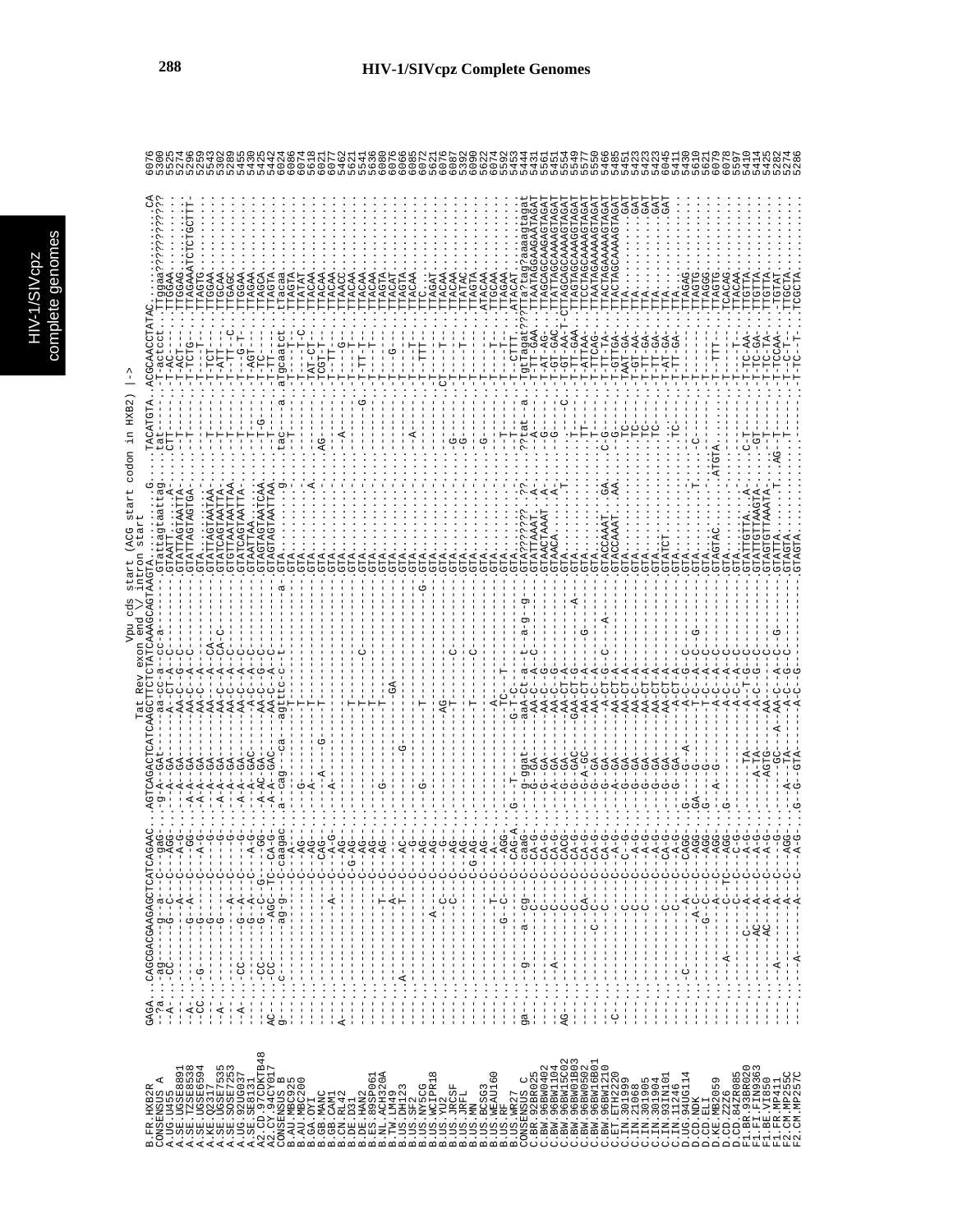|                       |                                                                                                                                                                                                                                                                                                                                                                                                                                      |                                     |                                          |                          |                                                                                  |                                                 |                                              |                        |                                         |                      |                               |                         |                                                      |                                                                  |                                                        |                                     |                           |                                                        |                                                             |                                               |                                          |                                                                                                            |                                                                     |                                                        |                                                               |                                                                                                    |                                                           |                                                                                                 |                                                        |                                                                                                                                                                                                                                                                                                                                                                                                                                                          |                              |                                                                                                                                                                                    |                                                            |                        |                                                                                                                                                                                                             |                                                      |                                                            |                                                                                             |                                                                                |                                            |                                                                                                              |                                                                    |                             |                                                       |                           |                             |                 |                                    | $^{8}$ 1                                                                                                                                                                                                                                                                                                                                                                                                                       |                    | Ē<br>.<br>Ré               |
|-----------------------|--------------------------------------------------------------------------------------------------------------------------------------------------------------------------------------------------------------------------------------------------------------------------------------------------------------------------------------------------------------------------------------------------------------------------------------|-------------------------------------|------------------------------------------|--------------------------|----------------------------------------------------------------------------------|-------------------------------------------------|----------------------------------------------|------------------------|-----------------------------------------|----------------------|-------------------------------|-------------------------|------------------------------------------------------|------------------------------------------------------------------|--------------------------------------------------------|-------------------------------------|---------------------------|--------------------------------------------------------|-------------------------------------------------------------|-----------------------------------------------|------------------------------------------|------------------------------------------------------------------------------------------------------------|---------------------------------------------------------------------|--------------------------------------------------------|---------------------------------------------------------------|----------------------------------------------------------------------------------------------------|-----------------------------------------------------------|-------------------------------------------------------------------------------------------------|--------------------------------------------------------|----------------------------------------------------------------------------------------------------------------------------------------------------------------------------------------------------------------------------------------------------------------------------------------------------------------------------------------------------------------------------------------------------------------------------------------------------------|------------------------------|------------------------------------------------------------------------------------------------------------------------------------------------------------------------------------|------------------------------------------------------------|------------------------|-------------------------------------------------------------------------------------------------------------------------------------------------------------------------------------------------------------|------------------------------------------------------|------------------------------------------------------------|---------------------------------------------------------------------------------------------|--------------------------------------------------------------------------------|--------------------------------------------|--------------------------------------------------------------------------------------------------------------|--------------------------------------------------------------------|-----------------------------|-------------------------------------------------------|---------------------------|-----------------------------|-----------------|------------------------------------|--------------------------------------------------------------------------------------------------------------------------------------------------------------------------------------------------------------------------------------------------------------------------------------------------------------------------------------------------------------------------------------------------------------------------------|--------------------|----------------------------|
|                       |                                                                                                                                                                                                                                                                                                                                                                                                                                      |                                     |                                          |                          |                                                                                  |                                                 |                                              |                        |                                         |                      |                               | GGGZ<br>GGGZ            | TGGG                                                 |                                                                  | TGgP                                                   |                                     |                           |                                                        |                                                             |                                               |                                          |                                                                                                            |                                                                     |                                                        |                                                               |                                                                                                    |                                                           |                                                                                                 |                                                        |                                                                                                                                                                                                                                                                                                                                                                                                                                                          |                              |                                                                                                                                                                                    |                                                            | TGTCAT                 | GGGA                                                                                                                                                                                                        | TGCT                                                 |                                                            |                                                                                             |                                                                                |                                            | TACT                                                                                                         | TAACA                                                              | TAATAGCAAGAATA              | <b>TGCAP</b>                                          |                           |                             |                 |                                    |                                                                                                                                                                                                                                                                                                                                                                                                                                |                    |                            |
| HXB2                  | ACGCAACCT                                                                                                                                                                                                                                                                                                                                                                                                                            |                                     |                                          | $- A - T A T A$<br>$-TA$ | i<br>j                                                                           | $-17-1$                                         |                                              | -GLGH-C                |                                         | $-1 - T - A$         | $- - - - - - - \underline{A}$ | $\mathbf{T}-\mathbf{A}$ |                                                      |                                                                  | ე<br>დ                                                 |                                     |                           | 턱                                                      |                                                             | ਕੋ ਕੇ ਜ਼ਿ                                     |                                          |                                                                                                            |                                                                     |                                                        |                                                               |                                                                                                    |                                                           |                                                                                                 |                                                        |                                                                                                                                                                                                                                                                                                                                                                                                                                                          | $-AC$                        |                                                                                                                                                                                    |                                                            |                        | ŗ                                                                                                                                                                                                           | 턴                                                    |                                                            | $A - D$                                                                                     |                                                                                |                                            | $-TTT - AG$                                                                                                  | -TT-AA                                                             | $-TTT-GB$                   | TA<br>シー                                              | AAC'                      |                             |                 |                                    | -ACTA                                                                                                                                                                                                                                                                                                                                                                                                                          |                    |                            |
| цİ.<br>codon<br>start | TACATGTA.                                                                                                                                                                                                                                                                                                                                                                                                                            |                                     |                                          |                          |                                                                                  | 투                                               | 부                                            |                        |                                         |                      |                               | $\therefore$ ACGC-      |                                                      |                                                                  |                                                        |                                     |                           |                                                        |                                                             |                                               |                                          | T-T                                                                                                        |                                                                     |                                                        |                                                               |                                                                                                    |                                                           |                                                                                                 |                                                        |                                                                                                                                                                                                                                                                                                                                                                                                                                                          |                              |                                                                                                                                                                                    |                                                            |                        |                                                                                                                                                                                                             |                                                      | ۲<br>ا<br>부                                                | $-41T$                                                                                      | 부                                                                              |                                            | $- - A$                                                                                                      | りーー                                                                | CCAA.                       | TAGTT                                                 | $GT-CTG-A$<br>$TT-GGTAA-$ | TGC.                        |                 |                                    |                                                                                                                                                                                                                                                                                                                                                                                                                                |                    |                            |
| star                  | GTAGAAATAAAT.                                                                                                                                                                                                                                                                                                                                                                                                                        | GTAGTAACAATTA                       | GTAGTAATAATTA                            |                          |                                                                                  |                                                 |                                              |                        |                                         |                      |                               |                         |                                                      |                                                                  |                                                        | <b>GTAAT</b>                        | GTAATA                    | <b>GTATT.</b>                                          | GTAATAATTATAT-T<br>GTAATAAGTATAT-T                          | GTAT                                          | GTAATAAGTA                               |                                                                                                            |                                                                     |                                                        |                                                               | GTAGTAATAAGC<br>GTAGTAATAATT<br>999                                                                |                                                           | <b>GTAGTAATAATT</b><br>$\frac{1}{6}$                                                            |                                                        | .<br>ئ                                                                                                                                                                                                                                                                                                                                                                                                                                                   | .<br>ٺ                       |                                                                                                                                                                                    |                                                            |                        |                                                                                                                                                                                                             | GTAG <sup>T</sup>                                    | GTAATAATAATTA<br>TATTAAGC                                  | GTAATAATAATTA                                                                               | GTAATAATAATTA<br>ပု                                                            |                                            |                                                                                                              | ACCAAA<br>GTA                                                      | $-$ GTA.                    | GTA                                                   |                           | .<br>ტ                      |                 |                                    |                                                                                                                                                                                                                                                                                                                                                                                                                                |                    |                            |
| end<br>Vpu            | CAAAGCAGTAAGTA                                                                                                                                                                                                                                                                                                                                                                                                                       |                                     |                                          |                          | $-AA-CA-P$                                                                       |                                                 |                                              |                        |                                         |                      |                               |                         |                                                      |                                                                  |                                                        |                                     |                           |                                                        |                                                             |                                               |                                          |                                                                                                            |                                                                     |                                                        |                                                               |                                                                                                    |                                                           |                                                                                                 | $-GAA$                                                 |                                                                                                                                                                                                                                                                                                                                                                                                                                                          |                              |                                                                                                                                                                                    |                                                            |                        |                                                                                                                                                                                                             |                                                      |                                                            |                                                                                             |                                                                                |                                            |                                                                                                              | י<br>י                                                             | ن<br>ا                      | ρ<br>Τ                                                |                           |                             |                 |                                    | CTAT-CGA<br>턱                                                                                                                                                                                                                                                                                                                                                                                                                  | ω.<br>w.<br>O      | O                          |
|                       |                                                                                                                                                                                                                                                                                                                                                                                                                                      |                                     | $- -A - A$ G                             |                          | $-4GA$<br>$-4G$<br><b>GTG</b>                                                    |                                                 |                                              | $A - -D - -D$          | $- -A - -P$                             |                      | $TA--CAGA- A$<br>CAG-T        | $CAG-T$                 | $-4$                                                 | $- -A - AGE$                                                     | $A - tA - gC$<br>œ                                     |                                     | $-5$                      | $A - AGA$<br>Ţ<br>÷                                    |                                                             | $\begin{array}{c}\n1 \\ 1 \\ 1\n\end{array}$  |                                          | $- - A$                                                                                                    | $-CA$ -                                                             | $9 - a - 9$                                            | $\mathbb{L}$                                                  | $\overline{A}$                                                                                     |                                                           |                                                                                                 |                                                        |                                                                                                                                                                                                                                                                                                                                                                                                                                                          |                              |                                                                                                                                                                                    |                                                            | $-AG-GA$               | $-CA - GGC -$                                                                                                                                                                                               |                                                      | Q                                                          |                                                                                             |                                                                                |                                            |                                                                                                              |                                                                    |                             | $-4 -$                                                |                           | ಳ−                          |                 | $-90 - 5$                          | $-6-A-A-A$                                                                                                                                                                                                                                                                                                                                                                                                                     | Ξ,<br>н<br>O<br>ωj | $\alpha$<br>$\overline{v}$ |
|                       |                                                                                                                                                                                                                                                                                                                                                                                                                                      |                                     |                                          |                          | $C - C$                                                                          | មិតិក្<br>--<br>--<br>--<br>--<br>$\frac{1}{1}$ |                                              | ட்ப்                   |                                         |                      |                               | 부                       | U<br>I<br>$\blacksquare$<br>$\overline{\phantom{a}}$ | $3 - 2 - 4 - 6 - 1$<br>$C - C$                                   | $  a$ ga $\ddot{o}$                                    | $\overset{1}{\circ}$ ບີບີ<br>п<br>U | т<br>U                    | $-1 - 1$<br>л.<br>$\,$ I<br>$\frac{1}{1}$<br>$-1$<br>U | $\,$ I<br>$\frac{1}{1}$<br>U                                | $ CAG$<br>ပု                                  | $\mathsf I$<br>$\frac{1}{1}$<br>U        | $\overline{\phantom{a}}$<br>$\frac{1}{1}$<br>$-\frac{1}{2}$                                                | $-1 - 1$                                                            | <b>18888888</b><br>$\,$ I<br>$\frac{1}{1}$             | Ţ<br>$\frac{1}{1}$<br>$\begin{array}{c}\n0 \\ 1\n\end{array}$ | 55<br>÷<br>$\frac{1}{1}$                                                                           | $\frac{1}{1}$<br>י<br>י                                   | 号 ささ<br>$\mathbf{I}$<br>ł<br>$C - C$                                                            | $\begin{bmatrix} 1 \\ 1 \\ 1 \end{bmatrix}$<br>$- - -$ | $\frac{1}{1}$<br>$\frac{1}{2}$ $\frac{1}{2}$ $\frac{1}{2}$ $\frac{1}{2}$ $\frac{1}{2}$                                                                                                                                                                                                                                                                                                                                                                   | Ť                            | $---AC$<br>$- - - A$ G<br>$\frac{1}{2}$                                                                                                                                            | $- - - A G$<br>ပု<br>- 1                                   | U<br>п.                | 7-10-07<br>1-1400-10-07<br>1-1400-10-07<br>1-1-10-08-10-08-10-07<br>1-10-0708-10-0708-10-07<br>J<br>$\blacksquare$                                                                                          | $\frac{1}{2}$<br>j                                   | U<br>$\frac{1}{1}$<br>-1<br>ï                              | T                                                                                           | ပု                                                                             |                                            |                                                                                                              |                                                                    |                             |                                                       | 0-0-1-0-1-0-              | Ÿ<br>$-9$<br>$-1$           | $- - - - - - -$ | J.<br>$-C - A - G - A - -$         |                                                                                                                                                                                                                                                                                                                                                                                                                                | $\circ$<br>피<br>⋖  | R<br>$\Box$                |
|                       |                                                                                                                                                                                                                                                                                                                                                                                                                                      | ΰġ<br>  U<br>  !                    |                                          |                          | $-4$<br>$- -AC -$<br>J<br>$\blacksquare$<br>Ť.<br>$\overline{\phantom{a}}$<br>Τ. | $T - TC -$<br>$\mathbf{I}$<br>- 11<br>$-4$      | $\mathbf{I}$<br>$\mathbf{I}$<br>$\mathbf{I}$ | $\mathbf{I}$<br>ن<br>۲ | 1<br>Ť.<br>$\mathbf{I}$<br>$\mathbf{I}$ |                      |                               |                         | $-4$<br>H<br>$\ddot{A}$<br>J<br>$\cdot$              | $\frac{1}{2}$<br>$\frac{1}{4}$<br>J.<br>$\frac{1}{1}$<br>$\cdot$ | $\mathbf I$<br>Ţ<br>$\blacksquare$<br>400<br>     <br> | J<br>$\blacksquare$                 | ים ליטורים<br>יוויון<br>ŧ | Ť<br>ł<br>$\frac{1}{1}$                                | $\frac{1}{1}$<br>$\overline{\phantom{a}}$<br>$\blacksquare$ | ひひひひ<br>J.<br>-1<br>Ÿ<br>$\bullet$<br>$\cdot$ | $\mathbf{I}$<br>$\frac{1}{4}$<br>$\cdot$ | $-4$<br>J<br>$\mathbf{I}$<br>ł<br>$\begin{array}{c} C & C \\ C & C \end{array}$<br>$\mathbf{I}$<br>$\cdot$ | $-4$<br>$\frac{6}{1}$<br>$\overline{\phantom{a}}$<br>$\blacksquare$ | $- -aG - 2a - -C$<br>$\,$ I<br>$\mathbf{I}$<br>-1<br>↻ | $-4$<br>ひ<br>ţ<br>Ţ<br>$\mathbf{I}$<br>-1<br>U                | $- -A$<br>$-4$<br>ひひひ<br>Ť<br>$\mathbf{I}$<br>$\begin{array}{c} 0.01 \\ 0.01 \\ -0.01 \end{array}$ | $-4$<br>Ť<br>Ť.<br>J.<br>$\mathbf{I}$<br>ပ် ပွဲ<br>.<br>. | $-4$<br>ひ<br>$\frac{1}{1}$<br>$\begin{array}{c} \end{array}$<br>$\blacksquare$<br>-1<br>U<br>Ğ. | $G-GA$<br>$\frac{1}{1}$<br>л.<br>$\cdots$              | $-4$<br>ひ<br>$\mathsf I$<br>$\mathbf{I}$<br>$\begin{array}{c} 0.01 \\ 0.01 \\ \vdots \\ 0.01 \\ \vdots \\ 0.01 \\ \vdots \\ 0.01 \\ \vdots \\ 0.01 \\ \vdots \\ 0.01 \\ \vdots \\ 0.01 \\ \vdots \\ 0.01 \\ \vdots \\ 0.01 \\ \vdots \\ 0.01 \\ \vdots \\ 0.01 \\ \vdots \\ 0.01 \\ \vdots \\ 0.01 \\ \vdots \\ 0.01 \\ \vdots \\ 0.01 \\ \vdots \\ 0.01 \\ \vdots \\ 0.01 \\ \vdots \\ 0.01 \\ \vdots \\ 0.01 \\ \vdots \\ 0.01 \\ \vdots \\ 0.01 \\ \$ | $-100 - 1$<br>$\blacksquare$ | $\frac{1}{2}$<br>$\mathbf{I}$<br>$\overline{\phantom{a}}$<br>п<br>п<br>$\mathbf{I}$<br>$\mathbf{I}$<br>$\mathbf{I}$<br>п<br>$\mathbb T$<br>$\blacksquare$<br>$\mathbf I$<br>$\,$ I | ט<br>ו<br>$\overline{\phantom{a}}$<br>$\ddot{c}$<br>市<br>全 | 부<br>$\mathbf{I}$<br>п | $-9 - -1$<br>ï<br>$- A$<br>$- P$<br>$- P$<br>$- P$<br>$- P$<br>$- P$<br>$- P$<br>$- P$<br>$- P$<br>$- P$<br>$- P$<br>$- P$<br>$- P$<br>$- P$<br>$- P$<br>$- P$<br>$- P$<br>$- P$<br>$- P$<br>$- P$<br>$- P$ | $\frac{1}{2}$<br>$\frac{1}{1}$<br>İ<br>$\frac{1}{2}$ | ပုံ<br>÷<br>$-1 - 1$<br>-1<br>п<br>÷,<br>- 1<br>$\ddot{z}$ | $-CAG-$<br>$\blacksquare$<br>$\mathbf{I}$<br>$\ddot{A}$<br>-1<br>$\mathsf I$<br>$\mathsf I$ | $\frac{1}{1}$<br>$\frac{1}{1}$<br>$\frac{1}{1}$<br>$\frac{1}{1}$<br>$-4$<br>٠, | $\frac{0}{1}$                              | $-1$ - $-1$<br>$\frac{1}{1}$<br>ï<br>$\overline{\phantom{a}}$<br>$\mathsf I$<br>$\frac{1}{1}$<br>$\mathsf I$ | $\frac{1}{2}$<br>ţ<br>T<br>$\mathbf{I}$<br>т<br>I.<br>$\mathbf{I}$ | $-1$ - $-1$<br>$\mathbf{I}$ | $- - -$ CC<br>$-1 - 1$<br>$\frac{1}{1}$<br>f,<br>$-4$ | $- -$ CGC $-$<br>п        | $\mathbf{I}$<br>ں<br>ا<br>Ÿ | $-50 - 0 - 1$   | I<br>$\frac{1}{1}$<br>$-G-CG-A-CA$ | $A - -G$ GGA-----<br>$A - -G$ GGA---A-<br>AGCTCGAAG-AACA-                                                                                                                                                                                                                                                                                                                                                                      | R,<br>R<br>α<br>ö  | 国<br>囯<br>$\Box$<br>S      |
|                       | $\cdot$<br>GAGA.<br>--AG.                                                                                                                                                                                                                                                                                                                                                                                                            | $\cdot$<br>$\cdot$<br>$\frac{1}{1}$ | $\cdot$<br>$\cdot$<br>$-AG$ .<br>$-AG$ . | $\blacksquare$<br>-      | $\begin{array}{c} \n\text{C} \\ \n\text{C} \\ \n\text{C} \\ \n\end{array}$       | I.<br>-<br>$\mathsf I$                          | J.<br>ŧ                                      | 十十                     | ı                                       | $\frac{1}{1}$<br>AG. |                               |                         | $\cdot$                                              | $\cdot$                                                          |                                                        |                                     |                           |                                                        |                                                             |                                               |                                          |                                                                                                            | $\bullet$                                                           |                                                        |                                                               | $\vdots$<br>Ħ                                                                                      |                                                           | $\vdots$                                                                                        |                                                        | $\frac{1}{\mathbf{K}}$ , $\frac{1}{\mathbf{K}}$ , $\frac{1}{\mathbf{K}}$ , $\frac{1}{\mathbf{K}}$                                                                                                                                                                                                                                                                                                                                                        |                              | $\frac{1}{3}$<br>$\frac{1}{4}$<br>$\mathbf{I}$<br>$\frac{1}{1}$                                                                                                                    |                                                            |                        | $\infty$                                                                                                                                                                                                    | $\mathbf{I}$<br>$\frac{1}{1}$                        | $\frac{1}{1}$<br>÷                                         | ŧ                                                                                           | $\vdots$<br>$\vdots$<br>$\frac{1}{1}$                                          | $\frac{1}{2}$<br>$\frac{1}{4}$<br>$\infty$ | $\frac{1}{2}$<br>$\frac{1}{4}$                                                                               | Ì<br>$\frac{1}{4}$                                                 | $\vdots$<br>-1              | $\frac{1}{1}$                                         | $\frac{1}{1}$             | $\frac{1}{2}$               | A-CCACAAGA      |                                    |                                                                                                                                                                                                                                                                                                                                                                                                                                | R,                 | $\Box$<br>ヮ                |
|                       | $\begin{smallmatrix} \texttt{B.}, \texttt{B.}, \texttt{B.}, \texttt{B.}, \texttt{B.}, \texttt{B.}, \texttt{B.}, \texttt{B.}, \texttt{B.}, \texttt{B.}, \texttt{B.}, \texttt{B.}, \texttt{B.}, \texttt{B.}, \texttt{B.}, \texttt{B.}, \texttt{B.}, \texttt{B.}, \texttt{B.}, \texttt{B.}, \texttt{B.}, \texttt{B.}, \texttt{B.}, \texttt{B.}, \texttt{B.}, \texttt{B.}, \texttt{B.}, \texttt{B.}, \texttt{B.}, \texttt{B.}, \texttt{$ |                                     |                                          |                          |                                                                                  |                                                 |                                              |                        |                                         |                      |                               |                         |                                                      |                                                                  |                                                        |                                     |                           |                                                        |                                                             |                                               |                                          |                                                                                                            |                                                                     |                                                        |                                                               |                                                                                                    |                                                           |                                                                                                 |                                                        |                                                                                                                                                                                                                                                                                                                                                                                                                                                          |                              |                                                                                                                                                                                    |                                                            |                        |                                                                                                                                                                                                             |                                                      |                                                            |                                                                                             |                                                                                |                                            |                                                                                                              |                                                                    |                             |                                                       |                           |                             |                 |                                    | $\begin{smallmatrix} \text{N} & \text{N} & \text{N} & \text{N} & \text{N} & \text{N} & \text{N} & \text{N} & \text{N} & \text{N} & \text{N} & \text{N} & \text{N} & \text{N} & \text{N} & \text{N} & \text{N} & \text{N} & \text{N} & \text{N} & \text{N} & \text{N} & \text{N} & \text{N} & \text{N} & \text{N} & \text{N} & \text{N} & \text{N} & \text{N} & \text{N} & \text{N} & \text{N} & \text{N} & \text{N} & \text{N$ | Tat<br>Rev         |                            |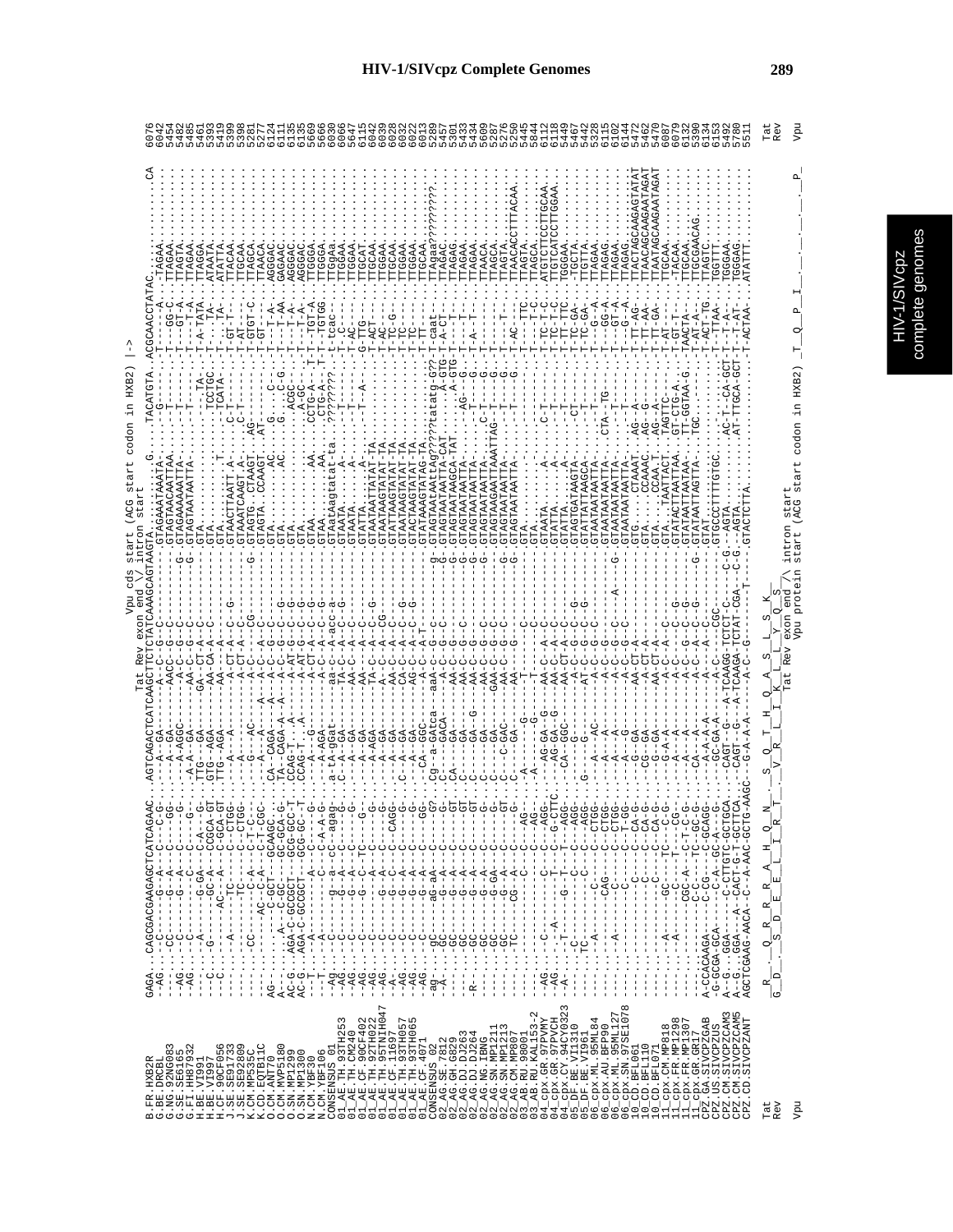| CACAGG<br>$-caa$    |                    |       |     |  |  | ပု                      |                      |  |                                                                                           |             |                                       |                                             |             |                       |                      |                                                                                                                   |          |                                         |                                 |                       |                 |         |                      |          |               |             |                                                  |                                          |                                                       |                                                                             |                          |                                                                               |                   |                  |                                                                                                                                                                      |                   |                                              |                     |                                                                            |       |        |                                                                                                                                           |        |                             |                                                                     |                                                                            |               |
|---------------------|--------------------|-------|-----|--|--|-------------------------|----------------------|--|-------------------------------------------------------------------------------------------|-------------|---------------------------------------|---------------------------------------------|-------------|-----------------------|----------------------|-------------------------------------------------------------------------------------------------------------------|----------|-----------------------------------------|---------------------------------|-----------------------|-----------------|---------|----------------------|----------|---------------|-------------|--------------------------------------------------|------------------------------------------|-------------------------------------------------------|-----------------------------------------------------------------------------|--------------------------|-------------------------------------------------------------------------------|-------------------|------------------|----------------------------------------------------------------------------------------------------------------------------------------------------------------------|-------------------|----------------------------------------------|---------------------|----------------------------------------------------------------------------|-------|--------|-------------------------------------------------------------------------------------------------------------------------------------------|--------|-----------------------------|---------------------------------------------------------------------|----------------------------------------------------------------------------|---------------|
| AGAAAAATP<br>qaa-aa |                    |       | AGG |  |  |                         |                      |  |                                                                                           |             |                                       |                                             |             |                       |                      |                                                                                                                   |          |                                         |                                 |                       |                 |         |                      |          |               | ತಿ          |                                                  |                                          |                                                       |                                                                             |                          |                                                                               |                   |                  | ט                                                                                                                                                                    | <b>v</b> v        |                                              |                     |                                                                            |       |        |                                                                                                                                           |        |                             |                                                                     |                                                                            |               |
|                     |                    |       |     |  |  |                         |                      |  |                                                                                           |             |                                       |                                             |             |                       |                      |                                                                                                                   |          |                                         |                                 |                       |                 |         |                      |          |               | $9 - a - b$ |                                                  |                                          |                                                       |                                                                             |                          |                                                                               |                   |                  | --9---                                                                                                                                                               |                   | $T - D - -$                                  |                     | <b>99-1</b>                                                                |       |        | 99                                                                                                                                        |        |                             |                                                                     |                                                                            |               |
| AGGAAAAA<br>aag-a-  | $\frac{1}{2}$<br>F | ワースーウ |     |  |  |                         |                      |  |                                                                                           |             |                                       |                                             |             |                       |                      |                                                                                                                   |          |                                         |                                 |                       |                 |         |                      |          |               |             |                                                  |                                          |                                                       |                                                                             |                          |                                                                               |                   |                  |                                                                                                                                                                      |                   |                                              | $-AA-$              |                                                                            | $-4-$ | $-5-4$ |                                                                                                                                           | $-T-C$ |                             |                                                                     |                                                                            |               |
|                     | ڣ                  |       |     |  |  |                         |                      |  |                                                                                           |             |                                       |                                             |             |                       |                      |                                                                                                                   |          |                                         |                                 |                       |                 |         |                      |          |               |             |                                                  |                                          |                                                       |                                                                             |                          |                                                                               |                   |                  |                                                                                                                                                                      |                   |                                              | ب                   |                                                                            |       |        |                                                                                                                                           |        |                             |                                                                     |                                                                            |               |
|                     |                    |       |     |  |  |                         |                      |  |                                                                                           |             |                                       |                                             |             |                       |                      |                                                                                                                   |          |                                         |                                 |                       |                 |         |                      |          |               |             |                                                  |                                          |                                                       |                                                                             |                          |                                                                               |                   |                  |                                                                                                                                                                      | Ū                 |                                              |                     |                                                                            |       |        |                                                                                                                                           |        |                             |                                                                     |                                                                            |               |
|                     |                    |       |     |  |  |                         |                      |  |                                                                                           |             |                                       |                                             |             |                       |                      |                                                                                                                   |          |                                         |                                 |                       |                 |         |                      |          |               |             |                                                  |                                          |                                                       |                                                                             |                          |                                                                               |                   |                  |                                                                                                                                                                      |                   |                                              |                     |                                                                            |       |        |                                                                                                                                           |        |                             |                                                                     |                                                                            |               |
|                     |                    |       |     |  |  |                         |                      |  |                                                                                           |             |                                       |                                             |             |                       |                      |                                                                                                                   |          |                                         |                                 |                       |                 |         |                      |          |               |             |                                                  |                                          |                                                       |                                                                             |                          |                                                                               |                   |                  |                                                                                                                                                                      |                   |                                              |                     |                                                                            |       |        |                                                                                                                                           |        |                             |                                                                     |                                                                            |               |
|                     |                    |       |     |  |  |                         |                      |  |                                                                                           |             |                                       |                                             |             |                       |                      |                                                                                                                   |          |                                         |                                 |                       |                 |         |                      |          |               |             |                                                  |                                          |                                                       |                                                                             |                          |                                                                               |                   |                  |                                                                                                                                                                      |                   |                                              |                     |                                                                            |       |        |                                                                                                                                           |        |                             |                                                                     |                                                                            |               |
|                     |                    |       |     |  |  |                         |                      |  |                                                                                           |             |                                       |                                             |             |                       |                      |                                                                                                                   |          |                                         |                                 |                       |                 |         |                      |          |               |             |                                                  |                                          |                                                       |                                                                             |                          |                                                                               |                   |                  |                                                                                                                                                                      |                   |                                              |                     |                                                                            |       |        |                                                                                                                                           |        |                             |                                                                     |                                                                            |               |
|                     |                    |       |     |  |  |                         |                      |  |                                                                                           |             |                                       |                                             |             |                       |                      |                                                                                                                   |          |                                         |                                 |                       |                 |         |                      |          |               |             |                                                  |                                          |                                                       |                                                                             |                          |                                                                               |                   |                  |                                                                                                                                                                      |                   |                                              |                     |                                                                            |       |        |                                                                                                                                           |        |                             |                                                                     |                                                                            |               |
|                     |                    |       |     |  |  | w<br>tagta<br>tagtagcat | 부<br>۳J<br>پ<br>- T- |  |                                                                                           | $--T$ -GCCT | $T - 5D - T - - -$                    | $-90 - T - - - -$                           | -- 199-1-1- | $T - 50 - T - -$      |                      | 등<br>$\frac{1}{4}$                                                                                                |          | $T-GC-T$<br>Ţ                           | $-90-1-1$                       | -- 00<br>--<br>۳<br>ا | $-99 - T - - -$ | $-59-5$ | $-1 - T - 1 - 1 - 1$ | $-50-5-$ | -- 1-00-1--   |             | -- 44<br>-- 44<br>-- 44<br>-- -- 14<br>$-90 - 1$ | $-GA$ -<br>$T-G-G-T$                     | $-GB-$<br><b>L-2555-1</b>                             | $-GB-$<br>$-5A$<br>5-90-9<br>-00-9<br>-00-9<br>$\mathbf{I}$<br>$\mathbf{I}$ | $-GA-$<br>-- 05 - 0<br>0 | $-CA$                                                                         | $-GB-$            | $-GA-$<br>5-05-9 | $-GB-$<br>$G-GC-T$                                                                                                                                                   | $-GA$<br>-- 00- 0 | $-GA$<br>$-GB$<br>5-00-9<br>$-0000 - T$<br>Ï | $T - T - T - T - T$ | $-55-7$                                                                    |       |        |                                                                                                                                           |        | $-4-$<br>$-99-1$<br>Т       | $-TA--$<br>$-4 -$<br>$-99-1$                                        | $-6C - T - TA - -\n-6C - T - TA - -\n-6C - T + TA - -\n-6C - T + TA - C -$ | $\frac{1}{1}$ |
|                     |                    |       |     |  |  |                         | $\frac{1}{1}$        |  | atattagcaat<br>A--TT--C-A-<br>A--TT--C-A-<br>A--TT--CC-A-<br>A--TA--CC-A-<br>A--TA--CC-A- |             | $-100 - 4$<br>J<br>Ť<br>$\frac{1}{4}$ | $ A -- -- -- GC --$<br>$ A -- T T - G C --$ |             | $A - 1 - 1 - 1$<br>È, | $A = -125 - 111 - 6$ | $\mathbf{I}$<br>$-1T$ -CO $-1$<br>$\begin{array}{c}\n\mathbf{A} & \mathbf{A} \\ \vdots & \mathbf{A}\n\end{array}$ | $\vdots$ | $-1$ - $-1$ - $-1$ - $-1$<br>$\ddot{A}$ | $-1T$ -CO $-4$<br>$\frac{1}{4}$ |                       |                 |         |                      |          | $-100 - 11 -$ |             | TATAA-AT-GC-                                     | $\overline{\phantom{a}}$<br>TATAG-TT-GG- | J<br>TATAG-TT-GG--<br>TATAG-TT-GG--<br>TATAG-TT-GG--- | J.                                                                          |                          | $-4$<br>$\begin{array}{l} \tt{TATAG-TT-GG-} \\ \tt{TATAG-AT-G--} \end{array}$ | т<br>TATAG-TT-GG- |                  | $\begin{array}{c} \mathtt{TARTAA-TT\text{--}GG--} \\ \mathtt{TATAA-TT\text{--}GG--} \\ \mathtt{TATAA-TT\text{--}GC--} \\ \mathtt{TATAZ-TT\text{--}GG--} \end{array}$ |                   | $-95-$                                       | J.<br>$AA-TT$       | ł<br>$\begin{array}{c}\n\cdot A--TT-GC-A \\ \cdot A--A--GC-A\n\end{array}$ |       |        | . . A - - AT - GC-A - - - - - - GC-T<br>.A - - TT - GC-A - - - T-GC-T<br>.A - - TT - GC-A - - - - - GC-T<br>.A - - TT - GC-A - - - T-GC-T |        | Ţ<br>$-AT-GGCA-$<br>U<br>Ĭ. | H-00-H---K00---HK-<br>$\frac{1}{1}$<br>$C-AT-GGGA$<br>U<br>Ĭ.<br>Ì, |                                                                            |               |
|                     |                    |       |     |  |  |                         |                      |  |                                                                                           |             |                                       |                                             |             |                       |                      |                                                                                                                   |          |                                         |                                 |                       |                 |         |                      |          |               |             |                                                  |                                          |                                                       |                                                                             |                          |                                                                               |                   |                  |                                                                                                                                                                      |                   |                                              |                     |                                                                            |       |        |                                                                                                                                           |        |                             |                                                                     |                                                                            |               |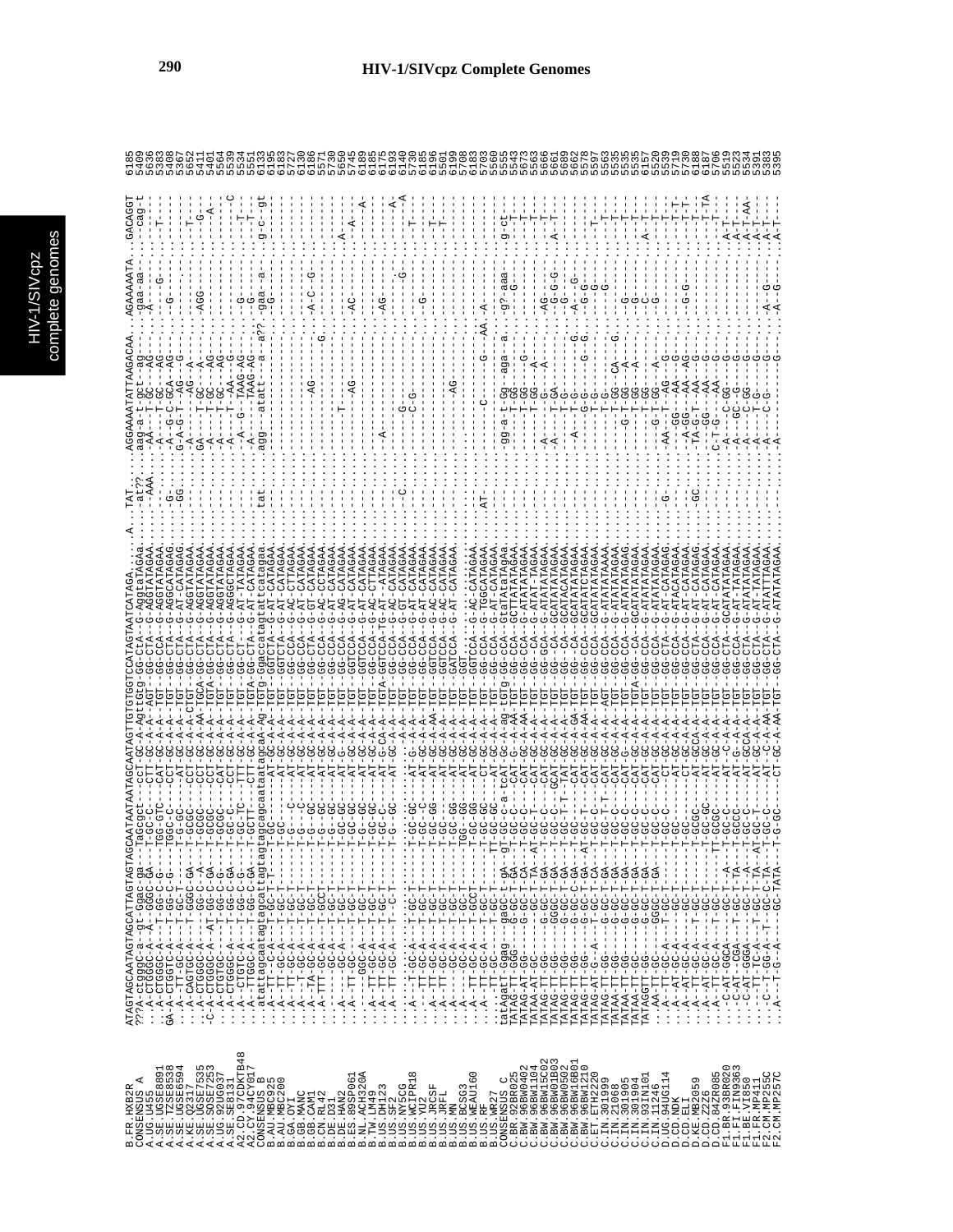|                              |                                                                                                                                                              |                     |                                      |                   |                              |                                 | AGAGAJ                  | A                        | <b>GAGAZ</b> | <b>AGAGAZ</b>           |  |                                          |                         |                   |                |                                              |             |                                    |                                    |                   |                                             |                   |                         |                                  |                 |                                             |                                                                                                                                                                                                                                                                                                                                                                                                                                                        |                                                                          |         |                             |                      |               |                   |                         |                           |                                |           |                                  |               |                                |                                                                                                                                                                                                                                                                                       |                           |            |                                                                                                                                                                   |           |                       |                                     |               |          |
|------------------------------|--------------------------------------------------------------------------------------------------------------------------------------------------------------|---------------------|--------------------------------------|-------------------|------------------------------|---------------------------------|-------------------------|--------------------------|--------------|-------------------------|--|------------------------------------------|-------------------------|-------------------|----------------|----------------------------------------------|-------------|------------------------------------|------------------------------------|-------------------|---------------------------------------------|-------------------|-------------------------|----------------------------------|-----------------|---------------------------------------------|--------------------------------------------------------------------------------------------------------------------------------------------------------------------------------------------------------------------------------------------------------------------------------------------------------------------------------------------------------------------------------------------------------------------------------------------------------|--------------------------------------------------------------------------|---------|-----------------------------|----------------------|---------------|-------------------|-------------------------|---------------------------|--------------------------------|-----------|----------------------------------|---------------|--------------------------------|---------------------------------------------------------------------------------------------------------------------------------------------------------------------------------------------------------------------------------------------------------------------------------------|---------------------------|------------|-------------------------------------------------------------------------------------------------------------------------------------------------------------------|-----------|-----------------------|-------------------------------------|---------------|----------|
|                              |                                                                                                                                                              |                     |                                      |                   |                              |                                 |                         |                          |              |                         |  |                                          |                         |                   |                |                                              |             |                                    |                                    |                   |                                             |                   |                         |                                  |                 |                                             |                                                                                                                                                                                                                                                                                                                                                                                                                                                        |                                                                          |         |                             |                      |               |                   |                         |                           |                                |           |                                  |               |                                |                                                                                                                                                                                                                                                                                       |                           |            |                                                                                                                                                                   |           |                       |                                     |               |          |
|                              |                                                                                                                                                              |                     |                                      |                   |                              |                                 |                         |                          |              |                         |  |                                          |                         |                   |                |                                              |             |                                    |                                    |                   |                                             |                   |                         |                                  |                 |                                             |                                                                                                                                                                                                                                                                                                                                                                                                                                                        |                                                                          |         |                             |                      |               |                   |                         |                           |                                |           |                                  |               |                                |                                                                                                                                                                                                                                                                                       |                           |            |                                                                                                                                                                   |           |                       |                                     |               |          |
|                              |                                                                                                                                                              |                     |                                      |                   |                              |                                 |                         |                          |              |                         |  |                                          |                         |                   |                |                                              |             |                                    |                                    |                   |                                             |                   |                         |                                  |                 |                                             |                                                                                                                                                                                                                                                                                                                                                                                                                                                        |                                                                          |         |                             |                      |               |                   |                         |                           |                                |           |                                  |               |                                |                                                                                                                                                                                                                                                                                       |                           |            |                                                                                                                                                                   |           |                       |                                     |               |          |
|                              |                                                                                                                                                              |                     |                                      |                   |                              |                                 |                         |                          |              |                         |  |                                          |                         |                   |                |                                              |             |                                    |                                    |                   |                                             |                   |                         |                                  |                 |                                             |                                                                                                                                                                                                                                                                                                                                                                                                                                                        |                                                                          |         |                             |                      |               |                   |                         |                           |                                |           |                                  |               |                                |                                                                                                                                                                                                                                                                                       |                           |            |                                                                                                                                                                   |           |                       |                                     |               |          |
|                              |                                                                                                                                                              |                     |                                      |                   |                              |                                 |                         |                          |              |                         |  |                                          |                         |                   |                |                                              |             |                                    |                                    |                   |                                             |                   |                         |                                  |                 |                                             |                                                                                                                                                                                                                                                                                                                                                                                                                                                        |                                                                          |         |                             |                      |               |                   |                         |                           |                                |           |                                  |               |                                |                                                                                                                                                                                                                                                                                       |                           |            |                                                                                                                                                                   |           |                       |                                     |               |          |
|                              |                                                                                                                                                              |                     |                                      |                   |                              |                                 |                         |                          |              |                         |  |                                          |                         |                   |                |                                              |             |                                    |                                    |                   |                                             |                   |                         |                                  |                 |                                             |                                                                                                                                                                                                                                                                                                                                                                                                                                                        |                                                                          |         |                             |                      |               |                   |                         |                           |                                |           |                                  |               |                                |                                                                                                                                                                                                                                                                                       |                           |            |                                                                                                                                                                   |           |                       |                                     |               |          |
|                              |                                                                                                                                                              |                     |                                      |                   |                              |                                 |                         |                          |              |                         |  |                                          |                         |                   |                |                                              |             |                                    |                                    |                   |                                             |                   |                         |                                  |                 |                                             |                                                                                                                                                                                                                                                                                                                                                                                                                                                        |                                                                          |         |                             |                      |               |                   |                         |                           |                                |           |                                  |               |                                |                                                                                                                                                                                                                                                                                       |                           |            |                                                                                                                                                                   |           |                       |                                     |               |          |
|                              |                                                                                                                                                              |                     |                                      |                   |                              |                                 |                         |                          |              |                         |  |                                          |                         |                   |                |                                              |             |                                    |                                    |                   |                                             |                   |                         |                                  |                 |                                             |                                                                                                                                                                                                                                                                                                                                                                                                                                                        |                                                                          |         |                             |                      |               |                   |                         |                           |                                |           |                                  |               |                                |                                                                                                                                                                                                                                                                                       |                           |            |                                                                                                                                                                   |           |                       |                                     |               |          |
| ł<br>$-4$                    | $-4$<br>$- - A$                                                                                                                                              | $\frac{1}{\sigma}$  | $-1$<br>÷                            | $-4$              |                              | f,<br>$\overline{1}$            |                         |                          |              |                         |  |                                          | $-GA$                   | $-GA$             | $-GA$          | $-04$                                        | $-GA$       | $-GA$                              | $-GA$<br>ں<br>!                    |                   |                                             |                   |                         |                                  |                 |                                             |                                                                                                                                                                                                                                                                                                                                                                                                                                                        |                                                                          |         |                             | $-GA--$              | $\frac{1}{6}$ | $-4$              | $-CA$                   | $-4$                      | J,                             | $-4$<br>Ť | ÷,<br>$\frac{1}{1}$<br>$-4$      | $-4$<br>$-1$  | $\frac{1}{C}$<br>$\frac{1}{1}$ | ŧ<br>$- - A$<br>ں<br>!                                                                                                                                                                                                                                                                | $\frac{1}{1}$<br>$-4$     | $- -A - -$ | $--T$ . AGC.                                                                                                                                                      | $- -$ GCT |                       |                                     | -AGTAT        |          |
| ATAGTAGCAATAGTAGCATTAGTAGTAG | $-2$<br>$-1$<br>$-1$<br>$-1$<br>$-1$<br>$-1$<br>$-1$<br>$-1$<br>$-1$<br>$-1$<br>$-1$<br>$-1$<br>$-1$<br>$-1$<br>$-1$<br>$-1$<br>$-1$<br>$-1$<br>$-1$<br>$-1$ | U-00-0-1            | $-9 - 5 - 5 - -$                     | $T - 2D - T - -$  | $-1 - 1 - 1 - 1 - 1 - 1 - 1$ | H-00-H---<br>$-700 - T4$        | -GCT-GC-A-TAT-A-TA-TAGT | HD4--HHUD-H4--HUUD-HUD-U |              | .C-021-A-FA--H-U---H-U- |  |                                          | <b>U-DD-L----</b>       | $-1 - 29 - 1 - 1$ | -- 59- L --    | $-1 - T - GGGC$<br>$-1 - 2 - 4 - 1 - 1$<br>÷ | U-55-H-     | $-1 - 1 - 1 - 1$<br>$\overline{A}$ | -- 1-1-1-<br>$\tilde{\mathcal{A}}$ | $- -55 - 1 - - -$ | $-1 - 29 - 1 - 1$                           | $-55 - 1 - - - -$ | $-1 - 29 - 1 - 1$       | $-99 - T - - -$                  | $-50 - 1 - - -$ | $-99 - T - - -$                             | $-55 - 1 - - -$                                                                                                                                                                                                                                                                                                                                                                                                                                        | $- - - - - - - - -$<br>$-1 - 29 - 1 - -$                                 |         | $- -A - -C - T - G - - - -$ | U-UU-U-I-<br>$-4$    | U-55-H-       | $-1 - 20 - 1 - -$ | <b>H-00--</b><br>ł      | $T - 59 - T - -$          | $-59 - 1 - -$<br>$-55 - 1 - -$ | H-59-L--- | $-9 - -9 - - -$                  | $-9-9-9-1$    | $C-C-T$<br>ł<br>÷              | -- 1-1-                                                                                                                                                                                                                                                                               | $T - 55 -$<br>ı<br>п<br>Ţ |            |                                                                                                                                                                   |           |                       | .CA-AT-GET-AT--HEUD-1-AT            |               | $\Delta$ |
| $\ldots A$ --T-TGA           | $A - 2D - T$<br>$\ldots A$ --T-T-GC-A                                                                                                                        | $A - B - 1 - 1 - 1$ | $A-B-D-TT-TG-1$<br>$A-BD-CA-BD-CB-A$ | $A - D - - - - -$ | $A - 1$<br>$\ddots$ A – –    | ATTTC-A<br>$A - 30 - 1 - 1 - 1$ | $\frac{1}{2}$           |                          |              |                         |  |                                          | $\ldots$ $A-TAGTGC - A$ | $A-CTCGTC-A$      | $A-TAGTGC - A$ | $A-CTAGGC - A$<br>.A-TAGTGC                  | .A-TAGTGC-A | A-TAGTGC                           | A-CAGTGC                           |                   | A---PELL----F.<br>W--DELL------<br>$\vdots$ | $A$ ------------- | $A - B - A - T G C - A$ | $A$ ----TGC-A<br>$A$ ------TGC-A |                 | $A - DCD$<br>$\frac{1}{1}$<br>Ĵ,<br>$\cdot$ | $\ldots$ $A--TGC-A$                                                                                                                                                                                                                                                                                                                                                                                                                                    | $\ldots A$ ----TGC-A-<br>$\ldots A$ ------GC-A-<br>$\ldots A$ -----GC-A- |         | $A-DCDC-1$                  | $\ldots$ $A$ -CTGG-C | $A-CTCGGC-A$  | $-.$ AC-AT-GC--   | $A - C - C - C - C - A$ | $A$ --T-TGC--<br>-------- | $\ldots A$ --T-T-GC-A          |           | --20-LL-VULFUL<br>--20-LL-VULFUL | TATAG-TT-GG-- | TATAG-TT-GG                    | $\ldots$ $A$ -----GGCA-                                                                                                                                                                                                                                                               | $\ldots$ $A$ ------GCA    |            | É<br>:                                                                                                                                                            |           | $ -A - T - T - G T T$ |                                     |               | A        |
|                              |                                                                                                                                                              |                     |                                      |                   |                              |                                 |                         |                          |              |                         |  | CM.YBF106<br>NSENSUS 01<br>AE.TH.93TH253 | AE.TH.CM240             |                   |                |                                              |             |                                    |                                    |                   |                                             |                   |                         |                                  |                 | $2$ $\overline{\phantom{a}}$ AG. SN. MP121  | $\begin{array}{l} 02 \, \underline{\hspace{0.2cm}}\, \text{DQ}}\, 2 \, \text{DQ} \cdot \text{SIN} \cdot \text{MP1} \, 213 \\ 02 \, \underline{\hspace{0.2cm}}\, \text{DQ} \cdot \text{O} \cdot \text{NP} \, 807 \\ 03 \, \underline{\hspace{0.2cm}}\, \text{DQ} \cdot \text{P} \cdot \text{P} \cdot \text{O} \cdot \text{O} \cdot \text{O} \cdot \text{O} \cdot \text{O} \cdot \text{O} \cdot \text{O} \cdot \text{O} \cdot \text{O} \cdot \text{O} \$ |                                                                          |         |                             |                      |               |                   |                         |                           |                                |           |                                  |               |                                | $\begin{array}{l} (M=CPK^*;SITRWW)\\ (M=CPK^*;SITRWW)\\ (M=CPK^*;SITRWW)\\ (M=CPK^*;H=W1,1310\\ (M=DF^*;H=W1,1310\\ (M=CPK^*;H=W19900\\ (M=CPK^*;H=W19900\\ (M=CPK^*;H=W19101\\ (M=CPK^*;H=W1011\\ (M=CPK^*;H=W11310\\ (M=CPK^*;H=W11310\\ (M=CPK^*;H=W11310\\ (M=CPK^*;H=W11310\\ ($ |                           |            | $\begin{array}{l} 11 \_c \texttt{Px} \cdot \texttt{GR} \cdot \texttt{GRI} \end{array} \begin{array}{l} \texttt{GRI} \end{array}$ CPZ $\cdot$ GA $\cdot$ SIVCPZGAB |           | S.SIVCPZUS            | CPZ.CM.SIVCPZCAM5<br>.CM.SIVCPZCAM3 | .CD.SIVCPZANT |          |
| B.FR.HXB2R<br>G.BE.DRCBL     |                                                                                                                                                              |                     |                                      |                   |                              |                                 |                         |                          |              |                         |  |                                          |                         |                   |                |                                              |             |                                    | o                                  | U                 |                                             |                   |                         | O                                |                 | $\circ$                                     | $\circ$                                                                                                                                                                                                                                                                                                                                                                                                                                                | $\circ$                                                                  | $\circ$ | $\circ$                     | $\circ$              |               | $\circ$           | $\circ$                 | $\circ$                   | $\circ$<br>$\circ$             | $\circ$   |                                  |               |                                |                                                                                                                                                                                                                                                                                       |                           |            |                                                                                                                                                                   |           | 1PZ.U<br>U            | CPZ                                 | CPZ           | Vpu      |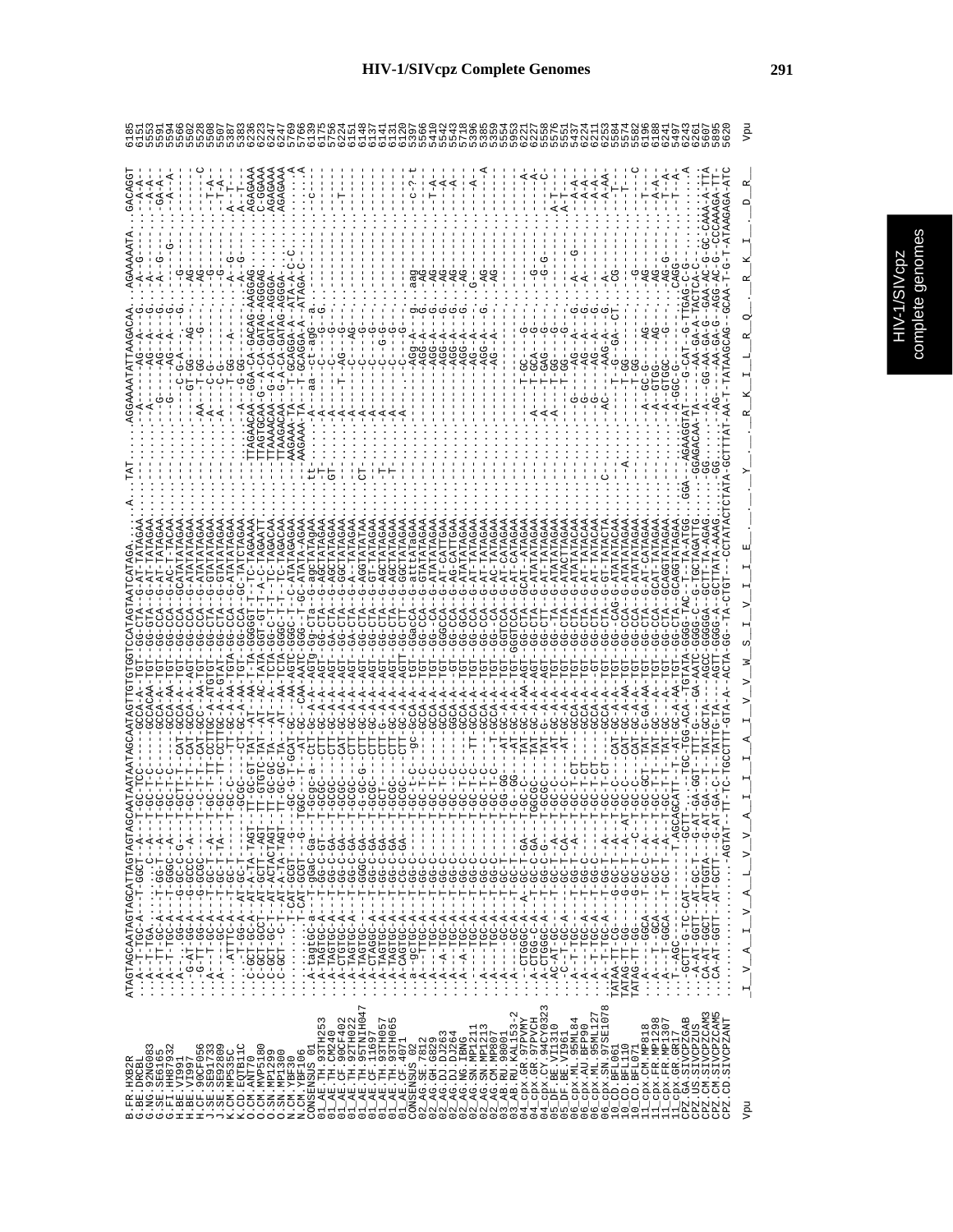|                                                                                                                           | start<br>cds<br>Env                                                        |                            |                                                                       |                                   |
|---------------------------------------------------------------------------------------------------------------------------|----------------------------------------------------------------------------|----------------------------|-----------------------------------------------------------------------|-----------------------------------|
| $\ddot{\phantom{0}}$<br>TAATTGATAGA                                                                                       | ATGAGAGTGAAGGAGA.<br>GAAAGAGCAGAAGACAGTGGCA<br>CTAATA                      |                            | CHOOOCACACHOTOACOOAOHA-A-                                             |                                   |
| $\cdot$<br>$\ddot{\phantom{0}}$<br>$\mathbf{I}$<br>п<br>j.<br>-aa-tgag-<br>--PAA-C-<br>----AA-C-<br>---------             | ウー<br>ひ<br>$-t = -t$<br>--aga<br>---<br>---<br><b>AAAAAAAAAAA GAAAAAAA</b> | --tAcAgAgG<br>--TACAGAGG   | .A-t-gt-aaca--ta-t-<br>CTTG                                           |                                   |
| $\ddot{\psi}$ :<br>$\mathbf{I}$<br>п.                                                                                     | U                                                                          | CACAGATG                   | $A---GG---AA$                                                         |                                   |
| $\cdot$<br>-11<br>$\overline{\phantom{a}}$                                                                                | ひ                                                                          | TACAGAGG<br>п              | 북<br>К<br>$-5-7-$                                                     |                                   |
| ::::::::::<br>L.<br>$\mathbf{I}$                                                                                          | 也<br>Ι.                                                                    | TACAGAGG                   | 부<br>К<br>ひ<br>$\frac{1}{\mathcal{A}}$                                |                                   |
| $\blacksquare$<br>$\frac{1}{2}$ $\frac{1}{2}$ $\frac{1}{2}$ $\frac{1}{2}$                                                 | ひ<br>н<br>もも<br>÷                                                          | -TACAGAGG                  | 북<br>К<br>F<br>Ġ<br>I<br>К                                            |                                   |
| $\mathbf{I}$                                                                                                              | ๓<br>E<br>п<br>U<br>ш<br>でー                                                | TACAGAGG                   | 북<br>К<br>F<br>C<br>K,                                                |                                   |
| $\frac{1}{2}$                                                                                                             | ひ<br><b>v</b> v<br>$\frac{1}{1}$                                           | CACAAATG                   | $A - T$<br>J.<br>$A-C-GG$                                             |                                   |
| $\mathbf{I}$<br>-1<br>Ť.<br>$\mathsf I$<br>Ť<br>$\mathbf{I}$<br>$\overline{\mathbf{c}}_{\mathbf{y}}^{\mathbf{b}}$         | ひ<br>ပုံ<br>ŧ                                                              | TAGAGAGG                   | ל<br>ל<br>$-CTTC$<br>$\overline{A}$                                   |                                   |
| $\mathbf{I}$<br>ŧ<br>Ť<br>$\mathbf{I}$<br>Ţ<br>Ι.                                                                         | ひ<br>ᡛ<br>$\dot{q}$<br>Ţ<br>$\mathbf{1}$                                   | CACAGAGG                   | $A-T$<br>J<br>$\overline{1}$<br>F<br>ပ္ပံ<br>J.<br>$\mathbf{I}$<br>K. |                                   |
| Ţ<br>$\frac{1}{4}$<br>ৰ ৩<br>Ţ<br>$\mathbf{I}$<br>Ĵ.<br>$\frac{1}{2}$                                                     | ひ<br>C J<br>텅<br>Ţ<br>$\mathbf{I}$                                         | CACAGAGG                   | ပု<br>J,                                                              |                                   |
| $\cdot$<br>A                                                                                                              | J,                                                                         |                            | $-AA - A$<br>りー<br>Æ                                                  |                                   |
| $\mathbf{I}$<br>$\frac{1}{1}$<br>$-40 - 7$                                                                                | ひ<br>ひ<br>텅                                                                | -CACAGAGG                  | J,<br>$A-C$                                                           |                                   |
| ್ರ<br>ಇ<br>$-9 - t$<br>$\frac{1}{\sigma}$                                                                                 | g<br>œ<br>J.<br>$-1 - 6$<br>$9 - 8 - 9$                                    | -atcAGGAaG                 | $ca - ta$<br>J.<br>$\frac{1}{\alpha}$<br>Aa                           |                                   |
| $\mathbf{I}$<br>$\mathbf{I}$<br>п<br>J.<br>$\mathbf{I}$<br>$\mathbf{I}$                                                   | ひ                                                                          | TCAGGAAG                   | $\mathbf{I}$                                                          |                                   |
| $\ddot{\phantom{0}}$<br>$\,$ I<br>1<br>1<br>J<br>п                                                                        | ひ                                                                          | -TCAGGAGG                  | ပု                                                                    |                                   |
| -1<br>п<br>$\mathbf{I}$<br>$\mathbf{I}$<br>$\frac{1}{1}$<br>J<br>$\mathbf{I}$<br>п                                        | ๓<br>りー<br>Ü<br>ł<br>Ó                                                     | -CCAGGAAG                  | ಲ                                                                     |                                   |
|                                                                                                                           |                                                                            |                            |                                                                       |                                   |
| $-\frac{6}{1}$<br>$\mathsf I$<br>Ţ<br>$\mathbf{I}$<br>J.<br>$\mathsf I$<br>$\mathbf{I}$                                   | К                                                                          | TCAGGAAG                   | д                                                                     |                                   |
| 1111<br>$\mathsf I$<br>ł<br>$\overline{\phantom{a}}$<br>$\begin{bmatrix} 1 \\ 1 \\ 1 \\ 1 \end{bmatrix}$                  | ひ<br>л<br>U<br>$\mathbf I$<br>÷                                            | TCAGGAAG<br>п              | $\tilde{A}$<br><b>I</b><br>؋<br>ပု                                    |                                   |
| $\mathfrak l$<br>I<br>J.<br>$\overline{\phantom{a}}$<br>$\overline{\phantom{a}}$<br>$\overline{\phantom{a}}$              | ひ<br>U<br>ė<br>$\frac{1}{1}$                                               | -TCAGGAAG                  | ⋖<br>J.<br>ь<br>Ī,                                                    |                                   |
| $\frac{1}{2}$ :                                                                                                           |                                                                            |                            |                                                                       |                                   |
|                                                                                                                           | $\Delta$<br>Ť                                                              | TCAGGAAG                   |                                                                       |                                   |
| $\frac{1}{2}$<br>I                                                                                                        | ⋖<br>$\frac{1}{2}$<br>Ť                                                    | CCAGGAAG                   | ひ                                                                     |                                   |
| $\mathbf I$<br>-<br>$\blacksquare$<br>ひ                                                                                   | U                                                                          | TCAGGAAG                   |                                                                       |                                   |
| $\vdots$<br>ł<br>I<br>ţ<br>I.<br>т                                                                                        | $- A -$                                                                    | CCAGGAAG                   |                                                                       |                                   |
| $\frac{1}{2}$ :<br>I.                                                                                                     |                                                                            |                            |                                                                       |                                   |
| 1                                                                                                                         | ひ<br>ひ                                                                     | CCAGGATG                   | ပု                                                                    |                                   |
| $\vdots$<br>J.                                                                                                            | ひ<br>ь                                                                     | TCAGGAAG                   |                                                                       |                                   |
| $\mathsf I$<br>п                                                                                                          | ↻                                                                          | CCAGGAG                    |                                                                       |                                   |
|                                                                                                                           | A                                                                          |                            |                                                                       |                                   |
| 1<br>ï<br>$\mathbf{I}$<br>ł<br>$\mathbf{I}$                                                                               | ά<br>$\frac{1}{1}$<br>Ü<br>Ì                                               | -CCAGGAAG                  |                                                                       |                                   |
| 1111<br>I<br>I<br>J.<br>ı<br>J.                                                                                           | $\frac{1}{1}$<br>Ü<br>$-A-$                                                | G-CCAGGAAG                 |                                                                       |                                   |
| Ι.<br>п<br>J.<br>$-4 - -$<br>п                                                                                            | $\blacksquare$<br>ن<br>ا<br>Ü                                              | TCAGGAAG                   |                                                                       |                                   |
|                                                                                                                           |                                                                            |                            |                                                                       |                                   |
| $\vdots$<br>$-4 -$<br>I<br>$\frac{1}{1}$<br>$\mathbf{I}$                                                                  | <b>しり</b><br>ひ                                                             | TCAGGAAG                   |                                                                       |                                   |
| J.<br>п<br>Ţ<br>$\begin{array}{c} 1 \\ 1 \\ 1 \end{array}$<br>$\mathbf{I}$                                                | ᄲ                                                                          | -TCAGGAAG                  | п<br>$AG-$                                                            |                                   |
| $\left\{\begin{smallmatrix} 1 & 1 \\ 1 & 1 \end{smallmatrix}\right\}$<br>$\cdot$<br>J.<br>J.<br>п<br>J.<br>$\overline{1}$ | ひ                                                                          | -TCAGGAGG                  | ひ                                                                     | 6641m678688                       |
| ŧ<br>$- - -A - A$<br>$\blacksquare$                                                                                       | $\mathbf{I}$<br>K,                                                         | TCAGGAAG                   |                                                                       |                                   |
|                                                                                                                           |                                                                            |                            |                                                                       |                                   |
| T<br>л<br>I<br>т<br>I.<br>п                                                                                               | ひ                                                                          | -TCAGGAAG                  |                                                                       |                                   |
| $\frac{1}{2}$<br>$\mathbf{I}$<br>÷<br>$\overline{\phantom{a}}$<br>ï<br>$\mathbf{I}$                                       |                                                                            | TGAGGAAG                   | ᄲ                                                                     |                                   |
| $\vdots$<br>$\mathbf{I}$<br>п<br>п<br>п                                                                                   | ひ                                                                          | -TCAGGAAG                  | J<br>ひ<br>L                                                           |                                   |
|                                                                                                                           | $-1$<br>g<br>œ                                                             |                            | υ                                                                     |                                   |
| Ť                                                                                                                         | <b>ひ ウ</b><br>ōe.<br>بة                                                    | --tactGAgG.<br>--TACAGAGG. | Aat-atcaa<br>A---GGA-A-                                               |                                   |
| $\frac{1}{2}$<br>$\mathbf{I}$                                                                                             | ά<br>л                                                                     |                            | ပု                                                                    | るさきころさい<br>とりときとりもとのところについているのです。 |
|                                                                                                                           | ひ<br>Н                                                                     | TACAGAGG                   | ひ<br>K,<br>$-4$<br>ပ္ပ်                                               |                                   |
| $\vdots$<br>$\mathbf{I}$                                                                                                  | ひ<br>۴                                                                     | TCATGAGG                   | ပု<br>К<br>I<br>$-4$<br>ပြီ                                           |                                   |
| $\vdots$<br>$\mathbf{I}$                                                                                                  | ひ<br>也                                                                     | TACTGAG                    | ひ<br>$\blacksquare$<br>К<br>$-A$ -<br>$-55 -$<br>$AG -$               |                                   |
| $- - - 24 - - -$<br>$\overline{\phantom{a}}$<br>п.                                                                        | ひ<br>ひ                                                                     | TACTGAGG<br>п              | 무<br>A,<br>$\mathbf{I}$<br>E<br>J.<br>$\mathbf{I}$                    | ∾<br>74:                          |
| $\frac{1}{2}$ :<br>$\cdot$                                                                                                |                                                                            |                            |                                                                       | 77                                |
| $-AGA - A -$<br>$\mathbf{I}$<br>ပုံ                                                                                       | ひ                                                                          | TATTGAAG                   | უ<br>К                                                                | Οm                                |
| $\frac{1}{2}$<br>L.<br>I<br>ш                                                                                             | 也<br>ひ<br>-1<br>$-4-$<br>E<br>$\overline{A}$                               | TATTGAAG                   | ပု<br>К<br>K,<br>I<br>ーリー<br>$AC -$                                   |                                   |
| $\vdots$<br>п.<br>$\overset{1}{\circ}$                                                                                    | ひ<br>也<br>Ŗ                                                                | TATTGAG                    | ပု<br>$-4$<br>$-{\tt TA}$<br>Ÿ                                        | $7458$<br>$7658$                  |
| $\begin{array}{c} \frac{1}{2} \\ \frac{1}{2} \end{array}$<br>Ť,                                                           | ひ<br>$- A -$                                                               | TACAGAGG                   | ပု<br>K,<br>$\,$ I<br>$\ddot{A}$<br>Ġ٢<br>Æ                           |                                   |
|                                                                                                                           |                                                                            |                            | $\frac{1}{1}$                                                         | 678<br>644                        |
| $\blacksquare$<br>f,                                                                                                      | ひ<br>ひ                                                                     | TACTGAGG                   | 먼<br>!<br>A,<br>Ŕ,                                                    |                                   |
| $\frac{1}{2}$ :<br>$\frac{1}{1}$                                                                                          | ひ                                                                          | TACTGAG                    | ပု<br>К<br>ΚK                                                         |                                   |
| $\overline{\phantom{a}}$<br>$\frac{1}{1}$                                                                                 | ひ                                                                          | CACTGAG                    | ပု<br>K,                                                              |                                   |
| Ť,<br>$-A - A$                                                                                                            | ひ<br>也<br>ひ                                                                | CACTGAGG                   | ပု<br>A<br>A                                                          |                                   |
| ł                                                                                                                         |                                                                            |                            | К                                                                     |                                   |
| $\mathbf{I}$<br>$- -A - A$<br>ı                                                                                           | ひ                                                                          | CACTGAGG                   | ပု<br>K,                                                              |                                   |
| К<br>$-4-$                                                                                                                | 也                                                                          | CACTGAG                    | U<br>К<br>K,                                                          |                                   |
|                                                                                                                           | てり                                                                         | CAAAGAGG                   |                                                                       |                                   |
| $\frac{1}{2}$<br>п<br>$\mathbf{I}$<br>$\mathbf{I}$<br>$\mathbf{I}$<br>п                                                   | ᄲ<br>$\blacksquare$<br>Ü                                                   | AAGAGAGG                   | AA.                                                                   |                                   |
|                                                                                                                           |                                                                            |                            | မှ မှ                                                                 |                                   |
| $\frac{1}{2}$<br>J<br>J.<br>$\mathbf{I}$<br>$\frac{1}{2}$                                                                 | ひ<br>ひ<br>H<br>Ü                                                           | TAGAGAGA                   | ひ<br>$-AA-$<br>$\blacksquare$                                         |                                   |
| J.                                                                                                                        | てり                                                                         | TAAAGAG                    |                                                                       |                                   |
| л<br>J,<br>$\frac{1}{2}$<br>$\mathbf{I}$                                                                                  | ひ<br>てり                                                                    | TAGAGAGG                   | $-AA$<br>ဗ္<br>$\frac{1}{1}$                                          |                                   |
| $\ddot{\cdot}$                                                                                                            |                                                                            |                            |                                                                       |                                   |
| п                                                                                                                         | ひ                                                                          | TAAAGAG                    | A-C<br>$A-C-$                                                         |                                   |
| -1<br>J.<br>$-T-A-RA-$                                                                                                    | ひ                                                                          | TGCAGAG                    | ひ<br>-99<br>$\overline{A}$                                            |                                   |
| Ť,<br>$-GTA-ATTA$                                                                                                         | ↻                                                                          | TGCAGAG                    | $G-\Delta$<br>ပ္ပာ<br>Æ                                               |                                   |
| $\ddot{\cdot}$<br>$\frac{1}{1}$                                                                                           | ひ                                                                          | TGCAGAG                    | Ů<br><b>99-</b><br>A,                                                 |                                   |
| ł                                                                                                                         | н                                                                          | TGCAGAG                    | ්<br>$A-C-GG$                                                         |                                   |
| --TA-A-A-<br>--TA---A<br>--TA---A<br>--TA---A-                                                                            |                                                                            |                            | ひ<br>ロワー                                                              |                                   |
|                                                                                                                           |                                                                            |                            |                                                                       |                                   |
|                                                                                                                           |                                                                            |                            | 8                                                                     |                                   |

 $\begin{smallmatrix}R, HX192R\\ 0&1234893\\ 0&1235893\\ 0&1235893\\ 0&1235893\\ 0&1235893\\ 0&1235893\\ 0&1235893\\ 0&1235893\\ 0&1235893\\ 0&1235893\\ 0&1235893\\ 0&1235893\\ 0&1235893\\ 0&1235893\\ 0&1235893\\ 0&1235893\\ 0&1235893\\ 0&1235893\\ 0&1235$ 

**HIV-1/SIVcpz Complete Genomes**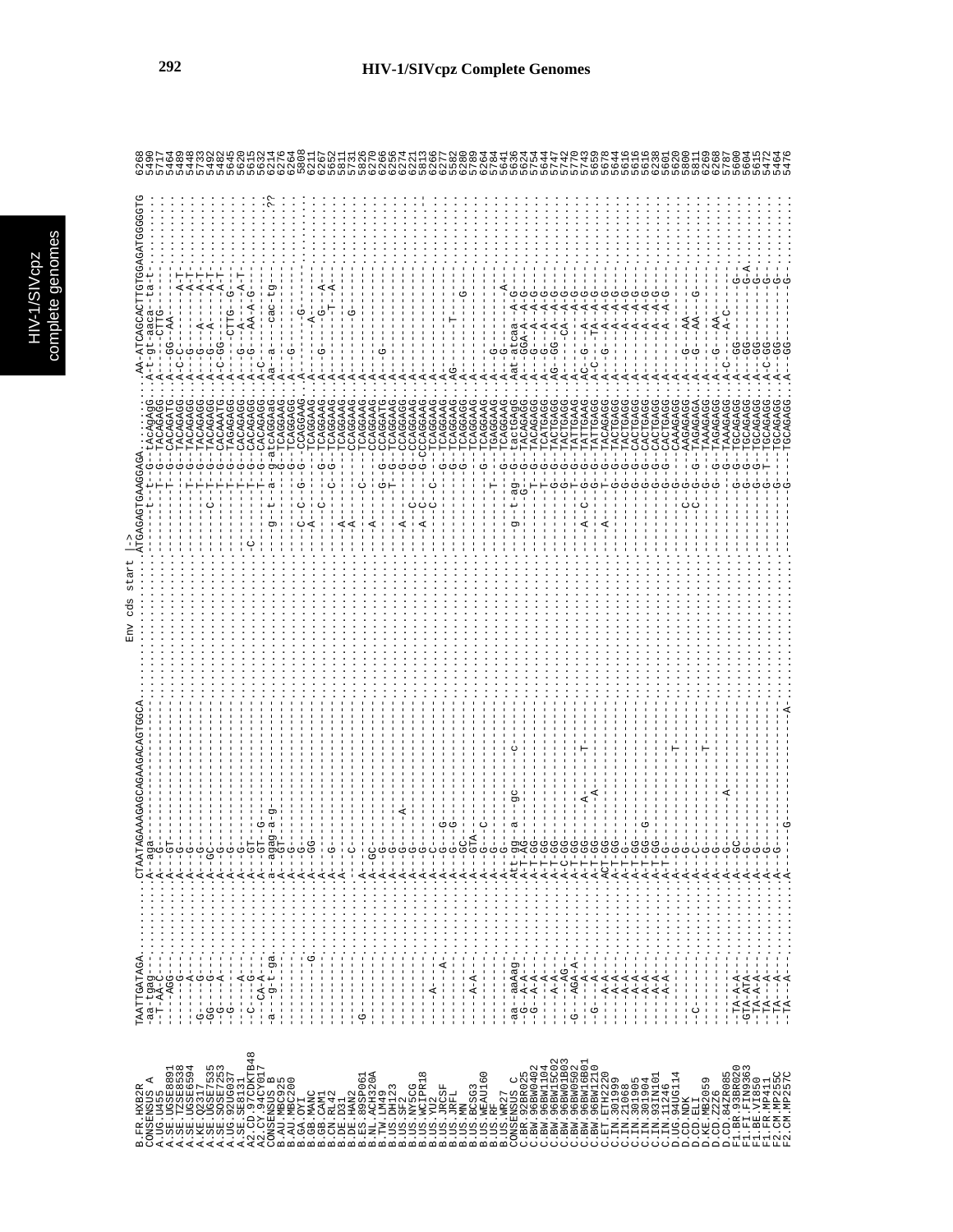| 57<br>64<br>O<br>ن<br>ru ru<br>L                                                                                                                                                                                                                                                                                                                                                                                                                                                                                                                                     | 6268<br>57<br>70<br>w<br>G<br>١c<br>w<br>١c                                                                                                                                                                                                                                                                                                                                                                                                                                                                                                                                                                                                                                                          | Εn<br>Ā                |
|----------------------------------------------------------------------------------------------------------------------------------------------------------------------------------------------------------------------------------------------------------------------------------------------------------------------------------------------------------------------------------------------------------------------------------------------------------------------------------------------------------------------------------------------------------------------|------------------------------------------------------------------------------------------------------------------------------------------------------------------------------------------------------------------------------------------------------------------------------------------------------------------------------------------------------------------------------------------------------------------------------------------------------------------------------------------------------------------------------------------------------------------------------------------------------------------------------------------------------------------------------------------------------|------------------------|
|                                                                                                                                                                                                                                                                                                                                                                                                                                                                                                                                                                      |                                                                                                                                                                                                                                                                                                                                                                                                                                                                                                                                                                                                                                                                                                      | ს $\sigma$             |
|                                                                                                                                                                                                                                                                                                                                                                                                                                                                                                                                                                      |                                                                                                                                                                                                                                                                                                                                                                                                                                                                                                                                                                                                                                                                                                      | Z<br>Σ<br>⊡            |
| CCA-TC<br>ပု<br>↻<br>К<br>U<br>Е                                                                                                                                                                                                                                                                                                                                                                                                                                                                                                                                     | ಲ<br>$-4$<br>$\vec{A}$<br>$-4-0$<br>텃<br>$-1$                                                                                                                                                                                                                                                                                                                                                                                                                                                                                                                                                                                                                                                        |                        |
| <b>CHOOOODHAOAODHDHHOAOOAOHAHAA</b><br>AU-U-A-UAU-AU-<br>-GAGGA-CAGGAA<br>$-4-4-7$<br>- 404---00----<br>$.A-CA--A-G$<br>-CAAG<br>CAAG<br>$CA-T$<br>$CA-T$<br>$-6G-CA-T$<br>AG--GG-T-AG<br>$-40-$<br>$-AA$<br>$at-cAct$<br>$CA-T$<br>$-440-00-044$<br>-r<br>CA<br>GG-CAA<br>GG-CAA<br>GG-CCA<br>$-99-04$<br>aa.<br>$480 - 9 - -$<br>$-40-0-1$<br>$-$ CAA<br>$-5-5-$<br>$-CA$<br>ే<br>$-1$<br>$A - T - D - -$<br>$-9G-C$<br>しゅっ<br>$\mathbf I$<br>50-<br>ロワー<br><u>ეგი</u><br>-- 00<br>--<br>ים<br>י<br>ပု                                                             | <b>DHDDDDDHADADDHDHHDAUDAUHAHAA</b><br>$C-A-C-A$<br>-GG-TAAG<br>$-6A$<br>$-CA$<br>U-400-<br>ĭ<br>טטט<br>ר<br>9<br>9<br>99<br>ც<br>ს<br>ც<br>ს<br>9<br>U<br>99<br>9<br>g<br>ひ<br>てり                                                                                                                                                                                                                                                                                                                                                                                                                                                                                                                   | C<br>CO.               |
| $A - -GG$<br>$AG - G$<br>Aa--<br>$AG - -$<br>ပုံ<br>œ                                                                                                                                                                                                                                                                                                                                                                                                                                                                                                                |                                                                                                                                                                                                                                                                                                                                                                                                                                                                                                                                                                                                                                                                                                      |                        |
| 2H-2-2KHH-2H-2B-2K50KKBHK5D5DH--DHHDDHDK5K2-<br>- AAGDGA-GAAA-GAGDERGAA-<br>AGTGATGGA<br>CACAGAAG<br>-TACAGAGG<br>UACAGAGE<br>CACAGACG<br>TGCAGAGG<br>CGAGAR<br>TGCAGAGG<br>TACAGAGG<br>TGCAGAGG<br>TGCAGAG<br>CACAGAG<br>CACGGAG<br>CACAGAG<br>aCaGA?<br>TACTGAA<br>-TAGAGAG<br>--TACAGAG<br><b>ACAGAA</b><br>CAGGAA<br>TACAGAG<br>TGCAGAG<br>--TACAGAG<br>ACAGAT<br>TACAGAP<br>TACAGAP<br>CACAGA'<br>CAGGA<br>CACAAA'<br><b>ACAGA</b><br>ACAGA<br>ACAGA<br>ACAGA<br>'ACAGA                                                                                         | TACAGAAG<br>TACAGAA<br>TACAGAG<br>TACAGAG<br>CACAGAG<br>-TGCAGAG<br>TACAGAG<br>TACAGAI<br>-TACAGAC<br>CACAGA.<br>CACAGA<br>CACAGZ                                                                                                                                                                                                                                                                                                                                                                                                                                                                                                                                                                    |                        |
| Í<br>J.<br>l.<br>H<br>$\overline{\phantom{a}}$<br>ပု<br>U<br>$-AG$<br>ひ<br>ᄲ<br>ပု<br>먼<br>!<br>ᄲ<br>ひ<br>IRT<br>٦T<br>ا<br>ひ                                                                                                                                                                                                                                                                                                                                                                                                                                        | -GAA-CC-ATACATATTAT<br>I<br>J.<br>ゥ<br>ь                                                                                                                                                                                                                                                                                                                                                                                                                                                                                                                                                                                                                                                             | び                      |
| <b>LGAGAGTGAAGGAGA</b><br>UHHUUHUKUKU –<br>$-CA$<br>$- A - T$<br>ပု<br>K,<br>ပု<br>U                                                                                                                                                                                                                                                                                                                                                                                                                                                                                 | ILUURUUUUR-RUH--RRURU-<br>ATGAGAGTOAAGGAGA<br>$-4$<br>$\Gamma$<br><b>GAGAG</b><br>$-A-$<br>ပု<br>U<br>₹                                                                                                                                                                                                                                                                                                                                                                                                                                                                                                                                                                                              | 囸<br>ωï<br>$\alpha$    |
|                                                                                                                                                                                                                                                                                                                                                                                                                                                                                                                                                                      |                                                                                                                                                                                                                                                                                                                                                                                                                                                                                                                                                                                                                                                                                                      | <b>Fall</b>            |
| star<br>cds                                                                                                                                                                                                                                                                                                                                                                                                                                                                                                                                                          |                                                                                                                                                                                                                                                                                                                                                                                                                                                                                                                                                                                                                                                                                                      | stari                  |
| Env                                                                                                                                                                                                                                                                                                                                                                                                                                                                                                                                                                  |                                                                                                                                                                                                                                                                                                                                                                                                                                                                                                                                                                                                                                                                                                      | Env protein            |
|                                                                                                                                                                                                                                                                                                                                                                                                                                                                                                                                                                      |                                                                                                                                                                                                                                                                                                                                                                                                                                                                                                                                                                                                                                                                                                      |                        |
| CCACA-GCCC<br>$- - A T G G G$<br>$\overline{A}$<br>GAAAGAGAAGAACACGCA<br>$\overline{A}$<br>À,<br>A,<br>R<br>$\vec{A}$<br>К<br>К                                                                                                                                                                                                                                                                                                                                                                                                                                      | -TAGTGCAATAGAAGA<br>$-AA-GC$<br>$-AA=0A-BA-0A-0A-0B-0F$<br>GAAAGAGAAGAACACHOGCA<br>$\dot{A}$<br>Ļ<br>К                                                                                                                                                                                                                                                                                                                                                                                                                                                                                                                                                                                               | てり<br>S                |
|                                                                                                                                                                                                                                                                                                                                                                                                                                                                                                                                                                      | $A-GB-7$<br><b>TAGT</b>                                                                                                                                                                                                                                                                                                                                                                                                                                                                                                                                                                                                                                                                              | ≏<br><b>Ed</b>         |
|                                                                                                                                                                                                                                                                                                                                                                                                                                                                                                                                                                      | $-12AT$<br>$-00A$<br>$-6GA$                                                                                                                                                                                                                                                                                                                                                                                                                                                                                                                                                                                                                                                                          |                        |
| .CTAAT<br>$ A - -G$<br>ပု<br>$-1$<br>ပု<br>וליטיפאי<br>די די די<br>די די די<br>ひ<br>ī<br>$\frac{1}{2}$<br>$\,$ I<br>$\blacksquare$<br>$\mathbf{I}$                                                                                                                                                                                                                                                                                                                                                                                                                   | EE<br>ပု<br>ပု<br>J,                                                                                                                                                                                                                                                                                                                                                                                                                                                                                                                                                                                                                                                                                 | F,                     |
| $\begin{array}{ll} \vspace{0.2cm} \begin{array}{ll} \vspace{0.2cm} \vspace{0.2cm} \vspace{0.2cm} \vspace{0.2cm} \vspace{0.2cm} \vspace{0.2cm} \vspace{0.2cm} \vspace{0.2cm} \vspace{0.2cm} \vspace{0.2cm} \vspace{0.2cm} \vspace{0.2cm} \vspace{0.2cm} \vspace{0.2cm} \vspace{0.2cm} \vspace{0.2cm} \vspace{0.2cm} \vspace{0.2cm} \vspace{0.2cm} \vspace{0.2cm} \vspace{0.2cm} \vspace{0.2cm$<br>$\cdots$ $A$ - -<br>$\cdots$ $\cdots$<br>$\begin{array}{ccc}\nA & A & A & A \\ \vdots & \vdots & \vdots & \vdots \\ \vdots & \vdots & \vdots & \vdots\n\end{array}$ | TAATTGATAGACTAAT<br>GG-C-TTA-T-GAAGAATAATATTAD<br>AC-A-TTAGC-GAAAGAATAAGAA---G<br>A--GAATC-T-GAAGTGTTAAGTAG--G<br>---DAARDRHHHUHA-RO-HRUAGO.<br>$\ddot{A}$ - -<br>$\begin{array}{c}\nA \\ \vdots \\ B\n\end{array}$<br>Ť                                                                                                                                                                                                                                                                                                                                                                                                                                                                             |                        |
| ţ.                                                                                                                                                                                                                                                                                                                                                                                                                                                                                                                                                                   |                                                                                                                                                                                                                                                                                                                                                                                                                                                                                                                                                                                                                                                                                                      |                        |
| TAATTGATAGA.<br>- 1<br>- 1<br>$-1$<br>Т<br>ţ<br>Ť<br>土土<br>-<br>Ť.<br>$-1 - C - G$<br>$-4$<br>$-1 - 1$<br>$G- C - G$<br>$-4$<br>$\blacksquare$<br>$\mathsf I$<br>I<br>$-A$ -<br>$\frac{1}{1}$<br>$-4$<br>Т<br>I<br>$\mathbf{I}$<br>1<br>$\blacksquare$<br>J.<br>п<br>л<br><b>I</b>                                                                                                                                                                                                                                                                                   | $\begin{array}{c} \begin{array}{c} \bullet \\ \bullet \\ \bullet \end{array} \end{array}$<br>$\frac{1}{2}$                                                                                                                                                                                                                                                                                                                                                                                                                                                                                                                                                                                           | $\mathbf{p}$<br>$\Box$ |
| $\frac{1}{1}$<br>Í<br>$\frac{1}{1}$<br>ပု<br>$\frac{1}{2}$<br>Ÿ<br>U<br>U<br>Ÿ<br>U<br>ī<br>$\overline{\phantom{a}}$<br>$\mathbf{I}$                                                                                                                                                                                                                                                                                                                                                                                                                                 | -<br>1<br>$\mathbf{I}$                                                                                                                                                                                                                                                                                                                                                                                                                                                                                                                                                                                                                                                                               | $\mathbf{H}$<br>급      |
|                                                                                                                                                                                                                                                                                                                                                                                                                                                                                                                                                                      | $\begin{array}{l} (44-{\rm cycx},\,37{\rm\,FWW})\\ (44-{\rm cycx},\,37{\rm\,FWW})\\ (45-{\rm cycx},\,37{\rm\,FWW})\\ (5-{\rm pr},\,38{\rm\,V11,1310}\\ (65-{\rm pr},\,38{\rm\,V},\,131{\rm\,Fbb})\\ (66-{\rm cycx},\,301{\rm\,FPP90}\\ (66-{\rm cycx},\,301{\rm\,FPP90})\\ (66-{\rm cycx},\,38{\rm\,V},\,97{\rm\,SRLJ778}\\ (66-{\rm cycx},\,38{\$<br>CPZ-GA.SIVCPZGAB<br>CPZ.US.SIVCPZGAB<br>CPZ.US.SIVCPZUS<br>CPZ.CM.SIVCPZCAM3<br><b>SIVCPZCAM5</b><br>SIVCPZANT<br>$\begin{array}{l} 1 - \text{cpx.}\ \text{CW.}\ \text{W} \text{B} 18 \\ 1 - \text{cpx.}\ \text{FR.}\ \text{MP} 1298 \\ 1 - \text{cpx.}\ \text{FR.}\ \text{MP} 1307 \\ 1 - \text{cpx.}\ \text{GR.}\ \text{GR.} 17 \end{array}$ |                        |
| R.HXB2R<br>BE.DRCBL                                                                                                                                                                                                                                                                                                                                                                                                                                                                                                                                                  | B. FR. HXB2R<br>$\ddot{\circ}$<br>S GD.<br>$\frac{32}{2}$ . CM.                                                                                                                                                                                                                                                                                                                                                                                                                                                                                                                                                                                                                                      |                        |
| $_{\rm FR}$<br>ë<br>血ひ                                                                                                                                                                                                                                                                                                                                                                                                                                                                                                                                               | EB<br>ਸੁਸ਼ਸ਼ਸ                                                                                                                                                                                                                                                                                                                                                                                                                                                                                                                                                                                                                                                                                        | Vpu<br>Env             |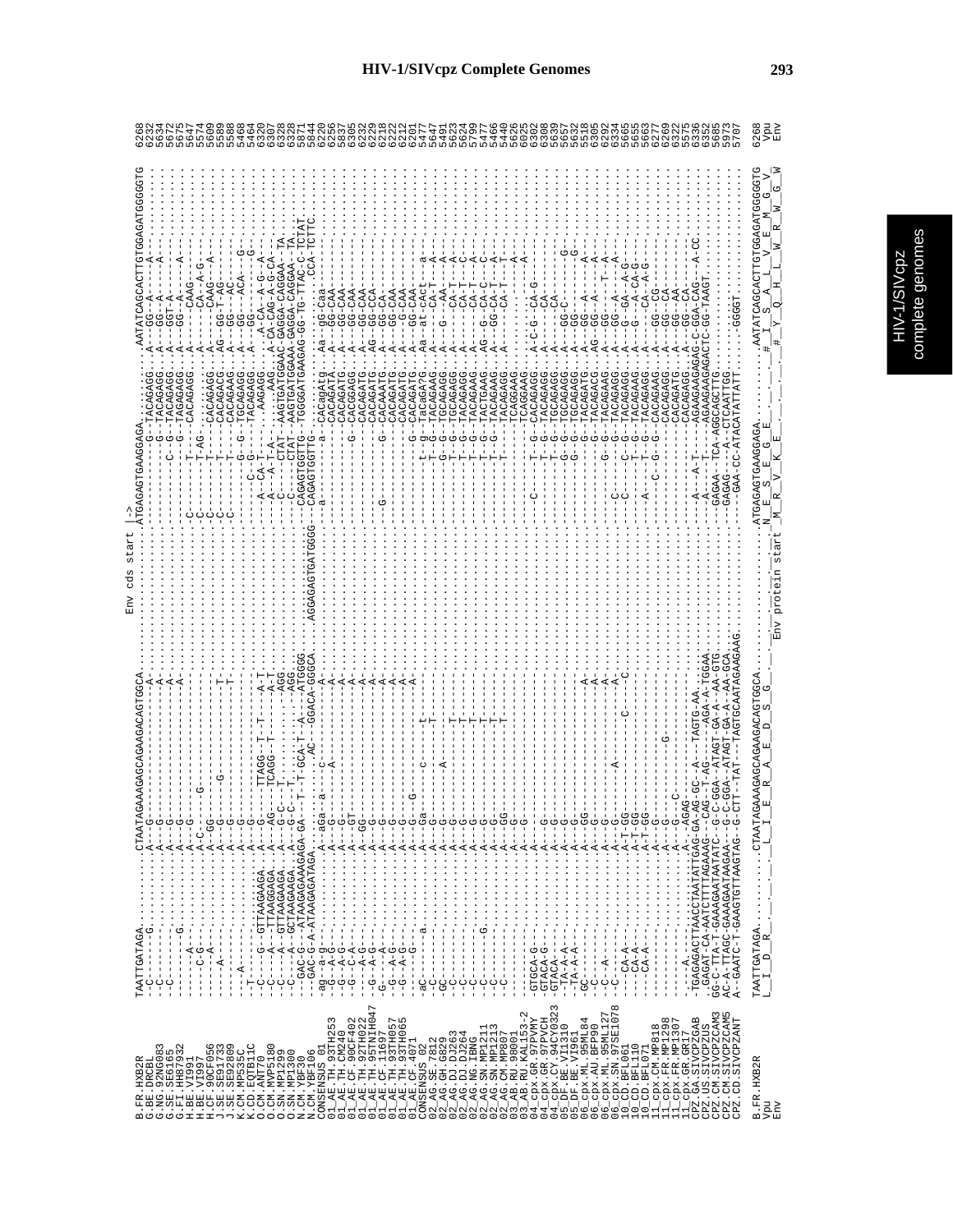complete genomes HIV-1/SIVcpz

| <b>www.www</b>                                                                                                                                                                                                                                                                                                                                                                                                                                  | $\infty$ $\rightarrow$ $\sim$ |                     |                                       | $m \nightharpoonup$ |                    |          | ৩ 4                                          |                                  |                                                                                                                                                                                                                                                                                                                                                                                                     |                                               |               | ოഥოთთოოთ<br>$P$ $m$ $m$ $m$ $m$ $m$ |                                   |                                    |                                |                               |                                                 |                                                       | 4<br>0000mmmmm0                                                                                                                                                                                                                                                                                                                                                                                                  |         | തയ                  |                                             |                   | ᡡ                        |                                                             |               | $\infty$<br>5U      | ιo                    | 0<br>$\mathsf{L} \cap$                                                         | ιo                       |                   | <b>LO</b>                         |                     |                   |                             |                        |        | ဖ                 | 6<br>n 888<br>Din 88     | ৩                                     | $\sigma$   | ${}^{\infty}$     |                                  |         | ৩  |              |    |   | O  |        |      |                                               |                     |                                                     |                                   |                              |             |                                                                                                                                                                                                                                                                                                                                                                                                                       |                       |                |                              |   |
|-------------------------------------------------------------------------------------------------------------------------------------------------------------------------------------------------------------------------------------------------------------------------------------------------------------------------------------------------------------------------------------------------------------------------------------------------|-------------------------------|---------------------|---------------------------------------|---------------------|--------------------|----------|----------------------------------------------|----------------------------------|-----------------------------------------------------------------------------------------------------------------------------------------------------------------------------------------------------------------------------------------------------------------------------------------------------------------------------------------------------------------------------------------------------|-----------------------------------------------|---------------|-------------------------------------|-----------------------------------|------------------------------------|--------------------------------|-------------------------------|-------------------------------------------------|-------------------------------------------------------|------------------------------------------------------------------------------------------------------------------------------------------------------------------------------------------------------------------------------------------------------------------------------------------------------------------------------------------------------------------------------------------------------------------|---------|---------------------|---------------------------------------------|-------------------|--------------------------|-------------------------------------------------------------|---------------|---------------------|-----------------------|--------------------------------------------------------------------------------|--------------------------|-------------------|-----------------------------------|---------------------|-------------------|-----------------------------|------------------------|--------|-------------------|--------------------------|---------------------------------------|------------|-------------------|----------------------------------|---------|----|--------------|----|---|----|--------|------|-----------------------------------------------|---------------------|-----------------------------------------------------|-----------------------------------|------------------------------|-------------|-----------------------------------------------------------------------------------------------------------------------------------------------------------------------------------------------------------------------------------------------------------------------------------------------------------------------------------------------------------------------------------------------------------------------|-----------------------|----------------|------------------------------|---|
|                                                                                                                                                                                                                                                                                                                                                                                                                                                 |                               |                     |                                       |                     |                    |          |                                              |                                  |                                                                                                                                                                                                                                                                                                                                                                                                     |                                               |               |                                     |                                   |                                    |                                |                               |                                                 |                                                       |                                                                                                                                                                                                                                                                                                                                                                                                                  |         |                     |                                             |                   |                          |                                                             |               |                     |                       |                                                                                |                          |                   |                                   |                     |                   |                             |                        |        |                   |                          |                                       |            |                   |                                  |         |    |              |    |   |    |        |      |                                               |                     |                                                     |                                   |                              |             |                                                                                                                                                                                                                                                                                                                                                                                                                       |                       |                |                              |   |
| ~DHAODHDHHHHAHOHOAOOAOOAAODAAODAADDHDHDDHOOAHDDDDHAHHAH                                                                                                                                                                                                                                                                                                                                                                                         |                               |                     |                                       |                     |                    |          |                                              |                                  |                                                                                                                                                                                                                                                                                                                                                                                                     |                                               |               |                                     | O                                 | C.                                 |                                |                               |                                                 |                                                       |                                                                                                                                                                                                                                                                                                                                                                                                                  |         |                     |                                             |                   |                          |                                                             |               |                     |                       |                                                                                |                          |                   |                                   |                     |                   | ত                           |                        |        |                   |                          |                                       | O          |                   | U                                |         | C. | O            |    |   |    |        |      |                                               |                     |                                                     |                                   |                              |             |                                                                                                                                                                                                                                                                                                                                                                                                                       |                       |                |                              |   |
|                                                                                                                                                                                                                                                                                                                                                                                                                                                 | 5                             | C)<br>U             | 5                                     |                     | τJ                 | 5        | U)                                           | U                                |                                                                                                                                                                                                                                                                                                                                                                                                     |                                               |               |                                     |                                   |                                    |                                |                               |                                                 |                                                       |                                                                                                                                                                                                                                                                                                                                                                                                                  |         |                     |                                             |                   |                          |                                                             |               |                     |                       |                                                                                |                          |                   |                                   |                     |                   |                             |                        |        |                   |                          |                                       |            |                   |                                  |         |    |              |    |   |    |        |      |                                               |                     |                                                     |                                   |                              |             |                                                                                                                                                                                                                                                                                                                                                                                                                       |                       |                |                              |   |
| E DO<br>GAG<br>qag                                                                                                                                                                                                                                                                                                                                                                                                                              |                               | GAG.                | GAG-<br>$\mathsf I$<br>$\mathfrak{F}$ | GAG-                | GAG                | $-AT$    | GAG                                          | GAT                              |                                                                                                                                                                                                                                                                                                                                                                                                     | <b>GAT</b>                                    |               |                                     |                                   |                                    |                                |                               |                                                 |                                                       |                                                                                                                                                                                                                                                                                                                                                                                                                  |         |                     |                                             |                   |                          |                                                             |               |                     |                       |                                                                                |                          |                   |                                   |                     |                   | aaa                         |                        |        | AAG               |                          |                                       |            |                   |                                  |         |    |              |    |   |    |        |      |                                               |                     |                                                     |                                   |                              |             |                                                                                                                                                                                                                                                                                                                                                                                                                       |                       |                |                              |   |
|                                                                                                                                                                                                                                                                                                                                                                                                                                                 |                               |                     |                                       |                     |                    |          | U                                            |                                  |                                                                                                                                                                                                                                                                                                                                                                                                     |                                               | -a-c<br>āg    |                                     | ひ                                 |                                    |                                |                               |                                                 |                                                       |                                                                                                                                                                                                                                                                                                                                                                                                                  |         |                     |                                             |                   |                          |                                                             |               |                     |                       |                                                                                |                          |                   |                                   |                     |                   | ᠬ                           |                        |        |                   |                          |                                       |            |                   |                                  |         |    |              |    |   |    |        |      |                                               |                     |                                                     |                                   |                              |             |                                                                                                                                                                                                                                                                                                                                                                                                                       |                       |                |                              |   |
| م<br>م                                                                                                                                                                                                                                                                                                                                                                                                                                          |                               |                     |                                       |                     |                    |          |                                              |                                  |                                                                                                                                                                                                                                                                                                                                                                                                     |                                               | aA            |                                     |                                   |                                    |                                |                               |                                                 |                                                       |                                                                                                                                                                                                                                                                                                                                                                                                                  |         |                     |                                             |                   |                          |                                                             |               |                     |                       |                                                                                |                          |                   |                                   |                     |                   |                             |                        |        |                   |                          |                                       |            |                   |                                  |         |    |              |    |   |    |        |      |                                               |                     |                                                     |                                   |                              |             |                                                                                                                                                                                                                                                                                                                                                                                                                       |                       |                |                              |   |
| ত                                                                                                                                                                                                                                                                                                                                                                                                                                               |                               |                     |                                       |                     |                    | $A - A$  |                                              |                                  |                                                                                                                                                                                                                                                                                                                                                                                                     |                                               | তা            |                                     |                                   |                                    |                                | $\overline{A}$ $\overline{A}$ |                                                 |                                                       |                                                                                                                                                                                                                                                                                                                                                                                                                  |         |                     |                                             |                   |                          |                                                             |               |                     |                       |                                                                                |                          |                   |                                   |                     |                   | ਨ                           |                        |        |                   |                          |                                       |            |                   |                                  |         |    |              |    |   |    |        |      | $A - A$                                       | Æ                   |                                                     | К                                 |                              |             |                                                                                                                                                                                                                                                                                                                                                                                                                       |                       |                |                              |   |
| gg                                                                                                                                                                                                                                                                                                                                                                                                                                              |                               |                     |                                       |                     |                    |          |                                              | К                                |                                                                                                                                                                                                                                                                                                                                                                                                     | К                                             | ס             |                                     |                                   |                                    |                                |                               |                                                 |                                                       |                                                                                                                                                                                                                                                                                                                                                                                                                  |         |                     |                                             |                   |                          |                                                             |               |                     |                       |                                                                                |                          |                   |                                   |                     |                   |                             |                        |        |                   |                          |                                       |            |                   |                                  |         |    |              |    |   |    |        | ט    | ひ                                             | U                   |                                                     | 也                                 |                              |             |                                                                                                                                                                                                                                                                                                                                                                                                                       |                       |                |                              |   |
| Ο<br>◡                                                                                                                                                                                                                                                                                                                                                                                                                                          |                               | O                   |                                       | C.                  | O                  | O        | ↻                                            | τ.                               |                                                                                                                                                                                                                                                                                                                                                                                                     | C)                                            |               |                                     |                                   |                                    |                                |                               |                                                 |                                                       |                                                                                                                                                                                                                                                                                                                                                                                                                  |         |                     |                                             |                   |                          |                                                             |               |                     |                       |                                                                                |                          |                   |                                   |                     |                   |                             |                        |        |                   |                          |                                       |            |                   |                                  |         |    |              |    |   |    |        |      |                                               |                     |                                                     |                                   |                              |             |                                                                                                                                                                                                                                                                                                                                                                                                                       |                       |                |                              |   |
|                                                                                                                                                                                                                                                                                                                                                                                                                                                 | f.                            |                     | J                                     |                     |                    |          |                                              | Æ                                |                                                                                                                                                                                                                                                                                                                                                                                                     | К                                             | U             |                                     |                                   |                                    |                                |                               |                                                 |                                                       |                                                                                                                                                                                                                                                                                                                                                                                                                  |         |                     |                                             |                   |                          |                                                             |               |                     |                       |                                                                                |                          |                   |                                   |                     |                   | U<br>ď                      |                        |        |                   |                          |                                       |            |                   |                                  |         |    |              |    |   |    |        |      |                                               |                     |                                                     | ひ                                 |                              |             |                                                                                                                                                                                                                                                                                                                                                                                                                       |                       |                |                              |   |
|                                                                                                                                                                                                                                                                                                                                                                                                                                                 | 5                             | ⊢                   | $\mathbf{I}$<br>н                     | ۳                   |                    | ь        |                                              |                                  |                                                                                                                                                                                                                                                                                                                                                                                                     |                                               |               |                                     |                                   |                                    |                                |                               |                                                 |                                                       |                                                                                                                                                                                                                                                                                                                                                                                                                  |         |                     |                                             |                   |                          |                                                             |               |                     |                       |                                                                                |                          |                   |                                   |                     |                   |                             |                        |        |                   |                          |                                       |            |                   |                                  |         |    |              |    |   |    |        |      |                                               |                     |                                                     |                                   |                              |             |                                                                                                                                                                                                                                                                                                                                                                                                                       |                       |                |                              |   |
|                                                                                                                                                                                                                                                                                                                                                                                                                                                 |                               |                     |                                       | 1                   | U<br>-1            | п        | U                                            |                                  |                                                                                                                                                                                                                                                                                                                                                                                                     |                                               |               |                                     | ひし                                |                                    |                                |                               |                                                 | п                                                     |                                                                                                                                                                                                                                                                                                                                                                                                                  | U       |                     |                                             |                   |                          | υU                                                          |               | ↻                   | ひ                     | てり                                                                             |                          |                   |                                   |                     |                   | gaaact                      | ーし                     |        |                   |                          |                                       |            |                   |                                  |         |    |              |    |   |    |        |      |                                               |                     |                                                     |                                   |                              |             |                                                                                                                                                                                                                                                                                                                                                                                                                       |                       |                |                              |   |
| gaaa                                                                                                                                                                                                                                                                                                                                                                                                                                            |                               |                     |                                       | Ψ                   | U                  |          |                                              | もし                               | $AC-G-T$                                                                                                                                                                                                                                                                                                                                                                                            |                                               | aaa-a         | U                                   |                                   |                                    |                                | U                             |                                                 | Ó                                                     |                                                                                                                                                                                                                                                                                                                                                                                                                  |         |                     |                                             | U                 |                          |                                                             |               |                     |                       |                                                                                |                          | 99                |                                   | ġ                   |                   |                             |                        |        | .<br>U            | .<br>ც                   |                                       |            | しし                | ひ                                |         |    |              |    |   |    |        |      |                                               |                     |                                                     |                                   |                              |             |                                                                                                                                                                                                                                                                                                                                                                                                                       |                       |                |                              |   |
| gtgctgca                                                                                                                                                                                                                                                                                                                                                                                                                                        |                               | $-A$ -              | <b>GHG</b><br>ひ                       | -T-G                | 也                  | ひ        | ひ                                            | .AAGG                            |                                                                                                                                                                                                                                                                                                                                                                                                     | .AAAG-1                                       | $-5-2-$       | ひ                                   | <b>ひひ</b>                         |                                    | a<br>U                         | ひ                             |                                                 | ひ<br>턱                                                | ひ<br>л                                                                                                                                                                                                                                                                                                                                                                                                           |         |                     |                                             |                   |                          |                                                             |               |                     | رح                    |                                                                                |                          | てり                | τŋ                                |                     |                   |                             |                        | -GATG. | $-A$ --TA-        | <b>LOD-</b>              | ים<br>דָּ                             | <b>TGG</b> | <b>TGGT</b>       | $-AAA$                           | යි      |    |              |    |   | შე | 9999   |      |                                               |                     |                                                     | 也                                 |                              |             |                                                                                                                                                                                                                                                                                                                                                                                                                       |                       | てり             | $\mathcal{F}^{\mathfrak{p}}$ |   |
|                                                                                                                                                                                                                                                                                                                                                                                                                                                 |                               |                     |                                       |                     | $CA -$             | $-A-A--$ | $\vec{A}$                                    |                                  |                                                                                                                                                                                                                                                                                                                                                                                                     |                                               | ă             |                                     |                                   |                                    |                                |                               |                                                 |                                                       | п<br>Ą                                                                                                                                                                                                                                                                                                                                                                                                           |         |                     |                                             |                   |                          |                                                             |               |                     |                       |                                                                                |                          |                   |                                   |                     |                   |                             | aatgtggt<br>-A--TA-0   |        |                   |                          | Ą                                     |            | J.<br>K,          |                                  |         |    |              |    |   |    |        |      |                                               |                     |                                                     | $-AA$                             |                              |             |                                                                                                                                                                                                                                                                                                                                                                                                                       |                       |                | $-AA$                        |   |
|                                                                                                                                                                                                                                                                                                                                                                                                                                                 |                               |                     |                                       |                     |                    |          |                                              | U                                |                                                                                                                                                                                                                                                                                                                                                                                                     | ひ                                             | ctg           |                                     |                                   |                                    |                                |                               |                                                 |                                                       |                                                                                                                                                                                                                                                                                                                                                                                                                  |         |                     |                                             |                   |                          |                                                             |               |                     |                       |                                                                                |                          |                   |                                   |                     |                   |                             |                        |        |                   |                          | Ī.                                    |            | AA.<br>턴          | も                                |         |    |              |    |   |    |        |      |                                               |                     |                                                     |                                   |                              |             |                                                                                                                                                                                                                                                                                                                                                                                                                       |                       |                |                              |   |
|                                                                                                                                                                                                                                                                                                                                                                                                                                                 |                               |                     |                                       |                     |                    | K,       |                                              |                                  |                                                                                                                                                                                                                                                                                                                                                                                                     | К                                             |               |                                     |                                   |                                    |                                |                               |                                                 |                                                       |                                                                                                                                                                                                                                                                                                                                                                                                                  |         |                     |                                             |                   |                          |                                                             |               |                     |                       |                                                                                |                          |                   |                                   |                     |                   | aatqa                       |                        |        |                   |                          |                                       |            | K,                |                                  |         |    |              |    |   |    |        |      |                                               |                     |                                                     |                                   |                              |             | Æ                                                                                                                                                                                                                                                                                                                                                                                                                     |                       |                |                              |   |
|                                                                                                                                                                                                                                                                                                                                                                                                                                                 |                               |                     |                                       |                     |                    |          | $\begin{array}{c}\nA \\ 1 \\ 1\n\end{array}$ | $\mathbf{I}$<br>л                | J<br>J.                                                                                                                                                                                                                                                                                                                                                                                             | п<br>п                                        | $-$ atg $-$   |                                     |                                   |                                    |                                |                               |                                                 |                                                       |                                                                                                                                                                                                                                                                                                                                                                                                                  |         |                     |                                             | $\ddot{A}$        |                          |                                                             |               | T                   | $-CA$                 | $- - - - A$                                                                    |                          | $- - P -$         | $- - A$<br>п<br>т                 |                     |                   | $-ax + by -$                | -<br>л<br>$\mathbf{I}$ |        | Ħ<br>$\mathbf{I}$ | $\vdots$<br>$\mathbf{I}$ | 7<br>$\mathsf I$<br>1<br>$\mathbf{I}$ | п          | $-4 - 7$          | $\mathsf I$<br>$\mathbf{I}$<br>Ť | п       | -1 | $\mathbf{I}$ |    |   |    |        |      | $\mathbf{I}$<br>п                             | $-4 -$<br>п         | $-1$ – $-1$                                         | $- -A -$<br>$\blacksquare$<br>1   | $\mathbf{I}$<br>$\mathbf{I}$ |             |                                                                                                                                                                                                                                                                                                                                                                                                                       |                       |                |                              |   |
|                                                                                                                                                                                                                                                                                                                                                                                                                                                 |                               |                     |                                       |                     |                    |          |                                              |                                  | $\frac{1}{1} - \frac{1}{1} - \frac{1}{1} - \frac{1}{1} - \frac{1}{1} - \frac{1}{1} - \frac{1}{1} - \frac{1}{1} - \frac{1}{1} - \frac{1}{1} - \frac{1}{1} - \frac{1}{1} - \frac{1}{1} - \frac{1}{1} - \frac{1}{1} - \frac{1}{1} - \frac{1}{1} - \frac{1}{1} - \frac{1}{1} - \frac{1}{1} - \frac{1}{1} - \frac{1}{1} - \frac{1}{1} - \frac{1}{1} - \frac{1}{1} - \frac{1}{1} - \frac{1}{1} - \frac{1$ |                                               | $\frac{0}{1}$ |                                     |                                   |                                    | $\blacksquare$                 | $\mathbf{I}$                  |                                                 |                                                       |                                                                                                                                                                                                                                                                                                                                                                                                                  |         |                     |                                             |                   |                          |                                                             |               |                     |                       |                                                                                | I                        | -- T--            | т<br>$\frac{1}{4}$<br>J.<br>Ι.    | $\mathbf{I}$<br>-1  |                   | 부                           | н<br>÷                 |        |                   |                          |                                       |            |                   |                                  |         |    |              |    | ٣ | m  | ⊢      |      |                                               | J.                  | $\overline{\phantom{a}}$<br>п<br>ı<br>п             | -1                                |                              |             |                                                                                                                                                                                                                                                                                                                                                                                                                       |                       |                |                              |   |
| $\begin{small} \mathbf{36} = \mathbf{26} + \mathbf{26} + \mathbf{26} + \mathbf{26} + \mathbf{26} + \mathbf{26} + \mathbf{26} + \mathbf{26} + \mathbf{26} + \mathbf{26} + \mathbf{26} + \mathbf{26} + \mathbf{26} + \mathbf{26} + \mathbf{26} + \mathbf{26} + \mathbf{26} + \mathbf{26} + \mathbf{26} + \mathbf{26} + \mathbf{26} + \mathbf{26} + \mathbf{26} + \mathbf{26} + \mathbf{26} + \mathbf{26}$<br><b>COLACOOLLOULOULADOADOCOOLACAC</b> |                               |                     |                                       |                     |                    |          |                                              |                                  |                                                                                                                                                                                                                                                                                                                                                                                                     |                                               | $-c$ -ccat-c  | л                                   | -1<br>$\mathbb T$                 | - 1<br>$\blacksquare$              | $\frac{1}{2}$<br>$- - - -$     | $\mathbf{I}$<br>$\mathbf{I}$  |                                                 | ۲.                                                    | ÷                                                                                                                                                                                                                                                                                                                                                                                                                | п<br>H. | $\blacksquare$<br>п |                                             | $\mathbf{I}$<br>부 | $\blacksquare$<br>י<br>י | $\overline{\phantom{a}}$<br>$\blacksquare$<br>$\frac{1}{2}$ | $-1$          | $\blacksquare$<br>부 | $\blacksquare$        | $\mathbf{I}$<br>부<br>$\overline{\phantom{a}}$                                  | $\mathbf{I}$<br>ひ        | I.<br>т<br>п<br>1 | Ť.<br>$\blacksquare$<br>- 1<br>j. | $\blacksquare$<br>п |                   | -99caT-T-AGG-T              |                        |        |                   |                          |                                       |            |                   |                                  |         |    |              |    |   |    |        |      | $\begin{array}{c} -1 \\ -1 \\ -1 \end{array}$ | $\blacksquare$<br>J | $\overline{\phantom{a}}$<br>J<br>Ţ<br>$\frac{1}{1}$ | 1                                 | J.                           |             | $\begin{split} \mathcal{L} = \left\{ \begin{aligned} &\mathcal{L}^{\text{H}}\mathbf{L}^{\text{H}}\mathbf{L}^{\text{H}}\mathbf{L}^{\text{H}}\mathbf{L}^{\text{H}}- \mathbf{L}^{\text{H}}\mathbf{L}^{\text{H}}- \mathbf{L}^{\text{H}}\mathbf{L}^{\text{H}}- \mathbf{L}^{\text{H}}\mathbf{L}^{\text{H}}\mathbf{L}^{\text{H}}\mathbf{L}^{\text{H}}\mathbf{L}^{\text{H}}\mathbf{L}^{\text{H}}\mathbf{L}^{\text{H}}\mathbf$ |                       |                |                              |   |
|                                                                                                                                                                                                                                                                                                                                                                                                                                                 |                               |                     |                                       |                     |                    |          |                                              | $-1 - 2 - 4 - T$<br>$\mathbf{I}$ | $-1 - T - T$                                                                                                                                                                                                                                                                                                                                                                                        | ï<br>$\overline{\phantom{a}}$<br>$\mathbf{I}$ | J.            |                                     |                                   | п                                  | L.                             | -1<br>$\mathbf I$<br>J.       |                                                 | $\blacksquare$<br>$\mathbf{I}$<br>$\blacksquare$<br>T | $\frac{5}{1}$<br>т<br>$\begin{array}{c} \rule{0pt}{2.5ex} \rule{0pt}{2.5ex} \rule{0pt}{2.5ex} \rule{0pt}{2.5ex} \rule{0pt}{2.5ex} \rule{0pt}{2.5ex} \rule{0pt}{2.5ex} \rule{0pt}{2.5ex} \rule{0pt}{2.5ex} \rule{0pt}{2.5ex} \rule{0pt}{2.5ex} \rule{0pt}{2.5ex} \rule{0pt}{2.5ex} \rule{0pt}{2.5ex} \rule{0pt}{2.5ex} \rule{0pt}{2.5ex} \rule{0pt}{2.5ex} \rule{0pt}{2.5ex} \rule{0pt}{2.5ex} \rule{0$<br>J<br>J |         | J<br>- 1<br>부       | I<br>ı                                      | -1<br>j.<br>Ť     | I<br>п                   | J.                                                          | I             |                     | $L - L - -$<br>п<br>I | $\mathbf{I}$<br>$\mathbf{I}$<br>Ť.<br>$\overline{\phantom{a}}$<br>$\mathbf{I}$ | T<br>$\blacksquare$<br>п | 1<br>т            | Ť<br>Ť.<br>т<br>т                 | п                   | н<br>Ţ<br>J.      |                             |                        |        |                   |                          |                                       |            |                   |                                  |         |    |              |    |   |    |        |      | 부부<br>$\mathsf I$<br>$\mathbf{I}$             | $\mathbf{I}$        | $\overline{1}$<br>$\blacksquare$                    | $-1 - 1 - 1$<br>$\mathsf I$<br>J. | $-1$<br>$\blacksquare$       | л           |                                                                                                                                                                                                                                                                                                                                                                                                                       | I<br>J.               | I.<br>J.       | $\,$ I<br>$\blacksquare$     |   |
| $-9a$<br>$\mathsf I$<br>电                                                                                                                                                                                                                                                                                                                                                                                                                       | $\,$ I                        | j,<br>$\frac{1}{1}$ | $\mathsf I$<br>$\frac{1}{2}$          | I<br>T<br>т.        | $\mathbf{I}$<br>Ă, |          | $C - C$                                      | $\mathbf{I}$<br>Ť.<br>$-45 -$    | $\ddot{\circ}$                                                                                                                                                                                                                                                                                                                                                                                      | $\mathbf{I}$                                  | j.<br>$2ag-t$ | п                                   | $\mathsf I$<br>$\mathbf{I}$<br>п. | L<br>$\overline{\phantom{a}}$<br>п | I<br>I<br>$\overline{1}$<br>L. | п<br>j<br>1<br>т              | T<br>$\overline{\phantom{a}}$<br>$\overline{1}$ | I.<br>י<br>י<br>$\mathbf{I}$                          | л<br>п<br>$-A-$                                                                                                                                                                                                                                                                                                                                                                                                  |         |                     | п<br>$\mathbf{I}$<br>Ţ<br>$\mathbf{I}$<br>1 | $A-G$<br>÷.       | п<br>I.<br>I.<br>т       | п<br>$\mathbf{I}$<br>J<br>Ţ<br>$\mathbf{I}$                 | -1<br>п<br>J. | -1                  | п                     | $\mathbf{I}$                                                                   |                          | т<br>т            | -<br>$\mathsf I$<br>$-4-$         | ш<br>$-4$           | I<br>$\mathbf{I}$ | L.<br>$\mathsf I$<br>$-$ Ta | ۲<br>ا                 |        | 부부                | $\blacksquare$<br>F.     | $\overline{\phantom{a}}$<br>부         | ひ<br>۴,    | $\mathsf I$<br>۲, | J<br>۴.                          | Ţ<br>부부 | J  | ۲<br>ا       | 부부 |   | ۴. | ۲<br>ا | $-4$ | п                                             | $-4$                | Ţ.<br>J.                                            | т<br>т<br>т<br>$-$ A              | п<br>$\mathbf I$             | J.<br>$-40$ | п<br>$\mathbb{I}_1$<br>$-4$                                                                                                                                                                                                                                                                                                                                                                                           | $\mathbf{I}$<br>$-4-$ | L.<br>$-490 -$ | $\mathbf{I}$                 | п |

**HIV-1/SIVcpz Complete Genomes**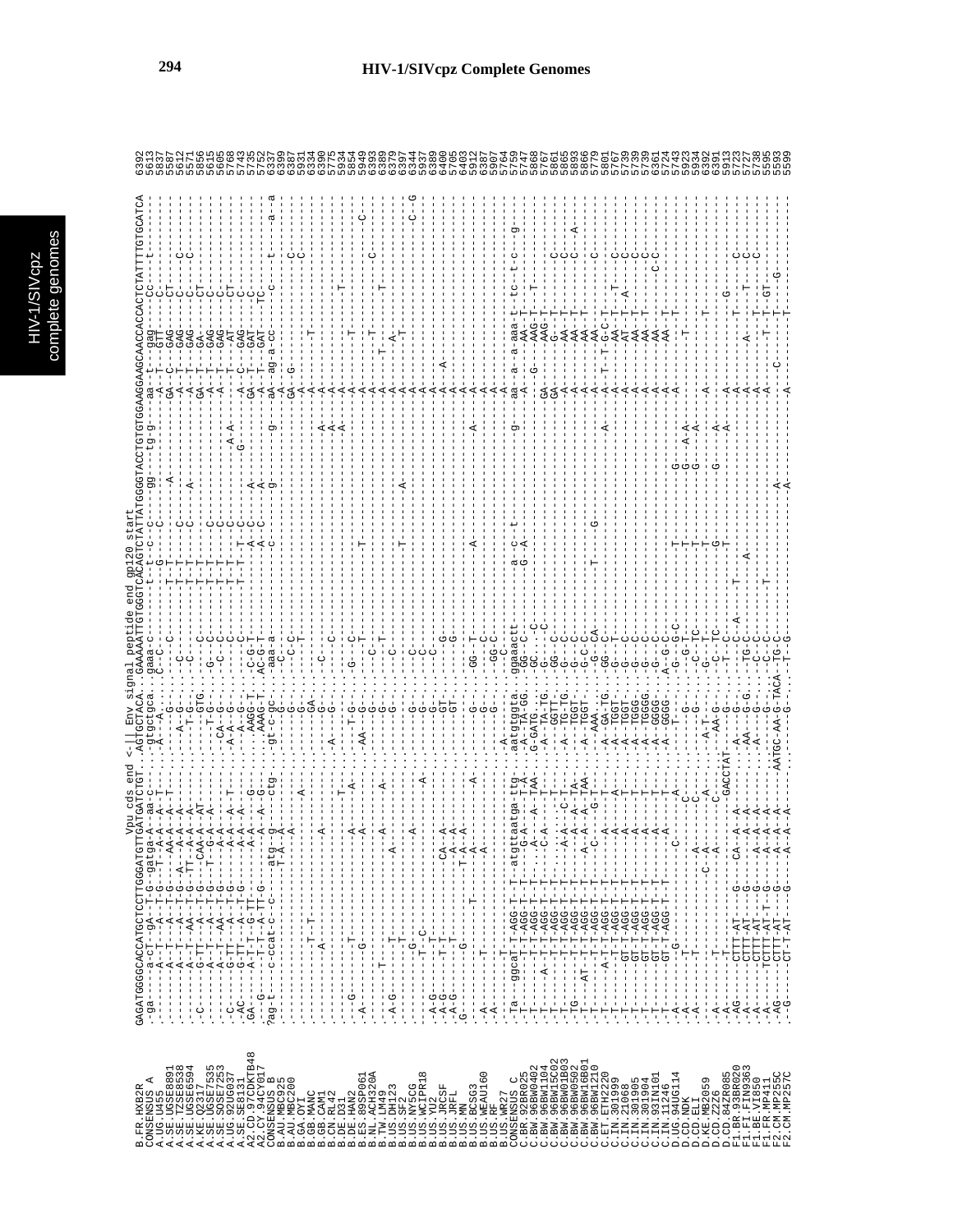| $-1 - 9 - 6$<br>$--1$                                                                                                                                                                                                                                                              |                              | Ţ<br>F-                            | J                             | $-4$                           | $- - - - - - -$  |         |        |                                                                                                                                                                                                                                                                                                                                                                                                                                                                |  |                                                            |  |                                | $-1$ | $\frac{1}{1}$ | Ť                                                                                                                                                                                                                                                                                                                                                                                                   | ÷ | ۲<br>ا                                                | ÷<br>$L = -1$ | ÷<br>$- - - - -$ | ÷<br>۲<br>ا | ÷<br>$-1$ | J,<br>$\frac{1}{1}$    | w      | $-4A$ | $-4$             | $-AA$                                                                                                                                                                                                                                                                                                                                                                                  | $PA-$      |  |               |                                                                                                                                                                                                                                                                                                                     | $\frac{1}{1}$<br>J | Ť<br>$\frac{1}{4}$  |                                                     |        | $-1$ - $-1$ - $-1$ |   | $-4$ |                                                                                                               | $-1$ $-1$ $-1$ $-1$ $-1$                                                                                                                                                                                                                                                                                                                                             | J<br>ワート | J. | Ť             | J.<br>÷.     | ÷                   | ÷                            | ÷                            |        |                                                      |                                                                                                                                                                                                                                                                                             |          |                                                                                                           |                 |                                        |                             | ۹                             |              |
|------------------------------------------------------------------------------------------------------------------------------------------------------------------------------------------------------------------------------------------------------------------------------------|------------------------------|------------------------------------|-------------------------------|--------------------------------|------------------|---------|--------|----------------------------------------------------------------------------------------------------------------------------------------------------------------------------------------------------------------------------------------------------------------------------------------------------------------------------------------------------------------------------------------------------------------------------------------------------------------|--|------------------------------------------------------------|--|--------------------------------|------|---------------|-----------------------------------------------------------------------------------------------------------------------------------------------------------------------------------------------------------------------------------------------------------------------------------------------------------------------------------------------------------------------------------------------------|---|-------------------------------------------------------|---------------|------------------|-------------|-----------|------------------------|--------|-------|------------------|----------------------------------------------------------------------------------------------------------------------------------------------------------------------------------------------------------------------------------------------------------------------------------------------------------------------------------------------------------------------------------------|------------|--|---------------|---------------------------------------------------------------------------------------------------------------------------------------------------------------------------------------------------------------------------------------------------------------------------------------------------------------------|--------------------|---------------------|-----------------------------------------------------|--------|--------------------|---|------|---------------------------------------------------------------------------------------------------------------|----------------------------------------------------------------------------------------------------------------------------------------------------------------------------------------------------------------------------------------------------------------------------------------------------------------------------------------------------------------------|----------|----|---------------|--------------|---------------------|------------------------------|------------------------------|--------|------------------------------------------------------|---------------------------------------------------------------------------------------------------------------------------------------------------------------------------------------------------------------------------------------------------------------------------------------------|----------|-----------------------------------------------------------------------------------------------------------|-----------------|----------------------------------------|-----------------------------|-------------------------------|--------------|
| $\frac{1}{1}$<br>$\frac{1}{1}$                                                                                                                                                                                                                                                     | $\mathbf{I}$                 | - - H - - D - H - - KK - H - - -   | ロー・リーロー ームスーロー                |                                | $  R$ $  T$ $ -$ |         |        |                                                                                                                                                                                                                                                                                                                                                                                                                                                                |  |                                                            |  |                                |      | $\frac{1}{1}$ |                                                                                                                                                                                                                                                                                                                                                                                                     |   | $\frac{1}{4}$                                         |               |                  |             |           |                        |        |       |                  |                                                                                                                                                                                                                                                                                                                                                                                        |            |  |               |                                                                                                                                                                                                                                                                                                                     | $\frac{1}{1}$      | Ť.                  |                                                     |        |                    |   |      |                                                                                                               |                                                                                                                                                                                                                                                                                                                                                                      |          |    | $\frac{1}{1}$ |              |                     | r<br>F                       | ÷<br>                        |        |                                                      |                                                                                                                                                                                                                                                                                             |          | ---AACAA-CATTT--                                                                                          | -- TD-AGD-F-    |                                        |                             | z<br>$\mathbf{a}$             |              |
|                                                                                                                                                                                                                                                                                    |                              |                                    |                               | $- -T - - - - - - - - - - - -$ |                  |         |        |                                                                                                                                                                                                                                                                                                                                                                                                                                                                |  |                                                            |  |                                |      |               |                                                                                                                                                                                                                                                                                                                                                                                                     |   | $- \mathbf{A} = -\mathbf{L} \mathbf{L} - -\mathbf{S}$ | $-4$          | $A -$<br>$-1$    |             |           |                        |        |       |                  |                                                                                                                                                                                                                                                                                                                                                                                        |            |  |               |                                                                                                                                                                                                                                                                                                                     | $-1$               | י<br>יו<br>$T - -T$ |                                                     |        |                    |   |      |                                                                                                               |                                                                                                                                                                                                                                                                                                                                                                      |          |    |               |              |                     | $-1 - 1 - 1 - 1 - 1 - 1 - 1$ | $-1 - 1 - 1 - 1 - 1 - 1 - 1$ |        |                                                      |                                                                                                                                                                                                                                                                                             |          |                                                                                                           |                 |                                        |                             | Α<br>피                        |              |
|                                                                                                                                                                                                                                                                                    | $-4 - 1 - 1 - -6 - -1 - 4 -$ | ひ‐エエー‐∇‐エー‐‐‐‐‐‐‐‐‐‐‐‐‐‐<br>I<br>I | J<br>$\overline{\phantom{a}}$ |                                |                  | Ť.      |        | $\begin{array}{l} -{\bf C} {\bf C} - {\bf T} - \ldots {\bf T} {\bf A} - {\bf T} - {\bf A} {\bf G} - {\bf A} - {\bf G} - {\bf C} {\bf T} {\bf T} - - \\ -{\bf C} - {\bf T} {\bf A} \ldots {\bf T} {\bf A} - {\bf A} {\bf G} - {\bf A} - {\bf G} - {\bf T} {\bf T} - - \\ -{\bf T} {\bf T} - {\bf C} - {\bf T} {\bf A} \ldots {\bf T} {\bf A} - {\bf A} {\bf G} - {\bf T} {\bf A} - {\bf G} - {\bf T} {\bf T} - - \\ -{\bf G} - {\bf G} {\bf A} {\bf T} {\bf C}$ |  |                                                            |  |                                |      |               |                                                                                                                                                                                                                                                                                                                                                                                                     |   | $-1$                                                  |               | りー<br>ï          |             |           | $-1 - 1 - 1 - -1 - -1$ |        |       |                  | $\begin{array}{l} \vspace{0.2cm} \vspace{0.2cm} \vspace{0.2cm} \vspace{0.2cm} \vspace{0.2cm} \vspace{0.2cm} \vspace{0.2cm} \vspace{0.2cm} \vspace{0.2cm} \vspace{0.2cm} \vspace{0.2cm} \vspace{0.2cm} \vspace{0.2cm} \vspace{0.2cm} \vspace{0.2cm} \vspace{0.2cm} \vspace{0.2cm} \vspace{0.2cm} \vspace{0.2cm} \vspace{0.2cm} \vspace{0.2cm} \vspace{0.2cm} \vspace{0.2cm} \vspace{0.$ |            |  |               |                                                                                                                                                                                                                                                                                                                     |                    |                     | - - 1- - 1- - - - - - - - 40 - 1-1- - - - - - - - - |        |                    |   |      |                                                                                                               |                                                                                                                                                                                                                                                                                                                                                                      |          |    |               |              | H--H-DOA-H-H-H----- | $\frac{1}{1}$                |                              |        |                                                      | $\begin{split} &\qquad \qquad \cdots -c\,T^*-\cdots -A^* -A\,G -A^*-A^*-1 \\ &\qquad \qquad \cdots -c\,T^*-\cdots -A^* -T^*-\cdots -A^*-1 \\ &\qquad \qquad \cdots -c\,T^*-\cdots -A^* -T^*-\cdots -C^*-1 \\ &\qquad \qquad \cdots -c\,T^*-\cdots -A^*-\cdots -A^*-\cdots -A^* \end{split}$ | 10------ | $-T-ATTTACA-T$                                                                                            |                 |                                        | CTGGCTTTGCTA--C-AGT--ATAGA- | ᅱ<br>ල්                       | Įн           |
| $-AC--TTTT--A-- \label{eq:2}$                                                                                                                                                                                                                                                      | $-4-1$                       | $\frac{1}{1}$                      | $\frac{1}{1}$                 | $\mathbf{I}$                   |                  | $-AC$ - | $-A-C$ |                                                                                                                                                                                                                                                                                                                                                                                                                                                                |  | G-GATCTTGTG-----G-TA-G-CTT--<br>CTTCTA-TA-G-T--A-AAG-TA--T |  | $-4a - -9 - -9 - -17 - -4 - -$ |      |               | $\frac{1}{2} - \frac{1}{2} - \frac{1}{2} - \frac{1}{2} - \frac{1}{2} - \frac{1}{2} - \frac{1}{2} - \frac{1}{2} - \frac{1}{2} - \frac{1}{2} - \frac{1}{2} - \frac{1}{2} - \frac{1}{2} - \frac{1}{2} - \frac{1}{2} - \frac{1}{2} - \frac{1}{2} - \frac{1}{2} - \frac{1}{2} - \frac{1}{2} - \frac{1}{2} - \frac{1}{2} - \frac{1}{2} - \frac{1}{2} - \frac{1}{2} - \frac{1}{2} - \frac{1}{2} - \frac{1$ |   | ŧ<br>$-4-$                                            | $-4-1-1-1$    | $-AG--$          |             |           | $-1 - -$               | $-9 -$ |       | Ť<br>$\mathsf I$ | $\dot{A}$                                                                                                                                                                                                                                                                                                                                                                              | $\ddot{A}$ |  | $\frac{1}{1}$ |                                                                                                                                                                                                                                                                                                                     |                    |                     |                                                     | ن<br>ڊ |                    |   |      |                                                                                                               | - -A--------CTTT-AT<br>- -A-------A--TT--A<br>- -A-------G--TT--A                                                                                                                                                                                                                                                                                                    |          |    |               |              |                     | $\frac{1}{2}$                | $\frac{1}{T}$                | I<br>Í |                                                      | I<br>$\mathfrak l$                                                                                                                                                                                                                                                                          |          |                                                                                                           |                 |                                        |                             | ≍∣่<br>$\mathbb{F}_\parallel$ | ļ¤,          |
|                                                                                                                                                                                                                                                                                    |                              |                                    |                               |                                |                  |         |        |                                                                                                                                                                                                                                                                                                                                                                                                                                                                |  |                                                            |  |                                |      |               |                                                                                                                                                                                                                                                                                                                                                                                                     |   |                                                       |               |                  |             |           |                        |        |       |                  |                                                                                                                                                                                                                                                                                                                                                                                        |            |  |               |                                                                                                                                                                                                                                                                                                                     |                    | $3 - 2$             |                                                     |        |                    | Σ |      |                                                                                                               |                                                                                                                                                                                                                                                                                                                                                                      |          |    |               | ${}^{\circ}$ |                     |                              |                              |        |                                                      |                                                                                                                                                                                                                                                                                             |          |                                                                                                           |                 |                                        |                             |                               |              |
| $\begin{smallmatrix} 0.102 & 0.9200003 \\ 0.102 & 0.920003 \\ 0.121 & 0.911 & 0.913 \\ 0.122 & 0.911 & 0.913 \\ 0.123 & 0.911 & 0.913 \\ 0.124 & 0.911 & 0.913 \\ 0.125 & 0.911 & 0.913 \\ 0.126 & 0.911 & 0.913 \\ 0.127 & 0.911 & 0.913 \\ 0.127 & 0.911 & 0.913 \\ 0.127 & 0.9$ |                              |                                    |                               |                                |                  |         |        |                                                                                                                                                                                                                                                                                                                                                                                                                                                                |  |                                                            |  |                                |      |               |                                                                                                                                                                                                                                                                                                                                                                                                     |   |                                                       |               |                  |             |           |                        |        |       |                  |                                                                                                                                                                                                                                                                                                                                                                                        |            |  |               | $\frac{2}{2}$ $\frac{2}{3}$ $\frac{2}{3}$ $\frac{2}{3}$ $\frac{2}{3}$ $\frac{2}{3}$ $\frac{2}{3}$ $\frac{2}{3}$ $\frac{2}{3}$ $\frac{2}{3}$ $\frac{2}{3}$ $\frac{2}{3}$ $\frac{2}{3}$ $\frac{2}{3}$ $\frac{2}{3}$ $\frac{2}{3}$ $\frac{2}{3}$ $\frac{2}{3}$ $\frac{2}{3}$ $\frac{2}{3}$ $\frac{2}{3}$ $\frac{2}{3}$ |                    |                     |                                                     |        |                    |   |      | $\frac{4-\text{cpx}}{5-\text{DF}}$ (BR. 97 PVCH<br>5-DF. BE. VI.1310<br>5-DF. BE. VI.1310<br>5-DF. BE. VI.961 | $\begin{array}{l} \bar{6}-\bar{c}p\times\bar{m}\cdot\bar{m}\cdot\bar{3}5\,\bar{m}54\\ \bar{6}-\bar{c}p\times\bar{A}U\cdot\bar{B}FP90\\ \bar{6}-\bar{c}p\times\bar{A}U\cdot\bar{B}FP90\\ \bar{6}-\bar{c}p\times\bar{3}N\cdot\bar{3}75\,\bar{m}1073\\ 0-\bar{c}D\cdot\bar{B}FL061\\ 0-\bar{c}D\cdot\bar{B}FL061\\ 0-\bar{c}D\cdot\bar{B}FL071\\ 0-\bar{c}D\cdot\bar{B$ |          |    |               |              |                     |                              |                              |        | 1_cpx.CM.MP818<br>1_cpx.FR.MP1298<br>1_cpx.FR.MP1307 |                                                                                                                                                                                                                                                                                             |          | $\begin{array}{l} 11\_c\bar{\tt p}{\tt x.\,GR.\,GR17}\\ \underline{C\tt PZ.\,GA.\,STVCPZGAB} \end{array}$ | CPZ.US.SIVCPZUS | CPZ.CM.SIVCPZCAM3<br>CPZ.CM.SIVCPZCAM5 | CPZ.CD.SIVCPZANT            |                               |              |
| 1. FR. HXB2R<br>F. BE. DRCBL                                                                                                                                                                                                                                                       |                              |                                    |                               |                                |                  |         |        |                                                                                                                                                                                                                                                                                                                                                                                                                                                                |  |                                                            |  |                                |      |               |                                                                                                                                                                                                                                                                                                                                                                                                     |   |                                                       |               |                  |             |           |                        |        |       |                  |                                                                                                                                                                                                                                                                                                                                                                                        |            |  |               |                                                                                                                                                                                                                                                                                                                     |                    |                     |                                                     |        |                    |   |      |                                                                                                               |                                                                                                                                                                                                                                                                                                                                                                      |          |    |               |              |                     |                              |                              |        |                                                      |                                                                                                                                                                                                                                                                                             |          |                                                                                                           |                 |                                        |                             |                               | <b>gp120</b> |
|                                                                                                                                                                                                                                                                                    |                              |                                    |                               |                                |                  |         |        |                                                                                                                                                                                                                                                                                                                                                                                                                                                                |  |                                                            |  |                                |      |               |                                                                                                                                                                                                                                                                                                                                                                                                     |   |                                                       |               |                  |             |           |                        |        |       |                  |                                                                                                                                                                                                                                                                                                                                                                                        |            |  |               | $\alpha$                                                                                                                                                                                                                                                                                                            | $\omega$           |                     |                                                     | 4      | 4                  | 4 | ம்   | ம                                                                                                             | 0                                                                                                                                                                                                                                                                                                                                                                    | O        |    | 6             | O            | $\circ$             | $\circ$                      | $\circ$                      |        |                                                      |                                                                                                                                                                                                                                                                                             |          |                                                                                                           |                 |                                        |                             | Vpu<br>Env                    |              |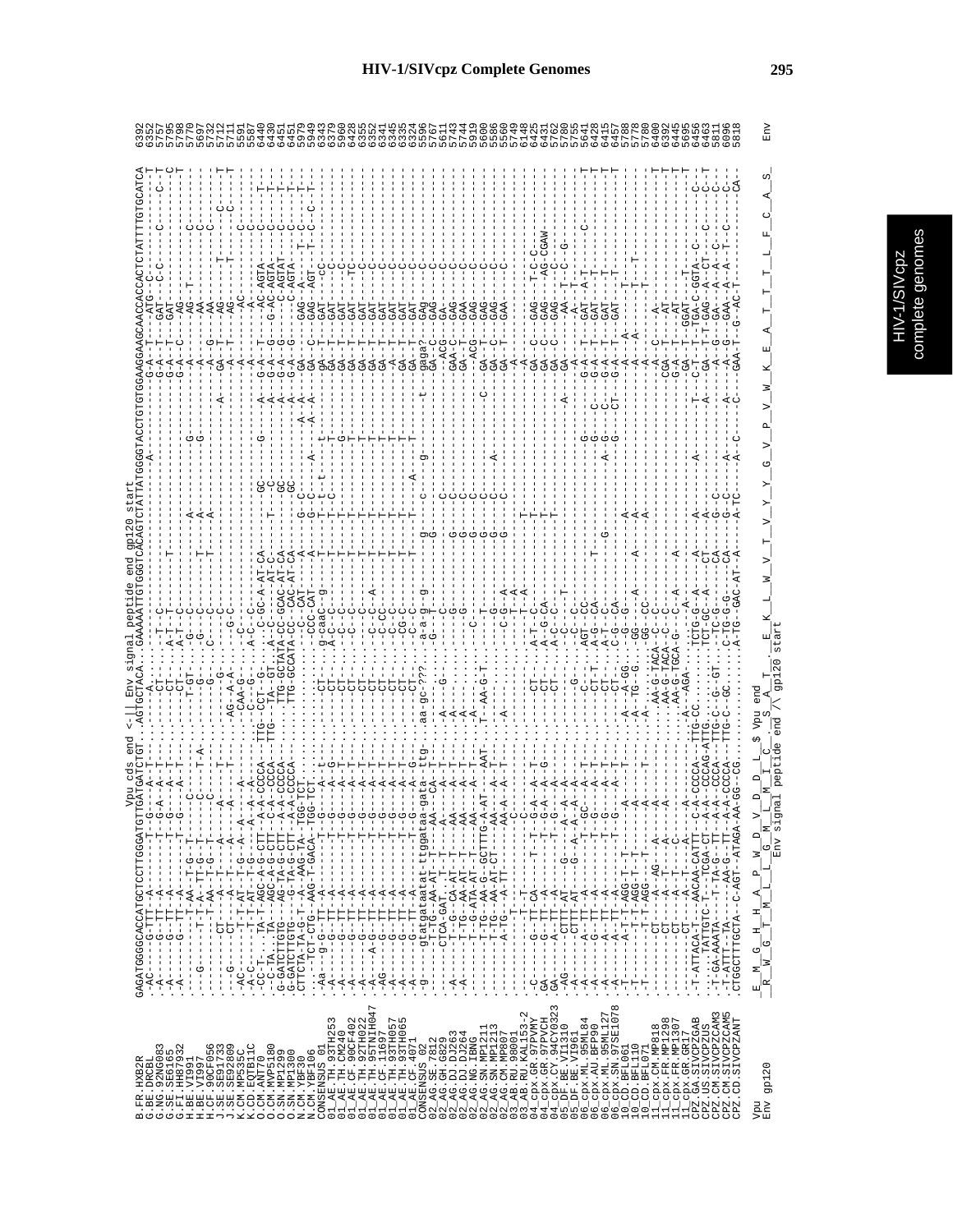| てりてり<br>すっ<br><b>ፈፈፈፈፈፈፈ</b><br>$\begin{array}{l} -A-C-I^+-T^2-1\\ -A--+TPA---1\\ -A-C-I^+-T^2-1\\ -A---1\\ -A---1\\ -A--+1\\ -A--+1\\ -A--+1\\ -A---1\\ -A---1\\ -A---1\\ \end{array}$<br>J.<br>GAATC-<br>$A - C$<br>$T - G - GT$<br>$a - ggt$<br>コロロー<br>$A-G-$<br>$\begin{small} \texttt{GATGCTAAAGGATAMATGATGAGGFG}\\ \texttt{G-T-1} & \texttt{G-T-2} & \texttt{G-T-2} & \texttt{G-T-2} \\ \texttt{G-T-2} & \texttt{G-T-2} & \texttt{G-T-2} \\ \texttt{G-T-2} & \texttt{G-T-2} & \texttt{G-T-2} \\ \texttt{G-T-2} & \texttt{G-T-2} & \texttt{G-T-2} \\ \texttt{G-T-2} & \texttt{G-T-2} & \texttt{G-T-2} \\ \texttt{G-T-2} & \texttt{G-T-2} & \texttt{G-T-2} \\ \texttt{$<br>$\begin{split} \mathbf{1}_{\{1,2,3\}}=\mathbf{1}_{\{1,3\}}=\mathbf{1}_{\{1,3\}}=\mathbf{1}_{\{1,3\}}=\mathbf{1}_{\{1,3\}}=\mathbf{1}_{\{1,3\}}=\mathbf{1}_{\{1,3\}}=\mathbf{1}_{\{1,3\}}=\mathbf{1}_{\{1,3\}}=\mathbf{1}_{\{1,3\}}=\mathbf{1}_{\{1,3\}}=\mathbf{1}_{\{1,3\}}=\mathbf{1}_{\{1,3\}}=\mathbf{1}_{\{1,3\}}=\mathbf{1}_{\{1,3\}}=\mathbf{1}_{\{1,3\}}=\mathbf{1$<br>Ť<br>I.<br>- 11<br>$\blacksquare$<br>$\mathbf{I}$<br>$1 \quad 1 \quad 1$<br>Ť.<br>$1 - 1 - 1$<br>J.<br>$\begin{array}{c} \begin{array}{c} \begin{array}{c} \begin{array}{c} \begin{array}{c} \end{array} \\ \end{array} \\ \begin{array}{c} \end{array} \end{array} \end{array} \end{array}$<br>J<br>$\mathbf{I}$<br>$\frac{1}{1}$<br>$\mathbf{I}$<br>L.<br>т.<br>-1<br>$\frac{1}{1}$<br>ļ<br>$\frac{1}{1}$<br>ŧ<br>$\frac{1}{4}$<br>$\frac{1}{1}$<br>$\blacksquare$<br>$\mathsf I$<br>$\mathsf I$<br>$\mathsf I$<br>÷,<br>ł<br>$\mathsf I$<br>Ţ.<br>Ţ<br>ŧ<br>$\perp$<br>$\frac{1}{4}$<br>Ť.<br>$\mathbf{I}$<br>Ť.<br>$\frac{1}{1}$<br>H |  |  |  |  |
|----------------------------------------------------------------------------------------------------------------------------------------------------------------------------------------------------------------------------------------------------------------------------------------------------------------------------------------------------------------------------------------------------------------------------------------------------------------------------------------------------------------------------------------------------------------------------------------------------------------------------------------------------------------------------------------------------------------------------------------------------------------------------------------------------------------------------------------------------------------------------------------------------------------------------------------------------------------------------------------------------------------------------------------------------------------------------------------------------------------------------------------------------------------------------------------------------------------------------------------------------------------------------------------------------------------------------------------------------------------------------------------------------------------------------------------------------------------------------------------------------------------------------------------------------------------------------------------------------------------------------------------------------------------------------------------------------------|--|--|--|--|
|                                                                                                                                                                                                                                                                                                                                                                                                                                                                                                                                                                                                                                                                                                                                                                                                                                                                                                                                                                                                                                                                                                                                                                                                                                                                                                                                                                                                                                                                                                                                                                                                                                                                                                          |  |  |  |  |
|                                                                                                                                                                                                                                                                                                                                                                                                                                                                                                                                                                                                                                                                                                                                                                                                                                                                                                                                                                                                                                                                                                                                                                                                                                                                                                                                                                                                                                                                                                                                                                                                                                                                                                          |  |  |  |  |
|                                                                                                                                                                                                                                                                                                                                                                                                                                                                                                                                                                                                                                                                                                                                                                                                                                                                                                                                                                                                                                                                                                                                                                                                                                                                                                                                                                                                                                                                                                                                                                                                                                                                                                          |  |  |  |  |
|                                                                                                                                                                                                                                                                                                                                                                                                                                                                                                                                                                                                                                                                                                                                                                                                                                                                                                                                                                                                                                                                                                                                                                                                                                                                                                                                                                                                                                                                                                                                                                                                                                                                                                          |  |  |  |  |
|                                                                                                                                                                                                                                                                                                                                                                                                                                                                                                                                                                                                                                                                                                                                                                                                                                                                                                                                                                                                                                                                                                                                                                                                                                                                                                                                                                                                                                                                                                                                                                                                                                                                                                          |  |  |  |  |
|                                                                                                                                                                                                                                                                                                                                                                                                                                                                                                                                                                                                                                                                                                                                                                                                                                                                                                                                                                                                                                                                                                                                                                                                                                                                                                                                                                                                                                                                                                                                                                                                                                                                                                          |  |  |  |  |
|                                                                                                                                                                                                                                                                                                                                                                                                                                                                                                                                                                                                                                                                                                                                                                                                                                                                                                                                                                                                                                                                                                                                                                                                                                                                                                                                                                                                                                                                                                                                                                                                                                                                                                          |  |  |  |  |
|                                                                                                                                                                                                                                                                                                                                                                                                                                                                                                                                                                                                                                                                                                                                                                                                                                                                                                                                                                                                                                                                                                                                                                                                                                                                                                                                                                                                                                                                                                                                                                                                                                                                                                          |  |  |  |  |
|                                                                                                                                                                                                                                                                                                                                                                                                                                                                                                                                                                                                                                                                                                                                                                                                                                                                                                                                                                                                                                                                                                                                                                                                                                                                                                                                                                                                                                                                                                                                                                                                                                                                                                          |  |  |  |  |
|                                                                                                                                                                                                                                                                                                                                                                                                                                                                                                                                                                                                                                                                                                                                                                                                                                                                                                                                                                                                                                                                                                                                                                                                                                                                                                                                                                                                                                                                                                                                                                                                                                                                                                          |  |  |  |  |
|                                                                                                                                                                                                                                                                                                                                                                                                                                                                                                                                                                                                                                                                                                                                                                                                                                                                                                                                                                                                                                                                                                                                                                                                                                                                                                                                                                                                                                                                                                                                                                                                                                                                                                          |  |  |  |  |
|                                                                                                                                                                                                                                                                                                                                                                                                                                                                                                                                                                                                                                                                                                                                                                                                                                                                                                                                                                                                                                                                                                                                                                                                                                                                                                                                                                                                                                                                                                                                                                                                                                                                                                          |  |  |  |  |
|                                                                                                                                                                                                                                                                                                                                                                                                                                                                                                                                                                                                                                                                                                                                                                                                                                                                                                                                                                                                                                                                                                                                                                                                                                                                                                                                                                                                                                                                                                                                                                                                                                                                                                          |  |  |  |  |
|                                                                                                                                                                                                                                                                                                                                                                                                                                                                                                                                                                                                                                                                                                                                                                                                                                                                                                                                                                                                                                                                                                                                                                                                                                                                                                                                                                                                                                                                                                                                                                                                                                                                                                          |  |  |  |  |
|                                                                                                                                                                                                                                                                                                                                                                                                                                                                                                                                                                                                                                                                                                                                                                                                                                                                                                                                                                                                                                                                                                                                                                                                                                                                                                                                                                                                                                                                                                                                                                                                                                                                                                          |  |  |  |  |
|                                                                                                                                                                                                                                                                                                                                                                                                                                                                                                                                                                                                                                                                                                                                                                                                                                                                                                                                                                                                                                                                                                                                                                                                                                                                                                                                                                                                                                                                                                                                                                                                                                                                                                          |  |  |  |  |
|                                                                                                                                                                                                                                                                                                                                                                                                                                                                                                                                                                                                                                                                                                                                                                                                                                                                                                                                                                                                                                                                                                                                                                                                                                                                                                                                                                                                                                                                                                                                                                                                                                                                                                          |  |  |  |  |
|                                                                                                                                                                                                                                                                                                                                                                                                                                                                                                                                                                                                                                                                                                                                                                                                                                                                                                                                                                                                                                                                                                                                                                                                                                                                                                                                                                                                                                                                                                                                                                                                                                                                                                          |  |  |  |  |
|                                                                                                                                                                                                                                                                                                                                                                                                                                                                                                                                                                                                                                                                                                                                                                                                                                                                                                                                                                                                                                                                                                                                                                                                                                                                                                                                                                                                                                                                                                                                                                                                                                                                                                          |  |  |  |  |
|                                                                                                                                                                                                                                                                                                                                                                                                                                                                                                                                                                                                                                                                                                                                                                                                                                                                                                                                                                                                                                                                                                                                                                                                                                                                                                                                                                                                                                                                                                                                                                                                                                                                                                          |  |  |  |  |
|                                                                                                                                                                                                                                                                                                                                                                                                                                                                                                                                                                                                                                                                                                                                                                                                                                                                                                                                                                                                                                                                                                                                                                                                                                                                                                                                                                                                                                                                                                                                                                                                                                                                                                          |  |  |  |  |
|                                                                                                                                                                                                                                                                                                                                                                                                                                                                                                                                                                                                                                                                                                                                                                                                                                                                                                                                                                                                                                                                                                                                                                                                                                                                                                                                                                                                                                                                                                                                                                                                                                                                                                          |  |  |  |  |
|                                                                                                                                                                                                                                                                                                                                                                                                                                                                                                                                                                                                                                                                                                                                                                                                                                                                                                                                                                                                                                                                                                                                                                                                                                                                                                                                                                                                                                                                                                                                                                                                                                                                                                          |  |  |  |  |
|                                                                                                                                                                                                                                                                                                                                                                                                                                                                                                                                                                                                                                                                                                                                                                                                                                                                                                                                                                                                                                                                                                                                                                                                                                                                                                                                                                                                                                                                                                                                                                                                                                                                                                          |  |  |  |  |
|                                                                                                                                                                                                                                                                                                                                                                                                                                                                                                                                                                                                                                                                                                                                                                                                                                                                                                                                                                                                                                                                                                                                                                                                                                                                                                                                                                                                                                                                                                                                                                                                                                                                                                          |  |  |  |  |
|                                                                                                                                                                                                                                                                                                                                                                                                                                                                                                                                                                                                                                                                                                                                                                                                                                                                                                                                                                                                                                                                                                                                                                                                                                                                                                                                                                                                                                                                                                                                                                                                                                                                                                          |  |  |  |  |
|                                                                                                                                                                                                                                                                                                                                                                                                                                                                                                                                                                                                                                                                                                                                                                                                                                                                                                                                                                                                                                                                                                                                                                                                                                                                                                                                                                                                                                                                                                                                                                                                                                                                                                          |  |  |  |  |
|                                                                                                                                                                                                                                                                                                                                                                                                                                                                                                                                                                                                                                                                                                                                                                                                                                                                                                                                                                                                                                                                                                                                                                                                                                                                                                                                                                                                                                                                                                                                                                                                                                                                                                          |  |  |  |  |
|                                                                                                                                                                                                                                                                                                                                                                                                                                                                                                                                                                                                                                                                                                                                                                                                                                                                                                                                                                                                                                                                                                                                                                                                                                                                                                                                                                                                                                                                                                                                                                                                                                                                                                          |  |  |  |  |
|                                                                                                                                                                                                                                                                                                                                                                                                                                                                                                                                                                                                                                                                                                                                                                                                                                                                                                                                                                                                                                                                                                                                                                                                                                                                                                                                                                                                                                                                                                                                                                                                                                                                                                          |  |  |  |  |
|                                                                                                                                                                                                                                                                                                                                                                                                                                                                                                                                                                                                                                                                                                                                                                                                                                                                                                                                                                                                                                                                                                                                                                                                                                                                                                                                                                                                                                                                                                                                                                                                                                                                                                          |  |  |  |  |
|                                                                                                                                                                                                                                                                                                                                                                                                                                                                                                                                                                                                                                                                                                                                                                                                                                                                                                                                                                                                                                                                                                                                                                                                                                                                                                                                                                                                                                                                                                                                                                                                                                                                                                          |  |  |  |  |
|                                                                                                                                                                                                                                                                                                                                                                                                                                                                                                                                                                                                                                                                                                                                                                                                                                                                                                                                                                                                                                                                                                                                                                                                                                                                                                                                                                                                                                                                                                                                                                                                                                                                                                          |  |  |  |  |
|                                                                                                                                                                                                                                                                                                                                                                                                                                                                                                                                                                                                                                                                                                                                                                                                                                                                                                                                                                                                                                                                                                                                                                                                                                                                                                                                                                                                                                                                                                                                                                                                                                                                                                          |  |  |  |  |
|                                                                                                                                                                                                                                                                                                                                                                                                                                                                                                                                                                                                                                                                                                                                                                                                                                                                                                                                                                                                                                                                                                                                                                                                                                                                                                                                                                                                                                                                                                                                                                                                                                                                                                          |  |  |  |  |
|                                                                                                                                                                                                                                                                                                                                                                                                                                                                                                                                                                                                                                                                                                                                                                                                                                                                                                                                                                                                                                                                                                                                                                                                                                                                                                                                                                                                                                                                                                                                                                                                                                                                                                          |  |  |  |  |
|                                                                                                                                                                                                                                                                                                                                                                                                                                                                                                                                                                                                                                                                                                                                                                                                                                                                                                                                                                                                                                                                                                                                                                                                                                                                                                                                                                                                                                                                                                                                                                                                                                                                                                          |  |  |  |  |
|                                                                                                                                                                                                                                                                                                                                                                                                                                                                                                                                                                                                                                                                                                                                                                                                                                                                                                                                                                                                                                                                                                                                                                                                                                                                                                                                                                                                                                                                                                                                                                                                                                                                                                          |  |  |  |  |
|                                                                                                                                                                                                                                                                                                                                                                                                                                                                                                                                                                                                                                                                                                                                                                                                                                                                                                                                                                                                                                                                                                                                                                                                                                                                                                                                                                                                                                                                                                                                                                                                                                                                                                          |  |  |  |  |
|                                                                                                                                                                                                                                                                                                                                                                                                                                                                                                                                                                                                                                                                                                                                                                                                                                                                                                                                                                                                                                                                                                                                                                                                                                                                                                                                                                                                                                                                                                                                                                                                                                                                                                          |  |  |  |  |
|                                                                                                                                                                                                                                                                                                                                                                                                                                                                                                                                                                                                                                                                                                                                                                                                                                                                                                                                                                                                                                                                                                                                                                                                                                                                                                                                                                                                                                                                                                                                                                                                                                                                                                          |  |  |  |  |
|                                                                                                                                                                                                                                                                                                                                                                                                                                                                                                                                                                                                                                                                                                                                                                                                                                                                                                                                                                                                                                                                                                                                                                                                                                                                                                                                                                                                                                                                                                                                                                                                                                                                                                          |  |  |  |  |
|                                                                                                                                                                                                                                                                                                                                                                                                                                                                                                                                                                                                                                                                                                                                                                                                                                                                                                                                                                                                                                                                                                                                                                                                                                                                                                                                                                                                                                                                                                                                                                                                                                                                                                          |  |  |  |  |
|                                                                                                                                                                                                                                                                                                                                                                                                                                                                                                                                                                                                                                                                                                                                                                                                                                                                                                                                                                                                                                                                                                                                                                                                                                                                                                                                                                                                                                                                                                                                                                                                                                                                                                          |  |  |  |  |
|                                                                                                                                                                                                                                                                                                                                                                                                                                                                                                                                                                                                                                                                                                                                                                                                                                                                                                                                                                                                                                                                                                                                                                                                                                                                                                                                                                                                                                                                                                                                                                                                                                                                                                          |  |  |  |  |
|                                                                                                                                                                                                                                                                                                                                                                                                                                                                                                                                                                                                                                                                                                                                                                                                                                                                                                                                                                                                                                                                                                                                                                                                                                                                                                                                                                                                                                                                                                                                                                                                                                                                                                          |  |  |  |  |
|                                                                                                                                                                                                                                                                                                                                                                                                                                                                                                                                                                                                                                                                                                                                                                                                                                                                                                                                                                                                                                                                                                                                                                                                                                                                                                                                                                                                                                                                                                                                                                                                                                                                                                          |  |  |  |  |
|                                                                                                                                                                                                                                                                                                                                                                                                                                                                                                                                                                                                                                                                                                                                                                                                                                                                                                                                                                                                                                                                                                                                                                                                                                                                                                                                                                                                                                                                                                                                                                                                                                                                                                          |  |  |  |  |
|                                                                                                                                                                                                                                                                                                                                                                                                                                                                                                                                                                                                                                                                                                                                                                                                                                                                                                                                                                                                                                                                                                                                                                                                                                                                                                                                                                                                                                                                                                                                                                                                                                                                                                          |  |  |  |  |
|                                                                                                                                                                                                                                                                                                                                                                                                                                                                                                                                                                                                                                                                                                                                                                                                                                                                                                                                                                                                                                                                                                                                                                                                                                                                                                                                                                                                                                                                                                                                                                                                                                                                                                          |  |  |  |  |
|                                                                                                                                                                                                                                                                                                                                                                                                                                                                                                                                                                                                                                                                                                                                                                                                                                                                                                                                                                                                                                                                                                                                                                                                                                                                                                                                                                                                                                                                                                                                                                                                                                                                                                          |  |  |  |  |
|                                                                                                                                                                                                                                                                                                                                                                                                                                                                                                                                                                                                                                                                                                                                                                                                                                                                                                                                                                                                                                                                                                                                                                                                                                                                                                                                                                                                                                                                                                                                                                                                                                                                                                          |  |  |  |  |
|                                                                                                                                                                                                                                                                                                                                                                                                                                                                                                                                                                                                                                                                                                                                                                                                                                                                                                                                                                                                                                                                                                                                                                                                                                                                                                                                                                                                                                                                                                                                                                                                                                                                                                          |  |  |  |  |
|                                                                                                                                                                                                                                                                                                                                                                                                                                                                                                                                                                                                                                                                                                                                                                                                                                                                                                                                                                                                                                                                                                                                                                                                                                                                                                                                                                                                                                                                                                                                                                                                                                                                                                          |  |  |  |  |
|                                                                                                                                                                                                                                                                                                                                                                                                                                                                                                                                                                                                                                                                                                                                                                                                                                                                                                                                                                                                                                                                                                                                                                                                                                                                                                                                                                                                                                                                                                                                                                                                                                                                                                          |  |  |  |  |
|                                                                                                                                                                                                                                                                                                                                                                                                                                                                                                                                                                                                                                                                                                                                                                                                                                                                                                                                                                                                                                                                                                                                                                                                                                                                                                                                                                                                                                                                                                                                                                                                                                                                                                          |  |  |  |  |

**HIV-1/SIVcpz Complete Genomes**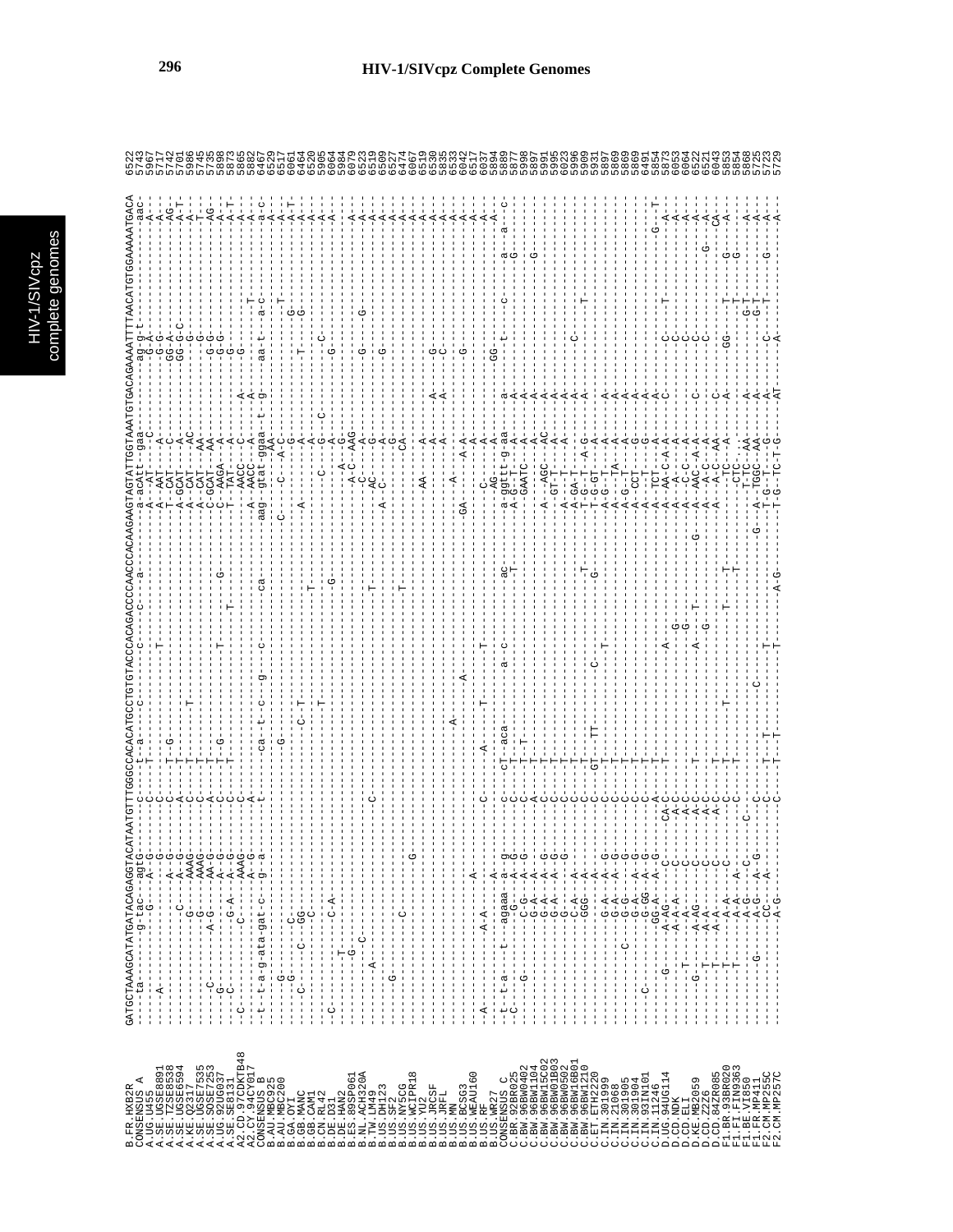ת המעמעות המעמעות המהפתפת המהפתפת המעמעות המעמעות המעמעות המהפתח המהפתח המהפתח המעמעות המה<br>ואם המטפס המהפתח בדרך המהפתח המהפתח של המהפתח המהפתח המהפתח המהפתח המהפתח המהפתח המהפתח המהפתח המהפתח המהפתח ה<br>המהפתח המהפתח המהפת Env GATGATAAGATACAAGATAATGATAATGTTTGGGCAAGACAGTGTGTTGTGCAAGACCCAAGCGAAGAAGTAGTAATGGTAAATGTGAGAAAATTTTTAACATGTGGAAAATGACA  $\Box$  $\mathbf{z}$  $\overline{\mathbf{x}}$  $\begin{array}{cccccccccc} E & M & F & N & M & M \\ \end{array}$  $V_T$  $\mathbf{z}$  $\triangleright$  $V = L$  $V = 7$  $\frac{1}{2}$  $\mathbf{a}$  $\mathbf{z}$  $\mathbf{r}$  $\Box$  $\vdash$  $\Delta$  $\overline{v}$  $\bigcup_{\mathcal{C}}$  $\overline{A}$  $\mathbf{H}$  $\overline{a}$  $\overline{A}$  $\triangleright$  $H_N = V$  $\overline{y}$  $\overline{a}$  $\frac{1}{\Gamma}$  $A = Y - D$  $A$ <sup>K</sup>  $\mathsf{p}_{\mathsf{q}}^{\mathsf{I}}$  $\begin{smallmatrix} 0.181, 0.2828\\ 0.183, 0.28305\\ 0.184, 0.28305\\ 0.185, 0.28305\\ 0.187, 0.28305\\ 0.187, 0.2937\\ 0.188, 0.2932\\ 0.189, 0.2932\\ 0.181, 0.2933\\ 0.293, 0.2933\\ 0.203, 0.2933\\ 0.203, 0.2933\\ 0.203, 0.2933\\ 0.203, 0.2933\\$ gp120 Env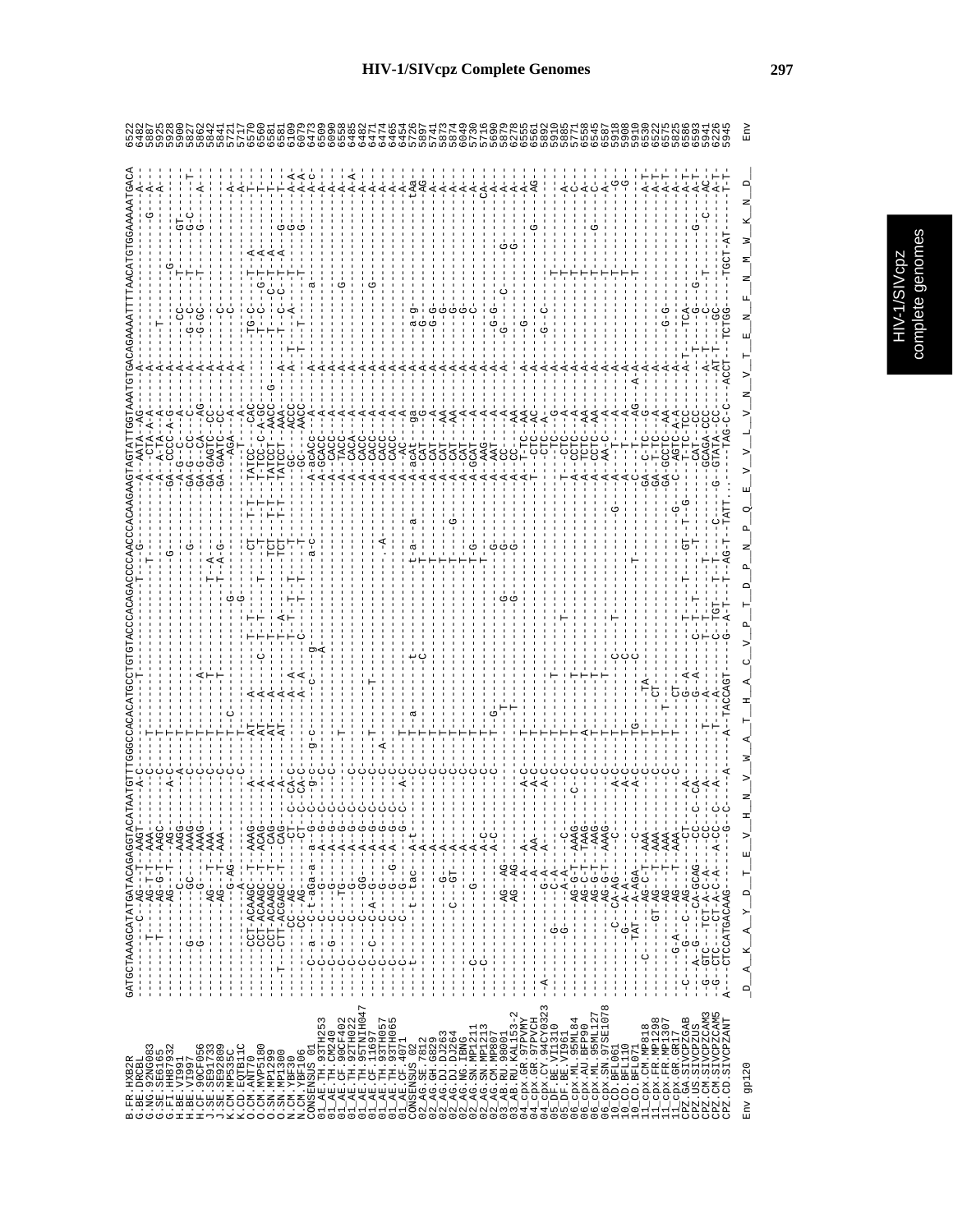| URHURHRUHURUURHUUHRRH-UU---R---H<br>G-TAATGTT<br>-AA-C-ACAGTA<br>T-G-14TATAATG<br>GGCTATCA<br>G-TAATA<br>T-AAA--G-T<br>T-GAA--G-TAGCA<br>tagaaatgtta??<br>--G-A-CAGA<br>GCTAA<br>$T - A - C - A - CAA$<br>$G-TAA$<br>$G - -AA$<br>$T = -A A - -G - T A C$<br>$\mathcal{L}$ - $\mathcal{L}$<br>$\ddot{G}-\ddot{A}$ .<br>-r<br>GA<br>$\frac{1}{\mathcal{O}}$<br>$T - G - A - G - T$<br>T-GCA--GC<br>U-CA--GC<br>ပ္ပ်<br>T-GCA-CAA<br>TGGAA--G-<br>ひ<br>$ctg-t$<br>$\mathbb{T} - \mathbb{G} C \mathbb{T} - -$<br>L<br>A-<br>$T - -AC$<br>$T = AA - T$<br>$-400 -$<br>$T - A A A - -$<br>$T - GAA$ -<br>$-6AB$<br>TCACT<br>$AA-$<br>$AG-$<br>$T-AAA$<br>$T-GC$ .<br>$T - A -$<br>ပု<br>$\mathcal{L}$ - $\mathcal{L}$<br>-9-P-<br>-aa<br>もーー<br>$\frac{1}{\sigma}$<br>ά<br>৬<br>φ<br>$\overline{C}$<br>しし<br>$\pm$<br>Ť<br>$\begin{bmatrix} 1 \\ 0 \\ 1 \end{bmatrix}$<br>$-1$<br>U<br>U<br>$\zeta$<br>$\mathfrak{c}$ )<br>てり<br>てり<br>てり<br>てり<br>てり<br>てり<br>ζŋ<br>じし<br>aa-<br>К<br>К<br>$\overline{\phantom{a}}$<br>$-1 - -1 - -1 - -1 - -1 - -1 - 2$<br>$\frac{1}{1}$<br>$\frac{1}{1}$<br>$-1 - 0 - 1 - 1 - 0 - 1$<br>$\mathbf{I}$<br>$\blacksquare$<br>T<br>J.<br>$-1$ $-1$ $-1$ $-1$ $-1$ $-1$<br>$\frac{1}{4}$<br>т<br>J.<br>l,<br>ŧ<br>п<br>$\frac{1}{1}$<br>J,<br>Ť<br>ţ<br>т<br>Ť<br>í<br>ţ<br>$\frac{1}{1}$<br>$\frac{1}{1}$<br>ł<br>ł<br>Ť<br>T.<br>j<br>1<br>$\frac{1}{1}$<br>$---A---$<br>$\begin{bmatrix} 1 \\ 1 \\ 1 \\ 1 \end{bmatrix}$<br>$\begin{bmatrix} 1 \\ 1 \\ 1 \\ 1 \end{bmatrix}$<br>$\begin{bmatrix} 1 \\ 1 \\ 1 \\ 1 \end{bmatrix}$<br>$\begin{array}{c} \n 1 \\  1 \\  1\n \end{array}$<br>I<br>$- -A - -$<br>Ţ<br>$\frac{1}{1}$<br>$\frac{1}{1}$<br>---------<br>$\overline{1}$<br>$\begin{bmatrix} 1 \\ 1 \\ 1 \\ 1 \end{bmatrix}$<br>I<br>$\frac{1}{1}$<br>I<br>$-1$ $-1$ $-1$ $-1$ $-1$<br>$\frac{1}{1}$<br>$\frac{1}{1}$<br>ţ<br>$\overline{\phantom{a}}$<br>$\frac{1}{1}$<br>$\frac{1}{1}$<br>$\frac{1}{1}$<br>$\blacksquare$<br>$-1$<br>$-1$<br>$-1$<br>$\frac{1}{1}$<br>$-9$<br>$\begin{array}{c} \hline \end{array}$<br>T<br>Ţ<br>1<br>$\overline{\phantom{a}}$<br>п.<br>$\mathbf{I}$<br>1<br>$\mathbf{I}$<br>$\frac{1}{1}$<br>$\overline{\phantom{a}}$<br>п<br>т<br>п<br>J.<br>п<br>T.<br>J.<br>Ť.<br>Ť.<br>ï<br>Ť.<br>Ť.<br>Ť.<br>$\overline{\phantom{a}}$<br>$\begin{array}{c} \frac{1}{2} \\ \frac{1}{2} \end{array}$<br>-1<br>$\,$ I<br>$\overline{\phantom{a}}$<br>I<br>I.<br>$\overline{\phantom{a}}$<br>$\frac{1}{1}$<br>ł<br>Ť<br>- 1<br>J.<br>т<br>$\frac{1}{1}$<br>ł<br>$\,$ $\,$<br>$\mathbf{I}$<br>т<br>I<br>J.<br>$\overline{\phantom{a}}$<br>Ι.<br>1<br>1<br>J.<br>J,<br>ł,<br>-1<br>L.<br>$\mathbf{I}$<br>л<br>$\mathbf{I}$<br>÷,<br>$- - A - -$<br>$- -A - -$<br>1<br>j.<br>Ť.<br>Ť.<br>ï<br>j.<br>$\mathsf I$<br>$\mathbf{I}$<br>1<br>I.<br>$\overline{\phantom{a}}$<br>-1<br>$- - A$<br>ŧ<br>$\frac{1}{1}$<br>$\frac{1}{4}$<br>$\mathsf I$<br>$\frac{1}{1}$<br>$-14$<br>ł<br>$\mathsf I$<br>ţ<br>L<br>ł<br>$\frac{1}{1}$<br>Å<br>$\overline{\phantom{a}}$<br>J.<br>I<br>1<br>ł<br>$\frac{1}{1}$<br>$\frac{1}{1}$<br>$\frac{1}{4}$<br>$\frac{1}{4}$<br>Ì<br>$\frac{1}{1}$<br>$-1 - 5 - 6 - 1$<br>÷,<br>÷<br>Ť<br>$\frac{1}{1}$<br>÷<br>$\blacksquare$<br>f,<br>$\frac{1}{1}$<br>$\frac{1}{4}$<br>$\mathbf{I}$<br>ŧ<br>Ţ<br>十十<br>$\frac{1}{1}$<br>f,<br>÷<br>ł<br>$-5 -$<br>$\mathbf{I}$<br>$\blacksquare$<br>-1<br>$\frac{1}{1}$<br>$\frac{1}{6}$<br>$\frac{1}{6}$<br>$\frac{1}{6}$<br>$\frac{1}{6}$<br>$\frac{1}{6}$<br>$\frac{1}{6}$<br>$\frac{1}{6}$<br>$\frac{1}{6}$<br>$\frac{1}{6}$<br>$\frac{1}{6}$<br>$\frac{1}{6}$<br>$\frac{1}{6}$<br>$\frac{1}{6}$<br>$\frac{1}{6}$<br>$\frac{1}{6}$<br>$\frac{1}{6}$<br>$\frac{1}{6}$<br>$\frac{1}{6}$<br>$\frac{1}{6}$<br>$\frac{1}{6}$<br><br>$\frac{1}{2}$<br>$- -t - -a$<br>ï<br>T.<br>$-1 - 1$<br>Ť<br>$\begin{array}{c}\nC + 1 \\ C + 1\n\end{array}$<br>ï<br>ï<br>ï<br>$-5 - -1 - -1 -$<br>$\mathsf I$<br>$\frac{1}{1}$<br>$\mathsf I$<br>$- - - - - -$<br>I.<br>-1<br>I<br>I<br>I<br>Ţ<br>$\begin{array}{c} \end{array}$<br>I<br>I<br>$\overline{\phantom{a}}$<br>$\frac{1}{1}$<br>$\frac{1}{1}$<br>I<br>I<br>Ţ<br>÷<br>J.<br>I<br>$-1$<br>ن<br>۱<br>$\frac{1}{4}$<br>C<br>$-1$ |  | aaq |  | ta? |  |
|-------------------------------------------------------------------------------------------------------------------------------------------------------------------------------------------------------------------------------------------------------------------------------------------------------------------------------------------------------------------------------------------------------------------------------------------------------------------------------------------------------------------------------------------------------------------------------------------------------------------------------------------------------------------------------------------------------------------------------------------------------------------------------------------------------------------------------------------------------------------------------------------------------------------------------------------------------------------------------------------------------------------------------------------------------------------------------------------------------------------------------------------------------------------------------------------------------------------------------------------------------------------------------------------------------------------------------------------------------------------------------------------------------------------------------------------------------------------------------------------------------------------------------------------------------------------------------------------------------------------------------------------------------------------------------------------------------------------------------------------------------------------------------------------------------------------------------------------------------------------------------------------------------------------------------------------------------------------------------------------------------------------------------------------------------------------------------------------------------------------------------------------------------------------------------------------------------------------------------------------------------------------------------------------------------------------------------------------------------------------------------------------------------------------------------------------------------------------------------------------------------------------------------------------------------------------------------------------------------------------------------------------------------------------------------------------------------------------------------------------------------------------------------------------------------------------------------------------------------------------------------------------------------------------------------------------------------------------------------------------------------------------------------------------------------------------------------------------------------------------------------------------------------------------------------------------------------------------------------------------------------------------------------------------------------------------------------------------------------------------------------------------------------------------------------------------------------------------------------------------------------------------------------------------------------------------------------------------------------------------------------------------------------------------------------------------------------------------------------------------------------------------------------------------------------------------------------------------------------------------------------------------------------------------------------------------------------------------------------------------------------------------------------------------------------------------------------------------------------------------------------------------------------------------------------------------|--|-----|--|-----|--|
|                                                                                                                                                                                                                                                                                                                                                                                                                                                                                                                                                                                                                                                                                                                                                                                                                                                                                                                                                                                                                                                                                                                                                                                                                                                                                                                                                                                                                                                                                                                                                                                                                                                                                                                                                                                                                                                                                                                                                                                                                                                                                                                                                                                                                                                                                                                                                                                                                                                                                                                                                                                                                                                                                                                                                                                                                                                                                                                                                                                                                                                                                                                                                                                                                                                                                                                                                                                                                                                                                                                                                                                                                                                                                                                                                                                                                                                                                                                                                                                                                                                                                                                                                                                           |  |     |  |     |  |
|                                                                                                                                                                                                                                                                                                                                                                                                                                                                                                                                                                                                                                                                                                                                                                                                                                                                                                                                                                                                                                                                                                                                                                                                                                                                                                                                                                                                                                                                                                                                                                                                                                                                                                                                                                                                                                                                                                                                                                                                                                                                                                                                                                                                                                                                                                                                                                                                                                                                                                                                                                                                                                                                                                                                                                                                                                                                                                                                                                                                                                                                                                                                                                                                                                                                                                                                                                                                                                                                                                                                                                                                                                                                                                                                                                                                                                                                                                                                                                                                                                                                                                                                                                                           |  |     |  |     |  |
|                                                                                                                                                                                                                                                                                                                                                                                                                                                                                                                                                                                                                                                                                                                                                                                                                                                                                                                                                                                                                                                                                                                                                                                                                                                                                                                                                                                                                                                                                                                                                                                                                                                                                                                                                                                                                                                                                                                                                                                                                                                                                                                                                                                                                                                                                                                                                                                                                                                                                                                                                                                                                                                                                                                                                                                                                                                                                                                                                                                                                                                                                                                                                                                                                                                                                                                                                                                                                                                                                                                                                                                                                                                                                                                                                                                                                                                                                                                                                                                                                                                                                                                                                                                           |  |     |  |     |  |
|                                                                                                                                                                                                                                                                                                                                                                                                                                                                                                                                                                                                                                                                                                                                                                                                                                                                                                                                                                                                                                                                                                                                                                                                                                                                                                                                                                                                                                                                                                                                                                                                                                                                                                                                                                                                                                                                                                                                                                                                                                                                                                                                                                                                                                                                                                                                                                                                                                                                                                                                                                                                                                                                                                                                                                                                                                                                                                                                                                                                                                                                                                                                                                                                                                                                                                                                                                                                                                                                                                                                                                                                                                                                                                                                                                                                                                                                                                                                                                                                                                                                                                                                                                                           |  |     |  |     |  |
|                                                                                                                                                                                                                                                                                                                                                                                                                                                                                                                                                                                                                                                                                                                                                                                                                                                                                                                                                                                                                                                                                                                                                                                                                                                                                                                                                                                                                                                                                                                                                                                                                                                                                                                                                                                                                                                                                                                                                                                                                                                                                                                                                                                                                                                                                                                                                                                                                                                                                                                                                                                                                                                                                                                                                                                                                                                                                                                                                                                                                                                                                                                                                                                                                                                                                                                                                                                                                                                                                                                                                                                                                                                                                                                                                                                                                                                                                                                                                                                                                                                                                                                                                                                           |  |     |  |     |  |
|                                                                                                                                                                                                                                                                                                                                                                                                                                                                                                                                                                                                                                                                                                                                                                                                                                                                                                                                                                                                                                                                                                                                                                                                                                                                                                                                                                                                                                                                                                                                                                                                                                                                                                                                                                                                                                                                                                                                                                                                                                                                                                                                                                                                                                                                                                                                                                                                                                                                                                                                                                                                                                                                                                                                                                                                                                                                                                                                                                                                                                                                                                                                                                                                                                                                                                                                                                                                                                                                                                                                                                                                                                                                                                                                                                                                                                                                                                                                                                                                                                                                                                                                                                                           |  |     |  |     |  |
|                                                                                                                                                                                                                                                                                                                                                                                                                                                                                                                                                                                                                                                                                                                                                                                                                                                                                                                                                                                                                                                                                                                                                                                                                                                                                                                                                                                                                                                                                                                                                                                                                                                                                                                                                                                                                                                                                                                                                                                                                                                                                                                                                                                                                                                                                                                                                                                                                                                                                                                                                                                                                                                                                                                                                                                                                                                                                                                                                                                                                                                                                                                                                                                                                                                                                                                                                                                                                                                                                                                                                                                                                                                                                                                                                                                                                                                                                                                                                                                                                                                                                                                                                                                           |  |     |  |     |  |
|                                                                                                                                                                                                                                                                                                                                                                                                                                                                                                                                                                                                                                                                                                                                                                                                                                                                                                                                                                                                                                                                                                                                                                                                                                                                                                                                                                                                                                                                                                                                                                                                                                                                                                                                                                                                                                                                                                                                                                                                                                                                                                                                                                                                                                                                                                                                                                                                                                                                                                                                                                                                                                                                                                                                                                                                                                                                                                                                                                                                                                                                                                                                                                                                                                                                                                                                                                                                                                                                                                                                                                                                                                                                                                                                                                                                                                                                                                                                                                                                                                                                                                                                                                                           |  |     |  |     |  |
|                                                                                                                                                                                                                                                                                                                                                                                                                                                                                                                                                                                                                                                                                                                                                                                                                                                                                                                                                                                                                                                                                                                                                                                                                                                                                                                                                                                                                                                                                                                                                                                                                                                                                                                                                                                                                                                                                                                                                                                                                                                                                                                                                                                                                                                                                                                                                                                                                                                                                                                                                                                                                                                                                                                                                                                                                                                                                                                                                                                                                                                                                                                                                                                                                                                                                                                                                                                                                                                                                                                                                                                                                                                                                                                                                                                                                                                                                                                                                                                                                                                                                                                                                                                           |  |     |  |     |  |
|                                                                                                                                                                                                                                                                                                                                                                                                                                                                                                                                                                                                                                                                                                                                                                                                                                                                                                                                                                                                                                                                                                                                                                                                                                                                                                                                                                                                                                                                                                                                                                                                                                                                                                                                                                                                                                                                                                                                                                                                                                                                                                                                                                                                                                                                                                                                                                                                                                                                                                                                                                                                                                                                                                                                                                                                                                                                                                                                                                                                                                                                                                                                                                                                                                                                                                                                                                                                                                                                                                                                                                                                                                                                                                                                                                                                                                                                                                                                                                                                                                                                                                                                                                                           |  |     |  |     |  |
|                                                                                                                                                                                                                                                                                                                                                                                                                                                                                                                                                                                                                                                                                                                                                                                                                                                                                                                                                                                                                                                                                                                                                                                                                                                                                                                                                                                                                                                                                                                                                                                                                                                                                                                                                                                                                                                                                                                                                                                                                                                                                                                                                                                                                                                                                                                                                                                                                                                                                                                                                                                                                                                                                                                                                                                                                                                                                                                                                                                                                                                                                                                                                                                                                                                                                                                                                                                                                                                                                                                                                                                                                                                                                                                                                                                                                                                                                                                                                                                                                                                                                                                                                                                           |  |     |  |     |  |
|                                                                                                                                                                                                                                                                                                                                                                                                                                                                                                                                                                                                                                                                                                                                                                                                                                                                                                                                                                                                                                                                                                                                                                                                                                                                                                                                                                                                                                                                                                                                                                                                                                                                                                                                                                                                                                                                                                                                                                                                                                                                                                                                                                                                                                                                                                                                                                                                                                                                                                                                                                                                                                                                                                                                                                                                                                                                                                                                                                                                                                                                                                                                                                                                                                                                                                                                                                                                                                                                                                                                                                                                                                                                                                                                                                                                                                                                                                                                                                                                                                                                                                                                                                                           |  |     |  |     |  |
|                                                                                                                                                                                                                                                                                                                                                                                                                                                                                                                                                                                                                                                                                                                                                                                                                                                                                                                                                                                                                                                                                                                                                                                                                                                                                                                                                                                                                                                                                                                                                                                                                                                                                                                                                                                                                                                                                                                                                                                                                                                                                                                                                                                                                                                                                                                                                                                                                                                                                                                                                                                                                                                                                                                                                                                                                                                                                                                                                                                                                                                                                                                                                                                                                                                                                                                                                                                                                                                                                                                                                                                                                                                                                                                                                                                                                                                                                                                                                                                                                                                                                                                                                                                           |  |     |  |     |  |
|                                                                                                                                                                                                                                                                                                                                                                                                                                                                                                                                                                                                                                                                                                                                                                                                                                                                                                                                                                                                                                                                                                                                                                                                                                                                                                                                                                                                                                                                                                                                                                                                                                                                                                                                                                                                                                                                                                                                                                                                                                                                                                                                                                                                                                                                                                                                                                                                                                                                                                                                                                                                                                                                                                                                                                                                                                                                                                                                                                                                                                                                                                                                                                                                                                                                                                                                                                                                                                                                                                                                                                                                                                                                                                                                                                                                                                                                                                                                                                                                                                                                                                                                                                                           |  |     |  |     |  |
|                                                                                                                                                                                                                                                                                                                                                                                                                                                                                                                                                                                                                                                                                                                                                                                                                                                                                                                                                                                                                                                                                                                                                                                                                                                                                                                                                                                                                                                                                                                                                                                                                                                                                                                                                                                                                                                                                                                                                                                                                                                                                                                                                                                                                                                                                                                                                                                                                                                                                                                                                                                                                                                                                                                                                                                                                                                                                                                                                                                                                                                                                                                                                                                                                                                                                                                                                                                                                                                                                                                                                                                                                                                                                                                                                                                                                                                                                                                                                                                                                                                                                                                                                                                           |  |     |  |     |  |
|                                                                                                                                                                                                                                                                                                                                                                                                                                                                                                                                                                                                                                                                                                                                                                                                                                                                                                                                                                                                                                                                                                                                                                                                                                                                                                                                                                                                                                                                                                                                                                                                                                                                                                                                                                                                                                                                                                                                                                                                                                                                                                                                                                                                                                                                                                                                                                                                                                                                                                                                                                                                                                                                                                                                                                                                                                                                                                                                                                                                                                                                                                                                                                                                                                                                                                                                                                                                                                                                                                                                                                                                                                                                                                                                                                                                                                                                                                                                                                                                                                                                                                                                                                                           |  |     |  |     |  |
|                                                                                                                                                                                                                                                                                                                                                                                                                                                                                                                                                                                                                                                                                                                                                                                                                                                                                                                                                                                                                                                                                                                                                                                                                                                                                                                                                                                                                                                                                                                                                                                                                                                                                                                                                                                                                                                                                                                                                                                                                                                                                                                                                                                                                                                                                                                                                                                                                                                                                                                                                                                                                                                                                                                                                                                                                                                                                                                                                                                                                                                                                                                                                                                                                                                                                                                                                                                                                                                                                                                                                                                                                                                                                                                                                                                                                                                                                                                                                                                                                                                                                                                                                                                           |  |     |  |     |  |
|                                                                                                                                                                                                                                                                                                                                                                                                                                                                                                                                                                                                                                                                                                                                                                                                                                                                                                                                                                                                                                                                                                                                                                                                                                                                                                                                                                                                                                                                                                                                                                                                                                                                                                                                                                                                                                                                                                                                                                                                                                                                                                                                                                                                                                                                                                                                                                                                                                                                                                                                                                                                                                                                                                                                                                                                                                                                                                                                                                                                                                                                                                                                                                                                                                                                                                                                                                                                                                                                                                                                                                                                                                                                                                                                                                                                                                                                                                                                                                                                                                                                                                                                                                                           |  |     |  |     |  |
|                                                                                                                                                                                                                                                                                                                                                                                                                                                                                                                                                                                                                                                                                                                                                                                                                                                                                                                                                                                                                                                                                                                                                                                                                                                                                                                                                                                                                                                                                                                                                                                                                                                                                                                                                                                                                                                                                                                                                                                                                                                                                                                                                                                                                                                                                                                                                                                                                                                                                                                                                                                                                                                                                                                                                                                                                                                                                                                                                                                                                                                                                                                                                                                                                                                                                                                                                                                                                                                                                                                                                                                                                                                                                                                                                                                                                                                                                                                                                                                                                                                                                                                                                                                           |  |     |  |     |  |
|                                                                                                                                                                                                                                                                                                                                                                                                                                                                                                                                                                                                                                                                                                                                                                                                                                                                                                                                                                                                                                                                                                                                                                                                                                                                                                                                                                                                                                                                                                                                                                                                                                                                                                                                                                                                                                                                                                                                                                                                                                                                                                                                                                                                                                                                                                                                                                                                                                                                                                                                                                                                                                                                                                                                                                                                                                                                                                                                                                                                                                                                                                                                                                                                                                                                                                                                                                                                                                                                                                                                                                                                                                                                                                                                                                                                                                                                                                                                                                                                                                                                                                                                                                                           |  |     |  |     |  |
|                                                                                                                                                                                                                                                                                                                                                                                                                                                                                                                                                                                                                                                                                                                                                                                                                                                                                                                                                                                                                                                                                                                                                                                                                                                                                                                                                                                                                                                                                                                                                                                                                                                                                                                                                                                                                                                                                                                                                                                                                                                                                                                                                                                                                                                                                                                                                                                                                                                                                                                                                                                                                                                                                                                                                                                                                                                                                                                                                                                                                                                                                                                                                                                                                                                                                                                                                                                                                                                                                                                                                                                                                                                                                                                                                                                                                                                                                                                                                                                                                                                                                                                                                                                           |  |     |  |     |  |
|                                                                                                                                                                                                                                                                                                                                                                                                                                                                                                                                                                                                                                                                                                                                                                                                                                                                                                                                                                                                                                                                                                                                                                                                                                                                                                                                                                                                                                                                                                                                                                                                                                                                                                                                                                                                                                                                                                                                                                                                                                                                                                                                                                                                                                                                                                                                                                                                                                                                                                                                                                                                                                                                                                                                                                                                                                                                                                                                                                                                                                                                                                                                                                                                                                                                                                                                                                                                                                                                                                                                                                                                                                                                                                                                                                                                                                                                                                                                                                                                                                                                                                                                                                                           |  |     |  |     |  |
|                                                                                                                                                                                                                                                                                                                                                                                                                                                                                                                                                                                                                                                                                                                                                                                                                                                                                                                                                                                                                                                                                                                                                                                                                                                                                                                                                                                                                                                                                                                                                                                                                                                                                                                                                                                                                                                                                                                                                                                                                                                                                                                                                                                                                                                                                                                                                                                                                                                                                                                                                                                                                                                                                                                                                                                                                                                                                                                                                                                                                                                                                                                                                                                                                                                                                                                                                                                                                                                                                                                                                                                                                                                                                                                                                                                                                                                                                                                                                                                                                                                                                                                                                                                           |  |     |  |     |  |
|                                                                                                                                                                                                                                                                                                                                                                                                                                                                                                                                                                                                                                                                                                                                                                                                                                                                                                                                                                                                                                                                                                                                                                                                                                                                                                                                                                                                                                                                                                                                                                                                                                                                                                                                                                                                                                                                                                                                                                                                                                                                                                                                                                                                                                                                                                                                                                                                                                                                                                                                                                                                                                                                                                                                                                                                                                                                                                                                                                                                                                                                                                                                                                                                                                                                                                                                                                                                                                                                                                                                                                                                                                                                                                                                                                                                                                                                                                                                                                                                                                                                                                                                                                                           |  |     |  |     |  |
|                                                                                                                                                                                                                                                                                                                                                                                                                                                                                                                                                                                                                                                                                                                                                                                                                                                                                                                                                                                                                                                                                                                                                                                                                                                                                                                                                                                                                                                                                                                                                                                                                                                                                                                                                                                                                                                                                                                                                                                                                                                                                                                                                                                                                                                                                                                                                                                                                                                                                                                                                                                                                                                                                                                                                                                                                                                                                                                                                                                                                                                                                                                                                                                                                                                                                                                                                                                                                                                                                                                                                                                                                                                                                                                                                                                                                                                                                                                                                                                                                                                                                                                                                                                           |  |     |  |     |  |
|                                                                                                                                                                                                                                                                                                                                                                                                                                                                                                                                                                                                                                                                                                                                                                                                                                                                                                                                                                                                                                                                                                                                                                                                                                                                                                                                                                                                                                                                                                                                                                                                                                                                                                                                                                                                                                                                                                                                                                                                                                                                                                                                                                                                                                                                                                                                                                                                                                                                                                                                                                                                                                                                                                                                                                                                                                                                                                                                                                                                                                                                                                                                                                                                                                                                                                                                                                                                                                                                                                                                                                                                                                                                                                                                                                                                                                                                                                                                                                                                                                                                                                                                                                                           |  |     |  |     |  |
|                                                                                                                                                                                                                                                                                                                                                                                                                                                                                                                                                                                                                                                                                                                                                                                                                                                                                                                                                                                                                                                                                                                                                                                                                                                                                                                                                                                                                                                                                                                                                                                                                                                                                                                                                                                                                                                                                                                                                                                                                                                                                                                                                                                                                                                                                                                                                                                                                                                                                                                                                                                                                                                                                                                                                                                                                                                                                                                                                                                                                                                                                                                                                                                                                                                                                                                                                                                                                                                                                                                                                                                                                                                                                                                                                                                                                                                                                                                                                                                                                                                                                                                                                                                           |  |     |  |     |  |
|                                                                                                                                                                                                                                                                                                                                                                                                                                                                                                                                                                                                                                                                                                                                                                                                                                                                                                                                                                                                                                                                                                                                                                                                                                                                                                                                                                                                                                                                                                                                                                                                                                                                                                                                                                                                                                                                                                                                                                                                                                                                                                                                                                                                                                                                                                                                                                                                                                                                                                                                                                                                                                                                                                                                                                                                                                                                                                                                                                                                                                                                                                                                                                                                                                                                                                                                                                                                                                                                                                                                                                                                                                                                                                                                                                                                                                                                                                                                                                                                                                                                                                                                                                                           |  |     |  |     |  |
|                                                                                                                                                                                                                                                                                                                                                                                                                                                                                                                                                                                                                                                                                                                                                                                                                                                                                                                                                                                                                                                                                                                                                                                                                                                                                                                                                                                                                                                                                                                                                                                                                                                                                                                                                                                                                                                                                                                                                                                                                                                                                                                                                                                                                                                                                                                                                                                                                                                                                                                                                                                                                                                                                                                                                                                                                                                                                                                                                                                                                                                                                                                                                                                                                                                                                                                                                                                                                                                                                                                                                                                                                                                                                                                                                                                                                                                                                                                                                                                                                                                                                                                                                                                           |  |     |  |     |  |
|                                                                                                                                                                                                                                                                                                                                                                                                                                                                                                                                                                                                                                                                                                                                                                                                                                                                                                                                                                                                                                                                                                                                                                                                                                                                                                                                                                                                                                                                                                                                                                                                                                                                                                                                                                                                                                                                                                                                                                                                                                                                                                                                                                                                                                                                                                                                                                                                                                                                                                                                                                                                                                                                                                                                                                                                                                                                                                                                                                                                                                                                                                                                                                                                                                                                                                                                                                                                                                                                                                                                                                                                                                                                                                                                                                                                                                                                                                                                                                                                                                                                                                                                                                                           |  |     |  |     |  |
|                                                                                                                                                                                                                                                                                                                                                                                                                                                                                                                                                                                                                                                                                                                                                                                                                                                                                                                                                                                                                                                                                                                                                                                                                                                                                                                                                                                                                                                                                                                                                                                                                                                                                                                                                                                                                                                                                                                                                                                                                                                                                                                                                                                                                                                                                                                                                                                                                                                                                                                                                                                                                                                                                                                                                                                                                                                                                                                                                                                                                                                                                                                                                                                                                                                                                                                                                                                                                                                                                                                                                                                                                                                                                                                                                                                                                                                                                                                                                                                                                                                                                                                                                                                           |  |     |  |     |  |
|                                                                                                                                                                                                                                                                                                                                                                                                                                                                                                                                                                                                                                                                                                                                                                                                                                                                                                                                                                                                                                                                                                                                                                                                                                                                                                                                                                                                                                                                                                                                                                                                                                                                                                                                                                                                                                                                                                                                                                                                                                                                                                                                                                                                                                                                                                                                                                                                                                                                                                                                                                                                                                                                                                                                                                                                                                                                                                                                                                                                                                                                                                                                                                                                                                                                                                                                                                                                                                                                                                                                                                                                                                                                                                                                                                                                                                                                                                                                                                                                                                                                                                                                                                                           |  |     |  |     |  |
|                                                                                                                                                                                                                                                                                                                                                                                                                                                                                                                                                                                                                                                                                                                                                                                                                                                                                                                                                                                                                                                                                                                                                                                                                                                                                                                                                                                                                                                                                                                                                                                                                                                                                                                                                                                                                                                                                                                                                                                                                                                                                                                                                                                                                                                                                                                                                                                                                                                                                                                                                                                                                                                                                                                                                                                                                                                                                                                                                                                                                                                                                                                                                                                                                                                                                                                                                                                                                                                                                                                                                                                                                                                                                                                                                                                                                                                                                                                                                                                                                                                                                                                                                                                           |  |     |  |     |  |
|                                                                                                                                                                                                                                                                                                                                                                                                                                                                                                                                                                                                                                                                                                                                                                                                                                                                                                                                                                                                                                                                                                                                                                                                                                                                                                                                                                                                                                                                                                                                                                                                                                                                                                                                                                                                                                                                                                                                                                                                                                                                                                                                                                                                                                                                                                                                                                                                                                                                                                                                                                                                                                                                                                                                                                                                                                                                                                                                                                                                                                                                                                                                                                                                                                                                                                                                                                                                                                                                                                                                                                                                                                                                                                                                                                                                                                                                                                                                                                                                                                                                                                                                                                                           |  |     |  |     |  |
|                                                                                                                                                                                                                                                                                                                                                                                                                                                                                                                                                                                                                                                                                                                                                                                                                                                                                                                                                                                                                                                                                                                                                                                                                                                                                                                                                                                                                                                                                                                                                                                                                                                                                                                                                                                                                                                                                                                                                                                                                                                                                                                                                                                                                                                                                                                                                                                                                                                                                                                                                                                                                                                                                                                                                                                                                                                                                                                                                                                                                                                                                                                                                                                                                                                                                                                                                                                                                                                                                                                                                                                                                                                                                                                                                                                                                                                                                                                                                                                                                                                                                                                                                                                           |  |     |  |     |  |
|                                                                                                                                                                                                                                                                                                                                                                                                                                                                                                                                                                                                                                                                                                                                                                                                                                                                                                                                                                                                                                                                                                                                                                                                                                                                                                                                                                                                                                                                                                                                                                                                                                                                                                                                                                                                                                                                                                                                                                                                                                                                                                                                                                                                                                                                                                                                                                                                                                                                                                                                                                                                                                                                                                                                                                                                                                                                                                                                                                                                                                                                                                                                                                                                                                                                                                                                                                                                                                                                                                                                                                                                                                                                                                                                                                                                                                                                                                                                                                                                                                                                                                                                                                                           |  |     |  |     |  |
|                                                                                                                                                                                                                                                                                                                                                                                                                                                                                                                                                                                                                                                                                                                                                                                                                                                                                                                                                                                                                                                                                                                                                                                                                                                                                                                                                                                                                                                                                                                                                                                                                                                                                                                                                                                                                                                                                                                                                                                                                                                                                                                                                                                                                                                                                                                                                                                                                                                                                                                                                                                                                                                                                                                                                                                                                                                                                                                                                                                                                                                                                                                                                                                                                                                                                                                                                                                                                                                                                                                                                                                                                                                                                                                                                                                                                                                                                                                                                                                                                                                                                                                                                                                           |  |     |  |     |  |
|                                                                                                                                                                                                                                                                                                                                                                                                                                                                                                                                                                                                                                                                                                                                                                                                                                                                                                                                                                                                                                                                                                                                                                                                                                                                                                                                                                                                                                                                                                                                                                                                                                                                                                                                                                                                                                                                                                                                                                                                                                                                                                                                                                                                                                                                                                                                                                                                                                                                                                                                                                                                                                                                                                                                                                                                                                                                                                                                                                                                                                                                                                                                                                                                                                                                                                                                                                                                                                                                                                                                                                                                                                                                                                                                                                                                                                                                                                                                                                                                                                                                                                                                                                                           |  |     |  |     |  |
|                                                                                                                                                                                                                                                                                                                                                                                                                                                                                                                                                                                                                                                                                                                                                                                                                                                                                                                                                                                                                                                                                                                                                                                                                                                                                                                                                                                                                                                                                                                                                                                                                                                                                                                                                                                                                                                                                                                                                                                                                                                                                                                                                                                                                                                                                                                                                                                                                                                                                                                                                                                                                                                                                                                                                                                                                                                                                                                                                                                                                                                                                                                                                                                                                                                                                                                                                                                                                                                                                                                                                                                                                                                                                                                                                                                                                                                                                                                                                                                                                                                                                                                                                                                           |  |     |  |     |  |
|                                                                                                                                                                                                                                                                                                                                                                                                                                                                                                                                                                                                                                                                                                                                                                                                                                                                                                                                                                                                                                                                                                                                                                                                                                                                                                                                                                                                                                                                                                                                                                                                                                                                                                                                                                                                                                                                                                                                                                                                                                                                                                                                                                                                                                                                                                                                                                                                                                                                                                                                                                                                                                                                                                                                                                                                                                                                                                                                                                                                                                                                                                                                                                                                                                                                                                                                                                                                                                                                                                                                                                                                                                                                                                                                                                                                                                                                                                                                                                                                                                                                                                                                                                                           |  |     |  |     |  |
|                                                                                                                                                                                                                                                                                                                                                                                                                                                                                                                                                                                                                                                                                                                                                                                                                                                                                                                                                                                                                                                                                                                                                                                                                                                                                                                                                                                                                                                                                                                                                                                                                                                                                                                                                                                                                                                                                                                                                                                                                                                                                                                                                                                                                                                                                                                                                                                                                                                                                                                                                                                                                                                                                                                                                                                                                                                                                                                                                                                                                                                                                                                                                                                                                                                                                                                                                                                                                                                                                                                                                                                                                                                                                                                                                                                                                                                                                                                                                                                                                                                                                                                                                                                           |  |     |  |     |  |
|                                                                                                                                                                                                                                                                                                                                                                                                                                                                                                                                                                                                                                                                                                                                                                                                                                                                                                                                                                                                                                                                                                                                                                                                                                                                                                                                                                                                                                                                                                                                                                                                                                                                                                                                                                                                                                                                                                                                                                                                                                                                                                                                                                                                                                                                                                                                                                                                                                                                                                                                                                                                                                                                                                                                                                                                                                                                                                                                                                                                                                                                                                                                                                                                                                                                                                                                                                                                                                                                                                                                                                                                                                                                                                                                                                                                                                                                                                                                                                                                                                                                                                                                                                                           |  |     |  |     |  |
|                                                                                                                                                                                                                                                                                                                                                                                                                                                                                                                                                                                                                                                                                                                                                                                                                                                                                                                                                                                                                                                                                                                                                                                                                                                                                                                                                                                                                                                                                                                                                                                                                                                                                                                                                                                                                                                                                                                                                                                                                                                                                                                                                                                                                                                                                                                                                                                                                                                                                                                                                                                                                                                                                                                                                                                                                                                                                                                                                                                                                                                                                                                                                                                                                                                                                                                                                                                                                                                                                                                                                                                                                                                                                                                                                                                                                                                                                                                                                                                                                                                                                                                                                                                           |  |     |  |     |  |
|                                                                                                                                                                                                                                                                                                                                                                                                                                                                                                                                                                                                                                                                                                                                                                                                                                                                                                                                                                                                                                                                                                                                                                                                                                                                                                                                                                                                                                                                                                                                                                                                                                                                                                                                                                                                                                                                                                                                                                                                                                                                                                                                                                                                                                                                                                                                                                                                                                                                                                                                                                                                                                                                                                                                                                                                                                                                                                                                                                                                                                                                                                                                                                                                                                                                                                                                                                                                                                                                                                                                                                                                                                                                                                                                                                                                                                                                                                                                                                                                                                                                                                                                                                                           |  |     |  |     |  |
|                                                                                                                                                                                                                                                                                                                                                                                                                                                                                                                                                                                                                                                                                                                                                                                                                                                                                                                                                                                                                                                                                                                                                                                                                                                                                                                                                                                                                                                                                                                                                                                                                                                                                                                                                                                                                                                                                                                                                                                                                                                                                                                                                                                                                                                                                                                                                                                                                                                                                                                                                                                                                                                                                                                                                                                                                                                                                                                                                                                                                                                                                                                                                                                                                                                                                                                                                                                                                                                                                                                                                                                                                                                                                                                                                                                                                                                                                                                                                                                                                                                                                                                                                                                           |  |     |  |     |  |
|                                                                                                                                                                                                                                                                                                                                                                                                                                                                                                                                                                                                                                                                                                                                                                                                                                                                                                                                                                                                                                                                                                                                                                                                                                                                                                                                                                                                                                                                                                                                                                                                                                                                                                                                                                                                                                                                                                                                                                                                                                                                                                                                                                                                                                                                                                                                                                                                                                                                                                                                                                                                                                                                                                                                                                                                                                                                                                                                                                                                                                                                                                                                                                                                                                                                                                                                                                                                                                                                                                                                                                                                                                                                                                                                                                                                                                                                                                                                                                                                                                                                                                                                                                                           |  |     |  |     |  |
|                                                                                                                                                                                                                                                                                                                                                                                                                                                                                                                                                                                                                                                                                                                                                                                                                                                                                                                                                                                                                                                                                                                                                                                                                                                                                                                                                                                                                                                                                                                                                                                                                                                                                                                                                                                                                                                                                                                                                                                                                                                                                                                                                                                                                                                                                                                                                                                                                                                                                                                                                                                                                                                                                                                                                                                                                                                                                                                                                                                                                                                                                                                                                                                                                                                                                                                                                                                                                                                                                                                                                                                                                                                                                                                                                                                                                                                                                                                                                                                                                                                                                                                                                                                           |  |     |  |     |  |
|                                                                                                                                                                                                                                                                                                                                                                                                                                                                                                                                                                                                                                                                                                                                                                                                                                                                                                                                                                                                                                                                                                                                                                                                                                                                                                                                                                                                                                                                                                                                                                                                                                                                                                                                                                                                                                                                                                                                                                                                                                                                                                                                                                                                                                                                                                                                                                                                                                                                                                                                                                                                                                                                                                                                                                                                                                                                                                                                                                                                                                                                                                                                                                                                                                                                                                                                                                                                                                                                                                                                                                                                                                                                                                                                                                                                                                                                                                                                                                                                                                                                                                                                                                                           |  |     |  |     |  |
|                                                                                                                                                                                                                                                                                                                                                                                                                                                                                                                                                                                                                                                                                                                                                                                                                                                                                                                                                                                                                                                                                                                                                                                                                                                                                                                                                                                                                                                                                                                                                                                                                                                                                                                                                                                                                                                                                                                                                                                                                                                                                                                                                                                                                                                                                                                                                                                                                                                                                                                                                                                                                                                                                                                                                                                                                                                                                                                                                                                                                                                                                                                                                                                                                                                                                                                                                                                                                                                                                                                                                                                                                                                                                                                                                                                                                                                                                                                                                                                                                                                                                                                                                                                           |  |     |  |     |  |
|                                                                                                                                                                                                                                                                                                                                                                                                                                                                                                                                                                                                                                                                                                                                                                                                                                                                                                                                                                                                                                                                                                                                                                                                                                                                                                                                                                                                                                                                                                                                                                                                                                                                                                                                                                                                                                                                                                                                                                                                                                                                                                                                                                                                                                                                                                                                                                                                                                                                                                                                                                                                                                                                                                                                                                                                                                                                                                                                                                                                                                                                                                                                                                                                                                                                                                                                                                                                                                                                                                                                                                                                                                                                                                                                                                                                                                                                                                                                                                                                                                                                                                                                                                                           |  |     |  |     |  |
|                                                                                                                                                                                                                                                                                                                                                                                                                                                                                                                                                                                                                                                                                                                                                                                                                                                                                                                                                                                                                                                                                                                                                                                                                                                                                                                                                                                                                                                                                                                                                                                                                                                                                                                                                                                                                                                                                                                                                                                                                                                                                                                                                                                                                                                                                                                                                                                                                                                                                                                                                                                                                                                                                                                                                                                                                                                                                                                                                                                                                                                                                                                                                                                                                                                                                                                                                                                                                                                                                                                                                                                                                                                                                                                                                                                                                                                                                                                                                                                                                                                                                                                                                                                           |  |     |  |     |  |
|                                                                                                                                                                                                                                                                                                                                                                                                                                                                                                                                                                                                                                                                                                                                                                                                                                                                                                                                                                                                                                                                                                                                                                                                                                                                                                                                                                                                                                                                                                                                                                                                                                                                                                                                                                                                                                                                                                                                                                                                                                                                                                                                                                                                                                                                                                                                                                                                                                                                                                                                                                                                                                                                                                                                                                                                                                                                                                                                                                                                                                                                                                                                                                                                                                                                                                                                                                                                                                                                                                                                                                                                                                                                                                                                                                                                                                                                                                                                                                                                                                                                                                                                                                                           |  |     |  |     |  |
|                                                                                                                                                                                                                                                                                                                                                                                                                                                                                                                                                                                                                                                                                                                                                                                                                                                                                                                                                                                                                                                                                                                                                                                                                                                                                                                                                                                                                                                                                                                                                                                                                                                                                                                                                                                                                                                                                                                                                                                                                                                                                                                                                                                                                                                                                                                                                                                                                                                                                                                                                                                                                                                                                                                                                                                                                                                                                                                                                                                                                                                                                                                                                                                                                                                                                                                                                                                                                                                                                                                                                                                                                                                                                                                                                                                                                                                                                                                                                                                                                                                                                                                                                                                           |  |     |  |     |  |
|                                                                                                                                                                                                                                                                                                                                                                                                                                                                                                                                                                                                                                                                                                                                                                                                                                                                                                                                                                                                                                                                                                                                                                                                                                                                                                                                                                                                                                                                                                                                                                                                                                                                                                                                                                                                                                                                                                                                                                                                                                                                                                                                                                                                                                                                                                                                                                                                                                                                                                                                                                                                                                                                                                                                                                                                                                                                                                                                                                                                                                                                                                                                                                                                                                                                                                                                                                                                                                                                                                                                                                                                                                                                                                                                                                                                                                                                                                                                                                                                                                                                                                                                                                                           |  |     |  |     |  |
|                                                                                                                                                                                                                                                                                                                                                                                                                                                                                                                                                                                                                                                                                                                                                                                                                                                                                                                                                                                                                                                                                                                                                                                                                                                                                                                                                                                                                                                                                                                                                                                                                                                                                                                                                                                                                                                                                                                                                                                                                                                                                                                                                                                                                                                                                                                                                                                                                                                                                                                                                                                                                                                                                                                                                                                                                                                                                                                                                                                                                                                                                                                                                                                                                                                                                                                                                                                                                                                                                                                                                                                                                                                                                                                                                                                                                                                                                                                                                                                                                                                                                                                                                                                           |  |     |  |     |  |
|                                                                                                                                                                                                                                                                                                                                                                                                                                                                                                                                                                                                                                                                                                                                                                                                                                                                                                                                                                                                                                                                                                                                                                                                                                                                                                                                                                                                                                                                                                                                                                                                                                                                                                                                                                                                                                                                                                                                                                                                                                                                                                                                                                                                                                                                                                                                                                                                                                                                                                                                                                                                                                                                                                                                                                                                                                                                                                                                                                                                                                                                                                                                                                                                                                                                                                                                                                                                                                                                                                                                                                                                                                                                                                                                                                                                                                                                                                                                                                                                                                                                                                                                                                                           |  |     |  |     |  |
|                                                                                                                                                                                                                                                                                                                                                                                                                                                                                                                                                                                                                                                                                                                                                                                                                                                                                                                                                                                                                                                                                                                                                                                                                                                                                                                                                                                                                                                                                                                                                                                                                                                                                                                                                                                                                                                                                                                                                                                                                                                                                                                                                                                                                                                                                                                                                                                                                                                                                                                                                                                                                                                                                                                                                                                                                                                                                                                                                                                                                                                                                                                                                                                                                                                                                                                                                                                                                                                                                                                                                                                                                                                                                                                                                                                                                                                                                                                                                                                                                                                                                                                                                                                           |  |     |  |     |  |
|                                                                                                                                                                                                                                                                                                                                                                                                                                                                                                                                                                                                                                                                                                                                                                                                                                                                                                                                                                                                                                                                                                                                                                                                                                                                                                                                                                                                                                                                                                                                                                                                                                                                                                                                                                                                                                                                                                                                                                                                                                                                                                                                                                                                                                                                                                                                                                                                                                                                                                                                                                                                                                                                                                                                                                                                                                                                                                                                                                                                                                                                                                                                                                                                                                                                                                                                                                                                                                                                                                                                                                                                                                                                                                                                                                                                                                                                                                                                                                                                                                                                                                                                                                                           |  |     |  |     |  |
|                                                                                                                                                                                                                                                                                                                                                                                                                                                                                                                                                                                                                                                                                                                                                                                                                                                                                                                                                                                                                                                                                                                                                                                                                                                                                                                                                                                                                                                                                                                                                                                                                                                                                                                                                                                                                                                                                                                                                                                                                                                                                                                                                                                                                                                                                                                                                                                                                                                                                                                                                                                                                                                                                                                                                                                                                                                                                                                                                                                                                                                                                                                                                                                                                                                                                                                                                                                                                                                                                                                                                                                                                                                                                                                                                                                                                                                                                                                                                                                                                                                                                                                                                                                           |  |     |  |     |  |
|                                                                                                                                                                                                                                                                                                                                                                                                                                                                                                                                                                                                                                                                                                                                                                                                                                                                                                                                                                                                                                                                                                                                                                                                                                                                                                                                                                                                                                                                                                                                                                                                                                                                                                                                                                                                                                                                                                                                                                                                                                                                                                                                                                                                                                                                                                                                                                                                                                                                                                                                                                                                                                                                                                                                                                                                                                                                                                                                                                                                                                                                                                                                                                                                                                                                                                                                                                                                                                                                                                                                                                                                                                                                                                                                                                                                                                                                                                                                                                                                                                                                                                                                                                                           |  |     |  |     |  |
|                                                                                                                                                                                                                                                                                                                                                                                                                                                                                                                                                                                                                                                                                                                                                                                                                                                                                                                                                                                                                                                                                                                                                                                                                                                                                                                                                                                                                                                                                                                                                                                                                                                                                                                                                                                                                                                                                                                                                                                                                                                                                                                                                                                                                                                                                                                                                                                                                                                                                                                                                                                                                                                                                                                                                                                                                                                                                                                                                                                                                                                                                                                                                                                                                                                                                                                                                                                                                                                                                                                                                                                                                                                                                                                                                                                                                                                                                                                                                                                                                                                                                                                                                                                           |  |     |  |     |  |
|                                                                                                                                                                                                                                                                                                                                                                                                                                                                                                                                                                                                                                                                                                                                                                                                                                                                                                                                                                                                                                                                                                                                                                                                                                                                                                                                                                                                                                                                                                                                                                                                                                                                                                                                                                                                                                                                                                                                                                                                                                                                                                                                                                                                                                                                                                                                                                                                                                                                                                                                                                                                                                                                                                                                                                                                                                                                                                                                                                                                                                                                                                                                                                                                                                                                                                                                                                                                                                                                                                                                                                                                                                                                                                                                                                                                                                                                                                                                                                                                                                                                                                                                                                                           |  |     |  |     |  |
|                                                                                                                                                                                                                                                                                                                                                                                                                                                                                                                                                                                                                                                                                                                                                                                                                                                                                                                                                                                                                                                                                                                                                                                                                                                                                                                                                                                                                                                                                                                                                                                                                                                                                                                                                                                                                                                                                                                                                                                                                                                                                                                                                                                                                                                                                                                                                                                                                                                                                                                                                                                                                                                                                                                                                                                                                                                                                                                                                                                                                                                                                                                                                                                                                                                                                                                                                                                                                                                                                                                                                                                                                                                                                                                                                                                                                                                                                                                                                                                                                                                                                                                                                                                           |  |     |  |     |  |
|                                                                                                                                                                                                                                                                                                                                                                                                                                                                                                                                                                                                                                                                                                                                                                                                                                                                                                                                                                                                                                                                                                                                                                                                                                                                                                                                                                                                                                                                                                                                                                                                                                                                                                                                                                                                                                                                                                                                                                                                                                                                                                                                                                                                                                                                                                                                                                                                                                                                                                                                                                                                                                                                                                                                                                                                                                                                                                                                                                                                                                                                                                                                                                                                                                                                                                                                                                                                                                                                                                                                                                                                                                                                                                                                                                                                                                                                                                                                                                                                                                                                                                                                                                                           |  |     |  |     |  |
|                                                                                                                                                                                                                                                                                                                                                                                                                                                                                                                                                                                                                                                                                                                                                                                                                                                                                                                                                                                                                                                                                                                                                                                                                                                                                                                                                                                                                                                                                                                                                                                                                                                                                                                                                                                                                                                                                                                                                                                                                                                                                                                                                                                                                                                                                                                                                                                                                                                                                                                                                                                                                                                                                                                                                                                                                                                                                                                                                                                                                                                                                                                                                                                                                                                                                                                                                                                                                                                                                                                                                                                                                                                                                                                                                                                                                                                                                                                                                                                                                                                                                                                                                                                           |  |     |  |     |  |
|                                                                                                                                                                                                                                                                                                                                                                                                                                                                                                                                                                                                                                                                                                                                                                                                                                                                                                                                                                                                                                                                                                                                                                                                                                                                                                                                                                                                                                                                                                                                                                                                                                                                                                                                                                                                                                                                                                                                                                                                                                                                                                                                                                                                                                                                                                                                                                                                                                                                                                                                                                                                                                                                                                                                                                                                                                                                                                                                                                                                                                                                                                                                                                                                                                                                                                                                                                                                                                                                                                                                                                                                                                                                                                                                                                                                                                                                                                                                                                                                                                                                                                                                                                                           |  |     |  |     |  |
|                                                                                                                                                                                                                                                                                                                                                                                                                                                                                                                                                                                                                                                                                                                                                                                                                                                                                                                                                                                                                                                                                                                                                                                                                                                                                                                                                                                                                                                                                                                                                                                                                                                                                                                                                                                                                                                                                                                                                                                                                                                                                                                                                                                                                                                                                                                                                                                                                                                                                                                                                                                                                                                                                                                                                                                                                                                                                                                                                                                                                                                                                                                                                                                                                                                                                                                                                                                                                                                                                                                                                                                                                                                                                                                                                                                                                                                                                                                                                                                                                                                                                                                                                                                           |  |     |  |     |  |
|                                                                                                                                                                                                                                                                                                                                                                                                                                                                                                                                                                                                                                                                                                                                                                                                                                                                                                                                                                                                                                                                                                                                                                                                                                                                                                                                                                                                                                                                                                                                                                                                                                                                                                                                                                                                                                                                                                                                                                                                                                                                                                                                                                                                                                                                                                                                                                                                                                                                                                                                                                                                                                                                                                                                                                                                                                                                                                                                                                                                                                                                                                                                                                                                                                                                                                                                                                                                                                                                                                                                                                                                                                                                                                                                                                                                                                                                                                                                                                                                                                                                                                                                                                                           |  |     |  |     |  |
|                                                                                                                                                                                                                                                                                                                                                                                                                                                                                                                                                                                                                                                                                                                                                                                                                                                                                                                                                                                                                                                                                                                                                                                                                                                                                                                                                                                                                                                                                                                                                                                                                                                                                                                                                                                                                                                                                                                                                                                                                                                                                                                                                                                                                                                                                                                                                                                                                                                                                                                                                                                                                                                                                                                                                                                                                                                                                                                                                                                                                                                                                                                                                                                                                                                                                                                                                                                                                                                                                                                                                                                                                                                                                                                                                                                                                                                                                                                                                                                                                                                                                                                                                                                           |  |     |  |     |  |
|                                                                                                                                                                                                                                                                                                                                                                                                                                                                                                                                                                                                                                                                                                                                                                                                                                                                                                                                                                                                                                                                                                                                                                                                                                                                                                                                                                                                                                                                                                                                                                                                                                                                                                                                                                                                                                                                                                                                                                                                                                                                                                                                                                                                                                                                                                                                                                                                                                                                                                                                                                                                                                                                                                                                                                                                                                                                                                                                                                                                                                                                                                                                                                                                                                                                                                                                                                                                                                                                                                                                                                                                                                                                                                                                                                                                                                                                                                                                                                                                                                                                                                                                                                                           |  |     |  |     |  |
|                                                                                                                                                                                                                                                                                                                                                                                                                                                                                                                                                                                                                                                                                                                                                                                                                                                                                                                                                                                                                                                                                                                                                                                                                                                                                                                                                                                                                                                                                                                                                                                                                                                                                                                                                                                                                                                                                                                                                                                                                                                                                                                                                                                                                                                                                                                                                                                                                                                                                                                                                                                                                                                                                                                                                                                                                                                                                                                                                                                                                                                                                                                                                                                                                                                                                                                                                                                                                                                                                                                                                                                                                                                                                                                                                                                                                                                                                                                                                                                                                                                                                                                                                                                           |  |     |  |     |  |
|                                                                                                                                                                                                                                                                                                                                                                                                                                                                                                                                                                                                                                                                                                                                                                                                                                                                                                                                                                                                                                                                                                                                                                                                                                                                                                                                                                                                                                                                                                                                                                                                                                                                                                                                                                                                                                                                                                                                                                                                                                                                                                                                                                                                                                                                                                                                                                                                                                                                                                                                                                                                                                                                                                                                                                                                                                                                                                                                                                                                                                                                                                                                                                                                                                                                                                                                                                                                                                                                                                                                                                                                                                                                                                                                                                                                                                                                                                                                                                                                                                                                                                                                                                                           |  |     |  |     |  |
|                                                                                                                                                                                                                                                                                                                                                                                                                                                                                                                                                                                                                                                                                                                                                                                                                                                                                                                                                                                                                                                                                                                                                                                                                                                                                                                                                                                                                                                                                                                                                                                                                                                                                                                                                                                                                                                                                                                                                                                                                                                                                                                                                                                                                                                                                                                                                                                                                                                                                                                                                                                                                                                                                                                                                                                                                                                                                                                                                                                                                                                                                                                                                                                                                                                                                                                                                                                                                                                                                                                                                                                                                                                                                                                                                                                                                                                                                                                                                                                                                                                                                                                                                                                           |  |     |  |     |  |
|                                                                                                                                                                                                                                                                                                                                                                                                                                                                                                                                                                                                                                                                                                                                                                                                                                                                                                                                                                                                                                                                                                                                                                                                                                                                                                                                                                                                                                                                                                                                                                                                                                                                                                                                                                                                                                                                                                                                                                                                                                                                                                                                                                                                                                                                                                                                                                                                                                                                                                                                                                                                                                                                                                                                                                                                                                                                                                                                                                                                                                                                                                                                                                                                                                                                                                                                                                                                                                                                                                                                                                                                                                                                                                                                                                                                                                                                                                                                                                                                                                                                                                                                                                                           |  |     |  |     |  |
|                                                                                                                                                                                                                                                                                                                                                                                                                                                                                                                                                                                                                                                                                                                                                                                                                                                                                                                                                                                                                                                                                                                                                                                                                                                                                                                                                                                                                                                                                                                                                                                                                                                                                                                                                                                                                                                                                                                                                                                                                                                                                                                                                                                                                                                                                                                                                                                                                                                                                                                                                                                                                                                                                                                                                                                                                                                                                                                                                                                                                                                                                                                                                                                                                                                                                                                                                                                                                                                                                                                                                                                                                                                                                                                                                                                                                                                                                                                                                                                                                                                                                                                                                                                           |  |     |  |     |  |
|                                                                                                                                                                                                                                                                                                                                                                                                                                                                                                                                                                                                                                                                                                                                                                                                                                                                                                                                                                                                                                                                                                                                                                                                                                                                                                                                                                                                                                                                                                                                                                                                                                                                                                                                                                                                                                                                                                                                                                                                                                                                                                                                                                                                                                                                                                                                                                                                                                                                                                                                                                                                                                                                                                                                                                                                                                                                                                                                                                                                                                                                                                                                                                                                                                                                                                                                                                                                                                                                                                                                                                                                                                                                                                                                                                                                                                                                                                                                                                                                                                                                                                                                                                                           |  |     |  |     |  |
|                                                                                                                                                                                                                                                                                                                                                                                                                                                                                                                                                                                                                                                                                                                                                                                                                                                                                                                                                                                                                                                                                                                                                                                                                                                                                                                                                                                                                                                                                                                                                                                                                                                                                                                                                                                                                                                                                                                                                                                                                                                                                                                                                                                                                                                                                                                                                                                                                                                                                                                                                                                                                                                                                                                                                                                                                                                                                                                                                                                                                                                                                                                                                                                                                                                                                                                                                                                                                                                                                                                                                                                                                                                                                                                                                                                                                                                                                                                                                                                                                                                                                                                                                                                           |  |     |  |     |  |
|                                                                                                                                                                                                                                                                                                                                                                                                                                                                                                                                                                                                                                                                                                                                                                                                                                                                                                                                                                                                                                                                                                                                                                                                                                                                                                                                                                                                                                                                                                                                                                                                                                                                                                                                                                                                                                                                                                                                                                                                                                                                                                                                                                                                                                                                                                                                                                                                                                                                                                                                                                                                                                                                                                                                                                                                                                                                                                                                                                                                                                                                                                                                                                                                                                                                                                                                                                                                                                                                                                                                                                                                                                                                                                                                                                                                                                                                                                                                                                                                                                                                                                                                                                                           |  |     |  |     |  |
|                                                                                                                                                                                                                                                                                                                                                                                                                                                                                                                                                                                                                                                                                                                                                                                                                                                                                                                                                                                                                                                                                                                                                                                                                                                                                                                                                                                                                                                                                                                                                                                                                                                                                                                                                                                                                                                                                                                                                                                                                                                                                                                                                                                                                                                                                                                                                                                                                                                                                                                                                                                                                                                                                                                                                                                                                                                                                                                                                                                                                                                                                                                                                                                                                                                                                                                                                                                                                                                                                                                                                                                                                                                                                                                                                                                                                                                                                                                                                                                                                                                                                                                                                                                           |  |     |  |     |  |
|                                                                                                                                                                                                                                                                                                                                                                                                                                                                                                                                                                                                                                                                                                                                                                                                                                                                                                                                                                                                                                                                                                                                                                                                                                                                                                                                                                                                                                                                                                                                                                                                                                                                                                                                                                                                                                                                                                                                                                                                                                                                                                                                                                                                                                                                                                                                                                                                                                                                                                                                                                                                                                                                                                                                                                                                                                                                                                                                                                                                                                                                                                                                                                                                                                                                                                                                                                                                                                                                                                                                                                                                                                                                                                                                                                                                                                                                                                                                                                                                                                                                                                                                                                                           |  |     |  |     |  |
|                                                                                                                                                                                                                                                                                                                                                                                                                                                                                                                                                                                                                                                                                                                                                                                                                                                                                                                                                                                                                                                                                                                                                                                                                                                                                                                                                                                                                                                                                                                                                                                                                                                                                                                                                                                                                                                                                                                                                                                                                                                                                                                                                                                                                                                                                                                                                                                                                                                                                                                                                                                                                                                                                                                                                                                                                                                                                                                                                                                                                                                                                                                                                                                                                                                                                                                                                                                                                                                                                                                                                                                                                                                                                                                                                                                                                                                                                                                                                                                                                                                                                                                                                                                           |  |     |  |     |  |
|                                                                                                                                                                                                                                                                                                                                                                                                                                                                                                                                                                                                                                                                                                                                                                                                                                                                                                                                                                                                                                                                                                                                                                                                                                                                                                                                                                                                                                                                                                                                                                                                                                                                                                                                                                                                                                                                                                                                                                                                                                                                                                                                                                                                                                                                                                                                                                                                                                                                                                                                                                                                                                                                                                                                                                                                                                                                                                                                                                                                                                                                                                                                                                                                                                                                                                                                                                                                                                                                                                                                                                                                                                                                                                                                                                                                                                                                                                                                                                                                                                                                                                                                                                                           |  |     |  |     |  |
|                                                                                                                                                                                                                                                                                                                                                                                                                                                                                                                                                                                                                                                                                                                                                                                                                                                                                                                                                                                                                                                                                                                                                                                                                                                                                                                                                                                                                                                                                                                                                                                                                                                                                                                                                                                                                                                                                                                                                                                                                                                                                                                                                                                                                                                                                                                                                                                                                                                                                                                                                                                                                                                                                                                                                                                                                                                                                                                                                                                                                                                                                                                                                                                                                                                                                                                                                                                                                                                                                                                                                                                                                                                                                                                                                                                                                                                                                                                                                                                                                                                                                                                                                                                           |  |     |  |     |  |

 $\begin{smallmatrix} \texttt{R.HR} \\ \texttt{R.HR} \\ \texttt{R.HR} \\ \texttt{R.HR} \\ \texttt{R.HR} \\ \texttt{R.HR} \\ \texttt{R.HR} \\ \texttt{R.HR} \\ \texttt{R.HR} \\ \texttt{R.HR} \\ \texttt{R.HR} \\ \texttt{R.HR} \\ \texttt{R.HR} \\ \texttt{R.HR} \\ \texttt{R.HR} \\ \texttt{R.HR} \\ \texttt{R.HR} \\ \texttt{R.HR} \\ \texttt{R.HR} \\ \texttt{R.HR} \\ \texttt{R.HR} \\ \texttt{R.HR} \\ \texttt{R.HR} \\ \texttt{R.HR$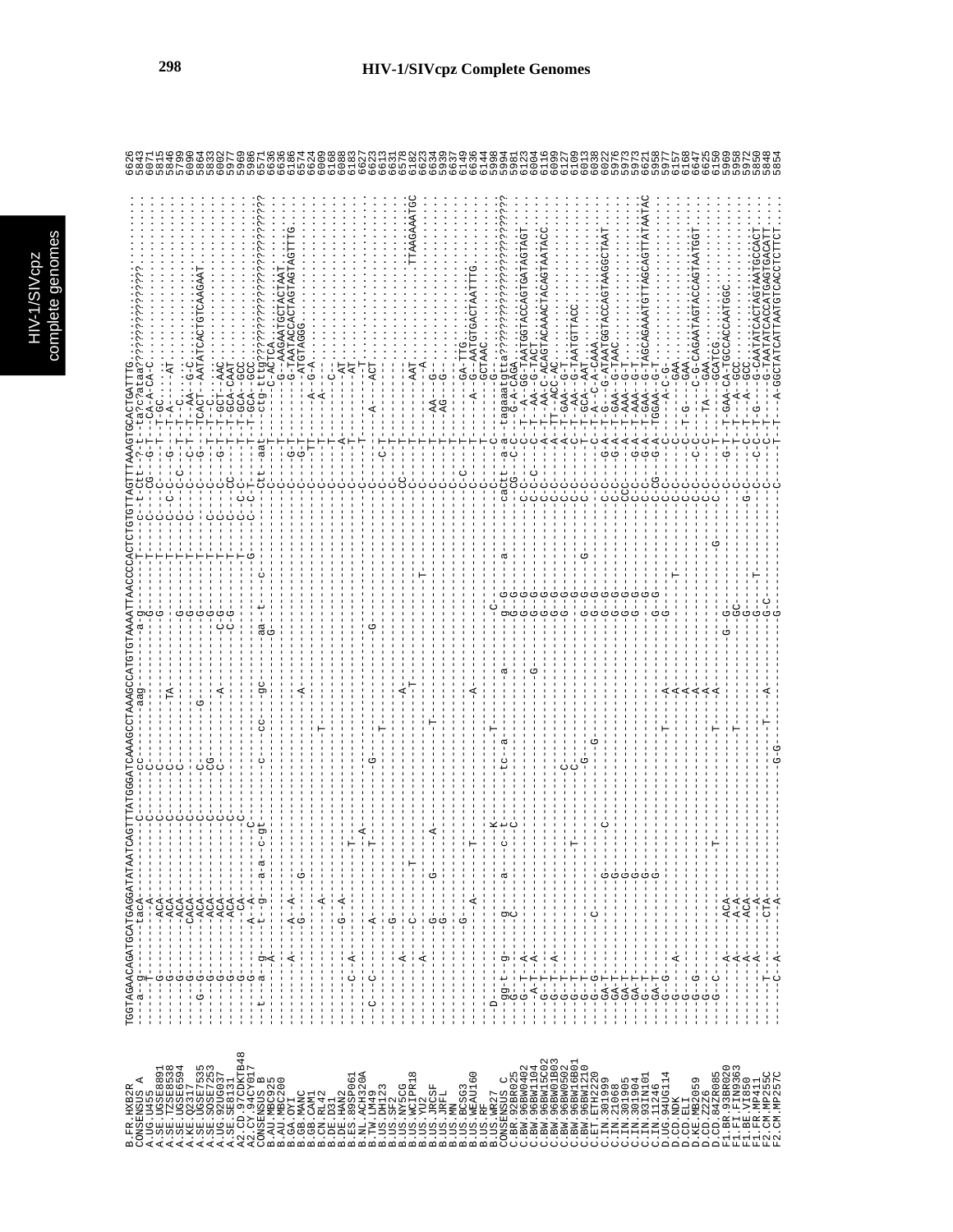|                               |                                                                          |                                                  |                               |                                       |           |               |                                                                                                                                                                                                                                                                    |        |                          |                                     |                           |           |             |          |                         |            |         |               |                          |                                | C<br>G<br>ā   |  |         |               |                      |         | <b>LTATAACGGAA</b> | TGTCACTAACATAA |                |             |               |               |     |             |       |      |  |                                      |            |                                                                        |               |                                                                                                                                       |                                                           |                                                       |               |                |                                                                 |                                             |                      |                          |                          | HUUHUHUAUAUHAHUAUUUUHKAH-KUU |                     |    | CAACGTCACTAGT |                    |                                |  |              |                           |
|-------------------------------|--------------------------------------------------------------------------|--------------------------------------------------|-------------------------------|---------------------------------------|-----------|---------------|--------------------------------------------------------------------------------------------------------------------------------------------------------------------------------------------------------------------------------------------------------------------|--------|--------------------------|-------------------------------------|---------------------------|-----------|-------------|----------|-------------------------|------------|---------|---------------|--------------------------|--------------------------------|---------------|--|---------|---------------|----------------------|---------|--------------------|----------------|----------------|-------------|---------------|---------------|-----|-------------|-------|------|--|--------------------------------------|------------|------------------------------------------------------------------------|---------------|---------------------------------------------------------------------------------------------------------------------------------------|-----------------------------------------------------------|-------------------------------------------------------|---------------|----------------|-----------------------------------------------------------------|---------------------------------------------|----------------------|--------------------------|--------------------------|------------------------------|---------------------|----|---------------|--------------------|--------------------------------|--|--------------|---------------------------|
|                               |                                                                          |                                                  |                               | GCA                                   | AA.<br>ά  |               |                                                                                                                                                                                                                                                                    |        |                          |                                     |                           |           |             |          |                         | AA-C-ATGTA |         |               |                          | --AGCAATGG                     | AatGctaat     |  | -GCTAAT |               | $- -G - CA$          | AC-GCTI | A-GGCTAAA          | -CAC-GCTAAA    |                | - CA-AGURO- |               |               |     | Ϋ́          |       |      |  |                                      |            |                                                                        |               |                                                                                                                                       |                                                           |                                                       |               |                |                                                                 |                                             | 50<br>0              | $A - A$                  | $G-CAA$                  |                              | $- A - C - A A T G$ |    | 白っ            | $-AG-AACC$         | -A--C-AAATGTAAC                |  |              | G-A-GCTAACTTTTAG          |
|                               |                                                                          |                                                  |                               |                                       |           |               |                                                                                                                                                                                                                                                                    |        |                          | έ                                   |                           |           |             |          |                         |            |         |               |                          |                                |               |  |         |               |                      |         |                    |                |                |             |               | $\frac{1}{2}$ | CAG | <b>CAGA</b> | $A-A$ | TA-A |  | $CA - A -$                           | $CA - A -$ |                                                                        |               |                                                                                                                                       |                                                           |                                                       |               |                |                                                                 |                                             |                      |                          |                          |                              |                     |    |               |                    |                                |  |              |                           |
|                               |                                                                          |                                                  |                               |                                       |           |               |                                                                                                                                                                                                                                                                    |        |                          |                                     |                           |           |             | ACAAA-GC |                         |            | ACAAA-G | ACAAA-G       |                          |                                |               |  |         |               |                      |         |                    |                |                |             |               |               |     | ပု          |       |      |  |                                      |            |                                                                        |               |                                                                                                                                       |                                                           |                                                       |               |                |                                                                 |                                             |                      |                          |                          |                              |                     |    |               |                    |                                |  |              |                           |
|                               |                                                                          |                                                  |                               |                                       |           |               |                                                                                                                                                                                                                                                                    |        |                          |                                     |                           |           |             |          |                         |            |         |               |                          |                                |               |  |         |               |                      |         |                    |                |                |             |               |               |     |             |       |      |  |                                      |            |                                                                        |               |                                                                                                                                       |                                                           |                                                       |               |                |                                                                 |                                             |                      |                          |                          |                              |                     |    |               |                    |                                |  |              |                           |
|                               |                                                                          |                                                  |                               |                                       |           |               |                                                                                                                                                                                                                                                                    |        |                          |                                     |                           |           |             |          |                         |            |         |               |                          |                                |               |  |         |               |                      |         |                    |                |                |             |               |               |     |             |       |      |  |                                      |            |                                                                        |               |                                                                                                                                       |                                                           |                                                       |               |                |                                                                 |                                             |                      |                          |                          |                              |                     |    |               |                    |                                |  |              |                           |
|                               |                                                                          |                                                  |                               |                                       |           |               |                                                                                                                                                                                                                                                                    |        |                          |                                     |                           |           |             |          |                         |            |         |               |                          |                                |               |  |         |               |                      |         |                    |                |                |             |               |               |     |             |       |      |  |                                      |            |                                                                        |               |                                                                                                                                       |                                                           |                                                       |               |                |                                                                 |                                             |                      |                          |                          |                              |                     |    |               |                    |                                |  |              |                           |
|                               |                                                                          |                                                  |                               |                                       |           |               |                                                                                                                                                                                                                                                                    |        |                          |                                     |                           |           |             |          |                         |            |         |               |                          |                                |               |  |         |               |                      |         |                    |                |                |             |               |               |     |             |       |      |  |                                      |            |                                                                        |               |                                                                                                                                       |                                                           |                                                       |               |                |                                                                 |                                             |                      |                          |                          |                              |                     |    |               |                    |                                |  |              |                           |
|                               |                                                                          |                                                  |                               |                                       |           |               |                                                                                                                                                                                                                                                                    |        |                          |                                     |                           |           |             |          |                         |            |         |               |                          |                                |               |  |         |               |                      |         |                    |                |                |             |               |               |     |             |       |      |  |                                      |            |                                                                        |               |                                                                                                                                       |                                                           |                                                       |               |                |                                                                 |                                             |                      |                          |                          |                              |                     |    |               |                    |                                |  |              |                           |
|                               |                                                                          |                                                  |                               |                                       |           |               |                                                                                                                                                                                                                                                                    |        |                          |                                     |                           |           |             |          |                         |            |         |               |                          |                                |               |  |         |               |                      |         |                    |                |                |             |               |               |     | ◡           |       |      |  |                                      |            |                                                                        |               |                                                                                                                                       |                                                           |                                                       |               |                |                                                                 |                                             |                      |                          |                          |                              |                     |    |               |                    |                                |  |              |                           |
|                               |                                                                          |                                                  |                               |                                       |           | $\frac{C}{1}$ |                                                                                                                                                                                                                                                                    | י<br>ו |                          |                                     |                           |           | ŧ           | ī<br>Ť   |                         |            |         |               |                          |                                |               |  |         |               | $\frac{1}{2}$        | 主任      |                    | ÷              | $\overline{1}$ | ひ<br>Ţ      | $\frac{1}{4}$ |               |     |             |       |      |  |                                      |            |                                                                        |               |                                                                                                                                       |                                                           |                                                       |               |                |                                                                 |                                             |                      |                          |                          | ł                            |                     |    |               | Ţ<br>$\frac{1}{1}$ |                                |  | Ġ<br>!       |                           |
|                               | $\frac{1}{1}$<br>ပုံ<br>L<br>п<br>ï                                      | $\frac{1}{1}$<br>т.<br>Ť.                        | т                             | -1                                    | $- - ACA$ |               | $-1000 - 1000 - 1000 - 1000 - 1000 - 1000 - 1000 - 1000 - 1000 - 1000 - 1000 - 1000 - 1000 - 1000 - 1000 - 1000 - 1000 - 1000 - 1000 - 1000 - 1000 - 1000 - 1000 - 1000 - 1000 - 1000 - 1000 - 1000 - 1000 - 1000 - 1000 - 1000 - 1000 - 1000 - 1000 - 1000 - 100$ |        |                          |                                     |                           | $---PACA$ | $-ACA$<br>ŧ | ŧ        |                         |            |         |               |                          |                                |               |  |         |               |                      |         |                    |                |                | т           |               |               |     |             |       |      |  |                                      |            | $\begin{bmatrix} 1 \\ 1 \\ 1 \\ 1 \end{bmatrix}$<br>ţ<br>$\frac{1}{1}$ |               | $\begin{array}{c} \begin{array}{c} \uparrow \\ \downarrow \\ \downarrow \\ \downarrow \end{array} \end{array}$<br>Ţ.<br>$\frac{1}{1}$ | $\frac{1}{1}$                                             | $\begin{bmatrix} 1 \\ 1 \\ 1 \\ 1 \\ 1 \end{bmatrix}$ | $\frac{1}{1}$ | $---C_{A} = -$ | J.                                                              | $\begin{bmatrix} 1 \\ 1 \\ 1 \end{bmatrix}$ | -1                   |                          |                          | $\frac{1}{1}$                |                     |    |               | ţ                  | $-1$ - $-1$ - $-1$ - $-1$      |  | $\mathbf{I}$ | <b>ロー・ロー・スーーー</b>         |
| TGGTAGAACAGATGCATGAGGATATAATC | I<br>I.<br>ı<br>$\frac{1}{1}$<br>п<br>$\overline{\phantom{a}}$<br>I<br>п | $\mathsf I$<br>Ţ<br>$\mathbf{I}$<br>$\mathbf{I}$ | $- - - - - - - -$<br>$-5 - 7$ | п<br>$\mathbf{I}$<br>п<br>$\mathbf I$ | п<br>Ť.   | Å             | - ს<br>-   - ს<br>- ! - !                                                                                                                                                                                                                                          |        | J,<br>U<br>$\frac{1}{1}$ | $\frac{1}{1}$<br>U<br>$\frac{1}{1}$ | $- - - - - - - - - - - -$ | I         | $-5 -$      | J.       | $A - A$<br>$-1 - 5 - 1$ |            | ł       | $\frac{1}{1}$ | $C - C$<br>$\frac{1}{2}$ | $\frac{1}{1}$<br>$\frac{1}{2}$ | $\frac{1}{1}$ |  |         | $\frac{1}{2}$ | $-1$<br>$-1$<br>$-1$ |         |                    |                |                |             |               |               |     |             |       |      |  | $- - - - - - - - -$<br>$\frac{1}{1}$ |            | $\begin{array}{c} 1 \\ 1 \\ 1 \end{array}$<br>$\frac{1}{1}$            | $\frac{1}{4}$ | $\frac{1}{4}$                                                                                                                         | $\begin{array}{c} \frac{1}{2} \\ \frac{1}{2} \end{array}$ | $\begin{bmatrix} 1 \\ 1 \\ 1 \end{bmatrix}$<br>í      |               |                | $- - A - -$<br>J<br>$\frac{1}{4}$<br>$\frac{1}{1}$<br>$-1$<br>J |                                             | $-1$<br>$-1$<br>$-1$ | T.<br>I<br>$\frac{1}{1}$ | т<br>ï.<br>$\frac{1}{1}$ | $-1 - 1 - 1 - 1 - 1$         | --9--1              | サー |               | $\frac{1}{1}$      | $\frac{1}{1}$<br>$\frac{1}{1}$ |  |              | $-1$ - $-1$ - $-1$ - $-1$ |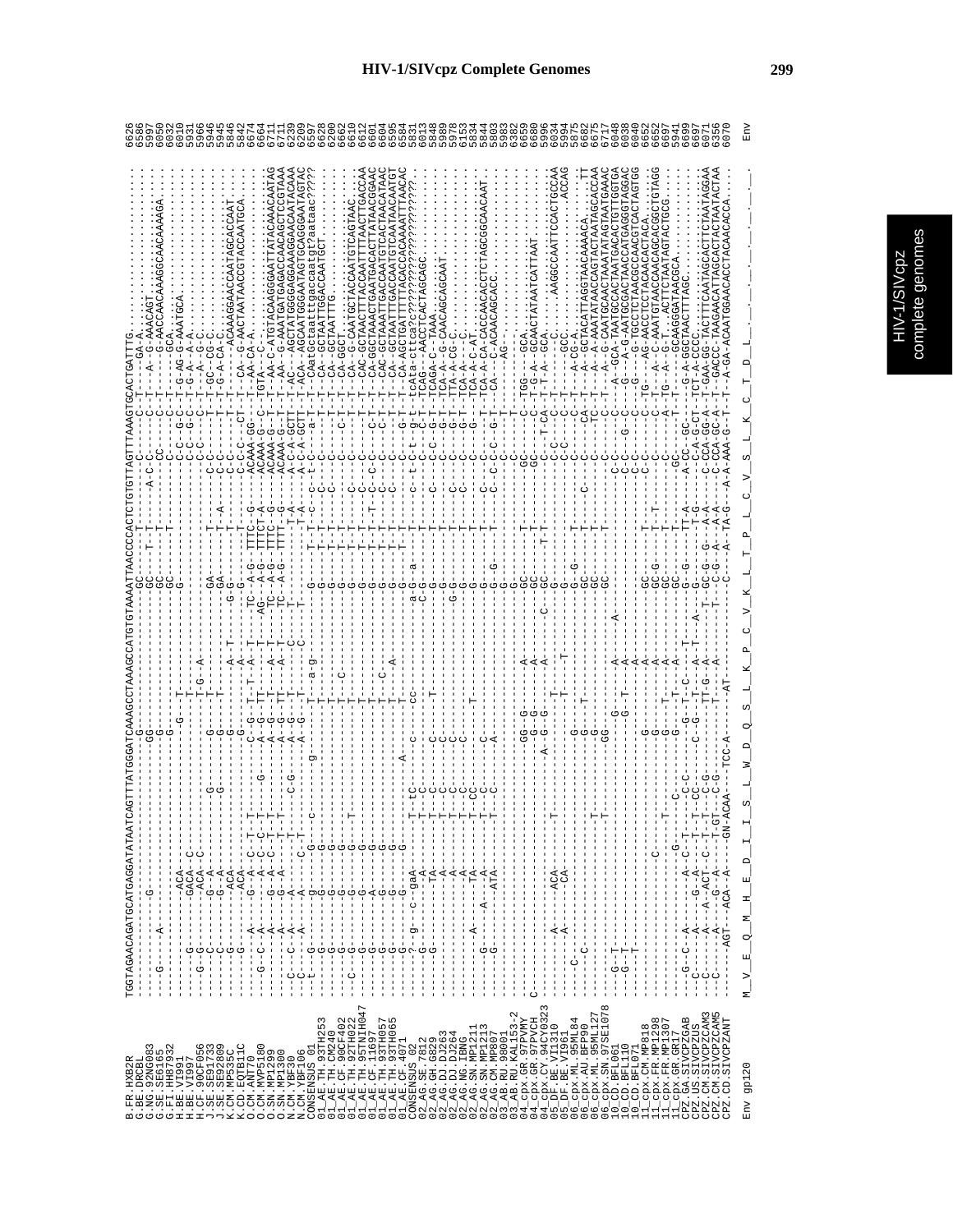HIV-1/SIVcpz<br>complete genomes complete genomes HIV-1/SIVcpz

| .HXB2R                                                                                                                                                                                                                                                                                                                                                                                     | AAGAATGATACTAATACCAATAGT                                                                                                                                                                    |                     |   |                 |  |
|--------------------------------------------------------------------------------------------------------------------------------------------------------------------------------------------------------------------------------------------------------------------------------------------------------------------------------------------------------------------------------------------|---------------------------------------------------------------------------------------------------------------------------------------------------------------------------------------------|---------------------|---|-----------------|--|
| К<br>B.FR.HXB2R<br>CONSENSUS<br>A.UG.U455                                                                                                                                                                                                                                                                                                                                                  | C<br>??????a?taa?aacacc-acag                                                                                                                                                                |                     |   |                 |  |
|                                                                                                                                                                                                                                                                                                                                                                                            | $- - - A$<br>$\vdots$                                                                                                                                                                       |                     |   |                 |  |
|                                                                                                                                                                                                                                                                                                                                                                                            | UHUU-HA-UU-UHU-UHU-TH                                                                                                                                                                       |                     |   |                 |  |
| 1.SE.UGSE8891<br>1.SE.TZSE8591<br>1.SE.UGSE85538                                                                                                                                                                                                                                                                                                                                           | l.<br>$\frac{1}{2}$<br>$\vdots$                                                                                                                                                             | $-4$                |   |                 |  |
|                                                                                                                                                                                                                                                                                                                                                                                            |                                                                                                                                                                                             |                     |   | 5               |  |
|                                                                                                                                                                                                                                                                                                                                                                                            |                                                                                                                                                                                             |                     |   |                 |  |
|                                                                                                                                                                                                                                                                                                                                                                                            | 04-05--0-050---054<br>$\ddot{\cdot}$                                                                                                                                                        |                     |   |                 |  |
|                                                                                                                                                                                                                                                                                                                                                                                            |                                                                                                                                                                                             | ATGT                |   | C<br>CA         |  |
|                                                                                                                                                                                                                                                                                                                                                                                            |                                                                                                                                                                                             | Ţ                   |   |                 |  |
|                                                                                                                                                                                                                                                                                                                                                                                            | Ţ<br>$-1$<br>l<br>$\frac{1}{2}$<br>U-U-UAUHU                                                                                                                                                |                     |   |                 |  |
|                                                                                                                                                                                                                                                                                                                                                                                            | LAJ<br>1<br>ט<br>ו                                                                                                                                                                          |                     |   |                 |  |
| A. IKE, 22317<br>A. SE, 10387535<br>A. SE, 10387535<br>A. J. 92050755<br>A. S. SE, 1020511<br>A2. CD, 97CDKTB48<br>A2. CD, 97CDKTB48<br>CONSENSUS B<br>$\mathcal{A}$ $\mathcal{A}$ $\Omega$                                                                                                                                                                                                | $\frac{1}{1}$<br>í<br>$\frac{1}{2}$                                                                                                                                                         |                     |   |                 |  |
|                                                                                                                                                                                                                                                                                                                                                                                            | ??aagaatgctactaatacc-?<br>ς.<br>ς.<br>$\sim$                                                                                                                                                |                     |   |                 |  |
| CONSENSUS B<br>3.AU.MBC925<br>3.AU.MBC200<br>$\omega$                                                                                                                                                                                                                                                                                                                                      | ひ‐ひひ‐Hぱ‐‐ひ‐‐‐め‐‐ぱひ‐‐・・・・・・・                                                                                                                                                                 |                     |   | acaagcataagaga- |  |
| $\mathbf{\underline{m}}$                                                                                                                                                                                                                                                                                                                                                                   |                                                                                                                                                                                             |                     |   |                 |  |
| .GA.OYI<br>$\mathbf{\underline{m}}$                                                                                                                                                                                                                                                                                                                                                        | :0 - DO - LIK - - D - - - D - - KDD - ・・・・・・<br>$\vdots$                                                                                                                                    |                     |   |                 |  |
| $\mathbf{m}$                                                                                                                                                                                                                                                                                                                                                                               |                                                                                                                                                                                             |                     |   |                 |  |
| 3.GB.MANC<br>3.GB.CAM1                                                                                                                                                                                                                                                                                                                                                                     |                                                                                                                                                                                             | --GA-GGAG           |   |                 |  |
| $\mathbf{\sim}$<br>CN.RL4<br>$m$ $m$                                                                                                                                                                                                                                                                                                                                                       |                                                                                                                                                                                             |                     |   |                 |  |
| .DE.D31                                                                                                                                                                                                                                                                                                                                                                                    |                                                                                                                                                                                             |                     |   |                 |  |
| .DE.HAN2<br>$m$ $m$                                                                                                                                                                                                                                                                                                                                                                        |                                                                                                                                                                                             |                     |   |                 |  |
| S.89SP061<br>F.                                                                                                                                                                                                                                                                                                                                                                            |                                                                                                                                                                                             | 1999-90-            |   |                 |  |
| .NL.ACH320A                                                                                                                                                                                                                                                                                                                                                                                |                                                                                                                                                                                             |                     |   |                 |  |
| മ മ                                                                                                                                                                                                                                                                                                                                                                                        |                                                                                                                                                                                             | ACA-TGG             |   |                 |  |
| $\infty$<br>1.TW.LM49<br>1.US.DH123                                                                                                                                                                                                                                                                                                                                                        |                                                                                                                                                                                             |                     |   |                 |  |
| S.SF2<br>Þ.                                                                                                                                                                                                                                                                                                                                                                                | $-1-C$<br>$-1T$<br>$-1C$                                                                                                                                                                    |                     |   |                 |  |
|                                                                                                                                                                                                                                                                                                                                                                                            |                                                                                                                                                                                             |                     |   |                 |  |
| ${}^{\circ}$<br>3.US.NY5CG<br>3.US.WCIPR18                                                                                                                                                                                                                                                                                                                                                 |                                                                                                                                                                                             |                     |   |                 |  |
| S.YU2<br>F.                                                                                                                                                                                                                                                                                                                                                                                | U-UU-HAT--U--                                                                                                                                                                               |                     |   |                 |  |
| <b>JRCSF</b><br>Š                                                                                                                                                                                                                                                                                                                                                                          | $- -C - C - C - C - C$                                                                                                                                                                      |                     |   |                 |  |
| S. JRFL<br>a p                                                                                                                                                                                                                                                                                                                                                                             | $- - -C - RT - CC - A$                                                                                                                                                                      |                     |   |                 |  |
| IS.MN<br>Ę                                                                                                                                                                                                                                                                                                                                                                                 |                                                                                                                                                                                             |                     |   |                 |  |
| $\ddot{ }$                                                                                                                                                                                                                                                                                                                                                                                 |                                                                                                                                                                                             |                     |   |                 |  |
| JS.BCSG3<br>JS.WEAU160<br>F.                                                                                                                                                                                                                                                                                                                                                               |                                                                                                                                                                                             |                     |   |                 |  |
| IS.RF<br>F.                                                                                                                                                                                                                                                                                                                                                                                | U-ULULULA--U--UU--KULLI                                                                                                                                                                     |                     |   |                 |  |
| .US. WR27<br>മമ                                                                                                                                                                                                                                                                                                                                                                            |                                                                                                                                                                                             |                     |   |                 |  |
| U<br><b>ONSENSUS</b>                                                                                                                                                                                                                                                                                                                                                                       | œ<br>$\cdot$ $\circ$                                                                                                                                                                        | ??aagg?aga<br>aataa | ă | σ               |  |
|                                                                                                                                                                                                                                                                                                                                                                                            |                                                                                                                                                                                             |                     |   |                 |  |
|                                                                                                                                                                                                                                                                                                                                                                                            |                                                                                                                                                                                             |                     |   |                 |  |
|                                                                                                                                                                                                                                                                                                                                                                                            | ACOU-U-HOUU--KU--K-HU                                                                                                                                                                       |                     |   |                 |  |
|                                                                                                                                                                                                                                                                                                                                                                                            |                                                                                                                                                                                             |                     |   |                 |  |
|                                                                                                                                                                                                                                                                                                                                                                                            |                                                                                                                                                                                             |                     |   |                 |  |
|                                                                                                                                                                                                                                                                                                                                                                                            | - 4 - - 1 - 1 4 - U - - U - - - U - - -<br>$\frac{1}{2}$                                                                                                                                    |                     |   |                 |  |
|                                                                                                                                                                                                                                                                                                                                                                                            |                                                                                                                                                                                             |                     |   |                 |  |
|                                                                                                                                                                                                                                                                                                                                                                                            |                                                                                                                                                                                             |                     |   |                 |  |
|                                                                                                                                                                                                                                                                                                                                                                                            |                                                                                                                                                                                             | $-AT$               |   |                 |  |
|                                                                                                                                                                                                                                                                                                                                                                                            | --ひひ-H-の-----Eの--ペ---ひひ--Iひの・                                                                                                                                                               |                     |   |                 |  |
| ひひひひひひ                                                                                                                                                                                                                                                                                                                                                                                     | $O - H +$                                                                                                                                                                                   |                     |   |                 |  |
|                                                                                                                                                                                                                                                                                                                                                                                            |                                                                                                                                                                                             |                     |   |                 |  |
|                                                                                                                                                                                                                                                                                                                                                                                            | -GAG2                                                                                                                                                                                       |                     |   |                 |  |
|                                                                                                                                                                                                                                                                                                                                                                                            | $\ldots \ldots \ldots \ldots \ldots$                                                                                                                                                        |                     |   |                 |  |
|                                                                                                                                                                                                                                                                                                                                                                                            |                                                                                                                                                                                             | $C - A T -$         |   |                 |  |
|                                                                                                                                                                                                                                                                                                                                                                                            | $\vdots$                                                                                                                                                                                    |                     |   |                 |  |
| $\overline{CD}$ . NDK .<br>$\circ$                                                                                                                                                                                                                                                                                                                                                         |                                                                                                                                                                                             |                     |   |                 |  |
|                                                                                                                                                                                                                                                                                                                                                                                            |                                                                                                                                                                                             |                     |   |                 |  |
|                                                                                                                                                                                                                                                                                                                                                                                            |                                                                                                                                                                                             |                     |   |                 |  |
|                                                                                                                                                                                                                                                                                                                                                                                            |                                                                                                                                                                                             |                     |   |                 |  |
|                                                                                                                                                                                                                                                                                                                                                                                            | -- 0 - - - - - - 0 0 - - - - -                                                                                                                                                              |                     |   |                 |  |
|                                                                                                                                                                                                                                                                                                                                                                                            | $\begin{array}{c} \mathbf{1} & \mathbf{1} & \mathbf{1} \\ \mathbf{1} & \mathbf{1} & \mathbf{1} \\ \mathbf{1} & \mathbf{1} & \mathbf{1} \\ \mathbf{1} & \mathbf{1} & \mathbf{1} \end{array}$ |                     |   |                 |  |
|                                                                                                                                                                                                                                                                                                                                                                                            | $\cdots$ $\cdots$ $\cdots$                                                                                                                                                                  |                     |   |                 |  |
| $\begin{array}{l} \text{D.}\ \text{KE}, \text{MD} \text{2059} \\ \text{D.}\ \text{D.}\ \text{D.}\ \text{2226} \\ \text{D.}\ \text{D.}\ \text{342R085} \\ \text{D.}\ \text{D.}\ \text{134R085} \\ \text{D.}\ \text{D.}\ \text{142R085} \\ \text{D.}\ \text{154R} \text{174R09363} \\ \text{F1.}\ \text{F1.}\ \text{F109363} \\ \text{F1.}\ \text{F2.}\ \text{F39363} \\ \text{F1.}\ \text{$ | ACC                                                                                                                                                                                         |                     |   |                 |  |
|                                                                                                                                                                                                                                                                                                                                                                                            | AATGGC-COAGCTG--GGAAG--CAA                                                                                                                                                                  |                     |   |                 |  |
|                                                                                                                                                                                                                                                                                                                                                                                            | - HD - - - H - U - U U U U U U U U U - H - - - H I I                                                                                                                                        |                     |   |                 |  |

 $\begin{smallmatrix} \texttt{R1} & \texttt{R1} & \texttt{R2} & \texttt{R2} & \texttt{R3} & \texttt{R4} & \texttt{R5} & \texttt{R6} & \texttt{R6} & \texttt{R7} & \texttt{R8} & \texttt{R8} & \texttt{R9} & \texttt{R0} & \texttt{R1} & \texttt{R2} & \texttt{R2} & \texttt{R3} & \texttt{R4} & \texttt{R5} & \texttt{R6} & \texttt{R7} & \texttt{R8} & \texttt{R9} & \texttt{R0} & \texttt{R1} & \texttt{R2$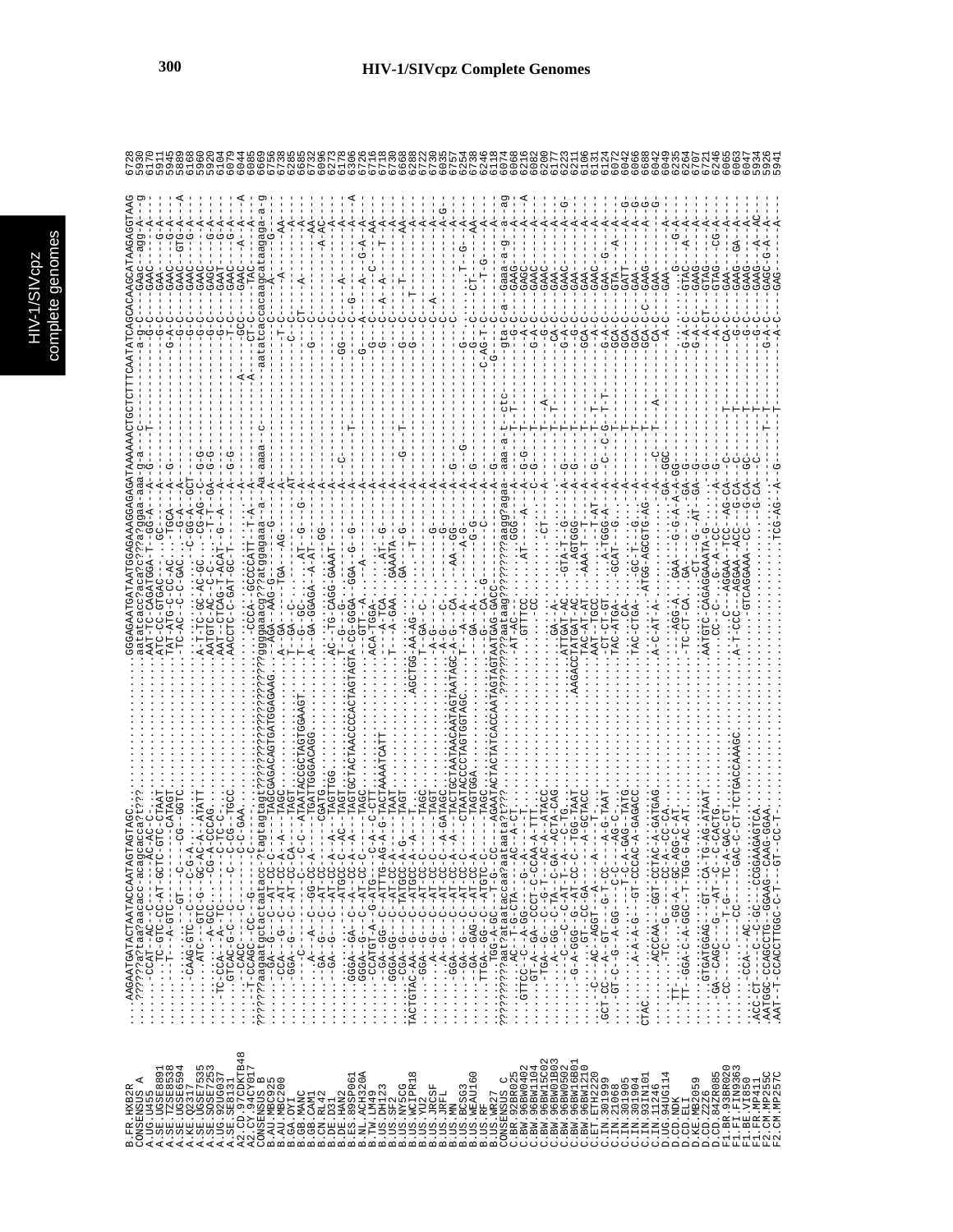|                                                                                                                                                                                                                                                                                                                                               |                              | e<br>CCC |  |                                                       |  |                                 |                       |  |                                  |                                        |                                                     |  |  |      |               |  |  |   |  |  |                     |  |                        |  |                                                         |  |  |                         |                                            |  |                                                                       |  |                             |  |  |                                                                                                                                                                                                                                                                                                                                                                                                                                       |                                                 |                  |                      |
|-----------------------------------------------------------------------------------------------------------------------------------------------------------------------------------------------------------------------------------------------------------------------------------------------------------------------------------------------|------------------------------|----------|--|-------------------------------------------------------|--|---------------------------------|-----------------------|--|----------------------------------|----------------------------------------|-----------------------------------------------------|--|--|------|---------------|--|--|---|--|--|---------------------|--|------------------------|--|---------------------------------------------------------|--|--|-------------------------|--------------------------------------------|--|-----------------------------------------------------------------------|--|-----------------------------|--|--|---------------------------------------------------------------------------------------------------------------------------------------------------------------------------------------------------------------------------------------------------------------------------------------------------------------------------------------------------------------------------------------------------------------------------------------|-------------------------------------------------|------------------|----------------------|
|                                                                                                                                                                                                                                                                                                                                               |                              |          |  |                                                       |  |                                 |                       |  |                                  |                                        |                                                     |  |  |      |               |  |  |   |  |  |                     |  |                        |  |                                                         |  |  |                         |                                            |  |                                                                       |  |                             |  |  |                                                                                                                                                                                                                                                                                                                                                                                                                                       |                                                 |                  |                      |
|                                                                                                                                                                                                                                                                                                                                               |                              |          |  |                                                       |  |                                 |                       |  |                                  |                                        |                                                     |  |  |      | C-CAC-ATGAC-C |  |  | I |  |  |                     |  |                        |  |                                                         |  |  |                         |                                            |  |                                                                       |  |                             |  |  |                                                                                                                                                                                                                                                                                                                                                                                                                                       |                                                 |                  |                      |
|                                                                                                                                                                                                                                                                                                                                               |                              | ACGA     |  |                                                       |  |                                 |                       |  |                                  |                                        |                                                     |  |  | UUUU |               |  |  |   |  |  |                     |  |                        |  |                                                         |  |  |                         |                                            |  |                                                                       |  |                             |  |  |                                                                                                                                                                                                                                                                                                                                                                                                                                       |                                                 |                  |                      |
|                                                                                                                                                                                                                                                                                                                                               |                              |          |  |                                                       |  |                                 |                       |  |                                  |                                        |                                                     |  |  |      |               |  |  |   |  |  |                     |  |                        |  |                                                         |  |  |                         |                                            |  |                                                                       |  |                             |  |  |                                                                                                                                                                                                                                                                                                                                                                                                                                       |                                                 |                  |                      |
|                                                                                                                                                                                                                                                                                                                                               |                              |          |  |                                                       |  |                                 |                       |  |                                  |                                        |                                                     |  |  |      |               |  |  |   |  |  |                     |  |                        |  |                                                         |  |  |                         |                                            |  |                                                                       |  |                             |  |  |                                                                                                                                                                                                                                                                                                                                                                                                                                       |                                                 |                  |                      |
|                                                                                                                                                                                                                                                                                                                                               |                              |          |  |                                                       |  |                                 |                       |  |                                  |                                        |                                                     |  |  |      |               |  |  |   |  |  |                     |  |                        |  |                                                         |  |  |                         |                                            |  |                                                                       |  |                             |  |  |                                                                                                                                                                                                                                                                                                                                                                                                                                       |                                                 |                  |                      |
|                                                                                                                                                                                                                                                                                                                                               |                              |          |  |                                                       |  |                                 |                       |  |                                  |                                        |                                                     |  |  |      |               |  |  |   |  |  |                     |  |                        |  |                                                         |  |  |                         |                                            |  |                                                                       |  |                             |  |  |                                                                                                                                                                                                                                                                                                                                                                                                                                       |                                                 |                  | ΩÓ                   |
|                                                                                                                                                                                                                                                                                                                                               |                              |          |  |                                                       |  |                                 | 4ひのーーーーH!!!!ひーーーーーひーー |  |                                  |                                        |                                                     |  |  |      |               |  |  |   |  |  |                     |  | - ひ‐‐‐‐‐‐‐‐‐‐‐‐‐‐‐‐‐‐  |  |                                                         |  |  |                         |                                            |  |                                                                       |  |                             |  |  |                                                                                                                                                                                                                                                                                                                                                                                                                                       |                                                 |                  | z<br>$\vdash$        |
|                                                                                                                                                                                                                                                                                                                                               |                              |          |  |                                                       |  |                                 |                       |  |                                  |                                        |                                                     |  |  |      |               |  |  |   |  |  |                     |  |                        |  |                                                         |  |  |                         |                                            |  |                                                                       |  |                             |  |  |                                                                                                                                                                                                                                                                                                                                                                                                                                       |                                                 |                  | z<br>$\vdash$        |
| AAGAATGATACTAATACCAATAGT                                                                                                                                                                                                                                                                                                                      | AAU-U--U-----AU-URUU-L---HAH |          |  | - U - U U - - K - - U H U - - - - - K U - - K U - - - |  | AATCOUD-A-C-ACTOTHO--OOA-C-ACTO | j                     |  | iOU-U--U-UU---IU---I----I-I-UULU | - LUU - - DACAULUU - UUAUU - L - ULARU | TATG-CA-CAAGAGAACCA<br>TACC--T-GGACAGAGG--CTAG-AGAC |  |  |      |               |  |  |   |  |  | 04-0-140-00-14H0-4: |  | $-1 - 1 - 1 - -1 - -1$ |  | - K - - U - - - - - U U - - K - U - K - U - L U - L U - |  |  | AAAT-TC-C-CAGOCCCAG---- | ) KUU - - ULU - U - KLL - UKK - - LUUULULU |  | CCCC-GA<br>TGTC--TGCCAC--AC---GT-GGA<br>CACT---C-GCAC-GA--G-GA--CGG-A |  | AGCAG-TG-DA-AC-AC-TG-T-CAAA |  |  |                                                                                                                                                                                                                                                                                                                                                                                                                                       | C-GT-CA--GTTA--A-AT<br>-GT-CAACA--A-G---AGTA-CJ |                  | $\Box$<br>$z_1$<br>× |
|                                                                                                                                                                                                                                                                                                                                               |                              |          |  |                                                       |  |                                 | TAAT.                 |  |                                  |                                        |                                                     |  |  |      |               |  |  |   |  |  |                     |  |                        |  |                                                         |  |  |                         |                                            |  |                                                                       |  |                             |  |  |                                                                                                                                                                                                                                                                                                                                                                                                                                       |                                                 |                  |                      |
| $\begin{smallmatrix} &\text{B. FR. HXBBR}\\ \text{G. 9.20008}\\ \text{G. 9.20008}\\ \text{G. 9.20008}\\ \text{G. 9.20008}\\ \text{G. 9.20008}\\ \text{G. 9.20008}\\ \text{G. 9.20008}\\ \text{G. 9.20008}\\ \text{G. 9.20008}\\ \text{G. 9.20008}\\ \text{G. 9.20008}\\ \text{G. 9.20008}\\ \text{G. 9.20008}\\ \text{G. 9.20008}\\ \text{G.$ |                              |          |  |                                                       |  |                                 |                       |  |                                  |                                        |                                                     |  |  |      |               |  |  |   |  |  |                     |  |                        |  |                                                         |  |  |                         |                                            |  |                                                                       |  |                             |  |  | $\begin{array}{l} 11 \overline{\phantom{\rule{1pt}{5.7pt}}}\phantom{\rule{0pt}{5.5pt}} \mathsf{cpx} \cdot \mathsf{GR} \cdot \mathsf{GR} \cdot \mathsf{IR} \cdot \mathsf{IR} \\ \mathsf{CPE} \cdot \mathsf{GA} \cdot \mathsf{SIVCPZGAB} \\ \mathsf{CPE} \cdot \mathsf{US} \cdot \mathsf{SIVCPZUS} \\ \mathsf{CPE} \cdot \mathsf{CN} \cdot \mathsf{SIVCPZCAM3} \\ \mathsf{CPE} \cdot \mathsf{CN} \cdot \mathsf{SIVCPZCAM3} \end{array}$ |                                                 | <b>SIVCPZANT</b> |                      |
|                                                                                                                                                                                                                                                                                                                                               |                              |          |  |                                                       |  |                                 |                       |  |                                  |                                        |                                                     |  |  |      |               |  |  |   |  |  |                     |  |                        |  |                                                         |  |  |                         |                                            |  |                                                                       |  |                             |  |  |                                                                                                                                                                                                                                                                                                                                                                                                                                       |                                                 |                  | Env gp120            |
|                                                                                                                                                                                                                                                                                                                                               |                              |          |  |                                                       |  |                                 |                       |  |                                  |                                        |                                                     |  |  |      |               |  |  |   |  |  |                     |  |                        |  |                                                         |  |  |                         |                                            |  |                                                                       |  |                             |  |  |                                                                                                                                                                                                                                                                                                                                                                                                                                       |                                                 | $CPZ$ . CD       |                      |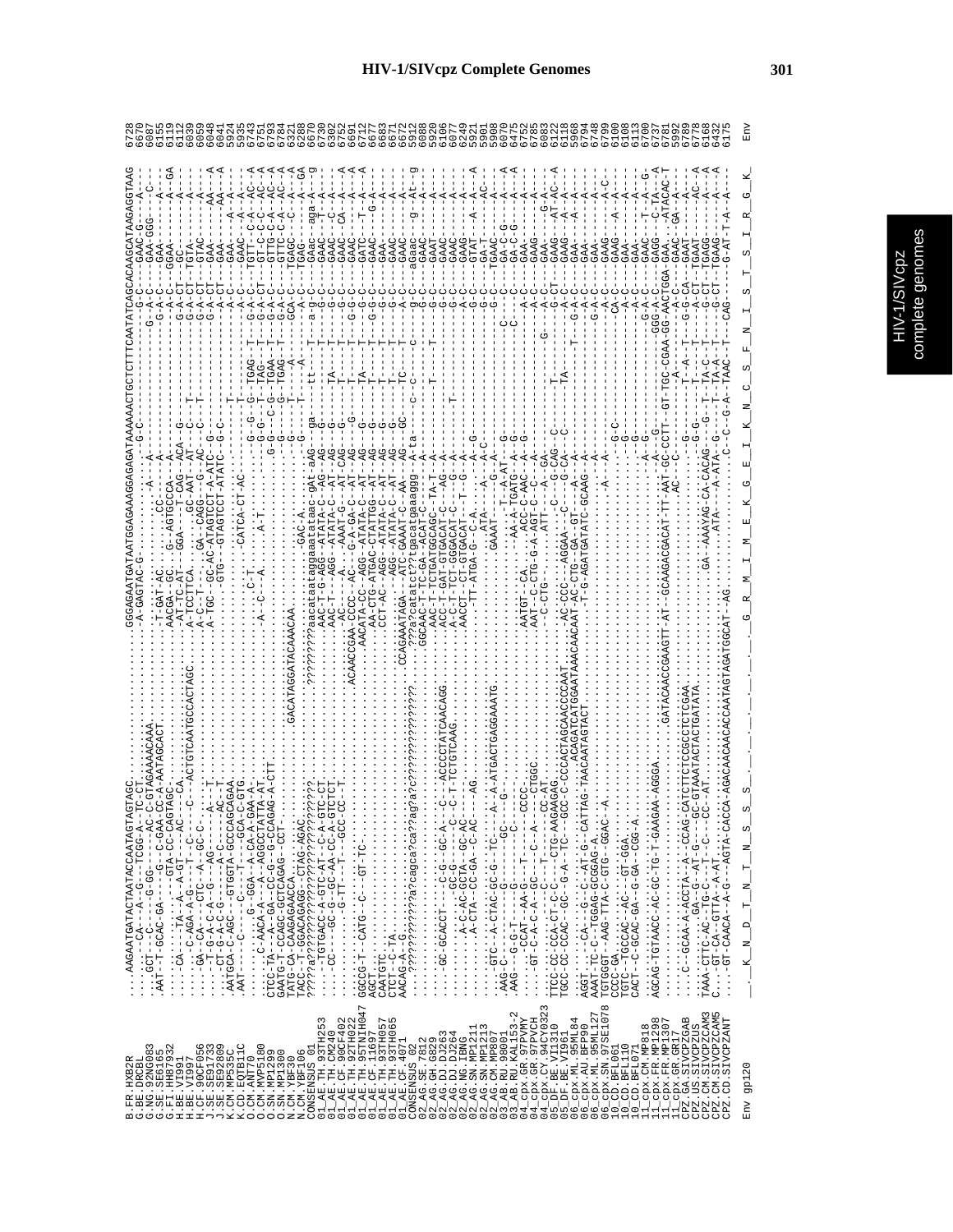$\begin{smallmatrix}R. & R12234 & R\\ 023588893 & 0\\ 0340888533 & 0\\ 040888533 & 0\\ 050888533 & 0\\ 040888533 & 0\\ 05088553 & 0\\ 051775 & 0\\ 0521775 & 0\\ 05321775 & 0\\ 0540885520 & 0\\ 055088775 & 0\\ 056088775 & 0\\ 056088775 & 0\\ 056088775 & 0\\ 056088775 &$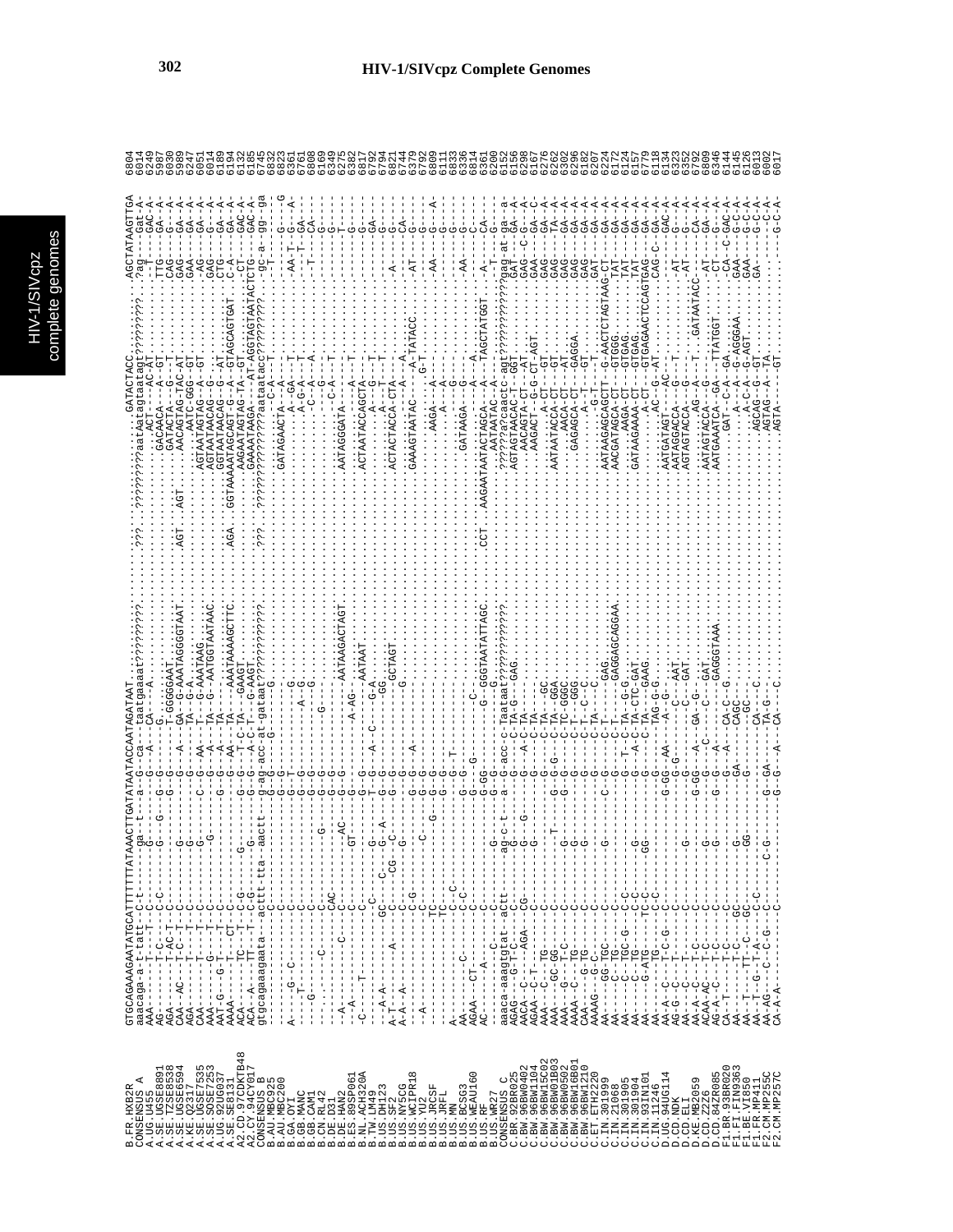|                              |                                                                                                  |           |                                                                                                                                                                                                                                                                                                                                                                                        |                               |                   |                         |                                              |                                                               |                |               |    |                                                                                                                                                                                                                                                                                                                                                                                                                              |   |  |                              |                          |        |             |                                 |   |               |            |                                                                                                                                                                                                                                                                                                                                                                                                                                 |               |                  |            |                |             |                    |                |                          |  |                        |   |              |                                          |                   |                                                                                                                                                                                                                                                                                                                                     |                                |         |                                                                                                                                      |                               |                                                    | යි                                      | යි                                                                                                                                           | යි            |         |                                          |   |            |                                                                                                                                                                                                                                                                                                                                                                               |              |                             |                                  |          |                                                            |  |              |
|------------------------------|--------------------------------------------------------------------------------------------------|-----------|----------------------------------------------------------------------------------------------------------------------------------------------------------------------------------------------------------------------------------------------------------------------------------------------------------------------------------------------------------------------------------------|-------------------------------|-------------------|-------------------------|----------------------------------------------|---------------------------------------------------------------|----------------|---------------|----|------------------------------------------------------------------------------------------------------------------------------------------------------------------------------------------------------------------------------------------------------------------------------------------------------------------------------------------------------------------------------------------------------------------------------|---|--|------------------------------|--------------------------|--------|-------------|---------------------------------|---|---------------|------------|---------------------------------------------------------------------------------------------------------------------------------------------------------------------------------------------------------------------------------------------------------------------------------------------------------------------------------------------------------------------------------------------------------------------------------|---------------|------------------|------------|----------------|-------------|--------------------|----------------|--------------------------|--|------------------------|---|--------------|------------------------------------------|-------------------|-------------------------------------------------------------------------------------------------------------------------------------------------------------------------------------------------------------------------------------------------------------------------------------------------------------------------------------|--------------------------------|---------|--------------------------------------------------------------------------------------------------------------------------------------|-------------------------------|----------------------------------------------------|-----------------------------------------|----------------------------------------------------------------------------------------------------------------------------------------------|---------------|---------|------------------------------------------|---|------------|-------------------------------------------------------------------------------------------------------------------------------------------------------------------------------------------------------------------------------------------------------------------------------------------------------------------------------------------------------------------------------|--------------|-----------------------------|----------------------------------|----------|------------------------------------------------------------|--|--------------|
|                              |                                                                                                  |           |                                                                                                                                                                                                                                                                                                                                                                                        |                               |                   |                         |                                              |                                                               |                |               |    |                                                                                                                                                                                                                                                                                                                                                                                                                              |   |  | TACAT-TAG                    | --66e-e-6e               |        |             |                                 |   |               |            |                                                                                                                                                                                                                                                                                                                                                                                                                                 |               |                  |            | $- -t - Ggt -$ |             |                    |                |                          |  |                        |   |              |                                          |                   |                                                                                                                                                                                                                                                                                                                                     |                                |         |                                                                                                                                      |                               |                                                    |                                         |                                                                                                                                              |               |         |                                          |   |            |                                                                                                                                                                                                                                                                                                                                                                               |              |                             |                                  |          |                                                            |  |              |
|                              |                                                                                                  |           |                                                                                                                                                                                                                                                                                                                                                                                        |                               |                   |                         |                                              |                                                               |                |               |    |                                                                                                                                                                                                                                                                                                                                                                                                                              |   |  |                              |                          |        |             |                                 |   |               |            |                                                                                                                                                                                                                                                                                                                                                                                                                                 |               |                  |            |                |             |                    |                |                          |  |                        |   |              |                                          |                   |                                                                                                                                                                                                                                                                                                                                     |                                |         |                                                                                                                                      |                               |                                                    |                                         |                                                                                                                                              |               |         |                                          |   |            |                                                                                                                                                                                                                                                                                                                                                                               |              |                             |                                  |          |                                                            |  |              |
|                              |                                                                                                  |           |                                                                                                                                                                                                                                                                                                                                                                                        |                               |                   |                         |                                              |                                                               |                |               |    |                                                                                                                                                                                                                                                                                                                                                                                                                              |   |  |                              |                          |        |             |                                 |   |               |            |                                                                                                                                                                                                                                                                                                                                                                                                                                 |               |                  |            |                |             |                    |                |                          |  |                        |   |              |                                          |                   |                                                                                                                                                                                                                                                                                                                                     |                                |         |                                                                                                                                      |                               |                                                    |                                         |                                                                                                                                              |               |         |                                          |   |            |                                                                                                                                                                                                                                                                                                                                                                               |              |                             |                                  |          |                                                            |  |              |
|                              |                                                                                                  |           |                                                                                                                                                                                                                                                                                                                                                                                        |                               |                   |                         |                                              |                                                               |                |               |    |                                                                                                                                                                                                                                                                                                                                                                                                                              |   |  |                              | AC-GAC-AT<br>?aatagtagt? |        |             | 51<br>140-10-10-14<br>150-10-10 |   |               |            |                                                                                                                                                                                                                                                                                                                                                                                                                                 |               |                  |            |                |             |                    |                |                          |  |                        |   |              |                                          |                   |                                                                                                                                                                                                                                                                                                                                     |                                |         |                                                                                                                                      |                               |                                                    |                                         |                                                                                                                                              |               |         |                                          |   |            |                                                                                                                                                                                                                                                                                                                                                                               |              |                             |                                  |          |                                                            |  |              |
|                              |                                                                                                  |           |                                                                                                                                                                                                                                                                                                                                                                                        |                               |                   |                         |                                              |                                                               |                |               |    |                                                                                                                                                                                                                                                                                                                                                                                                                              |   |  |                              |                          |        |             |                                 |   |               |            |                                                                                                                                                                                                                                                                                                                                                                                                                                 |               |                  |            |                |             |                    |                |                          |  |                        |   |              |                                          |                   |                                                                                                                                                                                                                                                                                                                                     |                                |         |                                                                                                                                      |                               |                                                    |                                         |                                                                                                                                              |               |         |                                          |   |            |                                                                                                                                                                                                                                                                                                                                                                               |              |                             |                                  |          |                                                            |  |              |
|                              |                                                                                                  |           |                                                                                                                                                                                                                                                                                                                                                                                        |                               |                   |                         |                                              |                                                               |                |               |    |                                                                                                                                                                                                                                                                                                                                                                                                                              |   |  |                              |                          |        |             |                                 |   |               |            |                                                                                                                                                                                                                                                                                                                                                                                                                                 |               |                  |            |                |             |                    |                |                          |  |                        |   |              |                                          |                   |                                                                                                                                                                                                                                                                                                                                     |                                |         |                                                                                                                                      |                               |                                                    |                                         |                                                                                                                                              |               |         |                                          |   |            |                                                                                                                                                                                                                                                                                                                                                                               |              |                             |                                  |          |                                                            |  |              |
|                              |                                                                                                  |           |                                                                                                                                                                                                                                                                                                                                                                                        |                               |                   |                         |                                              |                                                               |                |               |    |                                                                                                                                                                                                                                                                                                                                                                                                                              |   |  |                              |                          |        |             |                                 |   |               |            |                                                                                                                                                                                                                                                                                                                                                                                                                                 |               |                  |            |                |             |                    |                |                          |  |                        |   |              |                                          |                   |                                                                                                                                                                                                                                                                                                                                     |                                |         |                                                                                                                                      |                               |                                                    |                                         |                                                                                                                                              |               |         |                                          |   |            |                                                                                                                                                                                                                                                                                                                                                                               |              |                             |                                  |          |                                                            |  |              |
|                              |                                                                                                  |           |                                                                                                                                                                                                                                                                                                                                                                                        |                               |                   |                         |                                              |                                                               |                |               |    |                                                                                                                                                                                                                                                                                                                                                                                                                              |   |  |                              |                          |        |             |                                 |   |               |            |                                                                                                                                                                                                                                                                                                                                                                                                                                 |               |                  |            |                |             |                    |                |                          |  |                        |   |              |                                          |                   |                                                                                                                                                                                                                                                                                                                                     |                                |         |                                                                                                                                      |                               |                                                    |                                         |                                                                                                                                              |               |         |                                          |   |            |                                                                                                                                                                                                                                                                                                                                                                               |              |                             |                                  |          |                                                            |  |              |
|                              |                                                                                                  |           |                                                                                                                                                                                                                                                                                                                                                                                        |                               |                   |                         |                                              |                                                               |                |               |    |                                                                                                                                                                                                                                                                                                                                                                                                                              |   |  |                              |                          |        |             |                                 |   |               |            |                                                                                                                                                                                                                                                                                                                                                                                                                                 |               |                  |            |                |             |                    |                |                          |  |                        |   |              |                                          |                   |                                                                                                                                                                                                                                                                                                                                     |                                |         |                                                                                                                                      |                               |                                                    |                                         |                                                                                                                                              |               |         |                                          |   |            |                                                                                                                                                                                                                                                                                                                                                                               |              |                             |                                  |          |                                                            |  |              |
|                              |                                                                                                  |           |                                                                                                                                                                                                                                                                                                                                                                                        |                               |                   |                         |                                              |                                                               |                |               |    |                                                                                                                                                                                                                                                                                                                                                                                                                              |   |  |                              |                          |        |             |                                 |   |               |            |                                                                                                                                                                                                                                                                                                                                                                                                                                 |               |                  |            |                |             |                    |                |                          |  |                        |   |              |                                          |                   |                                                                                                                                                                                                                                                                                                                                     |                                |         |                                                                                                                                      |                               |                                                    |                                         |                                                                                                                                              |               |         |                                          |   |            |                                                                                                                                                                                                                                                                                                                                                                               |              |                             |                                  |          |                                                            |  |              |
|                              |                                                                                                  |           |                                                                                                                                                                                                                                                                                                                                                                                        |                               |                   |                         |                                              |                                                               |                |               |    |                                                                                                                                                                                                                                                                                                                                                                                                                              |   |  |                              |                          |        |             |                                 |   |               |            |                                                                                                                                                                                                                                                                                                                                                                                                                                 |               |                  |            |                |             |                    |                |                          |  |                        |   |              |                                          |                   |                                                                                                                                                                                                                                                                                                                                     |                                |         |                                                                                                                                      |                               |                                                    |                                         |                                                                                                                                              |               |         |                                          |   |            |                                                                                                                                                                                                                                                                                                                                                                               |              |                             |                                  |          |                                                            |  |              |
|                              |                                                                                                  |           |                                                                                                                                                                                                                                                                                                                                                                                        |                               |                   |                         |                                              |                                                               |                |               |    |                                                                                                                                                                                                                                                                                                                                                                                                                              |   |  |                              | ga?aata                  |        |             | $-5-5-$                         |   |               | $-GAG - A$ |                                                                                                                                                                                                                                                                                                                                                                                                                                 |               | $-9 - 0 - 0 - 0$ | $a-t$ ?-a? |                | $A - C - A$ |                    |                |                          |  |                        |   |              |                                          |                   |                                                                                                                                                                                                                                                                                                                                     | A--GC-AGAGTG                   |         | $\begin{array}{lll} \texttt{CA}--\texttt{G}-\texttt{AGCAGAI} \\ \texttt{TA}--\texttt{G}--\texttt{AAT} \cdot \cdot \cdot \end{array}$ |                               |                                                    |                                         |                                                                                                                                              |               |         |                                          |   |            |                                                                                                                                                                                                                                                                                                                                                                               |              |                             |                                  |          |                                                            |  |              |
|                              |                                                                                                  |           |                                                                                                                                                                                                                                                                                                                                                                                        |                               |                   |                         |                                              |                                                               |                |               |    |                                                                                                                                                                                                                                                                                                                                                                                                                              |   |  |                              |                          |        |             |                                 |   |               |            |                                                                                                                                                                                                                                                                                                                                                                                                                                 |               |                  |            |                |             |                    |                |                          |  |                        |   |              |                                          |                   |                                                                                                                                                                                                                                                                                                                                     |                                |         |                                                                                                                                      |                               |                                                    |                                         |                                                                                                                                              |               |         |                                          |   |            |                                                                                                                                                                                                                                                                                                                                                                               |              |                             |                                  |          |                                                            |  |              |
|                              |                                                                                                  |           |                                                                                                                                                                                                                                                                                                                                                                                        |                               |                   |                         |                                              |                                                               |                |               |    |                                                                                                                                                                                                                                                                                                                                                                                                                              |   |  |                              |                          |        |             |                                 |   |               |            |                                                                                                                                                                                                                                                                                                                                                                                                                                 |               |                  |            |                |             |                    |                |                          |  |                        |   |              |                                          |                   |                                                                                                                                                                                                                                                                                                                                     |                                |         |                                                                                                                                      |                               |                                                    |                                         |                                                                                                                                              |               |         |                                          |   |            |                                                                                                                                                                                                                                                                                                                                                                               |              |                             |                                  |          |                                                            |  |              |
|                              |                                                                                                  |           |                                                                                                                                                                                                                                                                                                                                                                                        |                               |                   |                         |                                              |                                                               |                |               |    |                                                                                                                                                                                                                                                                                                                                                                                                                              |   |  |                              |                          |        |             |                                 |   |               |            |                                                                                                                                                                                                                                                                                                                                                                                                                                 |               |                  |            |                |             |                    |                |                          |  |                        |   |              |                                          |                   |                                                                                                                                                                                                                                                                                                                                     |                                |         |                                                                                                                                      |                               |                                                    |                                         |                                                                                                                                              |               |         |                                          |   |            |                                                                                                                                                                                                                                                                                                                                                                               |              |                             |                                  |          |                                                            |  |              |
|                              | л.<br>Ť.<br>U<br>U                                                                               | U         | U                                                                                                                                                                                                                                                                                                                                                                                      |                               |                   |                         | U                                            | -1<br>U                                                       |                | U             | りー | Ť                                                                                                                                                                                                                                                                                                                                                                                                                            | Ť |  | ウーー                          | – - ದ                    |        |             |                                 |   |               |            |                                                                                                                                                                                                                                                                                                                                                                                                                                 |               |                  |            |                |             |                    |                |                          |  |                        |   |              |                                          |                   | U                                                                                                                                                                                                                                                                                                                                   |                                |         |                                                                                                                                      | $\overline{\phantom{a}}$<br>U | U                                                  | T.                                      | ט<br>ו<br>U                                                                                                                                  |               |         |                                          |   |            | $-4T$                                                                                                                                                                                                                                                                                                                                                                         |              | ウーー                         | ウーー                              | ပု<br>I. |                                                            |  |              |
|                              | Î<br>$\frac{1}{1}$<br>ا<br>با<br>ှု                                                              | Ť<br>ŧ    | Ť<br>$\frac{1}{\mathcal{O}}$                                                                                                                                                                                                                                                                                                                                                           | じ<br>し                        | $\mathsf I$<br>ပု | j.<br>$\mathbf I$<br>ပု | ŧ<br>ーし<br>$\frac{1}{\zeta}$                 | Ť<br>ŧ<br>◡                                                   |                | ł<br>Ţ        |    |                                                                                                                                                                                                                                                                                                                                                                                                                              |   |  | $\frac{1}{1}$<br>ひし          | $C - C$                  | ှ<br>ပ | п<br>ن<br>ن | ÷                               | ÷ | $\frac{1}{4}$ | Ħ          |                                                                                                                                                                                                                                                                                                                                                                                                                                 | $\frac{1}{4}$ | -i               | ÷          |                |             | Ť<br>$\frac{1}{1}$ | $\frac{1}{1}$  | $\frac{1}{1}$            |  | f.                     | Ť | $C-C -$<br>Ī | ŧ<br>$\frac{1}{2}$<br>U<br>$\frac{1}{1}$ | י<br>י<br>ن<br>با | Ť<br>$\frac{1}{5}$                                                                                                                                                                                                                                                                                                                  | $\frac{1}{1}$<br>$\frac{1}{1}$ | $C-C -$ | Ť<br>ပု                                                                                                                              | Ť<br>さし                       | Ť<br>ーし                                            | $\frac{C}{I}$                           | Ť                                                                                                                                            |               |         |                                          | ï | $-1$       |                                                                                                                                                                                                                                                                                                                                                                               | י<br>י       |                             | ŧ                                | T        |                                                            |  | Ŀ,<br>Ŀ,     |
| GTGCAGAAAGAATATGCATTTTTTTATA | $\frac{5}{1}$<br>ロー<br>$-1 - 1$<br>$\frac{1}{2}$                                                 | U<br>---- | $\begin{array}{c} 0 & 0 \\ - & 1 \end{array}$<br>ن<br>ا<br>ı                                                                                                                                                                                                                                                                                                                           | Ī                             | $\frac{1}{1}$     | $\frac{1}{1}$<br>j      | ੱ<br> -<br>$-1 - 5 - 0$<br>U – – – – – – – – | $\frac{5}{1}$<br>$\begin{bmatrix} 1 \\ -1 \\ 1 \end{bmatrix}$ |                | $\frac{1}{1}$ |    | $\begin{array}{l} \mathbf{A}\mathbf{A}-\mathbf{G}--\mathbf{A}--\mathbf{C}-\mathbf{G}--\mathbf{T}C-\mathbf{A}-C- \cdot\\ \mathbf{A}\mathbf{A}-\mathbf{G}--\mathbf{C}-\mathbf{A}--\mathbf{C}-\mathbf{G}--\mathbf{T}C-\mathbf{A}-C- \cdot\\ \mathbf{A}\mathbf{A}-\mathbf{G}--\mathbf{A}--\mathbf{C}-\mathbf{A}--\mathbf{C}-\mathbf{G}--\mathbf{T}C-\mathbf{A}-C- \cdot\\ \mathbf{A}\mathbf{A}-\mathbf{G}--\mathbf{A}--\mathbf{$ |   |  | $-1 - 1 - 1 - 1 - 1 - 1 - 1$ | $\frac{1}{1}$            |        |             |                                 |   |               |            | $\begin{small} \mathbf{A}\mathbf{A} & \mathbf{A} & \mathbf{A} & \mathbf{A} & \mathbf{A} & \mathbf{A} & \mathbf{A} & \mathbf{A} & \mathbf{A} & \mathbf{A} & \mathbf{A} & \mathbf{A} & \mathbf{A} & \mathbf{A} & \mathbf{A} & \mathbf{A} & \mathbf{A} & \mathbf{A} & \mathbf{A} & \mathbf{A} & \mathbf{A} & \mathbf{A} & \mathbf{A} & \mathbf{A} & \mathbf{A} & \mathbf{A} & \mathbf{A} & \mathbf{A} & \mathbf{A} & \mathbf{A} &$ |               |                  |            |                |             | $- -10 - 10 - -1$  | $\frac{1}{1}$  | $\overline{\phantom{a}}$ |  | $\mathbf{I}$<br>т<br>ï |   | 1            | T                                        | $-1 - 6$          |                                                                                                                                                                                                                                                                                                                                     | $\frac{1}{1}$                  | $-1$    | $\begin{array}{c} \frac{1}{2} \\ \frac{1}{2} \end{array}$                                                                            | <b>ローーーロワーー</b>               | - 1<br>- 1<br>$\overline{\phantom{a}}$<br>J.<br>j. | ּפָרַ<br>  דור<br>  דור<br>ှ<br> <br>T. | ・リー<br>$\frac{1}{1}$                                                                                                                         |               | ł.      | $\overline{\phantom{a}}$<br>$-1 - 1 - 1$ |   |            | $-{\bf A}{\bf A}{\bf T}-{\bf T}-{\bf T}-{\bf C}{\bf T}{\bf T}-{\bf T}{\bf C}{\bf A}{\bf A}-{\bf G}-{\bf A}{\bf C}$                                                                                                                                                                                                                                                            |              | -- A-A-A-A-A-U-U-U-U-U-U-U- | $A - A - A - C - -C - T - C - A$ |          | AA-A--G---T----T-TC-A<br>AAA--A---ATGA-A--CA-A             |  | ጘ<br>×<br>回  |
|                              | $\begin{array}{c} \text{AA}-\text{A}--\text{GC}-\\ \text{AA}-\text{A}-\text{--G}-\\ \end{array}$ | г<br>Ť.   | I.<br>$\begin{array}{c} \rule{0pt}{2.5ex} \rule{0pt}{2.5ex} \rule{0pt}{2.5ex} \rule{0pt}{2.5ex} \rule{0pt}{2.5ex} \rule{0pt}{2.5ex} \rule{0pt}{2.5ex} \rule{0pt}{2.5ex} \rule{0pt}{2.5ex} \rule{0pt}{2.5ex} \rule{0pt}{2.5ex} \rule{0pt}{2.5ex} \rule{0pt}{2.5ex} \rule{0pt}{2.5ex} \rule{0pt}{2.5ex} \rule{0pt}{2.5ex} \rule{0pt}{2.5ex} \rule{0pt}{2.5ex} \rule{0pt}{2.5ex} \rule{0$ | $-10 - 10 - 1$<br>$\mathsf I$ |                   |                         | $\frac{1}{1}$                                | $AA - A - B - C$                                              | AAAA---G--TG-C |               |    |                                                                                                                                                                                                                                                                                                                                                                                                                              |   |  |                              | $---a-C-Tcc-t$           |        |             |                                 |   |               |            |                                                                                                                                                                                                                                                                                                                                                                                                                                 |               |                  |            |                |             |                    | AAA---C---TG-C | $-92TGD -$               |  |                        |   |              |                                          | $-1 - 2 - 1 - 1$  | $CA - A - - - - - - - C$                                                                                                                                                                                                                                                                                                            | $\mathbf{I}$<br>1              |         | AA - - T - - - - T - C -<br>AATA - - - - - T - C -<br>AAAA - - - - - - - - - C C                                                     |                               | $\,$ I<br>$\,$ I<br>J.<br>-1                       | $\frac{1}{1}$                           | $\frac{1}{1}$<br>Ü                                                                                                                           | $\frac{1}{1}$ | Ť       | J.                                       |   | AATG--GT-- |                                                                                                                                                                                                                                                                                                                                                                               |              |                             |                                  |          |                                                            |  | ×            |
|                              |                                                                                                  | AAAA--    | $PA - AG -$                                                                                                                                                                                                                                                                                                                                                                            | AAC-                          |                   |                         | $AG - A - C$                                 |                                                               |                |               |    |                                                                                                                                                                                                                                                                                                                                                                                                                              |   |  | $PA - A - -C$                | aa--<br>AA--             |        |             |                                 |   |               |            |                                                                                                                                                                                                                                                                                                                                                                                                                                 |               |                  |            |                |             |                    |                | AAAA--                   |  |                        |   |              |                                          | $AA - A - -$      |                                                                                                                                                                                                                                                                                                                                     | $AA - A - -$                   |         |                                                                                                                                      |                               | ACAA--                                             | CAAA--G                                 | $\begin{array}{c}\n\text{A} \text{A} \text{A} \text{A} - - -\text{C} \\ \text{A} \text{A} - \text{A} - -\text{C} -\n\end{array}$<br>$\infty$ |               | AAAA--C |                                          |   |            |                                                                                                                                                                                                                                                                                                                                                                               | $AA - A - -$ |                             |                                  |          |                                                            |  | $\alpha$     |
|                              |                                                                                                  |           |                                                                                                                                                                                                                                                                                                                                                                                        |                               |                   |                         |                                              |                                                               |                |               |    |                                                                                                                                                                                                                                                                                                                                                                                                                              |   |  |                              |                          |        |             |                                 |   |               |            |                                                                                                                                                                                                                                                                                                                                                                                                                                 |               |                  |            |                |             |                    |                |                          |  |                        |   |              |                                          |                   | $\begin{array}{l} (M_4=028, \cdot (36, \cdot 37479W) \\ (M_4=028, \cdot (35, \cdot 37479W) \\ (M_4=028, \cdot (35, \cdot 37479W) \\ (M_5=028, \cdot 34, \cdot 1310 \\ (M_5=028, \cdot 34, \cdot 1396W) \\ (M_6=028, \cdot 34, \cdot 139800 \\ (M_6=028, \cdot 34, \cdot 397881078 \\ (M_6=028, \cdot 384, \cdot 397881078 \\ (M_6=$ |                                |         |                                                                                                                                      |                               |                                                    |                                         |                                                                                                                                              |               |         |                                          |   |            | $\begin{array}{l} 11 \, \rule{0pt}{2.5ex} \rule{0pt}{2.5ex} \rule{0pt}{2.5ex} \rule{0pt}{2.5ex} \rule{0pt}{2.5ex} \rule{0pt}{2.5ex} \rule{0pt}{2.5ex} \rule{0pt}{2.5ex} \rule{0pt}{2.5ex} \rule{0pt}{2.5ex} \rule{0pt}{2.5ex} \rule{0pt}{2.5ex} \rule{0pt}{2.5ex} \rule{0pt}{2.5ex} \rule{0pt}{2.5ex} \rule{0pt}{2.5ex} \rule{0pt}{2.5ex} \rule{0pt}{2.5ex} \rule{0pt}{2.5ex$ |              |                             |                                  |          | CPZ.CM.SIVCPZCAM3<br>CPZ.CM.SIVCPZCAM5<br>CPZ.CD.SIVCPZAMT |  |              |
|                              |                                                                                                  |           |                                                                                                                                                                                                                                                                                                                                                                                        |                               |                   |                         |                                              |                                                               |                |               |    |                                                                                                                                                                                                                                                                                                                                                                                                                              |   |  |                              |                          |        |             |                                 |   |               |            |                                                                                                                                                                                                                                                                                                                                                                                                                                 |               |                  |            |                |             |                    |                |                          |  |                        |   |              |                                          |                   |                                                                                                                                                                                                                                                                                                                                     |                                |         |                                                                                                                                      |                               |                                                    |                                         |                                                                                                                                              |               |         |                                          |   |            |                                                                                                                                                                                                                                                                                                                                                                               |              |                             | S.SIVCPZUS                       |          |                                                            |  | <b>9p120</b> |
|                              |                                                                                                  |           |                                                                                                                                                                                                                                                                                                                                                                                        |                               |                   |                         |                                              |                                                               |                |               |    |                                                                                                                                                                                                                                                                                                                                                                                                                              |   |  |                              |                          |        |             |                                 |   |               |            |                                                                                                                                                                                                                                                                                                                                                                                                                                 |               |                  |            |                |             |                    |                |                          |  |                        |   |              |                                          |                   |                                                                                                                                                                                                                                                                                                                                     |                                |         | $\circ$                                                                                                                              |                               |                                                    | $\circ$                                 | $O - A - A$                                                                                                                                  |               |         |                                          |   |            |                                                                                                                                                                                                                                                                                                                                                                               |              |                             | $CPZ.$ U.                        |          |                                                            |  | Env          |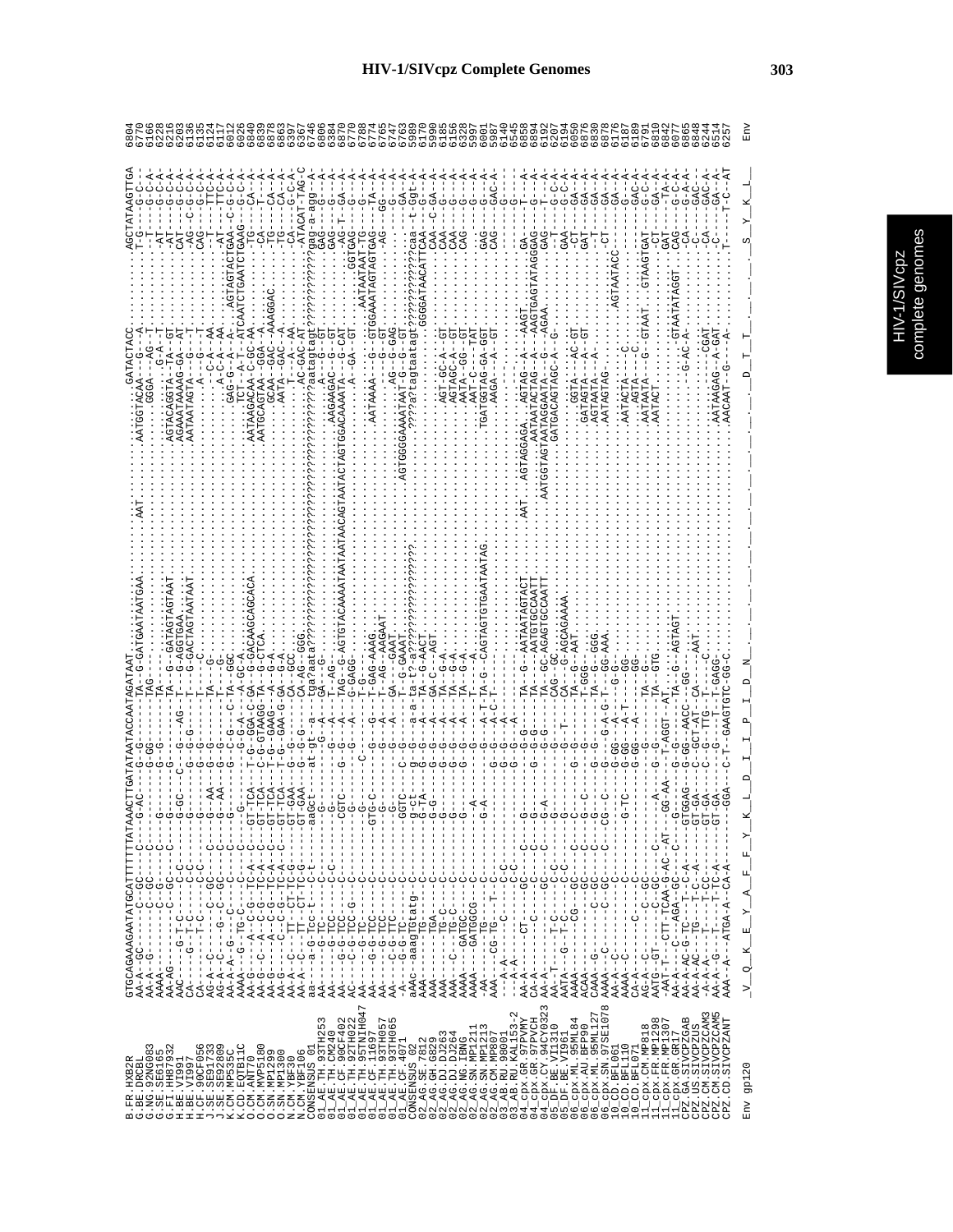|                                 |                                                                                                                                                       | Ă                                                            |  |     |  |                         |  |
|---------------------------------|-------------------------------------------------------------------------------------------------------------------------------------------------------|--------------------------------------------------------------|--|-----|--|-------------------------|--|
|                                 |                                                                                                                                                       |                                                              |  |     |  |                         |  |
| $\rightarrow \infty$            |                                                                                                                                                       |                                                              |  |     |  |                         |  |
|                                 |                                                                                                                                                       |                                                              |  |     |  | ード<br>しし                |  |
|                                 |                                                                                                                                                       |                                                              |  |     |  |                         |  |
|                                 |                                                                                                                                                       |                                                              |  |     |  |                         |  |
| 5                               |                                                                                                                                                       |                                                              |  |     |  |                         |  |
| m m r                           |                                                                                                                                                       |                                                              |  |     |  |                         |  |
|                                 | $\frac{1}{1}$<br>Ĵ<br>법<br>$\mathsf I$<br>I.<br>Н                                                                                                     |                                                              |  |     |  | AG-TG                   |  |
|                                 | I<br>J.<br>j<br>$\frac{1}{1}$<br>I<br>J.<br>$- - - - - - - -$<br>Н                                                                                    | U – – – – – – –                                              |  |     |  | $-5-7$                  |  |
| TB48<br>17                      | ۲<br>ا<br>ţ<br>$- -A - -$<br>Н                                                                                                                        |                                                              |  |     |  | ġ                       |  |
|                                 | $-16 - 0800 - 050 - 0$                                                                                                                                |                                                              |  |     |  |                         |  |
|                                 | $\mathsf I$<br>-1<br>$t$ -ag---<br>T-----                                                                                                             |                                                              |  |     |  | $a - 9 - a$<br>$-8 - 8$ |  |
|                                 | $\frac{1}{1}$<br>$\frac{1}{2}$<br>I<br>т<br>$\frac{1}{1}$<br>$\blacksquare$<br>i<br>H                                                                 | $\frac{1}{1}$                                                |  |     |  |                         |  |
|                                 | $\mathbf{I}$<br>$\mathsf I$<br>$\frac{1}{4}$<br>Ť.<br>$\mathbf{I}$<br>-1                                                                              |                                                              |  |     |  |                         |  |
|                                 | Ť.<br>$\mathbf{I}$<br>п<br>Ť<br>$\mathbf{I}$<br>$T - C A -$                                                                                           |                                                              |  |     |  |                         |  |
|                                 | Î<br>J.<br>J.<br>I.<br>Ţ<br>J.<br>ŧ<br>J.<br>$T - CA - -$                                                                                             | I.                                                           |  |     |  |                         |  |
|                                 | Ť.<br>$\mathsf I$<br>Ţ<br>-1<br>$\mathbf I$<br>$\,$ I<br>Ţ<br>$\frac{1}{1}$<br>$\mathbf{I}$<br>$- -A - -$<br>$\mathbb H$                              |                                                              |  |     |  | $-4 - 7$                |  |
|                                 | п<br>$\mathbf I$<br>$\mathbf{I}$<br>$\blacksquare$<br>$\mathbf{I}$<br>$\mathbf{I}$<br>$\mathbf{I}$<br>п<br>ł<br>$\frac{1}{\Gamma} - \frac{1}{\Gamma}$ | $\frac{1}{1}$<br>$\mathbf{I}$                                |  |     |  |                         |  |
|                                 | $\mathsf I$<br>$\mathbf{I}$<br>$T - CA - -$                                                                                                           | Ι.                                                           |  |     |  |                         |  |
|                                 | T<br>$\mathbf{I}$<br>Ť.<br>$\mathbb{I}$<br>$\frac{1}{4}$<br>ひ                                                                                         | $\frac{1}{4}$                                                |  |     |  | $A - A$<br>じ じ          |  |
|                                 | п<br>ï<br>I<br>$\mathbf{I}$<br>т<br>$\mathbf{I}$<br>$\,$ I<br>$\mathbf{I}$<br>$\frac{1}{1}$<br>$\mathbf{I}$<br>п<br><b>I</b><br>$\frac{1}{14}$        | ŧ<br>$\mathbf{I}$                                            |  |     |  |                         |  |
|                                 | $\mathbf{I}$<br>Т<br>$-1 - 5 - 1$<br>$\mathsf I$<br>Ţ<br>-1<br>Ť.<br>Ţ<br>J<br>н                                                                      | -<br>J.                                                      |  |     |  |                         |  |
|                                 | I<br>$\overline{\phantom{a}}$<br>л.<br>ı<br>$\frac{1}{4}$                                                                                             |                                                              |  |     |  |                         |  |
|                                 | $\mathsf I$<br>$\mathbf{I}$<br>$T - CA - -$                                                                                                           |                                                              |  |     |  |                         |  |
|                                 | н                                                                                                                                                     |                                                              |  |     |  |                         |  |
|                                 | ł,<br>1<br>J.<br>I.<br>$\mathbf{H}$                                                                                                                   | ţ                                                            |  |     |  |                         |  |
|                                 | $\mathsf I$<br>J<br>$\overline{\phantom{a}}$<br>j<br>$\overline{1}$<br>$\frac{1}{1}$<br>E                                                             | ł                                                            |  |     |  |                         |  |
|                                 | ÷,                                                                                                                                                    |                                                              |  |     |  |                         |  |
|                                 | т<br>п<br>$-9 - -$<br>т<br><b>I</b><br>j.<br>п<br>J<br>Н<br>н                                                                                         | J.                                                           |  |     |  |                         |  |
|                                 | п<br>J.<br>- 1<br>$\mathsf I$<br>$\,$ I<br>$\frac{1}{1}$<br>J<br>J.<br>$\overline{\phantom{a}}$<br>T.<br>I<br>J<br>$\mathbb{H}$                       | ì                                                            |  |     |  | $A - A$<br>ひウ           |  |
|                                 | $\mathbf{I}$<br>$\mathbf{I}$<br>-1<br>$\mathbf{I}$<br>$\mathbf{I}$<br>п<br>Ť                                                                          | $\begin{array}{c} 1 \\ 1 \\ 1 \end{array}$<br>$\blacksquare$ |  |     |  |                         |  |
|                                 |                                                                                                                                                       | L<br>$\mathbf{L}$                                            |  |     |  |                         |  |
|                                 |                                                                                                                                                       |                                                              |  |     |  |                         |  |
|                                 |                                                                                                                                                       |                                                              |  |     |  |                         |  |
|                                 |                                                                                                                                                       | $1 - 1$                                                      |  |     |  |                         |  |
|                                 |                                                                                                                                                       |                                                              |  | i i |  | a-taag-                 |  |
|                                 |                                                                                                                                                       | $\mathbf{I}$                                                 |  |     |  |                         |  |
|                                 |                                                                                                                                                       | $\Gamma = \Gamma = \Gamma$                                   |  |     |  |                         |  |
|                                 |                                                                                                                                                       |                                                              |  |     |  |                         |  |
|                                 |                                                                                                                                                       |                                                              |  |     |  |                         |  |
|                                 |                                                                                                                                                       |                                                              |  |     |  |                         |  |
|                                 |                                                                                                                                                       |                                                              |  |     |  |                         |  |
| nooUmomHo<br>M400N00<br>M400N00 |                                                                                                                                                       | 5555555                                                      |  |     |  |                         |  |
|                                 |                                                                                                                                                       |                                                              |  |     |  |                         |  |
|                                 |                                                                                                                                                       |                                                              |  |     |  |                         |  |
|                                 |                                                                                                                                                       |                                                              |  |     |  | ပ္ပ်                    |  |
|                                 |                                                                                                                                                       |                                                              |  |     |  |                         |  |
|                                 |                                                                                                                                                       |                                                              |  |     |  | შ<br>სს<br>ს            |  |
|                                 |                                                                                                                                                       | $\mathbf{I}$                                                 |  |     |  |                         |  |
|                                 |                                                                                                                                                       | Т                                                            |  |     |  |                         |  |
|                                 |                                                                                                                                                       |                                                              |  |     |  | ්                       |  |
|                                 |                                                                                                                                                       |                                                              |  |     |  |                         |  |
|                                 |                                                                                                                                                       | L                                                            |  |     |  | GAG-<br>GAG-            |  |
|                                 |                                                                                                                                                       |                                                              |  |     |  |                         |  |
|                                 |                                                                                                                                                       |                                                              |  |     |  |                         |  |
|                                 |                                                                                                                                                       |                                                              |  |     |  |                         |  |
|                                 |                                                                                                                                                       |                                                              |  |     |  |                         |  |
| 50<br>9 0 0                     |                                                                                                                                                       |                                                              |  |     |  |                         |  |
|                                 |                                                                                                                                                       |                                                              |  |     |  |                         |  |
|                                 |                                                                                                                                                       |                                                              |  |     |  |                         |  |
|                                 |                                                                                                                                                       |                                                              |  |     |  |                         |  |
|                                 |                                                                                                                                                       | $1 - 1 - 1$                                                  |  |     |  |                         |  |
| υU                              |                                                                                                                                                       |                                                              |  |     |  |                         |  |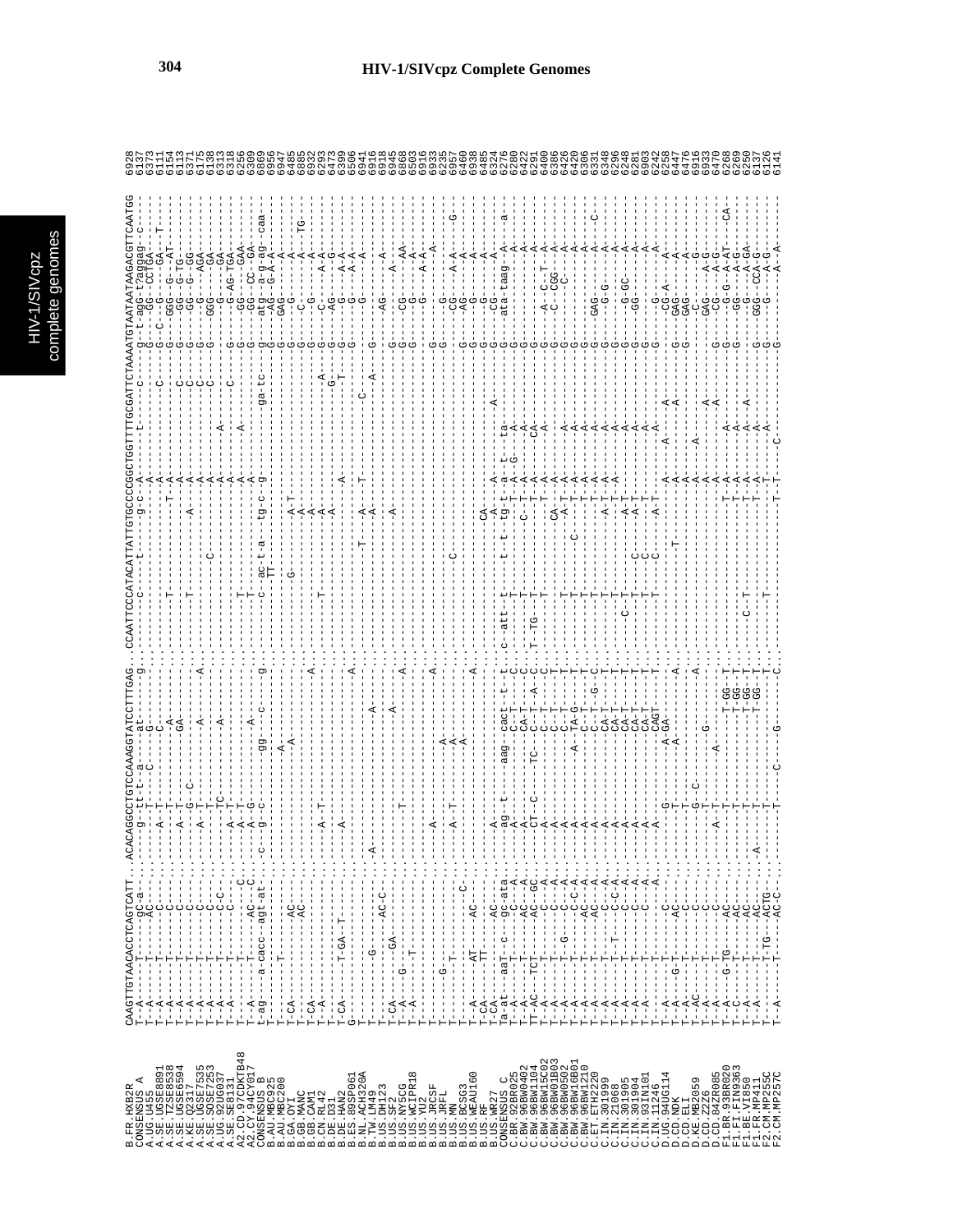| $G - A$<br>ひひええ<br>ပုံ<br>්                                                                                                                                                                                                                                                                                                                                                                                                                                                                                                                                                                                                                                                                                                                                                                                                                                                                                                                                                                      |                                         |
|--------------------------------------------------------------------------------------------------------------------------------------------------------------------------------------------------------------------------------------------------------------------------------------------------------------------------------------------------------------------------------------------------------------------------------------------------------------------------------------------------------------------------------------------------------------------------------------------------------------------------------------------------------------------------------------------------------------------------------------------------------------------------------------------------------------------------------------------------------------------------------------------------------------------------------------------------------------------------------------------------|-----------------------------------------|
|                                                                                                                                                                                                                                                                                                                                                                                                                                                                                                                                                                                                                                                                                                                                                                                                                                                                                                                                                                                                  |                                         |
|                                                                                                                                                                                                                                                                                                                                                                                                                                                                                                                                                                                                                                                                                                                                                                                                                                                                                                                                                                                                  |                                         |
|                                                                                                                                                                                                                                                                                                                                                                                                                                                                                                                                                                                                                                                                                                                                                                                                                                                                                                                                                                                                  |                                         |
|                                                                                                                                                                                                                                                                                                                                                                                                                                                                                                                                                                                                                                                                                                                                                                                                                                                                                                                                                                                                  |                                         |
|                                                                                                                                                                                                                                                                                                                                                                                                                                                                                                                                                                                                                                                                                                                                                                                                                                                                                                                                                                                                  |                                         |
|                                                                                                                                                                                                                                                                                                                                                                                                                                                                                                                                                                                                                                                                                                                                                                                                                                                                                                                                                                                                  |                                         |
|                                                                                                                                                                                                                                                                                                                                                                                                                                                                                                                                                                                                                                                                                                                                                                                                                                                                                                                                                                                                  |                                         |
|                                                                                                                                                                                                                                                                                                                                                                                                                                                                                                                                                                                                                                                                                                                                                                                                                                                                                                                                                                                                  |                                         |
|                                                                                                                                                                                                                                                                                                                                                                                                                                                                                                                                                                                                                                                                                                                                                                                                                                                                                                                                                                                                  |                                         |
|                                                                                                                                                                                                                                                                                                                                                                                                                                                                                                                                                                                                                                                                                                                                                                                                                                                                                                                                                                                                  |                                         |
|                                                                                                                                                                                                                                                                                                                                                                                                                                                                                                                                                                                                                                                                                                                                                                                                                                                                                                                                                                                                  |                                         |
|                                                                                                                                                                                                                                                                                                                                                                                                                                                                                                                                                                                                                                                                                                                                                                                                                                                                                                                                                                                                  |                                         |
|                                                                                                                                                                                                                                                                                                                                                                                                                                                                                                                                                                                                                                                                                                                                                                                                                                                                                                                                                                                                  |                                         |
| $$ ACA<br>$\begin{array}{c}\n1 \\ 1 \\ 2 \\ 3 \\ \vdots \\ n\n\end{array}$<br>J.<br>$\cdot$ -4-<br>$\ddotsc$<br>$\ddot{\theta}$ $\ddot{\theta}$ $\ddot{\theta}$<br>$\cdots$ $-AG$<br>J.<br>$\mathsf I$<br>J.<br>$\frac{1}{2}$<br>$\frac{1}{3}$<br>$\frac{1}{2}$<br>$\frac{1}{2}$                                                                                                                                                                                                                                                                                                                                                                                                                                                                                                                                                                                                                                                                                                                 |                                         |
| ÷                                                                                                                                                                                                                                                                                                                                                                                                                                                                                                                                                                                                                                                                                                                                                                                                                                                                                                                                                                                                | ⋗                                       |
| $\begin{split} \mathbf{T}_{1}^{n} & \mathbf{A}_{2}^{n} & \mathbf{A}_{3}^{n} & \mathbf{A}_{2}^{n} & \mathbf{A}_{3}^{n} & \mathbf{A}_{3}^{n} & \mathbf{A}_{3}^{n} & \mathbf{A}_{3}^{n} & \mathbf{A}_{3}^{n} & \mathbf{A}_{3}^{n} & \mathbf{A}_{3}^{n} & \mathbf{A}_{3}^{n} & \mathbf{A}_{3}^{n} & \mathbf{A}_{3}^{n} & \mathbf{A}_{3}^{n} & \mathbf{A}_{3}^{n} & \mathbf{A}_{3}^{n} & \mathbf{A}_{3}^{n} &$<br>$\begin{array}{l} \bar{\texttt T}-\texttt A--\texttt C--\bar{\texttt T}-\texttt T--\cdots\\ \bar{\texttt T}-\texttt A--\texttt C--\bar{\texttt T}-\texttt T--\cdots\\ \bar{\texttt T}-\texttt A--\texttt C--\bar{\texttt T}-\texttt T--\cdots\\ \bar{\texttt T}-\texttt A--\texttt A--\bar{\texttt T}-\texttt T--\cdots\\ \bar{\texttt T}-\texttt A--\texttt A--\cdots\\ \bar{\texttt T}-\texttt A--\texttt A--\cdots\\ \bar{\texttt T}-\texttt A--\texttt A--\cdots\\ \bar{\texttt T}-\texttt A--\cdots\\ \bar$<br>CAAGTTGTAACACCTCAGTCATT<br>$-\frac{5}{1}$<br>$- - TGT - -$<br>Ĵ | $U - -A - A - -I$<br>ω,<br>$\mathsf{H}$ |
| 부부<br>F<br>F<br>L<br>$\,$ I<br>I.<br>т<br>$\mathsf I$<br>J.<br>$\mathbf{I}$<br>I.<br>J.<br>I<br>ł                                                                                                                                                                                                                                                                                                                                                                                                                                                                                                                                                                                                                                                                                                                                                                                                                                                                                                | z<br>$\frac{1}{4}$<br>ن<br>ا<br>U,      |
| --CA<br>--A<br>--A<br>--A<br>$-4$<br>Н<br><b>F</b><br>е<br>H<br>۳<br>∼<br>$\infty$<br>$\infty$                                                                                                                                                                                                                                                                                                                                                                                                                                                                                                                                                                                                                                                                                                                                                                                                                                                                                                   | GGCAC<br>co.<br>н                       |
|                                                                                                                                                                                                                                                                                                                                                                                                                                                                                                                                                                                                                                                                                                                                                                                                                                                                                                                                                                                                  |                                         |
| $\begin{smallmatrix} \textcolor{red}{0} & \textcolor{red}{0} & \textcolor{red}{0} & \textcolor{red}{0} & \textcolor{red}{0} & \textcolor{red}{0} & \textcolor{red}{0} & \textcolor{red}{0} & \textcolor{red}{0} & \textcolor{red}{0} & \textcolor{red}{0} & \textcolor{red}{0} & \textcolor{red}{0} & \textcolor{red}{0} & \textcolor{red}{0} & \textcolor{red}{0} & \textcolor{red}{0} & \textcolor{red}{0} & \textcolor{red}{0} & \textcolor{red}{0} & \textcolor{red}{0} & \textcolor{red}{0} & \textcolor{red}{0} & \textcolor{red}{0$<br>B.FR.HXB2R<br>G.BE.DRCBL                                                                                                                                                                                                                                                                                                                                                                                                                           | gp120                                   |
|                                                                                                                                                                                                                                                                                                                                                                                                                                                                                                                                                                                                                                                                                                                                                                                                                                                                                                                                                                                                  | Env                                     |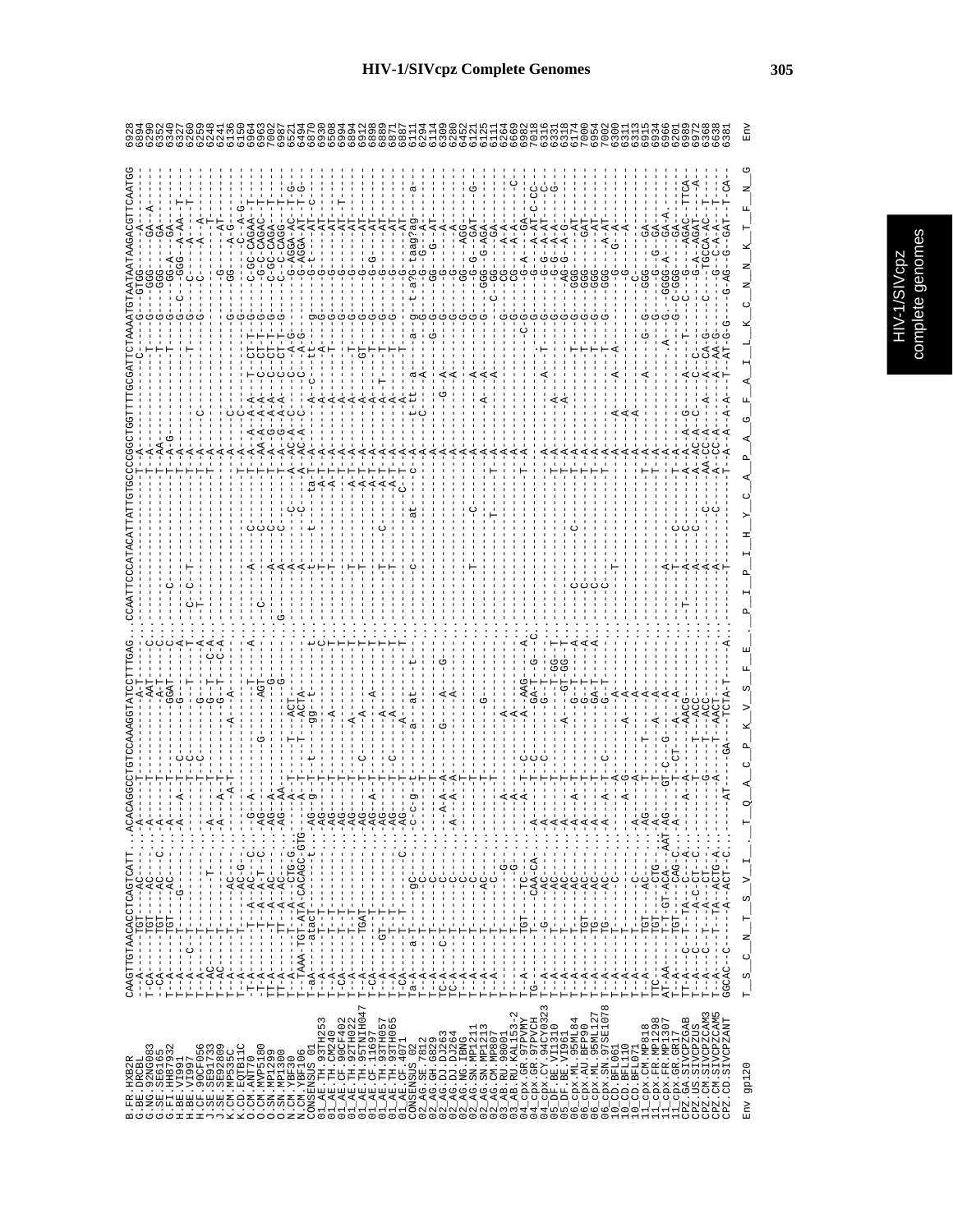|                 | .TGTACAAATGTC<br>$\frac{0}{1}$<br>$\mathsf I$ |                             |      |                |      |                                                                                                                                                                                                                                                                                                                                                                                                                   |                  |               |
|-----------------|-----------------------------------------------|-----------------------------|------|----------------|------|-------------------------------------------------------------------------------------------------------------------------------------------------------------------------------------------------------------------------------------------------------------------------------------------------------------------------------------------------------------------------------------------------------------------|------------------|---------------|
|                 |                                               |                             |      |                |      | のひ<br>jaaaaga-<br>AG---AA                                                                                                                                                                                                                                                                                                                                                                                         |                  |               |
|                 |                                               |                             |      |                |      | $\begin{array}{l} \dot{A}\ddot{A}=-\frac{\dot{A}}{A}-\frac{\dot{A}}{A}-\frac{\dot{A}}{A}-\frac{\dot{A}}{A}-\frac{\dot{A}}{A}-\frac{\dot{A}}{A}-\frac{\dot{A}}{A}-\frac{\dot{A}}{A}-\frac{\dot{A}}{A}-\frac{\dot{A}}{A}-\frac{\dot{A}}{A}-\frac{\dot{A}}{A}-\frac{\dot{A}}{A}-\frac{\dot{A}}{A}-\frac{\dot{A}}{A}-\frac{\dot{A}}{A}-\frac{\dot{A}}{A}-\frac{\dot{A}}{A}-\frac{\dot{A}}{A}-\frac{\dot{A}}{A}-\frac$ | Ġ                |               |
|                 |                                               |                             |      |                | AG.  |                                                                                                                                                                                                                                                                                                                                                                                                                   |                  |               |
|                 |                                               |                             |      |                |      |                                                                                                                                                                                                                                                                                                                                                                                                                   |                  |               |
|                 |                                               |                             |      | <b>ひ ひ</b>     |      |                                                                                                                                                                                                                                                                                                                                                                                                                   |                  |               |
|                 | υU                                            |                             |      |                | ÄC.  |                                                                                                                                                                                                                                                                                                                                                                                                                   |                  |               |
|                 | τJ<br>$- - A$                                 |                             |      |                |      |                                                                                                                                                                                                                                                                                                                                                                                                                   |                  |               |
|                 |                                               |                             |      |                |      |                                                                                                                                                                                                                                                                                                                                                                                                                   |                  |               |
|                 |                                               |                             |      |                |      |                                                                                                                                                                                                                                                                                                                                                                                                                   |                  |               |
|                 |                                               |                             |      |                |      |                                                                                                                                                                                                                                                                                                                                                                                                                   |                  |               |
|                 | $\frac{1}{1}$                                 | Ą                           |      |                |      |                                                                                                                                                                                                                                                                                                                                                                                                                   |                  |               |
| Ť.<br>$\cdot$   | ł<br>$-c-aat$                                 | Θő.                         |      |                |      |                                                                                                                                                                                                                                                                                                                                                                                                                   | -ctga            |               |
| $\frac{1}{2}$   |                                               |                             |      |                |      |                                                                                                                                                                                                                                                                                                                                                                                                                   |                  |               |
|                 |                                               |                             |      |                |      |                                                                                                                                                                                                                                                                                                                                                                                                                   |                  |               |
| 1<br>ï          | ł                                             |                             |      |                |      |                                                                                                                                                                                                                                                                                                                                                                                                                   |                  |               |
| -1<br>п         | J.<br>$\frac{1}{1}$                           |                             |      |                |      |                                                                                                                                                                                                                                                                                                                                                                                                                   |                  |               |
| п               | J<br>$\frac{1}{1}$                            |                             |      |                |      |                                                                                                                                                                                                                                                                                                                                                                                                                   |                  |               |
|                 | $\mathsf I$<br>I<br>ł                         |                             |      |                |      |                                                                                                                                                                                                                                                                                                                                                                                                                   | $I-L$            |               |
|                 | $-1 - A - -C -$                               |                             |      |                |      |                                                                                                                                                                                                                                                                                                                                                                                                                   |                  |               |
| $---A$ - - -    |                                               |                             |      |                |      |                                                                                                                                                                                                                                                                                                                                                                                                                   |                  |               |
| ł               | I<br>$\frac{1}{1}$                            |                             |      |                |      |                                                                                                                                                                                                                                                                                                                                                                                                                   |                  |               |
| $---A---$       |                                               |                             |      |                |      |                                                                                                                                                                                                                                                                                                                                                                                                                   |                  |               |
|                 |                                               |                             |      |                |      |                                                                                                                                                                                                                                                                                                                                                                                                                   |                  |               |
| т               |                                               |                             |      |                |      |                                                                                                                                                                                                                                                                                                                                                                                                                   |                  |               |
|                 |                                               |                             |      |                |      |                                                                                                                                                                                                                                                                                                                                                                                                                   |                  |               |
|                 |                                               |                             |      |                |      |                                                                                                                                                                                                                                                                                                                                                                                                                   |                  |               |
| -1<br>п         |                                               |                             |      |                |      |                                                                                                                                                                                                                                                                                                                                                                                                                   |                  |               |
| п               |                                               |                             |      |                |      |                                                                                                                                                                                                                                                                                                                                                                                                                   |                  |               |
|                 |                                               |                             |      |                |      |                                                                                                                                                                                                                                                                                                                                                                                                                   |                  |               |
|                 |                                               |                             |      |                |      |                                                                                                                                                                                                                                                                                                                                                                                                                   |                  |               |
|                 |                                               |                             |      |                |      |                                                                                                                                                                                                                                                                                                                                                                                                                   |                  |               |
|                 |                                               |                             |      |                |      |                                                                                                                                                                                                                                                                                                                                                                                                                   |                  |               |
| $- -A - -$      |                                               |                             |      |                |      |                                                                                                                                                                                                                                                                                                                                                                                                                   |                  |               |
| $- - P - - -$   |                                               |                             |      |                |      |                                                                                                                                                                                                                                                                                                                                                                                                                   |                  |               |
| п               |                                               |                             |      |                |      |                                                                                                                                                                                                                                                                                                                                                                                                                   |                  |               |
|                 |                                               |                             |      |                |      |                                                                                                                                                                                                                                                                                                                                                                                                                   |                  |               |
|                 |                                               |                             |      |                |      |                                                                                                                                                                                                                                                                                                                                                                                                                   |                  |               |
|                 |                                               |                             |      | $-1 - A$       |      |                                                                                                                                                                                                                                                                                                                                                                                                                   |                  |               |
|                 | ת                                             | $-44 -$<br>↵                | ൽ    | $-ac-AC$       |      |                                                                                                                                                                                                                                                                                                                                                                                                                   | -c-gAa<br>---AAA |               |
|                 |                                               | U)                          |      |                |      |                                                                                                                                                                                                                                                                                                                                                                                                                   |                  |               |
|                 |                                               |                             |      |                |      |                                                                                                                                                                                                                                                                                                                                                                                                                   |                  |               |
|                 |                                               | $\frac{1}{4}$ $\frac{1}{1}$ |      |                |      | $\frac{1}{1}$                                                                                                                                                                                                                                                                                                                                                                                                     |                  |               |
|                 | $\overline{1}$                                | ්                           |      |                |      |                                                                                                                                                                                                                                                                                                                                                                                                                   | $-T - PAP$       | 1010101010    |
|                 |                                               |                             |      |                |      |                                                                                                                                                                                                                                                                                                                                                                                                                   |                  |               |
|                 |                                               |                             |      |                |      |                                                                                                                                                                                                                                                                                                                                                                                                                   |                  |               |
|                 |                                               |                             |      |                |      |                                                                                                                                                                                                                                                                                                                                                                                                                   |                  |               |
|                 |                                               |                             |      |                |      |                                                                                                                                                                                                                                                                                                                                                                                                                   |                  |               |
|                 |                                               |                             | ひひひ‐ | <b>FREEFFF</b> | TH H |                                                                                                                                                                                                                                                                                                                                                                                                                   |                  |               |
|                 |                                               |                             |      |                |      |                                                                                                                                                                                                                                                                                                                                                                                                                   |                  |               |
|                 |                                               |                             |      |                |      |                                                                                                                                                                                                                                                                                                                                                                                                                   |                  |               |
|                 |                                               |                             |      |                |      |                                                                                                                                                                                                                                                                                                                                                                                                                   |                  |               |
|                 |                                               |                             |      |                |      |                                                                                                                                                                                                                                                                                                                                                                                                                   |                  |               |
|                 |                                               |                             |      |                |      |                                                                                                                                                                                                                                                                                                                                                                                                                   |                  |               |
|                 |                                               |                             |      |                |      |                                                                                                                                                                                                                                                                                                                                                                                                                   |                  |               |
|                 |                                               |                             |      |                |      |                                                                                                                                                                                                                                                                                                                                                                                                                   |                  |               |
|                 |                                               |                             |      |                |      |                                                                                                                                                                                                                                                                                                                                                                                                                   |                  |               |
|                 |                                               |                             |      |                |      |                                                                                                                                                                                                                                                                                                                                                                                                                   |                  |               |
|                 |                                               |                             |      |                |      |                                                                                                                                                                                                                                                                                                                                                                                                                   |                  |               |
|                 |                                               |                             |      |                |      |                                                                                                                                                                                                                                                                                                                                                                                                                   |                  |               |
|                 |                                               |                             | ひひひひ | ひひひひど          |      | $\begin{split} \mathcal{A} &= \begin{bmatrix} 1 & -1 \\ -1 & 1 \\ -1 & 1 \\ -1 & 1 \\ -1 & 1 \\ -1 & 1 \\ -1 & 1 \\ -1 & 1 \\ -1 & 1 \\ -1 & 1 \\ -1 & 1 \\ -1 & 1 \\ -1 & 1 \\ -1 & 1 \\ -1 & 1 \\ -1 & 1 \\ -1 & 1 \\ -1 & 1 \\ -1 & 1 \\ -1 & 1 \\ -1 & 1 \\ -1 & 1 \\ -1 & 1 \\ -1 & 1 \\ -1 & 1 \\ -1 & 1 \\ -1 & 1 \\ -1 & 1 \\ -1 & 1 \\ -1 & 1 \\ -1 & 1 \\ -1 & 1 \\ -1 & 1 \\ -1 & $                    |                  | ים ום ום ום ר |
|                 |                                               |                             |      |                |      |                                                                                                                                                                                                                                                                                                                                                                                                                   |                  |               |
|                 | $-1 - C - A - -C - C - C$                     |                             |      |                |      |                                                                                                                                                                                                                                                                                                                                                                                                                   |                  |               |
| $-1$            |                                               |                             |      |                |      |                                                                                                                                                                                                                                                                                                                                                                                                                   |                  |               |
| $  C$ $ A$ $ -$ |                                               |                             |      |                |      |                                                                                                                                                                                                                                                                                                                                                                                                                   |                  |               |
|                 |                                               |                             |      |                |      |                                                                                                                                                                                                                                                                                                                                                                                                                   |                  |               |
|                 |                                               |                             |      |                |      |                                                                                                                                                                                                                                                                                                                                                                                                                   |                  |               |
|                 |                                               |                             |      |                |      |                                                                                                                                                                                                                                                                                                                                                                                                                   |                  |               |
|                 |                                               |                             |      |                |      |                                                                                                                                                                                                                                                                                                                                                                                                                   |                  |               |
|                 |                                               |                             |      |                |      |                                                                                                                                                                                                                                                                                                                                                                                                                   |                  |               |
|                 |                                               |                             |      |                |      |                                                                                                                                                                                                                                                                                                                                                                                                                   |                  |               |
|                 | $\frac{1}{2}$                                 |                             |      |                |      |                                                                                                                                                                                                                                                                                                                                                                                                                   |                  |               |
|                 |                                               |                             |      |                |      |                                                                                                                                                                                                                                                                                                                                                                                                                   |                  |               |

 $\begin{smallmatrix}R. HX B3034\\ 0.08338893\\ 0.083375\\ 0.083400\\ 0.083503\\ 0.083503\\ 0.083503\\ 0.083503\\ 0.083503\\ 0.083503\\ 0.083503\\ 0.083503\\ 0.083503\\ 0.083503\\ 0.083503\\ 0.083503\\ 0.083503\\ 0.083503\\ 0.083503\\ 0.083503\\ 0.083503\\ 0$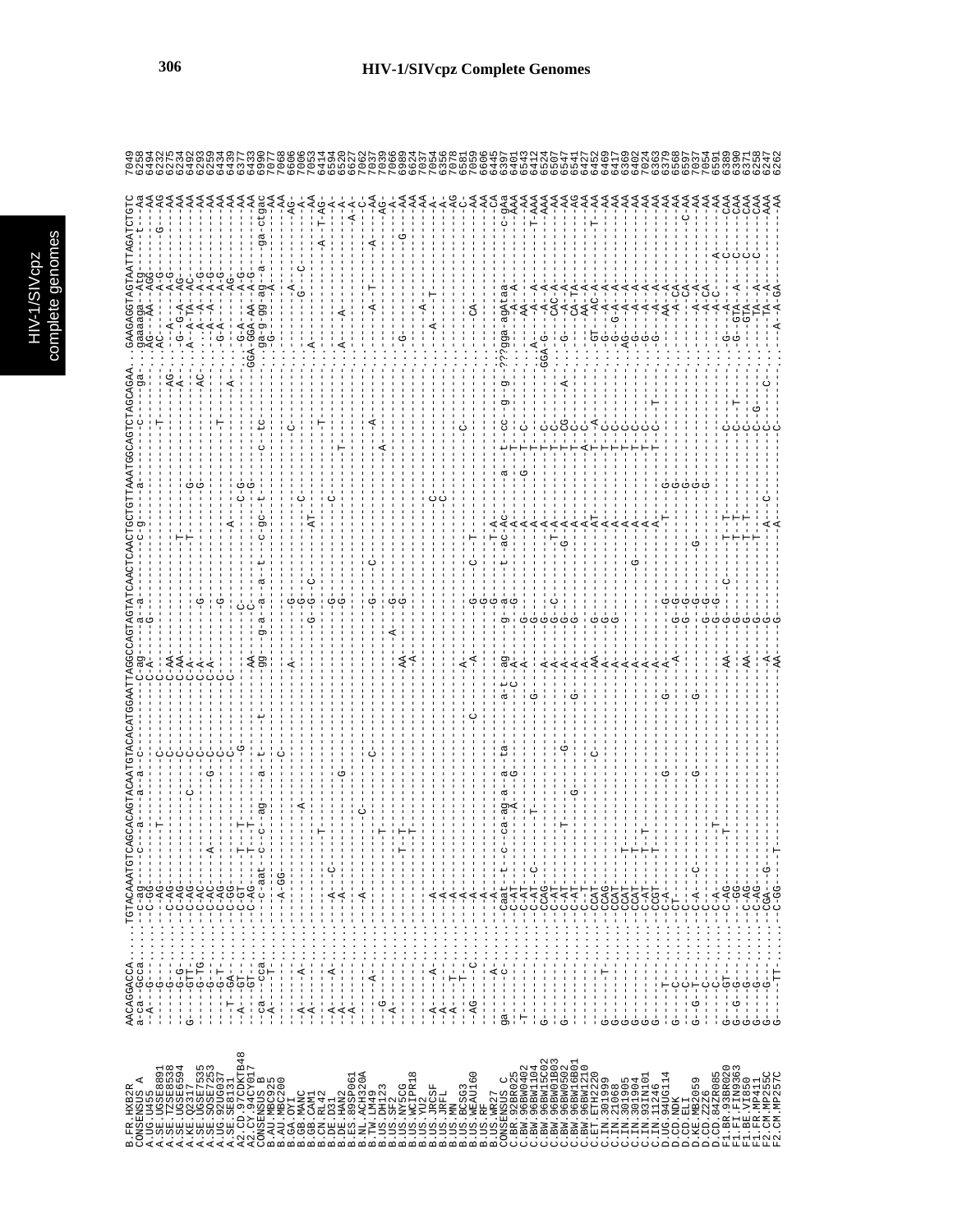| t<br>1<br>မှုမှ<br>၂၂<br>$\frac{1}{1}$<br>$-4$ - $-9$ - $-1$<br>t<br> <br>÷.<br>$\frac{0}{1}$<br>$-1 - C - -1 - -1 - 2$<br>$-1 - A - -CCAC - -A$                                  |  |              |  |
|-----------------------------------------------------------------------------------------------------------------------------------------------------------------------------------|--|--------------|--|
|                                                                                                                                                                                   |  |              |  |
|                                                                                                                                                                                   |  |              |  |
|                                                                                                                                                                                   |  |              |  |
|                                                                                                                                                                                   |  |              |  |
|                                                                                                                                                                                   |  |              |  |
|                                                                                                                                                                                   |  |              |  |
|                                                                                                                                                                                   |  |              |  |
|                                                                                                                                                                                   |  |              |  |
|                                                                                                                                                                                   |  |              |  |
|                                                                                                                                                                                   |  |              |  |
|                                                                                                                                                                                   |  |              |  |
|                                                                                                                                                                                   |  |              |  |
|                                                                                                                                                                                   |  |              |  |
|                                                                                                                                                                                   |  |              |  |
|                                                                                                                                                                                   |  |              |  |
|                                                                                                                                                                                   |  |              |  |
|                                                                                                                                                                                   |  |              |  |
|                                                                                                                                                                                   |  |              |  |
|                                                                                                                                                                                   |  |              |  |
|                                                                                                                                                                                   |  |              |  |
|                                                                                                                                                                                   |  |              |  |
|                                                                                                                                                                                   |  |              |  |
|                                                                                                                                                                                   |  |              |  |
|                                                                                                                                                                                   |  |              |  |
|                                                                                                                                                                                   |  |              |  |
|                                                                                                                                                                                   |  |              |  |
|                                                                                                                                                                                   |  |              |  |
|                                                                                                                                                                                   |  |              |  |
|                                                                                                                                                                                   |  |              |  |
|                                                                                                                                                                                   |  |              |  |
|                                                                                                                                                                                   |  |              |  |
|                                                                                                                                                                                   |  |              |  |
|                                                                                                                                                                                   |  |              |  |
|                                                                                                                                                                                   |  |              |  |
|                                                                                                                                                                                   |  |              |  |
|                                                                                                                                                                                   |  |              |  |
|                                                                                                                                                                                   |  |              |  |
|                                                                                                                                                                                   |  |              |  |
|                                                                                                                                                                                   |  |              |  |
|                                                                                                                                                                                   |  |              |  |
|                                                                                                                                                                                   |  |              |  |
|                                                                                                                                                                                   |  |              |  |
|                                                                                                                                                                                   |  |              |  |
|                                                                                                                                                                                   |  |              |  |
|                                                                                                                                                                                   |  |              |  |
|                                                                                                                                                                                   |  |              |  |
|                                                                                                                                                                                   |  |              |  |
|                                                                                                                                                                                   |  |              |  |
|                                                                                                                                                                                   |  |              |  |
|                                                                                                                                                                                   |  |              |  |
|                                                                                                                                                                                   |  |              |  |
|                                                                                                                                                                                   |  |              |  |
|                                                                                                                                                                                   |  |              |  |
|                                                                                                                                                                                   |  |              |  |
|                                                                                                                                                                                   |  |              |  |
|                                                                                                                                                                                   |  |              |  |
|                                                                                                                                                                                   |  |              |  |
|                                                                                                                                                                                   |  |              |  |
|                                                                                                                                                                                   |  |              |  |
|                                                                                                                                                                                   |  |              |  |
|                                                                                                                                                                                   |  |              |  |
|                                                                                                                                                                                   |  |              |  |
|                                                                                                                                                                                   |  |              |  |
|                                                                                                                                                                                   |  |              |  |
|                                                                                                                                                                                   |  |              |  |
|                                                                                                                                                                                   |  |              |  |
|                                                                                                                                                                                   |  |              |  |
|                                                                                                                                                                                   |  |              |  |
|                                                                                                                                                                                   |  |              |  |
|                                                                                                                                                                                   |  |              |  |
|                                                                                                                                                                                   |  |              |  |
|                                                                                                                                                                                   |  |              |  |
|                                                                                                                                                                                   |  |              |  |
| $U - A A + A A$<br>$U - A A + A A A$<br>$U - A A + A A A$<br>$U - A A A$<br>$-4$<br>$- -AC - - -A - A - A$<br>۲<br>ا<br>י<br>י<br>$-$ - $-$ - $A - A$<br>$- -C - C - A - C - A -$ |  | $GT - A - -$ |  |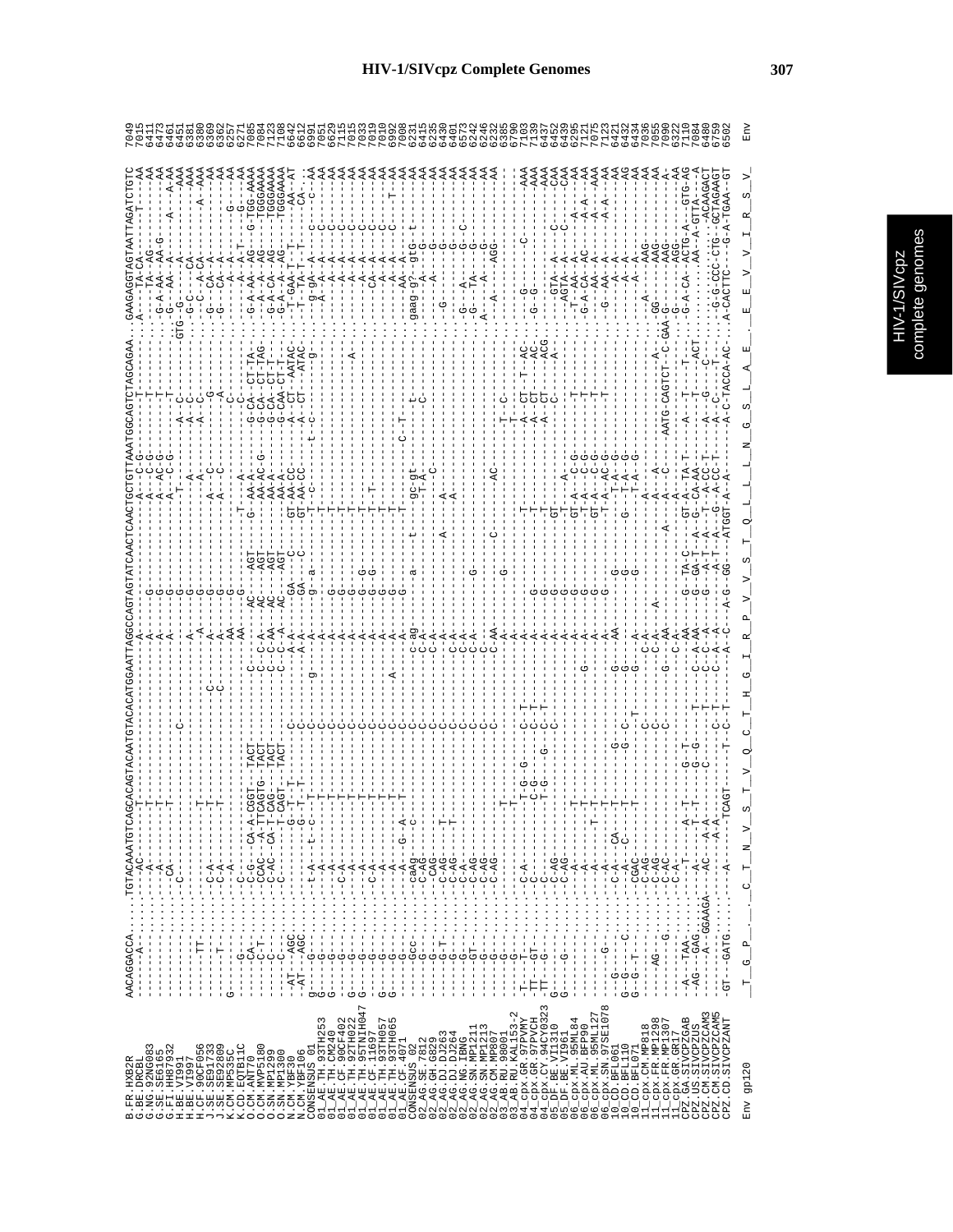complete genomes HIV-1/SIVcpz

|                  |                                                                                                                                                                                                                                                                                                                                                                                                                                                    |              |     | ഥ ത<br>ოოო<br>م ہ |        |             |       | ဖ   | 4         | m m<br>0000 |           | LO<br>LO LO   | <b>LO</b>     |           |                   |                    |               |                                      |     |                     |                               |              |                                                                               |      |                                                                      |                              |                                                                |                                                       |             |                                                                              |                               |                                     |              |        |                                         |                                                           |                                                     |                              |                                  |                                                                                                                   |                                                                                              |                                       |      |                            |         |                 |                           |                         |              |              |              |               | m m           | īΟ       |        | LΟ     |           |           | $\infty$<br>4<br><b>LO</b> | C<br>4<br>LΟ  | O<br><b>LO</b>              | <b>LO</b>   |              |              |        |                               |            |                    |         |                     |           |  |
|------------------|----------------------------------------------------------------------------------------------------------------------------------------------------------------------------------------------------------------------------------------------------------------------------------------------------------------------------------------------------------------------------------------------------------------------------------------------------|--------------|-----|-------------------|--------|-------------|-------|-----|-----------|-------------|-----------|---------------|---------------|-----------|-------------------|--------------------|---------------|--------------------------------------|-----|---------------------|-------------------------------|--------------|-------------------------------------------------------------------------------|------|----------------------------------------------------------------------|------------------------------|----------------------------------------------------------------|-------------------------------------------------------|-------------|------------------------------------------------------------------------------|-------------------------------|-------------------------------------|--------------|--------|-----------------------------------------|-----------------------------------------------------------|-----------------------------------------------------|------------------------------|----------------------------------|-------------------------------------------------------------------------------------------------------------------|----------------------------------------------------------------------------------------------|---------------------------------------|------|----------------------------|---------|-----------------|---------------------------|-------------------------|--------------|--------------|--------------|---------------|---------------|----------|--------|--------|-----------|-----------|----------------------------|---------------|-----------------------------|-------------|--------------|--------------|--------|-------------------------------|------------|--------------------|---------|---------------------|-----------|--|
| loop             | GGACCAGGAGAGCA                                                                                                                                                                                                                                                                                                                                                                                                                                     | Aca-g        | ACA | <b>ACA</b>        | Q      | ă           |       | ACA | $\vec{A}$ | ACA         | $ACA - A$ | $ACA-$        | ACAG-         | $ACA-$    |                   |                    | $-A - A$      |                                      |     |                     | Ġ                             |              |                                                                               | $-4$ |                                                                      |                              | ∻                                                              |                                                       |             |                                                                              |                               | U                                   |              |        |                                         |                                                           |                                                     |                              |                                  |                                                                                                                   |                                                                                              |                                       | ACA. | ൯                          | ্র<br>ব | $ACA-$          | $\overline{A}$<br>C)<br>A | $ACA-1$                 | $ACA-$       | ACA          | $ACA-$       | $ACA-1$       | $ACA - P$     | ACA-     | $ACA-$ | $ACA-$ | $ACA - A$ | $ACA - P$ | $CA - P$<br>п              |               | $\overline{A}$<br>$\dot{A}$ | ÷           |              | Ė            |        | Ġ<br>К                        |            | $A - T$            |         |                     |           |  |
| $\sum_{i=1}^{n}$ |                                                                                                                                                                                                                                                                                                                                                                                                                                                    | U            |     |                   |        |             |       |     |           |             |           |               |               |           | ᡡ                 |                    |               |                                      |     |                     |                               |              |                                                                               | نې   |                                                                      |                              |                                                                | $-4$                                                  |             |                                                                              |                               |                                     |              |        |                                         |                                                           |                                                     |                              |                                  |                                                                                                                   |                                                                                              |                                       |      |                            |         |                 |                           |                         |              |              |              |               |               |          |        |        |           |           |                            |               | J.                          |             |              |              |        |                               |            |                    |         |                     |           |  |
|                  |                                                                                                                                                                                                                                                                                                                                                                                                                                                    |              |     |                   |        |             |       |     |           |             |           |               | 님<br>다        | י<br>בים− | catata            | $-A-$              |               | $TCA--$                              |     | $\mathbf{I}$<br>TAC | $\overline{\phantom{a}}$<br>Ü | $-2-4$       |                                                                               |      |                                                                      | $A-G-A$                      |                                                                | 4                                                     | $C - C - C$ |                                                                              |                               |                                     |              |        |                                         |                                                           | 4                                                   | f,<br>Ü                      | 부                                |                                                                                                                   | $-1$                                                                                         |                                       | ט    |                            | U       |                 | CS                        |                         |              |              |              |               |               |          |        | ↺      | ပု        | ပု        | ې<br>۱                     |               | g                           | L.<br>Ü     | $AC -$       | T.<br>- 11   |        | $\overline{\phantom{a}}$<br>Ü | $C-T-$     |                    | $A-T-1$ | $A - T$             |           |  |
|                  |                                                                                                                                                                                                                                                                                                                                                                                                                                                    | -agta-       |     |                   |        | J<br>י<br>י | ł     |     | ι<br>Ε    | J           | $TG - A$  | $\frac{1}{1}$ | $\frac{1}{1}$ |           | $-ta$             | К<br>$\frac{1}{1}$ | $\frac{1}{1}$ | ł                                    |     |                     |                               |              |                                                                               | ゥ    | でり                                                                   |                              | $\frac{1}{2}$                                                  |                                                       | ひし          |                                                                              |                               | ά                                   |              |        |                                         |                                                           |                                                     | Ù                            |                                  |                                                                                                                   |                                                                                              |                                       |      | Jat<br>$-\frac{1}{\alpha}$ |         |                 | ģ                         | $\frac{1}{1}$<br>י<br>ק | $T - C$ A    | ģ            |              | $\frac{1}{1}$ | $\frac{1}{1}$ | f.       |        | ł      |           |           | ł                          | $C_A$         | G-CA                        | $-CA$       |              | C            |        | じ<br>ひ                        |            |                    |         |                     |           |  |
|                  |                                                                                                                                                                                                                                                                                                                                                                                                                                                    | $a - a$      |     |                   |        | U           |       |     | ပု        |             | ひ         | ひ             |               |           | -caatac-agaaaaagt |                    | ししり<br>ပ္ပ်   | ۲                                    |     |                     |                               | Ů            | U                                                                             |      |                                                                      | ن<br>ت                       |                                                                | υ<br>TAT                                              |             |                                                                              |                               |                                     | C٦           |        |                                         |                                                           |                                                     |                              |                                  |                                                                                                                   |                                                                                              | υ                                     |      | aaa                        |         | ひ               |                           |                         | Ġ            |              |              | ひ             | ひ             | ひ        |        |        |           |           |                            | O             | y                           | U           | <b>DOLDI</b> | U            |        | GGA                           |            |                    |         |                     |           |  |
|                  | TGTACAAGACCAACAATACAAGAAAAAAGAA                                                                                                                                                                                                                                                                                                                                                                                                                    | æ            |     |                   | ē      | J           |       |     |           | ပု          |           |               |               |           | c-aa-a            |                    | ب<br>ᄲ        |                                      |     |                     |                               |              |                                                                               |      |                                                                      |                              |                                                                |                                                       |             |                                                                              |                               |                                     |              |        |                                         |                                                           |                                                     |                              |                                  |                                                                                                                   |                                                                                              | じゅー                                   |      | caac<br>т                  |         | TGG.            |                           |                         |              |              |              |               | Ü             |          | ひ      |        |           |           |                            | 부             | К                           | $-TC-A$     |              | සි<br>н      |        | ⊢                             |            |                    |         |                     |           |  |
|                  |                                                                                                                                                                                                                                                                                                                                                                                                                                                    | -acC         |     |                   |        |             |       |     |           |             |           |               |               |           | ģ                 |                    |               |                                      |     | てり                  |                               |              |                                                                               |      |                                                                      |                              |                                                                |                                                       |             |                                                                              |                               |                                     |              |        | てり                                      |                                                           |                                                     |                              |                                  |                                                                                                                   |                                                                                              |                                       |      | <b>J</b><br>aca            |         |                 | ט                         |                         |              | U<br>5       |              |               | せ             |          |        |        |           |           |                            | 부             | てり                          | ひ<br>ن<br>۱ | てり<br>Ċ      | てり           |        |                               |            |                    |         |                     |           |  |
|                  | PAR.                                                                                                                                                                                                                                                                                                                                                                                                                                               | $-at$<br>aaa |     |                   |        | GA-T        |       | GAC | ひ         | AC          | $-AC$     |               | g             | U         | -gaa              |                    | י<br>ק        |                                      |     |                     |                               |              |                                                                               |      |                                                                      |                              |                                                                |                                                       |             |                                                                              |                               |                                     |              |        |                                         |                                                           | U                                                   |                              |                                  |                                                                                                                   |                                                                                              |                                       |      | a<br>a<br>gaa              |         | <b>GTG</b><br>ă | GTA.<br>ひ                 | GTG.                    |              | GTG-         | GTG          | GH9           | п<br>↻        | いし<br>むし | Ġ      | GH9    | GTG.      | GTG.      | GTG                        | $C_1$         |                             | g           | Q            | U            |        |                               |            |                    |         |                     |           |  |
|                  |                                                                                                                                                                                                                                                                                                                                                                                                                                                    |              |     |                   | $-40A$ |             |       |     | じーロ       |             |           |               | Ë             |           | tg<br>- qaa       |                    |               |                                      |     |                     |                               |              |                                                                               |      |                                                                      |                              |                                                                |                                                       |             |                                                                              |                               |                                     |              |        |                                         |                                                           |                                                     |                              |                                  |                                                                                                                   |                                                                                              |                                       |      |                            |         |                 |                           | CAC.                    |              |              |              |               |               |          |        |        |           |           |                            |               |                             |             |              |              |        |                               |            |                    |         |                     |           |  |
|                  | AGTACAG                                                                                                                                                                                                                                                                                                                                                                                                                                            |              |     |                   |        |             | LGL-C |     |           |             |           |               |               |           |                   |                    |               |                                      |     |                     |                               |              |                                                                               |      |                                                                      |                              |                                                                |                                                       |             |                                                                              |                               |                                     |              |        |                                         |                                                           |                                                     |                              |                                  |                                                                                                                   |                                                                                              |                                       |      |                            |         |                 |                           |                         |              |              |              |               |               |          |        |        |           |           |                            |               |                             |             |              |              |        |                               | Ġ          |                    |         |                     |           |  |
|                  |                                                                                                                                                                                                                                                                                                                                                                                                                                                    |              |     |                   |        |             |       |     |           |             |           |               |               |           |                   |                    |               |                                      |     |                     | -1                            | $\mathbf{I}$ |                                                                               |      | $\mathbf{I}$<br>$\mathbf I$                                          | J.                           |                                                                | J.                                                    |             | $\overline{\phantom{a}}$                                                     | ï                             | $\frac{1}{4}$                       | $\mathbf{I}$ | ------ | $\frac{1}{1}$                           |                                                           | $\mathsf I$<br>$-1$                                 | ı<br>J                       |                                  | $\blacksquare$                                                                                                    |                                                                                              |                                       |      |                            |         |                 |                           |                         | $\mathbf{I}$ | $\mathbf{I}$ | $\mathbf{I}$ | $\frac{1}{1}$ | ÷,            |          |        | л      |           |           |                            |               | Ť.                          | $-4$        |              |              |        |                               |            | <del>ון</del><br>ו |         |                     |           |  |
|                  |                                                                                                                                                                                                                                                                                                                                                                                                                                                    |              |     |                   |        |             |       |     |           |             |           |               |               |           |                   |                    |               | $\blacksquare$<br>$\mathbf{I}$<br>Τ. | - 1 | $\mathbf{I}$        | Ť                             | -11          | $\mathbf{I}$                                                                  |      | $\blacksquare$<br>$\mathbf{I}$<br>$\mathbf{I}$<br>- 11<br>п.<br>$-4$ | $-1.5 - -$<br>- 1<br>Ť.<br>I | ţ<br>$\mathbf{I}$<br>Ť.<br>$\mathbf{I}$<br>Ť.<br>$\frac{1}{1}$ | $\frac{1}{1}$<br>$\overline{\phantom{a}}$<br>J.<br>J. |             | $\mathbf{I}$<br>$\blacksquare$<br>$\blacksquare$<br>$\overline{\phantom{a}}$ | $\frac{1}{1}$<br>$\,$ I<br>-1 | $\frac{1}{1}$<br>Ť<br>$\frac{1}{2}$ | -1<br>-1     |        |                                         | $\overline{\phantom{a}}$                                  | $\frac{1}{1}$<br>ţ<br>$\frac{1}{4}$<br>$\mathbf{I}$ | $\mathbf{I}$<br>л<br>J,<br>т | $- - - - - - - - - -$<br>$1 - 1$ | $\,$ I<br>$\blacksquare$<br>п.                                                                                    | $\mathbf{I}$<br>$\blacksquare$<br>$-1$ – $T$ – –<br>$\frac{1}{4}$                            | $\mathbf{I}$                          |      |                            |         |                 |                           |                         |              |              |              |               |               |          |        |        |           |           |                            | $-1 - -1 - 2$ | $\mathsf I$<br>Ť            | $\mathsf I$ | $-TT$ -GCTT- | $\mathbf{I}$ | i<br>H |                               | $- -A - -$ | $- - A - - -$      |         | J.<br>$\frac{1}{1}$ | $-4 - -1$ |  |
|                  | $\begin{array}{l} \mathbf{A} \mathbf{A} \mathbf{T} \mathbf{T} \mathbf{T} \mathbf{C} \mathbf{G} \mathbf{G} \mathbf{A} \mathbf{A} \mathbf{T} \mathbf{G} \mathbf{G} \mathbf{A} \mathbf{A} \mathbf{T} \mathbf{G} \mathbf{G} \mathbf{A} \mathbf{T} \mathbf{A} \mathbf{G} \mathbf{T} \mathbf{A} \mathbf{A} \mathbf{T} \mathbf{G} \mathbf{G} \mathbf{T} \mathbf{A} \mathbf{A} \mathbf{T} \mathbf{T} \mathbf{G} \mathbf{G} \mathbf{T} \mathbf{T} \mathbf{$ |              |     |                   |        |             |       |     |           |             |           |               |               |           |                   |                    |               |                                      |     | $\mathbf I$         |                               |              | J<br>$\mathbf{I}$<br>$\begin{array}{c} \end{array}$<br>$\mathbf{I}$<br>п<br>Ť |      | $-1 - 2 - 2 - 1$<br>$\frac{1}{4}$                                    | ı                            |                                                                |                                                       |             |                                                                              |                               |                                     |              |        | Ţ<br>$\mathbf{I}$<br>Ť.<br>$-1 - T - -$ | $\overline{A}$<br>T<br>$\overline{\phantom{a}}$<br>I<br>т | $-1 - 1 - 1$<br>$-1 - 1$<br>$\mathsf I$             | $-\frac{1}{1}$               | $\blacksquare$<br>甘              | $\mathbb T$<br>$\overline{\phantom{a}}$<br>$\blacksquare$<br>$\overline{\phantom{a}}$<br>$\overline{\phantom{a}}$ | $\,$ I<br>$\mathbf{I}$<br>- 11<br>$\mathsf I$<br>$\mathbf{I}$<br>$\mathbf{I}$<br>$\mathbf I$ | $\mathbf{I}$<br>$-4$<br>$\frac{1}{1}$ |      | $-tc-ga - aa - c$          |         |                 |                           |                         |              |              |              |               |               |          |        |        |           |           |                            |               |                             |             |              |              |        |                               |            |                    |         |                     |           |  |

 $\begin{smallmatrix} \texttt{R}, \texttt{IRBR} \\ \texttt{MSBRS} \\ \texttt{MSBRS} \\ \texttt{MSBRS} \\ \texttt{MSBRS} \\ \texttt{MSBRS} \\ \texttt{MSBRS} \\ \texttt{MSBRS} \\ \texttt{MSBRS} \\ \texttt{MSBRS} \\ \texttt{MSBRS} \\ \texttt{MSBRS} \\ \texttt{MSBRS} \\ \texttt{MSBRS} \\ \texttt{MSBRS} \\ \texttt{MSBRS} \\ \texttt{MSBRS} \\ \texttt{MSBRS} \\ \texttt{MSBRS} \\ \texttt{MSBRS} \\ \texttt{MSBRS} \\ \texttt{MSBRS} \\ \texttt{MSBRS} \\ \text$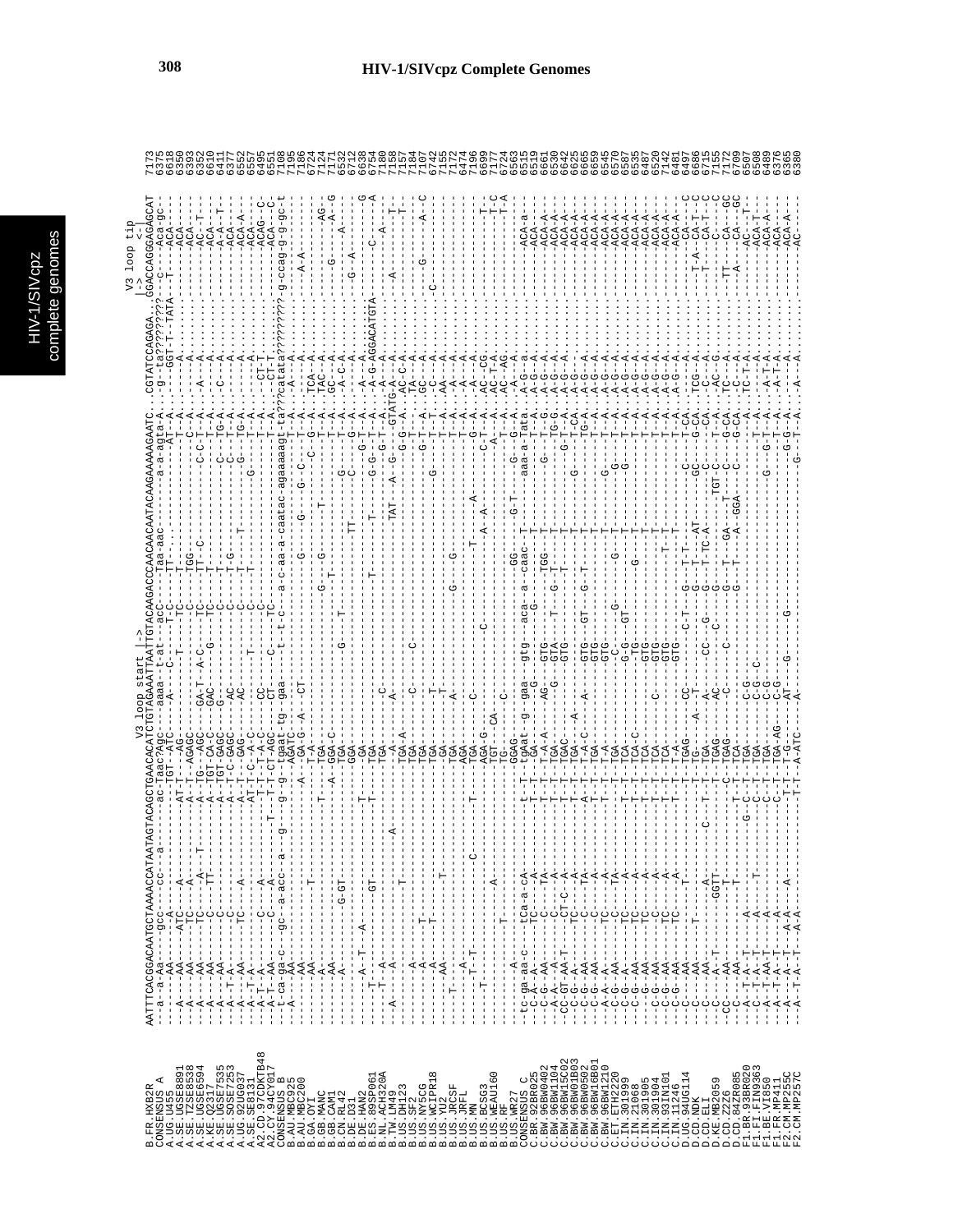| -GCCLGG<br>$ACA - A$<br>$-1 - 1 - 1 - 1$<br>$-1 - 1 - 1 - 1 - 1$<br>$A - A$<br>$A - A$<br>$A - A$<br>$ACA - P$<br>$T-TGA$<br>$A - A$<br>$\begin{array}{l} \mathbb{C}--\mathbb{A}\mathbb{T}--\mathbb{G}\mathbb{C}\mathbb{T}\mathbb{C}\\ \mathbb{C}--\mathbb{A}\mathbb{T}-\mathbb{G}\mathbb{C}\mathbb{C}\mathbb{T}\mathbb{C} \end{array}$<br>$A - A$<br>$-6 - 280$<br>A<br>- A<br>$A - A$<br>GACCAGGAGA<br><b>ACAC</b><br>ACA-<br>$A - T$<br>$-4 - A$<br>ACA<br>i<br>A<br>$-AC$<br>$-4C$<br>$A$ --AC<br>$-CA$<br>$-4T$<br>ت<br>⊣<br>doof                                                                                                                                                                                                                                                                                                                                                                                                                                                                                                                                                                                                                                                                                                                                                                                                                                                                                                                                                       | $-TCFA$<br>R<br>doo                                                              |
|----------------------------------------------------------------------------------------------------------------------------------------------------------------------------------------------------------------------------------------------------------------------------------------------------------------------------------------------------------------------------------------------------------------------------------------------------------------------------------------------------------------------------------------------------------------------------------------------------------------------------------------------------------------------------------------------------------------------------------------------------------------------------------------------------------------------------------------------------------------------------------------------------------------------------------------------------------------------------------------------------------------------------------------------------------------------------------------------------------------------------------------------------------------------------------------------------------------------------------------------------------------------------------------------------------------------------------------------------------------------------------------------------------------------------------------------------------------------------------------------|----------------------------------------------------------------------------------|
| Ť                                                                                                                                                                                                                                                                                                                                                                                                                                                                                                                                                                                                                                                                                                                                                                                                                                                                                                                                                                                                                                                                                                                                                                                                                                                                                                                                                                                                                                                                                            |                                                                                  |
| $-2A - 0$<br>$-2A - 2A$<br>$-2A - 3A - 3A - 2A$<br>$-2A - 2A - 3A - 2A$<br>$-2A - 2A - 2A$<br>$-2A - 2A - 2A$<br>$-2A - 2A - 2A$<br>$-2A - 2A - 3A$<br>$-2A - 2A$<br>$-2A - 2A$<br>$-2A - 2A$<br>$-1$<br><b>L-1222</b><br>$CCC - T$<br>Ť<br>$C = -1$<br>$C = -1$<br>$A-T-1$<br>$AG - -i$<br>$AC - 5A$<br>AAC-<br>$AC - -$<br>ť<br>$\frac{1}{4}$<br>$A -- -$<br>$A-T$<br>$A-T$<br>$A-T$<br>$A - A$<br>먼<br>!<br>ă<br>ပု<br>ひーム<br>۳p                                                                                                                                                                                                                                                                                                                                                                                                                                                                                                                                                                                                                                                                                                                                                                                                                                                                                                                                                                                                                                                          |                                                                                  |
| -caagtata.<br>-C----G-CA.<br>TGAA<br>$---TGCJ$<br>$- - - $ TGCZ<br>ŧ<br>÷<br>÷<br>J<br>ې<br>۱<br>TH.<br>÷<br>$\pm$<br>÷<br>$\frac{1}{1}$<br>÷<br>$-969 - 046$<br>$-989 - 99 -$<br>÷<br> <br>$-040$<br>۲<br>ا<br>$-9 - -$<br>T<br>J.<br>$-aa-1$<br>U<br>U<br>U<br>$\frac{1}{2}$<br>$-CA$                                                                                                                                                                                                                                                                                                                                                                                                                                                                                                                                                                                                                                                                                                                                                                                                                                                                                                                                                                                                                                                                                                                                                                                                      | $\frac{1}{2}$                                                                    |
| GTACAAGACCCAACAACAATACAAGAAAAAA<br>99-<br>9<br>ں<br>L<br>Ħ<br>ပု<br>$-GA--$<br>ひ<br>c-aa?a-tataag<br>ひ<br>$-455 -$                                                                                                                                                                                                                                                                                                                                                                                                                                                                                                                                                                                                                                                                                                                                                                                                                                                                                                                                                                                                                                                                                                                                                                                                                                                                                                                                                                           | ひ                                                                                |
| $C-GGA$<br>$\frac{1}{1}$<br>급<br>-AAGGA-<br>G--AGGA<br>$- - AGGA$<br>AGGA<br>59-<br><b>AGGA</b><br>AGGA<br>$-4 - 4 - 9$<br>$--TGG$<br>-GAAG<br>$- -$ ct<br>$- - A$<br>$\mathbb{F}_{-}$<br>$\frac{1}{2}$<br>G-C-TI<br>ட ம                                                                                                                                                                                                                                                                                                                                                                                                                                                                                                                                                                                                                                                                                                                                                                                                                                                                                                                                                                                                                                                                                                                                                                                                                                                                     | AGGA                                                                             |
| CGTG<br>텅<br>ប៉ុប៉ុ                                                                                                                                                                                                                                                                                                                                                                                                                                                                                                                                                                                                                                                                                                                                                                                                                                                                                                                                                                                                                                                                                                                                                                                                                                                                                                                                                                                                                                                                          | ↻                                                                                |
| ģ<br>$-AG$<br>$\tilde{A}$<br>٢<br>T<br>スーひ                                                                                                                                                                                                                                                                                                                                                                                                                                                                                                                                                                                                                                                                                                                                                                                                                                                                                                                                                                                                                                                                                                                                                                                                                                                                                                                                                                                                                                                   | ЯZ<br>Ò۵<br>doo<br>囯<br>$\sim$                                                   |
| $A - A$<br>$-TTGAC$<br>$- - TGBG$<br>$\mathbb{T}-\mathbb{T}\mathbb{T}=-\mathbb{T}$<br>a-TaA-<br>$-1$<br>j                                                                                                                                                                                                                                                                                                                                                                                                                                                                                                                                                                                                                                                                                                                                                                                                                                                                                                                                                                                                                                                                                                                                                                                                                                                                                                                                                                                    |                                                                                  |
| てり<br>てり<br>Ť<br>л.<br>ш<br>$\mathbf{I}$<br>Ü<br>$\mathbf I$<br>$\mathbf{I}$                                                                                                                                                                                                                                                                                                                                                                                                                                                                                                                                                                                                                                                                                                                                                                                                                                                                                                                                                                                                                                                                                                                                                                                                                                                                                                                                                                                                                 |                                                                                  |
| $\cdots$ $\cdots$<br>$\frac{1}{2}$ = $\frac{1}{2}$ = $\frac{1}{2}$ = $\frac{1}{2}$ = $\frac{1}{2}$ = $\frac{1}{2}$ = $\frac{1}{2}$ = $\frac{1}{2}$ = $\frac{1}{2}$ = $\frac{1}{2}$ = $\frac{1}{2}$ = $\frac{1}{2}$ = $\frac{1}{2}$ = $\frac{1}{2}$ = $\frac{1}{2}$ = $\frac{1}{2}$<br>$- -R + -C$<br>U<br> <br>$\begin{array}{c} 0 \\ 1 \\ 1 \end{array}$<br>$\frac{1}{1}$<br>л.<br>l.<br>$\mathbf{I}$<br>$\mathbf{I}$<br>т<br>п<br>$\mathbf{I}$<br>т.<br>$\blacksquare$<br>п<br>п<br>ŧ<br>$- -A - -$<br>ŧ,<br>п<br>$\blacksquare$<br>п<br>Ť<br>Ť.<br>$---AT-$<br>$-54-5-1$<br>$-7A$<br>ï<br>$- P A T$<br>$\mathbf{I}$<br>$\mathbf I$<br>$\mathsf I$<br>Ť<br>$---AT$<br>$- - A T$<br>Ι.<br>i<br> -<br>  <br>$- - A T$<br>$-AT$<br>$-4$<br>$-1$<br>$-1$<br>$-4$<br>$-$ A<br>$-4$<br>$-4$<br>$- - A$<br>$-4$<br>$\,$ I<br>O<br>$-4$<br>$-4$<br>$\mathsf I$<br>$-9 - -$<br>$-1$<br>н<br>$-5-5$<br>5<br>- 1<br>부<br>5-1-1-<br>$\frac{1}{1}$<br>$\mathsf I$<br>$\mathbf{I}$<br>$\mathbf{I}$<br>$\mathbf{I}$<br>$\mathbf{I}$<br>ł<br>Ť<br>$\overline{\phantom{a}}$<br>$\blacksquare$<br>п<br>$\blacksquare$<br>$\blacksquare$<br>$\mathbf{I}$<br>$\mathbf I$<br>$\frac{1}{1}$<br>$\frac{1}{4}$<br>$\frac{1}{1}$<br>I.<br>$\frac{1}{1}$<br>$\mathsf I$<br>T<br>ш<br>$\blacksquare$<br>f,<br>نغ :<br>ا<br>Υ<br>$\frac{1}{2}$<br>п.<br>$\Gamma$<br>p<br>Y<br>$\Gamma$<br>י<br>ו<br>$-$ -TC<br>U<br>U<br>O<br>◡<br>ု<br>$\Gamma$<br>$\ddot{\cdot}$<br>ī<br>ī<br>$\perp$<br>L<br>Ī<br>J.<br>$\mathsf I$ | Е<br>×<br>К                                                                      |
| - 20-1-4-2-150-2--0545-120-1<br>AATTTCACGACAATGCTAAAACCATAA<br>00H-H0H-0--A-4-A-H0AR--<br>-GAAGT-AAA---TT---AG-C-TDAA-<br>$\begin{array}{l} -\, -\, A - T - - A - - T - - - - A - A \\ -\, A - T - - A A - G - - - - - A - A \end{array}$<br>$-1 - A - C$<br>---A-TTT----AGG--GA<br>--A-T---A---ATCA---A<br>--A-TT-A-------ATG<br>$---ATG$<br>စုံစုံစုံစုံ<br>       <br>       <br>$-4-2$<br>$-6$<br>$-7$<br>$-1 - 4 - 0$<br>$-1 - 4 - 1$<br>$- -AGG - - GA$<br>$- - - -$<br>$-1 - -1$<br>$-4-7$<br>$A---AAGT-G-CT$<br>$\,$ I<br>$\frac{1}{1}$<br>$  A$<br>Ÿ<br>ł<br>$\frac{1}{1}$<br>$\mathbf{I}$<br>$\mathbf{I}$<br>I.<br>$\frac{1}{1}$<br>$\blacksquare$<br>ł,<br>J.<br>$-1$<br>Ť.<br>j.<br>J.<br>т<br>$\,$ I<br>$\mathsf I$<br>$\mathbf I$<br>$\mathsf I$<br>$\,$ I<br>$a-ca-AA$ -<br>t<br>$- -A - -T$<br>$---Aa$ --<br>$1 - 2A - 1 - 2A - 1 - 1$<br>$- - - A A - -$<br>$- - 4A - - -$<br>$-AA--$<br>$- - A A - -$<br>$1 - - A A - - -$<br>י<br>ו<br>$-AA$ -<br>$- -A - -$<br>$\,$ I<br>$- -A - T - A - -$<br>$---A---$<br>ŧ<br>Ţ<br>$\mathbf{I}$<br>Ť<br>$-4 - -1$<br>$- -A - -$<br>$\frac{1}{1}$<br>$\mathbf{I}$<br>$\mathbf{I}$<br>$-PA$<br>$-AA$<br>$-T-T-AA$<br>$--AA$<br>$-AA$<br>$\mathbf{I}$<br>$-4$<br>$A-T-T-A$<br>$- - - - A$<br>$- - A$<br>$-4$<br>$\mathbf{I}$<br>j<br>$\frac{1}{1}$<br>ł<br>ł<br>$\frac{1}{1}$<br>$\frac{1}{1}$<br>$\frac{1}{1}$<br>$\mathbf{I}$<br>л.<br>л.                                                                                              | G-AGATCTAAGAC-CAAA-TC-TT----<br>CGCAAA-AT--ATC--TGCTTGTA-G-T<br>Z<br>$\Box$<br>н |
| $-4 - A - T$<br>$-4 - A - T$<br>$-4 - -$<br>$\frac{1}{1}$<br>-i<br>$\mathbf I$<br>$-CA -$<br>ł<br>Ü<br>$-4$<br>$-4$<br>U<br>U<br>U<br>$\frac{1}{2}$<br>i<br>-<br>$-4$<br>$-4$<br>$- - A$<br>$-4$<br>$-4$<br>U<br>◡<br>ט<br>ו<br>Ţ<br>I<br>$\mathbf{I}$<br>$\frac{1}{\alpha}$<br>ł<br>$\frac{1}{5}$<br>$\frac{1}{1}$<br>$\frac{1}{1}$<br>$\frac{1}{1}$<br>H<br>$\frac{1}{1}$<br>$\blacksquare$<br>$\frac{1}{1}$<br>Ť<br>$\frac{1}{2}$<br>$\begin{array}{c} \nabla \cdot \nabla \cdot \nabla \cdot \nabla \cdot \nabla \cdot \nabla \cdot \nabla \cdot \nabla \cdot \nabla \cdot \nabla \cdot \nabla \cdot \nabla \cdot \nabla \cdot \nabla \cdot \nabla \cdot \nabla \cdot \nabla \cdot \nabla \cdot \nabla \cdot \nabla \cdot \nabla \cdot \nabla \cdot \nabla \cdot \nabla \cdot \nabla \cdot \nabla \cdot \nabla \cdot \nabla \cdot \nabla \cdot \nabla \cdot \nabla \cdot \nabla \cdot \nabla \cdot \nabla \cdot \nabla \cdot \nab$<br>$\frac{1}{1}$<br>л<br>$\blacksquare$<br>п<br>п<br>п<br>$\blacksquare$<br>$\mathbf{I}$<br>J.<br><b>ひ ウ</b><br>ひ<br>U                                                                                                                                                                                                                                                                                                                                                                                                                                | 叫<br>z                                                                           |
| $\begin{array}{l} 11\_cpx.\ \bar{0}x.\ \bar{0}x.\ \bar{w}x108\\ 111\_cpx.\ \bar{w}x.\ \bar{w}1239\\ 111\_cpx.\ \bar{w}x.\ \bar{w}1239\\ 111\_cpx.\ \bar{w}x.\ \bar{w}17\\ 112.5x.\ \bar{w}x.\ \bar{w}17\\ 112.5x.\ \bar{w}x.\ \bar{w}17\\ 212.5x.\ \bar{w}x.\ \bar{w}1.51VCEZQAM\\ 222.5x.\ \bar{w}x.\ \bar{w}1.51VCEZQAM\\ \end{$<br>2.HXB2R<br>: DRCBL                                                                                                                                                                                                                                                                                                                                                                                                                                                                                                                                                                                                                                                                                                                                                                                                                                                                                                                                                                                                                                                                                                                                     | Z.CM.SIVCPZCAM3<br>Z.CM.SIVCPZCAM5<br>Z.CD.SIVCPZANT                             |
| $-BE$<br>四ひ                                                                                                                                                                                                                                                                                                                                                                                                                                                                                                                                                                                                                                                                                                                                                                                                                                                                                                                                                                                                                                                                                                                                                                                                                                                                                                                                                                                                                                                                                  | B. FR. HXB2R<br>CPZ<br>CPZ                                                       |

**HIV-1/SIVcpz Complete Genomes 309**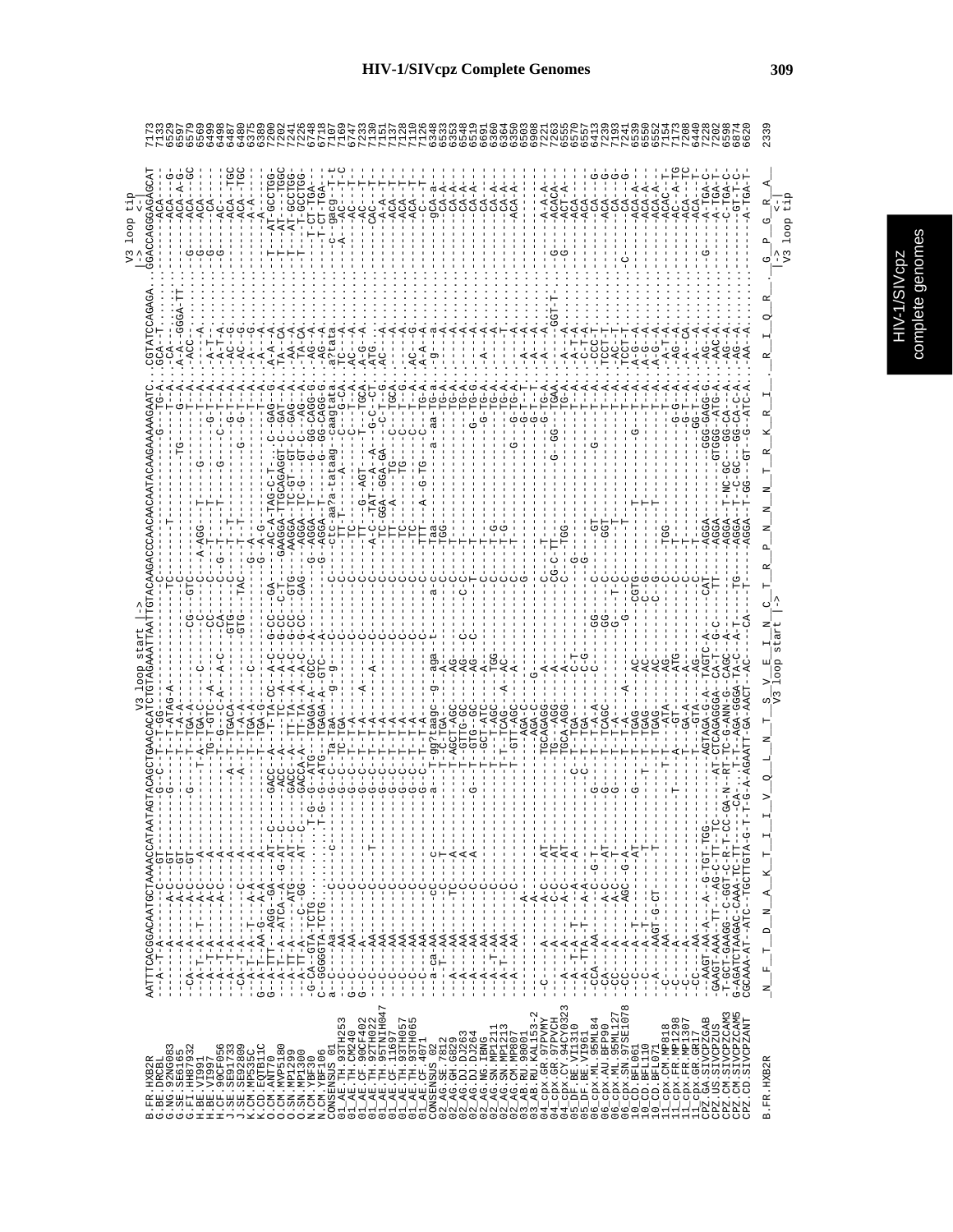| TTGTTACAATAGGAAAA                                                                                                                                                                          |                                                                        |                                                                                                                                                                                                                                                                                                                                                                                                                                                                                                                               |  |      |  |         |       |       |       |  |
|--------------------------------------------------------------------------------------------------------------------------------------------------------------------------------------------|------------------------------------------------------------------------|-------------------------------------------------------------------------------------------------------------------------------------------------------------------------------------------------------------------------------------------------------------------------------------------------------------------------------------------------------------------------------------------------------------------------------------------------------------------------------------------------------------------------------|--|------|--|---------|-------|-------|-------|--|
| -CTA-gca-ca--tg-c<br>-CTA-GT--C---T--                                                                                                                                                      |                                                                        | <u>ო</u>                                                                                                                                                                                                                                                                                                                                                                                                                                                                                                                      |  |      |  |         |       |       |       |  |
|                                                                                                                                                                                            |                                                                        | $\ddotsc$                                                                                                                                                                                                                                                                                                                                                                                                                                                                                                                     |  |      |  |         |       |       |       |  |
|                                                                                                                                                                                            | $C - C - C - C$                                                        | $\ddot{A}$                                                                                                                                                                                                                                                                                                                                                                                                                                                                                                                    |  |      |  |         |       |       |       |  |
|                                                                                                                                                                                            |                                                                        |                                                                                                                                                                                                                                                                                                                                                                                                                                                                                                                               |  |      |  |         |       |       |       |  |
| $-CTA$ - $CTA$ -G-                                                                                                                                                                         |                                                                        |                                                                                                                                                                                                                                                                                                                                                                                                                                                                                                                               |  |      |  |         |       |       |       |  |
| CTA-G                                                                                                                                                                                      |                                                                        |                                                                                                                                                                                                                                                                                                                                                                                                                                                                                                                               |  |      |  |         |       |       |       |  |
|                                                                                                                                                                                            |                                                                        |                                                                                                                                                                                                                                                                                                                                                                                                                                                                                                                               |  |      |  |         |       |       |       |  |
|                                                                                                                                                                                            |                                                                        | $\ddot{A}$                                                                                                                                                                                                                                                                                                                                                                                                                                                                                                                    |  |      |  |         |       |       |       |  |
| CTA-G                                                                                                                                                                                      |                                                                        |                                                                                                                                                                                                                                                                                                                                                                                                                                                                                                                               |  |      |  |         |       |       |       |  |
|                                                                                                                                                                                            |                                                                        | ব্রব্ল<br>::::<br>:                                                                                                                                                                                                                                                                                                                                                                                                                                                                                                           |  |      |  |         |       |       |       |  |
|                                                                                                                                                                                            |                                                                        |                                                                                                                                                                                                                                                                                                                                                                                                                                                                                                                               |  |      |  |         |       |       |       |  |
|                                                                                                                                                                                            |                                                                        |                                                                                                                                                                                                                                                                                                                                                                                                                                                                                                                               |  | acaa |  | $-taac$ |       | aaaaa | aagag |  |
| tttAtacaacaggaga.<br>--TA-G---C---G-T.<br>--TA-G---C---G---.<br>--CA------C-AA-C--.                                                                                                        |                                                                        |                                                                                                                                                                                                                                                                                                                                                                                                                                                                                                                               |  |      |  |         |       |       |       |  |
|                                                                                                                                                                                            |                                                                        |                                                                                                                                                                                                                                                                                                                                                                                                                                                                                                                               |  |      |  |         |       |       |       |  |
|                                                                                                                                                                                            |                                                                        |                                                                                                                                                                                                                                                                                                                                                                                                                                                                                                                               |  |      |  |         |       |       |       |  |
|                                                                                                                                                                                            |                                                                        |                                                                                                                                                                                                                                                                                                                                                                                                                                                                                                                               |  |      |  |         |       |       |       |  |
|                                                                                                                                                                                            |                                                                        |                                                                                                                                                                                                                                                                                                                                                                                                                                                                                                                               |  |      |  |         |       |       |       |  |
|                                                                                                                                                                                            |                                                                        |                                                                                                                                                                                                                                                                                                                                                                                                                                                                                                                               |  |      |  |         |       |       |       |  |
|                                                                                                                                                                                            |                                                                        |                                                                                                                                                                                                                                                                                                                                                                                                                                                                                                                               |  |      |  |         |       |       |       |  |
|                                                                                                                                                                                            |                                                                        | $\begin{picture}(18,17) \put(0,0){\vector(1,0){30}} \put(15,0){\vector(1,0){30}} \put(15,0){\vector(1,0){30}} \put(15,0){\vector(1,0){30}} \put(15,0){\vector(1,0){30}} \put(15,0){\vector(1,0){30}} \put(15,0){\vector(1,0){30}} \put(15,0){\vector(1,0){30}} \put(15,0){\vector(1,0){30}} \put(15,0){\vector(1,0){30}} \put(15,0){\vector(1,0){30}} \put(15,0){\vector(1$                                                                                                                                                   |  |      |  |         |       |       |       |  |
|                                                                                                                                                                                            |                                                                        |                                                                                                                                                                                                                                                                                                                                                                                                                                                                                                                               |  |      |  |         |       |       |       |  |
|                                                                                                                                                                                            |                                                                        |                                                                                                                                                                                                                                                                                                                                                                                                                                                                                                                               |  |      |  |         |       |       |       |  |
|                                                                                                                                                                                            |                                                                        |                                                                                                                                                                                                                                                                                                                                                                                                                                                                                                                               |  |      |  |         |       |       |       |  |
|                                                                                                                                                                                            |                                                                        |                                                                                                                                                                                                                                                                                                                                                                                                                                                                                                                               |  |      |  |         |       |       |       |  |
|                                                                                                                                                                                            |                                                                        |                                                                                                                                                                                                                                                                                                                                                                                                                                                                                                                               |  |      |  |         |       |       |       |  |
|                                                                                                                                                                                            | $\frac{1}{1}$                                                          |                                                                                                                                                                                                                                                                                                                                                                                                                                                                                                                               |  |      |  |         |       |       |       |  |
|                                                                                                                                                                                            | $\vdots$                                                               |                                                                                                                                                                                                                                                                                                                                                                                                                                                                                                                               |  |      |  |         |       |       |       |  |
|                                                                                                                                                                                            | ÷                                                                      |                                                                                                                                                                                                                                                                                                                                                                                                                                                                                                                               |  |      |  |         |       |       |       |  |
|                                                                                                                                                                                            |                                                                        |                                                                                                                                                                                                                                                                                                                                                                                                                                                                                                                               |  |      |  |         |       |       |       |  |
|                                                                                                                                                                                            |                                                                        |                                                                                                                                                                                                                                                                                                                                                                                                                                                                                                                               |  |      |  |         |       |       |       |  |
|                                                                                                                                                                                            |                                                                        |                                                                                                                                                                                                                                                                                                                                                                                                                                                                                                                               |  |      |  |         |       |       |       |  |
|                                                                                                                                                                                            |                                                                        |                                                                                                                                                                                                                                                                                                                                                                                                                                                                                                                               |  |      |  |         |       |       |       |  |
|                                                                                                                                                                                            |                                                                        |                                                                                                                                                                                                                                                                                                                                                                                                                                                                                                                               |  |      |  |         |       |       |       |  |
| ပုံပုံပုံ<br>       <br>! !                                                                                                                                                                |                                                                        |                                                                                                                                                                                                                                                                                                                                                                                                                                                                                                                               |  |      |  |         |       |       |       |  |
|                                                                                                                                                                                            |                                                                        |                                                                                                                                                                                                                                                                                                                                                                                                                                                                                                                               |  |      |  |         |       |       |       |  |
| $-10I - 6I$                                                                                                                                                                                |                                                                        |                                                                                                                                                                                                                                                                                                                                                                                                                                                                                                                               |  |      |  |         |       |       |       |  |
|                                                                                                                                                                                            |                                                                        |                                                                                                                                                                                                                                                                                                                                                                                                                                                                                                                               |  | -caa |  |         |       |       |       |  |
| ְטֶטְטְטְטָטָטָטְטְטְטְטְטָ<br>הווידו פווידו דוווידו<br>בבבבבבבבבבבבב<br>לה בתוכן בית היים לאורי<br>היים לאורי בית היים לאורי<br>היים לאורי בית היים לאורי<br>היים לאורי לאורי לאורי לאורי | $2 - 9 - 9 - 2$                                                        |                                                                                                                                                                                                                                                                                                                                                                                                                                                                                                                               |  |      |  |         |       |       |       |  |
|                                                                                                                                                                                            | $\vdots$                                                               |                                                                                                                                                                                                                                                                                                                                                                                                                                                                                                                               |  |      |  |         |       |       |       |  |
|                                                                                                                                                                                            |                                                                        |                                                                                                                                                                                                                                                                                                                                                                                                                                                                                                                               |  |      |  |         |       |       |       |  |
|                                                                                                                                                                                            | Ħ<br>$1 - 1 - 1 - 1 = 0$<br>$1 - 1 - 1 = 1 - 1$<br>$1 - 1 = 1 - 1 - 1$ |                                                                                                                                                                                                                                                                                                                                                                                                                                                                                                                               |  |      |  |         |       |       |       |  |
|                                                                                                                                                                                            |                                                                        | $\begin{array}{ccc}\nX_1 & X_2 & \cdots & X_n \\ \vdots & \vdots & \vdots & \vdots \\ \vdots & \vdots & \vdots & \vdots \\ \vdots & \vdots & \vdots & \vdots \\ \vdots & \vdots & \vdots & \vdots \\ \vdots & \vdots & \vdots & \vdots \\ \vdots & \vdots & \vdots & \vdots \\ \vdots & \vdots & \vdots & \vdots \\ \vdots & \vdots & \vdots & \vdots \\ \vdots & \vdots & \vdots & \vdots \\ \vdots & \vdots & \vdots & \vdots \\ \vdots & \vdots & \vdots & \vdots \\ \vdots & \vdots & \vdots & \vdots \\ \vdots & \$      |  |      |  |         |       |       |       |  |
|                                                                                                                                                                                            |                                                                        |                                                                                                                                                                                                                                                                                                                                                                                                                                                                                                                               |  |      |  |         |       |       |       |  |
|                                                                                                                                                                                            |                                                                        |                                                                                                                                                                                                                                                                                                                                                                                                                                                                                                                               |  |      |  |         |       |       |       |  |
|                                                                                                                                                                                            |                                                                        |                                                                                                                                                                                                                                                                                                                                                                                                                                                                                                                               |  |      |  |         |       |       |       |  |
|                                                                                                                                                                                            |                                                                        |                                                                                                                                                                                                                                                                                                                                                                                                                                                                                                                               |  |      |  |         |       |       |       |  |
|                                                                                                                                                                                            |                                                                        |                                                                                                                                                                                                                                                                                                                                                                                                                                                                                                                               |  |      |  |         | Ĵ.    |       |       |  |
|                                                                                                                                                                                            |                                                                        |                                                                                                                                                                                                                                                                                                                                                                                                                                                                                                                               |  |      |  |         |       |       |       |  |
| יליליליליליל<br>גלגול<br>גולילילילילילילילילילי<br>גולילילילילילילילילילי                                                                                                                  |                                                                        |                                                                                                                                                                                                                                                                                                                                                                                                                                                                                                                               |  |      |  |         |       |       |       |  |
|                                                                                                                                                                                            |                                                                        |                                                                                                                                                                                                                                                                                                                                                                                                                                                                                                                               |  |      |  |         |       |       |       |  |
| Ŧ                                                                                                                                                                                          |                                                                        |                                                                                                                                                                                                                                                                                                                                                                                                                                                                                                                               |  |      |  |         |       |       |       |  |
| U<br>÷<br>$-CTA-G$                                                                                                                                                                         |                                                                        |                                                                                                                                                                                                                                                                                                                                                                                                                                                                                                                               |  |      |  |         |       |       |       |  |
| CTA-G                                                                                                                                                                                      |                                                                        | $\frac{1}{2}$                                                                                                                                                                                                                                                                                                                                                                                                                                                                                                                 |  |      |  |         | $-40$ |       |       |  |
| Т<br>T<br>$-17$                                                                                                                                                                            |                                                                        |                                                                                                                                                                                                                                                                                                                                                                                                                                                                                                                               |  |      |  |         |       |       |       |  |
| $\mathbf{I}$<br>$\mathbf I$<br>$-CTA-$                                                                                                                                                     |                                                                        |                                                                                                                                                                                                                                                                                                                                                                                                                                                                                                                               |  |      |  |         |       |       |       |  |
| $-T-C$                                                                                                                                                                                     |                                                                        |                                                                                                                                                                                                                                                                                                                                                                                                                                                                                                                               |  |      |  |         |       |       |       |  |
| U<br>Ţ<br>$-CTA -$                                                                                                                                                                         |                                                                        | $\begin{array}{c}\nF \times \mathbb{R} \\ \vdots \\ \vdots\n\end{array}$                                                                                                                                                                                                                                                                                                                                                                                                                                                      |  |      |  |         |       |       |       |  |
| $CTA -$                                                                                                                                                                                    |                                                                        |                                                                                                                                                                                                                                                                                                                                                                                                                                                                                                                               |  |      |  |         |       |       |       |  |
| -1<br>$\blacksquare$                                                                                                                                                                       | )- - - -<br>D-A-GT-T                                                   |                                                                                                                                                                                                                                                                                                                                                                                                                                                                                                                               |  |      |  |         |       |       |       |  |
| Ť<br>j.<br>$-TTA - -$                                                                                                                                                                      |                                                                        |                                                                                                                                                                                                                                                                                                                                                                                                                                                                                                                               |  |      |  |         |       |       |       |  |
| $- - - -$<br>$-1 - 6$<br>$\begin{array}{c} \hline \end{array}$<br>п                                                                                                                        | ŧ                                                                      | $\begin{array}{ccc}\nA & A & \cdots & A \\ \vdots & \vdots & \vdots & \vdots \\ \vdots & \vdots & \vdots & \vdots \\ \vdots & \vdots & \vdots & \vdots \\ \vdots & \vdots & \vdots & \vdots \\ \vdots & \vdots & \vdots & \vdots \\ \vdots & \vdots & \vdots & \vdots \\ \vdots & \vdots & \vdots & \vdots \\ \vdots & \vdots & \vdots & \vdots \\ \vdots & \vdots & \vdots & \vdots \\ \vdots & \vdots & \vdots & \vdots \\ \vdots & \vdots & \vdots & \vdots \\ \vdots & \vdots & \vdots & \vdots \\ \vdots & \vdots & \vd$ |  |      |  |         |       |       |       |  |
| $-TA-C$                                                                                                                                                                                    | ÷                                                                      |                                                                                                                                                                                                                                                                                                                                                                                                                                                                                                                               |  |      |  |         |       |       |       |  |
| U<br>$\frac{1}{1}$<br>CTA-G                                                                                                                                                                | $-1 - 6$                                                               |                                                                                                                                                                                                                                                                                                                                                                                                                                                                                                                               |  |      |  |         |       |       |       |  |
| י<br>י<br>T<br>CTA-G                                                                                                                                                                       | けっ                                                                     | $\ddot{A}$                                                                                                                                                                                                                                                                                                                                                                                                                                                                                                                    |  |      |  |         |       |       |       |  |
| $   T$<br>U<br>$CTL-0$                                                                                                                                                                     | ්                                                                      | $\ddot{A}$                                                                                                                                                                                                                                                                                                                                                                                                                                                                                                                    |  |      |  |         |       |       |       |  |
| $\frac{1}{1}$                                                                                                                                                                              | ひしり<br>Ĥ                                                               |                                                                                                                                                                                                                                                                                                                                                                                                                                                                                                                               |  |      |  |         |       |       |       |  |

O A 4 C O 10 IC L W 30 IO L 4 4 H N O O L 30 30 L 6 0 W H 30 O N 10 O C H 30 O C O H 10 H 40 O L O H 30 O H 30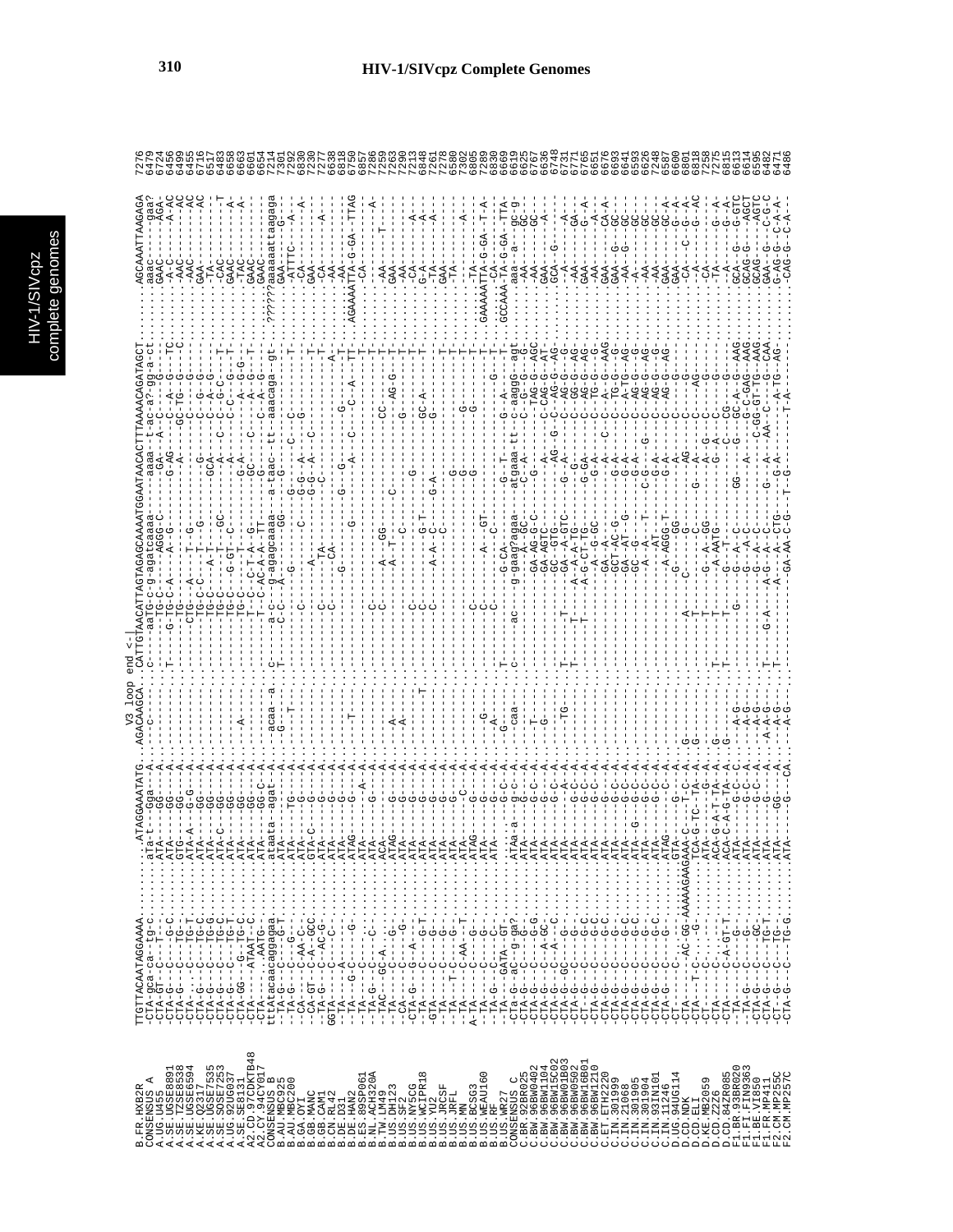| $\cdots$ $\mathbb{A}$ T.<br>$\cdots \cdots$ AT.<br>$\cdots \cdots$ AT.<br>$\cdots \cdots$ AT.<br>$\cdots \cdots$ AT.<br>5<br>5<br>5<br><br>Ę<br>$\cdots \cdots$ AT.<br>$\ldots$ AT)<br>$\ldots$ $\ldots$<br>$\ldots$ $\ldots$ $\ldots$ $\ldots$ $\ldots$ $\ldots$ $\ldots$ $\ldots$ $\ldots$ $\ldots$ $\ldots$ $\ldots$ $\ldots$ $\ldots$ $\ldots$ $\ldots$ $\ldots$ $\ldots$ $\ldots$ $\ldots$ $\ldots$ $\ldots$ $\ldots$ $\ldots$ $\ldots$ $\ldots$ $\ldots$ $\ldots$ $\ldots$ $\ldots$ $\ldots$ $\ldots$ $\ldots$ $\ldots$ $\ldots$ $\ldots$ $\ldots$<br>ĀТ.<br>$\cdots \cdots$ AT.<br>RT.<br>$\vdots$<br>$\ldots$ AT)<br>$\ldots$ AT)<br>U<br>U<br>.<br>$\cdots \cdots \cdots$<br>$\ldots$ $\ldots$ $\ldots$ $\ldots$ $\ldots$ $\ldots$ $\ldots$ $\ldots$ $\ldots$ $\ldots$ $\ldots$ $\ldots$ $\ldots$ $\ldots$ $\ldots$ $\ldots$ $\ldots$ $\ldots$ $\ldots$ $\ldots$ $\ldots$ $\ldots$ $\ldots$ $\ldots$ $\ldots$ $\ldots$ $\ldots$ $\ldots$ $\ldots$ $\ldots$ $\ldots$ $\ldots$ $\ldots$ $\ldots$ $\ldots$ $\ldots$ $\ldots$<br>$\cdots \cdots$ AT<br>$R_1, \ldots, R_T$<br>$\ldots$ $\ldots$ $\Lambda$ T.<br>$\ldots$ AT)<br>$\ldots$ AT.<br>$\ldots$ AT.<br>Ę<br>$\ldots$ AT.<br>$\vdots$<br>ACAGC-TGGCCTG----<br>--TA--AC----A----<br>$\begin{array}{l} t\in L\lambda_1 - g a_1 - a_1 - a_2 = c_1\\ -\{m\lambda_1 - d_1 - d_1 - d_1 - d_2 - c_1\\ -\{m\lambda_1 - d_1 - d_1 - d_1 - d_2 - c_1\\ -\{m\lambda_1 - d_1 - d_1 - d_2 - c_1\}\\ \lambda\{c\lambda_1 - d_1 - d_1 - d_2 - c_1\\ -\{m\lambda_1 - d_1 - d_2 - c_1\}\\ -\{m\lambda_1 - d_1 - d_2 - c_1\}\\ -\{m\lambda_1 - d_1 - c_1\}\\ -\{m\lambda_1 - d_1 - c_$<br>TTGTTACAATAGGAAAA<br>$\begin{bmatrix} 1 & 0 & 0 \\ 0 & 0 & 0 \\ 0 & 0 & 0 \\ 0 & 0 & 0 \\ 0 & 0 & 0 \\ 0 & 0 & 0 \\ 0 & 0 & 0 \\ 0 & 0 & 0 \\ 0 & 0 & 0 \\ 0 & 0 & 0 \\ 0 & 0 & 0 \\ 0 & 0 & 0 \\ 0 & 0 & 0 \\ 0 & 0 & 0 \\ 0 & 0 & 0 \\ 0 & 0 & 0 \\ 0 & 0 & 0 \\ 0 & 0 & 0 \\ 0 & 0 & 0 & 0 \\ 0 & 0 & 0 & 0 \\ 0 & 0 & 0 & 0 \\ 0 & 0 & 0 & 0 \\ 0 & $<br>$-1 - 1$<br>---DL----<br>$---TGCC$<br>$-599 - -$<br>$2 - -TGCT$<br>$-T - -T$<br>$-1$<br>$- - - - - - - -$<br>1599-1-1<br>T--T<br>--A----T<br>ن<br>ا<br>- 1<br>- 1<br>- 1<br>$- -$ A<br>$- - A$<br>$\overline{C}$<br>υU<br>U U<br>U<br>ּטְטְטָׁטְטְ֫טְטְ֫טְ<br>  פונונונונונונו<br> בונונונונונונונו<br>ひひひひひ<br>υU<br>U<br> <br>$C - C$<br>$\frac{1}{2}$<br>$\frac{1}{2}$<br>$CTA--AT--$<br>$CTA - ACG -$<br>$\frac{1}{1}$<br>$-{\bf T}{\bf A}-{\bf A}{\bf T}--$<br>U<br>$-1$<br>U<br> <br>Ť<br>$\frac{1}{1}$<br>f,<br>ШĪ<br>$\frac{1}{1}$<br>$\frac{1}{1}$<br>HH<br>Ť<br>T<br>$\blacksquare$<br>$\mathbf{I}$<br>$-TA--AC$<br>$-TA - AC$<br>Ť.<br>-CTA-G<br>CTA-G-<br>-CTACG<br>-CTACG<br>$-CTA -$<br>$\begin{array}{c} \texttt{GGLA-G} \\ \texttt{GGLA-G} \\ \texttt{CCLA} \\ \texttt{-CTA} \\ \texttt{-CTA} \\ \end{array}$<br>$-CTA-G$<br>$-CTA-G$<br>$-CTA-C$<br>-CTA-G<br>CTA-G<br>$-CTA-G$<br>$-6 - -$<br>$-CTA-G$<br>$-CTA-G$<br>$CTA--$<br>$-CTA -$<br>$CTA-G$<br>$CTA--$<br>$\blacksquare$<br>$\mathbf{I}$<br>$\blacksquare$<br>$\overline{\phantom{a}}$<br>T.<br>$\mathbf{I}$<br>$\blacksquare$<br>'n<br>.CM.SIVCPZCAM3<br>CM. SIVCPZCAM<br>MADZ GD. SIVCPZAMT<br>.US.SIVCPZUS<br>R.HXB2R<br>BE.DRCBL<br>FR. |
|-------------------------------------------------------------------------------------------------------------------------------------------------------------------------------------------------------------------------------------------------------------------------------------------------------------------------------------------------------------------------------------------------------------------------------------------------------------------------------------------------------------------------------------------------------------------------------------------------------------------------------------------------------------------------------------------------------------------------------------------------------------------------------------------------------------------------------------------------------------------------------------------------------------------------------------------------------------------------------------------------------------------------------------------------------------------------------------------------------------------------------------------------------------------------------------------------------------------------------------------------------------------------------------------------------------------------------------------------------------------------------------------------------------------------------------------------------------------------------------------------------------------------------------------------------------------------------------------------------------------------------------------------------------------------------------------------------------------------------------------------------------------------------------------------------------------------------------------------------------------------------------------------------------------------------------------------------------------------------------------------------------------------------------------------------------------------------------------------------------------------------------------------------------------------------------------------------------------------------------------------------------------------------------------------------------------------------------------------------------------------------------------------------------------------------------------------------------------------------------------------------------------------------------------------------------------------------------------------------------------------------------------------------------------------------------------------------------------------------------------------------------------------------------------------------------------------------------------------------------------------------------------------------------------------------------------------------------------------------------------------------------------------------------------------------------------------------------------------------------------------------------------------------------------------------------------------------------------------|
|                                                                                                                                                                                                                                                                                                                                                                                                                                                                                                                                                                                                                                                                                                                                                                                                                                                                                                                                                                                                                                                                                                                                                                                                                                                                                                                                                                                                                                                                                                                                                                                                                                                                                                                                                                                                                                                                                                                                                                                                                                                                                                                                                                                                                                                                                                                                                                                                                                                                                                                                                                                                                                                                                                                                                                                                                                                                                                                                                                                                                                                                                                                                                                                                                         |
|                                                                                                                                                                                                                                                                                                                                                                                                                                                                                                                                                                                                                                                                                                                                                                                                                                                                                                                                                                                                                                                                                                                                                                                                                                                                                                                                                                                                                                                                                                                                                                                                                                                                                                                                                                                                                                                                                                                                                                                                                                                                                                                                                                                                                                                                                                                                                                                                                                                                                                                                                                                                                                                                                                                                                                                                                                                                                                                                                                                                                                                                                                                                                                                                                         |
|                                                                                                                                                                                                                                                                                                                                                                                                                                                                                                                                                                                                                                                                                                                                                                                                                                                                                                                                                                                                                                                                                                                                                                                                                                                                                                                                                                                                                                                                                                                                                                                                                                                                                                                                                                                                                                                                                                                                                                                                                                                                                                                                                                                                                                                                                                                                                                                                                                                                                                                                                                                                                                                                                                                                                                                                                                                                                                                                                                                                                                                                                                                                                                                                                         |
|                                                                                                                                                                                                                                                                                                                                                                                                                                                                                                                                                                                                                                                                                                                                                                                                                                                                                                                                                                                                                                                                                                                                                                                                                                                                                                                                                                                                                                                                                                                                                                                                                                                                                                                                                                                                                                                                                                                                                                                                                                                                                                                                                                                                                                                                                                                                                                                                                                                                                                                                                                                                                                                                                                                                                                                                                                                                                                                                                                                                                                                                                                                                                                                                                         |
|                                                                                                                                                                                                                                                                                                                                                                                                                                                                                                                                                                                                                                                                                                                                                                                                                                                                                                                                                                                                                                                                                                                                                                                                                                                                                                                                                                                                                                                                                                                                                                                                                                                                                                                                                                                                                                                                                                                                                                                                                                                                                                                                                                                                                                                                                                                                                                                                                                                                                                                                                                                                                                                                                                                                                                                                                                                                                                                                                                                                                                                                                                                                                                                                                         |
|                                                                                                                                                                                                                                                                                                                                                                                                                                                                                                                                                                                                                                                                                                                                                                                                                                                                                                                                                                                                                                                                                                                                                                                                                                                                                                                                                                                                                                                                                                                                                                                                                                                                                                                                                                                                                                                                                                                                                                                                                                                                                                                                                                                                                                                                                                                                                                                                                                                                                                                                                                                                                                                                                                                                                                                                                                                                                                                                                                                                                                                                                                                                                                                                                         |
|                                                                                                                                                                                                                                                                                                                                                                                                                                                                                                                                                                                                                                                                                                                                                                                                                                                                                                                                                                                                                                                                                                                                                                                                                                                                                                                                                                                                                                                                                                                                                                                                                                                                                                                                                                                                                                                                                                                                                                                                                                                                                                                                                                                                                                                                                                                                                                                                                                                                                                                                                                                                                                                                                                                                                                                                                                                                                                                                                                                                                                                                                                                                                                                                                         |
|                                                                                                                                                                                                                                                                                                                                                                                                                                                                                                                                                                                                                                                                                                                                                                                                                                                                                                                                                                                                                                                                                                                                                                                                                                                                                                                                                                                                                                                                                                                                                                                                                                                                                                                                                                                                                                                                                                                                                                                                                                                                                                                                                                                                                                                                                                                                                                                                                                                                                                                                                                                                                                                                                                                                                                                                                                                                                                                                                                                                                                                                                                                                                                                                                         |
|                                                                                                                                                                                                                                                                                                                                                                                                                                                                                                                                                                                                                                                                                                                                                                                                                                                                                                                                                                                                                                                                                                                                                                                                                                                                                                                                                                                                                                                                                                                                                                                                                                                                                                                                                                                                                                                                                                                                                                                                                                                                                                                                                                                                                                                                                                                                                                                                                                                                                                                                                                                                                                                                                                                                                                                                                                                                                                                                                                                                                                                                                                                                                                                                                         |
|                                                                                                                                                                                                                                                                                                                                                                                                                                                                                                                                                                                                                                                                                                                                                                                                                                                                                                                                                                                                                                                                                                                                                                                                                                                                                                                                                                                                                                                                                                                                                                                                                                                                                                                                                                                                                                                                                                                                                                                                                                                                                                                                                                                                                                                                                                                                                                                                                                                                                                                                                                                                                                                                                                                                                                                                                                                                                                                                                                                                                                                                                                                                                                                                                         |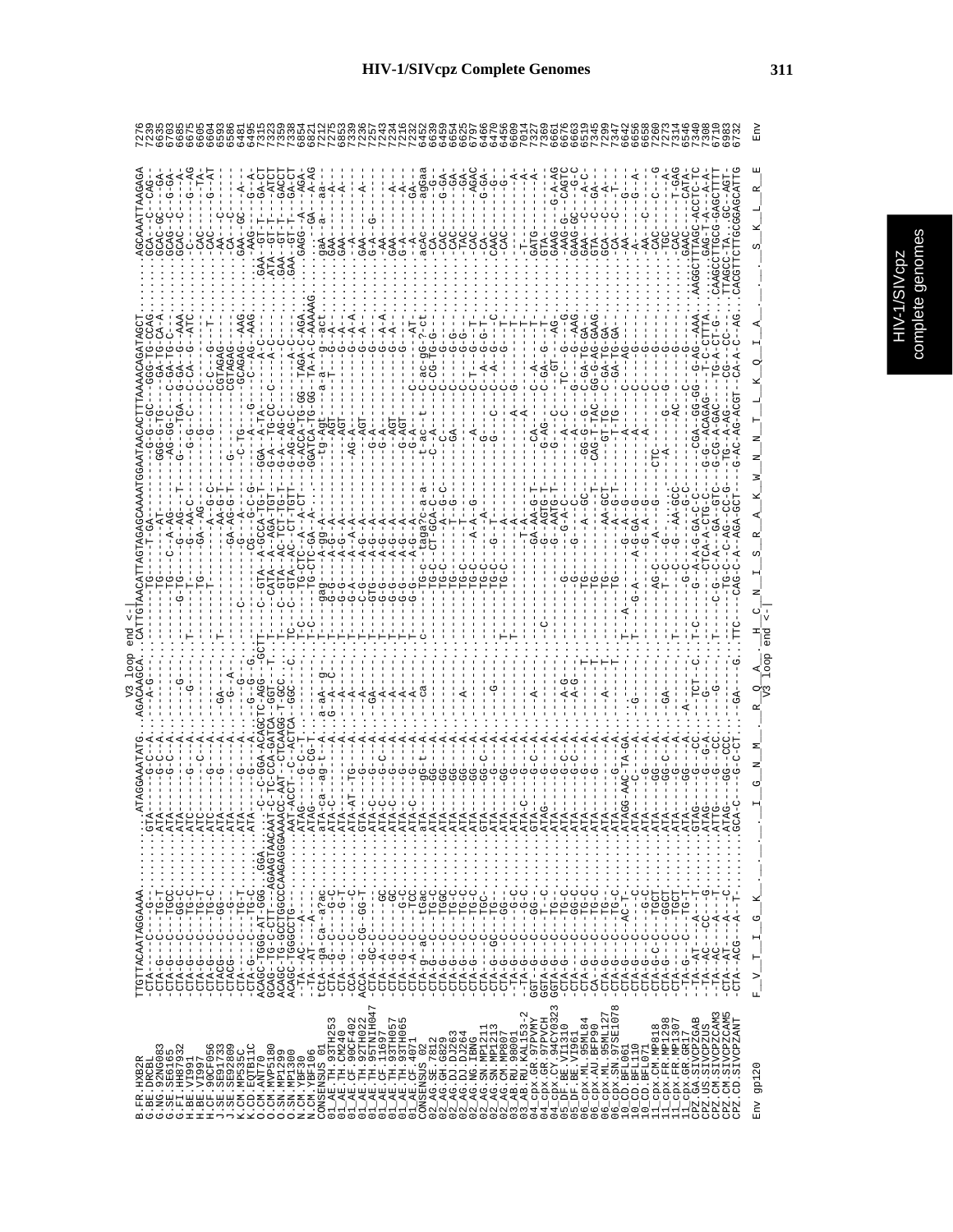| $\infty$ $\infty$                                                                                                                                                                                              |                                                                                                                                                                                                                                                                                                                                            |                                                                                                                                   |                                                                                                                                                                                                                                                                                                                                                                                                                                     |
|----------------------------------------------------------------------------------------------------------------------------------------------------------------------------------------------------------------|--------------------------------------------------------------------------------------------------------------------------------------------------------------------------------------------------------------------------------------------------------------------------------------------------------------------------------------------|-----------------------------------------------------------------------------------------------------------------------------------|-------------------------------------------------------------------------------------------------------------------------------------------------------------------------------------------------------------------------------------------------------------------------------------------------------------------------------------------------------------------------------------------------------------------------------------|
| нн<br>٣                                                                                                                                                                                                        |                                                                                                                                                                                                                                                                                                                                            | IJ<br>8888888                                                                                                                     | 666                                                                                                                                                                                                                                                                                                                                                                                                                                 |
| みみみみみみ<br>$-4 -$<br>U                                                                                                                                                                                          |                                                                                                                                                                                                                                                                                                                                            | 1222444444<br>1944   4444                                                                                                         | $A \land A$                                                                                                                                                                                                                                                                                                                                                                                                                         |
| $\circ$<br>--------                                                                                                                                                                                            |                                                                                                                                                                                                                                                                                                                                            | ַיְרַיְרַיְרַיִרְרַיִ <sup>י</sup> ן<br>רַיִּרְרַיִרְרַיִר<br>,,,,,,,,,<br>1111                                                   |                                                                                                                                                                                                                                                                                                                                                                                                                                     |
| Ë                                                                                                                                                                                                              |                                                                                                                                                                                                                                                                                                                                            | ወጃ                                                                                                                                |                                                                                                                                                                                                                                                                                                                                                                                                                                     |
| tcaat                                                                                                                                                                                                          | $\frac{1}{2}$                                                                                                                                                                                                                                                                                                                              | $\begin{array}{r} \mathtt{raaccat} \\ \mathtt{!CAA-GC1} \\ \mathtt{!CAA-GC2} \\ \mathtt{-A-C----} \\ \mathtt{!C----} \end{array}$ | ှင့်                                                                                                                                                                                                                                                                                                                                                                                                                                |
| $\ldots$ $\ldots$<br>$\vdots$<br>$\frac{1}{2}$<br>$\vdots$<br>$\begin{array}{c} \bullet & \bullet & \bullet \\ \bullet & \bullet & \bullet \\ \bullet & \bullet & \bullet \end{array}$<br>$\vdots$<br>$\vdots$ |                                                                                                                                                                                                                                                                                                                                            |                                                                                                                                   |                                                                                                                                                                                                                                                                                                                                                                                                                                     |
| $\vdots$<br>ACAATTTGGAAATAAT                                                                                                                                                                                   | $\vdots$<br>$\cdot$<br>$\vdots$<br>$\cdot$<br>j.<br>Ħ<br>J.<br>Ţ<br>$\frac{1}{2}$<br>$\frac{1}{4}$<br>$- -RAG - -$<br>$\frac{1}{3}$<br>$-1$ - D $-1$ - $-1$ - $-1$ - $-1$<br>$\frac{1}{1}$<br>$\frac{1}{3}$<br>$-1 - 1$<br>$\mathbb{I}_1$<br>$-4$<br>I<br>$\frac{1}{1}$<br>J<br>$\frac{1}{4}$<br>$\frac{1}{1}$<br>I<br>I<br>$\blacksquare$ | $\vdots$<br>$\vdots$<br>$\ddot{\cdot}$<br>$-1$<br>$- -A$ .                                                                        | $\begin{array}{l} C-TTC--AACC-G\\ C-TTC--AAC--A\\ C-TTC--AAC--A\\ C-TTC--AAC--A\\ \end{array}.$<br>$C-TT-T+AA-C-GG$<br>$C-TTT--GAACC-{\cal A}$<br>$C-TTC--PABC--P$<br>$-TT-PAA-T-1$<br>C--CAACTTC<br>--A-AAT--A<br>$1 - 2AT$<br>$--{\tt CCCT}--$<br>$\begin{array}{c} \mathbf{T}--\mathbf{T}\\ \mathbf{G}--\mathbf{T} \end{array}$<br>$C - C - C$<br>$\mathbb{T} - \mathbb{T} \mathbb{T}$<br>$\mathbb{T} - \mathbb{T} \mathbb{T}$ . |

 $\begin{smallmatrix} \texttt{R1} & \texttt{R1} & \texttt{R2} & \texttt{R3} & \texttt{R4} & \texttt{R5} & \texttt{R6} & \texttt{R6} & \texttt{R7} & \texttt{R8} & \texttt{R8} & \texttt{R9} & \texttt{R0} & \texttt{R1} & \texttt{R2} & \texttt{R2} & \texttt{R3} & \texttt{R4} & \texttt{R5} & \texttt{R6} & \texttt{R7} & \texttt{R8} & \texttt{R9} & \texttt{R0} & \texttt{R1} & \texttt{R2} & \texttt{R2$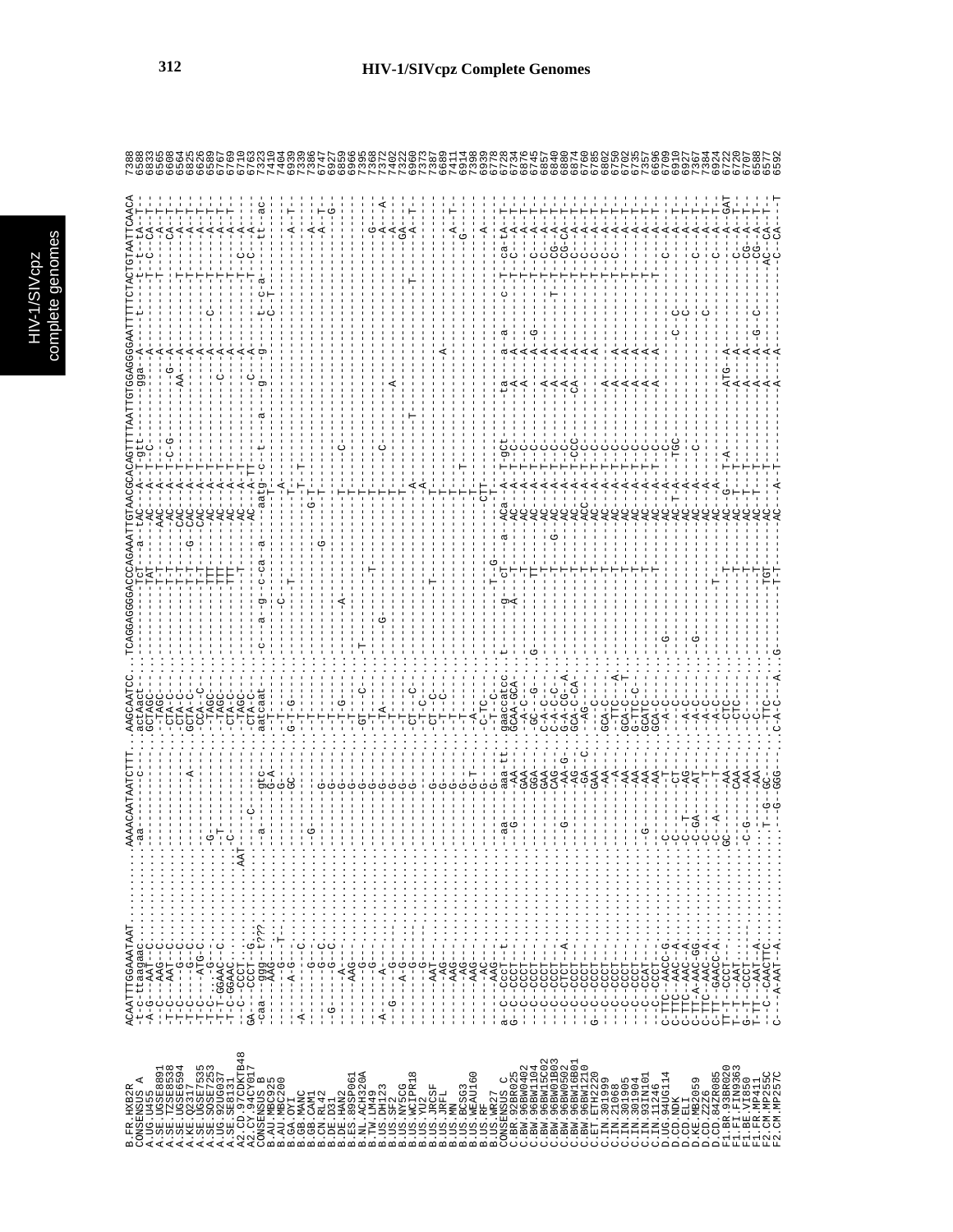|                                    |                    |               |  |  |  |  |                      |                                                                                                                                                                                                                                                                                                                                               |  |  |  |  |  |  |  |  |  |  |  |  |  |  |  |  |  |  |  |  |  |                                  | $\frac{1}{2}$ , $\frac{1}{2}$ , $\frac{1}{2}$ , $\frac{1}{2}$ , $\frac{1}{2}$ , $\frac{1}{2}$ , $\frac{1}{2}$ , $\frac{1}{2}$ , $\frac{1}{2}$ , $\frac{1}{2}$ |                                                                                                                      |            |               |  |
|------------------------------------|--------------------|---------------|--|--|--|--|----------------------|-----------------------------------------------------------------------------------------------------------------------------------------------------------------------------------------------------------------------------------------------------------------------------------------------------------------------------------------------|--|--|--|--|--|--|--|--|--|--|--|--|--|--|--|--|--|--|--|--|--|----------------------------------|---------------------------------------------------------------------------------------------------------------------------------------------------------------|----------------------------------------------------------------------------------------------------------------------|------------|---------------|--|
| $\frac{1}{2}$<br>$\mathbb{I}$      | $\mathbb{I}$<br>L. | $-1 - 3 - 1$  |  |  |  |  |                      |                                                                                                                                                                                                                                                                                                                                               |  |  |  |  |  |  |  |  |  |  |  |  |  |  |  |  |  |  |  |  |  |                                  |                                                                                                                                                               |                                                                                                                      | --CAAAACC. | z<br>z        |  |
| ACAATTTGGAAATAAT<br>$-TT-C----ATT$ | $-ATC - A - PAT$   | $-ATC---PART$ |  |  |  |  | TGT-AACCA--CAG-GAAT. | $\begin{array}{lll} \multicolumn{2}{l}{{\bf T}{\bf A}{\bf T}{\bf G}{\bf A}{\bf A}{\bf C}{\bf A}{\bf A}{\bf T}-{\bf A}{\bf C}{\bf A}{\bf A}{\bf T}. \end{array} \multicolumn{2}{l}{{\bf T}{\bf A}{\bf T}{\bf G}{\bf A}{\bf A}{\bf T}{\bf C}{\bf A}{\bf A}{\bf T}-{\bf A}{\bf C}{\bf A}{\bf A}{\bf T}. \end{array} \ldots \ldots \ldots \ldots$ |  |  |  |  |  |  |  |  |  |  |  |  |  |  |  |  |  |  |  |  |  | -A-TCGAAC-GCA<br>GG--GCAACCTG-CA | TAC-AACCTT<br>TG-TAAAA-C-TAGCA.                                                                                                                               | CA--AAA-T-C-C                                                                                                        |            | Ō,<br>国<br>oj |  |
|                                    |                    |               |  |  |  |  |                      |                                                                                                                                                                                                                                                                                                                                               |  |  |  |  |  |  |  |  |  |  |  |  |  |  |  |  |  |  |  |  |  |                                  |                                                                                                                                                               |                                                                                                                      |            |               |  |
| B.FR.HXB2R<br>G.BE.DRCBL           |                    |               |  |  |  |  |                      |                                                                                                                                                                                                                                                                                                                                               |  |  |  |  |  |  |  |  |  |  |  |  |  |  |  |  |  |  |  |  |  |                                  |                                                                                                                                                               | CHE CAN SIVOPEZAB<br>CPZ . US . SIVOPEZUS<br>CPZ . CM . SIVOPEZUM3<br>CPZ . CM . SIVOPEZUM5<br>CPZ . CD . SIVOPEZUMT |            | gp120<br>Env  |  |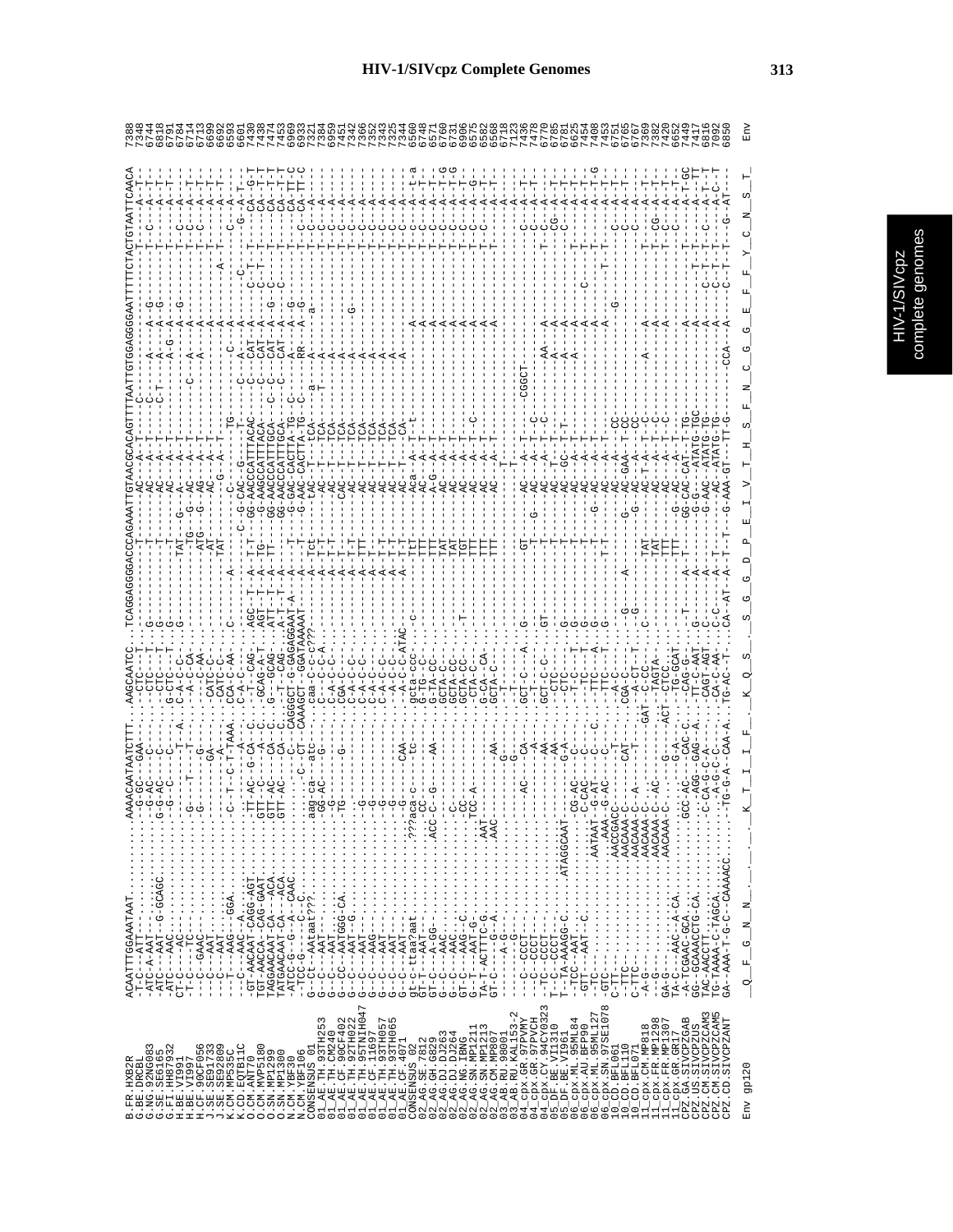HIV-1/SIVcpz<br>complete genomes complete genomes HIV-1/SIVcpz

| $\begin{smallmatrix} \texttt{B. F.R. HKB 2R}\\ \texttt{CMS IS 3R}\\ \texttt{CMS IS 4}\\ \texttt{A. S.B. TUSSE 8891}\\ \texttt{A. S.B. TUSSE 8892}\\ \texttt{A. S.B. TUSSE 8893}\\ \texttt{A. S.B. TUSSE 8893}\\ \texttt{A. S.B. TUSSE 8893}\\ \texttt{A. S.B. TUSSE 88131}\\ \texttt{A. S.B. TUSSE 88131}\\ \texttt{A. S.B. TUSSE 88131}\\ \texttt{A. S.B. SBSSE 8131}\\ \texttt{A. S.B. TUSSE $<br>мŌ                                  | CAACTGTTTAATAGTACTTGGTTT<br>ত                                                                                                                                                                                                                                                                                                                                                                                                   | ת<br>$-ca$<br>U<br>$\sum_{i=1}^{n}$<br>gag<br>tcaaa?agcacg<br>tgacatg                                                                                        |  |
|-----------------------------------------------------------------------------------------------------------------------------------------------------------------------------------------------------------------------------------------------------------------------------------------------------------------------------------------------------------------------------------------------------------------------------------------|---------------------------------------------------------------------------------------------------------------------------------------------------------------------------------------------------------------------------------------------------------------------------------------------------------------------------------------------------------------------------------------------------------------------------------|--------------------------------------------------------------------------------------------------------------------------------------------------------------|--|
|                                                                                                                                                                                                                                                                                                                                                                                                                                         | -<br>  0<br>  0<br>  0<br>  0<br>  0<br>  0<br> <br><b>CCC</b>                                                                                                                                                                                                                                                                                                                                                                  | <b>CGCAG</b>                                                                                                                                                 |  |
|                                                                                                                                                                                                                                                                                                                                                                                                                                         | $---AA$<br>J.<br>T.<br>T.<br>т<br>1<br>J.<br>T<br>$\frac{1}{1}$<br><b>COD</b>                                                                                                                                                                                                                                                                                                                                                   | J<br>- - AT<br>U-U-RH-RRHID--D-UDIRU-RU-<br>$\frac{1}{2}$<br>ひーひ                                                                                             |  |
|                                                                                                                                                                                                                                                                                                                                                                                                                                         | $\frac{1}{1}$<br>ł<br>$\mathsf I$<br>$\frac{1}{1}$<br>U<br>Ŧ<br>т<br>T<br>т<br>$-4$<br>GGC.                                                                                                                                                                                                                                                                                                                                     | $G---A$<br>-A-GCC--CGAGCCGAT-                                                                                                                                |  |
|                                                                                                                                                                                                                                                                                                                                                                                                                                         | $-54-19-1$<br>U<br>$-1$ - $-1$ - $-1$<br>$\frac{1}{1}$<br>AGC                                                                                                                                                                                                                                                                                                                                                                   | U<br>Ţ<br>$-AA-C$<br>$- -$ GAC<br>$G---A$<br>$-AC$<br>$-ACGA-AAC$                                                                                            |  |
|                                                                                                                                                                                                                                                                                                                                                                                                                                         | $-4 -$<br>$\frac{1}{4}$<br>$\mathsf I$<br>$\frac{1}{1}$<br>U<br>$-1$<br>$\frac{1}{1}$<br>$GGCT---$<br>CO.                                                                                                                                                                                                                                                                                                                       | $\overset{1}{\circ}$<br>ひ<br>-CC-GGAGTCGTATGA<br>$- -A$<br>UHU--UAUHU-UU-<br>UstDIUstU - - - 4 - D - IIIUstUU - -<br>U - U L K K U – – – K – U L – – K K – – |  |
|                                                                                                                                                                                                                                                                                                                                                                                                                                         | $-C---ATT--G.$<br>$\frac{1}{1}$<br>$\frac{1}{1}$<br>$\frac{1}{1}$<br>CO.                                                                                                                                                                                                                                                                                                                                                        | $-4 - 2 - T$<br>$-99-7A$<br>CAAATGAC-                                                                                                                        |  |
|                                                                                                                                                                                                                                                                                                                                                                                                                                         | $\frac{1}{1}$<br>CC.                                                                                                                                                                                                                                                                                                                                                                                                            | ひ<br>ŧ<br>--GCACCTC<br>U-UU-H-4U--<br>$-4.4 - T$                                                                                                             |  |
|                                                                                                                                                                                                                                                                                                                                                                                                                                         | $-155$                                                                                                                                                                                                                                                                                                                                                                                                                          | Ó<br>$-1$<br>$-4$<br>$-10-1$<br>GAAAATGAC--CA--TAAATT-C                                                                                                      |  |
| $\infty$<br>Æ                                                                                                                                                                                                                                                                                                                                                                                                                           | $\frac{1}{1}$<br>$\frac{1}{1}$<br>CC.                                                                                                                                                                                                                                                                                                                                                                                           | $-1$<br>$-4$<br><b>DHD--0-</b><br>Ļ<br>$\therefore$ AATG-C----A-CAAACAG-                                                                                     |  |
| Æ                                                                                                                                                                                                                                                                                                                                                                                                                                       | ひひーーーーひーーーーひーーーーーー<br>$\frac{1}{4}$<br>Ċ<br>CO                                                                                                                                                                                                                                                                                                                                                                                  | $-4 - A - T$<br>$-6A-6I$<br>4-0040-4-4-4-10040-04-00000-04-0-1-04-00-                                                                                        |  |
| ( )                                                                                                                                                                                                                                                                                                                                                                                                                                     | $---aat.$<br>$---aatan+t$<br>$caac -$                                                                                                                                                                                                                                                                                                                                                                                           | ወ⊄<br>U<br>$-ca$<br>Ü<br>tacaaataatactaaagcaaatga?-cta-c-ca<br>taat??<br>ceaeecccccccc<br>6.<br>6.                                                           |  |
|                                                                                                                                                                                                                                                                                                                                                                                                                                         | $\overset{1}{\circ}$<br>Ţ<br>-1                                                                                                                                                                                                                                                                                                                                                                                                 | $A-TAA$<br>A-UHU-U--HA-KUHUUHA-HU--KAU-<br>$-6A$                                                                                                             |  |
|                                                                                                                                                                                                                                                                                                                                                                                                                                         | $\frac{1}{1}$<br>ï.<br>I<br>I.<br>т<br>Ţ<br>I<br>I<br>I<br>ı<br>Ť<br>Ţ                                                                                                                                                                                                                                                                                                                                                          | ļ<br>APPAAT-C-TCAATGAATGA                                                                                                                                    |  |
|                                                                                                                                                                                                                                                                                                                                                                                                                                         | $\blacksquare$<br>$\mathbf I$<br>$\mathbf I$<br>$\,$ I<br>$\frac{1}{1}$<br>Ť.<br>$\blacksquare$<br>п<br>п<br>$\mathbf{I}$                                                                                                                                                                                                                                                                                                       | -TACTA---GGCA-A-AGCACTGAA-T                                                                                                                                  |  |
|                                                                                                                                                                                                                                                                                                                                                                                                                                         | ł<br>$\frac{1}{1}$<br>$\begin{array}{c} \hline \end{array}$<br>I<br>J<br>$\frac{1}{2}$                                                                                                                                                                                                                                                                                                                                          | $A - A'$<br>-AA-TAAT-C-<br>もーー<br>$-AG$ - $-A$<br>-GGGAATGA                                                                                                  |  |
| $\begin{array}{ll} \texttt{B}.\texttt{A}\texttt{U}.\texttt{MBC32} \\ \texttt{B}.\texttt{A}\texttt{U}.\texttt{MBC20} \\ \texttt{B}.\texttt{A}\texttt{U}.\texttt{MBC3} \\ \texttt{B}.\texttt{G}\texttt{A}.\texttt{O}.\texttt{VIA} \\ \texttt{B}.\texttt{G}\texttt{A}.\texttt{MAC} \\ \texttt{B}.\texttt{G}\texttt{A}.\texttt{VIA} \\ \texttt{B}.\texttt{G}\texttt{A}.\texttt{VIA} \\ \texttt{B}.\texttt{I}\texttt{B}.\texttt{I}\texttt{A$ | $-1 - 0 - 0 - 0$<br>$\blacksquare$<br>$\blacksquare$<br>j.<br>$-1$<br>j.<br>$\mathbf{I}$<br>п<br>؋                                                                                                                                                                                                                                                                                                                              | A-GG-ACTT-G-A-TACTGA-GGGTTA-A-A-CACTGAAAGA-AT-T-                                                                                                             |  |
|                                                                                                                                                                                                                                                                                                                                                                                                                                         | T<br>т<br>I<br>T<br>$\begin{array}{c} \rule{0pt}{2.5ex} \rule{0pt}{2.5ex} \rule{0pt}{2.5ex} \rule{0pt}{2.5ex} \rule{0pt}{2.5ex} \rule{0pt}{2.5ex} \rule{0pt}{2.5ex} \rule{0pt}{2.5ex} \rule{0pt}{2.5ex} \rule{0pt}{2.5ex} \rule{0pt}{2.5ex} \rule{0pt}{2.5ex} \rule{0pt}{2.5ex} \rule{0pt}{2.5ex} \rule{0pt}{2.5ex} \rule{0pt}{2.5ex} \rule{0pt}{2.5ex} \rule{0pt}{2.5ex} \rule{0pt}{2.5ex} \rule{0$<br>$\mathfrak l$<br>J<br>л | $A - AG$<br>$-AC-$<br>-99-HUAH5-                                                                                                                             |  |
|                                                                                                                                                                                                                                                                                                                                                                                                                                         | $---AA-$ .<br>$\,$ I<br>$\blacksquare$<br>- 1<br>$\frac{1}{4}$<br>j<br>$\mathbf{I}$<br>$\overline{1}$<br>п<br><b>I</b>                                                                                                                                                                                                                                                                                                          | $-45 - 1$<br>$- -A$<br>--TACTAA-G-CA-A-A-A-CAC                                                                                                               |  |
|                                                                                                                                                                                                                                                                                                                                                                                                                                         | $-AA-$<br>$\mathbf{I}$<br>J.<br>$\overline{1}$<br>$\mathbf{I}$<br>J.<br>Ť<br>K,                                                                                                                                                                                                                                                                                                                                                 | ن<br>۱<br>$-TGA - A - T$<br>- DULL-AL-ALUQ--                                                                                                                 |  |
| 9SP06                                                                                                                                                                                                                                                                                                                                                                                                                                   | $---A A -$<br>$\,$ I<br>$\frac{1}{1}$<br>$-1$<br>$-1$<br>$-1$<br>$-1$<br>$-1$<br>I<br>п<br>I.                                                                                                                                                                                                                                                                                                                                   | CTGCATGGTC-AATAAC-C-G-AGGAA-T-A--A                                                                                                                           |  |
| $\boldsymbol{\mathcal{A}}$<br>8. NL. ACH320A<br>8. LM49<br>8. LM49<br>8. LM423<br>8. LM3. NCLPR18<br>8. US. VCLPR18<br>8. US. JRFL<br>8. US. JRFL<br>m m m                                                                                                                                                                                                                                                                              | $---AA-$ .<br>$\,$ I<br>$\mathbf{I}$<br>-1<br>J.<br>T<br>Ť<br>T.<br>$\mathbf{I}$<br><b>I</b>                                                                                                                                                                                                                                                                                                                                    | $-A - A'$<br>GA-T-TTA-TG-A-GGT-AA-TAAC-A-<br>GAT-C-GG                                                                                                        |  |
|                                                                                                                                                                                                                                                                                                                                                                                                                                         | $---AA -$<br>$\frac{1}{1}$<br>$\frac{1}{1}$<br>I.<br>т<br>I.<br>÷<br>U                                                                                                                                                                                                                                                                                                                                                          | $-4 - A - A$<br>-4-HU--UUDHAA-HHHUA-U-UU-HUU .                                                                                                               |  |
|                                                                                                                                                                                                                                                                                                                                                                                                                                         | $---AA-.$<br>$\overline{\phantom{a}}$<br>$\frac{1}{1}$<br>$\begin{array}{c} \end{array}$<br>I.<br>ï<br>I<br>$\mathbb I$<br>п<br>J<br>$\frac{1}{1}$<br>K,                                                                                                                                                                                                                                                                        |                                                                                                                                                              |  |
| മമ                                                                                                                                                                                                                                                                                                                                                                                                                                      | J.<br>$\frac{1}{1}$<br>f.                                                                                                                                                                                                                                                                                                                                                                                                       | . TTAA-TCACA-AGGA                                                                                                                                            |  |
|                                                                                                                                                                                                                                                                                                                                                                                                                                         | $\frac{1}{4}$<br>ŧ<br>Ġ                                                                                                                                                                                                                                                                                                                                                                                                         | $--TAAC - A$<br>A-T-C-T-A-T-ATA-T-ATO-H-A-GH-A                                                                                                               |  |
| $^{\circ}$                                                                                                                                                                                                                                                                                                                                                                                                                              | $-AA-$<br>$\frac{1}{1}$<br>Ť.<br>$\mathsf I$<br>ł<br>J.                                                                                                                                                                                                                                                                                                                                                                         | --TGAAAGCACTG-A-GA-AT<br>$\ldots$ $\ldots$                                                                                                                   |  |
|                                                                                                                                                                                                                                                                                                                                                                                                                                         | $---AA -$<br>$\mathsf I$<br>$\begin{bmatrix} 1 & 1 & 1 & 1 \\ 1 & 1 & 1 & 1 \\ 1 & 1 & 1 & 1 \\ 1 & 1 & 1 & 1 \\ 1 & 1 & 1 & 1 \\ 1 & 1 & 1 & 1 \\ 1 & 1 & 1 & 1 \\ 1 & 1 & 1 & 1 \\ 1 & 1 & 1 & 1 \\ 1 & 1 & 1 & 1 \\ 1 & 1 & 1 & 1 \\ 1 & 1 & 1 & 1 \\ 1 & 1 & 1 & 1 & 1 \\ 1 & 1 & 1 & 1 & 1 \\ 1 & 1 & 1 & 1 & 1 \\ 1 & 1 & 1 & 1 & 1 \\ 1 & 1 & 1 & $<br>Î<br>$\begin{bmatrix} 1 \\ 1 \\ 1 \end{bmatrix}$                  | -CTTA-A-A-CACTG-AAGA-A<br>-TACTAG-                                                                                                                           |  |
|                                                                                                                                                                                                                                                                                                                                                                                                                                         | $---A A -$<br>$\mathsf I$<br>$\frac{1}{1}$<br>-1<br>$\frac{1}{1}$                                                                                                                                                                                                                                                                                                                                                               | 99<br>!                                                                                                                                                      |  |
|                                                                                                                                                                                                                                                                                                                                                                                                                                         | $---A A -$<br>$\frac{1}{1}$<br>$\frac{1}{1}$<br>I<br>l,                                                                                                                                                                                                                                                                                                                                                                         | - - A - - A - ACT - AAGGGTCA - - T - ACACT - A - G - AA - T -                                                                                                |  |
|                                                                                                                                                                                                                                                                                                                                                                                                                                         | $-AA-$<br>J.<br>п<br>п<br>U                                                                                                                                                                                                                                                                                                                                                                                                     | $-4 - A - A -$<br>$-CTD - A - TG$<br>$-1 - A - A C T T - A A T -$                                                                                            |  |
|                                                                                                                                                                                                                                                                                                                                                                                                                                         | $-90 -$<br>T<br>L.<br>T                                                                                                                                                                                                                                                                                                                                                                                                         | 4-40-4-0HU40--<br>- AUACHOU--AUHU-HUA-U--A                                                                                                                   |  |
| $\circ$<br>3. US. MN<br>B. US. BCSG3<br>B. US. WEAU160<br>B. US. RT                                                                                                                                                                                                                                                                                                                                                                     | $-1 - 1 - 1 - 1 = 0$<br>$\frac{1}{1}$<br>$-5-$                                                                                                                                                                                                                                                                                                                                                                                  | - 4-49-0-99-449HU-1<br>-DAA-1-T-T-DAC-A-C-AAC-                                                                                                               |  |
|                                                                                                                                                                                                                                                                                                                                                                                                                                         | $-4A-1$<br>--44<br>--44<br>--44<br>J.                                                                                                                                                                                                                                                                                                                                                                                           |                                                                                                                                                              |  |
|                                                                                                                                                                                                                                                                                                                                                                                                                                         | $\overline{\phantom{a}}$<br>п<br>ì                                                                                                                                                                                                                                                                                                                                                                                              | -TGGTC-GA-A-A-1<br>UUA-HOA-U                                                                                                                                 |  |
|                                                                                                                                                                                                                                                                                                                                                                                                                                         | igcc-<br>œ                                                                                                                                                                                                                                                                                                                                                                                                                      | ō<br>ပ<br>ပ<br>$C-Ca$ a-C<br>caac<br>?aat???actaa?agtaatacaaatt<br>ن<br>ن<br>ن<br>seccc.c.                                                                   |  |
|                                                                                                                                                                                                                                                                                                                                                                                                                                         | $\frac{1}{1}$<br>ġ<br>К                                                                                                                                                                                                                                                                                                                                                                                                         | $A - T$<br>UH-4--4--UARUDUHU--<br>--AAAAC-T<br>$-4-9-4-$                                                                                                     |  |
|                                                                                                                                                                                                                                                                                                                                                                                                                                         | ---a--agtacataca?t<br>------------ACACA<br>------GAG-GC-ACAGC<br>$-1 - 5$<br>A                                                                                                                                                                                                                                                                                                                                                  | --A--CA--<br>URH - - - R - LULUULURUU - RU -                                                                                                                 |  |
|                                                                                                                                                                                                                                                                                                                                                                                                                                         | $-1 - 1 - 1 - 4 - 2 - 2 - 4$<br>$\frac{1}{1}$<br>j,<br>К                                                                                                                                                                                                                                                                                                                                                                        | $-4-7$<br>$-10-0-0-0$<br>J,                                                                                                                                  |  |
|                                                                                                                                                                                                                                                                                                                                                                                                                                         | $- - - - - - - - - - - - - - - - - -$<br>$\overline{\phantom{a}}$<br>Ĵ,<br>A,                                                                                                                                                                                                                                                                                                                                                   | $A-T$<br>ن<br>-<br>-<br>-CAGAAAGTAAT-<br>じさし                                                                                                                 |  |
|                                                                                                                                                                                                                                                                                                                                                                                                                                         | $--A-ACA-G$<br>$\begin{bmatrix} 1 \\ 1 \\ 1 \end{bmatrix}$<br>$\frac{1}{1}$<br>T<br>Ť<br>ひ                                                                                                                                                                                                                                                                                                                                      | $---ACA-T$<br>UUUCANI----UUC-KUAUKUKID---                                                                                                                    |  |
|                                                                                                                                                                                                                                                                                                                                                                                                                                         | $- - - - - - - - - - - - - -$<br>$\mathsf I$<br>Ť<br>$\overline{\phantom{a}}$<br>J<br>$\mathbf{I}$<br>j<br>п                                                                                                                                                                                                                                                                                                                    | $AA - -A -$<br>--TTTAATGGT-CAG-A-A-A--TT---AC-GG--<br>ひーひひひ                                                                                                  |  |
|                                                                                                                                                                                                                                                                                                                                                                                                                                         | $---A-ACAA-$<br>$\frac{1}{1}$<br>$\frac{1}{1}$<br>$\frac{1}{1}$<br>j,<br>К                                                                                                                                                                                                                                                                                                                                                      | U-HAAH-4-H55-U-<br>-ACAGACA-TA-TA--G                                                                                                                         |  |
|                                                                                                                                                                                                                                                                                                                                                                                                                                         | $-$ A-ACAA-<br>I<br>J.<br>п<br>H<br>J.                                                                                                                                                                                                                                                                                                                                                                                          | $A - T - A$<br>C-TCT-A-A-TAC-GACA-A<br>ن<br>:<br>G-ACATAC-TG                                                                                                 |  |
|                                                                                                                                                                                                                                                                                                                                                                                                                                         | $-1 - 1 - 1 - 2AABCD - A$<br>1<br>Ť<br>$A-C$                                                                                                                                                                                                                                                                                                                                                                                    | A-AAL-A--OKHOKOO-H---HHDHOKA--                                                                                                                               |  |
|                                                                                                                                                                                                                                                                                                                                                                                                                                         | $-100T - 10T$<br>$-9 - -$<br>$\frac{1}{4}$<br>AGC.                                                                                                                                                                                                                                                                                                                                                                              | --ACTTA--<br>CCTAATGGT-CA-GA-A--TAC                                                                                                                          |  |
|                                                                                                                                                                                                                                                                                                                                                                                                                                         | $-G--A-RCA-G$<br>$\frac{1}{1}$<br>$\frac{1}{4}$<br>.<br>ფ                                                                                                                                                                                                                                                                                                                                                                       | $-4C-CA-A$<br>--4-5--<br>-AA-GA-TAATTCA<br>--AATGA                                                                                                           |  |
|                                                                                                                                                                                                                                                                                                                                                                                                                                         | ŧ<br>0 0<br>0 0<br>0 0                                                                                                                                                                                                                                                                                                                                                                                                          | Ġ<br>$-1 - 1$                                                                                                                                                |  |
|                                                                                                                                                                                                                                                                                                                                                                                                                                         | $\frac{1}{1}$                                                                                                                                                                                                                                                                                                                                                                                                                   | ά<br>$---ACA$<br>ł<br>ACA---TCAG-TGG-A-T                                                                                                                     |  |
|                                                                                                                                                                                                                                                                                                                                                                                                                                         | $\frac{1}{1}$<br>59<br>599                                                                                                                                                                                                                                                                                                                                                                                                      | ひ<br>$-40T2$<br>GCCTAATGGT-CAG-A-G-A-T                                                                                                                       |  |
|                                                                                                                                                                                                                                                                                                                                                                                                                                         | $\frac{1}{1}$                                                                                                                                                                                                                                                                                                                                                                                                                   | AH-DACADHARDHAUADO-D<br>$G \ldots AAT----$<br>GG-ACATAC-T                                                                                                    |  |
|                                                                                                                                                                                                                                                                                                                                                                                                                                         | ひ                                                                                                                                                                                                                                                                                                                                                                                                                               | - - 450 - 20 - 24 - 4 - 1- 1- 2 -<br><b>U-DDA-1</b><br>GGAAT-A                                                                                               |  |
|                                                                                                                                                                                                                                                                                                                                                                                                                                         | ひ<br>Æ                                                                                                                                                                                                                                                                                                                                                                                                                          | A-TAAT-TAAT-<br>C-GACTAAT-G                                                                                                                                  |  |
|                                                                                                                                                                                                                                                                                                                                                                                                                                         | п<br>$\mathsf I$<br>ひ<br>ひ                                                                                                                                                                                                                                                                                                                                                                                                      | $A - A$<br>--A-ATTACAGAGTCA--T-A-AGCAC                                                                                                                       |  |
|                                                                                                                                                                                                                                                                                                                                                                                                                                         | $\overline{1}$<br>Ť<br>v<br>ひ                                                                                                                                                                                                                                                                                                                                                                                                   | -AATGAGAC<br>AATGA                                                                                                                                           |  |
|                                                                                                                                                                                                                                                                                                                                                                                                                                         | $\overline{\phantom{a}}$<br>$\overline{\phantom{a}}$<br>ή<br>ひ                                                                                                                                                                                                                                                                                                                                                                  | --CAGAGTC--ATGA-A<br>CAGAATG-CTAAT-G<br>G-AAAT                                                                                                               |  |
|                                                                                                                                                                                                                                                                                                                                                                                                                                         | رح<br>ひ                                                                                                                                                                                                                                                                                                                                                                                                                         | -CAGGGTT-AATGA-AC                                                                                                                                            |  |
|                                                                                                                                                                                                                                                                                                                                                                                                                                         | U--AAAA--URU--<br>ï<br>ひ                                                                                                                                                                                                                                                                                                                                                                                                        |                                                                                                                                                              |  |
|                                                                                                                                                                                                                                                                                                                                                                                                                                         | i<br>F                                                                                                                                                                                                                                                                                                                                                                                                                          | AAT-A                                                                                                                                                        |  |
|                                                                                                                                                                                                                                                                                                                                                                                                                                         | UU-U-U41--U45--<br>$\mathbf{I}$<br>9                                                                                                                                                                                                                                                                                                                                                                                            |                                                                                                                                                              |  |
|                                                                                                                                                                                                                                                                                                                                                                                                                                         | --GAA-G-GAAAAG<br><b>U-U-AAA--AGA-U</b><br>I<br>$\mathbf i$<br>$-1 - 59$<br>99                                                                                                                                                                                                                                                                                                                                                  |                                                                                                                                                              |  |
|                                                                                                                                                                                                                                                                                                                                                                                                                                         | $CAC--AA-AG-AG$<br>Ť<br>ATT-                                                                                                                                                                                                                                                                                                                                                                                                    | $-A - A$<br>$-2AC-$<br>$GCT - A - A - CAC$<br>-GAG-<br>״דכידכידאמד                                                                                           |  |
|                                                                                                                                                                                                                                                                                                                                                                                                                                         |                                                                                                                                                                                                                                                                                                                                                                                                                                 |                                                                                                                                                              |  |

 $\begin{smallmatrix} \texttt{R}, \texttt{HKB} \\ \texttt{R}, \texttt{R}, \texttt{R}, \texttt{R}, \texttt{R}, \texttt{R}, \texttt{R}, \texttt{R}, \texttt{R}, \texttt{R}, \texttt{R}, \texttt{R}, \texttt{R}, \texttt{R}, \texttt{R}, \texttt{R}, \texttt{R}, \texttt{R}, \texttt{R}, \texttt{R}, \texttt{R}, \texttt{R}, \texttt{R}, \texttt{R}, \texttt{R}, \texttt{R}, \texttt{R}, \texttt{R}, \texttt{R}, \texttt{R}, \texttt{R}, \texttt{R}, \texttt{R}, \text$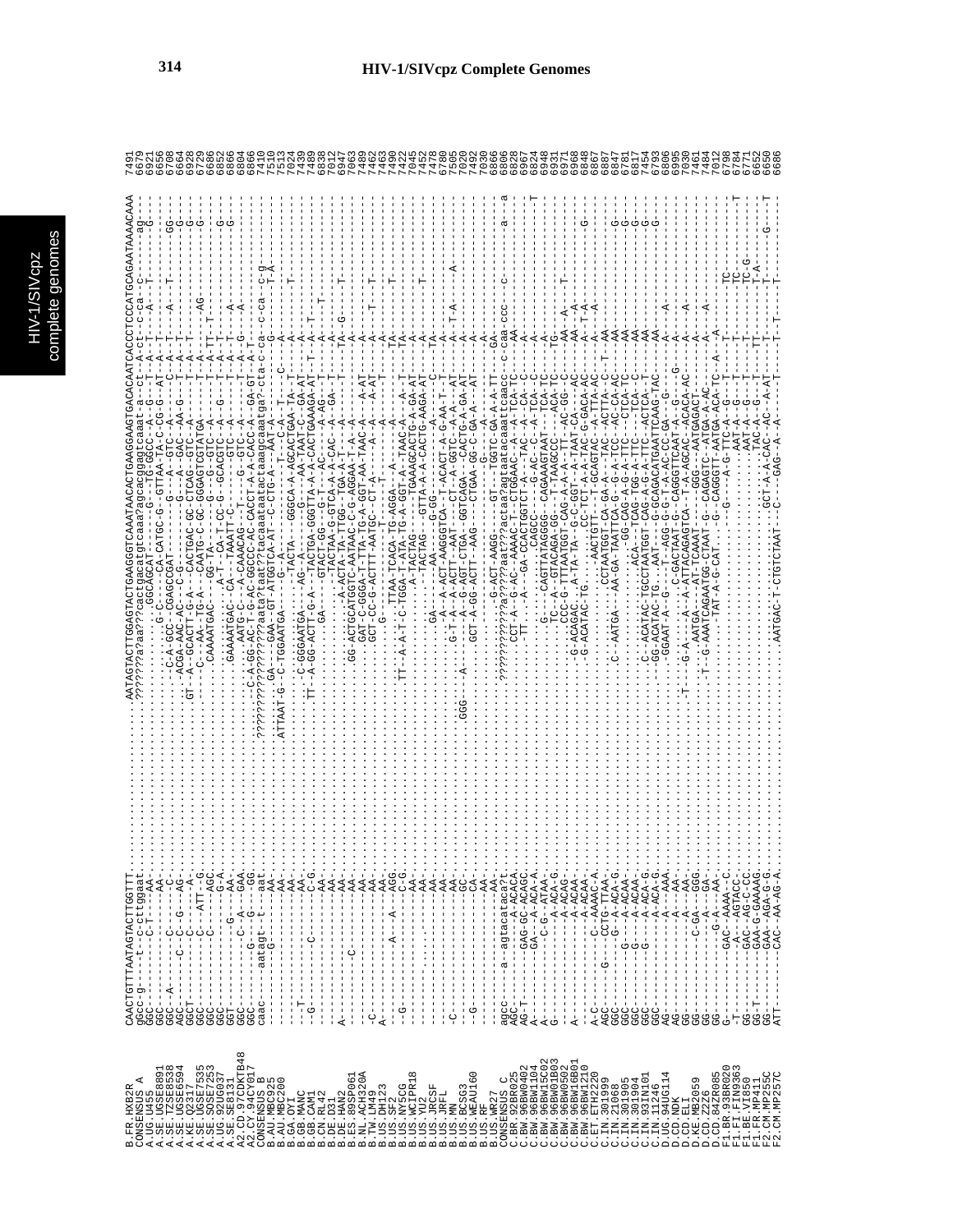| $\circ$ $\dashv$<br>തയ<br>Ō<br>44<br>Ó<br>$\infty$                                                                                                                                                                                                                                                                                                                                                                                                                                                                                                                                                                                                                                                                                                                                                                                                                                                                                                                                                                                                                                                                                                                                                                                                                                                                                                                                                                                                                                                                                                                                                                                                                                                                                                                                                                                                                                                                                                                                                                                                                                                                                                            |                     |
|---------------------------------------------------------------------------------------------------------------------------------------------------------------------------------------------------------------------------------------------------------------------------------------------------------------------------------------------------------------------------------------------------------------------------------------------------------------------------------------------------------------------------------------------------------------------------------------------------------------------------------------------------------------------------------------------------------------------------------------------------------------------------------------------------------------------------------------------------------------------------------------------------------------------------------------------------------------------------------------------------------------------------------------------------------------------------------------------------------------------------------------------------------------------------------------------------------------------------------------------------------------------------------------------------------------------------------------------------------------------------------------------------------------------------------------------------------------------------------------------------------------------------------------------------------------------------------------------------------------------------------------------------------------------------------------------------------------------------------------------------------------------------------------------------------------------------------------------------------------------------------------------------------------------------------------------------------------------------------------------------------------------------------------------------------------------------------------------------------------------------------------------------------------|---------------------|
| CCATGCAGAATAAAACAA<br>ပု<br>ပု<br>ც<br>ს<br>$\frac{1}{2}$<br>ひ<br>$-aa$<br>ひ<br>ひ<br>ひ<br>ひ<br>ひ<br>ひ<br>υ<br>じート<br>$-4-$<br>ga-<br>$T - AG$<br>$-AG$<br>Ā<br>-<br>ರ –<br>೦ –<br>$T - A$<br>F-A<br>A<br>-<br>- HATA-ROODD-ORDH-R----ORROOROO-H--<br>T-T<br>$T-T$<br>$---COA$<br>$-AA$<br>$C - A - A A - A T - C$<br>$A - A$<br>りー<br>$AA - A$<br>$A-A$<br>$-4$<br>Ť<br>$---T-A$<br>--TA-<br>$---T A -$<br>--CATT-ATG----A<br>$- - C$ A<br>FT<br>-<br>$-1$<br>$C - A - A - A - A - TGGT - - T$<br>Ţ<br>-CA-AGTTGAC-GA-AG--AT--AGT<br>$-1$<br>--AT--A--<br>$- - A - -$<br>ŧ,<br>Ť,<br>ŧ<br>$- - A$<br>$-1$<br>۲<br>ا<br>۲<br>ا<br>$-1$<br>$-4$<br>Ŧ<br>--<br>CCACOOKU-UKUU--<br>$A-TT$ -<br>$-AA$ CTCA $-$<br>$-9 - -1$<br>4-4-44-0-040-<br>-TA-GTAAT-CAAGT-T<br>$A - A$<br>$-4 - 4C - 4C - 4C$<br>-CA-ACTC--AC-AC-<br>ひじーー<br>$\ldots$ NAC-CA<br>--ATGAAA-<br>-GT--AA-T-AC-ACAC<br>$\ldots$ $AAT - A - -$<br>C-ACAC<br>-AG-CCAC<br>$-AGGA - A$<br>$- - CAGA - TCTAC - - A - T$<br>--ひひ-IKIDKUのひH--<br>$\overline{1}$<br>$- A - T - AG - C -$<br>$P - P - P - P$<br>$A - T - A$<br>$-4$<br><b>A-T-T-D-0-0-10-1</b><br>$-1 - 1 - 1$<br>A<br>ب<br><b>G-040--04---</b><br>$-AG - -C - C - -$<br>$-CAC - A - C - A - CA - T$<br>$\cdots$ GAG-GGA-'<br>--TGT-AGTCA<br>$CAC - C - C - C - C - C$<br>UUU-40-4-0-<br>CTCATCAC<br>$-4 - -1 - -4 - 2C$<br>부<br>5<br>$T-G-T-G$<br>$-CAGAA - -1$<br>$T-G-AG$<br>$-4T$ G<br>--TGGGAC<br>$-$ GAC $-$<br>-TATTAAT-TGCA-A<br>GGGGT-A<br>T-G-ACAGCA-COAGG-ATTA-A<br>$\cdots$ -TG<br>$A - C$<br>$- A - A C A G T - A C A - T G C C$<br>- A-AAA-ACGAAAC-AATAGT-CA<br>$-CTA$<br>Y<br>$T-A-D$ .<br>GRG-ROGHRD--<br>A-A-AGGACAAAC<br>ひひえけリーロー NAI - - N - U - N - - ひのーローロー<br>-CAGCACACA-<br>CTA-TAAC<br>-CACAAAT<br>$T - A$<br>--AA-CATT.<br>- A-5-A-<br>$- -A - T - CACA$<br>GG-A-GAGACT-AC-A-AC-A'<br><b>GRAATGAA--CATT</b><br>GEAAATGAA-CATG<br>GGAAATGAA--CAT<br>EJACACA<br>$T - \text{AC} - \text{T}$<br>۲.<br>.<br>U-TAAT-C<br>ں<br>ا<br>AT-AAAT-C<br>CAAAAT<br>$-4 - 4 - 6CACT$<br>$-CAT-APA'$<br>qqAaa<br>GG-AC-ACA-<br>TCCGGA<br>$\overline{C}$ – $\overline{C}$<br>J<br>CAATACTAATGG<br>TGTACAAAG<br>GTATAGGA<br>GTACAAG |                     |
| ${\tt CAACTTTAATRATACTTTGGTTTT} \label{eq: 3} $$ {\tt CAACTTTTAATAGTACTTTGGTTTT} $$ - n - - (1-ATA - - A) $$$<br>$\begin{array}{l} \mathbf{A}^{--}\mathbf{T}^{--}\cdots\cdots\mathbf{G}\mathbf{G}^{--}\mathbf{A}\mathbf{G}^{--}\mathbf{G}^{--}\cdots\mathbf{G}^{--}\mathbf{G}^{--}\mathbf{G}^{--}\cdots\mathbf{G}^{--}\mathbf{G}^{--}\mathbf{G}^{--}\mathbf{G}^{--}\mathbf{G}^{--}\mathbf{G}^{--}\mathbf{G}^{--}\mathbf{G}^{--}\mathbf{G}^{--}\mathbf{G}^{--}\mathbf{G}^{--}\mathbf{G}^{--}\mathbf{G}^{--}\mathbf{G}^{--}\mathbf{G}^{--}\mathbf{G}^{--$<br><b>のひえひえーイーーひひのーーー</b><br>$-4$<br>$AA - - - - -$<br>Ü<br>Ī<br>$- -A - A - -$<br>$-C - A - -D - -$<br>$-1 - -1 -$<br>$GGT----$<br>$AC-T--$<br>$GGC --$<br>CTTG.<br>$\mathsf I$<br>$\frac{1}{4}$<br>$\mathbf I$                                                                                                                                                                                                                                                                                                                                                                                                                                                                                                                                                                                                                                                                                                                                                                                                                                                                                                                                                                                                                                                                                                                                                                                                                                                                                                                                                                                      | z<br>C<br>z<br>Ŀ,   |
| $\begin{array}{l} 111-2927\cdot 700\cdot 100131\\ 111-2924\cdot 1001\cdot 10130\\ 111-2924\cdot 101\cdot 101\\ 112-292\cdot 101\cdot 101\\ 1027\cdot 101\cdot 101022031\\ 1028\cdot 101\cdot 1010202031\\ 1029\cdot 101\cdot 1010202031\\ 1020\cdot 101\cdot 1010202031\\ 1020\cdot 101\cdot 1010202$<br><b>IVCPZANT</b><br>FR.HXB2R<br>3E.DRCBL<br>S<br>$\ddot{a}$<br>$\mathbf m$<br>CPZ<br>Ŀц<br>∵∵<br>ጠට                                                                                                                                                                                                                                                                                                                                                                                                                                                                                                                                                                                                                                                                                                                                                                                                                                                                                                                                                                                                                                                                                                                                                                                                                                                                                                                                                                                                                                                                                                                                                                                                                                                                                                                                                   | <b>9p120</b><br>Env |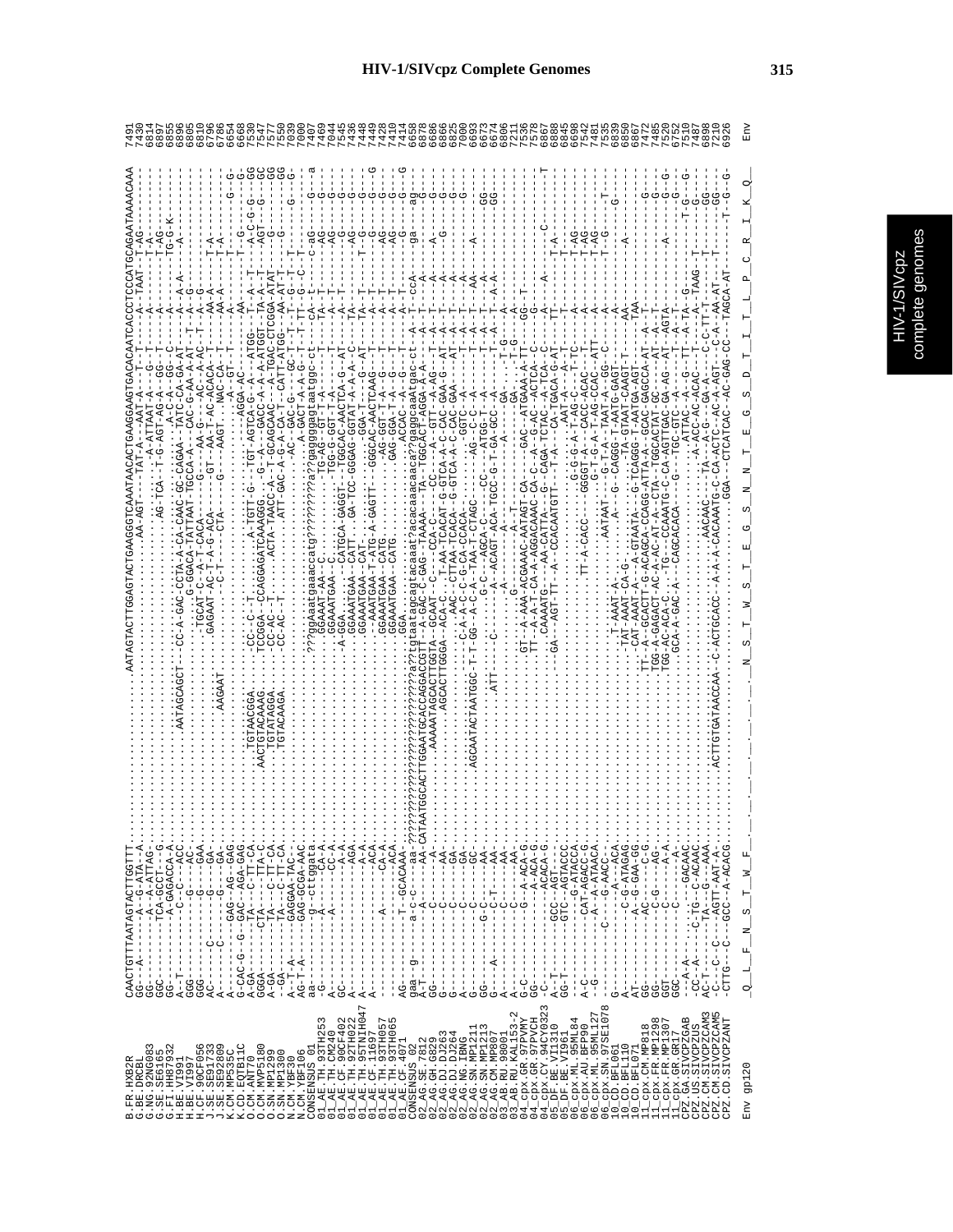|                                                                                                                                                                                                                                                                                                                                                                                                                              | $\begin{array}{c}\nA \\ A \\ C\n\end{array}$<br>ט ו                                                                                                                      | אֲצֶר : : : : : : : :<br>הוסי טיסי<br>לו טיסי ל                                                                                                                                                                                                                                                                                                                                                                                                                     | .CCA<br>.--TGATA<br>.A--TAATA                                                                                                                                                                                                                                                                                                                                                                                                | $\begin{array}{c} 0 \\ 1 \\ 1 \end{array}$                                                                                                                                                                                                                              |
|------------------------------------------------------------------------------------------------------------------------------------------------------------------------------------------------------------------------------------------------------------------------------------------------------------------------------------------------------------------------------------------------------------------------------|--------------------------------------------------------------------------------------------------------------------------------------------------------------------------|---------------------------------------------------------------------------------------------------------------------------------------------------------------------------------------------------------------------------------------------------------------------------------------------------------------------------------------------------------------------------------------------------------------------------------------------------------------------|------------------------------------------------------------------------------------------------------------------------------------------------------------------------------------------------------------------------------------------------------------------------------------------------------------------------------------------------------------------------------------------------------------------------------|-------------------------------------------------------------------------------------------------------------------------------------------------------------------------------------------------------------------------------------------------------------------------|
| באיטריה<br>הבוויים<br>המהודה                                                                                                                                                                                                                                                                                                                                                                                                 | $-GAG-$                                                                                                                                                                  | G-AGAT                                                                                                                                                                                                                                                                                                                                                                                                                                                              | $\begin{array}{l} \mathbf{A} \mathbf{g} = \mathbf{a} \mathbf{g} = \mathbf{a} \mathbf{g} = \mathbf{a} \mathbf{g} = \mathbf{a} \mathbf{g} = \mathbf{a} \mathbf{g} = \mathbf{a} \mathbf{g} = \mathbf{a} \mathbf{g} = \mathbf{a} \mathbf{g} = \mathbf{a} \mathbf{g} = \mathbf{a} \mathbf{g} = \mathbf{a} \mathbf{g} = \mathbf{a} \mathbf{g} = \mathbf{a} \mathbf{g} = \mathbf{a} \mathbf{g} = \mathbf{a} \mathbf{g} = \mathbf{a$ | -AGCAGA<br>--A-TA-A<br>--GTCAG-<br>---GCA-T                                                                                                                                                                                                                             |
|                                                                                                                                                                                                                                                                                                                                                                                                                              |                                                                                                                                                                          |                                                                                                                                                                                                                                                                                                                                                                                                                                                                     |                                                                                                                                                                                                                                                                                                                                                                                                                              | ひひひ                                                                                                                                                                                                                                                                     |
| $C - 9C - a$<br>$-AA - A -$<br>$-AA - A$                                                                                                                                                                                                                                                                                                                                                                                     |                                                                                                                                                                          |                                                                                                                                                                                                                                                                                                                                                                                                                                                                     |                                                                                                                                                                                                                                                                                                                                                                                                                              | $T-G-$                                                                                                                                                                                                                                                                  |
|                                                                                                                                                                                                                                                                                                                                                                                                                              |                                                                                                                                                                          |                                                                                                                                                                                                                                                                                                                                                                                                                                                                     | ā                                                                                                                                                                                                                                                                                                                                                                                                                            |                                                                                                                                                                                                                                                                         |
| <b>8885882882444</b><br>ひひひ                                                                                                                                                                                                                                                                                                                                                                                                  |                                                                                                                                                                          |                                                                                                                                                                                                                                                                                                                                                                                                                                                                     | ਕੋ ਉ<br>ਕ 4 4                                                                                                                                                                                                                                                                                                                                                                                                                |                                                                                                                                                                                                                                                                         |
| īīĀ<br>LIL<br>ĠĖ.<br>ca                                                                                                                                                                                                                                                                                                                                                                                                      |                                                                                                                                                                          |                                                                                                                                                                                                                                                                                                                                                                                                                                                                     |                                                                                                                                                                                                                                                                                                                                                                                                                              |                                                                                                                                                                                                                                                                         |
| rgca<br>2893<br>-- A                                                                                                                                                                                                                                                                                                                                                                                                         |                                                                                                                                                                          |                                                                                                                                                                                                                                                                                                                                                                                                                                                                     |                                                                                                                                                                                                                                                                                                                                                                                                                              |                                                                                                                                                                                                                                                                         |
|                                                                                                                                                                                                                                                                                                                                                                                                                              |                                                                                                                                                                          |                                                                                                                                                                                                                                                                                                                                                                                                                                                                     |                                                                                                                                                                                                                                                                                                                                                                                                                              |                                                                                                                                                                                                                                                                         |
|                                                                                                                                                                                                                                                                                                                                                                                                                              |                                                                                                                                                                          | I<br>п                                                                                                                                                                                                                                                                                                                                                                                                                                                              |                                                                                                                                                                                                                                                                                                                                                                                                                              | $\mathbf{I}$<br>J<br>$\mathbf{I}$                                                                                                                                                                                                                                       |
| $\frac{1}{2}$<br>$---G-AC$<br>л<br>Ť.<br>$-1$<br>$-1$<br>$-1$<br>$-1$<br>u<br>$\begin{bmatrix} 1 & 1 & 1 & 1 \\ 1 & 1 & 1 & 1 \\ 0 & 1 & 1 & 1 \\ 0 & 0 & 1 & 1 \\ 0 & 0 & 0 & 1 \\ 0 & 0 & 0 & 1 \\ 0 & 0 & 0 & 1 \\ 0 & 0 & 0 & 1 \\ 0 & 0 & 0 & 1 \\ 0 & 0 & 0 & 1 \\ 0 & 0 & 0 & 1 \\ 0 & 0 & 0 & 1 \\ 0 & 0 & 0 & 1 \\ 0 & 0 & 0 & 1 \\ 0 & 0 & 0 & 1 \\ 0 & 0 & 0 & 1 \\ 0 & 0 & 0 & 1 \\ 0 & 0 & 0 & $<br>I<br>п<br>Ï | т<br>1<br>$rac{1}{2}$<br>ł<br>$\mathsf I$<br>I<br>$\mathbf{I}$<br>J.<br>L.<br>לון ביט פי קיס<br>לון דון<br>စ်စုံစုံ<br>   <br>I.<br>I<br>T<br>Í<br>т<br>п<br>H<br>ï<br>1 | $\begin{array}{c} 1 \\ 0 \\ 1 \end{array}$<br>т<br>п<br>J.<br>т<br>$\mathfrak l$<br>ı<br>п<br>H.<br>л.<br>$\frac{1}{4}$<br>Ť<br>$\frac{1}{1}$<br>$\,$ I<br>$\,$ I<br>$\frac{1}{1}$<br>÷<br>T<br>L<br>$\mathbf{I}$<br>$\mathbf{I}$<br>$\mathbf{I}$<br>$\blacksquare$<br>ဗ်ဗံဗံဗံ<br>၂၂၂၂<br>ပ် ပုံ<br>   <br>ややや<br>I<br>I.<br>п<br>л<br>т<br>-1<br>п<br>ш<br>ï<br>I                                                                                                 | -1<br>п<br>J.<br>ï<br>$\mathbf I$<br>$\mathsf I$<br>$\mathbf{I}$<br>$\mathbf I$<br>$\mathbf{I}$<br>J.<br>$\mathbf{I}$                                                                                                                                                                                                                                                                                                        | $\frac{1}{6}$<br>J.<br>$\mathbf{I}$<br><b>I</b><br>т.<br>$-1 - 0 - 1 - 1$<br>$-9 - -$<br>п<br>$\mathbf{I}$<br>$-1 - 5$<br>$\frac{1}{1}$<br>$\mathbf{I}$<br>$\mathbf{I}$<br>J.<br>$\mathbf{I}$<br>L.<br>$\frac{1}{1}$<br>п<br>л.<br>L.<br>$\mathbf{I}$<br>$\mathfrak l$  |
| $\cdot$<br>TTATAAACATG.<br>$\bullet$<br>$\mathbf{I}$<br>$\mathbf{L}$<br>$\mathbf{I}$<br>$\mathbf{I}$<br>$\mathbf{I}$<br>I<br>$-ea$ t.<br>J<br>-1<br>÷<br>J<br>$\frac{1}{1}$<br>ł<br>$\frac{1}{1}$<br>J<br>J<br>J<br>Ť.<br>I<br>eee<br>TTT<br>투<br>투<br>부부부<br>부<br>투<br>T<br>H<br>п<br>$\mathbf{I}$<br>-1                                                                                                                    | ı<br>$-9 -$<br>$ -$ TT $  -$<br>I<br>I.<br>I<br>$\mathbf{I}$<br>т<br>п<br>ì<br>т<br>I.<br>п<br>J.<br>п<br>ı<br>ı<br>п                                                    | I<br>T<br>$-5 -$<br>$-1$<br>$-1$<br>$-1$<br>$-1$<br>$-1 - C - 1$<br>$\mathbf{I}$<br>$\mathbf{I}$<br>T.<br>$-1$<br>п<br>т<br>ł<br>Ť<br>ï<br>I.<br>I<br>J<br>$\frac{1}{1}$<br>I<br>ł<br>$\mathbf{I}$<br>$\mathbf{I}$<br>п<br>т<br>ш                                                                                                                                                                                                                                   | $\dot{f}$<br>$-9 - 1$<br>$--cat-$<br>$\mathbf{I}$<br>1<br>I<br>1<br>п<br>I<br>Т<br>п<br>$\frac{1}{1}$<br>J<br>ŧ<br>п<br>1<br>п<br>l.<br>п<br>п<br>J.<br>Ť<br>$\mathbf I$<br>$\mathbf{I}$<br>キーー<br>$\,$ I<br>$\mathsf I$<br>J<br>$\mathbf{I}$<br>J<br>J.<br>I<br>J.<br>J.<br>п<br>J.                                                                                                                                         | <b>ローーローー</b><br>J,<br>I.<br>$-1 - 1$<br>п<br>I<br>ı<br>п                                                                                                                                                                                                               |
| Ť.<br>ï<br>$\overline{\phantom{a}}$<br>$\mathbf{I}$<br>т<br>ı<br>1<br>ı<br>J.<br>ш<br>J,<br>ı<br>$\mathsf I$<br>$-ta$<br>т<br>J.<br>л<br>п<br>т<br>$\mathbf{I}$<br>п<br>л<br>л<br>т                                                                                                                                                                                                                                          | u<br>ı<br>$\begin{array}{c} 1 \\ 0 \\ 1 \end{array}$<br>I<br>I<br>т                                                                                                      | I<br>$\begin{array}{c} \rule{0pt}{2.5ex} \rule{0pt}{2.5ex} \rule{0pt}{2.5ex} \rule{0pt}{2.5ex} \rule{0pt}{2.5ex} \rule{0pt}{2.5ex} \rule{0pt}{2.5ex} \rule{0pt}{2.5ex} \rule{0pt}{2.5ex} \rule{0pt}{2.5ex} \rule{0pt}{2.5ex} \rule{0pt}{2.5ex} \rule{0pt}{2.5ex} \rule{0pt}{2.5ex} \rule{0pt}{2.5ex} \rule{0pt}{2.5ex} \rule{0pt}{2.5ex} \rule{0pt}{2.5ex} \rule{0pt}{2.5ex} \rule{0$<br>J,<br>ı<br>J.<br>$\frac{1}{9}$<br>Ţ<br>I.<br>÷<br>J<br>п<br>H.<br>-1<br>т. | -1<br>1<br>п<br>ı<br>u<br>I<br>J.<br>л<br>J.<br>$\mathbf{I}$<br>$\mathbf{I}$<br>L.<br>п                                                                                                                                                                                                                                                                                                                                      | $-1 - 5 -$<br>$\mathbf I$<br>J.<br>ı<br>J.<br>т<br>$\mathbf{I}$<br>Ш.<br>ш<br>J.<br>$\overline{c}_{\overline{1}}^{\overline{1}}$<br>$\begin{array}{c}\n\downarrow \\ \downarrow \\ \downarrow\n\end{array}$<br>ပ္ပံ<br>п<br>ပု<br>J.<br>H<br>т.<br>L.<br>$\blacksquare$ |

 $\begin{smallmatrix} \texttt{R1} & \texttt{R1} & \texttt{R2} & \texttt{R3} & \texttt{R4} & \texttt{R5} & \texttt{R6} & \texttt{R6} & \texttt{R7} & \texttt{R8} & \texttt{R8} & \texttt{R9} & \texttt{R0} & \texttt{R1} & \texttt{R2} & \texttt{R2} & \texttt{R3} & \texttt{R4} & \texttt{R5} & \texttt{R6} & \texttt{R7} & \texttt{R8} & \texttt{R9} & \texttt{R0} & \texttt{R1} & \texttt{R2} & \texttt{R2$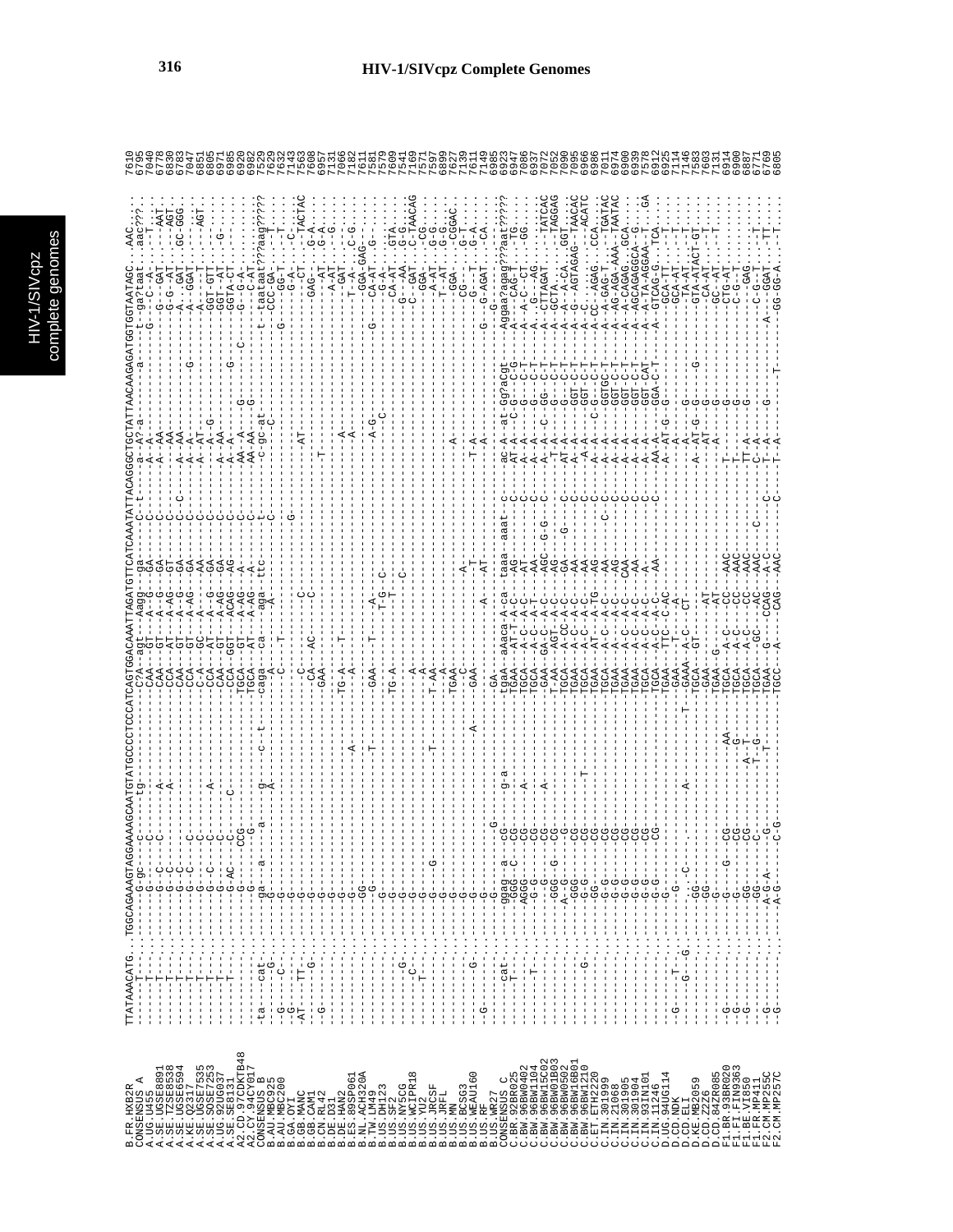| $A - A$<br>$A - A$<br>$A - A$<br>$A - A$<br>$A - A$                                                                                                                                                                                                                                                                                                                                                                                                                                                                                                                                                                                                                                                                                                                                                                                                                                                                                                                                                                                                                                                                                                                                                                                                                                                                                                                                      |                                     |
|------------------------------------------------------------------------------------------------------------------------------------------------------------------------------------------------------------------------------------------------------------------------------------------------------------------------------------------------------------------------------------------------------------------------------------------------------------------------------------------------------------------------------------------------------------------------------------------------------------------------------------------------------------------------------------------------------------------------------------------------------------------------------------------------------------------------------------------------------------------------------------------------------------------------------------------------------------------------------------------------------------------------------------------------------------------------------------------------------------------------------------------------------------------------------------------------------------------------------------------------------------------------------------------------------------------------------------------------------------------------------------------|-------------------------------------|
|                                                                                                                                                                                                                                                                                                                                                                                                                                                                                                                                                                                                                                                                                                                                                                                                                                                                                                                                                                                                                                                                                                                                                                                                                                                                                                                                                                                          |                                     |
|                                                                                                                                                                                                                                                                                                                                                                                                                                                                                                                                                                                                                                                                                                                                                                                                                                                                                                                                                                                                                                                                                                                                                                                                                                                                                                                                                                                          |                                     |
| TTATAAACATGTGGCAGAAAGTAGGA<br>ن<br> <br>!<br>$-7 - - - - - - - - - - - -$<br>$- -P1P2C - C - C - C - C$<br>$-8 -$<br>$-1 - 5 - 1$<br>f,<br>п<br>$-1$<br>$--\text{TTC}-$<br>$-1 - 5 - 5 - 7 + 7$<br>$\mathbf{I}$<br>$\mathsf I$<br>$-5 -$<br>$\mathsf I$<br>п<br>÷<br>$- -G - AC - C - -$<br>$\frac{6}{1}$<br>りー<br>$\begin{array}{c} 1 & 0 \\ 0 & 1 \\ 0 & 1 \end{array}$<br>$- -ACA - GG - -$<br>т<br>т<br>$G - C$<br>$- - - - - - - - - - -$<br>ł<br>Ť<br>$1 - 59 - - - - - - -$<br>$\frac{1}{1}$<br>Ť.<br>$-1 - 5 - 1$<br>ŧ<br>$\mathbf I$<br>$-1 - 0 - 1$<br>$\frac{1}{1}$<br>п<br>$\mathbf{I}$<br>J.<br>$-1$<br>$\frac{1}{4}$<br>$-6 -$<br>$\frac{1}{6}$<br>$\frac{1}{1}$<br>$\frac{1}{1}$<br>$-99 - - - -$<br>$\frac{1}{4}$<br>$-999 - -$<br>$-1$<br>1<br>$\mathbf{I}$<br>$\frac{1}{4}$<br>Ţ<br>$- - - - -$<br>J.<br>$- - - - - -$<br>C<br>ں<br>-<br>$-1 - 24T - 6$<br>ŏ<br>9<br>-----<br>ပုံ ပုံ<br>     <br>     <br>$\ddot{a}$<br>$-1$<br>$-\frac{c}{1}$<br>л<br>Ť<br>I<br>$\mathbf{I}$<br>Î<br>$\frac{1}{1}$<br>л<br>-1<br>Ť.<br>$\mathfrak l$<br>$\frac{1}{1}$<br>$\frac{1}{4}$<br>Í,<br>1<br>T.<br>Ì,<br>$\frac{1}{4}$<br>Ì,<br>Ì,<br>$\frac{1}{4}$<br>$\frac{1}{4}$<br>Ļ<br>$\frac{1}{4}$<br>I.<br>$\vdots$<br>$\cdot$<br>Ì<br>٠.<br>$\cdot$<br>$\cdot$<br>$\cdot$                                                                                                          | O,<br>$\frac{1}{2}$<br>×<br>d<br>z, |
| $-9 - -$<br>$\ddot{\phantom{0}}$<br>$-AG-T-TGTCA$ .<br>$-6 - - - - - 0$<br>$-$ -GGTCA<br>$\mathsf I$<br>ţ<br>$\mathsf I$<br>-----------<br>------------<br>RG-T--TCAT<br>$- - \mathbf{G} - - \mathbf{R} - \mathbf{T} \mathbf{T} -$<br>$\frac{1}{1}$<br>$\frac{1}{1}$<br>$--GAT--$<br>$-CQ - C - C - C - C$<br>$-6 - 9 - 0 - 0 - 0 - 0$<br>ţ<br>ł<br>ł<br>$--GA--$<br>J.<br>$-6 - 9 - 0 - 0 - 0 - 0$<br>J<br>т<br>-1<br>ł<br>$\frac{1}{1}$<br>ŧ<br>$\frac{1}{1}$<br>J<br>ł<br>$\frac{1}{1}$<br>J<br>j.<br>$-GA -$<br>j.<br>-1<br>$  -$<br>$\frac{1}{1}$<br>$-$ -GA $-$<br>- 1<br>- 1<br>$-aaat$<br>$\frac{1}{1}$<br>$-9A$<br>F<br>I<br>$-1$<br>$-1$<br>ד<br>-<br>$\frac{1}{2}$<br>$\frac{1}{2}$<br>LOD-D---<br>۳<br>ا<br>י<br>י<br>투<br>$\frac{1}{4}$<br>İ<br>$\mathbf{I}$<br>$\mathbf{I}$<br>J<br>$\frac{1}{1}$<br>л<br>J.<br>$\begin{array}{c} 0 & 1 & 1 \\ 0 & 0 & 0 \\ 0 & 0 & 0 \\ \vdots & \vdots & \vdots \end{array}$<br>$-5-5-$<br>T.<br>j.<br>ï<br>$\mathfrak l$<br>$\mathsf I$<br>$\frac{1}{9}$<br>Ţ<br>$\mathsf I$<br>$\mathsf I$<br>$\blacksquare$<br>$\mathbf{I}$<br>1<br>$-55 -$<br>$-5-7$<br>$\frac{1}{6}$<br>$\overline{c}$<br>$\overset{1}{\circ}$<br>ပ် ပုံ<br>   <br>$-\frac{6}{1}$<br>ပုံ<br>ġ<br>Ġ<br>$\ddot{\phi}$<br>$\ddot{\circ}$<br>– –<br> <br>I<br>$\frac{1}{2}$<br>1<br>$\frac{6}{1}$<br>$\frac{1}{1}$<br>I<br>÷<br>J<br>-1<br>л<br>₹,<br>1<br>$\mathbf{I}$ | $\sum_{i=1}^{N}$<br>H               |
| B.FR.HXB2R<br>G.BE.DRCBL                                                                                                                                                                                                                                                                                                                                                                                                                                                                                                                                                                                                                                                                                                                                                                                                                                                                                                                                                                                                                                                                                                                                                                                                                                                                                                                                                                 | gp120<br>Env                        |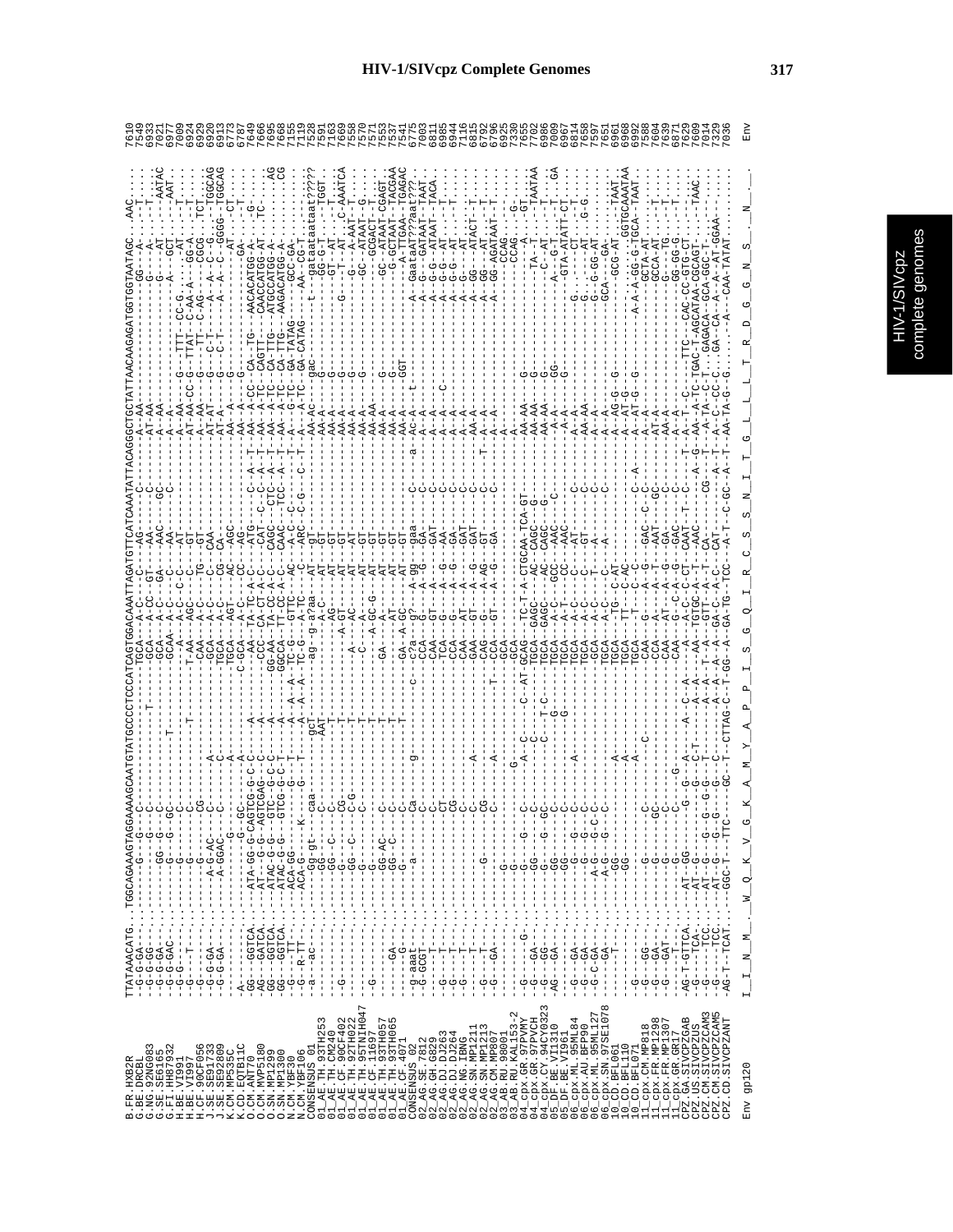Rev Responsive Element<br>|- (RRE) Stem I

| 1111111111<br>AAAAAAAAA<br>ှိ ပုံ<br>taagg-<br>てり<br>g<br>ပု<br>ט<br>ൽ<br>ወ ፈ ፈ<br><u> ዋዋዋ   ቀቀቀ</u><br><b>ひ ひ</b><br>ס<br>ひ<br>U<br>O<br>¦უ<br>ひ ひ ひ ひ ひ ひ ひ ひ ひ ひ<br>₫ <1<br>đ<br>$Ga^-$<br><u>ዋዋዋዋ</u> 8ዋዋዋዋዋዋዋዋዋ |  |     |  |  |     |    | $-10$<br>PL-<br>C<br>C<br>$\frac{1}{1}$<br>J.<br>$\,$ I<br>U<br>U<br>т<br>ł<br>$-1 - T T A - C A T T -$<br>$\frac{1}{1}$<br>т                                                                                                                                                                                                                                                                                                                                                                       |
|----------------------------------------------------------------------------------------------------------------------------------------------------------------------------------------------------------------------|--|-----|--|--|-----|----|-----------------------------------------------------------------------------------------------------------------------------------------------------------------------------------------------------------------------------------------------------------------------------------------------------------------------------------------------------------------------------------------------------------------------------------------------------------------------------------------------------|
|                                                                                                                                                                                                                      |  | じ じ |  |  |     |    | п<br>O<br>ł<br>ł<br>- 1141 - 11 - 1141 - 1141 - 1141 - 1141 - 1141 - 1141 - 1141 - 1141 - 1141 - 1141 - 1141 - 1141 - 11                                                                                                                                                                                                                                                                                                                                                                            |
|                                                                                                                                                                                                                      |  |     |  |  |     |    | $\frac{1}{1}$<br>$-1$<br>$-10 - 10 - 10 - 10 - 10 - 10$<br>I                                                                                                                                                                                                                                                                                                                                                                                                                                        |
|                                                                                                                                                                                                                      |  |     |  |  |     |    | $\frac{1}{1}$<br>$\Gamma$                                                                                                                                                                                                                                                                                                                                                                                                                                                                           |
|                                                                                                                                                                                                                      |  |     |  |  |     |    | Ţ<br>$-4$<br>$\frac{c}{1}$<br>$\frac{1}{1}$<br>I                                                                                                                                                                                                                                                                                                                                                                                                                                                    |
|                                                                                                                                                                                                                      |  |     |  |  |     |    | J<br>ပု<br>$\cdots A G T - G C C - A A T -$                                                                                                                                                                                                                                                                                                                                                                                                                                                         |
|                                                                                                                                                                                                                      |  |     |  |  |     |    | $-A$ -T<br>$-4C - C$<br>$\mathbf{I}$<br>J<br>I                                                                                                                                                                                                                                                                                                                                                                                                                                                      |
|                                                                                                                                                                                                                      |  |     |  |  |     |    | $---C A -$                                                                                                                                                                                                                                                                                                                                                                                                                                                                                          |
|                                                                                                                                                                                                                      |  |     |  |  |     |    | ı<br>$---C-A$<br>I.<br>$\mathbf{I}$                                                                                                                                                                                                                                                                                                                                                                                                                                                                 |
|                                                                                                                                                                                                                      |  |     |  |  |     |    | ı<br>К<br>I<br>H<br>I                                                                                                                                                                                                                                                                                                                                                                                                                                                                               |
|                                                                                                                                                                                                                      |  |     |  |  |     |    | $\frac{1}{1}$<br>т<br>$\overline{A}$                                                                                                                                                                                                                                                                                                                                                                                                                                                                |
|                                                                                                                                                                                                                      |  |     |  |  |     |    | К<br>$  CA$<br>I<br>T<br>T<br>ı<br>п                                                                                                                                                                                                                                                                                                                                                                                                                                                                |
|                                                                                                                                                                                                                      |  |     |  |  |     |    | т<br>ï<br>$\vec{A}$<br>$\mathbf{I}$<br>I<br>т<br>$\begin{array}{c}\n 2 \\  2 \\  3 \\  4 \\  5 \\  6\n \end{array}$<br>$\begin{array}{c}\n 2 \\  3 \\  4 \\  5 \\  6 \\  7 \\  8\n \end{array}$ $\begin{array}{c}\n 2 \\  3 \\  4 \\  7 \\  8 \\  7 \\  8\n \end{array}$ $\begin{array}{c}\n 2 \\  2 \\  3 \\  7 \\  8 \\  7 \\  8\n \end{array}$ $\begin{array}{c}\n 2 \\  2 \\  3 \\  7 \\  8 \\  7 \\  8\n \end{array}$ $\begin{array}{c}\n 2 \\  2 \\  3 \\  7 \\  8 \\  7 \\  8\n \end{array}$ |
|                                                                                                                                                                                                                      |  |     |  |  |     |    | L.<br>$\vec{A}$<br>J.                                                                                                                                                                                                                                                                                                                                                                                                                                                                               |
|                                                                                                                                                                                                                      |  |     |  |  |     |    | ш<br>$  CA$<br>$\ddot{A}$<br>$\mathbf{I}$<br>п<br>$\mathbf{I}$                                                                                                                                                                                                                                                                                                                                                                                                                                      |
|                                                                                                                                                                                                                      |  |     |  |  |     |    |                                                                                                                                                                                                                                                                                                                                                                                                                                                                                                     |
|                                                                                                                                                                                                                      |  |     |  |  | 999 |    |                                                                                                                                                                                                                                                                                                                                                                                                                                                                                                     |
|                                                                                                                                                                                                                      |  |     |  |  |     | بن | $-00 - 0$                                                                                                                                                                                                                                                                                                                                                                                                                                                                                           |
|                                                                                                                                                                                                                      |  |     |  |  |     |    |                                                                                                                                                                                                                                                                                                                                                                                                                                                                                                     |
|                                                                                                                                                                                                                      |  |     |  |  |     |    | J.<br>$\frac{1}{2}$<br>п<br>т<br>$\mathbf{I}$<br>$\overline{\phantom{a}}$<br>1                                                                                                                                                                                                                                                                                                                                                                                                                      |
|                                                                                                                                                                                                                      |  |     |  |  |     |    |                                                                                                                                                                                                                                                                                                                                                                                                                                                                                                     |
|                                                                                                                                                                                                                      |  |     |  |  |     |    | $\mathbf{I}$<br>$-1 - 4 - 5 - 5 - 1$                                                                                                                                                                                                                                                                                                                                                                                                                                                                |
|                                                                                                                                                                                                                      |  |     |  |  |     |    | $\frac{1}{2}$<br>I<br>AACCGAG--C-G-AA--                                                                                                                                                                                                                                                                                                                                                                                                                                                             |
|                                                                                                                                                                                                                      |  |     |  |  |     |    | $\overset{1}{\circ}$<br>T<br>H<br>т                                                                                                                                                                                                                                                                                                                                                                                                                                                                 |
|                                                                                                                                                                                                                      |  |     |  |  |     |    | $- -A - -$                                                                                                                                                                                                                                                                                                                                                                                                                                                                                          |
|                                                                                                                                                                                                                      |  |     |  |  |     |    | $. AAG-C--G-A-T----G--$                                                                                                                                                                                                                                                                                                                                                                                                                                                                             |
|                                                                                                                                                                                                                      |  |     |  |  |     |    | $-1$                                                                                                                                                                                                                                                                                                                                                                                                                                                                                                |
|                                                                                                                                                                                                                      |  |     |  |  |     |    | J.<br>$\mathsf I$<br>$\frac{1}{2}$<br>I<br>т<br>I<br>т<br>I.<br>T                                                                                                                                                                                                                                                                                                                                                                                                                                   |
|                                                                                                                                                                                                                      |  |     |  |  |     |    | H<br>$\begin{array}{c} 1 \\ 0 \\ 1 \end{array}$<br>J,<br>п                                                                                                                                                                                                                                                                                                                                                                                                                                          |
|                                                                                                                                                                                                                      |  |     |  |  |     |    |                                                                                                                                                                                                                                                                                                                                                                                                                                                                                                     |
|                                                                                                                                                                                                                      |  |     |  |  |     |    | п                                                                                                                                                                                                                                                                                                                                                                                                                                                                                                   |
|                                                                                                                                                                                                                      |  |     |  |  |     |    | J.<br>J.<br>$\mathsf I$<br>Ţ<br>L.                                                                                                                                                                                                                                                                                                                                                                                                                                                                  |
|                                                                                                                                                                                                                      |  |     |  |  |     |    | п<br>$- -$ gatc                                                                                                                                                                                                                                                                                                                                                                                                                                                                                     |
|                                                                                                                                                                                                                      |  |     |  |  |     |    | $\Gamma$                                                                                                                                                                                                                                                                                                                                                                                                                                                                                            |
|                                                                                                                                                                                                                      |  |     |  |  |     |    | $\mathbf{I}$<br>$\frac{1}{1}$<br>$\cdots$ $\cdots$ $\cdots$ $\cdots$                                                                                                                                                                                                                                                                                                                                                                                                                                |
|                                                                                                                                                                                                                      |  |     |  |  |     |    | l,                                                                                                                                                                                                                                                                                                                                                                                                                                                                                                  |
|                                                                                                                                                                                                                      |  |     |  |  |     |    | $-6 - ACAAAT - -A-C$                                                                                                                                                                                                                                                                                                                                                                                                                                                                                |
|                                                                                                                                                                                                                      |  |     |  |  |     |    | $-4-C$                                                                                                                                                                                                                                                                                                                                                                                                                                                                                              |
|                                                                                                                                                                                                                      |  |     |  |  |     |    |                                                                                                                                                                                                                                                                                                                                                                                                                                                                                                     |
|                                                                                                                                                                                                                      |  |     |  |  |     |    |                                                                                                                                                                                                                                                                                                                                                                                                                                                                                                     |
|                                                                                                                                                                                                                      |  |     |  |  |     |    |                                                                                                                                                                                                                                                                                                                                                                                                                                                                                                     |
|                                                                                                                                                                                                                      |  |     |  |  |     |    |                                                                                                                                                                                                                                                                                                                                                                                                                                                                                                     |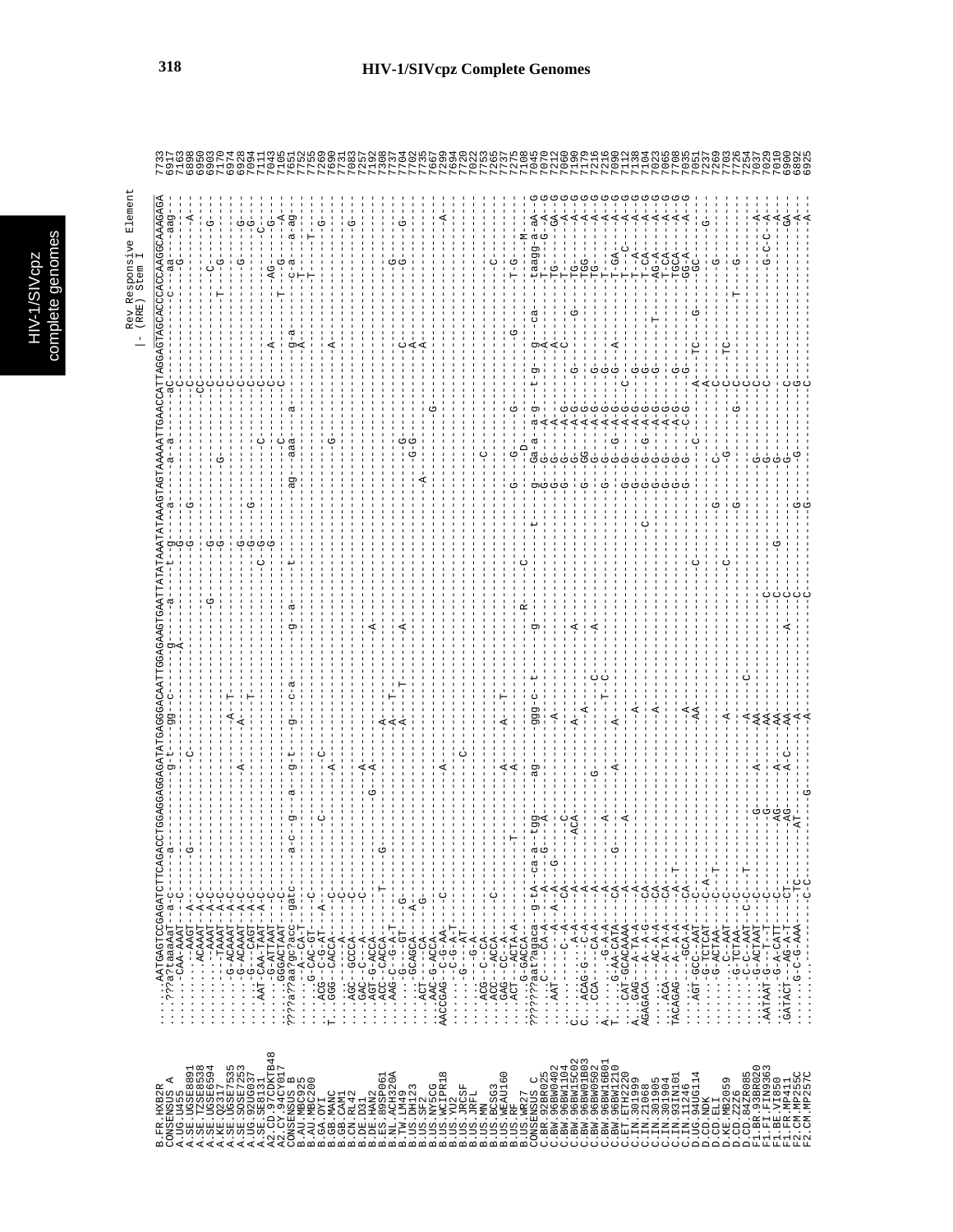| $a - ag$                                                                                                                                                                                                                                                                                                                                                                                                                                                                                                                                                                                                                                                                                                                                                                                                                                                                                                                                                                                                                                                                                                                                                                                                                                                                                                                                                                                                                                                                                                                                                                                                                                                                                                                                                                                                                                                                                                                                                                                                                                                                                                                                                                                                                                                                                                                                                                                                                                                   |                                       |
|------------------------------------------------------------------------------------------------------------------------------------------------------------------------------------------------------------------------------------------------------------------------------------------------------------------------------------------------------------------------------------------------------------------------------------------------------------------------------------------------------------------------------------------------------------------------------------------------------------------------------------------------------------------------------------------------------------------------------------------------------------------------------------------------------------------------------------------------------------------------------------------------------------------------------------------------------------------------------------------------------------------------------------------------------------------------------------------------------------------------------------------------------------------------------------------------------------------------------------------------------------------------------------------------------------------------------------------------------------------------------------------------------------------------------------------------------------------------------------------------------------------------------------------------------------------------------------------------------------------------------------------------------------------------------------------------------------------------------------------------------------------------------------------------------------------------------------------------------------------------------------------------------------------------------------------------------------------------------------------------------------------------------------------------------------------------------------------------------------------------------------------------------------------------------------------------------------------------------------------------------------------------------------------------------------------------------------------------------------------------------------------------------------------------------------------------------------|---------------------------------------|
|                                                                                                                                                                                                                                                                                                                                                                                                                                                                                                                                                                                                                                                                                                                                                                                                                                                                                                                                                                                                                                                                                                                                                                                                                                                                                                                                                                                                                                                                                                                                                                                                                                                                                                                                                                                                                                                                                                                                                                                                                                                                                                                                                                                                                                                                                                                                                                                                                                                            |                                       |
| ר ריטי<br>טסטיסט<br>טיייייייי<br>פייייייי                                                                                                                                                                                                                                                                                                                                                                                                                                                                                                                                                                                                                                                                                                                                                                                                                                                                                                                                                                                                                                                                                                                                                                                                                                                                                                                                                                                                                                                                                                                                                                                                                                                                                                                                                                                                                                                                                                                                                                                                                                                                                                                                                                                                                                                                                                                                                                                                                  |                                       |
| <b>ပုံ</b> ပုံ ပုံ ပုံ ပုံ<br>ወ⊄                                                                                                                                                                                                                                                                                                                                                                                                                                                                                                                                                                                                                                                                                                                                                                                                                                                                                                                                                                                                                                                                                                                                                                                                                                                                                                                                                                                                                                                                                                                                                                                                                                                                                                                                                                                                                                                                                                                                                                                                                                                                                                                                                                                                                                                                                                                                                                                                                           |                                       |
| תתתתתתתתתת<br>חובות חוורים<br>תותתתתותת<br>$\frac{1}{\sigma}$                                                                                                                                                                                                                                                                                                                                                                                                                                                                                                                                                                                                                                                                                                                                                                                                                                                                                                                                                                                                                                                                                                                                                                                                                                                                                                                                                                                                                                                                                                                                                                                                                                                                                                                                                                                                                                                                                                                                                                                                                                                                                                                                                                                                                                                                                                                                                                                              |                                       |
| $\frac{c}{1}$<br>$\frac{6}{1}$<br>$-1$<br>$C - C$<br>$\frac{c}{1}$<br>$\frac{6}{1}$<br>りー                                                                                                                                                                                                                                                                                                                                                                                                                                                                                                                                                                                                                                                                                                                                                                                                                                                                                                                                                                                                                                                                                                                                                                                                                                                                                                                                                                                                                                                                                                                                                                                                                                                                                                                                                                                                                                                                                                                                                                                                                                                                                                                                                                                                                                                                                                                                                                  | $\approx$                             |
| $\cdots$ $\cdots$ $A$ - $TA$ - $A$ - $T$ $A$ - $T$ $A$ - $T$ $A$ - $T$ $A$ - $C$ $A$ $C$ - $G$ $T$ $A$ $C$ -<br>$\cdots$ $\cdots$ $\cdots$<br>$C - C$<br>U-------U-<br>GAT-G-AG-AATATATA-CAG-TG<br>AACAGC-CAA-ATCOC-CGC-ATAC<br>$- - A A - T - T - A A C - G T C$<br>$-1 - 1 -$<br>-- H-- AAC-- HO-AATS-- 5-OAA<br>$---CTT---$<br>$\frac{1}{\mathbf{U}}$<br>$\mathbf{I}$<br>I<br>$--C\mathbf{T}^{--}$<br>$\frac{1}{1}$<br>$-177 - -$<br>$\frac{1}{1}$<br>п<br>$---A--$<br>$-40 - 1$<br>$\mathbf{I}$<br>$\frac{1}{1}$<br>$\frac{1}{1}$<br>$\frac{1}{4}$<br>$\frac{1}{1}$<br>Ť<br>$\frac{1}{1}$<br>Ť<br>ł<br>$\mathbf{I}$<br>$\frac{1}{1}$<br>Ť<br>$\frac{1}{4}$<br>f.<br>- 1<br>I<br>l.<br>$\frac{1}{1}$<br>$\frac{1}{1}$<br>$\mathbf{I}$<br><b>I</b><br>ł<br>f.<br>J.<br>Ť.<br>÷<br>$\frac{1}{1}$<br>$\frac{1}{1}$<br>$\frac{1}{2}$<br>$\frac{1}{2}$<br>r<br> <br>U<br> <br>$\frac{C}{1}$<br>ט<br> <br>$\Gamma$<br>ט<br> <br>ט<br> <br>$\Gamma$<br>$-4$<br>$\Gamma$<br>$\frac{C}{1}$<br>$\frac{1}{2}$<br>ט<br> <br>$\Gamma$<br>ט<br>¦<br>ט<br> <br>ט<br>ו<br>י<br>ו<br>$\frac{1}{1}$<br>$\mathbf{I}$<br>$\frac{1}{1}$<br>$\frac{1}{1}$<br>j<br>$\,$ I<br>J<br>j.<br>$\frac{1}{1}$<br>I<br>$---A-T-1$<br>$\frac{1}{1}$<br>$\overline{1}$<br>$\,$ I<br>J                                                                                                                                                                                                                                                                                                                                                                                                                                                                                                                                                                                                                                                                                                                                                                                                                                                                                                                                                                                                                                                                                                                                                                                                     | Ŀ,<br>Н<br>$\boxed{\mathbf{H}}$<br>ω, |
| $T$ - $-AC$ - $C = AC$ - $T = AC - CA$ - $T = C - CA$<br>$\cdots$ $-144AB + -14 - 4$<br>$\cdots$ $\cdots$ $\cdots$<br>U-HH-HAAH----------<br>$\cdots$ $\cdots$<br>$\begin{array}{cccccccccc}\nC & - & C & - & T & A & - & - \\ C & - & - & A & - & - & - \\ C & - & - & C & - & - & - & - \\ \end{array}$<br>$-1.5417943$<br>-- 040404-0-040<br>. AATACT-GGACTGAG--<br>--GGGHGAG-CHARHORH<br>$-1 - 1 - 1 - 0$<br>$-1$<br>$-1 - A - - - - - - - - - -$<br>AAATACA-G---AGT-<br>$. CAC-CA-C-A-BCAA-C-BAA--TAAA-C-C-AAA-$<br>$\ldots$ $ACT-G-CI-AAT$<br>TPAT-ACP-TAD<br>$\cdots \cdots \cdots$<br>--------<br>--TTA--<br>$-TCA-$<br>$\begin{bmatrix} 1 & 1 & 1 & 1 \\ 1 & 1 & 1 & 1 \\ 1 & 1 & 1 & 1 \\ 1 & 1 & 1 & 1 \\ 1 & 1 & 1 & 1 \\ 1 & 1 & 1 & 1 \\ 1 & 1 & 1 & 1 \\ 1 & 1 & 1 & 1 \\ 1 & 1 & 1 & 1 \\ 1 & 1 & 1 & 1 \\ 1 & 1 & 1 & 1 & 1 \\ 1 & 1 & 1 & 1 & 1 \\ 1 & 1 & 1 & 1 & 1 \\ 1 & 1 & 1 & 1 & 1 \\ 1 & 1 & 1 & 1 & 1 \\ 1 & 1 & 1 & 1 & 1 \\ 1 & $<br>$\overline{1}$<br>İ,<br>ŧ<br>$\ddot{\cdot}$<br>$\frac{1}{2}$<br>$\vdots$<br>$\vdots$<br>$\vdots$<br>$\vdots$                                                                                                                                                                                                                                                                                                                                                                                                                                                                                                                                                                                                                                                                                                                                                                                                                                                                                                                                                                                                                                                                                                                                                                                                                                                                                                                                                                             | 囸<br>Z                                |
| ${}^{\circ}$<br>$\begin{array}{l} (11-120,1240)\\ (12-120,1240)\\ (12-120,1240)\\ (12-120,1240)\\ (12-120,1240)\\ (12-120,1240)\\ (12-120,1240)\\ (12-120,1240)\\ (12-120,1240)\\ (12-120,1240)\\ (12-120,1240)\\ (120,1240)\\ (120,1240)\\ (120,1240)\\ (120,1240)\\ (120,1240)\\ (120$<br>$04-\text{cpx}$ . GR. 97 PVCH<br>$04-\text{cpx}$ . CY. 94 CV 0323<br>$05-\text{DF}$ . BE. VI1310<br>$05-\text{DF}$ . BE. VI961<br>$3 - 2$<br>$\begin{array}{l} 6\!-\!\cos\!x\,,\mathrm{M}\cdot\mathrm{BFD0}\\ 6\!-\!\cos\!x\,,\mathrm{M}\cdot\mathrm{95}^{\mathrm{WD1}}\\ 6\!-\!\cos\!x\,,\mathrm{M}\cdot\mathrm{95}^{\mathrm{HL}}\\ 2\!-\!\cos\!x\,,\mathrm{N}\cdot\mathrm{97}^{\mathrm{SB}}\\ 0\!-\!\mathrm{CD}\cdot\mathrm{BFL10}^{\mathrm{TH}}\\ 0\!-\!\mathrm{CD}\cdot\mathrm{BFL10}^{\mathrm{TH}}\\ 0\!-\!\mathrm{CD}\cdot\mathrm{BFL0}^{\mathrm{TH}} \end{array}$<br>CPZ.CM.SIVCPZCAM3<br>CPZ.CM.SIVCPZCAM5<br>CPX.GR.97PVMY<br>CNSENSUS 01<br>1_AE.TH.93TH253<br>срх. МІ. 95М184<br>$\begin{array}{l} 11 \, \rule{0pt}{2.5ex} \rule{0pt}{2.5ex} \rule{0pt}{2.5ex} \rule{0pt}{2.5ex} \rule{0pt}{2.5ex} \rule{0pt}{2.5ex} \rule{0pt}{2.5ex} \rule{0pt}{2.5ex} \rule{0pt}{2.5ex} \rule{0pt}{2.5ex} \rule{0pt}{2.5ex} \rule{0pt}{2.5ex} \rule{0pt}{2.5ex} \rule{0pt}{2.5ex} \rule{0pt}{2.5ex} \rule{0pt}{2.5ex} \rule{0pt}{2.5ex} \rule{0pt}{2.5ex} \rule{0pt}{2.5ex$<br>CPZ.CD.SIVCPZANT<br>CPZ.US.SIVCPZUS<br>$\begin{array}{l} \widetilde{\mathcal{M}}(\widetilde{\mathcal{M}}(\widetilde{\mathcal{M}}(\widetilde{\mathcal{M}}(\widetilde{\mathcal{M}}(\widetilde{\mathcal{M}}(\widetilde{\mathcal{M}}(\widetilde{\mathcal{M}}(\widetilde{\mathcal{M}}(\widetilde{\mathcal{M}}(\widetilde{\mathcal{M}}(\widetilde{\mathcal{M}}(\widetilde{\mathcal{M}}(\widetilde{\mathcal{M}}(\widetilde{\mathcal{M}}(\widetilde{\mathcal{M}}(\widetilde{\mathcal{M}}(\widetilde{\mathcal{M}}(\widetilde{\mathcal{M}}(\widetilde{\mathcal{M}}(\widetilde{\mathcal{M}}(\widet$<br>H.CF.90CF056<br>J.SE.SE91733<br>J.SE.SE92809<br>K.CM.MP535C<br>K.CD.EQTB11C<br>$\circ$<br>G.NG.92NG083<br>G.SE.SE6165<br>G.FI.HH87932<br>H.BE.VI991<br>O.CM.MP55180<br>O.SM.MP1299<br>O.SM.MP1300<br>N.CM.YBF30<br>N.CM.YBF106<br>.CM.ANT70<br>. FR. HXB2R<br>. BE. DRCBL<br>H.BE.VI997<br>O<br>$\mathbf{C}$<br>$\alpha$ $\alpha$<br>$\mathcal{L}$<br>$\alpha$<br>$\mathbf{C}$<br>$\mathbf{\Omega}$<br>$\omega$<br>4<br>G<br>0<br>0<br>$\circ$<br>$\circ$<br>$\circ$<br>四ひ<br>$\circ$ | gp120<br>Env                          |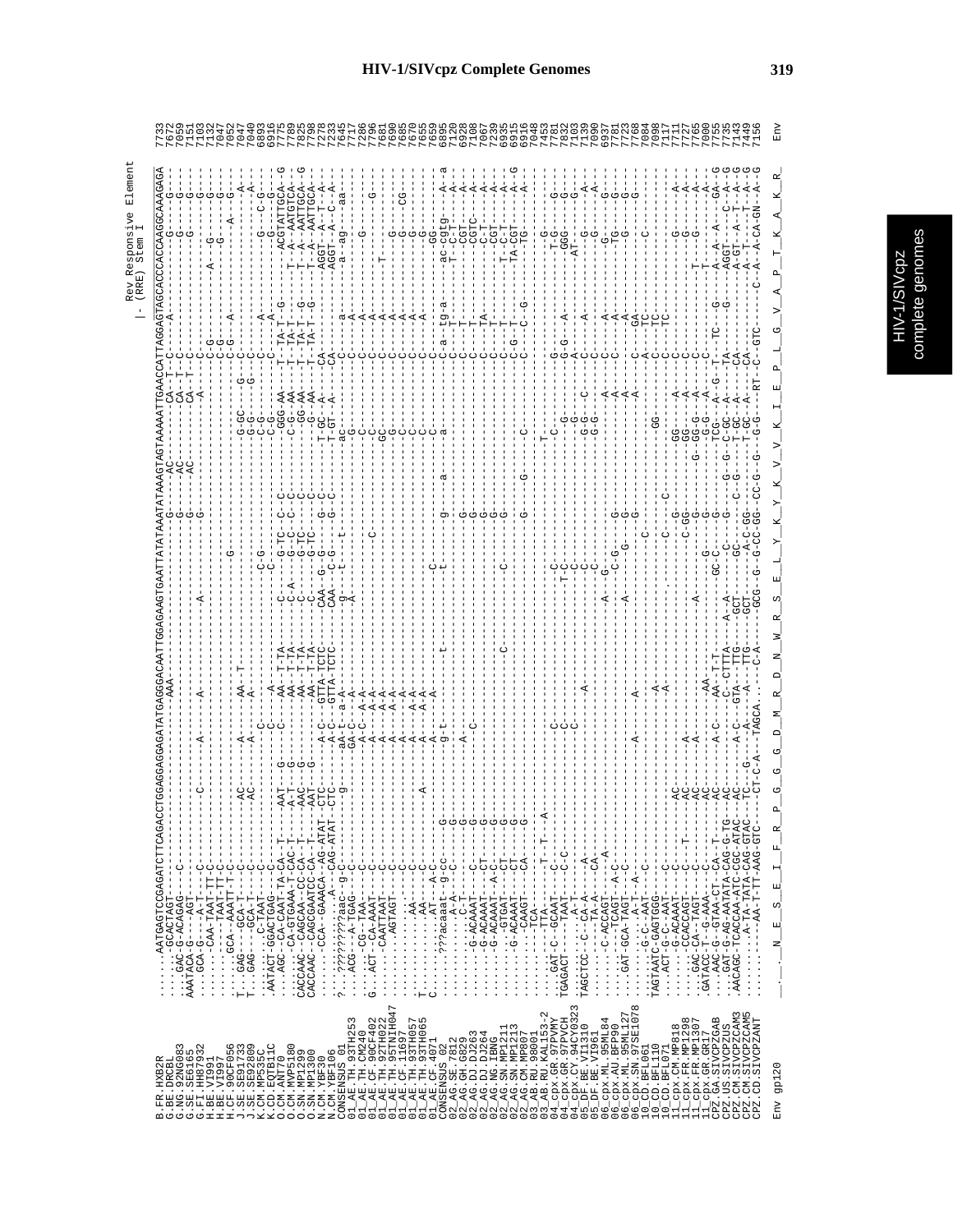complete genomes HIV-1/SIVcpz

> Env gp120 end \/ Env gp41 start Stem I cont.

**RRE** 

Stem IIA 11Stem IIIB  $\overline{H}$ Stem

| נובר                                                                                                                                                                                                                                                                                                                            |                                              |                            |                           |                            |                                                |                      |                                      |          |                                                                                                                                                                                                                                                 |
|---------------------------------------------------------------------------------------------------------------------------------------------------------------------------------------------------------------------------------------------------------------------------------------------------------------------------------|----------------------------------------------|----------------------------|---------------------------|----------------------------|------------------------------------------------|----------------------|--------------------------------------|----------|-------------------------------------------------------------------------------------------------------------------------------------------------------------------------------------------------------------------------------------------------|
| AGAGTGGTG.                                                                                                                                                                                                                                                                                                                      |                                              |                            | .ATAGGAGCTTTG             | TTCCTTGGG                  | TTCTTGGGAGCAGGAAGCACTATGGGCGCAGCCTCAATGACGCTGA |                      |                                      |          |                                                                                                                                                                                                                                                 |
| $\frac{1}{2}$                                                                                                                                                                                                                                                                                                                   |                                              | GGA.                       |                           |                            |                                                |                      |                                      |          |                                                                                                                                                                                                                                                 |
| $\mathsf I$                                                                                                                                                                                                                                                                                                                     |                                              | $-\overline{a}$<br>O<br>gg | তা                        | <b>J</b>                   | <b>G</b><br>$\frac{1}{2}$<br>п                 | -1<br>$\overline{v}$ | $\mathbf{I}$<br><b>I</b><br>ひ        | К        |                                                                                                                                                                                                                                                 |
| $\mathsf I$                                                                                                                                                                                                                                                                                                                     |                                              |                            | υU                        |                            | $\vec{p}$ =                                    | A                    | ひ<br>$-50 - 7$                       |          |                                                                                                                                                                                                                                                 |
|                                                                                                                                                                                                                                                                                                                                 |                                              |                            | U<br>$\overline{0}$ ក្នុង | A                          |                                                |                      | פ                                    | ⋖⋖       |                                                                                                                                                                                                                                                 |
|                                                                                                                                                                                                                                                                                                                                 |                                              |                            |                           |                            |                                                |                      |                                      |          |                                                                                                                                                                                                                                                 |
|                                                                                                                                                                                                                                                                                                                                 | 부<br>Ā,                                      |                            | Н<br>ά                    | K,                         |                                                |                      | ひ                                    | K,       |                                                                                                                                                                                                                                                 |
|                                                                                                                                                                                                                                                                                                                                 |                                              |                            | U<br>$\bar{5}$            | Ą                          | J.                                             |                      | ט<br>じ じ                             | K,       |                                                                                                                                                                                                                                                 |
|                                                                                                                                                                                                                                                                                                                                 |                                              |                            |                           |                            |                                                |                      |                                      |          |                                                                                                                                                                                                                                                 |
|                                                                                                                                                                                                                                                                                                                                 |                                              |                            | U<br>ස්                   |                            | $A = 1 - 1$                                    |                      | ひ<br>К<br>$\blacksquare$             | K,       | しつしっかいのけ<br>אפסטמסטרומאריונית המשמש של היום המשמש המשמש המשמש המשמש המשמש המשמש המשמש המשמש המשמש המשמש המשמש המשמש המשמש<br>המשמש המשמש המשמש המשמש המשמש המשמש המשמש המשמש המשמש המשמש המשמש המשמש המשמש המשמש המשמש המשמש המשמש המשמש ה<br>ה |
|                                                                                                                                                                                                                                                                                                                                 |                                              |                            | U<br>්                    |                            |                                                |                      | ひ                                    | ₫,       |                                                                                                                                                                                                                                                 |
|                                                                                                                                                                                                                                                                                                                                 |                                              | Ū                          | К                         | К                          |                                                |                      | ひ<br><b>ひひひひひひ</b>                   | К        |                                                                                                                                                                                                                                                 |
|                                                                                                                                                                                                                                                                                                                                 |                                              |                            |                           |                            |                                                |                      |                                      |          |                                                                                                                                                                                                                                                 |
|                                                                                                                                                                                                                                                                                                                                 |                                              | 한 한 한 한 만<br>UUH<br>Ä.     | RAH<br>မ                  | ΚH                         | Æ<br>ш                                         |                      | J<br>也                               |          |                                                                                                                                                                                                                                                 |
|                                                                                                                                                                                                                                                                                                                                 |                                              |                            | U                         |                            | Æ                                              |                      | ひ                                    | A        | 4                                                                                                                                                                                                                                               |
|                                                                                                                                                                                                                                                                                                                                 |                                              |                            |                           |                            |                                                |                      | $\blacksquare$                       |          |                                                                                                                                                                                                                                                 |
|                                                                                                                                                                                                                                                                                                                                 |                                              |                            | ずりの                       |                            |                                                |                      | $-4$<br>п<br>ひ                       |          | <b>000 4 10 4 10 70 L</b>                                                                                                                                                                                                                       |
|                                                                                                                                                                                                                                                                                                                                 |                                              | U                          | U                         |                            |                                                |                      | $ C - A$<br>ひ                        |          |                                                                                                                                                                                                                                                 |
|                                                                                                                                                                                                                                                                                                                                 | ᡣ.                                           | ൯<br>$\mathbf{I}$<br>ς.    | cta.                      |                            |                                                |                      |                                      |          |                                                                                                                                                                                                                                                 |
| ף –<br>י                                                                                                                                                                                                                                                                                                                        | $t_{\rm g}$<br>cag1<br>Ō<br>ਨਾ<br>Φ          | σU<br>gga'                 |                           |                            | ਨਾ                                             |                      | $-$ aa-g $-$<br>あひ<br>O<br>ס         | ā-ā      |                                                                                                                                                                                                                                                 |
|                                                                                                                                                                                                                                                                                                                                 |                                              |                            |                           |                            |                                                |                      |                                      |          |                                                                                                                                                                                                                                                 |
| ì                                                                                                                                                                                                                                                                                                                               | $\frac{1}{2}$                                |                            | 부                         |                            |                                                |                      | ひ                                    | К        |                                                                                                                                                                                                                                                 |
|                                                                                                                                                                                                                                                                                                                                 |                                              |                            |                           |                            |                                                |                      |                                      |          |                                                                                                                                                                                                                                                 |
|                                                                                                                                                                                                                                                                                                                                 |                                              | $-ATGC$                    |                           |                            |                                                |                      | $\mathbf{I}$<br>ပုံ<br>cee<br>Cee    |          |                                                                                                                                                                                                                                                 |
|                                                                                                                                                                                                                                                                                                                                 | T                                            | <b>ATG</b>                 |                           |                            |                                                |                      | Ť                                    | A        |                                                                                                                                                                                                                                                 |
|                                                                                                                                                                                                                                                                                                                                 |                                              | cc<br>G                    |                           |                            |                                                |                      | U)<br>TGG-                           |          |                                                                                                                                                                                                                                                 |
| ţ                                                                                                                                                                                                                                                                                                                               |                                              |                            |                           |                            |                                                |                      |                                      |          |                                                                                                                                                                                                                                                 |
| $\frac{1}{2}$                                                                                                                                                                                                                                                                                                                   |                                              | ACG                        | 0 < 0 < 0                 |                            |                                                |                      | نې<br>۱                              | K,       | തന                                                                                                                                                                                                                                              |
| i                                                                                                                                                                                                                                                                                                                               | $\frac{1}{2}$                                |                            |                           |                            |                                                |                      | CGG.                                 | ひ        |                                                                                                                                                                                                                                                 |
|                                                                                                                                                                                                                                                                                                                                 |                                              |                            |                           |                            |                                                |                      |                                      |          |                                                                                                                                                                                                                                                 |
| $\frac{1}{2}$                                                                                                                                                                                                                                                                                                                   |                                              | $-CTGC - CTC - C$          |                           |                            |                                                |                      | $\sigma$<br>ĊĠ                       |          |                                                                                                                                                                                                                                                 |
| $\ddot{A}$<br>ï                                                                                                                                                                                                                                                                                                                 |                                              | $-ATA$                     | $\mathbb{R}$              |                            |                                                |                      | ひ                                    |          |                                                                                                                                                                                                                                                 |
|                                                                                                                                                                                                                                                                                                                                 |                                              |                            |                           |                            |                                                |                      | ÷                                    |          |                                                                                                                                                                                                                                                 |
|                                                                                                                                                                                                                                                                                                                                 | Ť                                            |                            |                           |                            |                                                |                      | ひ                                    | К        |                                                                                                                                                                                                                                                 |
|                                                                                                                                                                                                                                                                                                                                 |                                              |                            |                           |                            |                                                |                      | $C - A$<br>ひ                         |          |                                                                                                                                                                                                                                                 |
|                                                                                                                                                                                                                                                                                                                                 | $\frac{1}{1}$                                |                            |                           |                            |                                                |                      |                                      |          |                                                                                                                                                                                                                                                 |
|                                                                                                                                                                                                                                                                                                                                 |                                              |                            | でり                        |                            |                                                |                      |                                      |          |                                                                                                                                                                                                                                                 |
| $\begin{bmatrix} 1 & 0 & 0 \\ 0 & 1 & 0 \\ 0 & 0 & 0 \\ 0 & 0 & 0 \\ 0 & 0 & 0 \\ 0 & 0 & 0 \\ 0 & 0 & 0 & 0 \\ 0 & 0 & 0 & 0 \\ 0 & 0 & 0 & 0 \\ 0 & 0 & 0 & 0 & 0 \\ 0 & 0 & 0 & 0 & 0 \\ 0 & 0 & 0 & 0 & 0 \\ 0 & 0 & 0 & 0 & 0 & 0 \\ 0 & 0 & 0 & 0 & 0 & 0 \\ 0 & 0 & 0 & 0 & 0 & 0 & 0 \\ 0 & 0 & 0 & 0 & 0 & 0 & 0 \\ $  |                                              | ATAG                       | K.                        |                            |                                                |                      | л.<br>н<br>н                         |          |                                                                                                                                                                                                                                                 |
|                                                                                                                                                                                                                                                                                                                                 |                                              |                            |                           |                            |                                                |                      |                                      |          |                                                                                                                                                                                                                                                 |
| $\frac{1}{2}$                                                                                                                                                                                                                                                                                                                   |                                              | <b>9999</b>                | ひひ                        |                            |                                                |                      |                                      | ひ        |                                                                                                                                                                                                                                                 |
| $\frac{1}{2}$                                                                                                                                                                                                                                                                                                                   |                                              | ACGI                       |                           |                            |                                                |                      |                                      |          |                                                                                                                                                                                                                                                 |
|                                                                                                                                                                                                                                                                                                                                 |                                              |                            |                           |                            |                                                |                      |                                      |          |                                                                                                                                                                                                                                                 |
| $\frac{1}{2}$                                                                                                                                                                                                                                                                                                                   |                                              |                            |                           |                            |                                                |                      | ひ                                    | A        |                                                                                                                                                                                                                                                 |
|                                                                                                                                                                                                                                                                                                                                 |                                              |                            |                           |                            |                                                |                      | 990                                  | $-4$     |                                                                                                                                                                                                                                                 |
|                                                                                                                                                                                                                                                                                                                                 |                                              |                            |                           |                            |                                                |                      |                                      |          |                                                                                                                                                                                                                                                 |
|                                                                                                                                                                                                                                                                                                                                 |                                              |                            |                           |                            |                                                |                      | υ                                    | К        |                                                                                                                                                                                                                                                 |
|                                                                                                                                                                                                                                                                                                                                 | C                                            |                            |                           |                            |                                                |                      | Ġ<br>ひ                               |          |                                                                                                                                                                                                                                                 |
|                                                                                                                                                                                                                                                                                                                                 |                                              |                            |                           |                            |                                                |                      |                                      |          |                                                                                                                                                                                                                                                 |
| $\begin{bmatrix} 1 & 1 & 1 & 1 \\ 1 & 1 & 1 & 1 \\ 1 & 1 & 1 & 1 \\ 1 & 1 & 1 & 1 \\ 1 & 1 & 1 & 1 \\ 1 & 1 & 1 & 1 \\ 1 & 1 & 1 & 1 \\ 1 & 1 & 1 & 1 \\ 1 & 1 & 1 & 1 \\ 1 & 1 & 1 & 1 \\ 1 & 1 & 1 & 1 \\ 1 & 1 & 1 & 1 \\ 1 & 1 & 1 & 1 \\ 1 & 1 & 1 & 1 \\ 1 & 1 & 1 & 1 \\ 1 & 1 & 1 & 1 \\ 1 & 1 & 1 & 1 \\ 1 & 1 & 1 & $ |                                              |                            | C)                        |                            |                                                |                      | ひ                                    |          | $\infty$ m                                                                                                                                                                                                                                      |
|                                                                                                                                                                                                                                                                                                                                 |                                              | ATG                        | K.                        |                            |                                                |                      | ひ                                    |          |                                                                                                                                                                                                                                                 |
|                                                                                                                                                                                                                                                                                                                                 |                                              |                            |                           |                            |                                                |                      |                                      |          |                                                                                                                                                                                                                                                 |
| I<br>I                                                                                                                                                                                                                                                                                                                          |                                              | $-ACA$                     | К                         |                            |                                                |                      | ひ                                    | K,       |                                                                                                                                                                                                                                                 |
| $---X$ .                                                                                                                                                                                                                                                                                                                        | <b>EDACS</b> .<br>$A-AG-$<br>υ<br><b>WAG</b> | $-GTA$                     | K,<br>ė                   |                            |                                                |                      | ひ                                    |          |                                                                                                                                                                                                                                                 |
|                                                                                                                                                                                                                                                                                                                                 |                                              |                            |                           |                            |                                                |                      |                                      |          | 400 സ 10                                                                                                                                                                                                                                        |
| $\mathbf I$<br>Ţ<br>í<br>Ţ                                                                                                                                                                                                                                                                                                      | sep <sub>5</sub><br>൯<br><b>Q</b>            | a<br>.<br>.<br>ים<br>!     |                           | tt-c                       | ים<br>י<br>F<br>ا<br>د                         |                      | თ                                    | <b>J</b> |                                                                                                                                                                                                                                                 |
|                                                                                                                                                                                                                                                                                                                                 |                                              |                            | のひ                        |                            | U                                              |                      | ወ⊄                                   |          |                                                                                                                                                                                                                                                 |
|                                                                                                                                                                                                                                                                                                                                 |                                              |                            |                           |                            |                                                |                      |                                      |          |                                                                                                                                                                                                                                                 |
|                                                                                                                                                                                                                                                                                                                                 |                                              |                            | てり                        |                            |                                                |                      | ℧<br>ひ                               |          |                                                                                                                                                                                                                                                 |
|                                                                                                                                                                                                                                                                                                                                 |                                              |                            | τŋ                        | -1<br>U                    |                                                |                      | ひ                                    |          |                                                                                                                                                                                                                                                 |
|                                                                                                                                                                                                                                                                                                                                 |                                              |                            |                           |                            |                                                |                      |                                      |          |                                                                                                                                                                                                                                                 |
|                                                                                                                                                                                                                                                                                                                                 |                                              |                            | てり                        | н<br>J<br>$\overline{A}$ . |                                                |                      |                                      |          |                                                                                                                                                                                                                                                 |
|                                                                                                                                                                                                                                                                                                                                 |                                              |                            | てり                        |                            |                                                |                      | U<br>ひひひ                             |          |                                                                                                                                                                                                                                                 |
|                                                                                                                                                                                                                                                                                                                                 |                                              |                            | てり                        | ပု                         |                                                |                      | ט                                    |          |                                                                                                                                                                                                                                                 |
|                                                                                                                                                                                                                                                                                                                                 |                                              |                            |                           |                            |                                                |                      |                                      |          |                                                                                                                                                                                                                                                 |
|                                                                                                                                                                                                                                                                                                                                 |                                              |                            | てり                        |                            |                                                |                      | U                                    | Æ        | ഗ                                                                                                                                                                                                                                               |
|                                                                                                                                                                                                                                                                                                                                 |                                              |                            | τŋ                        |                            | Æ                                              |                      | -1                                   | A        |                                                                                                                                                                                                                                                 |
|                                                                                                                                                                                                                                                                                                                                 |                                              |                            |                           |                            |                                                |                      |                                      |          |                                                                                                                                                                                                                                                 |
|                                                                                                                                                                                                                                                                                                                                 |                                              |                            |                           |                            |                                                |                      | $\overline{\phantom{a}}$<br>K.       | К        |                                                                                                                                                                                                                                                 |
|                                                                                                                                                                                                                                                                                                                                 | $-AGT$                                       |                            |                           |                            |                                                |                      | ひ                                    | K,       |                                                                                                                                                                                                                                                 |
|                                                                                                                                                                                                                                                                                                                                 |                                              |                            | てりてり                      |                            |                                                |                      | J.<br>ひ                              |          |                                                                                                                                                                                                                                                 |
|                                                                                                                                                                                                                                                                                                                                 |                                              |                            |                           |                            |                                                |                      |                                      | K,       |                                                                                                                                                                                                                                                 |
|                                                                                                                                                                                                                                                                                                                                 |                                              |                            | C                         |                            |                                                |                      | т<br>υυ<br>めめめめめめ                    | К        | ယ ထ                                                                                                                                                                                                                                             |
| I                                                                                                                                                                                                                                                                                                                               |                                              |                            |                           |                            |                                                |                      | J,<br>п<br>T<br>$\blacksquare$       | К        |                                                                                                                                                                                                                                                 |
|                                                                                                                                                                                                                                                                                                                                 |                                              |                            |                           |                            |                                                |                      |                                      |          | トトト                                                                                                                                                                                                                                             |
|                                                                                                                                                                                                                                                                                                                                 |                                              |                            |                           |                            |                                                |                      | $\mathsf I$                          | Ą        |                                                                                                                                                                                                                                                 |
| í                                                                                                                                                                                                                                                                                                                               |                                              |                            | じ じ                       |                            |                                                |                      | I<br>じ じ<br>Ť.                       | K,       |                                                                                                                                                                                                                                                 |
|                                                                                                                                                                                                                                                                                                                                 |                                              |                            |                           |                            |                                                |                      |                                      |          | ⊣∞ ↔                                                                                                                                                                                                                                            |
| $- - A$                                                                                                                                                                                                                                                                                                                         | $A - A$                                      | ပု                         |                           |                            |                                                |                      |                                      |          |                                                                                                                                                                                                                                                 |
|                                                                                                                                                                                                                                                                                                                                 |                                              |                            |                           |                            |                                                |                      | go d                                 |          | $\circ$                                                                                                                                                                                                                                         |
|                                                                                                                                                                                                                                                                                                                                 |                                              | J.<br>-1                   | $\cup$ $\circ$ $\circ$    |                            |                                                |                      | CGG-                                 |          | $\sim$ $\sim$ $\sim$ $\sim$                                                                                                                                                                                                                     |
|                                                                                                                                                                                                                                                                                                                                 |                                              |                            |                           |                            |                                                |                      |                                      |          |                                                                                                                                                                                                                                                 |
| Ţ<br>I                                                                                                                                                                                                                                                                                                                          |                                              | ပု                         |                           |                            | K,                                             |                      | ひ                                    |          |                                                                                                                                                                                                                                                 |
| I<br>$\mathbf{I}$                                                                                                                                                                                                                                                                                                               | $A - A$<br>$A - A$<br>$A - A$<br>$A - A$     | ひひけいひ                      | Ā,                        |                            |                                                | ひ ひ ひ ひ ひ ひ          | もああむら<br>CGG                         |          |                                                                                                                                                                                                                                                 |
|                                                                                                                                                                                                                                                                                                                                 |                                              |                            |                           |                            |                                                |                      |                                      |          |                                                                                                                                                                                                                                                 |
| $\frac{1}{1}$                                                                                                                                                                                                                                                                                                                   |                                              |                            | K.                        |                            |                                                |                      |                                      |          |                                                                                                                                                                                                                                                 |
|                                                                                                                                                                                                                                                                                                                                 |                                              |                            | ↻                         |                            |                                                |                      | ひ                                    |          |                                                                                                                                                                                                                                                 |
|                                                                                                                                                                                                                                                                                                                                 | C                                            |                            | ó                         |                            |                                                |                      | Ų<br>÷                               |          | レレレレ                                                                                                                                                                                                                                            |
| וֹוֹוֹוֹוֹ<br>  דוויון<br> מטסטטטל<br> מטסטטט                                                                                                                                                                                                                                                                                   |                                              |                            |                           |                            | К                                              |                      | ひ<br>めめめ                             | ΑA       | NGHMANANONDRAHHOOC                                                                                                                                                                                                                              |
| <b>I</b>                                                                                                                                                                                                                                                                                                                        | $\frac{1}{4}$                                |                            |                           |                            | 3                                              |                      | $\frac{1}{1}$<br>ပု<br>ひ<br><b>I</b> |          |                                                                                                                                                                                                                                                 |
|                                                                                                                                                                                                                                                                                                                                 |                                              |                            | O                         |                            |                                                |                      | ζŋ<br>- 1                            | R,       | $\sim$ $\sim$ 10 $\sim$                                                                                                                                                                                                                         |
|                                                                                                                                                                                                                                                                                                                                 |                                              |                            |                           |                            |                                                |                      | τŋ                                   |          |                                                                                                                                                                                                                                                 |
|                                                                                                                                                                                                                                                                                                                                 |                                              |                            |                           |                            |                                                |                      |                                      |          |                                                                                                                                                                                                                                                 |
|                                                                                                                                                                                                                                                                                                                                 |                                              |                            |                           |                            |                                                |                      |                                      |          |                                                                                                                                                                                                                                                 |

 $\begin{smallmatrix} \texttt{R}, \texttt{IRBR} \\ \texttt{MSBRS} \\ \texttt{MSBRS} \\ \texttt{MSBRS} \\ \texttt{MSBRS} \\ \texttt{MSBRS} \\ \texttt{MSBRS} \\ \texttt{MSBRS} \\ \texttt{MSBRS} \\ \texttt{MSBRS} \\ \texttt{MSBRS} \\ \texttt{MSBRS} \\ \texttt{MSBRS} \\ \texttt{MSBRS} \\ \texttt{MSBRS} \\ \texttt{MSBRS} \\ \texttt{MSBRS} \\ \texttt{MSBRS} \\ \texttt{MSBRS} \\ \texttt{MSBRS} \\ \texttt{MSBRS} \\ \texttt{MSBRS} \\ \texttt{MSBRS} \\ \text$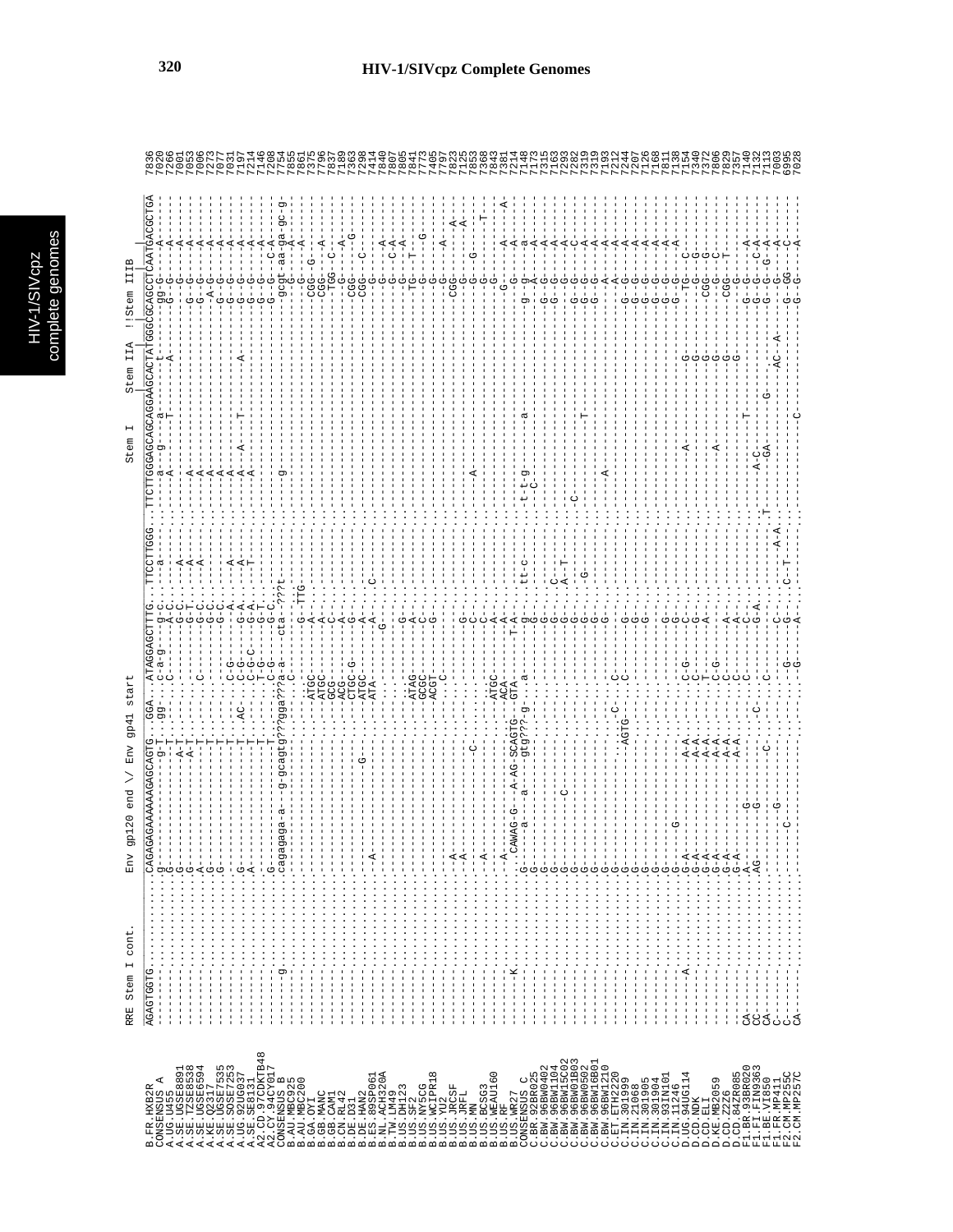|                                                                                                                                                                                                                                                                                                                                                                                                                                                                                      | cont<br>$\mathbf{H}$<br>Stem<br><b>RRE</b>                                                                                                                                                  | Env                                                                                                | star<br>9P4    |              |            | Stem                                                                      | Stem   |               |          |                                          |
|--------------------------------------------------------------------------------------------------------------------------------------------------------------------------------------------------------------------------------------------------------------------------------------------------------------------------------------------------------------------------------------------------------------------------------------------------------------------------------------|---------------------------------------------------------------------------------------------------------------------------------------------------------------------------------------------|----------------------------------------------------------------------------------------------------|----------------|--------------|------------|---------------------------------------------------------------------------|--------|---------------|----------|------------------------------------------|
|                                                                                                                                                                                                                                                                                                                                                                                                                                                                                      | $\bullet$<br>AGAGTGGTG                                                                                                                                                                      | CAGA                                                                                               |                | ATAGGA       |            | CTTGGGGGCAGCAGGA                                                          | GCACTA | CAATGA        |          |                                          |
|                                                                                                                                                                                                                                                                                                                                                                                                                                                                                      |                                                                                                                                                                                             |                                                                                                    |                |              |            |                                                                           |        |               |          |                                          |
|                                                                                                                                                                                                                                                                                                                                                                                                                                                                                      | $\frac{1}{1}$                                                                                                                                                                               |                                                                                                    |                | υυ           |            |                                                                           |        | てり            |          | ANNNHHHHOO 80 90 90 90 40 80 80          |
|                                                                                                                                                                                                                                                                                                                                                                                                                                                                                      | $\mathbf{I}$<br>$\frac{1}{1}$                                                                                                                                                               |                                                                                                    |                |              |            |                                                                           |        | てり            |          | <b>FFFFFFFF</b>                          |
|                                                                                                                                                                                                                                                                                                                                                                                                                                                                                      | J<br>J.                                                                                                                                                                                     | ŧ                                                                                                  |                | ひ            |            |                                                                           |        |               |          |                                          |
|                                                                                                                                                                                                                                                                                                                                                                                                                                                                                      | $\vdots$                                                                                                                                                                                    |                                                                                                    |                |              |            |                                                                           |        | 텃             |          |                                          |
|                                                                                                                                                                                                                                                                                                                                                                                                                                                                                      |                                                                                                                                                                                             |                                                                                                    |                |              |            |                                                                           |        |               |          |                                          |
|                                                                                                                                                                                                                                                                                                                                                                                                                                                                                      | <b>Production</b>                                                                                                                                                                           |                                                                                                    |                |              |            |                                                                           |        |               |          |                                          |
|                                                                                                                                                                                                                                                                                                                                                                                                                                                                                      |                                                                                                                                                                                             | 111                                                                                                |                |              |            |                                                                           |        |               |          |                                          |
|                                                                                                                                                                                                                                                                                                                                                                                                                                                                                      |                                                                                                                                                                                             |                                                                                                    |                |              |            |                                                                           |        |               |          |                                          |
|                                                                                                                                                                                                                                                                                                                                                                                                                                                                                      | $\vdots$                                                                                                                                                                                    |                                                                                                    |                |              |            |                                                                           |        | ひ             |          |                                          |
|                                                                                                                                                                                                                                                                                                                                                                                                                                                                                      |                                                                                                                                                                                             |                                                                                                    |                |              |            |                                                                           |        | てり            |          | $Q \cap I$                               |
|                                                                                                                                                                                                                                                                                                                                                                                                                                                                                      | $\vdots$<br>LUAGAGEUROURT-T<br>U                                                                                                                                                            | ÷<br>$-\frac{1}{2}$                                                                                | K,             |              | ひ          |                                                                           |        |               |          |                                          |
|                                                                                                                                                                                                                                                                                                                                                                                                                                                                                      | CC-A-AA-AAACATTCACCCCCT--C-                                                                                                                                                                 |                                                                                                    |                | စုံစုံစုံစုံ |            |                                                                           |        |               |          |                                          |
|                                                                                                                                                                                                                                                                                                                                                                                                                                                                                      |                                                                                                                                                                                             |                                                                                                    |                |              | YTT<br>HHH |                                                                           |        | $\frac{1}{1}$ |          |                                          |
|                                                                                                                                                                                                                                                                                                                                                                                                                                                                                      |                                                                                                                                                                                             | $\cdots$ $   -$                                                                                    |                |              |            |                                                                           |        |               |          |                                          |
|                                                                                                                                                                                                                                                                                                                                                                                                                                                                                      |                                                                                                                                                                                             |                                                                                                    | ₫              |              | 1          |                                                                           |        |               |          |                                          |
|                                                                                                                                                                                                                                                                                                                                                                                                                                                                                      |                                                                                                                                                                                             |                                                                                                    |                |              | $-1$       | ひ                                                                         |        |               |          |                                          |
|                                                                                                                                                                                                                                                                                                                                                                                                                                                                                      |                                                                                                                                                                                             |                                                                                                    | EUC            |              | 투          | <b>G-TC-AA</b><br>G-GC-AA<br>G-TC-AA<br>G-TC-AA<br>--TC-T---<br>--TC-T--- |        |               |          |                                          |
|                                                                                                                                                                                                                                                                                                                                                                                                                                                                                      |                                                                                                                                                                                             |                                                                                                    | σ              |              | ٣<br>Ī,    |                                                                           |        |               |          |                                          |
|                                                                                                                                                                                                                                                                                                                                                                                                                                                                                      | -1<br>Ť.                                                                                                                                                                                    |                                                                                                    |                |              |            |                                                                           |        |               |          |                                          |
|                                                                                                                                                                                                                                                                                                                                                                                                                                                                                      | $\frac{1}{1}$<br>$\mathbf{I}$                                                                                                                                                               |                                                                                                    |                |              | Ť          |                                                                           |        |               |          | $4N$ $\infty$ $\infty$ $\infty$ $\infty$ |
|                                                                                                                                                                                                                                                                                                                                                                                                                                                                                      | $-1$ $-1$ $-1$ $-1$ $-1$ $-1$                                                                                                                                                               |                                                                                                    |                |              | л.         |                                                                           |        |               |          |                                          |
|                                                                                                                                                                                                                                                                                                                                                                                                                                                                                      |                                                                                                                                                                                             |                                                                                                    |                |              |            |                                                                           |        |               |          |                                          |
|                                                                                                                                                                                                                                                                                                                                                                                                                                                                                      |                                                                                                                                                                                             |                                                                                                    |                |              | H.         |                                                                           |        |               |          |                                          |
|                                                                                                                                                                                                                                                                                                                                                                                                                                                                                      | ł                                                                                                                                                                                           |                                                                                                    |                |              |            |                                                                           |        |               |          |                                          |
|                                                                                                                                                                                                                                                                                                                                                                                                                                                                                      | $\frac{1}{1}$                                                                                                                                                                               |                                                                                                    |                |              |            |                                                                           |        |               |          |                                          |
|                                                                                                                                                                                                                                                                                                                                                                                                                                                                                      | $\begin{array}{c} \end{array}$<br>Í                                                                                                                                                         |                                                                                                    |                |              |            |                                                                           |        |               |          |                                          |
|                                                                                                                                                                                                                                                                                                                                                                                                                                                                                      |                                                                                                                                                                                             |                                                                                                    |                |              |            |                                                                           |        |               |          |                                          |
|                                                                                                                                                                                                                                                                                                                                                                                                                                                                                      |                                                                                                                                                                                             |                                                                                                    |                |              |            |                                                                           |        |               |          |                                          |
|                                                                                                                                                                                                                                                                                                                                                                                                                                                                                      |                                                                                                                                                                                             |                                                                                                    |                |              |            |                                                                           |        |               |          |                                          |
|                                                                                                                                                                                                                                                                                                                                                                                                                                                                                      |                                                                                                                                                                                             |                                                                                                    |                |              |            |                                                                           |        |               |          |                                          |
|                                                                                                                                                                                                                                                                                                                                                                                                                                                                                      | Ţ                                                                                                                                                                                           | 보다<br>하다                                                                                           |                | のひ           |            |                                                                           |        |               |          |                                          |
|                                                                                                                                                                                                                                                                                                                                                                                                                                                                                      | ł                                                                                                                                                                                           |                                                                                                    |                | ひ            |            |                                                                           |        |               |          |                                          |
|                                                                                                                                                                                                                                                                                                                                                                                                                                                                                      |                                                                                                                                                                                             |                                                                                                    |                |              |            |                                                                           |        |               |          |                                          |
|                                                                                                                                                                                                                                                                                                                                                                                                                                                                                      | $\begin{array}{c} \n\downarrow \\ \downarrow \\ \downarrow\n\end{array}$                                                                                                                    |                                                                                                    |                | υυ           |            |                                                                           |        |               |          |                                          |
|                                                                                                                                                                                                                                                                                                                                                                                                                                                                                      | l,                                                                                                                                                                                          |                                                                                                    |                |              |            |                                                                           |        |               |          |                                          |
|                                                                                                                                                                                                                                                                                                                                                                                                                                                                                      |                                                                                                                                                                                             |                                                                                                    |                | ひ            |            |                                                                           |        | ğ             |          |                                          |
|                                                                                                                                                                                                                                                                                                                                                                                                                                                                                      |                                                                                                                                                                                             |                                                                                                    |                | C            |            |                                                                           |        |               |          |                                          |
|                                                                                                                                                                                                                                                                                                                                                                                                                                                                                      |                                                                                                                                                                                             |                                                                                                    |                |              |            |                                                                           |        |               |          |                                          |
|                                                                                                                                                                                                                                                                                                                                                                                                                                                                                      |                                                                                                                                                                                             |                                                                                                    |                |              |            |                                                                           |        | てり            |          |                                          |
|                                                                                                                                                                                                                                                                                                                                                                                                                                                                                      |                                                                                                                                                                                             |                                                                                                    |                | U            |            |                                                                           |        | Ū             |          |                                          |
|                                                                                                                                                                                                                                                                                                                                                                                                                                                                                      | I<br>í                                                                                                                                                                                      | ひ<br>$\frac{1}{1}$                                                                                 |                |              |            |                                                                           |        | $\cdot$ ( )   |          | $\circ$ $-$                              |
|                                                                                                                                                                                                                                                                                                                                                                                                                                                                                      | $\frac{1}{1}$                                                                                                                                                                               | $\mathbf{I}$                                                                                       |                |              |            |                                                                           |        | てり            |          |                                          |
|                                                                                                                                                                                                                                                                                                                                                                                                                                                                                      |                                                                                                                                                                                             |                                                                                                    |                |              |            |                                                                           |        |               |          |                                          |
|                                                                                                                                                                                                                                                                                                                                                                                                                                                                                      | $\frac{1}{2}$ , $\frac{1}{2}$ , $\frac{1}{2}$ , $\frac{1}{2}$ , $\frac{1}{2}$ , $\frac{1}{2}$ , $\frac{1}{2}$ , $\frac{1}{2}$ , $\frac{1}{2}$<br>$\begin{array}{c} 1 \\ 0 \\ 1 \end{array}$ | $\frac{1}{1}$                                                                                      |                |              |            |                                                                           |        |               |          |                                          |
|                                                                                                                                                                                                                                                                                                                                                                                                                                                                                      | $\begin{array}{c} 1 \\ 1 \\ 1 \\ 1 \end{array}$<br>ţ<br>↻                                                                                                                                   | Í                                                                                                  |                |              |            |                                                                           |        |               | Æ        |                                          |
|                                                                                                                                                                                                                                                                                                                                                                                                                                                                                      | $\begin{array}{c} \begin{array}{c} \text{i} \end{array} & \text{ii} \end{array}$<br>U                                                                                                       | J<br>$\mathbf{I}$<br>ï                                                                             |                |              |            |                                                                           |        |               |          |                                          |
|                                                                                                                                                                                                                                                                                                                                                                                                                                                                                      | $CA - - - - - -$                                                                                                                                                                            |                                                                                                    |                |              |            |                                                                           |        |               |          |                                          |
|                                                                                                                                                                                                                                                                                                                                                                                                                                                                                      | $\cdots$ $\cdots$                                                                                                                                                                           |                                                                                                    |                |              |            |                                                                           |        |               |          |                                          |
|                                                                                                                                                                                                                                                                                                                                                                                                                                                                                      | $CA---$                                                                                                                                                                                     |                                                                                                    |                |              |            |                                                                           |        |               |          |                                          |
|                                                                                                                                                                                                                                                                                                                                                                                                                                                                                      | $\,$ I<br>$\mathbf{I}$                                                                                                                                                                      | $-55.1$                                                                                            |                |              |            |                                                                           |        |               |          |                                          |
|                                                                                                                                                                                                                                                                                                                                                                                                                                                                                      | $- - - - - - - - -$<br>$\blacksquare$                                                                                                                                                       | $-1 - 5 - 7$<br>$-1 - 5 - 7$<br>$-1 - 5 - 7$<br>$-1 - 5 - 7$<br>$-1 - 5 - 7$                       |                |              |            |                                                                           |        |               |          |                                          |
|                                                                                                                                                                                                                                                                                                                                                                                                                                                                                      | $- - A - -$                                                                                                                                                                                 | ひ                                                                                                  |                |              |            | A                                                                         |        |               |          |                                          |
|                                                                                                                                                                                                                                                                                                                                                                                                                                                                                      | $---A--$                                                                                                                                                                                    |                                                                                                    | -AGTT<br>--TGT | υυ           |            |                                                                           |        |               |          |                                          |
|                                                                                                                                                                                                                                                                                                                                                                                                                                                                                      |                                                                                                                                                                                             |                                                                                                    |                | ひ            |            |                                                                           |        | ς<br>Ρ        |          |                                          |
|                                                                                                                                                                                                                                                                                                                                                                                                                                                                                      | $\frac{1}{1}$                                                                                                                                                                               |                                                                                                    |                |              |            |                                                                           |        |               |          |                                          |
|                                                                                                                                                                                                                                                                                                                                                                                                                                                                                      | $\vdots$<br>$\frac{1}{4}$<br>$\frac{1}{1}$                                                                                                                                                  | $A - A$<br>$A - A$<br>$-1$<br>$-4$<br>$-4$<br>$-1$<br>$-4$<br>$-1$<br>$-1$<br>$-1$<br>$-1$<br>$-1$ |                | ひ            |            |                                                                           |        | 5             |          |                                          |
|                                                                                                                                                                                                                                                                                                                                                                                                                                                                                      | ł                                                                                                                                                                                           |                                                                                                    |                | ひ            |            |                                                                           |        | 9D<br>-       |          |                                          |
|                                                                                                                                                                                                                                                                                                                                                                                                                                                                                      | $\frac{1}{1}$<br>$\frac{1}{1}$                                                                                                                                                              | ŧ                                                                                                  |                |              |            |                                                                           |        |               |          |                                          |
|                                                                                                                                                                                                                                                                                                                                                                                                                                                                                      | J<br>ł                                                                                                                                                                                      | J,<br>סים<br>ב                                                                                     |                |              |            |                                                                           |        |               |          |                                          |
|                                                                                                                                                                                                                                                                                                                                                                                                                                                                                      |                                                                                                                                                                                             |                                                                                                    | AGT            |              | 텃          |                                                                           |        |               |          |                                          |
|                                                                                                                                                                                                                                                                                                                                                                                                                                                                                      | п<br>ï                                                                                                                                                                                      | ţ<br>ं एं<br>.                                                                                     | CAGTG          | $-4$         | U)         |                                                                           |        | ひ             |          |                                          |
|                                                                                                                                                                                                                                                                                                                                                                                                                                                                                      | $\vdots$                                                                                                                                                                                    | J.                                                                                                 |                |              |            |                                                                           |        | ひ             |          |                                          |
| $\begin{array}{l} 11 \overline{1} - \overline{c} \overline{p} \times \overline{c} \times 1, \overline{w} \in \mathbb{R} \, 1 \\ 11 \overline{1} - \overline{c} \overline{p} \times \overline{r} \overline{R}, \, \overline{w} \overline{1} \, 2 \, 9 \\ 11 \overline{1} - \overline{c} \overline{p} \times \overline{r} \overline{R}, \, \overline{w} \overline{1} \, 3 \, 07 \\ \overline{c} \overline{p} \times \overline{c} \times \overline{r} \times \overline{w} \times \over$ | -CCAAGACAGAAAG-C<br>CATACA--                                                                                                                                                                |                                                                                                    | <b>CCTTC</b>   |              |            |                                                                           |        |               |          | 108881228881882                          |
|                                                                                                                                                                                                                                                                                                                                                                                                                                                                                      | $\ddot{\cdot}$<br>Ť,<br>CATACA                                                                                                                                                              | $\cdots$ $A - A -$                                                                                 | CCTT           |              |            |                                                                           |        |               | $G - AG$ |                                          |
| CPZ.CM.SIVCPZCAM3                                                                                                                                                                                                                                                                                                                                                                                                                                                                    | $\vdots$<br>CACACA--A                                                                                                                                                                       | $TCA -$                                                                                            | EUCLI          | Ġ            |            |                                                                           |        | ひ             | 5        |                                          |
|                                                                                                                                                                                                                                                                                                                                                                                                                                                                                      |                                                                                                                                                                                             |                                                                                                    |                |              |            | ΰ                                                                         |        | ひ             |          |                                          |
| CPZ.CM.SIVCPZCAM5<br>CPZ.CD.SIVCPZANT                                                                                                                                                                                                                                                                                                                                                                                                                                                | --AAA-AAAACAACAC<br>CACAC-<br>CC--AJ                                                                                                                                                        | $\frac{1}{2}$                                                                                      |                |              |            |                                                                           |        |               |          |                                          |
|                                                                                                                                                                                                                                                                                                                                                                                                                                                                                      |                                                                                                                                                                                             |                                                                                                    |                |              |            |                                                                           |        |               |          |                                          |
|                                                                                                                                                                                                                                                                                                                                                                                                                                                                                      |                                                                                                                                                                                             |                                                                                                    |                |              |            |                                                                           |        |               |          |                                          |
| gp120/gp41<br>$_{\rm Env}$                                                                                                                                                                                                                                                                                                                                                                                                                                                           | $\triangleright$<br>$\triangleright$<br>α                                                                                                                                                   | $\mathbf{Q}$                                                                                       |                |              |            |                                                                           |        |               |          |                                          |
|                                                                                                                                                                                                                                                                                                                                                                                                                                                                                      |                                                                                                                                                                                             | Env                                                                                                |                |              |            |                                                                           |        |               |          |                                          |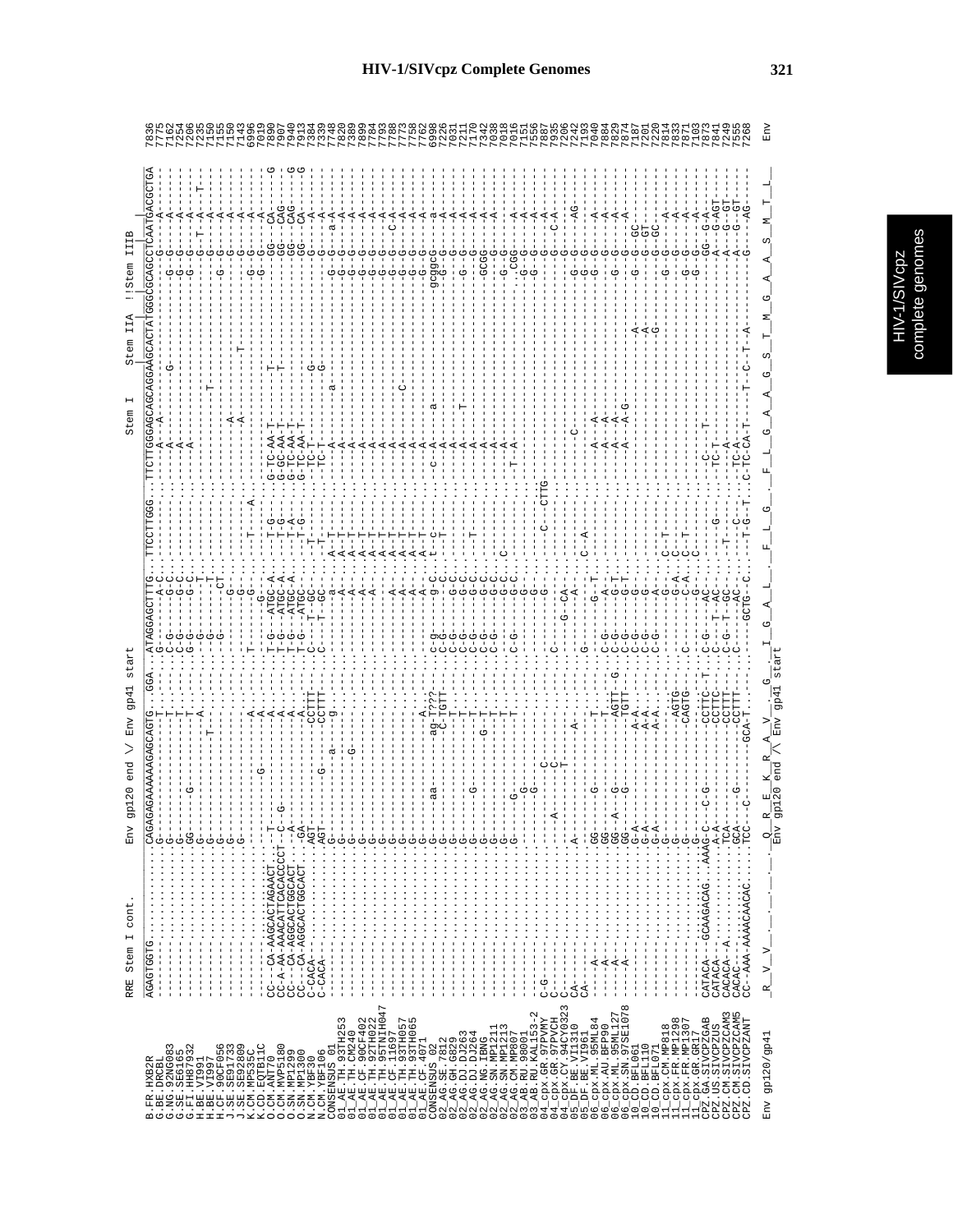|                           | ס המערכות המכונה המהורה המהורים המהורים במהורים המהורים המהורים המהורים המהורים המהורים המהורים המהורים המהורי<br>המהורים המהורים המהורים המהורים המהורים המהורים המהורים המהורים המהורים המהורים המהורים המהורים המהורים המהורי |                                                                                                                                                |                                                                         |    |                      | $\Gamma$    | $\overline{ }$ |     |      |                |         |                             |                   |                         |     |              |                   |   |                      |                      |                  |  |  |   |                                                                                                             |                       |                   |   |                               |      |    |                                         |                                 |    |   |         |                                 |                   |                                          |                   |               |    |    |                          |                    |         |                         |         |         |          |   |                 |                |                                    |                                |             |                |                         |                |            |             |           |                                |     |                                   |                                                  |               |                         |  |
|---------------------------|----------------------------------------------------------------------------------------------------------------------------------------------------------------------------------------------------------------------------------|------------------------------------------------------------------------------------------------------------------------------------------------|-------------------------------------------------------------------------|----|----------------------|-------------|----------------|-----|------|----------------|---------|-----------------------------|-------------------|-------------------------|-----|--------------|-------------------|---|----------------------|----------------------|------------------|--|--|---|-------------------------------------------------------------------------------------------------------------|-----------------------|-------------------|---|-------------------------------|------|----|-----------------------------------------|---------------------------------|----|---|---------|---------------------------------|-------------------|------------------------------------------|-------------------|---------------|----|----|--------------------------|--------------------|---------|-------------------------|---------|---------|----------|---|-----------------|----------------|------------------------------------|--------------------------------|-------------|----------------|-------------------------|----------------|------------|-------------|-----------|--------------------------------|-----|-----------------------------------|--------------------------------------------------|---------------|-------------------------|--|
| Stem                      |                                                                                                                                                                                                                                  |                                                                                                                                                |                                                                         |    |                      | ひ           | τŋ             |     |      |                |         |                             | てり                |                         | m C |              |                   |   |                      |                      |                  |  |  |   |                                                                                                             |                       |                   |   |                               |      |    |                                         |                                 |    |   |         |                                 |                   |                                          |                   |               |    |    |                          |                    | ひ       | ひ                       | てり      |         | ひひ       |   | ひ ひ             |                | ひ                                  |                                | ひ           |                |                         | ひ              |            |             |           |                                | めめめ |                                   |                                                  |               |                         |  |
| $\triangleright$<br>Stem  | CTCCAGGCAAGAATCCT                                                                                                                                                                                                                | $\frac{1}{9}$<br>$\frac{1}{9}$ $\frac{1}{9}$ $\frac{1}{9}$ $\frac{1}{9}$ $\frac{1}{9}$ $\frac{1}{9}$ $\frac{1}{9}$ $\frac{1}{9}$ $\frac{1}{9}$ |                                                                         |    |                      |             |                |     |      |                |         |                             | ひ                 | ᡎ                       |     |              |                   |   |                      |                      |                  |  |  |   |                                                                                                             |                       |                   |   |                               |      |    |                                         |                                 |    |   |         | <b>UQ</b>                       |                   | ⋖⋖                                       | Æ                 |               |    | ₫  | Æ                        | Æ                  |         | K,                      |         | AAAA    |          |   |                 | K,             |                                    |                                |             |                |                         |                |            |             |           |                                |     |                                   |                                                  |               |                         |  |
|                           | п                                                                                                                                                                                                                                | К<br>f,<br><b>HHHH</b>                                                                                                                         | AAAAAAAAAA<br>÷                                                         | f, | Ŧ                    | f,<br>HHHHH | $\frac{1}{1}$  | f,  |      | $\frac{1}{1}$  | ÷<br>HH | $\frac{1}{1}$               | $\mathbf{I}$<br>E | ᡃᡉ                      |     |              |                   |   |                      |                      |                  |  |  |   |                                                                                                             |                       |                   |   |                               |      |    |                                         |                                 |    |   |         | ת<br>е                          | F.<br>ь           | $\blacksquare$<br>Н                      |                   |               |    |    |                          |                    |         |                         |         |         |          |   |                 |                |                                    |                                | К           | ŧ              | $\triangle$ $\triangle$ | f,             | A<br>÷     | K,<br>J,    | Ą<br>ŧ    | f,                             |     | ÷                                 |                                                  |               |                         |  |
| ₽<br>Stem                 | <b>STCTGGGCATCAAGCAG</b>                                                                                                                                                                                                         |                                                                                                                                                |                                                                         |    |                      |             |                |     |      |                |         |                             |                   |                         |     |              |                   |   |                      |                      |                  |  |  |   |                                                                                                             |                       |                   |   |                               |      |    |                                         |                                 |    |   |         |                                 |                   |                                          |                   |               |    |    |                          |                    |         |                         |         |         |          |   |                 |                |                                    |                                |             |                |                         |                |            |             |           |                                |     |                                   |                                                  |               |                         |  |
|                           |                                                                                                                                                                                                                                  | চা⊟                                                                                                                                            | <b>ひひ</b>                                                               |    |                      | υυ          |                | む日  |      | Н              | ひ<br>Φ  | <u>ყ</u>                    |                   | œ<br>ত                  |     |              |                   |   |                      |                      |                  |  |  |   |                                                                                                             |                       |                   |   |                               |      |    |                                         |                                 |    | U | ひ       | あひ<br>ൽ                         |                   | ひ                                        | ひ                 |               |    | ๓  |                          |                    |         | פ<br>C.                 | ט       |         | υυ<br>てり | ひ |                 |                | ひ                                  |                                | ひ           | ひ              |                         |                | ↻          | פ           | ני ז      |                                | פי  | τŋ                                |                                                  |               |                         |  |
| $-1Y$                     | TGAGGCGCAACAGCATCTGTTGCAACTCACA<br>U                                                                                                                                                                                             | œ<br>A                                                                                                                                         |                                                                         |    |                      | ⋖⋖          |                | ΚK  |      |                |         | යි                          |                   | to<br>C<br>đ            |     |              |                   |   |                      |                      |                  |  |  | J | F                                                                                                           |                       | F                 | Ü |                               | $-4$ | τŋ |                                         |                                 |    |   | Æ       | $\mathbf I$                     | $U - A$           |                                          | 7770              |               |    |    |                          |                    | Æ       | К                       |         |         |          |   |                 |                |                                    |                                |             |                |                         |                |            |             |           |                                |     |                                   |                                                  |               |                         |  |
| III<br>Stem               |                                                                                                                                                                                                                                  | তা<br>U                                                                                                                                        | H                                                                       |    | Æ                    | Æ           |                |     |      |                | ⊢       | Æ<br>⊢                      | F                 | ᡕ                       |     |              |                   |   |                      |                      |                  |  |  |   |                                                                                                             |                       |                   |   |                               |      |    |                                         |                                 |    |   | K,      | তা                              |                   |                                          |                   |               |    |    |                          |                    |         |                         |         |         |          |   |                 |                |                                    |                                |             |                |                         |                |            |             |           |                                |     |                                   |                                                  |               |                         |  |
|                           |                                                                                                                                                                                                                                  | K,                                                                                                                                             | くくくくく                                                                   |    |                      |             |                | R R |      |                | RΚ      |                             | Ą<br>Æ            | তা                      |     |              |                   |   |                      |                      |                  |  |  |   |                                                                                                             |                       |                   |   |                               |      |    |                                         |                                 |    |   |         | ᡃᡉ<br>↵                         |                   |                                          |                   |               | ΚK | U  | RΚ                       |                    |         | RΚ                      |         |         |          | Æ |                 |                |                                    |                                |             | AAAA           |                         |                |            |             | K,        |                                |     |                                   |                                                  |               |                         |  |
| $-10$<br>III              | TTTGCTGAGGGCTA                                                                                                                                                                                                                   | তা<br>↵<br>U                                                                                                                                   | е                                                                       |    |                      |             |                |     |      |                |         |                             |                   | gg<br>↵<br>↵            | U   |              | U                 | U | C                    |                      |                  |  |  |   |                                                                                                             |                       | ⋖<br>U            | U |                               |      |    |                                         |                                 |    |   |         | ወ⊄                              |                   |                                          |                   |               |    |    |                          | Ą                  | К       | Ã                       |         |         |          |   |                 |                |                                    |                                |             |                |                         |                |            |             | U         | U                              |     |                                   |                                                  |               |                         |  |
| Stem                      |                                                                                                                                                                                                                                  | $\overline{O}$<br>קיט לי קי<br><b>G</b>                                                                                                        | K.                                                                      | K. | හි<br>$\overline{A}$ |             | Æ,             | いひ  | т    | <b>ئ</b><br>K, | K,      | 먼<br>K,                     | ט<br>K,           | Q<br>൯<br>তা            |     |              |                   |   |                      | යි                   |                  |  |  |   |                                                                                                             |                       |                   |   |                               |      |    |                                         |                                 |    |   |         |                                 |                   |                                          | あひひひひひ            | K.            |    | J. |                          | ひ                  | ひ       | ひ<br>т                  |         | ひ ひ ひ   | J.       |   | <b>ひ ひ</b><br>4 | J.<br>Æ        | てり<br>⋖                            | K.                             | К           |                |                         |                |            |             |           |                                |     |                                   |                                                  |               |                         |  |
| IIA                       | TAGTGCAGCAGCAGAACAA'                                                                                                                                                                                                             |                                                                                                                                                |                                                                         |    |                      |             |                |     |      |                |         |                             |                   |                         |     |              |                   |   |                      |                      |                  |  |  |   |                                                                                                             |                       |                   |   |                               |      |    |                                         |                                 |    |   |         |                                 |                   |                                          |                   |               |    |    |                          |                    |         |                         |         |         |          |   | Æ               |                |                                    |                                |             |                |                         |                |            | К           |           |                                |     |                                   |                                                  |               |                         |  |
| Stem IIC'St               |                                                                                                                                                                                                                                  | U<br>T<br>п<br>т<br>I<br>$\blacksquare$<br>ף<br>י                                                                                              |                                                                         |    |                      |             |                |     | $-A$ | т<br>1         |         | п<br>$-4 -$                 |                   | ı                       |     |              | J.                |   | ш<br>ш               |                      |                  |  |  |   | J<br>J.<br>$\mathbf{I}$                                                                                     |                       |                   |   |                               |      |    |                                         | $\overline{1}$                  |    |   |         | نڊ<br>T<br>نې<br>п              | ロー<br>п<br>п      | $\overline{1}$<br>J.<br>j.               | ı                 | $- - A$<br>J. |    |    | J<br>J.                  |                    | п       | $\frac{1}{2}$<br>п<br>п |         | J.      |          |   |                 |                | I<br>J                             |                                |             | $\overline{A}$ |                         |                |            |             | $\vec{A}$ | $\begin{array}{c} \end{array}$ |     | ⋖<br>$\frac{1}{1}$<br>I<br>J.     | $\overline{A}$<br>п                              |               |                         |  |
|                           | п                                                                                                                                                                                                                                | $\mathfrak l$<br>п<br>л.<br>$-a$ c                                                                                                             | п<br>$\mathbf{I}$<br>$\mathbf{I}$<br>$-1$                               |    | п                    |             |                |     |      | $-4 -$<br>H    |         | J<br>J<br>J.<br>I<br>I<br>п |                   | ↵<br>$-4$<br>$-aa$<br>п |     | J.<br>п<br>п | J.<br>п<br>H<br>H |   | I<br>п               | $\overset{-}{\circ}$ | ن<br>ب<br>J<br>л |  |  |   | $\overline{\phantom{a}}$<br>$\frac{1}{1}$<br>$\overline{\phantom{a}}$<br>J.<br>J.<br>j<br>J<br>$\mathbf{I}$ | $-4 -$<br>I<br>H<br>H | Ĥ<br>Ш.<br>л<br>л |   | J<br>$\overline{\phantom{a}}$ | Ę    | H  | $\frac{1}{1}$<br>부<br>$\mathbf{I}$<br>л | $\frac{1}{1}$<br>$-1$<br>I<br>п | ΥP |   | H       | $-a-t-gt$<br>п<br>т             | I<br>J.           | $\frac{1}{2}$                            | じし<br>I<br>п<br>ı | ပု            |    |    | $-1$<br>턱<br>J<br>J.     | ပု<br>$\mathbf{I}$ | л       | J.<br>п                 | ပု<br>H | ဗုံ ဗုံ |          |   | ဗုံ ဗုံ         |                | $C - C$<br>$\frac{1}{1}$<br>J<br>п | $-99 - -$<br>$\mathbf{I}$<br>п | $-4$<br>もーー | ł              |                         | $-1 - A - T -$ | უ<br> <br> | י<br>י<br>п |           |                                |     | I<br>I<br>$\frac{1}{1}$<br>J<br>л | $\sum_{i=1}^{n}$<br>Ţ<br>$\frac{1}{1}$<br>п<br>п |               | $-A-C-$<br>$\mathbf{I}$ |  |
| Stem IIC<br>$\frac{1}{2}$ | CGGTACAGCCAGACAATTATTGTCTGGT                                                                                                                                                                                                     | J.<br>H                                                                                                                                        | Ť.<br>$\,$ I<br>$\overline{\phantom{a}}$<br>п<br>п<br>$\mathbf{I}$<br>I |    |                      |             |                |     |      |                |         | L<br>п                      | п                 | $\frac{1}{9}$           |     | п            | J<br>J            |   | $-4-$<br>п<br>п<br>ш |                      | H<br>п           |  |  |   | J.<br>$\overline{\phantom{a}}$<br>$\begin{array}{c} \end{array}$<br>$\frac{1}{1}$<br>J<br>I<br>H            | $-4-$<br>H            | г<br>ш            | H | J.                            |      |    | J,<br>$\mathbf{I}$<br>л<br>Ţ            | J<br>$\frac{1}{1}$<br>í         |    |   | $- A -$ | п<br>$\frac{0}{1}$<br>т<br>$-t$ | J<br>I<br>п<br>J, | $\mathbf{I}$<br>$\overline{\phantom{a}}$ |                   | п<br>Ϋ́       |    | п  | J<br>$\frac{1}{1}$<br>J, |                    | п<br>J. | п                       | J,      | J.      | ပု       |   |                 | $\overline{C}$ | I<br>J<br>H                        |                                |             |                |                         |                |            |             |           |                                |     | I<br>ł                            |                                                  | $\frac{1}{2}$ |                         |  |
| Stem IIB'                 |                                                                                                                                                                                                                                  |                                                                                                                                                |                                                                         |    |                      |             |                |     |      |                |         |                             |                   |                         |     |              |                   |   |                      |                      |                  |  |  |   |                                                                                                             |                       |                   |   |                               |      |    |                                         |                                 |    |   |         |                                 |                   |                                          |                   |               |    |    |                          |                    |         |                         |         |         |          |   |                 |                |                                    |                                |             |                |                         |                |            |             |           |                                |     |                                   |                                                  |               |                         |  |
|                           |                                                                                                                                                                                                                                  |                                                                                                                                                |                                                                         |    |                      |             |                |     |      |                |         |                             |                   |                         |     |              |                   |   |                      |                      |                  |  |  |   |                                                                                                             |                       |                   |   |                               |      |    |                                         |                                 |    |   |         |                                 |                   |                                          |                   |               |    |    |                          |                    |         |                         |         |         |          |   |                 |                |                                    |                                |             |                |                         |                |            |             |           |                                |     |                                   |                                                  |               |                         |  |

**HIV-1/SIVcpz Complete Genomes**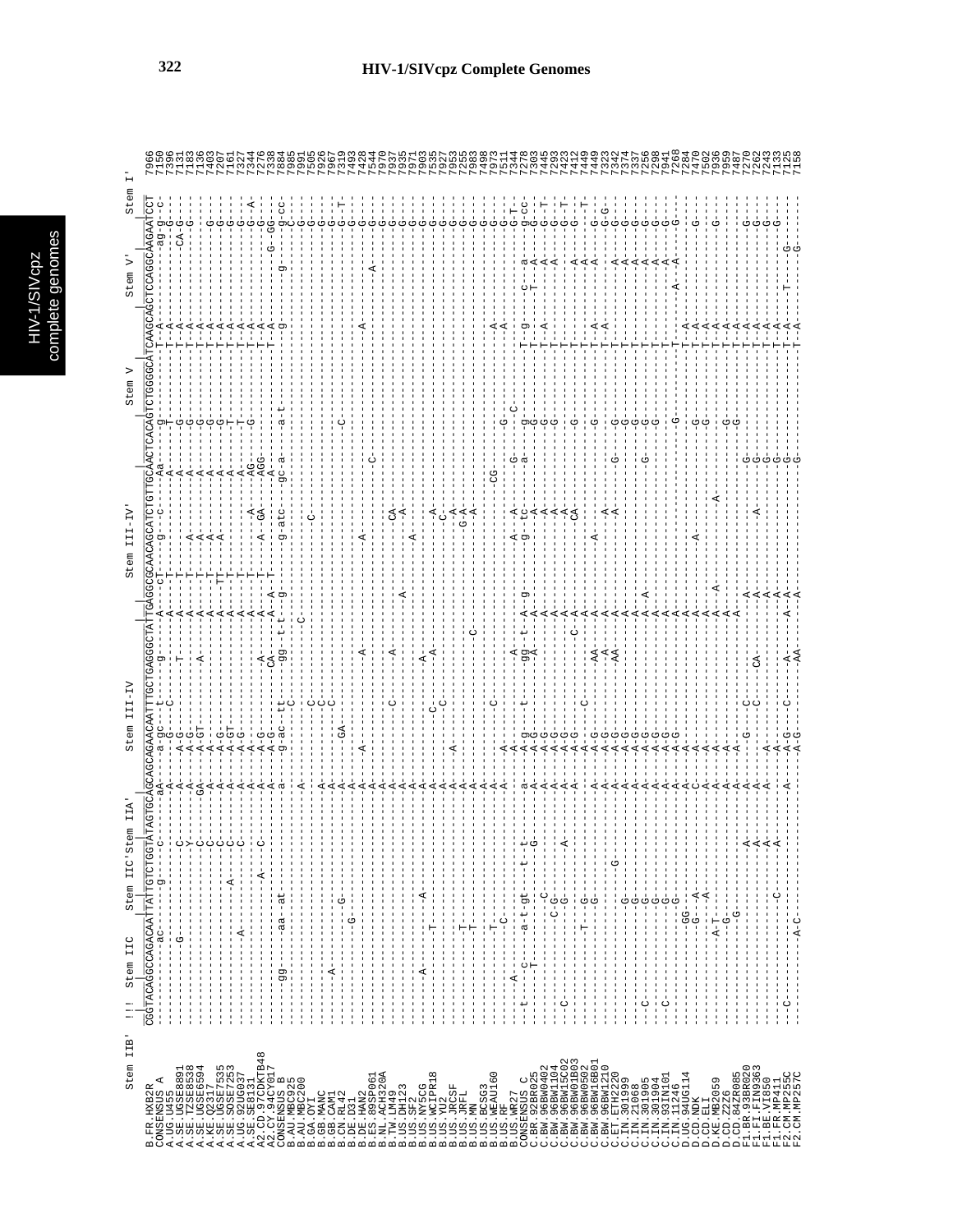| Stem               |                                                                                                                                                                                                                                                                                                                                                                                                              |                                                 |           |                            |                                                                     |                                       |                                                  |                                                                                                                                                                                                                                                                                                                                                                                                                                                    |                      |                                        |   |                            |                        |                |                                                   |              |                   |                              |                                                      |                                        |                                                                      |                                                                      |                                                                                                                                                                                                                                                                                                                                                                                                                                     |   |                   |                                                     |                                                           |   |            |              |                                                                              |                |          |                                                    |                                                                      |                                                 |  |              |                                                                       |                                                    |                                        |   |                                               |                                          |                |         |                                    |                                                             |                                                                           |                                 |                                  |                   |    |                           | r٦                            |                                                                                                                                                                                                                                                                                                                                                                                   |                               |                          |                    |                         |
|--------------------|--------------------------------------------------------------------------------------------------------------------------------------------------------------------------------------------------------------------------------------------------------------------------------------------------------------------------------------------------------------------------------------------------------------|-------------------------------------------------|-----------|----------------------------|---------------------------------------------------------------------|---------------------------------------|--------------------------------------------------|----------------------------------------------------------------------------------------------------------------------------------------------------------------------------------------------------------------------------------------------------------------------------------------------------------------------------------------------------------------------------------------------------------------------------------------------------|----------------------|----------------------------------------|---|----------------------------|------------------------|----------------|---------------------------------------------------|--------------|-------------------|------------------------------|------------------------------------------------------|----------------------------------------|----------------------------------------------------------------------|----------------------------------------------------------------------|-------------------------------------------------------------------------------------------------------------------------------------------------------------------------------------------------------------------------------------------------------------------------------------------------------------------------------------------------------------------------------------------------------------------------------------|---|-------------------|-----------------------------------------------------|-----------------------------------------------------------|---|------------|--------------|------------------------------------------------------------------------------|----------------|----------|----------------------------------------------------|----------------------------------------------------------------------|-------------------------------------------------|--|--------------|-----------------------------------------------------------------------|----------------------------------------------------|----------------------------------------|---|-----------------------------------------------|------------------------------------------|----------------|---------|------------------------------------|-------------------------------------------------------------|---------------------------------------------------------------------------|---------------------------------|----------------------------------|-------------------|----|---------------------------|-------------------------------|-----------------------------------------------------------------------------------------------------------------------------------------------------------------------------------------------------------------------------------------------------------------------------------------------------------------------------------------------------------------------------------|-------------------------------|--------------------------|--------------------|-------------------------|
| Stem               | CCAGGC                                                                                                                                                                                                                                                                                                                                                                                                       |                                                 |           |                            |                                                                     |                                       |                                                  |                                                                                                                                                                                                                                                                                                                                                                                                                                                    |                      |                                        |   |                            | -1<br>GA<br>GA         | C)             | $1 - 1$                                           |              |                   |                              | ൯                                                    |                                        |                                                                      |                                                                      |                                                                                                                                                                                                                                                                                                                                                                                                                                     |   |                   |                                                     |                                                           |   |            |              |                                                                              |                |          |                                                    |                                                                      |                                                 |  |              |                                                                       |                                                    |                                        |   |                                               |                                          |                |         |                                    |                                                             |                                                                           |                                 |                                  |                   |    | Õ                         | U                             |                                                                                                                                                                                                                                                                                                                                                                                   |                               |                          |                    |                         |
|                    |                                                                                                                                                                                                                                                                                                                                                                                                              |                                                 |           |                            |                                                                     |                                       |                                                  |                                                                                                                                                                                                                                                                                                                                                                                                                                                    |                      |                                        |   |                            |                        |                | AAAA                                              |              |                   |                              |                                                      |                                        |                                                                      |                                                                      |                                                                                                                                                                                                                                                                                                                                                                                                                                     |   |                   |                                                     |                                                           |   |            |              |                                                                              |                |          |                                                    |                                                                      |                                                 |  |              |                                                                       |                                                    |                                        |   |                                               |                                          |                |         |                                    |                                                             |                                                                           |                                 |                                  |                   |    |                           |                               |                                                                                                                                                                                                                                                                                                                                                                                   |                               |                          |                    |                         |
| Stem               |                                                                                                                                                                                                                                                                                                                                                                                                              |                                                 |           |                            |                                                                     |                                       | <b>σE</b>                                        |                                                                                                                                                                                                                                                                                                                                                                                                                                                    |                      |                                        |   |                            |                        |                |                                                   |              |                   |                              |                                                      |                                        |                                                                      |                                                                      |                                                                                                                                                                                                                                                                                                                                                                                                                                     |   |                   |                                                     |                                                           |   |            |              | てり                                                                           |                | פז פז פז |                                                    |                                                                      |                                                 |  |              |                                                                       |                                                    |                                        |   |                                               |                                          |                |         |                                    |                                                             |                                                                           |                                 |                                  |                   |    |                           |                               |                                                                                                                                                                                                                                                                                                                                                                                   |                               |                          |                    |                         |
|                    |                                                                                                                                                                                                                                                                                                                                                                                                              |                                                 |           |                            |                                                                     | てりてり                                  |                                                  |                                                                                                                                                                                                                                                                                                                                                                                                                                                    |                      |                                        |   |                            | Ť<br>5                 | $\blacksquare$ | $\mathbf{1}$<br>ひひひひ                              |              |                   |                              |                                                      |                                        |                                                                      |                                                                      |                                                                                                                                                                                                                                                                                                                                                                                                                                     |   |                   |                                                     |                                                           |   |            |              |                                                                              |                |          |                                                    |                                                                      |                                                 |  |              |                                                                       |                                                    |                                        |   |                                               |                                          |                |         |                                    |                                                             |                                                                           |                                 |                                  |                   |    |                           |                               |                                                                                                                                                                                                                                                                                                                                                                                   |                               |                          |                    |                         |
| Stem               | CAGCATCI                                                                                                                                                                                                                                                                                                                                                                                                     |                                                 |           |                            |                                                                     |                                       |                                                  |                                                                                                                                                                                                                                                                                                                                                                                                                                                    |                      |                                        |   |                            |                        |                | ひひひひ                                              |              |                   |                              |                                                      |                                        |                                                                      |                                                                      |                                                                                                                                                                                                                                                                                                                                                                                                                                     |   |                   |                                                     |                                                           |   |            |              |                                                                              |                |          |                                                    |                                                                      |                                                 |  |              |                                                                       |                                                    |                                        |   |                                               |                                          |                |         |                                    |                                                             |                                                                           |                                 |                                  |                   |    |                           |                               |                                                                                                                                                                                                                                                                                                                                                                                   |                               |                          |                    |                         |
|                    |                                                                                                                                                                                                                                                                                                                                                                                                              |                                                 |           |                            |                                                                     |                                       |                                                  |                                                                                                                                                                                                                                                                                                                                                                                                                                                    |                      |                                        |   |                            |                        |                | みGAAA<br>÷                                        |              |                   |                              |                                                      |                                        |                                                                      |                                                                      |                                                                                                                                                                                                                                                                                                                                                                                                                                     |   |                   |                                                     |                                                           |   |            |              |                                                                              |                |          |                                                    |                                                                      |                                                 |  |              |                                                                       |                                                    |                                        | U |                                               |                                          |                |         |                                    |                                                             |                                                                           |                                 |                                  |                   |    |                           |                               |                                                                                                                                                                                                                                                                                                                                                                                   |                               |                          |                    |                         |
|                    |                                                                                                                                                                                                                                                                                                                                                                                                              |                                                 |           |                            |                                                                     | <b>ひ ひ</b>                            |                                                  |                                                                                                                                                                                                                                                                                                                                                                                                                                                    |                      |                                        |   |                            |                        |                |                                                   |              |                   |                              |                                                      |                                        |                                                                      |                                                                      | <b>ひ ひ ひ ひ ひ</b>                                                                                                                                                                                                                                                                                                                                                                                                                    |   |                   | ↻                                                   | ひ                                                         | ு | あひ         |              |                                                                              |                |          |                                                    |                                                                      |                                                 |  |              |                                                                       |                                                    |                                        |   |                                               |                                          | <u>ບ ບ</u>     | ט       |                                    |                                                             |                                                                           |                                 |                                  |                   |    |                           |                               |                                                                                                                                                                                                                                                                                                                                                                                   |                               |                          |                    |                         |
| Stem               |                                                                                                                                                                                                                                                                                                                                                                                                              |                                                 |           |                            |                                                                     |                                       |                                                  |                                                                                                                                                                                                                                                                                                                                                                                                                                                    |                      |                                        |   |                            | てりてり                   |                |                                                   |              |                   |                              |                                                      |                                        |                                                                      |                                                                      | $A$ $A$ $A$ $A$                                                                                                                                                                                                                                                                                                                                                                                                                     |   |                   | A                                                   | k,                                                        |   |            |              |                                                                              |                |          |                                                    |                                                                      |                                                 |  |              |                                                                       |                                                    |                                        |   |                                               |                                          |                |         |                                    |                                                             |                                                                           |                                 |                                  |                   |    |                           |                               |                                                                                                                                                                                                                                                                                                                                                                                   |                               |                          |                    |                         |
| IIC'S<br>Stem      |                                                                                                                                                                                                                                                                                                                                                                                                              |                                                 |           | $-5 -$                     | п                                                                   | $\mathbf{I}$                          | -1                                               | J<br>ŧ                                                                                                                                                                                                                                                                                                                                                                                                                                             |                      | J,<br>J,<br>J.                         |   | $ AAG$                     | $-$ AAG                |                |                                                   |              | Ť<br>$-4$         | $- -A - -$                   |                                                      | 1<br>I.                                | $\frac{1}{1}$                                                        | $\mathfrak l$                                                        | f,                                                                                                                                                                                                                                                                                                                                                                                                                                  |   |                   | т<br>1<br>-<br>Ť.                                   | $\,$ I<br>Í<br>í                                          |   | $\ddot{ }$ | J,<br>п<br>Ţ | $\blacksquare$<br>$C - C$<br>$\frac{1}{1}$                                   | $\blacksquare$ |          | I<br>$\mathbf{I}$<br>U – – – – – –                 | J.<br>I<br>$\overline{\phantom{a}}$<br>$\mathbf{I}$<br>$\frac{1}{1}$ | $\frac{1}{2}$<br>$\overline{\phantom{a}}$<br>J. |  | $\mathbf{I}$ | т<br>I.<br>I<br>ł                                                     | $-1$<br>$\frac{1}{1}$                              | Í<br>í                                 |   | $\frac{1}{1}$<br>$\,$ I<br>$\mathbf{I}$<br>-1 | ţ                                        |                |         |                                    | l,                                                          |                                                                           |                                 |                                  |                   |    | ن<br>۱<br>f,              | $- - A - -$<br>I<br>т         | $- -A - -$<br>I<br>$\frac{1}{1}$                                                                                                                                                                                                                                                                                                                                                  | Ť<br>$- - P -$                |                          |                    | U<br>ω,<br>司            |
| Stem IIC           | CGGTACAGGCCAGACAATTATTGTCTGG<br>$\blacksquare$<br>투<br>$\mathbf{I}$                                                                                                                                                                                                                                                                                                                                          | п<br>$-1$<br>л<br>J.                            | п<br>$-1$ | J<br>J.<br>1<br>J.<br>$-1$ | J,<br>$\mathbf{I}$<br>л<br>J,<br>п<br>$\mathfrak l$<br>J,<br>л<br>п | J.<br>$\frac{1}{1}$<br>$-1 - 1$<br>J. | $\mathbf{I}$<br>$-1$<br>$\overline{\phantom{a}}$ | $\frac{6}{1}$<br>J,<br>т<br>$\mathbf{I}$<br>$-1 - T - -$<br>I.<br>$\begin{array}{c} \rule{0pt}{2.5ex} \rule{0pt}{2.5ex} \rule{0pt}{2.5ex} \rule{0pt}{2.5ex} \rule{0pt}{2.5ex} \rule{0pt}{2.5ex} \rule{0pt}{2.5ex} \rule{0pt}{2.5ex} \rule{0pt}{2.5ex} \rule{0pt}{2.5ex} \rule{0pt}{2.5ex} \rule{0pt}{2.5ex} \rule{0pt}{2.5ex} \rule{0pt}{2.5ex} \rule{0pt}{2.5ex} \rule{0pt}{2.5ex} \rule{0pt}{2.5ex} \rule{0pt}{2.5ex} \rule{0pt}{2.5ex} \rule{0$ | ن<br>۱<br>$-1 - 1 -$ | п<br>I<br>l,<br>J<br>$\mathbf{I}$<br>п | п | -- 00-<br>--CACACT<br>$-4$ | U-DHORURU-<br>$-G - A$ | J.             | --A--CA-TCT--GA--AAG<br>--A--CACACT--GA--AAG<br>ï | $-GAC - - -$ | U<br> <br>J<br>J. | $-GAC - - -$<br>$-1 - 4 - 1$ | $- - - - - - - - - - - - -$<br>I<br>п<br>I<br>ı<br>I | J.<br>ı<br>ı<br>ı<br>ï<br>I<br>J.<br>1 | $\mathbf{I}$<br>$\frac{1}{1}$<br>$\frac{1}{1}$<br>$\frac{1}{1}$<br>ï | т<br>I<br>$\frac{1}{4}$<br>J.<br>$\frac{1}{1}$<br>I<br>$\frac{1}{1}$ | <b>U---U-----</b><br>$\begin{array}{c} \rule{0pt}{2ex} \rule{0pt}{2ex} \rule{0pt}{2ex} \rule{0pt}{2ex} \rule{0pt}{2ex} \rule{0pt}{2ex} \rule{0pt}{2ex} \rule{0pt}{2ex} \rule{0pt}{2ex} \rule{0pt}{2ex} \rule{0pt}{2ex} \rule{0pt}{2ex} \rule{0pt}{2ex} \rule{0pt}{2ex} \rule{0pt}{2ex} \rule{0pt}{2ex} \rule{0pt}{2ex} \rule{0pt}{2ex} \rule{0pt}{2ex} \rule{0pt}{2ex} \rule{0pt}{2ex} \rule{0pt}{2ex} \rule{0pt}{2ex} \rule{0pt}{$ | ï | $\mathbf{I}$<br>п | Ť<br>$\mathsf I$<br>T<br>-<br>$\mathsf I$<br>T<br>Ť | $\frac{1}{1}$<br>J<br>$-1$ $-1$ $-1$ $-1$ $-1$<br>J<br>J, |   |            | п<br>ï       | Ť<br>п<br>$\mathsf I$<br>Ţ<br>$\frac{1}{1}$<br>$\overline{\phantom{a}}$<br>п | $\frac{1}{1}$  |          | $\frac{1}{1}$<br>$\frac{1}{1}$<br>ţ<br>I<br>ı<br>ı | $\frac{1}{1}$<br>$\frac{1}{1}$<br>J.<br>$\frac{1}{1}$<br>J<br>I<br>I |                                                 |  | $C - 1$      | ł<br>I<br>T<br>ï.<br>$\mathsf I$<br>т<br>$\frac{1}{4}$<br>I<br>т<br>ï | $\frac{1}{1}$<br>J<br>J.<br>J.<br>÷<br>ł<br>J<br>п | $\frac{1}{1}$<br>Í<br>I<br>J<br>Í<br>I |   | Ť<br>$\mathsf I$<br>$\mathbf{I}$<br>$-1$      | J.<br>J.<br>$\frac{1}{1}$<br>J<br>۲<br>ا | $-1$ – $T$ – – | -1<br>부 | ł<br>ن<br>۱<br>J.<br>J.<br>J.<br>I | $\frac{1}{1}$<br>$\frac{6}{1}$<br>$-1 - 1$<br>$\frac{1}{1}$ | $\frac{6}{1}$<br>J.<br>$\mathbb I$<br>$\frac{1}{1}$<br>$\mathbf{I}$<br>л. | H<br>J,<br>$-1 - 1 -$<br>J<br>J | $\mathbf{I}$<br><b>0--------</b> | $\mathbf{I}$<br>1 | J. | -- 10<br>$-1 - 6$<br>$-1$ | I<br>л<br>J,<br>$\frac{1}{1}$ | п<br>Í<br>5-2-1-<br>I<br>I<br>I                                                                                                                                                                                                                                                                                                                                                   | $\mathbf{I}$<br>л.<br>л.      | $\overline{\phantom{a}}$ | $- -$ A            | 크<br>O,<br>ĸ<br>A,<br>ö |
| $\Xi$<br>Stem IIB' | $\mathbf{I}$                                                                                                                                                                                                                                                                                                                                                                                                 | $\begin{array}{c} \end{array}$<br>$\frac{1}{1}$ |           | H                          | J                                                                   |                                       |                                                  |                                                                                                                                                                                                                                                                                                                                                                                                                                                    |                      |                                        |   |                            |                        |                |                                                   |              |                   | Í                            | I<br>I                                               | I<br>I                                 | $\overline{\phantom{a}}$<br>п                                        |                                                                      |                                                                                                                                                                                                                                                                                                                                                                                                                                     |   |                   |                                                     |                                                           |   |            |              |                                                                              |                |          |                                                    |                                                                      |                                                 |  |              | J,                                                                    |                                                    |                                        |   |                                               |                                          |                |         |                                    |                                                             |                                                                           |                                 |                                  |                   |    |                           |                               | I<br>ı                                                                                                                                                                                                                                                                                                                                                                            | $\overline{\phantom{a}}$<br>п |                          | ή<br>$\frac{1}{1}$ | $\triangleright$<br>н   |
|                    | $\begin{smallmatrix} \texttt{B.} & \texttt{B.} & \texttt{B.} & \texttt{B.} & \texttt{B.} & \texttt{B.} & \texttt{B.} & \texttt{B.} & \texttt{B.} & \texttt{B.} & \texttt{B.} & \texttt{B.} & \texttt{B.} & \texttt{B.} & \texttt{B.} & \texttt{B.} & \texttt{B.} & \texttt{B.} & \texttt{B.} & \texttt{B.} & \texttt{B.} & \texttt{B.} & \texttt{B.} & \texttt{B.} & \texttt{B.} & \texttt{B.} & \texttt{B.$ |                                                 |           |                            |                                                                     |                                       |                                                  |                                                                                                                                                                                                                                                                                                                                                                                                                                                    |                      |                                        |   |                            |                        |                |                                                   |              |                   |                              |                                                      |                                        |                                                                      |                                                                      |                                                                                                                                                                                                                                                                                                                                                                                                                                     |   |                   |                                                     |                                                           |   |            |              |                                                                              |                |          |                                                    |                                                                      |                                                 |  |              |                                                                       |                                                    |                                        |   |                                               |                                          |                |         |                                    |                                                             |                                                                           |                                 |                                  |                   |    |                           |                               | $\begin{array}{l} 0.08-{\rm cycx}, {\rm H}_{1,1,2} \\ 0.6-{\rm cycx}, {\rm H}_{1,1,35} \\ 0.6-{\rm cycx}, {\rm H}_{1,1,35} \\ 0.6-{\rm cycx}, {\rm H}_{1,1,35} \\ 0.6-{\rm cycx}, {\rm H}_{1,1,1} \\ 1.0-{\rm CD}, {\rm BFL1071} \\ 1.1-{\rm cycx}, {\rm F}_{1,1,1} \\ 1.1-{\rm cycx}, {\rm F}_{1,1,1} \\ 1.1-{\rm cycx}, {\rm F}_{1,1,1} \\ 1.1-{\rm cycx}, {\rm F}_{1,1,1} \\ $ |                               |                          |                    | 9P41<br>$_{\rm{Env}}$   |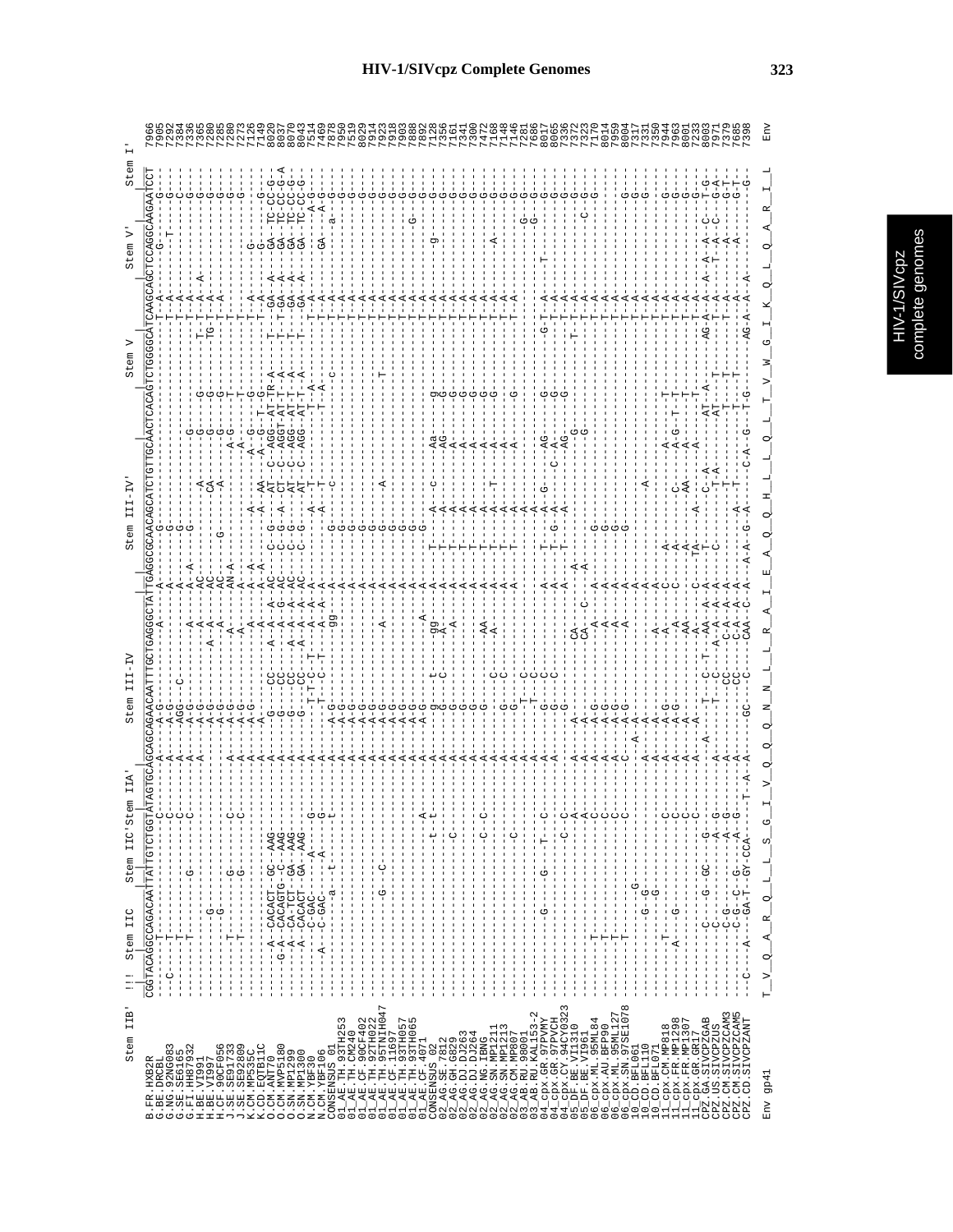| Stem I'                                                                                                                                                                                                                                                                                                                                                                                                                                                                                                                                                                                                                                                                                    |                               |     |                                                                                              |         |                                 | RRE    | $\frac{1}{\sqrt{2}}$<br>end |    |  |          |
|--------------------------------------------------------------------------------------------------------------------------------------------------------------------------------------------------------------------------------------------------------------------------------------------------------------------------------------------------------------------------------------------------------------------------------------------------------------------------------------------------------------------------------------------------------------------------------------------------------------------------------------------------------------------------------------------|-------------------------------|-----|----------------------------------------------------------------------------------------------|---------|---------------------------------|--------|-----------------------------|----|--|----------|
|                                                                                                                                                                                                                                                                                                                                                                                                                                                                                                                                                                                                                                                                                            |                               |     | <b>LATALOGODLLOGIAGODLLOUDLDLOUDLOUDUGOUGUDLLLAUDUGUGUDUDULDDDLLLOUDDLLLAUDUDLLOUGU</b><br>ā | π       | aa                              | U      | ס<br>U                      | ൯  |  |          |
|                                                                                                                                                                                                                                                                                                                                                                                                                                                                                                                                                                                                                                                                                            |                               |     | ပ္ပ်                                                                                         |         |                                 | U      |                             |    |  |          |
| п<br>$\mathbf{L}$<br>$\mathbb T$<br>$\mathsf I$<br>$\mathbf{I}$<br>$\blacksquare$<br>$\mathbf{I}$<br>$\mathbf{I}$<br>$\mathbf{I}$<br>$\blacksquare$<br>$\blacksquare$<br>$\mathbf{L}$<br>-1<br>$\mathbf{I}$<br>$\mathbf{I}$<br>Ť.<br>$\mathbb I$<br>붑                                                                                                                                                                                                                                                                                                                                                                                                                                      | $-1$<br>A                     |     |                                                                                              |         |                                 |        |                             | ċ٢ |  |          |
| $\mathbf{I}$<br>т<br>L.<br>т<br>$\mathbf{I}$<br>т<br>$\mathbf{I}$<br>- 1<br>$\begin{array}{c} \rule{0pt}{2.5ex} \rule{0pt}{2.5ex} \rule{0pt}{2.5ex} \rule{0pt}{2.5ex} \rule{0pt}{2.5ex} \rule{0pt}{2.5ex} \rule{0pt}{2.5ex} \rule{0pt}{2.5ex} \rule{0pt}{2.5ex} \rule{0pt}{2.5ex} \rule{0pt}{2.5ex} \rule{0pt}{2.5ex} \rule{0pt}{2.5ex} \rule{0pt}{2.5ex} \rule{0pt}{2.5ex} \rule{0pt}{2.5ex} \rule{0pt}{2.5ex} \rule{0pt}{2.5ex} \rule{0pt}{2.5ex} \rule{0$<br>$\mathbf{I}$<br>ш<br>$\mathbf{I}$<br>T<br>$\mathbf{I}$<br>т<br>Ι.<br>т<br>$\mathbf{I}$<br>$\blacksquare$<br>$\mathbf{I}$<br>-1<br>$\mathbf I$<br>T<br>$\mathbf{I}$<br>T<br>$\mathbf{I}$<br>$\mathbf I$<br>u<br>$\mathsf I$ | $-4$<br>$-4$<br>K,<br>Æ       |     |                                                                                              |         | ĀÄ.<br>AA                       | C      |                             |    |  | $\infty$ |
| $\overline{1}$<br>$\blacksquare$<br>$\mathbf{I}$<br>$- - - - - - -$<br>$\mathbf{I}$<br>$\,$ I<br>Ť<br>$\mathbf{I}$<br>$\overline{\phantom{a}}$<br>$\blacksquare$<br>$\blacksquare$<br>$\overline{1}$<br>$\overline{\phantom{a}}$<br>$\blacksquare$<br>п<br>$\overline{\phantom{a}}$<br>J<br>$\overline{1}$<br>п                                                                                                                                                                                                                                                                                                                                                                            | $- - A$<br>Æ                  |     |                                                                                              |         |                                 |        |                             |    |  |          |
| L.<br>$\mathbb{I}$<br>J.<br>Ţ<br>$\mathbb{I}$<br>$\blacksquare$<br>-1<br>$\mathbf{I}$<br>$\mathbf{I}$<br>$\mathbf{I}$<br>I.<br>J.<br>L.<br>J.<br>-1<br>$\overline{1}$                                                                                                                                                                                                                                                                                                                                                                                                                                                                                                                      | $-4$<br>Æ                     |     |                                                                                              |         |                                 |        |                             |    |  |          |
| т<br>Ι.<br>Ť.<br>I.<br>$\mathbf{I}$<br>$\mathbf{1}$<br>Ť<br>Τ.<br>Ť.<br>т<br>т<br>Ι.<br>$\mathbf I$<br>I.<br>т<br>I.<br>I<br>п<br>$\mathbf I$<br>I<br>J,                                                                                                                                                                                                                                                                                                                                                                                                                                                                                                                                   | $-4$<br>К                     |     |                                                                                              |         | Ą                               | U      |                             |    |  | ৩        |
| J.<br>$\mathbf{I}$<br>ပုံ<br>-1<br>$\mathbf I$<br>$\mathbf{I}$<br>$\mathbf{I}$<br>л.                                                                                                                                                                                                                                                                                                                                                                                                                                                                                                                                                                                                       | $-1$<br>K,                    | C)  |                                                                                              | Ü       | Ą                               | U      |                             |    |  |          |
| п<br>I<br>I<br>$\mathbf{I}$<br>ï<br>$\blacksquare$<br>л<br>$\mathbf{I}$<br>л<br>I<br>$\mathbf{I}$<br>п<br>Ţ<br>I                                                                                                                                                                                                                                                                                                                                                                                                                                                                                                                                                                           | $- - A$<br>F<br>1             | C J | S                                                                                            |         |                                 |        | g                           |    |  |          |
| $\overline{1}$<br>$\frac{1}{1}$<br>$\,$ I<br>f,<br>$\frac{1}{2}$<br>$\frac{1}{1}$<br>Ť.<br>$\overline{\phantom{a}}$<br>$\blacksquare$<br>п<br>$\overline{\phantom{a}}$<br>$\frac{1}{1}$<br>$\frac{1}{2}$                                                                                                                                                                                                                                                                                                                                                                                                                                                                                   | $-4$                          |     |                                                                                              | Ġ       | $-4$                            | $-AGA$ |                             |    |  |          |
| J.<br>J.<br>1<br>J<br>$\frac{1}{1}$<br>$\mathbf{I}$<br>$\mathbf{I}$<br>п<br>ı<br>$\frac{1}{1}$<br>J.<br>L.<br>J.                                                                                                                                                                                                                                                                                                                                                                                                                                                                                                                                                                           |                               |     |                                                                                              | ひ       | 4                               |        |                             |    |  |          |
| $-1$<br>ł<br>I<br>$-aa =$<br>Ť.<br>T<br>п<br>т<br>$9 - 9 - 1$                                                                                                                                                                                                                                                                                                                                                                                                                                                                                                                                                                                                                              | --ag-ga-<br>-------<br>U      |     | $\frac{0}{1}$<br>$-1a$<br>đ<br>ı                                                             | U<br>т  | $-t$ gct                        |        | ס<br>U<br>ᡃ                 |    |  | ᡡ        |
| $\frac{1}{6}$<br>$\mathbf{I}$<br>$\mathbf{I}$<br>$\mathbf{I}$<br>л.<br>$-1 - C - 1$                                                                                                                                                                                                                                                                                                                                                                                                                                                                                                                                                                                                        |                               |     | せ                                                                                            |         | Ā,<br>CA                        |        |                             |    |  | თ        |
| J.<br>п<br>ш<br>J<br>$\mathbf{I}$<br>$\blacksquare$<br>п<br>I<br>п<br>-1<br>п                                                                                                                                                                                                                                                                                                                                                                                                                                                                                                                                                                                                              |                               |     | ひ                                                                                            |         |                                 |        |                             |    |  |          |
| J.<br>-1<br>$\mathbf{I}$<br>$\mathbf{I}$<br>т.<br>$\mathbf{I}$<br>$\mathsf I$<br>$\frac{1}{4}$<br>$-1 - 1 - 1$<br>Ť.<br>$\mathbf{I}$<br>т.<br>$\mathsf I$<br>$\mathbf{I}$<br>J.<br>$\mathbf{I}$<br>$\mathbf{I}$<br>$\mathbf{I}$<br>-1<br>л.<br>I<br>$\,$ I<br>J.<br>$\mathbf{I}$<br>-1<br>$\mathbf{A}$<br>л.                                                                                                                                                                                                                                                                                                                                                                               | $\vec{A}$                     |     |                                                                                              |         |                                 |        |                             |    |  |          |
| п<br>ш<br>п<br>J.<br>ш                                                                                                                                                                                                                                                                                                                                                                                                                                                                                                                                                                                                                                                                     | $\triangle$ $\triangle$       |     |                                                                                              |         |                                 |        |                             |    |  |          |
| п<br>$\mathbf{I}$                                                                                                                                                                                                                                                                                                                                                                                                                                                                                                                                                                                                                                                                          | K,                            |     |                                                                                              |         |                                 |        |                             |    |  |          |
| J,<br>$\mathbf{I}$<br>$\begin{bmatrix} 1 \\ 1 \\ 1 \\ 1 \end{bmatrix}$<br>$\frac{1}{1}$                                                                                                                                                                                                                                                                                                                                                                                                                                                                                                                                                                                                    |                               |     |                                                                                              |         |                                 |        |                             |    |  |          |
| $\blacksquare$<br>I<br>$\begin{array}{c} \end{array}$<br>$\,$ I<br>$\mathbf{I}$<br>$\overline{\phantom{a}}$<br>$\mathbf I$<br>ł<br>-1<br>$\mathbf{I}$<br>I<br>Ĵ<br>I<br>I.<br>л                                                                                                                                                                                                                                                                                                                                                                                                                                                                                                            | $\vec{A}$                     |     |                                                                                              |         |                                 |        |                             |    |  |          |
| -1<br>п<br>Ť.<br>J.<br>ļ<br>J.                                                                                                                                                                                                                                                                                                                                                                                                                                                                                                                                                                                                                                                             |                               |     |                                                                                              |         |                                 |        |                             |    |  |          |
| п<br>ш<br>J.<br>$\mathbf{I}$<br>п<br>J,                                                                                                                                                                                                                                                                                                                                                                                                                                                                                                                                                                                                                                                    |                               |     |                                                                                              |         |                                 |        |                             |    |  |          |
| -1<br>$\begin{array}{c} 1 \\ 0 \\ 1 \end{array}$<br>L.                                                                                                                                                                                                                                                                                                                                                                                                                                                                                                                                                                                                                                     |                               |     |                                                                                              | ፋ       | $-AAC$                          |        | $\mathbf{A}\mathbf{T}$      |    |  |          |
| I<br>т<br>$\mathbf I$<br>I<br>I<br>I.<br>т<br>$\mathbf{I}$<br>т<br>т<br>I<br>$\frac{1}{1}$<br>$\mathbf{I}$                                                                                                                                                                                                                                                                                                                                                                                                                                                                                                                                                                                 |                               |     |                                                                                              |         |                                 |        |                             |    |  |          |
| $\frac{1}{1}$<br>Ť.<br>$\frac{1}{1}$<br>Ť.<br>$\mathbf{I}$<br>$\mathsf I$<br>$\overline{\phantom{a}}$<br>ï<br>$\begin{array}{c} \n 1 \\  1 \\  1 \\  1\n \end{array}$                                                                                                                                                                                                                                                                                                                                                                                                                                                                                                                      | م<br>آ                        |     |                                                                                              |         |                                 |        |                             |    |  |          |
| L.<br>-1                                                                                                                                                                                                                                                                                                                                                                                                                                                                                                                                                                                                                                                                                   | Ą                             |     |                                                                                              |         |                                 |        |                             |    |  |          |
| J,<br>$\mathbf{I}$<br>$\mathsf I$<br>I<br>J<br>$\blacksquare$<br>J.<br>$\mathbf{I}$<br>п<br>$\begin{array}{c} \rule{0pt}{2.5ex} \rule{0pt}{2.5ex} \rule{0pt}{2.5ex} \rule{0pt}{2.5ex} \rule{0pt}{2.5ex} \rule{0pt}{2.5ex} \rule{0pt}{2.5ex} \rule{0pt}{2.5ex} \rule{0pt}{2.5ex} \rule{0pt}{2.5ex} \rule{0pt}{2.5ex} \rule{0pt}{2.5ex} \rule{0pt}{2.5ex} \rule{0pt}{2.5ex} \rule{0pt}{2.5ex} \rule{0pt}{2.5ex} \rule{0pt}{2.5ex} \rule{0pt}{2.5ex} \rule{0pt}{2.5ex} \rule{0$<br>J,<br>л<br>п                                                                                                                                                                                               |                               |     |                                                                                              |         |                                 |        | K,                          |    |  |          |
| $\mathbf{I}$<br>$\blacksquare$<br>Ť.<br>$-5 -$<br>$\frac{1}{4}$<br>Ť<br>1<br>$\mathbf{I}$<br>I.                                                                                                                                                                                                                                                                                                                                                                                                                                                                                                                                                                                            | ç                             |     |                                                                                              |         | К                               |        | ⋖                           |    |  |          |
| п<br>1<br>$\mathsf I$<br>$\mathbb I$<br>$\frac{1}{1}$<br>$\mathbf{I}$<br>$\mathbf{I}$<br>J.<br>п<br>J.<br>Ţ<br>Ť<br>п<br>ı<br>J.                                                                                                                                                                                                                                                                                                                                                                                                                                                                                                                                                           |                               |     |                                                                                              |         |                                 |        |                             |    |  |          |
| I<br>J.<br>ı<br>$-99 - -$<br>ı<br>ı<br>J.<br>ı<br>H<br>J,                                                                                                                                                                                                                                                                                                                                                                                                                                                                                                                                                                                                                                  |                               |     |                                                                                              |         |                                 |        |                             |    |  |          |
| $\mathbf{I}$<br>-1<br>$\mathbf I$<br>ł<br>$\mathbf{I}$<br>$\mathbf{I}$<br>$\mathbf{I}$<br>-1<br>$\mathbf{I}$                                                                                                                                                                                                                                                                                                                                                                                                                                                                                                                                                                               |                               |     |                                                                                              |         |                                 |        |                             |    |  |          |
| I<br>I<br>I.<br>Ť.<br>I<br>$\frac{1}{1}$<br>J.<br>$\frac{1}{4}$<br>I<br>$\mathbf{I}$<br>ï<br>I<br>$\mathbf{I}$<br>т<br>T<br>$\mathbf{I}$<br>л<br>I.<br>J,<br>$\blacksquare$                                                                                                                                                                                                                                                                                                                                                                                                                                                                                                                |                               |     |                                                                                              |         |                                 |        |                             |    |  |          |
| $-\frac{5}{1}$<br>$\mathbb{I}$<br>$\mathsf I$<br>L.<br>п.<br>J.<br>л.<br>л.<br>$\mathbf{I}$<br>л.<br>л.                                                                                                                                                                                                                                                                                                                                                                                                                                                                                                                                                                                    |                               |     |                                                                                              |         | К                               |        |                             |    |  |          |
| I<br>п<br>$\mathbf{I}$<br>п<br>$-5 - -$<br>Ť<br>J.<br>п<br>J.<br>$\mathbf{I}$<br>п                                                                                                                                                                                                                                                                                                                                                                                                                                                                                                                                                                                                         | $\overline{A}$                |     |                                                                                              |         |                                 |        |                             |    |  |          |
| J.<br>L.<br>-1<br>J.<br>H<br>-1<br>$\mathbf{I}$<br>п<br>ш                                                                                                                                                                                                                                                                                                                                                                                                                                                                                                                                                                                                                                  |                               |     | ひ                                                                                            |         |                                 |        | U                           |    |  |          |
| $\frac{1}{4}$<br>$\mathbf I$                                                                                                                                                                                                                                                                                                                                                                                                                                                                                                                                                                                                                                                               | $\frac{1}{2}$<br>К            | U   | œ<br>ğ                                                                                       | U<br>൯  | তা<br>gct                       |        | ctcc-                       |    |  |          |
| $\frac{1}{1}$<br>$-48 + - -$                                                                                                                                                                                                                                                                                                                                                                                                                                                                                                                                                                                                                                                               |                               | C)  |                                                                                              |         |                                 |        |                             |    |  |          |
| $\mathbf{I}$<br>J.<br>$\mathbb{I}$<br>$\overline{1}$<br>J.<br>$\mathsf I$<br>$\mathbb{I}$<br>$\blacksquare$                                                                                                                                                                                                                                                                                                                                                                                                                                                                                                                                                                                | $- - A$<br>K,                 | U   |                                                                                              |         | AA.                             |        | CAA                         |    |  |          |
| I<br>$\mathbf{I}$<br>J.<br>$\,$ I<br>$\frac{1}{1}$<br>-1<br>Ť.<br>I<br>J.<br>$\mathbf{I}$<br>J.<br>$\,$ I<br>J.                                                                                                                                                                                                                                                                                                                                                                                                                                                                                                                                                                            | ⋖                             | C   |                                                                                              |         | $\overline{A}$<br>$\frac{1}{2}$ |        |                             |    |  |          |
| $\mathbf{I}$<br>п.<br>$\mathbb{I}$<br>$\mathsf I$<br>$\frac{1}{1}$<br>$\mathbf{L}$<br>п<br>-1<br>$\mathbf{I}$<br>$\mathbf I$<br>$\mathbf{I}$<br>Ţ                                                                                                                                                                                                                                                                                                                                                                                                                                                                                                                                          |                               |     | ひ                                                                                            |         | A                               |        | CT-C                        |    |  |          |
| $\mathbf{I}$<br>$\mathbb T$<br>$\,$ I<br>$\frac{1}{1}$<br>$\mathbf{I}$<br>Ţ<br>$\mathbf{I}$<br>Ť.<br>$\overline{\phantom{a}}$<br>$\mathbf{I}$<br>$\mathbf{I}$<br>$\mathsf I$<br>$\,$ I<br>T                                                                                                                                                                                                                                                                                                                                                                                                                                                                                                |                               |     |                                                                                              |         |                                 |        | º,                          |    |  |          |
| $\blacksquare$<br>$\blacksquare$<br>$\overline{\phantom{a}}$<br>$\blacksquare$                                                                                                                                                                                                                                                                                                                                                                                                                                                                                                                                                                                                             |                               |     |                                                                                              |         |                                 |        | º,                          |    |  |          |
| т<br>T<br>T<br>т<br>т<br>т<br>т<br>ï.                                                                                                                                                                                                                                                                                                                                                                                                                                                                                                                                                                                                                                                      |                               |     | ပု<br>U                                                                                      | U       |                                 |        | $-AA$                       |    |  |          |
| J,<br>$\mathbf{I}$<br>$\mathsf I$<br>л                                                                                                                                                                                                                                                                                                                                                                                                                                                                                                                                                                                                                                                     |                               |     |                                                                                              |         | AA                              |        |                             |    |  |          |
| п<br>$\mathbf{I}$<br>$\mathbb{I}$<br>п                                                                                                                                                                                                                                                                                                                                                                                                                                                                                                                                                                                                                                                     |                               |     |                                                                                              |         |                                 |        |                             |    |  |          |
| $\mathbf{I}$<br>$\mathbf{I}$<br>$\mathbf{I}$<br>$\mathbf{I}$<br>$\blacksquare$<br>-1<br>$\overline{1}$<br>$-1 - A - A$<br>$-1 - A - A$<br>$-1 - A - A$<br>$-1 - A - A$<br>$-1 - A - A$                                                                                                                                                                                                                                                                                                                                                                                                                                                                                                     |                               |     |                                                                                              |         | Æ                               |        | Ÿ                           |    |  |          |
| J.<br>$\blacksquare$<br>п<br>J.<br>$\blacksquare$<br>$\blacksquare$                                                                                                                                                                                                                                                                                                                                                                                                                                                                                                                                                                                                                        |                               |     |                                                                                              |         |                                 |        |                             |    |  |          |
| $\frac{1}{1}$<br>$\mathsf I$<br>$\frac{1}{1}$<br>Т<br>$\frac{1}{1}$<br>$\frac{1}{1}$<br>$\,$ I<br>Ţ.<br>ŧ<br>л                                                                                                                                                                                                                                                                                                                                                                                                                                                                                                                                                                             |                               |     |                                                                                              |         | К                               |        | p                           |    |  |          |
| J.<br>$\mathbf{I}$<br>$\mathbf{I}$<br>$\mathsf I$<br>$\frac{1}{1}$<br>ļ<br>$\mathbf{I}$<br>Ť.<br>п<br>T<br>$\mathbf{I}$<br>$\frac{1}{1}$<br>$\begin{array}{c} \n\cdot & \cdot & \cdot \\ \cdot & \cdot & \cdot \\ \cdot & \cdot & \cdot \\ \cdot & \cdot & \cdot\n\end{array}$<br>$-4 - A - A$<br>$-1 - A - A$<br>$-1 - A - A$<br>$-1 - A - A$                                                                                                                                                                                                                                                                                                                                             |                               | C.  |                                                                                              | ᄇ       | $\dot{A}$                       |        | C                           |    |  |          |
| п<br>$\overline{\phantom{a}}$<br>$\overline{\phantom{a}}$<br>$\overline{\phantom{a}}$<br>$\frac{1}{1}$<br>J<br>Ť<br>J<br>$\mathbf{I}$<br>J<br>H                                                                                                                                                                                                                                                                                                                                                                                                                                                                                                                                            |                               |     |                                                                                              |         | K,                              |        | Y                           |    |  |          |
| $\mathsf I$<br>Ť<br>$\mathbf{I}$<br>$\blacksquare$<br>$\mathbf I$                                                                                                                                                                                                                                                                                                                                                                                                                                                                                                                                                                                                                          |                               |     |                                                                                              |         |                                 |        | U<br>Ÿ                      |    |  |          |
| п<br>J.<br>$\overline{\phantom{a}}$<br>- 1<br>- 1<br>$\frac{1}{2}$<br>$\frac{1}{1}$<br>$\overline{\phantom{a}}$<br>$\overline{\phantom{a}}$<br>п<br>1<br>- 1                                                                                                                                                                                                                                                                                                                                                                                                                                                                                                                               | $-1$                          |     | ₫                                                                                            |         |                                 |        |                             |    |  |          |
| $\mathbf{I}$<br>т<br>$-5 - -$<br>ŧ<br>J.<br>$\mathbf{I}$<br>$\mathbf{I}$<br>$\mathbf{I}$<br>$\mathbf{I}$<br>$\mathbf{I}$<br>$\mathsf I$<br>Ţ<br>Ι.<br>Ť.<br>$\mathsf I$<br>J.                                                                                                                                                                                                                                                                                                                                                                                                                                                                                                              | $-1$                          |     | $G-G-A$                                                                                      |         | Ť.<br>Ā.                        |        |                             |    |  |          |
| Ι.<br>$\mathbf{I}$<br>L.<br>L.<br>L.<br>$\mathbf{I}$<br>L.<br>-1<br>$\overline{\phantom{a}}$                                                                                                                                                                                                                                                                                                                                                                                                                                                                                                                                                                                               | J.<br>$-4$                    |     | $-\vec{A}$                                                                                   |         | $AA-$                           |        |                             |    |  |          |
| т<br>т<br>J.<br><b>I</b><br>ï<br>I.<br>т<br>п<br>п<br>т<br>J.<br>т<br>ı<br>п<br>ш                                                                                                                                                                                                                                                                                                                                                                                                                                                                                                                                                                                                          | т<br>$-4$                     |     | $-4$                                                                                         |         | ĀÄ.                             |        | U                           |    |  |          |
| $\mathbf{I}$<br>$\mathsf I$<br>$\,$ I<br>$\frac{1}{4}$<br>j<br>$\mathbf{I}$<br>1<br>$\mathbf{I}$<br>$\mathbf{I}$<br>$\mathsf I$<br>$\frac{1}{1}$<br>$\mathbf{I}$                                                                                                                                                                                                                                                                                                                                                                                                                                                                                                                           | $-4$                          |     |                                                                                              |         |                                 |        |                             |    |  |          |
| J.<br>$\frac{1}{1}$<br>$\overline{\phantom{a}}$<br>$\overline{\phantom{a}}$<br>$-5 -$<br>$\overline{\phantom{a}}$<br>$\overline{\phantom{a}}$<br>$\mathbf{I}$<br>$\,$ I<br>$\blacksquare$<br>$\blacksquare$<br>- 1                                                                                                                                                                                                                                                                                                                                                                                                                                                                         | $-4$                          |     | $\overline{A}$                                                                               |         |                                 |        |                             |    |  |          |
| $\,$ I<br>$\frac{1}{4}$<br>$\mathsf I$<br>Ţ<br>$\frac{1}{4}$<br>T<br>$\frac{1}{4}$<br>$\overline{1}$<br>п<br>J.<br>L.<br>Ť.<br>I<br>J.<br>$\frac{1}{1}$<br>$\overline{\phantom{a}}$<br>J.<br>п                                                                                                                                                                                                                                                                                                                                                                                                                                                                                             | Ò<br>Т<br>$\frac{1}{1}$<br>K, |     |                                                                                              |         |                                 |        |                             |    |  |          |
| л<br>$\mathbf{I}$<br>-1<br>J,<br>$\mathsf I$<br>$\begin{array}{c} \end{array}$<br>$\mathbf{I}$<br>J.<br>ł<br>- 1<br>$\mathsf I$<br>Ť<br>л<br>п<br>I.<br>п<br>L.<br>J.<br>I<br>т<br>I<br>т<br>п<br>ı<br>H.<br>ı                                                                                                                                                                                                                                                                                                                                                                                                                                                                             | U<br>т<br>1<br>K,             | U   |                                                                                              |         |                                 |        |                             |    |  |          |
| п<br>$\,$ I<br>J<br>J.<br>п<br>п<br>$\mathbf{I}$<br>$\blacksquare$<br>$\blacksquare$<br>Ť.<br>$\overline{\phantom{a}}$<br>$T---A----- -$                                                                                                                                                                                                                                                                                                                                                                                                                                                                                                                                                   |                               |     |                                                                                              |         |                                 |        |                             |    |  |          |
| -1<br>$\overline{\phantom{a}}$<br>$\blacksquare$<br>$\mathbf{I}$<br>J.<br>$\overline{1}$<br>п<br>I<br>т<br>$\blacksquare$<br>$\mathbf{I}$                                                                                                                                                                                                                                                                                                                                                                                                                                                                                                                                                  |                               |     |                                                                                              |         |                                 | Ū<br>4 |                             |    |  |          |
| T<br>$-1 - 1 - 1 - 1 - 1$                                                                                                                                                                                                                                                                                                                                                                                                                                                                                                                                                                                                                                                                  |                               |     |                                                                                              | $C - A$ |                                 |        |                             |    |  | m w      |
|                                                                                                                                                                                                                                                                                                                                                                                                                                                                                                                                                                                                                                                                                            |                               |     |                                                                                              |         |                                 |        |                             |    |  |          |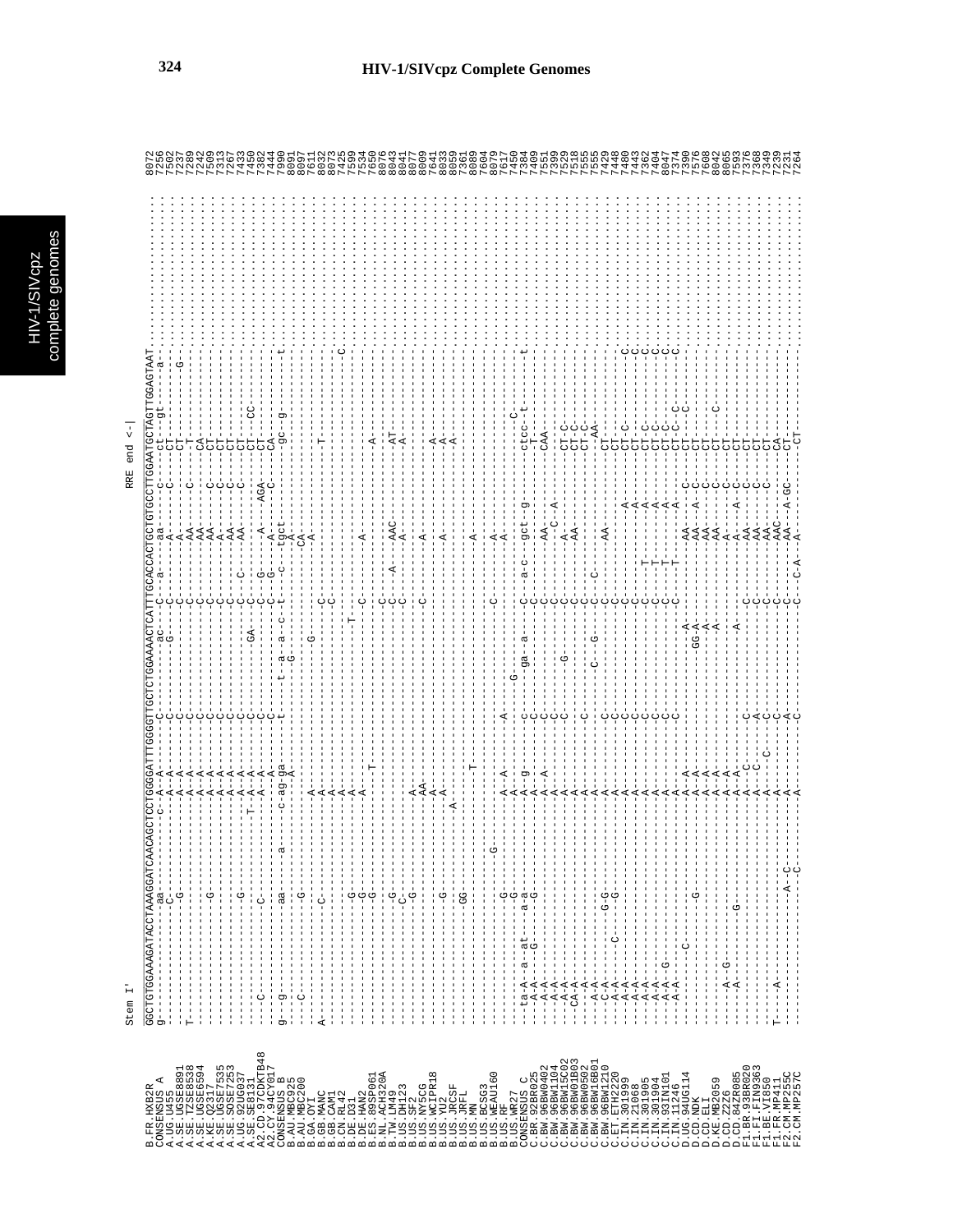| г |  |
|---|--|

| GGAGTAA'                                                                                                                                                                                                                                                                                                                                                                                                                                                        |                                                     |        |                                |                   |      |                     | TAGGA<br>$AGA-CP$ | TCAGGA<br>-CA---                           |                                                                                                                                                   | $-40 -$<br>U        | ں<br>ا<br>いし<br>ひ    | 5         | υ                                                         |              |          |               | U                                 |         |      | O                     |                         |  |                                  |                  |                                                                                                  |                         |                          |                                                                                            |                                                                                                                      |                                |                    |                                       |                                                         |                                     |                              |    |           |                                                  |   | C |            |                              | O                                                         | C                                       |               |        |                           |                      |        | <b>C-GGG2</b>                   |                              | $C_0$                               |
|-----------------------------------------------------------------------------------------------------------------------------------------------------------------------------------------------------------------------------------------------------------------------------------------------------------------------------------------------------------------------------------------------------------------------------------------------------------------|-----------------------------------------------------|--------|--------------------------------|-------------------|------|---------------------|-------------------|--------------------------------------------|---------------------------------------------------------------------------------------------------------------------------------------------------|---------------------|----------------------|-----------|-----------------------------------------------------------|--------------|----------|---------------|-----------------------------------|---------|------|-----------------------|-------------------------|--|----------------------------------|------------------|--------------------------------------------------------------------------------------------------|-------------------------|--------------------------|--------------------------------------------------------------------------------------------|----------------------------------------------------------------------------------------------------------------------|--------------------------------|--------------------|---------------------------------------|---------------------------------------------------------|-------------------------------------|------------------------------|----|-----------|--------------------------------------------------|---|---|------------|------------------------------|-----------------------------------------------------------|-----------------------------------------|---------------|--------|---------------------------|----------------------|--------|---------------------------------|------------------------------|-------------------------------------|
| ひなけひひけななひひけけひひひけい<br>రే<br>U                                                                                                                                                                                                                                                                                                                                                                                                                                    | けし<br>( )<br>O                                      | 5      | 턿                              |                   |      |                     |                   | $A-ATC$                                    | $2A-G-CA$                                                                                                                                         | CAGG-CA             | $-40-$               |           | $2t - 1$<br>ወ⊄                                            |              | ု        |               |                                   | ပု<br>- |      |                       |                         |  | ൯<br>Æ                           |                  | Æ                                                                                                | Æ                       | Æ                        |                                                                                            |                                                                                                                      |                                |                    |                                       |                                                         |                                     |                              |    |           |                                                  |   | O | O          |                              |                                                           |                                         |               |        |                           |                      |        | CAACTC                          | $-4$                         | AA                                  |
|                                                                                                                                                                                                                                                                                                                                                                                                                                                                 |                                                     |        |                                |                   |      |                     | – A–<br>– H       | $T - A -$                                  | -TTA---AT-A-<br>--TA---AT-A-<br>--TA---AT-A-                                                                                                      |                     |                      |           |                                                           |              |          |               |                                   |         |      |                       |                         |  | ಕ                                |                  | $AA-$                                                                                            |                         | К                        |                                                                                            | $-4$                                                                                                                 |                                |                    |                                       |                                                         |                                     |                              | ひ  | ひ         | U                                                | Ō | U | U          |                              |                                                           |                                         |               |        |                           |                      |        | ပု                              |                              |                                     |
|                                                                                                                                                                                                                                                                                                                                                                                                                                                                 |                                                     |        |                                |                   |      |                     | $-2A-$            | $-4$                                       | $G - A - -$                                                                                                                                       | $G - D - D - D - D$ | ACT.<br>$-ACA$<br>Ŗ  | ł         | $A - a$                                                   | К            | ÷,<br>A, | J<br>К        | Ġ<br> <br>$\triangle$ $\triangle$ |         | K,   |                       | $\triangle$ $\triangle$ |  |                                  |                  |                                                                                                  |                         |                          |                                                                                            |                                                                                                                      |                                |                    |                                       |                                                         |                                     |                              | ች  |           |                                                  |   |   |            | $\vec{A}$<br>ひ               | Ŗ                                                         |                                         |               |        |                           |                      |        | GGCTG-                          | $-ACA$                       | ن ن<br>ن ن<br>$\overline{A}$        |
|                                                                                                                                                                                                                                                                                                                                                                                                                                                                 |                                                     |        |                                |                   |      |                     | TAAA              | TAAA                                       | TAAG-                                                                                                                                             | TAAA-               | $C - A$<br>A<br>J    |           |                                                           |              |          |               |                                   |         | U    | ↻                     |                         |  |                                  |                  |                                                                                                  |                         |                          |                                                                                            |                                                                                                                      |                                |                    |                                       |                                                         |                                     |                              | U  | ن<br>ن    |                                                  |   |   |            |                              |                                                           |                                         |               |        |                           |                      |        |                                 | じし                           | $C - A$                             |
|                                                                                                                                                                                                                                                                                                                                                                                                                                                                 | K.                                                  |        |                                |                   |      |                     | U<br>4<br>ပု      | AAC<br>ပု<br>ပု                            | AAACC-A-<br>AAACC-A-<br>りー                                                                                                                        | $-1$                | $A - T$<br>ပုံ<br>ပု | $A - T$   |                                                           |              |          |               |                                   |         |      |                       |                         |  |                                  |                  |                                                                                                  |                         |                          |                                                                                            |                                                                                                                      |                                |                    |                                       |                                                         |                                     |                              |    |           |                                                  |   |   |            |                              |                                                           |                                         |               |        |                           | $-5$                 |        | $\frac{1}{1}$                   | ੍ਹਾਂ                         | ပုံ                                 |
|                                                                                                                                                                                                                                                                                                                                                                                                                                                                 | <b>0-9-1</b><br>п                                   | ł      | $\overline{\phantom{a}}$<br>J. | U<br>$\mathbf{I}$ |      | $\frac{6}{1}$       |                   |                                            | $\begin{array}{ll} & \cup -1A--C--A--\\ & \cup -1A--C--A--\\ A---C--C--PAA--C--A--\\ A---C--PAA--C--A--C--\\ A---C--PAA--C--A--C--\\ \end{array}$ |                     |                      |           | п<br>$\frac{1}{1}$<br>$\frac{1}{1}$<br>$\mathbf{I}$<br>л. | $\mathbf{I}$ | J.       | л<br>$-4 - P$ | $-4$                              |         | $-4$ | I.<br>т<br>т          | - 1                     |  | ï<br>ס<br>$\frac{1}{2}$          |                  | $-150 - -$<br>J.<br>ပု<br>1<br>$\begin{bmatrix} 1 \\ 1 \\ 1 \\ 1 \end{bmatrix}$<br>$\frac{1}{2}$ | $\mathsf I$<br>$-1$     | $-45 -$<br>$\frac{1}{4}$ |                                                                                            | $\overline{\phantom{a}}$                                                                                             | $\overline{\phantom{a}}$<br>-1 | ı<br>т             | $\begin{array}{c} \hline \end{array}$ | $\frac{1}{6}$<br>$\blacksquare$                         | п<br>$\mathbf{I}$<br>$\frac{1}{2}$  | $\overline{\phantom{a}}$     |    | $-45 -$   | т<br>Ť.<br>$\mathsf I$<br>Ţ<br>T<br>$\mathbf{I}$ |   |   |            |                              | 1<br>ł                                                    |                                         |               |        | 1<br>ーリー                  | $-45 -$<br>J.        |        | $-90-$<br>$\frac{1}{2}$         | I<br>т<br>i<br>H             | I<br>I<br>$-149 - 1$<br>1<br>т<br>т |
| GGCTGTGGAAAGATACCTAAAGGATCAA<br>$\begin{array}{c} \rule{0pt}{2.5ex} \rule{0pt}{2.5ex} \rule{0pt}{2.5ex} \rule{0pt}{2.5ex} \rule{0pt}{2.5ex} \rule{0pt}{2.5ex} \rule{0pt}{2.5ex} \rule{0pt}{2.5ex} \rule{0pt}{2.5ex} \rule{0pt}{2.5ex} \rule{0pt}{2.5ex} \rule{0pt}{2.5ex} \rule{0pt}{2.5ex} \rule{0pt}{2.5ex} \rule{0pt}{2.5ex} \rule{0pt}{2.5ex} \rule{0pt}{2.5ex} \rule{0pt}{2.5ex} \rule{0pt}{2.5ex} \rule{0$<br>$- -A - A$<br>$\mathbf{I}$<br>$\frac{1}{2}$ | $\frac{1}{1}$<br>I.<br>$-4$<br>$-9 - 7 -$<br>п<br>I | т<br>Ţ | $\frac{1}{1}$                  |                   | $-4$ | $rac{1}{2}$<br>$-4$ | $-CT - A$         | $A--CT-A$<br>$A--CTT-A$<br>$A--CTA--A-A-1$ |                                                                                                                                                   |                     | $- -A - A$           | $-6A - A$ |                                                           |              | л<br>п   |               |                                   |         |      | $\mathbf I$<br>п<br>л |                         |  | ï<br>ன்<br>⊥<br>↻<br>U<br>п<br>- | $\mathsf I$<br>U | 1<br>п<br>Ţ<br>ł<br>ł<br>U<br>п<br>J.                                                            | $\mathbf{I}$<br>O<br>-1 | Ť<br>◡<br>ŧ              | ï<br>$\overline{\phantom{a}}$<br>$\overline{\phantom{a}}$<br>1<br>ï<br>f,<br>$\frac{1}{1}$ | Ť.<br>$\,$ I<br>$\frac{1}{2}$<br>$\blacksquare$<br>$\begin{array}{c} \hline \end{array}$<br>$\blacksquare$<br>U<br>Ť | Ť.<br>$\mathbf{I}$<br>U<br>-1  | $-9 - -$<br>T<br>п | ţ<br>$\frac{6}{1}$<br>$\mathbf{I}$    | i<br>C<br>I<br>$\frac{1}{1}$<br>$\mathbf{I}$<br>U<br>-1 | п<br>т<br>$\blacksquare$<br>U<br>Ť. | J<br>J<br>Í<br>$\frac{C}{1}$ | J. | $\dot{A}$ | $\mathbf{I}$<br>I.<br>л<br>I<br>л                |   |   | J.<br>- GT | $-1 - 0 - 1$<br>J<br>-1<br>ï | $\frac{1}{2}$<br>$\frac{1}{1}$<br>1<br>$\mathbf{I}$<br>J. | $\frac{1}{2}$<br>I<br>J.<br>J<br>п<br>I | Ţ<br>L.<br>-1 | י<br>י | I<br>I,<br>$- - - A$<br>I | J.<br>ł<br>$A---C-A$ | К<br>Ţ | ţ<br>$-4$<br>j<br>$\frac{1}{1}$ | л<br>I<br>u<br>$\frac{1}{4}$ | Ť.<br>ŧ<br>$- - A$<br>т<br>÷        |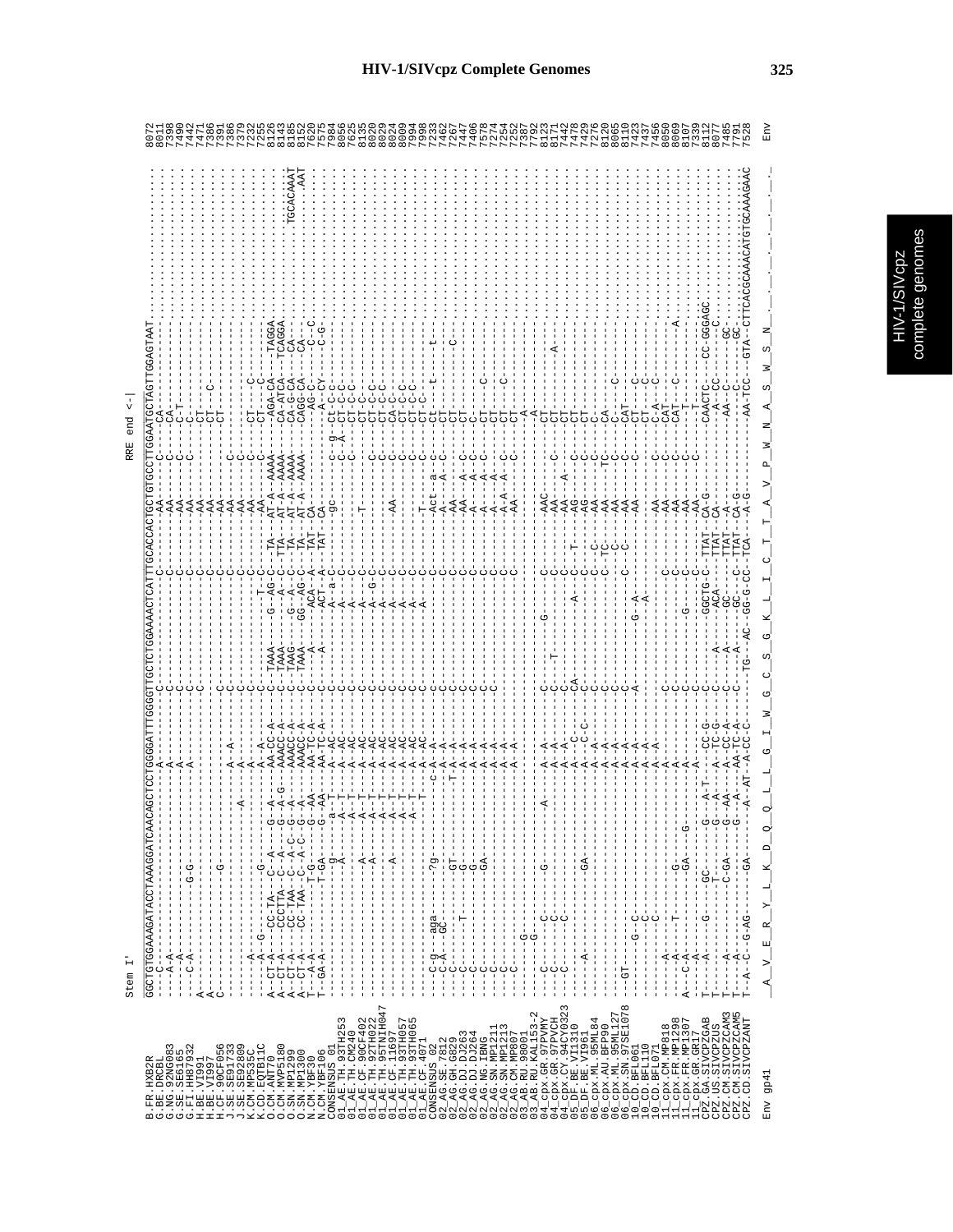|              |                                                   | $\begin{small} &\frac{1}{2} & \frac{1}{2} & \frac{1}{2} & \frac{1}{2} & \frac{1}{2} & \frac{1}{2} & \frac{1}{2} & \frac{1}{2} & \frac{1}{2} & \frac{1}{2} & \frac{1}{2} & \frac{1}{2} & \frac{1}{2} & \frac{1}{2} & \frac{1}{2} & \frac{1}{2} & \frac{1}{2} & \frac{1}{2} & \frac{1}{2} & \frac{1}{2} & \frac{1}{2} & \frac{1}{2} & \frac{1}{2} & \frac{1}{2} & \frac{1}{2} & \frac{1}{2} & \frac{1}{2$ |                                                          |  |    |                            |    |                                                             |  |
|--------------|---------------------------------------------------|---------------------------------------------------------------------------------------------------------------------------------------------------------------------------------------------------------------------------------------------------------------------------------------------------------------------------------------------------------------------------------------------------------|----------------------------------------------------------|--|----|----------------------------|----|-------------------------------------------------------------|--|
|              |                                                   |                                                                                                                                                                                                                                                                                                                                                                                                         |                                                          |  |    |                            |    |                                                             |  |
|              |                                                   |                                                                                                                                                                                                                                                                                                                                                                                                         |                                                          |  |    |                            |    |                                                             |  |
|              |                                                   |                                                                                                                                                                                                                                                                                                                                                                                                         |                                                          |  |    |                            |    |                                                             |  |
|              |                                                   |                                                                                                                                                                                                                                                                                                                                                                                                         |                                                          |  |    |                            |    |                                                             |  |
|              |                                                   |                                                                                                                                                                                                                                                                                                                                                                                                         |                                                          |  |    |                            |    |                                                             |  |
|              |                                                   |                                                                                                                                                                                                                                                                                                                                                                                                         |                                                          |  |    |                            |    |                                                             |  |
|              |                                                   |                                                                                                                                                                                                                                                                                                                                                                                                         |                                                          |  |    |                            |    |                                                             |  |
|              |                                                   |                                                                                                                                                                                                                                                                                                                                                                                                         |                                                          |  |    |                            |    |                                                             |  |
| ${}^{\circ}$ |                                                   |                                                                                                                                                                                                                                                                                                                                                                                                         |                                                          |  |    |                            |    |                                                             |  |
|              |                                                   |                                                                                                                                                                                                                                                                                                                                                                                                         | $-4A$<br>--0-04<br>--0-04                                |  |    |                            |    |                                                             |  |
|              |                                                   | Ţ                                                                                                                                                                                                                                                                                                                                                                                                       | --aatA-                                                  |  |    | agct                       |    |                                                             |  |
|              | Ť                                                 | .-a-t-tctggataag<br>$---TA-$<br>-1                                                                                                                                                                                                                                                                                                                                                                      | $-4$                                                     |  |    |                            |    |                                                             |  |
|              |                                                   |                                                                                                                                                                                                                                                                                                                                                                                                         | $-4$                                                     |  |    |                            |    |                                                             |  |
|              | Ì,                                                |                                                                                                                                                                                                                                                                                                                                                                                                         |                                                          |  |    |                            |    |                                                             |  |
|              | $\begin{bmatrix} 1 \\ 1 \\ 1 \end{bmatrix}$<br>Ì, | $\frac{1}{1}$<br>$\mathbf{I}$<br>$\,$ I<br>$\frac{1}{4}$<br>$\,$ I                                                                                                                                                                                                                                                                                                                                      | $-1 - -1 - -1 -$                                         |  |    |                            |    |                                                             |  |
|              | Ì,                                                |                                                                                                                                                                                                                                                                                                                                                                                                         | $-$ - $-$ - $A$                                          |  |    |                            |    |                                                             |  |
|              | $\frac{1}{1}$                                     | $\mathsf I$                                                                                                                                                                                                                                                                                                                                                                                             |                                                          |  |    |                            |    |                                                             |  |
|              | $\frac{1}{1}$                                     |                                                                                                                                                                                                                                                                                                                                                                                                         | $-1$ – $-1$                                              |  |    |                            |    |                                                             |  |
|              |                                                   |                                                                                                                                                                                                                                                                                                                                                                                                         | $- - - A$                                                |  |    |                            |    |                                                             |  |
|              |                                                   |                                                                                                                                                                                                                                                                                                                                                                                                         | $-4$                                                     |  |    |                            |    |                                                             |  |
|              | ţ.                                                |                                                                                                                                                                                                                                                                                                                                                                                                         | $-1 - 5 - 1$                                             |  |    |                            |    |                                                             |  |
|              |                                                   |                                                                                                                                                                                                                                                                                                                                                                                                         | $-1$                                                     |  |    |                            |    |                                                             |  |
|              |                                                   |                                                                                                                                                                                                                                                                                                                                                                                                         | $- - A$                                                  |  |    |                            |    |                                                             |  |
|              |                                                   | Ţ                                                                                                                                                                                                                                                                                                                                                                                                       | $- - - G - A$                                            |  |    |                            |    |                                                             |  |
|              | $\frac{1}{1}$                                     |                                                                                                                                                                                                                                                                                                                                                                                                         |                                                          |  |    | $-A - A$                   |    |                                                             |  |
|              |                                                   | -------------                                                                                                                                                                                                                                                                                                                                                                                           |                                                          |  |    |                            |    |                                                             |  |
|              |                                                   | $-10004$                                                                                                                                                                                                                                                                                                                                                                                                |                                                          |  |    |                            |    |                                                             |  |
|              |                                                   | $-1 - 1 - 1 - 1 - 1 - 1 - 1 - 1$                                                                                                                                                                                                                                                                                                                                                                        |                                                          |  |    |                            |    |                                                             |  |
|              |                                                   |                                                                                                                                                                                                                                                                                                                                                                                                         |                                                          |  |    |                            |    |                                                             |  |
|              | J,                                                |                                                                                                                                                                                                                                                                                                                                                                                                         |                                                          |  |    |                            |    |                                                             |  |
|              | -1<br>T,                                          | <b>H-91----</b><br>$\mathsf I$<br>$\mathbf{I}$                                                                                                                                                                                                                                                                                                                                                          | $   \overline{A}$                                        |  | もも |                            | U) |                                                             |  |
|              | $\mathsf I$                                       | j<br>$-1 - A - T$                                                                                                                                                                                                                                                                                                                                                                                       |                                                          |  | Æ  |                            |    |                                                             |  |
|              |                                                   |                                                                                                                                                                                                                                                                                                                                                                                                         | $-4 - -4 - -4 - -$                                       |  |    |                            |    |                                                             |  |
|              |                                                   |                                                                                                                                                                                                                                                                                                                                                                                                         | $-4 - 7$                                                 |  |    |                            |    |                                                             |  |
|              |                                                   |                                                                                                                                                                                                                                                                                                                                                                                                         | $-450-0$                                                 |  |    |                            |    |                                                             |  |
|              |                                                   | ł                                                                                                                                                                                                                                                                                                                                                                                                       | $---gatAa$                                               |  |    |                            |    |                                                             |  |
|              |                                                   |                                                                                                                                                                                                                                                                                                                                                                                                         | $- - - A$                                                |  |    |                            |    |                                                             |  |
|              |                                                   | Í                                                                                                                                                                                                                                                                                                                                                                                                       |                                                          |  |    |                            |    |                                                             |  |
|              |                                                   |                                                                                                                                                                                                                                                                                                                                                                                                         |                                                          |  |    |                            |    |                                                             |  |
|              |                                                   |                                                                                                                                                                                                                                                                                                                                                                                                         |                                                          |  |    |                            |    | $\begin{array}{c} 1 & -1 \\ -1 & -1 \\ -1 & -1 \end{array}$ |  |
|              |                                                   |                                                                                                                                                                                                                                                                                                                                                                                                         |                                                          |  |    | 5444<br>---44<br>--54      |    |                                                             |  |
|              |                                                   |                                                                                                                                                                                                                                                                                                                                                                                                         |                                                          |  |    |                            |    |                                                             |  |
|              |                                                   |                                                                                                                                                                                                                                                                                                                                                                                                         |                                                          |  |    |                            |    | ဗှံ ဗုံ                                                     |  |
|              |                                                   |                                                                                                                                                                                                                                                                                                                                                                                                         |                                                          |  |    |                            |    | ÷                                                           |  |
|              |                                                   |                                                                                                                                                                                                                                                                                                                                                                                                         |                                                          |  |    |                            |    |                                                             |  |
|              |                                                   |                                                                                                                                                                                                                                                                                                                                                                                                         |                                                          |  |    | CA-A                       |    | $\frac{1}{2}$                                               |  |
|              |                                                   |                                                                                                                                                                                                                                                                                                                                                                                                         | $-5 - 7$                                                 |  |    |                            |    |                                                             |  |
|              |                                                   |                                                                                                                                                                                                                                                                                                                                                                                                         |                                                          |  |    |                            |    |                                                             |  |
|              |                                                   |                                                                                                                                                                                                                                                                                                                                                                                                         |                                                          |  |    |                            |    |                                                             |  |
|              |                                                   |                                                                                                                                                                                                                                                                                                                                                                                                         |                                                          |  |    |                            |    |                                                             |  |
|              |                                                   |                                                                                                                                                                                                                                                                                                                                                                                                         | $-1 - 2$<br>$-1 - 2$<br>$-1 - 2$<br>$-1 - 2$<br>$-1 - 2$ |  |    |                            |    |                                                             |  |
|              |                                                   |                                                                                                                                                                                                                                                                                                                                                                                                         | $-4$                                                     |  |    |                            |    | じじ                                                          |  |
|              |                                                   |                                                                                                                                                                                                                                                                                                                                                                                                         | $-450 - 7 - - - -$                                       |  |    | $-2A1$<br>$-6AG$<br>$-6 -$ |    |                                                             |  |
|              |                                                   |                                                                                                                                                                                                                                                                                                                                                                                                         | $-450 - 1 - - -$                                         |  |    |                            |    |                                                             |  |
|              |                                                   |                                                                                                                                                                                                                                                                                                                                                                                                         | $-4$                                                     |  |    |                            |    |                                                             |  |
|              |                                                   |                                                                                                                                                                                                                                                                                                                                                                                                         | $-45 - 1$                                                |  |    |                            |    |                                                             |  |
|              |                                                   |                                                                                                                                                                                                                                                                                                                                                                                                         | $-4550 - - - -$                                          |  |    |                            |    |                                                             |  |
|              |                                                   |                                                                                                                                                                                                                                                                                                                                                                                                         | $-4550 - - -$                                            |  |    |                            |    |                                                             |  |
|              | ţ                                                 |                                                                                                                                                                                                                                                                                                                                                                                                         | $-1$ – $-1$                                              |  |    |                            |    |                                                             |  |
|              | Ì,                                                |                                                                                                                                                                                                                                                                                                                                                                                                         | $-1 - 1$                                                 |  |    |                            |    |                                                             |  |
|              |                                                   |                                                                                                                                                                                                                                                                                                                                                                                                         |                                                          |  |    |                            |    |                                                             |  |
|              |                                                   |                                                                                                                                                                                                                                                                                                                                                                                                         |                                                          |  |    |                            |    |                                                             |  |
|              |                                                   |                                                                                                                                                                                                                                                                                                                                                                                                         |                                                          |  |    |                            |    |                                                             |  |
|              |                                                   |                                                                                                                                                                                                                                                                                                                                                                                                         |                                                          |  |    |                            |    |                                                             |  |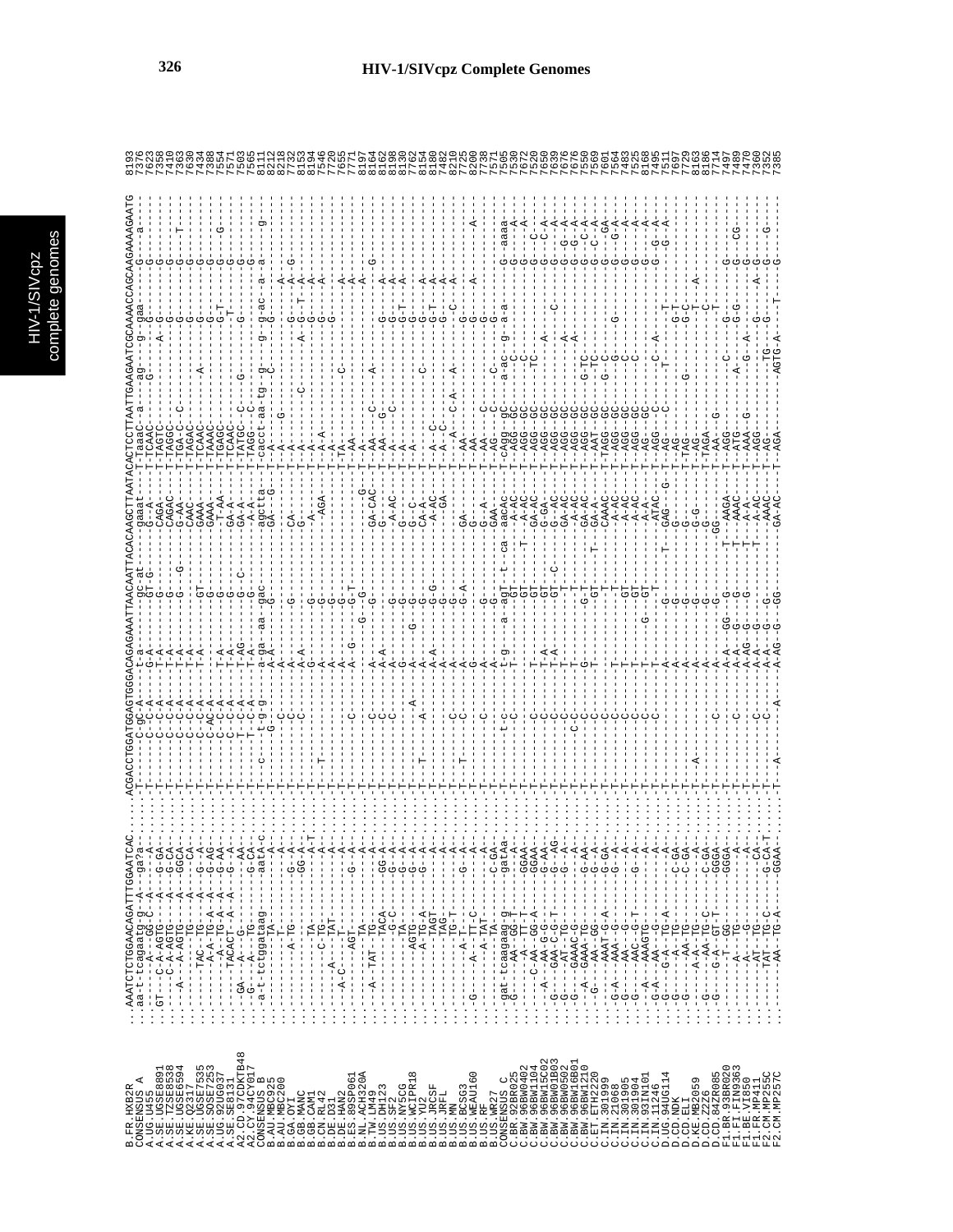| $-5 - 5 - 7$<br>υυ<br>$\begin{array}{c} 1 \\ 0 \\ 1 \\ 1 \end{array}$<br>ပုံ ပုံ                                                                                                                                                                                                                                                                                                                                                                                                                                                                                                                                                                                                                                                                |                             |
|-------------------------------------------------------------------------------------------------------------------------------------------------------------------------------------------------------------------------------------------------------------------------------------------------------------------------------------------------------------------------------------------------------------------------------------------------------------------------------------------------------------------------------------------------------------------------------------------------------------------------------------------------------------------------------------------------------------------------------------------------|-----------------------------|
|                                                                                                                                                                                                                                                                                                                                                                                                                                                                                                                                                                                                                                                                                                                                                 |                             |
| GTA<br>ga-                                                                                                                                                                                                                                                                                                                                                                                                                                                                                                                                                                                                                                                                                                                                      |                             |
|                                                                                                                                                                                                                                                                                                                                                                                                                                                                                                                                                                                                                                                                                                                                                 |                             |
|                                                                                                                                                                                                                                                                                                                                                                                                                                                                                                                                                                                                                                                                                                                                                 |                             |
|                                                                                                                                                                                                                                                                                                                                                                                                                                                                                                                                                                                                                                                                                                                                                 |                             |
| GAAA                                                                                                                                                                                                                                                                                                                                                                                                                                                                                                                                                                                                                                                                                                                                            |                             |
|                                                                                                                                                                                                                                                                                                                                                                                                                                                                                                                                                                                                                                                                                                                                                 |                             |
|                                                                                                                                                                                                                                                                                                                                                                                                                                                                                                                                                                                                                                                                                                                                                 |                             |
|                                                                                                                                                                                                                                                                                                                                                                                                                                                                                                                                                                                                                                                                                                                                                 |                             |
| $-tAg-$<br>$-2A-$                                                                                                                                                                                                                                                                                                                                                                                                                                                                                                                                                                                                                                                                                                                               |                             |
| תתתהוווותו<br>ייוטטטטטוט<br>$\pm\pm\pm$                                                                                                                                                                                                                                                                                                                                                                                                                                                                                                                                                                                                                                                                                                         |                             |
|                                                                                                                                                                                                                                                                                                                                                                                                                                                                                                                                                                                                                                                                                                                                                 |                             |
| $G-CA$<br>$-G-CA$ -<br>$-45 - 9 - - - -$<br>$---GGGA -$<br>$-1$<br>$-4$<br>$-4$<br>$-5 - -2$<br>$---RG - A$<br>$- - -G - CA$<br>$G-GA$<br>$-9 - - - -$<br>$- - C A$                                                                                                                                                                                                                                                                                                                                                                                                                                                                                                                                                                             | $G-AA$                      |
| Ī<br>$-1$<br>$-1$<br>$-1$<br>$-1$<br>ţ<br>Ť                                                                                                                                                                                                                                                                                                                                                                                                                                                                                                                                                                                                                                                                                                     | Z                           |
| U----UH--HRHU---                                                                                                                                                                                                                                                                                                                                                                                                                                                                                                                                                                                                                                                                                                                                | O<br>囯                      |
| . . AAATCTCTGGAACAGATTTGGAATCA<br>. - - - - - - - TATA-TG- - - - - - - - - - G-GA-<br>$\begin{split} &\mathcal{R}^{(1)} \times \mathcal{R}^{(2)} \rightarrow \mathcal{R}^{(3)} \times \mathcal{R}^{(4)} \rightarrow \mathcal{R}^{(5)} \times \mathcal{R}^{(6)} \times \mathcal{R}^{(6)} \times \mathcal{R}^{(6)} \times \mathcal{R}^{(6)} \times \mathcal{R}^{(6)} \times \mathcal{R}^{(6)} \times \mathcal{R}^{(6)} \times \mathcal{R}^{(6)} \times \mathcal{R}^{(6)} \times \mathcal{R}^{(6)} \times \mathcal{R}^{(6)} \times \mathcal{R}^{(6)} \times \mathcal{R}^{(6)}$<br>. - - - - - - - - A - - GG - - - .<br>. - - - - - - - TAT - TGC - -<br>. - - - - - - - TATAT - TG - - - .<br>AAT - - - - - ATATA - TG - - - .<br>AAT-C-<br>AAC-C | AGC-GTGA-A-AC-TGT<br>ω<br>× |
| $\begin{smallmatrix} 0.1021 & 0.0036 & 0.0036 & 0.0036 & 0.0036 & 0.0036 & 0.0036 & 0.0036 & 0.0036 & 0.0036 & 0.0036 & 0.0036 & 0.0036 & 0.0036 & 0.0036 & 0.0036 & 0.0036 & 0.0036 & 0.0036 & 0.0036 & 0.0036 & 0.0036 & 0.0036 & 0.0036 & 0.0036 & 0.0036 & 0.003$<br>CPZ.CM.SIVCPZCAM3<br>Z.CM.SIVCPZCAM5<br>S.SIVCPZUS                                                                                                                                                                                                                                                                                                                                                                                                                     | CPZ.CD.SIVCPZANT            |
| . FR. HXB2R<br>. BE. DRCBL<br>1PZ.U<br>$\overline{a}$<br>四ひ<br>τ,                                                                                                                                                                                                                                                                                                                                                                                                                                                                                                                                                                                                                                                                               | 9P4<br>Env                  |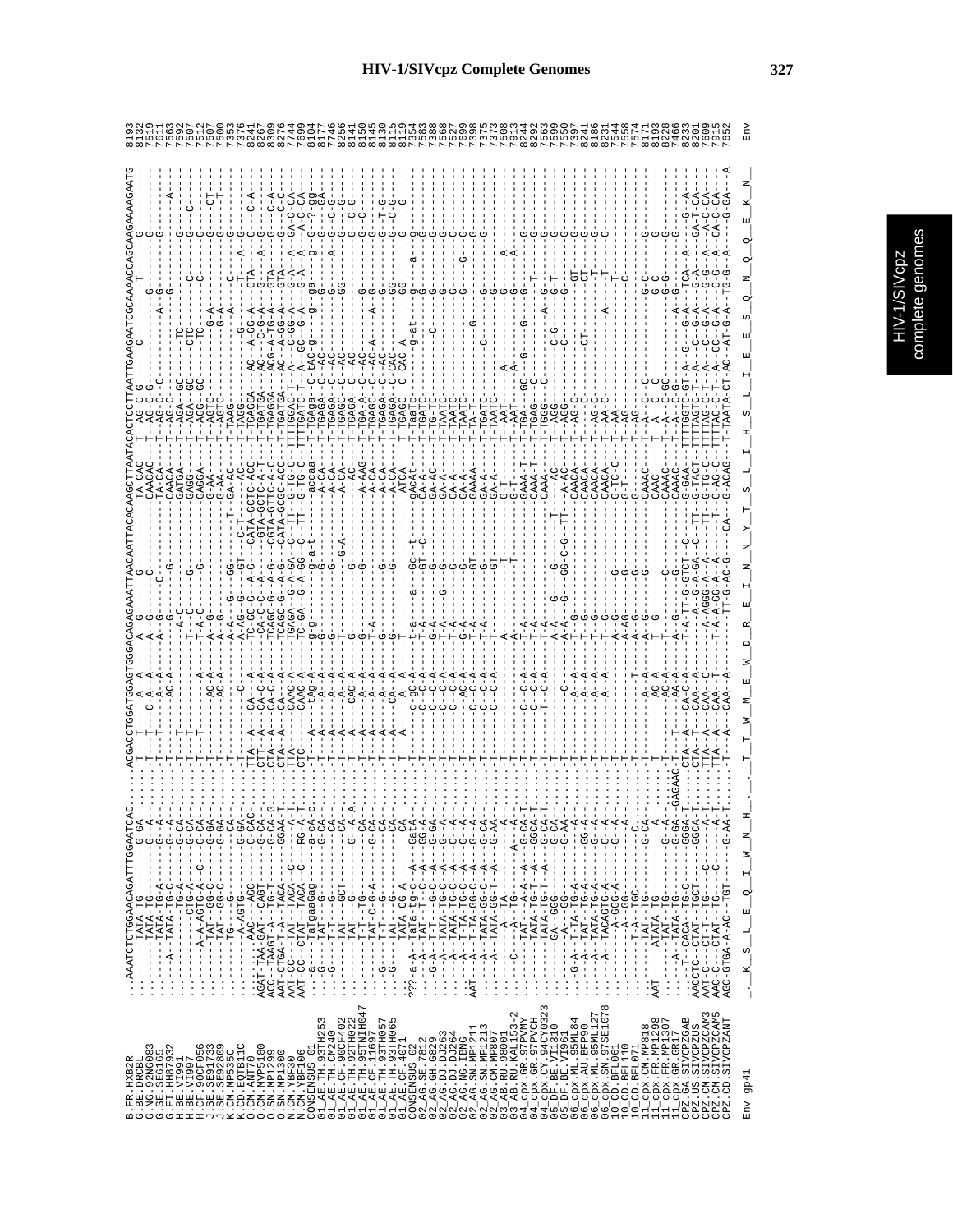| ¦<br>თ<br>Æ<br>$\cup$ $\leq$<br>てりてり<br>ଟ<br>ଜ ⊦<br>υ<br>aaA<br>$\ddot{\sigma}$<br>しし<br>ó<br>Ġ<br>$\frac{1}{\sigma}$<br>74444<br>↻<br>$a - a - a - a$<br>$- - - -$<br>U<br>$\zeta$<br>ひひひ<br>ု<br>てりてりてりてり<br>ひひひ<br>てりてり<br>てりてり<br>ನೆ<br>てりてり<br>agi<br>$Q -$<br>$A \text{OAA} \text{OAA} \text{STIR} \text{OAA} \text{STIR} \text{OAA} \text{STIR} \text{OAA} \text{STIR} \text{OAA} \text{STIR} \text{OAA} \text{STIR} \text{OAA} \text{STIR} \text{OAA} \text{STIR} \text{OAA} \text{STIR} \text{OAA} \text{STIR} \text{OAA} \text{STIR} \text{OAA} \text{STIR} \text{OAA} \text{F} \text{OAA} \text{F} \text{OAA} \text{F} \text{OAA} \text{F} \text{OAA} \text{F} \text{OAA} \text{F} \text{$<br>.<br>$\blacksquare$<br>- 1<br>- 1<br>L.<br>п<br>$\mathbf{I}$<br>L.<br>Τ.<br>-1<br>л.<br>$\mathbf{I}$<br>-1<br>$\blacksquare$<br>-1<br>$\mathbf{I}$<br>$\mathbf{I}$<br>$\blacksquare$<br>$\mathbf{I}$<br>п<br>$\mathbf{I}$<br><b>ひひひひひひ</b><br><b>ひ ひ</b><br>" ליוויין ליוויין ליוויין ליוויין<br>ליליליטיין ליוויין ליוויין ליוויין<br>לילילין ליוויין ליוויין ליוויין ליוויין<br>ひ<br>$\begin{matrix} 1 & 0 \\ 1 & 0 \\ 1 & 0 \end{matrix}$<br>$\blacksquare$<br>$\mathbf{I}$<br>-1<br>Ü<br>Ť<br>T<br>$\mathbf{I}$<br>- 11<br>$\mathsf I$<br>$\mathbf{I}$<br>$\mathbf{I}$<br>- 11<br>$\blacksquare$<br>$\mathbf{1}$<br>- 11<br>$\mathbf{I}$<br>- 11<br>$\mathbf{I}$<br>$\mathbf{I}$<br>-1<br>$\mathbf{I}$<br>- 11<br>$\mathbf{I}$<br>$\blacksquare$<br>$\blacksquare$<br>$\mathbf{I}$<br>-11<br>п<br>$\mathbf{I}$<br>ひひひひ<br>$\perp$<br>Τ.<br>- 1<br>- 11<br>$\blacksquare$<br>$\mathbf{I}$<br>$\mathbf{I}$<br>-1<br>- 1<br>п<br>$\mathbf{I}$<br>-1<br>$\mathbf{I}$<br>-11<br>-11<br>$\mathbf{I}$<br>- 1<br>- 11<br>ш<br>.<br>$\mathbf{L}$<br>$-1$<br>Ť.<br>$\mathbf{I}$<br>$\mathbf{I}$<br>$\mathbf{I}$<br>-1<br>Τ.<br>-11<br>т<br>-1<br>H.<br>H.<br>л.<br>ш<br>п.<br>J.<br>စုံစုံစုံစုံစုံ<br>එ<br>မှ မှ<br>ှုံ<br>$\begin{array}{cc}   & \downarrow \\   & \downarrow \end{array}$<br>ம் !<br>ပော်<br>$\mathbf{I}$<br>$\blacksquare$<br>$\blacksquare$<br>$\mathbf{I}$<br>$\mathbf{I}$<br>- 11<br>$\mathbf{L}$<br>-11<br>-1<br>H.<br>$-1$ $-1$ $-1$<br>$\mathbf I$<br>$\frac{1}{2}$<br>$\mathbf{I}$<br>$\mathbf{I}$<br>I.<br>- 1<br>$\mathbf{I}$<br>$\blacksquare$<br>$\blacksquare$<br>- 11<br>$\mathbf{I}$<br>$\blacksquare$<br>$\mathbf{I}$<br>-i<br>$\blacksquare$<br>$\mathbf{I}$<br>- 11<br>- 11<br>L.<br>- 11<br>-1<br>л.<br>- 1<br>$\mathbf{I}$<br>ပုံ<br>$\frac{1}{2}$<br>$\blacksquare$<br>$\blacksquare$<br>$\mathbf{I}$<br>п<br>- 1<br>$\mathbf{I}$<br>-11<br>-1<br>п<br>$\mathbf{I}$<br>- 11<br>п.<br>$\mathbf{I}$<br>$\blacksquare$<br>л.<br>$\mathbf{1}$<br>п<br>$\mathbf{I}$<br>ш<br>$-4$<br>$\mathbf{I}$<br>$\mathbf{I}$<br>L<br>$\mathbf{I}$<br>$\overline{\phantom{a}}$<br>$\blacksquare$<br>$\mathbf{I}$<br>J.<br>$\mathbf{I}$<br>$\mathbf{I}$<br>$\mathbf{I}$<br>$\mathbf{I}$<br>$\overline{A}$<br>I.<br>$\mathbf{I}$<br>$\mathbf{L}$<br>$\mathbf{I}$<br>L.<br>ш<br>$\Delta$<br>$\mathbf{I}$<br>I<br>$\mathbf{I}$<br>J.<br>J.<br>Ŧ<br>TH<br>$\blacksquare$<br>$\mathbf{I}$<br>$\blacksquare$<br>$\mathbf{I}$<br>$\blacksquare$<br>$\mathbf{I}$<br>$\mathbf{I}$<br>$\mathbf{I}$<br>$\begin{array}{c} \hline \end{array}$<br>$\frac{1}{1}$<br>п<br>$\mathbf{I}$<br>J.<br>$\blacksquare$<br>J.<br>W<br>÷<br>$\frac{1}{2}$<br>п<br>$\mathbf{I}$<br>п.<br>п<br>$\blacksquare$<br>- 11<br>- 1<br>- 1<br>$\blacksquare$<br>- 1<br>- 1<br>-11<br>-1<br>п<br>л<br>$\mathbf{I}$<br>$\blacksquare$<br>$\mathbf{I}$<br>$\mathbf{I}$<br>$\blacksquare$<br>- 1<br>$\mathbf{I}$<br>$\mathbf{I}$<br>л.<br>- 1<br>iiii<br>ひ<br>т.<br>ひ<br>$\mathbf{I}$<br>$\mathsf I$<br>$\mathsf I$<br>$\blacksquare$<br>$\mathbf I$<br>$\blacksquare$<br>Ι.<br>J.<br>$\mathbf{I}$<br>$\mathbf{I}$<br>$\mathbf{I}$<br>L.<br>- 1<br>$\mathbf{I}$<br>- 1<br>п<br>-1<br>- 1<br>ш<br>H.<br>-<br>-<br>$\mathsf I$<br>$\,$ I<br>$\begin{array}{c} \rule{0pt}{2.5ex} \rule{0pt}{2.5ex} \rule{0pt}{2.5ex} \rule{0pt}{2.5ex} \rule{0pt}{2.5ex} \rule{0pt}{2.5ex} \rule{0pt}{2.5ex} \rule{0pt}{2.5ex} \rule{0pt}{2.5ex} \rule{0pt}{2.5ex} \rule{0pt}{2.5ex} \rule{0pt}{2.5ex} \rule{0pt}{2.5ex} \rule{0pt}{2.5ex} \rule{0pt}{2.5ex} \rule{0pt}{2.5ex} \rule{0pt}{2.5ex} \rule{0pt}{2.5ex} \rule{0pt}{2.5ex} \rule{0$<br>Ť<br>$\perp$<br>$\mathsf I$<br>$\mathbf I$<br>Ť<br>$\overline{\phantom{a}}$<br>$\mathbf{I}$<br>Ι. |            |  |  |  |
|-------------------------------------------------------------------------------------------------------------------------------------------------------------------------------------------------------------------------------------------------------------------------------------------------------------------------------------------------------------------------------------------------------------------------------------------------------------------------------------------------------------------------------------------------------------------------------------------------------------------------------------------------------------------------------------------------------------------------------------------------------------------------------------------------------------------------------------------------------------------------------------------------------------------------------------------------------------------------------------------------------------------------------------------------------------------------------------------------------------------------------------------------------------------------------------------------------------------------------------------------------------------------------------------------------------------------------------------------------------------------------------------------------------------------------------------------------------------------------------------------------------------------------------------------------------------------------------------------------------------------------------------------------------------------------------------------------------------------------------------------------------------------------------------------------------------------------------------------------------------------------------------------------------------------------------------------------------------------------------------------------------------------------------------------------------------------------------------------------------------------------------------------------------------------------------------------------------------------------------------------------------------------------------------------------------------------------------------------------------------------------------------------------------------------------------------------------------------------------------------------------------------------------------------------------------------------------------------------------------------------------------------------------------------------------------------------------------------------------------------------------------------------------------------------------------------------------------------------------------------------------------------------------------------------------------------------------------------------------------------------------------------------------------------------------------------------------------------------------------------------------------------------------------------------------------------------------------------------------------------------------------------------------------------------------------------------------------------------------------------------------------------------------------------------------------------------------------------------------------------------------------------------------------------------------------------------------------------------------------------------------------------------------------------------------------------------------------------------------------------------------------------------------------------------------------------------------------------------------------------------------------------------------------------------------------------------------------------------------------------------------------------------------------------------------------------------------------------------------------------------------------------------------------------------------------------------------------------------------------------------------------------------------------------------------------------------------------------------------------------------------------------------------------------|------------|--|--|--|
|                                                                                                                                                                                                                                                                                                                                                                                                                                                                                                                                                                                                                                                                                                                                                                                                                                                                                                                                                                                                                                                                                                                                                                                                                                                                                                                                                                                                                                                                                                                                                                                                                                                                                                                                                                                                                                                                                                                                                                                                                                                                                                                                                                                                                                                                                                                                                                                                                                                                                                                                                                                                                                                                                                                                                                                                                                                                                                                                                                                                                                                                                                                                                                                                                                                                                                                                                                                                                                                                                                                                                                                                                                                                                                                                                                                                                                                                                                                                                                                                                                                                                                                                                                                                                                                                                                                                                                                                                   |            |  |  |  |
| $\blacksquare$<br>$\blacksquare$<br>$\mathbf{I}$<br>-1<br>T<br>$\mathbf{I}$<br>$\blacksquare$<br>L.<br>$\blacksquare$<br>- 11<br>- 11<br>$\mathbf{I}$<br>$\blacksquare$<br>$\blacksquare$<br>$\blacksquare$<br>$\mathbf{I}$<br>$\mathbf{I}$<br>п<br>п<br>L.<br>л<br>л<br>$\mathbf{I}$<br>- 1                                                                                                                                                                                                                                                                                                                                                                                                                                                                                                                                                                                                                                                                                                                                                                                                                                                                                                                                                                                                                                                                                                                                                                                                                                                                                                                                                                                                                                                                                                                                                                                                                                                                                                                                                                                                                                                                                                                                                                                                                                                                                                                                                                                                                                                                                                                                                                                                                                                                                                                                                                                                                                                                                                                                                                                                                                                                                                                                                                                                                                                                                                                                                                                                                                                                                                                                                                                                                                                                                                                                                                                                                                                                                                                                                                                                                                                                                                                                                                                                                                                                                                                      |            |  |  |  |
| $\blacksquare$                                                                                                                                                                                                                                                                                                                                                                                                                                                                                                                                                                                                                                                                                                                                                                                                                                                                                                                                                                                                                                                                                                                                                                                                                                                                                                                                                                                                                                                                                                                                                                                                                                                                                                                                                                                                                                                                                                                                                                                                                                                                                                                                                                                                                                                                                                                                                                                                                                                                                                                                                                                                                                                                                                                                                                                                                                                                                                                                                                                                                                                                                                                                                                                                                                                                                                                                                                                                                                                                                                                                                                                                                                                                                                                                                                                                                                                                                                                                                                                                                                                                                                                                                                                                                                                                                                                                                                                                    |            |  |  |  |
|                                                                                                                                                                                                                                                                                                                                                                                                                                                                                                                                                                                                                                                                                                                                                                                                                                                                                                                                                                                                                                                                                                                                                                                                                                                                                                                                                                                                                                                                                                                                                                                                                                                                                                                                                                                                                                                                                                                                                                                                                                                                                                                                                                                                                                                                                                                                                                                                                                                                                                                                                                                                                                                                                                                                                                                                                                                                                                                                                                                                                                                                                                                                                                                                                                                                                                                                                                                                                                                                                                                                                                                                                                                                                                                                                                                                                                                                                                                                                                                                                                                                                                                                                                                                                                                                                                                                                                                                                   |            |  |  |  |
|                                                                                                                                                                                                                                                                                                                                                                                                                                                                                                                                                                                                                                                                                                                                                                                                                                                                                                                                                                                                                                                                                                                                                                                                                                                                                                                                                                                                                                                                                                                                                                                                                                                                                                                                                                                                                                                                                                                                                                                                                                                                                                                                                                                                                                                                                                                                                                                                                                                                                                                                                                                                                                                                                                                                                                                                                                                                                                                                                                                                                                                                                                                                                                                                                                                                                                                                                                                                                                                                                                                                                                                                                                                                                                                                                                                                                                                                                                                                                                                                                                                                                                                                                                                                                                                                                                                                                                                                                   |            |  |  |  |
| $\frac{1}{2}$                                                                                                                                                                                                                                                                                                                                                                                                                                                                                                                                                                                                                                                                                                                                                                                                                                                                                                                                                                                                                                                                                                                                                                                                                                                                                                                                                                                                                                                                                                                                                                                                                                                                                                                                                                                                                                                                                                                                                                                                                                                                                                                                                                                                                                                                                                                                                                                                                                                                                                                                                                                                                                                                                                                                                                                                                                                                                                                                                                                                                                                                                                                                                                                                                                                                                                                                                                                                                                                                                                                                                                                                                                                                                                                                                                                                                                                                                                                                                                                                                                                                                                                                                                                                                                                                                                                                                                                                     |            |  |  |  |
|                                                                                                                                                                                                                                                                                                                                                                                                                                                                                                                                                                                                                                                                                                                                                                                                                                                                                                                                                                                                                                                                                                                                                                                                                                                                                                                                                                                                                                                                                                                                                                                                                                                                                                                                                                                                                                                                                                                                                                                                                                                                                                                                                                                                                                                                                                                                                                                                                                                                                                                                                                                                                                                                                                                                                                                                                                                                                                                                                                                                                                                                                                                                                                                                                                                                                                                                                                                                                                                                                                                                                                                                                                                                                                                                                                                                                                                                                                                                                                                                                                                                                                                                                                                                                                                                                                                                                                                                                   |            |  |  |  |
|                                                                                                                                                                                                                                                                                                                                                                                                                                                                                                                                                                                                                                                                                                                                                                                                                                                                                                                                                                                                                                                                                                                                                                                                                                                                                                                                                                                                                                                                                                                                                                                                                                                                                                                                                                                                                                                                                                                                                                                                                                                                                                                                                                                                                                                                                                                                                                                                                                                                                                                                                                                                                                                                                                                                                                                                                                                                                                                                                                                                                                                                                                                                                                                                                                                                                                                                                                                                                                                                                                                                                                                                                                                                                                                                                                                                                                                                                                                                                                                                                                                                                                                                                                                                                                                                                                                                                                                                                   |            |  |  |  |
|                                                                                                                                                                                                                                                                                                                                                                                                                                                                                                                                                                                                                                                                                                                                                                                                                                                                                                                                                                                                                                                                                                                                                                                                                                                                                                                                                                                                                                                                                                                                                                                                                                                                                                                                                                                                                                                                                                                                                                                                                                                                                                                                                                                                                                                                                                                                                                                                                                                                                                                                                                                                                                                                                                                                                                                                                                                                                                                                                                                                                                                                                                                                                                                                                                                                                                                                                                                                                                                                                                                                                                                                                                                                                                                                                                                                                                                                                                                                                                                                                                                                                                                                                                                                                                                                                                                                                                                                                   |            |  |  |  |
|                                                                                                                                                                                                                                                                                                                                                                                                                                                                                                                                                                                                                                                                                                                                                                                                                                                                                                                                                                                                                                                                                                                                                                                                                                                                                                                                                                                                                                                                                                                                                                                                                                                                                                                                                                                                                                                                                                                                                                                                                                                                                                                                                                                                                                                                                                                                                                                                                                                                                                                                                                                                                                                                                                                                                                                                                                                                                                                                                                                                                                                                                                                                                                                                                                                                                                                                                                                                                                                                                                                                                                                                                                                                                                                                                                                                                                                                                                                                                                                                                                                                                                                                                                                                                                                                                                                                                                                                                   |            |  |  |  |
|                                                                                                                                                                                                                                                                                                                                                                                                                                                                                                                                                                                                                                                                                                                                                                                                                                                                                                                                                                                                                                                                                                                                                                                                                                                                                                                                                                                                                                                                                                                                                                                                                                                                                                                                                                                                                                                                                                                                                                                                                                                                                                                                                                                                                                                                                                                                                                                                                                                                                                                                                                                                                                                                                                                                                                                                                                                                                                                                                                                                                                                                                                                                                                                                                                                                                                                                                                                                                                                                                                                                                                                                                                                                                                                                                                                                                                                                                                                                                                                                                                                                                                                                                                                                                                                                                                                                                                                                                   |            |  |  |  |
|                                                                                                                                                                                                                                                                                                                                                                                                                                                                                                                                                                                                                                                                                                                                                                                                                                                                                                                                                                                                                                                                                                                                                                                                                                                                                                                                                                                                                                                                                                                                                                                                                                                                                                                                                                                                                                                                                                                                                                                                                                                                                                                                                                                                                                                                                                                                                                                                                                                                                                                                                                                                                                                                                                                                                                                                                                                                                                                                                                                                                                                                                                                                                                                                                                                                                                                                                                                                                                                                                                                                                                                                                                                                                                                                                                                                                                                                                                                                                                                                                                                                                                                                                                                                                                                                                                                                                                                                                   |            |  |  |  |
|                                                                                                                                                                                                                                                                                                                                                                                                                                                                                                                                                                                                                                                                                                                                                                                                                                                                                                                                                                                                                                                                                                                                                                                                                                                                                                                                                                                                                                                                                                                                                                                                                                                                                                                                                                                                                                                                                                                                                                                                                                                                                                                                                                                                                                                                                                                                                                                                                                                                                                                                                                                                                                                                                                                                                                                                                                                                                                                                                                                                                                                                                                                                                                                                                                                                                                                                                                                                                                                                                                                                                                                                                                                                                                                                                                                                                                                                                                                                                                                                                                                                                                                                                                                                                                                                                                                                                                                                                   |            |  |  |  |
|                                                                                                                                                                                                                                                                                                                                                                                                                                                                                                                                                                                                                                                                                                                                                                                                                                                                                                                                                                                                                                                                                                                                                                                                                                                                                                                                                                                                                                                                                                                                                                                                                                                                                                                                                                                                                                                                                                                                                                                                                                                                                                                                                                                                                                                                                                                                                                                                                                                                                                                                                                                                                                                                                                                                                                                                                                                                                                                                                                                                                                                                                                                                                                                                                                                                                                                                                                                                                                                                                                                                                                                                                                                                                                                                                                                                                                                                                                                                                                                                                                                                                                                                                                                                                                                                                                                                                                                                                   |            |  |  |  |
|                                                                                                                                                                                                                                                                                                                                                                                                                                                                                                                                                                                                                                                                                                                                                                                                                                                                                                                                                                                                                                                                                                                                                                                                                                                                                                                                                                                                                                                                                                                                                                                                                                                                                                                                                                                                                                                                                                                                                                                                                                                                                                                                                                                                                                                                                                                                                                                                                                                                                                                                                                                                                                                                                                                                                                                                                                                                                                                                                                                                                                                                                                                                                                                                                                                                                                                                                                                                                                                                                                                                                                                                                                                                                                                                                                                                                                                                                                                                                                                                                                                                                                                                                                                                                                                                                                                                                                                                                   |            |  |  |  |
|                                                                                                                                                                                                                                                                                                                                                                                                                                                                                                                                                                                                                                                                                                                                                                                                                                                                                                                                                                                                                                                                                                                                                                                                                                                                                                                                                                                                                                                                                                                                                                                                                                                                                                                                                                                                                                                                                                                                                                                                                                                                                                                                                                                                                                                                                                                                                                                                                                                                                                                                                                                                                                                                                                                                                                                                                                                                                                                                                                                                                                                                                                                                                                                                                                                                                                                                                                                                                                                                                                                                                                                                                                                                                                                                                                                                                                                                                                                                                                                                                                                                                                                                                                                                                                                                                                                                                                                                                   |            |  |  |  |
|                                                                                                                                                                                                                                                                                                                                                                                                                                                                                                                                                                                                                                                                                                                                                                                                                                                                                                                                                                                                                                                                                                                                                                                                                                                                                                                                                                                                                                                                                                                                                                                                                                                                                                                                                                                                                                                                                                                                                                                                                                                                                                                                                                                                                                                                                                                                                                                                                                                                                                                                                                                                                                                                                                                                                                                                                                                                                                                                                                                                                                                                                                                                                                                                                                                                                                                                                                                                                                                                                                                                                                                                                                                                                                                                                                                                                                                                                                                                                                                                                                                                                                                                                                                                                                                                                                                                                                                                                   |            |  |  |  |
|                                                                                                                                                                                                                                                                                                                                                                                                                                                                                                                                                                                                                                                                                                                                                                                                                                                                                                                                                                                                                                                                                                                                                                                                                                                                                                                                                                                                                                                                                                                                                                                                                                                                                                                                                                                                                                                                                                                                                                                                                                                                                                                                                                                                                                                                                                                                                                                                                                                                                                                                                                                                                                                                                                                                                                                                                                                                                                                                                                                                                                                                                                                                                                                                                                                                                                                                                                                                                                                                                                                                                                                                                                                                                                                                                                                                                                                                                                                                                                                                                                                                                                                                                                                                                                                                                                                                                                                                                   |            |  |  |  |
|                                                                                                                                                                                                                                                                                                                                                                                                                                                                                                                                                                                                                                                                                                                                                                                                                                                                                                                                                                                                                                                                                                                                                                                                                                                                                                                                                                                                                                                                                                                                                                                                                                                                                                                                                                                                                                                                                                                                                                                                                                                                                                                                                                                                                                                                                                                                                                                                                                                                                                                                                                                                                                                                                                                                                                                                                                                                                                                                                                                                                                                                                                                                                                                                                                                                                                                                                                                                                                                                                                                                                                                                                                                                                                                                                                                                                                                                                                                                                                                                                                                                                                                                                                                                                                                                                                                                                                                                                   | Ġ          |  |  |  |
|                                                                                                                                                                                                                                                                                                                                                                                                                                                                                                                                                                                                                                                                                                                                                                                                                                                                                                                                                                                                                                                                                                                                                                                                                                                                                                                                                                                                                                                                                                                                                                                                                                                                                                                                                                                                                                                                                                                                                                                                                                                                                                                                                                                                                                                                                                                                                                                                                                                                                                                                                                                                                                                                                                                                                                                                                                                                                                                                                                                                                                                                                                                                                                                                                                                                                                                                                                                                                                                                                                                                                                                                                                                                                                                                                                                                                                                                                                                                                                                                                                                                                                                                                                                                                                                                                                                                                                                                                   |            |  |  |  |
|                                                                                                                                                                                                                                                                                                                                                                                                                                                                                                                                                                                                                                                                                                                                                                                                                                                                                                                                                                                                                                                                                                                                                                                                                                                                                                                                                                                                                                                                                                                                                                                                                                                                                                                                                                                                                                                                                                                                                                                                                                                                                                                                                                                                                                                                                                                                                                                                                                                                                                                                                                                                                                                                                                                                                                                                                                                                                                                                                                                                                                                                                                                                                                                                                                                                                                                                                                                                                                                                                                                                                                                                                                                                                                                                                                                                                                                                                                                                                                                                                                                                                                                                                                                                                                                                                                                                                                                                                   |            |  |  |  |
|                                                                                                                                                                                                                                                                                                                                                                                                                                                                                                                                                                                                                                                                                                                                                                                                                                                                                                                                                                                                                                                                                                                                                                                                                                                                                                                                                                                                                                                                                                                                                                                                                                                                                                                                                                                                                                                                                                                                                                                                                                                                                                                                                                                                                                                                                                                                                                                                                                                                                                                                                                                                                                                                                                                                                                                                                                                                                                                                                                                                                                                                                                                                                                                                                                                                                                                                                                                                                                                                                                                                                                                                                                                                                                                                                                                                                                                                                                                                                                                                                                                                                                                                                                                                                                                                                                                                                                                                                   |            |  |  |  |
|                                                                                                                                                                                                                                                                                                                                                                                                                                                                                                                                                                                                                                                                                                                                                                                                                                                                                                                                                                                                                                                                                                                                                                                                                                                                                                                                                                                                                                                                                                                                                                                                                                                                                                                                                                                                                                                                                                                                                                                                                                                                                                                                                                                                                                                                                                                                                                                                                                                                                                                                                                                                                                                                                                                                                                                                                                                                                                                                                                                                                                                                                                                                                                                                                                                                                                                                                                                                                                                                                                                                                                                                                                                                                                                                                                                                                                                                                                                                                                                                                                                                                                                                                                                                                                                                                                                                                                                                                   |            |  |  |  |
|                                                                                                                                                                                                                                                                                                                                                                                                                                                                                                                                                                                                                                                                                                                                                                                                                                                                                                                                                                                                                                                                                                                                                                                                                                                                                                                                                                                                                                                                                                                                                                                                                                                                                                                                                                                                                                                                                                                                                                                                                                                                                                                                                                                                                                                                                                                                                                                                                                                                                                                                                                                                                                                                                                                                                                                                                                                                                                                                                                                                                                                                                                                                                                                                                                                                                                                                                                                                                                                                                                                                                                                                                                                                                                                                                                                                                                                                                                                                                                                                                                                                                                                                                                                                                                                                                                                                                                                                                   |            |  |  |  |
|                                                                                                                                                                                                                                                                                                                                                                                                                                                                                                                                                                                                                                                                                                                                                                                                                                                                                                                                                                                                                                                                                                                                                                                                                                                                                                                                                                                                                                                                                                                                                                                                                                                                                                                                                                                                                                                                                                                                                                                                                                                                                                                                                                                                                                                                                                                                                                                                                                                                                                                                                                                                                                                                                                                                                                                                                                                                                                                                                                                                                                                                                                                                                                                                                                                                                                                                                                                                                                                                                                                                                                                                                                                                                                                                                                                                                                                                                                                                                                                                                                                                                                                                                                                                                                                                                                                                                                                                                   |            |  |  |  |
|                                                                                                                                                                                                                                                                                                                                                                                                                                                                                                                                                                                                                                                                                                                                                                                                                                                                                                                                                                                                                                                                                                                                                                                                                                                                                                                                                                                                                                                                                                                                                                                                                                                                                                                                                                                                                                                                                                                                                                                                                                                                                                                                                                                                                                                                                                                                                                                                                                                                                                                                                                                                                                                                                                                                                                                                                                                                                                                                                                                                                                                                                                                                                                                                                                                                                                                                                                                                                                                                                                                                                                                                                                                                                                                                                                                                                                                                                                                                                                                                                                                                                                                                                                                                                                                                                                                                                                                                                   |            |  |  |  |
|                                                                                                                                                                                                                                                                                                                                                                                                                                                                                                                                                                                                                                                                                                                                                                                                                                                                                                                                                                                                                                                                                                                                                                                                                                                                                                                                                                                                                                                                                                                                                                                                                                                                                                                                                                                                                                                                                                                                                                                                                                                                                                                                                                                                                                                                                                                                                                                                                                                                                                                                                                                                                                                                                                                                                                                                                                                                                                                                                                                                                                                                                                                                                                                                                                                                                                                                                                                                                                                                                                                                                                                                                                                                                                                                                                                                                                                                                                                                                                                                                                                                                                                                                                                                                                                                                                                                                                                                                   |            |  |  |  |
|                                                                                                                                                                                                                                                                                                                                                                                                                                                                                                                                                                                                                                                                                                                                                                                                                                                                                                                                                                                                                                                                                                                                                                                                                                                                                                                                                                                                                                                                                                                                                                                                                                                                                                                                                                                                                                                                                                                                                                                                                                                                                                                                                                                                                                                                                                                                                                                                                                                                                                                                                                                                                                                                                                                                                                                                                                                                                                                                                                                                                                                                                                                                                                                                                                                                                                                                                                                                                                                                                                                                                                                                                                                                                                                                                                                                                                                                                                                                                                                                                                                                                                                                                                                                                                                                                                                                                                                                                   |            |  |  |  |
|                                                                                                                                                                                                                                                                                                                                                                                                                                                                                                                                                                                                                                                                                                                                                                                                                                                                                                                                                                                                                                                                                                                                                                                                                                                                                                                                                                                                                                                                                                                                                                                                                                                                                                                                                                                                                                                                                                                                                                                                                                                                                                                                                                                                                                                                                                                                                                                                                                                                                                                                                                                                                                                                                                                                                                                                                                                                                                                                                                                                                                                                                                                                                                                                                                                                                                                                                                                                                                                                                                                                                                                                                                                                                                                                                                                                                                                                                                                                                                                                                                                                                                                                                                                                                                                                                                                                                                                                                   |            |  |  |  |
|                                                                                                                                                                                                                                                                                                                                                                                                                                                                                                                                                                                                                                                                                                                                                                                                                                                                                                                                                                                                                                                                                                                                                                                                                                                                                                                                                                                                                                                                                                                                                                                                                                                                                                                                                                                                                                                                                                                                                                                                                                                                                                                                                                                                                                                                                                                                                                                                                                                                                                                                                                                                                                                                                                                                                                                                                                                                                                                                                                                                                                                                                                                                                                                                                                                                                                                                                                                                                                                                                                                                                                                                                                                                                                                                                                                                                                                                                                                                                                                                                                                                                                                                                                                                                                                                                                                                                                                                                   |            |  |  |  |
|                                                                                                                                                                                                                                                                                                                                                                                                                                                                                                                                                                                                                                                                                                                                                                                                                                                                                                                                                                                                                                                                                                                                                                                                                                                                                                                                                                                                                                                                                                                                                                                                                                                                                                                                                                                                                                                                                                                                                                                                                                                                                                                                                                                                                                                                                                                                                                                                                                                                                                                                                                                                                                                                                                                                                                                                                                                                                                                                                                                                                                                                                                                                                                                                                                                                                                                                                                                                                                                                                                                                                                                                                                                                                                                                                                                                                                                                                                                                                                                                                                                                                                                                                                                                                                                                                                                                                                                                                   |            |  |  |  |
|                                                                                                                                                                                                                                                                                                                                                                                                                                                                                                                                                                                                                                                                                                                                                                                                                                                                                                                                                                                                                                                                                                                                                                                                                                                                                                                                                                                                                                                                                                                                                                                                                                                                                                                                                                                                                                                                                                                                                                                                                                                                                                                                                                                                                                                                                                                                                                                                                                                                                                                                                                                                                                                                                                                                                                                                                                                                                                                                                                                                                                                                                                                                                                                                                                                                                                                                                                                                                                                                                                                                                                                                                                                                                                                                                                                                                                                                                                                                                                                                                                                                                                                                                                                                                                                                                                                                                                                                                   |            |  |  |  |
|                                                                                                                                                                                                                                                                                                                                                                                                                                                                                                                                                                                                                                                                                                                                                                                                                                                                                                                                                                                                                                                                                                                                                                                                                                                                                                                                                                                                                                                                                                                                                                                                                                                                                                                                                                                                                                                                                                                                                                                                                                                                                                                                                                                                                                                                                                                                                                                                                                                                                                                                                                                                                                                                                                                                                                                                                                                                                                                                                                                                                                                                                                                                                                                                                                                                                                                                                                                                                                                                                                                                                                                                                                                                                                                                                                                                                                                                                                                                                                                                                                                                                                                                                                                                                                                                                                                                                                                                                   |            |  |  |  |
|                                                                                                                                                                                                                                                                                                                                                                                                                                                                                                                                                                                                                                                                                                                                                                                                                                                                                                                                                                                                                                                                                                                                                                                                                                                                                                                                                                                                                                                                                                                                                                                                                                                                                                                                                                                                                                                                                                                                                                                                                                                                                                                                                                                                                                                                                                                                                                                                                                                                                                                                                                                                                                                                                                                                                                                                                                                                                                                                                                                                                                                                                                                                                                                                                                                                                                                                                                                                                                                                                                                                                                                                                                                                                                                                                                                                                                                                                                                                                                                                                                                                                                                                                                                                                                                                                                                                                                                                                   |            |  |  |  |
|                                                                                                                                                                                                                                                                                                                                                                                                                                                                                                                                                                                                                                                                                                                                                                                                                                                                                                                                                                                                                                                                                                                                                                                                                                                                                                                                                                                                                                                                                                                                                                                                                                                                                                                                                                                                                                                                                                                                                                                                                                                                                                                                                                                                                                                                                                                                                                                                                                                                                                                                                                                                                                                                                                                                                                                                                                                                                                                                                                                                                                                                                                                                                                                                                                                                                                                                                                                                                                                                                                                                                                                                                                                                                                                                                                                                                                                                                                                                                                                                                                                                                                                                                                                                                                                                                                                                                                                                                   |            |  |  |  |
|                                                                                                                                                                                                                                                                                                                                                                                                                                                                                                                                                                                                                                                                                                                                                                                                                                                                                                                                                                                                                                                                                                                                                                                                                                                                                                                                                                                                                                                                                                                                                                                                                                                                                                                                                                                                                                                                                                                                                                                                                                                                                                                                                                                                                                                                                                                                                                                                                                                                                                                                                                                                                                                                                                                                                                                                                                                                                                                                                                                                                                                                                                                                                                                                                                                                                                                                                                                                                                                                                                                                                                                                                                                                                                                                                                                                                                                                                                                                                                                                                                                                                                                                                                                                                                                                                                                                                                                                                   |            |  |  |  |
|                                                                                                                                                                                                                                                                                                                                                                                                                                                                                                                                                                                                                                                                                                                                                                                                                                                                                                                                                                                                                                                                                                                                                                                                                                                                                                                                                                                                                                                                                                                                                                                                                                                                                                                                                                                                                                                                                                                                                                                                                                                                                                                                                                                                                                                                                                                                                                                                                                                                                                                                                                                                                                                                                                                                                                                                                                                                                                                                                                                                                                                                                                                                                                                                                                                                                                                                                                                                                                                                                                                                                                                                                                                                                                                                                                                                                                                                                                                                                                                                                                                                                                                                                                                                                                                                                                                                                                                                                   |            |  |  |  |
|                                                                                                                                                                                                                                                                                                                                                                                                                                                                                                                                                                                                                                                                                                                                                                                                                                                                                                                                                                                                                                                                                                                                                                                                                                                                                                                                                                                                                                                                                                                                                                                                                                                                                                                                                                                                                                                                                                                                                                                                                                                                                                                                                                                                                                                                                                                                                                                                                                                                                                                                                                                                                                                                                                                                                                                                                                                                                                                                                                                                                                                                                                                                                                                                                                                                                                                                                                                                                                                                                                                                                                                                                                                                                                                                                                                                                                                                                                                                                                                                                                                                                                                                                                                                                                                                                                                                                                                                                   |            |  |  |  |
|                                                                                                                                                                                                                                                                                                                                                                                                                                                                                                                                                                                                                                                                                                                                                                                                                                                                                                                                                                                                                                                                                                                                                                                                                                                                                                                                                                                                                                                                                                                                                                                                                                                                                                                                                                                                                                                                                                                                                                                                                                                                                                                                                                                                                                                                                                                                                                                                                                                                                                                                                                                                                                                                                                                                                                                                                                                                                                                                                                                                                                                                                                                                                                                                                                                                                                                                                                                                                                                                                                                                                                                                                                                                                                                                                                                                                                                                                                                                                                                                                                                                                                                                                                                                                                                                                                                                                                                                                   |            |  |  |  |
|                                                                                                                                                                                                                                                                                                                                                                                                                                                                                                                                                                                                                                                                                                                                                                                                                                                                                                                                                                                                                                                                                                                                                                                                                                                                                                                                                                                                                                                                                                                                                                                                                                                                                                                                                                                                                                                                                                                                                                                                                                                                                                                                                                                                                                                                                                                                                                                                                                                                                                                                                                                                                                                                                                                                                                                                                                                                                                                                                                                                                                                                                                                                                                                                                                                                                                                                                                                                                                                                                                                                                                                                                                                                                                                                                                                                                                                                                                                                                                                                                                                                                                                                                                                                                                                                                                                                                                                                                   |            |  |  |  |
| $\begin{matrix} 1 & 0 \\ 1 & 1 \end{matrix}$<br>O<br>$\frac{1}{2}$<br>$-5 - 5$<br>$\mathbf{I}$<br>$\mathbf{I}$<br>L.<br>$\mathbf{I}$<br>-1<br>-1<br>$\mathbf{I}$                                                                                                                                                                                                                                                                                                                                                                                                                                                                                                                                                                                                                                                                                                                                                                                                                                                                                                                                                                                                                                                                                                                                                                                                                                                                                                                                                                                                                                                                                                                                                                                                                                                                                                                                                                                                                                                                                                                                                                                                                                                                                                                                                                                                                                                                                                                                                                                                                                                                                                                                                                                                                                                                                                                                                                                                                                                                                                                                                                                                                                                                                                                                                                                                                                                                                                                                                                                                                                                                                                                                                                                                                                                                                                                                                                                                                                                                                                                                                                                                                                                                                                                                                                                                                                                  |            |  |  |  |
|                                                                                                                                                                                                                                                                                                                                                                                                                                                                                                                                                                                                                                                                                                                                                                                                                                                                                                                                                                                                                                                                                                                                                                                                                                                                                                                                                                                                                                                                                                                                                                                                                                                                                                                                                                                                                                                                                                                                                                                                                                                                                                                                                                                                                                                                                                                                                                                                                                                                                                                                                                                                                                                                                                                                                                                                                                                                                                                                                                                                                                                                                                                                                                                                                                                                                                                                                                                                                                                                                                                                                                                                                                                                                                                                                                                                                                                                                                                                                                                                                                                                                                                                                                                                                                                                                                                                                                                                                   |            |  |  |  |
|                                                                                                                                                                                                                                                                                                                                                                                                                                                                                                                                                                                                                                                                                                                                                                                                                                                                                                                                                                                                                                                                                                                                                                                                                                                                                                                                                                                                                                                                                                                                                                                                                                                                                                                                                                                                                                                                                                                                                                                                                                                                                                                                                                                                                                                                                                                                                                                                                                                                                                                                                                                                                                                                                                                                                                                                                                                                                                                                                                                                                                                                                                                                                                                                                                                                                                                                                                                                                                                                                                                                                                                                                                                                                                                                                                                                                                                                                                                                                                                                                                                                                                                                                                                                                                                                                                                                                                                                                   |            |  |  |  |
|                                                                                                                                                                                                                                                                                                                                                                                                                                                                                                                                                                                                                                                                                                                                                                                                                                                                                                                                                                                                                                                                                                                                                                                                                                                                                                                                                                                                                                                                                                                                                                                                                                                                                                                                                                                                                                                                                                                                                                                                                                                                                                                                                                                                                                                                                                                                                                                                                                                                                                                                                                                                                                                                                                                                                                                                                                                                                                                                                                                                                                                                                                                                                                                                                                                                                                                                                                                                                                                                                                                                                                                                                                                                                                                                                                                                                                                                                                                                                                                                                                                                                                                                                                                                                                                                                                                                                                                                                   |            |  |  |  |
|                                                                                                                                                                                                                                                                                                                                                                                                                                                                                                                                                                                                                                                                                                                                                                                                                                                                                                                                                                                                                                                                                                                                                                                                                                                                                                                                                                                                                                                                                                                                                                                                                                                                                                                                                                                                                                                                                                                                                                                                                                                                                                                                                                                                                                                                                                                                                                                                                                                                                                                                                                                                                                                                                                                                                                                                                                                                                                                                                                                                                                                                                                                                                                                                                                                                                                                                                                                                                                                                                                                                                                                                                                                                                                                                                                                                                                                                                                                                                                                                                                                                                                                                                                                                                                                                                                                                                                                                                   |            |  |  |  |
|                                                                                                                                                                                                                                                                                                                                                                                                                                                                                                                                                                                                                                                                                                                                                                                                                                                                                                                                                                                                                                                                                                                                                                                                                                                                                                                                                                                                                                                                                                                                                                                                                                                                                                                                                                                                                                                                                                                                                                                                                                                                                                                                                                                                                                                                                                                                                                                                                                                                                                                                                                                                                                                                                                                                                                                                                                                                                                                                                                                                                                                                                                                                                                                                                                                                                                                                                                                                                                                                                                                                                                                                                                                                                                                                                                                                                                                                                                                                                                                                                                                                                                                                                                                                                                                                                                                                                                                                                   |            |  |  |  |
|                                                                                                                                                                                                                                                                                                                                                                                                                                                                                                                                                                                                                                                                                                                                                                                                                                                                                                                                                                                                                                                                                                                                                                                                                                                                                                                                                                                                                                                                                                                                                                                                                                                                                                                                                                                                                                                                                                                                                                                                                                                                                                                                                                                                                                                                                                                                                                                                                                                                                                                                                                                                                                                                                                                                                                                                                                                                                                                                                                                                                                                                                                                                                                                                                                                                                                                                                                                                                                                                                                                                                                                                                                                                                                                                                                                                                                                                                                                                                                                                                                                                                                                                                                                                                                                                                                                                                                                                                   |            |  |  |  |
|                                                                                                                                                                                                                                                                                                                                                                                                                                                                                                                                                                                                                                                                                                                                                                                                                                                                                                                                                                                                                                                                                                                                                                                                                                                                                                                                                                                                                                                                                                                                                                                                                                                                                                                                                                                                                                                                                                                                                                                                                                                                                                                                                                                                                                                                                                                                                                                                                                                                                                                                                                                                                                                                                                                                                                                                                                                                                                                                                                                                                                                                                                                                                                                                                                                                                                                                                                                                                                                                                                                                                                                                                                                                                                                                                                                                                                                                                                                                                                                                                                                                                                                                                                                                                                                                                                                                                                                                                   |            |  |  |  |
|                                                                                                                                                                                                                                                                                                                                                                                                                                                                                                                                                                                                                                                                                                                                                                                                                                                                                                                                                                                                                                                                                                                                                                                                                                                                                                                                                                                                                                                                                                                                                                                                                                                                                                                                                                                                                                                                                                                                                                                                                                                                                                                                                                                                                                                                                                                                                                                                                                                                                                                                                                                                                                                                                                                                                                                                                                                                                                                                                                                                                                                                                                                                                                                                                                                                                                                                                                                                                                                                                                                                                                                                                                                                                                                                                                                                                                                                                                                                                                                                                                                                                                                                                                                                                                                                                                                                                                                                                   |            |  |  |  |
|                                                                                                                                                                                                                                                                                                                                                                                                                                                                                                                                                                                                                                                                                                                                                                                                                                                                                                                                                                                                                                                                                                                                                                                                                                                                                                                                                                                                                                                                                                                                                                                                                                                                                                                                                                                                                                                                                                                                                                                                                                                                                                                                                                                                                                                                                                                                                                                                                                                                                                                                                                                                                                                                                                                                                                                                                                                                                                                                                                                                                                                                                                                                                                                                                                                                                                                                                                                                                                                                                                                                                                                                                                                                                                                                                                                                                                                                                                                                                                                                                                                                                                                                                                                                                                                                                                                                                                                                                   |            |  |  |  |
|                                                                                                                                                                                                                                                                                                                                                                                                                                                                                                                                                                                                                                                                                                                                                                                                                                                                                                                                                                                                                                                                                                                                                                                                                                                                                                                                                                                                                                                                                                                                                                                                                                                                                                                                                                                                                                                                                                                                                                                                                                                                                                                                                                                                                                                                                                                                                                                                                                                                                                                                                                                                                                                                                                                                                                                                                                                                                                                                                                                                                                                                                                                                                                                                                                                                                                                                                                                                                                                                                                                                                                                                                                                                                                                                                                                                                                                                                                                                                                                                                                                                                                                                                                                                                                                                                                                                                                                                                   |            |  |  |  |
|                                                                                                                                                                                                                                                                                                                                                                                                                                                                                                                                                                                                                                                                                                                                                                                                                                                                                                                                                                                                                                                                                                                                                                                                                                                                                                                                                                                                                                                                                                                                                                                                                                                                                                                                                                                                                                                                                                                                                                                                                                                                                                                                                                                                                                                                                                                                                                                                                                                                                                                                                                                                                                                                                                                                                                                                                                                                                                                                                                                                                                                                                                                                                                                                                                                                                                                                                                                                                                                                                                                                                                                                                                                                                                                                                                                                                                                                                                                                                                                                                                                                                                                                                                                                                                                                                                                                                                                                                   |            |  |  |  |
|                                                                                                                                                                                                                                                                                                                                                                                                                                                                                                                                                                                                                                                                                                                                                                                                                                                                                                                                                                                                                                                                                                                                                                                                                                                                                                                                                                                                                                                                                                                                                                                                                                                                                                                                                                                                                                                                                                                                                                                                                                                                                                                                                                                                                                                                                                                                                                                                                                                                                                                                                                                                                                                                                                                                                                                                                                                                                                                                                                                                                                                                                                                                                                                                                                                                                                                                                                                                                                                                                                                                                                                                                                                                                                                                                                                                                                                                                                                                                                                                                                                                                                                                                                                                                                                                                                                                                                                                                   |            |  |  |  |
|                                                                                                                                                                                                                                                                                                                                                                                                                                                                                                                                                                                                                                                                                                                                                                                                                                                                                                                                                                                                                                                                                                                                                                                                                                                                                                                                                                                                                                                                                                                                                                                                                                                                                                                                                                                                                                                                                                                                                                                                                                                                                                                                                                                                                                                                                                                                                                                                                                                                                                                                                                                                                                                                                                                                                                                                                                                                                                                                                                                                                                                                                                                                                                                                                                                                                                                                                                                                                                                                                                                                                                                                                                                                                                                                                                                                                                                                                                                                                                                                                                                                                                                                                                                                                                                                                                                                                                                                                   |            |  |  |  |
|                                                                                                                                                                                                                                                                                                                                                                                                                                                                                                                                                                                                                                                                                                                                                                                                                                                                                                                                                                                                                                                                                                                                                                                                                                                                                                                                                                                                                                                                                                                                                                                                                                                                                                                                                                                                                                                                                                                                                                                                                                                                                                                                                                                                                                                                                                                                                                                                                                                                                                                                                                                                                                                                                                                                                                                                                                                                                                                                                                                                                                                                                                                                                                                                                                                                                                                                                                                                                                                                                                                                                                                                                                                                                                                                                                                                                                                                                                                                                                                                                                                                                                                                                                                                                                                                                                                                                                                                                   |            |  |  |  |
|                                                                                                                                                                                                                                                                                                                                                                                                                                                                                                                                                                                                                                                                                                                                                                                                                                                                                                                                                                                                                                                                                                                                                                                                                                                                                                                                                                                                                                                                                                                                                                                                                                                                                                                                                                                                                                                                                                                                                                                                                                                                                                                                                                                                                                                                                                                                                                                                                                                                                                                                                                                                                                                                                                                                                                                                                                                                                                                                                                                                                                                                                                                                                                                                                                                                                                                                                                                                                                                                                                                                                                                                                                                                                                                                                                                                                                                                                                                                                                                                                                                                                                                                                                                                                                                                                                                                                                                                                   |            |  |  |  |
|                                                                                                                                                                                                                                                                                                                                                                                                                                                                                                                                                                                                                                                                                                                                                                                                                                                                                                                                                                                                                                                                                                                                                                                                                                                                                                                                                                                                                                                                                                                                                                                                                                                                                                                                                                                                                                                                                                                                                                                                                                                                                                                                                                                                                                                                                                                                                                                                                                                                                                                                                                                                                                                                                                                                                                                                                                                                                                                                                                                                                                                                                                                                                                                                                                                                                                                                                                                                                                                                                                                                                                                                                                                                                                                                                                                                                                                                                                                                                                                                                                                                                                                                                                                                                                                                                                                                                                                                                   |            |  |  |  |
|                                                                                                                                                                                                                                                                                                                                                                                                                                                                                                                                                                                                                                                                                                                                                                                                                                                                                                                                                                                                                                                                                                                                                                                                                                                                                                                                                                                                                                                                                                                                                                                                                                                                                                                                                                                                                                                                                                                                                                                                                                                                                                                                                                                                                                                                                                                                                                                                                                                                                                                                                                                                                                                                                                                                                                                                                                                                                                                                                                                                                                                                                                                                                                                                                                                                                                                                                                                                                                                                                                                                                                                                                                                                                                                                                                                                                                                                                                                                                                                                                                                                                                                                                                                                                                                                                                                                                                                                                   |            |  |  |  |
|                                                                                                                                                                                                                                                                                                                                                                                                                                                                                                                                                                                                                                                                                                                                                                                                                                                                                                                                                                                                                                                                                                                                                                                                                                                                                                                                                                                                                                                                                                                                                                                                                                                                                                                                                                                                                                                                                                                                                                                                                                                                                                                                                                                                                                                                                                                                                                                                                                                                                                                                                                                                                                                                                                                                                                                                                                                                                                                                                                                                                                                                                                                                                                                                                                                                                                                                                                                                                                                                                                                                                                                                                                                                                                                                                                                                                                                                                                                                                                                                                                                                                                                                                                                                                                                                                                                                                                                                                   |            |  |  |  |
|                                                                                                                                                                                                                                                                                                                                                                                                                                                                                                                                                                                                                                                                                                                                                                                                                                                                                                                                                                                                                                                                                                                                                                                                                                                                                                                                                                                                                                                                                                                                                                                                                                                                                                                                                                                                                                                                                                                                                                                                                                                                                                                                                                                                                                                                                                                                                                                                                                                                                                                                                                                                                                                                                                                                                                                                                                                                                                                                                                                                                                                                                                                                                                                                                                                                                                                                                                                                                                                                                                                                                                                                                                                                                                                                                                                                                                                                                                                                                                                                                                                                                                                                                                                                                                                                                                                                                                                                                   |            |  |  |  |
|                                                                                                                                                                                                                                                                                                                                                                                                                                                                                                                                                                                                                                                                                                                                                                                                                                                                                                                                                                                                                                                                                                                                                                                                                                                                                                                                                                                                                                                                                                                                                                                                                                                                                                                                                                                                                                                                                                                                                                                                                                                                                                                                                                                                                                                                                                                                                                                                                                                                                                                                                                                                                                                                                                                                                                                                                                                                                                                                                                                                                                                                                                                                                                                                                                                                                                                                                                                                                                                                                                                                                                                                                                                                                                                                                                                                                                                                                                                                                                                                                                                                                                                                                                                                                                                                                                                                                                                                                   | - 1<br>- 1 |  |  |  |
|                                                                                                                                                                                                                                                                                                                                                                                                                                                                                                                                                                                                                                                                                                                                                                                                                                                                                                                                                                                                                                                                                                                                                                                                                                                                                                                                                                                                                                                                                                                                                                                                                                                                                                                                                                                                                                                                                                                                                                                                                                                                                                                                                                                                                                                                                                                                                                                                                                                                                                                                                                                                                                                                                                                                                                                                                                                                                                                                                                                                                                                                                                                                                                                                                                                                                                                                                                                                                                                                                                                                                                                                                                                                                                                                                                                                                                                                                                                                                                                                                                                                                                                                                                                                                                                                                                                                                                                                                   |            |  |  |  |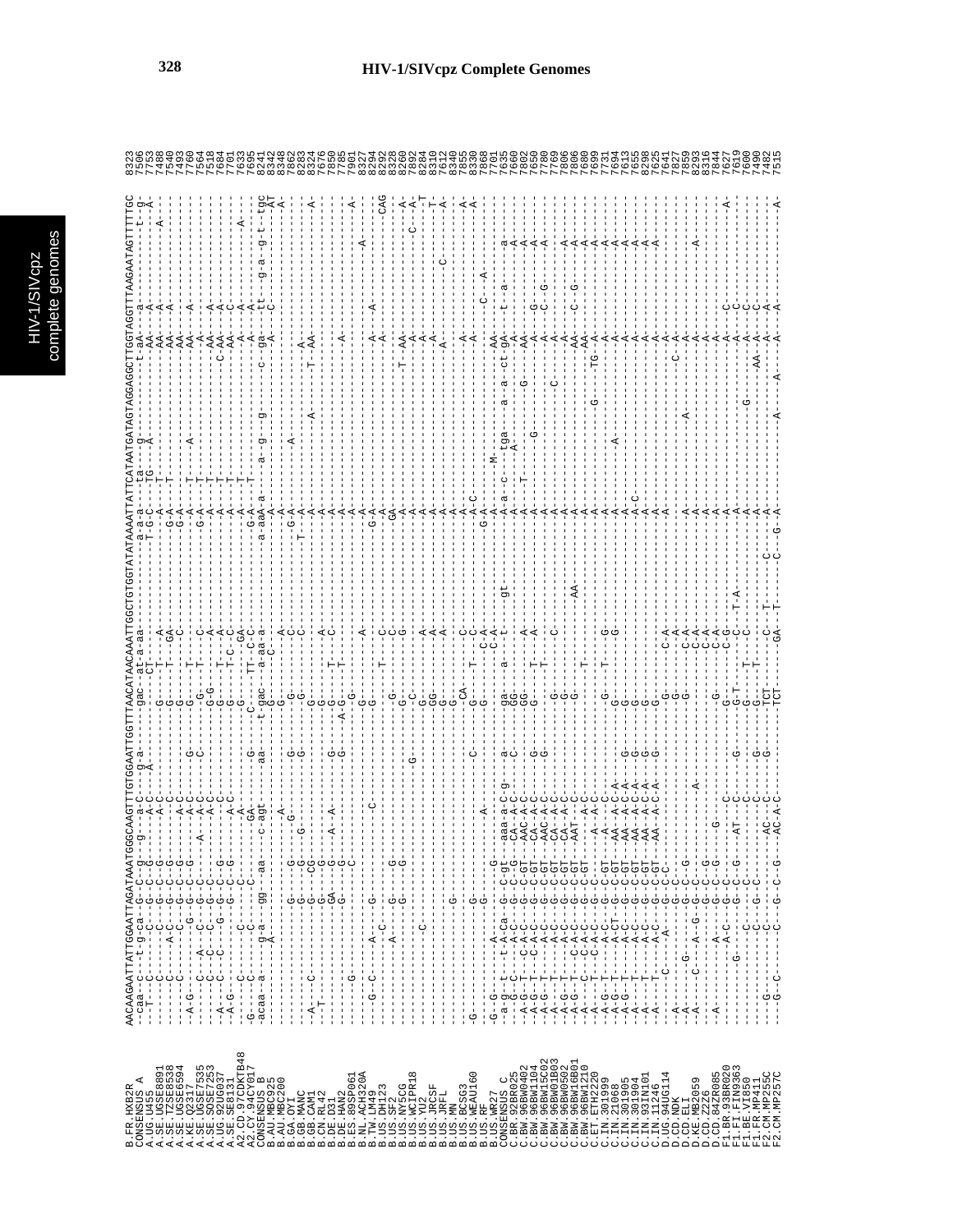| $\frac{1}{\alpha}$<br>$\overset{1}{\circ}$<br>$\begin{array}{c} -1 \\ -1 \end{array}$<br>Å<br>ပုံ<br>ပုံ ပုံ<br>   <br>$\begin{array}{c} \dot{\mathbf{p}} \\ \dot{\mathbf{p}} \\ \dot{\mathbf{p}} \end{array}$<br>ှု<br>-<br>$\frac{1}{\sqrt{2}}$<br>ن<br>ا<br>לי לי לי לי<br>לי לי לי לי<br>한다.<br>오토토<br>Ú<br>ひ<br>ひ<br>Ü<br>$-\frac{5}{1}$<br>$- - 2C - 6$<br>$-1$<br>.<br>_  <br>ღ  <br>C<br>Ħ<br>f,<br>Ť<br>п<br>ŧ<br>т<br>п<br>$\frac{1}{1}$<br>ŧ<br>ŧ<br>Ť.<br>J.<br>Ť<br>$\mathsf I$<br>昌<br>ŧ<br>$\frac{1}{1}$<br>J.<br>ひひひひひ<br>U<br>U<br>$\mathbf I$<br>I<br>U<br>υU<br>U<br>U<br>Ü<br>Ü<br>U<br>U<br>U<br>U<br>U<br>U<br>U<br>$\Gamma$<br>U<br>1<br>Ţ<br>Ţ.<br>÷<br>$\frac{1}{1}$<br>$\frac{1}{1}$<br>$\frac{1}{1}$<br>U<br>↻<br>U<br>↻<br>U<br>U<br>↻<br>τı<br>U<br>$\frac{0}{1}$<br>ι<br>Ο<br>$\frac{1}{1}$<br>Ť<br>ł<br>Ţ<br>U<br>τJ<br>r)<br>O<br>U<br>O<br>÷<br>÷<br>Ħ<br>T<br>÷<br>$\mathbf{I}$<br>$\mathbf{I}$<br>Ţ<br>÷<br>÷<br>Ť<br>÷<br>÷<br>$\frac{1}{1}$<br>п<br><b>I</b><br>$\blacksquare$<br>п<br>п<br>÷<br>п<br>J,<br>п<br>1<br>J.<br>п<br>-<br>п.<br>$\frac{1}{1}$<br>ł<br>-1<br>-<br>$\overline{\phantom{a}}$<br>-1<br>-1<br>-<br>Ţ.<br>$\mathbf{I}$<br>п<br>ш<br>ш<br>ဗုံ ဗုံ ဗုံ<br>       <br>ウーーしー<br>ひ<br>စုံစုံစုံ<br>၂၂၂၁<br>ひ<br>ひ<br>စုံစုံစုံစုံ<br>        <br>$\frac{1}{2}$ $\frac{1}{2}$ $\frac{1}{2}$ $\frac{1}{2}$ $\frac{1}{2}$<br>ひ<br>ひ<br>υ<br><b>しい</b><br>ひ<br>ひ<br>ひ<br>υ<br>ひ<br>U--UU--<br>ひ<br>ひ<br>ဗုံဗုံ<br>၂၂<br>၂၂<br>ひ<br>ひ<br>ပုံ ပုံ<br>   <br>   <br>ひ<br>$\frac{1}{1}$<br>ひ<br>ひ<br>ひ<br>ひ<br>ひ<br>ひ<br>$\frac{1}{\mathbf{C}}$<br>Ţ<br>$\frac{1}{1}$<br>Ţ<br>ŧ<br>Ŧ.<br>п<br>Å<br>$\frac{1}{1}$<br>-1<br>-1<br>п<br>H<br>Ŧ<br>Ħ<br>п<br>P,<br>ł,<br>Ţ<br>$\frac{1}{1}$<br>Ť<br>J.<br>$\frac{1}{1}$<br>$\mathbf{I}$<br>ш<br>J.<br>÷i.<br>Ť.<br>$\mathbf I$<br>$\mathbf{I}$<br>$\mathbf{I}$<br>-1<br>$\begin{array}{r} -2A-1A-3=-2C-1-1C-1\\ -2A-1-C=-2C-1-1C-1\\ -3A-1-C=-2C-1-1\\ -3A-1-C-1-C-1\\ -3A-1-C-1-C-1\\ -3A-1-C-1-C-1\\ -3A-1-C-1-C-1\\ -3A-1-C-1\\ -3A-1-C-1\\ -3A-1-C-1\\ -3A-1-C-1\\ -3A-1-C-1\\ -3A-1-C-1\\ -3A-1-C-1\\ -3A-1-C-1\\ -3A-1-C-1\\ -3A-1-C-1\\ -3A-1-C-1\\ -3A-1-C-1\\ -3A-1-C-$<br>$\mathsf I$<br>Ċ<br>-<br>$\overline{1}$<br>$\overline{1}$<br>$-1$ - $-1$<br>$\overline{1}$<br>$\mathsf I$<br>$\mathbf{I}$<br>$\mathbf{I}$<br>$\mathsf I$<br>f,<br>I<br>$-1 - 1 - 1$<br>U<br>$\overline{1}$<br>$\begin{array}{c}\n\bullet \\ \bullet \\ \bullet \\ \bullet \\ \bullet \\ \bullet\n\end{array}$<br>$\mathsf I$<br>$\frac{0}{1}$<br>$\frac{1}{1}$<br>$\frac{1}{1}$<br>U<br>$\blacksquare$<br>$\Gamma$<br>$-4-7$<br>I<br>U – – – – –<br>$\frac{1}{1}$<br>ţ<br>Ť<br>$\mathbf{I}$<br>-1<br>J.<br>T.<br>J.<br>$\,$ I<br>$\frac{1}{1}$<br>$\frac{1}{4}$<br>j<br>$\frac{1}{1}$<br>$\mathsf I$<br>$\frac{1}{1}$<br>$\frac{1}{1}$<br>$\blacksquare$<br>$\overline{\phantom{a}}$<br>J.<br>- I<br>-1<br>J.<br>$\frac{1}{1}$<br>I<br>J.<br>J.<br>$\blacksquare$<br>ּטְ לִוּ לִוּ לִוּ לִוּ<br>קוֹ<br>ပုံ<br>$--\mathbf{A}----\mathbf{T}C-\mathbf{T}$<br>I<br>$\frac{1}{1}$<br>$\frac{1}{4}$<br>$\frac{1}{1}$<br>-1<br>п<br>$\mathbf{I}$<br>ł<br>$-700 - -00 - -$<br>Ť.<br>j.<br>1<br>$\,$ I<br>$\,$ I<br>1<br>$\overline{\phantom{a}}$<br>$\mathbf{I}$<br>$\perp$<br>$\mathbb{I}$<br>$\frac{1}{2}$<br>$\,$ I<br>$\frac{1}{2}$<br>I<br>noon<br>All II<br>řee<br>III<br>$\frac{1}{1}$<br>$\frac{c}{1}$<br>$\frac{1}{2}$<br>U<br> <br>$\frac{0}{1}$<br>$\Gamma$<br>$\frac{1}{1}$<br>↻<br>부부<br>$\frac{1}{2}$<br>I<br>Ţ<br>$-1$<br>$\Gamma$<br>$\frac{1}{2}$<br>J.<br>T<br>$\blacksquare$<br>$\mathbf I$<br>ï<br>L<br>$\mathsf I$<br>ن<br>ا<br>$-A-C$<br>$\,$ I<br>J<br>$\begin{array}{cccc} \circ & \circ & \circ & \circ & \circ \\ \circ & \circ & \circ & \circ & \circ \\ \circ & \circ & \circ & \circ & \circ \\ \circ & \circ & \circ & \circ & \circ \end{array}$<br>$\,$ I<br>$-A$ --<br>$\frac{1}{1}$<br>I.<br>$\overline{\phantom{a}}$<br>$-A$ ---<br>I<br>I<br>$\frac{1}{1}$<br>$\frac{1}{2}$<br>$-$ A $-$<br>$\mathsf I$<br>I.<br>Ť<br>$\frac{1}{1}$<br>Ţ<br>$\overline{1}$<br>ł<br>ł<br>L<br>$\overline{\phantom{a}}$<br>T<br>T<br>I<br>ı<br>J<br>$\overline{\phantom{a}}$<br>ł<br>$\mathbf{I}$<br>L.<br>т<br><b>I</b><br>т<br>J.<br>т<br>т<br>п<br>п<br>п<br>$\frac{1}{1}$<br>J.<br>ひ<br>ひ<br>ひ<br>j<br>Î.<br>I<br>$\infty$<br>H_CERX . GK. I<br>CERZ .GA . SIVCEZGAB<br>CERZ .CM . SIVCEZGAB<br>CERZ .CM . SIVCEZGAMS<br>CERZ .CD . SIVCEZGAMT<br>CERZ .CD . SIVCEZAMT<br>HXB2R<br>DRCBL<br>1.581<br>四ひ<br>ひひ 出<br>呂<br>$\circ$<br>$\circ$<br>$\circ$<br>$\mathbf{z}$<br>z<br>ם ם<br>$\circ$<br>$\circ$<br>$\circ$<br>$\circ$<br>$\circ$<br>$\circ$<br>$\circ$<br>$\circ$<br>$\circ$ $\dashv$ |                             |                     |  |  |  |  |  |
|--------------------------------------------------------------------------------------------------------------------------------------------------------------------------------------------------------------------------------------------------------------------------------------------------------------------------------------------------------------------------------------------------------------------------------------------------------------------------------------------------------------------------------------------------------------------------------------------------------------------------------------------------------------------------------------------------------------------------------------------------------------------------------------------------------------------------------------------------------------------------------------------------------------------------------------------------------------------------------------------------------------------------------------------------------------------------------------------------------------------------------------------------------------------------------------------------------------------------------------------------------------------------------------------------------------------------------------------------------------------------------------------------------------------------------------------------------------------------------------------------------------------------------------------------------------------------------------------------------------------------------------------------------------------------------------------------------------------------------------------------------------------------------------------------------------------------------------------------------------------------------------------------------------------------------------------------------------------------------------------------------------------------------------------------------------------------------------------------------------------------------------------------------------------------------------------------------------------------------------------------------------------------------------------------------------------------------------------------------------------------------------------------------------------------------------------------------------------------------------------------------------------------------------------------------------------------------------------------------------------------------------------------------------------------------------------------------------------------------------------------------------------------------------------------------------------------------------------------------------------------------------------------------------------------------------------------------------------------------------------------------------------------------------------------------------------------------------------------------------------------------------------------------------------------------------------------------------------------------------------------------------------------------------------------------------------------------------------------------------------------------------------------------------------------------------------------------------------------------------------------------------------------------------------------------------------------------------------------------------------------------------------------------------------------------------------------------------------------------------------------------------------------------------------------------------------------------------------------------------------------------------------------------------------------------------------------------------------------------------------------------------------------------------------------------------------------------------------------------------------------------------------------------------------------------------------------------------------------------------------------------------------------------------------------------------------------------------------------------------------------------------------------------------------------------------------------------------------------------------------------------------------------------------------------------------------------------------------------------------------------------------------------------------------------------------------|-----------------------------|---------------------|--|--|--|--|--|
|                                                                                                                                                                                                                                                                                                                                                                                                                                                                                                                                                                                                                                                                                                                                                                                                                                                                                                                                                                                                                                                                                                                                                                                                                                                                                                                                                                                                                                                                                                                                                                                                                                                                                                                                                                                                                                                                                                                                                                                                                                                                                                                                                                                                                                                                                                                                                                                                                                                                                                                                                                                                                                                                                                                                                                                                                                                                                                                                                                                                                                                                                                                                                                                                                                                                                                                                                                                                                                                                                                                                                                                                                                                                                                                                                                                                                                                                                                                                                                                                                                                                                                                                                                                                                                                                                                                                                                                                                                                                                                                                                                                                                                                                                            |                             |                     |  |  |  |  |  |
|                                                                                                                                                                                                                                                                                                                                                                                                                                                                                                                                                                                                                                                                                                                                                                                                                                                                                                                                                                                                                                                                                                                                                                                                                                                                                                                                                                                                                                                                                                                                                                                                                                                                                                                                                                                                                                                                                                                                                                                                                                                                                                                                                                                                                                                                                                                                                                                                                                                                                                                                                                                                                                                                                                                                                                                                                                                                                                                                                                                                                                                                                                                                                                                                                                                                                                                                                                                                                                                                                                                                                                                                                                                                                                                                                                                                                                                                                                                                                                                                                                                                                                                                                                                                                                                                                                                                                                                                                                                                                                                                                                                                                                                                                            |                             |                     |  |  |  |  |  |
|                                                                                                                                                                                                                                                                                                                                                                                                                                                                                                                                                                                                                                                                                                                                                                                                                                                                                                                                                                                                                                                                                                                                                                                                                                                                                                                                                                                                                                                                                                                                                                                                                                                                                                                                                                                                                                                                                                                                                                                                                                                                                                                                                                                                                                                                                                                                                                                                                                                                                                                                                                                                                                                                                                                                                                                                                                                                                                                                                                                                                                                                                                                                                                                                                                                                                                                                                                                                                                                                                                                                                                                                                                                                                                                                                                                                                                                                                                                                                                                                                                                                                                                                                                                                                                                                                                                                                                                                                                                                                                                                                                                                                                                                                            |                             |                     |  |  |  |  |  |
|                                                                                                                                                                                                                                                                                                                                                                                                                                                                                                                                                                                                                                                                                                                                                                                                                                                                                                                                                                                                                                                                                                                                                                                                                                                                                                                                                                                                                                                                                                                                                                                                                                                                                                                                                                                                                                                                                                                                                                                                                                                                                                                                                                                                                                                                                                                                                                                                                                                                                                                                                                                                                                                                                                                                                                                                                                                                                                                                                                                                                                                                                                                                                                                                                                                                                                                                                                                                                                                                                                                                                                                                                                                                                                                                                                                                                                                                                                                                                                                                                                                                                                                                                                                                                                                                                                                                                                                                                                                                                                                                                                                                                                                                                            |                             |                     |  |  |  |  |  |
|                                                                                                                                                                                                                                                                                                                                                                                                                                                                                                                                                                                                                                                                                                                                                                                                                                                                                                                                                                                                                                                                                                                                                                                                                                                                                                                                                                                                                                                                                                                                                                                                                                                                                                                                                                                                                                                                                                                                                                                                                                                                                                                                                                                                                                                                                                                                                                                                                                                                                                                                                                                                                                                                                                                                                                                                                                                                                                                                                                                                                                                                                                                                                                                                                                                                                                                                                                                                                                                                                                                                                                                                                                                                                                                                                                                                                                                                                                                                                                                                                                                                                                                                                                                                                                                                                                                                                                                                                                                                                                                                                                                                                                                                                            |                             |                     |  |  |  |  |  |
|                                                                                                                                                                                                                                                                                                                                                                                                                                                                                                                                                                                                                                                                                                                                                                                                                                                                                                                                                                                                                                                                                                                                                                                                                                                                                                                                                                                                                                                                                                                                                                                                                                                                                                                                                                                                                                                                                                                                                                                                                                                                                                                                                                                                                                                                                                                                                                                                                                                                                                                                                                                                                                                                                                                                                                                                                                                                                                                                                                                                                                                                                                                                                                                                                                                                                                                                                                                                                                                                                                                                                                                                                                                                                                                                                                                                                                                                                                                                                                                                                                                                                                                                                                                                                                                                                                                                                                                                                                                                                                                                                                                                                                                                                            |                             |                     |  |  |  |  |  |
|                                                                                                                                                                                                                                                                                                                                                                                                                                                                                                                                                                                                                                                                                                                                                                                                                                                                                                                                                                                                                                                                                                                                                                                                                                                                                                                                                                                                                                                                                                                                                                                                                                                                                                                                                                                                                                                                                                                                                                                                                                                                                                                                                                                                                                                                                                                                                                                                                                                                                                                                                                                                                                                                                                                                                                                                                                                                                                                                                                                                                                                                                                                                                                                                                                                                                                                                                                                                                                                                                                                                                                                                                                                                                                                                                                                                                                                                                                                                                                                                                                                                                                                                                                                                                                                                                                                                                                                                                                                                                                                                                                                                                                                                                            |                             |                     |  |  |  |  |  |
|                                                                                                                                                                                                                                                                                                                                                                                                                                                                                                                                                                                                                                                                                                                                                                                                                                                                                                                                                                                                                                                                                                                                                                                                                                                                                                                                                                                                                                                                                                                                                                                                                                                                                                                                                                                                                                                                                                                                                                                                                                                                                                                                                                                                                                                                                                                                                                                                                                                                                                                                                                                                                                                                                                                                                                                                                                                                                                                                                                                                                                                                                                                                                                                                                                                                                                                                                                                                                                                                                                                                                                                                                                                                                                                                                                                                                                                                                                                                                                                                                                                                                                                                                                                                                                                                                                                                                                                                                                                                                                                                                                                                                                                                                            |                             |                     |  |  |  |  |  |
|                                                                                                                                                                                                                                                                                                                                                                                                                                                                                                                                                                                                                                                                                                                                                                                                                                                                                                                                                                                                                                                                                                                                                                                                                                                                                                                                                                                                                                                                                                                                                                                                                                                                                                                                                                                                                                                                                                                                                                                                                                                                                                                                                                                                                                                                                                                                                                                                                                                                                                                                                                                                                                                                                                                                                                                                                                                                                                                                                                                                                                                                                                                                                                                                                                                                                                                                                                                                                                                                                                                                                                                                                                                                                                                                                                                                                                                                                                                                                                                                                                                                                                                                                                                                                                                                                                                                                                                                                                                                                                                                                                                                                                                                                            |                             |                     |  |  |  |  |  |
|                                                                                                                                                                                                                                                                                                                                                                                                                                                                                                                                                                                                                                                                                                                                                                                                                                                                                                                                                                                                                                                                                                                                                                                                                                                                                                                                                                                                                                                                                                                                                                                                                                                                                                                                                                                                                                                                                                                                                                                                                                                                                                                                                                                                                                                                                                                                                                                                                                                                                                                                                                                                                                                                                                                                                                                                                                                                                                                                                                                                                                                                                                                                                                                                                                                                                                                                                                                                                                                                                                                                                                                                                                                                                                                                                                                                                                                                                                                                                                                                                                                                                                                                                                                                                                                                                                                                                                                                                                                                                                                                                                                                                                                                                            |                             |                     |  |  |  |  |  |
|                                                                                                                                                                                                                                                                                                                                                                                                                                                                                                                                                                                                                                                                                                                                                                                                                                                                                                                                                                                                                                                                                                                                                                                                                                                                                                                                                                                                                                                                                                                                                                                                                                                                                                                                                                                                                                                                                                                                                                                                                                                                                                                                                                                                                                                                                                                                                                                                                                                                                                                                                                                                                                                                                                                                                                                                                                                                                                                                                                                                                                                                                                                                                                                                                                                                                                                                                                                                                                                                                                                                                                                                                                                                                                                                                                                                                                                                                                                                                                                                                                                                                                                                                                                                                                                                                                                                                                                                                                                                                                                                                                                                                                                                                            |                             |                     |  |  |  |  |  |
|                                                                                                                                                                                                                                                                                                                                                                                                                                                                                                                                                                                                                                                                                                                                                                                                                                                                                                                                                                                                                                                                                                                                                                                                                                                                                                                                                                                                                                                                                                                                                                                                                                                                                                                                                                                                                                                                                                                                                                                                                                                                                                                                                                                                                                                                                                                                                                                                                                                                                                                                                                                                                                                                                                                                                                                                                                                                                                                                                                                                                                                                                                                                                                                                                                                                                                                                                                                                                                                                                                                                                                                                                                                                                                                                                                                                                                                                                                                                                                                                                                                                                                                                                                                                                                                                                                                                                                                                                                                                                                                                                                                                                                                                                            |                             |                     |  |  |  |  |  |
|                                                                                                                                                                                                                                                                                                                                                                                                                                                                                                                                                                                                                                                                                                                                                                                                                                                                                                                                                                                                                                                                                                                                                                                                                                                                                                                                                                                                                                                                                                                                                                                                                                                                                                                                                                                                                                                                                                                                                                                                                                                                                                                                                                                                                                                                                                                                                                                                                                                                                                                                                                                                                                                                                                                                                                                                                                                                                                                                                                                                                                                                                                                                                                                                                                                                                                                                                                                                                                                                                                                                                                                                                                                                                                                                                                                                                                                                                                                                                                                                                                                                                                                                                                                                                                                                                                                                                                                                                                                                                                                                                                                                                                                                                            |                             |                     |  |  |  |  |  |
|                                                                                                                                                                                                                                                                                                                                                                                                                                                                                                                                                                                                                                                                                                                                                                                                                                                                                                                                                                                                                                                                                                                                                                                                                                                                                                                                                                                                                                                                                                                                                                                                                                                                                                                                                                                                                                                                                                                                                                                                                                                                                                                                                                                                                                                                                                                                                                                                                                                                                                                                                                                                                                                                                                                                                                                                                                                                                                                                                                                                                                                                                                                                                                                                                                                                                                                                                                                                                                                                                                                                                                                                                                                                                                                                                                                                                                                                                                                                                                                                                                                                                                                                                                                                                                                                                                                                                                                                                                                                                                                                                                                                                                                                                            |                             |                     |  |  |  |  |  |
|                                                                                                                                                                                                                                                                                                                                                                                                                                                                                                                                                                                                                                                                                                                                                                                                                                                                                                                                                                                                                                                                                                                                                                                                                                                                                                                                                                                                                                                                                                                                                                                                                                                                                                                                                                                                                                                                                                                                                                                                                                                                                                                                                                                                                                                                                                                                                                                                                                                                                                                                                                                                                                                                                                                                                                                                                                                                                                                                                                                                                                                                                                                                                                                                                                                                                                                                                                                                                                                                                                                                                                                                                                                                                                                                                                                                                                                                                                                                                                                                                                                                                                                                                                                                                                                                                                                                                                                                                                                                                                                                                                                                                                                                                            |                             |                     |  |  |  |  |  |
|                                                                                                                                                                                                                                                                                                                                                                                                                                                                                                                                                                                                                                                                                                                                                                                                                                                                                                                                                                                                                                                                                                                                                                                                                                                                                                                                                                                                                                                                                                                                                                                                                                                                                                                                                                                                                                                                                                                                                                                                                                                                                                                                                                                                                                                                                                                                                                                                                                                                                                                                                                                                                                                                                                                                                                                                                                                                                                                                                                                                                                                                                                                                                                                                                                                                                                                                                                                                                                                                                                                                                                                                                                                                                                                                                                                                                                                                                                                                                                                                                                                                                                                                                                                                                                                                                                                                                                                                                                                                                                                                                                                                                                                                                            |                             |                     |  |  |  |  |  |
|                                                                                                                                                                                                                                                                                                                                                                                                                                                                                                                                                                                                                                                                                                                                                                                                                                                                                                                                                                                                                                                                                                                                                                                                                                                                                                                                                                                                                                                                                                                                                                                                                                                                                                                                                                                                                                                                                                                                                                                                                                                                                                                                                                                                                                                                                                                                                                                                                                                                                                                                                                                                                                                                                                                                                                                                                                                                                                                                                                                                                                                                                                                                                                                                                                                                                                                                                                                                                                                                                                                                                                                                                                                                                                                                                                                                                                                                                                                                                                                                                                                                                                                                                                                                                                                                                                                                                                                                                                                                                                                                                                                                                                                                                            |                             |                     |  |  |  |  |  |
|                                                                                                                                                                                                                                                                                                                                                                                                                                                                                                                                                                                                                                                                                                                                                                                                                                                                                                                                                                                                                                                                                                                                                                                                                                                                                                                                                                                                                                                                                                                                                                                                                                                                                                                                                                                                                                                                                                                                                                                                                                                                                                                                                                                                                                                                                                                                                                                                                                                                                                                                                                                                                                                                                                                                                                                                                                                                                                                                                                                                                                                                                                                                                                                                                                                                                                                                                                                                                                                                                                                                                                                                                                                                                                                                                                                                                                                                                                                                                                                                                                                                                                                                                                                                                                                                                                                                                                                                                                                                                                                                                                                                                                                                                            |                             |                     |  |  |  |  |  |
|                                                                                                                                                                                                                                                                                                                                                                                                                                                                                                                                                                                                                                                                                                                                                                                                                                                                                                                                                                                                                                                                                                                                                                                                                                                                                                                                                                                                                                                                                                                                                                                                                                                                                                                                                                                                                                                                                                                                                                                                                                                                                                                                                                                                                                                                                                                                                                                                                                                                                                                                                                                                                                                                                                                                                                                                                                                                                                                                                                                                                                                                                                                                                                                                                                                                                                                                                                                                                                                                                                                                                                                                                                                                                                                                                                                                                                                                                                                                                                                                                                                                                                                                                                                                                                                                                                                                                                                                                                                                                                                                                                                                                                                                                            |                             |                     |  |  |  |  |  |
|                                                                                                                                                                                                                                                                                                                                                                                                                                                                                                                                                                                                                                                                                                                                                                                                                                                                                                                                                                                                                                                                                                                                                                                                                                                                                                                                                                                                                                                                                                                                                                                                                                                                                                                                                                                                                                                                                                                                                                                                                                                                                                                                                                                                                                                                                                                                                                                                                                                                                                                                                                                                                                                                                                                                                                                                                                                                                                                                                                                                                                                                                                                                                                                                                                                                                                                                                                                                                                                                                                                                                                                                                                                                                                                                                                                                                                                                                                                                                                                                                                                                                                                                                                                                                                                                                                                                                                                                                                                                                                                                                                                                                                                                                            |                             |                     |  |  |  |  |  |
|                                                                                                                                                                                                                                                                                                                                                                                                                                                                                                                                                                                                                                                                                                                                                                                                                                                                                                                                                                                                                                                                                                                                                                                                                                                                                                                                                                                                                                                                                                                                                                                                                                                                                                                                                                                                                                                                                                                                                                                                                                                                                                                                                                                                                                                                                                                                                                                                                                                                                                                                                                                                                                                                                                                                                                                                                                                                                                                                                                                                                                                                                                                                                                                                                                                                                                                                                                                                                                                                                                                                                                                                                                                                                                                                                                                                                                                                                                                                                                                                                                                                                                                                                                                                                                                                                                                                                                                                                                                                                                                                                                                                                                                                                            |                             |                     |  |  |  |  |  |
|                                                                                                                                                                                                                                                                                                                                                                                                                                                                                                                                                                                                                                                                                                                                                                                                                                                                                                                                                                                                                                                                                                                                                                                                                                                                                                                                                                                                                                                                                                                                                                                                                                                                                                                                                                                                                                                                                                                                                                                                                                                                                                                                                                                                                                                                                                                                                                                                                                                                                                                                                                                                                                                                                                                                                                                                                                                                                                                                                                                                                                                                                                                                                                                                                                                                                                                                                                                                                                                                                                                                                                                                                                                                                                                                                                                                                                                                                                                                                                                                                                                                                                                                                                                                                                                                                                                                                                                                                                                                                                                                                                                                                                                                                            |                             |                     |  |  |  |  |  |
|                                                                                                                                                                                                                                                                                                                                                                                                                                                                                                                                                                                                                                                                                                                                                                                                                                                                                                                                                                                                                                                                                                                                                                                                                                                                                                                                                                                                                                                                                                                                                                                                                                                                                                                                                                                                                                                                                                                                                                                                                                                                                                                                                                                                                                                                                                                                                                                                                                                                                                                                                                                                                                                                                                                                                                                                                                                                                                                                                                                                                                                                                                                                                                                                                                                                                                                                                                                                                                                                                                                                                                                                                                                                                                                                                                                                                                                                                                                                                                                                                                                                                                                                                                                                                                                                                                                                                                                                                                                                                                                                                                                                                                                                                            |                             |                     |  |  |  |  |  |
|                                                                                                                                                                                                                                                                                                                                                                                                                                                                                                                                                                                                                                                                                                                                                                                                                                                                                                                                                                                                                                                                                                                                                                                                                                                                                                                                                                                                                                                                                                                                                                                                                                                                                                                                                                                                                                                                                                                                                                                                                                                                                                                                                                                                                                                                                                                                                                                                                                                                                                                                                                                                                                                                                                                                                                                                                                                                                                                                                                                                                                                                                                                                                                                                                                                                                                                                                                                                                                                                                                                                                                                                                                                                                                                                                                                                                                                                                                                                                                                                                                                                                                                                                                                                                                                                                                                                                                                                                                                                                                                                                                                                                                                                                            |                             |                     |  |  |  |  |  |
|                                                                                                                                                                                                                                                                                                                                                                                                                                                                                                                                                                                                                                                                                                                                                                                                                                                                                                                                                                                                                                                                                                                                                                                                                                                                                                                                                                                                                                                                                                                                                                                                                                                                                                                                                                                                                                                                                                                                                                                                                                                                                                                                                                                                                                                                                                                                                                                                                                                                                                                                                                                                                                                                                                                                                                                                                                                                                                                                                                                                                                                                                                                                                                                                                                                                                                                                                                                                                                                                                                                                                                                                                                                                                                                                                                                                                                                                                                                                                                                                                                                                                                                                                                                                                                                                                                                                                                                                                                                                                                                                                                                                                                                                                            |                             |                     |  |  |  |  |  |
|                                                                                                                                                                                                                                                                                                                                                                                                                                                                                                                                                                                                                                                                                                                                                                                                                                                                                                                                                                                                                                                                                                                                                                                                                                                                                                                                                                                                                                                                                                                                                                                                                                                                                                                                                                                                                                                                                                                                                                                                                                                                                                                                                                                                                                                                                                                                                                                                                                                                                                                                                                                                                                                                                                                                                                                                                                                                                                                                                                                                                                                                                                                                                                                                                                                                                                                                                                                                                                                                                                                                                                                                                                                                                                                                                                                                                                                                                                                                                                                                                                                                                                                                                                                                                                                                                                                                                                                                                                                                                                                                                                                                                                                                                            |                             |                     |  |  |  |  |  |
|                                                                                                                                                                                                                                                                                                                                                                                                                                                                                                                                                                                                                                                                                                                                                                                                                                                                                                                                                                                                                                                                                                                                                                                                                                                                                                                                                                                                                                                                                                                                                                                                                                                                                                                                                                                                                                                                                                                                                                                                                                                                                                                                                                                                                                                                                                                                                                                                                                                                                                                                                                                                                                                                                                                                                                                                                                                                                                                                                                                                                                                                                                                                                                                                                                                                                                                                                                                                                                                                                                                                                                                                                                                                                                                                                                                                                                                                                                                                                                                                                                                                                                                                                                                                                                                                                                                                                                                                                                                                                                                                                                                                                                                                                            |                             |                     |  |  |  |  |  |
|                                                                                                                                                                                                                                                                                                                                                                                                                                                                                                                                                                                                                                                                                                                                                                                                                                                                                                                                                                                                                                                                                                                                                                                                                                                                                                                                                                                                                                                                                                                                                                                                                                                                                                                                                                                                                                                                                                                                                                                                                                                                                                                                                                                                                                                                                                                                                                                                                                                                                                                                                                                                                                                                                                                                                                                                                                                                                                                                                                                                                                                                                                                                                                                                                                                                                                                                                                                                                                                                                                                                                                                                                                                                                                                                                                                                                                                                                                                                                                                                                                                                                                                                                                                                                                                                                                                                                                                                                                                                                                                                                                                                                                                                                            |                             |                     |  |  |  |  |  |
|                                                                                                                                                                                                                                                                                                                                                                                                                                                                                                                                                                                                                                                                                                                                                                                                                                                                                                                                                                                                                                                                                                                                                                                                                                                                                                                                                                                                                                                                                                                                                                                                                                                                                                                                                                                                                                                                                                                                                                                                                                                                                                                                                                                                                                                                                                                                                                                                                                                                                                                                                                                                                                                                                                                                                                                                                                                                                                                                                                                                                                                                                                                                                                                                                                                                                                                                                                                                                                                                                                                                                                                                                                                                                                                                                                                                                                                                                                                                                                                                                                                                                                                                                                                                                                                                                                                                                                                                                                                                                                                                                                                                                                                                                            |                             |                     |  |  |  |  |  |
|                                                                                                                                                                                                                                                                                                                                                                                                                                                                                                                                                                                                                                                                                                                                                                                                                                                                                                                                                                                                                                                                                                                                                                                                                                                                                                                                                                                                                                                                                                                                                                                                                                                                                                                                                                                                                                                                                                                                                                                                                                                                                                                                                                                                                                                                                                                                                                                                                                                                                                                                                                                                                                                                                                                                                                                                                                                                                                                                                                                                                                                                                                                                                                                                                                                                                                                                                                                                                                                                                                                                                                                                                                                                                                                                                                                                                                                                                                                                                                                                                                                                                                                                                                                                                                                                                                                                                                                                                                                                                                                                                                                                                                                                                            |                             |                     |  |  |  |  |  |
|                                                                                                                                                                                                                                                                                                                                                                                                                                                                                                                                                                                                                                                                                                                                                                                                                                                                                                                                                                                                                                                                                                                                                                                                                                                                                                                                                                                                                                                                                                                                                                                                                                                                                                                                                                                                                                                                                                                                                                                                                                                                                                                                                                                                                                                                                                                                                                                                                                                                                                                                                                                                                                                                                                                                                                                                                                                                                                                                                                                                                                                                                                                                                                                                                                                                                                                                                                                                                                                                                                                                                                                                                                                                                                                                                                                                                                                                                                                                                                                                                                                                                                                                                                                                                                                                                                                                                                                                                                                                                                                                                                                                                                                                                            |                             |                     |  |  |  |  |  |
|                                                                                                                                                                                                                                                                                                                                                                                                                                                                                                                                                                                                                                                                                                                                                                                                                                                                                                                                                                                                                                                                                                                                                                                                                                                                                                                                                                                                                                                                                                                                                                                                                                                                                                                                                                                                                                                                                                                                                                                                                                                                                                                                                                                                                                                                                                                                                                                                                                                                                                                                                                                                                                                                                                                                                                                                                                                                                                                                                                                                                                                                                                                                                                                                                                                                                                                                                                                                                                                                                                                                                                                                                                                                                                                                                                                                                                                                                                                                                                                                                                                                                                                                                                                                                                                                                                                                                                                                                                                                                                                                                                                                                                                                                            |                             |                     |  |  |  |  |  |
|                                                                                                                                                                                                                                                                                                                                                                                                                                                                                                                                                                                                                                                                                                                                                                                                                                                                                                                                                                                                                                                                                                                                                                                                                                                                                                                                                                                                                                                                                                                                                                                                                                                                                                                                                                                                                                                                                                                                                                                                                                                                                                                                                                                                                                                                                                                                                                                                                                                                                                                                                                                                                                                                                                                                                                                                                                                                                                                                                                                                                                                                                                                                                                                                                                                                                                                                                                                                                                                                                                                                                                                                                                                                                                                                                                                                                                                                                                                                                                                                                                                                                                                                                                                                                                                                                                                                                                                                                                                                                                                                                                                                                                                                                            |                             |                     |  |  |  |  |  |
|                                                                                                                                                                                                                                                                                                                                                                                                                                                                                                                                                                                                                                                                                                                                                                                                                                                                                                                                                                                                                                                                                                                                                                                                                                                                                                                                                                                                                                                                                                                                                                                                                                                                                                                                                                                                                                                                                                                                                                                                                                                                                                                                                                                                                                                                                                                                                                                                                                                                                                                                                                                                                                                                                                                                                                                                                                                                                                                                                                                                                                                                                                                                                                                                                                                                                                                                                                                                                                                                                                                                                                                                                                                                                                                                                                                                                                                                                                                                                                                                                                                                                                                                                                                                                                                                                                                                                                                                                                                                                                                                                                                                                                                                                            |                             |                     |  |  |  |  |  |
|                                                                                                                                                                                                                                                                                                                                                                                                                                                                                                                                                                                                                                                                                                                                                                                                                                                                                                                                                                                                                                                                                                                                                                                                                                                                                                                                                                                                                                                                                                                                                                                                                                                                                                                                                                                                                                                                                                                                                                                                                                                                                                                                                                                                                                                                                                                                                                                                                                                                                                                                                                                                                                                                                                                                                                                                                                                                                                                                                                                                                                                                                                                                                                                                                                                                                                                                                                                                                                                                                                                                                                                                                                                                                                                                                                                                                                                                                                                                                                                                                                                                                                                                                                                                                                                                                                                                                                                                                                                                                                                                                                                                                                                                                            |                             |                     |  |  |  |  |  |
|                                                                                                                                                                                                                                                                                                                                                                                                                                                                                                                                                                                                                                                                                                                                                                                                                                                                                                                                                                                                                                                                                                                                                                                                                                                                                                                                                                                                                                                                                                                                                                                                                                                                                                                                                                                                                                                                                                                                                                                                                                                                                                                                                                                                                                                                                                                                                                                                                                                                                                                                                                                                                                                                                                                                                                                                                                                                                                                                                                                                                                                                                                                                                                                                                                                                                                                                                                                                                                                                                                                                                                                                                                                                                                                                                                                                                                                                                                                                                                                                                                                                                                                                                                                                                                                                                                                                                                                                                                                                                                                                                                                                                                                                                            |                             |                     |  |  |  |  |  |
|                                                                                                                                                                                                                                                                                                                                                                                                                                                                                                                                                                                                                                                                                                                                                                                                                                                                                                                                                                                                                                                                                                                                                                                                                                                                                                                                                                                                                                                                                                                                                                                                                                                                                                                                                                                                                                                                                                                                                                                                                                                                                                                                                                                                                                                                                                                                                                                                                                                                                                                                                                                                                                                                                                                                                                                                                                                                                                                                                                                                                                                                                                                                                                                                                                                                                                                                                                                                                                                                                                                                                                                                                                                                                                                                                                                                                                                                                                                                                                                                                                                                                                                                                                                                                                                                                                                                                                                                                                                                                                                                                                                                                                                                                            |                             |                     |  |  |  |  |  |
|                                                                                                                                                                                                                                                                                                                                                                                                                                                                                                                                                                                                                                                                                                                                                                                                                                                                                                                                                                                                                                                                                                                                                                                                                                                                                                                                                                                                                                                                                                                                                                                                                                                                                                                                                                                                                                                                                                                                                                                                                                                                                                                                                                                                                                                                                                                                                                                                                                                                                                                                                                                                                                                                                                                                                                                                                                                                                                                                                                                                                                                                                                                                                                                                                                                                                                                                                                                                                                                                                                                                                                                                                                                                                                                                                                                                                                                                                                                                                                                                                                                                                                                                                                                                                                                                                                                                                                                                                                                                                                                                                                                                                                                                                            |                             |                     |  |  |  |  |  |
|                                                                                                                                                                                                                                                                                                                                                                                                                                                                                                                                                                                                                                                                                                                                                                                                                                                                                                                                                                                                                                                                                                                                                                                                                                                                                                                                                                                                                                                                                                                                                                                                                                                                                                                                                                                                                                                                                                                                                                                                                                                                                                                                                                                                                                                                                                                                                                                                                                                                                                                                                                                                                                                                                                                                                                                                                                                                                                                                                                                                                                                                                                                                                                                                                                                                                                                                                                                                                                                                                                                                                                                                                                                                                                                                                                                                                                                                                                                                                                                                                                                                                                                                                                                                                                                                                                                                                                                                                                                                                                                                                                                                                                                                                            |                             |                     |  |  |  |  |  |
|                                                                                                                                                                                                                                                                                                                                                                                                                                                                                                                                                                                                                                                                                                                                                                                                                                                                                                                                                                                                                                                                                                                                                                                                                                                                                                                                                                                                                                                                                                                                                                                                                                                                                                                                                                                                                                                                                                                                                                                                                                                                                                                                                                                                                                                                                                                                                                                                                                                                                                                                                                                                                                                                                                                                                                                                                                                                                                                                                                                                                                                                                                                                                                                                                                                                                                                                                                                                                                                                                                                                                                                                                                                                                                                                                                                                                                                                                                                                                                                                                                                                                                                                                                                                                                                                                                                                                                                                                                                                                                                                                                                                                                                                                            |                             |                     |  |  |  |  |  |
|                                                                                                                                                                                                                                                                                                                                                                                                                                                                                                                                                                                                                                                                                                                                                                                                                                                                                                                                                                                                                                                                                                                                                                                                                                                                                                                                                                                                                                                                                                                                                                                                                                                                                                                                                                                                                                                                                                                                                                                                                                                                                                                                                                                                                                                                                                                                                                                                                                                                                                                                                                                                                                                                                                                                                                                                                                                                                                                                                                                                                                                                                                                                                                                                                                                                                                                                                                                                                                                                                                                                                                                                                                                                                                                                                                                                                                                                                                                                                                                                                                                                                                                                                                                                                                                                                                                                                                                                                                                                                                                                                                                                                                                                                            |                             |                     |  |  |  |  |  |
|                                                                                                                                                                                                                                                                                                                                                                                                                                                                                                                                                                                                                                                                                                                                                                                                                                                                                                                                                                                                                                                                                                                                                                                                                                                                                                                                                                                                                                                                                                                                                                                                                                                                                                                                                                                                                                                                                                                                                                                                                                                                                                                                                                                                                                                                                                                                                                                                                                                                                                                                                                                                                                                                                                                                                                                                                                                                                                                                                                                                                                                                                                                                                                                                                                                                                                                                                                                                                                                                                                                                                                                                                                                                                                                                                                                                                                                                                                                                                                                                                                                                                                                                                                                                                                                                                                                                                                                                                                                                                                                                                                                                                                                                                            |                             |                     |  |  |  |  |  |
|                                                                                                                                                                                                                                                                                                                                                                                                                                                                                                                                                                                                                                                                                                                                                                                                                                                                                                                                                                                                                                                                                                                                                                                                                                                                                                                                                                                                                                                                                                                                                                                                                                                                                                                                                                                                                                                                                                                                                                                                                                                                                                                                                                                                                                                                                                                                                                                                                                                                                                                                                                                                                                                                                                                                                                                                                                                                                                                                                                                                                                                                                                                                                                                                                                                                                                                                                                                                                                                                                                                                                                                                                                                                                                                                                                                                                                                                                                                                                                                                                                                                                                                                                                                                                                                                                                                                                                                                                                                                                                                                                                                                                                                                                            |                             |                     |  |  |  |  |  |
|                                                                                                                                                                                                                                                                                                                                                                                                                                                                                                                                                                                                                                                                                                                                                                                                                                                                                                                                                                                                                                                                                                                                                                                                                                                                                                                                                                                                                                                                                                                                                                                                                                                                                                                                                                                                                                                                                                                                                                                                                                                                                                                                                                                                                                                                                                                                                                                                                                                                                                                                                                                                                                                                                                                                                                                                                                                                                                                                                                                                                                                                                                                                                                                                                                                                                                                                                                                                                                                                                                                                                                                                                                                                                                                                                                                                                                                                                                                                                                                                                                                                                                                                                                                                                                                                                                                                                                                                                                                                                                                                                                                                                                                                                            |                             |                     |  |  |  |  |  |
|                                                                                                                                                                                                                                                                                                                                                                                                                                                                                                                                                                                                                                                                                                                                                                                                                                                                                                                                                                                                                                                                                                                                                                                                                                                                                                                                                                                                                                                                                                                                                                                                                                                                                                                                                                                                                                                                                                                                                                                                                                                                                                                                                                                                                                                                                                                                                                                                                                                                                                                                                                                                                                                                                                                                                                                                                                                                                                                                                                                                                                                                                                                                                                                                                                                                                                                                                                                                                                                                                                                                                                                                                                                                                                                                                                                                                                                                                                                                                                                                                                                                                                                                                                                                                                                                                                                                                                                                                                                                                                                                                                                                                                                                                            |                             |                     |  |  |  |  |  |
|                                                                                                                                                                                                                                                                                                                                                                                                                                                                                                                                                                                                                                                                                                                                                                                                                                                                                                                                                                                                                                                                                                                                                                                                                                                                                                                                                                                                                                                                                                                                                                                                                                                                                                                                                                                                                                                                                                                                                                                                                                                                                                                                                                                                                                                                                                                                                                                                                                                                                                                                                                                                                                                                                                                                                                                                                                                                                                                                                                                                                                                                                                                                                                                                                                                                                                                                                                                                                                                                                                                                                                                                                                                                                                                                                                                                                                                                                                                                                                                                                                                                                                                                                                                                                                                                                                                                                                                                                                                                                                                                                                                                                                                                                            |                             |                     |  |  |  |  |  |
|                                                                                                                                                                                                                                                                                                                                                                                                                                                                                                                                                                                                                                                                                                                                                                                                                                                                                                                                                                                                                                                                                                                                                                                                                                                                                                                                                                                                                                                                                                                                                                                                                                                                                                                                                                                                                                                                                                                                                                                                                                                                                                                                                                                                                                                                                                                                                                                                                                                                                                                                                                                                                                                                                                                                                                                                                                                                                                                                                                                                                                                                                                                                                                                                                                                                                                                                                                                                                                                                                                                                                                                                                                                                                                                                                                                                                                                                                                                                                                                                                                                                                                                                                                                                                                                                                                                                                                                                                                                                                                                                                                                                                                                                                            |                             |                     |  |  |  |  |  |
|                                                                                                                                                                                                                                                                                                                                                                                                                                                                                                                                                                                                                                                                                                                                                                                                                                                                                                                                                                                                                                                                                                                                                                                                                                                                                                                                                                                                                                                                                                                                                                                                                                                                                                                                                                                                                                                                                                                                                                                                                                                                                                                                                                                                                                                                                                                                                                                                                                                                                                                                                                                                                                                                                                                                                                                                                                                                                                                                                                                                                                                                                                                                                                                                                                                                                                                                                                                                                                                                                                                                                                                                                                                                                                                                                                                                                                                                                                                                                                                                                                                                                                                                                                                                                                                                                                                                                                                                                                                                                                                                                                                                                                                                                            |                             |                     |  |  |  |  |  |
|                                                                                                                                                                                                                                                                                                                                                                                                                                                                                                                                                                                                                                                                                                                                                                                                                                                                                                                                                                                                                                                                                                                                                                                                                                                                                                                                                                                                                                                                                                                                                                                                                                                                                                                                                                                                                                                                                                                                                                                                                                                                                                                                                                                                                                                                                                                                                                                                                                                                                                                                                                                                                                                                                                                                                                                                                                                                                                                                                                                                                                                                                                                                                                                                                                                                                                                                                                                                                                                                                                                                                                                                                                                                                                                                                                                                                                                                                                                                                                                                                                                                                                                                                                                                                                                                                                                                                                                                                                                                                                                                                                                                                                                                                            |                             |                     |  |  |  |  |  |
|                                                                                                                                                                                                                                                                                                                                                                                                                                                                                                                                                                                                                                                                                                                                                                                                                                                                                                                                                                                                                                                                                                                                                                                                                                                                                                                                                                                                                                                                                                                                                                                                                                                                                                                                                                                                                                                                                                                                                                                                                                                                                                                                                                                                                                                                                                                                                                                                                                                                                                                                                                                                                                                                                                                                                                                                                                                                                                                                                                                                                                                                                                                                                                                                                                                                                                                                                                                                                                                                                                                                                                                                                                                                                                                                                                                                                                                                                                                                                                                                                                                                                                                                                                                                                                                                                                                                                                                                                                                                                                                                                                                                                                                                                            |                             |                     |  |  |  |  |  |
|                                                                                                                                                                                                                                                                                                                                                                                                                                                                                                                                                                                                                                                                                                                                                                                                                                                                                                                                                                                                                                                                                                                                                                                                                                                                                                                                                                                                                                                                                                                                                                                                                                                                                                                                                                                                                                                                                                                                                                                                                                                                                                                                                                                                                                                                                                                                                                                                                                                                                                                                                                                                                                                                                                                                                                                                                                                                                                                                                                                                                                                                                                                                                                                                                                                                                                                                                                                                                                                                                                                                                                                                                                                                                                                                                                                                                                                                                                                                                                                                                                                                                                                                                                                                                                                                                                                                                                                                                                                                                                                                                                                                                                                                                            |                             |                     |  |  |  |  |  |
|                                                                                                                                                                                                                                                                                                                                                                                                                                                                                                                                                                                                                                                                                                                                                                                                                                                                                                                                                                                                                                                                                                                                                                                                                                                                                                                                                                                                                                                                                                                                                                                                                                                                                                                                                                                                                                                                                                                                                                                                                                                                                                                                                                                                                                                                                                                                                                                                                                                                                                                                                                                                                                                                                                                                                                                                                                                                                                                                                                                                                                                                                                                                                                                                                                                                                                                                                                                                                                                                                                                                                                                                                                                                                                                                                                                                                                                                                                                                                                                                                                                                                                                                                                                                                                                                                                                                                                                                                                                                                                                                                                                                                                                                                            |                             |                     |  |  |  |  |  |
|                                                                                                                                                                                                                                                                                                                                                                                                                                                                                                                                                                                                                                                                                                                                                                                                                                                                                                                                                                                                                                                                                                                                                                                                                                                                                                                                                                                                                                                                                                                                                                                                                                                                                                                                                                                                                                                                                                                                                                                                                                                                                                                                                                                                                                                                                                                                                                                                                                                                                                                                                                                                                                                                                                                                                                                                                                                                                                                                                                                                                                                                                                                                                                                                                                                                                                                                                                                                                                                                                                                                                                                                                                                                                                                                                                                                                                                                                                                                                                                                                                                                                                                                                                                                                                                                                                                                                                                                                                                                                                                                                                                                                                                                                            |                             |                     |  |  |  |  |  |
|                                                                                                                                                                                                                                                                                                                                                                                                                                                                                                                                                                                                                                                                                                                                                                                                                                                                                                                                                                                                                                                                                                                                                                                                                                                                                                                                                                                                                                                                                                                                                                                                                                                                                                                                                                                                                                                                                                                                                                                                                                                                                                                                                                                                                                                                                                                                                                                                                                                                                                                                                                                                                                                                                                                                                                                                                                                                                                                                                                                                                                                                                                                                                                                                                                                                                                                                                                                                                                                                                                                                                                                                                                                                                                                                                                                                                                                                                                                                                                                                                                                                                                                                                                                                                                                                                                                                                                                                                                                                                                                                                                                                                                                                                            |                             |                     |  |  |  |  |  |
|                                                                                                                                                                                                                                                                                                                                                                                                                                                                                                                                                                                                                                                                                                                                                                                                                                                                                                                                                                                                                                                                                                                                                                                                                                                                                                                                                                                                                                                                                                                                                                                                                                                                                                                                                                                                                                                                                                                                                                                                                                                                                                                                                                                                                                                                                                                                                                                                                                                                                                                                                                                                                                                                                                                                                                                                                                                                                                                                                                                                                                                                                                                                                                                                                                                                                                                                                                                                                                                                                                                                                                                                                                                                                                                                                                                                                                                                                                                                                                                                                                                                                                                                                                                                                                                                                                                                                                                                                                                                                                                                                                                                                                                                                            |                             |                     |  |  |  |  |  |
|                                                                                                                                                                                                                                                                                                                                                                                                                                                                                                                                                                                                                                                                                                                                                                                                                                                                                                                                                                                                                                                                                                                                                                                                                                                                                                                                                                                                                                                                                                                                                                                                                                                                                                                                                                                                                                                                                                                                                                                                                                                                                                                                                                                                                                                                                                                                                                                                                                                                                                                                                                                                                                                                                                                                                                                                                                                                                                                                                                                                                                                                                                                                                                                                                                                                                                                                                                                                                                                                                                                                                                                                                                                                                                                                                                                                                                                                                                                                                                                                                                                                                                                                                                                                                                                                                                                                                                                                                                                                                                                                                                                                                                                                                            |                             |                     |  |  |  |  |  |
|                                                                                                                                                                                                                                                                                                                                                                                                                                                                                                                                                                                                                                                                                                                                                                                                                                                                                                                                                                                                                                                                                                                                                                                                                                                                                                                                                                                                                                                                                                                                                                                                                                                                                                                                                                                                                                                                                                                                                                                                                                                                                                                                                                                                                                                                                                                                                                                                                                                                                                                                                                                                                                                                                                                                                                                                                                                                                                                                                                                                                                                                                                                                                                                                                                                                                                                                                                                                                                                                                                                                                                                                                                                                                                                                                                                                                                                                                                                                                                                                                                                                                                                                                                                                                                                                                                                                                                                                                                                                                                                                                                                                                                                                                            |                             |                     |  |  |  |  |  |
|                                                                                                                                                                                                                                                                                                                                                                                                                                                                                                                                                                                                                                                                                                                                                                                                                                                                                                                                                                                                                                                                                                                                                                                                                                                                                                                                                                                                                                                                                                                                                                                                                                                                                                                                                                                                                                                                                                                                                                                                                                                                                                                                                                                                                                                                                                                                                                                                                                                                                                                                                                                                                                                                                                                                                                                                                                                                                                                                                                                                                                                                                                                                                                                                                                                                                                                                                                                                                                                                                                                                                                                                                                                                                                                                                                                                                                                                                                                                                                                                                                                                                                                                                                                                                                                                                                                                                                                                                                                                                                                                                                                                                                                                                            |                             |                     |  |  |  |  |  |
|                                                                                                                                                                                                                                                                                                                                                                                                                                                                                                                                                                                                                                                                                                                                                                                                                                                                                                                                                                                                                                                                                                                                                                                                                                                                                                                                                                                                                                                                                                                                                                                                                                                                                                                                                                                                                                                                                                                                                                                                                                                                                                                                                                                                                                                                                                                                                                                                                                                                                                                                                                                                                                                                                                                                                                                                                                                                                                                                                                                                                                                                                                                                                                                                                                                                                                                                                                                                                                                                                                                                                                                                                                                                                                                                                                                                                                                                                                                                                                                                                                                                                                                                                                                                                                                                                                                                                                                                                                                                                                                                                                                                                                                                                            |                             |                     |  |  |  |  |  |
|                                                                                                                                                                                                                                                                                                                                                                                                                                                                                                                                                                                                                                                                                                                                                                                                                                                                                                                                                                                                                                                                                                                                                                                                                                                                                                                                                                                                                                                                                                                                                                                                                                                                                                                                                                                                                                                                                                                                                                                                                                                                                                                                                                                                                                                                                                                                                                                                                                                                                                                                                                                                                                                                                                                                                                                                                                                                                                                                                                                                                                                                                                                                                                                                                                                                                                                                                                                                                                                                                                                                                                                                                                                                                                                                                                                                                                                                                                                                                                                                                                                                                                                                                                                                                                                                                                                                                                                                                                                                                                                                                                                                                                                                                            |                             |                     |  |  |  |  |  |
|                                                                                                                                                                                                                                                                                                                                                                                                                                                                                                                                                                                                                                                                                                                                                                                                                                                                                                                                                                                                                                                                                                                                                                                                                                                                                                                                                                                                                                                                                                                                                                                                                                                                                                                                                                                                                                                                                                                                                                                                                                                                                                                                                                                                                                                                                                                                                                                                                                                                                                                                                                                                                                                                                                                                                                                                                                                                                                                                                                                                                                                                                                                                                                                                                                                                                                                                                                                                                                                                                                                                                                                                                                                                                                                                                                                                                                                                                                                                                                                                                                                                                                                                                                                                                                                                                                                                                                                                                                                                                                                                                                                                                                                                                            |                             |                     |  |  |  |  |  |
|                                                                                                                                                                                                                                                                                                                                                                                                                                                                                                                                                                                                                                                                                                                                                                                                                                                                                                                                                                                                                                                                                                                                                                                                                                                                                                                                                                                                                                                                                                                                                                                                                                                                                                                                                                                                                                                                                                                                                                                                                                                                                                                                                                                                                                                                                                                                                                                                                                                                                                                                                                                                                                                                                                                                                                                                                                                                                                                                                                                                                                                                                                                                                                                                                                                                                                                                                                                                                                                                                                                                                                                                                                                                                                                                                                                                                                                                                                                                                                                                                                                                                                                                                                                                                                                                                                                                                                                                                                                                                                                                                                                                                                                                                            |                             |                     |  |  |  |  |  |
|                                                                                                                                                                                                                                                                                                                                                                                                                                                                                                                                                                                                                                                                                                                                                                                                                                                                                                                                                                                                                                                                                                                                                                                                                                                                                                                                                                                                                                                                                                                                                                                                                                                                                                                                                                                                                                                                                                                                                                                                                                                                                                                                                                                                                                                                                                                                                                                                                                                                                                                                                                                                                                                                                                                                                                                                                                                                                                                                                                                                                                                                                                                                                                                                                                                                                                                                                                                                                                                                                                                                                                                                                                                                                                                                                                                                                                                                                                                                                                                                                                                                                                                                                                                                                                                                                                                                                                                                                                                                                                                                                                                                                                                                                            |                             |                     |  |  |  |  |  |
|                                                                                                                                                                                                                                                                                                                                                                                                                                                                                                                                                                                                                                                                                                                                                                                                                                                                                                                                                                                                                                                                                                                                                                                                                                                                                                                                                                                                                                                                                                                                                                                                                                                                                                                                                                                                                                                                                                                                                                                                                                                                                                                                                                                                                                                                                                                                                                                                                                                                                                                                                                                                                                                                                                                                                                                                                                                                                                                                                                                                                                                                                                                                                                                                                                                                                                                                                                                                                                                                                                                                                                                                                                                                                                                                                                                                                                                                                                                                                                                                                                                                                                                                                                                                                                                                                                                                                                                                                                                                                                                                                                                                                                                                                            |                             |                     |  |  |  |  |  |
|                                                                                                                                                                                                                                                                                                                                                                                                                                                                                                                                                                                                                                                                                                                                                                                                                                                                                                                                                                                                                                                                                                                                                                                                                                                                                                                                                                                                                                                                                                                                                                                                                                                                                                                                                                                                                                                                                                                                                                                                                                                                                                                                                                                                                                                                                                                                                                                                                                                                                                                                                                                                                                                                                                                                                                                                                                                                                                                                                                                                                                                                                                                                                                                                                                                                                                                                                                                                                                                                                                                                                                                                                                                                                                                                                                                                                                                                                                                                                                                                                                                                                                                                                                                                                                                                                                                                                                                                                                                                                                                                                                                                                                                                                            |                             |                     |  |  |  |  |  |
|                                                                                                                                                                                                                                                                                                                                                                                                                                                                                                                                                                                                                                                                                                                                                                                                                                                                                                                                                                                                                                                                                                                                                                                                                                                                                                                                                                                                                                                                                                                                                                                                                                                                                                                                                                                                                                                                                                                                                                                                                                                                                                                                                                                                                                                                                                                                                                                                                                                                                                                                                                                                                                                                                                                                                                                                                                                                                                                                                                                                                                                                                                                                                                                                                                                                                                                                                                                                                                                                                                                                                                                                                                                                                                                                                                                                                                                                                                                                                                                                                                                                                                                                                                                                                                                                                                                                                                                                                                                                                                                                                                                                                                                                                            |                             |                     |  |  |  |  |  |
|                                                                                                                                                                                                                                                                                                                                                                                                                                                                                                                                                                                                                                                                                                                                                                                                                                                                                                                                                                                                                                                                                                                                                                                                                                                                                                                                                                                                                                                                                                                                                                                                                                                                                                                                                                                                                                                                                                                                                                                                                                                                                                                                                                                                                                                                                                                                                                                                                                                                                                                                                                                                                                                                                                                                                                                                                                                                                                                                                                                                                                                                                                                                                                                                                                                                                                                                                                                                                                                                                                                                                                                                                                                                                                                                                                                                                                                                                                                                                                                                                                                                                                                                                                                                                                                                                                                                                                                                                                                                                                                                                                                                                                                                                            |                             |                     |  |  |  |  |  |
| л<br>J<br>$\mathbf{I}$                                                                                                                                                                                                                                                                                                                                                                                                                                                                                                                                                                                                                                                                                                                                                                                                                                                                                                                                                                                                                                                                                                                                                                                                                                                                                                                                                                                                                                                                                                                                                                                                                                                                                                                                                                                                                                                                                                                                                                                                                                                                                                                                                                                                                                                                                                                                                                                                                                                                                                                                                                                                                                                                                                                                                                                                                                                                                                                                                                                                                                                                                                                                                                                                                                                                                                                                                                                                                                                                                                                                                                                                                                                                                                                                                                                                                                                                                                                                                                                                                                                                                                                                                                                                                                                                                                                                                                                                                                                                                                                                                                                                                                                                     | f,<br>$-A-G-$               | ↻<br>U<br>J.<br>AT. |  |  |  |  |  |
|                                                                                                                                                                                                                                                                                                                                                                                                                                                                                                                                                                                                                                                                                                                                                                                                                                                                                                                                                                                                                                                                                                                                                                                                                                                                                                                                                                                                                                                                                                                                                                                                                                                                                                                                                                                                                                                                                                                                                                                                                                                                                                                                                                                                                                                                                                                                                                                                                                                                                                                                                                                                                                                                                                                                                                                                                                                                                                                                                                                                                                                                                                                                                                                                                                                                                                                                                                                                                                                                                                                                                                                                                                                                                                                                                                                                                                                                                                                                                                                                                                                                                                                                                                                                                                                                                                                                                                                                                                                                                                                                                                                                                                                                                            |                             |                     |  |  |  |  |  |
|                                                                                                                                                                                                                                                                                                                                                                                                                                                                                                                                                                                                                                                                                                                                                                                                                                                                                                                                                                                                                                                                                                                                                                                                                                                                                                                                                                                                                                                                                                                                                                                                                                                                                                                                                                                                                                                                                                                                                                                                                                                                                                                                                                                                                                                                                                                                                                                                                                                                                                                                                                                                                                                                                                                                                                                                                                                                                                                                                                                                                                                                                                                                                                                                                                                                                                                                                                                                                                                                                                                                                                                                                                                                                                                                                                                                                                                                                                                                                                                                                                                                                                                                                                                                                                                                                                                                                                                                                                                                                                                                                                                                                                                                                            | 囯<br>o,<br>囯<br>9P41<br>Env | $\Box$<br>囯         |  |  |  |  |  |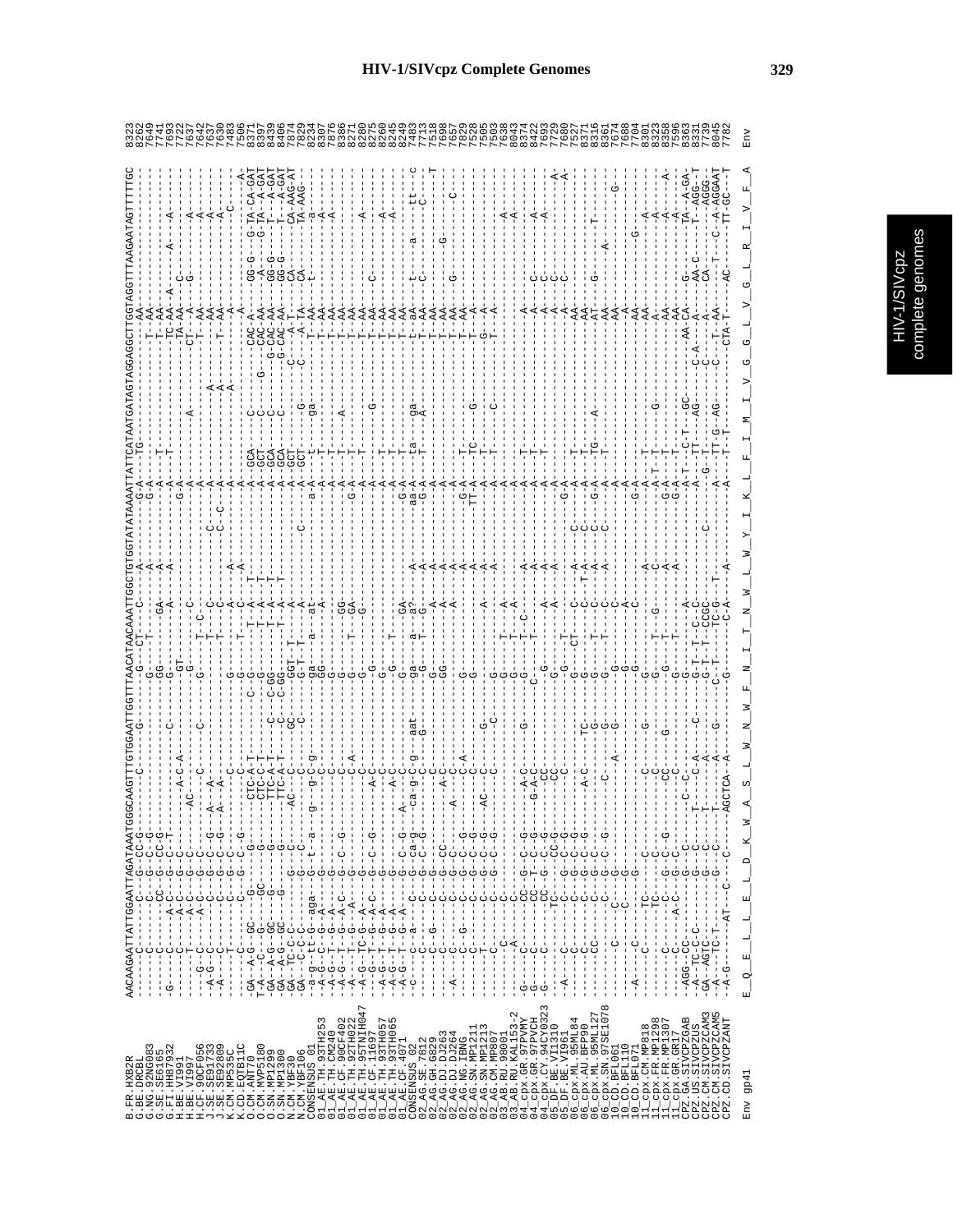|          |                                                              |                    |               | ۱o                                           | īΟ | $\infty$    | īΟ<br>īΟ          |                   |         |         |         |                                                                                                         |                          |                                               |                                                                   |                                                                                                          |                                                            |                                |                |                                                                        |         |                                                                   |                             |                                                                                                        |                                                     |                                                                          |                                                                                                                                                                                                                                             |                                        |                                                                                                                                                                                                                                                            |                                                       |                                                                                    |                   |                                                         |                                                                            |                  |                                                                                                                                                                                                                                                                                                                                                                                                                                         |                                                             |                               |                       |                                                         |                                             |                            |                                      |                                                                                                                                                                                                                                                                                                                                                                                                  |                                                          |                                                                     |                                             |                              |                                                        |                                  |                                |                             |                     |                                |                                                                      |                               |                                                                          |                          |                  |                         |
|----------|--------------------------------------------------------------|--------------------|---------------|----------------------------------------------|----|-------------|-------------------|-------------------|---------|---------|---------|---------------------------------------------------------------------------------------------------------|--------------------------|-----------------------------------------------|-------------------------------------------------------------------|----------------------------------------------------------------------------------------------------------|------------------------------------------------------------|--------------------------------|----------------|------------------------------------------------------------------------|---------|-------------------------------------------------------------------|-----------------------------|--------------------------------------------------------------------------------------------------------|-----------------------------------------------------|--------------------------------------------------------------------------|---------------------------------------------------------------------------------------------------------------------------------------------------------------------------------------------------------------------------------------------|----------------------------------------|------------------------------------------------------------------------------------------------------------------------------------------------------------------------------------------------------------------------------------------------------------|-------------------------------------------------------|------------------------------------------------------------------------------------|-------------------|---------------------------------------------------------|----------------------------------------------------------------------------|------------------|-----------------------------------------------------------------------------------------------------------------------------------------------------------------------------------------------------------------------------------------------------------------------------------------------------------------------------------------------------------------------------------------------------------------------------------------|-------------------------------------------------------------|-------------------------------|-----------------------|---------------------------------------------------------|---------------------------------------------|----------------------------|--------------------------------------|--------------------------------------------------------------------------------------------------------------------------------------------------------------------------------------------------------------------------------------------------------------------------------------------------------------------------------------------------------------------------------------------------|----------------------------------------------------------|---------------------------------------------------------------------|---------------------------------------------|------------------------------|--------------------------------------------------------|----------------------------------|--------------------------------|-----------------------------|---------------------|--------------------------------|----------------------------------------------------------------------|-------------------------------|--------------------------------------------------------------------------|--------------------------|------------------|-------------------------|
|          |                                                              |                    |               |                                              |    |             |                   |                   |         |         |         | a-ag                                                                                                    |                          |                                               |                                                                   |                                                                                                          |                                                            |                                |                |                                                                        |         |                                                                   |                             |                                                                                                        |                                                     |                                                                          |                                                                                                                                                                                                                                             |                                        |                                                                                                                                                                                                                                                            |                                                       |                                                                                    |                   |                                                         |                                                                            | ಗ                |                                                                                                                                                                                                                                                                                                                                                                                                                                         |                                                             |                               |                       |                                                         |                                             |                            |                                      |                                                                                                                                                                                                                                                                                                                                                                                                  |                                                          |                                                                     |                                             |                              | 1                                                      |                                  |                                |                             |                     |                                |                                                                      |                               |                                                                          |                          |                  |                         |
|          | COACACO COCORACAA CAACO ARCO COCORO AGAGA CA                 |                    |               |                                              |    |             |                   |                   |         |         |         |                                                                                                         |                          |                                               |                                                                   |                                                                                                          |                                                            |                                |                |                                                                        |         |                                                                   |                             |                                                                                                        |                                                     |                                                                          |                                                                                                                                                                                                                                             |                                        |                                                                                                                                                                                                                                                            |                                                       |                                                                                    |                   |                                                         |                                                                            |                  |                                                                                                                                                                                                                                                                                                                                                                                                                                         |                                                             |                               |                       |                                                         |                                             |                            |                                      |                                                                                                                                                                                                                                                                                                                                                                                                  |                                                          |                                                                     |                                             |                              |                                                        |                                  |                                |                             |                     |                                |                                                                      |                               |                                                                          |                          |                  |                         |
|          |                                                              |                    |               |                                              |    |             |                   |                   |         |         |         |                                                                                                         |                          |                                               |                                                                   |                                                                                                          |                                                            |                                |                |                                                                        |         |                                                                   |                             |                                                                                                        |                                                     |                                                                          |                                                                                                                                                                                                                                             |                                        |                                                                                                                                                                                                                                                            |                                                       |                                                                                    |                   |                                                         |                                                                            |                  |                                                                                                                                                                                                                                                                                                                                                                                                                                         |                                                             |                               |                       |                                                         |                                             |                            |                                      |                                                                                                                                                                                                                                                                                                                                                                                                  |                                                          |                                                                     |                                             |                              |                                                        |                                  |                                |                             |                     |                                |                                                                      |                               |                                                                          |                          |                  |                         |
|          |                                                              |                    |               | $\begin{array}{c}\nA \\ C \\ D\n\end{array}$ |    |             |                   | ת תולות<br>ו-טליס | $G - A$ | $G - A$ | ġ       | $-aa-9$<br>Ü                                                                                            |                          |                                               |                                                                   |                                                                                                          |                                                            |                                |                |                                                                        |         |                                                                   |                             |                                                                                                        |                                                     |                                                                          | U                                                                                                                                                                                                                                           |                                        |                                                                                                                                                                                                                                                            |                                                       |                                                                                    |                   |                                                         |                                                                            | σ<br>চা          | ני ז                                                                                                                                                                                                                                                                                                                                                                                                                                    | ひ                                                           |                               | K,<br>ひ               | К<br>Ψ                                                  | $\triangle$ $\triangle$<br>ස්               | ৬                          | A                                    | ひ                                                                                                                                                                                                                                                                                                                                                                                                | K,<br>いし                                                 | ፈ ⊄<br>Ġ                                                            | ৬                                           | $\triangle$ $\triangle$      | いし                                                     |                                  |                                |                             |                     |                                |                                                                      |                               |                                                                          |                          |                  |                         |
| top      | 4                                                            | ひ<br>$\frac{1}{1}$ |               |                                              |    |             |                   |                   |         |         |         | ة<br>œ<br>ΰ                                                                                             |                          |                                               |                                                                   |                                                                                                          |                                                            |                                |                |                                                                        |         |                                                                   |                             |                                                                                                        |                                                     |                                                                          |                                                                                                                                                                                                                                             |                                        |                                                                                                                                                                                                                                                            |                                                       |                                                                                    |                   |                                                         |                                                                            | চা               |                                                                                                                                                                                                                                                                                                                                                                                                                                         |                                                             |                               |                       |                                                         |                                             |                            |                                      |                                                                                                                                                                                                                                                                                                                                                                                                  |                                                          |                                                                     |                                             |                              |                                                        |                                  |                                |                             |                     |                                |                                                                      |                               |                                                                          |                          |                  |                         |
|          | GGA.<br>άp                                                   |                    | $\frac{1}{1}$ | $-AT$                                        |    | 부           | 턱<br>$-AT$        |                   | ЪŚ.     |         |         |                                                                                                         |                          |                                               |                                                                   |                                                                                                          |                                                            |                                |                |                                                                        |         |                                                                   |                             |                                                                                                        |                                                     |                                                                          |                                                                                                                                                                                                                                             |                                        |                                                                                                                                                                                                                                                            |                                                       |                                                                                    |                   |                                                         |                                                                            | U<br>U           | ٦,                                                                                                                                                                                                                                                                                                                                                                                                                                      |                                                             |                               |                       |                                                         | ķ                                           |                            | 4                                    |                                                                                                                                                                                                                                                                                                                                                                                                  |                                                          |                                                                     |                                             |                              |                                                        | ά                                |                                |                             |                     |                                | К                                                                    |                               |                                                                          |                          |                  |                         |
|          |                                                              |                    |               |                                              |    |             |                   |                   |         | AGA-    | AGA.    |                                                                                                         |                          |                                               |                                                                   |                                                                                                          |                                                            |                                |                |                                                                        |         |                                                                   |                             |                                                                                                        |                                                     |                                                                          |                                                                                                                                                                                                                                             |                                        |                                                                                                                                                                                                                                                            |                                                       |                                                                                    |                   |                                                         |                                                                            |                  |                                                                                                                                                                                                                                                                                                                                                                                                                                         |                                                             |                               |                       |                                                         |                                             |                            |                                      |                                                                                                                                                                                                                                                                                                                                                                                                  |                                                          |                                                                     |                                             |                              |                                                        |                                  |                                |                             |                     |                                |                                                                      |                               |                                                                          |                          |                  |                         |
|          | ACCCCGAGG<br>$a =$                                           |                    |               | AG                                           |    |             | K,                |                   |         |         | ά       | cccc                                                                                                    |                          |                                               |                                                                   |                                                                                                          | $TT = -A$                                                  | $-4$                           |                | $-44 - 5$                                                              | $-54-$  |                                                                   | $\ddot{r}$                  |                                                                                                        | $-4 - 2$                                            |                                                                          | $-T - A -$                                                                                                                                                                                                                                  |                                        |                                                                                                                                                                                                                                                            |                                                       |                                                                                    |                   |                                                         |                                                                            | ಥ                |                                                                                                                                                                                                                                                                                                                                                                                                                                         |                                                             |                               | $\overline{AB}$       |                                                         | $A -$                                       |                            |                                      |                                                                                                                                                                                                                                                                                                                                                                                                  | $-AG$                                                    | AG.<br>ပ္ပ                                                          | $- - AG$                                    | Ŗ                            |                                                        |                                  |                                |                             |                     |                                |                                                                      |                               |                                                                          |                          |                  |                         |
| exon     | ൯                                                            |                    |               |                                              |    |             | C<br>Ac           | ပု                | p       |         |         |                                                                                                         |                          |                                               |                                                                   |                                                                                                          |                                                            |                                |                |                                                                        |         |                                                                   |                             |                                                                                                        |                                                     |                                                                          |                                                                                                                                                                                                                                             |                                        |                                                                                                                                                                                                                                                            |                                                       |                                                                                    |                   |                                                         |                                                                            | Ωû               |                                                                                                                                                                                                                                                                                                                                                                                                                                         |                                                             |                               |                       | $-1 - 2$                                                | $\ddot{\circ}$                              |                            |                                      |                                                                                                                                                                                                                                                                                                                                                                                                  |                                                          | ひ ひ ひ ひ                                                             |                                             |                              | <b>v</b>                                               |                                  |                                |                             |                     |                                |                                                                      |                               |                                                                          |                          |                  |                         |
|          | TCAGACCCAC                                                   | ē                  | $---TAC$      | $-AC$                                        |    | TAC<br>TAC  |                   | TAC               | $-TAC$  | $-CTAC$ | $-CTAC$ | Ù                                                                                                       | $-9 - 2 -$<br>$-9 - 1 -$ |                                               | ๓                                                                 |                                                                                                          | פיז                                                        | פ                              | てり             | н<br>ம                                                                 | てり<br>ひ |                                                                   | てり                          | τŋ                                                                                                     | てり                                                  | てり                                                                       |                                                                                                                                                                                                                                             |                                        |                                                                                                                                                                                                                                                            |                                                       |                                                                                    |                   |                                                         |                                                                            | <b>LTAC</b>      | TTAC                                                                                                                                                                                                                                                                                                                                                                                                                                    | TTAC                                                        | TTAC-                         | TTAC-<br>TTAC-        |                                                         | TTAC-                                       | TTAC-                      |                                      |                                                                                                                                                                                                                                                                                                                                                                                                  | TTAC                                                     | <b>TTAC</b>                                                         | CTAC-                                       |                              |                                                        |                                  |                                |                             |                     |                                |                                                                      |                               |                                                                          |                          |                  |                         |
|          | i<br>U                                                       |                    | O             |                                              | U  |             |                   |                   |         |         |         | ত                                                                                                       |                          |                                               |                                                                   |                                                                                                          |                                                            | Ŗ<br>К                         |                |                                                                        |         |                                                                   |                             |                                                                                                        |                                                     |                                                                          |                                                                                                                                                                                                                                             |                                        |                                                                                                                                                                                                                                                            |                                                       |                                                                                    | K,                | R,                                                      | ₫                                                                          | তা               |                                                                                                                                                                                                                                                                                                                                                                                                                                         |                                                             | C                             |                       |                                                         |                                             |                            |                                      |                                                                                                                                                                                                                                                                                                                                                                                                  |                                                          |                                                                     |                                             |                              |                                                        |                                  |                                |                             |                     |                                |                                                                      |                               | Æ                                                                        | Æ                        | К                |                         |
|          |                                                              | tt-g-<br>TC-G-     |               |                                              | ひ  | ひ<br>ひ<br>н | ひ<br>$\mathbb{H}$ | ġ                 |         | ひ       | ᄞ<br>ġ  |                                                                                                         |                          |                                               |                                                                   |                                                                                                          |                                                            | ひ                              |                | ひ<br>てり                                                                |         |                                                                   |                             |                                                                                                        |                                                     |                                                                          |                                                                                                                                                                                                                                             |                                        |                                                                                                                                                                                                                                                            |                                                       | τŋ                                                                                 | ひ                 |                                                         |                                                                            | ס                | てり                                                                                                                                                                                                                                                                                                                                                                                                                                      | ↻                                                           | υ υ<br>$\mathsf{H}$           |                       | TC-G                                                    | C-GC                                        | ひ                          | ή                                    |                                                                                                                                                                                                                                                                                                                                                                                                  |                                                          |                                                                     |                                             |                              |                                                        |                                  |                                |                             |                     |                                |                                                                      |                               |                                                                          |                          |                  |                         |
| <u>ര</u> | CAGGGATATTCACCATTAT                                          |                    |               |                                              |    | てり          |                   |                   |         |         |         |                                                                                                         |                          |                                               |                                                                   |                                                                                                          |                                                            |                                |                |                                                                        |         |                                                                   |                             |                                                                                                        |                                                     |                                                                          |                                                                                                                                                                                                                                             |                                        |                                                                                                                                                                                                                                                            |                                                       |                                                                                    |                   |                                                         |                                                                            |                  |                                                                                                                                                                                                                                                                                                                                                                                                                                         |                                                             |                               |                       |                                                         |                                             |                            |                                      |                                                                                                                                                                                                                                                                                                                                                                                                  |                                                          |                                                                     |                                             |                              |                                                        |                                  |                                |                             |                     |                                |                                                                      |                               |                                                                          |                          |                  |                         |
|          |                                                              |                    |               |                                              |    |             |                   |                   |         |         |         |                                                                                                         |                          |                                               |                                                                   |                                                                                                          |                                                            |                                |                |                                                                        |         |                                                                   |                             |                                                                                                        |                                                     |                                                                          |                                                                                                                                                                                                                                             |                                        |                                                                                                                                                                                                                                                            |                                                       |                                                                                    |                   |                                                         |                                                                            |                  |                                                                                                                                                                                                                                                                                                                                                                                                                                         |                                                             |                               |                       |                                                         |                                             |                            |                                      |                                                                                                                                                                                                                                                                                                                                                                                                  |                                                          |                                                                     |                                             |                              |                                                        |                                  |                                |                             |                     |                                |                                                                      |                               |                                                                          |                          |                  |                         |
|          |                                                              |                    |               |                                              |    |             |                   |                   |         |         |         | $g_{---}$ - $a_{---}$                                                                                   | J.<br>$\frac{1}{2}$      | $\frac{1}{1}$                                 | $\begin{bmatrix} 1 \\ 1 \\ 1 \\ 1 \end{bmatrix}$                  | $\begin{array}{c} \begin{array}{c} \text{1} \\ \text{2} \\ \text{3} \\ \text{4} \end{array} \end{array}$ |                                                            | $\frac{1}{1}$<br>$\frac{1}{1}$ |                | I<br>$\frac{1}{1}$<br>$\begin{bmatrix} 1 \\ 1 \\ 1 \\ 1 \end{bmatrix}$ | I       |                                                                   |                             | $\begin{bmatrix} 1 \\ 1 \\ 1 \\ 1 \end{bmatrix}$                                                       |                                                     |                                                                          | $\begin{bmatrix} 1 \\ 1 \\ 1 \\ 1 \end{bmatrix}$                                                                                                                                                                                            |                                        |                                                                                                                                                                                                                                                            |                                                       |                                                                                    |                   |                                                         |                                                                            |                  |                                                                                                                                                                                                                                                                                                                                                                                                                                         |                                                             |                               |                       |                                                         |                                             |                            |                                      |                                                                                                                                                                                                                                                                                                                                                                                                  |                                                          |                                                                     |                                             |                              |                                                        |                                  |                                |                             |                     |                                |                                                                      |                               |                                                                          |                          |                  |                         |
|          | TGTACTTTCTATAGTGAATAGAGTTAGG<br>t--Gc-tt--g-aA-a--t--------- |                    |               |                                              |    |             |                   |                   |         |         |         | H<br>$\begin{bmatrix} 1 \\ 1 \end{bmatrix}$                                                             | J.                       | $\frac{1}{1}$<br>-1<br>$\mathbf{I}$<br>-1     | Ť.<br>$\mathbf{I}$<br>ŧ<br>$\mathsf I$<br>Ţ                       | J                                                                                                        | $\mathbf{I}$<br>$\mathbf{I}$<br>$\mathbf I$<br>$\mathbf I$ | $-1$ - $-1$ - $-1$ - $-1$      | $\mathbf{I}$   | $\,$ I<br>$\mathsf I$<br>т<br>Ť.<br>I.                                 |         | $-1$ $-1$ $-1$ $-1$ $-1$ $-1$ $-1$                                | $\mathsf I$<br>$\mathbf{I}$ | T<br>Ť.<br>Ť.<br>1<br>$\frac{1}{4}$<br>п<br>T.                                                         | $\blacksquare$<br>п<br>$\mathsf I$                  | $\mathbf{I}$<br>-1<br>Ť.<br>$\mathsf I$                                  | $\frac{1}{1}$<br>$\frac{1}{1}$                                                                                                                                                                                                              | п<br>т<br>Ţ                            | $\mathbf{I}$<br>ł                                                                                                                                                                                                                                          | $\mathbf{I}$<br>-1<br>Ť.                              | -1<br>$\mathbf{I}$<br>1<br>1<br>Ť.                                                 | п<br>$-4$         | J.                                                      | ł<br>$-$ R<br>$\mathbf{I}$<br>$\overline{\phantom{a}}$<br>J                | ł<br>.<br>-<br>- | п<br>_i<br>თ≮<br>$\frac{1}{1}$<br>ı<br>$\begin{array}{c} \rule{0pt}{2.5ex} \rule{0pt}{2.5ex} \rule{0pt}{2.5ex} \rule{0pt}{2.5ex} \rule{0pt}{2.5ex} \rule{0pt}{2.5ex} \rule{0pt}{2.5ex} \rule{0pt}{2.5ex} \rule{0pt}{2.5ex} \rule{0pt}{2.5ex} \rule{0pt}{2.5ex} \rule{0pt}{2.5ex} \rule{0pt}{2.5ex} \rule{0pt}{2.5ex} \rule{0pt}{2.5ex} \rule{0pt}{2.5ex} \rule{0pt}{2.5ex} \rule{0pt}{2.5ex} \rule{0pt}{2.5ex} \rule{0$<br>$\mathbf{I}$ | Ť.<br>$\mathsf I$<br>Ť<br>$\mathsf I$<br>J.<br>$\mathbf{I}$ | $-1$ $-1$ $-1$ $-1$ $-1$ $-1$ | $\frac{1}{1}$         | $\,$ I<br>$\mathbf{I}$<br>$\frac{1}{4}$<br>$\mathbf{I}$ | $\mathsf I$<br>$\frac{1}{1}$<br>$\mathsf I$ | J.<br>Ţ<br>J.              | ÷<br>$\mathbf{I}$<br>T.              | I.<br>п<br>$\begin{array}{c} \rule{0pt}{2.5ex} \rule{0pt}{2.5ex} \rule{0pt}{2.5ex} \rule{0pt}{2.5ex} \rule{0pt}{2.5ex} \rule{0pt}{2.5ex} \rule{0pt}{2.5ex} \rule{0pt}{2.5ex} \rule{0pt}{2.5ex} \rule{0pt}{2.5ex} \rule{0pt}{2.5ex} \rule{0pt}{2.5ex} \rule{0pt}{2.5ex} \rule{0pt}{2.5ex} \rule{0pt}{2.5ex} \rule{0pt}{2.5ex} \rule{0pt}{2.5ex} \rule{0pt}{2.5ex} \rule{0pt}{2.5ex} \rule{0$<br>T | л.<br>$\mathbf{I}$                                       | H.<br>J.                                                            | -1<br>$\mathbf{I}$<br>$\mathbf{I}$          | ш<br>Ť.<br>$\mathbf{I}$<br>Ţ | J.<br>J.                                               |                                  |                                | $-1 - h$<br>$-1 - h - -1$   | $\mathbf{A}^-$<br>Ħ | $\overline{A}$<br>$\mathbf{I}$ | $\overline{A}$ i<br>ŧ<br>Ť<br>Ť.<br>$\mathsf I$<br>$\mathbf{I}$<br>ı | $\mathbf I$<br>Ť<br>Ħ<br>J.   | Ť.<br>$\triangleleft$ $\triangleleft$<br>Ţ<br>$\mathbf I$<br>$\,$ I<br>1 | $-4-1$<br>Ť.<br>I.<br>Ţ. | $-4$<br>$-9 - -$ | $-4-$<br>$\blacksquare$ |
|          |                                                              |                    |               |                                              |    |             |                   |                   |         |         |         | $\frac{1}{1}$<br>$\frac{1}{1}$<br>$\frac{1}{1}$<br>$-1$<br>$-1$<br>$-1$<br>$-1$<br>$-1$<br>$-1$<br>$-1$ |                          | $\frac{1}{4}$<br>$\mathsf I$<br>-1<br>л.<br>Ħ | $\mathbf{I}$<br>Ť.<br>$\,$ I<br>$\mathbf{I}$<br>л.<br>$\mathsf I$ |                                                                                                          | ---------                                                  | I<br>I<br>I<br>j<br>I          | L.<br>J.<br>L. | $\frac{1}{1}$<br>Ť.<br>$\,$ I<br>$-1$<br>$-1$<br>$-1$                  | т       | $\begin{array}{c} \n 1 \\  1 \\  1 \\  1\n \end{array}$<br>$-5 -$ | $\sf I$<br>$\frac{1}{1}$    | $\begin{bmatrix} 1 \\ 1 \\ 1 \\ 1 \end{bmatrix}$<br>$\frac{1}{1}$<br>$\mathsf I$<br>T<br>$-9 - -$<br>ŧ | Ĵ<br>I<br>J.<br>J.<br>I<br>$\overline{\phantom{a}}$ | $\frac{1}{1}$<br>$\mathsf I$<br>$\mathsf I$<br>-1<br>J.<br>$\frac{1}{2}$ | $\begin{array}{cccccccccc} \cdot & \cdot & \cdot & \cdot & \cdot & \cdot \\ \cdot & \cdot & \cdot & \cdot & \cdot & \cdot \\ \cdot & \cdot & \cdot & \cdot & \cdot & \cdot \\ \cdot & \cdot & \cdot & \cdot & \cdot & \cdot \\ \end{array}$ | $\frac{1}{1}$<br>$\mathsf I$<br>T<br>т | $\begin{array}{c} \begin{array}{c} \begin{array}{c} \begin{array}{c} \end{array} \\ \begin{array}{c} \end{array} \\ \begin{array}{c} \end{array} \\ \begin{array}{c} \end{array} \\ \begin{array}{c} \end{array} \end{array} \end{array}$<br>$\frac{1}{1}$ | $\frac{1}{1}$<br>$\mathsf I$<br>$\mathsf I$<br>Ť<br>I | $\begin{bmatrix} 1 \\ 1 \\ 1 \end{bmatrix}$<br>Т<br>$\frac{1}{4}$<br>$\frac{1}{2}$ | T                 | $\mathbf{I}$<br>Ť.<br>$\mathsf I$<br>Ţ<br>$\frac{1}{1}$ | $\mathbf{I}$<br>J.<br>$\overline{\phantom{a}}$<br>$\mathbf{I}$<br>$-5 - 7$ | İ                | п<br>$\,$ I                                                                                                                                                                                                                                                                                                                                                                                                                             | л.<br>$\frac{1}{1}$                                         |                               | $\mathsf I$           | п<br>ţ                                                  | Ť<br>$\mathbb{I}$<br>-1<br>$\frac{1}{3}$    | J.<br>$\overline{1}$<br>J. | $\frac{1}{4}$<br>J.<br>$\frac{1}{1}$ | $\mathbf{I}$<br>Ť.<br>Т<br>ŧ                                                                                                                                                                                                                                                                                                                                                                     | $\mathbf{I}$<br>$\mathbf{I}$<br>л.<br>-1<br>$\mathbf{I}$ | т<br>-11<br>$\mathsf I$<br>$\mathbf{I}$<br>$\overline{\phantom{a}}$ | $\mathbf{I}$<br>$\mathbf{I}$<br>$\mathbf I$ | $\mathbf{I}$<br>-1           | $\begin{array}{c}\n0 \\ 1 \\ 1\n\end{array}$<br>ن<br>ب | $\frac{1}{1}$<br>$\ddot{\theta}$ | п<br>$\frac{1}{1}$             | <b></b><br>이 아이<br>J.<br>-1 | I<br>ł              | $\mathbf{I}$<br>ŧ              | $\mathbf{I}$<br>T<br>$\blacksquare$<br>т<br>1                        | п<br>$\mathbf{I}$<br>-1       | т<br>$\mathbf{I}$<br>п                                                   | I.                       |                  | - 1                     |
|          |                                                              |                    |               |                                              |    |             |                   |                   |         |         |         |                                                                                                         |                          |                                               | $\frac{1}{1}$                                                     |                                                                                                          | $-A$ --                                                    | I<br>л.                        | J.<br>L.       | $\frac{1}{1}$                                                          | ł       |                                                                   | L.                          |                                                                                                        | I                                                   | L.                                                                       | $\frac{1}{1}$                                                                                                                                                                                                                               | I.                                     |                                                                                                                                                                                                                                                            | $\sf I$<br>L.                                         | $\blacksquare$                                                                     | J<br>$\mathbf{I}$ | ל<br>י                                                  |                                                                            |                  |                                                                                                                                                                                                                                                                                                                                                                                                                                         |                                                             |                               | $^{0}_{+}$ $^{0}_{+}$ |                                                         | $-1$                                        |                            | $\frac{6}{1}$                        | $\frac{0}{1}$                                                                                                                                                                                                                                                                                                                                                                                    | $-1$                                                     |                                                                     |                                             | $\frac{6}{1}$                | J.                                                     | $\mathbf{I}$                     | $-\frac{6}{1}$<br>$\mathbf{I}$ |                             |                     | က်ပုံကို<br>၂၂၂၂<br>၂၂၂၁       | $\blacksquare$                                                       | $\frac{1}{2}$<br>$\mathbf{I}$ | Ţ<br>$\blacksquare$<br>$\mathbf{I}$                                      | $\mathbf{I}$             | H                |                         |

 $\begin{smallmatrix}R, HX B2R\\ 01838930\\ 01838931\\ 01838931\\ 01838931\\ 01838931\\ 01838931\\ 01838931\\ 01838931\\ 01838931\\ 01838931\\ 01838931\\ 01838931\\ 01838931\\ 01838931\\ 01838932\\ 01838932\\ 01838932\\ 01938932\\ 01938932\\ 010388932\\ 0103$ 

**HIV-1/SIVcpz Complete Genomes**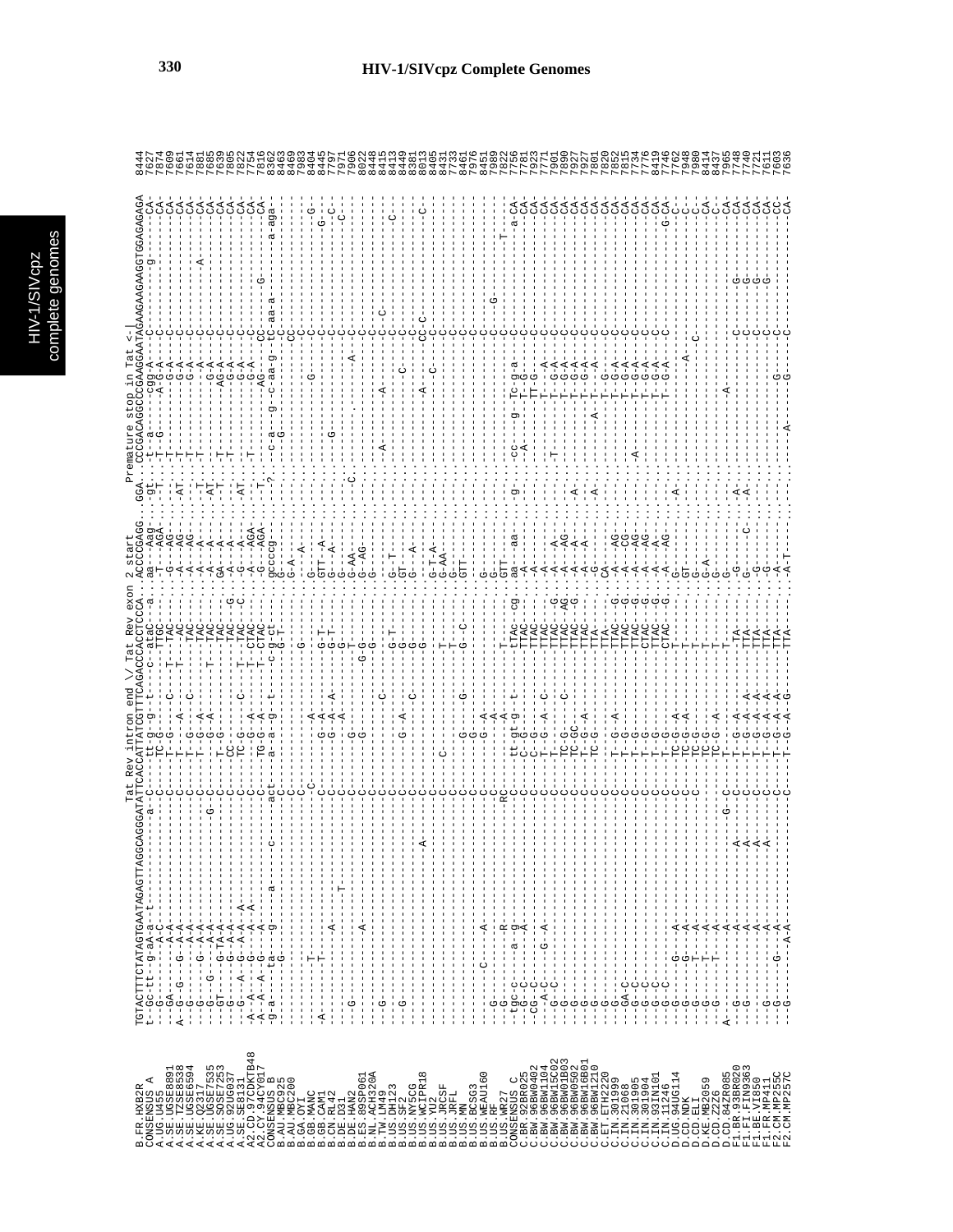|                                                                                                                                                                                                                                                                                                                                                                      | TGTACTTTCTATAGTGAATAGAGTTAGG<br>$-4-$<br>$-1$<br>ပု                                                                         |                                    |       |   |                                  |   |  |  |
|----------------------------------------------------------------------------------------------------------------------------------------------------------------------------------------------------------------------------------------------------------------------------------------------------------------------------------------------------------------------|-----------------------------------------------------------------------------------------------------------------------------|------------------------------------|-------|---|----------------------------------|---|--|--|
|                                                                                                                                                                                                                                                                                                                                                                      | I.<br>J,<br>п<br>л<br>ł<br>ပု                                                                                               |                                    |       |   |                                  |   |  |  |
|                                                                                                                                                                                                                                                                                                                                                                      | J.<br>J.<br>п<br>л<br>I<br>$\frac{1}{1}$<br>$-1$                                                                            |                                    |       |   |                                  |   |  |  |
|                                                                                                                                                                                                                                                                                                                                                                      | ပု                                                                                                                          |                                    |       |   |                                  |   |  |  |
|                                                                                                                                                                                                                                                                                                                                                                      | $\overline{\phantom{a}}$<br>К<br>$\mathbb{I}$<br>J.<br>J,<br>п<br>J.<br>л<br>H<br><b>I</b><br>ပု                            |                                    |       |   |                                  |   |  |  |
|                                                                                                                                                                                                                                                                                                                                                                      | $-504-$<br>К<br>$\mathbf{I}$<br>J<br>I<br>п<br>りー<br>りー                                                                     |                                    |       |   |                                  |   |  |  |
|                                                                                                                                                                                                                                                                                                                                                                      | K,<br>$\mathbf{I}$<br>$\blacksquare$<br>$\ddot{\phi}$<br>$\blacksquare$<br>ပု                                               |                                    |       |   |                                  |   |  |  |
|                                                                                                                                                                                                                                                                                                                                                                      | т<br>$\mathbf I$<br>$-4$<br>T<br>л<br>$\ddot{\theta}$<br>$\frac{6}{1}$                                                      | J,                                 |       |   |                                  |   |  |  |
|                                                                                                                                                                                                                                                                                                                                                                      | $\overline{\phantom{a}}$<br>К<br>$\frac{1}{2}$<br>Ġ<br>J.<br>ပု                                                             | $\overline{1}$<br>J                |       |   |                                  |   |  |  |
|                                                                                                                                                                                                                                                                                                                                                                      | $\mathbf{I}$<br>ţ<br>Ġ<br>л<br>$\frac{1}{2}$                                                                                | l.<br>ပုံပုံ<br>Í                  |       |   |                                  |   |  |  |
|                                                                                                                                                                                                                                                                                                                                                                      | п<br>I<br>$-AA--$<br>J.<br>f,<br>К                                                                                          | ł<br>$- -A - ACA$                  |       |   |                                  |   |  |  |
|                                                                                                                                                                                                                                                                                                                                                                      | $---AA-CC-$<br>$AA-$                                                                                                        |                                    |       |   | $G - A - A -$                    |   |  |  |
|                                                                                                                                                                                                                                                                                                                                                                      | í<br>ı<br>$\mathbf{I}$<br>К                                                                                                 |                                    |       |   | $- A - A G C - A G C$<br>$G - A$ |   |  |  |
|                                                                                                                                                                                                                                                                                                                                                                      | $-1$ - $-1$ - $-1$<br>$---AA-C$                                                                                             |                                    |       |   |                                  |   |  |  |
|                                                                                                                                                                                                                                                                                                                                                                      | $- -A - AGCA - -$<br>$- - - A - A - - - -$<br>$\begin{array}{l} A----A-A-\\ A--A-A-\\ A--A--A--\\ AA--A--A--\\ \end{array}$ | I                                  |       |   |                                  |   |  |  |
|                                                                                                                                                                                                                                                                                                                                                                      | $- -A - AGCA$                                                                                                               |                                    |       |   |                                  |   |  |  |
|                                                                                                                                                                                                                                                                                                                                                                      | $A -$<br>J.<br>4Q<br>I<br>Ť<br>j<br>т<br>$\overline{1}$<br>$\,$ I<br>ł<br>ł<br>ပု<br>ن<br>ٻ                                 |                                    |       |   |                                  |   |  |  |
|                                                                                                                                                                                                                                                                                                                                                                      | $\vec{A}$<br>ပု                                                                                                             |                                    |       |   |                                  |   |  |  |
|                                                                                                                                                                                                                                                                                                                                                                      | $\ddot{A}$<br>$\frac{1}{2}$                                                                                                 |                                    |       |   |                                  |   |  |  |
|                                                                                                                                                                                                                                                                                                                                                                      | l,<br>$-4$<br>Ţ<br>п<br>უ<br> <br>                                                                                          |                                    |       |   |                                  |   |  |  |
|                                                                                                                                                                                                                                                                                                                                                                      | ₫<br>ပု                                                                                                                     |                                    |       |   |                                  |   |  |  |
|                                                                                                                                                                                                                                                                                                                                                                      | $-4-$<br>ł<br>ပု                                                                                                            |                                    |       |   |                                  |   |  |  |
|                                                                                                                                                                                                                                                                                                                                                                      | $\mathbb{I}$<br>J.<br>$\frac{1}{1}$<br>$\frac{1}{2}$                                                                        |                                    |       |   |                                  |   |  |  |
|                                                                                                                                                                                                                                                                                                                                                                      | п<br>j<br>К<br>$\begin{array}{c} \hline \end{array}$<br>$\mathbf{I}$<br>л<br>п<br>л<br>п<br>J,<br>J.<br>ပု                  |                                    |       |   |                                  |   |  |  |
|                                                                                                                                                                                                                                                                                                                                                                      | K,<br>ひ<br>$\begin{array}{c} \hline \end{array}$                                                                            |                                    |       |   |                                  |   |  |  |
|                                                                                                                                                                                                                                                                                                                                                                      | $\pm$<br>$A - A - B - D$<br>$\mathfrak{g}$<br>$\frac{1}{\sigma}$<br>ּק<br>יִ                                                | $-1 -$                             |       |   |                                  | ಕ |  |  |
|                                                                                                                                                                                                                                                                                                                                                                      | $-A-A-$<br>-1<br>ひ<br>$\mathbf{I}$                                                                                          |                                    |       |   |                                  |   |  |  |
|                                                                                                                                                                                                                                                                                                                                                                      | ì<br>$A - A$<br>ï<br>I<br>f,<br>ひ<br>J,<br>ı<br>ပု                                                                          |                                    |       |   |                                  |   |  |  |
|                                                                                                                                                                                                                                                                                                                                                                      | $\frac{1}{1}$<br>$A - A$<br>T<br>Ť<br>К<br>Ť<br>ひ<br>Ţ                                                                      |                                    |       |   |                                  |   |  |  |
|                                                                                                                                                                                                                                                                                                                                                                      | $\frac{6}{1}$<br>$-4 - -5 - -1$<br>$-4$<br>ė<br>$\frac{1}{\sqrt{2}}$                                                        | $\frac{1}{1}$                      |       |   |                                  |   |  |  |
|                                                                                                                                                                                                                                                                                                                                                                      | $-A - A$<br>$-A-A$<br>I<br>Ť<br>ŧ<br>К<br>ひ<br>Ī<br>Ť<br>I.                                                                 | I                                  |       |   |                                  |   |  |  |
|                                                                                                                                                                                                                                                                                                                                                                      | H.<br>$-A-A$<br>$\mathbb I$<br>$\frac{1}{1}$<br>ひ<br>Ţ<br>$-GB-$<br>$\mathbf{I}$                                            |                                    |       |   |                                  |   |  |  |
|                                                                                                                                                                                                                                                                                                                                                                      | J.<br>$-4 - A - A$<br>$-AA -$<br>ï<br>ن<br>!<br>п                                                                           | $-1$ - $-1$                        |       |   |                                  |   |  |  |
|                                                                                                                                                                                                                                                                                                                                                                      |                                                                                                                             |                                    |       |   |                                  |   |  |  |
|                                                                                                                                                                                                                                                                                                                                                                      | л<br>$\blacksquare$<br>ш<br>I.<br>$\mathbf{I}$<br>т<br>I.<br>п<br>л                                                         | $-5 - 1$<br>п<br>I<br>$\mathbf{I}$ |       |   |                                  |   |  |  |
|                                                                                                                                                                                                                                                                                                                                                                      | ပု<br>К<br>T<br>п<br>ひ<br>$\blacksquare$                                                                                    |                                    |       |   |                                  |   |  |  |
|                                                                                                                                                                                                                                                                                                                                                                      | ひ<br>J.                                                                                                                     | H                                  |       |   |                                  |   |  |  |
|                                                                                                                                                                                                                                                                                                                                                                      | Ť<br>1<br>п<br>T<br>ပု                                                                                                      |                                    |       |   |                                  |   |  |  |
| $\begin{array}{l} (M= \text{cpx}, (37,97) \text{FWM}^2\\ (M= \text{cpx}, (37,97) \text{FWO}13\\ (M= \text{cpx}, (37,97) \text{FWO}13\\ (M= \text{cpx}, (37,97) \text{FWO}13\\ (M= \text{cpx}, (37,99) \text{FWO}13\\ (M= \text{cpx}, M= \text{bpx}, 990\\ (M= \text{cpx}, M= 97) \text{FWO}13\\ (M= \text{cpx}, (37,9) \text{FWO}13\\ (M= \text{cpx}, (37,9) \text{$ | п<br>Ť<br>п<br>п<br>J.<br>$-1$<br>U<br> <br>$\mathbf{I}$<br>п<br>ပု<br>ပု                                                   | J.                                 |       |   |                                  |   |  |  |
|                                                                                                                                                                                                                                                                                                                                                                      | $\frac{1}{1}$<br>ပု                                                                                                         |                                    |       |   |                                  |   |  |  |
|                                                                                                                                                                                                                                                                                                                                                                      | $\frac{1}{1}$<br>-<br>$\mathbf I$<br>$-6A$                                                                                  |                                    |       |   |                                  |   |  |  |
|                                                                                                                                                                                                                                                                                                                                                                      | ŧ<br>т<br>т<br>ט<br>י                                                                                                       |                                    |       |   |                                  |   |  |  |
|                                                                                                                                                                                                                                                                                                                                                                      | $-5 -$<br>Ī<br>$\blacksquare$<br>п<br>ひ<br>Ť                                                                                |                                    |       |   |                                  |   |  |  |
|                                                                                                                                                                                                                                                                                                                                                                      | ŧ,<br>Ť<br>Ť.<br>י<br>ד<br>무<br>п                                                                                           |                                    |       |   |                                  |   |  |  |
|                                                                                                                                                                                                                                                                                                                                                                      | $-ACA-$<br>ပု                                                                                                               |                                    |       |   |                                  |   |  |  |
|                                                                                                                                                                                                                                                                                                                                                                      | т<br>$-4 - 7$<br>부<br>ပု<br>L.                                                                                              | $\frac{1}{2}$                      |       |   |                                  |   |  |  |
|                                                                                                                                                                                                                                                                                                                                                                      | $\mathbf{I}$<br>$\mathbf{I}$<br>$\mathbf{I}$<br>J.<br>п<br>$\mathsf I$<br>ပု<br>$\mathbf{I}$<br>п<br>ပု<br>п                | $-5 - - - -$                       |       |   |                                  |   |  |  |
|                                                                                                                                                                                                                                                                                                                                                                      | ŧ<br>$-4$<br>J.<br>I<br>ပု                                                                                                  | $-1 - 10$                          |       |   |                                  |   |  |  |
|                                                                                                                                                                                                                                                                                                                                                                      | л<br>$-$ A $-$<br>먹<br>л                                                                                                    | $-7G-$                             |       |   |                                  |   |  |  |
|                                                                                                                                                                                                                                                                                                                                                                      | ŧ<br>$-4$<br>ï<br>п<br>1<br>I<br>$-1$<br>$\mathbf{I}$                                                                       | $-52-$<br>ï                        |       | Ţ |                                  |   |  |  |
|                                                                                                                                                                                                                                                                                                                                                                      | $-55 - 0 - -$<br>$-4G$<br>$-TTT-C$<br>A,                                                                                    |                                    |       |   |                                  |   |  |  |
|                                                                                                                                                                                                                                                                                                                                                                      | $- A - CA - A - A T - T - A G C A - A G -$<br>$-$ -AGCA $-$ A<br>$-4C$<br>J<br>$GA - T$                                     |                                    |       |   |                                  |   |  |  |
|                                                                                                                                                                                                                                                                                                                                                                      |                                                                                                                             | п<br>H.                            |       |   |                                  |   |  |  |
|                                                                                                                                                                                                                                                                                                                                                                      | ----TA-G--AG-TA-AGCA-AG<br>AT--G--AG-TGCT-A-GA-AG                                                                           |                                    |       |   |                                  |   |  |  |
|                                                                                                                                                                                                                                                                                                                                                                      | $\triangleright$                                                                                                            | œ<br>$\alpha$                      |       |   |                                  |   |  |  |
| 9P41<br>Env                                                                                                                                                                                                                                                                                                                                                          | z,<br>$\triangleright$<br>H,<br>co.<br>٩                                                                                    | $\triangleright$                   |       |   |                                  |   |  |  |
|                                                                                                                                                                                                                                                                                                                                                                      |                                                                                                                             |                                    |       |   |                                  |   |  |  |
|                                                                                                                                                                                                                                                                                                                                                                      |                                                                                                                             |                                    | ntror |   |                                  |   |  |  |
|                                                                                                                                                                                                                                                                                                                                                                      |                                                                                                                             |                                    |       |   |                                  |   |  |  |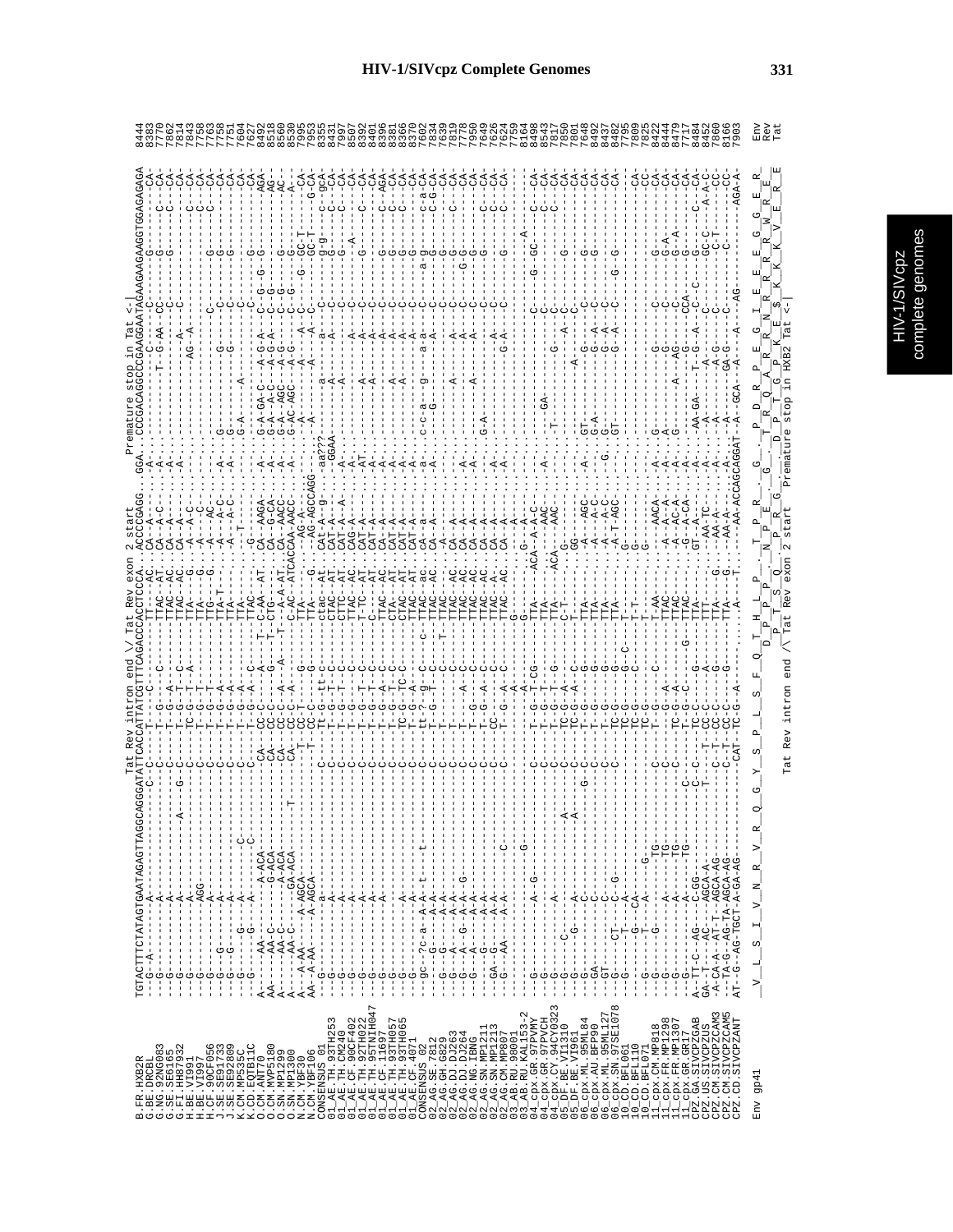complete genomes HIV-1/SIVCPZ

| <b>0-54-</b><br>AGCG<br>$-A-CA$<br>-AGCG<br>υ<br>$AG -$<br>$-40$<br>$AG -$<br>AG-<br>AG.<br>ረረ<br>Ծ<br>agcg-<br>Í<br>ひ<br>ပု<br>tgg-ggc<br>Š<br>$G-5$<br>こりし<br>්<br>ಀ<br>පි<br>ලි<br>$\vec{c}$ – $\vec{c}$<br>ひ<br>υ<br>უ<br>-att<br>υ<br>tcAta<br>$CA-A$<br>CA-A<br>$A - A$<br>A<br>A<br>ች<br>!<br>a−a<br>ō<br>К<br>К<br>J.<br>ひ<br>ひ<br>也<br>ā<br>Œ<br>C<br>C<br>ŭ<br>AG<br>ਨ<br>ᢐ<br>5<br>$\frac{1}{9}$<br>g<br>Ş<br>К<br>Æ<br>U<br>U<br>U<br>U<br>ΞÓ.<br>to.<br>5<br>- 1<br>Ü<br>ൽ<br>Y<br>U<br>უ<br>ø<br>ᡃᡉ<br>$\frac{1}{\sigma}$<br>ά<br>৬<br>$\begin{array}{l} \texttt{6A}\texttt{0A}\texttt{0A}\texttt{0A}\texttt{0A}\texttt{0A}\texttt{0A}\texttt{0A}\texttt{0A}\texttt{0A}\texttt{0A}\texttt{0A}\texttt{0A}\texttt{0A}\texttt{0A}\texttt{0A}\texttt{0A}\texttt{0A}\texttt{0A}\texttt{0A}\texttt{0A}\texttt{0A}\texttt{0A}\texttt{0A}\texttt{0A}\texttt{0A}\texttt{0A}\texttt{0A}\texttt{0A}\texttt{0A}\texttt{0A}\texttt{0A}\texttt{0A}\texttt{0A}\texttt{0A}\texttt$<br>C<br>$-1 - 0 - 0$<br>ှ<br>-- 988<br>-- - - -<br>- - -<br>$-1$ - $-1$<br>$\overline{C}$ <sup>1</sup><br>$-4-7$<br>$C - C$<br>$-5 - 6 - 6$<br>$-5 - - - -$<br>п.<br>Ť<br>$-1 - 1 - 1 - 1$<br>--gaa<br>ု<br>ပု<br>$\frac{6}{1}$<br>$-1$<br>$-1$<br>$-1$<br>$-1$<br>$-1$<br>$-1$<br>$-1$<br>$-1$<br>$-1$<br>$-1 - 1 - 1$<br>ပု<br>၂<br>ပု<br> <br>U<br> -<br> -<br>ں<br>ا<br>$-1$<br>T<br>$\frac{1}{1}$<br>$-1 - 6$<br>$-1$<br>$-1$<br>$\mathbf{I}$<br>J.<br>$\mathbf{I}$<br>$\mathbf{I}$<br>$\overline{\phantom{a}}$<br>I<br>I.<br>$\mathsf I$<br>$\mathsf I$<br>$\overline{\phantom{a}}$<br>$\mathsf I$<br>$\frac{1}{1}$<br>$\mathsf I$<br>$\frac{1}{1}$<br>$\begin{array}{c} 1 \\ 1 \end{array}$<br>т<br>$\frac{1}{1}$<br>$\frac{1}{1}$<br>$\frac{1}{4}$<br>ţ<br>ł<br>$\mathsf I$<br>$\begin{array}{c} \frac{1}{2} \\ \frac{1}{2} \end{array}$<br>$\frac{1}{1}$<br>$\begin{array}{c} \rule{0pt}{2ex} \rule{0pt}{2ex} \rule{0pt}{2ex} \rule{0pt}{2ex} \rule{0pt}{2ex} \rule{0pt}{2ex} \rule{0pt}{2ex} \rule{0pt}{2ex} \rule{0pt}{2ex} \rule{0pt}{2ex} \rule{0pt}{2ex} \rule{0pt}{2ex} \rule{0pt}{2ex} \rule{0pt}{2ex} \rule{0pt}{2ex} \rule{0pt}{2ex} \rule{0pt}{2ex} \rule{0pt}{2ex} \rule{0pt}{2ex} \rule{0pt}{2ex} \rule{0pt}{2ex} \rule{0pt}{2ex} \rule{0pt}{2ex} \rule{0pt}{$<br>$\frac{1}{1}$<br>ł<br>$\mathbf{I}$<br>$\mathbf{I}$<br>ł<br>$\frac{1}{1}$<br>$\mathbf{I}$<br>I<br>ł.<br>J.<br>т<br>$\mathbf{I}$<br>$\mathbf{I}$<br>$\overline{1}$<br>I<br>$\overline{1}$<br>$\mathbf{I}$<br>$\mathbf{I}$<br>$\frac{1}{4}$<br>$\blacksquare$<br>$\blacksquare$<br>$\mathbf{I}$<br>л<br>п<br>J.<br>$-1 - 1000 - 0000 - 0$<br>$\mathbf{I}$<br>$\mathbf{I}$<br>L.<br>п<br>Ť.<br>ï<br>Ť<br>Ť.<br>Ť.<br>Ť.<br>Ť.<br>ï.<br>$\mathbf{I}$<br>Ţ<br>1<br>$\mathsf I$<br>$\mathsf I$<br>$\mathbf{I}$<br>T<br>I<br>ı<br>J.<br>$\overline{\phantom{a}}$<br>$\begin{array}{c}\n1 \\ 1 \\ 1 \\ 1 \\ 2 \\ 2 \\ 3 \\ 3 \\ 4\n\end{array}$<br>--ggtcgatt-<br>--GAGA------<br>$\,$ I<br>I.<br>$\mathsf I$<br>$\begin{array}{c} \end{array}$<br>$\overline{1}$<br>$\mathsf I$<br>$\mathbb I$<br>$\mathsf I$<br>$\mathsf I$<br>$\mathbf I$<br>I<br>$\mathsf I$<br>J,<br>$\mathsf I$<br>$\frac{1}{1}$<br>J,<br>ţ<br>I<br>$\frac{1}{1}$<br>$\frac{1}{1}$<br>I<br>$-1$<br>$-1$<br>$-1$<br>$-1$<br>$-1$<br>$-1$<br>$\,$ I<br>J<br>Ť<br>ţ<br>$\frac{1}{1}$<br>$\frac{1}{2}$<br>-i<br>$- - 4 - - - -$<br>$\blacksquare$<br>$\blacksquare$<br>$\frac{1}{4}$<br>$\frac{1}{1}$<br>$\mathbf I$<br>L<br>-1<br>$\mathbf{I}$<br>$\blacksquare$<br>$\blacksquare$<br>$C - 1$<br>$-1 - 2 - 1$<br>$-1 - 1 - 1$<br>$---GAB - - -$<br>$- - - - - - - - - - - - - - - - -$<br>J.<br>$\frac{1}{1}$<br>-1<br>$\blacksquare$<br>п<br>л.<br>ł<br>$\mathbf{I}$<br>--45-5-----<br>ł.<br>$\mathbf{I}$<br>ï<br>$\mathsf I$<br>$\mathbf I$<br>$\mathbb{I}$<br>-1<br>-1<br>$\begin{array}{c cccc} &   &   &   &   &   &   &   \\ \hline A &   &   &   &   &   &   &   \\ \hline 0 &   &   &   &   &   &   \\ \hline 1 &   &   &   &   &   &   \\ \hline \end{array}$<br>$-A$ -<br>ţ<br>$---GGA -$<br>$\frac{1}{\mathbf{C}}$<br>$\frac{1}{9}$<br>J.<br>J.<br>$\mathbf{I}$<br>T<br><b>0-0-1-1</b><br>-1<br>$\frac{1}{1}$<br>-1<br>-1<br>п<br>$\frac{1}{1}$<br>ŧ<br>ŧ<br>$-1$<br>$-1$<br>$-1$<br>$-1$<br>$-1$<br>$-1$<br>I.<br>$\mathsf I$<br>$\blacksquare$<br>$-1$<br>ŏ<br> <br>Ġ<br> <br>$-1$ - $-1$ - $-1$<br>$\mathsf I$<br>$\,$ I<br>$\mathbf{I}$<br>$\mathsf I$<br>$\frac{1}{1}$<br>ಲ<br>Ţ<br>1<br>$\mathbf{I}$<br>$\mathbf{I}$<br>J<br>T<br>I<br>ł<br>Ţ<br>J.<br>п<br>$\frac{1}{1}$<br>$\mathbf{I}$<br>$\frac{1}{1}$<br>$\mathbf{I}$<br>$\blacksquare$<br>$\mathbf{I}$<br>$\mathbf{I}$<br>$\mathbf{I}$<br>-1<br>$\mathbf{I}$<br>п<br>L.<br>$\frac{1}{2}$<br>ţ<br>$\mathbf I$<br>J.<br>Ť.<br>J.<br>ı<br>-1<br>т<br>$\,$ I<br>$\frac{1}{1}$<br>$\overline{\phantom{a}}$<br>$\mathsf I$<br>$\mathsf I$<br>$\mathsf I$<br>I<br>$\,$ I<br>$\begin{array}{c} \end{array}$<br>$\overline{\phantom{a}}$<br>$\overline{\phantom{a}}$<br>$\,$ I<br>$\mathbb{I}$<br>$\mathbf I$<br>$\blacksquare$<br>I<br>ţ<br>$-\frac{9}{1}$<br>$-1 - 0 - 1 - 1$<br>$\begin{array}{c} \rule{0.2cm}{0.15mm} \rule{0.2cm}{0.15mm} \rule{0.2cm}{0.15mm} \rule{0.2cm}{0.15mm} \rule{0.2cm}{0.15mm} \rule{0.2cm}{0.15mm} \rule{0.2cm}{0.15mm} \rule{0.2cm}{0.15mm} \rule{0.2cm}{0.15mm} \rule{0.2cm}{0.15mm} \rule{0.2cm}{0.15mm} \rule{0.2cm}{0.15mm} \rule{0.2cm}{0.15mm} \rule{0.2cm}{0.15mm} \rule{0.2cm}{0.15mm} \rule{$<br>j.<br>Ţ<br>$\frac{1}{1}$<br>$----P-1-P-1$<br>U-HU-----<br>$\frac{1}{1}$<br>$\overline{\phantom{a}}$<br>J<br>$\frac{1}{1}$<br>$\frac{1}{1}$<br>$\overline{\phantom{a}}$<br>I<br>ţ<br>$\mathbf{I}$<br>т<br>$\blacksquare$<br>$\mathbf{I}$<br>п<br>$\blacksquare$<br>$\frac{1}{1}$<br>Ţ.<br>$\mathbf{I}$<br>т<br>$\mathbf{I}$<br>J.<br>п<br>$\mathbf{I}$<br>$\overline{\phantom{a}}$<br>Ţ<br>I<br>I<br>J.<br>$\frac{1}{1}$<br>$\frac{1}{1}$<br>$\mathbf{I}$<br>$\mathbf{I}$<br>$\mathbf{I}$<br>$\frac{1}{1}$<br>т<br>T<br>$\blacksquare$<br>$\overline{\phantom{a}}$<br>$\frac{1}{4}$<br>-1<br>J.<br>п<br>-1<br>$\mathbf{I}$<br>L.<br>$\mathbf{I}$<br>J<br>л<br>п<br>L.<br>-1<br>ł<br>ï<br>$-a - 9a9a -$<br>ï<br>$- - A - -$<br>$\mathbf{I}$<br>Ť.<br>$-1$<br>$\mathbf I$<br>L<br>$\mathbf{I}$<br>$\mathbf{I}$<br>$\mathbf{I}$<br>-1<br>J.<br>$\frac{1}{\sqrt{2}}$<br>.<br>-<br>-<br>$-\frac{6}{1}$<br>$\,$ I<br>$\begin{bmatrix} 1 \\ 1 \\ 1 \\ 1 \end{bmatrix}$<br>$\,$ I<br>$\overline{\phantom{a}}$<br>$\begin{bmatrix} 1 \\ 1 \\ 1 \\ 1 \end{bmatrix}$<br>$\begin{array}{c} 1 \\ 1 \\ 1 \\ 1 \end{array}$<br>$\begin{array}{c} \begin{array}{c} \text{1} \\ \text{1} \\ \text{1} \\ \text{1} \end{array} \\ \end{array}$<br>$\begin{array}{c} 1 \\ 1 \\ 1 \end{array}$<br>I<br>$\begin{bmatrix} 1 \\ 1 \\ 1 \\ 1 \end{bmatrix}$<br>$\frac{1}{1}$<br>U-------<br>$\mathsf I$<br>$- -A - A -$<br>やーー<br>п<br>I<br>I<br>T<br>J.<br>$\mathbf{I}$<br>Т<br>$\begin{bmatrix} 1 \\ 1 \\ 1 \\ 1 \end{bmatrix}$<br>$\frac{1}{1}$<br>$\frac{1}{1}$<br>$-G - -A - -$<br>J<br>$\frac{1}{4}$<br>$\frac{1}{1}$<br>$\frac{1}{1}$<br>$\frac{1}{1}$<br>I<br>J<br>$\begin{bmatrix} 1 & 1 & 1 \\ 1 & 1 & 1 \\ 1 & 1 & 1 \end{bmatrix}$<br>$\frac{1}{1}$<br>I<br>T<br>$\begin{array}{c} 1 \\ 1 \\ 1 \end{array}$<br>Ţ<br>$\frac{1}{1}$<br>$\frac{1}{4}$<br>I<br>$-1$ – $-1$<br>Ť<br>$\begin{array}{c} 1 \\ 1 \\ 1 \end{array}$<br>$\frac{1}{1}$<br>Т<br>I<br>$\frac{1}{1}$<br>H<br>$\frac{1}{1}$<br>T<br>$\blacksquare$<br>J.<br>ı<br>-1<br>п<br>т<br>$\mathbf{I}$<br>Ť.<br>j<br>J.<br>$-G - A$<br>$-4$<br>$\mathsf I$<br>$-4$<br>$\frac{1}{1}$<br>$\mathbf{I}$<br>J.<br>т<br>п<br>J<br>J.<br>Ť<br>Î<br>$\frac{1}{1}$<br>ł<br>$\frac{1}{1}$<br>ု ၂၂၂<br>၁၀၀၀<br>ţ<br>ł<br>$-5 -$ |  |  |  |
|----------------------------------------------------------------------------------------------------------------------------------------------------------------------------------------------------------------------------------------------------------------------------------------------------------------------------------------------------------------------------------------------------------------------------------------------------------------------------------------------------------------------------------------------------------------------------------------------------------------------------------------------------------------------------------------------------------------------------------------------------------------------------------------------------------------------------------------------------------------------------------------------------------------------------------------------------------------------------------------------------------------------------------------------------------------------------------------------------------------------------------------------------------------------------------------------------------------------------------------------------------------------------------------------------------------------------------------------------------------------------------------------------------------------------------------------------------------------------------------------------------------------------------------------------------------------------------------------------------------------------------------------------------------------------------------------------------------------------------------------------------------------------------------------------------------------------------------------------------------------------------------------------------------------------------------------------------------------------------------------------------------------------------------------------------------------------------------------------------------------------------------------------------------------------------------------------------------------------------------------------------------------------------------------------------------------------------------------------------------------------------------------------------------------------------------------------------------------------------------------------------------------------------------------------------------------------------------------------------------------------------------------------------------------------------------------------------------------------------------------------------------------------------------------------------------------------------------------------------------------------------------------------------------------------------------------------------------------------------------------------------------------------------------------------------------------------------------------------------------------------------------------------------------------------------------------------------------------------------------------------------------------------------------------------------------------------------------------------------------------------------------------------------------------------------------------------------------------------------------------------------------------------------------------------------------------------------------------------------------------------------------------------------------------------------------------------------------------------------------------------------------------------------------------------------------------------------------------------------------------------------------------------------------------------------------------------------------------------------------------------------------------------------------------------------------------------------------------------------------------------------------------------------------------------------------------------------------------------------------------------------------------------------------------------------------------------------------------------------------------------------------------------------------------------------------------------------------------------------------------------------------------------------------------------------------------------------------------------------------------------------------------------------------------------------------------------------------------------------------------------------------------------------------------------------------------------------------------------------------------------------------------------------------------------------------------------------------------------------------------------------------------------------------------------------------------------------------------------------------------------------------------------------------------------------------------------------------------------------------------------------------------------------------------------------------------------------------------------------------------------------------------------------------------------------------------------------------------------------------------------------------------------------------------------------------------------------------------------------------------------------------------------------------------------------------------------------------------------------------------------------------------------------------------------------------------------------------------------------------------------------------------------------------------------------------------------------------------------------------------------------------------------------------------------------------------------------------------------------------------------------------------------------------------------------------------------------------------------------------------------------------------------------------------------------------------------------------------------------------------------------------------------------------------------------------------------------------------------------------------------------------------------------------------------------------------------------------------------------------------------------------------------------------------------------------------------------------------------------------------------------------------------------------------------------------------------------------------------------------------------------------------------------------------------------------------------------------------------------------------------------------------------------------------------------------------------------------------------------------------------------------------------------------------------------------------------------------------------------------------------------------------------------------------------------------------------------------------------------------------------------------------------------------------------------------------------------------------------------------------------------------------------------------------------------------------------------------------------------------------------------------------------------------------------------------------------------|--|--|--|
|                                                                                                                                                                                                                                                                                                                                                                                                                                                                                                                                                                                                                                                                                                                                                                                                                                                                                                                                                                                                                                                                                                                                                                                                                                                                                                                                                                                                                                                                                                                                                                                                                                                                                                                                                                                                                                                                                                                                                                                                                                                                                                                                                                                                                                                                                                                                                                                                                                                                                                                                                                                                                                                                                                                                                                                                                                                                                                                                                                                                                                                                                                                                                                                                                                                                                                                                                                                                                                                                                                                                                                                                                                                                                                                                                                                                                                                                                                                                                                                                                                                                                                                                                                                                                                                                                                                                                                                                                                                                                                                                                                                                                                                                                                                                                                                                                                                                                                                                                                                                                                                                                                                                                                                                                                                                                                                                                                                                                                                                                                                                                                                                                                                                                                                                                                                                                                                                                                                                                                                                                                                                                                                                                                                                                                                                                                                                                                                                                                                                                                                                                                                                                                                                                                                                                                                                                                                                                                                                                                                                                                                                                                                                                                                                                                                                                                                                                                                                                                                                                                                                                                                                                                                                                                          |  |  |  |
|                                                                                                                                                                                                                                                                                                                                                                                                                                                                                                                                                                                                                                                                                                                                                                                                                                                                                                                                                                                                                                                                                                                                                                                                                                                                                                                                                                                                                                                                                                                                                                                                                                                                                                                                                                                                                                                                                                                                                                                                                                                                                                                                                                                                                                                                                                                                                                                                                                                                                                                                                                                                                                                                                                                                                                                                                                                                                                                                                                                                                                                                                                                                                                                                                                                                                                                                                                                                                                                                                                                                                                                                                                                                                                                                                                                                                                                                                                                                                                                                                                                                                                                                                                                                                                                                                                                                                                                                                                                                                                                                                                                                                                                                                                                                                                                                                                                                                                                                                                                                                                                                                                                                                                                                                                                                                                                                                                                                                                                                                                                                                                                                                                                                                                                                                                                                                                                                                                                                                                                                                                                                                                                                                                                                                                                                                                                                                                                                                                                                                                                                                                                                                                                                                                                                                                                                                                                                                                                                                                                                                                                                                                                                                                                                                                                                                                                                                                                                                                                                                                                                                                                                                                                                                                          |  |  |  |
|                                                                                                                                                                                                                                                                                                                                                                                                                                                                                                                                                                                                                                                                                                                                                                                                                                                                                                                                                                                                                                                                                                                                                                                                                                                                                                                                                                                                                                                                                                                                                                                                                                                                                                                                                                                                                                                                                                                                                                                                                                                                                                                                                                                                                                                                                                                                                                                                                                                                                                                                                                                                                                                                                                                                                                                                                                                                                                                                                                                                                                                                                                                                                                                                                                                                                                                                                                                                                                                                                                                                                                                                                                                                                                                                                                                                                                                                                                                                                                                                                                                                                                                                                                                                                                                                                                                                                                                                                                                                                                                                                                                                                                                                                                                                                                                                                                                                                                                                                                                                                                                                                                                                                                                                                                                                                                                                                                                                                                                                                                                                                                                                                                                                                                                                                                                                                                                                                                                                                                                                                                                                                                                                                                                                                                                                                                                                                                                                                                                                                                                                                                                                                                                                                                                                                                                                                                                                                                                                                                                                                                                                                                                                                                                                                                                                                                                                                                                                                                                                                                                                                                                                                                                                                                          |  |  |  |
|                                                                                                                                                                                                                                                                                                                                                                                                                                                                                                                                                                                                                                                                                                                                                                                                                                                                                                                                                                                                                                                                                                                                                                                                                                                                                                                                                                                                                                                                                                                                                                                                                                                                                                                                                                                                                                                                                                                                                                                                                                                                                                                                                                                                                                                                                                                                                                                                                                                                                                                                                                                                                                                                                                                                                                                                                                                                                                                                                                                                                                                                                                                                                                                                                                                                                                                                                                                                                                                                                                                                                                                                                                                                                                                                                                                                                                                                                                                                                                                                                                                                                                                                                                                                                                                                                                                                                                                                                                                                                                                                                                                                                                                                                                                                                                                                                                                                                                                                                                                                                                                                                                                                                                                                                                                                                                                                                                                                                                                                                                                                                                                                                                                                                                                                                                                                                                                                                                                                                                                                                                                                                                                                                                                                                                                                                                                                                                                                                                                                                                                                                                                                                                                                                                                                                                                                                                                                                                                                                                                                                                                                                                                                                                                                                                                                                                                                                                                                                                                                                                                                                                                                                                                                                                          |  |  |  |
|                                                                                                                                                                                                                                                                                                                                                                                                                                                                                                                                                                                                                                                                                                                                                                                                                                                                                                                                                                                                                                                                                                                                                                                                                                                                                                                                                                                                                                                                                                                                                                                                                                                                                                                                                                                                                                                                                                                                                                                                                                                                                                                                                                                                                                                                                                                                                                                                                                                                                                                                                                                                                                                                                                                                                                                                                                                                                                                                                                                                                                                                                                                                                                                                                                                                                                                                                                                                                                                                                                                                                                                                                                                                                                                                                                                                                                                                                                                                                                                                                                                                                                                                                                                                                                                                                                                                                                                                                                                                                                                                                                                                                                                                                                                                                                                                                                                                                                                                                                                                                                                                                                                                                                                                                                                                                                                                                                                                                                                                                                                                                                                                                                                                                                                                                                                                                                                                                                                                                                                                                                                                                                                                                                                                                                                                                                                                                                                                                                                                                                                                                                                                                                                                                                                                                                                                                                                                                                                                                                                                                                                                                                                                                                                                                                                                                                                                                                                                                                                                                                                                                                                                                                                                                                          |  |  |  |
|                                                                                                                                                                                                                                                                                                                                                                                                                                                                                                                                                                                                                                                                                                                                                                                                                                                                                                                                                                                                                                                                                                                                                                                                                                                                                                                                                                                                                                                                                                                                                                                                                                                                                                                                                                                                                                                                                                                                                                                                                                                                                                                                                                                                                                                                                                                                                                                                                                                                                                                                                                                                                                                                                                                                                                                                                                                                                                                                                                                                                                                                                                                                                                                                                                                                                                                                                                                                                                                                                                                                                                                                                                                                                                                                                                                                                                                                                                                                                                                                                                                                                                                                                                                                                                                                                                                                                                                                                                                                                                                                                                                                                                                                                                                                                                                                                                                                                                                                                                                                                                                                                                                                                                                                                                                                                                                                                                                                                                                                                                                                                                                                                                                                                                                                                                                                                                                                                                                                                                                                                                                                                                                                                                                                                                                                                                                                                                                                                                                                                                                                                                                                                                                                                                                                                                                                                                                                                                                                                                                                                                                                                                                                                                                                                                                                                                                                                                                                                                                                                                                                                                                                                                                                                                          |  |  |  |
|                                                                                                                                                                                                                                                                                                                                                                                                                                                                                                                                                                                                                                                                                                                                                                                                                                                                                                                                                                                                                                                                                                                                                                                                                                                                                                                                                                                                                                                                                                                                                                                                                                                                                                                                                                                                                                                                                                                                                                                                                                                                                                                                                                                                                                                                                                                                                                                                                                                                                                                                                                                                                                                                                                                                                                                                                                                                                                                                                                                                                                                                                                                                                                                                                                                                                                                                                                                                                                                                                                                                                                                                                                                                                                                                                                                                                                                                                                                                                                                                                                                                                                                                                                                                                                                                                                                                                                                                                                                                                                                                                                                                                                                                                                                                                                                                                                                                                                                                                                                                                                                                                                                                                                                                                                                                                                                                                                                                                                                                                                                                                                                                                                                                                                                                                                                                                                                                                                                                                                                                                                                                                                                                                                                                                                                                                                                                                                                                                                                                                                                                                                                                                                                                                                                                                                                                                                                                                                                                                                                                                                                                                                                                                                                                                                                                                                                                                                                                                                                                                                                                                                                                                                                                                                          |  |  |  |
|                                                                                                                                                                                                                                                                                                                                                                                                                                                                                                                                                                                                                                                                                                                                                                                                                                                                                                                                                                                                                                                                                                                                                                                                                                                                                                                                                                                                                                                                                                                                                                                                                                                                                                                                                                                                                                                                                                                                                                                                                                                                                                                                                                                                                                                                                                                                                                                                                                                                                                                                                                                                                                                                                                                                                                                                                                                                                                                                                                                                                                                                                                                                                                                                                                                                                                                                                                                                                                                                                                                                                                                                                                                                                                                                                                                                                                                                                                                                                                                                                                                                                                                                                                                                                                                                                                                                                                                                                                                                                                                                                                                                                                                                                                                                                                                                                                                                                                                                                                                                                                                                                                                                                                                                                                                                                                                                                                                                                                                                                                                                                                                                                                                                                                                                                                                                                                                                                                                                                                                                                                                                                                                                                                                                                                                                                                                                                                                                                                                                                                                                                                                                                                                                                                                                                                                                                                                                                                                                                                                                                                                                                                                                                                                                                                                                                                                                                                                                                                                                                                                                                                                                                                                                                                          |  |  |  |
|                                                                                                                                                                                                                                                                                                                                                                                                                                                                                                                                                                                                                                                                                                                                                                                                                                                                                                                                                                                                                                                                                                                                                                                                                                                                                                                                                                                                                                                                                                                                                                                                                                                                                                                                                                                                                                                                                                                                                                                                                                                                                                                                                                                                                                                                                                                                                                                                                                                                                                                                                                                                                                                                                                                                                                                                                                                                                                                                                                                                                                                                                                                                                                                                                                                                                                                                                                                                                                                                                                                                                                                                                                                                                                                                                                                                                                                                                                                                                                                                                                                                                                                                                                                                                                                                                                                                                                                                                                                                                                                                                                                                                                                                                                                                                                                                                                                                                                                                                                                                                                                                                                                                                                                                                                                                                                                                                                                                                                                                                                                                                                                                                                                                                                                                                                                                                                                                                                                                                                                                                                                                                                                                                                                                                                                                                                                                                                                                                                                                                                                                                                                                                                                                                                                                                                                                                                                                                                                                                                                                                                                                                                                                                                                                                                                                                                                                                                                                                                                                                                                                                                                                                                                                                                          |  |  |  |
|                                                                                                                                                                                                                                                                                                                                                                                                                                                                                                                                                                                                                                                                                                                                                                                                                                                                                                                                                                                                                                                                                                                                                                                                                                                                                                                                                                                                                                                                                                                                                                                                                                                                                                                                                                                                                                                                                                                                                                                                                                                                                                                                                                                                                                                                                                                                                                                                                                                                                                                                                                                                                                                                                                                                                                                                                                                                                                                                                                                                                                                                                                                                                                                                                                                                                                                                                                                                                                                                                                                                                                                                                                                                                                                                                                                                                                                                                                                                                                                                                                                                                                                                                                                                                                                                                                                                                                                                                                                                                                                                                                                                                                                                                                                                                                                                                                                                                                                                                                                                                                                                                                                                                                                                                                                                                                                                                                                                                                                                                                                                                                                                                                                                                                                                                                                                                                                                                                                                                                                                                                                                                                                                                                                                                                                                                                                                                                                                                                                                                                                                                                                                                                                                                                                                                                                                                                                                                                                                                                                                                                                                                                                                                                                                                                                                                                                                                                                                                                                                                                                                                                                                                                                                                                          |  |  |  |
|                                                                                                                                                                                                                                                                                                                                                                                                                                                                                                                                                                                                                                                                                                                                                                                                                                                                                                                                                                                                                                                                                                                                                                                                                                                                                                                                                                                                                                                                                                                                                                                                                                                                                                                                                                                                                                                                                                                                                                                                                                                                                                                                                                                                                                                                                                                                                                                                                                                                                                                                                                                                                                                                                                                                                                                                                                                                                                                                                                                                                                                                                                                                                                                                                                                                                                                                                                                                                                                                                                                                                                                                                                                                                                                                                                                                                                                                                                                                                                                                                                                                                                                                                                                                                                                                                                                                                                                                                                                                                                                                                                                                                                                                                                                                                                                                                                                                                                                                                                                                                                                                                                                                                                                                                                                                                                                                                                                                                                                                                                                                                                                                                                                                                                                                                                                                                                                                                                                                                                                                                                                                                                                                                                                                                                                                                                                                                                                                                                                                                                                                                                                                                                                                                                                                                                                                                                                                                                                                                                                                                                                                                                                                                                                                                                                                                                                                                                                                                                                                                                                                                                                                                                                                                                          |  |  |  |
|                                                                                                                                                                                                                                                                                                                                                                                                                                                                                                                                                                                                                                                                                                                                                                                                                                                                                                                                                                                                                                                                                                                                                                                                                                                                                                                                                                                                                                                                                                                                                                                                                                                                                                                                                                                                                                                                                                                                                                                                                                                                                                                                                                                                                                                                                                                                                                                                                                                                                                                                                                                                                                                                                                                                                                                                                                                                                                                                                                                                                                                                                                                                                                                                                                                                                                                                                                                                                                                                                                                                                                                                                                                                                                                                                                                                                                                                                                                                                                                                                                                                                                                                                                                                                                                                                                                                                                                                                                                                                                                                                                                                                                                                                                                                                                                                                                                                                                                                                                                                                                                                                                                                                                                                                                                                                                                                                                                                                                                                                                                                                                                                                                                                                                                                                                                                                                                                                                                                                                                                                                                                                                                                                                                                                                                                                                                                                                                                                                                                                                                                                                                                                                                                                                                                                                                                                                                                                                                                                                                                                                                                                                                                                                                                                                                                                                                                                                                                                                                                                                                                                                                                                                                                                                          |  |  |  |
|                                                                                                                                                                                                                                                                                                                                                                                                                                                                                                                                                                                                                                                                                                                                                                                                                                                                                                                                                                                                                                                                                                                                                                                                                                                                                                                                                                                                                                                                                                                                                                                                                                                                                                                                                                                                                                                                                                                                                                                                                                                                                                                                                                                                                                                                                                                                                                                                                                                                                                                                                                                                                                                                                                                                                                                                                                                                                                                                                                                                                                                                                                                                                                                                                                                                                                                                                                                                                                                                                                                                                                                                                                                                                                                                                                                                                                                                                                                                                                                                                                                                                                                                                                                                                                                                                                                                                                                                                                                                                                                                                                                                                                                                                                                                                                                                                                                                                                                                                                                                                                                                                                                                                                                                                                                                                                                                                                                                                                                                                                                                                                                                                                                                                                                                                                                                                                                                                                                                                                                                                                                                                                                                                                                                                                                                                                                                                                                                                                                                                                                                                                                                                                                                                                                                                                                                                                                                                                                                                                                                                                                                                                                                                                                                                                                                                                                                                                                                                                                                                                                                                                                                                                                                                                          |  |  |  |
|                                                                                                                                                                                                                                                                                                                                                                                                                                                                                                                                                                                                                                                                                                                                                                                                                                                                                                                                                                                                                                                                                                                                                                                                                                                                                                                                                                                                                                                                                                                                                                                                                                                                                                                                                                                                                                                                                                                                                                                                                                                                                                                                                                                                                                                                                                                                                                                                                                                                                                                                                                                                                                                                                                                                                                                                                                                                                                                                                                                                                                                                                                                                                                                                                                                                                                                                                                                                                                                                                                                                                                                                                                                                                                                                                                                                                                                                                                                                                                                                                                                                                                                                                                                                                                                                                                                                                                                                                                                                                                                                                                                                                                                                                                                                                                                                                                                                                                                                                                                                                                                                                                                                                                                                                                                                                                                                                                                                                                                                                                                                                                                                                                                                                                                                                                                                                                                                                                                                                                                                                                                                                                                                                                                                                                                                                                                                                                                                                                                                                                                                                                                                                                                                                                                                                                                                                                                                                                                                                                                                                                                                                                                                                                                                                                                                                                                                                                                                                                                                                                                                                                                                                                                                                                          |  |  |  |
|                                                                                                                                                                                                                                                                                                                                                                                                                                                                                                                                                                                                                                                                                                                                                                                                                                                                                                                                                                                                                                                                                                                                                                                                                                                                                                                                                                                                                                                                                                                                                                                                                                                                                                                                                                                                                                                                                                                                                                                                                                                                                                                                                                                                                                                                                                                                                                                                                                                                                                                                                                                                                                                                                                                                                                                                                                                                                                                                                                                                                                                                                                                                                                                                                                                                                                                                                                                                                                                                                                                                                                                                                                                                                                                                                                                                                                                                                                                                                                                                                                                                                                                                                                                                                                                                                                                                                                                                                                                                                                                                                                                                                                                                                                                                                                                                                                                                                                                                                                                                                                                                                                                                                                                                                                                                                                                                                                                                                                                                                                                                                                                                                                                                                                                                                                                                                                                                                                                                                                                                                                                                                                                                                                                                                                                                                                                                                                                                                                                                                                                                                                                                                                                                                                                                                                                                                                                                                                                                                                                                                                                                                                                                                                                                                                                                                                                                                                                                                                                                                                                                                                                                                                                                                                          |  |  |  |
|                                                                                                                                                                                                                                                                                                                                                                                                                                                                                                                                                                                                                                                                                                                                                                                                                                                                                                                                                                                                                                                                                                                                                                                                                                                                                                                                                                                                                                                                                                                                                                                                                                                                                                                                                                                                                                                                                                                                                                                                                                                                                                                                                                                                                                                                                                                                                                                                                                                                                                                                                                                                                                                                                                                                                                                                                                                                                                                                                                                                                                                                                                                                                                                                                                                                                                                                                                                                                                                                                                                                                                                                                                                                                                                                                                                                                                                                                                                                                                                                                                                                                                                                                                                                                                                                                                                                                                                                                                                                                                                                                                                                                                                                                                                                                                                                                                                                                                                                                                                                                                                                                                                                                                                                                                                                                                                                                                                                                                                                                                                                                                                                                                                                                                                                                                                                                                                                                                                                                                                                                                                                                                                                                                                                                                                                                                                                                                                                                                                                                                                                                                                                                                                                                                                                                                                                                                                                                                                                                                                                                                                                                                                                                                                                                                                                                                                                                                                                                                                                                                                                                                                                                                                                                                          |  |  |  |
|                                                                                                                                                                                                                                                                                                                                                                                                                                                                                                                                                                                                                                                                                                                                                                                                                                                                                                                                                                                                                                                                                                                                                                                                                                                                                                                                                                                                                                                                                                                                                                                                                                                                                                                                                                                                                                                                                                                                                                                                                                                                                                                                                                                                                                                                                                                                                                                                                                                                                                                                                                                                                                                                                                                                                                                                                                                                                                                                                                                                                                                                                                                                                                                                                                                                                                                                                                                                                                                                                                                                                                                                                                                                                                                                                                                                                                                                                                                                                                                                                                                                                                                                                                                                                                                                                                                                                                                                                                                                                                                                                                                                                                                                                                                                                                                                                                                                                                                                                                                                                                                                                                                                                                                                                                                                                                                                                                                                                                                                                                                                                                                                                                                                                                                                                                                                                                                                                                                                                                                                                                                                                                                                                                                                                                                                                                                                                                                                                                                                                                                                                                                                                                                                                                                                                                                                                                                                                                                                                                                                                                                                                                                                                                                                                                                                                                                                                                                                                                                                                                                                                                                                                                                                                                          |  |  |  |
|                                                                                                                                                                                                                                                                                                                                                                                                                                                                                                                                                                                                                                                                                                                                                                                                                                                                                                                                                                                                                                                                                                                                                                                                                                                                                                                                                                                                                                                                                                                                                                                                                                                                                                                                                                                                                                                                                                                                                                                                                                                                                                                                                                                                                                                                                                                                                                                                                                                                                                                                                                                                                                                                                                                                                                                                                                                                                                                                                                                                                                                                                                                                                                                                                                                                                                                                                                                                                                                                                                                                                                                                                                                                                                                                                                                                                                                                                                                                                                                                                                                                                                                                                                                                                                                                                                                                                                                                                                                                                                                                                                                                                                                                                                                                                                                                                                                                                                                                                                                                                                                                                                                                                                                                                                                                                                                                                                                                                                                                                                                                                                                                                                                                                                                                                                                                                                                                                                                                                                                                                                                                                                                                                                                                                                                                                                                                                                                                                                                                                                                                                                                                                                                                                                                                                                                                                                                                                                                                                                                                                                                                                                                                                                                                                                                                                                                                                                                                                                                                                                                                                                                                                                                                                                          |  |  |  |
|                                                                                                                                                                                                                                                                                                                                                                                                                                                                                                                                                                                                                                                                                                                                                                                                                                                                                                                                                                                                                                                                                                                                                                                                                                                                                                                                                                                                                                                                                                                                                                                                                                                                                                                                                                                                                                                                                                                                                                                                                                                                                                                                                                                                                                                                                                                                                                                                                                                                                                                                                                                                                                                                                                                                                                                                                                                                                                                                                                                                                                                                                                                                                                                                                                                                                                                                                                                                                                                                                                                                                                                                                                                                                                                                                                                                                                                                                                                                                                                                                                                                                                                                                                                                                                                                                                                                                                                                                                                                                                                                                                                                                                                                                                                                                                                                                                                                                                                                                                                                                                                                                                                                                                                                                                                                                                                                                                                                                                                                                                                                                                                                                                                                                                                                                                                                                                                                                                                                                                                                                                                                                                                                                                                                                                                                                                                                                                                                                                                                                                                                                                                                                                                                                                                                                                                                                                                                                                                                                                                                                                                                                                                                                                                                                                                                                                                                                                                                                                                                                                                                                                                                                                                                                                          |  |  |  |
|                                                                                                                                                                                                                                                                                                                                                                                                                                                                                                                                                                                                                                                                                                                                                                                                                                                                                                                                                                                                                                                                                                                                                                                                                                                                                                                                                                                                                                                                                                                                                                                                                                                                                                                                                                                                                                                                                                                                                                                                                                                                                                                                                                                                                                                                                                                                                                                                                                                                                                                                                                                                                                                                                                                                                                                                                                                                                                                                                                                                                                                                                                                                                                                                                                                                                                                                                                                                                                                                                                                                                                                                                                                                                                                                                                                                                                                                                                                                                                                                                                                                                                                                                                                                                                                                                                                                                                                                                                                                                                                                                                                                                                                                                                                                                                                                                                                                                                                                                                                                                                                                                                                                                                                                                                                                                                                                                                                                                                                                                                                                                                                                                                                                                                                                                                                                                                                                                                                                                                                                                                                                                                                                                                                                                                                                                                                                                                                                                                                                                                                                                                                                                                                                                                                                                                                                                                                                                                                                                                                                                                                                                                                                                                                                                                                                                                                                                                                                                                                                                                                                                                                                                                                                                                          |  |  |  |
|                                                                                                                                                                                                                                                                                                                                                                                                                                                                                                                                                                                                                                                                                                                                                                                                                                                                                                                                                                                                                                                                                                                                                                                                                                                                                                                                                                                                                                                                                                                                                                                                                                                                                                                                                                                                                                                                                                                                                                                                                                                                                                                                                                                                                                                                                                                                                                                                                                                                                                                                                                                                                                                                                                                                                                                                                                                                                                                                                                                                                                                                                                                                                                                                                                                                                                                                                                                                                                                                                                                                                                                                                                                                                                                                                                                                                                                                                                                                                                                                                                                                                                                                                                                                                                                                                                                                                                                                                                                                                                                                                                                                                                                                                                                                                                                                                                                                                                                                                                                                                                                                                                                                                                                                                                                                                                                                                                                                                                                                                                                                                                                                                                                                                                                                                                                                                                                                                                                                                                                                                                                                                                                                                                                                                                                                                                                                                                                                                                                                                                                                                                                                                                                                                                                                                                                                                                                                                                                                                                                                                                                                                                                                                                                                                                                                                                                                                                                                                                                                                                                                                                                                                                                                                                          |  |  |  |
|                                                                                                                                                                                                                                                                                                                                                                                                                                                                                                                                                                                                                                                                                                                                                                                                                                                                                                                                                                                                                                                                                                                                                                                                                                                                                                                                                                                                                                                                                                                                                                                                                                                                                                                                                                                                                                                                                                                                                                                                                                                                                                                                                                                                                                                                                                                                                                                                                                                                                                                                                                                                                                                                                                                                                                                                                                                                                                                                                                                                                                                                                                                                                                                                                                                                                                                                                                                                                                                                                                                                                                                                                                                                                                                                                                                                                                                                                                                                                                                                                                                                                                                                                                                                                                                                                                                                                                                                                                                                                                                                                                                                                                                                                                                                                                                                                                                                                                                                                                                                                                                                                                                                                                                                                                                                                                                                                                                                                                                                                                                                                                                                                                                                                                                                                                                                                                                                                                                                                                                                                                                                                                                                                                                                                                                                                                                                                                                                                                                                                                                                                                                                                                                                                                                                                                                                                                                                                                                                                                                                                                                                                                                                                                                                                                                                                                                                                                                                                                                                                                                                                                                                                                                                                                          |  |  |  |
|                                                                                                                                                                                                                                                                                                                                                                                                                                                                                                                                                                                                                                                                                                                                                                                                                                                                                                                                                                                                                                                                                                                                                                                                                                                                                                                                                                                                                                                                                                                                                                                                                                                                                                                                                                                                                                                                                                                                                                                                                                                                                                                                                                                                                                                                                                                                                                                                                                                                                                                                                                                                                                                                                                                                                                                                                                                                                                                                                                                                                                                                                                                                                                                                                                                                                                                                                                                                                                                                                                                                                                                                                                                                                                                                                                                                                                                                                                                                                                                                                                                                                                                                                                                                                                                                                                                                                                                                                                                                                                                                                                                                                                                                                                                                                                                                                                                                                                                                                                                                                                                                                                                                                                                                                                                                                                                                                                                                                                                                                                                                                                                                                                                                                                                                                                                                                                                                                                                                                                                                                                                                                                                                                                                                                                                                                                                                                                                                                                                                                                                                                                                                                                                                                                                                                                                                                                                                                                                                                                                                                                                                                                                                                                                                                                                                                                                                                                                                                                                                                                                                                                                                                                                                                                          |  |  |  |
|                                                                                                                                                                                                                                                                                                                                                                                                                                                                                                                                                                                                                                                                                                                                                                                                                                                                                                                                                                                                                                                                                                                                                                                                                                                                                                                                                                                                                                                                                                                                                                                                                                                                                                                                                                                                                                                                                                                                                                                                                                                                                                                                                                                                                                                                                                                                                                                                                                                                                                                                                                                                                                                                                                                                                                                                                                                                                                                                                                                                                                                                                                                                                                                                                                                                                                                                                                                                                                                                                                                                                                                                                                                                                                                                                                                                                                                                                                                                                                                                                                                                                                                                                                                                                                                                                                                                                                                                                                                                                                                                                                                                                                                                                                                                                                                                                                                                                                                                                                                                                                                                                                                                                                                                                                                                                                                                                                                                                                                                                                                                                                                                                                                                                                                                                                                                                                                                                                                                                                                                                                                                                                                                                                                                                                                                                                                                                                                                                                                                                                                                                                                                                                                                                                                                                                                                                                                                                                                                                                                                                                                                                                                                                                                                                                                                                                                                                                                                                                                                                                                                                                                                                                                                                                          |  |  |  |
|                                                                                                                                                                                                                                                                                                                                                                                                                                                                                                                                                                                                                                                                                                                                                                                                                                                                                                                                                                                                                                                                                                                                                                                                                                                                                                                                                                                                                                                                                                                                                                                                                                                                                                                                                                                                                                                                                                                                                                                                                                                                                                                                                                                                                                                                                                                                                                                                                                                                                                                                                                                                                                                                                                                                                                                                                                                                                                                                                                                                                                                                                                                                                                                                                                                                                                                                                                                                                                                                                                                                                                                                                                                                                                                                                                                                                                                                                                                                                                                                                                                                                                                                                                                                                                                                                                                                                                                                                                                                                                                                                                                                                                                                                                                                                                                                                                                                                                                                                                                                                                                                                                                                                                                                                                                                                                                                                                                                                                                                                                                                                                                                                                                                                                                                                                                                                                                                                                                                                                                                                                                                                                                                                                                                                                                                                                                                                                                                                                                                                                                                                                                                                                                                                                                                                                                                                                                                                                                                                                                                                                                                                                                                                                                                                                                                                                                                                                                                                                                                                                                                                                                                                                                                                                          |  |  |  |
|                                                                                                                                                                                                                                                                                                                                                                                                                                                                                                                                                                                                                                                                                                                                                                                                                                                                                                                                                                                                                                                                                                                                                                                                                                                                                                                                                                                                                                                                                                                                                                                                                                                                                                                                                                                                                                                                                                                                                                                                                                                                                                                                                                                                                                                                                                                                                                                                                                                                                                                                                                                                                                                                                                                                                                                                                                                                                                                                                                                                                                                                                                                                                                                                                                                                                                                                                                                                                                                                                                                                                                                                                                                                                                                                                                                                                                                                                                                                                                                                                                                                                                                                                                                                                                                                                                                                                                                                                                                                                                                                                                                                                                                                                                                                                                                                                                                                                                                                                                                                                                                                                                                                                                                                                                                                                                                                                                                                                                                                                                                                                                                                                                                                                                                                                                                                                                                                                                                                                                                                                                                                                                                                                                                                                                                                                                                                                                                                                                                                                                                                                                                                                                                                                                                                                                                                                                                                                                                                                                                                                                                                                                                                                                                                                                                                                                                                                                                                                                                                                                                                                                                                                                                                                                          |  |  |  |
|                                                                                                                                                                                                                                                                                                                                                                                                                                                                                                                                                                                                                                                                                                                                                                                                                                                                                                                                                                                                                                                                                                                                                                                                                                                                                                                                                                                                                                                                                                                                                                                                                                                                                                                                                                                                                                                                                                                                                                                                                                                                                                                                                                                                                                                                                                                                                                                                                                                                                                                                                                                                                                                                                                                                                                                                                                                                                                                                                                                                                                                                                                                                                                                                                                                                                                                                                                                                                                                                                                                                                                                                                                                                                                                                                                                                                                                                                                                                                                                                                                                                                                                                                                                                                                                                                                                                                                                                                                                                                                                                                                                                                                                                                                                                                                                                                                                                                                                                                                                                                                                                                                                                                                                                                                                                                                                                                                                                                                                                                                                                                                                                                                                                                                                                                                                                                                                                                                                                                                                                                                                                                                                                                                                                                                                                                                                                                                                                                                                                                                                                                                                                                                                                                                                                                                                                                                                                                                                                                                                                                                                                                                                                                                                                                                                                                                                                                                                                                                                                                                                                                                                                                                                                                                          |  |  |  |
|                                                                                                                                                                                                                                                                                                                                                                                                                                                                                                                                                                                                                                                                                                                                                                                                                                                                                                                                                                                                                                                                                                                                                                                                                                                                                                                                                                                                                                                                                                                                                                                                                                                                                                                                                                                                                                                                                                                                                                                                                                                                                                                                                                                                                                                                                                                                                                                                                                                                                                                                                                                                                                                                                                                                                                                                                                                                                                                                                                                                                                                                                                                                                                                                                                                                                                                                                                                                                                                                                                                                                                                                                                                                                                                                                                                                                                                                                                                                                                                                                                                                                                                                                                                                                                                                                                                                                                                                                                                                                                                                                                                                                                                                                                                                                                                                                                                                                                                                                                                                                                                                                                                                                                                                                                                                                                                                                                                                                                                                                                                                                                                                                                                                                                                                                                                                                                                                                                                                                                                                                                                                                                                                                                                                                                                                                                                                                                                                                                                                                                                                                                                                                                                                                                                                                                                                                                                                                                                                                                                                                                                                                                                                                                                                                                                                                                                                                                                                                                                                                                                                                                                                                                                                                                          |  |  |  |
|                                                                                                                                                                                                                                                                                                                                                                                                                                                                                                                                                                                                                                                                                                                                                                                                                                                                                                                                                                                                                                                                                                                                                                                                                                                                                                                                                                                                                                                                                                                                                                                                                                                                                                                                                                                                                                                                                                                                                                                                                                                                                                                                                                                                                                                                                                                                                                                                                                                                                                                                                                                                                                                                                                                                                                                                                                                                                                                                                                                                                                                                                                                                                                                                                                                                                                                                                                                                                                                                                                                                                                                                                                                                                                                                                                                                                                                                                                                                                                                                                                                                                                                                                                                                                                                                                                                                                                                                                                                                                                                                                                                                                                                                                                                                                                                                                                                                                                                                                                                                                                                                                                                                                                                                                                                                                                                                                                                                                                                                                                                                                                                                                                                                                                                                                                                                                                                                                                                                                                                                                                                                                                                                                                                                                                                                                                                                                                                                                                                                                                                                                                                                                                                                                                                                                                                                                                                                                                                                                                                                                                                                                                                                                                                                                                                                                                                                                                                                                                                                                                                                                                                                                                                                                                          |  |  |  |
|                                                                                                                                                                                                                                                                                                                                                                                                                                                                                                                                                                                                                                                                                                                                                                                                                                                                                                                                                                                                                                                                                                                                                                                                                                                                                                                                                                                                                                                                                                                                                                                                                                                                                                                                                                                                                                                                                                                                                                                                                                                                                                                                                                                                                                                                                                                                                                                                                                                                                                                                                                                                                                                                                                                                                                                                                                                                                                                                                                                                                                                                                                                                                                                                                                                                                                                                                                                                                                                                                                                                                                                                                                                                                                                                                                                                                                                                                                                                                                                                                                                                                                                                                                                                                                                                                                                                                                                                                                                                                                                                                                                                                                                                                                                                                                                                                                                                                                                                                                                                                                                                                                                                                                                                                                                                                                                                                                                                                                                                                                                                                                                                                                                                                                                                                                                                                                                                                                                                                                                                                                                                                                                                                                                                                                                                                                                                                                                                                                                                                                                                                                                                                                                                                                                                                                                                                                                                                                                                                                                                                                                                                                                                                                                                                                                                                                                                                                                                                                                                                                                                                                                                                                                                                                          |  |  |  |
|                                                                                                                                                                                                                                                                                                                                                                                                                                                                                                                                                                                                                                                                                                                                                                                                                                                                                                                                                                                                                                                                                                                                                                                                                                                                                                                                                                                                                                                                                                                                                                                                                                                                                                                                                                                                                                                                                                                                                                                                                                                                                                                                                                                                                                                                                                                                                                                                                                                                                                                                                                                                                                                                                                                                                                                                                                                                                                                                                                                                                                                                                                                                                                                                                                                                                                                                                                                                                                                                                                                                                                                                                                                                                                                                                                                                                                                                                                                                                                                                                                                                                                                                                                                                                                                                                                                                                                                                                                                                                                                                                                                                                                                                                                                                                                                                                                                                                                                                                                                                                                                                                                                                                                                                                                                                                                                                                                                                                                                                                                                                                                                                                                                                                                                                                                                                                                                                                                                                                                                                                                                                                                                                                                                                                                                                                                                                                                                                                                                                                                                                                                                                                                                                                                                                                                                                                                                                                                                                                                                                                                                                                                                                                                                                                                                                                                                                                                                                                                                                                                                                                                                                                                                                                                          |  |  |  |
|                                                                                                                                                                                                                                                                                                                                                                                                                                                                                                                                                                                                                                                                                                                                                                                                                                                                                                                                                                                                                                                                                                                                                                                                                                                                                                                                                                                                                                                                                                                                                                                                                                                                                                                                                                                                                                                                                                                                                                                                                                                                                                                                                                                                                                                                                                                                                                                                                                                                                                                                                                                                                                                                                                                                                                                                                                                                                                                                                                                                                                                                                                                                                                                                                                                                                                                                                                                                                                                                                                                                                                                                                                                                                                                                                                                                                                                                                                                                                                                                                                                                                                                                                                                                                                                                                                                                                                                                                                                                                                                                                                                                                                                                                                                                                                                                                                                                                                                                                                                                                                                                                                                                                                                                                                                                                                                                                                                                                                                                                                                                                                                                                                                                                                                                                                                                                                                                                                                                                                                                                                                                                                                                                                                                                                                                                                                                                                                                                                                                                                                                                                                                                                                                                                                                                                                                                                                                                                                                                                                                                                                                                                                                                                                                                                                                                                                                                                                                                                                                                                                                                                                                                                                                                                          |  |  |  |
|                                                                                                                                                                                                                                                                                                                                                                                                                                                                                                                                                                                                                                                                                                                                                                                                                                                                                                                                                                                                                                                                                                                                                                                                                                                                                                                                                                                                                                                                                                                                                                                                                                                                                                                                                                                                                                                                                                                                                                                                                                                                                                                                                                                                                                                                                                                                                                                                                                                                                                                                                                                                                                                                                                                                                                                                                                                                                                                                                                                                                                                                                                                                                                                                                                                                                                                                                                                                                                                                                                                                                                                                                                                                                                                                                                                                                                                                                                                                                                                                                                                                                                                                                                                                                                                                                                                                                                                                                                                                                                                                                                                                                                                                                                                                                                                                                                                                                                                                                                                                                                                                                                                                                                                                                                                                                                                                                                                                                                                                                                                                                                                                                                                                                                                                                                                                                                                                                                                                                                                                                                                                                                                                                                                                                                                                                                                                                                                                                                                                                                                                                                                                                                                                                                                                                                                                                                                                                                                                                                                                                                                                                                                                                                                                                                                                                                                                                                                                                                                                                                                                                                                                                                                                                                          |  |  |  |
|                                                                                                                                                                                                                                                                                                                                                                                                                                                                                                                                                                                                                                                                                                                                                                                                                                                                                                                                                                                                                                                                                                                                                                                                                                                                                                                                                                                                                                                                                                                                                                                                                                                                                                                                                                                                                                                                                                                                                                                                                                                                                                                                                                                                                                                                                                                                                                                                                                                                                                                                                                                                                                                                                                                                                                                                                                                                                                                                                                                                                                                                                                                                                                                                                                                                                                                                                                                                                                                                                                                                                                                                                                                                                                                                                                                                                                                                                                                                                                                                                                                                                                                                                                                                                                                                                                                                                                                                                                                                                                                                                                                                                                                                                                                                                                                                                                                                                                                                                                                                                                                                                                                                                                                                                                                                                                                                                                                                                                                                                                                                                                                                                                                                                                                                                                                                                                                                                                                                                                                                                                                                                                                                                                                                                                                                                                                                                                                                                                                                                                                                                                                                                                                                                                                                                                                                                                                                                                                                                                                                                                                                                                                                                                                                                                                                                                                                                                                                                                                                                                                                                                                                                                                                                                          |  |  |  |
|                                                                                                                                                                                                                                                                                                                                                                                                                                                                                                                                                                                                                                                                                                                                                                                                                                                                                                                                                                                                                                                                                                                                                                                                                                                                                                                                                                                                                                                                                                                                                                                                                                                                                                                                                                                                                                                                                                                                                                                                                                                                                                                                                                                                                                                                                                                                                                                                                                                                                                                                                                                                                                                                                                                                                                                                                                                                                                                                                                                                                                                                                                                                                                                                                                                                                                                                                                                                                                                                                                                                                                                                                                                                                                                                                                                                                                                                                                                                                                                                                                                                                                                                                                                                                                                                                                                                                                                                                                                                                                                                                                                                                                                                                                                                                                                                                                                                                                                                                                                                                                                                                                                                                                                                                                                                                                                                                                                                                                                                                                                                                                                                                                                                                                                                                                                                                                                                                                                                                                                                                                                                                                                                                                                                                                                                                                                                                                                                                                                                                                                                                                                                                                                                                                                                                                                                                                                                                                                                                                                                                                                                                                                                                                                                                                                                                                                                                                                                                                                                                                                                                                                                                                                                                                          |  |  |  |
|                                                                                                                                                                                                                                                                                                                                                                                                                                                                                                                                                                                                                                                                                                                                                                                                                                                                                                                                                                                                                                                                                                                                                                                                                                                                                                                                                                                                                                                                                                                                                                                                                                                                                                                                                                                                                                                                                                                                                                                                                                                                                                                                                                                                                                                                                                                                                                                                                                                                                                                                                                                                                                                                                                                                                                                                                                                                                                                                                                                                                                                                                                                                                                                                                                                                                                                                                                                                                                                                                                                                                                                                                                                                                                                                                                                                                                                                                                                                                                                                                                                                                                                                                                                                                                                                                                                                                                                                                                                                                                                                                                                                                                                                                                                                                                                                                                                                                                                                                                                                                                                                                                                                                                                                                                                                                                                                                                                                                                                                                                                                                                                                                                                                                                                                                                                                                                                                                                                                                                                                                                                                                                                                                                                                                                                                                                                                                                                                                                                                                                                                                                                                                                                                                                                                                                                                                                                                                                                                                                                                                                                                                                                                                                                                                                                                                                                                                                                                                                                                                                                                                                                                                                                                                                          |  |  |  |
|                                                                                                                                                                                                                                                                                                                                                                                                                                                                                                                                                                                                                                                                                                                                                                                                                                                                                                                                                                                                                                                                                                                                                                                                                                                                                                                                                                                                                                                                                                                                                                                                                                                                                                                                                                                                                                                                                                                                                                                                                                                                                                                                                                                                                                                                                                                                                                                                                                                                                                                                                                                                                                                                                                                                                                                                                                                                                                                                                                                                                                                                                                                                                                                                                                                                                                                                                                                                                                                                                                                                                                                                                                                                                                                                                                                                                                                                                                                                                                                                                                                                                                                                                                                                                                                                                                                                                                                                                                                                                                                                                                                                                                                                                                                                                                                                                                                                                                                                                                                                                                                                                                                                                                                                                                                                                                                                                                                                                                                                                                                                                                                                                                                                                                                                                                                                                                                                                                                                                                                                                                                                                                                                                                                                                                                                                                                                                                                                                                                                                                                                                                                                                                                                                                                                                                                                                                                                                                                                                                                                                                                                                                                                                                                                                                                                                                                                                                                                                                                                                                                                                                                                                                                                                                          |  |  |  |
|                                                                                                                                                                                                                                                                                                                                                                                                                                                                                                                                                                                                                                                                                                                                                                                                                                                                                                                                                                                                                                                                                                                                                                                                                                                                                                                                                                                                                                                                                                                                                                                                                                                                                                                                                                                                                                                                                                                                                                                                                                                                                                                                                                                                                                                                                                                                                                                                                                                                                                                                                                                                                                                                                                                                                                                                                                                                                                                                                                                                                                                                                                                                                                                                                                                                                                                                                                                                                                                                                                                                                                                                                                                                                                                                                                                                                                                                                                                                                                                                                                                                                                                                                                                                                                                                                                                                                                                                                                                                                                                                                                                                                                                                                                                                                                                                                                                                                                                                                                                                                                                                                                                                                                                                                                                                                                                                                                                                                                                                                                                                                                                                                                                                                                                                                                                                                                                                                                                                                                                                                                                                                                                                                                                                                                                                                                                                                                                                                                                                                                                                                                                                                                                                                                                                                                                                                                                                                                                                                                                                                                                                                                                                                                                                                                                                                                                                                                                                                                                                                                                                                                                                                                                                                                          |  |  |  |
|                                                                                                                                                                                                                                                                                                                                                                                                                                                                                                                                                                                                                                                                                                                                                                                                                                                                                                                                                                                                                                                                                                                                                                                                                                                                                                                                                                                                                                                                                                                                                                                                                                                                                                                                                                                                                                                                                                                                                                                                                                                                                                                                                                                                                                                                                                                                                                                                                                                                                                                                                                                                                                                                                                                                                                                                                                                                                                                                                                                                                                                                                                                                                                                                                                                                                                                                                                                                                                                                                                                                                                                                                                                                                                                                                                                                                                                                                                                                                                                                                                                                                                                                                                                                                                                                                                                                                                                                                                                                                                                                                                                                                                                                                                                                                                                                                                                                                                                                                                                                                                                                                                                                                                                                                                                                                                                                                                                                                                                                                                                                                                                                                                                                                                                                                                                                                                                                                                                                                                                                                                                                                                                                                                                                                                                                                                                                                                                                                                                                                                                                                                                                                                                                                                                                                                                                                                                                                                                                                                                                                                                                                                                                                                                                                                                                                                                                                                                                                                                                                                                                                                                                                                                                                                          |  |  |  |
|                                                                                                                                                                                                                                                                                                                                                                                                                                                                                                                                                                                                                                                                                                                                                                                                                                                                                                                                                                                                                                                                                                                                                                                                                                                                                                                                                                                                                                                                                                                                                                                                                                                                                                                                                                                                                                                                                                                                                                                                                                                                                                                                                                                                                                                                                                                                                                                                                                                                                                                                                                                                                                                                                                                                                                                                                                                                                                                                                                                                                                                                                                                                                                                                                                                                                                                                                                                                                                                                                                                                                                                                                                                                                                                                                                                                                                                                                                                                                                                                                                                                                                                                                                                                                                                                                                                                                                                                                                                                                                                                                                                                                                                                                                                                                                                                                                                                                                                                                                                                                                                                                                                                                                                                                                                                                                                                                                                                                                                                                                                                                                                                                                                                                                                                                                                                                                                                                                                                                                                                                                                                                                                                                                                                                                                                                                                                                                                                                                                                                                                                                                                                                                                                                                                                                                                                                                                                                                                                                                                                                                                                                                                                                                                                                                                                                                                                                                                                                                                                                                                                                                                                                                                                                                          |  |  |  |
|                                                                                                                                                                                                                                                                                                                                                                                                                                                                                                                                                                                                                                                                                                                                                                                                                                                                                                                                                                                                                                                                                                                                                                                                                                                                                                                                                                                                                                                                                                                                                                                                                                                                                                                                                                                                                                                                                                                                                                                                                                                                                                                                                                                                                                                                                                                                                                                                                                                                                                                                                                                                                                                                                                                                                                                                                                                                                                                                                                                                                                                                                                                                                                                                                                                                                                                                                                                                                                                                                                                                                                                                                                                                                                                                                                                                                                                                                                                                                                                                                                                                                                                                                                                                                                                                                                                                                                                                                                                                                                                                                                                                                                                                                                                                                                                                                                                                                                                                                                                                                                                                                                                                                                                                                                                                                                                                                                                                                                                                                                                                                                                                                                                                                                                                                                                                                                                                                                                                                                                                                                                                                                                                                                                                                                                                                                                                                                                                                                                                                                                                                                                                                                                                                                                                                                                                                                                                                                                                                                                                                                                                                                                                                                                                                                                                                                                                                                                                                                                                                                                                                                                                                                                                                                          |  |  |  |
|                                                                                                                                                                                                                                                                                                                                                                                                                                                                                                                                                                                                                                                                                                                                                                                                                                                                                                                                                                                                                                                                                                                                                                                                                                                                                                                                                                                                                                                                                                                                                                                                                                                                                                                                                                                                                                                                                                                                                                                                                                                                                                                                                                                                                                                                                                                                                                                                                                                                                                                                                                                                                                                                                                                                                                                                                                                                                                                                                                                                                                                                                                                                                                                                                                                                                                                                                                                                                                                                                                                                                                                                                                                                                                                                                                                                                                                                                                                                                                                                                                                                                                                                                                                                                                                                                                                                                                                                                                                                                                                                                                                                                                                                                                                                                                                                                                                                                                                                                                                                                                                                                                                                                                                                                                                                                                                                                                                                                                                                                                                                                                                                                                                                                                                                                                                                                                                                                                                                                                                                                                                                                                                                                                                                                                                                                                                                                                                                                                                                                                                                                                                                                                                                                                                                                                                                                                                                                                                                                                                                                                                                                                                                                                                                                                                                                                                                                                                                                                                                                                                                                                                                                                                                                                          |  |  |  |
|                                                                                                                                                                                                                                                                                                                                                                                                                                                                                                                                                                                                                                                                                                                                                                                                                                                                                                                                                                                                                                                                                                                                                                                                                                                                                                                                                                                                                                                                                                                                                                                                                                                                                                                                                                                                                                                                                                                                                                                                                                                                                                                                                                                                                                                                                                                                                                                                                                                                                                                                                                                                                                                                                                                                                                                                                                                                                                                                                                                                                                                                                                                                                                                                                                                                                                                                                                                                                                                                                                                                                                                                                                                                                                                                                                                                                                                                                                                                                                                                                                                                                                                                                                                                                                                                                                                                                                                                                                                                                                                                                                                                                                                                                                                                                                                                                                                                                                                                                                                                                                                                                                                                                                                                                                                                                                                                                                                                                                                                                                                                                                                                                                                                                                                                                                                                                                                                                                                                                                                                                                                                                                                                                                                                                                                                                                                                                                                                                                                                                                                                                                                                                                                                                                                                                                                                                                                                                                                                                                                                                                                                                                                                                                                                                                                                                                                                                                                                                                                                                                                                                                                                                                                                                                          |  |  |  |
|                                                                                                                                                                                                                                                                                                                                                                                                                                                                                                                                                                                                                                                                                                                                                                                                                                                                                                                                                                                                                                                                                                                                                                                                                                                                                                                                                                                                                                                                                                                                                                                                                                                                                                                                                                                                                                                                                                                                                                                                                                                                                                                                                                                                                                                                                                                                                                                                                                                                                                                                                                                                                                                                                                                                                                                                                                                                                                                                                                                                                                                                                                                                                                                                                                                                                                                                                                                                                                                                                                                                                                                                                                                                                                                                                                                                                                                                                                                                                                                                                                                                                                                                                                                                                                                                                                                                                                                                                                                                                                                                                                                                                                                                                                                                                                                                                                                                                                                                                                                                                                                                                                                                                                                                                                                                                                                                                                                                                                                                                                                                                                                                                                                                                                                                                                                                                                                                                                                                                                                                                                                                                                                                                                                                                                                                                                                                                                                                                                                                                                                                                                                                                                                                                                                                                                                                                                                                                                                                                                                                                                                                                                                                                                                                                                                                                                                                                                                                                                                                                                                                                                                                                                                                                                          |  |  |  |
|                                                                                                                                                                                                                                                                                                                                                                                                                                                                                                                                                                                                                                                                                                                                                                                                                                                                                                                                                                                                                                                                                                                                                                                                                                                                                                                                                                                                                                                                                                                                                                                                                                                                                                                                                                                                                                                                                                                                                                                                                                                                                                                                                                                                                                                                                                                                                                                                                                                                                                                                                                                                                                                                                                                                                                                                                                                                                                                                                                                                                                                                                                                                                                                                                                                                                                                                                                                                                                                                                                                                                                                                                                                                                                                                                                                                                                                                                                                                                                                                                                                                                                                                                                                                                                                                                                                                                                                                                                                                                                                                                                                                                                                                                                                                                                                                                                                                                                                                                                                                                                                                                                                                                                                                                                                                                                                                                                                                                                                                                                                                                                                                                                                                                                                                                                                                                                                                                                                                                                                                                                                                                                                                                                                                                                                                                                                                                                                                                                                                                                                                                                                                                                                                                                                                                                                                                                                                                                                                                                                                                                                                                                                                                                                                                                                                                                                                                                                                                                                                                                                                                                                                                                                                                                          |  |  |  |
|                                                                                                                                                                                                                                                                                                                                                                                                                                                                                                                                                                                                                                                                                                                                                                                                                                                                                                                                                                                                                                                                                                                                                                                                                                                                                                                                                                                                                                                                                                                                                                                                                                                                                                                                                                                                                                                                                                                                                                                                                                                                                                                                                                                                                                                                                                                                                                                                                                                                                                                                                                                                                                                                                                                                                                                                                                                                                                                                                                                                                                                                                                                                                                                                                                                                                                                                                                                                                                                                                                                                                                                                                                                                                                                                                                                                                                                                                                                                                                                                                                                                                                                                                                                                                                                                                                                                                                                                                                                                                                                                                                                                                                                                                                                                                                                                                                                                                                                                                                                                                                                                                                                                                                                                                                                                                                                                                                                                                                                                                                                                                                                                                                                                                                                                                                                                                                                                                                                                                                                                                                                                                                                                                                                                                                                                                                                                                                                                                                                                                                                                                                                                                                                                                                                                                                                                                                                                                                                                                                                                                                                                                                                                                                                                                                                                                                                                                                                                                                                                                                                                                                                                                                                                                                          |  |  |  |
|                                                                                                                                                                                                                                                                                                                                                                                                                                                                                                                                                                                                                                                                                                                                                                                                                                                                                                                                                                                                                                                                                                                                                                                                                                                                                                                                                                                                                                                                                                                                                                                                                                                                                                                                                                                                                                                                                                                                                                                                                                                                                                                                                                                                                                                                                                                                                                                                                                                                                                                                                                                                                                                                                                                                                                                                                                                                                                                                                                                                                                                                                                                                                                                                                                                                                                                                                                                                                                                                                                                                                                                                                                                                                                                                                                                                                                                                                                                                                                                                                                                                                                                                                                                                                                                                                                                                                                                                                                                                                                                                                                                                                                                                                                                                                                                                                                                                                                                                                                                                                                                                                                                                                                                                                                                                                                                                                                                                                                                                                                                                                                                                                                                                                                                                                                                                                                                                                                                                                                                                                                                                                                                                                                                                                                                                                                                                                                                                                                                                                                                                                                                                                                                                                                                                                                                                                                                                                                                                                                                                                                                                                                                                                                                                                                                                                                                                                                                                                                                                                                                                                                                                                                                                                                          |  |  |  |
|                                                                                                                                                                                                                                                                                                                                                                                                                                                                                                                                                                                                                                                                                                                                                                                                                                                                                                                                                                                                                                                                                                                                                                                                                                                                                                                                                                                                                                                                                                                                                                                                                                                                                                                                                                                                                                                                                                                                                                                                                                                                                                                                                                                                                                                                                                                                                                                                                                                                                                                                                                                                                                                                                                                                                                                                                                                                                                                                                                                                                                                                                                                                                                                                                                                                                                                                                                                                                                                                                                                                                                                                                                                                                                                                                                                                                                                                                                                                                                                                                                                                                                                                                                                                                                                                                                                                                                                                                                                                                                                                                                                                                                                                                                                                                                                                                                                                                                                                                                                                                                                                                                                                                                                                                                                                                                                                                                                                                                                                                                                                                                                                                                                                                                                                                                                                                                                                                                                                                                                                                                                                                                                                                                                                                                                                                                                                                                                                                                                                                                                                                                                                                                                                                                                                                                                                                                                                                                                                                                                                                                                                                                                                                                                                                                                                                                                                                                                                                                                                                                                                                                                                                                                                                                          |  |  |  |
|                                                                                                                                                                                                                                                                                                                                                                                                                                                                                                                                                                                                                                                                                                                                                                                                                                                                                                                                                                                                                                                                                                                                                                                                                                                                                                                                                                                                                                                                                                                                                                                                                                                                                                                                                                                                                                                                                                                                                                                                                                                                                                                                                                                                                                                                                                                                                                                                                                                                                                                                                                                                                                                                                                                                                                                                                                                                                                                                                                                                                                                                                                                                                                                                                                                                                                                                                                                                                                                                                                                                                                                                                                                                                                                                                                                                                                                                                                                                                                                                                                                                                                                                                                                                                                                                                                                                                                                                                                                                                                                                                                                                                                                                                                                                                                                                                                                                                                                                                                                                                                                                                                                                                                                                                                                                                                                                                                                                                                                                                                                                                                                                                                                                                                                                                                                                                                                                                                                                                                                                                                                                                                                                                                                                                                                                                                                                                                                                                                                                                                                                                                                                                                                                                                                                                                                                                                                                                                                                                                                                                                                                                                                                                                                                                                                                                                                                                                                                                                                                                                                                                                                                                                                                                                          |  |  |  |
|                                                                                                                                                                                                                                                                                                                                                                                                                                                                                                                                                                                                                                                                                                                                                                                                                                                                                                                                                                                                                                                                                                                                                                                                                                                                                                                                                                                                                                                                                                                                                                                                                                                                                                                                                                                                                                                                                                                                                                                                                                                                                                                                                                                                                                                                                                                                                                                                                                                                                                                                                                                                                                                                                                                                                                                                                                                                                                                                                                                                                                                                                                                                                                                                                                                                                                                                                                                                                                                                                                                                                                                                                                                                                                                                                                                                                                                                                                                                                                                                                                                                                                                                                                                                                                                                                                                                                                                                                                                                                                                                                                                                                                                                                                                                                                                                                                                                                                                                                                                                                                                                                                                                                                                                                                                                                                                                                                                                                                                                                                                                                                                                                                                                                                                                                                                                                                                                                                                                                                                                                                                                                                                                                                                                                                                                                                                                                                                                                                                                                                                                                                                                                                                                                                                                                                                                                                                                                                                                                                                                                                                                                                                                                                                                                                                                                                                                                                                                                                                                                                                                                                                                                                                                                                          |  |  |  |
|                                                                                                                                                                                                                                                                                                                                                                                                                                                                                                                                                                                                                                                                                                                                                                                                                                                                                                                                                                                                                                                                                                                                                                                                                                                                                                                                                                                                                                                                                                                                                                                                                                                                                                                                                                                                                                                                                                                                                                                                                                                                                                                                                                                                                                                                                                                                                                                                                                                                                                                                                                                                                                                                                                                                                                                                                                                                                                                                                                                                                                                                                                                                                                                                                                                                                                                                                                                                                                                                                                                                                                                                                                                                                                                                                                                                                                                                                                                                                                                                                                                                                                                                                                                                                                                                                                                                                                                                                                                                                                                                                                                                                                                                                                                                                                                                                                                                                                                                                                                                                                                                                                                                                                                                                                                                                                                                                                                                                                                                                                                                                                                                                                                                                                                                                                                                                                                                                                                                                                                                                                                                                                                                                                                                                                                                                                                                                                                                                                                                                                                                                                                                                                                                                                                                                                                                                                                                                                                                                                                                                                                                                                                                                                                                                                                                                                                                                                                                                                                                                                                                                                                                                                                                                                          |  |  |  |
|                                                                                                                                                                                                                                                                                                                                                                                                                                                                                                                                                                                                                                                                                                                                                                                                                                                                                                                                                                                                                                                                                                                                                                                                                                                                                                                                                                                                                                                                                                                                                                                                                                                                                                                                                                                                                                                                                                                                                                                                                                                                                                                                                                                                                                                                                                                                                                                                                                                                                                                                                                                                                                                                                                                                                                                                                                                                                                                                                                                                                                                                                                                                                                                                                                                                                                                                                                                                                                                                                                                                                                                                                                                                                                                                                                                                                                                                                                                                                                                                                                                                                                                                                                                                                                                                                                                                                                                                                                                                                                                                                                                                                                                                                                                                                                                                                                                                                                                                                                                                                                                                                                                                                                                                                                                                                                                                                                                                                                                                                                                                                                                                                                                                                                                                                                                                                                                                                                                                                                                                                                                                                                                                                                                                                                                                                                                                                                                                                                                                                                                                                                                                                                                                                                                                                                                                                                                                                                                                                                                                                                                                                                                                                                                                                                                                                                                                                                                                                                                                                                                                                                                                                                                                                                          |  |  |  |
|                                                                                                                                                                                                                                                                                                                                                                                                                                                                                                                                                                                                                                                                                                                                                                                                                                                                                                                                                                                                                                                                                                                                                                                                                                                                                                                                                                                                                                                                                                                                                                                                                                                                                                                                                                                                                                                                                                                                                                                                                                                                                                                                                                                                                                                                                                                                                                                                                                                                                                                                                                                                                                                                                                                                                                                                                                                                                                                                                                                                                                                                                                                                                                                                                                                                                                                                                                                                                                                                                                                                                                                                                                                                                                                                                                                                                                                                                                                                                                                                                                                                                                                                                                                                                                                                                                                                                                                                                                                                                                                                                                                                                                                                                                                                                                                                                                                                                                                                                                                                                                                                                                                                                                                                                                                                                                                                                                                                                                                                                                                                                                                                                                                                                                                                                                                                                                                                                                                                                                                                                                                                                                                                                                                                                                                                                                                                                                                                                                                                                                                                                                                                                                                                                                                                                                                                                                                                                                                                                                                                                                                                                                                                                                                                                                                                                                                                                                                                                                                                                                                                                                                                                                                                                                          |  |  |  |
|                                                                                                                                                                                                                                                                                                                                                                                                                                                                                                                                                                                                                                                                                                                                                                                                                                                                                                                                                                                                                                                                                                                                                                                                                                                                                                                                                                                                                                                                                                                                                                                                                                                                                                                                                                                                                                                                                                                                                                                                                                                                                                                                                                                                                                                                                                                                                                                                                                                                                                                                                                                                                                                                                                                                                                                                                                                                                                                                                                                                                                                                                                                                                                                                                                                                                                                                                                                                                                                                                                                                                                                                                                                                                                                                                                                                                                                                                                                                                                                                                                                                                                                                                                                                                                                                                                                                                                                                                                                                                                                                                                                                                                                                                                                                                                                                                                                                                                                                                                                                                                                                                                                                                                                                                                                                                                                                                                                                                                                                                                                                                                                                                                                                                                                                                                                                                                                                                                                                                                                                                                                                                                                                                                                                                                                                                                                                                                                                                                                                                                                                                                                                                                                                                                                                                                                                                                                                                                                                                                                                                                                                                                                                                                                                                                                                                                                                                                                                                                                                                                                                                                                                                                                                                                          |  |  |  |
|                                                                                                                                                                                                                                                                                                                                                                                                                                                                                                                                                                                                                                                                                                                                                                                                                                                                                                                                                                                                                                                                                                                                                                                                                                                                                                                                                                                                                                                                                                                                                                                                                                                                                                                                                                                                                                                                                                                                                                                                                                                                                                                                                                                                                                                                                                                                                                                                                                                                                                                                                                                                                                                                                                                                                                                                                                                                                                                                                                                                                                                                                                                                                                                                                                                                                                                                                                                                                                                                                                                                                                                                                                                                                                                                                                                                                                                                                                                                                                                                                                                                                                                                                                                                                                                                                                                                                                                                                                                                                                                                                                                                                                                                                                                                                                                                                                                                                                                                                                                                                                                                                                                                                                                                                                                                                                                                                                                                                                                                                                                                                                                                                                                                                                                                                                                                                                                                                                                                                                                                                                                                                                                                                                                                                                                                                                                                                                                                                                                                                                                                                                                                                                                                                                                                                                                                                                                                                                                                                                                                                                                                                                                                                                                                                                                                                                                                                                                                                                                                                                                                                                                                                                                                                                          |  |  |  |
|                                                                                                                                                                                                                                                                                                                                                                                                                                                                                                                                                                                                                                                                                                                                                                                                                                                                                                                                                                                                                                                                                                                                                                                                                                                                                                                                                                                                                                                                                                                                                                                                                                                                                                                                                                                                                                                                                                                                                                                                                                                                                                                                                                                                                                                                                                                                                                                                                                                                                                                                                                                                                                                                                                                                                                                                                                                                                                                                                                                                                                                                                                                                                                                                                                                                                                                                                                                                                                                                                                                                                                                                                                                                                                                                                                                                                                                                                                                                                                                                                                                                                                                                                                                                                                                                                                                                                                                                                                                                                                                                                                                                                                                                                                                                                                                                                                                                                                                                                                                                                                                                                                                                                                                                                                                                                                                                                                                                                                                                                                                                                                                                                                                                                                                                                                                                                                                                                                                                                                                                                                                                                                                                                                                                                                                                                                                                                                                                                                                                                                                                                                                                                                                                                                                                                                                                                                                                                                                                                                                                                                                                                                                                                                                                                                                                                                                                                                                                                                                                                                                                                                                                                                                                                                          |  |  |  |
|                                                                                                                                                                                                                                                                                                                                                                                                                                                                                                                                                                                                                                                                                                                                                                                                                                                                                                                                                                                                                                                                                                                                                                                                                                                                                                                                                                                                                                                                                                                                                                                                                                                                                                                                                                                                                                                                                                                                                                                                                                                                                                                                                                                                                                                                                                                                                                                                                                                                                                                                                                                                                                                                                                                                                                                                                                                                                                                                                                                                                                                                                                                                                                                                                                                                                                                                                                                                                                                                                                                                                                                                                                                                                                                                                                                                                                                                                                                                                                                                                                                                                                                                                                                                                                                                                                                                                                                                                                                                                                                                                                                                                                                                                                                                                                                                                                                                                                                                                                                                                                                                                                                                                                                                                                                                                                                                                                                                                                                                                                                                                                                                                                                                                                                                                                                                                                                                                                                                                                                                                                                                                                                                                                                                                                                                                                                                                                                                                                                                                                                                                                                                                                                                                                                                                                                                                                                                                                                                                                                                                                                                                                                                                                                                                                                                                                                                                                                                                                                                                                                                                                                                                                                                                                          |  |  |  |
|                                                                                                                                                                                                                                                                                                                                                                                                                                                                                                                                                                                                                                                                                                                                                                                                                                                                                                                                                                                                                                                                                                                                                                                                                                                                                                                                                                                                                                                                                                                                                                                                                                                                                                                                                                                                                                                                                                                                                                                                                                                                                                                                                                                                                                                                                                                                                                                                                                                                                                                                                                                                                                                                                                                                                                                                                                                                                                                                                                                                                                                                                                                                                                                                                                                                                                                                                                                                                                                                                                                                                                                                                                                                                                                                                                                                                                                                                                                                                                                                                                                                                                                                                                                                                                                                                                                                                                                                                                                                                                                                                                                                                                                                                                                                                                                                                                                                                                                                                                                                                                                                                                                                                                                                                                                                                                                                                                                                                                                                                                                                                                                                                                                                                                                                                                                                                                                                                                                                                                                                                                                                                                                                                                                                                                                                                                                                                                                                                                                                                                                                                                                                                                                                                                                                                                                                                                                                                                                                                                                                                                                                                                                                                                                                                                                                                                                                                                                                                                                                                                                                                                                                                                                                                                          |  |  |  |
|                                                                                                                                                                                                                                                                                                                                                                                                                                                                                                                                                                                                                                                                                                                                                                                                                                                                                                                                                                                                                                                                                                                                                                                                                                                                                                                                                                                                                                                                                                                                                                                                                                                                                                                                                                                                                                                                                                                                                                                                                                                                                                                                                                                                                                                                                                                                                                                                                                                                                                                                                                                                                                                                                                                                                                                                                                                                                                                                                                                                                                                                                                                                                                                                                                                                                                                                                                                                                                                                                                                                                                                                                                                                                                                                                                                                                                                                                                                                                                                                                                                                                                                                                                                                                                                                                                                                                                                                                                                                                                                                                                                                                                                                                                                                                                                                                                                                                                                                                                                                                                                                                                                                                                                                                                                                                                                                                                                                                                                                                                                                                                                                                                                                                                                                                                                                                                                                                                                                                                                                                                                                                                                                                                                                                                                                                                                                                                                                                                                                                                                                                                                                                                                                                                                                                                                                                                                                                                                                                                                                                                                                                                                                                                                                                                                                                                                                                                                                                                                                                                                                                                                                                                                                                                          |  |  |  |
|                                                                                                                                                                                                                                                                                                                                                                                                                                                                                                                                                                                                                                                                                                                                                                                                                                                                                                                                                                                                                                                                                                                                                                                                                                                                                                                                                                                                                                                                                                                                                                                                                                                                                                                                                                                                                                                                                                                                                                                                                                                                                                                                                                                                                                                                                                                                                                                                                                                                                                                                                                                                                                                                                                                                                                                                                                                                                                                                                                                                                                                                                                                                                                                                                                                                                                                                                                                                                                                                                                                                                                                                                                                                                                                                                                                                                                                                                                                                                                                                                                                                                                                                                                                                                                                                                                                                                                                                                                                                                                                                                                                                                                                                                                                                                                                                                                                                                                                                                                                                                                                                                                                                                                                                                                                                                                                                                                                                                                                                                                                                                                                                                                                                                                                                                                                                                                                                                                                                                                                                                                                                                                                                                                                                                                                                                                                                                                                                                                                                                                                                                                                                                                                                                                                                                                                                                                                                                                                                                                                                                                                                                                                                                                                                                                                                                                                                                                                                                                                                                                                                                                                                                                                                                                          |  |  |  |
|                                                                                                                                                                                                                                                                                                                                                                                                                                                                                                                                                                                                                                                                                                                                                                                                                                                                                                                                                                                                                                                                                                                                                                                                                                                                                                                                                                                                                                                                                                                                                                                                                                                                                                                                                                                                                                                                                                                                                                                                                                                                                                                                                                                                                                                                                                                                                                                                                                                                                                                                                                                                                                                                                                                                                                                                                                                                                                                                                                                                                                                                                                                                                                                                                                                                                                                                                                                                                                                                                                                                                                                                                                                                                                                                                                                                                                                                                                                                                                                                                                                                                                                                                                                                                                                                                                                                                                                                                                                                                                                                                                                                                                                                                                                                                                                                                                                                                                                                                                                                                                                                                                                                                                                                                                                                                                                                                                                                                                                                                                                                                                                                                                                                                                                                                                                                                                                                                                                                                                                                                                                                                                                                                                                                                                                                                                                                                                                                                                                                                                                                                                                                                                                                                                                                                                                                                                                                                                                                                                                                                                                                                                                                                                                                                                                                                                                                                                                                                                                                                                                                                                                                                                                                                                          |  |  |  |
|                                                                                                                                                                                                                                                                                                                                                                                                                                                                                                                                                                                                                                                                                                                                                                                                                                                                                                                                                                                                                                                                                                                                                                                                                                                                                                                                                                                                                                                                                                                                                                                                                                                                                                                                                                                                                                                                                                                                                                                                                                                                                                                                                                                                                                                                                                                                                                                                                                                                                                                                                                                                                                                                                                                                                                                                                                                                                                                                                                                                                                                                                                                                                                                                                                                                                                                                                                                                                                                                                                                                                                                                                                                                                                                                                                                                                                                                                                                                                                                                                                                                                                                                                                                                                                                                                                                                                                                                                                                                                                                                                                                                                                                                                                                                                                                                                                                                                                                                                                                                                                                                                                                                                                                                                                                                                                                                                                                                                                                                                                                                                                                                                                                                                                                                                                                                                                                                                                                                                                                                                                                                                                                                                                                                                                                                                                                                                                                                                                                                                                                                                                                                                                                                                                                                                                                                                                                                                                                                                                                                                                                                                                                                                                                                                                                                                                                                                                                                                                                                                                                                                                                                                                                                                                          |  |  |  |
|                                                                                                                                                                                                                                                                                                                                                                                                                                                                                                                                                                                                                                                                                                                                                                                                                                                                                                                                                                                                                                                                                                                                                                                                                                                                                                                                                                                                                                                                                                                                                                                                                                                                                                                                                                                                                                                                                                                                                                                                                                                                                                                                                                                                                                                                                                                                                                                                                                                                                                                                                                                                                                                                                                                                                                                                                                                                                                                                                                                                                                                                                                                                                                                                                                                                                                                                                                                                                                                                                                                                                                                                                                                                                                                                                                                                                                                                                                                                                                                                                                                                                                                                                                                                                                                                                                                                                                                                                                                                                                                                                                                                                                                                                                                                                                                                                                                                                                                                                                                                                                                                                                                                                                                                                                                                                                                                                                                                                                                                                                                                                                                                                                                                                                                                                                                                                                                                                                                                                                                                                                                                                                                                                                                                                                                                                                                                                                                                                                                                                                                                                                                                                                                                                                                                                                                                                                                                                                                                                                                                                                                                                                                                                                                                                                                                                                                                                                                                                                                                                                                                                                                                                                                                                                          |  |  |  |
|                                                                                                                                                                                                                                                                                                                                                                                                                                                                                                                                                                                                                                                                                                                                                                                                                                                                                                                                                                                                                                                                                                                                                                                                                                                                                                                                                                                                                                                                                                                                                                                                                                                                                                                                                                                                                                                                                                                                                                                                                                                                                                                                                                                                                                                                                                                                                                                                                                                                                                                                                                                                                                                                                                                                                                                                                                                                                                                                                                                                                                                                                                                                                                                                                                                                                                                                                                                                                                                                                                                                                                                                                                                                                                                                                                                                                                                                                                                                                                                                                                                                                                                                                                                                                                                                                                                                                                                                                                                                                                                                                                                                                                                                                                                                                                                                                                                                                                                                                                                                                                                                                                                                                                                                                                                                                                                                                                                                                                                                                                                                                                                                                                                                                                                                                                                                                                                                                                                                                                                                                                                                                                                                                                                                                                                                                                                                                                                                                                                                                                                                                                                                                                                                                                                                                                                                                                                                                                                                                                                                                                                                                                                                                                                                                                                                                                                                                                                                                                                                                                                                                                                                                                                                                                          |  |  |  |
|                                                                                                                                                                                                                                                                                                                                                                                                                                                                                                                                                                                                                                                                                                                                                                                                                                                                                                                                                                                                                                                                                                                                                                                                                                                                                                                                                                                                                                                                                                                                                                                                                                                                                                                                                                                                                                                                                                                                                                                                                                                                                                                                                                                                                                                                                                                                                                                                                                                                                                                                                                                                                                                                                                                                                                                                                                                                                                                                                                                                                                                                                                                                                                                                                                                                                                                                                                                                                                                                                                                                                                                                                                                                                                                                                                                                                                                                                                                                                                                                                                                                                                                                                                                                                                                                                                                                                                                                                                                                                                                                                                                                                                                                                                                                                                                                                                                                                                                                                                                                                                                                                                                                                                                                                                                                                                                                                                                                                                                                                                                                                                                                                                                                                                                                                                                                                                                                                                                                                                                                                                                                                                                                                                                                                                                                                                                                                                                                                                                                                                                                                                                                                                                                                                                                                                                                                                                                                                                                                                                                                                                                                                                                                                                                                                                                                                                                                                                                                                                                                                                                                                                                                                                                                                          |  |  |  |
|                                                                                                                                                                                                                                                                                                                                                                                                                                                                                                                                                                                                                                                                                                                                                                                                                                                                                                                                                                                                                                                                                                                                                                                                                                                                                                                                                                                                                                                                                                                                                                                                                                                                                                                                                                                                                                                                                                                                                                                                                                                                                                                                                                                                                                                                                                                                                                                                                                                                                                                                                                                                                                                                                                                                                                                                                                                                                                                                                                                                                                                                                                                                                                                                                                                                                                                                                                                                                                                                                                                                                                                                                                                                                                                                                                                                                                                                                                                                                                                                                                                                                                                                                                                                                                                                                                                                                                                                                                                                                                                                                                                                                                                                                                                                                                                                                                                                                                                                                                                                                                                                                                                                                                                                                                                                                                                                                                                                                                                                                                                                                                                                                                                                                                                                                                                                                                                                                                                                                                                                                                                                                                                                                                                                                                                                                                                                                                                                                                                                                                                                                                                                                                                                                                                                                                                                                                                                                                                                                                                                                                                                                                                                                                                                                                                                                                                                                                                                                                                                                                                                                                                                                                                                                                          |  |  |  |
|                                                                                                                                                                                                                                                                                                                                                                                                                                                                                                                                                                                                                                                                                                                                                                                                                                                                                                                                                                                                                                                                                                                                                                                                                                                                                                                                                                                                                                                                                                                                                                                                                                                                                                                                                                                                                                                                                                                                                                                                                                                                                                                                                                                                                                                                                                                                                                                                                                                                                                                                                                                                                                                                                                                                                                                                                                                                                                                                                                                                                                                                                                                                                                                                                                                                                                                                                                                                                                                                                                                                                                                                                                                                                                                                                                                                                                                                                                                                                                                                                                                                                                                                                                                                                                                                                                                                                                                                                                                                                                                                                                                                                                                                                                                                                                                                                                                                                                                                                                                                                                                                                                                                                                                                                                                                                                                                                                                                                                                                                                                                                                                                                                                                                                                                                                                                                                                                                                                                                                                                                                                                                                                                                                                                                                                                                                                                                                                                                                                                                                                                                                                                                                                                                                                                                                                                                                                                                                                                                                                                                                                                                                                                                                                                                                                                                                                                                                                                                                                                                                                                                                                                                                                                                                          |  |  |  |
|                                                                                                                                                                                                                                                                                                                                                                                                                                                                                                                                                                                                                                                                                                                                                                                                                                                                                                                                                                                                                                                                                                                                                                                                                                                                                                                                                                                                                                                                                                                                                                                                                                                                                                                                                                                                                                                                                                                                                                                                                                                                                                                                                                                                                                                                                                                                                                                                                                                                                                                                                                                                                                                                                                                                                                                                                                                                                                                                                                                                                                                                                                                                                                                                                                                                                                                                                                                                                                                                                                                                                                                                                                                                                                                                                                                                                                                                                                                                                                                                                                                                                                                                                                                                                                                                                                                                                                                                                                                                                                                                                                                                                                                                                                                                                                                                                                                                                                                                                                                                                                                                                                                                                                                                                                                                                                                                                                                                                                                                                                                                                                                                                                                                                                                                                                                                                                                                                                                                                                                                                                                                                                                                                                                                                                                                                                                                                                                                                                                                                                                                                                                                                                                                                                                                                                                                                                                                                                                                                                                                                                                                                                                                                                                                                                                                                                                                                                                                                                                                                                                                                                                                                                                                                                          |  |  |  |
|                                                                                                                                                                                                                                                                                                                                                                                                                                                                                                                                                                                                                                                                                                                                                                                                                                                                                                                                                                                                                                                                                                                                                                                                                                                                                                                                                                                                                                                                                                                                                                                                                                                                                                                                                                                                                                                                                                                                                                                                                                                                                                                                                                                                                                                                                                                                                                                                                                                                                                                                                                                                                                                                                                                                                                                                                                                                                                                                                                                                                                                                                                                                                                                                                                                                                                                                                                                                                                                                                                                                                                                                                                                                                                                                                                                                                                                                                                                                                                                                                                                                                                                                                                                                                                                                                                                                                                                                                                                                                                                                                                                                                                                                                                                                                                                                                                                                                                                                                                                                                                                                                                                                                                                                                                                                                                                                                                                                                                                                                                                                                                                                                                                                                                                                                                                                                                                                                                                                                                                                                                                                                                                                                                                                                                                                                                                                                                                                                                                                                                                                                                                                                                                                                                                                                                                                                                                                                                                                                                                                                                                                                                                                                                                                                                                                                                                                                                                                                                                                                                                                                                                                                                                                                                          |  |  |  |
|                                                                                                                                                                                                                                                                                                                                                                                                                                                                                                                                                                                                                                                                                                                                                                                                                                                                                                                                                                                                                                                                                                                                                                                                                                                                                                                                                                                                                                                                                                                                                                                                                                                                                                                                                                                                                                                                                                                                                                                                                                                                                                                                                                                                                                                                                                                                                                                                                                                                                                                                                                                                                                                                                                                                                                                                                                                                                                                                                                                                                                                                                                                                                                                                                                                                                                                                                                                                                                                                                                                                                                                                                                                                                                                                                                                                                                                                                                                                                                                                                                                                                                                                                                                                                                                                                                                                                                                                                                                                                                                                                                                                                                                                                                                                                                                                                                                                                                                                                                                                                                                                                                                                                                                                                                                                                                                                                                                                                                                                                                                                                                                                                                                                                                                                                                                                                                                                                                                                                                                                                                                                                                                                                                                                                                                                                                                                                                                                                                                                                                                                                                                                                                                                                                                                                                                                                                                                                                                                                                                                                                                                                                                                                                                                                                                                                                                                                                                                                                                                                                                                                                                                                                                                                                          |  |  |  |
|                                                                                                                                                                                                                                                                                                                                                                                                                                                                                                                                                                                                                                                                                                                                                                                                                                                                                                                                                                                                                                                                                                                                                                                                                                                                                                                                                                                                                                                                                                                                                                                                                                                                                                                                                                                                                                                                                                                                                                                                                                                                                                                                                                                                                                                                                                                                                                                                                                                                                                                                                                                                                                                                                                                                                                                                                                                                                                                                                                                                                                                                                                                                                                                                                                                                                                                                                                                                                                                                                                                                                                                                                                                                                                                                                                                                                                                                                                                                                                                                                                                                                                                                                                                                                                                                                                                                                                                                                                                                                                                                                                                                                                                                                                                                                                                                                                                                                                                                                                                                                                                                                                                                                                                                                                                                                                                                                                                                                                                                                                                                                                                                                                                                                                                                                                                                                                                                                                                                                                                                                                                                                                                                                                                                                                                                                                                                                                                                                                                                                                                                                                                                                                                                                                                                                                                                                                                                                                                                                                                                                                                                                                                                                                                                                                                                                                                                                                                                                                                                                                                                                                                                                                                                                                          |  |  |  |
|                                                                                                                                                                                                                                                                                                                                                                                                                                                                                                                                                                                                                                                                                                                                                                                                                                                                                                                                                                                                                                                                                                                                                                                                                                                                                                                                                                                                                                                                                                                                                                                                                                                                                                                                                                                                                                                                                                                                                                                                                                                                                                                                                                                                                                                                                                                                                                                                                                                                                                                                                                                                                                                                                                                                                                                                                                                                                                                                                                                                                                                                                                                                                                                                                                                                                                                                                                                                                                                                                                                                                                                                                                                                                                                                                                                                                                                                                                                                                                                                                                                                                                                                                                                                                                                                                                                                                                                                                                                                                                                                                                                                                                                                                                                                                                                                                                                                                                                                                                                                                                                                                                                                                                                                                                                                                                                                                                                                                                                                                                                                                                                                                                                                                                                                                                                                                                                                                                                                                                                                                                                                                                                                                                                                                                                                                                                                                                                                                                                                                                                                                                                                                                                                                                                                                                                                                                                                                                                                                                                                                                                                                                                                                                                                                                                                                                                                                                                                                                                                                                                                                                                                                                                                                                          |  |  |  |
|                                                                                                                                                                                                                                                                                                                                                                                                                                                                                                                                                                                                                                                                                                                                                                                                                                                                                                                                                                                                                                                                                                                                                                                                                                                                                                                                                                                                                                                                                                                                                                                                                                                                                                                                                                                                                                                                                                                                                                                                                                                                                                                                                                                                                                                                                                                                                                                                                                                                                                                                                                                                                                                                                                                                                                                                                                                                                                                                                                                                                                                                                                                                                                                                                                                                                                                                                                                                                                                                                                                                                                                                                                                                                                                                                                                                                                                                                                                                                                                                                                                                                                                                                                                                                                                                                                                                                                                                                                                                                                                                                                                                                                                                                                                                                                                                                                                                                                                                                                                                                                                                                                                                                                                                                                                                                                                                                                                                                                                                                                                                                                                                                                                                                                                                                                                                                                                                                                                                                                                                                                                                                                                                                                                                                                                                                                                                                                                                                                                                                                                                                                                                                                                                                                                                                                                                                                                                                                                                                                                                                                                                                                                                                                                                                                                                                                                                                                                                                                                                                                                                                                                                                                                                                                          |  |  |  |
| $-1 - 1$<br>$-4$<br>$\frac{1}{1}$<br>$-$ – – $\overline{A}$                                                                                                                                                                                                                                                                                                                                                                                                                                                                                                                                                                                                                                                                                                                                                                                                                                                                                                                                                                                                                                                                                                                                                                                                                                                                                                                                                                                                                                                                                                                                                                                                                                                                                                                                                                                                                                                                                                                                                                                                                                                                                                                                                                                                                                                                                                                                                                                                                                                                                                                                                                                                                                                                                                                                                                                                                                                                                                                                                                                                                                                                                                                                                                                                                                                                                                                                                                                                                                                                                                                                                                                                                                                                                                                                                                                                                                                                                                                                                                                                                                                                                                                                                                                                                                                                                                                                                                                                                                                                                                                                                                                                                                                                                                                                                                                                                                                                                                                                                                                                                                                                                                                                                                                                                                                                                                                                                                                                                                                                                                                                                                                                                                                                                                                                                                                                                                                                                                                                                                                                                                                                                                                                                                                                                                                                                                                                                                                                                                                                                                                                                                                                                                                                                                                                                                                                                                                                                                                                                                                                                                                                                                                                                                                                                                                                                                                                                                                                                                                                                                                                                                                                                                              |  |  |  |

 $\begin{smallmatrix}R. & 142488931\\ 1424508033000\\ 1424508000\\ 142508000\\ 142508000\\ 142508000\\ 142508000\\ 142508000\\ 142508000\\ 142508000\\ 142508000\\ 142508000\\ 142508000\\ 142508000\\ 142508000\\ 142508000\\ 142508000\\ 142508000\\ 1425080$ 

**HIV-1/SIVcpz Complete Genomes**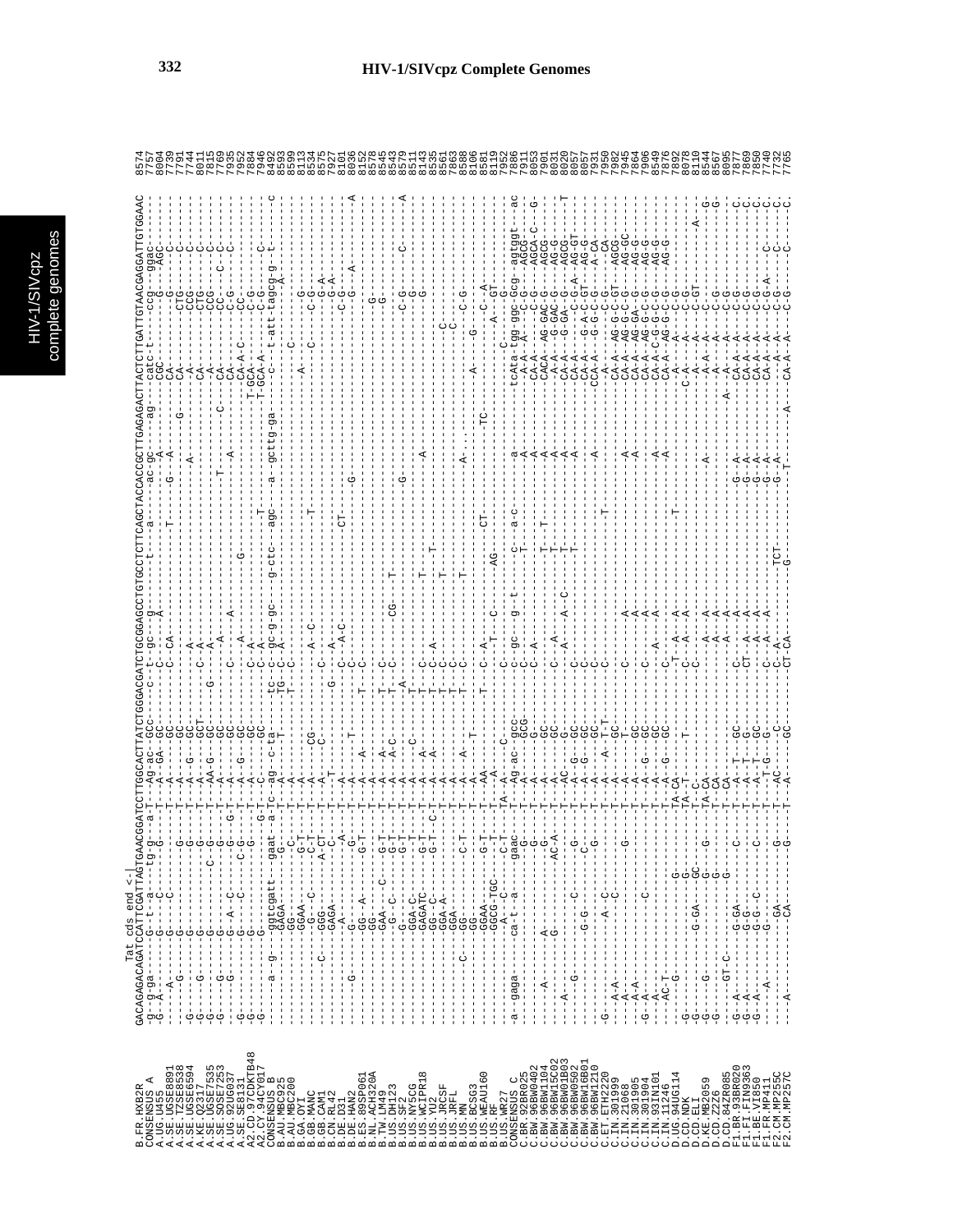| - AG-GG-CAGCC--GCCA<br>--CG-TG--A-CC-GGCC--<br><b>ローローーーー</b><br>$-9 - -$<br>$-AG$<br>نې<br>۱<br>п<br>$\frac{1}{1}$<br>J<br>$\overline{\phantom{a}}$<br>$\overline{1}$<br>п<br>-1<br>ı<br>H<br>j<br>Ŭ<br> <br>$\mathsf I$<br>I<br>т<br>I<br>$\,$ I<br>$\overline{\phantom{a}}$<br>I<br>$\frac{1}{1}$<br>$\blacksquare$<br>$\mathbf{I}$<br>-11<br>$\mathbf{I}$<br>$-999 - -9 - -$<br>$\mathbf{I}$<br>J.<br>$\ddot{\phi}$<br>$\ddot{\circ}$<br>Ġ٢<br>ပုံ<br>$- - AC$<br>$-100 - 1$<br>$-AC$<br>$-4 - A - A -$<br>т<br>п<br>п<br>I.<br>$-4-$<br>$\,$ I<br>$-4$<br>I<br>$\frac{1}{2}$<br>I<br>$\overline{\phantom{a}}$<br>т<br>л<br>п<br>п<br>÷<br>H<br>ï<br>J<br>J<br>ひ<br>ひ<br>ひ<br>J,<br>$\mathbf{I}$<br>I<br>J.<br>B.FR.HXB2R<br>G.BE.DRCBL<br>G.NG.92MG083<br>G.SE.SE6165<br>G.FI.HH87932 | L.<br>п<br>H.<br>ł<br>$\mathsf I$<br>$- - P - - - -$<br>$\frac{1}{1}$<br>J.  |  |  |  |  |  |  |
|--------------------------------------------------------------------------------------------------------------------------------------------------------------------------------------------------------------------------------------------------------------------------------------------------------------------------------------------------------------------------------------------------------------------------------------------------------------------------------------------------------------------------------------------------------------------------------------------------------------------------------------------------------------------------------------------------------------------------------------------------------------------------------------------|------------------------------------------------------------------------------|--|--|--|--|--|--|
|                                                                                                                                                                                                                                                                                                                                                                                                                                                                                                                                                                                                                                                                                                                                                                                            |                                                                              |  |  |  |  |  |  |
|                                                                                                                                                                                                                                                                                                                                                                                                                                                                                                                                                                                                                                                                                                                                                                                            |                                                                              |  |  |  |  |  |  |
|                                                                                                                                                                                                                                                                                                                                                                                                                                                                                                                                                                                                                                                                                                                                                                                            |                                                                              |  |  |  |  |  |  |
|                                                                                                                                                                                                                                                                                                                                                                                                                                                                                                                                                                                                                                                                                                                                                                                            | ပြီ                                                                          |  |  |  |  |  |  |
|                                                                                                                                                                                                                                                                                                                                                                                                                                                                                                                                                                                                                                                                                                                                                                                            | -ე<br>- ს                                                                    |  |  |  |  |  |  |
|                                                                                                                                                                                                                                                                                                                                                                                                                                                                                                                                                                                                                                                                                                                                                                                            | $-5-5-$                                                                      |  |  |  |  |  |  |
|                                                                                                                                                                                                                                                                                                                                                                                                                                                                                                                                                                                                                                                                                                                                                                                            |                                                                              |  |  |  |  |  |  |
|                                                                                                                                                                                                                                                                                                                                                                                                                                                                                                                                                                                                                                                                                                                                                                                            | J<br>л<br>л                                                                  |  |  |  |  |  |  |
|                                                                                                                                                                                                                                                                                                                                                                                                                                                                                                                                                                                                                                                                                                                                                                                            |                                                                              |  |  |  |  |  |  |
|                                                                                                                                                                                                                                                                                                                                                                                                                                                                                                                                                                                                                                                                                                                                                                                            |                                                                              |  |  |  |  |  |  |
|                                                                                                                                                                                                                                                                                                                                                                                                                                                                                                                                                                                                                                                                                                                                                                                            | ု<br>$-49 - 0 -$                                                             |  |  |  |  |  |  |
|                                                                                                                                                                                                                                                                                                                                                                                                                                                                                                                                                                                                                                                                                                                                                                                            | J-UUUU-UU-�--UU-U--                                                          |  |  |  |  |  |  |
|                                                                                                                                                                                                                                                                                                                                                                                                                                                                                                                                                                                                                                                                                                                                                                                            |                                                                              |  |  |  |  |  |  |
|                                                                                                                                                                                                                                                                                                                                                                                                                                                                                                                                                                                                                                                                                                                                                                                            |                                                                              |  |  |  |  |  |  |
|                                                                                                                                                                                                                                                                                                                                                                                                                                                                                                                                                                                                                                                                                                                                                                                            |                                                                              |  |  |  |  |  |  |
|                                                                                                                                                                                                                                                                                                                                                                                                                                                                                                                                                                                                                                                                                                                                                                                            |                                                                              |  |  |  |  |  |  |
|                                                                                                                                                                                                                                                                                                                                                                                                                                                                                                                                                                                                                                                                                                                                                                                            |                                                                              |  |  |  |  |  |  |
|                                                                                                                                                                                                                                                                                                                                                                                                                                                                                                                                                                                                                                                                                                                                                                                            | $-9-9$                                                                       |  |  |  |  |  |  |
|                                                                                                                                                                                                                                                                                                                                                                                                                                                                                                                                                                                                                                                                                                                                                                                            |                                                                              |  |  |  |  |  |  |
| ף<br>י<br>のひ                                                                                                                                                                                                                                                                                                                                                                                                                                                                                                                                                                                                                                                                                                                                                                               | $-1a$                                                                        |  |  |  |  |  |  |
| I<br>I<br>j<br>I<br>I<br>I<br>I<br>í<br>$\mathbf{I}$                                                                                                                                                                                                                                                                                                                                                                                                                                                                                                                                                                                                                                                                                                                                       | I<br>п<br>п                                                                  |  |  |  |  |  |  |
| - 1<br>ひ<br>$\mathbf{I}$                                                                                                                                                                                                                                                                                                                                                                                                                                                                                                                                                                                                                                                                                                                                                                   | $-4G-6$                                                                      |  |  |  |  |  |  |
| I<br>I<br>т<br>ł,<br>ŧ<br>Ġ٢                                                                                                                                                                                                                                                                                                                                                                                                                                                                                                                                                                                                                                                                                                                                                               | $\frac{1}{2}$<br>$-AA--$                                                     |  |  |  |  |  |  |
| $- - - - - - - - -$<br>I<br>I<br>$\frac{1}{4}$<br>ပု                                                                                                                                                                                                                                                                                                                                                                                                                                                                                                                                                                                                                                                                                                                                       | I                                                                            |  |  |  |  |  |  |
| ひ<br>1<br>47                                                                                                                                                                                                                                                                                                                                                                                                                                                                                                                                                                                                                                                                                                                                                                               | $-49 - - - - -$                                                              |  |  |  |  |  |  |
| I<br>п<br>п<br>$-4$<br>ပုံ                                                                                                                                                                                                                                                                                                                                                                                                                                                                                                                                                                                                                                                                                                                                                                 | í<br>ט<br>ו<br>$\overline{\phantom{a}}$<br>$\mathbf{I}$<br>п                 |  |  |  |  |  |  |
|                                                                                                                                                                                                                                                                                                                                                                                                                                                                                                                                                                                                                                                                                                                                                                                            |                                                                              |  |  |  |  |  |  |
| J.<br>-1<br>ひ<br>I                                                                                                                                                                                                                                                                                                                                                                                                                                                                                                                                                                                                                                                                                                                                                                         | $-5 - 5$                                                                     |  |  |  |  |  |  |
| I<br>т<br>т<br>ł<br>ひ                                                                                                                                                                                                                                                                                                                                                                                                                                                                                                                                                                                                                                                                                                                                                                      | ŧ<br>ローワー                                                                    |  |  |  |  |  |  |
| J<br>J.<br>$\overline{\phantom{a}}$<br>п<br>$-1$                                                                                                                                                                                                                                                                                                                                                                                                                                                                                                                                                                                                                                                                                                                                           | $-9 - - - -$                                                                 |  |  |  |  |  |  |
|                                                                                                                                                                                                                                                                                                                                                                                                                                                                                                                                                                                                                                                                                                                                                                                            |                                                                              |  |  |  |  |  |  |
| $-1 - a - -c$<br>ף<br> -<br>œ                                                                                                                                                                                                                                                                                                                                                                                                                                                                                                                                                                                                                                                                                                                                                              | יס<br>י                                                                      |  |  |  |  |  |  |
| I<br>п<br>I<br>I<br>$\mathbf{I}$<br>ı                                                                                                                                                                                                                                                                                                                                                                                                                                                                                                                                                                                                                                                                                                                                                      | ပု<br>ပုံ                                                                    |  |  |  |  |  |  |
| Ť                                                                                                                                                                                                                                                                                                                                                                                                                                                                                                                                                                                                                                                                                                                                                                                          | $\Gamma$                                                                     |  |  |  |  |  |  |
| ì<br>$\mathbf{I}$<br>п<br>J.<br>I                                                                                                                                                                                                                                                                                                                                                                                                                                                                                                                                                                                                                                                                                                                                                          | I<br>ì<br>$- - AGGG$                                                         |  |  |  |  |  |  |
| $-4$                                                                                                                                                                                                                                                                                                                                                                                                                                                                                                                                                                                                                                                                                                                                                                                       | ပုံ<br>ひーウー                                                                  |  |  |  |  |  |  |
| I                                                                                                                                                                                                                                                                                                                                                                                                                                                                                                                                                                                                                                                                                                                                                                                          | ن<br>-0-                                                                     |  |  |  |  |  |  |
| т<br>T<br>L<br>п<br>$-4$                                                                                                                                                                                                                                                                                                                                                                                                                                                                                                                                                                                                                                                                                                                                                                   | ł                                                                            |  |  |  |  |  |  |
| $-10 - 1 - 1$<br>I<br>I<br>п<br>п                                                                                                                                                                                                                                                                                                                                                                                                                                                                                                                                                                                                                                                                                                                                                          | I<br>ウーウー                                                                    |  |  |  |  |  |  |
| п<br>п<br>J.<br>$\mathsf I$<br>T<br>п<br>$- -A$<br>U<br>$\mathbf{I}$                                                                                                                                                                                                                                                                                                                                                                                                                                                                                                                                                                                                                                                                                                                       | $-AA-$                                                                       |  |  |  |  |  |  |
| I<br>I<br>I<br>$\begin{array}{c} 1 \\ 1 \\ 1 \end{array}$<br>I<br>п<br>п<br>п                                                                                                                                                                                                                                                                                                                                                                                                                                                                                                                                                                                                                                                                                                              | $-5 - 5 -$                                                                   |  |  |  |  |  |  |
| -1<br>$\frac{1}{2}$<br>J.<br>$\mathsf I$<br>L.                                                                                                                                                                                                                                                                                                                                                                                                                                                                                                                                                                                                                                                                                                                                             |                                                                              |  |  |  |  |  |  |
|                                                                                                                                                                                                                                                                                                                                                                                                                                                                                                                                                                                                                                                                                                                                                                                            | ပု                                                                           |  |  |  |  |  |  |
| I<br>T<br>$\frac{1}{2}$<br>ł<br>т                                                                                                                                                                                                                                                                                                                                                                                                                                                                                                                                                                                                                                                                                                                                                          | т<br>т                                                                       |  |  |  |  |  |  |
| I<br>$-4T - TA$<br>п<br>L                                                                                                                                                                                                                                                                                                                                                                                                                                                                                                                                                                                                                                                                                                                                                                  | п<br>L<br>J.<br>I                                                            |  |  |  |  |  |  |
|                                                                                                                                                                                                                                                                                                                                                                                                                                                                                                                                                                                                                                                                                                                                                                                            |                                                                              |  |  |  |  |  |  |
|                                                                                                                                                                                                                                                                                                                                                                                                                                                                                                                                                                                                                                                                                                                                                                                            |                                                                              |  |  |  |  |  |  |
| J,                                                                                                                                                                                                                                                                                                                                                                                                                                                                                                                                                                                                                                                                                                                                                                                         | りーー<br>I<br>л                                                                |  |  |  |  |  |  |
| $-4 -$<br>J.<br>ပုံ<br>$\mathbf{I}$<br>$\mathbf{I}$<br>$\mathbf{I}$                                                                                                                                                                                                                                                                                                                                                                                                                                                                                                                                                                                                                                                                                                                        | υ                                                                            |  |  |  |  |  |  |
| I<br>I<br>п<br>п<br>j<br>I<br>п<br>ပု                                                                                                                                                                                                                                                                                                                                                                                                                                                                                                                                                                                                                                                                                                                                                      | л.<br>Ť.<br>$-9$<br>I<br>п<br>$\mathbf{I}$<br>ပု                             |  |  |  |  |  |  |
|                                                                                                                                                                                                                                                                                                                                                                                                                                                                                                                                                                                                                                                                                                                                                                                            |                                                                              |  |  |  |  |  |  |
| J.<br>$\mathbf{I}$<br>$-4$<br>Ţ<br>ပု                                                                                                                                                                                                                                                                                                                                                                                                                                                                                                                                                                                                                                                                                                                                                      | J.<br>п<br>J.<br>υ                                                           |  |  |  |  |  |  |
| л<br>$\mathbf{I}$<br>$---AC-$<br>ł<br>ပု                                                                                                                                                                                                                                                                                                                                                                                                                                                                                                                                                                                                                                                                                                                                                   | I<br>I.<br>1<br>ひ                                                            |  |  |  |  |  |  |
| I<br>л<br>Ţ<br>$\mathbf{I}$<br>$- - AC -$<br>l.<br>ပု                                                                                                                                                                                                                                                                                                                                                                                                                                                                                                                                                                                                                                                                                                                                      | I<br>J.<br>j<br>ひ                                                            |  |  |  |  |  |  |
|                                                                                                                                                                                                                                                                                                                                                                                                                                                                                                                                                                                                                                                                                                                                                                                            |                                                                              |  |  |  |  |  |  |
| Ť<br>$\mathbf{I}$<br>п<br>$-AC$<br>J.<br>$\mathbf{I}$                                                                                                                                                                                                                                                                                                                                                                                                                                                                                                                                                                                                                                                                                                                                      | ひ                                                                            |  |  |  |  |  |  |
| $\frac{6}{1}$<br>$\mathsf I$<br>J.<br>-1<br>ひ                                                                                                                                                                                                                                                                                                                                                                                                                                                                                                                                                                                                                                                                                                                                              | $-1$<br>$-1$<br>$-1$<br>I<br>J.                                              |  |  |  |  |  |  |
| $\frac{6}{1}$<br>J.<br>$\mathbf{I}$<br>υ<br>J.                                                                                                                                                                                                                                                                                                                                                                                                                                                                                                                                                                                                                                                                                                                                             | J.<br>$\frac{1}{\sigma}$<br>$\overline{\phantom{a}}$<br>J.<br>$\overline{1}$ |  |  |  |  |  |  |
| I<br>$\begin{array}{c} \end{array}$<br>$\mathbf{I}$                                                                                                                                                                                                                                                                                                                                                                                                                                                                                                                                                                                                                                                                                                                                        | J.<br>$\mathbf{I}$                                                           |  |  |  |  |  |  |
| $\mathbf{I}$<br>1<br>J.<br>-1<br>ပု                                                                                                                                                                                                                                                                                                                                                                                                                                                                                                                                                                                                                                                                                                                                                        | ł<br>п                                                                       |  |  |  |  |  |  |
| $\overline{1}$<br>J.<br>J.<br>$- - \text{AC}$<br>$\overline{\phantom{a}}$<br>ပု                                                                                                                                                                                                                                                                                                                                                                                                                                                                                                                                                                                                                                                                                                            | ပုံ<br>J<br>$\frac{1}{1}$<br>ひ                                               |  |  |  |  |  |  |
| $-40$<br>$-40$<br>$-10$<br>$-10$<br>$\begin{array}{l} 111 - \text{cpx} \cdot \text{CN} \cdot \text{MFB} \, 18 \\ 111 - \text{cpx} \cdot \text{FR} \cdot \text{MP} \, 1298 \\ 111 - \text{cpx} \cdot \text{FR} \cdot \text{MP} \, 1307 \\ \text{CDZ} \cdot \text{CA} \cdot \text{SK} \cdot \text{GFC} \, 231 \\ \text{CDZ} \cdot \text{CA} \cdot \text{ST} \cdot \text{CFE} \, 231 \\ \text{CDZ} \cdot \text{CA} \cdot \text{ST} \cdot \text{CFE} \, 231 \\ \text{CDZ} \cdot \text$                                                                                                                                                                                                                                                                                                         | υ ύ<br>   <br>   <br>ひ                                                       |  |  |  |  |  |  |
| $- -AC - C$<br>$\frac{1}{1}$<br>ပု                                                                                                                                                                                                                                                                                                                                                                                                                                                                                                                                                                                                                                                                                                                                                         | п<br>Ţ<br>J<br>$\mathbf{I}$                                                  |  |  |  |  |  |  |
|                                                                                                                                                                                                                                                                                                                                                                                                                                                                                                                                                                                                                                                                                                                                                                                            |                                                                              |  |  |  |  |  |  |
| ပု<br>-1<br>Ġ                                                                                                                                                                                                                                                                                                                                                                                                                                                                                                                                                                                                                                                                                                                                                                              | $\frac{1}{2}$<br>$\mathbf{I}$                                                |  |  |  |  |  |  |
| т<br>$- - \overline{AC}$<br>$\frac{1}{1}$<br>J.                                                                                                                                                                                                                                                                                                                                                                                                                                                                                                                                                                                                                                                                                                                                            | Ţ<br>-1<br>-1<br>ï<br>$-40 - 4 - -$                                          |  |  |  |  |  |  |
| J.<br>J.<br>$\mathbf{I}$<br>$---AC-T$<br>J.                                                                                                                                                                                                                                                                                                                                                                                                                                                                                                                                                                                                                                                                                                                                                | $\frac{1}{1}$<br>I<br>$- - - - - - - - - - - -$                              |  |  |  |  |  |  |
| I<br>л<br>$\mathbf I$<br>$\frac{1}{4}$                                                                                                                                                                                                                                                                                                                                                                                                                                                                                                                                                                                                                                                                                                                                                     | л<br>I<br>$-1$<br>$-1$<br>1<br>п                                             |  |  |  |  |  |  |
| <b>ローー スーーワー</b>                                                                                                                                                                                                                                                                                                                                                                                                                                                                                                                                                                                                                                                                                                                                                                           |                                                                              |  |  |  |  |  |  |
| $\,$ I<br>$\,$ I<br>т<br>$\mathfrak l$<br>ט<br>י<br>$\frac{1}{1}$<br>Ü<br>T                                                                                                                                                                                                                                                                                                                                                                                                                                                                                                                                                                                                                                                                                                                | U--U----KUU--                                                                |  |  |  |  |  |  |
| $\,$ I<br>$\blacksquare$<br>$\blacksquare$<br>ш                                                                                                                                                                                                                                                                                                                                                                                                                                                                                                                                                                                                                                                                                                                                            |                                                                              |  |  |  |  |  |  |
|                                                                                                                                                                                                                                                                                                                                                                                                                                                                                                                                                                                                                                                                                                                                                                                            |                                                                              |  |  |  |  |  |  |
|                                                                                                                                                                                                                                                                                                                                                                                                                                                                                                                                                                                                                                                                                                                                                                                            |                                                                              |  |  |  |  |  |  |
| CO.<br>R<br>$\Box$<br>q<br>$\Box$<br>9P41                                                                                                                                                                                                                                                                                                                                                                                                                                                                                                                                                                                                                                                                                                                                                  | ⋗<br>F<br>R                                                                  |  |  |  |  |  |  |
| $-GAT$<br>Z.CM.SIVCPZCAM3<br>Z.CM.SIVCPZCAM5<br>Z.CD.SIVCPZANT                                                                                                                                                                                                                                                                                                                                                                                                                                                                                                                                                                                                                                                                                                                             | - 405--0009-0-0-                                                             |  |  |  |  |  |  |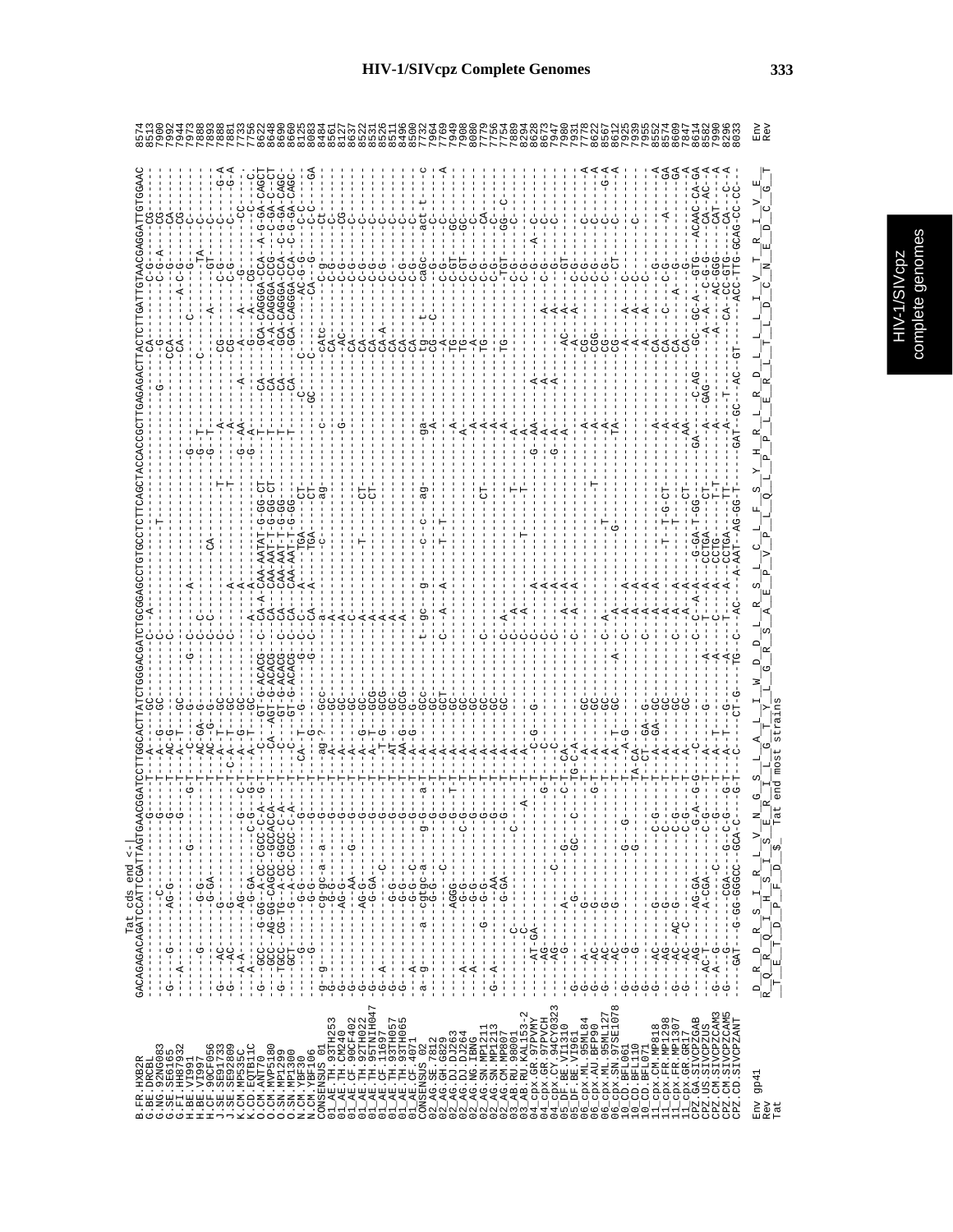complete genomes HIV-1/SIV<sub>C</sub>pz

| TTCTGGACGC                                                                                                                                                                                                                                                                                                                                                                                                                                                    |    |        |                         |              |                   |            |             |          |                     |          |  |
|---------------------------------------------------------------------------------------------------------------------------------------------------------------------------------------------------------------------------------------------------------------------------------------------------------------------------------------------------------------------------------------------------------------------------------------------------------------|----|--------|-------------------------|--------------|-------------------|------------|-------------|----------|---------------------|----------|--|
| $-1 -$                                                                                                                                                                                                                                                                                                                                                                                                                                                        |    |        |                         |              |                   |            |             |          |                     |          |  |
| I<br>J,<br>í<br>I                                                                                                                                                                                                                                                                                                                                                                                                                                             |    |        |                         |              |                   |            |             |          |                     |          |  |
| -A-AGCAGCRGGGGGC<br>1<br>п<br>п<br>п                                                                                                                                                                                                                                                                                                                                                                                                                          |    |        |                         |              | ひひひひひむ            |            |             |          |                     | $-4 - 4$ |  |
| $\frac{1}{1}$<br>J                                                                                                                                                                                                                                                                                                                                                                                                                                            |    |        |                         | زج<br>ت      |                   |            |             |          |                     |          |  |
| $\frac{1}{1}$                                                                                                                                                                                                                                                                                                                                                                                                                                                 | ひひ |        |                         |              |                   | $A-T$      |             |          |                     |          |  |
| ţ<br>ţ<br>Ţ<br>T                                                                                                                                                                                                                                                                                                                                                                                                                                              |    |        |                         |              |                   |            |             |          |                     |          |  |
| ----A-AGCAGTCTCAAGGGGCT<br>TIAGCAGTCTCAAGGGAT<br>J<br>$\frac{1}{1}$<br>$\overline{1}$                                                                                                                                                                                                                                                                                                                                                                         | ひひ |        |                         |              | いいいい              |            |             | RRR      |                     |          |  |
| ITOUUUARUHUHUUUA---<br>í                                                                                                                                                                                                                                                                                                                                                                                                                                      |    |        |                         | Ĥ            |                   | 5          |             |          |                     |          |  |
| IIDOOOKKUIUUDKUDK-K------U--<br>$\mathbf{I}$                                                                                                                                                                                                                                                                                                                                                                                                                  | õ  |        |                         |              | ט                 | ٣          |             |          |                     |          |  |
|                                                                                                                                                                                                                                                                                                                                                                                                                                                               | てり |        |                         |              |                   |            |             |          |                     |          |  |
|                                                                                                                                                                                                                                                                                                                                                                                                                                                               |    |        |                         | رج<br>ن      |                   |            |             |          |                     |          |  |
| --A-TGCAGTCTAAGGGACT<br>ï<br>$\frac{1}{1}$                                                                                                                                                                                                                                                                                                                                                                                                                    |    |        |                         | GTT.         |                   |            |             |          |                     |          |  |
| $\vdots$<br>$\frac{1}{2}$ , $\frac{1}{2}$ , $\frac{1}{2}$ , $\frac{1}{2}$ , $\frac{1}{2}$ , $\frac{1}{2}$ , $\frac{1}{2}$ , $\frac{1}{2}$ , $\frac{1}{2}$<br>$-5 - 5 -$<br>J<br>$\frac{1}{1}$<br>$\mathbf{I}$<br>$\overline{v}$                                                                                                                                                                                                                               |    |        |                         |              |                   |            |             | gд<br>ਨਾ |                     |          |  |
|                                                                                                                                                                                                                                                                                                                                                                                                                                                               |    |        |                         |              |                   |            |             |          |                     |          |  |
| J                                                                                                                                                                                                                                                                                                                                                                                                                                                             |    |        |                         |              |                   |            |             |          |                     |          |  |
| J.                                                                                                                                                                                                                                                                                                                                                                                                                                                            |    |        |                         |              |                   |            |             |          |                     |          |  |
| J.                                                                                                                                                                                                                                                                                                                                                                                                                                                            |    |        |                         |              |                   |            |             |          |                     |          |  |
| J,                                                                                                                                                                                                                                                                                                                                                                                                                                                            |    |        |                         |              |                   |            |             |          |                     |          |  |
|                                                                                                                                                                                                                                                                                                                                                                                                                                                               |    |        |                         |              |                   |            |             |          |                     |          |  |
| J.                                                                                                                                                                                                                                                                                                                                                                                                                                                            |    |        |                         | てりてりてりてりてり   |                   |            |             |          |                     |          |  |
| U                                                                                                                                                                                                                                                                                                                                                                                                                                                             |    |        |                         |              |                   |            |             |          |                     |          |  |
| J,                                                                                                                                                                                                                                                                                                                                                                                                                                                            |    |        |                         |              |                   |            |             |          |                     |          |  |
|                                                                                                                                                                                                                                                                                                                                                                                                                                                               |    |        |                         |              |                   |            |             |          |                     |          |  |
|                                                                                                                                                                                                                                                                                                                                                                                                                                                               |    |        |                         |              |                   |            |             |          |                     |          |  |
|                                                                                                                                                                                                                                                                                                                                                                                                                                                               |    |        |                         |              |                   |            |             |          |                     |          |  |
|                                                                                                                                                                                                                                                                                                                                                                                                                                                               |    |        |                         |              |                   |            |             |          |                     |          |  |
|                                                                                                                                                                                                                                                                                                                                                                                                                                                               |    |        |                         |              |                   |            |             |          |                     |          |  |
|                                                                                                                                                                                                                                                                                                                                                                                                                                                               |    |        |                         |              |                   |            |             |          |                     |          |  |
|                                                                                                                                                                                                                                                                                                                                                                                                                                                               |    |        |                         |              |                   |            |             |          |                     |          |  |
|                                                                                                                                                                                                                                                                                                                                                                                                                                                               |    |        |                         |              |                   |            |             |          |                     |          |  |
|                                                                                                                                                                                                                                                                                                                                                                                                                                                               |    |        |                         |              |                   |            |             |          |                     |          |  |
|                                                                                                                                                                                                                                                                                                                                                                                                                                                               |    |        |                         |              |                   |            |             |          |                     |          |  |
|                                                                                                                                                                                                                                                                                                                                                                                                                                                               |    |        |                         |              |                   |            |             |          |                     |          |  |
|                                                                                                                                                                                                                                                                                                                                                                                                                                                               |    |        |                         |              |                   |            |             |          |                     |          |  |
| I<br>т                                                                                                                                                                                                                                                                                                                                                                                                                                                        |    |        |                         |              |                   |            |             |          |                     |          |  |
| $\begin{aligned} \frac{1}{2} \left( \frac{1}{2} \left( \frac{1}{2} \right) + \frac{1}{2} \left( \frac{1}{2} \right) + \frac{1}{2} \left( \frac{1}{2} \right) + \frac{1}{2} \left( \frac{1}{2} \right) + \frac{1}{2} \left( \frac{1}{2} \right) + \frac{1}{2} \left( \frac{1}{2} \right) + \frac{1}{2} \left( \frac{1}{2} \right) + \frac{1}{2} \left( \frac{1}{2} \right) + \frac{1}{2} \left( \frac{1}{2} \right) + \frac{1}{2} \left( \frac{1}{2$<br>J<br>í |    |        |                         |              |                   |            |             |          |                     |          |  |
| $\begin{array}{c} \vdots \\ \vdots \\ \vdots \\ \vdots \end{array}$<br>$\vdots$<br>$\begin{array}{c} \begin{array}{c} \cdot \cdot \cdot \\ \cdot \cdot \end{array} \\ \begin{array}{c} \cdot \cdot \cdot \\ \cdot \end{array} \end{array}$                                                                                                                                                                                                                    |    |        |                         |              |                   |            |             |          |                     |          |  |
| --cgcagcagtctcagggggact<br>------AGCAGCCTCAGGGAAT<br>$-0.5 -$                                                                                                                                                                                                                                                                                                                                                                                                 |    |        |                         | gд           | 텅                 |            |             | ₿        |                     |          |  |
| т                                                                                                                                                                                                                                                                                                                                                                                                                                                             |    |        |                         | ዋ ዋና         |                   |            |             |          |                     |          |  |
| HUGUUUUGUHUHUGUUG-----<br>$\begin{array}{c} \n 1 \\  1 \\  1\n \end{array}$<br>$\mathbf{I}$                                                                                                                                                                                                                                                                                                                                                                   |    | ひ<br>ひ |                         | $\mathbf{I}$ | $-TA$<br>$+TAA$   |            |             |          |                     |          |  |
| -----AGCAGEDEAAGGACT<br>I<br>$\frac{1}{1}$                                                                                                                                                                                                                                                                                                                                                                                                                    |    | ひ      |                         |              |                   |            |             |          |                     |          |  |
| しょひひひひょりけいけんりひょーーーーー<br>$\begin{array}{c} 1 \\ 1 \\ 1 \end{array}$<br>Ţ                                                                                                                                                                                                                                                                                                                                                                                       |    | υυ     |                         |              |                   |            |             |          |                     |          |  |
| -----AGCAGACTCAGGGGAAT<br>$-1$                                                                                                                                                                                                                                                                                                                                                                                                                                |    | もっ     | $\triangle$ $\triangle$ |              |                   |            |             |          |                     |          |  |
| $\frac{1}{2}$                                                                                                                                                                                                                                                                                                                                                                                                                                                 |    | ひ      |                         |              |                   |            |             |          |                     |          |  |
| $\vdots$<br>Ţ<br>J.<br>J.<br>$\frac{1}{1}$                                                                                                                                                                                                                                                                                                                                                                                                                    |    | ひ      |                         |              | H H H H           | てりてりてり     |             |          |                     |          |  |
| U4000040HUH04004----<br>$-1 - -1$                                                                                                                                                                                                                                                                                                                                                                                                                             |    |        |                         |              | <b>99999999</b>   |            |             |          |                     |          |  |
| CORCORROPACIONAL-------<br>$\frac{1}{1}$<br>J,                                                                                                                                                                                                                                                                                                                                                                                                                |    | しし     |                         |              |                   | てり         |             |          |                     |          |  |
| $\mathbf{I}$<br>ł                                                                                                                                                                                                                                                                                                                                                                                                                                             |    | ひ      | A A A A                 | 5555555555   | 나 나<br>그러나<br>ATA |            |             |          |                     |          |  |
| I<br>Î                                                                                                                                                                                                                                                                                                                                                                                                                                                        |    | てり     | Æ                       |              |                   |            | ひひひひひひひひひひひ |          |                     |          |  |
|                                                                                                                                                                                                                                                                                                                                                                                                                                                               |    | てり     |                         | ひ            |                   | てりてり       |             |          |                     |          |  |
| UROOOGOLOHOROKT-----<br>I<br>ł<br>I                                                                                                                                                                                                                                                                                                                                                                                                                           |    |        |                         |              |                   |            |             |          |                     |          |  |
| $\mathbf{I}$<br>п<br>$\frac{1}{1}$                                                                                                                                                                                                                                                                                                                                                                                                                            |    |        |                         |              |                   | てりてりてり     |             |          |                     |          |  |
| Î                                                                                                                                                                                                                                                                                                                                                                                                                                                             |    |        |                         |              |                   |            |             |          |                     |          |  |
| $\mathsf I$<br>$\mathsf I$<br>I<br>I<br>í<br>ł<br>I                                                                                                                                                                                                                                                                                                                                                                                                           |    |        |                         |              |                   |            |             |          | $\Gamma$ – $\Gamma$ |          |  |
| $\frac{1}{1}$<br>J<br>í                                                                                                                                                                                                                                                                                                                                                                                                                                       |    |        |                         |              |                   |            |             |          |                     |          |  |
|                                                                                                                                                                                                                                                                                                                                                                                                                                                               |    |        |                         |              |                   | でりで<br>υ υ |             |          |                     |          |  |
|                                                                                                                                                                                                                                                                                                                                                                                                                                                               |    |        |                         |              |                   |            |             |          |                     |          |  |
|                                                                                                                                                                                                                                                                                                                                                                                                                                                               |    |        |                         |              |                   |            |             |          |                     |          |  |
| İ<br>I<br>I<br>ì<br>I                                                                                                                                                                                                                                                                                                                                                                                                                                         |    |        |                         |              |                   | ひ          |             |          |                     |          |  |
| $\begin{bmatrix} \mathbf{1} & \mathbf{1} & \mathbf{1} & \mathbf{1} & \mathbf{1} & \mathbf{1} & \mathbf{1} & \mathbf{1} & \mathbf{1} & \mathbf{1} & \mathbf{1} & \mathbf{1} & \mathbf{1} & \mathbf{1} & \mathbf{1} & \mathbf{1} & \mathbf{1} & \mathbf{1} & \mathbf{1} & \mathbf{1} & \mathbf{1} & \mathbf{1} & \mathbf{1} & \mathbf{1} & \mathbf{1} & \mathbf{1} & \mathbf{1} & \mathbf{1} & \mathbf{1} & \mathbf{1} & \mathbf{$                              |    |        |                         |              |                   |            |             |          |                     |          |  |
|                                                                                                                                                                                                                                                                                                                                                                                                                                                               |    |        |                         |              |                   |            |             |          |                     |          |  |
| COACCOCOCACTIC                                                                                                                                                                                                                                                                                                                                                                                                                                                |    |        |                         |              |                   |            |             |          |                     |          |  |
| AGGGGACT<br>$\vdots$                                                                                                                                                                                                                                                                                                                                                                                                                                          |    |        |                         |              |                   |            |             |          |                     |          |  |
| $\vdots$                                                                                                                                                                                                                                                                                                                                                                                                                                                      |    |        |                         |              |                   |            |             |          |                     |          |  |
|                                                                                                                                                                                                                                                                                                                                                                                                                                                               |    |        |                         |              |                   |            |             |          |                     |          |  |
| .AAGGGACI                                                                                                                                                                                                                                                                                                                                                                                                                                                     |    |        |                         |              |                   |            |             |          |                     |          |  |

 $\begin{smallmatrix} \texttt{R}, \texttt{HKB} \\ \texttt{R}, \texttt{G}, \texttt{G}, \texttt{G}, \texttt{G}, \texttt{G}, \texttt{G}, \texttt{G}, \texttt{G}, \texttt{G}, \texttt{G}, \texttt{G}, \texttt{G}, \texttt{G}, \texttt{G}, \texttt{G}, \texttt{G}, \texttt{G}, \texttt{G}, \texttt{G}, \texttt{G}, \texttt{G}, \texttt{G}, \texttt{G}, \texttt{G}, \texttt{G}, \texttt{G}, \texttt{G}, \texttt{G}, \texttt{G}, \texttt{G}, \texttt{G}, \texttt{G}, \text$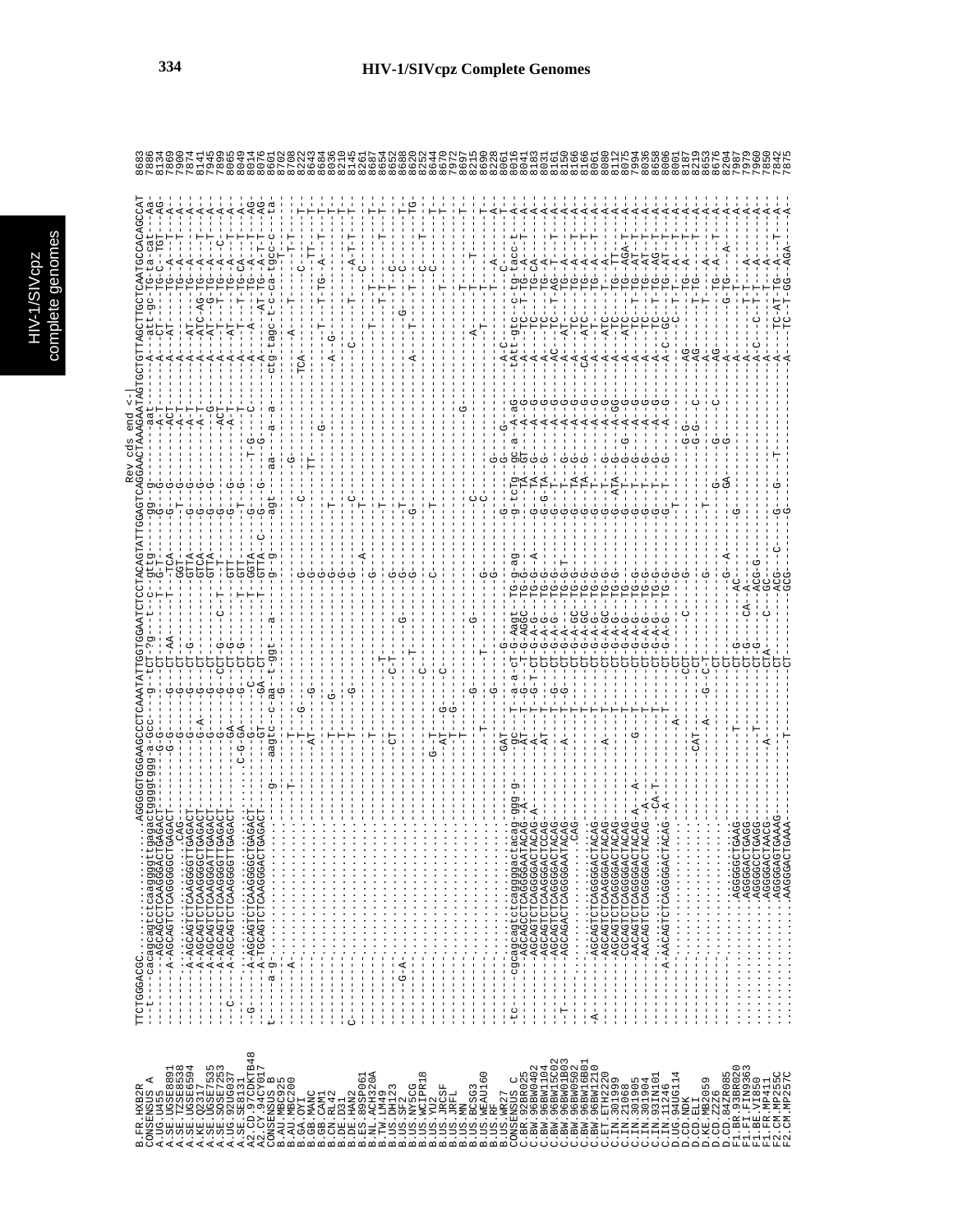| <b>GG-GTG</b><br>UUUHUUHAUUHUKUUUH-<br>-TTGGACTGTGATCCTGGG<br>--a-AGCAGTCTcaAGGGACT<br>-AGCAGTCTAAGGAACT<br>-A-agcagtctcaagggact<br>--AGCAGCTCAAGGGACT<br>-AGAGTCTCAGCAGGGACT<br>--A-AGCAGTCTACAGGGACT<br>--A-AGCAGTCTCAAGGGACT<br>-A-AGCACTOTOROGAGGA-<br>- A - AACTCTCHURACH<br>-AGAGCATCAACAAGGACT<br>AGCAGCUCAAGGAACI<br>--A-AACACTOTOAAGGACT<br>LURGQQQQQQQQQQULOLQRQR--<br>-A-AGCACTOTORAGGAACT<br>--A-AGCACLORADOR--<br>--A-AGCAGTCTCAAGGGACI<br>LUGUUUGACHULUGUUG-4--<br>LUGUUUGACUGULUUUGUG---<br>---AACAGTCTCAAGGGACT<br>--A-AGCAGTCTCAAGGACT<br>-A-AGCAGTCTCAAGGGACT<br>-A-AGCAGTCTCAAGGGACT<br>-ATCTAATACTTCACAGCT<br>--AGAACAACAACAAGGACT<br>$\begin{aligned} \frac{1}{2} \left( \frac{1}{2} \left( \frac{1}{2} \right) + \frac{1}{2} \left( \frac{1}{2} \right) + \frac{1}{2} \left( \frac{1}{2} \right) + \frac{1}{2} \left( \frac{1}{2} \right) + \frac{1}{2} \left( \frac{1}{2} \right) + \frac{1}{2} \left( \frac{1}{2} \right) + \frac{1}{2} \left( \frac{1}{2} \right) + \frac{1}{2} \left( \frac{1}{2} \right) + \frac{1}{2} \left( \frac{1}{2} \right) + \frac{1}{2} \left( \frac{1}{2$<br>.<br>.<br>$\cdots$ $\cdots$ $\cdots$ $\cdots$ $\cdots$ $\cdots$ $\cdots$ $\cdots$ $\cdots$ $\cdots$ $\cdots$ $\cdots$ $\cdots$ $\cdots$ $\cdots$ $\cdots$ $\cdots$ $\cdots$ $\cdots$ $\cdots$ $\cdots$ $\cdots$ $\cdots$ $\cdots$ $\cdots$ $\cdots$ $\cdots$ $\cdots$ $\cdots$ $\cdots$ $\cdots$ $\cdots$ $\cdots$ $\cdots$ $\cdots$ $\cdots$ $\cdots$<br>.<br>$+ - + - + - + - + - - + -$<br>$-6A-4$<br>$-$ -GATA<br>$\begin{array}{cccc}\n\vdots & \vdots & \vdots & \vdots \\ \vdots & \vdots & \vdots & \vdots \\ \vdots & \vdots & \vdots & \vdots \\ \end{array}$<br>$\begin{bmatrix} 1 & 1 & 1 \\ 1 & 1 & 1 \\ 1 & 1 & 1 \\ 1 & 1 & 1 \\ 1 & 1 & 1 \\ 1 & 1 & 1 \\ 1 & 1 & 1 \\ 1 & 1 & 1 \\ 1 & 1 & 1 \\ 1 & 1 & 1 \\ 1 & 1 & 1 \\ 1 & 1 & 1 \\ 1 & 1 & 1 \\ 1 & 1 & 1 \\ 1 & 1 & 1 & 1 \\ 1 & 1 & 1 & 1 \\ 1 & 1 & 1 & 1 \\ 1 & 1 & 1 & 1 \\ 1 & 1 & 1 & 1 \\ 1 & 1 & 1 & 1 & 1 \\ 1 & 1 & 1 & 1 & $<br>$\frac{1}{2}$<br>$\vdots$<br>$-1 - A - \ldots$<br>$-TGARG$ .<br>$--TGRGG$<br>$-2A - 1$ .<br>$\vdots$<br>$-4 - 2 - 1$<br>$-4 - 2 - 1$<br>$-GA - A$ .<br>$\mathbf{r}$<br>$-4 - -$<br>$\mathbf{I}$<br>$\begin{array}{c} 1 \\ 1 \\ 1 \end{array}$<br>Ţ<br>턱<br>$\frac{1}{1}$<br>J<br>ł<br>J<br>ł<br>ï<br>J<br>I<br>Ţ<br>$\mathbf{I}$<br>I<br>I<br>I<br>I<br>I<br>$\mathbf{I}$<br>I<br>I<br>I<br>J.<br>I<br>$-94.$<br>I<br>J<br>п<br>ì<br>J.<br>п<br>л<br>п<br>$\ddot{AB}$<br>I<br>I<br>Í<br>$\mathsf I$<br>$\overline{\phantom{a}}$<br>J,<br>I<br>п<br>I<br>I<br>I<br>J<br>$\frac{1}{1}$<br>$\frac{1}{1}$<br>$\,$ I<br><b>CGT</b><br>$AC -$<br>$A--$<br>I<br>ł<br>$\overline{\phantom{a}}$<br>I<br>I<br>I<br>ပုံ<br>Ŕ<br>g<br>$\mathbf{I}$<br>$\mathbf{I}$<br>$\mathbf{I}$<br>$\overline{1}$<br>ပု<br>п<br>Ť<br>п<br>ပို<br>Ť<br>Ü<br>U<br>U<br>U<br>U<br>$\mathbf{I}$<br>↻<br>U<br>C | TTCTGGGACGC.<br>$\begin{array}{l} 06 \hspace{-0.7mm}-\hspace{-0.7mm} \textbf{cpx.M.}\hspace{-0.7mm}, 95\text{ML127} \\ 06 \hspace{-0.7mm}-\hspace{-0.7mm} \textbf{cpx.SN}\hspace{-0.7mm}, 97\text{SL1078} \\ 10 \hspace{-0.7mm}-\hspace{-0.7mm} \textbf{cpx.SN}\hspace{-0.7mm}, 97\text{SL1078} \\ 10 \hspace{-0.7mm}-\hspace{-0.7mm} \textbf{cpx.SN}\hspace{-0.7mm}, 97\text{SL1078} \\ 10 \hspace{-0.7$<br>$\begin{array}{l} (11.181, 1311123 \\ (12.181, 131.123 \\ (13.181, 131.124) \\ (11.181, 131.124) \\ (12.181, 131.124) \\ (13.181, 131.124) \\ (14.181, 131.124) \\ (15.181, 131.124) \\ (16.181, 131.124) \\ (17.181, 131.124) \\ (18.181, 131.124) \\ (19.181, 131.124)$<br>CPZ.CM.SIVCPZCAM3<br>CPZ.CM.SIVCPZCAM5<br>$\begin{array}{l} 02\_AG.\; 381\; \text{MD}1211\\ 02\_AG.\; 381\; \text{MD}1213\\ 02\_AG.\; 381\; \text{MD}1213\\ 03\_AB.\; 701\; \text{30}\; 001\\ 04\_AB.\; 701\; \text{KM}153\_2\\ 04\_CB1\; \text{KM}153\_2\\ 04\_Cpx.\; 6R.\; 97\; \text{PVCH}\quad 0\\ 04\_Cpx.\; 6R.\; 97\; \text{PVCH}\quad 0\\ 04\_Cpx.\; 6R.\; 97\;$<br>LLCR.GA.SIVCPZGAB<br>$\begin{array}{l} 11\_Cpx. \dotsb . \dotsb . \\ 11\_Cpx. FR. MP1298 \\ 11\_Cpx. FR. MP1307 \\ 11\_Cpx. GR. GR17 \\ 11\_Cpx. GR. GR17 \\ \end{array}$<br>818<br>CPZ.US.SIVCPZUS<br>$\begin{smallmatrix} \texttt{B.} & \texttt{B.} & \texttt{B.} & \texttt{B.} & \texttt{B.} & \texttt{B.} \\ \texttt{B.} & \texttt{B.} & \texttt{B.} & \texttt{B.} & \texttt{B.} \\ \texttt{C.} & \texttt{C.} & \texttt{D.} & \texttt{D.} & \texttt{D.} \\ \texttt{C.} & \texttt{C.} & \texttt{D.} & \texttt{D.} & \texttt{D.} \\ \texttt{D.} & \texttt{D.} & \texttt{D.} & \texttt{D.} & \texttt{D.} \\ \texttt{D.$<br>$_{\text{Cpx.GM.MP}}$ |  |  |  |  |  |  |  |  |  |  |  |  |  |  |  |  |  |  |  |  |  |  |
|---------------------------------------------------------------------------------------------------------------------------------------------------------------------------------------------------------------------------------------------------------------------------------------------------------------------------------------------------------------------------------------------------------------------------------------------------------------------------------------------------------------------------------------------------------------------------------------------------------------------------------------------------------------------------------------------------------------------------------------------------------------------------------------------------------------------------------------------------------------------------------------------------------------------------------------------------------------------------------------------------------------------------------------------------------------------------------------------------------------------------------------------------------------------------------------------------------------------------------------------------------------------------------------------------------------------------------------------------------------------------------------------------------------------------------------------------------------------------------------------------------------------------------------------------------------------------------------------------------------------------------------------------------------------------------------------------------------------------------------------------------------------------------------------------------------------------------------------------------------------------------------------------------------------------------------------------------------------------------------------------------------------------------------------------------------------------------------------------------------------------------------------------------------------------------------------------------------------------------------------------------------------------------------------------------------------------------------------------------------------------------------------------------------------------------------------------------------------------------------------------------------------------------------------------------------------------------------------------------------------------------------------------------------------------------------------------------------------------------------------------------------------------------------------------------------------------------------------------------------------------------------------------------------------|-------------------------------------------------------------------------------------------------------------------------------------------------------------------------------------------------------------------------------------------------------------------------------------------------------------------------------------------------------------------------------------------------------------------------------------------------------------------------------------------------------------------------------------------------------------------------------------------------------------------------------------------------------------------------------------------------------------------------------------------------------------------------------------------------------------------------------------------------------------------------------------------------------------------------------------------------------------------------------------------------------------------------------------------------------------------------------------------------------------------------------------------------------------------------------------------------------------------------------------------------------------------------------------------------------------------------------------------------------------------------------------------------------------------------------------------------------------------------------------------------------------------------------------------------------------------------------------------------------------------------------------------------------------------------------------------------------------------------|--|--|--|--|--|--|--|--|--|--|--|--|--|--|--|--|--|--|--|--|--|--|
|                                                                                                                                                                                                                                                                                                                                                                                                                                                                                                                                                                                                                                                                                                                                                                                                                                                                                                                                                                                                                                                                                                                                                                                                                                                                                                                                                                                                                                                                                                                                                                                                                                                                                                                                                                                                                                                                                                                                                                                                                                                                                                                                                                                                                                                                                                                                                                                                                                                                                                                                                                                                                                                                                                                                                                                                                                                                                                                     |                                                                                                                                                                                                                                                                                                                                                                                                                                                                                                                                                                                                                                                                                                                                                                                                                                                                                                                                                                                                                                                                                                                                                                                                                                                                                                                                                                                                                                                                                                                                                                                                                                                                                                                         |  |  |  |  |  |  |  |  |  |  |  |  |  |  |  |  |  |  |  |  |  |  |
|                                                                                                                                                                                                                                                                                                                                                                                                                                                                                                                                                                                                                                                                                                                                                                                                                                                                                                                                                                                                                                                                                                                                                                                                                                                                                                                                                                                                                                                                                                                                                                                                                                                                                                                                                                                                                                                                                                                                                                                                                                                                                                                                                                                                                                                                                                                                                                                                                                                                                                                                                                                                                                                                                                                                                                                                                                                                                                                     |                                                                                                                                                                                                                                                                                                                                                                                                                                                                                                                                                                                                                                                                                                                                                                                                                                                                                                                                                                                                                                                                                                                                                                                                                                                                                                                                                                                                                                                                                                                                                                                                                                                                                                                         |  |  |  |  |  |  |  |  |  |  |  |  |  |  |  |  |  |  |  |  |  |  |
|                                                                                                                                                                                                                                                                                                                                                                                                                                                                                                                                                                                                                                                                                                                                                                                                                                                                                                                                                                                                                                                                                                                                                                                                                                                                                                                                                                                                                                                                                                                                                                                                                                                                                                                                                                                                                                                                                                                                                                                                                                                                                                                                                                                                                                                                                                                                                                                                                                                                                                                                                                                                                                                                                                                                                                                                                                                                                                                     |                                                                                                                                                                                                                                                                                                                                                                                                                                                                                                                                                                                                                                                                                                                                                                                                                                                                                                                                                                                                                                                                                                                                                                                                                                                                                                                                                                                                                                                                                                                                                                                                                                                                                                                         |  |  |  |  |  |  |  |  |  |  |  |  |  |  |  |  |  |  |  |  |  |  |
|                                                                                                                                                                                                                                                                                                                                                                                                                                                                                                                                                                                                                                                                                                                                                                                                                                                                                                                                                                                                                                                                                                                                                                                                                                                                                                                                                                                                                                                                                                                                                                                                                                                                                                                                                                                                                                                                                                                                                                                                                                                                                                                                                                                                                                                                                                                                                                                                                                                                                                                                                                                                                                                                                                                                                                                                                                                                                                                     |                                                                                                                                                                                                                                                                                                                                                                                                                                                                                                                                                                                                                                                                                                                                                                                                                                                                                                                                                                                                                                                                                                                                                                                                                                                                                                                                                                                                                                                                                                                                                                                                                                                                                                                         |  |  |  |  |  |  |  |  |  |  |  |  |  |  |  |  |  |  |  |  |  |  |
|                                                                                                                                                                                                                                                                                                                                                                                                                                                                                                                                                                                                                                                                                                                                                                                                                                                                                                                                                                                                                                                                                                                                                                                                                                                                                                                                                                                                                                                                                                                                                                                                                                                                                                                                                                                                                                                                                                                                                                                                                                                                                                                                                                                                                                                                                                                                                                                                                                                                                                                                                                                                                                                                                                                                                                                                                                                                                                                     |                                                                                                                                                                                                                                                                                                                                                                                                                                                                                                                                                                                                                                                                                                                                                                                                                                                                                                                                                                                                                                                                                                                                                                                                                                                                                                                                                                                                                                                                                                                                                                                                                                                                                                                         |  |  |  |  |  |  |  |  |  |  |  |  |  |  |  |  |  |  |  |  |  |  |
| AC--CT-CA-AATTACTTTCAGACTGTG                                                                                                                                                                                                                                                                                                                                                                                                                                                                                                                                                                                                                                                                                                                                                                                                                                                                                                                                                                                                                                                                                                                                                                                                                                                                                                                                                                                                                                                                                                                                                                                                                                                                                                                                                                                                                                                                                                                                                                                                                                                                                                                                                                                                                                                                                                                                                                                                                                                                                                                                                                                                                                                                                                                                                                                                                                                                                        |                                                                                                                                                                                                                                                                                                                                                                                                                                                                                                                                                                                                                                                                                                                                                                                                                                                                                                                                                                                                                                                                                                                                                                                                                                                                                                                                                                                                                                                                                                                                                                                                                                                                                                                         |  |  |  |  |  |  |  |  |  |  |  |  |  |  |  |  |  |  |  |  |  |  |
|                                                                                                                                                                                                                                                                                                                                                                                                                                                                                                                                                                                                                                                                                                                                                                                                                                                                                                                                                                                                                                                                                                                                                                                                                                                                                                                                                                                                                                                                                                                                                                                                                                                                                                                                                                                                                                                                                                                                                                                                                                                                                                                                                                                                                                                                                                                                                                                                                                                                                                                                                                                                                                                                                                                                                                                                                                                                                                                     | CPZ.CD.SIVCPZANT                                                                                                                                                                                                                                                                                                                                                                                                                                                                                                                                                                                                                                                                                                                                                                                                                                                                                                                                                                                                                                                                                                                                                                                                                                                                                                                                                                                                                                                                                                                                                                                                                                                                                                        |  |  |  |  |  |  |  |  |  |  |  |  |  |  |  |  |  |  |  |  |  |  |
|                                                                                                                                                                                                                                                                                                                                                                                                                                                                                                                                                                                                                                                                                                                                                                                                                                                                                                                                                                                                                                                                                                                                                                                                                                                                                                                                                                                                                                                                                                                                                                                                                                                                                                                                                                                                                                                                                                                                                                                                                                                                                                                                                                                                                                                                                                                                                                                                                                                                                                                                                                                                                                                                                                                                                                                                                                                                                                                     |                                                                                                                                                                                                                                                                                                                                                                                                                                                                                                                                                                                                                                                                                                                                                                                                                                                                                                                                                                                                                                                                                                                                                                                                                                                                                                                                                                                                                                                                                                                                                                                                                                                                                                                         |  |  |  |  |  |  |  |  |  |  |  |  |  |  |  |  |  |  |  |  |  |  |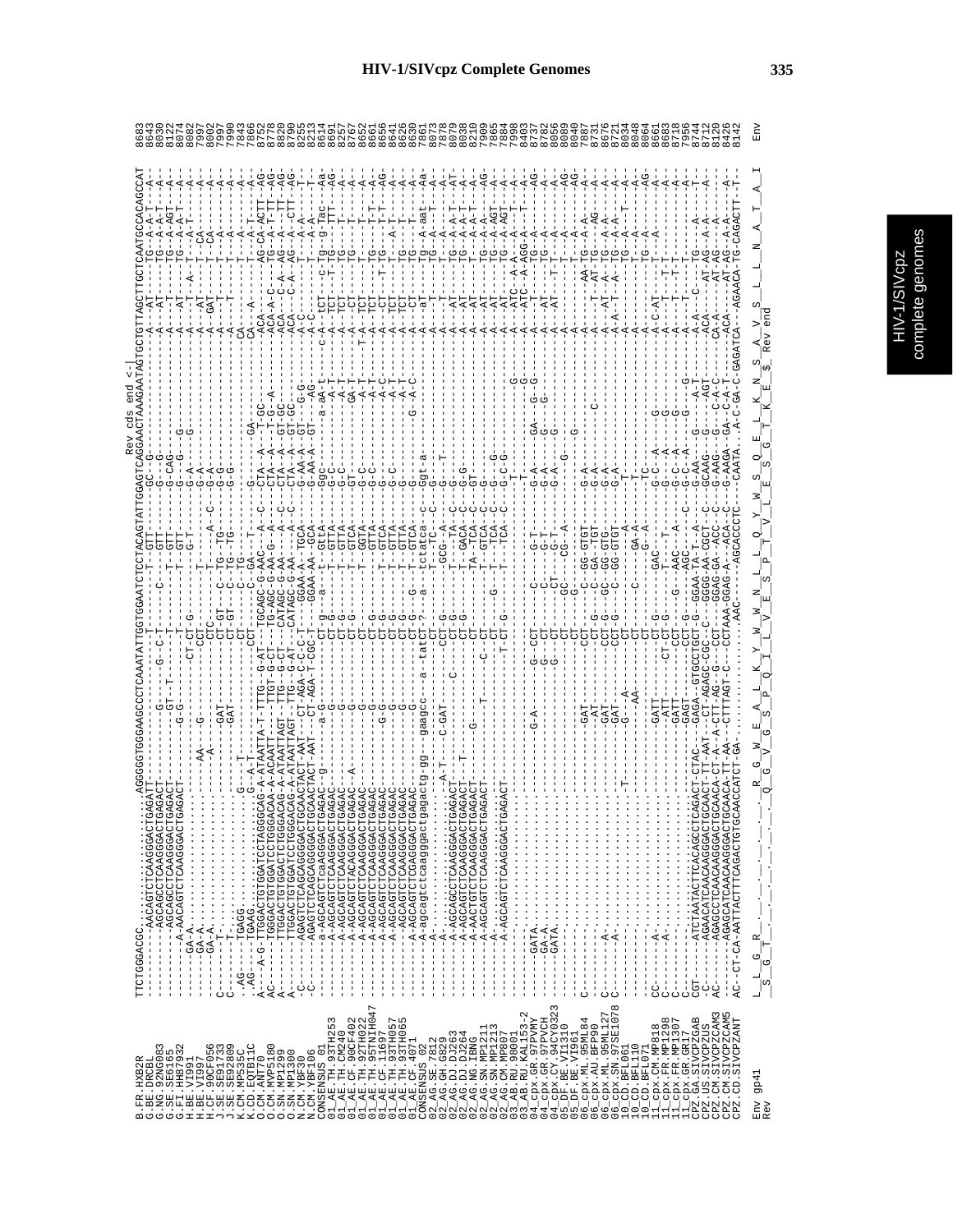|                                                                                                                                                                                                                                                                                                                                                                                                                                                        |                                                                                                                                                                                                                                                                                                                                                                                                              |          |              |         |               |            | 59       |  |         |
|--------------------------------------------------------------------------------------------------------------------------------------------------------------------------------------------------------------------------------------------------------------------------------------------------------------------------------------------------------------------------------------------------------------------------------------------------------|--------------------------------------------------------------------------------------------------------------------------------------------------------------------------------------------------------------------------------------------------------------------------------------------------------------------------------------------------------------------------------------------------------------|----------|--------------|---------|---------------|------------|----------|--|---------|
|                                                                                                                                                                                                                                                                                                                                                                                                                                                        |                                                                                                                                                                                                                                                                                                                                                                                                              |          |              |         |               |            |          |  |         |
|                                                                                                                                                                                                                                                                                                                                                                                                                                                        |                                                                                                                                                                                                                                                                                                                                                                                                              |          |              |         | へ<br>じ        |            |          |  |         |
| $\mathsf I$<br>$\blacksquare$<br>$\mathbf{I}$<br>$\begin{array}{c} 1 \\ 1 \\ 1 \end{array}$<br>ï                                                                                                                                                                                                                                                                                                                                                       | $\mathsf I$<br>$\frac{1}{1}$<br>$\mathbf I$<br>$\frac{1}{1}$<br>$\mathbb{I}$                                                                                                                                                                                                                                                                                                                                 |          | 한<br>-       | 5       |               |            |          |  | ဝ<br>စ် |
| I<br>$\blacksquare$<br>J.<br>J<br>Ţ<br>$\overline{\phantom{a}}$<br>J                                                                                                                                                                                                                                                                                                                                                                                   | J.<br>$\overline{\phantom{a}}$<br>J.<br>j.<br>I                                                                                                                                                                                                                                                                                                                                                              |          | AT-C         |         |               |            |          |  |         |
| Å<br>$\frac{1}{1}$                                                                                                                                                                                                                                                                                                                                                                                                                                     | $\mathbf{I}$<br>$\mathsf I$<br>$\begin{array}{c} \n 1 \\  1 \\  1\n \end{array}$<br>Ť.                                                                                                                                                                                                                                                                                                                       |          |              | 5       |               |            |          |  |         |
| Ħ<br>ï<br>$\,$ I<br>ł                                                                                                                                                                                                                                                                                                                                                                                                                                  |                                                                                                                                                                                                                                                                                                                                                                                                              |          |              |         |               |            |          |  |         |
| $\frac{1}{1}$                                                                                                                                                                                                                                                                                                                                                                                                                                          | $\frac{1}{1}$<br>$\frac{1}{1}$<br>$\mathsf I$                                                                                                                                                                                                                                                                                                                                                                | $-1$     |              |         |               | $-6A$      |          |  |         |
| Ţ<br>ţ<br>Å<br>Í<br>I<br>I<br>$\frac{1}{1}$                                                                                                                                                                                                                                                                                                                                                                                                            | J,<br>ţ<br>$\frac{1}{1}$<br>ï                                                                                                                                                                                                                                                                                                                                                                                | ά        |              |         | 먹             |            |          |  |         |
| $\mathbf I$<br>$\,$ I<br>j<br>Ť.<br>$\mathsf I$<br>$\begin{array}{c} \end{array}$<br>$\frac{1}{1}$                                                                                                                                                                                                                                                                                                                                                     | $\mathbf{I}$<br>$\mathbf I$<br>$\mathsf I$<br>ŧ<br>$\frac{1}{1}$<br>$\frac{1}{1}$<br>т.                                                                                                                                                                                                                                                                                                                      | ပု       |              |         |               |            |          |  |         |
| $-1$ – $T$ – –<br>п<br>$\mathsf I$<br>$\overline{\phantom{a}}$<br>T<br>п<br>ţ<br>$\mathbf{I}$<br>-1<br>1                                                                                                                                                                                                                                                                                                                                               | $\mathsf I$<br>$\mathbb T$<br>$\mathsf I$<br>1<br>-1<br>$\mathsf I$<br>ţ<br>п<br>Ť.                                                                                                                                                                                                                                                                                                                          | 95<br>ပု |              |         | έ             |            | К        |  |         |
| $\frac{5}{1}$<br>$\frac{1}{2}$<br>$--$ gct-<br>$a - - -$                                                                                                                                                                                                                                                                                                                                                                                               | $- -a - - - - 99$                                                                                                                                                                                                                                                                                                                                                                                            | -gta     |              |         | $\frac{1}{2}$ |            |          |  |         |
| $\mathbf I$<br>п.<br>- 11<br>$\mathbf{I}$<br>-1<br>-1<br>$\mathbf I$<br>-1<br>Ť<br>$\mathsf I$<br>$\frac{1}{1}$                                                                                                                                                                                                                                                                                                                                        | $\mathsf I$<br>ł<br>ŧ                                                                                                                                                                                                                                                                                                                                                                                        |          |              |         |               |            |          |  |         |
| Ţ<br>$\frac{1}{1}$<br>Ţ<br>$\frac{1}{1}$<br>$\frac{1}{1}$<br>$\overline{\phantom{a}}$<br>ł<br>$\mathsf I$                                                                                                                                                                                                                                                                                                                                              | п<br>$\mathbf I$<br>$\frac{1}{1}$<br>$\frac{1}{1}$                                                                                                                                                                                                                                                                                                                                                           |          |              |         |               |            |          |  |         |
| ţ<br>$\mathbf{I}$<br>-1<br>Ť.<br>$\frac{1}{1}$<br>T,<br>$\frac{1}{2}$<br>$\mathbf{I}$<br>$\frac{1}{1}$<br>$\mathsf I$                                                                                                                                                                                                                                                                                                                                  | $\frac{1}{1}$<br>Ť.<br>$\mathbf{I}$                                                                                                                                                                                                                                                                                                                                                                          |          |              |         |               |            |          |  |         |
| $\mathbf{I}$<br>$\overline{\phantom{a}}$<br>$\overline{1}$<br>$\frac{1}{1}$                                                                                                                                                                                                                                                                                                                                                                            | $\frac{1}{1}$                                                                                                                                                                                                                                                                                                                                                                                                | ပု       |              | EEP.    |               |            |          |  |         |
| $- -A - -$<br>$\mathsf I$<br>$\frac{1}{4}$<br>$\mathsf I$                                                                                                                                                                                                                                                                                                                                                                                              | $\mathbf{I}$<br>$\frac{1}{1}$<br>$\frac{1}{1}$                                                                                                                                                                                                                                                                                                                                                               |          |              |         |               |            |          |  |         |
| I<br>I<br>п<br>ï<br>I<br>$\begin{array}{c} 1 & 1 & 1 \\ 1 & 1 & 1 \\ 1 & 1 & 1 \\ 1 & 1 & 1 \\ 1 & 1 & 1 \\ 1 & 1 & 1 \\ 1 & 1 & 1 \\ 1 & 1 & 1 \\ 1 & 1 & 1 \\ 1 & 1 & 1 \\ 1 & 1 & 1 \\ 1 & 1 & 1 \\ 1 & 1 & 1 \\ 1 & 1 & 1 \\ 1 & 1 & 1 \\ 1 & 1 & 1 \\ 1 & 1 & 1 \\ 1 & 1 & 1 \\ 1 & 1 & 1 \\ 1 & 1 & 1 \\ 1 & 1 & 1 \\ 1 & 1 & 1 & 1 \\ 1 & 1 & 1 & 1 \\$<br>I<br>$\frac{1}{1}$                                                                   | I<br>$\frac{1}{1}$<br>$\frac{1}{1}$                                                                                                                                                                                                                                                                                                                                                                          |          |              | ပ္      |               |            |          |  |         |
| L.<br>L.<br>J.<br>$\blacksquare$<br>$\frac{1}{2}$<br>-1<br>-1                                                                                                                                                                                                                                                                                                                                                                                          | J.<br>L.<br>-1                                                                                                                                                                                                                                                                                                                                                                                               |          |              | 5       |               |            |          |  |         |
| I<br>$\frac{1}{4}$<br>$\mathbf I$<br>$\frac{1}{1}$<br>$\mathsf I$<br>$\frac{1}{1}$                                                                                                                                                                                                                                                                                                                                                                     | л<br>T<br>$\mathsf I$<br>$- - - - - - - - - - -$                                                                                                                                                                                                                                                                                                                                                             |          |              |         |               |            |          |  |         |
|                                                                                                                                                                                                                                                                                                                                                                                                                                                        | л<br>I.<br>$- - - - - - - - - -$                                                                                                                                                                                                                                                                                                                                                                             |          |              |         |               |            |          |  |         |
| $\frac{1}{1}$<br>I<br>т<br>1<br>$\frac{1}{1}$<br>I<br>I<br>Ţ                                                                                                                                                                                                                                                                                                                                                                                           | I<br>$\frac{1}{1}$<br>ţ                                                                                                                                                                                                                                                                                                                                                                                      |          |              | 5       |               |            |          |  |         |
| Ţ<br>$\frac{1}{1}$<br>I<br>Ţ<br>$\frac{1}{1}$<br>$\begin{bmatrix} 1 \\ 1 \\ 1 \\ 1 \end{bmatrix}$<br>п<br>Ţ<br>п                                                                                                                                                                                                                                                                                                                                       | п<br>1<br>$\mathsf I$<br>$-1$ $-1$ $-1$ $-1$ $-1$ $-1$ $-1$ $-1$                                                                                                                                                                                                                                                                                                                                             |          |              |         |               |            |          |  |         |
|                                                                                                                                                                                                                                                                                                                                                                                                                                                        | $- -A$ - - - - - - - - A                                                                                                                                                                                                                                                                                                                                                                                     |          |              |         |               |            |          |  |         |
| I<br>$\frac{1}{1}$<br>$\mathsf I$<br>Ţ<br>------------                                                                                                                                                                                                                                                                                                                                                                                                 | I.<br>$\begin{array}{c} 1 \\ 1 \\ 1 \\ 1 \end{array}$<br>$\frac{1}{1}$<br>T.                                                                                                                                                                                                                                                                                                                                 | ↻        |              |         |               |            |          |  |         |
| J<br>J<br>$\frac{1}{1}$<br>J<br>÷<br>$\blacksquare$<br>$\mathbf{I}$<br>$\begin{array}{c} 1 \\ 1 \\ 1 \end{array}$<br>J<br>J<br>$\overline{\phantom{a}}$<br>j                                                                                                                                                                                                                                                                                           | J.<br>J<br>J<br>I<br>J<br>ï<br>J.<br>Ť.                                                                                                                                                                                                                                                                                                                                                                      | U        | ب<br>$- -AT$ |         |               |            |          |  |         |
| $\overline{\phantom{a}}$<br>$\mathsf I$<br>-1<br>ï<br>J.<br>$\mathbf{I}$<br>J.<br>$\frac{1}{1}$<br>I<br>J.<br>$\frac{1}{1}$                                                                                                                                                                                                                                                                                                                            | $---AA$<br>$\frac{1}{1}$                                                                                                                                                                                                                                                                                                                                                                                     |          |              |         |               |            |          |  |         |
|                                                                                                                                                                                                                                                                                                                                                                                                                                                        | $\mathbf{I}$<br>$\begin{array}{c} 1 \\ 1 \\ 1 \\ 1 \end{array}$                                                                                                                                                                                                                                                                                                                                              |          |              |         |               |            |          |  |         |
| $\frac{1}{1}$<br>$\mathsf I$<br>$\mathsf I$<br>$\frac{1}{1}$<br>$\frac{1}{1}$<br>I<br>I<br>т                                                                                                                                                                                                                                                                                                                                                           | $-4$<br>ı<br>т<br>ï<br>т<br>$\begin{array}{c} \rule{0pt}{2.5ex} \rule{0pt}{2.5ex} \rule{0pt}{2.5ex} \rule{0pt}{2.5ex} \rule{0pt}{2.5ex} \rule{0pt}{2.5ex} \rule{0pt}{2.5ex} \rule{0pt}{2.5ex} \rule{0pt}{2.5ex} \rule{0pt}{2.5ex} \rule{0pt}{2.5ex} \rule{0pt}{2.5ex} \rule{0pt}{2.5ex} \rule{0pt}{2.5ex} \rule{0pt}{2.5ex} \rule{0pt}{2.5ex} \rule{0pt}{2.5ex} \rule{0pt}{2.5ex} \rule{0pt}{2.5ex} \rule{0$ |          |              |         |               |            |          |  |         |
| $\overline{\phantom{a}}$<br>$\frac{1}{1}$<br>$\overline{\phantom{a}}$<br>$\frac{1}{1}$<br>$\begin{array}{c} \n 1 \\  1 \\  1\n \end{array}$<br>$\frac{1}{1}$                                                                                                                                                                                                                                                                                           | J.<br>$\mathbf{I}$<br>Ť.                                                                                                                                                                                                                                                                                                                                                                                     |          |              |         |               |            |          |  |         |
| $\mathsf I$<br>$\mathsf I$<br>$\mathbf{I}$<br>J.<br>Ţ<br>$\mathbf{I}$<br>j.<br>$\frac{1}{1}$<br>I<br>I<br>J.                                                                                                                                                                                                                                                                                                                                           | $\frac{1}{1}$<br>$\mathsf I$<br>$\mathsf I$<br>J.<br>1<br>J.<br>j.                                                                                                                                                                                                                                                                                                                                           | 민        |              |         |               |            |          |  |         |
| $-4$<br>$\frac{1}{1}$<br>$\frac{1}{1}$<br>$\,$ I<br>I<br>-<br>$\mathfrak l$                                                                                                                                                                                                                                                                                                                                                                            | 1<br>Ť.<br>$\mathsf I$<br>$\mathsf I$<br>$\blacksquare$<br>1<br>$\frac{1}{4}$<br>$\mathsf I$                                                                                                                                                                                                                                                                                                                 |          |              |         |               |            |          |  |         |
| I<br>Ţ.<br>т<br>Ï<br>J.<br>-1<br>$\mathfrak l$<br>Ţ<br>Ţ<br>Í<br>I<br>I<br>J,                                                                                                                                                                                                                                                                                                                                                                          | л<br>I<br>л<br>Ţ<br>ł<br>$\mathsf I$                                                                                                                                                                                                                                                                                                                                                                         | יף<br>י  |              |         |               |            |          |  |         |
| $\mathbb I$<br>$- -A - - -$<br>$\mathbf I$<br>$\frac{1}{1}$<br>$\mathbb I$<br>$\frac{1}{1}$                                                                                                                                                                                                                                                                                                                                                            | $---A$<br>$\mathbf I$<br>$\frac{1}{1}$<br>$\mathbf I$                                                                                                                                                                                                                                                                                                                                                        |          | $AT-C$       |         |               |            | ؋        |  |         |
| $\mathbf{I}$<br>$\mathbf{I}$<br>п<br>Ť.<br>$\mathbf{I}$<br>T<br>$\mathbf{I}$<br>$\mathbf{I}$<br>$\overline{\phantom{a}}$<br>$\overline{\phantom{a}}$<br>$\frac{1}{1}$<br>$\overline{\phantom{a}}$<br>J<br>$\frac{1}{1}$                                                                                                                                                                                                                                | $-4-$<br>$\frac{1}{1}$<br>$\frac{1}{1}$                                                                                                                                                                                                                                                                                                                                                                      |          |              |         |               |            |          |  |         |
| Ţ<br>$\frac{1}{1}$<br>Ť.<br>ï<br>$-6 - - - - -$<br>$\mathsf I$<br>$\frac{1}{1}$<br>$\frac{1}{1}$                                                                                                                                                                                                                                                                                                                                                       | $-9a-$<br>T<br>ł<br>Ť.                                                                                                                                                                                                                                                                                                                                                                                       | ā        |              | č<br>زخ |               | o<br>9     | -aa<br>ة |  |         |
| Ť<br>$\mathbb{I}$<br>$\frac{1}{1}$<br>$\frac{1}{1}$<br>т                                                                                                                                                                                                                                                                                                                                                                                               | $-4$                                                                                                                                                                                                                                                                                                                                                                                                         | ή        |              | CT-TA   |               | GCA        | К        |  |         |
| $-4$<br>$\frac{1}{1}$<br>Ţ<br>I<br>$\frac{1}{1}$<br>I<br>I<br>J.<br>ı                                                                                                                                                                                                                                                                                                                                                                                  | $-1 - - - -$<br>-- AA<br>$\frac{1}{2}$                                                                                                                                                                                                                                                                                                                                                                       | $-GA$    | 먼<br>-       | Ú       |               | י<br>ד     |          |  |         |
| К<br>$-1$ $-1$ $-1$ $-1$ $-1$ $-1$ $-1$                                                                                                                                                                                                                                                                                                                                                                                                                |                                                                                                                                                                                                                                                                                                                                                                                                              |          |              |         |               | GCA        |          |  |         |
| K,<br>Ţ<br>$\frac{1}{1}$<br>$\,$ I<br>$\frac{1}{1}$                                                                                                                                                                                                                                                                                                                                                                                                    |                                                                                                                                                                                                                                                                                                                                                                                                              |          |              | ◡       |               | GCA        | ₫        |  |         |
| $\frac{1}{2}$<br>$\frac{1}{1}$                                                                                                                                                                                                                                                                                                                                                                                                                         |                                                                                                                                                                                                                                                                                                                                                                                                              | $-CA$    |              |         |               | GCA        | К        |  |         |
| J<br>Î<br>J<br>I<br>ı<br>J                                                                                                                                                                                                                                                                                                                                                                                                                             | A - - A - - G - - - - - - - A - .<br>A - - A - - - - - - - - - - A - .<br>A - - A - - - - - - - - - - A - .                                                                                                                                                                                                                                                                                                  | ED-      |              | τJ      |               | <b>GCA</b> |          |  |         |
|                                                                                                                                                                                                                                                                                                                                                                                                                                                        | $-4 - 2$<br>İ                                                                                                                                                                                                                                                                                                                                                                                                |          |              |         |               | CCA<br>CC  | AG       |  |         |
|                                                                                                                                                                                                                                                                                                                                                                                                                                                        |                                                                                                                                                                                                                                                                                                                                                                                                              |          |              | י<br>י  |               | GCA<br>O   |          |  |         |
|                                                                                                                                                                                                                                                                                                                                                                                                                                                        | $-1 - 24$                                                                                                                                                                                                                                                                                                                                                                                                    |          |              | ◡       |               |            |          |  |         |
|                                                                                                                                                                                                                                                                                                                                                                                                                                                        | $---A$                                                                                                                                                                                                                                                                                                                                                                                                       |          |              |         |               | Ğ          |          |  |         |
|                                                                                                                                                                                                                                                                                                                                                                                                                                                        | $-AA$ -                                                                                                                                                                                                                                                                                                                                                                                                      |          |              |         |               |            |          |  |         |
|                                                                                                                                                                                                                                                                                                                                                                                                                                                        | $------A$                                                                                                                                                                                                                                                                                                                                                                                                    | $-4$     |              |         |               | ಲ್ಲ        |          |  |         |
| -1<br>-1<br>$\mathbf{I}$<br>$-1$                                                                                                                                                                                                                                                                                                                                                                                                                       | $-4 - 0$<br>$-1 - 1$<br>$\mathbf{I}$                                                                                                                                                                                                                                                                                                                                                                         |          |              |         |               |            |          |  |         |
| $\mathbf{I}$<br>J.<br>I<br>I<br>т                                                                                                                                                                                                                                                                                                                                                                                                                      | $\frac{1}{1}$                                                                                                                                                                                                                                                                                                                                                                                                |          |              |         |               |            |          |  |         |
| $\mathbf{I}$<br>$\mathbf{I}$<br>J.<br>-1<br>-1<br>$\frac{1}{4}$                                                                                                                                                                                                                                                                                                                                                                                        | $\blacksquare$                                                                                                                                                                                                                                                                                                                                                                                               |          |              |         |               |            |          |  |         |
| $\mathsf I$<br>$-1$<br>$-1$<br>$-1$<br>$-1$<br>$\mathbb I$<br>$\frac{1}{1}$                                                                                                                                                                                                                                                                                                                                                                            | i.<br>Ť.<br>$\mathsf I$<br>$\frac{1}{1}$<br>т.<br>$\mathbf{I}$                                                                                                                                                                                                                                                                                                                                               |          |              |         |               |            |          |  |         |
| Ţ<br>J.<br>J.<br>Ť.<br>$\frac{1}{4}$<br>$\blacksquare$<br>$\mathsf I$<br>$\overline{\phantom{a}}$<br>$\blacksquare$<br>п<br>L.                                                                                                                                                                                                                                                                                                                         | $- -A - -$<br>J.<br>I.<br>J.                                                                                                                                                                                                                                                                                                                                                                                 |          |              |         |               |            |          |  |         |
| $\mathsf I$<br>Ţ<br>$\frac{1}{4}$<br>$\frac{1}{4}$<br>Ť.<br>$\overline{\phantom{a}}$<br>$\mathsf I$<br>ŧ<br>I<br>$\frac{1}{1}$                                                                                                                                                                                                                                                                                                                         | $-1 - -1$<br>$\mathbb{I}$<br>т<br>$\mathsf I$                                                                                                                                                                                                                                                                                                                                                                |          |              | ပို     |               |            |          |  |         |
| $\mathbf{I}$<br>Ť<br>-1<br>$\mathbf{I}$<br>- 1<br>$\mathbb{I}$<br>$\mathbf I$<br>$\mathbf{I}$<br>$\mathbf{I}$<br>1<br>Ť                                                                                                                                                                                                                                                                                                                                | ÷.<br>Ť.<br>$\mathsf I$<br>$\mathbf{I}$<br>$\mathbf{I}$<br>$\mathbf{I}$<br>п.                                                                                                                                                                                                                                                                                                                                |          |              | Ÿ       |               |            |          |  |         |
| $\mathsf I$<br>$\frac{1}{1}$<br>ţ<br>Ť.<br>$\mathsf I$<br>$\blacksquare$<br>т<br>$\begin{array}{c} \rule{0.2cm}{0.15mm} \rule{0.2cm}{0.15mm} \rule{0.2cm}{0.15mm} \rule{0.2cm}{0.15mm} \rule{0.2cm}{0.15mm} \rule{0.2cm}{0.15mm} \rule{0.2cm}{0.15mm} \rule{0.2cm}{0.15mm} \rule{0.2cm}{0.15mm} \rule{0.2cm}{0.15mm} \rule{0.2cm}{0.15mm} \rule{0.2cm}{0.15mm} \rule{0.2cm}{0.15mm} \rule{0.2cm}{0.15mm} \rule{0.2cm}{0.15mm} \rule{$<br>$\frac{1}{4}$ | $-4$<br>$\mathsf I$<br>$\blacksquare$<br>$\mathbf{I}$<br>1                                                                                                                                                                                                                                                                                                                                                   |          |              | י<br>ק  |               |            |          |  |         |
| $\,$ I<br>$-1 - 1 - 1 - 1 -$<br>$\overline{\phantom{a}}$<br>$\overline{\phantom{a}}$<br>I<br>I<br>$\frac{1}{1}$                                                                                                                                                                                                                                                                                                                                        | $-4-$<br>$\overline{\phantom{a}}$<br>ï<br>$\overline{\phantom{a}}$                                                                                                                                                                                                                                                                                                                                           |          |              |         |               |            |          |  |         |
| $\,$ I<br>ŧ<br>Ĵ<br>Ť.<br>$\overline{\phantom{a}}$<br>Ι.<br>-1<br>Ť<br>$-1 - T -$                                                                                                                                                                                                                                                                                                                                                                      | $\mathbf I$                                                                                                                                                                                                                                                                                                                                                                                                  |          | ි            |         | $-AG-7$       |            |          |  |         |
| $\mathsf I$<br>$\mathbf{I}$<br>$\mathbf{I}$<br>$\frac{1}{1}$<br>Ĵ<br>$\frac{1}{2}$                                                                                                                                                                                                                                                                                                                                                                     | I.<br>J.                                                                                                                                                                                                                                                                                                                                                                                                     |          | てり           |         |               |            |          |  |         |
| $-4 -$<br>$\begin{array}{c}\n1 \\ 1 \\ 1\n\end{array}$<br>$\mathsf I$<br>$\,$ I<br>Ţ<br>$\overline{\phantom{a}}$<br>т<br>п<br>j<br>부                                                                                                                                                                                                                                                                                                                   | $-4A$<br>$-4A$<br>$-4A$<br>$\frac{1}{1}$<br>$\blacksquare$<br>$\mathsf I$<br>$\frac{1}{1}$<br>т<br>$\mathbf I$<br>1                                                                                                                                                                                                                                                                                          |          | てり           |         |               |            |          |  |         |
| $\frac{1}{4} - \frac{1}{4}$<br>Ţ<br>j<br>$\overline{\phantom{a}}$<br>- 1<br>$\overline{\phantom{a}}$<br>Ť.<br>$\begin{bmatrix} 1 \\ 1 \\ 1 \end{bmatrix}$                                                                                                                                                                                                                                                                                              | $\overline{1}$<br>$\overline{1}$<br>$\overline{\phantom{a}}$                                                                                                                                                                                                                                                                                                                                                 |          |              |         |               |            |          |  |         |
| Ą                                                                                                                                                                                                                                                                                                                                                                                                                                                      |                                                                                                                                                                                                                                                                                                                                                                                                              |          |              |         |               |            |          |  |         |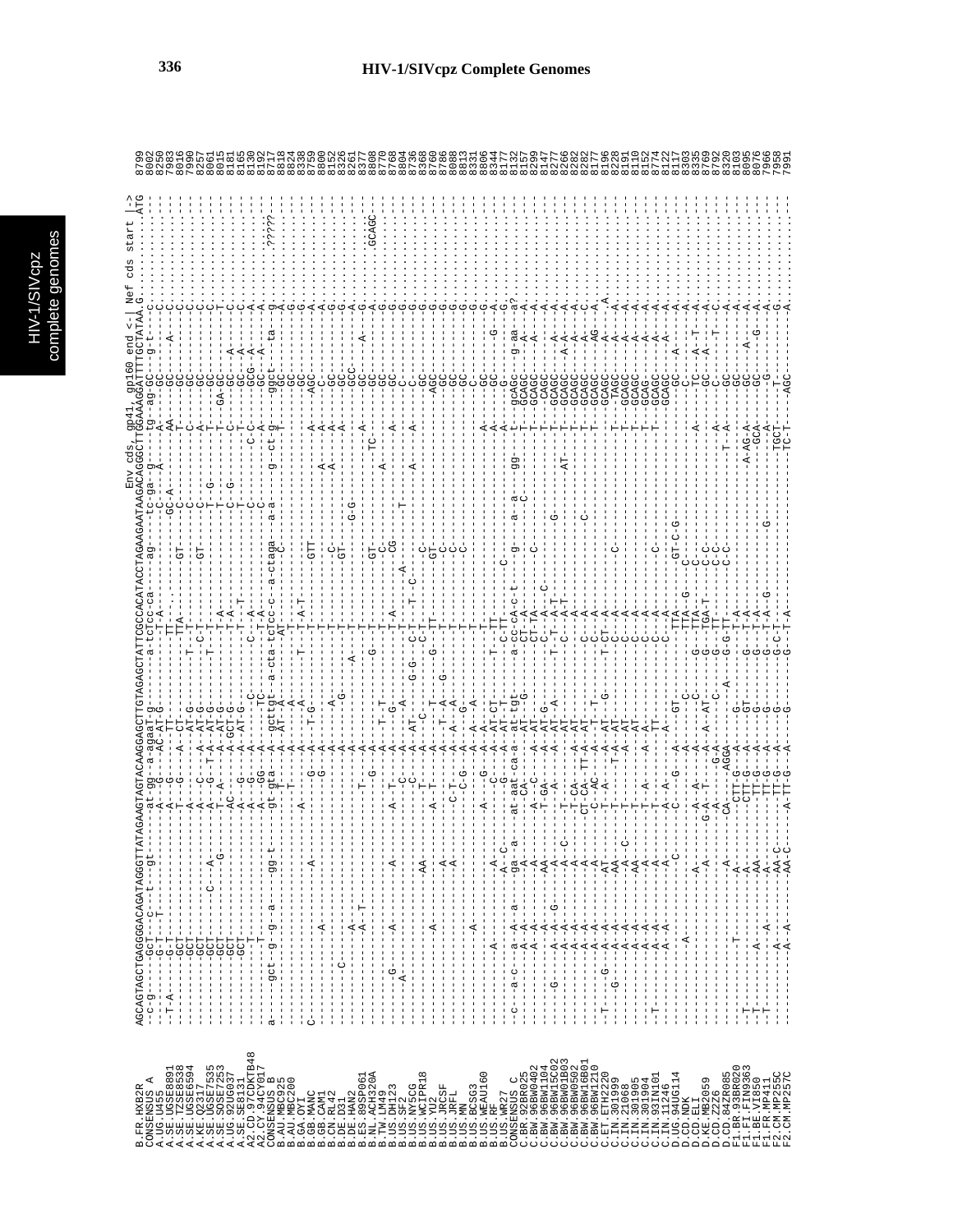| നനനനനന                                                                   |                |                                         |                                                          |          |                                |                                                |                                  |                             |                                                     |                 |                     |                       |                          |                               |                             |                  |                                |                                                            |              |                     |                               |             |                             |               |                       |               |                      |                                                                                                                                                                                                                                                                                                                                                                                                  |                                    |                               |                                     |                            |                             |                                                               |                                                            |                                                     |                           |                                              |                                                              | $\infty$                                          |                           |                                                          |                               |                          |                     |              |                              |                |            |                      |                           |
|--------------------------------------------------------------------------|----------------|-----------------------------------------|----------------------------------------------------------|----------|--------------------------------|------------------------------------------------|----------------------------------|-----------------------------|-----------------------------------------------------|-----------------|---------------------|-----------------------|--------------------------|-------------------------------|-----------------------------|------------------|--------------------------------|------------------------------------------------------------|--------------|---------------------|-------------------------------|-------------|-----------------------------|---------------|-----------------------|---------------|----------------------|--------------------------------------------------------------------------------------------------------------------------------------------------------------------------------------------------------------------------------------------------------------------------------------------------------------------------------------------------------------------------------------------------|------------------------------------|-------------------------------|-------------------------------------|----------------------------|-----------------------------|---------------------------------------------------------------|------------------------------------------------------------|-----------------------------------------------------|---------------------------|----------------------------------------------|--------------------------------------------------------------|---------------------------------------------------|---------------------------|----------------------------------------------------------|-------------------------------|--------------------------|---------------------|--------------|------------------------------|----------------|------------|----------------------|---------------------------|
|                                                                          |                |                                         |                                                          |          |                                |                                                |                                  |                             |                                                     |                 |                     |                       |                          |                               |                             |                  |                                |                                                            |              |                     |                               |             |                             |               |                       |               |                      |                                                                                                                                                                                                                                                                                                                                                                                                  |                                    |                               |                                     |                            |                             |                                                               |                                                            |                                                     |                           |                                              |                                                              |                                                   |                           |                                                          |                               |                          |                     |              |                              |                |            |                      |                           |
|                                                                          |                |                                         |                                                          |          |                                |                                                |                                  |                             |                                                     |                 |                     |                       |                          |                               |                             |                  |                                |                                                            |              |                     |                               |             |                             |               |                       |               |                      |                                                                                                                                                                                                                                                                                                                                                                                                  |                                    |                               |                                     |                            |                             |                                                               |                                                            |                                                     |                           |                                              |                                                              |                                                   |                           |                                                          |                               |                          |                     |              |                              |                |            |                      |                           |
|                                                                          |                |                                         |                                                          |          |                                |                                                |                                  |                             |                                                     |                 |                     |                       |                          |                               |                             |                  |                                |                                                            |              |                     |                               |             |                             |               |                       |               |                      |                                                                                                                                                                                                                                                                                                                                                                                                  |                                    |                               |                                     |                            |                             |                                                               |                                                            |                                                     |                           |                                              |                                                              |                                                   |                           |                                                          |                               |                          |                     |              |                              |                |            |                      |                           |
|                                                                          |                |                                         |                                                          |          |                                |                                                |                                  |                             |                                                     |                 |                     |                       |                          |                               |                             |                  |                                |                                                            |              |                     |                               |             |                             |               |                       |               |                      |                                                                                                                                                                                                                                                                                                                                                                                                  |                                    |                               |                                     |                            |                             |                                                               |                                                            |                                                     |                           |                                              |                                                              |                                                   |                           |                                                          |                               |                          |                     |              |                              |                |            |                      |                           |
| К                                                                        |                |                                         |                                                          |          |                                |                                                |                                  |                             | п                                                   |                 |                     |                       |                          |                               |                             |                  |                                |                                                            |              |                     | O                             |             |                             |               |                       |               |                      |                                                                                                                                                                                                                                                                                                                                                                                                  |                                    |                               |                                     |                            |                             |                                                               |                                                            |                                                     | K,                        | Æ                                            | $A -$                                                        |                                                   |                           |                                                          |                               |                          |                     |              |                              |                |            |                      |                           |
| כי ז                                                                     |                |                                         |                                                          |          |                                |                                                |                                  |                             |                                                     |                 |                     |                       |                          |                               |                             |                  |                                |                                                            |              |                     |                               |             |                             |               |                       |               |                      |                                                                                                                                                                                                                                                                                                                                                                                                  |                                    | C                             |                                     |                            |                             |                                                               |                                                            |                                                     |                           |                                              |                                                              |                                                   |                           |                                                          |                               |                          |                     |              |                              |                |            |                      |                           |
|                                                                          |                |                                         |                                                          |          |                                |                                                | C)                               |                             |                                                     |                 |                     |                       |                          |                               |                             |                  |                                |                                                            |              |                     |                               |             |                             |               |                       |               |                      |                                                                                                                                                                                                                                                                                                                                                                                                  |                                    |                               |                                     |                            |                             |                                                               |                                                            |                                                     |                           | ပု                                           | ن<br>ٻ                                                       |                                                   |                           |                                                          |                               |                          |                     |              |                              |                |            |                      |                           |
|                                                                          |                |                                         |                                                          |          |                                |                                                |                                  |                             | $G-5$                                               |                 |                     |                       |                          |                               |                             |                  |                                |                                                            |              |                     |                               |             |                             |               |                       |               |                      |                                                                                                                                                                                                                                                                                                                                                                                                  |                                    |                               |                                     |                            |                             |                                                               |                                                            |                                                     |                           |                                              |                                                              |                                                   |                           |                                                          |                               |                          |                     |              |                              |                |            |                      |                           |
|                                                                          |                |                                         |                                                          |          |                                |                                                | A-GATAG-                         | $-ATAG-PA$<br>ATAG          | $-ATAG$                                             |                 |                     |                       |                          |                               |                             |                  |                                |                                                            |              |                     | ס                             |             |                             |               |                       |               |                      |                                                                                                                                                                                                                                                                                                                                                                                                  |                                    |                               |                                     |                            |                             |                                                               |                                                            |                                                     |                           |                                              |                                                              |                                                   |                           |                                                          |                               |                          |                     |              |                              |                |            |                      |                           |
|                                                                          |                |                                         |                                                          |          |                                |                                                |                                  |                             |                                                     |                 |                     |                       |                          |                               |                             |                  |                                |                                                            |              |                     |                               |             |                             |               |                       |               |                      |                                                                                                                                                                                                                                                                                                                                                                                                  |                                    |                               |                                     |                            |                             |                                                               |                                                            |                                                     |                           |                                              |                                                              |                                                   |                           |                                                          |                               |                          |                     |              |                              |                |            |                      |                           |
|                                                                          | $-1$           | $-4 - -9 - -8 -$                        | $-----AA-C$<br>$    +$ $ +$ $ +$                         | $-AA$ -  | $- - A A - C -$<br>I           | $-4 - 4 - 4 - 4 - 4 - 4 - 4$                   | $-4 - T - T - C - C A A - A - C$ | $-4 - 4 - 4 - 0 - 0 - 0$    | $-1$ - $-1$ - $-1$                                  | $-$ - $      +$ | $\frac{1}{1}$<br>T  | $-1$                  |                          | ţ<br>Ţ                        |                             |                  | ÷                              |                                                            | $\mathbf{I}$ | J,<br>$-1 - 1$      | $-15e-15e-1$                  | $-4$ – $-1$ | $-1$ - $-1$<br>1            | $- - A - -$   | $-4-2$<br>$-4-1$<br>I |               | $-4-1$<br>$- -A - -$ | $- - A - -$<br>$\overline{\phantom{a}}$                                                                                                                                                                                                                                                                                                                                                          |                                    | Ι.<br>ł.                      | $- -A - -$<br>ţ                     | Ľ<br>$-4$<br>$\frac{1}{1}$ | $- -A - -$<br>$\frac{1}{1}$ | $- - - - - - -$                                               | $-1 - 4A - 1$                                              | $\frac{1}{1}$<br>$\,$ I<br>$\overline{\phantom{a}}$ | $\mathbf{I}$              |                                              | $- - - - - - - - - -$                                        | ł                                                 | ÷<br>$-1$                 | Ť<br>$\frac{1}{1}$<br>$\overline{\phantom{a}}$<br>$\,$ I | $-4 - A - A$<br>$\frac{1}{1}$ | $-AA - A -$<br>J         | $- - - - - - - - -$ | $-4$         | $-AA -AA -$                  | $-AA$ -        | $- -A - A$ | J,<br>$-AA$<br>I     | $-CA-A$<br>$\blacksquare$ |
| $\blacksquare$<br>J<br>$-10 - 2 - 4$                                     | $-4$           | $-1$ - $-1$ - $-1$ - $-1$ - $-1$ - $-1$ | ŧ,<br>t<br>$-1 - -2 - 2$                                 | $-4-4-7$ | $\frac{1}{1}$<br>ŧ<br>$-4-4-4$ | $--CTT-TT----$                                 |                                  |                             | ł.<br>$\frac{1}{1}$<br>--A---A---<br>ł<br>$-4$<br>ţ | $\blacksquare$  | п<br>$\overline{1}$ | ŧ                     |                          | $\mathbf{I}$<br>$\frac{1}{1}$ | $\blacksquare$              | $-1 - 9 - 9 - 1$ |                                | f.<br>$-9 - 9 - - -$                                       | ŧ            | $\frac{1}{1}$<br>J, |                               |             | ł                           | $\frac{1}{2}$ | $\Gamma$<br>í         | $\frac{1}{1}$ | $\frac{1}{2}$        | $\frac{1}{1}$<br>$\mathbf{I}$                                                                                                                                                                                                                                                                                                                                                                    | J<br>$\frac{1}{9}$                 | $\frac{1}{1}$<br>$-5 - - - -$ | $\frac{1}{1}$<br>$\mathbf{I}$       |                            |                             | $\mathbf{I}$<br>J.<br>$\frac{1}{1}$<br>$\mathbf{I}$<br>$\,$ I | Ť<br>Ť.<br>Ť<br>$\mathbf I$<br>$\mathsf I$<br>$\mathbf{I}$ |                                                     |                           | ł                                            | $- - 2\mathbf{I} - \mathbf{I} - - -$                         | -1<br>$-6CT$                                      | $-4$<br>$\mathsf I$<br>I. | $\frac{1}{1}$<br>$\frac{1}{1}$                           | $---A--A$                     | J<br>$-1$<br>$- - - - A$ | $-1 - -1 - -1 - 2$  | $-1$<br>$-4$ | ים<br>יו                     | 부부<br>$-4-4-4$ | ŧ,<br>$-4$ | I<br>$- -A - T - -A$ | п<br>$-99 - -92AB$        |
| UU-A--------<br>$---pAC---$<br>$\frac{1}{1}$<br>ł<br>I<br>$\overline{1}$ | ーーローロー<br>$-1$ | $\mathbb I$<br>$\mathbf{I}$             | I<br>I<br>I.<br>$\overline{\phantom{a}}$<br>$\mathbf{I}$ |          | J.<br>Ť.<br>ţ<br>Т             | $\mathbf{I}$<br>$\frac{1}{1}$<br>$\frac{1}{2}$ |                                  | $\frac{1}{1}$<br>$T-T$<br>ひ | $-4$<br>ļ<br>I<br>j<br>$\frac{1}{2}$                |                 |                     | $-1$ D $-1$ $-1$ $-1$ | $-C - - - - G - G - T -$ | $-1 - 4 - 1$                  | I<br>$- - \mathbf{T} - - -$ | I<br>T           | $\frac{1}{1}$<br>$\frac{1}{1}$ | $\frac{1}{1}$<br>$\frac{1}{4}$<br>$\overline{\phantom{a}}$ |              |                     | $- - - - - - - - - - - - - -$ | 부           | $- - - \frac{1}{2} - - - -$ |               |                       |               |                      | $\begin{split} -\frac{1}{2} \frac{1}{2} \frac{1}{2} \frac{1}{2} \frac{1}{2} \frac{1}{2} \frac{1}{2} \frac{1}{2} \frac{1}{2} \frac{1}{2} \frac{1}{2} \frac{1}{2} \frac{1}{2} \frac{1}{2} \frac{1}{2} \frac{1}{2} \frac{1}{2} \frac{1}{2} \frac{1}{2} \frac{1}{2} \frac{1}{2} \frac{1}{2} \frac{1}{2} \frac{1}{2} \frac{1}{2} \frac{1}{2} \frac{1}{2} \frac{1}{2} \frac{1}{2} \frac{1}{2} \frac{1$ | $\mathbf{I}$<br>$\frac{1}{1}$<br>Å | $\frac{1}{4}$<br>÷            | $\frac{1}{1}$<br>$\frac{1}{1}$<br>÷ | Ħ<br>$\frac{1}{1}$<br>÷    | $\frac{1}{1}$<br>f,         | ł<br>$-1$ $-1$ $-1$ $-1$ $-1$                                 | $\blacksquare$<br>$\frac{1}{1}$<br>T-T                     | $\frac{1}{1}$<br>$\Gamma - \Gamma$                  | Ť.<br>$\frac{1}{4}$<br>-1 | $-1$ - $-1$ - $-1$<br>T.<br>Ť<br>$\mathsf I$ | $\begin{bmatrix} 1 \\ 1 \\ 1 \end{bmatrix}$<br>$\frac{1}{1}$ | $\mathbf{I}$<br>J.<br>J.<br>J.<br>$-\overline{A}$ | т<br>J.<br>턴              | $\frac{1}{1}$<br>$\frac{1}{1}$<br>$\frac{1}{1}$          | Ť                             | $\overline{1}$           | $\frac{1}{1}$       | ł            | $-4-4-4$<br>$\frac{1}{\Box}$ | ł<br>f,        | J<br>ь     | f,<br>Е              | TTGG.                     |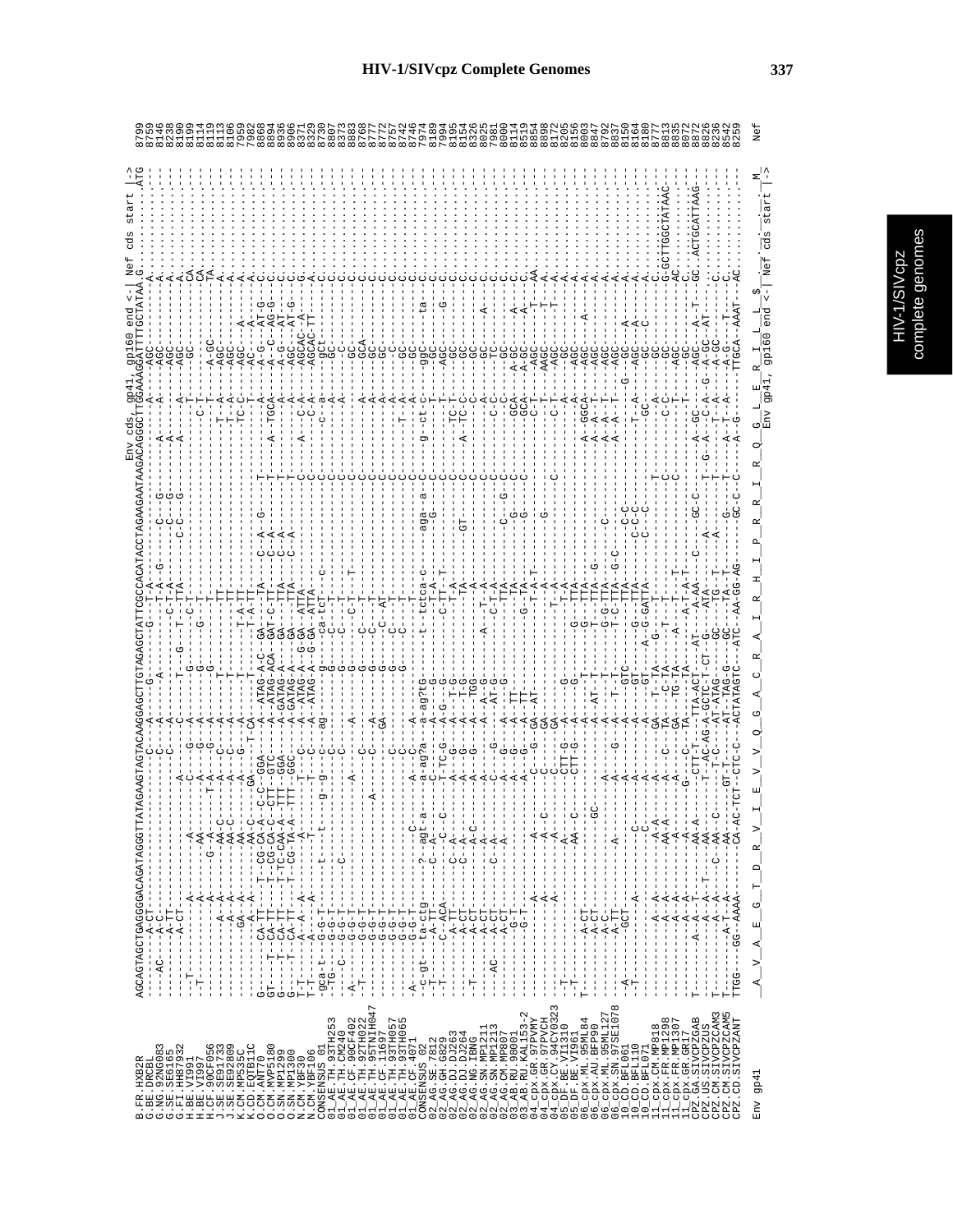| GGTGGCAAGTGAAAAAGTAGTGA<br>---aagta-catag<br>$\frac{1}{1}$<br>j.<br>$-5 - 2655 -$                                                                                                                                                                                                                                                                                                                        | gggat                                                 | GTAAGGAAAGAA<br>ه<br>6<br>َ ا<br>ק | TGAGACGAG<br>-aagacaaa              |                                                                                    |                                 |    |
|----------------------------------------------------------------------------------------------------------------------------------------------------------------------------------------------------------------------------------------------------------------------------------------------------------------------------------------------------------------------------------------------------------|-------------------------------------------------------|------------------------------------|-------------------------------------|------------------------------------------------------------------------------------|---------------------------------|----|
| <b>DRDRD--DR-----</b><br>$\frac{1}{4}$                                                                                                                                                                                                                                                                                                                                                                   | К                                                     |                                    |                                     |                                                                                    | A – AC                          |    |
| 1<br>-1                                                                                                                                                                                                                                                                                                                                                                                                  | ひ                                                     | GAG<br>Ğ                           | $-A$ – $B$ –– $B$ – $A$<br>ひりー<br>Ó | 팅                                                                                  | $- A - A G - A - A - A - A - A$ |    |
| 1                                                                                                                                                                                                                                                                                                                                                                                                        | ひ                                                     | GAGA-T                             |                                     |                                                                                    |                                 |    |
| J<br>Î<br>$\mathbf{I}$<br>$\overline{\phantom{a}}$                                                                                                                                                                                                                                                                                                                                                       | ひ                                                     |                                    |                                     | <b>CAG</b>                                                                         | CCAG-A<br>CCAG-                 | ္တ |
| $\frac{1}{1}$<br>$-1$ - $-1$ - $-1$                                                                                                                                                                                                                                                                                                                                                                      |                                                       | GAGA-<br>GAG.                      | К                                   |                                                                                    | Æ<br>$-ACAG - A$                |    |
| п<br>$- - - - - - - -$                                                                                                                                                                                                                                                                                                                                                                                   |                                                       | GAG.<br>ပ္ပ်                       | AGA<br>$G - A$                      | <b>PLIC</b>                                                                        | Æ<br>AGAG-A                     |    |
| J<br>$- - 2A - - -$                                                                                                                                                                                                                                                                                                                                                                                      |                                                       | GAG                                | $A - A$<br>К                        |                                                                                    | Æ<br>$A - AG - A$               |    |
| J<br>---AAT--                                                                                                                                                                                                                                                                                                                                                                                            |                                                       | GAG.                               | $- A -$<br>A,                       |                                                                                    | К<br>ACAG-A-                    |    |
|                                                                                                                                                                                                                                                                                                                                                                                                          |                                                       | GAGA-T                             | $\vec{A}$                           | せり<br>FUACUAGAREDAGORIONICO                                                        | $-AG - A$                       |    |
| п                                                                                                                                                                                                                                                                                                                                                                                                        |                                                       | $-1$<br>ひ                          | I                                   | UAAACHUHUHUAGAAGAOACHAU<br>ALANCA                                                  |                                 |    |
| п<br>$-5 - 5 - - - -$                                                                                                                                                                                                                                                                                                                                                                                    | --acgtagtgtgg<br>-----------A-AT                      | თ<br>ს<br>მ                        | ť<br>gagacg-g                       | gagccag                                                                            | ᠳ                               |    |
|                                                                                                                                                                                                                                                                                                                                                                                                          |                                                       |                                    |                                     |                                                                                    |                                 |    |
| ¦<br>I<br>ı<br>I                                                                                                                                                                                                                                                                                                                                                                                         |                                                       |                                    |                                     | CAAAGAAGAGACGAGCT.<br>COAGGG                                                       | Æ                               |    |
| J.<br>J<br>J<br>J.                                                                                                                                                                                                                                                                                                                                                                                       |                                                       |                                    | Ŗ.                                  |                                                                                    |                                 |    |
| J<br>J.<br>п                                                                                                                                                                                                                                                                                                                                                                                             | $- - A A A - -$                                       |                                    | $\mathbf I$<br>۴<br>$A - A -$       | GERORAGEMENTED<br>GACCCAGCAGAAGA                                                   |                                 |    |
| U--------                                                                                                                                                                                                                                                                                                                                                                                                | りーー                                                   | U                                  | రే                                  | GAGCCACGAGCT                                                                       |                                 |    |
| $\frac{1}{1}$<br>ï<br>ı                                                                                                                                                                                                                                                                                                                                                                                  | $-CA---A---A---T$                                     | ひ                                  | $-4$                                |                                                                                    |                                 |    |
| $-5 -$<br>$-1$<br>$-1$<br>$-1$<br>$-1$                                                                                                                                                                                                                                                                                                                                                                   | ပု<br>$\frac{1}{1}$                                   | A<br>ひ                             | К                                   |                                                                                    |                                 |    |
| ------------<br>ı<br>ı<br>ł<br>J                                                                                                                                                                                                                                                                                                                                                                         |                                                       |                                    | $-A--A-$                            |                                                                                    |                                 |    |
| ł<br>$\mathbf{I}$<br>-1<br>т<br>I<br>ーローーー                                                                                                                                                                                                                                                                                                                                                               |                                                       |                                    | م<br>آ                              |                                                                                    |                                 |    |
| $\frac{1}{1}$                                                                                                                                                                                                                                                                                                                                                                                            | უ<br> <br>                                            | $-4$<br>てり                         |                                     |                                                                                    |                                 |    |
| I<br>İ                                                                                                                                                                                                                                                                                                                                                                                                   |                                                       |                                    | $\overline{A}$                      |                                                                                    |                                 |    |
| $\overline{\phantom{a}}$<br>J                                                                                                                                                                                                                                                                                                                                                                            | <b>ローワー・ーワー ーロワーー</b>                                 |                                    |                                     | CAGCAGCAGATCGTGAGC                                                                 |                                 |    |
| $-1$<br>ł<br>J                                                                                                                                                                                                                                                                                                                                                                                           |                                                       | A<br>1<br>ပ္ပံ                     |                                     | AGCCACGAGCT                                                                        |                                 |    |
| $-\frac{1}{1}$<br>$\frac{1}{1}$                                                                                                                                                                                                                                                                                                                                                                          | )<br>フー・ーー スーーーー<br>フー・ーーーーーーー                        |                                    |                                     |                                                                                    |                                 |    |
| U<br>$\frac{1}{1}$<br>ł<br>$\overline{\phantom{a}}$<br>$\frac{1}{1}$<br>I<br>J                                                                                                                                                                                                                                                                                                                           |                                                       |                                    |                                     | ပု                                                                                 |                                 |    |
| Ţ<br>I<br>I<br>$\frac{1}{1}$<br>I                                                                                                                                                                                                                                                                                                                                                                        | U--4----0                                             |                                    |                                     | UUAUUAUHAU                                                                         |                                 |    |
| ł<br>$\begin{bmatrix} 1 \\ 1 \\ 1 \\ 1 \end{bmatrix}$                                                                                                                                                                                                                                                                                                                                                    | י<br>י                                                |                                    |                                     | GGGTGAGACAA                                                                        |                                 |    |
| U--------U----<br>I<br>$\frac{1}{1}$<br>I                                                                                                                                                                                                                                                                                                                                                                |                                                       |                                    |                                     | ARCOROROHOOOGHAOROOROOROOGO                                                        |                                 |    |
| Ú<br>Ī<br>$-4$<br>Í                                                                                                                                                                                                                                                                                                                                                                                      | $\frac{1}{1}$                                         |                                    |                                     | GAACCAGC"                                                                          |                                 |    |
| Ī                                                                                                                                                                                                                                                                                                                                                                                                        | <b>0-4-0T-1-0</b>                                     | ひ                                  |                                     |                                                                                    |                                 |    |
| $-1$ - $-1$ - $-1$<br>$---T - T -$                                                                                                                                                                                                                                                                                                                                                                       | -------                                               | U                                  |                                     |                                                                                    |                                 |    |
| $\frac{1}{2}$<br>п<br>т<br>т<br>ï<br>I                                                                                                                                                                                                                                                                                                                                                                   | $-1 - 2GA - C$                                        | 也                                  | $CA-AA$                             |                                                                                    |                                 |    |
| $\frac{1}{1}$<br>п                                                                                                                                                                                                                                                                                                                                                                                       | ט<br>י<br>$\frac{1}{1}$<br>$\frac{1}{1}$              | $-4$<br>ひ                          | ۹                                   |                                                                                    |                                 |    |
|                                                                                                                                                                                                                                                                                                                                                                                                          | tggat                                                 | œ<br>σ<br>ta-<br>Ò                 | ወ<br>п<br>$\frac{1}{2}$             | gagccag<br>$\alpha$<br>ċ.<br>۰۰.<br>۰؞<br>$\mathfrak{c}$<br>$\sim$<br>ç.<br>$\sim$ | ൯                               |    |
|                                                                                                                                                                                                                                                                                                                                                                                                          |                                                       | Ŕ<br>თ<br>てり                       | ס                                   |                                                                                    | ල<br>ල<br>cagcagagg             |    |
| $-1$                                                                                                                                                                                                                                                                                                                                                                                                     |                                                       | τη                                 | К                                   |                                                                                    | そっこ                             |    |
| $-5-5$                                                                                                                                                                                                                                                                                                                                                                                                   |                                                       |                                    |                                     | GAGCCAGCAGCAGAGGGA                                                                 |                                 |    |
|                                                                                                                                                                                                                                                                                                                                                                                                          |                                                       | U<br>К                             | К                                   | -GAG                                                                               | К<br>$G-G-A$                    |    |
| $\frac{1}{2}$<br>$\frac{1}{4}$<br>Ť                                                                                                                                                                                                                                                                                                                                                                      | $2 - -A - AG$<br>$2 - -1 - A - AG$                    |                                    | $\vec{A}$                           |                                                                                    |                                 |    |
| $\frac{1}{2}$<br>--------------<br>$\frac{1}{1}$                                                                                                                                                                                                                                                                                                                                                         |                                                       |                                    | Æ                                   |                                                                                    | К<br>$A - D$                    |    |
| U – L – – – – – – – – –<br>$\mathbf{I}$<br>J<br>ţ<br>$\frac{1}{4}$                                                                                                                                                                                                                                                                                                                                       | $\mathbf I$<br>$\blacksquare$                         |                                    | $\vec{A}$<br>Ŗ.                     | -AGACCA                                                                            | A<br>そっけい                       |    |
| $\frac{1}{1}$<br>J<br>J.<br>J<br>$\frac{1}{1}$<br>J.<br>$\overline{\phantom{a}}$<br>$\frac{1}{1}$<br>I<br>J<br>ł                                                                                                                                                                                                                                                                                         | $\vdots$<br>$\vdots$                                  |                                    |                                     |                                                                                    | Ŗ                               |    |
| $\frac{1}{2}$ $\frac{1}{2}$ $\frac{1}{2}$ $\frac{1}{2}$ $\frac{1}{2}$ $\frac{1}{2}$ $\frac{1}{2}$ $\frac{1}{2}$ $\frac{1}{2}$ $\frac{1}{2}$ $\frac{1}{2}$ $\frac{1}{2}$<br>Ť<br>$-4 - -1$                                                                                                                                                                                                                |                                                       |                                    | К<br>$-4$<br>K,                     | UARUDAOURU-                                                                        | $\overline{A}$<br>$-4-5$        |    |
| $1 - 1 -$                                                                                                                                                                                                                                                                                                                                                                                                | $\cdots$ $\cdots$ $\cdots$ $\cdots$ $\cdots$ $\cdots$ | ⋖<br>Ŗ                             |                                     |                                                                                    | $-4 - -3$                       |    |
| I<br>п<br>ŧ                                                                                                                                                                                                                                                                                                                                                                                              |                                                       | U                                  |                                     |                                                                                    | $- - - -$                       |    |
| $\overline{\phantom{a}}$<br>п<br>п<br>$\frac{1}{1}$                                                                                                                                                                                                                                                                                                                                                      |                                                       | ひ                                  |                                     |                                                                                    | $\vec{c}$ - $\vec{c}$           |    |
| -1<br>Ť                                                                                                                                                                                                                                                                                                                                                                                                  |                                                       | ひ<br>Æ<br>К                        |                                     | ፋ                                                                                  | К<br>$AG - A$                   |    |
| J.<br>J.<br>ł                                                                                                                                                                                                                                                                                                                                                                                            |                                                       | ひ<br>К<br>Ľ.                       |                                     | ٢.                                                                                 | Ľ.<br>$AG - A$                  |    |
| I<br>т<br>т<br>$\frac{1}{1}$                                                                                                                                                                                                                                                                                                                                                                             |                                                       | ひ<br>К<br>Æ                        |                                     |                                                                                    | К<br>$AG - A$                   |    |
|                                                                                                                                                                                                                                                                                                                                                                                                          |                                                       | ひ<br>GAGA                          |                                     |                                                                                    | Ľ.<br>$G - A$                   |    |
|                                                                                                                                                                                                                                                                                                                                                                                                          | U                                                     |                                    |                                     |                                                                                    | U.                              |    |
|                                                                                                                                                                                                                                                                                                                                                                                                          |                                                       | K,                                 | $-AA - P$                           | ۴                                                                                  | Æ                               |    |
| $-4$<br>$\frac{1}{1}$                                                                                                                                                                                                                                                                                                                                                                                    |                                                       |                                    | K,                                  |                                                                                    |                                 |    |
| $- - A - -$                                                                                                                                                                                                                                                                                                                                                                                              |                                                       |                                    | $\frac{1}{1}$<br>A,<br>A            |                                                                                    |                                 |    |
| $-4 - -$                                                                                                                                                                                                                                                                                                                                                                                                 |                                                       | К                                  | $-4$<br>$\ddot{A}$<br>K,            |                                                                                    |                                 |    |
| $-GA$ -<br>I                                                                                                                                                                                                                                                                                                                                                                                             |                                                       | ⋖                                  | $-1$<br>$\dot{A}$<br>$\overline{A}$ |                                                                                    |                                 |    |
| $-4 -$<br>Ţ                                                                                                                                                                                                                                                                                                                                                                                              |                                                       |                                    | $-AA - A$<br>A                      |                                                                                    |                                 |    |
|                                                                                                                                                                                                                                                                                                                                                                                                          |                                                       |                                    |                                     |                                                                                    |                                 |    |
|                                                                                                                                                                                                                                                                                                                                                                                                          |                                                       |                                    |                                     |                                                                                    |                                 |    |
| $\frac{1}{1}$<br>$-1$                                                                                                                                                                                                                                                                                                                                                                                    |                                                       |                                    |                                     |                                                                                    |                                 |    |
| $-1 - 1 - 1 -$                                                                                                                                                                                                                                                                                                                                                                                           |                                                       |                                    |                                     |                                                                                    |                                 |    |
| $\begin{minipage}[t]{0.99\textwidth} \begin{tabular}{ c c c c } \hline 1 & 0 & 0 & 0 & 0 & 0 & 0 \\ 0.99\textwidth} \begin{tabular}{ c c c c } \hline 1 & 0 & 0 & 0 & 0 & 0 & 0 \\ 0.99\textwidth} \begin{tabular}{ c c c c } \hline 1 & 0 & 0 & 0 & 0 & 0 & 0 \\ 0.99\textwidth} \begin{tabular}{ c c c } \hline 1 & 0 & 0 & 0 & 0 & 0 \\ 0.99\textwidth} \begin{tabular}{ c c c$<br>ł<br>$\frac{1}{1}$ |                                                       |                                    |                                     |                                                                                    |                                 |    |
|                                                                                                                                                                                                                                                                                                                                                                                                          |                                                       |                                    |                                     |                                                                                    |                                 |    |
|                                                                                                                                                                                                                                                                                                                                                                                                          |                                                       |                                    |                                     |                                                                                    |                                 |    |

 $\begin{smallmatrix} \texttt{R}, \texttt{HKB} \\ \texttt{R}, \texttt{R}, \texttt{R}, \texttt{R}, \texttt{R}, \texttt{R}, \texttt{R}, \texttt{R}, \texttt{R}, \texttt{R}, \texttt{R}, \texttt{R}, \texttt{R}, \texttt{R}, \texttt{R}, \texttt{R}, \texttt{R}, \texttt{R}, \texttt{R}, \texttt{R}, \texttt{R}, \texttt{R}, \texttt{R}, \texttt{R}, \texttt{R}, \texttt{R}, \texttt{R}, \texttt{R}, \texttt{R}, \texttt{R}, \texttt{R}, \texttt{R}, \texttt{R}, \text$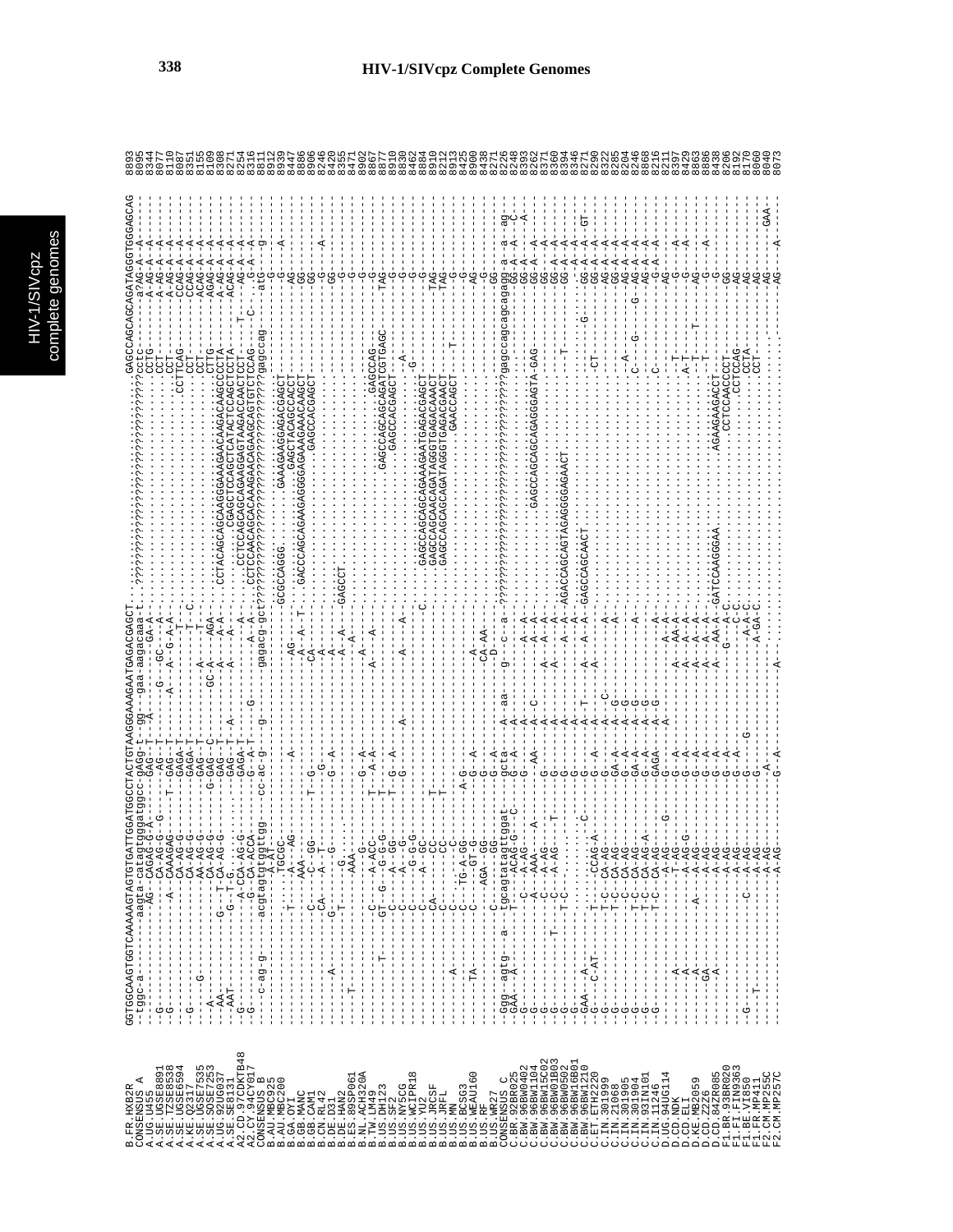| $-4-4-1-1-1-1-1$<br>$-----A-AG$<br>$\begin{array}{r} -\lambda A A - \mathcal{Q} \mathcal{Q} A - \mathcal{T} \cdot A \mathcal{Q} - -\mathcal{Q} - -\lambda A \mathcal{T} - \mathcal{T} \mathcal{Q} \mathcal{Q} \mathcal{Q} \\ -\mathcal{Q} A A \mathcal{T} \mathcal{Q} \mathcal{Q} A - -\mathcal{Q} \mathcal{Q} \mathcal{Q} - -\mathcal{Q} - \mathcal{Q} - \mathcal{Q} \mathcal{T} \mathcal{T} - \mathcal{T} \mathcal{Q} \mathcal{Q} \mathcal{Q} \mathcal{Q} \\ -\mathcal{Q} A \mathcal{Q} \mathcal{T} \mathcal{Q} \$<br>$\begin{array}{r} -\frac{1}{2} \frac{1}{2} \frac{1}{2} \frac{1}{2} \frac{1}{2} \frac{1}{2} \frac{1}{2} \frac{1}{2} \frac{1}{2} \frac{1}{2} \frac{1}{2} \frac{1}{2} \frac{1}{2} \frac{1}{2} \frac{1}{2} \frac{1}{2} \frac{1}{2} \frac{1}{2} \frac{1}{2} \frac{1}{2} \frac{1}{2} \frac{1}{2} \frac{1}{2} \frac{1}{2} \frac{1}{2} \frac{1}{2} \frac{1}{2} \frac{1}{2} \frac{1}{2} \frac{1}{2} \frac$ | -caai<br>ーペー<br>$G - A -$<br>$\mathcal{L}$ - $\mathcal{L}$<br>$A - B$<br>$\vec{A}$<br>$\overline{A}$ |  |  |
|---------------------------------------------------------------------------------------------------------------------------------------------------------------------------------------------------------------------------------------------------------------------------------------------------------------------------------------------------------------------------------------------------------------------------------------------------------------------------------------------------------------------------------------------------------------------------------------------------------------------------------------------------------------------------------------------------------------------------------------------------------------------------------------------------------------------------------------------------------------------------------------------------------------------------|------------------------------------------------------------------------------------------------------|--|--|
|                                                                                                                                                                                                                                                                                                                                                                                                                                                                                                                                                                                                                                                                                                                                                                                                                                                                                                                           |                                                                                                      |  |  |
|                                                                                                                                                                                                                                                                                                                                                                                                                                                                                                                                                                                                                                                                                                                                                                                                                                                                                                                           |                                                                                                      |  |  |
|                                                                                                                                                                                                                                                                                                                                                                                                                                                                                                                                                                                                                                                                                                                                                                                                                                                                                                                           |                                                                                                      |  |  |
|                                                                                                                                                                                                                                                                                                                                                                                                                                                                                                                                                                                                                                                                                                                                                                                                                                                                                                                           |                                                                                                      |  |  |
|                                                                                                                                                                                                                                                                                                                                                                                                                                                                                                                                                                                                                                                                                                                                                                                                                                                                                                                           |                                                                                                      |  |  |
|                                                                                                                                                                                                                                                                                                                                                                                                                                                                                                                                                                                                                                                                                                                                                                                                                                                                                                                           |                                                                                                      |  |  |
|                                                                                                                                                                                                                                                                                                                                                                                                                                                                                                                                                                                                                                                                                                                                                                                                                                                                                                                           |                                                                                                      |  |  |
|                                                                                                                                                                                                                                                                                                                                                                                                                                                                                                                                                                                                                                                                                                                                                                                                                                                                                                                           |                                                                                                      |  |  |
|                                                                                                                                                                                                                                                                                                                                                                                                                                                                                                                                                                                                                                                                                                                                                                                                                                                                                                                           |                                                                                                      |  |  |
|                                                                                                                                                                                                                                                                                                                                                                                                                                                                                                                                                                                                                                                                                                                                                                                                                                                                                                                           |                                                                                                      |  |  |
|                                                                                                                                                                                                                                                                                                                                                                                                                                                                                                                                                                                                                                                                                                                                                                                                                                                                                                                           |                                                                                                      |  |  |
|                                                                                                                                                                                                                                                                                                                                                                                                                                                                                                                                                                                                                                                                                                                                                                                                                                                                                                                           |                                                                                                      |  |  |
|                                                                                                                                                                                                                                                                                                                                                                                                                                                                                                                                                                                                                                                                                                                                                                                                                                                                                                                           |                                                                                                      |  |  |
|                                                                                                                                                                                                                                                                                                                                                                                                                                                                                                                                                                                                                                                                                                                                                                                                                                                                                                                           |                                                                                                      |  |  |
|                                                                                                                                                                                                                                                                                                                                                                                                                                                                                                                                                                                                                                                                                                                                                                                                                                                                                                                           |                                                                                                      |  |  |
|                                                                                                                                                                                                                                                                                                                                                                                                                                                                                                                                                                                                                                                                                                                                                                                                                                                                                                                           |                                                                                                      |  |  |
|                                                                                                                                                                                                                                                                                                                                                                                                                                                                                                                                                                                                                                                                                                                                                                                                                                                                                                                           |                                                                                                      |  |  |
|                                                                                                                                                                                                                                                                                                                                                                                                                                                                                                                                                                                                                                                                                                                                                                                                                                                                                                                           |                                                                                                      |  |  |
|                                                                                                                                                                                                                                                                                                                                                                                                                                                                                                                                                                                                                                                                                                                                                                                                                                                                                                                           |                                                                                                      |  |  |
|                                                                                                                                                                                                                                                                                                                                                                                                                                                                                                                                                                                                                                                                                                                                                                                                                                                                                                                           |                                                                                                      |  |  |
|                                                                                                                                                                                                                                                                                                                                                                                                                                                                                                                                                                                                                                                                                                                                                                                                                                                                                                                           |                                                                                                      |  |  |
|                                                                                                                                                                                                                                                                                                                                                                                                                                                                                                                                                                                                                                                                                                                                                                                                                                                                                                                           |                                                                                                      |  |  |
|                                                                                                                                                                                                                                                                                                                                                                                                                                                                                                                                                                                                                                                                                                                                                                                                                                                                                                                           |                                                                                                      |  |  |
|                                                                                                                                                                                                                                                                                                                                                                                                                                                                                                                                                                                                                                                                                                                                                                                                                                                                                                                           |                                                                                                      |  |  |
|                                                                                                                                                                                                                                                                                                                                                                                                                                                                                                                                                                                                                                                                                                                                                                                                                                                                                                                           |                                                                                                      |  |  |
|                                                                                                                                                                                                                                                                                                                                                                                                                                                                                                                                                                                                                                                                                                                                                                                                                                                                                                                           |                                                                                                      |  |  |
|                                                                                                                                                                                                                                                                                                                                                                                                                                                                                                                                                                                                                                                                                                                                                                                                                                                                                                                           |                                                                                                      |  |  |
|                                                                                                                                                                                                                                                                                                                                                                                                                                                                                                                                                                                                                                                                                                                                                                                                                                                                                                                           |                                                                                                      |  |  |
|                                                                                                                                                                                                                                                                                                                                                                                                                                                                                                                                                                                                                                                                                                                                                                                                                                                                                                                           |                                                                                                      |  |  |
|                                                                                                                                                                                                                                                                                                                                                                                                                                                                                                                                                                                                                                                                                                                                                                                                                                                                                                                           |                                                                                                      |  |  |
|                                                                                                                                                                                                                                                                                                                                                                                                                                                                                                                                                                                                                                                                                                                                                                                                                                                                                                                           |                                                                                                      |  |  |
|                                                                                                                                                                                                                                                                                                                                                                                                                                                                                                                                                                                                                                                                                                                                                                                                                                                                                                                           |                                                                                                      |  |  |
|                                                                                                                                                                                                                                                                                                                                                                                                                                                                                                                                                                                                                                                                                                                                                                                                                                                                                                                           |                                                                                                      |  |  |
|                                                                                                                                                                                                                                                                                                                                                                                                                                                                                                                                                                                                                                                                                                                                                                                                                                                                                                                           |                                                                                                      |  |  |
|                                                                                                                                                                                                                                                                                                                                                                                                                                                                                                                                                                                                                                                                                                                                                                                                                                                                                                                           |                                                                                                      |  |  |
|                                                                                                                                                                                                                                                                                                                                                                                                                                                                                                                                                                                                                                                                                                                                                                                                                                                                                                                           |                                                                                                      |  |  |
|                                                                                                                                                                                                                                                                                                                                                                                                                                                                                                                                                                                                                                                                                                                                                                                                                                                                                                                           |                                                                                                      |  |  |
|                                                                                                                                                                                                                                                                                                                                                                                                                                                                                                                                                                                                                                                                                                                                                                                                                                                                                                                           |                                                                                                      |  |  |
|                                                                                                                                                                                                                                                                                                                                                                                                                                                                                                                                                                                                                                                                                                                                                                                                                                                                                                                           |                                                                                                      |  |  |
|                                                                                                                                                                                                                                                                                                                                                                                                                                                                                                                                                                                                                                                                                                                                                                                                                                                                                                                           |                                                                                                      |  |  |
|                                                                                                                                                                                                                                                                                                                                                                                                                                                                                                                                                                                                                                                                                                                                                                                                                                                                                                                           |                                                                                                      |  |  |
|                                                                                                                                                                                                                                                                                                                                                                                                                                                                                                                                                                                                                                                                                                                                                                                                                                                                                                                           |                                                                                                      |  |  |
|                                                                                                                                                                                                                                                                                                                                                                                                                                                                                                                                                                                                                                                                                                                                                                                                                                                                                                                           |                                                                                                      |  |  |
|                                                                                                                                                                                                                                                                                                                                                                                                                                                                                                                                                                                                                                                                                                                                                                                                                                                                                                                           |                                                                                                      |  |  |
|                                                                                                                                                                                                                                                                                                                                                                                                                                                                                                                                                                                                                                                                                                                                                                                                                                                                                                                           |                                                                                                      |  |  |
|                                                                                                                                                                                                                                                                                                                                                                                                                                                                                                                                                                                                                                                                                                                                                                                                                                                                                                                           |                                                                                                      |  |  |
|                                                                                                                                                                                                                                                                                                                                                                                                                                                                                                                                                                                                                                                                                                                                                                                                                                                                                                                           |                                                                                                      |  |  |
| $- - AG$                                                                                                                                                                                                                                                                                                                                                                                                                                                                                                                                                                                                                                                                                                                                                                                                                                                                                                                  |                                                                                                      |  |  |
|                                                                                                                                                                                                                                                                                                                                                                                                                                                                                                                                                                                                                                                                                                                                                                                                                                                                                                                           |                                                                                                      |  |  |
| $-1 - -1 - -1 - -1 - 0$                                                                                                                                                                                                                                                                                                                                                                                                                                                                                                                                                                                                                                                                                                                                                                                                                                                                                                   |                                                                                                      |  |  |
|                                                                                                                                                                                                                                                                                                                                                                                                                                                                                                                                                                                                                                                                                                                                                                                                                                                                                                                           |                                                                                                      |  |  |
|                                                                                                                                                                                                                                                                                                                                                                                                                                                                                                                                                                                                                                                                                                                                                                                                                                                                                                                           |                                                                                                      |  |  |
|                                                                                                                                                                                                                                                                                                                                                                                                                                                                                                                                                                                                                                                                                                                                                                                                                                                                                                                           |                                                                                                      |  |  |
|                                                                                                                                                                                                                                                                                                                                                                                                                                                                                                                                                                                                                                                                                                                                                                                                                                                                                                                           |                                                                                                      |  |  |
|                                                                                                                                                                                                                                                                                                                                                                                                                                                                                                                                                                                                                                                                                                                                                                                                                                                                                                                           |                                                                                                      |  |  |
|                                                                                                                                                                                                                                                                                                                                                                                                                                                                                                                                                                                                                                                                                                                                                                                                                                                                                                                           |                                                                                                      |  |  |
|                                                                                                                                                                                                                                                                                                                                                                                                                                                                                                                                                                                                                                                                                                                                                                                                                                                                                                                           |                                                                                                      |  |  |
|                                                                                                                                                                                                                                                                                                                                                                                                                                                                                                                                                                                                                                                                                                                                                                                                                                                                                                                           |                                                                                                      |  |  |
|                                                                                                                                                                                                                                                                                                                                                                                                                                                                                                                                                                                                                                                                                                                                                                                                                                                                                                                           |                                                                                                      |  |  |
|                                                                                                                                                                                                                                                                                                                                                                                                                                                                                                                                                                                                                                                                                                                                                                                                                                                                                                                           |                                                                                                      |  |  |
| $- - - - - - - - - - - - - -$                                                                                                                                                                                                                                                                                                                                                                                                                                                                                                                                                                                                                                                                                                                                                                                                                                                                                             |                                                                                                      |  |  |
| $-1 - -1$                                                                                                                                                                                                                                                                                                                                                                                                                                                                                                                                                                                                                                                                                                                                                                                                                                                                                                                 |                                                                                                      |  |  |
|                                                                                                                                                                                                                                                                                                                                                                                                                                                                                                                                                                                                                                                                                                                                                                                                                                                                                                                           |                                                                                                      |  |  |
| $---CA-AG$                                                                                                                                                                                                                                                                                                                                                                                                                                                                                                                                                                                                                                                                                                                                                                                                                                                                                                                |                                                                                                      |  |  |
| ワー・レーーーーー                                                                                                                                                                                                                                                                                                                                                                                                                                                                                                                                                                                                                                                                                                                                                                                                                                                                                                                 |                                                                                                      |  |  |
| $         -$                                                                                                                                                                                                                                                                                                                                                                                                                                                                                                                                                                                                                                                                                                                                                                                                                                                                                                              |                                                                                                      |  |  |
|                                                                                                                                                                                                                                                                                                                                                                                                                                                                                                                                                                                                                                                                                                                                                                                                                                                                                                                           |                                                                                                      |  |  |
|                                                                                                                                                                                                                                                                                                                                                                                                                                                                                                                                                                                                                                                                                                                                                                                                                                                                                                                           |                                                                                                      |  |  |
|                                                                                                                                                                                                                                                                                                                                                                                                                                                                                                                                                                                                                                                                                                                                                                                                                                                                                                                           |                                                                                                      |  |  |
| <b>0-0104-01-1</b>                                                                                                                                                                                                                                                                                                                                                                                                                                                                                                                                                                                                                                                                                                                                                                                                                                                                                                        |                                                                                                      |  |  |

Ž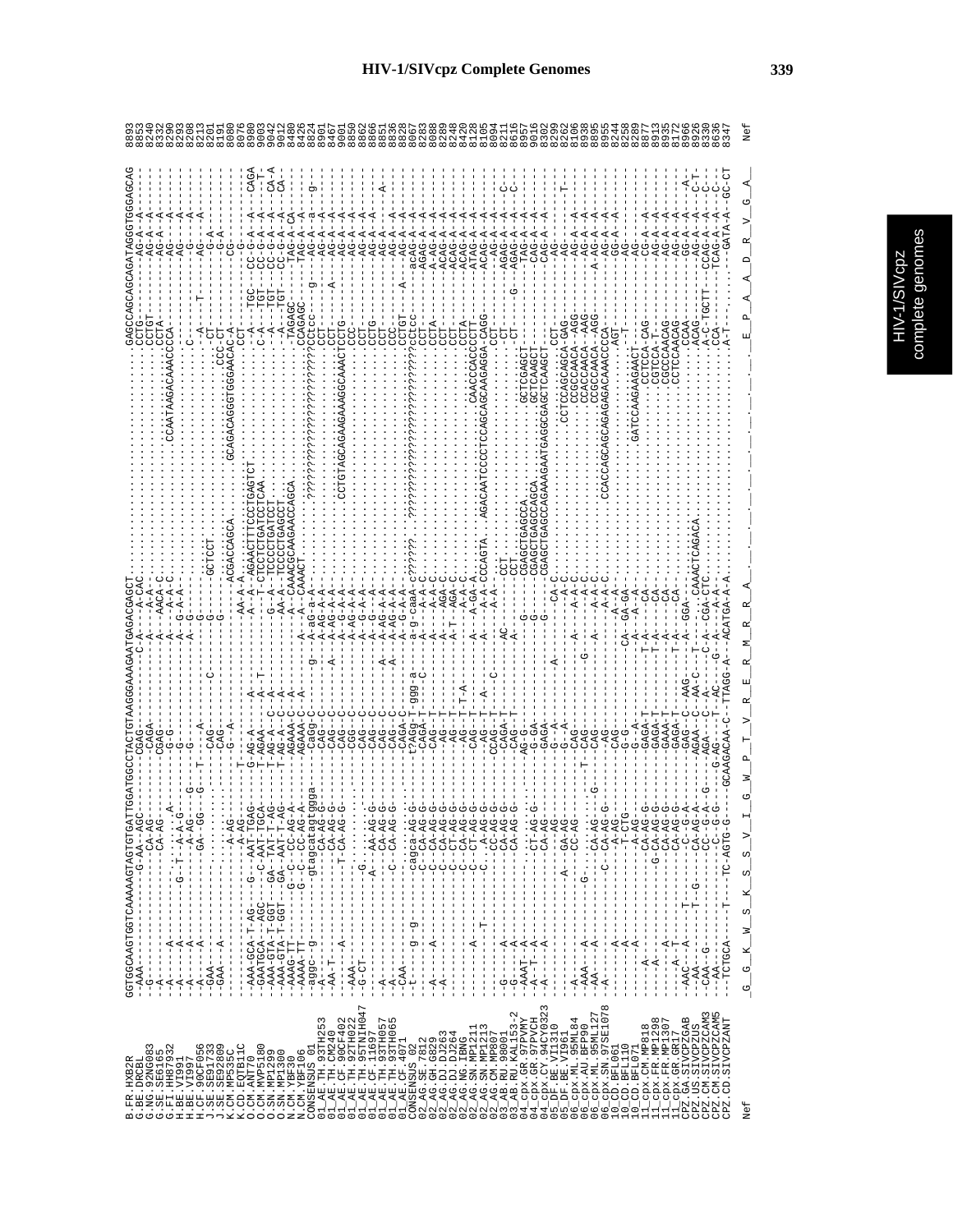complete genomes HIV-1/SIVcpz

| QQQFQQQF4wwQFHwF4F9QQDOwB8Owww4HQ9WFQ89&QFQQQDDAQD#\$FD\$<br>mmmmmmmmmonm                                                                                                                                                                                                                                                                                                                                                                                                                                                                                                                                                                                                                                                                                                                                                                                                                                                                                                                                                                                                                                                                                                                                                                                                                                                                                                                                                                                                                                                                                                                                                                                                                                                                                                                                                                                                                                                                                                                                                                                                                                                                                                                                                                                                                                                  |                                                                                                                      |
|----------------------------------------------------------------------------------------------------------------------------------------------------------------------------------------------------------------------------------------------------------------------------------------------------------------------------------------------------------------------------------------------------------------------------------------------------------------------------------------------------------------------------------------------------------------------------------------------------------------------------------------------------------------------------------------------------------------------------------------------------------------------------------------------------------------------------------------------------------------------------------------------------------------------------------------------------------------------------------------------------------------------------------------------------------------------------------------------------------------------------------------------------------------------------------------------------------------------------------------------------------------------------------------------------------------------------------------------------------------------------------------------------------------------------------------------------------------------------------------------------------------------------------------------------------------------------------------------------------------------------------------------------------------------------------------------------------------------------------------------------------------------------------------------------------------------------------------------------------------------------------------------------------------------------------------------------------------------------------------------------------------------------------------------------------------------------------------------------------------------------------------------------------------------------------------------------------------------------------------------------------------------------------------------------------------------------|----------------------------------------------------------------------------------------------------------------------|
|                                                                                                                                                                                                                                                                                                                                                                                                                                                                                                                                                                                                                                                                                                                                                                                                                                                                                                                                                                                                                                                                                                                                                                                                                                                                                                                                                                                                                                                                                                                                                                                                                                                                                                                                                                                                                                                                                                                                                                                                                                                                                                                                                                                                                                                                                                                            |                                                                                                                      |
| ť<br>$\triangle$ $\triangle$<br>÷                                                                                                                                                                                                                                                                                                                                                                                                                                                                                                                                                                                                                                                                                                                                                                                                                                                                                                                                                                                                                                                                                                                                                                                                                                                                                                                                                                                                                                                                                                                                                                                                                                                                                                                                                                                                                                                                                                                                                                                                                                                                                                                                                                                                                                                                                          |                                                                                                                      |
| ုံ ဗွံ ဗွံ                                                                                                                                                                                                                                                                                                                                                                                                                                                                                                                                                                                                                                                                                                                                                                                                                                                                                                                                                                                                                                                                                                                                                                                                                                                                                                                                                                                                                                                                                                                                                                                                                                                                                                                                                                                                                                                                                                                                                                                                                                                                                                                                                                                                                                                                                                                 |                                                                                                                      |
|                                                                                                                                                                                                                                                                                                                                                                                                                                                                                                                                                                                                                                                                                                                                                                                                                                                                                                                                                                                                                                                                                                                                                                                                                                                                                                                                                                                                                                                                                                                                                                                                                                                                                                                                                                                                                                                                                                                                                                                                                                                                                                                                                                                                                                                                                                                            |                                                                                                                      |
|                                                                                                                                                                                                                                                                                                                                                                                                                                                                                                                                                                                                                                                                                                                                                                                                                                                                                                                                                                                                                                                                                                                                                                                                                                                                                                                                                                                                                                                                                                                                                                                                                                                                                                                                                                                                                                                                                                                                                                                                                                                                                                                                                                                                                                                                                                                            |                                                                                                                      |
| AAAAAA<br>AAAAA<br>ΚK<br>თ<br>$H \triangleleft A$<br>K.                                                                                                                                                                                                                                                                                                                                                                                                                                                                                                                                                                                                                                                                                                                                                                                                                                                                                                                                                                                                                                                                                                                                                                                                                                                                                                                                                                                                                                                                                                                                                                                                                                                                                                                                                                                                                                                                                                                                                                                                                                                                                                                                                                                                                                                                    |                                                                                                                      |
|                                                                                                                                                                                                                                                                                                                                                                                                                                                                                                                                                                                                                                                                                                                                                                                                                                                                                                                                                                                                                                                                                                                                                                                                                                                                                                                                                                                                                                                                                                                                                                                                                                                                                                                                                                                                                                                                                                                                                                                                                                                                                                                                                                                                                                                                                                                            |                                                                                                                      |
|                                                                                                                                                                                                                                                                                                                                                                                                                                                                                                                                                                                                                                                                                                                                                                                                                                                                                                                                                                                                                                                                                                                                                                                                                                                                                                                                                                                                                                                                                                                                                                                                                                                                                                                                                                                                                                                                                                                                                                                                                                                                                                                                                                                                                                                                                                                            |                                                                                                                      |
| ण                                                                                                                                                                                                                                                                                                                                                                                                                                                                                                                                                                                                                                                                                                                                                                                                                                                                                                                                                                                                                                                                                                                                                                                                                                                                                                                                                                                                                                                                                                                                                                                                                                                                                                                                                                                                                                                                                                                                                                                                                                                                                                                                                                                                                                                                                                                          |                                                                                                                      |
| AGAAGCACAAGAGAG<br>$\overline{A}$<br>$\vec{A}$<br>$\sum_{i=1}^{n}$<br>ē.<br>てり                                                                                                                                                                                                                                                                                                                                                                                                                                                                                                                                                                                                                                                                                                                                                                                                                                                                                                                                                                                                                                                                                                                                                                                                                                                                                                                                                                                                                                                                                                                                                                                                                                                                                                                                                                                                                                                                                                                                                                                                                                                                                                                                                                                                                                             | $\triangle$ $\triangle$                                                                                              |
| ひ<br><b>ひ ひ</b><br>てり<br><b>しり</b><br>āğ<br>Ġ٢                                                                                                                                                                                                                                                                                                                                                                                                                                                                                                                                                                                                                                                                                                                                                                                                                                                                                                                                                                                                                                                                                                                                                                                                                                                                                                                                                                                                                                                                                                                                                                                                                                                                                                                                                                                                                                                                                                                                                                                                                                                                                                                                                                                                                                                                             |                                                                                                                      |
| ctgga<br>GAG<br>i d<br>GAG<br>E<br>āg<br>も も<br>යි<br>ひひ<br>ひひひひひひ<br>てり<br>てり<br>ひ<br>ひ<br>ひ                                                                                                                                                                                                                                                                                                                                                                                                                                                                                                                                                                                                                                                                                                                                                                                                                                                                                                                                                                                                                                                                                                                                                                                                                                                                                                                                                                                                                                                                                                                                                                                                                                                                                                                                                                                                                                                                                                                                                                                                                                                                                                                                                                                                                              | てりてり                                                                                                                 |
| ந<br>Σ                                                                                                                                                                                                                                                                                                                                                                                                                                                                                                                                                                                                                                                                                                                                                                                                                                                                                                                                                                                                                                                                                                                                                                                                                                                                                                                                                                                                                                                                                                                                                                                                                                                                                                                                                                                                                                                                                                                                                                                                                                                                                                                                                                                                                                                                                                                     |                                                                                                                      |
| itgc<br>$-58 - -58$<br>등<br>UUU<br>הָ                                                                                                                                                                                                                                                                                                                                                                                                                                                                                                                                                                                                                                                                                                                                                                                                                                                                                                                                                                                                                                                                                                                                                                                                                                                                                                                                                                                                                                                                                                                                                                                                                                                                                                                                                                                                                                                                                                                                                                                                                                                                                                                                                                                                                                                                                      |                                                                                                                      |
| <b>2222</b>                                                                                                                                                                                                                                                                                                                                                                                                                                                                                                                                                                                                                                                                                                                                                                                                                                                                                                                                                                                                                                                                                                                                                                                                                                                                                                                                                                                                                                                                                                                                                                                                                                                                                                                                                                                                                                                                                                                                                                                                                                                                                                                                                                                                                                                                                                                |                                                                                                                      |
|                                                                                                                                                                                                                                                                                                                                                                                                                                                                                                                                                                                                                                                                                                                                                                                                                                                                                                                                                                                                                                                                                                                                                                                                                                                                                                                                                                                                                                                                                                                                                                                                                                                                                                                                                                                                                                                                                                                                                                                                                                                                                                                                                                                                                                                                                                                            |                                                                                                                      |
| TR-AI<br>TC-AI<br>TA-AI<br>$\begin{array}{c}\nA - A' \\ C - A'\n\end{array}$<br>$TA-$<br>agct-                                                                                                                                                                                                                                                                                                                                                                                                                                                                                                                                                                                                                                                                                                                                                                                                                                                                                                                                                                                                                                                                                                                                                                                                                                                                                                                                                                                                                                                                                                                                                                                                                                                                                                                                                                                                                                                                                                                                                                                                                                                                                                                                                                                                                             |                                                                                                                      |
| $ACA-$                                                                                                                                                                                                                                                                                                                                                                                                                                                                                                                                                                                                                                                                                                                                                                                                                                                                                                                                                                                                                                                                                                                                                                                                                                                                                                                                                                                                                                                                                                                                                                                                                                                                                                                                                                                                                                                                                                                                                                                                                                                                                                                                                                                                                                                                                                                     |                                                                                                                      |
|                                                                                                                                                                                                                                                                                                                                                                                                                                                                                                                                                                                                                                                                                                                                                                                                                                                                                                                                                                                                                                                                                                                                                                                                                                                                                                                                                                                                                                                                                                                                                                                                                                                                                                                                                                                                                                                                                                                                                                                                                                                                                                                                                                                                                                                                                                                            |                                                                                                                      |
| $\frac{1}{2}$                                                                                                                                                                                                                                                                                                                                                                                                                                                                                                                                                                                                                                                                                                                                                                                                                                                                                                                                                                                                                                                                                                                                                                                                                                                                                                                                                                                                                                                                                                                                                                                                                                                                                                                                                                                                                                                                                                                                                                                                                                                                                                                                                                                                                                                                                                              |                                                                                                                      |
| O                                                                                                                                                                                                                                                                                                                                                                                                                                                                                                                                                                                                                                                                                                                                                                                                                                                                                                                                                                                                                                                                                                                                                                                                                                                                                                                                                                                                                                                                                                                                                                                                                                                                                                                                                                                                                                                                                                                                                                                                                                                                                                                                                                                                                                                                                                                          |                                                                                                                      |
| Ţ<br>$\mathbf{I}$<br>$\mathbf{I}$<br>-1<br>÷<br>$\mathbf{I}$<br>п<br>п<br>L.                                                                                                                                                                                                                                                                                                                                                                                                                                                                                                                                                                                                                                                                                                                                                                                                                                                                                                                                                                                                                                                                                                                                                                                                                                                                                                                                                                                                                                                                                                                                                                                                                                                                                                                                                                                                                                                                                                                                                                                                                                                                                                                                                                                                                                               | $\frac{1}{1}$<br>$\overline{\phantom{a}}$<br>$\mathbf{I}$<br>$\mathbf{I}$<br>$1 - 1 - 1$<br>÷<br>$\overline{1}$<br>п |
| $- - A$<br>A -- t - aat - t g - a<br>A -- T -- -- T - C -- G -<br>A -- T -- -- -- -- C --<br>A -- T - -- T - - - - - - -<br>A -- T - -- T - - - - - -<br>Ü<br>$\mathbf{I}$<br>J.<br>$\mathbf{I}$<br>$\blacksquare$<br>ወ⊄<br>$-1 - 1$<br>Ţ<br>Ť<br>$\mathbf{I}$<br>$\frac{1}{4}$<br>$\frac{1}{1}$<br>$\mathbf{I}$<br>$\blacksquare$<br>$\blacksquare$<br>$\mathbf{I}$<br>-1<br>$\blacksquare$<br>$\mathbf{I}$<br>J<br>$\mathbf{I}$<br>т<br>$\blacksquare$<br>$\mathbf{I}$<br>J.<br>$\frac{1}{1}$<br>$\mathbf{I}$<br>-11<br>- 1<br>Ť.<br>Ť.<br>- i<br>ï<br>J.<br>$\mathbf{I}$<br>$\mathbf{I}$<br>J.<br>-1<br>J.<br>-                                                                                                                                                                                                                                                                                                                                                                                                                                                                                                                                                                                                                                                                                                                                                                                                                                                                                                                                                                                                                                                                                                                                                                                                                                                                                                                                                                                                                                                                                                                                                                                                                                                                                                         | めめめめめめ                                                                                                               |
| $\begin{array}{c} 1 \\ 0 \\ 1 \\ 1 \end{array}$<br>Ţ<br>Ť<br>$\,$ I<br>$\mathbb I$<br>$-5 - 7$<br>$\frac{1}{6}$<br>$\mathsf I$<br>$\mathbf{I}$<br>다.<br>-<br>-<br>Н<br>- 14<br>- 14<br>- 1<br>법<br>$\begin{array}{c} \n\vdots \\ \downarrow \\ \downarrow \\ \downarrow\n\end{array}$<br>$\frac{1}{1}$<br>ŧ<br>÷<br>$\frac{1}{1}$<br>ł<br>$\frac{1}{1}$<br>$\frac{1}{1}$<br>$\frac{1}{4}$<br>$\frac{1}{1}$<br>33<br>$\frac{1}{1}$<br>$\frac{1}{1}$<br>$\mathbf{I}$<br>$\mathbf{1}$<br>$\,$ I<br>$\mathsf I$<br>Ť<br>÷,<br>$\overline{1}$<br>$\,$ I<br>$\mathbb{I}$<br>$\mathbf I$<br>$\mathsf I$<br>$\mathbf{I}$<br>Т<br>$\mathbf{I}$<br>I.<br>-1<br>$\mathbf{I}$<br>J.<br>$\mathbf{I}$<br>п.<br>$\mathbf{I}$<br>$\blacksquare$<br>J.<br>п                                                                                                                                                                                                                                                                                                                                                                                                                                                                                                                                                                                                                                                                                                                                                                                                                                                                                                                                                                                                                                                                                                                                                                                                                                                                                                                                                                                                                                                                                                                                                                                 |                                                                                                                      |
| i<br>T<br>$\begin{array}{c} 1 \\ -1 \end{array}$<br>Ť<br>$\mathbf{I}$<br>-1<br>$\mathbf{I}$<br>$\frac{1}{4}$<br>ל<br>י<br>$-T$ – – $-C$<br>$\mathbf{I}$<br>л.<br>-1<br>п<br>п<br>L.<br>т<br>п<br>п<br>п<br>L.<br>$\mathbf{I}$<br>$\mathbf{I}$<br>$\mathbf{I}$<br>$-4$<br>T.<br>Ť.<br>$\mathbb{L}$<br>$\mathbf I$<br>I.<br>$\begin{array}{c} \rule{0pt}{2.5ex} \rule{0pt}{2.5ex} \rule{0pt}{2.5ex} \rule{0pt}{2.5ex} \rule{0pt}{2.5ex} \rule{0pt}{2.5ex} \rule{0pt}{2.5ex} \rule{0pt}{2.5ex} \rule{0pt}{2.5ex} \rule{0pt}{2.5ex} \rule{0pt}{2.5ex} \rule{0pt}{2.5ex} \rule{0pt}{2.5ex} \rule{0pt}{2.5ex} \rule{0pt}{2.5ex} \rule{0pt}{2.5ex} \rule{0pt}{2.5ex} \rule{0pt}{2.5ex} \rule{0pt}{2.5ex} \rule{0$<br>$\mathsf I$<br>$\blacksquare$<br>$\mathbf{I}$<br>п<br>$\mathbb I$<br>I<br>$\mathbb I$<br>I<br>Ţ<br>$\mathbf{I}$<br>J.<br>$\frac{1}{4}$<br>J<br>I<br>п<br>Ţ<br>J.<br>L.<br>I.<br>J.<br>п                                                                                                                                                                                                                                                                                                                                                                                                                                                                                                                                                                                                                                                                                                                                                                                                                                                                                                                                                                                                                                                                                                                                                                                                                                                                                                                                                                                                                      |                                                                                                                      |
| $\begin{array}{c} \begin{array}{c} \vdots \\ \vdots \\ \vdots \end{array} \\ \begin{array}{c} \vdots \\ \vdots \end{array} \end{array}$<br>$\frac{1}{1}$<br>$\frac{1}{1}$<br>冒击<br>$\mathbf{I}$<br>$\mathbf{I}$<br>$\frac{1}{4}$<br>$\blacksquare$<br>-1<br>л<br>J.<br>т<br>п<br>Ť.<br>T.<br>Ť.<br>Ť.<br>Ţ<br>1<br>$\overline{1}$<br>T<br>п<br>H.<br>$\mathsf I$<br>ŧ<br>$\mathbf{I}$<br>$\mathbf{I}$<br>$\mathbf{I}$<br>$\blacksquare$<br>T<br>-1<br>п<br>$\blacksquare$<br>$\mathbf{I}$<br>$\mathbf{I}$<br>-1<br>л<br>п<br>Ι.<br>$\mathbf{I}$<br>т<br>-<br>J.<br>$\mathbf{I}$<br>п<br>т<br>п                                                                                                                                                                                                                                                                                                                                                                                                                                                                                                                                                                                                                                                                                                                                                                                                                                                                                                                                                                                                                                                                                                                                                                                                                                                                                                                                                                                                                                                                                                                                                                                                                                                                                                                             |                                                                                                                      |
| $\begin{array}{l} \texttt{CATCCTCGAABABCCTCGAABABCCTCGA}\ \texttt{7--} \ \texttt{8--} \ \texttt{9--} \ \texttt{1--} \ \texttt{1--} \ \texttt{1--} \ \texttt{1--} \ \texttt{1--} \ \texttt{2--} \ \texttt{1--} \ \texttt{2--} \ \texttt{3--} \ \texttt{4--} \ \texttt{5--} \ \texttt{6--} \ \texttt{7--} \ \texttt{7--} \ \texttt{8--} \ \texttt{1--} \ \texttt{1--} \ \texttt{1--} \ \texttt{1--} \ \texttt{2--} \ \texttt{1--$<br>$\begin{small} \mathbf{0} & -\mathbf{0} & -\mathbf{1} & -\mathbf{1} & -\mathbf{1} & -\mathbf{1} & -\mathbf{1} & -\mathbf{1} & -\mathbf{1} & -\mathbf{1} & -\mathbf{1} & -\mathbf{1} & -\mathbf{1} & -\mathbf{1} & -\mathbf{1} & -\mathbf{1} & -\mathbf{1} & -\mathbf{1} & -\mathbf{1} & -\mathbf{1} & -\mathbf{1} & -\mathbf{1} & -\mathbf{1} & -\mathbf{1} & -\mathbf{1} & -\mathbf{1} & -\mathbf{1} &$<br>U--U--<br>$\frac{1}{1}$<br>$-4 -$<br>$\begin{array}{l} \begin{array}{c} \mathsf{A} & \mathsf{A} & \mathsf{A} & \mathsf{C} \\ \mathsf{A} & \mathsf{A} & \mathsf{A} & \mathsf{A} \\ \mathsf{A} & \mathsf{A} & \mathsf{A} & \mathsf{A} \\ \mathsf{A} & \mathsf{A} & \mathsf{A} & \mathsf{A} \\ \mathsf{A} & \mathsf{A} & \mathsf{A} & \mathsf{A} \\ \mathsf{A} & \mathsf{A} & \mathsf{A} & \mathsf{A} \\ \mathsf{A} & \mathsf{A} & \mathsf{A} & \mathsf{A} \\ \mathsf{A} & \mathsf$<br>I<br>$\mathbf{I}$<br>I.<br>1<br>J.<br>$\mathbf{I}$<br>$\overline{\phantom{a}}$<br>$\ddot{A}$<br>$\,$ I<br>$\mathbf{I}$<br>I.<br>$\begin{array}{l} \mathbf{T} = \mathbf{I} = \mathbf{I} = \mathbf{I} \\ \mathbf{T} = \mathbf{I} = \mathbf{I} = \mathbf{I} \\ \mathbf{T} = \mathbf{I} = \mathbf{I} \end{array}$<br>$\frac{1}{4}$<br>$\frac{1}{1}$<br>I<br>I<br>J<br>U<br> <br>÷<br>$\frac{1}{1}$<br>$\begin{array}{c} \hline \end{array}$<br>л<br>J<br>ĵ<br>j<br>J.<br>т<br>H<br>$\frac{1}{1}$<br>ł<br>т<br>ı<br>$\blacksquare$<br>Ť.<br>T.<br>$\begin{array}{c} \rule{0pt}{2.5ex} \rule{0pt}{2.5ex} \rule{0pt}{2.5ex} \rule{0pt}{2.5ex} \rule{0pt}{2.5ex} \rule{0pt}{2.5ex} \rule{0pt}{2.5ex} \rule{0pt}{2.5ex} \rule{0pt}{2.5ex} \rule{0pt}{2.5ex} \rule{0pt}{2.5ex} \rule{0pt}{2.5ex} \rule{0pt}{2.5ex} \rule{0pt}{2.5ex} \rule{0pt}{2.5ex} \rule{0pt}{2.5ex} \rule{0pt}{2.5ex} \rule{0pt}{2.5ex} \rule{0pt}{2.5ex} \rule{0$<br>I.<br>$\mathsf I$<br>$\,$ I<br>1<br>$\mathbf{I}$<br>J. |                                                                                                                      |
| j<br>j<br>$\begin{array}{c} 1 \ 1 \ 1 \end{array}$<br>$\overline{\phantom{a}}$<br>Ţ<br>$\overline{\phantom{a}}$<br>$\blacksquare$<br>$\mathsf I$<br>$\mathbf{I}$<br>$\,$ I<br>$\mathbf{I}$<br>$\mathbf{I}$<br>$\mathbf{I}$<br>Τ.<br>HHH<br>$\mathbf{I}$<br><b>HHHHH</b><br>$\mathbf{I}$<br>Н                                                                                                                                                                                                                                                                                                                                                                                                                                                                                                                                                                                                                                                                                                                                                                                                                                                                                                                                                                                                                                                                                                                                                                                                                                                                                                                                                                                                                                                                                                                                                                                                                                                                                                                                                                                                                                                                                                                                                                                                                               |                                                                                                                      |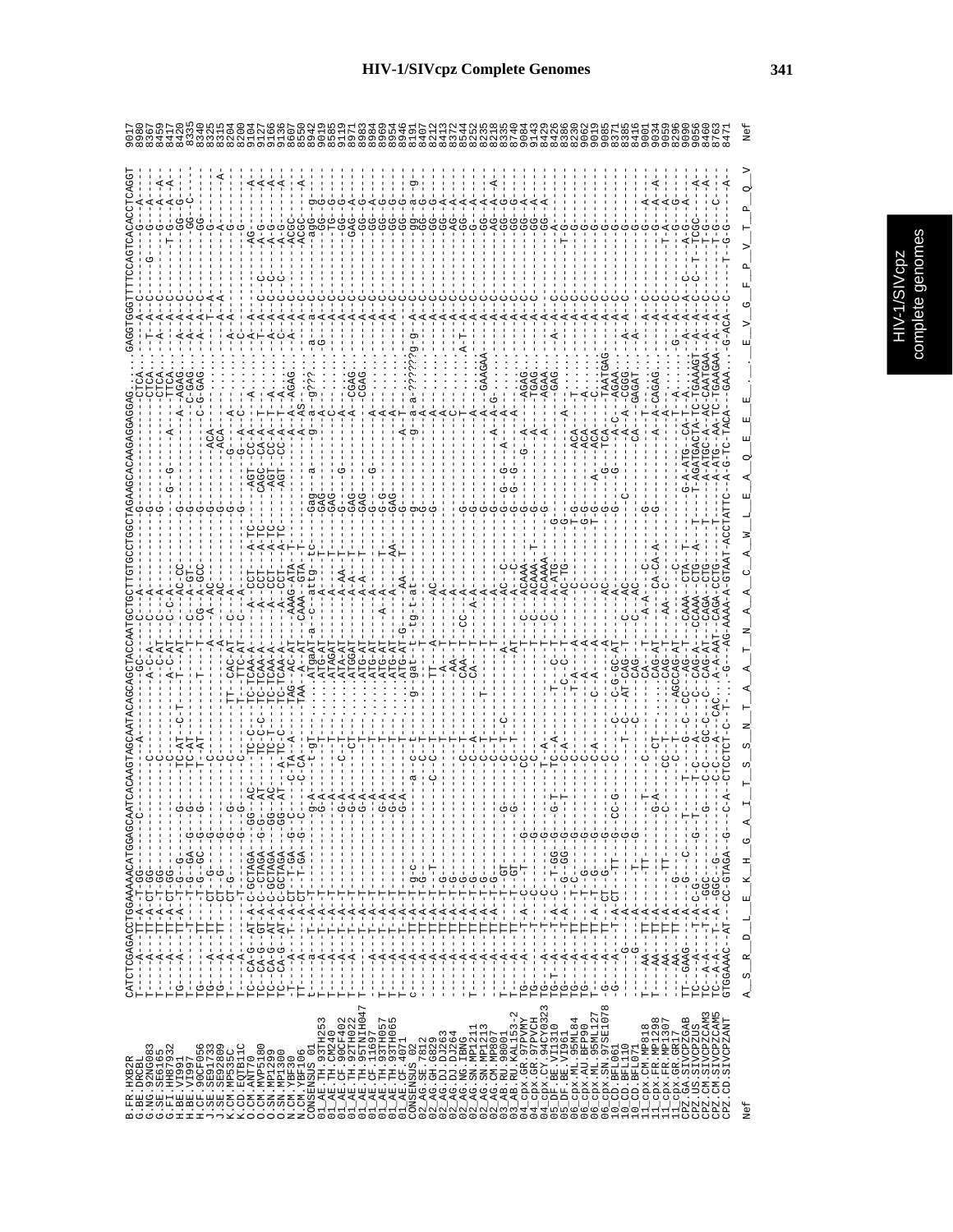| ACCTTTAAGACCAATGACTTACAAGGCAG                                                                                                                                                                                                                                                                                                                                                                                                                                                             |   | AGCCAC | LAAAGAAAAGGGGGACTGAAAGGG |               |                                 | CCAAAGAACAAGATA'        | CTCL                       |                                                                                           |
|-------------------------------------------------------------------------------------------------------------------------------------------------------------------------------------------------------------------------------------------------------------------------------------------------------------------------------------------------------------------------------------------------------------------------------------------------------------------------------------------|---|--------|--------------------------|---------------|---------------------------------|-------------------------|----------------------------|-------------------------------------------------------------------------------------------|
| $\,$ I<br>$\mathbb{I}$<br>$\frac{1}{1}$<br>$\overline{\phantom{a}}$                                                                                                                                                                                                                                                                                                                                                                                                                       |   |        |                          |               |                                 |                         | U<br>ά                     |                                                                                           |
| $\blacksquare$<br>$\mathbf{I}$<br>T<br>-1<br>J,                                                                                                                                                                                                                                                                                                                                                                                                                                           |   |        |                          |               |                                 |                         |                            |                                                                                           |
| L<br>$\mathbf{I}$<br>$rac{1}{6}$<br>ł.<br>$\overline{1}$<br>ï.<br>L<br>ł<br>т<br>т<br>Ť.<br>$\mathsf I$<br>$\frac{1}{1}$<br>÷<br>$\begin{array}{c} 1 & 1 \\ 1 & 1 \\ 1 & 1 \\ 1 & 1 \end{array}$                                                                                                                                                                                                                                                                                          |   |        |                          |               | $-AGGC - C$                     | じ じ<br>T.               | A                          |                                                                                           |
| - 1<br>$\frac{1}{4}$<br>$\,$ I<br>$\frac{1}{1}$<br>÷<br>$\mathsf I$<br>$\,$ I<br>$\mathbf{I}$<br>$\overline{\phantom{a}}$<br>$\blacksquare$<br>-1<br>$\mathbf{I}$<br>$\frac{1}{1}$<br>$\,$ I<br>$\frac{1}{2}$                                                                                                                                                                                                                                                                             |   |        |                          |               | $\overline{A}$<br>$-AGG-$       |                         | 66 F                       |                                                                                           |
| ÷<br>$\overline{\phantom{a}}$<br>$\frac{1}{1}$<br>-1<br>$\overline{1}$<br>$\,$ I<br>$\mathbf{I}$<br>$\frac{1}{1}$<br>Ţ<br>$\frac{1}{1}$                                                                                                                                                                                                                                                                                                                                                   |   |        |                          | ひ             | TAGG-                           | $\triangle$ $\triangle$ | 부모 - 이<br>- 이 이<br>- 이 이 이 |                                                                                           |
| Ť.<br>$\frac{1}{1}$<br>j<br>$\frac{1}{2}$                                                                                                                                                                                                                                                                                                                                                                                                                                                 | U |        |                          | ひ             | $-A-G-A$                        |                         | $\frac{0}{1}$              |                                                                                           |
| မှ မှ မှ<br>       <br>$\begin{bmatrix} 1 \\ 1 \\ 1 \\ 1 \end{bmatrix}$<br>$\,$ I<br>J.<br>$\overline{\phantom{a}}$<br>$\mathbf{I}$<br>$\frac{1}{1}$<br>J<br>$\frac{1}{1}$<br>J<br>J<br>$\frac{1}{1}$                                                                                                                                                                                                                                                                                     |   |        |                          | ь             | i C                             | $\triangle$ $\triangle$ | じ じ                        | $\infty$ $\infty$ $\infty$ $\infty$ $\infty$ $\infty$ $\infty$ $\infty$ $\infty$ $\infty$ |
| - 1<br>-1<br>$\mathbf{I}$<br>$\blacksquare$<br>$\frac{1}{1}$<br>$\mathsf I$<br>$\blacksquare$<br>$\blacksquare$<br>$\mathbf{I}$<br>$\mathbf{I}$<br>- 1<br>$-1 - 1$<br>$\frac{1}{1}$                                                                                                                                                                                                                                                                                                       |   |        |                          |               |                                 | A,                      | てり                         |                                                                                           |
| $\begin{array}{c} 1 \\ 0 \\ 1 \end{array}$<br>т<br>т<br>$\mathfrak l$                                                                                                                                                                                                                                                                                                                                                                                                                     |   |        |                          |               | A-G-<br>AGG-                    | A<br>C                  | ひ                          |                                                                                           |
| I<br>ł                                                                                                                                                                                                                                                                                                                                                                                                                                                                                    |   |        |                          |               |                                 | t.                      | ひ                          |                                                                                           |
| $-1$                                                                                                                                                                                                                                                                                                                                                                                                                                                                                      |   |        |                          |               | ひ                               |                         | τŋ                         |                                                                                           |
| $-1 - 2 - 2 = -3 = -1$                                                                                                                                                                                                                                                                                                                                                                                                                                                                    |   |        | ൯                        | tggaagggctaat | actcccaaaa                      | caagatat<br>ā<br>peel   | ttgatctgtgggtctacca        |                                                                                           |
| $\mathsf I$<br>$\mathbf{I}$<br>-1<br>Ţ<br>Ť<br>$\frac{1}{1}$<br>$\mathbb{I}$<br>$\frac{1}{1}$                                                                                                                                                                                                                                                                                                                                                                                             |   |        |                          |               |                                 |                         |                            |                                                                                           |
| $\frac{1}{1}$<br>$\frac{1}{1}$<br>ţ<br>$\mathbf{I}$<br>$\mathsf I$<br>Ť<br>I.<br>$\frac{1}{4}$<br>ï.<br>I<br>ŧ                                                                                                                                                                                                                                                                                                                                                                            |   |        |                          |               | н                               |                         | ပု<br>じ じ                  |                                                                                           |
| $\begin{array}{c} 1 \\ 0 \\ -1 \\ 1 \end{array}$<br>$\frac{1}{1}$<br>$\frac{1}{1}$<br>$\mathsf I$<br>$\mathbf{I}$<br>$\frac{1}{1}$                                                                                                                                                                                                                                                                                                                                                        |   |        |                          |               |                                 | К                       |                            |                                                                                           |
| $\frac{1}{1}$<br>$\frac{1}{1}$<br>$\frac{1}{1}$                                                                                                                                                                                                                                                                                                                                                                                                                                           |   |        | てり                       | ひ             |                                 | ๓<br>К                  | ひ                          | 0.0000000                                                                                 |
| I<br>$\frac{1}{1}$<br>$\frac{1}{1}$<br>j.<br>$\mathbf{I}$<br>$\mathsf I$<br>$\mathsf I$<br>$\mathbf{I}$<br>Ť<br>$\frac{1}{1}$<br>$-9 - 1$                                                                                                                                                                                                                                                                                                                                                 |   |        |                          |               |                                 | ひ                       |                            |                                                                                           |
| $\mathbf{I}$<br>$\mathbf I$<br>$\frac{1}{1}$<br>$\frac{1}{1}$<br>$\frac{1}{1}$<br>Ť                                                                                                                                                                                                                                                                                                                                                                                                       |   |        | τŋ                       |               |                                 |                         | ひ                          |                                                                                           |
| $\overline{\phantom{a}}$<br>$\,$ I<br>$\frac{1}{2}$<br>$\frac{1}{1}$<br>J<br>$\frac{1}{1}$<br>$\overline{\phantom{a}}$<br>I<br>$\frac{1}{1}$                                                                                                                                                                                                                                                                                                                                              |   |        |                          | ひ             |                                 |                         | てり                         |                                                                                           |
| $\begin{bmatrix} 1 & 1 & 1 \\ 1 & 1 & 1 \\ 1 & 1 & 1 \\ 1 & 1 & 1 \\ 1 & 1 & 1 \\ 1 & 1 & 1 \\ 1 & 1 & 1 \\ 1 & 1 & 1 \\ 1 & 1 & 1 \\ 1 & 1 & 1 \\ 1 & 1 & 1 \\ 1 & 1 & 1 \\ 1 & 1 & 1 \\ 1 & 1 & 1 \\ 1 & 1 & 1 & 1 \\ 1 & 1 & 1 & 1 \\ 1 & 1 & 1 & 1 \\ 1 & 1 & 1 & 1 \\ 1 & 1 & 1 & 1 \\ 1 & 1 & 1 & 1 \\ 1 & 1 & 1 & 1 \\ 1 & $<br>$\frac{1}{1}$<br>Ť.<br>$\mathsf I$<br>$\mathbf{I}$<br>$\frac{1}{1}$<br>J.<br>$\mathbb{I}$<br>ŧ                                                     |   |        |                          |               | U)                              | てり<br>Æ                 | てり                         | ιo                                                                                        |
| မှ မှ<br>   <br>   <br>$\frac{1}{4}$<br>$\begin{array}{c} \begin{array}{c} \text{1} \\ \text{2} \\ \text{3} \\ \text{4} \end{array} \end{array}$<br>$\mathsf I$<br>$\frac{1}{1}$<br>$\frac{1}{1}$<br>I<br>ŧ                                                                                                                                                                                                                                                                               |   |        |                          |               | $G - A$                         | ↻                       | C<br>ひ                     |                                                                                           |
| Ţ<br>$\frac{1}{4}$<br>İ<br>$\blacksquare$<br>$\frac{1}{1}$<br>$\,$ I<br>ł<br>$\frac{1}{1}$<br>I<br>$\frac{1}{1}$                                                                                                                                                                                                                                                                                                                                                                          |   |        |                          |               |                                 |                         |                            |                                                                                           |
| စုံစုံ<br>၂၂                                                                                                                                                                                                                                                                                                                                                                                                                                                                              |   |        |                          |               |                                 |                         |                            |                                                                                           |
| $\frac{1}{4}$<br>$\mathsf I$<br>$-1$ $-1$ $-1$ $-1$ $-1$ $-1$ $-1$<br>$\frac{1}{1}$<br>Ť.<br>$- -A - -$                                                                                                                                                                                                                                                                                                                                                                                   |   |        | చ్                       | ひ             |                                 | ひ<br>⋖<br>ひ<br>Æ<br>RΚ  |                            |                                                                                           |
| $\overline{\phantom{a}}$<br>$\frac{1}{1}$<br>I                                                                                                                                                                                                                                                                                                                                                                                                                                            |   |        |                          |               |                                 |                         | ひ                          |                                                                                           |
| $\frac{1}{1}$<br>$\frac{1}{1}$                                                                                                                                                                                                                                                                                                                                                                                                                                                            |   |        |                          |               |                                 |                         |                            |                                                                                           |
| Τ.<br>T<br>$\mathsf I$<br>- - - ひひ - - - ぱ - - - - - - - - -<br>Ţ<br>I<br>ŧ                                                                                                                                                                                                                                                                                                                                                                                                               | ひ |        |                          |               |                                 |                         |                            |                                                                                           |
| Ţ<br>$\frac{1}{1}$<br>$\mathsf I$<br>$\frac{1}{1}$<br>Ť                                                                                                                                                                                                                                                                                                                                                                                                                                   |   |        | τ٠                       | τ٠            |                                 |                         |                            |                                                                                           |
| Ţ<br>$\frac{1}{4}$<br>$\frac{1}{1}$<br>ŧ                                                                                                                                                                                                                                                                                                                                                                                                                                                  |   |        |                          |               |                                 |                         |                            |                                                                                           |
| $\mathbf{I}$<br>I<br>$\begin{bmatrix} 1 \\ 1 \\ 1 \end{bmatrix}$<br>$\begin{bmatrix} 1 \\ 1 \\ 1 \\ 1 \end{bmatrix}$<br>$\frac{1}{1}$<br>$\,$ I<br>$\frac{1}{1}$<br>ł                                                                                                                                                                                                                                                                                                                     |   |        |                          |               | イーク<br>J.<br>$\mathbf{I}$<br>K, |                         |                            |                                                                                           |
| $-1$<br>ł<br>$\frac{1}{4}$<br>Ţ<br>1<br>J.<br>ł                                                                                                                                                                                                                                                                                                                                                                                                                                           |   |        |                          |               | $G-\Delta$<br>Ť<br>К            |                         | ひ                          | ιo                                                                                        |
| $\mathbf{I}$<br>1<br>п<br>$\frac{1}{1}$                                                                                                                                                                                                                                                                                                                                                                                                                                                   |   |        |                          |               |                                 |                         | てり                         |                                                                                           |
| T<br>J.<br>ł                                                                                                                                                                                                                                                                                                                                                                                                                                                                              |   |        |                          |               |                                 |                         |                            |                                                                                           |
| $\frac{1}{1}$<br>$\mathbb{I}$<br>$\frac{1}{1}$<br>$\mathsf I$<br>$\frac{1}{1}$<br>Ţ<br>I                                                                                                                                                                                                                                                                                                                                                                                                  |   |        |                          |               |                                 |                         | לי                         |                                                                                           |
| ł<br>ł,                                                                                                                                                                                                                                                                                                                                                                                                                                                                                   |   |        |                          |               |                                 |                         |                            |                                                                                           |
| $\mathbf{I}$<br>I.<br>Ţ<br>$\frac{1}{1}$                                                                                                                                                                                                                                                                                                                                                                                                                                                  |   |        |                          | ひ             |                                 | Æ                       | Ę<br>ひ                     |                                                                                           |
| J<br>J<br>Ť.<br>т<br>$\frac{1}{1}$<br>J<br>п<br>$\mathbf{I}$<br>1<br>ł<br>$\mathbf{I}$<br>$\blacksquare$<br>J<br>J<br>$\frac{1}{1}$<br>$\mathbf{I}$                                                                                                                                                                                                                                                                                                                                       |   |        |                          |               |                                 |                         |                            |                                                                                           |
| $\,$ I<br>÷<br>$\frac{1}{1}$<br>J<br>Ţ<br>ł<br>g                                                                                                                                                                                                                                                                                                                                                                                                                                          |   |        | ጠ<br>൯                   | ൯             | taal                            | ת<br>σ                  | てり<br>J.                   |                                                                                           |
| Ţ<br>J.<br>Ť.                                                                                                                                                                                                                                                                                                                                                                                                                                                                             |   |        | 也                        |               | υ<br>$TA-$                      |                         |                            |                                                                                           |
| $-1 - 2 - 1 - 1$<br>$\frac{1}{1}$<br>Ţ<br>I<br>т<br>Ţ<br>I<br>T<br>I<br>ŧ<br>-                                                                                                                                                                                                                                                                                                                                                                                                            |   |        |                          |               | $\overline{A}$                  | あひ ひ ひ ひ                | υ υ<br>A<br>н              |                                                                                           |
| $\frac{1}{1}$<br>$\mathbf{I}$<br>$\mathbf{I}$<br>$\mathbf{I}$<br>$\mathbf{I}$<br>$\blacksquare$<br>1<br>ł                                                                                                                                                                                                                                                                                                                                                                                 |   |        |                          |               | Ğ.                              | てり                      | てり                         |                                                                                           |
| $\begin{array}{c} 1 \ \ \frac{1}{2} \ \ \frac{1}{2} \ \ \frac{1}{2} \ \ \frac{1}{2} \ \ \frac{1}{2} \ \ \frac{1}{2} \ \ \frac{1}{2} \ \ \frac{1}{2} \ \ \frac{1}{2} \ \ \frac{1}{2} \ \ \frac{1}{2} \ \ \frac{1}{2} \ \ \frac{1}{2} \ \ \frac{1}{2} \ \ \frac{1}{2} \ \ \frac{1}{2} \ \ \frac{1}{2} \ \ \frac{1}{2} \ \ \frac{1}{2} \ \ \frac{1}{2} \ \ \frac{1}{2} \ \ \frac{1}{2} \ \ \frac{1}{2} \ \ \frac$<br>$-5 -$<br>$\mathbf{I}$<br>-1<br>$\mathbf I$<br>-1<br>Ť<br><b>ひひひひひひ</b> |   |        |                          |               | ひ<br>U<br>H.                    | Æ,<br>Æ                 | ⊢                          |                                                                                           |
| L                                                                                                                                                                                                                                                                                                                                                                                                                                                                                         |   |        |                          |               |                                 | ひ                       |                            |                                                                                           |
| $\frac{1}{1}$<br>$\mathsf I$<br>1<br>п<br>I<br>I.<br>ı<br>ł                                                                                                                                                                                                                                                                                                                                                                                                                               |   |        |                          |               | $\tilde{A}$<br>ひ<br>$TA^{-}$    | ひ                       |                            |                                                                                           |
| $\overline{\phantom{a}}$<br>$\mathsf I$<br>$\mathbf{I}$<br>ï<br>J<br>J.<br>I<br>J<br>$\mathbf I$                                                                                                                                                                                                                                                                                                                                                                                          |   | Е      |                          | ひ             | ひ<br>$- A -$                    | R∪<br>Ġ                 |                            |                                                                                           |
| $\overline{\phantom{a}}$<br>п<br>$\blacksquare$                                                                                                                                                                                                                                                                                                                                                                                                                                           |   | Е      |                          |               |                                 |                         | FA                         |                                                                                           |
| $\mathbf{I}$                                                                                                                                                                                                                                                                                                                                                                                                                                                                              |   | E      |                          |               | $T A -$                         |                         | てり<br>Н                    |                                                                                           |
| $-1 - 2 - 1 - 1 -$<br>I<br>J.<br>ï<br>J.<br>-1<br>T.<br><b>I</b>                                                                                                                                                                                                                                                                                                                                                                                                                          |   | 부      |                          |               |                                 | ৰ ৩<br>ひ                | FA<br>てり<br>н              |                                                                                           |
| т<br>$\blacksquare$                                                                                                                                                                                                                                                                                                                                                                                                                                                                       |   | 呂      |                          |               | $TA-$                           | <b>ひ ひ ひ ひ ひ ひ</b>      |                            |                                                                                           |
|                                                                                                                                                                                                                                                                                                                                                                                                                                                                                           |   |        |                          |               |                                 |                         |                            |                                                                                           |
| $\mathbf{I}$<br>$\mathbf{I}$<br>÷                                                                                                                                                                                                                                                                                                                                                                                                                                                         |   | Е      |                          |               | $T A - C$                       |                         | ζŋ<br>н                    |                                                                                           |
| Ĵ                                                                                                                                                                                                                                                                                                                                                                                                                                                                                         |   | E      |                          |               |                                 |                         | てり<br>н                    |                                                                                           |
| $\overline{\phantom{a}}$<br>$\overline{1}$<br>$\overline{\phantom{a}}$<br>$\frac{1}{1}$<br>ŧ                                                                                                                                                                                                                                                                                                                                                                                              |   |        |                          |               | $TA-$                           |                         | ь                          |                                                                                           |
| л<br>Ť<br><b>ひ ひ ひ ひ ひ ひ</b>                                                                                                                                                                                                                                                                                                                                                                                                                                                              |   |        |                          |               | $TA-$                           | ひひひひはひひ                 |                            |                                                                                           |
| $\mathbf{I}$<br>ŧ                                                                                                                                                                                                                                                                                                                                                                                                                                                                         |   |        |                          |               |                                 | Œ                       |                            |                                                                                           |
| J.<br>ı<br>$- -A - -$<br>$\overline{\phantom{a}}$                                                                                                                                                                                                                                                                                                                                                                                                                                         |   |        |                          | ひ             |                                 |                         | ⊢                          |                                                                                           |
| п                                                                                                                                                                                                                                                                                                                                                                                                                                                                                         |   |        |                          |               |                                 |                         |                            |                                                                                           |
|                                                                                                                                                                                                                                                                                                                                                                                                                                                                                           |   |        |                          |               |                                 | てりてりてり                  |                            | $\circ$ $\circ$ $\circ$ $\circ$ $\circ$                                                   |
| п<br>I.<br>I<br>$\frac{1}{1}$<br>J.                                                                                                                                                                                                                                                                                                                                                                                                                                                       |   |        |                          |               |                                 |                         |                            |                                                                                           |
| $\mathsf I$<br>$\frac{1}{4}$<br>j.<br>$\mathsf I$<br>ŧ<br>$\mathbf{I}$<br>$G--G-$                                                                                                                                                                                                                                                                                                                                                                                                         |   |        |                          | 也             |                                 |                         |                            |                                                                                           |
| $\frac{1}{1}$<br>j.<br>J.<br>J.<br>J.<br>п<br>J.<br>Ť<br>$\overline{1}$                                                                                                                                                                                                                                                                                                                                                                                                                   |   |        |                          |               |                                 |                         |                            |                                                                                           |
| I<br>ł<br>J<br>л<br>$\mathbf I$<br>I<br>$\frac{1}{1}$<br>$\mathbf{I}$<br>$\mathbf{I}$                                                                                                                                                                                                                                                                                                                                                                                                     |   |        |                          |               |                                 |                         |                            | 4466006                                                                                   |
| I<br>п<br>I.<br>$\mathbf{I}$<br>1<br>Ť                                                                                                                                                                                                                                                                                                                                                                                                                                                    |   |        |                          |               |                                 |                         |                            |                                                                                           |
| $\frac{1}{1}$<br>$\mathbb{I}$<br>$\frac{1}{1}$                                                                                                                                                                                                                                                                                                                                                                                                                                            |   |        |                          | з             | K.                              | K,                      |                            | 4                                                                                         |
| Ţ<br>Ţ<br>$\frac{1}{1}$<br>$\frac{1}{4}$<br>$\overline{\phantom{a}}$<br>$\overline{\phantom{a}}$<br>$-9 - -$                                                                                                                                                                                                                                                                                                                                                                              |   |        |                          |               | Æ                               |                         |                            |                                                                                           |
|                                                                                                                                                                                                                                                                                                                                                                                                                                                                                           |   |        |                          |               |                                 |                         |                            |                                                                                           |
| -----------<br>$-1$ $-1$ $-1$ $-1$ $-1$ $-1$ $-1$<br>$\frac{1}{1}$                                                                                                                                                                                                                                                                                                                                                                                                                        |   |        |                          |               | ひ<br>k.                         |                         |                            |                                                                                           |
| $\begin{array}{c} \begin{array}{c} \cdot \\ \cdot \\ \cdot \\ \cdot \\ \cdot \end{array} \\ \begin{array}{c} \cdot \\ \cdot \\ \cdot \\ \cdot \end{array} \\ \begin{array}{c} \cdot \\ \cdot \\ \cdot \\ \cdot \\ \cdot \end{array} \end{array}$<br>$\begin{array}{c} 1 \\ 1 \\ 1 \end{array}$                                                                                                                                                                                            |   |        |                          |               | Æ                               |                         |                            |                                                                                           |
| $\overline{\phantom{a}}$                                                                                                                                                                                                                                                                                                                                                                                                                                                                  |   |        |                          |               |                                 |                         |                            |                                                                                           |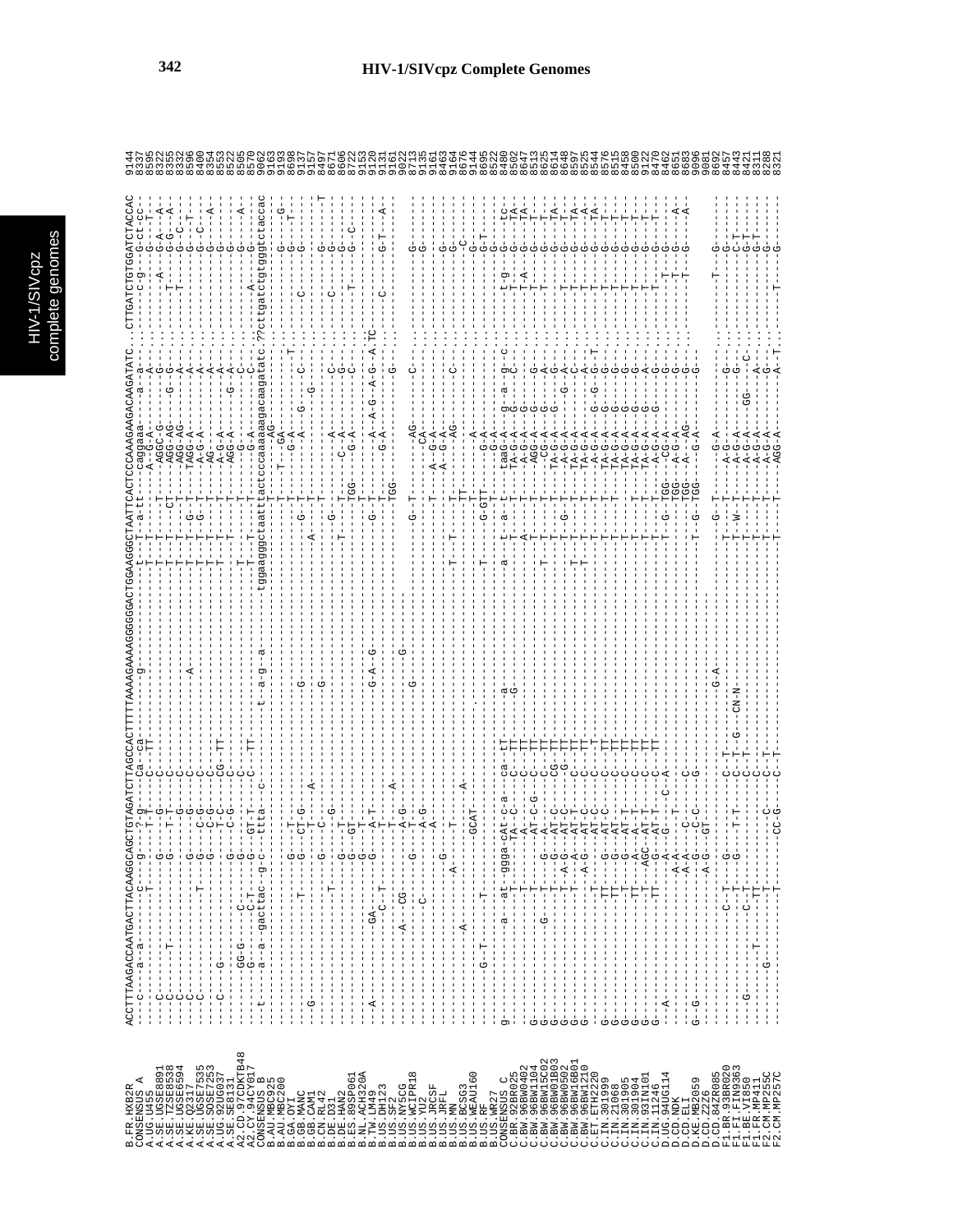|                                                                                                                                                                                                                                                             |                                                                                          |                                              |                               |                                                               |                                                          |                                        |                           |                               |                     |        |                                    |                    |               |               |                        |                 |                   |                        |                                                                                                                                                                                                                                                                                                                                                                                              |               |               |               |                       |                                                                                        |               |                                  |    |                               |               |         |                                                                                                   |                        |                                |                                           |                                                 |                              |                                                      |                                                                    |                                         |                                     |                                |                                                                                                                                                                                                                                                                                                                                 |                                    |              |             |               |                                                 |          |                                                                                                                                                                                                                                                                                                                                                                                       |                | ひひひむ                           |          |                         |                              |                           |                                   |                  |
|-------------------------------------------------------------------------------------------------------------------------------------------------------------------------------------------------------------------------------------------------------------|------------------------------------------------------------------------------------------|----------------------------------------------|-------------------------------|---------------------------------------------------------------|----------------------------------------------------------|----------------------------------------|---------------------------|-------------------------------|---------------------|--------|------------------------------------|--------------------|---------------|---------------|------------------------|-----------------|-------------------|------------------------|----------------------------------------------------------------------------------------------------------------------------------------------------------------------------------------------------------------------------------------------------------------------------------------------------------------------------------------------------------------------------------------------|---------------|---------------|---------------|-----------------------|----------------------------------------------------------------------------------------|---------------|----------------------------------|----|-------------------------------|---------------|---------|---------------------------------------------------------------------------------------------------|------------------------|--------------------------------|-------------------------------------------|-------------------------------------------------|------------------------------|------------------------------------------------------|--------------------------------------------------------------------|-----------------------------------------|-------------------------------------|--------------------------------|---------------------------------------------------------------------------------------------------------------------------------------------------------------------------------------------------------------------------------------------------------------------------------------------------------------------------------|------------------------------------|--------------|-------------|---------------|-------------------------------------------------|----------|---------------------------------------------------------------------------------------------------------------------------------------------------------------------------------------------------------------------------------------------------------------------------------------------------------------------------------------------------------------------------------------|----------------|--------------------------------|----------|-------------------------|------------------------------|---------------------------|-----------------------------------|------------------|
|                                                                                                                                                                                                                                                             |                                                                                          |                                              |                               |                                                               |                                                          |                                        |                           |                               |                     |        |                                    |                    |               |               |                        |                 |                   |                        |                                                                                                                                                                                                                                                                                                                                                                                              |               |               |               |                       |                                                                                        |               |                                  |    |                               |               |         |                                                                                                   |                        |                                |                                           |                                                 |                              |                                                      |                                                                    |                                         |                                     |                                |                                                                                                                                                                                                                                                                                                                                 |                                    |              |             |               |                                                 |          |                                                                                                                                                                                                                                                                                                                                                                                       |                |                                |          |                         |                              |                           |                                   |                  |
|                                                                                                                                                                                                                                                             |                                                                                          |                                              |                               |                                                               |                                                          |                                        |                           |                               |                     |        |                                    |                    |               |               |                        |                 |                   |                        |                                                                                                                                                                                                                                                                                                                                                                                              |               |               |               |                       |                                                                                        |               |                                  |    |                               |               |         |                                                                                                   |                        |                                |                                           |                                                 |                              |                                                      |                                                                    |                                         |                                     |                                |                                                                                                                                                                                                                                                                                                                                 |                                    |              |             |               |                                                 |          |                                                                                                                                                                                                                                                                                                                                                                                       |                |                                |          |                         |                              |                           |                                   |                  |
|                                                                                                                                                                                                                                                             |                                                                                          |                                              |                               |                                                               |                                                          |                                        |                           |                               |                     |        | 9999<br>9999                       |                    |               |               |                        |                 |                   |                        |                                                                                                                                                                                                                                                                                                                                                                                              |               |               |               |                       |                                                                                        |               |                                  |    |                               |               |         |                                                                                                   |                        |                                |                                           |                                                 |                              |                                                      |                                                                    |                                         |                                     |                                |                                                                                                                                                                                                                                                                                                                                 |                                    |              |             |               |                                                 |          |                                                                                                                                                                                                                                                                                                                                                                                       |                |                                |          |                         |                              |                           |                                   |                  |
|                                                                                                                                                                                                                                                             |                                                                                          |                                              |                               |                                                               |                                                          |                                        |                           |                               |                     |        |                                    |                    |               |               |                        |                 |                   |                        |                                                                                                                                                                                                                                                                                                                                                                                              |               |               |               |                       |                                                                                        |               |                                  |    |                               |               |         |                                                                                                   |                        |                                |                                           |                                                 |                              |                                                      |                                                                    |                                         |                                     |                                |                                                                                                                                                                                                                                                                                                                                 |                                    |              |             |               |                                                 |          |                                                                                                                                                                                                                                                                                                                                                                                       |                |                                |          |                         |                              |                           |                                   |                  |
|                                                                                                                                                                                                                                                             |                                                                                          |                                              |                               |                                                               |                                                          |                                        |                           |                               |                     |        |                                    |                    |               |               |                        |                 |                   |                        |                                                                                                                                                                                                                                                                                                                                                                                              |               |               |               |                       |                                                                                        |               |                                  |    |                               |               |         |                                                                                                   |                        |                                |                                           |                                                 |                              |                                                      |                                                                    |                                         |                                     |                                |                                                                                                                                                                                                                                                                                                                                 |                                    |              |             |               |                                                 |          |                                                                                                                                                                                                                                                                                                                                                                                       |                |                                |          |                         |                              |                           |                                   |                  |
|                                                                                                                                                                                                                                                             |                                                                                          |                                              |                               |                                                               |                                                          |                                        |                           |                               |                     |        |                                    |                    |               |               |                        |                 |                   |                        |                                                                                                                                                                                                                                                                                                                                                                                              |               |               |               |                       |                                                                                        |               |                                  |    |                               |               |         |                                                                                                   |                        |                                |                                           |                                                 |                              |                                                      |                                                                    |                                         |                                     |                                |                                                                                                                                                                                                                                                                                                                                 |                                    |              |             |               |                                                 |          |                                                                                                                                                                                                                                                                                                                                                                                       |                |                                |          |                         |                              |                           |                                   |                  |
|                                                                                                                                                                                                                                                             |                                                                                          |                                              |                               |                                                               |                                                          |                                        |                           |                               |                     |        |                                    |                    |               |               |                        |                 |                   |                        |                                                                                                                                                                                                                                                                                                                                                                                              |               |               |               |                       |                                                                                        |               | -aa                              |    |                               |               |         |                                                                                                   |                        |                                |                                           |                                                 |                              |                                                      |                                                                    |                                         |                                     |                                |                                                                                                                                                                                                                                                                                                                                 |                                    |              |             |               |                                                 |          |                                                                                                                                                                                                                                                                                                                                                                                       |                |                                |          |                         |                              |                           |                                   |                  |
|                                                                                                                                                                                                                                                             |                                                                                          |                                              |                               |                                                               |                                                          |                                        |                           |                               |                     |        |                                    |                    |               |               |                        |                 |                   |                        |                                                                                                                                                                                                                                                                                                                                                                                              |               |               |               |                       |                                                                                        |               |                                  |    |                               |               |         |                                                                                                   |                        |                                |                                           |                                                 |                              |                                                      |                                                                    |                                         |                                     |                                |                                                                                                                                                                                                                                                                                                                                 |                                    |              |             |               |                                                 |          |                                                                                                                                                                                                                                                                                                                                                                                       |                |                                |          |                         |                              |                           |                                   |                  |
|                                                                                                                                                                                                                                                             |                                                                                          |                                              |                               |                                                               |                                                          |                                        |                           |                               |                     |        |                                    |                    |               |               |                        |                 |                   |                        |                                                                                                                                                                                                                                                                                                                                                                                              |               |               |               |                       |                                                                                        |               |                                  |    |                               |               |         |                                                                                                   |                        |                                |                                           |                                                 |                              |                                                      |                                                                    |                                         |                                     |                                |                                                                                                                                                                                                                                                                                                                                 |                                    |              |             |               |                                                 |          |                                                                                                                                                                                                                                                                                                                                                                                       |                |                                |          |                         |                              |                           |                                   |                  |
|                                                                                                                                                                                                                                                             |                                                                                          |                                              |                               |                                                               |                                                          |                                        |                           |                               |                     |        |                                    |                    |               |               |                        |                 |                   |                        |                                                                                                                                                                                                                                                                                                                                                                                              |               |               |               |                       |                                                                                        |               |                                  |    |                               |               |         |                                                                                                   |                        |                                |                                           |                                                 |                              |                                                      |                                                                    |                                         |                                     |                                |                                                                                                                                                                                                                                                                                                                                 |                                    |              |             |               |                                                 |          |                                                                                                                                                                                                                                                                                                                                                                                       |                |                                |          |                         |                              |                           |                                   |                  |
|                                                                                                                                                                                                                                                             |                                                                                          |                                              |                               |                                                               |                                                          |                                        |                           |                               |                     |        |                                    |                    |               |               |                        |                 |                   |                        |                                                                                                                                                                                                                                                                                                                                                                                              |               |               |               |                       |                                                                                        |               |                                  |    |                               |               |         |                                                                                                   |                        |                                |                                           |                                                 |                              |                                                      |                                                                    |                                         |                                     |                                |                                                                                                                                                                                                                                                                                                                                 |                                    |              |             |               |                                                 |          |                                                                                                                                                                                                                                                                                                                                                                                       |                |                                |          |                         |                              |                           |                                   |                  |
|                                                                                                                                                                                                                                                             |                                                                                          |                                              |                               |                                                               |                                                          |                                        |                           |                               |                     |        |                                    |                    |               |               |                        |                 |                   |                        |                                                                                                                                                                                                                                                                                                                                                                                              |               |               |               |                       |                                                                                        |               |                                  |    |                               |               |         |                                                                                                   |                        |                                |                                           |                                                 |                              |                                                      |                                                                    |                                         |                                     |                                |                                                                                                                                                                                                                                                                                                                                 |                                    |              |             |               |                                                 |          |                                                                                                                                                                                                                                                                                                                                                                                       |                |                                |          |                         |                              |                           |                                   |                  |
|                                                                                                                                                                                                                                                             |                                                                                          |                                              |                               |                                                               |                                                          |                                        |                           |                               |                     |        |                                    |                    |               |               |                        |                 |                   |                        |                                                                                                                                                                                                                                                                                                                                                                                              |               |               |               |                       |                                                                                        |               |                                  |    |                               |               |         |                                                                                                   |                        |                                |                                           |                                                 |                              |                                                      |                                                                    |                                         |                                     |                                |                                                                                                                                                                                                                                                                                                                                 |                                    |              |             |               |                                                 |          |                                                                                                                                                                                                                                                                                                                                                                                       |                |                                |          |                         |                              |                           |                                   |                  |
|                                                                                                                                                                                                                                                             |                                                                                          |                                              |                               |                                                               |                                                          |                                        |                           |                               |                     |        |                                    |                    |               |               |                        |                 |                   |                        |                                                                                                                                                                                                                                                                                                                                                                                              |               |               |               |                       |                                                                                        |               |                                  |    |                               |               |         |                                                                                                   |                        |                                |                                           |                                                 |                              |                                                      |                                                                    |                                         |                                     |                                |                                                                                                                                                                                                                                                                                                                                 |                                    |              |             |               |                                                 |          |                                                                                                                                                                                                                                                                                                                                                                                       |                |                                |          |                         |                              |                           |                                   |                  |
|                                                                                                                                                                                                                                                             |                                                                                          |                                              |                               |                                                               |                                                          |                                        |                           |                               |                     |        |                                    |                    |               |               |                        |                 |                   |                        |                                                                                                                                                                                                                                                                                                                                                                                              |               |               |               |                       |                                                                                        |               |                                  |    |                               |               |         |                                                                                                   |                        |                                |                                           |                                                 |                              |                                                      |                                                                    |                                         |                                     |                                |                                                                                                                                                                                                                                                                                                                                 |                                    |              |             |               |                                                 |          |                                                                                                                                                                                                                                                                                                                                                                                       |                |                                |          |                         |                              |                           |                                   |                  |
|                                                                                                                                                                                                                                                             |                                                                                          |                                              |                               |                                                               |                                                          |                                        |                           |                               |                     |        |                                    |                    |               |               |                        |                 |                   |                        |                                                                                                                                                                                                                                                                                                                                                                                              |               |               |               |                       |                                                                                        |               |                                  |    |                               |               |         |                                                                                                   |                        |                                |                                           |                                                 |                              |                                                      |                                                                    |                                         |                                     |                                |                                                                                                                                                                                                                                                                                                                                 |                                    |              |             |               |                                                 |          |                                                                                                                                                                                                                                                                                                                                                                                       |                |                                |          |                         |                              |                           |                                   |                  |
|                                                                                                                                                                                                                                                             |                                                                                          |                                              |                               |                                                               |                                                          |                                        |                           |                               |                     |        |                                    |                    |               |               |                        |                 |                   |                        |                                                                                                                                                                                                                                                                                                                                                                                              |               |               |               |                       |                                                                                        |               |                                  |    |                               |               |         |                                                                                                   |                        |                                |                                           |                                                 |                              |                                                      |                                                                    |                                         |                                     |                                |                                                                                                                                                                                                                                                                                                                                 |                                    |              |             |               |                                                 |          |                                                                                                                                                                                                                                                                                                                                                                                       |                |                                |          |                         |                              |                           |                                   |                  |
| T<br>T<br>T<br>Ť                                                                                                                                                                                                                                            | ד<br>י<br>ı<br>$\blacksquare$                                                            | 당---<br>$\frac{1}{4}$                        | $   \Gamma$<br>$\frac{1}{1}$  | $\begin{array}{c} 1 \\ 0 \\ 1 \end{array}$<br>$\frac{1}{1}$   | $-\frac{c}{1}$<br>$\overline{1}$                         | $-4-7$<br>$\frac{1}{4}$                | $-\frac{c}{l}$<br>$\sf I$ | п<br>T.<br>J                  | $-\frac{c}{1}$<br>Ť | $-4-6$ |                                    |                    |               |               |                        | f,              | Ĵ                 | $\frac{1}{4}$          | ÷                                                                                                                                                                                                                                                                                                                                                                                            | $\frac{1}{1}$ | $\frac{1}{1}$ | $-1 - 0$<br>J | J,                    | $\frac{1}{2}$ $\frac{1}{2}$ $\frac{1}{2}$ $\frac{1}{2}$ $\frac{1}{2}$<br>$\frac{1}{1}$ | -i            | $\frac{1}{\nu}$<br>$\frac{1}{1}$ | j. | $-1 - 1$<br>$\frac{1}{1}$     |               | ï.<br>Ť | $\begin{array}{c}\n1 \\ 0\n\end{array}$<br>$\overset{1}{\circ}$<br>$\frac{1}{1}$<br>$\frac{1}{1}$ | ł                      | f,<br>$\frac{1}{1}$            | ÷<br>ł<br>j                               | $\begin{array}{c} 1 \\ 0 \\ 1 \end{array}$<br>Ĵ | $\frac{1}{2}$<br>j           | $- -A - -$                                           |                                                                    |                                         | $\frac{1}{1}$                       |                                |                                                                                                                                                                                                                                                                                                                                 |                                    |              |             | $\frac{1}{1}$ | $\begin{array}{c} 1 \\ 0 \\ 1 \end{array}$<br>÷ | ł<br>J.  | $\begin{array}{c} \rule{0pt}{2.5ex} \rule{0pt}{2.5ex} \rule{0pt}{2.5ex} \rule{0pt}{2.5ex} \rule{0pt}{2.5ex} \rule{0pt}{2.5ex} \rule{0pt}{2.5ex} \rule{0pt}{2.5ex} \rule{0pt}{2.5ex} \rule{0pt}{2.5ex} \rule{0pt}{2.5ex} \rule{0pt}{2.5ex} \rule{0pt}{2.5ex} \rule{0pt}{2.5ex} \rule{0pt}{2.5ex} \rule{0pt}{2.5ex} \rule{0pt}{2.5ex} \rule{0pt}{2.5ex} \rule{0pt}{2.5ex} \rule{0$<br>÷ | $\frac{1}{1}$  | $\frac{1}{2}$<br>$\frac{1}{1}$ | もーー<br>Ĵ | $- - A - -$             | $-ACA-$                      |                           |                                   | $AG - A - - ATT$ |
| י<br>ו<br>$\mathsf I$                                                                                                                                                                                                                                       | F<br>T<br>т<br>т                                                                         |                                              | $\frac{1}{1}$                 | EFFF<br>Taal<br>$\begin{array}{c} 0 & 0 \\ 1 & 1 \end{array}$ | $\frac{c}{1}$                                            | $- -C - T$                             | $- -A - -$                | Ι.                            | 特                   | Ŧ      | 다-다<br>- 다<br>- 이<br>$\frac{1}{2}$ | U<br>$\frac{1}{1}$ | $\frac{1}{2}$ |               | 현현현현<br>고고고고<br>ט<br>י | $-ar$           |                   |                        | $\begin{array}{l} \dot{\mathbf{r}}_{1} & \dot{\mathbf{r}}_{2} & \dot{\mathbf{r}}_{3} \\ \dot{\mathbf{r}}_{1} & \dot{\mathbf{r}}_{2} & \dot{\mathbf{r}}_{3} \\ \dot{\mathbf{r}}_{2} & \dot{\mathbf{r}}_{3} & \dot{\mathbf{r}}_{3} \\ \dot{\mathbf{r}}_{3} & \dot{\mathbf{r}}_{3} & \dot{\mathbf{r}}_{3} \\ \dot{\mathbf{r}}_{4} & \dot{\mathbf{r}}_{5} & \dot{\mathbf{r}}_{6} \\ \end{array}$ |               |               |               |                       |                                                                                        | $\frac{1}{2}$ | $-a -$<br>Ť,                     |    | Ţ                             | $\frac{1}{1}$ | $T - -$ | $-1$                                                                                              | ר<br>וְ<br>۲<br>ا<br>ł | $   \Gamma$                    | $-\mathbf{T} \mathbf{T}$ –<br>$\mathsf I$ |                                                 | $-1 - A - T$                 | י<br>ו<br>п<br>Ť.                                    |                                                                    |                                         | ļ                                   |                                | $\begin{split} & -1 - 2\,T - 1 \\ & - 1 - 2\,T - 2 \\ & - 1 - 2\,T - 2 \\ & - 1 - 2\,T - 2 \\ & - 1 - 2\,T - 2 \\ & - 1 - 2\,T - 2 \\ & - 1 - 2\,T - 2 \\ & - 1 - 2\,T - 2 \\ & - 1 - 2\,T - 2 \\ & - 1 - 2\,T - 2 \\ & - 1 - 2\,T - 2 \\ & - 1 - 2\,T - 2 \\ & - 1 - 2\,T - 2\,T - 2 \\ & - 1 - 2\,T - 2\,T - 2 \\ & - 1 - 2\$ |                                    |              | $-1$ - $-1$ | $-TT$         | ÷<br>T<br>$\mathbf{I}$                          | 부부<br>J. | 부<br>I.<br>ï                                                                                                                                                                                                                                                                                                                                                                          | י<br>ד         | Ţ                              | $-1$     | י<br>י<br>$\frac{1}{1}$ | J.<br>Ť.<br>I<br>ï           | $-1$ - $-1$ - $-1$ - $-1$ | $-4-1$                            | ÷                |
| $\mathsf I$<br>1<br>$-1 - 1 -$                                                                                                                                                                                                                              | $\mathbf{I}$<br>$\mathsf I$                                                              | $\mathbb{I}$<br>$\mathbf{I}$<br>$\mathbf{I}$ | $\mathbf{I}$<br>т             |                                                               |                                                          | 1<br>п                                 | $\blacksquare$            | $\mathsf I$<br>$\blacksquare$ |                     |        | $\frac{1}{1}$                      |                    | $\frac{1}{1}$ | $-4-1$        | $\frac{1}{1}$          | $\frac{1}{1}$   | ţ                 | $\mathsf I$<br>Ţ<br>ł. |                                                                                                                                                                                                                                                                                                                                                                                              |               |               |               |                       |                                                                                        |               |                                  |    |                               |               |         |                                                                                                   |                        |                                | $\overline{1}$                            | $\frac{1}{1}$                                   | I<br>$\frac{1}{1}$           |                                                      | п                                                                  | $\mathbf{I}$                            |                                     | - 11                           | $\,$ I                                                                                                                                                                                                                                                                                                                          | $\,$ I<br>$\overline{\phantom{a}}$ | $\,$ I<br>÷  |             |               |                                                 |          |                                                                                                                                                                                                                                                                                                                                                                                       |                |                                |          |                         | $\frac{1}{1}$                |                           | т<br>т<br>1<br>т                  | л<br>л<br>Ÿ      |
| Î                                                                                                                                                                                                                                                           | Ţ<br>$\mathbf{I}$<br>$\mathsf I$<br>$\overline{\phantom{a}}$                             | $\mathbf{L}$<br>Ť.<br>L                      | - 11<br>$\mathsf I$<br>$\,$ I | $\blacksquare$                                                |                                                          |                                        |                           | -1                            |                     | ÷      | ÷                                  | l.                 | ÷             | $\frac{1}{1}$ | $\frac{1}{1}$          |                 | Ţ<br>$\mathbf{I}$ |                        |                                                                                                                                                                                                                                                                                                                                                                                              |               |               | 韭韭            |                       |                                                                                        | f,            |                                  |    |                               | ï             | Ť<br>÷  | $\mathbf{I}$                                                                                      |                        |                                |                                           | $-1$<br>Ħ                                       | $-1 - 1$                     | $\frac{1}{4}$<br>ï.<br>$\mathsf I$<br>$\blacksquare$ | $\frac{1}{1}$<br>$\mathsf I$<br>$\,$ I<br>$\overline{\phantom{a}}$ | $\frac{1}{1}$<br>$\dot{q}$<br>Ţ         | Ť<br>$\mathsf I$<br>Ţ               | $\frac{1}{1}$<br>$\frac{1}{1}$ | $\blacksquare$<br>$\overline{1}$                                                                                                                                                                                                                                                                                                | $\mathbf{I}$                       | Ť<br>Ť.      |             |               |                                                 |          |                                                                                                                                                                                                                                                                                                                                                                                       |                |                                |          |                         | i<br>-<br>$\frac{1}{2}$<br>I | -------                   | J.<br>т<br>ï.<br>$\mathsf I$<br>I | -1               |
| ACCTTTAAGACCAATGACTTACAAGGCA                                                                                                                                                                                                                                | $\begin{array}{c}\n 1 \\  -1 \\  -1 \\  -1 \\  -1 \\  -1\n \end{array}$<br>$\frac{1}{4}$ |                                              |                               | $\mathbf{I}$                                                  | $\overline{\phantom{a}}$<br>$\mathbf{I}$<br>$\mathbf{I}$ | $\mathbf{I}$<br>$\blacksquare$<br>$-4$ | L.<br>$-4$                | $\mathbf{I}$<br>$-4$          | $- - A$             |        |                                    |                    |               |               |                        | $t - -$<br>$-1$ | Ť                 | $\frac{1}{1}$          | $\frac{1}{1}$                                                                                                                                                                                                                                                                                                                                                                                |               |               |               | $\frac{1}{1}$<br>$-1$ | $\frac{1}{1}$<br>$\frac{1}{2}$                                                         | $---AC$       | Ġ<br>$a - -t$ t                  |    | ၊ ဗုံ ဗုံ<br>၊ ပုံ ၂<br>, ၂ ၂ |               | ŧ<br>Ι. | י פי פי פי<br>יייייייי<br>J<br>ŧ                                                                  | $\mathbf{I}$           | $\frac{1}{2}$<br>$\frac{1}{1}$ | $\blacksquare$                            | $\mathbf{I}$                                    | စုံစုံစုံ<br>  <br>   <br>I. | I<br>т                                               | $\frac{1}{1}$<br>J<br>$\overline{\phantom{a}}$                     | $\frac{1}{4}$<br>$\mathsf I$<br>I<br>L. | $\mathbf{I}$<br>Ţ<br>$\blacksquare$ | ł                              | п<br>J<br>$\overline{1}$                                                                                                                                                                                                                                                                                                        | .<br>ს<br>ს<br>$\frac{1}{1}$       | $-1 - C - C$ | -<br>J.     | $-1 - 1$      | J.                                              |          | п.                                                                                                                                                                                                                                                                                                                                                                                    | Ţ<br>- 11      | $\blacksquare$                 | п        | --AACG                  |                              | $-1$ - $-1$               | $\frac{1}{4}$<br>$-1$             | $-45 -$          |
| Ť.                                                                                                                                                                                                                                                          |                                                                                          | I.                                           | т                             |                                                               |                                                          | z                                      |                           |                               |                     |        |                                    |                    |               |               |                        | J.<br><b>G</b>  |                   |                        |                                                                                                                                                                                                                                                                                                                                                                                              |               |               | ひ             |                       |                                                                                        |               |                                  |    |                               |               |         | ひ                                                                                                 |                        |                                |                                           |                                                 |                              |                                                      |                                                                    |                                         |                                     |                                |                                                                                                                                                                                                                                                                                                                                 |                                    |              | ひ           | Н             | J                                               | J<br>FF  | Ť.                                                                                                                                                                                                                                                                                                                                                                                    | $\blacksquare$ |                                |          | Н                       |                              |                           |                                   | U                |
| $\begin{smallmatrix} 1.81,120,200\\ 0.182,120,000\\ 0.183,120,000\\ 0.185,120,000\\ 0.187,11991\\ 0.187,11991\\ 0.188,11991\\ 0.189,1300\\ 0.181,1991\\ 0.181,1991\\ 0.182,1991\\ 0.183,1991\\ 0.184,1991\\ 0.185,1991\\ 0.186,1991\\ 0.187,1991\\ 0.188,1$ |                                                                                          |                                              |                               |                                                               |                                                          |                                        |                           |                               |                     |        |                                    |                    |               |               |                        |                 |                   |                        |                                                                                                                                                                                                                                                                                                                                                                                              |               |               |               |                       |                                                                                        |               |                                  |    |                               |               |         |                                                                                                   |                        |                                |                                           |                                                 |                              |                                                      |                                                                    |                                         |                                     |                                |                                                                                                                                                                                                                                                                                                                                 |                                    |              |             |               |                                                 |          |                                                                                                                                                                                                                                                                                                                                                                                       |                |                                |          |                         |                              |                           |                                   |                  |
|                                                                                                                                                                                                                                                             |                                                                                          |                                              |                               |                                                               |                                                          |                                        |                           |                               |                     |        |                                    |                    |               |               |                        |                 |                   |                        |                                                                                                                                                                                                                                                                                                                                                                                              |               |               |               |                       |                                                                                        |               |                                  |    |                               |               |         |                                                                                                   |                        |                                |                                           |                                                 |                              |                                                      |                                                                    |                                         |                                     |                                |                                                                                                                                                                                                                                                                                                                                 |                                    |              |             |               |                                                 |          |                                                                                                                                                                                                                                                                                                                                                                                       |                |                                |          |                         |                              |                           |                                   |                  |
|                                                                                                                                                                                                                                                             |                                                                                          |                                              |                               |                                                               |                                                          |                                        |                           |                               |                     |        |                                    |                    |               |               |                        |                 |                   |                        |                                                                                                                                                                                                                                                                                                                                                                                              |               |               |               |                       |                                                                                        |               |                                  |    |                               |               |         |                                                                                                   |                        |                                |                                           |                                                 |                              |                                                      |                                                                    |                                         |                                     |                                |                                                                                                                                                                                                                                                                                                                                 |                                    |              |             |               |                                                 |          |                                                                                                                                                                                                                                                                                                                                                                                       |                |                                |          |                         |                              |                           |                                   |                  |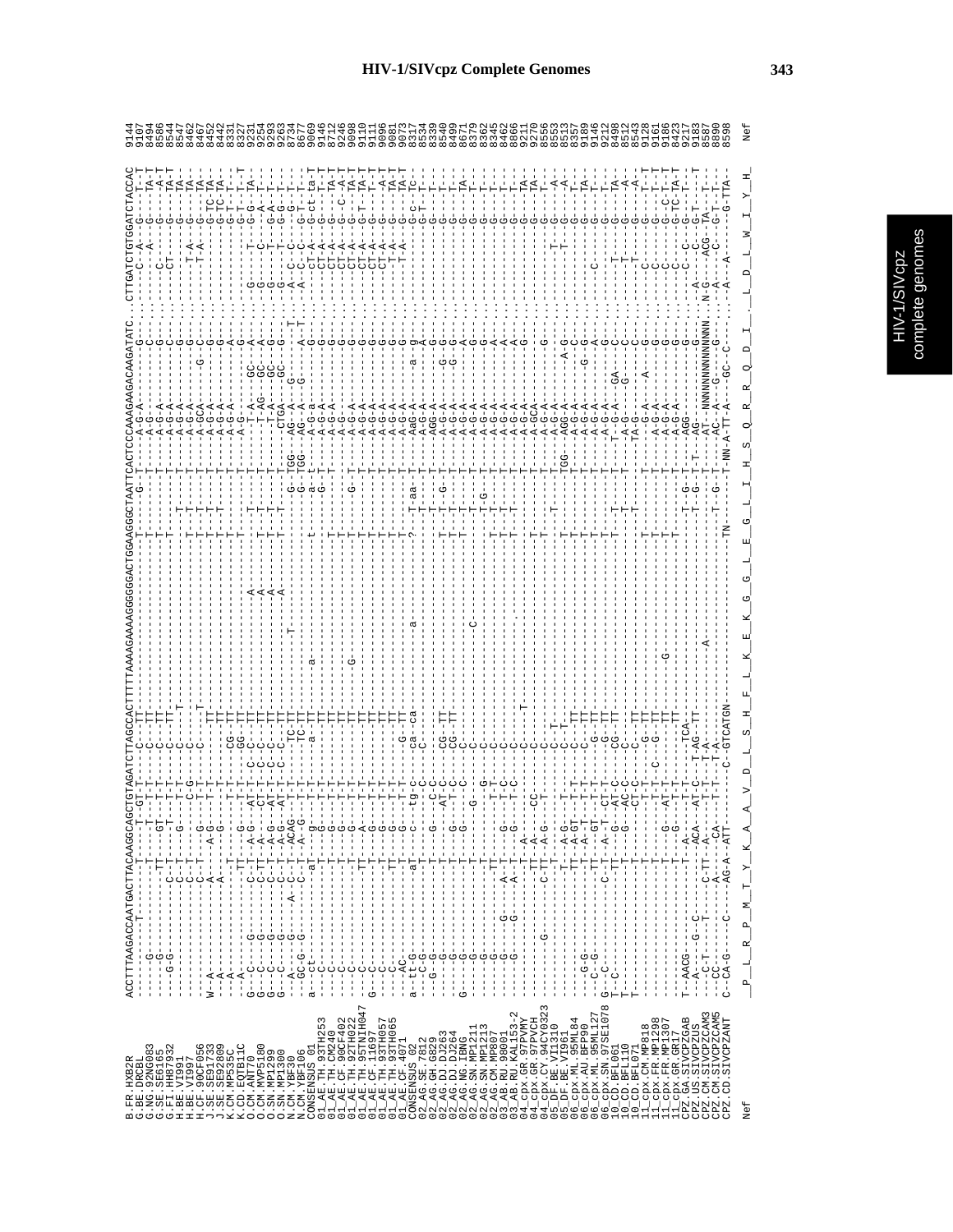HIV-1/SIVcpz<br>complete genomes

| gaagaggcc<br>$- -A - AC$<br>$-886$<br>-AAT<br>$-A-A$<br>$-AA$<br>$-A$ -<br>$-4$<br>$-1$<br>ပု<br>$-4$<br>S<br>$-4$<br>F<br>S<br>GA-<br>GA<br>y<br>К<br>К<br>К<br>К<br>Ó<br>Ů<br>œ<br>ひ‐‐<br>ししし<br>۳<br>ひ<br>ö<br>ひ<br>ひ<br>ひ<br>ひ<br>ひ<br>ひ<br>ひ<br>ひ<br>ひ<br>ひ<br>ひ<br>ひ<br>ひ<br>ひ<br>ひ<br>ひ<br>えーひ<br>$\overline{G}-\overline{D}$<br>accagttgagccagagaag<br>$A-G-A$<br>$\frac{1}{\mathbf{C}}$<br>$-AGGG-$<br>$-AGGG-$<br>$\sigma$<br>්<br>ά<br>$-6AC$<br>-999-<br>$-5 - 7 - 7 - 7$<br>$-AGGG-$<br>$-AGGG-$<br>$-AGGG-$<br>AGGG-<br>ق<br>ġ<br>C.<br><b>C-GG</b><br>ローワー<br>AGGC<br>$\overline{A} - G$<br>–<br>F∪<br>- A – C<br>შე<br>ს<br>- AGG<br>AGG<br>ල<br>どし<br>ひ<br>agg<br><b>CSA</b><br>τ.<br>К<br>C<br>$A - C$<br>ひ<br>ひ<br>ひ<br>ひ<br>U<br>ひ<br>てり<br>τŋ<br>൯<br>τŋ<br>caagctagt<br>ーリー<br>ひ<br>てり<br>也<br>൯<br>ℍ<br>ひ<br>U<br>ひ<br>ᄲ<br>aatact<br>ga<br>ひ<br>ט<br>U<br>უ<br>atcagatatccactgacctt<br>К<br>٣<br>むけっ<br>$\overline{A}$<br>$\mathbb{T}-\mathbb{A}-$<br>ά<br>$A - A$<br>Ŕ,<br>È<br>Ŕ,<br>K,<br>চা<br>$T - A$<br>o<br>G<br>ひ<br>ġ<br>"<br>--ga-ac-<br>---0---<br>U<br>-01-0-<br>언<br>ひ<br>₹<br>Ė<br>ACT<br>U<br><b>GBBBBBBBDDBDDBD</b><br>$-4$<br>*******<br>K,<br>Ŕ.<br>$\dot{A}$<br>A,<br>Ŗ<br><u>የየየየየ</u><br>Ġ<br>めめめめめ<br>ひ<br>ת<br>К<br>К<br>Æ<br>Æ<br>Ť<br>$\blacksquare$<br>$\mathbf{I}$<br>I.<br>$\overline{\phantom{a}}$<br>J<br>J.<br>ł<br>J,<br>$\begin{array}{c} \hline \end{array}$<br>J<br>1<br>$\mathbf{I}$<br>$\mathbf{I}$<br>$\mathbf{I}$<br>T<br>Ţ<br>Ţ<br>J.<br>$\mathbf{I}$<br>$\overline{\phantom{a}}$<br>п<br>л.<br>J.<br>п<br>п<br>ı<br>H<br>т<br>т<br>л<br>п<br>п<br>п<br>п<br>т<br>т<br>п<br>H<br>L.<br>$\mathbf{I}$<br>$\sigma$<br>$\overline{1}$<br>т<br>$\begin{array}{c} 1 \\ 0 \\ 1 \end{array}$<br>п<br>л<br>л<br>п<br>J.<br>л<br>л<br>Ġ<br>לון<br>קליון<br>ġ<br>Ü<br>Ġ<br> <br>U<br><b>ひ ひ</b><br>Ü<br>ひ<br>$\dot{c}$<br>ひ<br>ひ<br>$- -C - C$<br>نې<br>ب<br>U<br>Ü<br>ひ<br>לי לי לי<br>לי ל<br>ひ<br>$-5 - 0 -$<br>ن<br>۱<br>$-1 - t - -t - G$<br>ひ<br>ひ<br>ひ<br>ひ<br>5-2-1-<br>$-1 - C - G$<br>$-\frac{6}{1}$<br>ひ<br>ひ<br>ひ<br>Ġ<br>!<br>$- - -$ C $-$ G<br>$\frac{1}{\sqrt{2}}$<br>ひ<br>ひ<br>ひひ<br>ひ<br>ひ<br>ひ<br><b>ひひ</b><br>ひ<br>ひ<br><b>C-C-C-</b><br>Ī<br>Ĩ<br>ī<br>Í<br>ī<br>Ī<br>ł<br>Ť<br>ł<br>Ï<br>$\overline{1}$<br>$\mathbf{I}$<br>$\mathbf{I}$<br>L.<br>I<br>J.<br>л<br>J.<br>J.<br>ı<br>J.<br>J.<br>$\blacksquare$<br>$\frac{1}{1}$<br>$\frac{1}{1}$<br>п<br>-1<br>л<br>ł<br>п<br>п<br>п<br>л<br>п<br>п<br>J<br>п<br>J.<br>ţ<br>$-1$<br>$\begin{bmatrix} 1 \\ 1 \\ 1 \end{bmatrix}$<br>п<br>л<br>п<br>J.<br>п<br>п<br>$-1$<br>Ť.<br>Ť.<br>Ť<br>ï<br>j<br>j<br>Ť.<br>J.<br>$\mathsf I$<br>$\mathsf I$<br>I<br>$\mathbf{I}$<br>I<br>$\mathfrak l$<br>I<br>1<br>$\mathbf I$<br>Ţ<br>$\mathfrak l$<br>J.<br>J.<br>I<br>$\mathbf{I}$<br>J.<br>$\mathbf{I}$<br>ı<br>J,<br>T<br>$\mathbf{I}$<br>$\mathbf{I}$<br>ı<br>I<br>п<br>т<br>1<br>ı<br>$\,$ I<br>I<br>$\overline{\phantom{a}}$<br>Ţ<br>$\overline{\phantom{a}}$<br>I<br>$\mathbf{I}$<br>$\overline{\phantom{a}}$<br>J<br>Ţ<br>$\overline{\phantom{a}}$<br>Ţ<br>Ţ<br>I<br>$\mathbf{I}$<br>$\mathbf{I}$<br>J.<br>ł<br>J<br>$\mathbf{I}$<br>T<br>$\frac{1}{4}$<br>$\frac{1}{1}$<br>J.<br>$\overline{1}$<br>$\mathbf{I}$<br>$\mathbf{I}$<br>J.<br>ł<br>Ť<br>$\frac{1}{1}$<br>J.<br>$\mathbf{I}$<br>$\mathbf{I}$<br>J<br>I<br>$\mathbf{I}$<br>J<br>$\frac{1}{1}$<br>J<br>$\frac{1}{1}$<br>I<br>п<br>Ť<br>Ť.<br>Ť.<br>Ť.<br>Ť.<br>$\frac{1}{2}$<br>$\frac{1}{2}$<br>ı<br>п<br>т<br>-1<br>т<br>т<br>ı<br>т<br>п<br>ı<br>л.<br>J.<br>$\frac{1}{2}$<br>$\vdots$<br>$\vdots$<br>ţ<br>$\vdots$<br>$\vdots$<br>Ì<br>Ì<br>ن<br>:<br>Ŧ,<br>$\frac{1}{2}$ .<br>ţ<br>$\bullet$<br>Ì<br>$\vdots$<br>$\ddot{\cdot}$<br>$\vdots$<br>$\cdot$<br>$\vdots$<br>$\cdot$<br>$\vdots$<br>$\vdots$<br>$\ddot{\cdot}$<br>$\vdots$<br>$\vdots$<br>$\vdots$<br>$\vdots$<br>$\vdots$<br>Ì<br>$\vdots$<br>$\vdots$<br>$\vdots$<br>$\ddot{\cdot}$<br>$\vdots$<br>$\vdots$<br>ţ<br>$\vdots$<br>acacaaggctacttc<br>$- -a - - - -t$ ?ct-c<br>$\mathsf I$<br>I.<br>I<br>Ţ<br>Ţ<br>T<br>부<br>$-1 - T - C -$<br>$- - - \underline{T} - - - -$<br>$\overline{\phantom{a}}$<br>$\begin{bmatrix} 1 \\ 1 \\ 1 \end{bmatrix}$<br>j<br>$-1 - 1 - 1$<br>$-1 - 2 - 1 - 1 = -$<br>$\mathbf{I}$<br>$-1$<br>I<br>$-1$<br>$-1 - 1 - 1$<br>$\frac{1}{1}$<br>$-1$<br>$-1 - 1 - 1 -$<br>$-1 - 2 - -1$<br>$\frac{1}{1}$<br>I<br>$\overline{1}$<br>$-1$ $-1$ $-1$<br>$\frac{1}{1}$<br>J<br>$\frac{1}{1}$<br>í<br>$\frac{1}{4}$<br>$\frac{1}{4}$<br>I<br>$\mathbf{I}$<br>I<br>I<br>I.<br>I<br>I<br>$-1$<br>$-1$<br>$\frac{1}{1}$<br>I<br>I<br>Ť<br>J.<br>I<br>j.<br>I.<br>$\frac{1}{1}$<br>$\frac{1}{1}$<br>т<br>-1<br>т<br>п<br>п<br>H<br>J.<br>п<br>-1<br>H<br>$\mathbf I$<br>$-Y$ -<br>ï<br>j<br>I<br>Ť.<br>$-90 -$<br>$\frac{1}{2}$<br>$\overline{\phantom{a}}$<br>Ţ<br>F<br>F<br>F<br>$\mathbf{I}$<br>I<br>I<br>$\mathbf{I}$<br>т<br>т<br>п<br>т<br>I<br>H<br>J.<br>$\frac{1}{1}$<br>J<br>I<br>I<br>Ţ<br>I<br>J<br>Ţ<br>I<br>$\,$ I<br>I<br>I<br>J<br>J<br>$\mathbf{I}$<br>J.<br>J,<br>I<br>$\frac{1}{1}$<br>$\overline{1}$<br>I<br>$\mathbf{I}$<br>I<br>I<br>J<br>I<br>I.<br>T<br>I<br>I.<br>J.<br>$\mathbf{I}$<br>I<br>I<br>I<br>I.<br>J.<br>J.<br>$\frac{1}{1}$<br>$\frac{1}{1}$<br>J<br>$\frac{1}{1}$<br>$\frac{1}{1}$<br>$\frac{1}{1}$<br>$-1 - 5 - -$<br>$\frac{1}{1}$<br>п<br>л<br>H<br>i<br>1<br>п<br>п<br>I<br>I<br>J<br>ı<br>т<br>J.<br>п<br>т<br>I<br>п<br>í<br>п<br>п<br>ı | I<br>ı<br>I. | J.<br>$-1 - 5 - 1$<br>$-3 - 1 - 1 - 1 - 1 - 1 - 1 - 0 - 0$<br>ï<br>I | ď | ά |  | $A - B - C$ | $-9a-8-$ |
|---------------------------------------------------------------------------------------------------------------------------------------------------------------------------------------------------------------------------------------------------------------------------------------------------------------------------------------------------------------------------------------------------------------------------------------------------------------------------------------------------------------------------------------------------------------------------------------------------------------------------------------------------------------------------------------------------------------------------------------------------------------------------------------------------------------------------------------------------------------------------------------------------------------------------------------------------------------------------------------------------------------------------------------------------------------------------------------------------------------------------------------------------------------------------------------------------------------------------------------------------------------------------------------------------------------------------------------------------------------------------------------------------------------------------------------------------------------------------------------------------------------------------------------------------------------------------------------------------------------------------------------------------------------------------------------------------------------------------------------------------------------------------------------------------------------------------------------------------------------------------------------------------------------------------------------------------------------------------------------------------------------------------------------------------------------------------------------------------------------------------------------------------------------------------------------------------------------------------------------------------------------------------------------------------------------------------------------------------------------------------------------------------------------------------------------------------------------------------------------------------------------------------------------------------------------------------------------------------------------------------------------------------------------------------------------------------------------------------------------------------------------------------------------------------------------------------------------------------------------------------------------------------------------------------------------------------------------------------------------------------------------------------------------------------------------------------------------------------------------------------------------------------------------------------------------------------------------------------------------------------------------------------------------------------------------------------------------------------------------------------------------------------------------------------------------------------------------------------------------------------------------------------------------------------------------------------------------------------------------------------------------------------------------------------------------------------------------------------------------------------------------------------------------------------------------------------------------------------------------------------------------------------------------------------------------------------------------------------------------------------------------------------------------------------------------------------------------------------------------------------------------------------------------------------------------------------------------------------------------------------------------------------------------------------------------------------------------------------------------------------------------------------------------------------------------------------------------------------------------------------------------------------------------------------------------------------------------------------------------------------------------------------------------------------------------------------------------------------------------------------------------------------------------------------------------------------------------------------------------------------------------------------------------------------------------------------------------------------------------------------------------------------------------------------------------------------------------------------------------------------------------------------------------------------------------------------------------------------------------------------------------------------------------------------------------------------------------------------------------------------------------------------------------------------------------------------------|--------------|----------------------------------------------------------------------|---|---|--|-------------|----------|
|                                                                                                                                                                                                                                                                                                                                                                                                                                                                                                                                                                                                                                                                                                                                                                                                                                                                                                                                                                                                                                                                                                                                                                                                                                                                                                                                                                                                                                                                                                                                                                                                                                                                                                                                                                                                                                                                                                                                                                                                                                                                                                                                                                                                                                                                                                                                                                                                                                                                                                                                                                                                                                                                                                                                                                                                                                                                                                                                                                                                                                                                                                                                                                                                                                                                                                                                                                                                                                                                                                                                                                                                                                                                                                                                                                                                                                                                                                                                                                                                                                                                                                                                                                                                                                                                                                                                                                                                                                                                                                                                                                                                                                                                                                                                                                                                                                                                                                                                                                                                                                                                                                                                                                                                                                                                                                                                                                                                                                                         |              |                                                                      |   |   |  |             |          |
|                                                                                                                                                                                                                                                                                                                                                                                                                                                                                                                                                                                                                                                                                                                                                                                                                                                                                                                                                                                                                                                                                                                                                                                                                                                                                                                                                                                                                                                                                                                                                                                                                                                                                                                                                                                                                                                                                                                                                                                                                                                                                                                                                                                                                                                                                                                                                                                                                                                                                                                                                                                                                                                                                                                                                                                                                                                                                                                                                                                                                                                                                                                                                                                                                                                                                                                                                                                                                                                                                                                                                                                                                                                                                                                                                                                                                                                                                                                                                                                                                                                                                                                                                                                                                                                                                                                                                                                                                                                                                                                                                                                                                                                                                                                                                                                                                                                                                                                                                                                                                                                                                                                                                                                                                                                                                                                                                                                                                                                         |              |                                                                      |   |   |  |             |          |
|                                                                                                                                                                                                                                                                                                                                                                                                                                                                                                                                                                                                                                                                                                                                                                                                                                                                                                                                                                                                                                                                                                                                                                                                                                                                                                                                                                                                                                                                                                                                                                                                                                                                                                                                                                                                                                                                                                                                                                                                                                                                                                                                                                                                                                                                                                                                                                                                                                                                                                                                                                                                                                                                                                                                                                                                                                                                                                                                                                                                                                                                                                                                                                                                                                                                                                                                                                                                                                                                                                                                                                                                                                                                                                                                                                                                                                                                                                                                                                                                                                                                                                                                                                                                                                                                                                                                                                                                                                                                                                                                                                                                                                                                                                                                                                                                                                                                                                                                                                                                                                                                                                                                                                                                                                                                                                                                                                                                                                                         |              |                                                                      |   |   |  |             |          |
|                                                                                                                                                                                                                                                                                                                                                                                                                                                                                                                                                                                                                                                                                                                                                                                                                                                                                                                                                                                                                                                                                                                                                                                                                                                                                                                                                                                                                                                                                                                                                                                                                                                                                                                                                                                                                                                                                                                                                                                                                                                                                                                                                                                                                                                                                                                                                                                                                                                                                                                                                                                                                                                                                                                                                                                                                                                                                                                                                                                                                                                                                                                                                                                                                                                                                                                                                                                                                                                                                                                                                                                                                                                                                                                                                                                                                                                                                                                                                                                                                                                                                                                                                                                                                                                                                                                                                                                                                                                                                                                                                                                                                                                                                                                                                                                                                                                                                                                                                                                                                                                                                                                                                                                                                                                                                                                                                                                                                                                         |              |                                                                      |   |   |  |             |          |
|                                                                                                                                                                                                                                                                                                                                                                                                                                                                                                                                                                                                                                                                                                                                                                                                                                                                                                                                                                                                                                                                                                                                                                                                                                                                                                                                                                                                                                                                                                                                                                                                                                                                                                                                                                                                                                                                                                                                                                                                                                                                                                                                                                                                                                                                                                                                                                                                                                                                                                                                                                                                                                                                                                                                                                                                                                                                                                                                                                                                                                                                                                                                                                                                                                                                                                                                                                                                                                                                                                                                                                                                                                                                                                                                                                                                                                                                                                                                                                                                                                                                                                                                                                                                                                                                                                                                                                                                                                                                                                                                                                                                                                                                                                                                                                                                                                                                                                                                                                                                                                                                                                                                                                                                                                                                                                                                                                                                                                                         |              |                                                                      |   |   |  |             |          |
|                                                                                                                                                                                                                                                                                                                                                                                                                                                                                                                                                                                                                                                                                                                                                                                                                                                                                                                                                                                                                                                                                                                                                                                                                                                                                                                                                                                                                                                                                                                                                                                                                                                                                                                                                                                                                                                                                                                                                                                                                                                                                                                                                                                                                                                                                                                                                                                                                                                                                                                                                                                                                                                                                                                                                                                                                                                                                                                                                                                                                                                                                                                                                                                                                                                                                                                                                                                                                                                                                                                                                                                                                                                                                                                                                                                                                                                                                                                                                                                                                                                                                                                                                                                                                                                                                                                                                                                                                                                                                                                                                                                                                                                                                                                                                                                                                                                                                                                                                                                                                                                                                                                                                                                                                                                                                                                                                                                                                                                         |              |                                                                      |   |   |  |             |          |
|                                                                                                                                                                                                                                                                                                                                                                                                                                                                                                                                                                                                                                                                                                                                                                                                                                                                                                                                                                                                                                                                                                                                                                                                                                                                                                                                                                                                                                                                                                                                                                                                                                                                                                                                                                                                                                                                                                                                                                                                                                                                                                                                                                                                                                                                                                                                                                                                                                                                                                                                                                                                                                                                                                                                                                                                                                                                                                                                                                                                                                                                                                                                                                                                                                                                                                                                                                                                                                                                                                                                                                                                                                                                                                                                                                                                                                                                                                                                                                                                                                                                                                                                                                                                                                                                                                                                                                                                                                                                                                                                                                                                                                                                                                                                                                                                                                                                                                                                                                                                                                                                                                                                                                                                                                                                                                                                                                                                                                                         |              |                                                                      |   |   |  |             |          |
|                                                                                                                                                                                                                                                                                                                                                                                                                                                                                                                                                                                                                                                                                                                                                                                                                                                                                                                                                                                                                                                                                                                                                                                                                                                                                                                                                                                                                                                                                                                                                                                                                                                                                                                                                                                                                                                                                                                                                                                                                                                                                                                                                                                                                                                                                                                                                                                                                                                                                                                                                                                                                                                                                                                                                                                                                                                                                                                                                                                                                                                                                                                                                                                                                                                                                                                                                                                                                                                                                                                                                                                                                                                                                                                                                                                                                                                                                                                                                                                                                                                                                                                                                                                                                                                                                                                                                                                                                                                                                                                                                                                                                                                                                                                                                                                                                                                                                                                                                                                                                                                                                                                                                                                                                                                                                                                                                                                                                                                         |              |                                                                      |   |   |  |             |          |
|                                                                                                                                                                                                                                                                                                                                                                                                                                                                                                                                                                                                                                                                                                                                                                                                                                                                                                                                                                                                                                                                                                                                                                                                                                                                                                                                                                                                                                                                                                                                                                                                                                                                                                                                                                                                                                                                                                                                                                                                                                                                                                                                                                                                                                                                                                                                                                                                                                                                                                                                                                                                                                                                                                                                                                                                                                                                                                                                                                                                                                                                                                                                                                                                                                                                                                                                                                                                                                                                                                                                                                                                                                                                                                                                                                                                                                                                                                                                                                                                                                                                                                                                                                                                                                                                                                                                                                                                                                                                                                                                                                                                                                                                                                                                                                                                                                                                                                                                                                                                                                                                                                                                                                                                                                                                                                                                                                                                                                                         |              |                                                                      |   |   |  |             |          |
|                                                                                                                                                                                                                                                                                                                                                                                                                                                                                                                                                                                                                                                                                                                                                                                                                                                                                                                                                                                                                                                                                                                                                                                                                                                                                                                                                                                                                                                                                                                                                                                                                                                                                                                                                                                                                                                                                                                                                                                                                                                                                                                                                                                                                                                                                                                                                                                                                                                                                                                                                                                                                                                                                                                                                                                                                                                                                                                                                                                                                                                                                                                                                                                                                                                                                                                                                                                                                                                                                                                                                                                                                                                                                                                                                                                                                                                                                                                                                                                                                                                                                                                                                                                                                                                                                                                                                                                                                                                                                                                                                                                                                                                                                                                                                                                                                                                                                                                                                                                                                                                                                                                                                                                                                                                                                                                                                                                                                                                         |              |                                                                      |   |   |  |             |          |
|                                                                                                                                                                                                                                                                                                                                                                                                                                                                                                                                                                                                                                                                                                                                                                                                                                                                                                                                                                                                                                                                                                                                                                                                                                                                                                                                                                                                                                                                                                                                                                                                                                                                                                                                                                                                                                                                                                                                                                                                                                                                                                                                                                                                                                                                                                                                                                                                                                                                                                                                                                                                                                                                                                                                                                                                                                                                                                                                                                                                                                                                                                                                                                                                                                                                                                                                                                                                                                                                                                                                                                                                                                                                                                                                                                                                                                                                                                                                                                                                                                                                                                                                                                                                                                                                                                                                                                                                                                                                                                                                                                                                                                                                                                                                                                                                                                                                                                                                                                                                                                                                                                                                                                                                                                                                                                                                                                                                                                                         |              |                                                                      |   |   |  |             |          |
|                                                                                                                                                                                                                                                                                                                                                                                                                                                                                                                                                                                                                                                                                                                                                                                                                                                                                                                                                                                                                                                                                                                                                                                                                                                                                                                                                                                                                                                                                                                                                                                                                                                                                                                                                                                                                                                                                                                                                                                                                                                                                                                                                                                                                                                                                                                                                                                                                                                                                                                                                                                                                                                                                                                                                                                                                                                                                                                                                                                                                                                                                                                                                                                                                                                                                                                                                                                                                                                                                                                                                                                                                                                                                                                                                                                                                                                                                                                                                                                                                                                                                                                                                                                                                                                                                                                                                                                                                                                                                                                                                                                                                                                                                                                                                                                                                                                                                                                                                                                                                                                                                                                                                                                                                                                                                                                                                                                                                                                         |              |                                                                      |   |   |  |             |          |
|                                                                                                                                                                                                                                                                                                                                                                                                                                                                                                                                                                                                                                                                                                                                                                                                                                                                                                                                                                                                                                                                                                                                                                                                                                                                                                                                                                                                                                                                                                                                                                                                                                                                                                                                                                                                                                                                                                                                                                                                                                                                                                                                                                                                                                                                                                                                                                                                                                                                                                                                                                                                                                                                                                                                                                                                                                                                                                                                                                                                                                                                                                                                                                                                                                                                                                                                                                                                                                                                                                                                                                                                                                                                                                                                                                                                                                                                                                                                                                                                                                                                                                                                                                                                                                                                                                                                                                                                                                                                                                                                                                                                                                                                                                                                                                                                                                                                                                                                                                                                                                                                                                                                                                                                                                                                                                                                                                                                                                                         |              |                                                                      |   |   |  |             |          |
|                                                                                                                                                                                                                                                                                                                                                                                                                                                                                                                                                                                                                                                                                                                                                                                                                                                                                                                                                                                                                                                                                                                                                                                                                                                                                                                                                                                                                                                                                                                                                                                                                                                                                                                                                                                                                                                                                                                                                                                                                                                                                                                                                                                                                                                                                                                                                                                                                                                                                                                                                                                                                                                                                                                                                                                                                                                                                                                                                                                                                                                                                                                                                                                                                                                                                                                                                                                                                                                                                                                                                                                                                                                                                                                                                                                                                                                                                                                                                                                                                                                                                                                                                                                                                                                                                                                                                                                                                                                                                                                                                                                                                                                                                                                                                                                                                                                                                                                                                                                                                                                                                                                                                                                                                                                                                                                                                                                                                                                         |              |                                                                      |   |   |  |             |          |
|                                                                                                                                                                                                                                                                                                                                                                                                                                                                                                                                                                                                                                                                                                                                                                                                                                                                                                                                                                                                                                                                                                                                                                                                                                                                                                                                                                                                                                                                                                                                                                                                                                                                                                                                                                                                                                                                                                                                                                                                                                                                                                                                                                                                                                                                                                                                                                                                                                                                                                                                                                                                                                                                                                                                                                                                                                                                                                                                                                                                                                                                                                                                                                                                                                                                                                                                                                                                                                                                                                                                                                                                                                                                                                                                                                                                                                                                                                                                                                                                                                                                                                                                                                                                                                                                                                                                                                                                                                                                                                                                                                                                                                                                                                                                                                                                                                                                                                                                                                                                                                                                                                                                                                                                                                                                                                                                                                                                                                                         |              |                                                                      |   |   |  |             |          |
|                                                                                                                                                                                                                                                                                                                                                                                                                                                                                                                                                                                                                                                                                                                                                                                                                                                                                                                                                                                                                                                                                                                                                                                                                                                                                                                                                                                                                                                                                                                                                                                                                                                                                                                                                                                                                                                                                                                                                                                                                                                                                                                                                                                                                                                                                                                                                                                                                                                                                                                                                                                                                                                                                                                                                                                                                                                                                                                                                                                                                                                                                                                                                                                                                                                                                                                                                                                                                                                                                                                                                                                                                                                                                                                                                                                                                                                                                                                                                                                                                                                                                                                                                                                                                                                                                                                                                                                                                                                                                                                                                                                                                                                                                                                                                                                                                                                                                                                                                                                                                                                                                                                                                                                                                                                                                                                                                                                                                                                         |              |                                                                      |   |   |  |             |          |
|                                                                                                                                                                                                                                                                                                                                                                                                                                                                                                                                                                                                                                                                                                                                                                                                                                                                                                                                                                                                                                                                                                                                                                                                                                                                                                                                                                                                                                                                                                                                                                                                                                                                                                                                                                                                                                                                                                                                                                                                                                                                                                                                                                                                                                                                                                                                                                                                                                                                                                                                                                                                                                                                                                                                                                                                                                                                                                                                                                                                                                                                                                                                                                                                                                                                                                                                                                                                                                                                                                                                                                                                                                                                                                                                                                                                                                                                                                                                                                                                                                                                                                                                                                                                                                                                                                                                                                                                                                                                                                                                                                                                                                                                                                                                                                                                                                                                                                                                                                                                                                                                                                                                                                                                                                                                                                                                                                                                                                                         |              |                                                                      |   |   |  |             |          |
|                                                                                                                                                                                                                                                                                                                                                                                                                                                                                                                                                                                                                                                                                                                                                                                                                                                                                                                                                                                                                                                                                                                                                                                                                                                                                                                                                                                                                                                                                                                                                                                                                                                                                                                                                                                                                                                                                                                                                                                                                                                                                                                                                                                                                                                                                                                                                                                                                                                                                                                                                                                                                                                                                                                                                                                                                                                                                                                                                                                                                                                                                                                                                                                                                                                                                                                                                                                                                                                                                                                                                                                                                                                                                                                                                                                                                                                                                                                                                                                                                                                                                                                                                                                                                                                                                                                                                                                                                                                                                                                                                                                                                                                                                                                                                                                                                                                                                                                                                                                                                                                                                                                                                                                                                                                                                                                                                                                                                                                         |              |                                                                      |   |   |  |             |          |
|                                                                                                                                                                                                                                                                                                                                                                                                                                                                                                                                                                                                                                                                                                                                                                                                                                                                                                                                                                                                                                                                                                                                                                                                                                                                                                                                                                                                                                                                                                                                                                                                                                                                                                                                                                                                                                                                                                                                                                                                                                                                                                                                                                                                                                                                                                                                                                                                                                                                                                                                                                                                                                                                                                                                                                                                                                                                                                                                                                                                                                                                                                                                                                                                                                                                                                                                                                                                                                                                                                                                                                                                                                                                                                                                                                                                                                                                                                                                                                                                                                                                                                                                                                                                                                                                                                                                                                                                                                                                                                                                                                                                                                                                                                                                                                                                                                                                                                                                                                                                                                                                                                                                                                                                                                                                                                                                                                                                                                                         |              |                                                                      |   |   |  |             |          |
|                                                                                                                                                                                                                                                                                                                                                                                                                                                                                                                                                                                                                                                                                                                                                                                                                                                                                                                                                                                                                                                                                                                                                                                                                                                                                                                                                                                                                                                                                                                                                                                                                                                                                                                                                                                                                                                                                                                                                                                                                                                                                                                                                                                                                                                                                                                                                                                                                                                                                                                                                                                                                                                                                                                                                                                                                                                                                                                                                                                                                                                                                                                                                                                                                                                                                                                                                                                                                                                                                                                                                                                                                                                                                                                                                                                                                                                                                                                                                                                                                                                                                                                                                                                                                                                                                                                                                                                                                                                                                                                                                                                                                                                                                                                                                                                                                                                                                                                                                                                                                                                                                                                                                                                                                                                                                                                                                                                                                                                         |              |                                                                      |   |   |  |             |          |
|                                                                                                                                                                                                                                                                                                                                                                                                                                                                                                                                                                                                                                                                                                                                                                                                                                                                                                                                                                                                                                                                                                                                                                                                                                                                                                                                                                                                                                                                                                                                                                                                                                                                                                                                                                                                                                                                                                                                                                                                                                                                                                                                                                                                                                                                                                                                                                                                                                                                                                                                                                                                                                                                                                                                                                                                                                                                                                                                                                                                                                                                                                                                                                                                                                                                                                                                                                                                                                                                                                                                                                                                                                                                                                                                                                                                                                                                                                                                                                                                                                                                                                                                                                                                                                                                                                                                                                                                                                                                                                                                                                                                                                                                                                                                                                                                                                                                                                                                                                                                                                                                                                                                                                                                                                                                                                                                                                                                                                                         |              |                                                                      |   |   |  |             |          |
|                                                                                                                                                                                                                                                                                                                                                                                                                                                                                                                                                                                                                                                                                                                                                                                                                                                                                                                                                                                                                                                                                                                                                                                                                                                                                                                                                                                                                                                                                                                                                                                                                                                                                                                                                                                                                                                                                                                                                                                                                                                                                                                                                                                                                                                                                                                                                                                                                                                                                                                                                                                                                                                                                                                                                                                                                                                                                                                                                                                                                                                                                                                                                                                                                                                                                                                                                                                                                                                                                                                                                                                                                                                                                                                                                                                                                                                                                                                                                                                                                                                                                                                                                                                                                                                                                                                                                                                                                                                                                                                                                                                                                                                                                                                                                                                                                                                                                                                                                                                                                                                                                                                                                                                                                                                                                                                                                                                                                                                         |              |                                                                      |   |   |  |             |          |
|                                                                                                                                                                                                                                                                                                                                                                                                                                                                                                                                                                                                                                                                                                                                                                                                                                                                                                                                                                                                                                                                                                                                                                                                                                                                                                                                                                                                                                                                                                                                                                                                                                                                                                                                                                                                                                                                                                                                                                                                                                                                                                                                                                                                                                                                                                                                                                                                                                                                                                                                                                                                                                                                                                                                                                                                                                                                                                                                                                                                                                                                                                                                                                                                                                                                                                                                                                                                                                                                                                                                                                                                                                                                                                                                                                                                                                                                                                                                                                                                                                                                                                                                                                                                                                                                                                                                                                                                                                                                                                                                                                                                                                                                                                                                                                                                                                                                                                                                                                                                                                                                                                                                                                                                                                                                                                                                                                                                                                                         |              |                                                                      |   |   |  |             |          |
|                                                                                                                                                                                                                                                                                                                                                                                                                                                                                                                                                                                                                                                                                                                                                                                                                                                                                                                                                                                                                                                                                                                                                                                                                                                                                                                                                                                                                                                                                                                                                                                                                                                                                                                                                                                                                                                                                                                                                                                                                                                                                                                                                                                                                                                                                                                                                                                                                                                                                                                                                                                                                                                                                                                                                                                                                                                                                                                                                                                                                                                                                                                                                                                                                                                                                                                                                                                                                                                                                                                                                                                                                                                                                                                                                                                                                                                                                                                                                                                                                                                                                                                                                                                                                                                                                                                                                                                                                                                                                                                                                                                                                                                                                                                                                                                                                                                                                                                                                                                                                                                                                                                                                                                                                                                                                                                                                                                                                                                         |              |                                                                      |   |   |  |             |          |
|                                                                                                                                                                                                                                                                                                                                                                                                                                                                                                                                                                                                                                                                                                                                                                                                                                                                                                                                                                                                                                                                                                                                                                                                                                                                                                                                                                                                                                                                                                                                                                                                                                                                                                                                                                                                                                                                                                                                                                                                                                                                                                                                                                                                                                                                                                                                                                                                                                                                                                                                                                                                                                                                                                                                                                                                                                                                                                                                                                                                                                                                                                                                                                                                                                                                                                                                                                                                                                                                                                                                                                                                                                                                                                                                                                                                                                                                                                                                                                                                                                                                                                                                                                                                                                                                                                                                                                                                                                                                                                                                                                                                                                                                                                                                                                                                                                                                                                                                                                                                                                                                                                                                                                                                                                                                                                                                                                                                                                                         |              |                                                                      |   |   |  |             |          |
|                                                                                                                                                                                                                                                                                                                                                                                                                                                                                                                                                                                                                                                                                                                                                                                                                                                                                                                                                                                                                                                                                                                                                                                                                                                                                                                                                                                                                                                                                                                                                                                                                                                                                                                                                                                                                                                                                                                                                                                                                                                                                                                                                                                                                                                                                                                                                                                                                                                                                                                                                                                                                                                                                                                                                                                                                                                                                                                                                                                                                                                                                                                                                                                                                                                                                                                                                                                                                                                                                                                                                                                                                                                                                                                                                                                                                                                                                                                                                                                                                                                                                                                                                                                                                                                                                                                                                                                                                                                                                                                                                                                                                                                                                                                                                                                                                                                                                                                                                                                                                                                                                                                                                                                                                                                                                                                                                                                                                                                         |              |                                                                      |   |   |  |             |          |
|                                                                                                                                                                                                                                                                                                                                                                                                                                                                                                                                                                                                                                                                                                                                                                                                                                                                                                                                                                                                                                                                                                                                                                                                                                                                                                                                                                                                                                                                                                                                                                                                                                                                                                                                                                                                                                                                                                                                                                                                                                                                                                                                                                                                                                                                                                                                                                                                                                                                                                                                                                                                                                                                                                                                                                                                                                                                                                                                                                                                                                                                                                                                                                                                                                                                                                                                                                                                                                                                                                                                                                                                                                                                                                                                                                                                                                                                                                                                                                                                                                                                                                                                                                                                                                                                                                                                                                                                                                                                                                                                                                                                                                                                                                                                                                                                                                                                                                                                                                                                                                                                                                                                                                                                                                                                                                                                                                                                                                                         |              |                                                                      |   |   |  |             |          |
|                                                                                                                                                                                                                                                                                                                                                                                                                                                                                                                                                                                                                                                                                                                                                                                                                                                                                                                                                                                                                                                                                                                                                                                                                                                                                                                                                                                                                                                                                                                                                                                                                                                                                                                                                                                                                                                                                                                                                                                                                                                                                                                                                                                                                                                                                                                                                                                                                                                                                                                                                                                                                                                                                                                                                                                                                                                                                                                                                                                                                                                                                                                                                                                                                                                                                                                                                                                                                                                                                                                                                                                                                                                                                                                                                                                                                                                                                                                                                                                                                                                                                                                                                                                                                                                                                                                                                                                                                                                                                                                                                                                                                                                                                                                                                                                                                                                                                                                                                                                                                                                                                                                                                                                                                                                                                                                                                                                                                                                         |              |                                                                      |   |   |  |             |          |
|                                                                                                                                                                                                                                                                                                                                                                                                                                                                                                                                                                                                                                                                                                                                                                                                                                                                                                                                                                                                                                                                                                                                                                                                                                                                                                                                                                                                                                                                                                                                                                                                                                                                                                                                                                                                                                                                                                                                                                                                                                                                                                                                                                                                                                                                                                                                                                                                                                                                                                                                                                                                                                                                                                                                                                                                                                                                                                                                                                                                                                                                                                                                                                                                                                                                                                                                                                                                                                                                                                                                                                                                                                                                                                                                                                                                                                                                                                                                                                                                                                                                                                                                                                                                                                                                                                                                                                                                                                                                                                                                                                                                                                                                                                                                                                                                                                                                                                                                                                                                                                                                                                                                                                                                                                                                                                                                                                                                                                                         |              |                                                                      |   |   |  |             |          |
|                                                                                                                                                                                                                                                                                                                                                                                                                                                                                                                                                                                                                                                                                                                                                                                                                                                                                                                                                                                                                                                                                                                                                                                                                                                                                                                                                                                                                                                                                                                                                                                                                                                                                                                                                                                                                                                                                                                                                                                                                                                                                                                                                                                                                                                                                                                                                                                                                                                                                                                                                                                                                                                                                                                                                                                                                                                                                                                                                                                                                                                                                                                                                                                                                                                                                                                                                                                                                                                                                                                                                                                                                                                                                                                                                                                                                                                                                                                                                                                                                                                                                                                                                                                                                                                                                                                                                                                                                                                                                                                                                                                                                                                                                                                                                                                                                                                                                                                                                                                                                                                                                                                                                                                                                                                                                                                                                                                                                                                         |              |                                                                      |   |   |  |             |          |
|                                                                                                                                                                                                                                                                                                                                                                                                                                                                                                                                                                                                                                                                                                                                                                                                                                                                                                                                                                                                                                                                                                                                                                                                                                                                                                                                                                                                                                                                                                                                                                                                                                                                                                                                                                                                                                                                                                                                                                                                                                                                                                                                                                                                                                                                                                                                                                                                                                                                                                                                                                                                                                                                                                                                                                                                                                                                                                                                                                                                                                                                                                                                                                                                                                                                                                                                                                                                                                                                                                                                                                                                                                                                                                                                                                                                                                                                                                                                                                                                                                                                                                                                                                                                                                                                                                                                                                                                                                                                                                                                                                                                                                                                                                                                                                                                                                                                                                                                                                                                                                                                                                                                                                                                                                                                                                                                                                                                                                                         |              |                                                                      |   |   |  |             |          |
|                                                                                                                                                                                                                                                                                                                                                                                                                                                                                                                                                                                                                                                                                                                                                                                                                                                                                                                                                                                                                                                                                                                                                                                                                                                                                                                                                                                                                                                                                                                                                                                                                                                                                                                                                                                                                                                                                                                                                                                                                                                                                                                                                                                                                                                                                                                                                                                                                                                                                                                                                                                                                                                                                                                                                                                                                                                                                                                                                                                                                                                                                                                                                                                                                                                                                                                                                                                                                                                                                                                                                                                                                                                                                                                                                                                                                                                                                                                                                                                                                                                                                                                                                                                                                                                                                                                                                                                                                                                                                                                                                                                                                                                                                                                                                                                                                                                                                                                                                                                                                                                                                                                                                                                                                                                                                                                                                                                                                                                         |              |                                                                      |   |   |  |             |          |
|                                                                                                                                                                                                                                                                                                                                                                                                                                                                                                                                                                                                                                                                                                                                                                                                                                                                                                                                                                                                                                                                                                                                                                                                                                                                                                                                                                                                                                                                                                                                                                                                                                                                                                                                                                                                                                                                                                                                                                                                                                                                                                                                                                                                                                                                                                                                                                                                                                                                                                                                                                                                                                                                                                                                                                                                                                                                                                                                                                                                                                                                                                                                                                                                                                                                                                                                                                                                                                                                                                                                                                                                                                                                                                                                                                                                                                                                                                                                                                                                                                                                                                                                                                                                                                                                                                                                                                                                                                                                                                                                                                                                                                                                                                                                                                                                                                                                                                                                                                                                                                                                                                                                                                                                                                                                                                                                                                                                                                                         |              |                                                                      |   |   |  |             |          |
|                                                                                                                                                                                                                                                                                                                                                                                                                                                                                                                                                                                                                                                                                                                                                                                                                                                                                                                                                                                                                                                                                                                                                                                                                                                                                                                                                                                                                                                                                                                                                                                                                                                                                                                                                                                                                                                                                                                                                                                                                                                                                                                                                                                                                                                                                                                                                                                                                                                                                                                                                                                                                                                                                                                                                                                                                                                                                                                                                                                                                                                                                                                                                                                                                                                                                                                                                                                                                                                                                                                                                                                                                                                                                                                                                                                                                                                                                                                                                                                                                                                                                                                                                                                                                                                                                                                                                                                                                                                                                                                                                                                                                                                                                                                                                                                                                                                                                                                                                                                                                                                                                                                                                                                                                                                                                                                                                                                                                                                         |              |                                                                      |   |   |  |             |          |
|                                                                                                                                                                                                                                                                                                                                                                                                                                                                                                                                                                                                                                                                                                                                                                                                                                                                                                                                                                                                                                                                                                                                                                                                                                                                                                                                                                                                                                                                                                                                                                                                                                                                                                                                                                                                                                                                                                                                                                                                                                                                                                                                                                                                                                                                                                                                                                                                                                                                                                                                                                                                                                                                                                                                                                                                                                                                                                                                                                                                                                                                                                                                                                                                                                                                                                                                                                                                                                                                                                                                                                                                                                                                                                                                                                                                                                                                                                                                                                                                                                                                                                                                                                                                                                                                                                                                                                                                                                                                                                                                                                                                                                                                                                                                                                                                                                                                                                                                                                                                                                                                                                                                                                                                                                                                                                                                                                                                                                                         |              |                                                                      |   |   |  |             |          |
|                                                                                                                                                                                                                                                                                                                                                                                                                                                                                                                                                                                                                                                                                                                                                                                                                                                                                                                                                                                                                                                                                                                                                                                                                                                                                                                                                                                                                                                                                                                                                                                                                                                                                                                                                                                                                                                                                                                                                                                                                                                                                                                                                                                                                                                                                                                                                                                                                                                                                                                                                                                                                                                                                                                                                                                                                                                                                                                                                                                                                                                                                                                                                                                                                                                                                                                                                                                                                                                                                                                                                                                                                                                                                                                                                                                                                                                                                                                                                                                                                                                                                                                                                                                                                                                                                                                                                                                                                                                                                                                                                                                                                                                                                                                                                                                                                                                                                                                                                                                                                                                                                                                                                                                                                                                                                                                                                                                                                                                         |              |                                                                      |   |   |  |             |          |
|                                                                                                                                                                                                                                                                                                                                                                                                                                                                                                                                                                                                                                                                                                                                                                                                                                                                                                                                                                                                                                                                                                                                                                                                                                                                                                                                                                                                                                                                                                                                                                                                                                                                                                                                                                                                                                                                                                                                                                                                                                                                                                                                                                                                                                                                                                                                                                                                                                                                                                                                                                                                                                                                                                                                                                                                                                                                                                                                                                                                                                                                                                                                                                                                                                                                                                                                                                                                                                                                                                                                                                                                                                                                                                                                                                                                                                                                                                                                                                                                                                                                                                                                                                                                                                                                                                                                                                                                                                                                                                                                                                                                                                                                                                                                                                                                                                                                                                                                                                                                                                                                                                                                                                                                                                                                                                                                                                                                                                                         |              |                                                                      |   |   |  |             |          |
|                                                                                                                                                                                                                                                                                                                                                                                                                                                                                                                                                                                                                                                                                                                                                                                                                                                                                                                                                                                                                                                                                                                                                                                                                                                                                                                                                                                                                                                                                                                                                                                                                                                                                                                                                                                                                                                                                                                                                                                                                                                                                                                                                                                                                                                                                                                                                                                                                                                                                                                                                                                                                                                                                                                                                                                                                                                                                                                                                                                                                                                                                                                                                                                                                                                                                                                                                                                                                                                                                                                                                                                                                                                                                                                                                                                                                                                                                                                                                                                                                                                                                                                                                                                                                                                                                                                                                                                                                                                                                                                                                                                                                                                                                                                                                                                                                                                                                                                                                                                                                                                                                                                                                                                                                                                                                                                                                                                                                                                         |              |                                                                      |   |   |  |             |          |
|                                                                                                                                                                                                                                                                                                                                                                                                                                                                                                                                                                                                                                                                                                                                                                                                                                                                                                                                                                                                                                                                                                                                                                                                                                                                                                                                                                                                                                                                                                                                                                                                                                                                                                                                                                                                                                                                                                                                                                                                                                                                                                                                                                                                                                                                                                                                                                                                                                                                                                                                                                                                                                                                                                                                                                                                                                                                                                                                                                                                                                                                                                                                                                                                                                                                                                                                                                                                                                                                                                                                                                                                                                                                                                                                                                                                                                                                                                                                                                                                                                                                                                                                                                                                                                                                                                                                                                                                                                                                                                                                                                                                                                                                                                                                                                                                                                                                                                                                                                                                                                                                                                                                                                                                                                                                                                                                                                                                                                                         |              |                                                                      |   |   |  |             |          |
|                                                                                                                                                                                                                                                                                                                                                                                                                                                                                                                                                                                                                                                                                                                                                                                                                                                                                                                                                                                                                                                                                                                                                                                                                                                                                                                                                                                                                                                                                                                                                                                                                                                                                                                                                                                                                                                                                                                                                                                                                                                                                                                                                                                                                                                                                                                                                                                                                                                                                                                                                                                                                                                                                                                                                                                                                                                                                                                                                                                                                                                                                                                                                                                                                                                                                                                                                                                                                                                                                                                                                                                                                                                                                                                                                                                                                                                                                                                                                                                                                                                                                                                                                                                                                                                                                                                                                                                                                                                                                                                                                                                                                                                                                                                                                                                                                                                                                                                                                                                                                                                                                                                                                                                                                                                                                                                                                                                                                                                         |              |                                                                      |   |   |  |             |          |
|                                                                                                                                                                                                                                                                                                                                                                                                                                                                                                                                                                                                                                                                                                                                                                                                                                                                                                                                                                                                                                                                                                                                                                                                                                                                                                                                                                                                                                                                                                                                                                                                                                                                                                                                                                                                                                                                                                                                                                                                                                                                                                                                                                                                                                                                                                                                                                                                                                                                                                                                                                                                                                                                                                                                                                                                                                                                                                                                                                                                                                                                                                                                                                                                                                                                                                                                                                                                                                                                                                                                                                                                                                                                                                                                                                                                                                                                                                                                                                                                                                                                                                                                                                                                                                                                                                                                                                                                                                                                                                                                                                                                                                                                                                                                                                                                                                                                                                                                                                                                                                                                                                                                                                                                                                                                                                                                                                                                                                                         |              |                                                                      |   |   |  |             |          |
| $\frac{1}{1}$<br>L.<br>H                                                                                                                                                                                                                                                                                                                                                                                                                                                                                                                                                                                                                                                                                                                                                                                                                                                                                                                                                                                                                                                                                                                                                                                                                                                                                                                                                                                                                                                                                                                                                                                                                                                                                                                                                                                                                                                                                                                                                                                                                                                                                                                                                                                                                                                                                                                                                                                                                                                                                                                                                                                                                                                                                                                                                                                                                                                                                                                                                                                                                                                                                                                                                                                                                                                                                                                                                                                                                                                                                                                                                                                                                                                                                                                                                                                                                                                                                                                                                                                                                                                                                                                                                                                                                                                                                                                                                                                                                                                                                                                                                                                                                                                                                                                                                                                                                                                                                                                                                                                                                                                                                                                                                                                                                                                                                                                                                                                                                                |              |                                                                      |   |   |  |             |          |
|                                                                                                                                                                                                                                                                                                                                                                                                                                                                                                                                                                                                                                                                                                                                                                                                                                                                                                                                                                                                                                                                                                                                                                                                                                                                                                                                                                                                                                                                                                                                                                                                                                                                                                                                                                                                                                                                                                                                                                                                                                                                                                                                                                                                                                                                                                                                                                                                                                                                                                                                                                                                                                                                                                                                                                                                                                                                                                                                                                                                                                                                                                                                                                                                                                                                                                                                                                                                                                                                                                                                                                                                                                                                                                                                                                                                                                                                                                                                                                                                                                                                                                                                                                                                                                                                                                                                                                                                                                                                                                                                                                                                                                                                                                                                                                                                                                                                                                                                                                                                                                                                                                                                                                                                                                                                                                                                                                                                                                                         |              |                                                                      |   |   |  |             |          |
|                                                                                                                                                                                                                                                                                                                                                                                                                                                                                                                                                                                                                                                                                                                                                                                                                                                                                                                                                                                                                                                                                                                                                                                                                                                                                                                                                                                                                                                                                                                                                                                                                                                                                                                                                                                                                                                                                                                                                                                                                                                                                                                                                                                                                                                                                                                                                                                                                                                                                                                                                                                                                                                                                                                                                                                                                                                                                                                                                                                                                                                                                                                                                                                                                                                                                                                                                                                                                                                                                                                                                                                                                                                                                                                                                                                                                                                                                                                                                                                                                                                                                                                                                                                                                                                                                                                                                                                                                                                                                                                                                                                                                                                                                                                                                                                                                                                                                                                                                                                                                                                                                                                                                                                                                                                                                                                                                                                                                                                         |              |                                                                      |   |   |  |             |          |
| $--\textbf{AT}=-\textbf{Z}$<br>$---ATT$ -<br>$- - - - - - - - -$<br>$-1$<br>$-1$<br>H<br>т<br>т                                                                                                                                                                                                                                                                                                                                                                                                                                                                                                                                                                                                                                                                                                                                                                                                                                                                                                                                                                                                                                                                                                                                                                                                                                                                                                                                                                                                                                                                                                                                                                                                                                                                                                                                                                                                                                                                                                                                                                                                                                                                                                                                                                                                                                                                                                                                                                                                                                                                                                                                                                                                                                                                                                                                                                                                                                                                                                                                                                                                                                                                                                                                                                                                                                                                                                                                                                                                                                                                                                                                                                                                                                                                                                                                                                                                                                                                                                                                                                                                                                                                                                                                                                                                                                                                                                                                                                                                                                                                                                                                                                                                                                                                                                                                                                                                                                                                                                                                                                                                                                                                                                                                                                                                                                                                                                                                                         |              |                                                                      |   |   |  |             |          |
|                                                                                                                                                                                                                                                                                                                                                                                                                                                                                                                                                                                                                                                                                                                                                                                                                                                                                                                                                                                                                                                                                                                                                                                                                                                                                                                                                                                                                                                                                                                                                                                                                                                                                                                                                                                                                                                                                                                                                                                                                                                                                                                                                                                                                                                                                                                                                                                                                                                                                                                                                                                                                                                                                                                                                                                                                                                                                                                                                                                                                                                                                                                                                                                                                                                                                                                                                                                                                                                                                                                                                                                                                                                                                                                                                                                                                                                                                                                                                                                                                                                                                                                                                                                                                                                                                                                                                                                                                                                                                                                                                                                                                                                                                                                                                                                                                                                                                                                                                                                                                                                                                                                                                                                                                                                                                                                                                                                                                                                         |              |                                                                      |   |   |  |             |          |
|                                                                                                                                                                                                                                                                                                                                                                                                                                                                                                                                                                                                                                                                                                                                                                                                                                                                                                                                                                                                                                                                                                                                                                                                                                                                                                                                                                                                                                                                                                                                                                                                                                                                                                                                                                                                                                                                                                                                                                                                                                                                                                                                                                                                                                                                                                                                                                                                                                                                                                                                                                                                                                                                                                                                                                                                                                                                                                                                                                                                                                                                                                                                                                                                                                                                                                                                                                                                                                                                                                                                                                                                                                                                                                                                                                                                                                                                                                                                                                                                                                                                                                                                                                                                                                                                                                                                                                                                                                                                                                                                                                                                                                                                                                                                                                                                                                                                                                                                                                                                                                                                                                                                                                                                                                                                                                                                                                                                                                                         |              |                                                                      |   |   |  |             |          |
|                                                                                                                                                                                                                                                                                                                                                                                                                                                                                                                                                                                                                                                                                                                                                                                                                                                                                                                                                                                                                                                                                                                                                                                                                                                                                                                                                                                                                                                                                                                                                                                                                                                                                                                                                                                                                                                                                                                                                                                                                                                                                                                                                                                                                                                                                                                                                                                                                                                                                                                                                                                                                                                                                                                                                                                                                                                                                                                                                                                                                                                                                                                                                                                                                                                                                                                                                                                                                                                                                                                                                                                                                                                                                                                                                                                                                                                                                                                                                                                                                                                                                                                                                                                                                                                                                                                                                                                                                                                                                                                                                                                                                                                                                                                                                                                                                                                                                                                                                                                                                                                                                                                                                                                                                                                                                                                                                                                                                                                         |              |                                                                      |   |   |  |             |          |
|                                                                                                                                                                                                                                                                                                                                                                                                                                                                                                                                                                                                                                                                                                                                                                                                                                                                                                                                                                                                                                                                                                                                                                                                                                                                                                                                                                                                                                                                                                                                                                                                                                                                                                                                                                                                                                                                                                                                                                                                                                                                                                                                                                                                                                                                                                                                                                                                                                                                                                                                                                                                                                                                                                                                                                                                                                                                                                                                                                                                                                                                                                                                                                                                                                                                                                                                                                                                                                                                                                                                                                                                                                                                                                                                                                                                                                                                                                                                                                                                                                                                                                                                                                                                                                                                                                                                                                                                                                                                                                                                                                                                                                                                                                                                                                                                                                                                                                                                                                                                                                                                                                                                                                                                                                                                                                                                                                                                                                                         |              |                                                                      |   |   |  |             |          |
|                                                                                                                                                                                                                                                                                                                                                                                                                                                                                                                                                                                                                                                                                                                                                                                                                                                                                                                                                                                                                                                                                                                                                                                                                                                                                                                                                                                                                                                                                                                                                                                                                                                                                                                                                                                                                                                                                                                                                                                                                                                                                                                                                                                                                                                                                                                                                                                                                                                                                                                                                                                                                                                                                                                                                                                                                                                                                                                                                                                                                                                                                                                                                                                                                                                                                                                                                                                                                                                                                                                                                                                                                                                                                                                                                                                                                                                                                                                                                                                                                                                                                                                                                                                                                                                                                                                                                                                                                                                                                                                                                                                                                                                                                                                                                                                                                                                                                                                                                                                                                                                                                                                                                                                                                                                                                                                                                                                                                                                         |              |                                                                      |   |   |  |             |          |
|                                                                                                                                                                                                                                                                                                                                                                                                                                                                                                                                                                                                                                                                                                                                                                                                                                                                                                                                                                                                                                                                                                                                                                                                                                                                                                                                                                                                                                                                                                                                                                                                                                                                                                                                                                                                                                                                                                                                                                                                                                                                                                                                                                                                                                                                                                                                                                                                                                                                                                                                                                                                                                                                                                                                                                                                                                                                                                                                                                                                                                                                                                                                                                                                                                                                                                                                                                                                                                                                                                                                                                                                                                                                                                                                                                                                                                                                                                                                                                                                                                                                                                                                                                                                                                                                                                                                                                                                                                                                                                                                                                                                                                                                                                                                                                                                                                                                                                                                                                                                                                                                                                                                                                                                                                                                                                                                                                                                                                                         |              |                                                                      |   |   |  |             |          |
|                                                                                                                                                                                                                                                                                                                                                                                                                                                                                                                                                                                                                                                                                                                                                                                                                                                                                                                                                                                                                                                                                                                                                                                                                                                                                                                                                                                                                                                                                                                                                                                                                                                                                                                                                                                                                                                                                                                                                                                                                                                                                                                                                                                                                                                                                                                                                                                                                                                                                                                                                                                                                                                                                                                                                                                                                                                                                                                                                                                                                                                                                                                                                                                                                                                                                                                                                                                                                                                                                                                                                                                                                                                                                                                                                                                                                                                                                                                                                                                                                                                                                                                                                                                                                                                                                                                                                                                                                                                                                                                                                                                                                                                                                                                                                                                                                                                                                                                                                                                                                                                                                                                                                                                                                                                                                                                                                                                                                                                         |              |                                                                      |   |   |  |             |          |
|                                                                                                                                                                                                                                                                                                                                                                                                                                                                                                                                                                                                                                                                                                                                                                                                                                                                                                                                                                                                                                                                                                                                                                                                                                                                                                                                                                                                                                                                                                                                                                                                                                                                                                                                                                                                                                                                                                                                                                                                                                                                                                                                                                                                                                                                                                                                                                                                                                                                                                                                                                                                                                                                                                                                                                                                                                                                                                                                                                                                                                                                                                                                                                                                                                                                                                                                                                                                                                                                                                                                                                                                                                                                                                                                                                                                                                                                                                                                                                                                                                                                                                                                                                                                                                                                                                                                                                                                                                                                                                                                                                                                                                                                                                                                                                                                                                                                                                                                                                                                                                                                                                                                                                                                                                                                                                                                                                                                                                                         |              |                                                                      |   |   |  |             |          |
|                                                                                                                                                                                                                                                                                                                                                                                                                                                                                                                                                                                                                                                                                                                                                                                                                                                                                                                                                                                                                                                                                                                                                                                                                                                                                                                                                                                                                                                                                                                                                                                                                                                                                                                                                                                                                                                                                                                                                                                                                                                                                                                                                                                                                                                                                                                                                                                                                                                                                                                                                                                                                                                                                                                                                                                                                                                                                                                                                                                                                                                                                                                                                                                                                                                                                                                                                                                                                                                                                                                                                                                                                                                                                                                                                                                                                                                                                                                                                                                                                                                                                                                                                                                                                                                                                                                                                                                                                                                                                                                                                                                                                                                                                                                                                                                                                                                                                                                                                                                                                                                                                                                                                                                                                                                                                                                                                                                                                                                         |              |                                                                      |   |   |  |             |          |
|                                                                                                                                                                                                                                                                                                                                                                                                                                                                                                                                                                                                                                                                                                                                                                                                                                                                                                                                                                                                                                                                                                                                                                                                                                                                                                                                                                                                                                                                                                                                                                                                                                                                                                                                                                                                                                                                                                                                                                                                                                                                                                                                                                                                                                                                                                                                                                                                                                                                                                                                                                                                                                                                                                                                                                                                                                                                                                                                                                                                                                                                                                                                                                                                                                                                                                                                                                                                                                                                                                                                                                                                                                                                                                                                                                                                                                                                                                                                                                                                                                                                                                                                                                                                                                                                                                                                                                                                                                                                                                                                                                                                                                                                                                                                                                                                                                                                                                                                                                                                                                                                                                                                                                                                                                                                                                                                                                                                                                                         |              |                                                                      |   |   |  |             |          |
|                                                                                                                                                                                                                                                                                                                                                                                                                                                                                                                                                                                                                                                                                                                                                                                                                                                                                                                                                                                                                                                                                                                                                                                                                                                                                                                                                                                                                                                                                                                                                                                                                                                                                                                                                                                                                                                                                                                                                                                                                                                                                                                                                                                                                                                                                                                                                                                                                                                                                                                                                                                                                                                                                                                                                                                                                                                                                                                                                                                                                                                                                                                                                                                                                                                                                                                                                                                                                                                                                                                                                                                                                                                                                                                                                                                                                                                                                                                                                                                                                                                                                                                                                                                                                                                                                                                                                                                                                                                                                                                                                                                                                                                                                                                                                                                                                                                                                                                                                                                                                                                                                                                                                                                                                                                                                                                                                                                                                                                         |              |                                                                      |   |   |  |             |          |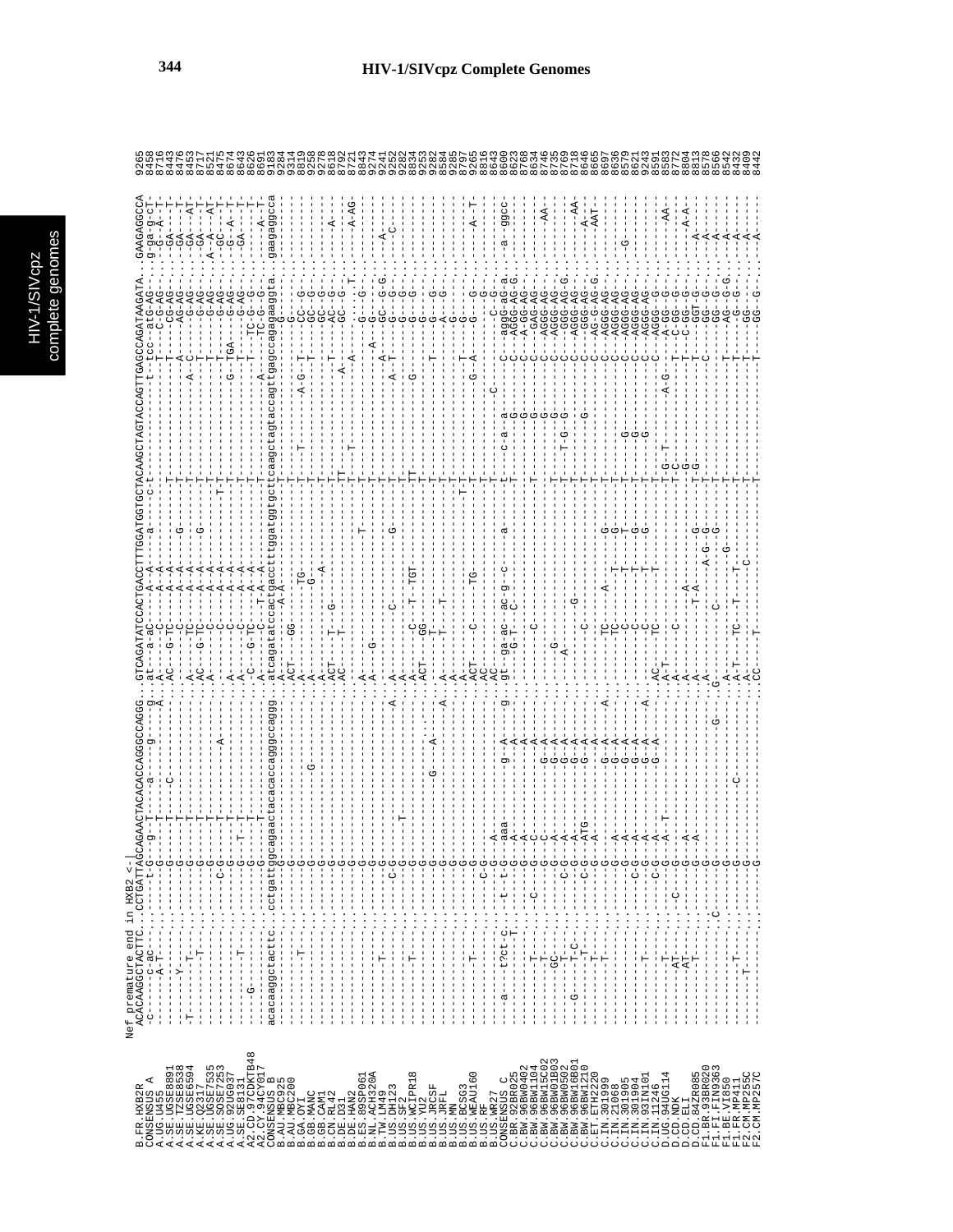| $\frac{1}{4}$<br>T<br>-1<br>j.<br>$\ddot{r}$<br>$\frac{1}{1}$<br>$\frac{1}{2}$<br>$-1$<br>$-1$<br>$-1$<br>$-1$<br>$\frac{1}{1}$<br>j<br>$\mathsf I$<br>$\,$ I<br>$\overline{\phantom{a}}$<br>$\mathbf{I}$<br>Ţ<br>$\overline{1}$<br>$\blacksquare$<br>$\mathbf{I}$<br>$\mathbf{I}$<br>Ť.<br>$\mathbf{I}$ | $\mathsf I$<br>$\mathbf{I}$ $\mathbf{I}$<br>ססססס<br>וווטו                                                                                                                                                                                                                                                                                                                            |  |  |              |               |               |
|----------------------------------------------------------------------------------------------------------------------------------------------------------------------------------------------------------------------------------------------------------------------------------------------------------|---------------------------------------------------------------------------------------------------------------------------------------------------------------------------------------------------------------------------------------------------------------------------------------------------------------------------------------------------------------------------------------|--|--|--------------|---------------|---------------|
|                                                                                                                                                                                                                                                                                                          |                                                                                                                                                                                                                                                                                                                                                                                       |  |  |              |               |               |
|                                                                                                                                                                                                                                                                                                          |                                                                                                                                                                                                                                                                                                                                                                                       |  |  |              |               | $-4$<br>ひ     |
|                                                                                                                                                                                                                                                                                                          |                                                                                                                                                                                                                                                                                                                                                                                       |  |  |              |               | $G - -A$      |
|                                                                                                                                                                                                                                                                                                          | $\mathbf{I}$<br>Ŧ<br>L.<br>Ì                                                                                                                                                                                                                                                                                                                                                          |  |  |              |               |               |
|                                                                                                                                                                                                                                                                                                          | I.<br>$\frac{1}{4}$<br>$\frac{1}{4}$                                                                                                                                                                                                                                                                                                                                                  |  |  |              |               | Ψ             |
| $\mathbf{I}$<br>f,<br>$\mathsf I$<br>$\frac{1}{2}$<br>$\blacksquare$<br>$\mathsf I$<br>$\mathbf{I}$                                                                                                                                                                                                      | $\cdot$                                                                                                                                                                                                                                                                                                                                                                               |  |  |              |               |               |
| $\frac{1}{1}$<br>$-1$<br>$\overline{1}$<br>J.                                                                                                                                                                                                                                                            | Ļ                                                                                                                                                                                                                                                                                                                                                                                     |  |  |              |               |               |
| Ι.<br>Ť.<br>$\frac{1}{1}$<br>ヤート<br>$\,$ I<br>I<br>п                                                                                                                                                                                                                                                     | ŧ                                                                                                                                                                                                                                                                                                                                                                                     |  |  |              |               |               |
| j<br>$\mathbb{T}-\mathbb{T}-\mathbb{T}-$<br>H<br>J.                                                                                                                                                                                                                                                      |                                                                                                                                                                                                                                                                                                                                                                                       |  |  |              |               |               |
|                                                                                                                                                                                                                                                                                                          | $\bullet$                                                                                                                                                                                                                                                                                                                                                                             |  |  |              |               |               |
| 1<br>Ĵ<br>Ţ<br>$\mathbf{I}$<br>$\mathsf I$                                                                                                                                                                                                                                                               | .                                                                                                                                                                                                                                                                                                                                                                                     |  |  |              |               |               |
| j<br>부                                                                                                                                                                                                                                                                                                   |                                                                                                                                                                                                                                                                                                                                                                                       |  |  |              |               |               |
| $---P-2---$<br>부                                                                                                                                                                                                                                                                                         | ÷.                                                                                                                                                                                                                                                                                                                                                                                    |  |  |              |               |               |
| Ĵ<br>부                                                                                                                                                                                                                                                                                                   | $\blacksquare$                                                                                                                                                                                                                                                                                                                                                                        |  |  |              |               |               |
| j<br>۲<br>ا                                                                                                                                                                                                                                                                                              | $\mathbf{I}$                                                                                                                                                                                                                                                                                                                                                                          |  |  |              |               |               |
|                                                                                                                                                                                                                                                                                                          |                                                                                                                                                                                                                                                                                                                                                                                       |  |  |              |               |               |
| ł<br>$---AT-C$<br>1<br>$\mathbf{I}$<br>п                                                                                                                                                                                                                                                                 | $-1$                                                                                                                                                                                                                                                                                                                                                                                  |  |  |              |               |               |
| j<br>$\begin{aligned} -\mathbf{T} - \mathbf{T} - \mathbf{T} \end{aligned}$<br>$\blacksquare$<br>$\mathbf{I}$<br>$\frac{1}{1}$<br>$\mathbf{I}$<br>-1                                                                                                                                                      |                                                                                                                                                                                                                                                                                                                                                                                       |  |  |              |               |               |
| $- -t$ c $- -c$<br>I.<br>т<br>$\frac{1}{\sigma}$<br>T                                                                                                                                                                                                                                                    |                                                                                                                                                                                                                                                                                                                                                                                       |  |  |              |               | $\frac{1}{2}$ |
| $\,$ I<br>$\frac{1}{1}$<br>÷<br>1                                                                                                                                                                                                                                                                        |                                                                                                                                                                                                                                                                                                                                                                                       |  |  | স¤           |               |               |
| $\mathbf{I}$<br>$\mathbf{I}$<br>$\mathbf{I}$                                                                                                                                                                                                                                                             |                                                                                                                                                                                                                                                                                                                                                                                       |  |  |              |               |               |
| $\blacksquare$<br>-1<br>$\mathbf{I}$                                                                                                                                                                                                                                                                     | 111111111                                                                                                                                                                                                                                                                                                                                                                             |  |  |              |               |               |
| ţ<br>q.<br>$\mathsf I$<br>Т<br>ţ<br>$\mathsf I$                                                                                                                                                                                                                                                          |                                                                                                                                                                                                                                                                                                                                                                                       |  |  |              |               |               |
| т<br>I.<br>1<br>$\mathsf I$<br>Т                                                                                                                                                                                                                                                                         |                                                                                                                                                                                                                                                                                                                                                                                       |  |  |              |               |               |
| י<br>ו<br>$\frac{1}{2}$<br>I.<br>$\mathbf I$<br>$\,$ I<br>Ţ                                                                                                                                                                                                                                              |                                                                                                                                                                                                                                                                                                                                                                                       |  |  |              |               |               |
| $\frac{1}{1}$<br>÷<br>$\frac{1}{1}$<br>$\begin{array}{c} \hline \end{array}$                                                                                                                                                                                                                             |                                                                                                                                                                                                                                                                                                                                                                                       |  |  |              |               |               |
|                                                                                                                                                                                                                                                                                                          |                                                                                                                                                                                                                                                                                                                                                                                       |  |  |              |               |               |
| 1<br>Ť.<br>부부<br>J.<br>J.<br>J.                                                                                                                                                                                                                                                                          | $\bullet$                                                                                                                                                                                                                                                                                                                                                                             |  |  |              |               |               |
| İÍ<br>$\begin{bmatrix} 1 \\ 1 \\ 1 \\ 1 \end{bmatrix}$<br>$\mathbf{I}$                                                                                                                                                                                                                                   |                                                                                                                                                                                                                                                                                                                                                                                       |  |  |              |               |               |
| $-\frac{1}{9}$                                                                                                                                                                                                                                                                                           |                                                                                                                                                                                                                                                                                                                                                                                       |  |  |              |               |               |
| - 11<br>$-1 - 2 - 1$                                                                                                                                                                                                                                                                                     | $\mathbf{1}=\mathbf{1}=\mathbf{1}$                                                                                                                                                                                                                                                                                                                                                    |  |  |              |               |               |
| т<br>I.                                                                                                                                                                                                                                                                                                  | $\cdot$                                                                                                                                                                                                                                                                                                                                                                               |  |  |              |               |               |
| $\frac{1}{1}$<br>J.                                                                                                                                                                                                                                                                                      | $\cdot$                                                                                                                                                                                                                                                                                                                                                                               |  |  |              |               |               |
| $\frac{1}{4}$<br>$---A-T$                                                                                                                                                                                                                                                                                | $\bullet$                                                                                                                                                                                                                                                                                                                                                                             |  |  |              | $A - A$<br>T. |               |
| Ĵ<br>л.<br>$\mathbf I$<br>$\overline{\phantom{a}}$<br>$\mathbf{I}$                                                                                                                                                                                                                                       |                                                                                                                                                                                                                                                                                                                                                                                       |  |  |              | $\tilde{A}$   |               |
| $\ddot{\cdot}$<br>т.<br>j.<br>$-1 - A - T -$                                                                                                                                                                                                                                                             | $\cdot$                                                                                                                                                                                                                                                                                                                                                                               |  |  |              |               |               |
| J<br>$\overline{\phantom{a}}$                                                                                                                                                                                                                                                                            | ÷,                                                                                                                                                                                                                                                                                                                                                                                    |  |  | $\cup$ at at |               |               |
| $\ddot{z}$<br>j.<br>$---A-T$<br>п<br>T                                                                                                                                                                                                                                                                   | $\cdot$                                                                                                                                                                                                                                                                                                                                                                               |  |  |              |               | てり            |
| Ĵ.<br>$\mathsf I$<br>$\mathbf{I}$                                                                                                                                                                                                                                                                        | $\bullet$                                                                                                                                                                                                                                                                                                                                                                             |  |  |              |               |               |
| j<br>п<br>$\mathsf I$<br>$\overline{\phantom{a}}$                                                                                                                                                                                                                                                        |                                                                                                                                                                                                                                                                                                                                                                                       |  |  |              | <b>७ ७ ७</b>  |               |
|                                                                                                                                                                                                                                                                                                          | ٠.                                                                                                                                                                                                                                                                                                                                                                                    |  |  |              |               |               |
| $\mathbf{I}$<br>$\mathbf{I}$<br>$\mathbf{I}$<br>Ť.<br>$\mathsf I$<br>$\mathbf{I}$                                                                                                                                                                                                                        | $-1$ $-1$ $-1$<br>٠.<br>$\bullet$                                                                                                                                                                                                                                                                                                                                                     |  |  |              |               |               |
| L.<br>$\mathbf{I}$<br>п<br>$\,$ I<br>$\overline{\phantom{a}}$                                                                                                                                                                                                                                            | Ĵ,                                                                                                                                                                                                                                                                                                                                                                                    |  |  |              |               |               |
| ţ<br>÷.<br>$\mathbf{I}$<br>L.<br>L.<br>I.<br>1<br>J,                                                                                                                                                                                                                                                     | Ă,                                                                                                                                                                                                                                                                                                                                                                                    |  |  |              |               |               |
| $\begin{array}{c} 1 \\ 1 \\ 1 \end{array}$<br>Ĵ<br>$- - - - 1$<br>$\,$ I<br>$\begin{array}{c} \hline \end{array}$                                                                                                                                                                                        |                                                                                                                                                                                                                                                                                                                                                                                       |  |  |              |               |               |
|                                                                                                                                                                                                                                                                                                          | $+ + +$<br>÷,<br>Ħ                                                                                                                                                                                                                                                                                                                                                                    |  |  |              |               |               |
| $\frac{1}{1}$<br>부부                                                                                                                                                                                                                                                                                      |                                                                                                                                                                                                                                                                                                                                                                                       |  |  |              | ひし            |               |
| j<br>エーエーエー<br>Ť.<br>$\mathbf{I}$                                                                                                                                                                                                                                                                        | Ġ                                                                                                                                                                                                                                                                                                                                                                                     |  |  |              |               |               |
|                                                                                                                                                                                                                                                                                                          | ŧ                                                                                                                                                                                                                                                                                                                                                                                     |  |  |              |               |               |
| $\begin{array}{c}\n0 \\ 1\n\end{array}$<br>Ĵ<br>$-1$<br>$\blacksquare$<br>$\mathsf I$<br>J.                                                                                                                                                                                                              | $\pm$<br>$\cdot$                                                                                                                                                                                                                                                                                                                                                                      |  |  |              |               | GA            |
| ţ<br>$\frac{1}{1}$<br>ł<br>$\mathsf I$<br>$\mathbf{I}$                                                                                                                                                                                                                                                   | $\frac{1}{2}$                                                                                                                                                                                                                                                                                                                                                                         |  |  |              |               |               |
| Ĵ<br>$-1 - T - T$<br>$\frac{1}{1}$<br>$\overline{\phantom{a}}$                                                                                                                                                                                                                                           | $\pm\pm\pm$                                                                                                                                                                                                                                                                                                                                                                           |  |  |              |               |               |
|                                                                                                                                                                                                                                                                                                          | ţ                                                                                                                                                                                                                                                                                                                                                                                     |  |  |              |               |               |
| ţ<br>エーエーエーエー<br>I                                                                                                                                                                                                                                                                                       | Ħ<br>Ì                                                                                                                                                                                                                                                                                                                                                                                |  |  |              |               |               |
| $\mathbf{I}$<br>$\mathbf I$<br>J<br>부<br>1                                                                                                                                                                                                                                                               | $-1$                                                                                                                                                                                                                                                                                                                                                                                  |  |  |              |               |               |
| J<br>$L - L - I$<br>J.                                                                                                                                                                                                                                                                                   | $\mathbf{I}$<br>$\mathbf{I}$<br>1<br>H                                                                                                                                                                                                                                                                                                                                                |  |  |              |               |               |
|                                                                                                                                                                                                                                                                                                          |                                                                                                                                                                                                                                                                                                                                                                                       |  |  |              |               |               |
| j<br>ד<br>ד<br>$\overline{1}$                                                                                                                                                                                                                                                                            | $\mathbf{I}$<br>$\frac{1}{1}$                                                                                                                                                                                                                                                                                                                                                         |  |  |              |               |               |
| -1<br>$-1$                                                                                                                                                                                                                                                                                               | $\mathbf{I}$<br>$\frac{1}{1}$<br>$\mathbf{I}$<br>$\mathbf{I}$                                                                                                                                                                                                                                                                                                                         |  |  |              |               |               |
| エーエーエー                                                                                                                                                                                                                                                                                                   | $\mathbf{I}$                                                                                                                                                                                                                                                                                                                                                                          |  |  |              |               |               |
| ţ<br>$\frac{1}{1}$<br>I                                                                                                                                                                                                                                                                                  | $\frac{1}{1}$                                                                                                                                                                                                                                                                                                                                                                         |  |  |              |               |               |
| j<br>۲<br>ا<br>$\begin{array}{c} 1 \\ 1 \\ 1 \end{array}$<br>$\overline{\phantom{a}}$<br>$\overline{\phantom{a}}$                                                                                                                                                                                        | $\blacksquare$<br>99                                                                                                                                                                                                                                                                                                                                                                  |  |  |              |               |               |
| 부<br>$\blacksquare$                                                                                                                                                                                                                                                                                      | $\mathbf{I}$                                                                                                                                                                                                                                                                                                                                                                          |  |  |              |               |               |
|                                                                                                                                                                                                                                                                                                          | ひ ひ ひ ひ ひ ひ ひ ひ ひ<br>HH<br>Ħ                                                                                                                                                                                                                                                                                                                                                          |  |  |              |               |               |
| Ť,<br>$-4$<br>Ť.<br>$\mathbf I$                                                                                                                                                                                                                                                                          | $\mathbf{I}$                                                                                                                                                                                                                                                                                                                                                                          |  |  |              |               |               |
| $--\mathbb{R}-\mathbb{R}-\mathbb{C}$ $--$<br>$\frac{1}{1}$<br>J.                                                                                                                                                                                                                                         | $\mathbf{I}$<br>÷<br>$\frac{1}{1}$                                                                                                                                                                                                                                                                                                                                                    |  |  |              |               |               |
| $\frac{1}{2}$<br>T<br>J.<br>J.<br>-1<br>$\mathsf I$                                                                                                                                                                                                                                                      | $\blacksquare$<br>みのみ<br>ひしー                                                                                                                                                                                                                                                                                                                                                          |  |  |              |               |               |
| $-AA$<br>п<br>$\mathsf I$<br>$\overline{\phantom{a}}$<br>$\overline{1}$<br>L.                                                                                                                                                                                                                            | $\blacksquare$                                                                                                                                                                                                                                                                                                                                                                        |  |  |              |               |               |
|                                                                                                                                                                                                                                                                                                          |                                                                                                                                                                                                                                                                                                                                                                                       |  |  |              |               |               |
| $-1 - 2 - - -1 - -1 -$<br>I<br>п                                                                                                                                                                                                                                                                         | $\begin{array}{c} \rule{0pt}{2.5ex} \rule{0pt}{2.5ex} \rule{0pt}{2.5ex} \rule{0pt}{2.5ex} \rule{0pt}{2.5ex} \rule{0pt}{2.5ex} \rule{0pt}{2.5ex} \rule{0pt}{2.5ex} \rule{0pt}{2.5ex} \rule{0pt}{2.5ex} \rule{0pt}{2.5ex} \rule{0pt}{2.5ex} \rule{0pt}{2.5ex} \rule{0pt}{2.5ex} \rule{0pt}{2.5ex} \rule{0pt}{2.5ex} \rule{0pt}{2.5ex} \rule{0pt}{2.5ex} \rule{0pt}{2.5ex} \rule{0$<br>I |  |  |              |               |               |
| <b>I</b>                                                                                                                                                                                                                                                                                                 | $\,$ I<br>ပ္ ပု<br>Ü<br>$\frac{1}{1}$                                                                                                                                                                                                                                                                                                                                                 |  |  |              |               |               |
| $\overline{\phantom{a}}$                                                                                                                                                                                                                                                                                 | - 1                                                                                                                                                                                                                                                                                                                                                                                   |  |  |              |               |               |
|                                                                                                                                                                                                                                                                                                          |                                                                                                                                                                                                                                                                                                                                                                                       |  |  |              |               |               |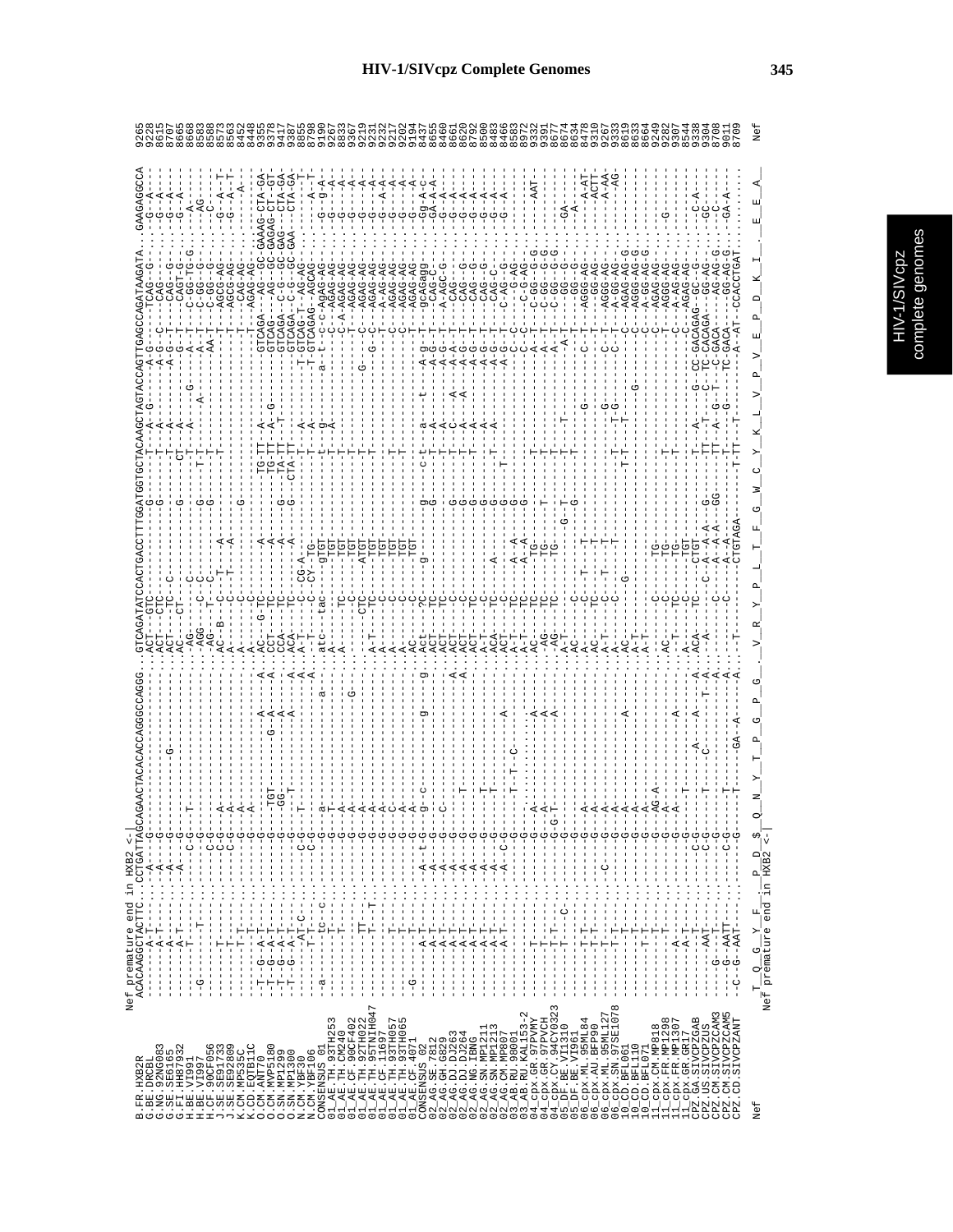complete genomes HIV-1/SIVcpz

| n v n ∞ v v ∞ r                                                                                                                                                                                                                                                                                                                                                                                                                                     | $\infty$                                                                                                                                                                                                   |                                                                                                                                                                                                                                                                                                                                                                                                                                                                                                                                                                                                                                                                                |                                                                                                                                                                                                                                                                                                                                                                                                                                                                                                                                                                                                                                             |                                                                                                                                                                                                                                                                                                                                                              |
|-----------------------------------------------------------------------------------------------------------------------------------------------------------------------------------------------------------------------------------------------------------------------------------------------------------------------------------------------------------------------------------------------------------------------------------------------------|------------------------------------------------------------------------------------------------------------------------------------------------------------------------------------------------------------|--------------------------------------------------------------------------------------------------------------------------------------------------------------------------------------------------------------------------------------------------------------------------------------------------------------------------------------------------------------------------------------------------------------------------------------------------------------------------------------------------------------------------------------------------------------------------------------------------------------------------------------------------------------------------------|---------------------------------------------------------------------------------------------------------------------------------------------------------------------------------------------------------------------------------------------------------------------------------------------------------------------------------------------------------------------------------------------------------------------------------------------------------------------------------------------------------------------------------------------------------------------------------------------------------------------------------------------|--------------------------------------------------------------------------------------------------------------------------------------------------------------------------------------------------------------------------------------------------------------------------------------------------------------------------------------------------------------|
|                                                                                                                                                                                                                                                                                                                                                                                                                                                     |                                                                                                                                                                                                            |                                                                                                                                                                                                                                                                                                                                                                                                                                                                                                                                                                                                                                                                                |                                                                                                                                                                                                                                                                                                                                                                                                                                                                                                                                                                                                                                             |                                                                                                                                                                                                                                                                                                                                                              |
|                                                                                                                                                                                                                                                                                                                                                                                                                                                     |                                                                                                                                                                                                            |                                                                                                                                                                                                                                                                                                                                                                                                                                                                                                                                                                                                                                                                                | ctac                                                                                                                                                                                                                                                                                                                                                                                                                                                                                                                                                                                                                                        | -AAA<br>AT-AAI                                                                                                                                                                                                                                                                                                                                               |
|                                                                                                                                                                                                                                                                                                                                                                                                                                                     |                                                                                                                                                                                                            |                                                                                                                                                                                                                                                                                                                                                                                                                                                                                                                                                                                                                                                                                |                                                                                                                                                                                                                                                                                                                                                                                                                                                                                                                                                                                                                                             |                                                                                                                                                                                                                                                                                                                                                              |
|                                                                                                                                                                                                                                                                                                                                                                                                                                                     |                                                                                                                                                                                                            |                                                                                                                                                                                                                                                                                                                                                                                                                                                                                                                                                                                                                                                                                |                                                                                                                                                                                                                                                                                                                                                                                                                                                                                                                                                                                                                                             |                                                                                                                                                                                                                                                                                                                                                              |
| $C-AA-A$<br>C-CAC<br>CGAGI<br>$C-AA$<br>ğ                                                                                                                                                                                                                                                                                                                                                                                                           |                                                                                                                                                                                                            |                                                                                                                                                                                                                                                                                                                                                                                                                                                                                                                                                                                                                                                                                |                                                                                                                                                                                                                                                                                                                                                                                                                                                                                                                                                                                                                                             | CACAG.                                                                                                                                                                                                                                                                                                                                                       |
| gcatt                                                                                                                                                                                                                                                                                                                                                                                                                                               |                                                                                                                                                                                                            |                                                                                                                                                                                                                                                                                                                                                                                                                                                                                                                                                                                                                                                                                |                                                                                                                                                                                                                                                                                                                                                                                                                                                                                                                                                                                                                                             |                                                                                                                                                                                                                                                                                                                                                              |
|                                                                                                                                                                                                                                                                                                                                                                                                                                                     |                                                                                                                                                                                                            |                                                                                                                                                                                                                                                                                                                                                                                                                                                                                                                                                                                                                                                                                |                                                                                                                                                                                                                                                                                                                                                                                                                                                                                                                                                                                                                                             |                                                                                                                                                                                                                                                                                                                                                              |
|                                                                                                                                                                                                                                                                                                                                                                                                                                                     |                                                                                                                                                                                                            |                                                                                                                                                                                                                                                                                                                                                                                                                                                                                                                                                                                                                                                                                |                                                                                                                                                                                                                                                                                                                                                                                                                                                                                                                                                                                                                                             |                                                                                                                                                                                                                                                                                                                                                              |
|                                                                                                                                                                                                                                                                                                                                                                                                                                                     |                                                                                                                                                                                                            |                                                                                                                                                                                                                                                                                                                                                                                                                                                                                                                                                                                                                                                                                |                                                                                                                                                                                                                                                                                                                                                                                                                                                                                                                                                                                                                                             |                                                                                                                                                                                                                                                                                                                                                              |
|                                                                                                                                                                                                                                                                                                                                                                                                                                                     |                                                                                                                                                                                                            |                                                                                                                                                                                                                                                                                                                                                                                                                                                                                                                                                                                                                                                                                | ΑA                                                                                                                                                                                                                                                                                                                                                                                                                                                                                                                                                                                                                                          |                                                                                                                                                                                                                                                                                                                                                              |
| ৳                                                                                                                                                                                                                                                                                                                                                                                                                                                   |                                                                                                                                                                                                            |                                                                                                                                                                                                                                                                                                                                                                                                                                                                                                                                                                                                                                                                                |                                                                                                                                                                                                                                                                                                                                                                                                                                                                                                                                                                                                                                             |                                                                                                                                                                                                                                                                                                                                                              |
|                                                                                                                                                                                                                                                                                                                                                                                                                                                     | $\triangle$ $\triangle$                                                                                                                                                                                    |                                                                                                                                                                                                                                                                                                                                                                                                                                                                                                                                                                                                                                                                                |                                                                                                                                                                                                                                                                                                                                                                                                                                                                                                                                                                                                                                             |                                                                                                                                                                                                                                                                                                                                                              |
|                                                                                                                                                                                                                                                                                                                                                                                                                                                     |                                                                                                                                                                                                            |                                                                                                                                                                                                                                                                                                                                                                                                                                                                                                                                                                                                                                                                                | TGAAC-<br>TGAAC<br>TGAAC<br>$T - T$ .                                                                                                                                                                                                                                                                                                                                                                                                                                                                                                                                                                                                       | $T = -A$<br>TGAA                                                                                                                                                                                                                                                                                                                                             |
| aggatgga                                                                                                                                                                                                                                                                                                                                                                                                                                            |                                                                                                                                                                                                            |                                                                                                                                                                                                                                                                                                                                                                                                                                                                                                                                                                                                                                                                                |                                                                                                                                                                                                                                                                                                                                                                                                                                                                                                                                                                                                                                             |                                                                                                                                                                                                                                                                                                                                                              |
|                                                                                                                                                                                                                                                                                                                                                                                                                                                     |                                                                                                                                                                                                            |                                                                                                                                                                                                                                                                                                                                                                                                                                                                                                                                                                                                                                                                                |                                                                                                                                                                                                                                                                                                                                                                                                                                                                                                                                                                                                                                             |                                                                                                                                                                                                                                                                                                                                                              |
|                                                                                                                                                                                                                                                                                                                                                                                                                                                     |                                                                                                                                                                                                            |                                                                                                                                                                                                                                                                                                                                                                                                                                                                                                                                                                                                                                                                                |                                                                                                                                                                                                                                                                                                                                                                                                                                                                                                                                                                                                                                             |                                                                                                                                                                                                                                                                                                                                                              |
|                                                                                                                                                                                                                                                                                                                                                                                                                                                     |                                                                                                                                                                                                            |                                                                                                                                                                                                                                                                                                                                                                                                                                                                                                                                                                                                                                                                                |                                                                                                                                                                                                                                                                                                                                                                                                                                                                                                                                                                                                                                             |                                                                                                                                                                                                                                                                                                                                                              |
| aca<br>$\mathbf{I}$                                                                                                                                                                                                                                                                                                                                                                                                                                 | $\frac{1}{2}$<br>J.<br>$\mathbf{I}$<br>ł<br>ł<br>$\mathbf{I}$<br>л<br>÷.<br>T.<br>п                                                                                                                        | $\frac{1}{2}$<br>I<br>I.<br>т<br>т<br>т<br>$\mathsf I$<br>т<br>J.                                                                                                                                                                                                                                                                                                                                                                                                                                                                                                                                                                                                              | $\overline{a}$<br>I.<br>п<br>-1<br>-<br>л.<br>$\overline{1}$<br>$\mathbf{I}$<br>$\overline{\phantom{a}}$<br>1<br>$\mathbf{I}$<br>$\mathbf{I}$<br>-11<br>$\mathbf{I}$<br>$1 - 1$<br>$\blacksquare$                                                                                                                                                                                                                                                                                                                                                                                                                                           | ن<br>!<br>$\frac{1}{4}$<br>ł<br>т<br>т<br>ш<br>ひひひ<br>υU<br>U<br>$\frac{1}{2}$<br>U<br>$\mathbf{I}$<br>U<br>п<br>1<br>$\frac{1}{1}$<br>Ť<br>ŧ<br>Ť<br>-1<br>Ť<br>ł<br>т<br>T.<br>$\mathbf I$<br>ï<br>J.<br>т<br>т<br>H<br>ш                                                                                                                                  |
|                                                                                                                                                                                                                                                                                                                                                                                                                                                     | $\cdots$<br>$\mathsf I$<br>$\,$ I<br>J<br>$\frac{1}{1}$<br>$-1 - 2 - 1$<br>$-1 - 2 - 1$<br>$-1 - 2 - 1$                                                                                                    | $\frac{1}{1}$<br>$\frac{1}{1}$<br>Ţ<br>J<br>$A-T$ .<br>2<br>17224444<br>Franti                                                                                                                                                                                                                                                                                                                                                                                                                                                                                                                                                                                                 | $\mathsf I$<br>$\mathbf{I}$<br>J.<br>-1                                                                                                                                                                                                                                                                                                                                                                                                                                                                                                                                                                                                     | $\mathfrak l$<br>Ţ<br>I<br>$-$ – $\mathrm{A}$ – $\mathrm{T}$ – $\mathrm{T}$<br>$A-T-T$ -<br>$- -A - T - T$<br>$A-T-T$<br>$\begin{array}{c} A - T - T \\ A - T - T \\ A - T - T \\ A - T - T \\ A - T - T \end{array}$<br>$\frac{1}{1}$<br>$\frac{1}{1}$<br>ł<br>I<br>$A-T-T-T$<br>I<br>$A-T$ .<br>1<br>$A-T$<br>$A-T$<br>$A-T$<br>$A-T$<br>$\mathbf{I}$<br>Æ |
|                                                                                                                                                                                                                                                                                                                                                                                                                                                     | $\mathbf{I}$<br>$\mathbf{1}$<br>÷Î,<br>$\blacksquare$<br>$\Box$<br>Ť.<br>$\mathbf{I}$<br>T.<br>$\mathbf{L}$<br>$\,$ I                                                                                      | Ţ<br>Ţ<br>ť<br>$\overline{\phantom{a}}$<br>-1<br>Ť<br>$\overline{\phantom{a}}$<br>$\mathsf I$<br>$\frac{1}{1}$<br>Ť<br>J.<br>$\mathbf{I}$<br>÷<br>$\overline{1}$<br>I<br>$- -A - -$<br>т<br>$\overline{\phantom{a}}$<br>I.<br>$\mathbf{I}$<br>п<br>п<br>п<br>j.<br>$\mathbf{I}$<br>I<br>I.<br>$\begin{array}{c} \rule{0pt}{2.5ex} \rule{0pt}{2.5ex} \rule{0pt}{2.5ex} \rule{0pt}{2.5ex} \rule{0pt}{2.5ex} \rule{0pt}{2.5ex} \rule{0pt}{2.5ex} \rule{0pt}{2.5ex} \rule{0pt}{2.5ex} \rule{0pt}{2.5ex} \rule{0pt}{2.5ex} \rule{0pt}{2.5ex} \rule{0pt}{2.5ex} \rule{0pt}{2.5ex} \rule{0pt}{2.5ex} \rule{0pt}{2.5ex} \rule{0pt}{2.5ex} \rule{0pt}{2.5ex} \rule{0pt}{2.5ex} \rule{0$ | $\begin{small} \texttt{r=1} & \texttt{r=2} & \texttt{r=2} & \texttt{r=2} & \texttt{r=2} & \texttt{r=2} & \texttt{r=2} & \texttt{r=2} & \texttt{r=2} & \texttt{r=2} & \texttt{r=2} & \texttt{r=2} & \texttt{r=2} & \texttt{r=2} & \texttt{r=2} & \texttt{r=2} & \texttt{r=2} & \texttt{r=2} & \texttt{r=2} & \texttt{r=2} & \texttt{r=2} & \texttt{r=2} & \texttt{r=2} & \texttt{r=2}$<br>$- - - a g a c a A - t - - - - - - - - - - - - - - - - - - - - - - - - - -$<br>$-1 - T - T - T$<br>T<br>T<br>$\overline{\phantom{a}}$<br>$\mathbf I$<br>$\frac{1}{1}$<br>$\frac{1}{1}$<br>ï<br>Ť.<br>$\overline{\phantom{a}}$<br>$\mathbf I$<br>J, | Ţ<br>Ţ<br>Ţ<br>ľ<br>T<br>ŧ<br>Ţ<br>$\mathsf I$<br>$\frac{1}{2}$<br>- 1<br>$\overline{1}$<br>I<br>$\frac{1}{1}$<br>$- -A - -$<br>$\mathbf{I}$<br>$- - P G -$<br>$\overline{1}$<br>J.<br>$\mathbf{I}$<br>J.<br>л.<br>$\mathsf I$                                                                                                                               |
| $\begin{array}{l} \texttt{ATAAAGGAGGAGGAGCAGCITGTHAAGG} \\ \texttt{C}-\texttt{G3G}^{--}\texttt{---}-\texttt{C}-\texttt{A}\texttt{---}-\texttt{C}-\texttt{A}\texttt{---}-\texttt{---} \\ \texttt{C}-\texttt{G3G}^{--}\texttt{---} & \texttt{A}--\texttt{---} & \texttt{C}-\texttt{A}-\texttt{---}-\texttt{---} \\ \texttt{C}-\texttt{G}-\texttt{G}-\texttt{---}-\texttt{---}-\texttt{A}-\texttt{---}-\texttt{---}-\texttt{--} \\ \texttt{C}-\texttt$ | ΠÌ<br>L.<br>- 1<br>$\mathbf{I}$<br>л.<br>- 1<br>$\mathsf I$<br>$\mathbf{I}$<br>- 1<br>$-$ – – $\mathbb{A}$<br>$C-GCA$<br>1<br>$\frac{1}{1}$<br>$\mathbf{I}$<br>J.<br>ŧ<br>$\blacksquare$<br>$\blacksquare$ | л<br>п<br>J.<br>ï<br>J<br>έ<br>I<br>J<br>l.<br>J<br>I<br>Í<br>ı<br>$\mathbf{I}$<br>$\mathbf{I}$<br>$\mathbf{I}$<br>п<br>п<br>т                                                                                                                                                                                                                                                                                                                                                                                                                                                                                                                                                 | J.<br>$\mathbf{I}$<br>T<br>$\mathbf{I}$<br>$\frac{1}{4}$<br>$\mathbf{I}$<br>H<br>т<br>т<br>т.<br>л.<br>-11<br>п<br>ΞĪ.<br>п<br>$\mathbf{I}$<br>$\mathbf{I}$<br>л<br>ш<br>ı<br>J.<br>I.<br>J<br>H<br>п                                                                                                                                                                                                                                                                                                                                                                                                                                       | T<br>$\mathbf{I}$<br>$\frac{1}{4}$<br>т<br>п<br>п<br>$\mathbf{1}$<br>ï<br>ı<br>ı<br>п<br>л                                                                                                                                                                                                                                                                   |
|                                                                                                                                                                                                                                                                                                                                                                                                                                                     | Ġ.<br>ひ<br>υ<br>$\mathsf I$<br>Ţ<br>Ť<br>$\mathbf{I}$<br>$\blacksquare$<br>$\mathbf{I}$                                                                                                                    | ဗုံ ဗုံ ဗုံ<br>ど!<br>やや<br>$\frac{5}{1}$<br>Ġ<br>$-\frac{c}{1}$<br>-<br>I<br>$\blacksquare$<br>$\blacksquare$<br>$\mathbf{I}$<br>$\mathbf{I}$                                                                                                                                                                                                                                                                                                                                                                                                                                                                                                                                  | acgaa<br>--- C-<br>$\begin{array}{c}\n1 \\ 1 \\ 1\n\end{array}$<br>ו ט<br>ט ה                                                                                                                                                                                                                                                                                                                                                                                                                                                                                                                                                               | $\frac{1}{2}$<br>י פי<br>דו<br>ĬΪ                                                                                                                                                                                                                                                                                                                            |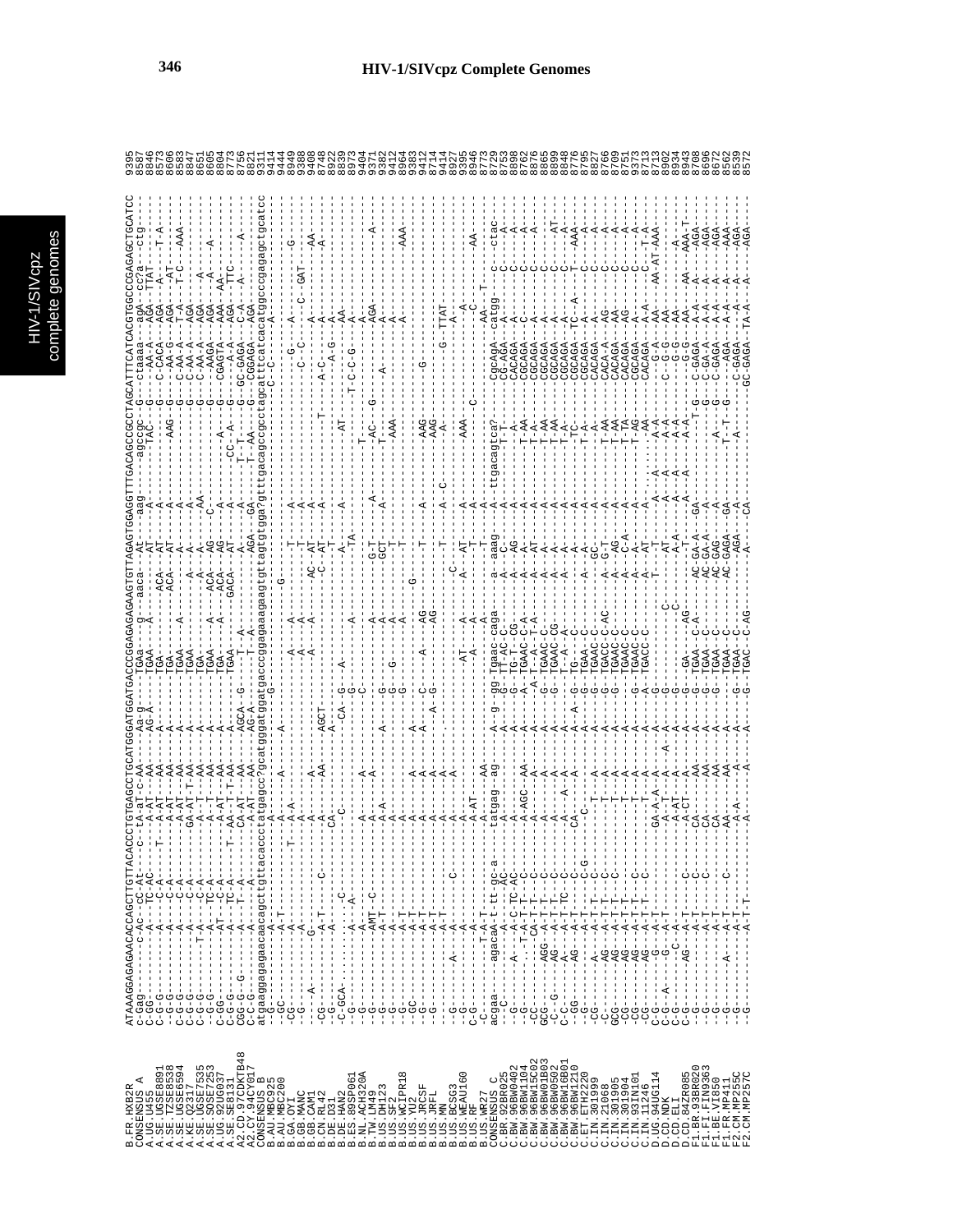| $\frac{1}{2}$<br>t<br>$-4$<br>Н<br>Ţ<br>$\mathbb{I}$<br>Ť.<br>$\mathsf I$<br>$\frac{1}{1}$<br>$-9 - -$<br>ţ                                                                                                                                                                                                                                                                                                                                                              |  |  |  |  |  |
|--------------------------------------------------------------------------------------------------------------------------------------------------------------------------------------------------------------------------------------------------------------------------------------------------------------------------------------------------------------------------------------------------------------------------------------------------------------------------|--|--|--|--|--|
|                                                                                                                                                                                                                                                                                                                                                                                                                                                                          |  |  |  |  |  |
| ŧ.<br>A<br>Ţ                                                                                                                                                                                                                                                                                                                                                                                                                                                             |  |  |  |  |  |
| $\mathbf{I}$<br>$-4$                                                                                                                                                                                                                                                                                                                                                                                                                                                     |  |  |  |  |  |
| $-4$                                                                                                                                                                                                                                                                                                                                                                                                                                                                     |  |  |  |  |  |
| 부<br>$\frac{1}{1}$<br>$- -P - 1 - C$<br>Ť.                                                                                                                                                                                                                                                                                                                                                                                                                               |  |  |  |  |  |
| $\blacksquare$<br>U<br>Ī<br>$A-T--C$<br>-<br>Ť.<br>$-1$ $-1$ $-1$<br>ï                                                                                                                                                                                                                                                                                                                                                                                                   |  |  |  |  |  |
| $\overline{\phantom{a}}$<br>$\mathbf{I}$<br>$\frac{1}{1}$<br>$\mathbf{I}$<br>$\frac{1}{1}$<br>$---A-TT$<br>Ï                                                                                                                                                                                                                                                                                                                                                             |  |  |  |  |  |
| T<br>$- - - - - - - - - - - - -$                                                                                                                                                                                                                                                                                                                                                                                                                                         |  |  |  |  |  |
| $\frac{1}{2}$<br>$A-T$<br>Ţ                                                                                                                                                                                                                                                                                                                                                                                                                                              |  |  |  |  |  |
| $\overline{C}$                                                                                                                                                                                                                                                                                                                                                                                                                                                           |  |  |  |  |  |
| $\mathbf{I}$                                                                                                                                                                                                                                                                                                                                                                                                                                                             |  |  |  |  |  |
|                                                                                                                                                                                                                                                                                                                                                                                                                                                                          |  |  |  |  |  |
| ָט ט<br>ט ט                                                                                                                                                                                                                                                                                                                                                                                                                                                              |  |  |  |  |  |
| ÷                                                                                                                                                                                                                                                                                                                                                                                                                                                                        |  |  |  |  |  |
| C-C                                                                                                                                                                                                                                                                                                                                                                                                                                                                      |  |  |  |  |  |
|                                                                                                                                                                                                                                                                                                                                                                                                                                                                          |  |  |  |  |  |
| $\mathbb{I}$                                                                                                                                                                                                                                                                                                                                                                                                                                                             |  |  |  |  |  |
|                                                                                                                                                                                                                                                                                                                                                                                                                                                                          |  |  |  |  |  |
|                                                                                                                                                                                                                                                                                                                                                                                                                                                                          |  |  |  |  |  |
|                                                                                                                                                                                                                                                                                                                                                                                                                                                                          |  |  |  |  |  |
| HH                                                                                                                                                                                                                                                                                                                                                                                                                                                                       |  |  |  |  |  |
|                                                                                                                                                                                                                                                                                                                                                                                                                                                                          |  |  |  |  |  |
|                                                                                                                                                                                                                                                                                                                                                                                                                                                                          |  |  |  |  |  |
|                                                                                                                                                                                                                                                                                                                                                                                                                                                                          |  |  |  |  |  |
|                                                                                                                                                                                                                                                                                                                                                                                                                                                                          |  |  |  |  |  |
|                                                                                                                                                                                                                                                                                                                                                                                                                                                                          |  |  |  |  |  |
|                                                                                                                                                                                                                                                                                                                                                                                                                                                                          |  |  |  |  |  |
| ŧ<br>$\frac{1}{4}$<br>$\begin{split} &\frac{1}{2} \left( \begin{array}{c} \frac{1}{2} \left( \frac{1}{2} \right) \frac{1}{2} \left( \frac{1}{2} \right) \frac{1}{2} \left( \frac{1}{2} \right) \frac{1}{2} \left( \frac{1}{2} \right) \frac{1}{2} \left( \frac{1}{2} \right) \frac{1}{2} \left( \frac{1}{2} \right) \frac{1}{2} \left( \frac{1}{2} \right) \frac{1}{2} \left( \frac{1}{2} \right) \frac{1}{2} \left( \frac{1}{2} \right) \frac{1}{2} \left( \frac{1}{2}$ |  |  |  |  |  |
|                                                                                                                                                                                                                                                                                                                                                                                                                                                                          |  |  |  |  |  |
| 十十                                                                                                                                                                                                                                                                                                                                                                                                                                                                       |  |  |  |  |  |
| $\mathbf{L}$                                                                                                                                                                                                                                                                                                                                                                                                                                                             |  |  |  |  |  |
| -1                                                                                                                                                                                                                                                                                                                                                                                                                                                                       |  |  |  |  |  |
| $\frac{1}{1}$                                                                                                                                                                                                                                                                                                                                                                                                                                                            |  |  |  |  |  |
| $\frac{1}{1}$                                                                                                                                                                                                                                                                                                                                                                                                                                                            |  |  |  |  |  |
| $\frac{1}{1}$                                                                                                                                                                                                                                                                                                                                                                                                                                                            |  |  |  |  |  |
| ш<br>-A-T-T-T---C<br>---T-T-T-A-                                                                                                                                                                                                                                                                                                                                                                                                                                         |  |  |  |  |  |
| - 1                                                                                                                                                                                                                                                                                                                                                                                                                                                                      |  |  |  |  |  |
| ももも<br>ししし<br>$\begin{small} \mathbf{0} = \mathbf{0} & \mathbf{0} & \mathbf{0} & \mathbf{0} & \mathbf{0} & \mathbf{0} & \mathbf{0} & \mathbf{0} & \mathbf{0} & \mathbf{0} & \mathbf{0} & \mathbf{0} & \mathbf{0} & \mathbf{0} & \mathbf{0} & \mathbf{0} & \mathbf{0} & \mathbf{0} & \mathbf{0} & \mathbf{0} & \mathbf{0} & \mathbf{0} & \mathbf{0} & \mathbf{0} & \mathbf{0} & \mathbf{0} & \mathbf{0} & \mathbf{0} & \mathbf{0} & \mathbf{0$                            |  |  |  |  |  |
| Ţ<br>$\mathbf{I}$<br>UUU                                                                                                                                                                                                                                                                                                                                                                                                                                                 |  |  |  |  |  |
| $\frac{1}{1}$                                                                                                                                                                                                                                                                                                                                                                                                                                                            |  |  |  |  |  |
| $\mathbf{I}$                                                                                                                                                                                                                                                                                                                                                                                                                                                             |  |  |  |  |  |
| $\blacksquare$                                                                                                                                                                                                                                                                                                                                                                                                                                                           |  |  |  |  |  |
| Ĥ                                                                                                                                                                                                                                                                                                                                                                                                                                                                        |  |  |  |  |  |
|                                                                                                                                                                                                                                                                                                                                                                                                                                                                          |  |  |  |  |  |
| $\frac{1}{1}$                                                                                                                                                                                                                                                                                                                                                                                                                                                            |  |  |  |  |  |
| $\frac{1}{1}$<br>j.<br>ŧ,<br>$\frac{1}{1}$<br>$\mathsf I$                                                                                                                                                                                                                                                                                                                                                                                                                |  |  |  |  |  |
| $\frac{1}{2}$<br>-11<br>$\mathbf{I}$<br>J.<br>÷,<br>Ţ<br>ţ                                                                                                                                                                                                                                                                                                                                                                                                               |  |  |  |  |  |
| Ţ<br>$\mathbf{I}$<br>i j dài<br>Ann a                                                                                                                                                                                                                                                                                                                                                                                                                                    |  |  |  |  |  |
| J.<br>U                                                                                                                                                                                                                                                                                                                                                                                                                                                                  |  |  |  |  |  |
| - 1<br>↻<br>$\frac{1}{1}$<br>$A-T--C$<br>ł<br>J.                                                                                                                                                                                                                                                                                                                                                                                                                         |  |  |  |  |  |
| $\frac{1}{4}$<br>ှ<br> <br>$A-T$<br>T<br>İ                                                                                                                                                                                                                                                                                                                                                                                                                               |  |  |  |  |  |
| $-5$                                                                                                                                                                                                                                                                                                                                                                                                                                                                     |  |  |  |  |  |
| $-1 - 1 - 1 - 1 - 1$                                                                                                                                                                                                                                                                                                                                                                                                                                                     |  |  |  |  |  |
| --T--T-A--T-RC-AC<br>--T-C--AT-TAC--C<br>$- -1 - 1 - -1 - -1$                                                                                                                                                                                                                                                                                                                                                                                                            |  |  |  |  |  |
| 5<br>5<br>5<br>5<br>5                                                                                                                                                                                                                                                                                                                                                                                                                                                    |  |  |  |  |  |
| ŏ<br>U<br>$A - T A$<br>$-59-$                                                                                                                                                                                                                                                                                                                                                                                                                                            |  |  |  |  |  |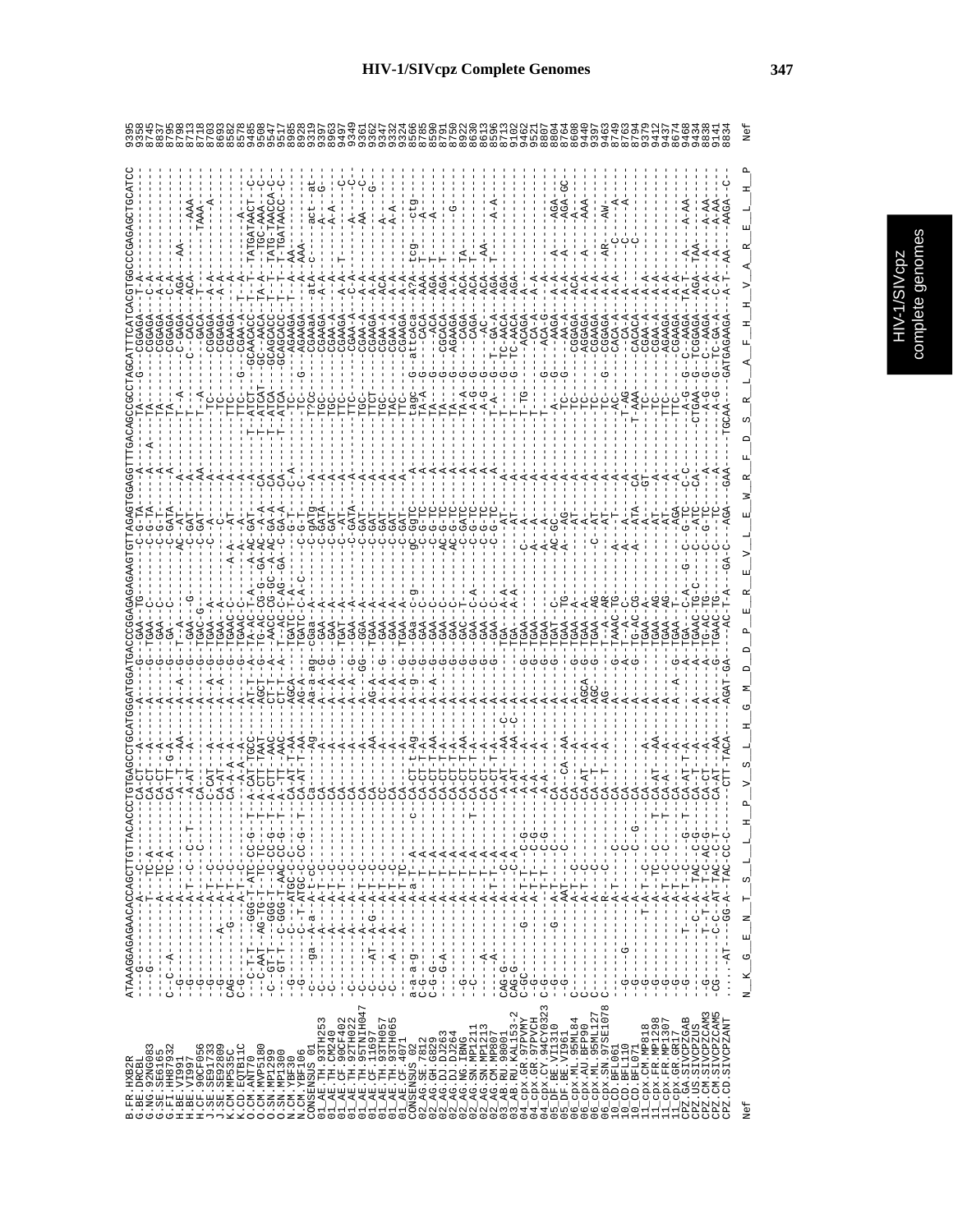HIV-1/SIVcpz<br>complete genomes

|                                    | Ō<br>4<br>4<br>$\sigma$                                                                                                                                                                                                                                                                                                                                         | ဖ                      | ဖ<br>$^{\circ}$                                                                                                                                                                                                                                                                |          | σ                                        |                          |           |                                                     |                     |                                       |                                                                                                                                                                                                                                                                                                                                      | $\infty$               | 4         | Ō<br>4         | C      | 4      | 4      | $\infty$             | 98                           | σ<br>$^\infty$                          | C            | 4                     | 4<br>4  | 4                          |         |                                  |     |     |                | ത                      | 4                                                                                                                                                                                                                                                                                                                                                                                                                                                                                           | $\sigma$             | $\infty$               |                   | $^{\circ}$                                               | C           | $\infty$                     | G                | $\sigma$                                | $\sigma$       | თ $\infty$                   | $\infty$                        | $^{\circ}_{\infty}$ | ${}^{\infty}$                |              | $^{\circ}$                    | 4                        | $^{\circ}$            | ∞                       | Ō                  | $\frac{8}{9}$<br>$\infty$       | G | $\infty$                 | $\overline{ }$<br>$\infty$<br>$^{\circ}$                    | LO                                                         | 851                              |   |
|------------------------------------|-----------------------------------------------------------------------------------------------------------------------------------------------------------------------------------------------------------------------------------------------------------------------------------------------------------------------------------------------------------------|------------------------|--------------------------------------------------------------------------------------------------------------------------------------------------------------------------------------------------------------------------------------------------------------------------------|----------|------------------------------------------|--------------------------|-----------|-----------------------------------------------------|---------------------|---------------------------------------|--------------------------------------------------------------------------------------------------------------------------------------------------------------------------------------------------------------------------------------------------------------------------------------------------------------------------------------|------------------------|-----------|----------------|--------|--------|--------|----------------------|------------------------------|-----------------------------------------|--------------|-----------------------|---------|----------------------------|---------|----------------------------------|-----|-----|----------------|------------------------|---------------------------------------------------------------------------------------------------------------------------------------------------------------------------------------------------------------------------------------------------------------------------------------------------------------------------------------------------------------------------------------------------------------------------------------------------------------------------------------------|----------------------|------------------------|-------------------|----------------------------------------------------------|-------------|------------------------------|------------------|-----------------------------------------|----------------|------------------------------|---------------------------------|---------------------|------------------------------|--------------|-------------------------------|--------------------------|-----------------------|-------------------------|--------------------|---------------------------------|---|--------------------------|-------------------------------------------------------------|------------------------------------------------------------|----------------------------------|---|
| NF-kappa-B                         | CGGACTTTCCGCT                                                                                                                                                                                                                                                                                                                                                   |                        |                                                                                                                                                                                                                                                                                |          |                                          |                          |           |                                                     |                     | $- A -$                               |                                                                                                                                                                                                                                                                                                                                      | gggactttccgc           |           |                |        |        |        |                      |                              |                                         |              |                       |         |                            |         |                                  |     |     |                |                        |                                                                                                                                                                                                                                                                                                                                                                                                                                                                                             |                      |                        | ac                |                                                          |             |                              |                  | $-AG$                                   | .CATAAG        |                              |                                 |                     |                              |              |                               |                          |                       |                         |                    |                                 |   | ATCTAAA                  | К<br>R<br>Ť.<br>ATCTAAA.<br>. ATCTAA                        |                                                            |                                  |   |
|                                    |                                                                                                                                                                                                                                                                                                                                                                 |                        |                                                                                                                                                                                                                                                                                |          |                                          |                          |           |                                                     | -GACT<br>-GAC-CAGAA | AUADIUDILID                           |                                                                                                                                                                                                                                                                                                                                      |                        |           |                |        |        |        |                      |                              |                                         |              |                       |         | c)<br>ا                    |         |                                  |     |     |                |                        |                                                                                                                                                                                                                                                                                                                                                                                                                                                                                             |                      |                        | gggactttccgct     | CORRECT THREES                                           |             | GGAACTTTCCGCC                | GGGACTTTCCG      | GGGACTTTCCGCG                           | GGGACTTCTGCTGA | GGGACTTTCCGCT<br>CCCACTTTCCC | GGGACTTTCCGC                    |                     | GGGACTTTCCGC<br>GGGACTTTCCGC | GGGACTTTCCGC | GGGACTTTCCGC                  |                          | GGGACTTTCCGC1         | CTTTCTACAA              | TTTCCTACAA         | CTTTCTACAA                      |   | GAC-CAGAAGA              | -GAC-CAGAAGA<br>GAC-CAGAAGA                                 |                                                            |                                  |   |
| end<br>cds<br>Nef<br>$\frac{1}{V}$ | CTGACATCGAGCTTGCTACAA<br>U                                                                                                                                                                                                                                                                                                                                      | $-40 - 40$<br>$-7-4-7$ | $-0.40 - 0.40 - 0.40 - 0.40 - 0.40 - 0.40 - 0.40 - 0.40 - 0.40 - 0.40 - 0.40 - 0.40 - 0.40 - 0.40 - 0.40 - 0.40 - 0.40 - 0.40 - 0.40 - 0.40 - 0.40 - 0.40 - 0.40 - 0.40 - 0.40 - 0.40 - 0.40 - 0.40 - 0.40 - 0.40 - 0.40 - 0.40 - 0.40 - 0.40 - 0.40 - 0.40 - 0.4$<br>$CA--AG$ | $-4-4-4$ | $-T-GACT$<br>$-CA - -AC$<br>$\mathbf{I}$ | $-040 -$<br>$-CA - - AC$ | $-AA$ -AG | -GACT<br>$-CA-CAC$                                  | $A---T-CA-CAG$      | $-CA - - AGA -$<br>$\frac{1}{1}$<br>ı | $-$ GACG<br>$-CA-AG$<br>$\mathbf{I}$<br>J.                                                                                                                                                                                                                                                                                           | ctgacatcgagctttctacaa? | ウーーー<br>I | $A - - - -C -$ |        | ڹ      |        | ٢                    | Ŧ<br>턱                       | 투<br>י<br>י<br><b>I</b><br>l.<br>U<br>т | رح           |                       | J.      | PAT                        |         | $\frac{1}{2}$                    | ပု  |     | $\overline{A}$ | $\frac{1}{2}$          | ין<br>ו<br>÷<br>T                                                                                                                                                                                                                                                                                                                                                                                                                                                                           | $-1$                 | TCTAC-A<br>$\tilde{A}$ | -c-Ca-aa????????? | --T-CA--AG-ACAA-C                                        | $-CA$ $-AA$ | $CA--A$ .                    | $CA--A$ .        | $CA--A$ .                               | CA-GA.         | $CA-GA$                      | $CA - - A$<br>$\overline{cA}$ – | К<br>$A - 1$        | $G--A$                       | К<br>$CA -$  | К<br>$-A$ -                   | $CA - - A$               | $CA--A$               |                         |                    | $\overline{A}$                  |   | $\vec{A}$<br>I<br>$CA -$ | л<br>$\ddot{A}$<br>$-4$<br>I<br>$CA -$<br>$\overline{c}$ A- |                                                            |                                  |   |
| binding<br>ilpha<br>$TCF-1$        | AAGAACTG<br>- 224 – - 21.0000000<br>- 525 – - 22.22.22<br>$\sim$<br>ᡣ.<br>5.55.5                                                                                                                                                                                                                                                                                | $-AG-$                 |                                                                                                                                                                                                                                                                                | $-AG-$   | $\frac{1}{2}$                            | $-AG$                    | $-AG-$    | $-AG-$                                              |                     | $-AG-$                                | $-AG-$                                                                                                                                                                                                                                                                                                                               | Paaggactg              | ှ         |                | $AG -$ | $AG -$ | $-AG-$ | $-AG-$               | $-76-$<br>Ë<br><b>AAAAAC</b> | $-AG-$                                  | U            | $\sum_{i=1}^{n}$<br>؋ |         | $-AG-$                     | Ů       |                                  | ပုံ | ပုံ |                | $\mathbb{I}$<br>ن<br>! | J,<br>I<br>$-AG-$                                                                                                                                                                                                                                                                                                                                                                                                                                                                           | <b>AG</b>            |                        | $AG-$             |                                                          |             |                              |                  |                                         |                |                              |                                 |                     |                              |              |                               | $-AG-$                   | $-49$                 | $-4G-$                  | $-AC$              |                                 |   | AAGACTGAG                | CGAGACTGAG-T<br>CAAGACTGAG                                  |                                                            |                                  |   |
|                                    | $\frac{1}{2}$ $\frac{1}{2}$ $\frac{1}{2}$ $\frac{1}{2}$ $\frac{1}{2}$ $\frac{1}{2}$ $\frac{1}{2}$ $\frac{1}{2}$ $\frac{1}{2}$ $\frac{1}{2}$ $\frac{1}{2}$ $\frac{1}{2}$ $\frac{1}{2}$ $\frac{1}{2}$ $\frac{1}{2}$ $\frac{1}{2}$ $\frac{1}{2}$ $\frac{1}{2}$ $\frac{1}{2}$ $\frac{1}{2}$ $\frac{1}{2}$ $\frac{1}{2}$<br>$\vdots$<br>$----10 = 00$<br>GGAGTACTTC. | $- - -T - -R -$<br>ł   | I                                                                                                                                                                                                                                                                              |          | .<br>$-1 - 4 - 1 - 4 - 1$                | $-1 - T - A - C$<br>J.   | I         | $- \mathbf{F} - \mathbf{L} \cdot \mathbf{L} -$<br>ı |                     | .<br>I                                | $\frac{1}{2}$ $\frac{1}{2}$ $\frac{1}{2}$ $\frac{1}{2}$ $\frac{1}{2}$ $\frac{1}{2}$ $\frac{1}{2}$ $\frac{1}{2}$ $\frac{1}{2}$ $\frac{1}{2}$ $\frac{1}{2}$ $\frac{1}{2}$ $\frac{1}{2}$ $\frac{1}{2}$ $\frac{1}{2}$ $\frac{1}{2}$ $\frac{1}{2}$ $\frac{1}{2}$ $\frac{1}{2}$ $\frac{1}{2}$ $\frac{1}{2}$ $\frac{1}{2}$<br>$\frac{1}{1}$ |                        |           |                |        |        | .      | $-1 - 1 - 1 - 1 - 1$ | $-1 - A - A$<br>I<br>I<br>п  | $-1 - 1 - 1$<br>п                       | $\mathbf{I}$ | ı                     | l.<br>Ţ | $-1 - 1 - 1 - 1$<br>I<br>I | I<br>J. | $---A---$<br>$\frac{1}{1}$<br>J. | I   | 1   | J              | $----1$<br>I           | $\begin{array}{cccccccccc} \multicolumn{2}{c}{} & \multicolumn{2}{c}{} & \multicolumn{2}{c}{} & \multicolumn{2}{c}{} & \multicolumn{2}{c}{} & \multicolumn{2}{c}{} & \multicolumn{2}{c}{} & \multicolumn{2}{c}{} & \multicolumn{2}{c}{} & \multicolumn{2}{c}{} & \multicolumn{2}{c}{} & \multicolumn{2}{c}{} & \multicolumn{2}{c}{} & \multicolumn{2}{c}{} & \multicolumn{2}{c}{} & \multicolumn{2}{c}{} & \multicolumn{2}{c}{} & \multicolumn{2}{c}{} & \multicolumn{2}{c}{} & \mult$<br>ł | $-1 - 1 - 1 - 1 - 1$ | .                      |                   | --------A-<br>---9-aT-Ac???.<br>------T-A-<br>------T-A- |             | $---T-TT-A$<br>$\frac{1}{1}$ | $- -A - T - A -$ | $-1 - T - A T$<br>$-1 - T - A - A$<br>Í | ı<br>1         |                              |                                 |                     |                              |              | $-$ - $T^{\ast}T$ – A –<br>J. | $--T$ $T$ $-A$ $-.$<br>I | $---T$ $T$ $ A$ $-$ . | $-4 -$<br>$\frac{1}{1}$ | $---T---A---$<br>п | $- - \mathbf{T} - \mathbf{A} -$ |   | I<br>J,                  | $- - - - - - - - -$<br>$- -\mathbf{T} - \mathbf{P} -$<br>I  | $--\mathbf{T}--\mathbf{A}\mathbf{T}$<br>$\frac{1}{1}$<br>ь | $-=-T$ T $\!$ T $\!-$ A $-$<br>ł | J |

 $\begin{smallmatrix} \texttt{R}, \texttt{IRBR} \\ \texttt{MSBRS} \\ \texttt{MSBRS} \\ \texttt{MSBRS} \\ \texttt{MSBRS} \\ \texttt{MSBRS} \\ \texttt{MSBRS} \\ \texttt{MSBRS} \\ \texttt{MSBRS} \\ \texttt{MSBRS} \\ \texttt{MSBRS} \\ \texttt{MSBRS} \\ \texttt{MSBRS} \\ \texttt{MSBRS} \\ \texttt{MSBRS} \\ \texttt{MSBRS} \\ \texttt{MSBRS} \\ \texttt{MSBRS} \\ \texttt{MSBRS} \\ \texttt{MSBRS} \\ \texttt{MSBRS} \\ \texttt{MSBRS} \\ \texttt{MSBRS} \\ \text$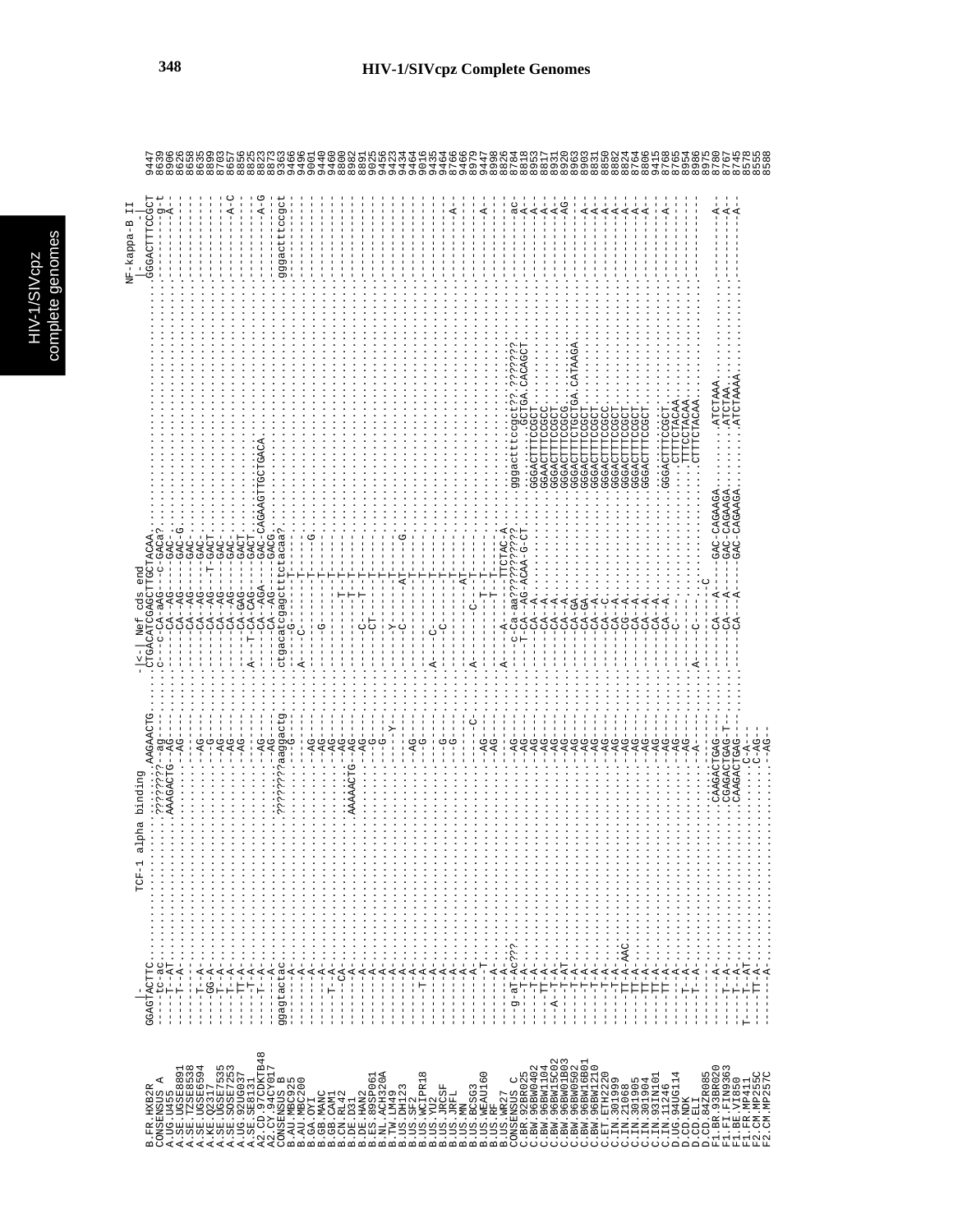| 6<br><b>6674</b><br>$\sigma$<br>$^{\circ}$<br>$\infty$ $\infty$ $\sim$<br>Б                                                        | மம<br>5<br>w<br>G                                                                                                                                                                                                                                                                                                                                                                                                                                           | りょしちょう<br>4<br>4<br>w<br>$\sigma$<br>$\sigma$<br>$\sigma$<br>$^{\circ}$<br>$\infty$                                                                                                                                                               | $\infty$ $\infty$<br>$\infty$<br>G<br>$\circ$<br>ما ما<br>S<br>$\infty$<br>$\infty$<br>$\infty$<br>$\infty$<br>$\infty$<br>$^\infty$<br>$^{\circ}$<br>ഗ | $n \infty \infty$<br>5<br>4<br>ഥ<br>$\infty$<br>∞<br>4<br>4<br>ഗ<br>G<br>$\alpha$<br>$\infty$<br>$\infty$<br>$\sigma$<br>Ō<br>G<br>$\infty$<br>$\infty$<br>G<br>G<br>$\sigma$<br>$\infty$<br>G<br>$\infty$<br>თ თ<br>$\infty$<br>Ō                                                                                                                                                                                                                                                                                              |
|------------------------------------------------------------------------------------------------------------------------------------|-------------------------------------------------------------------------------------------------------------------------------------------------------------------------------------------------------------------------------------------------------------------------------------------------------------------------------------------------------------------------------------------------------------------------------------------------------------|---------------------------------------------------------------------------------------------------------------------------------------------------------------------------------------------------------------------------------------------------|---------------------------------------------------------------------------------------------------------------------------------------------------------|---------------------------------------------------------------------------------------------------------------------------------------------------------------------------------------------------------------------------------------------------------------------------------------------------------------------------------------------------------------------------------------------------------------------------------------------------------------------------------------------------------------------------------|
| H                                                                                                                                  | $A - A - G$<br>$-c-9c+9$<br>$-40$<br>$-AG$<br>$-AG$<br>$A-TG$<br>$-AG$                                                                                                                                                                                                                                                                                                                                                                                      | F-A<br>-ccac<br>このこ<br>tp-<br>50P-<br><b>FOD-</b><br>-GCT<br>ים<br>י<br>U                                                                                                                                                                         | $G-TGA$<br>$-4$<br>$\overline{A}$<br>$-4$<br>A<br>1                                                                                                     | TAA                                                                                                                                                                                                                                                                                                                                                                                                                                                                                                                             |
| CCACTIFICO.<br>NF-kappa-B                                                                                                          | agg                                                                                                                                                                                                                                                                                                                                                                                                                                                         | $\overline{A}$<br>₹.                                                                                                                                                                                                                              |                                                                                                                                                         |                                                                                                                                                                                                                                                                                                                                                                                                                                                                                                                                 |
|                                                                                                                                    |                                                                                                                                                                                                                                                                                                                                                                                                                                                             |                                                                                                                                                                                                                                                   |                                                                                                                                                         |                                                                                                                                                                                                                                                                                                                                                                                                                                                                                                                                 |
|                                                                                                                                    |                                                                                                                                                                                                                                                                                                                                                                                                                                                             | ACTA                                                                                                                                                                                                                                              |                                                                                                                                                         |                                                                                                                                                                                                                                                                                                                                                                                                                                                                                                                                 |
|                                                                                                                                    |                                                                                                                                                                                                                                                                                                                                                                                                                                                             | 5                                                                                                                                                                                                                                                 |                                                                                                                                                         |                                                                                                                                                                                                                                                                                                                                                                                                                                                                                                                                 |
|                                                                                                                                    |                                                                                                                                                                                                                                                                                                                                                                                                                                                             |                                                                                                                                                                                                                                                   | G.CTGACA<br><b>TTPAACT</b>                                                                                                                              | <b>CAAGHEDAYS-</b><br>TACAA<br>ATG<br>GAAGT                                                                                                                                                                                                                                                                                                                                                                                                                                                                                     |
| GAC-CAG<br>GAC-AG<br>$GAC - A$<br>GAC-<br>Ò                                                                                        | こりロー                                                                                                                                                                                                                                                                                                                                                                                                                                                        | -G-LGFO<br>$-ACC$<br>ť<br>$- ACI$<br>$-4CT$<br>$-ACT$                                                                                                                                                                                             | -GAC-AA<br>$GAC -$ .<br>GAC-A<br>$GAC - A$<br>$GAC - A$<br>$GAC-P$<br>$G - D A C - P$<br>GAC-<br>$-GAC -$<br>GAC-                                       | GCA-TA.AAACTGCTGACTG<br>GCAGTAGAAACTGCTGACAA<br>-GAAGTTTCTA.<br>--GAC-CAC-DE<br>U<br>POR-<br>$\vdots$<br>A<br>U                                                                                                                                                                                                                                                                                                                                                                                                                 |
| C<br>E<br>end<br>$- -T - CA - - AGA - T$<br>$CA --AGA$<br>cds<br>$-CA$ $-AC$<br>$-CA$ -AS<br>$-7-4-4$<br>$-7-7-7$<br>$-CA$ - $-AC$ | t c                                                                                                                                                                                                                                                                                                                                                                                                                                                         | -acacagaAgtt-c-Gacaa<br>$---TTA---AC1$<br>-CTGA-ACAGAA-T<br><del>ו</del><br>ו<br>ין<br>ו<br>יך<br>י<br>ł<br>Ŧ<br>$AG - - AG$<br>$-AA$ - $-AG$<br>$-AA$ - $-AG$<br>$-AA$ - $-AG$<br>$-AA$ - $-AG$<br>$-AA$ - $-AG$<br>$-AA$ - $-AG$<br>$-49 - -AC$ | $-CA - - AC$<br>$CA--AG$<br>$CA--AG$<br>$-CA$ --AG<br>$CA - - AC$<br>$CA--AG$<br>$CA--AA$<br>$A-CAC$<br>$A -$                                           | FUUF--URREURUFU-U-<br>-ACAGAA-T-G<br>$-4C$<br>.<br>ٻ<br>$CA - PAC -$<br>CA--TGC<br>AG-CTGC<br>$\vec{A}$<br>end<br>$-CA-4$ .<br>$-CA - A$ .<br>$-CA - - AC$<br>$-CA - - AC$<br>$AA - -AG$<br>$-AA - A$<br>ں<br>ا                                                                                                                                                                                                                                                                                                                 |
|                                                                                                                                    | $A - a = -A$<br>U<br>O                                                                                                                                                                                                                                                                                                                                                                                                                                      |                                                                                                                                                                                                                                                   |                                                                                                                                                         | $-C-CACCGC-C-$<br>$-CA - A$<br>A.<br>Nef<br>$-TA-C$<br>-CTGA                                                                                                                                                                                                                                                                                                                                                                                                                                                                    |
|                                                                                                                                    |                                                                                                                                                                                                                                                                                                                                                                                                                                                             |                                                                                                                                                                                                                                                   |                                                                                                                                                         |                                                                                                                                                                                                                                                                                                                                                                                                                                                                                                                                 |
| AAGAACTG                                                                                                                           | AAA.                                                                                                                                                                                                                                                                                                                                                                                                                                                        | $-ctq$                                                                                                                                                                                                                                            |                                                                                                                                                         |                                                                                                                                                                                                                                                                                                                                                                                                                                                                                                                                 |
| binding                                                                                                                            |                                                                                                                                                                                                                                                                                                                                                                                                                                                             |                                                                                                                                                                                                                                                   |                                                                                                                                                         |                                                                                                                                                                                                                                                                                                                                                                                                                                                                                                                                 |
| pha<br>đ<br>$TCF-1$<br>$\vdots$                                                                                                    |                                                                                                                                                                                                                                                                                                                                                                                                                                                             |                                                                                                                                                                                                                                                   |                                                                                                                                                         | $\vdots$                                                                                                                                                                                                                                                                                                                                                                                                                                                                                                                        |
| .<br>.<br>.<br>$-1$ , $-1$ , $-1$ , $-1$ , $-1$ , $-1$ , $-1$<br>.                                                                 | .CTCAAGGACTAAAA<br>AACAAGGACTAAAA<br>$\frac{1}{2}$ $\frac{1}{2}$ $\frac{1}{2}$ $\frac{1}{2}$ $\frac{1}{2}$ $\frac{1}{2}$ $\frac{1}{2}$ $\frac{1}{2}$ $\frac{1}{2}$ $\frac{1}{2}$ $\frac{1}{2}$ $\frac{1}{2}$ $\frac{1}{2}$ $\frac{1}{2}$ $\frac{1}{2}$ $\frac{1}{2}$ $\frac{1}{2}$ $\frac{1}{2}$ $\frac{1}{2}$ $\frac{1}{2}$ $\frac{1}{2}$ $\frac{1}{2}$<br>$\vdots$                                                                                        |                                                                                                                                                                                                                                                   |                                                                                                                                                         |                                                                                                                                                                                                                                                                                                                                                                                                                                                                                                                                 |
| ÷.<br>$\mathbf I$<br>$-1$<br>$-1$                                                                                                  | $\vdots$                                                                                                                                                                                                                                                                                                                                                                                                                                                    |                                                                                                                                                                                                                                                   |                                                                                                                                                         | --A-AAAGACTGACTTRGACT<br>$---T-T - A - $<br>)-T---A-.<br>--GG-AT.<br>$-1-\bar{T}-A$<br>$-4$<br>$\mathfrak l$                                                                                                                                                                                                                                                                                                                                                                                                                    |
| GGAGTACTTC<br>Ť<br>T.<br>I                                                                                                         | $\begin{array}{l} \mathbf{A} \, \text{---}\, \text{--}\, \text{---} \, \text{---} \\ \mathbf{A} \, \text{---}\, \text{--}\, \text{--}\, \text{---} \, \text{---} \\ \mathbf{A} \, \text{---}\, \text{--}\, \text{--}\, \text{--}\, \text{--}\, \text{--} \\ \mathbf{A} \, \text{---}\, \text{--}\, \text{--}\, \text{--}\, \text{--}\, \text{--} \, \text{--} \\ \mathbf{A} \, \text{---}\, \text{--}\, \text{--}\, \text{--}\, \text{--}\, \text{--} \, \$ |                                                                                                                                                                                                                                                   |                                                                                                                                                         | $-$ - $-$ - $-$ - $R$<br>$-1$ - $T$ - $-1$<br>$-4 - 2 - 1$<br>탁<br>$-1$ - $C$ - $T$<br>$A - - - - -$<br>U<br> <br>$\frac{1}{1}$<br>$\mathsf I$<br>囸<br>I<br>Ť<br>$\frac{1}{4}$<br>$\mathbf{I}$<br>$\mathbf{I}$<br>Ť.<br>E                                                                                                                                                                                                                                                                                                       |
|                                                                                                                                    |                                                                                                                                                                                                                                                                                                                                                                                                                                                             |                                                                                                                                                                                                                                                   |                                                                                                                                                         | CPZ.CM.SIVCPZCAM3<br>CPZ.CM.SIVCPZCAM5<br>CPZ.CD.SIVCPZAMT                                                                                                                                                                                                                                                                                                                                                                                                                                                                      |
|                                                                                                                                    |                                                                                                                                                                                                                                                                                                                                                                                                                                                             |                                                                                                                                                                                                                                                   |                                                                                                                                                         | $\begin{smallmatrix} \texttt{B. R, HX2B1}\\ \texttt{0.91} \texttt{0.93} \texttt{0.93} \end{smallmatrix} \begin{smallmatrix} \texttt{0.91} \texttt{0.93} \end{smallmatrix} \begin{smallmatrix} \texttt{0.93} \texttt{0.93} \end{smallmatrix} \begin{smallmatrix} \texttt{0.94} \texttt{0.93} \end{smallmatrix} \begin{smallmatrix} \texttt{1.95} \texttt{0.93} \end{smallmatrix} \begin{smallmatrix} \texttt{1.96} \texttt{0.93} \end{smallmatrix} \begin{smallmatrix} \texttt{1.97} \text$<br>CPZ.US.SIVCPZUS<br>FR.HXB2R<br>ъ. |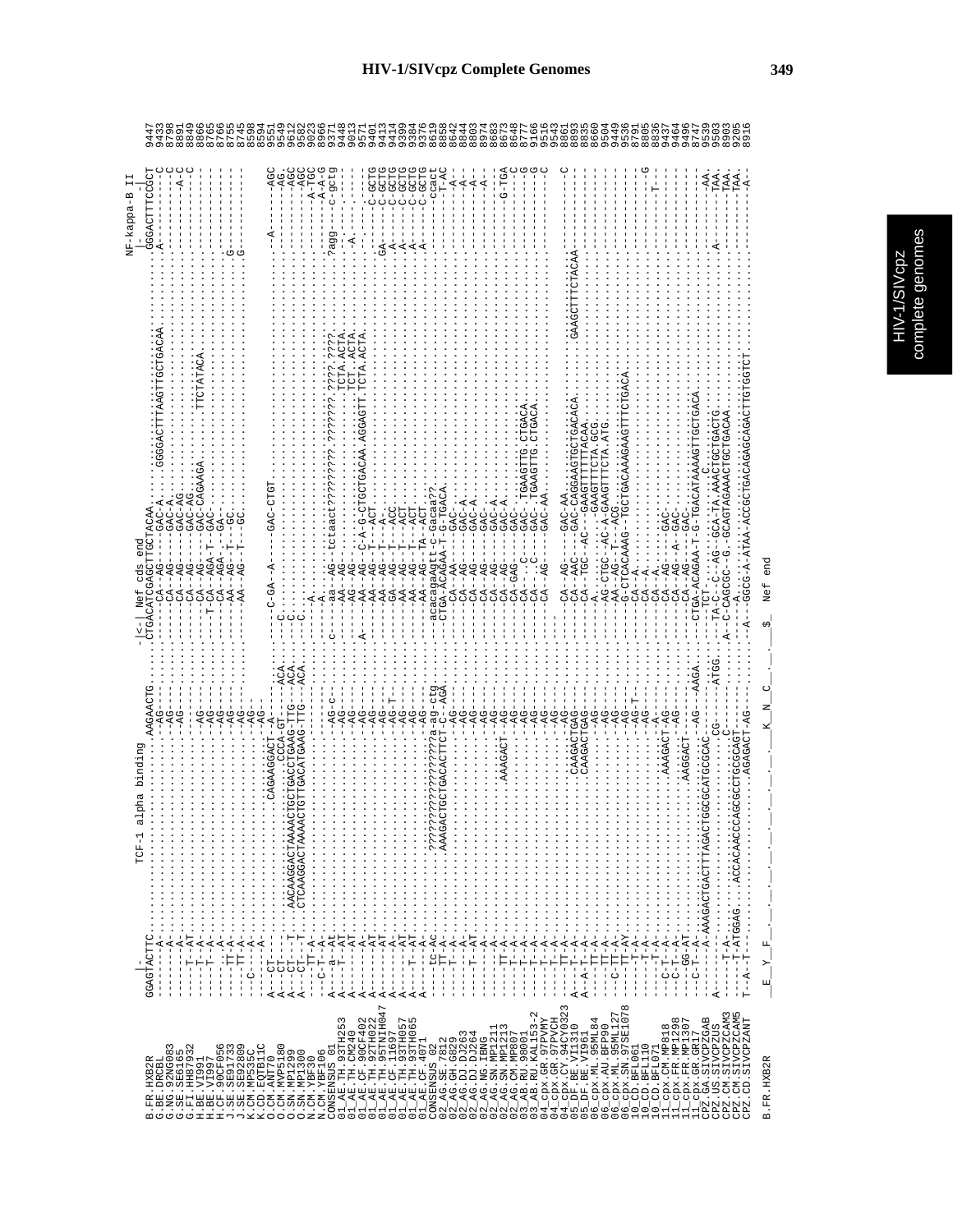complete genomes HIV-1/SIVcpz

| NF-kappa-<br>GGGACTT                                                                                                                | T<br>$\overline{m}$ | LII-IES                  | $5PI - II$<br>AGGGAGG.CGTGCCTGG.<br>Ï | TGGGGAGTGG<br>$I-TdS$<br>CGGGAC |                                    | GAGCCCTCAGATGCATATAAGCAGCTGCT<br>box<br>TATA | $^{\circ}$                 |
|-------------------------------------------------------------------------------------------------------------------------------------|---------------------|--------------------------|---------------------------------------|---------------------------------|------------------------------------|----------------------------------------------|----------------------------|
| $\frac{1}{2}$<br>т<br>$\frac{1}{2}$                                                                                                 |                     | ᡡ<br>൯                   |                                       | $- AGT$<br>AGI                  | $t - a -$                          | ひ                                            | $\infty$                   |
| п<br>J.                                                                                                                             |                     | ÄĠ<br>AG                 |                                       | <b>AGT</b><br>AGI               | $T - A -$<br>$T - A$               |                                              | $\infty$                   |
|                                                                                                                                     |                     | AG                       |                                       | AGT<br>AGT                      | $T - A$<br>$-4$<br>C)              |                                              |                            |
|                                                                                                                                     |                     | r)<br>G                  |                                       | Ę                               | $T - A$                            |                                              | ഥ<br>ന                     |
|                                                                                                                                     |                     | ă                        |                                       | AGT<br>ت<br>AC                  | $T - A$<br>$T - A$                 |                                              | ∞                          |
| J.<br>İ,                                                                                                                            |                     |                          |                                       | ت<br>AC                         | $T - A$                            |                                              |                            |
| -1<br>J.<br>Ì,                                                                                                                      |                     |                          | てり                                    | <b>AGT</b><br>č,                | $T - A$<br>$\mathbb{T}-\mathbb{A}$ |                                              |                            |
| gggacttt                                                                                                                            |                     | aggaagg.cgtggct5g        |                                       | 9C9998Ct99981950                |                                    | gagccctcagatgctgcatataagcagctgctttt          |                            |
| $\mathbf{I}$<br>т<br>$\frac{1}{2}$ , $\frac{1}{2}$ , $\frac{1}{2}$ , $\frac{1}{2}$ , $\frac{1}{2}$ , $\frac{1}{2}$<br>$\frac{1}{2}$ |                     | $A - -A$<br>т<br>п<br>U. |                                       |                                 |                                    |                                              |                            |
| Ì,                                                                                                                                  |                     |                          |                                       | U                               |                                    |                                              |                            |
|                                                                                                                                     |                     | ġ                        | $-A$ -                                | U                               |                                    |                                              |                            |
| 1                                                                                                                                   |                     |                          | $-A-$                                 | C                               | 5                                  |                                              |                            |
|                                                                                                                                     |                     |                          | $-4$                                  |                                 |                                    |                                              |                            |
| л<br>J,                                                                                                                             |                     |                          | К                                     |                                 |                                    |                                              |                            |
|                                                                                                                                     |                     |                          |                                       |                                 |                                    |                                              |                            |
| $- - - - -$<br>$\frac{1}{1}$                                                                                                        |                     |                          | C.                                    | G-R<br>$\alpha$                 |                                    |                                              |                            |
| ţ                                                                                                                                   |                     |                          |                                       |                                 |                                    |                                              |                            |
| $\mathbf{I}$                                                                                                                        |                     |                          |                                       |                                 |                                    |                                              |                            |
|                                                                                                                                     |                     |                          | C                                     |                                 |                                    |                                              |                            |
|                                                                                                                                     |                     | $\dot{A}$                |                                       |                                 |                                    |                                              |                            |
|                                                                                                                                     |                     |                          |                                       |                                 |                                    |                                              |                            |
|                                                                                                                                     |                     |                          |                                       | C                               |                                    |                                              |                            |
| п<br>I                                                                                                                              |                     | U.                       |                                       | U                               |                                    |                                              |                            |
|                                                                                                                                     |                     |                          | $-AT$                                 | A,                              |                                    |                                              |                            |
| Ţ                                                                                                                                   |                     |                          |                                       |                                 |                                    |                                              |                            |
| Ĩ.<br>$-9.5 - 9$<br>$\cdot$ $\circ$<br>5.5.5.5<br>$\cdot$ $\cdot$<br>$\frac{1}{2}$                                                  |                     | $\overline{A}$ g         | $-t-g-T$                              | 하<br>?agt-<br>J<br>J.<br>tg.    | ৻৻                                 | m<br>ত্য<br>↵                                |                            |
|                                                                                                                                     |                     | $\overline{A}$           |                                       | п<br>U                          | $\ddot{A}$<br>U                    |                                              |                            |
| ı<br>$\vdots$                                                                                                                       |                     | ĀA.                      |                                       |                                 | U<br>U                             |                                              |                            |
| J.                                                                                                                                  |                     | $\overline{A}$           |                                       |                                 | $C - A -$                          |                                              |                            |
| Í,<br>$\ddot{\cdot}$<br>$\ddot{\phantom{0}}$<br>$\frac{1}{2}$                                                                       |                     | A,                       |                                       | ひ                               | $\mathbb{T}-\mathbb{A}$            |                                              |                            |
| ţ.                                                                                                                                  | -1                  | Ā,<br>K,                 |                                       | $-AT$                           | $C - A -$<br>$C - A$               |                                              |                            |
| Ť<br>$\ddot{\theta}$<br>$\ddot{\theta}$<br>I<br>ţ<br>.                                                                              | J.                  | K,                       |                                       |                                 | $\mathbf{T}-\mathbf{A}$ –          |                                              |                            |
| $A-B-7$<br>$\bar{\rm I}$<br>Ţ<br>Í,                                                                                                 |                     | K,                       | Ī,<br>$-GA$                           | 튄                               | $C - A$                            |                                              |                            |
| Ť.<br>$\ddot{a}$ .<br>I                                                                                                             | Ш.                  | К<br>K,                  | نې                                    |                                 | $C - A -$                          |                                              | ∞                          |
| $\ddot{\phi}$ ; ; ;<br>$\ddot{\phi}$ ; $\ddot{\phi}$ ; ; ; ;<br>Ţ<br>I                                                              |                     | К                        |                                       |                                 | $C - A$                            |                                              | σ                          |
|                                                                                                                                     |                     | K,                       |                                       | F                               | $C - A -$                          |                                              |                            |
| I                                                                                                                                   |                     | К                        | ь                                     |                                 | $C - A$                            | τ.<br>ひ<br>ᄞ                                 |                            |
| ن<br>!<br>.<br>I                                                                                                                    |                     | К                        |                                       |                                 |                                    | ひ                                            |                            |
| ن<br>!<br>.                                                                                                                         |                     |                          |                                       | AGTG                            | $-4$                               | Ö<br>C<br>Ġ<br>ט<br>ひ<br>ひ                   |                            |
|                                                                                                                                     |                     |                          | $-AA-AG$                              |                                 | $T - A$                            |                                              |                            |
|                                                                                                                                     |                     |                          |                                       |                                 | $T - A$                            |                                              | $\circ$<br>$\sigma$        |
|                                                                                                                                     |                     |                          |                                       |                                 | $L - \overline{A}$                 |                                              | ৩<br>$\circ$<br>$\sigma$   |
|                                                                                                                                     |                     | Æ                        | U<br>U<br>U                           |                                 | g                                  |                                              | $\infty$ $\infty$ $\infty$ |
|                                                                                                                                     |                     | K,                       | ۴<br>ו<br>טַ                          |                                 |                                    |                                              | 4                          |
|                                                                                                                                     |                     |                          |                                       |                                 |                                    |                                              |                            |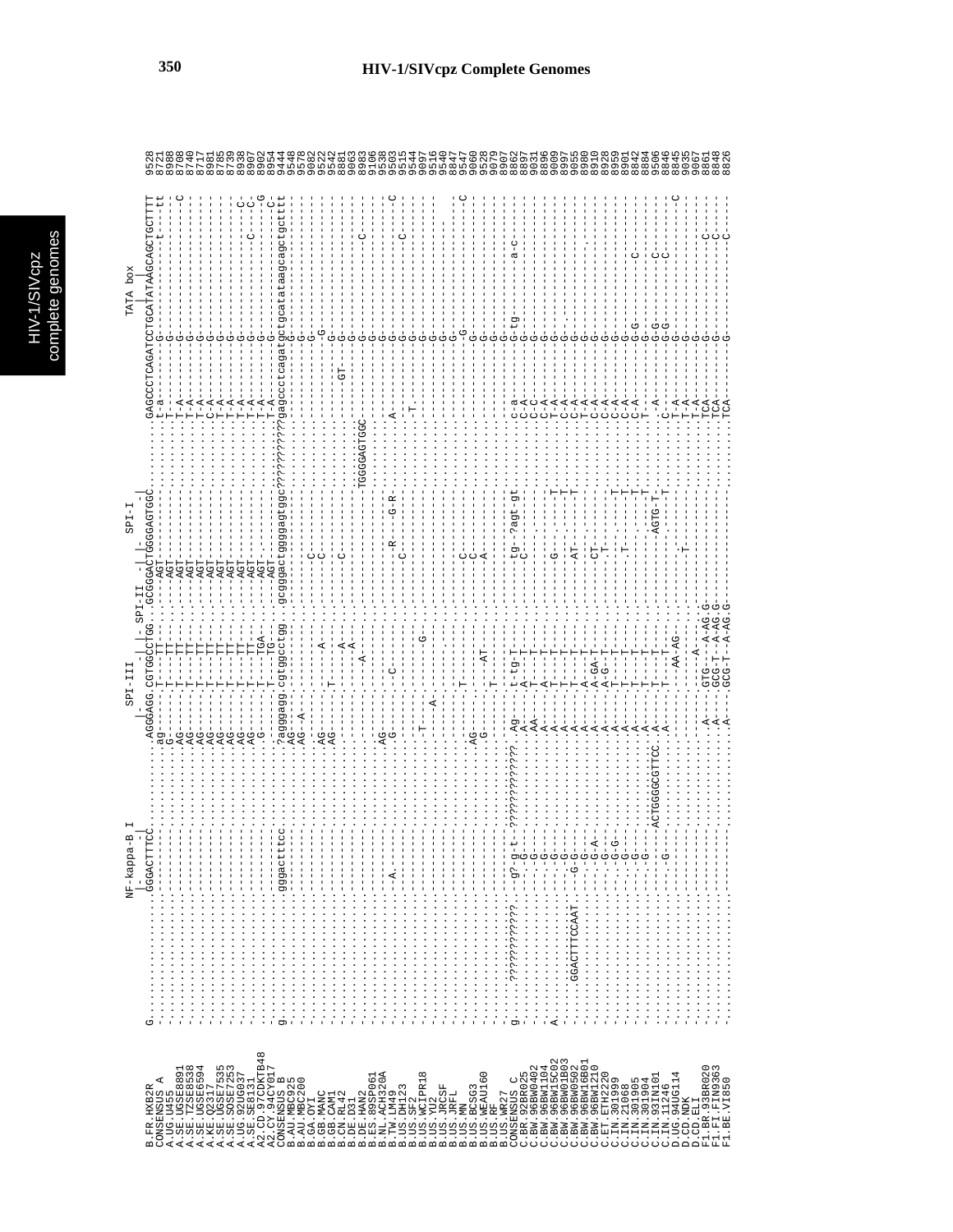|          |                   |               | $\infty$ |         |             |         |      |    |                                               | _________              |                                                                                                                                                                                                                                                                                                               | $\sigma$ |                                                                                                                                                                                              |               |                                                                               | ന                    |              |  |          |  |  |   |         |   | $\infty$    |             |             | $\infty$           |             | $\infty$    | $\infty$ |      | U N<br>თ თ | G<br>$\infty$ | $\sigma$<br>$\infty$ | $\infty$    | G<br>$\infty$                                                                                                                                                                                                                                                                                                                                                                                              | $\sigma$<br>$\sigma$ | <b>500</b><br>$\infty$ | $\infty$                |    | $\infty$ $\infty$ rv rv | $\infty$ on on on |         | $\infty$      |      |   |                                                            |
|----------|-------------------|---------------|----------|---------|-------------|---------|------|----|-----------------------------------------------|------------------------|---------------------------------------------------------------------------------------------------------------------------------------------------------------------------------------------------------------------------------------------------------------------------------------------------------------|----------|----------------------------------------------------------------------------------------------------------------------------------------------------------------------------------------------|---------------|-------------------------------------------------------------------------------|----------------------|--------------|--|----------|--|--|---|---------|---|-------------|-------------|-------------|--------------------|-------------|-------------|----------|------|------------|---------------|----------------------|-------------|------------------------------------------------------------------------------------------------------------------------------------------------------------------------------------------------------------------------------------------------------------------------------------------------------------------------------------------------------------------------------------------------------------|----------------------|------------------------|-------------------------|----|-------------------------|-------------------|---------|---------------|------|---|------------------------------------------------------------|
|          |                   |               |          |         |             |         |      |    |                                               |                        |                                                                                                                                                                                                                                                                                                               |          |                                                                                                                                                                                              |               |                                                                               |                      |              |  |          |  |  |   |         |   |             |             |             |                    |             |             |          |      |            |               |                      |             |                                                                                                                                                                                                                                                                                                                                                                                                            |                      |                        |                         |    |                         |                   |         |               |      |   |                                                            |
|          |                   |               | п<br>Ü   | Ů       |             |         |      |    |                                               |                        |                                                                                                                                                                                                                                                                                                               |          |                                                                                                                                                                                              | U             |                                                                               |                      |              |  |          |  |  |   | O       |   |             | C.          |             |                    |             |             |          |      |            |               |                      |             |                                                                                                                                                                                                                                                                                                                                                                                                            |                      |                        |                         |    |                         | Ü                 |         |               |      |   |                                                            |
| xox      | GCATATAAGCAGCT    |               |          |         |             |         |      |    |                                               |                        |                                                                                                                                                                                                                                                                                                               |          |                                                                                                                                                                                              |               |                                                                               | ctgcataaaagcagccgctt |              |  |          |  |  | К |         |   |             |             |             |                    |             |             |          |      |            |               |                      |             |                                                                                                                                                                                                                                                                                                                                                                                                            |                      |                        |                         |    |                         | A                 |         |               |      |   |                                                            |
| TATA     |                   |               |          |         |             |         |      |    |                                               |                        |                                                                                                                                                                                                                                                                                                               |          |                                                                                                                                                                                              |               |                                                                               |                      |              |  |          |  |  |   |         |   |             |             |             |                    |             |             |          |      |            |               |                      |             |                                                                                                                                                                                                                                                                                                                                                                                                            |                      |                        |                         |    |                         |                   |         |               |      |   |                                                            |
|          |                   |               |          |         |             |         |      |    |                                               |                        |                                                                                                                                                                                                                                                                                                               |          |                                                                                                                                                                                              |               |                                                                               | ত<br>ragat           |              |  |          |  |  |   | ס       | ひ |             | ਾਂ ਕੁ ਲੁ    |             | ひ                  | ひ           | ひ           | ひ        |      |            |               |                      |             |                                                                                                                                                                                                                                                                                                                                                                                                            |                      |                        |                         | ひ  |                         |                   |         |               |      |   |                                                            |
|          |                   |               |          |         |             |         |      |    |                                               |                        |                                                                                                                                                                                                                                                                                                               |          |                                                                                                                                                                                              |               |                                                                               |                      |              |  |          |  |  |   |         |   |             |             |             |                    |             |             |          |      |            |               |                      |             |                                                                                                                                                                                                                                                                                                                                                                                                            | $A - AC$             |                        |                         |    |                         |                   |         |               |      |   |                                                            |
|          |                   |               |          | $T - A$ | $\tilde{A}$ | $F - A$ | TTA  |    | $\begin{array}{c} C - A \\ C - A \end{array}$ |                        | $\begin{array}{c} 1.74 \\ 1.74 \\ 1.74 \\ 1.74 \\ 1.74 \\ 1.74 \\ 1.74 \\ 1.74 \\ 1.74 \\ 1.74 \\ 1.74 \\ 1.74 \\ 1.74 \\ 1.74 \\ 1.74 \\ 1.74 \\ 1.74 \\ 1.74 \\ 1.74 \\ 1.74 \\ 1.74 \\ 1.74 \\ 1.74 \\ 1.74 \\ 1.74 \\ 1.74 \\ 1.74 \\ 1.74 \\ 1.74 \\ 1.74 \\ 1.74 \\ 1.74 \\ 1.74 \\ 1.74 \\ 1.74 \\ 1.$ |          |                                                                                                                                                                                              | i<br>Fi       |                                                                               | taac                 |              |  |          |  |  |   | $-4$    |   | $\tilde{A}$ | $\tilde{A}$ | $\tilde{A}$ | $T - A$<br>$T - A$ | $\tilde{A}$ | $-4$        |          | $-4$ |            |               |                      |             |                                                                                                                                                                                                                                                                                                                                                                                                            | $T - A$              | $T - A$                | $\mathbb{T}-\mathbb{A}$ | Ā. | $\mathbb{T}-\mathbb{A}$ | $T - A$           | $T - A$ | $T - A$       |      |   |                                                            |
|          |                   |               |          |         |             |         |      |    |                                               |                        |                                                                                                                                                                                                                                                                                                               |          |                                                                                                                                                                                              |               |                                                                               |                      |              |  |          |  |  |   |         |   |             |             |             |                    |             |             |          |      |            |               |                      |             |                                                                                                                                                                                                                                                                                                                                                                                                            |                      |                        |                         |    |                         |                   |         |               |      |   |                                                            |
|          |                   |               |          |         |             |         |      |    |                                               |                        |                                                                                                                                                                                                                                                                                                               |          |                                                                                                                                                                                              |               |                                                                               |                      |              |  |          |  |  |   |         |   |             |             |             |                    |             |             |          |      |            |               |                      |             |                                                                                                                                                                                                                                                                                                                                                                                                            |                      |                        |                         |    |                         |                   |         |               |      |   |                                                            |
|          |                   |               |          |         |             |         |      |    |                                               |                        |                                                                                                                                                                                                                                                                                                               |          |                                                                                                                                                                                              |               |                                                                               |                      |              |  |          |  |  |   |         |   |             |             |             |                    |             |             |          |      |            |               |                      |             |                                                                                                                                                                                                                                                                                                                                                                                                            |                      |                        |                         |    |                         |                   |         |               |      |   |                                                            |
|          |                   |               |          |         |             |         | T-A5 |    |                                               |                        |                                                                                                                                                                                                                                                                                                               |          |                                                                                                                                                                                              |               |                                                                               |                      |              |  |          |  |  |   |         |   |             |             |             |                    |             |             |          |      |            |               |                      |             |                                                                                                                                                                                                                                                                                                                                                                                                            |                      |                        |                         |    |                         |                   |         |               |      |   |                                                            |
|          |                   |               |          |         |             |         |      | రే |                                               | 5                      |                                                                                                                                                                                                                                                                                                               |          |                                                                                                                                                                                              |               |                                                                               | gcggagttgg           |              |  |          |  |  |   | Ę       |   | ă           |             | AGT         | Ę<br>$-A$ -        | $-A$ -      | $-A$ - $-1$ |          |      | $-A$ -     | $- A$         |                      | $-90 - -90$ | ۲<br>ا                                                                                                                                                                                                                                                                                                                                                                                                     |                      | $-4-7$                 |                         |    |                         |                   | 5       |               |      |   |                                                            |
|          |                   |               |          |         |             |         |      |    |                                               |                        |                                                                                                                                                                                                                                                                                                               |          |                                                                                                                                                                                              |               |                                                                               |                      |              |  |          |  |  |   |         |   |             |             |             |                    |             |             |          |      |            |               |                      |             |                                                                                                                                                                                                                                                                                                                                                                                                            |                      |                        |                         |    |                         |                   |         |               |      |   |                                                            |
|          |                   |               |          |         |             |         |      |    |                                               |                        |                                                                                                                                                                                                                                                                                                               | $-A-A$   |                                                                                                                                                                                              |               |                                                                               | Faaca                |              |  | $-AG$    |  |  |   |         |   |             |             |             |                    |             |             |          |      |            |               |                      |             |                                                                                                                                                                                                                                                                                                                                                                                                            |                      |                        |                         |    |                         |                   |         |               |      |   |                                                            |
|          |                   |               |          | U       |             |         |      |    |                                               |                        |                                                                                                                                                                                                                                                                                                               | GAG-     |                                                                                                                                                                                              |               |                                                                               |                      |              |  | $-5 - 4$ |  |  |   | tgtggt  |   |             |             |             |                    |             |             |          |      |            |               |                      |             |                                                                                                                                                                                                                                                                                                                                                                                                            |                      |                        | Н                       |    |                         |                   |         |               |      |   |                                                            |
|          | AGGGAGG           |               |          |         |             |         |      |    |                                               |                        |                                                                                                                                                                                                                                                                                                               |          |                                                                                                                                                                                              |               |                                                                               |                      |              |  |          |  |  |   | $-9899$ |   |             |             |             |                    |             |             |          |      |            |               |                      |             |                                                                                                                                                                                                                                                                                                                                                                                                            |                      |                        |                         |    |                         |                   |         |               |      |   |                                                            |
|          |                   |               |          |         |             |         |      |    |                                               |                        |                                                                                                                                                                                                                                                                                                               |          |                                                                                                                                                                                              |               |                                                                               |                      |              |  |          |  |  |   |         |   |             |             |             |                    |             |             |          |      |            |               |                      |             |                                                                                                                                                                                                                                                                                                                                                                                                            |                      |                        |                         |    |                         |                   |         |               |      |   |                                                            |
|          |                   |               |          |         |             |         |      |    |                                               |                        |                                                                                                                                                                                                                                                                                                               |          |                                                                                                                                                                                              |               |                                                                               |                      |              |  |          |  |  |   |         |   |             |             |             |                    |             |             |          |      |            |               |                      |             |                                                                                                                                                                                                                                                                                                                                                                                                            |                      |                        |                         |    |                         |                   |         |               |      |   |                                                            |
|          |                   |               |          |         |             |         |      |    |                                               |                        |                                                                                                                                                                                                                                                                                                               |          |                                                                                                                                                                                              |               |                                                                               |                      |              |  |          |  |  |   |         |   |             |             |             |                    |             |             |          |      |            |               |                      |             |                                                                                                                                                                                                                                                                                                                                                                                                            |                      |                        |                         |    |                         |                   |         |               |      |   |                                                            |
|          |                   |               |          |         |             |         |      |    |                                               |                        |                                                                                                                                                                                                                                                                                                               |          |                                                                                                                                                                                              | $\frac{1}{1}$ |                                                                               |                      |              |  |          |  |  |   |         |   |             |             |             |                    |             |             |          |      |            |               |                      |             |                                                                                                                                                                                                                                                                                                                                                                                                            |                      |                        |                         |    |                         |                   |         | $\frac{1}{1}$ | $-1$ |   | $-5 - 0 - 1$                                               |
| NF-kappa | CGGACTT<br>$\,$ I | $\frac{1}{1}$ |          |         |             |         |      |    | $\frac{1}{2}$                                 |                        |                                                                                                                                                                                                                                                                                                               |          |                                                                                                                                                                                              |               | $-0$ - $ \cdot$ $\alpha$ ) $\alpha$ ) $\alpha$ ) $\alpha$ is a larger $\cdot$ |                      |              |  |          |  |  |   |         |   |             |             |             |                    |             |             |          |      |            |               |                      |             |                                                                                                                                                                                                                                                                                                                                                                                                            |                      |                        |                         |    |                         |                   |         |               |      |   |                                                            |
|          |                   |               |          | .       |             |         |      |    |                                               | ししょうこう こうこうこう こうこうこうこう |                                                                                                                                                                                                                                                                                                               |          | $\begin{split} &\dots\ldots\text{ACTGCTGACACTGCG--}\\ &\text{AGAG}\ldots\text{ACTGCTGACACGGCG--}\\ &\text{AGAG}\ldots\text{GCTGCTGACACGGCG--}\\ &\text{TGACAAGGGACTTTATACTTG--} \end{split}$ |               |                                                                               |                      |              |  |          |  |  |   |         |   |             |             |             |                    |             |             |          |      |            |               |                      |             |                                                                                                                                                                                                                                                                                                                                                                                                            |                      |                        |                         |    |                         |                   |         |               |      |   |                                                            |
|          |                   |               |          |         |             |         |      |    | .                                             |                        |                                                                                                                                                                                                                                                                                                               |          |                                                                                                                                                                                              |               |                                                                               |                      |              |  |          |  |  |   |         |   |             |             |             |                    |             |             |          |      |            |               |                      |             |                                                                                                                                                                                                                                                                                                                                                                                                            |                      |                        |                         |    |                         |                   |         |               |      | . | .                                                          |
|          |                   |               |          |         |             |         |      |    |                                               |                        |                                                                                                                                                                                                                                                                                                               |          |                                                                                                                                                                                              |               |                                                                               |                      |              |  |          |  |  |   |         |   |             |             |             |                    |             |             |          |      |            |               |                      |             |                                                                                                                                                                                                                                                                                                                                                                                                            |                      |                        |                         |    |                         |                   |         |               |      |   |                                                            |
|          |                   | OUHHH         |          |         |             |         |      |    |                                               |                        |                                                                                                                                                                                                                                                                                                               |          |                                                                                                                                                                                              |               |                                                                               | $\cdot$ $\circ$      |              |  |          |  |  |   |         |   |             |             |             |                    |             |             |          |      |            |               |                      |             |                                                                                                                                                                                                                                                                                                                                                                                                            |                      |                        |                         |    |                         |                   |         | $\frac{1}{1}$ |      |   |                                                            |
|          |                   |               |          |         |             |         |      |    |                                               |                        |                                                                                                                                                                                                                                                                                                               |          |                                                                                                                                                                                              |               |                                                                               |                      |              |  |          |  |  |   |         |   |             |             |             |                    |             |             |          |      |            |               |                      |             | $\begin{array}{l} (34 \text{--} \text{cpx.} \; (\text{R},\; 97 \text{FWM}) \\ (34 \text{--} \text{cpx.} \; (\text{R},\; 97 \text{FWM}) \\ (34 \text{--} \text{cpx.} \; (\text{R},\; 94 \text{C} \text{V} \text{J} \text{31}) \\ (5 \text{--} \text{D} \text{F} \; (\text{R},\; 94 \text{C} \text{V} \text{J} \text{J} \text{J}) \\ (6 \text{--} \text{cpx.} \; (\text{M},\; 95 \text{W} \text{L} \text{J}$ |                      |                        |                         |    |                         |                   |         |               |      |   |                                                            |
|          |                   |               |          |         |             |         |      |    |                                               |                        |                                                                                                                                                                                                                                                                                                               |          |                                                                                                                                                                                              |               |                                                                               |                      | AE.TH.93TH25 |  |          |  |  |   |         |   |             |             |             |                    |             |             |          |      |            |               |                      |             |                                                                                                                                                                                                                                                                                                                                                                                                            |                      |                        |                         |    |                         |                   |         |               |      |   | CPZ.CM.SIVCPZCAM3<br>CPZ.CM.SIVCPZCAM5<br>CPZ.CD.SIVCPZANT |
|          | R.HXB2R           | .BE.DRCBL     |          |         |             |         |      |    |                                               |                        |                                                                                                                                                                                                                                                                                                               |          |                                                                                                                                                                                              |               |                                                                               |                      |              |  |          |  |  |   |         |   |             |             |             |                    |             |             |          |      |            |               |                      |             |                                                                                                                                                                                                                                                                                                                                                                                                            |                      |                        |                         |    |                         |                   |         |               |      |   |                                                            |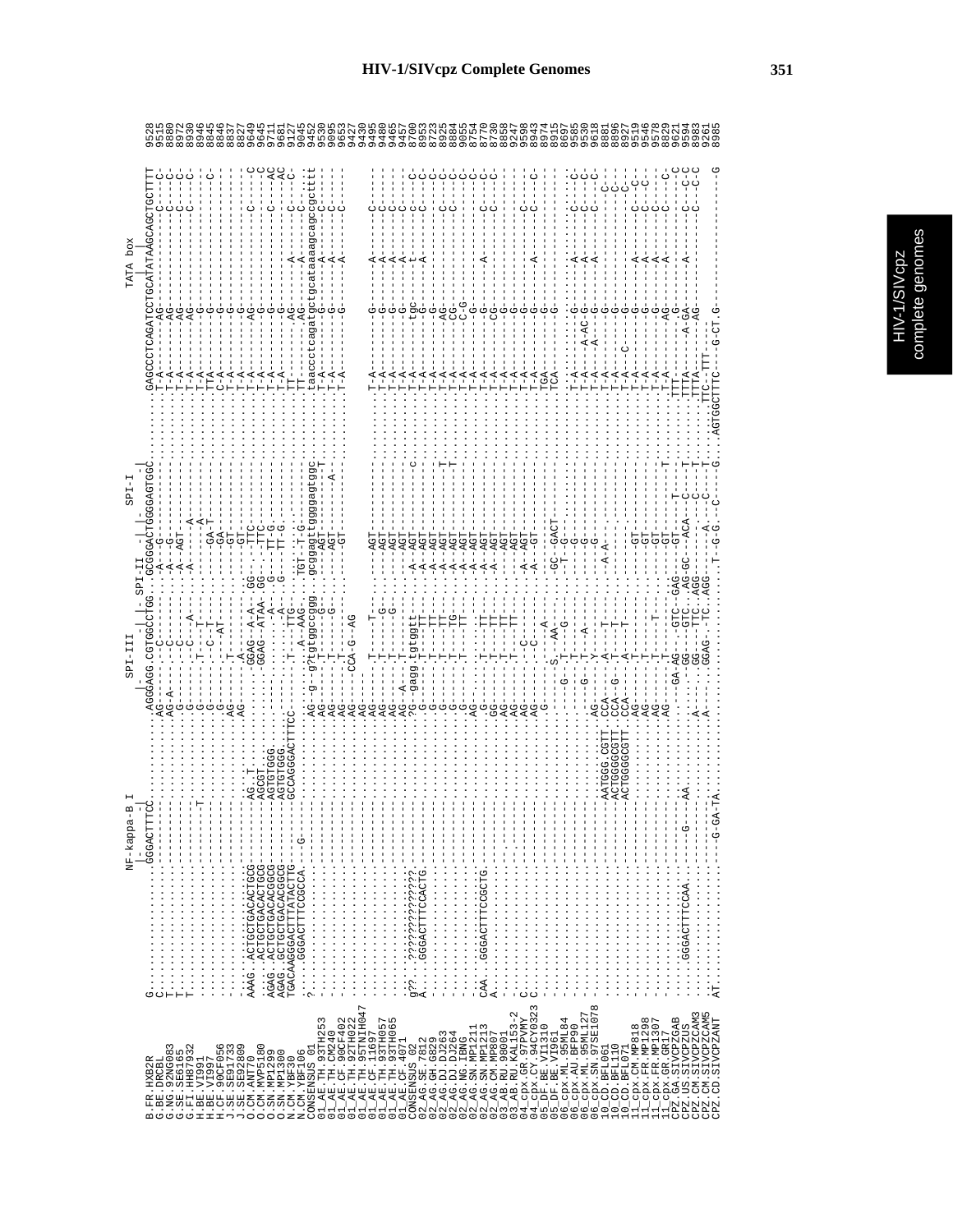complete genomes HIV-1/SIVcpz

ת טיס מספיט מספיט מסטיס שיט טיס מסטיס טיס טיס מסטיס טיס מסטיס מסטיס טיס מסטיס מסטיס מסטיס מסטיס מסטיס מסטיס מס<br>טיס טיס היה המסטים היהודים של היהודים היהודים היהודים היהודים היהודים היהודים היהודים היהודים היהודים היהודים<br> ပုံ  $-6$ <br>  $-6$ <br>  $-6$ <br>  $-6$ <br>  $-6$ <br>  $-6$ <br>  $-6$ <br>  $-6$ <br>  $-6$ <br>  $-6$ <br>  $-6$ <br>  $-6$ <br>  $-6$ <br>  $-6$ <br>  $-6$ <br>  $-6$ <br>  $-7$ <br>  $-7$ <br>  $-7$ <br>  $-6$ <br>  $-6$ <br>  $-6$ <br>  $-7$ <br>  $-7$ <br>  $-7$ <br>  $-6$ <br>  $-6$ <br>  $-7$ <br>  $-7$ <br>  $-7$ <br>  $-6$ <br>  $-7$ <br>  $-7$ <br>  $-7$ <br>  $-7$ <br>  $-7$ <br>  $-7$ <br>  $\begin{array}{l} \rule{0pt}{2.5ex} \rule{0pt}{2.5ex} \rule{0pt}{2.5ex} \rule{0pt}{2.5ex} \rule{0pt}{2.5ex} \rule{0pt}{2.5ex} \rule{0pt}{2.5ex} \rule{0pt}{2.5ex} \rule{0pt}{2.5ex} \rule{0pt}{2.5ex} \rule{0pt}{2.5ex} \rule{0pt}{2.5ex} \rule{0pt}{2.5ex} \rule{0pt}{2.5ex} \rule{0pt}{2.5ex} \rule{0pt}{2.5ex} \rule{0pt}{2.5ex} \rule{0pt}{2.5ex} \rule{0pt}{2.5ex} \rule{0$  $\frac{1}{2}$  $\begin{smallmatrix} \texttt{0.081818193} \texttt{0.081818394} \texttt{0.0818183938} \texttt{0.0818183938} \texttt{0.0818175339} \texttt{0.0818175339} \texttt{0.0818175339} \texttt{0.0818175339} \texttt{0.0818175339} \texttt{0.0818175339} \texttt{0.0818175339} \texttt{0.0818175339} \texttt{0.081817$ B. FR. HXB2R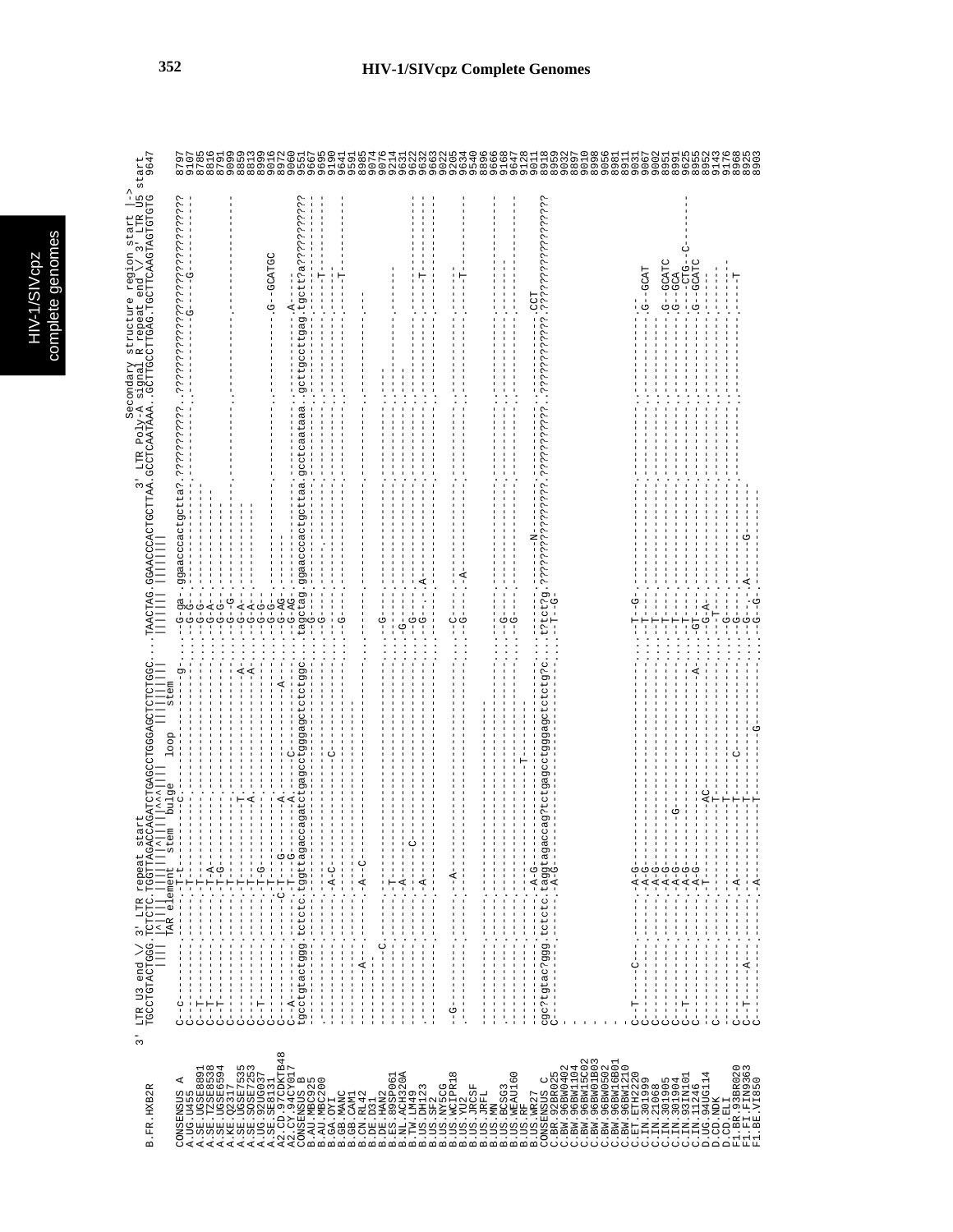| tagcaag.ggaaccoacttgattaaagcctcaataaa<br>$-A-$<br>Ŏ.<br>ς.<br>tagcaga.ggaacccactgctta<br>--G-AGA.----------------<br>TGGCAG-A<br>$-G-AG-.A$<br>$-9 - -$<br>$G---A$ .<br>G-GGA.<br>.<br>יף<br>י<br>$G - C - A$ .<br>G-AGA.<br>$-5$<br>$G-AGA$<br>$-AG$ .<br>$G - AG -$<br>$G - AG -$<br>$-1$<br>$G - AG -$<br>$G - AG$<br>$G - AG -$<br>ά<br>$G - 2G - G -$<br>$G - AGA$<br>$G - AG -$<br>GTG-A<br>GTGTA<br>$G - A -$<br>G-AG<br>$G - AG$<br>$G - A$<br>$G - A$<br>$-4$<br>$- - A$<br>ల్<br>Ė,<br>accagatttgagcctgggagctctctggc<br>tc.gagccoggagctctggc<br>Ù<br>loop<br>bulge<br>accagg<br>item<br>-- 1<br>-- 1<br>$-1 - 1 - -6$<br>$\frac{1}{1}$<br>$\frac{1}{1}$<br>$\frac{1}{1}$<br>----------<br>$\frac{1}{1}$<br>$\frac{1}{4}$<br>TAR element<br>$\frac{1}{1}$<br>$-1$<br>$\frac{1}{1}$<br>$\ddot{r}$<br><b>F-1-1-1-1</b><br>$- - - A$<br>$- - -$<br>$- - - A$<br>$\frac{1}{2}$<br>۱.<br>Ì,<br><b>H</b> --------<br>$\begin{bmatrix} 1 \\ 1 \\ 1 \\ 1 \end{bmatrix}$<br>$\begin{bmatrix} 1 \\ 1 \\ 1 \end{bmatrix}$<br>$\begin{array}{c} 1 \\ 1 \\ 1 \end{array}$<br>$\mathbf{I}$<br>T<br>т<br>$\mathsf I$<br>1<br>$\frac{1}{1}$<br>$\frac{1}{1}$<br>$\frac{1}{1}$<br>ļ.<br>ţ<br>$\frac{1}{1}$<br>$\vdots$<br>$\frac{1}{1}$<br>ļ.<br>È,<br>ŕ.<br>È<br>÷,<br>Î<br>$\mathsf I$ |                                 |
|----------------------------------------------------------------------------------------------------------------------------------------------------------------------------------------------------------------------------------------------------------------------------------------------------------------------------------------------------------------------------------------------------------------------------------------------------------------------------------------------------------------------------------------------------------------------------------------------------------------------------------------------------------------------------------------------------------------------------------------------------------------------------------------------------------------------------------------------------------------------------------------------------------------------------------------------------------------------------------------------------------------------------------------------------------------------------------------------------------------------------------------------------------------------------------------------------------------------------------------------------------------------------------|---------------------------------|
| ï<br>$\frac{1}{6}$<br>$\frac{1}{1}$                                                                                                                                                                                                                                                                                                                                                                                                                                                                                                                                                                                                                                                                                                                                                                                                                                                                                                                                                                                                                                                                                                                                                                                                                                              |                                 |
| $-9 - -$<br>T                                                                                                                                                                                                                                                                                                                                                                                                                                                                                                                                                                                                                                                                                                                                                                                                                                                                                                                                                                                                                                                                                                                                                                                                                                                                    | U<br>P<br>GCATGCA<br>$-AA-CC$   |
|                                                                                                                                                                                                                                                                                                                                                                                                                                                                                                                                                                                                                                                                                                                                                                                                                                                                                                                                                                                                                                                                                                                                                                                                                                                                                  | G--GCATGC                       |
| $\frac{1}{2}$<br>$-1$<br>ט<br>ו<br>ט<br>ו<br>Ť                                                                                                                                                                                                                                                                                                                                                                                                                                                                                                                                                                                                                                                                                                                                                                                                                                                                                                                                                                                                                                                                                                                                                                                                                                   | G--GCATGC                       |
|                                                                                                                                                                                                                                                                                                                                                                                                                                                                                                                                                                                                                                                                                                                                                                                                                                                                                                                                                                                                                                                                                                                                                                                                                                                                                  | ひひひーーstDDIstOのーーの.              |
|                                                                                                                                                                                                                                                                                                                                                                                                                                                                                                                                                                                                                                                                                                                                                                                                                                                                                                                                                                                                                                                                                                                                                                                                                                                                                  | G--GCATGCA--CCG                 |
|                                                                                                                                                                                                                                                                                                                                                                                                                                                                                                                                                                                                                                                                                                                                                                                                                                                                                                                                                                                                                                                                                                                                                                                                                                                                                  | -AGAAGCAGT                      |
| $- - - - - -$<br>$\frac{1}{1}$                                                                                                                                                                                                                                                                                                                                                                                                                                                                                                                                                                                                                                                                                                                                                                                                                                                                                                                                                                                                                                                                                                                                                                                                                                                   | 5<br>-AGAAGCAGT<br>-AGAAGCAGT   |
| tgtactggg.tctctc.ttgttag                                                                                                                                                                                                                                                                                                                                                                                                                                                                                                                                                                                                                                                                                                                                                                                                                                                                                                                                                                                                                                                                                                                                                                                                                                                         |                                 |
| $\frac{1}{1}$                                                                                                                                                                                                                                                                                                                                                                                                                                                                                                                                                                                                                                                                                                                                                                                                                                                                                                                                                                                                                                                                                                                                                                                                                                                                    | gcttgccttgag.tgcttaaagtggtgtgtg |
| $\frac{1}{1}$                                                                                                                                                                                                                                                                                                                                                                                                                                                                                                                                                                                                                                                                                                                                                                                                                                                                                                                                                                                                                                                                                                                                                                                                                                                                    |                                 |
|                                                                                                                                                                                                                                                                                                                                                                                                                                                                                                                                                                                                                                                                                                                                                                                                                                                                                                                                                                                                                                                                                                                                                                                                                                                                                  |                                 |
|                                                                                                                                                                                                                                                                                                                                                                                                                                                                                                                                                                                                                                                                                                                                                                                                                                                                                                                                                                                                                                                                                                                                                                                                                                                                                  |                                 |
|                                                                                                                                                                                                                                                                                                                                                                                                                                                                                                                                                                                                                                                                                                                                                                                                                                                                                                                                                                                                                                                                                                                                                                                                                                                                                  |                                 |
|                                                                                                                                                                                                                                                                                                                                                                                                                                                                                                                                                                                                                                                                                                                                                                                                                                                                                                                                                                                                                                                                                                                                                                                                                                                                                  |                                 |
|                                                                                                                                                                                                                                                                                                                                                                                                                                                                                                                                                                                                                                                                                                                                                                                                                                                                                                                                                                                                                                                                                                                                                                                                                                                                                  |                                 |
| $\frac{1}{1}$<br>$\frac{1}{1}$<br>$\frac{1}{1}$<br>$\frac{1}{1}$<br>$\frac{1}{1}$<br>j<br>$\frac{1}{1}$<br>$\frac{1}{1}$<br>$\frac{1}{1}$<br>$\frac{1}{1}$                                                                                                                                                                                                                                                                                                                                                                                                                                                                                                                                                                                                                                                                                                                                                                                                                                                                                                                                                                                                                                                                                                                       | ς.<br>ი.<br>ი                   |
|                                                                                                                                                                                                                                                                                                                                                                                                                                                                                                                                                                                                                                                                                                                                                                                                                                                                                                                                                                                                                                                                                                                                                                                                                                                                                  |                                 |
|                                                                                                                                                                                                                                                                                                                                                                                                                                                                                                                                                                                                                                                                                                                                                                                                                                                                                                                                                                                                                                                                                                                                                                                                                                                                                  |                                 |
|                                                                                                                                                                                                                                                                                                                                                                                                                                                                                                                                                                                                                                                                                                                                                                                                                                                                                                                                                                                                                                                                                                                                                                                                                                                                                  |                                 |
|                                                                                                                                                                                                                                                                                                                                                                                                                                                                                                                                                                                                                                                                                                                                                                                                                                                                                                                                                                                                                                                                                                                                                                                                                                                                                  |                                 |
|                                                                                                                                                                                                                                                                                                                                                                                                                                                                                                                                                                                                                                                                                                                                                                                                                                                                                                                                                                                                                                                                                                                                                                                                                                                                                  |                                 |
|                                                                                                                                                                                                                                                                                                                                                                                                                                                                                                                                                                                                                                                                                                                                                                                                                                                                                                                                                                                                                                                                                                                                                                                                                                                                                  |                                 |
|                                                                                                                                                                                                                                                                                                                                                                                                                                                                                                                                                                                                                                                                                                                                                                                                                                                                                                                                                                                                                                                                                                                                                                                                                                                                                  |                                 |
|                                                                                                                                                                                                                                                                                                                                                                                                                                                                                                                                                                                                                                                                                                                                                                                                                                                                                                                                                                                                                                                                                                                                                                                                                                                                                  |                                 |
|                                                                                                                                                                                                                                                                                                                                                                                                                                                                                                                                                                                                                                                                                                                                                                                                                                                                                                                                                                                                                                                                                                                                                                                                                                                                                  | <b>UDIRUD--5.</b>               |
|                                                                                                                                                                                                                                                                                                                                                                                                                                                                                                                                                                                                                                                                                                                                                                                                                                                                                                                                                                                                                                                                                                                                                                                                                                                                                  |                                 |
|                                                                                                                                                                                                                                                                                                                                                                                                                                                                                                                                                                                                                                                                                                                                                                                                                                                                                                                                                                                                                                                                                                                                                                                                                                                                                  | $-AT-$                          |
|                                                                                                                                                                                                                                                                                                                                                                                                                                                                                                                                                                                                                                                                                                                                                                                                                                                                                                                                                                                                                                                                                                                                                                                                                                                                                  |                                 |
|                                                                                                                                                                                                                                                                                                                                                                                                                                                                                                                                                                                                                                                                                                                                                                                                                                                                                                                                                                                                                                                                                                                                                                                                                                                                                  |                                 |
|                                                                                                                                                                                                                                                                                                                                                                                                                                                                                                                                                                                                                                                                                                                                                                                                                                                                                                                                                                                                                                                                                                                                                                                                                                                                                  |                                 |
|                                                                                                                                                                                                                                                                                                                                                                                                                                                                                                                                                                                                                                                                                                                                                                                                                                                                                                                                                                                                                                                                                                                                                                                                                                                                                  |                                 |
|                                                                                                                                                                                                                                                                                                                                                                                                                                                                                                                                                                                                                                                                                                                                                                                                                                                                                                                                                                                                                                                                                                                                                                                                                                                                                  |                                 |
|                                                                                                                                                                                                                                                                                                                                                                                                                                                                                                                                                                                                                                                                                                                                                                                                                                                                                                                                                                                                                                                                                                                                                                                                                                                                                  | $A - B - G - GC$<br>ပ္ပ်        |
|                                                                                                                                                                                                                                                                                                                                                                                                                                                                                                                                                                                                                                                                                                                                                                                                                                                                                                                                                                                                                                                                                                                                                                                                                                                                                  | $-5 - 7 -$                      |
|                                                                                                                                                                                                                                                                                                                                                                                                                                                                                                                                                                                                                                                                                                                                                                                                                                                                                                                                                                                                                                                                                                                                                                                                                                                                                  | AA-CC.GAA                       |
|                                                                                                                                                                                                                                                                                                                                                                                                                                                                                                                                                                                                                                                                                                                                                                                                                                                                                                                                                                                                                                                                                                                                                                                                                                                                                  | -TGTA--TG                       |
|                                                                                                                                                                                                                                                                                                                                                                                                                                                                                                                                                                                                                                                                                                                                                                                                                                                                                                                                                                                                                                                                                                                                                                                                                                                                                  |                                 |
|                                                                                                                                                                                                                                                                                                                                                                                                                                                                                                                                                                                                                                                                                                                                                                                                                                                                                                                                                                                                                                                                                                                                                                                                                                                                                  | $-AC-TC-$                       |
| ADDAIDO:D------D----AHI---D                                                                                                                                                                                                                                                                                                                                                                                                                                                                                                                                                                                                                                                                                                                                                                                                                                                                                                                                                                                                                                                                                                                                                                                                                                                      |                                 |

**HIV-1/SIVcpz Complete Genomes**